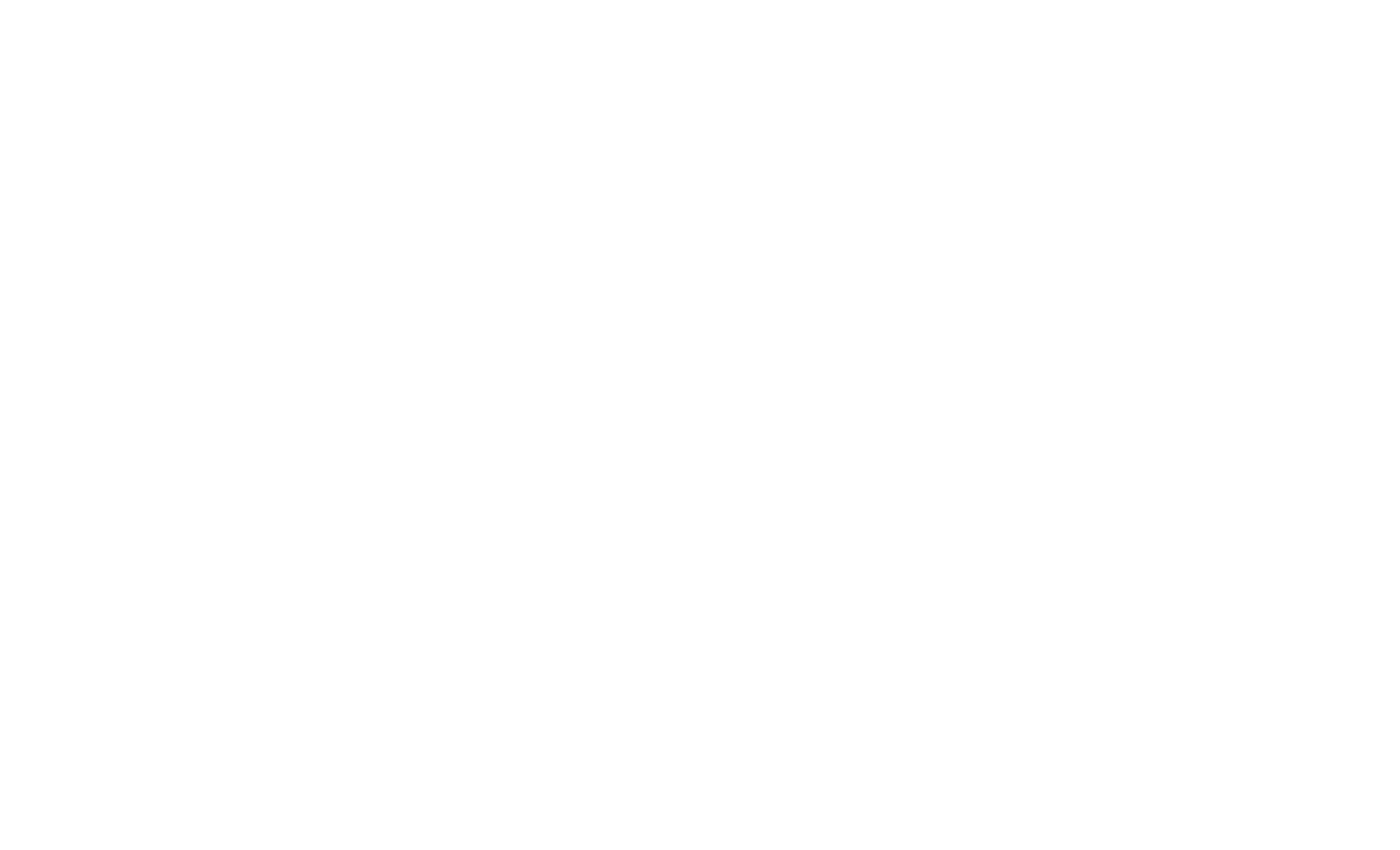| TAX MAP PARCEL NUMBER<br>PROPERTY LOCATION & CLASS ASSESSMENT EXEMPTION CODE---------------COUNTY-------CITY------SCHOOL<br>CURRENT OWNERS NAME<br>SCHOOL DISTRICT<br>LAND<br>TAX DESCRIPTION<br>TAXABLE VALUE<br>PARCEL SIZE/GRID COORD<br>TOTAL<br>CURRENT OWNERS ADDRESS<br>SPECIAL DISTRICTS<br>ACCOUNT NO.<br>*********** 114.68-7-32 ****<br>***********<br>040002030<br>375 S Ann St<br>710 Manufacture<br>30,000<br>$114.68 - 7 - 32$<br>COUNTY TAXABLE VALUE<br>4,500<br>375 S Ann Street Llc<br>Little Falls Ce 210900<br>CITY<br>TAXABLE VALUE<br>30,000<br>30,000<br>30,000<br>Attn: Feldmeier Equipment<br>FRNT 75.99 DPTH 265.81<br>SCHOOL TAXABLE VALUE<br>PO Box 474<br>EAST-0396385 NRTH-1533187<br>Syracuse, NY 13211<br>DEED BOOK 885<br>PG-158<br>150,000<br>FULL MARKET VALUE<br>**********************<br>*******************************<br>************<br>************************ 114.68-6-29.1 ***************<br>040021450<br>513 Garden St<br>35,000<br>$114.68 - 6 - 29.1$<br>480 Mult-use bld<br>COUNTY TAXABLE VALUE<br>4,500<br>CITY<br>513 Garden ST., LLC<br>Little Falls Ce 210900<br>TAXABLE VALUE<br>35,000<br>513 Garden St<br>35,000<br>FRNT 103.00 DPTH 39.00<br>SCHOOL TAXABLE VALUE<br>35,000<br>Little Falls, NY 13365<br>EAST-0396136 NRTH-1534263<br>DEED BOOK 1223 PG-830<br>FULL MARKET VALUE<br>175,000<br>54-56 Burwell St<br>188623<br>$115.53 - 4 - 74$<br>220 2 Family Res<br>COUNTY TAXABLE VALUE<br>15,450<br>1,000<br>54-56 Burwell Street, LLC<br>Little Falls Ce 210900<br>CITY<br>TAXABLE VALUE<br>15,450<br>PO Box 634<br>15,450<br>FRNT 54.19 DPTH 134.06<br>SCHOOL TAXABLE VALUE<br>15,450<br>Little Falls, NY 13365<br>EAST-0398285 NRTH-1534711<br>DEED BOOK 1547 PG-649<br>77,250<br>FULL MARKET VALUE<br>E Mill St<br>$114.68 - 7 - 54.1$<br>341 Ind vac w/im<br>COUNTY TAXABLE VALUE<br>19,900<br>5,500<br>CITY<br>19,900<br>575 East Mill Street LLC<br>Little Falls Ce 210900<br>TAXABLE VALUE<br>19,900<br>SCHOOL TAXABLE VALUE<br>6800 Townline Rd<br>FRNT 165.00 DPTH 237.00<br>19,900<br>Syracuse, NY 13211<br>EAST-0396573 NRTH-1532991<br>DEED BOOK 934<br>PG-94<br>99,500<br>FULL MARKET VALUE<br>575 E Mill St<br>040040650<br>$115.61 - 1 - 75$<br>710 Manufacture<br>COUNTY TAXABLE VALUE<br>143,450<br>575 East Mill Street LLC<br>Little Falls Ce 210900<br>5,550<br>CITY<br>TAXABLE VALUE<br>143,450<br>6800 Townline Rd<br>143,450<br>SCHOOL TAXABLE VALUE<br>FRNT<br>95.37 DPTH 190.00<br>143,450<br>Syracuse, NY 13211<br>EAST-0397012 NRTH-1533323<br>DEED BOOK 934<br>$PG-92$<br>717,250<br>FULL MARKET VALUE<br>040040620<br>575 E Mill St<br>$115.61 - 1 - 76$<br>3,400<br>438 Parking lot<br>COUNTY TAXABLE VALUE<br>575 East Mill Street LLC<br>Little Falls Ce 210900<br>3,400<br>CITY<br>TAXABLE VALUE<br>3,400<br>3,400<br>6800 Townline Rd<br>FRNT 100.04 DPTH 170.00<br>SCHOOL TAXABLE VALUE<br>3,400<br>Syracuse, NY 13211<br>EAST-0397108 NRTH-1533338<br>$PG-92$<br>DEED BOOK 934<br>FULL MARKET VALUE<br>17,000 | STATE OF NEW YORK<br>COUNTY - Herkimer<br>CITY<br>- Little Falls<br>$-210900$<br>SWIS | 2017 | FINAL<br>ASSESSMENT<br>TAXABLE SECTION OF THE ROLL - 1<br>OWNERS NAME SEQUENCE<br>UNIFORM PERCENT OF VALUE IS 020.00 | R O L L<br>PAGE<br>1<br>VALUATION DATE-JUL 01, 2016<br>TAXABLE STATUS DATE-MAR 01, 2017 |  |  |
|---------------------------------------------------------------------------------------------------------------------------------------------------------------------------------------------------------------------------------------------------------------------------------------------------------------------------------------------------------------------------------------------------------------------------------------------------------------------------------------------------------------------------------------------------------------------------------------------------------------------------------------------------------------------------------------------------------------------------------------------------------------------------------------------------------------------------------------------------------------------------------------------------------------------------------------------------------------------------------------------------------------------------------------------------------------------------------------------------------------------------------------------------------------------------------------------------------------------------------------------------------------------------------------------------------------------------------------------------------------------------------------------------------------------------------------------------------------------------------------------------------------------------------------------------------------------------------------------------------------------------------------------------------------------------------------------------------------------------------------------------------------------------------------------------------------------------------------------------------------------------------------------------------------------------------------------------------------------------------------------------------------------------------------------------------------------------------------------------------------------------------------------------------------------------------------------------------------------------------------------------------------------------------------------------------------------------------------------------------------------------------------------------------------------------------------------------------------------------------------------------------------------------------------------------------------------------------------------------------------------------------------------------------------------------------------------------------------------------------------------------------------------------------------------------------------------------------------------------------------------------------------------------------------------------------------------------------------------------------------------------------------------|---------------------------------------------------------------------------------------|------|----------------------------------------------------------------------------------------------------------------------|-----------------------------------------------------------------------------------------|--|--|
|                                                                                                                                                                                                                                                                                                                                                                                                                                                                                                                                                                                                                                                                                                                                                                                                                                                                                                                                                                                                                                                                                                                                                                                                                                                                                                                                                                                                                                                                                                                                                                                                                                                                                                                                                                                                                                                                                                                                                                                                                                                                                                                                                                                                                                                                                                                                                                                                                                                                                                                                                                                                                                                                                                                                                                                                                                                                                                                                                                                                                     |                                                                                       |      |                                                                                                                      |                                                                                         |  |  |
|                                                                                                                                                                                                                                                                                                                                                                                                                                                                                                                                                                                                                                                                                                                                                                                                                                                                                                                                                                                                                                                                                                                                                                                                                                                                                                                                                                                                                                                                                                                                                                                                                                                                                                                                                                                                                                                                                                                                                                                                                                                                                                                                                                                                                                                                                                                                                                                                                                                                                                                                                                                                                                                                                                                                                                                                                                                                                                                                                                                                                     |                                                                                       |      |                                                                                                                      |                                                                                         |  |  |
|                                                                                                                                                                                                                                                                                                                                                                                                                                                                                                                                                                                                                                                                                                                                                                                                                                                                                                                                                                                                                                                                                                                                                                                                                                                                                                                                                                                                                                                                                                                                                                                                                                                                                                                                                                                                                                                                                                                                                                                                                                                                                                                                                                                                                                                                                                                                                                                                                                                                                                                                                                                                                                                                                                                                                                                                                                                                                                                                                                                                                     |                                                                                       |      |                                                                                                                      |                                                                                         |  |  |
|                                                                                                                                                                                                                                                                                                                                                                                                                                                                                                                                                                                                                                                                                                                                                                                                                                                                                                                                                                                                                                                                                                                                                                                                                                                                                                                                                                                                                                                                                                                                                                                                                                                                                                                                                                                                                                                                                                                                                                                                                                                                                                                                                                                                                                                                                                                                                                                                                                                                                                                                                                                                                                                                                                                                                                                                                                                                                                                                                                                                                     |                                                                                       |      |                                                                                                                      |                                                                                         |  |  |
|                                                                                                                                                                                                                                                                                                                                                                                                                                                                                                                                                                                                                                                                                                                                                                                                                                                                                                                                                                                                                                                                                                                                                                                                                                                                                                                                                                                                                                                                                                                                                                                                                                                                                                                                                                                                                                                                                                                                                                                                                                                                                                                                                                                                                                                                                                                                                                                                                                                                                                                                                                                                                                                                                                                                                                                                                                                                                                                                                                                                                     |                                                                                       |      |                                                                                                                      |                                                                                         |  |  |
|                                                                                                                                                                                                                                                                                                                                                                                                                                                                                                                                                                                                                                                                                                                                                                                                                                                                                                                                                                                                                                                                                                                                                                                                                                                                                                                                                                                                                                                                                                                                                                                                                                                                                                                                                                                                                                                                                                                                                                                                                                                                                                                                                                                                                                                                                                                                                                                                                                                                                                                                                                                                                                                                                                                                                                                                                                                                                                                                                                                                                     |                                                                                       |      |                                                                                                                      |                                                                                         |  |  |
|                                                                                                                                                                                                                                                                                                                                                                                                                                                                                                                                                                                                                                                                                                                                                                                                                                                                                                                                                                                                                                                                                                                                                                                                                                                                                                                                                                                                                                                                                                                                                                                                                                                                                                                                                                                                                                                                                                                                                                                                                                                                                                                                                                                                                                                                                                                                                                                                                                                                                                                                                                                                                                                                                                                                                                                                                                                                                                                                                                                                                     |                                                                                       |      |                                                                                                                      |                                                                                         |  |  |
|                                                                                                                                                                                                                                                                                                                                                                                                                                                                                                                                                                                                                                                                                                                                                                                                                                                                                                                                                                                                                                                                                                                                                                                                                                                                                                                                                                                                                                                                                                                                                                                                                                                                                                                                                                                                                                                                                                                                                                                                                                                                                                                                                                                                                                                                                                                                                                                                                                                                                                                                                                                                                                                                                                                                                                                                                                                                                                                                                                                                                     |                                                                                       |      |                                                                                                                      |                                                                                         |  |  |
|                                                                                                                                                                                                                                                                                                                                                                                                                                                                                                                                                                                                                                                                                                                                                                                                                                                                                                                                                                                                                                                                                                                                                                                                                                                                                                                                                                                                                                                                                                                                                                                                                                                                                                                                                                                                                                                                                                                                                                                                                                                                                                                                                                                                                                                                                                                                                                                                                                                                                                                                                                                                                                                                                                                                                                                                                                                                                                                                                                                                                     |                                                                                       |      |                                                                                                                      |                                                                                         |  |  |
|                                                                                                                                                                                                                                                                                                                                                                                                                                                                                                                                                                                                                                                                                                                                                                                                                                                                                                                                                                                                                                                                                                                                                                                                                                                                                                                                                                                                                                                                                                                                                                                                                                                                                                                                                                                                                                                                                                                                                                                                                                                                                                                                                                                                                                                                                                                                                                                                                                                                                                                                                                                                                                                                                                                                                                                                                                                                                                                                                                                                                     |                                                                                       |      |                                                                                                                      |                                                                                         |  |  |
|                                                                                                                                                                                                                                                                                                                                                                                                                                                                                                                                                                                                                                                                                                                                                                                                                                                                                                                                                                                                                                                                                                                                                                                                                                                                                                                                                                                                                                                                                                                                                                                                                                                                                                                                                                                                                                                                                                                                                                                                                                                                                                                                                                                                                                                                                                                                                                                                                                                                                                                                                                                                                                                                                                                                                                                                                                                                                                                                                                                                                     |                                                                                       |      |                                                                                                                      |                                                                                         |  |  |
|                                                                                                                                                                                                                                                                                                                                                                                                                                                                                                                                                                                                                                                                                                                                                                                                                                                                                                                                                                                                                                                                                                                                                                                                                                                                                                                                                                                                                                                                                                                                                                                                                                                                                                                                                                                                                                                                                                                                                                                                                                                                                                                                                                                                                                                                                                                                                                                                                                                                                                                                                                                                                                                                                                                                                                                                                                                                                                                                                                                                                     |                                                                                       |      |                                                                                                                      |                                                                                         |  |  |
|                                                                                                                                                                                                                                                                                                                                                                                                                                                                                                                                                                                                                                                                                                                                                                                                                                                                                                                                                                                                                                                                                                                                                                                                                                                                                                                                                                                                                                                                                                                                                                                                                                                                                                                                                                                                                                                                                                                                                                                                                                                                                                                                                                                                                                                                                                                                                                                                                                                                                                                                                                                                                                                                                                                                                                                                                                                                                                                                                                                                                     |                                                                                       |      |                                                                                                                      |                                                                                         |  |  |
|                                                                                                                                                                                                                                                                                                                                                                                                                                                                                                                                                                                                                                                                                                                                                                                                                                                                                                                                                                                                                                                                                                                                                                                                                                                                                                                                                                                                                                                                                                                                                                                                                                                                                                                                                                                                                                                                                                                                                                                                                                                                                                                                                                                                                                                                                                                                                                                                                                                                                                                                                                                                                                                                                                                                                                                                                                                                                                                                                                                                                     |                                                                                       |      |                                                                                                                      |                                                                                         |  |  |
|                                                                                                                                                                                                                                                                                                                                                                                                                                                                                                                                                                                                                                                                                                                                                                                                                                                                                                                                                                                                                                                                                                                                                                                                                                                                                                                                                                                                                                                                                                                                                                                                                                                                                                                                                                                                                                                                                                                                                                                                                                                                                                                                                                                                                                                                                                                                                                                                                                                                                                                                                                                                                                                                                                                                                                                                                                                                                                                                                                                                                     |                                                                                       |      |                                                                                                                      |                                                                                         |  |  |
|                                                                                                                                                                                                                                                                                                                                                                                                                                                                                                                                                                                                                                                                                                                                                                                                                                                                                                                                                                                                                                                                                                                                                                                                                                                                                                                                                                                                                                                                                                                                                                                                                                                                                                                                                                                                                                                                                                                                                                                                                                                                                                                                                                                                                                                                                                                                                                                                                                                                                                                                                                                                                                                                                                                                                                                                                                                                                                                                                                                                                     |                                                                                       |      |                                                                                                                      |                                                                                         |  |  |
|                                                                                                                                                                                                                                                                                                                                                                                                                                                                                                                                                                                                                                                                                                                                                                                                                                                                                                                                                                                                                                                                                                                                                                                                                                                                                                                                                                                                                                                                                                                                                                                                                                                                                                                                                                                                                                                                                                                                                                                                                                                                                                                                                                                                                                                                                                                                                                                                                                                                                                                                                                                                                                                                                                                                                                                                                                                                                                                                                                                                                     |                                                                                       |      |                                                                                                                      |                                                                                         |  |  |
|                                                                                                                                                                                                                                                                                                                                                                                                                                                                                                                                                                                                                                                                                                                                                                                                                                                                                                                                                                                                                                                                                                                                                                                                                                                                                                                                                                                                                                                                                                                                                                                                                                                                                                                                                                                                                                                                                                                                                                                                                                                                                                                                                                                                                                                                                                                                                                                                                                                                                                                                                                                                                                                                                                                                                                                                                                                                                                                                                                                                                     |                                                                                       |      |                                                                                                                      |                                                                                         |  |  |
|                                                                                                                                                                                                                                                                                                                                                                                                                                                                                                                                                                                                                                                                                                                                                                                                                                                                                                                                                                                                                                                                                                                                                                                                                                                                                                                                                                                                                                                                                                                                                                                                                                                                                                                                                                                                                                                                                                                                                                                                                                                                                                                                                                                                                                                                                                                                                                                                                                                                                                                                                                                                                                                                                                                                                                                                                                                                                                                                                                                                                     |                                                                                       |      |                                                                                                                      |                                                                                         |  |  |
|                                                                                                                                                                                                                                                                                                                                                                                                                                                                                                                                                                                                                                                                                                                                                                                                                                                                                                                                                                                                                                                                                                                                                                                                                                                                                                                                                                                                                                                                                                                                                                                                                                                                                                                                                                                                                                                                                                                                                                                                                                                                                                                                                                                                                                                                                                                                                                                                                                                                                                                                                                                                                                                                                                                                                                                                                                                                                                                                                                                                                     |                                                                                       |      |                                                                                                                      |                                                                                         |  |  |
|                                                                                                                                                                                                                                                                                                                                                                                                                                                                                                                                                                                                                                                                                                                                                                                                                                                                                                                                                                                                                                                                                                                                                                                                                                                                                                                                                                                                                                                                                                                                                                                                                                                                                                                                                                                                                                                                                                                                                                                                                                                                                                                                                                                                                                                                                                                                                                                                                                                                                                                                                                                                                                                                                                                                                                                                                                                                                                                                                                                                                     |                                                                                       |      |                                                                                                                      |                                                                                         |  |  |
|                                                                                                                                                                                                                                                                                                                                                                                                                                                                                                                                                                                                                                                                                                                                                                                                                                                                                                                                                                                                                                                                                                                                                                                                                                                                                                                                                                                                                                                                                                                                                                                                                                                                                                                                                                                                                                                                                                                                                                                                                                                                                                                                                                                                                                                                                                                                                                                                                                                                                                                                                                                                                                                                                                                                                                                                                                                                                                                                                                                                                     |                                                                                       |      |                                                                                                                      |                                                                                         |  |  |
|                                                                                                                                                                                                                                                                                                                                                                                                                                                                                                                                                                                                                                                                                                                                                                                                                                                                                                                                                                                                                                                                                                                                                                                                                                                                                                                                                                                                                                                                                                                                                                                                                                                                                                                                                                                                                                                                                                                                                                                                                                                                                                                                                                                                                                                                                                                                                                                                                                                                                                                                                                                                                                                                                                                                                                                                                                                                                                                                                                                                                     |                                                                                       |      |                                                                                                                      |                                                                                         |  |  |
|                                                                                                                                                                                                                                                                                                                                                                                                                                                                                                                                                                                                                                                                                                                                                                                                                                                                                                                                                                                                                                                                                                                                                                                                                                                                                                                                                                                                                                                                                                                                                                                                                                                                                                                                                                                                                                                                                                                                                                                                                                                                                                                                                                                                                                                                                                                                                                                                                                                                                                                                                                                                                                                                                                                                                                                                                                                                                                                                                                                                                     |                                                                                       |      |                                                                                                                      |                                                                                         |  |  |
|                                                                                                                                                                                                                                                                                                                                                                                                                                                                                                                                                                                                                                                                                                                                                                                                                                                                                                                                                                                                                                                                                                                                                                                                                                                                                                                                                                                                                                                                                                                                                                                                                                                                                                                                                                                                                                                                                                                                                                                                                                                                                                                                                                                                                                                                                                                                                                                                                                                                                                                                                                                                                                                                                                                                                                                                                                                                                                                                                                                                                     |                                                                                       |      |                                                                                                                      |                                                                                         |  |  |
|                                                                                                                                                                                                                                                                                                                                                                                                                                                                                                                                                                                                                                                                                                                                                                                                                                                                                                                                                                                                                                                                                                                                                                                                                                                                                                                                                                                                                                                                                                                                                                                                                                                                                                                                                                                                                                                                                                                                                                                                                                                                                                                                                                                                                                                                                                                                                                                                                                                                                                                                                                                                                                                                                                                                                                                                                                                                                                                                                                                                                     |                                                                                       |      |                                                                                                                      |                                                                                         |  |  |
|                                                                                                                                                                                                                                                                                                                                                                                                                                                                                                                                                                                                                                                                                                                                                                                                                                                                                                                                                                                                                                                                                                                                                                                                                                                                                                                                                                                                                                                                                                                                                                                                                                                                                                                                                                                                                                                                                                                                                                                                                                                                                                                                                                                                                                                                                                                                                                                                                                                                                                                                                                                                                                                                                                                                                                                                                                                                                                                                                                                                                     |                                                                                       |      |                                                                                                                      |                                                                                         |  |  |
|                                                                                                                                                                                                                                                                                                                                                                                                                                                                                                                                                                                                                                                                                                                                                                                                                                                                                                                                                                                                                                                                                                                                                                                                                                                                                                                                                                                                                                                                                                                                                                                                                                                                                                                                                                                                                                                                                                                                                                                                                                                                                                                                                                                                                                                                                                                                                                                                                                                                                                                                                                                                                                                                                                                                                                                                                                                                                                                                                                                                                     |                                                                                       |      |                                                                                                                      |                                                                                         |  |  |
|                                                                                                                                                                                                                                                                                                                                                                                                                                                                                                                                                                                                                                                                                                                                                                                                                                                                                                                                                                                                                                                                                                                                                                                                                                                                                                                                                                                                                                                                                                                                                                                                                                                                                                                                                                                                                                                                                                                                                                                                                                                                                                                                                                                                                                                                                                                                                                                                                                                                                                                                                                                                                                                                                                                                                                                                                                                                                                                                                                                                                     |                                                                                       |      |                                                                                                                      |                                                                                         |  |  |
|                                                                                                                                                                                                                                                                                                                                                                                                                                                                                                                                                                                                                                                                                                                                                                                                                                                                                                                                                                                                                                                                                                                                                                                                                                                                                                                                                                                                                                                                                                                                                                                                                                                                                                                                                                                                                                                                                                                                                                                                                                                                                                                                                                                                                                                                                                                                                                                                                                                                                                                                                                                                                                                                                                                                                                                                                                                                                                                                                                                                                     |                                                                                       |      |                                                                                                                      |                                                                                         |  |  |
|                                                                                                                                                                                                                                                                                                                                                                                                                                                                                                                                                                                                                                                                                                                                                                                                                                                                                                                                                                                                                                                                                                                                                                                                                                                                                                                                                                                                                                                                                                                                                                                                                                                                                                                                                                                                                                                                                                                                                                                                                                                                                                                                                                                                                                                                                                                                                                                                                                                                                                                                                                                                                                                                                                                                                                                                                                                                                                                                                                                                                     |                                                                                       |      |                                                                                                                      |                                                                                         |  |  |
|                                                                                                                                                                                                                                                                                                                                                                                                                                                                                                                                                                                                                                                                                                                                                                                                                                                                                                                                                                                                                                                                                                                                                                                                                                                                                                                                                                                                                                                                                                                                                                                                                                                                                                                                                                                                                                                                                                                                                                                                                                                                                                                                                                                                                                                                                                                                                                                                                                                                                                                                                                                                                                                                                                                                                                                                                                                                                                                                                                                                                     |                                                                                       |      |                                                                                                                      |                                                                                         |  |  |
|                                                                                                                                                                                                                                                                                                                                                                                                                                                                                                                                                                                                                                                                                                                                                                                                                                                                                                                                                                                                                                                                                                                                                                                                                                                                                                                                                                                                                                                                                                                                                                                                                                                                                                                                                                                                                                                                                                                                                                                                                                                                                                                                                                                                                                                                                                                                                                                                                                                                                                                                                                                                                                                                                                                                                                                                                                                                                                                                                                                                                     |                                                                                       |      |                                                                                                                      |                                                                                         |  |  |
|                                                                                                                                                                                                                                                                                                                                                                                                                                                                                                                                                                                                                                                                                                                                                                                                                                                                                                                                                                                                                                                                                                                                                                                                                                                                                                                                                                                                                                                                                                                                                                                                                                                                                                                                                                                                                                                                                                                                                                                                                                                                                                                                                                                                                                                                                                                                                                                                                                                                                                                                                                                                                                                                                                                                                                                                                                                                                                                                                                                                                     |                                                                                       |      |                                                                                                                      |                                                                                         |  |  |
|                                                                                                                                                                                                                                                                                                                                                                                                                                                                                                                                                                                                                                                                                                                                                                                                                                                                                                                                                                                                                                                                                                                                                                                                                                                                                                                                                                                                                                                                                                                                                                                                                                                                                                                                                                                                                                                                                                                                                                                                                                                                                                                                                                                                                                                                                                                                                                                                                                                                                                                                                                                                                                                                                                                                                                                                                                                                                                                                                                                                                     |                                                                                       |      |                                                                                                                      |                                                                                         |  |  |
|                                                                                                                                                                                                                                                                                                                                                                                                                                                                                                                                                                                                                                                                                                                                                                                                                                                                                                                                                                                                                                                                                                                                                                                                                                                                                                                                                                                                                                                                                                                                                                                                                                                                                                                                                                                                                                                                                                                                                                                                                                                                                                                                                                                                                                                                                                                                                                                                                                                                                                                                                                                                                                                                                                                                                                                                                                                                                                                                                                                                                     |                                                                                       |      |                                                                                                                      |                                                                                         |  |  |
|                                                                                                                                                                                                                                                                                                                                                                                                                                                                                                                                                                                                                                                                                                                                                                                                                                                                                                                                                                                                                                                                                                                                                                                                                                                                                                                                                                                                                                                                                                                                                                                                                                                                                                                                                                                                                                                                                                                                                                                                                                                                                                                                                                                                                                                                                                                                                                                                                                                                                                                                                                                                                                                                                                                                                                                                                                                                                                                                                                                                                     |                                                                                       |      |                                                                                                                      |                                                                                         |  |  |
|                                                                                                                                                                                                                                                                                                                                                                                                                                                                                                                                                                                                                                                                                                                                                                                                                                                                                                                                                                                                                                                                                                                                                                                                                                                                                                                                                                                                                                                                                                                                                                                                                                                                                                                                                                                                                                                                                                                                                                                                                                                                                                                                                                                                                                                                                                                                                                                                                                                                                                                                                                                                                                                                                                                                                                                                                                                                                                                                                                                                                     |                                                                                       |      |                                                                                                                      |                                                                                         |  |  |
|                                                                                                                                                                                                                                                                                                                                                                                                                                                                                                                                                                                                                                                                                                                                                                                                                                                                                                                                                                                                                                                                                                                                                                                                                                                                                                                                                                                                                                                                                                                                                                                                                                                                                                                                                                                                                                                                                                                                                                                                                                                                                                                                                                                                                                                                                                                                                                                                                                                                                                                                                                                                                                                                                                                                                                                                                                                                                                                                                                                                                     |                                                                                       |      |                                                                                                                      |                                                                                         |  |  |
|                                                                                                                                                                                                                                                                                                                                                                                                                                                                                                                                                                                                                                                                                                                                                                                                                                                                                                                                                                                                                                                                                                                                                                                                                                                                                                                                                                                                                                                                                                                                                                                                                                                                                                                                                                                                                                                                                                                                                                                                                                                                                                                                                                                                                                                                                                                                                                                                                                                                                                                                                                                                                                                                                                                                                                                                                                                                                                                                                                                                                     |                                                                                       |      |                                                                                                                      |                                                                                         |  |  |
|                                                                                                                                                                                                                                                                                                                                                                                                                                                                                                                                                                                                                                                                                                                                                                                                                                                                                                                                                                                                                                                                                                                                                                                                                                                                                                                                                                                                                                                                                                                                                                                                                                                                                                                                                                                                                                                                                                                                                                                                                                                                                                                                                                                                                                                                                                                                                                                                                                                                                                                                                                                                                                                                                                                                                                                                                                                                                                                                                                                                                     |                                                                                       |      |                                                                                                                      |                                                                                         |  |  |
|                                                                                                                                                                                                                                                                                                                                                                                                                                                                                                                                                                                                                                                                                                                                                                                                                                                                                                                                                                                                                                                                                                                                                                                                                                                                                                                                                                                                                                                                                                                                                                                                                                                                                                                                                                                                                                                                                                                                                                                                                                                                                                                                                                                                                                                                                                                                                                                                                                                                                                                                                                                                                                                                                                                                                                                                                                                                                                                                                                                                                     |                                                                                       |      |                                                                                                                      |                                                                                         |  |  |
|                                                                                                                                                                                                                                                                                                                                                                                                                                                                                                                                                                                                                                                                                                                                                                                                                                                                                                                                                                                                                                                                                                                                                                                                                                                                                                                                                                                                                                                                                                                                                                                                                                                                                                                                                                                                                                                                                                                                                                                                                                                                                                                                                                                                                                                                                                                                                                                                                                                                                                                                                                                                                                                                                                                                                                                                                                                                                                                                                                                                                     |                                                                                       |      |                                                                                                                      |                                                                                         |  |  |
|                                                                                                                                                                                                                                                                                                                                                                                                                                                                                                                                                                                                                                                                                                                                                                                                                                                                                                                                                                                                                                                                                                                                                                                                                                                                                                                                                                                                                                                                                                                                                                                                                                                                                                                                                                                                                                                                                                                                                                                                                                                                                                                                                                                                                                                                                                                                                                                                                                                                                                                                                                                                                                                                                                                                                                                                                                                                                                                                                                                                                     |                                                                                       |      |                                                                                                                      |                                                                                         |  |  |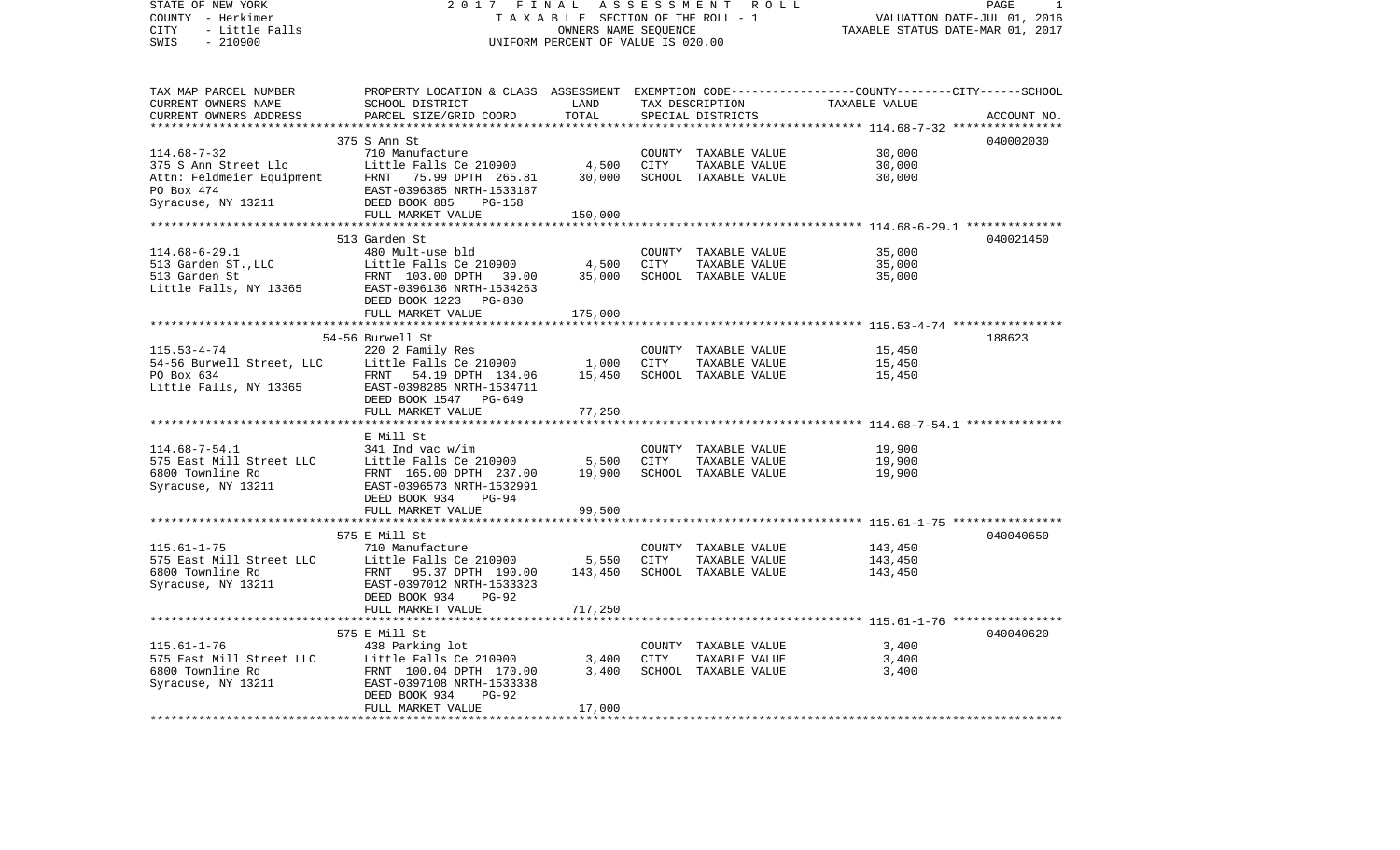| STATE OF NEW YORK<br>COUNTY - Herkimer<br>CITY<br>- Little Falls | 2 0 1 7<br>FINAL<br>TAXABLE SECTION OF THE ROLL - 1                                             |                                    | 2<br>PAGE<br>VALUATION DATE-JUL 01, 2016<br>TAXABLE STATUS DATE-MAR 01, 2017 |                                       |                                                           |             |
|------------------------------------------------------------------|-------------------------------------------------------------------------------------------------|------------------------------------|------------------------------------------------------------------------------|---------------------------------------|-----------------------------------------------------------|-------------|
| $-210900$<br>SWIS                                                |                                                                                                 | UNIFORM PERCENT OF VALUE IS 020.00 |                                                                              |                                       |                                                           |             |
| TAX MAP PARCEL NUMBER                                            | PROPERTY LOCATION & CLASS ASSESSMENT EXEMPTION CODE---------------COUNTY-------CITY------SCHOOL |                                    |                                                                              |                                       |                                                           |             |
| CURRENT OWNERS NAME                                              | SCHOOL DISTRICT                                                                                 | LAND                               |                                                                              | TAX DESCRIPTION                       | TAXABLE VALUE                                             |             |
| CURRENT OWNERS ADDRESS                                           | PARCEL SIZE/GRID COORD                                                                          | TOTAL<br>***********               |                                                                              | SPECIAL DISTRICTS                     |                                                           | ACCOUNT NO. |
|                                                                  | 545-563 E Mill St                                                                               |                                    |                                                                              |                                       | **************************** 115.61-1-85 **************** | 040040500   |
| $115.61 - 1 - 85$                                                | 710 Manufacture                                                                                 |                                    | COUNTY                                                                       | TAXABLE VALUE                         | 49,300                                                    |             |
| 575 East Mill Street LLC                                         | Little Falls Ce 210900                                                                          | 11,750                             | CITY                                                                         | TAXABLE VALUE                         | 49,300                                                    |             |
| 6800 Townline Rd                                                 | FRNT 150.00 DPTH 245.00                                                                         | 49,300                             |                                                                              | SCHOOL TAXABLE VALUE                  | 49,300                                                    |             |
| Syracuse, NY 13211                                               | EAST-0397269 NRTH-1533127<br>DEED BOOK 934<br>PG-92                                             |                                    |                                                                              |                                       |                                                           |             |
|                                                                  | FULL MARKET VALUE                                                                               | 246,500                            |                                                                              |                                       |                                                           |             |
|                                                                  |                                                                                                 | ************                       |                                                                              |                                       |                                                           |             |
| $115.61 - 1 - 86$                                                | E Mill St<br>340 Vacant indus                                                                   |                                    | COUNTY                                                                       | TAXABLE VALUE                         | 300                                                       | 040040740   |
| 575 East Mill Street LLC                                         | Little Falls Ce 210900                                                                          | 300                                | CITY                                                                         | TAXABLE VALUE                         | 300                                                       |             |
| 6800 Townline Rd                                                 | 10.00 DPTH 215.00<br>FRNT                                                                       | 300                                |                                                                              | SCHOOL TAXABLE VALUE                  | 300                                                       |             |
| Syracuse, NY 13211                                               | EAST-0397180 NRTH-1533111                                                                       |                                    |                                                                              |                                       |                                                           |             |
|                                                                  | DEED BOOK 934<br>$PG-93$                                                                        |                                    |                                                                              |                                       |                                                           |             |
|                                                                  | FULL MARKET VALUE                                                                               | 1,500                              |                                                                              |                                       |                                                           |             |
|                                                                  |                                                                                                 |                                    |                                                                              |                                       |                                                           |             |
|                                                                  | 575-585 E Mill St                                                                               |                                    |                                                                              |                                       |                                                           | 040040560   |
| $115.61 - 1 - 87$<br>575 East Mill Street LLC                    | 710 Manufacture<br>Little Falls Ce 210900                                                       | 8,200                              | CITY                                                                         | COUNTY TAXABLE VALUE<br>TAXABLE VALUE | 186,850<br>186,850                                        |             |
| 6800 Townline Rd                                                 | ACRES<br>1.20                                                                                   | 186,850                            |                                                                              | SCHOOL TAXABLE VALUE                  | 186,850                                                   |             |
| Syracuse, NY 13211                                               | EAST-0397093 NRTH-1533080<br>DEED BOOK 934<br>$PG-93$                                           |                                    |                                                                              |                                       |                                                           |             |
|                                                                  | FULL MARKET VALUE                                                                               | 934,250                            |                                                                              |                                       |                                                           |             |
|                                                                  |                                                                                                 |                                    |                                                                              |                                       |                                                           |             |
|                                                                  | 572 E Mill St                                                                                   |                                    |                                                                              |                                       |                                                           | 040040530   |
| $115.61 - 1 - 88$<br>575 East Mill Street LLC                    | 710 Manufacture<br>Little Falls Ce 210900                                                       | 4,500                              | CITY                                                                         | COUNTY TAXABLE VALUE<br>TAXABLE VALUE | 45,800<br>45,800                                          |             |
| 6800 Townline Rd                                                 | FRNT 100.00 DPTH 278.00                                                                         | 45,800                             |                                                                              | SCHOOL TAXABLE VALUE                  | 45,800                                                    |             |
| Syracuse, NY 13211                                               | EAST-0396935 NRTH-1533033                                                                       |                                    |                                                                              |                                       |                                                           |             |
|                                                                  | DEED BOOK 934<br>$PG-93$                                                                        |                                    |                                                                              |                                       |                                                           |             |
|                                                                  | FULL MARKET VALUE                                                                               | 229,000                            |                                                                              |                                       |                                                           |             |
|                                                                  | ***********************                                                                         |                                    |                                                                              |                                       |                                                           |             |
|                                                                  | 575 E Mill St                                                                                   |                                    |                                                                              |                                       |                                                           | 040040680   |
| $115.61 - 1 - 89$<br>575 East Mill Street LLC                    | 710 Manufacture<br>Little Falls Ce 210900                                                       | 5,500                              | CITY                                                                         | COUNTY TAXABLE VALUE<br>TAXABLE VALUE | 22,200<br>22,200                                          |             |
| 6800 Townline Rd                                                 | FRNT 138.00 DPTH 278.00                                                                         | 22,200                             |                                                                              | SCHOOL TAXABLE VALUE                  | 22,200                                                    |             |
| Syracuse, NY 13211                                               | EAST-0396824 NRTH-1533007                                                                       |                                    |                                                                              |                                       |                                                           |             |
|                                                                  | DEED BOOK 934<br>$PG-93$                                                                        |                                    |                                                                              |                                       |                                                           |             |
|                                                                  | FULL MARKET VALUE                                                                               | 111,000                            |                                                                              |                                       |                                                           |             |
|                                                                  |                                                                                                 |                                    |                                                                              |                                       | *************** 115.61-1-89.111 ************              |             |
|                                                                  | 575 East Mill St                                                                                |                                    |                                                                              |                                       |                                                           |             |
| $115.61 - 1 - 89.111$                                            | 710 Manufacture                                                                                 |                                    |                                                                              | COUNTY TAXABLE VALUE                  | 320,000                                                   |             |
| 575 East Mill Street LLC<br>6800 Townline Rd                     | Little Falls Ce 210900<br>ACRES                                                                 | 10<br>320,000                      | CITY                                                                         | TAXABLE VALUE<br>SCHOOL TAXABLE VALUE | 320,000<br>320,000                                        |             |
| Syracuse, NY 13211                                               | 0.01<br>EAST-0360025 NRTH-1108360                                                               |                                    |                                                                              |                                       |                                                           |             |
|                                                                  | DEED BOOK 934<br>$PG-92$                                                                        |                                    |                                                                              |                                       |                                                           |             |
|                                                                  | FULL MARKET VALUE                                                                               | 1600,000                           |                                                                              |                                       |                                                           |             |
| ********************                                             |                                                                                                 |                                    |                                                                              |                                       |                                                           |             |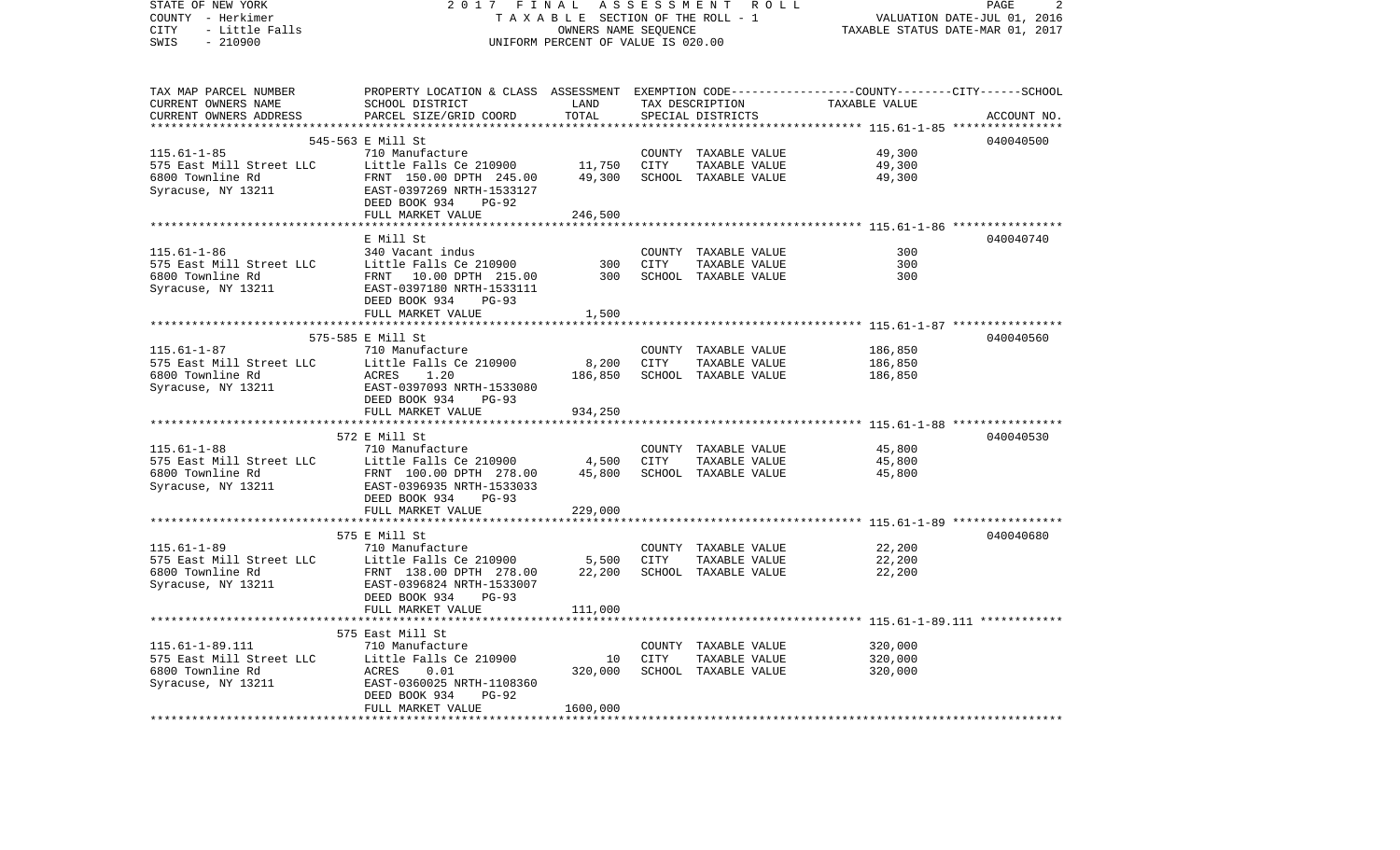| STATE OF NEW YORK<br>COUNTY - Herkimer<br>CITY<br>- Little Falls | 2017<br>FINAL<br>TAXABLE SECTION OF THE ROLL - 1                                                 | R O L L                            | PAGE<br>3<br>VALUATION DATE-JUL 01, 2016<br>TAXABLE STATUS DATE-MAR 01, 2017 |                                      |               |             |
|------------------------------------------------------------------|--------------------------------------------------------------------------------------------------|------------------------------------|------------------------------------------------------------------------------|--------------------------------------|---------------|-------------|
| $-210900$<br>SWIS                                                |                                                                                                  | UNIFORM PERCENT OF VALUE IS 020.00 |                                                                              |                                      |               |             |
| TAX MAP PARCEL NUMBER                                            | PROPERTY LOCATION & CLASS ASSESSMENT EXEMPTION CODE----------------COUNTY-------CITY------SCHOOL |                                    |                                                                              |                                      |               |             |
| CURRENT OWNERS NAME<br>CURRENT OWNERS ADDRESS                    | SCHOOL DISTRICT<br>PARCEL SIZE/GRID COORD                                                        | LAND<br>TOTAL                      |                                                                              | TAX DESCRIPTION<br>SPECIAL DISTRICTS | TAXABLE VALUE | ACCOUNT NO. |
|                                                                  |                                                                                                  |                                    |                                                                              |                                      |               |             |
| $115.61 - 1 - 90$                                                | 545 E Mill St<br>438 Parking lot                                                                 |                                    |                                                                              | COUNTY TAXABLE VALUE                 | 3,000         | 040040470   |
| 575 East Mill Street LLC                                         | Little Falls Ce 210900                                                                           | 3,000                              | <b>CITY</b>                                                                  | TAXABLE VALUE                        | 3,000         |             |
| 6800 Townline Rd                                                 | FRNT 92.00 DPTH 270.00                                                                           | 3,000                              |                                                                              | SCHOOL TAXABLE VALUE                 | 3,000         |             |
| Syracuse, NY 13211                                               | EAST-0396701 NRTH-1533018                                                                        |                                    |                                                                              |                                      |               |             |
|                                                                  | DEED BOOK 934<br>$PG-93$                                                                         |                                    |                                                                              |                                      |               |             |
|                                                                  | FULL MARKET VALUE                                                                                | 15,000                             |                                                                              |                                      |               |             |
|                                                                  |                                                                                                  |                                    |                                                                              |                                      |               |             |
|                                                                  | 575-585 E Mill St                                                                                |                                    |                                                                              |                                      |               | 040040590   |
| $115.61 - 1 - 91$                                                | 710 Manufacture                                                                                  |                                    |                                                                              | COUNTY TAXABLE VALUE                 | 30,200        |             |
| 575 East Mill Street LLC                                         | Little Falls Ce 210900                                                                           | 1,200                              | CITY                                                                         | TAXABLE VALUE                        | 30,200        |             |
| 6800 Townline Rd                                                 | FRNT 44.00 DPTH 125.00                                                                           | 30,200                             |                                                                              | SCHOOL TAXABLE VALUE                 | 30,200        |             |
| Syracuse, NY 13211                                               | EAST-0396715 NRTH-1532927<br>$PG-94$                                                             |                                    |                                                                              |                                      |               |             |
|                                                                  | DEED BOOK 934<br>FULL MARKET VALUE                                                               | 151,000                            |                                                                              |                                      |               |             |
|                                                                  |                                                                                                  |                                    |                                                                              |                                      |               |             |
|                                                                  | E Mill St                                                                                        |                                    |                                                                              |                                      |               | 040040770   |
| $115.61 - 1 - 93$                                                | 340 Vacant indus                                                                                 |                                    |                                                                              | COUNTY TAXABLE VALUE                 | 3,000         |             |
| 575 East Mill Street LLC                                         | Little Falls Ce 210900                                                                           | 3,000                              | CITY                                                                         | TAXABLE VALUE                        | 3,000         |             |
| 6800 Townline Rd                                                 | FRNT 90.00 DPTH 150.00                                                                           | 3,000                              |                                                                              | SCHOOL TAXABLE VALUE                 | 3,000         |             |
| Syracuse, NY 13211                                               | EAST-0397381 NRTH-1533165                                                                        |                                    |                                                                              |                                      |               |             |
|                                                                  | DEED BOOK 934<br>$PG-92$                                                                         |                                    |                                                                              |                                      |               |             |
|                                                                  | FULL MARKET VALUE                                                                                | 15,000                             |                                                                              |                                      |               |             |
|                                                                  |                                                                                                  |                                    |                                                                              |                                      |               |             |
|                                                                  | E Mill St                                                                                        |                                    |                                                                              |                                      |               | 040040710   |
| $999.40 - 4 - 7.1$                                               | 449 Other Storag                                                                                 |                                    |                                                                              | COUNTY TAXABLE VALUE                 | 12,500        |             |
| 575 East Mill Street LLC                                         | Little Falls Ce 210900                                                                           | $\overline{0}$                     | CITY                                                                         | TAXABLE VALUE                        | 12,500        |             |
| 6800 Townline Rd                                                 | DEED BOOK 934<br>PG-94                                                                           | 12,500                             |                                                                              | SCHOOL TAXABLE VALUE                 | 12,500        |             |
| Syracuse, NY 13211                                               | FULL MARKET VALUE                                                                                | 62,500                             |                                                                              |                                      |               |             |
|                                                                  | 646 E Monroe St                                                                                  |                                    |                                                                              |                                      |               | 040044100   |
| $115.53 - 1 - 19$                                                | 210 1 Family Res                                                                                 |                                    |                                                                              | COUNTY TAXABLE VALUE                 | 9,250         |             |
| AAA properties, LLC                                              | Little Falls Ce 210900                                                                           | 600                                | CITY                                                                         | TAXABLE VALUE                        | 9,250         |             |
| Amerstam Rental d/b/a                                            | FRNT 35.00 DPTH 130.00                                                                           | 9,250                              |                                                                              | SCHOOL TAXABLE VALUE                 | 9,250         |             |
| 205 Central Ave                                                  | EAST-0397652 NRTH-1535629                                                                        |                                    |                                                                              |                                      |               |             |
| Schenectady, NY 12304                                            | PG-595<br>DEED BOOK 1252                                                                         |                                    |                                                                              |                                      |               |             |
|                                                                  | FULL MARKET VALUE                                                                                | 46,250                             |                                                                              |                                      |               |             |
|                                                                  | *************************                                                                        |                                    |                                                                              |                                      |               |             |
|                                                                  | 12 Porteus St                                                                                    |                                    |                                                                              |                                      |               | 040051810   |
| $115.53 - 3 - 14$                                                | 210 1 Family Res                                                                                 |                                    |                                                                              | COUNTY TAXABLE VALUE                 | 6,000         |             |
| AAA Properties, LLC                                              | Little Falls Ce 210900                                                                           | 400                                | CITY                                                                         | TAXABLE VALUE                        | 6,000         |             |
| d/b/a Amsterdam Rentals                                          | FRNT<br>25.00 DPTH 130.00                                                                        | 6,000                              |                                                                              | SCHOOL TAXABLE VALUE                 | 6,000         |             |
| 205 Central Ave                                                  | EAST-0398637 NRTH-1535201                                                                        |                                    |                                                                              |                                      |               |             |
| Schenectady, NY 12304                                            | DEED BOOK 1205<br><b>PG-991</b>                                                                  |                                    |                                                                              |                                      |               |             |
| ***********                                                      | FULL MARKET VALUE<br>************************                                                    | 30,000<br>**********               |                                                                              |                                      |               |             |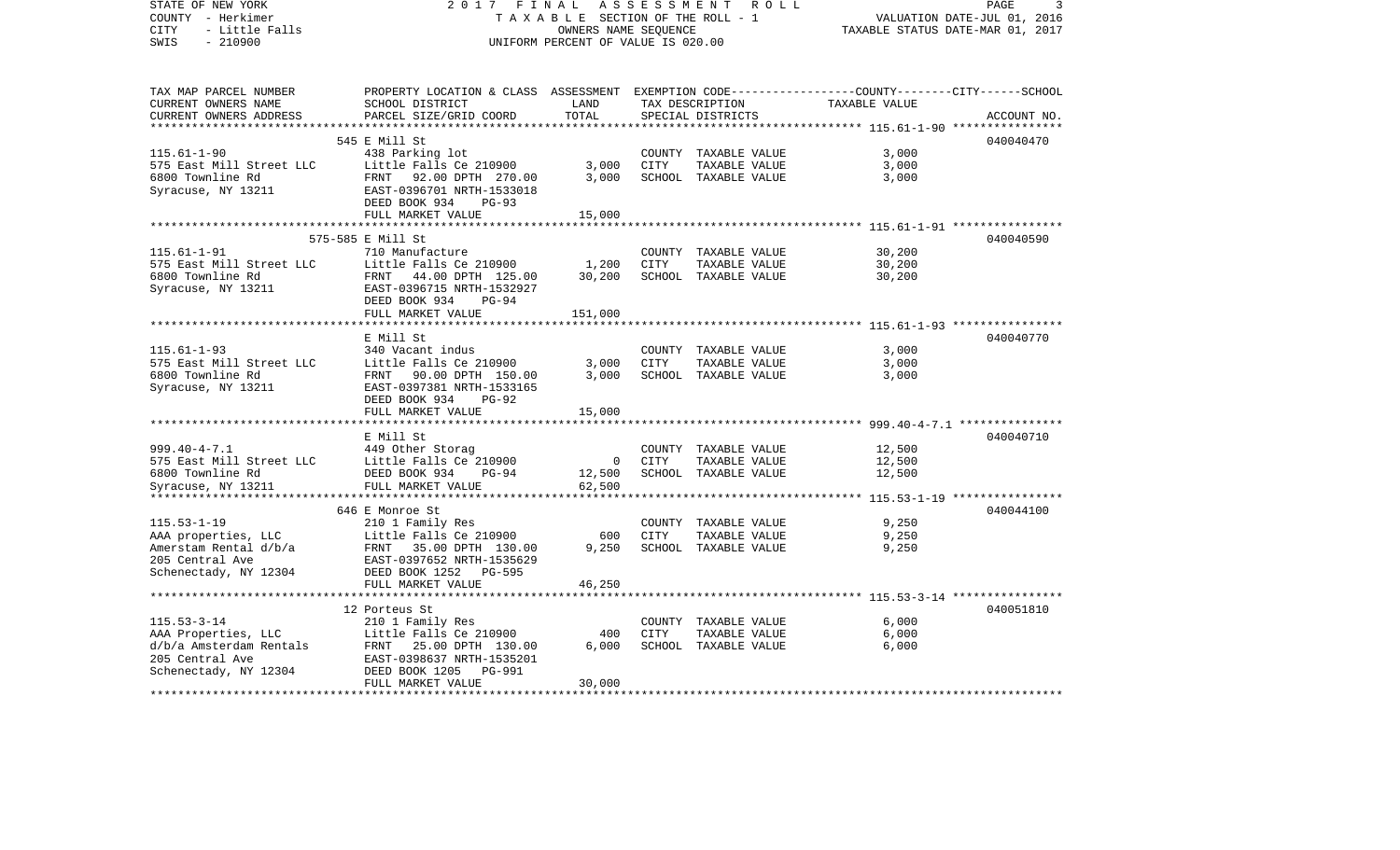| STATE OF NEW YORK<br>COUNTY - Herkimer<br>CITY<br>- Little Falls<br>$-210900$<br>SWIS                          | 2017<br>FINAL<br>TAXABLE SECTION OF THE ROLL - 1<br>UNIFORM PERCENT OF VALUE IS 020.00                                                                             | ASSESSMENT ROLL<br>PAGE<br>4<br>VALUATION DATE-JUL 01, 2016<br>TAXABLE STATUS DATE-MAR 01, 2017 |                |                                                               |                                                        |             |
|----------------------------------------------------------------------------------------------------------------|--------------------------------------------------------------------------------------------------------------------------------------------------------------------|-------------------------------------------------------------------------------------------------|----------------|---------------------------------------------------------------|--------------------------------------------------------|-------------|
| TAX MAP PARCEL NUMBER<br>CURRENT OWNERS NAME<br>CURRENT OWNERS ADDRESS                                         | PROPERTY LOCATION & CLASS ASSESSMENT EXEMPTION CODE---------------COUNTY-------CITY------SCHOOL<br>SCHOOL DISTRICT<br>PARCEL SIZE/GRID COORD                       | LAND<br>TOTAL                                                                                   |                | TAX DESCRIPTION<br>SPECIAL DISTRICTS                          | TAXABLE VALUE                                          | ACCOUNT NO. |
|                                                                                                                |                                                                                                                                                                    | ***********                                                                                     |                |                                                               | ********** 115.53-4-13 *****************               |             |
| $115.53 - 4 - 13$<br>AAA Properties, LLC<br>dbo/ Amsterdam Rentals<br>205 Central Ave<br>Schenectady, NY 12304 | 22 Porteus St<br>210 1 Family Res<br>Little Falls Ce 210900<br>FRNT 50.00 DPTH<br>70.00<br>EAST-0398774 NRTH-1535078<br>DEED BOOK 1242 PG-484<br>FULL MARKET VALUE | 650<br>7,650<br>38,250                                                                          | CITY           | COUNTY TAXABLE VALUE<br>TAXABLE VALUE<br>SCHOOL TAXABLE VALUE | 7,650<br>7,650<br>7,650                                | 040052020   |
|                                                                                                                |                                                                                                                                                                    | ***********                                                                                     |                |                                                               | ************************ 114.68-2-25 ***************** |             |
|                                                                                                                | 69 Furnace St                                                                                                                                                      |                                                                                                 |                |                                                               |                                                        | 040017490   |
| $114.68 - 2 - 25$<br>Abbott Bruce M<br>Abbot Toni A<br>PO Box 949<br>Northville, NY 12134                      | 220 2 Family Res<br>Little Falls Ce 210900<br>FRNT<br>26.60 DPTH 200.00<br>EAST-0394342 NRTH-1533929<br>DEED BOOK 934<br>PG-342                                    | 500<br>8,500                                                                                    | <b>CITY</b>    | COUNTY TAXABLE VALUE<br>TAXABLE VALUE<br>SCHOOL TAXABLE VALUE | 8,500<br>8,500<br>8,500                                |             |
|                                                                                                                | FULL MARKET VALUE                                                                                                                                                  | 42,500                                                                                          |                |                                                               |                                                        |             |
|                                                                                                                |                                                                                                                                                                    |                                                                                                 |                |                                                               |                                                        |             |
| $114.60 - 3 - 13$<br>ABNO Realty LLC<br>3450 S Ocean Blvd<br>Highland Beach, FL 33487                          | 77 N William St<br>220 2 Family Res<br>Little Falls Ce 210900<br>FRNT 50.00 DPTH 150.00<br>EAST-0396779 NRTH-1535614<br>DEED BOOK 1613 PG-639                      | 1,100<br>9,500                                                                                  | COUNTY<br>CITY | TAXABLE VALUE<br>TAXABLE VALUE<br>SCHOOL TAXABLE VALUE        | 9,500<br>9,500<br>9,500                                | 199257      |
|                                                                                                                | FULL MARKET VALUE                                                                                                                                                  | 47,500                                                                                          |                |                                                               |                                                        |             |
|                                                                                                                |                                                                                                                                                                    |                                                                                                 |                |                                                               |                                                        |             |
| $114.60 - 4 - 76$<br>ABNO Realty LLC<br>3450 S Ocean Blvd<br>Highland Beach, FL 33487                          | 67-69 W Monroe St<br>230 3 Family Res<br>Little Falls Ce 210900<br>FRNT 53.00 DPTH 210.00<br>EAST-0394806 NRTH-1534758<br>DEED BOOK 1613 PG-639                    | 1,400<br>9,250                                                                                  | CITY           | COUNTY TAXABLE VALUE<br>TAXABLE VALUE<br>SCHOOL TAXABLE VALUE | 9,250<br>9,250<br>9,250                                | 199257      |
|                                                                                                                | FULL MARKET VALUE                                                                                                                                                  | 46,250                                                                                          |                |                                                               |                                                        |             |
| $114.68 - 1 - 24$<br>ABNO Realty LLC<br>3450 S Ocean Blvd                                                      | 36 Furnace St<br>230 3 Family Res<br>Little Falls Ce 210900<br>FRNT<br>48.00 DPTH 200.00                                                                           | 850<br>12,000                                                                                   | CITY           | COUNTY TAXABLE VALUE<br>TAXABLE VALUE<br>SCHOOL TAXABLE VALUE | 12,000<br>12,000<br>12,000                             | 199257      |
| Highland Beach, FL 33487                                                                                       | EAST-0394345 NRTH-1533383<br>DEED BOOK 1613 PG-639<br>FULL MARKET VALUE                                                                                            | 60,000                                                                                          |                |                                                               |                                                        |             |
|                                                                                                                | 34 Furnace St                                                                                                                                                      |                                                                                                 |                |                                                               |                                                        | 199257      |
| $114.68 - 1 - 25$<br>ABNO Realty LLC<br>3450 S Ocean Blvd<br>Highland Beach, FL 33487                          | 220 2 Family Res<br>Little Falls Ce 210900<br>FRNT 26.00 DPTH 200.00<br>EAST-0394368 NRTH-1533353<br>DEED BOOK 1613<br>PG-639<br>FULL MARKET VALUE                 | 450<br>8,150<br>40,750                                                                          | CITY           | COUNTY TAXABLE VALUE<br>TAXABLE VALUE<br>SCHOOL TAXABLE VALUE | 8,150<br>8,150<br>8,150                                |             |
| **********************                                                                                         | *****************************                                                                                                                                      |                                                                                                 |                |                                                               |                                                        |             |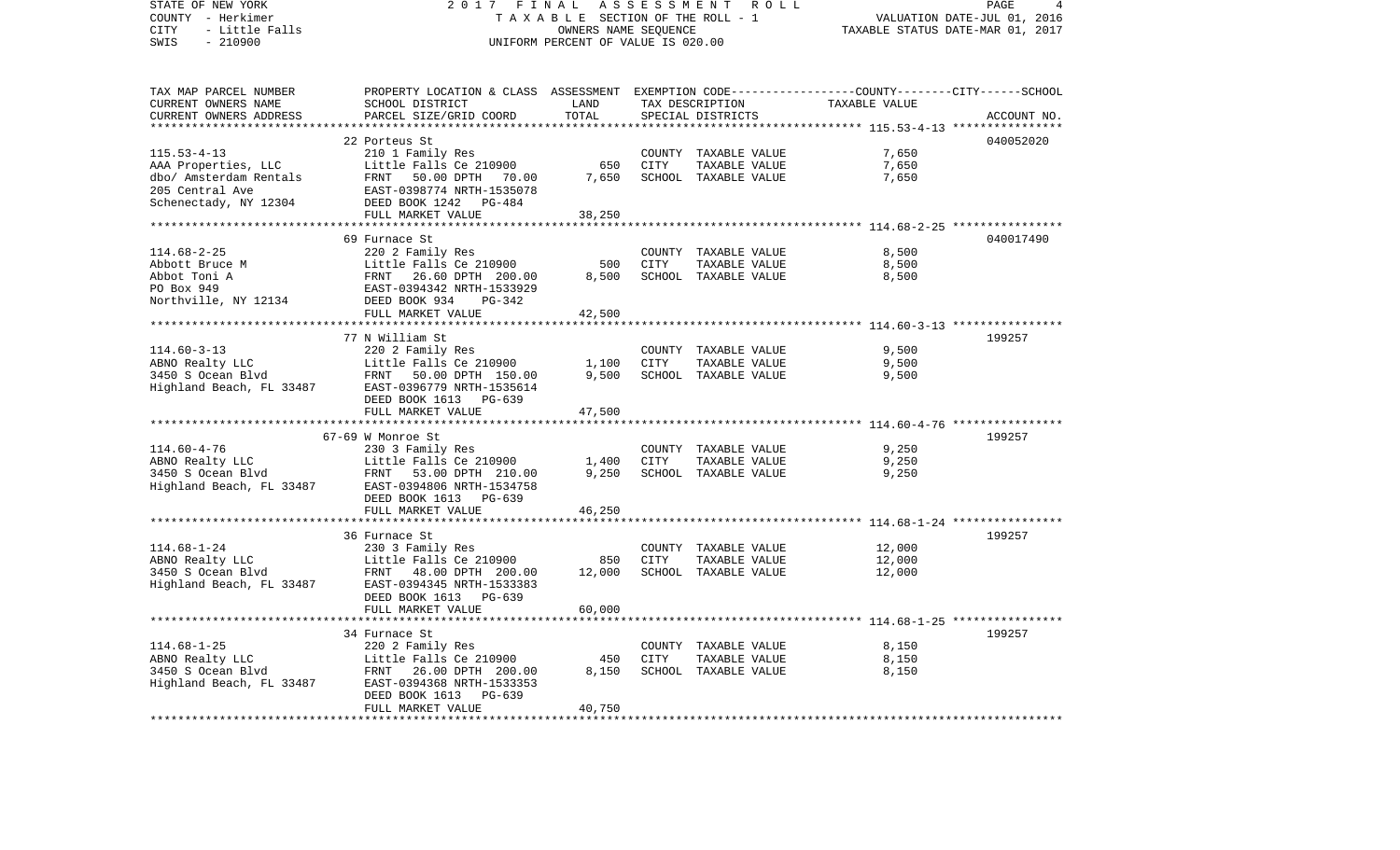COUNTY - Herkimer T A X A B L E SECTION OF THE ROLL - 1 VALUATION DATE-JUL 01, 2016 CITY - Little Falls OWNERS NAME SEQUENCE TAXABLE STATUS DATE-MAR 01, 2017 SWIS - 210900 UNIFORM PERCENT OF VALUE IS 020.00TAX MAP PARCEL NUMBER PROPERTY LOCATION & CLASS ASSESSMENT EXEMPTION CODE------------------COUNTY--------CITY------SCHOOL CURRENT OWNERS NAME SCHOOL DISTRICT LAND TAX DESCRIPTION TAXABLE VALUECURRENT OWNERS ADDRESS PARCEL SIZE/GRID COORD TOTAL SPECIAL DISTRICTS ACCOUNT NO. \*\*\*\*\*\*\*\*\*\*\*\*\*\*\*\*\*\*\*\*\*\*\*\*\*\*\*\*\*\*\*\*\*\*\*\*\*\*\*\*\*\*\*\*\*\*\*\*\*\*\*\*\*\*\*\*\*\*\*\*\*\*\*\*\*\*\*\*\*\*\*\*\*\*\*\*\*\*\*\*\*\*\*\*\*\*\*\*\*\*\*\*\*\*\*\*\*\*\*\*\*\*\* 115.61-3-1 \*\*\*\*\*\*\*\*\*\*\*\*\*\*\*\*\* Corner of Loomis & Ward S 199257115.61-3-1 411 Apartment COUNTY TAXABLE VALUE 7,500 ABNO Realty LLC Little Falls Ce 210900 1,000 CITY TAXABLE VALUE 7,500 3450 S Ocean Blvd FRNT 82.50 DPTH 72.00 7,500 SCHOOL TAXABLE VALUE 7,500 Highland Beach, FL 33487 EAST-0398925 NRTH-1534512 DEED BOOK 1613 PG-639FULL MARKET VALUE 37,500 \*\*\*\*\*\*\*\*\*\*\*\*\*\*\*\*\*\*\*\*\*\*\*\*\*\*\*\*\*\*\*\*\*\*\*\*\*\*\*\*\*\*\*\*\*\*\*\*\*\*\*\*\*\*\*\*\*\*\*\*\*\*\*\*\*\*\*\*\*\*\*\*\*\*\*\*\*\*\*\*\*\*\*\*\*\*\*\*\*\*\*\*\*\*\*\*\*\*\*\*\*\*\* 114.76-2-15 \*\*\*\*\*\*\*\*\*\*\*\*\*\*\*\* 554 E Jefferson St 159391114.76-2-15 210 1 Family Res COUNTY TAXABLE VALUE 8,800 Abramson Family Living Trust G Little Falls Ce 210900 500 CITY TAXABLE VALUE 554 E Jefferson St FRNT 60.00 DPTH 73.00 8,800 SCHOOL TAXABLE VALUE 8,800 Little Falls, NY 13365 EAST-0396649 NRTH-1532445 DEED BOOK 2017 PG-422FULL MARKET VALUE 44,000 \*\*\*\*\*\*\*\*\*\*\*\*\*\*\*\*\*\*\*\*\*\*\*\*\*\*\*\*\*\*\*\*\*\*\*\*\*\*\*\*\*\*\*\*\*\*\*\*\*\*\*\*\*\*\*\*\*\*\*\*\*\*\*\*\*\*\*\*\*\*\*\*\*\*\*\*\*\*\*\*\*\*\*\*\*\*\*\*\*\*\*\*\*\*\*\*\*\*\*\*\*\*\* 115.61-1-64 \*\*\*\*\*\*\*\*\*\*\*\*\*\*\*\* 40 Hancock St 185778115.61-1-64 220 2 Family Res COUNTY TAXABLE VALUE 10,250 Acker Nathan Little Falls Ce 210900 600 CITY TAXABLE VALUE 10,250 12 McCann St FRNT 30.00 DPTH 120.00 10,250 SCHOOL TAXABLE VALUE 10,250 Ilion, NY 13357 EAST-0397587 NRTH-1533792 DEED BOOK 1530 PG-857FULL MARKET VALUE 51,250 \*\*\*\*\*\*\*\*\*\*\*\*\*\*\*\*\*\*\*\*\*\*\*\*\*\*\*\*\*\*\*\*\*\*\*\*\*\*\*\*\*\*\*\*\*\*\*\*\*\*\*\*\*\*\*\*\*\*\*\*\*\*\*\*\*\*\*\*\*\*\*\*\*\*\*\*\*\*\*\*\*\*\*\*\*\*\*\*\*\*\*\*\*\*\*\*\*\*\*\*\*\*\* 114.68-2-72 \*\*\*\*\*\*\*\*\*\*\*\*\*\*\*\* 101 Prospect St 040053100 114.68-2-72 210 1 Family Res ENH STAR 41834 0 0 13,000 Ackerman Gordon K Little Falls Ce 210900 1,050 COUNTY TAXABLE VALUE 13,000 Ackerman Gina FRNT 80.00 DPTH 250.00 13,000 CITY TAXABLE VALUE 13,000 101 Prospect St ACRES 0.70 SCHOOL TAXABLE VALUE 0 Little Falls, NY 13365 EAST-0394575 NRTH-1533891 DEED BOOK 814 PG-382FULL MARKET VALUE 65,000 \*\*\*\*\*\*\*\*\*\*\*\*\*\*\*\*\*\*\*\*\*\*\*\*\*\*\*\*\*\*\*\*\*\*\*\*\*\*\*\*\*\*\*\*\*\*\*\*\*\*\*\*\*\*\*\*\*\*\*\*\*\*\*\*\*\*\*\*\*\*\*\*\*\*\*\*\*\*\*\*\*\*\*\*\*\*\*\*\*\*\*\*\*\*\*\*\*\*\*\*\*\*\* 114.60-4-39 \*\*\*\*\*\*\*\*\*\*\*\*\*\*\*\*522 E Monroe St 040042360 114.60-4-39 210 1 Family Res BAS STAR 41854 0 0 6,000 Ackerman Kurt **Little Falls Ce 210900** 850 COUNTY TAXABLE VALUE 12,800 522 E Monroe St FRNT 35.00 DPTH 194.00 12,800 CITY TAXABLE VALUE 12,800 Little Falls, NY 13365 EAST-0395931 NRTH-1535284 SCHOOL TAXABLE VALUE 6,800 DEED BOOK 806 PG-662 FULL MARKET VALUE 64,000 \*\*\*\*\*\*\*\*\*\*\*\*\*\*\*\*\*\*\*\*\*\*\*\*\*\*\*\*\*\*\*\*\*\*\*\*\*\*\*\*\*\*\*\*\*\*\*\*\*\*\*\*\*\*\*\*\*\*\*\*\*\*\*\*\*\*\*\*\*\*\*\*\*\*\*\*\*\*\*\*\*\*\*\*\*\*\*\*\*\*\*\*\*\*\*\*\*\*\*\*\*\*\* 114.60-4-18 \*\*\*\*\*\*\*\*\*\*\*\*\*\*\*\* 76 W Monroe St 040046080114.60-4-18 220 2 Family Res ENH STAR 41834 0 0 12,100 Ackerman Lois J Little Falls Ce 210900 1,600 COUNTY TAXABLE VALUE 12,100 76 W Monroe St FRNT 75.00 DPTH 197.00 12,100 CITY TAXABLE VALUE 12,100 Little Falls, NY 13365 EAST-0394753 NRTH-1535043 SCHOOL TAXABLE VALUE 0 DEED BOOK 1085 PG-796FULL MARKET VALUE 60,500 \*\*\*\*\*\*\*\*\*\*\*\*\*\*\*\*\*\*\*\*\*\*\*\*\*\*\*\*\*\*\*\*\*\*\*\*\*\*\*\*\*\*\*\*\*\*\*\*\*\*\*\*\*\*\*\*\*\*\*\*\*\*\*\*\*\*\*\*\*\*\*\*\*\*\*\*\*\*\*\*\*\*\*\*\*\*\*\*\*\*\*\*\*\*\*\*\*\*\*\*\*\*\*\*\*\*\*\*\*\*\*\*\*\*\*\*\*\*\*\*\*\*\*\*\*\*\*\*\*\*\*\*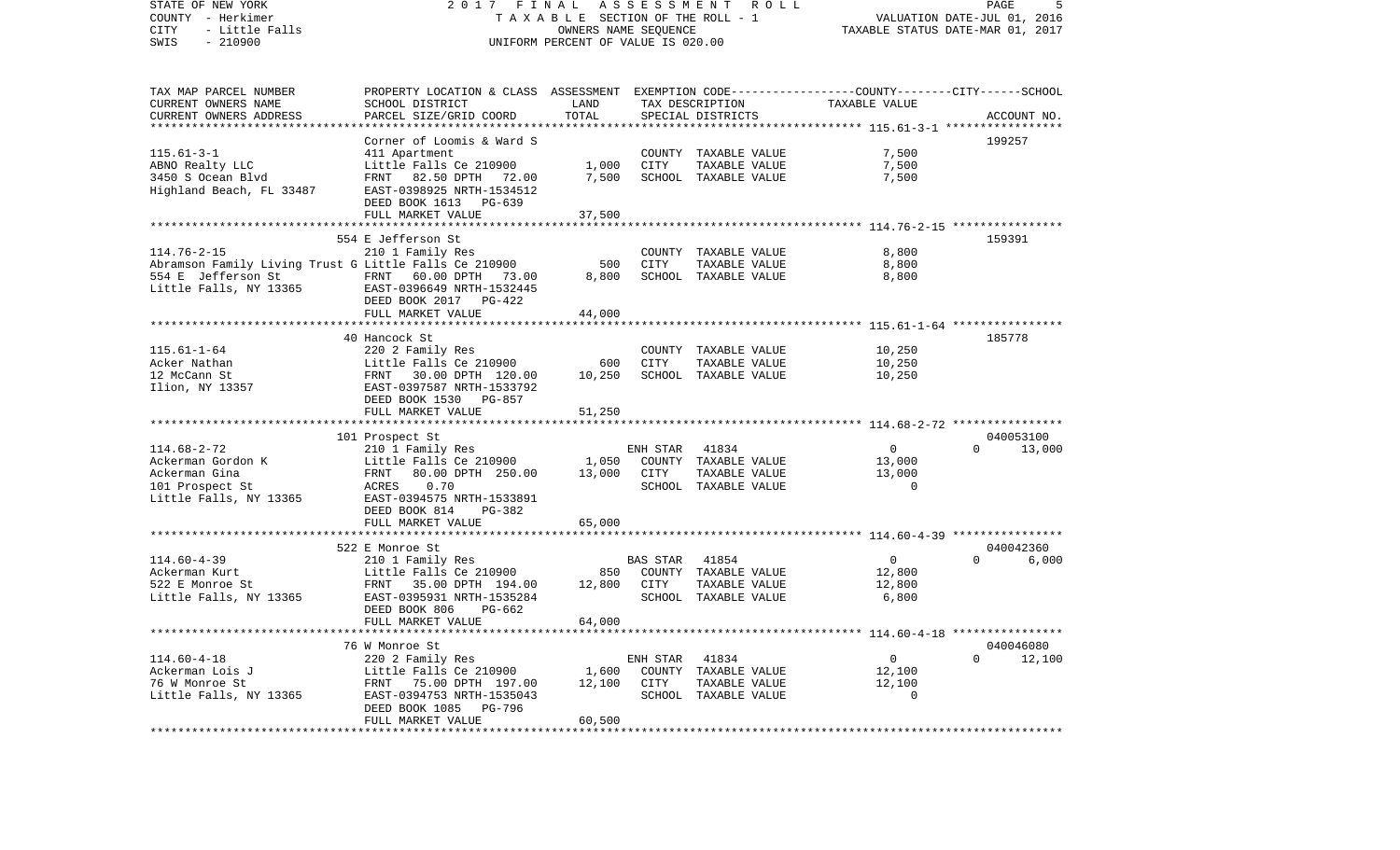STATE OF NEW YORK 2 0 1 7 F I N A L A S S E S S M E N T R O L L PAGE 6COUNTY - Herkimer T A X A B L E SECTION OF THE ROLL - 1 VALUATION DATE-JUL 01, 2016 CITY - Little Falls OWNERS NAME SEQUENCE TAXABLE STATUS DATE-MAR 01, 2017 SWIS - 210900 UNIFORM PERCENT OF VALUE IS 020.00TAX MAP PARCEL NUMBER PROPERTY LOCATION & CLASS ASSESSMENT EXEMPTION CODE------------------COUNTY--------CITY------SCHOOL CURRENT OWNERS NAME SCHOOL DISTRICT LAND TAX DESCRIPTION TAXABLE VALUECURRENT OWNERS ADDRESS PARCEL SIZE/GRID COORD TOTAL SPECIAL DISTRICTS ACCOUNT NO. \*\*\*\*\*\*\*\*\*\*\*\*\*\*\*\*\*\*\*\*\*\*\*\*\*\*\*\*\*\*\*\*\*\*\*\*\*\*\*\*\*\*\*\*\*\*\*\*\*\*\*\*\*\*\*\*\*\*\*\*\*\*\*\*\*\*\*\*\*\*\*\*\*\*\*\*\*\*\*\*\*\*\*\*\*\*\*\*\*\*\*\*\*\*\*\*\*\*\*\*\*\*\* 114.60-2-72 \*\*\*\*\*\*\*\*\*\*\*\*\*\*\*\* 23 High St 195234 114.60-2-72 210 1 Family Res COUNTY TAXABLE VALUE 7,300 Adamoschek Arthur T Little Falls Ce 210900 350 CITY TAXABLE VALUE 7,300 23 High St FRNT 30.00 DPTH 74.20 7,300 SCHOOL TAXABLE VALUE 7,300 Little Falls, NY 13365 EAST-0396392 NRTH-1535429 DEED BOOK 1588 PG-156 FULL MARKET VALUE 36,500 \*\*\*\*\*\*\*\*\*\*\*\*\*\*\*\*\*\*\*\*\*\*\*\*\*\*\*\*\*\*\*\*\*\*\*\*\*\*\*\*\*\*\*\*\*\*\*\*\*\*\*\*\*\*\*\*\*\*\*\*\*\*\*\*\*\*\*\*\*\*\*\*\*\*\*\*\*\*\*\*\*\*\*\*\*\*\*\*\*\*\*\*\*\*\*\*\*\*\*\*\*\*\* 114.59-1-1.5 \*\*\*\*\*\*\*\*\*\*\*\*\*\*\* Valley Brook Dr 192743 114.59-1-1.5 311 Res vac land COUNTY TAXABLE VALUE 1,500 Adams Tad Little Falls Ce 210900 1,500 CITY TAXABLE VALUE 1,500 Adams Elizabeth FRNT 50.00 DPTH 125.00 1,500 SCHOOL TAXABLE VALUE 1,500 14 Valley Brook Dr EAST-0391677 NRTH-1535908 Little Falls, NY 13365 DEED BOOK 1572 PG-481 FULL MARKET VALUE 7,500 \*\*\*\*\*\*\*\*\*\*\*\*\*\*\*\*\*\*\*\*\*\*\*\*\*\*\*\*\*\*\*\*\*\*\*\*\*\*\*\*\*\*\*\*\*\*\*\*\*\*\*\*\*\*\*\*\*\*\*\*\*\*\*\*\*\*\*\*\*\*\*\*\*\*\*\*\*\*\*\*\*\*\*\*\*\*\*\*\*\*\*\*\*\*\*\*\*\*\*\*\*\*\* 114.59-1-39 \*\*\*\*\*\*\*\*\*\*\*\*\*\*\*\* 14 Valley Brook Dr 192743 114.59-1-39 210 1 Family Res COUNTY TAXABLE VALUE 23,800 Adams Tad Little Falls Ce 210900 2,800 CITY TAXABLE VALUE 23,800 Adams Elizabeth FRNT 80.00 DPTH 125.00 23,800 SCHOOL TAXABLE VALUE 23,800 14 Valley Brook Dr EAST-0391614 NRTH-1535914 Little Falls, NY 13365 DEED BOOK 1572 PG-481 FULL MARKET VALUE 119,000 \*\*\*\*\*\*\*\*\*\*\*\*\*\*\*\*\*\*\*\*\*\*\*\*\*\*\*\*\*\*\*\*\*\*\*\*\*\*\*\*\*\*\*\*\*\*\*\*\*\*\*\*\*\*\*\*\*\*\*\*\*\*\*\*\*\*\*\*\*\*\*\*\*\*\*\*\*\*\*\*\*\*\*\*\*\*\*\*\*\*\*\*\*\*\*\*\*\*\*\*\*\*\* 114.59-1-40 \*\*\*\*\*\*\*\*\*\*\*\*\*\*\*\* Valley Brook Dr 192743 114.59-1-40 311 Res vac land COUNTY TAXABLE VALUE 2,100 Adams Tad Little Falls Ce 210900 2,100 CITY TAXABLE VALUE 2,100 Adams Elizabeth Lot 15 2,100 SCHOOL TAXABLE VALUE 2,100 14 Valley Brook Dr FRNT 80.00 DPTH 125.00 Little Falls, NY 13365 EAST-0391532 NRTH-1535921 DEED BOOK 1572 PG-481FULL MARKET VALUE 10,500 \*\*\*\*\*\*\*\*\*\*\*\*\*\*\*\*\*\*\*\*\*\*\*\*\*\*\*\*\*\*\*\*\*\*\*\*\*\*\*\*\*\*\*\*\*\*\*\*\*\*\*\*\*\*\*\*\*\*\*\*\*\*\*\*\*\*\*\*\*\*\*\*\*\*\*\*\*\*\*\*\*\*\*\*\*\*\*\*\*\*\*\*\*\*\*\*\*\*\*\*\*\*\* 114.68-3-11 \*\*\*\*\*\*\*\*\*\*\*\*\*\*\*\*15 Church St 040008580 114.68-3-11 220 2 Family Res COUNTY TAXABLE VALUE 12,400 Adasek Peter J Little Falls Ce 210900 700 CITY TAXABLE VALUE 12,400 PO Box 1 FRNT 74.00 DPTH 62.00 12,400 SCHOOL TAXABLE VALUE 12,400 Little Falls, NY 13365 EAST-0395794 NRTH-1533986 DEED BOOK 858 PG-509 FULL MARKET VALUE 62,000 \*\*\*\*\*\*\*\*\*\*\*\*\*\*\*\*\*\*\*\*\*\*\*\*\*\*\*\*\*\*\*\*\*\*\*\*\*\*\*\*\*\*\*\*\*\*\*\*\*\*\*\*\*\*\*\*\*\*\*\*\*\*\*\*\*\*\*\*\*\*\*\*\*\*\*\*\*\*\*\*\*\*\*\*\*\*\*\*\*\*\*\*\*\*\*\*\*\*\*\*\*\*\* 114.75-2-16 \*\*\*\*\*\*\*\*\*\*\*\*\*\*\*\* 375-377 W Main St 040038130114.75-2-16 220 2 Family Res COUNTY TAXABLE VALUE 6,750 Adasek Peter J Little Falls Ce 210900 500 CITY TAXABLE VALUE 6,750 PO Box 8078 FRNT 36.60 DPTH 92.00 6,750 SCHOOL TAXABLE VALUE 6,750 Colorado Springs, CO 80933 EAST-0393497 NRTH-1531243 DEED BOOK 947 PG-386FULL MARKET VALUE 33,750 \*\*\*\*\*\*\*\*\*\*\*\*\*\*\*\*\*\*\*\*\*\*\*\*\*\*\*\*\*\*\*\*\*\*\*\*\*\*\*\*\*\*\*\*\*\*\*\*\*\*\*\*\*\*\*\*\*\*\*\*\*\*\*\*\*\*\*\*\*\*\*\*\*\*\*\*\*\*\*\*\*\*\*\*\*\*\*\*\*\*\*\*\*\*\*\*\*\*\*\*\*\*\*\*\*\*\*\*\*\*\*\*\*\*\*\*\*\*\*\*\*\*\*\*\*\*\*\*\*\*\*\*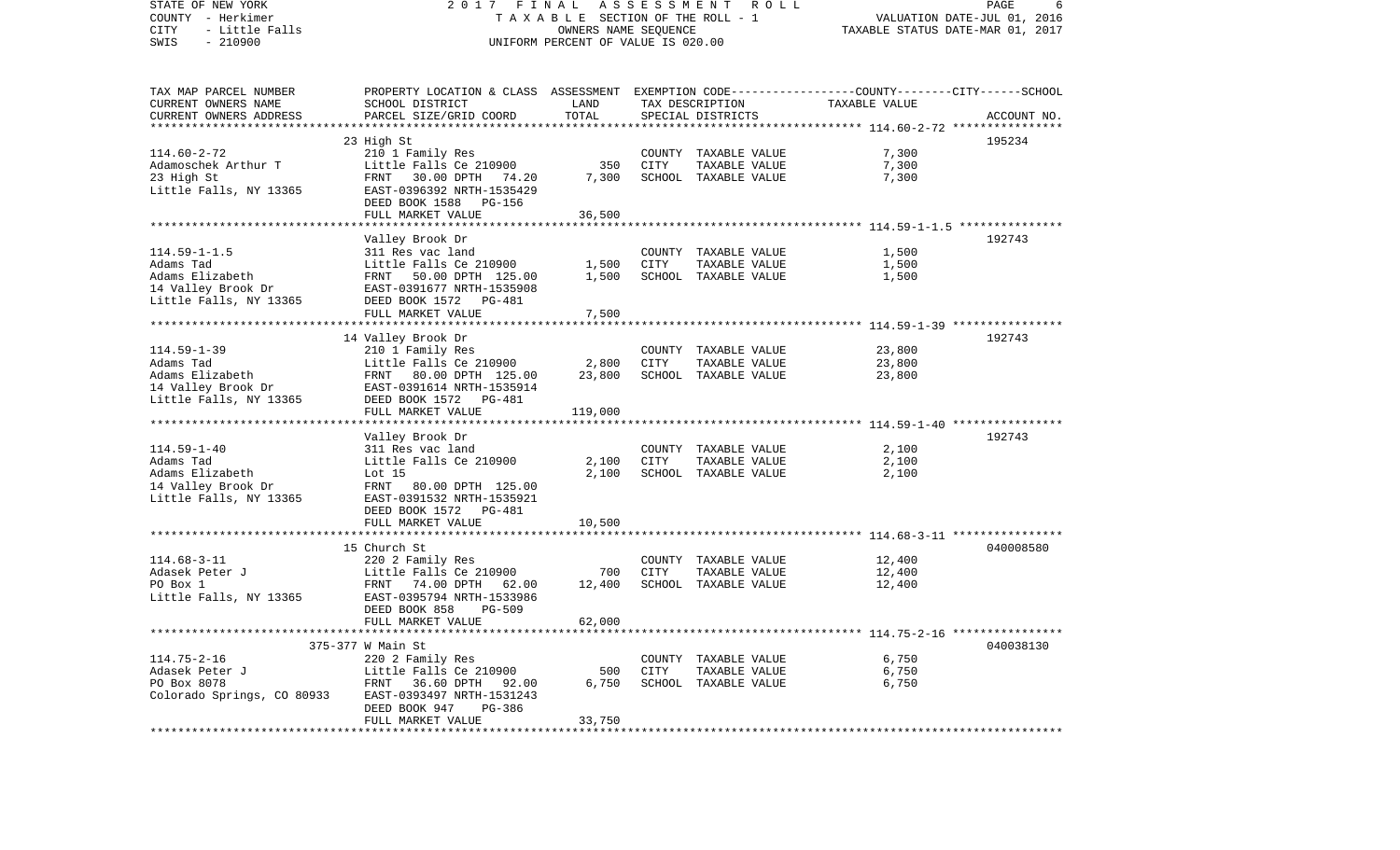| STATE OF NEW YORK<br>COUNTY - Herkimer<br>CITY<br>- Little Falls<br>SWIS<br>$-210900$                                                                                                                                                           | 2017<br>FINAL<br>TAXABLE SECTION OF THE ROLL - 1<br>UNIFORM PERCENT OF VALUE IS 020.00                                | PAGE<br>7<br>VALUATION DATE-JUL 01, 2016<br>TAXABLE STATUS DATE-MAR 01, 2017 |      |                               |                                                              |             |
|-------------------------------------------------------------------------------------------------------------------------------------------------------------------------------------------------------------------------------------------------|-----------------------------------------------------------------------------------------------------------------------|------------------------------------------------------------------------------|------|-------------------------------|--------------------------------------------------------------|-------------|
| TAX MAP PARCEL NUMBER<br>CURRENT OWNERS NAME                                                                                                                                                                                                    | PROPERTY LOCATION & CLASS ASSESSMENT EXEMPTION CODE-----------------COUNTY--------CITY------SCHOOL<br>SCHOOL DISTRICT | LAND                                                                         |      | TAX DESCRIPTION TAXABLE VALUE |                                                              |             |
| CURRENT OWNERS ADDRESS                                                                                                                                                                                                                          | PARCEL SIZE/GRID COORD                                                                                                | TOTAL                                                                        |      | SPECIAL DISTRICTS             |                                                              | ACCOUNT NO. |
|                                                                                                                                                                                                                                                 | 45 W Main St                                                                                                          |                                                                              |      |                               |                                                              | 040036005   |
| 114.68-7-2                                                                                                                                                                                                                                      | 464 Office bldg.                                                                                                      |                                                                              |      | COUNTY TAXABLE VALUE          | 34,500                                                       |             |
|                                                                                                                                                                                                                                                 |                                                                                                                       | 7,500                                                                        | CITY | TAXABLE VALUE                 | 34,500                                                       |             |
|                                                                                                                                                                                                                                                 |                                                                                                                       | 34,500                                                                       |      | SCHOOL TAXABLE VALUE          | 34,500                                                       |             |
| Adco Dev Of Little Falls<br>45 W Main St<br>Little Falls (e 210900<br>15 W Main St<br>Little Falls, NY 13365<br>EAST-0395593 NRTH-1533602<br>DEED BOOK 00625 PG-00233                                                                           |                                                                                                                       |                                                                              |      |                               |                                                              |             |
|                                                                                                                                                                                                                                                 | FULL MARKET VALUE                                                                                                     | 172,500                                                                      |      |                               |                                                              |             |
|                                                                                                                                                                                                                                                 |                                                                                                                       |                                                                              |      |                               |                                                              |             |
| $114.68 - 7 - 33$                                                                                                                                                                                                                               | 368 Ann & Mill St<br>710 Manufacture                                                                                  |                                                                              |      | COUNTY TAXABLE VALUE          | 28,000                                                       | 153835      |
| AFM Real Estate Holding, LLC Little Falls Ce 210900 4,500                                                                                                                                                                                       |                                                                                                                       |                                                                              | CITY | TAXABLE VALUE                 | 28,000                                                       |             |
|                                                                                                                                                                                                                                                 |                                                                                                                       | 28,000                                                                       |      | SCHOOL TAXABLE VALUE          | 28,000                                                       |             |
| PO Box 1026<br>Webster, MA 01570<br>EAST-0396126 NRTH-1533166<br>EAST-0396126 NRTH-1533166                                                                                                                                                      | DEED BOOK 1328 PG-805                                                                                                 |                                                                              |      |                               |                                                              |             |
|                                                                                                                                                                                                                                                 | FULL MARKET VALUE                                                                                                     | 140,000                                                                      |      |                               |                                                              |             |
|                                                                                                                                                                                                                                                 | 368 Ann & Mill St                                                                                                     |                                                                              |      |                               |                                                              | 040041100   |
| $114.68 - 7 - 34$                                                                                                                                                                                                                               | 340 Vacant indus                                                                                                      |                                                                              |      | COUNTY TAXABLE VALUE          | 4,000                                                        |             |
|                                                                                                                                                                                                                                                 |                                                                                                                       |                                                                              | CITY | TAXABLE VALUE                 | 4,000                                                        |             |
| PO Box 1026                                                                                                                                                                                                                                     | FRNT 211.00 DPTH 62.00                                                                                                | 4,000                                                                        |      | SCHOOL TAXABLE VALUE          | 4,000                                                        |             |
| Webster, MA 01570 EAST-0395979 NRTH-1533135                                                                                                                                                                                                     |                                                                                                                       |                                                                              |      |                               |                                                              |             |
|                                                                                                                                                                                                                                                 | DEED BOOK 1328 PG-805                                                                                                 |                                                                              |      |                               |                                                              |             |
|                                                                                                                                                                                                                                                 | FULL MARKET VALUE                                                                                                     | 20,000                                                                       |      |                               |                                                              |             |
|                                                                                                                                                                                                                                                 |                                                                                                                       |                                                                              |      |                               |                                                              |             |
|                                                                                                                                                                                                                                                 | 44 W Main St                                                                                                          |                                                                              |      |                               |                                                              | 153883      |
| $114.68 - 3 - 19$                                                                                                                                                                                                                               |                                                                                                                       |                                                                              |      | COUNTY TAXABLE VALUE          | 4,600                                                        |             |
|                                                                                                                                                                                                                                                 |                                                                                                                       |                                                                              | CITY | TAXABLE VALUE                 | 4,600                                                        |             |
| 350 vacant comm<br>AFM Real Estate Holdings, LLC Little Falls Ce 210900 4,600<br>PO Box 1026 FRNT 60.00 DPTH 116.00 4,600<br>Webster, MA 01570 FRST-0205401 FRNT 1500000 4,600<br>PO Box 1026<br>Webster, MA 01570<br>EAST-0395491 NRTH-1533715 |                                                                                                                       |                                                                              |      | SCHOOL TAXABLE VALUE          | 4,600                                                        |             |
|                                                                                                                                                                                                                                                 |                                                                                                                       |                                                                              |      |                               |                                                              |             |
|                                                                                                                                                                                                                                                 | DEED BOOK 1328 PG-792                                                                                                 |                                                                              |      |                               |                                                              |             |
|                                                                                                                                                                                                                                                 | FULL MARKET VALUE                                                                                                     | 23,000<br>*****************                                                  |      |                               | ******************************* 114.68-3-20 **************** |             |
|                                                                                                                                                                                                                                                 | 48-54 W Main St                                                                                                       |                                                                              |      |                               |                                                              | 040036060   |
| $114.68 - 3 - 20$                                                                                                                                                                                                                               | 481 Att row bldg                                                                                                      |                                                                              |      | COUNTY TAXABLE VALUE          | 26,500                                                       |             |
| AFM Real Estate Holdings, LLC Little Falls Ce 210900 5,500                                                                                                                                                                                      |                                                                                                                       |                                                                              | CITY | TAXABLE VALUE                 | 26,500                                                       |             |
|                                                                                                                                                                                                                                                 | FRNT 60.00 DPTH 114.00                                                                                                | 26,500                                                                       |      | SCHOOL TAXABLE VALUE          | 26,500                                                       |             |
| PO Box 1026<br>Webster, MA 01570<br>EAST-0395443 NRTH-1533681                                                                                                                                                                                   |                                                                                                                       |                                                                              |      |                               |                                                              |             |
|                                                                                                                                                                                                                                                 | DEED BOOK 1328 PG-792                                                                                                 |                                                                              |      |                               |                                                              |             |
|                                                                                                                                                                                                                                                 | FULL MARKET VALUE                                                                                                     | 132,500                                                                      |      |                               |                                                              |             |
|                                                                                                                                                                                                                                                 |                                                                                                                       |                                                                              |      |                               |                                                              |             |
|                                                                                                                                                                                                                                                 | 56 W Main St                                                                                                          |                                                                              |      |                               |                                                              | 155630      |
| 114.68-3-21 14.68-3-21 481 Att row bidg<br>AFM Real Estate Holdngs, LLC Little Falls Ce 210900 2,500<br>FRAT 30.00 DPTH 114.00 10,000                                                                                                           |                                                                                                                       |                                                                              |      | COUNTY TAXABLE VALUE          | 10,000                                                       |             |
|                                                                                                                                                                                                                                                 |                                                                                                                       |                                                                              | CITY | TAXABLE VALUE                 | 10,000                                                       |             |
| PO Box 1026<br>Webster, MA 01570<br>Webster, MA 01570<br>EAST-0395404 NRTH-1533659                                                                                                                                                              |                                                                                                                       |                                                                              |      | SCHOOL TAXABLE VALUE          | 10,000                                                       |             |
|                                                                                                                                                                                                                                                 |                                                                                                                       |                                                                              |      |                               |                                                              |             |
|                                                                                                                                                                                                                                                 | DEED BOOK 1339<br>PG-423                                                                                              |                                                                              |      |                               |                                                              |             |
|                                                                                                                                                                                                                                                 | FULL MARKET VALUE                                                                                                     | 50,000                                                                       |      |                               |                                                              |             |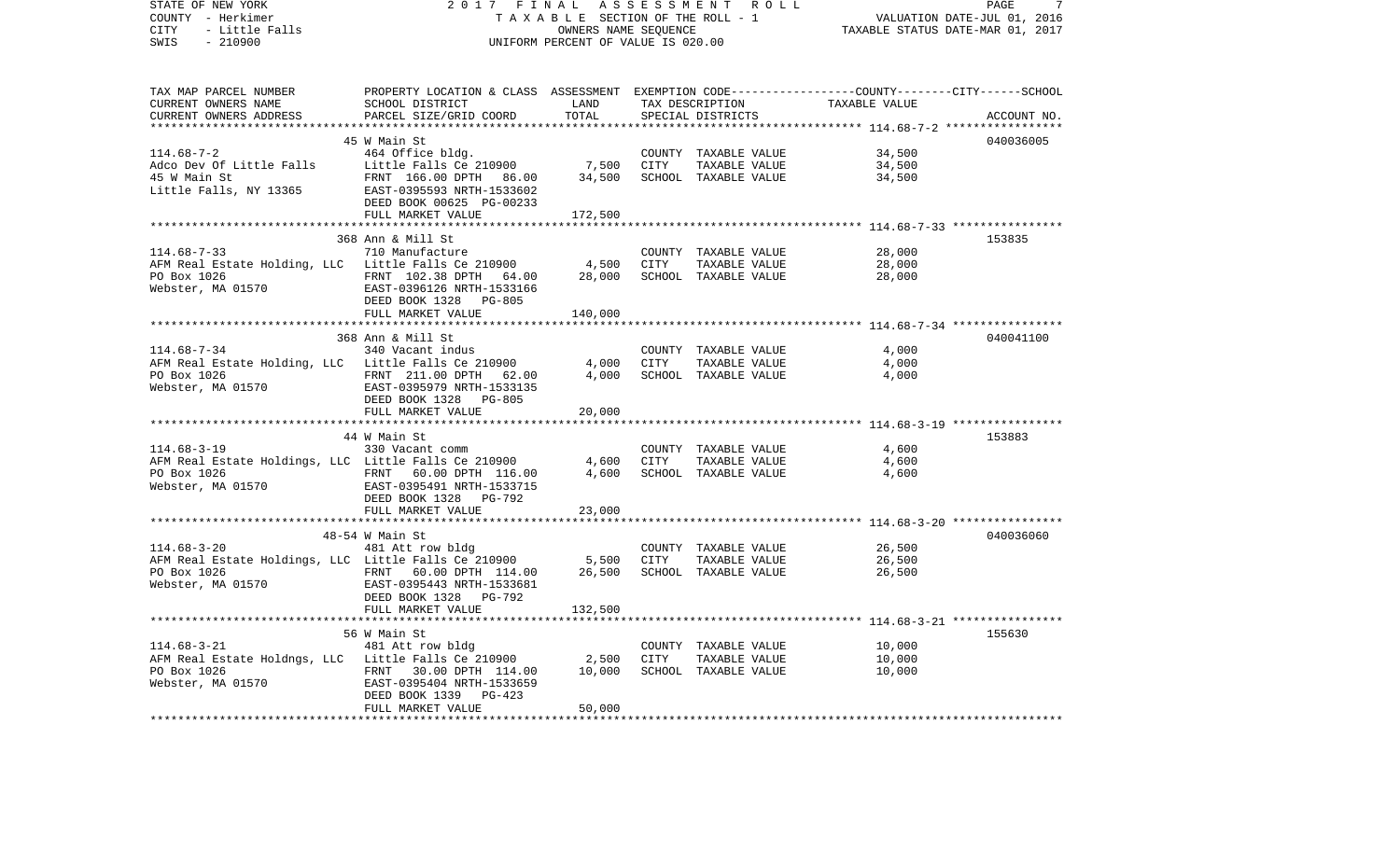| STATE OF NEW YORK<br>COUNTY - Herkimer<br>- Little Falls<br><b>CITY</b><br>SWIS<br>$-210900$                 | 2017 FINAL                                                                                                                                                                 | A S S E S S M E N T<br>TAXABLE SECTION OF THE ROLL - 1<br>OWNERS NAME SEQUENCE<br>UNIFORM PERCENT OF VALUE IS 020.00 |                  | PAGE<br>8<br>VALUATION DATE-JUL 01, 2016<br>TAXABLE STATUS DATE-MAR 01, 2017 |                                             |                   |
|--------------------------------------------------------------------------------------------------------------|----------------------------------------------------------------------------------------------------------------------------------------------------------------------------|----------------------------------------------------------------------------------------------------------------------|------------------|------------------------------------------------------------------------------|---------------------------------------------|-------------------|
| TAX MAP PARCEL NUMBER<br>CURRENT OWNERS NAME                                                                 | PROPERTY LOCATION & CLASS ASSESSMENT EXEMPTION CODE---------------COUNTY-------CITY------SCHOOL<br>SCHOOL DISTRICT                                                         | LAND                                                                                                                 |                  | TAX DESCRIPTION                                                              | TAXABLE VALUE                               |                   |
| CURRENT OWNERS ADDRESS                                                                                       | PARCEL SIZE/GRID COORD                                                                                                                                                     | TOTAL                                                                                                                |                  | SPECIAL DISTRICTS                                                            |                                             | ACCOUNT NO.       |
|                                                                                                              | $60-66$ W Main St                                                                                                                                                          |                                                                                                                      |                  |                                                                              |                                             | 155630            |
| $114.68 - 3 - 22$<br>AFM Real Estate Holdngs, LLC Little Falls Ce 210900<br>PO Box 1026<br>Webster, MA 01570 | 330 Vacant comm<br>FRNT 81.00 DPTH 114.00<br>EAST-0395359 NRTH-1533629<br>DEED BOOK 1339 PG-423                                                                            | 3,000<br>3,000                                                                                                       | CITY             | COUNTY TAXABLE VALUE<br>TAXABLE VALUE<br>SCHOOL TAXABLE VALUE                | 3,000<br>3,000<br>3,000                     |                   |
|                                                                                                              | FULL MARKET VALUE                                                                                                                                                          | 15,000                                                                                                               |                  |                                                                              |                                             |                   |
|                                                                                                              | 107 Prospect St                                                                                                                                                            |                                                                                                                      |                  |                                                                              |                                             | 040053250         |
| $114.68 - 2 - 69$<br>Aiello Carmelita A<br>107 Prospect St<br>Little Falls, NY 13365                         | 210 1 Family Res<br>Little Falls Ce 210900<br>FRNT 100.00 DPTH 210.00<br>EAST-0394490 NRTH-1534056<br>DEED BOOK 1086<br>$PG-228$                                           | 1,200<br>10,700                                                                                                      | BAS STAR<br>CITY | 41854<br>COUNTY TAXABLE VALUE<br>TAXABLE VALUE<br>SCHOOL TAXABLE VALUE       | $\overline{0}$<br>10,700<br>10,700<br>4,700 | $\Omega$<br>6,000 |
|                                                                                                              | FULL MARKET VALUE                                                                                                                                                          | 53,500                                                                                                               |                  |                                                                              |                                             |                   |
|                                                                                                              | 76-78 Alexander St                                                                                                                                                         |                                                                                                                      |                  |                                                                              |                                             | 196423            |
| $115.53 - 3 - 18$<br>Alan Investments III, LLC<br>16 Berryhill Rd Ste 200<br>Columbia, SC 29210              | 220 2 Family Res<br>Little Falls Ce 210900<br>Tax Sale<br>FRNT 52.50 DPTH 150.00<br>EAST-0398360 NRTH-1535160<br>DEED BOOK 1595 PG-616                                     | 800<br>6,800                                                                                                         | CITY             | COUNTY TAXABLE VALUE<br>TAXABLE VALUE<br>SCHOOL TAXABLE VALUE                | 6,800<br>6,800<br>6,800                     |                   |
|                                                                                                              | FULL MARKET VALUE                                                                                                                                                          | 34,000                                                                                                               |                  |                                                                              |                                             |                   |
| $115.53 - 3 - 72$<br>Albrecht Robert J<br>Albrecht Barbara S<br>605 Garden St<br>Little Falls, NY 13365      | 605 Garden St<br>210 1 Family Res<br>Little Falls Ce 210900<br>FRNT 60.00 DPTH 46.70<br>EAST-0397402 NRTH-1534743<br>DEED BOOK 1167 PG-991<br>FULL MARKET VALUE            | 850<br>13,350<br>66,750                                                                                              | CITY             | COUNTY TAXABLE VALUE<br>TAXABLE VALUE<br>SCHOOL TAXABLE VALUE                | 13,350<br>13,350<br>13,350                  | 040022410         |
|                                                                                                              | 201 Loomis St                                                                                                                                                              |                                                                                                                      |                  |                                                                              |                                             | 040032250         |
| $115.62 - 1 - 40$<br>Alford Jeffrey<br>201 Loomis St<br>Little Falls, NY 13365                               | 210 1 Family Res<br>Little Falls Ce 210900<br><b>FRNT</b><br>50.00 DPTH 145.00<br>BANK<br>035<br>EAST-0400083 NRTH-1534136<br>DEED BOOK 808<br>PG-382<br>FULL MARKET VALUE | 1,000<br>8,000<br>40,000                                                                                             | BAS STAR<br>CITY | 41854<br>COUNTY TAXABLE VALUE<br>TAXABLE VALUE<br>SCHOOL TAXABLE VALUE       | $\overline{0}$<br>8,000<br>8,000<br>2,000   | $\Omega$<br>6,000 |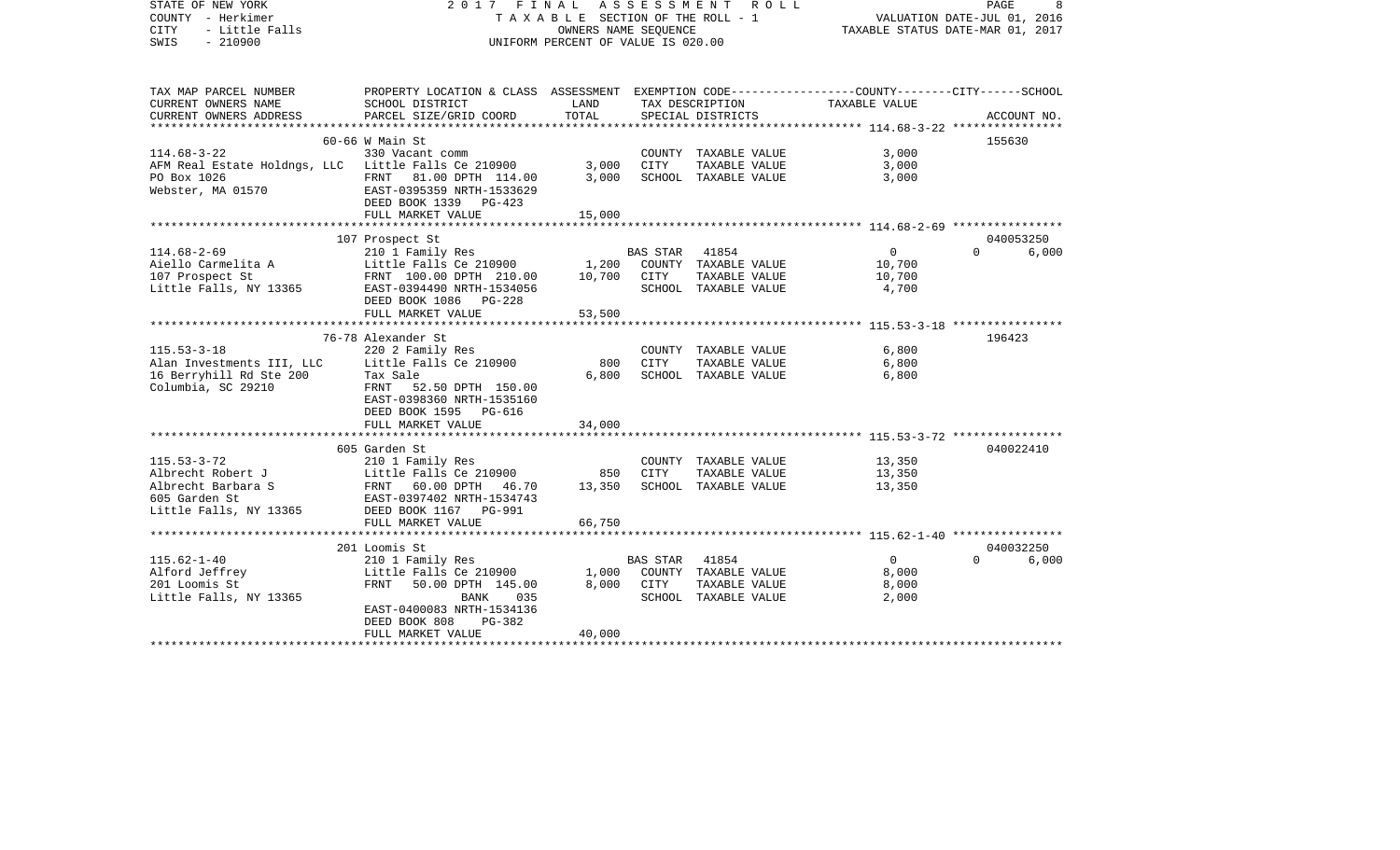STATE OF NEW YORK 2 0 1 7 F I N A L A S S E S S M E N T R O L L PAGE 9COUNTY - Herkimer **T A X A B L E** SECTION OF THE ROLL - 1 VALUATION DATE-JUL 01, 2016 CITY - Little Falls OWNERS NAME SEQUENCE TAXABLE STATUS DATE-MAR 01, 2017 SWIS - 210900 UNIFORM PERCENT OF VALUE IS 020.00TAX MAP PARCEL NUMBER PROPERTY LOCATION & CLASS ASSESSMENT EXEMPTION CODE------------------COUNTY--------CITY------SCHOOL CURRENT OWNERS NAME SCHOOL DISTRICT LAND TAX DESCRIPTION TAXABLE VALUECURRENT OWNERS ADDRESS PARCEL SIZE/GRID COORD TOTAL SPECIAL DISTRICTS ACCOUNT NO. \*\*\*\*\*\*\*\*\*\*\*\*\*\*\*\*\*\*\*\*\*\*\*\*\*\*\*\*\*\*\*\*\*\*\*\*\*\*\*\*\*\*\*\*\*\*\*\*\*\*\*\*\*\*\*\*\*\*\*\*\*\*\*\*\*\*\*\*\*\*\*\*\*\*\*\*\*\*\*\*\*\*\*\*\*\*\*\*\*\*\*\*\*\*\*\*\*\*\*\*\*\*\* 114.59-2-77 \*\*\*\*\*\*\*\*\*\*\*\*\*\*\*\* 240 Church St 040010770114.59-2-77 210 1 Family Res BAS STAR 41854 0 0 6,000 Allman Debra Little Falls Ce 210900 650 COUNTY TAXABLE VALUE 9,600 240 Church St FRNT 40.00 DPTH 92.00 9,600 CITY TAXABLE VALUE 9,600 Little Falls, NY 13365 600 EAST-0393309 NRTH-1535579 SCHOOL TAXABLE VALUE 3,600 DEED BOOK 1483 PG-79 FULL MARKET VALUE 48,000 \*\*\*\*\*\*\*\*\*\*\*\*\*\*\*\*\*\*\*\*\*\*\*\*\*\*\*\*\*\*\*\*\*\*\*\*\*\*\*\*\*\*\*\*\*\*\*\*\*\*\*\*\*\*\*\*\*\*\*\*\*\*\*\*\*\*\*\*\*\*\*\*\*\*\*\*\*\*\*\*\*\*\*\*\*\*\*\*\*\*\*\*\*\*\*\*\*\*\*\*\*\*\* 115.53-1-27 \*\*\*\*\*\*\*\*\*\*\*\*\*\*\*\* 655 E Monroe St 197664115.53-1-27 210 1 Family Res CW\_10\_VET/ 41153 0 845 0 Aloisio Colleen A Little Falls Ce 210900 950 CW 15 VET/ 41162 1,268 0 0 655 E Monroe St FRNT 38.40 DPTH 116.00 8,450 COUNTY TAXABLE VALUE 7,182 Little Falls, NY 13365 EAST-0397745 NRTH-1535474 CITY TAXABLE VALUE 7,605 DEED BOOK 1603 PG-473 SCHOOL TAXABLE VALUE 8,450 FULL MARKET VALUE 42,250 \*\*\*\*\*\*\*\*\*\*\*\*\*\*\*\*\*\*\*\*\*\*\*\*\*\*\*\*\*\*\*\*\*\*\*\*\*\*\*\*\*\*\*\*\*\*\*\*\*\*\*\*\*\*\*\*\*\*\*\*\*\*\*\*\*\*\*\*\*\*\*\*\*\*\*\*\*\*\*\*\*\*\*\*\*\*\*\*\*\*\*\*\*\*\*\*\*\*\*\*\*\*\* 115.53-1-41 \*\*\*\*\*\*\*\*\*\*\*\*\*\*\*\* 609 E Monroe St 200179115.53-1-41 210 1 Family Res COUNTY TAXABLE VALUE 11,500 Aloisio Mark D Jr Little Falls Ce 210900 1,000 CITY TAXABLE VALUE 11,500 609 E Monroe St FRNT 50.00 DPTH 120.00 11,500 SCHOOL TAXABLE VALUE 11,500 Little Falls, NY 13365 EAST-0397161 NRTH-1535326 DEED BOOK 1623 PG-189FULL MARKET VALUE 57,500 \*\*\*\*\*\*\*\*\*\*\*\*\*\*\*\*\*\*\*\*\*\*\*\*\*\*\*\*\*\*\*\*\*\*\*\*\*\*\*\*\*\*\*\*\*\*\*\*\*\*\*\*\*\*\*\*\*\*\*\*\*\*\*\*\*\*\*\*\*\*\*\*\*\*\*\*\*\*\*\*\*\*\*\*\*\*\*\*\*\*\*\*\*\*\*\*\*\*\*\*\*\*\* 115.61-3-3 \*\*\*\*\*\*\*\*\*\*\*\*\*\*\*\*\* 55 Ward St 198409115.61-3-3 220 2 Family Res BAS STAR 41854 0 0 6,000 Alonzo Hugo **Little Falls Ce 210900** 500 COUNTY TAXABLE VALUE 9,350 55 Ward St FRNT 31.00 DPTH 126.00 9,350 CITY TAXABLE VALUE 9,350 Little Falls, NY 13365 EAST-0398890 NRTH-1534450 SCHOOL TAXABLE VALUE 3,350 DEED BOOK 1608 PG-380FULL MARKET VALUE 46,750 \*\*\*\*\*\*\*\*\*\*\*\*\*\*\*\*\*\*\*\*\*\*\*\*\*\*\*\*\*\*\*\*\*\*\*\*\*\*\*\*\*\*\*\*\*\*\*\*\*\*\*\*\*\*\*\*\*\*\*\*\*\*\*\*\*\*\*\*\*\*\*\*\*\*\*\*\*\*\*\*\*\*\*\*\*\*\*\*\*\*\*\*\*\*\*\*\*\*\*\*\*\*\* 115.61-2-6 \*\*\*\*\*\*\*\*\*\*\*\*\*\*\*\*\* 59 Burwell St 158240115.61-2-6 210 1 Family Res BAS STAR 41854 0 0 6,000 Alpdogan Frank C 10,950 Little Falls Ce 210900 1,000 COUNTY TAXABLE VALUE 10,950 59 Burwell St FRNT 40.00 DPTH 120.00 10,950 CITY TAXABLE VALUE 10,950 Little Falls, NY 13365 EAST-0398229 NRTH-1534542 SCHOOL TAXABLE VALUE 4,950 DEED BOOK 1354 PG-560FULL MARKET VALUE 54,750 \*\*\*\*\*\*\*\*\*\*\*\*\*\*\*\*\*\*\*\*\*\*\*\*\*\*\*\*\*\*\*\*\*\*\*\*\*\*\*\*\*\*\*\*\*\*\*\*\*\*\*\*\*\*\*\*\*\*\*\*\*\*\*\*\*\*\*\*\*\*\*\*\*\*\*\*\*\*\*\*\*\*\*\*\*\*\*\*\*\*\*\*\*\*\*\*\*\*\*\*\*\*\* 114.68-2-32 \*\*\*\*\*\*\*\*\*\*\*\*\*\*\*\* 91 Furnace St 197078114.68-2-32 210 1 Family Res COUNTY TAXABLE VALUE 13,000 Little Falls Ce 210900 750 CITY TAXABLE VALUE 91 Furnace St 60 TRNT 40.00 DPTH 200.00 13,000 SCHOOL TAXABLE VALUE 13,000 Little Falls, NY 13365 EAST-0394183 NRTH-1534145 DEED BOOK 1599 PG-437 FULL MARKET VALUE 65,000 \*\*\*\*\*\*\*\*\*\*\*\*\*\*\*\*\*\*\*\*\*\*\*\*\*\*\*\*\*\*\*\*\*\*\*\*\*\*\*\*\*\*\*\*\*\*\*\*\*\*\*\*\*\*\*\*\*\*\*\*\*\*\*\*\*\*\*\*\*\*\*\*\*\*\*\*\*\*\*\*\*\*\*\*\*\*\*\*\*\*\*\*\*\*\*\*\*\*\*\*\*\*\*\*\*\*\*\*\*\*\*\*\*\*\*\*\*\*\*\*\*\*\*\*\*\*\*\*\*\*\*\*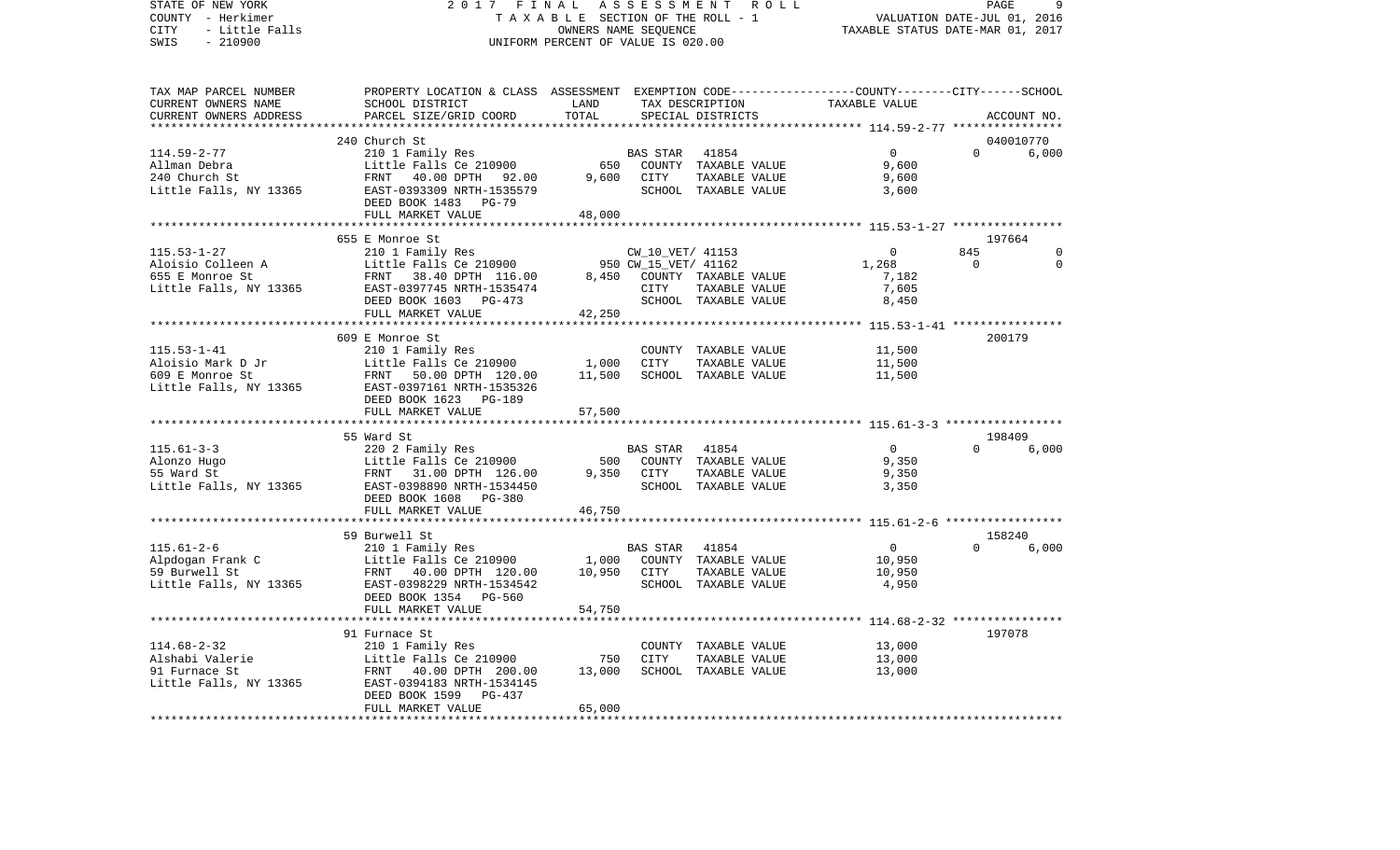STATE OF NEW YORK 2 0 1 7 F I N A L A S S E S S M E N T R O L L PAGE 10COUNTY - Herkimer T A X A B L E SECTION OF THE ROLL - 1 VALUATION DATE-JUL 01, 2016 CITY - Little Falls OWNERS NAME SEQUENCE TAXABLE STATUS DATE-MAR 01, 2017 SWIS - 210900 UNIFORM PERCENT OF VALUE IS 020.00TAX MAP PARCEL NUMBER PROPERTY LOCATION & CLASS ASSESSMENT EXEMPTION CODE------------------COUNTY--------CITY------SCHOOL CURRENT OWNERS NAME SCHOOL DISTRICT LAND TAX DESCRIPTION TAXABLE VALUECURRENT OWNERS ADDRESS PARCEL SIZE/GRID COORD TOTAL SPECIAL DISTRICTS ACCOUNT NO. \*\*\*\*\*\*\*\*\*\*\*\*\*\*\*\*\*\*\*\*\*\*\*\*\*\*\*\*\*\*\*\*\*\*\*\*\*\*\*\*\*\*\*\*\*\*\*\*\*\*\*\*\*\*\*\*\*\*\*\*\*\*\*\*\*\*\*\*\*\*\*\*\*\*\*\*\*\*\*\*\*\*\*\*\*\*\*\*\*\*\*\*\*\*\*\*\*\*\*\*\*\*\* 114.59-3-42 \*\*\*\*\*\*\*\*\*\*\*\*\*\*\*\* 15 Argonne Pl 040002310 114.59-3-42 210 1 Family Res BAS STAR 41854 0 0 6,000 Alwine Richard Little Falls Ce 210900 2,000 COUNTY TAXABLE VALUE 20,000 Alwine Beverly FRNT 99.00 DPTH 117.00 20,000 CITY TAXABLE VALUE 20,000 15 Argonne Pl BANK 804 SCHOOL TAXABLE VALUE 14,000 Little Falls, NY 13365 EAST-0392425 NRTH-1535281 DEED BOOK 789 PG-15FULL MARKET VALUE 100,000 \*\*\*\*\*\*\*\*\*\*\*\*\*\*\*\*\*\*\*\*\*\*\*\*\*\*\*\*\*\*\*\*\*\*\*\*\*\*\*\*\*\*\*\*\*\*\*\*\*\*\*\*\*\*\*\*\*\*\*\*\*\*\*\*\*\*\*\*\*\*\*\*\*\*\*\*\*\*\*\*\*\*\*\*\*\*\*\*\*\*\*\*\*\*\*\*\*\*\*\*\*\*\* 114.68-5-57 \*\*\*\*\*\*\*\*\*\*\*\*\*\*\*\* 18-22 N Ann St 190748114.68-5-57 457 Small Retail COUNTY TAXABLE VALUE 15,000 American Container Systems llc Little Falls Ce 210900 8,700 CITY TAXABLE VALUE 15,000 PO Box 514 FRNT 60.00 DPTH 121.63 15,000 SCHOOL TAXABLE VALUE 15,000 Syracuse, NY 13206 EAST-0395817 NRTH-1534255 DEED BOOK 1560 PG-310 FULL MARKET VALUE 75,000 \*\*\*\*\*\*\*\*\*\*\*\*\*\*\*\*\*\*\*\*\*\*\*\*\*\*\*\*\*\*\*\*\*\*\*\*\*\*\*\*\*\*\*\*\*\*\*\*\*\*\*\*\*\*\*\*\*\*\*\*\*\*\*\*\*\*\*\*\*\*\*\*\*\*\*\*\*\*\*\*\*\*\*\*\*\*\*\*\*\*\*\*\*\*\*\*\*\*\*\*\*\*\* 114.60-1-53 \*\*\*\*\*\*\*\*\*\*\*\*\*\*\*\*13 Burch St. 2007 199372 114.60-1-53 210 1 Family Res COUNTY TAXABLE VALUE 5,950 Anderson Steven Little Falls Ce 210900 400 CITY TAXABLE VALUE 5,950 21 Burch St FRNT 50.00 DPTH 126.00 5,950 SCHOOL TAXABLE VALUE 5,950 Little Falls, NY 13365 EAST-0394342 NRTH-1535459 DEED BOOK 1614 PG-267 FULL MARKET VALUE 29,750 \*\*\*\*\*\*\*\*\*\*\*\*\*\*\*\*\*\*\*\*\*\*\*\*\*\*\*\*\*\*\*\*\*\*\*\*\*\*\*\*\*\*\*\*\*\*\*\*\*\*\*\*\*\*\*\*\*\*\*\*\*\*\*\*\*\*\*\*\*\*\*\*\*\*\*\*\*\*\*\*\*\*\*\*\*\*\*\*\*\*\*\*\*\*\*\*\*\*\*\*\*\*\* 114.60-1-54.1 \*\*\*\*\*\*\*\*\*\*\*\*\*\* 15 Burch St 199372114.60-1-54.1 312 Vac w/imprv COUNTY TAXABLE VALUE 1,400 Anderson Steven Little Falls Ce 210900 TAXABLE VALUE 1,400 21 Burch St FRNT 50.00 DPTH 126.00 1,400 SCHOOL TAXABLE VALUE 1,400 Little Falls, NY 13365 EAST-0394297 NRTH-1535484 DEED BOOK 1614 PG-267FULL MARKET VALUE 7,000 \*\*\*\*\*\*\*\*\*\*\*\*\*\*\*\*\*\*\*\*\*\*\*\*\*\*\*\*\*\*\*\*\*\*\*\*\*\*\*\*\*\*\*\*\*\*\*\*\*\*\*\*\*\*\*\*\*\*\*\*\*\*\*\*\*\*\*\*\*\*\*\*\*\*\*\*\*\*\*\*\*\*\*\*\*\*\*\*\*\*\*\*\*\*\*\*\*\*\*\*\*\*\* 114.60-1-39 \*\*\*\*\*\*\*\*\*\*\*\*\*\*\*\*21 Burch St 040003750 114.60-1-39 311 Res vac land COUNTY TAXABLE VALUE 400Anderson Steven J Little Falls Ce 210900 400 CITY TAXABLE VALUE 400400 21 Burch St. FRNT 68.00 DPTH 120.00 400 SCHOOL TAXABLE VALUE Little Falls, NY 13365 EAST-0394336 NRTH-1535690 DEED BOOK 882 PG-133FULL MARKET VALUE 2,000 \*\*\*\*\*\*\*\*\*\*\*\*\*\*\*\*\*\*\*\*\*\*\*\*\*\*\*\*\*\*\*\*\*\*\*\*\*\*\*\*\*\*\*\*\*\*\*\*\*\*\*\*\*\*\*\*\*\*\*\*\*\*\*\*\*\*\*\*\*\*\*\*\*\*\*\*\*\*\*\*\*\*\*\*\*\*\*\*\*\*\*\*\*\*\*\*\*\*\*\*\*\*\* 114.60-1-40 \*\*\*\*\*\*\*\*\*\*\*\*\*\*\*\* 16 Burch St 040003660114.60-1-40 312 Vac w/imprv COUNTY TAXABLE VALUE 1,100 Anderson Steven J Little Falls Ce 210900 400 CITY TAXABLE VALUE 1,100 21 Burch St FRNT 50.00 DPTH 120.00 1,100 SCHOOL TAXABLE VALUE 1,100 Little Falls, NY 13365 EAST-0394384 NRTH-1535663 DEED BOOK 1488 PG-290FULL MARKET VALUE 5,500 \*\*\*\*\*\*\*\*\*\*\*\*\*\*\*\*\*\*\*\*\*\*\*\*\*\*\*\*\*\*\*\*\*\*\*\*\*\*\*\*\*\*\*\*\*\*\*\*\*\*\*\*\*\*\*\*\*\*\*\*\*\*\*\*\*\*\*\*\*\*\*\*\*\*\*\*\*\*\*\*\*\*\*\*\*\*\*\*\*\*\*\*\*\*\*\*\*\*\*\*\*\*\*\*\*\*\*\*\*\*\*\*\*\*\*\*\*\*\*\*\*\*\*\*\*\*\*\*\*\*\*\*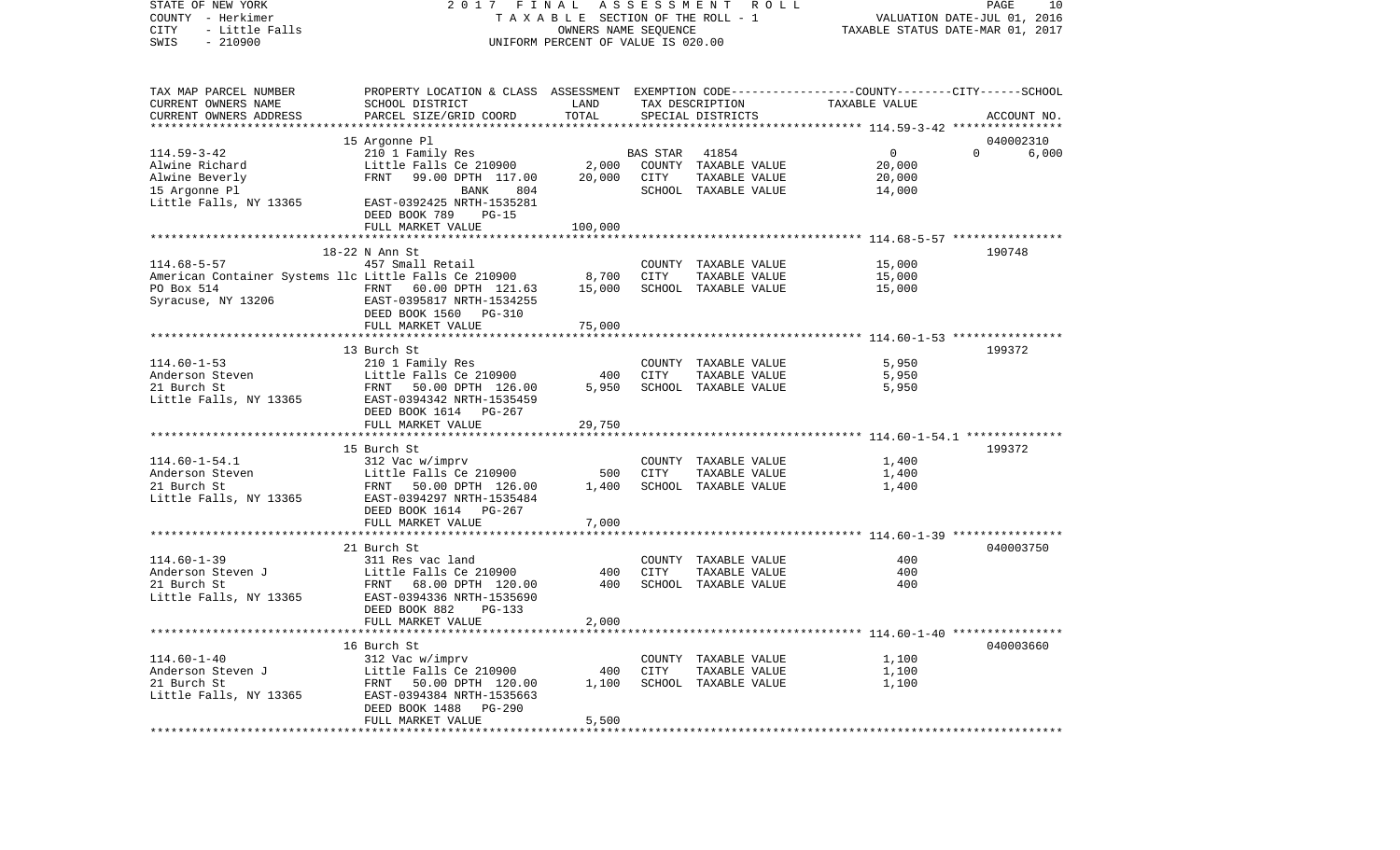STATE OF NEW YORK 2 0 1 7 F I N A L A S S E S S M E N T R O L L PAGE 11COUNTY - Herkimer T A X A B L E SECTION OF THE ROLL - 1 VALUATION DATE-JUL 01, 2016 CITY - Little Falls OWNERS NAME SEQUENCE TAXABLE STATUS DATE-MAR 01, 2017 SWIS - 210900 UNIFORM PERCENT OF VALUE IS 020.00TAX MAP PARCEL NUMBER PROPERTY LOCATION & CLASS ASSESSMENT EXEMPTION CODE------------------COUNTY--------CITY------SCHOOL CURRENT OWNERS NAME SCHOOL DISTRICT LAND TAX DESCRIPTION TAXABLE VALUECURRENT OWNERS ADDRESS PARCEL SIZE/GRID COORD TOTAL SPECIAL DISTRICTS ACCOUNT NO. \*\*\*\*\*\*\*\*\*\*\*\*\*\*\*\*\*\*\*\*\*\*\*\*\*\*\*\*\*\*\*\*\*\*\*\*\*\*\*\*\*\*\*\*\*\*\*\*\*\*\*\*\*\*\*\*\*\*\*\*\*\*\*\*\*\*\*\*\*\*\*\*\*\*\*\*\*\*\*\*\*\*\*\*\*\*\*\*\*\*\*\*\*\*\*\*\*\*\*\*\*\*\* 114.60-1-55 \*\*\*\*\*\*\*\*\*\*\*\*\*\*\*\* 21 Burch St 040003780114.60-1-55 210 1 Family Res BAS STAR 41854 0 0 6,000 Anderson Steven J Little Falls Ce 210900 400 COUNTY TAXABLE VALUE 8,000 21 Burch St FRNT 50.00 DPTH 167.00 8,000 CITY TAXABLE VALUE 8,000 Little Falls, NY 13365 EAST-0394251 NRTH-1535511 SCHOOL TAXABLE VALUE 2,000 DEED BOOK 882 PG-133FULL MARKET VALUE 40,000 \*\*\*\*\*\*\*\*\*\*\*\*\*\*\*\*\*\*\*\*\*\*\*\*\*\*\*\*\*\*\*\*\*\*\*\*\*\*\*\*\*\*\*\*\*\*\*\*\*\*\*\*\*\*\*\*\*\*\*\*\*\*\*\*\*\*\*\*\*\*\*\*\*\*\*\*\*\*\*\*\*\*\*\*\*\*\*\*\*\*\*\*\*\*\*\*\*\*\*\*\*\*\* 114.59-3-37 \*\*\*\*\*\*\*\*\*\*\*\*\*\*\*\* 37 Woodside Ave 157384114.59-3-37 210 1 Family Res BAS STAR 41854 0 0 6,000 Andrilla Kira M **Little Falls Ce 210900** 800 COUNTY TAXABLE VALUE 11,950 37 Woodside Ave FRNT 40.00 DPTH 119.00 11,950 CITY TAXABLE VALUE 11,950 Little Falls, NY 13365 EAST-0392746 NRTH-1535430 SCHOOL TAXABLE VALUE 5,950 DEED BOOK 1349 PG-610FULL MARKET VALUE 59,750 \*\*\*\*\*\*\*\*\*\*\*\*\*\*\*\*\*\*\*\*\*\*\*\*\*\*\*\*\*\*\*\*\*\*\*\*\*\*\*\*\*\*\*\*\*\*\*\*\*\*\*\*\*\*\*\*\*\*\*\*\*\*\*\*\*\*\*\*\*\*\*\*\*\*\*\*\*\*\*\*\*\*\*\*\*\*\*\*\*\*\*\*\*\*\*\*\*\*\*\*\*\*\* 114.59-4-22 \*\*\*\*\*\*\*\*\*\*\*\*\*\*\*\* 20 Churchill St 0400115506,000 114.59-4-22 210 1 Family Res BAS STAR 41854 0 0 6,000 Andrilla Marc Little Falls Ce 210900 1.200 COUNTY TAXABLE VALUE 12,400 Andrilla Joyce 6 60.00 DPTH 115.00 12,400 CITY TAXABLE VALUE 12,400 20 Churchill St EAST-0393040 NRTH-1535324 SCHOOL TAXABLE VALUE 6,400 Little Falls, NY 13365 DEED BOOK 1475 PG-251 FULL MARKET VALUE 62,000 \*\*\*\*\*\*\*\*\*\*\*\*\*\*\*\*\*\*\*\*\*\*\*\*\*\*\*\*\*\*\*\*\*\*\*\*\*\*\*\*\*\*\*\*\*\*\*\*\*\*\*\*\*\*\*\*\*\*\*\*\*\*\*\*\*\*\*\*\*\*\*\*\*\*\*\*\*\*\*\*\*\*\*\*\*\*\*\*\*\*\*\*\*\*\*\*\*\*\*\*\*\*\* 115.61-1-25 \*\*\*\*\*\*\*\*\*\*\*\*\*\*\*\* 620 E John St 040026910115.61-1-25 230 3 Family Res ENH STAR 41834 0 0 13,100 Arduini Elsie Little Falls Ce 210900 1,200 COUNTY TAXABLE VALUE 15,700 620 E John St FRNT 59.00 DPTH 130.00 15,700 CITY TAXABLE VALUE 15,700 Little Falls, NY 13365 EAST-0397399 NRTH-1534088 SCHOOL TAXABLE VALUE 2,600 DEED BOOK 744 PG-37FULL MARKET VALUE 78,500 \*\*\*\*\*\*\*\*\*\*\*\*\*\*\*\*\*\*\*\*\*\*\*\*\*\*\*\*\*\*\*\*\*\*\*\*\*\*\*\*\*\*\*\*\*\*\*\*\*\*\*\*\*\*\*\*\*\*\*\*\*\*\*\*\*\*\*\*\*\*\*\*\*\*\*\*\*\*\*\*\*\*\*\*\*\*\*\*\*\*\*\*\*\*\*\*\*\*\*\*\*\*\* 114.51-1-2.2 \*\*\*\*\*\*\*\*\*\*\*\*\*\*\*W Monroe St 160540 114.51-1-2.2 311 Res vac land COUNTY TAXABLE VALUE 900900 Arduini Richard Little Falls Ce 210900 900 CITY TAXABLE VALUE 900 106 Gregorin Rd FRNT 189.00 DPTH 198.00 900 SCHOOL TAXABLE VALUE 900 Little Falls, NY 13365 EAST-0391380 NRTH-1537395 DEED BOOK 1368 PG-451 FULL MARKET VALUE 4,500 \*\*\*\*\*\*\*\*\*\*\*\*\*\*\*\*\*\*\*\*\*\*\*\*\*\*\*\*\*\*\*\*\*\*\*\*\*\*\*\*\*\*\*\*\*\*\*\*\*\*\*\*\*\*\*\*\*\*\*\*\*\*\*\*\*\*\*\*\*\*\*\*\*\*\*\*\*\*\*\*\*\*\*\*\*\*\*\*\*\*\*\*\*\*\*\*\*\*\*\*\*\*\* 115.53-3-89 \*\*\*\*\*\*\*\*\*\*\*\*\*\*\*\* 676 E Main St & Garden St 040034770115.53-3-89 210 1 Family Res COUNTY TAXABLE VALUE 34,000 Arduini Thomas Little Falls Ce 210900 5,000 CITY TAXABLE VALUE 34,000 Reisert Edward FRNT 93.00 DPTH 240.00 34.000 SCHOOL TAXABLE VALUE 34.000 8-1 Brooke Club Dr EAST-0397140 NRTH-1534629 Ossining, NY 10562 DEED BOOK 1451 PG-165 FULL MARKET VALUE 170,000 \*\*\*\*\*\*\*\*\*\*\*\*\*\*\*\*\*\*\*\*\*\*\*\*\*\*\*\*\*\*\*\*\*\*\*\*\*\*\*\*\*\*\*\*\*\*\*\*\*\*\*\*\*\*\*\*\*\*\*\*\*\*\*\*\*\*\*\*\*\*\*\*\*\*\*\*\*\*\*\*\*\*\*\*\*\*\*\*\*\*\*\*\*\*\*\*\*\*\*\*\*\*\*\*\*\*\*\*\*\*\*\*\*\*\*\*\*\*\*\*\*\*\*\*\*\*\*\*\*\*\*\*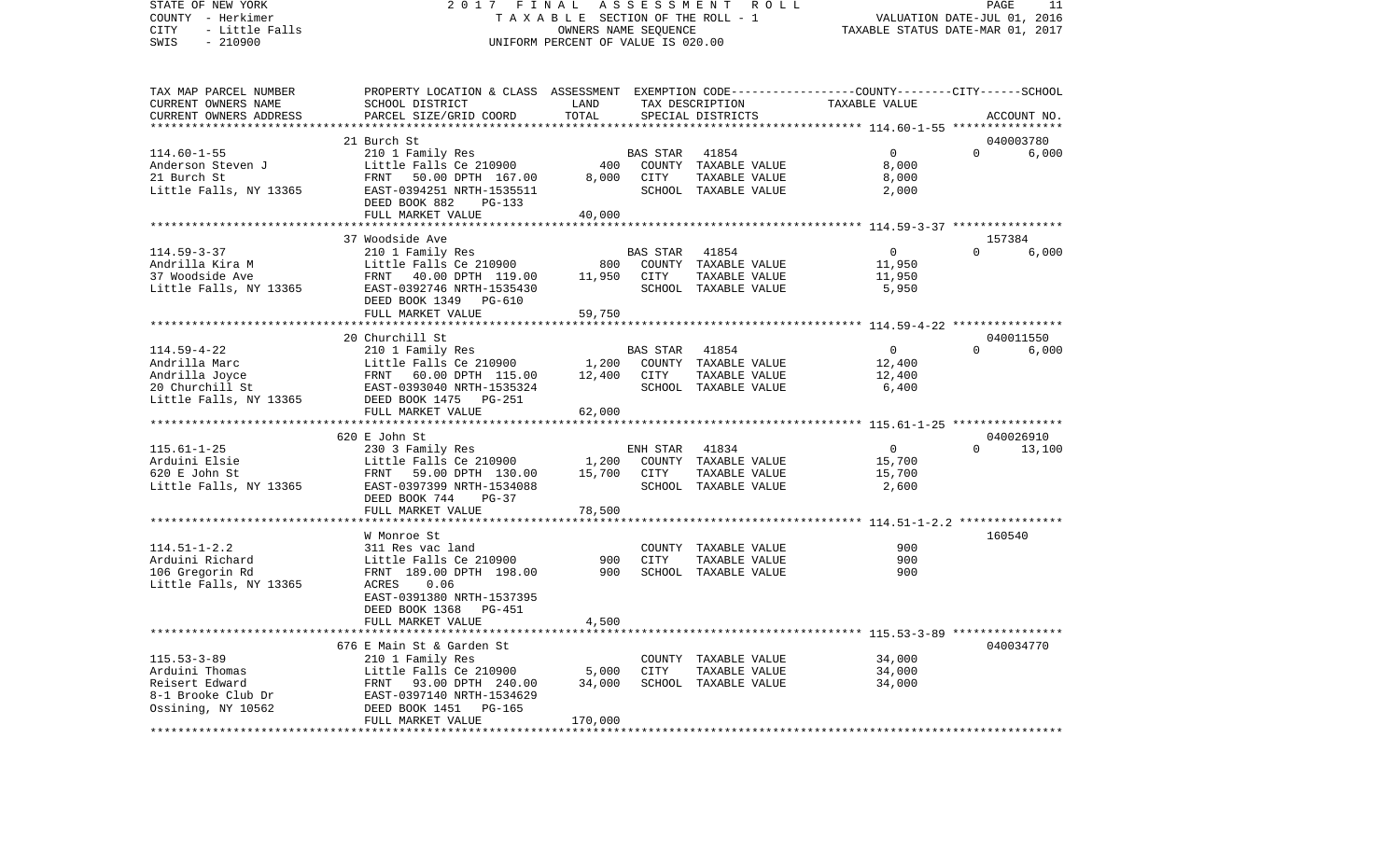| STATE OF NEW YORK<br>COUNTY - Herkimer<br>- Little Falls<br>CITY | 2017 FINAL ASSESSMENT<br>T A X A B L E SECTION OF THE ROLL - 1                                  |                                    | PAGE<br>12<br>VALUATION DATE-JUL 01, 2016<br>TAXABLE STATUS DATE-MAR 01, 2017 |                                       |                |          |             |
|------------------------------------------------------------------|-------------------------------------------------------------------------------------------------|------------------------------------|-------------------------------------------------------------------------------|---------------------------------------|----------------|----------|-------------|
| $-210900$<br>SWIS                                                |                                                                                                 | UNIFORM PERCENT OF VALUE IS 020.00 |                                                                               |                                       |                |          |             |
| TAX MAP PARCEL NUMBER                                            | PROPERTY LOCATION & CLASS ASSESSMENT EXEMPTION CODE---------------COUNTY-------CITY------SCHOOL |                                    |                                                                               |                                       |                |          |             |
| CURRENT OWNERS NAME                                              | SCHOOL DISTRICT                                                                                 | LAND                               |                                                                               | TAX DESCRIPTION                       | TAXABLE VALUE  |          |             |
| CURRENT OWNERS ADDRESS                                           | PARCEL SIZE/GRID COORD                                                                          | TOTAL                              |                                                                               | SPECIAL DISTRICTS                     |                |          | ACCOUNT NO. |
| ************************                                         |                                                                                                 |                                    |                                                                               |                                       |                |          |             |
|                                                                  | 120 Gregorin Rd                                                                                 |                                    |                                                                               |                                       |                |          | 040048660   |
| $114.51 - 1 - 4$                                                 | 210 1 Family Res                                                                                |                                    | BAS STAR                                                                      | 41854                                 | $\mathbf{0}$   | $\Omega$ | 6,000       |
| Armstrong David S Jr                                             | Little Falls Ce 210900                                                                          | 2,900                              |                                                                               | COUNTY TAXABLE VALUE                  | 35,000         |          |             |
| 120 Gregorin Rd                                                  | FRNT<br>59.00 DPTH                                                                              | 35,000                             | CITY                                                                          | TAXABLE VALUE                         | 35,000         |          |             |
| Little Falls, NY 13365                                           | 3.50<br>ACRES                                                                                   |                                    |                                                                               | SCHOOL TAXABLE VALUE                  | 29,000         |          |             |
|                                                                  | EAST-0391087 NRTH-1537047                                                                       |                                    |                                                                               |                                       |                |          |             |
|                                                                  | DEED BOOK 721<br>PG-289                                                                         |                                    |                                                                               |                                       |                |          |             |
|                                                                  | FULL MARKET VALUE                                                                               | 175,000                            |                                                                               |                                       |                |          |             |
|                                                                  | 100 Arthur St                                                                                   |                                    |                                                                               |                                       |                |          | 040003360   |
| $114.59 - 2 - 69$                                                | 210 1 Family Res                                                                                |                                    |                                                                               |                                       | 9,000          |          |             |
| Atutis Peter A Jr                                                | Little Falls Ce 210900                                                                          | 800                                | CITY                                                                          | COUNTY TAXABLE VALUE<br>TAXABLE VALUE | 9,000          |          |             |
| Atutis Janet L                                                   | FRNT 50.00 DPTH 100.00                                                                          | 9,000                              |                                                                               | SCHOOL TAXABLE VALUE                  | 9,000          |          |             |
| 345 S William St                                                 | EAST-0393550 NRTH-1535448                                                                       |                                    |                                                                               |                                       |                |          |             |
| Little Falls, NY 13365                                           | DEED BOOK 1116 PG-754                                                                           |                                    |                                                                               |                                       |                |          |             |
|                                                                  | FULL MARKET VALUE                                                                               | 45,000                             |                                                                               |                                       |                |          |             |
|                                                                  |                                                                                                 |                                    |                                                                               |                                       |                |          |             |
|                                                                  | 345 S William St                                                                                |                                    |                                                                               |                                       |                |          | 040061830   |
| $115.61 - 1 - 33$                                                | 210 1 Family Res                                                                                |                                    | <b>BAS STAR</b>                                                               | 41854                                 | $\overline{0}$ | $\Omega$ | 6,000       |
| Atutis Peter A Jr                                                | Little Falls Ce 210900                                                                          | 650                                |                                                                               | COUNTY TAXABLE VALUE                  | 12,200         |          |             |
| Atutis Janet Wf                                                  | FRNT 38.80 DPTH 127.20                                                                          | 12,200                             | CITY                                                                          | TAXABLE VALUE                         | 12,200         |          |             |
| 345 S William St                                                 | EAST-0397271 NRTH-1533772                                                                       |                                    |                                                                               | SCHOOL TAXABLE VALUE                  | 6,200          |          |             |
| Little Falls, NY 13365                                           | DEED BOOK 00663 PG-00268                                                                        |                                    |                                                                               |                                       |                |          |             |
|                                                                  | FULL MARKET VALUE                                                                               | 61,000                             |                                                                               |                                       |                |          |             |
|                                                                  |                                                                                                 |                                    |                                                                               |                                       |                |          |             |
|                                                                  | Loomis St                                                                                       |                                    |                                                                               |                                       |                |          | 040054330   |
| $115.53 - 3 - 34$                                                | 312 Vac w/imprv                                                                                 |                                    |                                                                               | COUNTY TAXABLE VALUE                  | 1,200          |          |             |
| Audycki John M                                                   | Little Falls Ce 210900                                                                          | 200                                | CITY                                                                          | TAXABLE VALUE                         | 1,200          |          |             |
| 5531 State Route 5                                               | FRNT 23.80 DPTH 31.99                                                                           | 1,200                              |                                                                               | SCHOOL TAXABLE VALUE                  | 1,200          |          |             |
| Herkimer, NY 13350                                               | EAST-0397813 NRTH-1535243                                                                       |                                    |                                                                               |                                       |                |          |             |
|                                                                  | DEED BOOK 883<br>PG-550                                                                         |                                    |                                                                               |                                       |                |          |             |
|                                                                  | FULL MARKET VALUE                                                                               | 6,000                              |                                                                               |                                       |                |          |             |
|                                                                  |                                                                                                 |                                    |                                                                               |                                       |                |          | 040054240   |
| $115.53 - 3 - 61$                                                | 53 Salisbury St<br>210 1 Family Res                                                             |                                    |                                                                               | COUNTY TAXABLE VALUE                  | 10,950         |          |             |
| Audycki John M                                                   | Little Falls Ce 210900                                                                          | 500                                | CITY                                                                          | TAXABLE VALUE                         | 10,950         |          |             |
| 5533 State Route 5                                               | FRNT 43.00 DPTH<br>54.00                                                                        | 10,950                             |                                                                               | SCHOOL TAXABLE VALUE                  | 10,950         |          |             |
| Herkimer, NY 13350                                               | EAST-0397686 NRTH-1535174                                                                       |                                    |                                                                               |                                       |                |          |             |
|                                                                  | DEED BOOK 936<br>$PG-255$                                                                       |                                    |                                                                               |                                       |                |          |             |
|                                                                  | FULL MARKET VALUE                                                                               | 54,750                             |                                                                               |                                       |                |          |             |
|                                                                  |                                                                                                 |                                    |                                                                               |                                       |                |          |             |
|                                                                  | 395-397 Canal Pl                                                                                |                                    |                                                                               |                                       |                |          | 040002130   |
| $114.68 - 7 - 49$                                                | 421 Restaurant                                                                                  |                                    |                                                                               | COUNTY TAXABLE VALUE                  | 15,000         |          |             |
| Aufmuth James H                                                  | Little Falls Ce 210900                                                                          | 2,250                              | CITY                                                                          | TAXABLE VALUE                         | 15,000         |          |             |
| 395-397 Canal (formerly S. Ann FRNT 40.30 DPTH 102.00            |                                                                                                 | 15,000                             |                                                                               | SCHOOL TAXABLE VALUE                  | 15,000         |          |             |
| Little Falls, NY 13365                                           | EAST-0396286 NRTH-1532951                                                                       |                                    |                                                                               |                                       |                |          |             |
|                                                                  | DEED BOOK 682<br>PG-203                                                                         |                                    |                                                                               |                                       |                |          |             |
|                                                                  | FULL MARKET VALUE                                                                               | 75,000                             |                                                                               |                                       |                |          |             |
|                                                                  |                                                                                                 |                                    |                                                                               |                                       |                |          |             |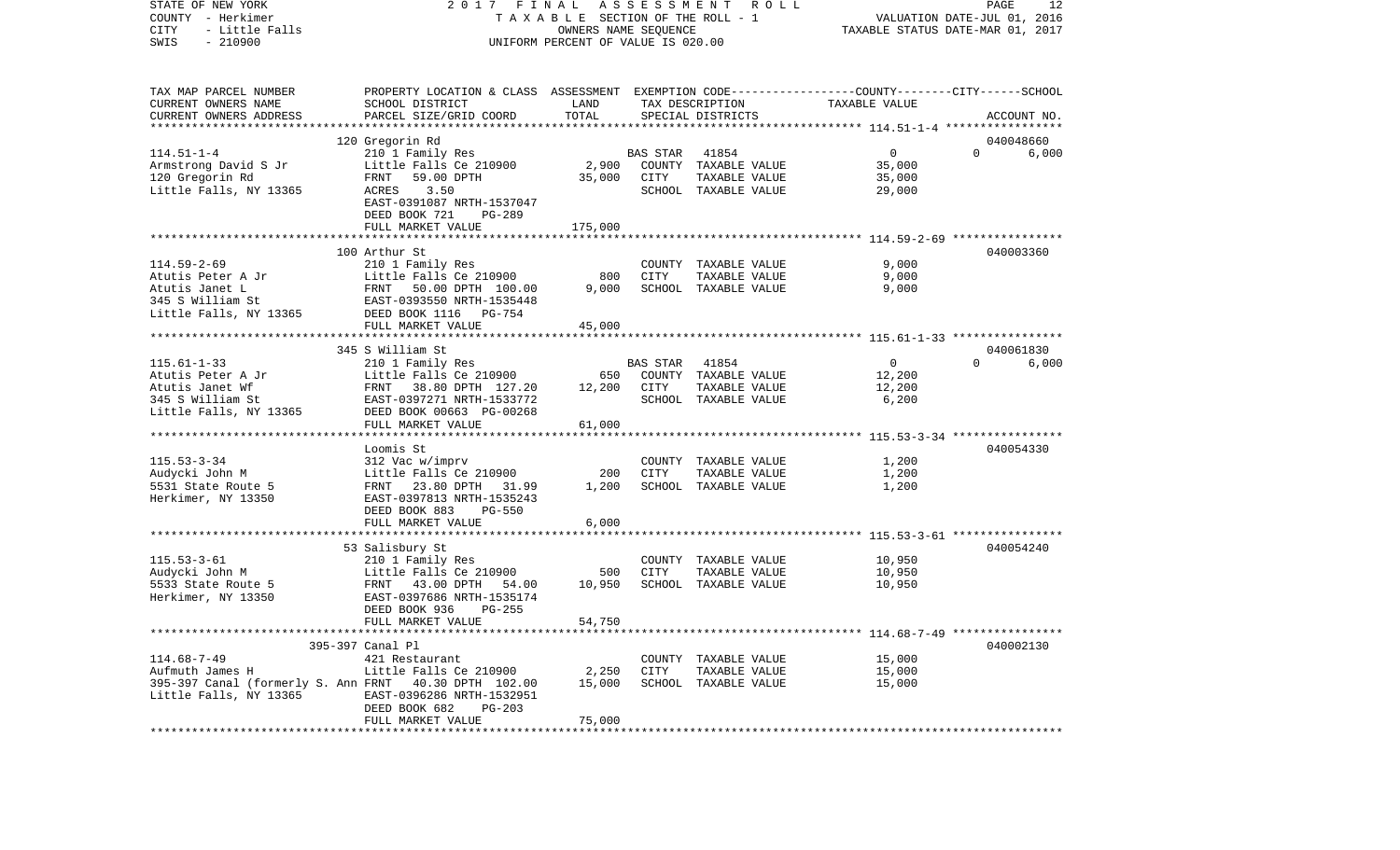| TAX MAP PARCEL NUMBER<br>PROPERTY LOCATION & CLASS ASSESSMENT EXEMPTION CODE---------------COUNTY-------CITY------SCHOOL<br>LAND<br>TAXABLE VALUE<br>CURRENT OWNERS NAME<br>SCHOOL DISTRICT<br>TAX DESCRIPTION<br>CURRENT OWNERS ADDRESS<br>PARCEL SIZE/GRID COORD<br>TOTAL<br>SPECIAL DISTRICTS<br>ACCOUNT NO.<br>*************<br>040038550<br>414 W Main St<br>6,700<br>114.75-1-74<br>210 1 Family Res<br>COUNTY TAXABLE VALUE<br>900<br>6,700<br>Augar David F<br>Little Falls Ce 210900<br>CITY<br>TAXABLE VALUE<br>6,700<br>SCHOOL TAXABLE VALUE<br>6,700<br>414 W Main St<br>FRNT 50.00 DPTH 120.00<br>Little Falls, NY 13365<br>EAST-0393073 NRTH-1530972<br>DEED BOOK 923<br>$PG-4$<br>33,500<br>FULL MARKET VALUE<br>***********<br>************************ 114.75-1-75 *****************<br>424 W Main St<br>040038730<br>$114.75 - 1 - 75$<br>2,200<br>311 Res vac land<br>COUNTY TAXABLE VALUE<br>2,200<br><b>CITY</b><br>2,200<br>Augar David F<br>Little Falls Ce 210900<br>TAXABLE VALUE<br>2,200<br>2,200<br>414 W Main St<br>FRNT 124.00 DPTH 150.00<br>SCHOOL TAXABLE VALUE<br>Little Falls, NY 13365<br>EAST-0392994 NRTH-1530898<br>DEED BOOK 923<br>$PG-7$<br>11,000<br>FULL MARKET VALUE<br>***************************<br>************************ 114.60-1-71 *****************<br>040046590<br>132 W Monroe St<br>$\overline{0}$<br>$114.60 - 1 - 71$<br>210 1 Family Res<br><b>BAS STAR</b><br>$\Omega$<br>6,000<br>41854<br>Little Falls Ce 210900<br>Aulisi Frederic<br>1,350<br>COUNTY TAXABLE VALUE<br>23,000<br>23,000<br>23,000<br>Aulisi Diane<br>FRNT 100.00 DPTH 150.00<br>CITY<br>TAXABLE VALUE<br>17,000<br>132 W Monroe St<br>EAST-0394157 NRTH-1535368<br>SCHOOL TAXABLE VALUE<br>Little Falls, NY 13365<br>DEED BOOK 694<br>PG-189<br>FULL MARKET VALUE<br>115,000<br>040023760<br>50 Hancock St<br>$115.61 - 1 - 59$<br>12,400<br>220 2 Family Res<br>COUNTY TAXABLE VALUE<br>800<br><b>CITY</b><br>12,400<br>Little Falls Ce 210900<br>TAXABLE VALUE<br>Avery Amy E<br>404 Eatonville Dr<br>12,400<br>SCHOOL TAXABLE VALUE<br>12,400<br>FRNT<br>40.00 DPTH 120.00<br>Little Falls, NY 13365<br>EAST-0397741 NRTH-1533801<br>DEED BOOK 1188 PG-809<br>FULL MARKET VALUE<br>62,000<br>188204<br>269 W Monroe St<br>$114.59 - 1 - 12$<br>41854<br>$\overline{0}$<br>$\Omega$<br>6,000<br>210 1 Family Res<br>BAS STAR<br>Avis Christian T<br>850<br>10,800<br>Little Falls Ce 210900<br>COUNTY TAXABLE VALUE<br>269 W Monroe St<br>10,800<br>CITY<br>TAXABLE VALUE<br>10,800<br>FRNT 40.00 DPTH 118.00<br>Little Falls, NY 13365<br>EAST-0392440 NRTH-1536248<br>SCHOOL TAXABLE VALUE<br>4,800<br>DEED BOOK 1545 PG-267<br>FULL MARKET VALUE<br>54,000<br>***********************<br>******************<br>2 W Gansevoort St<br>040020250<br>$114.60 - 4 - 91$<br>534 Social org.<br>COUNTY TAXABLE VALUE<br>22,000<br>22,000<br>B P O Elks Lodge No 42<br>Little Falls Ce 210900<br>2,900<br><b>CITY</b><br>TAXABLE VALUE<br>PO Box 593<br>22,000<br>22,000<br>FRNT 121.40 DPTH 120.00<br>SCHOOL TAXABLE VALUE<br>Little Falls, NY 13365<br>EAST-0395638 NRTH-1534874<br>DEED BOOK 00361 PG-00234<br>FULL MARKET VALUE<br>110,000 | STATE OF NEW YORK<br>COUNTY - Herkimer<br>- Little Falls<br>CITY<br>SWIS<br>$-210900$ | 2017 FINAL<br>TAXABLE SECTION OF THE ROLL - 1<br>UNIFORM PERCENT OF VALUE IS 020.00 | ROLL<br>PAGE<br>13<br>VALUATION DATE-JUL 01, 2016<br>TAXABLE STATUS DATE-MAR 01, 2017 |  |  |  |
|------------------------------------------------------------------------------------------------------------------------------------------------------------------------------------------------------------------------------------------------------------------------------------------------------------------------------------------------------------------------------------------------------------------------------------------------------------------------------------------------------------------------------------------------------------------------------------------------------------------------------------------------------------------------------------------------------------------------------------------------------------------------------------------------------------------------------------------------------------------------------------------------------------------------------------------------------------------------------------------------------------------------------------------------------------------------------------------------------------------------------------------------------------------------------------------------------------------------------------------------------------------------------------------------------------------------------------------------------------------------------------------------------------------------------------------------------------------------------------------------------------------------------------------------------------------------------------------------------------------------------------------------------------------------------------------------------------------------------------------------------------------------------------------------------------------------------------------------------------------------------------------------------------------------------------------------------------------------------------------------------------------------------------------------------------------------------------------------------------------------------------------------------------------------------------------------------------------------------------------------------------------------------------------------------------------------------------------------------------------------------------------------------------------------------------------------------------------------------------------------------------------------------------------------------------------------------------------------------------------------------------------------------------------------------------------------------------------------------------------------------------------------------------------------------------------------------------------------------------------------------------------------------------------------------------------------------------------------------------------------------------------------------------------------------------------------------------------------------------------------------------------------------------------------------|---------------------------------------------------------------------------------------|-------------------------------------------------------------------------------------|---------------------------------------------------------------------------------------|--|--|--|
|                                                                                                                                                                                                                                                                                                                                                                                                                                                                                                                                                                                                                                                                                                                                                                                                                                                                                                                                                                                                                                                                                                                                                                                                                                                                                                                                                                                                                                                                                                                                                                                                                                                                                                                                                                                                                                                                                                                                                                                                                                                                                                                                                                                                                                                                                                                                                                                                                                                                                                                                                                                                                                                                                                                                                                                                                                                                                                                                                                                                                                                                                                                                                                              |                                                                                       |                                                                                     |                                                                                       |  |  |  |
|                                                                                                                                                                                                                                                                                                                                                                                                                                                                                                                                                                                                                                                                                                                                                                                                                                                                                                                                                                                                                                                                                                                                                                                                                                                                                                                                                                                                                                                                                                                                                                                                                                                                                                                                                                                                                                                                                                                                                                                                                                                                                                                                                                                                                                                                                                                                                                                                                                                                                                                                                                                                                                                                                                                                                                                                                                                                                                                                                                                                                                                                                                                                                                              |                                                                                       |                                                                                     |                                                                                       |  |  |  |
|                                                                                                                                                                                                                                                                                                                                                                                                                                                                                                                                                                                                                                                                                                                                                                                                                                                                                                                                                                                                                                                                                                                                                                                                                                                                                                                                                                                                                                                                                                                                                                                                                                                                                                                                                                                                                                                                                                                                                                                                                                                                                                                                                                                                                                                                                                                                                                                                                                                                                                                                                                                                                                                                                                                                                                                                                                                                                                                                                                                                                                                                                                                                                                              |                                                                                       |                                                                                     |                                                                                       |  |  |  |
|                                                                                                                                                                                                                                                                                                                                                                                                                                                                                                                                                                                                                                                                                                                                                                                                                                                                                                                                                                                                                                                                                                                                                                                                                                                                                                                                                                                                                                                                                                                                                                                                                                                                                                                                                                                                                                                                                                                                                                                                                                                                                                                                                                                                                                                                                                                                                                                                                                                                                                                                                                                                                                                                                                                                                                                                                                                                                                                                                                                                                                                                                                                                                                              |                                                                                       |                                                                                     |                                                                                       |  |  |  |
|                                                                                                                                                                                                                                                                                                                                                                                                                                                                                                                                                                                                                                                                                                                                                                                                                                                                                                                                                                                                                                                                                                                                                                                                                                                                                                                                                                                                                                                                                                                                                                                                                                                                                                                                                                                                                                                                                                                                                                                                                                                                                                                                                                                                                                                                                                                                                                                                                                                                                                                                                                                                                                                                                                                                                                                                                                                                                                                                                                                                                                                                                                                                                                              |                                                                                       |                                                                                     |                                                                                       |  |  |  |
|                                                                                                                                                                                                                                                                                                                                                                                                                                                                                                                                                                                                                                                                                                                                                                                                                                                                                                                                                                                                                                                                                                                                                                                                                                                                                                                                                                                                                                                                                                                                                                                                                                                                                                                                                                                                                                                                                                                                                                                                                                                                                                                                                                                                                                                                                                                                                                                                                                                                                                                                                                                                                                                                                                                                                                                                                                                                                                                                                                                                                                                                                                                                                                              |                                                                                       |                                                                                     |                                                                                       |  |  |  |
|                                                                                                                                                                                                                                                                                                                                                                                                                                                                                                                                                                                                                                                                                                                                                                                                                                                                                                                                                                                                                                                                                                                                                                                                                                                                                                                                                                                                                                                                                                                                                                                                                                                                                                                                                                                                                                                                                                                                                                                                                                                                                                                                                                                                                                                                                                                                                                                                                                                                                                                                                                                                                                                                                                                                                                                                                                                                                                                                                                                                                                                                                                                                                                              |                                                                                       |                                                                                     |                                                                                       |  |  |  |
|                                                                                                                                                                                                                                                                                                                                                                                                                                                                                                                                                                                                                                                                                                                                                                                                                                                                                                                                                                                                                                                                                                                                                                                                                                                                                                                                                                                                                                                                                                                                                                                                                                                                                                                                                                                                                                                                                                                                                                                                                                                                                                                                                                                                                                                                                                                                                                                                                                                                                                                                                                                                                                                                                                                                                                                                                                                                                                                                                                                                                                                                                                                                                                              |                                                                                       |                                                                                     |                                                                                       |  |  |  |
|                                                                                                                                                                                                                                                                                                                                                                                                                                                                                                                                                                                                                                                                                                                                                                                                                                                                                                                                                                                                                                                                                                                                                                                                                                                                                                                                                                                                                                                                                                                                                                                                                                                                                                                                                                                                                                                                                                                                                                                                                                                                                                                                                                                                                                                                                                                                                                                                                                                                                                                                                                                                                                                                                                                                                                                                                                                                                                                                                                                                                                                                                                                                                                              |                                                                                       |                                                                                     |                                                                                       |  |  |  |
|                                                                                                                                                                                                                                                                                                                                                                                                                                                                                                                                                                                                                                                                                                                                                                                                                                                                                                                                                                                                                                                                                                                                                                                                                                                                                                                                                                                                                                                                                                                                                                                                                                                                                                                                                                                                                                                                                                                                                                                                                                                                                                                                                                                                                                                                                                                                                                                                                                                                                                                                                                                                                                                                                                                                                                                                                                                                                                                                                                                                                                                                                                                                                                              |                                                                                       |                                                                                     |                                                                                       |  |  |  |
|                                                                                                                                                                                                                                                                                                                                                                                                                                                                                                                                                                                                                                                                                                                                                                                                                                                                                                                                                                                                                                                                                                                                                                                                                                                                                                                                                                                                                                                                                                                                                                                                                                                                                                                                                                                                                                                                                                                                                                                                                                                                                                                                                                                                                                                                                                                                                                                                                                                                                                                                                                                                                                                                                                                                                                                                                                                                                                                                                                                                                                                                                                                                                                              |                                                                                       |                                                                                     |                                                                                       |  |  |  |
|                                                                                                                                                                                                                                                                                                                                                                                                                                                                                                                                                                                                                                                                                                                                                                                                                                                                                                                                                                                                                                                                                                                                                                                                                                                                                                                                                                                                                                                                                                                                                                                                                                                                                                                                                                                                                                                                                                                                                                                                                                                                                                                                                                                                                                                                                                                                                                                                                                                                                                                                                                                                                                                                                                                                                                                                                                                                                                                                                                                                                                                                                                                                                                              |                                                                                       |                                                                                     |                                                                                       |  |  |  |
|                                                                                                                                                                                                                                                                                                                                                                                                                                                                                                                                                                                                                                                                                                                                                                                                                                                                                                                                                                                                                                                                                                                                                                                                                                                                                                                                                                                                                                                                                                                                                                                                                                                                                                                                                                                                                                                                                                                                                                                                                                                                                                                                                                                                                                                                                                                                                                                                                                                                                                                                                                                                                                                                                                                                                                                                                                                                                                                                                                                                                                                                                                                                                                              |                                                                                       |                                                                                     |                                                                                       |  |  |  |
|                                                                                                                                                                                                                                                                                                                                                                                                                                                                                                                                                                                                                                                                                                                                                                                                                                                                                                                                                                                                                                                                                                                                                                                                                                                                                                                                                                                                                                                                                                                                                                                                                                                                                                                                                                                                                                                                                                                                                                                                                                                                                                                                                                                                                                                                                                                                                                                                                                                                                                                                                                                                                                                                                                                                                                                                                                                                                                                                                                                                                                                                                                                                                                              |                                                                                       |                                                                                     |                                                                                       |  |  |  |
|                                                                                                                                                                                                                                                                                                                                                                                                                                                                                                                                                                                                                                                                                                                                                                                                                                                                                                                                                                                                                                                                                                                                                                                                                                                                                                                                                                                                                                                                                                                                                                                                                                                                                                                                                                                                                                                                                                                                                                                                                                                                                                                                                                                                                                                                                                                                                                                                                                                                                                                                                                                                                                                                                                                                                                                                                                                                                                                                                                                                                                                                                                                                                                              |                                                                                       |                                                                                     |                                                                                       |  |  |  |
|                                                                                                                                                                                                                                                                                                                                                                                                                                                                                                                                                                                                                                                                                                                                                                                                                                                                                                                                                                                                                                                                                                                                                                                                                                                                                                                                                                                                                                                                                                                                                                                                                                                                                                                                                                                                                                                                                                                                                                                                                                                                                                                                                                                                                                                                                                                                                                                                                                                                                                                                                                                                                                                                                                                                                                                                                                                                                                                                                                                                                                                                                                                                                                              |                                                                                       |                                                                                     |                                                                                       |  |  |  |
|                                                                                                                                                                                                                                                                                                                                                                                                                                                                                                                                                                                                                                                                                                                                                                                                                                                                                                                                                                                                                                                                                                                                                                                                                                                                                                                                                                                                                                                                                                                                                                                                                                                                                                                                                                                                                                                                                                                                                                                                                                                                                                                                                                                                                                                                                                                                                                                                                                                                                                                                                                                                                                                                                                                                                                                                                                                                                                                                                                                                                                                                                                                                                                              |                                                                                       |                                                                                     |                                                                                       |  |  |  |
|                                                                                                                                                                                                                                                                                                                                                                                                                                                                                                                                                                                                                                                                                                                                                                                                                                                                                                                                                                                                                                                                                                                                                                                                                                                                                                                                                                                                                                                                                                                                                                                                                                                                                                                                                                                                                                                                                                                                                                                                                                                                                                                                                                                                                                                                                                                                                                                                                                                                                                                                                                                                                                                                                                                                                                                                                                                                                                                                                                                                                                                                                                                                                                              |                                                                                       |                                                                                     |                                                                                       |  |  |  |
|                                                                                                                                                                                                                                                                                                                                                                                                                                                                                                                                                                                                                                                                                                                                                                                                                                                                                                                                                                                                                                                                                                                                                                                                                                                                                                                                                                                                                                                                                                                                                                                                                                                                                                                                                                                                                                                                                                                                                                                                                                                                                                                                                                                                                                                                                                                                                                                                                                                                                                                                                                                                                                                                                                                                                                                                                                                                                                                                                                                                                                                                                                                                                                              |                                                                                       |                                                                                     |                                                                                       |  |  |  |
|                                                                                                                                                                                                                                                                                                                                                                                                                                                                                                                                                                                                                                                                                                                                                                                                                                                                                                                                                                                                                                                                                                                                                                                                                                                                                                                                                                                                                                                                                                                                                                                                                                                                                                                                                                                                                                                                                                                                                                                                                                                                                                                                                                                                                                                                                                                                                                                                                                                                                                                                                                                                                                                                                                                                                                                                                                                                                                                                                                                                                                                                                                                                                                              |                                                                                       |                                                                                     |                                                                                       |  |  |  |
|                                                                                                                                                                                                                                                                                                                                                                                                                                                                                                                                                                                                                                                                                                                                                                                                                                                                                                                                                                                                                                                                                                                                                                                                                                                                                                                                                                                                                                                                                                                                                                                                                                                                                                                                                                                                                                                                                                                                                                                                                                                                                                                                                                                                                                                                                                                                                                                                                                                                                                                                                                                                                                                                                                                                                                                                                                                                                                                                                                                                                                                                                                                                                                              |                                                                                       |                                                                                     |                                                                                       |  |  |  |
|                                                                                                                                                                                                                                                                                                                                                                                                                                                                                                                                                                                                                                                                                                                                                                                                                                                                                                                                                                                                                                                                                                                                                                                                                                                                                                                                                                                                                                                                                                                                                                                                                                                                                                                                                                                                                                                                                                                                                                                                                                                                                                                                                                                                                                                                                                                                                                                                                                                                                                                                                                                                                                                                                                                                                                                                                                                                                                                                                                                                                                                                                                                                                                              |                                                                                       |                                                                                     |                                                                                       |  |  |  |
|                                                                                                                                                                                                                                                                                                                                                                                                                                                                                                                                                                                                                                                                                                                                                                                                                                                                                                                                                                                                                                                                                                                                                                                                                                                                                                                                                                                                                                                                                                                                                                                                                                                                                                                                                                                                                                                                                                                                                                                                                                                                                                                                                                                                                                                                                                                                                                                                                                                                                                                                                                                                                                                                                                                                                                                                                                                                                                                                                                                                                                                                                                                                                                              |                                                                                       |                                                                                     |                                                                                       |  |  |  |
|                                                                                                                                                                                                                                                                                                                                                                                                                                                                                                                                                                                                                                                                                                                                                                                                                                                                                                                                                                                                                                                                                                                                                                                                                                                                                                                                                                                                                                                                                                                                                                                                                                                                                                                                                                                                                                                                                                                                                                                                                                                                                                                                                                                                                                                                                                                                                                                                                                                                                                                                                                                                                                                                                                                                                                                                                                                                                                                                                                                                                                                                                                                                                                              |                                                                                       |                                                                                     |                                                                                       |  |  |  |
|                                                                                                                                                                                                                                                                                                                                                                                                                                                                                                                                                                                                                                                                                                                                                                                                                                                                                                                                                                                                                                                                                                                                                                                                                                                                                                                                                                                                                                                                                                                                                                                                                                                                                                                                                                                                                                                                                                                                                                                                                                                                                                                                                                                                                                                                                                                                                                                                                                                                                                                                                                                                                                                                                                                                                                                                                                                                                                                                                                                                                                                                                                                                                                              |                                                                                       |                                                                                     |                                                                                       |  |  |  |
|                                                                                                                                                                                                                                                                                                                                                                                                                                                                                                                                                                                                                                                                                                                                                                                                                                                                                                                                                                                                                                                                                                                                                                                                                                                                                                                                                                                                                                                                                                                                                                                                                                                                                                                                                                                                                                                                                                                                                                                                                                                                                                                                                                                                                                                                                                                                                                                                                                                                                                                                                                                                                                                                                                                                                                                                                                                                                                                                                                                                                                                                                                                                                                              |                                                                                       |                                                                                     |                                                                                       |  |  |  |
|                                                                                                                                                                                                                                                                                                                                                                                                                                                                                                                                                                                                                                                                                                                                                                                                                                                                                                                                                                                                                                                                                                                                                                                                                                                                                                                                                                                                                                                                                                                                                                                                                                                                                                                                                                                                                                                                                                                                                                                                                                                                                                                                                                                                                                                                                                                                                                                                                                                                                                                                                                                                                                                                                                                                                                                                                                                                                                                                                                                                                                                                                                                                                                              |                                                                                       |                                                                                     |                                                                                       |  |  |  |
|                                                                                                                                                                                                                                                                                                                                                                                                                                                                                                                                                                                                                                                                                                                                                                                                                                                                                                                                                                                                                                                                                                                                                                                                                                                                                                                                                                                                                                                                                                                                                                                                                                                                                                                                                                                                                                                                                                                                                                                                                                                                                                                                                                                                                                                                                                                                                                                                                                                                                                                                                                                                                                                                                                                                                                                                                                                                                                                                                                                                                                                                                                                                                                              |                                                                                       |                                                                                     |                                                                                       |  |  |  |
|                                                                                                                                                                                                                                                                                                                                                                                                                                                                                                                                                                                                                                                                                                                                                                                                                                                                                                                                                                                                                                                                                                                                                                                                                                                                                                                                                                                                                                                                                                                                                                                                                                                                                                                                                                                                                                                                                                                                                                                                                                                                                                                                                                                                                                                                                                                                                                                                                                                                                                                                                                                                                                                                                                                                                                                                                                                                                                                                                                                                                                                                                                                                                                              |                                                                                       |                                                                                     |                                                                                       |  |  |  |
|                                                                                                                                                                                                                                                                                                                                                                                                                                                                                                                                                                                                                                                                                                                                                                                                                                                                                                                                                                                                                                                                                                                                                                                                                                                                                                                                                                                                                                                                                                                                                                                                                                                                                                                                                                                                                                                                                                                                                                                                                                                                                                                                                                                                                                                                                                                                                                                                                                                                                                                                                                                                                                                                                                                                                                                                                                                                                                                                                                                                                                                                                                                                                                              |                                                                                       |                                                                                     |                                                                                       |  |  |  |
|                                                                                                                                                                                                                                                                                                                                                                                                                                                                                                                                                                                                                                                                                                                                                                                                                                                                                                                                                                                                                                                                                                                                                                                                                                                                                                                                                                                                                                                                                                                                                                                                                                                                                                                                                                                                                                                                                                                                                                                                                                                                                                                                                                                                                                                                                                                                                                                                                                                                                                                                                                                                                                                                                                                                                                                                                                                                                                                                                                                                                                                                                                                                                                              |                                                                                       |                                                                                     |                                                                                       |  |  |  |
|                                                                                                                                                                                                                                                                                                                                                                                                                                                                                                                                                                                                                                                                                                                                                                                                                                                                                                                                                                                                                                                                                                                                                                                                                                                                                                                                                                                                                                                                                                                                                                                                                                                                                                                                                                                                                                                                                                                                                                                                                                                                                                                                                                                                                                                                                                                                                                                                                                                                                                                                                                                                                                                                                                                                                                                                                                                                                                                                                                                                                                                                                                                                                                              |                                                                                       |                                                                                     |                                                                                       |  |  |  |
|                                                                                                                                                                                                                                                                                                                                                                                                                                                                                                                                                                                                                                                                                                                                                                                                                                                                                                                                                                                                                                                                                                                                                                                                                                                                                                                                                                                                                                                                                                                                                                                                                                                                                                                                                                                                                                                                                                                                                                                                                                                                                                                                                                                                                                                                                                                                                                                                                                                                                                                                                                                                                                                                                                                                                                                                                                                                                                                                                                                                                                                                                                                                                                              |                                                                                       |                                                                                     |                                                                                       |  |  |  |
|                                                                                                                                                                                                                                                                                                                                                                                                                                                                                                                                                                                                                                                                                                                                                                                                                                                                                                                                                                                                                                                                                                                                                                                                                                                                                                                                                                                                                                                                                                                                                                                                                                                                                                                                                                                                                                                                                                                                                                                                                                                                                                                                                                                                                                                                                                                                                                                                                                                                                                                                                                                                                                                                                                                                                                                                                                                                                                                                                                                                                                                                                                                                                                              |                                                                                       |                                                                                     |                                                                                       |  |  |  |
|                                                                                                                                                                                                                                                                                                                                                                                                                                                                                                                                                                                                                                                                                                                                                                                                                                                                                                                                                                                                                                                                                                                                                                                                                                                                                                                                                                                                                                                                                                                                                                                                                                                                                                                                                                                                                                                                                                                                                                                                                                                                                                                                                                                                                                                                                                                                                                                                                                                                                                                                                                                                                                                                                                                                                                                                                                                                                                                                                                                                                                                                                                                                                                              |                                                                                       |                                                                                     |                                                                                       |  |  |  |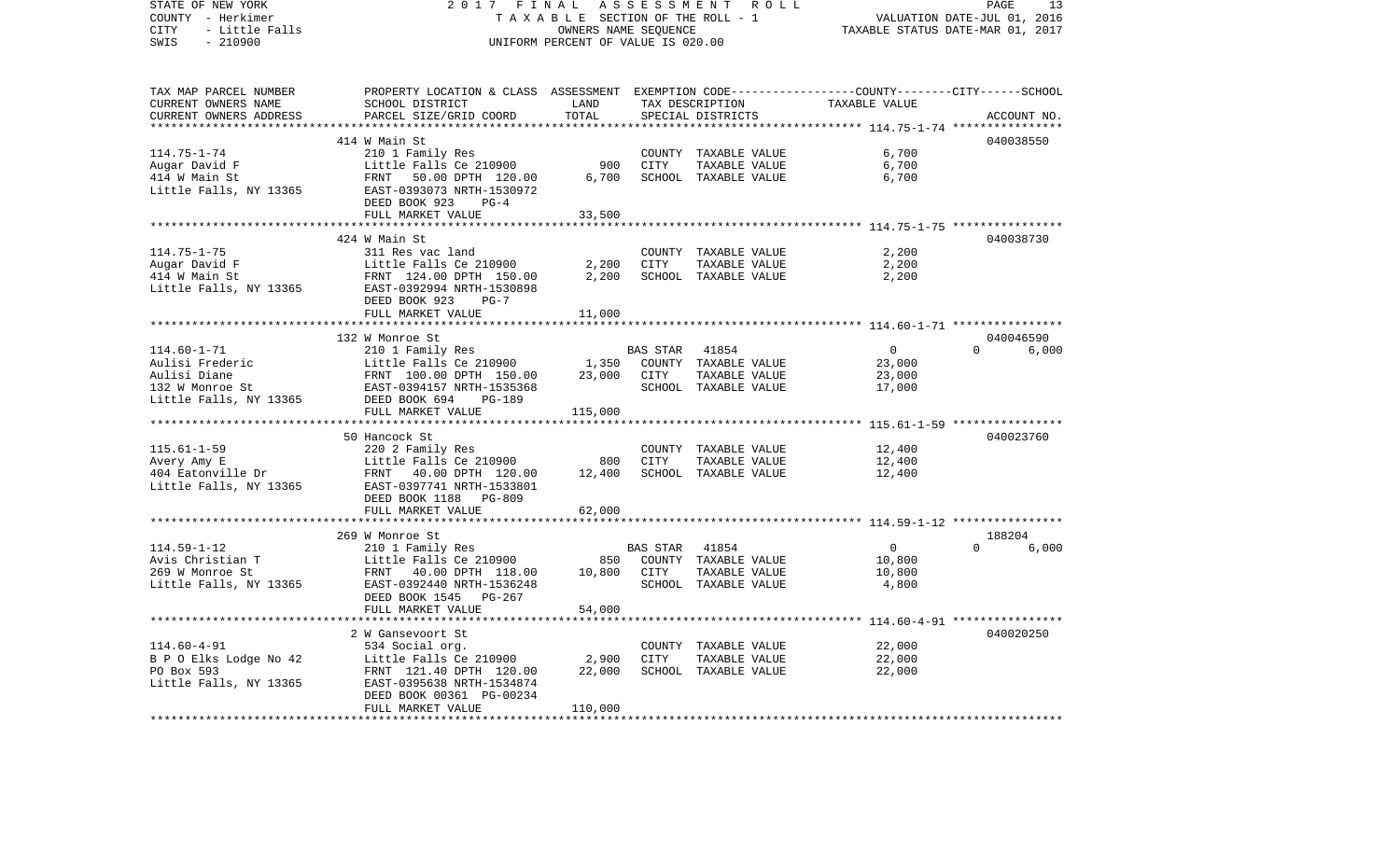| STATE OF NEW YORK<br>COUNTY - Herkimer<br><b>CITY</b><br>- Little Falls<br>$-210900$<br>SWIS | 2017 FINAL ASSESSMENT ROLL<br>TAXABLE SECTION OF THE ROLL - 1<br>UNIFORM PERCENT OF VALUE IS 020.00 | PAGE<br>14<br>VALUATION DATE-JUL 01, 2016<br>TAXABLE STATUS DATE-MAR 01, 2017 |                  |                                       |                                                            |          |             |
|----------------------------------------------------------------------------------------------|-----------------------------------------------------------------------------------------------------|-------------------------------------------------------------------------------|------------------|---------------------------------------|------------------------------------------------------------|----------|-------------|
|                                                                                              |                                                                                                     |                                                                               |                  |                                       |                                                            |          |             |
| TAX MAP PARCEL NUMBER                                                                        | PROPERTY LOCATION & CLASS ASSESSMENT EXEMPTION CODE---------------COUNTY-------CITY------SCHOOL     |                                                                               |                  |                                       |                                                            |          |             |
| CURRENT OWNERS NAME                                                                          | SCHOOL DISTRICT                                                                                     | LAND                                                                          |                  | TAX DESCRIPTION                       | TAXABLE VALUE                                              |          |             |
| CURRENT OWNERS ADDRESS                                                                       | PARCEL SIZE/GRID COORD                                                                              | TOTAL                                                                         |                  | SPECIAL DISTRICTS                     | ********************* 114.68-1-16 *****************        |          | ACCOUNT NO. |
|                                                                                              | 7 King St                                                                                           |                                                                               |                  |                                       |                                                            |          | 040027150   |
| $114.68 - 1 - 16$                                                                            | 220 2 Family Res                                                                                    |                                                                               |                  | COUNTY TAXABLE VALUE                  | 5,900                                                      |          |             |
| B.B.V>T., Inc.                                                                               | Little Falls Ce 210900                                                                              | 150                                                                           | CITY             | TAXABLE VALUE                         | 5,900                                                      |          |             |
| 11 Lemberg Ct Unit 201                                                                       | $S$ R2                                                                                              | 5,900                                                                         |                  | SCHOOL TAXABLE VALUE                  | 5,900                                                      |          |             |
| Monroe, NY 10950                                                                             | 30x60                                                                                               |                                                                               |                  |                                       |                                                            |          |             |
|                                                                                              | FRNT 29.00 DPTH 60.00                                                                               |                                                                               |                  |                                       |                                                            |          |             |
|                                                                                              | EAST-0394171 NRTH-1533622                                                                           |                                                                               |                  |                                       |                                                            |          |             |
|                                                                                              | DEED BOOK 1413 PG-531                                                                               |                                                                               |                  |                                       |                                                            |          |             |
|                                                                                              | FULL MARKET VALUE                                                                                   | 29,500                                                                        |                  |                                       |                                                            |          |             |
|                                                                                              |                                                                                                     |                                                                               |                  |                                       |                                                            |          |             |
|                                                                                              | 521-23 E Jefferson St                                                                               |                                                                               |                  |                                       |                                                            |          | 040025890   |
| $114.76 - 2 - 29$<br>B.B.V>T., Inc.                                                          | 411 Apartment<br>Little Falls Ce 210900                                                             | 700                                                                           | CITY             | COUNTY TAXABLE VALUE<br>TAXABLE VALUE | 12,150<br>12,150                                           |          |             |
| 11 Lemberg Ct Unit 201                                                                       | FRNT 60.00 DPTH 120.00                                                                              | 12,150                                                                        |                  | SCHOOL TAXABLE VALUE                  | 12,150                                                     |          |             |
| Monroe, NY 10950                                                                             | EAST-0396243 NRTH-1532262                                                                           |                                                                               |                  |                                       |                                                            |          |             |
|                                                                                              | DEED BOOK 1413 PG-531                                                                               |                                                                               |                  |                                       |                                                            |          |             |
|                                                                                              | FULL MARKET VALUE                                                                                   | 60,750                                                                        |                  |                                       |                                                            |          |             |
|                                                                                              |                                                                                                     |                                                                               |                  |                                       |                                                            |          |             |
|                                                                                              | 81 Burwell St                                                                                       |                                                                               |                  |                                       |                                                            |          | 040005220   |
| $115.61 - 2 - 13$                                                                            | 220 2 Family Res                                                                                    |                                                                               |                  | COUNTY TAXABLE VALUE                  | 14,100                                                     |          |             |
| Babick Linda                                                                                 | Little Falls Ce 210900                                                                              | 600                                                                           | CITY             | TAXABLE VALUE                         | 14,100                                                     |          |             |
| 81 Burwell St<br>Little Falls, NY 13365                                                      | FRNT 40.00 DPTH 120.00                                                                              | 14,100                                                                        |                  | SCHOOL TAXABLE VALUE                  | 14,100                                                     |          |             |
|                                                                                              | EAST-0398454 NRTH-1534389<br>DEED BOOK 1435 PG-80                                                   |                                                                               |                  |                                       |                                                            |          |             |
|                                                                                              | FULL MARKET VALUE                                                                                   | 70,500                                                                        |                  |                                       |                                                            |          |             |
|                                                                                              | ***********************                                                                             |                                                                               |                  |                                       |                                                            |          |             |
|                                                                                              | 28 Ward St                                                                                          |                                                                               |                  |                                       |                                                            |          | 040059670   |
| $115.61 - 2 - 19$                                                                            | 210 1 Family Res                                                                                    |                                                                               | VETCOM CTS 41130 |                                       | 2,375                                                      | 2,375    | 2,375       |
| Bacher Mary                                                                                  | Little Falls Ce 210900                                                                              |                                                                               | 450 ENH STAR     | 41834                                 | $\Omega$                                                   | $\Omega$ | 7,125       |
| Bacher Michael E                                                                             | FRNT 41.00 DPTH 53.00                                                                               | 9,500                                                                         |                  | COUNTY TAXABLE VALUE                  | 7,125                                                      |          |             |
| 28 Ward St                                                                                   | BANK 035                                                                                            |                                                                               | CITY             | TAXABLE VALUE                         | 7,125                                                      |          |             |
| Little Falls, NY 13365                                                                       | EAST-0398559 NRTH-1534220                                                                           |                                                                               |                  | SCHOOL TAXABLE VALUE                  | $\mathbf 0$                                                |          |             |
|                                                                                              | DEED BOOK 1157 PG-534                                                                               | 47,500                                                                        |                  |                                       |                                                            |          |             |
|                                                                                              | FULL MARKET VALUE                                                                                   |                                                                               |                  |                                       | ***************************** 115.53-1-34 **************** |          |             |
|                                                                                              | 631 E Monroe St                                                                                     |                                                                               |                  |                                       |                                                            |          | 195648      |
| $115.53 - 1 - 34$                                                                            | 230 3 Family Res                                                                                    |                                                                               |                  | COUNTY TAXABLE VALUE                  | 5,000                                                      |          |             |
| Bahadu Keisha Makana                                                                         | Little Falls Ce 210900                                                                              | 900                                                                           | CITY             | TAXABLE VALUE                         | 5,000                                                      |          |             |
| 155 Loomis St                                                                                | FRNT 50.00 DPTH 120.00                                                                              | 5,000                                                                         |                  | SCHOOL TAXABLE VALUE                  | 5,000                                                      |          |             |
| Little Falls, NY 13365                                                                       | EAST-0397451 NRTH-1535394                                                                           |                                                                               |                  |                                       |                                                            |          |             |
|                                                                                              | DEED BOOK 1590<br>PG-724                                                                            |                                                                               |                  |                                       |                                                            |          |             |
|                                                                                              | FULL MARKET VALUE                                                                                   | 25,000                                                                        |                  |                                       |                                                            |          |             |
|                                                                                              |                                                                                                     |                                                                               |                  |                                       |                                                            |          |             |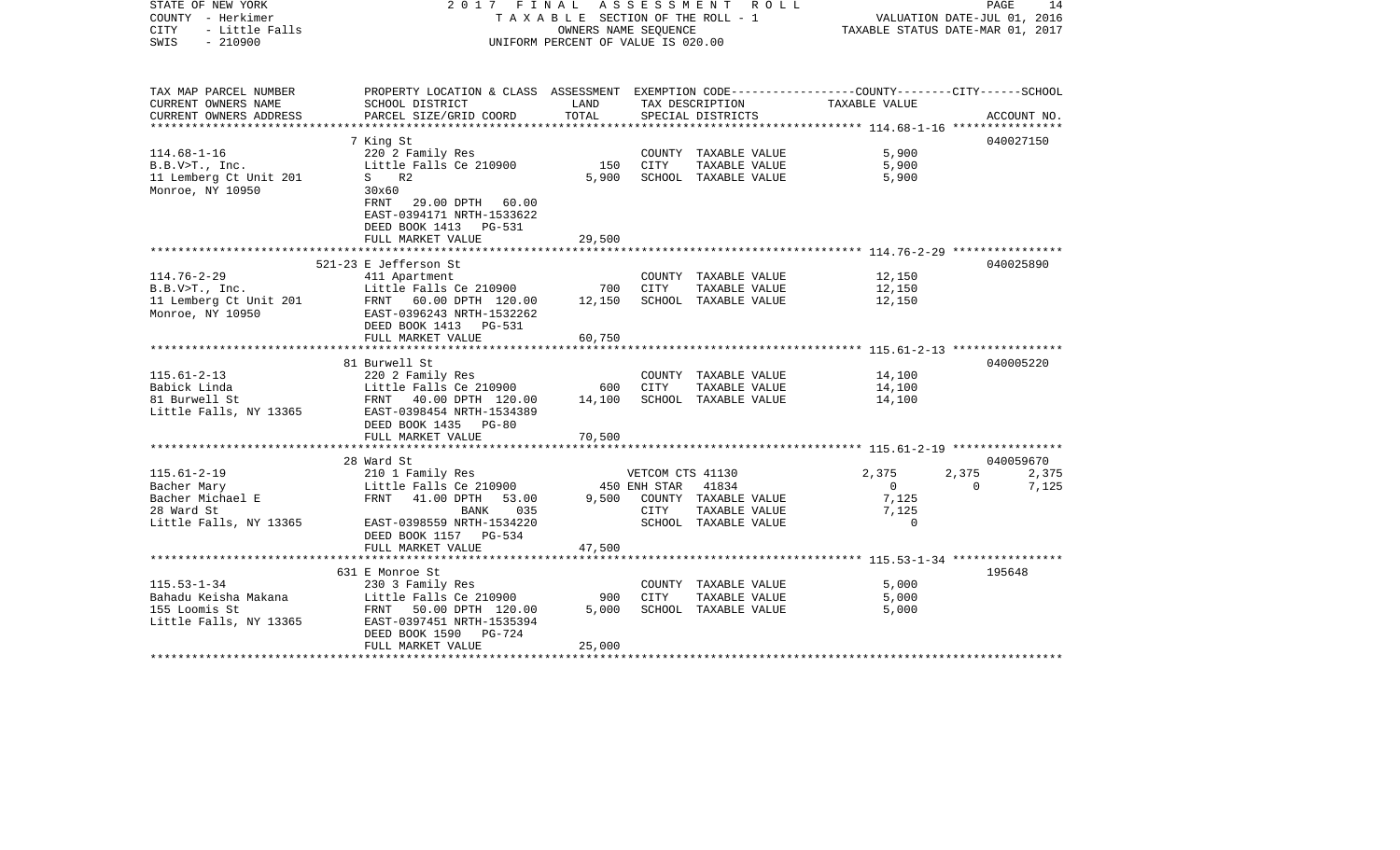STATE OF NEW YORK 2 0 1 7 F I N A L A S S E S S M E N T R O L L PAGE 15VALUATION DATE-JUL 01, 2016 COUNTY - Herkimer T A X A B L E SECTION OF THE ROLL - 1 CITY - Little Falls OWNERS NAME SEQUENCE TAXABLE STATUS DATE-MAR 01, 2017 SWIS - 210900 UNIFORM PERCENT OF VALUE IS 020.00TAX MAP PARCEL NUMBER PROPERTY LOCATION & CLASS ASSESSMENT EXEMPTION CODE------------------COUNTY--------CITY------SCHOOL CURRENT OWNERS NAME SCHOOL DISTRICT LAND TAX DESCRIPTION TAXABLE VALUECURRENT OWNERS ADDRESS PARCEL SIZE/GRID COORD TOTAL SPECIAL DISTRICTS ACCOUNT NO. \*\*\*\*\*\*\*\*\*\*\*\*\*\*\*\*\*\*\*\*\*\*\*\*\*\*\*\*\*\*\*\*\*\*\*\*\*\*\*\*\*\*\*\*\*\*\*\*\*\*\*\*\*\*\*\*\*\*\*\*\*\*\*\*\*\*\*\*\*\*\*\*\*\*\*\*\*\*\*\*\*\*\*\*\*\*\*\*\*\*\*\*\*\*\*\*\*\*\*\*\*\*\* 115.53-3-45 \*\*\*\*\*\*\*\*\*\*\*\*\*\*\*\* 37 Loomis St 040029850115.53-3-45 210 1 Family Res BAS STAR 41854 0 0 6,000 Bailey Richard J Little Falls Ce 210900 500 COUNTY TAXABLE VALUE 6,100 Bailey Anna M FRNT 31.20 DPTH 75.00 6,100 CITY TAXABLE VALUE 6,100 37 Loomis St EAST-0398106 NRTH-1535015 SCHOOL TAXABLE VALUE 100 Little Falls, NY 13365 DEED BOOK 774 PG-29 FULL MARKET VALUE 30,500 \*\*\*\*\*\*\*\*\*\*\*\*\*\*\*\*\*\*\*\*\*\*\*\*\*\*\*\*\*\*\*\*\*\*\*\*\*\*\*\*\*\*\*\*\*\*\*\*\*\*\*\*\*\*\*\*\*\*\*\*\*\*\*\*\*\*\*\*\*\*\*\*\*\*\*\*\*\*\*\*\*\*\*\*\*\*\*\*\*\*\*\*\*\*\*\*\*\*\*\*\*\*\* 115.53-3-46.2 \*\*\*\*\*\*\*\*\*\*\*\*\*\* 39-41 Loomis St 040029910115.53-3-46.2 311 Res vac land COUNTY TAXABLE VALUE 800800 Bailey Richard J Little Falls Ce 210900 800 CITY TAXABLE VALUE 800 Bailey Anna M **FRNT** 69.50 DPTH 73.50 800 SCHOOL TAXABLE VALUE 37 Loomis St EAST-0398150 NRTH-1534992Little Falls, NY 13365 DEED BOOK 774 PG-29 FULL MARKET VALUE 4,000 \*\*\*\*\*\*\*\*\*\*\*\*\*\*\*\*\*\*\*\*\*\*\*\*\*\*\*\*\*\*\*\*\*\*\*\*\*\*\*\*\*\*\*\*\*\*\*\*\*\*\*\*\*\*\*\*\*\*\*\*\*\*\*\*\*\*\*\*\*\*\*\*\*\*\*\*\*\*\*\*\*\*\*\*\*\*\*\*\*\*\*\*\*\*\*\*\*\*\*\*\*\*\* 115.61-3-16 \*\*\*\*\*\*\*\*\*\*\*\*\*\*\*\* 143 Loomis St 188014115.61-3-16 210 1 Family Res BAS STAR 41854 0 0 6,000 Bailey-Smith Erin M and Little Falls Ce 210900 950 COUNTY TAXABLE VALUE 12,000 143 Loomis St FRNT 41.40 DPTH 84.00 12,000 CITY TAXABLE VALUE 12,000 Little Falls, NY 13365 EAST-0399389 NRTH-1534415 SCHOOL TAXABLE VALUE 6,000 DEED BOOK 1544 PG-114FULL MARKET VALUE 60,000 \*\*\*\*\*\*\*\*\*\*\*\*\*\*\*\*\*\*\*\*\*\*\*\*\*\*\*\*\*\*\*\*\*\*\*\*\*\*\*\*\*\*\*\*\*\*\*\*\*\*\*\*\*\*\*\*\*\*\*\*\*\*\*\*\*\*\*\*\*\*\*\*\*\*\*\*\*\*\*\*\*\*\*\*\*\*\*\*\*\*\*\*\*\*\*\*\*\*\*\*\*\*\* 114.68-2-27 \*\*\*\*\*\*\*\*\*\*\*\*\*\*\*\* 75 Furnace St 202100114.68-2-27 220 2 Family Res COUNTY TAXABLE VALUE 7,000 Baisley Sharon M **Little Falls Ce 210900** 500 CITY TAXABLE VALUE 7,000 124 Carlson Rd FRNT 28.01 DPTH 200.00 7,000 SCHOOL TAXABLE VALUE 7,000 Dolgeville, NY 13329 EAST-0394296 NRTH-1533990 DEED BOOK 1632 PG-663 FULL MARKET VALUE 35,000 \*\*\*\*\*\*\*\*\*\*\*\*\*\*\*\*\*\*\*\*\*\*\*\*\*\*\*\*\*\*\*\*\*\*\*\*\*\*\*\*\*\*\*\*\*\*\*\*\*\*\*\*\*\*\*\*\*\*\*\*\*\*\*\*\*\*\*\*\*\*\*\*\*\*\*\*\*\*\*\*\*\*\*\*\*\*\*\*\*\*\*\*\*\*\*\*\*\*\*\*\*\*\* 115.61-1-50 \*\*\*\*\*\*\*\*\*\*\*\*\*\*\*\* 86 Hancock St 192179115.61-1-50 220 2 Family Res COUNTY TAXABLE VALUE 11,450 Baker Norman and The Falls Ce 210900 1,000 CITY TAXABLE VALUE 11,450 86 Hancock St. FRNT 51.40 DPTH 110.00 11.450 SCHOOL TAXABLE VALUE 11.450 Little Falls, NY 13365 EAST-0398137 NRTH-1533817 DEED BOOK 1569 PG-364FULL MARKET VALUE 57,250 \*\*\*\*\*\*\*\*\*\*\*\*\*\*\*\*\*\*\*\*\*\*\*\*\*\*\*\*\*\*\*\*\*\*\*\*\*\*\*\*\*\*\*\*\*\*\*\*\*\*\*\*\*\*\*\*\*\*\*\*\*\*\*\*\*\*\*\*\*\*\*\*\*\*\*\*\*\*\*\*\*\*\*\*\*\*\*\*\*\*\*\*\*\*\*\*\*\*\*\*\*\*\* 115.53-4-66 \*\*\*\*\*\*\*\*\*\*\*\*\*\*\*\* 69 Loomis St 040030180115.53-4-66 220 2 Family Res BAS STAR 41854 0 0 6,000 Baker Norman J Little Falls Ce 210900 950 COUNTY TAXABLE VALUE 10,150 86 Hancock St FRNT 50.00 DPTH 120.00 10,150 CITY TAXABLE VALUE 10,150 Little Falls, NY 13365 BANK 035 SCHOOL TAXABLE VALUE 4,150 EAST-0398487 NRTH-1534739 DEED BOOK 906 PG-632FULL MARKET VALUE 50,750 \*\*\*\*\*\*\*\*\*\*\*\*\*\*\*\*\*\*\*\*\*\*\*\*\*\*\*\*\*\*\*\*\*\*\*\*\*\*\*\*\*\*\*\*\*\*\*\*\*\*\*\*\*\*\*\*\*\*\*\*\*\*\*\*\*\*\*\*\*\*\*\*\*\*\*\*\*\*\*\*\*\*\*\*\*\*\*\*\*\*\*\*\*\*\*\*\*\*\*\*\*\*\*\*\*\*\*\*\*\*\*\*\*\*\*\*\*\*\*\*\*\*\*\*\*\*\*\*\*\*\*\*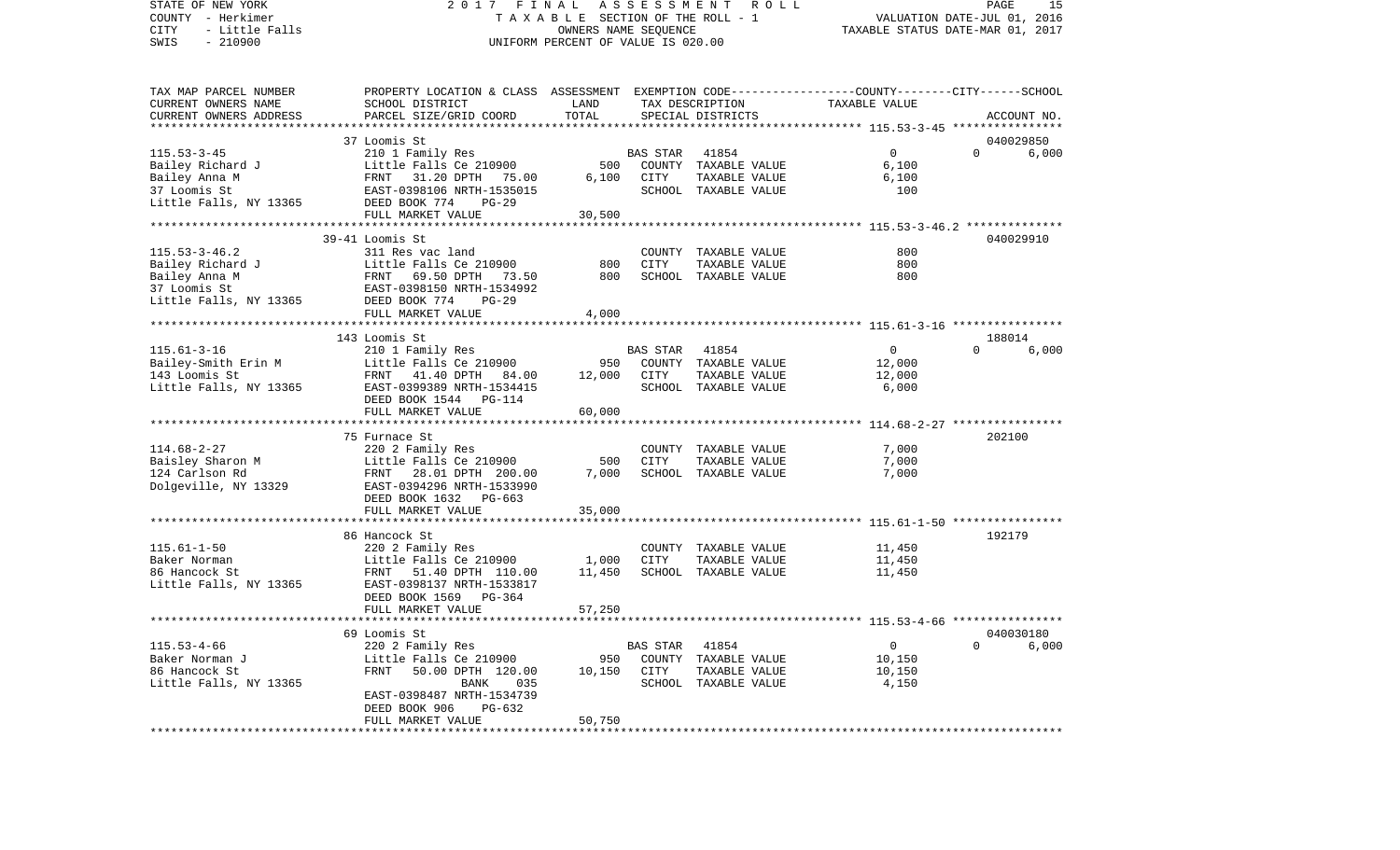## STATE OF NEW YORK 2 0 1 7 F I N A L A S S E S S M E N T R O L L PAGE 16COUNTY - Herkimer T A X A B L E SECTION OF THE ROLL - 1 VALUATION DATE-JUL 01, 2016 CITY - Little Falls OWNERS NAME SEQUENCE TAXABLE STATUS DATE-MAR 01, 2017 SWIS - 210900 UNIFORM PERCENT OF VALUE IS 020.00

PAGE 16

| TAX MAP PARCEL NUMBER  | PROPERTY LOCATION & CLASS ASSESSMENT EXEMPTION CODE----------------COUNTY-------CITY------SCHOOL                                                                           |        |                  |                             |                |                   |             |
|------------------------|----------------------------------------------------------------------------------------------------------------------------------------------------------------------------|--------|------------------|-----------------------------|----------------|-------------------|-------------|
| CURRENT OWNERS NAME    | SCHOOL DISTRICT                                                                                                                                                            | LAND   |                  | TAX DESCRIPTION             | TAXABLE VALUE  |                   |             |
| CURRENT OWNERS ADDRESS | PARCEL SIZE/GRID COORD                                                                                                                                                     | TOTAL  |                  | SPECIAL DISTRICTS           |                |                   | ACCOUNT NO. |
|                        |                                                                                                                                                                            |        |                  |                             |                |                   |             |
|                        | 117 Furnace St                                                                                                                                                             |        |                  |                             |                |                   | 040018240   |
| $114.68 - 2 - 40$      | 220 2 Family Res                                                                                                                                                           |        | ENH STAR         | 41834                       | 0              | $0 \qquad \qquad$ | 12,450      |
|                        |                                                                                                                                                                            | 600    |                  | COUNTY TAXABLE VALUE        | 12,450         |                   |             |
|                        |                                                                                                                                                                            | 12,450 | CITY             | TAXABLE VALUE               | 12,450         |                   |             |
|                        |                                                                                                                                                                            |        |                  | SCHOOL TAXABLE VALUE        | $\Omega$       |                   |             |
|                        |                                                                                                                                                                            |        |                  |                             |                |                   |             |
|                        | FULL MARKET VALUE                                                                                                                                                          | 62,250 |                  |                             |                |                   |             |
|                        |                                                                                                                                                                            |        |                  |                             |                |                   |             |
|                        | 619 E Gansevoort St                                                                                                                                                        |        |                  |                             |                |                   | 040020010   |
| $115.53 - 1 - 68$      | 210 1 Family Res                                                                                                                                                           |        | BAS STAR 41854   |                             | $\overline{0}$ | $\Omega$          | 6,000       |
|                        | Example of the Mandy J<br>Fallerstein Nancy J<br>E Gansevoort St FRAT 50.00 DPTH 87.00<br>Eittle Falls, NY 13365<br>EAST-0397378 NRTH-1535066<br>EAST-0397378 NRTH-1535066 | 1,000  |                  | COUNTY TAXABLE VALUE        | 10,000         |                   |             |
|                        |                                                                                                                                                                            | 10,000 | CITY             | TAXABLE VALUE               | 10,000         |                   |             |
|                        |                                                                                                                                                                            |        |                  | SCHOOL TAXABLE VALUE        | 4,000          |                   |             |
|                        | DEED BOOK 1270 PG-600                                                                                                                                                      |        |                  |                             |                |                   |             |
|                        | FULL MARKET VALUE                                                                                                                                                          | 50,000 |                  |                             |                |                   |             |
|                        |                                                                                                                                                                            |        |                  |                             |                |                   |             |
|                        | 538 E Monroe St                                                                                                                                                            |        |                  |                             |                |                   | 185970      |
| $114.60 - 2 - 78$      | 210 1 Family Res                                                                                                                                                           |        | VETCOM CTS 41130 |                             | 2,813          | 2,813             | 2,813       |
|                        |                                                                                                                                                                            |        |                  | 41854                       | $\overline{0}$ | $\Omega$          | 6,000       |
|                        |                                                                                                                                                                            |        |                  |                             | 8,437          |                   |             |
|                        | Little Falls, NY 13365 EAST-0396204 NRTH-1535320                                                                                                                           |        |                  | 11,250 COUNTY TAXABLE VALUE |                |                   |             |
|                        |                                                                                                                                                                            |        | <b>CITY</b>      | TAXABLE VALUE               | 8,437          |                   |             |
|                        | DEED BOOK 1531 PG-918                                                                                                                                                      |        |                  | SCHOOL TAXABLE VALUE        | 2,437          |                   |             |
|                        | FULL MARKET VALUE                                                                                                                                                          | 56,250 |                  |                             |                |                   |             |
|                        |                                                                                                                                                                            |        |                  |                             |                |                   |             |
|                        | 82 Loomis St                                                                                                                                                               |        |                  |                             |                |                   | 186763      |
| $115.53 - 4 - 48$      | 210 1 Family Res                                                                                                                                                           |        | VETWAR CTS 41120 |                             | 1,598          | 1,598             | 1,598       |
|                        |                                                                                                                                                                            |        | 950 ENH STAR     | 41834                       | $\overline{0}$ | $\Omega$          | 9,052       |
|                        |                                                                                                                                                                            | 10,650 |                  | COUNTY TAXABLE VALUE        | 9,052          |                   |             |
|                        |                                                                                                                                                                            |        | <b>CITY</b>      | TAXABLE VALUE               | 9,052          |                   |             |
|                        |                                                                                                                                                                            |        |                  | SCHOOL TAXABLE VALUE        | $\Omega$       |                   |             |
|                        | FULL MARKET VALUE                                                                                                                                                          | 53,250 |                  |                             |                |                   |             |
|                        |                                                                                                                                                                            |        |                  |                             |                |                   |             |
|                        | 234 Burwell St                                                                                                                                                             |        |                  |                             |                |                   | 185294      |
| 115.62-1-84            |                                                                                                                                                                            |        |                  | COUNTY TAXABLE VALUE        | 11,450         |                   |             |
| Barber Joseph C        |                                                                                                                                                                            | 750    | CITY             | TAXABLE VALUE               | 11,450         |                   |             |
| 234 Burwell St         |                                                                                                                                                                            | 11,450 |                  | SCHOOL TAXABLE VALUE        | 11,450         |                   |             |
| Little Falls, NY 13365 | 210 1 Family Res<br>11ttle Falls Ce 210900<br>13365 EAST-0400380 NRTH-1533879                                                                                              |        |                  |                             |                |                   |             |
|                        | DEED BOOK 1528<br>PG-138                                                                                                                                                   |        |                  |                             |                |                   |             |
|                        | FULL MARKET VALUE                                                                                                                                                          | 57,250 |                  |                             |                |                   |             |
|                        |                                                                                                                                                                            |        |                  |                             |                |                   |             |
|                        | 18 Skinner St                                                                                                                                                              |        |                  |                             |                |                   | 040055560   |
| $114.67 - 1 - 21$      | 210 1 Family Res                                                                                                                                                           |        | VETCOM CTS 41130 |                             | 2,200          | 2,200             | 2,200       |
| Barker Robert          | 210 1 Family Res<br>Little Falls Ce 210900<br>FRNT 40.00 DPTH 198.00<br>EAST-0393717 NRTH-1534092                                                                          |        | 400 BAS STAR     | 41854                       | $\overline{0}$ | $\Omega$          | 6,000       |
| Barker Shirley         |                                                                                                                                                                            | 8,800  |                  | COUNTY TAXABLE VALUE        | 6,600          |                   |             |
| 18 Skinner St          |                                                                                                                                                                            |        | CITY             | TAXABLE VALUE               |                |                   |             |
|                        | DEED BOOK 694                                                                                                                                                              |        |                  |                             | 6,600          |                   |             |
| Little Falls, NY 13365 | $PG-554$                                                                                                                                                                   |        |                  | SCHOOL TAXABLE VALUE        | 600            |                   |             |
|                        | FULL MARKET VALUE                                                                                                                                                          | 44,000 |                  |                             |                |                   |             |
|                        |                                                                                                                                                                            |        |                  |                             |                |                   |             |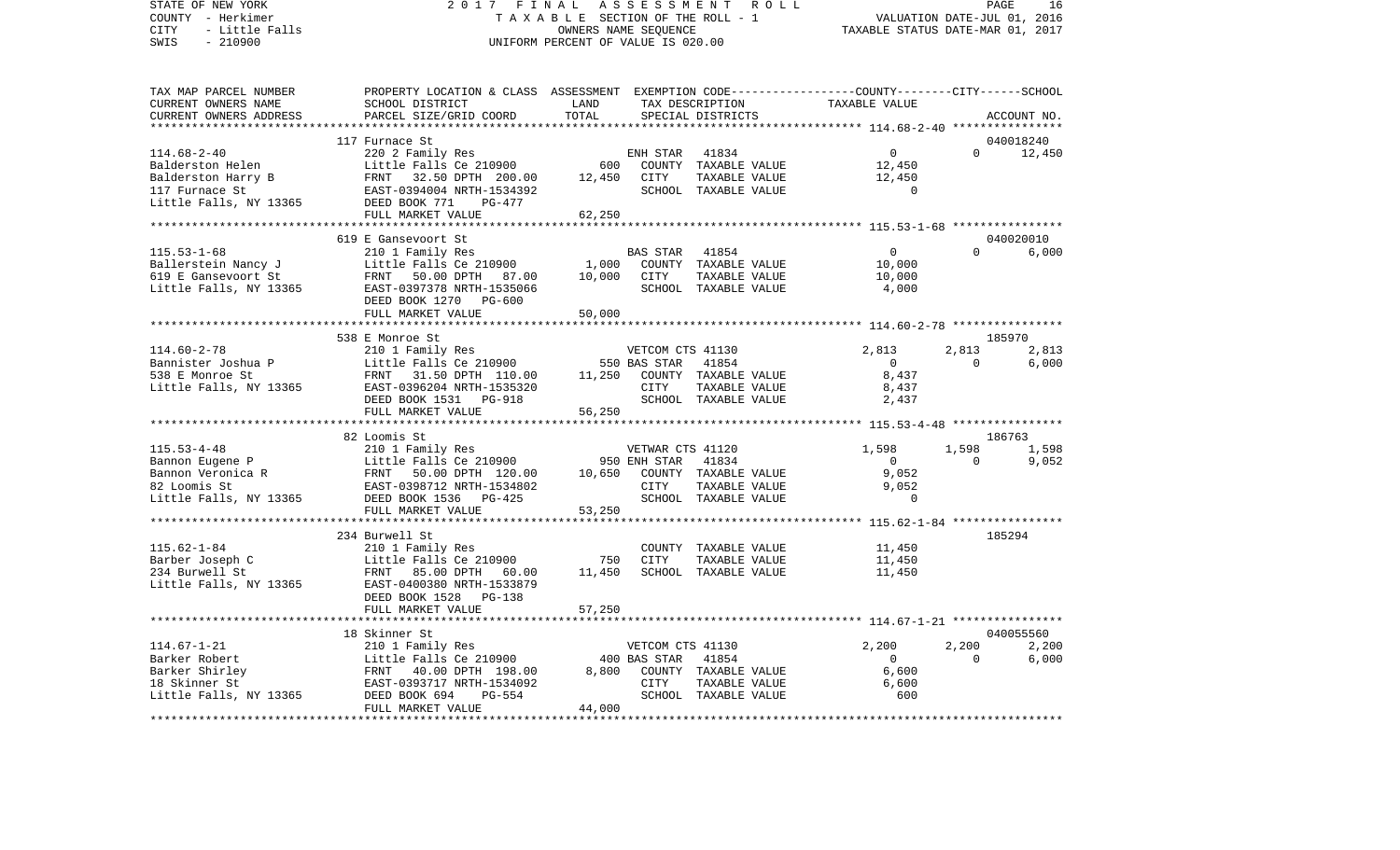STATE OF NEW YORK 2 0 1 7 F I N A L A S S E S S M E N T R O L L PAGE 17VALUATION DATE-JUL 01, 2016 COUNTY - Herkimer T A X A B L E SECTION OF THE ROLL - 1 CITY - Little Falls OWNERS NAME SEQUENCE TAXABLE STATUS DATE-MAR 01, 2017 SWIS - 210900 UNIFORM PERCENT OF VALUE IS 020.00TAX MAP PARCEL NUMBER PROPERTY LOCATION & CLASS ASSESSMENT EXEMPTION CODE------------------COUNTY--------CITY------SCHOOL CURRENT OWNERS NAME SCHOOL DISTRICT LAND TAX DESCRIPTION TAXABLE VALUECURRENT OWNERS ADDRESS PARCEL SIZE/GRID COORD TOTAL SPECIAL DISTRICTS ACCOUNT NO. \*\*\*\*\*\*\*\*\*\*\*\*\*\*\*\*\*\*\*\*\*\*\*\*\*\*\*\*\*\*\*\*\*\*\*\*\*\*\*\*\*\*\*\*\*\*\*\*\*\*\*\*\*\*\*\*\*\*\*\*\*\*\*\*\*\*\*\*\*\*\*\*\*\*\*\*\*\*\*\*\*\*\*\*\*\*\*\*\*\*\*\*\*\*\*\*\*\*\*\*\*\*\* 114.67-1-27 \*\*\*\*\*\*\*\*\*\*\*\*\*\*\*\* 38 Skinner St 040055830114.67-1-27 220 2 Family Res BAS STAR 41854 0 0 4,950 Barnes Dean Little Falls Ce 210900 700 COUNTY TAXABLE VALUE 4,950 Barnes Kim FRNT 45.00 DPTH 244.00 4,950 CITY TAXABLE VALUE 4,950 38 Skinner St EAST-0393457 NRTH-1534130 SCHOOL TAXABLE VALUE 0Little Falls, NY 13365 DEED BOOK 765 PG-327 FULL MARKET VALUE 24,750 \*\*\*\*\*\*\*\*\*\*\*\*\*\*\*\*\*\*\*\*\*\*\*\*\*\*\*\*\*\*\*\*\*\*\*\*\*\*\*\*\*\*\*\*\*\*\*\*\*\*\*\*\*\*\*\*\*\*\*\*\*\*\*\*\*\*\*\*\*\*\*\*\*\*\*\*\*\*\*\*\*\*\*\*\*\*\*\*\*\*\*\*\*\*\*\*\*\*\*\*\*\*\* 115.62-1-66 \*\*\*\*\*\*\*\*\*\*\*\*\*\*\*\* 178 Burwell St 040006300115.62-1-66 210 1 Family Res COUNTY TAXABLE VALUE 10,050 Barnes Douglas S Little Falls Ce 210900 650 CITY TAXABLE VALUE 10,050 Barnes Janine M FRNT 42.50 DPTH 145.00 10.050 SCHOOL TAXABLE VALUE PO Box 378 EAST-0399700 NRTH-1534162Newport, NY 13416 DEED BOOK 944 PG-552 FULL MARKET VALUE 50,250 \*\*\*\*\*\*\*\*\*\*\*\*\*\*\*\*\*\*\*\*\*\*\*\*\*\*\*\*\*\*\*\*\*\*\*\*\*\*\*\*\*\*\*\*\*\*\*\*\*\*\*\*\*\*\*\*\*\*\*\*\*\*\*\*\*\*\*\*\*\*\*\*\*\*\*\*\*\*\*\*\*\*\*\*\*\*\*\*\*\*\*\*\*\*\*\*\*\*\*\*\*\*\* 115.61-1-11 \*\*\*\*\*\*\*\*\*\*\*\*\*\*\*\* 593-595 Albany St 040000270 115.61-1-11 220 2 Family Res BAS STAR 41854 0 Barnes Jean Little Falls Ce 210900 1,000 COUNTY TAXABLE VALUE 14,000 593-595 Albany St FRNT 61.40 DPTH 88.00 14,000 CITY TAXABLE VALUE 14,000 Little Falls, NY 13365 EAST-0397139 NRTH-1534104 SCHOOL TAXABLE VALUE 8,000 DEED BOOK 930 PG-446FULL MARKET VALUE 70,000 \*\*\*\*\*\*\*\*\*\*\*\*\*\*\*\*\*\*\*\*\*\*\*\*\*\*\*\*\*\*\*\*\*\*\*\*\*\*\*\*\*\*\*\*\*\*\*\*\*\*\*\*\*\*\*\*\*\*\*\*\*\*\*\*\*\*\*\*\*\*\*\*\*\*\*\*\*\*\*\*\*\*\*\*\*\*\*\*\*\*\*\*\*\*\*\*\*\*\*\*\*\*\* 114.59-1-18 \*\*\*\*\*\*\*\*\*\*\*\*\*\*\*\* 5 Kingsbury Ave 040027990 114.59-1-18 210 1 Family Res VETWAR CTS 41120 1,800 1,800 1,800 Barone Gary N Control Cittle Falls Ce 210900 1,700 ENH STAR 41834 0 0 0 10,900 Barone Majtan Kathryn FRNT 92.00 DPTH 80.00 12,700 COUNTY TAXABLE VALUE 10,900 5 Kingsbury Ave BANK 035 CITY TAXABLE VALUE 10,900 Little Falls, NY 13365 EAST-0392595 NRTH-1535970 SCHOOL TAXABLE VALUE 0 DEED BOOK 00652 PG-00073FULL MARKET VALUE 63,500 \*\*\*\*\*\*\*\*\*\*\*\*\*\*\*\*\*\*\*\*\*\*\*\*\*\*\*\*\*\*\*\*\*\*\*\*\*\*\*\*\*\*\*\*\*\*\*\*\*\*\*\*\*\*\*\*\*\*\*\*\*\*\*\*\*\*\*\*\*\*\*\*\*\*\*\*\*\*\*\*\*\*\*\*\*\*\*\*\*\*\*\*\*\*\*\*\*\*\*\*\*\*\* 114.59-1-19 \*\*\*\*\*\*\*\*\*\*\*\*\*\*\*\* Kingsbury Ave 040027960 114.59-1-19 311 Res vac land COUNTY TAXABLE VALUE 300Barone Gary N Little Falls Ce 210900 300 CITY TAXABLE VALUE 300  $FRNT = 40.00$  DPTH  $100.00$ Kingsbury Ave BANK 035 Little Falls, NY 13365 EAST-0392551 NRTH-1536008 DEED BOOK 00652 PG-00073FULL MARKET VALUE 1,500 \*\*\*\*\*\*\*\*\*\*\*\*\*\*\*\*\*\*\*\*\*\*\*\*\*\*\*\*\*\*\*\*\*\*\*\*\*\*\*\*\*\*\*\*\*\*\*\*\*\*\*\*\*\*\*\*\*\*\*\*\*\*\*\*\*\*\*\*\*\*\*\*\*\*\*\*\*\*\*\*\*\*\*\*\*\*\*\*\*\*\*\*\*\*\*\*\*\*\*\*\*\*\* 115.37-1-13 \*\*\*\*\*\*\*\*\*\*\*\*\*\*\*\* 139 Millennium Ct 199981115.37-1-13 210 1 Family Res COUNTY TAXABLE VALUE 27,000 Barr Michael Little Falls Ce 210900 3.500 CITY TAXABLE VALUE 27,000 Barr Lori **Example 27,000** DPTH 27,000 SCHOOL TAXABLE VALUE 27,000 139 Millennium Ct ACRES 1.00Little Falls, NY 13365 EAST-0396922 NRTH-1539489 DEED BOOK 1618 PG-304FULL MARKET VALUE 135,000

\*\*\*\*\*\*\*\*\*\*\*\*\*\*\*\*\*\*\*\*\*\*\*\*\*\*\*\*\*\*\*\*\*\*\*\*\*\*\*\*\*\*\*\*\*\*\*\*\*\*\*\*\*\*\*\*\*\*\*\*\*\*\*\*\*\*\*\*\*\*\*\*\*\*\*\*\*\*\*\*\*\*\*\*\*\*\*\*\*\*\*\*\*\*\*\*\*\*\*\*\*\*\*\*\*\*\*\*\*\*\*\*\*\*\*\*\*\*\*\*\*\*\*\*\*\*\*\*\*\*\*\*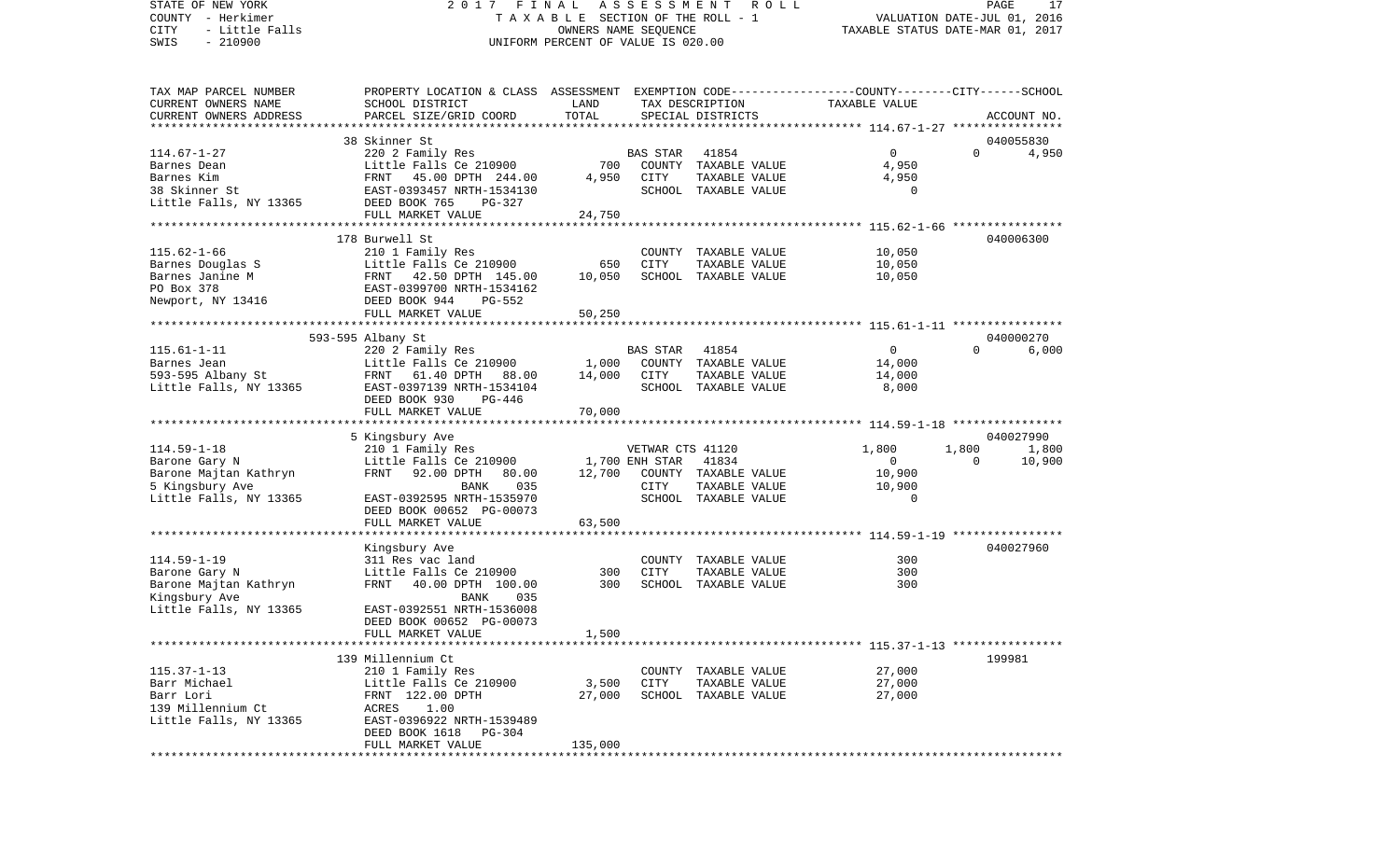| STATE OF NEW YORK<br>COUNTY - Herkimer<br>CITY<br>- Little Falls<br>$-210900$<br>SWIS | FINAL<br>2017<br>TAXABLE SECTION OF THE ROLL - 1<br>UNIFORM PERCENT OF VALUE IS 020.00          | PAGE<br>18<br>VALUATION DATE-JUL 01, 2016<br>TAXABLE STATUS DATE-MAR 01, 2017 |          |                                       |                |                   |
|---------------------------------------------------------------------------------------|-------------------------------------------------------------------------------------------------|-------------------------------------------------------------------------------|----------|---------------------------------------|----------------|-------------------|
| TAX MAP PARCEL NUMBER                                                                 | PROPERTY LOCATION & CLASS ASSESSMENT EXEMPTION CODE---------------COUNTY-------CITY------SCHOOL |                                                                               |          |                                       |                |                   |
| CURRENT OWNERS NAME                                                                   | SCHOOL DISTRICT                                                                                 | LAND                                                                          |          | TAX DESCRIPTION                       | TAXABLE VALUE  |                   |
| CURRENT OWNERS ADDRESS                                                                | PARCEL SIZE/GRID COORD                                                                          | TOTAL                                                                         |          | SPECIAL DISTRICTS                     |                | ACCOUNT NO.       |
|                                                                                       |                                                                                                 |                                                                               |          |                                       |                |                   |
|                                                                                       | 278 W Monroe St                                                                                 |                                                                               |          |                                       |                | 040047490         |
| $114.59 - 2 - 8.2$<br>Barrett Charles T                                               | 311 Res vac land<br>Little Falls Ce 210900                                                      | 2,000                                                                         | CITY     | COUNTY TAXABLE VALUE<br>TAXABLE VALUE | 2,000<br>2,000 |                   |
| Barrett Maryann L                                                                     | FRNT 154.20 DPTH 327.00                                                                         | 2,000                                                                         |          | SCHOOL TAXABLE VALUE                  | 2,000          |                   |
| 274 W Monroe St                                                                       | 0.61<br>ACRES                                                                                   |                                                                               |          |                                       |                |                   |
| Little Falls, NY 13365                                                                | EAST-0392762 NRTH-1536333                                                                       |                                                                               |          |                                       |                |                   |
|                                                                                       | DEED BOOK 930<br>$PG-39$                                                                        |                                                                               |          |                                       |                |                   |
|                                                                                       | FULL MARKET VALUE                                                                               | 10,000                                                                        |          |                                       |                |                   |
|                                                                                       |                                                                                                 |                                                                               |          |                                       |                |                   |
|                                                                                       | 274 W Monroe St                                                                                 |                                                                               |          |                                       |                | 040047465         |
| $114.59 - 2 - 9$                                                                      | 210 1 Family Res                                                                                |                                                                               | BAS STAR | 41854                                 | $\overline{0}$ | $\Omega$<br>6,000 |
| Barrett Terry C                                                                       | Little Falls Ce 210900                                                                          | 1,300                                                                         |          | COUNTY TAXABLE VALUE                  | 20,000         |                   |
| Barrett Mary Ann L                                                                    | $1.00$ BANK<br>035<br>ACRES                                                                     | 20,000                                                                        | CITY     | TAXABLE VALUE                         | 20,000         |                   |
| 274 W Monroe St                                                                       | EAST-0392768 NRTH-1536656                                                                       |                                                                               |          | SCHOOL TAXABLE VALUE                  | 14,000         |                   |
| Little Falls, NY 13365                                                                | DEED BOOK 00619 PG-00691                                                                        |                                                                               |          |                                       |                |                   |
|                                                                                       | FULL MARKET VALUE                                                                               | 100,000                                                                       |          |                                       |                |                   |
|                                                                                       | 36 Petrie St                                                                                    |                                                                               |          |                                       |                | 196227            |
| $115.61 - 2 - 23$                                                                     | 220 2 Family Res                                                                                |                                                                               |          | COUNTY TAXABLE VALUE                  | 11,450         |                   |
| Barretta Anthony                                                                      | Little Falls Ce 210900                                                                          | 650                                                                           | CITY     | TAXABLE VALUE                         | 11,450         |                   |
| Buckbee Jordan E                                                                      | Littl<br>FRNT<br>40.00 DPTH 120.00                                                              | 11,450                                                                        |          | SCHOOL TAXABLE VALUE                  | 11,450         |                   |
| 36 Petrie St                                                                          | EAST-0398420 NRTH-1534267                                                                       |                                                                               |          |                                       |                |                   |
| Little Falls, NY 13365                                                                | DEED BOOK 1594 PG-515                                                                           |                                                                               |          |                                       |                |                   |
|                                                                                       | FULL MARKET VALUE                                                                               | 57,250                                                                        |          |                                       |                |                   |
|                                                                                       |                                                                                                 |                                                                               |          |                                       |                |                   |
|                                                                                       | 59 Flint Ave                                                                                    |                                                                               |          |                                       |                | 040015300         |
| $114.76 - 2 - 72$                                                                     | 210 1 Family Res                                                                                | 300                                                                           | CITY     | COUNTY TAXABLE VALUE<br>TAXABLE VALUE | 3,100<br>3,100 |                   |
| Barthelmess Tammy Lynn<br>866 Seeley Road                                             | Little Falls Ce 210900<br>FRNT 32.00 DPTH 150.00                                                | 3,100                                                                         |          | SCHOOL TAXABLE VALUE                  | 3,100          |                   |
| Stratford, NY 13470                                                                   | EAST-0395805 NRTH-1531517                                                                       |                                                                               |          |                                       |                |                   |
|                                                                                       | DEED BOOK 1186 PG-378                                                                           |                                                                               |          |                                       |                |                   |
|                                                                                       | FULL MARKET VALUE                                                                               | 15,500                                                                        |          |                                       |                |                   |
|                                                                                       |                                                                                                 |                                                                               |          |                                       |                |                   |
|                                                                                       | 16 High St                                                                                      |                                                                               |          |                                       |                | 040024330         |
| $114.60 - 2 - 53$                                                                     | 220 2 Family Res                                                                                |                                                                               | BAS STAR | 41854                                 | $\overline{0}$ | $\Omega$<br>6,000 |
| Bas Cara G                                                                            | Little Falls Ce 210900                                                                          | 1,000                                                                         |          | COUNTY TAXABLE VALUE                  | 13,500         |                   |
| 16 High St                                                                            | FRNT<br>60.00 DPTH 300.00                                                                       | 13,500                                                                        | CITY     | TAXABLE VALUE                         | 13,500         |                   |
| Little Falls, NY 13365                                                                | EAST-0396302 NRTH-1535635                                                                       |                                                                               |          | SCHOOL TAXABLE VALUE                  | 7,500          |                   |
|                                                                                       | DEED BOOK 1428<br>PG-928                                                                        |                                                                               |          |                                       |                |                   |
|                                                                                       | FULL MARKET VALUE                                                                               | 67,500                                                                        |          |                                       |                |                   |
|                                                                                       | 1 Casler St                                                                                     |                                                                               |          |                                       |                | 040007560         |
| $114.76 - 2 - 65$                                                                     | 311 Res vac land                                                                                |                                                                               |          | COUNTY TAXABLE VALUE                  | 450            |                   |
| Battisti Edward A                                                                     | Little Falls Ce 210900                                                                          | 450                                                                           | CITY     | TAXABLE VALUE                         | 450            |                   |
| Attn: Albert & Lena Battisti FRNT 72.50 DPTH 143.00                                   |                                                                                                 | 450                                                                           |          | SCHOOL TAXABLE VALUE                  | 450            |                   |
| 1 Casler St                                                                           | EAST-0395977 NRTH-1531680                                                                       |                                                                               |          |                                       |                |                   |
| Little Falls, NY 13365                                                                | DEED BOOK 796<br>PG-104                                                                         |                                                                               |          |                                       |                |                   |
|                                                                                       | FULL MARKET VALUE                                                                               | 2,250                                                                         |          |                                       |                |                   |
|                                                                                       |                                                                                                 |                                                                               |          |                                       |                |                   |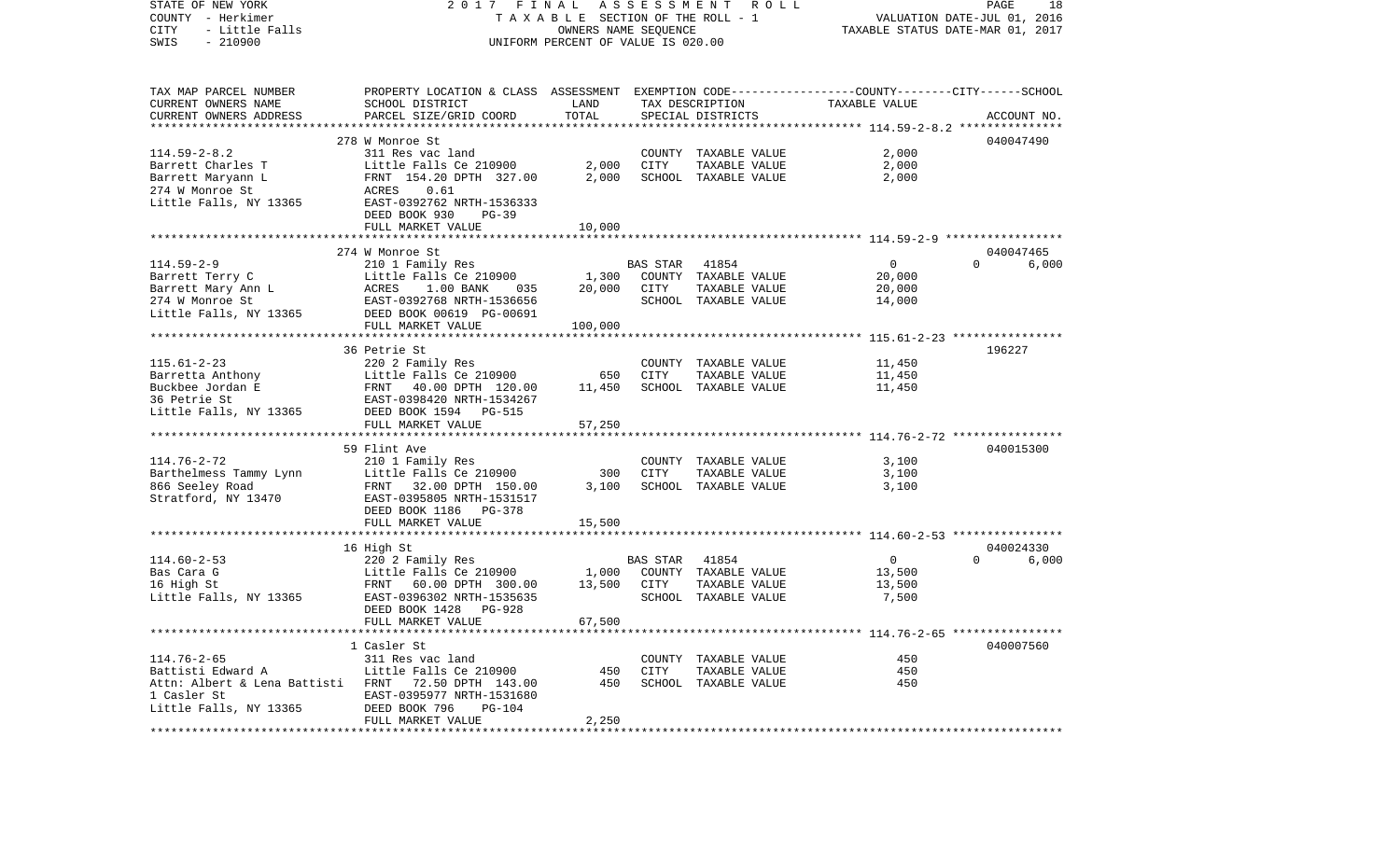| STATE OF NEW YORK                                                                                                                           | 2017<br>FINAL<br>A S S E S S M E N T R O L L<br>PAGE<br>19<br>TAXABLE SECTION OF THE ROLL - 1<br>VALUATION DATE-JUL 01, 2016 |                                    |                  |                          |                                                       |                         |                |  |
|---------------------------------------------------------------------------------------------------------------------------------------------|------------------------------------------------------------------------------------------------------------------------------|------------------------------------|------------------|--------------------------|-------------------------------------------------------|-------------------------|----------------|--|
| COUNTY - Herkimer                                                                                                                           |                                                                                                                              |                                    |                  |                          |                                                       |                         |                |  |
| CITY<br>- Little Falls                                                                                                                      |                                                                                                                              | TAXABLE STATUS DATE-MAR 01, 2017   |                  |                          |                                                       |                         |                |  |
| SWIS<br>$-210900$                                                                                                                           |                                                                                                                              | UNIFORM PERCENT OF VALUE IS 020.00 |                  |                          |                                                       |                         |                |  |
| TAX MAP PARCEL NUMBER                                                                                                                       | PROPERTY LOCATION & CLASS ASSESSMENT EXEMPTION CODE---------------COUNTY-------CITY------SCHOOL                              |                                    |                  |                          |                                                       |                         |                |  |
| CURRENT OWNERS NAME                                                                                                                         | SCHOOL DISTRICT                                                                                                              | LAND                               |                  | TAX DESCRIPTION          | TAXABLE VALUE                                         |                         |                |  |
| CURRENT OWNERS ADDRESS                                                                                                                      | PARCEL SIZE/GRID COORD                                                                                                       | TOTAL                              |                  | SPECIAL DISTRICTS        |                                                       | ACCOUNT NO.             |                |  |
|                                                                                                                                             |                                                                                                                              | *************                      |                  |                          |                                                       | * * * * * * * * * * * * |                |  |
|                                                                                                                                             | 1 Casler St                                                                                                                  |                                    |                  |                          |                                                       | 040007530               |                |  |
| $114.76 - 2 - 66$                                                                                                                           | 210 1 Family Res                                                                                                             |                                    |                  | COUNTY TAXABLE VALUE     | 6,500                                                 |                         |                |  |
| Battisti Edward A                                                                                                                           | Little Falls Ce 210900                                                                                                       | 400                                | CITY             | TAXABLE VALUE            | 6,500                                                 |                         |                |  |
| Attn: Albert & Lena Battist FRNT 49.75 DPTH 119.00                                                                                          |                                                                                                                              | 6,500                              |                  | SCHOOL TAXABLE VALUE     | 6,500                                                 |                         |                |  |
| 1 Casler St                                                                                                                                 | EAST-0395886 NRTH-1531706                                                                                                    |                                    |                  |                          |                                                       |                         |                |  |
| Little Falls, NY 13365                                                                                                                      | DEED BOOK 796<br>$PG-104$                                                                                                    |                                    |                  |                          |                                                       |                         |                |  |
|                                                                                                                                             | FULL MARKET VALUE                                                                                                            | 32,500                             |                  |                          |                                                       |                         |                |  |
|                                                                                                                                             |                                                                                                                              |                                    |                  |                          |                                                       |                         |                |  |
|                                                                                                                                             | 11 Woodside Ave                                                                                                              |                                    |                  |                          |                                                       | 040062040               |                |  |
| 114.59-3-32                                                                                                                                 | 210 1 Family Res                                                                                                             |                                    | BAS STAR         | 41854                    | $\overline{0}$                                        | $\Omega$<br>6,000       |                |  |
| Battisti Justin P                                                                                                                           | Little Falls Ce 210900                                                                                                       |                                    |                  | 750 COUNTY TAXABLE VALUE | 15,250                                                |                         |                |  |
| Battisti Jessica M                                                                                                                          |                                                                                                                              | 15,250                             | CITY             | TAXABLE VALUE            | 15,250                                                |                         |                |  |
| 11 Woodside Ave                                                                                                                             | Little Falls Ce 210900<br>FRNT 45.00 DPTH 82.00<br>EAST-0392940 NRTH-1535577                                                 |                                    |                  | SCHOOL TAXABLE VALUE     | 9,250                                                 |                         |                |  |
| Little Falls, NY 13365 DEED BOOK 1096 PG-540                                                                                                |                                                                                                                              |                                    |                  |                          |                                                       |                         |                |  |
|                                                                                                                                             | FULL MARKET VALUE                                                                                                            | 76,250                             |                  |                          |                                                       |                         |                |  |
|                                                                                                                                             | ***************************                                                                                                  |                                    |                  |                          |                                                       |                         |                |  |
|                                                                                                                                             | 85 Prospect St                                                                                                               |                                    |                  |                          |                                                       | 040052920               |                |  |
| $114.68 - 2 - 78$                                                                                                                           | 210 1 Family Res                                                                                                             |                                    |                  | COUNTY TAXABLE VALUE     | 9,450                                                 |                         |                |  |
| Battisti Rose Marie                                                                                                                         | Little Falls Ce 210900                                                                                                       | 450                                | CITY             | TAXABLE VALUE            | 9,450                                                 |                         |                |  |
| 500 E Gansevoort St                                                                                                                         | FRNT 28.00 DPTH 130.00                                                                                                       | 9,450                              |                  | SCHOOL TAXABLE VALUE     | 9,450                                                 |                         |                |  |
| Little Falls, NY 13365                                                                                                                      | EAST-0394788 NRTH-1533744                                                                                                    |                                    |                  |                          |                                                       |                         |                |  |
|                                                                                                                                             | DEED BOOK 773<br>PG-499                                                                                                      |                                    |                  |                          |                                                       |                         |                |  |
|                                                                                                                                             | FULL MARKET VALUE                                                                                                            | 47,250                             |                  |                          |                                                       |                         |                |  |
|                                                                                                                                             |                                                                                                                              |                                    |                  |                          |                                                       |                         |                |  |
|                                                                                                                                             | 518 E Gansevoort St                                                                                                          |                                    |                  |                          |                                                       | 040018960               |                |  |
| $114.60 - 4 - 94$                                                                                                                           | 210 1 Family Res                                                                                                             |                                    |                  | COUNTY TAXABLE VALUE     | 19,450                                                |                         |                |  |
|                                                                                                                                             |                                                                                                                              | 1,950                              | CITY             | TAXABLE VALUE            | 19,450                                                |                         |                |  |
|                                                                                                                                             |                                                                                                                              | 19,450                             |                  | SCHOOL TAXABLE VALUE     | 19,450                                                |                         |                |  |
| 114.60-4-94<br>Bauer John Little Falls Ce 210900<br>4471 Moresby Way FRNT 75.20 DPTH 140.72<br>Ferndale, WA 98248 EAST-0395970 NRTH-1534964 |                                                                                                                              |                                    |                  |                          |                                                       |                         |                |  |
|                                                                                                                                             | DEED BOOK 1180 PG-28                                                                                                         |                                    |                  |                          |                                                       |                         |                |  |
|                                                                                                                                             | FULL MARKET VALUE                                                                                                            | 97,250                             |                  |                          |                                                       |                         |                |  |
|                                                                                                                                             |                                                                                                                              |                                    |                  |                          | ************************ 114.51-1-8 ***************** |                         |                |  |
|                                                                                                                                             | Top Notch Dr                                                                                                                 |                                    |                  |                          |                                                       | 040059070               |                |  |
| $114.51 - 1 - 8$                                                                                                                            | 311 Res vac land                                                                                                             |                                    |                  | COUNTY TAXABLE VALUE     | 300                                                   |                         |                |  |
|                                                                                                                                             | Little Falls Ce 210900                                                                                                       | 300                                | CITY             | TAXABLE VALUE            | 300                                                   |                         |                |  |
| Baum Louis W<br>1225 Top Notch Dr                                                                                                           | FRNT 60.00 DPTH 250.00                                                                                                       | 300                                |                  | SCHOOL TAXABLE VALUE     | 300                                                   |                         |                |  |
| Little Falls, NY 13365                                                                                                                      | EAST-0393314 NRTH-1538578                                                                                                    |                                    |                  |                          |                                                       |                         |                |  |
|                                                                                                                                             | DEED BOOK 00575 PG-00810                                                                                                     |                                    |                  |                          |                                                       |                         |                |  |
|                                                                                                                                             | FULL MARKET VALUE                                                                                                            | 1,500                              |                  |                          |                                                       |                         |                |  |
|                                                                                                                                             |                                                                                                                              |                                    |                  |                          |                                                       |                         |                |  |
|                                                                                                                                             | 506 E Monroe St                                                                                                              |                                    |                  |                          |                                                       | 040042180               |                |  |
| $114.60 - 4 - 36$                                                                                                                           | 210 1 Family Res                                                                                                             |                                    | VETFUND CT 41101 |                          | 5,000                                                 | 5,000                   | $\overline{0}$ |  |
| Baum Neil F<br>Baum Carolyn T<br>506 E Monroe St                                                                                            | Little Falls Ce 210900 1,750 BAS STAR<br>Little Falls Ce 210900<br>FRNT 68.00 DPTH 216.11<br>EAST-0395755 NRTH-1535253       |                                    |                  | 41854                    | $\overline{0}$                                        | $\overline{0}$          | 6,000          |  |
|                                                                                                                                             |                                                                                                                              | 17,750                             |                  | COUNTY TAXABLE VALUE     | 12,750                                                |                         |                |  |
|                                                                                                                                             |                                                                                                                              |                                    | CITY             | TAXABLE VALUE            | 12,750                                                |                         |                |  |
| Little Falls, NY 13365                                                                                                                      | DEED BOOK 1149<br>PG-975                                                                                                     |                                    |                  | SCHOOL TAXABLE VALUE     | 11,750                                                |                         |                |  |
|                                                                                                                                             | FULL MARKET VALUE                                                                                                            | 88,750                             |                  |                          |                                                       |                         |                |  |
|                                                                                                                                             |                                                                                                                              |                                    |                  |                          |                                                       |                         |                |  |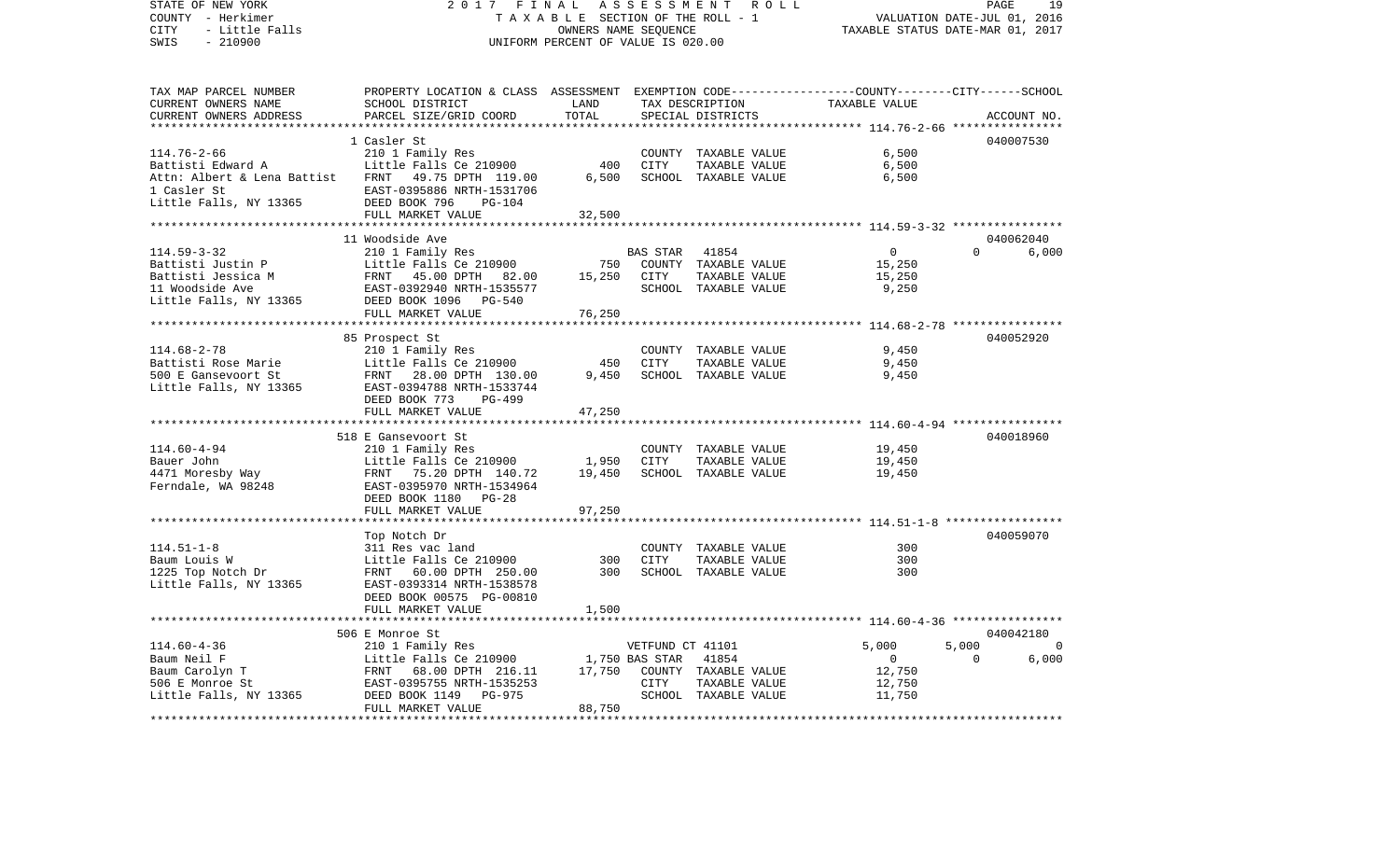| STATE OF NEW YORK<br>COUNTY - Herkimer<br><b>CITY</b><br>- Little Falls<br>$-210900$<br>SWIS | 2017 FINAL                                                                                                          | TAXABLE SECTION OF THE ROLL - 1<br>OWNERS NAME SEQUENCE<br>UNIFORM PERCENT OF VALUE IS 020.00 | A S S E S S M E N T | ROLL                 |               | PAGE<br>20<br>VALUATION DATE-JUL 01, 2016<br>TAXABLE STATUS DATE-MAR 01, 2017 |
|----------------------------------------------------------------------------------------------|---------------------------------------------------------------------------------------------------------------------|-----------------------------------------------------------------------------------------------|---------------------|----------------------|---------------|-------------------------------------------------------------------------------|
| TAX MAP PARCEL NUMBER<br>CURRENT OWNERS NAME                                                 | PROPERTY LOCATION & CLASS ASSESSMENT EXEMPTION CODE----------------COUNTY-------CITY------SCHOOL<br>SCHOOL DISTRICT | LAND                                                                                          |                     | TAX DESCRIPTION      | TAXABLE VALUE |                                                                               |
| CURRENT OWNERS ADDRESS                                                                       | PARCEL SIZE/GRID COORD                                                                                              | TOTAL                                                                                         |                     | SPECIAL DISTRICTS    |               | ACCOUNT NO.                                                                   |
| ************************                                                                     |                                                                                                                     |                                                                                               |                     |                      |               |                                                                               |
|                                                                                              | 44 Furnace St                                                                                                       |                                                                                               |                     |                      |               | 040017070                                                                     |
| $114.68 - 1 - 22$                                                                            | 210 1 Family Res                                                                                                    |                                                                                               | BAS STAR            | 41854                | $\circ$       | $\Omega$<br>6,000                                                             |
| Baum Peter                                                                                   | Little Falls Ce 210900                                                                                              | 900                                                                                           |                     | COUNTY TAXABLE VALUE | 12,550        |                                                                               |
| 44 Furnace St                                                                                | FRNT 50.00 DPTH 200.00                                                                                              | 12,550                                                                                        | CITY                | TAXABLE VALUE        | 12,550        |                                                                               |
| Little Falls, NY 13365                                                                       | EAST-0394288 NRTH-1533460                                                                                           |                                                                                               |                     | SCHOOL TAXABLE VALUE | 6,550         |                                                                               |
|                                                                                              | DEED BOOK 1227 PG-102                                                                                               |                                                                                               |                     |                      |               |                                                                               |
|                                                                                              | FULL MARKET VALUE                                                                                                   | 62,750                                                                                        |                     |                      |               |                                                                               |
|                                                                                              | ***********************                                                                                             | *******************                                                                           |                     |                      |               |                                                                               |
|                                                                                              | 45 Milligan St                                                                                                      |                                                                                               |                     |                      |               | 040041670                                                                     |
| $114.60 - 1 - 17$<br>Baum Thomas R                                                           | 311 Res vac land<br>Little Falls Ce 210900                                                                          | 400                                                                                           | CITY                | COUNTY TAXABLE VALUE | 400<br>400    |                                                                               |
| Carol Baum J                                                                                 | FRNT                                                                                                                | 400                                                                                           |                     | TAXABLE VALUE        | 400           |                                                                               |
| 37 Milligan St                                                                               | 50.00 DPTH 120.00<br><b>BANK</b><br>730                                                                             |                                                                                               |                     | SCHOOL TAXABLE VALUE |               |                                                                               |
| Little Falls, NY 13365                                                                       | EAST-0394262 NRTH-1535868                                                                                           |                                                                                               |                     |                      |               |                                                                               |
|                                                                                              | DEED BOOK 730<br>PG-230                                                                                             |                                                                                               |                     |                      |               |                                                                               |
|                                                                                              | FULL MARKET VALUE                                                                                                   | 2,000                                                                                         |                     |                      |               |                                                                               |
|                                                                                              |                                                                                                                     |                                                                                               |                     |                      |               |                                                                               |
|                                                                                              | 37 Milligan St                                                                                                      |                                                                                               |                     |                      |               | 040041730                                                                     |
| $114.60 - 1 - 18$                                                                            | 210 1 Family Res                                                                                                    |                                                                                               | BAS STAR            | 41854                | $\mathbf 0$   | $\Omega$<br>6,000                                                             |
| Baum Thomas R                                                                                | Little Falls Ce 210900                                                                                              | 550                                                                                           |                     | COUNTY TAXABLE VALUE | 13,000        |                                                                               |
| Carol Baum J                                                                                 | FRNT<br>50.00 DPTH 120.00                                                                                           | 13,000                                                                                        | CITY                | TAXABLE VALUE        | 13,000        |                                                                               |
| 37 Milligan St                                                                               | <b>BANK</b><br>730                                                                                                  |                                                                                               |                     | SCHOOL TAXABLE VALUE | 7,000         |                                                                               |
| Little Falls, NY 13365                                                                       | EAST-0394217 NRTH-1535895                                                                                           |                                                                                               |                     |                      |               |                                                                               |
|                                                                                              | DEED BOOK 730<br>$PG-230$                                                                                           |                                                                                               |                     |                      |               |                                                                               |
|                                                                                              | FULL MARKET VALUE                                                                                                   | 65,000                                                                                        |                     |                      |               |                                                                               |
|                                                                                              |                                                                                                                     |                                                                                               |                     |                      |               |                                                                               |
|                                                                                              | Milligan St                                                                                                         |                                                                                               |                     |                      |               | 040041640                                                                     |
| $114.60 - 1 - 19$                                                                            | 312 Vac w/imprv                                                                                                     |                                                                                               |                     | COUNTY TAXABLE VALUE | 1,400         |                                                                               |
| Baum Thomas R                                                                                | Little Falls Ce 210900                                                                                              | 350                                                                                           | CITY                | TAXABLE VALUE        | 1,400         |                                                                               |
| Carol Baum J                                                                                 | FRNT 50.00 DPTH 120.00<br>EAST-0394178 NRTH-1535921                                                                 | 1,400                                                                                         |                     | SCHOOL TAXABLE VALUE | 1,400         |                                                                               |
| 37 Milligan St<br>Little Falls, NY 13365                                                     | DEED BOOK 730<br>$PG-230$                                                                                           |                                                                                               |                     |                      |               |                                                                               |
|                                                                                              | FULL MARKET VALUE                                                                                                   | 7,000                                                                                         |                     |                      |               |                                                                               |
|                                                                                              |                                                                                                                     |                                                                                               |                     |                      |               |                                                                               |
|                                                                                              | Milligan St                                                                                                         |                                                                                               |                     |                      |               | 040041610                                                                     |
| $114.60 - 1 - 20$                                                                            | 311 Res vac land                                                                                                    |                                                                                               |                     | COUNTY TAXABLE VALUE | 350           |                                                                               |
| Baum Thomas R                                                                                | Little Falls Ce 210900                                                                                              | 350                                                                                           | CITY                | TAXABLE VALUE        | 350           |                                                                               |
| Carol Baum J                                                                                 | FRNT 100.00 DPTH 120.00                                                                                             | 350                                                                                           |                     | SCHOOL TAXABLE VALUE | 350           |                                                                               |
| 37 Milligan St                                                                               | EAST-0394113 NRTH-1535962                                                                                           |                                                                                               |                     |                      |               |                                                                               |
| Little Falls, NY 13365                                                                       | DEED BOOK 730<br>$PG-230$                                                                                           |                                                                                               |                     |                      |               |                                                                               |
|                                                                                              | FULL MARKET VALUE                                                                                                   | 1,750                                                                                         |                     |                      |               |                                                                               |
|                                                                                              |                                                                                                                     |                                                                                               |                     |                      |               |                                                                               |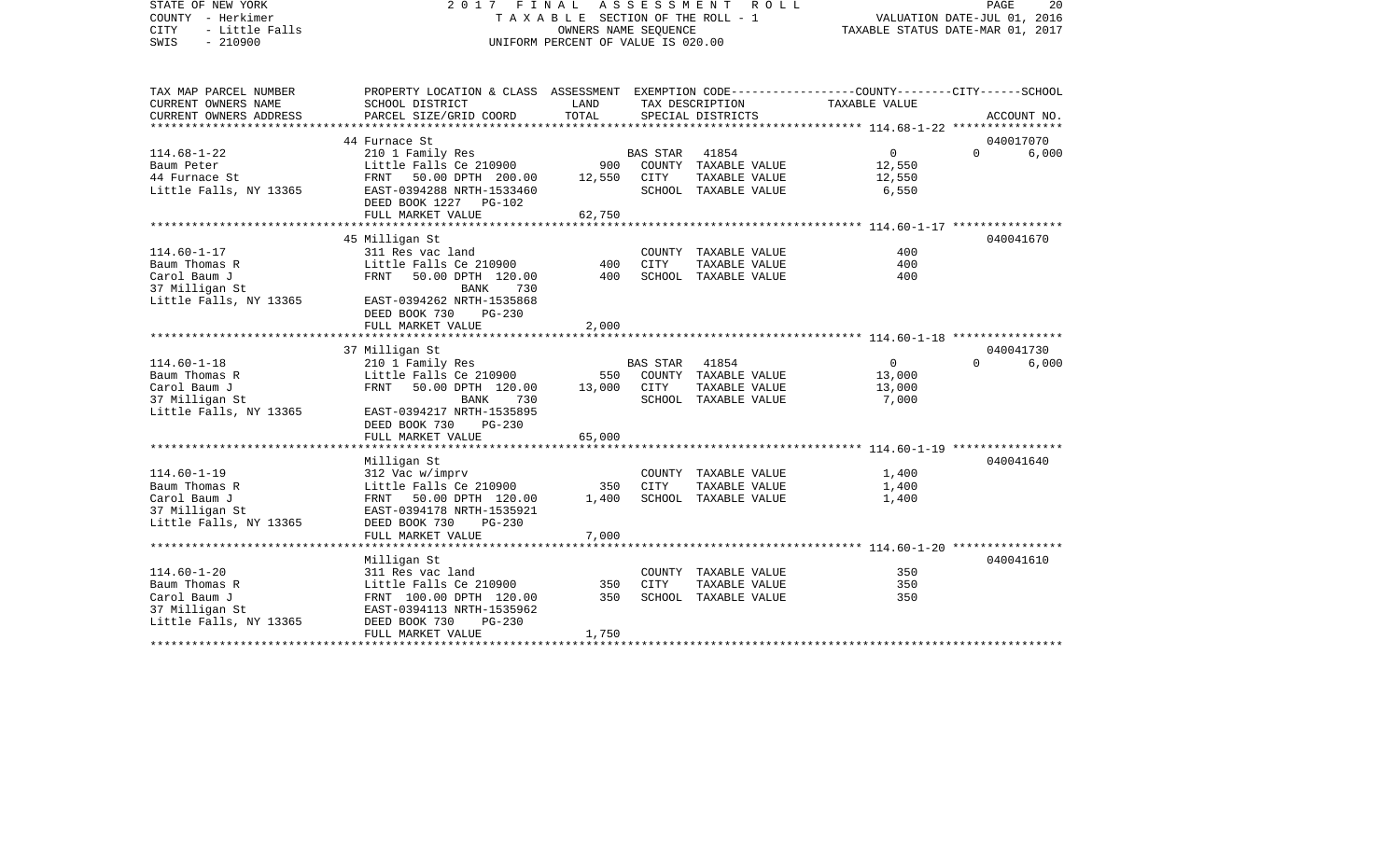COUNTY - Herkimer T A X A B L E SECTION OF THE ROLL - 1 VALUATION DATE-JUL 01, 2016 CITY - Little Falls OWNERS NAME SEQUENCE TAXABLE STATUS DATE-MAR 01, 2017 SWIS - 210900 UNIFORM PERCENT OF VALUE IS 020.00TAX MAP PARCEL NUMBER PROPERTY LOCATION & CLASS ASSESSMENT EXEMPTION CODE------------------COUNTY--------CITY------SCHOOL CURRENT OWNERS NAME SCHOOL DISTRICT LAND TAX DESCRIPTION TAXABLE VALUECURRENT OWNERS ADDRESS PARCEL SIZE/GRID COORD TOTAL SPECIAL DISTRICTS ACCOUNT NO. \*\*\*\*\*\*\*\*\*\*\*\*\*\*\*\*\*\*\*\*\*\*\*\*\*\*\*\*\*\*\*\*\*\*\*\*\*\*\*\*\*\*\*\*\*\*\*\*\*\*\*\*\*\*\*\*\*\*\*\*\*\*\*\*\*\*\*\*\*\*\*\*\*\*\*\*\*\*\*\*\*\*\*\*\*\*\*\*\*\*\*\*\*\*\*\*\*\*\*\*\*\*\* 114.75-1-53 \*\*\*\*\*\*\*\*\*\*\*\*\*\*\*\*3 Webster St 040060420 114.75-1-53 210 1 Family Res BAS STAR 41854 0 0 5,850 Baylor Kathleen Little Falls Ce 210900 400 COUNTY TAXABLE VALUE 5,850 3 Webster St FRNT 40.00 DPTH 90.00 5,850 CITY TAXABLE VALUE 5,850 Little Falls, NY 13365 EAST-0393762 NRTH-1532076 SCHOOL TAXABLE VALUE 0 DEED BOOK 826 PG-173FULL MARKET VALUE 29,250 \*\*\*\*\*\*\*\*\*\*\*\*\*\*\*\*\*\*\*\*\*\*\*\*\*\*\*\*\*\*\*\*\*\*\*\*\*\*\*\*\*\*\*\*\*\*\*\*\*\*\*\*\*\*\*\*\*\*\*\*\*\*\*\*\*\*\*\*\*\*\*\*\*\*\*\*\*\*\*\*\*\*\*\*\*\*\*\*\*\*\*\*\*\*\*\*\*\*\*\*\*\*\* 114.59-2-72 \*\*\*\*\*\*\*\*\*\*\*\*\*\*\*\* 222 Church St 198501114.59-2-72 210 1 Family Res COUNTY TAXABLE VALUE 9,600 Bayview Loan Servicing and Little Falls Ce 210900 650 CITY TAXABLE VALUE 9,600 4425 Ponce De Leon Blvd FRNT 42.60 DPTH 114.00 9,600 SCHOOL TAXABLE VALUE 9,600 Coral Gables, FL 33146 EAST-0393475 NRTH-1535418 DEED BOOK 1608 PG-968FULL MARKET VALUE 48,000 \*\*\*\*\*\*\*\*\*\*\*\*\*\*\*\*\*\*\*\*\*\*\*\*\*\*\*\*\*\*\*\*\*\*\*\*\*\*\*\*\*\*\*\*\*\*\*\*\*\*\*\*\*\*\*\*\*\*\*\*\*\*\*\*\*\*\*\*\*\*\*\*\*\*\*\*\*\*\*\*\*\*\*\*\*\*\*\*\*\*\*\*\*\*\*\*\*\*\*\*\*\*\* 114.76-1-31 \*\*\*\*\*\*\*\*\*\*\*\*\*\*\*\* 21-23 Southern Ave 0400564002.775 114.76-1-31 210 1 Family Res AGED-ALL 41800 2,775 2,775 2,775 Beacraft Josephine Little Falls Ce 210900 1,000 ENH STAR 41834 0 0 2,775 Beacraft Daniel C 6.87 PRNT 86.82 DPTH 92.00 5,550 COUNTY TAXABLE VALUE 2,775 21 Southern Ave EAST-0395141 NRTH-1531436 CITY TAXABLE VALUE 2,775 Little Falls, NY 13365 DEED BOOK 00606 PG-00459 SCHOOL TAXABLE VALUE 0 FULL MARKET VALUE 27,750 \*\*\*\*\*\*\*\*\*\*\*\*\*\*\*\*\*\*\*\*\*\*\*\*\*\*\*\*\*\*\*\*\*\*\*\*\*\*\*\*\*\*\*\*\*\*\*\*\*\*\*\*\*\*\*\*\*\*\*\*\*\*\*\*\*\*\*\*\*\*\*\*\*\*\*\*\*\*\*\*\*\*\*\*\*\*\*\*\*\*\*\*\*\*\*\*\*\*\*\*\*\*\* 114.75-2-38.1 \*\*\*\*\*\*\*\*\*\*\*\*\*\* 299 W Main St 0036990114.75-2-38.1 311 Res vac land COUNTY TAXABLE VALUE 250Beacraft Rick Little Falls Ce 210900 250 CITY TAXABLE VALUE 250 309 W Main St FRNT 15.00 DPTH 65.00 250 SCHOOL TAXABLE VALUE 250Little Falls, NY 13365 EAST-0394065 NRTH-1532003 DEED BOOK 856 PG-389FULL MARKET VALUE 1,250 \*\*\*\*\*\*\*\*\*\*\*\*\*\*\*\*\*\*\*\*\*\*\*\*\*\*\*\*\*\*\*\*\*\*\*\*\*\*\*\*\*\*\*\*\*\*\*\*\*\*\*\*\*\*\*\*\*\*\*\*\*\*\*\*\*\*\*\*\*\*\*\*\*\*\*\*\*\*\*\*\*\*\*\*\*\*\*\*\*\*\*\*\*\*\*\*\*\*\*\*\*\*\* 114.75-2-39 \*\*\*\*\*\*\*\*\*\*\*\*\*\*\*\* 297 W Main St 040036900114.75-2-39 311 Res vac land COUNTY TAXABLE VALUE 500500 Beacraft Rick Controller Little Falls Ce 210900 500 CITY TAXABLE VALUE 500 309 W Main St FRNT 48.00 DPTH 65.00 500 SCHOOL TAXABLE VALUE 500 Little Falls, NY 13365 EAST-0394084 NRTH-1532028 DEED BOOK 856 PG-389FULL MARKET VALUE 2,500 \*\*\*\*\*\*\*\*\*\*\*\*\*\*\*\*\*\*\*\*\*\*\*\*\*\*\*\*\*\*\*\*\*\*\*\*\*\*\*\*\*\*\*\*\*\*\*\*\*\*\*\*\*\*\*\*\*\*\*\*\*\*\*\*\*\*\*\*\*\*\*\*\*\*\*\*\*\*\*\*\*\*\*\*\*\*\*\*\*\*\*\*\*\*\*\*\*\*\*\*\*\*\* 114.67-1-15.2 \*\*\*\*\*\*\*\*\*\*\*\*\*\* 150 Furnace St114.67-1-15.2 210 1 Family Res COUNTY TAXABLE VALUE 15,000 Beacraft Ricky G Jr. Little Falls Ce 210900 300 CITY TAXABLE VALUE 15,000 550 Pickle Hill Rd FRNT 60.00 DPTH 99.00 15,000 SCHOOL TAXABLE VALUE 15,000 Fort Plain, NY 13339 ACRES 0.18 EAST-0393506 NRTH-1534450 DEED BOOK 1215 PG-273FULL MARKET VALUE 75,000 \*\*\*\*\*\*\*\*\*\*\*\*\*\*\*\*\*\*\*\*\*\*\*\*\*\*\*\*\*\*\*\*\*\*\*\*\*\*\*\*\*\*\*\*\*\*\*\*\*\*\*\*\*\*\*\*\*\*\*\*\*\*\*\*\*\*\*\*\*\*\*\*\*\*\*\*\*\*\*\*\*\*\*\*\*\*\*\*\*\*\*\*\*\*\*\*\*\*\*\*\*\*\*\*\*\*\*\*\*\*\*\*\*\*\*\*\*\*\*\*\*\*\*\*\*\*\*\*\*\*\*\*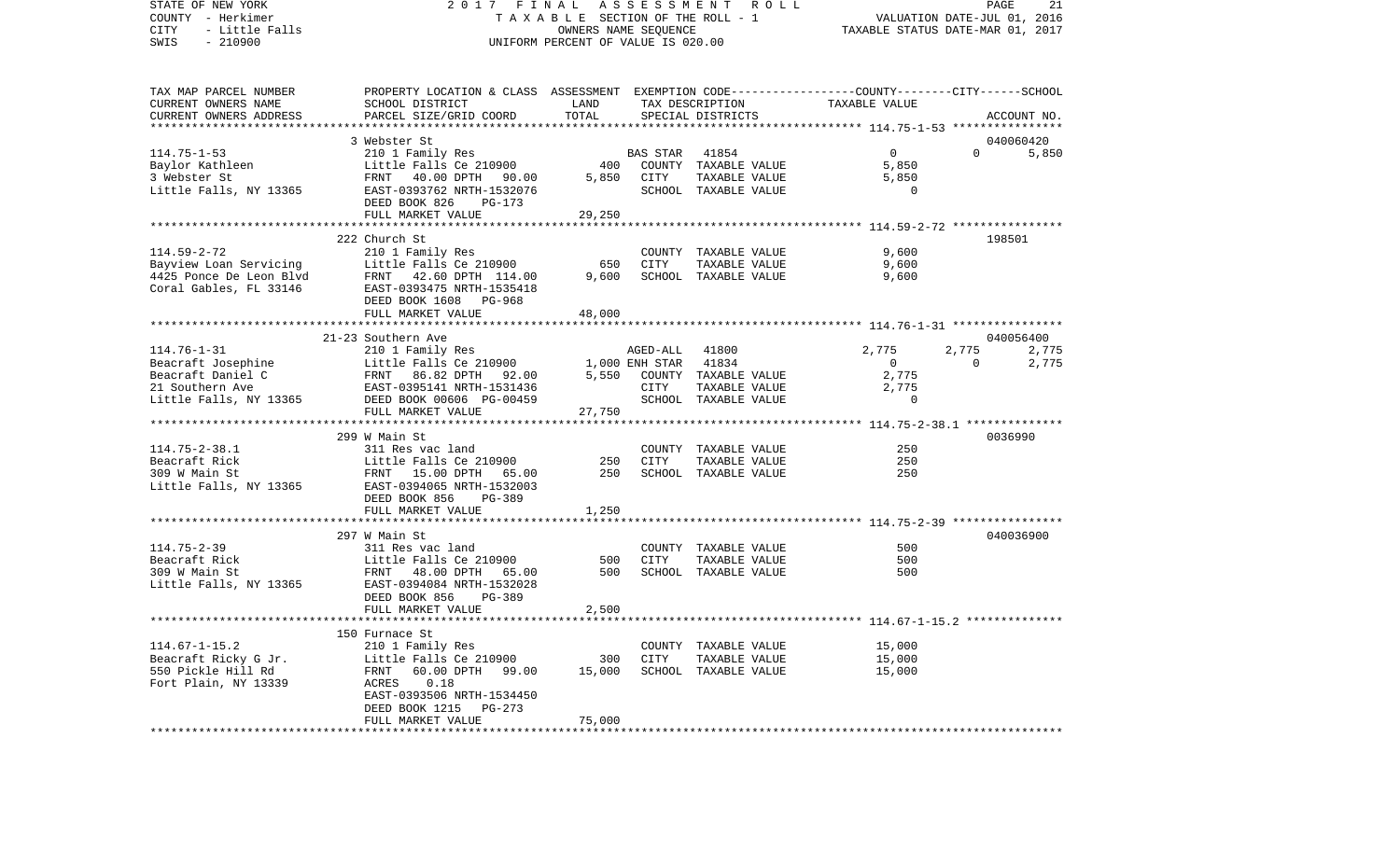COUNTY - Herkimer T A X A B L E SECTION OF THE ROLL - 1 VALUATION DATE-JUL 01, 2016 CITY - Little Falls OWNERS NAME SEQUENCE TAXABLE STATUS DATE-MAR 01, 2017 SWIS - 210900 UNIFORM PERCENT OF VALUE IS 020.00TAX MAP PARCEL NUMBER PROPERTY LOCATION & CLASS ASSESSMENT EXEMPTION CODE------------------COUNTY--------CITY------SCHOOL CURRENT OWNERS NAME SCHOOL DISTRICT LAND TAX DESCRIPTION TAXABLE VALUECURRENT OWNERS ADDRESS PARCEL SIZE/GRID COORD TOTAL SPECIAL DISTRICTS ACCOUNT NO. \*\*\*\*\*\*\*\*\*\*\*\*\*\*\*\*\*\*\*\*\*\*\*\*\*\*\*\*\*\*\*\*\*\*\*\*\*\*\*\*\*\*\*\*\*\*\*\*\*\*\*\*\*\*\*\*\*\*\*\*\*\*\*\*\*\*\*\*\*\*\*\*\*\*\*\*\*\*\*\*\*\*\*\*\*\*\*\*\*\*\*\*\*\*\*\*\*\*\*\*\*\*\* 114.67-1-15.3 \*\*\*\*\*\*\*\*\*\*\*\*\*\* Furnace St 192450114.67-1-15.3 312 Vac w/imprv COUNTY TAXABLE VALUE 1,000 Beacraft Ricky Jr **Little Falls Ce 210900** 300 CITY TAXABLE VALUE 1,000 150 Furnace St split from 114.67-1-15.1 1,000 SCHOOL TAXABLE VALUE 1,000 Little Falls, NY 13365 land/garage ACRES 0.19 EAST-0393434 NRTH-1534358 DEED BOOK 1570 PG-830 FULL MARKET VALUE 5,000 \*\*\*\*\*\*\*\*\*\*\*\*\*\*\*\*\*\*\*\*\*\*\*\*\*\*\*\*\*\*\*\*\*\*\*\*\*\*\*\*\*\*\*\*\*\*\*\*\*\*\*\*\*\*\*\*\*\*\*\*\*\*\*\*\*\*\*\*\*\*\*\*\*\*\*\*\*\*\*\*\*\*\*\*\*\*\*\*\*\*\*\*\*\*\*\*\*\*\*\*\*\*\* 114.68-2-30 \*\*\*\*\*\*\*\*\*\*\*\*\*\*\*\* 85 Furnace St 188334114.68-2-30 210 1 Family Res COUNTY TAXABLE VALUE 11,000 Beasley Gregory I Little Falls Ce 210900 600 CITY TAXABLE VALUE 11,000 315 Mohawk St FRNT 29.00 DPTH 200.00 11,000 SCHOOL TAXABLE VALUE 11,000 Herkimer, NY 13350 EAST-0394231 NRTH-1534076 DEED BOOK 1545 PG-905FULL MARKET VALUE 55,000 \*\*\*\*\*\*\*\*\*\*\*\*\*\*\*\*\*\*\*\*\*\*\*\*\*\*\*\*\*\*\*\*\*\*\*\*\*\*\*\*\*\*\*\*\*\*\*\*\*\*\*\*\*\*\*\*\*\*\*\*\*\*\*\*\*\*\*\*\*\*\*\*\*\*\*\*\*\*\*\*\*\*\*\*\*\*\*\*\*\*\*\*\*\*\*\*\*\*\*\*\*\*\* 114.76-2-30 \*\*\*\*\*\*\*\*\*\*\*\*\*\*\*\*513-19 E Jefferson St 040025800114.76-2-30 311 Res vac land COUNTY TAXABLE VALUE 1,000 Becker Edward Little Falls Ce 210900 1,000 CITY TAXABLE VALUE 1,000 1268 Shells Bush Rd FRNT 92.00 DPTH 78.00 1,000 SCHOOL TAXABLE VALUE 1,000 Little Falls, NY 13365 EAST-0396169 NRTH-1532272 DEED BOOK 874 PG-168FULL MARKET VALUE 5,000 \*\*\*\*\*\*\*\*\*\*\*\*\*\*\*\*\*\*\*\*\*\*\*\*\*\*\*\*\*\*\*\*\*\*\*\*\*\*\*\*\*\*\*\*\*\*\*\*\*\*\*\*\*\*\*\*\*\*\*\*\*\*\*\*\*\*\*\*\*\*\*\*\*\*\*\*\*\*\*\*\*\*\*\*\*\*\*\*\*\*\*\*\*\*\*\*\*\*\*\*\*\*\* 114.68-3-6 \*\*\*\*\*\*\*\*\*\*\*\*\*\*\*\*\* 40 W Main St 181642114.68-3-6 411 Apartment COUNTY TAXABLE VALUE 15,000 Becker Edward C & Lori III bittle Falls Ce 210900 3,000 CITY TAXABLE VALUE 15,000 Munger Pamela A & Steven FRNT 28.50 DPTH 184.00 15,000 SCHOOL TAXABLE VALUE 15,000 40 W Main St EAST-0395511 NRTH-1533789Little Falls, NY 13365 DEED BOOK 1505 PG-441 FULL MARKET VALUE 75,000 \*\*\*\*\*\*\*\*\*\*\*\*\*\*\*\*\*\*\*\*\*\*\*\*\*\*\*\*\*\*\*\*\*\*\*\*\*\*\*\*\*\*\*\*\*\*\*\*\*\*\*\*\*\*\*\*\*\*\*\*\*\*\*\*\*\*\*\*\*\*\*\*\*\*\*\*\*\*\*\*\*\*\*\*\*\*\*\*\*\*\*\*\*\*\*\*\*\*\*\*\*\*\* 114.76-2-11 \*\*\*\*\*\*\*\*\*\*\*\*\*\*\*\* 573 E Jefferson St 040026310114.76-2-11 312 Vac w/imprv COUNTY TAXABLE VALUE 1,450  $Little$  Falls  $Ce$  210900 250 CITY TAXABLE VALUE 1268 Shells Bush Rd FRNT 30.15 DPTH 38.00 1,450 SCHOOL TAXABLE VALUE 1,450 Little Falls, NY 13365 EAST-0396137 NRTH-1532367 DEED BOOK 786 PG-555FULL MARKET VALUE 7,250 \*\*\*\*\*\*\*\*\*\*\*\*\*\*\*\*\*\*\*\*\*\*\*\*\*\*\*\*\*\*\*\*\*\*\*\*\*\*\*\*\*\*\*\*\*\*\*\*\*\*\*\*\*\*\*\*\*\*\*\*\*\*\*\*\*\*\*\*\*\*\*\*\*\*\*\*\*\*\*\*\*\*\*\*\*\*\*\*\*\*\*\*\*\*\*\*\*\*\*\*\*\*\* 114.76-2-12 \*\*\*\*\*\*\*\*\*\*\*\*\*\*\*\* 516 E Jefferson St 040025830114.76-2-12 433 Auto body COUNTY TAXABLE VALUE 6,600 Becker Edward C Jr Little Falls Ce 210900 950 CITY TAXABLE VALUE 6,600 1268 Shells Bush Rd FRNT 60.00 DPTH 38.00 6,600 SCHOOL TAXABLE VALUE 6,600 Little Falls, NY 13365 EAST-0396182 NRTH-1532380 DEED BOOK 774 PG-307 FULL MARKET VALUE 33,000 \*\*\*\*\*\*\*\*\*\*\*\*\*\*\*\*\*\*\*\*\*\*\*\*\*\*\*\*\*\*\*\*\*\*\*\*\*\*\*\*\*\*\*\*\*\*\*\*\*\*\*\*\*\*\*\*\*\*\*\*\*\*\*\*\*\*\*\*\*\*\*\*\*\*\*\*\*\*\*\*\*\*\*\*\*\*\*\*\*\*\*\*\*\*\*\*\*\*\*\*\*\*\*\*\*\*\*\*\*\*\*\*\*\*\*\*\*\*\*\*\*\*\*\*\*\*\*\*\*\*\*\*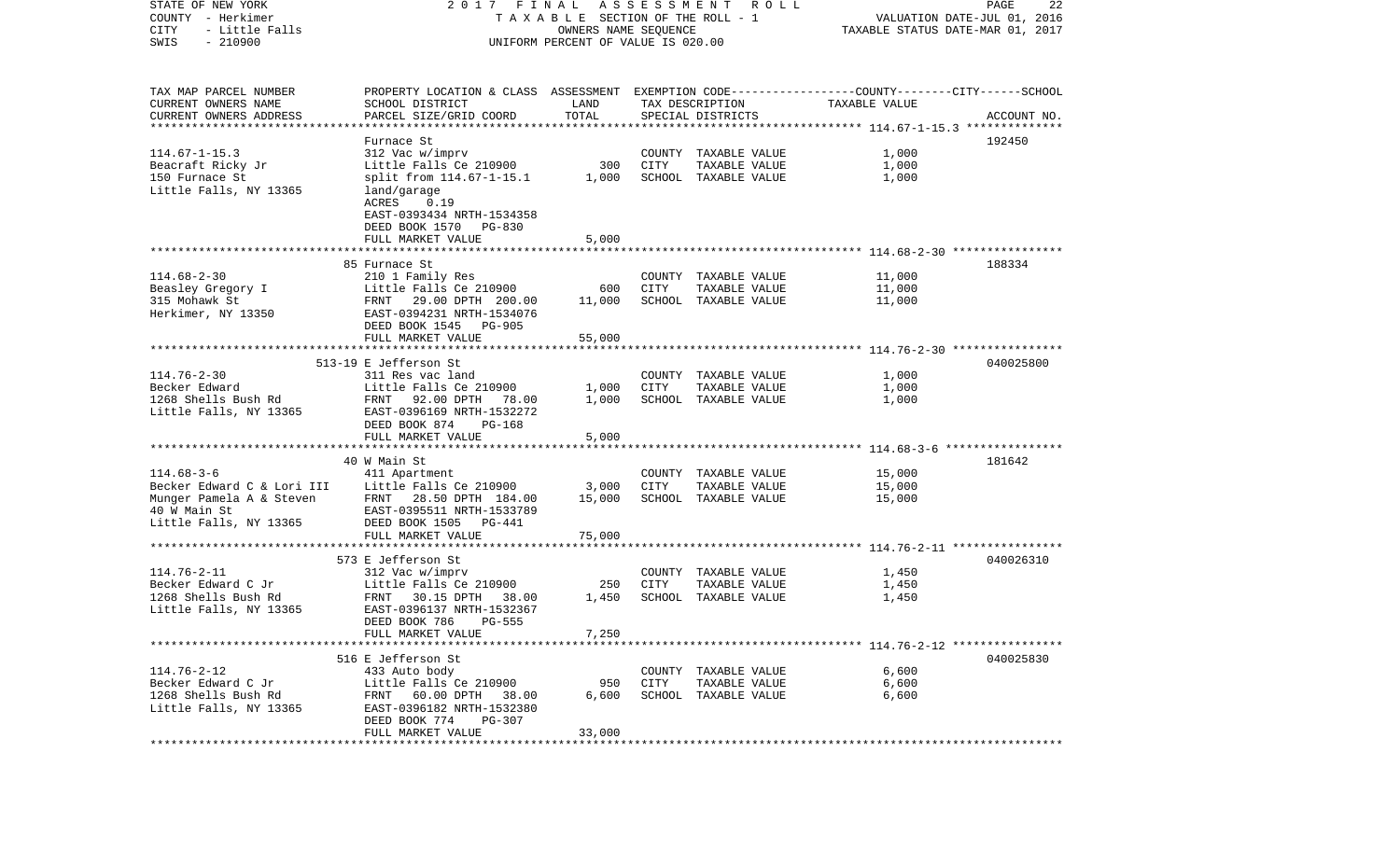STATE OF NEW YORK 2 0 1 7 F I N A L A S S E S S M E N T R O L L PAGE 23COUNTY - Herkimer T A X A B L E SECTION OF THE ROLL - 1 VALUATION DATE-JUL 01, 2016 CITY - Little Falls OWNERS NAME SEQUENCE TAXABLE STATUS DATE-MAR 01, 2017 SWIS - 210900 UNIFORM PERCENT OF VALUE IS 020.00TAX MAP PARCEL NUMBER PROPERTY LOCATION & CLASS ASSESSMENT EXEMPTION CODE------------------COUNTY--------CITY------SCHOOL CURRENT OWNERS NAME SCHOOL DISTRICT LAND TAX DESCRIPTION TAXABLE VALUECURRENT OWNERS ADDRESS PARCEL SIZE/GRID COORD TOTAL SPECIAL DISTRICTS ACCOUNT NO. \*\*\*\*\*\*\*\*\*\*\*\*\*\*\*\*\*\*\*\*\*\*\*\*\*\*\*\*\*\*\*\*\*\*\*\*\*\*\*\*\*\*\*\*\*\*\*\*\*\*\*\*\*\*\*\*\*\*\*\*\*\*\*\*\*\*\*\*\*\*\*\*\*\*\*\*\*\*\*\*\*\*\*\*\*\*\*\*\*\*\*\*\*\*\*\*\*\*\*\*\*\*\* 114.76-2-13 \*\*\*\*\*\*\*\*\*\*\*\*\*\*\*\*520 E Jefferson St 040025860 114.76-2-13 210 1 Family Res COUNTY TAXABLE VALUE 6,550 Becker Edward C Jr Little Falls Ce 210900 500 CITY TAXABLE VALUE 6,550 1268 Shells Bush Rd FRNT 28.00 DPTH 38.00 6,550 SCHOOL TAXABLE VALUE 6,550 Little Falls, NY 13365 EAST-0396223 NRTH-1532387 DEED BOOK 774 PG-307FULL MARKET VALUE 32,750 \*\*\*\*\*\*\*\*\*\*\*\*\*\*\*\*\*\*\*\*\*\*\*\*\*\*\*\*\*\*\*\*\*\*\*\*\*\*\*\*\*\*\*\*\*\*\*\*\*\*\*\*\*\*\*\*\*\*\*\*\*\*\*\*\*\*\*\*\*\*\*\*\*\*\*\*\*\*\*\*\*\*\*\*\*\*\*\*\*\*\*\*\*\*\*\*\*\*\*\*\*\*\* 114.76-2-14 \*\*\*\*\*\*\*\*\*\*\*\*\*\*\*\* 522 E Jefferson St 040025920114.76-2-14 210 1 Family Res COUNTY TAXABLE VALUE 7,500 Becker Edward Jr Little Falls Ce 210900 350 CITY TAXABLE VALUE 7,500 1268 Shells Bush Rd FRNT 37.00 DPTH 38.00 7,500 SCHOOL TAXABLE VALUE 7,500 Little Falls, NY 13365 EAST-0396270 NRTH-1532393 DEED BOOK 829 PG-199FULL MARKET VALUE 37,500 \*\*\*\*\*\*\*\*\*\*\*\*\*\*\*\*\*\*\*\*\*\*\*\*\*\*\*\*\*\*\*\*\*\*\*\*\*\*\*\*\*\*\*\*\*\*\*\*\*\*\*\*\*\*\*\*\*\*\*\*\*\*\*\*\*\*\*\*\*\*\*\*\*\*\*\*\*\*\*\*\*\*\*\*\*\*\*\*\*\*\*\*\*\*\*\*\*\*\*\*\*\*\* 114.76-2-31 \*\*\*\*\*\*\*\*\*\*\*\*\*\*\*\* 4 W Shore Pl 167977114.76-2-31 311 Res vac land COUNTY TAXABLE VALUE 200Becker Edward Jr Little Falls Ce 210900 200 CITY TAXABLE VALUE 200200 1268 Shells Bush Rd FRNT 28.00 DPTH 36.50 200 SCHOOL TAXABLE VALUE Little Falls, NY 13365 EAST-0396148 NRTH-1532236 DEED BOOK 1416 PG-417 FULL MARKET VALUE 1,000 \*\*\*\*\*\*\*\*\*\*\*\*\*\*\*\*\*\*\*\*\*\*\*\*\*\*\*\*\*\*\*\*\*\*\*\*\*\*\*\*\*\*\*\*\*\*\*\*\*\*\*\*\*\*\*\*\*\*\*\*\*\*\*\*\*\*\*\*\*\*\*\*\*\*\*\*\*\*\*\*\*\*\*\*\*\*\*\*\*\*\*\*\*\*\*\*\*\*\*\*\*\*\* 114.51-1-50.3 \*\*\*\*\*\*\*\*\*\*\*\*\*\* Top Notch Dr 114.51-1-50.3 311 Res vac land COUNTY TAXABLE VALUE 1,000 Becker John Little Falls Ce 210900 1,000 CITY TAXABLE VALUE 1,000 Becker Joanne ACRES 0.94 1,000 SCHOOL TAXABLE VALUE 1,000 23 Top Notch Dr EAST-0392654 NRTH-1536825 Little Falls, NY 13365 DEED BOOK 1201 PG-453 FULL MARKET VALUE 5,000 \*\*\*\*\*\*\*\*\*\*\*\*\*\*\*\*\*\*\*\*\*\*\*\*\*\*\*\*\*\*\*\*\*\*\*\*\*\*\*\*\*\*\*\*\*\*\*\*\*\*\*\*\*\*\*\*\*\*\*\*\*\*\*\*\*\*\*\*\*\*\*\*\*\*\*\*\*\*\*\*\*\*\*\*\*\*\*\*\*\*\*\*\*\*\*\*\*\*\*\*\*\*\* 114.51-1-51 \*\*\*\*\*\*\*\*\*\*\*\*\*\*\*\* 23 Top Notch Dr 040057960 114.51-1-51 311 Res vac land COUNTY TAXABLE VALUE 1,350 Becker John Little Falls Ce 210900 1,350 CITY TAXABLE VALUE 1,350 Becker Joanne 6 6 FRNT 92.00 DPTH 101.40 1,350 SCHOOL TAXABLE VALUE 1,350 23 Top Notch Dr EAST-0392458 NRTH-1536869 Little Falls, NY 13365 DEED BOOK 1201 PG-453 FULL MARKET VALUE 6,750 \*\*\*\*\*\*\*\*\*\*\*\*\*\*\*\*\*\*\*\*\*\*\*\*\*\*\*\*\*\*\*\*\*\*\*\*\*\*\*\*\*\*\*\*\*\*\*\*\*\*\*\*\*\*\*\*\*\*\*\*\*\*\*\*\*\*\*\*\*\*\*\*\*\*\*\*\*\*\*\*\*\*\*\*\*\*\*\*\*\*\*\*\*\*\*\*\*\*\*\*\*\*\* 114.51-1-50.1 \*\*\*\*\*\*\*\*\*\*\*\*\*\* 21 Top Notch Dr 040057930 114.51-1-50.1 210 1 Family Res BAS STAR 41854 0 0 6,000 Becker John H <sup>Little</sup> Falls Ce 210900 3,000 COUNTY TAXABLE VALUE 16,500 21 Top Notch Dr ACRES 1.10 16,500 CITY TAXABLE VALUE 16,500 Little Falls, NY 13365 EAST-0392559 NRTH-1536709 SCHOOL TAXABLE VALUE 10,500 DEED BOOK 1209 PG-702 FULL MARKET VALUE 82,500 \*\*\*\*\*\*\*\*\*\*\*\*\*\*\*\*\*\*\*\*\*\*\*\*\*\*\*\*\*\*\*\*\*\*\*\*\*\*\*\*\*\*\*\*\*\*\*\*\*\*\*\*\*\*\*\*\*\*\*\*\*\*\*\*\*\*\*\*\*\*\*\*\*\*\*\*\*\*\*\*\*\*\*\*\*\*\*\*\*\*\*\*\*\*\*\*\*\*\*\*\*\*\*\*\*\*\*\*\*\*\*\*\*\*\*\*\*\*\*\*\*\*\*\*\*\*\*\*\*\*\*\*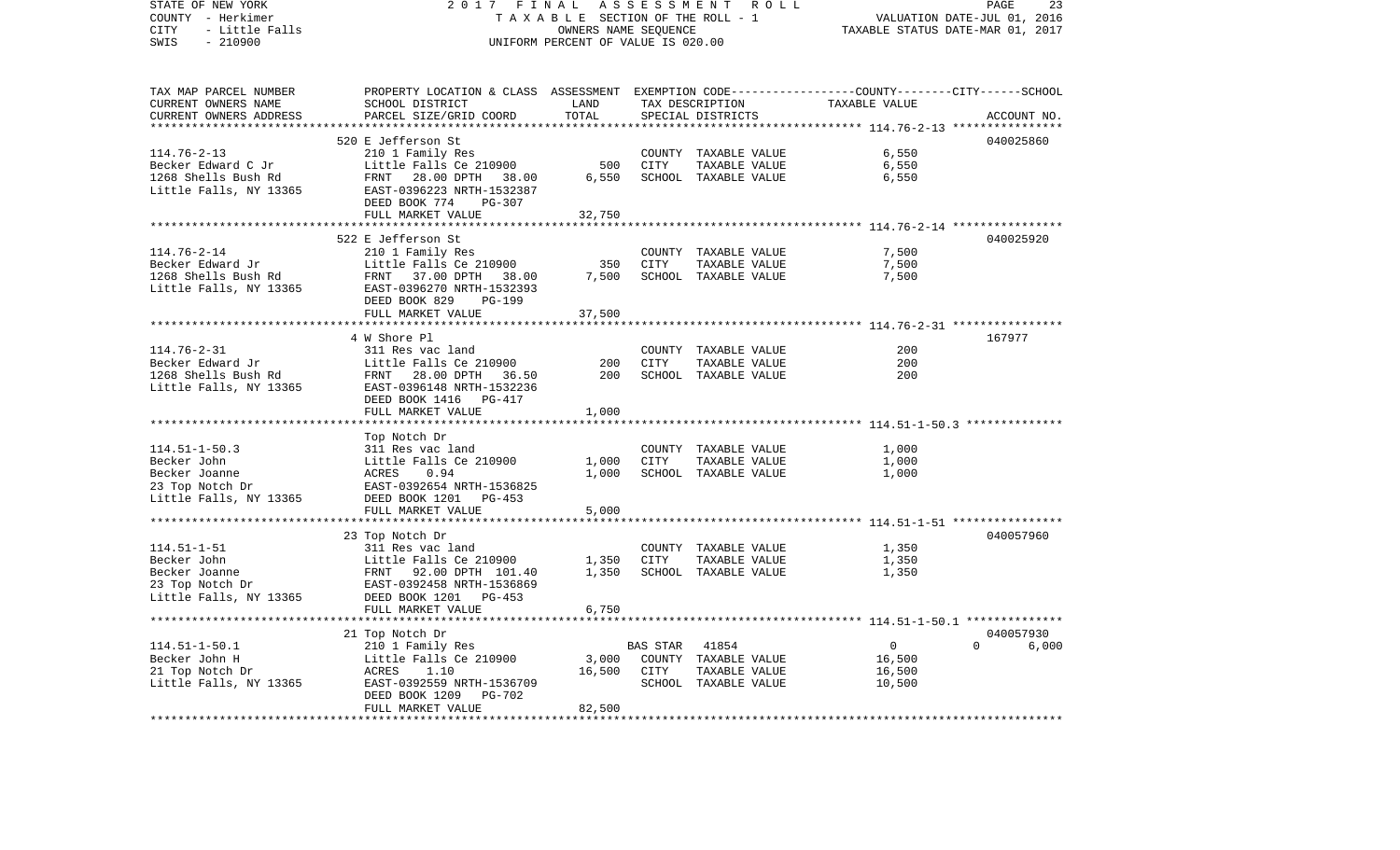| STATE OF NEW YORK<br>COUNTY - Herkimer<br>- Little Falls<br>CITY<br>$-210900$<br>SWIS | A S S E S S M E N T R O L L<br>2017 FINAL<br>TAXABLE SECTION OF THE ROLL - 1<br>OWNERS NAME SEQUENCE<br>UNIFORM PERCENT OF VALUE IS 020.00 |               |          |                                       | PAGE<br>24<br>VALUATION DATE-JUL 01, 2016<br>TAXABLE STATUS DATE-MAR 01, 2017 |                                |  |  |
|---------------------------------------------------------------------------------------|--------------------------------------------------------------------------------------------------------------------------------------------|---------------|----------|---------------------------------------|-------------------------------------------------------------------------------|--------------------------------|--|--|
| TAX MAP PARCEL NUMBER                                                                 | PROPERTY LOCATION & CLASS ASSESSMENT EXEMPTION CODE---------------COUNTY-------CITY------SCHOOL                                            |               |          |                                       |                                                                               |                                |  |  |
| CURRENT OWNERS NAME<br>CURRENT OWNERS ADDRESS                                         | SCHOOL DISTRICT<br>PARCEL SIZE/GRID COORD                                                                                                  | LAND<br>TOTAL |          | TAX DESCRIPTION<br>SPECIAL DISTRICTS  | TAXABLE VALUE                                                                 | ACCOUNT NO.                    |  |  |
|                                                                                       |                                                                                                                                            |               |          |                                       |                                                                               |                                |  |  |
|                                                                                       | 21 Top Notch Dr                                                                                                                            |               |          |                                       |                                                                               |                                |  |  |
| $114.51 - 1 - 50.2$                                                                   | 312 Vac w/imprv                                                                                                                            |               |          | COUNTY TAXABLE VALUE                  | 1,500                                                                         |                                |  |  |
| Becker John H                                                                         | Little Falls Ce 210900                                                                                                                     | 1,500         | CITY     | TAXABLE VALUE                         | 1,500                                                                         |                                |  |  |
| 23 Top Notch Dr                                                                       | FRNT 92.45 DPTH 386.70                                                                                                                     | 1,500         |          | SCHOOL TAXABLE VALUE                  | 1,500                                                                         |                                |  |  |
| Little Falls, NY 13365                                                                | EAST-0392509 NRTH-1536602<br>DEED BOOK 699<br>PG-335                                                                                       |               |          |                                       |                                                                               |                                |  |  |
|                                                                                       | FULL MARKET VALUE                                                                                                                          | 7,500         |          |                                       |                                                                               |                                |  |  |
|                                                                                       |                                                                                                                                            |               |          |                                       |                                                                               |                                |  |  |
|                                                                                       | 182 Burwell St                                                                                                                             |               |          |                                       |                                                                               | 040006360                      |  |  |
| $115.62 - 1 - 67$                                                                     | 210 1 Family Res                                                                                                                           |               |          | COUNTY TAXABLE VALUE                  | 9,950                                                                         |                                |  |  |
| Beekman Bonita E                                                                      | Little Falls Ce 210900                                                                                                                     | 950           | CITY     | TAXABLE VALUE                         | 9,950                                                                         |                                |  |  |
| 182 Burwell St                                                                        | FRNT 42.50 DPTH 150.00                                                                                                                     | 9,950         |          | SCHOOL TAXABLE VALUE                  | 9,950                                                                         |                                |  |  |
| Little Falls, NY 13365                                                                | EAST-0399740 NRTH-1534139                                                                                                                  |               |          |                                       |                                                                               |                                |  |  |
|                                                                                       | DEED BOOK 882<br>PG-115                                                                                                                    |               |          |                                       |                                                                               |                                |  |  |
|                                                                                       | FULL MARKET VALUE                                                                                                                          | 49,750        |          |                                       |                                                                               |                                |  |  |
|                                                                                       | 3 McCrone Rd                                                                                                                               |               |          |                                       |                                                                               | 040040380                      |  |  |
| $115.53 - 2 - 70$                                                                     | 210 1 Family Res                                                                                                                           |               | ENH STAR | 41834                                 | $\overline{0}$                                                                | 8,500<br>$\Omega$              |  |  |
| Beers James Warren                                                                    | Little Falls Ce 210900                                                                                                                     | 1,000         |          | COUNTY TAXABLE VALUE                  | 8,500                                                                         |                                |  |  |
| 3 Mc Crone Rd                                                                         | FRNT 80.00 DPTH 135.00                                                                                                                     | 8,500         | CITY     | TAXABLE VALUE                         | 8,500                                                                         |                                |  |  |
| Little Falls, NY 13365                                                                | EAST-0398172 NRTH-1535916                                                                                                                  |               |          | SCHOOL TAXABLE VALUE                  | $\Omega$                                                                      |                                |  |  |
|                                                                                       | DEED BOOK 673<br>PG-536                                                                                                                    |               |          |                                       |                                                                               |                                |  |  |
|                                                                                       | FULL MARKET VALUE                                                                                                                          | 42,500        |          |                                       |                                                                               |                                |  |  |
|                                                                                       | 63 W Monroe St                                                                                                                             |               |          |                                       |                                                                               | 040045900                      |  |  |
| $114.60 - 4 - 74$                                                                     | 210 1 Family Res                                                                                                                           |               | ENH STAR | 41834                                 | $\overline{0}$                                                                | $\Omega$<br>7,450              |  |  |
| Begley Constance J                                                                    | Little Falls Ce 210900                                                                                                                     | 600           |          | COUNTY TAXABLE VALUE                  | 7,450                                                                         |                                |  |  |
| Mucica Glenn D                                                                        | FRNT 25.00 DPTH 120.10                                                                                                                     | 7,450         | CITY     | TAXABLE VALUE                         | 7,450                                                                         |                                |  |  |
| 63 W Monroe St                                                                        | EAST-0394898 NRTH-1534832                                                                                                                  |               |          | SCHOOL TAXABLE VALUE                  | $\Omega$                                                                      |                                |  |  |
| Little Falls, NY 13365                                                                | DEED BOOK 674<br>PG-705                                                                                                                    |               |          |                                       |                                                                               |                                |  |  |
|                                                                                       | FULL MARKET VALUE                                                                                                                          | 37,250        |          |                                       |                                                                               |                                |  |  |
|                                                                                       |                                                                                                                                            |               |          |                                       |                                                                               |                                |  |  |
| $114.68 - 2 - 53$                                                                     | 159 Church St<br>210 1 Family Res                                                                                                          |               | BAS STAR | 41854                                 | $\overline{0}$                                                                | 040010020<br>6,000<br>$\Omega$ |  |  |
| Behe Ronald                                                                           | Little Falls Ce 210900                                                                                                                     | 800           |          | COUNTY TAXABLE VALUE                  | 19,000                                                                        |                                |  |  |
| Behe Marilyn                                                                          | FRNT<br>50.00 DPTH 170.00                                                                                                                  | 19,000        | CITY     | TAXABLE VALUE                         | 19,000                                                                        |                                |  |  |
| 159 Church St                                                                         | <b>BANK</b><br>740                                                                                                                         |               |          | SCHOOL TAXABLE VALUE                  | 13,000                                                                        |                                |  |  |
| Little Falls, NY 13365                                                                | EAST-0393966 NRTH-1534753                                                                                                                  |               |          |                                       |                                                                               |                                |  |  |
|                                                                                       | DEED BOOK 709<br><b>PG-91</b>                                                                                                              |               |          |                                       |                                                                               |                                |  |  |
|                                                                                       | FULL MARKET VALUE                                                                                                                          | 95,000        |          |                                       |                                                                               |                                |  |  |
|                                                                                       |                                                                                                                                            |               |          |                                       |                                                                               |                                |  |  |
| $115.61 - 1 - 39.1$                                                                   | 639 E John St                                                                                                                              |               |          |                                       |                                                                               | 199975                         |  |  |
| Bell Josie                                                                            | 411 Apartment<br>Little Falls Ce 210900                                                                                                    | 2,000         | CITY     | COUNTY TAXABLE VALUE<br>TAXABLE VALUE | 27,000<br>27,000                                                              |                                |  |  |
| 639 E John St                                                                         | FRNT 62.00 DPTH 89.00                                                                                                                      | 27,000        |          | SCHOOL TAXABLE VALUE                  | 27,000                                                                        |                                |  |  |
| Little Falls, NY 13365                                                                | EAST-0397763 NRTH-1533976                                                                                                                  |               |          |                                       |                                                                               |                                |  |  |
|                                                                                       | DEED BOOK 1618 PG-264                                                                                                                      |               |          |                                       |                                                                               |                                |  |  |
|                                                                                       | FULL MARKET VALUE                                                                                                                          | 135,000       |          |                                       |                                                                               |                                |  |  |
|                                                                                       |                                                                                                                                            |               |          |                                       |                                                                               |                                |  |  |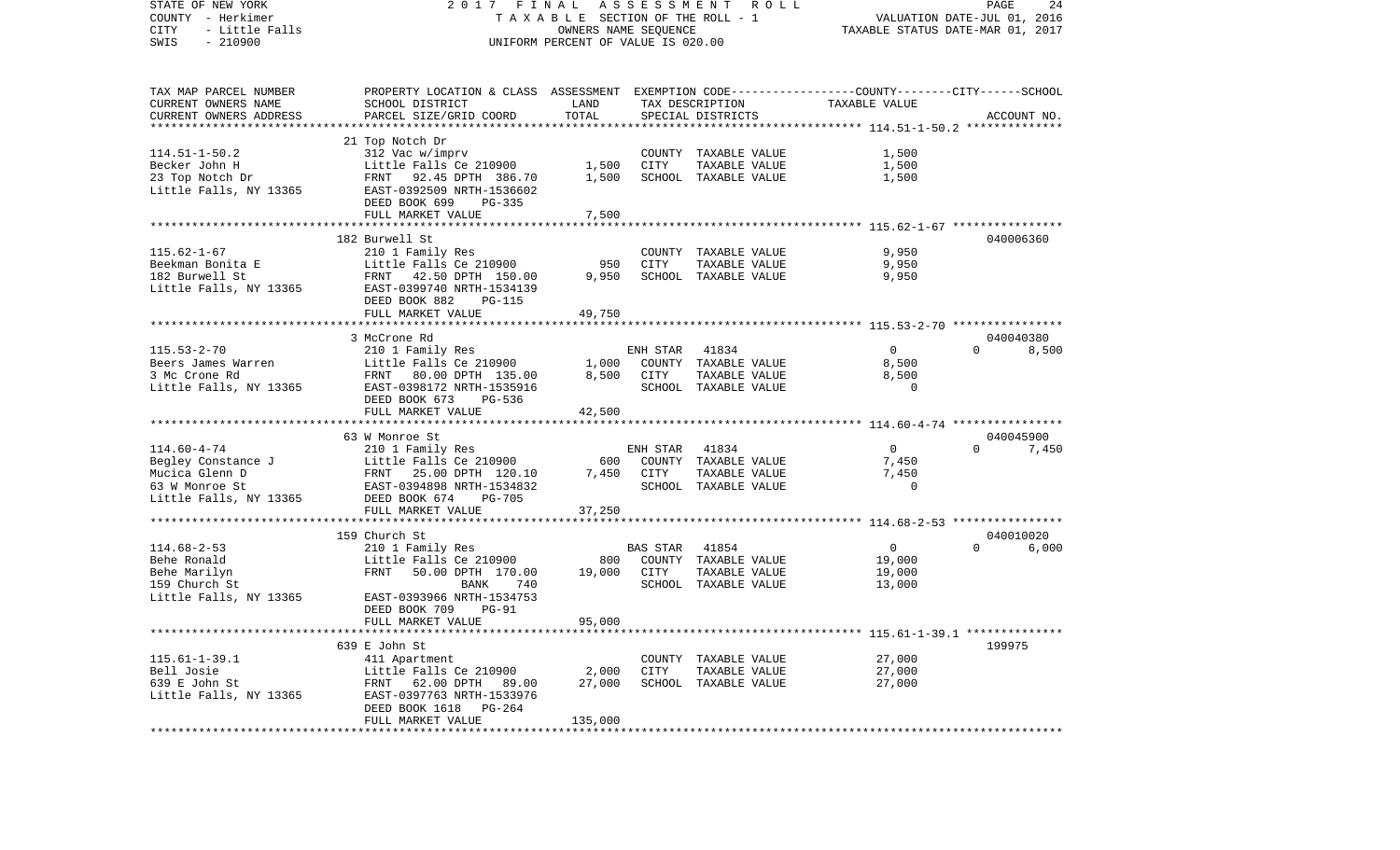STATE OF NEW YORK 2 0 1 7 F I N A L A S S E S S M E N T R O L L PAGE 25COUNTY - Herkimer **T A X A B L E** SECTION OF THE ROLL - 1 VALUATION DATE-JUL 01, 2016 CITY - Little Falls OWNERS NAME SEQUENCE TAXABLE STATUS DATE-MAR 01, 2017 SWIS - 210900 UNIFORM PERCENT OF VALUE IS 020.00TAX MAP PARCEL NUMBER PROPERTY LOCATION & CLASS ASSESSMENT EXEMPTION CODE------------------COUNTY--------CITY------SCHOOL CURRENT OWNERS NAME SCHOOL DISTRICT LAND TAX DESCRIPTION TAXABLE VALUECURRENT OWNERS ADDRESS PARCEL SIZE/GRID COORD TOTAL SPECIAL DISTRICTS ACCOUNT NO. \*\*\*\*\*\*\*\*\*\*\*\*\*\*\*\*\*\*\*\*\*\*\*\*\*\*\*\*\*\*\*\*\*\*\*\*\*\*\*\*\*\*\*\*\*\*\*\*\*\*\*\*\*\*\*\*\*\*\*\*\*\*\*\*\*\*\*\*\*\*\*\*\*\*\*\*\*\*\*\*\*\*\*\*\*\*\*\*\*\*\*\*\*\*\*\*\*\*\*\*\*\*\* 114.68-6-18 \*\*\*\*\*\*\*\*\*\*\*\*\*\*\*\* 563 Garden St 040022020114.68-6-18 210 1 Family Res ENH STAR 41834 0 0 12,500 Bellinger Estelle Little Falls Ce 210900 650 COUNTY TAXABLE VALUE 12,500 563 Garden St FRNT 27.00 DPTH 120.00 12,500 CITY TAXABLE VALUE 12,500 Little Falls, NY 13365 EAST-0396797 NRTH-1534562 SCHOOL TAXABLE VALUE 0 DEED BOOK 677 PG-267 FULL MARKET VALUE 62,500 \*\*\*\*\*\*\*\*\*\*\*\*\*\*\*\*\*\*\*\*\*\*\*\*\*\*\*\*\*\*\*\*\*\*\*\*\*\*\*\*\*\*\*\*\*\*\*\*\*\*\*\*\*\*\*\*\*\*\*\*\*\*\*\*\*\*\*\*\*\*\*\*\*\*\*\*\*\*\*\*\*\*\*\*\*\*\*\*\*\*\*\*\*\*\*\*\*\*\*\*\*\*\* 114.60-1-75 \*\*\*\*\*\*\*\*\*\*\*\*\*\*\*\*116 W Monroe St 189996 114.60-1-75 210 1 Family Res BAS STAR 41854 0 0 6,000 Bellinger John C <sup>Little</sup> Falls Ce 210900 1,350 COUNTY TAXABLE VALUE 13,100 116 W Monroe St FRNT 50.00 DPTH 148.00 13,100 CITY TAXABLE VALUE 13,100 Little Falls, NY 13365 BAST-0394311 NRTH-1535275 SCHOOL TAXABLE VALUE 7,100 DEED BOOK 1555 PG-854FULL MARKET VALUE 65,500 \*\*\*\*\*\*\*\*\*\*\*\*\*\*\*\*\*\*\*\*\*\*\*\*\*\*\*\*\*\*\*\*\*\*\*\*\*\*\*\*\*\*\*\*\*\*\*\*\*\*\*\*\*\*\*\*\*\*\*\*\*\*\*\*\*\*\*\*\*\*\*\*\*\*\*\*\*\*\*\*\*\*\*\*\*\*\*\*\*\*\*\*\*\*\*\*\*\*\*\*\*\*\* 114.76-1-32 \*\*\*\*\*\*\*\*\*\*\*\*\*\*\*\* 2 Bellinger St 040003420 114.76-1-32 330 Vacant comm COUNTY TAXABLE VALUE 1,000 Bellinger Realty Holdings, LLC Little Falls Ce 210900 1,000 CITY TAXABLE VALUE 1,000<br>PO Box 248 FRNT 286.20 DPTH 108.40 1,000 SCHOOL TAXABLE VALUE 1,000 PO Box 248 FRNT 286.20 DPTH 108.40 1,000 SCHOOL TAXABLE VALUE 1,000 Little Falls, NY 13365 EAST-0395318 NRTH-1531467 DEED BOOK 1293 PG-420FULL MARKET VALUE 5,000 \*\*\*\*\*\*\*\*\*\*\*\*\*\*\*\*\*\*\*\*\*\*\*\*\*\*\*\*\*\*\*\*\*\*\*\*\*\*\*\*\*\*\*\*\*\*\*\*\*\*\*\*\*\*\*\*\*\*\*\*\*\*\*\*\*\*\*\*\*\*\*\*\*\*\*\*\*\*\*\*\*\*\*\*\*\*\*\*\*\*\*\*\*\*\*\*\*\*\*\*\*\*\* 114.60-1-76 \*\*\*\*\*\*\*\*\*\*\*\*\*\*\*\* 112 W Monroe St 189863114.60-1-76 210 1 Family Res BAS STAR 41854 0 0 6,000 Bender Joshua M **Little Falls Ce 210900** 1,350 COUNTY TAXABLE VALUE 11,200 Bender Natasha R FRNT 50.00 DPTH 148.00 11,200 CITY TAXABLE VALUE 11,200 112 W Monroe St EAST-0394351 NRTH-1535252 SCHOOL TAXABLE VALUE 5,200 Little Falls, NY 13365 DEED BOOK 1554 PG-993 FULL MARKET VALUE 56,000 \*\*\*\*\*\*\*\*\*\*\*\*\*\*\*\*\*\*\*\*\*\*\*\*\*\*\*\*\*\*\*\*\*\*\*\*\*\*\*\*\*\*\*\*\*\*\*\*\*\*\*\*\*\*\*\*\*\*\*\*\*\*\*\*\*\*\*\*\*\*\*\*\*\*\*\*\*\*\*\*\*\*\*\*\*\*\*\*\*\*\*\*\*\*\*\*\*\*\*\*\*\*\* 114.59-4-13 \*\*\*\*\*\*\*\*\*\*\*\*\*\*\*\* 14 Woodside Ave 182886114.59-4-13 210 1 Family Res CW\_10\_VET/ 41153 0 1,300 0 Bennett Irrev Trust 11/25/13 W Little Falls Ce 210900 800 CW 15 VET/ 41162 1,800 1,800 0 0 0 0 Billings Marc F FRNT 40.00 DPTH 117.00 13,000 ENH STAR 41834 0 0 13,000 EAST-0393002 NRTH-1535445 Little Falls, NY 13365 DEED BOOK 1513 PG-392 CITY TAXABLE VALUE 11,700 FULL MARKET VALUE  $65,000$  SCHOOL TAXABLE VALUE  $0$ \*\*\*\*\*\*\*\*\*\*\*\*\*\*\*\*\*\*\*\*\*\*\*\*\*\*\*\*\*\*\*\*\*\*\*\*\*\*\*\*\*\*\*\*\*\*\*\*\*\*\*\*\*\*\*\*\*\*\*\*\*\*\*\*\*\*\*\*\*\*\*\*\*\*\*\*\*\*\*\*\*\*\*\*\*\*\*\*\*\*\*\*\*\*\*\*\*\*\*\*\*\*\* 114.59-2-75 \*\*\*\*\*\*\*\*\*\*\*\*\*\*\*\* $114.59 - 2 - 75$  \*\*\*\*\*\*\*\*\*\*\*\*\*\*\*\*\* 230 Church St 040010650114.59-2-75 210 1 Family Res BAS STAR 41854 0 0 6,000 Benson Gary M Little Falls Ce 210900 900 230 Church St FRNT 50.00 DPTH 100.00 10,300 CITY TAXABLE VALUE 10,300 Little Falls, NY 13365 EAST-0393378 NRTH-1535512 SCHOOL TAXABLE VALUE 4,300 DEED BOOK 931 PG-456 FULL MARKET VALUE 51,500 \*\*\*\*\*\*\*\*\*\*\*\*\*\*\*\*\*\*\*\*\*\*\*\*\*\*\*\*\*\*\*\*\*\*\*\*\*\*\*\*\*\*\*\*\*\*\*\*\*\*\*\*\*\*\*\*\*\*\*\*\*\*\*\*\*\*\*\*\*\*\*\*\*\*\*\*\*\*\*\*\*\*\*\*\*\*\*\*\*\*\*\*\*\*\*\*\*\*\*\*\*\*\*\*\*\*\*\*\*\*\*\*\*\*\*\*\*\*\*\*\*\*\*\*\*\*\*\*\*\*\*\*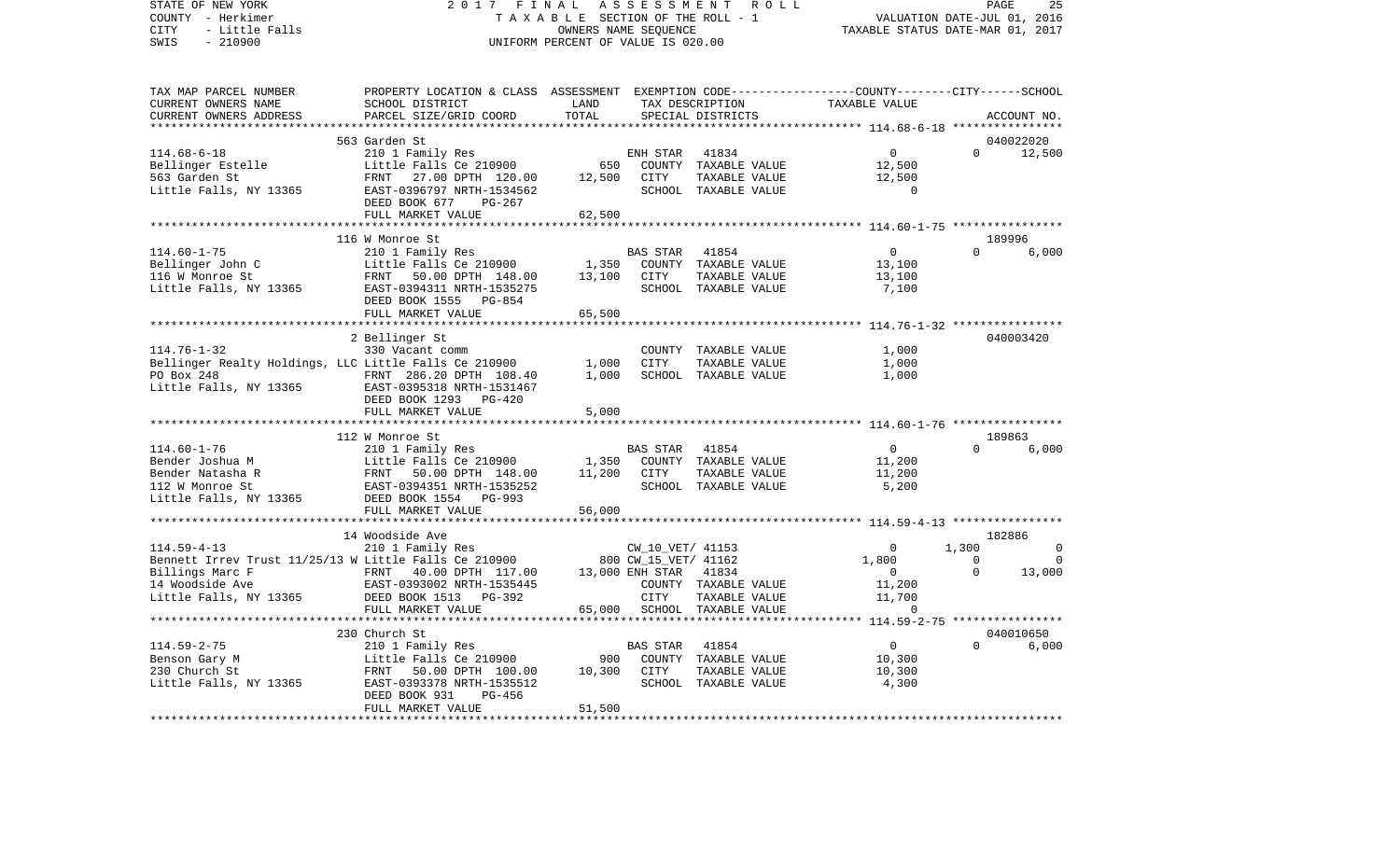STATE OF NEW YORK 2 0 1 7 F I N A L A S S E S S M E N T R O L L PAGE 26COUNTY - Herkimer T A X A B L E SECTION OF THE ROLL - 1 VALUATION DATE-JUL 01, 2016 CITY - Little Falls OWNERS NAME SEQUENCE TAXABLE STATUS DATE-MAR 01, 2017 SWIS - 210900 UNIFORM PERCENT OF VALUE IS 020.00TAX MAP PARCEL NUMBER PROPERTY LOCATION & CLASS ASSESSMENT EXEMPTION CODE------------------COUNTY--------CITY------SCHOOL CURRENT OWNERS NAME SCHOOL DISTRICT LAND TAX DESCRIPTION TAXABLE VALUECURRENT OWNERS ADDRESS PARCEL SIZE/GRID COORD TOTAL SPECIAL DISTRICTS ACCOUNT NO. \*\*\*\*\*\*\*\*\*\*\*\*\*\*\*\*\*\*\*\*\*\*\*\*\*\*\*\*\*\*\*\*\*\*\*\*\*\*\*\*\*\*\*\*\*\*\*\*\*\*\*\*\*\*\*\*\*\*\*\*\*\*\*\*\*\*\*\*\*\*\*\*\*\*\*\*\*\*\*\*\*\*\*\*\*\*\*\*\*\*\*\*\*\*\*\*\*\*\*\*\*\*\* 115.53-2-18 \*\*\*\*\*\*\*\*\*\*\*\*\*\*\*\* Manheim St 152337115.53-2-18 311 Res vac land COUNTY TAXABLE VALUE 550Bereza Sarah I Little Falls Ce 210900 550 CITY TAXABLE VALUE 550340 W Monroe St FRNT 92.00 DPTH 250.00 550 SCHOOL TAXABLE VALUE 550Little Falls, NY 13365 EAST-0398912 NRTH-1535714 DEED BOOK 1319 PG-406FULL MARKET VALUE 2,750 \*\*\*\*\*\*\*\*\*\*\*\*\*\*\*\*\*\*\*\*\*\*\*\*\*\*\*\*\*\*\*\*\*\*\*\*\*\*\*\*\*\*\*\*\*\*\*\*\*\*\*\*\*\*\*\*\*\*\*\*\*\*\*\*\*\*\*\*\*\*\*\*\*\*\*\*\*\*\*\*\*\*\*\*\*\*\*\*\*\*\*\*\*\*\*\*\*\*\*\*\*\*\* 114.51-1-47 \*\*\*\*\*\*\*\*\*\*\*\*\*\*\*\* 24 Top Notch Dr 153956 114.51-1-47 210 1 Family Res COUNTY TAXABLE VALUE 12,850 Berg Kristy Little Falls Ce 210900 900 CITY TAXABLE VALUE 12,850 Berg Patrick FRNT 50.00 DPTH 100.00 12.850 SCHOOL TAXABLE VALUE 24 Top Notch Dr EAST-0392320 NRTH-1536904 Little Falls, NY 13365 DEED BOOK 1329 PG-684 FULL MARKET VALUE 64,250 \*\*\*\*\*\*\*\*\*\*\*\*\*\*\*\*\*\*\*\*\*\*\*\*\*\*\*\*\*\*\*\*\*\*\*\*\*\*\*\*\*\*\*\*\*\*\*\*\*\*\*\*\*\*\*\*\*\*\*\*\*\*\*\*\*\*\*\*\*\*\*\*\*\*\*\*\*\*\*\*\*\*\*\*\*\*\*\*\*\*\*\*\*\*\*\*\*\*\*\*\*\*\* 114.68-7-7 \*\*\*\*\*\*\*\*\*\*\*\*\*\*\*\*\* 1 W Main St 183727114.68-7-7 462 Branch bank COUNTY TAXABLE VALUE 161,210 Berkshire Bank Little Falls Ce 210900 28,675 CITY TAXABLE VALUE 161,210 Accounts Payable FRNT 131.00 DPTH 182.00 161,210 SCHOOL TAXABLE VALUE 161,210 PO Box 1308 EAST-0395961 NRTH-1533765Pittsfield, MA 01201 DEED BOOK 1518 PG-621 FULL MARKET VALUE 806,050 \*\*\*\*\*\*\*\*\*\*\*\*\*\*\*\*\*\*\*\*\*\*\*\*\*\*\*\*\*\*\*\*\*\*\*\*\*\*\*\*\*\*\*\*\*\*\*\*\*\*\*\*\*\*\*\*\*\*\*\*\*\*\*\*\*\*\*\*\*\*\*\*\*\*\*\*\*\*\*\*\*\*\*\*\*\*\*\*\*\*\*\*\*\*\*\*\*\*\*\*\*\*\* 114.59-3-2 \*\*\*\*\*\*\*\*\*\*\*\*\*\*\*\*\* 28 Argonne Pl 040002460 114.59-3-2 210 1 Family Res BAS STAR 41854 0 0 6,000 Bernos Remigio B Little Falls Ce 210900 1,400 COUNTY TAXABLE VALUE 15,000 Bernos Mary Z **FRNT 77.38 DPTH 98.64** 15,000 CITY TAXABLE VALUE 15,000 57 Salisbury St EAST-0392377 NRTH-1535549 SCHOOL TAXABLE VALUE 9,000 Little Falls, NY 13365 DEED BOOK 920 PG-211 FULL MARKET VALUE 75,000 \*\*\*\*\*\*\*\*\*\*\*\*\*\*\*\*\*\*\*\*\*\*\*\*\*\*\*\*\*\*\*\*\*\*\*\*\*\*\*\*\*\*\*\*\*\*\*\*\*\*\*\*\*\*\*\*\*\*\*\*\*\*\*\*\*\*\*\*\*\*\*\*\*\*\*\*\*\*\*\*\*\*\*\*\*\*\*\*\*\*\*\*\*\*\*\*\*\*\*\*\*\*\* 115.53-3-36 \*\*\*\*\*\*\*\*\*\*\*\*\*\*\*\* 57 Salisbury St 158732 115.53-3-36 210 1 Family Res COUNTY TAXABLE VALUE 12,000 Bernos Remigio B 12,000 Little Falls Ce 210900 1,000 CITY TAXABLE VALUE 12,000 Bernos Mary H FRNT 53.00 DPTH 110.00 12,000 SCHOOL TAXABLE VALUE 12,000 EAST-0397736 NRTH-1535198 Little Falls, NY 13365 DEED BOOK 1357 PG-551 FULL MARKET VALUE 60,000 \*\*\*\*\*\*\*\*\*\*\*\*\*\*\*\*\*\*\*\*\*\*\*\*\*\*\*\*\*\*\*\*\*\*\*\*\*\*\*\*\*\*\*\*\*\*\*\*\*\*\*\*\*\*\*\*\*\*\*\*\*\*\*\*\*\*\*\*\*\*\*\*\*\*\*\*\*\*\*\*\*\*\*\*\*\*\*\*\*\*\*\*\*\*\*\*\*\*\*\*\*\*\* 114.68-5-9.1 \*\*\*\*\*\*\*\*\*\*\*\*\*\*\* Dale Pl 187552114.68-5-9.1 311 Res vac land COUNTY TAXABLE VALUE 1,200 Beta Packaging Inc. <br>1,200 CITY TAXABLE VALUE 1,200 PO Box 501 FRNT 126.00 DPTH 150.00 1,200 SCHOOL TAXABLE VALUE 1,200 Herkimer, NY 13350 ACRES 0.43 EAST-0394917 NRTH-1534584 DEED BOOK 1541 PG-221FULL MARKET VALUE 6,000 \*\*\*\*\*\*\*\*\*\*\*\*\*\*\*\*\*\*\*\*\*\*\*\*\*\*\*\*\*\*\*\*\*\*\*\*\*\*\*\*\*\*\*\*\*\*\*\*\*\*\*\*\*\*\*\*\*\*\*\*\*\*\*\*\*\*\*\*\*\*\*\*\*\*\*\*\*\*\*\*\*\*\*\*\*\*\*\*\*\*\*\*\*\*\*\*\*\*\*\*\*\*\*\*\*\*\*\*\*\*\*\*\*\*\*\*\*\*\*\*\*\*\*\*\*\*\*\*\*\*\*\*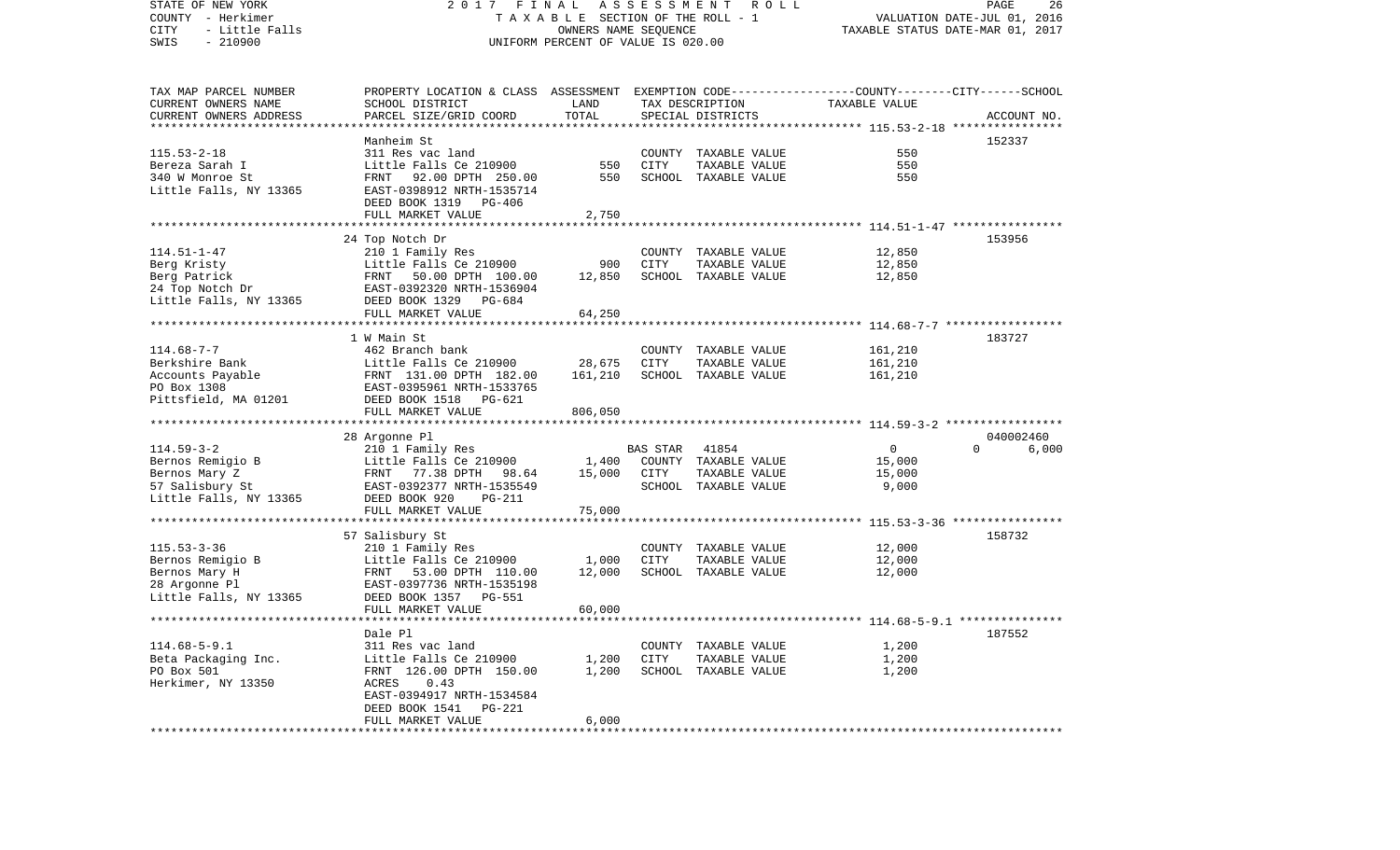| STATE OF NEW YORK<br>COUNTY - Herkimer<br><b>CITY</b><br>- Little Falls<br>$-210900$<br>SWIS | 2017 FINAL<br>ASSESSMENT ROLL<br>TAXABLE SECTION OF THE ROLL - 1<br>OWNERS NAME SEOUENCE<br>UNIFORM PERCENT OF VALUE IS 020.00 |             |                |                                       | 27<br>PAGE<br>VALUATION DATE-JUL 01, 2016<br>TAXABLE STATUS DATE-MAR 01, 2017 |          |             |  |
|----------------------------------------------------------------------------------------------|--------------------------------------------------------------------------------------------------------------------------------|-------------|----------------|---------------------------------------|-------------------------------------------------------------------------------|----------|-------------|--|
| TAX MAP PARCEL NUMBER                                                                        | PROPERTY LOCATION & CLASS ASSESSMENT EXEMPTION CODE---------------COUNTY-------CITY------SCHOOL                                |             |                |                                       |                                                                               |          |             |  |
| CURRENT OWNERS NAME                                                                          | SCHOOL DISTRICT                                                                                                                | LAND        |                | TAX DESCRIPTION                       | TAXABLE VALUE                                                                 |          |             |  |
| CURRENT OWNERS ADDRESS<br>************************                                           | PARCEL SIZE/GRID COORD                                                                                                         | TOTAL       |                | SPECIAL DISTRICTS                     |                                                                               |          | ACCOUNT NO. |  |
|                                                                                              | 34 Churchill St                                                                                                                |             |                |                                       |                                                                               | 161983   |             |  |
| $114.59 - 4 - 25$                                                                            | 210 1 Family Res                                                                                                               |             | BAS STAR       | 41854                                 | $\overline{0}$                                                                | $\Omega$ | 6,000       |  |
| Bevers Andrew E                                                                              | Little Falls Ce 210900                                                                                                         |             |                | 1,200 COUNTY TAXABLE VALUE            | 12,700                                                                        |          |             |  |
| 34 Churchill St                                                                              | W R1                                                                                                                           | 12,700 CITY |                | TAXABLE VALUE                         | 12,700                                                                        |          |             |  |
| Little Falls, NY 13365                                                                       | 60 X 115                                                                                                                       |             |                | SCHOOL TAXABLE VALUE                  | 6,700                                                                         |          |             |  |
|                                                                                              | 34 Churchill S                                                                                                                 |             |                |                                       |                                                                               |          |             |  |
|                                                                                              | FRNT 60.00 DPTH 115.00                                                                                                         |             |                |                                       |                                                                               |          |             |  |
|                                                                                              | EAST-0392922 NRTH-1535217                                                                                                      |             |                |                                       |                                                                               |          |             |  |
|                                                                                              | DEED BOOK 1378 PG-26                                                                                                           |             |                |                                       |                                                                               |          |             |  |
|                                                                                              | FULL MARKET VALUE                                                                                                              | 63,500      |                |                                       |                                                                               |          |             |  |
|                                                                                              | 81 Furnace St                                                                                                                  |             |                |                                       |                                                                               |          | 040017670   |  |
| $114.68 - 2 - 28$                                                                            | 210 1 Family Res                                                                                                               |             | BAS STAR 41854 |                                       | $\overline{0}$                                                                | $\Omega$ | 6,000       |  |
| Bicknell Melissa                                                                             | Little Falls Ce 210900                                                                                                         |             |                | 900 COUNTY TAXABLE VALUE              | 6,550                                                                         |          |             |  |
| 81 Furnace St                                                                                | FRNT 50.00 DPTH 200.00                                                                                                         | 6,550       | CITY           | TAXABLE VALUE                         | 6,550                                                                         |          |             |  |
| Little Falls, NY 13365                                                                       | EAST-0394273 NRTH-1534023                                                                                                      |             |                | SCHOOL TAXABLE VALUE                  | 550                                                                           |          |             |  |
|                                                                                              | DEED BOOK 846<br>PG-464                                                                                                        |             |                |                                       |                                                                               |          |             |  |
|                                                                                              | FULL MARKET VALUE                                                                                                              | 32,750      |                |                                       |                                                                               |          |             |  |
|                                                                                              |                                                                                                                                |             |                |                                       |                                                                               |          |             |  |
|                                                                                              | Shall St                                                                                                                       |             |                |                                       | 300                                                                           |          | 040054810   |  |
| $114.59 - 1 - 2$<br>Bifora Peter                                                             | 311 Res vac land                                                                                                               | 300         | <b>CITY</b>    | COUNTY TAXABLE VALUE<br>TAXABLE VALUE | 300                                                                           |          |             |  |
| Bifora Rosa                                                                                  | Little Falls Ce 210900<br>FRNT 80.00 DPTH 100.00                                                                               | 300         |                | SCHOOL TAXABLE VALUE                  | 300                                                                           |          |             |  |
| 2016 18th Dr SW                                                                              | EAST-0391796 NRTH-1536454                                                                                                      |             |                |                                       |                                                                               |          |             |  |
| Boynton Beach, FL 33426                                                                      | DEED BOOK 800<br>$PG-623$                                                                                                      |             |                |                                       |                                                                               |          |             |  |
|                                                                                              | FULL MARKET VALUE                                                                                                              | 1,500       |                |                                       |                                                                               |          |             |  |
|                                                                                              |                                                                                                                                |             |                |                                       |                                                                               |          |             |  |
|                                                                                              | 38 Ford Ln                                                                                                                     |             |                |                                       |                                                                               |          |             |  |
| $114.51 - 1 - 63.3$                                                                          | 210 1 Family Res                                                                                                               |             | BAS STAR       | 41854                                 | $\overline{0}$                                                                |          | 6,000       |  |
| Bird William                                                                                 | Little Falls Ce 210900                                                                                                         | 3,500       |                | COUNTY TAXABLE VALUE                  | 33,000                                                                        |          |             |  |
| Bird Pamela                                                                                  | ACRES<br>1.00                                                                                                                  | 33,000      | CITY           | TAXABLE VALUE                         | 33,000                                                                        |          |             |  |
| 38 Ford Ln<br>Little Falls, NY 13365                                                         | EAST-0393277 NRTH-1537752<br>DEED BOOK 1153 PG-562                                                                             |             |                | SCHOOL TAXABLE VALUE                  | 27,000                                                                        |          |             |  |
|                                                                                              | FULL MARKET VALUE                                                                                                              | 165,000     |                |                                       |                                                                               |          |             |  |
|                                                                                              |                                                                                                                                |             |                |                                       | ************** 114.59-2-49 *****************                                  |          |             |  |
|                                                                                              | 8 Sherman St                                                                                                                   |             |                |                                       |                                                                               |          | 040054960   |  |
| $114.59 - 2 - 49$                                                                            | 312 Vac w/imprv                                                                                                                |             |                | COUNTY TAXABLE VALUE                  | 2,950                                                                         |          |             |  |
| Bisconti Anthony                                                                             | Little Falls Ce 210900                                                                                                         | 650         | <b>CITY</b>    | TAXABLE VALUE                         | 2,950                                                                         |          |             |  |
| Williams Lori B                                                                              | FRNT 50.00 DPTH 128.00                                                                                                         | 2,950       |                | SCHOOL TAXABLE VALUE                  | 2,950                                                                         |          |             |  |
| 5280 Laval Dr                                                                                | EAST-0393605 NRTH-1535690<br>DEED BOOK 1395 PG-71                                                                              |             |                |                                       |                                                                               |          |             |  |
| Orlando, FL 32839                                                                            | DEED BOOK 1395<br>PG-71                                                                                                        |             |                |                                       |                                                                               |          |             |  |
|                                                                                              | FULL MARKET VALUE                                                                                                              | 14,750      |                |                                       |                                                                               |          |             |  |
|                                                                                              |                                                                                                                                |             |                |                                       |                                                                               |          |             |  |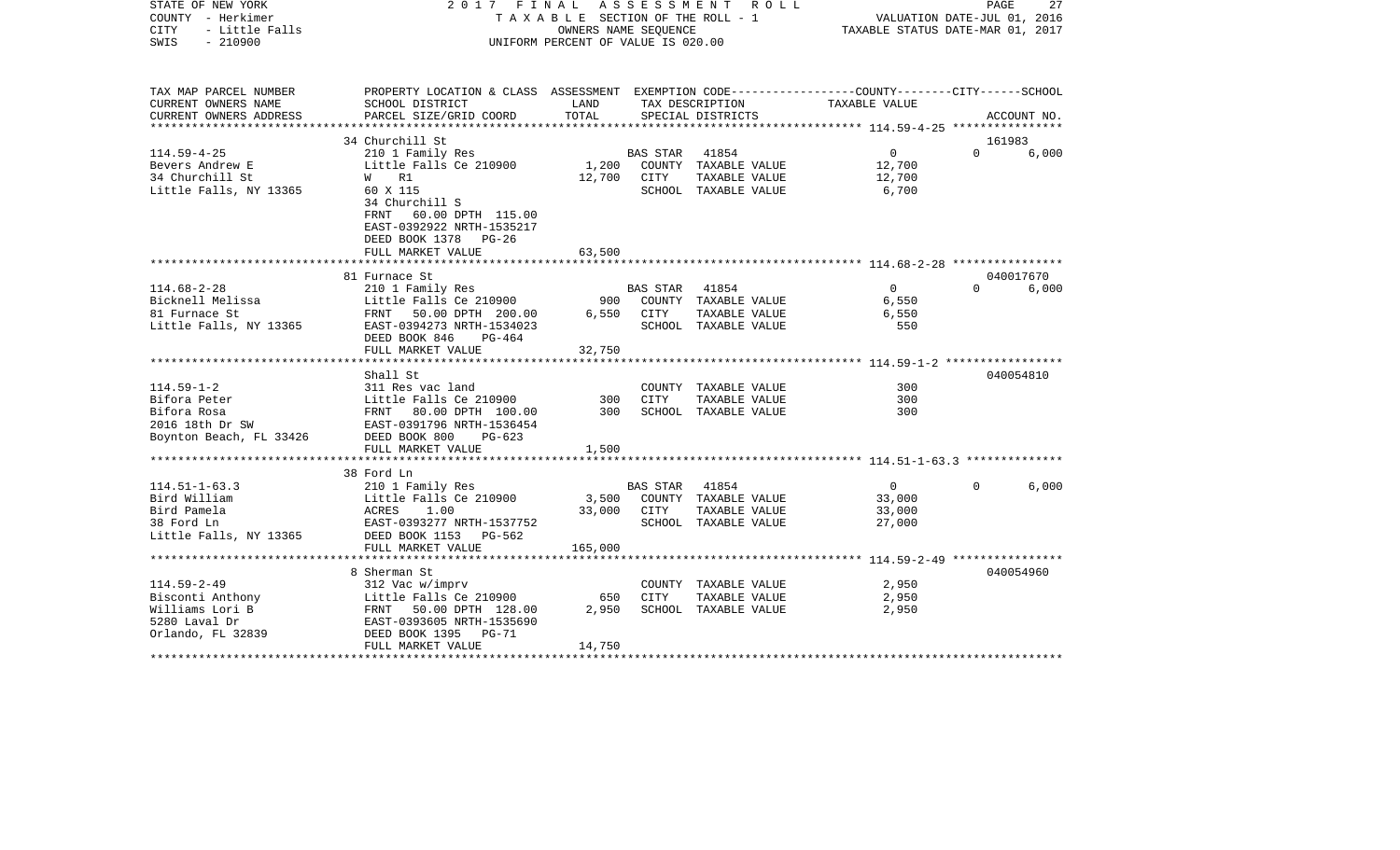STATE OF NEW YORK 2 0 1 7 F I N A L A S S E S S M E N T R O L L PAGE 28COUNTY - Herkimer T A X A B L E SECTION OF THE ROLL - 1 CITY - Little Falls OWNERS NAME SEQUENCE TAXABLE STATUS DATE-MAR 01, 2017 TAX MAP PARCEL NUMBER PROPERTY LOCATION & CLASS ASSESSMENT EXEMPTION CODE------------------COUNTY--------CITY------SCHOOL CURRENT OWNERS NAME SCHOOL DISTRICT LAND TAX DESCRIPTION TAXABLE VALUELittle Falls, NY 13365 DEED BOOK 1395 PG-71

UNIFORM PERCENT OF VALUE IS 020.00

VALUATION DATE-JUL 01, 2016

| CURRENT OWNERS ADDRESS   | PARCEL SIZE/GRID COORD                                                           | TOTAL         |             | SPECIAL DISTRICTS    | ************************** 114.59-2-48 ********** | ACCOUNT NO.        |
|--------------------------|----------------------------------------------------------------------------------|---------------|-------------|----------------------|---------------------------------------------------|--------------------|
|                          | 4-6 Sherman St                                                                   |               |             |                      |                                                   | 040054900          |
| $114.59 - 2 - 48$        | 220 2 Family Res                                                                 |               | ENH STAR    | 41834                | 0                                                 | $\Omega$<br>13,100 |
| Bisconti Anthony J       | Little Falls Ce 210900                                                           | 750           |             | COUNTY TAXABLE VALUE | 18,750                                            |                    |
| Bisconti Elaine A        |                                                                                  | 18,750        | CITY        | TAXABLE VALUE        | 18,750                                            |                    |
| 4-6 Sherman St           | FRNT 47.00 DPTH 128.00<br>EAST-0393632 NRTH-1535731<br>EAST-0393632 NRTH-1535731 |               |             | SCHOOL TAXABLE VALUE | 5,650                                             |                    |
| Little Falls, NY 13365   | DEED BOOK 1395 PG-71                                                             |               |             |                      |                                                   |                    |
|                          | FULL MARKET VALUE                                                                | 93,750        |             |                      |                                                   |                    |
|                          |                                                                                  |               |             |                      |                                                   |                    |
|                          | 26 Porteus St                                                                    |               |             |                      |                                                   | 040052080          |
| $115.53 - 4 - 14$        | 220 2 Family Res                                                                 |               | BAS STAR    | 41854                | $\Omega$                                          | $\Omega$<br>6,000  |
|                          |                                                                                  |               |             |                      |                                                   |                    |
| Bladek Virginia          | Little Falls Ce 210900                                                           | 600           |             | COUNTY TAXABLE VALUE | 7,000                                             |                    |
| 26 Porteus St            | FRNT<br>50.00 DPTH 77.50                                                         | 7,000         | CITY        | TAXABLE VALUE        | 7,000                                             |                    |
|                          | Little Falls, NY 13365 EAST-0398817 NRTH-1535050                                 |               |             | SCHOOL TAXABLE VALUE | 1,000                                             |                    |
|                          | DEED BOOK 1237<br><b>PG-129</b>                                                  |               |             |                      |                                                   |                    |
|                          | FULL MARKET VALUE<br>*****************************                               | 35,000        |             |                      |                                                   |                    |
|                          |                                                                                  | ************* |             |                      |                                                   |                    |
|                          | 260 Loomis St                                                                    |               |             |                      |                                                   | 157549             |
| $115.62 - 1 - 24$        | 220 2 Family Res                                                                 |               |             | COUNTY TAXABLE VALUE | 12,250                                            |                    |
| Blanchard Glenn          | Little Falls Ce 210900                                                           | 1,250         | CITY        | TAXABLE VALUE        | 12,250                                            |                    |
| Blanchard Wendy          | FRNT<br>50.00 DPTH 200.00                                                        | 12,250        |             | SCHOOL TAXABLE VALUE | 12,250                                            |                    |
| 385 Fical Rd             | EAST-0400871 NRTH-1534000                                                        |               |             |                      |                                                   |                    |
| St. Johnsville, NY 13452 | DEED BOOK 1350 PG-448                                                            |               |             |                      |                                                   |                    |
|                          | FULL MARKET VALUE                                                                | 61,250        |             |                      |                                                   |                    |
|                          |                                                                                  |               |             |                      |                                                   |                    |
|                          | 172-174 W Monroe St                                                              |               |             |                      |                                                   | 040046740          |
| $114.60 - 1 - 65$        | 220 2 Family Res                                                                 |               |             | COUNTY TAXABLE VALUE | 16,600                                            |                    |
| Blanchard Glennis        | Little Falls Ce 210900                                                           | 1,400         | <b>CITY</b> | TAXABLE VALUE        | 16,600                                            |                    |
| Blanchard Wendy          | FRNT 73.27 DPTH 79.15                                                            | 16,600        |             | SCHOOL TAXABLE VALUE | 16,600                                            |                    |
| 385 Fical Rd             |                                                                                  |               |             |                      |                                                   |                    |
| St Johnsville, NY 13452  | EAST-0393707 NRTH-1535590<br>DEED BOOK 759   PG-259                              |               |             |                      |                                                   |                    |
|                          | FULL MARKET VALUE                                                                | 83,000        |             |                      |                                                   |                    |
|                          |                                                                                  |               |             |                      |                                                   |                    |
|                          | 165 Loomis St                                                                    |               |             |                      |                                                   | 040031680          |
| $115.62 - 1 - 52$        | 210 1 Family Res                                                                 |               | ENH STAR    | 41834                | $\overline{0}$                                    | $\Omega$<br>7,400  |
|                          |                                                                                  | 650           |             |                      |                                                   |                    |
| Blanchard Joan           | Little Falls Ce 210900                                                           |               |             | COUNTY TAXABLE VALUE | 7,400                                             |                    |
| 165 Loomis St            | FRNT<br>36.00 DPTH 150.00                                                        | 7,400         | <b>CITY</b> | TAXABLE VALUE        | 7,400                                             |                    |
| Little Falls, NY 13365   | BANK<br>081                                                                      |               |             | SCHOOL TAXABLE VALUE | $\Omega$                                          |                    |
|                          | EAST-0399672 NRTH-1534330                                                        |               |             |                      |                                                   |                    |
|                          | DEED BOOK 781<br>$PG-230$                                                        |               |             |                      |                                                   |                    |
|                          | FULL MARKET VALUE                                                                | 37,000        |             |                      |                                                   |                    |
|                          |                                                                                  |               |             |                      |                                                   |                    |
|                          | 161 Loomis St                                                                    |               |             |                      |                                                   | 040031620          |
| $115.62 - 1 - 53$        | 311 Res vac land                                                                 |               |             | COUNTY TAXABLE VALUE | 900                                               |                    |
| Blanchard Joan           | Little Falls Ce 210900                                                           | 900           | CITY        | TAXABLE VALUE        | 900                                               |                    |
| 165 Loomis St            | <b>FRNT</b><br>50.00 DPTH 150.00                                                 | 900           |             | SCHOOL TAXABLE VALUE | 900                                               |                    |
| Little Falls, NY 13365   | BANK<br>740                                                                      |               |             |                      |                                                   |                    |
|                          | EAST-0399635 NRTH-1534331                                                        |               |             |                      |                                                   |                    |
|                          | DEED BOOK 781<br>$PG-230$                                                        |               |             |                      |                                                   |                    |
|                          | FULL MARKET VALUE                                                                | 4,500         |             |                      |                                                   |                    |
|                          |                                                                                  |               |             |                      |                                                   |                    |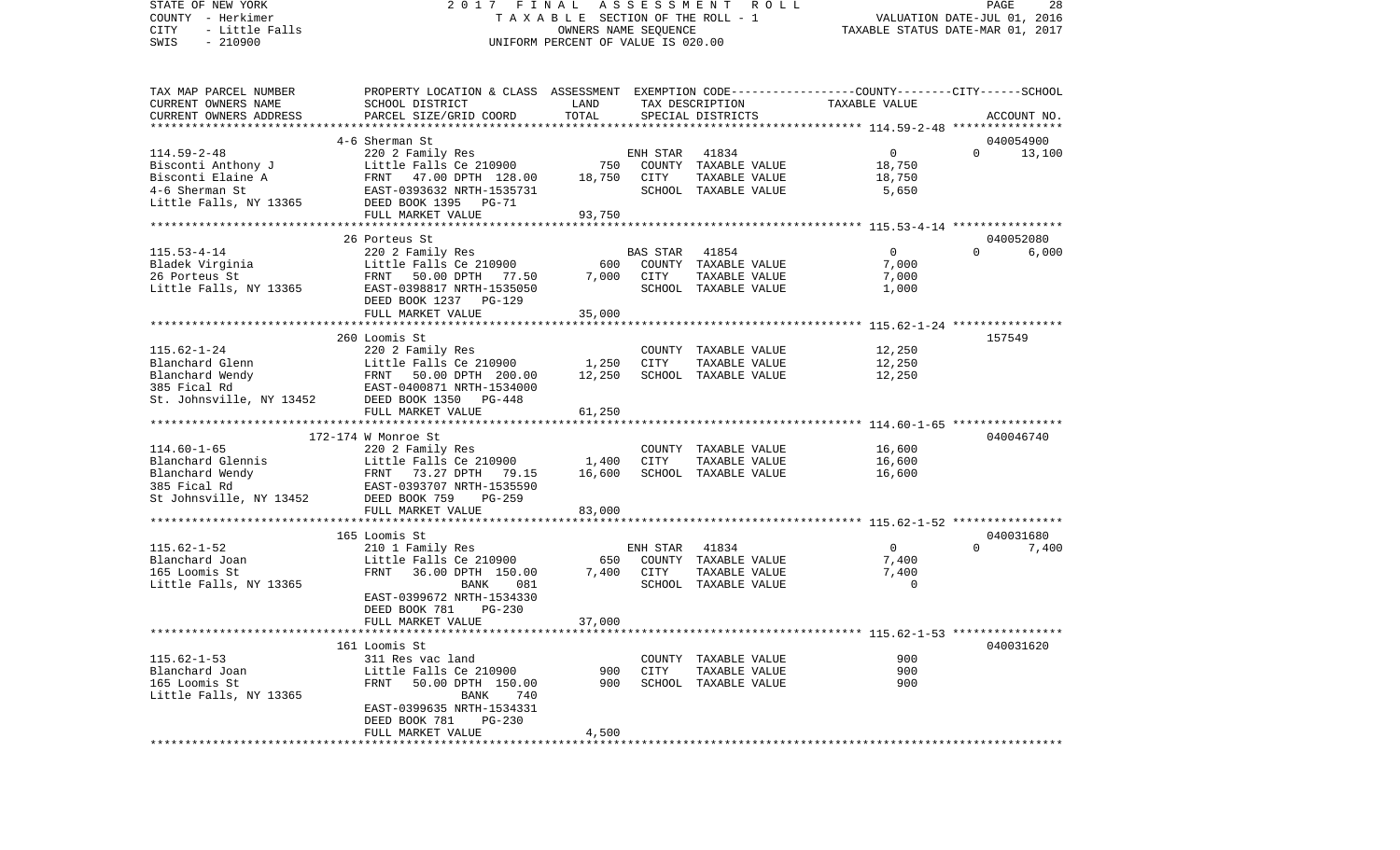| STATE OF NEW YORK<br>COUNTY - Herkimer<br>- Little Falls<br><b>CITY</b><br>$-210900$<br>SWIS | 2017 FINAL ASSESSMENT<br>TAXABLE SECTION OF THE ROLL - 1<br>UNIFORM PERCENT OF VALUE IS 020.00                     | PAGE<br>29<br>VALUATION DATE-JUL 01, 2016<br>TAXABLE STATUS DATE-MAR 01, 2017 |                  |                                       |                   |          |             |
|----------------------------------------------------------------------------------------------|--------------------------------------------------------------------------------------------------------------------|-------------------------------------------------------------------------------|------------------|---------------------------------------|-------------------|----------|-------------|
| TAX MAP PARCEL NUMBER<br>CURRENT OWNERS NAME                                                 | PROPERTY LOCATION & CLASS ASSESSMENT EXEMPTION CODE---------------COUNTY-------CITY------SCHOOL<br>SCHOOL DISTRICT | LAND                                                                          |                  | TAX DESCRIPTION                       | TAXABLE VALUE     |          |             |
| CURRENT OWNERS ADDRESS                                                                       | PARCEL SIZE/GRID COORD                                                                                             | TOTAL                                                                         |                  | SPECIAL DISTRICTS                     |                   |          | ACCOUNT NO. |
| ***********************                                                                      |                                                                                                                    |                                                                               |                  |                                       |                   |          |             |
|                                                                                              | 3 Dale Pl                                                                                                          |                                                                               |                  |                                       |                   |          | 190816      |
| $114.60 - 4 - 82$                                                                            | 210 1 Family Res                                                                                                   |                                                                               |                  | COUNTY TAXABLE VALUE                  | 11,150            |          |             |
| Blanchfield Lisa                                                                             | Little Falls Ce 210900                                                                                             | 650                                                                           | <b>CITY</b>      | TAXABLE VALUE                         | 11,150            |          |             |
| 101 Cherry St                                                                                | FRNT 41.00 DPTH 85.00                                                                                              | 11,150                                                                        |                  | SCHOOL TAXABLE VALUE                  | 11,150            |          |             |
| Jersey City, NJ 07305                                                                        | EAST-0395051 NRTH-1534768<br>DEED BOOK 2017 PG-1579                                                                |                                                                               |                  |                                       |                   |          |             |
| PRIOR OWNER ON 3/01/2017<br>Blanchfield Lisa                                                 | FULL MARKET VALUE                                                                                                  | 55,750                                                                        |                  |                                       |                   |          |             |
| ******************                                                                           |                                                                                                                    |                                                                               |                  |                                       |                   |          |             |
|                                                                                              | 504 E Monroe St                                                                                                    |                                                                               |                  |                                       |                   |          | 187860      |
| $114.60 - 4 - 35$                                                                            | 210 1 Family Res                                                                                                   |                                                                               | VETCOM CTS 41130 |                                       | 3,000             | 3,000    | 3,000       |
| Blask Mark A                                                                                 | Little Falls Ce 210900 1,550 VETDIS CTS 41140                                                                      |                                                                               |                  |                                       | 5,200             | 5,200    | 5,200       |
| 504 E Monroe St                                                                              | FRNT 48.50 DPTH 230.00                                                                                             |                                                                               | 20,800 BAS STAR  | 41854                                 | $\overline{0}$    | $\Omega$ | 6,000       |
| Little Falls, NY 13365                                                                       | EAST-0395692 NRTH-1535244                                                                                          |                                                                               |                  | COUNTY TAXABLE VALUE                  | 12,600            |          |             |
|                                                                                              | DEED BOOK 1543 PG-105                                                                                              |                                                                               | CITY             | TAXABLE VALUE                         | 12,600            |          |             |
|                                                                                              | FULL MARKET VALUE                                                                                                  |                                                                               |                  | 104,000 SCHOOL TAXABLE VALUE          | 6,600             |          |             |
|                                                                                              | 3 Danube St                                                                                                        |                                                                               |                  |                                       |                   |          | 183155      |
| $115.69 - 1 - 2$                                                                             | 210 1 Family Res                                                                                                   |                                                                               | BAS STAR         | 41854                                 | $\overline{0}$    | $\Omega$ | 6,000       |
| Blauvelt Jill                                                                                | Little Falls Ce 210900                                                                                             | 500                                                                           |                  | COUNTY TAXABLE VALUE                  | 9,250             |          |             |
| 3 Danube St                                                                                  | 72.00 DPTH 60.00<br>FRNT                                                                                           | 9,250                                                                         | CITY             | TAXABLE VALUE                         | 9,250             |          |             |
| Little Falls, NY 13365                                                                       | 0.30<br>ACRES                                                                                                      |                                                                               |                  | SCHOOL TAXABLE VALUE                  | 3,250             |          |             |
|                                                                                              | EAST-0396970 NRTH-1532440<br>DEED BOOK 1514 PG-962                                                                 |                                                                               |                  |                                       |                   |          |             |
|                                                                                              | FULL MARKET VALUE                                                                                                  | 46,250                                                                        |                  |                                       |                   |          |             |
|                                                                                              |                                                                                                                    |                                                                               |                  |                                       |                   |          |             |
|                                                                                              | 199 Loomis St                                                                                                      |                                                                               |                  |                                       |                   |          | 040032220   |
| $115.62 - 1 - 41$                                                                            | 210 1 Family Res                                                                                                   |                                                                               | ENH STAR         | 41834                                 | $\Omega$          | $\Omega$ | 6,950       |
| Bliss Mary Alice                                                                             | Little Falls Ce 210900                                                                                             | 1,300                                                                         |                  | COUNTY TAXABLE VALUE                  | 6,950             |          |             |
| 199 Loomis St                                                                                | FRNT 60.00 DPTH 145.00                                                                                             | 6,950                                                                         | CITY             | TAXABLE VALUE                         | 6,950             |          |             |
| Little Falls, NY 13365                                                                       | EAST-0400031 NRTH-1534160                                                                                          |                                                                               |                  | SCHOOL TAXABLE VALUE                  | $\Omega$          |          |             |
|                                                                                              | DEED BOOK 846<br>$PG-76$                                                                                           |                                                                               |                  |                                       |                   |          |             |
|                                                                                              | FULL MARKET VALUE                                                                                                  | 34,750                                                                        |                  |                                       |                   |          |             |
|                                                                                              |                                                                                                                    |                                                                               |                  |                                       |                   |          |             |
|                                                                                              | 49 King St                                                                                                         |                                                                               |                  |                                       |                   |          | 040027660   |
| $114.68 - 1 - 47$                                                                            | 210 1 Family Res                                                                                                   |                                                                               | <b>BAS STAR</b>  | 41854                                 | $0 \qquad \qquad$ | $\Omega$ | 5,000       |
| Blowers Jeffrey                                                                              | Little Falls Ce 210900                                                                                             | 400<br>5,000                                                                  | CITY             | COUNTY TAXABLE VALUE<br>TAXABLE VALUE | 5,000<br>5,000    |          |             |
| Blowers Heather<br>49 King St                                                                | FRNT 46.00 DPTH 188.00<br>EAST-0393762 NRTH-1533320                                                                |                                                                               |                  | SCHOOL TAXABLE VALUE                  | $\Omega$          |          |             |
| Little Falls, NY 13365                                                                       | DEED BOOK 1490<br>PG-785                                                                                           |                                                                               |                  |                                       |                   |          |             |
|                                                                                              | FULL MARKET VALUE                                                                                                  | 25,000                                                                        |                  |                                       |                   |          |             |
|                                                                                              |                                                                                                                    |                                                                               |                  |                                       |                   |          |             |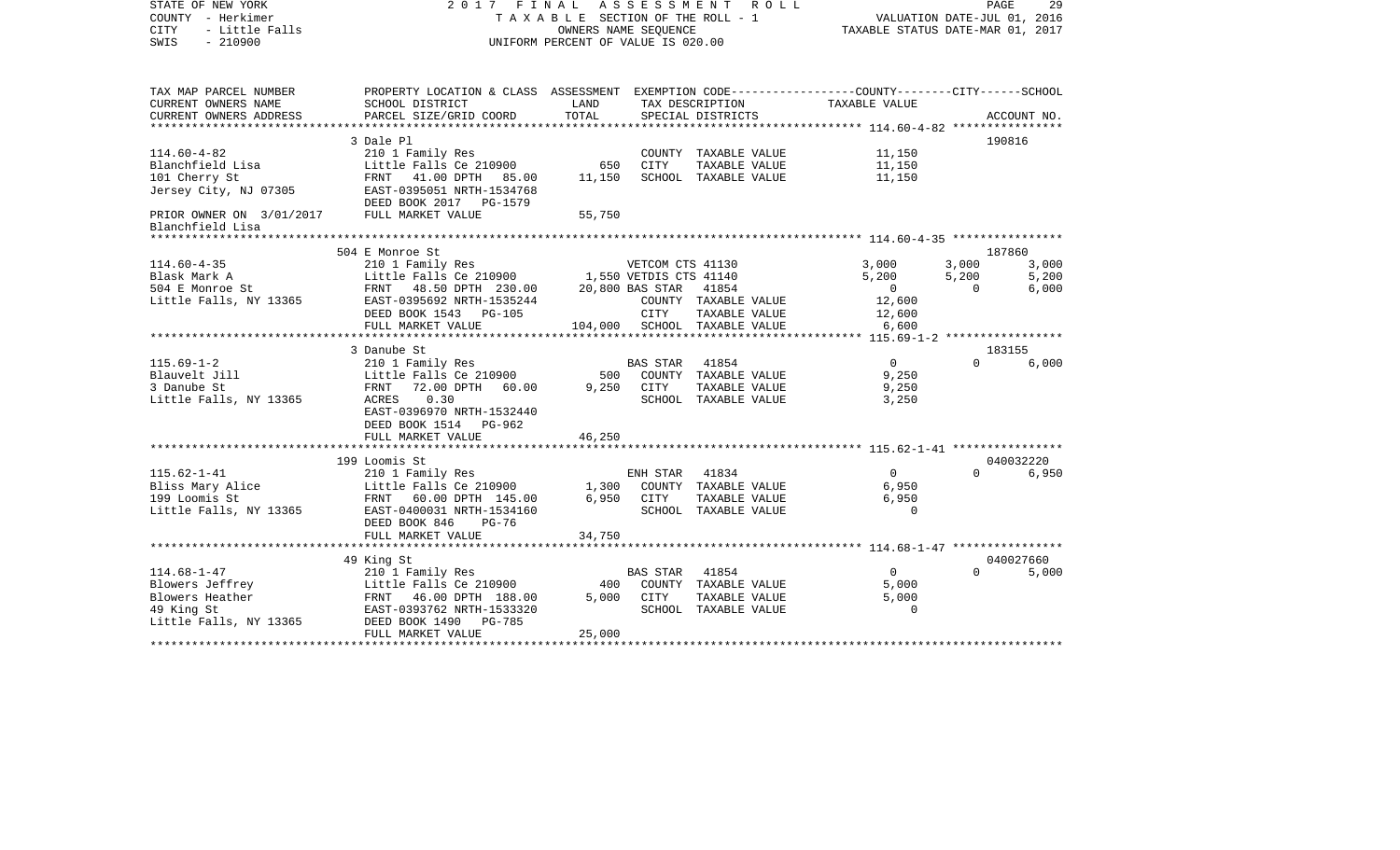COUNTY - Herkimer T A X A B L E SECTION OF THE ROLL - 1 VALUATION DATE-JUL 01, 2016 CITY - Little Falls OWNERS NAME SEQUENCE TAXABLE STATUS DATE-MAR 01, 2017 SWIS - 210900 UNIFORM PERCENT OF VALUE IS 020.00TAX MAP PARCEL NUMBER PROPERTY LOCATION & CLASS ASSESSMENT EXEMPTION CODE------------------COUNTY--------CITY------SCHOOL CURRENT OWNERS NAME SCHOOL DISTRICT LAND TAX DESCRIPTION TAXABLE VALUECURRENT OWNERS ADDRESS PARCEL SIZE/GRID COORD TOTAL SPECIAL DISTRICTS ACCOUNT NO. \*\*\*\*\*\*\*\*\*\*\*\*\*\*\*\*\*\*\*\*\*\*\*\*\*\*\*\*\*\*\*\*\*\*\*\*\*\*\*\*\*\*\*\*\*\*\*\*\*\*\*\*\*\*\*\*\*\*\*\*\*\*\*\*\*\*\*\*\*\*\*\*\*\*\*\*\*\*\*\*\*\*\*\*\*\*\*\*\*\*\*\*\*\*\*\*\*\*\*\*\*\*\* 114.59-4-4 \*\*\*\*\*\*\*\*\*\*\*\*\*\*\*\*\* 58 Woodside Ave 040062610114.59-4-4 210 1 Family Res VETFUND CT 41101 1,300 1,300 0 Blumberg Ellen and Little Falls Ce 210900 800 ENH STAR 41834 0 0 11,950 Blumberg Robert 610,650 FRNT 47.00 DPTH 117.00 11,950 COUNTY TAXABLE VALUE 10,650 58 Woodside Ave EAST-0392702 NRTH-1535169 CITY TAXABLE VALUE 10,650 Little Falls, NY 13365 DEED BOOK 00580 PG-00376 SCHOOL TAXABLE VALUE 0 FULL MARKET VALUE 59,750 \*\*\*\*\*\*\*\*\*\*\*\*\*\*\*\*\*\*\*\*\*\*\*\*\*\*\*\*\*\*\*\*\*\*\*\*\*\*\*\*\*\*\*\*\*\*\*\*\*\*\*\*\*\*\*\*\*\*\*\*\*\*\*\*\*\*\*\*\*\*\*\*\*\*\*\*\*\*\*\*\*\*\*\*\*\*\*\*\*\*\*\*\*\*\*\*\*\*\*\*\*\*\* 115.62-2-20 \*\*\*\*\*\*\*\*\*\*\*\*\*\*\*\* 225 Burwell St 040007290115.62-2-20 312 Vac w/imprv COUNTY TAXABLE VALUE 1,950 Blumberg Scott 1 11ttle Falls Ce 210900 900 CITY TAXABLE VALUE 6129 State Route 167 FRNT 50.00 DPTH 150.00 1,950 SCHOOL TAXABLE VALUE 1,950 Dolgeville, NY 13329 EAST-0400372 NRTH-1533588 DEED BOOK 1133 PG-511FULL MARKET VALUE 9,750 \*\*\*\*\*\*\*\*\*\*\*\*\*\*\*\*\*\*\*\*\*\*\*\*\*\*\*\*\*\*\*\*\*\*\*\*\*\*\*\*\*\*\*\*\*\*\*\*\*\*\*\*\*\*\*\*\*\*\*\*\*\*\*\*\*\*\*\*\*\*\*\*\*\*\*\*\*\*\*\*\*\*\*\*\*\*\*\*\*\*\*\*\*\*\*\*\*\*\*\*\*\*\* 115.61-1-78 \*\*\*\*\*\*\*\*\*\*\*\*\*\*\*\* 622-624 E Mill St 040040830115.61-1-78 340 Vacant indus COUNTY TAXABLE VALUE 2,000 Boagahs Water LLC Little Falls Ce 210900 2,000 CITY TAXABLE VALUE 2,000 501 W Main St FRNT 50.00 DPTH 130.00 2,000 SCHOOL TAXABLE VALUE 2,000 Little Falls, NY 13365 EAST-0397498 NRTH-1533340 DEED BOOK 1291 PG-226FULL MARKET VALUE 10,000 \*\*\*\*\*\*\*\*\*\*\*\*\*\*\*\*\*\*\*\*\*\*\*\*\*\*\*\*\*\*\*\*\*\*\*\*\*\*\*\*\*\*\*\*\*\*\*\*\*\*\*\*\*\*\*\*\*\*\*\*\*\*\*\*\*\*\*\*\*\*\*\*\*\*\*\*\*\*\*\*\*\*\*\*\*\*\*\*\*\*\*\*\*\*\*\*\*\*\*\*\*\*\* 115.61-1-79 \*\*\*\*\*\*\*\*\*\*\*\*\*\*\*\* 630 E Mill St 040040860115.61-1-79 340 Vacant indus COUNTY TAXABLE VALUE 5,000 Boagahs Water LLC Little Falls Ce 210900 5,000 CITY TAXABLE VALUE 5,000 501 W Main St FRNT 150.00 DPTH 125.00 5,000 SCHOOL TAXABLE VALUE 5,000 Little Falls, NY 13365 EAST-0397606 NRTH-1533332 DEED BOOK 1291 PG-226 FULL MARKET VALUE 25,000 \*\*\*\*\*\*\*\*\*\*\*\*\*\*\*\*\*\*\*\*\*\*\*\*\*\*\*\*\*\*\*\*\*\*\*\*\*\*\*\*\*\*\*\*\*\*\*\*\*\*\*\*\*\*\*\*\*\*\*\*\*\*\*\*\*\*\*\*\*\*\*\*\*\*\*\*\*\*\*\*\*\*\*\*\*\*\*\*\*\*\*\*\*\*\*\*\*\*\*\*\*\*\* 114.59-4-28 \*\*\*\*\*\*\*\*\*\*\*\*\*\*\*\* 46 Churchill St 040011910114.59-4-28 210 1 Family Res BAS STAR 41854 0 0 6,000 Boepple Chad J Little Falls Ce 210900 800 COUNTY TAXABLE VALUE 11,100 Boepple Jennifer R FRNT 40.00 DPTH 115.00 11,100 CITY TAXABLE VALUE 11,100 EAST-0392809 NRTH-1535114 Little Falls, NY 13365 DEED BOOK 1177 PG-867 FULL MARKET VALUE 55,500 \*\*\*\*\*\*\*\*\*\*\*\*\*\*\*\*\*\*\*\*\*\*\*\*\*\*\*\*\*\*\*\*\*\*\*\*\*\*\*\*\*\*\*\*\*\*\*\*\*\*\*\*\*\*\*\*\*\*\*\*\*\*\*\*\*\*\*\*\*\*\*\*\*\*\*\*\*\*\*\*\*\*\*\*\*\*\*\*\*\*\*\*\*\*\*\*\*\*\*\*\*\*\* 115.61-2-5 \*\*\*\*\*\*\*\*\*\*\*\*\*\*\*\*\* 29 Alexander St 040000750115.61-2-5 210 1 Family Res ENH STAR 41834 0 0 11,700 Boepple Robert T 611,700 COUNTY TAXABLE VALUE 11,700 Boepple Karin 10.700 CITY TAXABLE VALUE 11,700 POSTER 11,700 COMPONE 11,700 POSTER 11,700 29 Alexander St EAST-0398144 NRTH-1534551 SCHOOL TAXABLE VALUE 0Little Falls, NY 13365 DEED BOOK 729 PG-137 FULL MARKET VALUE 58,500 \*\*\*\*\*\*\*\*\*\*\*\*\*\*\*\*\*\*\*\*\*\*\*\*\*\*\*\*\*\*\*\*\*\*\*\*\*\*\*\*\*\*\*\*\*\*\*\*\*\*\*\*\*\*\*\*\*\*\*\*\*\*\*\*\*\*\*\*\*\*\*\*\*\*\*\*\*\*\*\*\*\*\*\*\*\*\*\*\*\*\*\*\*\*\*\*\*\*\*\*\*\*\*\*\*\*\*\*\*\*\*\*\*\*\*\*\*\*\*\*\*\*\*\*\*\*\*\*\*\*\*\*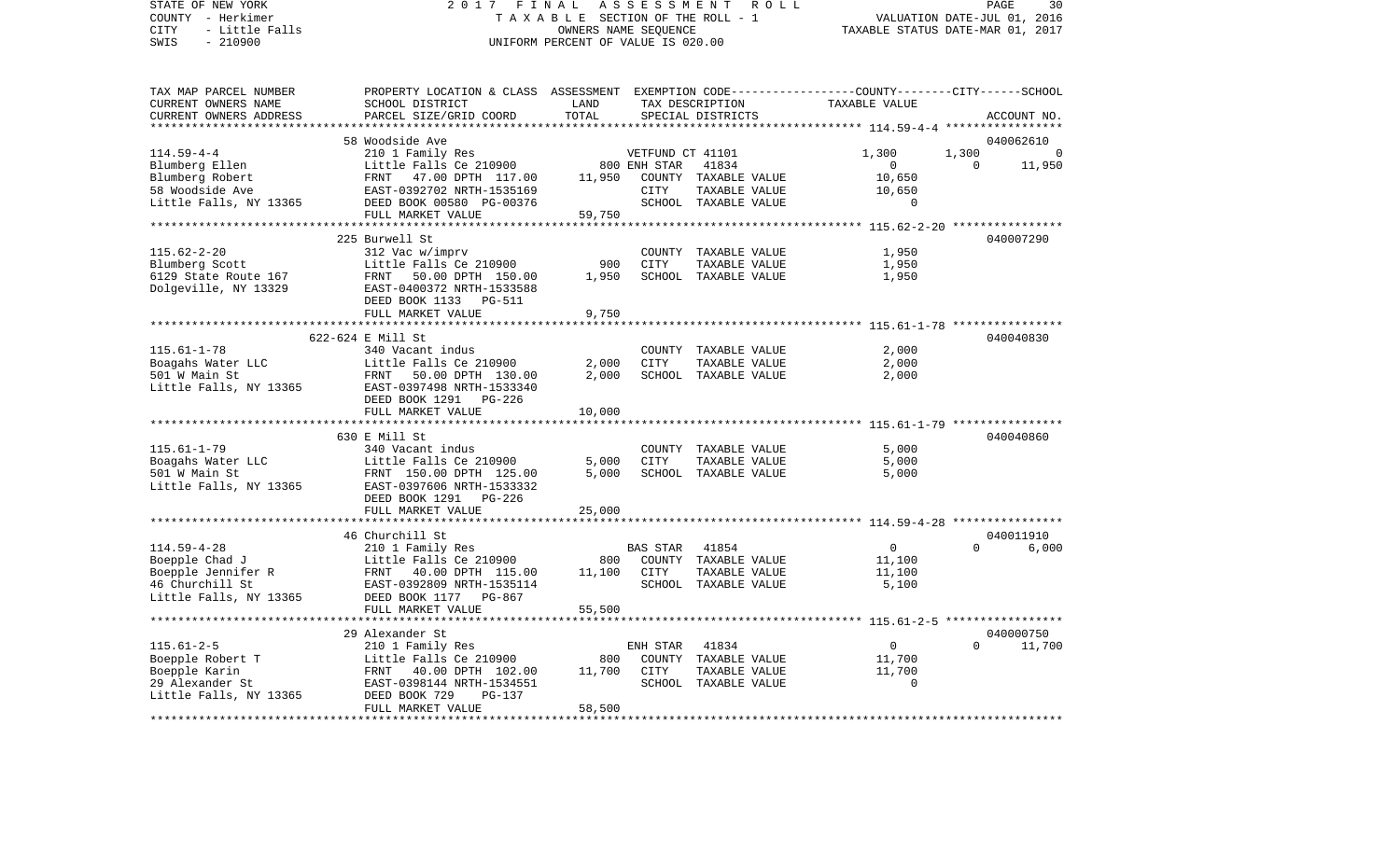| STATE OF NEW YORK<br>COUNTY - Herkimer<br>- Little Falls<br><b>CITY</b><br>$-210900$<br>SWIS | 2017<br>FINAL<br>ASSESSMENT<br>ROLL<br>TAXABLE SECTION OF THE ROLL - 1<br>OWNERS NAME SEQUENCE<br>UNIFORM PERCENT OF VALUE IS 020.00 |              |                 |                                       | PAGE<br>31<br>VALUATION DATE-JUL 01, 2016<br>TAXABLE STATUS DATE-MAR 01, 2017 |           |             |
|----------------------------------------------------------------------------------------------|--------------------------------------------------------------------------------------------------------------------------------------|--------------|-----------------|---------------------------------------|-------------------------------------------------------------------------------|-----------|-------------|
| TAX MAP PARCEL NUMBER<br>CURRENT OWNERS NAME                                                 | PROPERTY LOCATION & CLASS ASSESSMENT EXEMPTION CODE---------------COUNTY-------CITY------SCHOOL<br>SCHOOL DISTRICT                   | LAND         |                 | TAX DESCRIPTION                       | TAXABLE VALUE                                                                 |           |             |
| CURRENT OWNERS ADDRESS                                                                       | PARCEL SIZE/GRID COORD                                                                                                               | TOTAL        |                 | SPECIAL DISTRICTS                     |                                                                               |           | ACCOUNT NO. |
|                                                                                              |                                                                                                                                      |              |                 |                                       |                                                                               |           |             |
|                                                                                              | 1 Douglas St                                                                                                                         |              |                 |                                       |                                                                               | 040014430 |             |
| $114.60 - 2 - 22$                                                                            | 210 1 Family Res                                                                                                                     |              | <b>BAS STAR</b> | 41854                                 | $\mathbf{0}$                                                                  | $\Omega$  | 6,000       |
| Boepple Rory                                                                                 | Little Falls Ce 210900                                                                                                               | 550          |                 | COUNTY TAXABLE VALUE                  | 7,850                                                                         |           |             |
| 1 Douglas St                                                                                 | 59.40 DPTH<br>FRNT<br>64.90                                                                                                          | 7,850        | CITY            | TAXABLE VALUE                         | 7,850                                                                         |           |             |
| Little Falls, NY 13365                                                                       | BANK<br>055<br>EAST-0394618 NRTH-1535461                                                                                             |              |                 | SCHOOL TAXABLE VALUE                  | 1,850                                                                         |           |             |
|                                                                                              | DEED BOOK 1152 PG-465                                                                                                                |              |                 |                                       |                                                                               |           |             |
|                                                                                              | FULL MARKET VALUE                                                                                                                    | 39,250       |                 |                                       |                                                                               |           |             |
|                                                                                              |                                                                                                                                      |              |                 |                                       |                                                                               |           |             |
|                                                                                              | 18 Lewis St                                                                                                                          |              |                 |                                       |                                                                               | 040028830 |             |
| $114.60 - 1 - 49$                                                                            | 210 1 Family Res                                                                                                                     |              | <b>BAS STAR</b> | 41854                                 | $\overline{0}$                                                                | $\Omega$  | 6,000       |
| Boepple Timothy<br>18 Lewis St                                                               | Little Falls Ce 210900<br>FRNT 43.00 DPTH 100.00                                                                                     | 450<br>9,800 | CITY            | COUNTY TAXABLE VALUE<br>TAXABLE VALUE | 9,800<br>9,800                                                                |           |             |
| Little Falls, NY 13365                                                                       | EAST-0394444 NRTH-1535377                                                                                                            |              |                 | SCHOOL TAXABLE VALUE                  | 3,800                                                                         |           |             |
|                                                                                              | DEED BOOK 1272<br><b>PG-978</b>                                                                                                      |              |                 |                                       |                                                                               |           |             |
|                                                                                              | FULL MARKET VALUE                                                                                                                    | 49,000       |                 |                                       |                                                                               |           |             |
|                                                                                              |                                                                                                                                      |              |                 |                                       |                                                                               |           |             |
|                                                                                              | 15 Highland Ave                                                                                                                      |              |                 |                                       |                                                                               | 040024540 |             |
| $114.59 - 3 - 14$                                                                            | 210 1 Family Res                                                                                                                     |              | <b>BAS STAR</b> | 41854                                 | $\mathbf 0$                                                                   | $\Omega$  | 6,000       |
| Boepple Wade A                                                                               | Little Falls Ce 210900                                                                                                               | 1,500        |                 | COUNTY TAXABLE VALUE                  | 14,500                                                                        |           |             |
| 15 Highland Ave                                                                              | 80.00 DPTH 120.00<br>FRNT                                                                                                            | 14,500       | CITY            | TAXABLE VALUE                         | 14,500                                                                        |           |             |
| Little Falls, NY 13365                                                                       | <b>BANK</b><br>730<br>EAST-0392746 NRTH-1535816                                                                                      |              |                 | SCHOOL TAXABLE VALUE                  | 8,500                                                                         |           |             |
|                                                                                              | DEED BOOK 813<br><b>PG-165</b>                                                                                                       |              |                 |                                       |                                                                               |           |             |
|                                                                                              | FULL MARKET VALUE                                                                                                                    | 72,500       |                 |                                       |                                                                               |           |             |
|                                                                                              |                                                                                                                                      |              |                 |                                       |                                                                               |           |             |
|                                                                                              | 265 Church St                                                                                                                        |              |                 |                                       |                                                                               | 040011190 |             |
| $114.59 - 3 - 28$                                                                            | 311 Res vac land                                                                                                                     |              |                 | COUNTY TAXABLE VALUE                  | 1,000                                                                         |           |             |
| Bonfardeci Joseph A                                                                          | Little Falls Ce 210900                                                                                                               | 1,000        | <b>CITY</b>     | TAXABLE VALUE                         | 1,000                                                                         |           |             |
| 261-63 Church St                                                                             | FRNT 54.00 DPTH 206.00                                                                                                               | 1,000        |                 | SCHOOL TAXABLE VALUE                  | 1,000                                                                         |           |             |
| Little Falls, NY 13365                                                                       | EAST-0392915 NRTH-1535728                                                                                                            |              |                 |                                       |                                                                               |           |             |
|                                                                                              | DEED BOOK 1253<br><b>PG-314</b><br>FULL MARKET VALUE                                                                                 | 5,000        |                 |                                       |                                                                               |           |             |
|                                                                                              |                                                                                                                                      |              |                 |                                       |                                                                               |           |             |
|                                                                                              | 261-63 Church St                                                                                                                     |              |                 |                                       |                                                                               | 040011100 |             |
| $114.59 - 3 - 29$                                                                            | 220 2 Family Res                                                                                                                     |              | <b>BAS STAR</b> | 41854                                 | 0                                                                             | $\Omega$  | 6,000       |
| Bonfardeci Joseph A                                                                          | Little Falls Ce 210900                                                                                                               | 1,500        |                 | COUNTY TAXABLE VALUE                  | 20,000                                                                        |           |             |
| 261-63 Church St                                                                             | FRNT 60.00 DPTH 203.00                                                                                                               | 20,000       | CITY            | TAXABLE VALUE                         | 20,000                                                                        |           |             |
| Little Falls, NY 13365                                                                       | EAST-0392952 NRTH-1535686                                                                                                            |              |                 | SCHOOL TAXABLE VALUE                  | 14,000                                                                        |           |             |
|                                                                                              | DEED BOOK 1495<br>$PG-604$                                                                                                           |              |                 |                                       |                                                                               |           |             |
| ********************                                                                         | FULL MARKET VALUE                                                                                                                    | 100,000      |                 |                                       |                                                                               |           |             |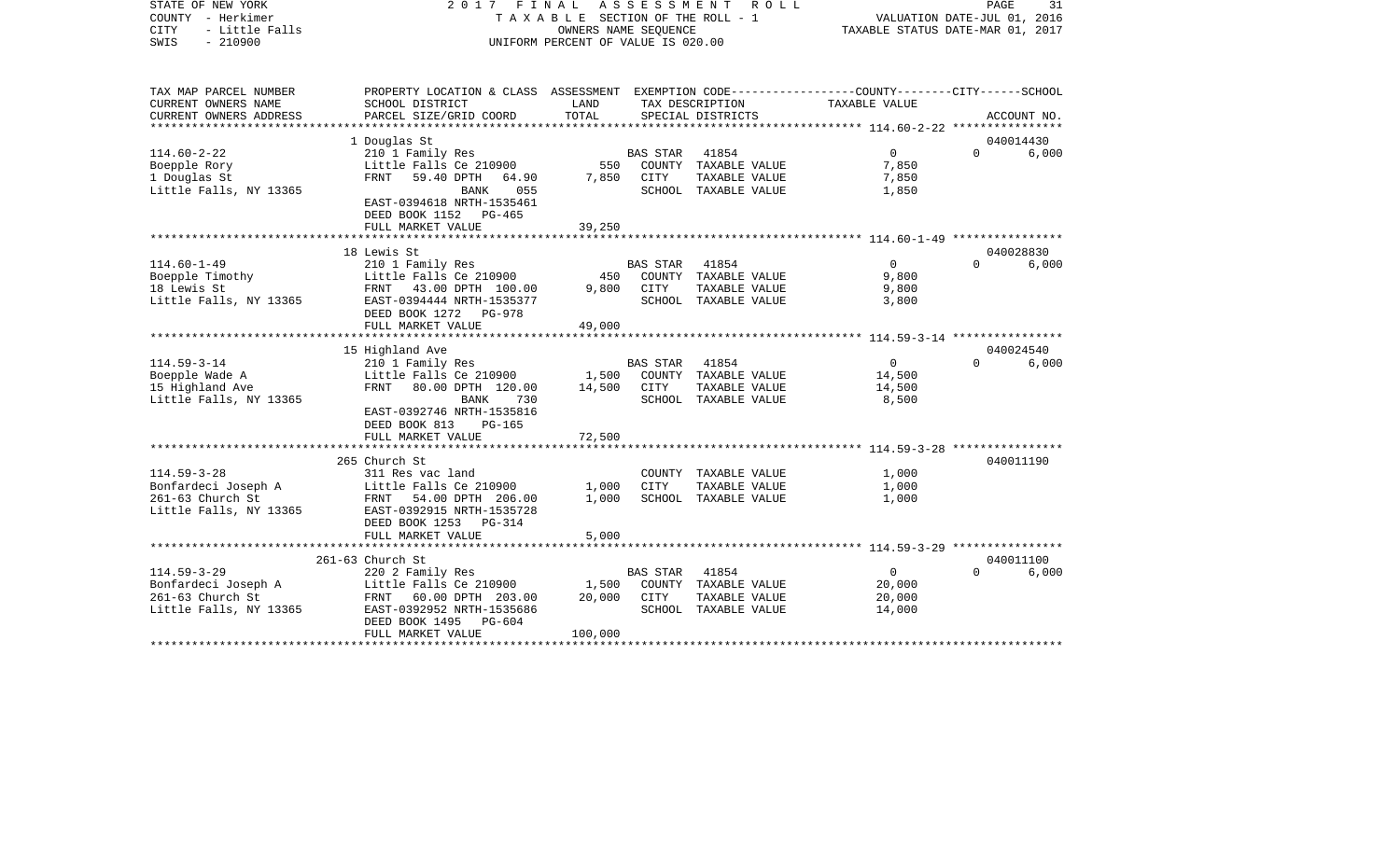## STATE OF NEW YORK 2 0 1 7 F I N A L A S S E S S M E N T R O L L PAGE 32 COUNTY - Herkimer T A X A B L E SECTION OF THE ROLL - 1 VALUATION DATE-JUL 01, 2016 CITY - Little Falls OWNERS NAME SEQUENCE TAXABLE STATUS DATE-MAR 01, 2017 SWIS - Little Falls<br>
SWIS - 210900<br>
SWIS - 210900<br>
UNIFORM PERCENT OF VALUE IS 020.00

| TAX MAP PARCEL NUMBER<br>CURRENT OWNERS NAME        | PROPERTY LOCATION & CLASS ASSESSMENT<br>SCHOOL DISTRICT                     | LAND                      |                                          | TAX DESCRIPTION                                | EXEMPTION CODE-----------------COUNTY-------CITY------SCHOOL<br>TAXABLE VALUE |                |                    |
|-----------------------------------------------------|-----------------------------------------------------------------------------|---------------------------|------------------------------------------|------------------------------------------------|-------------------------------------------------------------------------------|----------------|--------------------|
| CURRENT OWNERS ADDRESS                              | PARCEL SIZE/GRID COORD                                                      | TOTAL<br>**************** |                                          | SPECIAL DISTRICTS                              | **************************** 115.53-1-80 ****************                     |                | ACCOUNT NO.        |
|                                                     | 29 William St                                                               |                           |                                          |                                                |                                                                               |                | 186707             |
| $115.53 - 1 - 80$<br>Bonk Anthony                   | 210 1 Family Res<br>Little Falls Ce 210900                                  |                           | VETCOM CTS 41130<br>900 VETDIS CTS 41140 |                                                | 3,000<br>6,000                                                                | 3,000<br>6,000 | 3,000<br>6,000     |
| Bonk Stephanie<br>C/O Stephanie Bonk<br>112 Iris Rd | FRNT 60.00 DPTH 50.00<br>EAST-0396910 NRTH-1534915<br>DEED BOOK 1536 PG-141 |                           | 15,800 BAS STAR<br>CITY                  | 41854<br>COUNTY TAXABLE VALUE<br>TAXABLE VALUE | $\Omega$<br>6,800<br>6,800                                                    | $\Omega$       | 6,000              |
| Dolgeville, NY 13329                                | FULL MARKET VALUE                                                           |                           |                                          | 79,000 SCHOOL TAXABLE VALUE                    | 800                                                                           |                |                    |
|                                                     | 58 Moreland St                                                              |                           |                                          |                                                |                                                                               |                |                    |
| $115.53 - 2 - 32$                                   | 210 1 Family Res                                                            |                           | ENH STAR                                 | 41834                                          | $\Omega$                                                                      | $\Omega$       | 040049140<br>6,500 |
| Bonk Rose M                                         | Little Falls Ce 210900                                                      | 850                       |                                          | COUNTY TAXABLE VALUE                           | 6,500                                                                         |                |                    |
| Bonk Robert C                                       | FRNT<br>50.00 DPTH 150.00                                                   | 6,500                     | <b>CITY</b>                              | TAXABLE VALUE                                  | 6,500                                                                         |                |                    |
| 58 Moreland St                                      | EAST-0398929 NRTH-1535210                                                   |                           |                                          | SCHOOL TAXABLE VALUE                           | $\Omega$                                                                      |                |                    |
| Little Falls, NY 13365                              | DEED BOOK 1278 PG-584                                                       |                           |                                          |                                                |                                                                               |                |                    |
|                                                     | FULL MARKET VALUE                                                           | 32,500                    |                                          |                                                |                                                                               |                |                    |
|                                                     |                                                                             |                           |                                          |                                                |                                                                               |                |                    |
|                                                     | 30 Woodside Ave                                                             |                           |                                          |                                                |                                                                               |                | 198397             |
| $114.59 - 4 - 11$                                   | 210 1 Family Res                                                            |                           |                                          | COUNTY TAXABLE VALUE                           | 15,000                                                                        |                |                    |
| Bord John III                                       | Little Falls Ce 210900                                                      | 800                       | CITY                                     | TAXABLE VALUE                                  | 15,000                                                                        |                |                    |
| 30 Woodside Ave                                     | FRNT 40.00 DPTH 117.00                                                      | 15,000                    |                                          | SCHOOL TAXABLE VALUE                           | 15,000                                                                        |                |                    |
| Little Falls, NY 13365                              | EAST-0392911 NRTH-1535361<br>DEED BOOK 1608 PG-310                          |                           |                                          |                                                |                                                                               |                |                    |
|                                                     | FULL MARKET VALUE<br>*********************                                  | 75,000<br>********        |                                          |                                                |                                                                               |                |                    |
|                                                     | 67 Southern Ave                                                             |                           |                                          |                                                |                                                                               |                | 040056700          |
| $114.76 - 1 - 42$                                   | 210 1 Family Res                                                            |                           | ENH STAR                                 | 41834                                          | $\overline{0}$                                                                | $\Omega$       | 6,250              |
| Bosch Sharon Naple                                  | Little Falls Ce 210900                                                      | 600                       |                                          | COUNTY TAXABLE VALUE                           | 6,250                                                                         |                |                    |
| 67 Southern Ave                                     | FRNT 33.30 DPTH 120.00                                                      | 6,250                     | CITY                                     | TAXABLE VALUE                                  | 6,250                                                                         |                |                    |
| Little Falls, NY 13365                              | EAST-0394851 NRTH-1531033                                                   |                           |                                          | SCHOOL TAXABLE VALUE                           | $\Omega$                                                                      |                |                    |
|                                                     | DEED BOOK 733<br>$PG-253$                                                   |                           |                                          |                                                |                                                                               |                |                    |
|                                                     | FULL MARKET VALUE                                                           | 31,250                    |                                          |                                                |                                                                               |                |                    |
|                                                     |                                                                             |                           |                                          |                                                |                                                                               |                |                    |
|                                                     | 67 Southern Ave                                                             |                           |                                          |                                                |                                                                               |                | 040056730          |
| $114.76 - 1 - 43$                                   | 330 Vacant comm                                                             |                           |                                          | COUNTY TAXABLE VALUE                           | 50                                                                            |                |                    |
| Bosch Sharon Naple                                  | Little Falls Ce 210900                                                      | 50                        | <b>CITY</b>                              | TAXABLE VALUE                                  | 50                                                                            |                |                    |
| 67 Southern Ave                                     | FRNT<br>6.62 DPTH<br>33.30                                                  | 50                        |                                          | SCHOOL TAXABLE VALUE                           | 50                                                                            |                |                    |
| Little Falls, NY 13365                              | EAST-0394902 NRTH-1530996                                                   |                           |                                          |                                                |                                                                               |                |                    |
|                                                     | DEED BOOK 733<br>$PG-253$                                                   |                           |                                          |                                                |                                                                               |                |                    |
|                                                     | FULL MARKET VALUE                                                           | 250                       |                                          |                                                |                                                                               |                |                    |
|                                                     |                                                                             |                           |                                          |                                                |                                                                               |                | 157421             |
| $114.68 - 2 - 14$                                   | 35 Furnace St                                                               |                           |                                          |                                                | 6,130                                                                         |                |                    |
|                                                     | 210 1 Family Res<br>Little Falls Ce 210900                                  |                           | <b>CITY</b>                              | COUNTY TAXABLE VALUE                           | 6,130                                                                         |                |                    |
| Boudry Dale A<br>35 Furnace St                      | FRNT                                                                        | 1,000<br>6,130            |                                          | TAXABLE VALUE                                  |                                                                               |                |                    |
|                                                     | 50.00 DPTH 200.00<br>730<br><b>BANK</b>                                     |                           |                                          | SCHOOL TAXABLE VALUE                           | 6,130                                                                         |                |                    |
| Little Falls, NY 13365                              | EAST-0394556 NRTH-1533534                                                   |                           |                                          |                                                |                                                                               |                |                    |
|                                                     | DEED BOOK 1349<br>PG-817                                                    |                           |                                          |                                                |                                                                               |                |                    |
|                                                     | FULL MARKET VALUE                                                           | 30,650                    |                                          |                                                |                                                                               |                |                    |
|                                                     |                                                                             |                           |                                          |                                                |                                                                               |                |                    |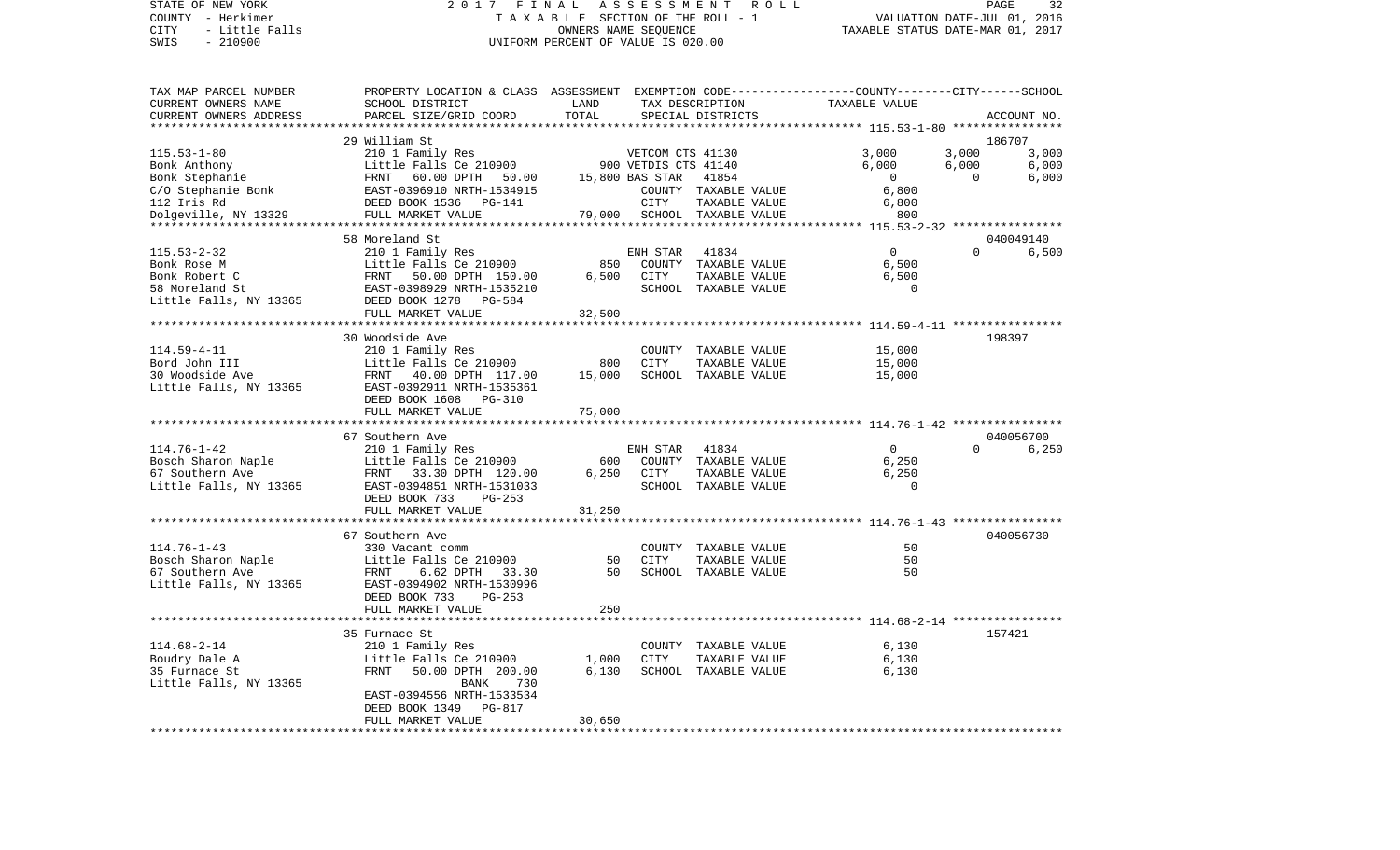| STATE OF NEW YORK<br>COUNTY - Herkimer<br>CITY<br>- Little Falls<br>$-210900$<br>SWIS | 2017 FINAL<br>TAXABLE SECTION OF THE ROLL - 1<br>UNIFORM PERCENT OF VALUE IS 020.00             | PAGE<br>33<br>VALUATION DATE-JUL 01, 2016<br>TAXABLE STATUS DATE-MAR 01, 2017 |                 |                                       |                  |                   |
|---------------------------------------------------------------------------------------|-------------------------------------------------------------------------------------------------|-------------------------------------------------------------------------------|-----------------|---------------------------------------|------------------|-------------------|
|                                                                                       |                                                                                                 |                                                                               |                 |                                       |                  |                   |
| TAX MAP PARCEL NUMBER                                                                 | PROPERTY LOCATION & CLASS ASSESSMENT EXEMPTION CODE---------------COUNTY-------CITY------SCHOOL |                                                                               |                 |                                       |                  |                   |
| CURRENT OWNERS NAME                                                                   | SCHOOL DISTRICT                                                                                 | LAND                                                                          |                 | TAX DESCRIPTION                       | TAXABLE VALUE    |                   |
| CURRENT OWNERS ADDRESS                                                                | PARCEL SIZE/GRID COORD                                                                          | TOTAL                                                                         |                 | SPECIAL DISTRICTS                     |                  | ACCOUNT NO.       |
|                                                                                       |                                                                                                 |                                                                               |                 |                                       |                  |                   |
|                                                                                       | 226 Church St                                                                                   |                                                                               |                 |                                       |                  | 040010560         |
| $114.59 - 2 - 73$                                                                     | 210 1 Family Res                                                                                |                                                                               |                 | COUNTY TAXABLE VALUE<br>TAXABLE VALUE | 10,000           |                   |
| Bowen Amy J<br>226 Church St                                                          | Little Falls Ce 210900<br>FRNT<br>40.00 DPTH 114.00                                             | 650<br>10,000                                                                 | CITY            | SCHOOL TAXABLE VALUE                  | 10,000<br>10,000 |                   |
| Little Falls, NY 13365                                                                | EAST-0393448 NRTH-1535451                                                                       |                                                                               |                 |                                       |                  |                   |
|                                                                                       | DEED BOOK 1363 PG-834                                                                           |                                                                               |                 |                                       |                  |                   |
|                                                                                       | FULL MARKET VALUE                                                                               | 50,000                                                                        |                 |                                       |                  |                   |
|                                                                                       |                                                                                                 |                                                                               |                 |                                       |                  |                   |
|                                                                                       | 561 W Main St                                                                                   |                                                                               |                 |                                       |                  | 196059            |
| $114.83 - 1 - 15$                                                                     | 432 Gas station                                                                                 |                                                                               |                 | COUNTY TAXABLE VALUE                  | 10,550           |                   |
| Bowman David J Jr                                                                     | Little Falls Ce 210900                                                                          | 3,200                                                                         | CITY            | TAXABLE VALUE                         | 10,550           |                   |
| 22 Fredricks St<br>Ilion, NY 13357                                                    | FRNT 99.69 DPTH 80.38<br>EAST-0391977 NRTH-1529567                                              | 10,550                                                                        |                 | SCHOOL TAXABLE VALUE                  | 10,550           |                   |
|                                                                                       | DEED BOOK 1593<br>PG-559                                                                        |                                                                               |                 |                                       |                  |                   |
|                                                                                       | FULL MARKET VALUE                                                                               | 52,750                                                                        |                 |                                       |                  |                   |
|                                                                                       |                                                                                                 |                                                                               |                 |                                       |                  |                   |
|                                                                                       | S Of W Main St                                                                                  |                                                                               |                 |                                       |                  | 197678            |
| $114.83 - 1 - 14$                                                                     | 330 Vacant comm                                                                                 |                                                                               |                 | COUNTY TAXABLE VALUE                  | 2,000            |                   |
| Bowman David Jr                                                                       | Little Falls Ce 210900                                                                          | 2,000                                                                         | CITY            | TAXABLE VALUE                         | 2,000            |                   |
| 22 Frederick St                                                                       | FRNT 48.00 DPTH 72.16                                                                           | 2,000                                                                         |                 | SCHOOL TAXABLE VALUE                  | 2,000            |                   |
| Ilion, NY 13357                                                                       | EAST-0391937 NRTH-1529500                                                                       |                                                                               |                 |                                       |                  |                   |
|                                                                                       | DEED BOOK 1603 PG-552<br>FULL MARKET VALUE                                                      | 10,000                                                                        |                 |                                       |                  |                   |
|                                                                                       |                                                                                                 |                                                                               |                 |                                       |                  |                   |
|                                                                                       | 188 W Monroe St                                                                                 |                                                                               |                 |                                       |                  | 040046920         |
| $114.59 - 2 - 40.1$                                                                   | 210 1 Family Res                                                                                |                                                                               | <b>BAS STAR</b> | 41854                                 | $\circ$          | $\Omega$<br>6,000 |
| Boyer Ambroze Sindi S                                                                 | Little Falls Ce 210900                                                                          | 1,500                                                                         | COUNTY          | TAXABLE VALUE                         | 11,650           |                   |
| 188 W Monroe St                                                                       | 72.00 DPTH 190.00<br>FRNT                                                                       | 11,650                                                                        | CITY            | TAXABLE VALUE                         | 11,650           |                   |
| Little Falls, NY 13365                                                                | ACRES<br>0.22                                                                                   |                                                                               |                 | SCHOOL TAXABLE VALUE                  | 5,650            |                   |
|                                                                                       | EAST-0393527 NRTH-1535760                                                                       |                                                                               |                 |                                       |                  |                   |
|                                                                                       | DEED BOOK 1359<br>PG-903<br>FULL MARKET VALUE                                                   | 58,250                                                                        |                 |                                       |                  |                   |
|                                                                                       |                                                                                                 |                                                                               |                 |                                       |                  |                   |
|                                                                                       | 102 W Monroe St                                                                                 |                                                                               |                 |                                       |                  | 195593            |
| $114.60 - 4 - 11$                                                                     | 210 1 Family Res                                                                                |                                                                               |                 | COUNTY TAXABLE VALUE                  | 9,100            |                   |
| Boyer Corey W                                                                         | Little Falls Ce 210900                                                                          | 950                                                                           | CITY            | TAXABLE VALUE                         | 9,100            |                   |
| Battisti Caitlyn W                                                                    | FRNT 40.00 DPTH 120.00                                                                          | 9,100                                                                         |                 | SCHOOL TAXABLE VALUE                  | 9,100            |                   |
| 102 W Monroe St                                                                       | EAST-0394529 NRTH-1535137                                                                       |                                                                               |                 |                                       |                  |                   |
| Little Falls, NY 13365                                                                | DEED BOOK 1590<br>PG-351                                                                        |                                                                               |                 |                                       |                  |                   |
|                                                                                       | FULL MARKET VALUE                                                                               | 45,500                                                                        |                 |                                       |                  |                   |
|                                                                                       | 29 Top Notch Dr                                                                                 |                                                                               |                 |                                       |                  | 196025            |
| $114.51 - 1 - 55$                                                                     | 210 1 Family Res                                                                                |                                                                               |                 | COUNTY TAXABLE VALUE                  | 23,640           |                   |
| Braccini Ronald                                                                       | Little Falls Ce 210900                                                                          | 2,300                                                                         | CITY            | TAXABLE VALUE                         | 23,640           |                   |
| Braccini Marian                                                                       | FRNT 95.00 DPTH 200.00                                                                          | 23,640                                                                        |                 | SCHOOL TAXABLE VALUE                  | 23,640           |                   |
| 29 Top Notch Dr                                                                       | EAST-0392621 NRTH-1537124                                                                       |                                                                               |                 |                                       |                  |                   |
| Little Falls, NY 13365                                                                | DEED BOOK 1593<br>PG-318                                                                        |                                                                               |                 |                                       |                  |                   |
|                                                                                       | FULL MARKET VALUE                                                                               | 118,200                                                                       |                 |                                       |                  |                   |
|                                                                                       |                                                                                                 |                                                                               |                 |                                       |                  |                   |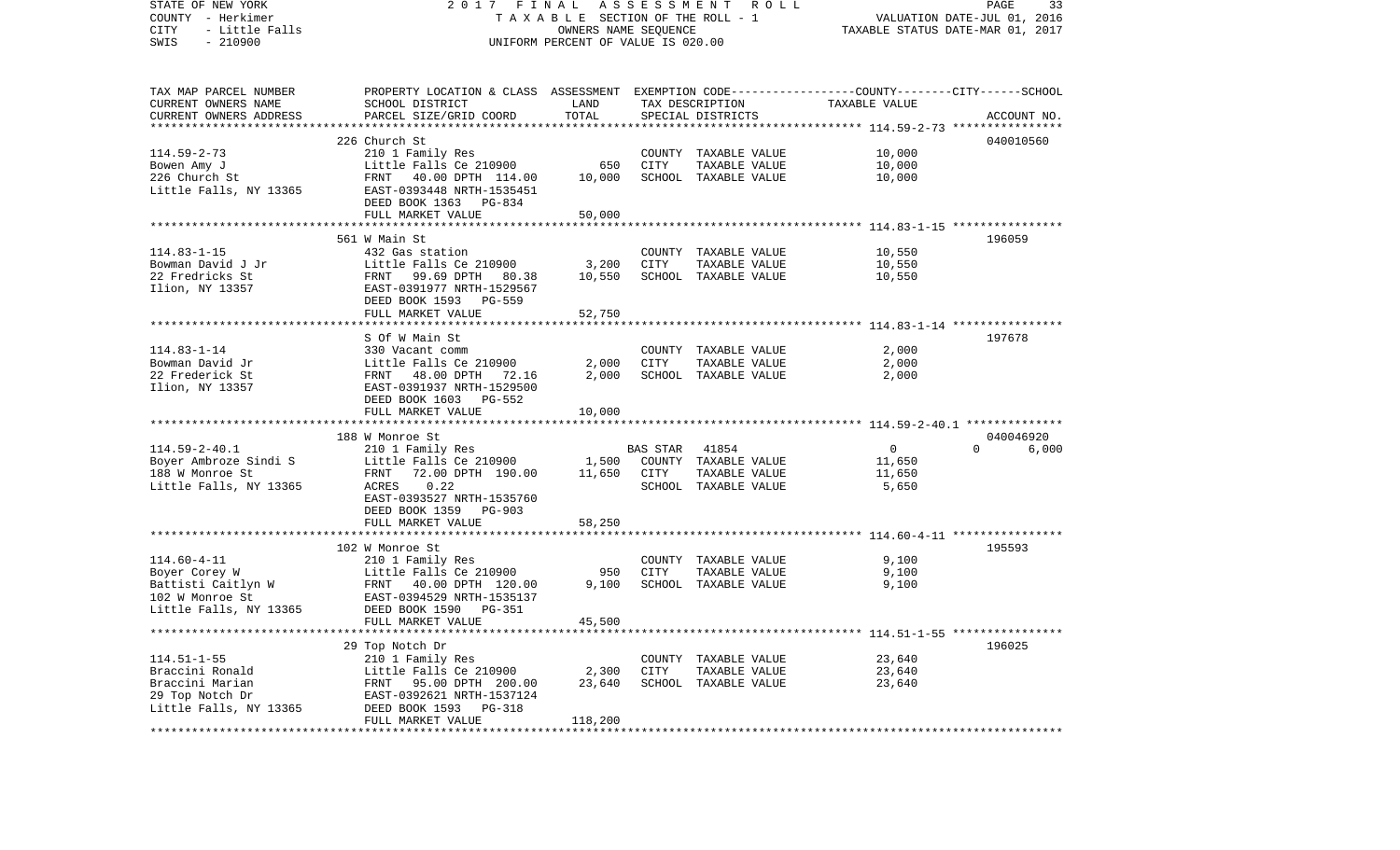| STATE OF NEW YORK<br>COUNTY - Herkimer<br><b>CITY</b><br>- Little Falls<br>$-210900$<br>SWIS | 2017 FINAL<br>ASSESSMENT<br>R O L L<br>T A X A B L E SECTION OF THE ROLL - 1<br>OWNERS NAME SEQUENCE<br>UNIFORM PERCENT OF VALUE IS 020.00 |                 |                 |                                       | PAGE<br>34<br>VALUATION DATE-JUL 01, 2016<br>TAXABLE STATUS DATE-MAR 01, 2017 |          |             |  |
|----------------------------------------------------------------------------------------------|--------------------------------------------------------------------------------------------------------------------------------------------|-----------------|-----------------|---------------------------------------|-------------------------------------------------------------------------------|----------|-------------|--|
| TAX MAP PARCEL NUMBER<br>CURRENT OWNERS NAME                                                 | PROPERTY LOCATION & CLASS ASSESSMENT EXEMPTION CODE----------------COUNTY-------CITY------SCHOOL<br>SCHOOL DISTRICT                        | LAND            |                 | TAX DESCRIPTION                       | TAXABLE VALUE                                                                 |          |             |  |
| CURRENT OWNERS ADDRESS                                                                       | PARCEL SIZE/GRID COORD                                                                                                                     | TOTAL           |                 | SPECIAL DISTRICTS                     |                                                                               |          | ACCOUNT NO. |  |
| ***********************                                                                      | 63 Burwell St                                                                                                                              |                 |                 |                                       |                                                                               | 199258   |             |  |
| $115.61 - 2 - 7$                                                                             | 220 2 Family Res                                                                                                                           |                 |                 | COUNTY TAXABLE VALUE                  | 10,400                                                                        |          |             |  |
| Bradsen Properties LLC                                                                       | Little Falls Ce 210900                                                                                                                     | 1,000           | CITY            | TAXABLE VALUE                         | 10,400                                                                        |          |             |  |
| 3450 S Ocean Blvd                                                                            | FRNT 50.00 DPTH 120.00                                                                                                                     | 10,400          |                 | SCHOOL TAXABLE VALUE                  | 10,400                                                                        |          |             |  |
| Highland Beach, FL 33487                                                                     | EAST-0398271 NRTH-1534512                                                                                                                  |                 |                 |                                       |                                                                               |          |             |  |
|                                                                                              | DEED BOOK 1613 PG-644                                                                                                                      |                 |                 |                                       |                                                                               |          |             |  |
|                                                                                              | FULL MARKET VALUE                                                                                                                          | 52,000          |                 |                                       |                                                                               |          |             |  |
|                                                                                              | ******************************                                                                                                             |                 |                 |                                       |                                                                               |          |             |  |
| $115.61 - 3 - 24$                                                                            | 106 Burwell St                                                                                                                             |                 |                 | COUNTY TAXABLE VALUE                  | 10,500                                                                        | 199258   |             |  |
| Bradsen Properties LLC                                                                       | 220 2 Family Res<br>Little Falls Ce 210900                                                                                                 | 1,000           | <b>CITY</b>     | TAXABLE VALUE                         | 10,500                                                                        |          |             |  |
| 3450 S Ocean Blvd                                                                            | FRNT 50.00 DPTH 120.00                                                                                                                     | 10,500          |                 | SCHOOL TAXABLE VALUE                  | 10,500                                                                        |          |             |  |
| Highland Beach, FL 33487                                                                     | EAST-0398843 NRTH-1534351                                                                                                                  |                 |                 |                                       |                                                                               |          |             |  |
|                                                                                              | DEED BOOK 1613<br>PG-644                                                                                                                   |                 |                 |                                       |                                                                               |          |             |  |
|                                                                                              | FULL MARKET VALUE                                                                                                                          | 52,500          |                 |                                       |                                                                               |          |             |  |
|                                                                                              |                                                                                                                                            |                 |                 |                                       |                                                                               |          |             |  |
|                                                                                              | 51 Top Notch Dr                                                                                                                            |                 |                 |                                       |                                                                               |          | 040058980   |  |
| $114.51 - 1 - 70$                                                                            | 210 1 Family Res                                                                                                                           |                 | <b>BAS STAR</b> | 41854                                 | $\overline{0}$                                                                | $\Omega$ | 6,000       |  |
| Brennan John J                                                                               | Little Falls Ce 210900<br>3.10                                                                                                             | 2,550<br>34,550 | CITY            | COUNTY TAXABLE VALUE<br>TAXABLE VALUE | 34,550<br>34,550                                                              |          |             |  |
| 51 Top Notch Dr<br>Little Falls, NY 13365                                                    | ACRES<br>EAST-0393491 NRTH-1538001                                                                                                         |                 |                 | SCHOOL TAXABLE VALUE                  | 28,550                                                                        |          |             |  |
|                                                                                              | DEED BOOK 1167 PG-206                                                                                                                      |                 |                 |                                       |                                                                               |          |             |  |
|                                                                                              | FULL MARKET VALUE                                                                                                                          | 172,750         |                 |                                       |                                                                               |          |             |  |
|                                                                                              |                                                                                                                                            |                 |                 |                                       |                                                                               |          |             |  |
|                                                                                              | 803 E Main St                                                                                                                              |                 |                 |                                       |                                                                               | 156675   |             |  |
| $115.61 - 1 - 48$                                                                            | 210 1 Family Res                                                                                                                           |                 | ENH STAR        | 41834                                 | $\Omega$                                                                      | $\Omega$ | 8,500       |  |
| Brewster Thomas                                                                              | Little Falls Ce 210900                                                                                                                     | 700             |                 | COUNTY TAXABLE VALUE                  | 8,500                                                                         |          |             |  |
| Brewster Mary L                                                                              | FRNT 40.00 DPTH 80.00                                                                                                                      | 8,500           | CITY            | TAXABLE VALUE                         | 8,500                                                                         |          |             |  |
| 803 E Main St                                                                                | EAST-0398285 NRTH-1533813                                                                                                                  |                 |                 | SCHOOL TAXABLE VALUE                  | $\Omega$                                                                      |          |             |  |
| Little Falls, NY 13365                                                                       | DEED BOOK 1345 PG-345<br>FULL MARKET VALUE                                                                                                 | 42,500          |                 |                                       |                                                                               |          |             |  |
|                                                                                              |                                                                                                                                            |                 |                 |                                       | ***************** 114.60-1-10 *****************                               |          |             |  |
|                                                                                              | Lewis & Milligan Sts                                                                                                                       |                 |                 |                                       |                                                                               |          | 040029100   |  |
| $114.60 - 1 - 10$                                                                            | 311 Res vac land                                                                                                                           |                 |                 | COUNTY TAXABLE VALUE                  | 700                                                                           |          |             |  |
| Bridgeman Caroline E                                                                         | Little Falls Ce 210900                                                                                                                     | 700             | <b>CITY</b>     | TAXABLE VALUE                         | 700                                                                           |          |             |  |
| Bridgeman Crystal D                                                                          | W V19                                                                                                                                      | 700             |                 | SCHOOL TAXABLE VALUE                  | 700                                                                           |          |             |  |
| 68 Moreland St                                                                               | 60x100                                                                                                                                     |                 |                 |                                       |                                                                               |          |             |  |
| Little Falls, NY 13365                                                                       | Lewis & Millig                                                                                                                             |                 |                 |                                       |                                                                               |          |             |  |
|                                                                                              | FRNT 60.00 DPTH 100.00                                                                                                                     |                 |                 |                                       |                                                                               |          |             |  |
|                                                                                              | EAST-0394605 NRTH-1535707<br>DEED BOOK 2017 PG-71                                                                                          |                 |                 |                                       |                                                                               |          |             |  |
|                                                                                              | FULL MARKET VALUE                                                                                                                          | 3,500           |                 |                                       |                                                                               |          |             |  |
|                                                                                              |                                                                                                                                            |                 |                 |                                       |                                                                               |          |             |  |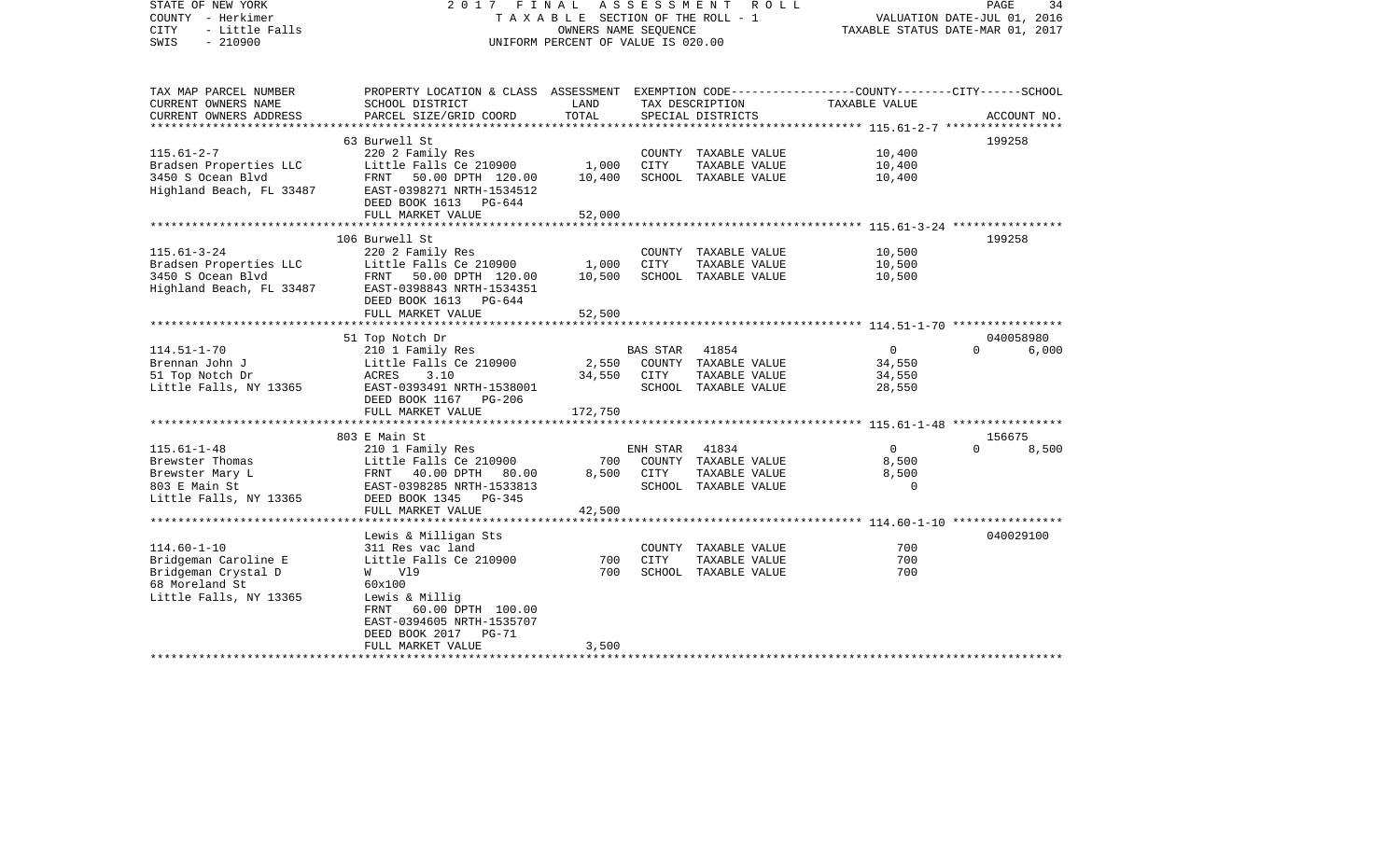| STATE OF NEW YORK<br>COUNTY - Herkimer<br>CITY<br>- Little Falls<br>SWIS<br>$-210900$                             | 2 0 1 7<br>FINAL<br>ASSESSMENT<br>R O L L<br>TAXABLE SECTION OF THE ROLL - 1<br>OWNERS NAME SEQUENCE<br>UNIFORM PERCENT OF VALUE IS 020.00                                   |                                                |                  |                                                                        | PAGE<br>35<br>VALUATION DATE-JUL 01, 2016<br>TAXABLE STATUS DATE-MAR 01, 2017 |                   |  |
|-------------------------------------------------------------------------------------------------------------------|------------------------------------------------------------------------------------------------------------------------------------------------------------------------------|------------------------------------------------|------------------|------------------------------------------------------------------------|-------------------------------------------------------------------------------|-------------------|--|
| TAX MAP PARCEL NUMBER<br>CURRENT OWNERS NAME<br>CURRENT OWNERS ADDRESS                                            | PROPERTY LOCATION & CLASS ASSESSMENT EXEMPTION CODE----------------COUNTY-------CITY------SCHOOL<br>SCHOOL DISTRICT<br>PARCEL SIZE/GRID COORD                                | LAND<br>TOTAL                                  |                  | TAX DESCRIPTION<br>SPECIAL DISTRICTS                                   | TAXABLE VALUE                                                                 | ACCOUNT NO.       |  |
|                                                                                                                   |                                                                                                                                                                              |                                                |                  |                                                                        | ********* 115.53-2-34 ****                                                    |                   |  |
|                                                                                                                   | 64 Moreland St                                                                                                                                                               |                                                |                  |                                                                        |                                                                               | 181482            |  |
| $115.53 - 2 - 34$<br>Bridgeman Caroline E<br>Bridgeman Crystal&Edward<br>68 Moreland St<br>Little Falls, NY 13365 | 210 1 Family Res<br>Little Falls Ce 210900<br>FRNT 25.00 DPTH 150.00<br>EAST-0398983 NRTH-1535175<br>DEED BOOK 2017 PG-67                                                    | 450<br>9,000                                   | CITY             | COUNTY TAXABLE VALUE<br>TAXABLE VALUE<br>SCHOOL TAXABLE VALUE          | 9,000<br>9,000<br>9,000                                                       |                   |  |
|                                                                                                                   | FULL MARKET VALUE                                                                                                                                                            | 45,000                                         |                  |                                                                        |                                                                               |                   |  |
|                                                                                                                   |                                                                                                                                                                              | * * * * * * * * * * *                          |                  |                                                                        | ************************* 115.53-2-35 *****************                       |                   |  |
|                                                                                                                   | 66 Moreland St                                                                                                                                                               |                                                |                  |                                                                        |                                                                               | 191506            |  |
| $115.53 - 2 - 35$                                                                                                 | 220 2 Family Res                                                                                                                                                             |                                                |                  | COUNTY TAXABLE VALUE                                                   | 6,000                                                                         |                   |  |
| Bridgeman Caroline E<br>Bridgeman Crystal D<br>68 Moreland St<br>Little Falls, NY 13365                           | Little Falls Ce 210900<br>FRNT<br>25.00 DPTH 150.00<br>EAST-0399001 NRTH-1535162<br>DEED BOOK 2017 PG-68                                                                     | 450<br>6,000                                   | <b>CITY</b>      | TAXABLE VALUE<br>SCHOOL TAXABLE VALUE                                  | 6,000<br>6,000                                                                |                   |  |
|                                                                                                                   | FULL MARKET VALUE                                                                                                                                                            | 30,000                                         |                  |                                                                        |                                                                               |                   |  |
|                                                                                                                   | ***********************                                                                                                                                                      |                                                |                  |                                                                        | ************************ 115.53-2-36 *****************                        |                   |  |
| $115.53 - 2 - 36$<br>Bridgeman Caroline E<br>Bridgeman Crystal D<br>68 Moreland St<br>Little Falls, NY 13365      | 68 Moreland St<br>210 1 Family Res<br>Little Falls Ce 210900<br>FRNT 25.00 DPTH 150.00<br>EAST-0399022 NRTH-1535148<br>DEED BOOK 2017 PG-69                                  | 450<br>6,000                                   | COUNTY<br>CITY   | TAXABLE VALUE<br>TAXABLE VALUE<br>SCHOOL TAXABLE VALUE                 | 6,000<br>6,000<br>6,000                                                       | 040049440         |  |
|                                                                                                                   | FULL MARKET VALUE                                                                                                                                                            | 30,000                                         |                  |                                                                        |                                                                               |                   |  |
|                                                                                                                   | *************************                                                                                                                                                    |                                                |                  |                                                                        |                                                                               |                   |  |
|                                                                                                                   | 70 Moreland St                                                                                                                                                               |                                                |                  |                                                                        |                                                                               | 193855            |  |
| $115.53 - 2 - 37$<br>Bridgeman Caroline E<br>Bridgeman Crystal D<br>68 Moreland St<br>Little Falls, NY 13365      | 210 1 Family Res<br>Little Falls Ce 210900<br>FRNT 27.70 DPTH 150.00<br>EAST-0399044 NRTH-1535133<br>DEED BOOK 2017<br>PG-70                                                 | 500<br>7,500                                   | <b>CITY</b>      | COUNTY TAXABLE VALUE<br>TAXABLE VALUE<br>SCHOOL TAXABLE VALUE          | 7,500<br>7,500<br>7,500                                                       |                   |  |
|                                                                                                                   | FULL MARKET VALUE                                                                                                                                                            | 37,500                                         |                  |                                                                        |                                                                               |                   |  |
|                                                                                                                   | ************************<br>75 Church St                                                                                                                                     |                                                |                  |                                                                        |                                                                               | 164535            |  |
| $114.68 - 4 - 13$<br>Bright David A<br>Bright Angela<br>75 Church St<br>Little Falls, NY 13365                    | 220 2 Family Res<br>Little Falls Ce 210900<br>FRNT 124.00 DPTH 147.00<br>EAST-0394929 NRTH-1534185<br>DEED BOOK 1395 PG-45<br>FULL MARKET VALUE<br>************************* | 2,500<br>12,550<br>62,750<br>***************** | BAS STAR<br>CITY | 41854<br>COUNTY TAXABLE VALUE<br>TAXABLE VALUE<br>SCHOOL TAXABLE VALUE | $\overline{0}$<br>12,550<br>12,550<br>6,550                                   | $\Omega$<br>6,000 |  |
|                                                                                                                   | S Of Loomis St                                                                                                                                                               |                                                |                  |                                                                        |                                                                               | 040033270         |  |
| $115.62 - 2 - 12$<br>Broat Joseph M<br>Broat Jenny M<br>289 Loomis St<br>Little Falls, NY 13365                   | 311 Res vac land<br>Little Falls Ce 210900<br>25.00 DPTH 140.00<br>FRNT<br>EAST-0401047 NRTH-1533652<br>DEED BOOK 1161<br>$PG-463$<br>FULL MARKET VALUE                      | 450<br>450<br>2,250                            | CITY             | COUNTY TAXABLE VALUE<br>TAXABLE VALUE<br>SCHOOL TAXABLE VALUE          | 450<br>450<br>450                                                             |                   |  |
| *************                                                                                                     |                                                                                                                                                                              |                                                |                  |                                                                        |                                                                               |                   |  |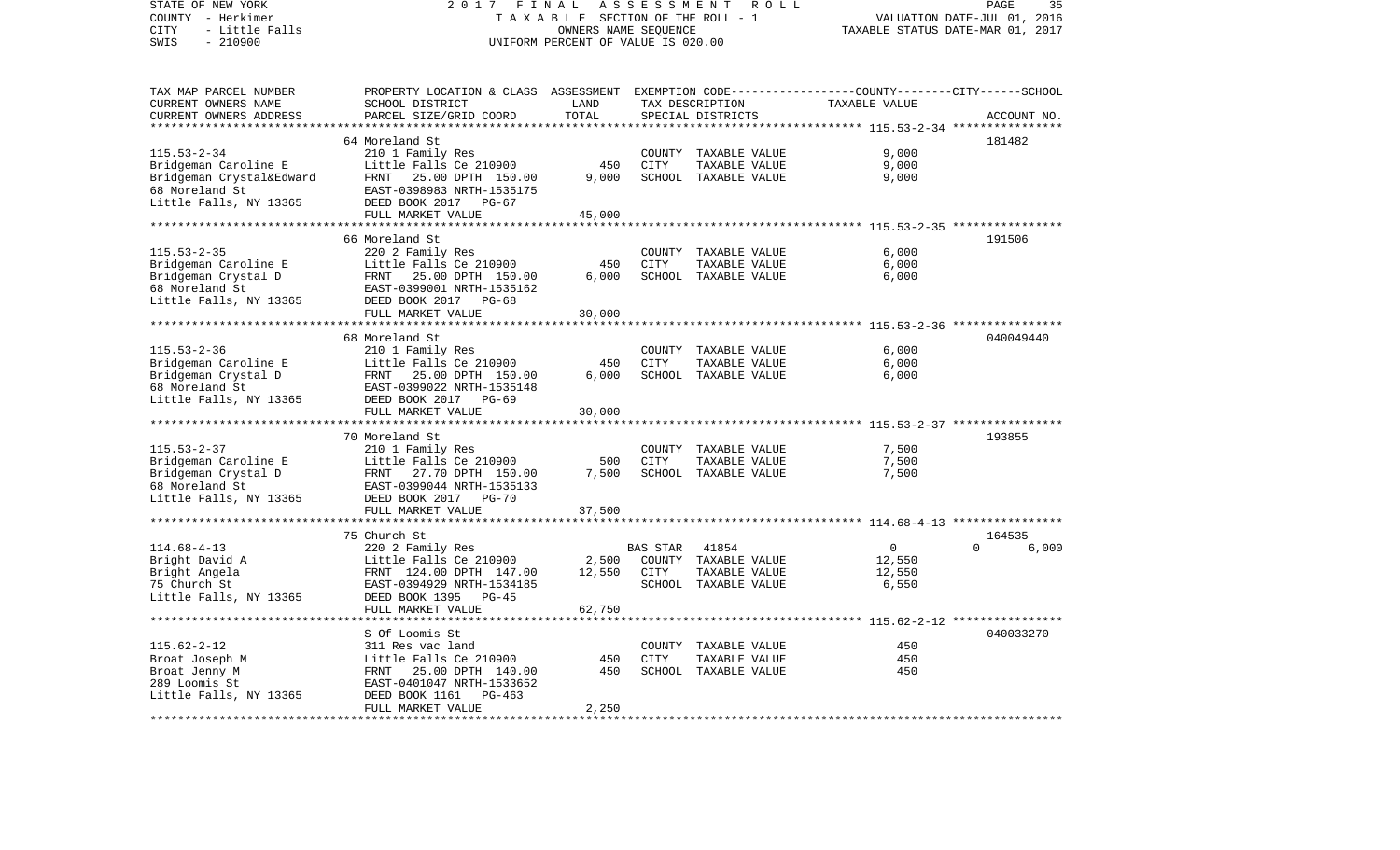## STATE OF NEW YORK 2 0 1 7 F I N A L A S S E S S M E N T R O L L PAGE 36COUNTY - Herkimer T A X A B L E SECTION OF THE ROLL - 1 VALUATION DATE-JUL 01, 2016 CITY - Little Falls OWNERS NAME SEQUENCE TAXABLE STATUS DATE-MAR 01, 2017 UNIFORM PERCENT OF VALUE IS 020.00

36

| TAX MAP PARCEL NUMBER                 | PROPERTY LOCATION & CLASS ASSESSMENT EXEMPTION CODE---------------COUNTY-------CITY------SCHOOL |               |                  |                      |                |          |             |
|---------------------------------------|-------------------------------------------------------------------------------------------------|---------------|------------------|----------------------|----------------|----------|-------------|
| CURRENT OWNERS NAME                   | SCHOOL DISTRICT                                                                                 | LAND<br>TOTAL |                  | TAX DESCRIPTION      | TAXABLE VALUE  |          |             |
| CURRENT OWNERS ADDRESS                | PARCEL SIZE/GRID COORD                                                                          |               |                  | SPECIAL DISTRICTS    |                |          | ACCOUNT NO. |
|                                       | 289 Loomis St                                                                                   |               |                  |                      |                |          | 040033240   |
| $115.62 - 2 - 13$                     | 210 1 Family Res                                                                                |               | BAS STAR         | 41854                | $\overline{0}$ | $\Omega$ | 6,000       |
| Broat Joseph M                        | Little Falls Ce 210900                                                                          | 850           |                  | COUNTY TAXABLE VALUE | 13,550         |          |             |
| Broat Jenny M                         | FRNT 40.00 DPTH 140.00                                                                          | 13,550        | CITY             | TAXABLE VALUE        | 13,550         |          |             |
| 289 Loomis St                         | EAST-0401016 NRTH-1533667                                                                       |               |                  | SCHOOL TAXABLE VALUE | 7,550          |          |             |
| Little Falls, NY 13365                | DEED BOOK 1161 PG-463                                                                           |               |                  |                      |                |          |             |
|                                       | FULL MARKET VALUE                                                                               | 67,750        |                  |                      |                |          |             |
|                                       |                                                                                                 |               |                  |                      |                |          |             |
|                                       | 222 Loomis St                                                                                   |               |                  |                      |                |          | 152804      |
| $115.62 - 1 - 16$                     | 210 1 Family Res                                                                                |               | BAS STAR         | 41854                | $\overline{0}$ | $\Omega$ | 6,000       |
| Broken Oar Realty, LLC                | Little Falls Ce 210900                                                                          | 1,000         |                  | COUNTY TAXABLE VALUE | 7,750          |          |             |
| 1 Academy Dr                          | FRNT 45.00 DPTH 200.00                                                                          | 7,750         | CITY             | TAXABLE VALUE        | 7,750          |          |             |
| Salisbury Center, NY 13454            | EAST-0400462 NRTH-1534206                                                                       |               |                  | SCHOOL TAXABLE VALUE | 1,750          |          |             |
|                                       | DEED BOOK 2017 PG-1799                                                                          |               |                  |                      |                |          |             |
| PRIOR OWNER ON 3/01/2017              | FULL MARKET VALUE                                                                               | 38,750        |                  |                      |                |          |             |
| Broken Oar Realty, LLC                |                                                                                                 |               |                  |                      |                |          |             |
|                                       |                                                                                                 |               |                  |                      |                |          |             |
|                                       | 83-85 Loomis St                                                                                 |               |                  |                      |                |          | 040030480   |
| $115.53 - 4 - 61$                     | 220 2 Family Res                                                                                |               | VETCOM CTS 41130 |                      | 3,000          | 3,000    | 3,000       |
| Bronson Cecil C Jr                    | Little Falls Ce 210900                                                                          |               | 1,000 ENH STAR   | 41834                | $\overline{0}$ | $\Omega$ | 9,250       |
| Bronson Wife                          | FRNT 59.67 DPTH 120.00                                                                          | 12,250        |                  | COUNTY TAXABLE VALUE | 9,250          |          |             |
| 83-5 Loomis St                        | EAST-0398645 NRTH-1534629                                                                       |               | CITY             | TAXABLE VALUE        | 9,250          |          |             |
| Little Falls, NY 13365                | DEED BOOK 00513 PG-00356                                                                        |               |                  | SCHOOL TAXABLE VALUE | $\mathbf 0$    |          |             |
|                                       | FULL MARKET VALUE                                                                               | 61,250        |                  |                      |                |          |             |
|                                       |                                                                                                 |               |                  |                      |                |          |             |
|                                       | 121 Burwell St                                                                                  |               |                  |                      |                |          | 040005850   |
| $115.61 - 3 - 35$                     | 210 1 Family Res                                                                                |               | ENH STAR         | 41834                | $\overline{0}$ | $\Omega$ | 10,900      |
| Bronson Leslie I                      | Little Falls Ce 210900                                                                          | 900           |                  | COUNTY TAXABLE VALUE | 10,900         |          |             |
| Bronson Anna S                        | FRNT<br>46.67 DPTH 132.90                                                                       | 10,900 CITY   |                  | TAXABLE VALUE        | 10,900         |          |             |
| 121 Burwell St                        | 023<br>BANK                                                                                     |               |                  | SCHOOL TAXABLE VALUE | $\Omega$       |          |             |
| Little Falls, NY 13365                | EAST-0398982 NRTH-1534103                                                                       |               |                  |                      |                |          |             |
|                                       | DEED BOOK 896 PG-322                                                                            |               |                  |                      |                |          |             |
|                                       | FULL MARKET VALUE                                                                               | 54,500        |                  |                      |                |          |             |
|                                       |                                                                                                 |               |                  |                      |                |          |             |
|                                       | Petrie St                                                                                       |               |                  |                      |                |          | 040005880   |
| $115.61 - 3 - 41$                     | 311 Res vac land                                                                                |               |                  | COUNTY TAXABLE VALUE | 500            |          |             |
| Bronson Leslie I                      | Little Falls Ce 210900                                                                          | 500           | <b>CITY</b>      | TAXABLE VALUE        | 500            |          |             |
| Bronson Anna S                        | FRNT 46.98 DPTH 108.74                                                                          | 500           |                  | SCHOOL TAXABLE VALUE | 500            |          |             |
| 121 Burwell St                        | EAST-0398960 NRTH-1533988                                                                       |               |                  |                      |                |          |             |
| Little Falls, NY 13365                | DEED BOOK 896<br>PG-322                                                                         |               |                  |                      |                |          |             |
|                                       | FULL MARKET VALUE                                                                               | 2,500         |                  |                      |                |          |             |
|                                       |                                                                                                 |               |                  |                      |                |          |             |
|                                       | Glen Ave                                                                                        |               |                  |                      |                |          | 166041      |
| $114.75 - 1 - 38$                     | 311 Res vac land                                                                                |               |                  | COUNTY TAXABLE VALUE | 200            |          |             |
| Brown Barbara Marie                   | Little Falls Ce 210900                                                                          | 200           | CITY             | TAXABLE VALUE        | 200            |          |             |
| 19 Glen Ave<br>Little Falls, NY 13365 | FRNT 60.00 DPTH 60.00<br>EAST-0393827 NRTH-1532192                                              | 200           |                  | SCHOOL TAXABLE VALUE | 200            |          |             |
|                                       | DEED BOOK 1404 PG-369                                                                           |               |                  |                      |                |          |             |
|                                       | FULL MARKET VALUE                                                                               | 1,000         |                  |                      |                |          |             |
|                                       |                                                                                                 |               |                  |                      |                |          |             |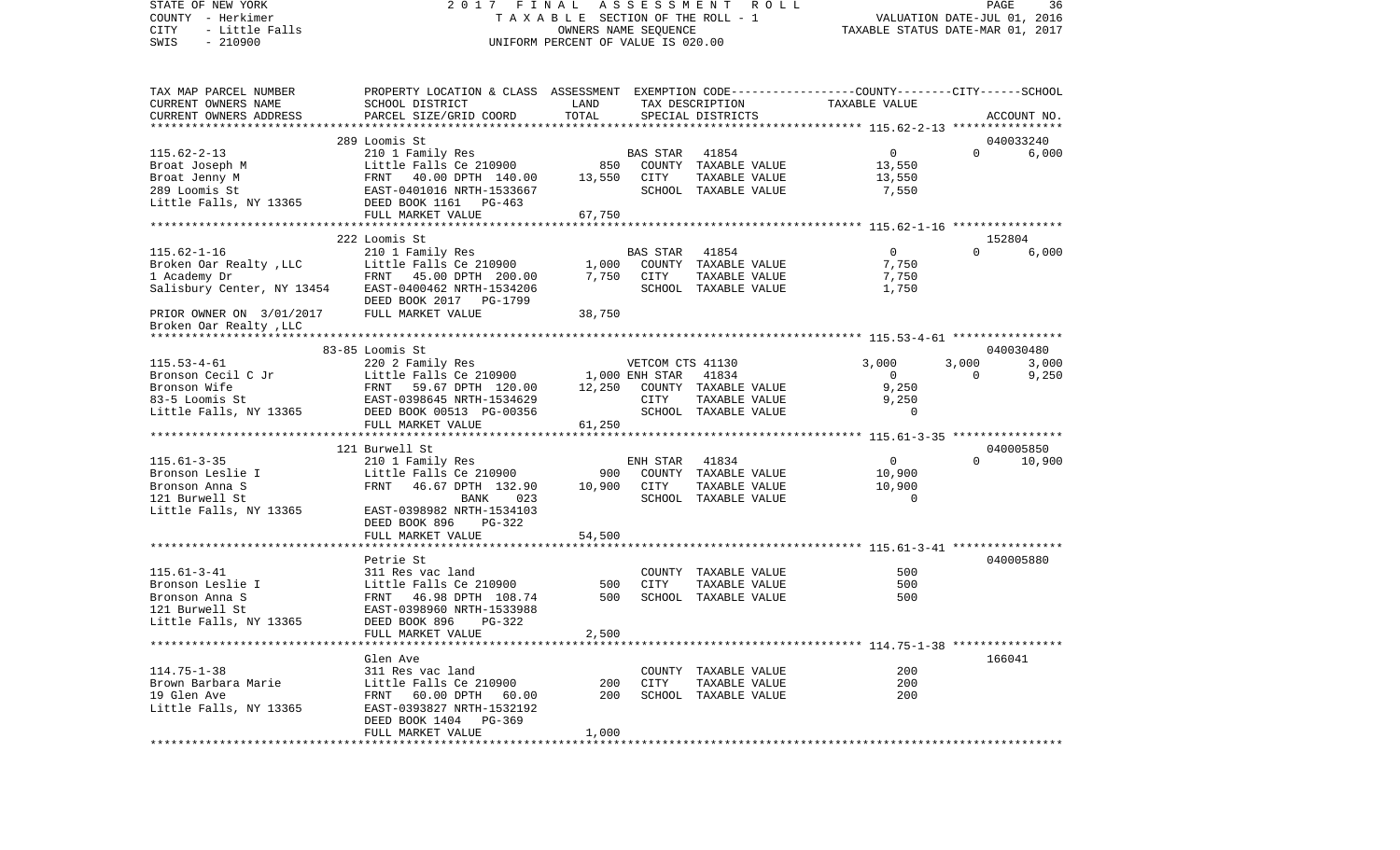| STATE OF NEW YORK<br>COUNTY - Herkimer<br>- Little Falls<br><b>CITY</b><br>SWIS<br>$-210900$ | 2017 FINAL                                                                                                         | T A X A B L E SECTION OF THE ROLL - 1<br>OWNERS NAME SEQUENCE<br>UNIFORM PERCENT OF VALUE IS 020.00 | ASSESSMENT  | R O L L              | TAXABLE STATUS DATE-MAR 01, 2017                 | PAGE<br>VALUATION DATE-JUL 01, 2016 | 37          |
|----------------------------------------------------------------------------------------------|--------------------------------------------------------------------------------------------------------------------|-----------------------------------------------------------------------------------------------------|-------------|----------------------|--------------------------------------------------|-------------------------------------|-------------|
| TAX MAP PARCEL NUMBER<br>CURRENT OWNERS NAME                                                 | PROPERTY LOCATION & CLASS ASSESSMENT EXEMPTION CODE---------------COUNTY-------CITY------SCHOOL<br>SCHOOL DISTRICT | LAND                                                                                                |             | TAX DESCRIPTION      | TAXABLE VALUE                                    |                                     |             |
| CURRENT OWNERS ADDRESS                                                                       | PARCEL SIZE/GRID COORD                                                                                             | TOTAL                                                                                               |             | SPECIAL DISTRICTS    |                                                  |                                     | ACCOUNT NO. |
|                                                                                              | 10 Burwell St                                                                                                      |                                                                                                     |             |                      |                                                  | 196167                              |             |
| $115.53 - 3 - 59$                                                                            | 220 2 Family Res                                                                                                   |                                                                                                     |             | COUNTY TAXABLE VALUE | 17,350                                           |                                     |             |
| Brown Douglas G                                                                              | Little Falls Ce 210900                                                                                             | 900                                                                                                 | <b>CITY</b> | TAXABLE VALUE        | 17,350                                           |                                     |             |
| Whittaker James M                                                                            | FRNT 50.00 DPTH 120.00                                                                                             | 17,350                                                                                              |             | SCHOOL TAXABLE VALUE | 17,350                                           |                                     |             |
| 126 Laurel Ave                                                                               | EAST-0397743 NRTH-1535091                                                                                          |                                                                                                     |             |                      |                                                  |                                     |             |
| Herkimer, NY 13350                                                                           | DEED BOOK 1594 PG-152                                                                                              |                                                                                                     |             |                      |                                                  |                                     |             |
|                                                                                              | FULL MARKET VALUE                                                                                                  | 86,750                                                                                              |             |                      |                                                  |                                     |             |
|                                                                                              |                                                                                                                    |                                                                                                     |             |                      |                                                  |                                     |             |
|                                                                                              | 347 S William St                                                                                                   |                                                                                                     |             |                      |                                                  |                                     | 040061860   |
| $115.61 - 1 - 72$                                                                            | 220 2 Family Res                                                                                                   |                                                                                                     | BAS STAR    | 41854                | $\overline{0}$                                   | $\cap$                              | 6,000       |
| Brown Gary D                                                                                 | Little Falls Ce 210900                                                                                             | 350                                                                                                 |             | COUNTY TAXABLE VALUE | 9,350                                            |                                     |             |
| Brown Michele A                                                                              | 22.80 DPTH<br>FRNT<br>60.00                                                                                        | 9,350                                                                                               | CITY        | TAXABLE VALUE        | 9,350                                            |                                     |             |
| 347 S William St                                                                             | BANK<br>035                                                                                                        |                                                                                                     |             | SCHOOL TAXABLE VALUE | 3,350                                            |                                     |             |
| Little Falls, NY 13365                                                                       | EAST-0397254 NRTH-1533721                                                                                          |                                                                                                     |             |                      |                                                  |                                     |             |
|                                                                                              | DEED BOOK 00664 PG-00572                                                                                           |                                                                                                     |             |                      |                                                  |                                     |             |
|                                                                                              | FULL MARKET VALUE<br>****************************                                                                  | 46,750                                                                                              |             |                      |                                                  |                                     |             |
|                                                                                              |                                                                                                                    |                                                                                                     |             |                      |                                                  |                                     | 040055020   |
| $114.60 - 1 - 61$                                                                            | 7 Sherman St<br>210 1 Family Res                                                                                   |                                                                                                     | BAS STAR    | 41854                | $\overline{0}$                                   | $\Omega$                            | 6,000       |
| Brown John M                                                                                 | Little Falls Ce 210900                                                                                             | 450                                                                                                 |             | COUNTY TAXABLE VALUE | 7,950                                            |                                     |             |
| 262 Church St                                                                                | FRNT 30.00 DPTH 115.20                                                                                             | 7,950                                                                                               | <b>CITY</b> | TAXABLE VALUE        | 7,950                                            |                                     |             |
| Little Falls, NY 13365                                                                       | EAST-0393809 NRTH-1535713                                                                                          |                                                                                                     |             | SCHOOL TAXABLE VALUE | 1,950                                            |                                     |             |
|                                                                                              | DEED BOOK 1411    PG-315                                                                                           |                                                                                                     |             |                      |                                                  |                                     |             |
|                                                                                              | FULL MARKET VALUE                                                                                                  | 39,750                                                                                              |             |                      |                                                  |                                     |             |
|                                                                                              | **********************                                                                                             |                                                                                                     |             |                      | ****************** 114.60-4-70 ***************** |                                     |             |
|                                                                                              | 51-53 W Monroe St                                                                                                  |                                                                                                     |             |                      |                                                  | 201003                              |             |
| $114.60 - 4 - 70$                                                                            | 220 2 Family Res                                                                                                   |                                                                                                     |             | COUNTY TAXABLE VALUE | 13,950                                           |                                     |             |
| Brown Patrick C                                                                              | Little Falls Ce 210900                                                                                             | 1,200                                                                                               | <b>CITY</b> | TAXABLE VALUE        | 13,950                                           |                                     |             |
| Brown Aaron M                                                                                | FRNT 50.00 DPTH 120.00                                                                                             | 13,950                                                                                              |             | SCHOOL TAXABLE VALUE | 13,950                                           |                                     |             |
| 156 Rasbach Rd                                                                               | EAST-0395002 NRTH-1534856                                                                                          |                                                                                                     |             |                      |                                                  |                                     |             |
| Little Falls, NY 13365                                                                       | DEED BOOK 1625<br>$PG-248$                                                                                         |                                                                                                     |             |                      |                                                  |                                     |             |
|                                                                                              | FULL MARKET VALUE                                                                                                  | 69,750                                                                                              |             |                      |                                                  |                                     |             |
|                                                                                              |                                                                                                                    |                                                                                                     |             |                      |                                                  |                                     |             |
|                                                                                              | 277 Flint Ave                                                                                                      |                                                                                                     |             |                      |                                                  | 199107                              |             |
| $114.84 - 1 - 21$                                                                            | 210 1 Family Res                                                                                                   |                                                                                                     |             | COUNTY TAXABLE VALUE | 4,500                                            |                                     |             |
| Brown Patrick C                                                                              | Little Falls Ce 210900                                                                                             | 300                                                                                                 | <b>CITY</b> | TAXABLE VALUE        | 4,500                                            |                                     |             |
| 156 Rasback Rd                                                                               | FRNT<br>82.00 DPTH<br>88.00                                                                                        | 4,500                                                                                               |             | SCHOOL TAXABLE VALUE | 4,500                                            |                                     |             |
| Little Falls, NY 13365                                                                       | EAST-0394219 NRTH-1529430                                                                                          |                                                                                                     |             |                      |                                                  |                                     |             |
|                                                                                              | DEED BOOK 1612<br>PG-714                                                                                           |                                                                                                     |             |                      |                                                  |                                     |             |
|                                                                                              | FULL MARKET VALUE                                                                                                  | 22,500                                                                                              |             |                      |                                                  |                                     |             |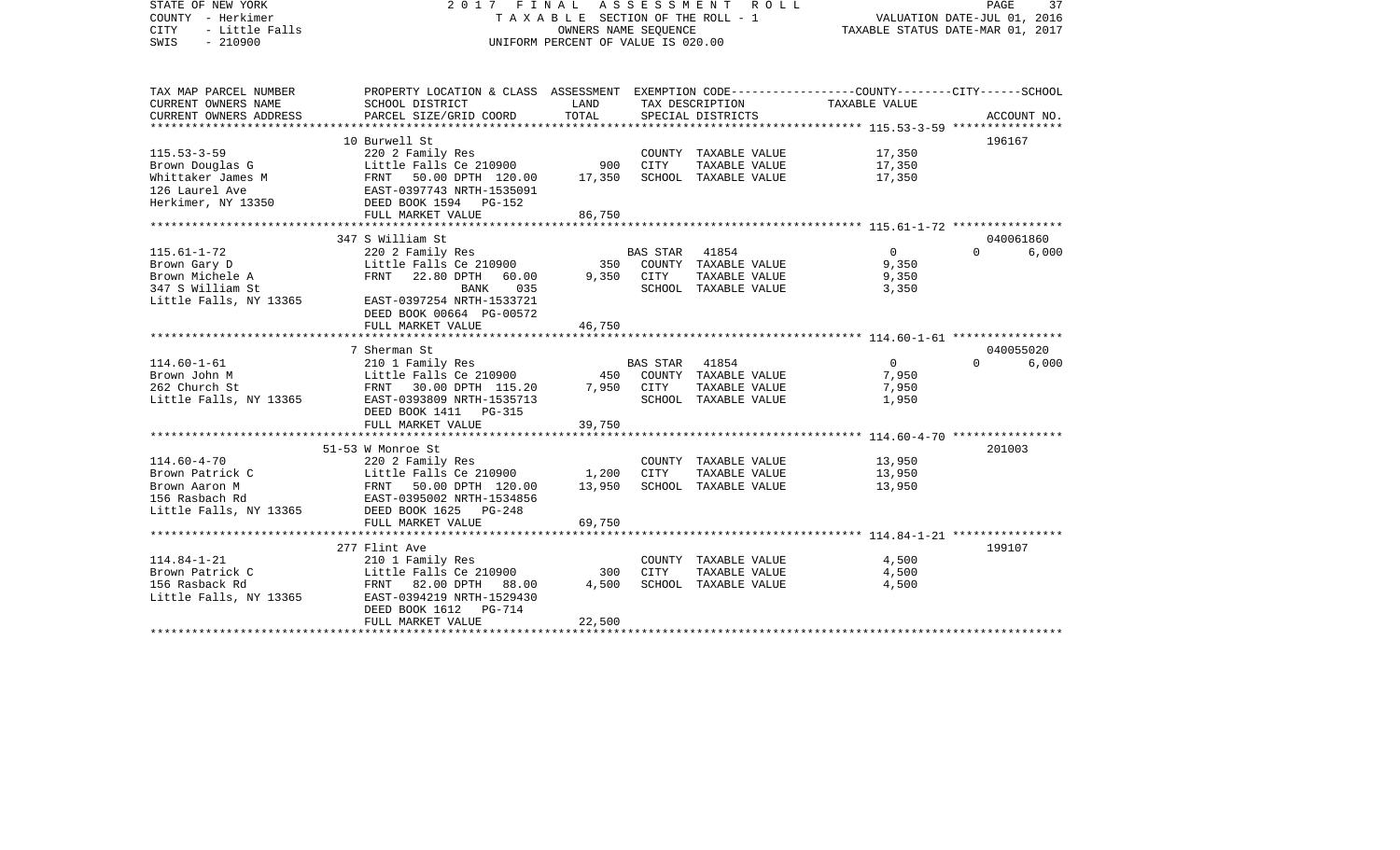# STATE OF NEW YORK 2 0 1 7 F I N A L A S S E S S M E N T R O L L PAGE 38COUNTY - Herkimer<br>CITY - Little Falls (The Section Of The SECTION OF THE ROLL - 1<br>SWIS - 210900 - 201900 - 2016 - 2016 - UNIFORM PERCENT OF VALUE IS 020.00 A L A S S E S S W E N I A O L L<br>B L E SECTION OF THE ROLL - 1 VALUATION DATE-JUL 01, 2016<br>OWNERS NAME SEQUENCE TAXABLE STATUS DATE-MAR 01, 2017 SWIS - 210900 UNIFORM PERCENT OF VALUE IS 020.00

| TAX MAP PARCEL NUMBER  | PROPERTY LOCATION & CLASS ASSESSMENT EXEMPTION CODE----------------COUNTY-------CITY------SCHOOL |         |                        |                      |                |          |                |
|------------------------|--------------------------------------------------------------------------------------------------|---------|------------------------|----------------------|----------------|----------|----------------|
| CURRENT OWNERS NAME    | SCHOOL DISTRICT                                                                                  | LAND    |                        | TAX DESCRIPTION      | TAXABLE VALUE  |          |                |
| CURRENT OWNERS ADDRESS | PARCEL SIZE/GRID COORD                                                                           | TOTAL   |                        | SPECIAL DISTRICTS    |                |          | ACCOUNT NO.    |
|                        |                                                                                                  |         |                        |                      |                |          |                |
|                        | 34 Douglas St                                                                                    |         |                        |                      |                |          | 040014730      |
| $114.60 - 2 - 13$      | 210 1 Family Res                                                                                 |         | VETFUND CT 41101       |                      | 300            | 300      | $\overline{0}$ |
| Brown Robert J Jr      | Little Falls Ce 210900                                                                           |         | 800 ENH STAR           | 41834                | $\Omega$       | $\Omega$ | 9,900          |
| 34 Douglas St          | 60.00 DPTH 150.00<br>FRNT                                                                        | 9,900   |                        | COUNTY TAXABLE VALUE | 9,600          |          |                |
| Little Falls, NY 13365 | EAST-0395019 NRTH-1535625                                                                        |         | <b>CITY</b>            | TAXABLE VALUE        | 9,600          |          |                |
|                        | DEED BOOK 864<br>PG-476                                                                          |         |                        | SCHOOL TAXABLE VALUE | 0              |          |                |
|                        | FULL MARKET VALUE                                                                                | 49,500  |                        |                      |                |          |                |
|                        |                                                                                                  |         |                        |                      |                |          |                |
|                        | 82-84 Prospect St                                                                                |         |                        |                      |                |          | 040052860      |
| $114.68 - 4 - 39$      | 220 2 Family Res                                                                                 |         | <b>BAS STAR</b>        | 41854                | 0              | $\Omega$ | 6,000          |
| Brownell Thomas J      | Little Falls Ce 210900                                                                           | 900     |                        | COUNTY TAXABLE VALUE | 11,400         |          |                |
| Isom Joseph M          | FRNT 60.00 DPTH 61.00                                                                            | 11,400  | CITY                   |                      | 11,400         |          |                |
|                        |                                                                                                  |         |                        | TAXABLE VALUE        |                |          |                |
| 82-84 Prospect St      | EAST-0394893 NRTH-1533787                                                                        |         |                        | SCHOOL TAXABLE VALUE | 5,400          |          |                |
| Little Falls, NY 13365 | DEED BOOK 1085<br>PG-884                                                                         |         |                        |                      |                |          |                |
|                        | FULL MARKET VALUE                                                                                | 57,000  |                        |                      |                |          |                |
|                        |                                                                                                  |         |                        |                      |                |          |                |
|                        | 500 E Gansevoort St                                                                              |         |                        |                      |                |          | 040018900      |
| $114.60 - 4 - 92$      | 210 1 Family Res                                                                                 |         | VETCOM CTS 41130       |                      | 3,000          | 3,000    | 3,000          |
| Bruce Jack D Jr        | Little Falls Ce 210900                                                                           |         | 1,050 VETDIS CTS 41140 |                      | 1,900          | 1,900    | 1,900          |
| Battisti Rose Marie    | 50.00 DPTH<br>FRNT<br>90.00                                                                      |         | 19,000 BAS STAR        | 41854                | $\overline{0}$ | $\Omega$ | 6,000          |
| 500 E Gansevoort St    | EAST-0395785 NRTH-1534885                                                                        |         |                        | COUNTY TAXABLE VALUE | 14,100         |          |                |
| Little Falls, NY 13365 | DEED BOOK 1341 PG-912                                                                            |         | <b>CITY</b>            | TAXABLE VALUE        | 14,100         |          |                |
|                        | FULL MARKET VALUE                                                                                | 95,000  |                        | SCHOOL TAXABLE VALUE | 8,100          |          |                |
|                        |                                                                                                  |         |                        |                      |                |          |                |
|                        | 83 Prospect St                                                                                   |         |                        |                      |                |          | 040052890      |
| $114.68 - 2 - 79$      | 210 1 Family Res                                                                                 |         |                        | COUNTY TAXABLE VALUE | 6,000          |          |                |
| Bruce Jack D Jr        | Little Falls Ce 210900                                                                           | 500     | <b>CITY</b>            | TAXABLE VALUE        | 6,000          |          |                |
| Battisti Rose Marie    | FRNT 30.00 DPTH 80.00                                                                            | 6,000   |                        | SCHOOL TAXABLE VALUE | 6,000          |          |                |
| 83 Prospect St         | EAST-0394806 NRTH-1533717                                                                        |         |                        |                      |                |          |                |
| Little Falls, NY 13365 | DEED BOOK 924<br>$PG-227$                                                                        |         |                        |                      |                |          |                |
|                        | FULL MARKET VALUE                                                                                | 30,000  |                        |                      |                |          |                |
|                        |                                                                                                  |         |                        |                      |                |          |                |
|                        | 503-525 Albany St                                                                                |         |                        |                      |                |          | 165642         |
| $114.68 - 7 - 19$      | 482 Det row bldg                                                                                 |         |                        | COUNTY TAXABLE VALUE | 22,000         |          |                |
| Brummett James         | Little Falls Ce 210900                                                                           | 4,200   | <b>CITY</b>            | TAXABLE VALUE        | 22,000         |          |                |
| PO Box 574             | FRNT 100.00 DPTH<br>36.00                                                                        | 22,000  |                        | SCHOOL TAXABLE VALUE | 22,000         |          |                |
| Little Falls, NY 13365 | EAST-0396445 NRTH-1533763                                                                        |         |                        |                      |                |          |                |
|                        | DEED BOOK 1477 PG-683                                                                            |         |                        |                      |                |          |                |
|                        | FULL MARKET VALUE                                                                                | 110,000 |                        |                      |                |          |                |
|                        |                                                                                                  |         |                        |                      |                |          |                |
|                        | Prospect St                                                                                      |         |                        |                      |                |          | 040052470      |
| $114.68 - 3 - 5$       | 311 Res vac land                                                                                 |         |                        | COUNTY TAXABLE VALUE | 1,100          |          |                |
|                        |                                                                                                  |         | <b>CITY</b>            |                      |                |          |                |
| Brummett James C       | Little Falls Ce 210900                                                                           | 1,100   |                        | TAXABLE VALUE        | 1,100          |          |                |
| PO Box 574             | Vl9<br>S                                                                                         | 1,100   |                        | SCHOOL TAXABLE VALUE | 1,100          |          |                |
| Little Falls, NY 13365 | 306x67                                                                                           |         |                        |                      |                |          |                |
|                        | FRNT 306.00 DPTH 91.00                                                                           |         |                        |                      |                |          |                |
|                        | EAST-0395328 NRTH-1533721                                                                        |         |                        |                      |                |          |                |
|                        | DEED BOOK 1474<br>PG-233                                                                         |         |                        |                      |                |          |                |
|                        | FULL MARKET VALUE                                                                                | 5,500   |                        |                      |                |          |                |
|                        |                                                                                                  |         |                        |                      |                |          |                |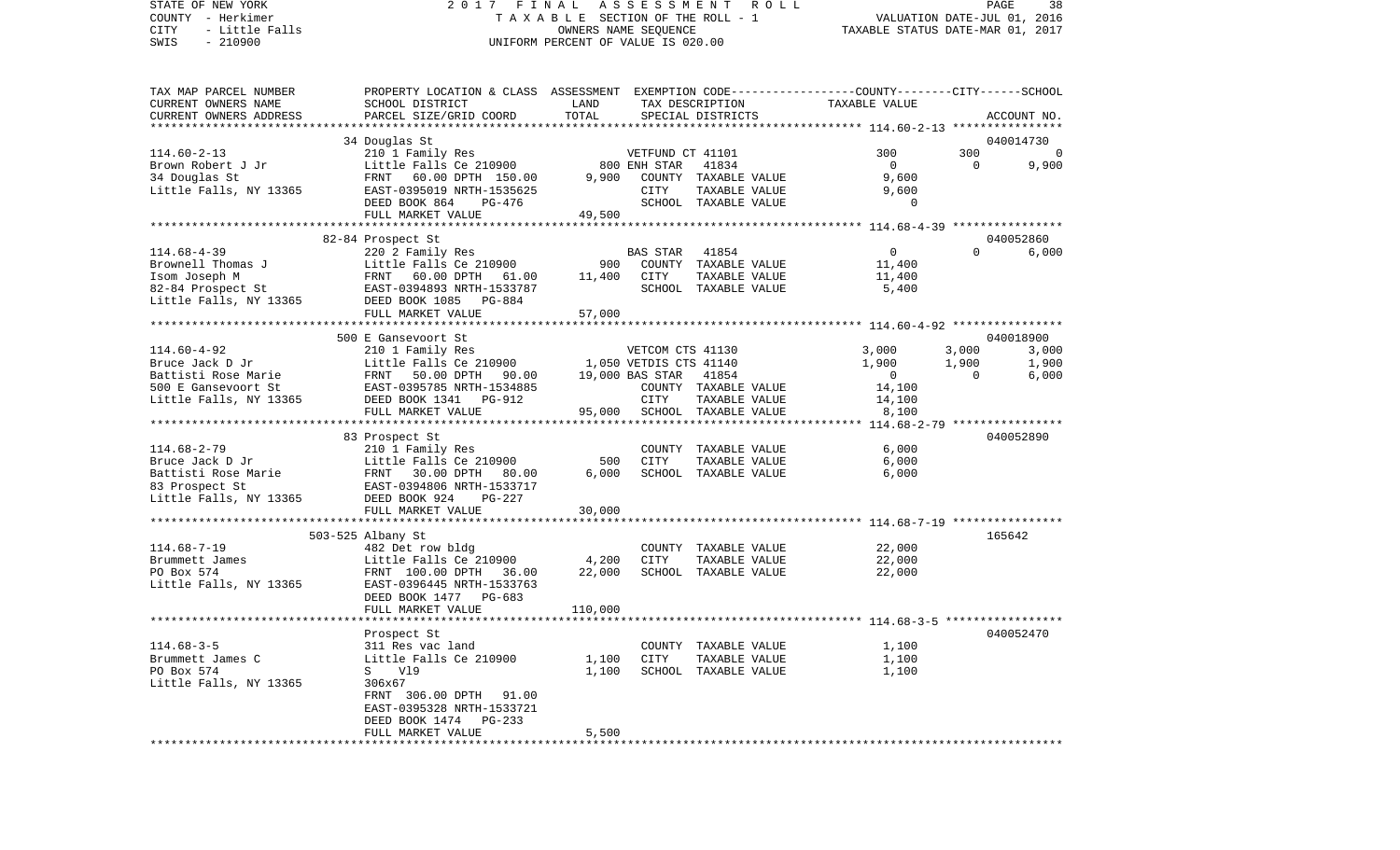| STATE OF NEW YORK<br>COUNTY - Herkimer<br><b>CITY</b><br>- Little Falls<br>$-210900$<br>SWIS | 2017<br>FINAL                                                                                                                                | TAXABLE SECTION OF THE ROLL - 1<br>OWNERS NAME SEQUENCE<br>UNIFORM PERCENT OF VALUE IS 020.00 |             | ASSESSMENT ROLL                      |                                                                  | 39<br>PAGE<br>VALUATION DATE-JUL 01, 2016<br>TAXABLE STATUS DATE-MAR 01, 2017 |
|----------------------------------------------------------------------------------------------|----------------------------------------------------------------------------------------------------------------------------------------------|-----------------------------------------------------------------------------------------------|-------------|--------------------------------------|------------------------------------------------------------------|-------------------------------------------------------------------------------|
| TAX MAP PARCEL NUMBER<br>CURRENT OWNERS NAME<br>CURRENT OWNERS ADDRESS                       | PROPERTY LOCATION & CLASS ASSESSMENT EXEMPTION CODE---------------COUNTY-------CITY------SCHOOL<br>SCHOOL DISTRICT<br>PARCEL SIZE/GRID COORD | LAND<br>TOTAL                                                                                 |             | TAX DESCRIPTION<br>SPECIAL DISTRICTS | TAXABLE VALUE                                                    | ACCOUNT NO.                                                                   |
|                                                                                              | W Gansevoort St                                                                                                                              |                                                                                               |             |                                      |                                                                  | 040020940                                                                     |
| $114.68 - 4 - 23$                                                                            | 311 Res vac land                                                                                                                             |                                                                                               |             | COUNTY TAXABLE VALUE                 | 400                                                              |                                                                               |
| Brummett James C                                                                             | Little Falls Ce 210900                                                                                                                       | 400                                                                                           | CITY        | TAXABLE VALUE                        | 400                                                              |                                                                               |
| PO Box 574<br>Little Falls, NY 13365                                                         | FRNT 30.00 DPTH<br>40.00<br>EAST-0395047 NRTH-1534065<br>DEED BOOK 1474 PG-233                                                               | 400                                                                                           |             | SCHOOL TAXABLE VALUE                 | 400                                                              |                                                                               |
|                                                                                              | FULL MARKET VALUE<br>********************                                                                                                    | 2,000                                                                                         |             |                                      |                                                                  |                                                                               |
|                                                                                              | 36 Prospect St                                                                                                                               |                                                                                               |             |                                      |                                                                  | 040052500                                                                     |
| $114.68 - 4 - 33$                                                                            | 210 1 Family Res                                                                                                                             |                                                                                               |             | COUNTY TAXABLE VALUE                 | 29,300                                                           |                                                                               |
| Brummett James C                                                                             | Little Falls Ce 210900                                                                                                                       | 4,800                                                                                         | CITY        | TAXABLE VALUE                        | 29,300                                                           |                                                                               |
| PO Box 574                                                                                   | ACRES<br>1.20                                                                                                                                | 29,300                                                                                        |             | SCHOOL TAXABLE VALUE                 | 29,300                                                           |                                                                               |
| Little Falls, NY 13365                                                                       | EAST-0395203 NRTH-1533882<br>DEED BOOK 1474 PG-233<br>FULL MARKET VALUE                                                                      | 146,500                                                                                       |             |                                      |                                                                  |                                                                               |
|                                                                                              | ************************                                                                                                                     | ***********                                                                                   |             |                                      | ********************************** 114.68-4-46 ***************** |                                                                               |
|                                                                                              | W Gansevoort St                                                                                                                              |                                                                                               |             |                                      |                                                                  | 040021000                                                                     |
| $114.68 - 4 - 46$                                                                            | 311 Res vac land                                                                                                                             |                                                                                               |             | COUNTY TAXABLE VALUE                 | 750                                                              |                                                                               |
| Brummett James C                                                                             | Little Falls Ce 210900                                                                                                                       | 750                                                                                           | <b>CITY</b> | TAXABLE VALUE                        | 750                                                              |                                                                               |
| PO Box 574                                                                                   | Vl                                                                                                                                           | 750                                                                                           |             | SCHOOL TAXABLE VALUE                 | 750                                                              |                                                                               |
| Little Falls, NY 13365                                                                       | 40x100<br>91 Gansevoort<br>FRNT<br>45.00 DPTH 133.00<br>EAST-0395066 NRTH-1533996<br>DEED BOOK 1474 PG-233                                   |                                                                                               |             |                                      |                                                                  |                                                                               |
|                                                                                              | FULL MARKET VALUE                                                                                                                            | 3,750                                                                                         |             |                                      |                                                                  |                                                                               |
|                                                                                              |                                                                                                                                              | * * * * * * * * *                                                                             |             |                                      |                                                                  |                                                                               |
|                                                                                              | 41 Sherman St                                                                                                                                |                                                                                               |             |                                      | $\Omega$                                                         | 185853<br>$\Omega$                                                            |
| $114.60 - 1 - 22$<br>Bubniak Matthew                                                         | 210 1 Family Res<br>Little Falls Ce 210900                                                                                                   | 700                                                                                           | BAS STAR    | 41854<br>COUNTY TAXABLE VALUE        | 8,700                                                            | 6,000                                                                         |
| Congdon Angela R                                                                             | FRNT 50.00 DPTH 110.00                                                                                                                       | 8,700                                                                                         | CITY        | TAXABLE VALUE                        | 8,700                                                            |                                                                               |
| 41 Sherman St                                                                                | EAST-0393987 NRTH-1535978                                                                                                                    |                                                                                               |             | SCHOOL TAXABLE VALUE                 | 2,700                                                            |                                                                               |
| Little Falls, NY 13365                                                                       | DEED BOOK 1531 PG-238<br>FULL MARKET VALUE                                                                                                   | 43,500                                                                                        |             |                                      |                                                                  |                                                                               |
|                                                                                              | ***************************                                                                                                                  |                                                                                               |             |                                      |                                                                  |                                                                               |
|                                                                                              | 175 W Monroe St                                                                                                                              |                                                                                               |             |                                      |                                                                  | 040046770                                                                     |
| $114.59 - 2 - 67$                                                                            | 210 1 Family Res                                                                                                                             |                                                                                               | ENH STAR    | 41834                                | $\overline{0}$                                                   | $\Omega$<br>13,100                                                            |
| Bucenec James M                                                                              | Little Falls Ce 210900                                                                                                                       | 1,750                                                                                         |             | COUNTY TAXABLE VALUE                 | 13,900                                                           |                                                                               |
| 175 West Monroe St                                                                           | 66 merged into                                                                                                                               | 13,900                                                                                        | CITY        | TAXABLE VALUE                        | 13,900                                                           |                                                                               |
| Little Falls, NY 13365                                                                       | FRNT 105.00 DPTH 113.00<br>ACRES<br>0.25<br>EAST-0393528 NRTH-1535525                                                                        |                                                                                               |             | SCHOOL TAXABLE VALUE                 | 800                                                              |                                                                               |
|                                                                                              | DEED BOOK 867<br>PG-477                                                                                                                      |                                                                                               |             |                                      |                                                                  |                                                                               |
|                                                                                              | FULL MARKET VALUE                                                                                                                            | 69,500                                                                                        |             |                                      |                                                                  |                                                                               |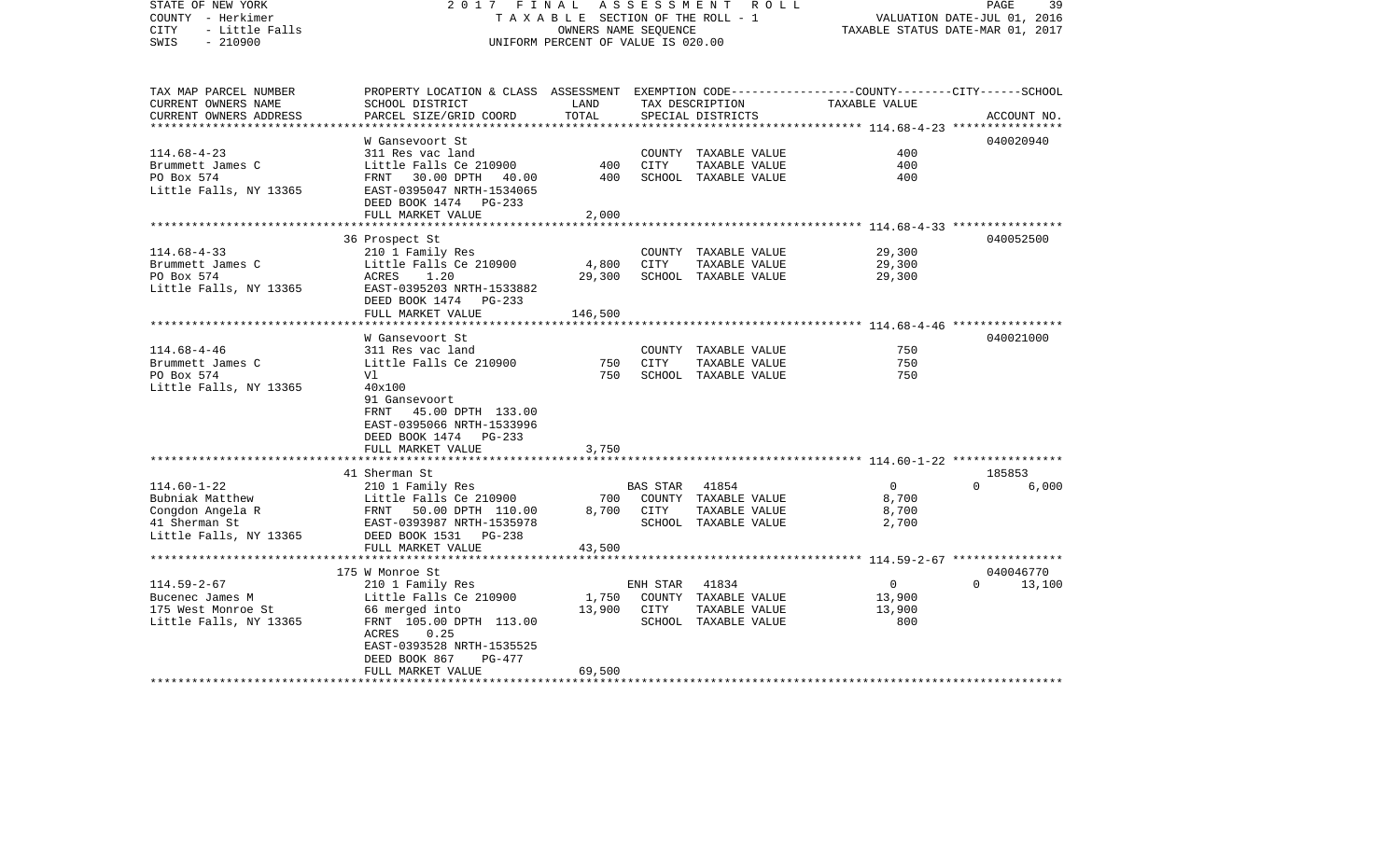| STATE OF NEW YORK<br>COUNTY - Herkimer | FINAL<br>2017<br>TAXABLE SECTION OF THE ROLL - 1                                                |                      | PAGE<br>40<br>VALUATION DATE-JUL 01, 2016 |                      |                |                                  |
|----------------------------------------|-------------------------------------------------------------------------------------------------|----------------------|-------------------------------------------|----------------------|----------------|----------------------------------|
| CITY<br>- Little Falls                 |                                                                                                 | OWNERS NAME SEQUENCE |                                           |                      |                | TAXABLE STATUS DATE-MAR 01, 2017 |
| $-210900$<br>SWIS                      | UNIFORM PERCENT OF VALUE IS 020.00                                                              |                      |                                           |                      |                |                                  |
|                                        |                                                                                                 |                      |                                           |                      |                |                                  |
| TAX MAP PARCEL NUMBER                  | PROPERTY LOCATION & CLASS ASSESSMENT EXEMPTION CODE---------------COUNTY-------CITY------SCHOOL |                      |                                           |                      |                |                                  |
| CURRENT OWNERS NAME                    | SCHOOL DISTRICT                                                                                 | LAND                 |                                           | TAX DESCRIPTION      | TAXABLE VALUE  |                                  |
| CURRENT OWNERS ADDRESS                 | PARCEL SIZE/GRID COORD                                                                          | TOTAL                |                                           | SPECIAL DISTRICTS    |                | ACCOUNT NO.                      |
| ***********************                |                                                                                                 |                      |                                           |                      |                |                                  |
|                                        | 500 E Monroe St                                                                                 |                      |                                           |                      |                | 040042120                        |
| $114.60 - 4 - 34$                      | 230 3 Family Res                                                                                |                      |                                           | COUNTY TAXABLE VALUE | 15,400         |                                  |
| Bucenec Jesse M                        | Little Falls Ce 210900                                                                          | 1,200                | CITY                                      | TAXABLE VALUE        | 15,400         |                                  |
| 500 E Monroe St                        | FRNT<br>62.85 DPTH 133.00                                                                       | 15,400               |                                           | SCHOOL TAXABLE VALUE | 15,400         |                                  |
| Little Falls, NY 13365                 | EAST-0395653 NRTH-1535201                                                                       |                      |                                           |                      |                |                                  |
|                                        | DEED BOOK 1160<br>PG-120                                                                        |                      |                                           |                      |                |                                  |
|                                        | FULL MARKET VALUE                                                                               | 77,000               |                                           |                      |                |                                  |
|                                        |                                                                                                 |                      |                                           |                      |                |                                  |
| $115.53 - 3 - 4$                       | 5 Moreland St<br>210 1 Family Res                                                               |                      | BAS STAR                                  | 41854                | 0              | 165271<br>6,000<br>$\Omega$      |
| Bucenec Steven J                       | Little Falls Ce 210900                                                                          | 1,600                |                                           | COUNTY TAXABLE VALUE | 13,150         |                                  |
| 5 Moreland St                          | FRNT 92.00 DPTH 180.00                                                                          | 13,150               | CITY                                      | TAXABLE VALUE        | 13,150         |                                  |
| Little Falls, NY 13365                 | EAST-0398202 NRTH-1535378                                                                       |                      |                                           | SCHOOL TAXABLE VALUE | 7,150          |                                  |
|                                        | DEED BOOK 1399<br>PG-888                                                                        |                      |                                           |                      |                |                                  |
|                                        | FULL MARKET VALUE                                                                               | 65,750               |                                           |                      |                |                                  |
|                                        |                                                                                                 |                      |                                           |                      |                |                                  |
|                                        | 175 W Main St                                                                                   |                      |                                           |                      |                |                                  |
| $114.68 - 7 - 57.2$                    | 465 Prof. bldg.                                                                                 |                      |                                           | COUNTY TAXABLE VALUE | 95,000         |                                  |
| Buch Re Trust                          | Little Falls Ce 210900                                                                          | 7,500                | CITY                                      | TAXABLE VALUE        | 95,000         |                                  |
| 175 W Main St                          | ACRES<br>1.80                                                                                   | 95,000               |                                           | SCHOOL TAXABLE VALUE | 95,000         |                                  |
| Little Falls, NY 13365                 | EAST-0395026 NRTH-1533084                                                                       |                      |                                           |                      |                |                                  |
|                                        | DEED BOOK 927<br>PG-397                                                                         |                      |                                           |                      |                |                                  |
|                                        | FULL MARKET VALUE                                                                               | 475,000              |                                           |                      |                |                                  |
|                                        |                                                                                                 |                      |                                           |                      |                |                                  |
|                                        | 14 Petrie St                                                                                    |                      |                                           |                      |                | 194610                           |
| $115.61 - 2 - 29$                      | 620 Religious                                                                                   |                      |                                           | COUNTY TAXABLE VALUE | 10,000         |                                  |
| Buchanan Michael                       | Little Falls Ce 210900                                                                          | 2,050                | <b>CITY</b>                               | TAXABLE VALUE        | 10,000         |                                  |
| 202 4th St                             | former Christ's Evangelic                                                                       | 10,000               |                                           | SCHOOL TAXABLE VALUE | 10,000         |                                  |
| Milford, PA 18337                      | Lutheran Church                                                                                 |                      |                                           |                      |                |                                  |
|                                        | 50.00 DPTH 120.00<br>FRNT                                                                       |                      |                                           |                      |                |                                  |
|                                        | EAST-0398202 NRTH-1534416                                                                       |                      |                                           |                      |                |                                  |
|                                        | DEED BOOK 1584 PG-316                                                                           |                      |                                           |                      |                |                                  |
|                                        | FULL MARKET VALUE                                                                               | 50,000               |                                           |                      |                |                                  |
|                                        | 23 Argonne Pl                                                                                   |                      |                                           |                      |                | 040002370                        |
| $114.59 - 3 - 43$                      | 210 1 Family Res                                                                                |                      | ENH STAR                                  | 41834                | $\overline{0}$ | $\Omega$<br>13,100               |
| Buckley Eleanor M                      | Little Falls Ce 210900                                                                          | 1,800                |                                           | COUNTY TAXABLE VALUE | 20,000         |                                  |
| 23 Argonne Pl                          | FRNT<br>99.00 DPTH 125.00                                                                       | 20,000               | CITY                                      | TAXABLE VALUE        | 20,000         |                                  |
| Little Falls, NY 13365                 | EAST-0392347 NRTH-1535358                                                                       |                      |                                           | SCHOOL TAXABLE VALUE | 6,900          |                                  |
|                                        | DEED BOOK 00629 PG-00058                                                                        |                      |                                           |                      |                |                                  |
|                                        | FULL MARKET VALUE                                                                               | 100,000              |                                           |                      |                |                                  |
|                                        |                                                                                                 |                      |                                           |                      |                |                                  |
|                                        | 37 Moreland St                                                                                  |                      |                                           |                      |                | 197519                           |
| $115.53 - 3 - 11$                      | 311 Res vac land                                                                                |                      | COUNTY                                    | TAXABLE VALUE        | 450            |                                  |
| Buckley Gina M                         | Little Falls Ce 210900                                                                          | 450                  | CITY                                      | TAXABLE VALUE        | 450            |                                  |
| LaValla Linda A                        | 45.00 DPTH<br>FRNT<br>46.00                                                                     | 450                  |                                           | SCHOOL TAXABLE VALUE | 450            |                                  |
| 119 Shady Ln                           | EAST-0398600 NRTH-1535267                                                                       |                      |                                           |                      |                |                                  |
| Cold Brook, NY 13324                   | DEED BOOK 1602<br>PG-524                                                                        |                      |                                           |                      |                |                                  |
|                                        | FULL MARKET VALUE                                                                               | 2,250                |                                           |                      |                |                                  |
|                                        |                                                                                                 |                      |                                           |                      |                |                                  |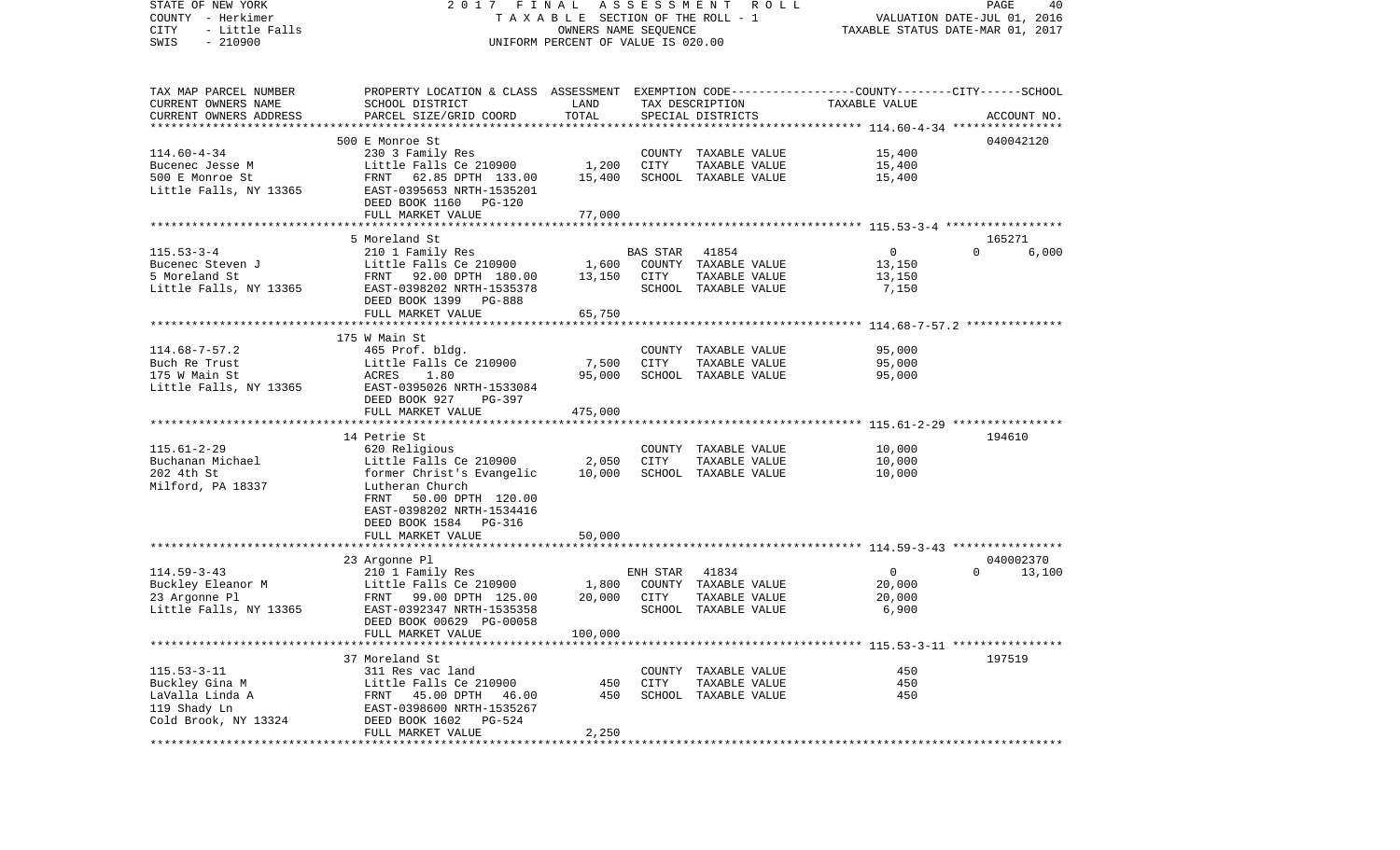| STATE OF NEW YORK                           | 2017                                                                                            | FINAL<br>TAXABLE SECTION OF THE ROLL - 1 | ASSESSMENT       | R O L L              |                                                                | PAGE                        | 41          |
|---------------------------------------------|-------------------------------------------------------------------------------------------------|------------------------------------------|------------------|----------------------|----------------------------------------------------------------|-----------------------------|-------------|
| COUNTY - Herkimer<br>- Little Falls<br>CITY |                                                                                                 | OWNERS NAME SEOUENCE                     |                  |                      |                                                                | VALUATION DATE-JUL 01, 2016 |             |
| SWIS<br>$-210900$                           |                                                                                                 | UNIFORM PERCENT OF VALUE IS 020.00       |                  |                      | TAXABLE STATUS DATE-MAR 01, 2017                               |                             |             |
|                                             |                                                                                                 |                                          |                  |                      |                                                                |                             |             |
| TAX MAP PARCEL NUMBER                       | PROPERTY LOCATION & CLASS ASSESSMENT EXEMPTION CODE---------------COUNTY-------CITY------SCHOOL |                                          |                  |                      |                                                                |                             |             |
| CURRENT OWNERS NAME                         | SCHOOL DISTRICT                                                                                 | LAND                                     |                  | TAX DESCRIPTION      | TAXABLE VALUE                                                  |                             |             |
| CURRENT OWNERS ADDRESS                      | PARCEL SIZE/GRID COORD                                                                          | TOTAL                                    |                  | SPECIAL DISTRICTS    |                                                                |                             | ACCOUNT NO. |
|                                             |                                                                                                 |                                          |                  |                      | ********************************* 115.53-3-12 **************** |                             |             |
|                                             | 6 Porteus St                                                                                    |                                          |                  |                      |                                                                | 197520                      |             |
| $115.53 - 3 - 12$                           | 220 2 Family Res                                                                                |                                          | VETFUND CT 41101 |                      | 550                                                            | 550                         | 0           |
| Buckley Gina M                              | Little Falls Ce 210900                                                                          |                                          | 650 ENH STAR     | 41834                | $\overline{0}$                                                 | $\overline{0}$              | 8,900       |
| LaValla Linda A                             | FRNT<br>45.00 DPTH 82.00                                                                        | 8,900                                    |                  | COUNTY TAXABLE VALUE | 8,350                                                          |                             |             |
| 119 Shady Ln                                | EAST-0398568 NRTH-1535216                                                                       |                                          | CITY             | TAXABLE VALUE        | 8,350                                                          |                             |             |
| Cold Brook, NY 13324                        | DEED BOOK 1602<br>PG-527                                                                        |                                          |                  | SCHOOL TAXABLE VALUE | $\Omega$                                                       |                             |             |
|                                             | FULL MARKET VALUE                                                                               | 44,500                                   |                  |                      |                                                                |                             |             |
|                                             |                                                                                                 |                                          |                  |                      |                                                                |                             |             |
|                                             | Southern Ave                                                                                    |                                          |                  |                      | 200                                                            |                             |             |
| $114.76 - 1 - 55$                           | 311 Res vac land                                                                                |                                          | CITY             | COUNTY TAXABLE VALUE | 200                                                            |                             |             |
| Bulger Michael                              | Little Falls Ce 210900                                                                          | 200<br>200                               |                  | TAXABLE VALUE        | 200                                                            |                             |             |
| 13 Southern Ave<br>Little Falls, NY 13365   | ACRES<br>0.13<br>EAST-0395214 NRTH-1531449                                                      |                                          |                  | SCHOOL TAXABLE VALUE |                                                                |                             |             |
|                                             | DEED BOOK 1234 PG-874                                                                           |                                          |                  |                      |                                                                |                             |             |
|                                             | FULL MARKET VALUE                                                                               | 1,000                                    |                  |                      |                                                                |                             |             |
|                                             |                                                                                                 |                                          |                  |                      |                                                                |                             |             |
|                                             | 1 Bellinger St                                                                                  |                                          |                  |                      |                                                                | 040003430                   |             |
| 114.76-1-27                                 | 312 Vac w/imprv                                                                                 |                                          |                  | COUNTY TAXABLE VALUE | 5,000                                                          |                             |             |
| Bulger Michael J                            | Little Falls Ce 210900                                                                          | 1,800                                    | CITY             | TAXABLE VALUE        | 5,000                                                          |                             |             |
| 13 Southern Ave                             | FRNT 85.00 DPTH 83.02                                                                           | 5,000                                    |                  | SCHOOL TAXABLE VALUE | 5,000                                                          |                             |             |
| Little Falls, NY 13365                      | EAST-0395274 NRTH-1531592                                                                       |                                          |                  |                      |                                                                |                             |             |
|                                             | DEED BOOK 1149 PG-475                                                                           |                                          |                  |                      |                                                                |                             |             |
|                                             | FULL MARKET VALUE                                                                               | 25,000                                   |                  |                      |                                                                |                             |             |
|                                             |                                                                                                 |                                          |                  |                      |                                                                |                             |             |
|                                             | 23 N Ann St                                                                                     |                                          |                  |                      |                                                                | 040001500                   |             |
| $114.68 - 6 - 10$                           | 483 Converted Re                                                                                |                                          |                  | COUNTY TAXABLE VALUE | 24,000                                                         |                             |             |
| Bully Partners                              | Little Falls Ce 210900                                                                          | 1,700                                    | CITY             | TAXABLE VALUE        | 24,000                                                         |                             |             |
| 23 N Ann St                                 | FRNT 65.00 DPTH 91.00                                                                           | 24,000                                   |                  | SCHOOL TAXABLE VALUE | 24,000                                                         |                             |             |
| Little Falls, NY 13365                      | EAST-0395982 NRTH-1534296                                                                       |                                          |                  |                      |                                                                |                             |             |
|                                             | DEED BOOK 1096 PG-390                                                                           |                                          |                  |                      |                                                                |                             |             |
|                                             | FULL MARKET VALUE                                                                               | 120,000                                  |                  |                      |                                                                |                             |             |
|                                             |                                                                                                 | * * * * * * * * * * *                    |                  |                      |                                                                |                             |             |
|                                             | 273 West Main St                                                                                |                                          |                  |                      |                                                                |                             |             |
| $114.76 - 1 - 5.2$                          | 450 Retail srvce                                                                                |                                          |                  | COUNTY TAXABLE VALUE | 31,000                                                         |                             |             |
| Bully Partners                              | Little Falls Ce 210900                                                                          | 13,500                                   | CITY             | TAXABLE VALUE        | 31,000                                                         |                             |             |
| 273 West Main St                            | EAST-0394351 NRTH-1532391                                                                       | 31,000                                   |                  | SCHOOL TAXABLE VALUE | 31,000                                                         |                             |             |
| Little Falls, NY 13365                      | DEED BOOK 1464 PG-661                                                                           |                                          |                  |                      |                                                                |                             |             |
|                                             | FULL MARKET VALUE                                                                               | 155,000                                  |                  |                      |                                                                |                             |             |
|                                             |                                                                                                 | *********                                |                  |                      | ************** 114.76-1-58 *****************                   |                             |             |
|                                             | State Route 5                                                                                   |                                          |                  |                      |                                                                |                             |             |
| $114.76 - 1 - 58$                           | 311 Res vac land                                                                                |                                          |                  | COUNTY TAXABLE VALUE | 400                                                            |                             |             |
| Bully Partners                              | Little Falls Ce 210900                                                                          | 400                                      | <b>CITY</b>      | TAXABLE VALUE        | 400                                                            |                             |             |
| 273 West Main St                            | FRNT 287.10 DPTH                                                                                | 400                                      |                  | SCHOOL TAXABLE VALUE | 400                                                            |                             |             |
| Little Falls, NY 13365                      | ACRES<br>0.26                                                                                   |                                          |                  |                      |                                                                |                             |             |
|                                             | EAST-0394325 NRTH-1532452                                                                       |                                          |                  |                      |                                                                |                             |             |
|                                             | DEED BOOK 1464<br>PG-661                                                                        | 2,000                                    |                  |                      |                                                                |                             |             |
| ***************************                 | FULL MARKET VALUE<br>*******************                                                        |                                          |                  |                      |                                                                |                             |             |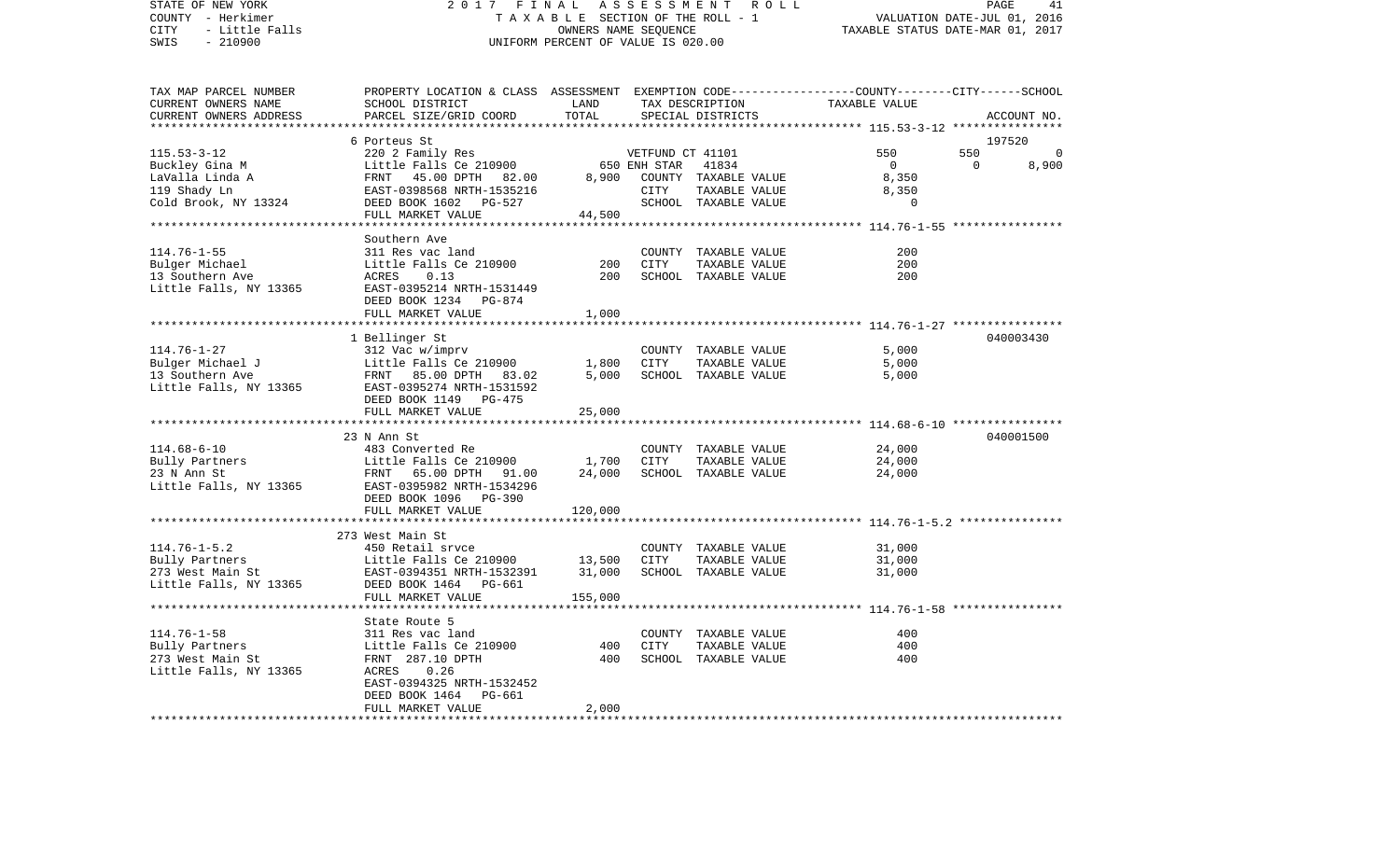| STATE OF NEW YORK<br>COUNTY - Herkimer        | 2017<br>FINAL<br>TAXABLE SECTION OF THE ROLL - 1                                                | ASSESSMENT ROLL<br>PAGE<br>42<br>VALUATION DATE-JUL 01, 2016<br>TAXABLE STATUS DATE-MAR 01, 2017 |             |                                      |                                                         |                                |  |
|-----------------------------------------------|-------------------------------------------------------------------------------------------------|--------------------------------------------------------------------------------------------------|-------------|--------------------------------------|---------------------------------------------------------|--------------------------------|--|
| CITY<br>- Little Falls<br>SWIS<br>$-210900$   |                                                                                                 | OWNERS NAME SEQUENCE<br>UNIFORM PERCENT OF VALUE IS 020.00                                       |             |                                      |                                                         |                                |  |
| TAX MAP PARCEL NUMBER                         | PROPERTY LOCATION & CLASS ASSESSMENT EXEMPTION CODE---------------COUNTY-------CITY------SCHOOL | LAND                                                                                             |             |                                      | TAXABLE VALUE                                           |                                |  |
| CURRENT OWNERS NAME<br>CURRENT OWNERS ADDRESS | SCHOOL DISTRICT<br>PARCEL SIZE/GRID COORD                                                       | TOTAL                                                                                            |             | TAX DESCRIPTION<br>SPECIAL DISTRICTS |                                                         | ACCOUNT NO.                    |  |
|                                               |                                                                                                 | ***********                                                                                      |             |                                      | ******************** 114.75-1-20 *****************      |                                |  |
|                                               | 59 Glen Ave                                                                                     |                                                                                                  |             |                                      |                                                         | 040023250                      |  |
| $114.75 - 1 - 20$                             | 311 Res vac land                                                                                |                                                                                                  |             | COUNTY TAXABLE VALUE                 | 400                                                     |                                |  |
| Bumsted Pooniel                               | Little Falls Ce 210900                                                                          | 400                                                                                              | CITY        | TAXABLE VALUE                        | 400                                                     |                                |  |
| 35 Glen Ave                                   | FRNT 40.00 DPTH 242.00                                                                          | 400                                                                                              |             | SCHOOL TAXABLE VALUE                 | 400                                                     |                                |  |
| Little Falls, NY 13365                        | EAST-0393531 NRTH-1532530<br>DEED BOOK 2016 PG-20246                                            |                                                                                                  |             |                                      |                                                         |                                |  |
|                                               | FULL MARKET VALUE                                                                               | 2,000                                                                                            |             |                                      |                                                         |                                |  |
|                                               | ****************************                                                                    |                                                                                                  |             |                                      |                                                         |                                |  |
| $114.75 - 1 - 14$                             | 35 Glen Ave                                                                                     |                                                                                                  | BAS STAR    | 41854                                | $\overline{0}$                                          | 040023040<br>$\Omega$<br>6,000 |  |
| Bumsted Pooniel L                             | 210 1 Family Res<br>Little Falls Ce 210900                                                      | 500                                                                                              |             | COUNTY TAXABLE VALUE                 | 6,700                                                   |                                |  |
| 35 Glen Ave                                   | FRNT 40.00 DPTH 175.00                                                                          | 6,700                                                                                            | CITY        | TAXABLE VALUE                        | 6,700                                                   |                                |  |
| Little Falls, NY 13365                        | EAST-0393765 NRTH-1532428                                                                       |                                                                                                  |             | SCHOOL TAXABLE VALUE                 | 700                                                     |                                |  |
|                                               | DEED BOOK 1455 PG-362                                                                           |                                                                                                  |             |                                      |                                                         |                                |  |
|                                               | FULL MARKET VALUE                                                                               | 33,500                                                                                           |             |                                      |                                                         |                                |  |
|                                               |                                                                                                 |                                                                                                  |             |                                      | ************************ 114.75-1-15 *****************  |                                |  |
|                                               | Glen Ave                                                                                        |                                                                                                  |             |                                      |                                                         | 040023070                      |  |
| $114.75 - 1 - 15$                             | 311 Res vac land                                                                                |                                                                                                  |             | COUNTY TAXABLE VALUE                 | 300                                                     |                                |  |
| Bumsted Pooniel L                             | Little Falls Ce 210900                                                                          | 300<br>300                                                                                       | CITY        | TAXABLE VALUE                        | 300<br>300                                              |                                |  |
| 35 Glen Ave<br>Little Falls, NY 13365         | FRNT 40.00 DPTH 186.00<br>EAST-0393718 NRTH-1532447                                             |                                                                                                  |             | SCHOOL TAXABLE VALUE                 |                                                         |                                |  |
|                                               | DEED BOOK 1455 PG-362                                                                           |                                                                                                  |             |                                      |                                                         |                                |  |
|                                               | FULL MARKET VALUE                                                                               | 1,500                                                                                            |             |                                      |                                                         |                                |  |
|                                               |                                                                                                 |                                                                                                  |             |                                      |                                                         |                                |  |
|                                               | 19 Arthur St                                                                                    |                                                                                                  |             |                                      |                                                         | 040002730                      |  |
| $114.59 - 4 - 73$                             | 220 2 Family Res                                                                                |                                                                                                  | BAS STAR    | 41854                                | $\overline{0}$                                          | 6,000<br>$\Omega$              |  |
| Bunk George M                                 | Little Falls Ce 210900                                                                          |                                                                                                  |             | 1,100 COUNTY TAXABLE VALUE           | 13,600                                                  |                                |  |
| 19 Arthur St                                  | FRNT 50.00 DPTH 140.00                                                                          | 13,600                                                                                           | CITY        | TAXABLE VALUE                        | 13,600                                                  |                                |  |
| Little Falls, NY 13365                        | EAST-0393399 NRTH-1535055                                                                       |                                                                                                  |             | SCHOOL TAXABLE VALUE                 | 7,600                                                   |                                |  |
|                                               | DEED BOOK 704<br>PG-659                                                                         |                                                                                                  |             |                                      |                                                         |                                |  |
|                                               | FULL MARKET VALUE<br>******************                                                         | 68,000<br>* * * * * * * * * *                                                                    |             |                                      | ************************* 115.53-3-90 ***************** |                                |  |
|                                               | Salisbury St                                                                                    |                                                                                                  |             |                                      |                                                         | 040034830                      |  |
| $115.53 - 3 - 90$                             | 464 Office bldg.                                                                                |                                                                                                  |             | COUNTY TAXABLE VALUE                 | 38,500                                                  |                                |  |
| Bunk George M                                 | Little Falls Ce 210900                                                                          | 14,100                                                                                           | CITY        | TAXABLE VALUE                        | 38,500                                                  |                                |  |
| 19 Arthur St                                  | FRNT 160.00 DPTH 112.00                                                                         | 38,500                                                                                           |             | SCHOOL TAXABLE VALUE                 | 38,500                                                  |                                |  |
| Little Falls, NY 13365                        | EAST-0397246 NRTH-1534599                                                                       |                                                                                                  |             |                                      |                                                         |                                |  |
|                                               | DEED BOOK 814<br>PG-366                                                                         |                                                                                                  |             |                                      |                                                         |                                |  |
|                                               | FULL MARKET VALUE                                                                               | 192,500                                                                                          |             |                                      |                                                         |                                |  |
|                                               |                                                                                                 |                                                                                                  |             |                                      |                                                         |                                |  |
|                                               | 11 Summit Ave                                                                                   |                                                                                                  |             |                                      |                                                         | 189224                         |  |
| $114.59 - 2 - 12$                             | 210 1 Family Res                                                                                |                                                                                                  |             | COUNTY TAXABLE VALUE                 | 14,600                                                  |                                |  |
| Bunker Bonita A                               | Little Falls Ce 210900                                                                          | 1,250                                                                                            | <b>CITY</b> | TAXABLE VALUE                        | 14,600                                                  |                                |  |
| 11 Summit Ave                                 | FRNT 80.00 DPTH 119.00                                                                          | 14,600                                                                                           |             | SCHOOL TAXABLE VALUE                 | 14,600                                                  |                                |  |
| Little Falls, NY 13365                        | EAST-0392858 NRTH-1536392                                                                       |                                                                                                  |             |                                      |                                                         |                                |  |
|                                               | DEED BOOK 1551<br>PG-435<br>FULL MARKET VALUE                                                   | 73,000                                                                                           |             |                                      |                                                         |                                |  |
|                                               |                                                                                                 |                                                                                                  |             |                                      |                                                         |                                |  |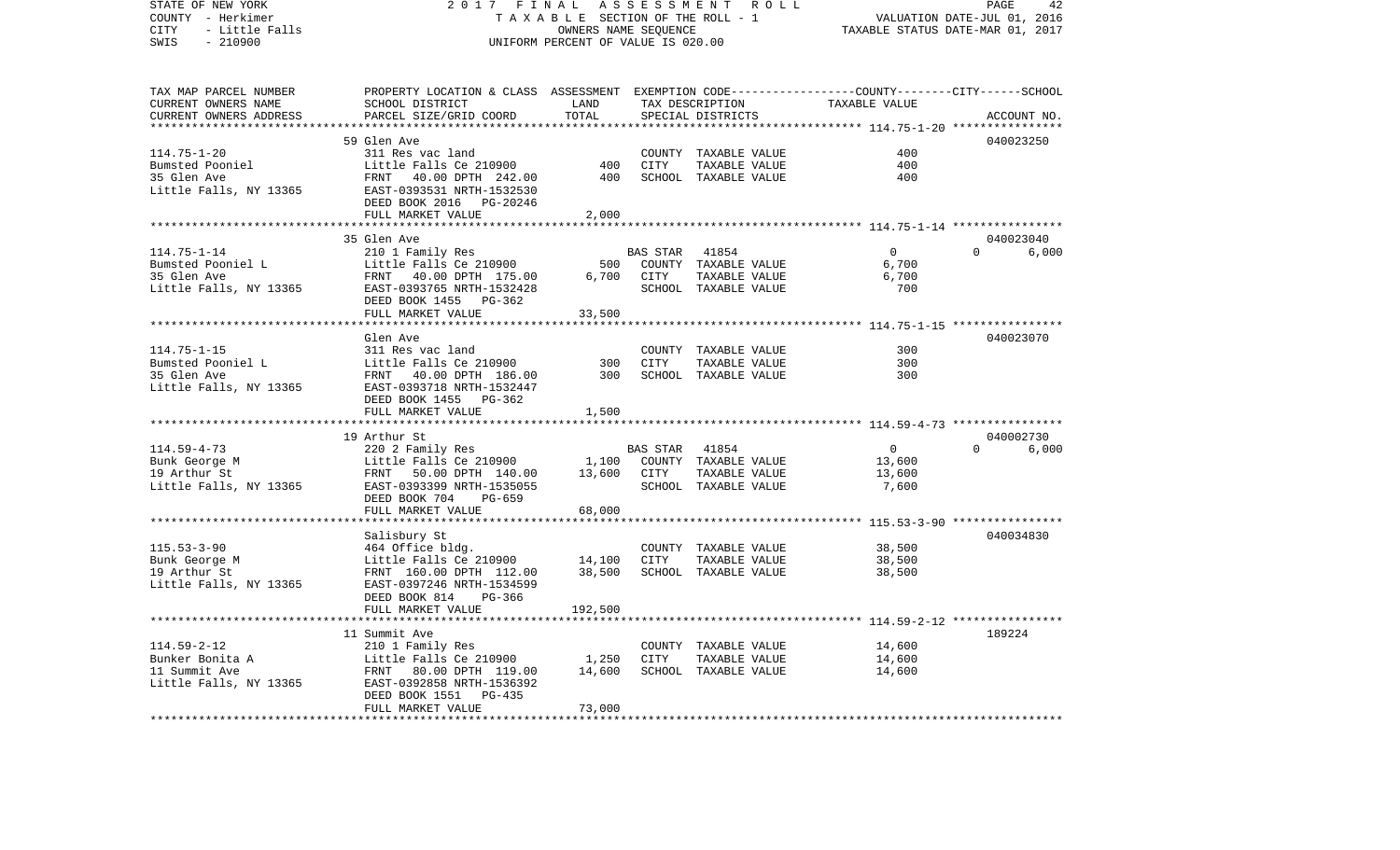## STATE OF NEW YORK 2 0 1 7 F I N A L A S S E S S M E N T R O L L PAGE 43COUNTY - Herkimer T A X A B L E SECTION OF THE ROLL - 1 CITY - Little Falls OWNERS NAME SEQUENCE TAXABLE STATUS DATE-MAR 01, 2017 UNIFORM PERCENT OF VALUE IS 020.00

TAX MAP PARCEL NUMBER PROPERTY LOCATION & CLASS ASSESSMENT EXEMPTION CODE------------------COUNTY--------CITY------SCHOOL

VALUATION DATE-JUL 01, 2016

| CURRENT OWNERS NAME                   | SCHOOL DISTRICT                                             | LAND         |                  | TAX DESCRIPTION                       | TAXABLE VALUE                        |          |             |
|---------------------------------------|-------------------------------------------------------------|--------------|------------------|---------------------------------------|--------------------------------------|----------|-------------|
| CURRENT OWNERS ADDRESS                | PARCEL SIZE/GRID COORD                                      | TOTAL        |                  | SPECIAL DISTRICTS                     |                                      |          | ACCOUNT NO. |
|                                       |                                                             |              |                  |                                       | ************ 114.59-2-15 *********** |          |             |
|                                       | 21 Summit Ave                                               |              |                  |                                       |                                      |          | 040057450   |
| $114.59 - 2 - 15$                     | 210 1 Family Res                                            |              | VETWAR CTS 41120 |                                       | 1,380                                | 1,380    | 1,380       |
| Burditt Joseph                        | Little Falls Ce 210900                                      |              | 600 BAS STAR     | 41854                                 | $\overline{0}$                       | $\Omega$ | 6,000       |
| Burditt Barbara                       | 40.00 DPTH 127.00<br>FRNT                                   | 9,200        |                  | COUNTY TAXABLE VALUE                  | 7,820                                |          |             |
| 21 Summit Ave                         | EAST-0392886 NRTH-1536568                                   |              | CITY             | TAXABLE VALUE                         | 7,820                                |          |             |
| Little Falls, NY 13365 DEED BOOK 1284 | PG-510                                                      |              |                  | SCHOOL TAXABLE VALUE                  | 1,820                                |          |             |
|                                       | FULL MARKET VALUE                                           | 46,000       |                  |                                       |                                      |          |             |
|                                       |                                                             |              |                  |                                       |                                      |          |             |
|                                       | 175 Loomis St                                               |              |                  |                                       |                                      |          | 187210      |
| $115.62 - 1 - 48$                     | 210 1 Family Res                                            |              | <b>BAS STAR</b>  | 41854                                 | $\mathbf 0$                          | $\Omega$ | 5,600       |
| Burk Silvana I                        | Little Falls Ce 210900                                      | 700          |                  | COUNTY TAXABLE VALUE                  | 5,600                                |          |             |
| 175 Loomis St                         | FRNT<br>36.00 DPTH 145.00                                   | 5,600        | CITY             | TAXABLE VALUE                         | 5,600                                |          |             |
| Little Falls, NY 13365                | EAST-0399762 NRTH-1534294                                   |              |                  | SCHOOL TAXABLE VALUE                  | $\Omega$                             |          |             |
|                                       | DEED BOOK 1539<br>$PG-3$                                    |              |                  |                                       |                                      |          |             |
|                                       | FULL MARKET VALUE                                           | 28,000       |                  |                                       |                                      |          |             |
|                                       |                                                             |              |                  |                                       |                                      |          |             |
|                                       | 70 Diamond St                                               |              |                  |                                       |                                      |          | 040013920   |
| $114.60 - 2 - 35$                     | 210 1 Family Res                                            |              | VETWAR CTS 41120 |                                       | 1,643                                | 1,643    | 1,643       |
| Burleson David J                      | Little Falls Ce 210900                                      |              | 650 BAS STAR     | 41854                                 | $\overline{0}$                       | $\Omega$ | 6,000       |
| Burleson Cynthia L                    | FRNT 50.00 DPTH 172.00                                      | 10,950       |                  | COUNTY TAXABLE VALUE                  | 9,307                                |          |             |
| 72 Diamond St                         | EAST-0395424 NRTH-1535470                                   |              | CITY             | TAXABLE VALUE                         | 9,307                                |          |             |
| Little Falls, NY 13365                | DEED BOOK 1151 PG-42                                        |              |                  | SCHOOL TAXABLE VALUE                  | 3,307                                |          |             |
|                                       | FULL MARKET VALUE<br>************************************** | 54,750       |                  |                                       |                                      |          |             |
|                                       | 31 Salisbury St                                             |              |                  |                                       |                                      |          | 192251      |
| $115.53 - 3 - 68$                     | 210 1 Family Res                                            |              |                  |                                       |                                      |          |             |
|                                       |                                                             |              |                  | COUNTY TAXABLE VALUE                  | 7,350                                |          |             |
| Burns Kirshon                         | Little Falls Ce 210900                                      | 350<br>7,350 | CITY             | TAXABLE VALUE<br>SCHOOL TAXABLE VALUE | 7,350                                |          |             |
| 37 Pinecrest Rd                       | FRNT 22.00 DPTH<br>70.00                                    |              |                  |                                       | 7,350                                |          |             |
| Whitesboro, NY 13492                  | EAST-0397484 NRTH-1534876                                   |              |                  |                                       |                                      |          |             |
|                                       | DEED BOOK 1569<br>PG-739                                    |              |                  |                                       |                                      |          |             |
|                                       | FULL MARKET VALUE                                           | 36,750       |                  |                                       |                                      |          |             |
|                                       | 610 Garden St                                               |              |                  |                                       |                                      |          | 192251      |
| $115.53 - 3 - 69$                     | 220 2 Family Res                                            |              |                  | COUNTY TAXABLE VALUE                  | 10,500                               |          |             |
| Burns Kirshon                         | Little Falls Ce 210900                                      | 1,500        | CITY             | TAXABLE VALUE                         | 10,500                               |          |             |
| 37 Pinecrest Rd                       | FRNT 92.00 DPTH<br>71.00                                    | 10,500       |                  | SCHOOL TAXABLE VALUE                  | 10,500                               |          |             |
| Whitesboro, NY 13492                  | EAST-0397469 NRTH-1534841                                   |              |                  |                                       |                                      |          |             |
|                                       | DEED BOOK 1569<br>PG-739                                    |              |                  |                                       |                                      |          |             |
|                                       | FULL MARKET VALUE                                           | 52,500       |                  |                                       |                                      |          |             |
|                                       |                                                             |              |                  |                                       |                                      |          |             |
|                                       | 500 E Main St                                               |              |                  |                                       |                                      |          | 040033630   |
| $114.68 - 6 - 33$                     | 463 Bank complex                                            |              |                  | COUNTY TAXABLE VALUE                  | 216,000                              |          |             |
| Burrell Building LLC                  |                                                             | 7,200        | <b>CITY</b>      | TAXABLE VALUE                         | 216,000                              |          |             |
| 185 Genesee St                        | Little Falls Ce 210900<br>FRNT 189.00 DPTH 145.00           | 216,000      |                  | SCHOOL TAXABLE VALUE                  | 216,000                              |          |             |
| Utica, NY 13501                       |                                                             |              |                  |                                       |                                      |          |             |
|                                       |                                                             |              |                  |                                       |                                      |          |             |
|                                       | EAST-0396037 NRTH-1534020                                   |              |                  |                                       |                                      |          |             |
|                                       | DEED BOOK 937<br>PG-132<br>FULL MARKET VALUE                | 1080,000     |                  |                                       |                                      |          |             |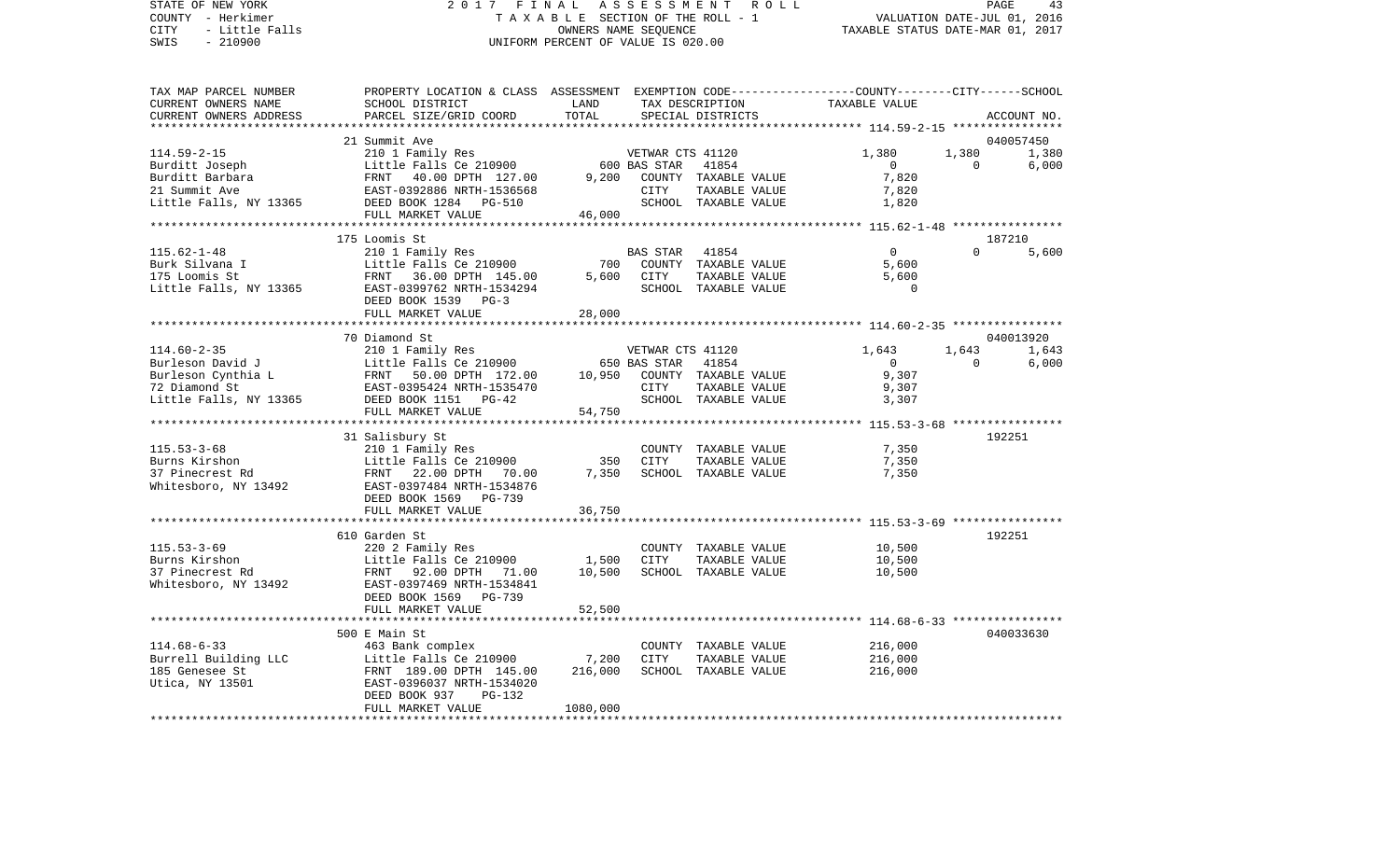| STATE OF NEW YORK<br>COUNTY - Herkimer<br>- Little Falls<br>CITY<br>$-210900$<br>SWIS | 2017<br>FINAL<br>TAXABLE SECTION OF THE ROLL - 1<br>UNIFORM PERCENT OF VALUE IS 020.00          | PAGE<br>44<br>VALUATION DATE-JUL 01, 2016<br>TAXABLE STATUS DATE-MAR 01, 2017 |             |                                       |                                                           |                    |
|---------------------------------------------------------------------------------------|-------------------------------------------------------------------------------------------------|-------------------------------------------------------------------------------|-------------|---------------------------------------|-----------------------------------------------------------|--------------------|
|                                                                                       |                                                                                                 |                                                                               |             |                                       |                                                           |                    |
| TAX MAP PARCEL NUMBER                                                                 | PROPERTY LOCATION & CLASS ASSESSMENT EXEMPTION CODE---------------COUNTY-------CITY------SCHOOL |                                                                               |             |                                       |                                                           |                    |
| CURRENT OWNERS NAME                                                                   | SCHOOL DISTRICT                                                                                 | LAND                                                                          |             | TAX DESCRIPTION                       | TAXABLE VALUE                                             |                    |
| CURRENT OWNERS ADDRESS                                                                | PARCEL SIZE/GRID COORD                                                                          | TOTAL                                                                         |             | SPECIAL DISTRICTS                     |                                                           | ACCOUNT NO.        |
| *********************                                                                 |                                                                                                 | ************************                                                      |             |                                       | **************************** 114.68-6-67 **************** |                    |
|                                                                                       | N Ann (rear) St                                                                                 |                                                                               |             |                                       | 300                                                       |                    |
| $114.68 - 6 - 67$                                                                     | 330 Vacant comm<br>Little Falls Ce 210900                                                       | 300                                                                           | CITY        | COUNTY TAXABLE VALUE<br>TAXABLE VALUE | 300                                                       |                    |
| Burrell Corporation<br>185 Genesee St                                                 | FRNT<br>9.00 DPTH 85.00                                                                         | 300                                                                           |             | SCHOOL TAXABLE VALUE                  | 300                                                       |                    |
| Utica, NY 13501                                                                       | EAST-0396127 NRTH-1534175                                                                       |                                                                               |             |                                       |                                                           |                    |
|                                                                                       | FULL MARKET VALUE                                                                               | 1,500                                                                         |             |                                       |                                                           |                    |
|                                                                                       |                                                                                                 |                                                                               |             |                                       |                                                           |                    |
|                                                                                       | 71 Burwell St                                                                                   |                                                                               |             |                                       |                                                           | 201601             |
| $115.61 - 2 - 9$                                                                      | 210 1 Family Res                                                                                |                                                                               |             | COUNTY TAXABLE VALUE                  | 10,700                                                    |                    |
| Busch Cooper V                                                                        | Little Falls Ce 210900                                                                          | 1,000                                                                         | CITY        | TAXABLE VALUE                         | 10,700                                                    |                    |
| Busch Stephanie A<br>71 Burwell St                                                    | Little Falls Ce 210900<br>FRNT   50.00 DPTH  120.00                                             | 10,700                                                                        |             | SCHOOL TAXABLE VALUE                  | 10,700                                                    |                    |
|                                                                                       | EAST-0398353 NRTH-1534458                                                                       |                                                                               |             |                                       |                                                           |                    |
| Little Falls, NY 13365                                                                | DEED BOOK 1629 PG-177                                                                           |                                                                               |             |                                       |                                                           |                    |
|                                                                                       | FULL MARKET VALUE<br>*************************                                                  | 53,500                                                                        |             |                                       |                                                           |                    |
|                                                                                       | 77 Burwell St                                                                                   |                                                                               |             |                                       |                                                           | 040005130          |
| $115.61 - 2 - 11$                                                                     | 210 1 Family Res                                                                                |                                                                               | ENH STAR    | 41834                                 | $\overline{0}$                                            | $\Omega$<br>7,650  |
| Busch William                                                                         | Little Falls Ce 210900                                                                          | 500                                                                           |             | COUNTY TAXABLE VALUE                  | 7,650                                                     |                    |
| 77 Burwell St                                                                         | FRNT 25.00 DPTH 120.00                                                                          | 7,650                                                                         | CITY        | TAXABLE VALUE                         | 7,650                                                     |                    |
| Little Falls, NY 13365                                                                | EAST-0398406 NRTH-1534422                                                                       |                                                                               |             | SCHOOL TAXABLE VALUE                  | $\Omega$                                                  |                    |
|                                                                                       | DEED BOOK 1134<br>PG-296                                                                        |                                                                               |             |                                       |                                                           |                    |
|                                                                                       | FULL MARKET VALUE                                                                               | 38,250                                                                        |             |                                       |                                                           |                    |
|                                                                                       |                                                                                                 |                                                                               |             |                                       |                                                           |                    |
|                                                                                       | 84 Hancock St                                                                                   |                                                                               |             |                                       |                                                           | 161146             |
| $115.61 - 1 - 51$                                                                     | 210 1 Family Res                                                                                |                                                                               |             | COUNTY TAXABLE VALUE                  | 10,250                                                    |                    |
| Butler Eric M                                                                         | Little Falls Ce 210900                                                                          | 850                                                                           | <b>CITY</b> | TAXABLE VALUE                         | 10,250                                                    |                    |
| 84 Hancock St                                                                         | land contract                                                                                   | 10,250                                                                        |             | SCHOOL TAXABLE VALUE                  | 10,250                                                    |                    |
| Little Falls, NY 13365                                                                | FRNT 42.00 DPTH 108.00<br>EAST-0398067 NRTH-1533813                                             |                                                                               |             |                                       |                                                           |                    |
| PRIOR OWNER ON 3/01/2017                                                              | DEED BOOK 2017 PG-1292                                                                          |                                                                               |             |                                       |                                                           |                    |
| Butler Eric M                                                                         | FULL MARKET VALUE                                                                               | 51,250                                                                        |             |                                       |                                                           |                    |
|                                                                                       |                                                                                                 |                                                                               |             |                                       |                                                           |                    |
|                                                                                       | 14 Waverly Pl                                                                                   |                                                                               |             |                                       |                                                           | 040060240          |
| $115.53 - 3 - 78$                                                                     | 210 1 Family Res                                                                                |                                                                               | ENH STAR    | 41834                                 | $\overline{0}$                                            | $\Omega$<br>12,500 |
| Cadle Christine<br>14 Waverly Pl                                                      | Little Falls Ce 210900                                                                          | 850                                                                           |             | COUNTY TAXABLE VALUE                  | 12,500                                                    |                    |
|                                                                                       | FRNT 45.00 DPTH 80.00                                                                           | 12,500                                                                        | CITY        | TAXABLE VALUE                         | 12,500                                                    |                    |
| Little Falls, NY 13365                                                                | EAST-0397534 NRTH-1534642                                                                       |                                                                               |             | SCHOOL TAXABLE VALUE                  | $\Omega$                                                  |                    |
|                                                                                       | DEED BOOK 942<br>PG-359                                                                         |                                                                               |             |                                       |                                                           |                    |
|                                                                                       | FULL MARKET VALUE<br>************                                                               | 62,500                                                                        |             |                                       |                                                           |                    |
|                                                                                       | 113 Flint Ave                                                                                   |                                                                               |             |                                       | ********************** 114.76-2-90 ****************       | 040015840          |
| $114.76 - 2 - 90$                                                                     | 210 1 Family Res                                                                                |                                                                               |             | COUNTY TAXABLE VALUE                  | 5,600                                                     |                    |
| Cagwin Charles                                                                        | Little Falls Ce 210900                                                                          | 450                                                                           | CITY        | TAXABLE VALUE                         | 5,600                                                     |                    |
| $113-115$ Flint Ave                                                                   | FRNT 40.00 DPTH 200.00                                                                          | 5,600                                                                         |             | SCHOOL TAXABLE VALUE                  | 5,600                                                     |                    |
| Little Falls, NY 13365                                                                | EAST-0395394 NRTH-1530980                                                                       |                                                                               |             |                                       |                                                           |                    |
|                                                                                       | DEED BOOK 840<br>$PG-2$                                                                         |                                                                               |             |                                       |                                                           |                    |
|                                                                                       | FULL MARKET VALUE                                                                               | 28,000                                                                        |             |                                       |                                                           |                    |
|                                                                                       |                                                                                                 |                                                                               |             |                                       |                                                           |                    |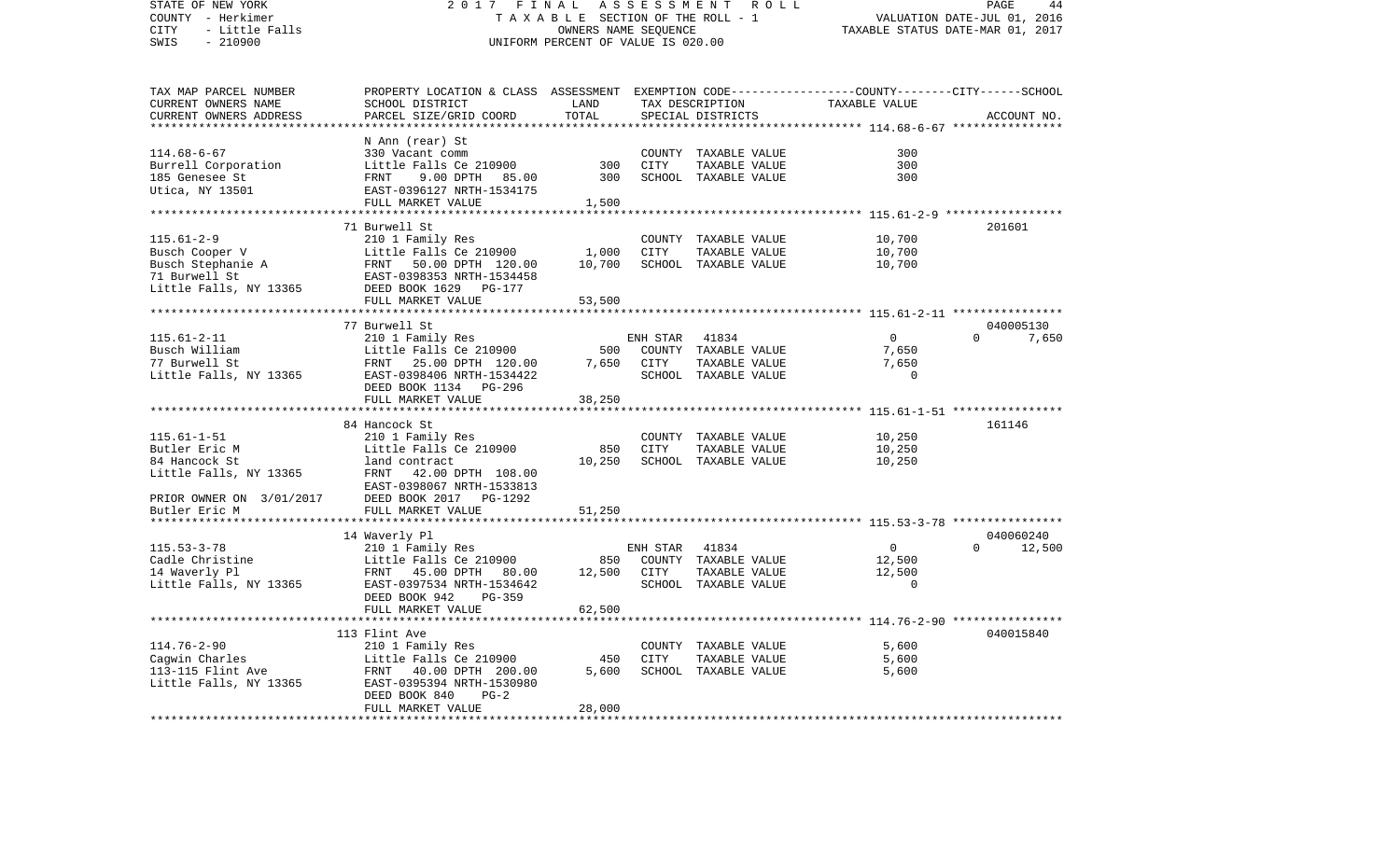STATE OF NEW YORK 2 0 1 7 F I N A L A S S E S S M E N T R O L L PAGE 45COUNTY - Herkimer T A X A B L E SECTION OF THE ROLL - 1 VALUATION DATE-JUL 01, 2016 CITY - Little Falls OWNERS NAME SEQUENCE TAXABLE STATUS DATE-MAR 01, 2017 SWIS - 210900 UNIFORM PERCENT OF VALUE IS 020.00TAX MAP PARCEL NUMBER PROPERTY LOCATION & CLASS ASSESSMENT EXEMPTION CODE------------------COUNTY--------CITY------SCHOOL CURRENT OWNERS NAME SCHOOL DISTRICT LAND TAX DESCRIPTION TAXABLE VALUECURRENT OWNERS ADDRESS PARCEL SIZE/GRID COORD TOTAL SPECIAL DISTRICTS ACCOUNT NO. \*\*\*\*\*\*\*\*\*\*\*\*\*\*\*\*\*\*\*\*\*\*\*\*\*\*\*\*\*\*\*\*\*\*\*\*\*\*\*\*\*\*\*\*\*\*\*\*\*\*\*\*\*\*\*\*\*\*\*\*\*\*\*\*\*\*\*\*\*\*\*\*\*\*\*\*\*\*\*\*\*\*\*\*\*\*\*\*\*\*\*\*\*\*\*\*\*\*\*\*\*\*\* 115.53-2-21 \*\*\*\*\*\*\*\*\*\*\*\*\*\*\*\*32 Manheim St 040040050 115.53-2-21 312 Vac w/imprv COUNTY TAXABLE VALUE 1,200 Cagwin Kyle Little Falls Ce 210900 750 CITY TAXABLE VALUE 1,200 Smith Kira FRNT 41.00 DPTH 128.00 1,200 SCHOOL TAXABLE VALUE 1,200 31 Manheim St EAST-0398871 NRTH-1535560Little Falls, NY 13365 DEED BOOK 1323 PG-313 FULL MARKET VALUE 6,000 \*\*\*\*\*\*\*\*\*\*\*\*\*\*\*\*\*\*\*\*\*\*\*\*\*\*\*\*\*\*\*\*\*\*\*\*\*\*\*\*\*\*\*\*\*\*\*\*\*\*\*\*\*\*\*\*\*\*\*\*\*\*\*\*\*\*\*\*\*\*\*\*\*\*\*\*\*\*\*\*\*\*\*\*\*\*\*\*\*\*\*\*\*\*\*\*\*\*\*\*\*\*\* 115.53-2-31 \*\*\*\*\*\*\*\*\*\*\*\*\*\*\*\* 31 Manheim St 152959115.53-2-31 210 1 Family Res COUNTY TAXABLE VALUE 7,300 Cagwin Kyle **Cagwin Kyle** Little Falls Ce 210900 850 CITY TAXABLE VALUE Smith Kira FRNT 50.00 DPTH 120.00 7,300 SCHOOL TAXABLE VALUE 7,300 31 Manheim St EAST-0398997 NRTH-1535424Little Falls, NY 13365 DEED BOOK 1323 PG-313 FULL MARKET VALUE 36,500 \*\*\*\*\*\*\*\*\*\*\*\*\*\*\*\*\*\*\*\*\*\*\*\*\*\*\*\*\*\*\*\*\*\*\*\*\*\*\*\*\*\*\*\*\*\*\*\*\*\*\*\*\*\*\*\*\*\*\*\*\*\*\*\*\*\*\*\*\*\*\*\*\*\*\*\*\*\*\*\*\*\*\*\*\*\*\*\*\*\*\*\*\*\*\*\*\*\*\*\*\*\*\* 114.60-3-9 \*\*\*\*\*\*\*\*\*\*\*\*\*\*\*\*\* E Monroe St 040043115114.60-3-9 311 Res vac land COUNTY TAXABLE VALUE 800Caiola Joseph D Little Falls Ce 210900 800 CITY TAXABLE VALUE 800 Caiola Rachel FRNT 58.00 DPTH 200.00 800 SCHOOL TAXABLE VALUE 800578 East Monroe St EAST-0396830 NRTH-1535470Little Falls, NY 13365 DEED BOOK 786 PG-271 FULL MARKET VALUE 4,000 \*\*\*\*\*\*\*\*\*\*\*\*\*\*\*\*\*\*\*\*\*\*\*\*\*\*\*\*\*\*\*\*\*\*\*\*\*\*\*\*\*\*\*\*\*\*\*\*\*\*\*\*\*\*\*\*\*\*\*\*\*\*\*\*\*\*\*\*\*\*\*\*\*\*\*\*\*\*\*\*\*\*\*\*\*\*\*\*\*\*\*\*\*\*\*\*\*\*\*\*\*\*\* 114.60-3-11 \*\*\*\*\*\*\*\*\*\*\*\*\*\*\*\* 73 William St 040061440114.60-3-11 220 2 Family Res COUNTY TAXABLE VALUE 11,200 Caiola Joseph D Little Falls Ce 210900 700 CITY TAXABLE VALUE 11,200 Caiola Rachel FRNT 48.50 DPTH 60.00 11,200 SCHOOL TAXABLE VALUE 11,200 578 East Monroe St EAST-0396786 NRTH-1535543Little Falls, NY 13365 DEED BOOK 786 PG-271 FULL MARKET VALUE 56,000 \*\*\*\*\*\*\*\*\*\*\*\*\*\*\*\*\*\*\*\*\*\*\*\*\*\*\*\*\*\*\*\*\*\*\*\*\*\*\*\*\*\*\*\*\*\*\*\*\*\*\*\*\*\*\*\*\*\*\*\*\*\*\*\*\*\*\*\*\*\*\*\*\*\*\*\*\*\*\*\*\*\*\*\*\*\*\*\*\*\*\*\*\*\*\*\*\*\*\*\*\*\*\* 114.60-3-10 \*\*\*\*\*\*\*\*\*\*\*\*\*\*\*\* 578-580 E Monroe St 040043110114.60-3-10 220 2 Family Res COUNTY TAXABLE VALUE 16,100 Caiola Rachel Little Falls Ce 210900 2,750 CITY TAXABLE VALUE 16,100 578-580 East Monroe St FRNT 60.00 DPTH 116.00 16,100 SCHOOL TAXABLE VALUE 16,100 Little Falls, NY 13365 EAST-0396773 NRTH-1535440 DEED BOOK 714 PG-218FULL MARKET VALUE 80,500 \*\*\*\*\*\*\*\*\*\*\*\*\*\*\*\*\*\*\*\*\*\*\*\*\*\*\*\*\*\*\*\*\*\*\*\*\*\*\*\*\*\*\*\*\*\*\*\*\*\*\*\*\*\*\*\*\*\*\*\*\*\*\*\*\*\*\*\*\*\*\*\*\*\*\*\*\*\*\*\*\*\*\*\*\*\*\*\*\*\*\*\*\*\*\*\*\*\*\*\*\*\*\* 114.68-1-12 \*\*\*\*\*\*\*\*\*\*\*\*\*\*\*\*14 King St 195308 114.68-1-12 220 2 Family Res COUNTY TAXABLE VALUE 7,200 Little Falls Ce 210900 350 CITY TAXABLE VALUE Baker Brenda FRNT 45.00 DPTH 98.00 7,200 SCHOOL TAXABLE VALUE 7,200 103 W Gansevoort St EAST-0394027 NRTH-1533684Little Falls, NY 13365 DEED BOOK 1588 PG-684 FULL MARKET VALUE 36,000 \*\*\*\*\*\*\*\*\*\*\*\*\*\*\*\*\*\*\*\*\*\*\*\*\*\*\*\*\*\*\*\*\*\*\*\*\*\*\*\*\*\*\*\*\*\*\*\*\*\*\*\*\*\*\*\*\*\*\*\*\*\*\*\*\*\*\*\*\*\*\*\*\*\*\*\*\*\*\*\*\*\*\*\*\*\*\*\*\*\*\*\*\*\*\*\*\*\*\*\*\*\*\*\*\*\*\*\*\*\*\*\*\*\*\*\*\*\*\*\*\*\*\*\*\*\*\*\*\*\*\*\*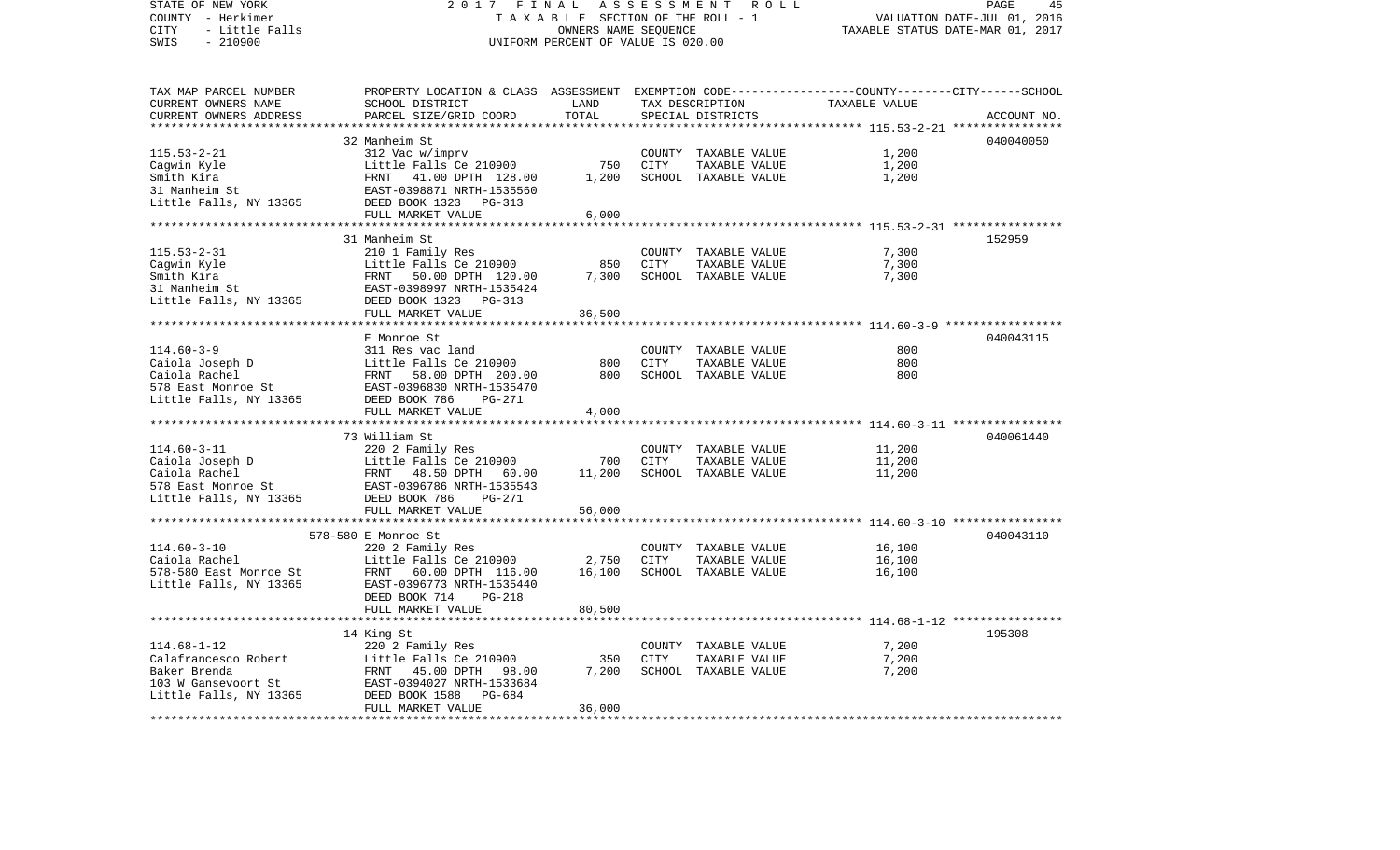## STATE OF NEW YORK 2 0 1 7 F I N A L A S S E S S M E N T R O L L PAGE 46COUNTY - Herkimer T A X A B L E SECTION OF THE ROLL - 1 CITY - Little Falls OWNERS NAME SEQUENCE TAXABLE STATUS DATE-MAR 01, 2017 UNIFORM PERCENT OF VALUE IS 020.00

VALUATION DATE-JUL 01, 2016

| TAX MAP PARCEL NUMBER   | PROPERTY LOCATION & CLASS ASSESSMENT EXEMPTION CODE----------------COUNTY-------CITY------SCHOOL |         |                 |                      |                |          |             |
|-------------------------|--------------------------------------------------------------------------------------------------|---------|-----------------|----------------------|----------------|----------|-------------|
| CURRENT OWNERS NAME     | SCHOOL DISTRICT                                                                                  | LAND    |                 | TAX DESCRIPTION      | TAXABLE VALUE  |          |             |
| CURRENT OWNERS ADDRESS  | PARCEL SIZE/GRID COORD                                                                           | TOTAL   |                 | SPECIAL DISTRICTS    |                |          | ACCOUNT NO. |
| *********************** |                                                                                                  |         |                 |                      |                |          |             |
|                         | 103 W Gansevoort St                                                                              |         |                 |                      |                |          | 040021120   |
| $114.68 - 4 - 42$       | 230 3 Family Res                                                                                 |         | BAS STAR        | 41854                | $\mathbf 0$    | $\Omega$ | 6,000       |
| Calafrancesco Robert J  | Little Falls Ce 210900                                                                           | 1,250   |                 | COUNTY TAXABLE VALUE | 17,400         |          |             |
| Baker Brenda            | FRNT 60.00 DPTH 120.00                                                                           | 17,400  | CITY            | TAXABLE VALUE        | 17,400         |          |             |
| 103 W Gansevoort St     | EAST-0394914 NRTH-1533904                                                                        |         |                 | SCHOOL TAXABLE VALUE | 11,400         |          |             |
| Little Falls, NY 13365  | DEED BOOK 923<br>$PG-251$                                                                        |         |                 |                      |                |          |             |
|                         | FULL MARKET VALUE                                                                                | 87,000  |                 |                      |                |          |             |
|                         |                                                                                                  |         |                 |                      |                |          |             |
|                         | 33 Lansing St                                                                                    |         |                 |                      |                |          | 040028590   |
| $114.68 - 5 - 43$       | 280 Res Multiple                                                                                 |         |                 | COUNTY TAXABLE VALUE | 12,450         |          |             |
| Calbet Michael S        | Little Falls Ce 210900                                                                           | 600     | CITY            | TAXABLE VALUE        | 12,450         |          |             |
| Calbet Michelle L       | FRNT 75.00 DPTH 43.00                                                                            | 12,450  |                 | SCHOOL TAXABLE VALUE | 12,450         |          |             |
| 6 Wagner St             | EAST-0395404 NRTH-1534326                                                                        |         |                 |                      |                |          |             |
| Fort Plain, NY 13339    | DEED BOOK 1091 PG-237                                                                            |         |                 |                      |                |          |             |
|                         | FULL MARKET VALUE                                                                                | 62,250  |                 |                      |                |          |             |
|                         |                                                                                                  |         |                 |                      |                |          |             |
|                         | 15 Woodside Ave                                                                                  |         |                 |                      |                |          | 040062130   |
| $114.59 - 3 - 33$       | 210 1 Family Res                                                                                 |         | ENH STAR        | 41834                | $\overline{0}$ | $\Omega$ | 11,550      |
| Calicchia Mary          | Little Falls Ce 210900                                                                           | 800     |                 | COUNTY TAXABLE VALUE | 11,550         |          |             |
| 15 Woodside Ave         | FRNT 40.00 DPTH 122.00                                                                           | 11,550  | CITY            | TAXABLE VALUE        | 11,550         |          |             |
| Little Falls, NY 13365  | EAST-0392894 NRTH-1535561                                                                        |         |                 | SCHOOL TAXABLE VALUE | $\Omega$       |          |             |
|                         | DEED BOOK 938<br>PG-172                                                                          |         |                 |                      |                |          |             |
|                         | FULL MARKET VALUE                                                                                | 57,750  |                 |                      |                |          |             |
|                         | ***********************                                                                          |         |                 |                      |                |          |             |
|                         | 21 King St                                                                                       |         |                 |                      |                |          | 040027420   |
| $114.68 - 1 - 42$       | 210 1 Family Res                                                                                 |         | <b>BAS STAR</b> | 41854                | $\overline{0}$ | $\Omega$ | 6,000       |
| Callahan Ferdinand Jr   | Little Falls Ce 210900                                                                           | 400     |                 | COUNTY TAXABLE VALUE | 7,000          |          |             |
| Lamphere Stephanie      | FRNT 40.00 DPTH 150.00                                                                           | 7,000   | CITY            | TAXABLE VALUE        | 7,000          |          |             |
| 21 King St              | EAST-0394064 NRTH-1533483                                                                        |         |                 | SCHOOL TAXABLE VALUE | 1,000          |          |             |
| Little Falls, NY 13365  | DEED BOOK 968<br>PG-624                                                                          |         |                 |                      |                |          |             |
|                         | FULL MARKET VALUE                                                                                | 35,000  |                 |                      |                |          |             |
|                         |                                                                                                  |         |                 |                      |                |          |             |
|                         | 30 Burwell St                                                                                    |         |                 |                      |                |          | 188900      |
| $115.53 - 3 - 54$       | 210 1 Family Res                                                                                 |         | <b>BAS STAR</b> | 41854                | $\overline{0}$ | $\Omega$ | 6,000       |
| Camardello Jamie        | Little Falls Ce 210900                                                                           | 1,500   |                 | COUNTY TAXABLE VALUE | 23,850         |          |             |
| Camardello Trang        | FRNT<br>66.00 DPTH 239.00                                                                        | 23,850  | CITY            | TAXABLE VALUE        |                |          |             |
| 30 Burwell St           | 0.24                                                                                             |         |                 |                      | 23,850         |          |             |
|                         | ACRES                                                                                            |         |                 | SCHOOL TAXABLE VALUE | 17,850         |          |             |
| Little Falls, NY 13365  | EAST-0397968 NRTH-1534957                                                                        |         |                 |                      |                |          |             |
|                         | DEED BOOK 1549 PG-271                                                                            |         |                 |                      |                |          |             |
|                         | FULL MARKET VALUE                                                                                | 119,250 |                 |                      |                |          |             |
|                         |                                                                                                  |         |                 |                      |                |          | 153746      |
|                         | 117 Loomis St                                                                                    |         |                 |                      |                |          |             |
| $115.61 - 3 - 8$        | 210 1 Family Res                                                                                 |         |                 | COUNTY TAXABLE VALUE | 8,500          |          |             |
| Cammarata Peter G       | Little Falls Ce 210900                                                                           | 700     | CITY            | TAXABLE VALUE        | 8,500          |          |             |
| Cammarata Lorraine C    | FRNT 31.00 DPTH 145.00                                                                           | 8,500   |                 | SCHOOL TAXABLE VALUE | 8,500          |          |             |
| 39 Park Dr              | EAST-0399087 NRTH-1534437                                                                        |         |                 |                      |                |          |             |
| Woodstock, NY 12498     | DEED BOOK 1328<br>PG-307                                                                         |         |                 |                      |                |          |             |
|                         |                                                                                                  | 42,500  |                 |                      |                |          |             |
|                         | FULL MARKET VALUE                                                                                |         |                 |                      |                |          |             |
|                         |                                                                                                  |         |                 |                      |                |          |             |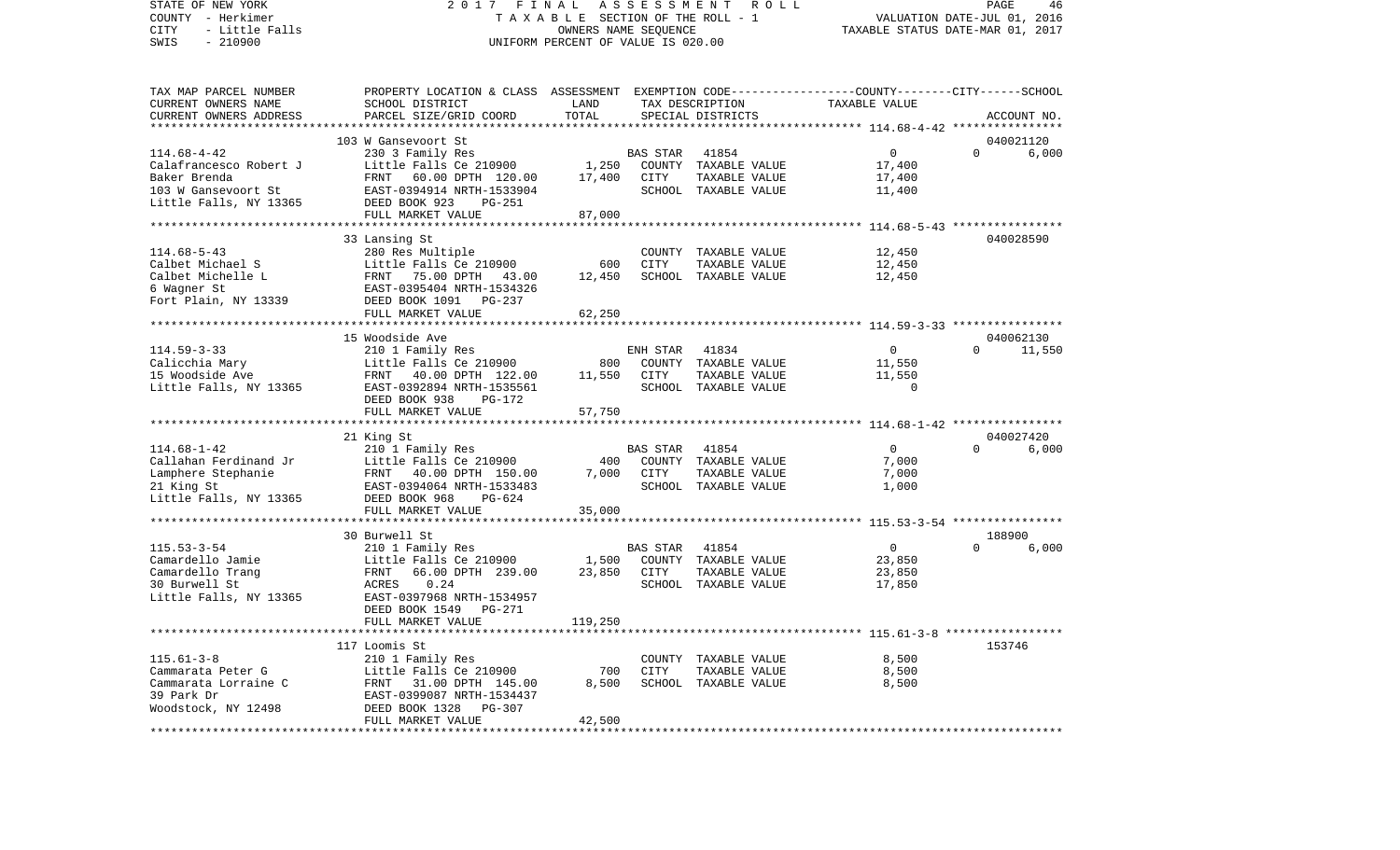| STATE OF NEW YORK<br>COUNTY - Herkimer<br>- Little Falls<br><b>CITY</b><br>$-210900$<br>SWIS             | 2017 FINAL                                                                                                                                                                                  | A S S E S S M E N T<br>TAXABLE SECTION OF THE ROLL - 1<br>OWNERS NAME SEOUENCE<br>UNIFORM PERCENT OF VALUE IS 020.00 | R O L L                                         | PAGE<br>47<br>VALUATION DATE-JUL 01, 2016<br>TAXABLE STATUS DATE-MAR 01, 2017 |                                                        |                   |                             |  |
|----------------------------------------------------------------------------------------------------------|---------------------------------------------------------------------------------------------------------------------------------------------------------------------------------------------|----------------------------------------------------------------------------------------------------------------------|-------------------------------------------------|-------------------------------------------------------------------------------|--------------------------------------------------------|-------------------|-----------------------------|--|
| TAX MAP PARCEL NUMBER<br>CURRENT OWNERS NAME<br>CURRENT OWNERS ADDRESS                                   | PROPERTY LOCATION & CLASS ASSESSMENT EXEMPTION CODE---------------COUNTY-------CITY------SCHOOL<br>SCHOOL DISTRICT<br>PARCEL SIZE/GRID COORD                                                | LAND<br>TOTAL                                                                                                        | TAX DESCRIPTION<br>SPECIAL DISTRICTS            |                                                                               | TAXABLE VALUE                                          |                   | ACCOUNT NO.                 |  |
|                                                                                                          |                                                                                                                                                                                             |                                                                                                                      |                                                 |                                                                               | ***************** 114.76-1-9.1 ****************        |                   |                             |  |
| $114.76 - 1 - 9.1$<br>Campbell Austin<br>PO Box 851<br>Litttle Falls, NY 13365                           | 151 Elizabeth St<br>710 Manufacture<br>Little Falls Ce 210900<br>ACRES<br>1.30<br>EAST-0394934 NRTH-1532586<br>DEED BOOK 1510 PG-119                                                        | 6,500<br>7,000                                                                                                       | CITY                                            | COUNTY TAXABLE VALUE<br>TAXABLE VALUE<br>SCHOOL TAXABLE VALUE                 | 7,000<br>7,000<br>7,000                                |                   | 182371                      |  |
|                                                                                                          | FULL MARKET VALUE                                                                                                                                                                           | 35,000                                                                                                               |                                                 |                                                                               |                                                        |                   |                             |  |
| $114.51 - 1 - 43$<br>Campbell Robin L<br>354 W Monroe St<br>Little Falls, NY 13365                       | 354 W Monroe St<br>210 1 Family Res<br>Little Falls Ce 210900<br>FRNT<br>12.00 DPTH 200.00<br>BANK<br>035<br>EAST-0392197 NRTH-1536819<br>DEED BOOK 846<br>$PG-198$                         | 600<br>5,100                                                                                                         | <b>BAS STAR</b><br>CITY                         | 41854<br>COUNTY TAXABLE VALUE<br>TAXABLE VALUE<br>SCHOOL TAXABLE VALUE        | $\overline{0}$<br>5,100<br>5,100<br>$\Omega$           | $\Omega$          | 040048000<br>5,100          |  |
|                                                                                                          | FULL MARKET VALUE                                                                                                                                                                           | 25,500<br>*********                                                                                                  |                                                 |                                                                               | ************************ 114.60-1-27 ***************** |                   |                             |  |
| $114.60 - 1 - 27$<br>Campione Cynthia M<br>760 E Monroe St Apt J-3<br>Little Falls, NY 13365             | 72 Burch St<br>210 1 Family Res<br>Little Falls Ce 210900<br>FRNT 50.00 DPTH 125.00<br>EAST-0393756 NRTH-1536053<br>DEED BOOK 1586 PG-229<br>FULL MARKET VALUE                              | 600<br>10,500<br>52,500                                                                                              | CITY                                            | COUNTY TAXABLE VALUE<br>TAXABLE VALUE<br>SCHOOL TAXABLE VALUE                 | 10,500<br>10,500<br>10,500                             |                   | 194930                      |  |
|                                                                                                          | *************************                                                                                                                                                                   |                                                                                                                      |                                                 |                                                                               | ************************ 114.59-4-80 ***************** |                   |                             |  |
| $114.59 - 4 - 80$<br>Campione Thomas A<br>Campione Veronica R<br>252 Church St<br>Little Falls, NY 13365 | 191 Church St<br>210 1 Family Res<br>Little Falls Ce 210900<br>S R1<br>35x100<br>FRNT 35.00 DPTH 100.00<br>EAST-0393660 NRTH-1535053<br>DEED BOOK 1353 PG-396                               | 650<br>9,650                                                                                                         | CITY                                            | COUNTY TAXABLE VALUE<br>TAXABLE VALUE<br>SCHOOL TAXABLE VALUE                 | 9,650<br>9,650<br>9,650                                |                   | 158061                      |  |
|                                                                                                          | FULL MARKET VALUE                                                                                                                                                                           | 48,250                                                                                                               |                                                 |                                                                               |                                                        |                   |                             |  |
| $114.67 - 1 - 13$<br>Cancelmo Donald<br>154 Furnace St<br>Little Falls, NY 13365                         | **********************<br>154 Furnace St<br>210 1 Family Res<br>Little Falls Ce 210900<br>FRNT 40.00 DPTH 172.00<br>EAST-0393398 NRTH-1534444<br>DEED BOOK 1150 PG-197<br>FULL MARKET VALUE | 11,350<br>56,750                                                                                                     | VETWAR CTS 41120<br>500 ENH STAR<br><b>CITY</b> | 41834<br>COUNTY TAXABLE VALUE<br>TAXABLE VALUE<br>SCHOOL TAXABLE VALUE        | 1,703<br>$\Omega$<br>9,647<br>9,647<br>$\Omega$        | 1,703<br>$\Omega$ | 040018510<br>1,703<br>9,647 |  |
|                                                                                                          |                                                                                                                                                                                             |                                                                                                                      |                                                 |                                                                               |                                                        |                   |                             |  |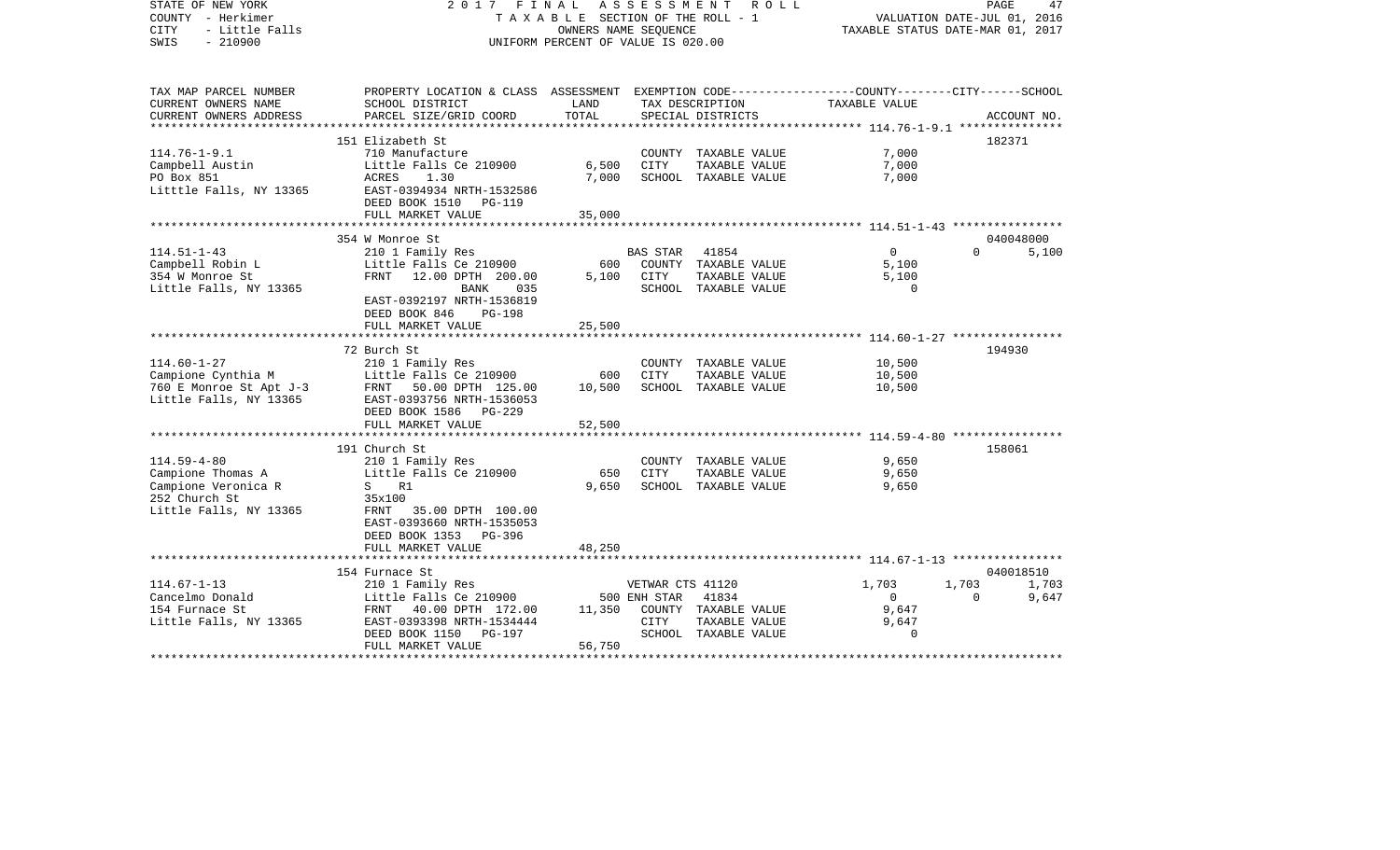STATE OF NEW YORK 2 0 1 7 F I N A L A S S E S S M E N T R O L L PAGE 48COUNTY - Herkimer T A X A B L E SECTION OF THE ROLL - 1 VALUATION DATE-JUL 01, 2016 CITY - Little Falls OWNERS NAME SEQUENCE TAXABLE STATUS DATE-MAR 01, 2017 SWIS - 210900 UNIFORM PERCENT OF VALUE IS 020.00TAX MAP PARCEL NUMBER PROPERTY LOCATION & CLASS ASSESSMENT EXEMPTION CODE------------------COUNTY--------CITY------SCHOOL CURRENT OWNERS NAME SCHOOL DISTRICT LAND TAX DESCRIPTION TAXABLE VALUECURRENT OWNERS ADDRESS PARCEL SIZE/GRID COORD TOTAL SPECIAL DISTRICTS ACCOUNT NO. \*\*\*\*\*\*\*\*\*\*\*\*\*\*\*\*\*\*\*\*\*\*\*\*\*\*\*\*\*\*\*\*\*\*\*\*\*\*\*\*\*\*\*\*\*\*\*\*\*\*\*\*\*\*\*\*\*\*\*\*\*\*\*\*\*\*\*\*\*\*\*\*\*\*\*\*\*\*\*\*\*\*\*\*\*\*\*\*\*\*\*\*\*\*\*\*\*\*\*\*\*\*\* 114.68-2-1 \*\*\*\*\*\*\*\*\*\*\*\*\*\*\*\*\* Furnace St 040018540040018540 114.68-2-1 311 Res vac land COUNTY TAXABLE VALUE 750Cancelmo Donald Little Falls Ce 210900 750 CITY TAXABLE VALUE 750 750 154 Furnace St FRNT 87.70 DPTH 122.20 750 SCHOOL TAXABLE VALUE 750Little Falls, NY 13365 EAST-0393425 NRTH-1534584 DEED BOOK 1150 PG-197FULL MARKET VALUE 3,750 \*\*\*\*\*\*\*\*\*\*\*\*\*\*\*\*\*\*\*\*\*\*\*\*\*\*\*\*\*\*\*\*\*\*\*\*\*\*\*\*\*\*\*\*\*\*\*\*\*\*\*\*\*\*\*\*\*\*\*\*\*\*\*\*\*\*\*\*\*\*\*\*\*\*\*\*\*\*\*\*\*\*\*\*\*\*\*\*\*\*\*\*\*\*\*\*\*\*\*\*\*\*\* 114.67-1-12 \*\*\*\*\*\*\*\*\*\*\*\*\*\*\*\* Furnace St 040018550114.67-1-12 311 Res vac land COUNTY TAXABLE VALUE 900Cancelmo Donald L Little Falls Ce 210900 900 CITY TAXABLE VALUE 900 Cancelmo Irene S FRNT 70.00 DPTH 252.00 900 SCHOOL TAXABLE VALUE 900154 Furnace St EAST-0393341 NRTH-1534395Little Falls, NY 13365 DEED BOOK 1158 PG-987 FULL MARKET VALUE 4,500 \*\*\*\*\*\*\*\*\*\*\*\*\*\*\*\*\*\*\*\*\*\*\*\*\*\*\*\*\*\*\*\*\*\*\*\*\*\*\*\*\*\*\*\*\*\*\*\*\*\*\*\*\*\*\*\*\*\*\*\*\*\*\*\*\*\*\*\*\*\*\*\*\*\*\*\*\*\*\*\*\*\*\*\*\*\*\*\*\*\*\*\*\*\*\*\*\*\*\*\*\*\*\* 115.62-1-27.1 \*\*\*\*\*\*\*\*\*\*\*\*\*\* 279 Loomis St 0400331506,000 115.62-1-27.1 210 1 Family Res BAS STAR 41854 0 0 0 Cano Felix G Cano County TAXABLE VALUE 23,000 279 Loomis St FRNT 285.80 DPTH 23,000 CITY TAXABLE VALUE 23,000 Little Falls, NY 13365 ACRES 0.47 SCHOOL TAXABLE VALUE 17,000 EAST-0400841 NRTH-1533749 DEED BOOK 1498 PG-46FULL MARKET VALUE 115,000 \*\*\*\*\*\*\*\*\*\*\*\*\*\*\*\*\*\*\*\*\*\*\*\*\*\*\*\*\*\*\*\*\*\*\*\*\*\*\*\*\*\*\*\*\*\*\*\*\*\*\*\*\*\*\*\*\*\*\*\*\*\*\*\*\*\*\*\*\*\*\*\*\*\*\*\*\*\*\*\*\*\*\*\*\*\*\*\*\*\*\*\*\*\*\*\*\*\*\*\*\*\*\* 114.68-2-54 \*\*\*\*\*\*\*\*\*\*\*\*\*\*\*\* 153 Church St 040009990114.68-2-54 230 3 Family Res BAS STAR 41854 0 0 6,000 Canorra Susan E 13,950 Little Falls Ce 210900 1,800 COUNTY TAXABLE VALUE 13,950 153 Church St ACRES 1.10 13,950 CITY TAXABLE VALUE 13,950 Little Falls, NY 13365 EAST-0393972 NRTH-1534634 SCHOOL TAXABLE VALUE 7,950 DEED BOOK 1468 PG-52FULL MARKET VALUE 69,750 \*\*\*\*\*\*\*\*\*\*\*\*\*\*\*\*\*\*\*\*\*\*\*\*\*\*\*\*\*\*\*\*\*\*\*\*\*\*\*\*\*\*\*\*\*\*\*\*\*\*\*\*\*\*\*\*\*\*\*\*\*\*\*\*\*\*\*\*\*\*\*\*\*\*\*\*\*\*\*\*\*\*\*\*\*\*\*\*\*\*\*\*\*\*\*\*\*\*\*\*\*\*\* 114.68-4-4 \*\*\*\*\*\*\*\*\*\*\*\*\*\*\*\*\* 110 Prospect St 040053280 114.68-4-4 210 1 Family Res VETCOM CTS 41130 2,375 2,375 2,375 Canorro Joan **Canorro Joan** 1988 Central Little Falls Ce 210900 500 ENH STAR 41834 6000000 0 0 0 7,125 Battisti, Corsi, Shepardson FRNT 28.00 DPTH 84.00 9,500 COUNTY TAXABLE VALUE 7,125 110 Prospect St EAST-0394654 NRTH-1534154 CITY TAXABLE VALUE 7,125 Little Falls, NY 13365 DEED BOOK 1500 PG-221 SCHOOL TAXABLE VALUE 0 FULL MARKET VALUE 47,500 \*\*\*\*\*\*\*\*\*\*\*\*\*\*\*\*\*\*\*\*\*\*\*\*\*\*\*\*\*\*\*\*\*\*\*\*\*\*\*\*\*\*\*\*\*\*\*\*\*\*\*\*\*\*\*\*\*\*\*\*\*\*\*\*\*\*\*\*\*\*\*\*\*\*\*\*\*\*\*\*\*\*\*\*\*\*\*\*\*\*\*\*\*\*\*\*\*\*\*\*\*\*\* 114.51-1-48.1 \*\*\*\*\*\*\*\*\*\*\*\*\*\* 26 Top notch Dr 165062 114.51-1-48.1 210 1 Family Res BAS STAR 41854 0 0 6,000 Caracane Thomas E Little Falls Ce 210900 1,400 COUNTY TAXABLE VALUE 18,500 26 Top notch Dr FRNT 116.00 DPTH 100.00 18,500 CITY TAXABLE VALUE 18,500 Little Falls, NY 13365 EAST-0392343 NRTH-0153693 SCHOOL TAXABLE VALUE 12,500 DEED BOOK 1398 PG-441FULL MARKET VALUE 92,500 \*\*\*\*\*\*\*\*\*\*\*\*\*\*\*\*\*\*\*\*\*\*\*\*\*\*\*\*\*\*\*\*\*\*\*\*\*\*\*\*\*\*\*\*\*\*\*\*\*\*\*\*\*\*\*\*\*\*\*\*\*\*\*\*\*\*\*\*\*\*\*\*\*\*\*\*\*\*\*\*\*\*\*\*\*\*\*\*\*\*\*\*\*\*\*\*\*\*\*\*\*\*\*\*\*\*\*\*\*\*\*\*\*\*\*\*\*\*\*\*\*\*\*\*\*\*\*\*\*\*\*\*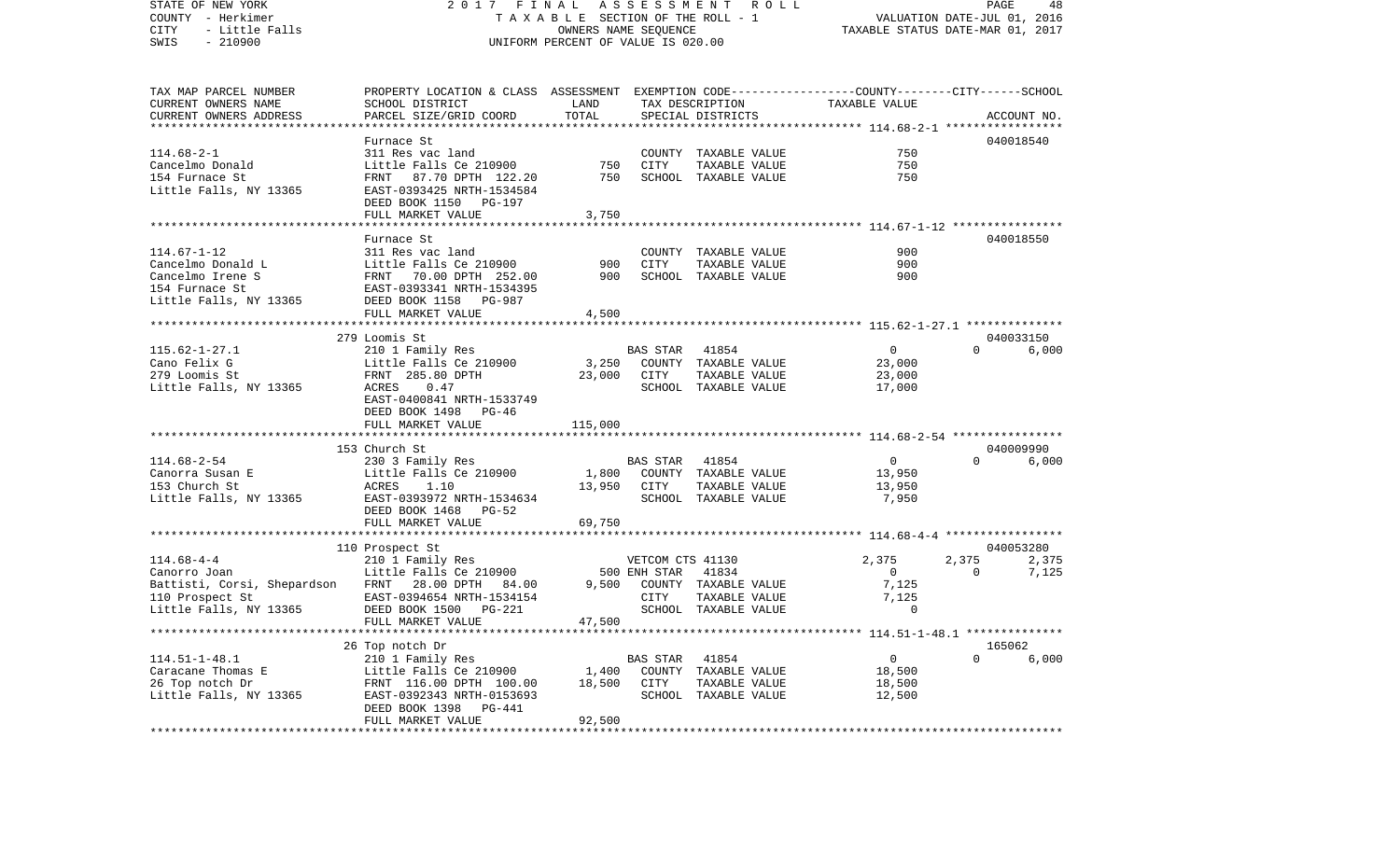COUNTY - Herkimer T A X A B L E SECTION OF THE ROLL - 1 VALUATION DATE-JUL 01, 2016 CITY - Little Falls OWNERS NAME SEQUENCE TAXABLE STATUS DATE-MAR 01, 2017 SWIS - 210900 UNIFORM PERCENT OF VALUE IS 020.00TAX MAP PARCEL NUMBER PROPERTY LOCATION & CLASS ASSESSMENT EXEMPTION CODE------------------COUNTY--------CITY------SCHOOL CURRENT OWNERS NAME SCHOOL DISTRICT LAND TAX DESCRIPTION TAXABLE VALUECURRENT OWNERS ADDRESS PARCEL SIZE/GRID COORD TOTAL SPECIAL DISTRICTS ACCOUNT NO. \*\*\*\*\*\*\*\*\*\*\*\*\*\*\*\*\*\*\*\*\*\*\*\*\*\*\*\*\*\*\*\*\*\*\*\*\*\*\*\*\*\*\*\*\*\*\*\*\*\*\*\*\*\*\*\*\*\*\*\*\*\*\*\*\*\*\*\*\*\*\*\*\*\*\*\*\*\*\*\*\*\*\*\*\*\*\*\*\*\*\*\*\*\*\*\*\*\*\*\*\*\*\* 114.67-1-23 \*\*\*\*\*\*\*\*\*\*\*\*\*\*\*\*24 Skinner St 040055650 114.67-1-23 210 1 Family Res VETCOM CTS 41130 2,925 2,925 2,925 Caracane Thomas E II and Little Falls Ce 210900 400 BAS STAR 41854 6 0 0 0 6,000 24 Skinner St FRNT 40.00 DPTH 182.00 11,700 COUNTY TAXABLE VALUE 8,775 Little Falls, NY 13365 EAST-0393648 NRTH-1534089 CITY TAXABLE VALUE 8,775 DEED BOOK 1075 PG-253 SCHOOL TAXABLE VALUE 2,775 FULL MARKET VALUE 58,500 \*\*\*\*\*\*\*\*\*\*\*\*\*\*\*\*\*\*\*\*\*\*\*\*\*\*\*\*\*\*\*\*\*\*\*\*\*\*\*\*\*\*\*\*\*\*\*\*\*\*\*\*\*\*\*\*\*\*\*\*\*\*\*\*\*\*\*\*\*\*\*\*\*\*\*\*\*\*\*\*\*\*\*\*\*\*\*\*\*\*\*\*\*\*\*\*\*\*\*\*\*\*\* 114.68-1-10 \*\*\*\*\*\*\*\*\*\*\*\*\*\*\*\* 6 King St 152250 114.68-1-10 210 1 Family Res COUNTY TAXABLE VALUE 3,550 Cararamo Joseph A Jr Little Falls Ce 210900 150 CITY TAXABLE VALUE 3,550 35 Jones Quarry Rd FRNT 30.00 DPTH 54.00 3,550 SCHOOL TAXABLE VALUE 3,550 Woodstock, NY 12498 EAST-0394113 NRTH-1533717 DEED BOOK 1318 PG-810FULL MARKET VALUE 17,750 \*\*\*\*\*\*\*\*\*\*\*\*\*\*\*\*\*\*\*\*\*\*\*\*\*\*\*\*\*\*\*\*\*\*\*\*\*\*\*\*\*\*\*\*\*\*\*\*\*\*\*\*\*\*\*\*\*\*\*\*\*\*\*\*\*\*\*\*\*\*\*\*\*\*\*\*\*\*\*\*\*\*\*\*\*\*\*\*\*\*\*\*\*\*\*\*\*\*\*\*\*\*\* 115.61-1-71 \*\*\*\*\*\*\*\*\*\*\*\*\*\*\*\* 8 Hancock St 1511164115.61-1-71 210 1 Family Res COUNTY TAXABLE VALUE 8,550 Carcaramo Joseph Little Falls Ce 210900 500 CITY TAXABLE VALUE 8,550 35 Jones Quarry Rd FRNT 40.00 DPTH 63.00 8,550 SCHOOL TAXABLE VALUE 8,550 Woodstock, NY 12498 EAST-0397295 NRTH-1533734 DEED BOOK 1312 PG-243 FULL MARKET VALUE 42,750 \*\*\*\*\*\*\*\*\*\*\*\*\*\*\*\*\*\*\*\*\*\*\*\*\*\*\*\*\*\*\*\*\*\*\*\*\*\*\*\*\*\*\*\*\*\*\*\*\*\*\*\*\*\*\*\*\*\*\*\*\*\*\*\*\*\*\*\*\*\*\*\*\*\*\*\*\*\*\*\*\*\*\*\*\*\*\*\*\*\*\*\*\*\*\*\*\*\*\*\*\*\*\* 114.68-6-63 \*\*\*\*\*\*\*\*\*\*\*\*\*\*\*\* 656 E Main St 040034710114.68-6-63 483 Converted Re COUNTY TAXABLE VALUE 18,050 Carlisto Ann M Little Falls Ce 210900 7,500 CITY TAXABLE VALUE 18,050 PO Box 1062 FRNT 50.58 DPTH 90.00 18,050 SCHOOL TAXABLE VALUE 18,050 Little Falls, NY 13365 BANK 800 EAST-0396905 NRTH-1534478 DEED BOOK 881 PG-376FULL MARKET VALUE 90,250 \*\*\*\*\*\*\*\*\*\*\*\*\*\*\*\*\*\*\*\*\*\*\*\*\*\*\*\*\*\*\*\*\*\*\*\*\*\*\*\*\*\*\*\*\*\*\*\*\*\*\*\*\*\*\*\*\*\*\*\*\*\*\*\*\*\*\*\*\*\*\*\*\*\*\*\*\*\*\*\*\*\*\*\*\*\*\*\*\*\*\*\*\*\*\*\*\*\*\*\*\*\*\* 114.51-1-2.1 \*\*\*\*\*\*\*\*\*\*\*\*\*\*\*Gregorin Rd 185496 114.51-1-2.1 311 Res vac land COUNTY TAXABLE VALUE 900Carlisto Anthony D Little Falls Ce 210900 900 CITY TAXABLE VALUE 900 Carlisto Ann M ACRES 0.67 900 SCHOOL TAXABLE VALUE 900112 Gregorin Rd EAST-0391295 NRTH-1537233 Little Falls, NY 13365 DEED BOOK 1529 PG-273 FULL MARKET VALUE 4,500 \*\*\*\*\*\*\*\*\*\*\*\*\*\*\*\*\*\*\*\*\*\*\*\*\*\*\*\*\*\*\*\*\*\*\*\*\*\*\*\*\*\*\*\*\*\*\*\*\*\*\*\*\*\*\*\*\*\*\*\*\*\*\*\*\*\*\*\*\*\*\*\*\*\*\*\*\*\*\*\*\*\*\*\*\*\*\*\*\*\*\*\*\*\*\*\*\*\*\*\*\*\*\* 114.51-1-3 \*\*\*\*\*\*\*\*\*\*\*\*\*\*\*\*\* Gregorin Rd 185496 114.51-1-3 311 Res vac land COUNTY TAXABLE VALUE 1,000 Carlisto Anthony D Little Falls Ce 210900 1,000 CITY TAXABLE VALUE 1,000 Carlisto Ann M FRNT 34.00 DPTH 75.00 1,000 SCHOOL TAXABLE VALUE 1,000 112 Gregorin Rd EAST-0391148 NRTH-1537312 Little Falls, NY 13365 DEED BOOK 1529 PG-273 FULL MARKET VALUE 5,000 \*\*\*\*\*\*\*\*\*\*\*\*\*\*\*\*\*\*\*\*\*\*\*\*\*\*\*\*\*\*\*\*\*\*\*\*\*\*\*\*\*\*\*\*\*\*\*\*\*\*\*\*\*\*\*\*\*\*\*\*\*\*\*\*\*\*\*\*\*\*\*\*\*\*\*\*\*\*\*\*\*\*\*\*\*\*\*\*\*\*\*\*\*\*\*\*\*\*\*\*\*\*\*\*\*\*\*\*\*\*\*\*\*\*\*\*\*\*\*\*\*\*\*\*\*\*\*\*\*\*\*\*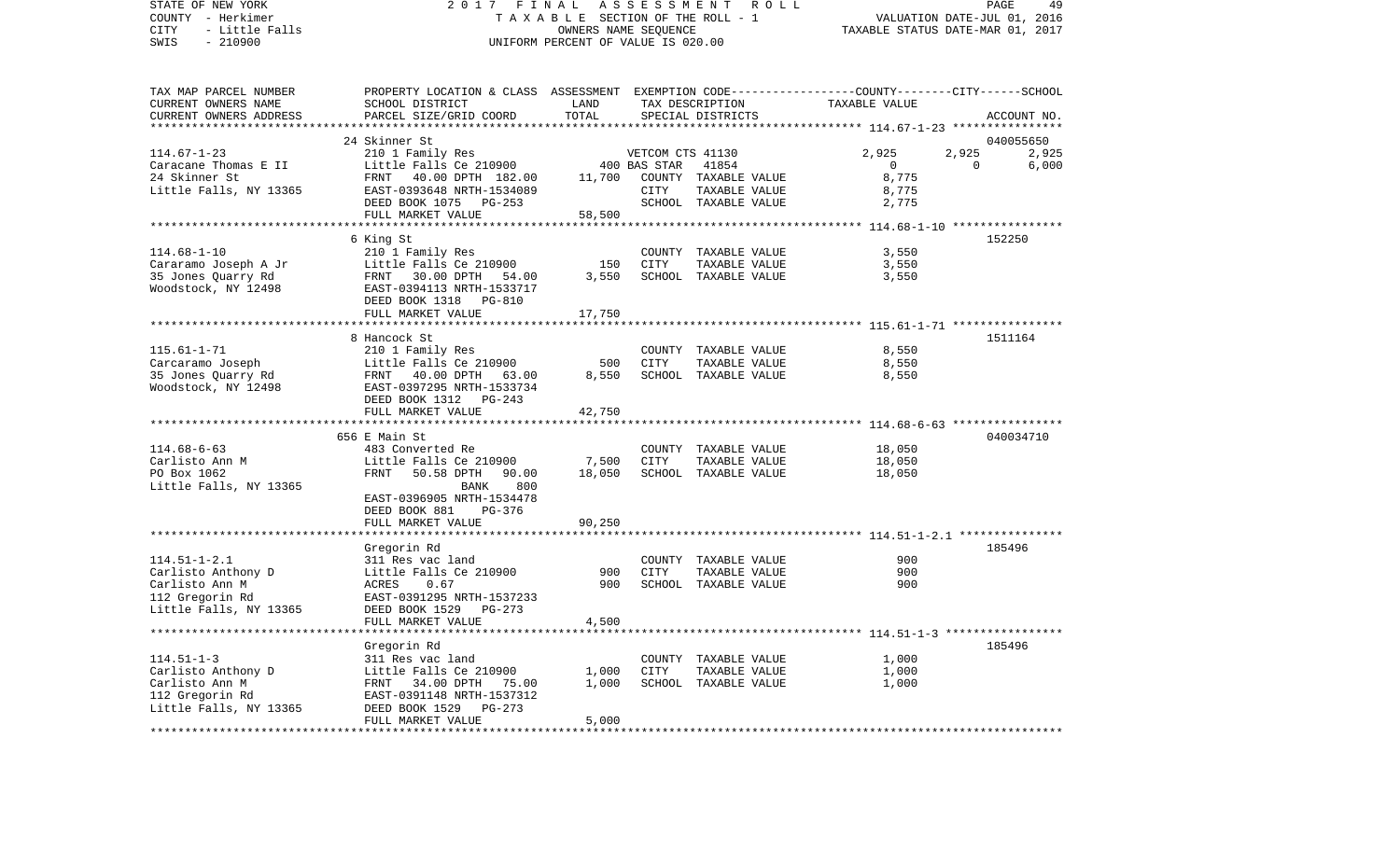COUNTY - Herkimer T A X A B L E SECTION OF THE ROLL - 1 VALUATION DATE-JUL 01, 2016 CITY - Little Falls OWNERS NAME SEQUENCE TAXABLE STATUS DATE-MAR 01, 2017 SWIS - 210900 UNIFORM PERCENT OF VALUE IS 020.00TAX MAP PARCEL NUMBER PROPERTY LOCATION & CLASS ASSESSMENT EXEMPTION CODE------------------COUNTY--------CITY------SCHOOL CURRENT OWNERS NAME SCHOOL DISTRICT LAND TAX DESCRIPTION TAXABLE VALUECURRENT OWNERS ADDRESS PARCEL SIZE/GRID COORD TOTAL SPECIAL DISTRICTS ACCOUNT NO. \*\*\*\*\*\*\*\*\*\*\*\*\*\*\*\*\*\*\*\*\*\*\*\*\*\*\*\*\*\*\*\*\*\*\*\*\*\*\*\*\*\*\*\*\*\*\*\*\*\*\*\*\*\*\*\*\*\*\*\*\*\*\*\*\*\*\*\*\*\*\*\*\*\*\*\*\*\*\*\*\*\*\*\*\*\*\*\*\*\*\*\*\*\*\*\*\*\*\*\*\*\*\* 114.60-4-52 \*\*\*\*\*\*\*\*\*\*\*\*\*\*\*\* 515 E Monroe St 040042240114.60-4-52 210 1 Family Res BAS STAR 41854 0 0 6,000 Carney Carol Little Falls Ce 210900 650 COUNTY TAXABLE VALUE 8,850 515 East Monroe St FRNT 32.65 DPTH 100.57 8,850 CITY TAXABLE VALUE 8,850 Little Falls, NY 13365 BANK 740 SCHOOL TAXABLE VALUE 2,850 EAST-0395921 NRTH-1535043 DEED BOOK 812 PG-90FULL MARKET VALUE 44,250 \*\*\*\*\*\*\*\*\*\*\*\*\*\*\*\*\*\*\*\*\*\*\*\*\*\*\*\*\*\*\*\*\*\*\*\*\*\*\*\*\*\*\*\*\*\*\*\*\*\*\*\*\*\*\*\*\*\*\*\*\*\*\*\*\*\*\*\*\*\*\*\*\*\*\*\*\*\*\*\*\*\*\*\*\*\*\*\*\*\*\*\*\*\*\*\*\*\*\*\*\*\*\* 114.68-2-83 \*\*\*\*\*\*\*\*\*\*\*\*\*\*\*\*Furnace St 190906 114.68-2-83 330 Vacant comm COUNTY TAXABLE VALUE 1,500 Carney John C Little Falls Ce 210900 1,500 CITY TAXABLE VALUE 1,500 Carney Joseph A FRNT 25.00 DPTH 201.00 1,500 SCHOOL TAXABLE VALUE 1,500 15 Furnace St EAST-0394716 NRTH-1533291Little Falls, NY 13365 DEED BOOK 1459 PG-708 FULL MARKET VALUE 7,500 \*\*\*\*\*\*\*\*\*\*\*\*\*\*\*\*\*\*\*\*\*\*\*\*\*\*\*\*\*\*\*\*\*\*\*\*\*\*\*\*\*\*\*\*\*\*\*\*\*\*\*\*\*\*\*\*\*\*\*\*\*\*\*\*\*\*\*\*\*\*\*\*\*\*\*\*\*\*\*\*\*\*\*\*\*\*\*\*\*\*\*\*\*\*\*\*\*\*\*\*\*\*\* 114.68-2-9 \*\*\*\*\*\*\*\*\*\*\*\*\*\*\*\*\* 19 Furnace St 183320114.68-2-9 411 Apartment COUNTY TAXABLE VALUE 12,000 Carney Joseph Little Falls Ce 210900 400 CITY TAXABLE VALUE 12,000 34 Top Notch Drive FRNT 25.30 DPTH 68.70 12,000 SCHOOL TAXABLE VALUE 12,000 Little Falls, NY 13365 EAST-0394613 NRTH-1533344 DEED BOOK 1516 PG-286 FULL MARKET VALUE 60,000 \*\*\*\*\*\*\*\*\*\*\*\*\*\*\*\*\*\*\*\*\*\*\*\*\*\*\*\*\*\*\*\*\*\*\*\*\*\*\*\*\*\*\*\*\*\*\*\*\*\*\*\*\*\*\*\*\*\*\*\*\*\*\*\*\*\*\*\*\*\*\*\*\*\*\*\*\*\*\*\*\*\*\*\*\*\*\*\*\*\*\*\*\*\*\*\*\*\*\*\*\*\*\* 114.51-1-17 \*\*\*\*\*\*\*\*\*\*\*\*\*\*\*\* 34 Top Notch Dr 040058380 114.51-1-17 210 1 Family Res ENH STAR 41834 0 0 13,100 Carney Joseph A Little Falls Ce 210900 3,000 COUNTY TAXABLE VALUE 25,000 Carney Joan B FRNT 100.00 DPTH 234.50 25,000 CITY TAXABLE VALUE 25,000 34 Top Notch Dr EAST-0392456 NRTH-1537397 SCHOOL TAXABLE VALUE 11,900 Little Falls, NY 13365 DEED BOOK 682 PG-743 FULL MARKET VALUE 125,000 \*\*\*\*\*\*\*\*\*\*\*\*\*\*\*\*\*\*\*\*\*\*\*\*\*\*\*\*\*\*\*\*\*\*\*\*\*\*\*\*\*\*\*\*\*\*\*\*\*\*\*\*\*\*\*\*\*\*\*\*\*\*\*\*\*\*\*\*\*\*\*\*\*\*\*\*\*\*\*\*\*\*\*\*\*\*\*\*\*\*\*\*\*\*\*\*\*\*\*\*\*\*\* 114.68-2-8 \*\*\*\*\*\*\*\*\*\*\*\*\*\*\*\*\* 17 Furnace St 199137114.68-2-8 210 1 Family Res COUNTY TAXABLE VALUE 6,300 Carney Shane J Little Falls Ce 210900 400 CITY TAXABLE VALUE 6,300 441 N Prospect St Apt 4 FRNT 28.00 DPTH 73.18 Herkimer, NY 13350 EAST-0394628 NRTH-1533327 DEED BOOK 1612 PG-913FULL MARKET VALUE 31,500 \*\*\*\*\*\*\*\*\*\*\*\*\*\*\*\*\*\*\*\*\*\*\*\*\*\*\*\*\*\*\*\*\*\*\*\*\*\*\*\*\*\*\*\*\*\*\*\*\*\*\*\*\*\*\*\*\*\*\*\*\*\*\*\*\*\*\*\*\*\*\*\*\*\*\*\*\*\*\*\*\*\*\*\*\*\*\*\*\*\*\*\*\*\*\*\*\*\*\*\*\*\*\* 114.68-1-13 \*\*\*\*\*\*\*\*\*\*\*\*\*\*\*\* 15 King St 154475 114.68-1-13 311 Res vac land COUNTY TAXABLE VALUE 400Carpenter Irene Little Falls Ce 210900 400 CITY TAXABLE VALUE 400 315 N Prospect St FRNT 35.00 DPTH 60.00 400 SCHOOL TAXABLE VALUE 400 Herkimer, NY 13350 EAST-0394102 NRTH-1533572 DEED BOOK 1332 PG-709FULL MARKET VALUE 2,000 \*\*\*\*\*\*\*\*\*\*\*\*\*\*\*\*\*\*\*\*\*\*\*\*\*\*\*\*\*\*\*\*\*\*\*\*\*\*\*\*\*\*\*\*\*\*\*\*\*\*\*\*\*\*\*\*\*\*\*\*\*\*\*\*\*\*\*\*\*\*\*\*\*\*\*\*\*\*\*\*\*\*\*\*\*\*\*\*\*\*\*\*\*\*\*\*\*\*\*\*\*\*\*\*\*\*\*\*\*\*\*\*\*\*\*\*\*\*\*\*\*\*\*\*\*\*\*\*\*\*\*\*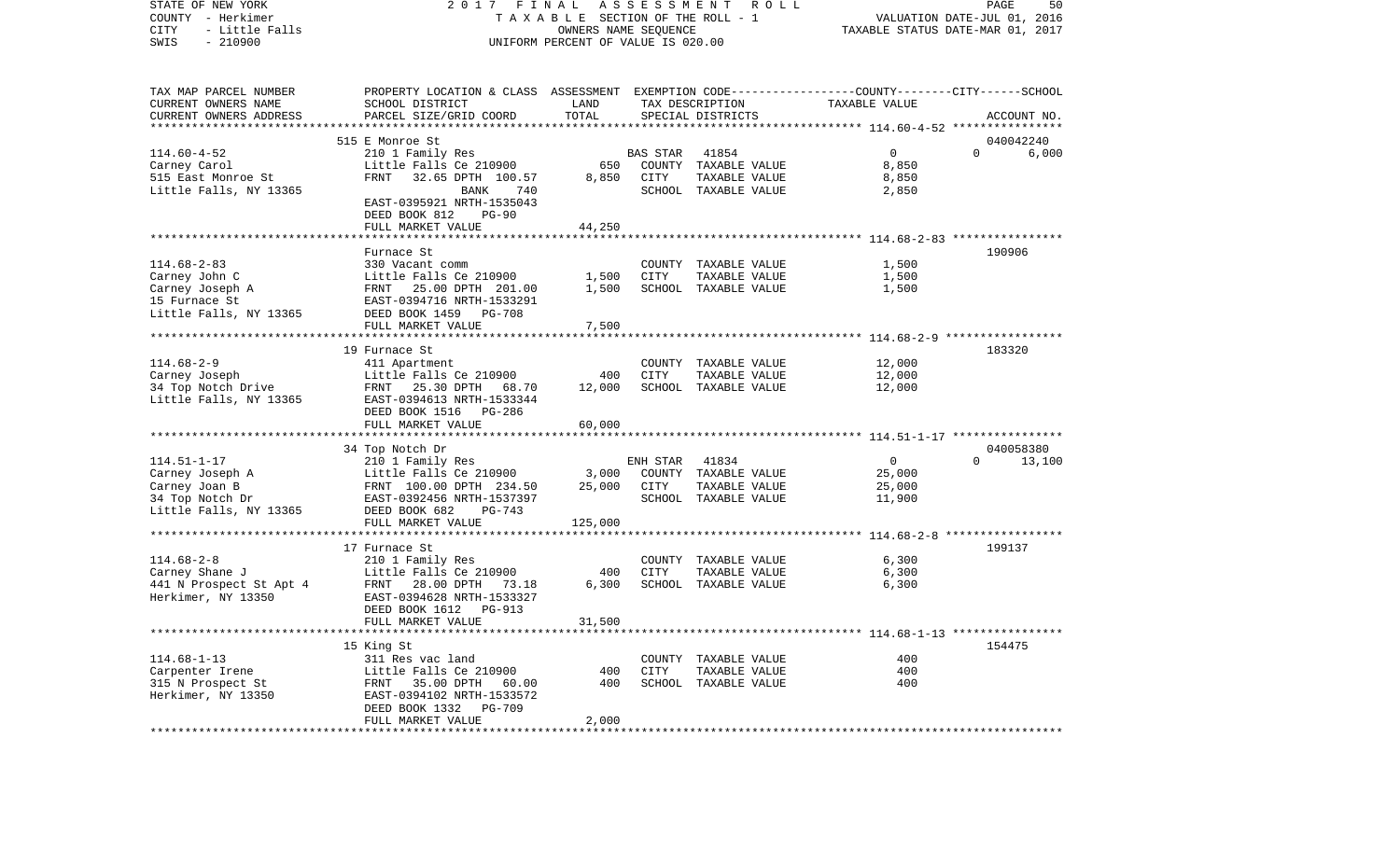| STATE OF NEW YORK<br>COUNTY - Herkimer<br>- Little Falls<br><b>CITY</b><br>$-210900$<br>SWIS | 2017<br>FINAL<br>TAXABLE SECTION OF THE ROLL - 1<br>UNIFORM PERCENT OF VALUE IS 020.00                             | PAGE<br>51<br>VALUATION DATE-JUL 01, 2016<br>TAXABLE STATUS DATE-MAR 01, 2017 |                  |                                       |                 |          |             |
|----------------------------------------------------------------------------------------------|--------------------------------------------------------------------------------------------------------------------|-------------------------------------------------------------------------------|------------------|---------------------------------------|-----------------|----------|-------------|
| TAX MAP PARCEL NUMBER<br>CURRENT OWNERS NAME                                                 | PROPERTY LOCATION & CLASS ASSESSMENT EXEMPTION CODE---------------COUNTY-------CITY------SCHOOL<br>SCHOOL DISTRICT | LAND                                                                          |                  | TAX DESCRIPTION                       | TAXABLE VALUE   |          |             |
| CURRENT OWNERS ADDRESS                                                                       | PARCEL SIZE/GRID COORD                                                                                             | TOTAL                                                                         |                  | SPECIAL DISTRICTS                     |                 |          | ACCOUNT NO. |
| **********************                                                                       |                                                                                                                    |                                                                               |                  |                                       |                 |          |             |
|                                                                                              | 11 King St                                                                                                         |                                                                               |                  |                                       |                 |          | 154475      |
| $114.68 - 1 - 14$                                                                            | 220 2 Family Res                                                                                                   |                                                                               | <b>BAS STAR</b>  | 41854                                 | $\Omega$        | $\Omega$ | 5,150       |
| Carpenter Irene                                                                              | Little Falls Ce 210900                                                                                             | 150                                                                           |                  | COUNTY TAXABLE VALUE                  | 5,150           |          |             |
| 11 King St                                                                                   | FRNT 25.00 DPTH<br>60.00                                                                                           | 5,150                                                                         | CITY             | TAXABLE VALUE                         | 5,150           |          |             |
| Little Falls, NY 13365                                                                       | EAST-0394125 NRTH-1533589                                                                                          |                                                                               |                  | SCHOOL TAXABLE VALUE                  | $\Omega$        |          |             |
|                                                                                              | DEED BOOK 1332<br>PG-709<br>FULL MARKET VALUE                                                                      | 25,750                                                                        |                  |                                       |                 |          |             |
|                                                                                              |                                                                                                                    |                                                                               |                  |                                       |                 |          |             |
|                                                                                              | 29 King St                                                                                                         |                                                                               |                  |                                       |                 |          | 040027570   |
| $114.68 - 1 - 44$                                                                            | 311 Res vac land                                                                                                   |                                                                               |                  | COUNTY TAXABLE VALUE                  | 350             |          |             |
| Carpenter Robert E                                                                           | Little Falls Ce 210900                                                                                             | 350                                                                           | CITY             | TAXABLE VALUE                         | 350             |          |             |
| Carpenter Christine                                                                          | FRNT<br>50.00 DPTH 150.00                                                                                          | 350                                                                           |                  | SCHOOL TAXABLE VALUE                  | 350             |          |             |
| 33 King St                                                                                   | <b>BANK</b><br>730                                                                                                 |                                                                               |                  |                                       |                 |          |             |
| Little Falls, NY 13365                                                                       | EAST-0393969 NRTH-1533418                                                                                          |                                                                               |                  |                                       |                 |          |             |
|                                                                                              | DEED BOOK 812<br>PG-557                                                                                            |                                                                               |                  |                                       |                 |          |             |
|                                                                                              | FULL MARKET VALUE                                                                                                  | 1,750                                                                         |                  |                                       |                 |          |             |
|                                                                                              | 33 King St                                                                                                         |                                                                               |                  |                                       |                 |          | 040027600   |
| $114.68 - 1 - 45$                                                                            | 210 1 Family Res                                                                                                   |                                                                               | <b>BAS STAR</b>  | 41854                                 | $\Omega$        | $\Omega$ | 6,000       |
| Carpenter Robert E                                                                           | Little Falls Ce 210900                                                                                             | 1,100                                                                         |                  | COUNTY TAXABLE VALUE                  | 8,500           |          |             |
| Carpenter Christine                                                                          | FRNT 84.00 DPTH 154.00                                                                                             | 8,500                                                                         | CITY             | TAXABLE VALUE                         | 8,500           |          |             |
| 33 King St                                                                                   | 730<br>BANK                                                                                                        |                                                                               |                  | SCHOOL TAXABLE VALUE                  | 2,500           |          |             |
| Little Falls, NY 13365                                                                       | EAST-0393920 NRTH-1533384<br>DEED BOOK 812<br>$PG-557$                                                             |                                                                               |                  |                                       |                 |          |             |
|                                                                                              | FULL MARKET VALUE                                                                                                  | 42,500                                                                        |                  |                                       |                 |          |             |
|                                                                                              |                                                                                                                    |                                                                               |                  |                                       |                 |          |             |
|                                                                                              | 33-35 Woodside Ave                                                                                                 |                                                                               |                  |                                       |                 |          | 040062280   |
| $114.59 - 3 - 36$                                                                            | 210 1 Family Res                                                                                                   |                                                                               | VETCOM CTS 41130 |                                       | 3,000           | 3,000    | 3,000       |
| Carpineti William J                                                                          | Little Falls Ce 210900                                                                                             |                                                                               | 1,600 BAS STAR   | 41854                                 | $\mathbf 0$     | $\Omega$ | 6,000       |
| Carpineti Jessica L                                                                          | FRNT 80.00 DPTH 119.00                                                                                             | 14,000                                                                        |                  | COUNTY TAXABLE VALUE                  | 11,000          |          |             |
| 33-35 Woodside Ave<br>Little Falls, NY 13365                                                 | EAST-0392788 NRTH-1535468<br>DEED BOOK 1455<br>$PG-233$                                                            |                                                                               | CITY             | TAXABLE VALUE<br>SCHOOL TAXABLE VALUE | 11,000<br>5,000 |          |             |
|                                                                                              | FULL MARKET VALUE                                                                                                  | 70,000                                                                        |                  |                                       |                 |          |             |
|                                                                                              | **************************                                                                                         |                                                                               |                  |                                       |                 |          |             |
|                                                                                              | 14 Hancock St                                                                                                      |                                                                               |                  |                                       |                 |          | 040023490   |
| $115.61 - 1 - 69$                                                                            | 210 1 Family Res                                                                                                   |                                                                               |                  | COUNTY TAXABLE VALUE                  | 10,150          |          |             |
| Carpinetti David E                                                                           | Little Falls Ce 210900                                                                                             | 650                                                                           | <b>CITY</b>      | TAXABLE VALUE                         | 10,150          |          |             |
| Carpinetti Catherine C                                                                       | FRNT 40.00 DPTH<br>96.00                                                                                           | 10,150                                                                        |                  | SCHOOL TAXABLE VALUE                  | 10,150          |          |             |
| 14 Hancock St                                                                                | EAST-0397369 NRTH-1533756                                                                                          |                                                                               |                  |                                       |                 |          |             |
| Little Falls, NY 13365                                                                       | DEED BOOK 869<br>$PG-17$                                                                                           |                                                                               |                  |                                       |                 |          |             |
|                                                                                              | FULL MARKET VALUE                                                                                                  | 50,750                                                                        |                  |                                       |                 |          |             |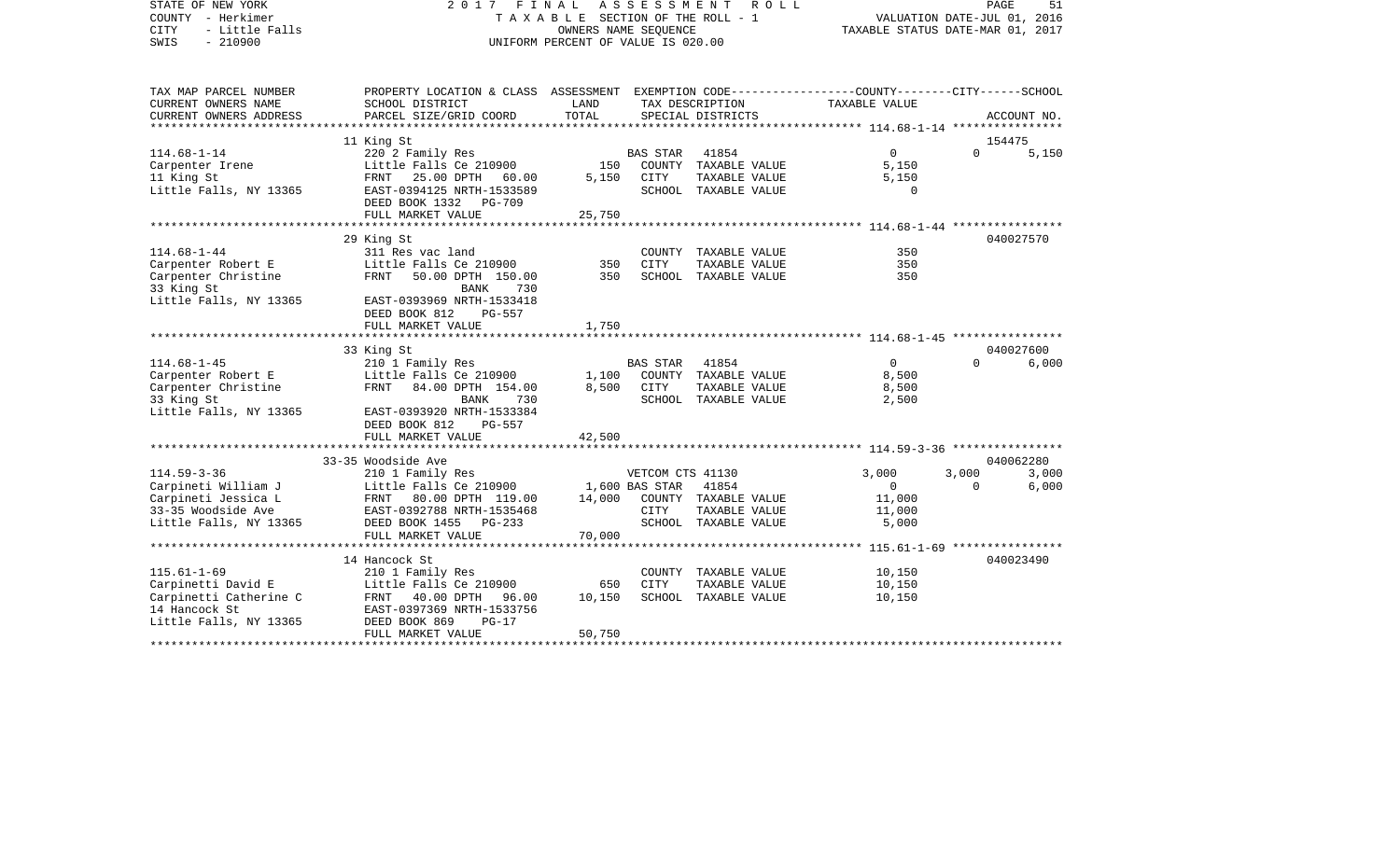| STATE OF NEW YORK<br>COUNTY - Herkimer<br><b>CITY</b><br>- Little Falls<br>$-210900$<br>SWIS | 2017 FINAL ASSESSMENT<br>TAXABLE SECTION OF THE ROLL - 1<br>UNIFORM PERCENT OF VALUE IS 020.00                     | PAGE<br>52<br>VALUATION DATE-JUL 01, 2016<br>TAXABLE STATUS DATE-MAR 01, 2017 |                  |                      |                                                 |          |             |
|----------------------------------------------------------------------------------------------|--------------------------------------------------------------------------------------------------------------------|-------------------------------------------------------------------------------|------------------|----------------------|-------------------------------------------------|----------|-------------|
| TAX MAP PARCEL NUMBER<br>CURRENT OWNERS NAME                                                 | PROPERTY LOCATION & CLASS ASSESSMENT EXEMPTION CODE---------------COUNTY-------CITY------SCHOOL<br>SCHOOL DISTRICT | LAND                                                                          |                  | TAX DESCRIPTION      | TAXABLE VALUE                                   |          |             |
| CURRENT OWNERS ADDRESS                                                                       | PARCEL SIZE/GRID COORD                                                                                             | TOTAL                                                                         |                  | SPECIAL DISTRICTS    |                                                 |          | ACCOUNT NO. |
|                                                                                              |                                                                                                                    |                                                                               |                  |                      |                                                 |          |             |
|                                                                                              | 634 John St                                                                                                        |                                                                               |                  |                      |                                                 |          | 040026940   |
| $115.61 - 1 - 23$                                                                            | 220 2 Family Res                                                                                                   |                                                                               | BAS STAR         | 41854                | $\overline{0}$                                  | $\Omega$ | 6,000       |
| Carrig Barbara J<br>634 John St                                                              | Little Falls Ce 210900                                                                                             | 1,450                                                                         |                  | COUNTY TAXABLE VALUE | 10,000                                          |          |             |
| 634 John St                                                                                  | FRNT 72.00 DPTH 120.00                                                                                             | 10,000                                                                        | CITY             | TAXABLE VALUE        | 10,000                                          |          |             |
| Little Falls, NY 13365                                                                       | EAST-0397509 NRTH-1534149<br>DEED BOOK 830<br>$PG-243$<br>FULL MARKET VALUE                                        | 50,000                                                                        |                  | SCHOOL TAXABLE VALUE | 4,000                                           |          |             |
|                                                                                              | ***************************                                                                                        | ************                                                                  |                  |                      | ***************** 114.59-2-60 ***************** |          |             |
|                                                                                              | 252 Church St                                                                                                      |                                                                               |                  |                      |                                                 |          | 040010920   |
| $114.59 - 2 - 60$                                                                            | 210 1 Family Res                                                                                                   |                                                                               |                  | COUNTY TAXABLE VALUE | 9,500                                           |          |             |
| Carrig Bart M                                                                                | Little Falls Ce 210900                                                                                             | 650                                                                           | CITY             | TAXABLE VALUE        | 9,500                                           |          |             |
| Carrig Kathryn B                                                                             | FRNT<br>43.60 DPTH 145.00                                                                                          | 9,500                                                                         |                  | SCHOOL TAXABLE VALUE | 9,500                                           |          |             |
| PO Box 1049                                                                                  | BANK<br>035                                                                                                        |                                                                               |                  |                      |                                                 |          |             |
| Little Falls, NY 13365                                                                       | EAST-0393177 NRTH-1535749<br>DEED BOOK 749<br><b>PG-151</b>                                                        |                                                                               |                  |                      |                                                 |          |             |
|                                                                                              | FULL MARKET VALUE                                                                                                  | 47,500                                                                        |                  |                      |                                                 |          |             |
|                                                                                              |                                                                                                                    |                                                                               |                  |                      |                                                 |          |             |
|                                                                                              | 56-60 Church St                                                                                                    |                                                                               |                  |                      |                                                 |          | 040009090   |
| $114.68 - 5 - 28$                                                                            | 210 1 Family Res                                                                                                   |                                                                               |                  | COUNTY TAXABLE VALUE | 27,000                                          |          |             |
| Carrig Bart M                                                                                | Little Falls Ce 210900                                                                                             | 1,750                                                                         | <b>CITY</b>      | TAXABLE VALUE        | 27,000                                          |          |             |
| Carrig Kathryn B<br>PO Box 1049                                                              | FRNT 120.00 DPTH 100.00<br>BANK<br>184                                                                             | 27,000                                                                        |                  | SCHOOL TAXABLE VALUE | 27,000                                          |          |             |
| Little Falls, NY 13365                                                                       | EAST-0395216 NRTH-1534295<br>DEED BOOK 697<br>PG-503                                                               |                                                                               |                  |                      |                                                 |          |             |
|                                                                                              | FULL MARKET VALUE                                                                                                  | 135,000                                                                       |                  |                      |                                                 |          |             |
|                                                                                              |                                                                                                                    |                                                                               |                  |                      |                                                 |          |             |
|                                                                                              | 37 N Ann St                                                                                                        |                                                                               |                  |                      |                                                 |          | 040001590   |
| $114.68 - 6 - 7$                                                                             | 483 Converted Re                                                                                                   |                                                                               |                  | COUNTY TAXABLE VALUE | 22,400                                          |          |             |
| Carrig Bart M                                                                                | Little Falls Ce 210900                                                                                             | 1,400                                                                         | CITY             | TAXABLE VALUE        | 22,400                                          |          |             |
| 37 N Ann St                                                                                  | FRNT 55.75 DPTH 88.75                                                                                              | 22,400                                                                        |                  | SCHOOL TAXABLE VALUE | 22,400                                          |          |             |
| Little Falls, NY 13365                                                                       | EAST-0395925 NRTH-1534469                                                                                          |                                                                               |                  |                      |                                                 |          |             |
|                                                                                              | DEED BOOK 782<br>$PG-54$<br>FULL MARKET VALUE                                                                      | 112,000                                                                       |                  |                      |                                                 |          |             |
|                                                                                              |                                                                                                                    |                                                                               |                  |                      |                                                 |          |             |
|                                                                                              | 636 E Monroe St                                                                                                    |                                                                               |                  |                      |                                                 |          | 040043950   |
| $115.53 - 1 - 16$                                                                            | 210 1 Family Res                                                                                                   |                                                                               | VETCOM CTS 41130 |                      | 2,025                                           | 2,025    | 2,025       |
| Carrig Congetta                                                                              | Little Falls Ce 210900                                                                                             |                                                                               | 1,000 ENH STAR   | 41834                | $\overline{0}$                                  | $\Omega$ | 6,075       |
| 636 E Monroe St                                                                              | FRNT 50.00 DPTH 170.00                                                                                             | 8,100                                                                         |                  | COUNTY TAXABLE VALUE | 6,075                                           |          |             |
| Little Falls, NY 13365                                                                       | EAST-0397504 NRTH-1535621                                                                                          |                                                                               | CITY             | TAXABLE VALUE        | 6,075                                           |          |             |
|                                                                                              | DEED BOOK 1149<br>PG-698                                                                                           |                                                                               |                  | SCHOOL TAXABLE VALUE | $\Omega$                                        |          |             |
|                                                                                              | FULL MARKET VALUE                                                                                                  | 40,500                                                                        |                  |                      |                                                 |          |             |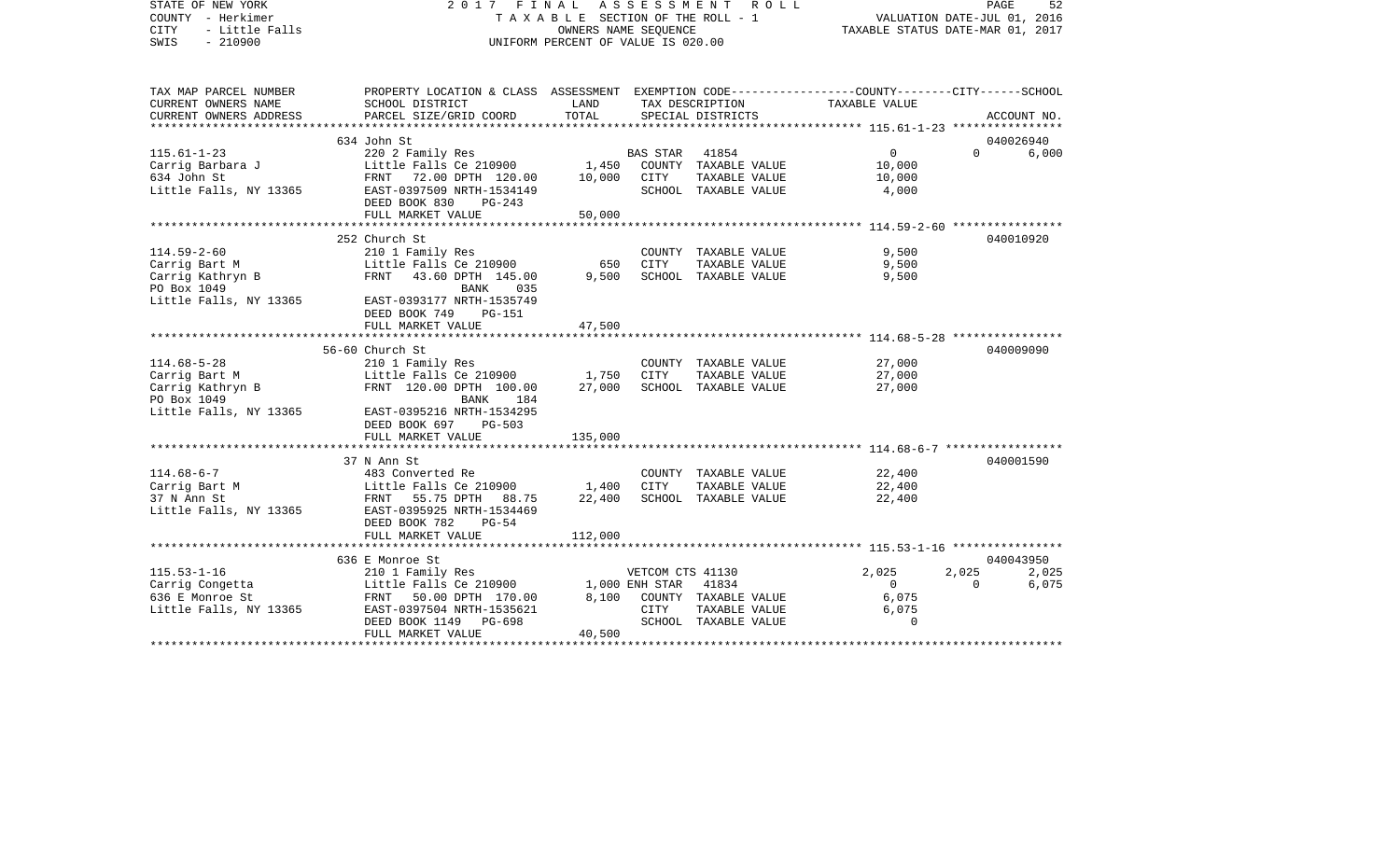## STATE OF NEW YORK 2 0 1 7 F I N A L A S S E S S M E N T R O L L PAGE 53COUNTY - Herkimer T A X A B L E SECTION OF THE ROLL - 1 CITY - Little Falls OWNERS NAME SEQUENCE TAXABLE STATUS DATE-MAR 01, 2017 UNIFORM PERCENT OF VALUE IS 020.00

VALUATION DATE-JUL 01, 2016

| TAX MAP PARCEL NUMBER  | PROPERTY LOCATION & CLASS ASSESSMENT EXEMPTION CODE----------------COUNTY-------CITY------SCHOOL |                  |                  |                      |                |             |             |
|------------------------|--------------------------------------------------------------------------------------------------|------------------|------------------|----------------------|----------------|-------------|-------------|
| CURRENT OWNERS NAME    | SCHOOL DISTRICT                                                                                  | LAND             |                  | TAX DESCRIPTION      | TAXABLE VALUE  |             |             |
| CURRENT OWNERS ADDRESS | PARCEL SIZE/GRID COORD                                                                           | TOTAL            |                  | SPECIAL DISTRICTS    |                |             | ACCOUNT NO. |
|                        |                                                                                                  |                  |                  |                      |                |             |             |
|                        | 183 Loomis St                                                                                    |                  |                  |                      |                |             | 040031950   |
| $115.62 - 1 - 46$      | 210 1 Family Res                                                                                 |                  | VETWAR CTS 41120 |                      | 1,493          | 1,493       | 1,493       |
| Carrig Leo             | Little Falls Ce 210900                                                                           | 1,300 BAS STAR   |                  | 41854                | $\mathsf{O}$   | $\mathbf 0$ | 6,000       |
| 183 Loomis St          | FRNT 59.00 DPTH 145.00                                                                           | 9,950            |                  | COUNTY TAXABLE VALUE | 8,457          |             |             |
| Little Falls, NY 13365 | EAST-0399853 NRTH-1534249                                                                        |                  | CITY             | TAXABLE VALUE        | 8,457          |             |             |
|                        | DEED BOOK 797<br><b>PG-541</b>                                                                   |                  |                  | SCHOOL TAXABLE VALUE | 2,457          |             |             |
|                        | FULL MARKET VALUE                                                                                | 49,750           |                  |                      |                |             |             |
|                        |                                                                                                  |                  |                  |                      |                |             |             |
|                        | 55 Center St                                                                                     |                  |                  |                      |                |             | 040008340   |
| $114.68 - 1 - 54$      | 210 1 Family Res                                                                                 |                  | BAS STAR         | 41854                | $\overline{0}$ | $\Omega$    | 6,000       |
|                        |                                                                                                  |                  |                  |                      | 8,150          |             |             |
| Carrig Mary Jo         | Little Falls Ce 210900                                                                           | 300              |                  | COUNTY TAXABLE VALUE |                |             |             |
| 55 Center St           | 89.00 DPTH 55.00<br>FRNT                                                                         | 8,150            | CITY             | TAXABLE VALUE        | 8,150          |             |             |
| Little Falls, NY 13365 | EAST-0393814 NRTH-1532904                                                                        |                  |                  | SCHOOL TAXABLE VALUE | 2,150          |             |             |
|                        | DEED BOOK 827<br>$PG-594$                                                                        |                  |                  |                      |                |             |             |
|                        | FULL MARKET VALUE                                                                                | 40,750           |                  |                      |                |             |             |
|                        |                                                                                                  |                  |                  |                      |                |             |             |
|                        | 46 Moreland St                                                                                   |                  |                  |                      |                |             | 040048960   |
| $115.53 - 2 - 25$      | 210 1 Family Res                                                                                 |                  | ENH STAR         | 41834                | $\overline{0}$ | $\Omega$    | 7,550       |
| Carrig Thomas J        | Little Falls Ce 210900                                                                           | 550              |                  | COUNTY TAXABLE VALUE | 7,550          |             |             |
| Carrig Theresa         | FRNT 51.50 DPTH 50.00                                                                            | 7,550            | CITY             | TAXABLE VALUE        | 7,550          |             |             |
| 46 Moreland St         | EAST-0398673 NRTH-1535326                                                                        |                  |                  | SCHOOL TAXABLE VALUE | $\mathbf 0$    |             |             |
| Little Falls, NY 13365 | DEED BOOK 00639 PG-00693                                                                         |                  |                  |                      |                |             |             |
|                        | FULL MARKET VALUE                                                                                | 37,750           |                  |                      |                |             |             |
|                        |                                                                                                  |                  |                  |                      |                |             |             |
|                        | 59 Petrie St                                                                                     |                  |                  |                      |                |             | 040050520   |
| $115.61 - 3 - 55$      | 210 1 Family Res                                                                                 |                  |                  | COUNTY TAXABLE VALUE | 5,400          |             |             |
| Carrig William         |                                                                                                  | 350              | CITY             | TAXABLE VALUE        | 5,400          |             |             |
| PO Box 363             | Little Falls Ce 210900<br>FRNT 30.00 DPTH 60.00<br>EAST-0398633 NRTH-1533938                     | 5,400            |                  | SCHOOL TAXABLE VALUE | 5,400          |             |             |
| Willow, NY 12495       |                                                                                                  |                  |                  |                      |                |             |             |
|                        | DEED BOOK 1269 PG-819                                                                            |                  |                  |                      |                |             |             |
|                        | FULL MARKET VALUE                                                                                | 27,000           |                  |                      |                |             |             |
|                        | ***********************                                                                          | **************** |                  |                      |                |             |             |
|                        | 5 Top Notch Dr                                                                                   |                  |                  |                      |                |             | 040057990   |
| $114.51 - 1 - 45$      | 210 1 Family Res                                                                                 |                  |                  | COUNTY TAXABLE VALUE | 11,800         |             |             |
| Carrig William M Jr    | Little Falls Ce 210900                                                                           | 1,050            | CITY             | TAXABLE VALUE        | 11,800         |             |             |
| Carrig Karen L         | FRNT<br>60.00 DPTH<br>91.24                                                                      | 11,800           |                  | SCHOOL TAXABLE VALUE | 11,800         |             |             |
| 20 Top Notch Dr        | <b>BANK</b><br>820                                                                               |                  |                  |                      |                |             |             |
| Little Falls, NY 13365 |                                                                                                  |                  |                  |                      |                |             |             |
|                        | EAST-0392282 NRTH-1536809                                                                        |                  |                  |                      |                |             |             |
|                        | DEED BOOK 777<br><b>PG-198</b>                                                                   |                  |                  |                      |                |             |             |
|                        | FULL MARKET VALUE                                                                                | 59,000           |                  |                      |                |             |             |
|                        |                                                                                                  |                  |                  |                      |                |             |             |
|                        | 79 Burwell St                                                                                    |                  |                  |                      |                |             | 151751      |
| $115.61 - 2 - 12$      | 210 1 Family Res                                                                                 |                  | <b>BAS STAR</b>  | 41854                | $\overline{0}$ | $\Omega$    | 6,000       |
| Carroll Michael D      | Little Falls Ce 210900                                                                           | 600              |                  | COUNTY TAXABLE VALUE | 8,700          |             |             |
| Carroll Alicia B       | FRNT 30.00 DPTH 120.00                                                                           | 8,700            | CITY             | TAXABLE VALUE        | 8,700          |             |             |
| 79 Burwell St          | EAST-0398428 NRTH-1534406                                                                        |                  |                  | SCHOOL TAXABLE VALUE | 2,700          |             |             |
| Little Falls, NY 13365 | DEED BOOK 1315<br>PG-805                                                                         |                  |                  |                      |                |             |             |
|                        | FULL MARKET VALUE                                                                                | 43,500           |                  |                      |                |             |             |
|                        |                                                                                                  |                  |                  |                      |                |             |             |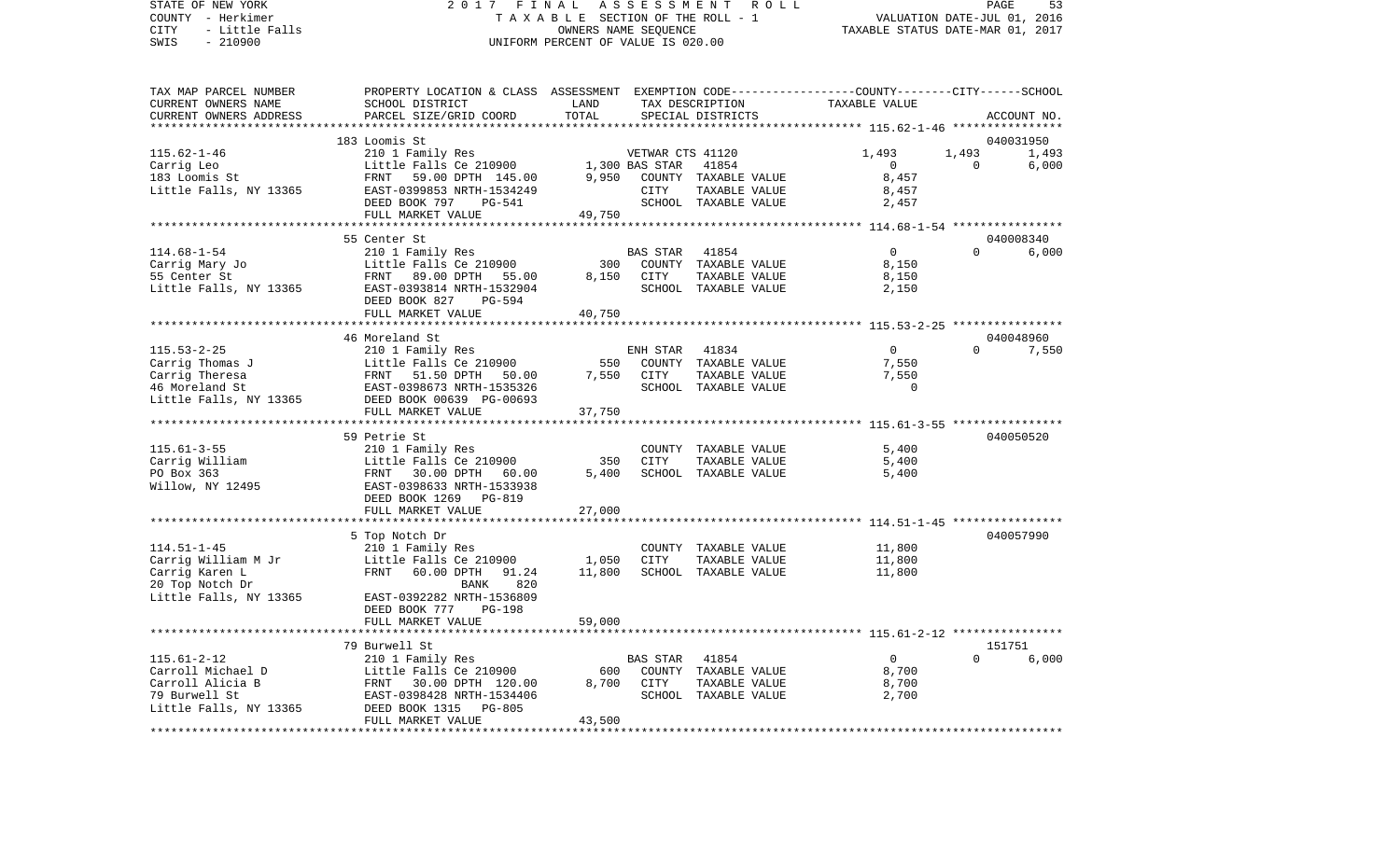COUNTY - Herkimer T A X A B L E SECTION OF THE ROLL - 1 VALUATION DATE-JUL 01, 2016 CITY - Little Falls OWNERS NAME SEQUENCE TAXABLE STATUS DATE-MAR 01, 2017 SWIS - 210900 UNIFORM PERCENT OF VALUE IS 020.00TAX MAP PARCEL NUMBER PROPERTY LOCATION & CLASS ASSESSMENT EXEMPTION CODE------------------COUNTY--------CITY------SCHOOL CURRENT OWNERS NAME SCHOOL DISTRICT LAND TAX DESCRIPTION TAXABLE VALUECURRENT OWNERS ADDRESS PARCEL SIZE/GRID COORD TOTAL SPECIAL DISTRICTS ACCOUNT NO. \*\*\*\*\*\*\*\*\*\*\*\*\*\*\*\*\*\*\*\*\*\*\*\*\*\*\*\*\*\*\*\*\*\*\*\*\*\*\*\*\*\*\*\*\*\*\*\*\*\*\*\*\*\*\*\*\*\*\*\*\*\*\*\*\*\*\*\*\*\*\*\*\*\*\*\*\*\*\*\*\*\*\*\*\*\*\*\*\*\*\*\*\*\*\*\*\*\*\*\*\*\*\* 114.59-1-46 \*\*\*\*\*\*\*\*\*\*\*\*\*\*\*\* 1 Valley Brook Dr 040059250 114.59-1-46 210 1 Family Res VETCOM CTS 41130 3,000 3,000 3,000 Carter Carol Little Falls Ce 210900 2,900 ENH STAR 41834 0 0 13,100 Duesler Cynthia A FRNT 186.35 DPTH 115.00 23,000 COUNTY TAXABLE VALUE 20,000 1 Valley Brook Dr BANK 035 CITY TAXABLE VALUE 20,000 EAST-0391891 NRTH-1535695 DEED BOOK 1085 PG-547FULL MARKET VALUE 115,000 \*\*\*\*\*\*\*\*\*\*\*\*\*\*\*\*\*\*\*\*\*\*\*\*\*\*\*\*\*\*\*\*\*\*\*\*\*\*\*\*\*\*\*\*\*\*\*\*\*\*\*\*\*\*\*\*\*\*\*\*\*\*\*\*\*\*\*\*\*\*\*\*\*\*\*\*\*\*\*\*\*\*\*\*\*\*\*\*\*\*\*\*\*\*\*\*\*\*\*\*\*\*\* 114.68-7-18 \*\*\*\*\*\*\*\*\*\*\*\*\*\*\*\* 535 Albany St 040000155 114.68-7-18 210 1 Family Res COUNTY TAXABLE VALUE 10,000 Carter Daniel R Little Falls Ce 210900 2,600 CITY TAXABLE VALUE 10,000 Carter Andrew E FRNT 135.00 DPTH 120.00 10,000 SCHOOL TAXABLE VALUE 10,000 535 Albany St EAST-0396569 NRTH-1533782 Little Falls, NY 13365 DEED BOOK 905 PG-114 FULL MARKET VALUE 50,000 \*\*\*\*\*\*\*\*\*\*\*\*\*\*\*\*\*\*\*\*\*\*\*\*\*\*\*\*\*\*\*\*\*\*\*\*\*\*\*\*\*\*\*\*\*\*\*\*\*\*\*\*\*\*\*\*\*\*\*\*\*\*\*\*\*\*\*\*\*\*\*\*\*\*\*\*\*\*\*\*\*\*\*\*\*\*\*\*\*\*\*\*\*\*\*\*\*\*\*\*\*\*\* 114.59-3-21 \*\*\*\*\*\*\*\*\*\*\*\*\*\*\*\* 50 Highland Ave 202108 114.59-3-21 210 1 Family Res COUNTY TAXABLE VALUE 17,200 Carter Patsy A **Little Falls Ce 210900** 1,700 CITY TAXABLE VALUE 17,200 Carter Michael D FRNT 87.98 DPTH 112.00 17,200 SCHOOL TAXABLE VALUE 17,200 583 Bay Villas Ln EAST-0392528 NRTH-1535382 Naples, FL 34108 DEED BOOK 1632 PG-717 FULL MARKET VALUE 86,000 \*\*\*\*\*\*\*\*\*\*\*\*\*\*\*\*\*\*\*\*\*\*\*\*\*\*\*\*\*\*\*\*\*\*\*\*\*\*\*\*\*\*\*\*\*\*\*\*\*\*\*\*\*\*\*\*\*\*\*\*\*\*\*\*\*\*\*\*\*\*\*\*\*\*\*\*\*\*\*\*\*\*\*\*\*\*\*\*\*\*\*\*\*\*\*\*\*\*\*\*\*\*\* 114.59-2-22 \*\*\*\*\*\*\*\*\*\*\*\*\*\*\*\* 24 Summit Ave 040057570114.59-2-22 210 1 Family Res COUNTY TAXABLE VALUE 13,400 Casler Fred R **Casler Fred R** Little Falls Ce 210900 650 CITY TAXABLE VALUE 13,400 Casler Wife **FRNT 40.00 DPTH 119.65** 13,400 SCHOOL TAXABLE VALUE 13,400 24 Summit Ave EAST-0393051 NRTH-1536583Little Falls, NY 13365 DEED BOOK 00397 PG-00542 FULL MARKET VALUE 67,000 \*\*\*\*\*\*\*\*\*\*\*\*\*\*\*\*\*\*\*\*\*\*\*\*\*\*\*\*\*\*\*\*\*\*\*\*\*\*\*\*\*\*\*\*\*\*\*\*\*\*\*\*\*\*\*\*\*\*\*\*\*\*\*\*\*\*\*\*\*\*\*\*\*\*\*\*\*\*\*\*\*\*\*\*\*\*\*\*\*\*\*\*\*\*\*\*\*\*\*\*\*\*\* 115.37-1-19 \*\*\*\*\*\*\*\*\*\*\*\*\*\*\*\*Millennium Ct 153772 115.37-1-19 311 Res vac land COUNTY TAXABLE VALUE 2,000 Casler Larry Little Falls Ce 210900 2,000 CITY TAXABLE VALUE 2,000 SCHOOL TAXABLE VALUE 104 Millennium Ct ACRES 1.00Little Falls, NY 13365 EAST-0397128 NRTH-1538574 DEED BOOK 1328 PG-493FULL MARKET VALUE 10,000 \*\*\*\*\*\*\*\*\*\*\*\*\*\*\*\*\*\*\*\*\*\*\*\*\*\*\*\*\*\*\*\*\*\*\*\*\*\*\*\*\*\*\*\*\*\*\*\*\*\*\*\*\*\*\*\*\*\*\*\*\*\*\*\*\*\*\*\*\*\*\*\*\*\*\*\*\*\*\*\*\*\*\*\*\*\*\*\*\*\*\*\*\*\*\*\*\*\*\*\*\*\*\*\*\*\*\*\*\*\*\*\*\*\*\*\*\*\*\*\*\*\*\*\*\*\*\*\*\*\*\*\*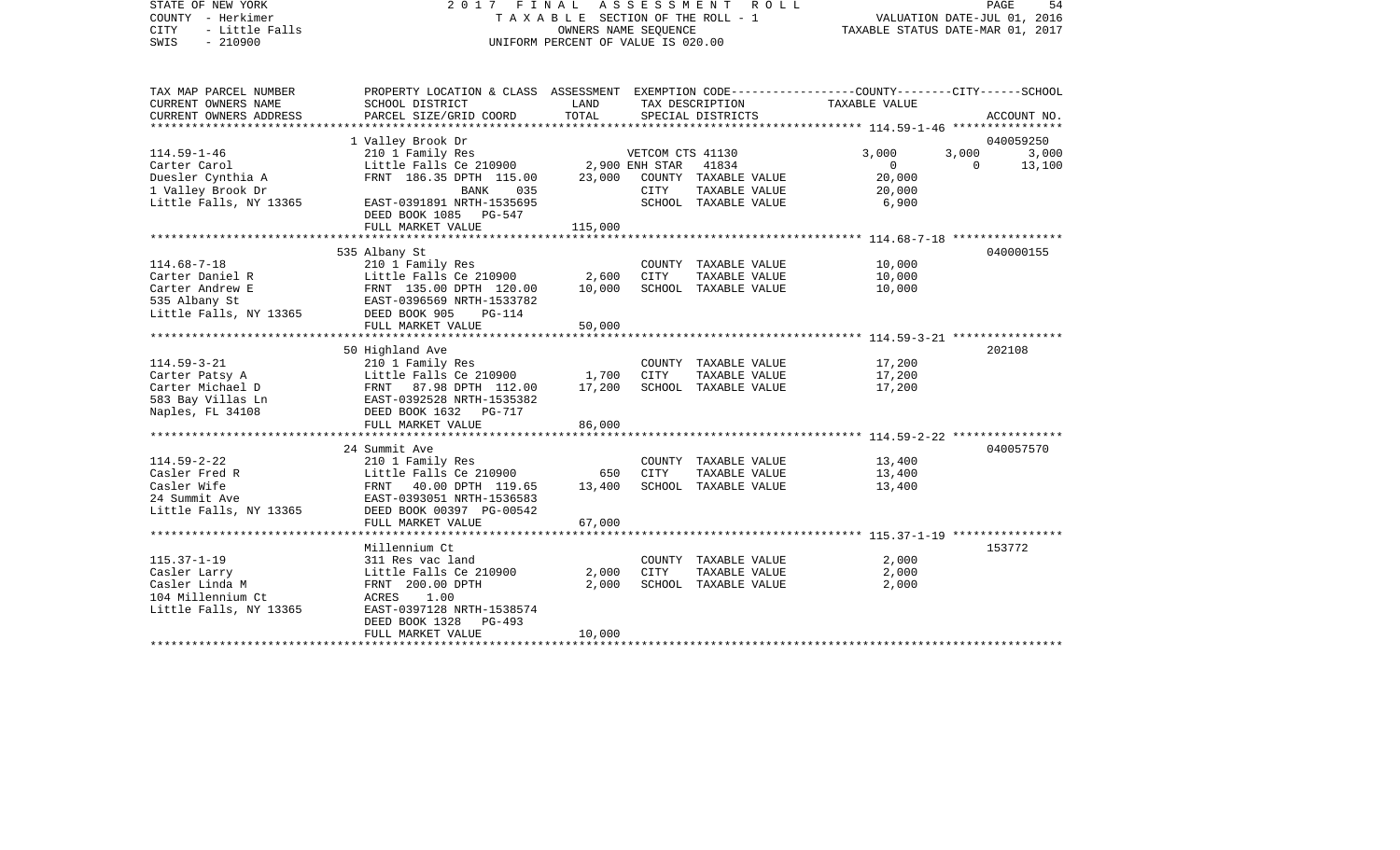| STATE OF NEW YORK<br>COUNTY - Herkimer<br>CITY<br>- Little Falls       | 2017 FINAL                                                                                                                                   | T A X A B L E SECTION OF THE ROLL - 1<br>OWNERS NAME SEQUENCE | A S S E S S M E N T | R O L L                               | VALUATION DATE-JUL 01, 2016<br>TAXABLE STATUS DATE-MAR 01, 2017 | PAGE     | 55          |
|------------------------------------------------------------------------|----------------------------------------------------------------------------------------------------------------------------------------------|---------------------------------------------------------------|---------------------|---------------------------------------|-----------------------------------------------------------------|----------|-------------|
| $-210900$<br>SWIS                                                      |                                                                                                                                              | UNIFORM PERCENT OF VALUE IS 020.00                            |                     |                                       |                                                                 |          |             |
| TAX MAP PARCEL NUMBER<br>CURRENT OWNERS NAME<br>CURRENT OWNERS ADDRESS | PROPERTY LOCATION & CLASS ASSESSMENT EXEMPTION CODE---------------COUNTY-------CITY------SCHOOL<br>SCHOOL DISTRICT<br>PARCEL SIZE/GRID COORD | LAND<br>TOTAL                                                 |                     | TAX DESCRIPTION<br>SPECIAL DISTRICTS  | TAXABLE VALUE                                                   |          | ACCOUNT NO. |
| **************************                                             | 104 Millennium Ct                                                                                                                            |                                                               |                     |                                       |                                                                 |          |             |
| $115.37 - 1 - 3$                                                       | 210 1 Family Res                                                                                                                             |                                                               | <b>BAS STAR</b>     | 41854                                 | $\overline{0}$                                                  | $\Omega$ | 6,000       |
| Casler Larry W                                                         | Little Falls Ce 210900                                                                                                                       | 2,900                                                         |                     | COUNTY TAXABLE VALUE                  | 25,500                                                          |          |             |
| Casler Linda M                                                         | FRNT 219.50 DPTH 180.00                                                                                                                      | 25,500                                                        | CITY                | TAXABLE VALUE                         | 25,500                                                          |          |             |
| 104 Millennium Ct<br>Little Falls, NY 13365                            | EAST-0397323 NRTH-1538861                                                                                                                    |                                                               |                     | SCHOOL TAXABLE VALUE                  | 19,500                                                          |          |             |
|                                                                        | DEED BOOK 1101 PG-610<br>FULL MARKET VALUE                                                                                                   | 127,500                                                       |                     |                                       |                                                                 |          |             |
|                                                                        |                                                                                                                                              |                                                               |                     |                                       |                                                                 |          |             |
|                                                                        | 569 E Gansevoort St                                                                                                                          |                                                               |                     |                                       |                                                                 |          | 193499      |
| $114.60 - 5 - 17$                                                      | 210 1 Family Res                                                                                                                             |                                                               |                     | COUNTY TAXABLE VALUE                  | 10,000                                                          |          |             |
| Castle 2016 LLC<br>333 Westchester Ave                                 | Little Falls Ce 210900<br>FRNT 22.60 DPTH<br>54.00                                                                                           | 350<br>10,000                                                 | CITY                | TAXABLE VALUE<br>SCHOOL TAXABLE VALUE | 10,000<br>10,000                                                |          |             |
| White Plains, NY 10604                                                 | EAST-0396734 NRTH-1534940                                                                                                                    |                                                               |                     |                                       |                                                                 |          |             |
|                                                                        | DEED BOOK 2017 PG-273                                                                                                                        |                                                               |                     |                                       |                                                                 |          |             |
|                                                                        | FULL MARKET VALUE                                                                                                                            | 50,000                                                        |                     |                                       |                                                                 |          |             |
|                                                                        |                                                                                                                                              |                                                               |                     |                                       |                                                                 |          |             |
| $114.60 - 1 - 29$                                                      | 28 Sherman St<br>210 1 Family Res                                                                                                            |                                                               |                     | COUNTY TAXABLE VALUE                  | 12,850                                                          |          | 199828      |
| Castle 2016, LLC                                                       | Little Falls Ce 210900                                                                                                                       | 850                                                           | CITY                | TAXABLE VALUE                         | 12,850                                                          |          |             |
| 333 Westchester Ave                                                    | FRNT 68.00 DPTH 71.20                                                                                                                        | 12,850                                                        |                     | SCHOOL TAXABLE VALUE                  | 12,850                                                          |          |             |
| White Plains, NY 10604                                                 | EAST-0393920 NRTH-1535913<br>DEED BOOK 2017 PG-5                                                                                             |                                                               |                     |                                       |                                                                 |          |             |
|                                                                        | FULL MARKET VALUE                                                                                                                            | 64,250                                                        |                     |                                       |                                                                 |          |             |
|                                                                        | 143 Overlook Ln                                                                                                                              |                                                               |                     |                                       |                                                                 |          | 199125      |
| $114.44 - 2 - 10$                                                      | 210 1 Family Res                                                                                                                             |                                                               |                     | COUNTY TAXABLE VALUE                  | 35,350                                                          |          |             |
| Casullo Andrew                                                         | Little Falls Ce 210900                                                                                                                       | 2,600                                                         | <b>CITY</b>         | TAXABLE VALUE                         | 35,350                                                          |          |             |
| Casullo Alyssa                                                         | FRNT 221.70 DPTH                                                                                                                             | 35,350                                                        |                     | SCHOOL TAXABLE VALUE                  | 35,350                                                          |          |             |
| 143 Overlook Ln                                                        | ACRES<br>0.75                                                                                                                                |                                                               |                     |                                       |                                                                 |          |             |
| Little Falls, NY 13365                                                 | EAST-0396323 NRTH-1538983<br>DEED BOOK 1612<br>PG-825                                                                                        |                                                               |                     |                                       |                                                                 |          |             |
|                                                                        | FULL MARKET VALUE                                                                                                                            | 176,750                                                       |                     |                                       |                                                                 |          |             |
|                                                                        |                                                                                                                                              |                                                               |                     |                                       |                                                                 |          |             |
|                                                                        | 142 Millennium Ct                                                                                                                            |                                                               |                     |                                       |                                                                 |          |             |
| $115.37 - 1 - 10$                                                      | 210 1 Family Res                                                                                                                             |                                                               | BAS STAR            | 41854                                 | $\overline{0}$<br>37,300                                        | $\Omega$ | 6,000       |
| Casullo David J<br>Casullo Lori S                                      | Little Falls Ce 210900<br>FRNT<br>60.00 DPTH                                                                                                 | 1,500<br>37,300                                               | CITY                | COUNTY TAXABLE VALUE<br>TAXABLE VALUE | 37,300                                                          |          |             |
| 142 Millennium Ct                                                      | 0.56<br>ACRES                                                                                                                                |                                                               |                     | SCHOOL TAXABLE VALUE                  | 31,300                                                          |          |             |
| Little Falls, NY 13365                                                 | EAST-0397252 NRTH-1539612                                                                                                                    |                                                               |                     |                                       |                                                                 |          |             |
|                                                                        | DEED BOOK 901 PG-213                                                                                                                         |                                                               |                     |                                       |                                                                 |          |             |
|                                                                        | FULL MARKET VALUE                                                                                                                            | 186,500                                                       |                     |                                       |                                                                 |          |             |
|                                                                        | Valley Brook E                                                                                                                               |                                                               |                     |                                       |                                                                 |          | 156072      |
| $114.59 - 1 - 1.1$                                                     | 311 Res vac land                                                                                                                             |                                                               | COUNTY              | TAXABLE VALUE                         | 20,000                                                          |          |             |
| Casullo David T                                                        | Little Falls Ce 210900                                                                                                                       | 20,000                                                        | CITY                | TAXABLE VALUE                         | 20,000                                                          |          |             |
| Casullo Lori S                                                         | FRNT 240.00 DPTH                                                                                                                             | 20,000                                                        |                     | SCHOOL TAXABLE VALUE                  | 20,000                                                          |          |             |
| Ritter Rd<br>Little Falls, NY 13365                                    | ACRES 17.40<br>EAST-0391578 NRTH-1536319                                                                                                     |                                                               |                     |                                       |                                                                 |          |             |
|                                                                        | DEED BOOK 1491<br>$PG-327$                                                                                                                   |                                                               |                     |                                       |                                                                 |          |             |
|                                                                        | FULL MARKET VALUE                                                                                                                            | 100,000                                                       |                     |                                       |                                                                 |          |             |
| *****************                                                      |                                                                                                                                              |                                                               |                     |                                       |                                                                 |          |             |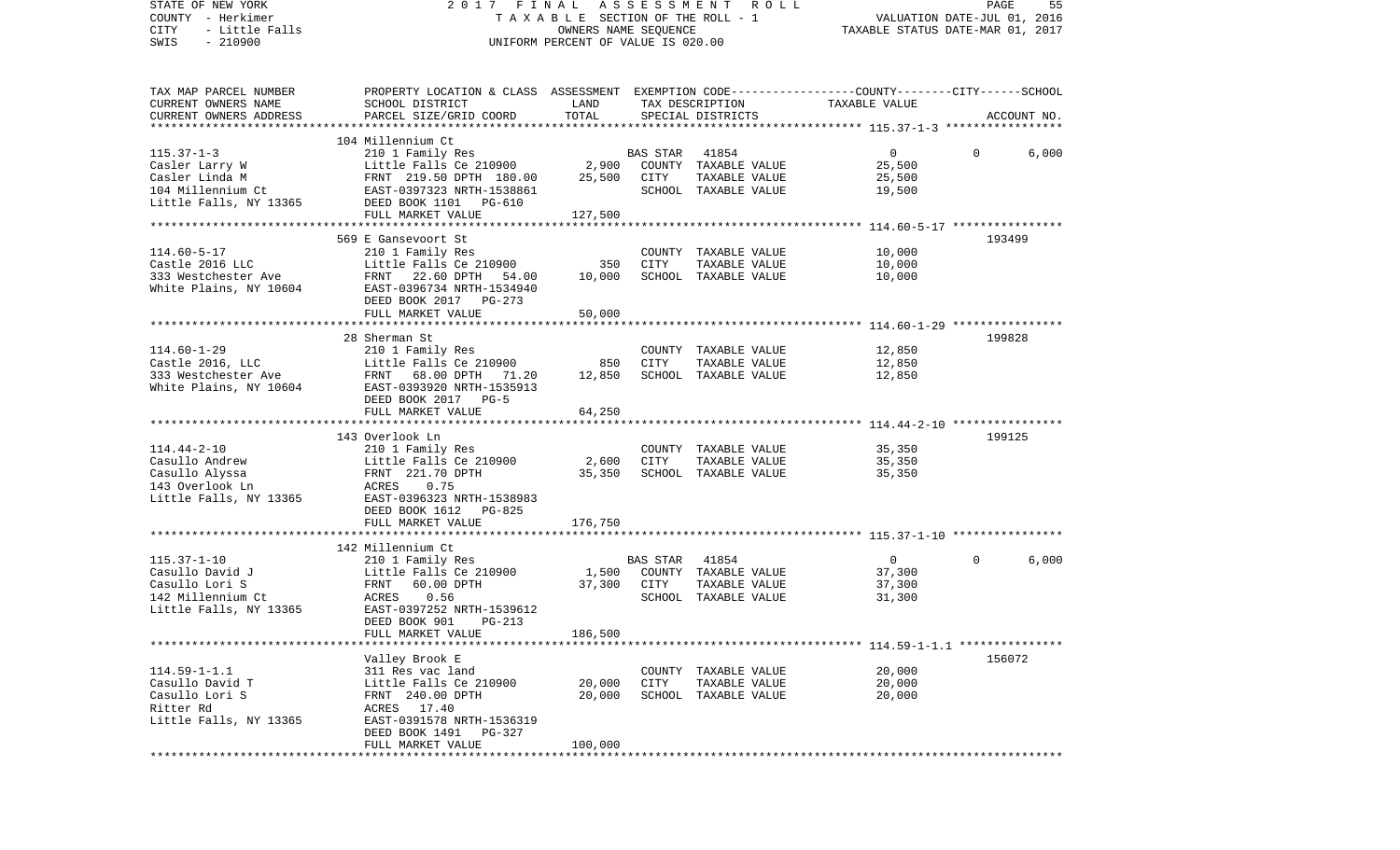| STATE OF NEW YORK<br>COUNTY - Herkimer<br>CITY<br>$-210900$<br>SWIS | - Herkimer<br>- Little Falls<br>- 210900                                                                                                                                                                                                                               | 2017 FINAL ASSESSMENT ROLL<br>TAXABLE SECTION OF THE ROLL - 1<br>OWNERS NAME SEQUENCE<br>UNIFORM PERCENT OF VALUE IS 020.00 |            |                                                                                                                                                                                                                                                                                                                                                                                                                                                                                     |                         | PAGE<br>VALUATION DATE-JUL 01, 2016<br>TAXABLE STATUS DATE-MAR 01, 2017 |                |  |  |
|---------------------------------------------------------------------|------------------------------------------------------------------------------------------------------------------------------------------------------------------------------------------------------------------------------------------------------------------------|-----------------------------------------------------------------------------------------------------------------------------|------------|-------------------------------------------------------------------------------------------------------------------------------------------------------------------------------------------------------------------------------------------------------------------------------------------------------------------------------------------------------------------------------------------------------------------------------------------------------------------------------------|-------------------------|-------------------------------------------------------------------------|----------------|--|--|
|                                                                     | TAX MAP PARCEL NUMBER PROPERTY LOCATION & CLASS ASSESSMENT EXEMPTION CODE--------------COUNTY-------CITY------SCHOOL                                                                                                                                                   |                                                                                                                             |            |                                                                                                                                                                                                                                                                                                                                                                                                                                                                                     |                         |                                                                         |                |  |  |
| CURRENT OWNERS NAME                                                 | SCHOOL DISTRICT                                                                                                                                                                                                                                                        | LAND                                                                                                                        |            | TAX DESCRIPTION TAXABLE VALUE                                                                                                                                                                                                                                                                                                                                                                                                                                                       |                         |                                                                         |                |  |  |
| CURRENT OWNERS ADDRESS                                              | PARCEL SIZE/GRID COORD                                                                                                                                                                                                                                                 | TOTAL                                                                                                                       |            | SPECIAL DISTRICTS                                                                                                                                                                                                                                                                                                                                                                                                                                                                   |                         |                                                                         | ACCOUNT NO.    |  |  |
|                                                                     | 134 Millennium Ct                                                                                                                                                                                                                                                      |                                                                                                                             |            |                                                                                                                                                                                                                                                                                                                                                                                                                                                                                     |                         |                                                                         |                |  |  |
|                                                                     | 115.37-1-11<br>Casullo David T<br>Casullo Lori S<br>1,100<br>1,100<br>1,100<br>1,100<br>1,100<br>1,100<br>220.00 DPTH<br>220.00 DPTH<br>1,100<br>220.00 DPTH<br>1,100<br>220.00 DPTH<br>1,100<br>220.00 DPTH<br>220.00 DPTH<br>220.00 DPTH<br>220.00 DPTH<br>220.00 DP |                                                                                                                             |            | COUNTY TAXABLE VALUE                                                                                                                                                                                                                                                                                                                                                                                                                                                                | 1,100                   |                                                                         |                |  |  |
|                                                                     |                                                                                                                                                                                                                                                                        |                                                                                                                             | CITY       | TAXABLE VALUE                                                                                                                                                                                                                                                                                                                                                                                                                                                                       | 1,100                   |                                                                         |                |  |  |
|                                                                     |                                                                                                                                                                                                                                                                        |                                                                                                                             |            | SCHOOL TAXABLE VALUE 1,100                                                                                                                                                                                                                                                                                                                                                                                                                                                          |                         |                                                                         |                |  |  |
|                                                                     |                                                                                                                                                                                                                                                                        |                                                                                                                             |            |                                                                                                                                                                                                                                                                                                                                                                                                                                                                                     |                         |                                                                         |                |  |  |
|                                                                     |                                                                                                                                                                                                                                                                        |                                                                                                                             |            |                                                                                                                                                                                                                                                                                                                                                                                                                                                                                     |                         |                                                                         |                |  |  |
|                                                                     | DEED BOOK 901 PG-213                                                                                                                                                                                                                                                   |                                                                                                                             |            |                                                                                                                                                                                                                                                                                                                                                                                                                                                                                     |                         |                                                                         |                |  |  |
|                                                                     | FULL MARKET VALUE                                                                                                                                                                                                                                                      | 5,500                                                                                                                       |            |                                                                                                                                                                                                                                                                                                                                                                                                                                                                                     |                         |                                                                         |                |  |  |
|                                                                     | 179 Flint Ave                                                                                                                                                                                                                                                          |                                                                                                                             |            |                                                                                                                                                                                                                                                                                                                                                                                                                                                                                     |                         |                                                                         | 040015900      |  |  |
|                                                                     |                                                                                                                                                                                                                                                                        |                                                                                                                             |            |                                                                                                                                                                                                                                                                                                                                                                                                                                                                                     | 5,000                   |                                                                         | $5,000$ 0      |  |  |
|                                                                     |                                                                                                                                                                                                                                                                        |                                                                                                                             |            |                                                                                                                                                                                                                                                                                                                                                                                                                                                                                     | $\overline{0}$          | $0 \t 7,300$                                                            |                |  |  |
|                                                                     |                                                                                                                                                                                                                                                                        |                                                                                                                             |            |                                                                                                                                                                                                                                                                                                                                                                                                                                                                                     | 2,300                   |                                                                         |                |  |  |
|                                                                     |                                                                                                                                                                                                                                                                        |                                                                                                                             |            |                                                                                                                                                                                                                                                                                                                                                                                                                                                                                     |                         |                                                                         |                |  |  |
|                                                                     |                                                                                                                                                                                                                                                                        |                                                                                                                             |            | $\begin{tabular}{lllllllll} \multicolumn{2}{c}{\texttt{CTTY}} & \multicolumn{2}{c}{\texttt{TAXABLE VALUE}} & & & & 2 \, , \text{300} \\ \multicolumn{2}{c}{\texttt{SCHOOD}} & \multicolumn{2}{c}{\texttt{TAXABLE VALUE}} & & & & 0 \\ \multicolumn{2}{c}{\texttt{OOL}} & \multicolumn{2}{c}{\texttt{TAXABLE VALUE}} & & & & 0 \\ \multicolumn{2}{c}{\texttt{OOL}} & \multicolumn{2}{c}{\texttt{OICN-2ABLEVALUE}} & & & & 0 \\ \multicolumn{2}{c}{\texttt{OICN-2A}} & \multicolumn{$ |                         |                                                                         |                |  |  |
|                                                                     |                                                                                                                                                                                                                                                                        |                                                                                                                             |            |                                                                                                                                                                                                                                                                                                                                                                                                                                                                                     |                         |                                                                         |                |  |  |
|                                                                     | 181 Flint Ave                                                                                                                                                                                                                                                          |                                                                                                                             |            |                                                                                                                                                                                                                                                                                                                                                                                                                                                                                     |                         |                                                                         |                |  |  |
|                                                                     | 114.84-1-8<br>Ceconi Louis<br>Ceconi Louis<br>Ceconi Mary Anne<br>Ceconi Mary Anne<br>Ceconi Mary Anne<br>Ceconi Mary Anne<br>Ceconi Mary Anne<br>CEAST-0394899 NRTH-1530372<br>COUNTY TAXABLE VALUE<br>COUNTY TAXABLE VALUE<br>COUNTY TAXABLE VALUE                   |                                                                                                                             |            |                                                                                                                                                                                                                                                                                                                                                                                                                                                                                     | VETCOM CTS 41130 1,450  | 1,450 1,450                                                             | 040015930      |  |  |
|                                                                     |                                                                                                                                                                                                                                                                        |                                                                                                                             |            |                                                                                                                                                                                                                                                                                                                                                                                                                                                                                     | 2,900                   | 2,900                                                                   |                |  |  |
|                                                                     |                                                                                                                                                                                                                                                                        |                                                                                                                             |            |                                                                                                                                                                                                                                                                                                                                                                                                                                                                                     | $\overline{0}$          | $\overline{0}$                                                          | 2,900<br>1,450 |  |  |
|                                                                     |                                                                                                                                                                                                                                                                        |                                                                                                                             |            |                                                                                                                                                                                                                                                                                                                                                                                                                                                                                     | 1,450                   |                                                                         |                |  |  |
|                                                                     |                                                                                                                                                                                                                                                                        |                                                                                                                             |            |                                                                                                                                                                                                                                                                                                                                                                                                                                                                                     | TAXABLE VALUE 1,450     |                                                                         |                |  |  |
|                                                                     | FULL MARKET VALUE                                                                                                                                                                                                                                                      |                                                                                                                             |            | 29,000 SCHOOL TAXABLE VALUE                                                                                                                                                                                                                                                                                                                                                                                                                                                         | $\Omega$                |                                                                         |                |  |  |
|                                                                     |                                                                                                                                                                                                                                                                        |                                                                                                                             |            |                                                                                                                                                                                                                                                                                                                                                                                                                                                                                     |                         |                                                                         |                |  |  |
|                                                                     | 4 E Casler St                                                                                                                                                                                                                                                          |                                                                                                                             |            |                                                                                                                                                                                                                                                                                                                                                                                                                                                                                     |                         |                                                                         | 040007500      |  |  |
| $115.69 - 1 - 15$<br>Cecconi Michael                                |                                                                                                                                                                                                                                                                        | 300                                                                                                                         | CITY       | $\begin{tabular}{lllllll} \multicolumn{2}{l}{{\bf \small CONITY}} & \multicolumn{2}{l}{\bf \small TAXABLE} & \multicolumn{2}{l}{\bf \small VALUE} & \multicolumn{2}{l}{\bf \small 5,600} \end{tabular}$<br>TAXABLE VALUE                                                                                                                                                                                                                                                            | 5,600                   |                                                                         |                |  |  |
| Cecconi Helene                                                      |                                                                                                                                                                                                                                                                        | 5,600                                                                                                                       |            | SCHOOL TAXABLE VALUE                                                                                                                                                                                                                                                                                                                                                                                                                                                                | 5,600                   |                                                                         |                |  |  |
| 2 E Casler St                                                       | 210 1 Family Res<br>Little Falls Ce 210900<br>FRNT 75.00 DPTH 79.00<br>EAST-0396806 NRTH-1532140                                                                                                                                                                       |                                                                                                                             |            |                                                                                                                                                                                                                                                                                                                                                                                                                                                                                     |                         |                                                                         |                |  |  |
| Little Falls, NY 13365 DEED BOOK 903                                | PG-313                                                                                                                                                                                                                                                                 |                                                                                                                             |            |                                                                                                                                                                                                                                                                                                                                                                                                                                                                                     |                         |                                                                         |                |  |  |
|                                                                     | FULL MARKET VALUE                                                                                                                                                                                                                                                      | 28,000                                                                                                                      |            |                                                                                                                                                                                                                                                                                                                                                                                                                                                                                     |                         |                                                                         |                |  |  |
|                                                                     |                                                                                                                                                                                                                                                                        |                                                                                                                             |            |                                                                                                                                                                                                                                                                                                                                                                                                                                                                                     |                         |                                                                         |                |  |  |
|                                                                     | 2 E Casler St                                                                                                                                                                                                                                                          |                                                                                                                             |            |                                                                                                                                                                                                                                                                                                                                                                                                                                                                                     |                         |                                                                         | 040007440      |  |  |
|                                                                     |                                                                                                                                                                                                                                                                        |                                                                                                                             | BAS STAR   | 41854                                                                                                                                                                                                                                                                                                                                                                                                                                                                               | $\overline{0}$<br>8,450 | $\Omega$                                                                | 6,000          |  |  |
|                                                                     |                                                                                                                                                                                                                                                                        |                                                                                                                             |            | 450 COUNTY TAXABLE VALUE                                                                                                                                                                                                                                                                                                                                                                                                                                                            |                         |                                                                         |                |  |  |
|                                                                     |                                                                                                                                                                                                                                                                        |                                                                                                                             | 8,450 CITY | TAXABLE VALUE<br>SCHOOL TAXABLE VALUE                                                                                                                                                                                                                                                                                                                                                                                                                                               | 8,450<br>2,450          |                                                                         |                |  |  |
| Little Falls, NY 13365                                              | 115.69-1-17<br>Cecconi Michael P<br>Cecconi Helene M<br>2-3 Casler St<br>Little Falls NY 13365<br>Little Falls NY 13365<br>Ceconi EAST-0396896 NRTH-1532128<br>Little Falls NY 13365<br>CHER DOW COMPTH-1532128<br>$PG-99$<br>DEED BOOK 675                            |                                                                                                                             |            |                                                                                                                                                                                                                                                                                                                                                                                                                                                                                     |                         |                                                                         |                |  |  |
|                                                                     | FULL MARKET VALUE                                                                                                                                                                                                                                                      | 42,250                                                                                                                      |            |                                                                                                                                                                                                                                                                                                                                                                                                                                                                                     |                         |                                                                         |                |  |  |
|                                                                     |                                                                                                                                                                                                                                                                        |                                                                                                                             |            |                                                                                                                                                                                                                                                                                                                                                                                                                                                                                     |                         |                                                                         |                |  |  |
|                                                                     | 125 Millennium Ct                                                                                                                                                                                                                                                      |                                                                                                                             |            |                                                                                                                                                                                                                                                                                                                                                                                                                                                                                     |                         |                                                                         |                |  |  |
| $115.37 - 1 - 15$                                                   | 210 1 Family Res                                                                                                                                                                                                                                                       |                                                                                                                             | BAS STAR   | 41854                                                                                                                                                                                                                                                                                                                                                                                                                                                                               | $\overline{0}$          | $\Omega$                                                                | 6,000          |  |  |
| Celio Thomas                                                        | Little Falls Ce 210900                                                                                                                                                                                                                                                 | 1,800                                                                                                                       |            | COUNTY TAXABLE VALUE                                                                                                                                                                                                                                                                                                                                                                                                                                                                | 25,000                  |                                                                         |                |  |  |
| Celio Karen                                                         | FRNT 125.00 DPTH 179.00                                                                                                                                                                                                                                                | 25,000                                                                                                                      | CITY       | TAXABLE VALUE                                                                                                                                                                                                                                                                                                                                                                                                                                                                       | 25,000                  |                                                                         |                |  |  |
| 125 Millennium Ct                                                   | EAST-0397049 NRTH-1539240                                                                                                                                                                                                                                              |                                                                                                                             |            | SCHOOL TAXABLE VALUE                                                                                                                                                                                                                                                                                                                                                                                                                                                                | 19,000                  |                                                                         |                |  |  |
| Little Falls, NY 13365                                              | DEED BOOK 886<br>PG-601<br>FULL MARKET VALUE                                                                                                                                                                                                                           | 125,000                                                                                                                     |            |                                                                                                                                                                                                                                                                                                                                                                                                                                                                                     |                         |                                                                         |                |  |  |
|                                                                     |                                                                                                                                                                                                                                                                        |                                                                                                                             |            |                                                                                                                                                                                                                                                                                                                                                                                                                                                                                     |                         |                                                                         |                |  |  |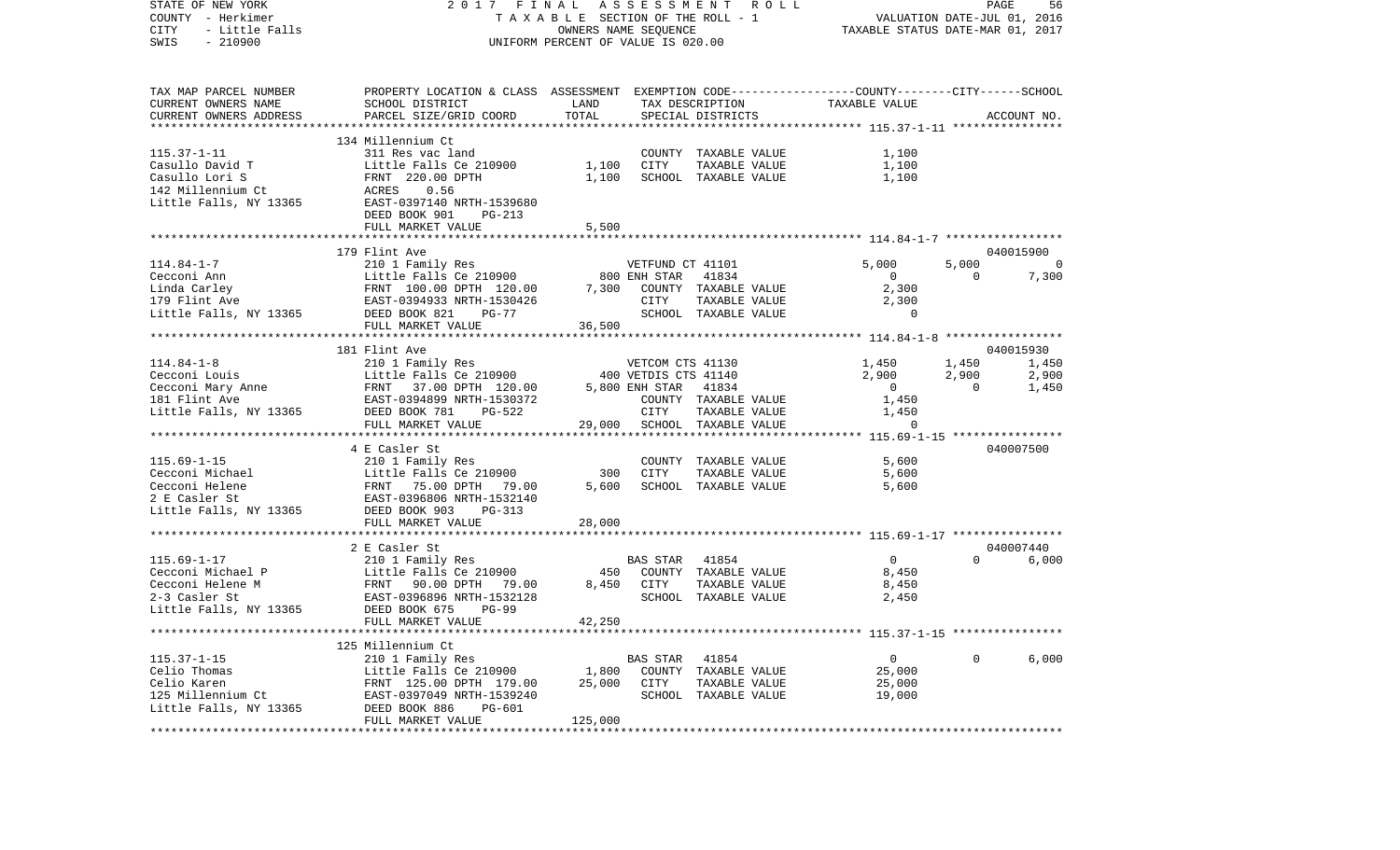COUNTY - Herkimer **T A X A B L E SECTION OF THE ROLL - 1** VALUATION DATE-JUL 01, 2016 CITY - Little Falls OWNERS NAME SEQUENCE TAXABLE STATUS DATE-MAR 01, 2017 SWIS - 210900 UNIFORM PERCENT OF VALUE IS 020.00TAX MAP PARCEL NUMBER PROPERTY LOCATION & CLASS ASSESSMENT EXEMPTION CODE------------------COUNTY--------CITY------SCHOOL CURRENT OWNERS NAME SCHOOL DISTRICT LAND TAX DESCRIPTION TAXABLE VALUECURRENT OWNERS ADDRESS PARCEL SIZE/GRID COORD TOTAL SPECIAL DISTRICTS ACCOUNT NO. \*\*\*\*\*\*\*\*\*\*\*\*\*\*\*\*\*\*\*\*\*\*\*\*\*\*\*\*\*\*\*\*\*\*\*\*\*\*\*\*\*\*\*\*\*\*\*\*\*\*\*\*\*\*\*\*\*\*\*\*\*\*\*\*\*\*\*\*\*\*\*\*\*\*\*\*\*\*\*\*\*\*\*\*\*\*\*\*\*\*\*\*\*\*\*\*\*\*\*\*\*\*\* 115.62-1-10 \*\*\*\*\*\*\*\*\*\*\*\*\*\*\*\* 206 Loomis St 193737115.62-1-10 220 2 Family Res COUNTY TAXABLE VALUE 12,500 Cervini John Christen Little Falls Ce 210900 1,000 CITY TAXABLE VALUE 12,500 206 Loomis St FRNT 50.00 DPTH 200.00 12,500 SCHOOL TAXABLE VALUE 12,500 Little Falls, NY 13365 EAST-0400258 NRTH-1534307 DEED BOOK 1578 PG-442FULL MARKET VALUE 62,500 \*\*\*\*\*\*\*\*\*\*\*\*\*\*\*\*\*\*\*\*\*\*\*\*\*\*\*\*\*\*\*\*\*\*\*\*\*\*\*\*\*\*\*\*\*\*\*\*\*\*\*\*\*\*\*\*\*\*\*\*\*\*\*\*\*\*\*\*\*\*\*\*\*\*\*\*\*\*\*\*\*\*\*\*\*\*\*\*\*\*\*\*\*\*\*\*\*\*\*\*\*\*\* 114.68-6-23.2 \*\*\*\*\*\*\*\*\*\*\*\*\*\* 537 Garden St 158191a114.68-6-23.2 311 Res vac land COUNTY TAXABLE VALUE 100Chace Alan B Little Falls Ce 210900 100 CITY TAXABLE VALUE 100 100 Chace Therese A FRNT 20.00 DPTH 110.00 100 SCHOOL TAXABLE VALUE 537 Garden St EAST-0396429 NRTH-0153382Little Falls, NY 13365 DEED BOOK 1361 PG-564 FULL MARKET VALUE 500 \*\*\*\*\*\*\*\*\*\*\*\*\*\*\*\*\*\*\*\*\*\*\*\*\*\*\*\*\*\*\*\*\*\*\*\*\*\*\*\*\*\*\*\*\*\*\*\*\*\*\*\*\*\*\*\*\*\*\*\*\*\*\*\*\*\*\*\*\*\*\*\*\*\*\*\*\*\*\*\*\*\*\*\*\*\*\*\*\*\*\*\*\*\*\*\*\*\*\*\*\*\*\* 114.68-6-24 \*\*\*\*\*\*\*\*\*\*\*\*\*\*\*\* 537 Garden St 040021660114.68-6-24 210 1 Family Res CW\_10\_VET/ 41153 0 1,185 0 Chace Alan B Little Falls Ce 210900 800 CW\_15\_VET/ 41162 1,778 0 0 Chace Therese A FRNT 34.00 DPTH 120.00 11,850 BAS STAR 41854 0 0 6,000 537 Garden St EAST-0396429 NRTH-1534373 COUNTY TAXABLE VALUE 10,072 Little Falls, NY 13365 DEED BOOK 1354 PG-311 CITY TAXABLE VALUE 10,665 FULL MARKET VALUE  $59,250$  SCHOOL TAXABLE VALUE  $5,850$ \*\*\*\*\*\*\*\*\*\*\*\*\*\*\*\*\*\*\*\*\*\*\*\*\*\*\*\*\*\*\*\*\*\*\*\*\*\*\*\*\*\*\*\*\*\*\*\*\*\*\*\*\*\*\*\*\*\*\*\*\*\*\*\*\*\*\*\*\*\*\*\*\*\*\*\*\*\*\*\*\*\*\*\*\*\*\*\*\*\*\*\*\*\*\*\*\*\*\*\*\*\*\* 114.68-5-18 \*\*\*\*\*\*\*\*\*\*\*\*\*\*\*\* 13 W Gansevoort St 040020280114.68-5-18 210 1 Family Res BAS STAR 41854 0 0 6,000 Chace Paul **Little Falls Ce 210900** 900 COUNTY TAXABLE VALUE 16,700 Chace Phyllis 6,700 ERNT 39.50 DPTH 104.00 16,700 CITY TAXABLE VALUE 16,700 13 W Gansevoort St EAST-0395570 NRTH-1534656 SCHOOL TAXABLE VALUE 10,700 Little Falls, NY 13365 DEED BOOK 1209 PG-614 FULL MARKET VALUE 83,500 \*\*\*\*\*\*\*\*\*\*\*\*\*\*\*\*\*\*\*\*\*\*\*\*\*\*\*\*\*\*\*\*\*\*\*\*\*\*\*\*\*\*\*\*\*\*\*\*\*\*\*\*\*\*\*\*\*\*\*\*\*\*\*\*\*\*\*\*\*\*\*\*\*\*\*\*\*\*\*\*\*\*\*\*\*\*\*\*\*\*\*\*\*\*\*\*\*\*\*\*\*\*\* 114.60-5-12 \*\*\*\*\*\*\*\*\*\*\*\*\*\*\*\* 556 E Gansevoort St 185959114.60-5-12 280 Res Multiple COUNTY TAXABLE VALUE 17,200 Champy Robert W Little Falls Ce 210900 1,050 CITY TAXABLE VALUE 17,200 162 Piseco Rd FRNT 50.60 DPTH 120.00 17,200 SCHOOL TAXABLE VALUE 17,200 Stratford, NY 13470 EAST-0396498 NRTH-1535059 DEED BOOK 1531 PG-861FULL MARKET VALUE 86,000 \*\*\*\*\*\*\*\*\*\*\*\*\*\*\*\*\*\*\*\*\*\*\*\*\*\*\*\*\*\*\*\*\*\*\*\*\*\*\*\*\*\*\*\*\*\*\*\*\*\*\*\*\*\*\*\*\*\*\*\*\*\*\*\*\*\*\*\*\*\*\*\*\*\*\*\*\*\*\*\*\*\*\*\*\*\*\*\*\*\*\*\*\*\*\*\*\*\*\*\*\*\*\* 114.59-2-61 \*\*\*\*\*\*\*\*\*\*\*\*\*\*\*\* 250 Church St 040010860114.59-2-61 280 Res Multiple COUNTY TAXABLE VALUE 26,150 Chapadeau Joseph Little Falls Ce 210900 2,500 CITY TAXABLE VALUE Attn: Mary Chapadeau FRNT 130.00 DPTH 174.00 26,150 SCHOOL TAXABLE VALUE 26,150 242 Church St EAST-0393242 NRTH-1535692Little Falls, NY 13365 DEED BOOK 837 PG-546 FULL MARKET VALUE 130,750 \*\*\*\*\*\*\*\*\*\*\*\*\*\*\*\*\*\*\*\*\*\*\*\*\*\*\*\*\*\*\*\*\*\*\*\*\*\*\*\*\*\*\*\*\*\*\*\*\*\*\*\*\*\*\*\*\*\*\*\*\*\*\*\*\*\*\*\*\*\*\*\*\*\*\*\*\*\*\*\*\*\*\*\*\*\*\*\*\*\*\*\*\*\*\*\*\*\*\*\*\*\*\*\*\*\*\*\*\*\*\*\*\*\*\*\*\*\*\*\*\*\*\*\*\*\*\*\*\*\*\*\*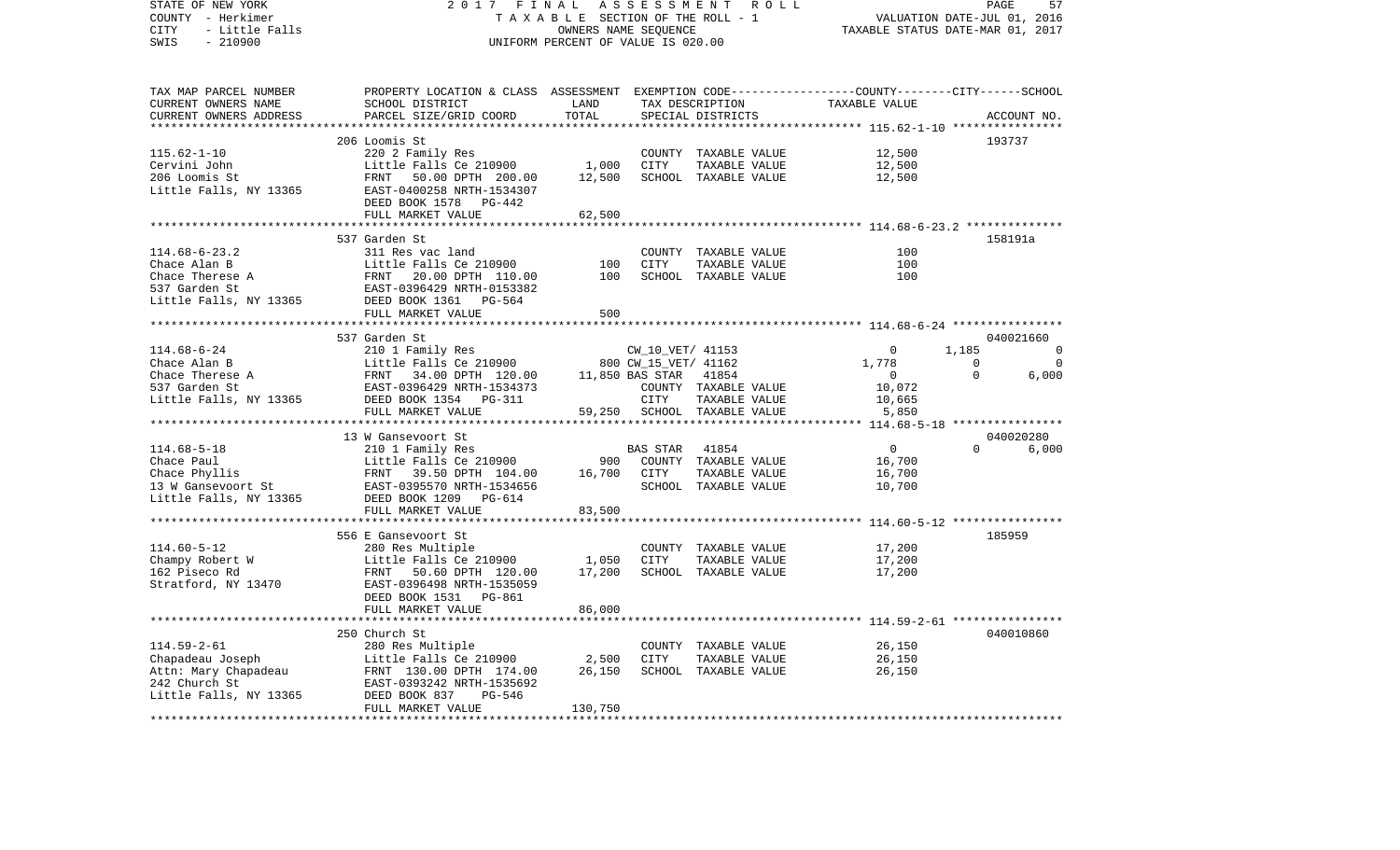# STATE OF NEW YORK 2 0 1 7 F I N A L A S S E S S M E N T R O L L PAGE 58COUNTY - Herkimer<br>CITY - Little Falls (The Section Of The SECTION OF THE ROLL - 1<br>SWIS - 210900 - 201900 - 2016 - 2016 - UNIFORM PERCENT OF VALUE IS 020.00 A L A S S E S S W E N I A O L L<br>B L E SECTION OF THE ROLL - 1 VALUATION DATE-JUL 01, 2016<br>OWNERS NAME SEQUENCE TAXABLE STATUS DATE-MAR 01, 2017 SWIS - 210900 UNIFORM PERCENT OF VALUE IS 020.00

| TAX MAP PARCEL NUMBER                               | PROPERTY LOCATION & CLASS ASSESSMENT EXEMPTION CODE----------------COUNTY-------CITY------SCHOOL |        |                |                      |                |                      |
|-----------------------------------------------------|--------------------------------------------------------------------------------------------------|--------|----------------|----------------------|----------------|----------------------|
| CURRENT OWNERS NAME                                 | SCHOOL DISTRICT                                                                                  | LAND   |                | TAX DESCRIPTION      | TAXABLE VALUE  |                      |
| CURRENT OWNERS ADDRESS                              | PARCEL SIZE/GRID COORD                                                                           | TOTAL  |                | SPECIAL DISTRICTS    |                | ACCOUNT NO.          |
|                                                     |                                                                                                  |        |                |                      |                |                      |
|                                                     | 242 Church St                                                                                    |        |                |                      |                | 040010800            |
| $114.59 - 2 - 62$                                   |                                                                                                  |        | AGED-ALL       | 41800                | 7,700          | 7,700<br>7,700       |
| Chapadeau Joseph                                    | 210 1 Family Res<br>Little Falls Ce 210900                                                       |        | 950 ENH STAR   | 41834                | $\overline{0}$ | $\mathbf 0$<br>7,700 |
| Attn: Mary Chapadeau                                | FRNT 40.00 DPTH 184.00                                                                           | 15,400 |                | COUNTY TAXABLE VALUE | 7,700          |                      |
| 242 Church St                                       | EAST-0393304 NRTH-1535637                                                                        |        | CITY           | TAXABLE VALUE        | 7,700          |                      |
| Little Falls, NY 13365                              | DEED BOOK 837<br>$PG-549$                                                                        |        |                | SCHOOL TAXABLE VALUE | $\Omega$       |                      |
|                                                     | FULL MARKET VALUE                                                                                | 77,000 |                |                      |                |                      |
|                                                     |                                                                                                  |        |                |                      |                |                      |
|                                                     | 45 Jackson St                                                                                    |        |                |                      |                | 040025320            |
| $114.60 - 5 - 7$                                    | 210 1 Family Res                                                                                 |        |                | COUNTY TAXABLE VALUE | 17,200         |                      |
| Chase Robert N                                      | Little Falls Ce 210900                                                                           | 1,200  | CITY           | TAXABLE VALUE        | 17,200         |                      |
|                                                     | Little Falls Ce 2<br>FRNT 60.00 DPTH<br>EAST-0396282 NRTH<br>DEED BOOK 1276                      |        |                |                      |                |                      |
| Chase Mary L                                        | 60.00 DPTH 120.00                                                                                | 17,200 |                | SCHOOL TAXABLE VALUE | 17,200         |                      |
| 847 Woodland Ave<br>Schenectady, NY 12309           | EAST-0396282 NRTH-1535094                                                                        |        |                |                      |                |                      |
|                                                     | PG-65                                                                                            |        |                |                      |                |                      |
|                                                     | FULL MARKET VALUE                                                                                | 86,000 |                |                      |                |                      |
|                                                     |                                                                                                  |        |                |                      |                |                      |
|                                                     | W Gansevoort St                                                                                  |        |                |                      |                | 161242               |
| $114.68 - 5 - 13$                                   | 311 Res vac land                                                                                 |        |                | COUNTY TAXABLE VALUE | 2,100          |                      |
| Chavis David                                        |                                                                                                  | 2,100  | CITY           | TAXABLE VALUE        | 2,100          |                      |
| CHAVIS JESSICA<br>66 W Gansevoort St<br>Little T II | Little Falls Ce 210900<br>FRNT 110.00 DPTH 120.00<br>EAST-0395023 NRTH-1534499                   | 2,100  |                | SCHOOL TAXABLE VALUE | 2,100          |                      |
|                                                     |                                                                                                  |        |                |                      |                |                      |
| Little Falls, NY 13365                              | DEED BOOK 1373 PG-67                                                                             |        |                |                      |                |                      |
|                                                     | FULL MARKET VALUE                                                                                | 10,500 |                |                      |                |                      |
|                                                     |                                                                                                  |        |                |                      |                |                      |
|                                                     | 66 W Gansevoort St                                                                               |        |                |                      |                | 040020820            |
| $114.68 - 5 - 12$                                   | 210 1 Family Res                                                                                 |        | BAS STAR 41854 |                      | $\overline{0}$ | $\Omega$<br>6,000    |
| Chavis David D                                      | Little Falls Ce 210900                                                                           | 850    |                | COUNTY TAXABLE VALUE | 9,900          |                      |
| Chavis Jessica A                                    | Little Falls Ce 21<br>FRNT   55.00 DPTH<br>50.20                                                 | 9,900  | CITY           | TAXABLE VALUE        | 9,900          |                      |
| 66 W Gansevoort St                                  |                                                                                                  |        |                | SCHOOL TAXABLE VALUE | 3,900          |                      |
| Little Falls, NY 13365                              | EAST-0395035 NRTH-1534403<br>DEED BOOK 1263 PG-228                                               |        |                |                      |                |                      |
|                                                     | FULL MARKET VALUE                                                                                | 49,500 |                |                      |                |                      |
|                                                     |                                                                                                  |        |                |                      |                |                      |
|                                                     | 32 Porteus St                                                                                    |        |                |                      |                | 197112               |
| $115.53 - 4 - 16$                                   | 220 2 Family Res                                                                                 |        |                | COUNTY TAXABLE VALUE | 9,450          |                      |
|                                                     |                                                                                                  | 600    | CITY           | TAXABLE VALUE        | 9,450          |                      |
|                                                     |                                                                                                  | 9.450  |                | SCHOOL TAXABLE VALUE | 9,450          |                      |
|                                                     |                                                                                                  |        |                |                      |                |                      |
|                                                     |                                                                                                  |        |                |                      |                |                      |
|                                                     | FULL MARKET VALUE                                                                                | 47,250 |                |                      |                |                      |
|                                                     |                                                                                                  |        |                |                      |                |                      |
|                                                     | 194 Loomis St                                                                                    |        |                |                      |                | 040032130            |
| $115.62 - 1 - 8$                                    | 220 2 Family Res                                                                                 |        |                | COUNTY TAXABLE VALUE | 12,650         |                      |
| Chiocco Dolores M                                   | Little Falls Ce 210900                                                                           | 1,900  | <b>CITY</b>    | TAXABLE VALUE        | 12,650         |                      |
| 21 Northern Blvd                                    | FRNT<br>90.50 DPTH 200.00                                                                        | 12,650 |                | SCHOOL TAXABLE VALUE | 12,650         |                      |
| Batavia, NY 14020                                   | 035                                                                                              |        |                |                      |                |                      |
|                                                     | BANK                                                                                             |        |                |                      |                |                      |
|                                                     | EAST-0400152 NRTH-1534363                                                                        |        |                |                      |                |                      |
|                                                     | DEED BOOK 867<br>PG-635                                                                          |        |                |                      |                |                      |
|                                                     | FULL MARKET VALUE                                                                                | 63,250 |                |                      |                |                      |
|                                                     |                                                                                                  |        |                |                      |                |                      |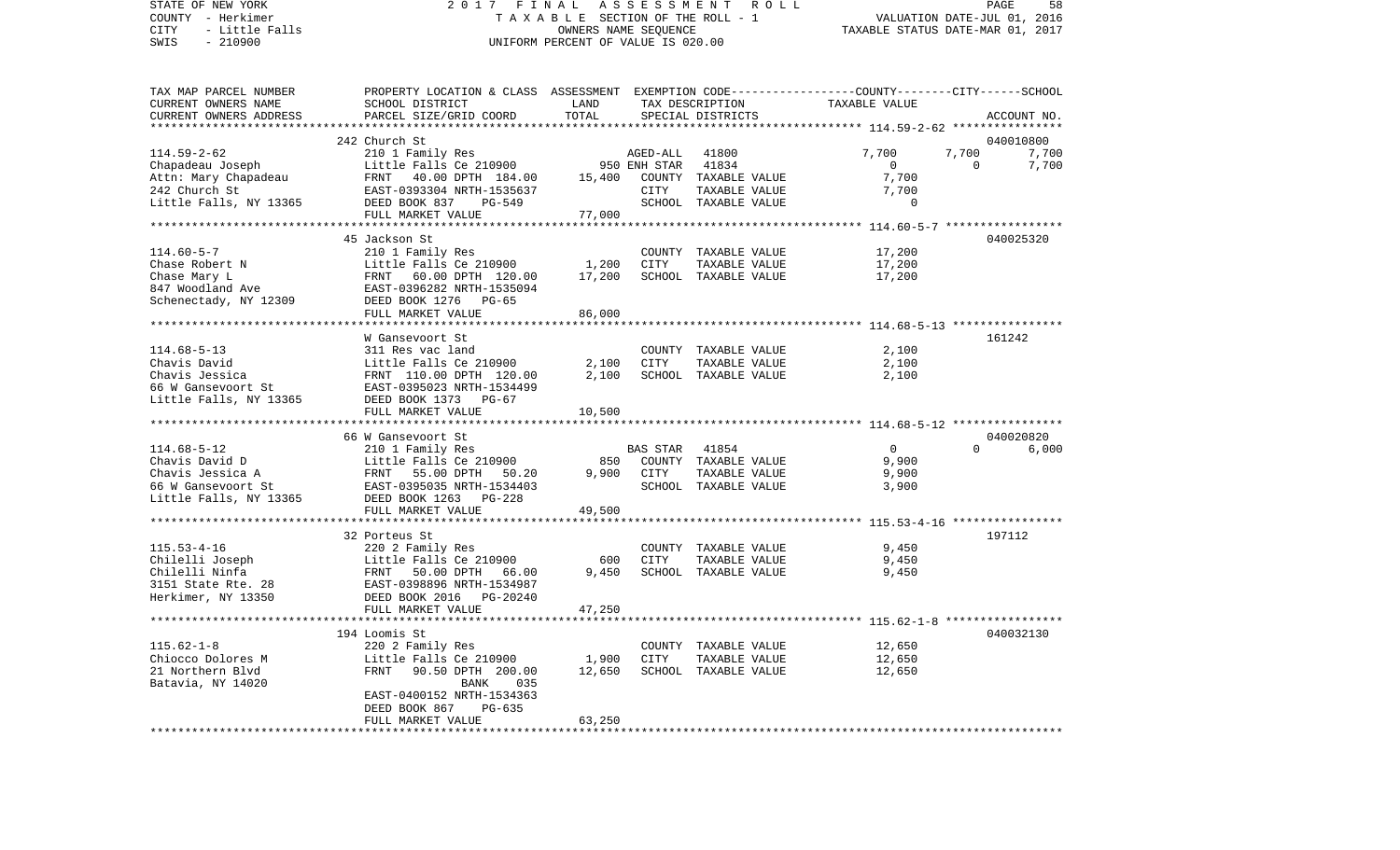COUNTY - Herkimer **T A X A B L E** SECTION OF THE ROLL - 1 VALUATION DATE-JUL 01, 2016 CITY - Little Falls OWNERS NAME SEQUENCE TAXABLE STATUS DATE-MAR 01, 2017 SWIS - 210900 UNIFORM PERCENT OF VALUE IS 020.00TAX MAP PARCEL NUMBER PROPERTY LOCATION & CLASS ASSESSMENT EXEMPTION CODE------------------COUNTY--------CITY------SCHOOL CURRENT OWNERS NAME SCHOOL DISTRICT LAND TAX DESCRIPTION TAXABLE VALUECURRENT OWNERS ADDRESS PARCEL SIZE/GRID COORD TOTAL SPECIAL DISTRICTS ACCOUNT NO. \*\*\*\*\*\*\*\*\*\*\*\*\*\*\*\*\*\*\*\*\*\*\*\*\*\*\*\*\*\*\*\*\*\*\*\*\*\*\*\*\*\*\*\*\*\*\*\*\*\*\*\*\*\*\*\*\*\*\*\*\*\*\*\*\*\*\*\*\*\*\*\*\*\*\*\*\*\*\*\*\*\*\*\*\*\*\*\*\*\*\*\*\*\*\*\*\*\*\*\*\*\*\* 115.53-2-27 \*\*\*\*\*\*\*\*\*\*\*\*\*\*\*\* 52 Moreland St 040048990115.53-2-27 210 1 Family Res BAS STAR 41854 0 0 6,000 Chrisman Keith A Little Falls Ce 210900 1,400 COUNTY TAXABLE VALUE 8,900 Chrisman Norma FRNT 100.00 DPTH 90.00 8,900 CITY TAXABLE VALUE 8,900 52 Moreland St EAST-0398852 NRTH-1535222 SCHOOL TAXABLE VALUE 2,900 Little Falls, NY 13365 DEED BOOK 849 PG-305 FULL MARKET VALUE 44,500 \*\*\*\*\*\*\*\*\*\*\*\*\*\*\*\*\*\*\*\*\*\*\*\*\*\*\*\*\*\*\*\*\*\*\*\*\*\*\*\*\*\*\*\*\*\*\*\*\*\*\*\*\*\*\*\*\*\*\*\*\*\*\*\*\*\*\*\*\*\*\*\*\*\*\*\*\*\*\*\*\*\*\*\*\*\*\*\*\*\*\*\*\*\*\*\*\*\*\*\*\*\*\* 114.59-2-23 \*\*\*\*\*\*\*\*\*\*\*\*\*\*\*\* 22 Summit Ave 040057480114.59-2-23 311 Res vac land COUNTY TAXABLE VALUE 600600 Chrisman Scott A Little Falls Ce 210900 600 CITY TAXABLE VALUE 22 Summit Ave FRNT 40.00 DPTH 117.03 600 SCHOOL TAXABLE VALUE 600Little Falls, NY 13365 EAST-0393043 NRTH-1536545 DEED BOOK 1129 PG-597FULL MARKET VALUE 3,000 \*\*\*\*\*\*\*\*\*\*\*\*\*\*\*\*\*\*\*\*\*\*\*\*\*\*\*\*\*\*\*\*\*\*\*\*\*\*\*\*\*\*\*\*\*\*\*\*\*\*\*\*\*\*\*\*\*\*\*\*\*\*\*\*\*\*\*\*\*\*\*\*\*\*\*\*\*\*\*\*\*\*\*\*\*\*\*\*\*\*\*\*\*\*\*\*\*\*\*\*\*\*\* 114.59-2-24 \*\*\*\*\*\*\*\*\*\*\*\*\*\*\*\* 22 Summit Ave 040057510 $6.000$ 114.59-2-24 210 1 Family Res BAS STAR 41854 0 0 0 Chrisman Scott A Little Falls Ce 210900 600 COUNTY TAXABLE VALUE 13,500 22 Summit Ave FRNT 40.00 DPTH 115.40 13,500 CITY TAXABLE VALUE 13,500 Little Falls, NY 13365 EAST-0393035 NRTH-1536505 SCHOOL TAXABLE VALUE 7,500 DEED BOOK 1129 PG-597FULL MARKET VALUE 67,500 \*\*\*\*\*\*\*\*\*\*\*\*\*\*\*\*\*\*\*\*\*\*\*\*\*\*\*\*\*\*\*\*\*\*\*\*\*\*\*\*\*\*\*\*\*\*\*\*\*\*\*\*\*\*\*\*\*\*\*\*\*\*\*\*\*\*\*\*\*\*\*\*\*\*\*\*\*\*\*\*\*\*\*\*\*\*\*\*\*\*\*\*\*\*\*\*\*\*\*\*\*\*\* 114.68-2-52 \*\*\*\*\*\*\*\*\*\*\*\*\*\*\*\* 163 Church St 040010050114.68-2-52 220 2 Family Res BAS STAR 41854 0 0 6,000 Ciano Ronald J Little Falls Ce 210900 850 COUNTY TAXABLE VALUE 11,350 Murphy Virginia M **FRNT 50.00 DPTH 140.00** 11,350 CITY TAXABLE VALUE 11,350 163 Church St EAST-0393934 NRTH-1534785 SCHOOL TAXABLE VALUE 5,350 Little Falls, NY 13365 DEED BOOK 1093 PG-653 FULL MARKET VALUE 56,750 \*\*\*\*\*\*\*\*\*\*\*\*\*\*\*\*\*\*\*\*\*\*\*\*\*\*\*\*\*\*\*\*\*\*\*\*\*\*\*\*\*\*\*\*\*\*\*\*\*\*\*\*\*\*\*\*\*\*\*\*\*\*\*\*\*\*\*\*\*\*\*\*\*\*\*\*\*\*\*\*\*\*\*\*\*\*\*\*\*\*\*\*\*\*\*\*\*\*\*\*\*\*\* 114.59-4-81 \*\*\*\*\*\*\*\*\*\*\*\*\*\*\*\* 187 Church St 040010230114.59-4-81 210 1 Family Res ENH STAR 41834 0 0 12,000 Cinquanta Barbara Little Falls Ce 210900 850 COUNTY TAXABLE VALUE 12,000 Cinquanta Robert J FRNT 50.00 DPTH 100.00 12,000 CITY TAXABLE VALUE 12,000 EAST-0393693 NRTH-1535022 Little Falls, NY 13365 DEED BOOK 00588 PG-00525 FULL MARKET VALUE 60,000 \*\*\*\*\*\*\*\*\*\*\*\*\*\*\*\*\*\*\*\*\*\*\*\*\*\*\*\*\*\*\*\*\*\*\*\*\*\*\*\*\*\*\*\*\*\*\*\*\*\*\*\*\*\*\*\*\*\*\*\*\*\*\*\*\*\*\*\*\*\*\*\*\*\*\*\*\*\*\*\*\*\*\*\*\*\*\*\*\*\*\*\*\*\*\*\*\*\*\*\*\*\*\* 114.60-4-47 \*\*\*\*\*\*\*\*\*\*\*\*\*\*\*\* 531 E Monroe St 040042480114.60-4-47 210 1 Family Res BAS STAR 41854 0 0 6,000 Ciociola Elaine Little Falls Ce 210900 1,350 COUNTY TAXABLE VALUE 25,000 531 East Monroe St FRNT 62.50 DPTH 75.00 25,000 CITY TAXABLE VALUE 25,000 Little Falls, NY 13365 EAST-0396107 NRTH-1535122 SCHOOL TAXABLE VALUE 19,000 DEED BOOK 874 PG-208 FULL MARKET VALUE 125,000 \*\*\*\*\*\*\*\*\*\*\*\*\*\*\*\*\*\*\*\*\*\*\*\*\*\*\*\*\*\*\*\*\*\*\*\*\*\*\*\*\*\*\*\*\*\*\*\*\*\*\*\*\*\*\*\*\*\*\*\*\*\*\*\*\*\*\*\*\*\*\*\*\*\*\*\*\*\*\*\*\*\*\*\*\*\*\*\*\*\*\*\*\*\*\*\*\*\*\*\*\*\*\*\*\*\*\*\*\*\*\*\*\*\*\*\*\*\*\*\*\*\*\*\*\*\*\*\*\*\*\*\*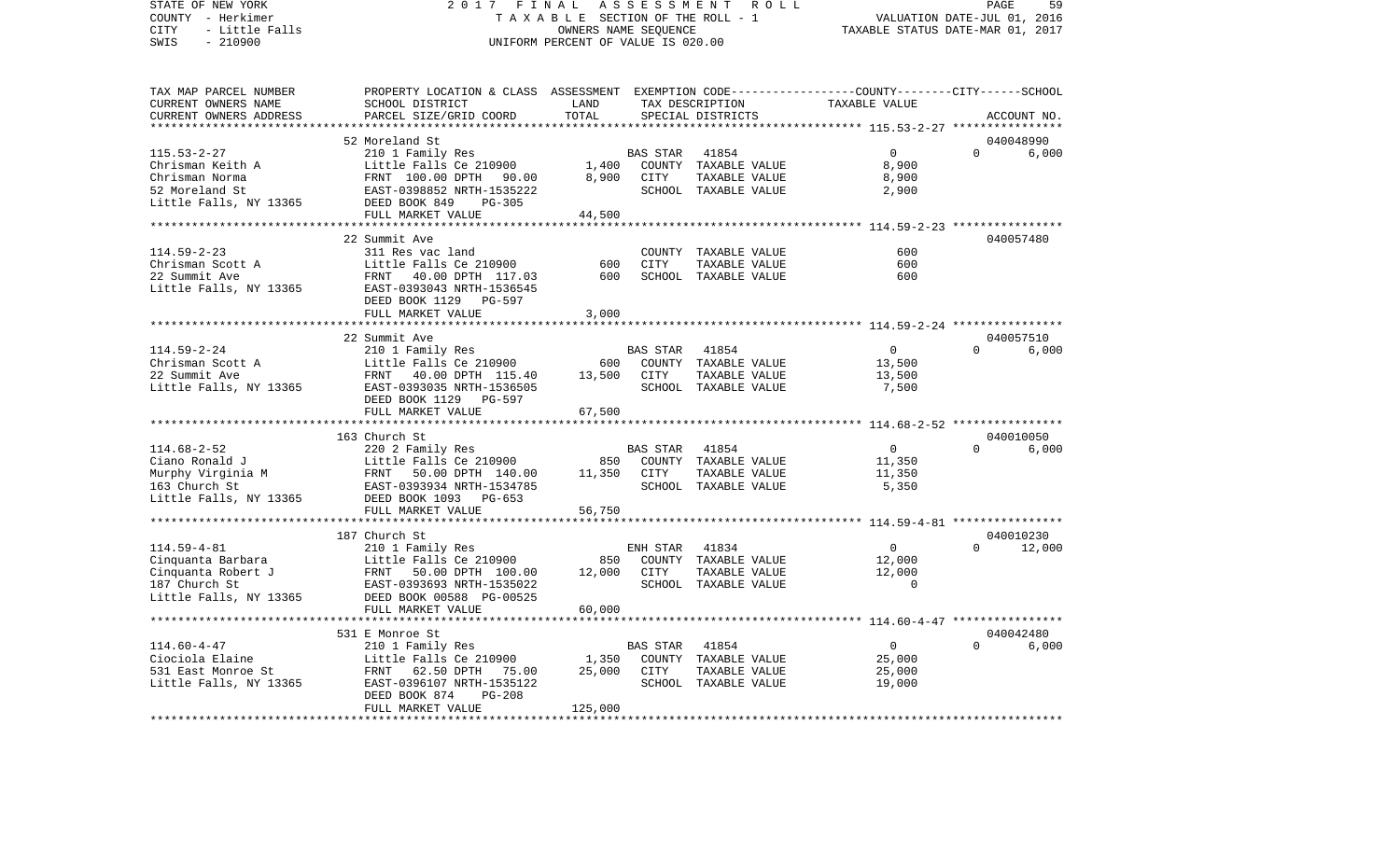| STATE OF NEW YORK<br>COUNTY - Herkimer<br>- Little Falls<br>CITY<br>$-210900$<br>SWIS                       | 2017 FINAL<br>TAXABLE SECTION OF THE ROLL - 1<br>UNIFORM PERCENT OF VALUE IS 020.00             | PAGE<br>60<br>VALUATION DATE-JUL 01, 2016<br>TAXABLE STATUS DATE-MAR 01, 2017 |                                  |                                       |                       |                         |                                   |
|-------------------------------------------------------------------------------------------------------------|-------------------------------------------------------------------------------------------------|-------------------------------------------------------------------------------|----------------------------------|---------------------------------------|-----------------------|-------------------------|-----------------------------------|
| TAX MAP PARCEL NUMBER                                                                                       | PROPERTY LOCATION & CLASS ASSESSMENT EXEMPTION CODE---------------COUNTY-------CITY------SCHOOL |                                                                               |                                  |                                       |                       |                         |                                   |
| CURRENT OWNERS NAME<br>CURRENT OWNERS ADDRESS                                                               | SCHOOL DISTRICT<br>PARCEL SIZE/GRID COORD                                                       | LAND<br>TOTAL                                                                 |                                  | TAX DESCRIPTION<br>SPECIAL DISTRICTS  | TAXABLE VALUE         |                         | ACCOUNT NO.                       |
|                                                                                                             |                                                                                                 |                                                                               |                                  |                                       |                       |                         |                                   |
|                                                                                                             | Southern Ave                                                                                    |                                                                               |                                  |                                       |                       |                         |                                   |
| $114.76 - 1 - 36$                                                                                           | 311 Res vac land                                                                                |                                                                               |                                  | COUNTY TAXABLE VALUE                  | 500                   |                         |                                   |
| City Of Little Falls                                                                                        | Little Falls Ce 210900                                                                          | 500                                                                           | CITY                             | TAXABLE VALUE                         | 500                   |                         |                                   |
| C/O James Flipski                                                                                           |                                                                                                 | 500                                                                           |                                  | SCHOOL TAXABLE VALUE                  | 500                   |                         |                                   |
| 43 Top Notch Rd<br>Little Falls, NY 13365                                                                   | FRNT 150.00 211.<br>EAST-0395053 NRTH-1531147<br>CALL 267 PG-489<br>DEED BOOK 267<br>PG-489     |                                                                               |                                  |                                       |                       |                         |                                   |
|                                                                                                             | FULL MARKET VALUE                                                                               | 2,500                                                                         |                                  |                                       |                       |                         |                                   |
|                                                                                                             |                                                                                                 |                                                                               |                                  |                                       |                       |                         |                                   |
|                                                                                                             | 102 W Gansevoort St                                                                             |                                                                               |                                  |                                       |                       |                         | 040021090                         |
| $114.68 - 4 - 19$                                                                                           | 220 2 Family Res                                                                                |                                                                               | BAS STAR                         | 41854                                 | $\overline{0}$        | $\Omega$                | 6,000                             |
| Ciulla Thomas                                                                                               | Little Falls Ce 210900                                                                          | 1,900                                                                         |                                  | COUNTY TAXABLE VALUE                  | 10,400                |                         |                                   |
| Ciulla Pauline                                                                                              | FRNT 69.00 DPTH 160.00<br>FRNI 09.00 DFIN 100.00<br>EAST-0394826 NRTH-1534063                   | 10,400                                                                        | CITY                             | TAXABLE VALUE                         | 10,400                |                         |                                   |
| 102 W Gansevoort St                                                                                         |                                                                                                 |                                                                               |                                  | SCHOOL TAXABLE VALUE                  | 4,400                 |                         |                                   |
| Little Falls, NY 13365 DEED BOOK 1403 PG-693                                                                | FULL MARKET VALUE                                                                               |                                                                               |                                  |                                       |                       |                         |                                   |
|                                                                                                             |                                                                                                 | 52,000                                                                        |                                  |                                       |                       |                         |                                   |
|                                                                                                             | 185 Flint Ave                                                                                   |                                                                               |                                  |                                       |                       |                         | 185271                            |
| $114.84 - 1 - 9$                                                                                            | 210 1 Family Res                                                                                |                                                                               |                                  | COUNTY TAXABLE VALUE                  | 5,150                 |                         |                                   |
| Ciulla Thomas F                                                                                             | Little Falls Ce 210900                                                                          | 300                                                                           | CITY                             | TAXABLE VALUE                         | 5,150                 |                         |                                   |
| Ciulla Pauline G                                                                                            | FRNT 30.00 DPTH 120.00                                                                          | 5,150                                                                         |                                  | SCHOOL TAXABLE VALUE                  | 5,150                 |                         |                                   |
| 102 W Gansevoort St                                                                                         | EAST-0394879 NRTH-1530344                                                                       |                                                                               |                                  |                                       |                       |                         |                                   |
| Little Falls, NY 13365                                                                                      | DEED BOOK 1528 PG-51                                                                            |                                                                               |                                  |                                       |                       |                         |                                   |
|                                                                                                             | FULL MARKET VALUE                                                                               | 25,750                                                                        |                                  |                                       |                       |                         |                                   |
|                                                                                                             | 584-86 E Monroe St                                                                              |                                                                               |                                  |                                       |                       |                         | 040043140                         |
| $114.60 - 3 - 8$                                                                                            | 220 2 Family Res                                                                                |                                                                               | VETCOM CTS 41130                 |                                       | 3,000                 | 3,000                   | 3,000                             |
| Clanton Coralie J                                                                                           | Little Falls Ce 210900 1,500 ENH STAR                                                           |                                                                               |                                  | 41834                                 | $\overline{0}$        | $\Omega$                | 10,650                            |
| Pelzer Barbara T                                                                                            | FRNT 60.00 DPTH 200.00                                                                          | 13,650                                                                        |                                  | COUNTY TAXABLE VALUE                  | 10,650                |                         |                                   |
| Attn: Robert Pontius<br>584 East Monroe St                                                                  | EAST-0396879 NRTH-1535503                                                                       |                                                                               | CITY                             | TAXABLE VALUE                         | 10,650                |                         |                                   |
| 584 East Monroe St                                                                                          | DEED BOOK 850<br>PG-117                                                                         |                                                                               |                                  | SCHOOL TAXABLE VALUE                  | $\overline{0}$        |                         |                                   |
| Little Falls, NY 13365                                                                                      | FULL MARKET VALUE                                                                               | 68,250                                                                        |                                  |                                       |                       |                         |                                   |
|                                                                                                             |                                                                                                 |                                                                               |                                  |                                       |                       |                         |                                   |
|                                                                                                             | 775 E Main St                                                                                   |                                                                               |                                  |                                       |                       |                         | 040035100                         |
| $115.61 - 1 - 41$                                                                                           | 210 1 Family Res<br>Little Falls Ce 210900                                                      |                                                                               | VETFUND CT 41101<br>950 BAS STAR | 41854                                 | 4,100<br>$\mathbf{0}$ | 4,100<br>$\overline{0}$ | $\overline{\phantom{0}}$<br>6,000 |
|                                                                                                             | FRNT 40.00 DPTH 120.00                                                                          | 14,600                                                                        |                                  | COUNTY TAXABLE VALUE                  | 10,500                |                         |                                   |
|                                                                                                             | EAST-0398034 NRTH-1533949                                                                       |                                                                               | CITY                             | TAXABLE VALUE                         |                       |                         |                                   |
| Claus Lynn M<br>Crimmins Margaret J<br>147 Krueger Rd<br>St Johnsville, NY 13452<br>St Johnsville, NY 13452 | DEED BOOK 1273<br>$PG-363$                                                                      |                                                                               |                                  | SCHOOL TAXABLE VALUE                  | 10,500<br>8,600       |                         |                                   |
|                                                                                                             | FULL MARKET VALUE                                                                               | 73,000                                                                        |                                  |                                       |                       |                         |                                   |
|                                                                                                             |                                                                                                 |                                                                               |                                  |                                       |                       |                         |                                   |
|                                                                                                             | 36 Salisbury St                                                                                 |                                                                               |                                  |                                       |                       |                         | 040054150                         |
| $115.53 - 1 - 66$                                                                                           | 210 1 Family Res                                                                                |                                                                               | VETCOM CTS 41130                 |                                       | 3,000                 | 3,000                   | 3,000                             |
| Cleveland James M                                                                                           | Little Falls Ce 210900                                                                          |                                                                               | 1,000 ENH STAR                   | 41834                                 | $\mathbf{0}$          | $\Omega$                | 11,000                            |
| Cleveland Helen                                                                                             | FRNT 145.00 DPTH 122.00                                                                         | 14,000                                                                        |                                  | COUNTY TAXABLE VALUE                  | 11,000                |                         |                                   |
| 36 Salisbury<br>Little Falls, NY 13365                                                                      | 603<br>BANK<br>EAST-0397447 NRTH-1535036                                                        |                                                                               | CITY                             | TAXABLE VALUE<br>SCHOOL TAXABLE VALUE | 11,000<br>0           |                         |                                   |
|                                                                                                             | DEED BOOK 855<br>PG-373                                                                         |                                                                               |                                  |                                       |                       |                         |                                   |
|                                                                                                             | FULL MARKET VALUE                                                                               | 70,000                                                                        |                                  |                                       |                       |                         |                                   |
|                                                                                                             | ***********************                                                                         | ******************                                                            |                                  |                                       |                       |                         |                                   |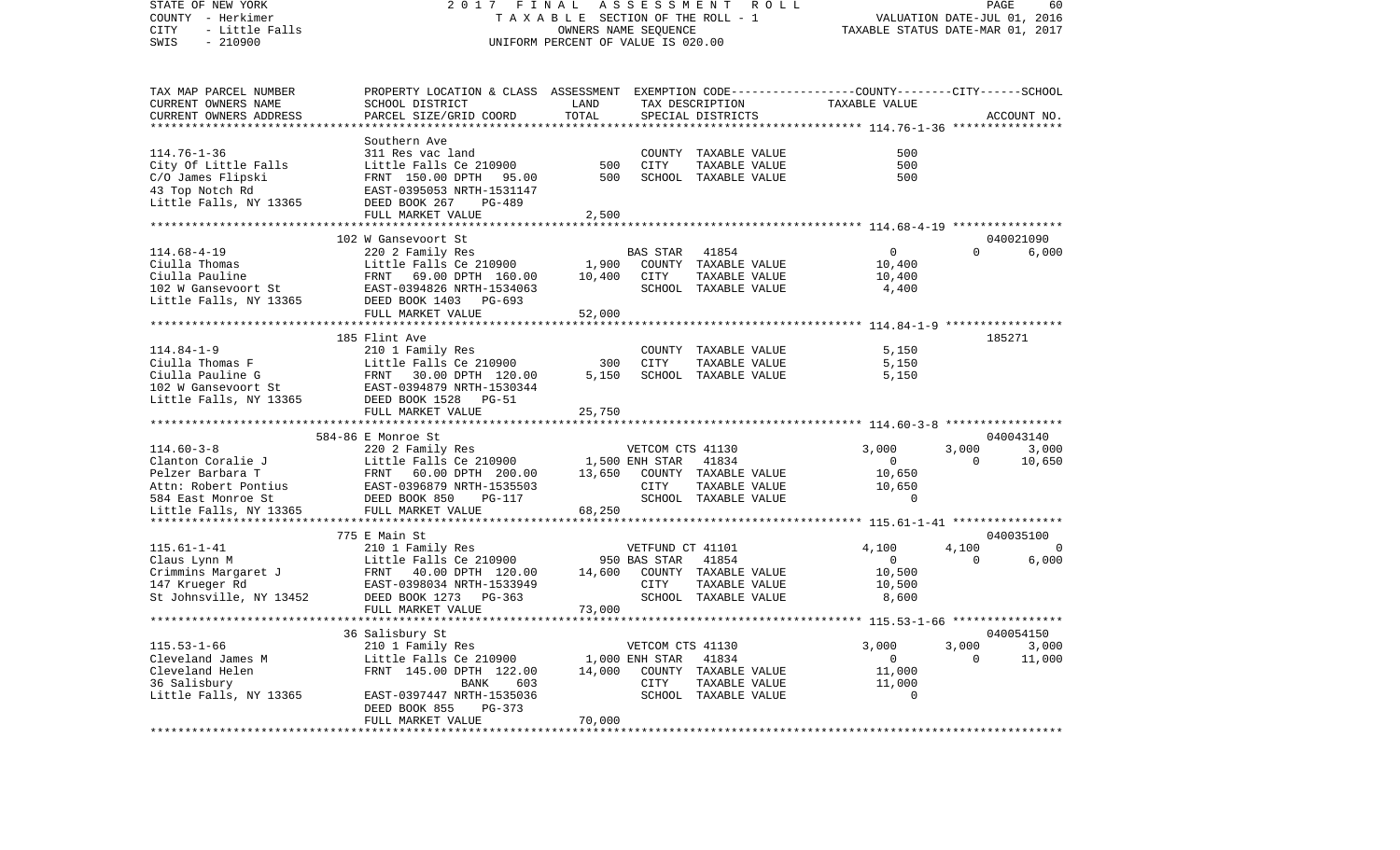COUNTY - Herkimer **T A X A B L E SECTION OF THE ROLL - 1** VALUATION DATE-JUL 01, 2016 CITY - Little Falls OWNERS NAME SEQUENCE TAXABLE STATUS DATE-MAR 01, 2017 SWIS - 210900 UNIFORM PERCENT OF VALUE IS 020.00TAX MAP PARCEL NUMBER PROPERTY LOCATION & CLASS ASSESSMENT EXEMPTION CODE------------------COUNTY--------CITY------SCHOOL CURRENT OWNERS NAME SCHOOL DISTRICT LAND TAX DESCRIPTION TAXABLE VALUECURRENT OWNERS ADDRESS PARCEL SIZE/GRID COORD TOTAL SPECIAL DISTRICTS ACCOUNT NO. \*\*\*\*\*\*\*\*\*\*\*\*\*\*\*\*\*\*\*\*\*\*\*\*\*\*\*\*\*\*\*\*\*\*\*\*\*\*\*\*\*\*\*\*\*\*\*\*\*\*\*\*\*\*\*\*\*\*\*\*\*\*\*\*\*\*\*\*\*\*\*\*\*\*\*\*\*\*\*\*\*\*\*\*\*\*\*\*\*\*\*\*\*\*\*\*\*\*\*\*\*\*\* 114.51-1-59 \*\*\*\*\*\*\*\*\*\*\*\*\*\*\*\* 35 Top Notch Dr 188826 114.51-1-59 210 1 Family Res BAS STAR 41854 0 0 6,000 Clingen George H Little Falls Ce 210900 2,250 COUNTY TAXABLE VALUE 18,500 Jacquay Patricia F 61,500 FRNT 100.00 DPTH 150.00 18,500 CITY TAXABLE VALUE 18,500 35 Top Notch Dr EAST-0392704 NRTH-1537412 SCHOOL TAXABLE VALUE 12,500 Little Falls, NY 13365 DEED BOOK 1548 PG-846 FULL MARKET VALUE 92,500 \*\*\*\*\*\*\*\*\*\*\*\*\*\*\*\*\*\*\*\*\*\*\*\*\*\*\*\*\*\*\*\*\*\*\*\*\*\*\*\*\*\*\*\*\*\*\*\*\*\*\*\*\*\*\*\*\*\*\*\*\*\*\*\*\*\*\*\*\*\*\*\*\*\*\*\*\*\*\*\*\*\*\*\*\*\*\*\*\*\*\*\*\*\*\*\*\*\*\*\*\*\*\* 115.53-4-50 \*\*\*\*\*\*\*\*\*\*\*\*\*\*\*\* 88 Loomis St 040030540115.53-4-50 210 1 Family Res VETWAR CTS 41120 975 975 975 Clingen George H Clingen Corporation Clingen George H Little Falls Ce 210900 1,000 ENH STAR 41834 0 0 5,525 88 Loomis St FRNT 50.00 DPTH 120.00 6,500 COUNTY TAXABLE VALUE 5,525 Little Falls, NY 13365 EAST-0398794 NRTH-1534745 CITY TAXABLE VALUE 5,525 DEED BOOK 1227 PG-978 SCHOOL TAXABLE VALUE 0 FULL MARKET VALUE 32,500 \*\*\*\*\*\*\*\*\*\*\*\*\*\*\*\*\*\*\*\*\*\*\*\*\*\*\*\*\*\*\*\*\*\*\*\*\*\*\*\*\*\*\*\*\*\*\*\*\*\*\*\*\*\*\*\*\*\*\*\*\*\*\*\*\*\*\*\*\*\*\*\*\*\*\*\*\*\*\*\*\*\*\*\*\*\*\*\*\*\*\*\*\*\*\*\*\*\*\*\*\*\*\* 115.61-1-77 \*\*\*\*\*\*\*\*\*\*\*\*\*\*\*\* E Mill St 040040800115.61-1-77 710 Manufacture COUNTY TAXABLE VALUE 6,000 Cobra Systems Inc Little Falls Ce 210900 3,000 CITY TAXABLE VALUE 6,000 PO Box 209 FRNT 310.00 DPTH 140.00 6,000 SCHOOL TAXABLE VALUE 6,000 Bloomington, NY 12411 EAST-0397323 NRTH-1533348 DEED BOOK 937 PG-498FULL MARKET VALUE 30,000 \*\*\*\*\*\*\*\*\*\*\*\*\*\*\*\*\*\*\*\*\*\*\*\*\*\*\*\*\*\*\*\*\*\*\*\*\*\*\*\*\*\*\*\*\*\*\*\*\*\*\*\*\*\*\*\*\*\*\*\*\*\*\*\*\*\*\*\*\*\*\*\*\*\*\*\*\*\*\*\*\*\*\*\*\*\*\*\*\*\*\*\*\*\*\*\*\*\*\*\*\*\*\* 115.61-3-47 \*\*\*\*\*\*\*\*\*\*\*\*\*\*\*\* 25 Ward St 040059610115.61-3-47 210 1 Family Res COUNTY TAXABLE VALUE 9,600 Coffin Philip Coffin Philip Little Falls Ce 210900 600 CITY TAXABLE VALUE 9,600 Coffin Tina  $F\rightarrow$  FRNT 30.00 DPTH 217.05 9,600 SCHOOL TAXABLE VALUE 9,600 25 Ward St EAST-0398706 NRTH-1534091Little Falls, NY 13365 DEED BOOK 901 PG-226 FULL MARKET VALUE 48,000 \*\*\*\*\*\*\*\*\*\*\*\*\*\*\*\*\*\*\*\*\*\*\*\*\*\*\*\*\*\*\*\*\*\*\*\*\*\*\*\*\*\*\*\*\*\*\*\*\*\*\*\*\*\*\*\*\*\*\*\*\*\*\*\*\*\*\*\*\*\*\*\*\*\*\*\*\*\*\*\*\*\*\*\*\*\*\*\*\*\*\*\*\*\*\*\*\*\*\*\*\*\*\* 114.76-2-41 \*\*\*\*\*\*\*\*\*\*\*\*\*\*\*\* 25 Flint Ave 040015030114.76-2-41 220 2 Family Res ENH STAR 41834 0 0 6,000 Colangelo Louis A Little Falls Ce 210900 500 COUNTY TAXABLE VALUE 6,000 25 Flint Ave FRNT 68.00 DPTH 58.00 6,000 CITY TAXABLE VALUE 6,000 Little Falls, NY 13365 EAST-0395914 NRTH-1532051 SCHOOL TAXABLE VALUE 0 DEED BOOK 1208 PG-169 FULL MARKET VALUE 30,000 \*\*\*\*\*\*\*\*\*\*\*\*\*\*\*\*\*\*\*\*\*\*\*\*\*\*\*\*\*\*\*\*\*\*\*\*\*\*\*\*\*\*\*\*\*\*\*\*\*\*\*\*\*\*\*\*\*\*\*\*\*\*\*\*\*\*\*\*\*\*\*\*\*\*\*\*\*\*\*\*\*\*\*\*\*\*\*\*\*\*\*\*\*\*\*\*\*\*\*\*\*\*\* 114.76-2-42 \*\*\*\*\*\*\*\*\*\*\*\*\*\*\*\* 21 Flint Ave 040014940114.76-2-42 311 Res vac land COUNTY TAXABLE VALUE 200 $200$ Colangelo Louis A Little Falls Ce 210900 200 CITY TAXABLE VALUE 200 25 Flint Ave FRNT 35.00 DPTH 41.00 200 SCHOOL TAXABLE VALUE Little Falls, NY 13365 EAST-0395951 NRTH-1532020 DEED BOOK 1208 PG-169 FULL MARKET VALUE 1,000 \*\*\*\*\*\*\*\*\*\*\*\*\*\*\*\*\*\*\*\*\*\*\*\*\*\*\*\*\*\*\*\*\*\*\*\*\*\*\*\*\*\*\*\*\*\*\*\*\*\*\*\*\*\*\*\*\*\*\*\*\*\*\*\*\*\*\*\*\*\*\*\*\*\*\*\*\*\*\*\*\*\*\*\*\*\*\*\*\*\*\*\*\*\*\*\*\*\*\*\*\*\*\*\*\*\*\*\*\*\*\*\*\*\*\*\*\*\*\*\*\*\*\*\*\*\*\*\*\*\*\*\*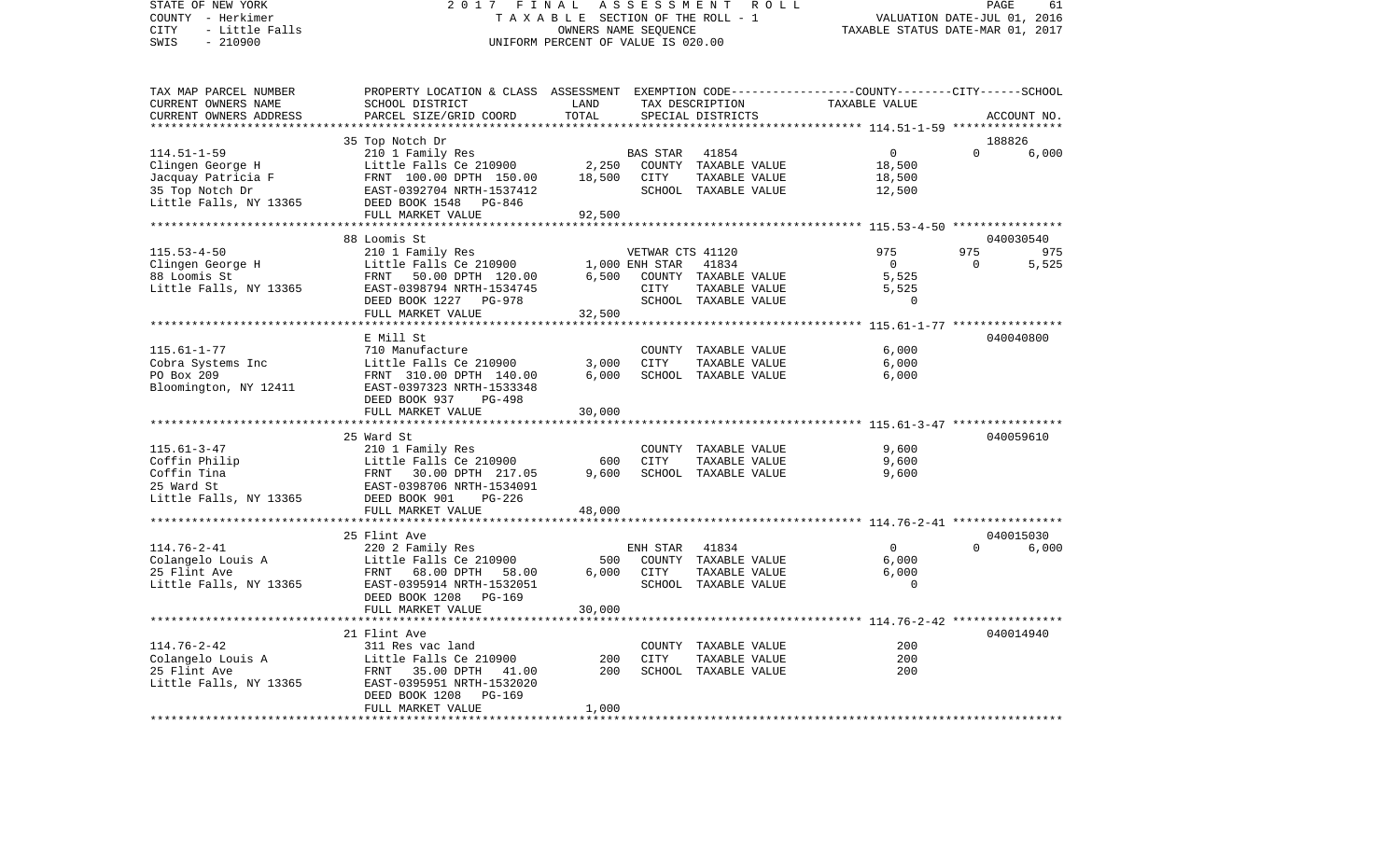| STATE OF NEW YORK<br>COUNTY - Herkimer<br>- Little Falls<br>CITY<br>$-210900$<br>SWIS | 2017 FINAL ASSESSMENT<br>T A X A B L E SECTION OF THE ROLL - 1<br>UNIFORM PERCENT OF VALUE IS 020.00 | PAGE<br>62<br>VALUATION DATE-JUL 01, 2016<br>TAXABLE STATUS DATE-MAR 01, 2017 |                 |                                       |                          |          |             |
|---------------------------------------------------------------------------------------|------------------------------------------------------------------------------------------------------|-------------------------------------------------------------------------------|-----------------|---------------------------------------|--------------------------|----------|-------------|
| TAX MAP PARCEL NUMBER                                                                 | PROPERTY LOCATION & CLASS ASSESSMENT EXEMPTION CODE---------------COUNTY-------CITY------SCHOOL      |                                                                               |                 |                                       |                          |          |             |
| CURRENT OWNERS NAME                                                                   | SCHOOL DISTRICT                                                                                      | LAND                                                                          |                 | TAX DESCRIPTION                       | TAXABLE VALUE            |          |             |
| CURRENT OWNERS ADDRESS                                                                | PARCEL SIZE/GRID COORD                                                                               | TOTAL                                                                         |                 | SPECIAL DISTRICTS                     |                          |          | ACCOUNT NO. |
| **************************                                                            |                                                                                                      |                                                                               |                 |                                       |                          |          |             |
|                                                                                       | 46 Top Notch Dr                                                                                      |                                                                               |                 |                                       |                          |          | 040058800   |
| $114.51 - 1 - 11$<br>Coleman Brian                                                    | 210 1 Family Res<br>Little Falls Ce 210900                                                           | 3,350                                                                         | BAS STAR        | 41854<br>COUNTY TAXABLE VALUE         | $\overline{0}$<br>27,300 | $\Omega$ | 6,000       |
| 46 Top Notch Dr                                                                       | FRNT 165.00 DPTH                                                                                     | 27,300                                                                        | CITY            | TAXABLE VALUE                         | 27,300                   |          |             |
| Little Falls, NY 13365                                                                | ACRES<br>1.20                                                                                        |                                                                               |                 | SCHOOL TAXABLE VALUE                  | 21,300                   |          |             |
|                                                                                       | EAST-0392969 NRTH-1538156                                                                            |                                                                               |                 |                                       |                          |          |             |
|                                                                                       | DEED BOOK 1271 PG-523                                                                                |                                                                               |                 |                                       |                          |          |             |
|                                                                                       | FULL MARKET VALUE                                                                                    | 136,500                                                                       |                 |                                       |                          |          |             |
|                                                                                       |                                                                                                      |                                                                               |                 |                                       |                          |          |             |
|                                                                                       | 369 W Monroe St                                                                                      |                                                                               |                 |                                       |                          |          | 040048180   |
| $114.51 - 1 - 22$                                                                     | 210 1 Family Res                                                                                     |                                                                               |                 | COUNTY TAXABLE VALUE                  | 10,800                   |          |             |
| Coleman Helen                                                                         | Little Falls Ce 210900                                                                               | 1,900                                                                         | CITY            | TAXABLE VALUE                         | 10,800                   |          |             |
| 369 W Monroe St                                                                       | FRNT 120.00 DPTH 100.00                                                                              | 10,800                                                                        |                 | SCHOOL TAXABLE VALUE                  | 10,800                   |          |             |
| Little Falls, NY 13365                                                                | EAST-0391899 NRTH-1536922                                                                            |                                                                               |                 |                                       |                          |          |             |
|                                                                                       | DEED BOOK 1100 PG-147<br>FULL MARKET VALUE                                                           | 54,000                                                                        |                 |                                       |                          |          |             |
|                                                                                       |                                                                                                      |                                                                               |                 |                                       |                          |          |             |
|                                                                                       | 364 W Monroe St                                                                                      |                                                                               |                 |                                       |                          |          | 040048120   |
| $114.51 - 1 - 21$                                                                     | 210 1 Family Res                                                                                     |                                                                               | BAS STAR        | 41854                                 | $\overline{0}$           | $\Omega$ | 6,000       |
| Coleman Helen M                                                                       | Little Falls Ce 210900                                                                               | 650                                                                           |                 | COUNTY TAXABLE VALUE                  | 13,300                   |          |             |
| 364 W Monroe St                                                                       | FRNT 40.00 DPTH 235.00                                                                               | 13,300                                                                        | CITY            | TAXABLE VALUE                         | 13,300                   |          |             |
| Little Falls, NY 13365                                                                | EAST-0392147 NRTH-1537018                                                                            |                                                                               |                 | SCHOOL TAXABLE VALUE                  | 7,300                    |          |             |
|                                                                                       | DEED BOOK 1350 PG-736                                                                                |                                                                               |                 |                                       |                          |          |             |
|                                                                                       | FULL MARKET VALUE                                                                                    | 66,500                                                                        |                 |                                       |                          |          |             |
|                                                                                       |                                                                                                      |                                                                               |                 |                                       |                          |          |             |
|                                                                                       | 38 Woodside Ave                                                                                      |                                                                               |                 |                                       |                          |          | 040062370   |
| $114.59 - 4 - 9$                                                                      | 210 1 Family Res                                                                                     | 800                                                                           | <b>BAS STAR</b> | 41854                                 | $\overline{0}$           | $\Omega$ | 6,000       |
| Coleman Nancy A<br>38 Woodside Ave                                                    | Little Falls Ce 210900<br>FRNT 40.00 DPTH 117.00                                                     | 13,000                                                                        | CITY            | COUNTY TAXABLE VALUE<br>TAXABLE VALUE | 13,000<br>13,000         |          |             |
| Little Falls, NY 13365                                                                | EAST-0392853 NRTH-1535309                                                                            |                                                                               |                 | SCHOOL TAXABLE VALUE                  | 7,000                    |          |             |
|                                                                                       | DEED BOOK 00636 PG-00955                                                                             |                                                                               |                 |                                       |                          |          |             |
|                                                                                       | FULL MARKET VALUE                                                                                    | 65,000                                                                        |                 |                                       |                          |          |             |
|                                                                                       |                                                                                                      |                                                                               |                 |                                       |                          |          |             |
|                                                                                       | 55 Moreland St                                                                                       |                                                                               |                 |                                       |                          |          | 040049050   |
| $115.53 - 4 - 10$                                                                     | 210 1 Family Res                                                                                     |                                                                               | ENH STAR        | 41834                                 | $\overline{0}$           | $\Omega$ | 6,500       |
| Collins Diana R                                                                       | Little Falls Ce 210900                                                                               | 250                                                                           |                 | COUNTY TAXABLE VALUE                  | 6,500                    |          |             |
| 55 Moreland St                                                                        | FRNT 25.00 DPTH<br>53.00                                                                             | 6,500                                                                         | CITY            | TAXABLE VALUE                         | 6,500                    |          |             |
| Little Falls, NY 13365                                                                | EAST-0398820 NRTH-1535122                                                                            |                                                                               |                 | SCHOOL TAXABLE VALUE                  | 0                        |          |             |
|                                                                                       | DEED BOOK 869<br>$PG-260$                                                                            | 32,500                                                                        |                 |                                       |                          |          |             |
|                                                                                       | FULL MARKET VALUE                                                                                    |                                                                               |                 |                                       |                          |          |             |
|                                                                                       | 319 W Main St                                                                                        |                                                                               |                 |                                       |                          |          | 040037320   |
| $114.75 - 2 - 31$                                                                     | 210 1 Family Res                                                                                     |                                                                               | BAS STAR 41854  |                                       | $\overline{0}$           | $\Omega$ | 6,000       |
| Collins Michael W                                                                     | Little Falls Ce 210900                                                                               | 900                                                                           |                 | COUNTY TAXABLE VALUE                  | 7,150                    |          |             |
| Collins Barbara A                                                                     | FRNT 60.00 DPTH 90.00                                                                                |                                                                               | 7,150 CITY      | TAXABLE VALUE                         | 7,150                    |          |             |
| 319 W Main St                                                                         | EAST-0393904 NRTH-1531776                                                                            |                                                                               |                 | SCHOOL TAXABLE VALUE                  | 1,150                    |          |             |
| Little Falls, NY 13365                                                                | DEED BOOK 925<br>PG-571                                                                              |                                                                               |                 |                                       |                          |          |             |
|                                                                                       | FULL MARKET VALUE                                                                                    | 35,750                                                                        |                 |                                       |                          |          |             |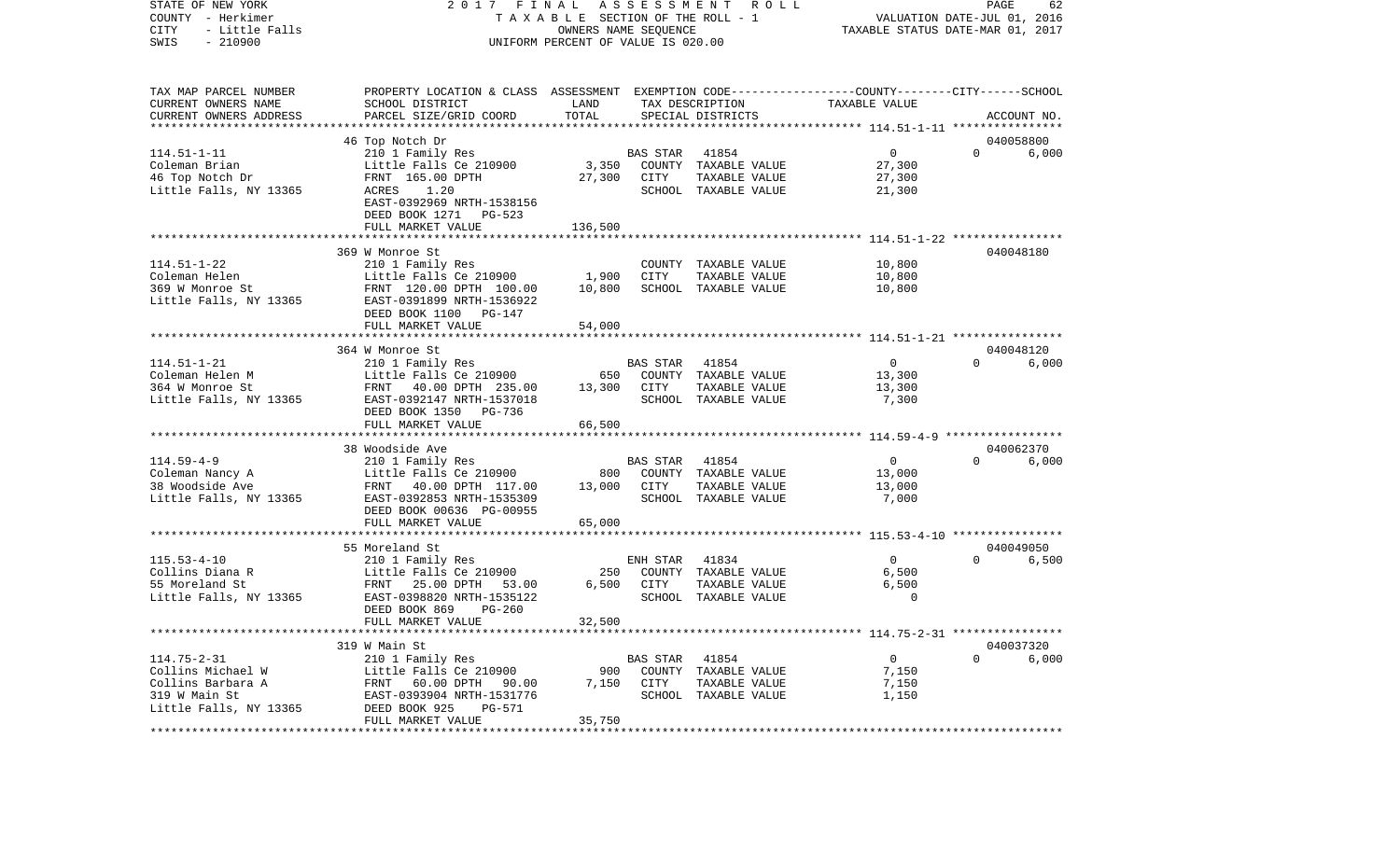### STATE OF NEW YORK 2 0 1 7 F I N A L A S S E S S M E N T R O L L PAGE 63COUNTY - Herkimer T A X A B L E SECTION OF THE ROLL - 1 CITY - Little Falls OWNERS NAME SEQUENCE TAXABLE STATUS DATE-MAR 01, 2017 UNIFORM PERCENT OF VALUE IS 020.00

| TAX MAP PARCEL NUMBER<br>CURRENT OWNERS NAME                                                   | PROPERTY LOCATION & CLASS ASSESSMENT EXEMPTION CODE----------------COUNTY-------CITY------SCHOOL<br>SCHOOL DISTRICT                            | LAND   |                                  | TAX DESCRIPTION                                                                 | TAXABLE VALUE                                         |                       |                             |
|------------------------------------------------------------------------------------------------|------------------------------------------------------------------------------------------------------------------------------------------------|--------|----------------------------------|---------------------------------------------------------------------------------|-------------------------------------------------------|-----------------------|-----------------------------|
| CURRENT OWNERS ADDRESS                                                                         | PARCEL SIZE/GRID COORD                                                                                                                         | TOTAL  |                                  | SPECIAL DISTRICTS                                                               |                                                       |                       | ACCOUNT NO.                 |
|                                                                                                |                                                                                                                                                |        |                                  |                                                                                 |                                                       |                       |                             |
| $115.62 - 2 - 23$<br>Collis Shirley<br>Collis Dena<br>217 Burwell St<br>Little Falls, NY 13365 | 217 Burwell St<br>210 1 Family Res<br>Little Falls Ce 210900<br>FRNT 50.00 DPTH 150.00<br>EAST-0400196 NRTH-1533673<br>DEED BOOK 787<br>PG-566 | 15,350 | AGED-ALL<br>900 ENH STAR<br>CITY | 41800<br>41834<br>COUNTY TAXABLE VALUE<br>TAXABLE VALUE<br>SCHOOL TAXABLE VALUE | 7,675<br>$\overline{0}$<br>7,675<br>7,675<br>$\Omega$ | 7,675<br>$\mathbf{0}$ | 040006870<br>7,675<br>7,675 |
|                                                                                                | FULL MARKET VALUE                                                                                                                              | 76,750 |                                  |                                                                                 |                                                       |                       |                             |
|                                                                                                |                                                                                                                                                |        |                                  |                                                                                 |                                                       |                       |                             |
|                                                                                                | 199 Church St                                                                                                                                  |        |                                  |                                                                                 |                                                       |                       | 040010320                   |
| $114.59 - 4 - 78$                                                                              | 210 1 Family Res                                                                                                                               |        | VET COM CT 41131                 |                                                                                 | 2,275                                                 | 2,275                 | $\overline{0}$              |
| Colony Frederick                                                                               | Little Falls Ce 210900                                                                                                                         |        | 1,300 ENH STAR                   | 41834                                                                           | $\overline{0}$                                        | $\Omega$              | 9,100                       |
| Campione, Colony, Lyndaker                                                                     | FRNT 53.00 DPTH 326.00                                                                                                                         | 9,100  |                                  | COUNTY TAXABLE VALUE                                                            | 6,825                                                 |                       |                             |
| 199 Church St                                                                                  | EAST-0393536 NRTH-1535049                                                                                                                      |        | CITY                             | TAXABLE VALUE                                                                   | 6,825<br>$\Omega$                                     |                       |                             |
| Little Falls, NY 13365                                                                         | DEED BOOK 1502 PG-639<br>FULL MARKET VALUE                                                                                                     | 45,500 |                                  | SCHOOL TAXABLE VALUE                                                            |                                                       |                       |                             |
|                                                                                                |                                                                                                                                                |        |                                  |                                                                                 |                                                       |                       |                             |
|                                                                                                | 187 Flint Ave                                                                                                                                  |        |                                  |                                                                                 |                                                       |                       | 040015990                   |
| $114.84 - 1 - 10$                                                                              | 210 1 Family Res                                                                                                                               |        |                                  | COUNTY TAXABLE VALUE                                                            | 6,400                                                 |                       |                             |
| Compton Patrick                                                                                | Little Falls Ce 210900                                                                                                                         | 500    | CITY                             | TAXABLE VALUE                                                                   | 6,400                                                 |                       |                             |
| Compton Cheryl                                                                                 | FRNT<br>40.00 DPTH 120.00                                                                                                                      | 6,400  |                                  | SCHOOL TAXABLE VALUE                                                            | 6,400                                                 |                       |                             |
| 187 Flint Ave                                                                                  | <b>BANK</b><br>743                                                                                                                             |        |                                  |                                                                                 |                                                       |                       |                             |
| Little Falls, NY 13365                                                                         | EAST-0394860 NRTH-1530311                                                                                                                      |        |                                  |                                                                                 |                                                       |                       |                             |
|                                                                                                | DEED BOOK 1440 PG-188                                                                                                                          |        |                                  |                                                                                 |                                                       |                       |                             |
|                                                                                                | FULL MARKET VALUE                                                                                                                              | 32,000 |                                  |                                                                                 |                                                       |                       |                             |
|                                                                                                |                                                                                                                                                |        |                                  |                                                                                 |                                                       |                       |                             |
|                                                                                                | 626 E Monroe St                                                                                                                                |        |                                  |                                                                                 |                                                       |                       | 040043770                   |
| $115.53 - 1 - 14$                                                                              | 220 2 Family Res                                                                                                                               |        |                                  | COUNTY TAXABLE VALUE                                                            | 10,550                                                |                       |                             |
| Comstock Sherry J                                                                              | Little Falls Ce 210900                                                                                                                         | 1,300  | <b>CITY</b>                      | TAXABLE VALUE                                                                   | 10,550                                                |                       |                             |
| PO Box 144                                                                                     | FRNT<br>60.00 DPTH 170.00                                                                                                                      | 10,550 |                                  | SCHOOL TAXABLE VALUE                                                            | 10,550                                                |                       |                             |
| Piseco, NY 12139                                                                               | EAST-0397404 NRTH-1535602<br>DEED BOOK 1129 PG-674                                                                                             |        |                                  |                                                                                 |                                                       |                       |                             |
|                                                                                                | FULL MARKET VALUE                                                                                                                              | 52,750 |                                  |                                                                                 |                                                       |                       |                             |
|                                                                                                |                                                                                                                                                |        |                                  |                                                                                 |                                                       |                       |                             |
|                                                                                                | 188 Loomis St                                                                                                                                  |        |                                  |                                                                                 |                                                       |                       | 195291                      |
| $115.62 - 1 - 7$                                                                               | 220 2 Family Res                                                                                                                               |        |                                  | COUNTY TAXABLE VALUE                                                            | 9,750                                                 |                       |                             |
| Comstock Sherry J                                                                              | Little Falls Ce 210900                                                                                                                         | 1,350  | <b>CITY</b>                      | TAXABLE VALUE                                                                   | 9,750                                                 |                       |                             |
| PO Box 144                                                                                     | FRNT 56.00 DPTH 200.00                                                                                                                         | 9,750  |                                  | SCHOOL TAXABLE VALUE                                                            | 9,750                                                 |                       |                             |
| Piseco, NY 12139                                                                               | EAST-0400082 NRTH-1534395                                                                                                                      |        |                                  |                                                                                 |                                                       |                       |                             |
|                                                                                                | DEED BOOK 1588<br>PG-498                                                                                                                       |        |                                  |                                                                                 |                                                       |                       |                             |
|                                                                                                | FULL MARKET VALUE                                                                                                                              | 48,750 |                                  |                                                                                 |                                                       |                       |                             |
|                                                                                                | 76 Ward St                                                                                                                                     |        |                                  |                                                                                 |                                                       |                       | 040060120                   |
| $115.53 - 4 - 19$                                                                              | 210 1 Family Res                                                                                                                               |        | <b>BAS STAR</b>                  | 41854                                                                           | $\overline{0}$                                        | $\Omega$              | 6.000                       |
| Cone Shauna L                                                                                  | Little Falls Ce 210900                                                                                                                         | 600    |                                  | COUNTY TAXABLE VALUE                                                            | 10,300                                                |                       |                             |
| 76 Ward St                                                                                     | FRNT 45.00 DPTH 79.00                                                                                                                          | 10,300 | CITY                             | TAXABLE VALUE                                                                   | 10,300                                                |                       |                             |
| Little Falls, NY 13365                                                                         | EAST-0398955 NRTH-1534822                                                                                                                      |        |                                  | SCHOOL TAXABLE VALUE                                                            | 4,300                                                 |                       |                             |
|                                                                                                | DEED BOOK 1442<br>PG-953                                                                                                                       |        |                                  |                                                                                 |                                                       |                       |                             |
|                                                                                                | FULL MARKET VALUE                                                                                                                              | 51,500 |                                  |                                                                                 |                                                       |                       |                             |
|                                                                                                |                                                                                                                                                |        |                                  |                                                                                 |                                                       |                       |                             |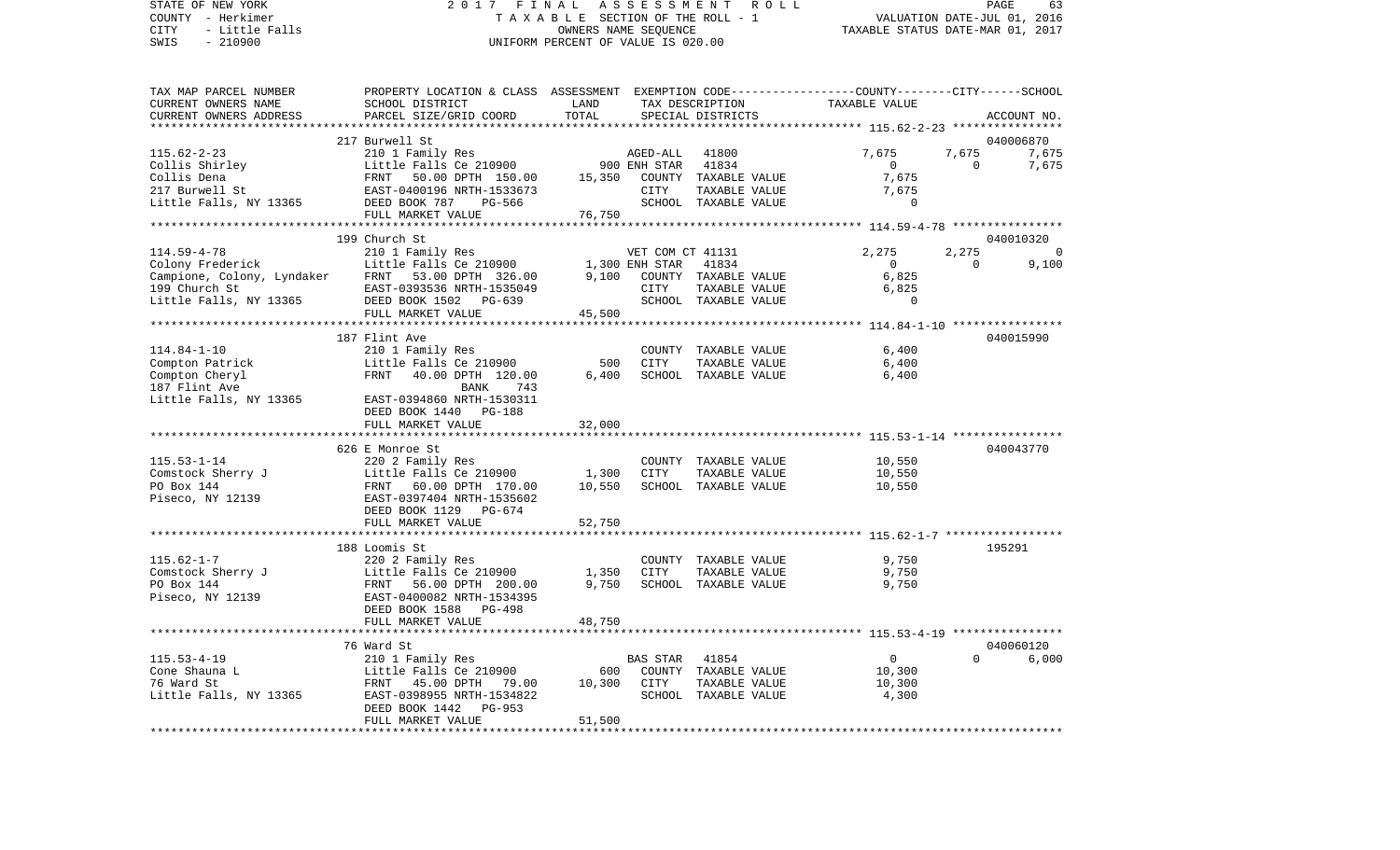COUNTY - Herkimer **T A X A B L E SECTION OF THE ROLL - 1** VALUATION DATE-JUL 01, 2016 CITY - Little Falls OWNERS NAME SEQUENCE TAXABLE STATUS DATE-MAR 01, 2017 SWIS - 210900 UNIFORM PERCENT OF VALUE IS 020.00TAX MAP PARCEL NUMBER PROPERTY LOCATION & CLASS ASSESSMENT EXEMPTION CODE------------------COUNTY--------CITY------SCHOOL CURRENT OWNERS NAME SCHOOL DISTRICT LAND TAX DESCRIPTION TAXABLE VALUECURRENT OWNERS ADDRESS PARCEL SIZE/GRID COORD TOTAL SPECIAL DISTRICTS ACCOUNT NO. \*\*\*\*\*\*\*\*\*\*\*\*\*\*\*\*\*\*\*\*\*\*\*\*\*\*\*\*\*\*\*\*\*\*\*\*\*\*\*\*\*\*\*\*\*\*\*\*\*\*\*\*\*\*\*\*\*\*\*\*\*\*\*\*\*\*\*\*\*\*\*\*\*\*\*\*\*\*\*\*\*\*\*\*\*\*\*\*\*\*\*\*\*\*\*\*\*\*\*\*\*\*\* 114.59-4-31 \*\*\*\*\*\*\*\*\*\*\*\*\*\*\*\* 56 Churchill St 155617114.59-4-31 210 1 Family Res BAS STAR 41854 0 0 6,000 Congdon Ashley A **Little Falls Ce 210900** 1,400 COUNTY TAXABLE VALUE 10,900 Congdon Andrew J **FRNT** 70.00 DPTH 115.00 10,900 CITY TAXABLE VALUE 10,900 56 Churchill St EAST-0392693 NRTH-1535008 SCHOOL TAXABLE VALUE 4,900 Little Falls, NY 13365 DEED BOOK 1339 PG-327 FULL MARKET VALUE 54,500 \*\*\*\*\*\*\*\*\*\*\*\*\*\*\*\*\*\*\*\*\*\*\*\*\*\*\*\*\*\*\*\*\*\*\*\*\*\*\*\*\*\*\*\*\*\*\*\*\*\*\*\*\*\*\*\*\*\*\*\*\*\*\*\*\*\*\*\*\*\*\*\*\*\*\*\*\*\*\*\*\*\*\*\*\*\*\*\*\*\*\*\*\*\*\*\*\*\*\*\*\*\*\* 114.60-4-68 \*\*\*\*\*\*\*\*\*\*\*\*\*\*\*\* 45 W Monroe St 040045630114.60-4-68 220 2 Family Res COUNTY TAXABLE VALUE 14,650 Congdon David **Little Falls Ce 210900** 1,200 CITY TAXABLE VALUE Congdon Karen 14,650 FRNT 49.00 DPTH 120.00 14,650 SCHOOL TAXABLE VALUE 14,650 473 Oregon Rd EAST-0395105 NRTH-1534874 Mohawk, NY 13407 DEED BOOK 1400 PG-699 FULL MARKET VALUE 73,250 \*\*\*\*\*\*\*\*\*\*\*\*\*\*\*\*\*\*\*\*\*\*\*\*\*\*\*\*\*\*\*\*\*\*\*\*\*\*\*\*\*\*\*\*\*\*\*\*\*\*\*\*\*\*\*\*\*\*\*\*\*\*\*\*\*\*\*\*\*\*\*\*\*\*\*\*\*\*\*\*\*\*\*\*\*\*\*\*\*\*\*\*\*\*\*\*\*\*\*\*\*\*\* 114.60-2-56 \*\*\*\*\*\*\*\*\*\*\*\*\*\*\*\* 26 High St 156917 114.60-2-56 210 1 Family Res BAS STAR 41854 0 0 6,000 Congdon Donald B The Little Falls Ce 210900 800 COUNTY TAXABLE VALUE 3000 10,000 26 High St FRNT 59.90 DPTH 84.00 10,000 CITY TAXABLE VALUE 10,000 Little Falls, NY 13365 EAST-0396449 NRTH-1535523 SCHOOL TAXABLE VALUE 4,000 DEED BOOK 1346 PG-875FULL MARKET VALUE 50,000 \*\*\*\*\*\*\*\*\*\*\*\*\*\*\*\*\*\*\*\*\*\*\*\*\*\*\*\*\*\*\*\*\*\*\*\*\*\*\*\*\*\*\*\*\*\*\*\*\*\*\*\*\*\*\*\*\*\*\*\*\*\*\*\*\*\*\*\*\*\*\*\*\*\*\*\*\*\*\*\*\*\*\*\*\*\*\*\*\*\*\*\*\*\*\*\*\*\*\*\*\*\*\* 114.84-1-25 \*\*\*\*\*\*\*\*\*\*\*\*\*\*\*\* 299 Flint Ave 040016140114.84-1-25 210 1 Family Res ENH STAR 41834 0 0 6,050 Congdon Donald G Little Falls Ce 210900 400 COUNTY TAXABLE VALUE 6,050 Congdon Joan M FRNT 55.00 DPTH 55.00 6,050 CITY TAXABLE VALUE 6,050 299 Flint Ave EAST-0393987 NRTH-1529180 SCHOOL TAXABLE VALUE 0Little Falls, NY 13365 DEED BOOK 868 PG-229 FULL MARKET VALUE 30,250 \*\*\*\*\*\*\*\*\*\*\*\*\*\*\*\*\*\*\*\*\*\*\*\*\*\*\*\*\*\*\*\*\*\*\*\*\*\*\*\*\*\*\*\*\*\*\*\*\*\*\*\*\*\*\*\*\*\*\*\*\*\*\*\*\*\*\*\*\*\*\*\*\*\*\*\*\*\*\*\*\*\*\*\*\*\*\*\*\*\*\*\*\*\*\*\*\*\*\*\*\*\*\* 114.60-2-67 \*\*\*\*\*\*\*\*\*\*\*\*\*\*\*\* 568 E Monroe St 040043020114.60-2-67 210 1 Family Res BAS STAR 41854 0 0 6,000 Congdon Gregory **Congdon Gregory** Little Falls Ce 210900 1,350 COUNTY TAXABLE VALUE 17,000 Nill Nina FRNT 60.00 DPTH 150.00 17,000 CITY TAXABLE VALUE 17,000 568 E Monroe St EAST-0396587 NRTH-1535419 SCHOOL TAXABLE VALUE 11,000 Little Falls, NY 13365 DEED BOOK 1199 PG-571 FULL MARKET VALUE 85,000 \*\*\*\*\*\*\*\*\*\*\*\*\*\*\*\*\*\*\*\*\*\*\*\*\*\*\*\*\*\*\*\*\*\*\*\*\*\*\*\*\*\*\*\*\*\*\*\*\*\*\*\*\*\*\*\*\*\*\*\*\*\*\*\*\*\*\*\*\*\*\*\*\*\*\*\*\*\*\*\*\*\*\*\*\*\*\*\*\*\*\*\*\*\*\*\*\*\*\*\*\*\*\* 114.76-2-40 \*\*\*\*\*\*\*\*\*\*\*\*\*\*\*\*27 Flint Ave 151518 114.76-2-40 220 2 Family Res BAS STAR 41854 0 0 6,000 Congdon Herman Little Falls Ce 210900 700 COUNTY TAXABLE VALUE Congdon Kim M FRNT 50.00 DPTH 82.00 7.000 CITY TAXABLE VALUE 7,000 27 Flint Ave EAST-0395911 NRTH-1531993 SCHOOL TAXABLE VALUE 1,000 Little Falls, NY 13365 DEED BOOK 1314 PG-412 FULL MARKET VALUE 35,000 \*\*\*\*\*\*\*\*\*\*\*\*\*\*\*\*\*\*\*\*\*\*\*\*\*\*\*\*\*\*\*\*\*\*\*\*\*\*\*\*\*\*\*\*\*\*\*\*\*\*\*\*\*\*\*\*\*\*\*\*\*\*\*\*\*\*\*\*\*\*\*\*\*\*\*\*\*\*\*\*\*\*\*\*\*\*\*\*\*\*\*\*\*\*\*\*\*\*\*\*\*\*\*\*\*\*\*\*\*\*\*\*\*\*\*\*\*\*\*\*\*\*\*\*\*\*\*\*\*\*\*\*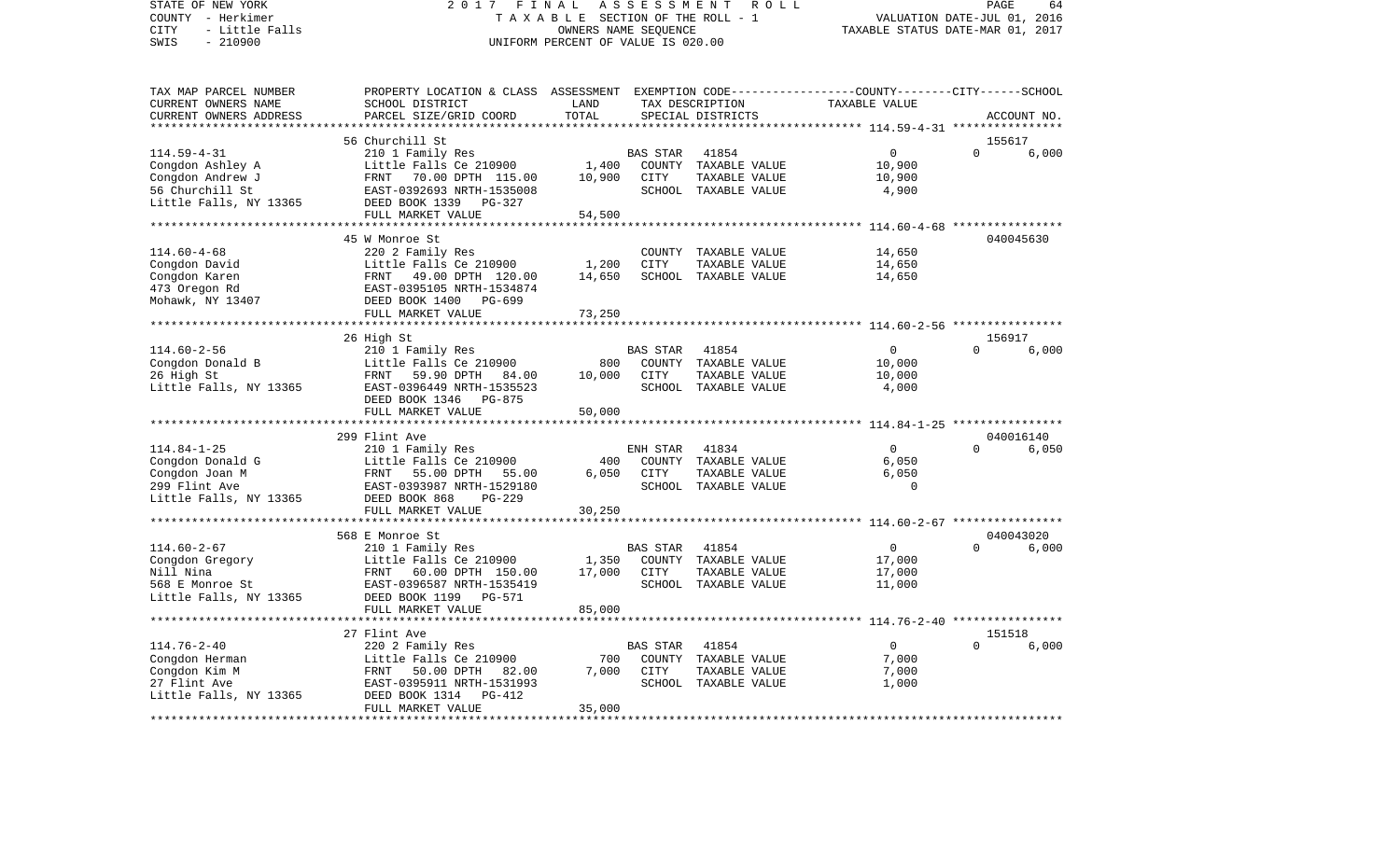COUNTY - Herkimer **T A X A B L E SECTION OF THE ROLL - 1** VALUATION DATE-JUL 01, 2016 CITY - Little Falls OWNERS NAME SEQUENCE TAXABLE STATUS DATE-MAR 01, 2017 SWIS - 210900 UNIFORM PERCENT OF VALUE IS 020.00TAX MAP PARCEL NUMBER PROPERTY LOCATION & CLASS ASSESSMENT EXEMPTION CODE------------------COUNTY--------CITY------SCHOOL CURRENT OWNERS NAME SCHOOL DISTRICT LAND TAX DESCRIPTION TAXABLE VALUECURRENT OWNERS ADDRESS PARCEL SIZE/GRID COORD TOTAL SPECIAL DISTRICTS ACCOUNT NO. \*\*\*\*\*\*\*\*\*\*\*\*\*\*\*\*\*\*\*\*\*\*\*\*\*\*\*\*\*\*\*\*\*\*\*\*\*\*\*\*\*\*\*\*\*\*\*\*\*\*\*\*\*\*\*\*\*\*\*\*\*\*\*\*\*\*\*\*\*\*\*\*\*\*\*\*\*\*\*\*\*\*\*\*\*\*\*\*\*\*\*\*\*\*\*\*\*\*\*\*\*\*\* 115.53-3-48 \*\*\*\*\*\*\*\*\*\*\*\*\*\*\*\* 60 Alexander St 197149115.53-3-48 210 1 Family Res COUNTY TAXABLE VALUE 7,100 Congdon Michael **Little Falls Ce 210900** 650 CITY TAXABLE VALUE 7,100 26 High St FRNT 35.00 DPTH 100.00 7,100 SCHOOL TAXABLE VALUE 7,100 Little Falls, NY 13365 EAST-0398198 NRTH-1534917 DEED BOOK 1600 PG-16FULL MARKET VALUE 35,500 \*\*\*\*\*\*\*\*\*\*\*\*\*\*\*\*\*\*\*\*\*\*\*\*\*\*\*\*\*\*\*\*\*\*\*\*\*\*\*\*\*\*\*\*\*\*\*\*\*\*\*\*\*\*\*\*\*\*\*\*\*\*\*\*\*\*\*\*\*\*\*\*\*\*\*\*\*\*\*\*\*\*\*\*\*\*\*\*\*\*\*\*\*\*\*\*\*\*\*\*\*\*\* 114.68-1-49 \*\*\*\*\*\*\*\*\*\*\*\*\*\*\*\* 57-59 King St 040027720 114.68-1-49 311 Res vac land COUNTY TAXABLE VALUE 550550 Congdon Richard Little Falls Ce 210900 550 CITY TAXABLE VALUE 550 Congdon Roxanne FRNT 93.00 DPTH 95.00 550 SCHOOL TAXABLE VALUE 550 68 King St EAST-0393622 NRTH-1533320 Little Falls, NY 13365 DEED BOOK 1400 PG-737 FULL MARKET VALUE 2,750 \*\*\*\*\*\*\*\*\*\*\*\*\*\*\*\*\*\*\*\*\*\*\*\*\*\*\*\*\*\*\*\*\*\*\*\*\*\*\*\*\*\*\*\*\*\*\*\*\*\*\*\*\*\*\*\*\*\*\*\*\*\*\*\*\*\*\*\*\*\*\*\*\*\*\*\*\*\*\*\*\*\*\*\*\*\*\*\*\*\*\*\*\*\*\*\*\*\*\*\*\*\*\* 114.67-1-46 \*\*\*\*\*\*\*\*\*\*\*\*\*\*\*\* 18 King St 040027360 114.67-1-46 210 1 Family Res COUNTY TAXABLE VALUE 6,000 Congdon Richard C Little Falls Ce 210900 400 CITY TAXABLE VALUE 6,000 Congdon Roxanne E FRNT 35.00 DPTH 320.00 6,000 SCHOOL TAXABLE VALUE 6,000 68 King St EAST-0393932 NRTH-1533743 Little Falls, NY 13365 DEED BOOK 1383 PG-262 FULL MARKET VALUE 30,000 \*\*\*\*\*\*\*\*\*\*\*\*\*\*\*\*\*\*\*\*\*\*\*\*\*\*\*\*\*\*\*\*\*\*\*\*\*\*\*\*\*\*\*\*\*\*\*\*\*\*\*\*\*\*\*\*\*\*\*\*\*\*\*\*\*\*\*\*\*\*\*\*\*\*\*\*\*\*\*\*\*\*\*\*\*\*\*\*\*\*\*\*\*\*\*\*\*\*\*\*\*\*\* 114.67-1-54 \*\*\*\*\*\*\*\*\*\*\*\*\*\*\*\* 68 King St 040027810 114.67-1-54 210 1 Family Res BAS STAR 41854 0 0 5,600 Congdon Richard C 6,600 Little Falls Ce 210900 450 COUNTY TAXABLE VALUE 5,600 Congdon Roxanne E FRNT 50.00 DPTH 204.00 5,600 CITY TAXABLE VALUE 5,600 68 King St EAST-0393395 NRTH-1533412 SCHOOL TAXABLE VALUE 0 Little Falls, NY 13365 DEED BOOK 794 PG-519 FULL MARKET VALUE 28,000 \*\*\*\*\*\*\*\*\*\*\*\*\*\*\*\*\*\*\*\*\*\*\*\*\*\*\*\*\*\*\*\*\*\*\*\*\*\*\*\*\*\*\*\*\*\*\*\*\*\*\*\*\*\*\*\*\*\*\*\*\*\*\*\*\*\*\*\*\*\*\*\*\*\*\*\*\*\*\*\*\*\*\*\*\*\*\*\*\*\*\*\*\*\*\*\*\*\*\*\*\*\*\* 114.68-2-42 \*\*\*\*\*\*\*\*\*\*\*\*\*\*\*\* 121 Furnace St 040018300114.68-2-42 210 1 Family Res BAS STAR 41854 0 0 6,000 Congdon Ricky S Little Falls Ce 210900 500 COUNTY TAXABLE VALUE 7,800 Congdon Lisa S FRNT 24.00 DPTH 200.00 7,800 CITY TAXABLE VALUE 7,800 EAST-0393968 NRTH-1534445 Little Falls, NY 13365 DEED BOOK 843 PG-156 FULL MARKET VALUE 39,000 \*\*\*\*\*\*\*\*\*\*\*\*\*\*\*\*\*\*\*\*\*\*\*\*\*\*\*\*\*\*\*\*\*\*\*\*\*\*\*\*\*\*\*\*\*\*\*\*\*\*\*\*\*\*\*\*\*\*\*\*\*\*\*\*\*\*\*\*\*\*\*\*\*\*\*\*\*\*\*\*\*\*\*\*\*\*\*\*\*\*\*\*\*\*\*\*\*\*\*\*\*\*\* 115.45-1-7 \*\*\*\*\*\*\*\*\*\*\*\*\*\*\*\*\* 749 E Monroe St 040054480115.45-1-7 210 1 Family Res VETWAR CTS 41120 1,800 1,800 1,800 Connor John D Little Falls Ce 210900 1,000 COUNTY TAXABLE VALUE 11,600 Connor Barbara N ACRES 1.70 13,400 CITY TAXABLE VALUE 11,600 Attn: Michael Connor 61,600 EAST-0398580 NRTH-1537297 SCHOOL TAXABLE VALUE 11,600 42 Jamestown Rd DEED BOOK 883 PG-531Shippensburg, PA 17257 FULL MARKET VALUE 67,000 \*\*\*\*\*\*\*\*\*\*\*\*\*\*\*\*\*\*\*\*\*\*\*\*\*\*\*\*\*\*\*\*\*\*\*\*\*\*\*\*\*\*\*\*\*\*\*\*\*\*\*\*\*\*\*\*\*\*\*\*\*\*\*\*\*\*\*\*\*\*\*\*\*\*\*\*\*\*\*\*\*\*\*\*\*\*\*\*\*\*\*\*\*\*\*\*\*\*\*\*\*\*\*\*\*\*\*\*\*\*\*\*\*\*\*\*\*\*\*\*\*\*\*\*\*\*\*\*\*\*\*\*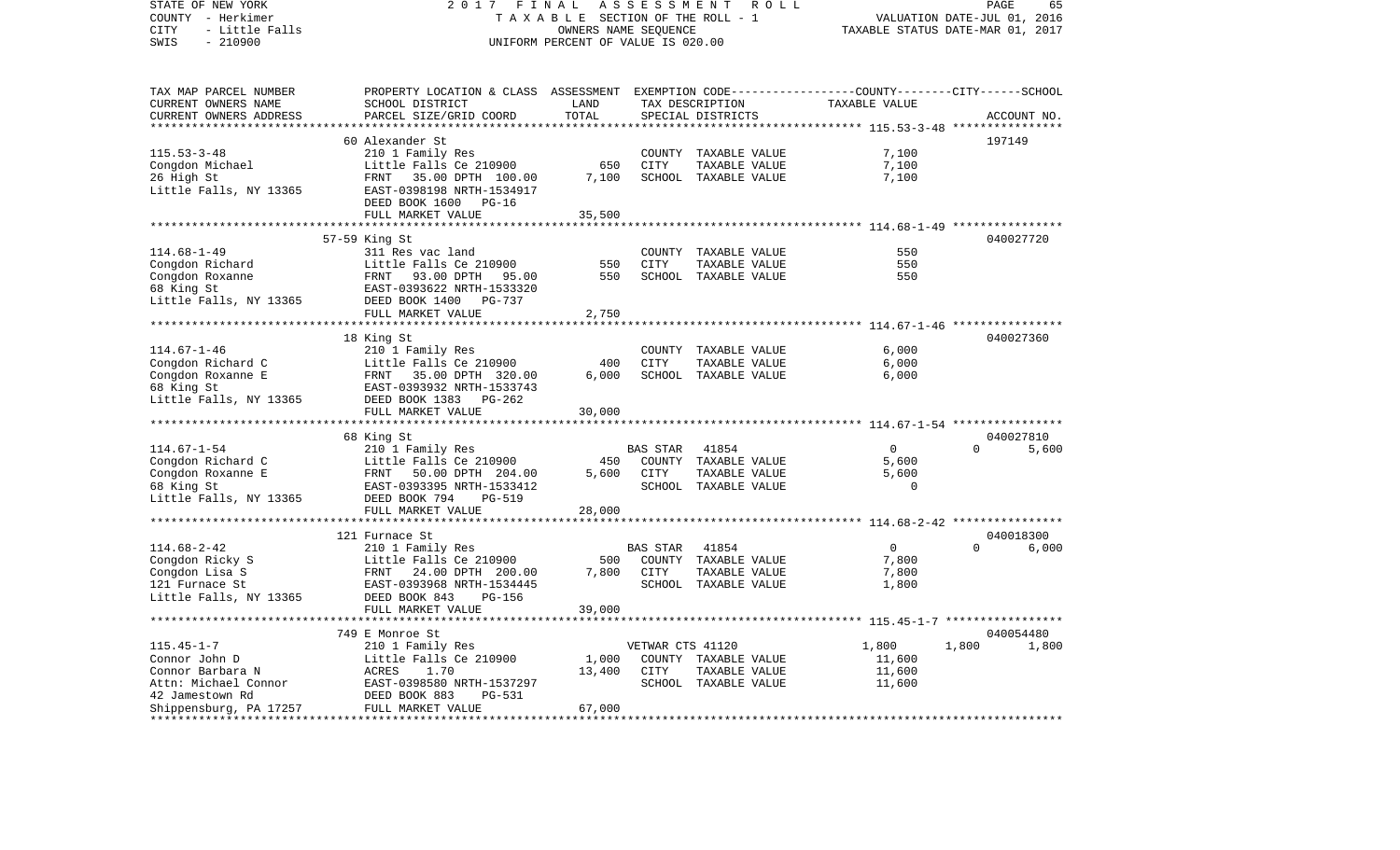COUNTY - Herkimer **T A X A B L E SECTION OF THE ROLL - 1** VALUATION DATE-JUL 01, 2016 CITY - Little Falls OWNERS NAME SEQUENCE TAXABLE STATUS DATE-MAR 01, 2017 SWIS - 210900 UNIFORM PERCENT OF VALUE IS 020.00TAX MAP PARCEL NUMBER PROPERTY LOCATION & CLASS ASSESSMENT EXEMPTION CODE------------------COUNTY--------CITY------SCHOOL CURRENT OWNERS NAME SCHOOL DISTRICT LAND TAX DESCRIPTION TAXABLE VALUECURRENT OWNERS ADDRESS PARCEL SIZE/GRID COORD TOTAL SPECIAL DISTRICTS ACCOUNT NO. \*\*\*\*\*\*\*\*\*\*\*\*\*\*\*\*\*\*\*\*\*\*\*\*\*\*\*\*\*\*\*\*\*\*\*\*\*\*\*\*\*\*\*\*\*\*\*\*\*\*\*\*\*\*\*\*\*\*\*\*\*\*\*\*\*\*\*\*\*\*\*\*\*\*\*\*\*\*\*\*\*\*\*\*\*\*\*\*\*\*\*\*\*\*\*\*\*\*\*\*\*\*\* 115.45-1-11 \*\*\*\*\*\*\*\*\*\*\*\*\*\*\*\*Salisbury Rd 040054510 115.45-1-11 311 Res vac land COUNTY TAXABLE VALUE 1,000 Connor John D Little Falls Ce 210900 1,000 CITY TAXABLE VALUE 1,000 Connor Barbara N ACRES 2.00 1,000 SCHOOL TAXABLE VALUE 1,000 Attn: Michael Connor EAST-0398433 NRTH-153750942 Jamestown Rd DEED BOOK 883 PG-531Shippensburg, PA 17257 FULL MARKET VALUE 5,000 \*\*\*\*\*\*\*\*\*\*\*\*\*\*\*\*\*\*\*\*\*\*\*\*\*\*\*\*\*\*\*\*\*\*\*\*\*\*\*\*\*\*\*\*\*\*\*\*\*\*\*\*\*\*\*\*\*\*\*\*\*\*\*\*\*\*\*\*\*\*\*\*\*\*\*\*\*\*\*\*\*\*\*\*\*\*\*\*\*\*\*\*\*\*\*\*\*\*\*\*\*\*\* 114.59-2-38 \*\*\*\*\*\*\*\*\*\*\*\*\*\*\*\* 208 W Monroe St 192094114.59-2-38 210 1 Family Res BAS STAR 41854 0 0 6,000 Connor Scarlet R 
Little Falls Ce 210900 1,200 COUNTY TAXABLE VALUE 16,000 208 W Monroe St FRNT 50.00 DPTH 120.00 16,000 CITY TAXABLE VALUE 16,000 Little Falls, NY 13365 EAST-0393366 NRTH-1535841 SCHOOL TAXABLE VALUE 10,000 DEED BOOK 1568 PG-922FULL MARKET VALUE 80,000 \*\*\*\*\*\*\*\*\*\*\*\*\*\*\*\*\*\*\*\*\*\*\*\*\*\*\*\*\*\*\*\*\*\*\*\*\*\*\*\*\*\*\*\*\*\*\*\*\*\*\*\*\*\*\*\*\*\*\*\*\*\*\*\*\*\*\*\*\*\*\*\*\*\*\*\*\*\*\*\*\*\*\*\*\*\*\*\*\*\*\*\*\*\*\*\*\*\*\*\*\*\*\* 114.60-2-63 \*\*\*\*\*\*\*\*\*\*\*\*\*\*\*\* 78 N William St 190816114.60-2-63 220 2 Family Res BAS STAR 41854 0 0 6,000 Conte Philip B Jr Little Falls Ce 210900 950 COUNTY TAXABLE VALUE 11,450 78 N William St FRNT 40.00 DPTH 175.00 11,450 CITY TAXABLE VALUE 11,450 Little Falls, NY 13365 BAST-0396565 NRTH-1535567 SCHOOL TAXABLE VALUE 5,450 DEED BOOK 1560 PG-783FULL MARKET VALUE 57,250 \*\*\*\*\*\*\*\*\*\*\*\*\*\*\*\*\*\*\*\*\*\*\*\*\*\*\*\*\*\*\*\*\*\*\*\*\*\*\*\*\*\*\*\*\*\*\*\*\*\*\*\*\*\*\*\*\*\*\*\*\*\*\*\*\*\*\*\*\*\*\*\*\*\*\*\*\*\*\*\*\*\*\*\*\*\*\*\*\*\*\*\*\*\*\*\*\*\*\*\*\*\*\* 115.53-3-17 \*\*\*\*\*\*\*\*\*\*\*\*\*\*\*\* 80 Alexander St 040001320115.53-3-17 210 1 Family Res CW\_10\_VET/ 41153 0 1,060 0 Cook Alice M Cook Alice M Little Falls Ce 210900 1,000 CW\_15\_VET/ 41162 1,590 1,590 0 0 Morril Andrew B FRNT 47.50 DPTH 150.00 10,600 BAS STAR 41854 0 0 6,000 80 Alexander St EAST-0398383 NRTH-1535201 COUNTY TAXABLE VALUE 9,010 Little Falls, NY 13365 DEED BOOK 1199 PG-610 CITY TAXABLE VALUE 9,540 FULL MARKET VALUE 53,000 SCHOOL TAXABLE VALUE 4,600 \*\*\*\*\*\*\*\*\*\*\*\*\*\*\*\*\*\*\*\*\*\*\*\*\*\*\*\*\*\*\*\*\*\*\*\*\*\*\*\*\*\*\*\*\*\*\*\*\*\*\*\*\*\*\*\*\*\*\*\*\*\*\*\*\*\*\*\*\*\*\*\*\*\*\*\*\*\*\*\*\*\*\*\*\*\*\*\*\*\*\*\*\*\*\*\*\*\*\*\*\*\*\* 114.68-2-59 \*\*\*\*\*\*\*\*\*\*\*\*\*\*\*\* 131 Church St 181502114.68-2-59 210 1 Family Res COUNTY TAXABLE VALUE 601 Cookinham Scott T Little Falls Ce 210900 600 CITY TAXABLE VALUE 601 555 Beecher Road S R1 601 SCHOOL TAXABLE VALUE 601Poland, NY 13431 35x85 FRNT 35.00 DPTH 85.00 EAST-0394275 NRTH-1534566 DEED BOOK 1504 PG-674FULL MARKET VALUE 3,005 \*\*\*\*\*\*\*\*\*\*\*\*\*\*\*\*\*\*\*\*\*\*\*\*\*\*\*\*\*\*\*\*\*\*\*\*\*\*\*\*\*\*\*\*\*\*\*\*\*\*\*\*\*\*\*\*\*\*\*\*\*\*\*\*\*\*\*\*\*\*\*\*\*\*\*\*\*\*\*\*\*\*\*\*\*\*\*\*\*\*\*\*\*\*\*\*\*\*\*\*\*\*\* 114.68-5-47 \*\*\*\*\*\*\*\*\*\*\*\*\*\*\*\* 38 Church St 181508114.68-5-47 411 Apartment COUNTY TAXABLE VALUE 10,000 Cookinham Scott T Little Falls Ce 210900 900 CITY TAXABLE VALUE 10,000 555 Beecher Road N Apt 10,000 SCHOOL TAXABLE VALUE 10,000 Poland, NY 13431 40x120 38 Church St FRNT 44.58 DPTH 121.70 EAST-0395504 NRTH-1534217 DEED BOOK 1504 PG-692 FULL MARKET VALUE 50,000 \*\*\*\*\*\*\*\*\*\*\*\*\*\*\*\*\*\*\*\*\*\*\*\*\*\*\*\*\*\*\*\*\*\*\*\*\*\*\*\*\*\*\*\*\*\*\*\*\*\*\*\*\*\*\*\*\*\*\*\*\*\*\*\*\*\*\*\*\*\*\*\*\*\*\*\*\*\*\*\*\*\*\*\*\*\*\*\*\*\*\*\*\*\*\*\*\*\*\*\*\*\*\*\*\*\*\*\*\*\*\*\*\*\*\*\*\*\*\*\*\*\*\*\*\*\*\*\*\*\*\*\*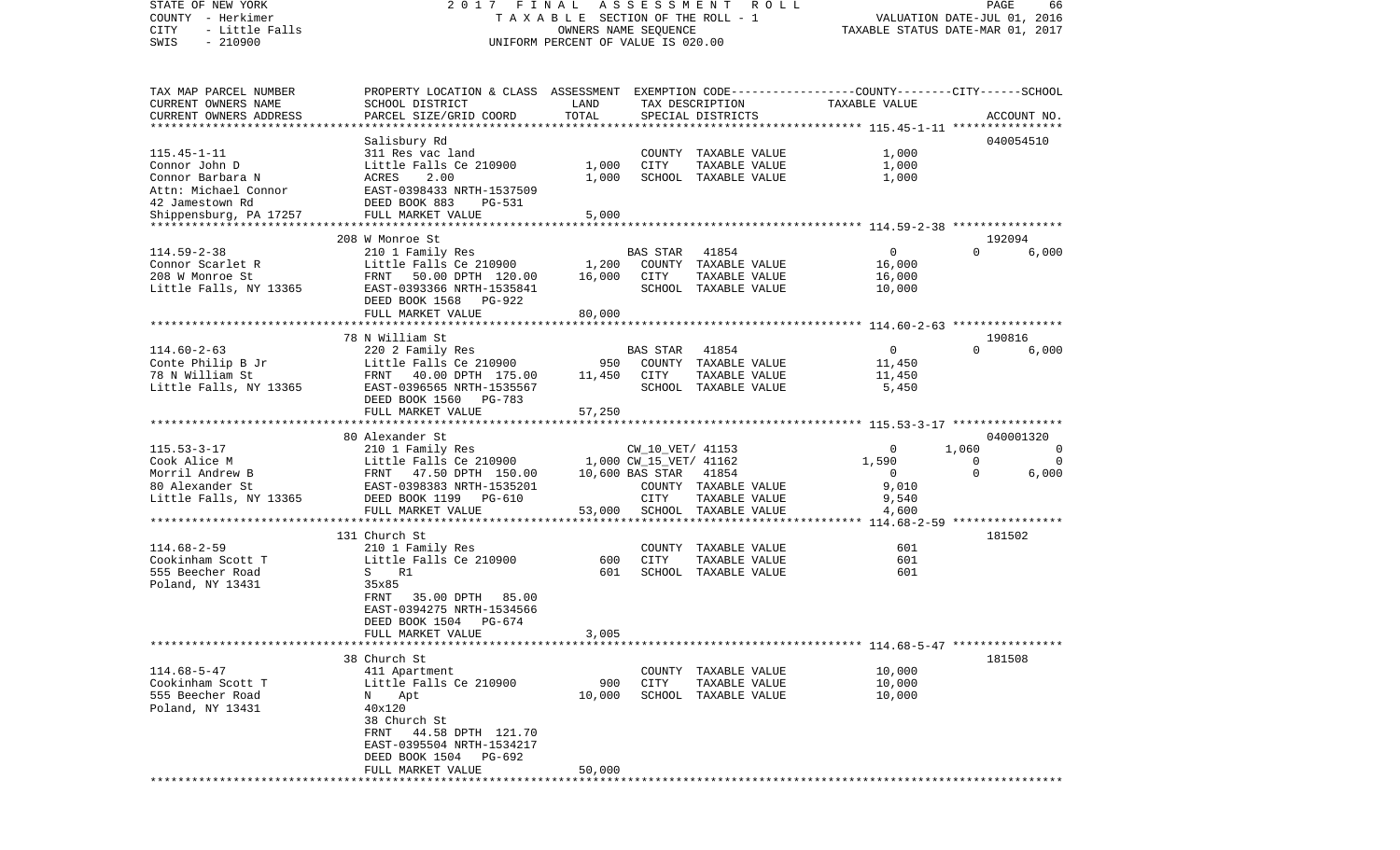| STATE OF NEW YORK<br>COUNTY - Herkimer<br>- Little Falls<br>CITY<br>SWIS<br>$-210900$ | 2017 FINAL ASSESSMENT ROLL<br>T A X A B L E SECTION OF THE ROLL - 1<br>OWNERS NAME SEQUENCE<br>UNIFORM PERCENT OF VALUE IS 020.00 | VALUATION DATE-JUL 01, 2016<br>TAXABLE STATUS DATE-MAR 01, 2017 |                  | PAGE<br>67                            |                |                |                |
|---------------------------------------------------------------------------------------|-----------------------------------------------------------------------------------------------------------------------------------|-----------------------------------------------------------------|------------------|---------------------------------------|----------------|----------------|----------------|
| TAX MAP PARCEL NUMBER                                                                 | PROPERTY LOCATION & CLASS ASSESSMENT EXEMPTION CODE----------------COUNTY-------CITY------SCHOOL                                  |                                                                 |                  |                                       |                |                |                |
| CURRENT OWNERS NAME                                                                   | SCHOOL DISTRICT                                                                                                                   | <b>EXAMPLE TO A LAND</b>                                        |                  | TAX DESCRIPTION                       | TAXABLE VALUE  |                |                |
| CURRENT OWNERS ADDRESS                                                                | PARCEL SIZE/GRID COORD                                                                                                            | TOTAL                                                           |                  | SPECIAL DISTRICTS                     |                |                | ACCOUNT NO.    |
|                                                                                       | 20 Glen Ave                                                                                                                       |                                                                 |                  |                                       |                |                | 181509         |
| $114.75 - 1 - 11$                                                                     |                                                                                                                                   |                                                                 |                  | COUNTY TAXABLE VALUE                  | 2,650          |                |                |
|                                                                                       | 220 2 Family Res<br>Little Falls Ce 210900                                                                                        |                                                                 | 300 CITY         | TAXABLE VALUE                         | 2,650          |                |                |
| 114.75-1-11<br>Cookinham Scott T<br>Incorpor Rd                                       | FRNT 30.00 DPTH 158.00<br>FRNT 30.00 DPTH 158.00<br>EAST-0393913 NRTH-1532317                                                     | 2,650                                                           |                  | SCHOOL TAXABLE VALUE                  | 2,650          |                |                |
| Poland, NY 13431                                                                      |                                                                                                                                   |                                                                 |                  |                                       |                |                |                |
|                                                                                       | DEED BOOK 1540 PG-963                                                                                                             |                                                                 |                  |                                       |                |                |                |
|                                                                                       | FULL MARKET VALUE                                                                                                                 | 13,250                                                          |                  |                                       |                |                |                |
|                                                                                       |                                                                                                                                   |                                                                 |                  |                                       |                |                |                |
|                                                                                       | N Of Loomis St                                                                                                                    |                                                                 |                  |                                       |                |                | 181510         |
| $115.62 - 2 - 5$                                                                      | 311 Res vac land<br>Little Falls Ce 210900                                                                                        |                                                                 | CITY             | COUNTY TAXABLE VALUE                  | 800<br>800     |                |                |
| Cookinham Scott T<br>555 Beecher Road                                                 |                                                                                                                                   | 800<br>800                                                      |                  | TAXABLE VALUE<br>SCHOOL TAXABLE VALUE | 800            |                |                |
| Poland, NY 13431                                                                      | FRNT 260.00 DPTH 143.00<br>EAST-0401803 NRTH-1533542                                                                              |                                                                 |                  |                                       |                |                |                |
|                                                                                       | DEED BOOK 1504 PG-698                                                                                                             |                                                                 |                  |                                       |                |                |                |
|                                                                                       | FULL MARKET VALUE                                                                                                                 | 4,000                                                           |                  |                                       |                |                |                |
|                                                                                       |                                                                                                                                   |                                                                 |                  |                                       |                |                |                |
|                                                                                       | 37 Casler St                                                                                                                      |                                                                 |                  |                                       |                |                | 040007740      |
| 114.76-2-59                                                                           | 210 1 Family Res                                                                                                                  |                                                                 | ENH STAR 41834   |                                       | 0              |                | 0 6,450        |
| ------ ---<br>Cooley Edward C<br>37 Casler St                                         |                                                                                                                                   |                                                                 |                  | 600 COUNTY TAXABLE VALUE              | 6,450          |                |                |
|                                                                                       | Little Falls Ce 210900<br>FRNT 69.15 DPTH 200.00<br>FRNT 69.15 DPTH 200.00                                                        |                                                                 | 6,450 CITY       | TAXABLE VALUE                         | 6,450          |                |                |
|                                                                                       | Little Falls, NY 13365 EAST-0396196 NRTH-1531869                                                                                  |                                                                 |                  | SCHOOL TAXABLE VALUE                  | $\Omega$       |                |                |
|                                                                                       | DEED BOOK 1490 PG-99                                                                                                              |                                                                 |                  |                                       |                |                |                |
|                                                                                       | FULL MARKET VALUE                                                                                                                 | 32,250                                                          |                  |                                       |                |                |                |
|                                                                                       | 285 Flint Ave                                                                                                                     |                                                                 |                  |                                       |                |                | 040016410      |
| $114.84 - 1 - 22$                                                                     | 210 1 Family Res                                                                                                                  |                                                                 | VETFUND CT 41101 |                                       | 4,450          | 4,450          | $\overline{0}$ |
| Costello John J                                                                       | Little Falls Ce 210900                                                                                                            | 750 ENH STAR                                                    |                  | 41834                                 | $\overline{0}$ | $\overline{0}$ | 6,400          |
|                                                                                       |                                                                                                                                   |                                                                 |                  | 6,400 COUNTY TAXABLE VALUE            | 1,950          |                |                |
|                                                                                       |                                                                                                                                   |                                                                 | CITY             | TAXABLE VALUE                         | 1,950          |                |                |
|                                                                                       |                                                                                                                                   |                                                                 |                  | SCHOOL TAXABLE VALUE                  | $\sim$ 0       |                |                |
|                                                                                       | FULL MARKET VALUE                                                                                                                 | 32,000                                                          |                  |                                       |                |                |                |
|                                                                                       |                                                                                                                                   |                                                                 |                  |                                       |                |                |                |
|                                                                                       | 291 Flint Ave                                                                                                                     |                                                                 |                  |                                       |                |                | 040016440      |
| $114.84 - 1 - 23.1$                                                                   | 311 Res vac land                                                                                                                  |                                                                 | VETFUND CT 41101 |                                       | 550            | 550            | $\sim$ 0       |
|                                                                                       |                                                                                                                                   |                                                                 |                  | 640 COUNTY TAXABLE VALUE              | 90             |                |                |
|                                                                                       |                                                                                                                                   |                                                                 | 640 CITY         | TAXABLE VALUE                         | 90             |                |                |
| Little Falls, NY 13365                                                                | ACRES 0.15<br>EAST-0394134 NRTH-1529312                                                                                           |                                                                 |                  | SCHOOL TAXABLE VALUE                  | 640            |                |                |
|                                                                                       | DEED BOOK 842<br>PG-298                                                                                                           |                                                                 |                  |                                       |                |                |                |
|                                                                                       | FULL MARKET VALUE                                                                                                                 | 3,200                                                           |                  |                                       |                |                |                |
|                                                                                       |                                                                                                                                   |                                                                 |                  |                                       |                |                |                |
|                                                                                       | 109 Furnace St                                                                                                                    |                                                                 |                  |                                       |                |                | 040018120      |
| $114.68 - 2 - 38$                                                                     | 210 1 Family Res                                                                                                                  |                                                                 | ENH STAR 41834   |                                       | $\overline{0}$ | $\circ$        | 7,050          |
| Cotter Ann                                                                            | Little Falls Ce 210900                                                                                                            | 750                                                             |                  | COUNTY TAXABLE VALUE                  | 7,050          |                |                |
| 109 Furnace St                                                                        | FRNT 33.00 DPTH 200.00                                                                                                            |                                                                 | 7,050 CITY       | TAXABLE VALUE                         | 7,050          |                |                |
| Little Falls, NY 13365                                                                | EAST-0394051 NRTH-1534331                                                                                                         |                                                                 |                  | SCHOOL TAXABLE VALUE                  | $\Omega$       |                |                |
|                                                                                       | DEED BOOK 693<br>PG-166                                                                                                           |                                                                 |                  |                                       |                |                |                |
|                                                                                       | FULL MARKET VALUE                                                                                                                 | 35,250                                                          |                  |                                       |                |                |                |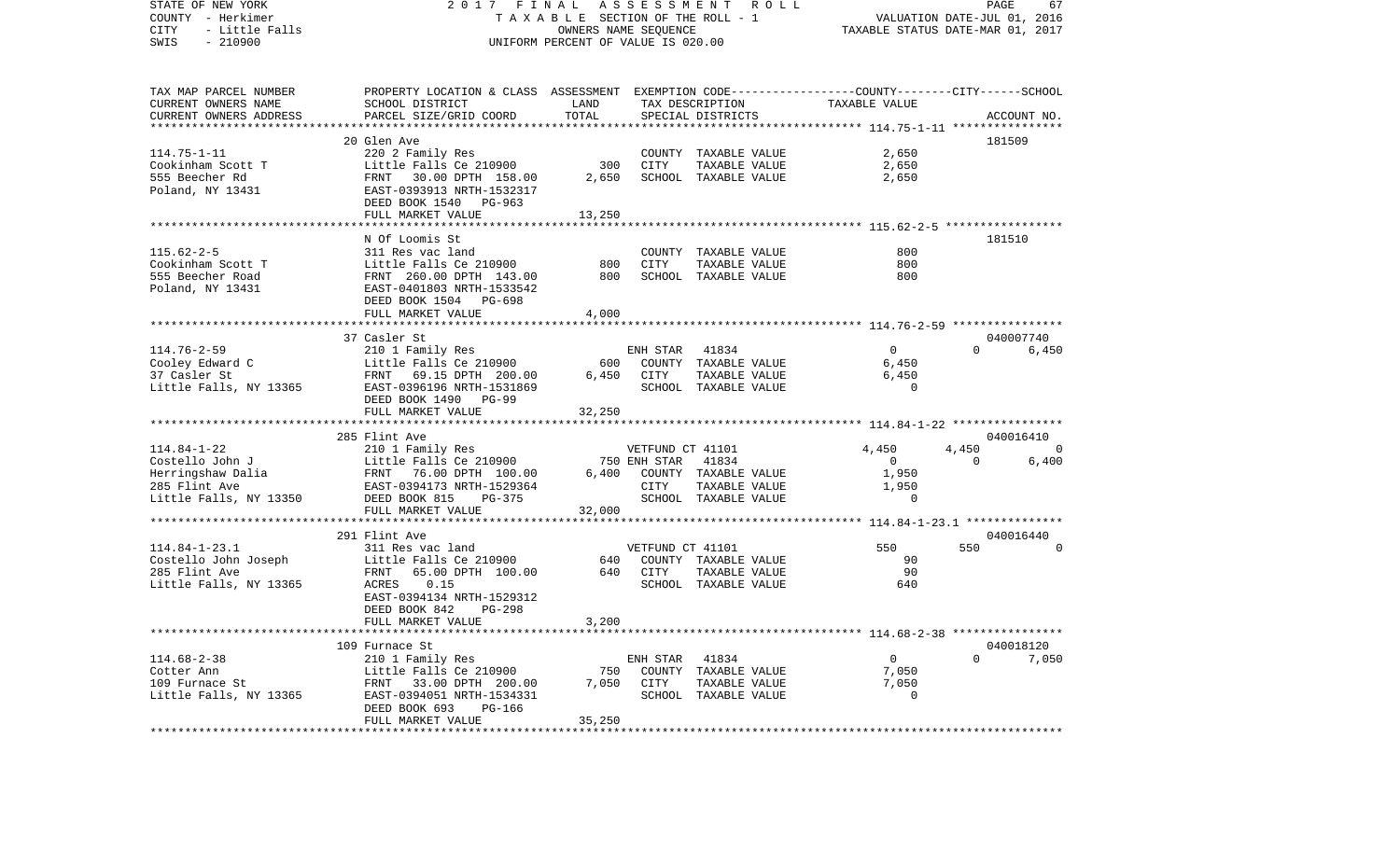| STATE OF NEW YORK<br>COUNTY - Herkimer<br>CITY<br>- Little Falls<br>SWIS<br>$-210900$                 | 2017                                                                                                                                             | FINAL<br>TAXABLE SECTION OF THE ROLL - 1<br>OWNERS NAME SEQUENCE<br>UNIFORM PERCENT OF VALUE IS 020.00 | A S S E S S M E N T | R O L L                                                                |                                             | PAGE<br>68<br>VALUATION DATE-JUL 01, 2016<br>TAXABLE STATUS DATE-MAR 01, 2017 |
|-------------------------------------------------------------------------------------------------------|--------------------------------------------------------------------------------------------------------------------------------------------------|--------------------------------------------------------------------------------------------------------|---------------------|------------------------------------------------------------------------|---------------------------------------------|-------------------------------------------------------------------------------|
| TAX MAP PARCEL NUMBER<br>CURRENT OWNERS NAME<br>CURRENT OWNERS ADDRESS                                | PROPERTY LOCATION & CLASS ASSESSMENT EXEMPTION CODE---------------COUNTY-------CITY------SCHOOL<br>SCHOOL DISTRICT<br>PARCEL SIZE/GRID COORD     | LAND<br>TOTAL                                                                                          |                     | TAX DESCRIPTION<br>SPECIAL DISTRICTS                                   | TAXABLE VALUE                               | ACCOUNT NO.                                                                   |
|                                                                                                       |                                                                                                                                                  |                                                                                                        |                     |                                                                        |                                             |                                                                               |
|                                                                                                       | 36 Milligan St                                                                                                                                   |                                                                                                        |                     |                                                                        |                                             | 197899                                                                        |
| $114.60 - 1 - 4$<br>Cotton Dakota A<br>36 Milligan St<br>Little Falls, NY 13365                       | 210 1 Family Res<br>Little Falls Ce 210900<br>FRNT 150.00 DPTH 117.00<br>EAST-0394301 NRTH-1536039<br>DEED BOOK 1604 PG-870<br>FULL MARKET VALUE | 900<br>9,500<br>47,500                                                                                 | CITY                | COUNTY TAXABLE VALUE<br>TAXABLE VALUE<br>SCHOOL TAXABLE VALUE          | 9,500<br>9,500<br>9,500                     |                                                                               |
|                                                                                                       |                                                                                                                                                  |                                                                                                        |                     |                                                                        |                                             |                                                                               |
|                                                                                                       | 69 Prospect St                                                                                                                                   |                                                                                                        |                     |                                                                        |                                             | 199138                                                                        |
| $114.68 - 3 - 1$<br>Coulson Joel<br>66 Prospect St<br>Little Falls, NY 13365                          | 311 Res vac land<br>Little Falls Ce 210900<br>S V19<br>62x133                                                                                    | 400<br>400                                                                                             | CITY                | COUNTY TAXABLE VALUE<br>TAXABLE VALUE<br>SCHOOL TAXABLE VALUE          | 400<br>400<br>400                           |                                                                               |
|                                                                                                       | 69 Prospect St<br>FRNT<br>60.00 DPTH 132.00<br>EAST-0395003 NRTH-1533549<br>DEED BOOK 1612 PG-915<br>FULL MARKET VALUE                           | 2,000                                                                                                  |                     |                                                                        |                                             |                                                                               |
|                                                                                                       |                                                                                                                                                  |                                                                                                        |                     |                                                                        |                                             |                                                                               |
|                                                                                                       | 64-66 Prospect St                                                                                                                                |                                                                                                        |                     |                                                                        |                                             | 040052680                                                                     |
| $114.68 - 4 - 36$<br>Coulson Joel M<br>Coulson Tracy L<br>64-66 Prospect St<br>Little Falls, NY 13365 | 220 2 Family Res<br>Little Falls Ce 210900<br>FRNT 60.00 DPTH 196.00<br>EAST-0394973 NRTH-1533757<br>DEED BOOK 1241 PG-707                       | 1,450<br>15,550                                                                                        | BAS STAR<br>CITY    | 41854<br>COUNTY TAXABLE VALUE<br>TAXABLE VALUE<br>SCHOOL TAXABLE VALUE | $\overline{0}$<br>15,550<br>15,550<br>9,550 | $\Omega$<br>6,000                                                             |
|                                                                                                       | FULL MARKET VALUE                                                                                                                                | 77,750                                                                                                 |                     |                                                                        |                                             |                                                                               |
|                                                                                                       |                                                                                                                                                  | *******************                                                                                    |                     |                                                                        |                                             |                                                                               |
|                                                                                                       | Furnace St                                                                                                                                       |                                                                                                        |                     |                                                                        |                                             | 187549                                                                        |
| $114.59 - 1 - 54$<br>County of Herkimer<br>Mary St<br>Herkimer, NY 13350                              | 311 Res vac land<br>Little Falls Ce 210900<br>FRNT 100.00 DPTH 100.00<br>EAST-0392710 NRTH-1534787<br>DEED BOOK 2017 PG-1914                     | 1,000<br>1,000                                                                                         | <b>CITY</b>         | COUNTY TAXABLE VALUE<br>TAXABLE VALUE<br>SCHOOL TAXABLE VALUE          | 1,000<br>1,000<br>1,000                     |                                                                               |
| PRIOR OWNER ON 3/01/2017<br>County of Herkimer                                                        | FULL MARKET VALUE                                                                                                                                | 5,000                                                                                                  |                     |                                                                        |                                             |                                                                               |
| ******************                                                                                    |                                                                                                                                                  |                                                                                                        |                     |                                                                        |                                             |                                                                               |
|                                                                                                       | 191 W Monroe St                                                                                                                                  |                                                                                                        |                     |                                                                        |                                             | 040046980                                                                     |
| $114.59 - 2 - 63$<br>County of Herkimer                                                               | 210 1 Family Res<br>Little Falls Ce 210900                                                                                                       | 1,500                                                                                                  | CITY                | COUNTY TAXABLE VALUE<br>TAXABLE VALUE                                  | 9,400<br>9,400                              |                                                                               |
| Mary St                                                                                               | FRNT<br>80.00 DPTH 100.00                                                                                                                        | 9,400                                                                                                  |                     | SCHOOL TAXABLE VALUE                                                   | 9,400                                       |                                                                               |
| Herkimer, NY 13350                                                                                    | <b>BANK</b><br>934<br>EAST-0393390 NRTH-1535641                                                                                                  |                                                                                                        |                     |                                                                        |                                             |                                                                               |
| PRIOR OWNER ON 3/01/2017<br>County of Herkimer                                                        | DEED BOOK 2017<br>PG-1914<br>FULL MARKET VALUE                                                                                                   | 47,000                                                                                                 |                     |                                                                        |                                             |                                                                               |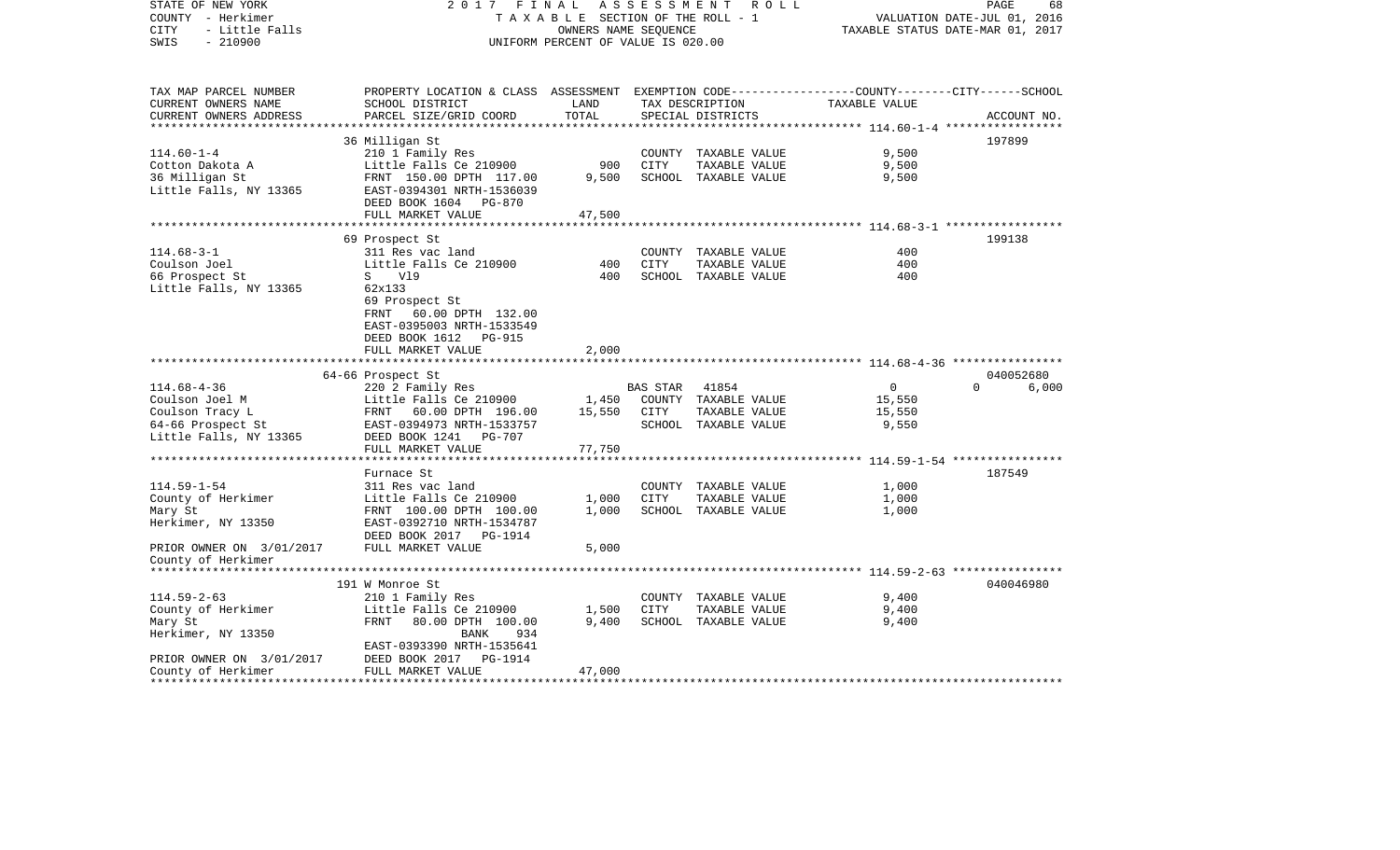| STATE OF NEW YORK<br>COUNTY - Herkimer<br>- Little Falls<br><b>CITY</b> |                                                                                                 | TAXABLE SECTION OF THE ROLL - 1<br>OWNERS NAME SEQUENCE |                | 2017 FINAL ASSESSMENT ROLL | VALUATION DATE-JUL 01, 2016<br>TAXABLE STATUS DATE-MAR 01, 2017 | PAGE      | 69          |
|-------------------------------------------------------------------------|-------------------------------------------------------------------------------------------------|---------------------------------------------------------|----------------|----------------------------|-----------------------------------------------------------------|-----------|-------------|
| $-210900$<br>SWIS                                                       |                                                                                                 | UNIFORM PERCENT OF VALUE IS 020.00                      |                |                            |                                                                 |           |             |
| TAX MAP PARCEL NUMBER                                                   | PROPERTY LOCATION & CLASS ASSESSMENT EXEMPTION CODE---------------COUNTY-------CITY------SCHOOL |                                                         |                |                            |                                                                 |           |             |
| CURRENT OWNERS NAME                                                     | SCHOOL DISTRICT                                                                                 | LAND                                                    |                | TAX DESCRIPTION            | TAXABLE VALUE                                                   |           |             |
| CURRENT OWNERS ADDRESS                                                  | PARCEL SIZE/GRID COORD                                                                          | TOTAL                                                   |                | SPECIAL DISTRICTS          |                                                                 |           | ACCOUNT NO. |
|                                                                         | 218 Church St                                                                                   |                                                         |                |                            |                                                                 | 040010410 |             |
| $114.59 - 2 - 70$                                                       | 210 1 Family Res                                                                                |                                                         |                | COUNTY TAXABLE VALUE       | 9,550                                                           |           |             |
| County of Herkimer                                                      | Little Falls Ce 210900                                                                          | 750                                                     | CITY           | TAXABLE VALUE              | 9,550                                                           |           |             |
| Mary St                                                                 | FRNT 41.50 DPTH 108.00                                                                          | 9,550                                                   |                | SCHOOL TAXABLE VALUE       | 9,550                                                           |           |             |
| Herkimer, NY 13350                                                      | EAST-0393530 NRTH-1535367<br>DEED BOOK 2017 PG-1914                                             |                                                         |                |                            |                                                                 |           |             |
| PRIOR OWNER ON 3/01/2017<br>County of Herkimer                          | FULL MARKET VALUE                                                                               | 47,750                                                  |                |                            |                                                                 |           |             |
|                                                                         |                                                                                                 |                                                         |                |                            |                                                                 |           |             |
|                                                                         | 18 Pierce St                                                                                    |                                                         |                |                            |                                                                 | 040051120 |             |
| $114.59 - 4 - 85$                                                       | 210 1 Family Res                                                                                |                                                         | BAS STAR 41854 |                            | $\overline{0}$                                                  | $\Omega$  | 6,000       |
| County of Herkimer                                                      | Little Falls Ce 210900                                                                          | 300                                                     |                | COUNTY TAXABLE VALUE       | 6,550                                                           |           |             |
| Mary St                                                                 | FRNT 40.00 DPTH 82.00                                                                           | 6,550                                                   | CITY           | TAXABLE VALUE              | 6,550                                                           |           |             |
| Herkimer, NY 13350                                                      | EAST-0393577 NRTH-1534906<br>DEED BOOK 2017    PG-1914                                          |                                                         |                | SCHOOL TAXABLE VALUE       | 550                                                             |           |             |
| PRIOR OWNER ON 3/01/2017                                                | FULL MARKET VALUE                                                                               | 32,750                                                  |                |                            |                                                                 |           |             |
| County of Herkimer                                                      |                                                                                                 |                                                         |                |                            |                                                                 |           |             |
|                                                                         |                                                                                                 |                                                         |                |                            |                                                                 | 040013800 |             |
| $114.60 - 2 - 31$                                                       | 54 Diamond St<br>210 1 Family Res                                                               |                                                         |                | COUNTY TAXABLE VALUE       | 8,600                                                           |           |             |
| County of Herkimer                                                      | Little Falls Ce 210900                                                                          | 650                                                     | <b>CITY</b>    | TAXABLE VALUE              | 8,600                                                           |           |             |
| Mary St                                                                 | FRNT 50.00 DPTH 120.00                                                                          | 8,600                                                   |                | SCHOOL TAXABLE VALUE       | 8,600                                                           |           |             |
| Herkimer, NY 13350                                                      | EAST-0395226 NRTH-1535448                                                                       |                                                         |                |                            |                                                                 |           |             |
|                                                                         | DEED BOOK 2017    PG-1914                                                                       |                                                         |                |                            |                                                                 |           |             |
| PRIOR OWNER ON 3/01/2017<br>County of Herkimer                          | FULL MARKET VALUE                                                                               | 43,000                                                  |                |                            |                                                                 |           |             |
| *********************                                                   |                                                                                                 |                                                         |                |                            |                                                                 |           |             |
|                                                                         | 572 E Monroe St                                                                                 |                                                         |                |                            |                                                                 | 040043050 |             |
| $114.60 - 2 - 66$                                                       | 484 1 use sm bld                                                                                |                                                         |                | COUNTY TAXABLE VALUE       | 7,000                                                           |           |             |
| County of Herkimer                                                      | Little Falls Ce 210900                                                                          | 1,000                                                   | <b>CITY</b>    | TAXABLE VALUE              | 7,000                                                           |           |             |
| Mary St                                                                 | FRNT 30.00 DPTH 84.20                                                                           | 7,000                                                   |                | SCHOOL TAXABLE VALUE       | 7,000                                                           |           |             |
| Herkimer, NY 13350                                                      | EAST-0396639 NRTH-1535398<br>DEED BOOK 2017    PG-1914                                          |                                                         |                |                            |                                                                 |           |             |
| PRIOR OWNER ON 3/01/2017                                                | FULL MARKET VALUE                                                                               | 35,000                                                  |                |                            |                                                                 |           |             |
| County of Herkimer<br>*******************                               |                                                                                                 |                                                         |                |                            |                                                                 |           |             |
|                                                                         |                                                                                                 |                                                         |                |                            |                                                                 |           |             |
| $114.75 - 1 - 24$                                                       | 80-82 Glen Ave<br>311 Res vac land                                                              |                                                         |                | COUNTY TAXABLE VALUE       | 300                                                             | 040023370 |             |
| County of Herkimer                                                      | Little Falls Ce 210900                                                                          | 300                                                     | CITY           | TAXABLE VALUE              | 300                                                             |           |             |
| Mary St                                                                 | FRNT 40.00 DPTH 120.00                                                                          | 300                                                     |                | SCHOOL TAXABLE VALUE       | 300                                                             |           |             |
| Herkimer, NY 13350                                                      | EAST-0393166 NRTH-1532403                                                                       |                                                         |                |                            |                                                                 |           |             |
|                                                                         | DEED BOOK 2017    PG-1914                                                                       |                                                         |                |                            |                                                                 |           |             |
| PRIOR OWNER ON 3/01/2017 FULL MARKET VALUE                              |                                                                                                 | 1,500                                                   |                |                            |                                                                 |           |             |
| County of Herkimer                                                      |                                                                                                 |                                                         |                |                            |                                                                 |           |             |
|                                                                         |                                                                                                 |                                                         |                |                            |                                                                 |           |             |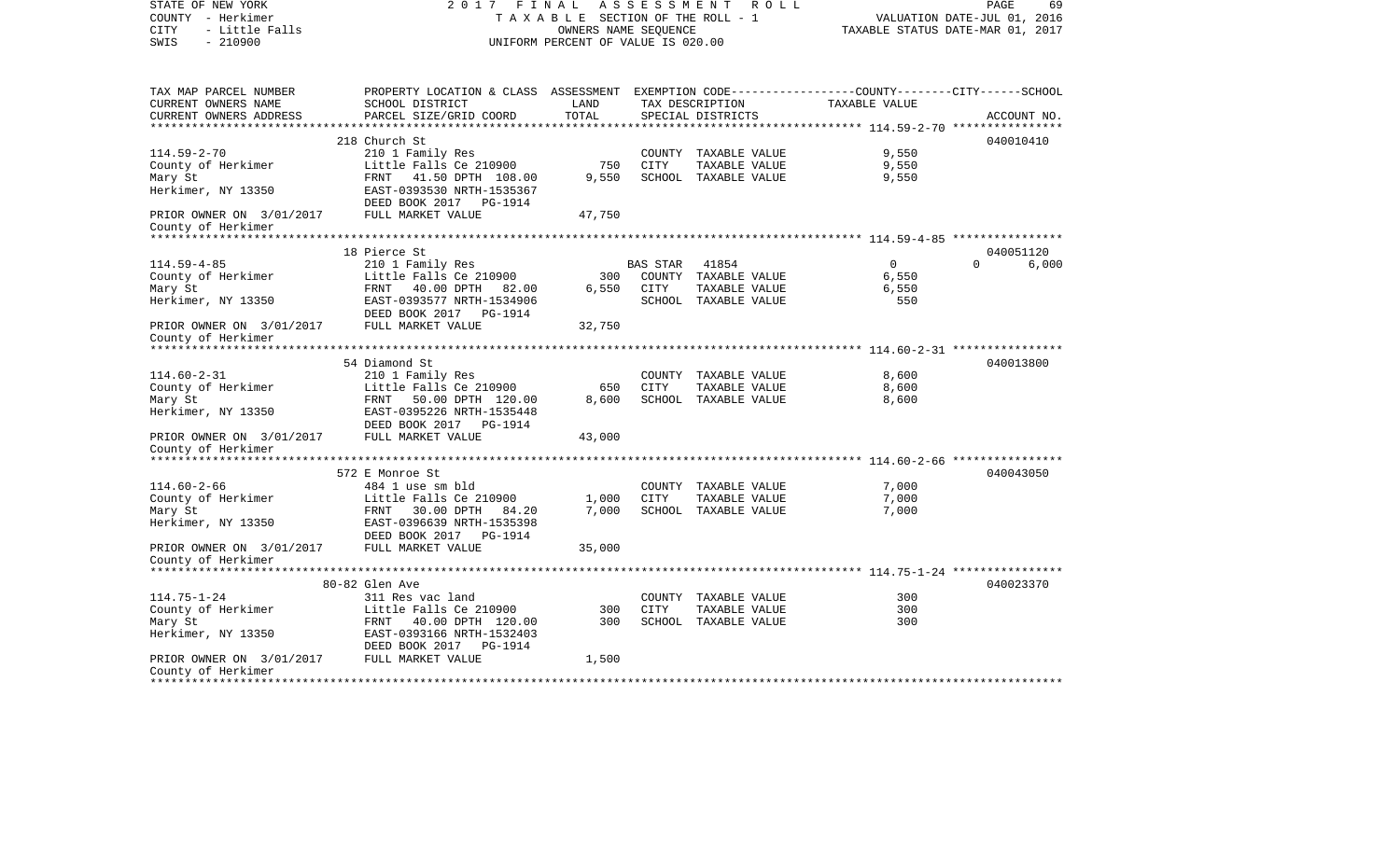| STATE OF NEW YORK<br>COUNTY - Herkimer<br>- Little Falls<br><b>CITY</b> |                                                                                                 | TAXABLE SECTION OF THE ROLL - 1<br>OWNERS NAME SEQUENCE |             | 2017 FINAL ASSESSMENT ROLL |                | PAGE<br>70<br>VALUATION DATE-JUL 01, 2016<br>TAXABLE STATUS DATE-MAR 01, 2017 |
|-------------------------------------------------------------------------|-------------------------------------------------------------------------------------------------|---------------------------------------------------------|-------------|----------------------------|----------------|-------------------------------------------------------------------------------|
| $-210900$<br>SWIS                                                       |                                                                                                 | UNIFORM PERCENT OF VALUE IS 020.00                      |             |                            |                |                                                                               |
| TAX MAP PARCEL NUMBER                                                   | PROPERTY LOCATION & CLASS ASSESSMENT EXEMPTION CODE---------------COUNTY-------CITY------SCHOOL |                                                         |             |                            |                |                                                                               |
| CURRENT OWNERS NAME                                                     | SCHOOL DISTRICT                                                                                 | LAND                                                    |             | TAX DESCRIPTION            | TAXABLE VALUE  |                                                                               |
| CURRENT OWNERS ADDRESS                                                  | PARCEL SIZE/GRID COORD                                                                          | TOTAL                                                   |             | SPECIAL DISTRICTS          |                | ACCOUNT NO.                                                                   |
|                                                                         |                                                                                                 |                                                         |             |                            |                |                                                                               |
| $114.75 - 1 - 25$                                                       | 80-82 Glen Ave                                                                                  |                                                         |             | COUNTY TAXABLE VALUE       | 9,100          | 040023340                                                                     |
| County of Herkimer                                                      | 210 1 Family Res<br>Little Falls Ce 210900                                                      | 1,300                                                   | CITY        | TAXABLE VALUE              | 9,100          |                                                                               |
| Mary St                                                                 | FRNT 80.00 DPTH 120.00                                                                          | 9,100                                                   |             | SCHOOL TAXABLE VALUE       | 9,100          |                                                                               |
| Herkimer, NY 13350                                                      | EAST-0393226 NRTH-1532385<br>DEED BOOK 2017 PG-1914                                             |                                                         |             |                            |                |                                                                               |
| PRIOR OWNER ON 3/01/2017<br>County of Herkimer                          | FULL MARKET VALUE                                                                               | 45,500                                                  |             |                            |                |                                                                               |
|                                                                         |                                                                                                 |                                                         |             |                            |                |                                                                               |
|                                                                         | 399 W Main St                                                                                   |                                                         |             |                            |                | 187518                                                                        |
| $114.75 - 2 - 10$                                                       | 220 2 Family Res                                                                                |                                                         |             | COUNTY TAXABLE VALUE       | 7,100          |                                                                               |
| County of Herkimer                                                      | Little Falls Ce 210900                                                                          | 600                                                     | CITY        | TAXABLE VALUE              | 7,100          |                                                                               |
| Mary St                                                                 | FRNT 39.00 DPTH 94.00                                                                           | 7,100                                                   |             | SCHOOL TAXABLE VALUE       | 7,100          |                                                                               |
| Herkimer, NY 13350                                                      | EAST-0393315 NRTH-1531007<br>DEED BOOK 2017    PG-1914                                          |                                                         |             |                            |                |                                                                               |
| PRIOR OWNER ON 3/01/2017<br>County of Herkimer                          | FULL MARKET VALUE                                                                               | 35,500                                                  |             |                            |                |                                                                               |
|                                                                         |                                                                                                 |                                                         |             |                            |                |                                                                               |
|                                                                         | 397 W Main St                                                                                   |                                                         |             |                            |                | 187518                                                                        |
| $114.75 - 2 - 11$                                                       | 311 Res vac land                                                                                |                                                         |             | COUNTY TAXABLE VALUE       | 500            |                                                                               |
| County of Herkimer                                                      | Little Falls Ce 210900                                                                          | 500                                                     | <b>CITY</b> | TAXABLE VALUE              | 500            |                                                                               |
| Mary St                                                                 | FRNT 26.00 DPTH 94.00                                                                           | 500                                                     |             | SCHOOL TAXABLE VALUE       | 500            |                                                                               |
| Herkimer, NY 13350                                                      | EAST-0393335 NRTH-1531034<br>DEED BOOK 2017    PG-1914                                          |                                                         |             |                            |                |                                                                               |
| PRIOR OWNER ON 3/01/2017<br>County of Herkimer                          | FULL MARKET VALUE                                                                               | 2,500                                                   |             |                            |                |                                                                               |
| **********************                                                  |                                                                                                 |                                                         |             |                            |                |                                                                               |
|                                                                         | 369 W Main St                                                                                   |                                                         |             |                            |                | 190061                                                                        |
| $114.75 - 2 - 18$                                                       | 220 2 Family Res                                                                                |                                                         |             | COUNTY TAXABLE VALUE       | 6,000          |                                                                               |
| County of Herkimer                                                      | Little Falls Ce 210900                                                                          | 500                                                     | CITY        | TAXABLE VALUE              | 6,000          |                                                                               |
| Mary St                                                                 | FRNT 34.30 DPTH 90.00                                                                           | 6,000                                                   |             | SCHOOL TAXABLE VALUE       | 6,000          |                                                                               |
| Herkimer, NY 13350                                                      | EAST-0393542 NRTH-1531301<br>DEED BOOK 2017    PG-1914                                          |                                                         |             |                            |                |                                                                               |
| PRIOR OWNER ON 3/01/2017                                                | FULL MARKET VALUE                                                                               | 30,000                                                  |             |                            |                |                                                                               |
| County of Herkimer<br>*******************                               |                                                                                                 |                                                         |             |                            |                |                                                                               |
|                                                                         |                                                                                                 |                                                         |             |                            |                |                                                                               |
| $114.76 - 2 - 26$                                                       | 535 E Jefferson St                                                                              |                                                         |             | COUNTY TAXABLE VALUE       |                | 153987                                                                        |
| County of Herkimer                                                      | 220 2 Family Res<br>Little Falls Ce 210900                                                      | 350                                                     | CITY        | TAXABLE VALUE              | 8,200<br>8,200 |                                                                               |
| Mary St                                                                 | FRNT 30.50 DPTH 119.00                                                                          | 8,200                                                   |             | SCHOOL TAXABLE VALUE       | 8,200          |                                                                               |
| Herkimer, NY 13350                                                      | EAST-0396410 NRTH-1532279                                                                       |                                                         |             |                            |                |                                                                               |
|                                                                         | DEED BOOK 2017 PG-1914                                                                          |                                                         |             |                            |                |                                                                               |
| PRIOR OWNER ON 3/01/2017 FULL MARKET VALUE                              |                                                                                                 | 41,000                                                  |             |                            |                |                                                                               |
| County of Herkimer                                                      |                                                                                                 |                                                         |             |                            |                |                                                                               |
|                                                                         |                                                                                                 |                                                         |             |                            |                |                                                                               |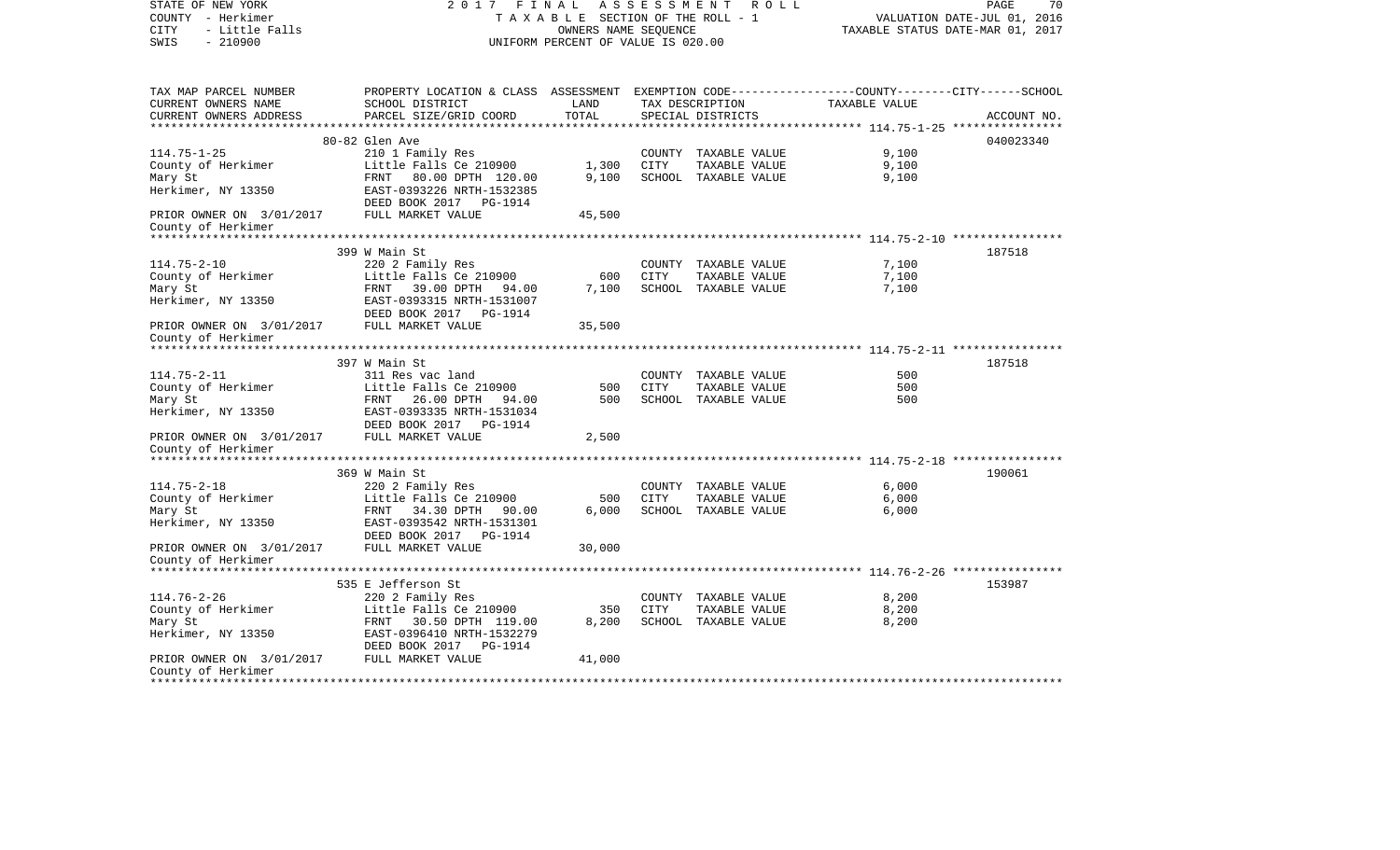| STATE OF NEW YORK<br>COUNTY - Herkimer<br><b>CITY</b><br>- Little Falls<br>$-210900$<br>SWIS | 2017 FINAL<br>A S S E S S M E N T<br>R O L L<br>TAXABLE SECTION OF THE ROLL - 1<br>OWNERS NAME SEOUENCE<br>UNIFORM PERCENT OF VALUE IS 020.00 |        |             |                                       |                | PAGE<br>71<br>VALUATION DATE-JUL 01, 2016<br>TAXABLE STATUS DATE-MAR 01, 2017 |  |
|----------------------------------------------------------------------------------------------|-----------------------------------------------------------------------------------------------------------------------------------------------|--------|-------------|---------------------------------------|----------------|-------------------------------------------------------------------------------|--|
| TAX MAP PARCEL NUMBER                                                                        | PROPERTY LOCATION & CLASS ASSESSMENT EXEMPTION CODE---------------COUNTY-------CITY------SCHOOL                                               |        |             |                                       |                |                                                                               |  |
| CURRENT OWNERS NAME                                                                          | SCHOOL DISTRICT                                                                                                                               | LAND   |             | TAX DESCRIPTION                       | TAXABLE VALUE  |                                                                               |  |
| CURRENT OWNERS ADDRESS                                                                       | PARCEL SIZE/GRID COORD                                                                                                                        | TOTAL  |             | SPECIAL DISTRICTS                     |                | ACCOUNT NO.                                                                   |  |
|                                                                                              | 88 Burwell St                                                                                                                                 |        |             |                                       |                | 040005400                                                                     |  |
| $115.53 - 4 - 85$                                                                            | 210 1 Family Res                                                                                                                              |        |             | COUNTY TAXABLE VALUE                  | 11,550         |                                                                               |  |
| County of Herkimer                                                                           | Little Falls Ce 210900                                                                                                                        | 650    | CITY        | TAXABLE VALUE                         | 11,550         |                                                                               |  |
| Mary St                                                                                      | FRNT 33.00 DPTH 120.00                                                                                                                        | 11,550 |             | SCHOOL TAXABLE VALUE                  | 11,550         |                                                                               |  |
| Herkimer, NY 13350                                                                           | EAST-0398634 NRTH-1534493<br>DEED BOOK 2017 PG-1914                                                                                           |        |             |                                       |                |                                                                               |  |
| PRIOR OWNER ON 3/01/2017<br>County of Herkimer                                               | FULL MARKET VALUE                                                                                                                             | 57,750 |             |                                       |                |                                                                               |  |
|                                                                                              |                                                                                                                                               |        |             |                                       |                |                                                                               |  |
|                                                                                              | 612 E John St                                                                                                                                 |        |             |                                       |                | 040026790                                                                     |  |
| $115.61 - 1 - 27$                                                                            | 220 2 Family Res                                                                                                                              |        |             | COUNTY TAXABLE VALUE                  | 10,100         |                                                                               |  |
| County of Herkimer                                                                           | Little Falls Ce 210900                                                                                                                        | 500    | <b>CITY</b> | TAXABLE VALUE                         | 10,100         |                                                                               |  |
| Mary St                                                                                      | FRNT 18.00 DPTH 120.00                                                                                                                        | 10,100 |             | SCHOOL TAXABLE VALUE                  | 10,100         |                                                                               |  |
| Herkimer, NY 13350                                                                           | EAST-0397298 NRTH-1534061<br>DEED BOOK 2017 PG-1914                                                                                           |        |             |                                       |                |                                                                               |  |
| PRIOR OWNER ON 3/01/2017                                                                     | FULL MARKET VALUE                                                                                                                             | 50,500 |             |                                       |                |                                                                               |  |
| County of Herkimer                                                                           |                                                                                                                                               |        |             |                                       |                |                                                                               |  |
|                                                                                              |                                                                                                                                               |        |             |                                       |                |                                                                               |  |
|                                                                                              | 159 Loomis St                                                                                                                                 |        |             |                                       |                | 040031560                                                                     |  |
| $115.62 - 1 - 54$<br>County of Herkimer                                                      | 210 1 Family Res<br>Little Falls Ce 210900                                                                                                    | 950    | <b>CITY</b> | COUNTY TAXABLE VALUE<br>TAXABLE VALUE | 5,000<br>5,000 |                                                                               |  |
| Mary St                                                                                      | FRNT<br>50.00 DPTH 150.00                                                                                                                     | 5,000  |             | SCHOOL TAXABLE VALUE                  | 5,000          |                                                                               |  |
| Herkimer, NY 13350                                                                           | EAST-0399584 NRTH-1534343                                                                                                                     |        |             |                                       |                |                                                                               |  |
|                                                                                              | DEED BOOK 2017 PG-1914                                                                                                                        |        |             |                                       |                |                                                                               |  |
| PRIOR OWNER ON 3/01/2017                                                                     | FULL MARKET VALUE                                                                                                                             | 25,000 |             |                                       |                |                                                                               |  |
| County of Herkimer                                                                           |                                                                                                                                               |        |             |                                       |                |                                                                               |  |
| 193549<br>268 Loomis St                                                                      |                                                                                                                                               |        |             |                                       |                |                                                                               |  |
| $115.62 - 1 - 26$                                                                            | 210 1 Family Res                                                                                                                              |        |             | COUNTY TAXABLE VALUE                  | 9,020          |                                                                               |  |
| Court Michael A                                                                              | Little Falls Ce 210900                                                                                                                        | 1,070  | CITY        | TAXABLE VALUE                         | 9,020          |                                                                               |  |
| Court Renee                                                                                  | FRNT 42.80 DPTH 200.00                                                                                                                        | 9.020  |             | SCHOOL TAXABLE VALUE                  | 9,020          |                                                                               |  |
| 268 Loomis St                                                                                | EAST-0400987 NRTH-1533940                                                                                                                     |        |             |                                       |                |                                                                               |  |
| Little Falls, NY 13365                                                                       | DEED BOOK 1577 PG-402                                                                                                                         |        |             |                                       |                |                                                                               |  |
|                                                                                              | FULL MARKET VALUE                                                                                                                             | 45,100 |             |                                       |                |                                                                               |  |
|                                                                                              | Monroe St                                                                                                                                     |        |             |                                       |                | 040044970                                                                     |  |
| $115.45 - 1 - 10$                                                                            | 323 Vacant rural                                                                                                                              |        |             | COUNTY TAXABLE VALUE                  | 1,550          |                                                                               |  |
| Coveny Timothy E                                                                             | Little Falls Ce 210900                                                                                                                        | 1,550  | <b>CITY</b> | TAXABLE VALUE                         | 1,550          |                                                                               |  |
| Coveny William M                                                                             | ACRES 16.00                                                                                                                                   | 1,550  |             | SCHOOL TAXABLE VALUE                  | 1,550          |                                                                               |  |
| 1 Linden Ave                                                                                 | EAST-0398875 NRTH-1536948                                                                                                                     |        |             |                                       |                |                                                                               |  |
| Richfield Springs, NY 13439                                                                  | DEED BOOK 1301<br>PG-527                                                                                                                      |        |             |                                       |                |                                                                               |  |
|                                                                                              | FULL MARKET VALUE                                                                                                                             | 7,750  |             |                                       |                |                                                                               |  |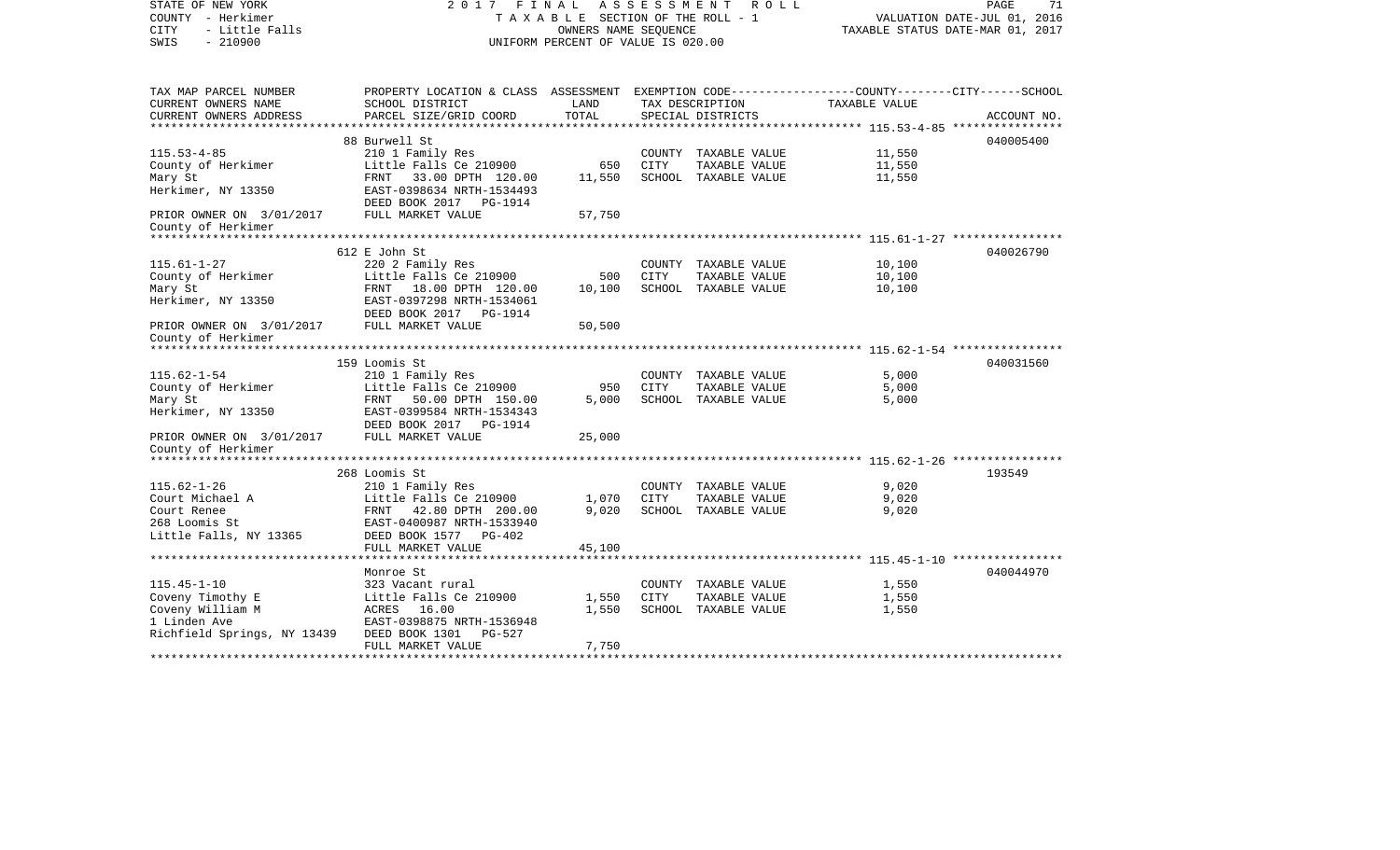| STATE OF NEW YORK<br>COUNTY - Herkimer<br><b>CITY</b><br>- Little Falls<br>$-210900$<br>SWIS        | 2017 FINAL ASSESSMENT                                                                                                                                                        | TAXABLE SECTION OF THE ROLL - 1<br>OWNERS NAME SEQUENCE<br>UNIFORM PERCENT OF VALUE IS 020.00 |                                                                          | ROLL                                                                   | TAXABLE STATUS DATE-MAR 01, 2017                                    |                               | PAGE<br>72<br>VALUATION DATE-JUL 01, 2016 |
|-----------------------------------------------------------------------------------------------------|------------------------------------------------------------------------------------------------------------------------------------------------------------------------------|-----------------------------------------------------------------------------------------------|--------------------------------------------------------------------------|------------------------------------------------------------------------|---------------------------------------------------------------------|-------------------------------|-------------------------------------------|
| TAX MAP PARCEL NUMBER<br>CURRENT OWNERS NAME<br>CURRENT OWNERS ADDRESS<br>************************* | PROPERTY LOCATION & CLASS ASSESSMENT EXEMPTION CODE--------------COUNTY-------CITY------SCHOOL<br>SCHOOL DISTRICT<br>PARCEL SIZE/GRID COORD<br>***************************** | LAND<br>TOTAL                                                                                 |                                                                          | TAX DESCRIPTION<br>SPECIAL DISTRICTS                                   | TAXABLE VALUE                                                       |                               | ACCOUNT NO.                               |
| $114.68 - 2 - 76$<br>Craig Mary R<br>89 Prospect St<br>Little Falls, NY 13365                       | 89 Prospect St<br>210 1 Family Res<br>Little Falls Ce 210900<br>FRNT 27.00 DPTH 80.00<br>EAST-0394775 NRTH-1533798<br>DEED BOOK 670<br>PG-541<br>FULL MARKET VALUE           | 450<br>9,100<br>45,500                                                                        | <b>CITY</b>                                                              | COUNTY TAXABLE VALUE<br>TAXABLE VALUE<br>SCHOOL TAXABLE VALUE          | 9,100<br>9,100<br>9,100                                             |                               | 040053010                                 |
|                                                                                                     |                                                                                                                                                                              |                                                                                               |                                                                          |                                                                        |                                                                     |                               |                                           |
| $115.53 - 1 - 54$<br>Crane Donn P Jr<br>608 E Gansevoort St<br>Little Falls, NY 13365               | 608 E Gansevoort St<br>210 1 Family Res<br>Little Falls Ce 210900<br>FRNT<br>50.00 DPTH 120.00<br>EAST-0397187 NRTH-1535214<br>DEED BOOK 1331 PG-818                         | 1,050<br>16,700                                                                               | ENH STAR<br>CITY                                                         | 41834<br>COUNTY TAXABLE VALUE<br>TAXABLE VALUE<br>SCHOOL TAXABLE VALUE | $\mathbf 0$<br>16,700<br>16,700<br>3,600                            | $\Omega$                      | 154325<br>13,100                          |
|                                                                                                     | FULL MARKET VALUE                                                                                                                                                            | 83,500                                                                                        |                                                                          |                                                                        |                                                                     |                               |                                           |
|                                                                                                     | 15 Salisbury St                                                                                                                                                              |                                                                                               |                                                                          |                                                                        |                                                                     |                               | 040054000                                 |
| $115.53 - 3 - 73$<br>Crimmins Bruce<br>Eunson Kristin<br>15 Salisbury St<br>Little Falls, NY 13365  | 210 1 Family Res<br>Little Falls Ce 210900<br>FRNT 44.50 DPTH 60.00<br>EAST-0397400 NRTH-1534704<br>DEED BOOK 1433 PG-423<br>FULL MARKET VALUE                               | 63,250                                                                                        | VETFUND CT 41101<br>650 VET WAR S 41124<br>12,650 ENH STAR 41834<br>CITY | COUNTY TAXABLE VALUE<br>TAXABLE VALUE<br>SCHOOL TAXABLE VALUE          | 2,250<br>$\Omega$<br>$\overline{0}$<br>10,400<br>10,400<br>$\Omega$ | 2,250<br>$\Omega$<br>$\Omega$ | $\Omega$<br>1,800<br>10,850               |
|                                                                                                     |                                                                                                                                                                              |                                                                                               |                                                                          |                                                                        |                                                                     |                               |                                           |
| $115.69 - 1 - 4$<br>Crimmins Diane M<br>Scherer Lisa A<br>9 Danube St<br>Little Falls, NY 13365     | 9 Danube St<br>220 2 Family Res<br>Little Falls Ce 210900<br>FRNT 51.00 DPTH<br>83.00<br>EAST-0397004 NRTH-1532307<br>DEED BOOK 853<br>PG-556<br>FULL MARKET VALUE           | 400<br>4,700<br>23,500                                                                        | <b>BAS STAR</b><br>CITY                                                  | 41854<br>COUNTY TAXABLE VALUE<br>TAXABLE VALUE<br>SCHOOL TAXABLE VALUE | $\overline{0}$<br>4,700<br>4,700<br>$\Omega$                        | $\Omega$                      | 040012810<br>4,700                        |
|                                                                                                     | 37 Churchill St                                                                                                                                                              |                                                                                               |                                                                          |                                                                        |                                                                     |                               | 040011760                                 |
| $114.59 - 4 - 38$<br>Crisman Candace<br>37 Churchill St<br>Little Falls, NY 13365                   | 210 1 Family Res<br>Little Falls Ce 210900<br>FRNT<br>50.00 DPTH 111.00<br>055<br>BANK<br>EAST-0392999 NRTH-1535065<br>DEED BOOK 851<br>$PG-470$<br>FULL MARKET VALUE        | 1,000<br>12,000<br>60,000                                                                     | <b>BAS STAR</b><br>CITY                                                  | 41854<br>COUNTY TAXABLE VALUE<br>TAXABLE VALUE<br>SCHOOL TAXABLE VALUE | $\mathbf 0$<br>12,000<br>12,000<br>6,000                            | $\Omega$                      | 6,000                                     |
|                                                                                                     | ************************                                                                                                                                                     |                                                                                               |                                                                          |                                                                        |                                                                     |                               |                                           |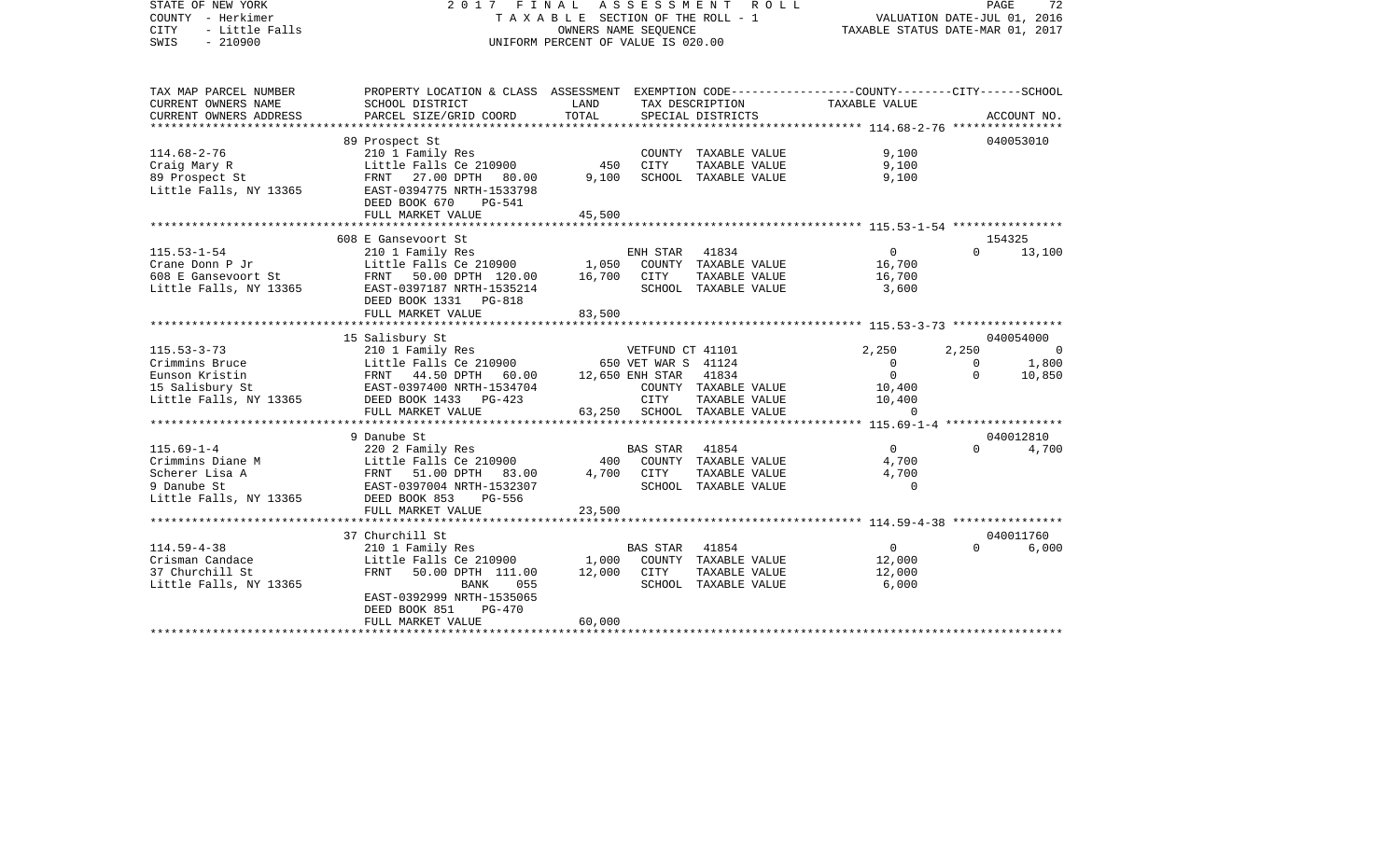COUNTY - Herkimer **T A X A B L E** SECTION OF THE ROLL - 1 VALUATION DATE-JUL 01, 2016 CITY - Little Falls OWNERS NAME SEQUENCE TAXABLE STATUS DATE-MAR 01, 2017 SWIS - 210900 UNIFORM PERCENT OF VALUE IS 020.00TAX MAP PARCEL NUMBER PROPERTY LOCATION & CLASS ASSESSMENT EXEMPTION CODE------------------COUNTY--------CITY------SCHOOL CURRENT OWNERS NAME SCHOOL DISTRICT LAND TAX DESCRIPTION TAXABLE VALUECURRENT OWNERS ADDRESS PARCEL SIZE/GRID COORD TOTAL SPECIAL DISTRICTS ACCOUNT NO. \*\*\*\*\*\*\*\*\*\*\*\*\*\*\*\*\*\*\*\*\*\*\*\*\*\*\*\*\*\*\*\*\*\*\*\*\*\*\*\*\*\*\*\*\*\*\*\*\*\*\*\*\*\*\*\*\*\*\*\*\*\*\*\*\*\*\*\*\*\*\*\*\*\*\*\*\*\*\*\*\*\*\*\*\*\*\*\*\*\*\*\*\*\*\*\*\*\*\*\*\*\*\* 115.62-1-4 \*\*\*\*\*\*\*\*\*\*\*\*\*\*\*\*\* 176 Loomis St 040031860115.62-1-4 210 1 Family Res VETWAR CTS 41120 1,718 1,718 1,718 Cristman Edward Little Falls Ce 210900 950 ENH STAR 41834 0 0 9,732 Cristman Wendy FRNT 41.80 DPTH 200.00 11,450 COUNTY TAXABLE VALUE 9,732 176 Loomis St. EAST-0399955 NRTH-1534461 CITY TAXABLE VALUE Little Falls, NY 13365 DEED BOOK 684 PG-298 SCHOOL TAXABLE VALUE 0 FULL MARKET VALUE 57,250 \*\*\*\*\*\*\*\*\*\*\*\*\*\*\*\*\*\*\*\*\*\*\*\*\*\*\*\*\*\*\*\*\*\*\*\*\*\*\*\*\*\*\*\*\*\*\*\*\*\*\*\*\*\*\*\*\*\*\*\*\*\*\*\*\*\*\*\*\*\*\*\*\*\*\*\*\*\*\*\*\*\*\*\*\*\*\*\*\*\*\*\*\*\*\*\*\*\*\*\*\*\*\* 115.61-2-47 \*\*\*\*\*\*\*\*\*\*\*\*\*\*\*\* 778 E Main St 040035190115.61-2-47 210 1 Family Res BAS STAR 41854 0 0 6,000 Cristman Mark S Little Falls Ce 210900 1,200 COUNTY TAXABLE VALUE 1239 Elizabethtown Rd FRNT 50.00 DPTH 120.00 12,200 CITY TAXABLE VALUE 12,200 Ilion, NY 13357 EAST-0398197 NRTH-1534055 SCHOOL TAXABLE VALUE 6,200 DEED BOOK 1443 PG-4FULL MARKET VALUE 61,000 \*\*\*\*\*\*\*\*\*\*\*\*\*\*\*\*\*\*\*\*\*\*\*\*\*\*\*\*\*\*\*\*\*\*\*\*\*\*\*\*\*\*\*\*\*\*\*\*\*\*\*\*\*\*\*\*\*\*\*\*\*\*\*\*\*\*\*\*\*\*\*\*\*\*\*\*\*\*\*\*\*\*\*\*\*\*\*\*\*\*\*\*\*\*\*\*\*\*\*\*\*\*\* 114.68-6-39 \*\*\*\*\*\*\*\*\*\*\*\*\*\*\*\* 532 E Main St 040033960114.68-6-39 421 Restaurant COUNTY TAXABLE VALUE 19,000 Cristman William Little Falls Ce 210900 4,000 CITY TAXABLE VALUE 19,000 Hysack Cathy FRNT 23.60 DPTH 95.00 19,000 SCHOOL TAXABLE VALUE 19,000 532 E Main St EAST-0396178 NRTH-1534094Little Falls, NY 13365 DEED BOOK 2017 PG-1486 FULL MARKET VALUE 95,000 PRIOR OWNER ON 3/01/2017 Cristman William \*\*\*\*\*\*\*\*\*\*\*\*\*\*\*\*\*\*\*\*\*\*\*\*\*\*\*\*\*\*\*\*\*\*\*\*\*\*\*\*\*\*\*\*\*\*\*\*\*\*\*\*\*\*\*\*\*\*\*\*\*\*\*\*\*\*\*\*\*\*\*\*\*\*\*\*\*\*\*\*\*\*\*\*\*\*\*\*\*\*\*\*\*\*\*\*\*\*\*\*\*\*\* 114.60-1-60 \*\*\*\*\*\*\*\*\*\*\*\*\*\*\*\* 9 Sherman St 040055050114.60-1-60 210 1 Family Res BAS STAR 41854 0 0 6,000 Cristman William R Jr Little Falls Ce 210900 450 COUNTY TAXABLE VALUE 8,450 Cristman Bethany L FRNT 30.00 DPTH 114.70 8,450 CITY TAXABLE VALUE 8,450 9 Sherman St EAST-0393823 NRTH-1535736 SCHOOL TAXABLE VALUE 2,450 Little Falls, NY 13365 DEED BOOK 1172 PG-653 FULL MARKET VALUE 42,250 \*\*\*\*\*\*\*\*\*\*\*\*\*\*\*\*\*\*\*\*\*\*\*\*\*\*\*\*\*\*\*\*\*\*\*\*\*\*\*\*\*\*\*\*\*\*\*\*\*\*\*\*\*\*\*\*\*\*\*\*\*\*\*\*\*\*\*\*\*\*\*\*\*\*\*\*\*\*\*\*\*\*\*\*\*\*\*\*\*\*\*\*\*\*\*\*\*\*\*\*\*\*\* 115.53-2-43 \*\*\*\*\*\*\*\*\*\*\*\*\*\*\*\* 90 Moreland St 165563115.53-2-43 210 1 Family Res BAS STAR 41854 0 0 6,000 Cruz Laura T Little Falls Ce 210900 1,250 COUNTY TAXABLE VALUE 9,000 90 Moreland St FRNT 85.00 DPTH 150.00 9,000 CITY TAXABLE VALUE 9,000 Little Falls, NY 13365 EAST-0399275 NRTH-1534989 SCHOOL TAXABLE VALUE 3,000 DEED BOOK 1401 PG-756FULL MARKET VALUE 45,000 \*\*\*\*\*\*\*\*\*\*\*\*\*\*\*\*\*\*\*\*\*\*\*\*\*\*\*\*\*\*\*\*\*\*\*\*\*\*\*\*\*\*\*\*\*\*\*\*\*\*\*\*\*\*\*\*\*\*\*\*\*\*\*\*\*\*\*\*\*\*\*\*\*\*\*\*\*\*\*\*\*\*\*\*\*\*\*\*\*\*\*\*\*\*\*\*\*\*\*\*\*\*\* 114.68-3-9 \*\*\*\*\*\*\*\*\*\*\*\*\*\*\*\*\* 9 Prospect St 040052380 114.68-3-9 210 1 Family Res COUNTY TAXABLE VALUE 5,200 Cuda Anthony L Cuda Anthony L Cuda Anthony L Cuda Anthony L Cuda Anthony L Cuda Anthony L Cuda Anthony L Cuda A Cuda Jo Lynn FRNT 28.00 DPTH 60.00 5,200 SCHOOL TAXABLE VALUE 5,200 801 Vine St EAST-0395614 NRTH-1533903Liverpool, NY 13088 DEED BOOK 910 PG-641 FULL MARKET VALUE 26,000 \*\*\*\*\*\*\*\*\*\*\*\*\*\*\*\*\*\*\*\*\*\*\*\*\*\*\*\*\*\*\*\*\*\*\*\*\*\*\*\*\*\*\*\*\*\*\*\*\*\*\*\*\*\*\*\*\*\*\*\*\*\*\*\*\*\*\*\*\*\*\*\*\*\*\*\*\*\*\*\*\*\*\*\*\*\*\*\*\*\*\*\*\*\*\*\*\*\*\*\*\*\*\*\*\*\*\*\*\*\*\*\*\*\*\*\*\*\*\*\*\*\*\*\*\*\*\*\*\*\*\*\*

STATE OF NEW YORK 2 0 1 7 F I N A L A S S E S S M E N T R O L L PAGE 73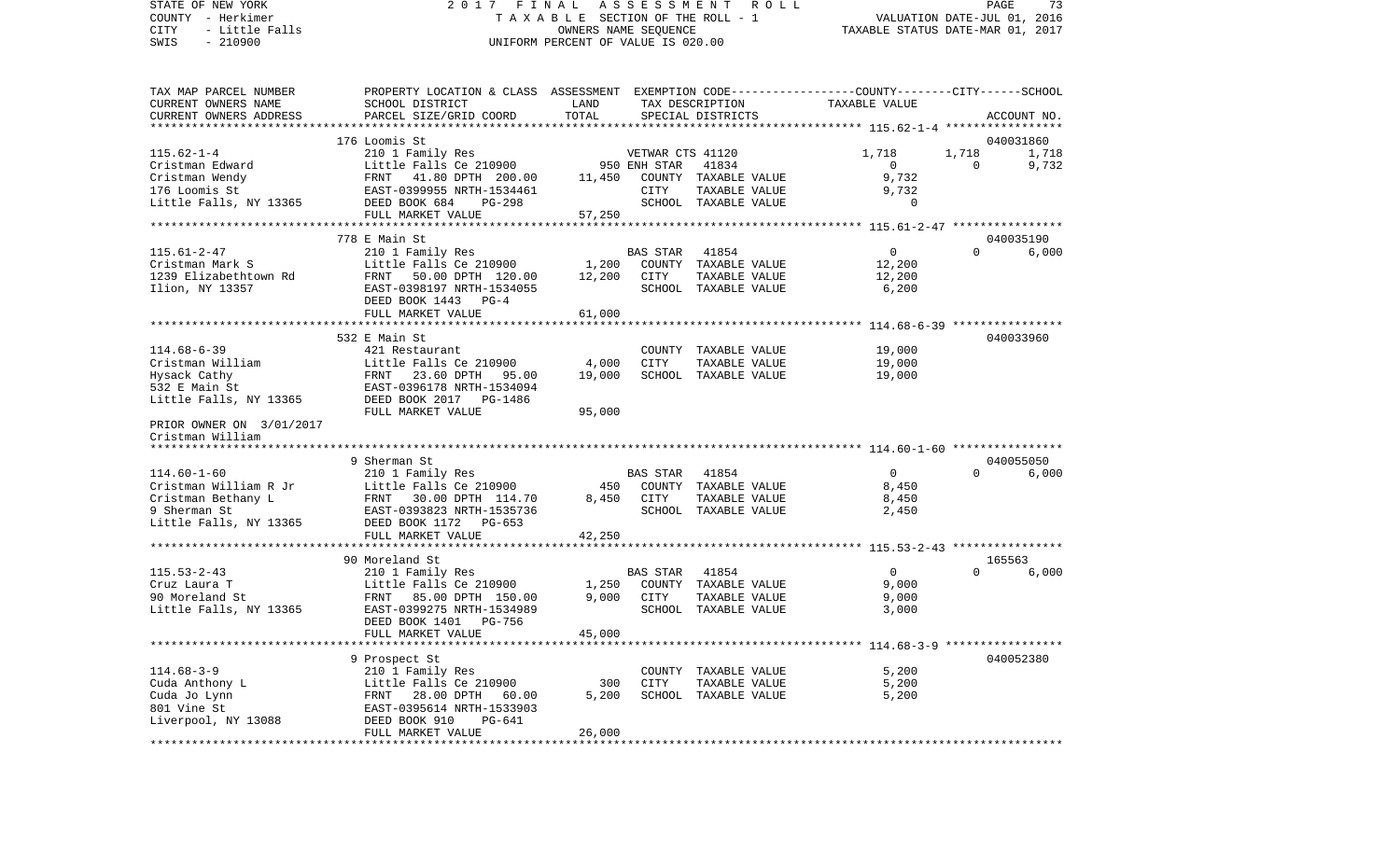STATE OF NEW YORK 2 0 1 7 F I N A L A S S E S S M E N T R O L L PAGE 74COUNTY - Herkimer **T A X A B L E SECTION OF THE ROLL - 1** VALUATION DATE-JUL 01, 2016 CITY - Little Falls OWNERS NAME SEQUENCE TAXABLE STATUS DATE-MAR 01, 2017 SWIS - 210900 UNIFORM PERCENT OF VALUE IS 020.00TAX MAP PARCEL NUMBER PROPERTY LOCATION & CLASS ASSESSMENT EXEMPTION CODE------------------COUNTY--------CITY------SCHOOL CURRENT OWNERS NAME SCHOOL DISTRICT LAND TAX DESCRIPTION TAXABLE VALUECURRENT OWNERS ADDRESS PARCEL SIZE/GRID COORD TOTAL SPECIAL DISTRICTS ACCOUNT NO. \*\*\*\*\*\*\*\*\*\*\*\*\*\*\*\*\*\*\*\*\*\*\*\*\*\*\*\*\*\*\*\*\*\*\*\*\*\*\*\*\*\*\*\*\*\*\*\*\*\*\*\*\*\*\*\*\*\*\*\*\*\*\*\*\*\*\*\*\*\*\*\*\*\*\*\*\*\*\*\*\*\*\*\*\*\*\*\*\*\*\*\*\*\*\*\*\*\*\*\*\*\*\* 114.59-4-84 \*\*\*\*\*\*\*\*\*\*\*\*\*\*\*\* 16 Pierce St 155418114.59-4-84 210 1 Family Res VETCOM CTS 41130 1,688 1,688 1,688 Cumm Shirley **Little Falls Ce 210900** 300 ENH STAR 41834 0 0 5,062 Cumm Jeffrey FRNT 50.00 DPTH 64.00 6,750 COUNTY TAXABLE VALUE 5,062 16 Pierce St EAST-0393611 NRTH-1534937 CITY TAXABLE VALUE 5,062 Little Falls, NY 13365 DEED BOOK 1338 PG-82 SCHOOL TAXABLE VALUE 0 FULL MARKET VALUE 33,750 \*\*\*\*\*\*\*\*\*\*\*\*\*\*\*\*\*\*\*\*\*\*\*\*\*\*\*\*\*\*\*\*\*\*\*\*\*\*\*\*\*\*\*\*\*\*\*\*\*\*\*\*\*\*\*\*\*\*\*\*\*\*\*\*\*\*\*\*\*\*\*\*\*\*\*\*\*\*\*\*\*\*\*\*\*\*\*\*\*\*\*\*\*\*\*\*\*\*\*\*\*\*\* 115.53-4-44 \*\*\*\*\*\*\*\*\*\*\*\*\*\*\*\* 70 Loomis St 192022115.53-4-44 210 1 Family Res COUNTY TAXABLE VALUE 17,900 Cummings John R Little Falls Ce 210900 950 CITY TAXABLE VALUE 17,900 Cummings Kathleen A FRNT 50.00 DPTH 120.00 17,900 SCHOOL TAXABLE VALUE 17,900 12255 Platten Rd EAST-0398591 NRTH-1534885Lyndonville, NY 14098 DEED BOOK 1568 PG-382 FULL MARKET VALUE 89,500 \*\*\*\*\*\*\*\*\*\*\*\*\*\*\*\*\*\*\*\*\*\*\*\*\*\*\*\*\*\*\*\*\*\*\*\*\*\*\*\*\*\*\*\*\*\*\*\*\*\*\*\*\*\*\*\*\*\*\*\*\*\*\*\*\*\*\*\*\*\*\*\*\*\*\*\*\*\*\*\*\*\*\*\*\*\*\*\*\*\*\*\*\*\*\*\*\*\*\*\*\*\*\* 115.62-1-15 \*\*\*\*\*\*\*\*\*\*\*\*\*\*\*\* 218 Loomis St 198752115.62-1-15 210 1 Family Res COUNTY TAXABLE VALUE 10,000 Custodian Richard Foronjy Equi Little Falls Ce 210900 1,000 CITY TAXABLE VALUE 10,000 2125 Buckskin Dr FRNT 40.00 DPTH 200.00 10,000 SCHOOL TAXABLE VALUE 10,000 Los Osos, CA 93402 EAST-0400424 NRTH-1534227 DEED BOOK 1610 PG-588FULL MARKET VALUE 50,000 \*\*\*\*\*\*\*\*\*\*\*\*\*\*\*\*\*\*\*\*\*\*\*\*\*\*\*\*\*\*\*\*\*\*\*\*\*\*\*\*\*\*\*\*\*\*\*\*\*\*\*\*\*\*\*\*\*\*\*\*\*\*\*\*\*\*\*\*\*\*\*\*\*\*\*\*\*\*\*\*\*\*\*\*\*\*\*\*\*\*\*\*\*\*\*\*\*\*\*\*\*\*\* 114.59-1-44 \*\*\*\*\*\*\*\*\*\*\*\*\*\*\*\* 5 Valley Brook Dr 040059220 114.59-1-44 210 1 Family Res VETFUND CT 41101 5,000 5,000 0 Czernecki Ludwick E Little Falls Ce 210900 2,400 ENH STAR 41834 0 0 0 13,100 Czernecki Dora A FRNT 85.00 DPTH 125.00 22,450 COUNTY TAXABLE VALUE 17,450 5 Valley Brook Dr EAST-0391722 NRTH-1535727 CITY TAXABLE VALUE 17,450 Little Falls, NY 13365 DEED BOOK 00619 PG-00252 SCHOOL TAXABLE VALUE 9,350 FULL MARKET VALUE 112,250 \*\*\*\*\*\*\*\*\*\*\*\*\*\*\*\*\*\*\*\*\*\*\*\*\*\*\*\*\*\*\*\*\*\*\*\*\*\*\*\*\*\*\*\*\*\*\*\*\*\*\*\*\*\*\*\*\*\*\*\*\*\*\*\*\*\*\*\*\*\*\*\*\*\*\*\*\*\*\*\*\*\*\*\*\*\*\*\*\*\*\*\*\*\*\*\*\*\*\*\*\*\*\* 114.67-1-17 \*\*\*\*\*\*\*\*\*\*\*\*\*\*\*\* 110 Furnace St 040018150114.67-1-17 220 2 Family Res COUNTY TAXABLE VALUE 6,000 Daley Christel R Little Falls Ce 210900 650 CITY TAXABLE VALUE 6,000 Bentley Avery T FRNT 89.00 DPTH 248.00 6,000 SCHOOL TAXABLE VALUE 6,000 EAST-0393781 NRTH-1534202 Little Falls, NY 13365 DEED BOOK 2017 PG-1184 FULL MARKET VALUE 30,000 \*\*\*\*\*\*\*\*\*\*\*\*\*\*\*\*\*\*\*\*\*\*\*\*\*\*\*\*\*\*\*\*\*\*\*\*\*\*\*\*\*\*\*\*\*\*\*\*\*\*\*\*\*\*\*\*\*\*\*\*\*\*\*\*\*\*\*\*\*\*\*\*\*\*\*\*\*\*\*\*\*\*\*\*\*\*\*\*\*\*\*\*\*\*\*\*\*\*\*\*\*\*\* 114.68-2-20 \*\*\*\*\*\*\*\*\*\*\*\*\*\*\*\* 57 Furnace St 185877114.68-2-20 220 2 Family Res COUNTY TAXABLE VALUE 8,450 Daley Daniel Talls Ce 210900 450 CITY 293 Lottville Rd FRNT 25.00 DPTH 200.00 8,450 SCHOOL TAXABLE VALUE 8,450 Dolgeville, NY 13329 EAST-0394383 NRTH-1533773 DEED BOOK 1531 PG-391 FULL MARKET VALUE 42,250 \*\*\*\*\*\*\*\*\*\*\*\*\*\*\*\*\*\*\*\*\*\*\*\*\*\*\*\*\*\*\*\*\*\*\*\*\*\*\*\*\*\*\*\*\*\*\*\*\*\*\*\*\*\*\*\*\*\*\*\*\*\*\*\*\*\*\*\*\*\*\*\*\*\*\*\*\*\*\*\*\*\*\*\*\*\*\*\*\*\*\*\*\*\*\*\*\*\*\*\*\*\*\*\*\*\*\*\*\*\*\*\*\*\*\*\*\*\*\*\*\*\*\*\*\*\*\*\*\*\*\*\*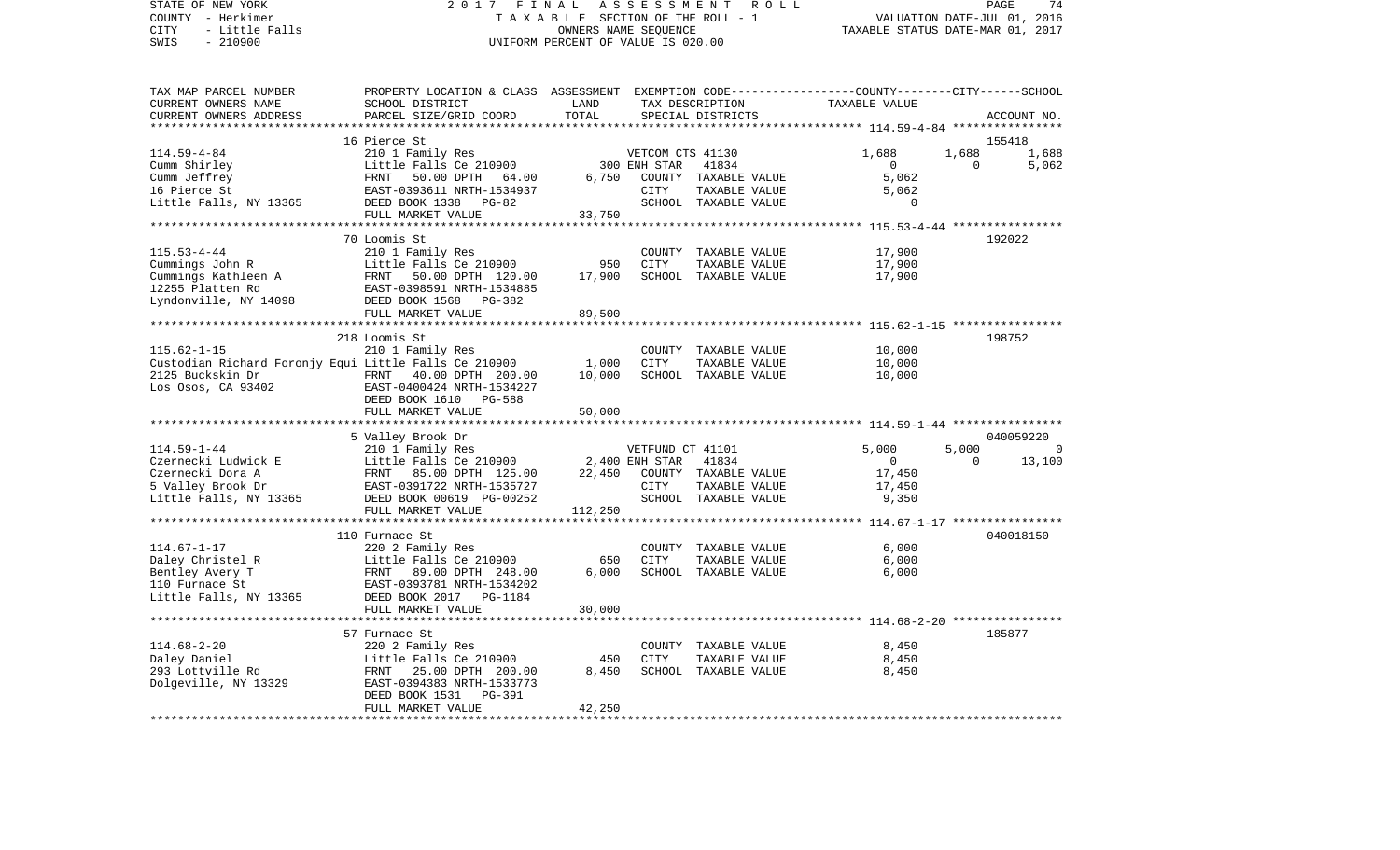| STATE OF NEW YORK<br>COUNTY - Herkimer<br>- Little Falls<br>CITY<br>SWIS<br>$-210900$ | 2017<br>FINAL<br>TAXABLE SECTION OF THE ROLL - 1<br>UNIFORM PERCENT OF VALUE IS 020.00                                                                           | PAGE<br>75<br>R O L L<br>VALUATION DATE-JUL 01, 2016<br>TAXABLE STATUS DATE-MAR 01, 2017 |                                    |                                                                        |                                                            |          |                    |
|---------------------------------------------------------------------------------------|------------------------------------------------------------------------------------------------------------------------------------------------------------------|------------------------------------------------------------------------------------------|------------------------------------|------------------------------------------------------------------------|------------------------------------------------------------|----------|--------------------|
| TAX MAP PARCEL NUMBER<br>CURRENT OWNERS NAME<br>CURRENT OWNERS ADDRESS                | PROPERTY LOCATION & CLASS ASSESSMENT EXEMPTION CODE---------------COUNTY-------CITY------SCHOOL<br>SCHOOL DISTRICT<br>PARCEL SIZE/GRID COORD                     | LAND<br>TOTAL<br>**********                                                              |                                    | TAX DESCRIPTION<br>SPECIAL DISTRICTS                                   | TAXABLE VALUE<br>*********** 114.68-1-11 ***************** |          | ACCOUNT NO.        |
|                                                                                       | 8 King St                                                                                                                                                        |                                                                                          |                                    |                                                                        |                                                            |          | 040027180          |
| $114.68 - 1 - 11$<br>Daley Daniel P.K.<br>293 Lottville Rd<br>Dolgeville, NY 13329    | 210 1 Family Res<br>Little Falls Ce 210900<br>FRNT 55.00 DPTH 54.00<br>EAST-0394084 NRTH-1533694<br>DEED BOOK 1423 PG-706<br>FULL MARKET VALUE                   | 300<br>7,000<br>35,000                                                                   | CITY                               | COUNTY TAXABLE VALUE<br>TAXABLE VALUE<br>SCHOOL TAXABLE VALUE          | 7,000<br>7,000<br>7,000                                    |          |                    |
|                                                                                       | ***********************                                                                                                                                          | *************                                                                            |                                    |                                                                        | ************************ 114.60-2-52 *****************     |          |                    |
|                                                                                       | 14 High St                                                                                                                                                       |                                                                                          |                                    |                                                                        |                                                            |          | 040024300          |
| $114.60 - 2 - 52$<br>Daley George<br>14 High St<br>Little Falls, NY 13365             | 210 1 Family Res<br>Little Falls Ce 210900<br>FRNT 50.00 DPTH 300.00<br>EAST-0396248 NRTH-1535625<br>DEED BOOK 1233 PG-272                                       | 1,000<br>10,500                                                                          | <b>BAS STAR</b><br>CITY            | 41854<br>COUNTY TAXABLE VALUE<br>TAXABLE VALUE<br>SCHOOL TAXABLE VALUE | $\overline{0}$<br>10,500<br>10,500<br>4,500                | $\Omega$ | 6,000              |
|                                                                                       | FULL MARKET VALUE<br>*******************                                                                                                                         | 52,500                                                                                   |                                    |                                                                        |                                                            |          |                    |
|                                                                                       |                                                                                                                                                                  |                                                                                          |                                    |                                                                        | ************************* 115.53-4-46 ****************     |          |                    |
| $115.53 - 4 - 46$                                                                     | 76 Loomis St                                                                                                                                                     |                                                                                          |                                    |                                                                        | 1,100                                                      | 1,100    | 153494             |
| Daly Helen                                                                            | 210 1 Family Res<br>Little Falls Ce 210900                                                                                                                       |                                                                                          | VETFUND CT 41101<br>600 ENH STAR   | 41834                                                                  | $\overline{0}$                                             | $\Omega$ | 0<br>9,400         |
| Daly, Uerz, Bodin<br>76 Loomis St<br>76 Loomis St<br>Little Falls, NY 13365           | FRNT 30.00 DPTH 120.00<br>EAST-0398648 NRTH-1534846<br>DEED BOOK 1326 PG-729                                                                                     | 9,400                                                                                    | CITY                               | COUNTY TAXABLE VALUE<br>TAXABLE VALUE<br>SCHOOL TAXABLE VALUE          | 8,300<br>8,300<br>$\Omega$                                 |          |                    |
|                                                                                       | FULL MARKET VALUE                                                                                                                                                | 47,000                                                                                   |                                    |                                                                        |                                                            |          |                    |
|                                                                                       | *************************                                                                                                                                        |                                                                                          |                                    |                                                                        |                                                            |          |                    |
|                                                                                       | 291 Church St                                                                                                                                                    |                                                                                          |                                    |                                                                        | 3,000                                                      | 3,000    | 040047580<br>3,000 |
| $114.59 - 1 - 17$<br>Daniels Robert R                                                 | 210 1 Family Res<br>Little Falls Ce 210900                                                                                                                       |                                                                                          | VETCOM CTS 41130<br>1,850 ENH STAR | 41834                                                                  | $\overline{0}$                                             | $\Omega$ | 9,900              |
| Daniels Donna<br>291 Church St<br>Little Falls, NY 13365                              | FRNT 80.00 DPTH 140.50<br>EAST-0392669 NRTH-1536055<br>DEED BOOK 777<br>PG-716<br>FULL MARKET VALUE                                                              | 12,900<br>64,500                                                                         | CITY                               | COUNTY TAXABLE VALUE<br>TAXABLE VALUE<br>SCHOOL TAXABLE VALUE          | 9,900<br>9,900<br>$\overline{0}$                           |          |                    |
|                                                                                       | ***************                                                                                                                                                  |                                                                                          |                                    |                                                                        | ************************ 114.68-6-49 *****************     |          |                    |
| $114.68 - 6 - 49$<br>Dardzinski David<br>584 E Main St<br>Little Falls, NY 13365      | 582 E Main St<br>481 Att row bldg<br>Little Falls Ce 210900<br>FRNT 38.00 DPTH 120.00<br>EAST-0396479 NRTH-1534264<br>DEED BOOK 1505 PG-534<br>FULL MARKET VALUE | 4,000<br>20,000<br>100,000                                                               | CITY                               | COUNTY TAXABLE VALUE<br>TAXABLE VALUE<br>SCHOOL TAXABLE VALUE          | 20,000<br>20,000<br>20,000                                 |          | 181665             |
|                                                                                       | ******************                                                                                                                                               |                                                                                          |                                    |                                                                        |                                                            |          |                    |
|                                                                                       | 26 King St                                                                                                                                                       |                                                                                          |                                    |                                                                        |                                                            |          | 160085             |
| $114.67 - 1 - 49$<br>Dardzinski David J<br>584 E Main St<br>Little Falls, NY 13365    | 210 1 Family Res<br>Little Falls Ce 210900<br>FRNT 30.00 DPTH 318.00<br>EAST-0393854 NRTH-1533689<br>DEED BOOK 1365<br>PG-460<br>FULL MARKET VALUE               | 350<br>2,950<br>14,750                                                                   | <b>CITY</b>                        | COUNTY TAXABLE VALUE<br>TAXABLE VALUE<br>SCHOOL TAXABLE VALUE          | 2,950<br>2,950<br>2,950                                    |          |                    |
|                                                                                       |                                                                                                                                                                  |                                                                                          |                                    |                                                                        |                                                            |          |                    |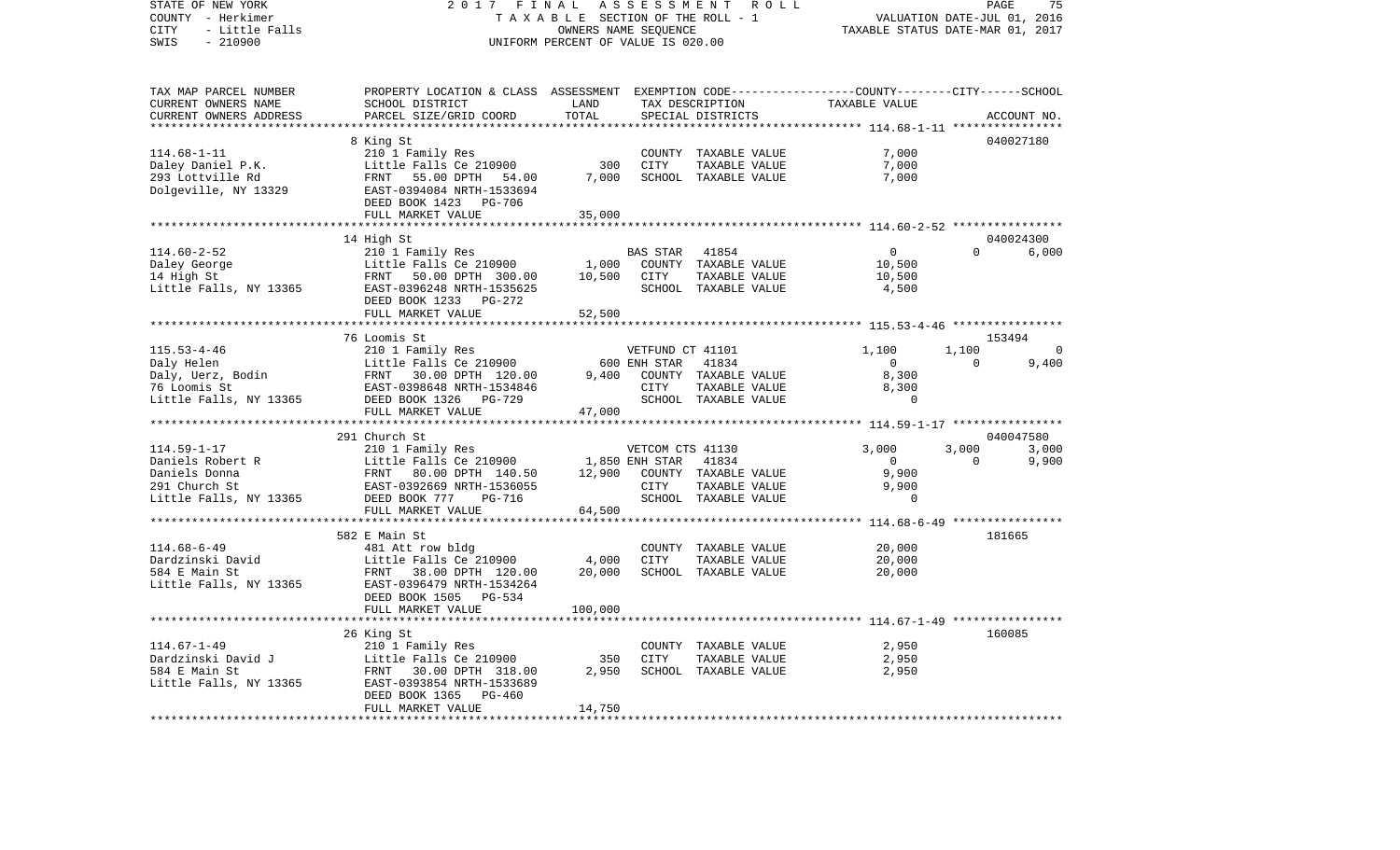| STATE OF NEW YORK<br>COUNTY - Herkimer<br><b>CITY</b><br>- Little Falls<br>SWIS<br>$-210900$                | 2017 FINAL ASSESSMENT ROLL<br>T A X A B L E SECTION OF THE ROLL - 1<br>UNIFORM PERCENT OF VALUE IS 020.00                                                                                 | PAGE<br>76<br>VALUATION DATE-JUL 01, 2016<br>TAXABLE STATUS DATE-MAR 01, 2017 |                        |                                                                            |                                             |                   |
|-------------------------------------------------------------------------------------------------------------|-------------------------------------------------------------------------------------------------------------------------------------------------------------------------------------------|-------------------------------------------------------------------------------|------------------------|----------------------------------------------------------------------------|---------------------------------------------|-------------------|
| TAX MAP PARCEL NUMBER<br>CURRENT OWNERS NAME<br>CURRENT OWNERS ADDRESS                                      | PROPERTY LOCATION & CLASS ASSESSMENT EXEMPTION CODE----------------COUNTY-------CITY------SCHOOL<br>SCHOOL DISTRICT<br>PARCEL SIZE/GRID COORD                                             | LAND<br>TOTAL                                                                 |                        | TAX DESCRIPTION<br>SPECIAL DISTRICTS                                       | TAXABLE VALUE                               | ACCOUNT NO.       |
|                                                                                                             |                                                                                                                                                                                           |                                                                               |                        |                                                                            |                                             |                   |
| $114.60 - 5 - 24$<br>Darling Caitlin E<br>547 E Gansevoort St<br>Little Falls, NY 13365                     | 547 E Gansevoort St<br>210 1 Family Res<br>Little Falls Ce 210900<br>FRNT 60.00 DPTH 142.00<br>EAST-0396442 NRTH-1534817<br>DEED BOOK 1483 PG-478<br>FULL MARKET VALUE                    | 1,250<br>20,650<br>103,250                                                    | CITY                   | COUNTY TAXABLE VALUE<br>TAXABLE VALUE<br>SCHOOL TAXABLE VALUE              | 20,650<br>20,650<br>20,650                  | 040019110         |
|                                                                                                             |                                                                                                                                                                                           |                                                                               |                        |                                                                            |                                             |                   |
| $115.53 - 2 - 65$<br>Darrach Timothy W<br>112 Loomis St<br>Little Falls, NY 13365 EAST-0399102 NRTH-1534690 | Court St<br>311 Res vac land<br>Little Falls Ce 210900<br>FRNT 20.00 DPTH 70.00<br>DEED BOOK 925<br><b>PG-494</b>                                                                         | 200<br>200                                                                    | <b>CITY</b>            | COUNTY TAXABLE VALUE<br>TAXABLE VALUE<br>SCHOOL TAXABLE VALUE              | 200<br>200<br>200                           | 040012390         |
|                                                                                                             | FULL MARKET VALUE                                                                                                                                                                         | 1,000                                                                         |                        |                                                                            |                                             |                   |
|                                                                                                             | 112 Loomis St                                                                                                                                                                             |                                                                               |                        |                                                                            |                                             | 040030870         |
| $115.53 - 2 - 66$<br>Darrach Timothy W<br>112 Loomis St<br>Little Falls, NY 13365                           | 210 1 Family Res<br>Little Falls Ce 210900<br>FRNT 50.00 DPTH 154.00<br>EAST-0399053 NRTH-1534647<br>DEED BOOK 925<br>PG-494<br>FULL MARKET VALUE                                         | 47,500                                                                        | BAS STAR<br>9,500 CITY | 41854<br>950 COUNTY TAXABLE VALUE<br>TAXABLE VALUE<br>SCHOOL TAXABLE VALUE | $\overline{0}$<br>9,500<br>9,500<br>3,500   | $\Omega$<br>6,000 |
|                                                                                                             | 353-355 W Main St                                                                                                                                                                         |                                                                               |                        |                                                                            |                                             | 040037770         |
| $114.75 - 2 - 23$<br>Darrow Donald<br>Bull Hill Rd<br>PO Box 84<br>Cold Brook, NY 13324                     | 220 2 Family Res<br>Little Falls Ce 210900<br>Little Falls Ce 210900<br>FRNT   30.00 DPTH   90.00<br>EAST-0393642 NRTH-1531433<br>DEED BOOK 1263 PG-709                                   | 500<br>6,600                                                                  | CITY                   | COUNTY TAXABLE VALUE<br>TAXABLE VALUE<br>SCHOOL TAXABLE VALUE              | 6,600<br>6,600<br>6,600                     |                   |
|                                                                                                             | FULL MARKET VALUE                                                                                                                                                                         | 33,000                                                                        |                        |                                                                            |                                             |                   |
|                                                                                                             |                                                                                                                                                                                           |                                                                               |                        |                                                                            |                                             | 040053370         |
| $114.68 - 4 - 7$<br>Davern Jeffrey S<br>120 Prospect St<br>Little Falls, NY 13365                           | 120 Prospect St<br>210 1 Family Res<br>Little Falls Ce 210900<br>E R1<br>83x83<br>78.20 DPTH 51.60<br>FRNT<br>EAST-0394591 NRTH-1534245<br>DEED BOOK 931<br>$PG-308$<br>FULL MARKET VALUE | 1,300<br>15,300 CITY<br>76,500                                                | BAS STAR               | 41854<br>COUNTY TAXABLE VALUE<br>TAXABLE VALUE<br>SCHOOL TAXABLE VALUE     | $\overline{0}$<br>15,300<br>15,300<br>9,300 | $\Omega$<br>6,000 |
|                                                                                                             |                                                                                                                                                                                           |                                                                               |                        |                                                                            |                                             |                   |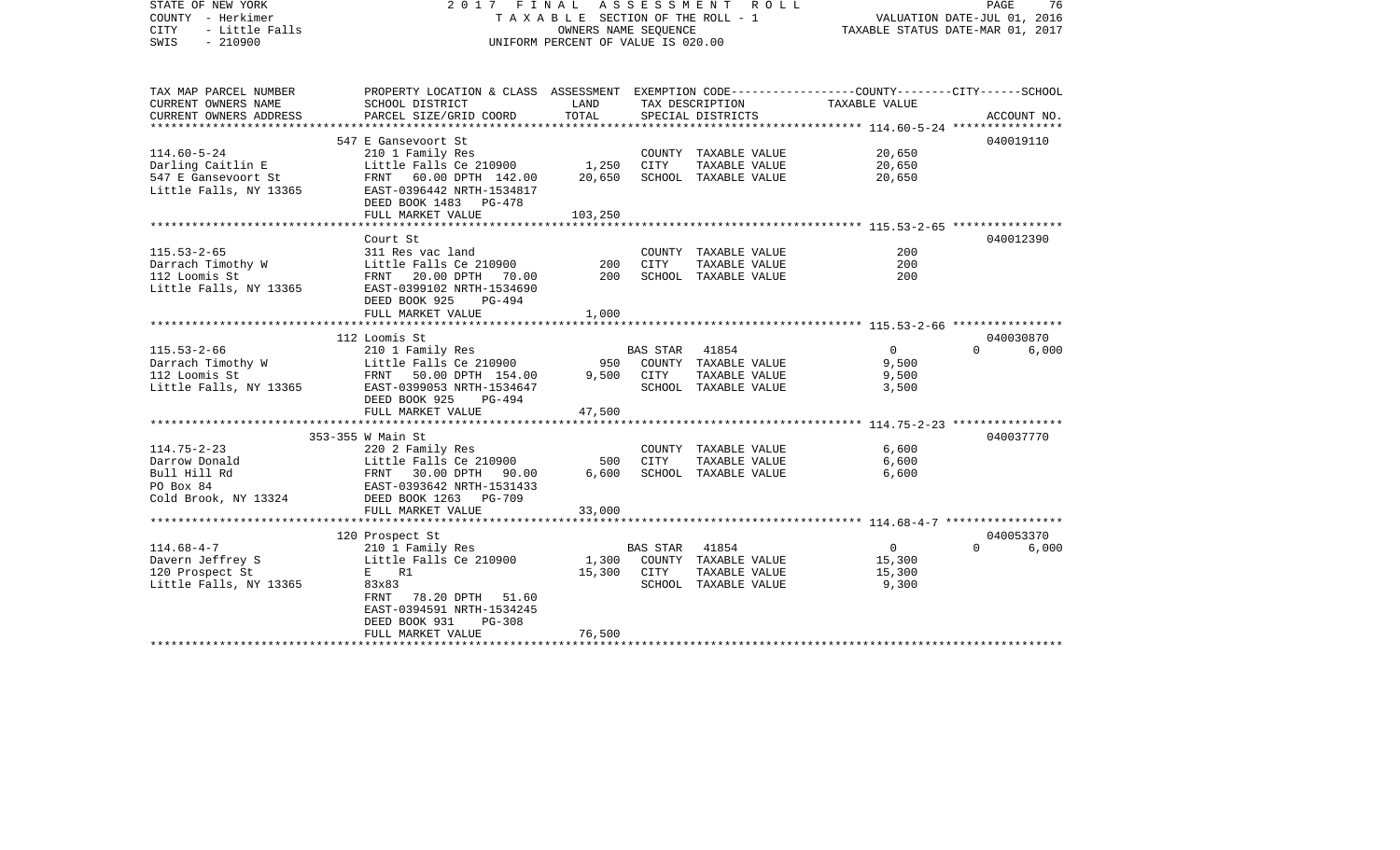STATE OF NEW YORK 2 0 1 7 F I N A L A S S E S S M E N T R O L L PAGE 77COUNTY - Herkimer T A X A B L E SECTION OF THE ROLL - 1 CITY - Little Falls OWNERS NAME SEQUENCE TAXABLE STATUS DATE-MAR 01, 2017 SWIS - 210900 UNIFORM PERCENT OF VALUE IS 020.00TAX MAP PARCEL NUMBER PROPERTY LOCATION & CLASS ASSESSMENT EXEMPTION CODE------------------COUNTY--------CITY------SCHOOL CURRENT OWNERS NAME SCHOOL DISTRICT LAND TAX DESCRIPTION TAXABLE VALUE

VALUATION DATE-JUL 01, 2016

CURRENT OWNERS ADDRESS PARCEL SIZE/GRID COORD TOTAL SPECIAL DISTRICTS ACCOUNT NO. \*\*\*\*\*\*\*\*\*\*\*\*\*\*\*\*\*\*\*\*\*\*\*\*\*\*\*\*\*\*\*\*\*\*\*\*\*\*\*\*\*\*\*\*\*\*\*\*\*\*\*\*\*\*\*\*\*\*\*\*\*\*\*\*\*\*\*\*\*\*\*\*\*\*\*\*\*\*\*\*\*\*\*\*\*\*\*\*\*\*\*\*\*\*\*\*\*\*\*\*\*\*\* 114.59-4-52 \*\*\*\*\*\*\*\*\*\*\*\*\*\*\*\* 18 Arthur St 040002700114.59-4-52 210 1 Family Res BAS STAR 41854 0 0 6,000 Davis Crystal J Little Falls Ce 210900 1,150 COUNTY TAXABLE VALUE 12,450 18 Arthur St FRNT 60.00 DPTH 110.00 12,450 CITY TAXABLE VALUE 12,450 Little Falls, NY 13365 EAST-0393266 NRTH-1535161 SCHOOL TAXABLE VALUE 6,450 DEED BOOK 1224 PG-21 FULL MARKET VALUE 62,250 \*\*\*\*\*\*\*\*\*\*\*\*\*\*\*\*\*\*\*\*\*\*\*\*\*\*\*\*\*\*\*\*\*\*\*\*\*\*\*\*\*\*\*\*\*\*\*\*\*\*\*\*\*\*\*\*\*\*\*\*\*\*\*\*\*\*\*\*\*\*\*\*\*\*\*\*\*\*\*\*\*\*\*\*\*\*\*\*\*\*\*\*\*\*\*\*\*\*\*\*\*\*\* 114.60-5-6 \*\*\*\*\*\*\*\*\*\*\*\*\*\*\*\*\* 49 Jackson St 040025350114.60-5-6 210 1 Family Res VETWAR CTS 41120 1,800 1,800 1,800 1,800 Davy Keith J **Little Falls Ce 210900** 1,200 BAS STAR 41854 0 0 0 6,000 Davy Marion FRNT 60.00 DPTH 120.00 22,000 COUNTY TAXABLE VALUE 20,200 49 Jackson St EAST-0396269 NRTH-1535156 CITY TAXABLE VALUE 20,200 Little Falls, NY 13365 DEED BOOK 780 PG-268 SCHOOL TAXABLE VALUE 14,200 FULL MARKET VALUE 110,000 \*\*\*\*\*\*\*\*\*\*\*\*\*\*\*\*\*\*\*\*\*\*\*\*\*\*\*\*\*\*\*\*\*\*\*\*\*\*\*\*\*\*\*\*\*\*\*\*\*\*\*\*\*\*\*\*\*\*\*\*\*\*\*\*\*\*\*\*\*\*\*\*\*\*\*\*\*\*\*\*\*\*\*\*\*\*\*\*\*\*\*\*\*\*\*\*\*\*\*\*\*\*\* 114.60-1-74 \*\*\*\*\*\*\*\*\*\*\*\*\*\*\*\* 122 W Monroe St 04004650012.450 114.60-1-74 210 1 Family Res ENH STAR 41834 0 0 0 Dawes Heather Little Falls Ce 210900 1,600 COUNTY TAXABLE VALUE 12,450 122 W Monroe St FRNT 60.00 DPTH 150.00 12,450 CITY TAXABLE VALUE 12,450 Little Falls, NY 13365 EAST-0394262 NRTH-1535303 SCHOOL TAXABLE VALUE 0 DEED BOOK 677 PG-627FULL MARKET VALUE 62,250 \*\*\*\*\*\*\*\*\*\*\*\*\*\*\*\*\*\*\*\*\*\*\*\*\*\*\*\*\*\*\*\*\*\*\*\*\*\*\*\*\*\*\*\*\*\*\*\*\*\*\*\*\*\*\*\*\*\*\*\*\*\*\*\*\*\*\*\*\*\*\*\*\*\*\*\*\*\*\*\*\*\*\*\*\*\*\*\*\*\*\*\*\*\*\*\*\*\*\*\*\*\*\* 115.62-1-82 \*\*\*\*\*\*\*\*\*\*\*\*\*\*\*\* 242 Burwell St 040007350115.62-1-82 541 Bowlng alley COUNTY TAXABLE VALUE 50,000 Dawley Randall P **Little Falls Ce 210900** 7,350 CITY TAXABLE VALUE 50,000 PO Box 943 ACRES 1.50 BANK 641 50,000 SCHOOL TAXABLE VALUE 50,000 Little Falls, NY 13365 EAST-0400637 NRTH-1533759 DEED BOOK 887 PG-351 FULL MARKET VALUE 250,000 \*\*\*\*\*\*\*\*\*\*\*\*\*\*\*\*\*\*\*\*\*\*\*\*\*\*\*\*\*\*\*\*\*\*\*\*\*\*\*\*\*\*\*\*\*\*\*\*\*\*\*\*\*\*\*\*\*\*\*\*\*\*\*\*\*\*\*\*\*\*\*\*\*\*\*\*\*\*\*\*\*\*\*\*\*\*\*\*\*\*\*\*\*\*\*\*\*\*\*\*\*\*\* 115.62-2-32 \*\*\*\*\*\*\*\*\*\*\*\*\*\*\*\* 193 Burwell St 040006450115.62-2-32 210 1 Family Res BAS STAR 41854 0 0 6,000 Day Brian P Little Falls Ce 210900 1,300 COUNTY TAXABLE VALUE 10,900 Day Melodie L FRNT 58.00 DPTH 150.00 10,900 CITY TAXABLE VALUE 10,900 EAST-0399786 NRTH-1533864 Little Falls, NY 13365 DEED BOOK 1161 PG-725 FULL MARKET VALUE 54,500 \*\*\*\*\*\*\*\*\*\*\*\*\*\*\*\*\*\*\*\*\*\*\*\*\*\*\*\*\*\*\*\*\*\*\*\*\*\*\*\*\*\*\*\*\*\*\*\*\*\*\*\*\*\*\*\*\*\*\*\*\*\*\*\*\*\*\*\*\*\*\*\*\*\*\*\*\*\*\*\*\*\*\*\*\*\*\*\*\*\*\*\*\*\*\*\*\*\*\*\*\*\*\* 115.37-1-17 \*\*\*\*\*\*\*\*\*\*\*\*\*\*\*\* 111 Millennium Ct 115.37-1-17 210 1 Family Res BAS STAR 41854 0 0 6,000 Day Christopher 1.800 COUNTY TAXABLE VALUE Day Shelley FRNT 130.00 DPTH 181.00 25,000 CITY TAXABLE VALUE 25,000 111 Millennium Ct ACRES 0.52 SCHOOL TAXABLE VALUE 19,000 Little Falls, NY 13365 EAST-0397085 NRTH-1538942 DEED BOOK 928 PG-122FULL MARKET VALUE 125,000 \*\*\*\*\*\*\*\*\*\*\*\*\*\*\*\*\*\*\*\*\*\*\*\*\*\*\*\*\*\*\*\*\*\*\*\*\*\*\*\*\*\*\*\*\*\*\*\*\*\*\*\*\*\*\*\*\*\*\*\*\*\*\*\*\*\*\*\*\*\*\*\*\*\*\*\*\*\*\*\*\*\*\*\*\*\*\*\*\*\*\*\*\*\*\*\*\*\*\*\*\*\*\*\*\*\*\*\*\*\*\*\*\*\*\*\*\*\*\*\*\*\*\*\*\*\*\*\*\*\*\*\*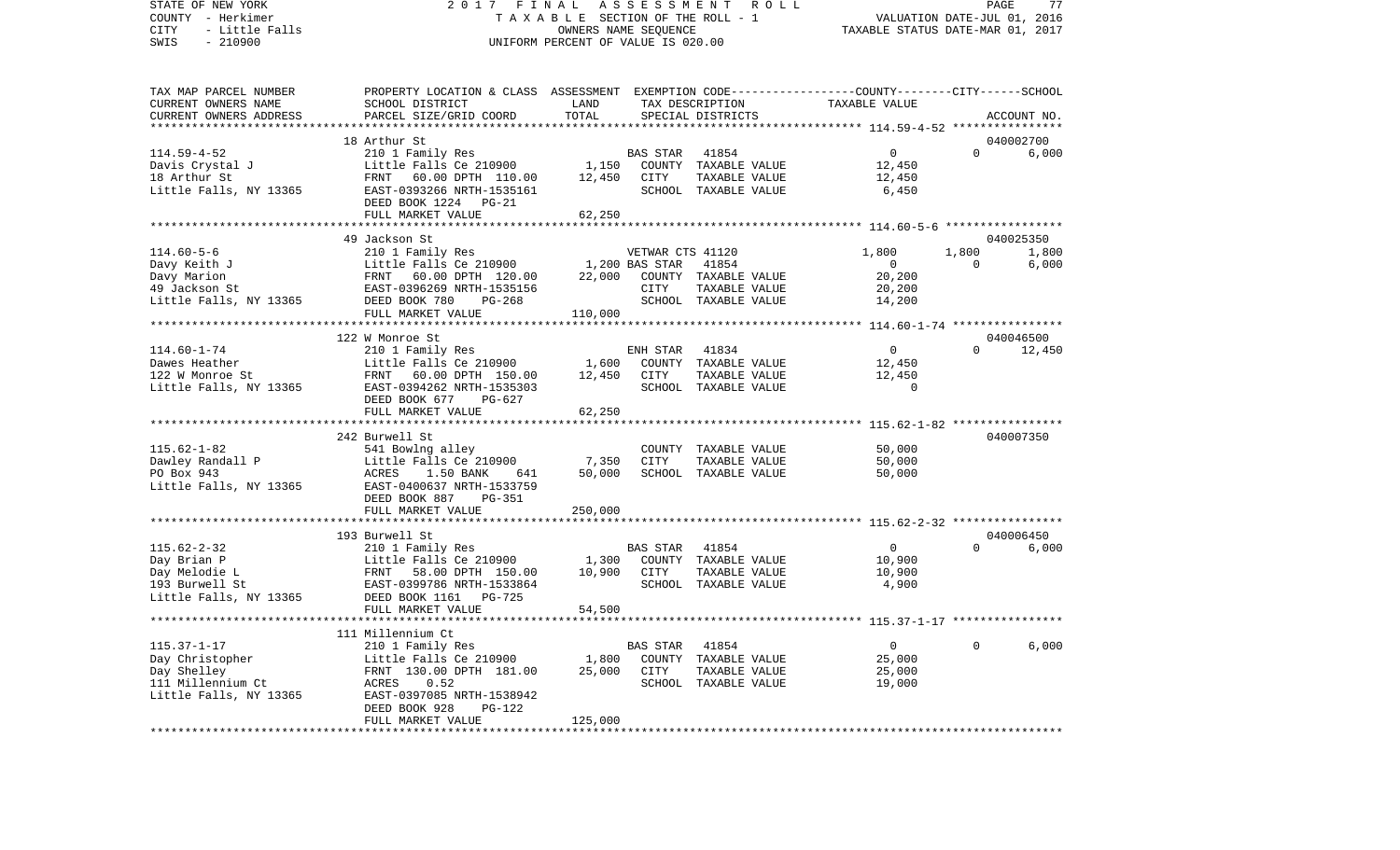STATE OF NEW YORK 2 0 1 7 F I N A L A S S E S S M E N T R O L L PAGE 78COUNTY - Herkimer **T A X A B L E SECTION OF THE ROLL - 1** VALUATION DATE-JUL 01, 2016 CITY - Little Falls OWNERS NAME SEQUENCE TAXABLE STATUS DATE-MAR 01, 2017 SWIS - 210900 UNIFORM PERCENT OF VALUE IS 020.00TAX MAP PARCEL NUMBER PROPERTY LOCATION & CLASS ASSESSMENT EXEMPTION CODE------------------COUNTY--------CITY------SCHOOL CURRENT OWNERS NAME SCHOOL DISTRICT LAND TAX DESCRIPTION TAXABLE VALUECURRENT OWNERS ADDRESS PARCEL SIZE/GRID COORD TOTAL SPECIAL DISTRICTS ACCOUNT NO. \*\*\*\*\*\*\*\*\*\*\*\*\*\*\*\*\*\*\*\*\*\*\*\*\*\*\*\*\*\*\*\*\*\*\*\*\*\*\*\*\*\*\*\*\*\*\*\*\*\*\*\*\*\*\*\*\*\*\*\*\*\*\*\*\*\*\*\*\*\*\*\*\*\*\*\*\*\*\*\*\*\*\*\*\*\*\*\*\*\*\*\*\*\*\*\*\*\*\*\*\*\*\* 115.37-1-18 \*\*\*\*\*\*\*\*\*\*\*\*\*\*\*\* Millennium Ct115.37-1-18 311 Res vac land COUNTY TAXABLE VALUE 1,000 Day Heather M **Little Falls Ce 210900** 1,000 CITY TAXABLE VALUE 1,000 111 Millennium Ct FRNT 125.00 DPTH 180.00 1,000 SCHOOL TAXABLE VALUE 1,000 Little Falls, NY 13365 ACRES 0.51 EAST-0397096 NRTH-1538815 DEED BOOK 1189 PG-966FULL MARKET VALUE 5,000 \*\*\*\*\*\*\*\*\*\*\*\*\*\*\*\*\*\*\*\*\*\*\*\*\*\*\*\*\*\*\*\*\*\*\*\*\*\*\*\*\*\*\*\*\*\*\*\*\*\*\*\*\*\*\*\*\*\*\*\*\*\*\*\*\*\*\*\*\*\*\*\*\*\*\*\*\*\*\*\*\*\*\*\*\*\*\*\*\*\*\*\*\*\*\*\*\*\*\*\*\*\*\* 115.53-1-32 \*\*\*\*\*\*\*\*\*\*\*\*\*\*\*\* 637 E Monroe St 040043980115.53-1-32 210 1 Family Res BAS STAR 41854 0 0 6,000 De Paolo Amanda L Little Falls Ce 210900 1,000 COUNTY TAXABLE VALUE 10,650 De Paolo Christopher FRNT 52.00 DPTH 120.00 10,650 CITY TAXABLE VALUE 10,650 637 E Monroe St EAST-0397547 NRTH-1535418 SCHOOL TAXABLE VALUE 4,650 Little Falls, NY 13365 DEED BOOK 1305 PG-567 FULL MARKET VALUE 53,250 \*\*\*\*\*\*\*\*\*\*\*\*\*\*\*\*\*\*\*\*\*\*\*\*\*\*\*\*\*\*\*\*\*\*\*\*\*\*\*\*\*\*\*\*\*\*\*\*\*\*\*\*\*\*\*\*\*\*\*\*\*\*\*\*\*\*\*\*\*\*\*\*\*\*\*\*\*\*\*\*\*\*\*\*\*\*\*\*\*\*\*\*\*\*\*\*\*\*\*\*\*\*\* 115.53-4-65 \*\*\*\*\*\*\*\*\*\*\*\*\*\*\*\* 73 Loomis St 040030240115.53-4-65 220 2 Family Res COUNTY TAXABLE VALUE 10,700 Dean Associates Little Falls Ce 210900 950 CITY TAXABLE VALUE 10,700 4663 Eggleston Ter FRNT 50.00 DPTH 120.00 10,700 SCHOOL TAXABLE VALUE 10,700 Fairfax, VA 22030 EAST-0398529 NRTH-1534710 DEED BOOK 764 PG-36 FULL MARKET VALUE 53,500 \*\*\*\*\*\*\*\*\*\*\*\*\*\*\*\*\*\*\*\*\*\*\*\*\*\*\*\*\*\*\*\*\*\*\*\*\*\*\*\*\*\*\*\*\*\*\*\*\*\*\*\*\*\*\*\*\*\*\*\*\*\*\*\*\*\*\*\*\*\*\*\*\*\*\*\*\*\*\*\*\*\*\*\*\*\*\*\*\*\*\*\*\*\*\*\*\*\*\*\*\*\*\* 114.76-2-86 \*\*\*\*\*\*\*\*\*\*\*\*\*\*\*\* 101-103 Flint Ave 040015720114.76-2-86 210 1 Family Res COUNTY TAXABLE VALUE 10,150 Dean Giovonna L Little Falls Ce 210900 350 CITY TAXABLE VALUE 10,150 Rovetto Edward N FRNT 74.00 DPTH 200.00 10,150 SCHOOL TAXABLE VALUE 10,150 1922 State Route 5S EAST-0395467 NRTH-1531114Little Falls, NY 13365 DEED BOOK 934 PG-431 FULL MARKET VALUE 50,750 \*\*\*\*\*\*\*\*\*\*\*\*\*\*\*\*\*\*\*\*\*\*\*\*\*\*\*\*\*\*\*\*\*\*\*\*\*\*\*\*\*\*\*\*\*\*\*\*\*\*\*\*\*\*\*\*\*\*\*\*\*\*\*\*\*\*\*\*\*\*\*\*\*\*\*\*\*\*\*\*\*\*\*\*\*\*\*\*\*\*\*\*\*\*\*\*\*\*\*\*\*\*\* 114.76-2-87 \*\*\*\*\*\*\*\*\*\*\*\*\*\*\*\*105 Flint Ave 040015750 114.76-2-87 311 Res vac land COUNTY TAXABLE VALUE 450Dean Giovonna L Little Falls Ce 210900 450 CITY TAXABLE VALUE 450 $450$ Rovetto Edward N FRNT 45.00 DPTH 120.00 450 SCHOOL TAXABLE VALUE 1922 State Route 5S EAST-0395496 NRTH-1531038Little Falls, NY 13365 DEED BOOK 934 PG-431 FULL MARKET VALUE 2,250 \*\*\*\*\*\*\*\*\*\*\*\*\*\*\*\*\*\*\*\*\*\*\*\*\*\*\*\*\*\*\*\*\*\*\*\*\*\*\*\*\*\*\*\*\*\*\*\*\*\*\*\*\*\*\*\*\*\*\*\*\*\*\*\*\*\*\*\*\*\*\*\*\*\*\*\*\*\*\*\*\*\*\*\*\*\*\*\*\*\*\*\*\*\*\*\*\*\*\*\*\*\*\* 115.61-1-10.2 \*\*\*\*\*\*\*\*\*\*\*\*\*\* 610 Albany St 040000360 115.61-1-10.2 220 2 Family Res COUNTY TAXABLE VALUE 10,000 Dean Giovonna L Little Falls Ce 210900 450 CITY TAXABLE VALUE 10,000 Rovetto Edward N FRNT 92.40 DPTH 80.00 10.000 SCHOOL TAXABLE VALUE 10.000 1922 State Route 5S EAST-0397266 NRTH-1534333 Little Falls, NY 13365 DEED BOOK 934 PG-427 FULL MARKET VALUE 50,000 \*\*\*\*\*\*\*\*\*\*\*\*\*\*\*\*\*\*\*\*\*\*\*\*\*\*\*\*\*\*\*\*\*\*\*\*\*\*\*\*\*\*\*\*\*\*\*\*\*\*\*\*\*\*\*\*\*\*\*\*\*\*\*\*\*\*\*\*\*\*\*\*\*\*\*\*\*\*\*\*\*\*\*\*\*\*\*\*\*\*\*\*\*\*\*\*\*\*\*\*\*\*\*\*\*\*\*\*\*\*\*\*\*\*\*\*\*\*\*\*\*\*\*\*\*\*\*\*\*\*\*\*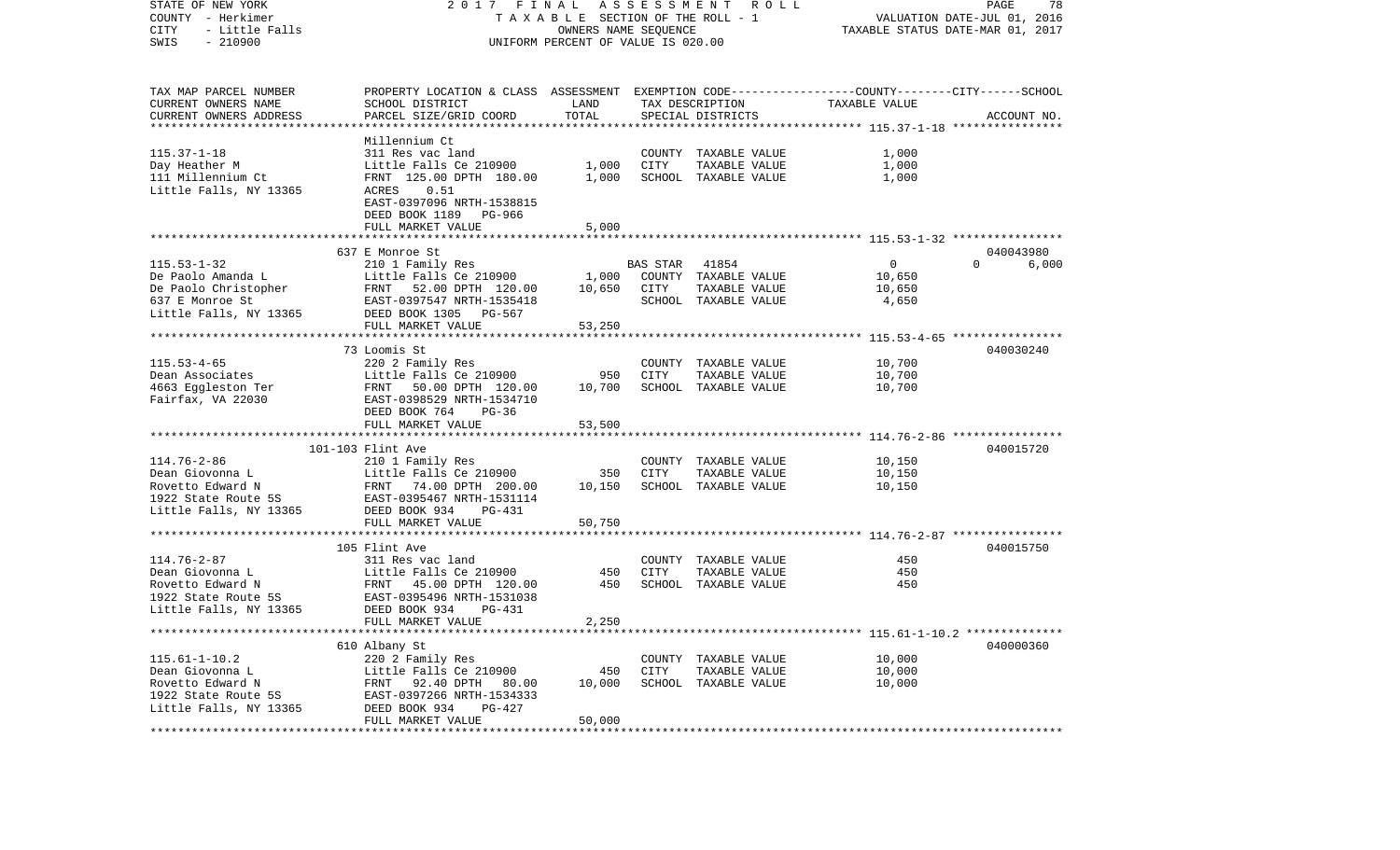## STATE OF NEW YORK 2 0 1 7 F I N A L A S S E S S M E N T R O L L PAGE 79COUNTY - Herkimer T A X A B L E SECTION OF THE ROLL - 1 VALUATION DATE-JUL 01, 2016 CITY - Little Falls OWNERS NAME SEQUENCE TAXABLE STATUS DATE-MAR 01, 2017 UNIFORM PERCENT OF VALUE IS 020.00

79

| TAX MAP PARCEL NUMBER<br>CURRENT OWNERS NAME                                                                                                                                                                                               | PROPERTY LOCATION & CLASS ASSESSMENT EXEMPTION CODE---------------COUNTY-------CITY------SCHOOL<br>SCHOOL DISTRICT | LAND                                          |                  | TAX DESCRIPTION                                                                                                                                                                                                                                                                                                                                                                                                                                                                               | TAXABLE VALUE  |                |                          |
|--------------------------------------------------------------------------------------------------------------------------------------------------------------------------------------------------------------------------------------------|--------------------------------------------------------------------------------------------------------------------|-----------------------------------------------|------------------|-----------------------------------------------------------------------------------------------------------------------------------------------------------------------------------------------------------------------------------------------------------------------------------------------------------------------------------------------------------------------------------------------------------------------------------------------------------------------------------------------|----------------|----------------|--------------------------|
| CURRENT OWNERS ADDRESS                                                                                                                                                                                                                     | PARCEL SIZE/GRID COORD                                                                                             | TOTAL                                         |                  | SPECIAL DISTRICTS                                                                                                                                                                                                                                                                                                                                                                                                                                                                             |                |                | ACCOUNT NO.              |
|                                                                                                                                                                                                                                            |                                                                                                                    |                                               |                  |                                                                                                                                                                                                                                                                                                                                                                                                                                                                                               |                |                |                          |
|                                                                                                                                                                                                                                            | 57 Alexander St                                                                                                    |                                               |                  |                                                                                                                                                                                                                                                                                                                                                                                                                                                                                               |                |                | 040000990                |
| $115.53 - 4 - 69$                                                                                                                                                                                                                          | 210 1 Family Res<br>Little Falls Ce 210900                                                                         |                                               | BAS STAR         | 41854                                                                                                                                                                                                                                                                                                                                                                                                                                                                                         |                | 0<br>$\Omega$  | 6,000                    |
| Dean William E                                                                                                                                                                                                                             |                                                                                                                    | 550                                           |                  | COUNTY TAXABLE VALUE                                                                                                                                                                                                                                                                                                                                                                                                                                                                          | 16,000         |                |                          |
| 57 Alexander St                                                                                                                                                                                                                            | FRNT 40.00 DPTH 65.00                                                                                              | 16,000                                        | CITY             | TAXABLE VALUE                                                                                                                                                                                                                                                                                                                                                                                                                                                                                 | 16,000         |                |                          |
| Little Falls, NY 13365                                                                                                                                                                                                                     | EAST-0398347 NRTH-1534877                                                                                          |                                               |                  | SCHOOL TAXABLE VALUE                                                                                                                                                                                                                                                                                                                                                                                                                                                                          | 10,000         |                |                          |
|                                                                                                                                                                                                                                            | DEED BOOK 1197 PG-581                                                                                              |                                               |                  |                                                                                                                                                                                                                                                                                                                                                                                                                                                                                               |                |                |                          |
|                                                                                                                                                                                                                                            | FULL MARKET VALUE                                                                                                  | 80,000                                        |                  |                                                                                                                                                                                                                                                                                                                                                                                                                                                                                               |                |                |                          |
|                                                                                                                                                                                                                                            |                                                                                                                    |                                               |                  |                                                                                                                                                                                                                                                                                                                                                                                                                                                                                               |                |                |                          |
|                                                                                                                                                                                                                                            | 611 Garden St                                                                                                      |                                               |                  |                                                                                                                                                                                                                                                                                                                                                                                                                                                                                               |                |                | 040022530                |
| $115.53 - 3 - 75$                                                                                                                                                                                                                          | 210 1 Family Res                                                                                                   |                                               | VETWAR CTS 41120 |                                                                                                                                                                                                                                                                                                                                                                                                                                                                                               | 1,778          | 1,778          | 1,778                    |
|                                                                                                                                                                                                                                            |                                                                                                                    | 800 ENH STAR<br>800 ENH STAR<br>11,850 COUNTY |                  | 41834                                                                                                                                                                                                                                                                                                                                                                                                                                                                                         | $\overline{0}$ |                | $\overline{0}$<br>10,072 |
|                                                                                                                                                                                                                                            |                                                                                                                    |                                               |                  | COUNTY TAXABLE VALUE                                                                                                                                                                                                                                                                                                                                                                                                                                                                          | 10,072         |                |                          |
|                                                                                                                                                                                                                                            |                                                                                                                    |                                               |                  | $\begin{tabular}{llllll} \multicolumn{2}{c}{\text{CITY}} & \multicolumn{2}{c}{\text{TAXABLE VALUE}} & \multicolumn{2}{c}{\text{MATE}} \\ \multicolumn{2}{c}{\text{SCHOOL}} & \multicolumn{2}{c}{\text{TAXABLE VALUE}} & \multicolumn{2}{c}{\text{MATE}} \\ \multicolumn{2}{c}{\text{NCABILE}} & \multicolumn{2}{c}{\text{NACIUE}} & \multicolumn{2}{c}{\text{NCAC}} \\ \multicolumn{2}{c}{\text{NCAB}} & \multicolumn{2}{c}{\text{NCAC}} & \multicolumn{2}{c}{\text{NCAC}} \\ \multicolumn{2$ |                |                |                          |
| Deangelis Anthony Jr<br>Little Falls Ce 210900<br>Lee Deangelis P<br>3057 Edgehill Rd<br>Cleveland Heights, OH 44118<br>DEED BOOK 793<br>PG-672                                                                                            |                                                                                                                    |                                               |                  |                                                                                                                                                                                                                                                                                                                                                                                                                                                                                               |                |                |                          |
|                                                                                                                                                                                                                                            | FULL MARKET VALUE                                                                                                  | 59,250                                        |                  |                                                                                                                                                                                                                                                                                                                                                                                                                                                                                               |                |                |                          |
| **********************                                                                                                                                                                                                                     |                                                                                                                    |                                               |                  |                                                                                                                                                                                                                                                                                                                                                                                                                                                                                               |                |                |                          |
|                                                                                                                                                                                                                                            | 519 E Monroe St                                                                                                    |                                               |                  |                                                                                                                                                                                                                                                                                                                                                                                                                                                                                               |                |                | 040042330                |
|                                                                                                                                                                                                                                            |                                                                                                                    | $1,150$ <sup>BZ</sup>                         | <b>BAS STAR</b>  | 41854                                                                                                                                                                                                                                                                                                                                                                                                                                                                                         |                | $\overline{0}$ | $\Omega$<br>6,000        |
|                                                                                                                                                                                                                                            |                                                                                                                    |                                               |                  | COUNTY TAXABLE VALUE                                                                                                                                                                                                                                                                                                                                                                                                                                                                          | 20,000         |                |                          |
|                                                                                                                                                                                                                                            |                                                                                                                    |                                               | 20,000 CITY      | TAXABLE VALUE                                                                                                                                                                                                                                                                                                                                                                                                                                                                                 | 20,000         |                |                          |
| 1999 - 1999 - 1999 - 1999 - 1999 - 1999 - 1999 - 1999 - 1999 - 1999 - 1999 - 1999 - 1999 - 1999 - 1999 - 1999 - 1999 - 1999 - 1999 - 1999 - 1999 - 1999 - 1999 - 1999 - 1999 - 1999 - 1999 - 1999 - 1999 - 1999 - 1999 - 1999              |                                                                                                                    |                                               |                  | SCHOOL TAXABLE VALUE                                                                                                                                                                                                                                                                                                                                                                                                                                                                          | 14,000         |                |                          |
|                                                                                                                                                                                                                                            | DEED BOOK 1235 PG-658                                                                                              |                                               |                  |                                                                                                                                                                                                                                                                                                                                                                                                                                                                                               |                |                |                          |
|                                                                                                                                                                                                                                            | FULL MARKET VALUE                                                                                                  | 100,000                                       |                  |                                                                                                                                                                                                                                                                                                                                                                                                                                                                                               |                |                |                          |
|                                                                                                                                                                                                                                            |                                                                                                                    |                                               |                  |                                                                                                                                                                                                                                                                                                                                                                                                                                                                                               |                |                |                          |
|                                                                                                                                                                                                                                            | 56 Hancock St                                                                                                      |                                               |                  |                                                                                                                                                                                                                                                                                                                                                                                                                                                                                               |                |                | 040023820                |
| $115.61 - 1 - 57$                                                                                                                                                                                                                          | 210 1 Family Res                                                                                                   |                                               | VETCOM CTS 41130 |                                                                                                                                                                                                                                                                                                                                                                                                                                                                                               | 3,000          | 3,000          | 3,000                    |
|                                                                                                                                                                                                                                            |                                                                                                                    |                                               |                  |                                                                                                                                                                                                                                                                                                                                                                                                                                                                                               | $\overline{0}$ | $\Omega$       | 9,000                    |
|                                                                                                                                                                                                                                            |                                                                                                                    |                                               |                  |                                                                                                                                                                                                                                                                                                                                                                                                                                                                                               | 9,000          |                |                          |
|                                                                                                                                                                                                                                            |                                                                                                                    |                                               |                  |                                                                                                                                                                                                                                                                                                                                                                                                                                                                                               | 9,000          |                |                          |
| DeAngelis Lorraine-Patrice<br>Bly Valerie<br>Bly Valerie<br>FRNT 40.00 DPTH 120.00 12,000 COUNTY TAXABLE VALUE<br>FRNT 40.00 DPTH 120.00 12,000 COUNTY TAXABLE VALUE<br>EAST-0397819 NRTH-1533807 CITY TAXABLE VALUE<br>Little Falls, NY 1 |                                                                                                                    |                                               |                  |                                                                                                                                                                                                                                                                                                                                                                                                                                                                                               |                | $\Omega$       |                          |
|                                                                                                                                                                                                                                            | FULL MARKET VALUE                                                                                                  | 60,000                                        |                  |                                                                                                                                                                                                                                                                                                                                                                                                                                                                                               |                |                |                          |
|                                                                                                                                                                                                                                            |                                                                                                                    |                                               |                  |                                                                                                                                                                                                                                                                                                                                                                                                                                                                                               |                |                |                          |
|                                                                                                                                                                                                                                            | 15 Glen Ave                                                                                                        |                                               |                  |                                                                                                                                                                                                                                                                                                                                                                                                                                                                                               |                |                | 040022655                |
| $114.75 - 1 - 7$                                                                                                                                                                                                                           | 312 Vac w/imprv<br>Little Falls Ce 210900                                                                          | 350                                           | <b>CITY</b>      | COUNTY TAXABLE VALUE                                                                                                                                                                                                                                                                                                                                                                                                                                                                          |                | 550            |                          |
| Debnar Paula                                                                                                                                                                                                                               |                                                                                                                    |                                               |                  | TAXABLE VALUE                                                                                                                                                                                                                                                                                                                                                                                                                                                                                 |                | 550            |                          |
| Denial Islam<br>Attansky FRNT 60.00 DPTH 90.00<br>The Rever-0293989 NRTH-1532269                                                                                                                                                           |                                                                                                                    | 550                                           |                  | SCHOOL TAXABLE VALUE                                                                                                                                                                                                                                                                                                                                                                                                                                                                          |                | 550            |                          |
| 15 Glen Ave                                                                                                                                                                                                                                | EAST-0393989 NRTH-1532269                                                                                          |                                               |                  |                                                                                                                                                                                                                                                                                                                                                                                                                                                                                               |                |                |                          |
| Little Falls, NY 13365 DEED BOOK 902                                                                                                                                                                                                       | $PG-16$<br>FULL MARKET VALUE                                                                                       | 2,750                                         |                  |                                                                                                                                                                                                                                                                                                                                                                                                                                                                                               |                |                |                          |
|                                                                                                                                                                                                                                            |                                                                                                                    |                                               |                  |                                                                                                                                                                                                                                                                                                                                                                                                                                                                                               |                |                |                          |
|                                                                                                                                                                                                                                            | 41 W Monroe St                                                                                                     |                                               |                  |                                                                                                                                                                                                                                                                                                                                                                                                                                                                                               |                |                | 040045540                |
| $114.60 - 4 - 66$                                                                                                                                                                                                                          | 210 1 Family Res                                                                                                   |                                               |                  | COUNTY TAXABLE VALUE                                                                                                                                                                                                                                                                                                                                                                                                                                                                          | 12,000         |                |                          |
| Deboer Jack                                                                                                                                                                                                                                | Little Falls Ce 210900                                                                                             | 750                                           | <b>CITY</b>      | TAXABLE VALUE                                                                                                                                                                                                                                                                                                                                                                                                                                                                                 | 12,000         |                |                          |
| Deboer Denise                                                                                                                                                                                                                              | FRNT<br>27.30 DPTH 120.00                                                                                          | 12,000                                        |                  | SCHOOL TAXABLE VALUE                                                                                                                                                                                                                                                                                                                                                                                                                                                                          | 12,000         |                |                          |
| 2055 Fordsbush Rd                                                                                                                                                                                                                          | EAST-0395162 NRTH-1534887                                                                                          |                                               |                  |                                                                                                                                                                                                                                                                                                                                                                                                                                                                                               |                |                |                          |
| Fort Plain, NY 13339                                                                                                                                                                                                                       | DEED BOOK 851<br>$PG-89$                                                                                           |                                               |                  |                                                                                                                                                                                                                                                                                                                                                                                                                                                                                               |                |                |                          |
|                                                                                                                                                                                                                                            | FULL MARKET VALUE                                                                                                  | 60,000                                        |                  |                                                                                                                                                                                                                                                                                                                                                                                                                                                                                               |                |                |                          |
|                                                                                                                                                                                                                                            |                                                                                                                    |                                               |                  |                                                                                                                                                                                                                                                                                                                                                                                                                                                                                               |                |                |                          |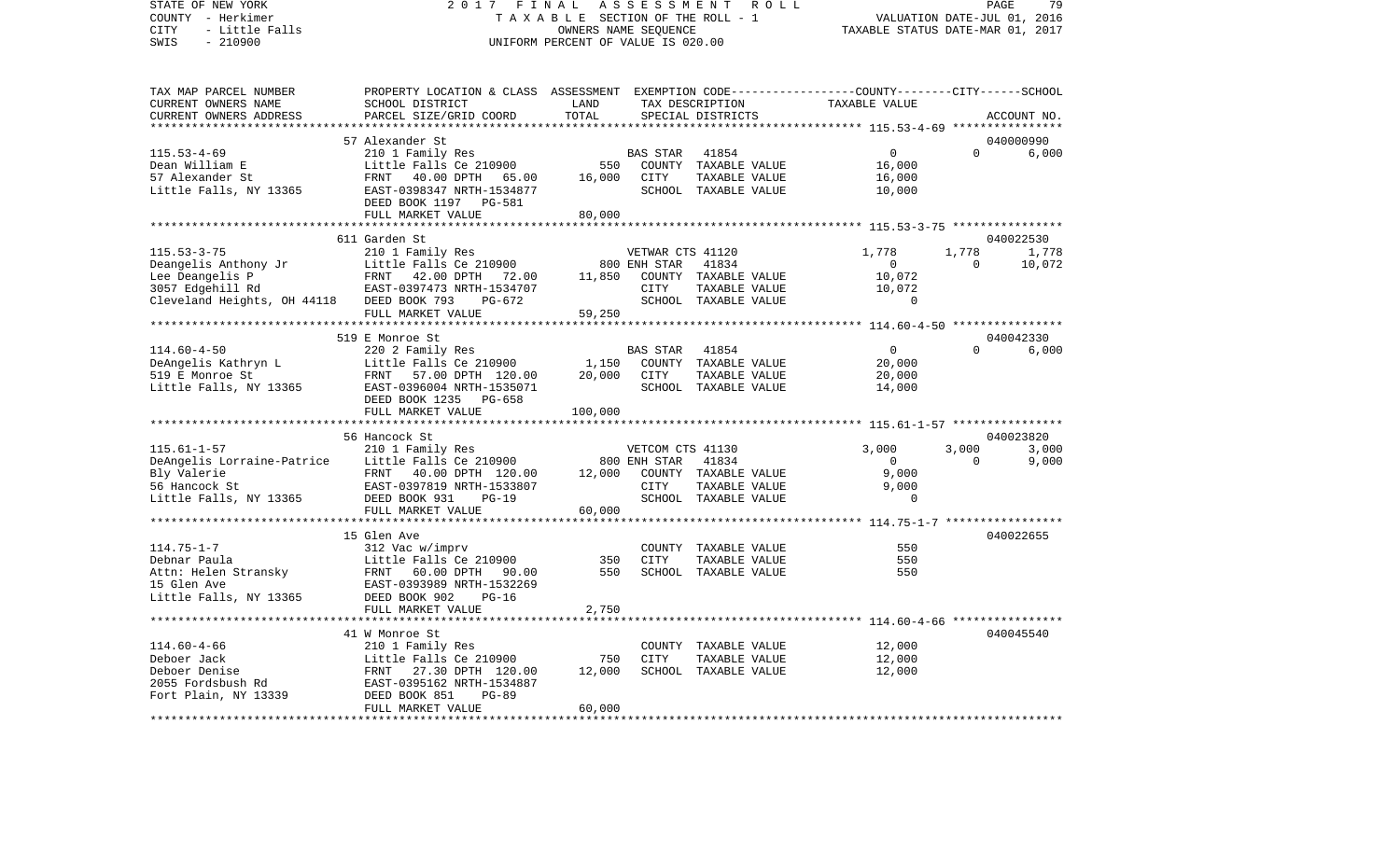| STATE OF NEW YORK<br>COUNTY - Herkimer              | 2017<br>FINAL<br>TAXABLE SECTION OF THE ROLL - 1                                                | ASSESSMENT ROLL<br>PAGE<br>VALUATION DATE-JUL 01, 2016     |      |                      |                                                           |             |
|-----------------------------------------------------|-------------------------------------------------------------------------------------------------|------------------------------------------------------------|------|----------------------|-----------------------------------------------------------|-------------|
| CITY<br>- Little Falls<br>$-210900$<br>SWIS         |                                                                                                 | OWNERS NAME SEQUENCE<br>UNIFORM PERCENT OF VALUE IS 020.00 |      |                      | TAXABLE STATUS DATE-MAR 01, 2017                          |             |
|                                                     |                                                                                                 |                                                            |      |                      |                                                           |             |
| TAX MAP PARCEL NUMBER                               | PROPERTY LOCATION & CLASS ASSESSMENT EXEMPTION CODE---------------COUNTY-------CITY------SCHOOL |                                                            |      |                      |                                                           |             |
| CURRENT OWNERS NAME                                 | SCHOOL DISTRICT                                                                                 | LAND                                                       |      | TAX DESCRIPTION      | TAXABLE VALUE                                             |             |
| CURRENT OWNERS ADDRESS                              | PARCEL SIZE/GRID COORD                                                                          | TOTAL<br>*************                                     |      | SPECIAL DISTRICTS    |                                                           | ACCOUNT NO. |
|                                                     | 537 E Jefferson St                                                                              |                                                            |      |                      | **************************** 114.76-2-25 **************** | 040026040   |
| $114.76 - 2 - 25$                                   | 220 2 Family Res                                                                                |                                                            |      | COUNTY TAXABLE VALUE | 6,500                                                     |             |
| Deboer Jack                                         | Little Falls Ce 210900                                                                          | 400                                                        | CITY | TAXABLE VALUE        | 6,500                                                     |             |
| Deboer Denise A                                     |                                                                                                 | 6,500                                                      |      | SCHOOL TAXABLE VALUE | 6,500                                                     |             |
| 2055 Fords Bush Rd                                  |                                                                                                 |                                                            |      |                      |                                                           |             |
| Fort Plain, $\overline{NY}$ 13336                   | FRNT 32.50 DPTH 117.00<br>EAST-0396442 NRTH-1532284<br>DEED BOOK 851 PG-489                     |                                                            |      |                      |                                                           |             |
|                                                     | FULL MARKET VALUE                                                                               | 32,500                                                     |      |                      |                                                           |             |
|                                                     |                                                                                                 |                                                            |      |                      |                                                           |             |
|                                                     | 240 Loomis St                                                                                   |                                                            |      |                      |                                                           | 040032850   |
| $115.62 - 1 - 20$                                   | 220 2 Family Res                                                                                |                                                            |      | COUNTY TAXABLE VALUE | 8,250                                                     |             |
| Deboer Jack C                                       | Little Falls Ce 210900                                                                          | 1,150                                                      | CITY | TAXABLE VALUE        | 8,250                                                     |             |
| Deboer Denise A                                     | Little Falls Ce 210900<br>FRNT - 45.00 DPTH - 200.00<br>EAST-0400653 NRTH-1534111               | 8,250                                                      |      | SCHOOL TAXABLE VALUE | 8,250                                                     |             |
| 2055 Fordsbush Rd                                   |                                                                                                 |                                                            |      |                      |                                                           |             |
| Fort Plain, NY 13339                                | DEED BOOK 851<br>PG-93                                                                          |                                                            |      |                      |                                                           |             |
|                                                     | FULL MARKET VALUE                                                                               | 41,250                                                     |      |                      |                                                           |             |
|                                                     |                                                                                                 |                                                            |      |                      |                                                           |             |
|                                                     | 76 Burch St                                                                                     |                                                            |      |                      |                                                           | 185504      |
| $114.60 - 1 - 25$                                   | 210 1 Family Res                                                                                |                                                            |      | COUNTY TAXABLE VALUE | 7,650                                                     |             |
| DeCarlis Jennifer R                                 | Little Falls Ce 210900                                                                          | 500                                                        | CITY | TAXABLE VALUE        | 7,650                                                     |             |
| 76 Burch St                                         | FRNT 40.00 DPTH 125.00                                                                          | 7,650                                                      |      | SCHOOL TAXABLE VALUE | 7,650                                                     |             |
| Little Falls, NY 13365                              | EAST-0393681 NRTH-1536101<br>DEED BOOK 1529 PG-336                                              |                                                            |      |                      |                                                           |             |
|                                                     | FULL MARKET VALUE                                                                               | 38,250                                                     |      |                      |                                                           |             |
|                                                     |                                                                                                 |                                                            |      |                      |                                                           |             |
|                                                     | 567 Garden St                                                                                   |                                                            |      |                      |                                                           | 186254      |
| $114.68 - 6 - 17$                                   | 210 1 Family Res                                                                                |                                                            |      | COUNTY TAXABLE VALUE | 11,350                                                    |             |
| DeClermont- Forteza Nannette Little Falls Ce 210900 |                                                                                                 | 1,450                                                      | CITY | TAXABLE VALUE        | 11,350                                                    |             |
| 567 Garden St                                       | FRNT 62.50 DPTH 122.00                                                                          | 11,350                                                     |      | SCHOOL TAXABLE VALUE | 11,350                                                    |             |
| Little Falls, NY 13365 EAST-0396826 NRTH-1534587    |                                                                                                 |                                                            |      |                      |                                                           |             |
|                                                     | DEED BOOK 1533 PG-482                                                                           |                                                            |      |                      |                                                           |             |
|                                                     | FULL MARKET VALUE                                                                               | 56,750                                                     |      |                      |                                                           |             |
|                                                     | *************************                                                                       | **************                                             |      |                      |                                                           |             |
|                                                     | 4 Gansevoort Pl                                                                                 |                                                            |      |                      |                                                           | 040021270   |
| $114.68 - 4 - 15$                                   | 210 1 Family Res                                                                                |                                                            |      | COUNTY TAXABLE VALUE | 7,500                                                     |             |
|                                                     | Little Falls Ce 210900                                                                          | 500                                                        | CITY | TAXABLE VALUE        | 7,500                                                     |             |
| Dedicke Michael A<br>40 Harmon Rd                   | FRNT 33.00 DPTH 36.00                                                                           | 7,500                                                      |      | SCHOOL TAXABLE VALUE | 7,500                                                     |             |
| Scotia, NY 12302                                    | EAST-0394750 NRTH-1534100                                                                       |                                                            |      |                      |                                                           |             |
|                                                     | DEED BOOK 780<br>PG-575                                                                         |                                                            |      |                      |                                                           |             |
|                                                     | FULL MARKET VALUE                                                                               | 37,500                                                     |      |                      |                                                           |             |
|                                                     |                                                                                                 |                                                            |      |                      |                                                           |             |
| $114.83 - 1 - 22$                                   | 455 W Main St<br>210 1 Family Res                                                               |                                                            |      | COUNTY TAXABLE VALUE | 8,600                                                     | 196645      |
| DeLaCruz Wendy                                      | Little Falls Ce 210900                                                                          | 850                                                        | CITY | TAXABLE VALUE        | 8,600                                                     |             |
| 4 Cook Cir                                          | FRNT 44.20 DPTH 147.00                                                                          | 8,600                                                      |      | SCHOOL TAXABLE VALUE | 8,600                                                     |             |
| Gansevoort, NY 12831                                | EAST-0392844 NRTH-1530441                                                                       |                                                            |      |                      |                                                           |             |
|                                                     | DEED BOOK 1596<br><b>PG-902</b>                                                                 |                                                            |      |                      |                                                           |             |
|                                                     | FULL MARKET VALUE                                                                               | 43,000                                                     |      |                      |                                                           |             |
|                                                     |                                                                                                 |                                                            |      |                      |                                                           |             |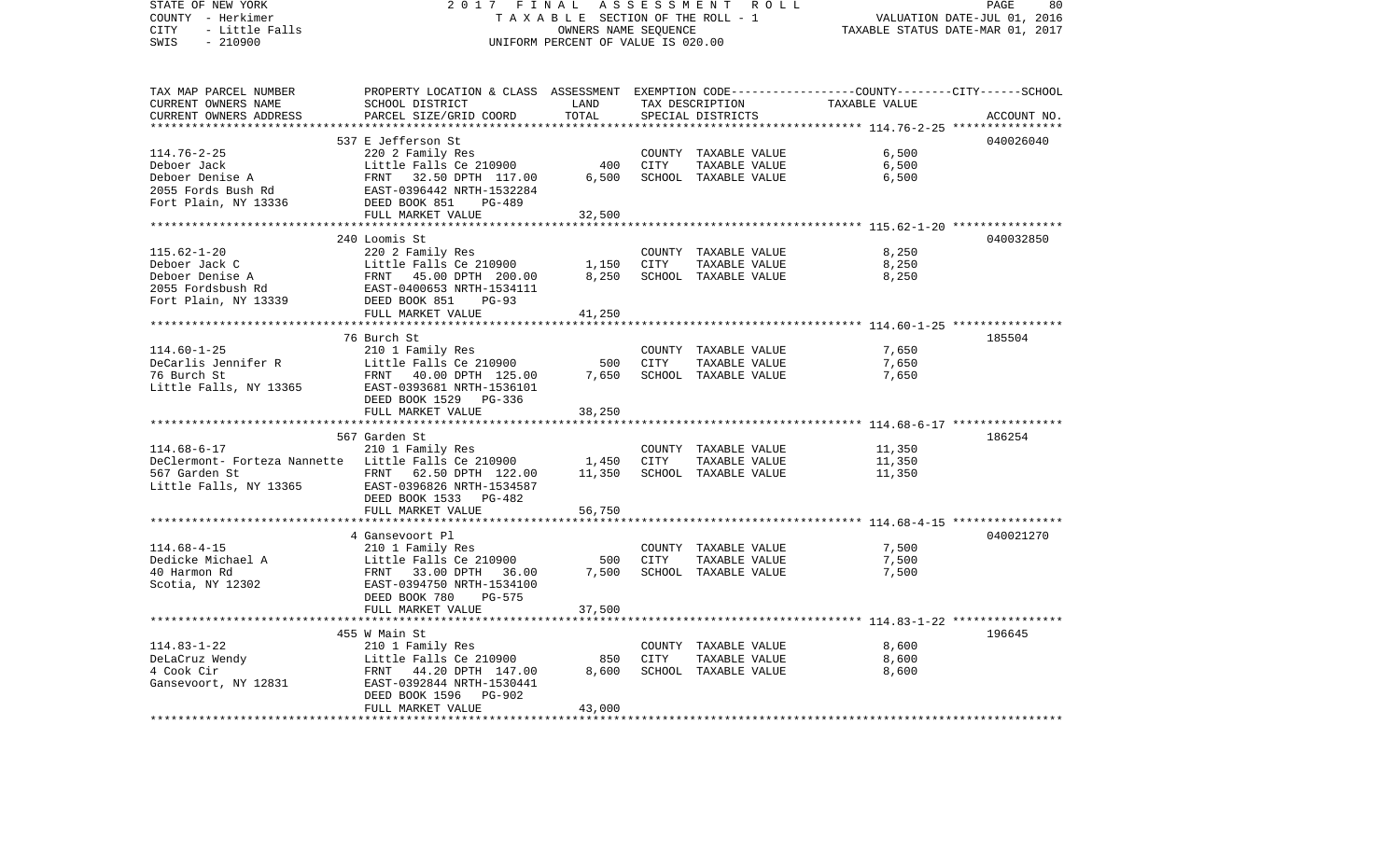STATE OF NEW YORK 2 0 1 7 F I N A L A S S E S S M E N T R O L L PAGE 81COUNTY - Herkimer **T A X A B L E** SECTION OF THE ROLL - 1 VALUATION DATE-JUL 01, 2016 CITY - Little Falls OWNERS NAME SEQUENCE TAXABLE STATUS DATE-MAR 01, 2017 SWIS - 210900 UNIFORM PERCENT OF VALUE IS 020.00TAX MAP PARCEL NUMBER PROPERTY LOCATION & CLASS ASSESSMENT EXEMPTION CODE------------------COUNTY--------CITY------SCHOOL CURRENT OWNERS NAME SCHOOL DISTRICT LAND TAX DESCRIPTION TAXABLE VALUECURRENT OWNERS ADDRESS PARCEL SIZE/GRID COORD TOTAL SPECIAL DISTRICTS ACCOUNT NO. \*\*\*\*\*\*\*\*\*\*\*\*\*\*\*\*\*\*\*\*\*\*\*\*\*\*\*\*\*\*\*\*\*\*\*\*\*\*\*\*\*\*\*\*\*\*\*\*\*\*\*\*\*\*\*\*\*\*\*\*\*\*\*\*\*\*\*\*\*\*\*\*\*\*\*\*\*\*\*\*\*\*\*\*\*\*\*\*\*\*\*\*\*\*\*\*\*\*\*\*\*\*\* 114.60-2-47.1 \*\*\*\*\*\*\*\*\*\*\*\*\*\* 122 Diamond St 040014370114.60-2-47.1 220 2 Family Res VETWAR CTS 41120 1,688 1,688 1,688 Delaney John P Little Falls Ce 210900 900 ENH STAR 41834 0 0 9,562 Delaney Margaret A FRNT 75.00 DPTH 212.00 11,250 COUNTY TAXABLE VALUE 9,562 122 Diamond St EAST-0396020 NRTH-1535639 CITY TAXABLE VALUE 9,562 Little Falls, NY 13365 DEED BOOK 00627 PG-00707 SCHOOL TAXABLE VALUE 0 FULL MARKET VALUE 56,250 \*\*\*\*\*\*\*\*\*\*\*\*\*\*\*\*\*\*\*\*\*\*\*\*\*\*\*\*\*\*\*\*\*\*\*\*\*\*\*\*\*\*\*\*\*\*\*\*\*\*\*\*\*\*\*\*\*\*\*\*\*\*\*\*\*\*\*\*\*\*\*\*\*\*\*\*\*\*\*\*\*\*\*\*\*\*\*\*\*\*\*\*\*\*\*\*\*\*\*\*\*\*\* 114.60-2-48 \*\*\*\*\*\*\*\*\*\*\*\*\*\*\*\* N Of Diamond St 040014400114.60-2-48 311 Res vac land COUNTY TAXABLE VALUE 900Delaney John P Little Falls Ce 210900 900 CITY TAXABLE VALUE 900 Delaney Margaret A FRNT 73.91 DPTH 160.80 900 SCHOOL TAXABLE VALUE 900 122 Diamond St EAST-0396123 NRTH-1535627 Little Falls, NY 13365 DEED BOOK 00627 PG-00707 FULL MARKET VALUE 4,500

\*\*\*\*\*\*\*\*\*\*\*\*\*\*\*\*\*\*\*\*\*\*\*\*\*\*\*\*\*\*\*\*\*\*\*\*\*\*\*\*\*\*\*\*\*\*\*\*\*\*\*\*\*\*\*\*\*\*\*\*\*\*\*\*\*\*\*\*\*\*\*\*\*\*\*\*\*\*\*\*\*\*\*\*\*\*\*\*\*\*\*\*\*\*\*\*\*\*\*\*\*\*\* 114.59-4-67 \*\*\*\*\*\*\*\*\*\*\*\*\*\*\*\* 41 Arthur St 040003060 $6.000$ 114.59-4-67 210 1 Family Res BAS STAR 41854 0 0 6,000 Delaney Paul J Little Falls Ce 210900 1,050 COUNTY TAXABLE VALUE 15,000 41 Arthur St FRNT 50.00 DPTH 138.00 15,000 CITY TAXABLE VALUE 15,000 Little Falls, NY 13365 EAST-0393160 NRTH-1534846 SCHOOL TAXABLE VALUE 9,000 DEED BOOK 933 PG-55FULL MARKET VALUE 75,000 \*\*\*\*\*\*\*\*\*\*\*\*\*\*\*\*\*\*\*\*\*\*\*\*\*\*\*\*\*\*\*\*\*\*\*\*\*\*\*\*\*\*\*\*\*\*\*\*\*\*\*\*\*\*\*\*\*\*\*\*\*\*\*\*\*\*\*\*\*\*\*\*\*\*\*\*\*\*\*\*\*\*\*\*\*\*\*\*\*\*\*\*\*\*\*\*\*\*\*\*\*\*\* 114.75-1-73 \*\*\*\*\*\*\*\*\*\*\*\*\*\*\*\* 412 W Main St 040038520114.75-1-73 220 2 Family Res VETWAR CTS 41120 810 810 810 Delaney Timothy **Little Falls Ce 210900** 900 BAS STAR 41854 0 0 0 4,590 Delaney Patrici FRNT 60.00 DPTH 150.00 5,400 COUNTY TAXABLE VALUE 4,590 412 W Main St EAST-0393091 NRTH-1531033 CITY TAXABLE VALUE 4,590 Little Falls, NY 13365 DEED BOOK 905 PG-268 SCHOOL TAXABLE VALUE 0 FULL MARKET VALUE 27,000 \*\*\*\*\*\*\*\*\*\*\*\*\*\*\*\*\*\*\*\*\*\*\*\*\*\*\*\*\*\*\*\*\*\*\*\*\*\*\*\*\*\*\*\*\*\*\*\*\*\*\*\*\*\*\*\*\*\*\*\*\*\*\*\*\*\*\*\*\*\*\*\*\*\*\*\*\*\*\*\*\*\*\*\*\*\*\*\*\*\*\*\*\*\*\*\*\*\*\*\*\*\*\* 114.60-1-12 \*\*\*\*\*\*\*\*\*\*\*\*\*\*\*\* 10 Milligan St 040041400 114.60-1-12 311 Res vac land COUNTY TAXABLE VALUE 400Deline Robert Little Falls Ce 210900 400 CITY TAXABLE VALUE 400 Deline Jean FRNT 100.00 DPTH 120.00 400 SCHOOL TAXABLE VALUE 40012 Burch St EAST-0394502 NRTH-1535727Little Falls, NY 13365 DEED BOOK 694 PG-228 FULL MARKET VALUE 2,000 \*\*\*\*\*\*\*\*\*\*\*\*\*\*\*\*\*\*\*\*\*\*\*\*\*\*\*\*\*\*\*\*\*\*\*\*\*\*\*\*\*\*\*\*\*\*\*\*\*\*\*\*\*\*\*\*\*\*\*\*\*\*\*\*\*\*\*\*\*\*\*\*\*\*\*\*\*\*\*\*\*\*\*\*\*\*\*\*\*\*\*\*\*\*\*\*\*\*\*\*\*\*\* 114.60-1-42 \*\*\*\*\*\*\*\*\*\*\*\*\*\*\*\* 12 Burch St 040003570114.60-1-42 210 1 Family Res ENH STAR 41834 0 0 9,000 Deline Robert J Little Falls Ce 210900 350 COUNTY TAXABLE VALUE 9,000 Deline Jean FRNT 30.00 DPTH 120.00 9,000 CITY TAXABLE VALUE 9,000 12 Burch St EAST-0394455 NRTH-1535625 SCHOOL TAXABLE VALUE 0Little Falls, NY 13365 DEED BOOK 00645 PG-00782 FULL MARKET VALUE 45,000 \*\*\*\*\*\*\*\*\*\*\*\*\*\*\*\*\*\*\*\*\*\*\*\*\*\*\*\*\*\*\*\*\*\*\*\*\*\*\*\*\*\*\*\*\*\*\*\*\*\*\*\*\*\*\*\*\*\*\*\*\*\*\*\*\*\*\*\*\*\*\*\*\*\*\*\*\*\*\*\*\*\*\*\*\*\*\*\*\*\*\*\*\*\*\*\*\*\*\*\*\*\*\*\*\*\*\*\*\*\*\*\*\*\*\*\*\*\*\*\*\*\*\*\*\*\*\*\*\*\*\*\*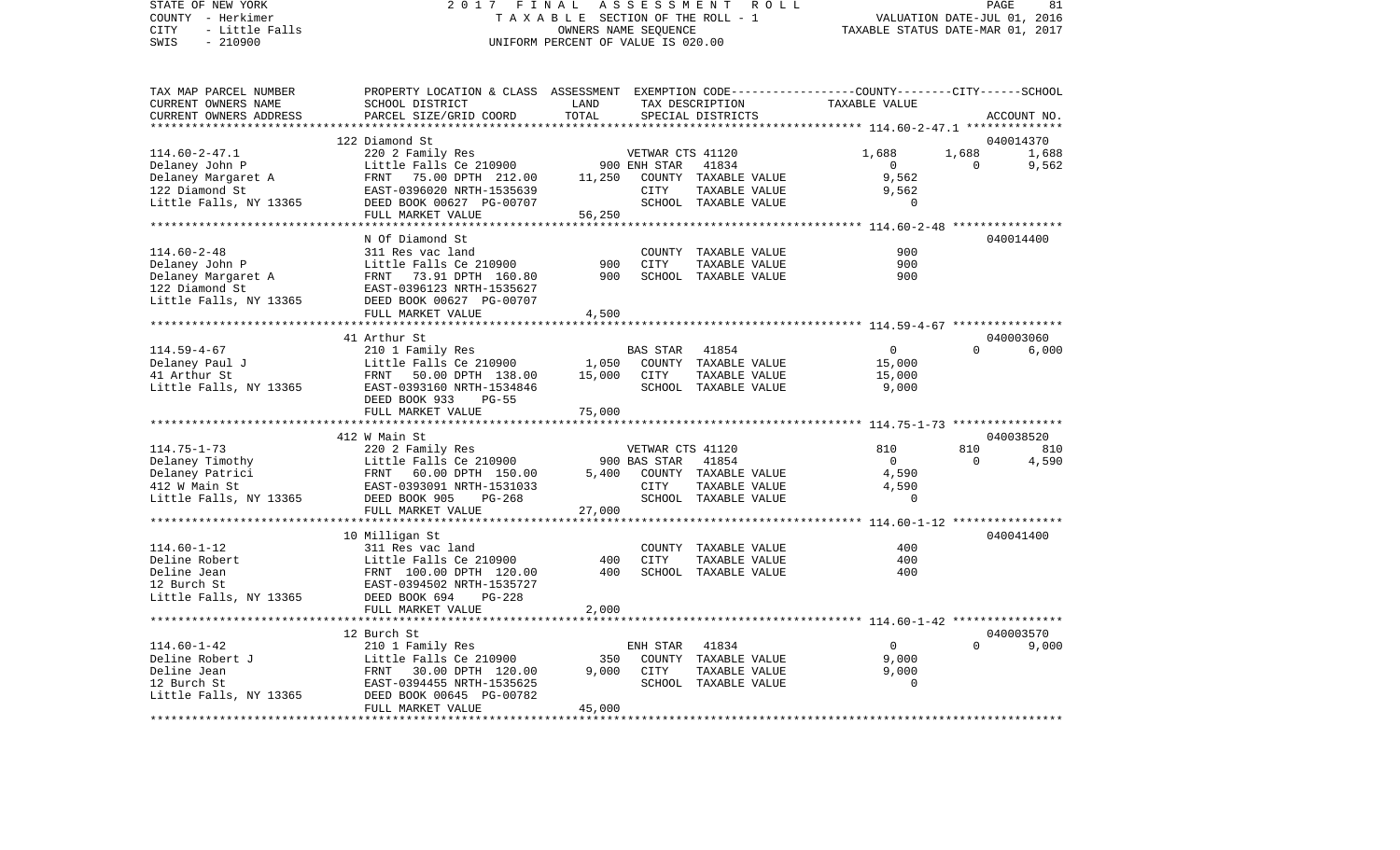STATE OF NEW YORK 2 0 1 7 F I N A L A S S E S S M E N T R O L L PAGE 82COUNTY - Herkimer **T A X A B L E SECTION OF THE ROLL - 1** VALUATION DATE-JUL 01, 2016 CITY - Little Falls OWNERS NAME SEQUENCE TAXABLE STATUS DATE-MAR 01, 2017 SWIS - 210900 UNIFORM PERCENT OF VALUE IS 020.00TAX MAP PARCEL NUMBER PROPERTY LOCATION & CLASS ASSESSMENT EXEMPTION CODE------------------COUNTY--------CITY------SCHOOL CURRENT OWNERS NAME SCHOOL DISTRICT LAND TAX DESCRIPTION TAXABLE VALUECURRENT OWNERS ADDRESS PARCEL SIZE/GRID COORD TOTAL SPECIAL DISTRICTS ACCOUNT NO. \*\*\*\*\*\*\*\*\*\*\*\*\*\*\*\*\*\*\*\*\*\*\*\*\*\*\*\*\*\*\*\*\*\*\*\*\*\*\*\*\*\*\*\*\*\*\*\*\*\*\*\*\*\*\*\*\*\*\*\*\*\*\*\*\*\*\*\*\*\*\*\*\*\*\*\*\*\*\*\*\*\*\*\*\*\*\*\*\*\*\*\*\*\*\*\*\*\*\*\*\*\*\* 114.60-2-54 \*\*\*\*\*\*\*\*\*\*\*\*\*\*\*\* 20 High St 152438 114.60-2-54 210 1 Family Res CW\_10\_VET/ 41153 0 845 0 Delisle George Little Falls Ce 210900 350 CW\_15\_VET/ 41162 1,268 0 0 20 High St FRNT 24.00 DPTH 82.00 8,450 BAS STAR 41854 0 0 6,000 Little Falls, NY 13365 EAST-0396367 NRTH-1535537 COUNTY TAXABLE VALUE 7,182 DEED BOOK 1319 PG-964 CITY TAXABLE VALUE 7,605 FULL MARKET VALUE  $42.250$  SCHOOL TAXABLE VALUE  $2.450$ \*\*\*\*\*\*\*\*\*\*\*\*\*\*\*\*\*\*\*\*\*\*\*\*\*\*\*\*\*\*\*\*\*\*\*\*\*\*\*\*\*\*\*\*\*\*\*\*\*\*\*\*\*\*\*\*\*\*\*\*\*\*\*\*\*\*\*\*\*\*\*\*\*\*\*\*\*\*\*\*\*\*\*\*\*\*\*\*\*\*\*\*\*\*\*\*\*\*\*\*\*\*\* 115.53-1-64 \*\*\*\*\*\*\*\*\*\*\*\*\*\*\*\* 627 E Gansevoort St 040020100115.53-1-64 210 1 Family Res BAS STAR 41854 0 0 6,000 Delorenzo Joseph P Little Falls Ce 210900 800 COUNTY TAXABLE VALUE 11,400 627 E Gansevoort St FRNT 43.00 DPTH 60.00 11,400 CITY TAXABLE VALUE 11,400 Little Falls, NY 13365 EAST-0397472 NRTH-1535104 SCHOOL TAXABLE VALUE 5,400 DEED BOOK 689 PG-544FULL MARKET VALUE 57,000 \*\*\*\*\*\*\*\*\*\*\*\*\*\*\*\*\*\*\*\*\*\*\*\*\*\*\*\*\*\*\*\*\*\*\*\*\*\*\*\*\*\*\*\*\*\*\*\*\*\*\*\*\*\*\*\*\*\*\*\*\*\*\*\*\*\*\*\*\*\*\*\*\*\*\*\*\*\*\*\*\*\*\*\*\*\*\*\*\*\*\*\*\*\*\*\*\*\*\*\*\*\*\* 114.76-2-2 \*\*\*\*\*\*\*\*\*\*\*\*\*\*\*\*\* 34 Flint Ave 194816114.76-2-2 230 3 Family Res COUNTY TAXABLE VALUE 11,850 Delts Gregory A 11,850 CLOMETRIE Falls Ce 210900 550 CITY TAXABLE VALUE 11,850 Delts Nicole D FRNT 57.15 DPTH 64.00 11,850 SCHOOL TAXABLE VALUE 11,850 319 East 169 St EAST-0395777 NRTH-1531917Bronx, NY 10456 DEED BOOK 1585 PG-575 FULL MARKET VALUE 59,250 \*\*\*\*\*\*\*\*\*\*\*\*\*\*\*\*\*\*\*\*\*\*\*\*\*\*\*\*\*\*\*\*\*\*\*\*\*\*\*\*\*\*\*\*\*\*\*\*\*\*\*\*\*\*\*\*\*\*\*\*\*\*\*\*\*\*\*\*\*\*\*\*\*\*\*\*\*\*\*\*\*\*\*\*\*\*\*\*\*\*\*\*\*\*\*\*\*\*\*\*\*\*\* 114.67-1-34 \*\*\*\*\*\*\*\*\*\*\*\*\*\*\*\* 87 Skinner St 040056220114.67-1-34 210 1 Family Res BAS STAR 41854 0 0 6,000 Deluca Anthony Little Falls Ce 210900 550 COUNTY TAXABLE VALUE 8,000 568 Garden St FRNT 50.00 DPTH 300.00 8,000 CITY TAXABLE VALUE 8,000 Little Falls, NY 13365 EAST-0392854 NRTH-1533828 SCHOOL TAXABLE VALUE 2,000 DEED BOOK 00665 PG-00366FULL MARKET VALUE 40.000 \*\*\*\*\*\*\*\*\*\*\*\*\*\*\*\*\*\*\*\*\*\*\*\*\*\*\*\*\*\*\*\*\*\*\*\*\*\*\*\*\*\*\*\*\*\*\*\*\*\*\*\*\*\*\*\*\*\*\*\*\*\*\*\*\*\*\*\*\*\*\*\*\*\*\*\*\*\*\*\*\*\*\*\*\*\*\*\*\*\*\*\*\*\*\*\*\*\*\*\*\*\*\* 114.67-1-61.2 \*\*\*\*\*\*\*\*\*\*\*\*\*\* End Skinner St114.67-1-61.2 312 Vac w/imprv COUNTY TAXABLE VALUE 200 Deluca Anthony Little Falls Ce 210900 200 CITY TAXABLE VALUE 200 568 Garden St FRNT 155.00 DPTH 95.00 200 SCHOOL TAXABLE VALUE 200Little Falls, NY 13365 EAST-0392784 NRTH-1533871 DEED BOOK 695 PG-906FULL MARKET VALUE 1,000 \*\*\*\*\*\*\*\*\*\*\*\*\*\*\*\*\*\*\*\*\*\*\*\*\*\*\*\*\*\*\*\*\*\*\*\*\*\*\*\*\*\*\*\*\*\*\*\*\*\*\*\*\*\*\*\*\*\*\*\*\*\*\*\*\*\*\*\*\*\*\*\*\*\*\*\*\*\*\*\*\*\*\*\*\*\*\*\*\*\*\*\*\*\*\*\*\*\*\*\*\*\*\* 114.60-5-37 \*\*\*\*\*\*\*\*\*\*\*\*\*\*\*\* 568 Garden St 040022080114.60-5-37 220 2 Family Res COUNTY TAXABLE VALUE 17,150 Deluca Anthony J Little Falls Ce 210900 1,800 CITY TAXABLE VALUE 17,150 Deluca Mary 61 17,150 FRNT 70.00 DPTH 150.00 17,150 SCHOOL TAXABLE VALUE 17,150 568 Garden St BANK 035 Little Falls, NY 13365 EAST-0396770 NRTH-1534757 DEED BOOK 709 PG-23

\*\*\*\*\*\*\*\*\*\*\*\*\*\*\*\*\*\*\*\*\*\*\*\*\*\*\*\*\*\*\*\*\*\*\*\*\*\*\*\*\*\*\*\*\*\*\*\*\*\*\*\*\*\*\*\*\*\*\*\*\*\*\*\*\*\*\*\*\*\*\*\*\*\*\*\*\*\*\*\*\*\*\*\*\*\*\*\*\*\*\*\*\*\*\*\*\*\*\*\*\*\*\*\*\*\*\*\*\*\*\*\*\*\*\*\*\*\*\*\*\*\*\*\*\*\*\*\*\*\*\*\*

FULL MARKET VALUE 85,750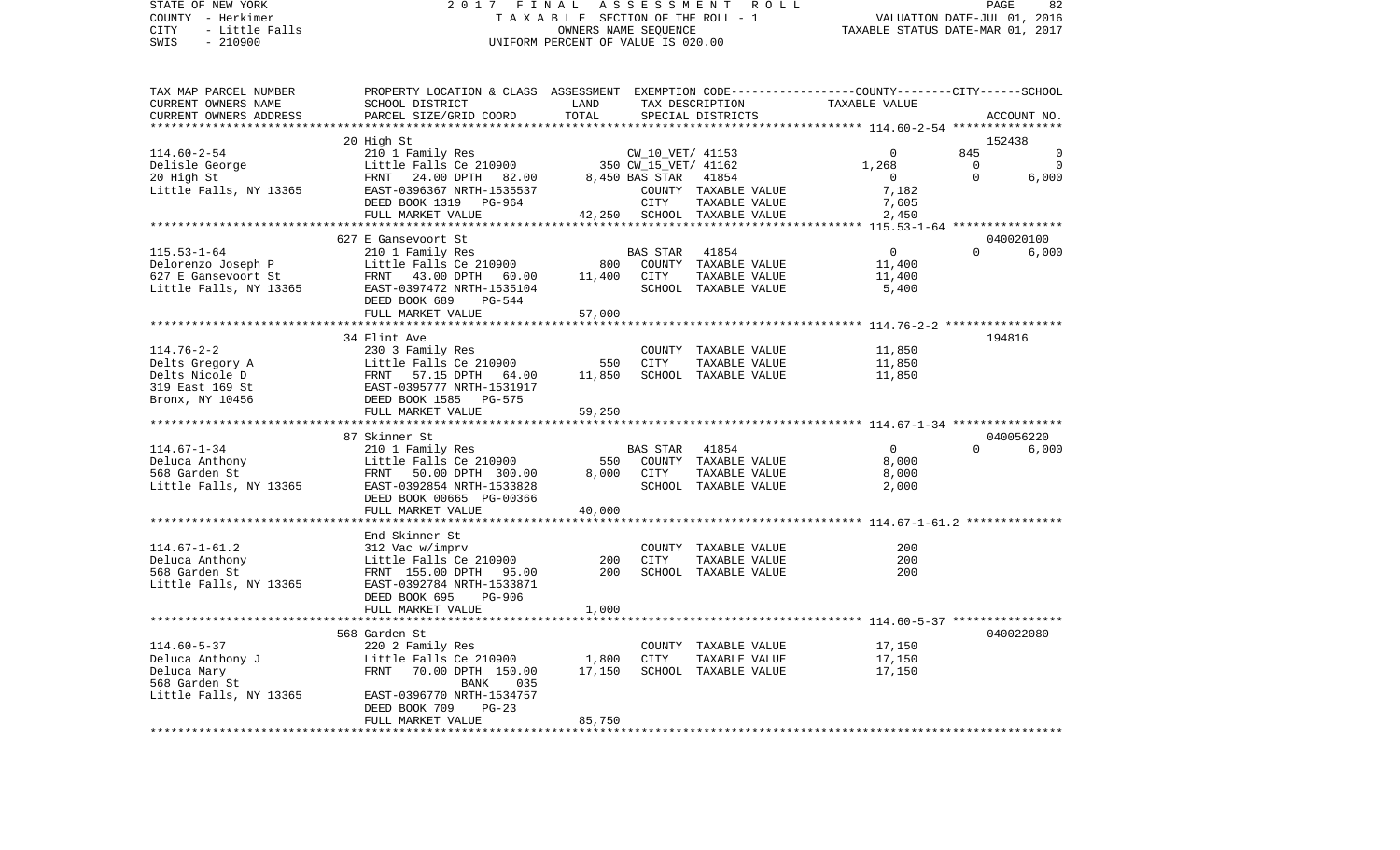| STATE OF NEW YORK                                                                                                                                                  | 2017<br>FINAL                                                                                   |                                    |                  | ASSESSMENT ROLL                       |                                  | PAGE                        | 83          |
|--------------------------------------------------------------------------------------------------------------------------------------------------------------------|-------------------------------------------------------------------------------------------------|------------------------------------|------------------|---------------------------------------|----------------------------------|-----------------------------|-------------|
| COUNTY - Herkimer                                                                                                                                                  |                                                                                                 |                                    |                  | TAXABLE SECTION OF THE ROLL - 1       |                                  | VALUATION DATE-JUL 01, 2016 |             |
| CITY<br>- Little Falls                                                                                                                                             |                                                                                                 | OWNERS NAME SEQUENCE               |                  |                                       | TAXABLE STATUS DATE-MAR 01, 2017 |                             |             |
| $-210900$<br>SWIS                                                                                                                                                  |                                                                                                 | UNIFORM PERCENT OF VALUE IS 020.00 |                  |                                       |                                  |                             |             |
|                                                                                                                                                                    |                                                                                                 |                                    |                  |                                       |                                  |                             |             |
| TAX MAP PARCEL NUMBER                                                                                                                                              | PROPERTY LOCATION & CLASS ASSESSMENT EXEMPTION CODE---------------COUNTY-------CITY------SCHOOL |                                    |                  |                                       |                                  |                             |             |
| CURRENT OWNERS NAME                                                                                                                                                | SCHOOL DISTRICT                                                                                 | LAND                               |                  | TAX DESCRIPTION                       | TAXABLE VALUE                    |                             |             |
| CURRENT OWNERS ADDRESS                                                                                                                                             | PARCEL SIZE/GRID COORD                                                                          | TOTAL                              |                  | SPECIAL DISTRICTS                     |                                  |                             | ACCOUNT NO. |
|                                                                                                                                                                    |                                                                                                 |                                    |                  |                                       |                                  |                             |             |
|                                                                                                                                                                    | 78 Skinner St                                                                                   |                                    |                  |                                       |                                  |                             | 040056105   |
| $114.67 - 1 - 62$                                                                                                                                                  |                                                                                                 |                                    |                  | COUNTY TAXABLE VALUE                  | 1,000                            |                             |             |
| Deluca Anthony J<br>568 Garden St                                                                                                                                  | 311 Res vac land<br>Little Falls Ce 210900 1,000<br>1,000 10000 1,000                           |                                    | CITY             | TAXABLE VALUE                         | 1,000                            |                             |             |
|                                                                                                                                                                    | FRNT 150.00 DPTH 302.00                                                                         |                                    |                  | SCHOOL TAXABLE VALUE                  | 1,000                            |                             |             |
| Little Falls, NY 13365                                                                                                                                             | EAST-0392910 NRTH-1534122                                                                       |                                    |                  |                                       |                                  |                             |             |
|                                                                                                                                                                    | FULL MARKET VALUE                                                                               | 5,000                              |                  |                                       |                                  |                             |             |
|                                                                                                                                                                    |                                                                                                 |                                    |                  |                                       |                                  |                             |             |
|                                                                                                                                                                    | 152 Loomis St                                                                                   |                                    |                  |                                       |                                  |                             | 040031440   |
| $115.53 - 2 - 54$                                                                                                                                                  | 220 2 Family Res                                                                                |                                    | ENH STAR         | 41834                                 | $\Omega$                         | $\Omega$                    | 13,100      |
| Deluca Gale Joan<br>152 Loomis St<br>152 Loomis St<br>16.00 EXAMPLE 100.00 DPTH<br>16.00                                                                           |                                                                                                 | 950                                |                  | COUNTY TAXABLE VALUE                  | 13,850                           |                             |             |
|                                                                                                                                                                    |                                                                                                 | 13,850                             | CITY             | TAXABLE VALUE                         | 13,850                           |                             |             |
| Little Falls, NY 13365 EAST-0399614 NRTH-1534663                                                                                                                   |                                                                                                 |                                    |                  | SCHOOL TAXABLE VALUE                  | 750                              |                             |             |
|                                                                                                                                                                    | DEED BOOK 789<br>PG-583                                                                         |                                    |                  |                                       |                                  |                             |             |
|                                                                                                                                                                    | FULL MARKET VALUE                                                                               | 69,250                             |                  |                                       |                                  |                             |             |
|                                                                                                                                                                    |                                                                                                 |                                    |                  |                                       |                                  |                             |             |
|                                                                                                                                                                    | 61 Moreland St                                                                                  |                                    |                  |                                       |                                  |                             | 040049170   |
| $115.53 - 4 - 7$                                                                                                                                                   | 210 1 Family Res                                                                                |                                    | BAS STAR         | 41854                                 | $\overline{0}$                   | $\Omega$                    | 6,000       |
| Deluca Gregg Susanne M A Little Falls Ce 210900                                                                                                                    |                                                                                                 | 250                                |                  | COUNTY TAXABLE VALUE                  | 6,500                            |                             |             |
|                                                                                                                                                                    |                                                                                                 | 6,500                              | CITY             | TAXABLE VALUE<br>SCHOOL TAXABLE VALUE | 6,500<br>500                     |                             |             |
|                                                                                                                                                                    | DEED BOOK 680<br>PG-166                                                                         |                                    |                  |                                       |                                  |                             |             |
|                                                                                                                                                                    | FULL MARKET VALUE                                                                               | 32,500                             |                  |                                       |                                  |                             |             |
|                                                                                                                                                                    |                                                                                                 |                                    |                  |                                       |                                  |                             |             |
|                                                                                                                                                                    | 223 Burwell St                                                                                  |                                    |                  |                                       |                                  | 186452                      |             |
| $115.62 - 2 - 21$                                                                                                                                                  | 210 1 Family Res                                                                                |                                    |                  | COUNTY TAXABLE VALUE                  | 12,500                           |                             |             |
| DeLuca Peter                                                                                                                                                       | Little Falls Ce 210900                                                                          | 1,200                              | <b>CITY</b>      | TAXABLE VALUE                         | 12,500                           |                             |             |
| DeLuca Nancy                                                                                                                                                       | Little<br>FRNT<br>EAST-04<br>50.00 DPTH 350.00                                                  | 12,500                             |                  | SCHOOL TAXABLE VALUE                  | 12,500                           |                             |             |
| 243 Church St                                                                                                                                                      | EAST-0400285 NRTH-1533511                                                                       |                                    |                  |                                       |                                  |                             |             |
| Little Falls, NY 13365 DEED BOOK 1534 PG-598                                                                                                                       |                                                                                                 |                                    |                  |                                       |                                  |                             |             |
|                                                                                                                                                                    | FULL MARKET VALUE                                                                               | 62,500                             |                  |                                       |                                  |                             |             |
|                                                                                                                                                                    |                                                                                                 |                                    |                  |                                       |                                  |                             |             |
|                                                                                                                                                                    | 35 Summit Ave                                                                                   |                                    |                  |                                       |                                  |                             | 040057720   |
| $114.51 - 1 - 52$                                                                                                                                                  | 210 1 Family Res                                                                                |                                    |                  | COUNTY TAXABLE VALUE                  | 13,000                           |                             |             |
| DeLuis Gladys                                                                                                                                                      | Little Falls Ce 210900                                                                          | 2,000                              | CITY             | TAXABLE VALUE                         | 13,000                           |                             |             |
| Welyczko Loretta A<br>35 Summit Ave                                                                                                                                | ACRES<br>3.30                                                                                   | 13,000                             |                  | SCHOOL TAXABLE VALUE                  | 13,000                           |                             |             |
|                                                                                                                                                                    | EAST-0392871 NRTH-1537065                                                                       |                                    |                  |                                       |                                  |                             |             |
| Little Falls, NY 13365                                                                                                                                             | DEED BOOK 1195 PG-407                                                                           |                                    |                  |                                       |                                  |                             |             |
|                                                                                                                                                                    | FULL MARKET VALUE                                                                               | 65,000                             |                  |                                       |                                  |                             |             |
|                                                                                                                                                                    |                                                                                                 |                                    |                  |                                       |                                  |                             |             |
|                                                                                                                                                                    | 36 W Monroe St                                                                                  |                                    |                  |                                       |                                  | 192631                      |             |
| $114.60 - 4 - 27$                                                                                                                                                  | 210 1 Family Res                                                                                |                                    | VETFUND CT 41101 |                                       | 5,000                            | 5,000                       | $\Omega$    |
|                                                                                                                                                                    |                                                                                                 |                                    | 1,950 ENH STAR   | 41834                                 | $\overline{0}$                   | $\Omega$                    | 13,100      |
|                                                                                                                                                                    |                                                                                                 | 22,500                             |                  | COUNTY TAXABLE VALUE                  | 17,500                           |                             |             |
|                                                                                                                                                                    |                                                                                                 |                                    | CITY             | TAXABLE VALUE                         | 17,500                           |                             |             |
| Deming Elizabeth<br>Glinsman Lisha<br>IISO ERNT 60.00 DPTH 286.00<br>13301 Scotsmore Way<br>Herndon, VA 20171<br>ERST-0395202 NRTH-1535169<br>EED BOOK 1571 PG-821 |                                                                                                 |                                    |                  | SCHOOL TAXABLE VALUE                  | 9,400                            |                             |             |
|                                                                                                                                                                    | FULL MARKET VALUE                                                                               | 112,500                            |                  |                                       |                                  |                             |             |
|                                                                                                                                                                    |                                                                                                 |                                    |                  |                                       |                                  |                             |             |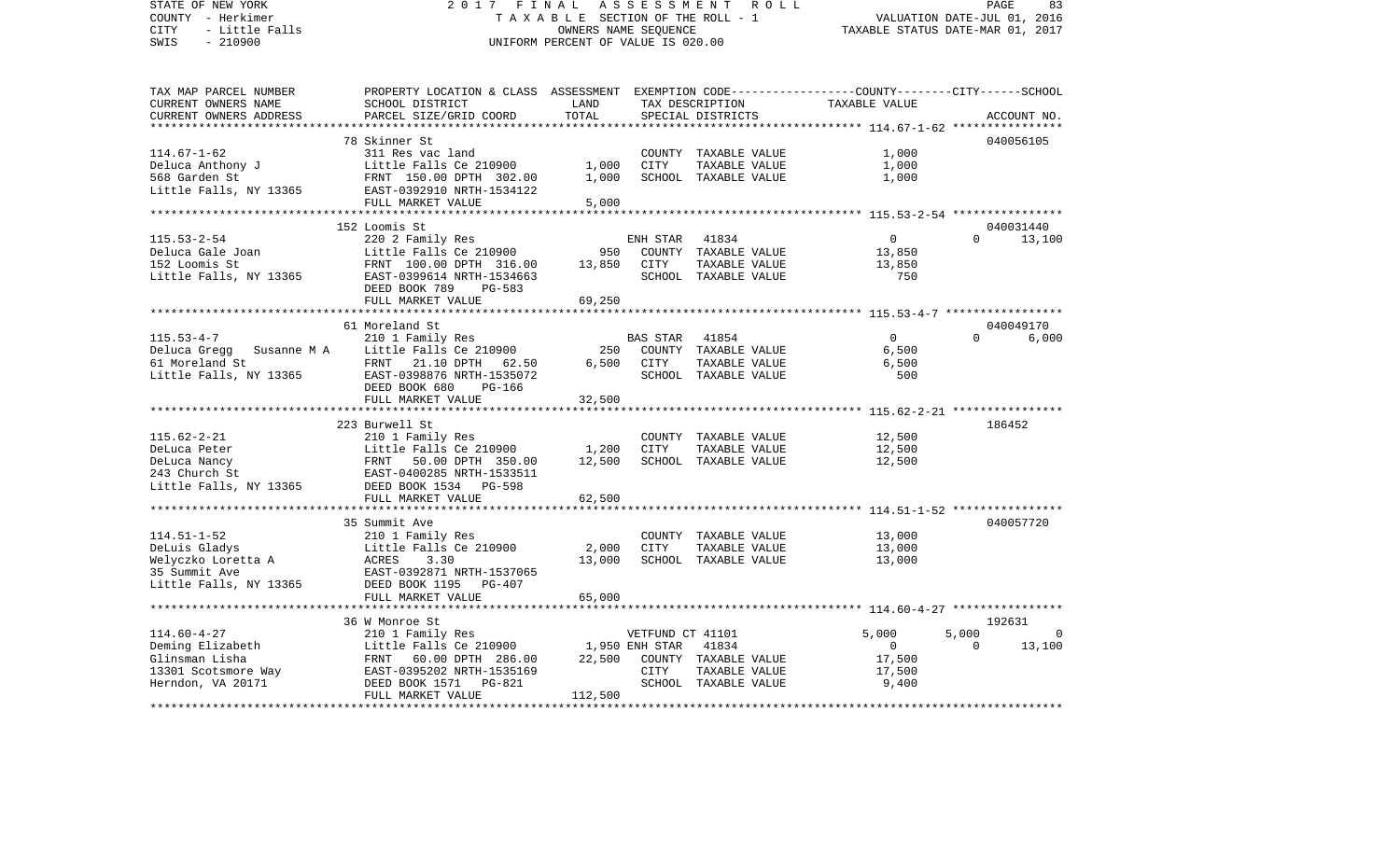| STATE OF NEW YORK<br>COUNTY - Herkimer | 2017 FINAL                                                                                      | TAXABLE SECTION OF THE ROLL - 1    | A S S E S S M E N T | R O L L              | VALUATION DATE-JUL 01, 2016      | PAGE     | 84          |
|----------------------------------------|-------------------------------------------------------------------------------------------------|------------------------------------|---------------------|----------------------|----------------------------------|----------|-------------|
| CITY<br>- Little Falls                 |                                                                                                 | OWNERS NAME SEQUENCE               |                     |                      | TAXABLE STATUS DATE-MAR 01, 2017 |          |             |
| $-210900$<br>SWIS                      |                                                                                                 | UNIFORM PERCENT OF VALUE IS 020.00 |                     |                      |                                  |          |             |
|                                        |                                                                                                 |                                    |                     |                      |                                  |          |             |
| TAX MAP PARCEL NUMBER                  | PROPERTY LOCATION & CLASS ASSESSMENT EXEMPTION CODE---------------COUNTY-------CITY------SCHOOL |                                    |                     |                      |                                  |          |             |
| CURRENT OWNERS NAME                    | SCHOOL DISTRICT                                                                                 | LAND                               |                     | TAX DESCRIPTION      | TAXABLE VALUE                    |          |             |
| CURRENT OWNERS ADDRESS                 | PARCEL SIZE/GRID COORD                                                                          | TOTAL                              |                     | SPECIAL DISTRICTS    |                                  |          | ACCOUNT NO. |
| *************************              |                                                                                                 |                                    |                     |                      |                                  |          |             |
|                                        | 62 Hancock St                                                                                   |                                    |                     |                      |                                  |          | 040023880   |
| $115.61 - 1 - 55$                      | 220 2 Family Res                                                                                |                                    |                     | COUNTY TAXABLE VALUE | 11,500                           |          |             |
| Deschene Donald                        | Little Falls Ce 210900                                                                          | 800                                | CITY                | TAXABLE VALUE        | 11,500                           |          |             |
| Deschene Barbara                       | FRNT<br>40.00 DPTH 120.00                                                                       | 11,500                             |                     | SCHOOL TAXABLE VALUE | 11,500                           |          |             |
| PO Box 103                             | BANK<br>042                                                                                     |                                    |                     |                      |                                  |          |             |
| Little Falls, NY 13365                 | EAST-0397899 NRTH-1533817                                                                       |                                    |                     |                      |                                  |          |             |
|                                        | DEED BOOK 781<br>PG-297                                                                         |                                    |                     |                      |                                  |          |             |
|                                        | FULL MARKET VALUE                                                                               | 57,500                             |                     |                      |                                  |          |             |
|                                        |                                                                                                 |                                    |                     |                      |                                  |          |             |
|                                        | 340 W Monroe St                                                                                 |                                    |                     |                      |                                  |          | 040047880   |
| $114.51 - 1 - 42$                      | 210 1 Family Res                                                                                |                                    |                     | COUNTY TAXABLE VALUE | 8,950                            |          |             |
| Desjarlais Donald P                    | Little Falls Ce 210900                                                                          | 2,000                              | CITY                | TAXABLE VALUE        | 8,950                            |          |             |
| PO Box 53                              | FRNT 64.00 DPTH 124.00                                                                          | 8,950                              |                     | SCHOOL TAXABLE VALUE | 8,950                            |          |             |
| Cherry Valley, NY 13320                | EAST-0392222 NRTH-1536677                                                                       |                                    |                     |                      |                                  |          |             |
|                                        | DEED BOOK 1280 PG-552                                                                           |                                    |                     |                      |                                  |          |             |
|                                        | FULL MARKET VALUE                                                                               | 44,750                             |                     |                      |                                  |          |             |
|                                        |                                                                                                 |                                    |                     |                      |                                  |          |             |
|                                        | 460 W Main St                                                                                   |                                    |                     |                      |                                  |          | 040039000   |
| $114.75 - 1 - 87$                      | 210 1 Family Res                                                                                |                                    | BAS STAR            | 41854                | $\overline{0}$                   | $\Omega$ | 6,000       |
| Devereese Craig                        | Little Falls Ce 210900                                                                          | 900                                |                     | COUNTY TAXABLE VALUE | 8,400                            |          |             |
| Devereese Joyce                        | FRNT 60.00 DPTH 120.00                                                                          | 8,400                              | CITY                | TAXABLE VALUE        | 8,400                            |          |             |
| 460 W Main St                          | EAST-0392712 NRTH-1530585                                                                       |                                    |                     | SCHOOL TAXABLE VALUE | 2,400                            |          |             |
| Little Falls, NY 13365                 | DEED BOOK 859<br>PG-351                                                                         |                                    |                     |                      |                                  |          |             |
|                                        | FULL MARKET VALUE                                                                               | 42,000                             |                     |                      |                                  |          |             |
|                                        |                                                                                                 |                                    |                     |                      |                                  |          |             |
| $114.60 - 3 - 16$                      | 89 N William St                                                                                 |                                    |                     |                      | $\overline{0}$                   | $\Omega$ | 040061740   |
|                                        | 210 1 Family Res                                                                                | 750                                | ENH STAR            | 41834                |                                  |          | 8,000       |
| Devereese Penelope F                   | Little Falls Ce 210900                                                                          | 8,000                              | CITY                | COUNTY TAXABLE VALUE | 8,000<br>8,000                   |          |             |
| Devereese James A                      | FRNT 35.00 DPTH 150.00                                                                          |                                    |                     | TAXABLE VALUE        | $\mathbf 0$                      |          |             |
| 89 North William St                    | EAST-0396738 NRTH-1535746                                                                       |                                    |                     | SCHOOL TAXABLE VALUE |                                  |          |             |
| Little Falls, NY 13365                 | DEED BOOK 00621 PG-00223                                                                        |                                    |                     |                      |                                  |          |             |
|                                        | FULL MARKET VALUE                                                                               | 40,000                             |                     |                      |                                  |          |             |
|                                        | 57 Ward St                                                                                      |                                    |                     |                      |                                  | 195513   |             |
| $115.61 - 3 - 2$                       | 210 1 Family Res                                                                                |                                    |                     | COUNTY TAXABLE VALUE | 6,450                            |          |             |
| Devoll Joseph F                        | Little Falls Ce 210900                                                                          | 500                                | CITY                | TAXABLE VALUE        | 6,450                            |          |             |
| Johns Tricia A                         | FRNT 31.00 DPTH 114.00                                                                          | 6,450                              |                     | SCHOOL TAXABLE VALUE | 6,450                            |          |             |
| 57 Ward St                             | EAST-0398904 NRTH-1534475                                                                       |                                    |                     |                      |                                  |          |             |
| Little Falls, NY 13365                 | DEED BOOK 1589 PG-853                                                                           |                                    |                     |                      |                                  |          |             |
|                                        | FULL MARKET VALUE                                                                               | 32,250                             |                     |                      |                                  |          |             |
|                                        |                                                                                                 |                                    |                     |                      |                                  |          |             |
|                                        | 134 Millennium Ct                                                                               |                                    |                     |                      |                                  |          |             |
| $115.37 - 1 - 9$                       | 210 1 Family Res                                                                                |                                    | BAS STAR 41854      |                      | $\mathbf{0}$                     | $\Omega$ | 6,000       |
| Dewan Craig P                          | Little Falls Ce 210900                                                                          | 1,500                              |                     | COUNTY TAXABLE VALUE | 33,000                           |          |             |
| Dewan Amy B                            | FRNT 137.00 DPTH                                                                                | 33,000                             | CITY                | TAXABLE VALUE        | 33,000                           |          |             |
| 134 Millennium Ct                      | ACRES<br>0.45                                                                                   |                                    |                     | SCHOOL TAXABLE VALUE | 27,000                           |          |             |
| Little Falls, NY 13365                 | EAST-0397237 NRTH-1539478                                                                       |                                    |                     |                      |                                  |          |             |
|                                        | DEED BOOK 1231 PG-139                                                                           |                                    |                     |                      |                                  |          |             |
|                                        | FULL MARKET VALUE                                                                               | 165,000                            |                     |                      |                                  |          |             |
|                                        |                                                                                                 |                                    |                     |                      |                                  |          |             |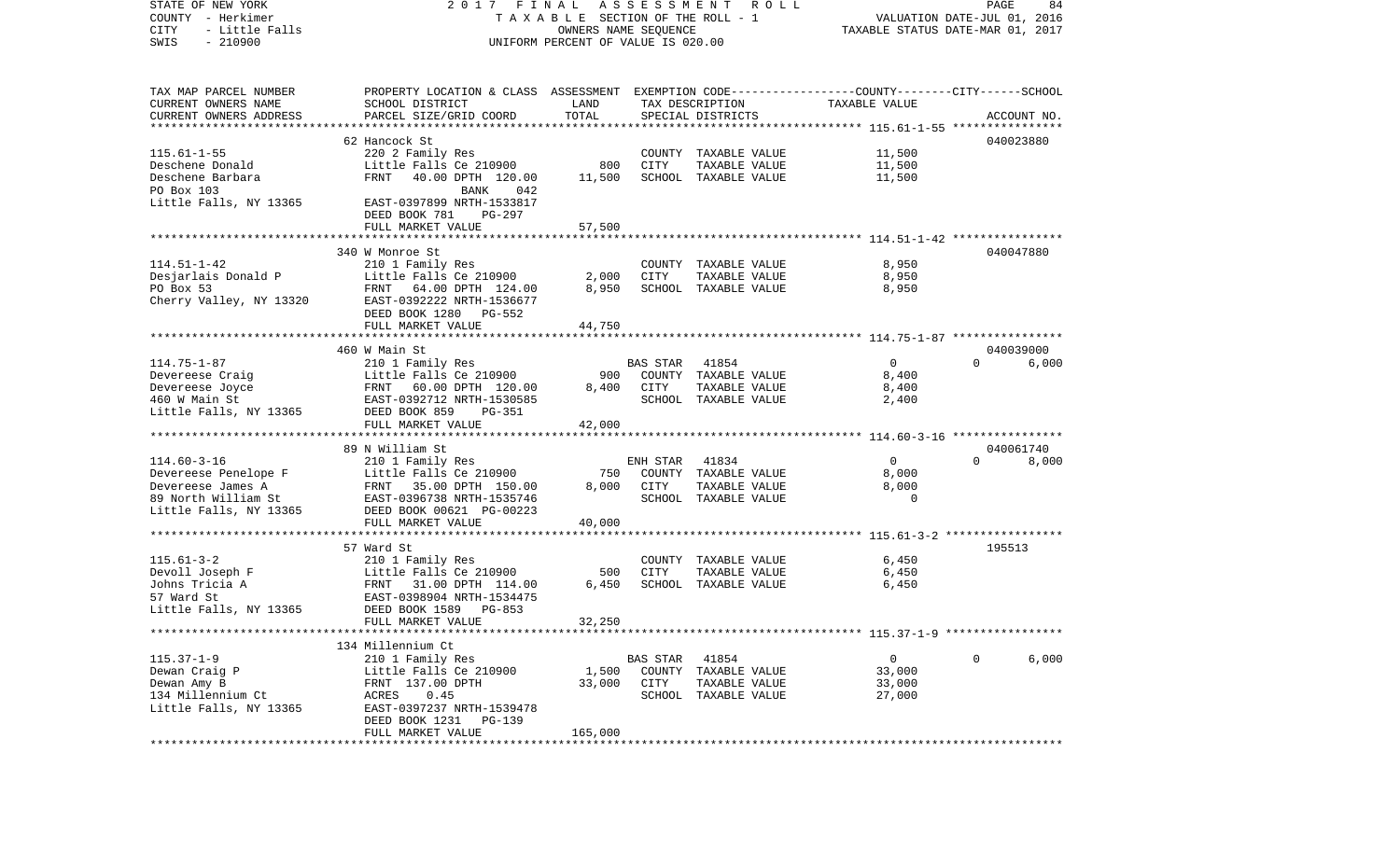COUNTY - Herkimer **T A X A B L E SECTION OF THE ROLL - 1** VALUATION DATE-JUL 01, 2016 CITY - Little Falls OWNERS NAME SEQUENCE TAXABLE STATUS DATE-MAR 01, 2017 SWIS - 210900 UNIFORM PERCENT OF VALUE IS 020.00TAX MAP PARCEL NUMBER PROPERTY LOCATION & CLASS ASSESSMENT EXEMPTION CODE------------------COUNTY--------CITY------SCHOOL CURRENT OWNERS NAME SCHOOL DISTRICT LAND TAX DESCRIPTION TAXABLE VALUECURRENT OWNERS ADDRESS PARCEL SIZE/GRID COORD TOTAL SPECIAL DISTRICTS ACCOUNT NO. \*\*\*\*\*\*\*\*\*\*\*\*\*\*\*\*\*\*\*\*\*\*\*\*\*\*\*\*\*\*\*\*\*\*\*\*\*\*\*\*\*\*\*\*\*\*\*\*\*\*\*\*\*\*\*\*\*\*\*\*\*\*\*\*\*\*\*\*\*\*\*\*\*\*\*\*\*\*\*\*\*\*\*\*\*\*\*\*\*\*\*\*\*\*\*\*\*\*\*\*\*\*\* 114.60-5-40 \*\*\*\*\*\*\*\*\*\*\*\*\*\*\*\* 32 N William St 040061320114.60-5-40 210 1 Family Res BAS STAR 41854 0 0 6,000 Dickson Stanley Little Falls Ce 210900 1,900 COUNTY TAXABLE VALUE 21,000 Dickson Joann FRNT 80.00 DPTH 120.00 21,000 CITY TAXABLE VALUE 21,000 32 N William St EAST-0396773 NRTH-1534877 SCHOOL TAXABLE VALUE 15,000 Little Falls, NY 13365 DEED BOOK 734 PG-236 FULL MARKET VALUE 105,000 \*\*\*\*\*\*\*\*\*\*\*\*\*\*\*\*\*\*\*\*\*\*\*\*\*\*\*\*\*\*\*\*\*\*\*\*\*\*\*\*\*\*\*\*\*\*\*\*\*\*\*\*\*\*\*\*\*\*\*\*\*\*\*\*\*\*\*\*\*\*\*\*\*\*\*\*\*\*\*\*\*\*\*\*\*\*\*\*\*\*\*\*\*\*\*\*\*\*\*\*\*\*\* 114.59-2-50 \*\*\*\*\*\*\*\*\*\*\*\*\*\*\*\* 178 W Monroe St 040046800114.59-2-50 210 1 Family Res COUNTY TAXABLE VALUE 19,050 Dillon Christopher Little Falls Ce 210900 1,400 CITY TAXABLE VALUE 178 W Monroe St FRNT 118.00 DPTH 48.87 19,050 SCHOOL TAXABLE VALUE 19,050 Little Falls, NY 13365 EAST-0393577 NRTH-1535658 DEED BOOK 2017 PG-1638PRIOR OWNER ON 3/01/2017 FULL MARKET VALUE 95,250 Dillon Christopher \*\*\*\*\*\*\*\*\*\*\*\*\*\*\*\*\*\*\*\*\*\*\*\*\*\*\*\*\*\*\*\*\*\*\*\*\*\*\*\*\*\*\*\*\*\*\*\*\*\*\*\*\*\*\*\*\*\*\*\*\*\*\*\*\*\*\*\*\*\*\*\*\*\*\*\*\*\*\*\*\*\*\*\*\*\*\*\*\*\*\*\*\*\*\*\*\*\*\*\*\*\*\* 114.60-1-69 \*\*\*\*\*\*\*\*\*\*\*\*\*\*\*\* 140 W Monroe St 040046650114.60-1-69 210 1 Family Res ENH STAR 41834 0 0 10,500 Little Falls Ce 210900 750 COUNTY TAXABLE VALUE 10,500 Dillon Donna Jean FRNT 33.60 DPTH 110.80 10,500 CITY TAXABLE VALUE 10,500 140 W Monroe St EAST-0394068 NRTH-1535389 SCHOOL TAXABLE VALUE 0 Little Falls, NY 13365 DEED BOOK 686 PG-582 FULL MARKET VALUE 52,500 \*\*\*\*\*\*\*\*\*\*\*\*\*\*\*\*\*\*\*\*\*\*\*\*\*\*\*\*\*\*\*\*\*\*\*\*\*\*\*\*\*\*\*\*\*\*\*\*\*\*\*\*\*\*\*\*\*\*\*\*\*\*\*\*\*\*\*\*\*\*\*\*\*\*\*\*\*\*\*\*\*\*\*\*\*\*\*\*\*\*\*\*\*\*\*\*\*\*\*\*\*\*\* 114.68-6-11 \*\*\*\*\*\*\*\*\*\*\*\*\*\*\*\* 506 Garden St 040021365114.68-6-11 464 Office bldg. COUNTY TAXABLE VALUE 13,000 Dillon Patrick and Little Falls Ce 210900 850 CITY TAXABLE VALUE 13,000 Dillon Laura FRNT 29.00 DPTH 64.00 13,000 SCHOOL TAXABLE VALUE 13,000 6 Valley Brook Dr EAST-0396026 NRTH-1534324 Little Falls, NY 13365 DEED BOOK 1202 PG-910 FULL MARKET VALUE 65,000 \*\*\*\*\*\*\*\*\*\*\*\*\*\*\*\*\*\*\*\*\*\*\*\*\*\*\*\*\*\*\*\*\*\*\*\*\*\*\*\*\*\*\*\*\*\*\*\*\*\*\*\*\*\*\*\*\*\*\*\*\*\*\*\*\*\*\*\*\*\*\*\*\*\*\*\*\*\*\*\*\*\*\*\*\*\*\*\*\*\*\*\*\*\*\*\*\*\*\*\*\*\*\* 114.59-1-35 \*\*\*\*\*\*\*\*\*\*\*\*\*\*\*\* 6 Valley Brook Dr 040059190 114.59-1-35 210 1 Family Res BAS STAR 41854 0 0 6,000 Dillon Patrick R Little Falls Ce 210900 2,800 COUNTY TAXABLE VALUE 23,750 Dillon Laura J FRNT 70.00 DPTH 140.50 23,750 CITY TAXABLE VALUE 23,750 6 Valley Brook Dr EAST-0391994 NRTH-1535834 SCHOOL TAXABLE VALUE 17,750 Little Falls, NY 13365 DEED BOOK 1132 PG-268 FULL MARKET VALUE 118,750 \*\*\*\*\*\*\*\*\*\*\*\*\*\*\*\*\*\*\*\*\*\*\*\*\*\*\*\*\*\*\*\*\*\*\*\*\*\*\*\*\*\*\*\*\*\*\*\*\*\*\*\*\*\*\*\*\*\*\*\*\*\*\*\*\*\*\*\*\*\*\*\*\*\*\*\*\*\*\*\*\*\*\*\*\*\*\*\*\*\*\*\*\*\*\*\*\*\*\*\*\*\*\* 114.60-1-70 \*\*\*\*\*\*\*\*\*\*\*\*\*\*\*\* 138 W Monroe St 040046620114.60-1-70 210 1 Family Res BAS STAR 41854 0 0 6,000 1.100 COUNTY TAXABLE VALUE 8,600 138 W Monroe St  $N$  R1 8,600 CITY TAXABLE VALUE 8,600 8,600 Little Falls, NY 13365 30x150 30x150 30x150 SCHOOL TAXABLE VALUE 2,600 138 West Monro FRNT 33.30 DPTH 150.00 EAST-0394100 NRTH-1535392 DEED BOOK 1242 PG-549FULL MARKET VALUE 43,000 \*\*\*\*\*\*\*\*\*\*\*\*\*\*\*\*\*\*\*\*\*\*\*\*\*\*\*\*\*\*\*\*\*\*\*\*\*\*\*\*\*\*\*\*\*\*\*\*\*\*\*\*\*\*\*\*\*\*\*\*\*\*\*\*\*\*\*\*\*\*\*\*\*\*\*\*\*\*\*\*\*\*\*\*\*\*\*\*\*\*\*\*\*\*\*\*\*\*\*\*\*\*\*\*\*\*\*\*\*\*\*\*\*\*\*\*\*\*\*\*\*\*\*\*\*\*\*\*\*\*\*\*

STATE OF NEW YORK 2 0 1 7 F I N A L A S S E S S M E N T R O L L PAGE 85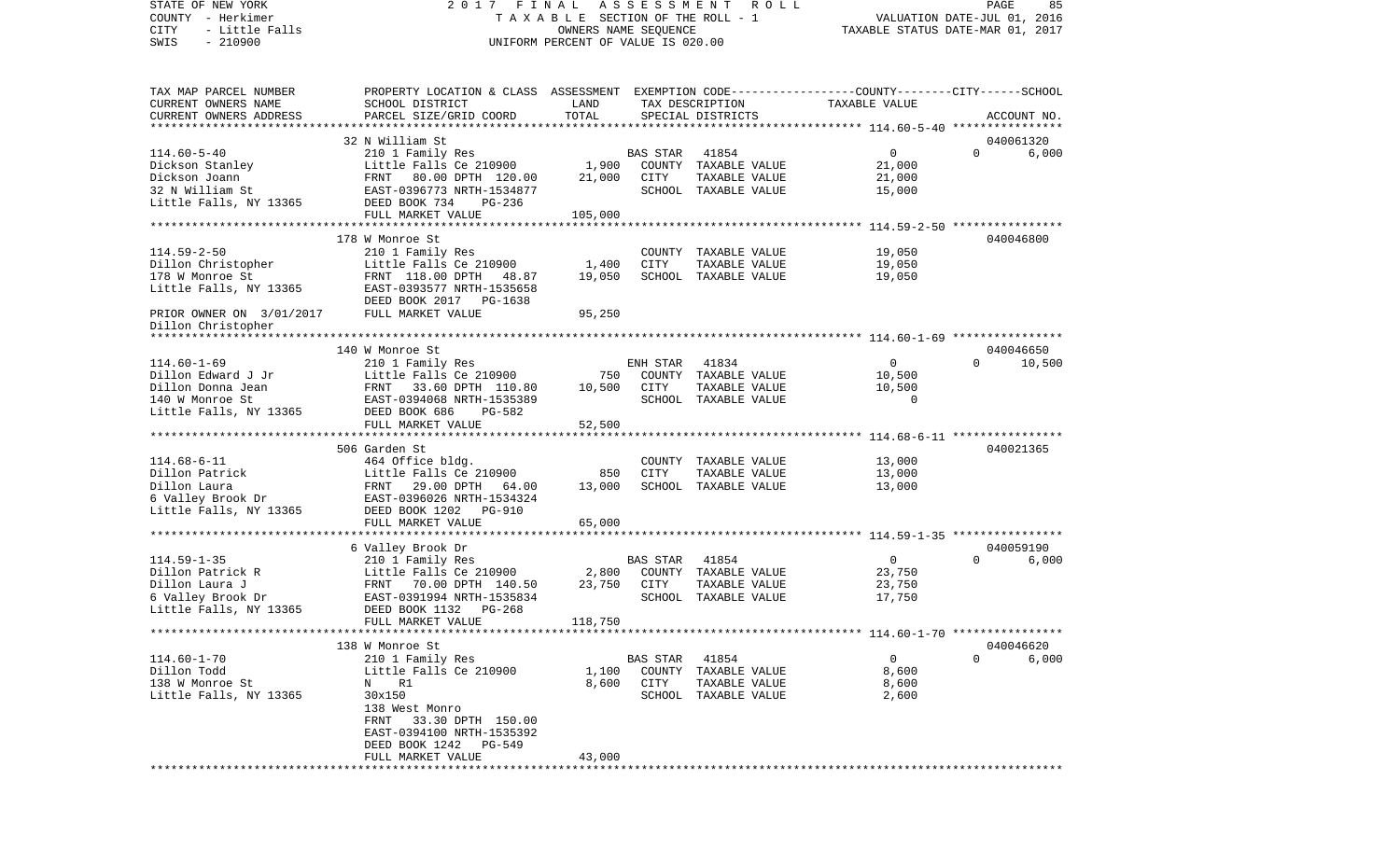STATE OF NEW YORK 2 0 1 7 F I N A L A S S E S S M E N T R O L L PAGE 86COUNTY - Herkimer **T A X A B L E SECTION OF THE ROLL - 1** VALUATION DATE-JUL 01, 2016 CITY - Little Falls OWNERS NAME SEQUENCE TAXABLE STATUS DATE-MAR 01, 2017 SWIS - 210900 UNIFORM PERCENT OF VALUE IS 020.00TAX MAP PARCEL NUMBER PROPERTY LOCATION & CLASS ASSESSMENT EXEMPTION CODE------------------COUNTY--------CITY------SCHOOL CURRENT OWNERS NAME SCHOOL DISTRICT LAND TAX DESCRIPTION TAXABLE VALUE

CURRENT OWNERS ADDRESS PARCEL SIZE/GRID COORD TOTAL SPECIAL DISTRICTS ACCOUNT NO. \*\*\*\*\*\*\*\*\*\*\*\*\*\*\*\*\*\*\*\*\*\*\*\*\*\*\*\*\*\*\*\*\*\*\*\*\*\*\*\*\*\*\*\*\*\*\*\*\*\*\*\*\*\*\*\*\*\*\*\*\*\*\*\*\*\*\*\*\*\*\*\*\*\*\*\*\*\*\*\*\*\*\*\*\*\*\*\*\*\*\*\*\*\*\*\*\*\*\*\*\*\*\* 115.61-3-9 \*\*\*\*\*\*\*\*\*\*\*\*\*\*\*\*\* 119 Loomis St 040030990115.61-3-9 210 1 Family Res ENH STAR 41834 0 0 8,800 Dincik Anne Little Falls Ce 210900 700 COUNTY TAXABLE VALUE 8,800 119 Loomis St FRNT 30.50 DPTH 145.00 8,800 CITY TAXABLE VALUE 8,800 Little Falls, NY 13365 EAST-0399121 NRTH-1534431 SCHOOL TAXABLE VALUE 0 DEED BOOK 704 PG-316 FULL MARKET VALUE 44,000 \*\*\*\*\*\*\*\*\*\*\*\*\*\*\*\*\*\*\*\*\*\*\*\*\*\*\*\*\*\*\*\*\*\*\*\*\*\*\*\*\*\*\*\*\*\*\*\*\*\*\*\*\*\*\*\*\*\*\*\*\*\*\*\*\*\*\*\*\*\*\*\*\*\*\*\*\*\*\*\*\*\*\*\*\*\*\*\*\*\*\*\*\*\*\*\*\*\*\*\*\*\*\* 115.53-3-21 \*\*\*\*\*\*\*\*\*\*\*\*\*\*\*\* 66 Alexander St 040001080115.53-3-21 210 1 Family Res COUNTY TAXABLE VALUE 11,300 Dinneen John J et al Little Falls Ce 210900 800 CITY TAXABLE VALUE 66 Alexander St FRNT 55.00 DPTH 85.00 11,300 SCHOOL TAXABLE VALUE 11,300 Little Falls, NY 13365 EAST-0398304 NRTH-1535033 DEED BOOK 937 PG-189FULL MARKET VALUE 56,500 \*\*\*\*\*\*\*\*\*\*\*\*\*\*\*\*\*\*\*\*\*\*\*\*\*\*\*\*\*\*\*\*\*\*\*\*\*\*\*\*\*\*\*\*\*\*\*\*\*\*\*\*\*\*\*\*\*\*\*\*\*\*\*\*\*\*\*\*\*\*\*\*\*\*\*\*\*\*\*\*\*\*\*\*\*\*\*\*\*\*\*\*\*\*\*\*\*\*\*\*\*\*\* 114.59-1-38 \*\*\*\*\*\*\*\*\*\*\*\*\*\*\*\* 12 Valley Brook Dr 040059310 114.59-1-38 210 1 Family Res VETWAR CTS 41120 1,800 1,800 1,800 Diodati Ronald Little Falls Ce 210900 2,500 ENH STAR 41834 0 0 13,100 Diodati Donna H FRNT 80.00 DPTH 125.00 26,000 COUNTY TAXABLE VALUE 24,200 12 Valley Brook Dr EAST-0391743 NRTH-1535897 CITY TAXABLE VALUE 24,200 Little Falls, NY 13365 DEED BOOK 00636 PG-00115 SCHOOL TAXABLE VALUE 11,100 FULL MARKET VALUE 130,000 \*\*\*\*\*\*\*\*\*\*\*\*\*\*\*\*\*\*\*\*\*\*\*\*\*\*\*\*\*\*\*\*\*\*\*\*\*\*\*\*\*\*\*\*\*\*\*\*\*\*\*\*\*\*\*\*\*\*\*\*\*\*\*\*\*\*\*\*\*\*\*\*\*\*\*\*\*\*\*\*\*\*\*\*\*\*\*\*\*\*\*\*\*\*\*\*\*\*\*\*\*\*\* 114.59-4-26 \*\*\*\*\*\*\*\*\*\*\*\*\*\*\*\* 38 Churchill St 153277114.59-4-26 210 1 Family Res BAS STAR 41854 0 0 6,000 DiPrimo Edward Little Falls Ce 210900 800 COUNTY TAXABLE VALUE 12,500 DiPrimo Diana L FRNT 40.00 DPTH 115.00 12,500 CITY TAXABLE VALUE 12,500 38 Churchill St EAST-0392884 NRTH-1535182 SCHOOL TAXABLE VALUE 6,500 Little Falls, NY 13365 DEED BOOK 1325 PG-464 FULL MARKET VALUE 62,500 \*\*\*\*\*\*\*\*\*\*\*\*\*\*\*\*\*\*\*\*\*\*\*\*\*\*\*\*\*\*\*\*\*\*\*\*\*\*\*\*\*\*\*\*\*\*\*\*\*\*\*\*\*\*\*\*\*\*\*\*\*\*\*\*\*\*\*\*\*\*\*\*\*\*\*\*\*\*\*\*\*\*\*\*\*\*\*\*\*\*\*\*\*\*\*\*\*\*\*\*\*\*\* 115.53-2-63 \*\*\*\*\*\*\*\*\*\*\*\*\*\*\*\* 4 Court St 040012180115.53-2-63 311 Res vac land COUNTY TAXABLE VALUE 250250 Dixon Debra Little Falls Ce 210900 250 CITY TAXABLE VALUE 250Attn: William R Sadlon FRNT 22.00 DPTH 70.00 250 SCHOOL TAXABLE VALUE 250 2 Court St EAST-0399150 NRTH-1534682Little Falls, NY 13365 DEED BOOK 882 PG-575 FULL MARKET VALUE 1,250 \*\*\*\*\*\*\*\*\*\*\*\*\*\*\*\*\*\*\*\*\*\*\*\*\*\*\*\*\*\*\*\*\*\*\*\*\*\*\*\*\*\*\*\*\*\*\*\*\*\*\*\*\*\*\*\*\*\*\*\*\*\*\*\*\*\*\*\*\*\*\*\*\*\*\*\*\*\*\*\*\*\*\*\*\*\*\*\*\*\*\*\*\*\*\*\*\*\*\*\*\*\*\* 115.69-1-25 \*\*\*\*\*\*\*\*\*\*\*\*\*\*\*\* 44 Danube St 040013080115.69-1-25 220 2 Family Res ENH STAR 41834 0 0 7,600 Dobrovolc (Krisch) Mary Ellen Little Falls Ce 210900 500 COUNTY TAXABLE VALUE 7,600 44 Danube St FRNT 78.00 DPTH 200.00 7,600 CITY TAXABLE VALUE 7,600 Little Falls, NY 13365 EAST-0397256 NRTH-1531931 SCHOOL TAXABLE VALUE 0 DEED BOOK 00621 PG-00930 FULL MARKET VALUE 38,000 \*\*\*\*\*\*\*\*\*\*\*\*\*\*\*\*\*\*\*\*\*\*\*\*\*\*\*\*\*\*\*\*\*\*\*\*\*\*\*\*\*\*\*\*\*\*\*\*\*\*\*\*\*\*\*\*\*\*\*\*\*\*\*\*\*\*\*\*\*\*\*\*\*\*\*\*\*\*\*\*\*\*\*\*\*\*\*\*\*\*\*\*\*\*\*\*\*\*\*\*\*\*\*\*\*\*\*\*\*\*\*\*\*\*\*\*\*\*\*\*\*\*\*\*\*\*\*\*\*\*\*\*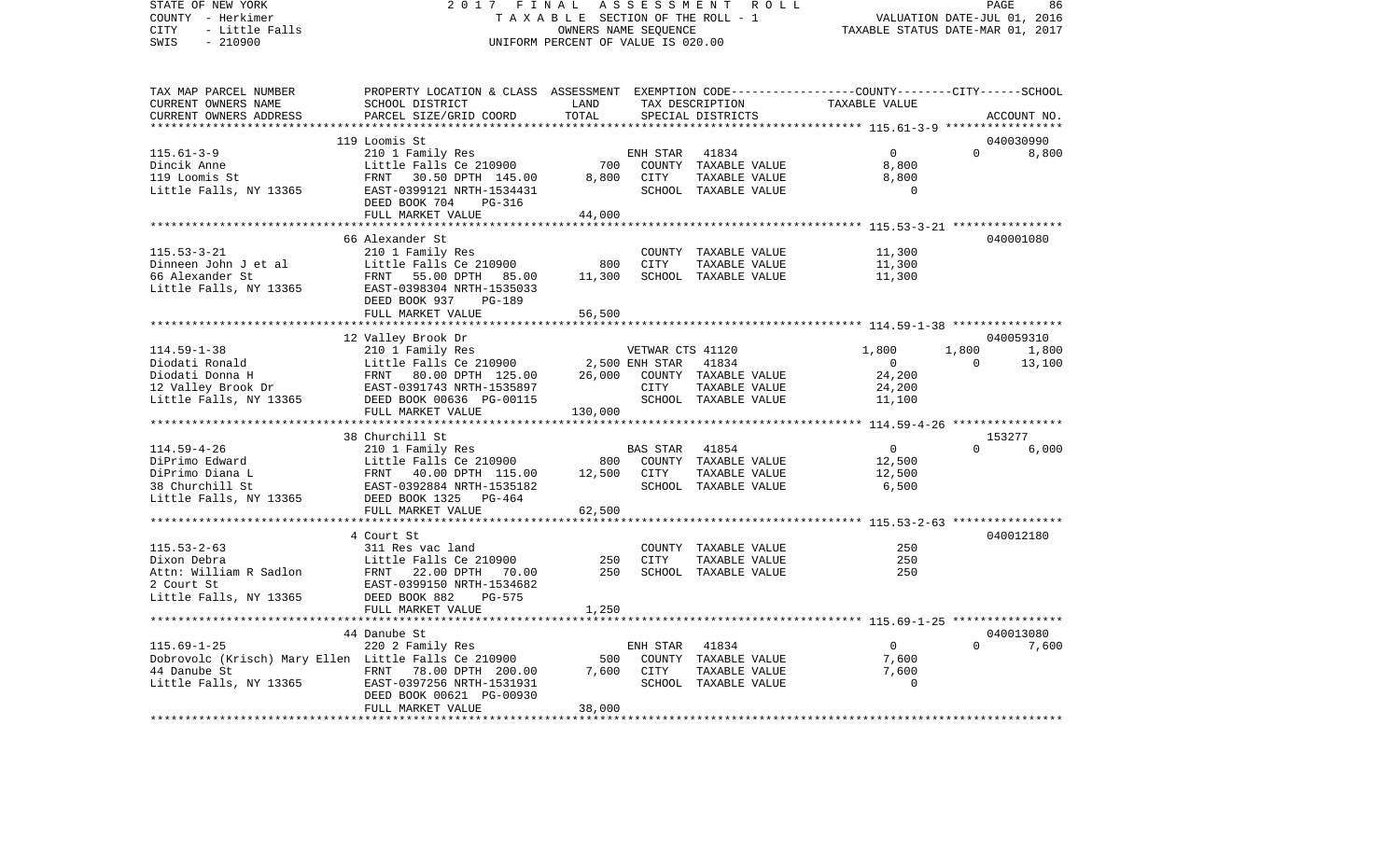STATE OF NEW YORK 2 0 1 7 F I N A L A S S E S S M E N T R O L L PAGE 87COUNTY - Herkimer **T A X A B L E** SECTION OF THE ROLL - 1 VALUATION DATE-JUL 01, 2016 CITY - Little Falls OWNERS NAME SEQUENCE TAXABLE STATUS DATE-MAR 01, 2017 SWIS - 210900 UNIFORM PERCENT OF VALUE IS 020.00TAX MAP PARCEL NUMBER PROPERTY LOCATION & CLASS ASSESSMENT EXEMPTION CODE------------------COUNTY--------CITY------SCHOOL CURRENT OWNERS NAME SCHOOL DISTRICT LAND TAX DESCRIPTION TAXABLE VALUECURRENT OWNERS ADDRESS PARCEL SIZE/GRID COORD TOTAL SPECIAL DISTRICTS ACCOUNT NO. \*\*\*\*\*\*\*\*\*\*\*\*\*\*\*\*\*\*\*\*\*\*\*\*\*\*\*\*\*\*\*\*\*\*\*\*\*\*\*\*\*\*\*\*\*\*\*\*\*\*\*\*\*\*\*\*\*\*\*\*\*\*\*\*\*\*\*\*\*\*\*\*\*\*\*\*\*\*\*\*\*\*\*\*\*\*\*\*\*\*\*\*\*\*\*\*\*\*\*\*\*\*\* 114.68-5-32 \*\*\*\*\*\*\*\*\*\*\*\*\*\*\*\* 38 Lansing St 040028620 114.68-5-32 210 1 Family Res BAS STAR 41854 0 0 6,000 Dodge Brian D Little Falls Ce 210900 1,250 COUNTY TAXABLE VALUE 13,050 Dodge Lynn FRNT 60.00 DPTH 124.00 13,050 CITY TAXABLE VALUE 13,050 38 Lansing St EAST-0395349 NRTH-1534449 SCHOOL TAXABLE VALUE 7,050 Little Falls, NY 13365 DEED BOOK 1495 PG-743 FULL MARKET VALUE 65,250 \*\*\*\*\*\*\*\*\*\*\*\*\*\*\*\*\*\*\*\*\*\*\*\*\*\*\*\*\*\*\*\*\*\*\*\*\*\*\*\*\*\*\*\*\*\*\*\*\*\*\*\*\*\*\*\*\*\*\*\*\*\*\*\*\*\*\*\*\*\*\*\*\*\*\*\*\*\*\*\*\*\*\*\*\*\*\*\*\*\*\*\*\*\*\*\*\*\*\*\*\*\*\* 114.59-4-65 \*\*\*\*\*\*\*\*\*\*\*\*\*\*\*\*47 Arthur St 183737 114.59-4-65 210 1 Family Res BAS STAR 41854 0 0 6,000 Dodge Robert B **Little Falls Ce 210900** 600 COUNTY TAXABLE VALUE 8,000 47 Arthur St FRNT 25.00 DPTH 139.60 8,000 CITY TAXABLE VALUE 8,000 Little Falls, NY 13365 EAST-0393105 NRTH-1534795 SCHOOL TAXABLE VALUE 2,000 DEED BOOK 1518 PG-611FULL MARKET VALUE 40,000 \*\*\*\*\*\*\*\*\*\*\*\*\*\*\*\*\*\*\*\*\*\*\*\*\*\*\*\*\*\*\*\*\*\*\*\*\*\*\*\*\*\*\*\*\*\*\*\*\*\*\*\*\*\*\*\*\*\*\*\*\*\*\*\*\*\*\*\*\*\*\*\*\*\*\*\*\*\*\*\*\*\*\*\*\*\*\*\*\*\*\*\*\*\*\*\*\*\*\*\*\*\*\* 115.53-3-10 \*\*\*\*\*\*\*\*\*\*\*\*\*\*\*\* 2 Porteus St 191804115.53-3-10 220 2 Family Res COUNTY TAXABLE VALUE 10,000 Dodge Rodney Little Falls Ce 210900 750 CITY TAXABLE VALUE 10,000 Dodge Tina FRNT 50.00 DPTH 130.00 10,000 SCHOOL TAXABLE VALUE 10,000 249 Windfall Rd EAST-0398539 NRTH-1535260Utica, NY 13502 DEED BOOK 1567 PG-55 FULL MARKET VALUE 50,000 \*\*\*\*\*\*\*\*\*\*\*\*\*\*\*\*\*\*\*\*\*\*\*\*\*\*\*\*\*\*\*\*\*\*\*\*\*\*\*\*\*\*\*\*\*\*\*\*\*\*\*\*\*\*\*\*\*\*\*\*\*\*\*\*\*\*\*\*\*\*\*\*\*\*\*\*\*\*\*\*\*\*\*\*\*\*\*\*\*\*\*\*\*\*\*\*\*\*\*\*\*\*\* 114.59-4-64 \*\*\*\*\*\*\*\*\*\*\*\*\*\*\*\* 49 Arthur St 201897114.59-4-64 210 1 Family Res COUNTY TAXABLE VALUE 13,200 Dodge Samantha Little Falls Ce 210900 1,350 CITY TAXABLE VALUE 13,200 49 Arthur St FRNT 75.00 DPTH 138.00 13,200 SCHOOL TAXABLE VALUE 13,200 Little Falls, NY 13365 EAST-0393068 NRTH-1534764 DEED BOOK 1631 PG-303 FULL MARKET VALUE 66,000 \*\*\*\*\*\*\*\*\*\*\*\*\*\*\*\*\*\*\*\*\*\*\*\*\*\*\*\*\*\*\*\*\*\*\*\*\*\*\*\*\*\*\*\*\*\*\*\*\*\*\*\*\*\*\*\*\*\*\*\*\*\*\*\*\*\*\*\*\*\*\*\*\*\*\*\*\*\*\*\*\*\*\*\*\*\*\*\*\*\*\*\*\*\*\*\*\*\*\*\*\*\*\* 114.68-6-48 \*\*\*\*\*\*\*\*\*\*\*\*\*\*\*\*576-80 E Main St 161758114.68-6-48 411 Apartment BAS STAR 41854 0 0 3,000 Dolomite & Brick, LLC Little Falls Ce 210900 5,000 COUNTY TAXABLE VALUE 10,000 576-80 E Main St FRNT 27.10 DPTH 120.00 10,000 CITY TAXABLE VALUE 10,000 Little Falls, NY 13365 EAST-0396452 NRTH-1534249 SCHOOL TAXABLE VALUE 7,000 DEED BOOK 1376 PG-528FULL MARKET VALUE 50,000 \*\*\*\*\*\*\*\*\*\*\*\*\*\*\*\*\*\*\*\*\*\*\*\*\*\*\*\*\*\*\*\*\*\*\*\*\*\*\*\*\*\*\*\*\*\*\*\*\*\*\*\*\*\*\*\*\*\*\*\*\*\*\*\*\*\*\*\*\*\*\*\*\*\*\*\*\*\*\*\*\*\*\*\*\*\*\*\*\*\*\*\*\*\*\*\*\*\*\*\*\*\*\* 115.61-2-2 \*\*\*\*\*\*\*\*\*\*\*\*\*\*\*\*\* 37 Alexander St 159255115.61-2-2 220 2 Family Res COUNTY TAXABLE VALUE 11,600 Doolen John 1988 1990 Little Falls Ce 210900 800 CITY TAXABLE VALUE Segal John Jr FRNT 41.40 DPTH 70.00 11.600 SCHOOL TAXABLE VALUE 11.600 200 Woodrick Rd EAST-0398179 NRTH-1534630Frankfort, NY 13413 DEED BOOK 1360 PG-820 FULL MARKET VALUE 58,000 \*\*\*\*\*\*\*\*\*\*\*\*\*\*\*\*\*\*\*\*\*\*\*\*\*\*\*\*\*\*\*\*\*\*\*\*\*\*\*\*\*\*\*\*\*\*\*\*\*\*\*\*\*\*\*\*\*\*\*\*\*\*\*\*\*\*\*\*\*\*\*\*\*\*\*\*\*\*\*\*\*\*\*\*\*\*\*\*\*\*\*\*\*\*\*\*\*\*\*\*\*\*\*\*\*\*\*\*\*\*\*\*\*\*\*\*\*\*\*\*\*\*\*\*\*\*\*\*\*\*\*\*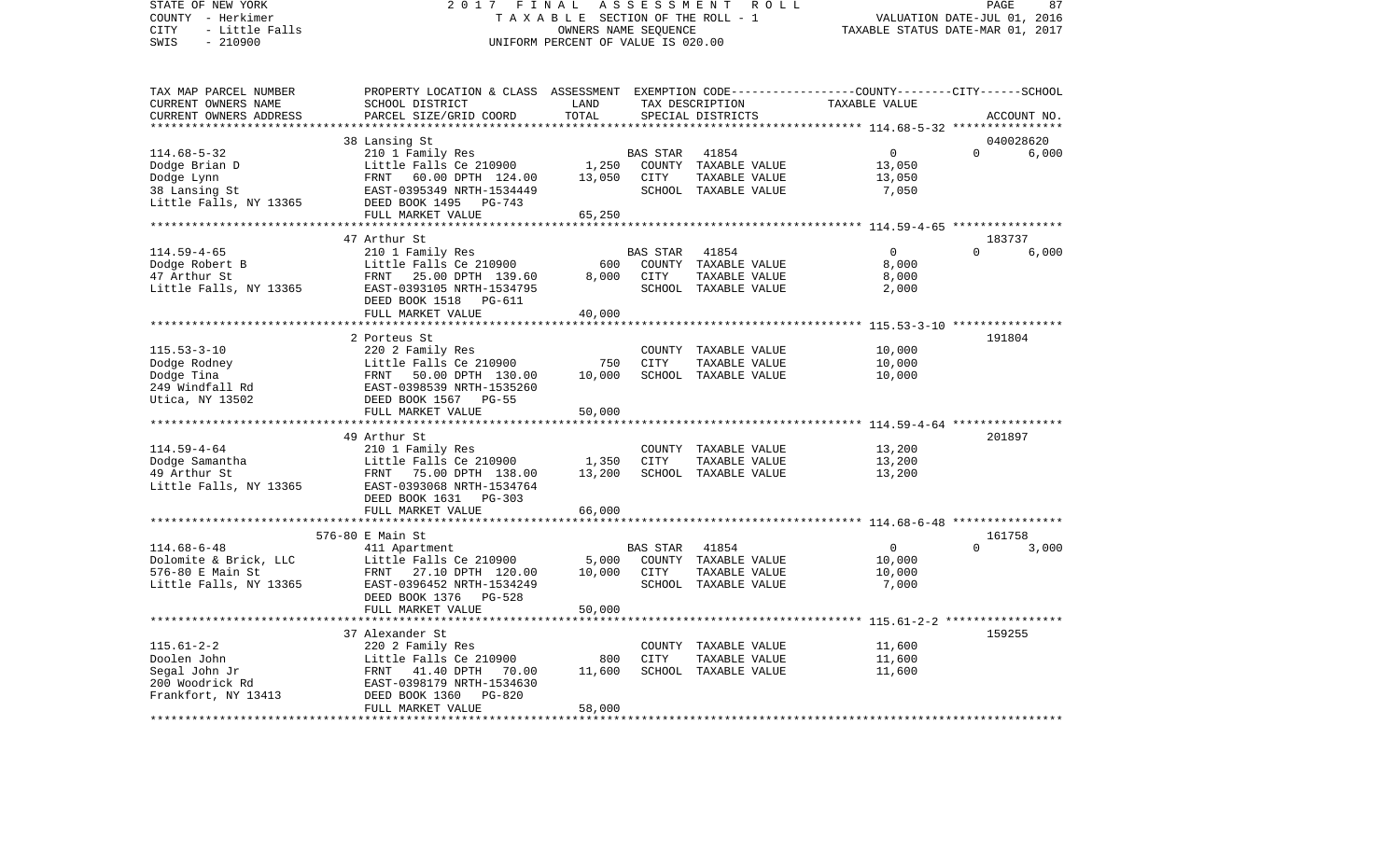STATE OF NEW YORK 2 0 1 7 F I N A L A S S E S S M E N T R O L L PAGE 88COUNTY - Herkimer **T A X A B L E SECTION OF THE ROLL - 1** VALUATION DATE-JUL 01, 2016 CITY - Little Falls OWNERS NAME SEQUENCE TAXABLE STATUS DATE-MAR 01, 2017 SWIS - 210900 UNIFORM PERCENT OF VALUE IS 020.00TAX MAP PARCEL NUMBER PROPERTY LOCATION & CLASS ASSESSMENT EXEMPTION CODE------------------COUNTY--------CITY------SCHOOL CURRENT OWNERS NAME SCHOOL DISTRICT LAND TAX DESCRIPTION TAXABLE VALUECURRENT OWNERS ADDRESS PARCEL SIZE/GRID COORD TOTAL SPECIAL DISTRICTS ACCOUNT NO. \*\*\*\*\*\*\*\*\*\*\*\*\*\*\*\*\*\*\*\*\*\*\*\*\*\*\*\*\*\*\*\*\*\*\*\*\*\*\*\*\*\*\*\*\*\*\*\*\*\*\*\*\*\*\*\*\*\*\*\*\*\*\*\*\*\*\*\*\*\*\*\*\*\*\*\*\*\*\*\*\*\*\*\*\*\*\*\*\*\*\*\*\*\*\*\*\*\*\*\*\*\*\* 114.60-4-38 \*\*\*\*\*\*\*\*\*\*\*\*\*\*\*\* 516 E Monroe St 040042270114.60-4-38 210 1 Family Res BAS STAR 41854 0 0 6,000 Dooley James M **Little Falls Ce 210900** 1,600 COUNTY TAXABLE VALUE 15,600 Dooley Leeann C 63.00 DPTH 200.00 15,600 CITY TAXABLE VALUE 15,600 516 E Monroe St EAST-0395883 NRTH-1535275 SCHOOL TAXABLE VALUE 9,600 Little Falls, NY DEED BOOK 1092 PG-171 FULL MARKET VALUE 78,000 \*\*\*\*\*\*\*\*\*\*\*\*\*\*\*\*\*\*\*\*\*\*\*\*\*\*\*\*\*\*\*\*\*\*\*\*\*\*\*\*\*\*\*\*\*\*\*\*\*\*\*\*\*\*\*\*\*\*\*\*\*\*\*\*\*\*\*\*\*\*\*\*\*\*\*\*\*\*\*\*\*\*\*\*\*\*\*\*\*\*\*\*\*\*\*\*\*\*\*\*\*\*\* 115.53-4-70 \*\*\*\*\*\*\*\*\*\*\*\*\*\*\*\* 53 Alexander St 155567115.53-4-70 210 1 Family Res BAS STAR 41854 0 0 6,000 Dora Heather Little Falls Ce 210900 800 COUNTY TAXABLE VALUE 10,400 53 Alexander St FRNT 39.50 DPTH 100.00 10,400 CITY TAXABLE VALUE 10,400 Little Falls, NY 13365 EAST-0398341 NRTH-1534834 SCHOOL TAXABLE VALUE 4,400 DEED BOOK 1339 PG-15FULL MARKET VALUE 52,000 \*\*\*\*\*\*\*\*\*\*\*\*\*\*\*\*\*\*\*\*\*\*\*\*\*\*\*\*\*\*\*\*\*\*\*\*\*\*\*\*\*\*\*\*\*\*\*\*\*\*\*\*\*\*\*\*\*\*\*\*\*\*\*\*\*\*\*\*\*\*\*\*\*\*\*\*\*\*\*\*\*\*\*\*\*\*\*\*\*\*\*\*\*\*\*\*\*\*\*\*\*\*\* 114.68-5-45 \*\*\*\*\*\*\*\*\*\*\*\*\*\*\*\* 46 Church St 040008880114.68-5-45 220 2 Family Res COUNTY TAXABLE VALUE 12,750 Dorothy Rose E Little Falls Ce 210900 1,200 CITY TAXABLE VALUE 12,750 613 E John St FRNT 60.00 DPTH 120.97 12,750 SCHOOL TAXABLE VALUE 12,750 Little Falls, NY 13365 EAST-0395414 NRTH-1534244 DEED BOOK 819 PG-322FULL MARKET VALUE 63,750 \*\*\*\*\*\*\*\*\*\*\*\*\*\*\*\*\*\*\*\*\*\*\*\*\*\*\*\*\*\*\*\*\*\*\*\*\*\*\*\*\*\*\*\*\*\*\*\*\*\*\*\*\*\*\*\*\*\*\*\*\*\*\*\*\*\*\*\*\*\*\*\*\*\*\*\*\*\*\*\*\*\*\*\*\*\*\*\*\*\*\*\*\*\*\*\*\*\*\*\*\*\*\* 115.62-1-33 \*\*\*\*\*\*\*\*\*\*\*\*\*\*\*\* 227 Loomis St 186860115.62-1-33 210 1 Family Res BAS STAR 41854 0 0 6,000 Douglas Breanna L 
Little Falls Ce 210900 1,000 COUNTY TAXABLE VALUE 11,500 227 Loomis St FRNT 50.00 DPTH 130.00 11,500 CITY TAXABLE VALUE 11,500 Little Falls, NY 13365 EAST-0400392 NRTH-1533982 SCHOOL TAXABLE VALUE 5,500 DEED BOOK 1536 PG-975FULL MARKET VALUE 57,500 \*\*\*\*\*\*\*\*\*\*\*\*\*\*\*\*\*\*\*\*\*\*\*\*\*\*\*\*\*\*\*\*\*\*\*\*\*\*\*\*\*\*\*\*\*\*\*\*\*\*\*\*\*\*\*\*\*\*\*\*\*\*\*\*\*\*\*\*\*\*\*\*\*\*\*\*\*\*\*\*\*\*\*\*\*\*\*\*\*\*\*\*\*\*\*\*\*\*\*\*\*\*\* 115.46-1-3.2 \*\*\*\*\*\*\*\*\*\*\*\*\*\*\* 140 Eysaman Rd 115.46-1-3.2 270 Mfg housing ENH STAR 41834 0 0 12,000 Douglas Howard F **Little Falls Ce 210900** 1,100 COUNTY TAXABLE VALUE 12,000 Douglas Joyce ACRES 1.70 12,000 CITY TAXABLE VALUE 12,000 EAST-0400923 NRTH-1537254 Little Falls, NY 13365 DEED BOOK 764 PG-640 FULL MARKET VALUE 60,000 \*\*\*\*\*\*\*\*\*\*\*\*\*\*\*\*\*\*\*\*\*\*\*\*\*\*\*\*\*\*\*\*\*\*\*\*\*\*\*\*\*\*\*\*\*\*\*\*\*\*\*\*\*\*\*\*\*\*\*\*\*\*\*\*\*\*\*\*\*\*\*\*\*\*\*\*\*\*\*\*\*\*\*\*\*\*\*\*\*\*\*\*\*\*\*\*\*\*\*\*\*\*\* 115.46-1-1.2 \*\*\*\*\*\*\*\*\*\*\*\*\*\*\* Eysaman Rd 115.46-1-1.2 105 Vac farmland AG MKTS 41730 3,365 3,365 3,365 3,365 Douglas James Little Falls Ce 210900 6,200 COUNTY TAXABLE VALUE 2,835 152 Eysaman Rd FRNT 25.00 DPTH 6,200 CITY TAXABLE VALUE 2,835

Little Falls, NY 13365 ACRES 26.70 SCHOOL TAXABLE VALUE 2,835 EAST-0339845 NRTH-1537482 MAY BE SUBJECT TO PAYMENT DEED BOOK 1303 PG-810UNDER AGDIST LAW TIL 2024 FULL MARKET VALUE 31,000 \*\*\*\*\*\*\*\*\*\*\*\*\*\*\*\*\*\*\*\*\*\*\*\*\*\*\*\*\*\*\*\*\*\*\*\*\*\*\*\*\*\*\*\*\*\*\*\*\*\*\*\*\*\*\*\*\*\*\*\*\*\*\*\*\*\*\*\*\*\*\*\*\*\*\*\*\*\*\*\*\*\*\*\*\*\*\*\*\*\*\*\*\*\*\*\*\*\*\*\*\*\*\*\*\*\*\*\*\*\*\*\*\*\*\*\*\*\*\*\*\*\*\*\*\*\*\*\*\*\*\*\*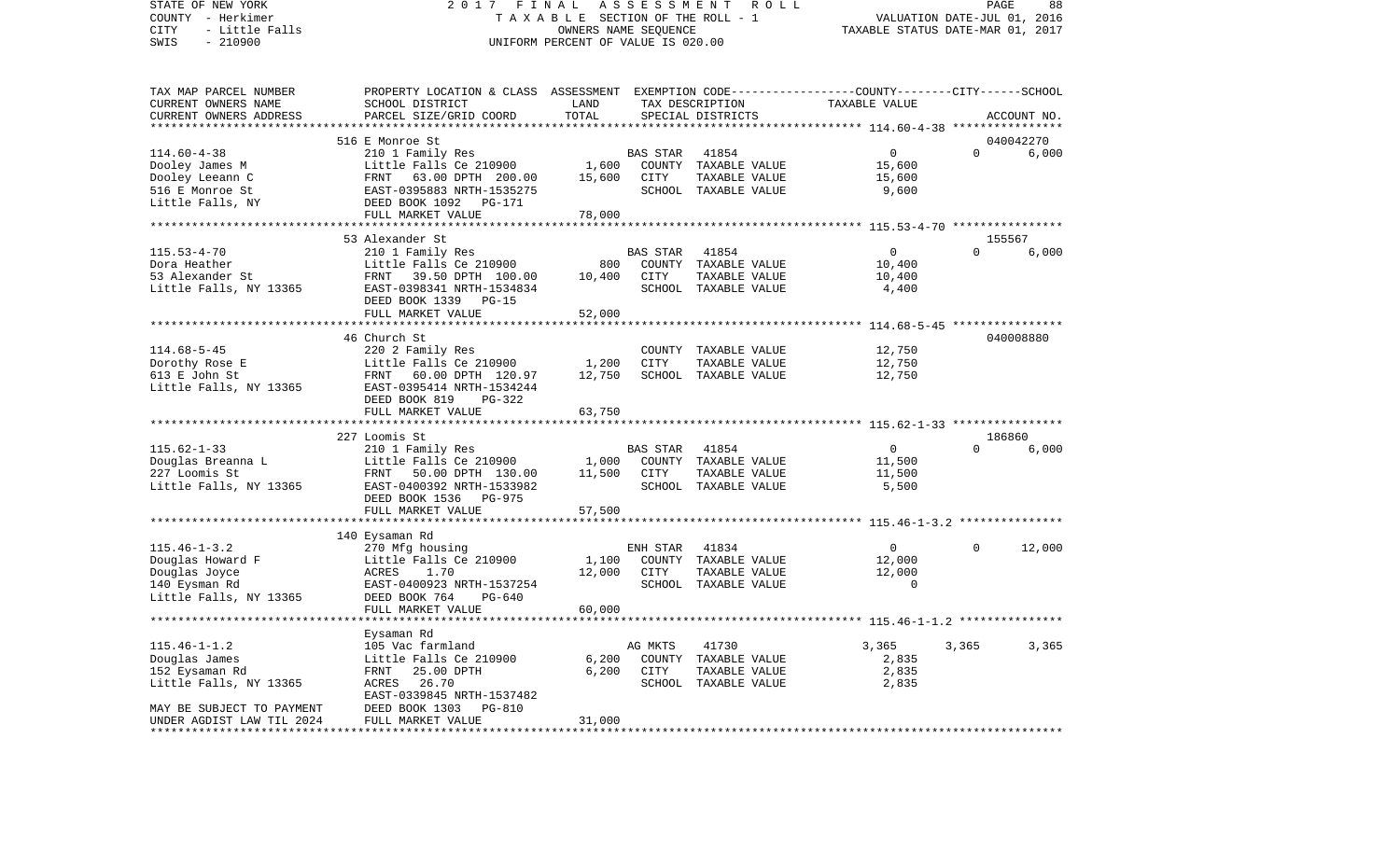STATE OF NEW YORK 2 0 1 7 F I N A L A S S E S S M E N T R O L L PAGE 89COUNTY - Herkimer **T A X A B L E SECTION OF THE ROLL - 1** VALUATION DATE-JUL 01, 2016 CITY - Little Falls OWNERS NAME SEQUENCE TAXABLE STATUS DATE-MAR 01, 2017 SWIS - 210900 UNIFORM PERCENT OF VALUE IS 020.00TAX MAP PARCEL NUMBER PROPERTY LOCATION & CLASS ASSESSMENT EXEMPTION CODE------------------COUNTY--------CITY------SCHOOL CURRENT OWNERS NAME SCHOOL DISTRICT LAND TAX DESCRIPTION TAXABLE VALUECURRENT OWNERS ADDRESS PARCEL SIZE/GRID COORD TOTAL SPECIAL DISTRICTS ACCOUNT NO. \*\*\*\*\*\*\*\*\*\*\*\*\*\*\*\*\*\*\*\*\*\*\*\*\*\*\*\*\*\*\*\*\*\*\*\*\*\*\*\*\*\*\*\*\*\*\*\*\*\*\*\*\*\*\*\*\*\*\*\*\*\*\*\*\*\*\*\*\*\*\*\*\*\*\*\*\*\*\*\*\*\*\*\*\*\*\*\*\*\*\*\*\*\*\*\*\*\*\*\*\*\*\* 115.46-1-3.1 \*\*\*\*\*\*\*\*\*\*\*\*\*\*\* 367 Ritter Rd 040053670115.46-1-3.1 112 Dairy farm AG MKTS 41730 0 0 0 Douglas James Little Falls Ce 210900 8,000 BAS STAR 41854 0 0 6,000 152 Eysaman Rd ACRES 80.20 28,000 COUNTY TAXABLE VALUE 28,000 Little Falls, NY 13365 EAST-0401886 NRTH-1536987 CITY TAXABLE VALUE 28,000 DEED BOOK 1303 PG-813 SCHOOL TAXABLE VALUE 22,000 MAY BE SUBJECT TO PAYMENT FULL MARKET VALUE  $140,000$ UNDER AGDIST LAW TIL 2024 \*\*\*\*\*\*\*\*\*\*\*\*\*\*\*\*\*\*\*\*\*\*\*\*\*\*\*\*\*\*\*\*\*\*\*\*\*\*\*\*\*\*\*\*\*\*\*\*\*\*\*\*\*\*\*\*\*\*\*\*\*\*\*\*\*\*\*\*\*\*\*\*\*\*\*\*\*\*\*\*\*\*\*\*\*\*\*\*\*\*\*\*\*\*\*\*\*\*\*\*\*\*\* 114.60-4-62 \*\*\*\*\*\*\*\*\*\*\*\*\*\*\*\* 25 W Monroe St 159443114.60-4-62 220 2 Family Res BAS STAR 41854 0 0 6,000 Douglas John D Little Falls Ce 210900 1,200 COUNTY TAXABLE VALUE 15,700 Douglas Cresie FRNT 50.00 DPTH 120.00 15,700 CITY TAXABLE VALUE 15,700 23-25 W Monroe St EAST-0395352 NRTH-1534927 SCHOOL TAXABLE VALUE 9,700 Little Falls, NY 13365 DEED BOOK 1361 PG-697 FULL MARKET VALUE 78,500 \*\*\*\*\*\*\*\*\*\*\*\*\*\*\*\*\*\*\*\*\*\*\*\*\*\*\*\*\*\*\*\*\*\*\*\*\*\*\*\*\*\*\*\*\*\*\*\*\*\*\*\*\*\*\*\*\*\*\*\*\*\*\*\*\*\*\*\*\*\*\*\*\*\*\*\*\*\*\*\*\*\*\*\*\*\*\*\*\*\*\*\*\*\*\*\*\*\*\*\*\*\*\* 114.76-2-52 \*\*\*\*\*\*\*\*\*\*\*\*\*\*\*\* 51 Casler St 040007950114.76-2-52 210 1 Family Res BAS STAR 41854 0 0 4,650 Douglas Richard B Little Falls Ce 210900 450 COUNTY TAXABLE VALUE 4,650 51 Casler St FRNT 62.00 DPTH 55.00 4,650 CITY TAXABLE VALUE 4,650 Little Falls, NY 13365 EAST-0396402 NRTH-1532090 SCHOOL TAXABLE VALUE 0 DEED BOOK 1485 PG-605FULL MARKET VALUE 23,250 \*\*\*\*\*\*\*\*\*\*\*\*\*\*\*\*\*\*\*\*\*\*\*\*\*\*\*\*\*\*\*\*\*\*\*\*\*\*\*\*\*\*\*\*\*\*\*\*\*\*\*\*\*\*\*\*\*\*\*\*\*\*\*\*\*\*\*\*\*\*\*\*\*\*\*\*\*\*\*\*\*\*\*\*\*\*\*\*\*\*\*\*\*\*\*\*\*\*\*\*\*\*\* 115.62-1-19 \*\*\*\*\*\*\*\*\*\*\*\*\*\*\*\* 234 Loomis St 040032760115.62-1-19 220 2 Family Res BAS STAR 41854 0 0 6,000 Doxtader Christine E Little Falls Ce 210900 1,150 COUNTY TAXABLE VALUE 8,750 234 Loomis St FRNT 45.00 DPTH 200.00 8,750 CITY TAXABLE VALUE 8,750 Little Falls, NY 13365 EAST-0400609 NRTH-1534132 SCHOOL TAXABLE VALUE 2,750 DEED BOOK 860 PG-135FULL MARKET VALUE 43,750 \*\*\*\*\*\*\*\*\*\*\*\*\*\*\*\*\*\*\*\*\*\*\*\*\*\*\*\*\*\*\*\*\*\*\*\*\*\*\*\*\*\*\*\*\*\*\*\*\*\*\*\*\*\*\*\*\*\*\*\*\*\*\*\*\*\*\*\*\*\*\*\*\*\*\*\*\*\*\*\*\*\*\*\*\*\*\*\*\*\*\*\*\*\*\*\*\*\*\*\*\*\*\* 115.61-2-22.2 \*\*\*\*\*\*\*\*\*\*\*\*\*\* Petrie St 115.61-2-22.2 312 Vac w/imprv COUNTY TAXABLE VALUE 1,500 Doyle Joseph Little Falls Ce 210900 100 CITY TAXABLE VALUE 1,500 SCHOOL TAXABLE VALUE Little Falls, NY 13365 ACRES 0.02 EAST-0398435 NRTH-1534199DEED BOOK 1418 PG-621

\*\*\*\*\*\*\*\*\*\*\*\*\*\*\*\*\*\*\*\*\*\*\*\*\*\*\*\*\*\*\*\*\*\*\*\*\*\*\*\*\*\*\*\*\*\*\*\*\*\*\*\*\*\*\*\*\*\*\*\*\*\*\*\*\*\*\*\*\*\*\*\*\*\*\*\*\*\*\*\*\*\*\*\*\*\*\*\*\*\*\*\*\*\*\*\*\*\*\*\*\*\*\*\*\*\*\*\*\*\*\*\*\*\*\*\*\*\*\*\*\*\*\*\*\*\*\*\*\*\*\*\*

FULL MARKET VALUE 7,500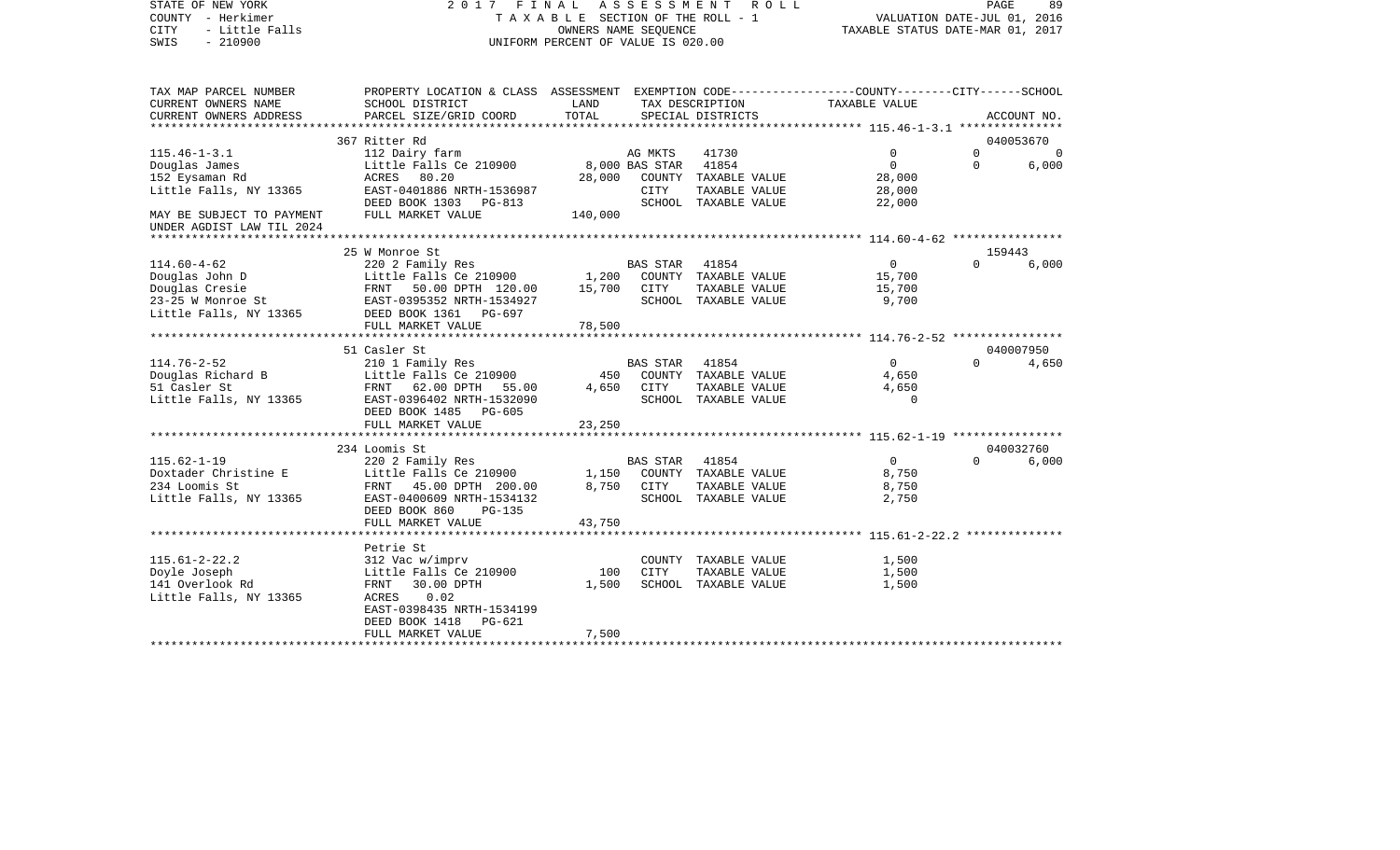## STATE OF NEW YORK 2 0 1 7 F I N A L A S S E S S M E N T R O L L PAGE 90COUNTY - Herkimer T A X A B L E SECTION OF THE ROLL - 1 CITY - Little Falls OWNERS NAME SEQUENCE TAXABLE STATUS DATE-MAR 01, 2017 UNIFORM PERCENT OF VALUE IS 020.00

TAX MAP PARCEL NUMBER PROPERTY LOCATION & CLASS ASSESSMENT EXEMPTION CODE------------------COUNTY--------CITY------SCHOOL

VALUATION DATE-JUL 01, 2016

| CURRENT OWNERS NAME    | SCHOOL DISTRICT                               | LAND   | TAX DESCRIPTION       |                      | TAXABLE VALUE                                            |          |             |
|------------------------|-----------------------------------------------|--------|-----------------------|----------------------|----------------------------------------------------------|----------|-------------|
| CURRENT OWNERS ADDRESS | PARCEL SIZE/GRID COORD                        | TOTAL  |                       | SPECIAL DISTRICTS    |                                                          |          | ACCOUNT NO. |
|                        |                                               |        |                       |                      | ********** 114.60-5-4 ***********                        |          |             |
|                        | 553 E Monroe St                               |        |                       |                      |                                                          |          | 190118      |
| $114.60 - 5 - 4$       | 220 2 Family Res                              |        | VETWAR CTS 41120      |                      | 1,800                                                    | 1,800    | 1,800       |
| Doyle Mary E           | Little Falls Ce 210900                        |        | 600 ENH STAR          | 41834                | 0                                                        | $\Omega$ | 10,250      |
| Tomaso Charles R       | FRNT<br>30.00 DPTH<br>90.00                   | 12,050 | COUNTY                | TAXABLE VALUE        | 10,250                                                   |          |             |
| 553 E Monroe St        | EAST-0396403 NRTH-1535151                     |        | CITY                  | TAXABLE VALUE        | 10,250                                                   |          |             |
| Little Falls, NY 13365 | DEED BOOK 1556<br><b>PG-555</b>               |        |                       | SCHOOL TAXABLE VALUE | 0                                                        |          |             |
|                        | FULL MARKET VALUE                             | 60,250 |                       |                      |                                                          |          |             |
|                        | 30 Petrie St                                  |        |                       |                      |                                                          |          | 040050250   |
| $115.61 - 2 - 24$      | 220 2 Family Res                              |        | ENH STAR              | 41834                | $\mathbf 0$                                              | $\Omega$ | 13,100      |
| Doyle Matilda          | Little Falls Ce 210900                        | 650    | COUNTY                | TAXABLE VALUE        | 13,650                                                   |          |             |
| Doyle Joseph           | FRNT<br>40.00 DPTH 120.00                     | 13,650 | CITY                  | TAXABLE VALUE        | 13,650                                                   |          |             |
| Joseph Doyle           | EAST-0398389 NRTH-1534289                     |        | SCHOOL                | TAXABLE VALUE        | 550                                                      |          |             |
| 141 Overlook Rd        | DEED BOOK 929<br>PG-677                       |        |                       |                      |                                                          |          |             |
| Little Falls, NY 13365 | FULL MARKET VALUE                             | 68,250 |                       |                      |                                                          |          |             |
|                        |                                               |        |                       |                      |                                                          |          |             |
|                        | 45 Arthur St                                  |        |                       |                      |                                                          |          | 040003120   |
| $114.59 - 4 - 66$      | 210 1 Family Res                              |        | ENH STAR              | 41834                | $\Omega$                                                 | $\Omega$ | 10,000      |
| Doyle Timothy P        | Little Falls Ce 210900                        | 850    | COUNTY                | TAXABLE VALUE        | 10,000                                                   |          |             |
| Doyle Joann            | 39.00 DPTH 139.60<br>FRNT                     | 10,000 | <b>CITY</b>           | TAXABLE VALUE        | 10,000                                                   |          |             |
| 45 Arthur St           | EAST-0393127 NRTH-1534818                     |        |                       | SCHOOL TAXABLE VALUE | $\Omega$                                                 |          |             |
| Little Falls, NY 13365 | DEED BOOK 853<br>$PG-120$                     |        |                       |                      |                                                          |          |             |
|                        | FULL MARKET VALUE                             | 50,000 |                       |                      |                                                          |          |             |
|                        | **************************                    |        |                       |                      |                                                          |          |             |
|                        | 71 Prospect St                                |        |                       |                      |                                                          |          | 040052770   |
| $114.68 - 2 - 81$      | 210 1 Family Res                              |        | VETFUND CT 41101      |                      | 5,000                                                    | 5,000    | $\Omega$    |
| Drapalski Anne         | Little Falls Ce 210900                        |        | 2,500 VET COM S 41134 |                      | 0                                                        | 0        | 3,000       |
| 71 Prospect St         | ACRES<br>2.60                                 |        | 18,650 ENH STAR       | 41834                | $\Omega$                                                 | $\Omega$ | 13,100      |
| Little Falls, NY 13365 | EAST-0394768 NRTH-1533591                     |        |                       | COUNTY TAXABLE VALUE | 13,650                                                   |          |             |
|                        | DEED BOOK 00622 PG-00586                      |        | CITY                  | TAXABLE VALUE        | 13,650                                                   |          |             |
|                        | FULL MARKET VALUE                             | 93,250 |                       | SCHOOL TAXABLE VALUE | 2,550                                                    |          |             |
|                        | *******************************               |        |                       |                      |                                                          |          |             |
|                        | 419 W Main St                                 |        |                       |                      |                                                          |          | 162009      |
| $114.75 - 2 - 6$       | 220 2 Family Res                              |        | COUNTY                | TAXABLE VALUE        | 7,250                                                    |          |             |
| Dudish Michael         | Little Falls Ce 210900                        | 600    | <b>CITY</b>           | TAXABLE VALUE        | 7,250                                                    |          |             |
| Farber Christopher     | 36.00 DPTH 102.00<br>FRNT                     | 7,250  |                       | SCHOOL TAXABLE VALUE | 7,250                                                    |          |             |
| 1670 State Route 5S    | EAST-0393159 NRTH-1530807                     |        |                       |                      |                                                          |          |             |
| Little Falls, NY 13365 | DEED BOOK 1378<br>PG-179<br>FULL MARKET VALUE |        |                       |                      |                                                          |          |             |
|                        |                                               | 36,250 |                       |                      | ******************************* 114.60-2-1.4 *********** |          |             |
|                        | 56 Douglas St                                 |        |                       |                      |                                                          |          | 192150      |
| $114.60 - 2 - 1.4$     | 210 1 Family Res                              |        | COUNTY                | TAXABLE VALUE        | 12,000                                                   |          |             |
| Duff Kristina          | Little Falls Ce 210900                        | 700    | <b>CITY</b>           | TAXABLE VALUE        | 12,000                                                   |          |             |
| 56 Douglas St          | ACRES<br>1.00                                 | 12,000 | SCHOOL                | TAXABLE VALUE        | 12,000                                                   |          |             |
| Little Falls, NY 13365 | EAST-0396281 NRTH-1536189                     |        |                       |                      |                                                          |          |             |
|                        | DEED BOOK 1569<br>PG-247                      |        |                       |                      |                                                          |          |             |
|                        | FULL MARKET VALUE                             | 60,000 |                       |                      |                                                          |          |             |
|                        |                                               |        |                       |                      |                                                          |          |             |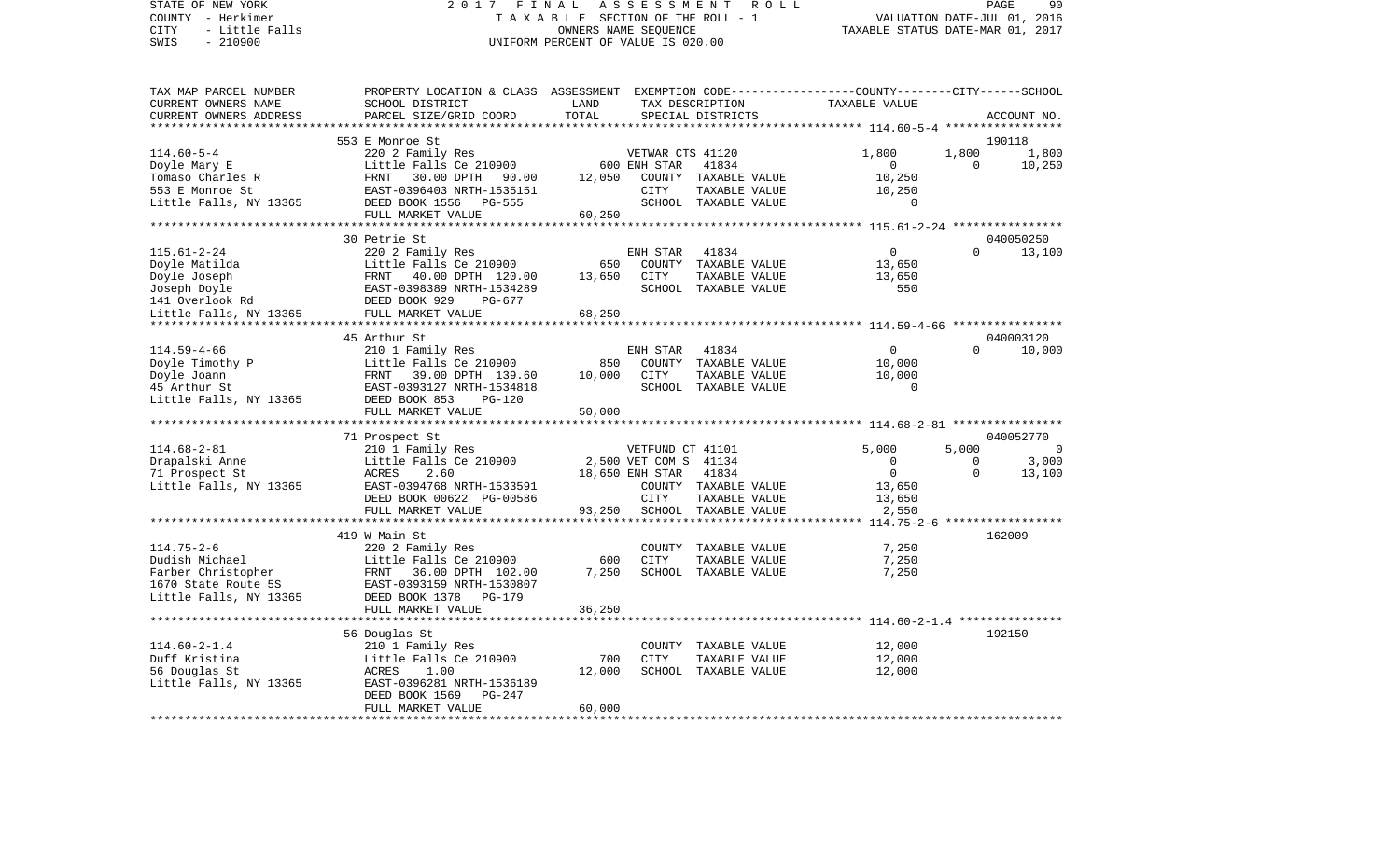| STATE OF NEW YORK<br>COUNTY - Herkimer<br>CITY<br>- Little Falls | 2017<br>FINAL<br>TAXABLE SECTION OF THE ROLL - 1                                                | ROLL<br>91<br>PAGE<br>VALUATION DATE-JUL 01, 2016<br>TAXABLE STATUS DATE-MAR 01, 2017 |             |                                       |                                                     |             |
|------------------------------------------------------------------|-------------------------------------------------------------------------------------------------|---------------------------------------------------------------------------------------|-------------|---------------------------------------|-----------------------------------------------------|-------------|
| $-210900$<br>SWIS                                                |                                                                                                 | UNIFORM PERCENT OF VALUE IS 020.00                                                    |             |                                       |                                                     |             |
| TAX MAP PARCEL NUMBER                                            | PROPERTY LOCATION & CLASS ASSESSMENT EXEMPTION CODE---------------COUNTY-------CITY------SCHOOL |                                                                                       |             |                                       |                                                     |             |
| CURRENT OWNERS NAME                                              | SCHOOL DISTRICT                                                                                 | LAND                                                                                  |             | TAX DESCRIPTION                       | TAXABLE VALUE                                       |             |
| CURRENT OWNERS ADDRESS                                           | PARCEL SIZE/GRID COORD                                                                          | TOTAL<br>**********                                                                   |             | SPECIAL DISTRICTS                     | ********** 114.68-4-9 *****                         | ACCOUNT NO. |
|                                                                  | 93 Church St                                                                                    |                                                                                       |             |                                       |                                                     | 153774      |
| $114.68 - 4 - 9$                                                 | 210 1 Family Res                                                                                |                                                                                       |             | COUNTY TAXABLE VALUE                  | 16,800                                              |             |
| Dunn Jocelyn M                                                   | Little Falls Ce 210900                                                                          | 1,100                                                                                 | CITY        | TAXABLE VALUE                         | 16,800                                              |             |
| 93 Church St                                                     | 61.00 DPTH 140.00<br>FRNT                                                                       | 16,800                                                                                |             | SCHOOL TAXABLE VALUE                  | 16,800                                              |             |
| Little Falls, NY 13365                                           | EAST-0394663 NRTH-1534262<br>DEED BOOK 1482<br>PG-475                                           |                                                                                       |             |                                       |                                                     |             |
|                                                                  | FULL MARKET VALUE                                                                               | 84,000                                                                                |             |                                       |                                                     |             |
|                                                                  | *************************                                                                       | ***********                                                                           |             |                                       | ********************* 115.62-1-68 ***************** |             |
|                                                                  | 184 Burwell St                                                                                  |                                                                                       |             |                                       |                                                     | 150809      |
| $115.62 - 1 - 68$<br>Dunphy Sharon                               | 220 2 Family Res                                                                                | 1,650                                                                                 | <b>CITY</b> | COUNTY TAXABLE VALUE                  | 16,150<br>16,150                                    |             |
| PO Box 124                                                       | Little Falls Ce 210900                                                                          |                                                                                       |             | TAXABLE VALUE                         |                                                     |             |
| Dolgeville, NY 13329                                             | 76.00 DPTH 150.00<br>FRNT<br>EAST-0399795 NRTH-1534113                                          | 16,150                                                                                |             | SCHOOL TAXABLE VALUE                  | 16,150                                              |             |
|                                                                  | DEED BOOK 1331<br>PG-720                                                                        |                                                                                       |             |                                       |                                                     |             |
|                                                                  | FULL MARKET VALUE                                                                               | 80,750                                                                                |             |                                       |                                                     |             |
|                                                                  |                                                                                                 |                                                                                       |             |                                       |                                                     |             |
|                                                                  | 198 1/2 Burwell St                                                                              |                                                                                       |             |                                       |                                                     | 152649      |
| $115.62 - 1 - 70.1$                                              | 210 1 Family Res                                                                                |                                                                                       | COUNTY      | TAXABLE VALUE                         | 3,850                                               |             |
| Dunphy Sharon M                                                  | Little Falls Ce 210900                                                                          | 850                                                                                   | CITY        | TAXABLE VALUE                         | 3,850                                               |             |
| PO Box 124                                                       | FRNT<br>33.00 DPTH 50.00                                                                        | 3,850                                                                                 |             | SCHOOL TAXABLE VALUE                  | 3,850                                               |             |
| Dolgeville, NY 13329                                             | EAST-0399918 NRTH-1534105<br>DEED BOOK 1343 PG-650                                              |                                                                                       |             |                                       |                                                     |             |
|                                                                  | FULL MARKET VALUE                                                                               | 19,250                                                                                |             |                                       |                                                     |             |
|                                                                  |                                                                                                 |                                                                                       |             |                                       |                                                     |             |
| $115.62 - 1 - 70.2$                                              | 198 Burwell St                                                                                  |                                                                                       |             |                                       |                                                     | 156370      |
| Dunphy Sharon M                                                  | 230 3 Family Res<br>Little Falls Ce 210900                                                      | 750                                                                                   | CITY        | COUNTY TAXABLE VALUE<br>TAXABLE VALUE | 10,000<br>10,000                                    |             |
| PO Box 124                                                       | FRNT 33.00 DPTH 100.00                                                                          | 10,000                                                                                |             | SCHOOL TAXABLE VALUE                  | 10,000                                              |             |
| Dolgeville, NY 13329                                             | EAST-0399888 NRTH-1534038                                                                       |                                                                                       |             |                                       |                                                     |             |
|                                                                  | PG-654<br>DEED BOOK 1343                                                                        |                                                                                       |             |                                       |                                                     |             |
|                                                                  | FULL MARKET VALUE                                                                               | 50,000                                                                                |             |                                       |                                                     |             |
|                                                                  |                                                                                                 |                                                                                       |             |                                       |                                                     |             |
|                                                                  | 83 Burwell St                                                                                   |                                                                                       |             |                                       |                                                     | 200543      |
| $115.61 - 2 - 14$                                                | 220 2 Family Res                                                                                |                                                                                       |             | COUNTY TAXABLE VALUE                  | 11,400                                              |             |
| Durkee Devan J                                                   | Little Falls Ce 210900                                                                          | 800                                                                                   | CITY        | TAXABLE VALUE                         | 11,400                                              |             |
| 637 John St                                                      | 40.00 DPTH 120.00<br>FRNT                                                                       | 11,400                                                                                |             | SCHOOL TAXABLE VALUE                  | 11,400                                              |             |
| Little Falls, NY 13365                                           | EAST-0398481 NRTH-1534371                                                                       |                                                                                       |             |                                       |                                                     |             |
|                                                                  | DEED BOOK 1622<br>PG-68                                                                         |                                                                                       |             |                                       |                                                     |             |
|                                                                  | FULL MARKET VALUE<br>* * * * * * * * * * * * * * * *                                            | 57,000<br>* * * * * * * * * * *                                                       |             |                                       |                                                     |             |
|                                                                  | 28 Petrie St                                                                                    |                                                                                       |             |                                       |                                                     | 185966      |
| $115.61 - 2 - 25$                                                | 220 2 Family Res                                                                                |                                                                                       |             | COUNTY TAXABLE VALUE                  | 9,150                                               |             |
| Dyer Stephanie                                                   | Little Falls Ce 210900                                                                          | 650                                                                                   | CITY        | TAXABLE VALUE                         | 9,150                                               |             |
| 26 Petrie St                                                     | FRNT<br>40.00 DPTH 120.00                                                                       | 9,150                                                                                 |             | SCHOOL TAXABLE VALUE                  | 9,150                                               |             |
| Little Falls, NY 13365                                           | EAST-0398355 NRTH-1534311                                                                       |                                                                                       |             |                                       |                                                     |             |
|                                                                  | DEED BOOK 1531<br>PG-891                                                                        |                                                                                       |             |                                       |                                                     |             |
|                                                                  | FULL MARKET VALUE                                                                               | 45,750                                                                                |             |                                       |                                                     |             |
|                                                                  |                                                                                                 |                                                                                       |             |                                       |                                                     |             |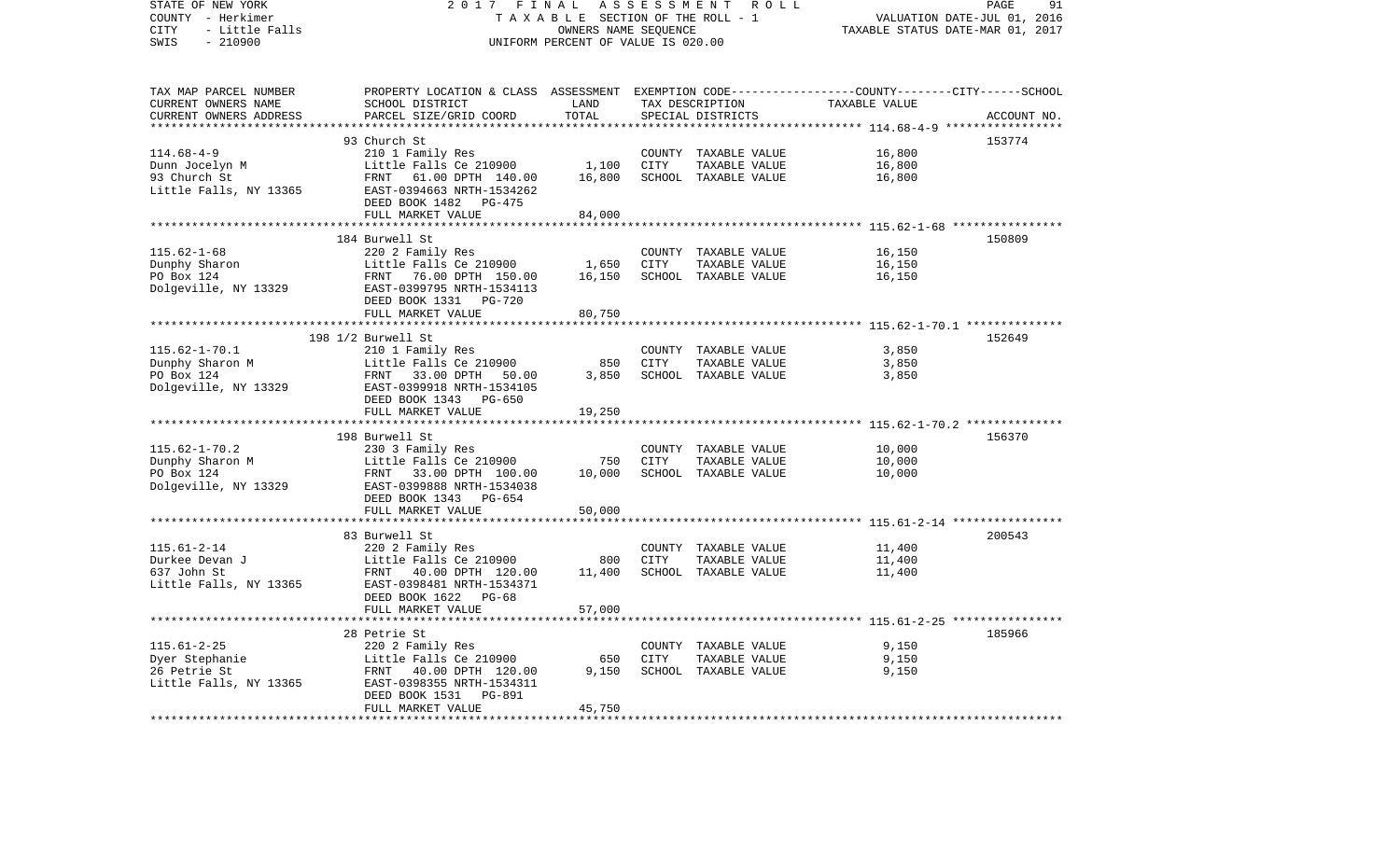| STATE OF NEW YORK          | 2017 FINAL                                                                                      |                                    | A S S E S S M E N T | R O L L                               |               | PAGE<br>92                       |
|----------------------------|-------------------------------------------------------------------------------------------------|------------------------------------|---------------------|---------------------------------------|---------------|----------------------------------|
| COUNTY - Herkimer          |                                                                                                 |                                    |                     | TAXABLE SECTION OF THE ROLL - 1       |               | VALUATION DATE-JUL 01, 2016      |
| CITY<br>- Little Falls     |                                                                                                 | OWNERS NAME SEQUENCE               |                     |                                       |               | TAXABLE STATUS DATE-MAR 01, 2017 |
| $-210900$<br>SWIS          |                                                                                                 | UNIFORM PERCENT OF VALUE IS 020.00 |                     |                                       |               |                                  |
|                            |                                                                                                 |                                    |                     |                                       |               |                                  |
| TAX MAP PARCEL NUMBER      | PROPERTY LOCATION & CLASS ASSESSMENT EXEMPTION CODE---------------COUNTY-------CITY------SCHOOL |                                    |                     |                                       |               |                                  |
| CURRENT OWNERS NAME        | SCHOOL DISTRICT                                                                                 | LAND                               |                     | TAX DESCRIPTION                       | TAXABLE VALUE |                                  |
| CURRENT OWNERS ADDRESS     | PARCEL SIZE/GRID COORD                                                                          | TOTAL                              |                     | SPECIAL DISTRICTS                     |               | ACCOUNT NO.                      |
| ************************** |                                                                                                 |                                    |                     |                                       |               |                                  |
|                            | 26 Petrie St                                                                                    |                                    |                     |                                       |               | 040050160                        |
| $115.61 - 2 - 26$          | 210 1 Family Res                                                                                |                                    | BAS STAR            | 41854                                 | 0             | $\Omega$<br>6,000                |
| Dyer Stephanie M           | Little Falls Ce 210900                                                                          | 650                                |                     | COUNTY TAXABLE VALUE                  | 12,000        |                                  |
| 26 Petrie St               | FRNT<br>40.00 DPTH 120.00                                                                       | 12,000                             | CITY                | TAXABLE VALUE                         | 12,000        |                                  |
| Little Falls, NY 13365     | BANK<br>035                                                                                     |                                    |                     | SCHOOL TAXABLE VALUE                  | 6,000         |                                  |
|                            | EAST-0398324 NRTH-1534333                                                                       |                                    |                     |                                       |               |                                  |
|                            | DEED BOOK 1435 PG-469                                                                           |                                    |                     |                                       |               |                                  |
|                            | FULL MARKET VALUE                                                                               | 60,000                             |                     |                                       |               |                                  |
|                            |                                                                                                 |                                    |                     |                                       |               |                                  |
|                            | 13 Ward St                                                                                      |                                    |                     |                                       |               | 194918                           |
| $115.61 - 3 - 53$          | 210 1 Family Res                                                                                |                                    |                     | COUNTY TAXABLE VALUE                  | 5,950         |                                  |
| Dygert Travis J            | Little Falls Ce 210900                                                                          | 400                                | CITY                | TAXABLE VALUE                         | 5,950         |                                  |
| 13 Ward St                 | 15.00 DPTH<br>FRNT                                                                              | 5,950                              |                     | SCHOOL TAXABLE VALUE                  | 5,950         |                                  |
| Little Falls, NY 13365     | ACRES<br>0.11                                                                                   |                                    |                     |                                       |               |                                  |
|                            | EAST-0398580 NRTH-1533916                                                                       |                                    |                     |                                       |               |                                  |
|                            | DEED BOOK 1586 PG-192                                                                           |                                    |                     |                                       |               |                                  |
|                            | FULL MARKET VALUE                                                                               | 29,750                             |                     |                                       |               |                                  |
|                            |                                                                                                 |                                    |                     |                                       |               |                                  |
|                            | 83 Furnace St                                                                                   |                                    |                     |                                       |               | 040017700                        |
| $114.68 - 2 - 29$          | 210 1 Family Res                                                                                |                                    |                     | COUNTY TAXABLE VALUE                  | 9,500         |                                  |
| Earl Jon M<br>Earl Jen     | Little Falls Ce 210900                                                                          | 650<br>9,500                       | CITY                | TAXABLE VALUE<br>SCHOOL TAXABLE VALUE | 9,500         |                                  |
| PO Box 444                 | FRNT 30.00 DPTH 200.00<br>EAST-0394249 NRTH-1534053                                             |                                    |                     |                                       | 9,500         |                                  |
| Poland, NY 13431           | DEED BOOK 1162 PG-948                                                                           |                                    |                     |                                       |               |                                  |
|                            | FULL MARKET VALUE                                                                               | 47,500                             |                     |                                       |               |                                  |
|                            |                                                                                                 |                                    |                     |                                       |               |                                  |
|                            | 25 King St                                                                                      |                                    |                     |                                       |               | 170510                           |
| $114.68 - 1 - 43$          | 210 1 Family Res                                                                                |                                    |                     | COUNTY TAXABLE VALUE                  | 3,950         |                                  |
| Earle Kareem               | Little Falls Ce 210900                                                                          | 450                                | CITY                | TAXABLE VALUE                         | 3,950         |                                  |
| 4156 Baychester Ave        | FRNT 49.60 DPTH 150.00                                                                          | 3,950                              |                     | SCHOOL TAXABLE VALUE                  | 3,950         |                                  |
| Bronx, NY 10466            | EAST-0394013 NRTH-1533448                                                                       |                                    |                     |                                       |               |                                  |
|                            | DEED BOOK 1444 PG-615                                                                           |                                    |                     |                                       |               |                                  |
|                            | FULL MARKET VALUE                                                                               | 19,750                             |                     |                                       |               |                                  |
|                            |                                                                                                 |                                    |                     |                                       |               |                                  |
|                            | 55 Glen Ave                                                                                     |                                    |                     |                                       |               | 040023190                        |
| $114.75 - 1 - 19$          | 210 1 Family Res                                                                                |                                    |                     | COUNTY TAXABLE VALUE                  | 5,300         |                                  |
| Earle Kareem               | Little Falls Ce 210900                                                                          | 650                                | CITY                | TAXABLE VALUE                         | 5,300         |                                  |
| 4156 Baychester Ave        | FRNT 40.00 DPTH 242.00                                                                          | 5,300                              |                     | SCHOOL TAXABLE VALUE                  | 5,300         |                                  |
| Bronx, NY 10466            | EAST-0393574 NRTH-1532519                                                                       |                                    |                     |                                       |               |                                  |
|                            | DEED BOOK 1444 PG-619                                                                           |                                    |                     |                                       |               |                                  |
|                            | FULL MARKET VALUE                                                                               | 26,500                             |                     |                                       |               |                                  |
|                            |                                                                                                 |                                    |                     |                                       |               |                                  |
|                            | 510 E Monroe St                                                                                 |                                    |                     |                                       |               | 040042210                        |
| $114.60 - 4 - 37$          | 210 1 Family Res                                                                                |                                    |                     | COUNTY TAXABLE VALUE                  | 20,650        |                                  |
| Ebetino Therese A          | Little Falls Ce 210900                                                                          | 1,700                              | CITY                | TAXABLE VALUE                         | 20,650        |                                  |
| 510 East Monroe St         | 67.50 DPTH 210.00<br>FRNT                                                                       | 20,650                             |                     | SCHOOL TAXABLE VALUE                  | 20,650        |                                  |
| Little Falls, NY 13365     | BANK<br>035                                                                                     |                                    |                     |                                       |               |                                  |
|                            | EAST-0395821 NRTH-1535263                                                                       |                                    |                     |                                       |               |                                  |
|                            | DEED BOOK 905<br>PG-351                                                                         |                                    |                     |                                       |               |                                  |
|                            | FULL MARKET VALUE                                                                               | 103,250                            |                     |                                       |               |                                  |
| *****************          |                                                                                                 |                                    |                     |                                       |               |                                  |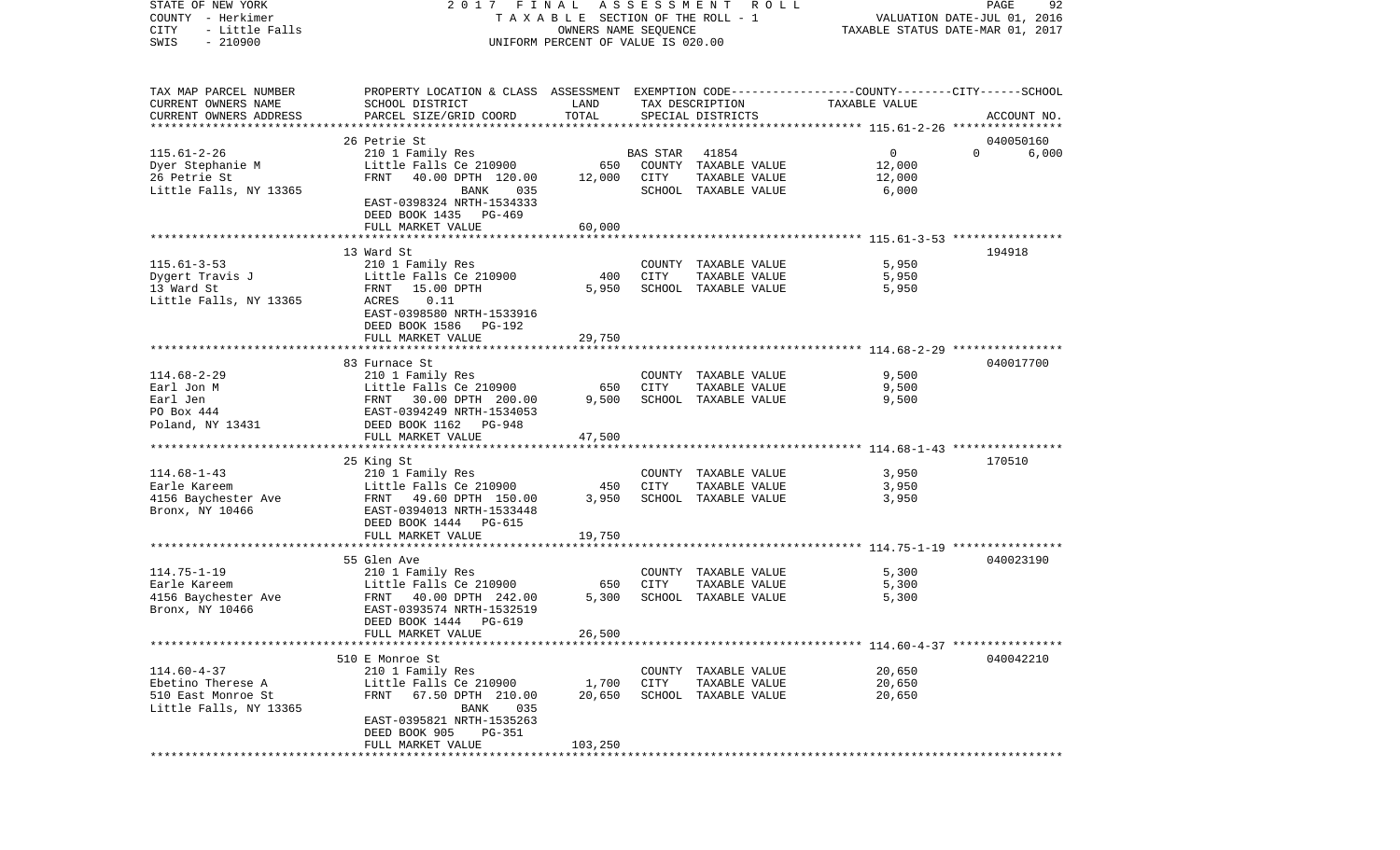STATE OF NEW YORK 2 0 1 7 F I N A L A S S E S S M E N T R O L L PAGE 93COUNTY - Herkimer T A X A B L E SECTION OF THE ROLL - 1 VALUATION DATE-JUL 01, 2016 CITY - Little Falls OWNERS NAME SEQUENCE TAXABLE STATUS DATE-MAR 01, 2017 SWIS - 210900 UNIFORM PERCENT OF VALUE IS 020.00TAX MAP PARCEL NUMBER PROPERTY LOCATION & CLASS ASSESSMENT EXEMPTION CODE------------------COUNTY--------CITY------SCHOOL CURRENT OWNERS NAME SCHOOL DISTRICT LAND TAX DESCRIPTION TAXABLE VALUECURRENT OWNERS ADDRESS PARCEL SIZE/GRID COORD TOTAL SPECIAL DISTRICTS ACCOUNT NO. \*\*\*\*\*\*\*\*\*\*\*\*\*\*\*\*\*\*\*\*\*\*\*\*\*\*\*\*\*\*\*\*\*\*\*\*\*\*\*\*\*\*\*\*\*\*\*\*\*\*\*\*\*\*\*\*\*\*\*\*\*\*\*\*\*\*\*\*\*\*\*\*\*\*\*\*\*\*\*\*\*\*\*\*\*\*\*\*\*\*\*\*\*\*\*\*\*\*\*\*\*\*\* 114.68-1-3 \*\*\*\*\*\*\*\*\*\*\*\*\*\*\*\*\* 86 Furnace St 040017790114.68-1-3 220 2 Family Res ENH STAR 41834 0 0 11,450 Eckard Jacqueline A 11,450 Little Falls Ce 210900 750 COUNTY TAXABLE VALUE 11,450 86 Furnace St FRNT 42.00 DPTH 193.00 11,450 CITY TAXABLE VALUE 11,450 Little Falls, NY 13365 EAST-0393925 NRTH-1533939 SCHOOL TAXABLE VALUE 0 DEED BOOK 855 PG-638FULL MARKET VALUE 57,250 \*\*\*\*\*\*\*\*\*\*\*\*\*\*\*\*\*\*\*\*\*\*\*\*\*\*\*\*\*\*\*\*\*\*\*\*\*\*\*\*\*\*\*\*\*\*\*\*\*\*\*\*\*\*\*\*\*\*\*\*\*\*\*\*\*\*\*\*\*\*\*\*\*\*\*\*\*\*\*\*\*\*\*\*\*\*\*\*\*\*\*\*\*\*\*\*\*\*\*\*\*\*\* 114.68-2-56 \*\*\*\*\*\*\*\*\*\*\*\*\*\*\*\* 141 Church St 196953114.68-2-56 210 1 Family Res COUNTY TAXABLE VALUE 9,350 Eckert Gerald Little Falls Ce 210900 600 CITY TAXABLE VALUE 9,350 1030 Rand Rd FRNT 45.00 DPTH 85.00 9,350 SCHOOL TAXABLE VALUE 9,350 Sprakers, NY 12166 EAST-0394177 NRTH-1534649 DEED BOOK 1598 PG-709FULL MARKET VALUE 46,750 \*\*\*\*\*\*\*\*\*\*\*\*\*\*\*\*\*\*\*\*\*\*\*\*\*\*\*\*\*\*\*\*\*\*\*\*\*\*\*\*\*\*\*\*\*\*\*\*\*\*\*\*\*\*\*\*\*\*\*\*\*\*\*\*\*\*\*\*\*\*\*\*\*\*\*\*\*\*\*\*\*\*\*\*\*\*\*\*\*\*\*\*\*\*\*\*\*\*\*\*\*\*\* 114.76-2-77 \*\*\*\*\*\*\*\*\*\*\*\*\*\*\*\* 75 Flint Ave 157272114.76-2-77 311 Res vac land COUNTY TAXABLE VALUE 300Eckler Susan R Little Falls Ce 210900 300 CITY TAXABLE VALUE 300300 3486 State Route 5S FRNT 50.00 DPTH 120.00 300 SCHOOL TAXABLE VALUE 300Fort Plain, NY 13339 EAST-0395667 NRTH-1531379 DEED BOOK 1348 PG-932FULL MARKET VALUE 1,500 \*\*\*\*\*\*\*\*\*\*\*\*\*\*\*\*\*\*\*\*\*\*\*\*\*\*\*\*\*\*\*\*\*\*\*\*\*\*\*\*\*\*\*\*\*\*\*\*\*\*\*\*\*\*\*\*\*\*\*\*\*\*\*\*\*\*\*\*\*\*\*\*\*\*\*\*\*\*\*\*\*\*\*\*\*\*\*\*\*\*\*\*\*\*\*\*\*\*\*\*\*\*\* 114.76-2-78 \*\*\*\*\*\*\*\*\*\*\*\*\*\*\*\* 77 Flint Ave 157272114.76-2-78 311 Res vac land COUNTY TAXABLE VALUE 300Eckler Susan R Little Falls Ce 210900 300 CITY TAXABLE VALUE 300 3486 State Route 5S FRNT 34.00 DPTH 50.00 300 SCHOOL TAXABLE VALUE 300Fort Plain, NY 13339 EAST-0395619 NRTH-1531366 DEED BOOK 1348 PG-932FULL MARKET VALUE 1,500 \*\*\*\*\*\*\*\*\*\*\*\*\*\*\*\*\*\*\*\*\*\*\*\*\*\*\*\*\*\*\*\*\*\*\*\*\*\*\*\*\*\*\*\*\*\*\*\*\*\*\*\*\*\*\*\*\*\*\*\*\*\*\*\*\*\*\*\*\*\*\*\*\*\*\*\*\*\*\*\*\*\*\*\*\*\*\*\*\*\*\*\*\*\*\*\*\*\*\*\*\*\*\* 114.76-2-79 \*\*\*\*\*\*\*\*\*\*\*\*\*\*\*\* 79 Flint Ave 157272114.76-2-79 210 1 Family Res COUNTY TAXABLE VALUE 4,450 Eckler Susan R Little Falls Ce 210900 350 CITY TAXABLE VALUE 4,450 79 Flint Ave FRNT 26.00 DPTH 58.00 4,450 SCHOOL TAXABLE VALUE 4,450 Little Falls, NY 13365 EAST-0395602 NRTH-1531340 DEED BOOK 1348 PG-932FULL MARKET VALUE 22,250 \*\*\*\*\*\*\*\*\*\*\*\*\*\*\*\*\*\*\*\*\*\*\*\*\*\*\*\*\*\*\*\*\*\*\*\*\*\*\*\*\*\*\*\*\*\*\*\*\*\*\*\*\*\*\*\*\*\*\*\*\*\*\*\*\*\*\*\*\*\*\*\*\*\*\*\*\*\*\*\*\*\*\*\*\*\*\*\*\*\*\*\*\*\*\*\*\*\*\*\*\*\*\* 115.61-3-31 \*\*\*\*\*\*\*\*\*\*\*\*\*\*\*\* 113 Burwell St 165359115.61-3-31 220 2 Family Res COUNTY TAXABLE VALUE 7,000 Little Falls Ce 210900 1,400 CITY TAXABLE VALUE 6338 State Route 167 FRNT 58.74 DPTH 120.70 7,000 SCHOOL TAXABLE VALUE 7,000 Dolgeville, NY 13329 EAST-0398797 NRTH-1534153 DEED BOOK 1400 PG-483 FULL MARKET VALUE 35,000 \*\*\*\*\*\*\*\*\*\*\*\*\*\*\*\*\*\*\*\*\*\*\*\*\*\*\*\*\*\*\*\*\*\*\*\*\*\*\*\*\*\*\*\*\*\*\*\*\*\*\*\*\*\*\*\*\*\*\*\*\*\*\*\*\*\*\*\*\*\*\*\*\*\*\*\*\*\*\*\*\*\*\*\*\*\*\*\*\*\*\*\*\*\*\*\*\*\*\*\*\*\*\*\*\*\*\*\*\*\*\*\*\*\*\*\*\*\*\*\*\*\*\*\*\*\*\*\*\*\*\*\*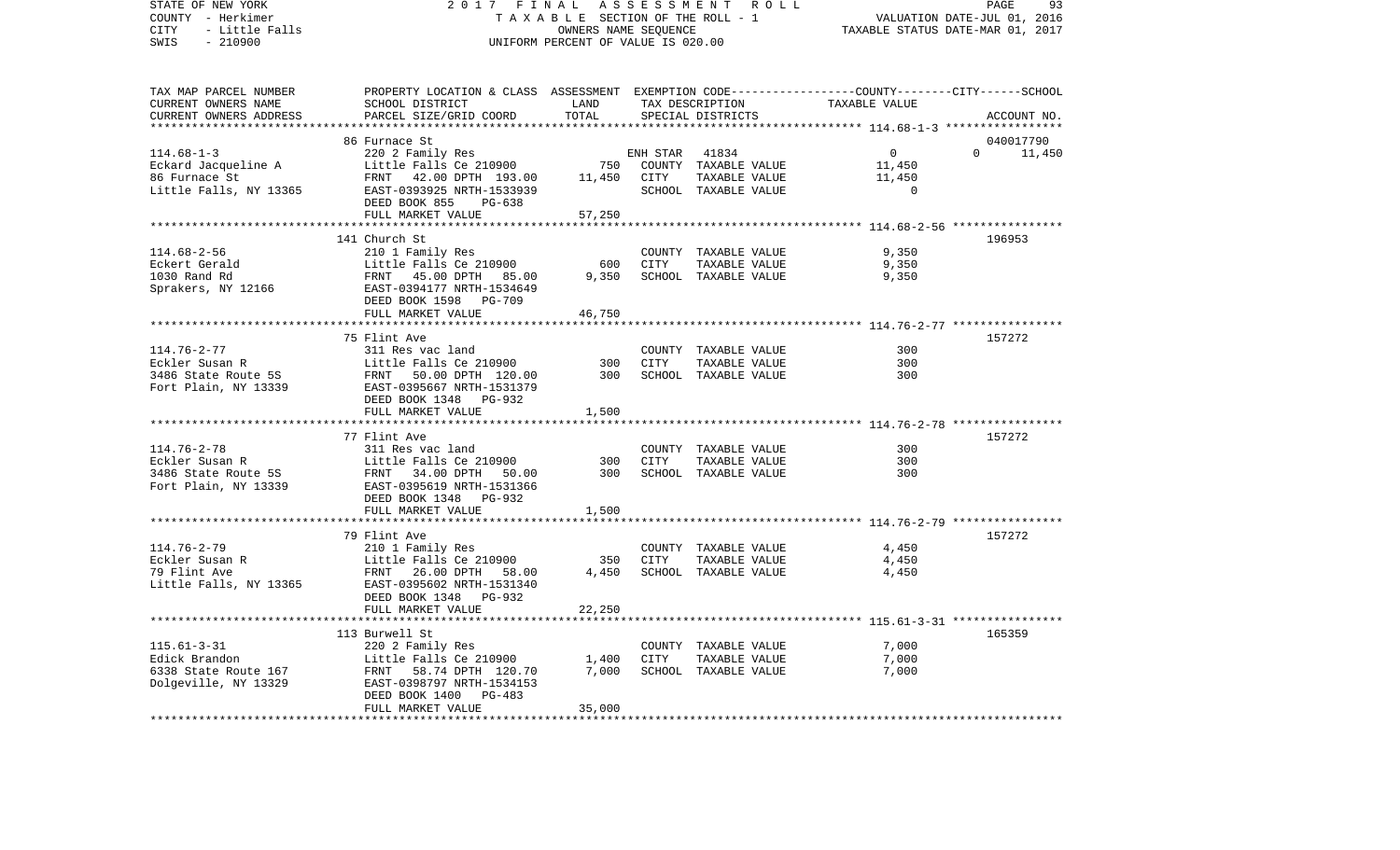STATE OF NEW YORK 2 0 1 7 F I N A L A S S E S S M E N T R O L L PAGE 94COUNTY - Herkimer T A X A B L E SECTION OF THE ROLL - 1 VALUATION DATE-JUL 01, 2016 CITY - Little Falls OWNERS NAME SEQUENCE TAXABLE STATUS DATE-MAR 01, 2017 SWIS - 210900 UNIFORM PERCENT OF VALUE IS 020.00TAX MAP PARCEL NUMBER PROPERTY LOCATION & CLASS ASSESSMENT EXEMPTION CODE------------------COUNTY--------CITY------SCHOOL CURRENT OWNERS NAME SCHOOL DISTRICT LAND TAX DESCRIPTION TAXABLE VALUECURRENT OWNERS ADDRESS PARCEL SIZE/GRID COORD TOTAL SPECIAL DISTRICTS ACCOUNT NO. \*\*\*\*\*\*\*\*\*\*\*\*\*\*\*\*\*\*\*\*\*\*\*\*\*\*\*\*\*\*\*\*\*\*\*\*\*\*\*\*\*\*\*\*\*\*\*\*\*\*\*\*\*\*\*\*\*\*\*\*\*\*\*\*\*\*\*\*\*\*\*\*\*\*\*\*\*\*\*\*\*\*\*\*\*\*\*\*\*\*\*\*\*\*\*\*\*\*\*\*\*\*\* 114.51-1-66 \*\*\*\*\*\*\*\*\*\*\*\*\*\*\*\* 20 Ford Ln 158553114.51-1-66 210 1 Family Res BAS STAR 41854 0 0 6,000 Edick Phillip J Little Falls Ce 210900 1,900 COUNTY TAXABLE VALUE 22,950 Edick Leslie V 62,950 FRNT 100.00 DPTH 130.00 22,950 CITY TAXABLE VALUE 22,950 111 Ford Ln EAST-0393118 NRTH-1537756 SCHOOL TAXABLE VALUE 16,950 Little Falls, NY 13365 DEED BOOK 1356 PG-434 FULL MARKET VALUE 114,750 \*\*\*\*\*\*\*\*\*\*\*\*\*\*\*\*\*\*\*\*\*\*\*\*\*\*\*\*\*\*\*\*\*\*\*\*\*\*\*\*\*\*\*\*\*\*\*\*\*\*\*\*\*\*\*\*\*\*\*\*\*\*\*\*\*\*\*\*\*\*\*\*\*\*\*\*\*\*\*\*\*\*\*\*\*\*\*\*\*\*\*\*\*\*\*\*\*\*\*\*\*\*\* 115.53-3-29 \*\*\*\*\*\*\*\*\*\*\*\*\*\*\*\* 18 Loomis St 200225115.53-3-29 210 1 Family Res COUNTY TAXABLE VALUE 10,200 Edstrom Jeffrey J Little Falls Ce 210900 950 CITY TAXABLE VALUE 18 Loomis St FRNT 75.00 DPTH 120.00 10,200 SCHOOL TAXABLE VALUE 10,200 Little Falls, NY 13365 EAST-0397976 NRTH-1535289 DEED BOOK 2017 PG-1123FULL MARKET VALUE 51,000 \*\*\*\*\*\*\*\*\*\*\*\*\*\*\*\*\*\*\*\*\*\*\*\*\*\*\*\*\*\*\*\*\*\*\*\*\*\*\*\*\*\*\*\*\*\*\*\*\*\*\*\*\*\*\*\*\*\*\*\*\*\*\*\*\*\*\*\*\*\*\*\*\*\*\*\*\*\*\*\*\*\*\*\*\*\*\*\*\*\*\*\*\*\*\*\*\*\*\*\*\*\*\* 114.59-4-72 \*\*\*\*\*\*\*\*\*\*\*\*\*\*\*\* 21 Arthur St 040002760 $6.000$ 114.59-4-72 210 1 Family Res BAS STAR 41854 0 0 6,000 Ehlinger Robert Little Falls Ce 210900 1,050 COUNTY TAXABLE VALUE 14,000 Ehlinger Hodge Karen FRNT 50.00 DPTH 140.00 14,000 CITY TAXABLE VALUE 14,000 21 Arthur St EAST-0393363 NRTH-1535022 SCHOOL TAXABLE VALUE 8,000 Little Falls, NY 13365 DEED BOOK 676 PG-455 FULL MARKET VALUE 70,000 \*\*\*\*\*\*\*\*\*\*\*\*\*\*\*\*\*\*\*\*\*\*\*\*\*\*\*\*\*\*\*\*\*\*\*\*\*\*\*\*\*\*\*\*\*\*\*\*\*\*\*\*\*\*\*\*\*\*\*\*\*\*\*\*\*\*\*\*\*\*\*\*\*\*\*\*\*\*\*\*\*\*\*\*\*\*\*\*\*\*\*\*\*\*\*\*\*\*\*\*\*\*\* 114.68-7-28 \*\*\*\*\*\*\*\*\*\*\*\*\*\*\*\* 583 E John St 040026460114.68-7-28 220 2 Family Res COUNTY TAXABLE VALUE 9,200 Ehlinger Robert L **Little Falls Ce 210900** 700 CITY TAXABLE VALUE 9,200 583 E John St FRNT 35.00 DPTH 114.00 9,200 SCHOOL TAXABLE VALUE 9,200 Little Falls, NY 13365 EAST-0397090 NRTH-1533717 DEED BOOK 1450 PG-510 FULL MARKET VALUE 46,000 \*\*\*\*\*\*\*\*\*\*\*\*\*\*\*\*\*\*\*\*\*\*\*\*\*\*\*\*\*\*\*\*\*\*\*\*\*\*\*\*\*\*\*\*\*\*\*\*\*\*\*\*\*\*\*\*\*\*\*\*\*\*\*\*\*\*\*\*\*\*\*\*\*\*\*\*\*\*\*\*\*\*\*\*\*\*\*\*\*\*\*\*\*\*\*\*\*\*\*\*\*\*\* 115.61-1-13 \*\*\*\*\*\*\*\*\*\*\*\*\*\*\*\* 599 Albany St 040000300 115.61-1-13 220 2 Family Res BAS STAR 41854 0 0 6,000 Elsey DeWitt Little Falls Ce 210900 1,200 COUNTY TAXABLE VALUE 19,700 Elsey Kimberly FRNT 60.00 DPTH 120.00 19,700 CITY TAXABLE VALUE 19,700 EAST-0397199 NRTH-1534116 Little Falls, NY 13365 DEED BOOK 1464 PG-878 FULL MARKET VALUE 98,500 \*\*\*\*\*\*\*\*\*\*\*\*\*\*\*\*\*\*\*\*\*\*\*\*\*\*\*\*\*\*\*\*\*\*\*\*\*\*\*\*\*\*\*\*\*\*\*\*\*\*\*\*\*\*\*\*\*\*\*\*\*\*\*\*\*\*\*\*\*\*\*\*\*\*\*\*\*\*\*\*\*\*\*\*\*\*\*\*\*\*\*\*\*\*\*\*\*\*\*\*\*\*\* 114.75-2-42 \*\*\*\*\*\*\*\*\*\*\*\*\*\*\*\* Riverside Industrial Park 040053820114.75-2-42 340 Vacant indus COUNTY TAXABLE VALUE 1,000 Empire Fiberglass Products Inc Little Falls Ce 210900 1,000 CITY TAXABLE VALUE 1,000 Riverside Industrial Pkwy ACRES 1.60 1,000 SCHOOL TAXABLE VALUE 1,000 Little Falls, NY 13365 EAST-0393932 NRTH-1531208 DEED BOOK 00610 PG-00116 FULL MARKET VALUE 5,000 \*\*\*\*\*\*\*\*\*\*\*\*\*\*\*\*\*\*\*\*\*\*\*\*\*\*\*\*\*\*\*\*\*\*\*\*\*\*\*\*\*\*\*\*\*\*\*\*\*\*\*\*\*\*\*\*\*\*\*\*\*\*\*\*\*\*\*\*\*\*\*\*\*\*\*\*\*\*\*\*\*\*\*\*\*\*\*\*\*\*\*\*\*\*\*\*\*\*\*\*\*\*\*\*\*\*\*\*\*\*\*\*\*\*\*\*\*\*\*\*\*\*\*\*\*\*\*\*\*\*\*\*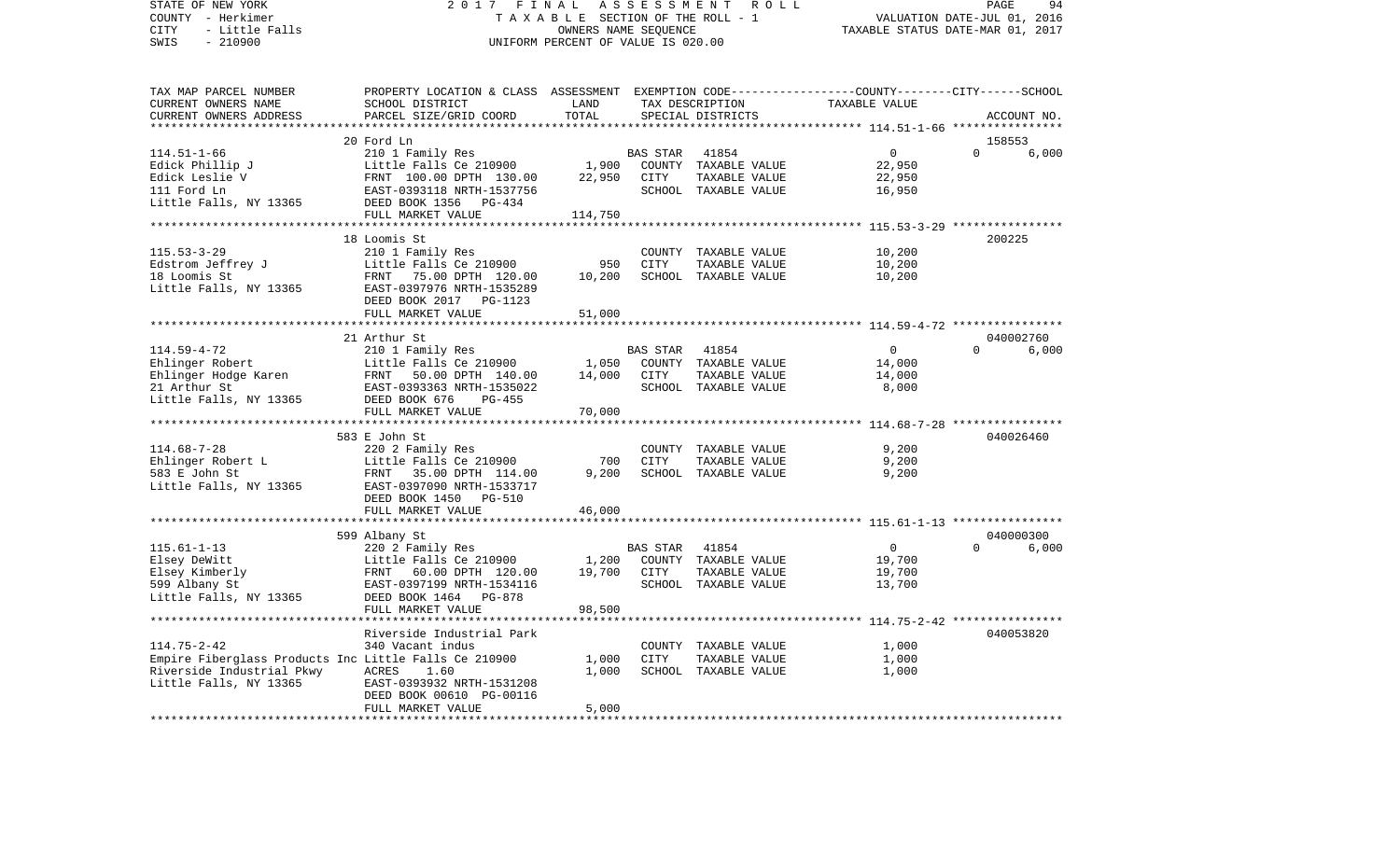| STATE OF NEW YORK<br>COUNTY - Herkimer<br>CITY<br>- Little Falls<br>$-210900$<br>SWIS                                                                                   | 2017 FINAL<br>TAXABLE SECTION OF THE ROLL - 1<br>UNIFORM PERCENT OF VALUE IS 020.00                                                                                    | ASSESSMENT ROLL<br>PAGE<br>95<br>VALUATION DATE-JUL 01, 2016<br>TAXABLE STATUS DATE-MAR 01, 2017 |                  |                                                                        |                              |                   |
|-------------------------------------------------------------------------------------------------------------------------------------------------------------------------|------------------------------------------------------------------------------------------------------------------------------------------------------------------------|--------------------------------------------------------------------------------------------------|------------------|------------------------------------------------------------------------|------------------------------|-------------------|
| TAX MAP PARCEL NUMBER<br>CURRENT OWNERS NAME<br>CURRENT OWNERS ADDRESS                                                                                                  | PROPERTY LOCATION & CLASS ASSESSMENT EXEMPTION CODE---------------COUNTY-------CITY------SCHOOL<br>SCHOOL DISTRICT<br>PARCEL SIZE/GRID COORD                           | LAND<br>TOTAL                                                                                    |                  | TAX DESCRIPTION<br>SPECIAL DISTRICTS                                   | TAXABLE VALUE                | ACCOUNT NO.       |
| *******************                                                                                                                                                     |                                                                                                                                                                        |                                                                                                  |                  |                                                                        |                              |                   |
| $114.75 - 2 - 43$<br>Empire Fibreglass Products Inc Little Falls Ce 210900<br>Riverside Industrial Pkwy<br>Little Falls, NY 13365                                       | 59 Riverside Industrial Park<br>710 Manufacture<br>ACRES<br>2.04<br>EAST-0393855 NRTH-1530995<br>FULL MARKET VALUE                                                     | 13,750<br>67,300<br>336,500                                                                      | CITY             | COUNTY TAXABLE VALUE<br>TAXABLE VALUE<br>SCHOOL TAXABLE VALUE          | 67,300<br>67,300<br>67,300   | 040053760         |
|                                                                                                                                                                         |                                                                                                                                                                        |                                                                                                  |                  |                                                                        |                              |                   |
| $114.83 - 1 - 26$<br>Empire Fibreglass Products, Inc Little Falls Ce 210900<br>79 Riverside Industrial Park ACRES<br>Little Falls, NY 13365<br>PRIOR OWNER ON 3/01/2017 | 79 Riverside Industrial Park<br>710 Manufacture<br>4.50<br>EAST-0393660 NRTH-1530709<br>DEED BOOK 2017 PG-1913<br>FULL MARKET VALUE                                    | 30,550<br>79,500<br>397,500                                                                      | CITY             | COUNTY TAXABLE VALUE<br>TAXABLE VALUE<br>SCHOOL TAXABLE VALUE          | 79,500<br>79,500<br>79,500   | 040053790         |
| Empire Fibreglass Products, Inc                                                                                                                                         |                                                                                                                                                                        |                                                                                                  |                  |                                                                        |                              |                   |
|                                                                                                                                                                         |                                                                                                                                                                        |                                                                                                  |                  |                                                                        |                              | 151427            |
| $115.61 - 1 - 46$<br>Enea Harry J<br>Enea Kimberlee A<br>795 E Main St<br>Little Falls, NY 13365                                                                        | 795 E Main St<br>210 1 Family Res<br>Little Falls Ce 210900<br>FRNT 40.00 DPTH 70.00<br>EAST-0398215 NRTH-1533856<br>DEED BOOK 1313 PG-868                             | 750<br>9,000                                                                                     | BAS STAR<br>CITY | 41854<br>COUNTY TAXABLE VALUE<br>TAXABLE VALUE<br>SCHOOL TAXABLE VALUE | 0<br>9,000<br>9,000<br>3,000 | $\Omega$<br>6,000 |
|                                                                                                                                                                         | FULL MARKET VALUE                                                                                                                                                      | 45,000                                                                                           |                  |                                                                        |                              |                   |
|                                                                                                                                                                         |                                                                                                                                                                        |                                                                                                  |                  |                                                                        |                              |                   |
| $114.60 - 4 - 28$<br>Enea Harry J Jr<br>24 W Monroe St<br>Little Falls, NY 13365                                                                                        | 30 W Monroe St<br>220 2 Family Res<br>Little Falls Ce 210900<br>FRNT 60.00 DPTH 279.00<br>EAST-0395260 NRTH-1535183<br>DEED BOOK 1289 PG-590                           | 1,950<br>13,050                                                                                  | CITY             | COUNTY TAXABLE VALUE<br>TAXABLE VALUE<br>SCHOOL TAXABLE VALUE          | 13,050<br>13,050<br>13,050   | 040045360         |
|                                                                                                                                                                         | FULL MARKET VALUE                                                                                                                                                      | 65,250                                                                                           |                  |                                                                        |                              |                   |
| $114.60 - 4 - 29$<br>Enea Harry J Jr<br>24 W Monroe St<br>Little Falls, NY 13365                                                                                        | 24 W Monroe St<br>471 Funeral home<br>Little Falls Ce 210900<br>FRNT 60.00 DPTH 270.00<br>EAST-0395319 NRTH-1535194<br>DEED BOOK 1289 PG-594<br>FULL MARKET VALUE      | 1,950<br>37,000<br>185,000                                                                       | CITY             | COUNTY TAXABLE VALUE<br>TAXABLE VALUE<br>SCHOOL TAXABLE VALUE          | 37,000<br>37,000<br>37,000   | 040045270         |
|                                                                                                                                                                         |                                                                                                                                                                        |                                                                                                  |                  |                                                                        |                              | 154844            |
| $114.84 - 1 - 18$<br>Entwistle Raymond L<br>Entwistle Marie T<br>104 N Caroline St<br>Herkimer, NY 13350                                                                | 259 Flint Ave<br>210 1 Family Res<br>Little Falls Ce 210900<br>FRNT 100.00 DPTH 100.00<br>EAST-0394333 NRTH-1529588<br>DEED BOOK 1334<br>$PG-720$<br>FULL MARKET VALUE | 750<br>5,650<br>28,250                                                                           | CITY             | COUNTY TAXABLE VALUE<br>TAXABLE VALUE<br>SCHOOL TAXABLE VALUE          | 5,650<br>5,650<br>5,650      |                   |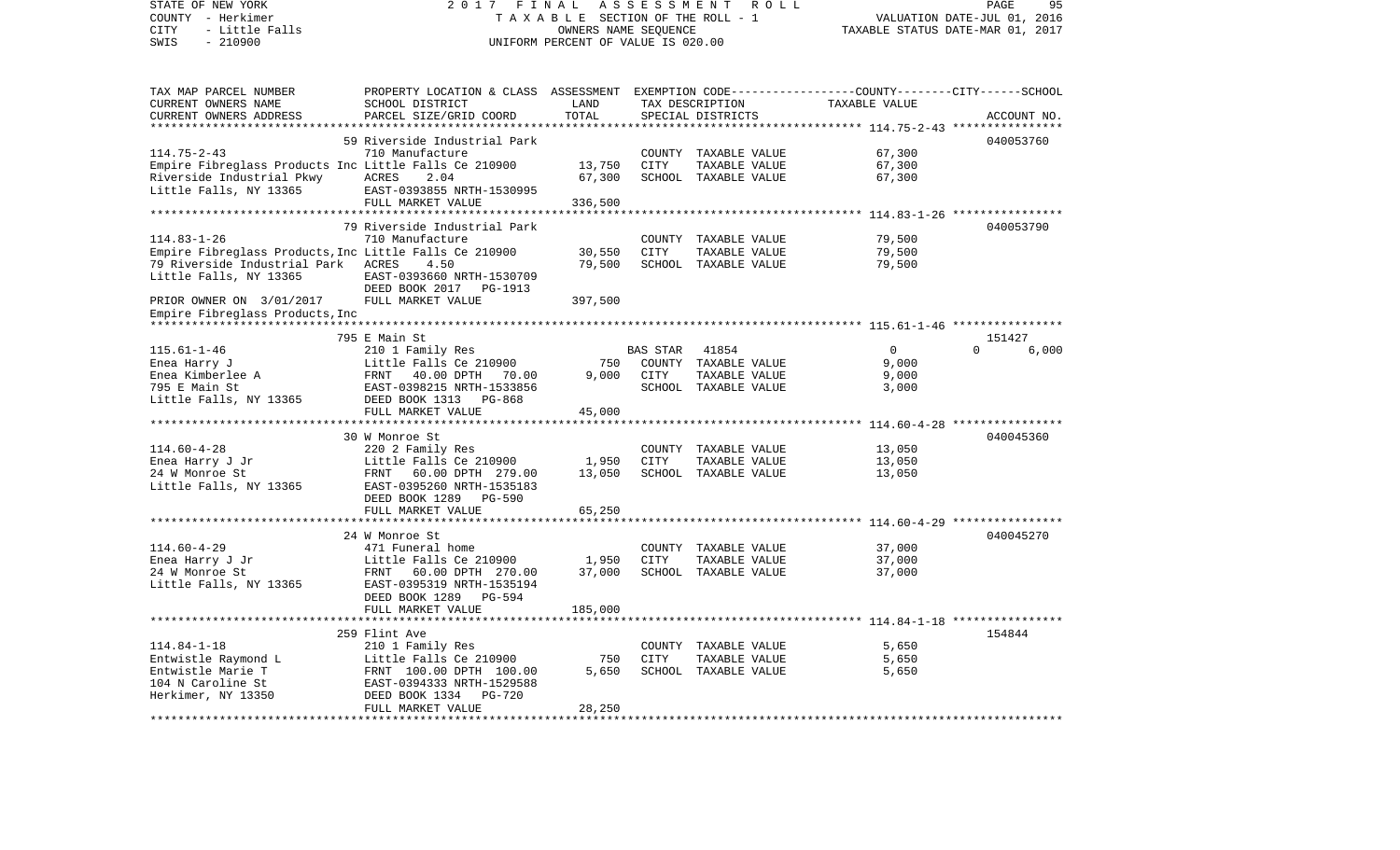## STATE OF NEW YORK 2 0 1 7 F I N A L A S S E S S M E N T R O L L PAGE 96COUNTY - Herkimer T A X A B L E SECTION OF THE ROLL - 1 CITY - Little Falls OWNERS NAME SEQUENCE TAXABLE STATUS DATE-MAR 01, 2017 UNIFORM PERCENT OF VALUE IS 020.00

VALUATION DATE-JUL 01, 2016

| TAX MAP PARCEL NUMBER  | PROPERTY LOCATION & CLASS ASSESSMENT |             |                        |                      | EXEMPTION CODE-----------------COUNTY-------CITY------SCHOOL                      |          |             |
|------------------------|--------------------------------------|-------------|------------------------|----------------------|-----------------------------------------------------------------------------------|----------|-------------|
| CURRENT OWNERS NAME    | SCHOOL DISTRICT                      | LAND        |                        | TAX DESCRIPTION      | TAXABLE VALUE                                                                     |          |             |
| CURRENT OWNERS ADDRESS | PARCEL SIZE/GRID COORD               | TOTAL       |                        | SPECIAL DISTRICTS    |                                                                                   |          | ACCOUNT NO. |
|                        |                                      |             |                        |                      |                                                                                   |          |             |
|                        | N Of Moreland                        |             |                        |                      |                                                                                   |          | 040049800   |
| $115.46 - 1 - 2$       | 105 Vac farmland                     |             |                        | COUNTY TAXABLE VALUE | 3,150                                                                             |          |             |
| Equity Trust Company   | Little Falls Ce 210900               | 3,150       | CITY                   | TAXABLE VALUE        | 3,150                                                                             |          |             |
| Attn: David Grasse     | 24.00<br>ACRES                       | 3,150       |                        | SCHOOL TAXABLE VALUE | 3,150                                                                             |          |             |
| 378 Sidney Rd          | EAST-0401518 NRTH-1538396            |             |                        |                      |                                                                                   |          |             |
| Annandale, NJ 08801    | DEED BOOK 940<br>PG-61               |             |                        |                      |                                                                                   |          |             |
|                        | FULL MARKET VALUE                    | 15,750      |                        |                      |                                                                                   |          |             |
|                        | ***********************              |             |                        |                      | *********************************** 114.76-2-43 ********************************* |          |             |
|                        | 2 W Shore Pl                         |             |                        |                      |                                                                                   |          | 040060690   |
| $114.76 - 2 - 43$      | 210 1 Family Res                     |             | <b>BAS STAR</b>        | 41854                | $\Omega$                                                                          | $\Omega$ | 4,950       |
| Estey Brenda M         | Little Falls Ce 210900               | 250         |                        | COUNTY TAXABLE VALUE | 4,950                                                                             |          |             |
| 2 W Shore Pl           | FRNT 33.70 DPTH 52.67                | 4,950       | <b>CITY</b>            | TAXABLE VALUE        | 4,950                                                                             |          |             |
| Little Falls, NY 13365 | EAST-0395995 NRTH-1532032            |             |                        | SCHOOL TAXABLE VALUE | $\mathbf 0$                                                                       |          |             |
|                        | DEED BOOK 1131 PG-458                |             |                        |                      |                                                                                   |          |             |
|                        | FULL MARKET VALUE                    | 24,750      |                        |                      |                                                                                   |          |             |
|                        |                                      |             |                        |                      |                                                                                   |          |             |
|                        | 28 Church St                         |             |                        |                      |                                                                                   |          | 040008670   |
| $114.68 - 5 - 51$      |                                      |             |                        |                      | $\Omega$                                                                          | 1,295    | $\Omega$    |
|                        | 220 2 Family Res                     |             | CW_10_VET/ 41153       |                      |                                                                                   |          |             |
| Estey Francis & Marie  | Little Falls Ce 210900               |             | 1,200 CW_15_VET/ 41162 |                      | 1,800                                                                             | 0        | - 0         |
| Dawley Melissa         | FRNT 60.00 DPTH 120.00               |             | 12,950 ENH STAR 41834  |                      | $\mathbf{0}$                                                                      | $\Omega$ | 12,950      |
| Life use               | EAST-0395652 NRTH-1534174            |             |                        | COUNTY TAXABLE VALUE | 11,150                                                                            |          |             |
| 28 Church St           | DEED BOOK 1182<br>PG-456             |             | CITY                   | TAXABLE VALUE        | 11,655                                                                            |          |             |
| Little Falls, NY 13365 | FULL MARKET VALUE                    | 64,750      |                        | SCHOOL TAXABLE VALUE | $\Omega$                                                                          |          |             |
|                        |                                      |             |                        |                      |                                                                                   |          |             |
|                        | 90 Ward St                           |             |                        |                      |                                                                                   |          | 157468      |
| $115.53 - 4 - 1$       | 210 1 Family Res                     |             | <b>BAS STAR</b>        | 41854                | $\overline{0}$                                                                    | $\Omega$ | 6,000       |
| Estey Rebecca          | Little Falls Ce 210900               | 850         |                        | COUNTY TAXABLE VALUE | 9,350                                                                             |          |             |
| 90 Ward St             | FRNT 60.00 DPTH 100.00               | 9,350       | CITY                   | TAXABLE VALUE        | 9,350                                                                             |          |             |
| Little Falls, NY 13365 | EAST-0399034 NRTH-1534969            |             |                        | SCHOOL TAXABLE VALUE | 3,350                                                                             |          |             |
|                        | DEED BOOK 1350<br>$PG-25$            |             |                        |                      |                                                                                   |          |             |
|                        | FULL MARKET VALUE                    | 46,750      |                        |                      |                                                                                   |          |             |
|                        | ********************                 | *********** |                        |                      |                                                                                   |          |             |
|                        | 9 Catherine St                       |             |                        |                      |                                                                                   |          | 040008190   |
| $115.53 - 1 - 2$       | 210 1 Family Res                     |             | <b>BAS STAR</b>        | 41854                | $\Omega$                                                                          | $\Omega$ | 6,000       |
| Estey Robert G         | Little Falls Ce 210900               | 450         |                        | COUNTY TAXABLE VALUE | 7,650                                                                             |          |             |
| 9 Catherine St         | FRNT 52.00 DPTH<br>40.00             | 7,650       | CITY                   | TAXABLE VALUE        | 7,650                                                                             |          |             |
| Little Falls, NY 13365 | EAST-0396974 NRTH-1535671            |             |                        | SCHOOL TAXABLE VALUE | 1,650                                                                             |          |             |
|                        | DEED BOOK 1448<br><b>PG-120</b>      |             |                        |                      |                                                                                   |          |             |
|                        | FULL MARKET VALUE                    | 38,250      |                        |                      |                                                                                   |          |             |
|                        |                                      |             |                        |                      |                                                                                   |          |             |
|                        | 77 Loomis St                         |             |                        |                      |                                                                                   |          | 040030360   |
| $115.53 - 4 - 63$      | 210 1 Family Res                     |             | <b>BAS STAR</b>        | 41854                | $\overline{0}$                                                                    | $\Omega$ | 6,000       |
| Estey Vernon C Jr      | Little Falls Ce 210900               | 400         | COUNTY                 | TAXABLE VALUE        | 7,100                                                                             |          |             |
| Estey Teresa J         | FRNT<br>21.70 DPTH 120.00            | 7,100       | CITY                   | TAXABLE VALUE        | 7,100                                                                             |          |             |
| 77 Loomis St           | EAST-0398581 NRTH-1534671            |             |                        | SCHOOL TAXABLE VALUE | 1,100                                                                             |          |             |
| Little Falls, NY 13365 | DEED BOOK 678<br>$PG-574$            |             |                        |                      |                                                                                   |          |             |
|                        | FULL MARKET VALUE                    | 35,500      |                        |                      |                                                                                   |          |             |
|                        |                                      |             |                        |                      |                                                                                   |          |             |
|                        |                                      |             |                        |                      |                                                                                   |          |             |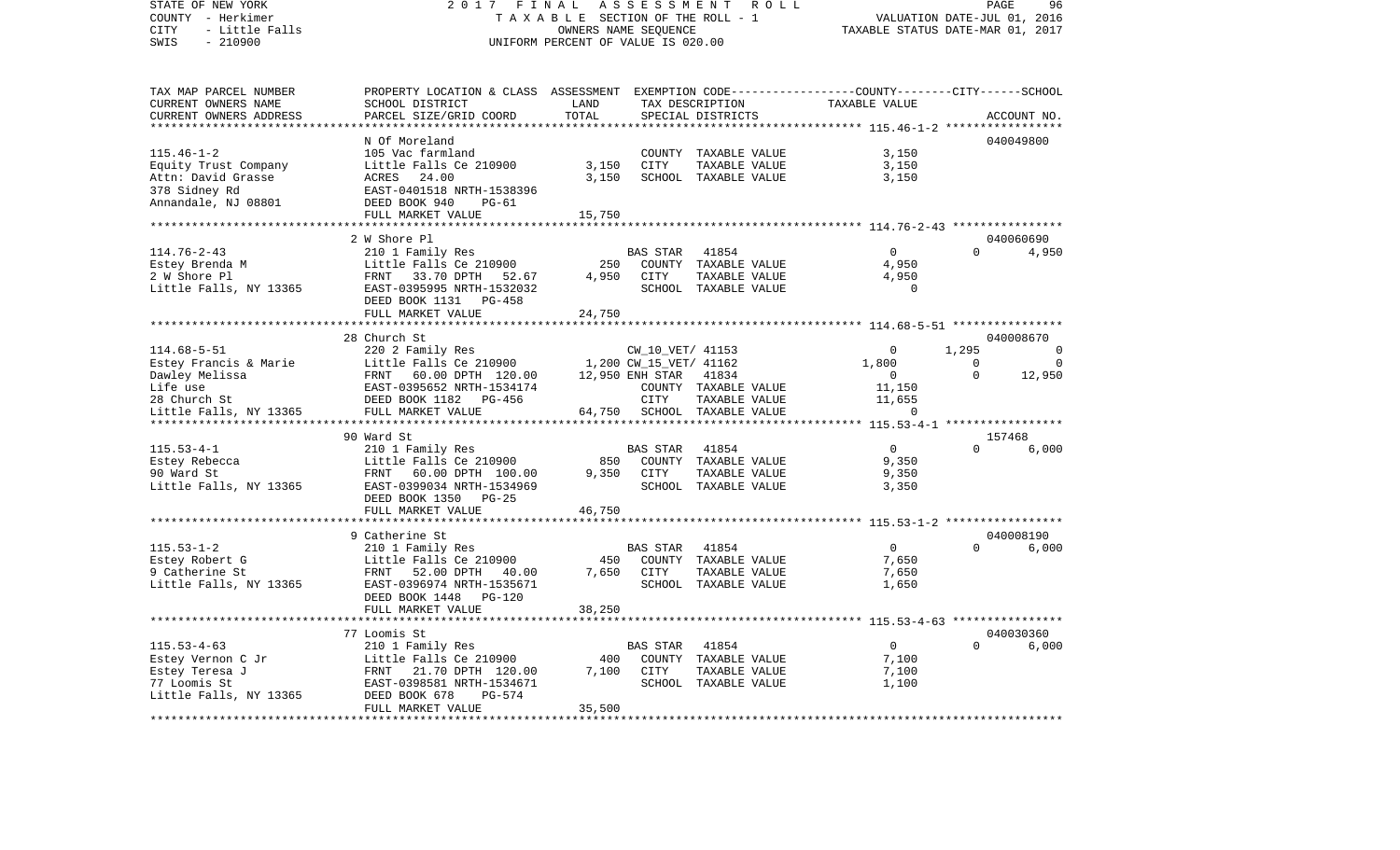STATE OF NEW YORK 2 0 1 7 F I N A L A S S E S S M E N T R O L L PAGE 97COUNTY - Herkimer T A X A B L E SECTION OF THE ROLL - 1 VALUATION DATE-JUL 01, 2016 CITY - Little Falls OWNERS NAME SEQUENCE TAXABLE STATUS DATE-MAR 01, 2017 SWIS - 210900 UNIFORM PERCENT OF VALUE IS 020.00TAX MAP PARCEL NUMBER PROPERTY LOCATION & CLASS ASSESSMENT EXEMPTION CODE------------------COUNTY--------CITY------SCHOOL CURRENT OWNERS NAME SCHOOL DISTRICT LAND TAX DESCRIPTION TAXABLE VALUECURRENT OWNERS ADDRESS PARCEL SIZE/GRID COORD TOTAL SPECIAL DISTRICTS ACCOUNT NO. \*\*\*\*\*\*\*\*\*\*\*\*\*\*\*\*\*\*\*\*\*\*\*\*\*\*\*\*\*\*\*\*\*\*\*\*\*\*\*\*\*\*\*\*\*\*\*\*\*\*\*\*\*\*\*\*\*\*\*\*\*\*\*\*\*\*\*\*\*\*\*\*\*\*\*\*\*\*\*\*\*\*\*\*\*\*\*\*\*\*\*\*\*\*\*\*\*\*\*\*\*\*\* 114.68-1-33 \*\*\*\*\*\*\*\*\*\*\*\*\*\*\*\* 28 Pine St 040051600040051600 114.68-1-33 210 1 Family Res VETWAR CTS 41120 570 570 570 Evans Dan O 190 Little Falls Ce 210900 1,030 VETDIS CTS 41140 190 190 190 190 28 Pine St FRNT 269.00 DPTH 3,800 ENH STAR 41834 0 0 3,040 PO Box 104 ACRES 1.30 COUNTY TAXABLE VALUE 3,040 Little Falls, NY 13365 EAST-0394282 NRTH-1533149 CITY TAXABLE VALUE 3,040 DEED BOOK 00661 PG-00445 SCHOOL TAXABLE VALUE 0 FULL MARKET VALUE 19,000 \*\*\*\*\*\*\*\*\*\*\*\*\*\*\*\*\*\*\*\*\*\*\*\*\*\*\*\*\*\*\*\*\*\*\*\*\*\*\*\*\*\*\*\*\*\*\*\*\*\*\*\*\*\*\*\*\*\*\*\*\*\*\*\*\*\*\*\*\*\*\*\*\*\*\*\*\*\*\*\*\*\*\*\*\*\*\*\*\*\*\*\*\*\*\*\*\*\*\*\*\*\*\* 114.76-2-81 \*\*\*\*\*\*\*\*\*\*\*\*\*\*\*\* 85 Flint Ave 040015570114.76-2-81 210 1 Family Res VETFUND CT 41101 750 750 0 Eysaman Elizabeth E Little Falls Ce 210900 350 AGED-ALL 41800 2,025 2,025 2,400 Urbiss Eileen FRNT 30.00 DPTH 120.00 4,800 ENH STAR 41834 0 0 2,400 85 Flint Ave EAST-0395586 NRTH-1531273 COUNTY TAXABLE VALUE 2,025 Little Falls, NY 13365 DEED BOOK 1431 PG-828 CITY TAXABLE VALUE 2,025 FULL MARKET VALUE 24,000 SCHOOL TAXABLE VALUE 0 \*\*\*\*\*\*\*\*\*\*\*\*\*\*\*\*\*\*\*\*\*\*\*\*\*\*\*\*\*\*\*\*\*\*\*\*\*\*\*\*\*\*\*\*\*\*\*\*\*\*\*\*\*\*\*\*\*\*\*\*\*\*\*\*\*\*\*\*\*\*\*\*\*\*\*\*\*\*\*\*\*\*\*\*\*\*\*\*\*\*\*\*\*\*\*\*\*\*\*\*\*\*\* 114.75-2-32 \*\*\*\*\*\*\*\*\*\*\*\*\*\*\*\* 317 W Main St 040037290114.75-2-32 210 1 Family Res COUNTY TAXABLE VALUE 6,000 Eysaman Richard F **Little Falls Ce 210900** 450 CITY TAXABLE VALUE 6,000 Wilson Mildred FRNT 25.00 DPTH 90.00 6,000 SCHOOL TAXABLE VALUE 6,000 405 Tulip Dr EAST-0393927 NRTH-1531809 Ilion, NY 13357 DEED BOOK 915 PG-186 FULL MARKET VALUE 30,000 \*\*\*\*\*\*\*\*\*\*\*\*\*\*\*\*\*\*\*\*\*\*\*\*\*\*\*\*\*\*\*\*\*\*\*\*\*\*\*\*\*\*\*\*\*\*\*\*\*\*\*\*\*\*\*\*\*\*\*\*\*\*\*\*\*\*\*\*\*\*\*\*\*\*\*\*\*\*\*\*\*\*\*\*\*\*\*\*\*\*\*\*\*\*\*\*\*\*\*\*\*\*\* 114.67-1-35 \*\*\*\*\*\*\*\*\*\*\*\*\*\*\*\* 79 Skinner St 040056190114.67-1-35 311 Res vac land COUNTY TAXABLE VALUE 500Fahey Lynne Little Falls Ce 210900 500 CITY TAXABLE VALUE 500 79 Skinner St FRNT 50.00 DPTH 288.00 500 SCHOOL TAXABLE VALUE 500 Little Falls, NY 13365 EAST-0392903 NRTH-1533839 DEED BOOK 1392 PG-732FULL MARKET VALUE 2,500 \*\*\*\*\*\*\*\*\*\*\*\*\*\*\*\*\*\*\*\*\*\*\*\*\*\*\*\*\*\*\*\*\*\*\*\*\*\*\*\*\*\*\*\*\*\*\*\*\*\*\*\*\*\*\*\*\*\*\*\*\*\*\*\*\*\*\*\*\*\*\*\*\*\*\*\*\*\*\*\*\*\*\*\*\*\*\*\*\*\*\*\*\*\*\*\*\*\*\*\*\*\*\* 114.67-1-36 \*\*\*\*\*\*\*\*\*\*\*\*\*\*\*\*77 Skinner St 164150 114.67-1-36 210 1 Family Res BAS STAR 41854 0 0 6,000 Fahey Lynne Little Falls Ce 210900 500 COUNTY TAXABLE VALUE 9,000 79 Skinner St FRNT 50.00 DPTH 268.00 9,000 CITY TAXABLE VALUE 9,000 Little Falls, NY 13365 EAST-0392954 NRTH-1533851 SCHOOL TAXABLE VALUE 3,000 DEED BOOK 1392 PG-732 FULL MARKET VALUE 45,000 \*\*\*\*\*\*\*\*\*\*\*\*\*\*\*\*\*\*\*\*\*\*\*\*\*\*\*\*\*\*\*\*\*\*\*\*\*\*\*\*\*\*\*\*\*\*\*\*\*\*\*\*\*\*\*\*\*\*\*\*\*\*\*\*\*\*\*\*\*\*\*\*\*\*\*\*\*\*\*\*\*\*\*\*\*\*\*\*\*\*\*\*\*\*\*\*\*\*\*\*\*\*\* 114.67-1-37 \*\*\*\*\*\*\*\*\*\*\*\*\*\*\*\* 75 Skinner St 040056130114.67-1-37 311 Res vac land COUNTY TAXABLE VALUE 500Fahey Lynne Little Falls Ce 210900 500 CITY TAXABLE VALUE 500 79 Skinner St FRNT 50.00 DPTH 248.00 500 SCHOOL TAXABLE VALUE 500Little Falls, NY 13365 EAST-0393001 NRTH-1533865 DEED BOOK 1392 PG-732FULL MARKET VALUE 2,500 \*\*\*\*\*\*\*\*\*\*\*\*\*\*\*\*\*\*\*\*\*\*\*\*\*\*\*\*\*\*\*\*\*\*\*\*\*\*\*\*\*\*\*\*\*\*\*\*\*\*\*\*\*\*\*\*\*\*\*\*\*\*\*\*\*\*\*\*\*\*\*\*\*\*\*\*\*\*\*\*\*\*\*\*\*\*\*\*\*\*\*\*\*\*\*\*\*\*\*\*\*\*\*\*\*\*\*\*\*\*\*\*\*\*\*\*\*\*\*\*\*\*\*\*\*\*\*\*\*\*\*\*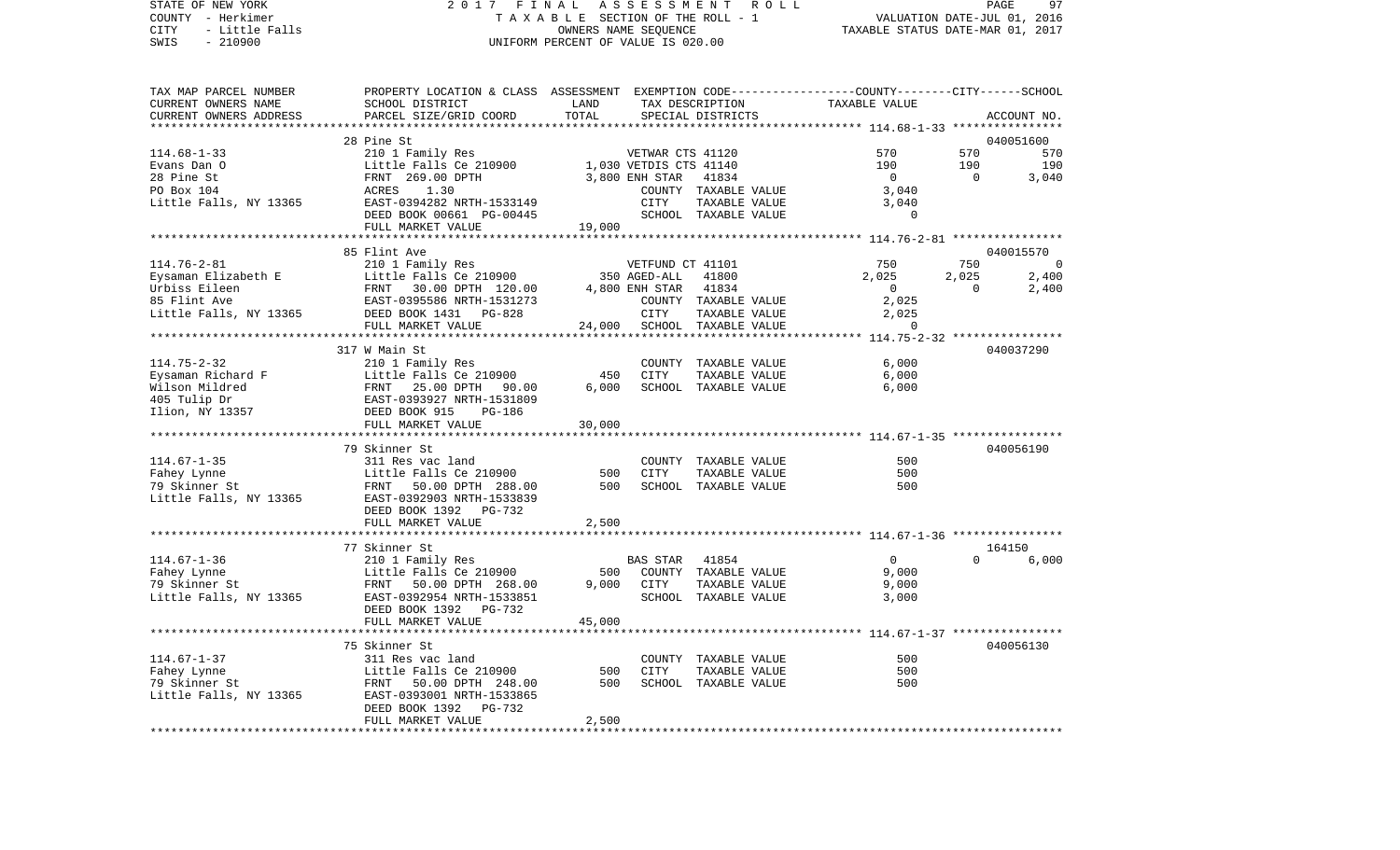COUNTY - Herkimer T A X A B L E SECTION OF THE ROLL - 1 VALUATION DATE-JUL 01, 2016 CITY - Little Falls OWNERS NAME SEQUENCE TAXABLE STATUS DATE-MAR 01, 2017 SWIS - 210900 UNIFORM PERCENT OF VALUE IS 020.00TAX MAP PARCEL NUMBER PROPERTY LOCATION & CLASS ASSESSMENT EXEMPTION CODE------------------COUNTY--------CITY------SCHOOL CURRENT OWNERS NAME SCHOOL DISTRICT LAND TAX DESCRIPTION TAXABLE VALUECURRENT OWNERS ADDRESS PARCEL SIZE/GRID COORD TOTAL SPECIAL DISTRICTS ACCOUNT NO. \*\*\*\*\*\*\*\*\*\*\*\*\*\*\*\*\*\*\*\*\*\*\*\*\*\*\*\*\*\*\*\*\*\*\*\*\*\*\*\*\*\*\*\*\*\*\*\*\*\*\*\*\*\*\*\*\*\*\*\*\*\*\*\*\*\*\*\*\*\*\*\*\*\*\*\*\*\*\*\*\*\*\*\*\*\*\*\*\*\*\*\*\*\*\*\*\*\*\*\*\*\*\* 114.60-1-31 \*\*\*\*\*\*\*\*\*\*\*\*\*\*\*\* 56 Burch St 040004080114.60-1-31 311 Res vac land COUNTY TAXABLE VALUE 400Failing Floyd D **Little Falls Ce 210900** 400 CITY TAXABLE VALUE 400 Failing Barbara J FRNT 40.00 DPTH 110.00 400 SCHOOL TAXABLE VALUE 400 52 Burch St EAST-0393976 NRTH-1535898Little Falls, NY 13365 DEED BOOK 1161 PG-611 FULL MARKET VALUE 2,000 \*\*\*\*\*\*\*\*\*\*\*\*\*\*\*\*\*\*\*\*\*\*\*\*\*\*\*\*\*\*\*\*\*\*\*\*\*\*\*\*\*\*\*\*\*\*\*\*\*\*\*\*\*\*\*\*\*\*\*\*\*\*\*\*\*\*\*\*\*\*\*\*\*\*\*\*\*\*\*\*\*\*\*\*\*\*\*\*\*\*\*\*\*\*\*\*\*\*\*\*\*\*\* 114.60-1-32 \*\*\*\*\*\*\*\*\*\*\*\*\*\*\*\* 52 Burch St 040004050114.60-1-32 210 1 Family Res BAS STAR 41854 0 0 6,000 Failing Floyd D **Little Falls Ce 210900** 600 COUNTY TAXABLE VALUE 9,000 Failing Barbara J FRNT 50.00 DPTH 128.00 9,000 CITY TAXABLE VALUE 9,000 52 Burch St EAST-0394033 NRTH-1535876 SCHOOL TAXABLE VALUE 3,000 Little Falls, NY 13365 DEED BOOK 1161 PG-611 FULL MARKET VALUE 45,000 \*\*\*\*\*\*\*\*\*\*\*\*\*\*\*\*\*\*\*\*\*\*\*\*\*\*\*\*\*\*\*\*\*\*\*\*\*\*\*\*\*\*\*\*\*\*\*\*\*\*\*\*\*\*\*\*\*\*\*\*\*\*\*\*\*\*\*\*\*\*\*\*\*\*\*\*\*\*\*\*\*\*\*\*\*\*\*\*\*\*\*\*\*\*\*\*\*\*\*\*\*\*\* 114.60-1-33 \*\*\*\*\*\*\*\*\*\*\*\*\*\*\*\* 39 Burch St 040004020114.60-1-33 311 Res vac land COUNTY TAXABLE VALUE 350Failing Floyd D Little Falls Ce 210900 350 CITY TAXABLE VALUE 350 Failing Barbara J FRNT 50.00 DPTH 125.00 350 SCHOOL TAXABLE VALUE 350 52 Burch St EAST-0394075 NRTH-1535851Little Falls, NY 13365 DEED BOOK 1161 PG-611 FULL MARKET VALUE 1,750 \*\*\*\*\*\*\*\*\*\*\*\*\*\*\*\*\*\*\*\*\*\*\*\*\*\*\*\*\*\*\*\*\*\*\*\*\*\*\*\*\*\*\*\*\*\*\*\*\*\*\*\*\*\*\*\*\*\*\*\*\*\*\*\*\*\*\*\*\*\*\*\*\*\*\*\*\*\*\*\*\*\*\*\*\*\*\*\*\*\*\*\*\*\*\*\*\*\*\*\*\*\*\* 115.61-1-15 \*\*\*\*\*\*\*\*\*\*\*\*\*\*\*\* 609-611 Albany St 198598 115.61-1-15 411 Apartment COUNTY TAXABLE VALUE 16,000 Falkowski Kasee Little Falls Ce 210900 1,200 CITY TAXABLE VALUE 16,000 Law Wayne A FRNT 61.50 DPTH 120.00 16,000 SCHOOL TAXABLE VALUE 16,000 611 Albany St EAST-0397306 NRTH-1534176 Little Falls, NY 13365 DEED BOOK 1609 PG-639 FULL MARKET VALUE 80,000 \*\*\*\*\*\*\*\*\*\*\*\*\*\*\*\*\*\*\*\*\*\*\*\*\*\*\*\*\*\*\*\*\*\*\*\*\*\*\*\*\*\*\*\*\*\*\*\*\*\*\*\*\*\*\*\*\*\*\*\*\*\*\*\*\*\*\*\*\*\*\*\*\*\*\*\*\*\*\*\*\*\*\*\*\*\*\*\*\*\*\*\*\*\*\*\*\*\*\*\*\*\*\* 114.59-4-33 \*\*\*\*\*\*\*\*\*\*\*\*\*\*\*\*57 1/2 Churchill St 151934 114.59-4-33 210 1 Family Res BAS STAR 41854 0 0 6,000 Fallis Diana L **Little Falls Ce 210900** 1,000 COUNTY TAXABLE VALUE 10,000 57 1/2 Churchill St FRNT 55.00 DPTH 114.00 10,000 CITY TAXABLE VALUE 10,000 Little Falls, NY 13365 EAST-0392849 NRTH-1534890 SCHOOL TAXABLE VALUE 4,000 DEED BOOK 1317 PG-15 FULL MARKET VALUE 50,000 \*\*\*\*\*\*\*\*\*\*\*\*\*\*\*\*\*\*\*\*\*\*\*\*\*\*\*\*\*\*\*\*\*\*\*\*\*\*\*\*\*\*\*\*\*\*\*\*\*\*\*\*\*\*\*\*\*\*\*\*\*\*\*\*\*\*\*\*\*\*\*\*\*\*\*\*\*\*\*\*\*\*\*\*\*\*\*\*\*\*\*\*\*\*\*\*\*\*\*\*\*\*\* 114.76-1-50 \*\*\*\*\*\*\*\*\*\*\*\*\*\*\*\* 119-121 Southern Ave 168488114.76-1-50 220 2 Family Res BAS STAR 41854 0 0 6,000 Famulare Joseph 1.000 COUNTY TAXABLE VALUE Leskovar Famulare Christine M FRNT 80.00 DPTH 86.40 10,500 CITY TAXABLE VALUE 10,500 119 Southern Ave EAST-0394474 NRTH-1530530 SCHOOL TAXABLE VALUE 4,500 Little Falls, NY 13365 DEED BOOK 1419 PG-743 FULL MARKET VALUE 52,500 \*\*\*\*\*\*\*\*\*\*\*\*\*\*\*\*\*\*\*\*\*\*\*\*\*\*\*\*\*\*\*\*\*\*\*\*\*\*\*\*\*\*\*\*\*\*\*\*\*\*\*\*\*\*\*\*\*\*\*\*\*\*\*\*\*\*\*\*\*\*\*\*\*\*\*\*\*\*\*\*\*\*\*\*\*\*\*\*\*\*\*\*\*\*\*\*\*\*\*\*\*\*\*\*\*\*\*\*\*\*\*\*\*\*\*\*\*\*\*\*\*\*\*\*\*\*\*\*\*\*\*\*

STATE OF NEW YORK 2 0 1 7 F I N A L A S S E S S M E N T R O L L PAGE 98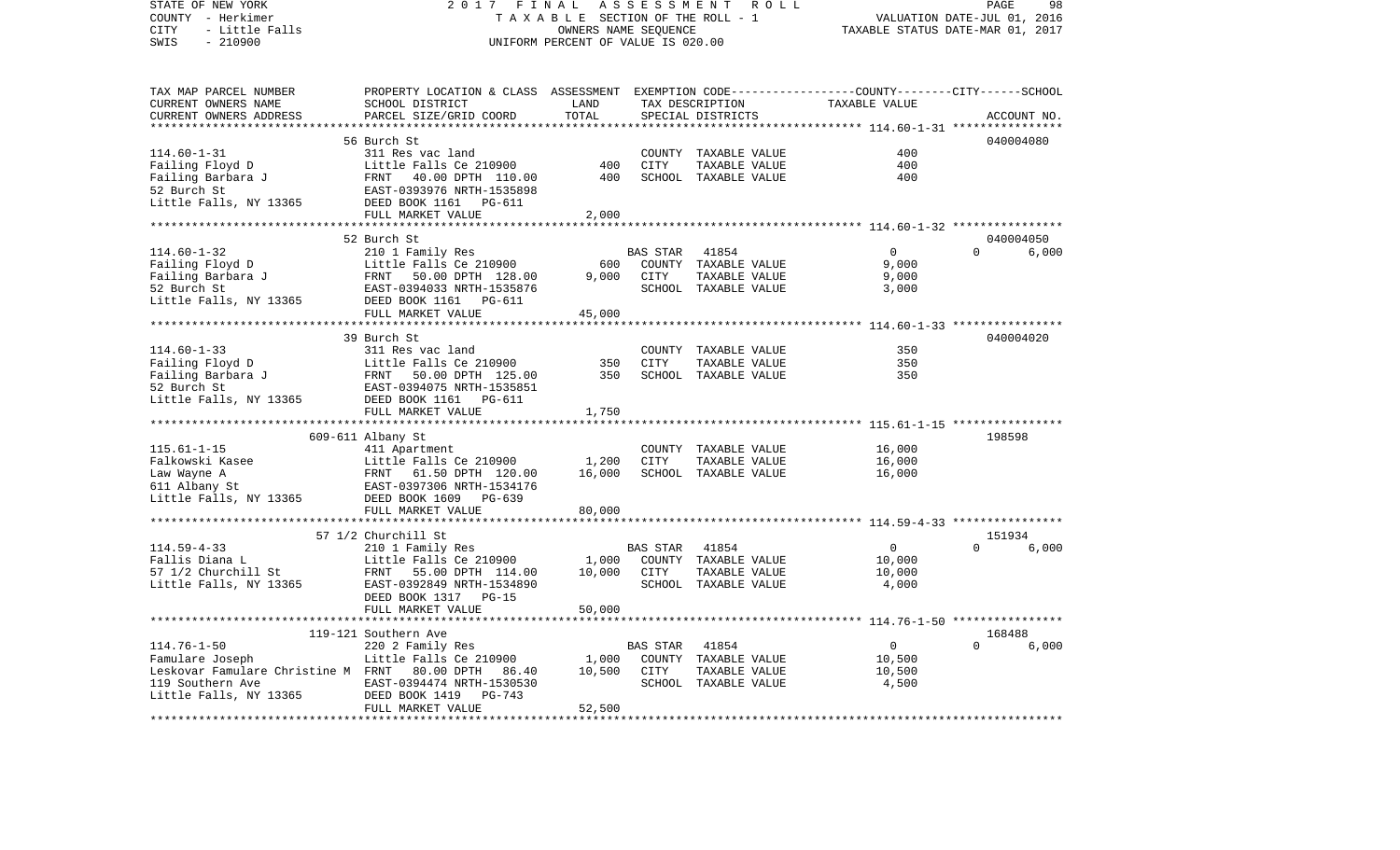| STATE OF NEW YORK<br>COUNTY - Herkimer<br><b>CITY</b><br>- Little Falls<br>$-210900$<br>SWIS | 2017 FINAL                                                                                                         | TAXABLE SECTION OF THE ROLL - 1<br>OWNERS NAME SEOUENCE<br>UNIFORM PERCENT OF VALUE IS 020.00 | ASSESSMENT  | R O L L              |                                                        | 99<br>PAGE<br>VALUATION DATE-JUL 01, 2016<br>TAXABLE STATUS DATE-MAR 01, 2017 |
|----------------------------------------------------------------------------------------------|--------------------------------------------------------------------------------------------------------------------|-----------------------------------------------------------------------------------------------|-------------|----------------------|--------------------------------------------------------|-------------------------------------------------------------------------------|
| TAX MAP PARCEL NUMBER<br>CURRENT OWNERS NAME                                                 | PROPERTY LOCATION & CLASS ASSESSMENT EXEMPTION CODE---------------COUNTY-------CITY------SCHOOL<br>SCHOOL DISTRICT | LAND                                                                                          |             | TAX DESCRIPTION      | TAXABLE VALUE                                          |                                                                               |
| CURRENT OWNERS ADDRESS                                                                       | PARCEL SIZE/GRID COORD                                                                                             | TOTAL                                                                                         |             | SPECIAL DISTRICTS    |                                                        | ACCOUNT NO.                                                                   |
| ************************                                                                     |                                                                                                                    |                                                                                               |             |                      |                                                        |                                                                               |
|                                                                                              | Southern Ave                                                                                                       |                                                                                               |             |                      |                                                        |                                                                               |
| $114.76 - 1 - 54$                                                                            | 311 Res vac land                                                                                                   |                                                                                               |             | COUNTY TAXABLE VALUE | 800                                                    |                                                                               |
| Famulare Joseph                                                                              | Little Falls Ce 210900                                                                                             | 800                                                                                           | <b>CITY</b> | TAXABLE VALUE        | 800                                                    |                                                                               |
| 119 Southern Ave                                                                             | FRNT 80.00 DPTH                                                                                                    | 800                                                                                           |             | SCHOOL TAXABLE VALUE | 800                                                    |                                                                               |
| Little Falls, NY 13365                                                                       | EAST-0394538 NRTH-1530478                                                                                          |                                                                                               |             |                      |                                                        |                                                                               |
|                                                                                              | FULL MARKET VALUE<br>*************************                                                                     | 4,000<br>* * * * * * * * * * *                                                                |             |                      | ********************* 115.53-4-52 *****************    |                                                                               |
|                                                                                              | 70 Ward St                                                                                                         |                                                                                               |             |                      |                                                        | 040060000                                                                     |
| $115.53 - 4 - 52$                                                                            | 220 2 Family Res                                                                                                   |                                                                                               |             | COUNTY TAXABLE VALUE | 8,300                                                  |                                                                               |
| Fannie Mae                                                                                   | Little Falls Ce 210900                                                                                             | 350                                                                                           | CITY        | TAXABLE VALUE        | 8,300                                                  |                                                                               |
| 14221 Dallas Parkway Ste 1000 FRNT 30.00 DPTH 67.00                                          |                                                                                                                    | 8,300                                                                                         |             | SCHOOL TAXABLE VALUE | 8,300                                                  |                                                                               |
| Dallas, TX 75240                                                                             | EAST-0398899 NRTH-1534721<br>DEED BOOK 2017 PG-2582                                                                |                                                                                               |             |                      |                                                        |                                                                               |
| PRIOR OWNER ON 3/01/2017<br>Fannie Mae                                                       | FULL MARKET VALUE                                                                                                  | 41,500                                                                                        |             |                      |                                                        |                                                                               |
|                                                                                              |                                                                                                                    |                                                                                               |             |                      |                                                        |                                                                               |
|                                                                                              | 12 Waverly Pl                                                                                                      |                                                                                               |             |                      |                                                        | 040060210                                                                     |
| $115.53 - 3 - 79$                                                                            | 210 1 Family Res                                                                                                   |                                                                                               |             | COUNTY TAXABLE VALUE | 13,400                                                 |                                                                               |
| Farquhar Zachary R                                                                           | Little Falls Ce 210900                                                                                             | 600                                                                                           | CITY        | TAXABLE VALUE        | 13,400                                                 |                                                                               |
| Briggs Emily R                                                                               | FRNT 30.00 DPTH 80.00                                                                                              | 13,400                                                                                        |             | SCHOOL TAXABLE VALUE | 13,400                                                 |                                                                               |
| 12 Waverly Pl                                                                                | EAST-0397518 NRTH-1534605                                                                                          |                                                                                               |             |                      |                                                        |                                                                               |
| Little Falls, NY 13365                                                                       | DEED BOOK 2017 PG-2270<br>FULL MARKET VALUE                                                                        | 67,000                                                                                        |             |                      |                                                        |                                                                               |
| PRIOR OWNER ON 3/01/2017<br>Farquhar Zachary R                                               |                                                                                                                    |                                                                                               |             |                      |                                                        |                                                                               |
| *****************                                                                            |                                                                                                                    |                                                                                               |             |                      |                                                        |                                                                               |
|                                                                                              | 341 W Monroe St                                                                                                    |                                                                                               |             |                      |                                                        | 040047910                                                                     |
| $114.59 - 1 - 6.1$                                                                           | 210 1 Family Res                                                                                                   |                                                                                               | ENH STAR    | 41834                | $\circ$                                                | $\Omega$<br>8,450                                                             |
| Farrar Donna                                                                                 | Little Falls Ce 210900                                                                                             | 2,200                                                                                         |             | COUNTY TAXABLE VALUE | 8,450                                                  |                                                                               |
| 341 W Monroe St                                                                              | FRNT 110.00 DPTH 100.00                                                                                            | 8,450                                                                                         | CITY        | TAXABLE VALUE        | 8,450<br>$\mathbf 0$                                   |                                                                               |
| Little Falls, NY 13365                                                                       | ACRES<br>$0.26$ BANK<br>035<br>EAST-0392058 NRTH-1536606<br>DEED BOOK 810<br>$PG-252$                              |                                                                                               |             | SCHOOL TAXABLE VALUE |                                                        |                                                                               |
|                                                                                              | FULL MARKET VALUE                                                                                                  | 42,250                                                                                        |             |                      |                                                        |                                                                               |
|                                                                                              |                                                                                                                    |                                                                                               |             |                      | ************************ 115.53-4-36 ***************** |                                                                               |
|                                                                                              | 79 Alexander St                                                                                                    |                                                                                               |             |                      |                                                        | 165180                                                                        |
| $115.53 - 4 - 36$                                                                            | 210 1 Family Res                                                                                                   |                                                                                               |             | COUNTY TAXABLE VALUE | 8,200                                                  |                                                                               |
| Farrington Chester                                                                           | Little Falls Ce 210900                                                                                             | 450                                                                                           | CITY        | TAXABLE VALUE        | 8,200                                                  |                                                                               |
| 79 Alexander St                                                                              | FRNT 37.00 DPTH<br>50.00                                                                                           | 8,200                                                                                         |             | SCHOOL TAXABLE VALUE | 8,200                                                  |                                                                               |
| Little Falls, NY 13365                                                                       | EAST-0398511 NRTH-1535128                                                                                          |                                                                                               |             |                      |                                                        |                                                                               |
|                                                                                              | DEED BOOK 1399<br>PG-251                                                                                           |                                                                                               |             |                      |                                                        |                                                                               |
|                                                                                              | FULL MARKET VALUE                                                                                                  | 41,000                                                                                        |             |                      |                                                        |                                                                               |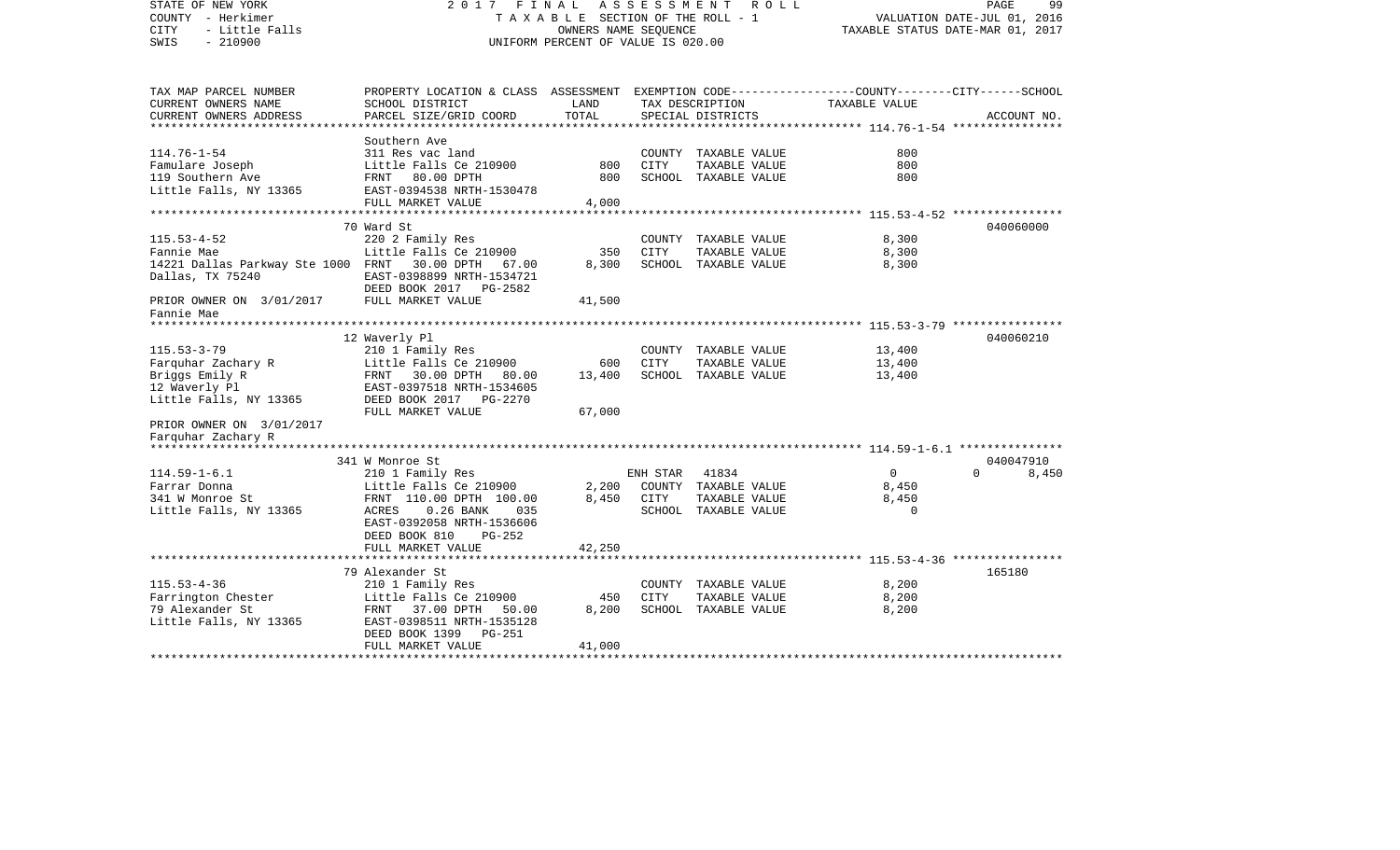STATE OF NEW YORK 2 0 1 7 F I N A L A S S E S S M E N T R O L L PAGE 100COUNTY - Herkimer T A X A B L E SECTION OF THE ROLL - 1 VALUATION DATE-JUL 01, 2016 CITY - Little Falls OWNERS NAME SEQUENCE TAXABLE STATUS DATE-MAR 01, 2017 SWIS - 210900 UNIFORM PERCENT OF VALUE IS 020.00TAX MAP PARCEL NUMBER PROPERTY LOCATION & CLASS ASSESSMENT EXEMPTION CODE------------------COUNTY--------CITY------SCHOOL CURRENT OWNERS NAME SCHOOL DISTRICT LAND TAX DESCRIPTION TAXABLE VALUECURRENT OWNERS ADDRESS PARCEL SIZE/GRID COORD TOTAL SPECIAL DISTRICTS ACCOUNT NO. \*\*\*\*\*\*\*\*\*\*\*\*\*\*\*\*\*\*\*\*\*\*\*\*\*\*\*\*\*\*\*\*\*\*\*\*\*\*\*\*\*\*\*\*\*\*\*\*\*\*\*\*\*\*\*\*\*\*\*\*\*\*\*\*\*\*\*\*\*\*\*\*\*\*\*\*\*\*\*\*\*\*\*\*\*\*\*\*\*\*\*\*\*\*\*\*\*\*\*\*\*\*\* 114.60-5-1 \*\*\*\*\*\*\*\*\*\*\*\*\*\*\*\*\* 561 E Monroe St 197831114.60-5-1 210 1 Family Res COUNTY TAXABLE VALUE 12,400 Fay William F The Little Falls Ce 210900 1,000 CITY TAXABLE VALUE 12,400 Fay Natasha E FRNT 50.00 DPTH 120.00 12,400 SCHOOL TAXABLE VALUE 12,400 561 E Monroe St EAST-0396520 NRTH-1535181Little Falls, NY 13365 DEED BOOK 1604 PG-458 FULL MARKET VALUE 62,000 \*\*\*\*\*\*\*\*\*\*\*\*\*\*\*\*\*\*\*\*\*\*\*\*\*\*\*\*\*\*\*\*\*\*\*\*\*\*\*\*\*\*\*\*\*\*\*\*\*\*\*\*\*\*\*\*\*\*\*\*\*\*\*\*\*\*\*\*\*\*\*\*\*\*\*\*\*\*\*\*\*\*\*\*\*\*\*\*\*\*\*\*\*\*\*\*\*\*\*\*\*\*\* 114.68-7-29 \*\*\*\*\*\*\*\*\*\*\*\*\*\*\*\* 579 E John St 040026430114.68-7-29 210 1 Family Res BAS STAR 41854 0 0 6,000 Feane Jessica Little Falls Ce 210900 600 COUNTY TAXABLE VALUE 7,500 579 E John St FRNT 25.00 DPTH 100.00 7,500 CITY TAXABLE VALUE 7,500 Little Falls, NY 13365 EAST-0397062 NRTH-1533710 SCHOOL TAXABLE VALUE 1,500 DEED BOOK 1248 PG-755FULL MARKET VALUE 37,500 \*\*\*\*\*\*\*\*\*\*\*\*\*\*\*\*\*\*\*\*\*\*\*\*\*\*\*\*\*\*\*\*\*\*\*\*\*\*\*\*\*\*\*\*\*\*\*\*\*\*\*\*\*\*\*\*\*\*\*\*\*\*\*\*\*\*\*\*\*\*\*\*\*\*\*\*\*\*\*\*\*\*\*\*\*\*\*\*\*\*\*\*\*\*\*\*\*\*\*\*\*\*\* 114.44-2-5 \*\*\*\*\*\*\*\*\*\*\*\*\*\*\*\*\* 111 Izzo Ct114.44-2-5 210 1 Family Res BAS STAR 41854 0 0 6,000 Feane Mark Little Falls Ce 210900 2,370 COUNTY TAXABLE VALUE 28,200 Feane Donna FRNT 130.90 DPTH 28,200 CITY TAXABLE VALUE 28,200 111 Izzo Ct ACRES 0.79 SCHOOL TAXABLE VALUE 22,200 Little Falls, NY 13365 EAST-0396306 NRTH-1539409 DEED BOOK 1118 PG-97FULL MARKET VALUE 141,000 \*\*\*\*\*\*\*\*\*\*\*\*\*\*\*\*\*\*\*\*\*\*\*\*\*\*\*\*\*\*\*\*\*\*\*\*\*\*\*\*\*\*\*\*\*\*\*\*\*\*\*\*\*\*\*\*\*\*\*\*\*\*\*\*\*\*\*\*\*\*\*\*\*\*\*\*\*\*\*\*\*\*\*\*\*\*\*\*\*\*\*\*\*\*\*\*\*\*\*\*\*\*\* 115.53-2-1 \*\*\*\*\*\*\*\*\*\*\*\*\*\*\*\*\* 2 McCrone Rd 197007115.53-2-1 210 1 Family Res COUNTY TAXABLE VALUE 21,200 Feane Thomas Sr Little Falls Ce 210900 4,050 CITY TAXABLE VALUE 21,200 Feane Cynthia ACRES 9.00 21,200 SCHOOL TAXABLE VALUE 21,200 2 McCrone Rd EAST-0398327 NRTH-1536194Little Falls, NY 13365 DEED BOOK 1599 PG-65 FULL MARKET VALUE 106,000 \*\*\*\*\*\*\*\*\*\*\*\*\*\*\*\*\*\*\*\*\*\*\*\*\*\*\*\*\*\*\*\*\*\*\*\*\*\*\*\*\*\*\*\*\*\*\*\*\*\*\*\*\*\*\*\*\*\*\*\*\*\*\*\*\*\*\*\*\*\*\*\*\*\*\*\*\*\*\*\*\*\*\*\*\*\*\*\*\*\*\*\*\*\*\*\*\*\*\*\*\*\*\* 115.61-1-60 \*\*\*\*\*\*\*\*\*\*\*\*\*\*\*\* 46 Hancock St 196545115.61-1-60 210 1 Family Res COUNTY TAXABLE VALUE 8,400 Fedder John Little Falls Ce 210900 800 CITY TAXABLE VALUE 8,400 46 Hancock St FRNT 40.00 DPTH 120.00 8,400 SCHOOL TAXABLE VALUE 8,400 Little Falls, NY 13365 EAST-0397703 NRTH-1533799 DEED BOOK 1596 PG-437FULL MARKET VALUE 42,000 \*\*\*\*\*\*\*\*\*\*\*\*\*\*\*\*\*\*\*\*\*\*\*\*\*\*\*\*\*\*\*\*\*\*\*\*\*\*\*\*\*\*\*\*\*\*\*\*\*\*\*\*\*\*\*\*\*\*\*\*\*\*\*\*\*\*\*\*\*\*\*\*\*\*\*\*\*\*\*\*\*\*\*\*\*\*\*\*\*\*\*\*\*\*\*\*\*\*\*\*\*\*\* 114.51-1-7.4 \*\*\*\*\*\*\*\*\*\*\*\*\*\*\* Top Notch Dr 198442 114.51-1-7.4 311 Res vac land COUNTY TAXABLE VALUE 400Federal Home Loan Mort Corp Little Falls Ce 210900 400 CITY TAXABLE VALUE 400 25400 US 19 North Ste 135 ACRES 0.48 400 SCHOOL TAXABLE VALUE 400Clearwater, FL 33763 EAST-0392510 NRTH-1537958 DEED BOOK 1608 PG-653FULL MARKET VALUE 2,000 \*\*\*\*\*\*\*\*\*\*\*\*\*\*\*\*\*\*\*\*\*\*\*\*\*\*\*\*\*\*\*\*\*\*\*\*\*\*\*\*\*\*\*\*\*\*\*\*\*\*\*\*\*\*\*\*\*\*\*\*\*\*\*\*\*\*\*\*\*\*\*\*\*\*\*\*\*\*\*\*\*\*\*\*\*\*\*\*\*\*\*\*\*\*\*\*\*\*\*\*\*\*\*\*\*\*\*\*\*\*\*\*\*\*\*\*\*\*\*\*\*\*\*\*\*\*\*\*\*\*\*\*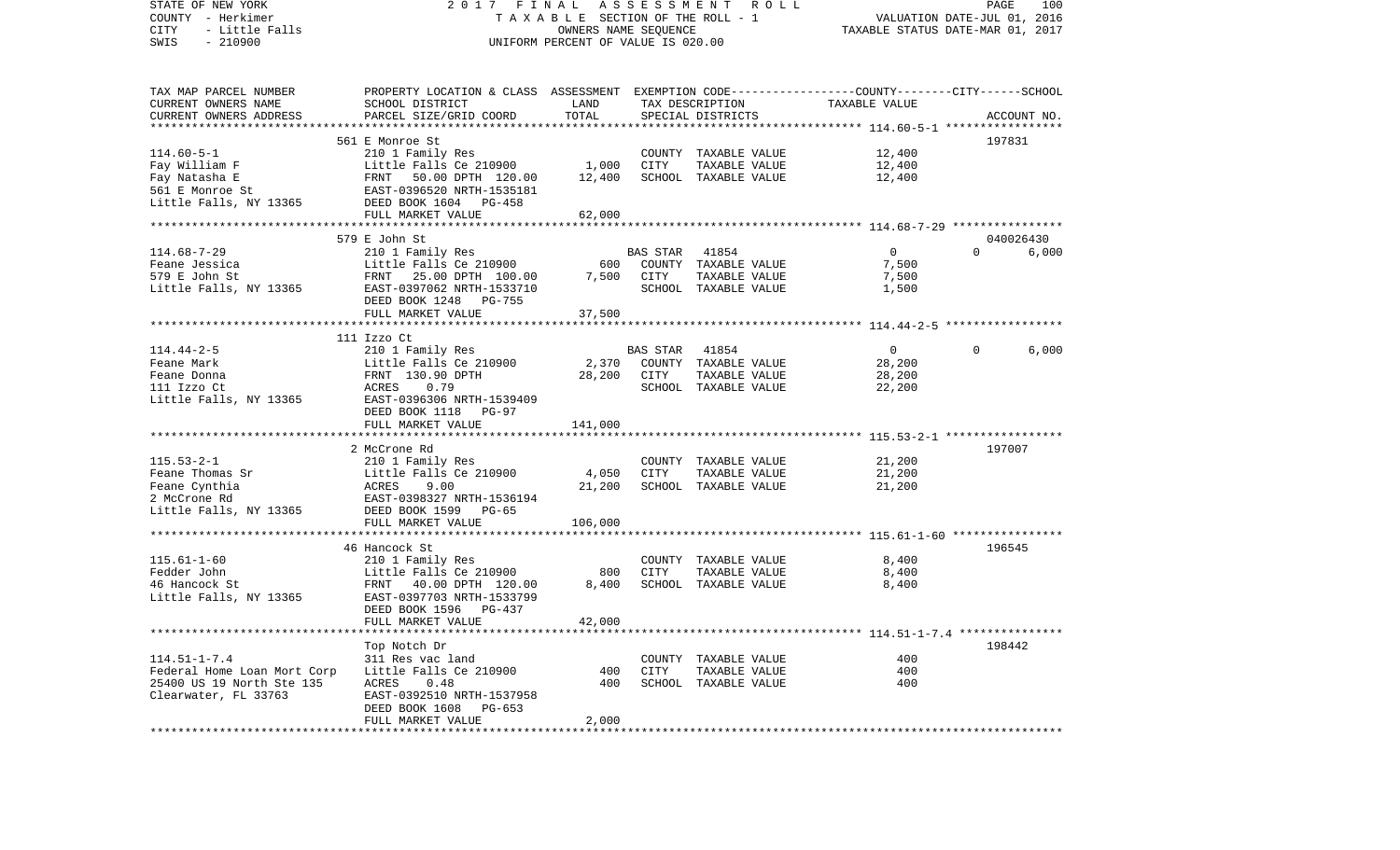STATE OF NEW YORK 2 0 1 7 F I N A L A S S E S S M E N T R O L L PAGE 101 COUNTY - Herkimer T A X A B L E SECTION OF THE ROLL - 1 VALUATION DATE-JUL 01, 2016 CITY - Little Falls OWNERS NAME SEQUENCE TAXABLE STATUS DATE-MAR 01, 2017 SWIS - 210900 UNIFORM PERCENT OF VALUE IS 020.00 TAX MAP PARCEL NUMBER PROPERTY LOCATION & CLASS ASSESSMENT EXEMPTION CODE------------------COUNTY--------CITY------SCHOOL

| IAA MAP PARCEL NUMBER                                                                                                                               | PROPERII DOCAIION & CLASS ASSESSMENI EAEMPIION CODE-----------------COONII--------CIII------SCHOOL |         |                 |                      |                |              |                          |
|-----------------------------------------------------------------------------------------------------------------------------------------------------|----------------------------------------------------------------------------------------------------|---------|-----------------|----------------------|----------------|--------------|--------------------------|
| CURRENT OWNERS NAME                                                                                                                                 | SCHOOL DISTRICT                                                                                    | LAND    |                 | TAX DESCRIPTION      | TAXABLE VALUE  |              |                          |
| CURRENT OWNERS ADDRESS                                                                                                                              | PARCEL SIZE/GRID COORD                                                                             | TOTAL   |                 | SPECIAL DISTRICTS    |                |              | ACCOUNT NO.              |
| **********************                                                                                                                              |                                                                                                    |         |                 |                      |                |              |                          |
|                                                                                                                                                     | 181 Burwell St                                                                                     |         |                 |                      |                |              | 040006480                |
| $115.62 - 2 - 34$                                                                                                                                   | 210 1 Family Res<br>Little Falls Ce 210900 1,100 VET WAR S 41124                                   |         |                 |                      | 2,335          | 2,335        | $\overline{\phantom{0}}$ |
| Federico Anthony J                                                                                                                                  |                                                                                                    |         |                 |                      | $\overline{0}$ | $\mathbf{0}$ | 1,800                    |
| Federico Mildred E                                                                                                                                  | FRNT 50.00 DPTH 150.00                                                                             |         | 18,900 ENH STAR | 41834                | 0              | $\Omega$     | 13,100                   |
| 181 Burwell St                                                                                                                                      | EAST-0399704 NRTH-1533917                                                                          |         |                 | COUNTY TAXABLE VALUE | 16,565         |              |                          |
| Little Falls, NY 13365                                                                                                                              | DEED BOOK 945<br>$PG-95$                                                                           |         | CITY            | TAXABLE VALUE        | 16,565         |              |                          |
|                                                                                                                                                     | FULL MARKET VALUE                                                                                  | 94,500  |                 | SCHOOL TAXABLE VALUE | 4,000          |              |                          |
|                                                                                                                                                     |                                                                                                    |         |                 |                      |                |              |                          |
|                                                                                                                                                     | 92 Hancock St                                                                                      |         |                 |                      |                |              | 040024060                |
| $115.61 - 1 - 49$                                                                                                                                   | 220 2 Family Res                                                                                   |         |                 | COUNTY TAXABLE VALUE | 9,000          |              |                          |
|                                                                                                                                                     | Little Falls Ce 210900                                                                             | 700     | <b>CITY</b>     | TAXABLE VALUE        | 9,000          |              |                          |
| Federico Paul T<br>Federico Shirley A<br>FRNT 51.40 DPTH 78.00<br>4490 South Atlantic Ave<br>New Smyrna Beach, FL 32169<br>DEED BOOK 00590 PG-00357 |                                                                                                    | 9,000   |                 | SCHOOL TAXABLE VALUE | 9,000          |              |                          |
|                                                                                                                                                     |                                                                                                    |         |                 |                      |                |              |                          |
|                                                                                                                                                     |                                                                                                    |         |                 |                      |                |              |                          |
|                                                                                                                                                     |                                                                                                    |         |                 |                      |                |              |                          |
|                                                                                                                                                     | FULL MARKET VALUE                                                                                  | 45,000  |                 |                      |                |              |                          |
|                                                                                                                                                     |                                                                                                    |         |                 |                      |                |              |                          |
|                                                                                                                                                     | 85-87 Burwell St                                                                                   |         |                 |                      |                |              | 040005370                |
| $115.61 - 2 - 15$                                                                                                                                   | 220 2 Family Res                                                                                   |         | BAS STAR        | 41854                | $\overline{0}$ | $\Omega$     | 6,000                    |
| Federico Thomas A                                                                                                                                   | Little Falls Ce 210900                                                                             | 800     |                 | COUNTY TAXABLE VALUE | 12,000         |              |                          |
| Beverly Federico A                                                                                                                                  | FRNT 42.30 DPTH 120.00<br>EAST-0398516 NRTH-1534348                                                | 12,000  | CITY            | TAXABLE VALUE        | 12,000         |              |                          |
| 85-87 Burwell St                                                                                                                                    |                                                                                                    |         |                 | SCHOOL TAXABLE VALUE | 6,000          |              |                          |
| Little Falls, NY 13365                                                                                                                              | DEED BOOK 805<br>$PG-237$                                                                          |         |                 |                      |                |              |                          |
|                                                                                                                                                     | FULL MARKET VALUE                                                                                  | 60,000  |                 |                      |                |              |                          |
|                                                                                                                                                     |                                                                                                    |         |                 |                      |                |              |                          |
|                                                                                                                                                     | 30 Churchill St                                                                                    |         |                 |                      |                |              | 190246                   |
| $114.59 - 4 - 24$                                                                                                                                   | 220 2 Family Res                                                                                   |         | <b>BAS STAR</b> | 41854                | 0              | $\Omega$     | 6,000                    |
| Feeney Debra                                                                                                                                        | Little Falls Ce 210900                                                                             | 1,000   |                 | COUNTY TAXABLE VALUE | 14,600         |              |                          |
| 30 Churchill St                                                                                                                                     | FRNT 50.00 DPTH 115.00                                                                             | 14,600  | CITY            | TAXABLE VALUE        | 14,600         |              |                          |
| Little Falls, NY 13365                                                                                                                              | EAST-0392963 NRTH-1535253                                                                          |         |                 | SCHOOL TAXABLE VALUE | 8,600          |              |                          |
|                                                                                                                                                     | DEED BOOK 1557 PG-256                                                                              |         |                 |                      |                |              |                          |
|                                                                                                                                                     | FULL MARKET VALUE                                                                                  | 73,000  |                 |                      |                |              |                          |
|                                                                                                                                                     |                                                                                                    |         |                 |                      |                |              |                          |
|                                                                                                                                                     | Riverside Industrial Park                                                                          |         |                 |                      |                |              | 197854                   |
| $121.2 - 5 - 1.12$                                                                                                                                  | 340 Vacant indus                                                                                   |         |                 | COUNTY TAXABLE VALUE | 27,000         |              |                          |
| Feldmeier Equipment, Inc.                                                                                                                           | Little Falls Ce 210900                                                                             | 27,000  | CITY            | TAXABLE VALUE        | 27,000         |              |                          |
| 6800 Townline Rd                                                                                                                                    | 4.00<br>ACRES                                                                                      | 27,000  |                 | SCHOOL TAXABLE VALUE | 27,000         |              |                          |
| Syracuse, NY 13211                                                                                                                                  | EAST-0354850 NRTH-1104150                                                                          |         |                 |                      |                |              |                          |
|                                                                                                                                                     | DEED BOOK 1604 PG-614                                                                              |         |                 |                      |                |              |                          |
|                                                                                                                                                     | FULL MARKET VALUE                                                                                  | 135,000 |                 |                      |                |              |                          |
|                                                                                                                                                     |                                                                                                    |         |                 |                      |                |              |                          |
|                                                                                                                                                     | 532 E Gansevoort St                                                                                |         |                 |                      |                |              | 040019020                |
| $114.60 - 4 - 96$                                                                                                                                   | 210 1 Family Res                                                                                   |         |                 | COUNTY TAXABLE VALUE | 21,000         |              |                          |
| Feldmeier Harvey F                                                                                                                                  | Little Falls Ce 210900                                                                             | 2,500   | <b>CITY</b>     | TAXABLE VALUE        | 21,000         |              |                          |
| Feldmeier Arlene G                                                                                                                                  | FRNT 121.60 DPTH 116.71                                                                            | 21,000  |                 | SCHOOL TAXABLE VALUE | 21,000         |              |                          |
| 4660 Waldo Ave                                                                                                                                      | EAST-0396116 NRTH-1534975                                                                          |         |                 |                      |                |              |                          |
|                                                                                                                                                     |                                                                                                    |         |                 |                      |                |              |                          |
| Bronx, NY 10471                                                                                                                                     | DEED BOOK 1234 PG-586                                                                              |         |                 |                      |                |              |                          |
|                                                                                                                                                     | FULL MARKET VALUE                                                                                  | 105,000 |                 |                      |                |              |                          |
|                                                                                                                                                     |                                                                                                    |         |                 |                      |                |              |                          |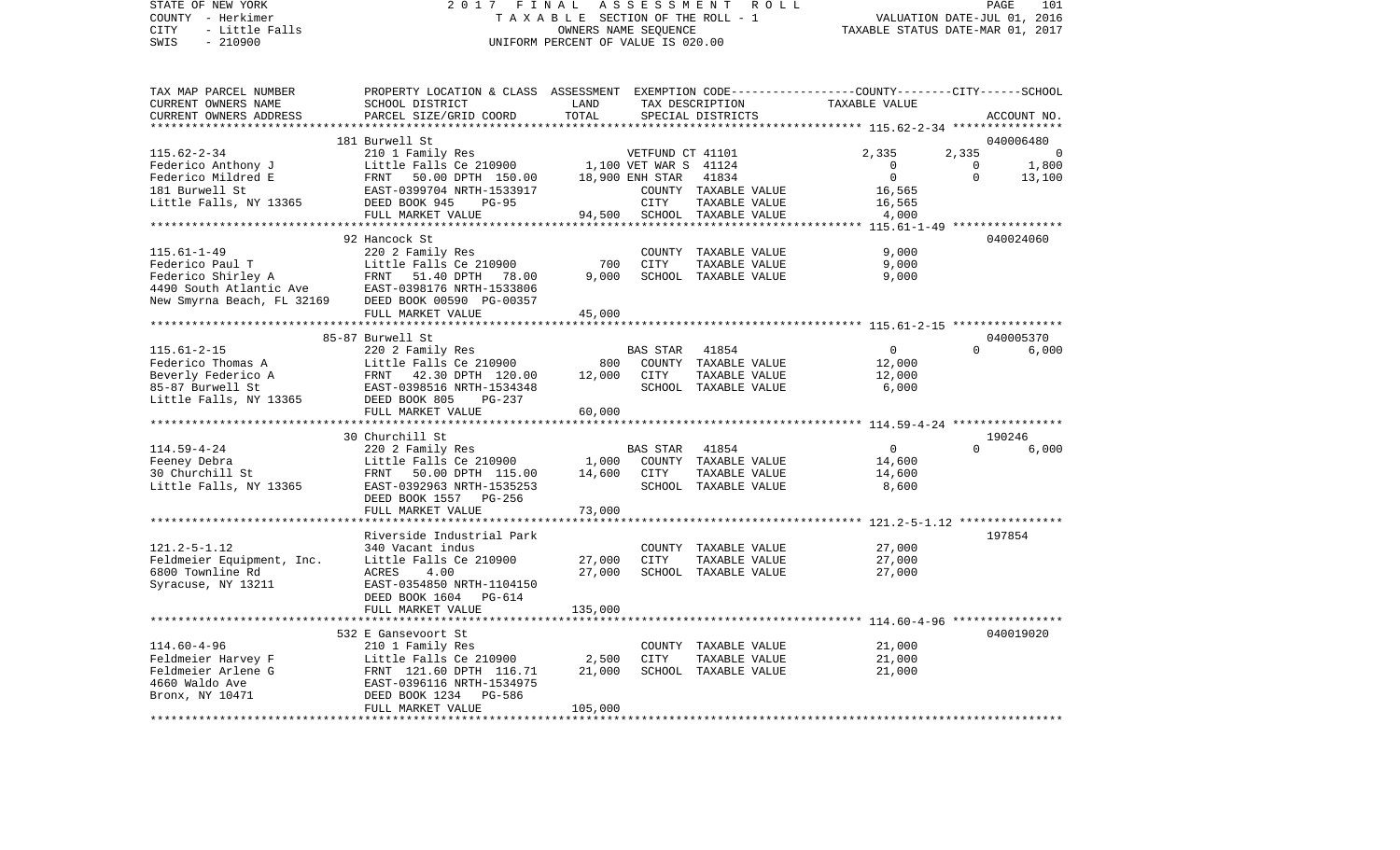| STATE OF NEW YORK<br>COUNTY - Herkimer              | 2017 FINAL                                                                                      | TAXABLE SECTION OF THE ROLL - 1                            | A S S E S S M E N T | ROLL                 |                | PAGE<br>102<br>VALUATION DATE-JUL 01, 2016 |
|-----------------------------------------------------|-------------------------------------------------------------------------------------------------|------------------------------------------------------------|---------------------|----------------------|----------------|--------------------------------------------|
| CITY<br>- Little Falls<br>$-210900$<br>SWIS         |                                                                                                 | OWNERS NAME SEQUENCE<br>UNIFORM PERCENT OF VALUE IS 020.00 |                     |                      |                | TAXABLE STATUS DATE-MAR 01, 2017           |
|                                                     |                                                                                                 |                                                            |                     |                      |                |                                            |
| TAX MAP PARCEL NUMBER                               | PROPERTY LOCATION & CLASS ASSESSMENT EXEMPTION CODE---------------COUNTY-------CITY------SCHOOL |                                                            |                     |                      |                |                                            |
| CURRENT OWNERS NAME                                 | SCHOOL DISTRICT                                                                                 | LAND                                                       |                     | TAX DESCRIPTION      | TAXABLE VALUE  |                                            |
| CURRENT OWNERS ADDRESS                              | PARCEL SIZE/GRID COORD                                                                          | TOTAL                                                      |                     | SPECIAL DISTRICTS    |                | ACCOUNT NO.                                |
|                                                     |                                                                                                 |                                                            |                     |                      |                |                                            |
|                                                     | 609-611 E John St                                                                               |                                                            |                     |                      |                | 040026730                                  |
| $115.61 - 1 - 36$                                   | 311 Res vac land                                                                                |                                                            | COUNTY              | TAXABLE VALUE        | 1,000          |                                            |
| Felix James Brian                                   | Little Falls Ce 210900<br>61.00 DPTH 120.00                                                     | 1,000<br>1,000                                             | CITY                | TAXABLE VALUE        | 1,000          |                                            |
| Chalkley Amanda                                     | FRNT                                                                                            |                                                            |                     | SCHOOL TAXABLE VALUE | 1,000          |                                            |
| 1339 Spokane Ave<br>Orlando, FL 32803               | EAST-0397397 NRTH-1533884<br>DEED BOOK 1426<br>PG-788                                           |                                                            |                     |                      |                |                                            |
|                                                     | FULL MARKET VALUE                                                                               | 5,000                                                      |                     |                      |                |                                            |
|                                                     |                                                                                                 | **************                                             |                     |                      |                |                                            |
|                                                     | 612 E Main St                                                                                   |                                                            |                     |                      |                | 040034470                                  |
| $114.68 - 6 - 55$                                   | 421 Restaurant                                                                                  |                                                            |                     | COUNTY TAXABLE VALUE | 13,700         |                                            |
| Fence Lake Properties, LLC                          | Little Falls Ce 210900                                                                          | 4,000                                                      | CITY                | TAXABLE VALUE        | 13,700         |                                            |
| PO Box 22                                           | FRNT 30.00 DPTH 100.00                                                                          | 13,700                                                     |                     | SCHOOL TAXABLE VALUE | 13,700         |                                            |
| Canajoharie, NY 13317                               | EAST-0396681 NRTH-1534355                                                                       |                                                            |                     |                      |                |                                            |
|                                                     | DEED BOOK 1498<br>PG-996                                                                        |                                                            |                     |                      |                |                                            |
|                                                     | FULL MARKET VALUE                                                                               | 68,500                                                     |                     |                      |                |                                            |
|                                                     |                                                                                                 |                                                            |                     |                      |                |                                            |
|                                                     | 9 Mary St                                                                                       |                                                            |                     |                      |                | 040040290                                  |
| $114.68 - 6 - 66$                                   | 220 2 Family Res                                                                                |                                                            |                     | COUNTY TAXABLE VALUE | 3,500          |                                            |
| Fence Lake Properties, LLC                          | Little Falls Ce 210900                                                                          | 200                                                        | CITY                | TAXABLE VALUE        | 3,500          |                                            |
| PO Box 22                                           | E<br>R1                                                                                         | 3,500                                                      |                     | SCHOOL TAXABLE VALUE | 3,500          |                                            |
| Canajoharie, NY 13317                               | 20x21                                                                                           |                                                            |                     |                      |                |                                            |
|                                                     | 15.00 DPTH 21.00<br>FRNT                                                                        |                                                            |                     |                      |                |                                            |
|                                                     | EAST-0396661 NRTH-1534413                                                                       |                                                            |                     |                      |                |                                            |
|                                                     | DEED BOOK 1498<br>PG-996<br>FULL MARKET VALUE                                                   | 17,500                                                     |                     |                      |                |                                            |
|                                                     |                                                                                                 |                                                            |                     |                      |                |                                            |
|                                                     | 222 Burwell St                                                                                  |                                                            |                     |                      |                | 040006990                                  |
| $115.62 - 1 - 76$                                   | 210 1 Family Res                                                                                |                                                            | ENH STAR            | 41834                | $\overline{0}$ | $\Omega$<br>13,100                         |
| Ferraro John & Audette Trust Little Falls Ce 210900 |                                                                                                 | 900                                                        | COUNTY              | TAXABLE VALUE        | 15,300         |                                            |
| 8270 Honeysuckle Dr                                 | FRNT 50.00 DPTH 150.00                                                                          | 15,300                                                     | CITY                | TAXABLE VALUE        | 15,300         |                                            |
| Liverpool, NY 13090                                 | EAST-0400151 NRTH-1533938                                                                       |                                                            | SCHOOL              | TAXABLE VALUE        | 2,200          |                                            |
|                                                     | DEED BOOK 1446 PG-215                                                                           |                                                            |                     |                      |                |                                            |
|                                                     | FULL MARKET VALUE                                                                               | 76,500                                                     |                     |                      |                |                                            |
|                                                     |                                                                                                 |                                                            |                     |                      |                |                                            |
|                                                     | 97-99 Loomis St                                                                                 |                                                            |                     |                      |                | 040030690                                  |
| $115.53 - 4 - 55$                                   | 230 3 Family Res                                                                                |                                                            |                     | COUNTY TAXABLE VALUE | 10,400         |                                            |
| Fierro Craig                                        | Little Falls Ce 210900                                                                          | 700                                                        | CITY                | TAXABLE VALUE        | 10,400         |                                            |
| 4 Fulton St                                         | FRNT<br>53.00 DPTH<br>60.00                                                                     | 10,400                                                     |                     | SCHOOL TAXABLE VALUE | 10,400         |                                            |
| Mohawk, NY 13407                                    | EAST-0398794 NRTH-1534563                                                                       |                                                            |                     |                      |                |                                            |
|                                                     | DEED BOOK 1466 PG-913                                                                           |                                                            |                     |                      |                |                                            |
|                                                     | FULL MARKET VALUE                                                                               | 52,000                                                     |                     |                      |                |                                            |
|                                                     |                                                                                                 |                                                            |                     |                      |                |                                            |
| $115.53 - 1 - 1$                                    | 7 Catherine St<br>210 1 Family Res                                                              |                                                            | COUNTY              | TAXABLE VALUE        | 10,900         | 199158                                     |
| Fiqueroa Juan Jose                                  | Little Falls Ce 210900                                                                          | 600                                                        | CITY                | TAXABLE VALUE        | 10,900         |                                            |
| 1575 Kemble St                                      | 55.00 DPTH<br>FRNT<br>40.00                                                                     | 10,900                                                     | SCHOOL              | TAXABLE VALUE        | 10,900         |                                            |
| Utica, NY 13501                                     | EAST-0396962 NRTH-1535721                                                                       |                                                            |                     |                      |                |                                            |
|                                                     | DEED BOOK 2016<br>PG-20230                                                                      |                                                            |                     |                      |                |                                            |
|                                                     | FULL MARKET VALUE                                                                               | 54,500                                                     |                     |                      |                |                                            |
|                                                     |                                                                                                 |                                                            |                     |                      |                |                                            |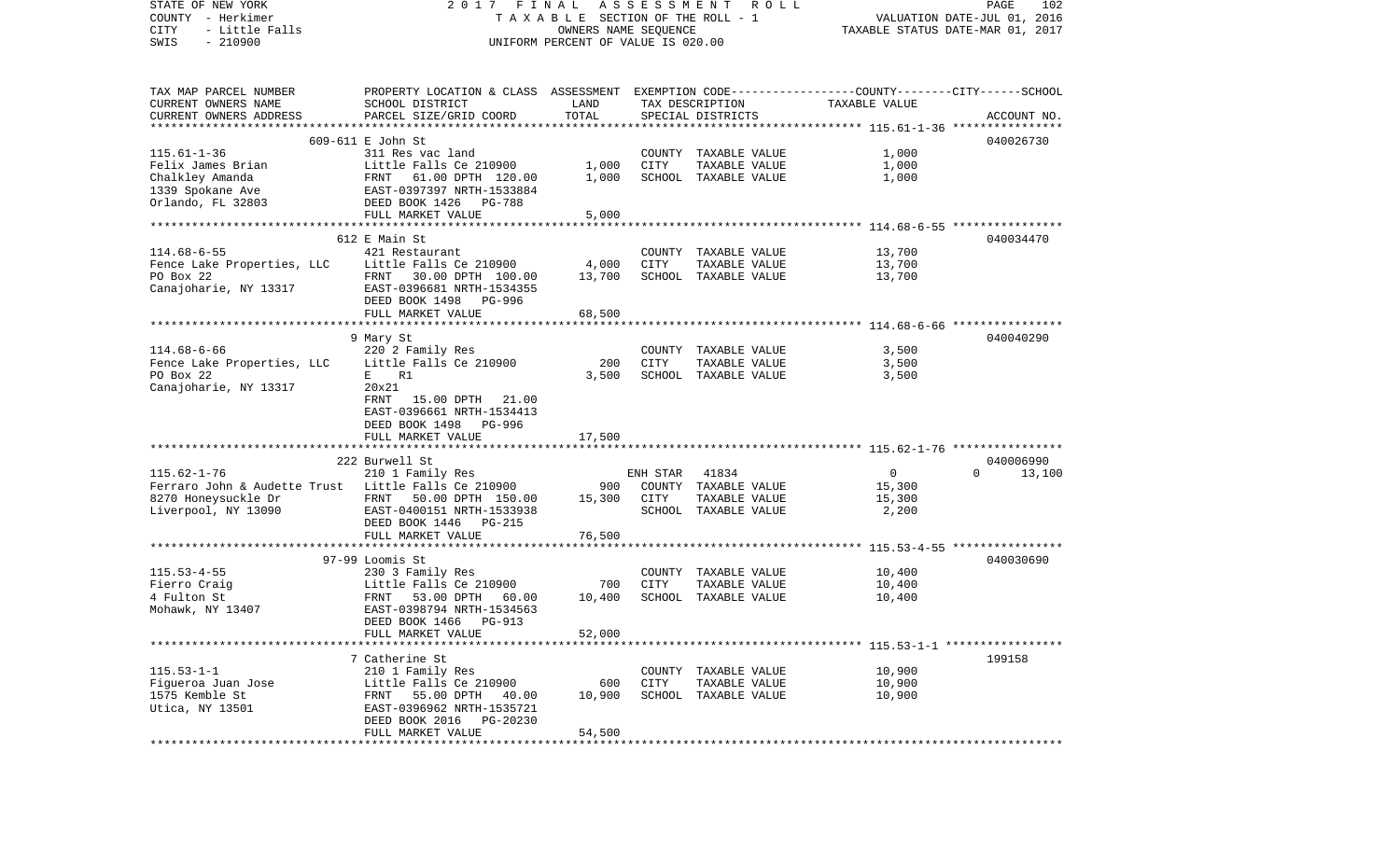STATE OF NEW YORK 2 0 1 7 F I N A L A S S E S S M E N T R O L L PAGE 103COUNTY - Herkimer T A X A B L E SECTION OF THE ROLL - 1 VALUATION DATE-JUL 01, 2016 CITY - Little Falls OWNERS NAME SEQUENCE TAXABLE STATUS DATE-MAR 01, 2017 SWIS - 210900 UNIFORM PERCENT OF VALUE IS 020.00TAX MAP PARCEL NUMBER PROPERTY LOCATION & CLASS ASSESSMENT EXEMPTION CODE------------------COUNTY--------CITY------SCHOOL CURRENT OWNERS NAME SCHOOL DISTRICT LAND TAX DESCRIPTION TAXABLE VALUECURRENT OWNERS ADDRESS PARCEL SIZE/GRID COORD TOTAL SPECIAL DISTRICTS ACCOUNT NO. \*\*\*\*\*\*\*\*\*\*\*\*\*\*\*\*\*\*\*\*\*\*\*\*\*\*\*\*\*\*\*\*\*\*\*\*\*\*\*\*\*\*\*\*\*\*\*\*\*\*\*\*\*\*\*\*\*\*\*\*\*\*\*\*\*\*\*\*\*\*\*\*\*\*\*\*\*\*\*\*\*\*\*\*\*\*\*\*\*\*\*\*\*\*\*\*\*\*\*\*\*\*\* 115.53-3-64 \*\*\*\*\*\*\*\*\*\*\*\*\*\*\*\* 11 Burwell St 150806115.53-3-64 210 1 Family Res COUNTY TAXABLE VALUE 13,950 Filipski Alexander Little Falls Ce 210900 800 CITY TAXABLE VALUE 13,950 43 Top Notch Dr FRNT 52.20 DPTH 80.00 13,950 SCHOOL TAXABLE VALUE 13,950 Little Falls, NY 13365 EAST-0397631 NRTH-1534975 DEED BOOK 1310 PG-150FULL MARKET VALUE 69,750 \*\*\*\*\*\*\*\*\*\*\*\*\*\*\*\*\*\*\*\*\*\*\*\*\*\*\*\*\*\*\*\*\*\*\*\*\*\*\*\*\*\*\*\*\*\*\*\*\*\*\*\*\*\*\*\*\*\*\*\*\*\*\*\*\*\*\*\*\*\*\*\*\*\*\*\*\*\*\*\*\*\*\*\*\*\*\*\*\*\*\*\*\*\*\*\*\*\*\*\*\*\*\* 114.51-1-63.1 \*\*\*\*\*\*\*\*\*\*\*\*\*\*Top Notch Dr 185617 114.51-1-63.1 105 Vac farmland COUNTY TAXABLE VALUE 950950 Filipski James Little Falls Ce 210900 950 CITY TAXABLE VALUE 950 Filipski Karen 68 - ACRES 4.09 1950 SCHOOL TAXABLE VALUE 43 Top Notch Dr EAST-0393073 NRTH-1537308 Little Falls, NY 13365 DEED BOOK 1530 PG-12 FULL MARKET VALUE 4,750 \*\*\*\*\*\*\*\*\*\*\*\*\*\*\*\*\*\*\*\*\*\*\*\*\*\*\*\*\*\*\*\*\*\*\*\*\*\*\*\*\*\*\*\*\*\*\*\*\*\*\*\*\*\*\*\*\*\*\*\*\*\*\*\*\*\*\*\*\*\*\*\*\*\*\*\*\*\*\*\*\*\*\*\*\*\*\*\*\*\*\*\*\*\*\*\*\*\*\*\*\*\*\* 114.51-1-64 \*\*\*\*\*\*\*\*\*\*\*\*\*\*\*\* 43 Top Notch Dr 185618 114.51-1-64 210 1 Family Res COUNTY TAXABLE VALUE 38,000 Filipski James Little Falls Ce 210900 3,150 CITY TAXABLE VALUE 38,000 Filipski Karen FRNT 130.50 DPTH 160.00 38,000 SCHOOL TAXABLE VALUE 38,000 43 Top Notch Dr EAST-0392905 NRTH-1537674 Little Falls, NY 13365 DEED BOOK 1530 PG-16 FULL MARKET VALUE 190,000 \*\*\*\*\*\*\*\*\*\*\*\*\*\*\*\*\*\*\*\*\*\*\*\*\*\*\*\*\*\*\*\*\*\*\*\*\*\*\*\*\*\*\*\*\*\*\*\*\*\*\*\*\*\*\*\*\*\*\*\*\*\*\*\*\*\*\*\*\*\*\*\*\*\*\*\*\*\*\*\*\*\*\*\*\*\*\*\*\*\*\*\*\*\*\*\*\*\*\*\*\*\*\* 114.76-1-25 \*\*\*\*\*\*\*\*\*\*\*\*\*\*\*\*102 Southern Ave 185611 114.76-1-25 210 1 Family Res COUNTY TAXABLE VALUE 500 Filipski James Little Falls Ce 210900 500 CITY TAXABLE VALUE 500 Filipski Karen FRNT 33.30 DPTH 114.00 500 SCHOOL TAXABLE VALUE 500 43 Top Notch Dr EAST-0394589 NRTH-1530940 Little Falls, NY 13365 DEED BOOK 1529 PG-989 FULL MARKET VALUE 2,500 \*\*\*\*\*\*\*\*\*\*\*\*\*\*\*\*\*\*\*\*\*\*\*\*\*\*\*\*\*\*\*\*\*\*\*\*\*\*\*\*\*\*\*\*\*\*\*\*\*\*\*\*\*\*\*\*\*\*\*\*\*\*\*\*\*\*\*\*\*\*\*\*\*\*\*\*\*\*\*\*\*\*\*\*\*\*\*\*\*\*\*\*\*\*\*\*\*\*\*\*\*\*\* 114.76-1-26 \*\*\*\*\*\*\*\*\*\*\*\*\*\*\*\* 104 Southern Ave 185606 $114.76 - 1 - 26$  311 Res vac land  $\sim$  COUNTY TAXABLE VALUE 450 Filipski James Little Falls Ce 210900 450 CITY TAXABLE VALUE 450 Filipski Karen FRNT 33.50 DPTH 110.00 450 SCHOOL TAXABLE VALUE 450 EAST-0394571 NRTH-1530916 Little Falls, NY 13365 DEED BOOK 1529 PG-973 FULL MARKET VALUE 2,250 \*\*\*\*\*\*\*\*\*\*\*\*\*\*\*\*\*\*\*\*\*\*\*\*\*\*\*\*\*\*\*\*\*\*\*\*\*\*\*\*\*\*\*\*\*\*\*\*\*\*\*\*\*\*\*\*\*\*\*\*\*\*\*\*\*\*\*\*\*\*\*\*\*\*\*\*\*\*\*\*\*\*\*\*\*\*\*\*\*\*\*\*\*\*\*\*\*\*\*\*\*\*\* 114.76-1-34 \*\*\*\*\*\*\*\*\*\*\*\*\*\*\*\* 35 Southern Ave 185613114.76-1-34 331 Com vac w/im COUNTY TAXABLE VALUE 4,000 Filipski James Little Falls Ce 210900 2,000 CITY TAXABLE VALUE 4,000 Filipski Karen 114.76-1-33,35 merged int 4,000 SCHOOL TAXABLE VALUE 4,000 43 Top Notch Dr .8 acre Little Falls, NY 13365 lumber yard FRNT 348.00 DPTH ACRES 0.80 EAST-0395132 NRTH-1531287 DEED BOOK 1529 PG-995 FULL MARKET VALUE 20,000 \*\*\*\*\*\*\*\*\*\*\*\*\*\*\*\*\*\*\*\*\*\*\*\*\*\*\*\*\*\*\*\*\*\*\*\*\*\*\*\*\*\*\*\*\*\*\*\*\*\*\*\*\*\*\*\*\*\*\*\*\*\*\*\*\*\*\*\*\*\*\*\*\*\*\*\*\*\*\*\*\*\*\*\*\*\*\*\*\*\*\*\*\*\*\*\*\*\*\*\*\*\*\*\*\*\*\*\*\*\*\*\*\*\*\*\*\*\*\*\*\*\*\*\*\*\*\*\*\*\*\*\*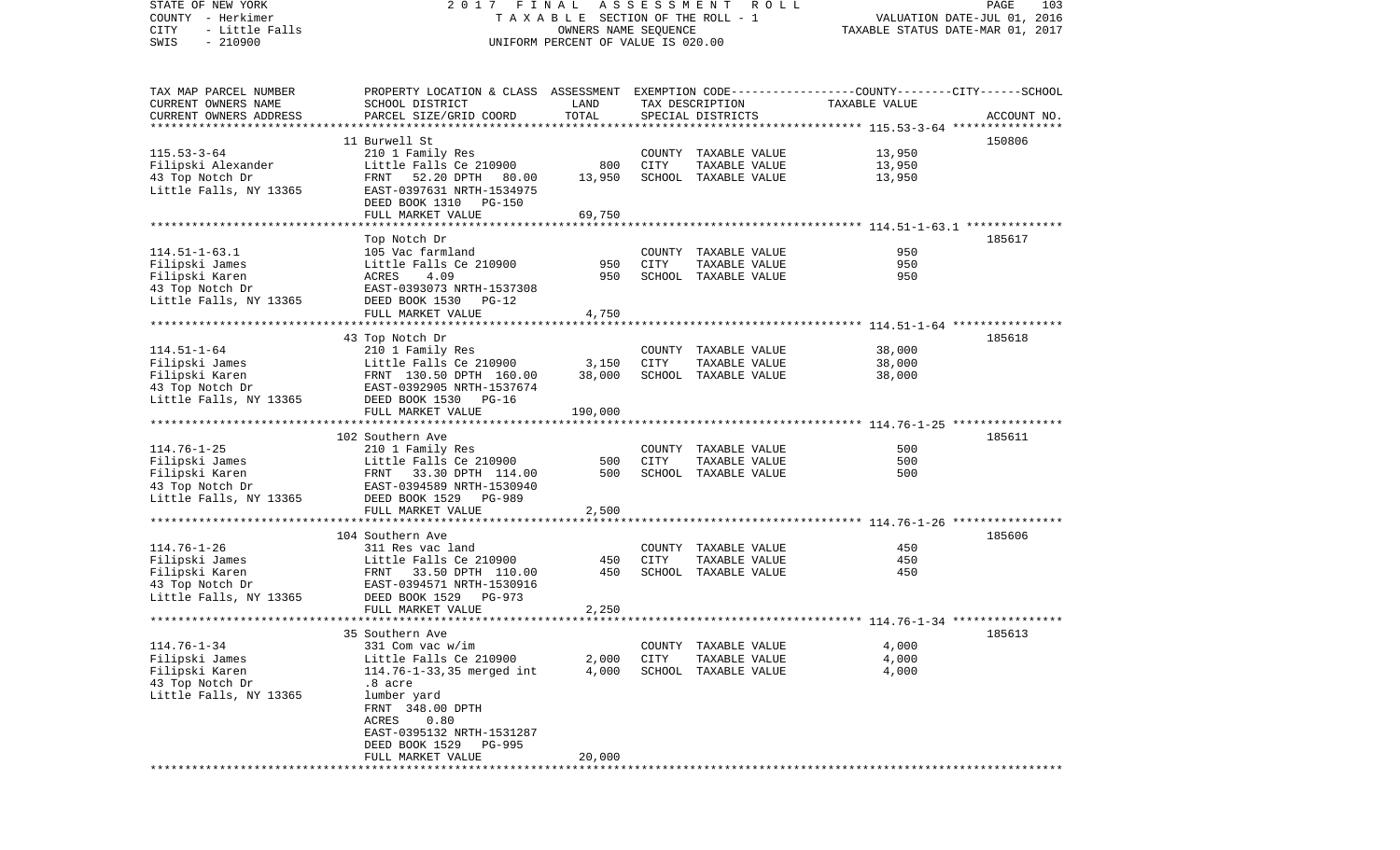| STATE OF NEW YORK                                                                                                                                                                                                                                        | 2017                                                                                            | FINAL                              |                  | ASSESSMENT ROLL                 |                                                              | PAGE                        | 104         |
|----------------------------------------------------------------------------------------------------------------------------------------------------------------------------------------------------------------------------------------------------------|-------------------------------------------------------------------------------------------------|------------------------------------|------------------|---------------------------------|--------------------------------------------------------------|-----------------------------|-------------|
| COUNTY - Herkimer                                                                                                                                                                                                                                        |                                                                                                 |                                    |                  | TAXABLE SECTION OF THE ROLL - 1 |                                                              | VALUATION DATE-JUL 01, 2016 |             |
| CITY<br>- Little Falls                                                                                                                                                                                                                                   |                                                                                                 | TAXABLE STATUS DATE-MAR 01, 2017   |                  |                                 |                                                              |                             |             |
| SWIS<br>$-210900$                                                                                                                                                                                                                                        |                                                                                                 | UNIFORM PERCENT OF VALUE IS 020.00 |                  |                                 |                                                              |                             |             |
|                                                                                                                                                                                                                                                          |                                                                                                 |                                    |                  |                                 |                                                              |                             |             |
|                                                                                                                                                                                                                                                          |                                                                                                 |                                    |                  |                                 |                                                              |                             |             |
| TAX MAP PARCEL NUMBER                                                                                                                                                                                                                                    | PROPERTY LOCATION & CLASS ASSESSMENT EXEMPTION CODE---------------COUNTY-------CITY------SCHOOL |                                    |                  |                                 |                                                              |                             |             |
| CURRENT OWNERS NAME                                                                                                                                                                                                                                      | SCHOOL DISTRICT                                                                                 | LAND                               |                  | TAX DESCRIPTION                 | TAXABLE VALUE                                                |                             |             |
| CURRENT OWNERS ADDRESS                                                                                                                                                                                                                                   | PARCEL SIZE/GRID COORD                                                                          | TOTAL                              |                  | SPECIAL DISTRICTS               |                                                              |                             | ACCOUNT NO. |
|                                                                                                                                                                                                                                                          |                                                                                                 | **************                     |                  |                                 |                                                              |                             |             |
|                                                                                                                                                                                                                                                          | 51-53 Southern Ave                                                                              |                                    |                  |                                 |                                                              |                             | 185605      |
|                                                                                                                                                                                                                                                          |                                                                                                 |                                    |                  | COUNTY TAXABLE VALUE            | 13,150                                                       |                             |             |
|                                                                                                                                                                                                                                                          |                                                                                                 | 2,500                              | CITY             | TAXABLE VALUE                   | 13,150                                                       |                             |             |
|                                                                                                                                                                                                                                                          |                                                                                                 | 13,150                             |                  | SCHOOL TAXABLE VALUE            | 13,150                                                       |                             |             |
|                                                                                                                                                                                                                                                          |                                                                                                 |                                    |                  |                                 |                                                              |                             |             |
| ------->--- J ramily Res<br>Filipski Karen<br>HRNT 120.00 DPTH 103.72<br>43 Top Notch Dr<br>Little Falls, NY 13365<br>EED BOOK 1529 PG-970<br>THING THE TRISS DEED BOOK 1529 PG-970                                                                      |                                                                                                 |                                    |                  |                                 |                                                              |                             |             |
|                                                                                                                                                                                                                                                          |                                                                                                 | 65,750                             |                  |                                 |                                                              |                             |             |
|                                                                                                                                                                                                                                                          |                                                                                                 |                                    |                  |                                 |                                                              |                             |             |
|                                                                                                                                                                                                                                                          | 55 Southern Ave                                                                                 |                                    |                  |                                 |                                                              |                             | 185604      |
| $114.76 - 1 - 38$                                                                                                                                                                                                                                        | 210 1 Family Res                                                                                |                                    |                  | COUNTY TAXABLE VALUE            | 6,400                                                        |                             |             |
|                                                                                                                                                                                                                                                          | Little Falls Ce 210900                                                                          | 750                                | CITY             | TAXABLE VALUE                   | 6,400                                                        |                             |             |
| Filipski James                                                                                                                                                                                                                                           | Little Falls Ce 210900<br>FRNT 43.00 DPTH 144.50<br>EAST-0394946 NRTH-1531138                   |                                    |                  |                                 |                                                              |                             |             |
| Filipski Karen                                                                                                                                                                                                                                           |                                                                                                 | 6,400                              |                  | SCHOOL TAXABLE VALUE            | 6,400                                                        |                             |             |
| 43 Top Notch Dr                                                                                                                                                                                                                                          |                                                                                                 |                                    |                  |                                 |                                                              |                             |             |
| Little Falls, NY 13365 DEED BOOK 1529 PG-967                                                                                                                                                                                                             |                                                                                                 |                                    |                  |                                 |                                                              |                             |             |
|                                                                                                                                                                                                                                                          | FULL MARKET VALUE                                                                               | 32,000                             |                  |                                 |                                                              |                             |             |
|                                                                                                                                                                                                                                                          |                                                                                                 |                                    |                  |                                 |                                                              |                             |             |
|                                                                                                                                                                                                                                                          | 63 Southern Ave                                                                                 |                                    |                  |                                 |                                                              |                             | 185612      |
| $114.76 - 1 - 40$                                                                                                                                                                                                                                        | 311 Res vac land                                                                                |                                    |                  | COUNTY TAXABLE VALUE            | 700                                                          |                             |             |
|                                                                                                                                                                                                                                                          |                                                                                                 | 700                                | CITY             | TAXABLE VALUE                   | 700                                                          |                             |             |
|                                                                                                                                                                                                                                                          |                                                                                                 | 700                                |                  | SCHOOL TAXABLE VALUE            | 700                                                          |                             |             |
|                                                                                                                                                                                                                                                          |                                                                                                 |                                    |                  |                                 |                                                              |                             |             |
| Filipski James<br>Filipski Karen (ERNT 13365)<br>ERNT 1334898 NRTH-1531082<br>Little Falls, NY 13365<br>ERST-0394898 NRTH-1531082<br>DEED BOOK 1529 PG-992                                                                                               |                                                                                                 |                                    |                  |                                 |                                                              |                             |             |
|                                                                                                                                                                                                                                                          | FULL MARKET VALUE                                                                               | 3,500                              |                  |                                 |                                                              |                             |             |
|                                                                                                                                                                                                                                                          |                                                                                                 |                                    |                  |                                 |                                                              |                             |             |
|                                                                                                                                                                                                                                                          | 73 Southern Ave                                                                                 |                                    |                  |                                 |                                                              |                             | 185616      |
| $114.76 - 1 - 45$                                                                                                                                                                                                                                        | 210 1 Family Res                                                                                |                                    |                  | COUNTY TAXABLE VALUE            | 4,450                                                        |                             |             |
|                                                                                                                                                                                                                                                          |                                                                                                 | 550                                | CITY             | TAXABLE VALUE                   | 4,450                                                        |                             |             |
|                                                                                                                                                                                                                                                          |                                                                                                 | 4,450                              |                  | SCHOOL TAXABLE VALUE            | 4,450                                                        |                             |             |
|                                                                                                                                                                                                                                                          |                                                                                                 |                                    |                  |                                 |                                                              |                             |             |
|                                                                                                                                                                                                                                                          |                                                                                                 |                                    |                  |                                 |                                                              |                             |             |
| 114.76-1-45<br>Filipski James<br>Filipski Karen<br>13 Top Notch Dr<br>13 Top Notch Dr<br>13 Top Notch Dr<br>13 Top Notch Dr<br>13 Top Notch Dr<br>13 Top Notch Dr<br>13 Top Notch Dr<br>13 Top Notch Dr<br>13 Top Notch Dr<br>13 DEED BOOK 1530<br>15 DE |                                                                                                 | 22,250                             |                  |                                 |                                                              |                             |             |
|                                                                                                                                                                                                                                                          | * * * * * * * * * * * * * * * * * * * *                                                         |                                    |                  |                                 | ******************************* 114.51-1-29 **************** |                             |             |
|                                                                                                                                                                                                                                                          | 409 W Monroe St                                                                                 |                                    |                  |                                 |                                                              |                             | 040048510   |
|                                                                                                                                                                                                                                                          |                                                                                                 |                                    | ENH STAR         | 41834                           | $\overline{0}$                                               | $\Omega$                    | 13,100      |
|                                                                                                                                                                                                                                                          |                                                                                                 | 3,150                              |                  | COUNTY TAXABLE VALUE            | 14,200                                                       |                             |             |
|                                                                                                                                                                                                                                                          |                                                                                                 | 14,200                             | CITY             | TAXABLE VALUE                   | 14,200                                                       |                             |             |
| 114.51-1-29 210 1 Family Res<br>Finger John C Little Falls Ce 210900<br>Finger Cynthia FRNT 98.50 DPTH 203.00<br>409 W Monroe St EAST-0391559 NRTH-1537179<br>Little Falls, NY 13365 DEED BOOK 943<br>FILI MABY TRILITY AND THE                          |                                                                                                 |                                    |                  | SCHOOL TAXABLE VALUE            | 1,100                                                        |                             |             |
|                                                                                                                                                                                                                                                          |                                                                                                 |                                    |                  |                                 |                                                              |                             |             |
|                                                                                                                                                                                                                                                          | FULL MARKET VALUE                                                                               | 71,000                             |                  |                                 |                                                              |                             |             |
|                                                                                                                                                                                                                                                          |                                                                                                 |                                    |                  |                                 |                                                              |                             |             |
|                                                                                                                                                                                                                                                          | 50 Burwell St                                                                                   |                                    |                  |                                 |                                                              |                             | 040004710   |
| $115.53 - 3 - 50$                                                                                                                                                                                                                                        | 210 1 Family Res                                                                                |                                    | VETWAR CTS 41120 |                                 | 1,800                                                        | 1,800                       | 1,800       |
| Finkst Joseph F Jr                                                                                                                                                                                                                                       | Little Falls Ce 210900 1,250 BAS STAR                                                           |                                    |                  | 41854                           | $\overline{0}$                                               | $\Omega$                    | 6,000       |
| Finkst Susan                                                                                                                                                                                                                                             |                                                                                                 | 17,100                             |                  | COUNTY TAXABLE VALUE            | 15,300                                                       |                             |             |
| 50 Burwell St                                                                                                                                                                                                                                            | Little Falls Ce 210900<br>FRNT 66.60 DPTH 120.00<br>EAST-0398149 NRTH-1534814                   |                                    | CITY             | TAXABLE VALUE                   | 15,300                                                       |                             |             |
| Little Falls, NY 13365                                                                                                                                                                                                                                   | DEED BOOK 1161 PG-224                                                                           |                                    |                  | SCHOOL TAXABLE VALUE            | 9,300                                                        |                             |             |
|                                                                                                                                                                                                                                                          | FULL MARKET VALUE                                                                               | 85,500                             |                  |                                 |                                                              |                             |             |
|                                                                                                                                                                                                                                                          |                                                                                                 |                                    |                  |                                 |                                                              |                             |             |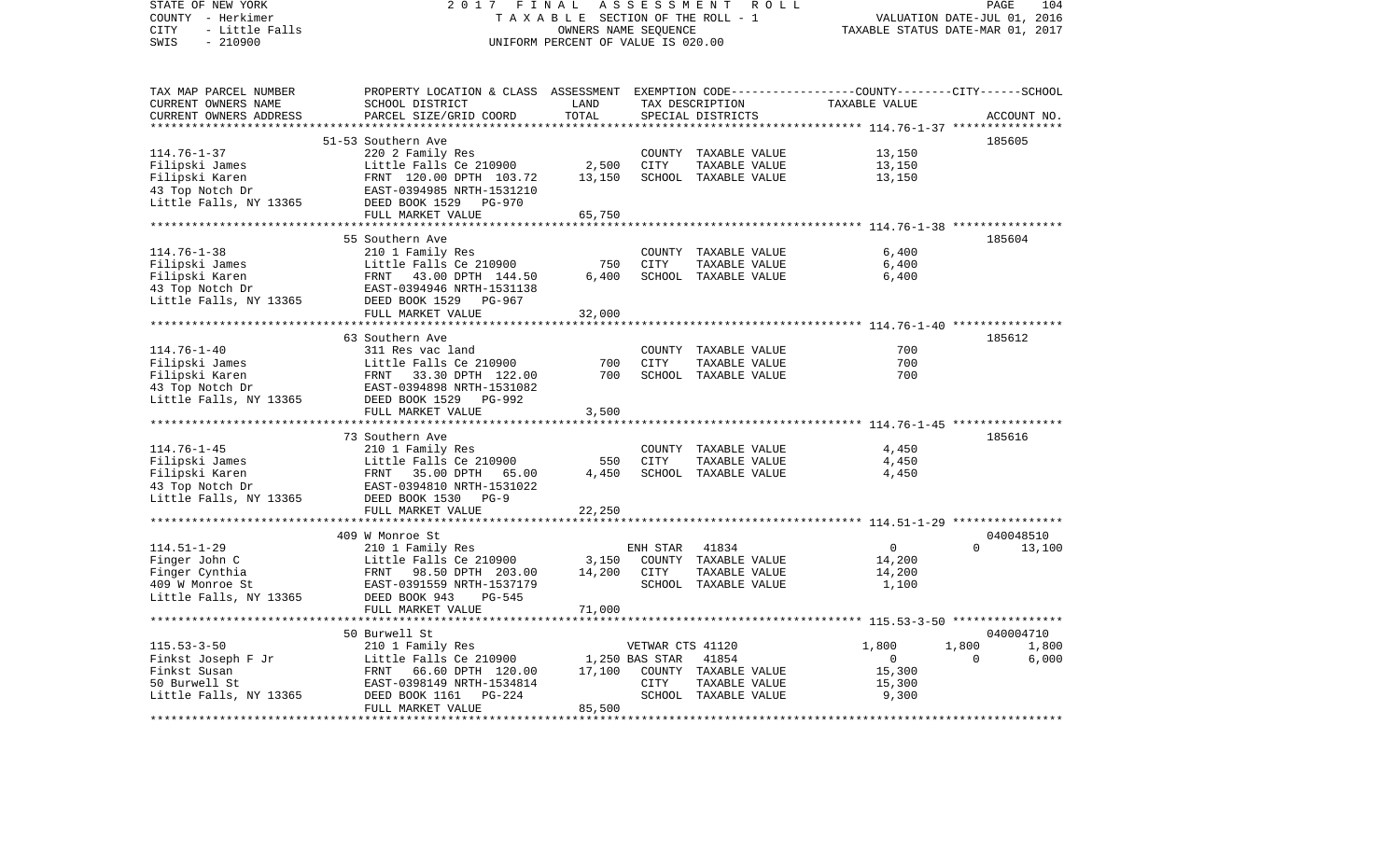| STATE OF NEW YORK<br>COUNTY - Herkimer<br>- Little Falls<br><b>CITY</b><br>$-210900$<br>SWIS                    | 2017 FINAL ASSESSMENT                                                                                                                                                                              | TAXABLE SECTION OF THE ROLL - 1<br>OWNERS NAME SEQUENCE<br>UNIFORM PERCENT OF VALUE IS 020.00 |                        | R O L L                                                                | VALUATION DATE-JUL 01, 2016<br>TAXABLE STATUS DATE-MAR 01, 2017 | PAGE      | 105                |
|-----------------------------------------------------------------------------------------------------------------|----------------------------------------------------------------------------------------------------------------------------------------------------------------------------------------------------|-----------------------------------------------------------------------------------------------|------------------------|------------------------------------------------------------------------|-----------------------------------------------------------------|-----------|--------------------|
| TAX MAP PARCEL NUMBER<br>CURRENT OWNERS NAME<br>CURRENT OWNERS ADDRESS                                          | PROPERTY LOCATION & CLASS ASSESSMENT EXEMPTION CODE---------------COUNTY-------CITY------SCHOOL<br>SCHOOL DISTRICT<br>PARCEL SIZE/GRID COORD                                                       | LAND<br>TOTAL                                                                                 |                        | TAX DESCRIPTION<br>SPECIAL DISTRICTS                                   | TAXABLE VALUE                                                   |           | ACCOUNT NO.        |
|                                                                                                                 |                                                                                                                                                                                                    |                                                                                               |                        |                                                                        |                                                                 |           |                    |
| $115.61 - 2 - 48$<br>Fiorentino Ellen M<br>Pazzanese Steve<br>776 E Main St<br>Little Falls, NY 13365           | 776 E Main St<br>220 2 Family Res<br>Little Falls Ce 210900<br>FRNT 49.00 DPTH 120.00<br>EAST-0398155 NRTH-1534082<br>DEED BOOK 1537 PG-492                                                        | 1,000<br>8,500                                                                                | CITY                   | COUNTY TAXABLE VALUE<br>TAXABLE VALUE<br>SCHOOL TAXABLE VALUE          | 8,500<br>8,500<br>8,500                                         | 186935    |                    |
|                                                                                                                 | FULL MARKET VALUE                                                                                                                                                                                  | 42,500                                                                                        |                        |                                                                        |                                                                 |           |                    |
| $115.53 - 3 - 71$<br>24 Waverly Pl<br>Little Falls, NY 13365                                                    | 24 Waverly Pl<br>210 1 Family Res<br>Fisher (Revocable Trust) Marth Little Falls Ce 210900<br>FRNT 60.00 DPTH 130.00<br>EAST-0397611 NRTH-1534779<br>DEED BOOK 1221<br>PG-621<br>FULL MARKET VALUE | 1,450<br>20,700<br>103,500                                                                    | BAS STAR<br>CITY       | 41854<br>COUNTY TAXABLE VALUE<br>TAXABLE VALUE<br>SCHOOL TAXABLE VALUE | $\overline{0}$<br>20,700<br>20,700<br>14,700                    | $\Omega$  | 040060300<br>6,000 |
|                                                                                                                 | $25-35$ W Main St                                                                                                                                                                                  |                                                                                               |                        |                                                                        |                                                                 | 040035790 |                    |
| $114.68 - 7 - 3$<br>Fitzgerald Charles J Jr<br>580 Garden St<br>Little Falls, NY 13365                          | 481 Att row bldg<br>Little Falls Ce $210900$<br>FRNT 86.07 DPTH 114.00<br>EAST-0395695 NRTH-1533651<br>DEED BOOK 931<br>PG-43                                                                      | 11,000<br>31,450                                                                              | CITY                   | COUNTY TAXABLE VALUE<br>TAXABLE VALUE<br>SCHOOL TAXABLE VALUE          | 31,450<br>31,450<br>31,450                                      |           |                    |
|                                                                                                                 | FULL MARKET VALUE                                                                                                                                                                                  | 157,250                                                                                       |                        |                                                                        |                                                                 |           |                    |
|                                                                                                                 | 580 Garden St                                                                                                                                                                                      |                                                                                               |                        |                                                                        |                                                                 |           | 040022200          |
| $115.53 - 1 - 83$<br>Fitzgerald Charles J Jr<br>Fitzgerald Frances A<br>580 Garden St<br>Little Falls, NY 13365 | 210 1 Family Res<br>Little Falls Ce 210900<br>FRNT 50.00 DPTH 120.00<br>EAST-0396984 NRTH-1534841<br>DEED BOOK 824<br>$PG-52$                                                                      | 1,200<br>11,300                                                                               | BAS STAR 41854<br>CITY | COUNTY TAXABLE VALUE<br>TAXABLE VALUE<br>SCHOOL TAXABLE VALUE          | $\overline{0}$<br>11,300<br>11,300<br>5,300                     | $\Omega$  | 6,000              |
|                                                                                                                 | FULL MARKET VALUE                                                                                                                                                                                  | 56,500                                                                                        |                        |                                                                        |                                                                 |           |                    |
| $115.53 - 1 - 90$<br>Flanagan Sue Morrow<br>Lisa Flanagan<br>3333 Broadway Apt D31B<br>New York, NY 10031       | 26 Salisbury St<br>220 2 Family Res<br>Little Falls Ce 210900<br>$W$ R2<br>40x94<br>26 Salisburyst<br>FRNT 42.30 DPTH 94.00<br>EAST-0397350 NRTH-1534906<br>DEED BOOK 1162 PG-744                  | 350<br>16,350                                                                                 | CITY                   | COUNTY TAXABLE VALUE<br>TAXABLE VALUE<br>SCHOOL TAXABLE VALUE          | 16,350<br>16,350<br>16,350                                      | 040054030 |                    |
| *********************                                                                                           | FULL MARKET VALUE                                                                                                                                                                                  | 81,750                                                                                        |                        |                                                                        |                                                                 |           |                    |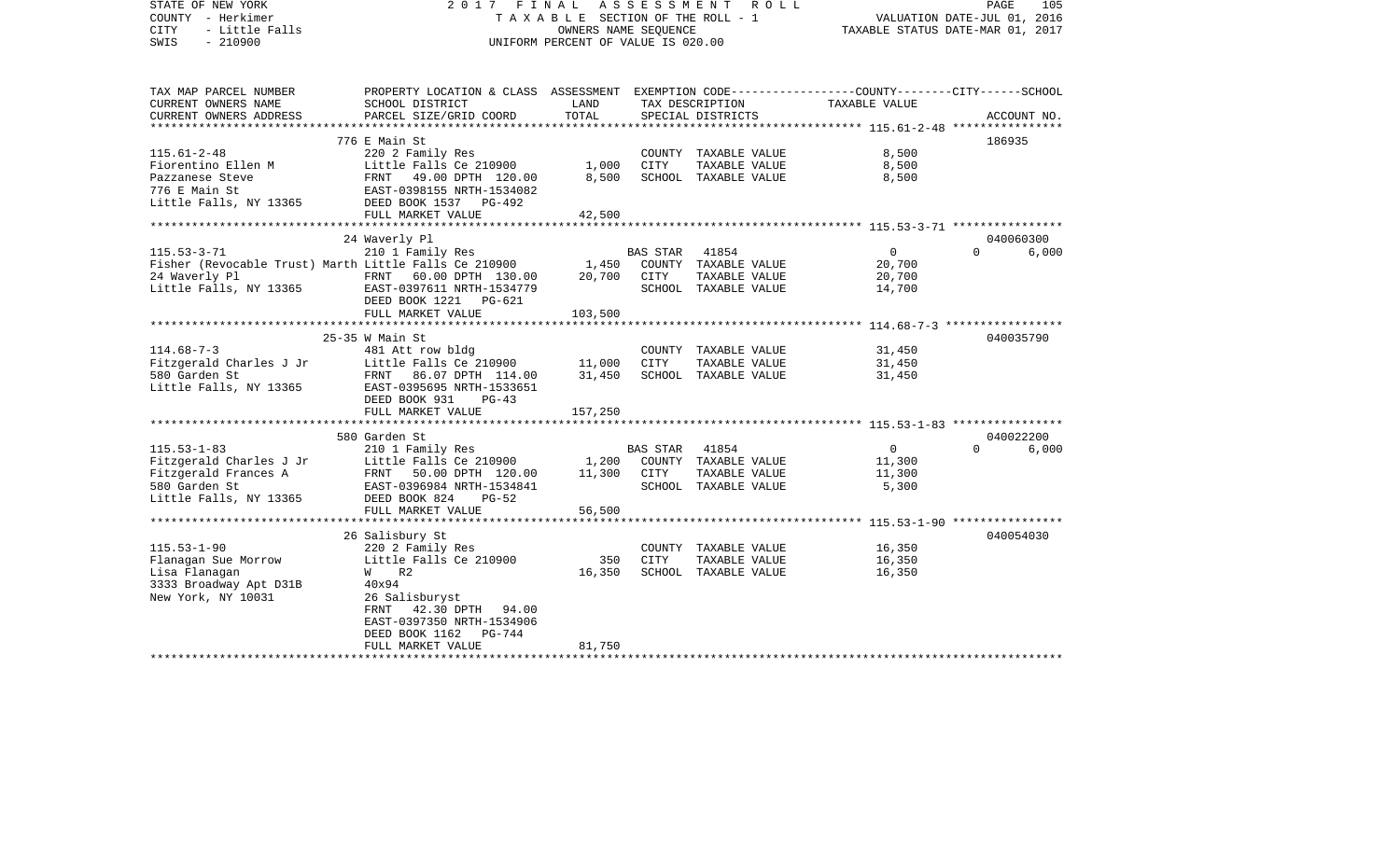COUNTY - Herkimer **T A X A B L E** SECTION OF THE ROLL - 1 VALUATION DATE-JUL 01, 2016 CITY - Little Falls OWNERS NAME SEQUENCE TAXABLE STATUS DATE-MAR 01, 2017 SWIS - 210900 UNIFORM PERCENT OF VALUE IS 020.00TAX MAP PARCEL NUMBER PROPERTY LOCATION & CLASS ASSESSMENT EXEMPTION CODE------------------COUNTY--------CITY------SCHOOL CURRENT OWNERS NAME SCHOOL DISTRICT LAND TAX DESCRIPTION TAXABLE VALUECURRENT OWNERS ADDRESS PARCEL SIZE/GRID COORD TOTAL SPECIAL DISTRICTS ACCOUNT NO. \*\*\*\*\*\*\*\*\*\*\*\*\*\*\*\*\*\*\*\*\*\*\*\*\*\*\*\*\*\*\*\*\*\*\*\*\*\*\*\*\*\*\*\*\*\*\*\*\*\*\*\*\*\*\*\*\*\*\*\*\*\*\*\*\*\*\*\*\*\*\*\*\*\*\*\*\*\*\*\*\*\*\*\*\*\*\*\*\*\*\*\*\*\*\*\*\*\*\*\*\*\*\* 115.62-1-9 \*\*\*\*\*\*\*\*\*\*\*\*\*\*\*\*\* 198 Loomis St 0400321903.000 115.62-1-9 210 1 Family Res VETCOM CTS 41130 3,000 3,000 3,000 Flansburg David Little Falls Ce 210900 1,000 ENH STAR 41834 0 0 10,000 198 Loomis St FRNT 52.50 DPTH 200.00 13,000 COUNTY TAXABLE VALUE 10,000 Little Falls, NY 13365 BANK 035 CITY TAXABLE VALUE 10,000 EAST-0400214 NRTH-1534327 SCHOOL TAXABLE VALUE 0 DEED BOOK 777 PG-615FULL MARKET VALUE 65,000 \*\*\*\*\*\*\*\*\*\*\*\*\*\*\*\*\*\*\*\*\*\*\*\*\*\*\*\*\*\*\*\*\*\*\*\*\*\*\*\*\*\*\*\*\*\*\*\*\*\*\*\*\*\*\*\*\*\*\*\*\*\*\*\*\*\*\*\*\*\*\*\*\*\*\*\*\*\*\*\*\*\*\*\*\*\*\*\*\*\*\*\*\*\*\*\*\*\*\*\*\*\*\* 114.60-4-9 \*\*\*\*\*\*\*\*\*\*\*\*\*\*\*\*\* 9 Lewis St 040028710114.60-4-9 210 1 Family Res BAS STAR 41854 0 0 6,000 Flansburg Rose M Little Falls Ce 210900 500 COUNTY TAXABLE VALUE 9,000 9 Lewis St FRNT 45.00 DPTH 69.00 9,000 CITY TAXABLE VALUE 9,000 Little Falls, NY 13365 BANK 028 SCHOOL TAXABLE VALUE 3,000 EAST-0394498 NRTH-1535194 DEED BOOK 778 PG-172 FULL MARKET VALUE 45,000 \*\*\*\*\*\*\*\*\*\*\*\*\*\*\*\*\*\*\*\*\*\*\*\*\*\*\*\*\*\*\*\*\*\*\*\*\*\*\*\*\*\*\*\*\*\*\*\*\*\*\*\*\*\*\*\*\*\*\*\*\*\*\*\*\*\*\*\*\*\*\*\*\*\*\*\*\*\*\*\*\*\*\*\*\*\*\*\*\*\*\*\*\*\*\*\*\*\*\*\*\*\*\* 114.60-4-60 \*\*\*\*\*\*\*\*\*\*\*\*\*\*\*\* 15 W Monroe St 040045150114.60-4-60 220 2 Family Res COUNTY TAXABLE VALUE 13,200 FLF, LLC Little Falls Ce 210900 1,450 CITY TAXABLE VALUE 13,200 435 N Bellinger St FRNT 60.00 DPTH 120.00 13,200 SCHOOL TAXABLE VALUE 13,200 Herkimer, NY 13350 EAST-0395455 NRTH-1534947 DEED BOOK 2017 PG-724FULL MARKET VALUE 66,000 \*\*\*\*\*\*\*\*\*\*\*\*\*\*\*\*\*\*\*\*\*\*\*\*\*\*\*\*\*\*\*\*\*\*\*\*\*\*\*\*\*\*\*\*\*\*\*\*\*\*\*\*\*\*\*\*\*\*\*\*\*\*\*\*\*\*\*\*\*\*\*\*\*\*\*\*\*\*\*\*\*\*\*\*\*\*\*\*\*\*\*\*\*\*\*\*\*\*\*\*\*\*\* 115.61-1-39.2 \*\*\*\*\*\*\*\*\*\*\*\*\*\* 621 E John St 040026885115.61-1-39.2 411 Apartment COUNTY TAXABLE VALUE 103,000 FLF, LLC Little Falls Ce 210900 4,200 CITY TAXABLE VALUE 103,000 435 N Bellinger St FRNT 210.00 DPTH 89.10 103,000 SCHOOL TAXABLE VALUE 103,000 Herkimer, NY 13350 EAST-0397568 NRTH-1533976 DEED BOOK 2017 PG-724FULL MARKET VALUE 515,000 \*\*\*\*\*\*\*\*\*\*\*\*\*\*\*\*\*\*\*\*\*\*\*\*\*\*\*\*\*\*\*\*\*\*\*\*\*\*\*\*\*\*\*\*\*\*\*\*\*\*\*\*\*\*\*\*\*\*\*\*\*\*\*\*\*\*\*\*\*\*\*\*\*\*\*\*\*\*\*\*\*\*\*\*\*\*\*\*\*\*\*\*\*\*\*\*\*\*\*\*\*\*\* 114.51-1-60 \*\*\*\*\*\*\*\*\*\*\*\*\*\*\*\* 37 Top Notch Dr 184499 114.51-1-60 210 1 Family Res BAS STAR 41854 0 0 6,000 Florian Keith C Little Falls Ce 210900 1,650 COUNTY TAXABLE VALUE 17,000 37 Top Notch Dr FRNT 80.00 DPTH 125.00 17,000 CITY TAXABLE VALUE 17,000 Little Falls, NY 13365 EAST-0392733 NRTH-1537497 SCHOOL TAXABLE VALUE 11,000 DEED BOOK 1523 PG-196FULL MARKET VALUE 85,000 \*\*\*\*\*\*\*\*\*\*\*\*\*\*\*\*\*\*\*\*\*\*\*\*\*\*\*\*\*\*\*\*\*\*\*\*\*\*\*\*\*\*\*\*\*\*\*\*\*\*\*\*\*\*\*\*\*\*\*\*\*\*\*\*\*\*\*\*\*\*\*\*\*\*\*\*\*\*\*\*\*\*\*\*\*\*\*\*\*\*\*\*\*\*\*\*\*\*\*\*\*\*\* 114.75-1-46 \*\*\*\*\*\*\*\*\*\*\*\*\*\*\*\* 322-324 W Main St 198661114.75-1-46 210 1 Family Res COUNTY TAXABLE VALUE 9,700 Flying Eagle Properties LLC Little Falls Ce 210900 1,200 CITY TAXABLE VALUE 9,700 1914 State Route 169 FRNT 67.00 DPTH 120.00 9,700 SCHOOL TAXABLE VALUE 9,700 Little Falls, NY 13365 EAST-0393769 NRTH-1531871 DEED BOOK 1609 PG-959 FULL MARKET VALUE 48,500 \*\*\*\*\*\*\*\*\*\*\*\*\*\*\*\*\*\*\*\*\*\*\*\*\*\*\*\*\*\*\*\*\*\*\*\*\*\*\*\*\*\*\*\*\*\*\*\*\*\*\*\*\*\*\*\*\*\*\*\*\*\*\*\*\*\*\*\*\*\*\*\*\*\*\*\*\*\*\*\*\*\*\*\*\*\*\*\*\*\*\*\*\*\*\*\*\*\*\*\*\*\*\*\*\*\*\*\*\*\*\*\*\*\*\*\*\*\*\*\*\*\*\*\*\*\*\*\*\*\*\*\*

STATE OF NEW YORK 2 0 1 7 F I N A L A S S E S S M E N T R O L L PAGE 106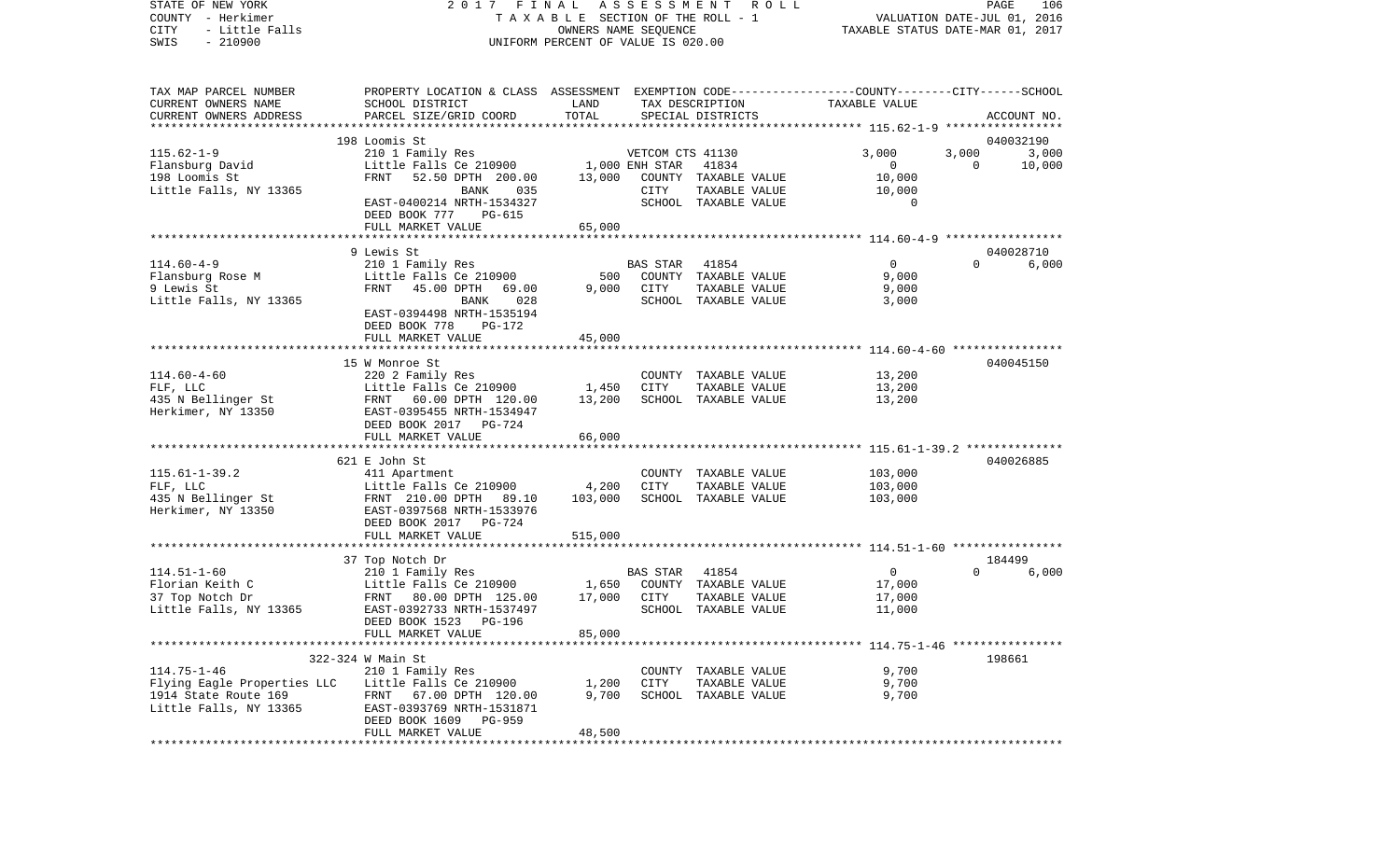| STATE OF NEW YORK<br>COUNTY - Herkimer<br>- Little Falls<br><b>CITY</b><br>$-210900$<br>SWIS    | 2017<br>FINAL<br>TAXABLE SECTION OF THE ROLL - 1<br>UNIFORM PERCENT OF VALUE IS 020.00                                                                                                                                               | PAGE<br>107<br>VALUATION DATE-JUL 01, 2016<br>TAXABLE STATUS DATE-MAR 01, 2017 |                                   |                                                                        |                                                                               |                   |
|-------------------------------------------------------------------------------------------------|--------------------------------------------------------------------------------------------------------------------------------------------------------------------------------------------------------------------------------------|--------------------------------------------------------------------------------|-----------------------------------|------------------------------------------------------------------------|-------------------------------------------------------------------------------|-------------------|
| TAX MAP PARCEL NUMBER<br>CURRENT OWNERS NAME<br>CURRENT OWNERS ADDRESS                          | PROPERTY LOCATION & CLASS ASSESSMENT<br>SCHOOL DISTRICT<br>PARCEL SIZE/GRID COORD                                                                                                                                                    | LAND<br>TOTAL                                                                  |                                   | TAX DESCRIPTION<br>SPECIAL DISTRICTS                                   | EXEMPTION CODE-----------------COUNTY-------CITY------SCHOOL<br>TAXABLE VALUE | ACCOUNT NO.       |
| $114.67 - 1 - 4$<br>Flying Eagle Properties, LLC<br>1914 State Route 169                        | 2 Willow St<br>210 1 Family Res<br>Little Falls Ce 210900<br>FRNT 90.00 DPTH 150.00                                                                                                                                                  | 1,000<br>9,450                                                                 | COUNTY<br>CITY                    | TAXABLE VALUE<br>TAXABLE VALUE<br>SCHOOL TAXABLE VALUE                 | 9,450<br>9,450<br>9,450                                                       | 196412            |
| Little Falls, NY 13365                                                                          | EAST-0393029 NRTH-1534496<br>DEED BOOK 1595 PG-543<br>FULL MARKET VALUE<br>*********************                                                                                                                                     | 47,250<br>***********                                                          |                                   |                                                                        | ************************ 114.60-2-40 ****************                         |                   |
| $114.60 - 2 - 40$<br>Foden Jason C<br>Foden Kyrbe<br>94 Diamond St<br>Little Falls, NY 13365    | 94 Diamond St<br>210 1 Family Res<br>Little Falls Ce 210900<br>38,39,41 merged into this<br>parcel 11Aug16<br>FRNT 174.00 DPTH 120.00<br>ACRES<br>0.50<br>EAST-0395681 NRTH-1535503<br>DEED BOOK 1627<br>PG-489<br>FULL MARKET VALUE | 1,500<br>10,000<br>50,000                                                      | CITY                              | COUNTY TAXABLE VALUE<br>TAXABLE VALUE<br>SCHOOL TAXABLE VALUE          | 10,000<br>10,000<br>10,000                                                    | 201361            |
|                                                                                                 |                                                                                                                                                                                                                                      |                                                                                |                                   |                                                                        |                                                                               |                   |
| $114.59 - 4 - 46$<br>Fogerty David<br>Fogerty Mary<br>225 Church St<br>Little Falls, NY 13365   | 225 Church St<br>210 1 Family Res<br>Little Falls Ce 210900<br>FRNT<br>33.00 DPTH 84.20<br>EAST-0393324 NRTH-1535365<br>DEED BOOK 1624 PG-364                                                                                        | 600<br>13,000                                                                  | CITY                              | COUNTY TAXABLE VALUE<br>TAXABLE VALUE<br>SCHOOL TAXABLE VALUE          | 13,000<br>13,000<br>13,000                                                    | 200873            |
|                                                                                                 | FULL MARKET VALUE<br>**********************                                                                                                                                                                                          | 65,000                                                                         |                                   |                                                                        | ******************** 114.84-1-15 *****************                            |                   |
|                                                                                                 | 233 Flint Ave                                                                                                                                                                                                                        |                                                                                |                                   |                                                                        |                                                                               | 040016200         |
| $114.84 - 1 - 15$<br>Foley Matthew<br>Foley Margaret<br>233 Flint Ave<br>Little Falls, NY 13365 | 210 1 Family Res<br>Little Falls Ce 210900<br>denied on 2/27/07 income<br>too high spoke to ms fole<br>keep on star b<br>ACRES<br>7.60<br>EAST-0394604 NRTH-1529472<br>DEED BOOK 777<br><b>PG-208</b>                                | 1,100<br>5,600                                                                 | BAS STAR<br>COUNTY<br><b>CITY</b> | 41854<br>TAXABLE VALUE<br>TAXABLE VALUE<br>SCHOOL TAXABLE VALUE        | $\mathbf 0$<br>5,600<br>5,600<br>0                                            | $\Omega$<br>5,600 |
|                                                                                                 | FULL MARKET VALUE                                                                                                                                                                                                                    | 28,000                                                                         |                                   |                                                                        |                                                                               |                   |
|                                                                                                 | 799 E Main St                                                                                                                                                                                                                        |                                                                                |                                   |                                                                        |                                                                               | 155143            |
| $115.61 - 1 - 47$<br>Ford Kristen A<br>799 E Main St<br>Little Falls, NY 13365                  | 220 2 Family Res<br>Little Falls Ce 210900<br>FRNT<br>40.00 DPTH 112.00<br>EAST-0398241 NRTH-1533823<br>DEED BOOK 1336<br>PG-495<br>FULL MARKET VALUE                                                                                | 900<br>13,400<br>67,000                                                        | BAS STAR<br>CITY                  | 41854<br>COUNTY TAXABLE VALUE<br>TAXABLE VALUE<br>SCHOOL TAXABLE VALUE | $\overline{0}$<br>13,400<br>13,400<br>7,400                                   | $\Omega$<br>6,000 |
|                                                                                                 | ************************                                                                                                                                                                                                             | ************                                                                   |                                   |                                                                        |                                                                               |                   |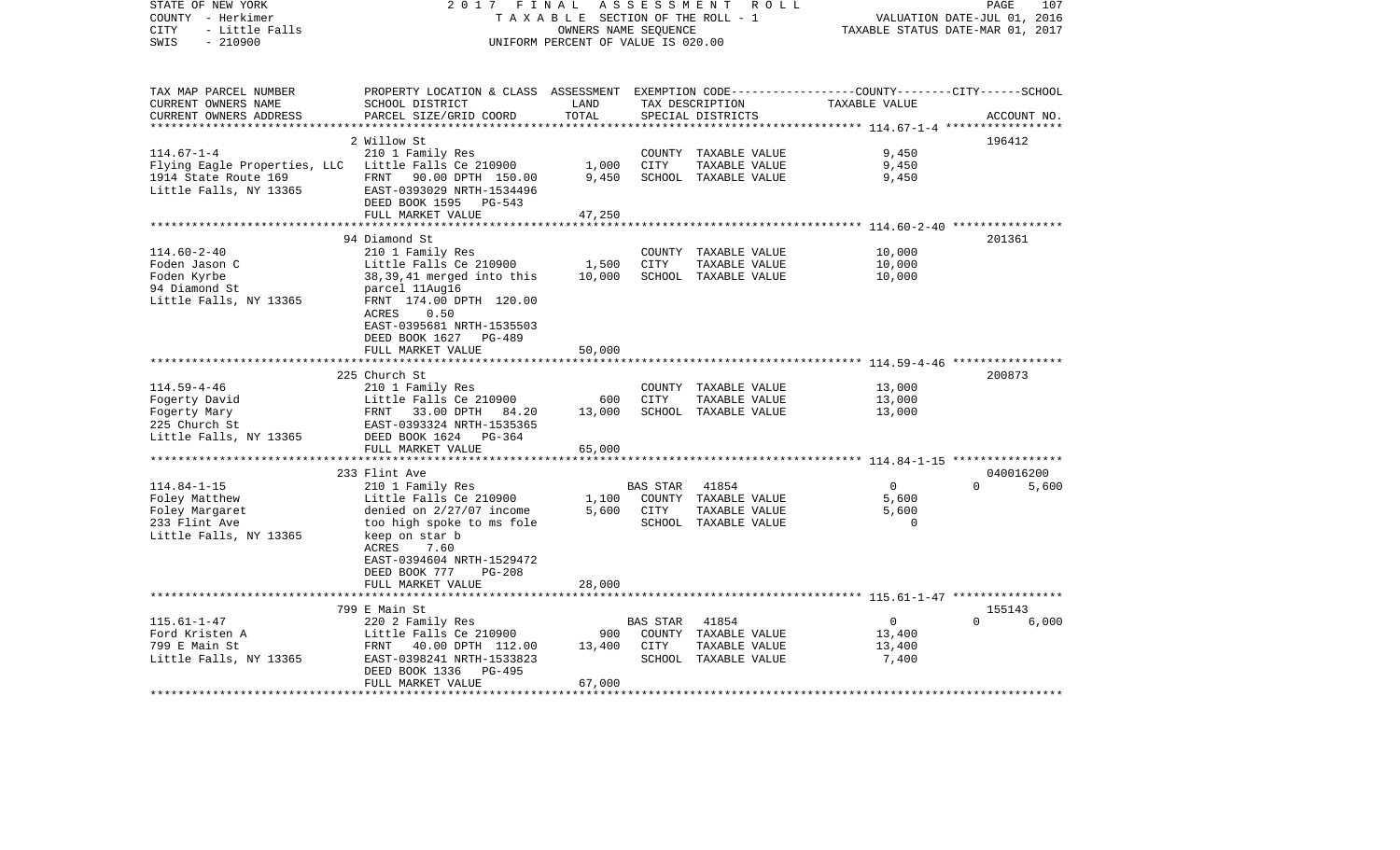STATE OF NEW YORK 2 0 1 7 F I N A L A S S E S S M E N T R O L L PAGE 108COUNTY - Herkimer **T A X A B L E** SECTION OF THE ROLL - 1 VALUATION DATE-JUL 01, 2016 CITY - Little Falls OWNERS NAME SEQUENCE TAXABLE STATUS DATE-MAR 01, 2017 SWIS - 210900 UNIFORM PERCENT OF VALUE IS 020.00TAX MAP PARCEL NUMBER PROPERTY LOCATION & CLASS ASSESSMENT EXEMPTION CODE------------------COUNTY--------CITY------SCHOOL CURRENT OWNERS NAME SCHOOL DISTRICT LAND TAX DESCRIPTION TAXABLE VALUECURRENT OWNERS ADDRESS PARCEL SIZE/GRID COORD TOTAL SPECIAL DISTRICTS ACCOUNT NO. \*\*\*\*\*\*\*\*\*\*\*\*\*\*\*\*\*\*\*\*\*\*\*\*\*\*\*\*\*\*\*\*\*\*\*\*\*\*\*\*\*\*\*\*\*\*\*\*\*\*\*\*\*\*\*\*\*\*\*\*\*\*\*\*\*\*\*\*\*\*\*\*\*\*\*\*\*\*\*\*\*\*\*\*\*\*\*\*\*\*\*\*\*\*\*\*\*\*\*\*\*\*\* 114.68-2-22 \*\*\*\*\*\*\*\*\*\*\*\*\*\*\*\*61 Furnace St 040017340 114.68-2-22 210 1 Family Res COUNTY TAXABLE VALUE 7,050 Ford Patricia A **Little Falls Ce 210900** 500 CITY TAXABLE VALUE 7,050 751 Old State Rd FRNT 28.00 DPTH 200.00 7,050 SCHOOL TAXABLE VALUE 7,050 Poland, NY 13431 EAST-0394351 NRTH-1533813 DEED BOOK 795 PG-55FULL MARKET VALUE 35,250 \*\*\*\*\*\*\*\*\*\*\*\*\*\*\*\*\*\*\*\*\*\*\*\*\*\*\*\*\*\*\*\*\*\*\*\*\*\*\*\*\*\*\*\*\*\*\*\*\*\*\*\*\*\*\*\*\*\*\*\*\*\*\*\*\*\*\*\*\*\*\*\*\*\*\*\*\*\*\*\*\*\*\*\*\*\*\*\*\*\*\*\*\*\*\*\*\*\*\*\*\*\*\* 114.59-4-39 \*\*\*\*\*\*\*\*\*\*\*\*\*\*\*\* 29 Churchill St 040011670114.59-4-39 210 1 Family Res VETFUND CT 41101 800 800 0 Fortuna Richard Little Falls Ce 210900 1,000 BAS STAR 41854 0 0 6,000 Fortuna Jane B FRNT 50.00 DPTH 111.00 12.000 COUNTY TAXABLE VALUE 11.200 29 Churchill St EAST-0393035 NRTH-1535099 CITY TAXABLE VALUE 11,200 Little Falls, NY 13365 DEED BOOK 801 PG-706 SCHOOL TAXABLE VALUE 6,000 FULL MARKET VALUE 60,000 \*\*\*\*\*\*\*\*\*\*\*\*\*\*\*\*\*\*\*\*\*\*\*\*\*\*\*\*\*\*\*\*\*\*\*\*\*\*\*\*\*\*\*\*\*\*\*\*\*\*\*\*\*\*\*\*\*\*\*\*\*\*\*\*\*\*\*\*\*\*\*\*\*\*\*\*\*\*\*\*\*\*\*\*\*\*\*\*\*\*\*\*\*\*\*\*\*\*\*\*\*\*\* 114.59-1-14 \*\*\*\*\*\*\*\*\*\*\*\*\*\*\*\* 265 W Monroe St 040047370114.59-1-14 210 1 Family Res COUNTY TAXABLE VALUE 8,500 Fortuna Richard J Little Falls Ce 210900 950 CITY TAXABLE VALUE 8,500 Fortuna Jane B S R1 8,500 SCHOOL TAXABLE VALUE 8,500 SCHOOL TAXABLE VALUE 8,500 265 W Monroe St 40x130 Little Falls, NY 13365 FRNT 40.00 DPTH 134.50 EAST-0392503 NRTH-1536198 DEED BOOK 1416 PG-513FULL MARKET VALUE 42,500 \*\*\*\*\*\*\*\*\*\*\*\*\*\*\*\*\*\*\*\*\*\*\*\*\*\*\*\*\*\*\*\*\*\*\*\*\*\*\*\*\*\*\*\*\*\*\*\*\*\*\*\*\*\*\*\*\*\*\*\*\*\*\*\*\*\*\*\*\*\*\*\*\*\*\*\*\*\*\*\*\*\*\*\*\*\*\*\*\*\*\*\*\*\*\*\*\*\*\*\*\*\*\* 115.53-4-35 \*\*\*\*\*\*\*\*\*\*\*\*\*\*\*\* 5 Porteus St 040051660115.53-4-35 210 1 Family Res COUNTY TAXABLE VALUE 5,400 Foster Alfred 0 6,400 Little Falls Ce 210900 400 CITY TAXABLE VALUE 5,400 7 Porteus St FRNT 25.20 DPTH 120.00 5,400 SCHOOL TAXABLE VALUE 5,400 Little Falls, NY 13365 EAST-0398521 NRTH-1535076 DEED BOOK 879 PG-192FULL MARKET VALUE 27,000 \*\*\*\*\*\*\*\*\*\*\*\*\*\*\*\*\*\*\*\*\*\*\*\*\*\*\*\*\*\*\*\*\*\*\*\*\*\*\*\*\*\*\*\*\*\*\*\*\*\*\*\*\*\*\*\*\*\*\*\*\*\*\*\*\*\*\*\*\*\*\*\*\*\*\*\*\*\*\*\*\*\*\*\*\*\*\*\*\*\*\*\*\*\*\*\*\*\*\*\*\*\*\* 115.53-4-34 \*\*\*\*\*\*\*\*\*\*\*\*\*\*\*\* 7 Porteus St 040051720115.53-4-34 220 2 Family Res BAS STAR 41854 0 0 6,000 Foster Orion A Little Falls Ce 210900 400 COUNTY TAXABLE VALUE 7,500 Claire Estey FRNT 26.00 DPTH 120.00 7,500 CITY TAXABLE VALUE 7,500 Attn: Claire Estey 6.5 EAST-0398541 NRTH-1535062 SCHOOL TAXABLE VALUE 1,500 7 Porteus St DEED BOOK 878 PG-682Little Falls, NY 13365 FULL MARKET VALUE 37,500 \*\*\*\*\*\*\*\*\*\*\*\*\*\*\*\*\*\*\*\*\*\*\*\*\*\*\*\*\*\*\*\*\*\*\*\*\*\*\*\*\*\*\*\*\*\*\*\*\*\*\*\*\*\*\*\*\*\*\*\*\*\*\*\*\*\*\*\*\*\*\*\*\*\*\*\*\*\*\*\*\*\*\*\*\*\*\*\*\*\*\*\*\*\*\*\*\*\*\*\*\*\*\* 115.61-2-39.1 \*\*\*\*\*\*\*\*\*\*\*\*\*\* Ward St 190415115.61-2-39.1 311 Res vac land COUNTY TAXABLE VALUE 420Fox Courtney Little Falls Ce 210900 420 CITY TAXABLE VALUE 420 Jones Samuel FRNT 40.00 DPTH 90.00 420 SCHOOL TAXABLE VALUE 42016 Ward St ACRES 0.08Little Falls, NY 13365 EAST-0398389 NRTH-1534117 DEED BOOK 1558 PG-356FULL MARKET VALUE 2,100 \*\*\*\*\*\*\*\*\*\*\*\*\*\*\*\*\*\*\*\*\*\*\*\*\*\*\*\*\*\*\*\*\*\*\*\*\*\*\*\*\*\*\*\*\*\*\*\*\*\*\*\*\*\*\*\*\*\*\*\*\*\*\*\*\*\*\*\*\*\*\*\*\*\*\*\*\*\*\*\*\*\*\*\*\*\*\*\*\*\*\*\*\*\*\*\*\*\*\*\*\*\*\*\*\*\*\*\*\*\*\*\*\*\*\*\*\*\*\*\*\*\*\*\*\*\*\*\*\*\*\*\*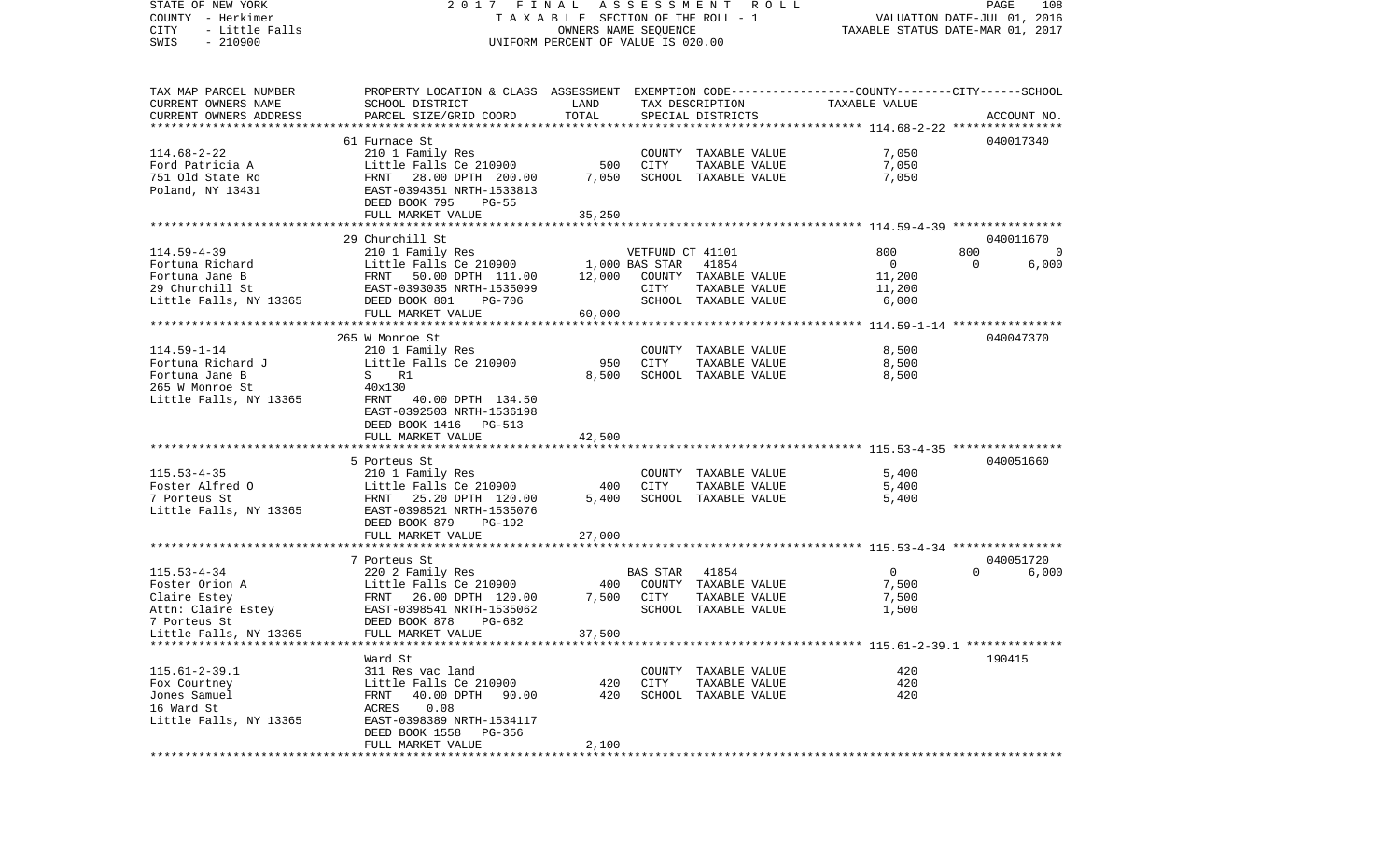STATE OF NEW YORK 2 0 1 7 F I N A L A S S E S S M E N T R O L L PAGE 109COUNTY - Herkimer **T A X A B L E** SECTION OF THE ROLL - 1 VALUATION DATE-JUL 01, 2016 CITY - Little Falls OWNERS NAME SEQUENCE TAXABLE STATUS DATE-MAR 01, 2017 SWIS - 210900 UNIFORM PERCENT OF VALUE IS 020.00TAX MAP PARCEL NUMBER PROPERTY LOCATION & CLASS ASSESSMENT EXEMPTION CODE------------------COUNTY--------CITY------SCHOOL CURRENT OWNERS NAME SCHOOL DISTRICT LAND TAX DESCRIPTION TAXABLE VALUECURRENT OWNERS ADDRESS PARCEL SIZE/GRID COORD TOTAL SPECIAL DISTRICTS ACCOUNT NO. \*\*\*\*\*\*\*\*\*\*\*\*\*\*\*\*\*\*\*\*\*\*\*\*\*\*\*\*\*\*\*\*\*\*\*\*\*\*\*\*\*\*\*\*\*\*\*\*\*\*\*\*\*\*\*\*\*\*\*\*\*\*\*\*\*\*\*\*\*\*\*\*\*\*\*\*\*\*\*\*\*\*\*\*\*\*\*\*\*\*\*\*\*\*\*\*\*\*\*\*\*\*\* 115.61-2-40 \*\*\*\*\*\*\*\*\*\*\*\*\*\*\*\* 16 Ward St 190415115.61-2-40 210 1 Family Res COUNTY TAXABLE VALUE 7,000 Fox Courtney Little Falls Ce 210900 450 CITY TAXABLE VALUE 7,000 Jones Samuel FRNT 35.00 DPTH 80.00 7,000 SCHOOL TAXABLE VALUE 7,000 16 Ward St EAST-0398421 NRTH-1534049Little Falls, NY 13365 DEED BOOK 1558 PG-356 FULL MARKET VALUE 35,000 \*\*\*\*\*\*\*\*\*\*\*\*\*\*\*\*\*\*\*\*\*\*\*\*\*\*\*\*\*\*\*\*\*\*\*\*\*\*\*\*\*\*\*\*\*\*\*\*\*\*\*\*\*\*\*\*\*\*\*\*\*\*\*\*\*\*\*\*\*\*\*\*\*\*\*\*\*\*\*\*\*\*\*\*\*\*\*\*\*\*\*\*\*\*\*\*\*\*\*\*\*\*\* 115.61-2-41.1 \*\*\*\*\*\*\*\*\*\*\*\*\*\* Ward St 190415115.61-2-41.1 312 Vac w/imprv COUNTY TAXABLE VALUE 1,400 Fox Courtney Little Falls Ce 210900 400 CITY TAXABLE VALUE 1,400 Jones Samuel FRNT 45.00 DPTH 150.00 1,400 SCHOOL TAXABLE VALUE 1,400 16 Ward St EAST-0398357 NRTH-1534049Little Falls, NY 13365 DEED BOOK 1558 PG-356 FULL MARKET VALUE 7,000 \*\*\*\*\*\*\*\*\*\*\*\*\*\*\*\*\*\*\*\*\*\*\*\*\*\*\*\*\*\*\*\*\*\*\*\*\*\*\*\*\*\*\*\*\*\*\*\*\*\*\*\*\*\*\*\*\*\*\*\*\*\*\*\*\*\*\*\*\*\*\*\*\*\*\*\*\*\*\*\*\*\*\*\*\*\*\*\*\*\*\*\*\*\*\*\*\*\*\*\*\*\*\* 114.75-1-49 \*\*\*\*\*\*\*\*\*\*\*\*\*\*\*\* 334-336 W Main St 040037500114.75-1-49 220 2 Family Res COUNTY TAXABLE VALUE 9,850 Fox Frank D Little Falls Ce 210900 850 CITY TAXABLE VALUE 9,850 334 W Main St FRNT 40.00 DPTH 120.00 9,850 SCHOOL TAXABLE VALUE 9,850 Little Falls, NY 13365 EAST-0393682 NRTH-1531757 DEED BOOK 1180 PG-852FULL MARKET VALUE 49,250 \*\*\*\*\*\*\*\*\*\*\*\*\*\*\*\*\*\*\*\*\*\*\*\*\*\*\*\*\*\*\*\*\*\*\*\*\*\*\*\*\*\*\*\*\*\*\*\*\*\*\*\*\*\*\*\*\*\*\*\*\*\*\*\*\*\*\*\*\*\*\*\*\*\*\*\*\*\*\*\*\*\*\*\*\*\*\*\*\*\*\*\*\*\*\*\*\*\*\*\*\*\*\* 115.37-1-7 \*\*\*\*\*\*\*\*\*\*\*\*\*\*\*\*\* 124 Millennium Ct115.37-1-7 210 1 Family Res BAS STAR 41854 0 0 6,000 Fox Frank H Correlation County Little Falls Ce 210900 1,300 COUNTY TAXABLE VALUE 26,500 Fox Kathleen M FRNT 117.00 DPTH 143.00 26,500 CITY TAXABLE VALUE 26,500 124 Millennium Ct ACRES 0.37 SCHOOL TAXABLE VALUE 20,500 Little Falls, NY 13365 EAST-0397259 NRTH-1539241 DEED BOOK 1094 PG-828FULL MARKET VALUE 132,500 \*\*\*\*\*\*\*\*\*\*\*\*\*\*\*\*\*\*\*\*\*\*\*\*\*\*\*\*\*\*\*\*\*\*\*\*\*\*\*\*\*\*\*\*\*\*\*\*\*\*\*\*\*\*\*\*\*\*\*\*\*\*\*\*\*\*\*\*\*\*\*\*\*\*\*\*\*\*\*\*\*\*\*\*\*\*\*\*\*\*\*\*\*\*\*\*\*\*\*\*\*\*\* 115.62-2-41.2 \*\*\*\*\*\*\*\*\*\*\*\*\*\*Rte 5 Gorge View Hyw 40007385 115.62-2-41.2 311 Res vac land COUNTY TAXABLE VALUE 100Fox Frank H Little Falls Ce 210900 100 CITY TAXABLE VALUE 100 100 Fox Kathleen M FRNT 50.00 DPTH 100.00 100 SCHOOL TAXABLE VALUE 124 Millennium Ct EAST-0399610 NRTH-1533832Little Falls, NY 13365 DEED BOOK 1091 PG-193 FULL MARKET VALUE 600 \*\*\*\*\*\*\*\*\*\*\*\*\*\*\*\*\*\*\*\*\*\*\*\*\*\*\*\*\*\*\*\*\*\*\*\*\*\*\*\*\*\*\*\*\*\*\*\*\*\*\*\*\*\*\*\*\*\*\*\*\*\*\*\*\*\*\*\*\*\*\*\*\*\*\*\*\*\*\*\*\*\*\*\*\*\*\*\*\*\*\*\*\*\*\*\*\*\*\*\*\*\*\* 115.62-2-41.3 \*\*\*\*\*\*\*\*\*\*\*\*\*\* Burwell St115.62-2-41.3 311 Res vac land COUNTY TAXABLE VALUE 150Fox Frank H Little Falls Ce 210900 150 CITY TAXABLE VALUE 150Fox Kathleen M FRNT 50.00 DPTH 100.00 150 SCHOOL TAXABLE VALUE 150124 Millennium Ct EAST-0399649 NRTH-1533816 Little Falls, NY 13365 DEED BOOK 1307 PG-912 FULL MARKET VALUE 750 \*\*\*\*\*\*\*\*\*\*\*\*\*\*\*\*\*\*\*\*\*\*\*\*\*\*\*\*\*\*\*\*\*\*\*\*\*\*\*\*\*\*\*\*\*\*\*\*\*\*\*\*\*\*\*\*\*\*\*\*\*\*\*\*\*\*\*\*\*\*\*\*\*\*\*\*\*\*\*\*\*\*\*\*\*\*\*\*\*\*\*\*\*\*\*\*\*\*\*\*\*\*\*\*\*\*\*\*\*\*\*\*\*\*\*\*\*\*\*\*\*\*\*\*\*\*\*\*\*\*\*\*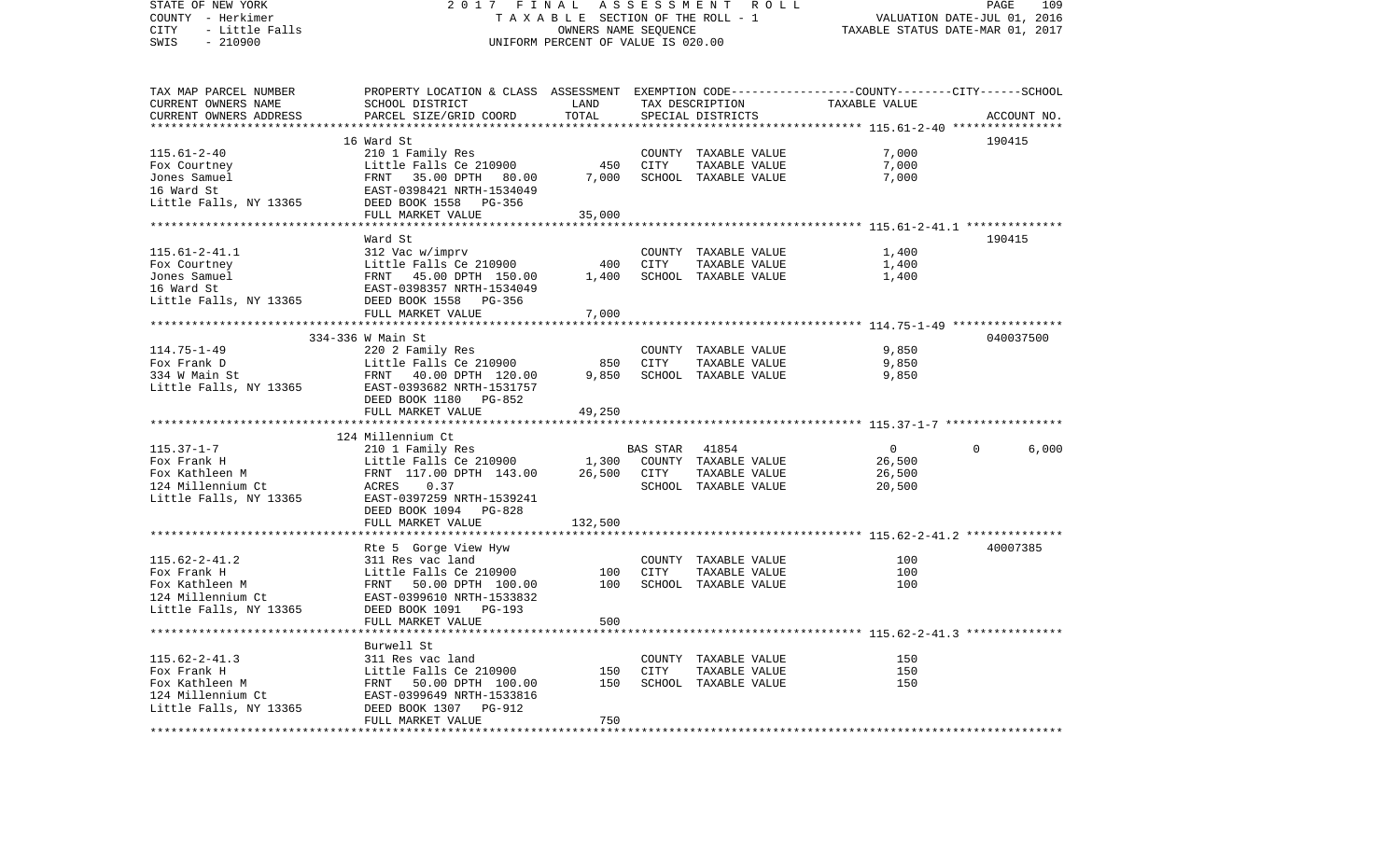| STATE OF NEW YORK<br>COUNTY - Herkimer                            | 2017 FINAL<br>T A X A B L E SECTION OF THE ROLL - 1<br>OWNERS NAME SEQUENCE                                                                                                                                                                                                  | A S S E S S M E N T R O L L<br>PAGE<br>110<br>VALUATION DATE-JUL 01, 2016 |          |                                              |                 |          |             |
|-------------------------------------------------------------------|------------------------------------------------------------------------------------------------------------------------------------------------------------------------------------------------------------------------------------------------------------------------------|---------------------------------------------------------------------------|----------|----------------------------------------------|-----------------|----------|-------------|
| CITY<br>- Little Falls                                            |                                                                                                                                                                                                                                                                              | TAXABLE STATUS DATE-MAR 01, 2017                                          |          |                                              |                 |          |             |
| $-210900$<br>SWIS                                                 |                                                                                                                                                                                                                                                                              | UNIFORM PERCENT OF VALUE IS 020.00                                        |          |                                              |                 |          |             |
| TAX MAP PARCEL NUMBER                                             | PROPERTY LOCATION & CLASS ASSESSMENT EXEMPTION CODE---------------COUNTY-------CITY------SCHOOL                                                                                                                                                                              |                                                                           |          |                                              |                 |          |             |
| CURRENT OWNERS NAME                                               | SCHOOL DISTRICT                                                                                                                                                                                                                                                              | LAND                                                                      |          | TAX DESCRIPTION TAXABLE VALUE                |                 |          |             |
| CURRENT OWNERS ADDRESS                                            | PARCEL SIZE/GRID COORD                                                                                                                                                                                                                                                       | TOTAL                                                                     |          | SPECIAL DISTRICTS                            |                 |          | ACCOUNT NO. |
|                                                                   | Burwell St                                                                                                                                                                                                                                                                   |                                                                           |          |                                              |                 |          |             |
| $115.62 - 2 - 41.4$                                               |                                                                                                                                                                                                                                                                              |                                                                           |          | COUNTY TAXABLE VALUE                         | 150             |          |             |
|                                                                   | 311 Res vac land<br>Little Falls Ce 210900                                                                                                                                                                                                                                   | COUNT<br>150 CITY                                                         |          | TAXABLE VALUE                                | 150             |          |             |
|                                                                   |                                                                                                                                                                                                                                                                              |                                                                           |          | SCHOOL TAXABLE VALUE                         | 150             |          |             |
|                                                                   |                                                                                                                                                                                                                                                                              |                                                                           |          |                                              |                 |          |             |
|                                                                   |                                                                                                                                                                                                                                                                              |                                                                           |          |                                              |                 |          |             |
|                                                                   | FULL MARKET VALUE                                                                                                                                                                                                                                                            | 750                                                                       |          |                                              |                 |          |             |
|                                                                   |                                                                                                                                                                                                                                                                              |                                                                           |          |                                              |                 |          |             |
|                                                                   | 235 Loomis St                                                                                                                                                                                                                                                                |                                                                           |          |                                              |                 |          | 040032790   |
| $115.62 - 1 - 32$                                                 | 210 1 Family Res                                                                                                                                                                                                                                                             |                                                                           |          | BAS STAR 41854<br>1,100 COUNTY TAXABLE VALUE | $\overline{0}$  | $\Omega$ | 6,000       |
| Fox Heidi<br>rox Heidi<br>235 Loomis St<br>Little Falls, NY 13365 | Example 1 2008 1,100<br>Little Falls Ce 210900 1,100 COUNT:<br>FRNT 50.00 DPTH 140.00 10,575 CITY<br>EAST-0400438 NRTH-1533958 SCHOOI                                                                                                                                        |                                                                           |          |                                              | 10,575          |          |             |
|                                                                   |                                                                                                                                                                                                                                                                              |                                                                           |          | TAXABLE VALUE                                | 10,575          |          |             |
|                                                                   | DEED BOOK 1312 PG-510                                                                                                                                                                                                                                                        |                                                                           |          | SCHOOL TAXABLE VALUE                         | 4,575           |          |             |
|                                                                   | FULL MARKET VALUE                                                                                                                                                                                                                                                            | 52,875                                                                    |          |                                              |                 |          |             |
|                                                                   |                                                                                                                                                                                                                                                                              |                                                                           |          |                                              |                 |          |             |
|                                                                   | 179 Burwell St                                                                                                                                                                                                                                                               |                                                                           |          |                                              |                 |          | 040006330   |
| $115.62 - 2 - 35$                                                 | 220 2 Family Res                                                                                                                                                                                                                                                             |                                                                           |          | COUNTY TAXABLE VALUE                         | 14,850          |          |             |
|                                                                   |                                                                                                                                                                                                                                                                              |                                                                           | CITY     | TAXABLE VALUE                                | 14,850          |          |             |
|                                                                   |                                                                                                                                                                                                                                                                              |                                                                           |          | SCHOOL TAXABLE VALUE                         | 14,850          |          |             |
|                                                                   |                                                                                                                                                                                                                                                                              |                                                                           |          |                                              |                 |          |             |
|                                                                   | Fox Kathleen M<br>Fox Frank H<br>FRINT 50.00 DPTH 150.00 14,850<br>14,850<br>14,850<br>14,850<br>14,850<br>14,850<br>14,850<br>14,850<br>14,850<br>14,850<br>14,850<br>14,850<br>14,850<br>14,850<br>150.00<br>14,850<br>150.00<br>14,850<br>150.00<br>14,850<br>150.00<br>1 |                                                                           |          |                                              |                 |          |             |
|                                                                   | FULL MARKET VALUE                                                                                                                                                                                                                                                            | 74,250                                                                    |          |                                              |                 |          |             |
|                                                                   | 25 Casler St                                                                                                                                                                                                                                                                 |                                                                           |          |                                              |                 |          | 040007680   |
| $114.76 - 2 - 63$                                                 | 220 2 Family Res                                                                                                                                                                                                                                                             |                                                                           |          | VETWAR CTS 41120                             | 1,155           | 1,155    | 1,155       |
|                                                                   |                                                                                                                                                                                                                                                                              |                                                                           |          | 41854                                        | $\overline{0}$  | $\Omega$ | 6,000       |
| Franchi Sauro P<br>25 Casler St<br>25 Casler St                   | Little Falls Ce 210900 250 BAS STAR<br>FRNT 28.00 DPTH 85.00 7,700 COUNTY                                                                                                                                                                                                    |                                                                           |          | 7,700 COUNTY TAXABLE VALUE                   | 6,545           |          |             |
|                                                                   | Little Falls, NY 13365 EAST-0395977 NRTH-1531797                                                                                                                                                                                                                             |                                                                           | CITY     | TAXABLE VALUE                                | 6,545           |          |             |
|                                                                   | DEED BOOK 826 PG-630                                                                                                                                                                                                                                                         |                                                                           |          | SCHOOL TAXABLE VALUE                         | 545             |          |             |
|                                                                   | FULL MARKET VALUE                                                                                                                                                                                                                                                            | 38,500                                                                    |          |                                              |                 |          |             |
|                                                                   |                                                                                                                                                                                                                                                                              |                                                                           |          |                                              |                 |          |             |
|                                                                   | 381-383 W Main St                                                                                                                                                                                                                                                            |                                                                           |          |                                              |                 |          | 040038220   |
| $114.75 - 2 - 15$                                                 | 210 1 Family Res                                                                                                                                                                                                                                                             |                                                                           | BAS STAR | 41854<br>1,800 COUNTY TAXABLE VALUE          | $\overline{0}$  | $\Omega$ | 6,000       |
| Frank Cynthia A                                                   | Little Falls Ce 210900<br>land contract                                                                                                                                                                                                                                      |                                                                           |          |                                              | 10,000          |          |             |
| Shawn Devereese<br>383 W Main St                                  |                                                                                                                                                                                                                                                                              | 10,000 CITY                                                               |          | TAXABLE VALUE<br>SCHOOL TAXABLE VALUE        | 10,000<br>4,000 |          |             |
| Little Falls, NY 13365                                            | Shawn Richelle Devereese<br>FRNT 124.00 DPTH 92.00                                                                                                                                                                                                                           |                                                                           |          |                                              |                 |          |             |
|                                                                   | EAST-0393449 NRTH-1531181                                                                                                                                                                                                                                                    |                                                                           |          |                                              |                 |          |             |
|                                                                   | DEED BOOK 715 PG-237                                                                                                                                                                                                                                                         |                                                                           |          |                                              |                 |          |             |
|                                                                   | FULL MARKET VALUE                                                                                                                                                                                                                                                            | 50,000                                                                    |          |                                              |                 |          |             |
|                                                                   |                                                                                                                                                                                                                                                                              |                                                                           |          |                                              |                 |          |             |
|                                                                   | 9-10 Webster St                                                                                                                                                                                                                                                              |                                                                           |          |                                              |                 |          | 040060570   |
| $114.75 - 1 - 58$                                                 | 220 2 Family Res                                                                                                                                                                                                                                                             |                                                                           |          | COUNTY TAXABLE VALUE                         | 7,850           |          |             |
| Frasier Daniel                                                    | Little Falls Ce 210900                                                                                                                                                                                                                                                       | 350                                                                       | CITY     | TAXABLE VALUE                                | 7,850           |          |             |
| 217 Upper deck Rd                                                 | 80.00 DPTH<br>FRNT<br>90.00                                                                                                                                                                                                                                                  | 7,850                                                                     |          | SCHOOL TAXABLE VALUE                         | 7,850           |          |             |
| Mohawk, NY 13407                                                  | EAST-0393615 NRTH-1531888                                                                                                                                                                                                                                                    |                                                                           |          |                                              |                 |          |             |
|                                                                   | DEED BOOK 1301<br>PG-369                                                                                                                                                                                                                                                     |                                                                           |          |                                              |                 |          |             |
|                                                                   | FULL MARKET VALUE                                                                                                                                                                                                                                                            | 39,250                                                                    |          |                                              |                 |          |             |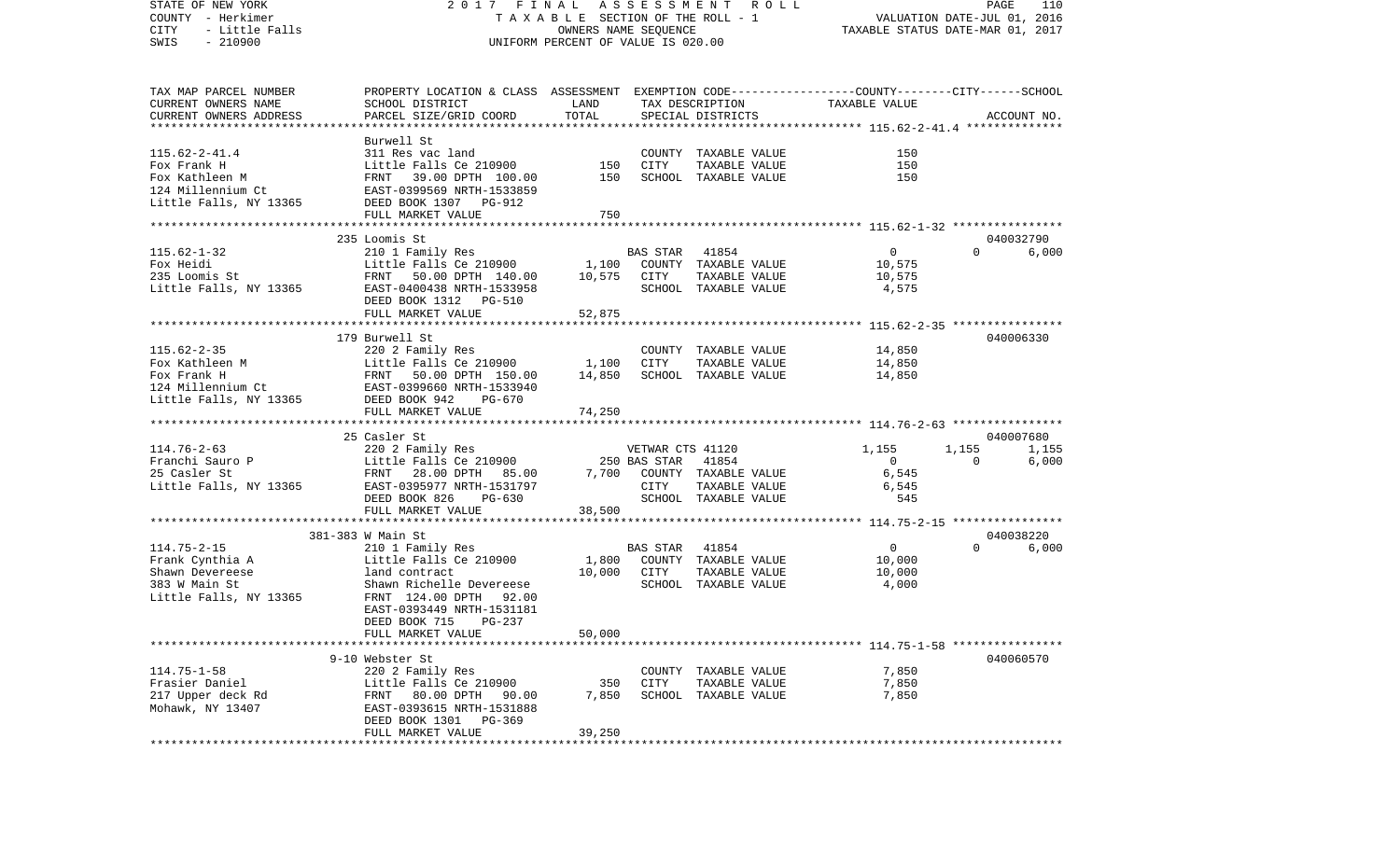| PROPERTY LOCATION & CLASS ASSESSMENT EXEMPTION CODE----------------COUNTY-------CITY------SCHOOL<br>TAX MAP PARCEL NUMBER<br>CURRENT OWNERS NAME<br>SCHOOL DISTRICT<br>LAND<br>TAXABLE VALUE<br>TAX DESCRIPTION<br>TOTAL<br>PARCEL SIZE/GRID COORD<br>CURRENT OWNERS ADDRESS<br>SPECIAL DISTRICTS<br>ACCOUNT NO.<br>**************<br>***************<br>***************** 114.75-1-59 ****************<br>Webster St<br>152468<br>$114.75 - 1 - 59$<br>500<br>311 Res vac land<br>COUNTY TAXABLE VALUE<br>Frasier Daniel C<br>Little Falls Ce 210900<br>500<br>CITY<br>TAXABLE VALUE<br>500<br>217 Upper deck Rd<br>500<br>FRNT 77.00 DPTH 90.00<br>SCHOOL TAXABLE VALUE<br>500<br>Mohawk, NY 13407<br>EAST-0393568 NRTH-1531824<br>DEED BOOK 1320 PG-199<br>FULL MARKET VALUE<br>2,500<br>8 Valley Brook Dr<br>186419<br>$114.59 - 1 - 36.1$<br>41834<br>$\overline{0}$<br>13,100<br>210 1 Family Res<br>ENH STAR<br>$\Omega$<br>Frederick Bonnie<br>Little Falls Ce 210900<br>5,600<br>26,000<br>COUNTY TAXABLE VALUE<br>Frederick Jeffery S<br>26,000<br>Lot 11 & 12<br>26,000<br><b>CITY</b><br>TAXABLE VALUE<br>10 Valley Brook Dr<br>FRNT 147.89 DPTH 140.50<br>SCHOOL TAXABLE VALUE<br>12,900<br>Little Falls, NY 13365<br>EAST-0391868 NRTH-1535876<br>DEED BOOK 1534 PG-386<br>FULL MARKET VALUE<br>130,000<br>****************************** 114.60-4-63 ****************<br>29 W Monroe St<br>040045330<br>$114.60 - 4 - 63$<br>$\overline{0}$<br>210 1 Family Res<br><b>BAS STAR</b><br>41854<br>$\Omega$<br>6,000<br>Friedrich Richard P<br>Little Falls Ce 210900<br>COUNTY TAXABLE VALUE<br>1,200<br>13,750<br>Louise Harris<br>13,750<br>CITY<br>TAXABLE VALUE<br>13,750<br>FRNT<br>50.00 DPTH 120.00<br>29 W Monroe St<br>EAST-0395302 NRTH-1534916<br>SCHOOL TAXABLE VALUE<br>7,750<br>Little Falls, NY 13365<br>DEED BOOK 829<br>$PG-208$<br>FULL MARKET VALUE<br>68,750<br>*********************** 114.76-2-19 *****************<br>040026220<br>569 E Jefferson St<br>$114.76 - 2 - 19$<br>210 1 Family Res<br>41834<br>$\overline{0}$<br>6,800<br>ENH STAR<br>$\Omega$<br>Fullington Neil<br>Little Falls Ce 210900<br>300<br>6,800<br>COUNTY TAXABLE VALUE<br>569 E Jefferson St<br>6,800<br>6,800<br>S<br>R1<br>CITY<br>TAXABLE VALUE<br>Little Falls, NY 13365<br>30x75<br>SCHOOL TAXABLE VALUE<br>$\Omega$<br>FRNT<br>30.00 DPTH 94.00<br>EAST-0396812 NRTH-1532324<br>DEED BOOK 831<br><b>PG-311</b><br>34,000<br>FULL MARKET VALUE<br>***********************<br>***********<br>194966<br>7 Valley Brook Dr<br>22,000<br>$114.59 - 1 - 43$<br>210 1 Family Res<br>COUNTY TAXABLE VALUE<br>Gabriel Mark A<br>2,300<br><b>CITY</b><br>22,000<br>Little Falls Ce 210900<br>TAXABLE VALUE<br>22,000<br>SCHOOL TAXABLE VALUE<br>Gabriel Amy J<br>FRNT<br>80.00 DPTH 125.00<br>22,000<br>7 Valley Brook Dr<br>EAST-0391636 NRTH-1535738<br>Little Falls, NY 13365<br>DEED BOOK 1586<br><b>PG-481</b><br>FULL MARKET VALUE<br>110,000 | STATE OF NEW YORK<br>COUNTY - Herkimer<br><b>CITY</b><br>- Little Falls<br>$-210900$<br>SWIS | 2017<br>FINAL<br>TAXABLE SECTION OF THE ROLL - 1<br>UNIFORM PERCENT OF VALUE IS 020.00 | VALUATION DATE-JUL 01, 2016<br>TAXABLE STATUS DATE-MAR 01, 2017 | PAGE | 111 |  |  |
|-------------------------------------------------------------------------------------------------------------------------------------------------------------------------------------------------------------------------------------------------------------------------------------------------------------------------------------------------------------------------------------------------------------------------------------------------------------------------------------------------------------------------------------------------------------------------------------------------------------------------------------------------------------------------------------------------------------------------------------------------------------------------------------------------------------------------------------------------------------------------------------------------------------------------------------------------------------------------------------------------------------------------------------------------------------------------------------------------------------------------------------------------------------------------------------------------------------------------------------------------------------------------------------------------------------------------------------------------------------------------------------------------------------------------------------------------------------------------------------------------------------------------------------------------------------------------------------------------------------------------------------------------------------------------------------------------------------------------------------------------------------------------------------------------------------------------------------------------------------------------------------------------------------------------------------------------------------------------------------------------------------------------------------------------------------------------------------------------------------------------------------------------------------------------------------------------------------------------------------------------------------------------------------------------------------------------------------------------------------------------------------------------------------------------------------------------------------------------------------------------------------------------------------------------------------------------------------------------------------------------------------------------------------------------------------------------------------------------------------------------------------------------------------------------------------------------------------------------------------------------------------------------------------------------------------------------------------|----------------------------------------------------------------------------------------------|----------------------------------------------------------------------------------------|-----------------------------------------------------------------|------|-----|--|--|
|                                                                                                                                                                                                                                                                                                                                                                                                                                                                                                                                                                                                                                                                                                                                                                                                                                                                                                                                                                                                                                                                                                                                                                                                                                                                                                                                                                                                                                                                                                                                                                                                                                                                                                                                                                                                                                                                                                                                                                                                                                                                                                                                                                                                                                                                                                                                                                                                                                                                                                                                                                                                                                                                                                                                                                                                                                                                                                                                                             |                                                                                              |                                                                                        |                                                                 |      |     |  |  |
|                                                                                                                                                                                                                                                                                                                                                                                                                                                                                                                                                                                                                                                                                                                                                                                                                                                                                                                                                                                                                                                                                                                                                                                                                                                                                                                                                                                                                                                                                                                                                                                                                                                                                                                                                                                                                                                                                                                                                                                                                                                                                                                                                                                                                                                                                                                                                                                                                                                                                                                                                                                                                                                                                                                                                                                                                                                                                                                                                             |                                                                                              |                                                                                        |                                                                 |      |     |  |  |
|                                                                                                                                                                                                                                                                                                                                                                                                                                                                                                                                                                                                                                                                                                                                                                                                                                                                                                                                                                                                                                                                                                                                                                                                                                                                                                                                                                                                                                                                                                                                                                                                                                                                                                                                                                                                                                                                                                                                                                                                                                                                                                                                                                                                                                                                                                                                                                                                                                                                                                                                                                                                                                                                                                                                                                                                                                                                                                                                                             |                                                                                              |                                                                                        |                                                                 |      |     |  |  |
|                                                                                                                                                                                                                                                                                                                                                                                                                                                                                                                                                                                                                                                                                                                                                                                                                                                                                                                                                                                                                                                                                                                                                                                                                                                                                                                                                                                                                                                                                                                                                                                                                                                                                                                                                                                                                                                                                                                                                                                                                                                                                                                                                                                                                                                                                                                                                                                                                                                                                                                                                                                                                                                                                                                                                                                                                                                                                                                                                             |                                                                                              |                                                                                        |                                                                 |      |     |  |  |
|                                                                                                                                                                                                                                                                                                                                                                                                                                                                                                                                                                                                                                                                                                                                                                                                                                                                                                                                                                                                                                                                                                                                                                                                                                                                                                                                                                                                                                                                                                                                                                                                                                                                                                                                                                                                                                                                                                                                                                                                                                                                                                                                                                                                                                                                                                                                                                                                                                                                                                                                                                                                                                                                                                                                                                                                                                                                                                                                                             |                                                                                              |                                                                                        |                                                                 |      |     |  |  |
|                                                                                                                                                                                                                                                                                                                                                                                                                                                                                                                                                                                                                                                                                                                                                                                                                                                                                                                                                                                                                                                                                                                                                                                                                                                                                                                                                                                                                                                                                                                                                                                                                                                                                                                                                                                                                                                                                                                                                                                                                                                                                                                                                                                                                                                                                                                                                                                                                                                                                                                                                                                                                                                                                                                                                                                                                                                                                                                                                             |                                                                                              |                                                                                        |                                                                 |      |     |  |  |
|                                                                                                                                                                                                                                                                                                                                                                                                                                                                                                                                                                                                                                                                                                                                                                                                                                                                                                                                                                                                                                                                                                                                                                                                                                                                                                                                                                                                                                                                                                                                                                                                                                                                                                                                                                                                                                                                                                                                                                                                                                                                                                                                                                                                                                                                                                                                                                                                                                                                                                                                                                                                                                                                                                                                                                                                                                                                                                                                                             |                                                                                              |                                                                                        |                                                                 |      |     |  |  |
|                                                                                                                                                                                                                                                                                                                                                                                                                                                                                                                                                                                                                                                                                                                                                                                                                                                                                                                                                                                                                                                                                                                                                                                                                                                                                                                                                                                                                                                                                                                                                                                                                                                                                                                                                                                                                                                                                                                                                                                                                                                                                                                                                                                                                                                                                                                                                                                                                                                                                                                                                                                                                                                                                                                                                                                                                                                                                                                                                             |                                                                                              |                                                                                        |                                                                 |      |     |  |  |
|                                                                                                                                                                                                                                                                                                                                                                                                                                                                                                                                                                                                                                                                                                                                                                                                                                                                                                                                                                                                                                                                                                                                                                                                                                                                                                                                                                                                                                                                                                                                                                                                                                                                                                                                                                                                                                                                                                                                                                                                                                                                                                                                                                                                                                                                                                                                                                                                                                                                                                                                                                                                                                                                                                                                                                                                                                                                                                                                                             |                                                                                              |                                                                                        |                                                                 |      |     |  |  |
|                                                                                                                                                                                                                                                                                                                                                                                                                                                                                                                                                                                                                                                                                                                                                                                                                                                                                                                                                                                                                                                                                                                                                                                                                                                                                                                                                                                                                                                                                                                                                                                                                                                                                                                                                                                                                                                                                                                                                                                                                                                                                                                                                                                                                                                                                                                                                                                                                                                                                                                                                                                                                                                                                                                                                                                                                                                                                                                                                             |                                                                                              |                                                                                        |                                                                 |      |     |  |  |
|                                                                                                                                                                                                                                                                                                                                                                                                                                                                                                                                                                                                                                                                                                                                                                                                                                                                                                                                                                                                                                                                                                                                                                                                                                                                                                                                                                                                                                                                                                                                                                                                                                                                                                                                                                                                                                                                                                                                                                                                                                                                                                                                                                                                                                                                                                                                                                                                                                                                                                                                                                                                                                                                                                                                                                                                                                                                                                                                                             |                                                                                              |                                                                                        |                                                                 |      |     |  |  |
|                                                                                                                                                                                                                                                                                                                                                                                                                                                                                                                                                                                                                                                                                                                                                                                                                                                                                                                                                                                                                                                                                                                                                                                                                                                                                                                                                                                                                                                                                                                                                                                                                                                                                                                                                                                                                                                                                                                                                                                                                                                                                                                                                                                                                                                                                                                                                                                                                                                                                                                                                                                                                                                                                                                                                                                                                                                                                                                                                             |                                                                                              |                                                                                        |                                                                 |      |     |  |  |
|                                                                                                                                                                                                                                                                                                                                                                                                                                                                                                                                                                                                                                                                                                                                                                                                                                                                                                                                                                                                                                                                                                                                                                                                                                                                                                                                                                                                                                                                                                                                                                                                                                                                                                                                                                                                                                                                                                                                                                                                                                                                                                                                                                                                                                                                                                                                                                                                                                                                                                                                                                                                                                                                                                                                                                                                                                                                                                                                                             |                                                                                              |                                                                                        |                                                                 |      |     |  |  |
|                                                                                                                                                                                                                                                                                                                                                                                                                                                                                                                                                                                                                                                                                                                                                                                                                                                                                                                                                                                                                                                                                                                                                                                                                                                                                                                                                                                                                                                                                                                                                                                                                                                                                                                                                                                                                                                                                                                                                                                                                                                                                                                                                                                                                                                                                                                                                                                                                                                                                                                                                                                                                                                                                                                                                                                                                                                                                                                                                             |                                                                                              |                                                                                        |                                                                 |      |     |  |  |
|                                                                                                                                                                                                                                                                                                                                                                                                                                                                                                                                                                                                                                                                                                                                                                                                                                                                                                                                                                                                                                                                                                                                                                                                                                                                                                                                                                                                                                                                                                                                                                                                                                                                                                                                                                                                                                                                                                                                                                                                                                                                                                                                                                                                                                                                                                                                                                                                                                                                                                                                                                                                                                                                                                                                                                                                                                                                                                                                                             |                                                                                              |                                                                                        |                                                                 |      |     |  |  |
|                                                                                                                                                                                                                                                                                                                                                                                                                                                                                                                                                                                                                                                                                                                                                                                                                                                                                                                                                                                                                                                                                                                                                                                                                                                                                                                                                                                                                                                                                                                                                                                                                                                                                                                                                                                                                                                                                                                                                                                                                                                                                                                                                                                                                                                                                                                                                                                                                                                                                                                                                                                                                                                                                                                                                                                                                                                                                                                                                             |                                                                                              |                                                                                        |                                                                 |      |     |  |  |
|                                                                                                                                                                                                                                                                                                                                                                                                                                                                                                                                                                                                                                                                                                                                                                                                                                                                                                                                                                                                                                                                                                                                                                                                                                                                                                                                                                                                                                                                                                                                                                                                                                                                                                                                                                                                                                                                                                                                                                                                                                                                                                                                                                                                                                                                                                                                                                                                                                                                                                                                                                                                                                                                                                                                                                                                                                                                                                                                                             |                                                                                              |                                                                                        |                                                                 |      |     |  |  |
|                                                                                                                                                                                                                                                                                                                                                                                                                                                                                                                                                                                                                                                                                                                                                                                                                                                                                                                                                                                                                                                                                                                                                                                                                                                                                                                                                                                                                                                                                                                                                                                                                                                                                                                                                                                                                                                                                                                                                                                                                                                                                                                                                                                                                                                                                                                                                                                                                                                                                                                                                                                                                                                                                                                                                                                                                                                                                                                                                             |                                                                                              |                                                                                        |                                                                 |      |     |  |  |
|                                                                                                                                                                                                                                                                                                                                                                                                                                                                                                                                                                                                                                                                                                                                                                                                                                                                                                                                                                                                                                                                                                                                                                                                                                                                                                                                                                                                                                                                                                                                                                                                                                                                                                                                                                                                                                                                                                                                                                                                                                                                                                                                                                                                                                                                                                                                                                                                                                                                                                                                                                                                                                                                                                                                                                                                                                                                                                                                                             |                                                                                              |                                                                                        |                                                                 |      |     |  |  |
|                                                                                                                                                                                                                                                                                                                                                                                                                                                                                                                                                                                                                                                                                                                                                                                                                                                                                                                                                                                                                                                                                                                                                                                                                                                                                                                                                                                                                                                                                                                                                                                                                                                                                                                                                                                                                                                                                                                                                                                                                                                                                                                                                                                                                                                                                                                                                                                                                                                                                                                                                                                                                                                                                                                                                                                                                                                                                                                                                             |                                                                                              |                                                                                        |                                                                 |      |     |  |  |
|                                                                                                                                                                                                                                                                                                                                                                                                                                                                                                                                                                                                                                                                                                                                                                                                                                                                                                                                                                                                                                                                                                                                                                                                                                                                                                                                                                                                                                                                                                                                                                                                                                                                                                                                                                                                                                                                                                                                                                                                                                                                                                                                                                                                                                                                                                                                                                                                                                                                                                                                                                                                                                                                                                                                                                                                                                                                                                                                                             |                                                                                              |                                                                                        |                                                                 |      |     |  |  |
|                                                                                                                                                                                                                                                                                                                                                                                                                                                                                                                                                                                                                                                                                                                                                                                                                                                                                                                                                                                                                                                                                                                                                                                                                                                                                                                                                                                                                                                                                                                                                                                                                                                                                                                                                                                                                                                                                                                                                                                                                                                                                                                                                                                                                                                                                                                                                                                                                                                                                                                                                                                                                                                                                                                                                                                                                                                                                                                                                             |                                                                                              |                                                                                        |                                                                 |      |     |  |  |
|                                                                                                                                                                                                                                                                                                                                                                                                                                                                                                                                                                                                                                                                                                                                                                                                                                                                                                                                                                                                                                                                                                                                                                                                                                                                                                                                                                                                                                                                                                                                                                                                                                                                                                                                                                                                                                                                                                                                                                                                                                                                                                                                                                                                                                                                                                                                                                                                                                                                                                                                                                                                                                                                                                                                                                                                                                                                                                                                                             |                                                                                              |                                                                                        |                                                                 |      |     |  |  |
|                                                                                                                                                                                                                                                                                                                                                                                                                                                                                                                                                                                                                                                                                                                                                                                                                                                                                                                                                                                                                                                                                                                                                                                                                                                                                                                                                                                                                                                                                                                                                                                                                                                                                                                                                                                                                                                                                                                                                                                                                                                                                                                                                                                                                                                                                                                                                                                                                                                                                                                                                                                                                                                                                                                                                                                                                                                                                                                                                             |                                                                                              |                                                                                        |                                                                 |      |     |  |  |
|                                                                                                                                                                                                                                                                                                                                                                                                                                                                                                                                                                                                                                                                                                                                                                                                                                                                                                                                                                                                                                                                                                                                                                                                                                                                                                                                                                                                                                                                                                                                                                                                                                                                                                                                                                                                                                                                                                                                                                                                                                                                                                                                                                                                                                                                                                                                                                                                                                                                                                                                                                                                                                                                                                                                                                                                                                                                                                                                                             |                                                                                              |                                                                                        |                                                                 |      |     |  |  |
|                                                                                                                                                                                                                                                                                                                                                                                                                                                                                                                                                                                                                                                                                                                                                                                                                                                                                                                                                                                                                                                                                                                                                                                                                                                                                                                                                                                                                                                                                                                                                                                                                                                                                                                                                                                                                                                                                                                                                                                                                                                                                                                                                                                                                                                                                                                                                                                                                                                                                                                                                                                                                                                                                                                                                                                                                                                                                                                                                             |                                                                                              |                                                                                        |                                                                 |      |     |  |  |
|                                                                                                                                                                                                                                                                                                                                                                                                                                                                                                                                                                                                                                                                                                                                                                                                                                                                                                                                                                                                                                                                                                                                                                                                                                                                                                                                                                                                                                                                                                                                                                                                                                                                                                                                                                                                                                                                                                                                                                                                                                                                                                                                                                                                                                                                                                                                                                                                                                                                                                                                                                                                                                                                                                                                                                                                                                                                                                                                                             |                                                                                              |                                                                                        |                                                                 |      |     |  |  |
|                                                                                                                                                                                                                                                                                                                                                                                                                                                                                                                                                                                                                                                                                                                                                                                                                                                                                                                                                                                                                                                                                                                                                                                                                                                                                                                                                                                                                                                                                                                                                                                                                                                                                                                                                                                                                                                                                                                                                                                                                                                                                                                                                                                                                                                                                                                                                                                                                                                                                                                                                                                                                                                                                                                                                                                                                                                                                                                                                             |                                                                                              |                                                                                        |                                                                 |      |     |  |  |
|                                                                                                                                                                                                                                                                                                                                                                                                                                                                                                                                                                                                                                                                                                                                                                                                                                                                                                                                                                                                                                                                                                                                                                                                                                                                                                                                                                                                                                                                                                                                                                                                                                                                                                                                                                                                                                                                                                                                                                                                                                                                                                                                                                                                                                                                                                                                                                                                                                                                                                                                                                                                                                                                                                                                                                                                                                                                                                                                                             |                                                                                              |                                                                                        |                                                                 |      |     |  |  |
|                                                                                                                                                                                                                                                                                                                                                                                                                                                                                                                                                                                                                                                                                                                                                                                                                                                                                                                                                                                                                                                                                                                                                                                                                                                                                                                                                                                                                                                                                                                                                                                                                                                                                                                                                                                                                                                                                                                                                                                                                                                                                                                                                                                                                                                                                                                                                                                                                                                                                                                                                                                                                                                                                                                                                                                                                                                                                                                                                             |                                                                                              |                                                                                        |                                                                 |      |     |  |  |
|                                                                                                                                                                                                                                                                                                                                                                                                                                                                                                                                                                                                                                                                                                                                                                                                                                                                                                                                                                                                                                                                                                                                                                                                                                                                                                                                                                                                                                                                                                                                                                                                                                                                                                                                                                                                                                                                                                                                                                                                                                                                                                                                                                                                                                                                                                                                                                                                                                                                                                                                                                                                                                                                                                                                                                                                                                                                                                                                                             |                                                                                              |                                                                                        |                                                                 |      |     |  |  |
|                                                                                                                                                                                                                                                                                                                                                                                                                                                                                                                                                                                                                                                                                                                                                                                                                                                                                                                                                                                                                                                                                                                                                                                                                                                                                                                                                                                                                                                                                                                                                                                                                                                                                                                                                                                                                                                                                                                                                                                                                                                                                                                                                                                                                                                                                                                                                                                                                                                                                                                                                                                                                                                                                                                                                                                                                                                                                                                                                             |                                                                                              |                                                                                        |                                                                 |      |     |  |  |
|                                                                                                                                                                                                                                                                                                                                                                                                                                                                                                                                                                                                                                                                                                                                                                                                                                                                                                                                                                                                                                                                                                                                                                                                                                                                                                                                                                                                                                                                                                                                                                                                                                                                                                                                                                                                                                                                                                                                                                                                                                                                                                                                                                                                                                                                                                                                                                                                                                                                                                                                                                                                                                                                                                                                                                                                                                                                                                                                                             |                                                                                              |                                                                                        |                                                                 |      |     |  |  |
|                                                                                                                                                                                                                                                                                                                                                                                                                                                                                                                                                                                                                                                                                                                                                                                                                                                                                                                                                                                                                                                                                                                                                                                                                                                                                                                                                                                                                                                                                                                                                                                                                                                                                                                                                                                                                                                                                                                                                                                                                                                                                                                                                                                                                                                                                                                                                                                                                                                                                                                                                                                                                                                                                                                                                                                                                                                                                                                                                             |                                                                                              |                                                                                        |                                                                 |      |     |  |  |
|                                                                                                                                                                                                                                                                                                                                                                                                                                                                                                                                                                                                                                                                                                                                                                                                                                                                                                                                                                                                                                                                                                                                                                                                                                                                                                                                                                                                                                                                                                                                                                                                                                                                                                                                                                                                                                                                                                                                                                                                                                                                                                                                                                                                                                                                                                                                                                                                                                                                                                                                                                                                                                                                                                                                                                                                                                                                                                                                                             |                                                                                              |                                                                                        |                                                                 |      |     |  |  |
|                                                                                                                                                                                                                                                                                                                                                                                                                                                                                                                                                                                                                                                                                                                                                                                                                                                                                                                                                                                                                                                                                                                                                                                                                                                                                                                                                                                                                                                                                                                                                                                                                                                                                                                                                                                                                                                                                                                                                                                                                                                                                                                                                                                                                                                                                                                                                                                                                                                                                                                                                                                                                                                                                                                                                                                                                                                                                                                                                             |                                                                                              |                                                                                        |                                                                 |      |     |  |  |
|                                                                                                                                                                                                                                                                                                                                                                                                                                                                                                                                                                                                                                                                                                                                                                                                                                                                                                                                                                                                                                                                                                                                                                                                                                                                                                                                                                                                                                                                                                                                                                                                                                                                                                                                                                                                                                                                                                                                                                                                                                                                                                                                                                                                                                                                                                                                                                                                                                                                                                                                                                                                                                                                                                                                                                                                                                                                                                                                                             |                                                                                              |                                                                                        |                                                                 |      |     |  |  |
|                                                                                                                                                                                                                                                                                                                                                                                                                                                                                                                                                                                                                                                                                                                                                                                                                                                                                                                                                                                                                                                                                                                                                                                                                                                                                                                                                                                                                                                                                                                                                                                                                                                                                                                                                                                                                                                                                                                                                                                                                                                                                                                                                                                                                                                                                                                                                                                                                                                                                                                                                                                                                                                                                                                                                                                                                                                                                                                                                             |                                                                                              |                                                                                        |                                                                 |      |     |  |  |
|                                                                                                                                                                                                                                                                                                                                                                                                                                                                                                                                                                                                                                                                                                                                                                                                                                                                                                                                                                                                                                                                                                                                                                                                                                                                                                                                                                                                                                                                                                                                                                                                                                                                                                                                                                                                                                                                                                                                                                                                                                                                                                                                                                                                                                                                                                                                                                                                                                                                                                                                                                                                                                                                                                                                                                                                                                                                                                                                                             |                                                                                              |                                                                                        |                                                                 |      |     |  |  |
|                                                                                                                                                                                                                                                                                                                                                                                                                                                                                                                                                                                                                                                                                                                                                                                                                                                                                                                                                                                                                                                                                                                                                                                                                                                                                                                                                                                                                                                                                                                                                                                                                                                                                                                                                                                                                                                                                                                                                                                                                                                                                                                                                                                                                                                                                                                                                                                                                                                                                                                                                                                                                                                                                                                                                                                                                                                                                                                                                             |                                                                                              |                                                                                        |                                                                 |      |     |  |  |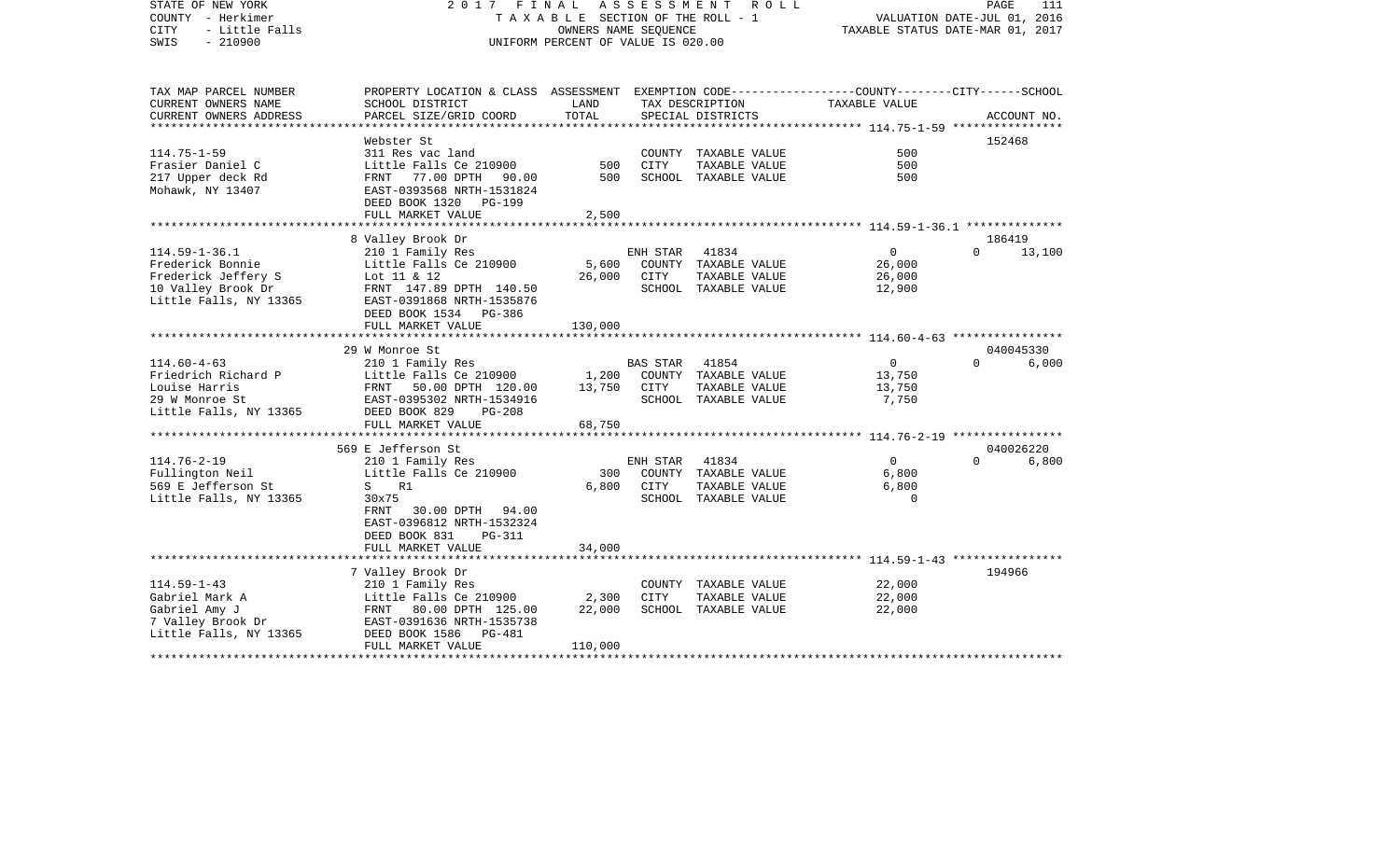| STATE OF NEW YORK<br>COUNTY - Herkimer<br><b>CITY</b><br>- Little Falls<br>SWIS<br>$-210900$ | 2017                                                                                                                                                                                                                                 | FINAL<br>A S S E S S M E N T<br>R O L L<br>TAXABLE SECTION OF THE ROLL - 1<br>OWNERS NAME SEQUENCE<br>UNIFORM PERCENT OF VALUE IS 020.00 |        |                                      |                                                        |             |  |
|----------------------------------------------------------------------------------------------|--------------------------------------------------------------------------------------------------------------------------------------------------------------------------------------------------------------------------------------|------------------------------------------------------------------------------------------------------------------------------------------|--------|--------------------------------------|--------------------------------------------------------|-------------|--|
| TAX MAP PARCEL NUMBER<br>CURRENT OWNERS NAME<br>CURRENT OWNERS ADDRESS                       | PROPERTY LOCATION & CLASS ASSESSMENT EXEMPTION CODE---------------COUNTY-------CITY------SCHOOL<br>SCHOOL DISTRICT<br>PARCEL SIZE/GRID COORD                                                                                         | LAND<br>TOTAL                                                                                                                            |        | TAX DESCRIPTION<br>SPECIAL DISTRICTS | TAXABLE VALUE                                          | ACCOUNT NO. |  |
|                                                                                              | 347 W Main St                                                                                                                                                                                                                        |                                                                                                                                          |        |                                      |                                                        | 040037740   |  |
| $114.75 - 2 - 25$                                                                            | 436 Self carwash                                                                                                                                                                                                                     |                                                                                                                                          |        | COUNTY TAXABLE VALUE                 | 17,500                                                 |             |  |
| Gaffey Matthew H                                                                             | Little Falls Ce 210900                                                                                                                                                                                                               | 4,500                                                                                                                                    | CITY   | TAXABLE VALUE                        | 17,500                                                 |             |  |
| PO Box 178<br>Woodgate, NY 13494                                                             | FRNT 100.00 DPTH 90.00<br>EAST-0393697 NRTH-1531507<br>DEED BOOK 827<br>$PG-239$                                                                                                                                                     | 17,500                                                                                                                                   |        | SCHOOL TAXABLE VALUE                 | 17,500                                                 |             |  |
|                                                                                              | FULL MARKET VALUE                                                                                                                                                                                                                    | 87,500                                                                                                                                   |        |                                      |                                                        |             |  |
|                                                                                              | 52 Church St                                                                                                                                                                                                                         |                                                                                                                                          |        |                                      |                                                        | 040008940   |  |
| $114.68 - 5 - 44.1$                                                                          | 210 1 Family Res                                                                                                                                                                                                                     |                                                                                                                                          |        | COUNTY TAXABLE VALUE                 | 12,000                                                 |             |  |
| Gage Dorothy J                                                                               | Little Falls Ce 210900                                                                                                                                                                                                               | 1,000                                                                                                                                    | CITY   | TAXABLE VALUE                        | 12,000                                                 |             |  |
| 165 Gun Club Rd                                                                              | FRNT<br>55.00 DPTH 120.00                                                                                                                                                                                                            | 12,000                                                                                                                                   |        | SCHOOL TAXABLE VALUE                 | 12,000                                                 |             |  |
| Little Falls, NY 13365                                                                       | EAST-0395363 NRTH-1534253<br>DEED BOOK 1096 PG-675                                                                                                                                                                                   |                                                                                                                                          |        |                                      |                                                        |             |  |
|                                                                                              | FULL MARKET VALUE                                                                                                                                                                                                                    | 60,000                                                                                                                                   |        |                                      | ************************ 114.60-5-36 ***************** |             |  |
|                                                                                              | 562 Garden St                                                                                                                                                                                                                        |                                                                                                                                          |        |                                      |                                                        | 198342      |  |
| $114.60 - 5 - 36$                                                                            | 210 1 Family Res                                                                                                                                                                                                                     |                                                                                                                                          |        | COUNTY TAXABLE VALUE                 | 13,500                                                 |             |  |
| Gage Jack D                                                                                  | Little Falls Ce 210900                                                                                                                                                                                                               | 2,050                                                                                                                                    | CITY   | TAXABLE VALUE                        | 13,500                                                 |             |  |
| Gage Nicole L                                                                                | N and the set of the set of the set of the set of the set of the set of the set of the set of the set of the set of the set of the set of the set of the set of the set of the set of the set of the set of the set of the set<br>R1 | 13,500                                                                                                                                   |        | SCHOOL TAXABLE VALUE                 | 13,500                                                 |             |  |
| 562 Garden St                                                                                | 76x147                                                                                                                                                                                                                               |                                                                                                                                          |        |                                      |                                                        |             |  |
| Little Falls, NY 13365                                                                       | FRNT<br>66.80 DPTH 170.00                                                                                                                                                                                                            |                                                                                                                                          |        |                                      |                                                        |             |  |
|                                                                                              | ACRES<br>0.25<br>EAST-0396708 NRTH-1534737<br>DEED BOOK 1607<br>PG-979                                                                                                                                                               |                                                                                                                                          |        |                                      |                                                        |             |  |
|                                                                                              | FULL MARKET VALUE                                                                                                                                                                                                                    | 67,500                                                                                                                                   |        |                                      |                                                        |             |  |
|                                                                                              |                                                                                                                                                                                                                                      |                                                                                                                                          |        |                                      |                                                        |             |  |
|                                                                                              | 341 S Second St                                                                                                                                                                                                                      |                                                                                                                                          |        |                                      |                                                        | 181717      |  |
| $114.68 - 7 - 20$                                                                            | 833 Radio                                                                                                                                                                                                                            |                                                                                                                                          |        | COUNTY TAXABLE VALUE                 | 7,300                                                  |             |  |
| Galaxy Communications LLC                                                                    | Little Falls Ce 210900                                                                                                                                                                                                               | 2,800                                                                                                                                    | CITY   | TAXABLE VALUE                        | 7,300                                                  |             |  |
| 235 Walton St                                                                                | E<br>Misc                                                                                                                                                                                                                            | 7,300                                                                                                                                    | SCHOOL | TAXABLE VALUE                        | 7,300                                                  |             |  |
| Syracuse, NY 13202                                                                           | FRNT<br>39.40 DPTH<br>90.80<br>EAST-0396455 NRTH-1533721<br>DEED BOOK 1505<br>PG-841                                                                                                                                                 |                                                                                                                                          |        |                                      |                                                        |             |  |
|                                                                                              | FULL MARKET VALUE                                                                                                                                                                                                                    | 36,500                                                                                                                                   |        |                                      |                                                        |             |  |
|                                                                                              |                                                                                                                                                                                                                                      |                                                                                                                                          |        |                                      |                                                        |             |  |
|                                                                                              | 612 E Gansevoort St                                                                                                                                                                                                                  |                                                                                                                                          |        |                                      |                                                        | 040019920   |  |
| $115.53 - 1 - 55$                                                                            | 220 2 Family Res                                                                                                                                                                                                                     |                                                                                                                                          |        | COUNTY TAXABLE VALUE                 | 17,900                                                 |             |  |
| Gamberdella Dorinda                                                                          | Little Falls Ce 210900                                                                                                                                                                                                               | 1,250                                                                                                                                    | CITY   | TAXABLE VALUE                        | 17,900                                                 |             |  |
| 176 Holmes Rd                                                                                | FRNT 60.20 DPTH 120.00                                                                                                                                                                                                               | 17,900                                                                                                                                   |        | SCHOOL TAXABLE VALUE                 | 17,900                                                 |             |  |
| Pittsfield, MA 01202                                                                         | EAST-0397241 NRTH-1535226                                                                                                                                                                                                            |                                                                                                                                          |        |                                      |                                                        |             |  |
|                                                                                              | DEED BOOK 2017 PG-1724                                                                                                                                                                                                               |                                                                                                                                          |        |                                      |                                                        |             |  |
| PRIOR OWNER ON 3/01/2017<br>Gamberdella Dorinda                                              | FULL MARKET VALUE                                                                                                                                                                                                                    | 89,500                                                                                                                                   |        |                                      |                                                        |             |  |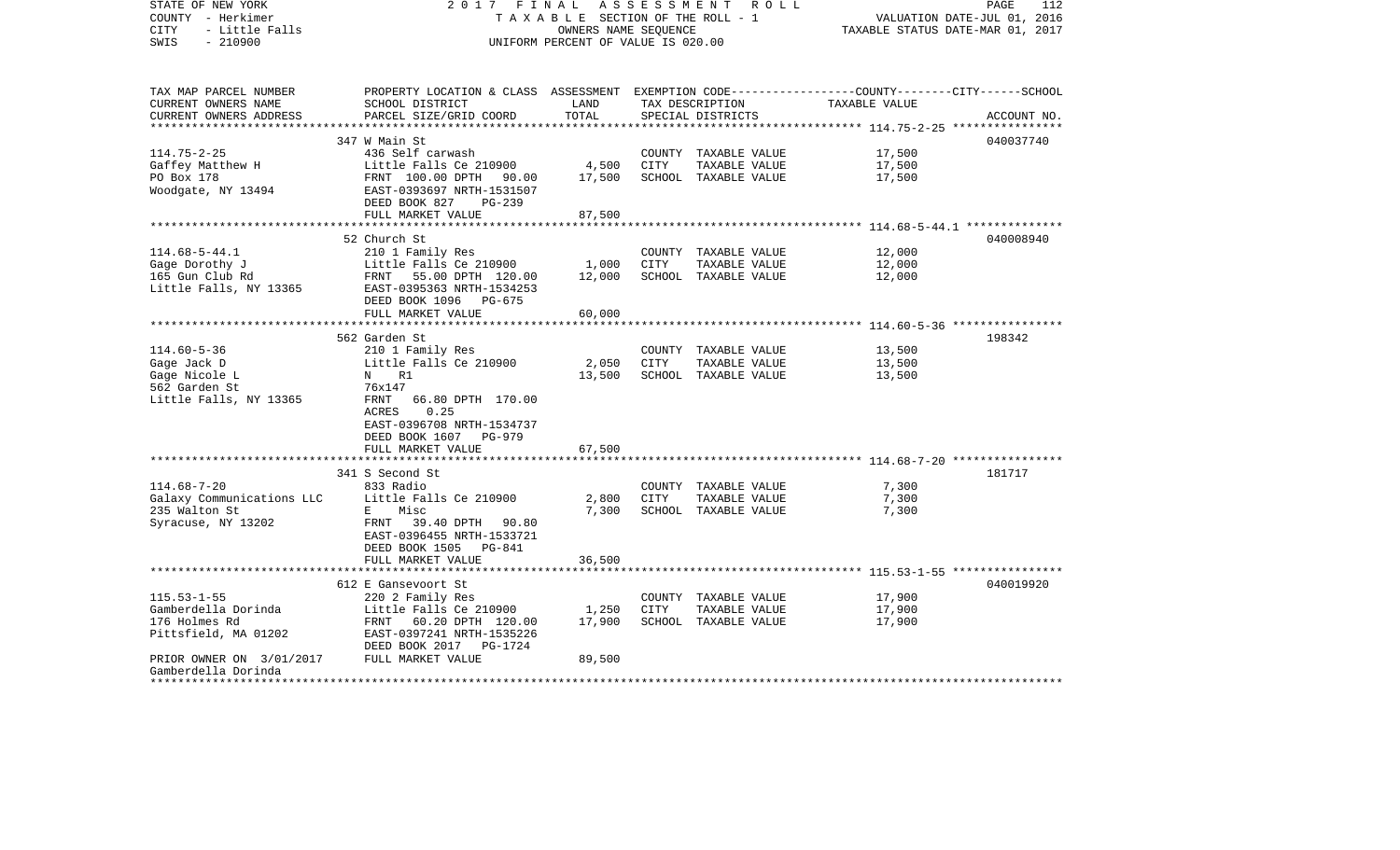STATE OF NEW YORK 2 0 1 7 F I N A L A S S E S S M E N T R O L L PAGE 113COUNTY - Herkimer **T A X A B L E** SECTION OF THE ROLL - 1 VALUATION DATE-JUL 01, 2016 CITY - Little Falls OWNERS NAME SEQUENCE TAXABLE STATUS DATE-MAR 01, 2017 SWIS - 210900 UNIFORM PERCENT OF VALUE IS 020.00TAX MAP PARCEL NUMBER PROPERTY LOCATION & CLASS ASSESSMENT EXEMPTION CODE------------------COUNTY--------CITY------SCHOOL CURRENT OWNERS NAME SCHOOL DISTRICT LAND TAX DESCRIPTION TAXABLE VALUECURRENT OWNERS ADDRESS PARCEL SIZE/GRID COORD TOTAL SPECIAL DISTRICTS ACCOUNT NO. \*\*\*\*\*\*\*\*\*\*\*\*\*\*\*\*\*\*\*\*\*\*\*\*\*\*\*\*\*\*\*\*\*\*\*\*\*\*\*\*\*\*\*\*\*\*\*\*\*\*\*\*\*\*\*\*\*\*\*\*\*\*\*\*\*\*\*\*\*\*\*\*\*\*\*\*\*\*\*\*\*\*\*\*\*\*\*\*\*\*\*\*\*\*\*\*\*\*\*\*\*\*\* 114.68-6-47 \*\*\*\*\*\*\*\*\*\*\*\*\*\*\*\* 572 E Main St 040034260114.68-6-47 481 Att row bldg COUNTY TAXABLE VALUE 13,150 Gamberdella Robert Little Falls Ce 210900 4,100 CITY TAXABLE VALUE 13,150 Gamberdella Dorinda FRNT 21.30 DPTH 122.00 13,150 SCHOOL TAXABLE VALUE 13,150 Attn: Robert Gamberdella EAST-0396428 NRTH-1534239PO Box 1108 DEED BOOK 866 PG-690Pittsfield, MA 01202 FULL MARKET VALUE 65,750 \*\*\*\*\*\*\*\*\*\*\*\*\*\*\*\*\*\*\*\*\*\*\*\*\*\*\*\*\*\*\*\*\*\*\*\*\*\*\*\*\*\*\*\*\*\*\*\*\*\*\*\*\*\*\*\*\*\*\*\*\*\*\*\*\*\*\*\*\*\*\*\*\*\*\*\*\*\*\*\*\*\*\*\*\*\*\*\*\*\*\*\*\*\*\*\*\*\*\*\*\*\*\* 115.61-1-61 \*\*\*\*\*\*\*\*\*\*\*\*\*\*\*\* 44 Hancock St 040023700115.61-1-61 220 2 Family Res VETCOM CTS 41130 3,000 3,000 3,000 Gamberdella Stella Little Falls Ce 210900 500 AGED-ALL 41800 4,750 4,750 4,750 4,750 Gamberdella Louis J FRNT 40.00 DPTH 120.00 12.500 ENH STAR 41834 0 0 0 4.750 44 Hancock St EAST-0397658 NRTH-1533795 COUNTY TAXABLE VALUE 4,750 Little Falls, NY 13365 DEED BOOK 00566 PG-00194 CITY TAXABLE VALUE 4,750 FULL MARKET VALUE  $62,500$  SCHOOL TAXABLE VALUE  $0$ \*\*\*\*\*\*\*\*\*\*\*\*\*\*\*\*\*\*\*\*\*\*\*\*\*\*\*\*\*\*\*\*\*\*\*\*\*\*\*\*\*\*\*\*\*\*\*\*\*\*\*\*\*\*\*\*\*\*\*\*\*\*\*\*\*\*\*\*\*\*\*\*\*\*\*\*\*\*\*\*\*\*\*\*\*\*\*\*\*\*\*\*\*\*\*\*\*\*\*\*\*\*\* 114.68-5-42 \*\*\*\*\*\*\*\*\*\*\*\*\*\*\*\* 29 Lansing St 040028560 114.68-5-42 220 2 Family Res BAS STAR 41854 Gamdur Narain S Little Falls Ce 210900 600 COUNTY TAXABLE VALUE 8,500 29 Lansing St FRNT 41.00 DPTH 68.00 8,500 CITY TAXABLE VALUE 8,500 Little Falls, NY 13365 EAST-0395453 NRTH-1534319 SCHOOL TAXABLE VALUE 2,500 DEED BOOK 1473 PG-42FULL MARKET VALUE 42,500 \*\*\*\*\*\*\*\*\*\*\*\*\*\*\*\*\*\*\*\*\*\*\*\*\*\*\*\*\*\*\*\*\*\*\*\*\*\*\*\*\*\*\*\*\*\*\*\*\*\*\*\*\*\*\*\*\*\*\*\*\*\*\*\*\*\*\*\*\*\*\*\*\*\*\*\*\*\*\*\*\*\*\*\*\*\*\*\*\*\*\*\*\*\*\*\*\*\*\*\*\*\*\* 114.76-2-35 \*\*\*\*\*\*\*\*\*\*\*\*\*\*\*\* 5 W Shore Pl 156575114.76-2-35 210 1 Family Res BAS STAR 41854 0 0 6,000 Gardinier Thomas M Little Falls Ce 210900 250 COUNTY TAXABLE VALUE 6,100 Campione Cortney K FRNT 49.14 DPTH 58.48 6,100 CITY TAXABLE VALUE 6,100 5 W Shore Pl EAST-0396016 NRTH-1532132 SCHOOL TAXABLE VALUE 100Little Falls, NY 13365 DEED BOOK 1344 PG-737 FULL MARKET VALUE 30,500 \*\*\*\*\*\*\*\*\*\*\*\*\*\*\*\*\*\*\*\*\*\*\*\*\*\*\*\*\*\*\*\*\*\*\*\*\*\*\*\*\*\*\*\*\*\*\*\*\*\*\*\*\*\*\*\*\*\*\*\*\*\*\*\*\*\*\*\*\*\*\*\*\*\*\*\*\*\*\*\*\*\*\*\*\*\*\*\*\*\*\*\*\*\*\*\*\*\*\*\*\*\*\* 115.53-3-62 \*\*\*\*\*\*\*\*\*\*\*\*\*\*\*\* 4 Burwell St 154580115.53-3-62 210 1 Family Res COUNTY TAXABLE VALUE 11,450 Garlock Chad Little Falls Ce 210900 950 CITY TAXABLE VALUE 11,450 4 Burwell St FRNT 58.00 DPTH 77.00 11,450 SCHOOL TAXABLE VALUE 11,450 Little Falls, NY 13365 EAST-0397655 NRTH-1535130 DEED BOOK 1333 PG-264FULL MARKET VALUE 57,250 \*\*\*\*\*\*\*\*\*\*\*\*\*\*\*\*\*\*\*\*\*\*\*\*\*\*\*\*\*\*\*\*\*\*\*\*\*\*\*\*\*\*\*\*\*\*\*\*\*\*\*\*\*\*\*\*\*\*\*\*\*\*\*\*\*\*\*\*\*\*\*\*\*\*\*\*\*\*\*\*\*\*\*\*\*\*\*\*\*\*\*\*\*\*\*\*\*\*\*\*\*\*\* 115.53-2-39 \*\*\*\*\*\*\*\*\*\*\*\*\*\*\*\* 74 Moreland St 192852115.53-2-39 210 1 Family Res COUNTY TAXABLE VALUE 9,000 Gartner Robert F **Callick** Earls Ce 210900 900 CITY TAXABLE VALUE Ehlinger Carole A FRNT 54.00 DPTH 150.00 9,000 SCHOOL TAXABLE VALUE 9,000 105 Lake Dr EAST-0399106 NRTH-1535093Sterling, VA 20164 DEED BOOK 1573 PG-201 FULL MARKET VALUE 45,000 \*\*\*\*\*\*\*\*\*\*\*\*\*\*\*\*\*\*\*\*\*\*\*\*\*\*\*\*\*\*\*\*\*\*\*\*\*\*\*\*\*\*\*\*\*\*\*\*\*\*\*\*\*\*\*\*\*\*\*\*\*\*\*\*\*\*\*\*\*\*\*\*\*\*\*\*\*\*\*\*\*\*\*\*\*\*\*\*\*\*\*\*\*\*\*\*\*\*\*\*\*\*\*\*\*\*\*\*\*\*\*\*\*\*\*\*\*\*\*\*\*\*\*\*\*\*\*\*\*\*\*\*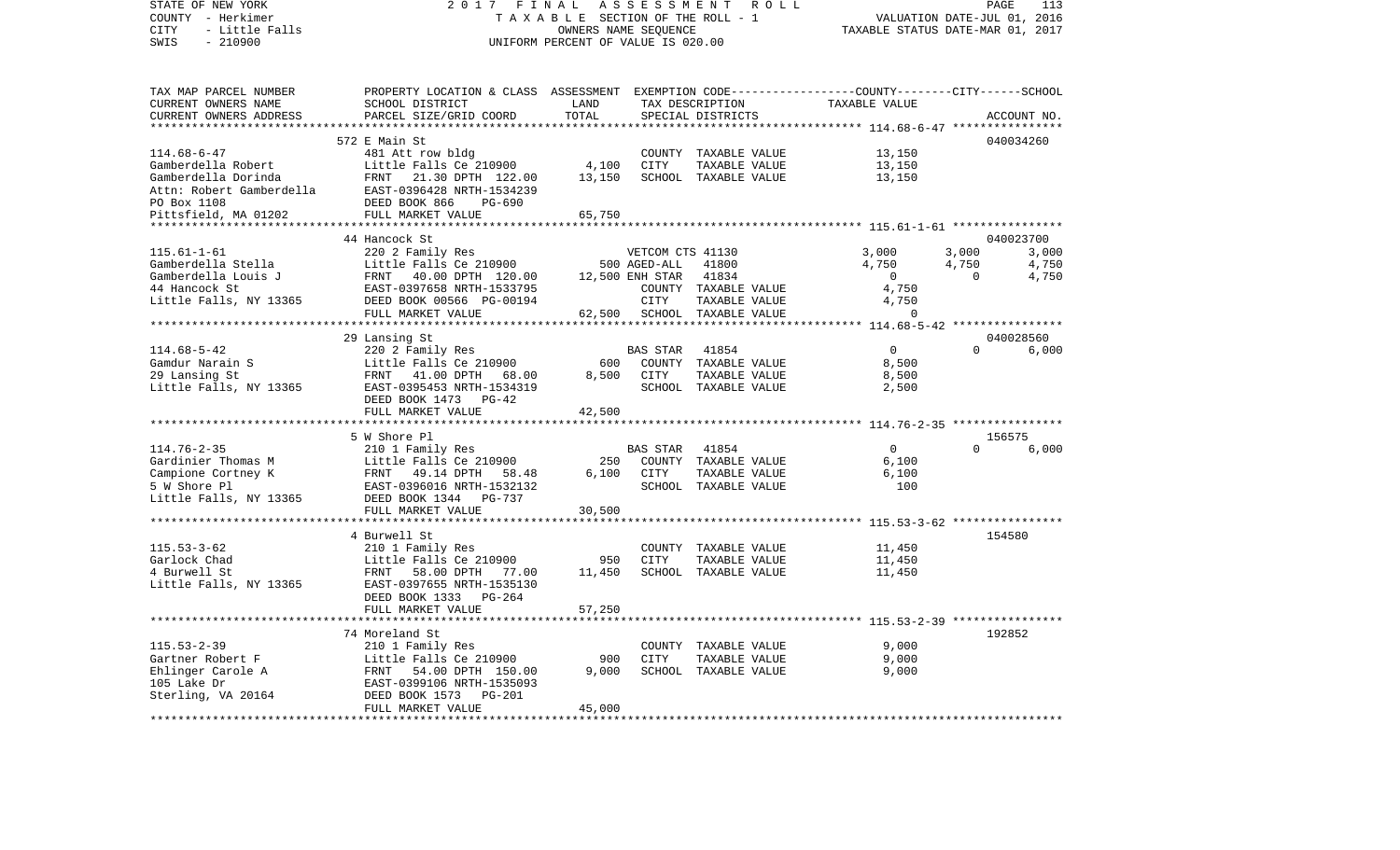| STATE OF NEW YORK<br>COUNTY - Herkimer<br>CITY<br>- Little Falls<br>$-210900$<br>SWIS | FINAL<br>2017<br>TAXABLE SECTION OF THE ROLL - 1<br>UNIFORM PERCENT OF VALUE IS 020.00          | TAXABLE STATUS DATE-MAR 01, 2017 | PAGE<br>VALUATION DATE-JUL 01, 2016           | 114                                                    |          |             |
|---------------------------------------------------------------------------------------|-------------------------------------------------------------------------------------------------|----------------------------------|-----------------------------------------------|--------------------------------------------------------|----------|-------------|
|                                                                                       |                                                                                                 |                                  |                                               |                                                        |          |             |
| TAX MAP PARCEL NUMBER                                                                 | PROPERTY LOCATION & CLASS ASSESSMENT EXEMPTION CODE---------------COUNTY-------CITY------SCHOOL |                                  |                                               |                                                        |          |             |
| CURRENT OWNERS NAME                                                                   | SCHOOL DISTRICT                                                                                 | LAND                             | TAX DESCRIPTION                               | TAXABLE VALUE                                          |          |             |
| CURRENT OWNERS ADDRESS                                                                | PARCEL SIZE/GRID COORD                                                                          | TOTAL                            | SPECIAL DISTRICTS                             |                                                        |          | ACCOUNT NO. |
| *********************                                                                 |                                                                                                 |                                  |                                               |                                                        |          |             |
|                                                                                       | 74 Diamond St                                                                                   |                                  |                                               |                                                        |          | 201751      |
| $114.60 - 2 - 36$<br>Genalo Erik B                                                    | 210 1 Family Res<br>Little Falls Ce 210900                                                      | 1,900                            | COUNTY TAXABLE VALUE<br>CITY<br>TAXABLE VALUE | 12,800<br>12,800                                       |          |             |
| Laubenthal Laura B                                                                    | FRNT 150.00 DPTH 201.00                                                                         | 12,800                           | SCHOOL TAXABLE VALUE                          | 12,800                                                 |          |             |
| 74 Diamond St                                                                         | ACRES<br>0.54                                                                                   |                                  |                                               |                                                        |          |             |
| Little Falls, NY 13365                                                                | EAST-0395519 NRTH-1535485                                                                       |                                  |                                               |                                                        |          |             |
|                                                                                       | DEED BOOK 1631<br>PG-176                                                                        |                                  |                                               |                                                        |          |             |
|                                                                                       | FULL MARKET VALUE                                                                               | 64,000                           |                                               |                                                        |          |             |
|                                                                                       |                                                                                                 |                                  |                                               |                                                        |          |             |
|                                                                                       | 21 Porteus St                                                                                   |                                  |                                               |                                                        |          | 040051990   |
| $115.53 - 4 - 29$                                                                     | 210 1 Family Res                                                                                |                                  | 41854<br>BAS STAR                             | $\mathbf{0}$                                           | $\Omega$ | 6,000       |
| George Anthony J                                                                      | Little Falls Ce 210900                                                                          | 800                              | COUNTY TAXABLE VALUE                          | 9,000                                                  |          |             |
| George Barbara A                                                                      | 50.00 DPTH 120.00<br>FRNT                                                                       | 9,000                            | CITY<br>TAXABLE VALUE                         | 9,000                                                  |          |             |
| 21 Porteus St                                                                         | EAST-0398694 NRTH-1534953                                                                       |                                  | SCHOOL TAXABLE VALUE                          | 3,000                                                  |          |             |
| Little Falls, NY 13365                                                                | DEED BOOK 00650 PG-00399                                                                        |                                  |                                               |                                                        |          |             |
|                                                                                       | FULL MARKET VALUE<br>**********************                                                     | 45,000                           |                                               | ***************** 114.68-4-27 *****************        |          |             |
|                                                                                       | 59 Church St                                                                                    |                                  |                                               |                                                        |          | 040009060   |
| $114.68 - 4 - 27$                                                                     | 220 2 Family Res                                                                                |                                  | VETFUND CT 41101                              | 2,250                                                  | 2,250    | - 0         |
| George John W                                                                         | Little Falls Ce 210900                                                                          |                                  | 850 VET COM S 41134                           | $\mathbf{0}$                                           | 0        | 2,500       |
| George Marilyn                                                                        | FRNT<br>38.50 DPTH 139.90                                                                       |                                  | 10,000 ENH STAR<br>41834                      | $\overline{0}$                                         | $\Omega$ | 7,500       |
| 59 Church St                                                                          | EAST-0395154 NRTH-1534123                                                                       |                                  | COUNTY TAXABLE VALUE                          | 7,750                                                  |          |             |
| Little Falls, NY 13365                                                                | DEED BOOK 685<br>$PG-363$                                                                       |                                  | CITY<br>TAXABLE VALUE                         | 7,750                                                  |          |             |
|                                                                                       | FULL MARKET VALUE                                                                               | 50,000                           | SCHOOL TAXABLE VALUE                          | $\Omega$                                               |          |             |
|                                                                                       |                                                                                                 |                                  |                                               | ************************* 114.68-7-54.2 ************** |          |             |
|                                                                                       | 525 E Mill St                                                                                   |                                  |                                               |                                                        |          |             |
| $114.68 - 7 - 54.2$                                                                   | 444 Lumber yd/ml                                                                                |                                  | COUNTY<br>TAXABLE VALUE                       | 21,600                                                 |          |             |
| George Lumber Inc                                                                     | Little Falls Ce 210900                                                                          | 4,000                            | <b>CITY</b><br>TAXABLE VALUE                  | 21,600                                                 |          |             |
| 40 Mckinley Ave                                                                       | FRNT 142.00 DPTH 254.00                                                                         | 21,600                           | SCHOOL TAXABLE VALUE                          | 21,600                                                 |          |             |
| Dolgeville, NY 13329                                                                  | EAST-0396417 NRTH-1532993                                                                       |                                  |                                               |                                                        |          |             |
|                                                                                       | DEED BOOK 717<br>PG-313<br>FULL MARKET VALUE                                                    | 108,000                          |                                               |                                                        |          |             |
|                                                                                       | ***********************                                                                         |                                  |                                               |                                                        |          |             |
|                                                                                       | 74 Hancock St                                                                                   |                                  |                                               |                                                        |          | 040023970   |
| $115.61 - 1 - 52$                                                                     | 210 1 Family Res                                                                                |                                  | VETFUND CT 41101                              | 1,400                                                  | 1,400    | $\Omega$    |
| George Raymond                                                                        | Little Falls Ce 210900                                                                          |                                  | 41834<br>550 ENH STAR                         | $\mathbf{0}$                                           | $\Omega$ | 10,500      |
| Johnson Gina R                                                                        | FRNT<br>40.00 DPTH 120.00                                                                       | 10,500                           | COUNTY TAXABLE VALUE                          | 9,100                                                  |          |             |
| 74 Hancock St                                                                         | EAST-0398020 NRTH-1533823                                                                       |                                  | CITY<br>TAXABLE VALUE                         | 9,100                                                  |          |             |
| Little Falls, NY 13365                                                                | DEED BOOK 921<br><b>PG-480</b>                                                                  |                                  | SCHOOL TAXABLE VALUE                          | 0                                                      |          |             |
|                                                                                       | FULL MARKET VALUE                                                                               | 52,500                           |                                               |                                                        |          |             |
|                                                                                       |                                                                                                 |                                  |                                               |                                                        |          |             |
|                                                                                       | 456 W Main St                                                                                   |                                  |                                               |                                                        |          | 197467      |
| $114.75 - 1 - 85$                                                                     | 311 Res vac land                                                                                |                                  | COUNTY TAXABLE VALUE                          | 1,300                                                  |          |             |
| George Thomas                                                                         | Little Falls Ce 210900                                                                          | 1,300                            | CITY<br>TAXABLE VALUE                         | 1,300                                                  |          |             |
| George Stacey<br>125 Zoller Rd                                                        | FRNT 60.00 DPTH 120.00<br>EAST-0392793 NRTH-1530671                                             | 1,300                            | SCHOOL TAXABLE VALUE                          | 1,300                                                  |          |             |
| Dolgeville, NY 13329                                                                  | DEED BOOK 1602 PG-168                                                                           |                                  |                                               |                                                        |          |             |
|                                                                                       | FULL MARKET VALUE                                                                               | 6,500                            |                                               |                                                        |          |             |
|                                                                                       |                                                                                                 |                                  |                                               |                                                        |          |             |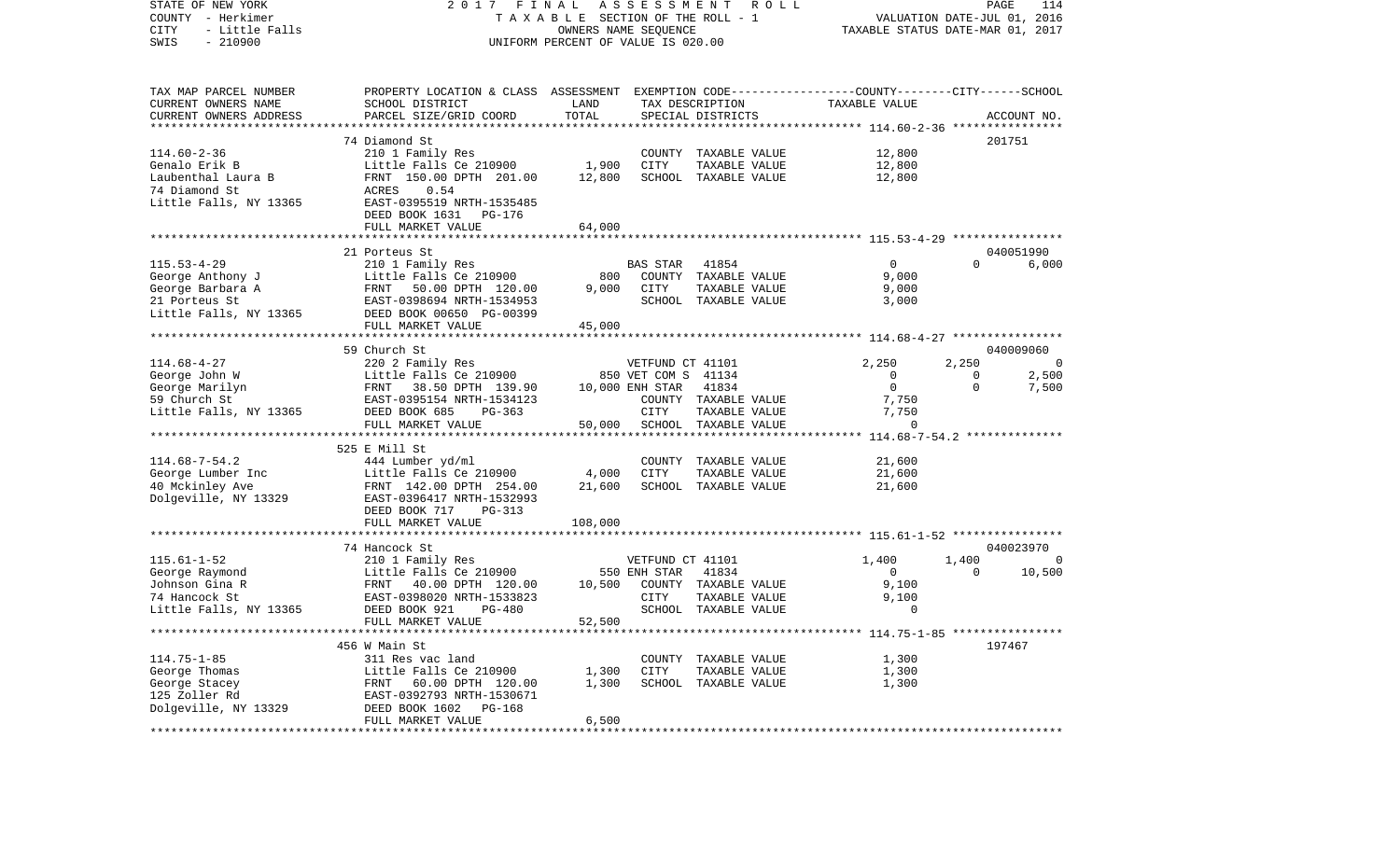| STATE OF NEW YORK<br>COUNTY - Herkimer<br>- Little Falls<br><b>CITY</b><br>$-210900$<br>SWIS | 2017 FINAL                                                                                      | TAXABLE SECTION OF THE ROLL - 1<br>OWNERS NAME SEOUENCE<br>UNIFORM PERCENT OF VALUE IS 020.00 | A S S E S S M E N T | R O L L                              | PAGE<br>115<br>VALUATION DATE-JUL 01, 2016<br>TAXABLE STATUS DATE-MAR 01, 2017 |          |             |
|----------------------------------------------------------------------------------------------|-------------------------------------------------------------------------------------------------|-----------------------------------------------------------------------------------------------|---------------------|--------------------------------------|--------------------------------------------------------------------------------|----------|-------------|
| TAX MAP PARCEL NUMBER                                                                        | PROPERTY LOCATION & CLASS ASSESSMENT EXEMPTION CODE---------------COUNTY-------CITY------SCHOOL | LAND                                                                                          |                     |                                      |                                                                                |          |             |
| CURRENT OWNERS NAME<br>CURRENT OWNERS ADDRESS                                                | SCHOOL DISTRICT<br>PARCEL SIZE/GRID COORD                                                       | TOTAL                                                                                         |                     | TAX DESCRIPTION<br>SPECIAL DISTRICTS | TAXABLE VALUE                                                                  |          | ACCOUNT NO. |
| ******************                                                                           |                                                                                                 |                                                                                               |                     |                                      | ******************** 114.75-1-86 *****************                             |          |             |
|                                                                                              | 458 W Main St                                                                                   |                                                                                               |                     |                                      |                                                                                |          | 197467      |
| $114.75 - 1 - 86$                                                                            | 220 2 Family Res                                                                                |                                                                                               | <b>BAS STAR</b>     | 41854                                | 0                                                                              | $\Omega$ | 6,000       |
| George Thomas                                                                                | Little Falls Ce 210900                                                                          | 900                                                                                           |                     | COUNTY TAXABLE VALUE                 | 7,000                                                                          |          |             |
| George Stacey                                                                                | FRNT 60.00 DPTH 120.00                                                                          | 7,000                                                                                         | CITY                | TAXABLE VALUE                        | 7,000                                                                          |          |             |
| 125 Zoller Rd                                                                                | EAST-0392752 NRTH-1530628                                                                       |                                                                                               |                     | SCHOOL TAXABLE VALUE                 | 1,000                                                                          |          |             |
| Dolgeville, NY 13329                                                                         | DEED BOOK 1602 PG-168<br>FULL MARKET VALUE                                                      | 35,000                                                                                        |                     |                                      |                                                                                |          |             |
|                                                                                              | **********************************                                                              |                                                                                               |                     |                                      |                                                                                |          |             |
|                                                                                              | 437-453 W Main St                                                                               |                                                                                               |                     |                                      |                                                                                |          | 040038850   |
| $114.75 - 2 - 1$                                                                             | 449 Other Storag                                                                                |                                                                                               |                     | COUNTY TAXABLE VALUE                 | 63,450                                                                         |          |             |
| George Thomas R                                                                              | Little Falls Ce 210900                                                                          | 26,800                                                                                        | CITY                | TAXABLE VALUE                        | 63,450                                                                         |          |             |
| 125 Zoller Rd                                                                                | Little Falls Fuel                                                                               | 63,450                                                                                        |                     | SCHOOL TAXABLE VALUE                 | 63,450                                                                         |          |             |
| Dolgeville, NY 13329                                                                         | FRNT 278.00 DPTH 144.62                                                                         |                                                                                               |                     |                                      |                                                                                |          |             |
|                                                                                              | EAST-0392960 NRTH-1530572                                                                       |                                                                                               |                     |                                      |                                                                                |          |             |
|                                                                                              | DEED BOOK 894<br><b>PG-514</b>                                                                  |                                                                                               |                     |                                      |                                                                                |          |             |
|                                                                                              | FULL MARKET VALUE<br>***********************                                                    | 317,250                                                                                       |                     |                                      | ******************************* 114.59-4-12 ****************                   |          |             |
|                                                                                              | 26 Woodside Ave                                                                                 |                                                                                               |                     |                                      |                                                                                |          | 040062220   |
| $114.59 - 4 - 12$                                                                            | 210 1 Family Res                                                                                |                                                                                               | <b>BAS STAR</b>     | 41854                                | $\overline{0}$                                                                 | $\Omega$ | 6,000       |
| Geraty Richard M                                                                             | Little Falls Ce 210900                                                                          | 800                                                                                           |                     | COUNTY TAXABLE VALUE                 | 22,200                                                                         |          |             |
| Geraty Maria                                                                                 | FRNT<br>80.00 DPTH 117.00                                                                       | 22,200                                                                                        | CITY                | TAXABLE VALUE                        | 22,200                                                                         |          |             |
| 26 Woodside Ave                                                                              | <b>BANK</b><br>603                                                                              |                                                                                               |                     | SCHOOL TAXABLE VALUE                 | 16,200                                                                         |          |             |
| Little Falls, NY 13365                                                                       | EAST-0392957 NRTH-1535402                                                                       |                                                                                               |                     |                                      |                                                                                |          |             |
|                                                                                              | DEED BOOK 676<br>PG-345                                                                         |                                                                                               |                     |                                      |                                                                                |          |             |
|                                                                                              | FULL MARKET VALUE                                                                               | 111,000                                                                                       |                     |                                      |                                                                                |          |             |
|                                                                                              | 133 Millennium Ct                                                                               |                                                                                               |                     |                                      |                                                                                |          |             |
| $115.37 - 1 - 14$                                                                            | 210 1 Family Res                                                                                |                                                                                               | <b>BAS STAR</b>     | 41854                                | $\mathbf{0}$                                                                   | $\Omega$ | 6,000       |
| Geraty Richard Z                                                                             | Little Falls Ce 210900                                                                          | 3,500                                                                                         |                     | COUNTY TAXABLE VALUE                 | 28,250                                                                         |          |             |
| Shepardson Nicole M                                                                          | FRNT 125.00 DPTH 380.00                                                                         | 28,250                                                                                        | CITY                | TAXABLE VALUE                        | 28,250                                                                         |          |             |
| 133 Millennium Ct                                                                            | ACRES<br>1.10                                                                                   |                                                                                               |                     | SCHOOL TAXABLE VALUE                 | 22,250                                                                         |          |             |
| Little Falls, NY 13365                                                                       | EAST-0396930 NRTH-1539364                                                                       |                                                                                               |                     |                                      |                                                                                |          |             |
|                                                                                              | DEED BOOK 1441 PG-244                                                                           |                                                                                               |                     |                                      |                                                                                |          |             |
|                                                                                              | FULL MARKET VALUE<br>**************************                                                 | 141,250                                                                                       |                     |                                      |                                                                                |          |             |
|                                                                                              |                                                                                                 |                                                                                               |                     |                                      | ******************************** 114.59-1-4 *****************                  |          | 040053580   |
| $114.59 - 1 - 4$                                                                             | 1 Reed St<br>210 1 Family Res                                                                   |                                                                                               |                     | COUNTY TAXABLE VALUE                 | 12,000                                                                         |          |             |
| Gerdey William P                                                                             | Little Falls Ce 210900                                                                          | 2,650                                                                                         | <b>CITY</b>         | TAXABLE VALUE                        | 12,000                                                                         |          |             |
| 1 Reed St                                                                                    | FRNT 204.00 DPTH 160.00                                                                         | 12,000                                                                                        |                     | SCHOOL TAXABLE VALUE                 | 12,000                                                                         |          |             |
| Little Falls, NY 13365                                                                       | EAST-0391919 NRTH-1536557                                                                       |                                                                                               |                     |                                      |                                                                                |          |             |
|                                                                                              | DEED BOOK 1475<br>PG-424                                                                        |                                                                                               |                     |                                      |                                                                                |          |             |
|                                                                                              | FULL MARKET VALUE                                                                               | 60,000                                                                                        |                     |                                      |                                                                                |          |             |
|                                                                                              |                                                                                                 |                                                                                               |                     |                                      |                                                                                |          |             |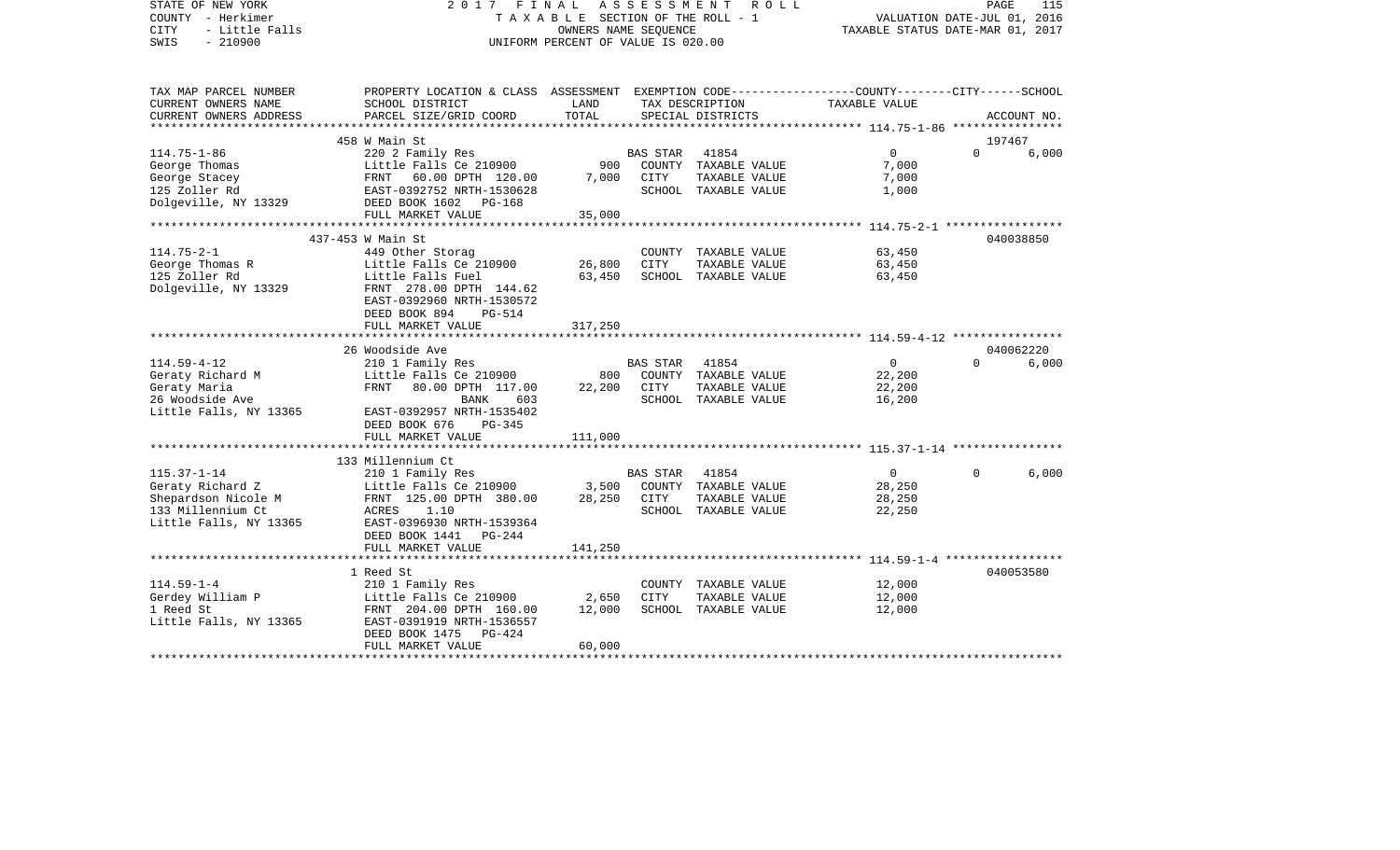| STATE OF NEW YORK<br>COUNTY - Herkimer<br>CITY<br>- Little Falls<br>$-210900$<br>SWIS          | 2017 FINAL                                                                                                                                   |               | A S S E S S M E N T<br>TAXABLE SECTION OF THE ROLL - 1<br>OWNERS NAME SEQUENCE<br>UNIFORM PERCENT OF VALUE IS 020.00 | R O L L                                                       | VALUATION DATE-JUL 01, 2016<br>TAXABLE STATUS DATE-MAR 01, 2017 | PAGE           | 116             |
|------------------------------------------------------------------------------------------------|----------------------------------------------------------------------------------------------------------------------------------------------|---------------|----------------------------------------------------------------------------------------------------------------------|---------------------------------------------------------------|-----------------------------------------------------------------|----------------|-----------------|
| TAX MAP PARCEL NUMBER<br>CURRENT OWNERS NAME<br>CURRENT OWNERS ADDRESS                         | PROPERTY LOCATION & CLASS ASSESSMENT EXEMPTION CODE---------------COUNTY-------CITY------SCHOOL<br>SCHOOL DISTRICT<br>PARCEL SIZE/GRID COORD | LAND<br>TOTAL | TAX DESCRIPTION<br>SPECIAL DISTRICTS                                                                                 |                                                               | TAXABLE VALUE                                                   |                | ACCOUNT NO.     |
| **********************                                                                         |                                                                                                                                              |               |                                                                                                                      |                                                               |                                                                 |                |                 |
|                                                                                                | 61 Flint Ave                                                                                                                                 |               |                                                                                                                      |                                                               |                                                                 |                | 040015360       |
| $114.76 - 2 - 73$<br>Gerdin John F<br>Gerdin Cynthia<br>63 Flint Ave<br>Little Falls, NY 13365 | 311 Res vac land<br>Little Falls Ce 210900<br>S V19<br>28x150<br>FRNT 28.00 DPTH 150.00<br>EAST-0395786 NRTH-1531493                         | 150<br>150    | CITY                                                                                                                 | COUNTY TAXABLE VALUE<br>TAXABLE VALUE<br>SCHOOL TAXABLE VALUE | 150<br>150<br>150                                               |                |                 |
|                                                                                                | DEED BOOK 860<br>PG-531<br>FULL MARKET VALUE                                                                                                 | 750           |                                                                                                                      |                                                               |                                                                 |                |                 |
|                                                                                                |                                                                                                                                              |               |                                                                                                                      |                                                               |                                                                 |                |                 |
|                                                                                                | 63 Flint Ave                                                                                                                                 |               |                                                                                                                      |                                                               |                                                                 |                | 040015330       |
| 114.76-2-74                                                                                    | 210 1 Family Res                                                                                                                             |               | BAS STAR 41854                                                                                                       |                                                               | $\overline{0}$                                                  | $\Omega$       | 4,600           |
| Gerdin John F                                                                                  | Little Falls Ce 210900                                                                                                                       |               |                                                                                                                      | 300 COUNTY TAXABLE VALUE                                      | 4,600                                                           |                |                 |
| Gerdin Cynthia                                                                                 | S<br>R1                                                                                                                                      |               | 4,600 CITY                                                                                                           | TAXABLE VALUE                                                 | 4,600                                                           |                |                 |
| 63 Flint Ave<br>Little Falls, NY 13365                                                         | 28x150<br>FRNT 35.00 DPTH 150.00                                                                                                             |               |                                                                                                                      | SCHOOL TAXABLE VALUE                                          | $\overline{0}$                                                  |                |                 |
|                                                                                                | EAST-0395764 NRTH-1531470<br>DEED BOOK 860<br><b>PG-531</b><br>FULL MARKET VALUE                                                             | 23,000        |                                                                                                                      |                                                               |                                                                 |                |                 |
|                                                                                                |                                                                                                                                              |               |                                                                                                                      |                                                               |                                                                 |                |                 |
|                                                                                                | 560 E Jefferson St                                                                                                                           |               |                                                                                                                      |                                                               |                                                                 |                | 040026130       |
| $114.76 - 2 - 16$                                                                              | 220 2 Family Res                                                                                                                             |               | CW_10_VET/ 41153                                                                                                     |                                                               | $\overline{0}$                                                  | 580            | $\Omega$        |
| German William F Jr                                                                            | Little Falls Ce 210900                                                                                                                       |               | 700 CW_15_VET/ 41162                                                                                                 |                                                               | 870                                                             | $\overline{0}$ | $\Omega$        |
| German Margarita J                                                                             | FRNT 65.00 DPTH 75.00                                                                                                                        |               | 5,800 BAS STAR 41854                                                                                                 |                                                               | $\overline{0}$                                                  | $\mathbf 0$    | 5,800           |
| 560 E Jefferson St                                                                             | EAST-0396716 NRTH-1532451                                                                                                                    |               |                                                                                                                      | COUNTY TAXABLE VALUE                                          | 4,930                                                           |                |                 |
| Little Falls, NY 13365                                                                         | DEED BOOK 902<br>PG-471<br>FULL MARKET VALUE                                                                                                 | 29,000        | CITY                                                                                                                 | TAXABLE VALUE<br>SCHOOL TAXABLE VALUE                         | 5,220<br>$\Omega$                                               |                |                 |
|                                                                                                | **************************                                                                                                                   |               |                                                                                                                      |                                                               |                                                                 |                |                 |
|                                                                                                | 93 Loomis St                                                                                                                                 |               |                                                                                                                      |                                                               |                                                                 |                | 192851          |
| $115.53 - 4 - 59$                                                                              | 210 1 Family Res                                                                                                                             |               |                                                                                                                      | COUNTY TAXABLE VALUE                                          | 9,100                                                           |                |                 |
|                                                                                                | Little Falls Ce 210900                                                                                                                       | 500           | CITY                                                                                                                 | TAXABLE VALUE                                                 | 9,100                                                           |                |                 |
| Getman Monica L<br>93 Loomis St                                                                | FRNT 25.00 DPTH 120.00                                                                                                                       | 9,100         |                                                                                                                      | SCHOOL TAXABLE VALUE                                          | 9,100                                                           |                |                 |
| Little Falls, NY 13365                                                                         | EAST-0398726 NRTH-1534573                                                                                                                    |               |                                                                                                                      |                                                               |                                                                 |                |                 |
|                                                                                                | DEED BOOK 1573 PG-197                                                                                                                        |               |                                                                                                                      |                                                               |                                                                 |                |                 |
|                                                                                                | FULL MARKET VALUE                                                                                                                            | 45,500        |                                                                                                                      |                                                               |                                                                 |                |                 |
|                                                                                                |                                                                                                                                              |               |                                                                                                                      |                                                               |                                                                 |                |                 |
| $114.59 - 4 - 16$                                                                              | 245 Church St<br>210 1 Family Res                                                                                                            |               | VETCOM CTS 41130                                                                                                     |                                                               | 3,000                                                           | 3,000          | 168514<br>3,000 |
| Gevry David C                                                                                  | Little Falls Ce 210900                                                                                                                       |               | 1,300 VETDIS CTS 41140                                                                                               |                                                               | 6,000                                                           | 6,000          | 6,000           |
| 245 Church St                                                                                  | FRNT 74.00 DPTH 120.00                                                                                                                       |               | 14,950 BAS STAR                                                                                                      | 41854                                                         | $\overline{0}$                                                  | $\overline{0}$ | 5,950           |
| Little Falls, NY 13365                                                                         | EAST-0393104 NRTH-1535563                                                                                                                    |               |                                                                                                                      | COUNTY TAXABLE VALUE                                          | 5,950                                                           |                |                 |
|                                                                                                | DEED BOOK 1466 PG-755                                                                                                                        |               | <b>CITY</b>                                                                                                          | TAXABLE VALUE                                                 | 5,950                                                           |                |                 |
|                                                                                                | FULL MARKET VALUE                                                                                                                            | 74,750        |                                                                                                                      | SCHOOL TAXABLE VALUE                                          | $\Omega$                                                        |                |                 |
|                                                                                                |                                                                                                                                              |               |                                                                                                                      |                                                               |                                                                 |                |                 |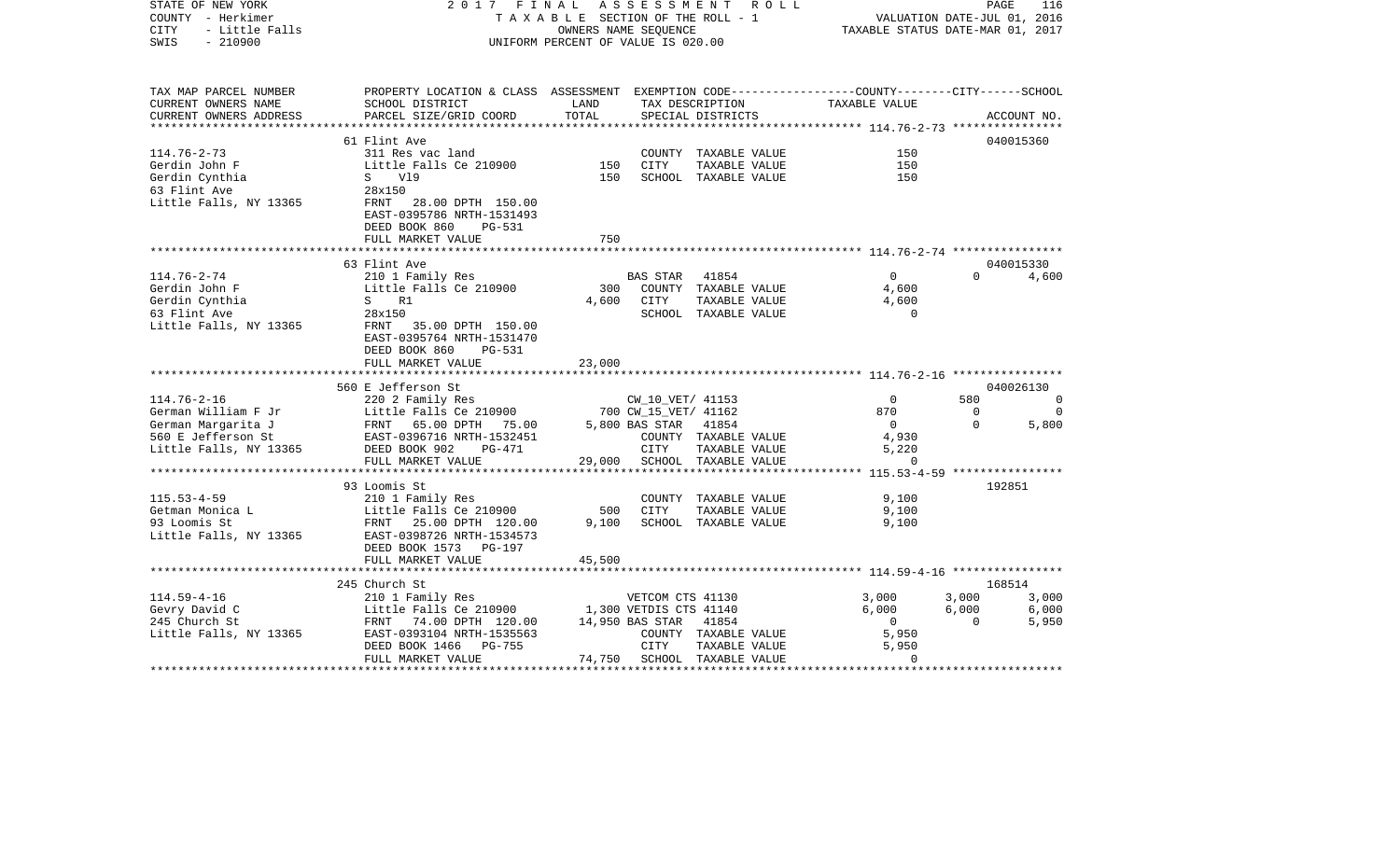| STATE OF NEW YORK<br>COUNTY - Herkimer<br>- Little Falls<br><b>CITY</b><br>$-210900$<br>SWIS | 2017 FINAL                                                                                                                                    | TAXABLE SECTION OF THE ROLL - 1<br>OWNERS NAME SEQUENCE<br>UNIFORM PERCENT OF VALUE IS 020.00 | A S S E S S M E N T | R O L L                               | TAXABLE STATUS DATE-MAR 01, 2017                | PAGE<br>VALUATION DATE-JUL 01, 2016 | 117         |
|----------------------------------------------------------------------------------------------|-----------------------------------------------------------------------------------------------------------------------------------------------|-----------------------------------------------------------------------------------------------|---------------------|---------------------------------------|-------------------------------------------------|-------------------------------------|-------------|
| TAX MAP PARCEL NUMBER<br>CURRENT OWNERS NAME<br>CURRENT OWNERS ADDRESS                       | PROPERTY LOCATION & CLASS ASSESSMENT EXEMPTION CODE----------------COUNTY-------CITY------SCHOOL<br>SCHOOL DISTRICT<br>PARCEL SIZE/GRID COORD | LAND<br>TOTAL                                                                                 |                     | TAX DESCRIPTION<br>SPECIAL DISTRICTS  | TAXABLE VALUE                                   |                                     | ACCOUNT NO. |
|                                                                                              | 49 Lewis St                                                                                                                                   |                                                                                               |                     |                                       |                                                 |                                     | 040029165   |
| $114.60 - 2 - 88$                                                                            | 311 Res vac land                                                                                                                              |                                                                                               |                     | COUNTY TAXABLE VALUE                  | 500                                             |                                     |             |
| Giaguinto Francis P                                                                          | Little Falls Ce 210900                                                                                                                        | 500                                                                                           | CITY                | TAXABLE VALUE                         | 500                                             |                                     |             |
| 62 Lewis St<br>Little Falls, NY 13365                                                        | 50x240 Triangle<br>FRNT 50.00 DPTH 190.00<br>EAST-0357988 NRTH-1111202<br>DEED BOOK 645<br>$PG-145$                                           | 500                                                                                           |                     | SCHOOL TAXABLE VALUE                  | 500                                             |                                     |             |
|                                                                                              | FULL MARKET VALUE                                                                                                                             | 2,500                                                                                         |                     |                                       |                                                 |                                     |             |
|                                                                                              |                                                                                                                                               |                                                                                               |                     |                                       |                                                 |                                     |             |
|                                                                                              | 790 E Monroe St                                                                                                                               |                                                                                               |                     |                                       |                                                 | $\Omega$                            |             |
| $115.37 - 1 - 1$                                                                             | 210 1 Family Res<br>Little Falls Ce 210900                                                                                                    | 2,200                                                                                         | BAS STAR            | 41854<br>COUNTY TAXABLE VALUE         | $\overline{0}$<br>26,650                        |                                     | 6,000       |
| Giannotti Denyse<br>Evans Randall                                                            | FRNT 136.00 DPTH                                                                                                                              | 26,650                                                                                        | CITY                | TAXABLE VALUE                         | 26,650                                          |                                     |             |
| 790 E Monroe St                                                                              | ACRES<br>0.62                                                                                                                                 |                                                                                               |                     | SCHOOL TAXABLE VALUE                  | 20,650                                          |                                     |             |
| Little Falls, NY 13365                                                                       | EAST-0397310 NRTH-1538496                                                                                                                     |                                                                                               |                     |                                       |                                                 |                                     |             |
|                                                                                              | DEED BOOK 1294 PG-965                                                                                                                         |                                                                                               |                     |                                       |                                                 |                                     |             |
|                                                                                              | FULL MARKET VALUE                                                                                                                             | 133,250                                                                                       |                     |                                       |                                                 |                                     |             |
|                                                                                              |                                                                                                                                               |                                                                                               |                     |                                       |                                                 |                                     |             |
|                                                                                              | 115 Burwell St                                                                                                                                |                                                                                               |                     |                                       |                                                 |                                     | 040005760   |
| $115.61 - 3 - 32$                                                                            | 210 1 Family Res                                                                                                                              |                                                                                               | BAS STAR            | 41854                                 | $\overline{0}$                                  | $\Omega$                            | 6,000       |
| Giaquinto Anthony                                                                            | Little Falls Ce 210900                                                                                                                        | 1,250                                                                                         |                     | COUNTY TAXABLE VALUE                  | 11,250                                          |                                     |             |
| Giaquinto Jennifer                                                                           | FRNT<br>50.00 DPTH 120.00                                                                                                                     | 11,250                                                                                        | CITY                | TAXABLE VALUE                         | 11,250                                          |                                     |             |
| 115 Burwell St                                                                               | BANK<br>035                                                                                                                                   |                                                                                               |                     | SCHOOL TAXABLE VALUE                  | 5,250                                           |                                     |             |
| Little Falls, NY 13365                                                                       | EAST-0398861 NRTH-1534135                                                                                                                     |                                                                                               |                     |                                       |                                                 |                                     |             |
|                                                                                              | DEED BOOK 847<br><b>PG-502</b><br>FULL MARKET VALUE                                                                                           | 56,250                                                                                        |                     |                                       |                                                 |                                     |             |
|                                                                                              | **************                                                                                                                                |                                                                                               |                     |                                       | ***************** 114.60-1-2 ****************** |                                     |             |
|                                                                                              | 72 Lewis St                                                                                                                                   |                                                                                               |                     |                                       |                                                 | 194352                              |             |
| $114.60 - 1 - 2$                                                                             | 210 1 Family Res                                                                                                                              |                                                                                               |                     | COUNTY TAXABLE VALUE                  | 12,150                                          |                                     |             |
| Giaquinto Anthony M                                                                          | Little Falls Ce 210900                                                                                                                        | 2,250                                                                                         | <b>CITY</b>         | TAXABLE VALUE                         | 12,150                                          |                                     |             |
| Giaquinto Jennifer C                                                                         | ACRES<br>5.70                                                                                                                                 | 12,150                                                                                        |                     | SCHOOL TAXABLE VALUE                  | 12,150                                          |                                     |             |
| 72 Lewis St                                                                                  | EAST-0394551 NRTH-1536214                                                                                                                     |                                                                                               |                     |                                       |                                                 |                                     |             |
| Little Falls, NY 13365                                                                       | DEED BOOK 1582 PG-526                                                                                                                         |                                                                                               |                     |                                       |                                                 |                                     |             |
|                                                                                              | FULL MARKET VALUE                                                                                                                             | 60,750                                                                                        |                     |                                       |                                                 |                                     |             |
|                                                                                              |                                                                                                                                               |                                                                                               |                     |                                       |                                                 |                                     |             |
|                                                                                              | 62 Lewis St                                                                                                                                   |                                                                                               |                     |                                       |                                                 |                                     | 040029250   |
| $114.60 - 2 - 4$                                                                             | 210 1 Family Res                                                                                                                              |                                                                                               | BAS STAR            | 41854                                 | $\overline{0}$                                  | $\Omega$                            | 6,000       |
| Giaquinto Francis P                                                                          | Little Falls Ce 210900<br>R1<br>E                                                                                                             | 1,800<br>9.000                                                                                | CITY                | COUNTY TAXABLE VALUE                  | 9,000                                           |                                     |             |
| Giaquinto Carol<br>62 Lewis St                                                               | 102x328                                                                                                                                       |                                                                                               |                     | TAXABLE VALUE<br>SCHOOL TAXABLE VALUE | 9,000<br>3,000                                  |                                     |             |
| Little Falls, NY 13365                                                                       | FRNT 150.00 DPTH 290.00                                                                                                                       |                                                                                               |                     |                                       |                                                 |                                     |             |
|                                                                                              | EAST-0394876 NRTH-1535838                                                                                                                     |                                                                                               |                     |                                       |                                                 |                                     |             |
|                                                                                              | DEED BOOK 00645 PG-00145                                                                                                                      |                                                                                               |                     |                                       |                                                 |                                     |             |
|                                                                                              | FULL MARKET VALUE                                                                                                                             | 45,000                                                                                        |                     |                                       |                                                 |                                     |             |
|                                                                                              |                                                                                                                                               |                                                                                               |                     |                                       |                                                 |                                     |             |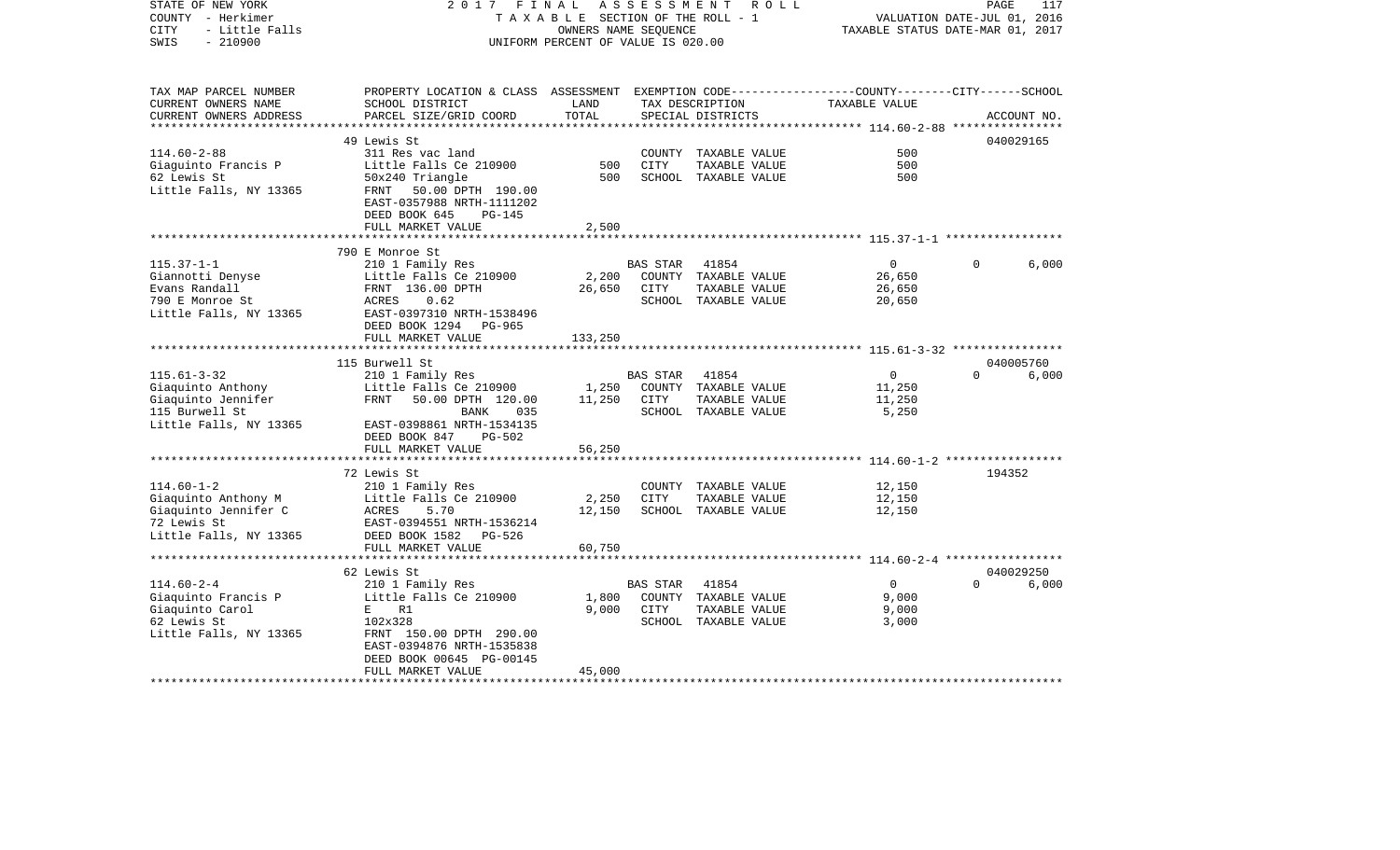STATE OF NEW YORK 2 0 1 7 F I N A L A S S E S S M E N T R O L L PAGE 118COUNTY - Herkimer **T A X A B L E** SECTION OF THE ROLL - 1 VALUATION DATE-JUL 01, 2016 CITY - Little Falls OWNERS NAME SEQUENCE TAXABLE STATUS DATE-MAR 01, 2017 SWIS - 210900 UNIFORM PERCENT OF VALUE IS 020.00TAX MAP PARCEL NUMBER PROPERTY LOCATION & CLASS ASSESSMENT EXEMPTION CODE------------------COUNTY--------CITY------SCHOOL CURRENT OWNERS NAME SCHOOL DISTRICT LAND TAX DESCRIPTION TAXABLE VALUECURRENT OWNERS ADDRESS PARCEL SIZE/GRID COORD TOTAL SPECIAL DISTRICTS ACCOUNT NO. \*\*\*\*\*\*\*\*\*\*\*\*\*\*\*\*\*\*\*\*\*\*\*\*\*\*\*\*\*\*\*\*\*\*\*\*\*\*\*\*\*\*\*\*\*\*\*\*\*\*\*\*\*\*\*\*\*\*\*\*\*\*\*\*\*\*\*\*\*\*\*\*\*\*\*\*\*\*\*\*\*\*\*\*\*\*\*\*\*\*\*\*\*\*\*\*\*\*\*\*\*\*\* 115.53-4-41 \*\*\*\*\*\*\*\*\*\*\*\*\*\*\*\* 58 Loomis St 040030030115.53-4-41 220 2 Family Res BAS STAR 41854 0 0 6,000 Gifford Scott Little Falls Ce 210900 1,000 COUNTY TAXABLE VALUE 7,850 58 Loomis St FRNT 50.00 DPTH 120.00 7,850 CITY TAXABLE VALUE 7,850 Little Falls, NY 13365 688 EAST-0398464 NRTH-1534970 68 SCHOOL TAXABLE VALUE 1,850 DEED BOOK 858 PG-594 FULL MARKET VALUE 39,250 \*\*\*\*\*\*\*\*\*\*\*\*\*\*\*\*\*\*\*\*\*\*\*\*\*\*\*\*\*\*\*\*\*\*\*\*\*\*\*\*\*\*\*\*\*\*\*\*\*\*\*\*\*\*\*\*\*\*\*\*\*\*\*\*\*\*\*\*\*\*\*\*\*\*\*\*\*\*\*\*\*\*\*\*\*\*\*\*\*\*\*\*\*\*\*\*\*\*\*\*\*\*\* 114.59-3-26 \*\*\*\*\*\*\*\*\*\*\*\*\*\*\*\* 20 Highland Ave 159951 114.59-3-26 210 1 Family Res BAS STAR 41854 0 0 6,000 Gigliotti Angelo Jr Little Falls Ce 210900 1,500 COUNTY TAXABLE VALUE 15,000 20 Highland Ave FRNT 80.80 DPTH 120.00 15,000 CITY TAXABLE VALUE 15,000 Little Falls, NY 13365 EAST-0392799 NRTH-1535637 SCHOOL TAXABLE VALUE 9,000 DEED BOOK 1364 PG-583FULL MARKET VALUE 75,000 \*\*\*\*\*\*\*\*\*\*\*\*\*\*\*\*\*\*\*\*\*\*\*\*\*\*\*\*\*\*\*\*\*\*\*\*\*\*\*\*\*\*\*\*\*\*\*\*\*\*\*\*\*\*\*\*\*\*\*\*\*\*\*\*\*\*\*\*\*\*\*\*\*\*\*\*\*\*\*\*\*\*\*\*\*\*\*\*\*\*\*\*\*\*\*\*\*\*\*\*\*\*\* 114.60-4-71 \*\*\*\*\*\*\*\*\*\*\*\*\*\*\*\* 57 W Monroe St 0400457808.050 114.60-4-71 210 1 Family Res ENH STAR 41834 0 0 0 Gilbo James Little Falls Ce 210900 600 COUNTY TAXABLE VALUE 8,050 Gilbo Barbara FRNT 25.00 DPTH 120.00 8,050 CITY TAXABLE VALUE 8,050 57 West Monroe St EAST-0394969 NRTH-1534848 SCHOOL TAXABLE VALUE 0Little Falls, NY 13365 DEED BOOK 00643 PG-00932 FULL MARKET VALUE 40,250 \*\*\*\*\*\*\*\*\*\*\*\*\*\*\*\*\*\*\*\*\*\*\*\*\*\*\*\*\*\*\*\*\*\*\*\*\*\*\*\*\*\*\*\*\*\*\*\*\*\*\*\*\*\*\*\*\*\*\*\*\*\*\*\*\*\*\*\*\*\*\*\*\*\*\*\*\*\*\*\*\*\*\*\*\*\*\*\*\*\*\*\*\*\*\*\*\*\*\*\*\*\*\* 114.60-4-21 \*\*\*\*\*\*\*\*\*\*\*\*\*\*\*\* 62 W Monroe St 040045870114.60-4-21 210 1 Family Res BAS STAR 41854 0 0 6,000 Gilbo Jeffrey J Little Falls Ce 210900 1,250 COUNTY TAXABLE VALUE 12,300 57 W Monroe St FRNT 43.00 DPTH 170.00 12,300 CITY TAXABLE VALUE 12,300 Little Falls, NY 13365 EAST-0394925 NRTH-1535061 SCHOOL TAXABLE VALUE 6,300 DEED BOOK 1151 PG-339FULL MARKET VALUE 61,500 \*\*\*\*\*\*\*\*\*\*\*\*\*\*\*\*\*\*\*\*\*\*\*\*\*\*\*\*\*\*\*\*\*\*\*\*\*\*\*\*\*\*\*\*\*\*\*\*\*\*\*\*\*\*\*\*\*\*\*\*\*\*\*\*\*\*\*\*\*\*\*\*\*\*\*\*\*\*\*\*\*\*\*\*\*\*\*\*\*\*\*\*\*\*\*\*\*\*\*\*\*\*\* 114.75-2-4 \*\*\*\*\*\*\*\*\*\*\*\*\*\*\*\*\* 425 W Main St 190465114.75-2-4 210 1 Family Res ENH STAR 41834 0 0 7,100 Gilbo John E Little Falls Ce 210900 600 COUNTY TAXABLE VALUE 7,100 Gilbo Kelley Marie FRNT 36.00 DPTH 110.00 7,100 CITY TAXABLE VALUE 7,100 EAST-0393116 NRTH-1530751 Little Falls, NY 13365 DEED BOOK 1558 PG-626 FULL MARKET VALUE 35,500 \*\*\*\*\*\*\*\*\*\*\*\*\*\*\*\*\*\*\*\*\*\*\*\*\*\*\*\*\*\*\*\*\*\*\*\*\*\*\*\*\*\*\*\*\*\*\*\*\*\*\*\*\*\*\*\*\*\*\*\*\*\*\*\*\*\*\*\*\*\*\*\*\*\*\*\*\*\*\*\*\*\*\*\*\*\*\*\*\*\*\*\*\*\*\*\*\*\*\*\*\*\*\* 115.61-1-30 \*\*\*\*\*\*\*\*\*\*\*\*\*\*\*\* 327 S William St 040061800115.61-1-30 210 1 Family Res ENH STAR 41834 0 0 7,450 Gillette Elizabeth Little Falls Ce 210900 450 COUNTY TAXABLE VALUE 7,450 327 S William St FRNT 30.00 DPTH 62.21 7,450 CITY TAXABLE VALUE 7,450 Little Falls, NY 13365 BAST-0397167 NRTH-1534016 SCHOOL TAXABLE VALUE 0 DEED BOOK 924 PG-235 FULL MARKET VALUE 37,250 \*\*\*\*\*\*\*\*\*\*\*\*\*\*\*\*\*\*\*\*\*\*\*\*\*\*\*\*\*\*\*\*\*\*\*\*\*\*\*\*\*\*\*\*\*\*\*\*\*\*\*\*\*\*\*\*\*\*\*\*\*\*\*\*\*\*\*\*\*\*\*\*\*\*\*\*\*\*\*\*\*\*\*\*\*\*\*\*\*\*\*\*\*\*\*\*\*\*\*\*\*\*\*\*\*\*\*\*\*\*\*\*\*\*\*\*\*\*\*\*\*\*\*\*\*\*\*\*\*\*\*\*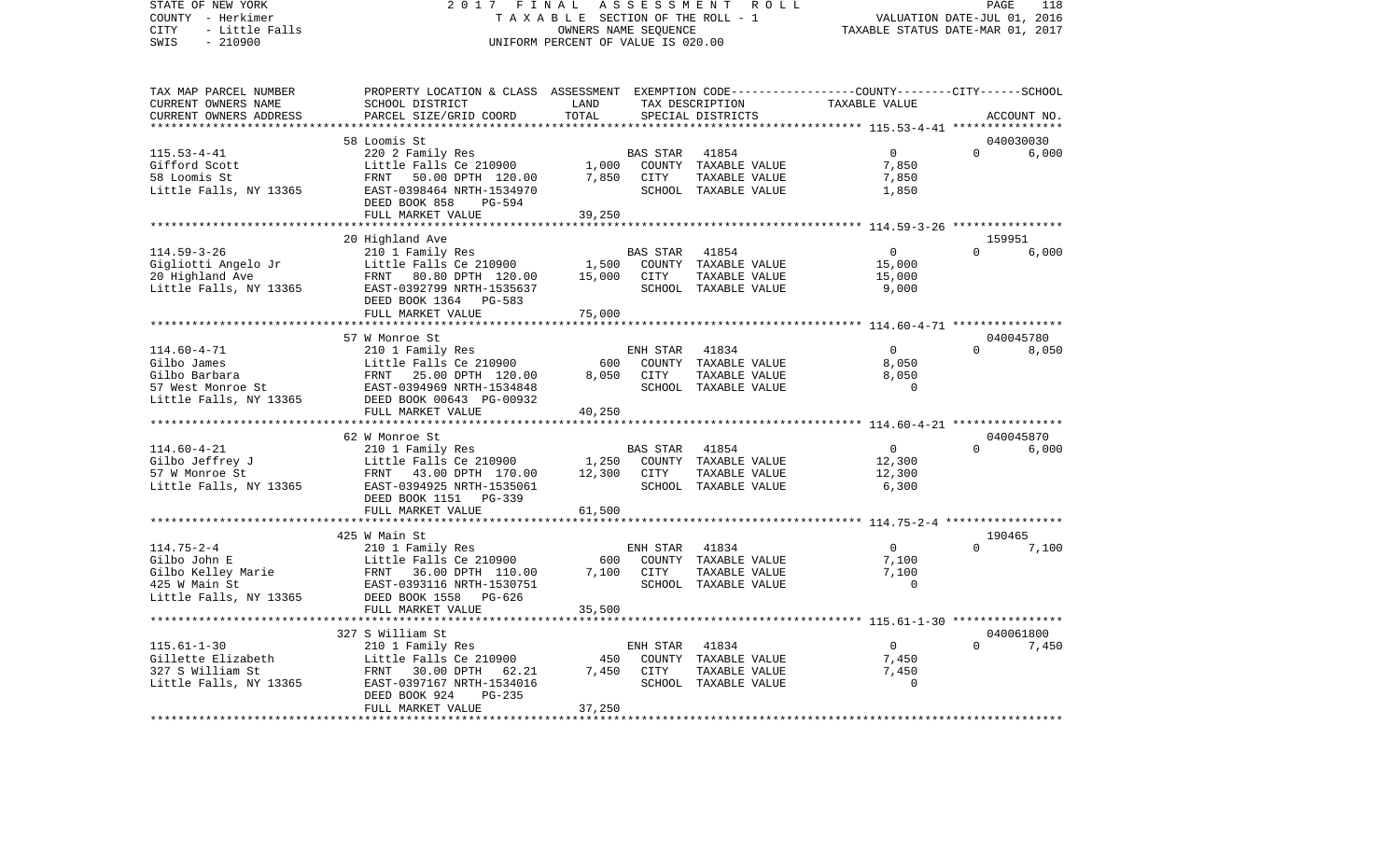| COUNTY<br>– Herkimer          | T A X A B L E SECTION OF THE ROLL - 1                                                           | VALUATION DATE-JUL 01, 2016        |                  |                                  |                                                             |          |             |
|-------------------------------|-------------------------------------------------------------------------------------------------|------------------------------------|------------------|----------------------------------|-------------------------------------------------------------|----------|-------------|
| <b>CITY</b><br>- Little Falls |                                                                                                 | OWNERS NAME SEQUENCE               |                  | TAXABLE STATUS DATE-MAR 01, 2017 |                                                             |          |             |
| SWIS<br>$-210900$             |                                                                                                 | UNIFORM PERCENT OF VALUE IS 020.00 |                  |                                  |                                                             |          |             |
|                               |                                                                                                 |                                    |                  |                                  |                                                             |          |             |
|                               |                                                                                                 |                                    |                  |                                  |                                                             |          |             |
|                               |                                                                                                 |                                    |                  |                                  |                                                             |          |             |
| TAX MAP PARCEL NUMBER         | PROPERTY LOCATION & CLASS ASSESSMENT EXEMPTION CODE---------------COUNTY-------CITY------SCHOOL |                                    |                  |                                  |                                                             |          |             |
| CURRENT OWNERS NAME           | SCHOOL DISTRICT                                                                                 | LAND                               |                  | TAX DESCRIPTION                  | TAXABLE VALUE                                               |          |             |
| CURRENT OWNERS ADDRESS        | PARCEL SIZE/GRID COORD                                                                          | TOTAL                              |                  | SPECIAL DISTRICTS                |                                                             |          | ACCOUNT NO. |
| ***********************       |                                                                                                 |                                    |                  |                                  |                                                             |          |             |
|                               |                                                                                                 |                                    |                  |                                  |                                                             |          |             |
|                               | 602 E Monroe St                                                                                 |                                    |                  |                                  |                                                             |          | 040043410   |
| $115.53 - 1 - 8$              | 210 1 Family Res                                                                                |                                    | BAS STAR         | 41854                            | $\overline{0}$                                              | $\Omega$ | 6,000       |
| Gillette John                 | Little Falls Ce 210900                                                                          | 1,000                              |                  | COUNTY TAXABLE VALUE             | 10,750                                                      |          |             |
| 602 E Monroe St               | FRNT 45.00 DPTH 190.00                                                                          | 10,750                             | CITY             | TAXABLE VALUE                    | 10,750                                                      |          |             |
| Little Falls, NY 13365        | EAST-0397086 NRTH-1535549                                                                       |                                    |                  | SCHOOL TAXABLE VALUE             | 4,750                                                       |          |             |
|                               | DEED BOOK 1500 PG-244                                                                           |                                    |                  |                                  |                                                             |          |             |
|                               | FULL MARKET VALUE                                                                               | 53,750                             |                  |                                  |                                                             |          |             |
|                               | *******************                                                                             |                                    |                  |                                  |                                                             |          |             |
|                               |                                                                                                 |                                    |                  |                                  |                                                             |          |             |
|                               | 95 W Gansevoort St                                                                              |                                    |                  |                                  |                                                             |          | 198164      |
| $114.68 - 4 - 45$             | 210 1 Family Res                                                                                |                                    |                  | COUNTY TAXABLE VALUE             | 10,650                                                      |          |             |
| Girmonde Brook                | Little Falls Ce 210900                                                                          | 800                                | CITY             | TAXABLE VALUE                    | 10,650                                                      |          |             |
| 88 W Gansevoort St            | FRNT 34.00 DPTH 133.00                                                                          | 10,650                             |                  | SCHOOL TAXABLE VALUE             | 10,650                                                      |          |             |
| Little Falls, NY 13365        | EAST-0395023 NRTH-1533954                                                                       |                                    |                  |                                  |                                                             |          |             |
|                               | DEED BOOK 1606 PG-795                                                                           |                                    |                  |                                  |                                                             |          |             |
|                               | FULL MARKET VALUE                                                                               | 53,250                             |                  |                                  |                                                             |          |             |
|                               | **********************                                                                          | ***********                        |                  |                                  | ****************************** 114.68-4-21 **************** |          |             |
|                               |                                                                                                 |                                    |                  |                                  |                                                             |          |             |
|                               | 88 W Gansevoort St                                                                              |                                    |                  |                                  |                                                             |          | 040020910   |
| $114.68 - 4 - 21$             | 210 1 Family Res                                                                                |                                    | ENH STAR         | 41834                            | $\mathbf{0}$                                                | $\Omega$ | 10,800      |
| Girmonde Karen S              | Little Falls Ce 210900                                                                          | 700                                |                  | COUNTY TAXABLE VALUE             | 10,800                                                      |          |             |
| 88 Gansevoort St              | FRNT 48.00 DPTH<br>84.50                                                                        | 10,800                             | CITY             | TAXABLE VALUE                    | 10,800                                                      |          |             |
| Little Falls, NY 13365        | EAST-0394920 NRTH-1534077                                                                       |                                    |                  | SCHOOL TAXABLE VALUE             | $\mathbf 0$                                                 |          |             |
|                               | DEED BOOK 863<br>$PG-12$                                                                        |                                    |                  |                                  |                                                             |          |             |
|                               | FULL MARKET VALUE                                                                               | 54,000                             |                  |                                  |                                                             |          |             |
|                               | **********************                                                                          | ***********                        |                  |                                  | ********************** 114.60-4-61 *****************        |          |             |
|                               | 21 W Monroe St                                                                                  |                                    |                  |                                  |                                                             |          | 158336      |
|                               |                                                                                                 |                                    |                  |                                  |                                                             | $\Omega$ |             |
| $114.60 - 4 - 61$             | 210 1 Family Res                                                                                |                                    | <b>BAS STAR</b>  | 41854                            | $\overline{0}$                                              |          | 6,000       |
| Giudilli Ian G                | Little Falls Ce 210900                                                                          | 1,200                              |                  | COUNTY TAXABLE VALUE             | 12,200                                                      |          |             |
| 21 W Monroe St                | FRNT 50.00 DPTH 87.50                                                                           | 12,200                             | CITY             | TAXABLE VALUE                    | 12,200                                                      |          |             |
| Little Falls, NY 13365        | EAST-0395397 NRTH-1534950                                                                       |                                    |                  | SCHOOL TAXABLE VALUE             | 6,200                                                       |          |             |
|                               | DEED BOOK 1355 PG-121                                                                           |                                    |                  |                                  |                                                             |          |             |
|                               | FULL MARKET VALUE                                                                               | 61,000                             |                  |                                  |                                                             |          |             |
|                               | ***********************                                                                         |                                    |                  |                                  |                                                             |          |             |
|                               | 60 Douglas St                                                                                   |                                    |                  |                                  |                                                             |          | 165048      |
| $114.60 - 2 - 1.2$            | 210 1 Family Res                                                                                |                                    | VETCOM CTS 41130 |                                  | 2,500                                                       | 2,500    | 2,500       |
|                               |                                                                                                 |                                    |                  | 41854                            | $\overline{0}$                                              | $\Omega$ |             |
| Gloo Family Irrev Trust       | Little Falls Ce 210900                                                                          |                                    | 700 BAS STAR     |                                  |                                                             |          | 6,000       |
| 60 Douglas St                 | ACRES<br>1.01                                                                                   | 10,000                             |                  | COUNTY TAXABLE VALUE             | 7,500                                                       |          |             |
| Little Falls, NY 13365        | EAST-0396250 NRTH-1536312                                                                       |                                    | CITY             | TAXABLE VALUE                    | 7,500                                                       |          |             |
|                               | DEED BOOK 1398 PG-366                                                                           |                                    |                  | SCHOOL TAXABLE VALUE             | 1,500                                                       |          |             |
|                               | FULL MARKET VALUE                                                                               | 50,000                             |                  |                                  |                                                             |          |             |
|                               | ***********************                                                                         | ***************                    |                  |                                  |                                                             |          |             |
|                               | 99 W Gansevoort St                                                                              |                                    |                  |                                  |                                                             |          | 040021060   |
| $114.68 - 4 - 43$             | 210 1 Family Res                                                                                |                                    |                  | COUNTY TAXABLE VALUE             | 11,250                                                      |          |             |
| Goble Calvin F                | Little Falls Ce 210900                                                                          | 750                                | CITY             | TAXABLE VALUE                    | 11,250                                                      |          |             |
|                               |                                                                                                 | 11,250                             |                  |                                  |                                                             |          |             |
| Stolzer Alexandra M           | FRNT 35.00 DPTH 120.00                                                                          |                                    |                  | SCHOOL TAXABLE VALUE             | 11,250                                                      |          |             |
| 99 W Gansevoort St            | EAST-0394954 NRTH-1533924                                                                       |                                    |                  |                                  |                                                             |          |             |
| Little Falls, NY 13365        | DEED BOOK 2017<br>PG-652                                                                        |                                    |                  |                                  |                                                             |          |             |
|                               | FULL MARKET VALUE                                                                               | 56,250                             |                  |                                  |                                                             |          |             |
|                               | ******************                                                                              | *******                            |                  |                                  |                                                             |          |             |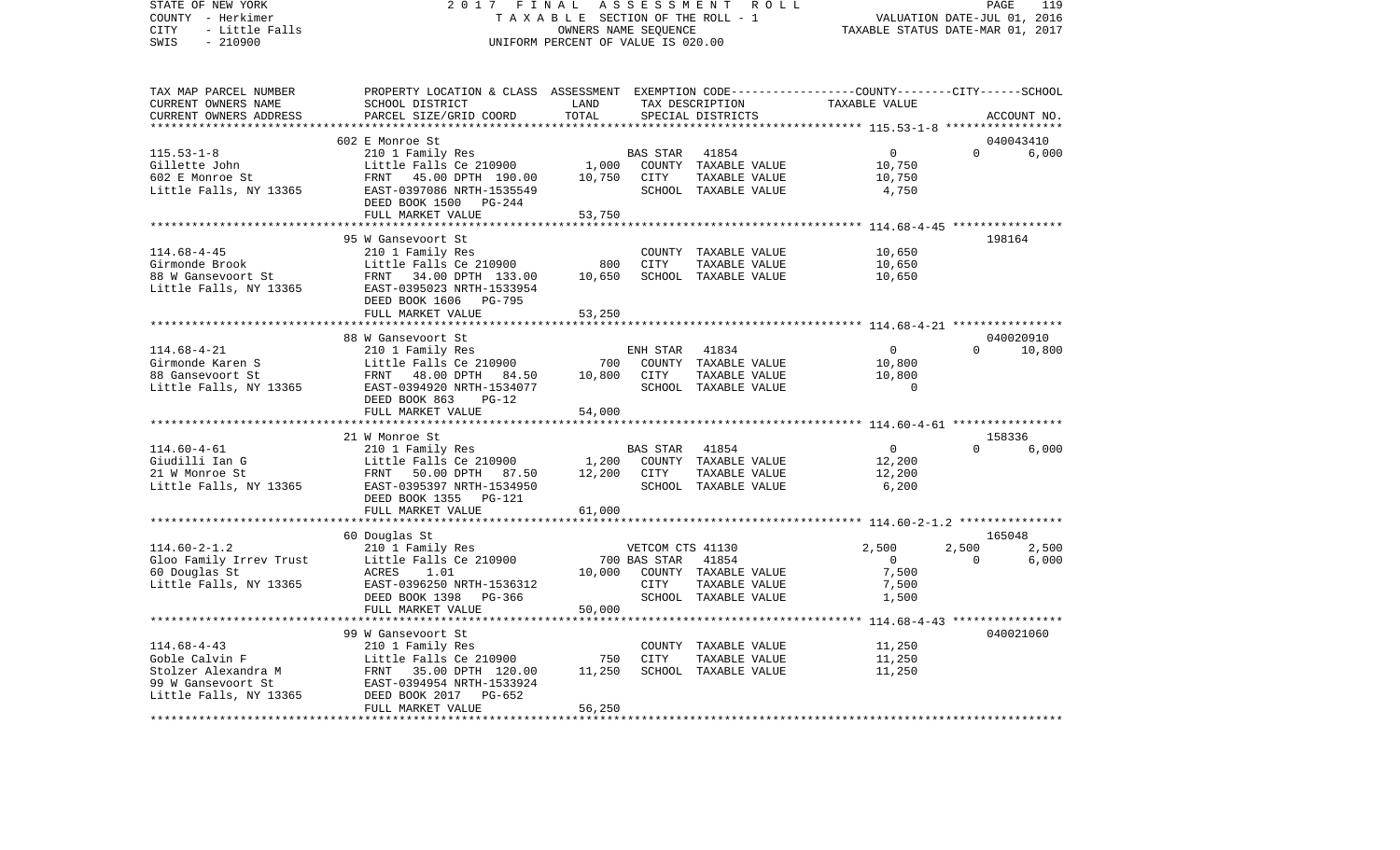VALUATION DATE-JUL 01, 2016 COUNTY - Herkimer T A X A B L E SECTION OF THE ROLL - 1 CITY - Little Falls OWNERS NAME SEQUENCE TAXABLE STATUS DATE-MAR 01, 2017 SWIS - 210900 UNIFORM PERCENT OF VALUE IS 020.00TAX MAP PARCEL NUMBER PROPERTY LOCATION & CLASS ASSESSMENT EXEMPTION CODE------------------COUNTY--------CITY------SCHOOL CURRENT OWNERS NAME SCHOOL DISTRICT LAND TAX DESCRIPTION TAXABLE VALUECURRENT OWNERS ADDRESS PARCEL SIZE/GRID COORD TOTAL SPECIAL DISTRICTS ACCOUNT NO. \*\*\*\*\*\*\*\*\*\*\*\*\*\*\*\*\*\*\*\*\*\*\*\*\*\*\*\*\*\*\*\*\*\*\*\*\*\*\*\*\*\*\*\*\*\*\*\*\*\*\*\*\*\*\*\*\*\*\*\*\*\*\*\*\*\*\*\*\*\*\*\*\*\*\*\*\*\*\*\*\*\*\*\*\*\*\*\*\*\*\*\*\*\*\*\*\*\*\*\*\*\*\* 114.60-1-16 \*\*\*\*\*\*\*\*\*\*\*\*\*\*\*\* 33 Milligan St 040041580 114.60-1-16 210 1 Family Res BAS STAR 41854 0 0 6,000 Goldman Andrew Margaret J Little Falls Ce 210900 500 COUNTY TAXABLE VALUE 8,000 33 Milligan St FRNT 50.00 DPTH 120.00 8,000 CITY TAXABLE VALUE 8,000 Little Falls, NY 13365 EAST-0394305 NRTH-1535841 SCHOOL TAXABLE VALUE 2,000 DEED BOOK 683 PG-663FULL MARKET VALUE 40,000 \*\*\*\*\*\*\*\*\*\*\*\*\*\*\*\*\*\*\*\*\*\*\*\*\*\*\*\*\*\*\*\*\*\*\*\*\*\*\*\*\*\*\*\*\*\*\*\*\*\*\*\*\*\*\*\*\*\*\*\*\*\*\*\*\*\*\*\*\*\*\*\*\*\*\*\*\*\*\*\*\*\*\*\*\*\*\*\*\*\*\*\*\*\*\*\*\*\*\*\*\*\*\* 114.60-1-15 \*\*\*\*\*\*\*\*\*\*\*\*\*\*\*\* 47 Milligan St 114.60-1-15 311 Res vac land COUNTY TAXABLE VALUE 200200 Goldman Andrew J Little Falls Ce 210900 200 CITY TAXABLE VALUE 200 $200$ Goldman Margaret **FRNT** 50.00 DPTH 120.00 200 SCHOOL TAXABLE VALUE 47-49 Milligan St EAST-0394346 NRTH-1535817 Little Falls, NY 13365 FULL MARKET VALUE 1,000 \*\*\*\*\*\*\*\*\*\*\*\*\*\*\*\*\*\*\*\*\*\*\*\*\*\*\*\*\*\*\*\*\*\*\*\*\*\*\*\*\*\*\*\*\*\*\*\*\*\*\*\*\*\*\*\*\*\*\*\*\*\*\*\*\*\*\*\*\*\*\*\*\*\*\*\*\*\*\*\*\*\*\*\*\*\*\*\*\*\*\*\*\*\*\*\*\*\*\*\*\*\*\* 114.60-2-28 \*\*\*\*\*\*\*\*\*\*\*\*\*\*\*\* 38 Diamond St 040013710114.60-2-28 210 1 Family Res COUNTY TAXABLE VALUE 9,200 Goldman Margaret B Goldman Margaret B Little Falls Ce 210900 650 CITY TAXABLE VALUE 38 Milligan St FRNT 50.00 DPTH 90.00 9,200 SCHOOL TAXABLE VALUE 9,200 Little Falls, NY 13365 EAST-0394975 NRTH-1535417 DEED BOOK 1424 PG-248FULL MARKET VALUE 46,000 \*\*\*\*\*\*\*\*\*\*\*\*\*\*\*\*\*\*\*\*\*\*\*\*\*\*\*\*\*\*\*\*\*\*\*\*\*\*\*\*\*\*\*\*\*\*\*\*\*\*\*\*\*\*\*\*\*\*\*\*\*\*\*\*\*\*\*\*\*\*\*\*\*\*\*\*\*\*\*\*\*\*\*\*\*\*\*\*\*\*\*\*\*\*\*\*\*\*\*\*\*\*\* 114.68-6-20 \*\*\*\*\*\*\*\*\*\*\*\*\*\*\*\* 553 Garden St 040021900114.68-6-20 210 1 Family Res COUNTY TAXABLE VALUE 20,000 Gonzalez Juan F Little Falls Ce 210900 2,850 CITY TAXABLE VALUE 20,000 Gonzalez Bethany A 6000 DPTH 120000 20000 SCHOOL TAXABLE VALUE 20,000 553 Garden St EAST-0396690 NRTH-1534512 Little Falls, NY 13365 DEED BOOK 2017 PG-740 FULL MARKET VALUE 100,000 \*\*\*\*\*\*\*\*\*\*\*\*\*\*\*\*\*\*\*\*\*\*\*\*\*\*\*\*\*\*\*\*\*\*\*\*\*\*\*\*\*\*\*\*\*\*\*\*\*\*\*\*\*\*\*\*\*\*\*\*\*\*\*\*\*\*\*\*\*\*\*\*\*\*\*\*\*\*\*\*\*\*\*\*\*\*\*\*\*\*\*\*\*\*\*\*\*\*\*\*\*\*\* 114.68-1-1 \*\*\*\*\*\*\*\*\*\*\*\*\*\*\*\*\* 7 Skinner St 198808114.68-1-1 312 Vac w/imprv COUNTY TAXABLE VALUE 1,400 Gookins Ryan and The Falls Ce 210900 300 CITY TAXABLE VALUE 1,400 2744 State Route 51 FRNT 120.00 DPTH 28.00 1,400 SCHOOL TAXABLE VALUE 1,400 Ilion, NY 13357 EAST-0393898 NRTH-1533998 DEED BOOK 1610 PG-991 FULL MARKET VALUE 7,000 \*\*\*\*\*\*\*\*\*\*\*\*\*\*\*\*\*\*\*\*\*\*\*\*\*\*\*\*\*\*\*\*\*\*\*\*\*\*\*\*\*\*\*\*\*\*\*\*\*\*\*\*\*\*\*\*\*\*\*\*\*\*\*\*\*\*\*\*\*\*\*\*\*\*\*\*\*\*\*\*\*\*\*\*\*\*\*\*\*\*\*\*\*\*\*\*\*\*\*\*\*\*\* 114.68-1-2 \*\*\*\*\*\*\*\*\*\*\*\*\*\*\*\*\* 90 Furnace St 198808114.68-1-2 220 2 Family Res COUNTY TAXABLE VALUE 10,950 Gookins Ryan Little Falls Ce 210900 600 CITY TAXABLE VALUE 10,950 2744 State Route 51 FRNT 35.00 DPTH 193.00 10,950 SCHOOL TAXABLE VALUE 10,950 Ilion, NY 13357 EAST-0393903 NRTH-1533969 DEED BOOK 1610 PG-991FULL MARKET VALUE 54,750 \*\*\*\*\*\*\*\*\*\*\*\*\*\*\*\*\*\*\*\*\*\*\*\*\*\*\*\*\*\*\*\*\*\*\*\*\*\*\*\*\*\*\*\*\*\*\*\*\*\*\*\*\*\*\*\*\*\*\*\*\*\*\*\*\*\*\*\*\*\*\*\*\*\*\*\*\*\*\*\*\*\*\*\*\*\*\*\*\*\*\*\*\*\*\*\*\*\*\*\*\*\*\*\*\*\*\*\*\*\*\*\*\*\*\*\*\*\*\*\*\*\*\*\*\*\*\*\*\*\*\*\*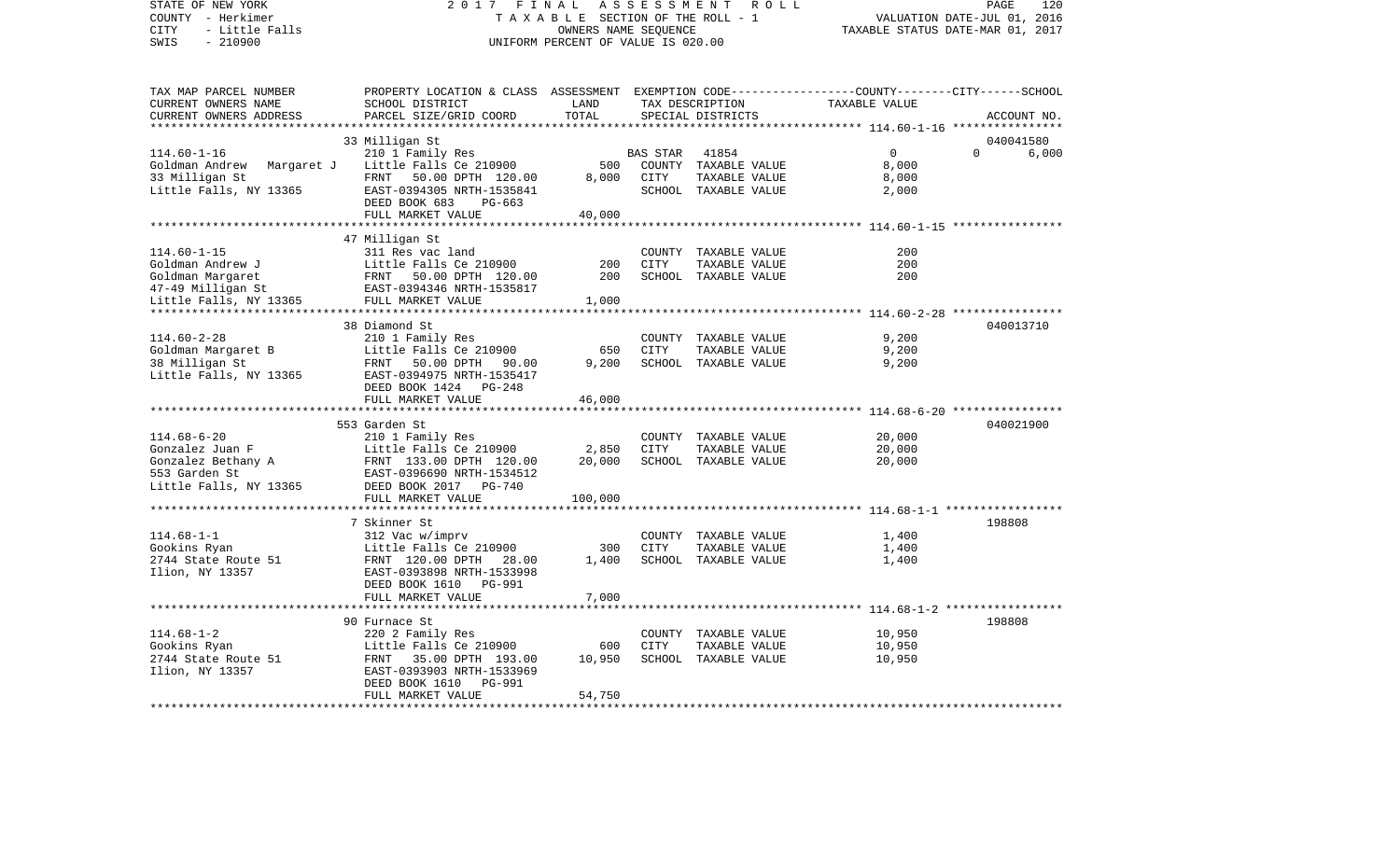| STATE OF NEW YORK<br>COUNTY - Herkimer | 2017 FINAL<br>TAXABLE SECTION OF THE ROLL - 1                                                   | A S S E S S M E N T R O L L<br>121<br>PAGE<br>VALUATION DATE-JUL 01, 2016 |                 |                                       |                  |                   |
|----------------------------------------|-------------------------------------------------------------------------------------------------|---------------------------------------------------------------------------|-----------------|---------------------------------------|------------------|-------------------|
| CITY<br>- Little Falls                 |                                                                                                 | TAXABLE STATUS DATE-MAR 01, 2017                                          |                 |                                       |                  |                   |
| $-210900$<br>SWIS                      |                                                                                                 | UNIFORM PERCENT OF VALUE IS 020.00                                        |                 |                                       |                  |                   |
| TAX MAP PARCEL NUMBER                  | PROPERTY LOCATION & CLASS ASSESSMENT EXEMPTION CODE---------------COUNTY-------CITY------SCHOOL |                                                                           |                 |                                       |                  |                   |
| CURRENT OWNERS NAME                    | SCHOOL DISTRICT                                                                                 | LAND                                                                      |                 | TAX DESCRIPTION                       | TAXABLE VALUE    |                   |
| CURRENT OWNERS ADDRESS                 | PARCEL SIZE/GRID COORD                                                                          | TOTAL                                                                     |                 | SPECIAL DISTRICTS                     |                  | ACCOUNT NO.       |
|                                        | 72 Burwell St                                                                                   |                                                                           |                 |                                       |                  | 200009            |
| $115.53 - 4 - 79$                      | 220 2 Family Res                                                                                |                                                                           |                 | COUNTY TAXABLE VALUE                  | 13,700           |                   |
| Gorinshek Andrew                       | Little Falls Ce 210900                                                                          | 1,000                                                                     | CITY            | TAXABLE VALUE                         | 13,700           |                   |
| 72 Burwell St                          | FRNT<br>50.00 DPTH 120.00                                                                       | 13,700                                                                    |                 | SCHOOL TAXABLE VALUE                  | 13,700           |                   |
| Little Falls, NY 13365                 | EAST-0398461 NRTH-1534612                                                                       |                                                                           |                 |                                       |                  |                   |
|                                        | DEED BOOK 2017 PG-502                                                                           |                                                                           |                 |                                       |                  |                   |
|                                        | FULL MARKET VALUE                                                                               | 68,500                                                                    |                 |                                       |                  |                   |
|                                        |                                                                                                 |                                                                           |                 |                                       |                  |                   |
|                                        | 82 W Monroe St                                                                                  |                                                                           |                 |                                       |                  | 201109            |
| $114.60 - 4 - 17$                      | 220 2 Family Res                                                                                |                                                                           |                 | COUNTY TAXABLE VALUE                  | 9,550            |                   |
| Gorinshek Matthew                      | Little Falls Ce 210900                                                                          | 700                                                                       | CITY            | TAXABLE VALUE                         | 9,550            |                   |
| 82 W Monroe St                         | FRNT 40.00 DPTH 109.00                                                                          | 9,550                                                                     |                 | SCHOOL TAXABLE VALUE                  | 9,550            |                   |
| Little Falls, NY 13365                 | EAST-0394716 NRTH-1535010                                                                       |                                                                           |                 |                                       |                  |                   |
|                                        | DEED BOOK 1625<br>PG-877<br>FULL MARKET VALUE                                                   | 47,750                                                                    |                 |                                       |                  |                   |
|                                        |                                                                                                 |                                                                           |                 |                                       |                  |                   |
|                                        | 9 Moreland St                                                                                   |                                                                           |                 |                                       |                  | 194461            |
| $115.53 - 3 - 5$                       | 210 1 Family Res                                                                                |                                                                           |                 | COUNTY TAXABLE VALUE                  | 14,050           |                   |
| Gould William J                        | Little Falls Ce 210900                                                                          | 900                                                                       | CITY            | TAXABLE VALUE                         | 14,050           |                   |
| 11 W Monroe St                         | FRNT 43.70 DPTH 200.00                                                                          | 14,050                                                                    |                 | SCHOOL TAXABLE VALUE                  | 14,050           |                   |
| Little Falls, NY 13365                 | EAST-0398262 NRTH-1535353                                                                       |                                                                           |                 |                                       |                  |                   |
|                                        | DEED BOOK 1583 PG-330                                                                           |                                                                           |                 |                                       |                  |                   |
|                                        | FULL MARKET VALUE                                                                               | 70,250                                                                    |                 |                                       |                  |                   |
|                                        |                                                                                                 |                                                                           |                 |                                       |                  |                   |
|                                        | 26 Sherman St                                                                                   |                                                                           |                 |                                       |                  | 154889            |
| $114.60 - 1 - 58$                      | 220 2 Family Res<br>Little Falls Ce 210900                                                      |                                                                           | <b>CITY</b>     | COUNTY TAXABLE VALUE                  | 12,900<br>12,900 |                   |
| Grabinski Amy E<br>26 Sherman St       | 50.00 DPTH 114.00<br>FRNT                                                                       | 750<br>12,900                                                             |                 | TAXABLE VALUE<br>SCHOOL TAXABLE VALUE | 12,900           |                   |
| Little Falls, NY 13365                 | EAST-0393871 NRTH-1535812                                                                       |                                                                           |                 |                                       |                  |                   |
|                                        | DEED BOOK 2017 PG-1483                                                                          |                                                                           |                 |                                       |                  |                   |
| PRIOR OWNER ON 3/01/2017               | FULL MARKET VALUE                                                                               | 64,500                                                                    |                 |                                       |                  |                   |
| Grabinski Amy E                        |                                                                                                 |                                                                           |                 |                                       |                  |                   |
|                                        |                                                                                                 |                                                                           |                 |                                       |                  |                   |
|                                        | 51 Alexander St                                                                                 |                                                                           |                 |                                       |                  | 040000900         |
| $115.53 - 4 - 71$                      | 210 1 Family Res                                                                                |                                                                           | <b>BAS STAR</b> | 41854                                 | $\overline{0}$   | $\Omega$<br>6,000 |
| Grabinski Gary R                       | Little Falls Ce 210900                                                                          | 800                                                                       |                 | COUNTY TAXABLE VALUE                  | 16,000           |                   |
| Susan Billings J                       | FRNT 37.80 DPTH 150.00                                                                          | 16,000                                                                    | CITY            | TAXABLE VALUE                         | 16,000           |                   |
| 51 Alexander St                        | EAST-0398339 NRTH-1534789                                                                       |                                                                           |                 | SCHOOL TAXABLE VALUE                  | 10,000           |                   |
| Little Falls, NY 13365                 | DEED BOOK 908<br><b>PG-251</b>                                                                  |                                                                           |                 |                                       |                  |                   |
|                                        | FULL MARKET VALUE                                                                               | 80,000                                                                    |                 |                                       |                  |                   |
|                                        | 22-24 Hancock St                                                                                |                                                                           |                 |                                       |                  | 040023550         |
| $115.61 - 1 - 67$                      | 220 2 Family Res                                                                                |                                                                           |                 | COUNTY TAXABLE VALUE                  | 11,050           |                   |
| Grabinski Jacqueline                   | Little Falls Ce 210900                                                                          | 800                                                                       | CITY            | TAXABLE VALUE                         | 11,050           |                   |
| 22-24 Hancock St                       | 40.00 DPTH 120.00<br>FRNT                                                                       | 11,050                                                                    |                 | SCHOOL TAXABLE VALUE                  | 11,050           |                   |
| Little Falls, NY 13365                 | BANK<br>035                                                                                     |                                                                           |                 |                                       |                  |                   |
|                                        | EAST-0397448 NRTH-1533780                                                                       |                                                                           |                 |                                       |                  |                   |
|                                        | DEED BOOK 763<br>PG-588                                                                         |                                                                           |                 |                                       |                  |                   |
|                                        | FULL MARKET VALUE                                                                               | 55,250                                                                    |                 |                                       |                  |                   |
| **********                             |                                                                                                 |                                                                           |                 |                                       |                  |                   |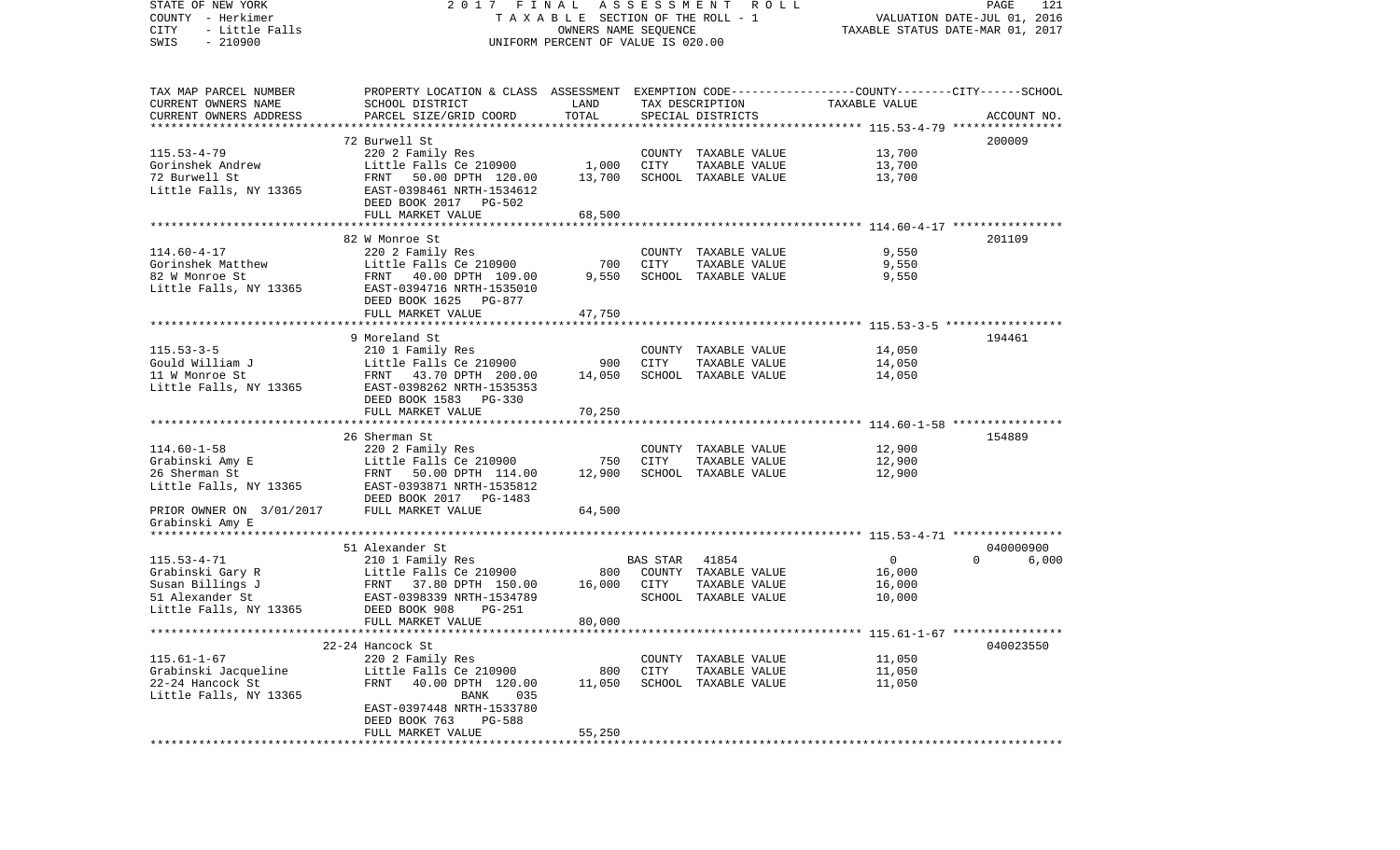| STATE OF NEW YORK<br>COUNTY - Herkimer<br>- Little Falls<br><b>CITY</b><br>$-210900$<br>SWIS | 2017 FINAL                                                                                      | TAXABLE SECTION OF THE ROLL - 1<br>OWNERS NAME SEOUENCE<br>UNIFORM PERCENT OF VALUE IS 020.00 | A S S E S S M E N T<br>R O L L         | VALUATION DATE-JUL 01, 2016<br>TAXABLE STATUS DATE-MAR 01, 2017 | PAGE                    | 122                     |                |
|----------------------------------------------------------------------------------------------|-------------------------------------------------------------------------------------------------|-----------------------------------------------------------------------------------------------|----------------------------------------|-----------------------------------------------------------------|-------------------------|-------------------------|----------------|
| TAX MAP PARCEL NUMBER                                                                        | PROPERTY LOCATION & CLASS ASSESSMENT EXEMPTION CODE---------------COUNTY-------CITY------SCHOOL |                                                                                               |                                        |                                                                 |                         |                         |                |
| CURRENT OWNERS NAME<br>CURRENT OWNERS ADDRESS                                                | SCHOOL DISTRICT<br>PARCEL SIZE/GRID COORD                                                       | LAND<br>TOTAL                                                                                 |                                        | TAX DESCRIPTION<br>SPECIAL DISTRICTS                            | TAXABLE VALUE           |                         | ACCOUNT NO.    |
|                                                                                              |                                                                                                 |                                                                                               |                                        |                                                                 |                         |                         | 040028380      |
| $114.68 - 6 - 4$                                                                             | 515 E Lansing St<br>311 Res vac land                                                            |                                                                                               |                                        | COUNTY TAXABLE VALUE                                            | 1,400                   |                         |                |
| Grabinski William J                                                                          | Little Falls Ce 210900                                                                          | 1,400                                                                                         | CITY                                   | TAXABLE VALUE                                                   | 1,400                   |                         |                |
| 509 E Lansing St                                                                             | FRNT 63.85 DPTH 120.00                                                                          | 1,400                                                                                         |                                        | SCHOOL TAXABLE VALUE                                            | 1,400                   |                         |                |
| Little Falls, NY 13365                                                                       | EAST-0396083 NRTH-1534527<br>DEED BOOK 2017    PG-1540                                          |                                                                                               |                                        |                                                                 |                         |                         |                |
| PRIOR OWNER ON 3/01/2017<br>Grabinski William J                                              | FULL MARKET VALUE                                                                               | 7,000                                                                                         |                                        |                                                                 |                         |                         |                |
|                                                                                              |                                                                                                 |                                                                                               |                                        |                                                                 |                         |                         |                |
|                                                                                              | 509 Lansing St                                                                                  |                                                                                               |                                        |                                                                 |                         |                         | 040028350      |
| $114.68 - 6 - 5$                                                                             | 210 1 Family Res                                                                                |                                                                                               |                                        | COUNTY TAXABLE VALUE                                            | 14,600                  |                         |                |
| Grabinski William J                                                                          | Little Falls Ce 210900                                                                          | 1,650                                                                                         | <b>CITY</b>                            | TAXABLE VALUE                                                   | 14,600                  |                         |                |
| 509 E Lansing St                                                                             | FRNT 60.00 DPTH 116.00                                                                          | 14,600                                                                                        |                                        | SCHOOL TAXABLE VALUE                                            | 14,600                  |                         |                |
| Little Falls, NY 13365                                                                       | EAST-0396031 NRTH-1534497                                                                       |                                                                                               |                                        |                                                                 |                         |                         |                |
|                                                                                              | DEED BOOK 2017 PG-1540                                                                          |                                                                                               |                                        |                                                                 |                         |                         |                |
| PRIOR OWNER ON 3/01/2017<br>Grabinski William J                                              | FULL MARKET VALUE                                                                               | 73,000                                                                                        |                                        |                                                                 |                         |                         |                |
|                                                                                              |                                                                                                 |                                                                                               |                                        |                                                                 |                         |                         |                |
|                                                                                              | 12 Manheim St                                                                                   |                                                                                               |                                        |                                                                 |                         |                         | 040039870      |
| $115.53 - 2 - 26$                                                                            | 210 1 Family Res                                                                                |                                                                                               |                                        | COUNTY TAXABLE VALUE                                            | 8,200                   |                         |                |
| Gracie Robert                                                                                | Little Falls Ce 210900                                                                          | 650                                                                                           | CITY                                   | TAXABLE VALUE                                                   | 8,200                   |                         |                |
| 619 N Madison St                                                                             | FRNT 50.00 DPTH 78.40                                                                           | 8,200                                                                                         |                                        | SCHOOL TAXABLE VALUE                                            | 8,200                   |                         |                |
| Rome, NY 13440                                                                               | EAST-0398723 NRTH-1535288                                                                       |                                                                                               |                                        |                                                                 |                         |                         |                |
|                                                                                              | DEED BOOK 1452 PG-546<br>FULL MARKET VALUE                                                      |                                                                                               |                                        |                                                                 |                         |                         |                |
|                                                                                              |                                                                                                 | 41,000                                                                                        |                                        |                                                                 |                         |                         |                |
|                                                                                              | 119 Church St                                                                                   |                                                                                               |                                        |                                                                 |                         |                         | 040009750      |
| $114.68 - 2 - 62$                                                                            | 210 1 Family Res                                                                                |                                                                                               | BAS STAR 41854                         |                                                                 | $\overline{0}$          | $\Omega$                | 6,000          |
| Grainer Bruce F                                                                              | Little Falls Ce 210900                                                                          | 1,200                                                                                         |                                        | COUNTY TAXABLE VALUE                                            | 8,300                   |                         |                |
| Grainer Darlene                                                                              | FRNT 60.00 DPTH 315.00                                                                          | 8,300                                                                                         | CITY                                   | TAXABLE VALUE                                                   | 8,300                   |                         |                |
| 119 Church St                                                                                | 035<br>BANK                                                                                     |                                                                                               |                                        | SCHOOL TAXABLE VALUE                                            | 2,300                   |                         |                |
| Little Falls, NY 13365                                                                       | EAST-0394311 NRTH-1534395                                                                       |                                                                                               |                                        |                                                                 |                         |                         |                |
|                                                                                              | DEED BOOK 896 PG-671                                                                            |                                                                                               |                                        |                                                                 |                         |                         |                |
|                                                                                              | FULL MARKET VALUE                                                                               | 41,500                                                                                        |                                        |                                                                 |                         |                         |                |
|                                                                                              |                                                                                                 |                                                                                               |                                        |                                                                 |                         |                         |                |
|                                                                                              | 220 Church St                                                                                   |                                                                                               |                                        |                                                                 |                         |                         | 040010440      |
| $114.59 - 2 - 71$<br>Grainer Marylou                                                         | 210 1 Family Res<br>Little Falls Ce 210900                                                      |                                                                                               | VETCOM CTS 41130<br>600 ENH STAR 41834 |                                                                 | 2,375<br>$\overline{0}$ | 2,375<br>$\overline{0}$ | 2,375<br>7,125 |
| Grainer John R Sr                                                                            | FRNT<br>33.30 DPTH 100.95                                                                       | 9,500                                                                                         |                                        | COUNTY TAXABLE VALUE                                            | 7,125                   |                         |                |
| 220 Church St                                                                                | EAST-0393502 NRTH-1535393                                                                       |                                                                                               | CITY                                   | TAXABLE VALUE                                                   | 7,125                   |                         |                |
| Little Falls, NY 13365                                                                       | DEED BOOK 00648 PG-00567                                                                        |                                                                                               |                                        | SCHOOL TAXABLE VALUE                                            | $\Omega$                |                         |                |
|                                                                                              | FULL MARKET VALUE                                                                               | 47,500                                                                                        |                                        |                                                                 |                         |                         |                |
|                                                                                              |                                                                                                 |                                                                                               |                                        |                                                                 |                         |                         |                |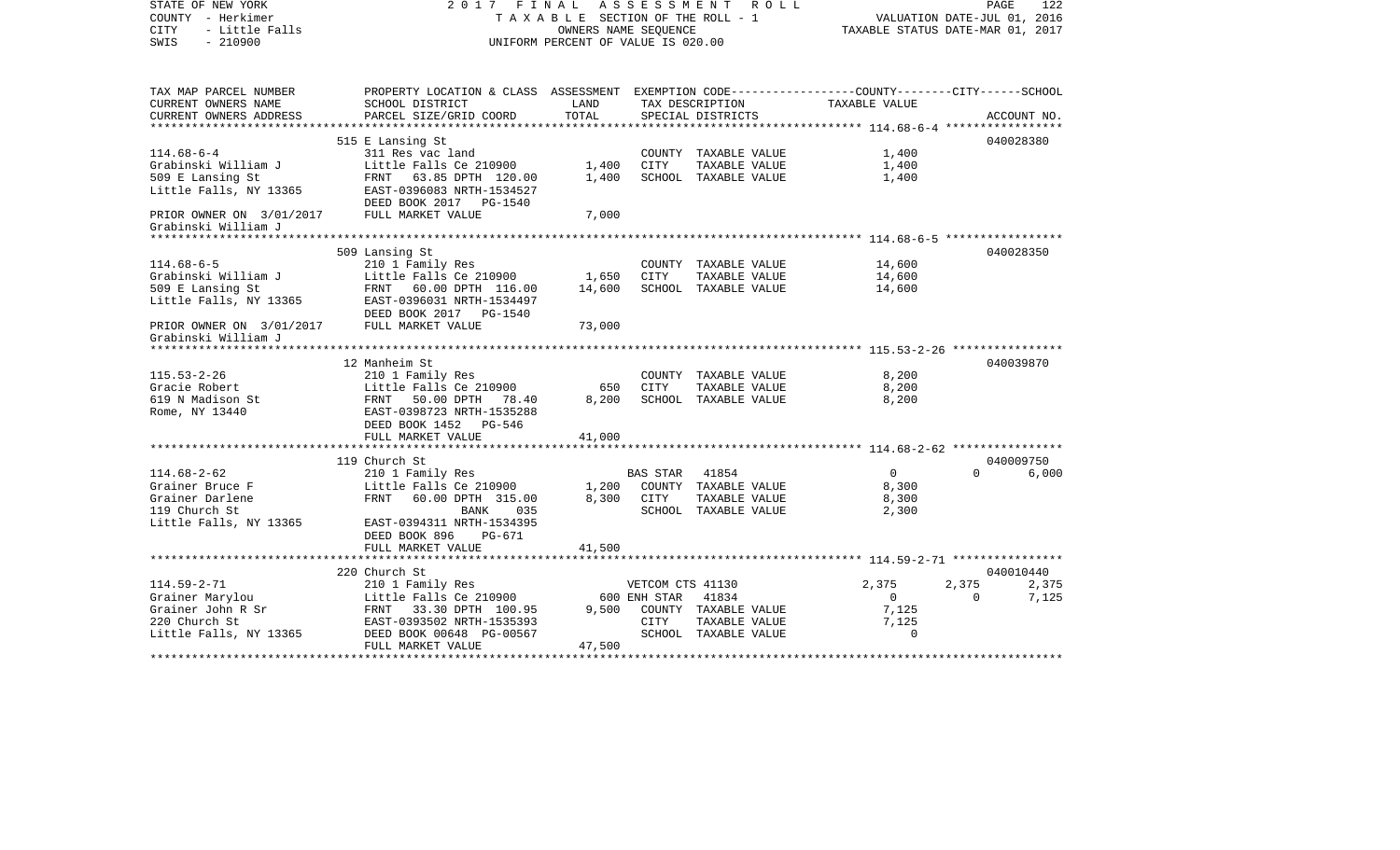STATE OF NEW YORK 2 0 1 7 F I N A L A S S E S S M E N T R O L L PAGE 123VALUATION DATE-JUL 01, 2016 COUNTY - Herkimer T A X A B L E SECTION OF THE ROLL - 1 CITY - Little Falls OWNERS NAME SEQUENCE TAXABLE STATUS DATE-MAR 01, 2017 SWIS - 210900 UNIFORM PERCENT OF VALUE IS 020.00TAX MAP PARCEL NUMBER PROPERTY LOCATION & CLASS ASSESSMENT EXEMPTION CODE------------------COUNTY--------CITY------SCHOOL CURRENT OWNERS NAME SCHOOL DISTRICT LAND TAX DESCRIPTION TAXABLE VALUECURRENT OWNERS ADDRESS PARCEL SIZE/GRID COORD TOTAL SPECIAL DISTRICTS ACCOUNT NO. \*\*\*\*\*\*\*\*\*\*\*\*\*\*\*\*\*\*\*\*\*\*\*\*\*\*\*\*\*\*\*\*\*\*\*\*\*\*\*\*\*\*\*\*\*\*\*\*\*\*\*\*\*\*\*\*\*\*\*\*\*\*\*\*\*\*\*\*\*\*\*\*\*\*\*\*\*\*\*\*\*\*\*\*\*\*\*\*\*\*\*\*\*\*\*\*\*\*\*\*\*\*\* 114.60-3-7 \*\*\*\*\*\*\*\*\*\*\*\*\*\*\*\*\* 590 E Monroe St 040043200114.60-3-7 220 2 Family Res BAS STAR 41854 0 0 6,000 Grainer Richard **Little Falls Ce 210900** 1,000 COUNTY TAXABLE VALUE 12,500 590 E Monroe St FRNT 50.00 DPTH 120.00 12,500 CITY TAXABLE VALUE 12,500 Little Falls, NY 13365 EAST-0396941 NRTH-1535483 SCHOOL TAXABLE VALUE 6,500 DEED BOOK 1098 PG-60 FULL MARKET VALUE 62,500 \*\*\*\*\*\*\*\*\*\*\*\*\*\*\*\*\*\*\*\*\*\*\*\*\*\*\*\*\*\*\*\*\*\*\*\*\*\*\*\*\*\*\*\*\*\*\*\*\*\*\*\*\*\*\*\*\*\*\*\*\*\*\*\*\*\*\*\*\*\*\*\*\*\*\*\*\*\*\*\*\*\*\*\*\*\*\*\*\*\*\*\*\*\*\*\*\*\*\*\*\*\*\* 114.68-5-30 \*\*\*\*\*\*\*\*\*\*\*\*\*\*\*\* 44 Lansing St 040028680 114.68-5-30 210 1 Family Res ENH STAR 41834 0 0 10,950 Grande Joseph G **Little Falls Ce 210900** 600 COUNTY TAXABLE VALUE Grande Pamela L 40x60 10,950 CITY TAXABLE VALUE 10,950 44 Lansing St 44 Lansing St SCHOOL TAXABLE VALUE 0 Little Falls, NY 13365 FRNT 40.00 DPTH 60.00 EAST-0395266 NRTH-1534353 DEED BOOK 00660 PG-00193FULL MARKET VALUE 54,750 \*\*\*\*\*\*\*\*\*\*\*\*\*\*\*\*\*\*\*\*\*\*\*\*\*\*\*\*\*\*\*\*\*\*\*\*\*\*\*\*\*\*\*\*\*\*\*\*\*\*\*\*\*\*\*\*\*\*\*\*\*\*\*\*\*\*\*\*\*\*\*\*\*\*\*\*\*\*\*\*\*\*\*\*\*\*\*\*\*\*\*\*\*\*\*\*\*\*\*\*\*\*\* 115.53-1-69 \*\*\*\*\*\*\*\*\*\*\*\*\*\*\*\* 615 E Gansevoort St 198023115.53-1-69 210 1 Family Res COUNTY TAXABLE VALUE 12,600 Grant Christopher L Little Falls Ce 210900 1,100 CITY TAXABLE VALUE 12,600 909 Sandwich Rd FRNT 52.30 DPTH 159.00 12,600 SCHOOL TAXABLE VALUE 12,600 East Falmouth, MA 02536 EAST-0397340 NRTH-1535016 DEED BOOK 1605 PG-677 FULL MARKET VALUE 63,000 \*\*\*\*\*\*\*\*\*\*\*\*\*\*\*\*\*\*\*\*\*\*\*\*\*\*\*\*\*\*\*\*\*\*\*\*\*\*\*\*\*\*\*\*\*\*\*\*\*\*\*\*\*\*\*\*\*\*\*\*\*\*\*\*\*\*\*\*\*\*\*\*\*\*\*\*\*\*\*\*\*\*\*\*\*\*\*\*\*\*\*\*\*\*\*\*\*\*\*\*\*\*\* 115.62-1-23 \*\*\*\*\*\*\*\*\*\*\*\*\*\*\*\* 250 Loomis St 040032970115.62-1-23 210 1 Family Res VET COM CT 41131 2,863 2,863 0 Grau Molly **Example 2008** Little Falls Ce 210900 2,100 ENH STAR 41834 0 0 0 11,450 Grau John FRNT 90.00 DPTH 200.00 11,450 COUNTY TAXABLE VALUE 8,587 C/O John Grau EAST-0400807 NRTH-1534031 CITY TAXABLE VALUE 8,587 8087 State Route 5 **DEED BOOK 800** PG-46 SCHOOL TAXABLE VALUE 0 Little Falls, NY 13365 FULL MARKET VALUE 57,250 \*\*\*\*\*\*\*\*\*\*\*\*\*\*\*\*\*\*\*\*\*\*\*\*\*\*\*\*\*\*\*\*\*\*\*\*\*\*\*\*\*\*\*\*\*\*\*\*\*\*\*\*\*\*\*\*\*\*\*\*\*\*\*\*\*\*\*\*\*\*\*\*\*\*\*\*\*\*\*\*\*\*\*\*\*\*\*\*\*\*\*\*\*\*\*\*\*\*\*\*\*\*\* 114.51-1-5 \*\*\*\*\*\*\*\*\*\*\*\*\*\*\*\*\* North of West Monroe St 040048630114.51-1-5 311 Res vac land COUNTY TAXABLE VALUE 600600 Graudons Alice S Little Falls Ce 210900 600 CITY TAXABLE VALUE David Graudons FRNT 34.00 DPTH 30.00 600 SCHOOL TAXABLE VALUE 600100 Lake Rd EAST-0391574 NRTH-1537380 Balston Lake, NY 12019 DEED BOOK 00579 PG-00501 FULL MARKET VALUE 3,000 \*\*\*\*\*\*\*\*\*\*\*\*\*\*\*\*\*\*\*\*\*\*\*\*\*\*\*\*\*\*\*\*\*\*\*\*\*\*\*\*\*\*\*\*\*\*\*\*\*\*\*\*\*\*\*\*\*\*\*\*\*\*\*\*\*\*\*\*\*\*\*\*\*\*\*\*\*\*\*\*\*\*\*\*\*\*\*\*\*\*\*\*\*\*\*\*\*\*\*\*\*\*\* 114.68-6-62 \*\*\*\*\*\*\*\*\*\*\*\*\*\*\*\*642 E Main St 192249 114.68-6-62 534 Social org. COUNTY TAXABLE VALUE 10,000 Grcic Daniel Little Falls Ce 210900 8,000 CITY TAXABLE VALUE 10,000 959 Burt Rd FRNT 60.00 DPTH 90.00 10,000 SCHOOL TAXABLE VALUE 10,000 Little Falls, NY 13365 EAST-0396847 NRTH-1534442 DEED BOOK 2017 PG-1211 PRIOR OWNER ON 3/01/2017 FULL MARKET VALUE 50,000 Grcic Daniel\*\*\*\*\*\*\*\*\*\*\*\*\*\*\*\*\*\*\*\*\*\*\*\*\*\*\*\*\*\*\*\*\*\*\*\*\*\*\*\*\*\*\*\*\*\*\*\*\*\*\*\*\*\*\*\*\*\*\*\*\*\*\*\*\*\*\*\*\*\*\*\*\*\*\*\*\*\*\*\*\*\*\*\*\*\*\*\*\*\*\*\*\*\*\*\*\*\*\*\*\*\*\*\*\*\*\*\*\*\*\*\*\*\*\*\*\*\*\*\*\*\*\*\*\*\*\*\*\*\*\*\*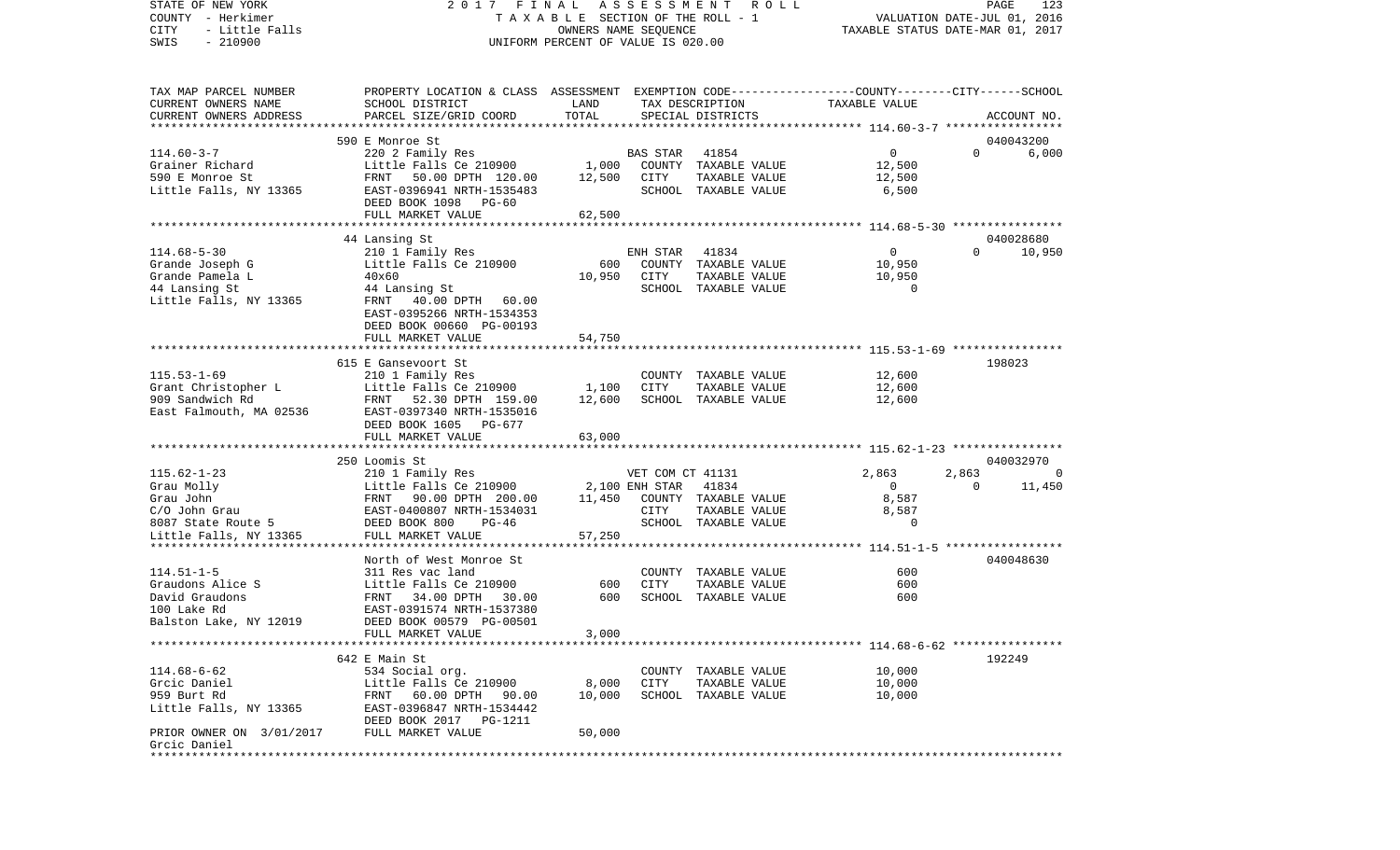STATE OF NEW YORK 2 0 1 7 F I N A L A S S E S S M E N T R O L L PAGE 124COUNTY - Herkimer T A X A B L E SECTION OF THE ROLL - 1 VALUATION DATE-JUL 01, 2016 CITY - Little Falls OWNERS NAME SEQUENCE TAXABLE STATUS DATE-MAR 01, 2017 SWIS - 210900 UNIFORM PERCENT OF VALUE IS 020.00TAX MAP PARCEL NUMBER PROPERTY LOCATION & CLASS ASSESSMENT EXEMPTION CODE------------------COUNTY--------CITY------SCHOOL CURRENT OWNERS NAME SCHOOL DISTRICT LAND TAX DESCRIPTION TAXABLE VALUECURRENT OWNERS ADDRESS PARCEL SIZE/GRID COORD TOTAL SPECIAL DISTRICTS ACCOUNT NO. \*\*\*\*\*\*\*\*\*\*\*\*\*\*\*\*\*\*\*\*\*\*\*\*\*\*\*\*\*\*\*\*\*\*\*\*\*\*\*\*\*\*\*\*\*\*\*\*\*\*\*\*\*\*\*\*\*\*\*\*\*\*\*\*\*\*\*\*\*\*\*\*\*\*\*\*\*\*\*\*\*\*\*\*\*\*\*\*\*\*\*\*\*\*\*\*\*\*\*\*\*\*\* 114.59-3-23 \*\*\*\*\*\*\*\*\*\*\*\*\*\*\*\* 46 Highland Ave 040025050 114.59-3-23 210 1 Family Res BAS STAR 41854 0 0 6,000 Green Joseph L Little Falls Ce 210900 750 COUNTY TAXABLE VALUE 13,600 Green Deborah L as per data collector  $2/0$  13,600 CITY TAXABLE VALUE 13,600 46 Highland Ave above ground pool SCHOOL TAXABLE VALUE 7,600 Little Falls, NY 13365 FRNT 51.40 DPTH 112.00 EAST-0392616 NRTH-1535465 DEED BOOK 944 PG-154 FULL MARKET VALUE 68,000 \*\*\*\*\*\*\*\*\*\*\*\*\*\*\*\*\*\*\*\*\*\*\*\*\*\*\*\*\*\*\*\*\*\*\*\*\*\*\*\*\*\*\*\*\*\*\*\*\*\*\*\*\*\*\*\*\*\*\*\*\*\*\*\*\*\*\*\*\*\*\*\*\*\*\*\*\*\*\*\*\*\*\*\*\*\*\*\*\*\*\*\*\*\*\*\*\*\*\*\*\*\*\* 115.53-4-42 \*\*\*\*\*\*\*\*\*\*\*\*\*\*\*\* 62 Loomis St 040030090115.53-4-42 220 2 Family Res BAS STAR 41854 0 0 6,000 Green Philip D Little Falls Ce 210900 950 COUNTY TAXABLE VALUE 11,100 Green Mary F 6 11,100 FRNT 50.00 DPTH 142.50 11,100 CITY TAXABLE VALUE 11,100 62 Loomis St EAST-0398512 NRTH-1534947 SCHOOL TAXABLE VALUE 5,100 Little Falls, NY 13365 DEED BOOK 884 PG-501 FULL MARKET VALUE 55,500 \*\*\*\*\*\*\*\*\*\*\*\*\*\*\*\*\*\*\*\*\*\*\*\*\*\*\*\*\*\*\*\*\*\*\*\*\*\*\*\*\*\*\*\*\*\*\*\*\*\*\*\*\*\*\*\*\*\*\*\*\*\*\*\*\*\*\*\*\*\*\*\*\*\*\*\*\*\*\*\*\*\*\*\*\*\*\*\*\*\*\*\*\*\*\*\*\*\*\*\*\*\*\* 114.76-2-36 \*\*\*\*\*\*\*\*\*\*\*\*\*\*\*\* 3 W Shore St 040060750114.76-2-36 210 1 Family Res AGED-ALL 41800 1,950 1,950 1,950 1,950 Green Ross Little Falls Ce 210900 250 ENH STAR 41834 0 0 1,950 Green Harriet D 61,950 FRNT 29.00 DPTH 39.60 3,900 COUNTY TAXABLE VALUE 3,950 3 West Shore St EAST-0395990 NRTH-1532101 CITY TAXABLE VALUE 1,950 Little Falls, NY 13365 DEED BOOK 00596 PG-00399 SCHOOL TAXABLE VALUE 0 FULL MARKET VALUE 19,500 \*\*\*\*\*\*\*\*\*\*\*\*\*\*\*\*\*\*\*\*\*\*\*\*\*\*\*\*\*\*\*\*\*\*\*\*\*\*\*\*\*\*\*\*\*\*\*\*\*\*\*\*\*\*\*\*\*\*\*\*\*\*\*\*\*\*\*\*\*\*\*\*\*\*\*\*\*\*\*\*\*\*\*\*\*\*\*\*\*\*\*\*\*\*\*\*\*\*\*\*\*\*\* 114.68-5-1 \*\*\*\*\*\*\*\*\*\*\*\*\*\*\*\*\* 108 Church St 040009660114.68-5-1 220 2 Family Res ENH STAR 41834 0 0 13,100 Gregorka Eve Rieman Little Falls Ce 210900 1,250 COUNTY TAXABLE VALUE 13,250 108 Church St FRNT 50.00 DPTH 200.00 13,250 CITY TAXABLE VALUE 13,250 Little Falls, NY 13365 EAST-0394602 NRTH-1534543 SCHOOL TAXABLE VALUE 150 DEED BOOK 1187 PG-311FULL MARKET VALUE 66,250 \*\*\*\*\*\*\*\*\*\*\*\*\*\*\*\*\*\*\*\*\*\*\*\*\*\*\*\*\*\*\*\*\*\*\*\*\*\*\*\*\*\*\*\*\*\*\*\*\*\*\*\*\*\*\*\*\*\*\*\*\*\*\*\*\*\*\*\*\*\*\*\*\*\*\*\*\*\*\*\*\*\*\*\*\*\*\*\*\*\*\*\*\*\*\*\*\*\*\*\*\*\*\* 114.76-2-44 \*\*\*\*\*\*\*\*\*\*\*\*\*\*\*\* 17 Flint Ave 040014910114.76-2-44 311 Res vac land COUNTY TAXABLE VALUE 800800 Gregorka Gary **Example 210900** 800 CITY TAXABLE VALUE 13 Flint Ave FRNT 52.10 DPTH 140.50 800 SCHOOL TAXABLE VALUE 800Little Falls, NY 13365 EAST-0395952 NRTH-1532098 DEED BOOK 849 PG-211FULL MARKET VALUE 4,000 \*\*\*\*\*\*\*\*\*\*\*\*\*\*\*\*\*\*\*\*\*\*\*\*\*\*\*\*\*\*\*\*\*\*\*\*\*\*\*\*\*\*\*\*\*\*\*\*\*\*\*\*\*\*\*\*\*\*\*\*\*\*\*\*\*\*\*\*\*\*\*\*\*\*\*\*\*\*\*\*\*\*\*\*\*\*\*\*\*\*\*\*\*\*\*\*\*\*\*\*\*\*\* 114.76-2-45 \*\*\*\*\*\*\*\*\*\*\*\*\*\*\*\* 15 Flint Ave 040014850114.76-2-45 425 Bar COUNTY TAXABLE VALUE 5,000 Gregorka Gary **Example 2008** Little Falls Ce 210900 1,250 CITY TAXABLE VALUE 5,000 13 Flint Ave S Comm 5,000 SCHOOL TAXABLE VALUE 5,000 Little Falls, NY 13365 38x125 FRNT 38.00 DPTH 79.00 EAST-0395959 NRTH-1532150

\*\*\*\*\*\*\*\*\*\*\*\*\*\*\*\*\*\*\*\*\*\*\*\*\*\*\*\*\*\*\*\*\*\*\*\*\*\*\*\*\*\*\*\*\*\*\*\*\*\*\*\*\*\*\*\*\*\*\*\*\*\*\*\*\*\*\*\*\*\*\*\*\*\*\*\*\*\*\*\*\*\*\*\*\*\*\*\*\*\*\*\*\*\*\*\*\*\*\*\*\*\*\*\*\*\*\*\*\*\*\*\*\*\*\*\*\*\*\*\*\*\*\*\*\*\*\*\*\*\*\*\*

DEED BOOK 849 PG-213

FULL MARKET VALUE 25,000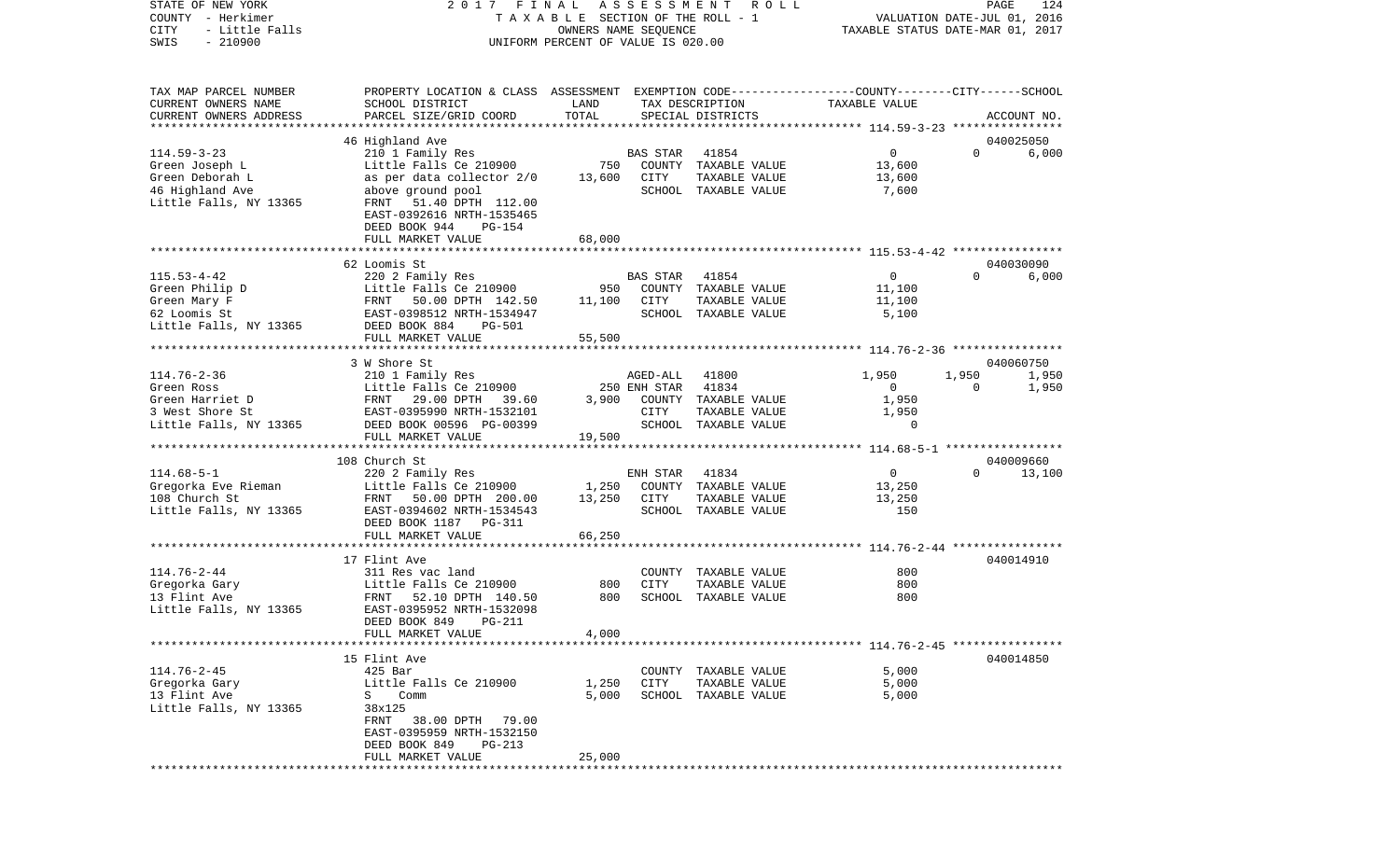| STATE OF NEW YORK<br>COUNTY - Herkimer<br><b>CITY</b><br>- Little Falls<br>$-210900$<br>SWIS | FINAL<br>2017<br>TAXABLE SECTION OF THE ROLL - 1<br>UNIFORM PERCENT OF VALUE IS 020.00          | 125<br>PAGE<br>VALUATION DATE-JUL 01, 2016<br>TAXABLE STATUS DATE-MAR 01, 2017 |                    |                                      |                                         |          |             |
|----------------------------------------------------------------------------------------------|-------------------------------------------------------------------------------------------------|--------------------------------------------------------------------------------|--------------------|--------------------------------------|-----------------------------------------|----------|-------------|
| TAX MAP PARCEL NUMBER                                                                        | PROPERTY LOCATION & CLASS ASSESSMENT EXEMPTION CODE---------------COUNTY-------CITY------SCHOOL |                                                                                |                    |                                      |                                         |          |             |
| CURRENT OWNERS NAME<br>CURRENT OWNERS ADDRESS                                                | SCHOOL DISTRICT<br>PARCEL SIZE/GRID COORD                                                       | LAND<br>TOTAL                                                                  |                    | TAX DESCRIPTION<br>SPECIAL DISTRICTS | TAXABLE VALUE                           |          | ACCOUNT NO. |
| ***************                                                                              |                                                                                                 |                                                                                |                    |                                      |                                         |          |             |
|                                                                                              | 13 Flint Ave                                                                                    |                                                                                |                    |                                      |                                         |          | 040014880   |
| $114.76 - 2 - 46$                                                                            | 230 3 Family Res                                                                                |                                                                                | <b>BAS STAR</b>    | 41854                                | $\overline{0}$                          | $\Omega$ | 6,000       |
| Gregorka Gary E                                                                              | Little Falls Ce 210900                                                                          | 600                                                                            |                    | COUNTY TAXABLE VALUE                 | 8,100                                   |          |             |
| 13 Flint Ave                                                                                 | S R3                                                                                            | 8,100                                                                          | CITY               | TAXABLE VALUE                        | 8,100                                   |          |             |
| Little Falls, NY 13365                                                                       | 38x130                                                                                          |                                                                                |                    | SCHOOL TAXABLE VALUE                 | 2,100                                   |          |             |
|                                                                                              | 13 Flint Ave                                                                                    |                                                                                |                    |                                      |                                         |          |             |
|                                                                                              | FRNT<br>39.00 DPTH<br>79.00<br>EAST-0395969 NRTH-1532184                                        |                                                                                |                    |                                      |                                         |          |             |
|                                                                                              | DEED BOOK 674<br>$PG-380$                                                                       |                                                                                |                    |                                      |                                         |          |             |
|                                                                                              | FULL MARKET VALUE                                                                               | 40,500                                                                         |                    |                                      |                                         |          |             |
|                                                                                              |                                                                                                 |                                                                                |                    |                                      |                                         |          |             |
|                                                                                              | 30 Summit Ave                                                                                   |                                                                                |                    |                                      |                                         |          | 040057690   |
| $114.59 - 2 - 20$                                                                            | 210 1 Family Res                                                                                |                                                                                | <b>BAS STAR</b>    | 41854                                | $\overline{0}$                          | $\Omega$ | 6,000       |
| Gregory Andrea C                                                                             | Little Falls Ce 210900                                                                          | 1,000                                                                          |                    | COUNTY TAXABLE VALUE                 | 11,500                                  |          |             |
| 30 Summit Ave                                                                                | 60.00 DPTH 125.00<br>FRNT                                                                       | 11,500                                                                         | CITY               | TAXABLE VALUE                        | 11,500                                  |          |             |
| Little Falls, NY 13365                                                                       | EAST-0393077 NRTH-1536713                                                                       |                                                                                |                    | SCHOOL TAXABLE VALUE                 | 5,500                                   |          |             |
|                                                                                              | DEED BOOK 941<br>PG-239                                                                         |                                                                                |                    |                                      |                                         |          |             |
|                                                                                              | FULL MARKET VALUE<br>*********************                                                      | 57,500                                                                         |                    |                                      |                                         |          |             |
|                                                                                              | Prospect St                                                                                     |                                                                                |                    |                                      |                                         |          | 040052560   |
| $114.68 - 3 - 4$                                                                             | 311 Res vac land                                                                                |                                                                                |                    | COUNTY TAXABLE VALUE                 | 350                                     |          |             |
| Gressler Jeffrey                                                                             | Little Falls Ce 210900                                                                          | 350                                                                            | <b>CITY</b>        | TAXABLE VALUE                        | 350                                     |          |             |
| Gressler Frezza Patricia                                                                     | FRNT<br>60.00 DPTH 100.00                                                                       | 350                                                                            |                    | SCHOOL TAXABLE VALUE                 | 350                                     |          |             |
| 54 Prospect St                                                                               | EAST-0395168 NRTH-1533634                                                                       |                                                                                |                    |                                      |                                         |          |             |
| Little Falls, NY 13365                                                                       | DEED BOOK 789<br>$PG-478$                                                                       |                                                                                |                    |                                      |                                         |          |             |
|                                                                                              | FULL MARKET VALUE                                                                               | 1,750                                                                          |                    |                                      |                                         |          |             |
|                                                                                              |                                                                                                 |                                                                                |                    |                                      |                                         |          |             |
|                                                                                              | 54 Prospect St                                                                                  |                                                                                |                    |                                      | $\Omega$                                | $\Omega$ | 040052530   |
| $114.68 - 4 - 34$<br>Gressler Jeffrey                                                        | 210 1 Family Res<br>Little Falls Ce 210900                                                      | 1,450                                                                          | BAS STAR<br>COUNTY | 41854<br>TAXABLE VALUE               | 12,800                                  |          | 6,000       |
| Gressler Frezza Patricia                                                                     | 60.00 DPTH 180.00<br>FRNT                                                                       | 12,800                                                                         | CITY               | TAXABLE VALUE                        | 12,800                                  |          |             |
| 54 Prospect St                                                                               | EAST-0395092 NRTH-1533799                                                                       |                                                                                |                    | SCHOOL TAXABLE VALUE                 | 6,800                                   |          |             |
| Little Falls, NY 13365                                                                       | DEED BOOK 789<br>$PG-478$                                                                       |                                                                                |                    |                                      |                                         |          |             |
|                                                                                              | FULL MARKET VALUE                                                                               | 64,000                                                                         |                    |                                      |                                         |          |             |
|                                                                                              |                                                                                                 |                                                                                |                    |                                      | ********* 115.62-1-80 ***************** |          |             |
|                                                                                              | 230 Burwell St                                                                                  |                                                                                |                    |                                      |                                         |          | 040007080   |
| $115.62 - 1 - 80$                                                                            | 210 1 Family Res                                                                                |                                                                                | ENH STAR           | 41834                                | $\Omega$                                | $\Omega$ | 13,000      |
| Gressler William                                                                             | Little Falls Ce 210900                                                                          | 1,850                                                                          |                    | COUNTY TAXABLE VALUE                 | 13,000                                  |          |             |
| Gressler Kathleen                                                                            | FRNT 85.00 DPTH 100.00                                                                          | 13,000                                                                         | CITY               | TAXABLE VALUE                        | 13,000                                  |          |             |
| 230 Burwell St                                                                               | EAST-0400350 NRTH-1533817<br>DEED BOOK 401<br>PG-409                                            |                                                                                |                    | SCHOOL TAXABLE VALUE                 | $\Omega$                                |          |             |
| Little Falls, NY 13365                                                                       | FULL MARKET VALUE                                                                               | 65,000                                                                         |                    |                                      |                                         |          |             |
|                                                                                              |                                                                                                 |                                                                                |                    |                                      |                                         |          |             |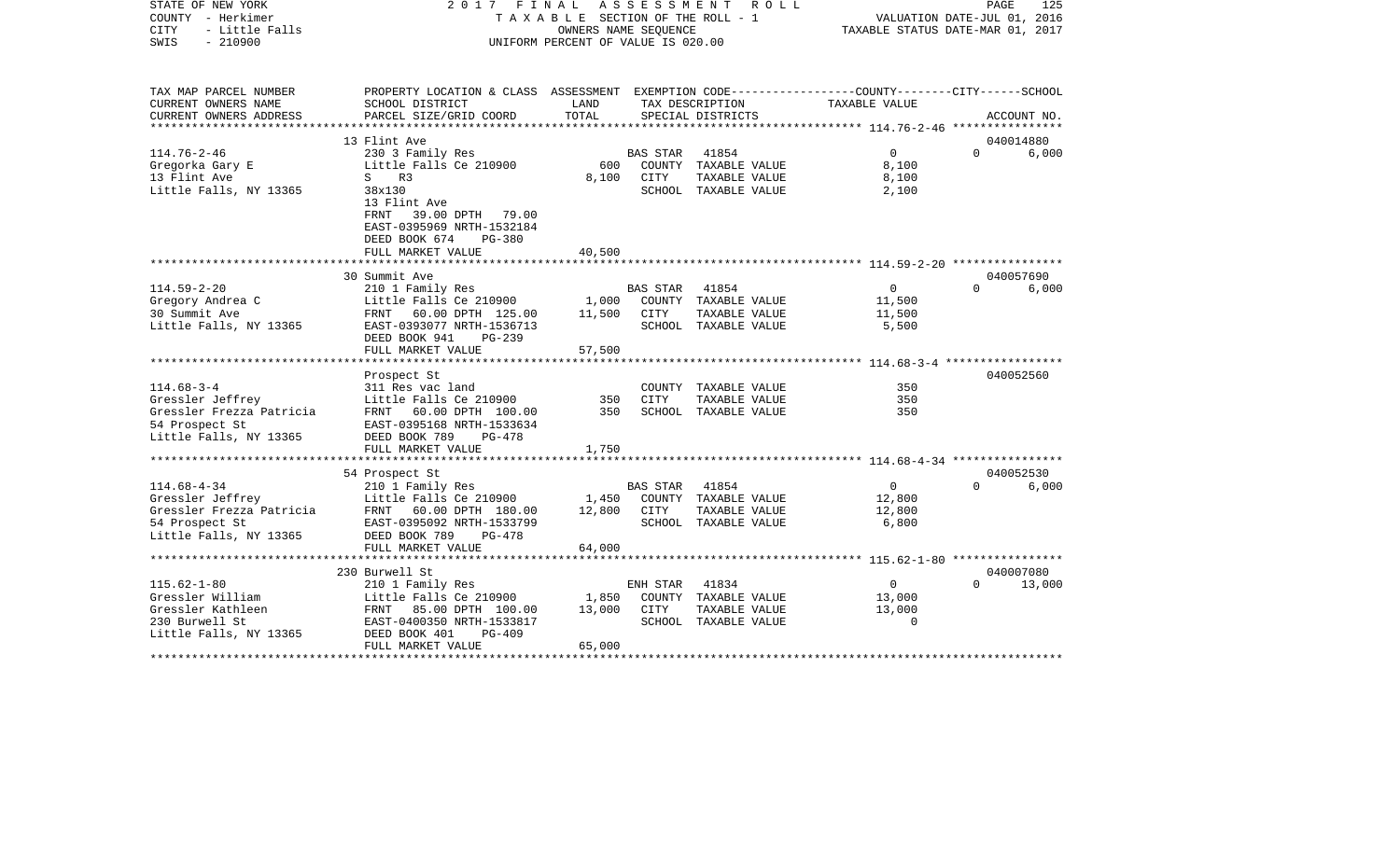STATE OF NEW YORK 2 0 1 7 F I N A L A S S E S S M E N T R O L L PAGE 126VALUATION DATE-JUL 01, 2016 COUNTY - Herkimer T A X A B L E SECTION OF THE ROLL - 1 CITY - Little Falls OWNERS NAME SEQUENCE TAXABLE STATUS DATE-MAR 01, 2017 SWIS - 210900 UNIFORM PERCENT OF VALUE IS 020.00TAX MAP PARCEL NUMBER PROPERTY LOCATION & CLASS ASSESSMENT EXEMPTION CODE------------------COUNTY--------CITY------SCHOOL CURRENT OWNERS NAME SCHOOL DISTRICT LAND TAX DESCRIPTION TAXABLE VALUECURRENT OWNERS ADDRESS PARCEL SIZE/GRID COORD TOTAL SPECIAL DISTRICTS ACCOUNT NO. \*\*\*\*\*\*\*\*\*\*\*\*\*\*\*\*\*\*\*\*\*\*\*\*\*\*\*\*\*\*\*\*\*\*\*\*\*\*\*\*\*\*\*\*\*\*\*\*\*\*\*\*\*\*\*\*\*\*\*\*\*\*\*\*\*\*\*\*\*\*\*\*\*\*\*\*\*\*\*\*\*\*\*\*\*\*\*\*\*\*\*\*\*\*\*\*\*\*\*\*\*\*\* 115.53-1-7 \*\*\*\*\*\*\*\*\*\*\*\*\*\*\*\*\* 598 E Monroe St 040043350115.53-1-7 210 1 Family Res COUNTY TAXABLE VALUE 11,900 Griffin Barbara Little Falls Ce 210900 900 CITY TAXABLE VALUE 11,900 Griffin Scott FRNT 37.00 DPTH 200.00 11,900 SCHOOL TAXABLE VALUE 11,900 598 E Monroe St EAST-0397046 NRTH-1535541Little Falls, NY 13365 DEED BOOK 1260 PG-974 FULL MARKET VALUE 59,500 \*\*\*\*\*\*\*\*\*\*\*\*\*\*\*\*\*\*\*\*\*\*\*\*\*\*\*\*\*\*\*\*\*\*\*\*\*\*\*\*\*\*\*\*\*\*\*\*\*\*\*\*\*\*\*\*\*\*\*\*\*\*\*\*\*\*\*\*\*\*\*\*\*\*\*\*\*\*\*\*\*\*\*\*\*\*\*\*\*\*\*\*\*\*\*\*\*\*\*\*\*\*\* 115.62-1-34 \*\*\*\*\*\*\*\*\*\*\*\*\*\*\*\* 225 Loomis St 040032640115.62-1-34 210 1 Family Res ENH STAR 41834 0 0 13,100 Little Falls Ce 210900 1,000 COUNTY TAXABLE VALUE 15,500 Griffith Susan C 6.00 FRNT 50.00 DPTH 141.00 15,500 CITY TAXABLE VALUE 15,500 225 Loomis St EAST-0400352 NRTH-1534002 SCHOOL TAXABLE VALUE 2,400 Little Falls, NY 13365 DEED BOOK 674 PG-659 FULL MARKET VALUE 77,500 \*\*\*\*\*\*\*\*\*\*\*\*\*\*\*\*\*\*\*\*\*\*\*\*\*\*\*\*\*\*\*\*\*\*\*\*\*\*\*\*\*\*\*\*\*\*\*\*\*\*\*\*\*\*\*\*\*\*\*\*\*\*\*\*\*\*\*\*\*\*\*\*\*\*\*\*\*\*\*\*\*\*\*\*\*\*\*\*\*\*\*\*\*\*\*\*\*\*\*\*\*\*\* 115.53-2-69 \*\*\*\*\*\*\*\*\*\*\*\*\*\*\*\* 120 Loomis St 040031020 $6.000$ 115.53-2-69 210 1 Family Res BAS STAR 41854 0 0 6,000 Grogan James R Little Falls Ce 210900 750 COUNTY TAXABLE VALUE 9,400 Grogan Mary A FRNT 50.00 DPTH 84.00 9,400 CITY TAXABLE VALUE 9,400 120 Loomis St BANK 075 SCHOOL TAXABLE VALUE 3,400 Little Falls, NY 13365 EAST-0399147 NRTH-1534606 DEED BOOK 910 PG-165 FULL MARKET VALUE 47,000 \*\*\*\*\*\*\*\*\*\*\*\*\*\*\*\*\*\*\*\*\*\*\*\*\*\*\*\*\*\*\*\*\*\*\*\*\*\*\*\*\*\*\*\*\*\*\*\*\*\*\*\*\*\*\*\*\*\*\*\*\*\*\*\*\*\*\*\*\*\*\*\*\*\*\*\*\*\*\*\*\*\*\*\*\*\*\*\*\*\*\*\*\*\*\*\*\*\*\*\*\*\*\* 114.68-5-16 \*\*\*\*\*\*\*\*\*\*\*\*\*\*\*\* 48 W Gansevoort St 040020670114.68-5-16 210 1 Family Res VETCOM CTS 41130 3,000 3,000 3,000 Gronosky William J Little Falls Ce 210900 1,250 ENH STAR 41834 0 0 0 13,100 48 W Gansevoort St FRNT 107.00 DPTH 106.00 19,000 COUNTY TAXABLE VALUE 16,000 Little Falls, NY 13365 EAST-0395082 NRTH-1534645 CITY TAXABLE VALUE 16,000 DEED BOOK 1449 PG-767 SCHOOL TAXABLE VALUE 2,900 FULL MARKET VALUE 95,000 \*\*\*\*\*\*\*\*\*\*\*\*\*\*\*\*\*\*\*\*\*\*\*\*\*\*\*\*\*\*\*\*\*\*\*\*\*\*\*\*\*\*\*\*\*\*\*\*\*\*\*\*\*\*\*\*\*\*\*\*\*\*\*\*\*\*\*\*\*\*\*\*\*\*\*\*\*\*\*\*\*\*\*\*\*\*\*\*\*\*\*\*\*\*\*\*\*\*\*\*\*\*\* 114.59-3-11 \*\*\*\*\*\*\*\*\*\*\*\*\*\*\*\* 289 Church St 040011340114.59-3-11 210 1 Family Res BAS STAR 41854 0 0 6,000 Grosse Tony L Little Falls Ce 210900 900 COUNTY TAXABLE VALUE 6,900 Grosse Myrna R  $FRT$  40.00 DPTH 150.00 6,900 CITY 289 Church St EAST-0392732 NRTH-1535969 SCHOOL TAXABLE VALUE 900Little Falls, NY 13365 DEED BOOK 887 PG-18 FULL MARKET VALUE 34,500 \*\*\*\*\*\*\*\*\*\*\*\*\*\*\*\*\*\*\*\*\*\*\*\*\*\*\*\*\*\*\*\*\*\*\*\*\*\*\*\*\*\*\*\*\*\*\*\*\*\*\*\*\*\*\*\*\*\*\*\*\*\*\*\*\*\*\*\*\*\*\*\*\*\*\*\*\*\*\*\*\*\*\*\*\*\*\*\*\*\*\*\*\*\*\*\*\*\*\*\*\*\*\* 114.75-2-21 \*\*\*\*\*\*\*\*\*\*\*\*\*\*\*\* 361 W Main St 198878114.75-2-21 220 2 Family Res COUNTY TAXABLE VALUE 7,750 Grower Eugene C Little Falls Ce 210900 500 CITY TAXABLE VALUE 7,750 3056 Military Rd FRNT 30.00 DPTH 90.00 7,750 SCHOOL TAXABLE VALUE 7,750 Newport, NY 13416 EAST-0393606 NRTH-1531384 DEED BOOK 1611 PG-328FULL MARKET VALUE 38,750 \*\*\*\*\*\*\*\*\*\*\*\*\*\*\*\*\*\*\*\*\*\*\*\*\*\*\*\*\*\*\*\*\*\*\*\*\*\*\*\*\*\*\*\*\*\*\*\*\*\*\*\*\*\*\*\*\*\*\*\*\*\*\*\*\*\*\*\*\*\*\*\*\*\*\*\*\*\*\*\*\*\*\*\*\*\*\*\*\*\*\*\*\*\*\*\*\*\*\*\*\*\*\*\*\*\*\*\*\*\*\*\*\*\*\*\*\*\*\*\*\*\*\*\*\*\*\*\*\*\*\*\*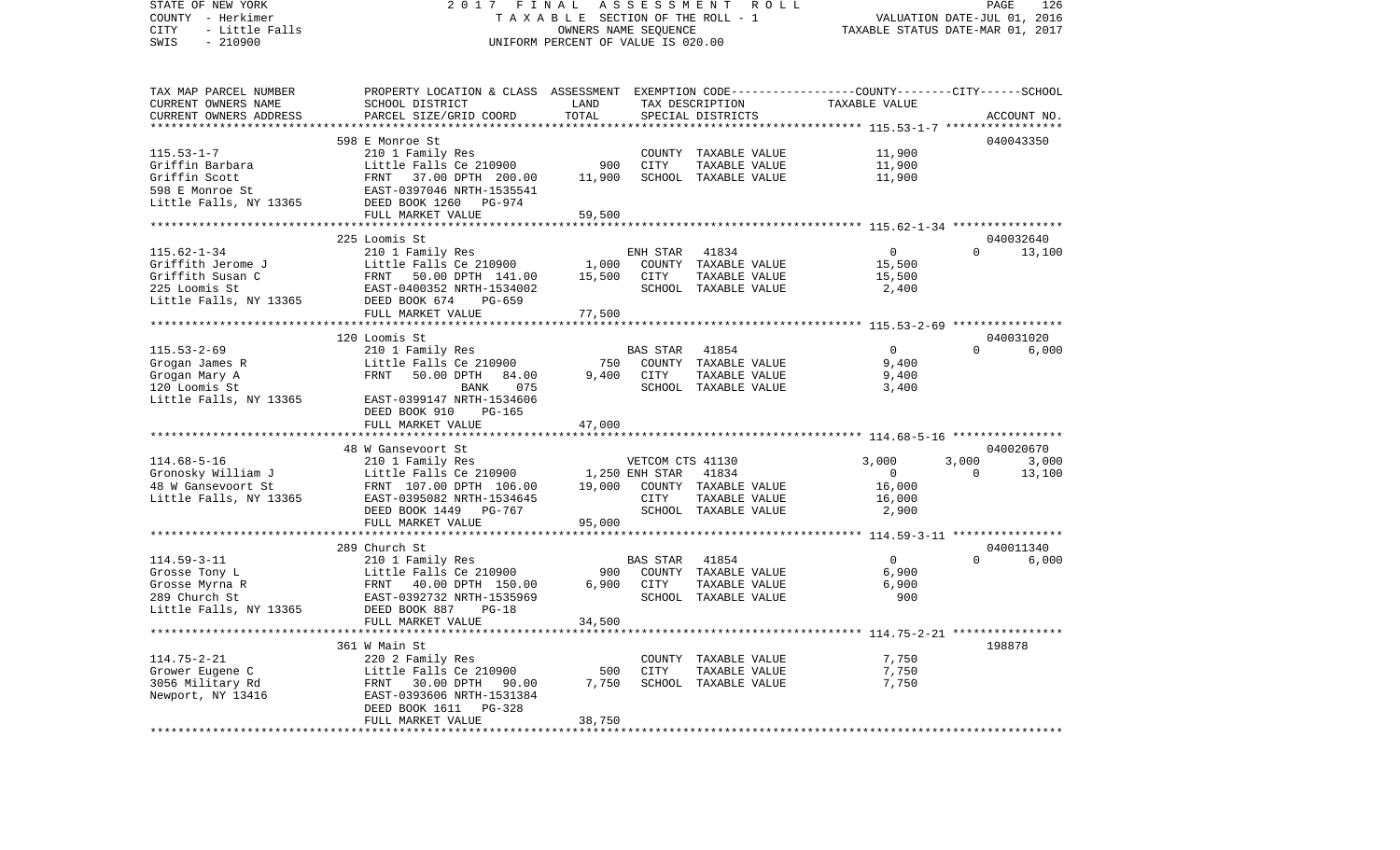| STATE OF NEW YORK<br>COUNTY - Herkimer<br>- Little Falls<br><b>CITY</b><br>$-210900$<br>SWIS | 2017 FINAL<br>TAXABLE SECTION OF THE ROLL - 1<br>UNIFORM PERCENT OF VALUE IS 020.00                                |           | PAGE<br>127<br>VALUATION DATE-JUL 01, 2016<br>TAXABLE STATUS DATE-MAR 01, 2017 |                      |                                                        |                   |
|----------------------------------------------------------------------------------------------|--------------------------------------------------------------------------------------------------------------------|-----------|--------------------------------------------------------------------------------|----------------------|--------------------------------------------------------|-------------------|
| TAX MAP PARCEL NUMBER<br>CURRENT OWNERS NAME                                                 | PROPERTY LOCATION & CLASS ASSESSMENT EXEMPTION CODE---------------COUNTY-------CITY------SCHOOL<br>SCHOOL DISTRICT | LAND      |                                                                                | TAX DESCRIPTION      | TAXABLE VALUE                                          |                   |
| CURRENT OWNERS ADDRESS                                                                       | PARCEL SIZE/GRID COORD                                                                                             | TOTAL     |                                                                                | SPECIAL DISTRICTS    |                                                        | ACCOUNT NO.       |
|                                                                                              | 62-64 Jackson St                                                                                                   |           |                                                                                |                      |                                                        | 040025500         |
| $114.60 - 2 - 83$                                                                            | 220 2 Family Res                                                                                                   |           | BAS STAR                                                                       | 41854                | $\mathbf{0}$                                           | $\Omega$<br>6,000 |
| Grzella Mark A                                                                               | Little Falls Ce 210900                                                                                             | 800       |                                                                                | COUNTY TAXABLE VALUE | 10,800                                                 |                   |
| Wilson Karen E                                                                               |                                                                                                                    | 10,800    | CITY                                                                           | TAXABLE VALUE        | 10,800                                                 |                   |
| PO Box 803                                                                                   | Little Falls Ce 210900<br>FRNT - 54.00 DPTH - 111.50<br>EAST-0396028 NRTH-1535421<br>EAST-0396028 NRTH-1535421     |           |                                                                                | SCHOOL TAXABLE VALUE | 4,800                                                  |                   |
| Little Falls, NY 13365                                                                       | DEED BOOK 1245 PG-444                                                                                              |           |                                                                                |                      |                                                        |                   |
|                                                                                              | FULL MARKET VALUE                                                                                                  | 54,000    |                                                                                |                      |                                                        |                   |
|                                                                                              |                                                                                                                    |           |                                                                                |                      |                                                        |                   |
|                                                                                              | 70 Church St                                                                                                       |           |                                                                                |                      |                                                        | 196231            |
| $114.68 - 5 - 11$                                                                            | 210 1 Family Res                                                                                                   |           |                                                                                | COUNTY TAXABLE VALUE | 15,800                                                 |                   |
| Guaman Nicolas                                                                               | Little Falls Ce 210900                                                                                             | 1,650     | CITY                                                                           | TAXABLE VALUE        | 15,800                                                 |                   |
| Guaman Carmen L<br>3223 104th St                                                             | FRNT 50.20 DPTH 84.00<br>EAST-0395018 NRTH-1534337                                                                 | 15,800    |                                                                                | SCHOOL TAXABLE VALUE | 15,800                                                 |                   |
| East Elmhurst, NY 11369                                                                      | DEED BOOK 1594 PG-545                                                                                              |           |                                                                                |                      |                                                        |                   |
|                                                                                              | FULL MARKET VALUE                                                                                                  | 79,000    |                                                                                |                      |                                                        |                   |
|                                                                                              |                                                                                                                    |           |                                                                                |                      |                                                        |                   |
|                                                                                              | 80 Burwell St                                                                                                      |           |                                                                                |                      |                                                        | 151498            |
| $115.53 - 4 - 81$                                                                            | 220 2 Family Res                                                                                                   |           |                                                                                | COUNTY TAXABLE VALUE | 8,450                                                  |                   |
| Guaman Nicolas                                                                               | Little Falls Ce 210900                                                                                             | 500       | CITY                                                                           | TAXABLE VALUE        | 8,450                                                  |                   |
| Guaman Carmen Lucia                                                                          | FRNT<br>26.00 DPTH 120.00                                                                                          | 8,450     |                                                                                | SCHOOL TAXABLE VALUE | 8,450                                                  |                   |
| 3223 104th St                                                                                | EAST-0398531 NRTH-1534563                                                                                          |           |                                                                                |                      |                                                        |                   |
| Elmhurst, NY 13369                                                                           | DEED BOOK 2017 PG-1661                                                                                             |           |                                                                                |                      |                                                        |                   |
|                                                                                              | FULL MARKET VALUE                                                                                                  | 42,250    |                                                                                |                      |                                                        |                   |
| PRIOR OWNER ON 3/01/2017                                                                     |                                                                                                                    |           |                                                                                |                      |                                                        |                   |
| Guaman Nicolas                                                                               |                                                                                                                    |           |                                                                                |                      |                                                        |                   |
|                                                                                              | 794 E Main St                                                                                                      |           |                                                                                |                      |                                                        | 040035370         |
| $115.61 - 2 - 44$                                                                            | 220 2 Family Res                                                                                                   |           |                                                                                | COUNTY TAXABLE VALUE | 12,200                                                 |                   |
| Guido Steven J                                                                               | Little Falls Ce 210900                                                                                             | 1,200     | CITY                                                                           | TAXABLE VALUE        | 12,200                                                 |                   |
| Guido Dina L                                                                                 |                                                                                                                    | 12,200    |                                                                                | SCHOOL TAXABLE VALUE | 12,200                                                 |                   |
| 165 Monroe St                                                                                | FRNT 50.00 DPTH 120.00<br>EAST-0398322 MPTH 120.00                                                                 |           |                                                                                |                      |                                                        |                   |
| Massapequa Park, NY 11762                                                                    | DEED BOOK 911<br>$PG-130$                                                                                          |           |                                                                                |                      |                                                        |                   |
|                                                                                              | FULL MARKET VALUE                                                                                                  | 61,000    |                                                                                |                      |                                                        |                   |
|                                                                                              | *****************************                                                                                      | ********* |                                                                                |                      | ************************ 114.76-2-75 ***************** |                   |
|                                                                                              | 67 Flint Ave                                                                                                       |           |                                                                                |                      |                                                        | 040015390         |
| 114.76-2-75                                                                                  | 220 2 Family Res                                                                                                   |           |                                                                                | COUNTY TAXABLE VALUE | 9,000                                                  |                   |
| Guile David A                                                                                | Little Falls Ce 210900                                                                                             | 500       | <b>CITY</b>                                                                    | TAXABLE VALUE        | 9,000                                                  |                   |
| Guile Deborah S<br>375 Canal Pl                                                              | FRNT 45.00 DPTH 150.00<br>EAST-0395740 NRTH-1531440                                                                | 9,000     |                                                                                | SCHOOL TAXABLE VALUE | 9,000                                                  |                   |
| Little Falls, NY 13365                                                                       | DEED BOOK 779<br>$PG-398$                                                                                          |           |                                                                                |                      |                                                        |                   |
|                                                                                              | FULL MARKET VALUE                                                                                                  | 45,000    |                                                                                |                      |                                                        |                   |
|                                                                                              |                                                                                                                    |           |                                                                                |                      |                                                        |                   |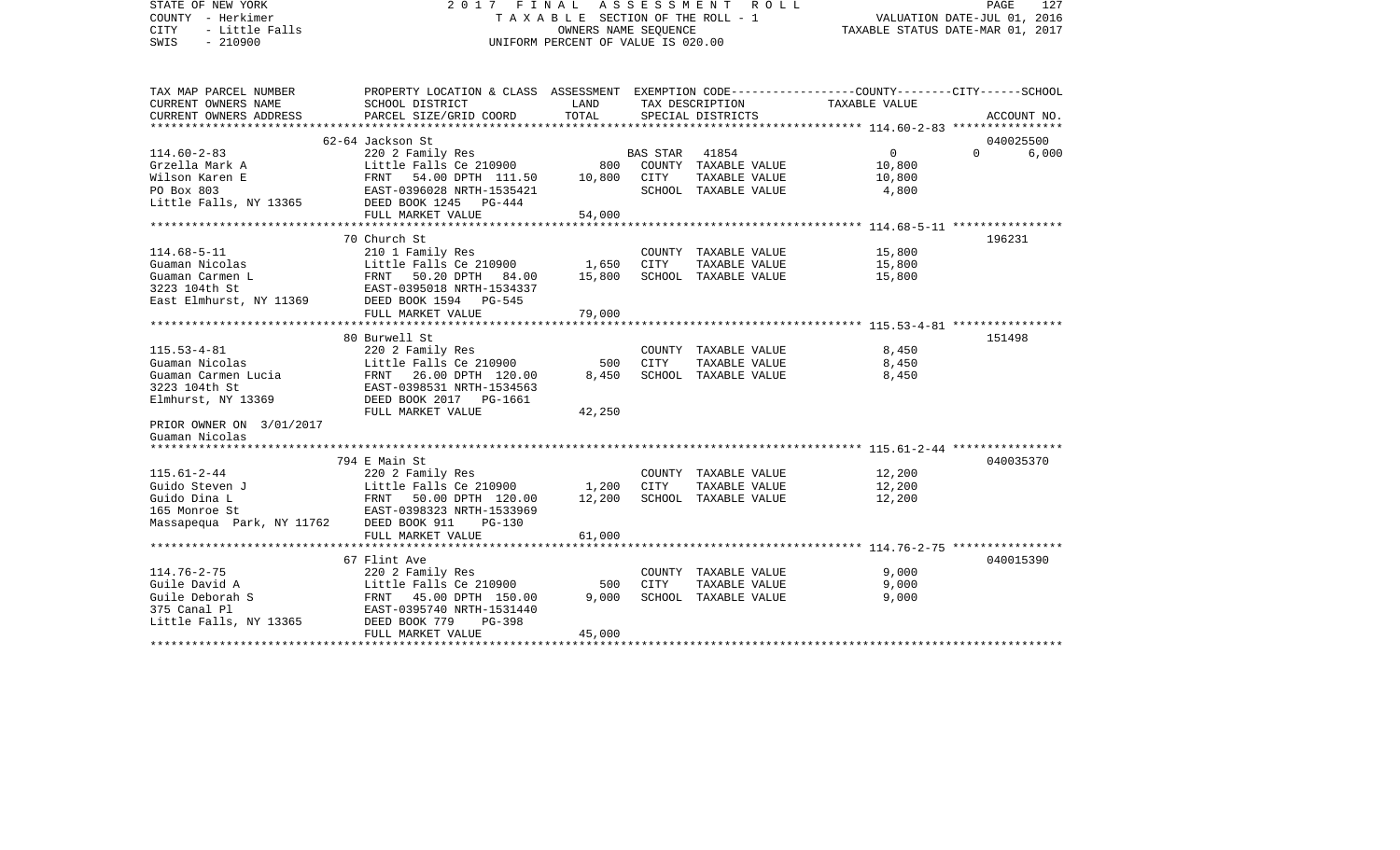COUNTY - Herkimer T A X A B L E SECTION OF THE ROLL - 1 VALUATION DATE-JUL 01, 2016 CITY - Little Falls OWNERS NAME SEQUENCE TAXABLE STATUS DATE-MAR 01, 2017 SWIS - 210900 UNIFORM PERCENT OF VALUE IS 020.00TAX MAP PARCEL NUMBER PROPERTY LOCATION & CLASS ASSESSMENT EXEMPTION CODE------------------COUNTY--------CITY------SCHOOL CURRENT OWNERS NAME SCHOOL DISTRICT LAND TAX DESCRIPTION TAXABLE VALUECURRENT OWNERS ADDRESS PARCEL SIZE/GRID COORD TOTAL SPECIAL DISTRICTS ACCOUNT NO. \*\*\*\*\*\*\*\*\*\*\*\*\*\*\*\*\*\*\*\*\*\*\*\*\*\*\*\*\*\*\*\*\*\*\*\*\*\*\*\*\*\*\*\*\*\*\*\*\*\*\*\*\*\*\*\*\*\*\*\*\*\*\*\*\*\*\*\*\*\*\*\*\*\*\*\*\*\*\*\*\*\*\*\*\*\*\*\*\*\*\*\*\*\*\*\*\*\*\*\*\*\*\* 115.61-3-54 \*\*\*\*\*\*\*\*\*\*\*\*\*\*\*\* 57 Petrie St 040050460115.61-3-54 210 1 Family Res BAS STAR 41854 0 0 6,000 Guiney Barbara Little Falls Ce 210900 350 COUNTY TAXABLE VALUE 6,350 57 Petrie St FRNT 30.00 DPTH 60.00 6,350 CITY TAXABLE VALUE 6,350 Little Falls, NY 13365 EAST-0398609 NRTH-1533953 SCHOOL TAXABLE VALUE 350 DEED BOOK 819 PG-139FULL MARKET VALUE 31,750 \*\*\*\*\*\*\*\*\*\*\*\*\*\*\*\*\*\*\*\*\*\*\*\*\*\*\*\*\*\*\*\*\*\*\*\*\*\*\*\*\*\*\*\*\*\*\*\*\*\*\*\*\*\*\*\*\*\*\*\*\*\*\*\*\*\*\*\*\*\*\*\*\*\*\*\*\*\*\*\*\*\*\*\*\*\*\*\*\*\*\*\*\*\*\*\*\*\*\*\*\*\*\* 115.61-2-42 \*\*\*\*\*\*\*\*\*\*\*\*\*\*\*\* 8 Ward St 198906115.61-2-42 210 1 Family Res COUNTY TAXABLE VALUE 7,200 Guiney Jean A **Little Falls Ce 210900** 500 CITY TAXABLE VALUE 8 Ward St. FRNT 42.00 DPTH 50.00 7.200 SCHOOL TAXABLE VALUE 7.200 Little Falls, NY 13365 EAST-0398387 NRTH-1533973 DEED BOOK 1611 PG-410FULL MARKET VALUE 36,000 \*\*\*\*\*\*\*\*\*\*\*\*\*\*\*\*\*\*\*\*\*\*\*\*\*\*\*\*\*\*\*\*\*\*\*\*\*\*\*\*\*\*\*\*\*\*\*\*\*\*\*\*\*\*\*\*\*\*\*\*\*\*\*\*\*\*\*\*\*\*\*\*\*\*\*\*\*\*\*\*\*\*\*\*\*\*\*\*\*\*\*\*\*\*\*\*\*\*\*\*\*\*\* 115.61-3-56 \*\*\*\*\*\*\*\*\*\*\*\*\*\*\*\* 61 Petrie St 166654115.61-3-56 210 1 Family Res COUNTY TAXABLE VALUE 5,750 Guiney Michael J Little Falls Ce 210900 500 CITY TAXABLE VALUE 5,750 Zawtocki Mary Lynne FRNT 30.00 DPTH 123.00 5,750 SCHOOL TAXABLE VALUE 5,750 448 Flint Ave EAST-0398644 NRTH-1533897Little Falls, NY 13365 DEED BOOK 1407 PG-710 FULL MARKET VALUE 28,750 \*\*\*\*\*\*\*\*\*\*\*\*\*\*\*\*\*\*\*\*\*\*\*\*\*\*\*\*\*\*\*\*\*\*\*\*\*\*\*\*\*\*\*\*\*\*\*\*\*\*\*\*\*\*\*\*\*\*\*\*\*\*\*\*\*\*\*\*\*\*\*\*\*\*\*\*\*\*\*\*\*\*\*\*\*\*\*\*\*\*\*\*\*\*\*\*\*\*\*\*\*\*\* 115.61-3-57 \*\*\*\*\*\*\*\*\*\*\*\*\*\*\*\* 61-5-7-9 Petrie St 040050550115.61-3-57 311 Res vac land COUNTY TAXABLE VALUE 700Guiney Michael J Little Falls Ce 210900 700 CITY TAXABLE VALUE 700 Guiney Walter V **FRNT 30.00 DPTH 82.00** 700 SCHOOL TAXABLE VALUE 700 61-5-7-9 Petrie St EAST-0398681 NRTH-1533901Little Falls, NY 13365 DEED BOOK 1407 PG-713 FULL MARKET VALUE 3,500 \*\*\*\*\*\*\*\*\*\*\*\*\*\*\*\*\*\*\*\*\*\*\*\*\*\*\*\*\*\*\*\*\*\*\*\*\*\*\*\*\*\*\*\*\*\*\*\*\*\*\*\*\*\*\*\*\*\*\*\*\*\*\*\*\*\*\*\*\*\*\*\*\*\*\*\*\*\*\*\*\*\*\*\*\*\*\*\*\*\*\*\*\*\*\*\*\*\*\*\*\*\*\* 115.61-3-63 \*\*\*\*\*\*\*\*\*\*\*\*\*\*\*\* 63 Petrie St 040050610115.61-3-63 210 1 Family Res BAS STAR 41854 0 0 6,000 Guiney Richard A **Little Falls Ce 210900** 950 COUNTY TAXABLE VALUE 7,250 Guiney Cindy M FRNT 38.00 DPTH 92.00 7,250 CITY TAXABLE VALUE 7,250 EAST-0398684 NRTH-1533843 Little Falls, NY 13365 DEED BOOK 1244 PG-229 FULL MARKET VALUE 36,250 \*\*\*\*\*\*\*\*\*\*\*\*\*\*\*\*\*\*\*\*\*\*\*\*\*\*\*\*\*\*\*\*\*\*\*\*\*\*\*\*\*\*\*\*\*\*\*\*\*\*\*\*\*\*\*\*\*\*\*\*\*\*\*\*\*\*\*\*\*\*\*\*\*\*\*\*\*\*\*\*\*\*\*\*\*\*\*\*\*\*\*\*\*\*\*\*\*\*\*\*\*\*\* 115.61-3-58 \*\*\*\*\*\*\*\*\*\*\*\*\*\*\*\* 65 Petrie St 166553115.61-3-58 210 1 Family Res COUNTY TAXABLE VALUE 8,500 Guiney Walter V **Little Falls Ce 210900** 250 CITY TAXABLE VALUE 309 Lansing St FRNT 30.00 DPTH 81.00 8,500 SCHOOL TAXABLE VALUE 8,500 Herkimer, NY 13350 EAST-0398713 NRTH-1533891 DEED BOOK 1407 PG-707 FULL MARKET VALUE 42,500 \*\*\*\*\*\*\*\*\*\*\*\*\*\*\*\*\*\*\*\*\*\*\*\*\*\*\*\*\*\*\*\*\*\*\*\*\*\*\*\*\*\*\*\*\*\*\*\*\*\*\*\*\*\*\*\*\*\*\*\*\*\*\*\*\*\*\*\*\*\*\*\*\*\*\*\*\*\*\*\*\*\*\*\*\*\*\*\*\*\*\*\*\*\*\*\*\*\*\*\*\*\*\*\*\*\*\*\*\*\*\*\*\*\*\*\*\*\*\*\*\*\*\*\*\*\*\*\*\*\*\*\*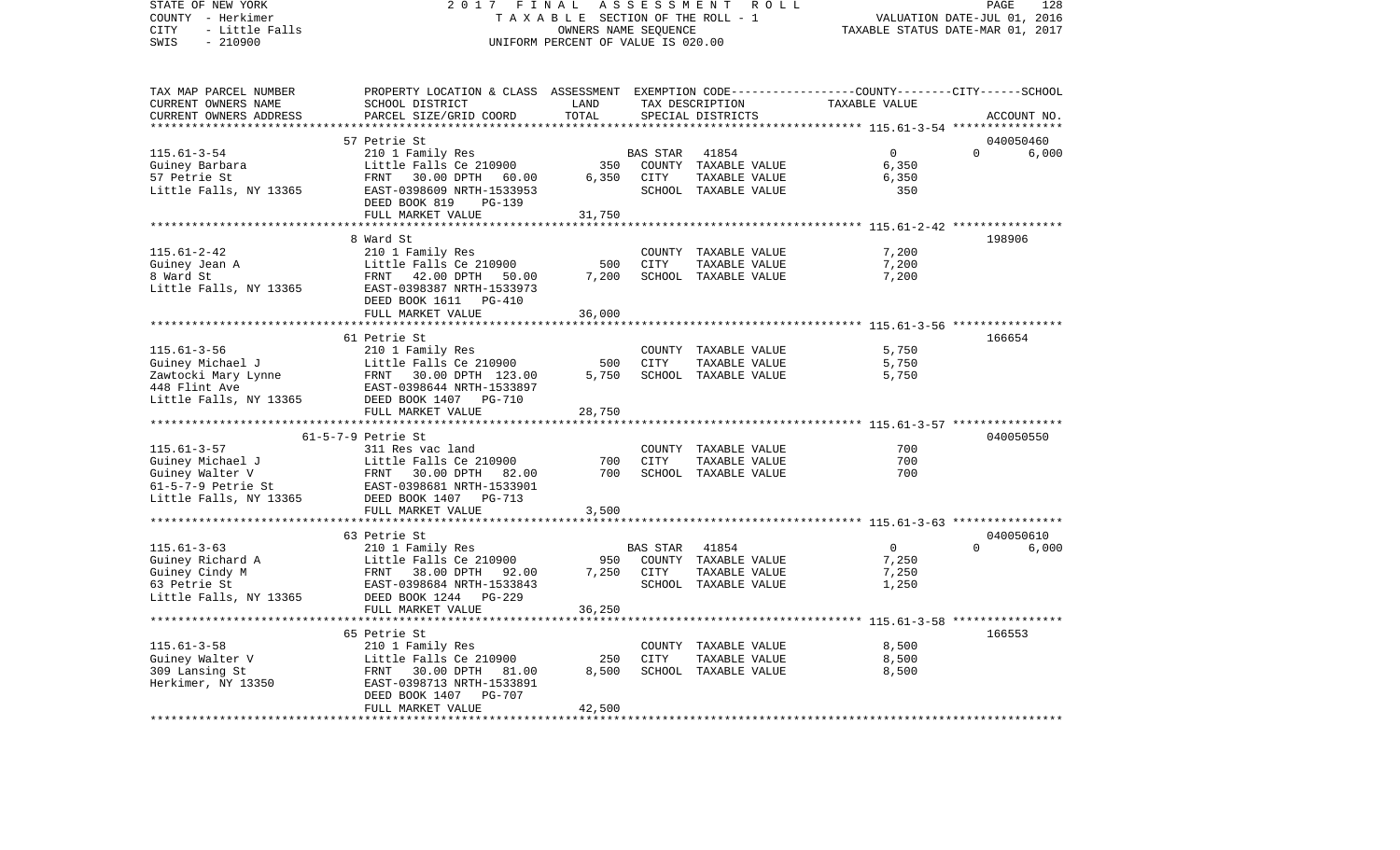| STATE OF NEW YORK<br>COUNTY - Herkimer<br><b>CITY</b><br>- Little Falls<br>$-210900$<br>SWIS | 2017 FINAL<br>ASSESSMENT<br>R O L L<br>TAXABLE SECTION OF THE ROLL - 1<br>OWNERS NAME SEQUENCE<br>UNIFORM PERCENT OF VALUE IS 020.00 |               |                  |                      | PAGE<br>129<br>VALUATION DATE-JUL 01, 2016<br>TAXABLE STATUS DATE-MAR 01, 2017 |                |                    |  |
|----------------------------------------------------------------------------------------------|--------------------------------------------------------------------------------------------------------------------------------------|---------------|------------------|----------------------|--------------------------------------------------------------------------------|----------------|--------------------|--|
| TAX MAP PARCEL NUMBER                                                                        | PROPERTY LOCATION & CLASS ASSESSMENT EXEMPTION CODE---------------COUNTY-------CITY------SCHOOL                                      |               |                  |                      |                                                                                |                |                    |  |
| CURRENT OWNERS NAME                                                                          | SCHOOL DISTRICT                                                                                                                      | LAND          |                  | TAX DESCRIPTION      | TAXABLE VALUE                                                                  |                |                    |  |
| CURRENT OWNERS ADDRESS                                                                       | PARCEL SIZE/GRID COORD                                                                                                               | TOTAL         |                  | SPECIAL DISTRICTS    |                                                                                |                | ACCOUNT NO.        |  |
| *********************                                                                        |                                                                                                                                      |               |                  |                      |                                                                                |                |                    |  |
| $115.61 - 3 - 59$                                                                            | 67 Petrie St<br>230 3 Family Res                                                                                                     |               | VETFUND CT 41101 |                      | 500                                                                            | 500            | 040050760<br>0     |  |
| Guiney Walter W                                                                              | Little Falls Ce 210900                                                                                                               |               | 400 ENH STAR     | 41834                | $\overline{0}$                                                                 | $\overline{0}$ | 12,300             |  |
| Guiney Michael W                                                                             | FRNT 30.00 DPTH 79.00                                                                                                                | 12,300        |                  | COUNTY TAXABLE VALUE | 11,800                                                                         |                |                    |  |
| 67 Petrie St                                                                                 | EAST-0398739 NRTH-1533882                                                                                                            |               | <b>CITY</b>      | TAXABLE VALUE        | 11,800                                                                         |                |                    |  |
| Little Falls, NY 13365                                                                       | DEED BOOK 1407 PG-704                                                                                                                |               |                  | SCHOOL TAXABLE VALUE | $\Omega$                                                                       |                |                    |  |
|                                                                                              | FULL MARKET VALUE                                                                                                                    | 61,500        |                  |                      |                                                                                |                |                    |  |
|                                                                                              |                                                                                                                                      | ************* |                  |                      |                                                                                |                |                    |  |
| $114.60 - 1 - 6$                                                                             | 20 Milligan St<br>210 1 Family Res                                                                                                   |               | <b>BAS STAR</b>  | 41854                | $\Omega$                                                                       | $\Omega$       | 040041520<br>6,000 |  |
| Gwyn Philip                                                                                  | Little Falls Ce 210900                                                                                                               | 2,050         |                  | COUNTY TAXABLE VALUE | 10,650                                                                         |                |                    |  |
| 20 Milligan St                                                                               | FRNT 100.00 DPTH 117.00                                                                                                              | 10,650        | CITY             | TAXABLE VALUE        | 10,650                                                                         |                |                    |  |
| Little Falls, NY 13365                                                                       | EAST-0394424 NRTH-1535961                                                                                                            |               |                  | SCHOOL TAXABLE VALUE | 4,650                                                                          |                |                    |  |
|                                                                                              | DEED BOOK 733<br>$PG-348$                                                                                                            |               |                  |                      |                                                                                |                |                    |  |
|                                                                                              | FULL MARKET VALUE                                                                                                                    | 53,250        |                  |                      |                                                                                |                |                    |  |
|                                                                                              | Glen Ave                                                                                                                             |               |                  |                      |                                                                                |                | 040023400          |  |
| $114.67 - 1 - 1.1$                                                                           | 322 Rural vac>10                                                                                                                     |               |                  | COUNTY TAXABLE VALUE | 10,000                                                                         |                |                    |  |
| Gzanowicz Harry                                                                              | Little Falls Ce 210900                                                                                                               | 10,000        | CITY             | TAXABLE VALUE        | 10,000                                                                         |                |                    |  |
| PO Box 171                                                                                   | FRNT 1055.00 DPTH                                                                                                                    | 10,000        |                  | SCHOOL TAXABLE VALUE | 10,000                                                                         |                |                    |  |
| Little Falls, NY 13365                                                                       | ACRES 103.70                                                                                                                         |               |                  |                      |                                                                                |                |                    |  |
|                                                                                              | EAST-0391981 NRTH-1533816                                                                                                            |               |                  |                      |                                                                                |                |                    |  |
|                                                                                              | DEED BOOK 00359 PG-00574<br>FULL MARKET VALUE                                                                                        | 50,000        |                  |                      |                                                                                |                |                    |  |
|                                                                                              | ***********************                                                                                                              |               |                  |                      |                                                                                |                |                    |  |
|                                                                                              | 363 W Main St                                                                                                                        |               |                  |                      |                                                                                |                | 040037950          |  |
| $114.75 - 2 - 20$                                                                            | 220 2 Family Res                                                                                                                     |               | <b>BAS STAR</b>  | 41854                | $\Omega$                                                                       | $\Omega$       | 6,000              |  |
| Haberek Charles                                                                              | Little Falls Ce 210900                                                                                                               | 650           |                  | COUNTY TAXABLE VALUE | 7,150                                                                          |                |                    |  |
| Haberek Katherine                                                                            | FRNT<br>40.00 DPTH<br>90.00                                                                                                          | 7,150         | CITY             | TAXABLE VALUE        | 7,150                                                                          |                |                    |  |
| 363 W Main St                                                                                | BANK<br>035                                                                                                                          |               |                  | SCHOOL TAXABLE VALUE | 1,150                                                                          |                |                    |  |
| Little Falls, NY 13365                                                                       | EAST-0393584 NRTH-1531358<br>DEED BOOK 791<br>$PG-55$                                                                                |               |                  |                      |                                                                                |                |                    |  |
|                                                                                              | FULL MARKET VALUE                                                                                                                    | 35,750        |                  |                      |                                                                                |                |                    |  |
|                                                                                              | ***********************************                                                                                                  |               |                  |                      |                                                                                |                |                    |  |
|                                                                                              | 408 W Monroe St                                                                                                                      |               |                  |                      |                                                                                |                | 040048450          |  |
| $114.51 - 1 - 6$                                                                             | 311 Res vac land                                                                                                                     |               |                  | COUNTY TAXABLE VALUE | 1,300                                                                          |                |                    |  |
| Habitat of Humanity of Herk                                                                  | Little Falls Ce 210900                                                                                                               | 1,300         | <b>CITY</b>      | TAXABLE VALUE        | 1,300                                                                          |                |                    |  |
| PO Box 148                                                                                   | FRNT 100.00 DPTH 218.00                                                                                                              | 1,300         |                  | SCHOOL TAXABLE VALUE | 1,300                                                                          |                |                    |  |
| Herkimer, NY 13350                                                                           | EAST-0391651 NRTH-1537364<br>DEED BOOK 1290<br>PG-855                                                                                |               |                  |                      |                                                                                |                |                    |  |
|                                                                                              | FULL MARKET VALUE                                                                                                                    | 6,500         |                  |                      |                                                                                |                |                    |  |
|                                                                                              |                                                                                                                                      |               |                  |                      |                                                                                |                |                    |  |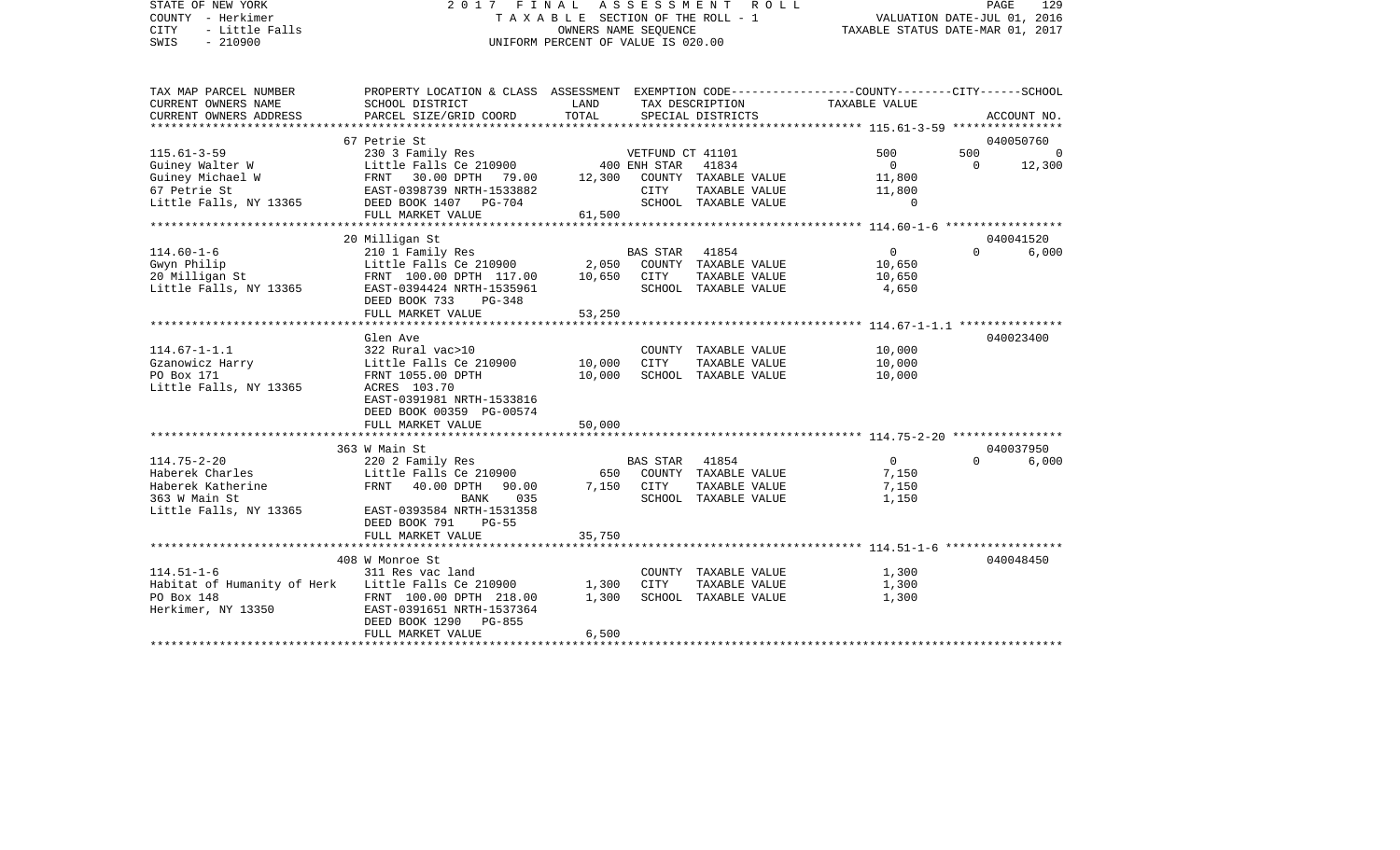| STATE OF NEW YORK<br>COUNTY - Herkimer<br>- Little Falls<br><b>CITY</b><br>$-210900$<br>SWIS | 2017 FINAL<br>TAXABLE SECTION OF THE ROLL - 1<br>UNIFORM PERCENT OF VALUE IS 020.00                                 | PAGE<br>130<br>VALUATION DATE-JUL 01, 2016<br>TAXABLE STATUS DATE-MAR 01, 2017 |                 |                                       |                          |          |                 |
|----------------------------------------------------------------------------------------------|---------------------------------------------------------------------------------------------------------------------|--------------------------------------------------------------------------------|-----------------|---------------------------------------|--------------------------|----------|-----------------|
| TAX MAP PARCEL NUMBER<br>CURRENT OWNERS NAME                                                 | PROPERTY LOCATION & CLASS ASSESSMENT EXEMPTION CODE----------------COUNTY-------CITY------SCHOOL<br>SCHOOL DISTRICT | LAND                                                                           |                 | TAX DESCRIPTION                       | TAXABLE VALUE            |          |                 |
| CURRENT OWNERS ADDRESS                                                                       | PARCEL SIZE/GRID COORD                                                                                              | TOTAL                                                                          |                 | SPECIAL DISTRICTS                     |                          |          | ACCOUNT NO.     |
|                                                                                              |                                                                                                                     |                                                                                |                 |                                       |                          |          |                 |
|                                                                                              | 108 Salisbury Rd                                                                                                    |                                                                                |                 |                                       |                          |          | 040054540       |
| $115.45 - 1 - 3$<br>Hadcock Daniel D                                                         | 220 2 Family Res<br>Little Falls Ce 210900                                                                          | 1,200                                                                          | ENH STAR        | 41834<br>COUNTY TAXABLE VALUE         | 0<br>15,000              | $\Omega$ | 13,100          |
| Salisbury Rd                                                                                 | FRNT 390.00 DPTH 165.00                                                                                             | 15,000                                                                         | CITY            | TAXABLE VALUE                         | 15,000                   |          |                 |
| Little Falls, NY 13365                                                                       | <b>BANK</b><br>190                                                                                                  |                                                                                |                 | SCHOOL TAXABLE VALUE                  | 1,900                    |          |                 |
|                                                                                              | EAST-0398311 NRTH-1537697<br>DEED BOOK 744<br>PG-61                                                                 |                                                                                |                 |                                       |                          |          |                 |
|                                                                                              | FULL MARKET VALUE                                                                                                   | 75,000                                                                         |                 |                                       |                          |          |                 |
|                                                                                              |                                                                                                                     |                                                                                |                 |                                       |                          |          |                 |
|                                                                                              | 555 E Monroe St                                                                                                     |                                                                                |                 |                                       |                          |          | 040042780       |
| $114.60 - 5 - 3$<br>Hadden Valerie                                                           | 210 1 Family Res<br>Little Falls Ce 210900                                                                          | 600                                                                            | BAS STAR        | 41854<br>COUNTY TAXABLE VALUE         | $\overline{0}$<br>10,100 | $\Omega$ | 6,000           |
| Harris Todd & Kimm                                                                           | land contract                                                                                                       | 10,100                                                                         | CITY            | TAXABLE VALUE                         | 10,100                   |          |                 |
| 555 E Monroe St                                                                              | FRNT 30.00 DPTH 90.00                                                                                               |                                                                                |                 | SCHOOL TAXABLE VALUE                  | 4,100                    |          |                 |
| Little Falls, NY 13365                                                                       | EAST-0396433 NRTH-1535159                                                                                           |                                                                                |                 |                                       |                          |          |                 |
|                                                                                              | DEED BOOK 913<br>$PG-339$                                                                                           |                                                                                |                 |                                       |                          |          |                 |
|                                                                                              | FULL MARKET VALUE                                                                                                   | 50,500                                                                         |                 |                                       |                          |          |                 |
|                                                                                              |                                                                                                                     |                                                                                |                 |                                       |                          |          |                 |
| $115.53 - 2 - 33$                                                                            | 62 Moreland St                                                                                                      |                                                                                |                 |                                       |                          |          | 196906          |
| Haggas Corinne                                                                               | 210 1 Family Res<br>Little Falls Ce 210900                                                                          | 450                                                                            | <b>CITY</b>     | COUNTY TAXABLE VALUE<br>TAXABLE VALUE | 7,600<br>7,600           |          |                 |
| 605 Turin St                                                                                 | FRNT 25.00 DPTH 150.00                                                                                              | 7,600                                                                          |                 | SCHOOL TAXABLE VALUE                  | 7,600                    |          |                 |
| Rome, NY 13440                                                                               | EAST-0398959 NRTH-1535190                                                                                           |                                                                                |                 |                                       |                          |          |                 |
|                                                                                              | DEED BOOK 1598 PG-416                                                                                               |                                                                                |                 |                                       |                          |          |                 |
|                                                                                              | FULL MARKET VALUE                                                                                                   | 38,000                                                                         |                 |                                       |                          |          |                 |
|                                                                                              |                                                                                                                     |                                                                                |                 |                                       |                          |          |                 |
| $115.46 - 1 - 1.1$                                                                           | 151 Eysaman Rd                                                                                                      |                                                                                | AG MKTS         | 41730                                 | 4,324                    | 4,324    | 155045<br>4,324 |
| Hall David Lee Jr.                                                                           | 112 Dairy farm<br>Little Falls Ce 210900                                                                            |                                                                                | 7,300 BAS STAR  | 41854                                 | $\overline{0}$           | $\Omega$ | 6,000           |
| 151 Eysaman Rd                                                                               | FRNT 1818.00 DPTH                                                                                                   | 25,300                                                                         |                 | COUNTY TAXABLE VALUE                  | 20,976                   |          |                 |
| Little Falls, NY 13365                                                                       | ACRES 24.00                                                                                                         |                                                                                | CITY            | TAXABLE VALUE                         | 20,976                   |          |                 |
|                                                                                              | EAST-0400477 NRTH-1537659                                                                                           |                                                                                |                 | SCHOOL TAXABLE VALUE                  | 14,976                   |          |                 |
| MAY BE SUBJECT TO PAYMENT                                                                    | DEED BOOK 1493 PG-535                                                                                               |                                                                                |                 |                                       |                          |          |                 |
| UNDER AGDIST LAW TIL 2024                                                                    | FULL MARKET VALUE                                                                                                   | 126,500                                                                        |                 |                                       |                          |          |                 |
|                                                                                              |                                                                                                                     |                                                                                |                 |                                       |                          |          |                 |
|                                                                                              | 50 Churchill St                                                                                                     |                                                                                |                 |                                       |                          |          | 040011970       |
| $114.59 - 4 - 29$<br>Hameister Gary                                                          | 210 1 Family Res<br>Little Falls Ce 210900                                                                          | 1,000                                                                          | <b>BAS STAR</b> | 41854<br>COUNTY TAXABLE VALUE         | $\circ$<br>11,400        | $\Omega$ | 6,000           |
| 50 Churchill St                                                                              | FRNT 50.00 DPTH 115.00                                                                                              | 11,400                                                                         | CITY            | TAXABLE VALUE                         | 11,400                   |          |                 |
| Little Falls, NY 13365                                                                       | EAST-0392776 NRTH-1535084                                                                                           |                                                                                |                 | SCHOOL TAXABLE VALUE                  | 5,400                    |          |                 |
|                                                                                              | DEED BOOK 1291<br><b>PG-705</b>                                                                                     |                                                                                |                 |                                       |                          |          |                 |
|                                                                                              | FULL MARKET VALUE                                                                                                   | 57,000                                                                         |                 |                                       |                          |          |                 |
|                                                                                              |                                                                                                                     |                                                                                |                 |                                       |                          |          |                 |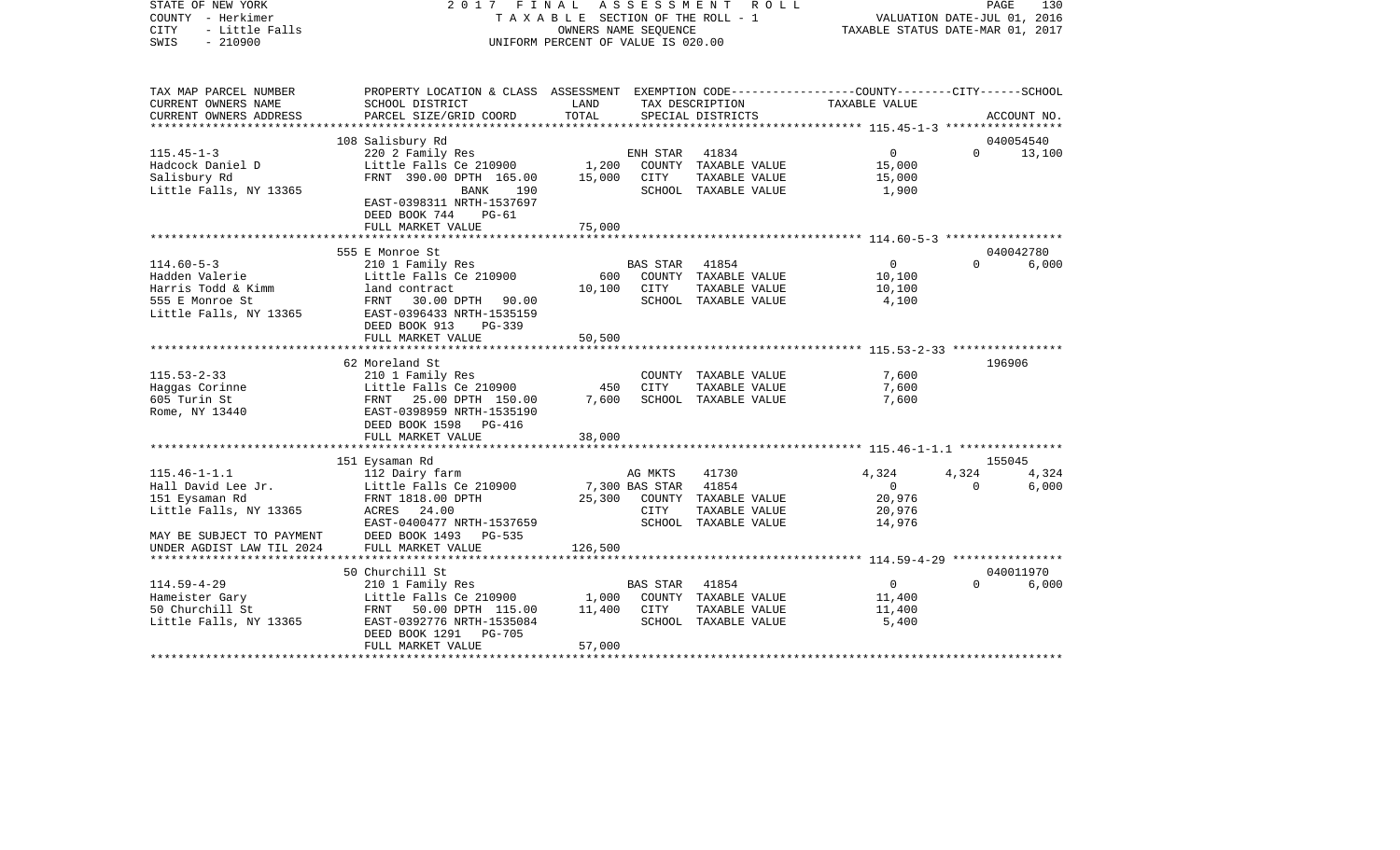VALUATION DATE-JUL 01, 2016 COUNTY - Herkimer T A X A B L E SECTION OF THE ROLL - 1 CITY - Little Falls OWNERS NAME SEQUENCE TAXABLE STATUS DATE-MAR 01, 2017 SWIS - 210900 UNIFORM PERCENT OF VALUE IS 020.00TAX MAP PARCEL NUMBER PROPERTY LOCATION & CLASS ASSESSMENT EXEMPTION CODE------------------COUNTY--------CITY------SCHOOL CURRENT OWNERS NAME SCHOOL DISTRICT LAND TAX DESCRIPTION TAXABLE VALUECURRENT OWNERS ADDRESS PARCEL SIZE/GRID COORD TOTAL SPECIAL DISTRICTS ACCOUNT NO. \*\*\*\*\*\*\*\*\*\*\*\*\*\*\*\*\*\*\*\*\*\*\*\*\*\*\*\*\*\*\*\*\*\*\*\*\*\*\*\*\*\*\*\*\*\*\*\*\*\*\*\*\*\*\*\*\*\*\*\*\*\*\*\*\*\*\*\*\*\*\*\*\*\*\*\*\*\*\*\*\*\*\*\*\*\*\*\*\*\*\*\*\*\*\*\*\*\*\*\*\*\*\* 114.76-2-61 \*\*\*\*\*\*\*\*\*\*\*\*\*\*\*\* 11 Casler St 163002114.76-2-61 220 2 Family Res BAS STAR 41854 0 0 6,000 Hammersmith Jason A Little Falls Ce 210900 200 COUNTY TAXABLE VALUE 6,300 Hammersmith Monique A FRNT 52.00 DPTH 114.90 6,300 CITY TAXABLE VALUE 6,300 11 Casler St EAST-0396047 NRTH-1531793 SCHOOL TAXABLE VALUE 300Little Falls, NY 13365 DEED BOOK 1385 PG-116 FULL MARKET VALUE 31,500 \*\*\*\*\*\*\*\*\*\*\*\*\*\*\*\*\*\*\*\*\*\*\*\*\*\*\*\*\*\*\*\*\*\*\*\*\*\*\*\*\*\*\*\*\*\*\*\*\*\*\*\*\*\*\*\*\*\*\*\*\*\*\*\*\*\*\*\*\*\*\*\*\*\*\*\*\*\*\*\*\*\*\*\*\*\*\*\*\*\*\*\*\*\*\*\*\*\*\*\*\*\*\* 114.76-2-62 \*\*\*\*\*\*\*\*\*\*\*\*\*\*\*\* 7 Casler St 163001114.76-2-62 311 Res vac land COUNTY TAXABLE VALUE 150150 Hammersmith Jason A Little Falls Ce 210900 150 CITY TAXABLE VALUE 150150 Hammersmith Monique A FRNT 36.00 DPTH 197.00 150 SCHOOL TAXABLE VALUE 11 Casler St EAST-0396021 NRTH-1531755Little Falls, NY 13365 DEED BOOK 1385 PG-112 FULL MARKET VALUE 750 \*\*\*\*\*\*\*\*\*\*\*\*\*\*\*\*\*\*\*\*\*\*\*\*\*\*\*\*\*\*\*\*\*\*\*\*\*\*\*\*\*\*\*\*\*\*\*\*\*\*\*\*\*\*\*\*\*\*\*\*\*\*\*\*\*\*\*\*\*\*\*\*\*\*\*\*\*\*\*\*\*\*\*\*\*\*\*\*\*\*\*\*\*\*\*\*\*\*\*\*\*\*\* 114.51-1-20 \*\*\*\*\*\*\*\*\*\*\*\*\*\*\*\* 28 Top Notch Dr 040058200 114.51-1-20 210 1 Family Res ENH STAR 41834 0 0 0 Hanna Nancy F Little Falls Ce 210900 2,950 COUNTY TAXABLE VALUE 33,500 28 Top Notch Dr FRNT 115.01 DPTH 188.00 33,500 CITY TAXABLE VALUE 33,500 Little Falls, NY 13365 EAST-0392351 NRTH-1537084 SCHOOL TAXABLE VALUE 20,400 DEED BOOK 917 PG-221FULL MARKET VALUE 167,500 \*\*\*\*\*\*\*\*\*\*\*\*\*\*\*\*\*\*\*\*\*\*\*\*\*\*\*\*\*\*\*\*\*\*\*\*\*\*\*\*\*\*\*\*\*\*\*\*\*\*\*\*\*\*\*\*\*\*\*\*\*\*\*\*\*\*\*\*\*\*\*\*\*\*\*\*\*\*\*\*\*\*\*\*\*\*\*\*\*\*\*\*\*\*\*\*\*\*\*\*\*\*\* 114.68-7-47 \*\*\*\*\*\*\*\*\*\*\*\*\*\*\*\* 377-379 Canal Pl 040002100114.68-7-47 422 Diner/lunch COUNTY TAXABLE VALUE 20,000 Hansen Michelle Little Falls Ce 210900 2,000 CITY TAXABLE VALUE 20,000 381 Canal Pl FRNT 81.00 DPTH 54.50 20,000 SCHOOL TAXABLE VALUE 20,000 Little Falls, NY 13365 EAST-0396266 NRTH-1533058 DEED BOOK 2017 PG-1440PRIOR OWNER ON 3/01/2017 FULL MARKET VALUE 100,000 Hansen Michelle \*\*\*\*\*\*\*\*\*\*\*\*\*\*\*\*\*\*\*\*\*\*\*\*\*\*\*\*\*\*\*\*\*\*\*\*\*\*\*\*\*\*\*\*\*\*\*\*\*\*\*\*\*\*\*\*\*\*\*\*\*\*\*\*\*\*\*\*\*\*\*\*\*\*\*\*\*\*\*\*\*\*\*\*\*\*\*\*\*\*\*\*\*\*\*\*\*\*\*\*\*\*\* 114.60-1-51 \*\*\*\*\*\*\*\*\*\*\*\*\*\*\*\* 5 Burch St 190786114.60-1-51 210 1 Family Res COUNTY TAXABLE VALUE 5,400 Hardy Alan Little Falls Ce 210900 400 CITY TAXABLE VALUE 5,400 Hardy Katherine FRNT 100.00 DPTH 168.00 C/O Flint Davis Sr EAST-0394423 NRTH-1535450 1460 Fords Bush Rd DEED BOOK 1560 PG-599Little Falls, NY 13365 FULL MARKET VALUE 27,000 \*\*\*\*\*\*\*\*\*\*\*\*\*\*\*\*\*\*\*\*\*\*\*\*\*\*\*\*\*\*\*\*\*\*\*\*\*\*\*\*\*\*\*\*\*\*\*\*\*\*\*\*\*\*\*\*\*\*\*\*\*\*\*\*\*\*\*\*\*\*\*\*\*\*\*\*\*\*\*\*\*\*\*\*\*\*\*\*\*\*\*\*\*\*\*\*\*\*\*\*\*\*\* 114.60-1-3 \*\*\*\*\*\*\*\*\*\*\*\*\*\*\*\*\* 50 Milligan St 040041760 114.60-1-3 210 1 Family Res BAS STAR 41854 0 0 6,000 Harrigan Dennis A Little Falls Ce 210900 900 COUNTY TAXABLE VALUE 13,900 50 Milligan St FRNT 100.00 DPTH 117.00 13,900 CITY TAXABLE VALUE 13,900 Little Falls, NY 13365 EAST-0394193 NRTH-1536104 SCHOOL TAXABLE VALUE 7,900 DEED BOOK 1197 PG-20FULL MARKET VALUE 69,500 \*\*\*\*\*\*\*\*\*\*\*\*\*\*\*\*\*\*\*\*\*\*\*\*\*\*\*\*\*\*\*\*\*\*\*\*\*\*\*\*\*\*\*\*\*\*\*\*\*\*\*\*\*\*\*\*\*\*\*\*\*\*\*\*\*\*\*\*\*\*\*\*\*\*\*\*\*\*\*\*\*\*\*\*\*\*\*\*\*\*\*\*\*\*\*\*\*\*\*\*\*\*\*\*\*\*\*\*\*\*\*\*\*\*\*\*\*\*\*\*\*\*\*\*\*\*\*\*\*\*\*\*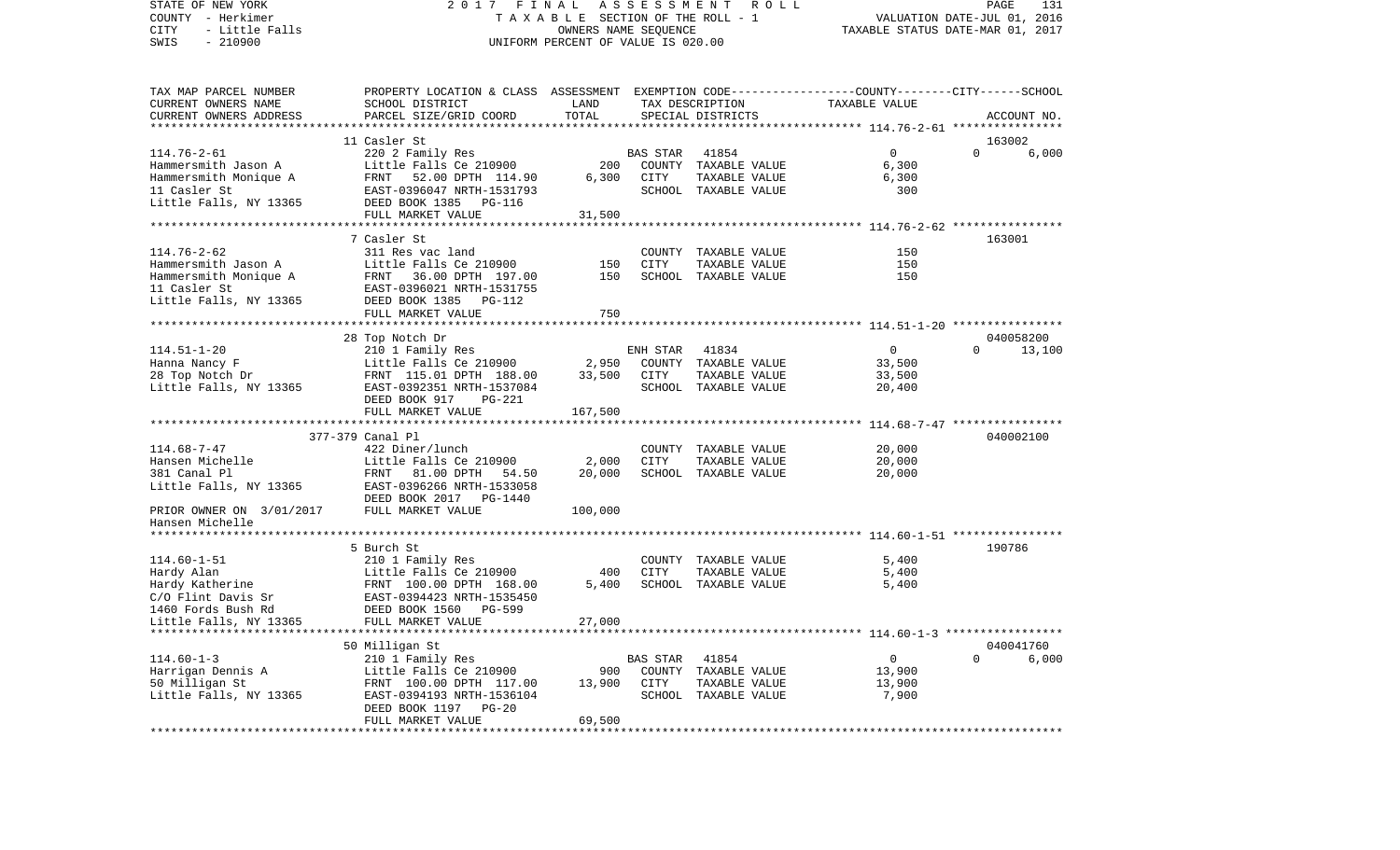STATE OF NEW YORK 2 0 1 7 F I N A L A S S E S S M E N T R O L L PAGE 132COUNTY - Herkimer **T A X A B L E** SECTION OF THE ROLL - 1 VALUATION DATE-JUL 01, 2016 CITY - Little Falls OWNERS NAME SEQUENCE TAXABLE STATUS DATE-MAR 01, 2017 SWIS - 210900 UNIFORM PERCENT OF VALUE IS 020.00TAX MAP PARCEL NUMBER PROPERTY LOCATION & CLASS ASSESSMENT EXEMPTION CODE------------------COUNTY--------CITY------SCHOOL CURRENT OWNERS NAME SCHOOL DISTRICT LAND TAX DESCRIPTION TAXABLE VALUECURRENT OWNERS ADDRESS PARCEL SIZE/GRID COORD TOTAL SPECIAL DISTRICTS ACCOUNT NO. \*\*\*\*\*\*\*\*\*\*\*\*\*\*\*\*\*\*\*\*\*\*\*\*\*\*\*\*\*\*\*\*\*\*\*\*\*\*\*\*\*\*\*\*\*\*\*\*\*\*\*\*\*\*\*\*\*\*\*\*\*\*\*\*\*\*\*\*\*\*\*\*\*\*\*\*\*\*\*\*\*\*\*\*\*\*\*\*\*\*\*\*\*\*\*\*\*\*\*\*\*\*\* 114.60-5-19 \*\*\*\*\*\*\*\*\*\*\*\*\*\*\*\* 565 E Gansevoort St 19621413,100 114.60-5-19 210 1 Family Res ENH STAR 41834 0 0 0 Harrington Darryl V Little Falls Ce 210900 1,300 COUNTY TAXABLE VALUE 14,300 Harrington Susan FRNT 60.00 DPTH 136.00 14,300 CITY TAXABLE VALUE 14,300 565 E Gansevoort St EAST-0396671 NRTH-1534878 SCHOOL TAXABLE VALUE 1,200 Little Falls, NY 13365 DEED BOOK 1594 PG-462 FULL MARKET VALUE 71,500 \*\*\*\*\*\*\*\*\*\*\*\*\*\*\*\*\*\*\*\*\*\*\*\*\*\*\*\*\*\*\*\*\*\*\*\*\*\*\*\*\*\*\*\*\*\*\*\*\*\*\*\*\*\*\*\*\*\*\*\*\*\*\*\*\*\*\*\*\*\*\*\*\*\*\*\*\*\*\*\*\*\*\*\*\*\*\*\*\*\*\*\*\*\*\*\*\*\*\*\*\*\*\* 114.60-1-8 \*\*\*\*\*\*\*\*\*\*\*\*\*\*\*\*\* 14 Milligan St 040041430 114.60-1-8 210 1 Family Res BAS STAR 41854 0 0 6,000 Harris Andrew R Little Falls Ce 210900 900 Harris Mary FRNT 100.00 DPTH 120.00 9,400 CITY TAXABLE VALUE 9,400 14 Milligan St EAST-0394530 NRTH-1535895 SCHOOL TAXABLE VALUE 3,400 Little Falls, NY 13365 DEED BOOK 816 PG-397 FULL MARKET VALUE 47,000 \*\*\*\*\*\*\*\*\*\*\*\*\*\*\*\*\*\*\*\*\*\*\*\*\*\*\*\*\*\*\*\*\*\*\*\*\*\*\*\*\*\*\*\*\*\*\*\*\*\*\*\*\*\*\*\*\*\*\*\*\*\*\*\*\*\*\*\*\*\*\*\*\*\*\*\*\*\*\*\*\*\*\*\*\*\*\*\*\*\*\*\*\*\*\*\*\*\*\*\*\*\*\* 114.60-1-13 \*\*\*\*\*\*\*\*\*\*\*\*\*\*\*\* 49 Milligan St 040041790 114.60-1-13 311 Res vac land COUNTY TAXABLE VALUE Harris Andrew R Little Falls Ce 210900 200 CITY TAXABLE VALUE 200 $200$ Harris Mary **FRNT 50.00 DPTH 120.00** 200 SCHOOL TAXABLE VALUE 14 Milligan St BANK 021 Little Falls, NY 13365 EAST-0394435 NRTH-1535758 DEED BOOK 816 PG-397FULL MARKET VALUE 1,000 \*\*\*\*\*\*\*\*\*\*\*\*\*\*\*\*\*\*\*\*\*\*\*\*\*\*\*\*\*\*\*\*\*\*\*\*\*\*\*\*\*\*\*\*\*\*\*\*\*\*\*\*\*\*\*\*\*\*\*\*\*\*\*\*\*\*\*\*\*\*\*\*\*\*\*\*\*\*\*\*\*\*\*\*\*\*\*\*\*\*\*\*\*\*\*\*\*\*\*\*\*\*\* 114.51-1-13 \*\*\*\*\*\*\*\*\*\*\*\*\*\*\*\* 42 Top notch Dr 040058680 114.51-1-13 210 1 Family Res VETCOM CTS 41130 3,000 3,000 3,000 Little Falls Ce 210900 3,150 ENH STAR 41834 0 0 13,100 Emma Hart (life use)  $ACRES$  1.20 19,350 COUNTY TAXABLE VALUE 16,350 42 Top Notch Dr EAST-0392766 NRTH-1537932 CITY TAXABLE VALUE 16,350 Little Falls, NY 13365 DEED BOOK 845 PG-3 SCHOOL TAXABLE VALUE 3,250 FULL MARKET VALUE 96,750 \*\*\*\*\*\*\*\*\*\*\*\*\*\*\*\*\*\*\*\*\*\*\*\*\*\*\*\*\*\*\*\*\*\*\*\*\*\*\*\*\*\*\*\*\*\*\*\*\*\*\*\*\*\*\*\*\*\*\*\*\*\*\*\*\*\*\*\*\*\*\*\*\*\*\*\*\*\*\*\*\*\*\*\*\*\*\*\*\*\*\*\*\*\*\*\*\*\*\*\*\*\*\* 114.83-1-21 \*\*\*\*\*\*\*\*\*\*\*\*\*\*\*\*463 W Main St 040039030 114.83-1-21 484 1 use sm bld COUNTY TAXABLE VALUE 5,800 Harter Elizabeth A Little Falls Ce 210900 1,600 CITY TAXABLE VALUE 5,800 Harter Todd Tax Sale 5,800 SCHOOL TAXABLE VALUE 5,800 2352 State Route 167 FRNT 80.00 DPTH 147.00Mohawk, NY 13407 EAST-0392802 NRTH-1530399 DEED BOOK 850 PG-473FULL MARKET VALUE 29,000 \*\*\*\*\*\*\*\*\*\*\*\*\*\*\*\*\*\*\*\*\*\*\*\*\*\*\*\*\*\*\*\*\*\*\*\*\*\*\*\*\*\*\*\*\*\*\*\*\*\*\*\*\*\*\*\*\*\*\*\*\*\*\*\*\*\*\*\*\*\*\*\*\*\*\*\*\*\*\*\*\*\*\*\*\*\*\*\*\*\*\*\*\*\*\*\*\*\*\*\*\*\*\*\*\*\*\*\*\*\*\*\*\*\*\*\*\*\*\*\*\*\*\*\*\*\*\*\*\*\*\*\*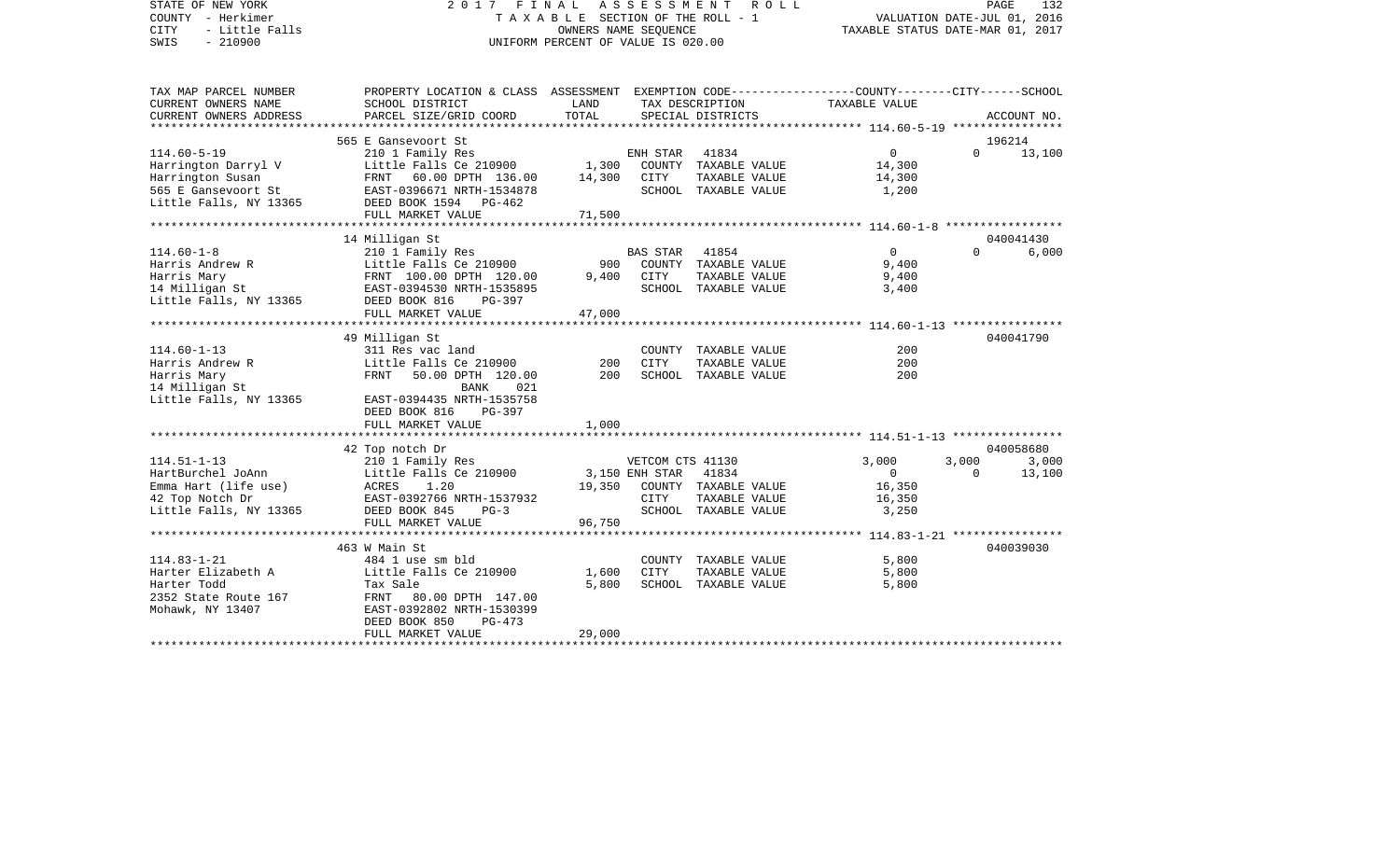COUNTY - Herkimer **T A X A B L E** SECTION OF THE ROLL - 1 VALUATION DATE-JUL 01, 2016 CITY - Little Falls OWNERS NAME SEQUENCE TAXABLE STATUS DATE-MAR 01, 2017 SWIS - 210900 UNIFORM PERCENT OF VALUE IS 020.00TAX MAP PARCEL NUMBER PROPERTY LOCATION & CLASS ASSESSMENT EXEMPTION CODE------------------COUNTY--------CITY------SCHOOL CURRENT OWNERS NAME SCHOOL DISTRICT LAND TAX DESCRIPTION TAXABLE VALUECURRENT OWNERS ADDRESS PARCEL SIZE/GRID COORD TOTAL SPECIAL DISTRICTS ACCOUNT NO. \*\*\*\*\*\*\*\*\*\*\*\*\*\*\*\*\*\*\*\*\*\*\*\*\*\*\*\*\*\*\*\*\*\*\*\*\*\*\*\*\*\*\*\*\*\*\*\*\*\*\*\*\*\*\*\*\*\*\*\*\*\*\*\*\*\*\*\*\*\*\*\*\*\*\*\*\*\*\*\*\*\*\*\*\*\*\*\*\*\*\*\*\*\*\*\*\*\*\*\*\*\*\* 114.60-4-59 \*\*\*\*\*\*\*\*\*\*\*\*\*\*\*\* 11-13 W Monroe St 040045120114.60-4-59 220 2 Family Res BAS STAR 41854 0 0 6,000 Harter Judith A **Little Falls Ce 210900** 1,450 COUNTY TAXABLE VALUE 12,900 11-13 W Monroe St FRNT 60.00 DPTH 120.00 12,900 CITY TAXABLE VALUE 12,900 Little Falls, NY 13365 EAST-0395513 NRTH-1534961 SCHOOL TAXABLE VALUE 6,900 DEED BOOK 1138 PG-558FULL MARKET VALUE 64,500 \*\*\*\*\*\*\*\*\*\*\*\*\*\*\*\*\*\*\*\*\*\*\*\*\*\*\*\*\*\*\*\*\*\*\*\*\*\*\*\*\*\*\*\*\*\*\*\*\*\*\*\*\*\*\*\*\*\*\*\*\*\*\*\*\*\*\*\*\*\*\*\*\*\*\*\*\*\*\*\*\*\*\*\*\*\*\*\*\*\*\*\*\*\*\*\*\*\*\*\*\*\*\* 114.59-3-24 \*\*\*\*\*\*\*\*\*\*\*\*\*\*\*\*34 Highland Ave 186827 114.59-3-24 210 1 Family Res BAS STAR 41854 0 0 6,000 Hartman Matthew Little Falls Ce 210900 2,100 COUNTY TAXABLE VALUE 21,900 Hartman Kristen FRNT 110.00 DPTH 118.00 21,900 CITY TAXABLE VALUE 21,900 216 Valenti Country Estates EAST-0392671 NRTH-1535516 SCHOOL TAXABLE VALUE 15,900 Oneida, NY 13421 DEED BOOK 1536 PG-793 FULL MARKET VALUE 109,500 \*\*\*\*\*\*\*\*\*\*\*\*\*\*\*\*\*\*\*\*\*\*\*\*\*\*\*\*\*\*\*\*\*\*\*\*\*\*\*\*\*\*\*\*\*\*\*\*\*\*\*\*\*\*\*\*\*\*\*\*\*\*\*\*\*\*\*\*\*\*\*\*\*\*\*\*\*\*\*\*\*\*\*\*\*\*\*\*\*\*\*\*\*\*\*\*\*\*\*\*\*\*\* 115.69-1-6 \*\*\*\*\*\*\*\*\*\*\*\*\*\*\*\*\* 5 Danube Ln 188958115.69-1-6 210 1 Family Res BAS STAR 41854 0 0 6,000 Hartman Richard J Little Falls Ce 210900 400 COUNTY TAXABLE VALUE 7,000 5 Danube Ln FRNT 55.00 DPTH 150.00 7,000 CITY TAXABLE VALUE 7,000 Little Falls, NY 13365 EAST-0397184 NRTH-1532341 SCHOOL TAXABLE VALUE 1,000 DEED BOOK 1549 PG-710FULL MARKET VALUE 35,000 \*\*\*\*\*\*\*\*\*\*\*\*\*\*\*\*\*\*\*\*\*\*\*\*\*\*\*\*\*\*\*\*\*\*\*\*\*\*\*\*\*\*\*\*\*\*\*\*\*\*\*\*\*\*\*\*\*\*\*\*\*\*\*\*\*\*\*\*\*\*\*\*\*\*\*\*\*\*\*\*\*\*\*\*\*\*\*\*\*\*\*\*\*\*\*\*\*\*\*\*\*\*\* 115.69-1-30 \*\*\*\*\*\*\*\*\*\*\*\*\*\*\*\* Danube Ln 188958115.69-1-30 312 Vac w/imprv COUNTY TAXABLE VALUE 3,200 Hartman Richard J Little Falls Ce 210900 200 CITY TAXABLE VALUE 3,200 5 Danube Ln FRNT 90.00 DPTH 117.00 3,200 SCHOOL TAXABLE VALUE 3,200 Little Falls, NY 13365 EAST-0397262 NRTH-1532314 DEED BOOK 1549 PG-710FULL MARKET VALUE 16,000 \*\*\*\*\*\*\*\*\*\*\*\*\*\*\*\*\*\*\*\*\*\*\*\*\*\*\*\*\*\*\*\*\*\*\*\*\*\*\*\*\*\*\*\*\*\*\*\*\*\*\*\*\*\*\*\*\*\*\*\*\*\*\*\*\*\*\*\*\*\*\*\*\*\*\*\*\*\*\*\*\*\*\*\*\*\*\*\*\*\*\*\*\*\*\*\*\*\*\*\*\*\*\* 114.59-4-23 \*\*\*\*\*\*\*\*\*\*\*\*\*\*\*\* 26 Churchill St 040011610114.59-4-23 210 1 Family Res ENH STAR 41834 0 0 13,100 Hartmann Paul T **Little Falls Ce 210900** 1,000 COUNTY TAXABLE VALUE 14,250 Hartmann Alice J FRNT 50.00 DPTH 115.00 14,250 CITY TAXABLE VALUE 14,250 26 Churchill St EAST-0392999 NRTH-1535287 SCHOOL TAXABLE VALUE 1,150 Little Falls, NY 13365 DEED BOOK 687 PG-148 FULL MARKET VALUE 71,250 \*\*\*\*\*\*\*\*\*\*\*\*\*\*\*\*\*\*\*\*\*\*\*\*\*\*\*\*\*\*\*\*\*\*\*\*\*\*\*\*\*\*\*\*\*\*\*\*\*\*\*\*\*\*\*\*\*\*\*\*\*\*\*\*\*\*\*\*\*\*\*\*\*\*\*\*\*\*\*\*\*\*\*\*\*\*\*\*\*\*\*\*\*\*\*\*\*\*\*\*\*\*\* 114.60-2-49 \*\*\*\*\*\*\*\*\*\*\*\*\*\*\*\* 2 High St 040024120 114.60-2-49 311 Res vac land COUNTY TAXABLE VALUE 800800 Hauser Manfred K **Little Falls Ce 210900** 800 CITY TAXABLE VALUE 6 High St FRNT 71.50 DPTH 96.00 800 SCHOOL TAXABLE VALUE 800 Little Falls, NY 13365 EAST-0396150 NRTH-1535495 DEED BOOK 715 PG-284 FULL MARKET VALUE 4,000 \*\*\*\*\*\*\*\*\*\*\*\*\*\*\*\*\*\*\*\*\*\*\*\*\*\*\*\*\*\*\*\*\*\*\*\*\*\*\*\*\*\*\*\*\*\*\*\*\*\*\*\*\*\*\*\*\*\*\*\*\*\*\*\*\*\*\*\*\*\*\*\*\*\*\*\*\*\*\*\*\*\*\*\*\*\*\*\*\*\*\*\*\*\*\*\*\*\*\*\*\*\*\*\*\*\*\*\*\*\*\*\*\*\*\*\*\*\*\*\*\*\*\*\*\*\*\*\*\*\*\*\*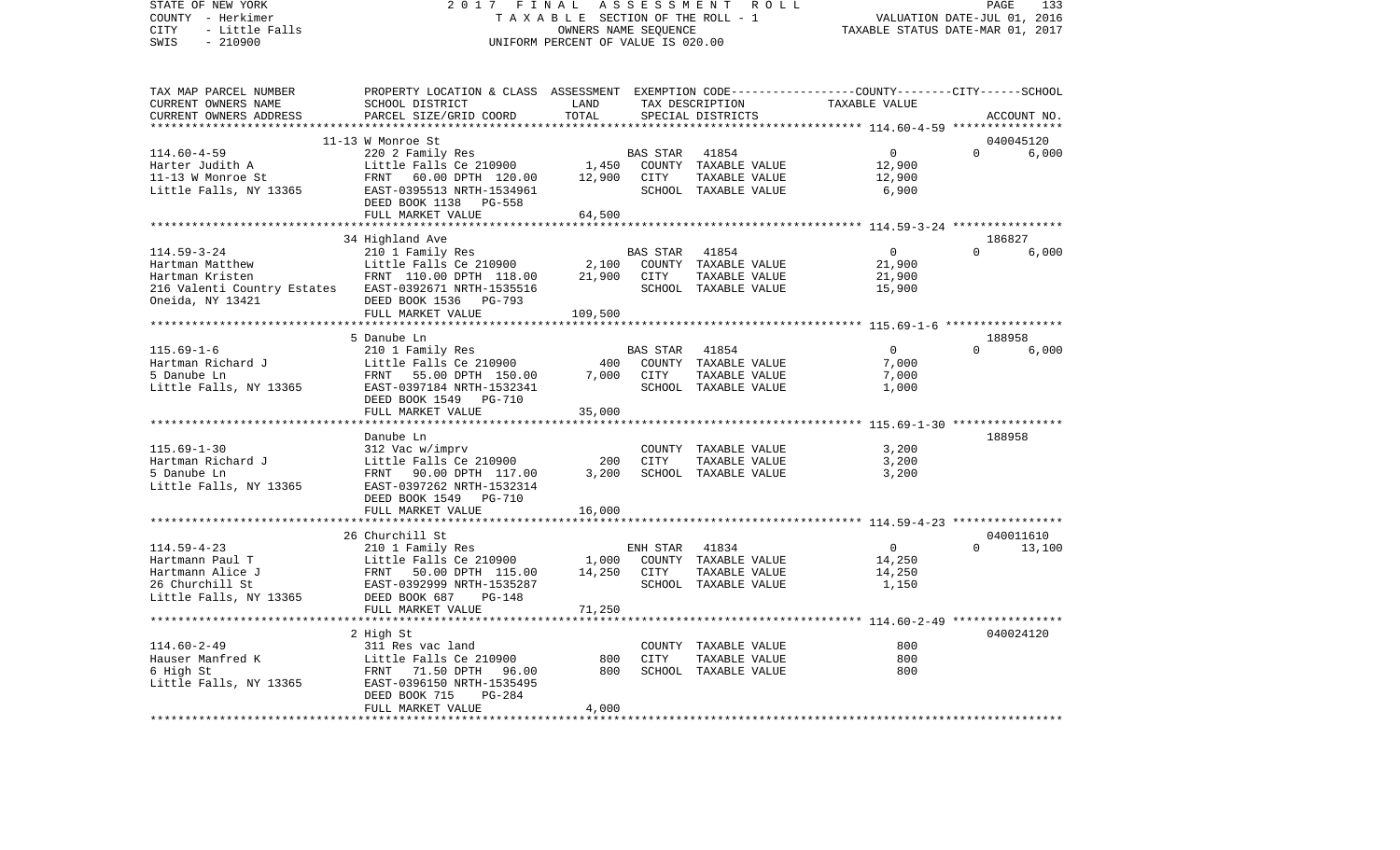| STATE OF NEW YORK<br>COUNTY - Herkimer<br><b>CITY</b><br>- Little Falls<br>SWIS<br>$-210900$ | 2017 FINAL<br>TAXABLE SECTION OF THE ROLL - 1<br>UNIFORM PERCENT OF VALUE IS 020.00             | PAGE<br>134<br>R O L L<br>VALUATION DATE-JUL 01, 2016<br>TAXABLE STATUS DATE-MAR 01, 2017 |                  |                            |                                                    |          |             |
|----------------------------------------------------------------------------------------------|-------------------------------------------------------------------------------------------------|-------------------------------------------------------------------------------------------|------------------|----------------------------|----------------------------------------------------|----------|-------------|
|                                                                                              |                                                                                                 |                                                                                           |                  |                            |                                                    |          |             |
| TAX MAP PARCEL NUMBER                                                                        | PROPERTY LOCATION & CLASS ASSESSMENT EXEMPTION CODE---------------COUNTY-------CITY------SCHOOL |                                                                                           |                  |                            |                                                    |          |             |
| CURRENT OWNERS NAME                                                                          | SCHOOL DISTRICT                                                                                 | LAND                                                                                      |                  | TAX DESCRIPTION            | TAXABLE VALUE                                      |          |             |
| CURRENT OWNERS ADDRESS                                                                       | PARCEL SIZE/GRID COORD                                                                          | TOTAL                                                                                     |                  | SPECIAL DISTRICTS          | ******************** 114.60-2-50 ***************** |          | ACCOUNT NO. |
|                                                                                              | 6 High St                                                                                       |                                                                                           |                  |                            |                                                    |          | 040024210   |
| $114.60 - 2 - 50$                                                                            | 210 1 Family Res                                                                                |                                                                                           | VETCOM CTS 41130 |                            | 1,500                                              | 1,500    | 1,500       |
| Hauser Manfred K                                                                             | Little Falls Ce 210900                                                                          |                                                                                           | 650 BAS STAR     | 41854                      | $\Omega$                                           | $\Omega$ | 4,500       |
| 6 High St                                                                                    | FRNT 30.00 DPTH 300.00                                                                          |                                                                                           |                  | 6,000 COUNTY TAXABLE VALUE | 4,500                                              |          |             |
| Little Falls, NY 13365                                                                       | EAST-0396179 NRTH-1535613                                                                       |                                                                                           | CITY             | TAXABLE VALUE              | 4,500                                              |          |             |
|                                                                                              | DEED BOOK 715<br>$PG-284$                                                                       |                                                                                           |                  | SCHOOL TAXABLE VALUE       | $\mathbf 0$                                        |          |             |
|                                                                                              | FULL MARKET VALUE                                                                               | 30,000                                                                                    |                  |                            |                                                    |          |             |
|                                                                                              |                                                                                                 |                                                                                           |                  |                            | ************** 114.60-2-51 *****************       |          |             |
|                                                                                              | 8 High St                                                                                       |                                                                                           |                  |                            |                                                    |          | 040024240   |
| $114.60 - 2 - 51$                                                                            | 311 Res vac land                                                                                |                                                                                           |                  | COUNTY TAXABLE VALUE       | 650                                                |          |             |
| Hauser Manfred K                                                                             | Little Falls Ce 210900                                                                          | 650                                                                                       | CITY             | TAXABLE VALUE              | 650                                                |          |             |
| 8 High St                                                                                    | 30x240                                                                                          | 650                                                                                       |                  | SCHOOL TAXABLE VALUE       | 650                                                |          |             |
| Little Falls, NY 13365                                                                       | FRNT<br>30.00 DPTH 300.00                                                                       |                                                                                           |                  |                            |                                                    |          |             |
|                                                                                              | EAST-0396212 NRTH-1535618                                                                       |                                                                                           |                  |                            |                                                    |          |             |
|                                                                                              | DEED BOOK 722<br>$PG-8$                                                                         |                                                                                           |                  |                            |                                                    |          |             |
|                                                                                              | FULL MARKET VALUE                                                                               | 3,250                                                                                     |                  |                            |                                                    |          |             |
|                                                                                              |                                                                                                 |                                                                                           |                  |                            |                                                    |          |             |
| $114.60 - 4 - 83$                                                                            | 2 Dale Pl<br>210 1 Family Res                                                                   |                                                                                           |                  | COUNTY TAXABLE VALUE       | 11,150                                             |          | 190303      |
| Hawkins Samuel J                                                                             | Little Falls Ce 210900                                                                          | 650                                                                                       | CITY             | TAXABLE VALUE              | 11,150                                             |          |             |
| Hawkins Dawn M                                                                               | FRNT 41.00 DPTH 85.00                                                                           | 11,150                                                                                    |                  | SCHOOL TAXABLE VALUE       | 11,150                                             |          |             |
| 58 Bartina Ln                                                                                | EAST-0395092 NRTH-1534777                                                                       |                                                                                           |                  |                            |                                                    |          |             |
| Stamford, CT 06902                                                                           | DEED BOOK 1557 PG-622                                                                           |                                                                                           |                  |                            |                                                    |          |             |
|                                                                                              | FULL MARKET VALUE                                                                               | 55,750                                                                                    |                  |                            |                                                    |          |             |
|                                                                                              |                                                                                                 |                                                                                           |                  |                            |                                                    |          |             |
|                                                                                              | 55 Top Notch Dr                                                                                 |                                                                                           |                  |                            |                                                    |          | 040059040   |
| $114.44 - 1 - 3$                                                                             | 210 1 Family Res                                                                                |                                                                                           | VETWAR CTS 41120 |                            | 1,800                                              | 1,800    | 1,800       |
| Hawley James F Jr                                                                            | Little Falls Ce 210900                                                                          |                                                                                           | 4,550 ENH STAR   | 41834                      | $\overline{0}$                                     | $\Omega$ | 13,100      |
| Loretta Hawley C                                                                             | ACRES<br>5.50 BANK<br>035                                                                       | 21,450                                                                                    |                  | COUNTY TAXABLE VALUE       | 19,650                                             |          |             |
| PO Box 268                                                                                   | EAST-0393575 NRTH-1538578                                                                       |                                                                                           | CITY             | TAXABLE VALUE              | 19,650                                             |          |             |
| Herkimer, NY 13350                                                                           | DEED BOOK 835<br>$PG-33$                                                                        |                                                                                           |                  | SCHOOL TAXABLE VALUE       | 6,550                                              |          |             |
|                                                                                              | FULL MARKET VALUE                                                                               | 107,250                                                                                   |                  |                            |                                                    |          |             |
|                                                                                              |                                                                                                 |                                                                                           |                  |                            |                                                    |          |             |
|                                                                                              | 133 Church St                                                                                   |                                                                                           |                  |                            |                                                    |          | 040009870   |
| $114.68 - 2 - 58$                                                                            | 210 1 Family Res                                                                                |                                                                                           |                  | COUNTY TAXABLE VALUE       | 601                                                |          |             |
| Hawley Linda L                                                                               | Little Falls Ce 210900                                                                          | 600                                                                                       | <b>CITY</b>      | TAXABLE VALUE              | 601                                                |          |             |
| 299 Maple Dr                                                                                 | S<br>R1                                                                                         | 601                                                                                       |                  | SCHOOL TAXABLE VALUE       | 601                                                |          |             |
| Oneida, NY 13421                                                                             | 37x85                                                                                           |                                                                                           |                  |                            |                                                    |          |             |
|                                                                                              | 133 Church St                                                                                   |                                                                                           |                  |                            |                                                    |          |             |
|                                                                                              | FRNT<br>37.00 DPTH 85.00                                                                        |                                                                                           |                  |                            |                                                    |          |             |
|                                                                                              | EAST-0394249 NRTH-1534588<br>PG-444                                                             |                                                                                           |                  |                            |                                                    |          |             |
|                                                                                              | DEED BOOK 1202<br>FULL MARKET VALUE                                                             | 3,005                                                                                     |                  |                            |                                                    |          |             |
| *************************                                                                    | *************************                                                                       | *********************                                                                     |                  |                            |                                                    |          |             |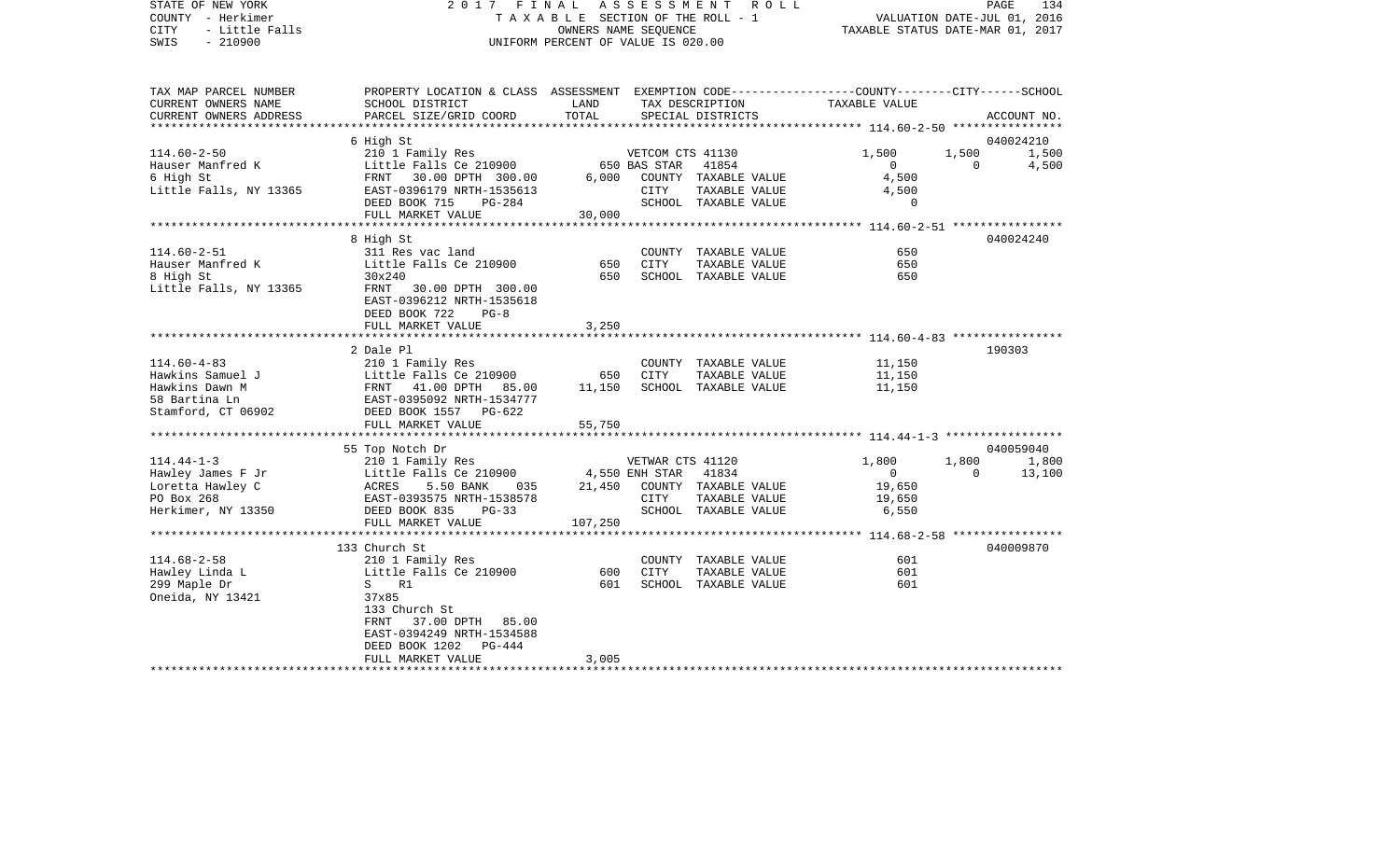VALUATION DATE-JUL 01, 2016 COUNTY - Herkimer T A X A B L E SECTION OF THE ROLL - 1 CITY - Little Falls OWNERS NAME SEQUENCE TAXABLE STATUS DATE-MAR 01, 2017 SWIS - 210900 UNIFORM PERCENT OF VALUE IS 020.00TAX MAP PARCEL NUMBER PROPERTY LOCATION & CLASS ASSESSMENT EXEMPTION CODE------------------COUNTY--------CITY------SCHOOL CURRENT OWNERS NAME SCHOOL DISTRICT LAND TAX DESCRIPTION TAXABLE VALUECURRENT OWNERS ADDRESS PARCEL SIZE/GRID COORD TOTAL SPECIAL DISTRICTS ACCOUNT NO. \*\*\*\*\*\*\*\*\*\*\*\*\*\*\*\*\*\*\*\*\*\*\*\*\*\*\*\*\*\*\*\*\*\*\*\*\*\*\*\*\*\*\*\*\*\*\*\*\*\*\*\*\*\*\*\*\*\*\*\*\*\*\*\*\*\*\*\*\*\*\*\*\*\*\*\*\*\*\*\*\*\*\*\*\*\*\*\*\*\*\*\*\*\*\*\*\*\*\*\*\*\*\* 114.68-5-6 \*\*\*\*\*\*\*\*\*\*\*\*\*\*\*\*\* 84 Church St 040009390114.68-5-6 210 1 Family Res CW\_10\_VET/ 41152 1,200 0 0 Hayes Jerry L **Example 2003** Little Falls Ce 210900 750 CW\_15\_VET/ 41163 0 2,078 0 84 Church St FRNT 50.00 DPTH 140.00 13,850 COUNTY TAXABLE VALUE 12,650 Little Falls, NY 13365 EAST-0394832 NRTH-1534420 CITY TAXABLE VALUE 11,772 DEED BOOK 2017 PG-411 SCHOOL TAXABLE VALUE 13,850 FULL MARKET VALUE 69,250 \*\*\*\*\*\*\*\*\*\*\*\*\*\*\*\*\*\*\*\*\*\*\*\*\*\*\*\*\*\*\*\*\*\*\*\*\*\*\*\*\*\*\*\*\*\*\*\*\*\*\*\*\*\*\*\*\*\*\*\*\*\*\*\*\*\*\*\*\*\*\*\*\*\*\*\*\*\*\*\*\*\*\*\*\*\*\*\*\*\*\*\*\*\*\*\*\*\*\*\*\*\*\* 115.62-2-30 \*\*\*\*\*\*\*\*\*\*\*\*\*\*\*\* 199 Burwell St 040006600115.62-2-30 210 1 Family Res COUNTY TAXABLE VALUE 11,500 Hayes Mary Ellen Taxable value Little Falls Ce 210900 1,100 CITY TAXABLE VALUE 6 Canyon Green Loop FRNT 50.00 DPTH 150.00 11,500 SCHOOL TAXABLE VALUE 11,500 Novato, CA 94947 EAST-0399884 NRTH-1533830 DEED BOOK 821 PG-75FULL MARKET VALUE 57,500 \*\*\*\*\*\*\*\*\*\*\*\*\*\*\*\*\*\*\*\*\*\*\*\*\*\*\*\*\*\*\*\*\*\*\*\*\*\*\*\*\*\*\*\*\*\*\*\*\*\*\*\*\*\*\*\*\*\*\*\*\*\*\*\*\*\*\*\*\*\*\*\*\*\*\*\*\*\*\*\*\*\*\*\*\*\*\*\*\*\*\*\*\*\*\*\*\*\*\*\*\*\*\* 115.53-1-6 \*\*\*\*\*\*\*\*\*\*\*\*\*\*\*\*\* 596 E Monroe St 184026115.53-1-6 210 1 Family Res BAS STAR 41854 0 0 6,000 Hayes Richard Little Falls Ce 210900 850 COUNTY TAXABLE VALUE 10,300 Hayes Sarah FRNT 40.00 DPTH 140.00 10,300 CITY TAXABLE VALUE 10,300 596 E Monroe St EAST-0397014 NRTH-1535510 SCHOOL TAXABLE VALUE 4,300 Little Falls, NY 13365 DEED BOOK 1520 PG-553 FULL MARKET VALUE 51,500 \*\*\*\*\*\*\*\*\*\*\*\*\*\*\*\*\*\*\*\*\*\*\*\*\*\*\*\*\*\*\*\*\*\*\*\*\*\*\*\*\*\*\*\*\*\*\*\*\*\*\*\*\*\*\*\*\*\*\*\*\*\*\*\*\*\*\*\*\*\*\*\*\*\*\*\*\*\*\*\*\*\*\*\*\*\*\*\*\*\*\*\*\*\*\*\*\*\*\*\*\*\*\* 114.60-4-58 \*\*\*\*\*\*\*\*\*\*\*\*\*\*\*\* 9 W Monroe St 040045060114.60-4-58 210 1 Family Res BAS STAR 41854 0 0 6,000 Hayworth Rita V Little Falls Ce 210900 850 COUNTY TAXABLE VALUE 6,400 c/o Valyrie Rhodes FRNT 35.00 DPTH 82.00 6,400 CITY TAXABLE VALUE 6,400 9 W Monroe St EAST-0395553 NRTH-1534990 SCHOOL TAXABLE VALUE 400 Little Falls, NY 13365 DEED BOOK 1169 PG-807 FULL MARKET VALUE 32,000 \*\*\*\*\*\*\*\*\*\*\*\*\*\*\*\*\*\*\*\*\*\*\*\*\*\*\*\*\*\*\*\*\*\*\*\*\*\*\*\*\*\*\*\*\*\*\*\*\*\*\*\*\*\*\*\*\*\*\*\*\*\*\*\*\*\*\*\*\*\*\*\*\*\*\*\*\*\*\*\*\*\*\*\*\*\*\*\*\*\*\*\*\*\*\*\*\*\*\*\*\*\*\* 115.69-1-24 \*\*\*\*\*\*\*\*\*\*\*\*\*\*\*\* 36 Danube St 192519115.69-1-24 230 3 Family Res COUNTY TAXABLE VALUE 11,000 Hazlett John Little Falls Ce 210900 600 CITY TAXABLE VALUE 11,000 36 Danube St FRNT 74.00 DPTH 144.00 11,000 SCHOOL TAXABLE VALUE 11,000 Little Falls, NY 13365 EAST-0397178 NRTH-1531990 DEED BOOK 1571 PG-189 FULL MARKET VALUE 55,000 \*\*\*\*\*\*\*\*\*\*\*\*\*\*\*\*\*\*\*\*\*\*\*\*\*\*\*\*\*\*\*\*\*\*\*\*\*\*\*\*\*\*\*\*\*\*\*\*\*\*\*\*\*\*\*\*\*\*\*\*\*\*\*\*\*\*\*\*\*\*\*\*\*\*\*\*\*\*\*\*\*\*\*\*\*\*\*\*\*\*\*\*\*\*\*\*\*\*\*\*\*\*\* 115.37-1-16 \*\*\*\*\*\*\*\*\*\*\*\*\*\*\*\* 119 Millennium Ct 115.37-1-16 210 1 Family Res BAS STAR 41854 0 0 6,000 Healey John D Little Falls Ce 210900 1,700 COUNTY TAXABLE VALUE 27,000 Healey Lizabeth A FRNT 125.00 DPTH 180.00 27,000 CITY TAXABLE VALUE 27,000 119 Millennium Ct ACRES 0.51 SCHOOL TAXABLE VALUE 21,000 Little Falls, NY 13365 EAST-0397062 NRTH-1539116 DEED BOOK 932 PG-547FULL MARKET VALUE 135,000 \*\*\*\*\*\*\*\*\*\*\*\*\*\*\*\*\*\*\*\*\*\*\*\*\*\*\*\*\*\*\*\*\*\*\*\*\*\*\*\*\*\*\*\*\*\*\*\*\*\*\*\*\*\*\*\*\*\*\*\*\*\*\*\*\*\*\*\*\*\*\*\*\*\*\*\*\*\*\*\*\*\*\*\*\*\*\*\*\*\*\*\*\*\*\*\*\*\*\*\*\*\*\*\*\*\*\*\*\*\*\*\*\*\*\*\*\*\*\*\*\*\*\*\*\*\*\*\*\*\*\*\*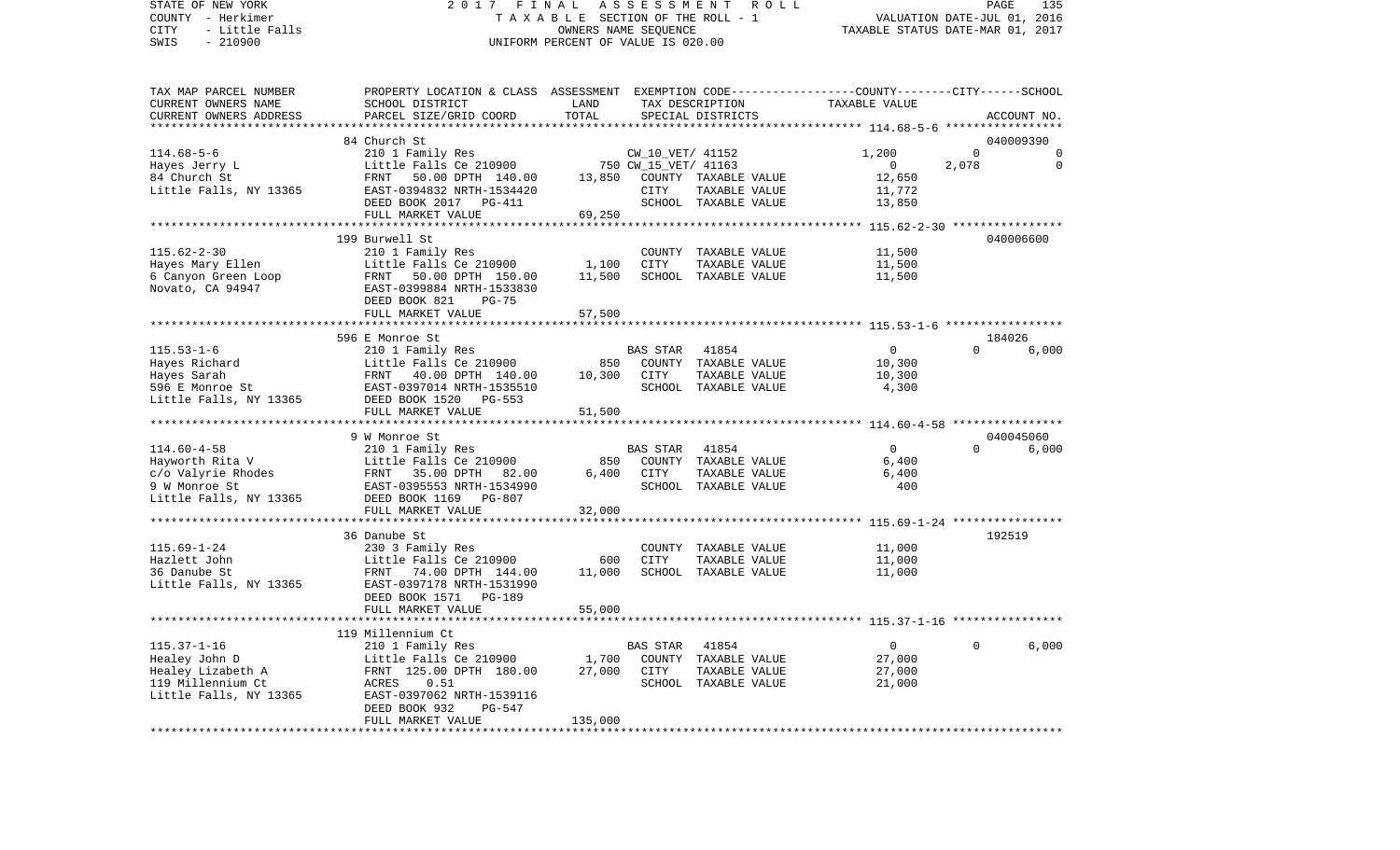| STATE OF NEW YORK<br>COUNTY - Herkimer<br>- Little Falls<br>CITY<br>$-210900$<br>SWIS                                |                                                                                                                                                                      | OWNERS NAME SEQUENCE<br>UNIFORM PERCENT OF VALUE IS 020.00 |                        | 2017 FINAL ASSESSMENT ROLL<br>TAXABLE SECTION OF THE ROLL - 1       | VALUATION DATE-JUL 01, 2016<br>TAXABLE STATUS DATE-MAR 01, 2017 | PAGE     | 136          |
|----------------------------------------------------------------------------------------------------------------------|----------------------------------------------------------------------------------------------------------------------------------------------------------------------|------------------------------------------------------------|------------------------|---------------------------------------------------------------------|-----------------------------------------------------------------|----------|--------------|
| TAX MAP PARCEL NUMBER<br>CURRENT OWNERS NAME<br>CURRENT OWNERS ADDRESS                                               | PROPERTY LOCATION & CLASS ASSESSMENT EXEMPTION CODE---------------COUNTY-------CITY------SCHOOL<br>SCHOOL DISTRICT<br>PARCEL SIZE/GRID COORD                         | LAND<br>TOTAL                                              |                        | TAX DESCRIPTION<br>SPECIAL DISTRICTS                                | TAXABLE VALUE                                                   |          | ACCOUNT NO.  |
|                                                                                                                      | 61 W Monroe St                                                                                                                                                       |                                                            |                        |                                                                     |                                                                 | 187970   |              |
| $114.60 - 4 - 73$                                                                                                    | 210 1 Family Res                                                                                                                                                     |                                                            | BAS STAR 41854         |                                                                     | $\overline{0}$                                                  | $\Omega$ | 6,000        |
| Hearn Kaitlyn<br>61 W Monroe St<br>Little Falls, NY 13365                                                            | Little Falls Ce 210900<br>FRNT 25.20 DPTH 120.10<br>EAST-0394920 NRTH-1534837<br>DEED BOOK 1543 PG-844<br>FULL MARKET VALUE                                          | 39,000                                                     | 7,800 CITY             | 600 COUNTY TAXABLE VALUE<br>TAXABLE VALUE<br>SCHOOL TAXABLE VALUE   | 7,800<br>7,800<br>1,800                                         |          |              |
|                                                                                                                      | **********************                                                                                                                                               |                                                            |                        |                                                                     |                                                                 |          |              |
| $115.53 - 2 - 24$<br>Hearn Kaitlyn<br>22 Manheim St<br>Little Falls, NY 13365                                        | 22 Manheim St<br>210 1 Family Res<br>Little Falls Ce 210900<br>W R1<br>100x138<br>FRNT 100.00 DPTH 130.00<br>EAST-0398749 NRTH-1535367<br>DEED BOOK 2016 PG-20260    | 1,300<br>9,300                                             | CITY                   | COUNTY TAXABLE VALUE<br>TAXABLE VALUE<br>SCHOOL TAXABLE VALUE       | 9,300<br>9,300<br>9,300                                         |          | 040039900    |
|                                                                                                                      | FULL MARKET VALUE<br>**********************                                                                                                                          | 46,500                                                     |                        |                                                                     |                                                                 |          |              |
|                                                                                                                      | 617 Albany St                                                                                                                                                        |                                                            |                        |                                                                     | ******************************* 115.61-1-17 ****************    | 161334   |              |
| $115.61 - 1 - 17$<br>Heath Robert<br>Heath Patricia<br>617 Albany St<br>Little Falls, NY 13365 DEED BOOK 1372 PG-822 | 210 1 Family Res<br>Little Falls ce 210000<br>FRNT 30.00 DPTH 120.00<br>EAST-0397371 NRTH-1534211<br>- 2007 1372 PG-822<br>FULL MARKET VALUE                         | 600<br>9,250<br>46,250                                     | ENH STAR 41834<br>CITY | COUNTY TAXABLE VALUE<br>TAXABLE VALUE<br>SCHOOL TAXABLE VALUE       | $\overline{0}$<br>9,250<br>9,250<br>$\Omega$                    |          | $0 \t 9,250$ |
|                                                                                                                      | **************************                                                                                                                                           |                                                            |                        |                                                                     |                                                                 |          |              |
|                                                                                                                      | 72 N Ann St                                                                                                                                                          |                                                            |                        |                                                                     |                                                                 | 183984   |              |
| $114.60 - 4 - 57$<br>Heckel William A<br>72 N Ann St<br>Little Falls, NY 13365                                       | 210 1 Family Res<br>Little Falls Ce 210900<br>FRNT 74.00 DPTH 127.20<br>BANK 035<br>EAST-0395627 NRTH-1534963<br>DEED BOOK 1520 PG-332<br>FULL MARKET VALUE          | 17,900 CITY<br>89,500                                      | BAS STAR 41854         | 1,900 COUNTY TAXABLE VALUE<br>TAXABLE VALUE<br>SCHOOL TAXABLE VALUE | $\overline{0}$<br>17,900<br>17,900<br>11,900                    | $\Omega$ | 6,000        |
|                                                                                                                      |                                                                                                                                                                      |                                                            |                        |                                                                     |                                                                 |          |              |
|                                                                                                                      | 550 E Gansevoort St                                                                                                                                                  |                                                            |                        |                                                                     |                                                                 |          | 040019140    |
| $114.60 - 5 - 11$<br>Hecox Bernard Ward<br>Hecox Marlyn<br>550 E Gansevoort St<br>Little Falls, NY 13365             | 230 3 Family Res<br>Little Falls Ce 210900<br>N R3<br>60x150<br>FRNT 60.00 DPTH 120.00<br>EAST-0396441 NRTH-1535046<br>DEED BOOK 00664 PG-00586<br>FULL MARKET VALUE | 1,250<br>19,250 CITY<br>96,250                             | BAS STAR 41854         | COUNTY TAXABLE VALUE<br>TAXABLE VALUE<br>SCHOOL TAXABLE VALUE       | $\overline{0}$<br>19,250<br>19,250<br>13,250                    | $\Omega$ | 6,000        |
|                                                                                                                      |                                                                                                                                                                      |                                                            |                        |                                                                     |                                                                 |          |              |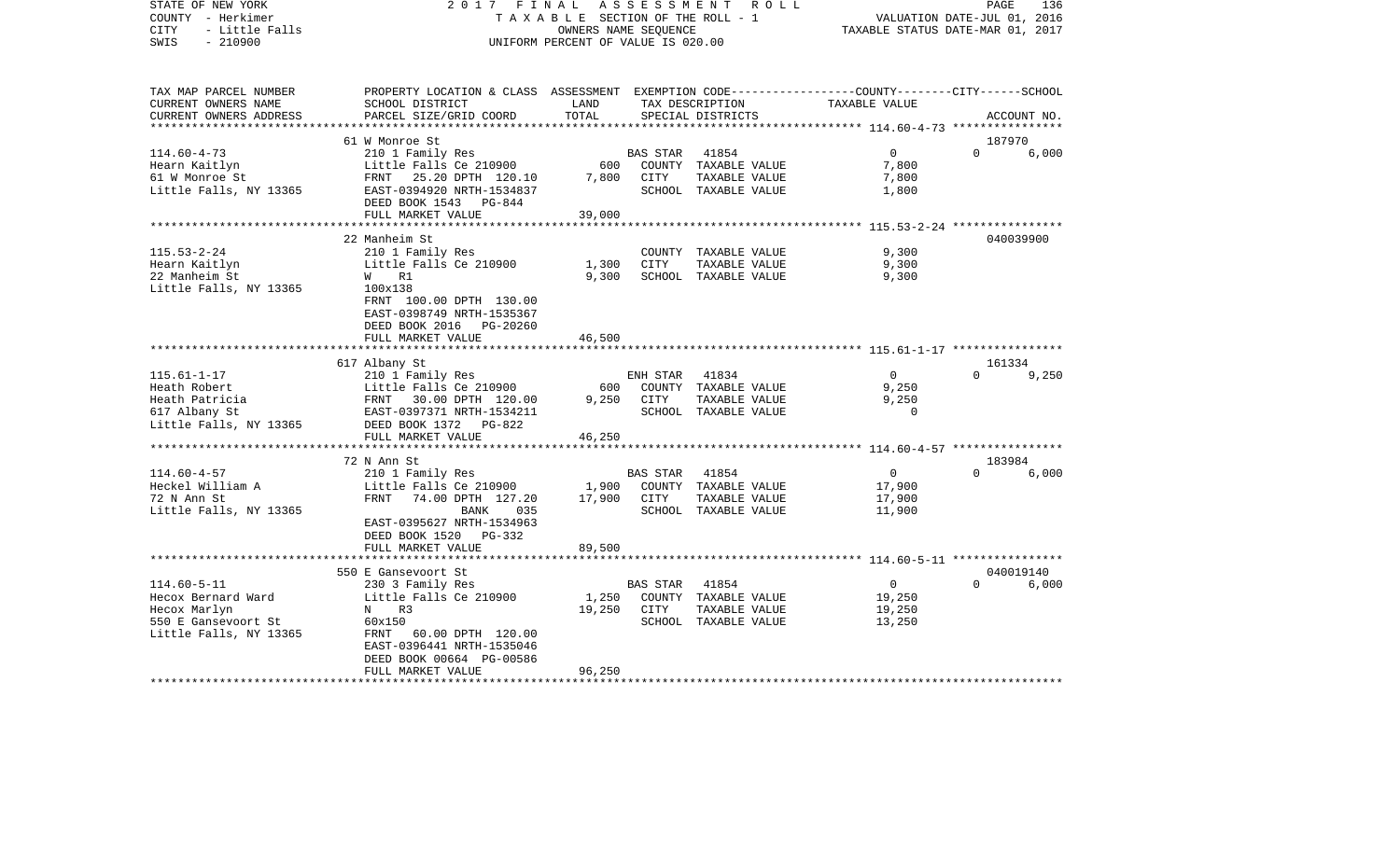| STATE OF NEW YORK<br>COUNTY - Herkimer<br>CITY<br>- Little Falls<br>$-210900$<br>SWIS | ASSESSMENT<br>2017 FINAL<br><b>ROLL</b><br>TAXABLE SECTION OF THE ROLL - 1<br>OWNERS NAME SEQUENCE<br>UNIFORM PERCENT OF VALUE IS 020.00 |                       |          |                                       | PAGE<br>137<br>VALUATION DATE-JUL 01, 2016<br>TAXABLE STATUS DATE-MAR 01, 2017 |                    |  |  |  |
|---------------------------------------------------------------------------------------|------------------------------------------------------------------------------------------------------------------------------------------|-----------------------|----------|---------------------------------------|--------------------------------------------------------------------------------|--------------------|--|--|--|
| TAX MAP PARCEL NUMBER                                                                 | PROPERTY LOCATION & CLASS ASSESSMENT EXEMPTION CODE----------------COUNTY-------CITY------SCHOOL                                         |                       |          |                                       |                                                                                |                    |  |  |  |
| CURRENT OWNERS NAME                                                                   | SCHOOL DISTRICT                                                                                                                          | LAND                  |          | TAX DESCRIPTION                       | TAXABLE VALUE                                                                  |                    |  |  |  |
| CURRENT OWNERS ADDRESS                                                                | PARCEL SIZE/GRID COORD                                                                                                                   | TOTAL                 |          | SPECIAL DISTRICTS                     |                                                                                | ACCOUNT NO.        |  |  |  |
| ***********************                                                               |                                                                                                                                          |                       |          |                                       |                                                                                |                    |  |  |  |
|                                                                                       | 53 Top Notch Dr                                                                                                                          |                       |          |                                       |                                                                                | 040059010          |  |  |  |
| $114.51 - 1 - 71$<br>Heeder Eric                                                      | 210 1 Family Res<br>Little Falls Ce 210900                                                                                               | 3,000                 | CITY     | COUNTY TAXABLE VALUE<br>TAXABLE VALUE | 18,000<br>18,000                                                               |                    |  |  |  |
| 53 Top Notch Dr                                                                       | ACRES<br>1.90                                                                                                                            | 18,000                |          | SCHOOL TAXABLE VALUE                  | 18,000                                                                         |                    |  |  |  |
| Little Falls, NY 13365                                                                | EAST-0393529 NRTH-1538181                                                                                                                |                       |          |                                       |                                                                                |                    |  |  |  |
|                                                                                       | DEED BOOK 2017 PG-437                                                                                                                    |                       |          |                                       |                                                                                |                    |  |  |  |
|                                                                                       | FULL MARKET VALUE                                                                                                                        | 90,000                |          |                                       |                                                                                |                    |  |  |  |
| *************************                                                             | *************************                                                                                                                | * * * * * * * * * * * |          |                                       | ****************************** 114.68-4-18 ****************                    |                    |  |  |  |
|                                                                                       | 104 W Gansevoort St                                                                                                                      |                       |          |                                       |                                                                                | 040021150          |  |  |  |
| $114.68 - 4 - 18$                                                                     | 210 1 Family Res                                                                                                                         |                       | BAS STAR | 41854                                 | $\overline{0}$                                                                 | $\Omega$<br>6,000  |  |  |  |
| Helmer John M                                                                         | Little Falls Ce 210900                                                                                                                   | 650                   |          | COUNTY TAXABLE VALUE                  | 8,000                                                                          |                    |  |  |  |
| 104 W Gansevoort St                                                                   | 36x65<br>40.00                                                                                                                           | 8,000                 | CITY     | TAXABLE VALUE                         | 8,000                                                                          |                    |  |  |  |
| Little Falls, NY 13365                                                                | FRNT 36.00 DPTH<br>EAST-0394791 NRTH-1534010                                                                                             |                       |          | SCHOOL TAXABLE VALUE                  | 2,000                                                                          |                    |  |  |  |
|                                                                                       | DEED BOOK 1101 PG-246                                                                                                                    |                       |          |                                       |                                                                                |                    |  |  |  |
|                                                                                       | FULL MARKET VALUE                                                                                                                        | 40,000                |          |                                       |                                                                                |                    |  |  |  |
|                                                                                       |                                                                                                                                          |                       |          |                                       |                                                                                |                    |  |  |  |
|                                                                                       | 116 Loomis St                                                                                                                            |                       |          |                                       |                                                                                | 040030930          |  |  |  |
| $115.53 - 2 - 68$                                                                     | 210 1 Family Res                                                                                                                         |                       | ENH STAR | 41834                                 | $\mathbf{0}$                                                                   | $\Omega$<br>8,550  |  |  |  |
| Helmer Kenneth P                                                                      | Little Falls Ce 210900                                                                                                                   | 750                   |          | COUNTY TAXABLE VALUE                  | 8,550                                                                          |                    |  |  |  |
| Helmer Lucy Wf                                                                        | FRNT<br>50.00 DPTH<br>82.00                                                                                                              | 8,550                 | CITY     | TAXABLE VALUE                         | 8,550                                                                          |                    |  |  |  |
| 116 Loomis St                                                                         | EAST-0399100 NRTH-1534614                                                                                                                |                       |          | SCHOOL TAXABLE VALUE                  | $\Omega$                                                                       |                    |  |  |  |
| Little Falls, NY 13365                                                                | DEED BOOK 00667 PG-00204<br>FULL MARKET VALUE                                                                                            | 42,750                |          |                                       |                                                                                |                    |  |  |  |
|                                                                                       |                                                                                                                                          |                       |          |                                       |                                                                                |                    |  |  |  |
|                                                                                       | 86-88 Prospect St                                                                                                                        |                       |          |                                       |                                                                                | 040052950          |  |  |  |
| $114.68 - 4 - 40$                                                                     | 220 2 Family Res                                                                                                                         |                       |          | COUNTY TAXABLE VALUE                  | 12,750                                                                         |                    |  |  |  |
| Helmer Maureen                                                                        | Little Falls Ce 210900                                                                                                                   | 750                   | CITY     | TAXABLE VALUE                         | 12,750                                                                         |                    |  |  |  |
| 167 Burwell St                                                                        | FRNT 52.00 DPTH 62.00                                                                                                                    | 12,750                |          | SCHOOL TAXABLE VALUE                  | 12,750                                                                         |                    |  |  |  |
| Little Falls, NY 13365                                                                | EAST-0394875 NRTH-1533842                                                                                                                |                       |          |                                       |                                                                                |                    |  |  |  |
|                                                                                       | DEED BOOK 1220 PG-140<br>FULL MARKET VALUE                                                                                               | 63,750                |          |                                       |                                                                                |                    |  |  |  |
|                                                                                       |                                                                                                                                          |                       |          |                                       |                                                                                |                    |  |  |  |
|                                                                                       | 167 Burwell St                                                                                                                           |                       |          |                                       |                                                                                | 040006180          |  |  |  |
| $115.62 - 2 - 37$                                                                     | 220 2 Family Res                                                                                                                         |                       | ENH STAR | 41834                                 | $\overline{0}$                                                                 | $\Omega$<br>13,100 |  |  |  |
| Helmer Maureen                                                                        | Little Falls Ce 210900                                                                                                                   | 900                   |          | COUNTY TAXABLE VALUE                  | 14,500                                                                         |                    |  |  |  |
| 167 Burwell St                                                                        | FRNT 40.00 DPTH 150.00                                                                                                                   | 14,500                | CITY     | TAXABLE VALUE                         | 14,500                                                                         |                    |  |  |  |
| Little Falls, NY 13365                                                                | EAST-0399572 NRTH-1533976                                                                                                                |                       |          | SCHOOL TAXABLE VALUE                  | 1,400                                                                          |                    |  |  |  |
|                                                                                       | DEED BOOK 1189<br>PG-788                                                                                                                 |                       |          |                                       |                                                                                |                    |  |  |  |
|                                                                                       | FULL MARKET VALUE                                                                                                                        | 72,500                |          |                                       |                                                                                |                    |  |  |  |
|                                                                                       | Burwell St                                                                                                                               |                       |          |                                       |                                                                                | 040006150          |  |  |  |
| $115.62 - 2 - 40$                                                                     | 311 Res vac land                                                                                                                         |                       |          | COUNTY TAXABLE VALUE                  | 200                                                                            |                    |  |  |  |
| Helmer Maureen                                                                        | Little Falls Ce 210900                                                                                                                   | 200                   | CITY     | TAXABLE VALUE                         | 200                                                                            |                    |  |  |  |
| 167 Burwell St                                                                        | FRNT 55.00 DPTH 85.00                                                                                                                    | 200                   |          | SCHOOL TAXABLE VALUE                  | 200                                                                            |                    |  |  |  |
| Little Falls, NY 13365                                                                | EAST-0399529 NRTH-1533870                                                                                                                |                       |          |                                       |                                                                                |                    |  |  |  |
|                                                                                       | DEED BOOK 1189 PG-788                                                                                                                    |                       |          |                                       |                                                                                |                    |  |  |  |
|                                                                                       | FULL MARKET VALUE                                                                                                                        | 1,000                 |          |                                       |                                                                                |                    |  |  |  |
|                                                                                       |                                                                                                                                          |                       |          |                                       |                                                                                |                    |  |  |  |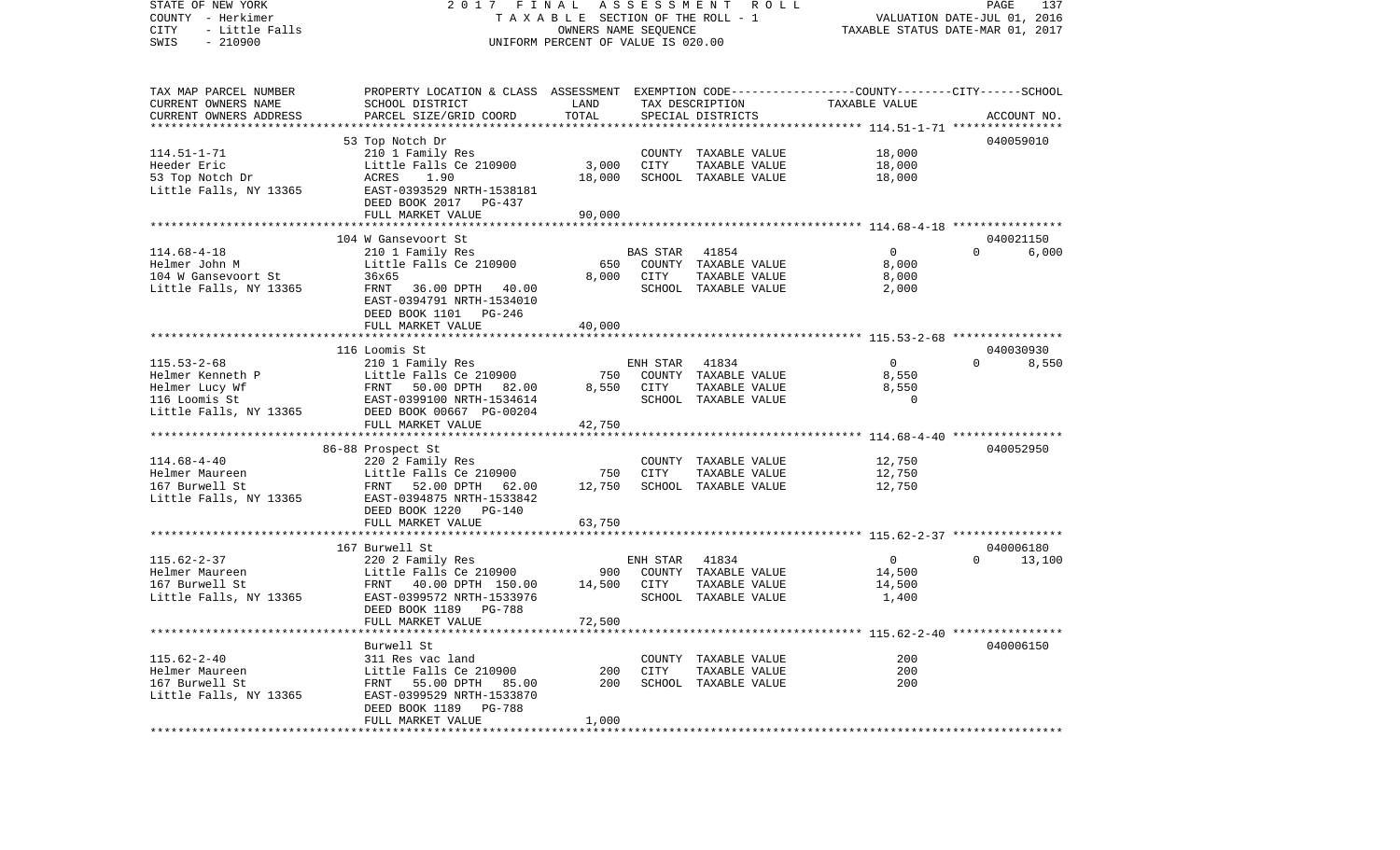STATE OF NEW YORK 2 0 1 7 F I N A L A S S E S S M E N T R O L L PAGE 138COUNTY - Herkimer **T A X A B L E** SECTION OF THE ROLL - 1 VALUATION DATE-JUL 01, 2016 CITY - Little Falls OWNERS NAME SEQUENCE TAXABLE STATUS DATE-MAR 01, 2017 SWIS - 210900 UNIFORM PERCENT OF VALUE IS 020.00TAX MAP PARCEL NUMBER PROPERTY LOCATION & CLASS ASSESSMENT EXEMPTION CODE------------------COUNTY--------CITY------SCHOOL CURRENT OWNERS NAME SCHOOL DISTRICT LAND TAX DESCRIPTION TAXABLE VALUECURRENT OWNERS ADDRESS PARCEL SIZE/GRID COORD TOTAL SPECIAL DISTRICTS ACCOUNT NO. \*\*\*\*\*\*\*\*\*\*\*\*\*\*\*\*\*\*\*\*\*\*\*\*\*\*\*\*\*\*\*\*\*\*\*\*\*\*\*\*\*\*\*\*\*\*\*\*\*\*\*\*\*\*\*\*\*\*\*\*\*\*\*\*\*\*\*\*\*\*\*\*\*\*\*\*\*\*\*\*\*\*\*\*\*\*\*\*\*\*\*\*\*\*\*\*\*\*\*\*\*\*\* 115.53-1-20 \*\*\*\*\*\*\*\*\*\*\*\*\*\*\*\* 648 E Monroe St 040044160115.53-1-20 210 1 Family Res BAS STAR 41854 0 0 6,000 Hendrie Christopher M Little Falls Ce 210900 1,050 COUNTY TAXABLE VALUE 11,700 Hendrie Beth A FRNT 65.00 DPTH 115.00 11,700 CITY TAXABLE VALUE 11,700 648 E Monroe St 6700 EAST-0397704 NRTH-1535632 SCHOOL TAXABLE VALUE 5,700 Little Falls, NY 13365 DEED BOOK 1188 PG-442 FULL MARKET VALUE 58,500 \*\*\*\*\*\*\*\*\*\*\*\*\*\*\*\*\*\*\*\*\*\*\*\*\*\*\*\*\*\*\*\*\*\*\*\*\*\*\*\*\*\*\*\*\*\*\*\*\*\*\*\*\*\*\*\*\*\*\*\*\*\*\*\*\*\*\*\*\*\*\*\*\*\*\*\*\*\*\*\*\*\*\*\*\*\*\*\*\*\*\*\*\*\*\*\*\*\*\*\*\*\*\* 114.59-2-18 \*\*\*\*\*\*\*\*\*\*\*\*\*\*\*\* 29 Summit Ave 155726114.59-2-18 210 1 Family Res CW\_10\_VET/ 41153 0 1,150 0 Henning Edward H Jr Little Falls Ce 210900 1,000 CW\_15\_VET/ 41162 1,725 0 0 Henning Kelly E FRNT 60.00 DPTH 132.00 11,500 BAS STAR 41854 0 0 6,000 29 Summit Ave EAST-0392910 NRTH-1536735 COUNTY TAXABLE VALUE 9,775 Little Falls, NY 13365 DEED BOOK 1339 PG-986 CITY TAXABLE VALUE 10,350 FULL MARKET VALUE  $57,500$  SCHOOL TAXABLE VALUE  $5,500$ \*\*\*\*\*\*\*\*\*\*\*\*\*\*\*\*\*\*\*\*\*\*\*\*\*\*\*\*\*\*\*\*\*\*\*\*\*\*\*\*\*\*\*\*\*\*\*\*\*\*\*\*\*\*\*\*\*\*\*\*\*\*\*\*\*\*\*\*\*\*\*\*\*\*\*\*\*\*\*\*\*\*\*\*\*\*\*\*\*\*\*\*\*\*\*\*\*\*\*\*\*\*\* 114.68-7-9.1 \*\*\*\*\*\*\*\*\*\*\*\*\*\*\* 501 E Main St 040033620114.68-7-9.1 14.68-7-9.1 463 Bank complex COUNTY TAXABLE VALUE 240,000<br>Herkimer County Trust Co. Little Falls Ce 210900 44,960 CITY TAXABLE VALUE 240,000 Herkimer County Trust Co. Little Falls Ce 210900 44,960 CITY TAXABLE VALUE 240,000  $c$ o M&T Bank M & T Bank 240,000 SCHOOL TAXABLE VALUE 240,000 Corporate Services- 10th Floor ACRES 1.15 One M&T Plaza EAST-0396188 NRTH-1533853Buffalo, NY 14203 DEED BOOK 802 PG-188 FULL MARKET VALUE 1200,000 \*\*\*\*\*\*\*\*\*\*\*\*\*\*\*\*\*\*\*\*\*\*\*\*\*\*\*\*\*\*\*\*\*\*\*\*\*\*\*\*\*\*\*\*\*\*\*\*\*\*\*\*\*\*\*\*\*\*\*\*\*\*\*\*\*\*\*\*\*\*\*\*\*\*\*\*\*\*\*\*\*\*\*\*\*\*\*\*\*\*\*\*\*\*\*\*\*\*\*\*\*\*\* 114.83-1-24.2 \*\*\*\*\*\*\*\*\*\*\*\*\*\* 21 Riverside Ind Park 159174114.83-1-24.2 449 Other Storag COUNTY TAXABLE VALUE 82,000 Herkimer RE Holding LLC Little Falls Ce 210900 9,200 CITY TAXABLE VALUE 82,000 Att: Continental Auto Parts Continental Auto Parts 82,000 SCHOOL TAXABLE VALUE 82,000 768 Frelinghuysen Ave (Big Blue) Newark, NJ 07114 ACRES 3.20 EAST-0392843 NRTH-1529657 DEED BOOK 1360 PG-163FULL MARKET VALUE 410,000 \*\*\*\*\*\*\*\*\*\*\*\*\*\*\*\*\*\*\*\*\*\*\*\*\*\*\*\*\*\*\*\*\*\*\*\*\*\*\*\*\*\*\*\*\*\*\*\*\*\*\*\*\*\*\*\*\*\*\*\*\*\*\*\*\*\*\*\*\*\*\*\*\*\*\*\*\*\*\*\*\*\*\*\*\*\*\*\*\*\*\*\*\*\*\*\*\*\*\*\*\*\*\* 114.68-2-41 \*\*\*\*\*\*\*\*\*\*\*\*\*\*\*\* 119 Furnace St 040018270114.68-2-41 220 2 Family Res COUNTY TAXABLE VALUE 9,700 Herman Aron Little Falls Ce 210900 650 CITY TAXABLE VALUE 9,700 75 Morton St E R2 9,700 SCHOOL TAXABLE VALUE 9,700 Brooklyn, NY 11249 35x200 119 Furnace St FRNT 35.00 DPTH 200.00 EAST-0393985 NRTH-1534420 DEED BOOK 1125 PG-875FULL MARKET VALUE 48,500 \*\*\*\*\*\*\*\*\*\*\*\*\*\*\*\*\*\*\*\*\*\*\*\*\*\*\*\*\*\*\*\*\*\*\*\*\*\*\*\*\*\*\*\*\*\*\*\*\*\*\*\*\*\*\*\*\*\*\*\*\*\*\*\*\*\*\*\*\*\*\*\*\*\*\*\*\*\*\*\*\*\*\*\*\*\*\*\*\*\*\*\*\*\*\*\*\*\*\*\*\*\*\*\*\*\*\*\*\*\*\*\*\*\*\*\*\*\*\*\*\*\*\*\*\*\*\*\*\*\*\*\*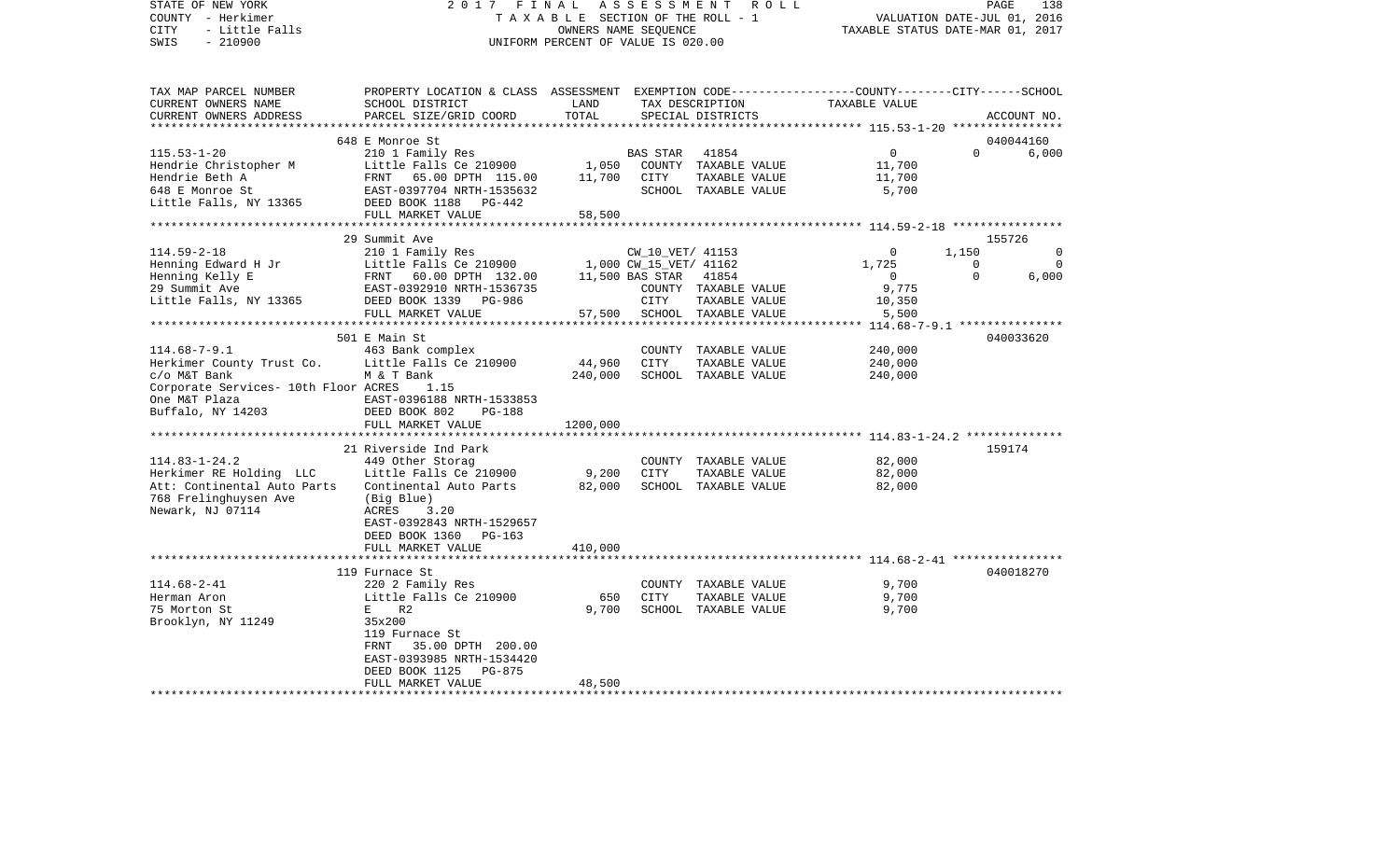| STATE OF NEW YORK<br>COUNTY - Herkimer<br>- Little Falls<br><b>CITY</b><br>$-210900$<br>SWIS                    | 2017 FINAL                                                                                                                                                                                             | TAXABLE SECTION OF THE ROLL - 1<br>OWNERS NAME SEQUENCE<br>UNIFORM PERCENT OF VALUE IS 020.00 |                  | ASSESSMENT ROLL                                                        | VALUATION DATE-JUL 01, 2016<br>TAXABLE STATUS DATE-MAR 01, 2017 | PAGE               | 139         |
|-----------------------------------------------------------------------------------------------------------------|--------------------------------------------------------------------------------------------------------------------------------------------------------------------------------------------------------|-----------------------------------------------------------------------------------------------|------------------|------------------------------------------------------------------------|-----------------------------------------------------------------|--------------------|-------------|
| TAX MAP PARCEL NUMBER<br>CURRENT OWNERS NAME<br>CURRENT OWNERS ADDRESS                                          | PROPERTY LOCATION & CLASS ASSESSMENT EXEMPTION CODE---------------COUNTY-------CITY------SCHOOL<br>SCHOOL DISTRICT<br>PARCEL SIZE/GRID COORD                                                           | LAND<br>TOTAL                                                                                 |                  | TAX DESCRIPTION<br>SPECIAL DISTRICTS                                   | TAXABLE VALUE                                                   |                    | ACCOUNT NO. |
|                                                                                                                 |                                                                                                                                                                                                        |                                                                                               |                  |                                                                        |                                                                 |                    |             |
|                                                                                                                 | 24 Furnace St                                                                                                                                                                                          |                                                                                               |                  |                                                                        |                                                                 |                    | 040016800   |
| $114.68 - 1 - 28$<br>Hermon Aron<br>75 Morton St<br>Brooklyn, NY 11211                                          | 411 Apartment<br>Little Falls Ce 210900<br>FRNT 51.25 DPTH 200.00<br>EAST-0394438 NRTH-1533256<br>DEED BOOK 1113 PG-335<br>FULL MARKET VALUE                                                           | 950<br>16,000<br>80,000                                                                       | CITY             | COUNTY TAXABLE VALUE<br>TAXABLE VALUE<br>SCHOOL TAXABLE VALUE          | 16,000<br>16,000<br>16,000                                      |                    |             |
|                                                                                                                 |                                                                                                                                                                                                        |                                                                                               |                  |                                                                        |                                                                 |                    |             |
| $114.44 - 2 - 11$<br>Heron Charles F<br>Heron Susan<br>131 Overlook Ln                                          | 131 Overlook Ln<br>210 1 Family Res<br>Little Falls Ce 210900<br>FRNT 221.70 DPTH 220.50<br>ACRES 1.12                                                                                                 | 3,900<br>31,100                                                                               | ENH STAR<br>CITY | 41834<br>COUNTY TAXABLE VALUE<br>TAXABLE VALUE<br>SCHOOL TAXABLE VALUE | $\overline{0}$<br>31,100<br>31,100<br>18,000                    | $\Omega$           | 13,100      |
| Little Falls, NY 13365                                                                                          | EAST-0396419 NRTH-1538977<br>DEED BOOK 1158 PG-756<br>FULL MARKET VALUE                                                                                                                                | 155,500                                                                                       |                  |                                                                        |                                                                 |                    |             |
|                                                                                                                 | 514 Garden St                                                                                                                                                                                          |                                                                                               |                  |                                                                        |                                                                 |                    | 040021480   |
| $114.68 - 6 - 13$<br>Heron Frances A<br>514 Garden St<br>Little Falls, NY 13365                                 | 210 1 Family Res<br>Little Falls Ce 210900<br>FRNT 37.90 DPTH 122.60<br>BANK<br>035<br>EAST-0396101 NRTH-1534401<br>DEED BOOK 1227 PG-282<br>FULL MARKET VALUE                                         | 850<br>12,350 CITY<br>61,750                                                                  | ENH STAR         | 41834<br>COUNTY TAXABLE VALUE<br>TAXABLE VALUE<br>SCHOOL TAXABLE VALUE | $\mathbf{0}$<br>12,350<br>12,350<br>$\Omega$                    | $\Omega$           | 12,350      |
|                                                                                                                 |                                                                                                                                                                                                        |                                                                                               |                  |                                                                        |                                                                 |                    |             |
| $114.67 - 1 - 15.1$<br>Herrick Gerald L<br>Herrick Linda L<br>1075 Yellow Nugget Rd<br>Tellico Plains, TN 37385 | 130 Furnace St<br>210 1 Family Res<br>Little Falls Ce 210900<br>split with 15.2<br>114.67-1-15.3 split from<br>FRNT 320.00 DPTH<br>ACRES<br>1.40<br>EAST-0393535 NRTH-1534331<br>DEED BOOK 1131 PG-571 | 1,700<br>18,500                                                                               | CITY             | COUNTY TAXABLE VALUE<br>TAXABLE VALUE<br>SCHOOL TAXABLE VALUE          | 18,500<br>18,500<br>18,500                                      |                    | 040018185   |
|                                                                                                                 | FULL MARKET VALUE                                                                                                                                                                                      | 92,500                                                                                        |                  |                                                                        |                                                                 |                    |             |
|                                                                                                                 |                                                                                                                                                                                                        |                                                                                               |                  |                                                                        |                                                                 |                    |             |
| $115.62 - 1 - 38$<br>Herringshaw Brian S II<br>Congdon Patience E<br>209 Loomis St<br>Little Falls, NY 13365    | 209 Loomis St<br>210 1 Family Res<br>Little Falls Ce 210900<br>FRNT 50.00 DPTH 145.00<br>EAST-0400170 NRTH-1534091<br>DEED BOOK 1426<br>PG-956                                                         | 900<br>10,400                                                                                 | BAS STAR<br>CITY | 41854<br>COUNTY TAXABLE VALUE<br>TAXABLE VALUE<br>SCHOOL TAXABLE VALUE | $\overline{0}$<br>10,400<br>10,400<br>4,400                     | 169538<br>$\Omega$ | 6,000       |
|                                                                                                                 | FULL MARKET VALUE                                                                                                                                                                                      | 52,000                                                                                        |                  |                                                                        |                                                                 |                    |             |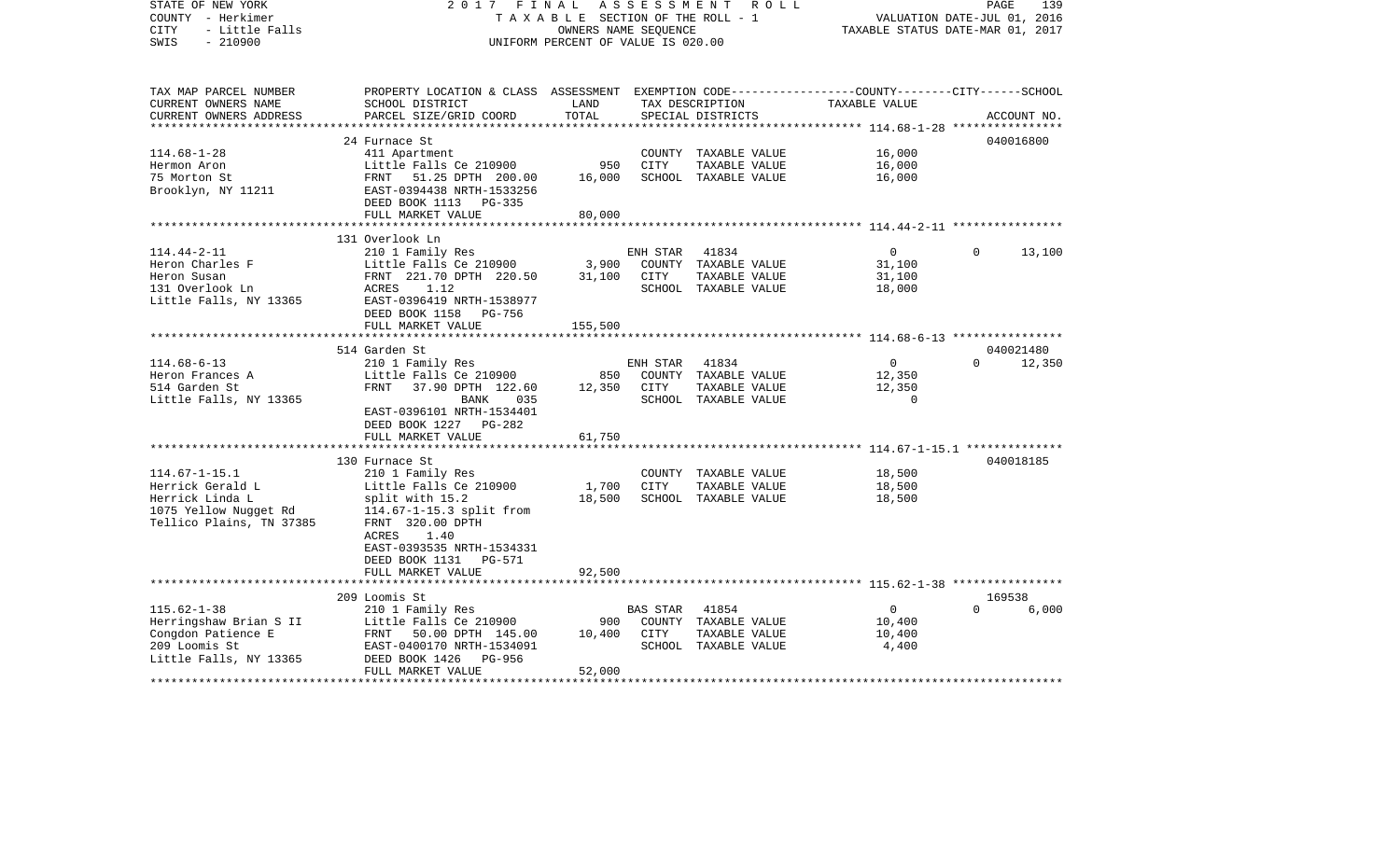| STATE OF NEW YORK<br>COUNTY - Herkimer<br>CITY<br>- Little Falls | 2017 FINAL<br>A S S E S S M E N T R O L L<br>PAGE<br>TAXABLE SECTION OF THE ROLL - 1<br>VALUATION DATE-JUL 01, 2016<br>OWNERS NAME SEQUENCE<br>TAXABLE STATUS DATE-MAR 01, 2017 |        |                                    |                                       |                  |                    |  |  |
|------------------------------------------------------------------|---------------------------------------------------------------------------------------------------------------------------------------------------------------------------------|--------|------------------------------------|---------------------------------------|------------------|--------------------|--|--|
| $-210900$<br>SWIS                                                |                                                                                                                                                                                 |        | UNIFORM PERCENT OF VALUE IS 020.00 |                                       |                  |                    |  |  |
| TAX MAP PARCEL NUMBER                                            | PROPERTY LOCATION & CLASS ASSESSMENT EXEMPTION CODE----------------COUNTY-------CITY------SCHOOL                                                                                |        |                                    |                                       |                  |                    |  |  |
| CURRENT OWNERS NAME                                              | SCHOOL DISTRICT                                                                                                                                                                 | LAND   |                                    | TAX DESCRIPTION                       | TAXABLE VALUE    |                    |  |  |
| CURRENT OWNERS ADDRESS                                           | PARCEL SIZE/GRID COORD                                                                                                                                                          | TOTAL  |                                    | SPECIAL DISTRICTS                     |                  | ACCOUNT NO.        |  |  |
|                                                                  | 205 Loomis St                                                                                                                                                                   |        |                                    |                                       |                  | 040032340          |  |  |
| $115.62 - 1 - 39$                                                | 311 Res vac land                                                                                                                                                                |        |                                    | COUNTY TAXABLE VALUE                  | 900              |                    |  |  |
| Herringshaw Brian S II                                           | Little Falls Ce 210900                                                                                                                                                          | 900    | CITY                               | TAXABLE VALUE                         | 900              |                    |  |  |
| Congdon Patience E                                               |                                                                                                                                                                                 | 900    |                                    | SCHOOL TAXABLE VALUE                  | 900              |                    |  |  |
| 209 Loomis St                                                    |                                                                                                                                                                                 |        |                                    |                                       |                  |                    |  |  |
| Little Falls, NY 13365                                           |                                                                                                                                                                                 |        |                                    |                                       |                  |                    |  |  |
|                                                                  | FULL MARKET VALUE                                                                                                                                                               | 4,500  |                                    |                                       |                  |                    |  |  |
|                                                                  |                                                                                                                                                                                 |        |                                    |                                       |                  |                    |  |  |
|                                                                  | 318 W Monroe St                                                                                                                                                                 |        |                                    |                                       |                  | 195306             |  |  |
| $114.59 - 2 - 3$                                                 | 210 1 Family Res                                                                                                                                                                | 950    | CITY                               | COUNTY TAXABLE VALUE                  | 10,850           |                    |  |  |
| Herringshaw Bryan R<br>Herringshaw Tracy J                       | Little Falls Ce 210900                                                                                                                                                          | 10,850 |                                    | TAXABLE VALUE<br>SCHOOL TAXABLE VALUE | 10,850<br>10,850 |                    |  |  |
| 318 W Monroe St                                                  | FRNT 40.80 DPTH 127.95<br>EAST-0392345 NRTH-1536518                                                                                                                             |        |                                    |                                       |                  |                    |  |  |
| Little Falls, NY 13365                                           | DEED BOOK 1588<br>PG-668                                                                                                                                                        |        |                                    |                                       |                  |                    |  |  |
|                                                                  | FULL MARKET VALUE                                                                                                                                                               | 54,250 |                                    |                                       |                  |                    |  |  |
|                                                                  |                                                                                                                                                                                 |        |                                    |                                       |                  |                    |  |  |
|                                                                  | 318 W Monroe St                                                                                                                                                                 |        |                                    |                                       |                  | 195306             |  |  |
| $114.59 - 2 - 4$                                                 | 311 Res vac land                                                                                                                                                                |        |                                    | COUNTY TAXABLE VALUE                  | 1,450            |                    |  |  |
| Herringshaw Bryan R                                              | Little Falls Ce 210900                                                                                                                                                          | 1,450  | CITY                               | TAXABLE VALUE                         | 1,450            |                    |  |  |
| Herringshaw Tracy J                                              | FRNT 50.60 DPTH 176.30<br>EAST-0392393 NRTH-1536509                                                                                                                             | 1,450  |                                    | SCHOOL TAXABLE VALUE                  | 1,450            |                    |  |  |
| 318 W Monroe St                                                  |                                                                                                                                                                                 |        |                                    |                                       |                  |                    |  |  |
| Little Falls, NY 13365                                           | DEED BOOK 1588<br>PG-668<br>FULL MARKET VALUE                                                                                                                                   | 7,250  |                                    |                                       |                  |                    |  |  |
|                                                                  |                                                                                                                                                                                 |        |                                    |                                       |                  |                    |  |  |
|                                                                  | 16 Furnace St                                                                                                                                                                   |        |                                    |                                       |                  | 040016590          |  |  |
| $114.68 - 1 - 30$                                                | 220 2 Family Res                                                                                                                                                                |        | ENH STAR                           | 41834                                 | $\overline{0}$   | $\Omega$<br>13,100 |  |  |
| Herringshaw Family Trust                                         | Little Falls Ce 210900                                                                                                                                                          | 850    |                                    | COUNTY TAXABLE VALUE                  | 19,000           |                    |  |  |
| 16 Furnace St                                                    | FRNT 51.25 DPTH 200.00                                                                                                                                                          | 19,000 | CITY                               | TAXABLE VALUE                         | 19,000           |                    |  |  |
| Little Falls, NY 13365                                           | EAST-0394494 NRTH-1533176                                                                                                                                                       |        |                                    | SCHOOL TAXABLE VALUE                  | 5,900            |                    |  |  |
|                                                                  | DEED BOOK 1485 PG-867                                                                                                                                                           |        |                                    |                                       |                  |                    |  |  |
|                                                                  | FULL MARKET VALUE                                                                                                                                                               | 95,000 |                                    |                                       |                  |                    |  |  |
|                                                                  |                                                                                                                                                                                 |        |                                    |                                       |                  |                    |  |  |
|                                                                  | 12 Furnace St                                                                                                                                                                   |        |                                    |                                       |                  | 040016530          |  |  |
| $114.68 - 1 - 31$<br>Herringshaw Family Trust                    | 210 1 Family Res<br>Little Falls Ce 210900                                                                                                                                      | 600    | CITY                               | COUNTY TAXABLE VALUE<br>TAXABLE VALUE | 7,350<br>7,350   |                    |  |  |
| 16 Furnace St                                                    | W R1                                                                                                                                                                            | 7,350  |                                    | SCHOOL TAXABLE VALUE                  | 7,350            |                    |  |  |
| Little Falls, NY 13365                                           | 39x130                                                                                                                                                                          |        |                                    |                                       |                  |                    |  |  |
|                                                                  | 38.50 DPTH 130.00<br>FRNT                                                                                                                                                       |        |                                    |                                       |                  |                    |  |  |
|                                                                  | EAST-0394552 NRTH-1533166                                                                                                                                                       |        |                                    |                                       |                  |                    |  |  |
|                                                                  | DEED BOOK 1485 PG-867                                                                                                                                                           |        |                                    |                                       |                  |                    |  |  |
|                                                                  | FULL MARKET VALUE                                                                                                                                                               | 36,750 |                                    |                                       |                  |                    |  |  |
|                                                                  |                                                                                                                                                                                 |        |                                    |                                       |                  |                    |  |  |
|                                                                  | 212 W Main St                                                                                                                                                                   |        |                                    |                                       |                  | 040036480          |  |  |
| $114.68 - 1 - 32$                                                | 312 Vac w/imprv                                                                                                                                                                 |        | COUNTY                             | TAXABLE VALUE                         | 3,000            |                    |  |  |
| Herringshaw Family Trust                                         | Little Falls Ce 210900                                                                                                                                                          | 200    | CITY                               | TAXABLE VALUE                         | 3,000            |                    |  |  |
| 16 Furnace St<br>Little Falls, NY 13365                          | FRNT 300.00 DPTH 166.00<br>EAST-0394371 NRTH-1532997                                                                                                                            | 3,000  |                                    | SCHOOL TAXABLE VALUE                  | 3,000            |                    |  |  |
|                                                                  | DEED BOOK 1485<br>PG-867                                                                                                                                                        |        |                                    |                                       |                  |                    |  |  |
|                                                                  | FULL MARKET VALUE                                                                                                                                                               | 15,000 |                                    |                                       |                  |                    |  |  |
|                                                                  |                                                                                                                                                                                 |        |                                    |                                       |                  |                    |  |  |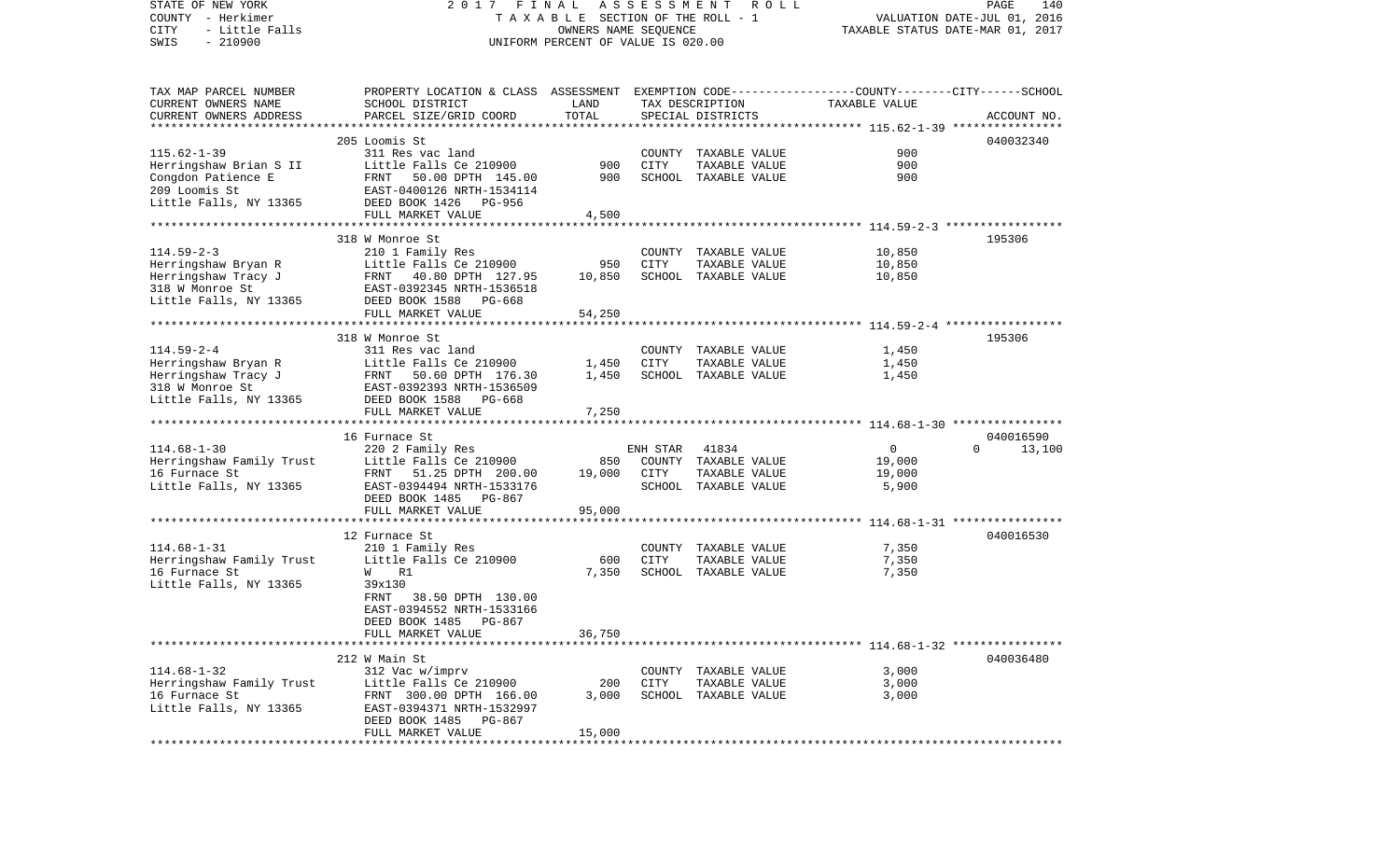| STATE OF NEW YORK<br>COUNTY - Herkimer                                 | 2017 FINAL ASSESSMENT                                                                                                                        | TAXABLE SECTION OF THE ROLL - 1                            |                                  | R O L L                              |                                  | PAGE<br>VALUATION DATE-JUL 01, 2016 | 141            |
|------------------------------------------------------------------------|----------------------------------------------------------------------------------------------------------------------------------------------|------------------------------------------------------------|----------------------------------|--------------------------------------|----------------------------------|-------------------------------------|----------------|
| <b>CITY</b><br>- Little Falls<br>SWIS<br>$-210900$                     |                                                                                                                                              | OWNERS NAME SEOUENCE<br>UNIFORM PERCENT OF VALUE IS 020.00 |                                  |                                      | TAXABLE STATUS DATE-MAR 01, 2017 |                                     |                |
| TAX MAP PARCEL NUMBER<br>CURRENT OWNERS NAME<br>CURRENT OWNERS ADDRESS | PROPERTY LOCATION & CLASS ASSESSMENT EXEMPTION CODE---------------COUNTY-------CITY------SCHOOL<br>SCHOOL DISTRICT<br>PARCEL SIZE/GRID COORD | LAND<br>TOTAL                                              |                                  | TAX DESCRIPTION<br>SPECIAL DISTRICTS | TAXABLE VALUE                    |                                     | ACCOUNT NO.    |
|                                                                        |                                                                                                                                              |                                                            |                                  |                                      |                                  |                                     |                |
|                                                                        | 19 Loomis St                                                                                                                                 |                                                            |                                  |                                      |                                  |                                     | 040029580      |
| $115.53 - 3 - 40$                                                      | 210 1 Family Res                                                                                                                             |                                                            | <b>BAS STAR</b>                  | 41854                                | $\Omega$                         | $\Omega$                            | 6,000          |
| Herringshaw James D                                                    | Little Falls Ce 210900                                                                                                                       | 550                                                        |                                  | COUNTY TAXABLE VALUE                 | 9,800                            |                                     |                |
| 19 Loomis St                                                           | FRNT<br>26.60 DPTH 120.00                                                                                                                    | 9,800                                                      | CITY                             | TAXABLE VALUE                        | 9,800                            |                                     |                |
| Little Falls, NY 13365                                                 | EAST-0397914 NRTH-1535121<br>DEED BOOK 1217 PG-982                                                                                           |                                                            |                                  | SCHOOL TAXABLE VALUE                 | 3,800                            |                                     |                |
|                                                                        | FULL MARKET VALUE                                                                                                                            | 49,000                                                     |                                  |                                      |                                  |                                     |                |
|                                                                        | 28 Lewis St                                                                                                                                  |                                                            |                                  |                                      |                                  |                                     | 040028920      |
| $114.60 - 1 - 46$                                                      | 210 1 Family Res                                                                                                                             |                                                            | <b>BAS STAR</b>                  | 41854                                | $\Omega$                         | $\Omega$                            | 6,000          |
| Herringshaw Kevin A                                                    | Little Falls Ce 210900                                                                                                                       | 750                                                        |                                  | COUNTY TAXABLE VALUE                 | 8,150                            |                                     |                |
| Lori Schuyler A                                                        | FRNT<br>65.00 DPTH<br>60.00                                                                                                                  | 8,150                                                      | CITY                             | TAXABLE VALUE                        | 8,150                            |                                     |                |
| 28 Lewis St                                                            | 730<br>BANK                                                                                                                                  |                                                            |                                  | SCHOOL TAXABLE VALUE                 | 2,150                            |                                     |                |
| Little Falls, NY 13365                                                 | EAST-0394544 NRTH-1535540                                                                                                                    |                                                            |                                  |                                      |                                  |                                     |                |
|                                                                        | DEED BOOK 746<br>$PG-359$                                                                                                                    |                                                            |                                  |                                      |                                  |                                     |                |
|                                                                        | FULL MARKET VALUE                                                                                                                            | 40,750                                                     |                                  |                                      |                                  |                                     |                |
|                                                                        |                                                                                                                                              |                                                            |                                  |                                      |                                  |                                     |                |
|                                                                        | 30 Douglas St                                                                                                                                |                                                            |                                  |                                      |                                  |                                     | 040014700      |
| $114.60 - 2 - 12$<br>Herringshaw William M                             | 210 1 Family Res<br>Little Falls Ce 210900                                                                                                   |                                                            | VETWAR CTS 41120<br>650 ENH STAR | 41834                                | 1,478<br>$\Omega$                | 1,478<br>$\Omega$                   | 1,478<br>8,372 |
| Herringshaw Dalia                                                      | FRNT<br>50.00 DPTH 150.00                                                                                                                    | 9,850                                                      |                                  | COUNTY TAXABLE VALUE                 | 8,372                            |                                     |                |
| 30 Douglas St                                                          | EAST-0394962 NRTH-1535618                                                                                                                    |                                                            | CITY                             | TAXABLE VALUE                        | 8,372                            |                                     |                |
| Little Falls, NY 13365                                                 | DEED BOOK 00649 PG-00203                                                                                                                     |                                                            |                                  | SCHOOL TAXABLE VALUE                 | $\mathbf 0$                      |                                     |                |
|                                                                        | FULL MARKET VALUE                                                                                                                            | 49,250                                                     |                                  |                                      |                                  |                                     |                |
|                                                                        |                                                                                                                                              |                                                            |                                  |                                      |                                  |                                     |                |
|                                                                        | 62 King St                                                                                                                                   |                                                            |                                  |                                      |                                  |                                     | 165641         |
| $114.67 - 1 - 53$                                                      | 210 1 Family Res                                                                                                                             |                                                            |                                  | COUNTY TAXABLE VALUE                 | 4,350                            |                                     |                |
| Herron Rebecca A                                                       | Little Falls Ce 210900                                                                                                                       | 550                                                        | CITY                             | TAXABLE VALUE                        | 4,350                            |                                     |                |
| Cook Richard J<br>421 Inghams Mills Rd                                 | FRNT 100.00 DPTH 224.00<br>EAST-0393462 NRTH-1533445                                                                                         | 4,350                                                      |                                  | SCHOOL TAXABLE VALUE                 | 4,350                            |                                     |                |

| Little Falls, NY 13365 | DEED BOOK 1402<br>PG-120  |        |          |               |       |           |
|------------------------|---------------------------|--------|----------|---------------|-------|-----------|
|                        | FULL MARKET VALUE         | 21,750 |          |               |       |           |
|                        |                           |        |          |               |       |           |
|                        | 5 Casler St               |        |          |               |       | 040007590 |
| 114.76-2-64            | 210 1 Family Res          |        | BAS STAR | 41854         |       | 5,250     |
| Hester Charlene A      | Little Falls Ce 210900    | 300    | COUNTY   | TAXABLE VALUE | 5,250 |           |
| Hester Timothy M       | R1                        | 5,250  | CITY     | TAXABLE VALUE | 5,250 |           |
| 5 Casler St            | 43x195                    |        | SCHOOL   | TAXABLE VALUE |       |           |
| Little Falls, NY 13365 | 33.00 DPTH 143.00<br>FRNT |        |          |               |       |           |
|                        | EAST-0395974 NRTH-1531756 |        |          |               |       |           |
|                        | DEED BOOK 864<br>PG-38    |        |          |               |       |           |
|                        | FULL MARKET VALUE         | 26,250 |          |               |       |           |

\*\*\*\*\*\*\*\*\*\*\*\*\*\*\*\*\*\*\*\*\*\*\*\*\*\*\*\*\*\*\*\*\*\*\*\*\*\*\*\*\*\*\*\*\*\*\*\*\*\*\*\*\*\*\*\*\*\*\*\*\*\*\*\*\*\*\*\*\*\*\*\*\*\*\*\*\*\*\*\*\*\*\*\*\*\*\*\*\*\*\*\*\*\*\*\*\*\*\*\*\*\*\*\*\*\*\*\*\*\*\*\*\*\*\*\*\*\*\*\*\*\*\*\*\*\*\*\*\*\*\*\*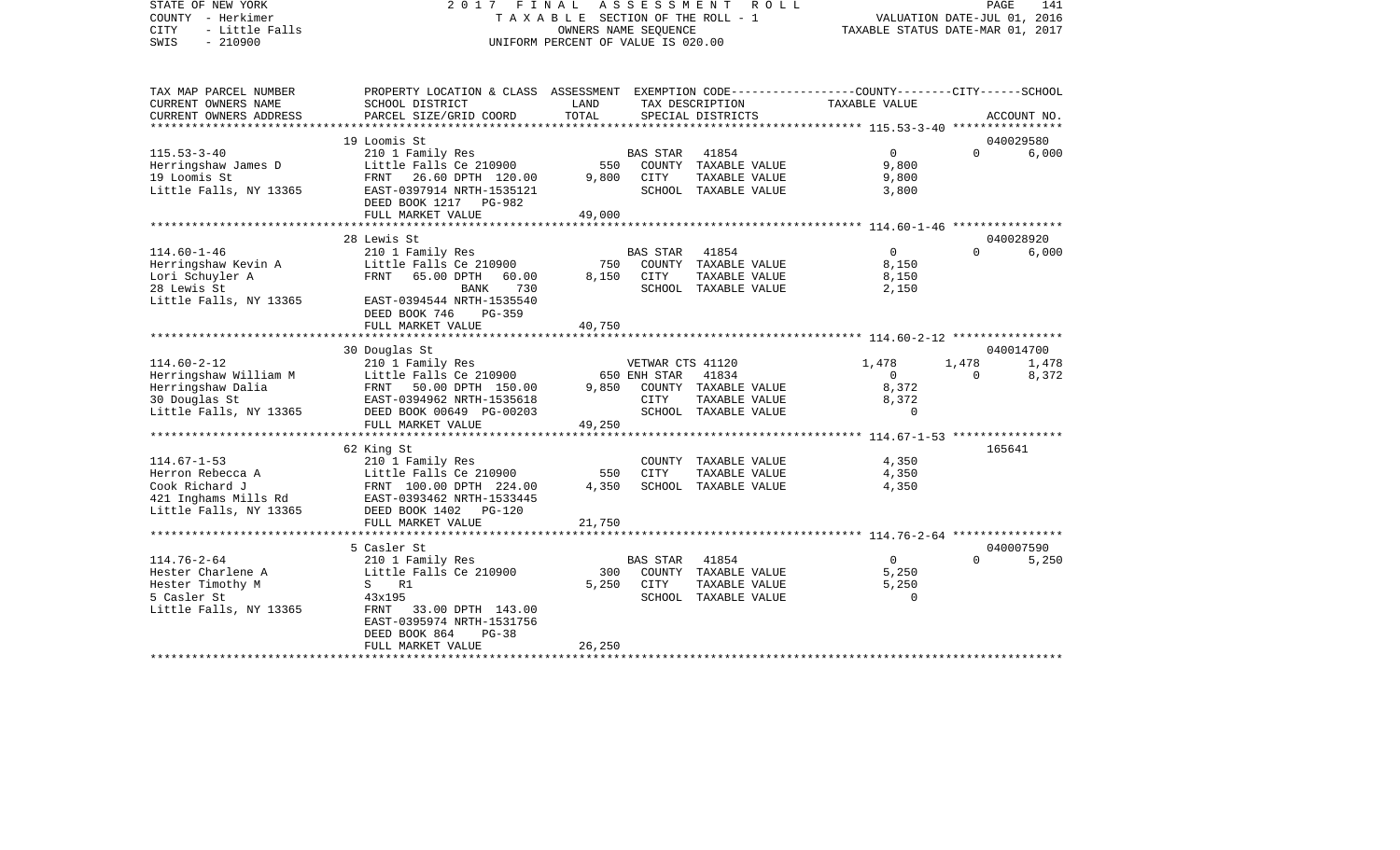STATE OF NEW YORK 2 0 1 7 F I N A L A S S E S S M E N T R O L L PAGE 142COUNTY - Herkimer **T A X A B L E** SECTION OF THE ROLL - 1 VALUATION DATE-JUL 01, 2016 CITY - Little Falls OWNERS NAME SEQUENCE TAXABLE STATUS DATE-MAR 01, 2017 SWIS - 210900 UNIFORM PERCENT OF VALUE IS 020.00TAX MAP PARCEL NUMBER PROPERTY LOCATION & CLASS ASSESSMENT EXEMPTION CODE------------------COUNTY--------CITY------SCHOOL CURRENT OWNERS NAME SCHOOL DISTRICT LAND TAX DESCRIPTION TAXABLE VALUECURRENT OWNERS ADDRESS PARCEL SIZE/GRID COORD TOTAL SPECIAL DISTRICTS ACCOUNT NO. \*\*\*\*\*\*\*\*\*\*\*\*\*\*\*\*\*\*\*\*\*\*\*\*\*\*\*\*\*\*\*\*\*\*\*\*\*\*\*\*\*\*\*\*\*\*\*\*\*\*\*\*\*\*\*\*\*\*\*\*\*\*\*\*\*\*\*\*\*\*\*\*\*\*\*\*\*\*\*\*\*\*\*\*\*\*\*\*\*\*\*\*\*\*\*\*\*\*\*\*\*\*\* 114.68-2-11 \*\*\*\*\*\*\*\*\*\*\*\*\*\*\*\* 23 Furnace St 040016740114.68-2-11 210 1 Family Res BAS STAR 41854 0 0 6,000 Hight John A Little Falls Ce 210900 450 COUNTY TAXABLE VALUE 8,050 Hight Kimberly M FRNT 25.00 DPTH 200.00 8,050 CITY TAXABLE VALUE 8,050 23 Furnace St BANK 035 SCHOOL TAXABLE VALUE 2,050 Little Falls, NY 13365 EAST-0394633 NRTH-1533424 DEED BOOK 787 PG-109FULL MARKET VALUE 40,250 \*\*\*\*\*\*\*\*\*\*\*\*\*\*\*\*\*\*\*\*\*\*\*\*\*\*\*\*\*\*\*\*\*\*\*\*\*\*\*\*\*\*\*\*\*\*\*\*\*\*\*\*\*\*\*\*\*\*\*\*\*\*\*\*\*\*\*\*\*\*\*\*\*\*\*\*\*\*\*\*\*\*\*\*\*\*\*\*\*\*\*\*\*\*\*\*\*\*\*\*\*\*\* 115.53-3-67 \*\*\*\*\*\*\*\*\*\*\*\*\*\*\*\*39 Salisbury St 152936<br>152936 152936 152936<br>1.500 1.500 1.500 1.500 1.500 1.500 115.53-3-67 411 Apartment BAS STAR 41854 0 0 1,500 Hill Theresa Dawn Little Falls Ce 210900 3,300 COUNTY TAXABLE VALUE 20,250 39 Salisbury St FRNT 116.00 DPTH 122.00 20,250 CITY TAXABLE VALUE 20,250 Little Falls, NY 13365 EAST-0397546 NRTH-1534914 SCHOOL TAXABLE VALUE 18,750 DEED BOOK 1323 PG-192 FULL MARKET VALUE 101,250 \*\*\*\*\*\*\*\*\*\*\*\*\*\*\*\*\*\*\*\*\*\*\*\*\*\*\*\*\*\*\*\*\*\*\*\*\*\*\*\*\*\*\*\*\*\*\*\*\*\*\*\*\*\*\*\*\*\*\*\*\*\*\*\*\*\*\*\*\*\*\*\*\*\*\*\*\*\*\*\*\*\*\*\*\*\*\*\*\*\*\*\*\*\*\*\*\*\*\*\*\*\*\* 114.59-4-3 \*\*\*\*\*\*\*\*\*\*\*\*\*\*\*\*\* 62 Woodside Ave 040062640114.59-4-3 210 1 Family Res BAS STAR 41854 0 0 6,000 Hilligas Eric V Little Falls Ce 210900 800 COUNTY TAXABLE VALUE 13,500 Hilligas Patricia A FRNT 40.00 DPTH 117.00 13,500 CITY TAXABLE VALUE 13,500 62 Woodside Ave EAST-0392672 NRTH-1535142 SCHOOL TAXABLE VALUE 7,500 Little Falls, NY 13365 DEED BOOK 1238 PG-627 FULL MARKET VALUE 67,500 \*\*\*\*\*\*\*\*\*\*\*\*\*\*\*\*\*\*\*\*\*\*\*\*\*\*\*\*\*\*\*\*\*\*\*\*\*\*\*\*\*\*\*\*\*\*\*\*\*\*\*\*\*\*\*\*\*\*\*\*\*\*\*\*\*\*\*\*\*\*\*\*\*\*\*\*\*\*\*\*\*\*\*\*\*\*\*\*\*\*\*\*\*\*\*\*\*\*\*\*\*\*\* 115.62-2-4 \*\*\*\*\*\*\*\*\*\*\*\*\*\*\*\*\* 300 Loomis St 160924115.62-2-4 210 1 Family Res VETWAR CTS 41120 870 870 870 Hilts Thomas J Little Falls Ce 210900 2,000 ENH STAR 41834 0 0 4,930 300 Loomis St FRNT 263.00 DPTH 143.00 5,800 COUNTY TAXABLE VALUE 4,930 Little Falls, NY 13365 EAST-0401557 NRTH-1533656 CITY TAXABLE VALUE 4,930 DEED BOOK 1370 PG-927 SCHOOL TAXABLE VALUE 0 FULL MARKET VALUE 29,000 \*\*\*\*\*\*\*\*\*\*\*\*\*\*\*\*\*\*\*\*\*\*\*\*\*\*\*\*\*\*\*\*\*\*\*\*\*\*\*\*\*\*\*\*\*\*\*\*\*\*\*\*\*\*\*\*\*\*\*\*\*\*\*\*\*\*\*\*\*\*\*\*\*\*\*\*\*\*\*\*\*\*\*\*\*\*\*\*\*\*\*\*\*\*\*\*\*\*\*\*\*\*\* 115.61-1-5 \*\*\*\*\*\*\*\*\*\*\*\*\*\*\*\*\* 695 E Main St 040034890115.61-1-5 220 2 Family Res BAS STAR 41854 0 0 6,000 Hoage Jody L Little Falls Ce 210900 850 COUNTY TAXABLE VALUE 7,500 FRNT 35.00 DPTH 55.00 Little Falls, NY 13365 EAST-0397320 NRTH-1534427 SCHOOL TAXABLE VALUE 1,500 DEED BOOK 773 PG-214FULL MARKET VALUE 37,500 \*\*\*\*\*\*\*\*\*\*\*\*\*\*\*\*\*\*\*\*\*\*\*\*\*\*\*\*\*\*\*\*\*\*\*\*\*\*\*\*\*\*\*\*\*\*\*\*\*\*\*\*\*\*\*\*\*\*\*\*\*\*\*\*\*\*\*\*\*\*\*\*\*\*\*\*\*\*\*\*\*\*\*\*\*\*\*\*\*\*\*\*\*\*\*\*\*\*\*\*\*\*\* 114.67-1-55 \*\*\*\*\*\*\*\*\*\*\*\*\*\*\*\* 70 King St 040027840 114.67-1-55 210 1 Family Res BAS STAR 41854 0 0 6,000 Hoagland Cyrus R III Little Falls Ce 210900 900 COUNTY TAXABLE VALUE 8,000 70 King St FRNT 90.00 DPTH 192.00 8,000 CITY TAXABLE VALUE 8,000 Little Falls, NY 13365 EAST-0393334 NRTH-1533369 SCHOOL TAXABLE VALUE 2,000 DEED BOOK 1222 PG-555

\*\*\*\*\*\*\*\*\*\*\*\*\*\*\*\*\*\*\*\*\*\*\*\*\*\*\*\*\*\*\*\*\*\*\*\*\*\*\*\*\*\*\*\*\*\*\*\*\*\*\*\*\*\*\*\*\*\*\*\*\*\*\*\*\*\*\*\*\*\*\*\*\*\*\*\*\*\*\*\*\*\*\*\*\*\*\*\*\*\*\*\*\*\*\*\*\*\*\*\*\*\*\*\*\*\*\*\*\*\*\*\*\*\*\*\*\*\*\*\*\*\*\*\*\*\*\*\*\*\*\*\*

FULL MARKET VALUE 40,000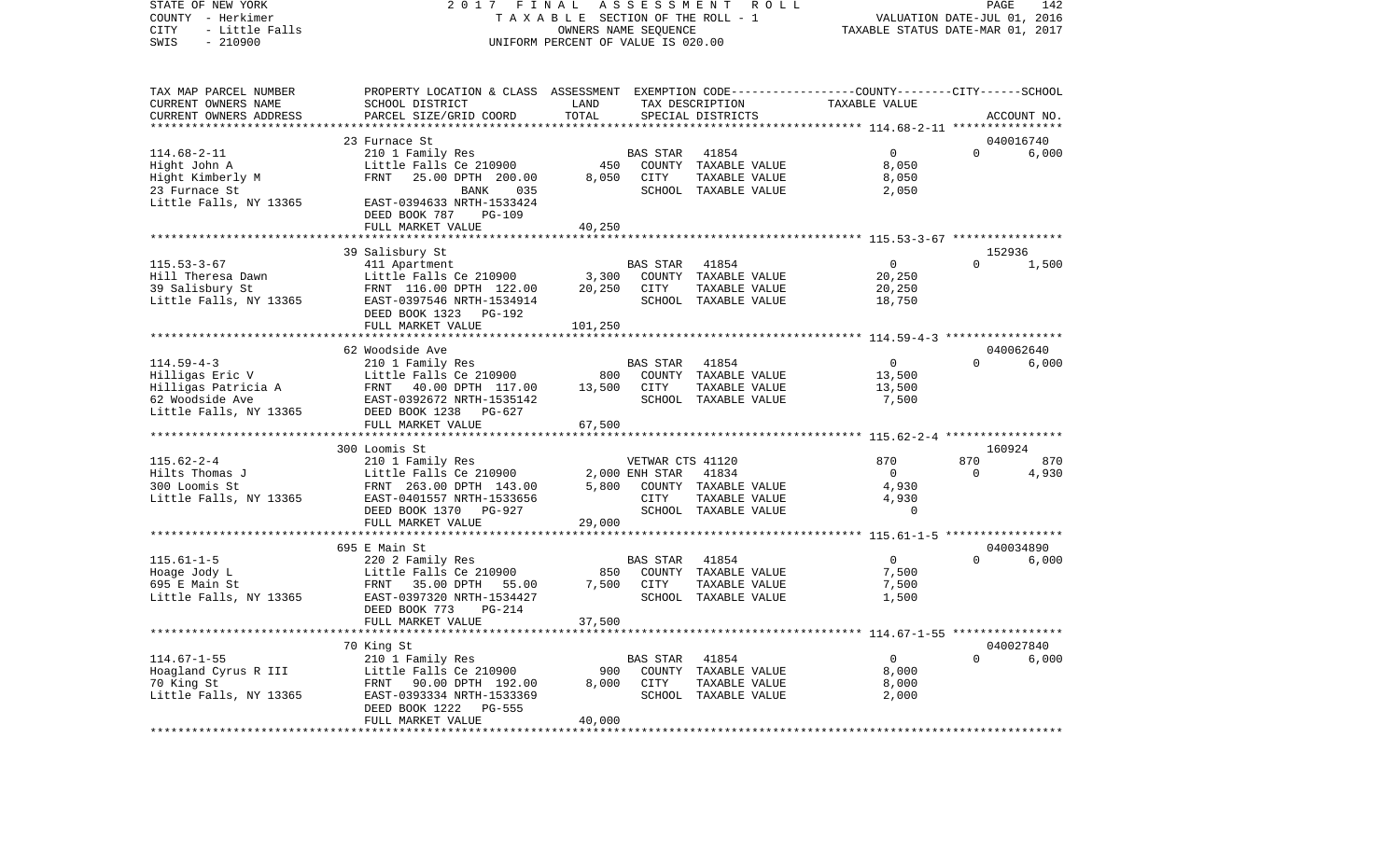| STATE OF NEW YORK<br>COUNTY - Herkimer      | 2017 FINAL                                                                                      | OWNERS NAME SEQUENCE               | A S S E S S M E N T R O L L<br>PAGE<br>143<br>T A X A B L E SECTION OF THE ROLL - 1<br>VALUATION DATE-JUL 01, 2016 |                                       |                  |             |
|---------------------------------------------|-------------------------------------------------------------------------------------------------|------------------------------------|--------------------------------------------------------------------------------------------------------------------|---------------------------------------|------------------|-------------|
| CITY<br>- Little Falls<br>$-210900$<br>SWIS |                                                                                                 |                                    | TAXABLE STATUS DATE-MAR 01, 2017                                                                                   |                                       |                  |             |
|                                             |                                                                                                 | UNIFORM PERCENT OF VALUE IS 020.00 |                                                                                                                    |                                       |                  |             |
| TAX MAP PARCEL NUMBER                       | PROPERTY LOCATION & CLASS ASSESSMENT EXEMPTION CODE---------------COUNTY-------CITY------SCHOOL |                                    |                                                                                                                    |                                       |                  |             |
| CURRENT OWNERS NAME                         | SCHOOL DISTRICT                                                                                 | LAND                               |                                                                                                                    | TAX DESCRIPTION                       | TAXABLE VALUE    |             |
| CURRENT OWNERS ADDRESS                      | PARCEL SIZE/GRID COORD                                                                          | TOTAL                              |                                                                                                                    | SPECIAL DISTRICTS                     |                  | ACCOUNT NO. |
|                                             | 405-415 W Main St                                                                               |                                    |                                                                                                                    |                                       |                  | 040038490   |
| $114.75 - 2 - 8$                            | 432 Gas station                                                                                 |                                    |                                                                                                                    | COUNTY TAXABLE VALUE                  | 15,000           |             |
| Hodge John                                  | Little Falls Ce 210900                                                                          | 6,500                              | CITY                                                                                                               | TAXABLE VALUE                         | 15,000           |             |
| 405-415 W Main St                           | FRNT 140.00 DPTH 98.00                                                                          | 15,000                             |                                                                                                                    | SCHOOL TAXABLE VALUE                  | 15,000           |             |
| Little Falls, NY 13365                      | EAST-0393241 NRTH-1530913                                                                       |                                    |                                                                                                                    |                                       |                  |             |
|                                             | DEED BOOK 682<br><b>PG-155</b>                                                                  |                                    |                                                                                                                    |                                       |                  |             |
|                                             | FULL MARKET VALUE                                                                               | 75,000                             |                                                                                                                    |                                       |                  |             |
|                                             |                                                                                                 |                                    |                                                                                                                    |                                       |                  |             |
| $114.75 - 2 - 7$                            | 417 W Main St<br>311 Res vac land                                                               |                                    |                                                                                                                    | COUNTY TAXABLE VALUE                  | 600              | 040038640   |
| Hodge John A                                | Little Falls Ce 210900                                                                          | 600                                | CITY                                                                                                               | TAXABLE VALUE                         | 600              |             |
| 417 W Main St                               | S R2                                                                                            | 600                                |                                                                                                                    | SCHOOL TAXABLE VALUE                  | 600              |             |
| Little Falls, NY                            | 36x92                                                                                           |                                    |                                                                                                                    |                                       |                  |             |
|                                             | FRNT 40.00 DPTH 100.00                                                                          |                                    |                                                                                                                    |                                       |                  |             |
|                                             | EAST-0393185 NRTH-1530837                                                                       |                                    |                                                                                                                    |                                       |                  |             |
|                                             | DEED BOOK 922<br>PG-267                                                                         |                                    |                                                                                                                    |                                       |                  |             |
|                                             | FULL MARKET VALUE                                                                               | 3,000                              |                                                                                                                    |                                       |                  |             |
|                                             |                                                                                                 |                                    |                                                                                                                    |                                       |                  |             |
|                                             | 546 Garden St                                                                                   |                                    |                                                                                                                    |                                       |                  | 192029      |
| $114.60 - 5 - 33$<br>Hodge Kevin P          | 210 1 Family Res<br>Little Falls Ce 210900                                                      | 1,750                              | CITY                                                                                                               | COUNTY TAXABLE VALUE<br>TAXABLE VALUE | 21,100<br>21,100 |             |
| Hodge Lara C                                | FRNT 60.00 DPTH 209.00                                                                          | 21,100                             |                                                                                                                    | SCHOOL TAXABLE VALUE                  | 21,100           |             |
| 546 Garden St                               | EAST-0396548 NRTH-1534662                                                                       |                                    |                                                                                                                    |                                       |                  |             |
| Little Falls, NY 13365                      | DEED BOOK 1568 PG-456                                                                           |                                    |                                                                                                                    |                                       |                  |             |
|                                             | FULL MARKET VALUE                                                                               | 105,500                            |                                                                                                                    |                                       |                  |             |
|                                             |                                                                                                 |                                    |                                                                                                                    |                                       |                  |             |
|                                             | 551 E Gansevoort St                                                                             |                                    |                                                                                                                    |                                       |                  | 040019170   |
| $114.60 - 5 - 22$                           | 220 2 Family Res                                                                                |                                    |                                                                                                                    | COUNTY TAXABLE VALUE                  | 16,400           |             |
| Hoffman Leslie A<br>Hoffman Andrew          | Little Falls Ce 210900                                                                          | 1,850                              | CITY                                                                                                               | TAXABLE VALUE                         | 16,400           |             |
| 551 E Gansevoort St                         | FRNT 30.00 DPTH 140.00<br>EAST-0396511 NRTH-1534841                                             | 16,400                             |                                                                                                                    | SCHOOL TAXABLE VALUE                  | 16,400           |             |
| Little Falls, NY 13365                      | DEED BOOK 1226 PG-288                                                                           |                                    |                                                                                                                    |                                       |                  |             |
|                                             | FULL MARKET VALUE                                                                               | 82,000                             |                                                                                                                    |                                       |                  |             |
|                                             |                                                                                                 |                                    |                                                                                                                    |                                       |                  |             |
|                                             | 549 E Gansevoort St                                                                             |                                    |                                                                                                                    |                                       |                  | 040019200   |
| $114.60 - 5 - 23$                           | 311 Res vac land                                                                                |                                    |                                                                                                                    | COUNTY TAXABLE VALUE                  | 1,500            |             |
| Hoffman Leslie A                            | Little Falls Ce 210900                                                                          | 1,500                              | CITY                                                                                                               | TAXABLE VALUE                         | 1,500            |             |
| Hoffman Andrew                              | FRNT 30.00 DPTH 140.00                                                                          | 1,500                              |                                                                                                                    | SCHOOL TAXABLE VALUE                  | 1,500            |             |
| 32 Hancock St                               | EAST-0396483 NRTH-1534832                                                                       |                                    |                                                                                                                    |                                       |                  |             |
| Little Falls, NY 13365                      | DEED BOOK 1226 PG-288<br>FULL MARKET VALUE                                                      | 7,500                              |                                                                                                                    |                                       |                  |             |
|                                             |                                                                                                 |                                    |                                                                                                                    |                                       |                  |             |
|                                             | 15 W Gansevoort St                                                                              |                                    |                                                                                                                    |                                       |                  | 040020340   |
| $114.68 - 5 - 19$                           | 220 2 Family Res                                                                                |                                    |                                                                                                                    | COUNTY TAXABLE VALUE                  | 11,700           |             |
| Holleran Darlene M                          | Little Falls Ce 210900                                                                          | 900                                | CITY                                                                                                               | TAXABLE VALUE                         | 11,700           |             |
| 380 E. Main St                              | 40.50 DPTH 108.00<br>FRNT                                                                       | 11,700                             |                                                                                                                    | SCHOOL TAXABLE VALUE                  | 11,700           |             |
| Ilion, NY 13357                             | EAST-0395532 NRTH-1534647                                                                       |                                    |                                                                                                                    |                                       |                  |             |
|                                             | DEED BOOK 1492 PG-320                                                                           |                                    |                                                                                                                    |                                       |                  |             |
|                                             | FULL MARKET VALUE                                                                               | 58,500                             |                                                                                                                    |                                       |                  |             |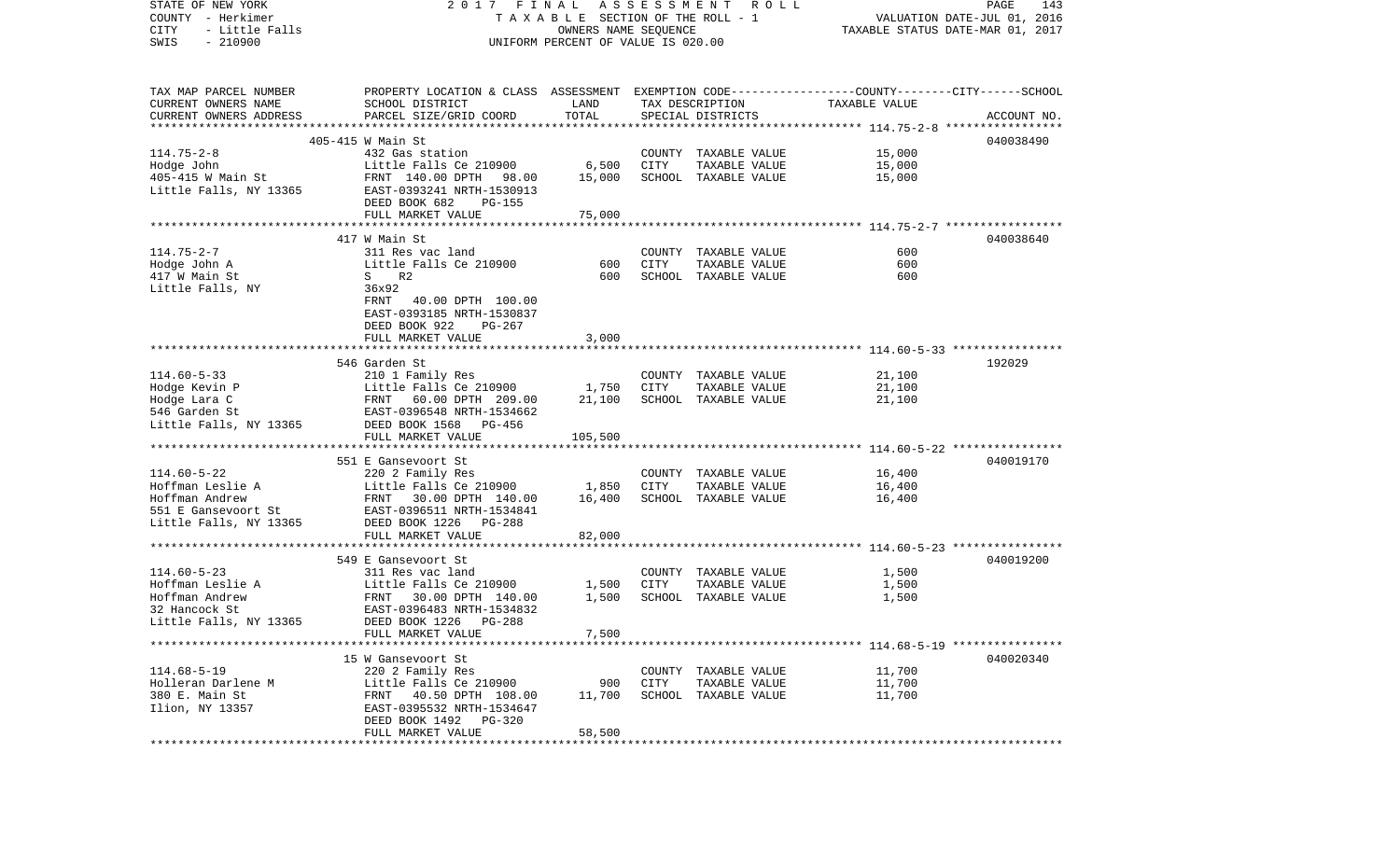| STATE OF NEW YORK<br>COUNTY - Herkimer<br><b>CITY</b><br>- Little Falls<br>$-210900$<br>SWIS | FINAL<br>2017<br>T A X A B L E SECTION OF THE ROLL - 1<br>UNIFORM PERCENT OF VALUE IS 020.00    | A S S E S S M E N T R O L L<br>PAGE<br>144<br>VALUATION DATE-JUL 01, 2016<br>TAXABLE STATUS DATE-MAR 01, 2017 |          |                                       |                  |                   |
|----------------------------------------------------------------------------------------------|-------------------------------------------------------------------------------------------------|---------------------------------------------------------------------------------------------------------------|----------|---------------------------------------|------------------|-------------------|
| TAX MAP PARCEL NUMBER                                                                        | PROPERTY LOCATION & CLASS ASSESSMENT EXEMPTION CODE---------------COUNTY-------CITY------SCHOOL |                                                                                                               |          |                                       |                  |                   |
| CURRENT OWNERS NAME<br>CURRENT OWNERS ADDRESS                                                | SCHOOL DISTRICT<br>PARCEL SIZE/GRID COORD                                                       | LAND<br>TOTAL                                                                                                 |          | TAX DESCRIPTION<br>SPECIAL DISTRICTS  | TAXABLE VALUE    | ACCOUNT NO.       |
|                                                                                              |                                                                                                 |                                                                                                               |          |                                       |                  |                   |
|                                                                                              | 31-33 Petrie St                                                                                 |                                                                                                               |          |                                       |                  | 040050310         |
| $115.61 - 2 - 38$                                                                            | 220 2 Family Res                                                                                |                                                                                                               |          | COUNTY TAXABLE VALUE                  | 12,800           |                   |
| Hollman Christopher J                                                                        | Little Falls Ce 210900                                                                          | 750                                                                                                           | CITY     | TAXABLE VALUE                         | 12,800           |                   |
| 31-33 Petrie St                                                                              | FRNT<br>50.00 DPTH 120.00                                                                       | 12,800                                                                                                        |          | SCHOOL TAXABLE VALUE                  | 12,800           |                   |
| Little Falls, NY 13365                                                                       | EAST-0398306 NRTH-1534124<br>DEED BOOK 2017 PG-2288                                             |                                                                                                               |          |                                       |                  |                   |
| PRIOR OWNER ON 3/01/2017                                                                     | FULL MARKET VALUE                                                                               | 64,000                                                                                                        |          |                                       |                  |                   |
| Hollman Christopher J<br>******************                                                  |                                                                                                 |                                                                                                               |          |                                       |                  |                   |
|                                                                                              | 593 E Monroe St                                                                                 |                                                                                                               |          |                                       |                  | 158452            |
| $115.53 - 1 - 46$                                                                            | 220 2 Family Res                                                                                |                                                                                                               |          | COUNTY TAXABLE VALUE                  | 10,550           |                   |
| Hoover Jennifer                                                                              | Little Falls Ce 210900                                                                          | 800                                                                                                           | CITY     | TAXABLE VALUE                         | 10,550           |                   |
| PO Box 18                                                                                    | FRNT 31.00 DPTH 120.00                                                                          | 10,550                                                                                                        |          | SCHOOL TAXABLE VALUE                  | 10,550           |                   |
| Newport, NY 13416                                                                            | EAST-0396957 NRTH-1535283                                                                       |                                                                                                               |          |                                       |                  |                   |
|                                                                                              | DEED BOOK 1355 PG-833                                                                           |                                                                                                               |          |                                       |                  |                   |
|                                                                                              | FULL MARKET VALUE                                                                               | 52,750                                                                                                        |          |                                       |                  |                   |
|                                                                                              |                                                                                                 |                                                                                                               |          |                                       |                  |                   |
|                                                                                              | 54 Ward St                                                                                      |                                                                                                               |          |                                       |                  | 154257            |
| $115.53 - 4 - 56$                                                                            | 230 3 Family Res                                                                                |                                                                                                               |          | COUNTY TAXABLE VALUE                  | 11,000           |                   |
| Hoover Jennifer                                                                              | Little Falls Ce 210900                                                                          | 350                                                                                                           | CITY     | TAXABLE VALUE                         | 11,000           |                   |
| PO Box 18                                                                                    | 43.90 DPTH<br>FRNT<br>50.00                                                                     | 11,000                                                                                                        |          | SCHOOL TAXABLE VALUE                  | 11,000           |                   |
| Newport, NY 13416                                                                            | EAST-0398763 NRTH-1534520                                                                       |                                                                                                               |          |                                       |                  |                   |
|                                                                                              | DEED BOOK 1443 PG-532                                                                           |                                                                                                               |          |                                       |                  |                   |
|                                                                                              | FULL MARKET VALUE                                                                               | 55,000                                                                                                        |          |                                       |                  |                   |
|                                                                                              |                                                                                                 |                                                                                                               |          |                                       |                  |                   |
| $115.61 - 3 - 4$                                                                             | 51 Ward St                                                                                      |                                                                                                               |          |                                       |                  | 165574            |
| Hoover Jennifer                                                                              | 411 Apartment<br>Little Falls Ce 210900                                                         | 700                                                                                                           | CITY     | COUNTY TAXABLE VALUE<br>TAXABLE VALUE | 12,500<br>12,500 |                   |
| PO Box 18                                                                                    | FRNT 40.00 DPTH 152.00                                                                          | 12,500                                                                                                        |          | SCHOOL TAXABLE VALUE                  | 12,500           |                   |
| Newport, NY 13416                                                                            | EAST-0398885 NRTH-1534410                                                                       |                                                                                                               |          |                                       |                  |                   |
|                                                                                              | DEED BOOK 1401 PG-813                                                                           |                                                                                                               |          |                                       |                  |                   |
|                                                                                              | FULL MARKET VALUE                                                                               | 62,500                                                                                                        |          |                                       |                  |                   |
|                                                                                              |                                                                                                 |                                                                                                               |          |                                       |                  |                   |
|                                                                                              | 66 Southern Ave                                                                                 |                                                                                                               |          |                                       |                  | 040056670         |
| $114.76 - 1 - 22$                                                                            | 311 Res vac land                                                                                |                                                                                                               |          | COUNTY TAXABLE VALUE                  | 750              |                   |
| Hopson Jason F                                                                               | Little Falls Ce 210900                                                                          | 750                                                                                                           | CITY     | TAXABLE VALUE                         | 750              |                   |
| Hopson Amanda E                                                                              | 57.60 DPTH 106.00<br>FRNT                                                                       | 750                                                                                                           |          | SCHOOL TAXABLE VALUE                  | 750              |                   |
| 68 Southern Ave                                                                              | EAST-0394753 NRTH-1531166                                                                       |                                                                                                               |          |                                       |                  |                   |
| Little Falls, NY 13365                                                                       | DEED BOOK 1355 PG-243                                                                           |                                                                                                               |          |                                       |                  |                   |
|                                                                                              | FULL MARKET VALUE                                                                               | 3,750                                                                                                         |          |                                       |                  |                   |
|                                                                                              | 68 Southern Ave                                                                                 |                                                                                                               |          |                                       |                  | 158354            |
| $114.76 - 1 - 23$                                                                            | 210 1 Family Res                                                                                |                                                                                                               | BAS STAR | 41854                                 | $\mathbf 0$      | $\Omega$<br>6,000 |
| Hopson Jason F                                                                               | Little Falls Ce 210900                                                                          | 750                                                                                                           |          | COUNTY TAXABLE VALUE                  | 6,550            |                   |
| Hopson Amanda E                                                                              | FRNT 53.30 DPTH 110.00                                                                          | 6,550                                                                                                         | CITY     | TAXABLE VALUE                         | 6,550            |                   |
| 68 Southern Ave                                                                              | EAST-0394717 NRTH-1531121                                                                       |                                                                                                               |          | SCHOOL TAXABLE VALUE                  | 550              |                   |
| Little Falls, NY 13365                                                                       | DEED BOOK 1355 PG-243                                                                           |                                                                                                               |          |                                       |                  |                   |
|                                                                                              | FULL MARKET VALUE                                                                               | 32,750                                                                                                        |          |                                       |                  |                   |
|                                                                                              |                                                                                                 |                                                                                                               |          |                                       |                  |                   |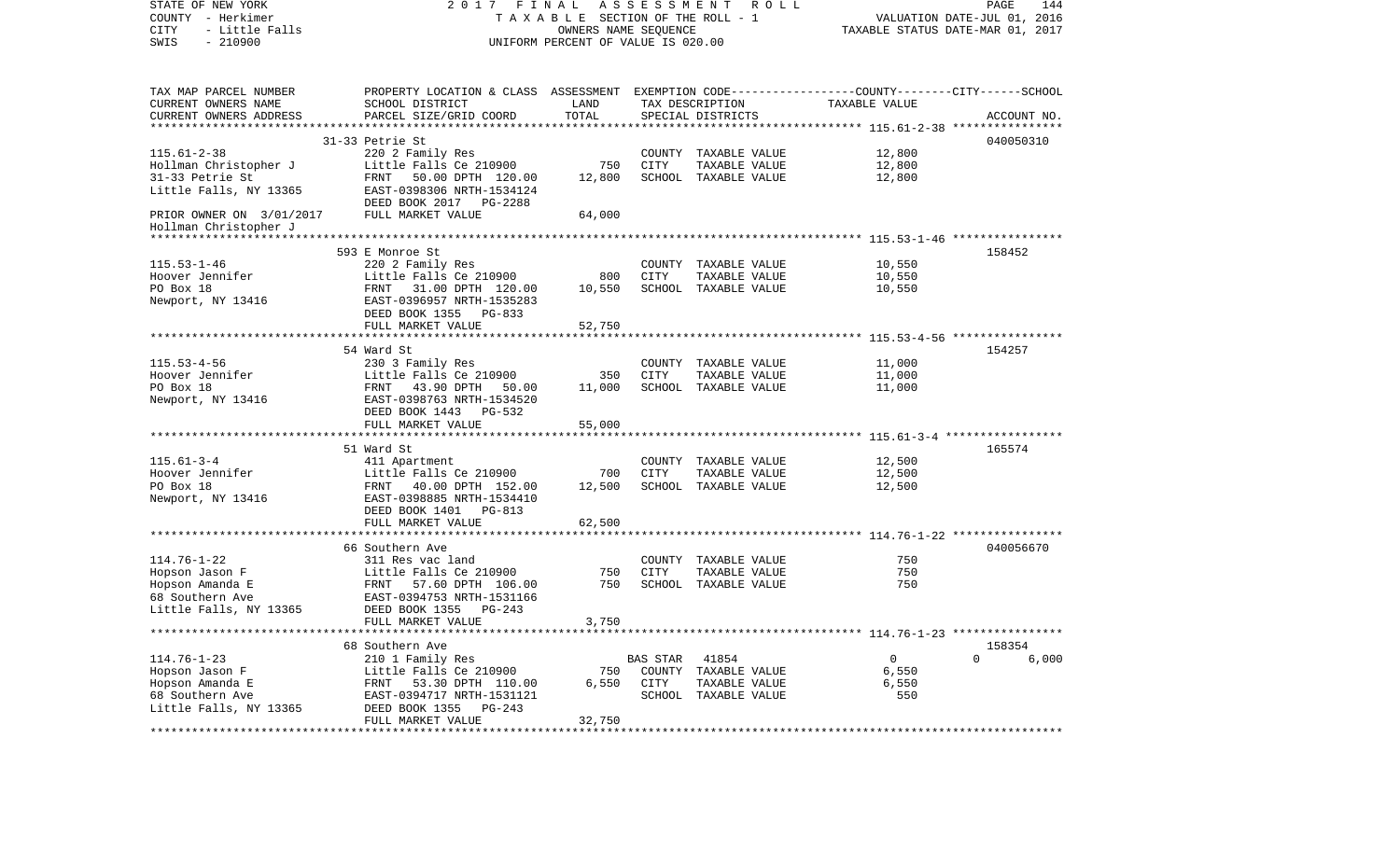VALUATION DATE-JUL 01, 2016 COUNTY - Herkimer T A X A B L E SECTION OF THE ROLL - 1 CITY - Little Falls OWNERS NAME SEQUENCE TAXABLE STATUS DATE-MAR 01, 2017 SWIS - 210900 UNIFORM PERCENT OF VALUE IS 020.00TAX MAP PARCEL NUMBER PROPERTY LOCATION & CLASS ASSESSMENT EXEMPTION CODE------------------COUNTY--------CITY------SCHOOL CURRENT OWNERS NAME SCHOOL DISTRICT LAND TAX DESCRIPTION TAXABLE VALUECURRENT OWNERS ADDRESS PARCEL SIZE/GRID COORD TOTAL SPECIAL DISTRICTS ACCOUNT NO. \*\*\*\*\*\*\*\*\*\*\*\*\*\*\*\*\*\*\*\*\*\*\*\*\*\*\*\*\*\*\*\*\*\*\*\*\*\*\*\*\*\*\*\*\*\*\*\*\*\*\*\*\*\*\*\*\*\*\*\*\*\*\*\*\*\*\*\*\*\*\*\*\*\*\*\*\*\*\*\*\*\*\*\*\*\*\*\*\*\*\*\*\*\*\*\*\*\*\*\*\*\*\* 114.60-2-70 \*\*\*\*\*\*\*\*\*\*\*\*\*\*\*\*558 E Monroe St 040042870 114.60-2-70 220 2 Family Res COUNTY TAXABLE VALUE 12,200 Hotaling Carson Little Falls Ce 210900 700 CITY TAXABLE VALUE 12,200 Hotaling Joanne FRNT 30.00 DPTH 166.00 12,200 SCHOOL TAXABLE VALUE 12,200 558 E Monroe St EAST-0396459 NRTH-1535393Little Falls, NY 13365 DEED BOOK 804 PG-75 FULL MARKET VALUE 61,000 \*\*\*\*\*\*\*\*\*\*\*\*\*\*\*\*\*\*\*\*\*\*\*\*\*\*\*\*\*\*\*\*\*\*\*\*\*\*\*\*\*\*\*\*\*\*\*\*\*\*\*\*\*\*\*\*\*\*\*\*\*\*\*\*\*\*\*\*\*\*\*\*\*\*\*\*\*\*\*\*\*\*\*\*\*\*\*\*\*\*\*\*\*\*\*\*\*\*\*\*\*\*\* 114.59-4-74 \*\*\*\*\*\*\*\*\*\*\*\*\*\*\*\* 15 Arthur St 164638114.59-4-74 210 1 Family Res VETWAR CTS 41120 1,463 1,463 1,463 1,463 Hoteling Anne Little Falls Ce 210900 1,100 ENH STAR 41834 0 0 8,287 Hoteling Beth FRNT 50.00 DPTH 140.00 9,750 COUNTY TAXABLE VALUE 8,287 15 Arthur St EAST-0393435 NRTH-1535089 CITY TAXABLE VALUE 8,287 Little Falls, NY 13365 DEED BOOK 1395 PG-590 SCHOOL TAXABLE VALUE 0 FULL MARKET VALUE 48,750 \*\*\*\*\*\*\*\*\*\*\*\*\*\*\*\*\*\*\*\*\*\*\*\*\*\*\*\*\*\*\*\*\*\*\*\*\*\*\*\*\*\*\*\*\*\*\*\*\*\*\*\*\*\*\*\*\*\*\*\*\*\*\*\*\*\*\*\*\*\*\*\*\*\*\*\*\*\*\*\*\*\*\*\*\*\*\*\*\*\*\*\*\*\*\*\*\*\*\*\*\*\*\* 115.53-2-47 \*\*\*\*\*\*\*\*\*\*\*\*\*\*\*\* 5 Court St 040012210 $6.000$ 115.53-2-47 210 1 Family Res BAS STAR 41854 0 0 6,000 Howe Richard G Little Falls Ce 210900 850 COUNTY TAXABLE VALUE 7,100 Howe Mildred FRNT 50.00 DPTH 145.00 7,100 CITY TAXABLE VALUE 7,100 5 Court St EAST-0399191 NRTH-1534835 SCHOOL TAXABLE VALUE 1,100 Little Falls, NY 13365 DEED BOOK 853 PG-185 FULL MARKET VALUE 35,500 \*\*\*\*\*\*\*\*\*\*\*\*\*\*\*\*\*\*\*\*\*\*\*\*\*\*\*\*\*\*\*\*\*\*\*\*\*\*\*\*\*\*\*\*\*\*\*\*\*\*\*\*\*\*\*\*\*\*\*\*\*\*\*\*\*\*\*\*\*\*\*\*\*\*\*\*\*\*\*\*\*\*\*\*\*\*\*\*\*\*\*\*\*\*\*\*\*\*\*\*\*\*\* 115.53-2-23 \*\*\*\*\*\*\*\*\*\*\*\*\*\*\*\* 24 Manheim St 040039960115.53-2-23 220 2 Family Res BAS STAR 41854 0 0 6,000 Hubbard Fred J Little Falls Ce 210900 1,100 COUNTY TAXABLE VALUE 10,000 Hubbard Lisa B FRNT 100.00 DPTH 130.00 10,000 CITY TAXABLE VALUE 10,000 24 Manheim St BANK 730 SCHOOL TAXABLE VALUE 4,000 Little Falls, NY 13365 EAST-0398805 NRTH-1535449 DEED BOOK 792 PG-497FULL MARKET VALUE 50,000 \*\*\*\*\*\*\*\*\*\*\*\*\*\*\*\*\*\*\*\*\*\*\*\*\*\*\*\*\*\*\*\*\*\*\*\*\*\*\*\*\*\*\*\*\*\*\*\*\*\*\*\*\*\*\*\*\*\*\*\*\*\*\*\*\*\*\*\*\*\*\*\*\*\*\*\*\*\*\*\*\*\*\*\*\*\*\*\*\*\*\*\*\*\*\*\*\*\*\*\*\*\*\* 114.60-5-38 \*\*\*\*\*\*\*\*\*\*\*\*\*\*\*\*572 Garden St 040022110 114.60-5-38 210 1 Family Res BAS STAR 41854 0 0 6,000 Hubbell Eric T Little Falls Ce 210900 1,050 COUNTY TAXABLE VALUE 12,000 Hubbell Alisa D FRNT 51.00 DPTH 80.00 12,000 CITY TAXABLE VALUE 12,000 572 Garden St EAST-0396837 NRTH-1534763 SCHOOL TAXABLE VALUE 6,000 Little Falls, NY 13365 DEED BOOK 933 PG-80 FULL MARKET VALUE 60,000 \*\*\*\*\*\*\*\*\*\*\*\*\*\*\*\*\*\*\*\*\*\*\*\*\*\*\*\*\*\*\*\*\*\*\*\*\*\*\*\*\*\*\*\*\*\*\*\*\*\*\*\*\*\*\*\*\*\*\*\*\*\*\*\*\*\*\*\*\*\*\*\*\*\*\*\*\*\*\*\*\*\*\*\*\*\*\*\*\*\*\*\*\*\*\*\*\*\*\*\*\*\*\* 114.60-5-39 \*\*\*\*\*\*\*\*\*\*\*\*\*\*\*\* William St 040061230114.60-5-39 312 Vac w/imprv COUNTY TAXABLE VALUE 1,800 Hubbell Eric T Little Falls Ce 210900 750 CITY TAXABLE VALUE 1,800 Hubbell Alisa D FRNT 45.00 DPTH 61.50 1,800 SCHOOL TAXABLE VALUE 1,800 572 Garden St EAST-0396814 NRTH-1534820 Little Falls, NY 13365 DEED BOOK 933 PG-80 FULL MARKET VALUE 9,000 \*\*\*\*\*\*\*\*\*\*\*\*\*\*\*\*\*\*\*\*\*\*\*\*\*\*\*\*\*\*\*\*\*\*\*\*\*\*\*\*\*\*\*\*\*\*\*\*\*\*\*\*\*\*\*\*\*\*\*\*\*\*\*\*\*\*\*\*\*\*\*\*\*\*\*\*\*\*\*\*\*\*\*\*\*\*\*\*\*\*\*\*\*\*\*\*\*\*\*\*\*\*\*\*\*\*\*\*\*\*\*\*\*\*\*\*\*\*\*\*\*\*\*\*\*\*\*\*\*\*\*\*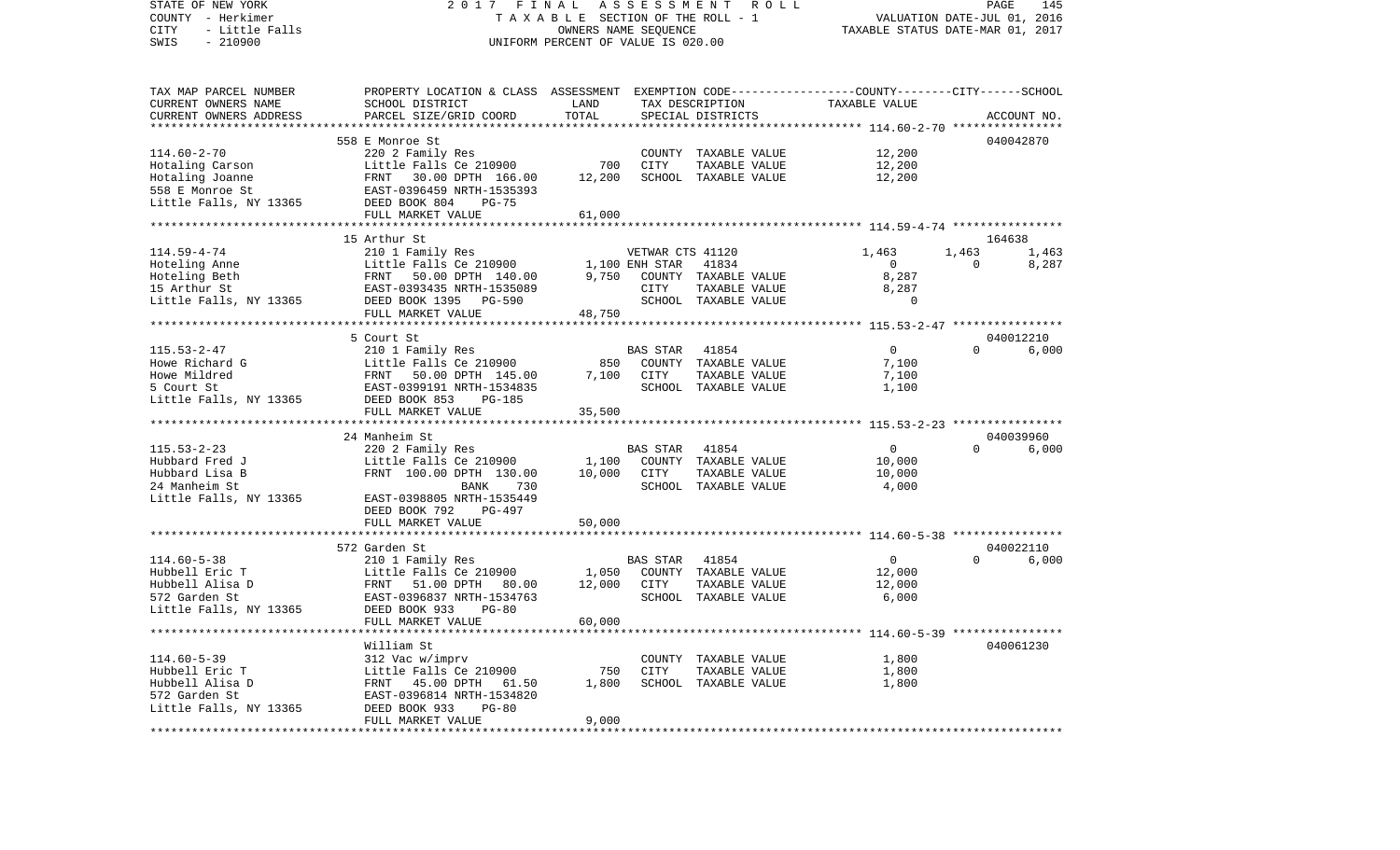STATE OF NEW YORK 2 0 1 7 F I N A L A S S E S S M E N T R O L L PAGE 146COUNTY - Herkimer T A X A B L E SECTION OF THE ROLL - 1 VALUATION DATE-JUL 01, 2016 CITY - Little Falls OWNERS NAME SEQUENCE TAXABLE STATUS DATE-MAR 01, 2017 SWIS - 210900 UNIFORM PERCENT OF VALUE IS 020.00TAX MAP PARCEL NUMBER PROPERTY LOCATION & CLASS ASSESSMENT EXEMPTION CODE------------------COUNTY--------CITY------SCHOOL CURRENT OWNERS NAME SCHOOL DISTRICT LAND TAX DESCRIPTION TAXABLE VALUECURRENT OWNERS ADDRESS PARCEL SIZE/GRID COORD TOTAL SPECIAL DISTRICTS ACCOUNT NO. \*\*\*\*\*\*\*\*\*\*\*\*\*\*\*\*\*\*\*\*\*\*\*\*\*\*\*\*\*\*\*\*\*\*\*\*\*\*\*\*\*\*\*\*\*\*\*\*\*\*\*\*\*\*\*\*\*\*\*\*\*\*\*\*\*\*\*\*\*\*\*\*\*\*\*\*\*\*\*\*\*\*\*\*\*\*\*\*\*\*\*\*\*\*\*\*\*\*\*\*\*\*\* 114.60-2-76 \*\*\*\*\*\*\*\*\*\*\*\*\*\*\*\* 546 E Monroe St 164426114.60-2-76 280 Res Multiple BAS STAR 41854 0 0 6,000 Hughes Lori A Little Falls Ce 210900 1,400 COUNTY TAXABLE VALUE 17,950 546 E Monroe St FRNT 60.00 DPTH 170.00 17,950 CITY TAXABLE VALUE 17,950 Little Falls, NY 13365 688 EAST-0396299 NRTH-1535366 688 SCHOOL TAXABLE VALUE 11,950 DEED BOOK 1394 PG-367FULL MARKET VALUE 89,750 \*\*\*\*\*\*\*\*\*\*\*\*\*\*\*\*\*\*\*\*\*\*\*\*\*\*\*\*\*\*\*\*\*\*\*\*\*\*\*\*\*\*\*\*\*\*\*\*\*\*\*\*\*\*\*\*\*\*\*\*\*\*\*\*\*\*\*\*\*\*\*\*\*\*\*\*\*\*\*\*\*\*\*\*\*\*\*\*\*\*\*\*\*\*\*\*\*\*\*\*\*\*\* 114.75-1-60 \*\*\*\*\*\*\*\*\*\*\*\*\*\*\*\* 354 W Main St 040037800114.75-1-60 311 Res vac land COUNTY TAXABLE VALUE 700700 Hula George Little Falls Ce 210900 700 CITY TAXABLE VALUE 700  $c/\text{o}$  Ann Hula  $F$ RNT  $148.00$  DPTH  $240.00$   $700$  SCHOOL TAXABLE VALUE 3714 Vanceboro Ct EAST-0393482 NRTH-1531690 Modesto, CA 95357 DEED BOOK 724 PG-225B FULL MARKET VALUE 3,500 \*\*\*\*\*\*\*\*\*\*\*\*\*\*\*\*\*\*\*\*\*\*\*\*\*\*\*\*\*\*\*\*\*\*\*\*\*\*\*\*\*\*\*\*\*\*\*\*\*\*\*\*\*\*\*\*\*\*\*\*\*\*\*\*\*\*\*\*\*\*\*\*\*\*\*\*\*\*\*\*\*\*\*\*\*\*\*\*\*\*\*\*\*\*\*\*\*\*\*\*\*\*\* 114.68-6-12 \*\*\*\*\*\*\*\*\*\*\*\*\*\*\*\* 510 Garden St 200369114.68-6-12 210 1 Family Res COUNTY TAXABLE VALUE 16,850 Hummel Heather Little Falls Ce 210900 1,350 CITY TAXABLE VALUE 16,850 510 Garden St FRNT 62.00 DPTH 129.33 16,850 SCHOOL TAXABLE VALUE 16,850 Little Falls, NY 13365 EAST-0396059 NRTH-1534376 DEED BOOK 1621 PG-89FULL MARKET VALUE 84,250 \*\*\*\*\*\*\*\*\*\*\*\*\*\*\*\*\*\*\*\*\*\*\*\*\*\*\*\*\*\*\*\*\*\*\*\*\*\*\*\*\*\*\*\*\*\*\*\*\*\*\*\*\*\*\*\*\*\*\*\*\*\*\*\*\*\*\*\*\*\*\*\*\*\*\*\*\*\*\*\*\*\*\*\*\*\*\*\*\*\*\*\*\*\*\*\*\*\*\*\*\*\*\* 114.59-4-32 \*\*\*\*\*\*\*\*\*\*\*\*\*\*\*\* 57 Churchill St 040012060114.59-4-32 210 1 Family Res COUNTY TAXABLE VALUE 11,800 Hummel Solace Little Falls Ce 210900 700 CITY TAXABLE VALUE 11,800 57 Churchill St FRNT 132.00 DPTH 56.40 11,800 SCHOOL TAXABLE VALUE 11,800 Little Falls, NY 13365 EAST-0392788 NRTH-1534912 DEED BOOK 1490 PG-766FULL MARKET VALUE 59,000 \*\*\*\*\*\*\*\*\*\*\*\*\*\*\*\*\*\*\*\*\*\*\*\*\*\*\*\*\*\*\*\*\*\*\*\*\*\*\*\*\*\*\*\*\*\*\*\*\*\*\*\*\*\*\*\*\*\*\*\*\*\*\*\*\*\*\*\*\*\*\*\*\*\*\*\*\*\*\*\*\*\*\*\*\*\*\*\*\*\*\*\*\*\*\*\*\*\*\*\*\*\*\* 114.75-1-9 \*\*\*\*\*\*\*\*\*\*\*\*\*\*\*\*\*17 Glen Ave 188517 114.75-1-9 210 1 Family Res BAS STAR 41854 0 0 4,700 Hunter Colby H Little Falls Ce 210900 450 COUNTY TAXABLE VALUE 4,700 Rivenburgh Stephanie FRNT 30.00 DPTH 45.00 4,700 CITY TAXABLE VALUE 4,700 17 Glen Ave **EAST-0393928 NRTH-1532237** Little Falls, NY 13365 DEED BOOK 1547 PG-64 FULL MARKET VALUE 23,500 \*\*\*\*\*\*\*\*\*\*\*\*\*\*\*\*\*\*\*\*\*\*\*\*\*\*\*\*\*\*\*\*\*\*\*\*\*\*\*\*\*\*\*\*\*\*\*\*\*\*\*\*\*\*\*\*\*\*\*\*\*\*\*\*\*\*\*\*\*\*\*\*\*\*\*\*\*\*\*\*\*\*\*\*\*\*\*\*\*\*\*\*\*\*\*\*\*\*\*\*\*\*\* 114.75-1-39 \*\*\*\*\*\*\*\*\*\*\*\*\*\*\*\* Glen Ave 188517114.75-1-39 312 Vac w/imprv COUNTY TAXABLE VALUE 1,700 Hunter Colby H Little Falls Ce 210900 200 CITY TAXABLE VALUE Rivenburgh Stephanie FRNT 30.00 DPTH 58.00 1,700 SCHOOL TAXABLE VALUE 1,700 673 Shells Bush Rd EAST-0393859 NRTH-1532164Herkimer, NY 13350 DEED BOOK 1547 PG-64 FULL MARKET VALUE 8,500 \*\*\*\*\*\*\*\*\*\*\*\*\*\*\*\*\*\*\*\*\*\*\*\*\*\*\*\*\*\*\*\*\*\*\*\*\*\*\*\*\*\*\*\*\*\*\*\*\*\*\*\*\*\*\*\*\*\*\*\*\*\*\*\*\*\*\*\*\*\*\*\*\*\*\*\*\*\*\*\*\*\*\*\*\*\*\*\*\*\*\*\*\*\*\*\*\*\*\*\*\*\*\*\*\*\*\*\*\*\*\*\*\*\*\*\*\*\*\*\*\*\*\*\*\*\*\*\*\*\*\*\*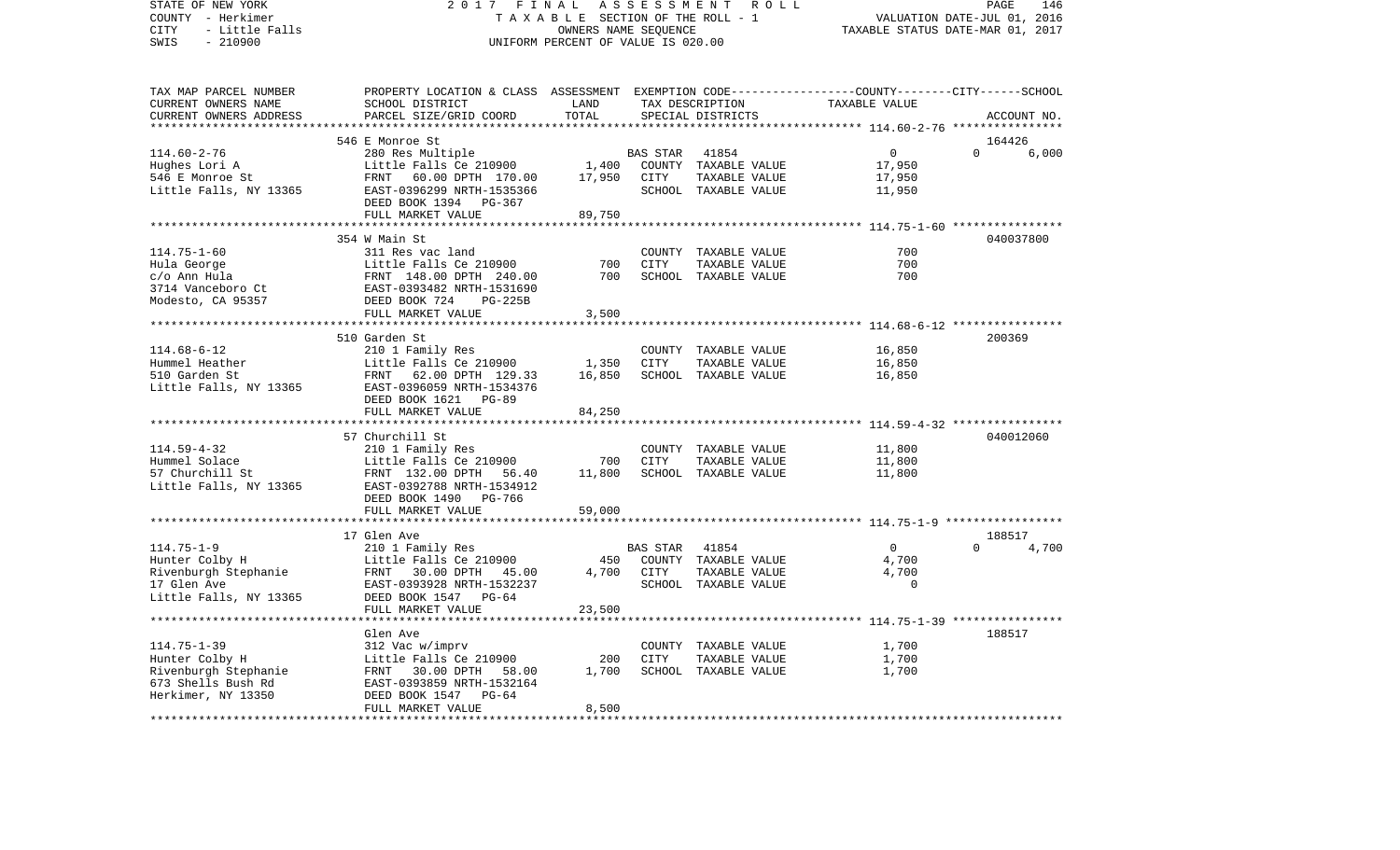| TAXABLE SECTION OF THE ROLL - 1<br>VALUATION DATE-JUL 01, 2016<br>- Little Falls<br>TAXABLE STATUS DATE-MAR 01, 2017<br>CITY<br>OWNERS NAME SEQUENCE<br>SWIS<br>$-210900$<br>UNIFORM PERCENT OF VALUE IS 020.00<br>TAX MAP PARCEL NUMBER<br>PROPERTY LOCATION & CLASS ASSESSMENT EXEMPTION CODE---------------COUNTY-------CITY------SCHOOL<br>CURRENT OWNERS NAME<br>SCHOOL DISTRICT<br>LAND<br>TAX DESCRIPTION<br>TAXABLE VALUE<br>PARCEL SIZE/GRID COORD<br>TOTAL<br>SPECIAL DISTRICTS<br>ACCOUNT NO.<br>627 E Monroe St<br>040043800<br>$\circ$<br>$\Omega$<br>210 1 Family Res<br>6,000<br>BAS STAR<br>41854<br>Little Falls Ce 210900<br>450<br>COUNTY TAXABLE VALUE<br>7,450<br>S R1<br>7,450<br>CITY<br>TAXABLE VALUE<br>7,450<br>ATTN: Michael Sabatino<br>25x120<br>SCHOOL TAXABLE VALUE<br>1,450<br>627 East Monroe St<br>FRNT<br>25.00 DPTH 120.00<br>Little Falls, NY 13365<br>055<br>BANK<br>EAST-0397390 NRTH-1535376<br>DEED BOOK 828<br>$PG-61$<br>FULL MARKET VALUE<br>37,250<br>****************************** 115.53-1-37 ****************<br>623-625 E Monroe St<br>040043710<br>900<br>$115.53 - 1 - 37$<br>311 Res vac land<br>COUNTY TAXABLE VALUE<br>900<br>Hurteau Daniel<br>Little Falls Ce 210900<br>900<br><b>CITY</b><br>TAXABLE VALUE<br>Hurteau Deborah<br>900<br>SCHOOL TAXABLE VALUE<br>900<br>FRNT 50.00 DPTH 120.00<br>627 E Monroe St<br>EAST-0397353 NRTH-1535368<br>Little Falls, NY 13365<br>DEED BOOK 831<br>PG-497<br>4,500<br>FULL MARKET VALUE<br>324 W Monroe St<br>186608<br>210 1 Family Res<br>20,550<br>COUNTY TAXABLE VALUE<br>Hurteau Daniel O<br>Little Falls Ce 210900<br>2,500<br>CITY<br>TAXABLE VALUE<br>20,550<br>merged 114.59-2-2 05<br>20,550<br>SCHOOL TAXABLE VALUE<br>20,550<br>324 W Monroe St<br>FRNT 226.00 DPTH 120.20<br>Little Falls, NY 13365<br>EAST-0392299 NRTH-1536549<br>DEED BOOK 1535 PG-600<br>FULL MARKET VALUE<br>102,750<br>040013260<br>Davis St<br>$115.53 - 1 - 4$<br>311 Res vac land<br>COUNTY TAXABLE VALUE<br>300<br>300<br>Husar Michelene<br>Little Falls Ce 210900<br>300<br>CITY<br>TAXABLE VALUE<br>300<br>300<br>Marianne McGovern<br>FRNT 40.00 DPTH 233.00<br>SCHOOL TAXABLE VALUE<br>59 Danville Dr<br>EAST-0397070 NRTH-1535780<br>Princeton, NJ 08550<br>DEED BOOK 876<br>$PG-277$<br>FULL MARKET VALUE<br>1,500<br>040013290<br>4 Davis St<br>8,500<br>220 2 Family Res<br>COUNTY TAXABLE VALUE<br>Little Falls Ce 210900<br>500<br><b>CITY</b><br>8,500<br>TAXABLE VALUE<br>8,500<br>N<br>R2<br>8,500<br>SCHOOL TAXABLE VALUE<br>80x230<br>Princeton Junction, NJ 08550<br>4 Davis St<br>80.00 DPTH 233.00<br>FRNT<br>EAST-0397016 NRTH-1535766<br>DEED BOOK 839<br>$PG-22$<br>FULL MARKET VALUE<br>42,500 | STATE OF NEW YORK       | 2017 FINAL | ASSESSMENT | R O L L | PAGE<br>147 |
|-----------------------------------------------------------------------------------------------------------------------------------------------------------------------------------------------------------------------------------------------------------------------------------------------------------------------------------------------------------------------------------------------------------------------------------------------------------------------------------------------------------------------------------------------------------------------------------------------------------------------------------------------------------------------------------------------------------------------------------------------------------------------------------------------------------------------------------------------------------------------------------------------------------------------------------------------------------------------------------------------------------------------------------------------------------------------------------------------------------------------------------------------------------------------------------------------------------------------------------------------------------------------------------------------------------------------------------------------------------------------------------------------------------------------------------------------------------------------------------------------------------------------------------------------------------------------------------------------------------------------------------------------------------------------------------------------------------------------------------------------------------------------------------------------------------------------------------------------------------------------------------------------------------------------------------------------------------------------------------------------------------------------------------------------------------------------------------------------------------------------------------------------------------------------------------------------------------------------------------------------------------------------------------------------------------------------------------------------------------------------------------------------------------------------------------------------------------------------------------------------------------------------------------------------------------------------------------------------------------------------------------------------------------------------------------------------------------------|-------------------------|------------|------------|---------|-------------|
|                                                                                                                                                                                                                                                                                                                                                                                                                                                                                                                                                                                                                                                                                                                                                                                                                                                                                                                                                                                                                                                                                                                                                                                                                                                                                                                                                                                                                                                                                                                                                                                                                                                                                                                                                                                                                                                                                                                                                                                                                                                                                                                                                                                                                                                                                                                                                                                                                                                                                                                                                                                                                                                                                                                 | COUNTY - Herkimer       |            |            |         |             |
|                                                                                                                                                                                                                                                                                                                                                                                                                                                                                                                                                                                                                                                                                                                                                                                                                                                                                                                                                                                                                                                                                                                                                                                                                                                                                                                                                                                                                                                                                                                                                                                                                                                                                                                                                                                                                                                                                                                                                                                                                                                                                                                                                                                                                                                                                                                                                                                                                                                                                                                                                                                                                                                                                                                 |                         |            |            |         |             |
|                                                                                                                                                                                                                                                                                                                                                                                                                                                                                                                                                                                                                                                                                                                                                                                                                                                                                                                                                                                                                                                                                                                                                                                                                                                                                                                                                                                                                                                                                                                                                                                                                                                                                                                                                                                                                                                                                                                                                                                                                                                                                                                                                                                                                                                                                                                                                                                                                                                                                                                                                                                                                                                                                                                 |                         |            |            |         |             |
|                                                                                                                                                                                                                                                                                                                                                                                                                                                                                                                                                                                                                                                                                                                                                                                                                                                                                                                                                                                                                                                                                                                                                                                                                                                                                                                                                                                                                                                                                                                                                                                                                                                                                                                                                                                                                                                                                                                                                                                                                                                                                                                                                                                                                                                                                                                                                                                                                                                                                                                                                                                                                                                                                                                 |                         |            |            |         |             |
|                                                                                                                                                                                                                                                                                                                                                                                                                                                                                                                                                                                                                                                                                                                                                                                                                                                                                                                                                                                                                                                                                                                                                                                                                                                                                                                                                                                                                                                                                                                                                                                                                                                                                                                                                                                                                                                                                                                                                                                                                                                                                                                                                                                                                                                                                                                                                                                                                                                                                                                                                                                                                                                                                                                 |                         |            |            |         |             |
|                                                                                                                                                                                                                                                                                                                                                                                                                                                                                                                                                                                                                                                                                                                                                                                                                                                                                                                                                                                                                                                                                                                                                                                                                                                                                                                                                                                                                                                                                                                                                                                                                                                                                                                                                                                                                                                                                                                                                                                                                                                                                                                                                                                                                                                                                                                                                                                                                                                                                                                                                                                                                                                                                                                 |                         |            |            |         |             |
|                                                                                                                                                                                                                                                                                                                                                                                                                                                                                                                                                                                                                                                                                                                                                                                                                                                                                                                                                                                                                                                                                                                                                                                                                                                                                                                                                                                                                                                                                                                                                                                                                                                                                                                                                                                                                                                                                                                                                                                                                                                                                                                                                                                                                                                                                                                                                                                                                                                                                                                                                                                                                                                                                                                 | CURRENT OWNERS ADDRESS  |            |            |         |             |
|                                                                                                                                                                                                                                                                                                                                                                                                                                                                                                                                                                                                                                                                                                                                                                                                                                                                                                                                                                                                                                                                                                                                                                                                                                                                                                                                                                                                                                                                                                                                                                                                                                                                                                                                                                                                                                                                                                                                                                                                                                                                                                                                                                                                                                                                                                                                                                                                                                                                                                                                                                                                                                                                                                                 | *********************** |            |            |         |             |
|                                                                                                                                                                                                                                                                                                                                                                                                                                                                                                                                                                                                                                                                                                                                                                                                                                                                                                                                                                                                                                                                                                                                                                                                                                                                                                                                                                                                                                                                                                                                                                                                                                                                                                                                                                                                                                                                                                                                                                                                                                                                                                                                                                                                                                                                                                                                                                                                                                                                                                                                                                                                                                                                                                                 |                         |            |            |         |             |
|                                                                                                                                                                                                                                                                                                                                                                                                                                                                                                                                                                                                                                                                                                                                                                                                                                                                                                                                                                                                                                                                                                                                                                                                                                                                                                                                                                                                                                                                                                                                                                                                                                                                                                                                                                                                                                                                                                                                                                                                                                                                                                                                                                                                                                                                                                                                                                                                                                                                                                                                                                                                                                                                                                                 | $115.53 - 1 - 36$       |            |            |         |             |
|                                                                                                                                                                                                                                                                                                                                                                                                                                                                                                                                                                                                                                                                                                                                                                                                                                                                                                                                                                                                                                                                                                                                                                                                                                                                                                                                                                                                                                                                                                                                                                                                                                                                                                                                                                                                                                                                                                                                                                                                                                                                                                                                                                                                                                                                                                                                                                                                                                                                                                                                                                                                                                                                                                                 | Hurteau Daniel          |            |            |         |             |
|                                                                                                                                                                                                                                                                                                                                                                                                                                                                                                                                                                                                                                                                                                                                                                                                                                                                                                                                                                                                                                                                                                                                                                                                                                                                                                                                                                                                                                                                                                                                                                                                                                                                                                                                                                                                                                                                                                                                                                                                                                                                                                                                                                                                                                                                                                                                                                                                                                                                                                                                                                                                                                                                                                                 | Hurteau Deborah         |            |            |         |             |
|                                                                                                                                                                                                                                                                                                                                                                                                                                                                                                                                                                                                                                                                                                                                                                                                                                                                                                                                                                                                                                                                                                                                                                                                                                                                                                                                                                                                                                                                                                                                                                                                                                                                                                                                                                                                                                                                                                                                                                                                                                                                                                                                                                                                                                                                                                                                                                                                                                                                                                                                                                                                                                                                                                                 |                         |            |            |         |             |
|                                                                                                                                                                                                                                                                                                                                                                                                                                                                                                                                                                                                                                                                                                                                                                                                                                                                                                                                                                                                                                                                                                                                                                                                                                                                                                                                                                                                                                                                                                                                                                                                                                                                                                                                                                                                                                                                                                                                                                                                                                                                                                                                                                                                                                                                                                                                                                                                                                                                                                                                                                                                                                                                                                                 |                         |            |            |         |             |
|                                                                                                                                                                                                                                                                                                                                                                                                                                                                                                                                                                                                                                                                                                                                                                                                                                                                                                                                                                                                                                                                                                                                                                                                                                                                                                                                                                                                                                                                                                                                                                                                                                                                                                                                                                                                                                                                                                                                                                                                                                                                                                                                                                                                                                                                                                                                                                                                                                                                                                                                                                                                                                                                                                                 |                         |            |            |         |             |
|                                                                                                                                                                                                                                                                                                                                                                                                                                                                                                                                                                                                                                                                                                                                                                                                                                                                                                                                                                                                                                                                                                                                                                                                                                                                                                                                                                                                                                                                                                                                                                                                                                                                                                                                                                                                                                                                                                                                                                                                                                                                                                                                                                                                                                                                                                                                                                                                                                                                                                                                                                                                                                                                                                                 |                         |            |            |         |             |
|                                                                                                                                                                                                                                                                                                                                                                                                                                                                                                                                                                                                                                                                                                                                                                                                                                                                                                                                                                                                                                                                                                                                                                                                                                                                                                                                                                                                                                                                                                                                                                                                                                                                                                                                                                                                                                                                                                                                                                                                                                                                                                                                                                                                                                                                                                                                                                                                                                                                                                                                                                                                                                                                                                                 |                         |            |            |         |             |
|                                                                                                                                                                                                                                                                                                                                                                                                                                                                                                                                                                                                                                                                                                                                                                                                                                                                                                                                                                                                                                                                                                                                                                                                                                                                                                                                                                                                                                                                                                                                                                                                                                                                                                                                                                                                                                                                                                                                                                                                                                                                                                                                                                                                                                                                                                                                                                                                                                                                                                                                                                                                                                                                                                                 |                         |            |            |         |             |
|                                                                                                                                                                                                                                                                                                                                                                                                                                                                                                                                                                                                                                                                                                                                                                                                                                                                                                                                                                                                                                                                                                                                                                                                                                                                                                                                                                                                                                                                                                                                                                                                                                                                                                                                                                                                                                                                                                                                                                                                                                                                                                                                                                                                                                                                                                                                                                                                                                                                                                                                                                                                                                                                                                                 |                         |            |            |         |             |
|                                                                                                                                                                                                                                                                                                                                                                                                                                                                                                                                                                                                                                                                                                                                                                                                                                                                                                                                                                                                                                                                                                                                                                                                                                                                                                                                                                                                                                                                                                                                                                                                                                                                                                                                                                                                                                                                                                                                                                                                                                                                                                                                                                                                                                                                                                                                                                                                                                                                                                                                                                                                                                                                                                                 |                         |            |            |         |             |
|                                                                                                                                                                                                                                                                                                                                                                                                                                                                                                                                                                                                                                                                                                                                                                                                                                                                                                                                                                                                                                                                                                                                                                                                                                                                                                                                                                                                                                                                                                                                                                                                                                                                                                                                                                                                                                                                                                                                                                                                                                                                                                                                                                                                                                                                                                                                                                                                                                                                                                                                                                                                                                                                                                                 |                         |            |            |         |             |
|                                                                                                                                                                                                                                                                                                                                                                                                                                                                                                                                                                                                                                                                                                                                                                                                                                                                                                                                                                                                                                                                                                                                                                                                                                                                                                                                                                                                                                                                                                                                                                                                                                                                                                                                                                                                                                                                                                                                                                                                                                                                                                                                                                                                                                                                                                                                                                                                                                                                                                                                                                                                                                                                                                                 |                         |            |            |         |             |
|                                                                                                                                                                                                                                                                                                                                                                                                                                                                                                                                                                                                                                                                                                                                                                                                                                                                                                                                                                                                                                                                                                                                                                                                                                                                                                                                                                                                                                                                                                                                                                                                                                                                                                                                                                                                                                                                                                                                                                                                                                                                                                                                                                                                                                                                                                                                                                                                                                                                                                                                                                                                                                                                                                                 |                         |            |            |         |             |
|                                                                                                                                                                                                                                                                                                                                                                                                                                                                                                                                                                                                                                                                                                                                                                                                                                                                                                                                                                                                                                                                                                                                                                                                                                                                                                                                                                                                                                                                                                                                                                                                                                                                                                                                                                                                                                                                                                                                                                                                                                                                                                                                                                                                                                                                                                                                                                                                                                                                                                                                                                                                                                                                                                                 |                         |            |            |         |             |
|                                                                                                                                                                                                                                                                                                                                                                                                                                                                                                                                                                                                                                                                                                                                                                                                                                                                                                                                                                                                                                                                                                                                                                                                                                                                                                                                                                                                                                                                                                                                                                                                                                                                                                                                                                                                                                                                                                                                                                                                                                                                                                                                                                                                                                                                                                                                                                                                                                                                                                                                                                                                                                                                                                                 |                         |            |            |         |             |
|                                                                                                                                                                                                                                                                                                                                                                                                                                                                                                                                                                                                                                                                                                                                                                                                                                                                                                                                                                                                                                                                                                                                                                                                                                                                                                                                                                                                                                                                                                                                                                                                                                                                                                                                                                                                                                                                                                                                                                                                                                                                                                                                                                                                                                                                                                                                                                                                                                                                                                                                                                                                                                                                                                                 |                         |            |            |         |             |
|                                                                                                                                                                                                                                                                                                                                                                                                                                                                                                                                                                                                                                                                                                                                                                                                                                                                                                                                                                                                                                                                                                                                                                                                                                                                                                                                                                                                                                                                                                                                                                                                                                                                                                                                                                                                                                                                                                                                                                                                                                                                                                                                                                                                                                                                                                                                                                                                                                                                                                                                                                                                                                                                                                                 |                         |            |            |         |             |
|                                                                                                                                                                                                                                                                                                                                                                                                                                                                                                                                                                                                                                                                                                                                                                                                                                                                                                                                                                                                                                                                                                                                                                                                                                                                                                                                                                                                                                                                                                                                                                                                                                                                                                                                                                                                                                                                                                                                                                                                                                                                                                                                                                                                                                                                                                                                                                                                                                                                                                                                                                                                                                                                                                                 | $114.59 - 2 - 1$        |            |            |         |             |
|                                                                                                                                                                                                                                                                                                                                                                                                                                                                                                                                                                                                                                                                                                                                                                                                                                                                                                                                                                                                                                                                                                                                                                                                                                                                                                                                                                                                                                                                                                                                                                                                                                                                                                                                                                                                                                                                                                                                                                                                                                                                                                                                                                                                                                                                                                                                                                                                                                                                                                                                                                                                                                                                                                                 |                         |            |            |         |             |
|                                                                                                                                                                                                                                                                                                                                                                                                                                                                                                                                                                                                                                                                                                                                                                                                                                                                                                                                                                                                                                                                                                                                                                                                                                                                                                                                                                                                                                                                                                                                                                                                                                                                                                                                                                                                                                                                                                                                                                                                                                                                                                                                                                                                                                                                                                                                                                                                                                                                                                                                                                                                                                                                                                                 | Hurteau Deborah K       |            |            |         |             |
|                                                                                                                                                                                                                                                                                                                                                                                                                                                                                                                                                                                                                                                                                                                                                                                                                                                                                                                                                                                                                                                                                                                                                                                                                                                                                                                                                                                                                                                                                                                                                                                                                                                                                                                                                                                                                                                                                                                                                                                                                                                                                                                                                                                                                                                                                                                                                                                                                                                                                                                                                                                                                                                                                                                 |                         |            |            |         |             |
|                                                                                                                                                                                                                                                                                                                                                                                                                                                                                                                                                                                                                                                                                                                                                                                                                                                                                                                                                                                                                                                                                                                                                                                                                                                                                                                                                                                                                                                                                                                                                                                                                                                                                                                                                                                                                                                                                                                                                                                                                                                                                                                                                                                                                                                                                                                                                                                                                                                                                                                                                                                                                                                                                                                 |                         |            |            |         |             |
|                                                                                                                                                                                                                                                                                                                                                                                                                                                                                                                                                                                                                                                                                                                                                                                                                                                                                                                                                                                                                                                                                                                                                                                                                                                                                                                                                                                                                                                                                                                                                                                                                                                                                                                                                                                                                                                                                                                                                                                                                                                                                                                                                                                                                                                                                                                                                                                                                                                                                                                                                                                                                                                                                                                 |                         |            |            |         |             |
|                                                                                                                                                                                                                                                                                                                                                                                                                                                                                                                                                                                                                                                                                                                                                                                                                                                                                                                                                                                                                                                                                                                                                                                                                                                                                                                                                                                                                                                                                                                                                                                                                                                                                                                                                                                                                                                                                                                                                                                                                                                                                                                                                                                                                                                                                                                                                                                                                                                                                                                                                                                                                                                                                                                 |                         |            |            |         |             |
|                                                                                                                                                                                                                                                                                                                                                                                                                                                                                                                                                                                                                                                                                                                                                                                                                                                                                                                                                                                                                                                                                                                                                                                                                                                                                                                                                                                                                                                                                                                                                                                                                                                                                                                                                                                                                                                                                                                                                                                                                                                                                                                                                                                                                                                                                                                                                                                                                                                                                                                                                                                                                                                                                                                 |                         |            |            |         |             |
|                                                                                                                                                                                                                                                                                                                                                                                                                                                                                                                                                                                                                                                                                                                                                                                                                                                                                                                                                                                                                                                                                                                                                                                                                                                                                                                                                                                                                                                                                                                                                                                                                                                                                                                                                                                                                                                                                                                                                                                                                                                                                                                                                                                                                                                                                                                                                                                                                                                                                                                                                                                                                                                                                                                 |                         |            |            |         |             |
|                                                                                                                                                                                                                                                                                                                                                                                                                                                                                                                                                                                                                                                                                                                                                                                                                                                                                                                                                                                                                                                                                                                                                                                                                                                                                                                                                                                                                                                                                                                                                                                                                                                                                                                                                                                                                                                                                                                                                                                                                                                                                                                                                                                                                                                                                                                                                                                                                                                                                                                                                                                                                                                                                                                 |                         |            |            |         |             |
|                                                                                                                                                                                                                                                                                                                                                                                                                                                                                                                                                                                                                                                                                                                                                                                                                                                                                                                                                                                                                                                                                                                                                                                                                                                                                                                                                                                                                                                                                                                                                                                                                                                                                                                                                                                                                                                                                                                                                                                                                                                                                                                                                                                                                                                                                                                                                                                                                                                                                                                                                                                                                                                                                                                 |                         |            |            |         |             |
|                                                                                                                                                                                                                                                                                                                                                                                                                                                                                                                                                                                                                                                                                                                                                                                                                                                                                                                                                                                                                                                                                                                                                                                                                                                                                                                                                                                                                                                                                                                                                                                                                                                                                                                                                                                                                                                                                                                                                                                                                                                                                                                                                                                                                                                                                                                                                                                                                                                                                                                                                                                                                                                                                                                 |                         |            |            |         |             |
|                                                                                                                                                                                                                                                                                                                                                                                                                                                                                                                                                                                                                                                                                                                                                                                                                                                                                                                                                                                                                                                                                                                                                                                                                                                                                                                                                                                                                                                                                                                                                                                                                                                                                                                                                                                                                                                                                                                                                                                                                                                                                                                                                                                                                                                                                                                                                                                                                                                                                                                                                                                                                                                                                                                 |                         |            |            |         |             |
|                                                                                                                                                                                                                                                                                                                                                                                                                                                                                                                                                                                                                                                                                                                                                                                                                                                                                                                                                                                                                                                                                                                                                                                                                                                                                                                                                                                                                                                                                                                                                                                                                                                                                                                                                                                                                                                                                                                                                                                                                                                                                                                                                                                                                                                                                                                                                                                                                                                                                                                                                                                                                                                                                                                 |                         |            |            |         |             |
|                                                                                                                                                                                                                                                                                                                                                                                                                                                                                                                                                                                                                                                                                                                                                                                                                                                                                                                                                                                                                                                                                                                                                                                                                                                                                                                                                                                                                                                                                                                                                                                                                                                                                                                                                                                                                                                                                                                                                                                                                                                                                                                                                                                                                                                                                                                                                                                                                                                                                                                                                                                                                                                                                                                 |                         |            |            |         |             |
|                                                                                                                                                                                                                                                                                                                                                                                                                                                                                                                                                                                                                                                                                                                                                                                                                                                                                                                                                                                                                                                                                                                                                                                                                                                                                                                                                                                                                                                                                                                                                                                                                                                                                                                                                                                                                                                                                                                                                                                                                                                                                                                                                                                                                                                                                                                                                                                                                                                                                                                                                                                                                                                                                                                 |                         |            |            |         |             |
|                                                                                                                                                                                                                                                                                                                                                                                                                                                                                                                                                                                                                                                                                                                                                                                                                                                                                                                                                                                                                                                                                                                                                                                                                                                                                                                                                                                                                                                                                                                                                                                                                                                                                                                                                                                                                                                                                                                                                                                                                                                                                                                                                                                                                                                                                                                                                                                                                                                                                                                                                                                                                                                                                                                 | $115.53 - 1 - 3$        |            |            |         |             |
|                                                                                                                                                                                                                                                                                                                                                                                                                                                                                                                                                                                                                                                                                                                                                                                                                                                                                                                                                                                                                                                                                                                                                                                                                                                                                                                                                                                                                                                                                                                                                                                                                                                                                                                                                                                                                                                                                                                                                                                                                                                                                                                                                                                                                                                                                                                                                                                                                                                                                                                                                                                                                                                                                                                 | Husar Michelene T       |            |            |         |             |
|                                                                                                                                                                                                                                                                                                                                                                                                                                                                                                                                                                                                                                                                                                                                                                                                                                                                                                                                                                                                                                                                                                                                                                                                                                                                                                                                                                                                                                                                                                                                                                                                                                                                                                                                                                                                                                                                                                                                                                                                                                                                                                                                                                                                                                                                                                                                                                                                                                                                                                                                                                                                                                                                                                                 | Marianne McGovern       |            |            |         |             |
|                                                                                                                                                                                                                                                                                                                                                                                                                                                                                                                                                                                                                                                                                                                                                                                                                                                                                                                                                                                                                                                                                                                                                                                                                                                                                                                                                                                                                                                                                                                                                                                                                                                                                                                                                                                                                                                                                                                                                                                                                                                                                                                                                                                                                                                                                                                                                                                                                                                                                                                                                                                                                                                                                                                 | 59 Danville Dr          |            |            |         |             |
|                                                                                                                                                                                                                                                                                                                                                                                                                                                                                                                                                                                                                                                                                                                                                                                                                                                                                                                                                                                                                                                                                                                                                                                                                                                                                                                                                                                                                                                                                                                                                                                                                                                                                                                                                                                                                                                                                                                                                                                                                                                                                                                                                                                                                                                                                                                                                                                                                                                                                                                                                                                                                                                                                                                 |                         |            |            |         |             |
|                                                                                                                                                                                                                                                                                                                                                                                                                                                                                                                                                                                                                                                                                                                                                                                                                                                                                                                                                                                                                                                                                                                                                                                                                                                                                                                                                                                                                                                                                                                                                                                                                                                                                                                                                                                                                                                                                                                                                                                                                                                                                                                                                                                                                                                                                                                                                                                                                                                                                                                                                                                                                                                                                                                 |                         |            |            |         |             |
|                                                                                                                                                                                                                                                                                                                                                                                                                                                                                                                                                                                                                                                                                                                                                                                                                                                                                                                                                                                                                                                                                                                                                                                                                                                                                                                                                                                                                                                                                                                                                                                                                                                                                                                                                                                                                                                                                                                                                                                                                                                                                                                                                                                                                                                                                                                                                                                                                                                                                                                                                                                                                                                                                                                 |                         |            |            |         |             |
|                                                                                                                                                                                                                                                                                                                                                                                                                                                                                                                                                                                                                                                                                                                                                                                                                                                                                                                                                                                                                                                                                                                                                                                                                                                                                                                                                                                                                                                                                                                                                                                                                                                                                                                                                                                                                                                                                                                                                                                                                                                                                                                                                                                                                                                                                                                                                                                                                                                                                                                                                                                                                                                                                                                 |                         |            |            |         |             |
| ******************                                                                                                                                                                                                                                                                                                                                                                                                                                                                                                                                                                                                                                                                                                                                                                                                                                                                                                                                                                                                                                                                                                                                                                                                                                                                                                                                                                                                                                                                                                                                                                                                                                                                                                                                                                                                                                                                                                                                                                                                                                                                                                                                                                                                                                                                                                                                                                                                                                                                                                                                                                                                                                                                                              |                         |            |            |         |             |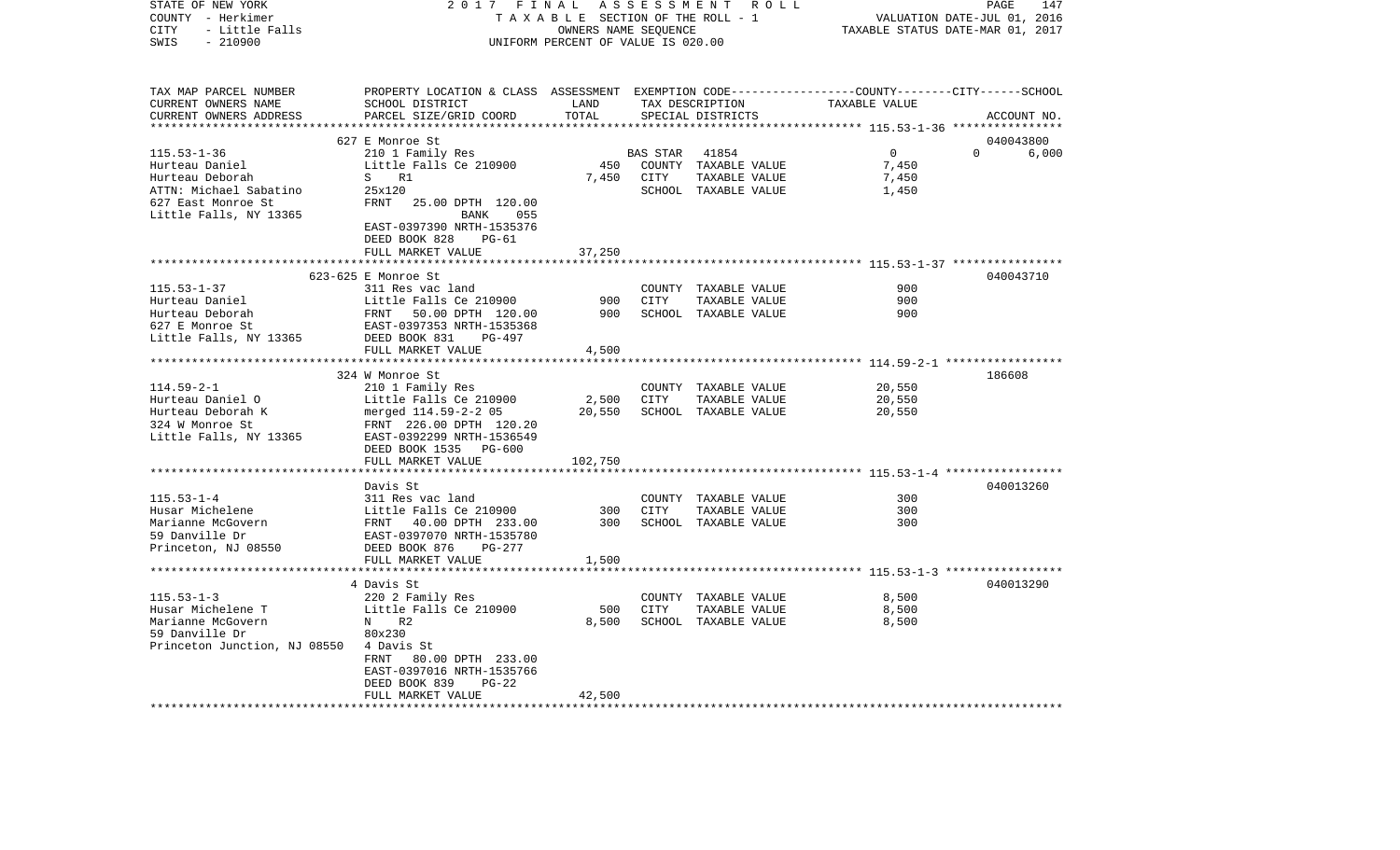COUNTY - Herkimer T A X A B L E SECTION OF THE ROLL - 1 VALUATION DATE-JUL 01, 2016 CITY - Little Falls OWNERS NAME SEQUENCE TAXABLE STATUS DATE-MAR 01, 2017 SWIS - 210900 UNIFORM PERCENT OF VALUE IS 020.00TAX MAP PARCEL NUMBER PROPERTY LOCATION & CLASS ASSESSMENT EXEMPTION CODE------------------COUNTY--------CITY------SCHOOL CURRENT OWNERS NAME SCHOOL DISTRICT LAND TAX DESCRIPTION TAXABLE VALUECURRENT OWNERS ADDRESS PARCEL SIZE/GRID COORD TOTAL SPECIAL DISTRICTS ACCOUNT NO. \*\*\*\*\*\*\*\*\*\*\*\*\*\*\*\*\*\*\*\*\*\*\*\*\*\*\*\*\*\*\*\*\*\*\*\*\*\*\*\*\*\*\*\*\*\*\*\*\*\*\*\*\*\*\*\*\*\*\*\*\*\*\*\*\*\*\*\*\*\*\*\*\*\*\*\*\*\*\*\*\*\*\*\*\*\*\*\*\*\*\*\*\*\*\*\*\*\*\*\*\*\*\* 114.59-1-6.2 \*\*\*\*\*\*\*\*\*\*\*\*\*\*\* W Monroe St 197545114.59-1-6.2 311 Res vac land COUNTY TAXABLE VALUE 200Hyney David Little Falls Ce 210900 200 CITY TAXABLE VALUE 200 337 W Monroe St split from 114.59-1-6 200 SCHOOL TAXABLE VALUE 200 Little Falls, NY 13365 FRNT 10.00 DPTH 100.00 ACRES 0.02 EAST-0392090 NRTH-1536553 DEED BOOK 1602 PG-674 FULL MARKET VALUE 1,000 \*\*\*\*\*\*\*\*\*\*\*\*\*\*\*\*\*\*\*\*\*\*\*\*\*\*\*\*\*\*\*\*\*\*\*\*\*\*\*\*\*\*\*\*\*\*\*\*\*\*\*\*\*\*\*\*\*\*\*\*\*\*\*\*\*\*\*\*\*\*\*\*\*\*\*\*\*\*\*\*\*\*\*\*\*\*\*\*\*\*\*\*\*\*\*\*\*\*\*\*\*\*\* 114.59-1-7 \*\*\*\*\*\*\*\*\*\*\*\*\*\*\*\*\* 337 W Monroe St 040047850114.59-1-7 210 1 Family Res VETCOM CTS 41130 3,000 3,000 3,000 Hyney David Little Falls Ce 210900 2,000 BAS STAR 41854 0 0 6,000 Massia Holly S R2 13,850 COUNTY TAXABLE VALUE 10,850 337 W Monroe St 116x100 CITY TAXABLE VALUE 10,850 Little Falls, NY 13365 FRNT 110.00 DPTH SCHOOL TAXABLE VALUE 4,850 ACRES 0.34 EAST-0392131 NRTH-1536512 DEED BOOK 1259 PG-982FULL MARKET VALUE 69,250 \*\*\*\*\*\*\*\*\*\*\*\*\*\*\*\*\*\*\*\*\*\*\*\*\*\*\*\*\*\*\*\*\*\*\*\*\*\*\*\*\*\*\*\*\*\*\*\*\*\*\*\*\*\*\*\*\*\*\*\*\*\*\*\*\*\*\*\*\*\*\*\*\*\*\*\*\*\*\*\*\*\*\*\*\*\*\*\*\*\*\*\*\*\*\*\*\*\*\*\*\*\*\* 114.59-1-41 \*\*\*\*\*\*\*\*\*\*\*\*\*\*\*\* 16 Valley Brook Dr 040059289 114.59-1-41 210 1 Family Res BAS STAR 41854 0 0 6,000 Hysack Cathy L Little Falls Ce 210900 2,800 COUNTY TAXABLE VALUE 18,500 16 Valley Brook Dr FRNT 113.30 DPTH 125.00 18,500 CITY TAXABLE VALUE 18,500 Little Falls, NY 13365 EAST-0391447 NRTH-1535936 SCHOOL TAXABLE VALUE 12,500 DEED BOOK 1477 PG-216FULL MARKET VALUE 92,500 \*\*\*\*\*\*\*\*\*\*\*\*\*\*\*\*\*\*\*\*\*\*\*\*\*\*\*\*\*\*\*\*\*\*\*\*\*\*\*\*\*\*\*\*\*\*\*\*\*\*\*\*\*\*\*\*\*\*\*\*\*\*\*\*\*\*\*\*\*\*\*\*\*\*\*\*\*\*\*\*\*\*\*\*\*\*\*\*\*\*\*\*\*\*\*\*\*\*\*\*\*\*\* 114.75-2-27 \*\*\*\*\*\*\*\*\*\*\*\*\*\*\*\* 341 W Main St 040037590114.75-2-27 210 1 Family Res COUNTY TAXABLE VALUE 8,200 Hysack Cathy L Little Falls Ce 210900 700 CITY TAXABLE VALUE 8,200 16 Valleybrook Dr FRNT 55.00 DPTH 90.00 8,200 SCHOOL TAXABLE VALUE 8,200 Little Falls, NY 13365 EAST-0393747 NRTH-1531569 DEED BOOK 1137 PG-767 FULL MARKET VALUE 41,000 \*\*\*\*\*\*\*\*\*\*\*\*\*\*\*\*\*\*\*\*\*\*\*\*\*\*\*\*\*\*\*\*\*\*\*\*\*\*\*\*\*\*\*\*\*\*\*\*\*\*\*\*\*\*\*\*\*\*\*\*\*\*\*\*\*\*\*\*\*\*\*\*\*\*\*\*\*\*\*\*\*\*\*\*\*\*\*\*\*\*\*\*\*\*\*\*\*\*\*\*\*\*\* 114.59-4-30 \*\*\*\*\*\*\*\*\*\*\*\*\*\*\*\* 54 Churchill St 186931114.59-4-30 210 1 Family Res COUNTY TAXABLE VALUE 10,800 Hysack Christy Little Falls Ce 210900 1,000 CITY TAXABLE VALUE 10,800 54 Churchill St FRNT 50.00 DPTH 115.00 10,800 SCHOOL TAXABLE VALUE 10,800 Little Falls, NY 13365 EAST-0392737 NRTH-1535050 DEED BOOK 1537 PG-467FULL MARKET VALUE 54,000 \*\*\*\*\*\*\*\*\*\*\*\*\*\*\*\*\*\*\*\*\*\*\*\*\*\*\*\*\*\*\*\*\*\*\*\*\*\*\*\*\*\*\*\*\*\*\*\*\*\*\*\*\*\*\*\*\*\*\*\*\*\*\*\*\*\*\*\*\*\*\*\*\*\*\*\*\*\*\*\*\*\*\*\*\*\*\*\*\*\*\*\*\*\*\*\*\*\*\*\*\*\*\*\*\*\*\*\*\*\*\*\*\*\*\*\*\*\*\*\*\*\*\*\*\*\*\*\*\*\*\*\*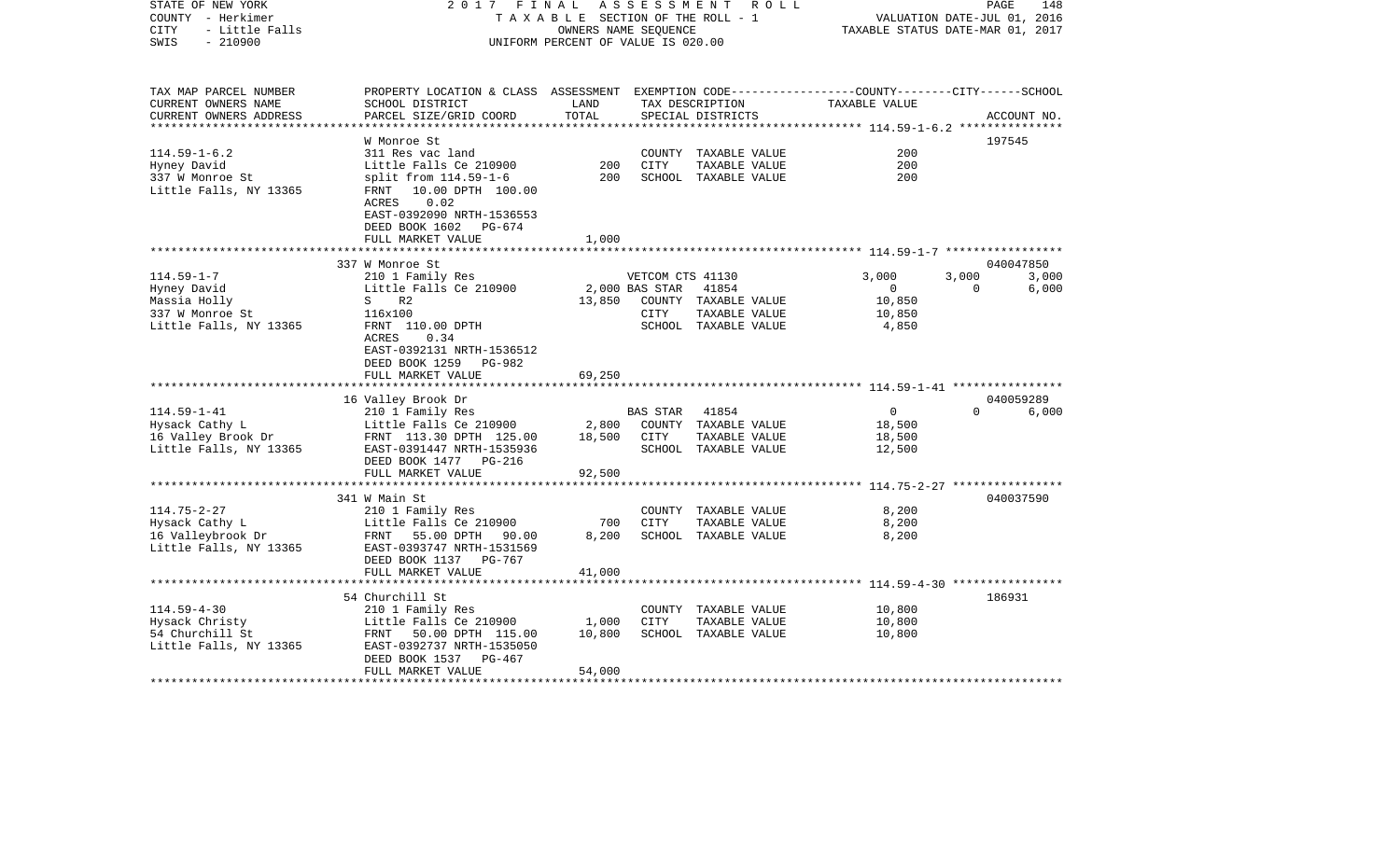| STATE OF NEW YORK<br>COUNTY - Herkimer<br><b>CITY</b><br>- Little Falls<br>$-210900$<br>SWIS  | 2017 FINAL                                                                                                                                                                                                       | T A X A B L E SECTION OF THE ROLL - 1<br>OWNERS NAME SEOUENCE<br>UNIFORM PERCENT OF VALUE IS 020.00 | A S S E S S M E N T R O L L | PAGE<br>149<br>VALUATION DATE-JUL 01, 2016<br>TAXABLE STATUS DATE-MAR 01, 2017 |                                                                 |                             |
|-----------------------------------------------------------------------------------------------|------------------------------------------------------------------------------------------------------------------------------------------------------------------------------------------------------------------|-----------------------------------------------------------------------------------------------------|-----------------------------|--------------------------------------------------------------------------------|-----------------------------------------------------------------|-----------------------------|
| TAX MAP PARCEL NUMBER<br>CURRENT OWNERS NAME<br>CURRENT OWNERS ADDRESS                        | PROPERTY LOCATION & CLASS ASSESSMENT EXEMPTION CODE----------------COUNTY-------CITY------SCHOOL<br>SCHOOL DISTRICT<br>PARCEL SIZE/GRID COORD                                                                    | LAND<br>TOTAL                                                                                       |                             | TAX DESCRIPTION<br>SPECIAL DISTRICTS                                           | TAXABLE VALUE                                                   | ACCOUNT NO.                 |
|                                                                                               |                                                                                                                                                                                                                  |                                                                                                     |                             |                                                                                |                                                                 |                             |
| $114.75 - 2 - 12$<br>Hysack Frank<br>Hysack Peggy<br>2807 St Rte 167<br>Mohawk, NY 13407      | 395 W Main St<br>210 1 Family Res<br>Little Falls Ce 210900<br>FRNT 56.00 DPTH 93.00<br>EAST-0393358 NRTH-1531065<br>DEED BOOK 684<br>PG-716                                                                     | 700<br>5,050                                                                                        | CITY                        | COUNTY TAXABLE VALUE<br>TAXABLE VALUE<br>SCHOOL TAXABLE VALUE                  | 5,050<br>5,050<br>5,050                                         | 040038340                   |
|                                                                                               | FULL MARKET VALUE                                                                                                                                                                                                | 25,250                                                                                              |                             |                                                                                |                                                                 |                             |
| $114.75 - 2 - 13$<br>Hysack Frank<br>Hysack Peggy<br>2807 State Route 167<br>Mohawk, NY 13407 | 389 W Main St<br>220 2 Family Res<br>Little Falls Ce 210900<br>FRNT 30.00 DPTH 93.00<br>EAST-0393385 NRTH-1531098<br>DEED BOOK 714<br>PG-327                                                                     | 500<br>7,000                                                                                        | CITY                        | COUNTY TAXABLE VALUE<br>TAXABLE VALUE<br>SCHOOL TAXABLE VALUE                  | 7,000<br>7,000<br>7,000                                         | 040038310                   |
|                                                                                               | FULL MARKET VALUE                                                                                                                                                                                                | 35,000                                                                                              |                             |                                                                                |                                                                 |                             |
|                                                                                               |                                                                                                                                                                                                                  |                                                                                                     |                             |                                                                                | **************************** 114.68-4-22 *****************      |                             |
| $114.68 - 4 - 22$<br>Hysack Frank C Jr<br>Hysack Peggy<br>2807 St Rte 167<br>Mohawk, NY 13407 | 86 W Gansevoort St<br>210 1 Family Res<br>Little Falls Ce 210900<br>N R1<br>36x60<br>86 W Gansevoort St<br>FRNT<br>50.00 DPTH 61.00<br>EAST-0394943 NRTH-1534091<br>DEED BOOK 676<br>PG-486<br>FULL MARKET VALUE | 650<br>11,500<br>57,500                                                                             | CITY                        | COUNTY TAXABLE VALUE<br>TAXABLE VALUE<br>SCHOOL TAXABLE VALUE                  | 11,500<br>11,500<br>11,500                                      | 040020880                   |
|                                                                                               |                                                                                                                                                                                                                  |                                                                                                     |                             |                                                                                |                                                                 |                             |
| $114.67 - 1 - 2$<br>Hysack, Alice Irrev Trust<br>6 Willow St<br>Little Falls, NY 13365        | 6 Willow St<br>210 1 Family Res<br>Little Falls Ce 210900<br>FRNT 50.00 DPTH 150.00<br>EAST-0392914 NRTH-1534499<br>DEED BOOK 1364 PG-449                                                                        | 650<br>8,900                                                                                        | ENH STAR<br>CITY            | 41834<br>COUNTY TAXABLE VALUE<br>TAXABLE VALUE<br>SCHOOL TAXABLE VALUE         | $\Omega$<br>8,900<br>8,900<br>$\Omega$                          | 159933<br>$\Omega$<br>8,900 |
|                                                                                               | FULL MARKET VALUE                                                                                                                                                                                                | 44,500                                                                                              |                             |                                                                                |                                                                 |                             |
| $114.68 - 1 - 38$                                                                             | 6 Pine St                                                                                                                                                                                                        |                                                                                                     |                             |                                                                                | ************************ 114.68-1-38 *****************<br>3,050 | 186110                      |
| I Am A Success Story LLC<br>256 E 4th Ave<br>Roselle, NY 07203                                | 210 1 Family Res<br>Little Falls Ce 210900<br>FRNT 150.00 DPTH 171.00<br>EAST-0394036 NRTH-1533282<br>DEED BOOK 1532<br>PG-694<br>FULL MARKET VALUE                                                              | 600<br>3,050<br>15,250                                                                              | CITY                        | COUNTY TAXABLE VALUE<br>TAXABLE VALUE<br>SCHOOL TAXABLE VALUE                  | 3,050<br>3,050                                                  |                             |
|                                                                                               |                                                                                                                                                                                                                  |                                                                                                     |                             |                                                                                |                                                                 |                             |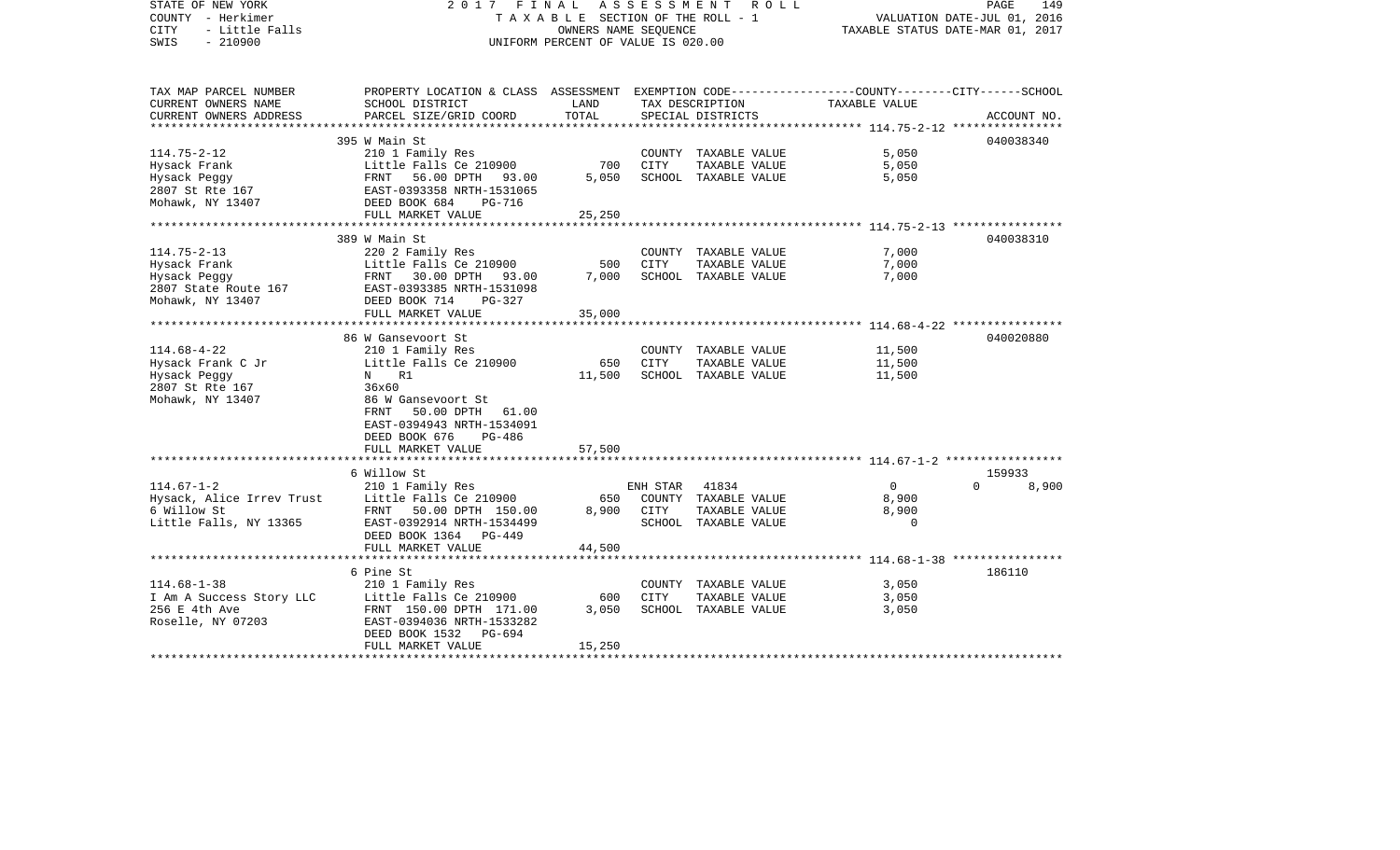| STATE OF NEW YORK<br>COUNTY - Herkimer<br>- Little Falls<br>CITY<br>$-210900$<br>SWIS | 2017 FINAL                                                                                                                                   | TAXABLE SECTION OF THE ROLL - 1<br>OWNERS NAME SEQUENCE<br>UNIFORM PERCENT OF VALUE IS 020.00 | ASSESSMENT  | R O L L                               | TAXABLE STATUS DATE-MAR 01, 2017                                     | 150<br>PAGE<br>VALUATION DATE-JUL 01, 2016 |
|---------------------------------------------------------------------------------------|----------------------------------------------------------------------------------------------------------------------------------------------|-----------------------------------------------------------------------------------------------|-------------|---------------------------------------|----------------------------------------------------------------------|--------------------------------------------|
| TAX MAP PARCEL NUMBER<br>CURRENT OWNERS NAME<br>CURRENT OWNERS ADDRESS                | PROPERTY LOCATION & CLASS ASSESSMENT EXEMPTION CODE---------------COUNTY-------CITY------SCHOOL<br>SCHOOL DISTRICT<br>PARCEL SIZE/GRID COORD | LAND<br>TOTAL                                                                                 |             | TAX DESCRIPTION<br>SPECIAL DISTRICTS  | TAXABLE VALUE                                                        | ACCOUNT NO.                                |
|                                                                                       | 225 West Main St                                                                                                                             |                                                                                               |             |                                       |                                                                      |                                            |
| $114.76 - 1 - 6.2$                                                                    | 714 Lite Ind Man                                                                                                                             |                                                                                               |             | COUNTY TAXABLE VALUE                  | 136,500                                                              |                                            |
| Ideal Wood Products Inc                                                               | Little Falls Ce 210900                                                                                                                       | 14,000                                                                                        | CITY        | TAXABLE VALUE                         | 136,500                                                              |                                            |
| 225 West Main St<br>Little Falls, NY 13365                                            | supreme court Nov 2011<br>FRNT 787.00 DPTH<br>1.80<br>ACRES<br>EAST-0394613 NRTH-1532742<br>DEED BOOK 766<br>$PG-51$                         | 136,500                                                                                       |             | SCHOOL TAXABLE VALUE                  | 136,500                                                              |                                            |
|                                                                                       | FULL MARKET VALUE                                                                                                                            | 682,500                                                                                       |             |                                       |                                                                      |                                            |
|                                                                                       |                                                                                                                                              |                                                                                               |             |                                       |                                                                      |                                            |
| $114.68 - 2 - 80$                                                                     | 81 Prospect St                                                                                                                               |                                                                                               | BAS STAR    | 41854                                 | $\overline{0}$                                                       | 040052830<br>$\Omega$<br>6,000             |
| Illich Deborah L                                                                      | 210 1 Family Res<br>Little Falls Ce 210900                                                                                                   | 600                                                                                           |             | COUNTY TAXABLE VALUE                  | 10,100                                                               |                                            |
| PO Box 10214                                                                          | W R1                                                                                                                                         | 10,100                                                                                        | <b>CITY</b> | TAXABLE VALUE                         | 10,100                                                               |                                            |
| Pensacola, FL 32524                                                                   | 37x80                                                                                                                                        |                                                                                               |             | SCHOOL TAXABLE VALUE                  | 4,100                                                                |                                            |
|                                                                                       | FRNT<br>37.00 DPTH<br>80.00<br>910<br>BANK<br>EAST-0394821 NRTH-1533686<br>DEED BOOK 842<br><b>PG-193</b>                                    |                                                                                               |             |                                       |                                                                      |                                            |
|                                                                                       | FULL MARKET VALUE<br>************************                                                                                                | 50,500                                                                                        |             |                                       |                                                                      |                                            |
|                                                                                       |                                                                                                                                              | ***********                                                                                   |             |                                       | ************************************** 114.59-2-76 ***************** | 040010710                                  |
| $114.59 - 2 - 76$                                                                     | 234 Church St<br>210 1 Family Res                                                                                                            |                                                                                               | BAS STAR    | 41854                                 | $\overline{0}$                                                       | $\Omega$<br>6,000                          |
| Ingersoll James R                                                                     | Little Falls Ce 210900                                                                                                                       | 900                                                                                           |             | COUNTY TAXABLE VALUE                  | 10,000                                                               |                                            |
| Miller Rebecca L                                                                      | FRNT 50.00 DPTH 101.50                                                                                                                       | 10,000                                                                                        | CITY        | TAXABLE VALUE                         | 10,000                                                               |                                            |
| 234 Church St                                                                         | EAST-0393346 NRTH-1535550                                                                                                                    |                                                                                               |             | SCHOOL TAXABLE VALUE                  | 4,000                                                                |                                            |
| Little Falls, NY 13365                                                                | DEED BOOK 1289 PG-757                                                                                                                        |                                                                                               |             |                                       |                                                                      |                                            |
|                                                                                       | FULL MARKET VALUE                                                                                                                            | 50,000                                                                                        |             |                                       |                                                                      |                                            |
|                                                                                       | *************************                                                                                                                    |                                                                                               |             |                                       |                                                                      |                                            |
|                                                                                       | 41-43 Alexander St                                                                                                                           |                                                                                               |             |                                       |                                                                      | 040000840                                  |
| $115.53 - 4 - 73$<br>Isaac Michael E                                                  | 220 2 Family Res<br>Little Falls Ce 210900                                                                                                   | 800                                                                                           | <b>CITY</b> | COUNTY TAXABLE VALUE<br>TAXABLE VALUE | 18,800<br>18,800                                                     |                                            |
| Isaac Carmen A                                                                        | FRNT<br>70.00 DPTH<br>62.15                                                                                                                  | 18,800                                                                                        |             | SCHOOL TAXABLE VALUE                  | 18,800                                                               |                                            |
| 1545 Mill Rd                                                                          | EAST-0398241 NRTH-1534741                                                                                                                    |                                                                                               |             |                                       |                                                                      |                                            |
| St. Johnsville, NY 13452                                                              | DEED BOOK 1470 PG-600                                                                                                                        |                                                                                               |             |                                       |                                                                      |                                            |
|                                                                                       | FULL MARKET VALUE                                                                                                                            | 94,000                                                                                        |             |                                       |                                                                      |                                            |
|                                                                                       | *****************************                                                                                                                |                                                                                               |             |                                       | ************************************ 114.68-4-37 *****************   |                                            |
|                                                                                       | 68-70 Prospect St                                                                                                                            |                                                                                               |             |                                       |                                                                      | 199978                                     |
| $114.68 - 4 - 37$                                                                     | 210 1 Family Res                                                                                                                             |                                                                                               |             | COUNTY TAXABLE VALUE                  | 12,000                                                               |                                            |
| Isom Joseph M                                                                         | Little Falls Ce 210900                                                                                                                       | 950                                                                                           | CITY        | TAXABLE VALUE                         | 12,000                                                               |                                            |
| Isom Debbie                                                                           | FRNT 60.00 DPTH 71.00                                                                                                                        | 12,000                                                                                        |             | SCHOOL TAXABLE VALUE                  | 12,000                                                               |                                            |
| 2130 Isasa Ln                                                                         | EAST-0394942 NRTH-1533681                                                                                                                    |                                                                                               |             |                                       |                                                                      |                                            |
| Malabor, FL 32950                                                                     | DEED BOOK 1618<br>$PG-282$<br>FULL MARKET VALUE                                                                                              | 60,000                                                                                        |             |                                       |                                                                      |                                            |
|                                                                                       |                                                                                                                                              |                                                                                               |             |                                       |                                                                      |                                            |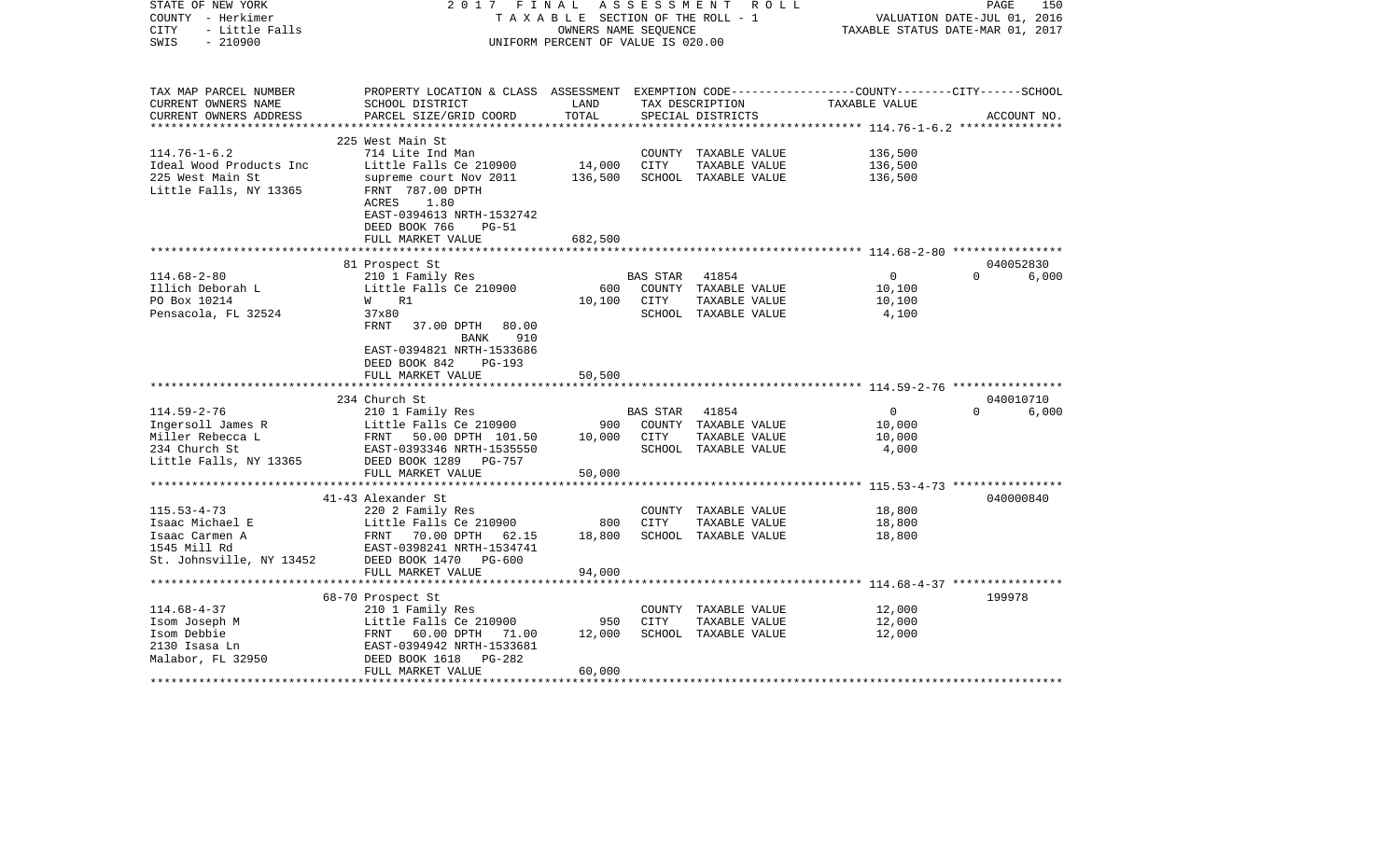| STATE OF NEW YORK<br>COUNTY - Herkimer<br>- Little Falls<br>CITY<br>$-210900$<br>SWIS | 2017 FINAL<br>TAXABLE SECTION OF THE ROLL - 1<br>UNIFORM PERCENT OF VALUE IS 020.00             | PAGE<br>VALUATION DATE-JUL 01, 2016<br>TAXABLE STATUS DATE-MAR 01, 2017 | 151            |                                       |                                                        |                   |  |
|---------------------------------------------------------------------------------------|-------------------------------------------------------------------------------------------------|-------------------------------------------------------------------------|----------------|---------------------------------------|--------------------------------------------------------|-------------------|--|
|                                                                                       |                                                                                                 |                                                                         |                |                                       |                                                        |                   |  |
| TAX MAP PARCEL NUMBER                                                                 | PROPERTY LOCATION & CLASS ASSESSMENT EXEMPTION CODE---------------COUNTY-------CITY------SCHOOL |                                                                         |                |                                       |                                                        |                   |  |
| CURRENT OWNERS NAME                                                                   | SCHOOL DISTRICT                                                                                 | LAND                                                                    |                | TAX DESCRIPTION                       | TAXABLE VALUE                                          |                   |  |
| CURRENT OWNERS ADDRESS<br>*************************                                   | PARCEL SIZE/GRID COORD                                                                          | TOTAL                                                                   |                | SPECIAL DISTRICTS                     |                                                        | ACCOUNT NO.       |  |
|                                                                                       | 284 Loomis St                                                                                   |                                                                         |                |                                       |                                                        | 040033180         |  |
| $115.62 - 2 - 1$                                                                      | 210 1 Family Res                                                                                |                                                                         |                | COUNTY TAXABLE VALUE                  | 10,400                                                 |                   |  |
| Jacob Sivc P                                                                          | Little Falls Ce 210900                                                                          | 2,000                                                                   | CITY           | TAXABLE VALUE                         | 10,400                                                 |                   |  |
| Attn: Oscar J Hobb                                                                    | FRNT 125.00 DPTH 200.00                                                                         | 10,400                                                                  |                | SCHOOL TAXABLE VALUE                  | 10,400                                                 |                   |  |
| 512 East Lawn Ave                                                                     | EAST-0401119 NRTH-1533882                                                                       |                                                                         |                |                                       |                                                        |                   |  |
| Lansdale, PA 19446                                                                    | DEED BOOK 791<br>PG-51                                                                          |                                                                         |                |                                       |                                                        |                   |  |
|                                                                                       | FULL MARKET VALUE                                                                               | 52,000                                                                  |                |                                       |                                                        |                   |  |
|                                                                                       | Southern Ave                                                                                    |                                                                         |                |                                       |                                                        | 040057120         |  |
| $114.84 - 1 - 3$                                                                      | 441 Fuel Store&D                                                                                |                                                                         |                | COUNTY TAXABLE VALUE                  | 9,000                                                  |                   |  |
| James F Rowland Inc.                                                                  | Little Falls Ce 210900                                                                          | 7,900                                                                   | CITY           | TAXABLE VALUE                         | 9,000                                                  |                   |  |
| 494 Flint Ave Ext                                                                     | ACRES<br>1.00                                                                                   | 9,000                                                                   |                | SCHOOL TAXABLE VALUE                  | 9,000                                                  |                   |  |
| Little Falls, NY 13365                                                                | EAST-0394154 NRTH-1530023                                                                       |                                                                         |                |                                       |                                                        |                   |  |
|                                                                                       | DEED BOOK 1146 PG-824<br>FULL MARKET VALUE                                                      | 45,000                                                                  |                |                                       |                                                        |                   |  |
|                                                                                       |                                                                                                 |                                                                         |                |                                       |                                                        |                   |  |
|                                                                                       | Southern Ave                                                                                    |                                                                         |                |                                       |                                                        |                   |  |
| $114.84 - 1 - 5.2$                                                                    | 441 Fuel Store&D                                                                                |                                                                         |                | COUNTY TAXABLE VALUE                  | 6,000                                                  |                   |  |
| James F Rowland Inc.                                                                  | Little Falls Ce 210900                                                                          | 4,000                                                                   | CITY           | TAXABLE VALUE                         | 6,000                                                  |                   |  |
| 494 Flint Ave Ext<br>Little Falls, NY 13365                                           | FRNT 333.30 DPTH 86.50                                                                          | 6,000                                                                   |                | SCHOOL TAXABLE VALUE                  | 6,000                                                  |                   |  |
|                                                                                       | EAST-0393997 NRTH-1529961<br>FULL MARKET VALUE                                                  | 30,000                                                                  |                |                                       |                                                        |                   |  |
|                                                                                       |                                                                                                 |                                                                         |                |                                       |                                                        |                   |  |
|                                                                                       | 79 W Monroe St                                                                                  |                                                                         |                |                                       |                                                        | 166213            |  |
| $114.60 - 1 - 79$                                                                     | 210 1 Family Res                                                                                |                                                                         | BAS STAR       | 41854                                 | $\mathbf{0}$                                           | 6,000<br>$\Omega$ |  |
| Jaquays Branden E                                                                     | Little Falls Ce 210900                                                                          | 900                                                                     |                | COUNTY TAXABLE VALUE                  | 9,000                                                  |                   |  |
| PO Box 595                                                                            | FRNT 46.20 DPTH 100.00<br>EAST-0394673 NRTH-1534856                                             | 9,000                                                                   | CITY           | TAXABLE VALUE<br>SCHOOL TAXABLE VALUE | 9,000<br>3,000                                         |                   |  |
| Little Falls, NY 13365                                                                | DEED BOOK 1405 PG-636                                                                           |                                                                         |                |                                       |                                                        |                   |  |
|                                                                                       | FULL MARKET VALUE                                                                               | 45,000                                                                  |                |                                       |                                                        |                   |  |
|                                                                                       | ************************                                                                        | *********                                                               |                |                                       | ************************ 115.53-1-13 ***************** |                   |  |
|                                                                                       | 624 E Monroe St                                                                                 |                                                                         |                |                                       |                                                        | 040043740         |  |
| $115.53 - 1 - 13$                                                                     | 210 1 Family Res                                                                                |                                                                         | BAS STAR       | 41854                                 | $\overline{0}$                                         | 6,000<br>$\Omega$ |  |
| Jasewicz Stephen L<br>Jasewicz Anne                                                   | Little Falls Ce 210900<br>N R2                                                                  | 900<br>9,450                                                            | CITY           | COUNTY TAXABLE VALUE<br>TAXABLE VALUE | 9,450<br>9,450                                         |                   |  |
| 624 East Monroe St                                                                    | 40x198                                                                                          |                                                                         |                | SCHOOL TAXABLE VALUE                  | 3,450                                                  |                   |  |
| Little Falls, NY 13365                                                                | FRNT 40.00 DPTH 200.00                                                                          |                                                                         |                |                                       |                                                        |                   |  |
|                                                                                       | EAST-0397345 NRTH-1535608                                                                       |                                                                         |                |                                       |                                                        |                   |  |
|                                                                                       | DEED BOOK 815<br>$PG-41$                                                                        |                                                                         |                |                                       |                                                        |                   |  |
|                                                                                       | FULL MARKET VALUE                                                                               | 47,250                                                                  |                |                                       |                                                        |                   |  |
|                                                                                       | 6 Court St                                                                                      |                                                                         |                |                                       |                                                        | 040012240         |  |
| $115.53 - 2 - 62$                                                                     | 220 2 Family Res                                                                                |                                                                         | BAS STAR 41854 |                                       | $\overline{0}$                                         | $\Omega$<br>5,000 |  |
| Jasewicz Thomas                                                                       | Little Falls Ce 210900                                                                          | 400                                                                     |                | COUNTY TAXABLE VALUE                  | 5,000                                                  |                   |  |
| Jasewicz Shirley                                                                      | $S$ R2                                                                                          | 5,000                                                                   | CITY           | TAXABLE VALUE                         | 5,000                                                  |                   |  |
| 6 Court St                                                                            | 37 X 70                                                                                         |                                                                         |                | SCHOOL TAXABLE VALUE                  | $\Omega$                                               |                   |  |
| Little Falls, NY 13365                                                                | 6 Court St                                                                                      |                                                                         |                |                                       |                                                        |                   |  |
|                                                                                       | FRNT 38.00 DPTH 70.00<br>EAST-0399181 NRTH-1534676                                              |                                                                         |                |                                       |                                                        |                   |  |
|                                                                                       | DEED BOOK 811<br><b>PG-240</b>                                                                  |                                                                         |                |                                       |                                                        |                   |  |
|                                                                                       | FULL MARKET VALUE                                                                               | 25,000                                                                  |                |                                       |                                                        |                   |  |
|                                                                                       |                                                                                                 |                                                                         |                |                                       |                                                        |                   |  |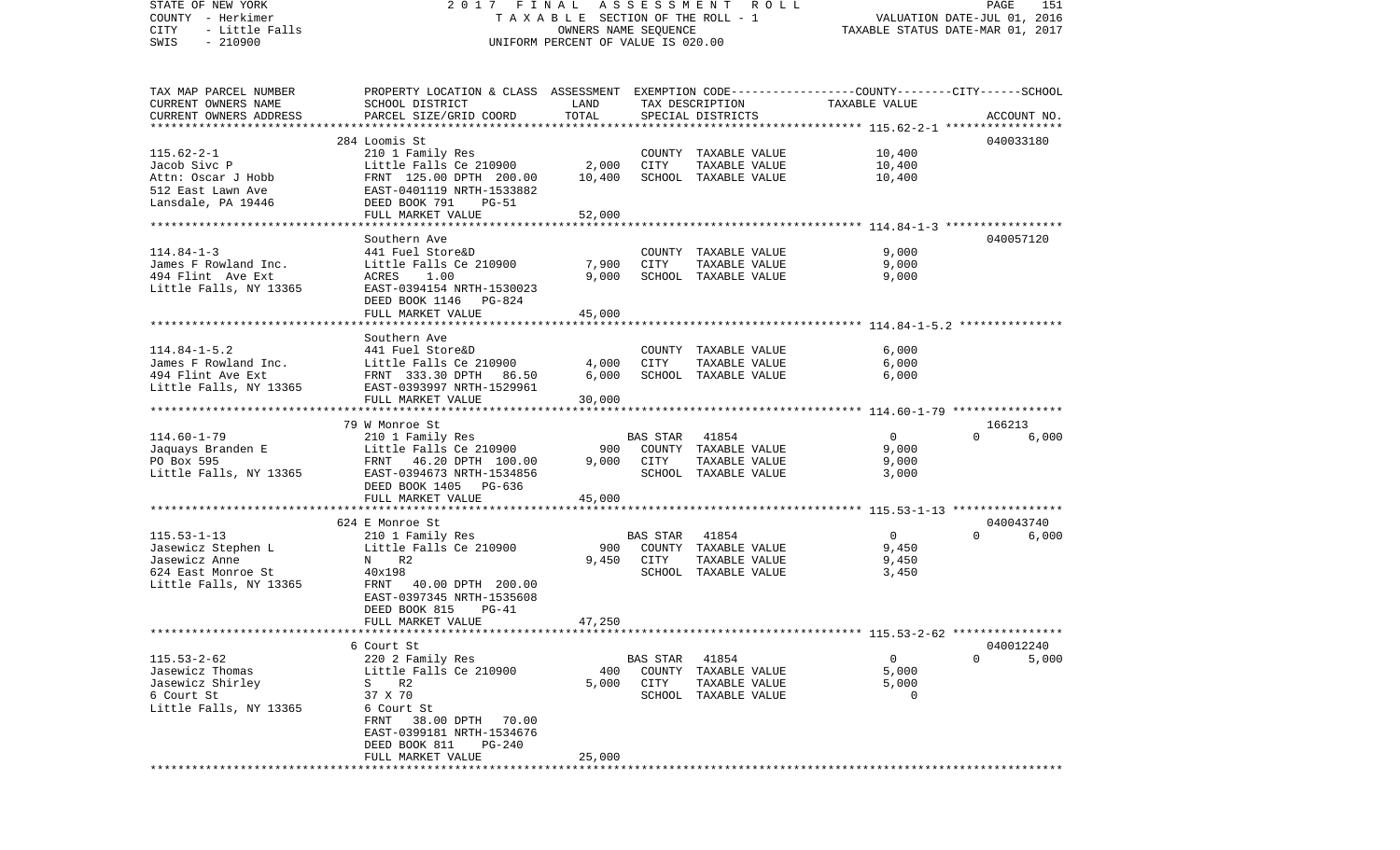STATE OF NEW YORK 2 0 1 7 F I N A L A S S E S S M E N T R O L L PAGE 152COUNTY - Herkimer **T A X A B L E** SECTION OF THE ROLL - 1 VALUATION DATE-JUL 01, 2016 CITY - Little Falls OWNERS NAME SEQUENCE TAXABLE STATUS DATE-MAR 01, 2017 SWIS - 210900 UNIFORM PERCENT OF VALUE IS 020.00TAX MAP PARCEL NUMBER PROPERTY LOCATION & CLASS ASSESSMENT EXEMPTION CODE------------------COUNTY--------CITY------SCHOOL CURRENT OWNERS NAME SCHOOL DISTRICT LAND TAX DESCRIPTION TAXABLE VALUECURRENT OWNERS ADDRESS PARCEL SIZE/GRID COORD TOTAL SPECIAL DISTRICTS ACCOUNT NO. \*\*\*\*\*\*\*\*\*\*\*\*\*\*\*\*\*\*\*\*\*\*\*\*\*\*\*\*\*\*\*\*\*\*\*\*\*\*\*\*\*\*\*\*\*\*\*\*\*\*\*\*\*\*\*\*\*\*\*\*\*\*\*\*\*\*\*\*\*\*\*\*\*\*\*\*\*\*\*\*\*\*\*\*\*\*\*\*\*\*\*\*\*\*\*\*\*\*\*\*\*\*\* 115.53-4-47 \*\*\*\*\*\*\*\*\*\*\*\*\*\*\*\* 80 Loomis St 040030420115.53-4-47 210 1 Family Res BAS STAR 41854 0 0 6,000 Jodway Bernard Little Falls Ce 210900 800 COUNTY TAXABLE VALUE 15,100 Jodway Marybeth FRNT 40.00 DPTH 120.00 15,100 CITY TAXABLE VALUE 15,100 80 Loomis St BANK 730 SCHOOL TAXABLE VALUE 9,100 Little Falls, NY 13365 EAST-0398676 NRTH-1534826 DEED BOOK 831 PG-622FULL MARKET VALUE 75,500 \*\*\*\*\*\*\*\*\*\*\*\*\*\*\*\*\*\*\*\*\*\*\*\*\*\*\*\*\*\*\*\*\*\*\*\*\*\*\*\*\*\*\*\*\*\*\*\*\*\*\*\*\*\*\*\*\*\*\*\*\*\*\*\*\*\*\*\*\*\*\*\*\*\*\*\*\*\*\*\*\*\*\*\*\*\*\*\*\*\*\*\*\*\*\*\*\*\*\*\*\*\*\* 115.53-3-60 \*\*\*\*\*\*\*\*\*\*\*\*\*\*\*\* 6 Burwell St 040004380115.53-3-60 210 1 Family Res COUNTY TAXABLE VALUE 14,550 Jodway Natalia H Little Falls Ce 210900 750 CITY TAXABLE VALUE 14,550 Jodway Adam B FRNT 42.00 DPTH 120.00 14,550 SCHOOL TAXABLE VALUE 14,550 66 Loomis St EAST-0397706 NRTH-1535118Little Falls, NY 13365 DEED BOOK 1453 PG-266 FULL MARKET VALUE 72,750 \*\*\*\*\*\*\*\*\*\*\*\*\*\*\*\*\*\*\*\*\*\*\*\*\*\*\*\*\*\*\*\*\*\*\*\*\*\*\*\*\*\*\*\*\*\*\*\*\*\*\*\*\*\*\*\*\*\*\*\*\*\*\*\*\*\*\*\*\*\*\*\*\*\*\*\*\*\*\*\*\*\*\*\*\*\*\*\*\*\*\*\*\*\*\*\*\*\*\*\*\*\*\* 114.60-4-65 \*\*\*\*\*\*\*\*\*\*\*\*\*\*\*\* 37-39 W Monroe St 040045450114.60-4-65 220 2 Family Res VETWAR CTS 41120 1,800 1,800 1,800 Johns Barry W Little Falls Ce 210900 1,200 ENH STAR 41834 0 0 0 0 Johns Katherine FRNT 50.00 DPTH 120.00 14,700 COUNTY TAXABLE VALUE 12,900 37-39 W Monroe St EAST-0395200 NRTH-1534895 CITY TAXABLE VALUE 12,900 Little Falls, NY 13365 DEED BOOK 00631 PG-00537 SCHOOL TAXABLE VALUE 0 FULL MARKET VALUE 73,500 \*\*\*\*\*\*\*\*\*\*\*\*\*\*\*\*\*\*\*\*\*\*\*\*\*\*\*\*\*\*\*\*\*\*\*\*\*\*\*\*\*\*\*\*\*\*\*\*\*\*\*\*\*\*\*\*\*\*\*\*\*\*\*\*\*\*\*\*\*\*\*\*\*\*\*\*\*\*\*\*\*\*\*\*\*\*\*\*\*\*\*\*\*\*\*\*\*\*\*\*\*\*\* 114.67-1-32 \*\*\*\*\*\*\*\*\*\*\*\*\*\*\*\* 68 Skinner St 040056070114.67-1-32 210 1 Family Res BAS STAR 41854 0 0 6,000 Johns Luke Little Falls Ce 210900 550 COUNTY TAXABLE VALUE 6,200 68 Skinner St FRNT 50.00 DPTH 250.00 6,200 CITY TAXABLE VALUE 6,200 Little Falls, NY 13365 EAST-0393107 NRTH-1534158 SCHOOL TAXABLE VALUE 200 DEED BOOK 1254 PG-733FULL MARKET VALUE 31,000 \*\*\*\*\*\*\*\*\*\*\*\*\*\*\*\*\*\*\*\*\*\*\*\*\*\*\*\*\*\*\*\*\*\*\*\*\*\*\*\*\*\*\*\*\*\*\*\*\*\*\*\*\*\*\*\*\*\*\*\*\*\*\*\*\*\*\*\*\*\*\*\*\*\*\*\*\*\*\*\*\*\*\*\*\*\*\*\*\*\*\*\*\*\*\*\*\*\*\*\*\*\*\* 114.68-4-24 \*\*\*\*\*\*\*\*\*\*\*\*\*\*\*\*85 W Gansevoort St 040020850 114.68-4-24 210 1 Family Res VETFUND CT 41101 2,850 2,850 0 Johnson Herbert E Little Falls Ce 210900 500 VET COM S 41134 0 0 0 0 85 W Gansevoort St FRNT 33.70 DPTH 45.00 7,900 ENH STAR 41834 0 0 5,925 Little Falls, NY 13365 EAST-0395057 NRTH-1534093 COUNTY TAXABLE VALUE 5,050 DEED BOOK 00640 PG-00956 CITY TAXABLE VALUE 5,050 FULL MARKET VALUE 39,500 SCHOOL TAXABLE VALUE 0 \*\*\*\*\*\*\*\*\*\*\*\*\*\*\*\*\*\*\*\*\*\*\*\*\*\*\*\*\*\*\*\*\*\*\*\*\*\*\*\*\*\*\*\*\*\*\*\*\*\*\*\*\*\*\*\*\*\*\*\*\*\*\*\*\*\*\*\*\*\*\*\*\*\*\*\*\*\*\*\*\*\*\*\*\*\*\*\*\*\*\*\*\*\*\*\*\*\*\*\*\*\*\* 115.53-3-22 \*\*\*\*\*\*\*\*\*\*\*\*\*\*\*\* 44 Loomis St 040029970115.53-3-22 210 1 Family Res BAS STAR 41854 0 0 6,000 Johnson Janine M Little Falls Ce 210900 750 COUNTY TAXABLE VALUE 12,400 44 Loomis St FRNT 44.00 DPTH 140.00 12,400 CITY TAXABLE VALUE 12,400 Little Falls, NY 13365 EAST-0398260 NRTH-1535090 SCHOOL TAXABLE VALUE 6,400 DEED BOOK 1434 PG-586FULL MARKET VALUE 62,000 \*\*\*\*\*\*\*\*\*\*\*\*\*\*\*\*\*\*\*\*\*\*\*\*\*\*\*\*\*\*\*\*\*\*\*\*\*\*\*\*\*\*\*\*\*\*\*\*\*\*\*\*\*\*\*\*\*\*\*\*\*\*\*\*\*\*\*\*\*\*\*\*\*\*\*\*\*\*\*\*\*\*\*\*\*\*\*\*\*\*\*\*\*\*\*\*\*\*\*\*\*\*\*\*\*\*\*\*\*\*\*\*\*\*\*\*\*\*\*\*\*\*\*\*\*\*\*\*\*\*\*\*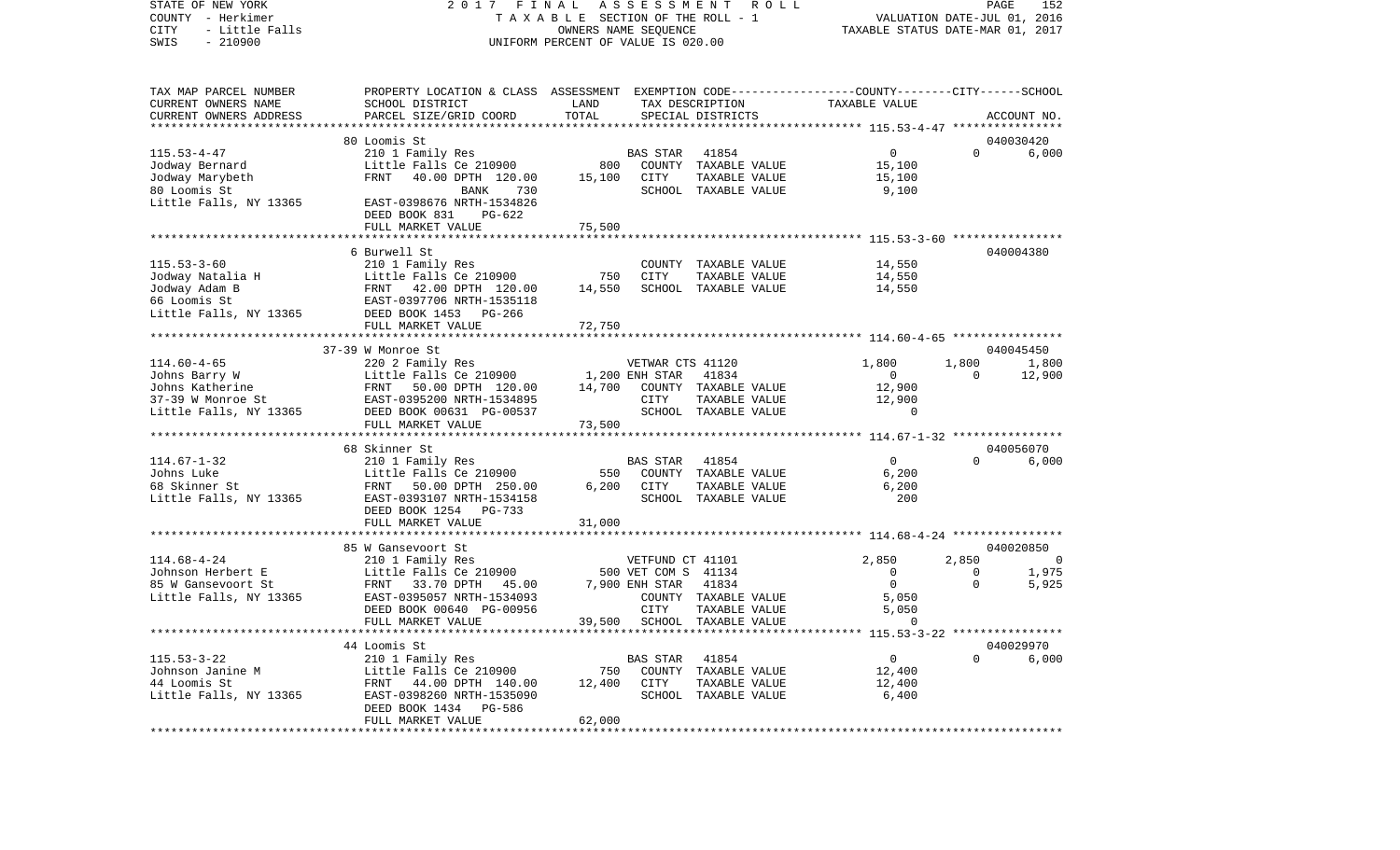| STATE OF NEW YORK      | 2017                                                                                            | FINAL                              | A S S E S S M E N T | R O L L                          |                                                                     | PAGE              | 153 |
|------------------------|-------------------------------------------------------------------------------------------------|------------------------------------|---------------------|----------------------------------|---------------------------------------------------------------------|-------------------|-----|
| COUNTY - Herkimer      |                                                                                                 | TAXABLE SECTION OF THE ROLL - 1    |                     | VALUATION DATE-JUL 01, 2016      |                                                                     |                   |     |
| - Little Falls<br>CITY |                                                                                                 | OWNERS NAME SEQUENCE               |                     | TAXABLE STATUS DATE-MAR 01, 2017 |                                                                     |                   |     |
| SWIS<br>$-210900$      |                                                                                                 | UNIFORM PERCENT OF VALUE IS 020.00 |                     |                                  |                                                                     |                   |     |
|                        |                                                                                                 |                                    |                     |                                  |                                                                     |                   |     |
|                        |                                                                                                 |                                    |                     |                                  |                                                                     |                   |     |
| TAX MAP PARCEL NUMBER  | PROPERTY LOCATION & CLASS ASSESSMENT EXEMPTION CODE---------------COUNTY-------CITY------SCHOOL |                                    |                     |                                  |                                                                     |                   |     |
| CURRENT OWNERS NAME    | SCHOOL DISTRICT                                                                                 | LAND                               |                     | TAX DESCRIPTION                  | TAXABLE VALUE                                                       |                   |     |
| CURRENT OWNERS ADDRESS | PARCEL SIZE/GRID COORD                                                                          | TOTAL                              |                     | SPECIAL DISTRICTS                |                                                                     | ACCOUNT NO.       |     |
| ********************   |                                                                                                 | ***************                    |                     |                                  | ****************** 114.68-2-35 *****************                    |                   |     |
|                        | 99 Furnace St                                                                                   |                                    |                     |                                  |                                                                     | 192176            |     |
| $114.68 - 2 - 35$      | 210 1 Family Res                                                                                |                                    |                     | COUNTY TAXABLE VALUE             | 10,550                                                              |                   |     |
| Johnson Jessica        | Little Falls Ce 210900                                                                          | 750                                | CITY                | TAXABLE VALUE                    | 10,550                                                              |                   |     |
| 99 Furnace St          | FRNT 40.00 DPTH 200.00                                                                          | 10,550                             |                     | SCHOOL TAXABLE VALUE             | 10,550                                                              |                   |     |
| Little Falls, NY 13365 | EAST-0394128 NRTH-1534219                                                                       |                                    |                     |                                  |                                                                     |                   |     |
|                        | DEED BOOK 1569<br><b>PG-358</b>                                                                 |                                    |                     |                                  |                                                                     |                   |     |
|                        | FULL MARKET VALUE                                                                               | 52,750                             |                     |                                  |                                                                     |                   |     |
|                        | **************************                                                                      | * * * * * * * * * * * * *          |                     |                                  | ************************************* 115.53-1-62 ***************** |                   |     |
|                        |                                                                                                 |                                    |                     |                                  |                                                                     |                   |     |
|                        | 642 E Gansevoort St                                                                             |                                    |                     |                                  |                                                                     | 040020220         |     |
| $115.53 - 1 - 62$      | 210 1 Family Res                                                                                |                                    |                     | COUNTY TAXABLE VALUE             | 16,900                                                              |                   |     |
| Johnson Sherry L       | Little Falls Ce 210900                                                                          | 1,900                              | CITY                | TAXABLE VALUE                    | 16,900                                                              |                   |     |
| 66 White Birch Dr      | N R1                                                                                            | 16,900                             |                     | SCHOOL TAXABLE VALUE             | 16,900                                                              |                   |     |
| Wallingford, VT 05773  | 63x120                                                                                          |                                    |                     |                                  |                                                                     |                   |     |
|                        | FRNT<br>51.90 DPTH 120.00                                                                       |                                    |                     |                                  |                                                                     |                   |     |
|                        | <b>BANK</b><br>055                                                                              |                                    |                     |                                  |                                                                     |                   |     |
|                        | EAST-0397594 NRTH-1535305                                                                       |                                    |                     |                                  |                                                                     |                   |     |
|                        | DEED BOOK 841<br>$PG-345$                                                                       |                                    |                     |                                  |                                                                     |                   |     |
|                        | FULL MARKET VALUE                                                                               | 84,500                             |                     |                                  |                                                                     |                   |     |
|                        |                                                                                                 |                                    |                     |                                  |                                                                     |                   |     |
|                        | 256-302 Burwell St                                                                              |                                    |                     |                                  |                                                                     | 040007200         |     |
| $115.62 - 1 - 83$      | 210 1 Family Res                                                                                |                                    | BAS STAR            | 41854                            | $\overline{0}$                                                      | $\Omega$<br>6,000 |     |
| Johnson Stephanie R    | Little Falls Ce 210900                                                                          | 3,000                              |                     | COUNTY TAXABLE VALUE             | 18,500                                                              |                   |     |
|                        |                                                                                                 |                                    |                     |                                  |                                                                     |                   |     |
| 256 Burwell St         | FRNT 140.00 DPTH 144.50                                                                         | 18,500                             | CITY                | TAXABLE VALUE                    | 18,500                                                              |                   |     |
| Little Falls, NY 13365 | EAST-0400785 NRTH-1533624                                                                       |                                    |                     | SCHOOL TAXABLE VALUE             | 12,500                                                              |                   |     |
|                        | DEED BOOK 1226 PG-31                                                                            |                                    |                     |                                  |                                                                     |                   |     |
|                        | FULL MARKET VALUE                                                                               | 92,500                             |                     |                                  |                                                                     |                   |     |
|                        |                                                                                                 |                                    |                     |                                  |                                                                     |                   |     |
|                        | Gilbert St                                                                                      |                                    |                     |                                  |                                                                     | 040024600         |     |
| $114.59 - 3 - 9$       | 311 Res vac land                                                                                |                                    |                     | COUNTY TAXABLE VALUE             | 150                                                                 |                   |     |
| Jones Adam R           | Little Falls Ce 210900                                                                          | 150                                | <b>CITY</b>         | TAXABLE VALUE                    | 150                                                                 |                   |     |
| Jones Andrea T         | FRNT 40.00 DPTH 89.00                                                                           | 150                                |                     | SCHOOL TAXABLE VALUE             | 150                                                                 |                   |     |
| 19 Highland Ave        | EAST-0392614 NRTH-1535812                                                                       |                                    |                     |                                  |                                                                     |                   |     |
| Little Falls, NY 13365 | DEED BOOK 1352 PG-497                                                                           |                                    |                     |                                  |                                                                     |                   |     |
|                        | FULL MARKET VALUE                                                                               | 750                                |                     |                                  |                                                                     |                   |     |
|                        |                                                                                                 | *****                              |                     |                                  | ******************** 114.59-3-10 *****************                  |                   |     |
|                        | Gilbert St                                                                                      |                                    |                     |                                  |                                                                     | 040024570         |     |
| $114.59 - 3 - 10$      | 311 Res vac land                                                                                |                                    |                     | COUNTY TAXABLE VALUE             | 200                                                                 |                   |     |
| Jones Adam R           |                                                                                                 | 200                                | CITY                | TAXABLE VALUE                    | 200                                                                 |                   |     |
|                        | Little Falls Ce 210900                                                                          |                                    |                     |                                  |                                                                     |                   |     |
| Jones Andrea T         | FRNT 40.00 DPTH<br>92.00                                                                        | 200                                |                     | SCHOOL TAXABLE VALUE             | 200                                                                 |                   |     |
| 19 Highland Ave        | EAST-0392641 NRTH-1535839                                                                       |                                    |                     |                                  |                                                                     |                   |     |
| Little Falls, NY 13365 | DEED BOOK 1352<br>$PG-497$                                                                      |                                    |                     |                                  |                                                                     |                   |     |
|                        | FULL MARKET VALUE                                                                               | 1,000                              |                     |                                  |                                                                     |                   |     |
|                        |                                                                                                 |                                    |                     |                                  |                                                                     |                   |     |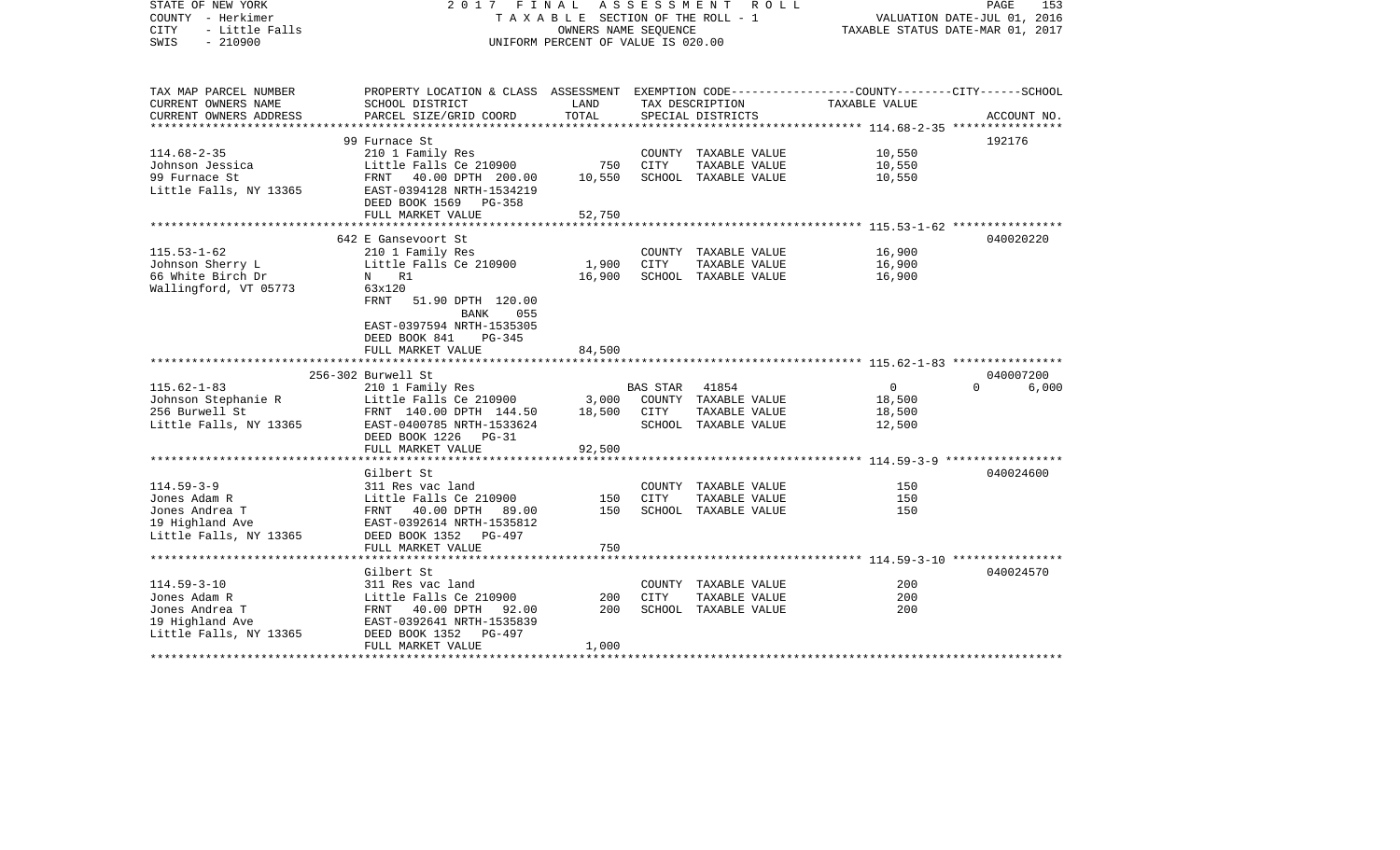COUNTY - Herkimer T A X A B L E SECTION OF THE ROLL - 1 VALUATION DATE-JUL 01, 2016 CITY - Little Falls OWNERS NAME SEQUENCE TAXABLE STATUS DATE-MAR 01, 2017 SWIS - 210900 UNIFORM PERCENT OF VALUE IS 020.00TAX MAP PARCEL NUMBER PROPERTY LOCATION & CLASS ASSESSMENT EXEMPTION CODE------------------COUNTY--------CITY------SCHOOL CURRENT OWNERS NAME SCHOOL DISTRICT LAND TAX DESCRIPTION TAXABLE VALUECURRENT OWNERS ADDRESS PARCEL SIZE/GRID COORD TOTAL SPECIAL DISTRICTS ACCOUNT NO. \*\*\*\*\*\*\*\*\*\*\*\*\*\*\*\*\*\*\*\*\*\*\*\*\*\*\*\*\*\*\*\*\*\*\*\*\*\*\*\*\*\*\*\*\*\*\*\*\*\*\*\*\*\*\*\*\*\*\*\*\*\*\*\*\*\*\*\*\*\*\*\*\*\*\*\*\*\*\*\*\*\*\*\*\*\*\*\*\*\*\*\*\*\*\*\*\*\*\*\*\*\*\* 114.59-3-15 \*\*\*\*\*\*\*\*\*\*\*\*\*\*\*\* 19 Highland Ave 150899 114.59-3-15 210 1 Family Res BAS STAR 41854 0 0 6,000 Jones Adam R Little Falls Ce 210900 2,000 COUNTY TAXABLE VALUE 15,800 Jones Andrea T FRNT 80.00 DPTH 100.00 15,800 CITY TAXABLE VALUE 15,800 19 Highland Ave EAST-0392694 NRTH-1535755 SCHOOL TAXABLE VALUE 9,800 Little Falls, NY 13365 DEED BOOK 1352 PG-497 FULL MARKET VALUE 79,000 \*\*\*\*\*\*\*\*\*\*\*\*\*\*\*\*\*\*\*\*\*\*\*\*\*\*\*\*\*\*\*\*\*\*\*\*\*\*\*\*\*\*\*\*\*\*\*\*\*\*\*\*\*\*\*\*\*\*\*\*\*\*\*\*\*\*\*\*\*\*\*\*\*\*\*\*\*\*\*\*\*\*\*\*\*\*\*\*\*\*\*\*\*\*\*\*\*\*\*\*\*\*\* 114.68-6-14 \*\*\*\*\*\*\*\*\*\*\*\*\*\*\*\* 520 Garden St 192241114.68-6-14 210 1 Family Res COUNTY TAXABLE VALUE 7,000 Jones Thomas D Little Falls Ce 210900 1,500 CITY TAXABLE VALUE 7,000 Day Roxanne FRNT 91.00 DPTH 122.60 7,000 SCHOOL TAXABLE VALUE 7,000 520 Garden St EAST-0396153 NRTH-1534426Little Falls, NY 13365 DEED BOOK 1569 PG-710 FULL MARKET VALUE 35,000 \*\*\*\*\*\*\*\*\*\*\*\*\*\*\*\*\*\*\*\*\*\*\*\*\*\*\*\*\*\*\*\*\*\*\*\*\*\*\*\*\*\*\*\*\*\*\*\*\*\*\*\*\*\*\*\*\*\*\*\*\*\*\*\*\*\*\*\*\*\*\*\*\*\*\*\*\*\*\*\*\*\*\*\*\*\*\*\*\*\*\*\*\*\*\*\*\*\*\*\*\*\*\* 115.61-3-65 \*\*\*\*\*\*\*\*\*\*\*\*\*\*\*\* 814 E Main St 201504115.61-3-65 311 Res vac land COUNTY TAXABLE VALUE 100Jones-Messina Brandon Little Falls Ce 210900 100 CITY TAXABLE VALUE 100100 9 Ward St **FRNT 70.00 DPTH 70.00** 100 SCHOOL TAXABLE VALUE Little Falls, NY 13365 EAST-0398555 NRTH-1533845 DEED BOOK 1628 PG-439FULL MARKET VALUE 500 \*\*\*\*\*\*\*\*\*\*\*\*\*\*\*\*\*\*\*\*\*\*\*\*\*\*\*\*\*\*\*\*\*\*\*\*\*\*\*\*\*\*\*\*\*\*\*\*\*\*\*\*\*\*\*\*\*\*\*\*\*\*\*\*\*\*\*\*\*\*\*\*\*\*\*\*\*\*\*\*\*\*\*\*\*\*\*\*\*\*\*\*\*\*\*\*\*\*\*\*\*\*\* 115.61-3-66 \*\*\*\*\*\*\*\*\*\*\*\*\*\*\*\*812 E Main St 201504 115.61-3-66 311 Res vac land COUNTY TAXABLE VALUE 850Jones-Messina Brandon Little Falls Ce 210900 850 CITY TAXABLE VALUE 8509 Ward St FRNT 50.00 DPTH 90.00 850 SCHOOL TAXABLE VALUE 850 Little Falls, NY 13365 EAST-0398508 NRTH-1533857 DEED BOOK 1628 PG-439FULL MARKET VALUE 4,250 \*\*\*\*\*\*\*\*\*\*\*\*\*\*\*\*\*\*\*\*\*\*\*\*\*\*\*\*\*\*\*\*\*\*\*\*\*\*\*\*\*\*\*\*\*\*\*\*\*\*\*\*\*\*\*\*\*\*\*\*\*\*\*\*\*\*\*\*\*\*\*\*\*\*\*\*\*\*\*\*\*\*\*\*\*\*\*\*\*\*\*\*\*\*\*\*\*\*\*\*\*\*\* 115.61-3-67 \*\*\*\*\*\*\*\*\*\*\*\*\*\*\*\* 9 Ward St 201504115.61-3-67 210 1 Family Res COUNTY TAXABLE VALUE 11,000 Jones-Messina Brandon Little Falls Ce 210900 850 CITY TAXABLE VALUE 11,000 9 Ward St FRNT 50.00 DPTH 100.00 11,000 SCHOOL TAXABLE VALUE 11,000 Little Falls, NY 13365 EAST-0398466 NRTH-1533885 DEED BOOK 1628 PG-439FULL MARKET VALUE 55,000 \*\*\*\*\*\*\*\*\*\*\*\*\*\*\*\*\*\*\*\*\*\*\*\*\*\*\*\*\*\*\*\*\*\*\*\*\*\*\*\*\*\*\*\*\*\*\*\*\*\*\*\*\*\*\*\*\*\*\*\*\*\*\*\*\*\*\*\*\*\*\*\*\*\*\*\*\*\*\*\*\*\*\*\*\*\*\*\*\*\*\*\*\*\*\*\*\*\*\*\*\*\*\* 115.61-1-53 \*\*\*\*\*\*\*\*\*\*\*\*\*\*\*\* 70 Hancock St 040023940115.61-1-53 210 1 Family Res BAS STAR 41854 0 0 6,000 Little Falls Ce 210900 550 COUNTY TAXABLE VALUE 9,050 70 Hancock St FRNT 40.00 DPTH 120.00 9,050 CITY TAXABLE VALUE 9,050 Little Falls, NY 13365 EAST-0397979 NRTH-1533819 SCHOOL TAXABLE VALUE 3,050 DEED BOOK 1092 PG-168 FULL MARKET VALUE 45,250 \*\*\*\*\*\*\*\*\*\*\*\*\*\*\*\*\*\*\*\*\*\*\*\*\*\*\*\*\*\*\*\*\*\*\*\*\*\*\*\*\*\*\*\*\*\*\*\*\*\*\*\*\*\*\*\*\*\*\*\*\*\*\*\*\*\*\*\*\*\*\*\*\*\*\*\*\*\*\*\*\*\*\*\*\*\*\*\*\*\*\*\*\*\*\*\*\*\*\*\*\*\*\*\*\*\*\*\*\*\*\*\*\*\*\*\*\*\*\*\*\*\*\*\*\*\*\*\*\*\*\*\*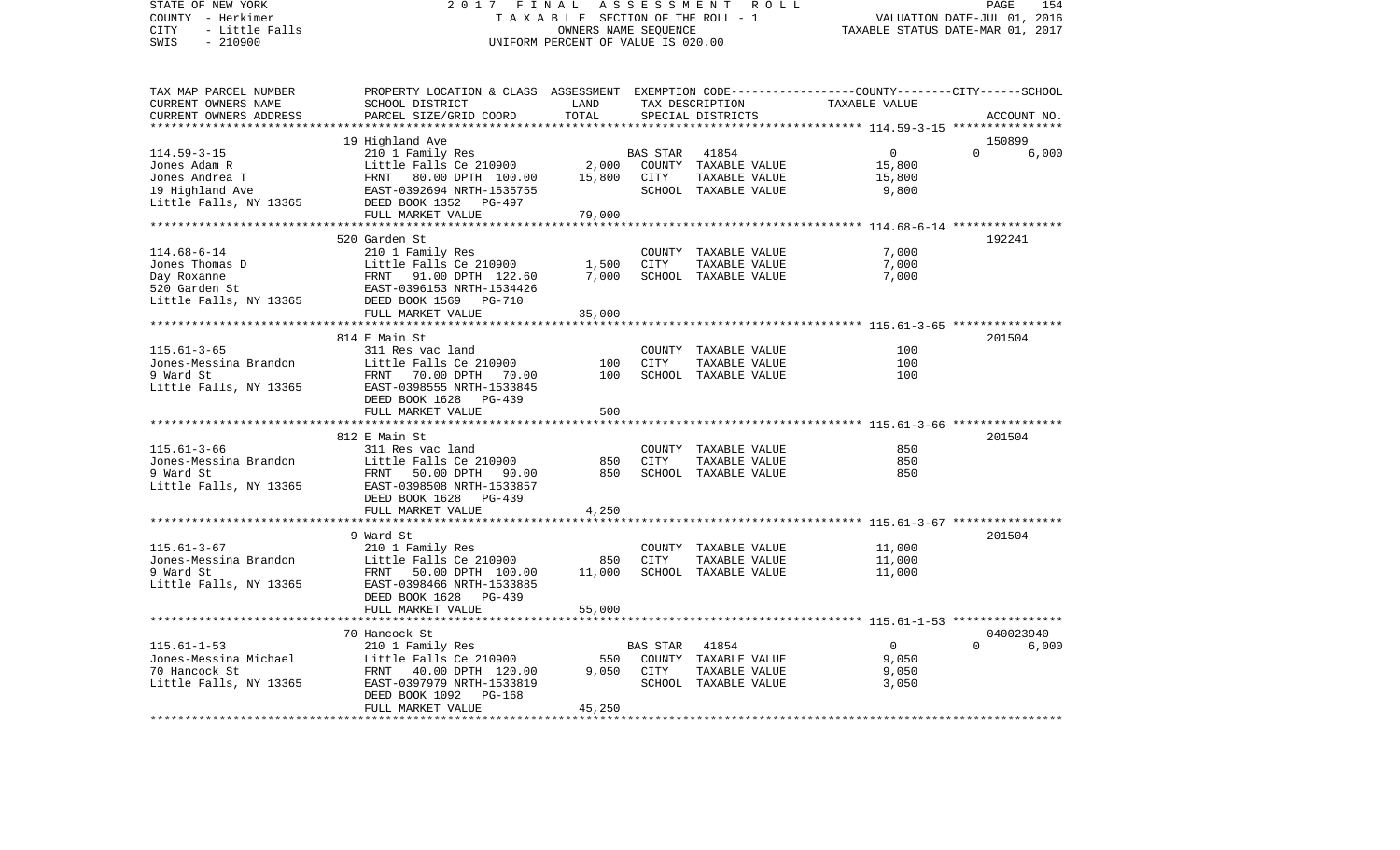| STATE OF NEW YORK<br>COUNTY - Herkimer<br>- Little Falls<br><b>CITY</b><br>SWIS<br>$-210900$ | FINAL<br>2017<br>T A X A B L E SECTION OF THE ROLL - 1<br>UNIFORM PERCENT OF VALUE IS 020.00                       | PAGE<br>155<br>VALUATION DATE-JUL 01, 2016<br>TAXABLE STATUS DATE-MAR 01, 2017 |                 |                      |                |          |             |
|----------------------------------------------------------------------------------------------|--------------------------------------------------------------------------------------------------------------------|--------------------------------------------------------------------------------|-----------------|----------------------|----------------|----------|-------------|
| TAX MAP PARCEL NUMBER<br>CURRENT OWNERS NAME                                                 | PROPERTY LOCATION & CLASS ASSESSMENT EXEMPTION CODE---------------COUNTY-------CITY------SCHOOL<br>SCHOOL DISTRICT | LAND                                                                           |                 | TAX DESCRIPTION      | TAXABLE VALUE  |          |             |
| CURRENT OWNERS ADDRESS                                                                       | PARCEL SIZE/GRID COORD                                                                                             | TOTAL                                                                          |                 | SPECIAL DISTRICTS    |                |          | ACCOUNT NO. |
|                                                                                              | 126 W Monroe St                                                                                                    |                                                                                |                 |                      |                |          | 040046530   |
| $114.60 - 1 - 73$                                                                            | 210 1 Family Res                                                                                                   |                                                                                | <b>BAS STAR</b> | 41854                | $\mathbf 0$    | $\Omega$ | 6,000       |
| Jones-Nichols Sundi R                                                                        | Little Falls Ce 210900                                                                                             | 900                                                                            |                 | COUNTY TAXABLE VALUE | 10,750         |          |             |
| 126 W Monroe St                                                                              | FRNT 40.00 DPTH 150.00                                                                                             | 10,750                                                                         | CITY            | TAXABLE VALUE        | 10,750         |          |             |
| Little Falls, NY 13365                                                                       | EAST-0394217 NRTH-1535327<br>DEED BOOK 1292 PG-678                                                                 |                                                                                |                 | SCHOOL TAXABLE VALUE | 4,750          |          |             |
|                                                                                              | FULL MARKET VALUE                                                                                                  | 53,750                                                                         |                 |                      |                |          |             |
|                                                                                              | **********************************                                                                                 |                                                                                |                 |                      |                |          |             |
|                                                                                              | 368 W Main St                                                                                                      |                                                                                |                 |                      |                |          | 166599      |
| $114.75 - 1 - 65$                                                                            | 220 2 Family Res                                                                                                   |                                                                                |                 | COUNTY TAXABLE VALUE | 8,000          |          |             |
| Joyette Jude                                                                                 | Little Falls Ce 210900                                                                                             | 1,700                                                                          | <b>CITY</b>     | TAXABLE VALUE        | 8,000          |          |             |
| 237 Hull St                                                                                  | FRNT 72.00 DPTH 240.00                                                                                             | 8,000                                                                          |                 | SCHOOL TAXABLE VALUE | 8,000          |          |             |
| Brooklyn, NY 11233                                                                           | EAST-0393409 NRTH-1531473                                                                                          |                                                                                |                 |                      |                |          |             |
|                                                                                              | DEED BOOK 1408 PG-9                                                                                                |                                                                                |                 |                      |                |          |             |
|                                                                                              | FULL MARKET VALUE                                                                                                  | 40,000                                                                         |                 |                      |                |          |             |
|                                                                                              | 94 W Monroe St                                                                                                     |                                                                                |                 |                      |                |          | 189455      |
| $114.60 - 4 - 13$                                                                            | 210 1 Family Res                                                                                                   |                                                                                | ENH STAR        | 41834                | $\overline{0}$ | $\Omega$ | 11,000      |
| Judge Audrey                                                                                 | Little Falls Ce 210900                                                                                             | 1,000                                                                          |                 | COUNTY TAXABLE VALUE | 11,000         |          |             |
| 94 W Monroe St                                                                               | FRNT 38.40 DPTH 162.70                                                                                             | 11,000                                                                         | CITY            | TAXABLE VALUE        | 11,000         |          |             |
| Little Falls, NY 13365                                                                       | EAST-0394603 NRTH-1535108                                                                                          |                                                                                |                 | SCHOOL TAXABLE VALUE | $\Omega$       |          |             |
|                                                                                              | DEED BOOK 1552 PG-682                                                                                              |                                                                                |                 |                      |                |          |             |
|                                                                                              | FULL MARKET VALUE                                                                                                  | 55,000                                                                         |                 |                      |                |          |             |
|                                                                                              | ************************                                                                                           |                                                                                |                 |                      |                |          |             |
|                                                                                              | 1 Lower School Rd                                                                                                  |                                                                                |                 |                      |                |          |             |
| $114.51 - 1 - 7.3$                                                                           | 210 1 Family Res                                                                                                   |                                                                                | <b>BAS STAR</b> | 41854                | $\overline{0}$ | $\Omega$ | 6,000       |
| Judge Jeffrey W                                                                              | Little Falls Ce 210900                                                                                             | 3,200                                                                          |                 | COUNTY TAXABLE VALUE | 24,000         |          |             |
| Judge Analisa F                                                                              | FRNT 139.00 DPTH 538.00                                                                                            | 24,000                                                                         | CITY            | TAXABLE VALUE        | 24,000         |          |             |
| 1 Lower School Rd                                                                            | ACRES<br>0.85                                                                                                      |                                                                                |                 | SCHOOL TAXABLE VALUE | 18,000         |          |             |
| Little Falls, NY 13365                                                                       | EAST-0392757 NRTH-1538262                                                                                          |                                                                                |                 |                      |                |          |             |
|                                                                                              | DEED BOOK 1330<br><b>PG-410</b>                                                                                    |                                                                                |                 |                      |                |          |             |
|                                                                                              | FULL MARKET VALUE                                                                                                  | 120,000                                                                        |                 |                      |                |          |             |
|                                                                                              |                                                                                                                    |                                                                                |                 |                      |                |          |             |
|                                                                                              | 236 W Monroe St                                                                                                    |                                                                                |                 |                      |                |          | 040047250   |
| $114.59 - 2 - 10$                                                                            | 210 1 Family Res                                                                                                   |                                                                                | <b>BAS STAR</b> | 41854                | $\overline{0}$ | $\Omega$ | 6,000       |
| Kahler James                                                                                 | Little Falls Ce 210900                                                                                             | 2,450                                                                          |                 | COUNTY TAXABLE VALUE | 17,000         |          |             |
| Kahler Cynthia R                                                                             | FRNT 114.10 DPTH 111.00                                                                                            | 17,000                                                                         | CITY            | TAXABLE VALUE        | 17,000         |          |             |
| 236 W Monroe St                                                                              | EAST-0392826 NRTH-1536176                                                                                          |                                                                                |                 | SCHOOL TAXABLE VALUE | 11,000         |          |             |
| Little Falls, NY 13365                                                                       | DEED BOOK 1157<br>PG-460                                                                                           |                                                                                |                 |                      |                |          |             |
|                                                                                              | FULL MARKET VALUE                                                                                                  | 85,000                                                                         |                 |                      |                |          |             |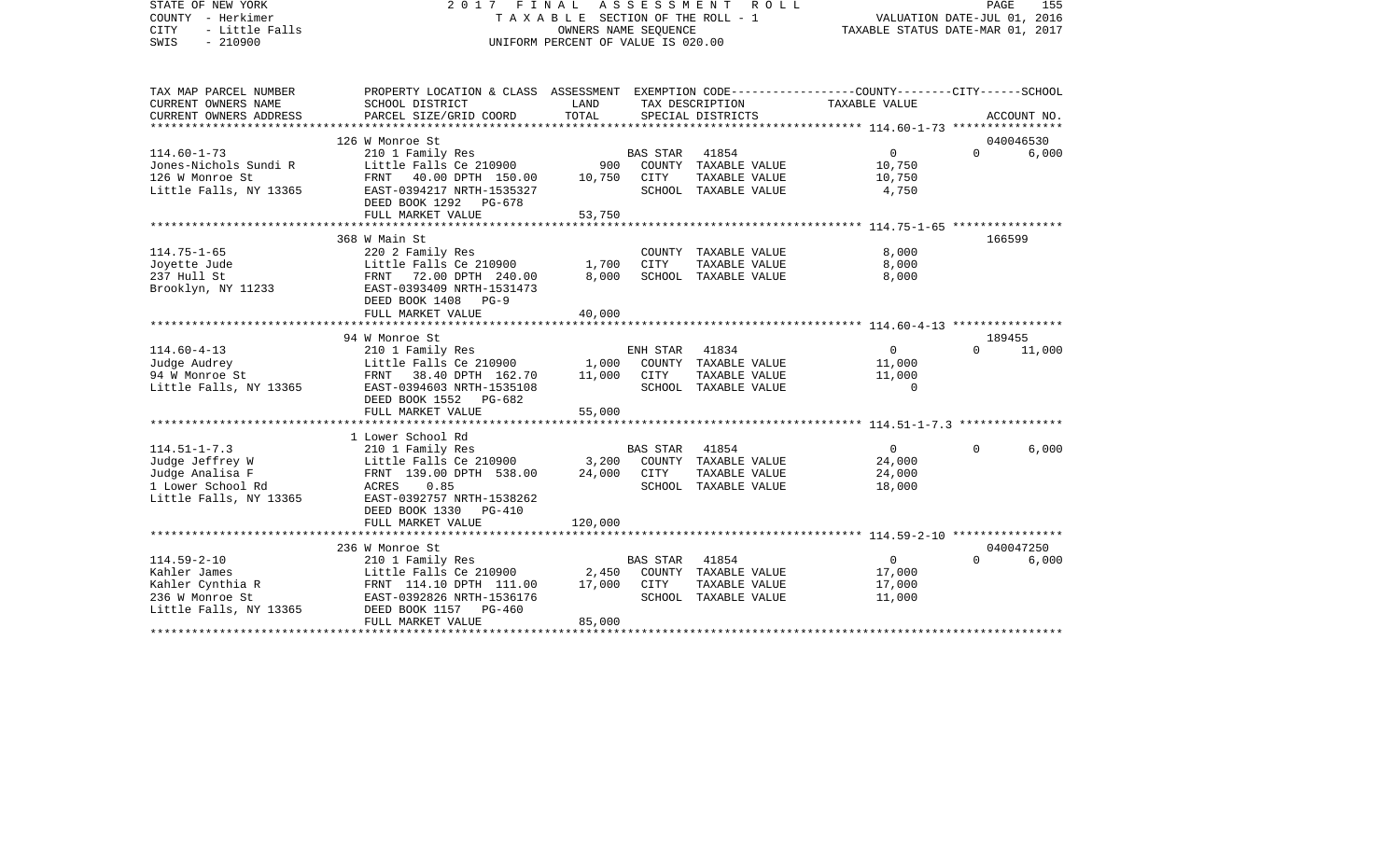STATE OF NEW YORK 2 0 1 7 F I N A L A S S E S S M E N T R O L L PAGE 156COUNTY - Herkimer **T A X A B L E** SECTION OF THE ROLL - 1 VALUATION DATE-JUL 01, 2016 CITY - Little Falls OWNERS NAME SEQUENCE TAXABLE STATUS DATE-MAR 01, 2017 SWIS - 210900 UNIFORM PERCENT OF VALUE IS 020.00TAX MAP PARCEL NUMBER PROPERTY LOCATION & CLASS ASSESSMENT EXEMPTION CODE------------------COUNTY--------CITY------SCHOOL CURRENT OWNERS NAME SCHOOL DISTRICT LAND TAX DESCRIPTION TAXABLE VALUECURRENT OWNERS ADDRESS PARCEL SIZE/GRID COORD TOTAL SPECIAL DISTRICTS ACCOUNT NO. \*\*\*\*\*\*\*\*\*\*\*\*\*\*\*\*\*\*\*\*\*\*\*\*\*\*\*\*\*\*\*\*\*\*\*\*\*\*\*\*\*\*\*\*\*\*\*\*\*\*\*\*\*\*\*\*\*\*\*\*\*\*\*\*\*\*\*\*\*\*\*\*\*\*\*\*\*\*\*\*\*\*\*\*\*\*\*\*\*\*\*\*\*\*\*\*\*\*\*\*\*\*\* 115.61-1-42 \*\*\*\*\*\*\*\*\*\*\*\*\*\*\*\* 777 E Main St 040035160115.61-1-42 210 1 Family Res VETWAR CTS 41120 1,800 1,800 1,800 Kane Robert **Example 2008** Little Falls Ce 210900 950 ENH STAR 41834 0 0 12,000 777 E Main St FRNT 40.00 DPTH 120.00 13,800 COUNTY TAXABLE VALUE 12,000 Little Falls, NY 13365 EAST-0398068 NRTH-1533928 CITY TAXABLE VALUE 12,000 DEED BOOK 882 PG-147 SCHOOL TAXABLE VALUE 0 FULL MARKET VALUE 69,000 \*\*\*\*\*\*\*\*\*\*\*\*\*\*\*\*\*\*\*\*\*\*\*\*\*\*\*\*\*\*\*\*\*\*\*\*\*\*\*\*\*\*\*\*\*\*\*\*\*\*\*\*\*\*\*\*\*\*\*\*\*\*\*\*\*\*\*\*\*\*\*\*\*\*\*\*\*\*\*\*\*\*\*\*\*\*\*\*\*\*\*\*\*\*\*\*\*\*\*\*\*\*\* 115.61-3-51 \*\*\*\*\*\*\*\*\*\*\*\*\*\*\*\*15 Ward St 040059490 115.61-3-51 210 1 Family Res BAS STAR 41854 0 0 6,000 Kane Robert J Little Falls Ce 210900 500 COUNTY TAXABLE VALUE 15 Ward St FRNT 40.00 DPTH 80.00 9,700 CITY TAXABLE VALUE 9,700 Little Falls, NY 13365 EAST-0398536 NRTH-1533965 SCHOOL TAXABLE VALUE 3,700 DEED BOOK 859 PG-99FULL MARKET VALUE 48,500 \*\*\*\*\*\*\*\*\*\*\*\*\*\*\*\*\*\*\*\*\*\*\*\*\*\*\*\*\*\*\*\*\*\*\*\*\*\*\*\*\*\*\*\*\*\*\*\*\*\*\*\*\*\*\*\*\*\*\*\*\*\*\*\*\*\*\*\*\*\*\*\*\*\*\*\*\*\*\*\*\*\*\*\*\*\*\*\*\*\*\*\*\*\*\*\*\*\*\*\*\*\*\* 115.69-1-13 \*\*\*\*\*\*\*\*\*\*\*\*\*\*\*\* 39 Danube St 0400130506,000 115.69-1-13 210 1 Family Res BAS STAR 41854 0 0 0 Kaufman James E Jr Little Falls Ce 210900 400 COUNTY TAXABLE VALUE 6,550 Joyce Wf **FRNT 62.60 DPTH 110.00** 6,550 CITY TAXABLE VALUE 6,550 6,550 39 Danube St EAST-0397222 NRTH-1532131 SCHOOL TAXABLE VALUE 550Little Falls, NY 13365 DEED BOOK 00667 PG-00404 FULL MARKET VALUE 32,750 \*\*\*\*\*\*\*\*\*\*\*\*\*\*\*\*\*\*\*\*\*\*\*\*\*\*\*\*\*\*\*\*\*\*\*\*\*\*\*\*\*\*\*\*\*\*\*\*\*\*\*\*\*\*\*\*\*\*\*\*\*\*\*\*\*\*\*\*\*\*\*\*\*\*\*\*\*\*\*\*\*\*\*\*\*\*\*\*\*\*\*\*\*\*\*\*\*\*\*\*\*\*\* 115.69-1-14.1 \*\*\*\*\*\*\*\*\*\*\*\*\*\* Danube St115.69-1-14.1 312 Vac w/imprv COUNTY TAXABLE VALUE 300 Kaufman James E Jr Little Falls Ce 210900 250 CITY TAXABLE VALUE 300 Kaufman Joyce FRNT 14.60 DPTH 91.80 300 SCHOOL TAXABLE VALUE 300 39 Danube St EAST-0360399 NRTH-1107520Little Falls, NY 13365 DEED BOOK 829 PG-77 FULL MARKET VALUE 1,500 \*\*\*\*\*\*\*\*\*\*\*\*\*\*\*\*\*\*\*\*\*\*\*\*\*\*\*\*\*\*\*\*\*\*\*\*\*\*\*\*\*\*\*\*\*\*\*\*\*\*\*\*\*\*\*\*\*\*\*\*\*\*\*\*\*\*\*\*\*\*\*\*\*\*\*\*\*\*\*\*\*\*\*\*\*\*\*\*\*\*\*\*\*\*\*\*\*\*\*\*\*\*\* 114.59-3-39 \*\*\*\*\*\*\*\*\*\*\*\*\*\*\*\* 47 Woodside Ave 040062490114.59-3-39 210 1 Family Res ENH STAR 41834 0 0 13,100 Kaye Trudy C Little Falls Ce 210900 1,800 COUNTY TAXABLE VALUE 20,500 47 Woodside Ave FRNT 89.00 DPTH 116.00 20,500 CITY TAXABLE VALUE 20,500 Little Falls, NY 13365 EAST-0392642 NRTH-1535333 SCHOOL TAXABLE VALUE 7,400 DEED BOOK 808 PG-587FULL MARKET VALUE 102,500 \*\*\*\*\*\*\*\*\*\*\*\*\*\*\*\*\*\*\*\*\*\*\*\*\*\*\*\*\*\*\*\*\*\*\*\*\*\*\*\*\*\*\*\*\*\*\*\*\*\*\*\*\*\*\*\*\*\*\*\*\*\*\*\*\*\*\*\*\*\*\*\*\*\*\*\*\*\*\*\*\*\*\*\*\*\*\*\*\*\*\*\*\*\*\*\*\*\*\*\*\*\*\* 114.60-4-41 \*\*\*\*\*\*\*\*\*\*\*\*\*\*\*\* 526 E Monroe St 040042420114.60-4-41 210 1 Family Res BAS STAR 41854 0 0 6,000

Kazmerski Allen C Little Falls Ce 210900 2,000 COUNTY TAXABLE VALUE 20,900 Kazmerski Geraldine FRNT 173.00 DPTH 250.00 20,900 CITY TAXABLE VALUE 20,900 526 E Monroe St ACRES 0.43 SCHOOL TAXABLE VALUE 14,900 Little Falls, NY 13365 EAST-0395986 NRTH-1535361 DEED BOOK 773 PG-409FULL MARKET VALUE 104,500 \*\*\*\*\*\*\*\*\*\*\*\*\*\*\*\*\*\*\*\*\*\*\*\*\*\*\*\*\*\*\*\*\*\*\*\*\*\*\*\*\*\*\*\*\*\*\*\*\*\*\*\*\*\*\*\*\*\*\*\*\*\*\*\*\*\*\*\*\*\*\*\*\*\*\*\*\*\*\*\*\*\*\*\*\*\*\*\*\*\*\*\*\*\*\*\*\*\*\*\*\*\*\*\*\*\*\*\*\*\*\*\*\*\*\*\*\*\*\*\*\*\*\*\*\*\*\*\*\*\*\*\*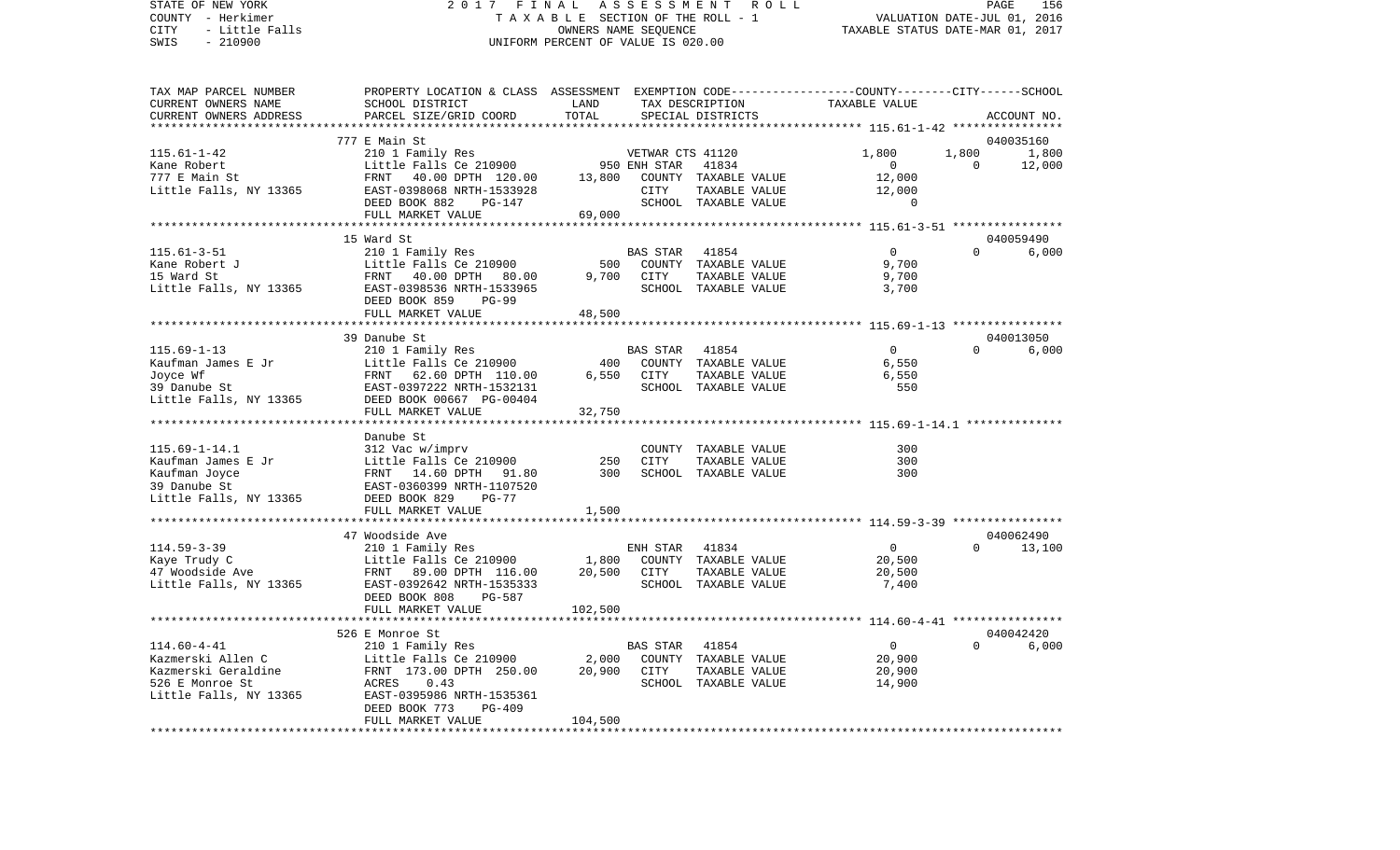| STATE OF NEW YORK<br>COUNTY - Herkimer<br>- Little Falls<br>CITY<br>SWIS<br>$-210900$ | 2017 FINAL                                                                                                          | T A X A B L E SECTION OF THE ROLL - 1<br>OWNERS NAME SEQUENCE<br>UNIFORM PERCENT OF VALUE IS 020.00 | ASSESSMENT<br>R O L L | PAGE<br>157<br>VALUATION DATE-JUL 01, 2016<br>TAXABLE STATUS DATE-MAR 01, 2017 |                                                |          |             |
|---------------------------------------------------------------------------------------|---------------------------------------------------------------------------------------------------------------------|-----------------------------------------------------------------------------------------------------|-----------------------|--------------------------------------------------------------------------------|------------------------------------------------|----------|-------------|
| TAX MAP PARCEL NUMBER<br>CURRENT OWNERS NAME                                          | PROPERTY LOCATION & CLASS ASSESSMENT EXEMPTION CODE----------------COUNTY-------CITY------SCHOOL<br>SCHOOL DISTRICT | LAND                                                                                                |                       | TAX DESCRIPTION                                                                | TAXABLE VALUE                                  |          |             |
| CURRENT OWNERS ADDRESS<br>***********************                                     | PARCEL SIZE/GRID COORD                                                                                              | TOTAL                                                                                               |                       | SPECIAL DISTRICTS                                                              |                                                |          | ACCOUNT NO. |
|                                                                                       | 588 Garden St                                                                                                       |                                                                                                     |                       |                                                                                |                                                |          | 040022230   |
| $115.53 - 1 - 84$                                                                     | 210 1 Family Res                                                                                                    |                                                                                                     | ENH STAR              | 41834                                                                          | $\mathbf 0$                                    | $\Omega$ | 13,100      |
| Kazmierski Anna M                                                                     | Little Falls Ce 210900                                                                                              | 1,600                                                                                               |                       | COUNTY TAXABLE VALUE                                                           | 23,450                                         |          |             |
| 588 Garden St                                                                         | FRNT 55.02 DPTH 124.01                                                                                              | 23,450                                                                                              | <b>CITY</b>           | TAXABLE VALUE                                                                  | 23,450                                         |          |             |
| Little Falls, NY 13365                                                                | EAST-0397037 NRTH-1534855<br>DEED BOOK 00645 PG-00495                                                               |                                                                                                     |                       | SCHOOL TAXABLE VALUE                                                           | 10,350                                         |          |             |
|                                                                                       | FULL MARKET VALUE                                                                                                   | 117,250                                                                                             |                       |                                                                                |                                                |          |             |
|                                                                                       |                                                                                                                     |                                                                                                     |                       |                                                                                |                                                |          |             |
|                                                                                       | King St                                                                                                             |                                                                                                     |                       |                                                                                |                                                |          | 198807      |
| $114.67 - 1 - 51.2$                                                                   | 311 Res vac land                                                                                                    |                                                                                                     |                       | COUNTY TAXABLE VALUE                                                           | 250                                            |          |             |
| Keady-Dooley James                                                                    | Little Falls Ce 210900                                                                                              | 250                                                                                                 | CITY                  | TAXABLE VALUE                                                                  | 250                                            |          |             |
| 431 N Washington St                                                                   | 25.00 DPTH 150.00<br>FRNT                                                                                           | 250                                                                                                 |                       | SCHOOL TAXABLE VALUE                                                           | 250                                            |          |             |
| Herkimer, NY 13350                                                                    | EAST-0393574 NRTH-1533473<br>DEED BOOK 1610 PG-989                                                                  |                                                                                                     |                       |                                                                                |                                                |          |             |
|                                                                                       | FULL MARKET VALUE                                                                                                   | 1,250                                                                                               |                       |                                                                                |                                                |          |             |
|                                                                                       | ********************                                                                                                |                                                                                                     |                       |                                                                                | **************** 114.67-1-52 ***************** |          |             |
|                                                                                       | 60 King St                                                                                                          |                                                                                                     |                       |                                                                                |                                                |          | 198807      |
| $114.67 - 1 - 52$                                                                     | 210 1 Family Res                                                                                                    |                                                                                                     |                       | COUNTY TAXABLE VALUE                                                           | 5,000                                          |          |             |
| Keady-Dooley James                                                                    | Little Falls Ce 210900                                                                                              | 500                                                                                                 | CITY                  | TAXABLE VALUE                                                                  | 5,000                                          |          |             |
| 431 N Washington St                                                                   | FRNT 50.00 DPTH 238.00                                                                                              | 5,000                                                                                               |                       | SCHOOL TAXABLE VALUE                                                           | 5,000                                          |          |             |
| Herkimer, NY 13350                                                                    | EAST-0393527 NRTH-1533479                                                                                           |                                                                                                     |                       |                                                                                |                                                |          |             |
|                                                                                       | DEED BOOK 1610 PG-989                                                                                               |                                                                                                     |                       |                                                                                |                                                |          |             |
|                                                                                       | FULL MARKET VALUE                                                                                                   | 25,000                                                                                              |                       |                                                                                |                                                |          |             |
|                                                                                       |                                                                                                                     |                                                                                                     |                       |                                                                                |                                                |          |             |
|                                                                                       | 382 W Monroe St                                                                                                     |                                                                                                     |                       |                                                                                |                                                |          | 040048720   |
| $114.51 - 1 - 24$                                                                     | 210 1 Family Res                                                                                                    |                                                                                                     | ENH STAR              | 41834                                                                          | $\overline{0}$                                 | $\Omega$ | 13,100      |
| Keddell Kenneth X                                                                     | Little Falls Ce 210900                                                                                              | 3,000                                                                                               |                       | COUNTY TAXABLE VALUE                                                           | 14,000                                         |          |             |
| Francine Keddell A                                                                    | FRNT 148.00 DPTH 296.00                                                                                             | 14,000                                                                                              | CITY                  | TAXABLE VALUE                                                                  | 14,000                                         |          |             |
| 382 W Monroe St                                                                       | $1.00$ BANK<br>184<br>ACRES                                                                                         |                                                                                                     |                       | SCHOOL TAXABLE VALUE                                                           | 900                                            |          |             |
| Little Falls, NY 13365                                                                | EAST-0391995 NRTH-1537150                                                                                           |                                                                                                     |                       |                                                                                |                                                |          |             |
|                                                                                       | DEED BOOK 808<br>PG-377<br>FULL MARKET VALUE                                                                        | 70,000                                                                                              |                       |                                                                                |                                                |          |             |
|                                                                                       |                                                                                                                     |                                                                                                     |                       |                                                                                |                                                |          |             |
|                                                                                       | 517 E Monroe St                                                                                                     |                                                                                                     |                       |                                                                                |                                                |          | 183818      |
| $114.60 - 4 - 51$                                                                     | 210 1 Family Res                                                                                                    |                                                                                                     | <b>BAS STAR</b>       | 41854                                                                          | $\mathbf 0$                                    | $\Omega$ | 6,000       |
| Kelley Kimberley M                                                                    | Little Falls Ce 210900                                                                                              | 750                                                                                                 |                       | COUNTY TAXABLE VALUE                                                           | 16,000                                         |          |             |
| 517 E Monroe St                                                                       | FRNT<br>38.62 DPTH 100.90                                                                                           | 16,000                                                                                              | CITY                  | TAXABLE VALUE                                                                  | 16,000                                         |          |             |
| Little Falls, NY 13350                                                                | EAST-0395955 NRTH-1535060                                                                                           |                                                                                                     |                       | SCHOOL TAXABLE VALUE                                                           | 10,000                                         |          |             |
|                                                                                       | DEED BOOK 1519<br><b>PG-210</b>                                                                                     |                                                                                                     |                       |                                                                                |                                                |          |             |
|                                                                                       | FULL MARKET VALUE                                                                                                   | 80,000                                                                                              |                       |                                                                                |                                                |          |             |
|                                                                                       |                                                                                                                     |                                                                                                     |                       |                                                                                |                                                |          |             |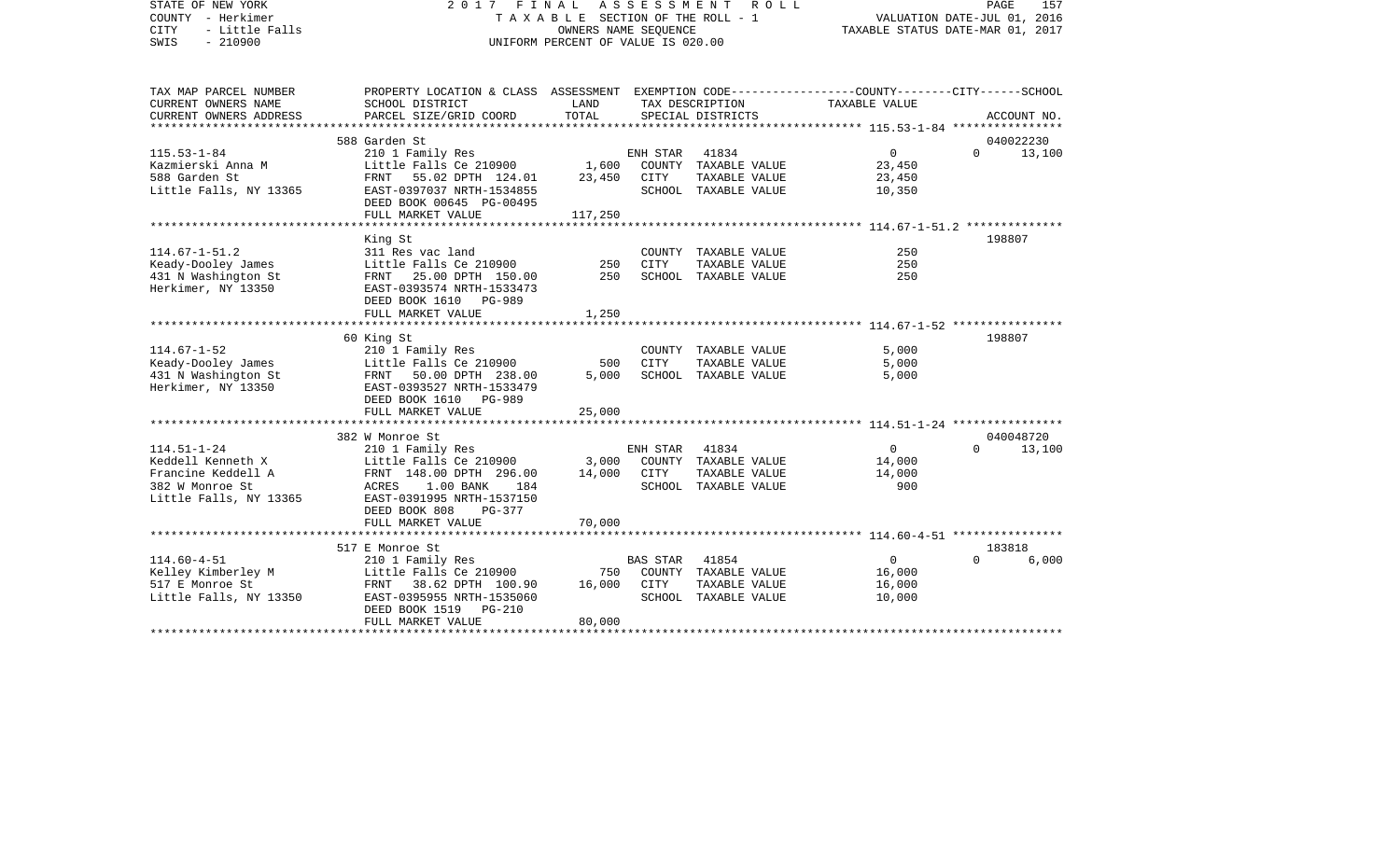| STATE OF NEW YORK<br>COUNTY - Herkimer<br><b>CITY</b><br>- Little Falls<br>$-210900$<br>SWIS | 2017<br>FINAL<br>UNIFORM PERCENT OF VALUE IS 020.00                                                                                          | ASSESSMENT ROLL<br>TAXABLE SECTION OF THE ROLL - 1<br>OWNERS NAME SEOUENCE | PAGE<br>158<br>VALUATION DATE-JUL 01, 2016<br>TAXABLE STATUS DATE-MAR 01, 2017 |                                       |                  |                             |
|----------------------------------------------------------------------------------------------|----------------------------------------------------------------------------------------------------------------------------------------------|----------------------------------------------------------------------------|--------------------------------------------------------------------------------|---------------------------------------|------------------|-----------------------------|
| TAX MAP PARCEL NUMBER<br>CURRENT OWNERS NAME<br>CURRENT OWNERS ADDRESS                       | PROPERTY LOCATION & CLASS ASSESSMENT EXEMPTION CODE---------------COUNTY-------CITY------SCHOOL<br>SCHOOL DISTRICT<br>PARCEL SIZE/GRID COORD | LAND<br>TOTAL                                                              |                                                                                | TAX DESCRIPTION<br>SPECIAL DISTRICTS  | TAXABLE VALUE    | ACCOUNT NO.                 |
|                                                                                              |                                                                                                                                              |                                                                            |                                                                                |                                       |                  |                             |
| $115.54 - 1 - 2$                                                                             | 331 Ritter Rd<br>210 1 Family Res                                                                                                            |                                                                            | AG MKTS                                                                        | 41730                                 | 1,813            | 156799<br>1,813<br>1,813    |
| Kelly Jareth                                                                                 | Little Falls Ce 210900                                                                                                                       |                                                                            | 2,500 BAS STAR                                                                 | 41854                                 | $\overline{0}$   | $\mathbf{0}$<br>6,000       |
| Kelly Jessica                                                                                | 5.80<br>ACRES                                                                                                                                | 13,500                                                                     |                                                                                | COUNTY TAXABLE VALUE                  | 11,687           |                             |
| 331 Ritter Rd                                                                                | EAST-0402584 NRTH-1536299                                                                                                                    |                                                                            | CITY                                                                           | TAXABLE VALUE                         | 11,687           |                             |
| Little Falls, NY 13365                                                                       | DEED BOOK 1346 PG-193                                                                                                                        |                                                                            |                                                                                | SCHOOL TAXABLE VALUE                  | 5,687            |                             |
|                                                                                              | FULL MARKET VALUE                                                                                                                            | 67,500                                                                     |                                                                                |                                       |                  |                             |
| MAY BE SUBJECT TO PAYMENT                                                                    |                                                                                                                                              |                                                                            |                                                                                |                                       |                  |                             |
| UNDER AGDIST LAW TIL 2024                                                                    |                                                                                                                                              |                                                                            |                                                                                |                                       |                  |                             |
|                                                                                              | 197 Burwell St                                                                                                                               |                                                                            |                                                                                |                                       |                  | 158920                      |
| $115.62 - 2 - 31$                                                                            | 220 2 Family Res                                                                                                                             |                                                                            |                                                                                | COUNTY TAXABLE VALUE                  | 12,000           |                             |
| Kelly-Stephens Hillary                                                                       | Little Falls Ce 210900                                                                                                                       | 1,350                                                                      | CITY                                                                           | TAXABLE VALUE                         | 12,000           |                             |
| Potter Jessie                                                                                | FRNT 60.00 DPTH 150.00                                                                                                                       | 12,000                                                                     |                                                                                | SCHOOL TAXABLE VALUE                  | 12,000           |                             |
| PO Box 594                                                                                   | EAST-0399833 NRTH-1533856                                                                                                                    |                                                                            |                                                                                |                                       |                  |                             |
| Little Falls, NY 13365                                                                       | DEED BOOK 1358<br>$PG-643$                                                                                                                   |                                                                            |                                                                                |                                       |                  |                             |
|                                                                                              | FULL MARKET VALUE                                                                                                                            | 60,000                                                                     |                                                                                |                                       |                  |                             |
|                                                                                              | River Road East                                                                                                                              |                                                                            |                                                                                |                                       |                  |                             |
| $115.70 - 1 - 3.2$                                                                           | 449 Other Storag                                                                                                                             |                                                                            |                                                                                | COUNTY TAXABLE VALUE                  | 16,000           |                             |
| Kelly-Stephens Hillary                                                                       | Little Falls Ce 210900                                                                                                                       | 1,200                                                                      | CITY                                                                           | TAXABLE VALUE                         | 16,000           |                             |
| Potter Jessie                                                                                | ACRES<br>1.30                                                                                                                                | 16,000                                                                     |                                                                                | SCHOOL TAXABLE VALUE                  | 16,000           |                             |
| PO Box 594                                                                                   | EAST-0401009 NRTH-1531845                                                                                                                    |                                                                            |                                                                                |                                       |                  |                             |
| Little Falls, NY 13365                                                                       | DEED BOOK 1358<br>PG-643                                                                                                                     |                                                                            |                                                                                |                                       |                  |                             |
|                                                                                              | FULL MARKET VALUE                                                                                                                            | 80,000                                                                     |                                                                                |                                       |                  |                             |
|                                                                                              |                                                                                                                                              |                                                                            |                                                                                |                                       |                  |                             |
| $115.61 - 1 - 40$                                                                            | 771 E Main St<br>210 1 Family Res                                                                                                            |                                                                            | BAS STAR                                                                       | 41854                                 | $\overline{0}$   | 165138<br>6,000<br>$\Omega$ |
|                                                                                              | Little Falls Ce 210900                                                                                                                       | 900                                                                        |                                                                                | COUNTY TAXABLE VALUE                  | 11,400           |                             |
|                                                                                              | FRNT 40.00 DPTH 120.00                                                                                                                       | 11,400                                                                     | CITY                                                                           | TAXABLE VALUE                         | 11,400           |                             |
| Kennedy Jennifer<br>Miller Mark<br>771 E Main St                                             | EAST-0398001 NRTH-1533969                                                                                                                    |                                                                            |                                                                                | SCHOOL TAXABLE VALUE                  | 5,400            |                             |
| Little Falls, NY 13365                                                                       | DEED BOOK 1398<br>PG-918                                                                                                                     |                                                                            |                                                                                |                                       |                  |                             |
|                                                                                              | FULL MARKET VALUE                                                                                                                            | 57,000                                                                     |                                                                                |                                       |                  |                             |
|                                                                                              |                                                                                                                                              |                                                                            |                                                                                |                                       |                  |                             |
|                                                                                              | 72 W Monroe St                                                                                                                               |                                                                            |                                                                                |                                       |                  | 040046020                   |
| $114.60 - 4 - 19$                                                                            | 210 1 Family Res                                                                                                                             |                                                                            |                                                                                | COUNTY TAXABLE VALUE                  | 10,500           |                             |
| Kenney Crystal B<br>72 W Monroe St                                                           | Little Falls Ce 210900<br>R1<br>$N$ and $N$                                                                                                  | 1,600<br>10,500                                                            | CITY                                                                           | TAXABLE VALUE<br>SCHOOL TAXABLE VALUE | 10,500<br>10,500 |                             |
| Little Falls, NY 13365                                                                       | 50x300                                                                                                                                       |                                                                            |                                                                                |                                       |                  |                             |
|                                                                                              | 50.00 DPTH 174.00<br>FRNT                                                                                                                    |                                                                            |                                                                                |                                       |                  |                             |
|                                                                                              | EAST-0394801 NRTH-1535038                                                                                                                    |                                                                            |                                                                                |                                       |                  |                             |
|                                                                                              | DEED BOOK 2017<br>PG-1151                                                                                                                    |                                                                            |                                                                                |                                       |                  |                             |
|                                                                                              | FULL MARKET VALUE                                                                                                                            | 52,500                                                                     |                                                                                |                                       |                  |                             |
|                                                                                              |                                                                                                                                              |                                                                            |                                                                                |                                       |                  |                             |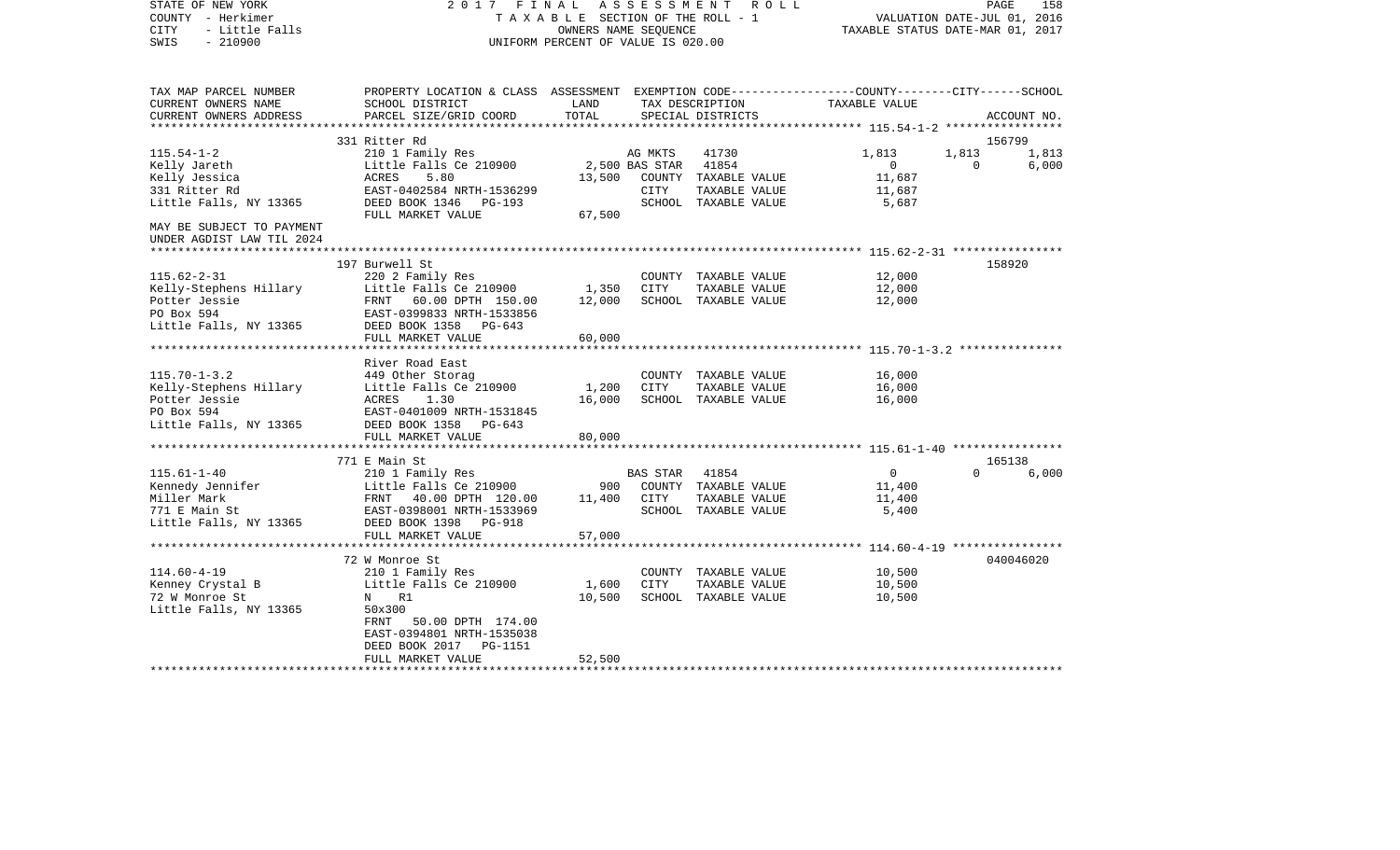| STATE OF NEW YORK<br>COUNTY - Herkimer<br>CITY<br>- Little Falls | 2017 FINAL ASSESSMENT ROLL<br>TAXABLE SECTION OF THE ROLL - 1                                   |                                    | PAGE<br>159<br>VALUATION DATE-JUL 01, 2016<br>TAXABLE STATUS DATE-MAR 01, 2017 |                      |                |                    |
|------------------------------------------------------------------|-------------------------------------------------------------------------------------------------|------------------------------------|--------------------------------------------------------------------------------|----------------------|----------------|--------------------|
| $-210900$<br>SWIS                                                |                                                                                                 | UNIFORM PERCENT OF VALUE IS 020.00 |                                                                                |                      |                |                    |
| TAX MAP PARCEL NUMBER                                            | PROPERTY LOCATION & CLASS ASSESSMENT EXEMPTION CODE---------------COUNTY-------CITY------SCHOOL |                                    |                                                                                |                      |                |                    |
| CURRENT OWNERS NAME                                              | SCHOOL DISTRICT                                                                                 | LAND                               |                                                                                | TAX DESCRIPTION      | TAXABLE VALUE  |                    |
| CURRENT OWNERS ADDRESS                                           | PARCEL SIZE/GRID COORD                                                                          | TOTAL                              |                                                                                | SPECIAL DISTRICTS    |                | ACCOUNT NO.        |
|                                                                  | 53 W Mill St                                                                                    |                                    |                                                                                |                      |                | 040041190          |
| $114.68 - 7 - 43$                                                | 330 Vacant comm                                                                                 |                                    |                                                                                | COUNTY TAXABLE VALUE | 2,000          |                    |
| Keppel Gerard                                                    | Little Falls Ce 210900                                                                          | 2,000                              | CITY                                                                           | TAXABLE VALUE        | 2,000          |                    |
| 33 Alexander St                                                  | N&e Comm                                                                                        | 2,000                              |                                                                                | SCHOOL TAXABLE VALUE | 2,000          |                    |
| Little Falls, NY 13365                                           | 92 X 100 Row Ny State                                                                           |                                    |                                                                                |                      |                |                    |
|                                                                  | Book 908 Page 139                                                                               |                                    |                                                                                |                      |                |                    |
|                                                                  | FRNT 54.00 DPTH 109.00                                                                          |                                    |                                                                                |                      |                |                    |
|                                                                  | EAST-0395680 NRTH-1532954                                                                       |                                    |                                                                                |                      |                |                    |
|                                                                  | DEED BOOK 00643 PG-00594                                                                        |                                    |                                                                                |                      |                |                    |
|                                                                  | FULL MARKET VALUE                                                                               | 10,000                             |                                                                                |                      |                |                    |
|                                                                  |                                                                                                 |                                    |                                                                                |                      |                |                    |
|                                                                  | 33 Alexander St                                                                                 |                                    |                                                                                |                      |                | 040000780          |
| $115.61 - 2 - 4$                                                 | 220 2 Family Res                                                                                |                                    | ENH STAR 41834                                                                 |                      | $\overline{0}$ | 13,100<br>$\Omega$ |
| Keppel Gerard                                                    | Little Falls Ce 210900                                                                          | 800                                |                                                                                | COUNTY TAXABLE VALUE | 16,800         |                    |
| 33 Alexander St                                                  | FRNT 40.50 DPTH 102.00                                                                          | 16,800                             | CITY                                                                           | TAXABLE VALUE        | 16,800         |                    |
| Little Falls, NY 13365                                           | EAST-0398168 NRTH-1534586                                                                       |                                    |                                                                                | SCHOOL TAXABLE VALUE | 3,700          |                    |
|                                                                  | DEED BOOK 00641 PG-00576                                                                        |                                    |                                                                                |                      |                |                    |
|                                                                  | FULL MARKET VALUE                                                                               | 84,000                             |                                                                                |                      |                |                    |
|                                                                  | 21 Pierce St                                                                                    |                                    |                                                                                |                      |                | 198177             |
| $114.68 - 2 - 44$                                                | 312 Vac w/imprv                                                                                 |                                    |                                                                                | COUNTY TAXABLE VALUE | 1,400          |                    |
|                                                                  | Little Falls Ce 210900                                                                          | 600                                | CITY                                                                           | TAXABLE VALUE        | 1,400          |                    |
| Keyser Cassandra<br>22 Pierce St<br>22 Pierce St                 | FRNT 167.40 DPTH 285.00                                                                         | 1,400                              |                                                                                | SCHOOL TAXABLE VALUE | 1,400          |                    |
| Little Falls, NY 13365                                           | EAST-0393614 NRTH-1534651                                                                       |                                    |                                                                                |                      |                |                    |
|                                                                  | DEED BOOK 1606 PG-864                                                                           |                                    |                                                                                |                      |                |                    |
|                                                                  | FULL MARKET VALUE                                                                               | 7,000                              |                                                                                |                      |                |                    |
|                                                                  |                                                                                                 |                                    |                                                                                |                      |                |                    |
|                                                                  | $23 \t1/2$ Pierce St                                                                            |                                    |                                                                                |                      |                | 198177             |
| $114.68 - 2 - 46$                                                | 311 Res vac land                                                                                |                                    |                                                                                | COUNTY TAXABLE VALUE | 300            |                    |
| Keyser Cassandra                                                 | Little Falls Ce 210900                                                                          | 300                                | CITY                                                                           | TAXABLE VALUE        | 300            |                    |
| 22 Pierce St                                                     | FRNT 40.00 DPTH 100.00                                                                          | 300                                |                                                                                | SCHOOL TAXABLE VALUE | 300            |                    |
| Little Falls, NY 13365                                           | EAST-0393609 NRTH-1534750                                                                       |                                    |                                                                                |                      |                |                    |
|                                                                  | DEED BOOK 1606 PG-864                                                                           |                                    |                                                                                |                      |                |                    |
|                                                                  | FULL MARKET VALUE                                                                               | 1,500                              |                                                                                |                      |                |                    |
|                                                                  | 22 Pierce St                                                                                    |                                    |                                                                                |                      |                | 040051240          |
| $114.59 - 4 - 88$                                                | 311 Res vac land                                                                                |                                    |                                                                                | COUNTY TAXABLE VALUE | 400            |                    |
| Keyser Cassandra G                                               | Little Falls Ce 210900                                                                          | 400                                | CITY                                                                           | TAXABLE VALUE        | 400            |                    |
| 24 Pierce St                                                     | FRNT 40.00 DPTH 90.00                                                                           | 400                                |                                                                                | SCHOOL TAXABLE VALUE | 400            |                    |
| Little Falls, NY 13365                                           | EAST-0393516 NRTH-1534854                                                                       |                                    |                                                                                |                      |                |                    |
|                                                                  | DEED BOOK 1479<br>PG-872                                                                        |                                    |                                                                                |                      |                |                    |
|                                                                  | FULL MARKET VALUE                                                                               | 2,000                              |                                                                                |                      |                |                    |
|                                                                  |                                                                                                 |                                    |                                                                                |                      |                |                    |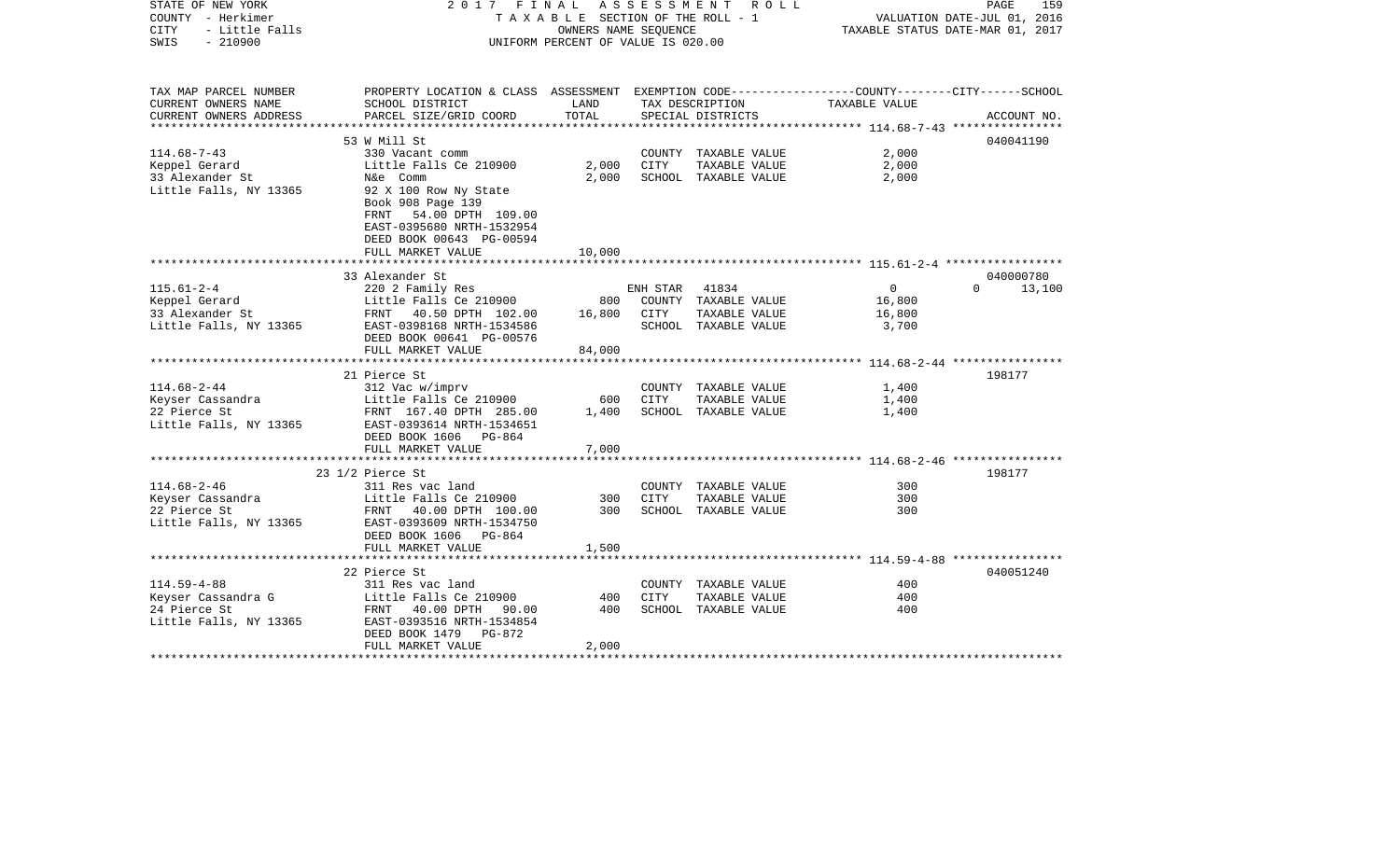| STATE OF NEW YORK<br>COUNTY - Herkimer<br><b>CITY</b><br>- Little Falls<br>$-210900$<br>SWIS | 2017 FINAL ASSESSMENT<br>TAXABLE SECTION OF THE ROLL - 1<br>UNIFORM PERCENT OF VALUE IS 020.00                     | ROLL ROLL<br>PAGE<br>160<br>VALUATION DATE-JUL 01, 2016<br>TAXABLE STATUS DATE-MAR 01, 2017 |                |                      |                                                        |          |             |
|----------------------------------------------------------------------------------------------|--------------------------------------------------------------------------------------------------------------------|---------------------------------------------------------------------------------------------|----------------|----------------------|--------------------------------------------------------|----------|-------------|
| TAX MAP PARCEL NUMBER<br>CURRENT OWNERS NAME                                                 | PROPERTY LOCATION & CLASS ASSESSMENT EXEMPTION CODE---------------COUNTY-------CITY------SCHOOL<br>SCHOOL DISTRICT | LAND                                                                                        |                | TAX DESCRIPTION      | TAXABLE VALUE                                          |          |             |
| CURRENT OWNERS ADDRESS                                                                       | PARCEL SIZE/GRID COORD                                                                                             | TOTAL                                                                                       |                | SPECIAL DISTRICTS    |                                                        |          | ACCOUNT NO. |
|                                                                                              |                                                                                                                    |                                                                                             |                |                      | ********************* 114.59-4-89 *****************    |          |             |
|                                                                                              | 24 Pierce St                                                                                                       |                                                                                             |                |                      |                                                        |          | 040051270   |
| $114.59 - 4 - 89$                                                                            | 210 1 Family Res                                                                                                   |                                                                                             | BAS STAR 41854 |                      | $\overline{0}$                                         | $\Omega$ | 6,000       |
| Keyser Cassandra G                                                                           | Little Falls Ce 210900                                                                                             | 700                                                                                         |                | COUNTY TAXABLE VALUE | 7,050                                                  |          |             |
| 24 Pierce St                                                                                 | FRNT 40.00 DPTH 95.00                                                                                              | 7,050                                                                                       | CITY           | TAXABLE VALUE        | 7,050                                                  |          |             |
| Little Falls, NY 13365                                                                       | EAST-0393486 NRTH-1534824<br>DEED BOOK 1479 PG-872                                                                 |                                                                                             |                | SCHOOL TAXABLE VALUE | 1,050                                                  |          |             |
|                                                                                              | FULL MARKET VALUE                                                                                                  | 35,250                                                                                      |                |                      |                                                        |          |             |
|                                                                                              | *********************                                                                                              |                                                                                             |                |                      | ************************ 114.68-2-15 ***************** |          |             |
|                                                                                              | 41 Furnace St                                                                                                      |                                                                                             |                |                      |                                                        |          | 040017010   |
| $114.68 - 2 - 15$                                                                            | 210 1 Family Res                                                                                                   |                                                                                             | BAS STAR       | 41854                | $\Omega$                                               | $\Omega$ | 6,000       |
| Keyser Reba                                                                                  | Little Falls Ce 210900                                                                                             | 900                                                                                         |                | COUNTY TAXABLE VALUE | 9,550                                                  |          |             |
| 41 Furnace St                                                                                | <b>W</b><br>R2                                                                                                     | 9,550                                                                                       | CITY           | TAXABLE VALUE        | 9,550                                                  |          |             |
| Little Falls, NY 13365                                                                       | 50x200<br>FRNT 50.00 DPTH 200.00                                                                                   |                                                                                             |                | SCHOOL TAXABLE VALUE | 3,550                                                  |          |             |
|                                                                                              | EAST-0394526 NRTH-1533575                                                                                          |                                                                                             |                |                      |                                                        |          |             |
|                                                                                              | DEED BOOK 826<br>PG-626                                                                                            |                                                                                             |                |                      |                                                        |          |             |
|                                                                                              | FULL MARKET VALUE                                                                                                  | 47,750                                                                                      |                |                      |                                                        |          |             |
|                                                                                              |                                                                                                                    |                                                                                             |                |                      |                                                        |          |             |
|                                                                                              | 31 Glen Ave                                                                                                        |                                                                                             |                |                      |                                                        | 151751   |             |
| $114.75 - 1 - 13$                                                                            | 220 2 Family Res                                                                                                   |                                                                                             |                | COUNTY TAXABLE VALUE | 6,700                                                  |          |             |
| Keyser Reba M                                                                                | Little Falls Ce 210900                                                                                             | 750                                                                                         | <b>CITY</b>    | TAXABLE VALUE        | 6,700                                                  |          |             |
| 41 Furnace St<br>Little Falls, NY 13365                                                      | FRNT 40.00 DPTH 156.00<br>EAST-0393814 NRTH-1532389                                                                | 6,700                                                                                       |                | SCHOOL TAXABLE VALUE | 6,700                                                  |          |             |
|                                                                                              | DEED BOOK 1332 PG-734                                                                                              |                                                                                             |                |                      |                                                        |          |             |
|                                                                                              | FULL MARKET VALUE                                                                                                  | 33,500                                                                                      |                |                      |                                                        |          |             |
|                                                                                              |                                                                                                                    |                                                                                             |                |                      |                                                        |          |             |
|                                                                                              | 31 Glen Ave                                                                                                        |                                                                                             |                |                      |                                                        |          | 040022950   |
| $114.75 - 1 - 31$                                                                            | 311 Res vac land                                                                                                   |                                                                                             |                | COUNTY TAXABLE VALUE | 400                                                    |          |             |
| Keyser Reba M                                                                                | Little Falls Ce 210900                                                                                             | 400                                                                                         | <b>CITY</b>    | TAXABLE VALUE        | 400                                                    |          |             |
| 41 Furnace St                                                                                | FRNT 40.00 DPTH 120.00                                                                                             | 400                                                                                         |                | SCHOOL TAXABLE VALUE | 400                                                    |          |             |
| Little Falls, NY 13365                                                                       | EAST-0393556 NRTH-1532291                                                                                          |                                                                                             |                |                      |                                                        |          |             |
|                                                                                              | DEED BOOK 1332<br>PG-734<br>FULL MARKET VALUE                                                                      | 2,000                                                                                       |                |                      |                                                        |          |             |
|                                                                                              | **********************************                                                                                 |                                                                                             |                |                      |                                                        |          |             |
|                                                                                              | 285 Loomis St                                                                                                      |                                                                                             |                |                      |                                                        | 186395   |             |
| $115.62 - 2 - 14$                                                                            | 220 2 Family Res                                                                                                   |                                                                                             | BAS STAR       | 41854                | $\overline{0}$                                         | $\Omega$ | 6,000       |
| Keyser Richard A                                                                             | Little Falls Ce 210900                                                                                             | 850                                                                                         |                | COUNTY TAXABLE VALUE | 9,400                                                  |          |             |
| Keyser Mary J                                                                                | FRNT 40.00 DPTH 140.00                                                                                             | 9,400                                                                                       | CITY           | TAXABLE VALUE        | 9,400                                                  |          |             |
| 285 Loomis St                                                                                | EAST-0400982 NRTH-1533685                                                                                          |                                                                                             |                | SCHOOL TAXABLE VALUE | 3,400                                                  |          |             |
| Little Falls, NY 13365                                                                       | DEED BOOK 1534<br>$PG-250$                                                                                         |                                                                                             |                |                      |                                                        |          |             |
| ***********                                                                                  | FULL MARKET VALUE                                                                                                  | 47,000                                                                                      |                |                      |                                                        |          |             |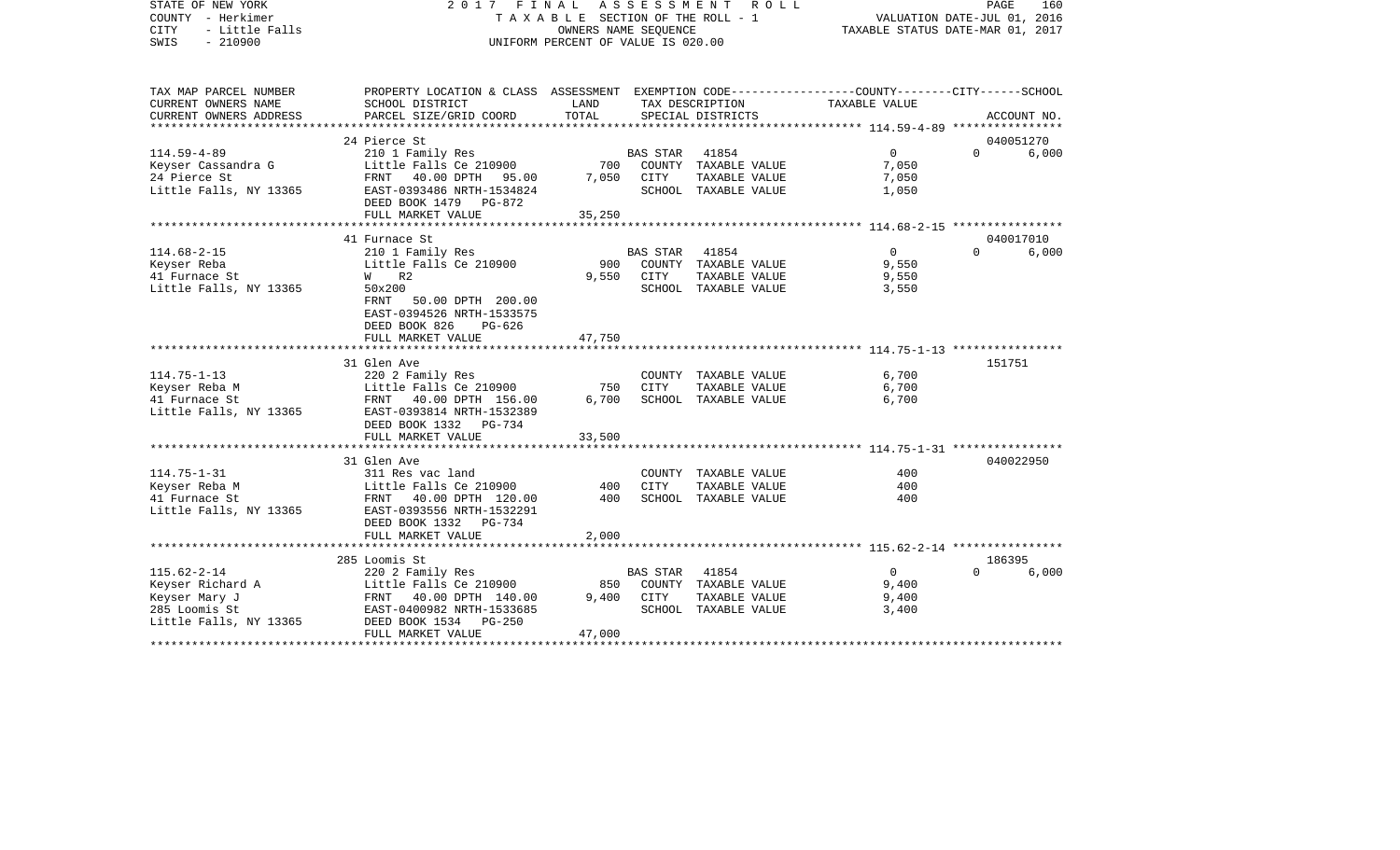| STATE OF NEW YORK<br>COUNTY - Herkimer<br><b>CITY</b><br>- Little Falls<br>SWIS<br>$-210900$ | 2017 FINAL ASSESSMENT ROLL                                                                                                                                                         | TAXABLE SECTION OF THE ROLL - 1<br>OWNERS NAME SEQUENCE<br>UNIFORM PERCENT OF VALUE IS 020.00 | PAGE<br>161<br>VALUATION DATE-JUL 01, 2016<br>TAXABLE STATUS DATE-MAR 01, 2017 |                                                                            |                                             |                         |                |
|----------------------------------------------------------------------------------------------|------------------------------------------------------------------------------------------------------------------------------------------------------------------------------------|-----------------------------------------------------------------------------------------------|--------------------------------------------------------------------------------|----------------------------------------------------------------------------|---------------------------------------------|-------------------------|----------------|
| TAX MAP PARCEL NUMBER<br>CURRENT OWNERS NAME                                                 | PROPERTY LOCATION & CLASS ASSESSMENT EXEMPTION CODE---------------COUNTY-------CITY------SCHOOL<br>SCHOOL DISTRICT                                                                 | LAND                                                                                          |                                                                                | TAX DESCRIPTION                                                            | TAXABLE VALUE                               |                         |                |
| CURRENT OWNERS ADDRESS                                                                       | PARCEL SIZE/GRID COORD                                                                                                                                                             | TOTAL                                                                                         |                                                                                | SPECIAL DISTRICTS                                                          |                                             |                         | ACCOUNT NO.    |
|                                                                                              | 37 Ford Ln                                                                                                                                                                         |                                                                                               |                                                                                |                                                                            |                                             |                         |                |
| $114.51 - 1 - 63.2$<br>Keyser Stephen<br>Keyser Susan<br>37 Ford Ln                          | 210 1 Family Res<br>Little Falls Ce 210900 4,200 BAS STAR 41854<br>ACRES 0.84 BANK 720 34,000 COUNTY TAXABLE VALUE<br>Litt.<br>ACRES<br>EAST-<br>DEED<br>EAST-0393190 NRTH-1537492 |                                                                                               | CITY                                                                           | TAXABLE VALUE                                                              | 1,800<br>$\overline{0}$<br>32,200<br>32,200 | 1,800<br>$\overline{0}$ | 1,800<br>6,000 |
| Little Falls, NY 13365 DEED BOOK 807                                                         | PG-253                                                                                                                                                                             |                                                                                               |                                                                                | SCHOOL TAXABLE VALUE                                                       | 26,200                                      |                         |                |
|                                                                                              | FULL MARKET VALUE                                                                                                                                                                  | 170,000                                                                                       |                                                                                |                                                                            |                                             |                         |                |
|                                                                                              | 9 Loomis St                                                                                                                                                                        |                                                                                               |                                                                                |                                                                            |                                             |                         |                |
| $115.53 - 3 - 37$<br>Kiley Kevin D<br>1003 Shoemaker Rd<br>Mohawk, NY 13407                  | 220 2 Family Res<br>Little Falls Ce 210900<br>Little Falls Ce 210900<br>FRNT 40.00 DPTH 120.00<br>EAST-0397817 NRTH-1535189                                                        | 750<br>9,000                                                                                  | <b>CITY</b>                                                                    | COUNTY TAXABLE VALUE<br>TAXABLE VALUE<br>SCHOOL TAXABLE VALUE              | 9,000<br>9,000<br>9,000                     |                         |                |
|                                                                                              | DEED BOOK 898<br>PG-462<br>FULL MARKET VALUE                                                                                                                                       | 45,000                                                                                        |                                                                                |                                                                            |                                             |                         |                |
|                                                                                              |                                                                                                                                                                                    |                                                                                               |                                                                                |                                                                            |                                             |                         |                |
|                                                                                              | 89 Furnace St                                                                                                                                                                      |                                                                                               |                                                                                |                                                                            |                                             |                         | 040017820      |
| $114.68 - 2 - 31$                                                                            | 210 1 Family Res<br>Little Falls Ce 210900                                                                                                                                         |                                                                                               | ENH STAR                                                                       | 41834                                                                      | $\Omega$                                    | $\Omega$                | 10,700         |
| Kinch Dylan P                                                                                |                                                                                                                                                                                    |                                                                                               |                                                                                | 500 COUNTY TAXABLE VALUE                                                   | 10,700                                      |                         |                |
| 335 W Main St<br>Little Falls, NY 13365                                                      | FRNT 50.00 DPTH 200.00<br>EAST-0394208 NRTH-1534110<br>DEED BOOK 2017    PG-2122                                                                                                   | 10,700                                                                                        | CITY                                                                           | TAXABLE VALUE<br>SCHOOL TAXABLE VALUE                                      | 10,700<br>$\overline{0}$                    |                         |                |
| PRIOR OWNER ON 3/01/2017<br>Kinch Dylan P                                                    | FULL MARKET VALUE                                                                                                                                                                  | 53,500                                                                                        |                                                                                |                                                                            |                                             |                         |                |
|                                                                                              |                                                                                                                                                                                    |                                                                                               |                                                                                |                                                                            |                                             |                         |                |
|                                                                                              | 48 Ward St                                                                                                                                                                         |                                                                                               |                                                                                |                                                                            |                                             |                         | 040059850      |
| $115.53 - 4 - 57$<br>King Scott D<br>King Anna M<br>48 Ward St<br>Little Falls, NY 13365     | 210 1 Family Res<br>Little Falls Ce 210900<br>FRNT 35.05 DPTH 50.00<br>BANK<br>035<br>EAST-0398745 NRTH-1534485<br>DEED BOOK 884<br>PG-489                                         |                                                                                               | BAS STAR<br>7,800 CITY                                                         | 41854<br>350 COUNTY TAXABLE VALUE<br>TAXABLE VALUE<br>SCHOOL TAXABLE VALUE | $\overline{0}$<br>7,800<br>7,800<br>1,800   | $\Omega$                | 6,000          |
|                                                                                              | FULL MARKET VALUE                                                                                                                                                                  | 39,000                                                                                        |                                                                                |                                                                            |                                             |                         |                |
|                                                                                              |                                                                                                                                                                                    |                                                                                               |                                                                                |                                                                            |                                             |                         |                |
|                                                                                              | 22 High St                                                                                                                                                                         |                                                                                               |                                                                                |                                                                            |                                             |                         | 156244         |
| $114.60 - 2 - 55$<br>Kinville Scott C<br>22 High St<br>Little Falls, NY 13365                | 210 1 Family Res<br>Little Falls Ce 210900<br>FRNT 25.00 DPTH 300.00<br>EAST-0396358 NRTH-1535647<br>DEED BOOK 1342<br>PG-922                                                      | 13,000 CITY                                                                                   | BAS STAR                                                                       | 41854<br>750 COUNTY TAXABLE VALUE<br>TAXABLE VALUE<br>SCHOOL TAXABLE VALUE | $\overline{0}$<br>13,000<br>13,000<br>7,000 | $\Omega$                | 6,000          |
|                                                                                              | FULL MARKET VALUE                                                                                                                                                                  | 65,000                                                                                        |                                                                                |                                                                            |                                             |                         |                |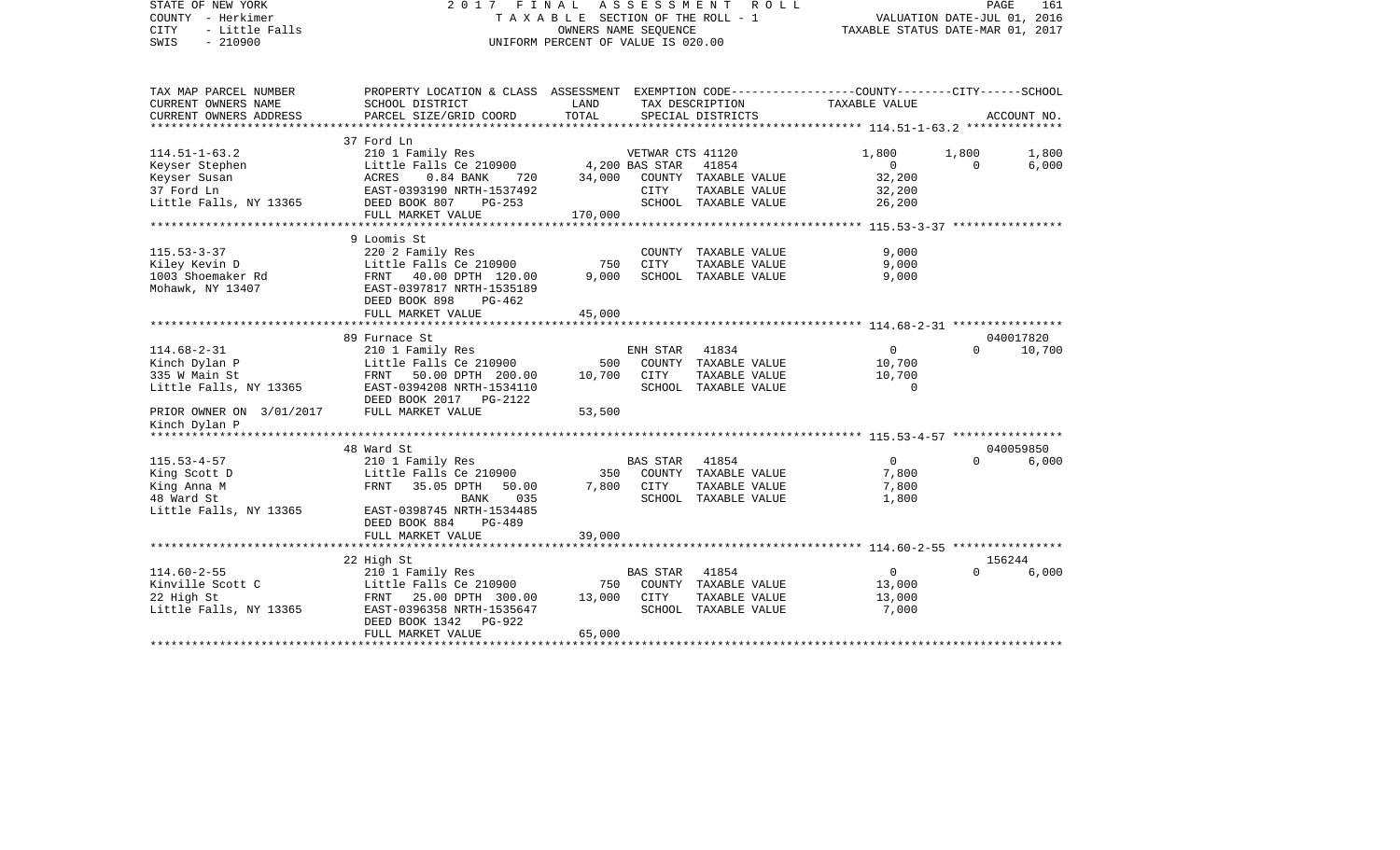| COUNTY            | – Herkimer             |                                                                                                | TAXABLE SECTION OF THE ROLL - 1    |                  |                      |                                  | VALUATION DATE-JUL 01, 2016 |             |
|-------------------|------------------------|------------------------------------------------------------------------------------------------|------------------------------------|------------------|----------------------|----------------------------------|-----------------------------|-------------|
| CITY              | - Little Falls         |                                                                                                | OWNERS NAME SEQUENCE               |                  |                      | TAXABLE STATUS DATE-MAR 01, 2017 |                             |             |
| SWIS              | $-210900$              |                                                                                                | UNIFORM PERCENT OF VALUE IS 020.00 |                  |                      |                                  |                             |             |
|                   |                        |                                                                                                |                                    |                  |                      |                                  |                             |             |
|                   | TAX MAP PARCEL NUMBER  | PROPERTY LOCATION & CLASS ASSESSMENT EXEMPTION CODE---------------COUNTY-------CITY-----SCHOOL |                                    |                  |                      |                                  |                             |             |
|                   | CURRENT OWNERS NAME    | SCHOOL DISTRICT                                                                                | LAND                               |                  | TAX DESCRIPTION      | TAXABLE VALUE                    |                             |             |
|                   | CURRENT OWNERS ADDRESS | PARCEL SIZE/GRID COORD                                                                         | TOTAL                              |                  | SPECIAL DISTRICTS    |                                  |                             | ACCOUNT NO. |
|                   |                        |                                                                                                |                                    |                  |                      |                                  |                             |             |
|                   |                        | 47 Lewis St                                                                                    |                                    |                  |                      |                                  |                             | 161240      |
| $114.60 - 2 - 5$  |                        | 210 1 Family Res                                                                               |                                    | <b>BAS STAR</b>  | 41854                | $\overline{0}$                   | $\Omega$                    | 6,000       |
|                   | Kisel Kathleen A       | Little Falls Ce 210900                                                                         | 1,000                              |                  | COUNTY TAXABLE VALUE | 9,700                            |                             |             |
| 47 Lewis St       |                        | E R1                                                                                           | 9,700                              | CITY             | TAXABLE VALUE        | 9,700                            |                             |             |
|                   |                        | 110x200                                                                                        |                                    |                  |                      |                                  |                             |             |
|                   | Little Falls, NY 13365 |                                                                                                |                                    |                  | SCHOOL TAXABLE VALUE | 3,700                            |                             |             |
|                   |                        | FRNT 110.00 DPTH 176.00                                                                        |                                    |                  |                      |                                  |                             |             |
|                   |                        | EAST-0394829 NRTH-1535760                                                                      |                                    |                  |                      |                                  |                             |             |
|                   |                        | DEED BOOK 1373 PG-61                                                                           |                                    |                  |                      |                                  |                             |             |
|                   |                        | FULL MARKET VALUE                                                                              | 48,500                             |                  |                      |                                  |                             |             |
|                   |                        |                                                                                                |                                    |                  |                      |                                  |                             |             |
|                   |                        | 196 W Monroe St                                                                                |                                    |                  |                      |                                  |                             | 040047010   |
| $114.59 - 2 - 39$ |                        | 210 1 Family Res                                                                               |                                    | VETCOM CTS 41130 |                      | 2,250                            | 2,250                       | 2,250       |
|                   | Kitner Edward P        | Little Falls Ce 210900                                                                         |                                    | 1,500 BAS STAR   | 41854                | $\overline{0}$                   | $\Omega$                    | 6,000       |
|                   | Kitner Merilyn S       | FRNT 50.00 DPTH 240.00                                                                         | 9,000                              |                  | COUNTY TAXABLE VALUE | 6,750                            |                             |             |
|                   | 196 W Monroe St        | EAST-0393503 NRTH-1535825                                                                      |                                    | CITY             | TAXABLE VALUE        | 6,750                            |                             |             |
|                   | Little Falls, NY 13365 | DEED BOOK 942<br>PG-486                                                                        |                                    |                  | SCHOOL TAXABLE VALUE | 750                              |                             |             |
|                   |                        | FULL MARKET VALUE                                                                              | 45,000                             |                  |                      |                                  |                             |             |
|                   |                        |                                                                                                |                                    |                  |                      |                                  |                             |             |
|                   |                        | 28 King St                                                                                     |                                    |                  |                      |                                  |                             | 040027540   |
| $114.67 - 1 - 50$ |                        | 220 2 Family Res                                                                               |                                    | BAS STAR         | 41854                | $\overline{0}$                   | $\Omega$                    | 6,000       |
|                   | Kleban Nicole A        | Little Falls Ce 210900                                                                         | 1,000                              |                  | COUNTY TAXABLE VALUE | 8,200                            |                             |             |
| 28 King St        |                        | FRNT 122.00 DPTH 300.00                                                                        | 8,200                              | CITY             | TAXABLE VALUE        | 8,200                            |                             |             |
|                   | Little Falls, NY 13365 | EAST-0393806 NRTH-1533640                                                                      |                                    |                  | SCHOOL TAXABLE VALUE | 2,200                            |                             |             |
|                   |                        | DEED BOOK 1113 PG-381                                                                          |                                    |                  |                      |                                  |                             |             |
|                   |                        | FULL MARKET VALUE                                                                              | 41,000                             |                  |                      |                                  |                             |             |
|                   |                        |                                                                                                |                                    |                  |                      |                                  |                             |             |
|                   |                        |                                                                                                |                                    |                  |                      |                                  |                             |             |
|                   |                        | 568 E Main St                                                                                  |                                    |                  |                      |                                  |                             | 190481      |
| $114.68 - 6 - 46$ |                        | 481 Att row bldg                                                                               |                                    |                  | COUNTY TAXABLE VALUE | 10,000                           |                             |             |
| Klein Doin        |                        | Little Falls Ce 210900                                                                         | 8,100                              | CITY             | TAXABLE VALUE        | 10,000                           |                             |             |
| 568 E Main St     |                        | FRNT 36.00 DPTH 122.00                                                                         | 10,000                             |                  | SCHOOL TAXABLE VALUE | 10,000                           |                             |             |
|                   | Little Falls, NY 13365 | EAST-0396404 NRTH-1534228                                                                      |                                    |                  |                      |                                  |                             |             |
|                   |                        | DEED BOOK 1558<br>PG-719                                                                       |                                    |                  |                      |                                  |                             |             |
|                   |                        | FULL MARKET VALUE                                                                              | 50,000                             |                  |                      |                                  |                             |             |
|                   |                        |                                                                                                |                                    |                  |                      |                                  |                             |             |
|                   |                        | 25 Douglas St                                                                                  |                                    |                  |                      |                                  |                             | 040014640   |
| $114.60 - 2 - 18$ |                        | 210 1 Family Res                                                                               |                                    |                  | COUNTY TAXABLE VALUE | 5,100                            |                             |             |
| Klimacek June     |                        | Little Falls Ce 210900                                                                         | 900                                | CITY             | TAXABLE VALUE        | 5,100                            |                             |             |
| 25 Douglas St     |                        | FRNT 88.00 DPTH 60.00                                                                          | 5,100                              |                  | SCHOOL TAXABLE VALUE | 5,100                            |                             |             |
|                   | Little Falls, NY 13365 | EAST-0394952 NRTH-1535487                                                                      |                                    |                  |                      |                                  |                             |             |
|                   |                        | DEED BOOK 920<br>PG-335                                                                        |                                    |                  |                      |                                  |                             |             |
|                   |                        | FULL MARKET VALUE                                                                              | 25,500                             |                  |                      |                                  |                             |             |
|                   |                        |                                                                                                |                                    |                  |                      |                                  |                             |             |
|                   |                        | 311 W Main St                                                                                  |                                    |                  |                      |                                  |                             | 040037170   |
| $114.75 - 2 - 34$ |                        | 210 1 Family Res                                                                               |                                    |                  | COUNTY TAXABLE VALUE | 3,300                            |                             |             |
| Klimacek June     |                        | Little Falls Ce 210900                                                                         | 500                                | CITY             | TAXABLE VALUE        | 3,300                            |                             |             |
|                   | 311 West Main St       | FRNT 30.00 DPTH 84.00                                                                          | 3,300                              |                  | SCHOOL TAXABLE VALUE | 3,300                            |                             |             |
|                   | Little Falls, NY 13365 | EAST-0393974 NRTH-1531874                                                                      |                                    |                  |                      |                                  |                             |             |
|                   |                        | DEED BOOK 883<br>PG-647                                                                        |                                    |                  |                      |                                  |                             |             |
|                   |                        | FULL MARKET VALUE                                                                              |                                    |                  |                      |                                  |                             |             |
|                   |                        |                                                                                                | 16,500                             |                  |                      |                                  |                             |             |

PAGE 162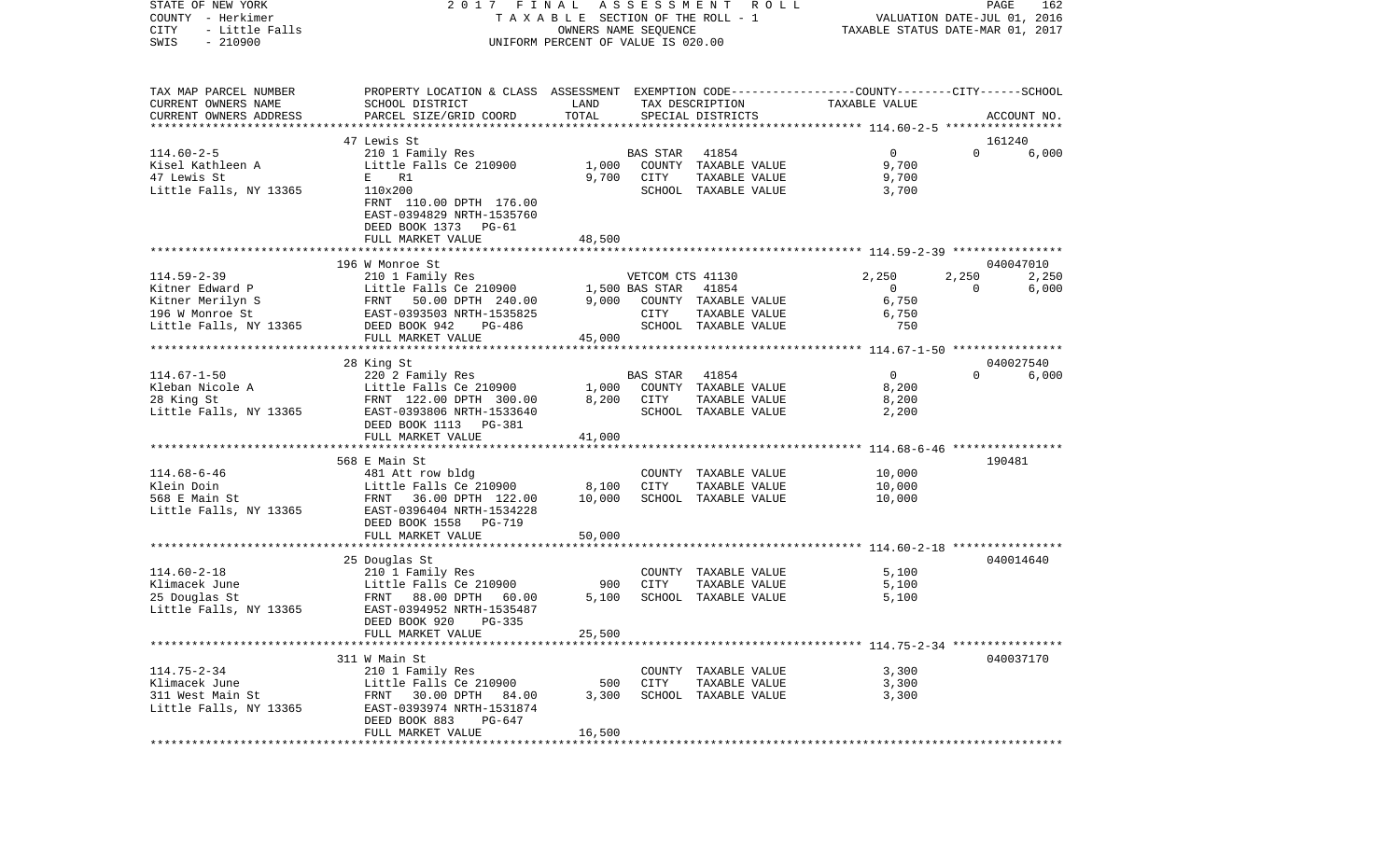COUNTY - Herkimer **T A X A B L E** SECTION OF THE ROLL - 1 VALUATION DATE-JUL 01, 2016 CITY - Little Falls OWNERS NAME SEQUENCE TAXABLE STATUS DATE-MAR 01, 2017 SWIS - 210900 UNIFORM PERCENT OF VALUE IS 020.00TAX MAP PARCEL NUMBER PROPERTY LOCATION & CLASS ASSESSMENT EXEMPTION CODE------------------COUNTY--------CITY------SCHOOL CURRENT OWNERS NAME SCHOOL DISTRICT LAND TAX DESCRIPTION TAXABLE VALUECURRENT OWNERS ADDRESS PARCEL SIZE/GRID COORD TOTAL SPECIAL DISTRICTS ACCOUNT NO. \*\*\*\*\*\*\*\*\*\*\*\*\*\*\*\*\*\*\*\*\*\*\*\*\*\*\*\*\*\*\*\*\*\*\*\*\*\*\*\*\*\*\*\*\*\*\*\*\*\*\*\*\*\*\*\*\*\*\*\*\*\*\*\*\*\*\*\*\*\*\*\*\*\*\*\*\*\*\*\*\*\*\*\*\*\*\*\*\*\*\*\*\*\*\*\*\*\*\*\*\*\*\* 114.75-2-35 \*\*\*\*\*\*\*\*\*\*\*\*\*\*\*\* 309 W Main St 040037140114.75-2-35 210 1 Family Res BAS STAR 41854 0 0 4,950 Klimacek June Little Falls Ce 210900 550 COUNTY TAXABLE VALUE 4,950 309 W Main St FRNT 30.00 DPTH 80.00 4,950 CITY TAXABLE VALUE 4,950 Little Falls, NY 13365 EAST-0393992 NRTH-1531897 SCHOOL TAXABLE VALUE 0 DEED BOOK 883 PG-641FULL MARKET VALUE 24,750 \*\*\*\*\*\*\*\*\*\*\*\*\*\*\*\*\*\*\*\*\*\*\*\*\*\*\*\*\*\*\*\*\*\*\*\*\*\*\*\*\*\*\*\*\*\*\*\*\*\*\*\*\*\*\*\*\*\*\*\*\*\*\*\*\*\*\*\*\*\*\*\*\*\*\*\*\*\*\*\*\*\*\*\*\*\*\*\*\*\*\*\*\*\*\*\*\*\*\*\*\*\*\* 114.75-2-36 \*\*\*\*\*\*\*\*\*\*\*\*\*\*\*\* 305 W Main St 040037080114.75-2-36 311 Res vac land COUNTY TAXABLE VALUE 700700 Klimacek June Little Falls Ce 210900 700 CITY TAXABLE VALUE 700 311 West Main St **FRNT** 60.00 DPTH 65.00 700 SCHOOL TAXABLE VALUE Little Falls, NY 13365 EAST-0394015 NRTH-1531938 DEED BOOK 883 PG-644FULL MARKET VALUE 3,500 \*\*\*\*\*\*\*\*\*\*\*\*\*\*\*\*\*\*\*\*\*\*\*\*\*\*\*\*\*\*\*\*\*\*\*\*\*\*\*\*\*\*\*\*\*\*\*\*\*\*\*\*\*\*\*\*\*\*\*\*\*\*\*\*\*\*\*\*\*\*\*\*\*\*\*\*\*\*\*\*\*\*\*\*\*\*\*\*\*\*\*\*\*\*\*\*\*\*\*\*\*\*\* 115.53-2-28 \*\*\*\*\*\*\*\*\*\*\*\*\*\*\*\* 23 Manheim St 040039930115.53-2-28 220 2 Family Res COUNTY TAXABLE VALUE 10,000 Klimek Marc Little Falls Ce 210900 900 CITY TAXABLE VALUE 10,000 77 Petrie St FRNT 60.00 DPTH 100.00 10,000 SCHOOL TAXABLE VALUE 10,000 Little Falls, NY 13365 EAST-0398894 NRTH-1535287 DEED BOOK 00660 PG-00469FULL MARKET VALUE 50,000 \*\*\*\*\*\*\*\*\*\*\*\*\*\*\*\*\*\*\*\*\*\*\*\*\*\*\*\*\*\*\*\*\*\*\*\*\*\*\*\*\*\*\*\*\*\*\*\*\*\*\*\*\*\*\*\*\*\*\*\*\*\*\*\*\*\*\*\*\*\*\*\*\*\*\*\*\*\*\*\*\*\*\*\*\*\*\*\*\*\*\*\*\*\*\*\*\*\*\*\*\*\*\* 115.61-3-62 \*\*\*\*\*\*\*\*\*\*\*\*\*\*\*\* 75-77 Petrie St 040050850115.61-3-62 220 2 Family Res ENH STAR 41834 0 0 9,850 Klimek Marc D Little Falls Ce 210900 850 COUNTY TAXABLE VALUE 9,850 77 Petrie St FRNT 60.00 DPTH 90.00 9,850 CITY TAXABLE VALUE 9,850 Little Falls, NY 13365 EAST-0398837 NRTH-1533855 SCHOOL TAXABLE VALUE 0 DEED BOOK 775 PG-315FULL MARKET VALUE 49,250 \*\*\*\*\*\*\*\*\*\*\*\*\*\*\*\*\*\*\*\*\*\*\*\*\*\*\*\*\*\*\*\*\*\*\*\*\*\*\*\*\*\*\*\*\*\*\*\*\*\*\*\*\*\*\*\*\*\*\*\*\*\*\*\*\*\*\*\*\*\*\*\*\*\*\*\*\*\*\*\*\*\*\*\*\*\*\*\*\*\*\*\*\*\*\*\*\*\*\*\*\*\*\* 114.51-1-68 \*\*\*\*\*\*\*\*\*\*\*\*\*\*\*\* 47 Top Notch Dr 040058830 114.51-1-68 210 1 Family Res ENH STAR 41834 0 0 13,100 Klock Raymond H Little Falls Ce 210900 2,400 COUNTY TAXABLE VALUE 21,000 Klock Jo A FRNT 100.00 DPTH 200.00 21,000 CITY TAXABLE VALUE 21,000 47 Top Notch Dr **EAST-0393139 NRTH-1537875** SCHOOL TAXABLE VALUE 7,900 Little Falls, NY 13365 DEED BOOK 931 PG-483 FULL MARKET VALUE 105,000 \*\*\*\*\*\*\*\*\*\*\*\*\*\*\*\*\*\*\*\*\*\*\*\*\*\*\*\*\*\*\*\*\*\*\*\*\*\*\*\*\*\*\*\*\*\*\*\*\*\*\*\*\*\*\*\*\*\*\*\*\*\*\*\*\*\*\*\*\*\*\*\*\*\*\*\*\*\*\*\*\*\*\*\*\*\*\*\*\*\*\*\*\*\*\*\*\*\*\*\*\*\*\* 114.60-2-81 \*\*\*\*\*\*\*\*\*\*\*\*\*\*\*\* 5 High St 040024150 114.60-2-81 210 1 Family Res BAS STAR 41854 0 0 6,000 Klock Vernon R Little Falls Ce 210900 400 COUNTY TAXABLE VALUE 7,900 Klock Janet M FRNT 35.00 DPTH 60.00 7.900 CITY TAXABLE VALUE 7.900 5 High St BANK 086 SCHOOL TAXABLE VALUE 1,900 Little Falls, NY 13365 EAST-0396215 NRTH-1535398 DEED BOOK 882 PG-510FULL MARKET VALUE 39,500 \*\*\*\*\*\*\*\*\*\*\*\*\*\*\*\*\*\*\*\*\*\*\*\*\*\*\*\*\*\*\*\*\*\*\*\*\*\*\*\*\*\*\*\*\*\*\*\*\*\*\*\*\*\*\*\*\*\*\*\*\*\*\*\*\*\*\*\*\*\*\*\*\*\*\*\*\*\*\*\*\*\*\*\*\*\*\*\*\*\*\*\*\*\*\*\*\*\*\*\*\*\*\*\*\*\*\*\*\*\*\*\*\*\*\*\*\*\*\*\*\*\*\*\*\*\*\*\*\*\*\*\*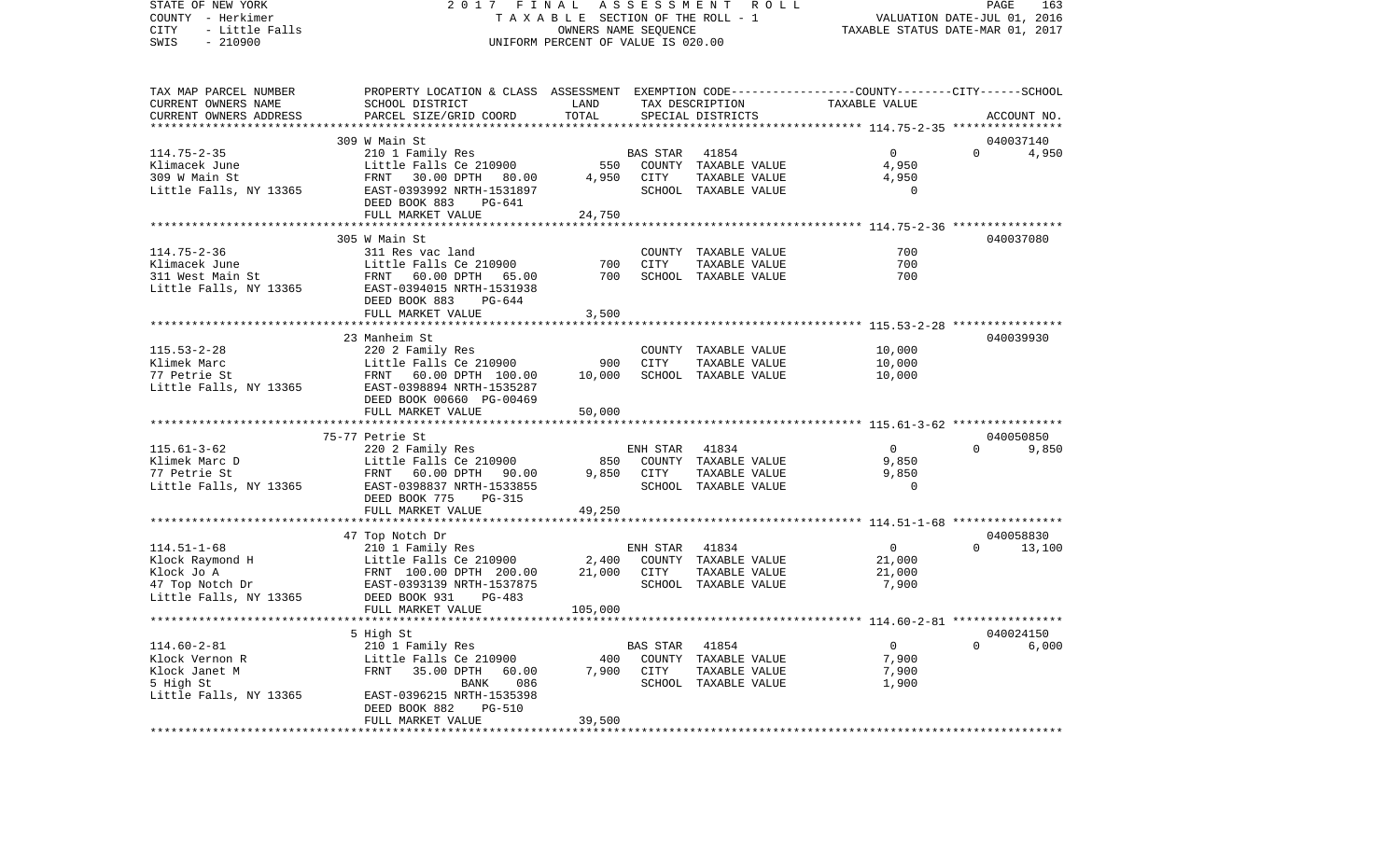| STATE OF NEW YORK<br>COUNTY - Herkimer<br>CITY<br>- Little Falls | 2017<br>FINAL<br>TAXABLE SECTION OF THE ROLL - 1                                                                                                                                                                                                     | R O L L<br>PAGE<br>164<br>VALUATION DATE-JUL 01, 2016<br>TAXABLE STATUS DATE-MAR 01, 2017 |                  |                                       |                                                       |                |                |
|------------------------------------------------------------------|------------------------------------------------------------------------------------------------------------------------------------------------------------------------------------------------------------------------------------------------------|-------------------------------------------------------------------------------------------|------------------|---------------------------------------|-------------------------------------------------------|----------------|----------------|
| SWIS<br>$-210900$                                                |                                                                                                                                                                                                                                                      | UNIFORM PERCENT OF VALUE IS 020.00                                                        |                  |                                       |                                                       |                |                |
| TAX MAP PARCEL NUMBER                                            | PROPERTY LOCATION & CLASS ASSESSMENT EXEMPTION CODE---------------COUNTY-------CITY------SCHOOL                                                                                                                                                      |                                                                                           |                  |                                       |                                                       |                |                |
| CURRENT OWNERS NAME                                              | SCHOOL DISTRICT                                                                                                                                                                                                                                      | LAND                                                                                      |                  | TAX DESCRIPTION                       | TAXABLE VALUE                                         |                |                |
| CURRENT OWNERS ADDRESS                                           | PARCEL SIZE/GRID COORD                                                                                                                                                                                                                               | TOTAL                                                                                     |                  | SPECIAL DISTRICTS                     |                                                       |                | ACCOUNT NO.    |
|                                                                  |                                                                                                                                                                                                                                                      | *************                                                                             |                  |                                       | ******************** 114.83-1-30 *****************    |                |                |
|                                                                  | 488 W Main St                                                                                                                                                                                                                                        |                                                                                           |                  |                                       |                                                       |                |                |
| $114.83 - 1 - 30$<br>Klosek Donald J                             | 220 2 Family Res<br>Little Falls Ce 210900                                                                                                                                                                                                           | 1,000                                                                                     | CITY             | COUNTY TAXABLE VALUE<br>TAXABLE VALUE | 6,750<br>6,750                                        |                |                |
| 112 Fifth St                                                     |                                                                                                                                                                                                                                                      | 6,750                                                                                     |                  | SCHOOL TAXABLE VALUE                  | 6,750                                                 |                |                |
| Yorkville, NY 13495                                              | FRNT 153.00 DPTH 91.00<br>EAST-0391938 NRTH-1530121                                                                                                                                                                                                  |                                                                                           |                  |                                       |                                                       |                |                |
|                                                                  | DEED BOOK 1280<br>PG-769                                                                                                                                                                                                                             |                                                                                           |                  |                                       |                                                       |                |                |
|                                                                  | FULL MARKET VALUE                                                                                                                                                                                                                                    | 33,750                                                                                    |                  |                                       |                                                       |                |                |
|                                                                  |                                                                                                                                                                                                                                                      |                                                                                           |                  |                                       |                                                       |                |                |
|                                                                  | 112 Furnace St                                                                                                                                                                                                                                       |                                                                                           |                  |                                       |                                                       |                | 040018180      |
| $114.67 - 1 - 16$                                                | 210 1 Family Res                                                                                                                                                                                                                                     |                                                                                           |                  | COUNTY TAXABLE VALUE                  | 7,950                                                 |                |                |
|                                                                  | Little Falls Ce 210900                                                                                                                                                                                                                               | 650                                                                                       | <b>CITY</b>      | TAXABLE VALUE                         | 7,950                                                 |                |                |
|                                                                  |                                                                                                                                                                                                                                                      | 7,950                                                                                     |                  | SCHOOL TAXABLE VALUE                  | 7,950                                                 |                |                |
|                                                                  |                                                                                                                                                                                                                                                      |                                                                                           |                  |                                       |                                                       |                |                |
|                                                                  | Kocuba Stephen Little Falls Ce 210900<br>Kocuba Julia Wf FRNT 32.00 DFTH 105.00<br>323 Henry St EAST-0393743 NRTH-1534244<br>Herkimer, NY 13350 DEED BOOK 00648 PG-00645<br>FULL MARKET VALUE                                                        |                                                                                           |                  |                                       |                                                       |                |                |
|                                                                  | *********************                                                                                                                                                                                                                                | 39,750                                                                                    |                  |                                       |                                                       |                |                |
|                                                                  |                                                                                                                                                                                                                                                      |                                                                                           |                  |                                       | ************************ 114.51-1-62 **************** |                | 040058650      |
| $114.51 - 1 - 62$                                                | 41 Top Notch Dr<br>210 1 Family Res                                                                                                                                                                                                                  |                                                                                           |                  | CW_10_VET/ 41153                      | $\overline{0}$                                        | 1,600          | 0              |
|                                                                  |                                                                                                                                                                                                                                                      |                                                                                           |                  |                                       | 1,800                                                 | $\overline{0}$ | $\overline{0}$ |
|                                                                  |                                                                                                                                                                                                                                                      |                                                                                           |                  |                                       | $\sim$ 0                                              | $\Omega$       | 13,100         |
|                                                                  |                                                                                                                                                                                                                                                      |                                                                                           |                  | COUNTY TAXABLE VALUE                  | 14,700                                                |                |                |
|                                                                  | 14.51-1-62<br>Kohn Clarence H<br>Kohn Michael C<br>Kohn Michael C<br>Hang Motch Dr<br>EAST-0392818 NRTH-1537608<br>EAST-0392818 NRTH-1537608<br>EAST-0392818 NRTH-1537608<br>COUNTY TAXABLE VA<br>COUNTY TAXABLE VA<br>COUNTY TAXABLE VA<br>COUNTY T |                                                                                           |                  | TAXABLE VALUE                         | 14,900                                                |                |                |
|                                                                  | FULL MARKET VALUE                                                                                                                                                                                                                                    |                                                                                           |                  | 82,500 SCHOOL TAXABLE VALUE           | 3,400                                                 |                |                |
|                                                                  | *************************                                                                                                                                                                                                                            |                                                                                           |                  |                                       |                                                       |                |                |
|                                                                  | 155 Burwell St                                                                                                                                                                                                                                       |                                                                                           |                  |                                       |                                                       |                | 040005970      |
| $115.61 - 3 - 38$                                                | 210 1 Family Res                                                                                                                                                                                                                                     |                                                                                           | VETFUND CT 41101 |                                       | 550                                                   |                | -0             |
| Kolar William J                                                  | Little Falls Ce 210900                                                                                                                                                                                                                               |                                                                                           | 950 ENH STAR     | 41834                                 | $\overline{0}$                                        | $\overline{0}$ | 12,100         |
| Kolar Jeanne B                                                   |                                                                                                                                                                                                                                                      | 12,100                                                                                    |                  | COUNTY TAXABLE VALUE                  | 11,550                                                |                |                |
| 155 Burwell St                                                   |                                                                                                                                                                                                                                                      |                                                                                           | CITY             | TAXABLE VALUE                         | 11,550                                                |                |                |
| Little Falls, NY 13365                                           | 210 1 Family Res<br>Little Falls Ce 210900<br>FRNT 44.45 DPTH 148.51<br>EAST-0399416 NRTH-1534012<br>Y 13365 DEED BOOK 00549 PG-00053<br>FIILL MARKET VALUE                                                                                          |                                                                                           |                  | SCHOOL TAXABLE VALUE                  | $\overline{0}$                                        |                |                |
|                                                                  | FULL MARKET VALUE<br>*****************                                                                                                                                                                                                               | 60,500                                                                                    |                  |                                       |                                                       |                |                |
|                                                                  | 115 Flint Ave                                                                                                                                                                                                                                        |                                                                                           |                  |                                       |                                                       |                | 159323         |
| 114.76-2-91                                                      | 312 Vac w/imprv                                                                                                                                                                                                                                      |                                                                                           |                  | COUNTY TAXABLE VALUE                  | 1,800                                                 |                |                |
| Kolarik John P                                                   | Little Falls Ce 210900                                                                                                                                                                                                                               | 700                                                                                       | CITY             | TAXABLE VALUE                         | 1,800                                                 |                |                |
| $\frac{1}{2}$<br>772 N Creek Rd                                  | FRNT 84.00 DPTH 200.00                                                                                                                                                                                                                               | 1,800                                                                                     |                  | SCHOOL TAXABLE VALUE                  | 1,800                                                 |                |                |
| Little Falls, NY 13365                                           | EAST-0395355 NRTH-1530935                                                                                                                                                                                                                            |                                                                                           |                  |                                       |                                                       |                |                |
|                                                                  | DEED BOOK 1361 PG-114                                                                                                                                                                                                                                |                                                                                           |                  |                                       |                                                       |                |                |
|                                                                  | FULL MARKET VALUE                                                                                                                                                                                                                                    | 9,000                                                                                     |                  |                                       |                                                       |                |                |
|                                                                  | **********************                                                                                                                                                                                                                               |                                                                                           |                  |                                       |                                                       |                |                |
|                                                                  | Prospect St                                                                                                                                                                                                                                          |                                                                                           |                  |                                       |                                                       |                | 040052620      |
| $114.68 - 3 - 3$                                                 | 311 Res vac land                                                                                                                                                                                                                                     |                                                                                           |                  | COUNTY TAXABLE VALUE                  | 450                                                   |                |                |
| Kopf Bruce                                                       | Little Falls Ce 210900                                                                                                                                                                                                                               | 450                                                                                       | <b>CITY</b>      | TAXABLE VALUE                         | 450                                                   |                |                |
| 85 Sand Hill Cove Rd                                             | FRNT 70.00 DPTH 113.00                                                                                                                                                                                                                               | 450                                                                                       |                  | SCHOOL TAXABLE VALUE                  | 450                                                   |                |                |
| Narragansett, RI 02882                                           | EAST-0395114 NRTH-1533604                                                                                                                                                                                                                            |                                                                                           |                  |                                       |                                                       |                |                |
|                                                                  | DEED BOOK 1151<br>PG-276                                                                                                                                                                                                                             |                                                                                           |                  |                                       |                                                       |                |                |
|                                                                  | FULL MARKET VALUE                                                                                                                                                                                                                                    | 2,250                                                                                     |                  |                                       |                                                       |                |                |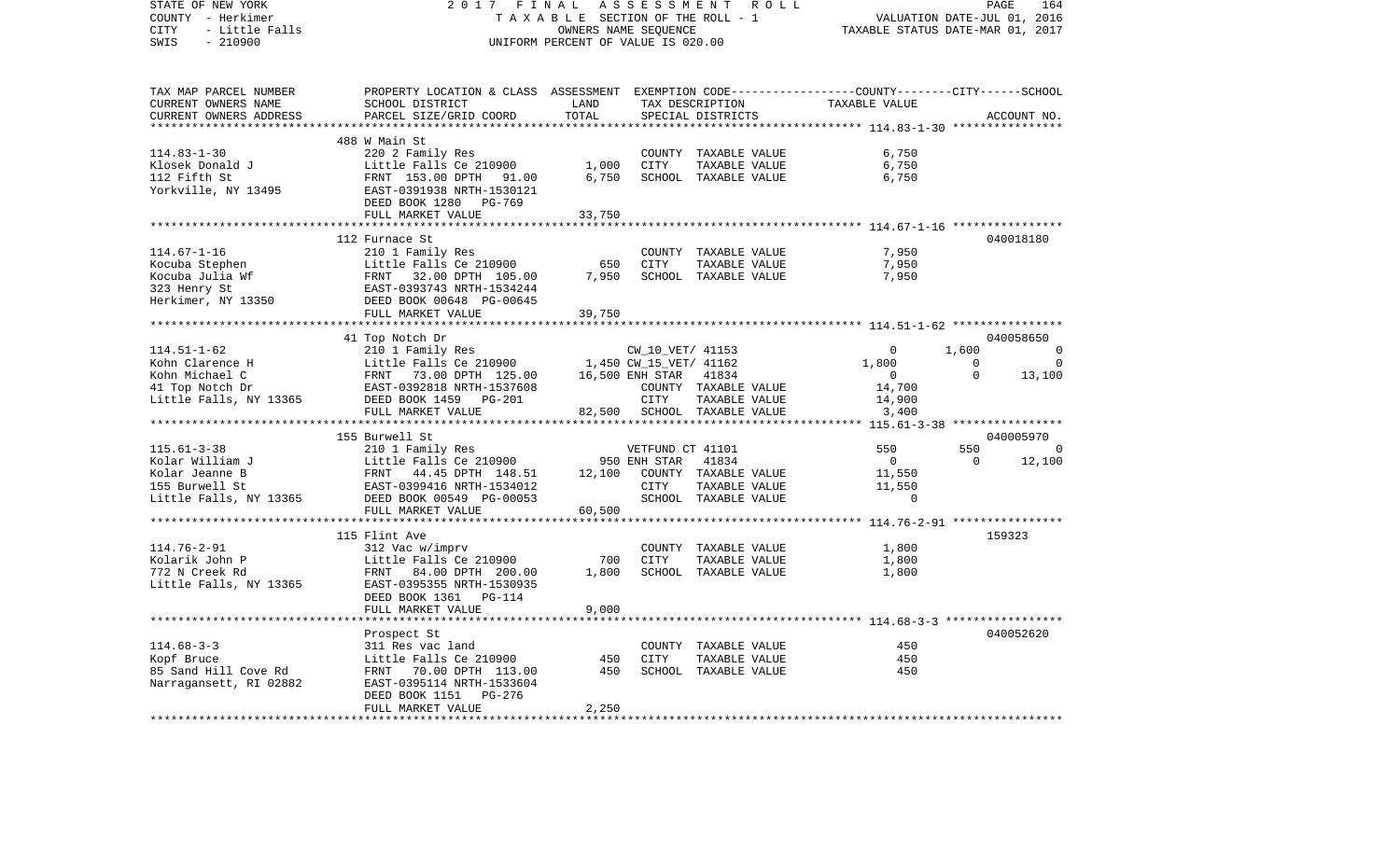| STATE OF NEW YORK                     | FINAL<br>2017                                                                                   |                                    | A S S E S S M E N T | ROLL                                  |                                  | PAGE                        | 165         |
|---------------------------------------|-------------------------------------------------------------------------------------------------|------------------------------------|---------------------|---------------------------------------|----------------------------------|-----------------------------|-------------|
| COUNTY - Herkimer                     |                                                                                                 |                                    |                     | TAXABLE SECTION OF THE ROLL - 1       |                                  | VALUATION DATE-JUL 01, 2016 |             |
| - Little Falls<br>CITY                |                                                                                                 | OWNERS NAME SEQUENCE               |                     |                                       | TAXABLE STATUS DATE-MAR 01, 2017 |                             |             |
| $-210900$<br>SWIS                     |                                                                                                 | UNIFORM PERCENT OF VALUE IS 020.00 |                     |                                       |                                  |                             |             |
| TAX MAP PARCEL NUMBER                 | PROPERTY LOCATION & CLASS ASSESSMENT EXEMPTION CODE---------------COUNTY-------CITY------SCHOOL |                                    |                     |                                       |                                  |                             |             |
| CURRENT OWNERS NAME                   | SCHOOL DISTRICT                                                                                 | LAND                               |                     | TAX DESCRIPTION                       | TAXABLE VALUE                    |                             |             |
| CURRENT OWNERS ADDRESS                | PARCEL SIZE/GRID COORD                                                                          | TOTAL                              |                     | SPECIAL DISTRICTS                     |                                  |                             | ACCOUNT NO. |
|                                       |                                                                                                 |                                    |                     |                                       |                                  |                             |             |
|                                       | 58 Prospect St                                                                                  |                                    |                     |                                       |                                  |                             | 040052590   |
| $114.68 - 4 - 35$<br>Kopf Bruce       | 411 Apartment<br>Little Falls Ce 210900                                                         | 1,700                              | CITY                | COUNTY TAXABLE VALUE<br>TAXABLE VALUE | 24,150<br>24,150                 |                             |             |
| 85 Sand Hill Cove Rd                  | FRNT 70.00 DPTH 220.00                                                                          | 24,150                             |                     | SCHOOL TAXABLE VALUE                  | 24,150                           |                             |             |
| Narragansett, RI 02882                | EAST-0395031 NRTH-1533782<br>DEED BOOK 1151 PG-276                                              |                                    |                     |                                       |                                  |                             |             |
|                                       | FULL MARKET VALUE                                                                               | 120,750                            |                     |                                       |                                  |                             |             |
|                                       |                                                                                                 |                                    |                     |                                       |                                  |                             |             |
|                                       | 117 Church St                                                                                   |                                    |                     |                                       |                                  |                             | 040009720   |
| $114.68 - 2 - 63$                     | 220 2 Family Res                                                                                |                                    | BAS STAR            | 41854                                 | $\overline{0}$                   | $\Omega$                    | 6,000       |
| Korce Jeffrey D<br>117 Church St      | Little Falls Ce 210900                                                                          | 1,200                              |                     | COUNTY TAXABLE VALUE                  | 13,500                           |                             |             |
| Little Falls, NY 13365                | FRNT 60.00 DPTH 332.00<br>EAST-0394358 NRTH-1534356                                             | 13,500                             | CITY                | TAXABLE VALUE<br>SCHOOL TAXABLE VALUE | 13,500<br>7,500                  |                             |             |
|                                       | DEED BOOK 927<br>$PG-250$                                                                       |                                    |                     |                                       |                                  |                             |             |
|                                       | FULL MARKET VALUE                                                                               | 67,500                             |                     |                                       |                                  |                             |             |
|                                       |                                                                                                 |                                    |                     |                                       |                                  |                             |             |
|                                       | 42 Petrie St                                                                                    |                                    |                     |                                       |                                  |                             | 040050370   |
| $115.61 - 2 - 21$                     | 220 2 Family Res                                                                                |                                    | VETCOM CTS 41130    |                                       | 2,675                            | 2,675                       | 2,675       |
| Kotary Jeffrey                        | Little Falls Ce 210900                                                                          |                                    | 750 BAS STAR        | 41854                                 | $\overline{0}$                   | $\Omega$                    | 6,000       |
| Kotary Barbara                        | FRNT<br>50.00 DPTH 120.00                                                                       | 10,700                             |                     | COUNTY TAXABLE VALUE                  | 8,025                            |                             |             |
| 42 Petrie St                          | BANK<br>035                                                                                     |                                    | CITY                | TAXABLE VALUE                         | 8,025                            |                             |             |
| Little Falls, NY 13365                | EAST-0398493 NRTH-1534216<br>DEED BOOK 825<br>$PG-27$                                           |                                    |                     | SCHOOL TAXABLE VALUE                  | 2,025                            |                             |             |
|                                       | FULL MARKET VALUE                                                                               | 53,500                             |                     |                                       |                                  |                             |             |
|                                       |                                                                                                 |                                    |                     |                                       |                                  |                             |             |
|                                       | 275 W Monroe St                                                                                 |                                    |                     |                                       |                                  |                             | 040048150   |
| $114.59 - 1 - 10$                     | 311 Res vac land                                                                                |                                    |                     | COUNTY TAXABLE VALUE                  | 650                              |                             |             |
| Krasuski Frank                        | Little Falls Ce 210900                                                                          | 650                                | CITY                | TAXABLE VALUE                         | 650                              |                             |             |
| Krasuski Judith                       | FRNT 54.00 DPTH 101.30                                                                          | 650                                |                     | SCHOOL TAXABLE VALUE                  | 650                              |                             |             |
| 319 W Monroe St                       | EAST-0392341 NRTH-1536325                                                                       |                                    |                     |                                       |                                  |                             |             |
| Little Falls, NY 13365                | DEED BOOK 1437 PG-804                                                                           |                                    |                     |                                       |                                  |                             |             |
|                                       | FULL MARKET VALUE                                                                               | 3,250                              |                     |                                       |                                  |                             |             |
|                                       | 11 Kingsbury Ave                                                                                |                                    |                     |                                       |                                  |                             | 040028230   |
| $114.59 - 1 - 24$                     | 311 Res vac land                                                                                |                                    |                     | COUNTY TAXABLE VALUE                  | 1,300                            |                             |             |
| Krasuski Frank                        | Little Falls Ce 210900                                                                          | 1,300                              | CITY                | TAXABLE VALUE                         | 1,300                            |                             |             |
| Krasuski Judith                       | FRNT 174.00 DPTH 100.00                                                                         | 1,300                              |                     | SCHOOL TAXABLE VALUE                  | 1,300                            |                             |             |
| 319 W Monroe St                       | EAST-0392323 NRTH-1536206                                                                       |                                    |                     |                                       |                                  |                             |             |
| Little Falls, NY 13365                | DEED BOOK 1437<br>PG-804                                                                        |                                    |                     |                                       |                                  |                             |             |
|                                       | FULL MARKET VALUE                                                                               | 6,500                              |                     |                                       |                                  |                             |             |
|                                       |                                                                                                 |                                    |                     |                                       |                                  |                             |             |
|                                       | 319 W Monroe St                                                                                 |                                    |                     |                                       |                                  | $\Omega$                    | 040047640   |
| $114.59 - 1 - 25$<br>Krasuski Frank A | 210 1 Family Res<br>Little Falls Ce 210900                                                      | 1,300                              | BAS STAR 41854      | COUNTY TAXABLE VALUE                  | $\overline{0}$<br>20,000         |                             | 6,000       |
| Krasuski Judith A                     | S R1                                                                                            | 20,000                             | CITY                | TAXABLE VALUE                         | 20,000                           |                             |             |
| 319 West Monroe St                    | 98x290                                                                                          |                                    |                     | SCHOOL TAXABLE VALUE                  | 14,000                           |                             |             |
| Little Falls, NY 13365                | FRNT 90.00 DPTH 315.98                                                                          |                                    |                     |                                       |                                  |                             |             |
|                                       | EAST-0392114 NRTH-1536370                                                                       |                                    |                     |                                       |                                  |                             |             |
|                                       | DEED BOOK 00635 PG-00369                                                                        |                                    |                     |                                       |                                  |                             |             |
|                                       | FULL MARKET VALUE                                                                               | 100,000                            |                     |                                       |                                  |                             |             |
|                                       |                                                                                                 |                                    |                     |                                       |                                  |                             |             |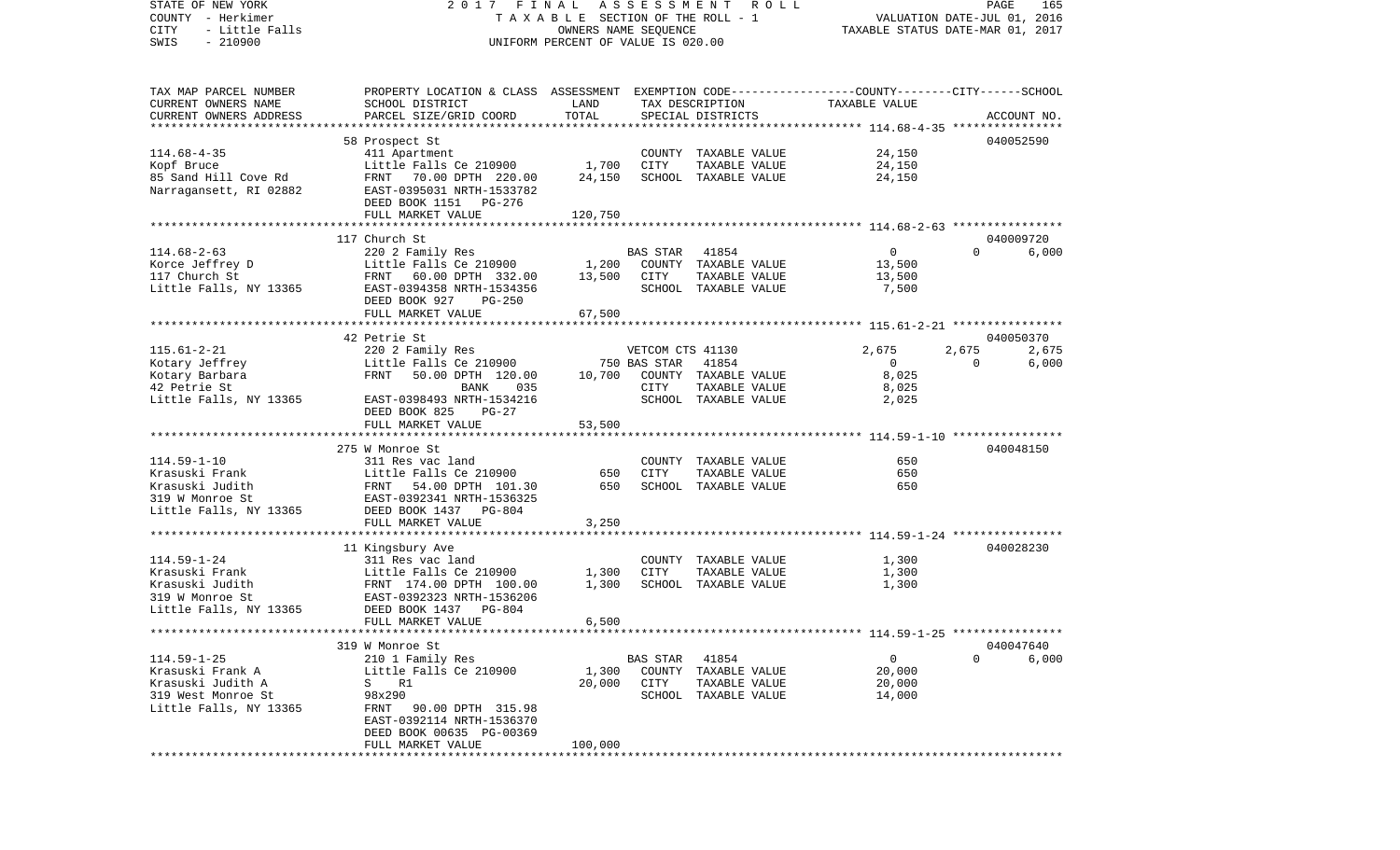STATE OF NEW YORK 2 0 1 7 F I N A L A S S E S S M E N T R O L L PAGE 166VALUATION DATE-JUL 01, 2016 COUNTY - Herkimer T A X A B L E SECTION OF THE ROLL - 1 CITY - Little Falls OWNERS NAME SEQUENCE TAXABLE STATUS DATE-MAR 01, 2017 SWIS - 210900 UNIFORM PERCENT OF VALUE IS 020.00TAX MAP PARCEL NUMBER PROPERTY LOCATION & CLASS ASSESSMENT EXEMPTION CODE------------------COUNTY--------CITY------SCHOOL CURRENT OWNERS NAME SCHOOL DISTRICT LAND TAX DESCRIPTION TAXABLE VALUECURRENT OWNERS ADDRESS PARCEL SIZE/GRID COORD TOTAL SPECIAL DISTRICTS ACCOUNT NO. \*\*\*\*\*\*\*\*\*\*\*\*\*\*\*\*\*\*\*\*\*\*\*\*\*\*\*\*\*\*\*\*\*\*\*\*\*\*\*\*\*\*\*\*\*\*\*\*\*\*\*\*\*\*\*\*\*\*\*\*\*\*\*\*\*\*\*\*\*\*\*\*\*\*\*\*\*\*\*\*\*\*\*\*\*\*\*\*\*\*\*\*\*\*\*\*\*\*\*\*\*\*\* 114.67-1-7 \*\*\*\*\*\*\*\*\*\*\*\*\*\*\*\*\* 10 Marco Ter 186748114.67-1-7 220 2 Family Res VETWAR CTS 41120 1,140 1,140 1,140 Krawecki John Little Falls Ce 210900 350 BAS STAR 41854 0 0 6,000 Rohacek Jonathan 6,460 FRNT 43.00 DPTH 70.00 7,600 COUNTY TAXABLE VALUE 6,460 25 Arthur St EAST-0393099 NRTH-1534356 CITY TAXABLE VALUE 6,460 Little Falls, NY 13365 DEED BOOK 1536 PG-333 SCHOOL TAXABLE VALUE 460 FULL MARKET VALUE 38,000 \*\*\*\*\*\*\*\*\*\*\*\*\*\*\*\*\*\*\*\*\*\*\*\*\*\*\*\*\*\*\*\*\*\*\*\*\*\*\*\*\*\*\*\*\*\*\*\*\*\*\*\*\*\*\*\*\*\*\*\*\*\*\*\*\*\*\*\*\*\*\*\*\*\*\*\*\*\*\*\*\*\*\*\*\*\*\*\*\*\*\*\*\*\*\*\*\*\*\*\*\*\*\* 115.69-1-26 \*\*\*\*\*\*\*\*\*\*\*\*\*\*\*\* 52 Danube St 040013170115.69-1-26 210 1 Family Res COUNTY TAXABLE VALUE 5,950 Krisch Edward F **Eduard F** Little Falls Ce 210900 600 CITY TAXABLE VALUE 5,950 Krisch Mary Ellen FRNT 84.00 DPTH 100.00 5,950 SCHOOL TAXABLE VALUE 5,950 44 Danube St EAST-0397311 NRTH-1531959Little Falls, NY 13365 DEED BOOK 837 PG-687 FULL MARKET VALUE 29,750 \*\*\*\*\*\*\*\*\*\*\*\*\*\*\*\*\*\*\*\*\*\*\*\*\*\*\*\*\*\*\*\*\*\*\*\*\*\*\*\*\*\*\*\*\*\*\*\*\*\*\*\*\*\*\*\*\*\*\*\*\*\*\*\*\*\*\*\*\*\*\*\*\*\*\*\*\*\*\*\*\*\*\*\*\*\*\*\*\*\*\*\*\*\*\*\*\*\*\*\*\*\*\* 115.69-1-20 \*\*\*\*\*\*\*\*\*\*\*\*\*\*\*\* 22 Danube St 0400128702.163 115.69-1-20 210 1 Family Res VETCOM CTS 41130 2,163 2,163 2,163 Kristine Bucenec Family Trust Little Falls Ce 210900 600 ENH STAR 41834 0 0 6,487 22 Danube St FRNT 75.00 DPTH 90.00 8,650 COUNTY TAXABLE VALUE 6,487 Little Falls, NY 13365 EAST-0397019 NRTH-1532107 CITY TAXABLE VALUE 6,487 DEED BOOK 1143 PG-247 SCHOOL TAXABLE VALUE 0 FULL MARKET VALUE 43,250 \*\*\*\*\*\*\*\*\*\*\*\*\*\*\*\*\*\*\*\*\*\*\*\*\*\*\*\*\*\*\*\*\*\*\*\*\*\*\*\*\*\*\*\*\*\*\*\*\*\*\*\*\*\*\*\*\*\*\*\*\*\*\*\*\*\*\*\*\*\*\*\*\*\*\*\*\*\*\*\*\*\*\*\*\*\*\*\*\*\*\*\*\*\*\*\*\*\*\*\*\*\*\* 114.68-1-7 \*\*\*\*\*\*\*\*\*\*\*\*\*\*\*\*\* 72 Furnace St 040017550114.68-1-7 220 2 Family Res COUNTY TAXABLE VALUE 12,900 Krutz Roger Little Falls Ce 210900 950 CITY TAXABLE VALUE 12,900 Krutz Richard **FRNT 43.00 DPTH 193.00** 12,900 SCHOOL TAXABLE VALUE 12,900 1400 S Edgewood St 521 EAST-0394046 NRTH-1533783 Arlington, VA 22204 DEED BOOK 1145 PG-654 FULL MARKET VALUE 64,500 \*\*\*\*\*\*\*\*\*\*\*\*\*\*\*\*\*\*\*\*\*\*\*\*\*\*\*\*\*\*\*\*\*\*\*\*\*\*\*\*\*\*\*\*\*\*\*\*\*\*\*\*\*\*\*\*\*\*\*\*\*\*\*\*\*\*\*\*\*\*\*\*\*\*\*\*\*\*\*\*\*\*\*\*\*\*\*\*\*\*\*\*\*\*\*\*\*\*\*\*\*\*\* 115.53-1-10 \*\*\*\*\*\*\*\*\*\*\*\*\*\*\*\* 612 E Monroe St 040043530115.53-1-10 220 2 Family Res ENH STAR 41834 0 0 13,100 Krywka Helen Little Falls Ce 210900 1,500 COUNTY TAXABLE VALUE 14,000 Mykola & Alexandra Krywka FRNT 70.00 DPTH 200.00 14,000 CITY TAXABLE VALUE 14,000  $(Life Use)$  EAST-0397179 NRTH-1535570 612 E Monroe St DEED BOOK 1235 PG-845Little Falls, NY 13365 FULL MARKET VALUE 70,000 \*\*\*\*\*\*\*\*\*\*\*\*\*\*\*\*\*\*\*\*\*\*\*\*\*\*\*\*\*\*\*\*\*\*\*\*\*\*\*\*\*\*\*\*\*\*\*\*\*\*\*\*\*\*\*\*\*\*\*\*\*\*\*\*\*\*\*\*\*\*\*\*\*\*\*\*\*\*\*\*\*\*\*\*\*\*\*\*\*\*\*\*\*\*\*\*\*\*\*\*\*\*\* 115.53-4-37 \*\*\*\*\*\*\*\*\*\*\*\*\*\*\*\* 77 Alexander St 040001260115.53-4-37 210 1 Family Res BAS STAR 41854 0 0 6,000 Kuehn Rosemarie Little Falls Ce 210900 300 COUNTY TAXABLE VALUE 6,300 77 Alexander St FRNT 23.00 DPTH 50.00 6,300 CITY TAXABLE VALUE 6,300 Little Falls, NY 13365 EAST-0398495 NRTH-1535105 SCHOOL TAXABLE VALUE 300 DEED BOOK 826 PG-445 FULL MARKET VALUE 31,500

\*\*\*\*\*\*\*\*\*\*\*\*\*\*\*\*\*\*\*\*\*\*\*\*\*\*\*\*\*\*\*\*\*\*\*\*\*\*\*\*\*\*\*\*\*\*\*\*\*\*\*\*\*\*\*\*\*\*\*\*\*\*\*\*\*\*\*\*\*\*\*\*\*\*\*\*\*\*\*\*\*\*\*\*\*\*\*\*\*\*\*\*\*\*\*\*\*\*\*\*\*\*\*\*\*\*\*\*\*\*\*\*\*\*\*\*\*\*\*\*\*\*\*\*\*\*\*\*\*\*\*\*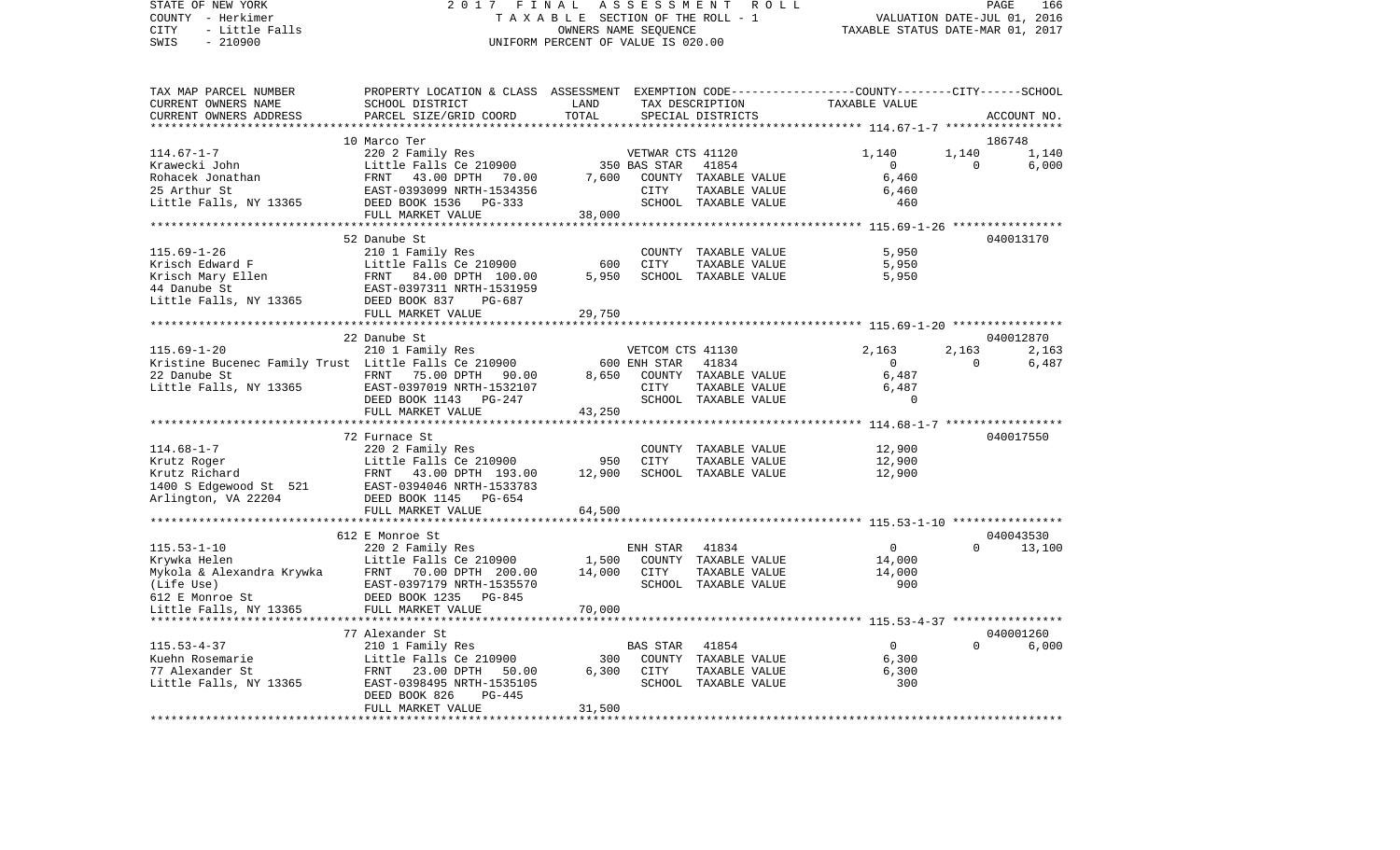| STATE OF NEW YORK<br>COUNTY - Herkimer<br>CITY<br>- Little Falls<br>SWIS<br>$-210900$       | 2017                                                                                                                                                             | FINAL<br>T A X A B L E SECTION OF THE ROLL - 1<br>OWNERS NAME SEQUENCE<br>UNIFORM PERCENT OF VALUE IS 020.00 | A S S E S S M E N T     | R O L L                                                                |                                                                    | PAGE<br>167<br>VALUATION DATE-JUL 01, 2016<br>TAXABLE STATUS DATE-MAR 01, 2017 |
|---------------------------------------------------------------------------------------------|------------------------------------------------------------------------------------------------------------------------------------------------------------------|--------------------------------------------------------------------------------------------------------------|-------------------------|------------------------------------------------------------------------|--------------------------------------------------------------------|--------------------------------------------------------------------------------|
| TAX MAP PARCEL NUMBER<br>CURRENT OWNERS NAME<br>CURRENT OWNERS ADDRESS                      | PROPERTY LOCATION & CLASS ASSESSMENT EXEMPTION CODE----------------COUNTY-------CITY------SCHOOL<br>SCHOOL DISTRICT<br>PARCEL SIZE/GRID COORD                    | LAND<br>TOTAL                                                                                                |                         | TAX DESCRIPTION<br>SPECIAL DISTRICTS                                   | TAXABLE VALUE                                                      | ACCOUNT NO.                                                                    |
|                                                                                             |                                                                                                                                                                  |                                                                                                              |                         |                                                                        |                                                                    |                                                                                |
| $114.67 - 1 - 38$<br>Kuehnle Amanda<br>67 Skinner St<br>Little Falls, NY 13365              | 67 Skinner St<br>210 1 Family Res<br>Little Falls Ce 210900<br>1.00<br>ACRES<br>EAST-0393078 NRTH-1533849<br>DEED BOOK 1627<br>PG-968                            | 1,100<br>7,200                                                                                               | CITY                    | COUNTY TAXABLE VALUE<br>TAXABLE VALUE<br>SCHOOL TAXABLE VALUE          | 7,200<br>7,200<br>7,200                                            | 201433                                                                         |
|                                                                                             | FULL MARKET VALUE                                                                                                                                                | 36,000                                                                                                       |                         |                                                                        |                                                                    |                                                                                |
| $114.68 - 4 - 5$                                                                            | 112 Prospect St<br>210 1 Family Res                                                                                                                              |                                                                                                              | BAS STAR                | 41854                                                                  | $\mathbf 0$                                                        | 040053310<br>$\Omega$<br>6,000                                                 |
| Kuehnle Debra J<br>112 Prospect St<br>Little Falls, NY 13365                                | Little Falls Ce 210900<br>E R1<br>27x92<br><b>FRNT</b><br>26.70 DPTH<br>76.60<br>BANK<br>055                                                                     | 500<br>9,000                                                                                                 | <b>CITY</b>             | COUNTY TAXABLE VALUE<br>TAXABLE VALUE<br>SCHOOL TAXABLE VALUE          | 9,000<br>9,000<br>3,000                                            |                                                                                |
|                                                                                             | EAST-0394630 NRTH-1534172<br>DEED BOOK 841<br>$PG-267$<br>FULL MARKET VALUE                                                                                      | 45,000                                                                                                       |                         |                                                                        | ************************************ 114.60-2-42 ***************** |                                                                                |
|                                                                                             | 102 Diamond St                                                                                                                                                   |                                                                                                              |                         |                                                                        |                                                                    | 040014160                                                                      |
| $114.60 - 2 - 42$<br>Kulla John<br>102 Diamond St<br>Little Falls, NY 13365                 | 220 2 Family Res<br>Little Falls Ce 210900<br>FRNT 85.10 DPTH 120.00<br>EAST-0395811 NRTH-1535524<br>DEED BOOK 937<br>$PG-433$                                   | 1,350<br>12,650                                                                                              | CITY                    | COUNTY TAXABLE VALUE<br>TAXABLE VALUE<br>SCHOOL TAXABLE VALUE          | 12,650<br>12,650<br>12,650                                         |                                                                                |
|                                                                                             | FULL MARKET VALUE                                                                                                                                                | 63,250                                                                                                       |                         |                                                                        |                                                                    |                                                                                |
|                                                                                             |                                                                                                                                                                  |                                                                                                              |                         |                                                                        | ******************** 115.62-2-33 ****************                  | 040006420                                                                      |
| $115.62 - 2 - 33$<br>Kulla Stacey<br>189 Burwell St<br>Little Falls, NY 13365               | 189 Burwell St<br>220 2 Family Res<br>Little Falls Ce 210900<br>50.00 DPTH 150.00<br>FRNT<br>ACRES<br>0.29<br>EAST-0399748 NRTH-1533895<br>DEED BOOK 1174 PG-434 | 1,200<br>11,600                                                                                              | <b>BAS STAR</b><br>CITY | 41854<br>COUNTY TAXABLE VALUE<br>TAXABLE VALUE<br>SCHOOL TAXABLE VALUE | $\mathbf 0$<br>11,600<br>11,600<br>5,600                           | $\Omega$<br>6,000                                                              |
|                                                                                             | FULL MARKET VALUE                                                                                                                                                | 58,000                                                                                                       |                         |                                                                        |                                                                    |                                                                                |
|                                                                                             | ****************************                                                                                                                                     |                                                                                                              |                         |                                                                        |                                                                    |                                                                                |
| $114.75 - 1 - 33$<br>Kuprian Brian<br>Kuprian Lisa<br>34 Glen Ave<br>Little Falls, NY 13365 | Glen Ave<br>311 Res vac land<br>Little Falls Ce 210900<br>40.00 DPTH 120.00<br>FRNT<br>EAST-0393630 NRTH-1532269<br>DEED BOOK 1449<br><b>PG-770</b>              | 450<br>450                                                                                                   | CITY                    | COUNTY TAXABLE VALUE<br>TAXABLE VALUE<br>SCHOOL TAXABLE VALUE          | 450<br>450<br>450                                                  | 040023010                                                                      |
|                                                                                             | FULL MARKET VALUE                                                                                                                                                | 2,250                                                                                                        |                         |                                                                        |                                                                    |                                                                                |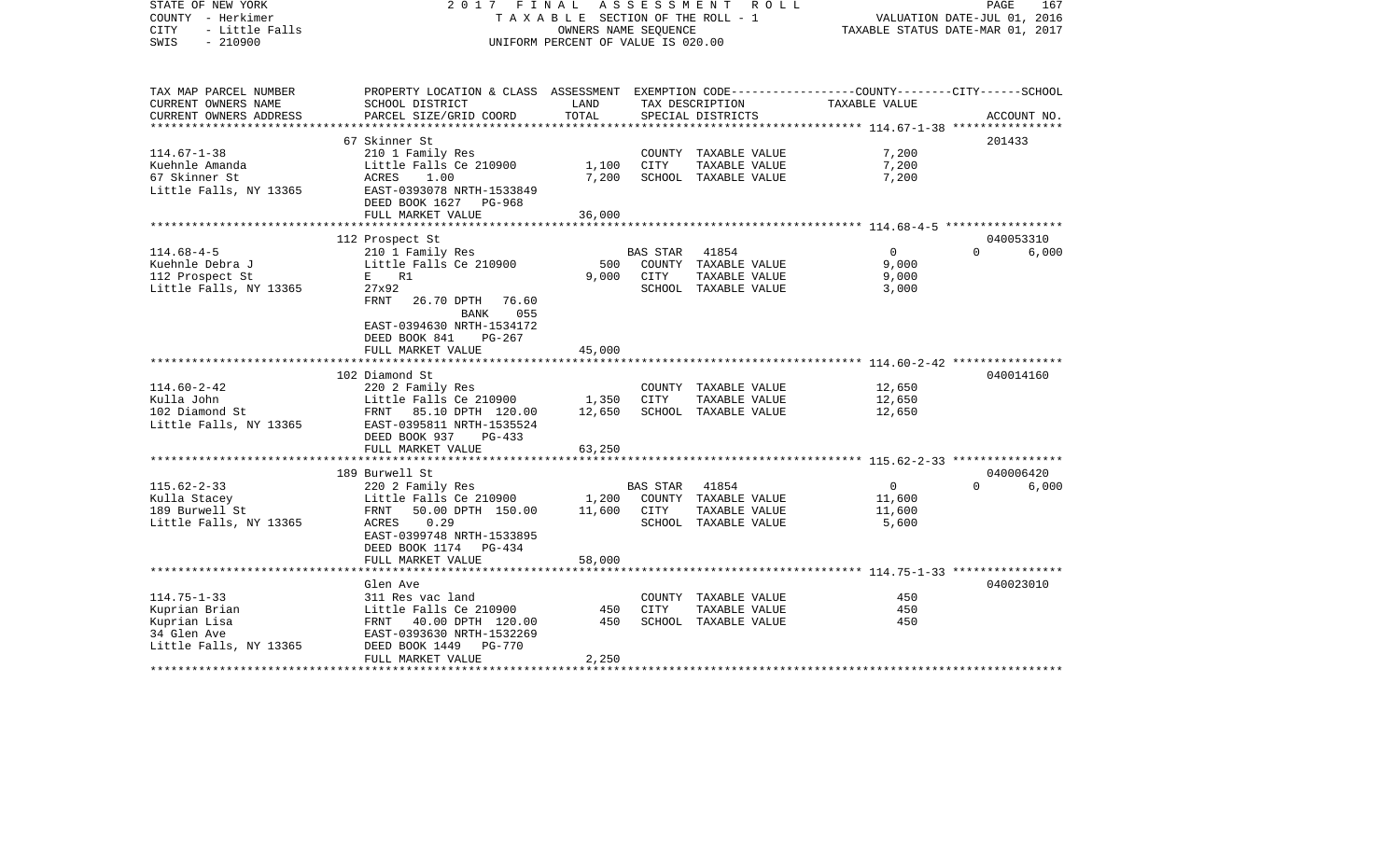| STATE OF NEW YORK<br>COUNTY - Herkimer<br><b>CITY</b><br>- Little Falls<br>$-210900$<br>SWIS | FINAL<br>2017                                                                                                                                | TAXABLE SECTION OF THE ROLL - 1<br>OWNERS NAME SEOUENCE<br>UNIFORM PERCENT OF VALUE IS 020.00 | ASSESSMENT      | R O L L                               | VALUATION DATE-JUL 01, 2016<br>TAXABLE STATUS DATE-MAR 01, 2017 | PAGE     | 168         |
|----------------------------------------------------------------------------------------------|----------------------------------------------------------------------------------------------------------------------------------------------|-----------------------------------------------------------------------------------------------|-----------------|---------------------------------------|-----------------------------------------------------------------|----------|-------------|
| TAX MAP PARCEL NUMBER<br>CURRENT OWNERS NAME<br>CURRENT OWNERS ADDRESS                       | PROPERTY LOCATION & CLASS ASSESSMENT EXEMPTION CODE---------------COUNTY-------CITY------SCHOOL<br>SCHOOL DISTRICT<br>PARCEL SIZE/GRID COORD | LAND<br>TOTAL                                                                                 |                 | TAX DESCRIPTION<br>SPECIAL DISTRICTS  | TAXABLE VALUE                                                   |          | ACCOUNT NO. |
| **********************                                                                       |                                                                                                                                              |                                                                                               |                 |                                       |                                                                 |          |             |
|                                                                                              | 34 Glen Ave                                                                                                                                  |                                                                                               |                 |                                       |                                                                 | $\Omega$ | 040022980   |
| $114.75 - 1 - 34$                                                                            | 210 1 Family Res                                                                                                                             | 500                                                                                           | <b>BAS STAR</b> | 41854                                 | $\overline{0}$<br>5,600                                         |          | 5,600       |
| Kuprian Brian<br>Kuprian Lisa                                                                | Little Falls Ce 210900<br>FRNT 40.00 DPTH 120.00                                                                                             | 5,600                                                                                         | CITY            | COUNTY TAXABLE VALUE<br>TAXABLE VALUE | 5,600                                                           |          |             |
| 34 Glen Ave                                                                                  | EAST-0393670 NRTH-1532255                                                                                                                    |                                                                                               |                 | SCHOOL TAXABLE VALUE                  | $\Omega$                                                        |          |             |
| Little Falls, NY 13365                                                                       | DEED BOOK 1449<br><b>PG-770</b>                                                                                                              |                                                                                               |                 |                                       |                                                                 |          |             |
|                                                                                              | FULL MARKET VALUE                                                                                                                            | 28,000                                                                                        |                 |                                       |                                                                 |          |             |
|                                                                                              | ***********************                                                                                                                      | * * * * * * * * * * * * *                                                                     |                 |                                       |                                                                 |          |             |
|                                                                                              | 16 W Main St                                                                                                                                 |                                                                                               |                 |                                       |                                                                 |          | 040035700   |
| $114.68 - 3 - 14$                                                                            | $425$ Bar                                                                                                                                    |                                                                                               | BAS STAR        | 41854                                 | $\mathbf{0}$                                                    | $\Omega$ | 3,000       |
| Kurzbach Robert A                                                                            | Little Falls Ce 210900                                                                                                                       | 8,000                                                                                         |                 | COUNTY TAXABLE VALUE                  | 20,000                                                          |          |             |
| 4 School St                                                                                  | Comm<br>$\mathbf N$                                                                                                                          | 20,000                                                                                        | CITY            | TAXABLE VALUE                         | 20,000                                                          |          |             |
| Little Falls, NY 13365                                                                       | 60x58<br>FRNT<br>60.00 DPTH 108.00<br>EAST-0395828 NRTH-1533893<br>DEED BOOK 817<br>$PG-438$<br>FULL MARKET VALUE                            | 100,000                                                                                       |                 | SCHOOL TAXABLE VALUE                  | 17,000                                                          |          |             |
|                                                                                              |                                                                                                                                              |                                                                                               |                 |                                       |                                                                 |          |             |
|                                                                                              | 96 King St                                                                                                                                   |                                                                                               |                 |                                       |                                                                 |          | 040027930   |
| $114.67 - 1 - 58$                                                                            | 210 1 Family Res                                                                                                                             |                                                                                               |                 | COUNTY TAXABLE VALUE                  | 5,300                                                           |          |             |
| Kvenvik Allen                                                                                | Little Falls Ce 210900                                                                                                                       | 1,950                                                                                         | <b>CITY</b>     | TAXABLE VALUE                         | 5,300                                                           |          |             |
| Kvenvik Arlene                                                                               | FRNT 543.00 DPTH                                                                                                                             | 5,300                                                                                         |                 | SCHOOL TAXABLE VALUE                  | 5,300                                                           |          |             |
| 96 King St                                                                                   | ACRES<br>5.50                                                                                                                                |                                                                                               |                 |                                       |                                                                 |          |             |
| Little Falls, NY 13365                                                                       | EAST-0393187 NRTH-1533093                                                                                                                    |                                                                                               |                 |                                       |                                                                 |          |             |
|                                                                                              | DEED BOOK 752<br>$PG-45$                                                                                                                     |                                                                                               |                 |                                       |                                                                 |          |             |
|                                                                                              | FULL MARKET VALUE<br>********************                                                                                                    | 26,500<br>* * * * * * * * *                                                                   |                 |                                       |                                                                 |          |             |
|                                                                                              | 57-59 Arthur St                                                                                                                              |                                                                                               |                 |                                       | **************************** 114.59-4-63 ****************       |          | 040003300   |
| $114.59 - 4 - 63$                                                                            | 220 2 Family Res                                                                                                                             |                                                                                               | <b>BAS STAR</b> | 41854                                 | $\overline{0}$                                                  | $\Omega$ | 6,000       |
| LaCelle Carl J                                                                               | Little Falls Ce 210900                                                                                                                       | 1,150                                                                                         | COUNTY          | TAXABLE VALUE                         | 12,700                                                          |          |             |
| 57 Arthur St                                                                                 | FRNT 75.00 DPTH 206.00                                                                                                                       | 12,700                                                                                        | CITY            | TAXABLE VALUE                         | 12,700                                                          |          |             |
| Little Falls, NY 13365                                                                       | EAST-0393018 NRTH-1534721                                                                                                                    |                                                                                               |                 | SCHOOL TAXABLE VALUE                  | 6,700                                                           |          |             |
|                                                                                              | DEED BOOK 1239<br>$PG-69$                                                                                                                    |                                                                                               |                 |                                       |                                                                 |          |             |
|                                                                                              | FULL MARKET VALUE                                                                                                                            | 63,500                                                                                        |                 |                                       |                                                                 |          |             |
|                                                                                              |                                                                                                                                              |                                                                                               |                 |                                       |                                                                 |          |             |
|                                                                                              | 107 Overlook Dr                                                                                                                              |                                                                                               |                 |                                       |                                                                 |          |             |
| $115.37 - 1 - 2$                                                                             | 210 1 Family Res                                                                                                                             |                                                                                               | <b>BAS STAR</b> | 41854                                 | $\overline{0}$                                                  | $\Omega$ | 6,000       |
| LaCoppola Steven                                                                             | Little Falls Ce 210900                                                                                                                       | 2,200                                                                                         |                 | COUNTY TAXABLE VALUE                  | 25,000                                                          |          |             |
| LaCoppola Lisa                                                                               | FRNT 200.00 DPTH                                                                                                                             | 25,000                                                                                        | CITY            | TAXABLE VALUE                         | 25,000                                                          |          |             |
| 107 Overlook Dr<br>Little Falls, NY 13365                                                    | ACRES<br>0.64<br>EAST-0397315 NRTH-1538628                                                                                                   |                                                                                               |                 | SCHOOL TAXABLE VALUE                  | 19,000                                                          |          |             |
|                                                                                              | DEED BOOK 1118<br><b>PG-238</b>                                                                                                              |                                                                                               |                 |                                       |                                                                 |          |             |
|                                                                                              | FULL MARKET VALUE                                                                                                                            | 125,000                                                                                       |                 |                                       |                                                                 |          |             |
|                                                                                              |                                                                                                                                              |                                                                                               |                 |                                       |                                                                 |          |             |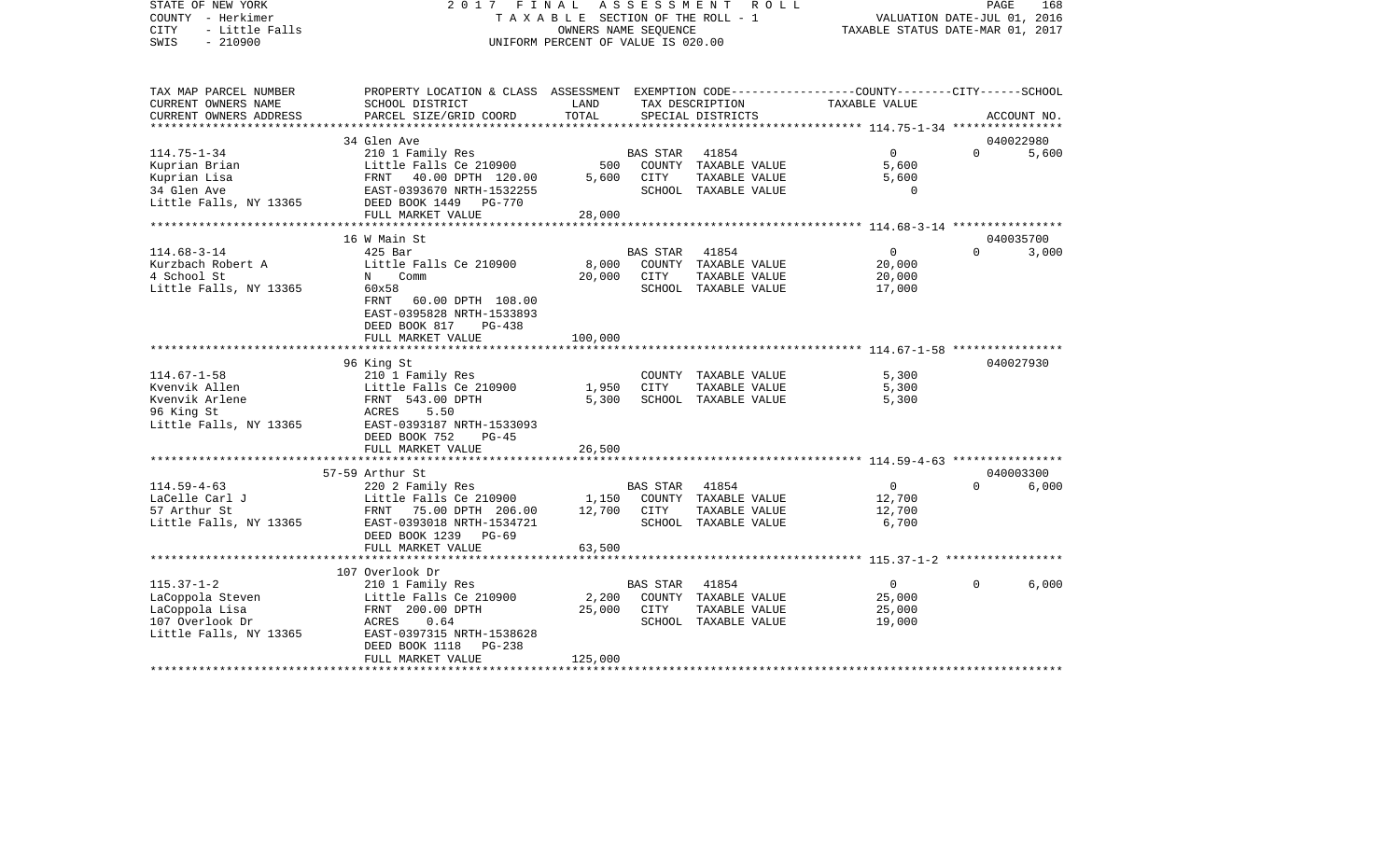| STATE OF NEW YORK<br>COUNTY - Herkimer<br>- Little Falls<br>CITY<br>SWIS<br>$-210900$ | 2017<br>FINAL                                                                                                      | TAXABLE SECTION OF THE ROLL - 1<br>OWNERS NAME SEQUENCE<br>UNIFORM PERCENT OF VALUE IS 020.00 | ASSESSMENT       | R O L L              | TAXABLE STATUS DATE-MAR 01, 2017               | PAGE<br>VALUATION DATE-JUL 01, 2016 | 169         |
|---------------------------------------------------------------------------------------|--------------------------------------------------------------------------------------------------------------------|-----------------------------------------------------------------------------------------------|------------------|----------------------|------------------------------------------------|-------------------------------------|-------------|
| TAX MAP PARCEL NUMBER<br>CURRENT OWNERS NAME                                          | PROPERTY LOCATION & CLASS ASSESSMENT EXEMPTION CODE---------------COUNTY-------CITY------SCHOOL<br>SCHOOL DISTRICT | LAND                                                                                          |                  | TAX DESCRIPTION      | TAXABLE VALUE                                  |                                     |             |
| CURRENT OWNERS ADDRESS                                                                | PARCEL SIZE/GRID COORD                                                                                             | TOTAL<br>*********                                                                            |                  | SPECIAL DISTRICTS    | *********** 114.60-1-59 *****************      |                                     | ACCOUNT NO. |
|                                                                                       | 22 Sherman St                                                                                                      |                                                                                               |                  |                      |                                                |                                     | 153577      |
| $114.60 - 1 - 59$                                                                     | 220 2 Family Res                                                                                                   |                                                                                               |                  | COUNTY TAXABLE VALUE | 11,100                                         |                                     |             |
| Lamb Michael                                                                          | Little Falls Ce 210900                                                                                             | 750                                                                                           | CITY             | TAXABLE VALUE        | 11,100                                         |                                     |             |
| 22 Sherman St                                                                         | FRNT<br>50.00 DPTH 114.20                                                                                          | 11,100                                                                                        |                  | SCHOOL TAXABLE VALUE | 11,100                                         |                                     |             |
| Little Falls, NY 13365                                                                | EAST-0393846 NRTH-1535769<br>DEED BOOK 1327 PG-208                                                                 |                                                                                               |                  |                      |                                                |                                     |             |
|                                                                                       | FULL MARKET VALUE                                                                                                  | 55,500                                                                                        |                  |                      |                                                |                                     |             |
|                                                                                       |                                                                                                                    |                                                                                               |                  |                      |                                                |                                     |             |
|                                                                                       | 266 Loomis St                                                                                                      |                                                                                               |                  |                      |                                                |                                     | 040033030   |
| $115.62 - 1 - 25$                                                                     | 210 1 Family Res                                                                                                   |                                                                                               | BAS STAR         | 41854                | 0                                              | $\Omega$                            | 6,000       |
| Lampack Robert A                                                                      | Little Falls Ce 210900                                                                                             | 2,000                                                                                         |                  | COUNTY TAXABLE VALUE | 11,100                                         |                                     |             |
| 266 Loomis St                                                                         | FRNT<br>83.00 DPTH 200.00                                                                                          | 11,100                                                                                        | CITY             | TAXABLE VALUE        | 11,100                                         |                                     |             |
| Little Falls, NY 13365                                                                | EAST-0400929 NRTH-1533970                                                                                          |                                                                                               |                  | SCHOOL TAXABLE VALUE | 5,100                                          |                                     |             |
|                                                                                       | DEED BOOK 1430 PG-933                                                                                              |                                                                                               |                  |                      |                                                |                                     |             |
|                                                                                       | FULL MARKET VALUE                                                                                                  | 55,500                                                                                        |                  |                      |                                                |                                     |             |
|                                                                                       |                                                                                                                    |                                                                                               |                  |                      | **************** 114.67-1-18 ***************** |                                     |             |
|                                                                                       | 96 Furnace St                                                                                                      |                                                                                               |                  |                      |                                                |                                     | 040018000   |
| $114.67 - 1 - 18$                                                                     | 210 1 Family Res                                                                                                   |                                                                                               |                  | COUNTY TAXABLE VALUE | 7,800                                          |                                     |             |
| Lampert Jane                                                                          | Little Falls Ce 210900                                                                                             | 1,550                                                                                         | CITY             | TAXABLE VALUE        | 7,800                                          |                                     |             |
| 73 Second St                                                                          | FRNT 100.00 DPTH 126.68                                                                                            | 7,800                                                                                         |                  | SCHOOL TAXABLE VALUE | 7,800                                          |                                     |             |
| Ilion, NY 13357                                                                       | EAST-0393833 NRTH-1534130                                                                                          |                                                                                               |                  |                      |                                                |                                     |             |
|                                                                                       | DEED BOOK 1209 PG-18                                                                                               |                                                                                               |                  |                      |                                                |                                     |             |
|                                                                                       | FULL MARKET VALUE                                                                                                  | 39,000                                                                                        |                  |                      |                                                |                                     |             |
|                                                                                       |                                                                                                                    |                                                                                               |                  |                      |                                                |                                     |             |
|                                                                                       | 30-2 Glen Ave                                                                                                      |                                                                                               |                  |                      |                                                |                                     | 040022860   |
| $114.75 - 1 - 36$                                                                     | 220 2 Family Res                                                                                                   |                                                                                               | BAS STAR         | 41854                | $\overline{0}$                                 | $\Omega$                            | 6,000       |
| Lamphere Linda                                                                        | Little Falls Ce 210900                                                                                             | 1,000                                                                                         |                  | COUNTY TAXABLE VALUE | 7,550                                          |                                     |             |
| 30 Glen Ave                                                                           | FRNT<br>95.00 DPTH 120.00                                                                                          | 7,550                                                                                         | CITY             | TAXABLE VALUE        | 7,550                                          |                                     |             |
| Little Falls, NY 13365                                                                | EAST-0393717 NRTH-1532234                                                                                          |                                                                                               |                  | SCHOOL TAXABLE VALUE | 1,550                                          |                                     |             |
|                                                                                       | DEED BOOK 827<br>PG-333                                                                                            |                                                                                               |                  |                      |                                                |                                     |             |
|                                                                                       | FULL MARKET VALUE                                                                                                  | 37,750                                                                                        |                  |                      |                                                |                                     |             |
|                                                                                       | 42 Furnace St                                                                                                      |                                                                                               |                  |                      | ************* 114.68-1-23 *****************    |                                     | 040017040   |
| $114.68 - 1 - 23$                                                                     | 220 2 Family Res                                                                                                   |                                                                                               | ENH STAR         | 41834                | $\overline{0}$                                 | $\Omega$                            | 12,300      |
| Lang Evelyn                                                                           | Little Falls Ce 210900                                                                                             | 900                                                                                           |                  | COUNTY TAXABLE VALUE | 12,300                                         |                                     |             |
| 42 Furnace St                                                                         | FRNT<br>50.00 DPTH 200.00                                                                                          | 12,300                                                                                        | CITY             | TAXABLE VALUE        | 12,300                                         |                                     |             |
| Little Falls, NY 13365                                                                | EAST-0394314 NRTH-1533420                                                                                          |                                                                                               |                  | SCHOOL TAXABLE VALUE | $\overline{0}$                                 |                                     |             |
|                                                                                       | DEED BOOK 874<br>PG-363                                                                                            |                                                                                               |                  |                      |                                                |                                     |             |
|                                                                                       | FULL MARKET VALUE                                                                                                  | 61,500                                                                                        |                  |                      |                                                |                                     |             |
|                                                                                       |                                                                                                                    |                                                                                               |                  |                      |                                                |                                     |             |
|                                                                                       | 25 Alexander St                                                                                                    |                                                                                               |                  |                      |                                                |                                     | 040000690   |
| $115.61 - 2 - 32$                                                                     | 210 1 Family Res                                                                                                   |                                                                                               | VETWAR CTS 41120 |                      | 1,800                                          | 1,800                               | 1,800       |
| Lang George W                                                                         | Little Falls Ce 210900                                                                                             |                                                                                               | 800 ENH STAR     | 41834                | $\overline{0}$                                 | $\Omega$                            | 13,100      |
| 25 Alexander                                                                          | FRNT<br>40.00 DPTH 102.00                                                                                          | 17,000                                                                                        |                  | COUNTY TAXABLE VALUE | 15,200                                         |                                     |             |
| Little Falls, NY 13365                                                                | EAST-0398098 NRTH-1534483                                                                                          |                                                                                               | CITY             | TAXABLE VALUE        | 15,200                                         |                                     |             |
|                                                                                       | DEED BOOK 1235<br>PG-312                                                                                           |                                                                                               |                  | SCHOOL TAXABLE VALUE | 2,100                                          |                                     |             |
|                                                                                       | FULL MARKET VALUE                                                                                                  | 85,000                                                                                        |                  |                      |                                                |                                     |             |
|                                                                                       | *************************                                                                                          | *************                                                                                 |                  |                      |                                                |                                     |             |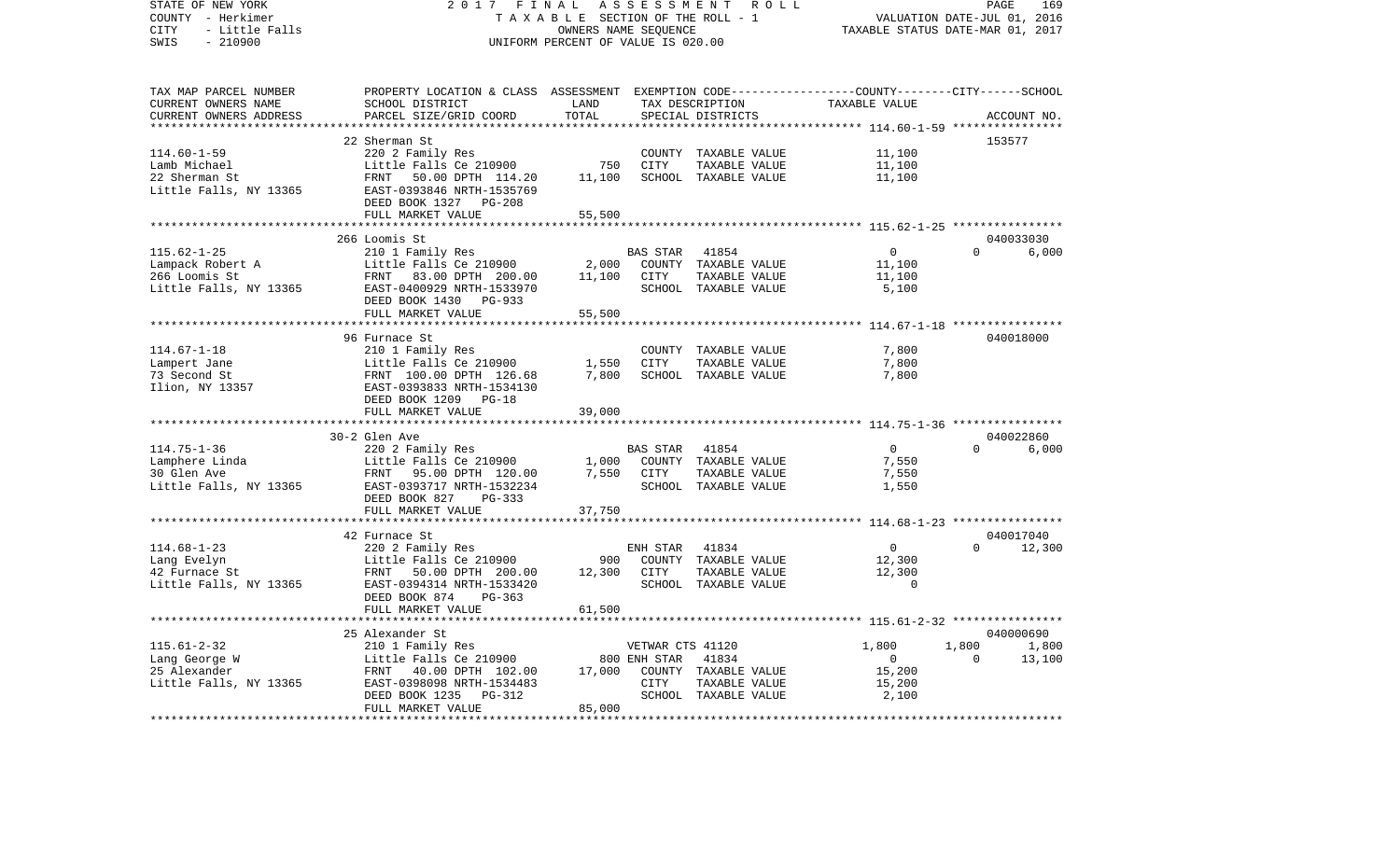| STATE OF NEW YORK<br>COUNTY - Herkimer<br><b>CITY</b><br>- Little Falls<br>$-210900$<br>SWIS |                                                                                                                                                                                                                                    | OWNERS NAME SEOUENCE<br>UNIFORM PERCENT OF VALUE IS 020.00 |                | 2017 FINAL ASSESSMENT ROLL<br>TAXABLE SECTION OF THE ROLL - 1 | VALUATION DATE-JUL 01, 2016<br>TAXABLE STATUS DATE-MAR 01, 2017 |                | PAGE<br>170 |
|----------------------------------------------------------------------------------------------|------------------------------------------------------------------------------------------------------------------------------------------------------------------------------------------------------------------------------------|------------------------------------------------------------|----------------|---------------------------------------------------------------|-----------------------------------------------------------------|----------------|-------------|
| TAX MAP PARCEL NUMBER<br>CURRENT OWNERS NAME                                                 | PROPERTY LOCATION & CLASS ASSESSMENT EXEMPTION CODE----------------COUNTY--------CITY------SCHOOL<br>SCHOOL DISTRICT                                                                                                               | LAND                                                       |                | TAX DESCRIPTION                                               | TAXABLE VALUE                                                   |                |             |
| CURRENT OWNERS ADDRESS                                                                       | PARCEL SIZE/GRID COORD                                                                                                                                                                                                             | TOTAL                                                      |                | SPECIAL DISTRICTS                                             |                                                                 |                | ACCOUNT NO. |
|                                                                                              |                                                                                                                                                                                                                                    |                                                            |                |                                                               | ******************** 114.59-4-62 *****************              |                |             |
|                                                                                              | 60 Arthur St                                                                                                                                                                                                                       |                                                            |                |                                                               |                                                                 |                | 040003330   |
|                                                                                              | 114.59-4-62<br>Lanphere Roger<br>Examples Examples Consumer State of Arthur State of Arthur State of Arthur State of Arthur State of Arthur State Consumer State of Arthur State Consumer State of Arthur State Consumer State Con |                                                            |                |                                                               | $0 \qquad \qquad$                                               | $\Omega$       | 6,000       |
|                                                                                              |                                                                                                                                                                                                                                    |                                                            |                |                                                               | 11,800                                                          |                |             |
|                                                                                              |                                                                                                                                                                                                                                    |                                                            |                |                                                               | 11,800                                                          |                |             |
|                                                                                              | DEED BOOK 818<br>PG-680                                                                                                                                                                                                            |                                                            |                |                                                               | 5,800                                                           |                |             |
|                                                                                              | FULL MARKET VALUE                                                                                                                                                                                                                  | 59,000                                                     |                |                                                               |                                                                 |                |             |
|                                                                                              |                                                                                                                                                                                                                                    |                                                            |                |                                                               |                                                                 |                |             |
|                                                                                              | 227 Burwell St                                                                                                                                                                                                                     |                                                            |                |                                                               |                                                                 |                | 040007260   |
| $115.62 - 2 - 19$                                                                            |                                                                                                                                                                                                                                    |                                                            |                | 41400                                                         | 1,500                                                           | 1,500          | 1,500       |
| Lanza Daniel                                                                                 | 210 1 Family Res CLERGY 41400<br>Little Falls Ce 210900 2,350 ENH STAR 41834                                                                                                                                                       |                                                            |                |                                                               | $\overline{0}$                                                  | $\overline{0}$ | 13,100      |
| Lanza Daniel<br>227 Burwell St                                                               | FRNT 90.00 DPTH 350.00                                                                                                                                                                                                             |                                                            |                | 20,000 COUNTY TAXABLE VALUE                                   | 18,500                                                          |                |             |
| Little Falls, NY 13365                                                                       | Little Falls Ce 210900<br>FRNT - 90.00 DPTH - 350.00<br>EAST-0400389 NRTH-1533471                                                                                                                                                  |                                                            | CITY           | TAXABLE VALUE                                                 | 18,500                                                          |                |             |
|                                                                                              | DEED BOOK 1407 PG-852                                                                                                                                                                                                              |                                                            |                | SCHOOL TAXABLE VALUE                                          | 5,400                                                           |                |             |
|                                                                                              | FULL MARKET VALUE                                                                                                                                                                                                                  | 100,000                                                    |                |                                                               |                                                                 |                |             |
|                                                                                              |                                                                                                                                                                                                                                    |                                                            |                |                                                               |                                                                 |                |             |
|                                                                                              | --amond St<br>210 1 Family Res<br>Little Falls Ce 210900<br>N R1<br>50-70                                                                                                                                                          |                                                            |                |                                                               |                                                                 |                | 040013500   |
| $114.60 - 2 - 25$                                                                            |                                                                                                                                                                                                                                    |                                                            | BAS STAR 41854 |                                                               | $\overline{0}$                                                  | $\Omega$       | 6,000       |
| LaPuma Paul F                                                                                |                                                                                                                                                                                                                                    |                                                            | 8,850 CITY     | 600 COUNTY TAXABLE VALUE<br>TAXABLE VALUE                     | 8,850                                                           |                |             |
| LaPuma Amy B<br>14 Diamond St                                                                | 50x79                                                                                                                                                                                                                              |                                                            |                | SCHOOL TAXABLE VALUE                                          | 8,850<br>2,850                                                  |                |             |
| Little Falls, NY 13365                                                                       | FRNT 50.00 DPTH 80.00                                                                                                                                                                                                              |                                                            |                |                                                               |                                                                 |                |             |
|                                                                                              | BANK<br>641                                                                                                                                                                                                                        |                                                            |                |                                                               |                                                                 |                |             |
|                                                                                              | EAST-0394694 NRTH-1535378                                                                                                                                                                                                          |                                                            |                |                                                               |                                                                 |                |             |
|                                                                                              | DEED BOOK 941 PG-580                                                                                                                                                                                                               |                                                            |                |                                                               |                                                                 |                |             |
|                                                                                              | FULL MARKET VALUE                                                                                                                                                                                                                  | 44,250                                                     |                |                                                               |                                                                 |                |             |
|                                                                                              | 538-540 Garden St                                                                                                                                                                                                                  |                                                            |                |                                                               |                                                                 |                | 040021690   |
| $114.60 - 5 - 31$                                                                            |                                                                                                                                                                                                                                    |                                                            |                | COUNTY TAXABLE VALUE                                          | 14,800                                                          |                |             |
|                                                                                              | 220 2 Family Res<br>Little Falls Ce 210900<br>FRNT 70.00 DPTH 68.00                                                                                                                                                                | 950                                                        | CITY           | TAXABLE VALUE                                                 | 14,800                                                          |                |             |
| Laque George E<br>540 Garden St                                                              |                                                                                                                                                                                                                                    | 14,800                                                     |                | SCHOOL TAXABLE VALUE                                          | 14,800                                                          |                |             |
|                                                                                              | Little Falls, NY 13365 EAST-0396448 NRTH-1534551                                                                                                                                                                                   |                                                            |                |                                                               |                                                                 |                |             |
|                                                                                              | DEED BOOK 735<br>PG-344                                                                                                                                                                                                            |                                                            |                |                                                               |                                                                 |                |             |
|                                                                                              | FULL MARKET VALUE                                                                                                                                                                                                                  | 74,000                                                     |                |                                                               |                                                                 |                |             |
|                                                                                              |                                                                                                                                                                                                                                    |                                                            |                |                                                               |                                                                 |                |             |
|                                                                                              | 49 Casler St                                                                                                                                                                                                                       |                                                            |                |                                                               |                                                                 |                | 188187      |
| $114.76 - 2 - 53$                                                                            | 210 1 Family Res<br>Little Falls Ce 210900                                                                                                                                                                                         |                                                            |                | COUNTY TAXABLE VALUE                                          | 4,350                                                           |                |             |
|                                                                                              |                                                                                                                                                                                                                                    | 250                                                        | CITY           | TAXABLE VALUE                                                 | 4,350                                                           |                |             |
|                                                                                              | 114./0-2-53<br>Lasher Brandon<br>17 Mechanic St<br>St. Johnsville, NY 13452<br>EAST-0396373 NRTH-1532050<br>FRNT 41.50 DPTH 110.00                                                                                                 | 4,350                                                      |                | SCHOOL TAXABLE VALUE                                          | 4,350                                                           |                |             |
|                                                                                              | DEED BOOK 1545 PG-198                                                                                                                                                                                                              |                                                            |                |                                                               |                                                                 |                |             |
|                                                                                              | FULL MARKET VALUE                                                                                                                                                                                                                  | 21,750                                                     |                |                                                               |                                                                 |                |             |
|                                                                                              |                                                                                                                                                                                                                                    |                                                            |                |                                                               |                                                                 |                |             |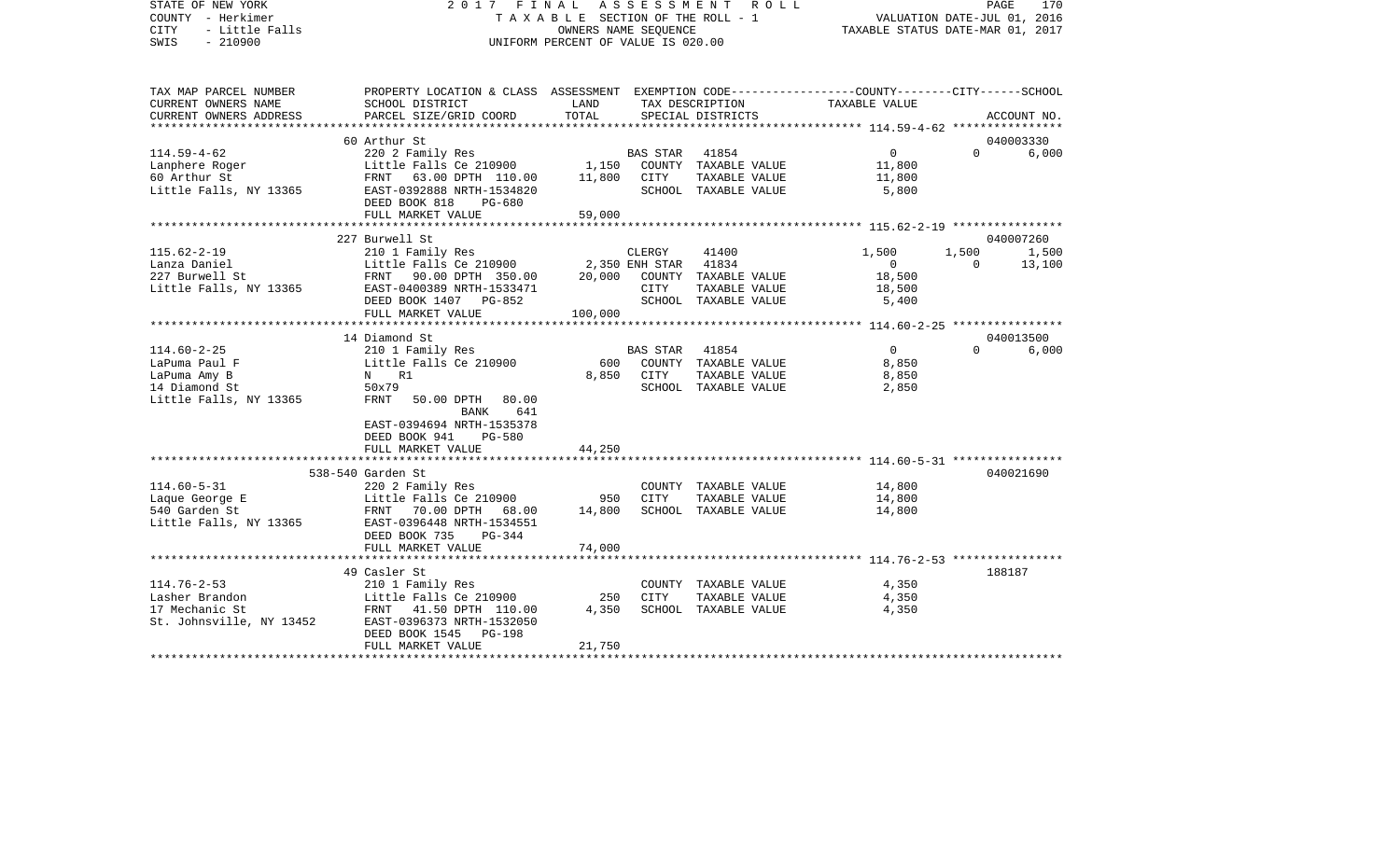| STATE OF NEW YORK<br>COUNTY - Herkimer<br><b>CITY</b><br>- Little Falls<br>$-210900$<br>SWIS | 2017 FINAL                                                                                                         | T A X A B L E SECTION OF THE ROLL - 1<br>OWNERS NAME SEOUENCE<br>UNIFORM PERCENT OF VALUE IS 020.00 | A S S E S S M E N T       | R O L L                               | TAXABLE STATUS DATE-MAR 01, 2017                        | VALUATION DATE-JUL 01, 2016 | PAGE<br>171    |
|----------------------------------------------------------------------------------------------|--------------------------------------------------------------------------------------------------------------------|-----------------------------------------------------------------------------------------------------|---------------------------|---------------------------------------|---------------------------------------------------------|-----------------------------|----------------|
| TAX MAP PARCEL NUMBER<br>CURRENT OWNERS NAME                                                 | PROPERTY LOCATION & CLASS ASSESSMENT EXEMPTION CODE---------------COUNTY-------CITY------SCHOOL<br>SCHOOL DISTRICT | LAND                                                                                                |                           | TAX DESCRIPTION                       | TAXABLE VALUE                                           |                             |                |
| CURRENT OWNERS ADDRESS                                                                       | PARCEL SIZE/GRID COORD                                                                                             | TOTAL                                                                                               |                           | SPECIAL DISTRICTS                     |                                                         |                             | ACCOUNT NO.    |
|                                                                                              |                                                                                                                    |                                                                                                     |                           |                                       | ************ 115.61-3-29 ****************               |                             |                |
|                                                                                              | 105 Burwell St                                                                                                     |                                                                                                     |                           |                                       |                                                         |                             | 040005610      |
| $115.61 - 3 - 29$<br>Lasher Roberta                                                          | 210 1 Family Res<br>Little Falls Ce 210900                                                                         |                                                                                                     | AGED-ALL<br>550 ENH STAR  | 41800<br>41834                        | 3,950<br>$\mathbf{0}$                                   | 3,950<br>$\Omega$           | 3,950<br>3,950 |
| 105 Burwell St                                                                               | FRNT<br>50.00 DPTH<br>40.00                                                                                        | 7,900                                                                                               |                           | COUNTY TAXABLE VALUE                  | 3,950                                                   |                             |                |
| Little Falls, NY 13365                                                                       | EAST-0398769 NRTH-1534224                                                                                          |                                                                                                     | CITY                      | TAXABLE VALUE                         | 3,950                                                   |                             |                |
|                                                                                              | DEED BOOK 00628 PG-00475                                                                                           |                                                                                                     |                           | SCHOOL TAXABLE VALUE                  | $\Omega$                                                |                             |                |
|                                                                                              | FULL MARKET VALUE                                                                                                  | 39,500                                                                                              |                           |                                       |                                                         |                             |                |
|                                                                                              |                                                                                                                    |                                                                                                     |                           |                                       |                                                         |                             |                |
|                                                                                              | 17 Summit Ave                                                                                                      |                                                                                                     |                           |                                       |                                                         |                             | 154791         |
| $114.59 - 2 - 13$<br>Latona Teresa                                                           | 312 Vac w/imprv<br>Little Falls Ce 210900                                                                          | 600                                                                                                 | CITY                      | COUNTY TAXABLE VALUE<br>TAXABLE VALUE | 1,800<br>1,800                                          |                             |                |
| 17 Summit Ave                                                                                | FRNT 40.00 DPTH 121.00                                                                                             | 1,800                                                                                               |                           | SCHOOL TAXABLE VALUE                  | 1,800                                                   |                             |                |
| Little Falls, NY 13365                                                                       | EAST-0392868 NRTH-1536452                                                                                          |                                                                                                     |                           |                                       |                                                         |                             |                |
|                                                                                              | DEED BOOK 1334 PG-423                                                                                              |                                                                                                     |                           |                                       |                                                         |                             |                |
|                                                                                              | FULL MARKET VALUE                                                                                                  | 9,000                                                                                               |                           |                                       |                                                         |                             |                |
|                                                                                              |                                                                                                                    |                                                                                                     |                           |                                       | ************************* 114.59-2-14 ***************** |                             |                |
|                                                                                              | 17 Summit Ave                                                                                                      |                                                                                                     |                           |                                       |                                                         |                             | 154791         |
| $114.59 - 2 - 14$<br>Latona Teresa                                                           | 210 1 Family Res<br>Little Falls Ce 210900                                                                         | 1,200                                                                                               | <b>BAS STAR</b>           | 41854<br>COUNTY TAXABLE VALUE         | $\mathbf{0}$<br>12,200                                  | $\Omega$                    | 6,000          |
| 17 Summit Ave                                                                                | 80.00 DPTH 125.00<br>FRNT                                                                                          | 12,200                                                                                              | CITY                      | TAXABLE VALUE                         | 12,200                                                  |                             |                |
| Little Falls, NY 13365                                                                       | EAST-0392877 NRTH-1536511                                                                                          |                                                                                                     |                           | SCHOOL TAXABLE VALUE                  | 6,200                                                   |                             |                |
|                                                                                              | DEED BOOK 1334<br>$PG-423$                                                                                         |                                                                                                     |                           |                                       |                                                         |                             |                |
|                                                                                              | FULL MARKET VALUE                                                                                                  | 61,000                                                                                              |                           |                                       |                                                         |                             |                |
|                                                                                              | **************************                                                                                         |                                                                                                     |                           |                                       |                                                         |                             |                |
|                                                                                              | 16 Diamond St                                                                                                      |                                                                                                     |                           |                                       |                                                         | $\Omega$                    | 040013560      |
| $114.60 - 2 - 26$<br>Lavalla David L                                                         | 210 1 Family Res<br>Little Falls Ce 210900                                                                         | 650                                                                                                 | <b>BAS STAR</b><br>COUNTY | 41854<br>TAXABLE VALUE                | $\mathsf{O}$<br>10,450                                  |                             | 6,000          |
| Lavalla Pamela M                                                                             | N R1                                                                                                               | 10,450                                                                                              | <b>CITY</b>               | TAXABLE VALUE                         | 10,450                                                  |                             |                |
| 16 Diamond St                                                                                | 50x85                                                                                                              |                                                                                                     |                           | SCHOOL TAXABLE VALUE                  | 4,450                                                   |                             |                |
| Little Falls, NY 13365                                                                       | 50.00 DPTH 85.00<br>FRNT                                                                                           |                                                                                                     |                           |                                       |                                                         |                             |                |
|                                                                                              | EAST-0394745 NRTH-1535382                                                                                          |                                                                                                     |                           |                                       |                                                         |                             |                |
|                                                                                              | DEED BOOK 672<br>$PG-345$                                                                                          |                                                                                                     |                           |                                       |                                                         |                             |                |
|                                                                                              | FULL MARKET VALUE<br>************************                                                                      | 52,250                                                                                              |                           |                                       |                                                         |                             |                |
|                                                                                              | 45 Highland Ave                                                                                                    |                                                                                                     |                           |                                       |                                                         |                             | 040025020      |
| $114.59 - 3 - 19$                                                                            | 210 1 Family Res                                                                                                   |                                                                                                     | <b>BAS STAR</b>           | 41854                                 | $\circ$                                                 | $\Omega$                    | 6,000          |
| Lavalla Joseph A                                                                             | Little Falls Ce 210900                                                                                             | 1,000                                                                                               |                           | COUNTY TAXABLE VALUE                  | 18,000                                                  |                             |                |
| Lavalla Linda A                                                                              | FRNT 45.40 DPTH 172.00                                                                                             | 18,000                                                                                              | CITY                      | TAXABLE VALUE                         | 18,000                                                  |                             |                |
| 45 Highland Ave                                                                              | EAST-0392460 NRTH-1535561                                                                                          |                                                                                                     |                           | SCHOOL TAXABLE VALUE                  | 12,000                                                  |                             |                |
| Little Falls, NY 13365                                                                       | DEED BOOK 1162<br><b>PG-117</b>                                                                                    |                                                                                                     |                           |                                       |                                                         |                             |                |
|                                                                                              | FULL MARKET VALUE                                                                                                  | 90,000                                                                                              |                           |                                       |                                                         |                             |                |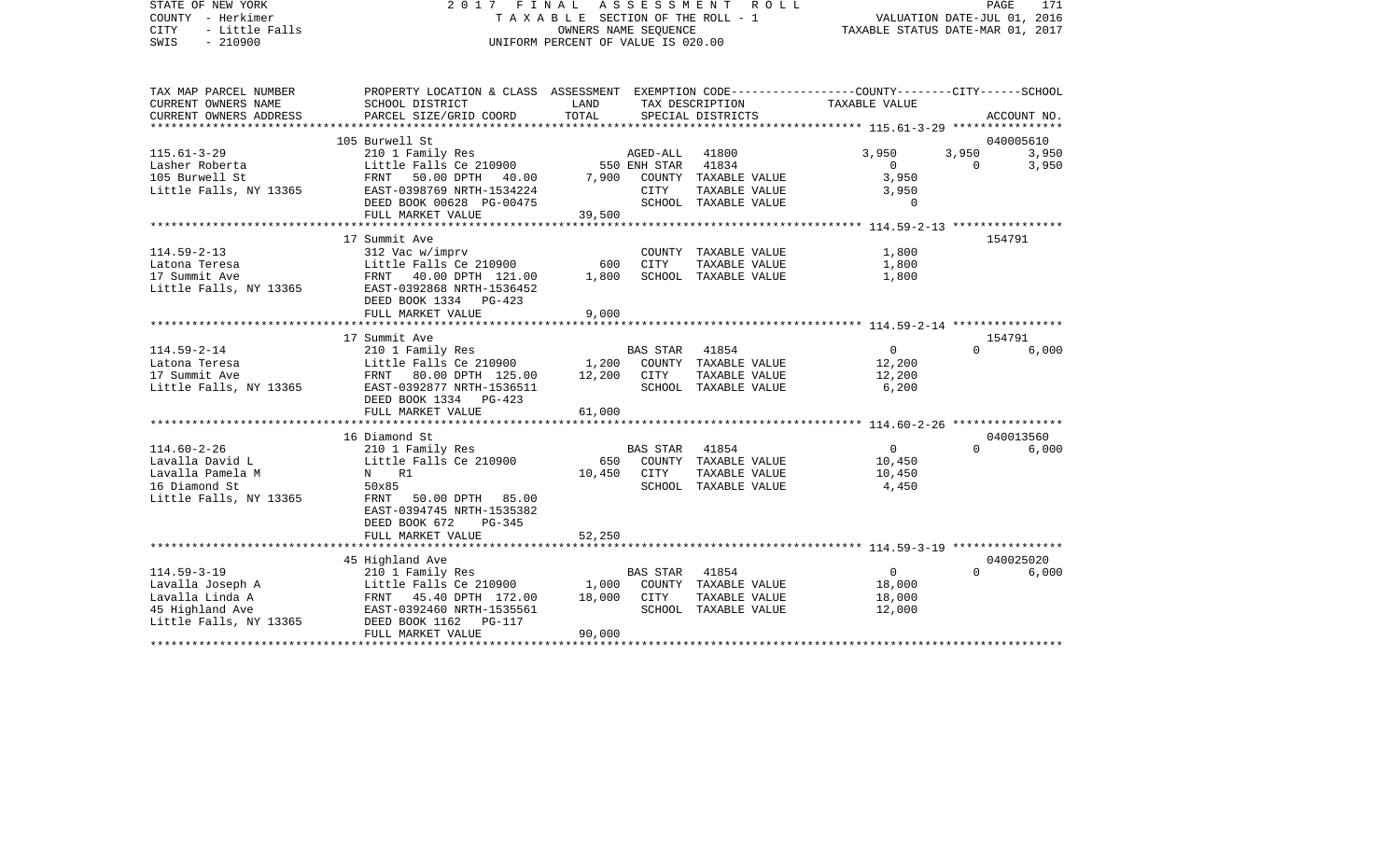| STATE OF NEW YORK<br>COUNTY - Herkimer<br>- Little Falls<br>CITY<br>$-210900$<br>SWIS | 2017 FINAL ASSESSMENT ROLL<br>T A X A B L E SECTION OF THE ROLL - 1<br>UNIFORM PERCENT OF VALUE IS 020.00          | PAGE<br>172<br>VALUATION DATE-JUL 01, 2016<br>TAXABLE STATUS DATE-MAR 01, 2017 |                |                                             |                  |                   |  |
|---------------------------------------------------------------------------------------|--------------------------------------------------------------------------------------------------------------------|--------------------------------------------------------------------------------|----------------|---------------------------------------------|------------------|-------------------|--|
| TAX MAP PARCEL NUMBER<br>CURRENT OWNERS NAME                                          | PROPERTY LOCATION & CLASS ASSESSMENT EXEMPTION CODE---------------COUNTY-------CITY------SCHOOL<br>SCHOOL DISTRICT | LAND                                                                           |                | TAX DESCRIPTION                             | TAXABLE VALUE    |                   |  |
| CURRENT OWNERS ADDRESS                                                                | PARCEL SIZE/GRID COORD                                                                                             | TOTAL                                                                          |                | SPECIAL DISTRICTS                           |                  | ACCOUNT NO.       |  |
|                                                                                       |                                                                                                                    |                                                                                |                |                                             |                  |                   |  |
|                                                                                       | 686 E Monroe St                                                                                                    |                                                                                |                |                                             |                  | 040044550         |  |
| $115.53 - 2 - 7$                                                                      | 210 1 Family Res                                                                                                   |                                                                                | BAS STAR 41854 |                                             | $\overline{0}$   | $\Omega$<br>6,000 |  |
| LaValla Michael L<br>Read Katie L                                                     | Little Falls Ce 210900<br>FRNT 69.20 DPTH 187.00 17,000 CITY                                                       |                                                                                |                | 2,100 COUNTY TAXABLE VALUE<br>TAXABLE VALUE | 17,000           |                   |  |
| 686 E Monroe St                                                                       | EAST-0398303 NRTH-1535644                                                                                          |                                                                                |                | SCHOOL TAXABLE VALUE                        | 17,000<br>11,000 |                   |  |
| Little Falls, NY 13365                                                                | DEED BOOK 1444    PG-752                                                                                           |                                                                                |                |                                             |                  |                   |  |
|                                                                                       | FULL MARKET VALUE                                                                                                  | 85,000                                                                         |                |                                             |                  |                   |  |
|                                                                                       |                                                                                                                    |                                                                                |                |                                             |                  |                   |  |
|                                                                                       | E Monroe St                                                                                                        |                                                                                |                |                                             |                  | 040044460         |  |
| $115.53 - 2 - 8$                                                                      | 311 Res vac land                                                                                                   |                                                                                |                | COUNTY TAXABLE VALUE                        | 1,000            |                   |  |
| LaValla Michael L                                                                     | Little Falls Ce 210900                                                                                             | 1,000                                                                          | CITY           | TAXABLE VALUE                               | 1,000            |                   |  |
| Read Katie L                                                                          | FRNT 66.00 DPTH 187.00                                                                                             | 1,000                                                                          |                | SCHOOL TAXABLE VALUE                        | 1,000            |                   |  |
| 686 E Monroe St<br>Little Falls, NY 13365                                             | EAST-0398237 NRTH-1535642<br>DEED BOOK 1444 PG-752                                                                 |                                                                                |                |                                             |                  |                   |  |
|                                                                                       | FULL MARKET VALUE                                                                                                  | 5,000                                                                          |                |                                             |                  |                   |  |
|                                                                                       |                                                                                                                    |                                                                                |                |                                             |                  |                   |  |
|                                                                                       | McCrone Rd                                                                                                         |                                                                                |                |                                             |                  |                   |  |
| $115.53 - 2 - 9.2$                                                                    | 314 Rural vac<10                                                                                                   |                                                                                |                | COUNTY TAXABLE VALUE                        | 1,500            |                   |  |
| LaValla Michael L                                                                     | Little Falls Ce 210900                                                                                             | 1,500                                                                          | CITY           | TAXABLE VALUE                               | 1,500            |                   |  |
| Read Katie L                                                                          | FRNT 68.00 DPTH                                                                                                    | 1,500                                                                          |                | SCHOOL TAXABLE VALUE                        | 1,500            |                   |  |
| 686 E Monroe St<br>Little Falls, NY 13365                                             | 3.10<br>ACRES<br>EAST-0398361 NRTH-1535853                                                                         |                                                                                |                |                                             |                  |                   |  |
|                                                                                       | DEED BOOK 1444 PG-752                                                                                              |                                                                                |                |                                             |                  |                   |  |
|                                                                                       | FULL MARKET VALUE                                                                                                  | 7,500                                                                          |                |                                             |                  |                   |  |
|                                                                                       |                                                                                                                    |                                                                                |                |                                             |                  |                   |  |
|                                                                                       | E Monroe St                                                                                                        |                                                                                |                |                                             |                  | 040044520         |  |
| $115.53 - 2 - 10$                                                                     | 311 Res vac land                                                                                                   |                                                                                |                | COUNTY TAXABLE VALUE                        | 750              |                   |  |
| LaValla Michael L                                                                     | Little Falls Ce 210900                                                                                             | 750                                                                            | CITY           | TAXABLE VALUE                               | 750              |                   |  |
| Read Katie L                                                                          | FRNT 109.00 DPTH 194.00                                                                                            | 750                                                                            |                | SCHOOL TAXABLE VALUE                        | 750              |                   |  |
| 686 E Monroe St                                                                       | EAST-0398148 NRTH-1535610                                                                                          |                                                                                |                |                                             |                  |                   |  |
| Little Falls, NY 13365                                                                | DEED BOOK 1444 PG-752<br>FULL MARKET VALUE                                                                         | 3,750                                                                          |                |                                             |                  |                   |  |
|                                                                                       |                                                                                                                    |                                                                                |                |                                             |                  |                   |  |
|                                                                                       | 96-98 Loomis St                                                                                                    |                                                                                |                |                                             |                  | 040030660         |  |
| $115.53 - 4 - 51$                                                                     | 220 2 Family Res                                                                                                   |                                                                                |                | COUNTY TAXABLE VALUE                        | 9,200            |                   |  |
| LaVenture Aaron                                                                       | Little Falls Ce 210900                                                                                             | 1,150                                                                          | CITY           | TAXABLE VALUE                               | 9,200            |                   |  |
| Ruggiero Carolyn                                                                      | FRNT 81.50 DPTH 117.00                                                                                             | 9,200                                                                          |                | SCHOOL TAXABLE VALUE                        | 9,200            |                   |  |
| 19 Ward St                                                                            | ACRES<br>0.17                                                                                                      |                                                                                |                |                                             |                  |                   |  |
| Little Falls, NY 13365                                                                | EAST-0398836 NRTH-1534715<br>DEED BOOK 1471<br>PG-327                                                              |                                                                                |                |                                             |                  |                   |  |
|                                                                                       | FULL MARKET VALUE                                                                                                  | 46,000                                                                         |                |                                             |                  |                   |  |
|                                                                                       |                                                                                                                    |                                                                                |                |                                             |                  |                   |  |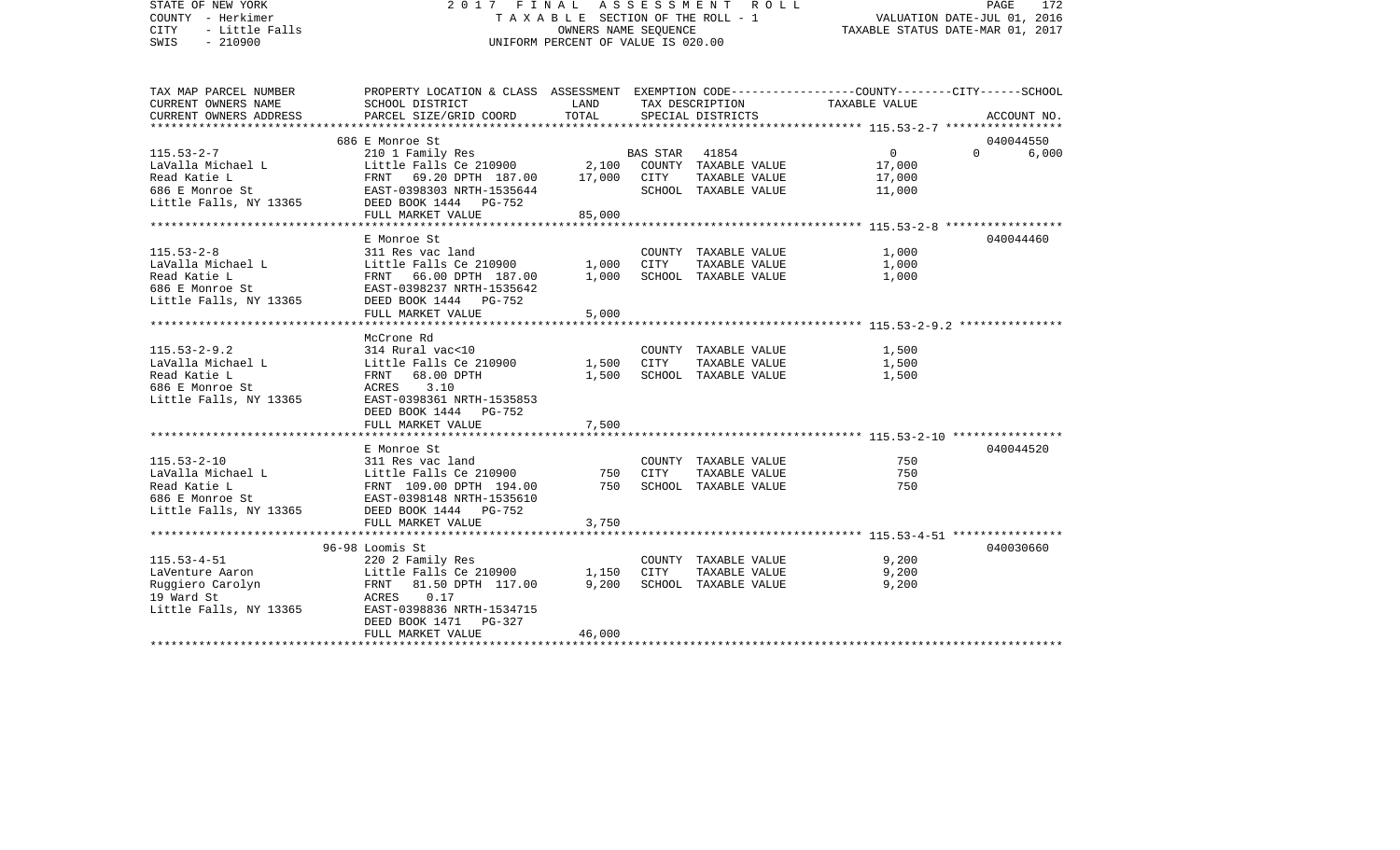| STATE OF NEW YORK<br>COUNTY - Herkimer<br>CITY<br>- Little Falls<br>$-210900$<br>SWIS |                                                                                                 | OWNERS NAME SEOUENCE<br>UNIFORM PERCENT OF VALUE IS 020.00 |                      | 2017 FINAL ASSESSMENT ROLL<br>TAXABLE SECTION OF THE ROLL - 1 | VALUATION DATE-JUL 01, 2016<br>TAXABLE STATUS DATE-MAR 01, 2017 | PAGE           | 173         |
|---------------------------------------------------------------------------------------|-------------------------------------------------------------------------------------------------|------------------------------------------------------------|----------------------|---------------------------------------------------------------|-----------------------------------------------------------------|----------------|-------------|
| TAX MAP PARCEL NUMBER                                                                 | PROPERTY LOCATION & CLASS ASSESSMENT EXEMPTION CODE---------------COUNTY-------CITY------SCHOOL |                                                            |                      |                                                               |                                                                 |                |             |
| CURRENT OWNERS NAME<br>CURRENT OWNERS ADDRESS<br>*****************                    | SCHOOL DISTRICT<br>PARCEL SIZE/GRID COORD                                                       | LAND<br>TOTAL                                              |                      | TAX DESCRIPTION<br>SPECIAL DISTRICTS                          | TAXABLE VALUE                                                   |                | ACCOUNT NO. |
|                                                                                       |                                                                                                 |                                                            |                      |                                                               | **************** 115.53-4-67 *****************                  |                |             |
|                                                                                       | 65 Loomis St                                                                                    |                                                            |                      |                                                               | $\Omega$                                                        | $\Omega$       | 040030120   |
| $115.53 - 4 - 67$                                                                     | 220 2 Family Res<br>Little Falls Ce $210900$                                                    |                                                            | BAS STAR 41854       |                                                               |                                                                 |                | 6,000       |
| LaVenture Aaron L<br>65 Loomis St                                                     |                                                                                                 |                                                            | 11,200 CITY          | 950 COUNTY TAXABLE VALUE<br>TAXABLE VALUE                     | 11,200                                                          |                |             |
| Little Falls, NY 13365                                                                | FRNT 50.00 DPTH 120.00<br>EAST-0398448 NRTH-1534768                                             |                                                            |                      | SCHOOL TAXABLE VALUE                                          | 11,200<br>5,200                                                 |                |             |
|                                                                                       | DEED BOOK 1085 PG-793                                                                           |                                                            |                      |                                                               |                                                                 |                |             |
|                                                                                       | FULL MARKET VALUE                                                                               | 56,000                                                     |                      |                                                               |                                                                 |                |             |
|                                                                                       |                                                                                                 |                                                            |                      |                                                               |                                                                 |                |             |
|                                                                                       | 298 Loomis St                                                                                   |                                                            |                      |                                                               |                                                                 |                | 040033360   |
| $115.62 - 2 - 3.1$                                                                    | 312 Vac w/imprv                                                                                 |                                                            |                      | COUNTY TAXABLE VALUE                                          | 2,900                                                           |                |             |
|                                                                                       | Little Falls Ce 210900                                                                          | 1,750                                                      | CITY                 | TAXABLE VALUE                                                 | 2,900                                                           |                |             |
| Laventure Scott A<br>65 Loomis St<br>65 Loomis St                                     | FRNT 175.00 DPTH 200.00                                                                         | 2,900                                                      |                      | SCHOOL TAXABLE VALUE                                          | 2,900                                                           |                |             |
| Little Falls, NY 13365                                                                | EAST-0401359 NRTH-1533772                                                                       |                                                            |                      |                                                               |                                                                 |                |             |
|                                                                                       | DEED BOOK 1271 PG-604                                                                           |                                                            |                      |                                                               |                                                                 |                |             |
|                                                                                       | FULL MARKET VALUE                                                                               | 14,500                                                     |                      |                                                               |                                                                 |                |             |
|                                                                                       |                                                                                                 |                                                            |                      |                                                               |                                                                 |                |             |
|                                                                                       | 342 W Monroe St                                                                                 |                                                            |                      |                                                               |                                                                 |                | 040047940   |
| $114.51 - 1 - 41$                                                                     | 210 1 Family Res                                                                                |                                                            | VETWAR CTS 41120     |                                                               | 1,538                                                           | 1,538          | 1,538       |
| Lawrence Edward C                                                                     |                                                                                                 |                                                            | 2,800 ENH STAR 41834 |                                                               | $\overline{0}$                                                  | $\overline{0}$ | 8,712       |
| Lawrence Cynthia A                                                                    |                                                                                                 | 10,250                                                     |                      | COUNTY TAXABLE VALUE                                          | 8,712                                                           |                |             |
|                                                                                       | 112000 - 12000<br>FRNT 154.60 DPTH 124.00<br>EAST-0392145 NRTH-1536747                          |                                                            | CITY                 | TAXABLE VALUE                                                 | 8,712                                                           |                |             |
| 342 W Monroe St EAST-0392145 N<br>Little Falls, NY 13365 DEED BOOK 817                | PG-401                                                                                          |                                                            |                      | SCHOOL TAXABLE VALUE                                          | $\Omega$                                                        |                |             |
|                                                                                       | FULL MARKET VALUE                                                                               | 51,250                                                     |                      |                                                               |                                                                 |                |             |
|                                                                                       | ************************                                                                        |                                                            |                      |                                                               |                                                                 |                |             |
|                                                                                       | 12 Churchill St                                                                                 |                                                            |                      |                                                               |                                                                 |                | 040011430   |
| $114.59 - 4 - 20$                                                                     | 210 1 Family Res                                                                                |                                                            | BAS STAR 41854       |                                                               | $\overline{0}$                                                  | $\Omega$       | 6,000       |
| Lawrence John A                                                                       | Little Falls Ce 210900                                                                          | 1,000                                                      |                      | COUNTY TAXABLE VALUE                                          | 12,500                                                          |                |             |
| Chrisman Jennifer L                                                                   | W R1                                                                                            |                                                            | 12,500 CITY          | TAXABLE VALUE                                                 | 12,500                                                          |                |             |
| 12 Churchill St                                                                       | 50 X 115                                                                                        |                                                            |                      | SCHOOL TAXABLE VALUE                                          | 6,500                                                           |                |             |
| Little Falls, NY 13365                                                                | FRNT 50.00 DPTH 115.00                                                                          |                                                            |                      |                                                               |                                                                 |                |             |
|                                                                                       | EAST-0393149 NRTH-1535422                                                                       |                                                            |                      |                                                               |                                                                 |                |             |
|                                                                                       | DEED BOOK 1427 PG-379                                                                           |                                                            |                      |                                                               |                                                                 |                |             |
|                                                                                       | FULL MARKET VALUE<br>**********************                                                     | 62,500                                                     |                      |                                                               |                                                                 |                |             |
|                                                                                       |                                                                                                 |                                                            |                      |                                                               |                                                                 |                |             |
|                                                                                       | 86-88 N William St                                                                              |                                                            |                      |                                                               |                                                                 |                | 040061710   |
| $114.60 - 2 - 60$                                                                     | 210 1 Family Res                                                                                |                                                            | BAS STAR 41854       |                                                               | $\overline{0}$                                                  | $\Omega$       | 5,950       |
| Lawrence Mark J                                                                       | Little Falls Ce 210900                                                                          | 1,150                                                      |                      | COUNTY TAXABLE VALUE                                          | 5,950                                                           |                |             |
| Lawrence Bernadine                                                                    | FRNT 50.00 DPTH 171.00                                                                          |                                                            | 5,950 CITY           | TAXABLE VALUE                                                 | 5,950<br>$\Omega$                                               |                |             |
| 86-88 N William St                                                                    | BANK<br>035                                                                                     |                                                            |                      | SCHOOL TAXABLE VALUE                                          |                                                                 |                |             |
| Little Falls, NY 13365                                                                | EAST-0396539 NRTH-1535687<br>DEED BOOK 772<br>PG-284                                            |                                                            |                      |                                                               |                                                                 |                |             |
|                                                                                       | FULL MARKET VALUE                                                                               | 29,750                                                     |                      |                                                               |                                                                 |                |             |
| ********************                                                                  |                                                                                                 |                                                            |                      |                                                               |                                                                 |                |             |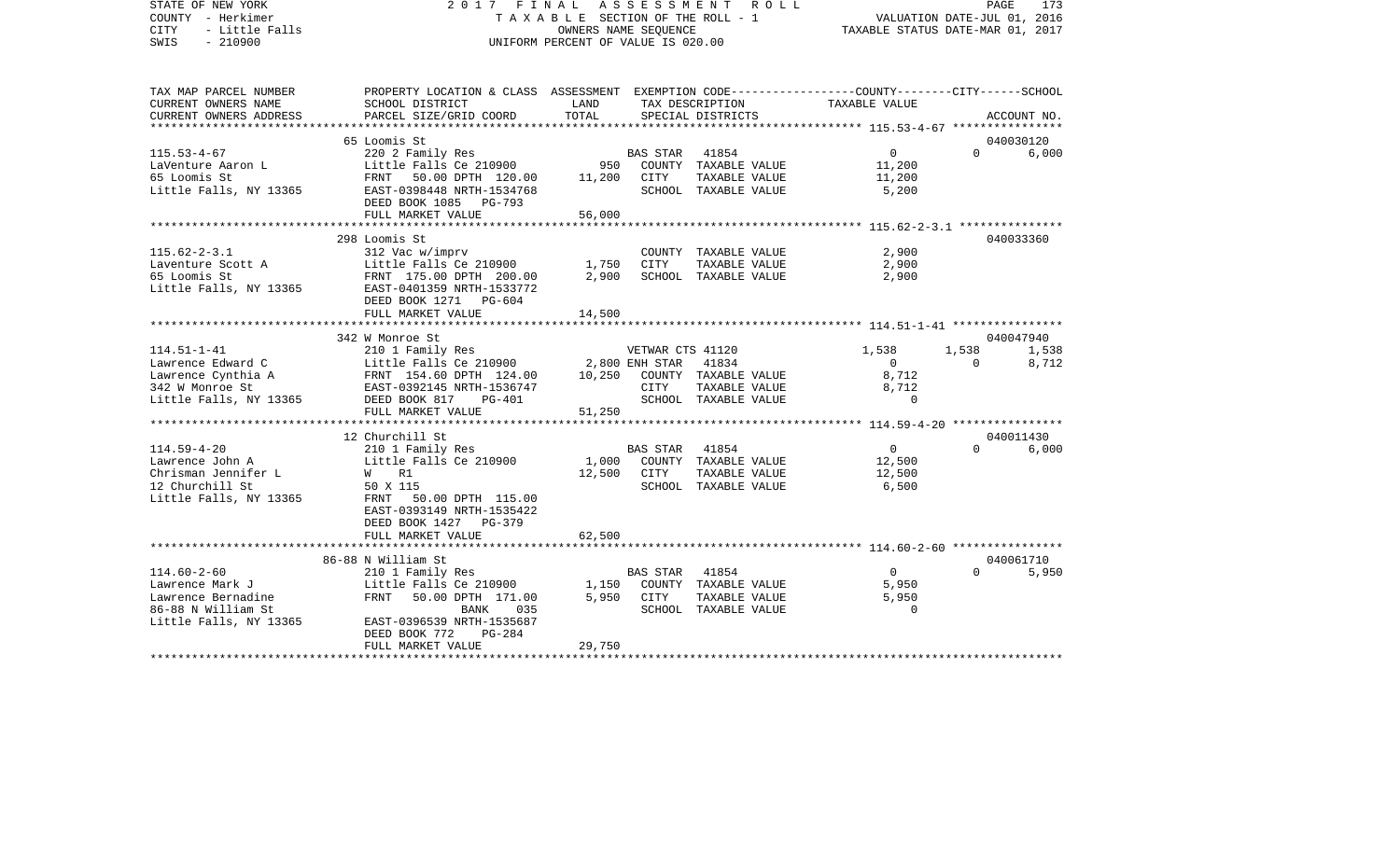| STATE OF NEW YORK<br>COUNTY - Herkimer<br>CITY<br>- Little Falls<br>SWIS<br>$-210900$ | 2 0 1 7                                                                                                                                      | FINAL<br>TAXABLE SECTION OF THE ROLL - 1<br>OWNERS NAME SEQUENCE<br>UNIFORM PERCENT OF VALUE IS 020.00 |             | ASSESSMENT ROLL                      | TAXABLE STATUS DATE-MAR 01, 2017                       | PAGE<br>174<br>VALUATION DATE-JUL 01, 2016 |
|---------------------------------------------------------------------------------------|----------------------------------------------------------------------------------------------------------------------------------------------|--------------------------------------------------------------------------------------------------------|-------------|--------------------------------------|--------------------------------------------------------|--------------------------------------------|
| TAX MAP PARCEL NUMBER<br>CURRENT OWNERS NAME<br>CURRENT OWNERS ADDRESS                | PROPERTY LOCATION & CLASS ASSESSMENT EXEMPTION CODE---------------COUNTY-------CITY------SCHOOL<br>SCHOOL DISTRICT<br>PARCEL SIZE/GRID COORD | LAND<br>TOTAL                                                                                          |             | TAX DESCRIPTION<br>SPECIAL DISTRICTS | TAXABLE VALUE                                          | ACCOUNT NO.                                |
|                                                                                       |                                                                                                                                              | * * * * * * * * * *                                                                                    |             |                                      | ********** 114.75-2-33 ****                            |                                            |
|                                                                                       | 313 W Main St                                                                                                                                |                                                                                                        |             |                                      |                                                        | 198253                                     |
| $114.75 - 2 - 33$                                                                     | 220 2 Family Res                                                                                                                             |                                                                                                        |             | COUNTY TAXABLE VALUE                 | 8,200                                                  |                                            |
| Lazore Zachary                                                                        | Little Falls Ce 210900                                                                                                                       | 700                                                                                                    | CITY        | TAXABLE VALUE                        | 8,200                                                  |                                            |
| Bronson Scott                                                                         | FRNT<br>51.50 DPTH<br>88.00                                                                                                                  | 8,200                                                                                                  |             | SCHOOL TAXABLE VALUE                 | 8,200                                                  |                                            |
| 59 Westmoreland St                                                                    | EAST-0393947 NRTH-1531840                                                                                                                    |                                                                                                        |             |                                      |                                                        |                                            |
| Whitesboro, NY 13492                                                                  | DEED BOOK 1607 PG-321                                                                                                                        |                                                                                                        |             |                                      |                                                        |                                            |
|                                                                                       | FULL MARKET VALUE                                                                                                                            | 41,000<br>***********                                                                                  |             |                                      | ************************ 114.59-1-48 ***************** |                                            |
|                                                                                       | 347 Furnace St                                                                                                                               |                                                                                                        |             |                                      |                                                        | 185968                                     |
| $114.59 - 1 - 48$                                                                     | 210 1 Family Res                                                                                                                             |                                                                                                        | COUNTY      | TAXABLE VALUE                        | 5,150                                                  |                                            |
| Leahy Jamie                                                                           | Little Falls Ce 210900                                                                                                                       | 1,850                                                                                                  | <b>CITY</b> | TAXABLE VALUE                        | 5,150                                                  |                                            |
| 41 W Monroe St                                                                        | FRNT<br>50.00 DPTH 100.00                                                                                                                    | 5,150                                                                                                  |             | SCHOOL TAXABLE VALUE                 | 5,150                                                  |                                            |
| Little Falls, NY 13365                                                                | EAST-0392762 NRTH-1534727                                                                                                                    |                                                                                                        |             |                                      |                                                        |                                            |
|                                                                                       | DEED BOOK 1531 PG-914                                                                                                                        |                                                                                                        |             |                                      |                                                        |                                            |
|                                                                                       | FULL MARKET VALUE                                                                                                                            | 25,750                                                                                                 |             |                                      |                                                        |                                            |
|                                                                                       |                                                                                                                                              |                                                                                                        |             |                                      |                                                        |                                            |
|                                                                                       | 346 Furnace St                                                                                                                               |                                                                                                        |             |                                      |                                                        | 186730                                     |
| $114.59 - 1 - 49$                                                                     | 311 Res vac land                                                                                                                             |                                                                                                        | COUNTY      | TAXABLE VALUE                        | 50                                                     |                                            |
| Leahy Jamie                                                                           | Little Falls Ce 210900                                                                                                                       | 50                                                                                                     | CITY        | TAXABLE VALUE                        | 50                                                     |                                            |
| 41 W Monroe St Apt 2                                                                  | FRNT<br>50.00 DPTH 100.00                                                                                                                    | 50                                                                                                     |             | SCHOOL TAXABLE VALUE                 | 50                                                     |                                            |
| Little Falls, NY 13365                                                                | EAST-0392797 NRTH-1534693<br>DEED BOOK 1537 PG-463                                                                                           |                                                                                                        |             |                                      |                                                        |                                            |
|                                                                                       | FULL MARKET VALUE                                                                                                                            | 250                                                                                                    |             |                                      |                                                        |                                            |
|                                                                                       |                                                                                                                                              |                                                                                                        |             |                                      |                                                        |                                            |
|                                                                                       | 75 William St                                                                                                                                |                                                                                                        |             |                                      |                                                        | 200413                                     |
| $114.60 - 3 - 12$                                                                     | 210 1 Family Res                                                                                                                             |                                                                                                        |             | COUNTY TAXABLE VALUE                 | 8,200                                                  |                                            |
| Leahy Tanner                                                                          | Little Falls Ce 210900                                                                                                                       | 550                                                                                                    | <b>CITY</b> | TAXABLE VALUE                        | 8,200                                                  |                                            |
| 67 E Main St Apt up                                                                   | FRNT<br>31.00 DPTH 60.00                                                                                                                     | 8,200                                                                                                  |             | SCHOOL TAXABLE VALUE                 | 8,200                                                  |                                            |
| St. Johnsville, NY 13452                                                              | EAST-0396744 NRTH-1535566                                                                                                                    |                                                                                                        |             |                                      |                                                        |                                            |
|                                                                                       | DEED BOOK 1621<br>PG-304                                                                                                                     |                                                                                                        |             |                                      |                                                        |                                            |
|                                                                                       | FULL MARKET VALUE                                                                                                                            | 41,000                                                                                                 |             |                                      |                                                        |                                            |
|                                                                                       |                                                                                                                                              |                                                                                                        |             |                                      |                                                        |                                            |
| $114.67 - 1 - 43$                                                                     | 17 Skinner St<br>311 Res vac land                                                                                                            |                                                                                                        |             | COUNTY TAXABLE VALUE                 | 350                                                    | 192175                                     |
| Leahy Tanner                                                                          | Little Falls Ce 210900                                                                                                                       | 350                                                                                                    | CITY        | TAXABLE VALUE                        | 350                                                    |                                            |
| 347 Furnace St                                                                        | FRNT<br>60.00 DPTH 160.00                                                                                                                    | 350                                                                                                    |             | SCHOOL TAXABLE VALUE                 | 350                                                    |                                            |
| Little Falls, NY 13365                                                                | EAST-0393764 NRTH-1533898                                                                                                                    |                                                                                                        |             |                                      |                                                        |                                            |
|                                                                                       | DEED BOOK 1569 PG-356                                                                                                                        |                                                                                                        |             |                                      |                                                        |                                            |
|                                                                                       | FULL MARKET VALUE                                                                                                                            | 1,750                                                                                                  |             |                                      |                                                        |                                            |
|                                                                                       |                                                                                                                                              |                                                                                                        |             |                                      |                                                        |                                            |
|                                                                                       | 41 Casler St                                                                                                                                 |                                                                                                        |             |                                      |                                                        | 193510                                     |
| $114.76 - 2 - 57$                                                                     | 210 1 Family Res                                                                                                                             |                                                                                                        |             | COUNTY TAXABLE VALUE                 | 5,250                                                  |                                            |
| Leahy Tanner                                                                          | Little Falls Ce 210900                                                                                                                       | 200                                                                                                    | CITY        | TAXABLE VALUE                        | 5,250                                                  |                                            |
| 347 Furnace St                                                                        | 28.00 DPTH 200.00<br>FRNT                                                                                                                    | 5,250                                                                                                  |             | SCHOOL TAXABLE VALUE                 | 5,250                                                  |                                            |
| Little Falls, NY 13365                                                                | EAST-0396296 NRTH-1531943<br>DEED BOOK 1577<br><b>PG-141</b>                                                                                 |                                                                                                        |             |                                      |                                                        |                                            |
|                                                                                       | FULL MARKET VALUE                                                                                                                            | 26,250                                                                                                 |             |                                      |                                                        |                                            |
|                                                                                       |                                                                                                                                              |                                                                                                        |             |                                      |                                                        |                                            |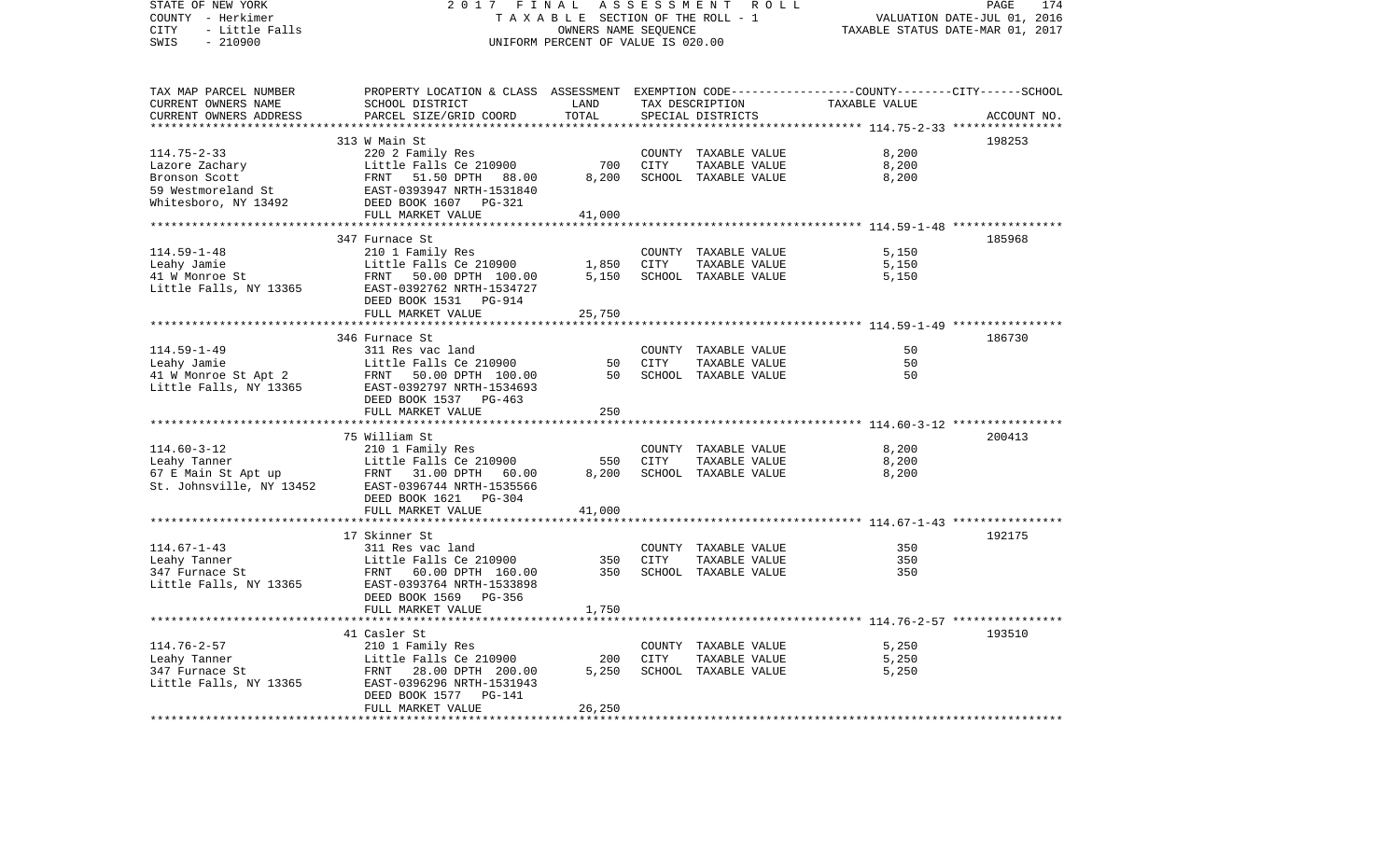STATE OF NEW YORK 2 0 1 7 F I N A L A S S E S S M E N T R O L L PAGE 175VALUATION DATE-JUL 01, 2016 COUNTY - Herkimer T A X A B L E SECTION OF THE ROLL - 1 CITY - Little Falls OWNERS NAME SEQUENCE TAXABLE STATUS DATE-MAR 01, 2017 SWIS - 210900 UNIFORM PERCENT OF VALUE IS 020.00TAX MAP PARCEL NUMBER PROPERTY LOCATION & CLASS ASSESSMENT EXEMPTION CODE------------------COUNTY--------CITY------SCHOOL CURRENT OWNERS NAME SCHOOL DISTRICT LAND TAX DESCRIPTION TAXABLE VALUECURRENT OWNERS ADDRESS PARCEL SIZE/GRID COORD TOTAL SPECIAL DISTRICTS ACCOUNT NO. \*\*\*\*\*\*\*\*\*\*\*\*\*\*\*\*\*\*\*\*\*\*\*\*\*\*\*\*\*\*\*\*\*\*\*\*\*\*\*\*\*\*\*\*\*\*\*\*\*\*\*\*\*\*\*\*\*\*\*\*\*\*\*\*\*\*\*\*\*\*\*\*\*\*\*\*\*\*\*\*\*\*\*\*\*\*\*\*\*\*\*\*\*\*\*\*\*\*\*\*\*\*\* 114.84-1-16 \*\*\*\*\*\*\*\*\*\*\*\*\*\*\*\*237 Flint Ave 183699 114.84-1-16 449 Other Storag COUNTY TAXABLE VALUE 4,000 Leahy Tanner and Little Falls Ce 210900 600 CITY TAXABLE VALUE 4,000 67 E Main St Apt C FRNT 80.00 DPTH 100.00 4,000 SCHOOL TAXABLE VALUE 4,000 St. Johnsville, NY 13452 EAST-0394404 NRTH-1529694 DEED BOOK 2017 PG-1275 FULL MARKET VALUE 20,000 \*\*\*\*\*\*\*\*\*\*\*\*\*\*\*\*\*\*\*\*\*\*\*\*\*\*\*\*\*\*\*\*\*\*\*\*\*\*\*\*\*\*\*\*\*\*\*\*\*\*\*\*\*\*\*\*\*\*\*\*\*\*\*\*\*\*\*\*\*\*\*\*\*\*\*\*\*\*\*\*\*\*\*\*\*\*\*\*\*\*\*\*\*\*\*\*\*\*\*\*\*\*\* 114.68-6-15 \*\*\*\*\*\*\*\*\*\*\*\*\*\*\*\* 528 Garden St 040021570114.68-6-15 210 1 Family Res BAS STAR 41854 0 0 6,000 Lee Joseph I Little Falls Ce 210900 2,750 COUNTY TAXABLE VALUE 18,250 Lee Teresa L 6 18,250 CITY TAXABLE VALUE 18,250 18,250 CITY TAXABLE VALUE 18,250 528 Garden St EAST-0396252 NRTH-1534481 SCHOOL TAXABLE VALUE 12,250 Little Falls, NY 13365 DEED BOOK 1240 PG-214 FULL MARKET VALUE 91,250 \*\*\*\*\*\*\*\*\*\*\*\*\*\*\*\*\*\*\*\*\*\*\*\*\*\*\*\*\*\*\*\*\*\*\*\*\*\*\*\*\*\*\*\*\*\*\*\*\*\*\*\*\*\*\*\*\*\*\*\*\*\*\*\*\*\*\*\*\*\*\*\*\*\*\*\*\*\*\*\*\*\*\*\*\*\*\*\*\*\*\*\*\*\*\*\*\*\*\*\*\*\*\* 114.60-2-61 \*\*\*\*\*\*\*\*\*\*\*\*\*\*\*\* 84 N William St 040061650 $6.000$ 114.60-2-61 210 1 Family Res BAS STAR 41854 0 0 6,000 Lefave Bonnie Little Falls Ce 210900 900 COUNTY TAXABLE VALUE 10,600 84 N William St FRNT 50.00 DPTH 172.00 10,600 CITY TAXABLE VALUE 10,600 Little Falls, NY 13365 BANK 641 SCHOOL TAXABLE VALUE 4,600 EAST-0396548 NRTH-1535644 DEED BOOK 779 PG-218FULL MARKET VALUE 53,000 \*\*\*\*\*\*\*\*\*\*\*\*\*\*\*\*\*\*\*\*\*\*\*\*\*\*\*\*\*\*\*\*\*\*\*\*\*\*\*\*\*\*\*\*\*\*\*\*\*\*\*\*\*\*\*\*\*\*\*\*\*\*\*\*\*\*\*\*\*\*\*\*\*\*\*\*\*\*\*\*\*\*\*\*\*\*\*\*\*\*\*\*\*\*\*\*\*\*\*\*\*\*\* 114.76-1-2 \*\*\*\*\*\*\*\*\*\*\*\*\*\*\*\*\* 283 W Main St 188564114.76-1-2 331 Com vac w/im COUNTY TAXABLE VALUE 4,300 Lehigh Gas Wholesale Ser Inc Little Falls Ce 210900 2,500 CITY TAXABLE VALUE 4,300 PO Box 385 **FRNT** 48.50 DPTH 63.00 4,300 SCHOOL TAXABLE VALUE 4,300 Allentown, PA 18105 EAST-0394186 NRTH-1532158 DEED BOOK 1547 PG-381FULL MARKET VALUE 21,500 \*\*\*\*\*\*\*\*\*\*\*\*\*\*\*\*\*\*\*\*\*\*\*\*\*\*\*\*\*\*\*\*\*\*\*\*\*\*\*\*\*\*\*\*\*\*\*\*\*\*\*\*\*\*\*\*\*\*\*\*\*\*\*\*\*\*\*\*\*\*\*\*\*\*\*\*\*\*\*\*\*\*\*\*\*\*\*\*\*\*\*\*\*\*\*\*\*\*\*\*\*\*\* 114.76-1-4 \*\*\*\*\*\*\*\*\*\*\*\*\*\*\*\*\*279 & 283 W Main St 188564 114.76-1-4 432 Gas station COUNTY TAXABLE VALUE 47,200 Lehigh Gas Wholesale Ser Inc Little Falls Ce 210900 5,500 CITY TAXABLE VALUE 47,200  $FRNT$  65.10 DPTH 60.00 Allentown, PA 18105 EAST-0394226 NRTH-1532217 DEED BOOK 1547 PG-381 FULL MARKET VALUE 236,000 \*\*\*\*\*\*\*\*\*\*\*\*\*\*\*\*\*\*\*\*\*\*\*\*\*\*\*\*\*\*\*\*\*\*\*\*\*\*\*\*\*\*\*\*\*\*\*\*\*\*\*\*\*\*\*\*\*\*\*\*\*\*\*\*\*\*\*\*\*\*\*\*\*\*\*\*\*\*\*\*\*\*\*\*\*\*\*\*\*\*\*\*\*\*\*\*\*\*\*\*\*\*\* 114.75-1-30 \*\*\*\*\*\*\*\*\*\*\*\*\*\*\*\* 50 Glen Ave 040023130114.75-1-30 210 1 Family Res BAS STAR 41854 0 0 5,000 Leon Carol Little Falls Ce 210900 650 COUNTY TAXABLE VALUE 5,000 Richard & Joan Leon (Life Use) FRNT 80.00 DPTH 120.00 5,000 CITY TAXABLE VALUE 5,000 50 Glen Ave EAST-0393495 NRTH-1532308 SCHOOL TAXABLE VALUE 0Little Falls, NY 13365 DEED BOOK 1201 PG-128 FULL MARKET VALUE 25,000 \*\*\*\*\*\*\*\*\*\*\*\*\*\*\*\*\*\*\*\*\*\*\*\*\*\*\*\*\*\*\*\*\*\*\*\*\*\*\*\*\*\*\*\*\*\*\*\*\*\*\*\*\*\*\*\*\*\*\*\*\*\*\*\*\*\*\*\*\*\*\*\*\*\*\*\*\*\*\*\*\*\*\*\*\*\*\*\*\*\*\*\*\*\*\*\*\*\*\*\*\*\*\*\*\*\*\*\*\*\*\*\*\*\*\*\*\*\*\*\*\*\*\*\*\*\*\*\*\*\*\*\*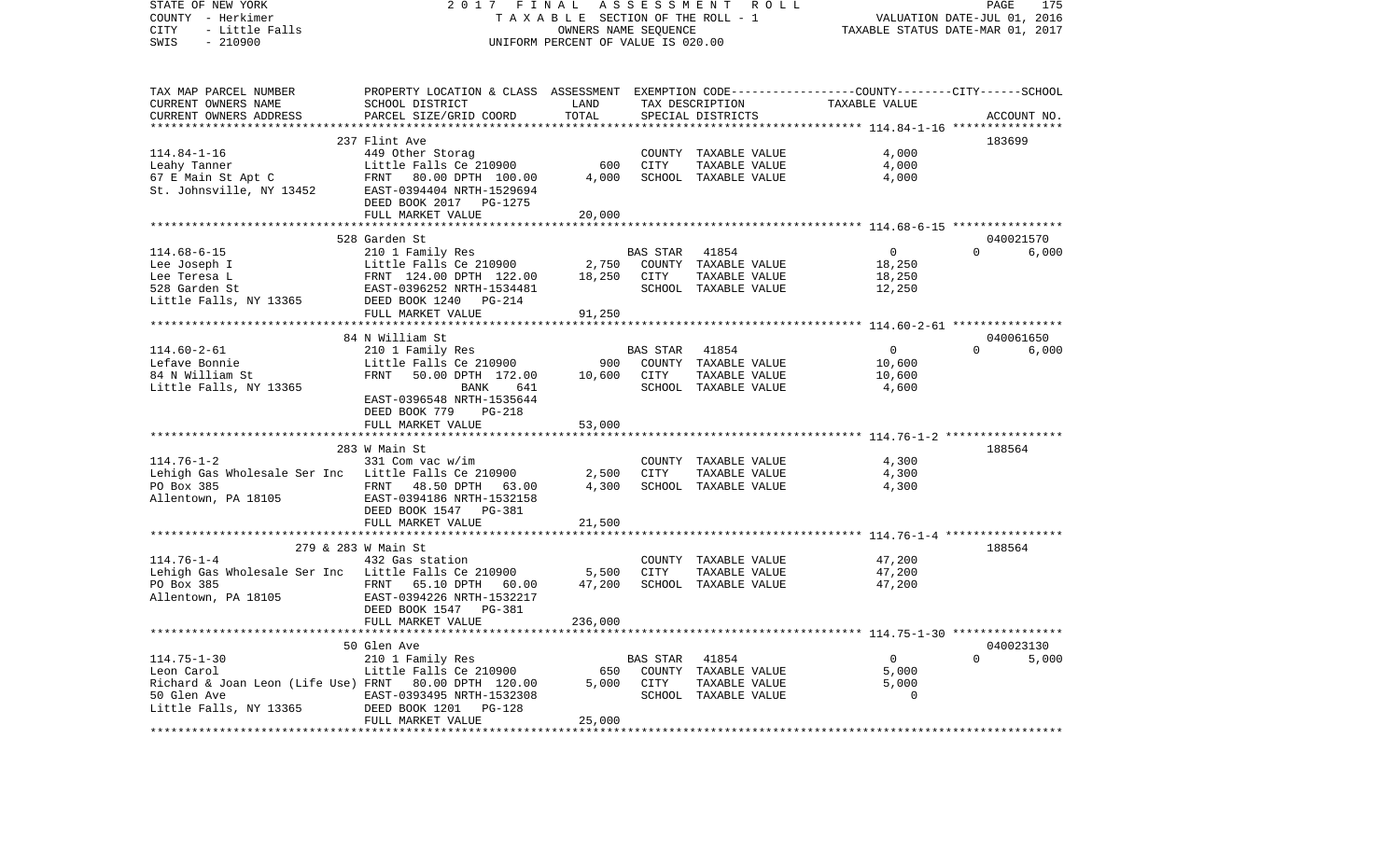| STATE OF NEW YORK                                   | 2017 FINAL                                                                                      |                                    | A S S E S S M E N T | R O L L                         |                                  | PAGE        | 176         |
|-----------------------------------------------------|-------------------------------------------------------------------------------------------------|------------------------------------|---------------------|---------------------------------|----------------------------------|-------------|-------------|
| COUNTY - Herkimer                                   |                                                                                                 |                                    |                     | TAXABLE SECTION OF THE ROLL - 1 | VALUATION DATE-JUL 01, 2016      |             |             |
| CITY<br>- Little Falls                              |                                                                                                 | OWNERS NAME SEQUENCE               |                     |                                 | TAXABLE STATUS DATE-MAR 01, 2017 |             |             |
| $-210900$<br>SWIS                                   |                                                                                                 | UNIFORM PERCENT OF VALUE IS 020.00 |                     |                                 |                                  |             |             |
|                                                     |                                                                                                 |                                    |                     |                                 |                                  |             |             |
|                                                     |                                                                                                 |                                    |                     |                                 |                                  |             |             |
| TAX MAP PARCEL NUMBER                               | PROPERTY LOCATION & CLASS ASSESSMENT EXEMPTION CODE---------------COUNTY-------CITY------SCHOOL |                                    |                     |                                 |                                  |             |             |
| CURRENT OWNERS NAME                                 | SCHOOL DISTRICT                                                                                 | LAND                               |                     | TAX DESCRIPTION                 | TAXABLE VALUE                    |             |             |
| CURRENT OWNERS ADDRESS<br>************************* | PARCEL SIZE/GRID COORD                                                                          | TOTAL                              |                     | SPECIAL DISTRICTS               |                                  |             | ACCOUNT NO. |
|                                                     | 409 Canal Pl                                                                                    |                                    |                     |                                 |                                  |             |             |
| $114.68 - 7 - 52$                                   | 481 Att row bldg                                                                                |                                    | COUNTY              | TAXABLE VALUE                   | 11,300                           |             | 040002220   |
| Lerniham John F                                     | Little Falls Ce 210900                                                                          | 700                                | CITY                | TAXABLE VALUE                   | 11,300                           |             |             |
| Lernihan Carol A                                    | 23.70 DPTH 62.00<br>FRNT                                                                        | 11,300                             |                     | SCHOOL TAXABLE VALUE            | 11,300                           |             |             |
| 17 Walnut St                                        | EAST-0396261 NRTH-1532863                                                                       |                                    |                     |                                 |                                  |             |             |
| Cooperstown, NY 13326                               | DEED BOOK 928<br>PG-494                                                                         |                                    |                     |                                 |                                  |             |             |
|                                                     | FULL MARKET VALUE                                                                               | 56,500                             |                     |                                 |                                  |             |             |
|                                                     |                                                                                                 |                                    |                     |                                 |                                  |             |             |
|                                                     | Canal Pl                                                                                        |                                    |                     |                                 |                                  |             |             |
| $114.68 - 7 - 54.7$                                 | 330 Vacant comm                                                                                 |                                    |                     | COUNTY TAXABLE VALUE            | 100                              |             |             |
| Lerniham John F                                     | Little Falls Ce 210900                                                                          | 100                                | CITY                | TAXABLE VALUE                   | 100                              |             |             |
| Lernihan Carol A                                    | FRNT 25.00 DPTH 24.00                                                                           | 100                                |                     | SCHOOL TAXABLE VALUE            | 100                              |             |             |
| 17 Walnut St                                        | EAST-0396297 NRTH-1532862                                                                       |                                    |                     |                                 |                                  |             |             |
| Cooperstown, NY 13326                               | DEED BOOK 928<br>PG-494                                                                         |                                    |                     |                                 |                                  |             |             |
|                                                     | FULL MARKET VALUE                                                                               | 500                                |                     |                                 |                                  |             |             |
|                                                     | ***************************                                                                     |                                    |                     |                                 |                                  |             |             |
|                                                     | 45-47 Alexander St                                                                              |                                    |                     |                                 |                                  |             | 156707      |
| $115.53 - 4 - 72$                                   | 220 2 Family Res                                                                                |                                    |                     | COUNTY TAXABLE VALUE            | 17,450                           |             |             |
| Leskovar Jennifer L                                 | Little Falls Ce 210900                                                                          | 800                                | CITY                | TAXABLE VALUE                   | 17,450                           |             |             |
| 45-47 Alexander St                                  | FRNT 56.82 DPTH<br>84.63                                                                        | 17,450                             |                     | SCHOOL TAXABLE VALUE            | 17,450                           |             |             |
| Little Falls, NY 13365                              | EAST-0398286 NRTH-1534772                                                                       |                                    |                     |                                 |                                  |             |             |
|                                                     | DEED BOOK 1611 PG-268                                                                           |                                    |                     |                                 |                                  |             |             |
|                                                     | FULL MARKET VALUE                                                                               | 87,250                             |                     |                                 |                                  |             |             |
|                                                     | 68 W Monroe St                                                                                  |                                    |                     |                                 |                                  |             | 040045990   |
| $114.60 - 4 - 20$                                   | 210 1 Family Res                                                                                |                                    | VETFUND CT 41101    |                                 | 700                              | 700         | $\mathbf 0$ |
| Leskovec Frank                                      | Little Falls Ce 210900                                                                          | 1,500 BAS STAR                     |                     | 41854                           | $\overline{0}$                   | $\mathbf 0$ | 6,000       |
| Leskovec Alice                                      | FRNT<br>80.00 DPTH 173.00                                                                       | 12,100                             |                     | COUNTY TAXABLE VALUE            | 11,400                           |             |             |
| 68 W Monroe St                                      | EAST-0394869 NRTH-1535045                                                                       |                                    | CITY                | TAXABLE VALUE                   | 11,400                           |             |             |
| Little Falls, NY 13365                              | DEED BOOK 1303 PG-643                                                                           |                                    |                     | SCHOOL TAXABLE VALUE            | 6,100                            |             |             |
|                                                     | FULL MARKET VALUE                                                                               | 60,500                             |                     |                                 |                                  |             |             |
|                                                     |                                                                                                 |                                    |                     |                                 |                                  |             |             |
|                                                     | 18 Top Notch Dr                                                                                 |                                    |                     |                                 |                                  |             | 040057900   |
| $114.51 - 1 - 44$                                   | 210 1 Family Res                                                                                |                                    | ENH STAR            | 41834                           | $\overline{0}$                   | $\Omega$    | 6,850       |
| Levick Cherlyn                                      | Little Falls Ce 210900                                                                          | 1,150                              | COUNTY              | TAXABLE VALUE                   | 6,850                            |             |             |
| Levick Allen                                        | FRNT 68.00 DPTH<br>96.20                                                                        | 6,850                              | CITY                | TAXABLE VALUE                   | 6,850                            |             |             |
| 18 Top Notch Dr                                     | EAST-0392270 NRTH-1536752                                                                       |                                    |                     | SCHOOL TAXABLE VALUE            | $\mathbf 0$                      |             |             |
| Little Falls, NY 13365                              | DEED BOOK 752<br>$PG-9$                                                                         |                                    |                     |                                 |                                  |             |             |
|                                                     | FULL MARKET VALUE                                                                               | 34,250                             |                     |                                 |                                  |             |             |
|                                                     |                                                                                                 |                                    |                     |                                 |                                  |             |             |
|                                                     | 76-78 Furnace St                                                                                |                                    |                     |                                 |                                  |             | 040017610   |
| $114.68 - 1 - 6$                                    | 411 Apartment                                                                                   |                                    | COUNTY              | TAXABLE VALUE                   | 12,500                           |             |             |
| Levy Lauren S                                       | Little Falls Ce 210900                                                                          | 900                                | <b>CITY</b>         | TAXABLE VALUE                   | 12,500                           |             |             |
| Levy Suzanne                                        | Perfect Title                                                                                   | 12,500                             | SCHOOL              | TAXABLE VALUE                   | 12,500                           |             |             |
| 198 Trenor Dr                                       | Book 773                                                                                        |                                    |                     |                                 |                                  |             |             |
| New Rochelle, NY 10804                              | Page 323-326-330                                                                                |                                    |                     |                                 |                                  |             |             |
|                                                     | FRNT<br>55.50 DPTH 193.00<br>EAST-0394017 NRTH-1533822                                          |                                    |                     |                                 |                                  |             |             |
|                                                     | DEED BOOK 1189<br>PG-576                                                                        |                                    |                     |                                 |                                  |             |             |
|                                                     | FULL MARKET VALUE                                                                               | 62,500                             |                     |                                 |                                  |             |             |
|                                                     |                                                                                                 |                                    |                     |                                 |                                  |             |             |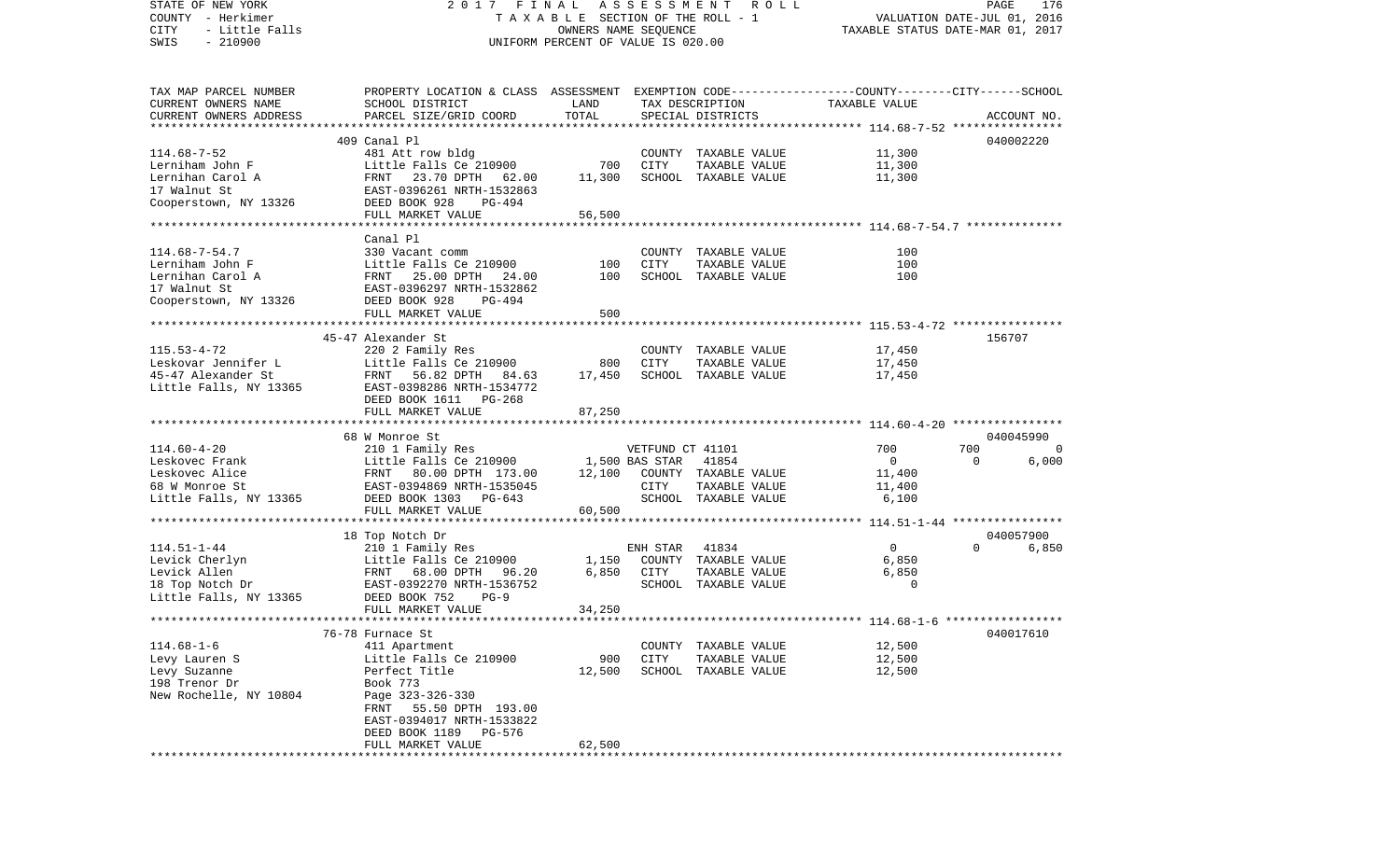| TAX MAP PARCEL NUMBER<br>PROPERTY LOCATION & CLASS ASSESSMENT EXEMPTION CODE---------------COUNTY-------CITY------SCHOOL<br>TAX DESCRIPTION TAXABLE VALUE<br>CURRENT OWNERS NAME<br>SCHOOL DISTRICT<br>LAND<br>TOTAL<br>CURRENT OWNERS ADDRESS<br>PARCEL SIZE/GRID COORD<br>SPECIAL DISTRICTS<br>ACCOUNT NO.<br>198545<br>294-296 W Monroe St<br>$114.59 - 2 - 6$<br>210 1 Family Res<br>18,000<br>COUNTY TAXABLE VALUE<br>Little Falls Ce 210900 2,200<br>18,000<br>CITY<br>Lewis Eric S<br>TAXABLE VALUE<br>18,000<br>SCHOOL TAXABLE VALUE<br>18,000<br>90,000<br>FULL MARKET VALUE<br>PRIOR OWNER ON 3/01/2017<br>Lewis Eric S<br>292 W Monroe St<br>198545<br>$114.59 - 2 - 7$<br>311 Res vac land<br>1,850<br>COUNTY TAXABLE VALUE<br>Little Falls Ce 210900 1,850 CITY<br>FRNT 62.00 DPTH 210.00 1,850 SCHOO<br>1,850<br>TAXABLE VALUE<br>Lewis Eric S<br>Little Falls Ce 210900<br>Lewis Donna E<br>296 W Monroe St<br>Little Falls, NY 13365<br>DEED BOOK 2017<br>DEED BOOK 2017<br>DEED BOOK 2017<br>DEED BOOK 2017<br>1,850<br>SCHOOL TAXABLE VALUE<br>9,250<br>FULL MARKET VALUE<br>PRIOR OWNER ON 3/01/2017<br>Lewis Eric S<br>165825<br>3-7 Summit Ave<br>114.59-2-11<br>210 1 Family Res<br>14,950<br>COUNTY TAXABLE VALUE<br>Little Falls Ce 210900 1,850 CITY<br>TAXABLE VALUE<br>14,950<br>Lewis Eric S<br>Lewis Eric S<br>Lewis Donna E<br>3-7 Summit Ave<br>FRNT 140.00 DPTH 115.00<br>EAST-0392844 NRTH-1536298<br>14,950<br>SCHOOL TAXABLE VALUE<br>14,950<br>3-7 Summine Ave<br>Little Falls, NY 13365<br>DEED BOOK 1403 PG-177<br>FULL MARKET VALUE<br>74,750<br>182717<br>518 E Main St<br>$114.68 - 6 - 35$<br>16,900<br>481 Att row bldg<br>COUNTY TAXABLE VALUE<br>Little Falls Ce 210900<br>FRNT 20.00 DPTH 98.00<br>EAST-0396107 NRTH-1534058<br>Little Falls Ce 210900<br>3,300<br>CITY<br>16,900<br>Lewis Eric S<br>TAXABLE VALUE<br>Lewis Donna E<br>16,900<br>SCHOOL TAXABLE VALUE<br>16,900<br>7 Summit Ave<br>Little Falls, NY 13365<br>DEED BOOK 1512 PG-257<br>84,500<br>FULL MARKET VALUE<br>190844<br>68 Furnace St<br>$114.68 - 1 - 8$<br>220 2 Family Res<br>13,400<br>COUNTY TAXABLE VALUE<br>Licari Anthony<br>PO Box 298<br>St. Johnsville, NY 13425<br>Little Falls Ce 210900<br>CITY<br>750<br>TAXABLE VALUE<br>13,400<br>13,400<br>SCHOOL TAXABLE VALUE<br>13,400<br>FRNT 45.00 DPTH 155.00<br>EAST-0394087 NRTH-1533758<br>DEED BOOK 1560 PG-953<br>FULL MARKET VALUE<br>67,000 | STATE OF NEW YORK<br>COUNTY - Herkimer<br><b>CITY</b><br>- Little Falls<br>$-210900$<br>SWIS | 2017 FINAL<br>A S S E S S M E N T R O L L<br>TAXABLE SECTION OF THE ROLL - 1<br>OWNERS NAME SEOUENCE<br>UNIFORM PERCENT OF VALUE IS 020.00 |  |  |  | 177<br>PAGE<br>VALUATION DATE-JUL 01, 2016<br>TAXABLE STATUS DATE-MAR 01, 2017 |  |  |
|---------------------------------------------------------------------------------------------------------------------------------------------------------------------------------------------------------------------------------------------------------------------------------------------------------------------------------------------------------------------------------------------------------------------------------------------------------------------------------------------------------------------------------------------------------------------------------------------------------------------------------------------------------------------------------------------------------------------------------------------------------------------------------------------------------------------------------------------------------------------------------------------------------------------------------------------------------------------------------------------------------------------------------------------------------------------------------------------------------------------------------------------------------------------------------------------------------------------------------------------------------------------------------------------------------------------------------------------------------------------------------------------------------------------------------------------------------------------------------------------------------------------------------------------------------------------------------------------------------------------------------------------------------------------------------------------------------------------------------------------------------------------------------------------------------------------------------------------------------------------------------------------------------------------------------------------------------------------------------------------------------------------------------------------------------------------------------------------------------------------------------------------------------------------------------------------------------------------------------------------------------------------------------------------------------------------------------------------------------------------------------------------------------------------------------|----------------------------------------------------------------------------------------------|--------------------------------------------------------------------------------------------------------------------------------------------|--|--|--|--------------------------------------------------------------------------------|--|--|
|                                                                                                                                                                                                                                                                                                                                                                                                                                                                                                                                                                                                                                                                                                                                                                                                                                                                                                                                                                                                                                                                                                                                                                                                                                                                                                                                                                                                                                                                                                                                                                                                                                                                                                                                                                                                                                                                                                                                                                                                                                                                                                                                                                                                                                                                                                                                                                                                                                 |                                                                                              |                                                                                                                                            |  |  |  |                                                                                |  |  |
|                                                                                                                                                                                                                                                                                                                                                                                                                                                                                                                                                                                                                                                                                                                                                                                                                                                                                                                                                                                                                                                                                                                                                                                                                                                                                                                                                                                                                                                                                                                                                                                                                                                                                                                                                                                                                                                                                                                                                                                                                                                                                                                                                                                                                                                                                                                                                                                                                                 |                                                                                              |                                                                                                                                            |  |  |  |                                                                                |  |  |
|                                                                                                                                                                                                                                                                                                                                                                                                                                                                                                                                                                                                                                                                                                                                                                                                                                                                                                                                                                                                                                                                                                                                                                                                                                                                                                                                                                                                                                                                                                                                                                                                                                                                                                                                                                                                                                                                                                                                                                                                                                                                                                                                                                                                                                                                                                                                                                                                                                 |                                                                                              |                                                                                                                                            |  |  |  |                                                                                |  |  |
|                                                                                                                                                                                                                                                                                                                                                                                                                                                                                                                                                                                                                                                                                                                                                                                                                                                                                                                                                                                                                                                                                                                                                                                                                                                                                                                                                                                                                                                                                                                                                                                                                                                                                                                                                                                                                                                                                                                                                                                                                                                                                                                                                                                                                                                                                                                                                                                                                                 |                                                                                              |                                                                                                                                            |  |  |  |                                                                                |  |  |
|                                                                                                                                                                                                                                                                                                                                                                                                                                                                                                                                                                                                                                                                                                                                                                                                                                                                                                                                                                                                                                                                                                                                                                                                                                                                                                                                                                                                                                                                                                                                                                                                                                                                                                                                                                                                                                                                                                                                                                                                                                                                                                                                                                                                                                                                                                                                                                                                                                 |                                                                                              |                                                                                                                                            |  |  |  |                                                                                |  |  |
|                                                                                                                                                                                                                                                                                                                                                                                                                                                                                                                                                                                                                                                                                                                                                                                                                                                                                                                                                                                                                                                                                                                                                                                                                                                                                                                                                                                                                                                                                                                                                                                                                                                                                                                                                                                                                                                                                                                                                                                                                                                                                                                                                                                                                                                                                                                                                                                                                                 |                                                                                              |                                                                                                                                            |  |  |  |                                                                                |  |  |
|                                                                                                                                                                                                                                                                                                                                                                                                                                                                                                                                                                                                                                                                                                                                                                                                                                                                                                                                                                                                                                                                                                                                                                                                                                                                                                                                                                                                                                                                                                                                                                                                                                                                                                                                                                                                                                                                                                                                                                                                                                                                                                                                                                                                                                                                                                                                                                                                                                 |                                                                                              |                                                                                                                                            |  |  |  |                                                                                |  |  |
|                                                                                                                                                                                                                                                                                                                                                                                                                                                                                                                                                                                                                                                                                                                                                                                                                                                                                                                                                                                                                                                                                                                                                                                                                                                                                                                                                                                                                                                                                                                                                                                                                                                                                                                                                                                                                                                                                                                                                                                                                                                                                                                                                                                                                                                                                                                                                                                                                                 |                                                                                              |                                                                                                                                            |  |  |  |                                                                                |  |  |
|                                                                                                                                                                                                                                                                                                                                                                                                                                                                                                                                                                                                                                                                                                                                                                                                                                                                                                                                                                                                                                                                                                                                                                                                                                                                                                                                                                                                                                                                                                                                                                                                                                                                                                                                                                                                                                                                                                                                                                                                                                                                                                                                                                                                                                                                                                                                                                                                                                 |                                                                                              |                                                                                                                                            |  |  |  |                                                                                |  |  |
|                                                                                                                                                                                                                                                                                                                                                                                                                                                                                                                                                                                                                                                                                                                                                                                                                                                                                                                                                                                                                                                                                                                                                                                                                                                                                                                                                                                                                                                                                                                                                                                                                                                                                                                                                                                                                                                                                                                                                                                                                                                                                                                                                                                                                                                                                                                                                                                                                                 |                                                                                              |                                                                                                                                            |  |  |  |                                                                                |  |  |
|                                                                                                                                                                                                                                                                                                                                                                                                                                                                                                                                                                                                                                                                                                                                                                                                                                                                                                                                                                                                                                                                                                                                                                                                                                                                                                                                                                                                                                                                                                                                                                                                                                                                                                                                                                                                                                                                                                                                                                                                                                                                                                                                                                                                                                                                                                                                                                                                                                 |                                                                                              |                                                                                                                                            |  |  |  |                                                                                |  |  |
|                                                                                                                                                                                                                                                                                                                                                                                                                                                                                                                                                                                                                                                                                                                                                                                                                                                                                                                                                                                                                                                                                                                                                                                                                                                                                                                                                                                                                                                                                                                                                                                                                                                                                                                                                                                                                                                                                                                                                                                                                                                                                                                                                                                                                                                                                                                                                                                                                                 |                                                                                              |                                                                                                                                            |  |  |  |                                                                                |  |  |
|                                                                                                                                                                                                                                                                                                                                                                                                                                                                                                                                                                                                                                                                                                                                                                                                                                                                                                                                                                                                                                                                                                                                                                                                                                                                                                                                                                                                                                                                                                                                                                                                                                                                                                                                                                                                                                                                                                                                                                                                                                                                                                                                                                                                                                                                                                                                                                                                                                 |                                                                                              |                                                                                                                                            |  |  |  |                                                                                |  |  |
|                                                                                                                                                                                                                                                                                                                                                                                                                                                                                                                                                                                                                                                                                                                                                                                                                                                                                                                                                                                                                                                                                                                                                                                                                                                                                                                                                                                                                                                                                                                                                                                                                                                                                                                                                                                                                                                                                                                                                                                                                                                                                                                                                                                                                                                                                                                                                                                                                                 |                                                                                              |                                                                                                                                            |  |  |  |                                                                                |  |  |
|                                                                                                                                                                                                                                                                                                                                                                                                                                                                                                                                                                                                                                                                                                                                                                                                                                                                                                                                                                                                                                                                                                                                                                                                                                                                                                                                                                                                                                                                                                                                                                                                                                                                                                                                                                                                                                                                                                                                                                                                                                                                                                                                                                                                                                                                                                                                                                                                                                 |                                                                                              |                                                                                                                                            |  |  |  |                                                                                |  |  |
|                                                                                                                                                                                                                                                                                                                                                                                                                                                                                                                                                                                                                                                                                                                                                                                                                                                                                                                                                                                                                                                                                                                                                                                                                                                                                                                                                                                                                                                                                                                                                                                                                                                                                                                                                                                                                                                                                                                                                                                                                                                                                                                                                                                                                                                                                                                                                                                                                                 |                                                                                              |                                                                                                                                            |  |  |  |                                                                                |  |  |
|                                                                                                                                                                                                                                                                                                                                                                                                                                                                                                                                                                                                                                                                                                                                                                                                                                                                                                                                                                                                                                                                                                                                                                                                                                                                                                                                                                                                                                                                                                                                                                                                                                                                                                                                                                                                                                                                                                                                                                                                                                                                                                                                                                                                                                                                                                                                                                                                                                 |                                                                                              |                                                                                                                                            |  |  |  |                                                                                |  |  |
|                                                                                                                                                                                                                                                                                                                                                                                                                                                                                                                                                                                                                                                                                                                                                                                                                                                                                                                                                                                                                                                                                                                                                                                                                                                                                                                                                                                                                                                                                                                                                                                                                                                                                                                                                                                                                                                                                                                                                                                                                                                                                                                                                                                                                                                                                                                                                                                                                                 |                                                                                              |                                                                                                                                            |  |  |  |                                                                                |  |  |
|                                                                                                                                                                                                                                                                                                                                                                                                                                                                                                                                                                                                                                                                                                                                                                                                                                                                                                                                                                                                                                                                                                                                                                                                                                                                                                                                                                                                                                                                                                                                                                                                                                                                                                                                                                                                                                                                                                                                                                                                                                                                                                                                                                                                                                                                                                                                                                                                                                 |                                                                                              |                                                                                                                                            |  |  |  |                                                                                |  |  |
|                                                                                                                                                                                                                                                                                                                                                                                                                                                                                                                                                                                                                                                                                                                                                                                                                                                                                                                                                                                                                                                                                                                                                                                                                                                                                                                                                                                                                                                                                                                                                                                                                                                                                                                                                                                                                                                                                                                                                                                                                                                                                                                                                                                                                                                                                                                                                                                                                                 |                                                                                              |                                                                                                                                            |  |  |  |                                                                                |  |  |
|                                                                                                                                                                                                                                                                                                                                                                                                                                                                                                                                                                                                                                                                                                                                                                                                                                                                                                                                                                                                                                                                                                                                                                                                                                                                                                                                                                                                                                                                                                                                                                                                                                                                                                                                                                                                                                                                                                                                                                                                                                                                                                                                                                                                                                                                                                                                                                                                                                 |                                                                                              |                                                                                                                                            |  |  |  |                                                                                |  |  |
|                                                                                                                                                                                                                                                                                                                                                                                                                                                                                                                                                                                                                                                                                                                                                                                                                                                                                                                                                                                                                                                                                                                                                                                                                                                                                                                                                                                                                                                                                                                                                                                                                                                                                                                                                                                                                                                                                                                                                                                                                                                                                                                                                                                                                                                                                                                                                                                                                                 |                                                                                              |                                                                                                                                            |  |  |  |                                                                                |  |  |
|                                                                                                                                                                                                                                                                                                                                                                                                                                                                                                                                                                                                                                                                                                                                                                                                                                                                                                                                                                                                                                                                                                                                                                                                                                                                                                                                                                                                                                                                                                                                                                                                                                                                                                                                                                                                                                                                                                                                                                                                                                                                                                                                                                                                                                                                                                                                                                                                                                 |                                                                                              |                                                                                                                                            |  |  |  |                                                                                |  |  |
|                                                                                                                                                                                                                                                                                                                                                                                                                                                                                                                                                                                                                                                                                                                                                                                                                                                                                                                                                                                                                                                                                                                                                                                                                                                                                                                                                                                                                                                                                                                                                                                                                                                                                                                                                                                                                                                                                                                                                                                                                                                                                                                                                                                                                                                                                                                                                                                                                                 |                                                                                              |                                                                                                                                            |  |  |  |                                                                                |  |  |
|                                                                                                                                                                                                                                                                                                                                                                                                                                                                                                                                                                                                                                                                                                                                                                                                                                                                                                                                                                                                                                                                                                                                                                                                                                                                                                                                                                                                                                                                                                                                                                                                                                                                                                                                                                                                                                                                                                                                                                                                                                                                                                                                                                                                                                                                                                                                                                                                                                 |                                                                                              |                                                                                                                                            |  |  |  |                                                                                |  |  |
|                                                                                                                                                                                                                                                                                                                                                                                                                                                                                                                                                                                                                                                                                                                                                                                                                                                                                                                                                                                                                                                                                                                                                                                                                                                                                                                                                                                                                                                                                                                                                                                                                                                                                                                                                                                                                                                                                                                                                                                                                                                                                                                                                                                                                                                                                                                                                                                                                                 |                                                                                              |                                                                                                                                            |  |  |  |                                                                                |  |  |
|                                                                                                                                                                                                                                                                                                                                                                                                                                                                                                                                                                                                                                                                                                                                                                                                                                                                                                                                                                                                                                                                                                                                                                                                                                                                                                                                                                                                                                                                                                                                                                                                                                                                                                                                                                                                                                                                                                                                                                                                                                                                                                                                                                                                                                                                                                                                                                                                                                 |                                                                                              |                                                                                                                                            |  |  |  |                                                                                |  |  |
|                                                                                                                                                                                                                                                                                                                                                                                                                                                                                                                                                                                                                                                                                                                                                                                                                                                                                                                                                                                                                                                                                                                                                                                                                                                                                                                                                                                                                                                                                                                                                                                                                                                                                                                                                                                                                                                                                                                                                                                                                                                                                                                                                                                                                                                                                                                                                                                                                                 |                                                                                              |                                                                                                                                            |  |  |  |                                                                                |  |  |
|                                                                                                                                                                                                                                                                                                                                                                                                                                                                                                                                                                                                                                                                                                                                                                                                                                                                                                                                                                                                                                                                                                                                                                                                                                                                                                                                                                                                                                                                                                                                                                                                                                                                                                                                                                                                                                                                                                                                                                                                                                                                                                                                                                                                                                                                                                                                                                                                                                 |                                                                                              |                                                                                                                                            |  |  |  |                                                                                |  |  |
|                                                                                                                                                                                                                                                                                                                                                                                                                                                                                                                                                                                                                                                                                                                                                                                                                                                                                                                                                                                                                                                                                                                                                                                                                                                                                                                                                                                                                                                                                                                                                                                                                                                                                                                                                                                                                                                                                                                                                                                                                                                                                                                                                                                                                                                                                                                                                                                                                                 |                                                                                              |                                                                                                                                            |  |  |  |                                                                                |  |  |
|                                                                                                                                                                                                                                                                                                                                                                                                                                                                                                                                                                                                                                                                                                                                                                                                                                                                                                                                                                                                                                                                                                                                                                                                                                                                                                                                                                                                                                                                                                                                                                                                                                                                                                                                                                                                                                                                                                                                                                                                                                                                                                                                                                                                                                                                                                                                                                                                                                 |                                                                                              |                                                                                                                                            |  |  |  |                                                                                |  |  |
|                                                                                                                                                                                                                                                                                                                                                                                                                                                                                                                                                                                                                                                                                                                                                                                                                                                                                                                                                                                                                                                                                                                                                                                                                                                                                                                                                                                                                                                                                                                                                                                                                                                                                                                                                                                                                                                                                                                                                                                                                                                                                                                                                                                                                                                                                                                                                                                                                                 |                                                                                              |                                                                                                                                            |  |  |  |                                                                                |  |  |
|                                                                                                                                                                                                                                                                                                                                                                                                                                                                                                                                                                                                                                                                                                                                                                                                                                                                                                                                                                                                                                                                                                                                                                                                                                                                                                                                                                                                                                                                                                                                                                                                                                                                                                                                                                                                                                                                                                                                                                                                                                                                                                                                                                                                                                                                                                                                                                                                                                 |                                                                                              |                                                                                                                                            |  |  |  |                                                                                |  |  |
|                                                                                                                                                                                                                                                                                                                                                                                                                                                                                                                                                                                                                                                                                                                                                                                                                                                                                                                                                                                                                                                                                                                                                                                                                                                                                                                                                                                                                                                                                                                                                                                                                                                                                                                                                                                                                                                                                                                                                                                                                                                                                                                                                                                                                                                                                                                                                                                                                                 |                                                                                              |                                                                                                                                            |  |  |  |                                                                                |  |  |
|                                                                                                                                                                                                                                                                                                                                                                                                                                                                                                                                                                                                                                                                                                                                                                                                                                                                                                                                                                                                                                                                                                                                                                                                                                                                                                                                                                                                                                                                                                                                                                                                                                                                                                                                                                                                                                                                                                                                                                                                                                                                                                                                                                                                                                                                                                                                                                                                                                 |                                                                                              |                                                                                                                                            |  |  |  |                                                                                |  |  |
|                                                                                                                                                                                                                                                                                                                                                                                                                                                                                                                                                                                                                                                                                                                                                                                                                                                                                                                                                                                                                                                                                                                                                                                                                                                                                                                                                                                                                                                                                                                                                                                                                                                                                                                                                                                                                                                                                                                                                                                                                                                                                                                                                                                                                                                                                                                                                                                                                                 |                                                                                              |                                                                                                                                            |  |  |  |                                                                                |  |  |
|                                                                                                                                                                                                                                                                                                                                                                                                                                                                                                                                                                                                                                                                                                                                                                                                                                                                                                                                                                                                                                                                                                                                                                                                                                                                                                                                                                                                                                                                                                                                                                                                                                                                                                                                                                                                                                                                                                                                                                                                                                                                                                                                                                                                                                                                                                                                                                                                                                 |                                                                                              |                                                                                                                                            |  |  |  |                                                                                |  |  |
|                                                                                                                                                                                                                                                                                                                                                                                                                                                                                                                                                                                                                                                                                                                                                                                                                                                                                                                                                                                                                                                                                                                                                                                                                                                                                                                                                                                                                                                                                                                                                                                                                                                                                                                                                                                                                                                                                                                                                                                                                                                                                                                                                                                                                                                                                                                                                                                                                                 |                                                                                              |                                                                                                                                            |  |  |  |                                                                                |  |  |
|                                                                                                                                                                                                                                                                                                                                                                                                                                                                                                                                                                                                                                                                                                                                                                                                                                                                                                                                                                                                                                                                                                                                                                                                                                                                                                                                                                                                                                                                                                                                                                                                                                                                                                                                                                                                                                                                                                                                                                                                                                                                                                                                                                                                                                                                                                                                                                                                                                 |                                                                                              |                                                                                                                                            |  |  |  |                                                                                |  |  |
|                                                                                                                                                                                                                                                                                                                                                                                                                                                                                                                                                                                                                                                                                                                                                                                                                                                                                                                                                                                                                                                                                                                                                                                                                                                                                                                                                                                                                                                                                                                                                                                                                                                                                                                                                                                                                                                                                                                                                                                                                                                                                                                                                                                                                                                                                                                                                                                                                                 |                                                                                              |                                                                                                                                            |  |  |  |                                                                                |  |  |
|                                                                                                                                                                                                                                                                                                                                                                                                                                                                                                                                                                                                                                                                                                                                                                                                                                                                                                                                                                                                                                                                                                                                                                                                                                                                                                                                                                                                                                                                                                                                                                                                                                                                                                                                                                                                                                                                                                                                                                                                                                                                                                                                                                                                                                                                                                                                                                                                                                 |                                                                                              |                                                                                                                                            |  |  |  |                                                                                |  |  |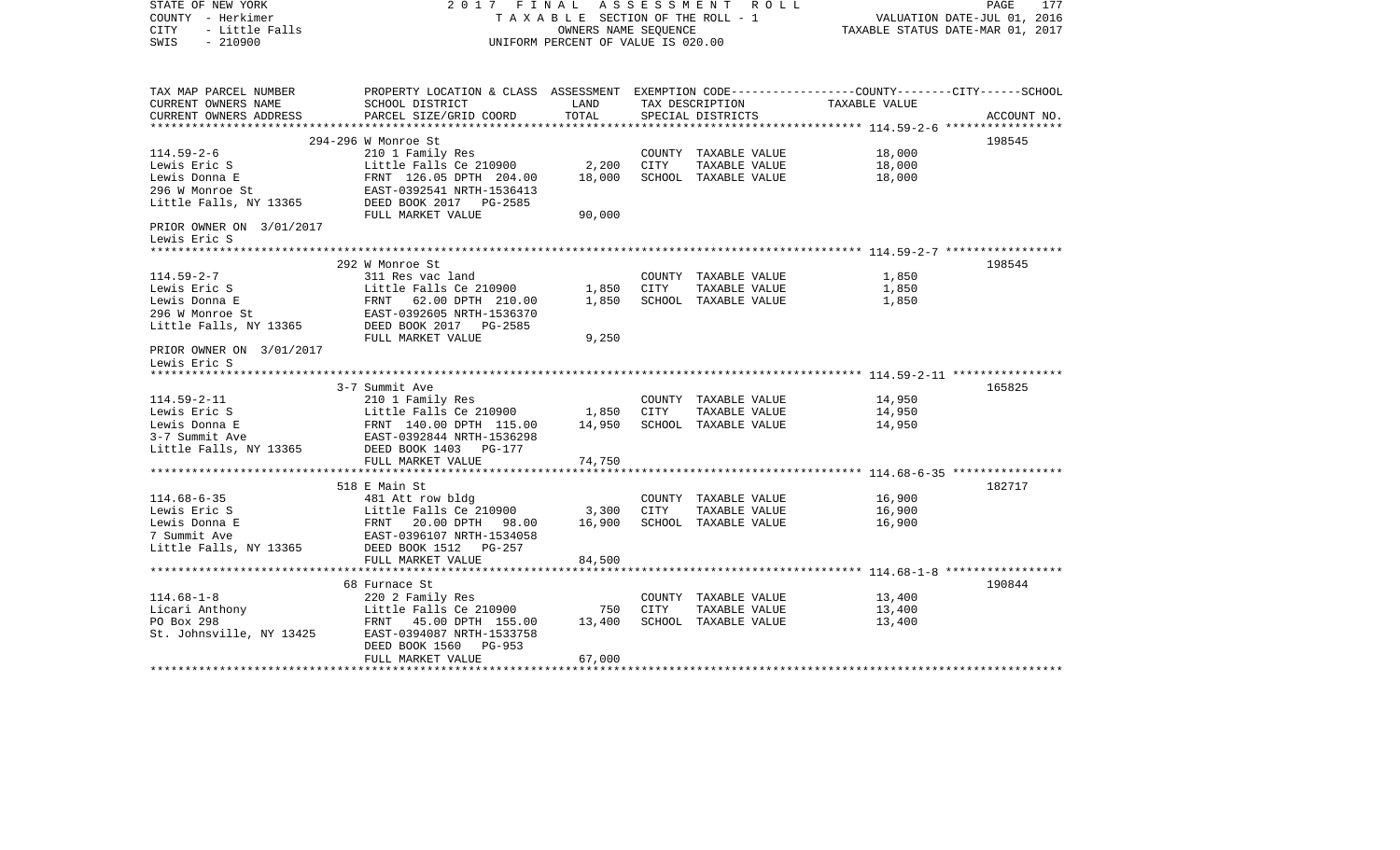| STATE OF NEW YORK<br>COUNTY - Herkimer<br>- Little Falls<br>CITY<br>$-210900$<br>SWIS | 2017 FINAL<br>TAXABLE SECTION OF THE ROLL - 1<br>UNIFORM PERCENT OF VALUE IS 020.00                                |               | PAGE<br>178<br>VALUATION DATE-JUL 01, 2016<br>TAXABLE STATUS DATE-MAR 01, 2017 |                      |                                                        |             |        |
|---------------------------------------------------------------------------------------|--------------------------------------------------------------------------------------------------------------------|---------------|--------------------------------------------------------------------------------|----------------------|--------------------------------------------------------|-------------|--------|
| TAX MAP PARCEL NUMBER<br>CURRENT OWNERS NAME                                          | PROPERTY LOCATION & CLASS ASSESSMENT EXEMPTION CODE---------------COUNTY-------CITY------SCHOOL<br>SCHOOL DISTRICT | LAND          |                                                                                | TAX DESCRIPTION      | TAXABLE VALUE                                          |             |        |
| CURRENT OWNERS ADDRESS                                                                | PARCEL SIZE/GRID COORD                                                                                             | TOTAL         |                                                                                | SPECIAL DISTRICTS    |                                                        | ACCOUNT NO. |        |
|                                                                                       |                                                                                                                    | ************* |                                                                                |                      | ******************* 114.68-1-9 *****                   |             |        |
|                                                                                       | 64 Furnace St                                                                                                      |               |                                                                                |                      |                                                        | 190843      |        |
| $114.68 - 1 - 9$                                                                      | 311 Res vac land                                                                                                   |               |                                                                                | COUNTY TAXABLE VALUE | 550                                                    |             |        |
| Licari Anthony                                                                        | Little Falls Ce 210900                                                                                             | 550           | CITY                                                                           | TAXABLE VALUE        | 550                                                    |             |        |
| PO Box 298<br>St. Johnsville, NY 13452                                                | FRNT 55.00 DPTH 70.00<br>EAST-0394153 NRTH-1533749<br>DEED BOOK 1560 PG-950                                        | 550           |                                                                                | SCHOOL TAXABLE VALUE | 550                                                    |             |        |
|                                                                                       | FULL MARKET VALUE                                                                                                  | 2,750         |                                                                                |                      |                                                        |             |        |
|                                                                                       |                                                                                                                    |               |                                                                                |                      |                                                        |             |        |
|                                                                                       | 20 King St                                                                                                         |               |                                                                                |                      |                                                        | 190088      |        |
| $114.67 - 1 - 47$                                                                     | 220 2 Family Res                                                                                                   |               |                                                                                | COUNTY TAXABLE VALUE | 5,700                                                  |             |        |
| Licari Anthony J<br>54 F Main St                                                      | Little Falls Ce 210900                                                                                             | 500           | <b>CITY</b>                                                                    | TAXABLE VALUE        | 5,700                                                  |             |        |
| EXECUTE 19900<br>St. Johnsville, NY 13452<br>EAST-0393906 NRTH-1522222                |                                                                                                                    | 5,700         |                                                                                | SCHOOL TAXABLE VALUE | 5,700                                                  |             |        |
|                                                                                       | FULL MARKET VALUE                                                                                                  | 28,500        |                                                                                |                      |                                                        |             |        |
|                                                                                       |                                                                                                                    |               |                                                                                |                      | .*********************** 114.60-4-45 ***************** |             |        |
|                                                                                       | 534 E Monroe St                                                                                                    |               |                                                                                |                      |                                                        | 201593      |        |
| $114.60 - 4 - 45$                                                                     | 220 2 Family Res                                                                                                   |               |                                                                                | COUNTY TAXABLE VALUE | 9,000                                                  |             |        |
| Licari Salvatore J                                                                    |                                                                                                                    | 450           | CITY                                                                           | TAXABLE VALUE        | 9,000                                                  |             |        |
| Licari Anthony J                                                                      |                                                                                                                    | 9,000         |                                                                                | SCHOOL TAXABLE VALUE | 9,000                                                  |             |        |
| 15 N Helmer Ave<br>Dolgeville, NY 13329                                               |                                                                                                                    |               |                                                                                |                      |                                                        |             |        |
|                                                                                       | FULL MARKET VALUE                                                                                                  | 45,000        |                                                                                |                      |                                                        |             |        |
|                                                                                       |                                                                                                                    |               |                                                                                |                      |                                                        |             |        |
|                                                                                       | 191 Loomis St                                                                                                      |               |                                                                                |                      |                                                        | 158974      |        |
| $115.62 - 1 - 44$                                                                     | 210 1 Family Res                                                                                                   |               | ENH STAR                                                                       | 41834                | $\mathbf 0$                                            | $\Omega$    | 12,000 |
| Linda W. Peters Irrev. Trust Little Falls Ce 210900                                   |                                                                                                                    | 900           |                                                                                | COUNTY TAXABLE VALUE | 12,000                                                 |             |        |
| 191 Loomis St                                                                         | FRNT 50.00 DPTH 145.00                                                                                             | 12,000        | CITY                                                                           | TAXABLE VALUE        | 12,000                                                 |             |        |
| Little Falls, NY 13365                                                                | EAST-0399922 NRTH-1534215                                                                                          |               |                                                                                | SCHOOL TAXABLE VALUE | $\Omega$                                               |             |        |
|                                                                                       | DEED BOOK 1358 PG-957                                                                                              |               |                                                                                |                      |                                                        |             |        |
|                                                                                       | FULL MARKET VALUE                                                                                                  | 60,000        |                                                                                |                      |                                                        |             |        |
|                                                                                       | *************************                                                                                          |               |                                                                                |                      |                                                        |             |        |
|                                                                                       | 124 Loomis St                                                                                                      |               |                                                                                |                      |                                                        | 190115      |        |
| $115.53 - 2 - 61$                                                                     | 220 2 Family Res                                                                                                   |               | <b>BAS STAR</b>                                                                | 41854                | $\overline{0}$                                         | $\Omega$    | 6,000  |
| Lindsay Joshua M<br>124 Loomis St                                                     | Little Falls Ce 210900                                                                                             | 2,200         |                                                                                | COUNTY TAXABLE VALUE | 9,000                                                  |             |        |
| 124 Loomis St                                                                         | FRNT 100.00 DPTH 154.00                                                                                            | 9,000         | CITY                                                                           | TAXABLE VALUE        | 9,000                                                  |             |        |
| Little Falls, NY 13365                                                                | EAST-0399224 NRTH-1534617<br>DEED BOOK 1556 PG-535                                                                 |               |                                                                                | SCHOOL TAXABLE VALUE | 3,000                                                  |             |        |
|                                                                                       | FULL MARKET VALUE                                                                                                  | 45,000        |                                                                                |                      |                                                        |             |        |
|                                                                                       |                                                                                                                    |               |                                                                                |                      |                                                        |             |        |
|                                                                                       | 687 E Monroe St                                                                                                    |               |                                                                                |                      |                                                        | 040044580   |        |
| $115.53 - 3 - 3$                                                                      | 220 2 Family Res                                                                                                   |               | BAS STAR                                                                       | 41854                | $\overline{0}$                                         | $\Omega$    | 6,000  |
| Lindsay Joshua M                                                                      | Little Falls Ce 210900                                                                                             | 1,000         |                                                                                | COUNTY TAXABLE VALUE | 10,400                                                 |             |        |
| Lindsay Monique A                                                                     | FRNT 58.00 DPTH 150.00                                                                                             | 10,400        | CITY                                                                           | TAXABLE VALUE        | 10,400                                                 |             |        |
| 124 Loomis St                                                                         | EAST-0398127 NRTH-1535406                                                                                          |               |                                                                                | SCHOOL TAXABLE VALUE | 4,400                                                  |             |        |
| Little Falls, NY 13365                                                                | DEED BOOK 1203<br>PG-598                                                                                           |               |                                                                                |                      |                                                        |             |        |
|                                                                                       | FULL MARKET VALUE                                                                                                  | 52,000        |                                                                                |                      |                                                        |             |        |
|                                                                                       |                                                                                                                    |               |                                                                                |                      |                                                        |             |        |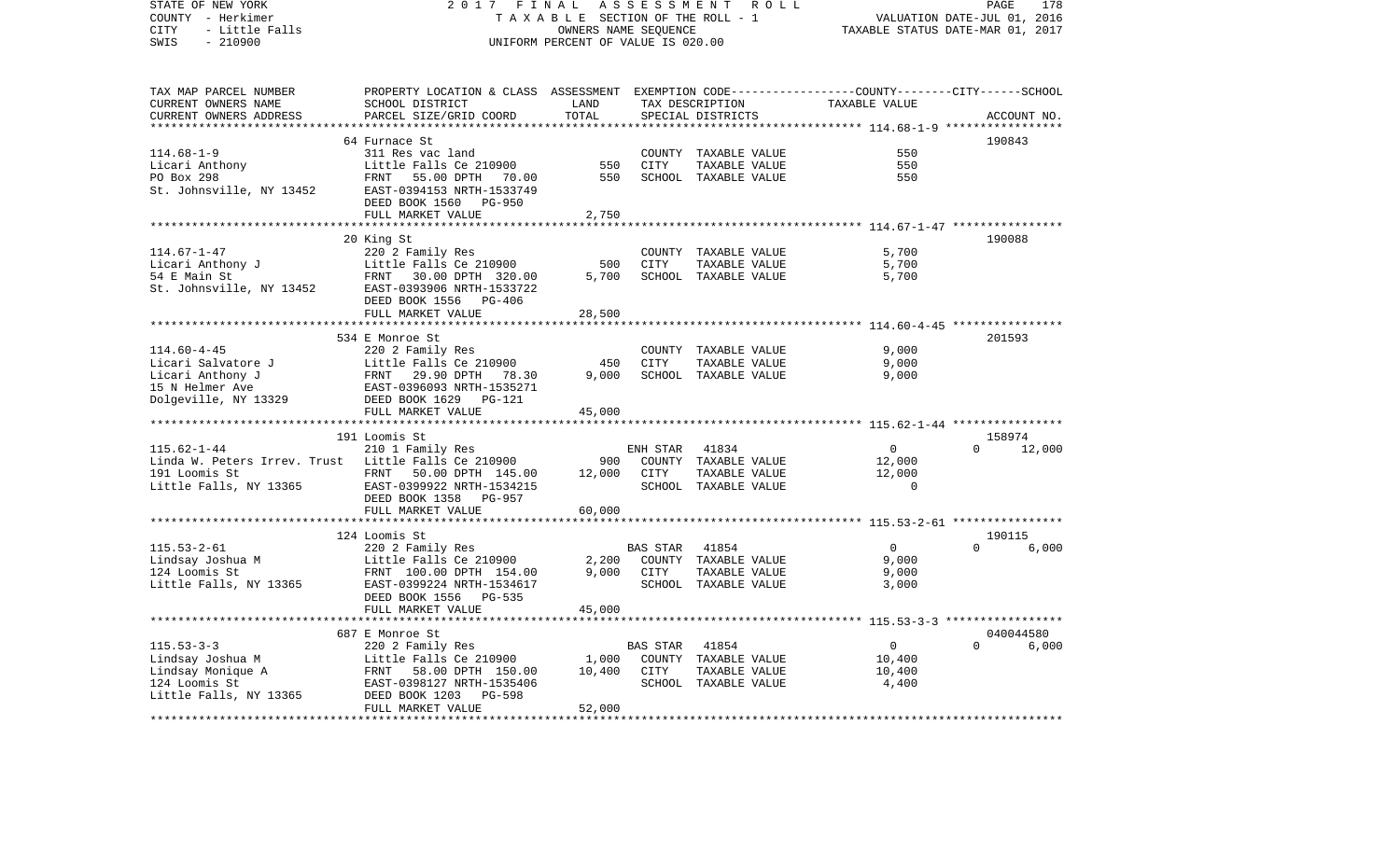| STATE OF NEW YORK<br>COUNTY - Herkimer<br>- Little Falls<br><b>CITY</b><br>$-210900$<br>SWIS                                                                             | 2017 FINAL                                                                                                                                   | OWNERS NAME SEQUENCE<br>UNIFORM PERCENT OF VALUE IS 020.00 |                       | ASSESSMENT ROLL<br>TAXABLE SECTION OF THE ROLL - 1 | VALUATION DATE-JUL 01, 2016<br>TAXABLE STATUS DATE-MAR 01, 2017 | PAGE           | 179         |
|--------------------------------------------------------------------------------------------------------------------------------------------------------------------------|----------------------------------------------------------------------------------------------------------------------------------------------|------------------------------------------------------------|-----------------------|----------------------------------------------------|-----------------------------------------------------------------|----------------|-------------|
| TAX MAP PARCEL NUMBER<br>CURRENT OWNERS NAME<br>CURRENT OWNERS ADDRESS                                                                                                   | PROPERTY LOCATION & CLASS ASSESSMENT EXEMPTION CODE---------------COUNTY-------CITY------SCHOOL<br>SCHOOL DISTRICT<br>PARCEL SIZE/GRID COORD | LAND<br>TOTAL                                              |                       | TAX DESCRIPTION TAXABLE VALUE<br>SPECIAL DISTRICTS |                                                                 |                | ACCOUNT NO. |
|                                                                                                                                                                          | 26 Lewis St                                                                                                                                  |                                                            |                       |                                                    |                                                                 |                | 040028890   |
| $114.60 - 1 - 47$                                                                                                                                                        |                                                                                                                                              |                                                            |                       | COUNTY TAXABLE VALUE                               | 8,700                                                           |                |             |
|                                                                                                                                                                          | 210 1 Family Res<br>Little Falls Ce 210900                                                                                                   | 400                                                        | CITY                  | TAXABLE VALUE                                      | 8,700                                                           |                |             |
| Lindsay Richard K<br>Lindsay Kim R<br>623 Hardscrabble Rd<br>EAST-0394506 NRTH-1535442<br>Little Falls, NY 13365<br>FULL MARKET VALUE<br>FULL MARKET VALUE               |                                                                                                                                              | 8,700                                                      |                       | SCHOOL TAXABLE VALUE                               | 8,700                                                           |                |             |
|                                                                                                                                                                          | FULL MARKET VALUE<br>********************************                                                                                        | 43,500                                                     |                       |                                                    |                                                                 |                |             |
|                                                                                                                                                                          | 327 W Monroe St                                                                                                                              |                                                            |                       |                                                    |                                                                 |                | 040047760   |
| $114.59 - 1 - 9$                                                                                                                                                         | 210 1 Family Res                                                                                                                             |                                                            | VETFUND CT 41101      |                                                    | 2,050                                                           | 2,050          |             |
| Liscio Michael D                                                                                                                                                         | Little Falls Ce 210900                                                                                                                       |                                                            | 1,550 VET COM S 41134 |                                                    | $\overline{0}$                                                  | $\overline{0}$ | 3,000       |
| Trzepacz Michele N<br>227 W Morroe St                                                                                                                                    | S R1                                                                                                                                         | 14,300 ENH STAR 41834                                      |                       |                                                    | $\overline{0}$                                                  | $\Omega$       | 11,300      |
| 327 W Monroe St                                                                                                                                                          | 70x100                                                                                                                                       |                                                            |                       | COUNTY TAXABLE VALUE                               | 12,250                                                          |                |             |
| Little Falls, NY 13365                                                                                                                                                   | FRNT 70.00 DPTH 100.00                                                                                                                       |                                                            | CITY                  | TAXABLE VALUE                                      | 12,250                                                          |                |             |
|                                                                                                                                                                          | EAST-0392258 NRTH-1536389                                                                                                                    |                                                            |                       | SCHOOL TAXABLE VALUE                               | $\mathbf 0$                                                     |                |             |
|                                                                                                                                                                          | DEED BOOK 1089 PG-88                                                                                                                         |                                                            |                       |                                                    |                                                                 |                |             |
|                                                                                                                                                                          | FULL MARKET VALUE                                                                                                                            | 71,500                                                     |                       |                                                    |                                                                 |                |             |
|                                                                                                                                                                          | 128 Millennium Ct                                                                                                                            |                                                            |                       |                                                    |                                                                 |                |             |
| $115.37 - 1 - 8$                                                                                                                                                         | 210 1 Family Res                                                                                                                             |                                                            | BAS STAR 41854        |                                                    | $\overline{0}$                                                  | $\Omega$       | 6,000       |
|                                                                                                                                                                          |                                                                                                                                              |                                                            |                       | COUNTY TAXABLE VALUE                               | 27,700                                                          |                |             |
|                                                                                                                                                                          |                                                                                                                                              | 1,400 COUNT<br>27,700 CITY                                 |                       | TAXABLE VALUE                                      | 27,700                                                          |                |             |
|                                                                                                                                                                          |                                                                                                                                              |                                                            |                       | SCHOOL TAXABLE VALUE                               | 21,700                                                          |                |             |
| Liscio Michael D<br>Little Falls Ce 210900<br>Liscio Victoria S<br>128 Millennium Ct<br>Little Falls, NY 13365<br>EAST-0397245 NRTH-1539359<br>EAST-0397245 NRTH-1539359 |                                                                                                                                              |                                                            |                       |                                                    |                                                                 |                |             |
|                                                                                                                                                                          | DEED BOOK 178<br>PG-934                                                                                                                      |                                                            |                       |                                                    |                                                                 |                |             |
|                                                                                                                                                                          | FULL MARKET VALUE                                                                                                                            | 138,500                                                    |                       |                                                    |                                                                 |                |             |
|                                                                                                                                                                          |                                                                                                                                              |                                                            |                       |                                                    |                                                                 |                |             |
|                                                                                                                                                                          | 541 Garden St                                                                                                                                |                                                            |                       |                                                    |                                                                 |                | 190008      |
| $114.68 - 6 - 22$                                                                                                                                                        | 484 1 use sm bld                                                                                                                             |                                                            |                       | COUNTY TAXABLE VALUE                               | 6.000                                                           |                |             |
| Little Falls Carriage House In Little Falls Ce 210900 1,000                                                                                                              |                                                                                                                                              |                                                            | CITY                  | TAXABLE VALUE                                      | 6,000                                                           |                |             |
| <b>S</b> Comm<br>541 Garden St<br>Little Falls, NY 13365                                                                                                                 | 42x120                                                                                                                                       | 6,000                                                      |                       | SCHOOL TAXABLE VALUE                               | 6,000                                                           |                |             |
|                                                                                                                                                                          | FRNT<br>42.00 DPTH 120.00                                                                                                                    |                                                            |                       |                                                    |                                                                 |                |             |
|                                                                                                                                                                          | EAST-0396485 NRTH-1534406                                                                                                                    |                                                            |                       |                                                    |                                                                 |                |             |
|                                                                                                                                                                          | DEED BOOK 1555 PG-957                                                                                                                        |                                                            |                       |                                                    |                                                                 |                |             |
|                                                                                                                                                                          | FULL MARKET VALUE                                                                                                                            | 30,000                                                     |                       |                                                    |                                                                 |                |             |
|                                                                                                                                                                          |                                                                                                                                              |                                                            |                       |                                                    |                                                                 |                |             |
|                                                                                                                                                                          | 654 E Monroe St                                                                                                                              |                                                            |                       |                                                    |                                                                 |                | 040044220   |
| $115.53 - 1 - 21$                                                                                                                                                        | 311 Res vac land                                                                                                                             |                                                            |                       | COUNTY TAXABLE VALUE                               | 800                                                             |                |             |
|                                                                                                                                                                          |                                                                                                                                              | 800                                                        | CITY                  | TAXABLE VALUE                                      | 800                                                             |                |             |
| PO Box 25                                                                                                                                                                | FRNT 50.00 DPTH 105.00 800                                                                                                                   |                                                            |                       | SCHOOL TAXABLE VALUE                               | 800                                                             |                |             |
| EU EU 25<br>Little Falls, NY 13365 EAST-0397758 NRTH-1535633                                                                                                             |                                                                                                                                              |                                                            |                       |                                                    |                                                                 |                |             |
|                                                                                                                                                                          | DEED BOOK 1209 PG-818                                                                                                                        |                                                            |                       |                                                    |                                                                 |                |             |
|                                                                                                                                                                          | FULL MARKET VALUE                                                                                                                            | 4,000                                                      |                       |                                                    |                                                                 |                |             |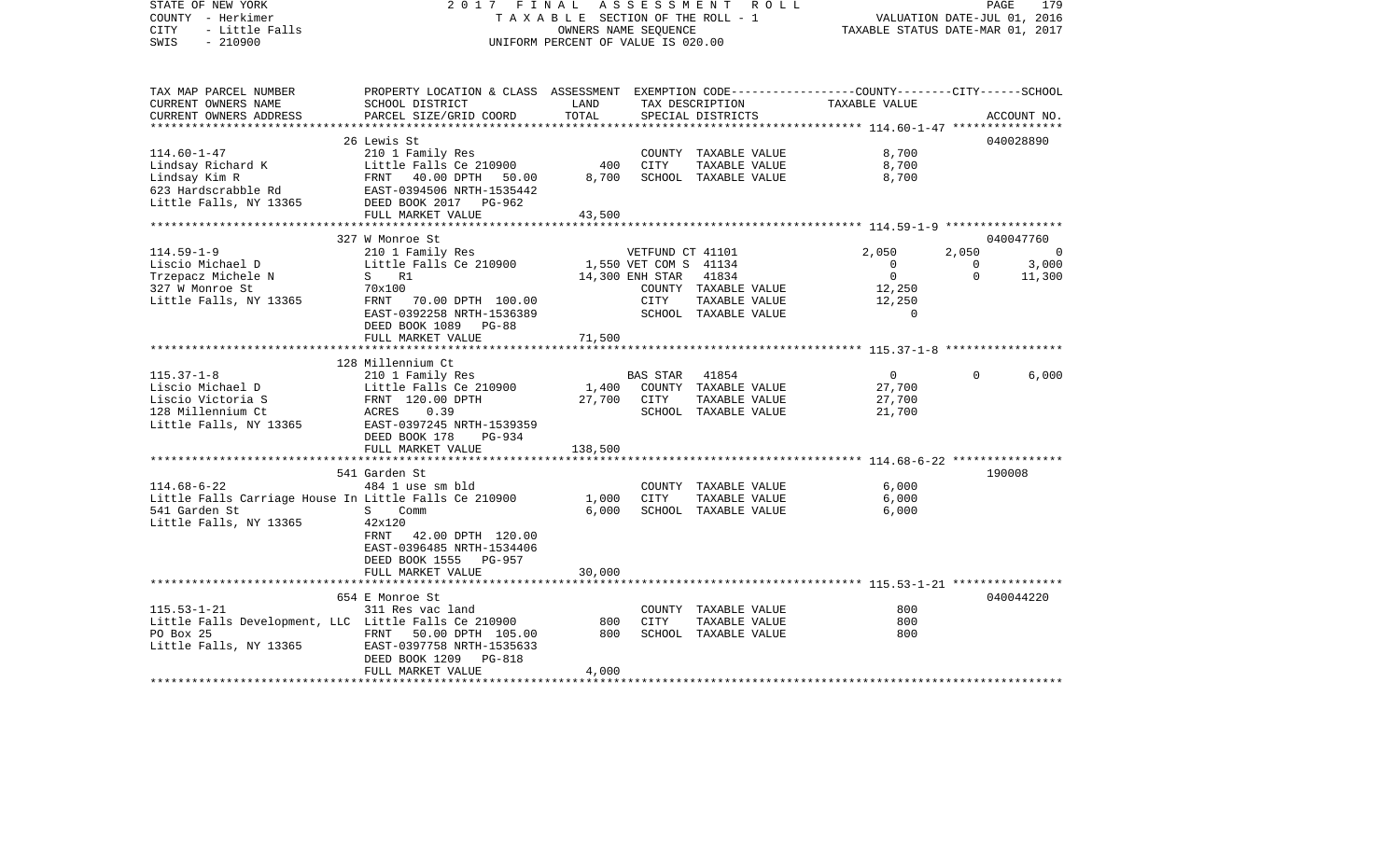| STATE OF NEW YORK<br>COUNTY - Herkimer<br>- Little Falls<br>CITY<br>SWIS<br>$-210900$ | 2017 FINAL<br>TAXABLE SECTION OF THE ROLL - 1<br>UNIFORM PERCENT OF VALUE IS 020.00             | PAGE<br>180<br>VALUATION DATE-JUL 01, 2016<br>TAXABLE STATUS DATE-MAR 01, 2017 |             |                                      |                                                                     |             |
|---------------------------------------------------------------------------------------|-------------------------------------------------------------------------------------------------|--------------------------------------------------------------------------------|-------------|--------------------------------------|---------------------------------------------------------------------|-------------|
| TAX MAP PARCEL NUMBER                                                                 | PROPERTY LOCATION & CLASS ASSESSMENT EXEMPTION CODE---------------COUNTY-------CITY------SCHOOL |                                                                                |             |                                      |                                                                     |             |
| CURRENT OWNERS NAME<br>CURRENT OWNERS ADDRESS<br>************************             | SCHOOL DISTRICT<br>PARCEL SIZE/GRID COORD                                                       | LAND<br>TOTAL                                                                  |             | TAX DESCRIPTION<br>SPECIAL DISTRICTS | TAXABLE VALUE                                                       | ACCOUNT NO. |
|                                                                                       | 427 W Main St                                                                                   |                                                                                |             |                                      |                                                                     | 188096      |
| $114.75 - 2 - 3$                                                                      | 330 Vacant comm                                                                                 |                                                                                |             | COUNTY TAXABLE VALUE                 | 700                                                                 |             |
| Little Falls Fuel, Inc                                                                | Little Falls Ce 210900                                                                          | 700                                                                            | <b>CITY</b> | TAXABLE VALUE                        | 700                                                                 |             |
| 441 W Main St                                                                         | FRNT 40.00 DPTH 116.00                                                                          | 700                                                                            |             | SCHOOL TAXABLE VALUE                 | 700                                                                 |             |
| Little Falls, NY 13365                                                                | EAST-0393092 NRTH-1530721<br>DEED BOOK 1544 PG-681                                              |                                                                                |             |                                      |                                                                     |             |
|                                                                                       | FULL MARKET VALUE                                                                               | 3,500                                                                          |             |                                      |                                                                     |             |
|                                                                                       |                                                                                                 |                                                                                |             |                                      |                                                                     |             |
|                                                                                       | 759 E Monroe St Ext                                                                             |                                                                                |             |                                      |                                                                     | 164217      |
| $115.45 - 1 - 2.2$                                                                    | 411 Apartment                                                                                   |                                                                                |             | COUNTY TAXABLE VALUE                 | 228,000                                                             |             |
| Little Falls Garden Apts, LLC Little Falls Ce 210900                                  |                                                                                                 | 10,400                                                                         | CITY        | TAXABLE VALUE                        | 228,000                                                             |             |
| PO Box 121                                                                            | ACRES<br>1.77                                                                                   | 228,000                                                                        |             | SCHOOL TAXABLE VALUE                 | 228,000                                                             |             |
| Mountaindale, NY 12763                                                                | EAST-0397746 NRTH-1538107<br>DEED BOOK 1393 PG-155                                              |                                                                                |             |                                      |                                                                     |             |
|                                                                                       | FULL MARKET VALUE                                                                               | 1140,000                                                                       |             |                                      |                                                                     |             |
|                                                                                       |                                                                                                 |                                                                                |             |                                      | ***************** 115.61-3-18 *****************                     |             |
|                                                                                       | 4 Whited St                                                                                     |                                                                                |             |                                      |                                                                     | 040060935   |
| $115.61 - 3 - 18$                                                                     | 642 Health bldg                                                                                 |                                                                                |             | COUNTY TAXABLE VALUE                 | 15,000                                                              |             |
| Little Falls Hosp Medical Bldg Little Falls Ce 210900                                 |                                                                                                 | 3,000                                                                          | CITY        | TAXABLE VALUE                        | 15,000                                                              |             |
| 4 Whited St                                                                           | ACRES<br>1.60                                                                                   | 15,000                                                                         |             | SCHOOL TAXABLE VALUE                 | 15,000                                                              |             |
| Little Falls, NY 13365                                                                | EAST-0399226 NRTH-1534265<br>FULL MARKET VALUE                                                  | 75,000                                                                         |             |                                      |                                                                     |             |
|                                                                                       |                                                                                                 | *********                                                                      |             |                                      | ************************************* 115.61-3-17 ***************** |             |
|                                                                                       | 6 Whited St                                                                                     |                                                                                |             |                                      |                                                                     | 182171      |
| $115.61 - 3 - 17$                                                                     | 210 1 Family Res                                                                                |                                                                                |             | COUNTY TAXABLE VALUE                 | 11,150                                                              |             |
| Little Falls Hospital                                                                 | Little Falls Ce 210900                                                                          | 800                                                                            | <b>CITY</b> | TAXABLE VALUE                        | 11,150                                                              |             |
| 140 Burwell St                                                                        | FRNT<br>47.00 DPTH 82.90                                                                        | 11,150                                                                         |             | SCHOOL TAXABLE VALUE                 | 11,150                                                              |             |
| Little Falls, NY 13365                                                                | EAST-0399361 NRTH-1534355                                                                       |                                                                                |             |                                      |                                                                     |             |
|                                                                                       | DEED BOOK 1508 PG-888                                                                           |                                                                                |             |                                      |                                                                     |             |
|                                                                                       | FULL MARKET VALUE                                                                               | 55,750                                                                         |             |                                      |                                                                     |             |
|                                                                                       |                                                                                                 |                                                                                |             |                                      | ************************************* 115.61-3-21 ***************** |             |
|                                                                                       | 112 Burwell St                                                                                  |                                                                                |             |                                      |                                                                     | 040005700   |
| $115.61 - 3 - 21$                                                                     | 210 1 Family Res                                                                                |                                                                                |             | COUNTY TAXABLE VALUE                 | 12,000                                                              |             |
| Little Falls Hospital                                                                 | Little Falls Ce 210900                                                                          | 1,250                                                                          | <b>CITY</b> | TAXABLE VALUE                        | 12,000                                                              |             |
| 140 Burwell St                                                                        | FRNT 77.00 DPTH 160.00                                                                          | 12,000                                                                         |             | SCHOOL TAXABLE VALUE                 | 12,000                                                              |             |
| Little Falls, NY 13365                                                                | EAST-0398929 NRTH-1534304                                                                       |                                                                                |             |                                      |                                                                     |             |
|                                                                                       | PG-794<br>DEED BOOK 692                                                                         |                                                                                |             |                                      |                                                                     |             |
|                                                                                       | FULL MARKET VALUE                                                                               | 60,000                                                                         |             |                                      |                                                                     |             |
|                                                                                       |                                                                                                 |                                                                                |             |                                      |                                                                     |             |
|                                                                                       | 110 Burwell St                                                                                  |                                                                                |             |                                      |                                                                     | 040005670   |
| $115.61 - 3 - 22$                                                                     | 220 2 Family Res                                                                                |                                                                                |             | COUNTY TAXABLE VALUE                 | 10,250                                                              |             |
| Little Falls Hospital                                                                 | Little Falls Ce 210900                                                                          | 500                                                                            | <b>CITY</b> | TAXABLE VALUE                        | 10,250                                                              |             |
| 140 Burwell St                                                                        | FRNT 25.00 DPTH 120.00                                                                          | 10,250                                                                         |             | SCHOOL TAXABLE VALUE                 | 10,250                                                              |             |
| Little Falls, NY 13365                                                                | EAST-0398896 NRTH-1534319                                                                       |                                                                                |             |                                      |                                                                     |             |
|                                                                                       | DEED BOOK 849<br>$PG-269$                                                                       |                                                                                |             |                                      |                                                                     |             |
| **********************                                                                | FULL MARKET VALUE                                                                               | 51,250                                                                         |             |                                      |                                                                     |             |
|                                                                                       |                                                                                                 |                                                                                |             |                                      |                                                                     |             |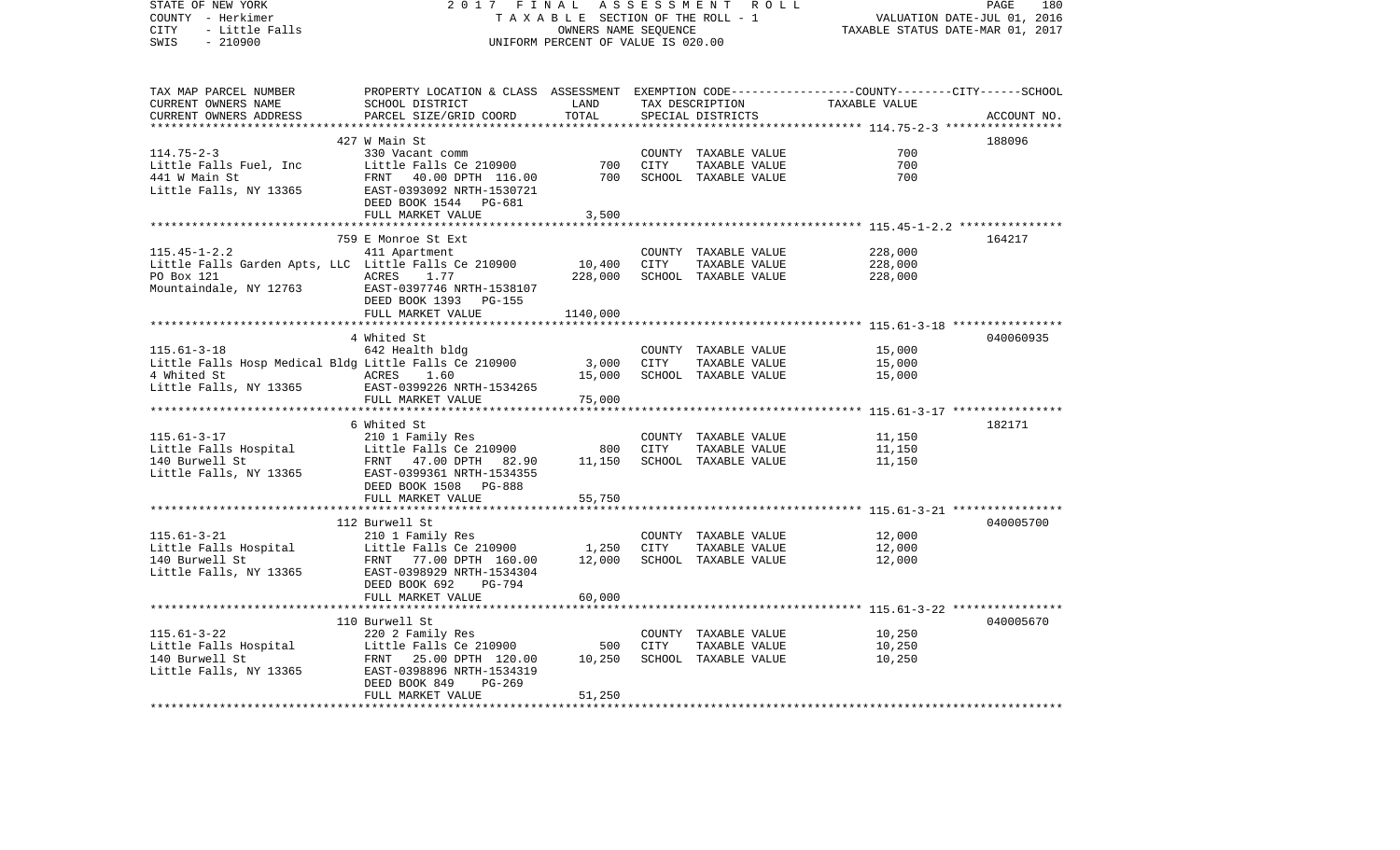| STATE OF NEW YORK<br>COUNTY - Herkimer<br>- Little Falls<br>CITY<br>$-210900$<br>SWIS  | 2017 FINAL                                                                                                                                    | TAXABLE SECTION OF THE ROLL - 1<br>OWNERS NAME SEOUENCE<br>UNIFORM PERCENT OF VALUE IS 020.00 |      | ASSESSMENT ROLL                                               | TAXABLE STATUS DATE-MAR 01, 2017                           | 181<br>PAGE<br>VALUATION DATE-JUL 01, 2016 |
|----------------------------------------------------------------------------------------|-----------------------------------------------------------------------------------------------------------------------------------------------|-----------------------------------------------------------------------------------------------|------|---------------------------------------------------------------|------------------------------------------------------------|--------------------------------------------|
| TAX MAP PARCEL NUMBER<br>CURRENT OWNERS NAME<br>CURRENT OWNERS ADDRESS                 | PROPERTY LOCATION & CLASS ASSESSMENT EXEMPTION CODE----------------COUNTY-------CITY------SCHOOL<br>SCHOOL DISTRICT<br>PARCEL SIZE/GRID COORD | LAND<br>TOTAL                                                                                 |      | TAX DESCRIPTION<br>SPECIAL DISTRICTS                          | TAXABLE VALUE                                              | ACCOUNT NO.                                |
|                                                                                        |                                                                                                                                               |                                                                                               |      |                                                               |                                                            |                                            |
|                                                                                        | 127 Burwell St                                                                                                                                |                                                                                               |      |                                                               |                                                            | 162442                                     |
| $115.61 - 3 - 36$<br>Little Falls Hospital<br>140 Burwell St<br>Little Falls, NY 13365 | 311 Res vac land<br>Little Falls Ce 210900<br>went from 2 family to vl<br>46.60 DPTH 246.95<br>FRNT<br>ACRES<br>0.27                          | 950<br>950                                                                                    | CITY | COUNTY TAXABLE VALUE<br>TAXABLE VALUE<br>SCHOOL TAXABLE VALUE | 950<br>950<br>950                                          |                                            |
|                                                                                        | EAST-0399015 NRTH-1534036<br>DEED BOOK 1381 PG-369                                                                                            |                                                                                               |      |                                                               |                                                            |                                            |
|                                                                                        | FULL MARKET VALUE                                                                                                                             | 4,750                                                                                         |      |                                                               |                                                            |                                            |
|                                                                                        |                                                                                                                                               |                                                                                               |      |                                                               |                                                            |                                            |
|                                                                                        | 156 Burwell St                                                                                                                                |                                                                                               |      |                                                               |                                                            | 040006000                                  |
| $115.62 - 1 - 62$                                                                      | 311 Res vac land                                                                                                                              | 1,600                                                                                         | CITY | COUNTY TAXABLE VALUE                                          | 1,600<br>1,600                                             |                                            |
| Little Falls Hospital<br>140 Burwell St                                                | Little Falls Ce 210900<br>FRNT 100.00 DPTH 71.00                                                                                              | 1,600                                                                                         |      | TAXABLE VALUE<br>SCHOOL TAXABLE VALUE                         | 1,600                                                      |                                            |
| Little Falls, NY 13365                                                                 | ACRES<br>0.17<br>EAST-0399479 NRTH-1534170<br>DEED BOOK 809<br>$PG-426$                                                                       |                                                                                               |      |                                                               |                                                            |                                            |
|                                                                                        | FULL MARKET VALUE                                                                                                                             | 8,000                                                                                         |      |                                                               |                                                            |                                            |
|                                                                                        |                                                                                                                                               |                                                                                               |      |                                                               | ***************************** 999.40--59.5 *************** | 040005950                                  |
| $999.40 - 59.5$                                                                        | Cor Burwell & Whited Sts<br>642 Health bldg                                                                                                   |                                                                                               |      | COUNTY TAXABLE VALUE                                          | 90,683                                                     |                                            |
| Little Falls Hospital Medical Little Falls Ce 210900                                   |                                                                                                                                               | $\mathbf 0$                                                                                   | CITY | TAXABLE VALUE                                                 | 90,683                                                     |                                            |
| Cor Burwell & Whited Sts                                                               | N                                                                                                                                             | 90,683                                                                                        |      | SCHOOL TAXABLE VALUE                                          | 90,683                                                     |                                            |
| Little Falls, NY 13365                                                                 | Medical Offices                                                                                                                               |                                                                                               |      |                                                               |                                                            |                                            |
|                                                                                        | FULL MARKET VALUE                                                                                                                             | 453,415                                                                                       |      |                                                               |                                                            |                                            |
|                                                                                        | 550 John St                                                                                                                                   |                                                                                               |      |                                                               |                                                            | 040026370                                  |
| $114.68 - 7 - 24$                                                                      | 411 Apartment                                                                                                                                 |                                                                                               |      | COUNTY TAXABLE VALUE                                          | 147,964                                                    |                                            |
| Little Falls Housing Authority Little Falls Ce 210900                                  |                                                                                                                                               | 34,773                                                                                        | CITY | TAXABLE VALUE                                                 | 147,964                                                    |                                            |
| 550 East John St<br>Little Falls, NY 13365                                             | ACRES<br>1.50<br>EAST-0396766 NRTH-1533742<br>DEED BOOK 00583 PG-00791                                                                        | 147,964                                                                                       |      | SCHOOL TAXABLE VALUE                                          | 147,964                                                    |                                            |
|                                                                                        | FULL MARKET VALUE                                                                                                                             | 739,820                                                                                       |      |                                                               |                                                            |                                            |
|                                                                                        | E Monroe St                                                                                                                                   |                                                                                               |      |                                                               |                                                            | 040044820                                  |
| $115.45 - 1 - 1$                                                                       | 411 Apartment                                                                                                                                 |                                                                                               |      | COUNTY TAXABLE VALUE                                          | 4,005                                                      |                                            |
| Little Falls Housing Authority Little Falls Ce 210900                                  |                                                                                                                                               | 4,005                                                                                         | CITY | TAXABLE VALUE                                                 | 4,005                                                      |                                            |
| 550 John St<br>Little Falls, NY 11365                                                  | 7.02 Acres<br>E Monroe St<br>ACRES 10.00<br>EAST-0397481 NRTH-1537652                                                                         | 4,005                                                                                         |      | SCHOOL TAXABLE VALUE                                          | 4,005                                                      |                                            |
|                                                                                        | DEED BOOK 00572 PG-00861                                                                                                                      |                                                                                               |      |                                                               |                                                            |                                            |
|                                                                                        | FULL MARKET VALUE                                                                                                                             | 20,025                                                                                        |      |                                                               |                                                            |                                            |
| ********************                                                                   |                                                                                                                                               |                                                                                               |      |                                                               |                                                            |                                            |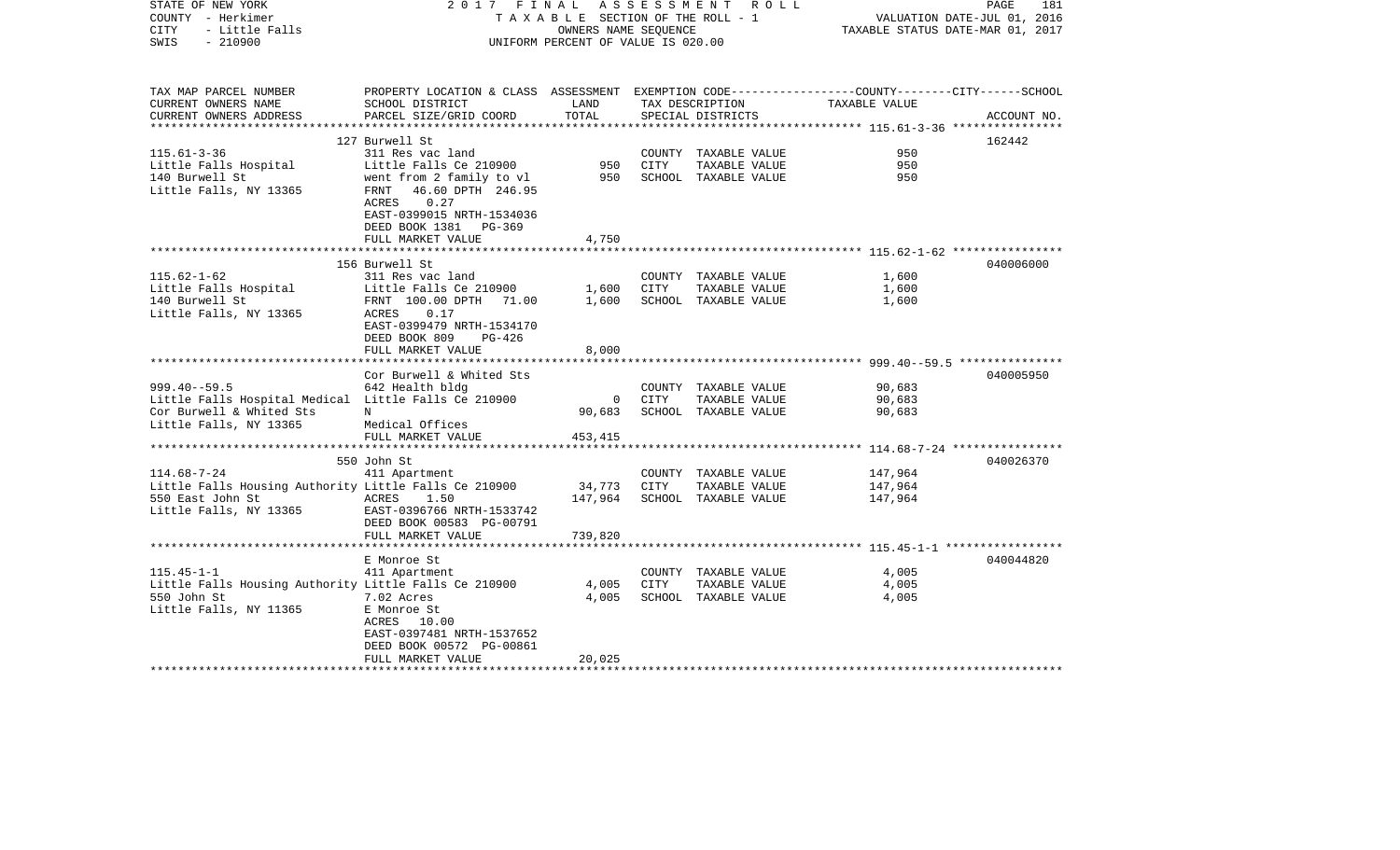| STATE OF NEW YORK                                       | 2017                                                                                            | FINAL                 | A S S E S S M E N T              | R O L L              |                                                        | PAGE<br>182 |
|---------------------------------------------------------|-------------------------------------------------------------------------------------------------|-----------------------|----------------------------------|----------------------|--------------------------------------------------------|-------------|
| COUNTY - Herkimer                                       | TAXABLE SECTION OF THE ROLL - 1                                                                 |                       | VALUATION DATE-JUL 01, 2016      |                      |                                                        |             |
| <b>CITY</b><br>- Little Falls                           |                                                                                                 |                       | TAXABLE STATUS DATE-MAR 01, 2017 |                      |                                                        |             |
| $-210900$<br>SWIS                                       | UNIFORM PERCENT OF VALUE IS 020.00                                                              |                       |                                  |                      |                                                        |             |
|                                                         |                                                                                                 |                       |                                  |                      |                                                        |             |
|                                                         |                                                                                                 |                       |                                  |                      |                                                        |             |
| TAX MAP PARCEL NUMBER                                   | PROPERTY LOCATION & CLASS ASSESSMENT EXEMPTION CODE---------------COUNTY-------CITY------SCHOOL |                       |                                  |                      |                                                        |             |
| CURRENT OWNERS NAME                                     | SCHOOL DISTRICT                                                                                 | LAND                  |                                  | TAX DESCRIPTION      | TAXABLE VALUE                                          |             |
| CURRENT OWNERS ADDRESS                                  | PARCEL SIZE/GRID COORD                                                                          |                       | TOTAL<br>SPECIAL DISTRICTS       |                      |                                                        | ACCOUNT NO. |
| **********************                                  |                                                                                                 |                       |                                  |                      |                                                        |             |
|                                                         | 499 S Ann St                                                                                    |                       |                                  |                      |                                                        | 040042090   |
| $114.76 - 1 - 10$                                       | 874 Elec-hydro                                                                                  |                       | COUNTY                           | TAXABLE VALUE        | 32,700                                                 |             |
| Little Falls Hydroelectric                              | Little Falls Ce 210900                                                                          | 12,000                | CITY                             | TAXABLE VALUE        | 32,700                                                 |             |
| c/o Burrows Paper Corporation ACRES                     | 5.10                                                                                            | 32,700                |                                  | SCHOOL TAXABLE VALUE | 32,700                                                 |             |
| 501 W. Main St                                          | EAST-0395076 NRTH-1531967                                                                       |                       |                                  |                      |                                                        |             |
| Little Falls, NY 13365                                  | DEED BOOK 707<br><b>PG-710</b>                                                                  |                       |                                  |                      |                                                        |             |
|                                                         | FULL MARKET VALUE                                                                               | 163,500               |                                  |                      |                                                        |             |
| **************************                              | *************************                                                                       | * * * * * * * * * * * |                                  |                      |                                                        |             |
|                                                         | S Ann St                                                                                        |                       |                                  |                      |                                                        |             |
| $115.69 - 1 - 7.1$                                      | 874 Elec-hydro                                                                                  |                       |                                  | COUNTY TAXABLE VALUE | 1500,000                                               |             |
| Little Falls Hydroelectric                              | Little Falls Ce 210900                                                                          | $\circ$               | CITY                             | TAXABLE VALUE        | 1500,000                                               |             |
| Burrows Paper Corporation                               | Burrows Hydroelectric pla                                                                       | 1500,000              |                                  | SCHOOL TAXABLE VALUE | 1500,000                                               |             |
| 501 W. Main St                                          | EAST-0399129 NRTH-1532622                                                                       |                       |                                  |                      |                                                        |             |
| Little Falls, NY 13365                                  | FULL MARKET VALUE                                                                               | 7500,000              |                                  |                      |                                                        |             |
|                                                         |                                                                                                 |                       |                                  |                      |                                                        |             |
|                                                         | Moss Is                                                                                         |                       |                                  |                      |                                                        |             |
| $115.69 - 1 - 7.111$                                    | 440 Warehouse                                                                                   |                       |                                  | COUNTY TAXABLE VALUE | 36,000                                                 |             |
| Little Falls Hydroelectric                              | Little Falls Ce 210900                                                                          | 10                    | CITY                             | TAXABLE VALUE        | 36,000                                                 |             |
| c/o Burrows paper corporation Burrows Hydroelectric pla |                                                                                                 | 36,000                |                                  | SCHOOL TAXABLE VALUE | 36,000                                                 |             |
| 501 W. Main St                                          | ACRES<br>0.01                                                                                   |                       |                                  |                      |                                                        |             |
| Little Falls, NY 13365                                  | EAST-0362335 NRTH-1107965                                                                       |                       |                                  |                      |                                                        |             |
|                                                         | FULL MARKET VALUE                                                                               | 180,000               |                                  |                      |                                                        |             |
|                                                         |                                                                                                 |                       |                                  |                      |                                                        |             |
|                                                         | Overlook                                                                                        |                       |                                  |                      |                                                        | 040049830   |
| $114.60 - 2 - 1.1$                                      | 105 Vac farmland                                                                                |                       |                                  | COUNTY TAXABLE VALUE | 19,200                                                 |             |
| Little Falls Land Development Little Falls Ce 210900    |                                                                                                 | 9,200                 | CITY                             | TAXABLE VALUE        | 19,200                                                 |             |
| PO Box 25                                               | ACRES<br>73.10                                                                                  | 19,200                |                                  | SCHOOL TAXABLE VALUE | 19,200                                                 |             |
| Little Falls, NY 13365                                  | EAST-0396160 NRTH-1536575                                                                       |                       |                                  |                      |                                                        |             |
|                                                         | DEED BOOK 942<br>PG-710                                                                         |                       |                                  |                      |                                                        |             |
|                                                         | FULL MARKET VALUE<br>******************                                                         | 96,000                |                                  |                      | ************************ 115.45-1-16 ***************** |             |
|                                                         | Hillcrest Dr                                                                                    |                       |                                  |                      |                                                        | 040049830   |
| $115.45 - 1 - 16$                                       | 220 2 Family Res                                                                                |                       |                                  | COUNTY TAXABLE VALUE | 30,000                                                 |             |
| Little Falls Land Development Little Falls Ce 210900    |                                                                                                 | 1,000                 | CITY                             | TAXABLE VALUE        | 30,000                                                 |             |
| PO Box 25                                               | FRNT 118.00 DPTH 200.00                                                                         | 30,000                |                                  | SCHOOL TAXABLE VALUE | 30,000                                                 |             |
| Little Falls, NY 13365                                  | EAST-0397589 NRTH-1537318                                                                       |                       |                                  |                      |                                                        |             |
|                                                         | DEED BOOK 942<br><b>PG-710</b>                                                                  |                       |                                  |                      |                                                        |             |
|                                                         | FULL MARKET VALUE                                                                               | 150,000               |                                  |                      |                                                        |             |
|                                                         |                                                                                                 |                       |                                  |                      |                                                        |             |
|                                                         | Southern Ave                                                                                    |                       |                                  |                      |                                                        | 040056850   |
| $114.76 - 1 - 24$                                       | 331 Com vac w/im                                                                                |                       |                                  | COUNTY TAXABLE VALUE | 9,300                                                  |             |
| Little Falls Lumber Co                                  | Little Falls Ce 210900                                                                          | 800                   | CITY                             | TAXABLE VALUE        | 9,300                                                  |             |
| PO Box 248                                              | V113<br>N                                                                                       | 9,300                 | SCHOOL                           | TAXABLE VALUE        | 9,300                                                  |             |
| Little Falls, NY 13365                                  | 174x174                                                                                         |                       |                                  |                      |                                                        |             |
|                                                         | Southern Ave                                                                                    |                       |                                  |                      |                                                        |             |
|                                                         | FRNT 180.00 DPTH 114.00                                                                         |                       |                                  |                      |                                                        |             |
|                                                         | EAST-0394648 NRTH-1531026                                                                       |                       |                                  |                      |                                                        |             |
|                                                         | DEED BOOK 827<br>PG-638                                                                         |                       |                                  |                      |                                                        |             |
|                                                         | FULL MARKET VALUE                                                                               | 46,500                |                                  |                      |                                                        |             |
|                                                         |                                                                                                 |                       |                                  |                      |                                                        |             |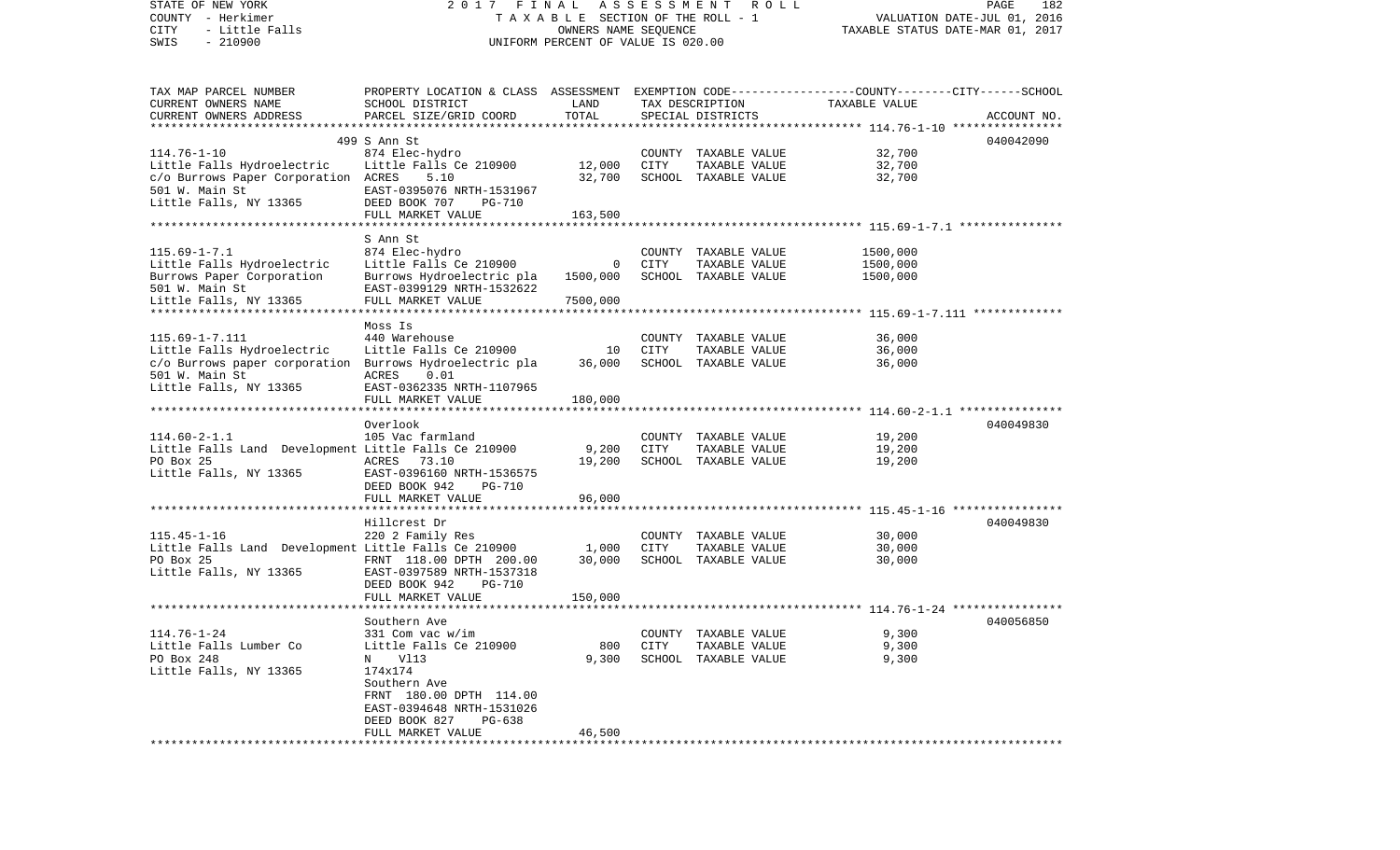| STATE OF NEW YORK<br>COUNTY - Herkimer<br>CITY<br>- Little Falls<br>SWIS<br>$-210900$ | 2017 FINAL<br>TAXABLE SECTION OF THE ROLL - 1<br>UNIFORM PERCENT OF VALUE IS 020.00             | PAGE<br>183<br>VALUATION DATE-JUL 01, 2016<br>TAXABLE STATUS DATE-MAR 01, 2017 |             |                                      |                                                             |             |
|---------------------------------------------------------------------------------------|-------------------------------------------------------------------------------------------------|--------------------------------------------------------------------------------|-------------|--------------------------------------|-------------------------------------------------------------|-------------|
|                                                                                       |                                                                                                 |                                                                                |             |                                      |                                                             |             |
| TAX MAP PARCEL NUMBER                                                                 | PROPERTY LOCATION & CLASS ASSESSMENT EXEMPTION CODE---------------COUNTY-------CITY------SCHOOL |                                                                                |             |                                      |                                                             |             |
| CURRENT OWNERS NAME<br>CURRENT OWNERS ADDRESS                                         | SCHOOL DISTRICT<br>PARCEL SIZE/GRID COORD                                                       | LAND<br>TOTAL                                                                  |             | TAX DESCRIPTION<br>SPECIAL DISTRICTS | TAXABLE VALUE                                               | ACCOUNT NO. |
| **********************                                                                | 73 Southern Ave                                                                                 |                                                                                |             |                                      |                                                             | 040056820   |
| $114.76 - 1 - 46$                                                                     | 444 Lumber yd/ml                                                                                |                                                                                | COUNTY      | TAXABLE VALUE                        | 63,000                                                      |             |
| Little Falls Lumber Co                                                                | Little Falls Ce 210900                                                                          | 8,500                                                                          | CITY        | TAXABLE VALUE                        | 63,000                                                      |             |
| PO Box 248                                                                            | 114.76-1-44,47 merged int                                                                       | 63,000                                                                         |             | SCHOOL TAXABLE VALUE                 | 63,000                                                      |             |
| Little Falls, NY 13365                                                                | 1.8 acre lumber yard<br>FRNT 965.50 DPTH<br>ACRES<br>1.80                                       |                                                                                |             |                                      |                                                             |             |
|                                                                                       | EAST-0394781 NRTH-1530864                                                                       |                                                                                |             |                                      |                                                             |             |
|                                                                                       | DEED BOOK 827<br>PG-638                                                                         |                                                                                |             |                                      |                                                             |             |
|                                                                                       | FULL MARKET VALUE                                                                               | 315,000                                                                        |             |                                      |                                                             |             |
|                                                                                       | Southern Ave                                                                                    |                                                                                |             |                                      |                                                             | 040056940   |
| $114.76 - 1 - 49$                                                                     | 330 Vacant comm                                                                                 |                                                                                |             | COUNTY TAXABLE VALUE                 | 27,000                                                      |             |
| Little Falls Lumber Co                                                                | Little Falls Ce 210900                                                                          | 8,500                                                                          | CITY        | TAXABLE VALUE                        | 27,000                                                      |             |
| PO Box 248                                                                            | 114.76-1-48,51 merged int                                                                       | 27,000                                                                         |             | SCHOOL TAXABLE VALUE                 | 27,000                                                      |             |
| Little Falls, NY 13365                                                                | .7 acre                                                                                         |                                                                                |             |                                      |                                                             |             |
|                                                                                       | truck maint bldg<br>FRNT 333.00 DPTH                                                            |                                                                                |             |                                      |                                                             |             |
|                                                                                       | 0.70<br>ACRES                                                                                   |                                                                                |             |                                      |                                                             |             |
|                                                                                       | EAST-0394582 NRTH-1530546                                                                       |                                                                                |             |                                      |                                                             |             |
|                                                                                       | DEED BOOK 827<br>$PG-638$                                                                       |                                                                                |             |                                      |                                                             |             |
|                                                                                       | FULL MARKET VALUE                                                                               | 135,000                                                                        |             |                                      |                                                             |             |
|                                                                                       |                                                                                                 |                                                                                |             |                                      |                                                             |             |
| $114.68 - 7 - 4$                                                                      | 20 Albany St<br>415 Motel                                                                       |                                                                                |             | COUNTY TAXABLE VALUE                 | 220,000                                                     | 040000125   |
| Little Falls Motel Assoc. Inc. Little Falls Ce 210900                                 |                                                                                                 | 64,200                                                                         | <b>CITY</b> | TAXABLE VALUE                        | 220,000                                                     |             |
| 20 Albany St                                                                          | Parcel # 6                                                                                      | 220,000                                                                        |             | SCHOOL TAXABLE VALUE                 | 220,000                                                     |             |
| Little Falls, NY 13365                                                                | ACRES<br>1.64                                                                                   |                                                                                |             |                                      |                                                             |             |
|                                                                                       | EAST-0395907 NRTH-1533491                                                                       |                                                                                |             |                                      |                                                             |             |
|                                                                                       | DEED BOOK 670<br>PG-125                                                                         |                                                                                |             |                                      |                                                             |             |
|                                                                                       | FULL MARKET VALUE                                                                               | 1100,000                                                                       |             |                                      |                                                             |             |
|                                                                                       | 28 Waverly Pl                                                                                   |                                                                                |             |                                      |                                                             | 197626      |
| $115.53 - 3 - 66$                                                                     | 210 1 Family Res                                                                                |                                                                                |             | COUNTY TAXABLE VALUE                 | 45,050                                                      |             |
| Little Falls Residence Trust M Little Falls Ce 210900                                 |                                                                                                 | 2,900                                                                          | CITY        | TAXABLE VALUE                        | 45,050                                                      |             |
| PO Box 307                                                                            | FRNT 107.00 DPTH 130.00                                                                         | 45,050                                                                         |             | SCHOOL TAXABLE VALUE                 | 45,050                                                      |             |
| Little Falls, NY 13365                                                                | EAST-0397656 NRTH-1534846                                                                       |                                                                                |             |                                      |                                                             |             |
|                                                                                       | DEED BOOK 1603<br>PG-261<br>FULL MARKET VALUE                                                   | 225,250                                                                        |             |                                      |                                                             |             |
|                                                                                       |                                                                                                 |                                                                                |             |                                      | ****************************** 114.68-7-10 **************** |             |
|                                                                                       | 516-530 Albany St                                                                               |                                                                                |             |                                      |                                                             | 040000180   |
| $114.68 - 7 - 10$                                                                     | 452 Nbh shop ctr                                                                                |                                                                                | COUNTY      | TAXABLE VALUE                        | 117,500                                                     |             |
| Little Valley Center, LLC                                                             | Little Falls Ce 210900                                                                          | 25,000                                                                         | CITY        | TAXABLE VALUE                        | 117,500                                                     |             |
| 2614 Boston Post Rd Ste 33AL<br>Guilford, CT 06437                                    | Shopping Plaza<br>Kinneys                                                                       | 117,500                                                                        |             | SCHOOL TAXABLE VALUE                 | 117,500                                                     |             |
|                                                                                       | ACRES<br>1.10                                                                                   |                                                                                |             |                                      |                                                             |             |
| PRIOR OWNER ON 3/01/2017                                                              | EAST-0396258 NRTH-1533610                                                                       |                                                                                |             |                                      |                                                             |             |
| Little Valley Center, LLC                                                             | DEED BOOK 2017<br>PG-2727                                                                       |                                                                                |             |                                      |                                                             |             |
| **********                                                                            | FULL MARKET VALUE                                                                               | 587,500                                                                        |             |                                      |                                                             |             |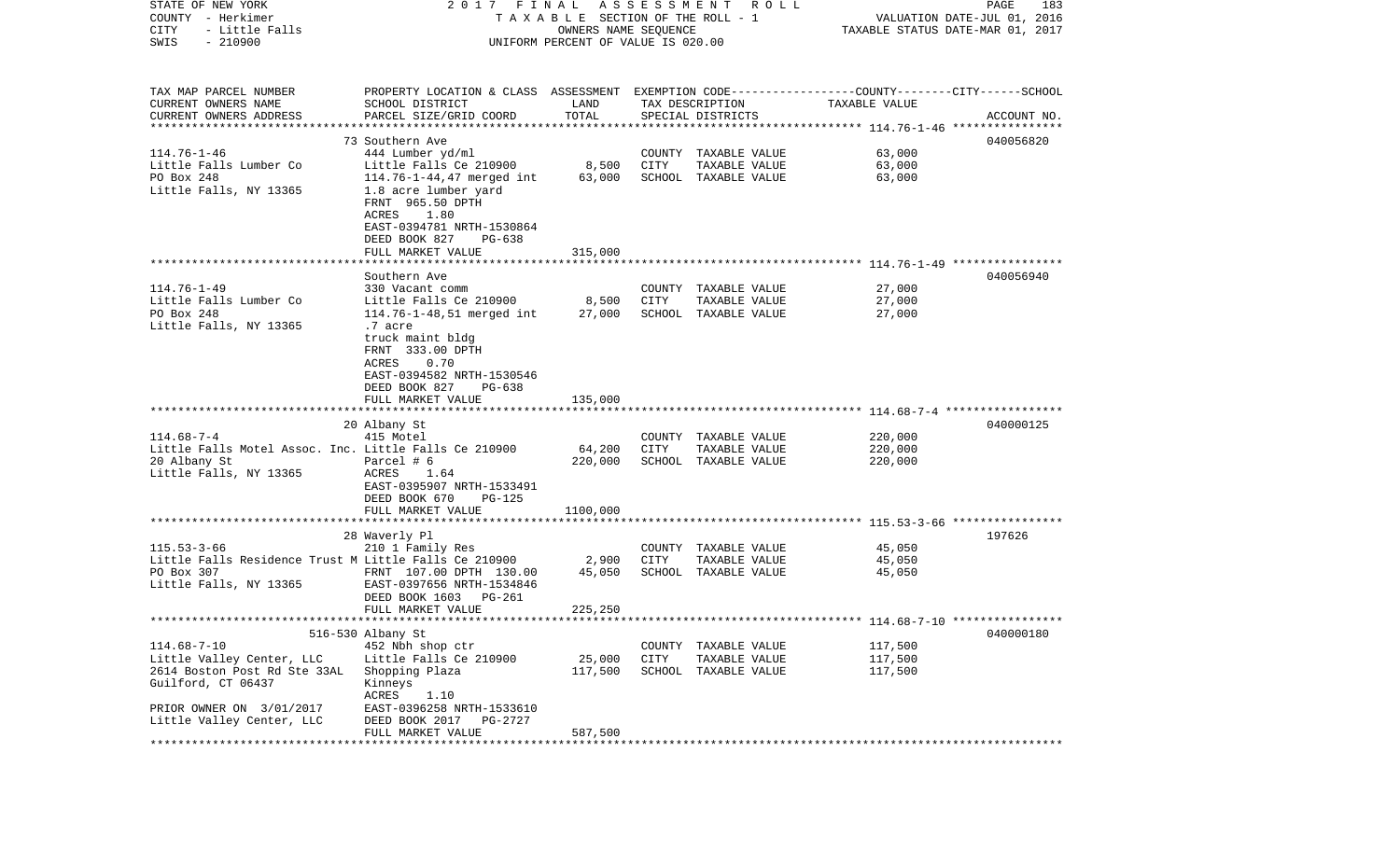| STATE OF NEW YORK                                  | 2017<br>FINAL                                                                                   | 184<br>PAGE                 |                                  |                      |                                                          |             |
|----------------------------------------------------|-------------------------------------------------------------------------------------------------|-----------------------------|----------------------------------|----------------------|----------------------------------------------------------|-------------|
| COUNTY - Herkimer                                  | T A X A B L E SECTION OF THE ROLL - 1                                                           | VALUATION DATE-JUL 01, 2016 |                                  |                      |                                                          |             |
| CITY<br>- Little Falls                             |                                                                                                 |                             | TAXABLE STATUS DATE-MAR 01, 2017 |                      |                                                          |             |
| SWIS<br>$-210900$                                  | UNIFORM PERCENT OF VALUE IS 020.00                                                              |                             |                                  |                      |                                                          |             |
| TAX MAP PARCEL NUMBER                              | PROPERTY LOCATION & CLASS ASSESSMENT EXEMPTION CODE---------------COUNTY-------CITY------SCHOOL |                             |                                  |                      |                                                          |             |
| CURRENT OWNERS NAME                                | SCHOOL DISTRICT                                                                                 | LAND                        |                                  | TAX DESCRIPTION      | TAXABLE VALUE                                            |             |
| CURRENT OWNERS ADDRESS                             | PARCEL SIZE/GRID COORD                                                                          | TOTAL                       |                                  | SPECIAL DISTRICTS    |                                                          | ACCOUNT NO. |
| *****************************                      |                                                                                                 |                             |                                  |                      |                                                          |             |
|                                                    | Ann St & Arter                                                                                  |                             |                                  |                      |                                                          | 040000200   |
| $114.68 - 7 - 56$                                  | 438 Parking lot                                                                                 |                             |                                  | COUNTY TAXABLE VALUE | 2,500                                                    |             |
| Little Valley Center, LLC                          | Little Falls Ce 210900                                                                          | 2,500                       | CITY                             | TAXABLE VALUE        | 2,500                                                    |             |
| 2614 Boston Post Rd Ste 33AL<br>Guilford, CT 06437 | N<br>Vl<br>5095 Sq Ft-.12A<br>Ann St & Arter                                                    | 2,500                       |                                  | SCHOOL TAXABLE VALUE | 2,500                                                    |             |
| PRIOR OWNER ON 3/01/2017                           | FRNT 34.07 DPTH 156.65                                                                          |                             |                                  |                      |                                                          |             |
| Little Valley Center, LLC                          | EAST-0396251 NRTH-1533493                                                                       |                             |                                  |                      |                                                          |             |
|                                                    | DEED BOOK 2017<br>PG-2727                                                                       |                             |                                  |                      |                                                          |             |
|                                                    | FULL MARKET VALUE                                                                               | 12,500                      |                                  |                      |                                                          |             |
|                                                    |                                                                                                 | *******                     |                                  |                      | ************************** 114.59-4-97 ***************** |             |
|                                                    | Arthur St - Rear Lot                                                                            |                             |                                  |                      |                                                          |             |
| $114.59 - 4 - 97$                                  | 311 Res vac land                                                                                |                             |                                  | COUNTY TAXABLE VALUE | 200                                                      |             |
| Litto Joseph                                       | Little Falls Ce 210900                                                                          | 200                         | CITY                             | TAXABLE VALUE        | 200                                                      |             |
| Navidi Deborah M                                   | No Front                                                                                        | 200                         |                                  | SCHOOL TAXABLE VALUE | 200                                                      |             |
| 32 Yellow Brook Dr                                 | FRNT<br>88.00 DPTH 60.00                                                                        |                             |                                  |                      |                                                          |             |
| Colts Neck, NJ 07722                               | EAST-0393160 NRTH-1534700<br>DEED BOOK 1094<br>$PG-1$                                           |                             |                                  |                      |                                                          |             |
|                                                    | FULL MARKET VALUE                                                                               | 1,000                       |                                  |                      |                                                          |             |
|                                                    |                                                                                                 |                             |                                  |                      |                                                          |             |
|                                                    | 2-4 Marco Ter                                                                                   |                             |                                  |                      |                                                          | 040040170   |
| $114.67 - 1 - 5$                                   | 220 2 Family Res                                                                                |                             |                                  | COUNTY TAXABLE VALUE | 11,350                                                   |             |
| Litto Joseph                                       | Little Falls Ce 210900                                                                          | 850                         | <b>CITY</b>                      | TAXABLE VALUE        | 11,350                                                   |             |
| Navidi Deborah M                                   | FRNT 86.00 DPTH 70.00                                                                           | 11,350                      |                                  | SCHOOL TAXABLE VALUE | 11,350                                                   |             |
| 32 Yellow Brook Dr                                 | EAST-0393115 NRTH-1534504                                                                       |                             |                                  |                      |                                                          |             |
| Colts Neck, NJ 07722                               | DEED BOOK 1086<br>PG-624                                                                        |                             |                                  |                      |                                                          |             |
|                                                    | FULL MARKET VALUE                                                                               | 56,750                      |                                  |                      |                                                          |             |
|                                                    | **************************                                                                      |                             |                                  |                      |                                                          |             |
|                                                    | 23-7 Diamond St                                                                                 |                             |                                  |                      |                                                          | 040013620   |
| $114.60 - 4 - 2$                                   | 210 1 Family Res                                                                                |                             |                                  | COUNTY TAXABLE VALUE | 25,500                                                   |             |
| Litto Mary                                         | Little Falls Ce 210900                                                                          | 1,500                       | CITY                             | TAXABLE VALUE        | 25,500                                                   |             |
| Navidi Deborah M                                   | FRNT 120.00 DPTH 182.00                                                                         | 25,500                      |                                  | SCHOOL TAXABLE VALUE | 25,500                                                   |             |
| Joseph Litto<br>32 Yellow Brook Dr                 | EAST-0394844 NRTH-1535227<br>DEED BOOK 1093<br>PG-995                                           |                             |                                  |                      |                                                          |             |
| Colts Neck, NJ 07722                               | FULL MARKET VALUE                                                                               | 127,500                     |                                  |                      |                                                          |             |
|                                                    | ***********                                                                                     |                             |                                  |                      |                                                          |             |
|                                                    | Furnace St                                                                                      |                             |                                  |                      |                                                          | 040018810   |
| $114.59 - 4 - 96$                                  | 311 Res vac land                                                                                |                             |                                  | COUNTY TAXABLE VALUE | 1,000                                                    |             |
| Litto Willard A                                    | Little Falls Ce 210900                                                                          | 1,000                       | CITY                             | TAXABLE VALUE        | 1,000                                                    |             |
| Litto Mary T                                       | FRNT 115.00 DPTH 80.00                                                                          | 1,000                       |                                  | SCHOOL TAXABLE VALUE | 1,000                                                    |             |
| 32 Yellow Brook Dr                                 | EAST-0393185 NRTH-1534627                                                                       |                             |                                  |                      |                                                          |             |
| Colts Neck, NJ 07722                               | PG-394<br>DEED BOOK 880                                                                         |                             |                                  |                      |                                                          |             |
|                                                    | FULL MARKET VALUE                                                                               | 5,000                       |                                  |                      |                                                          |             |
|                                                    |                                                                                                 |                             |                                  |                      |                                                          |             |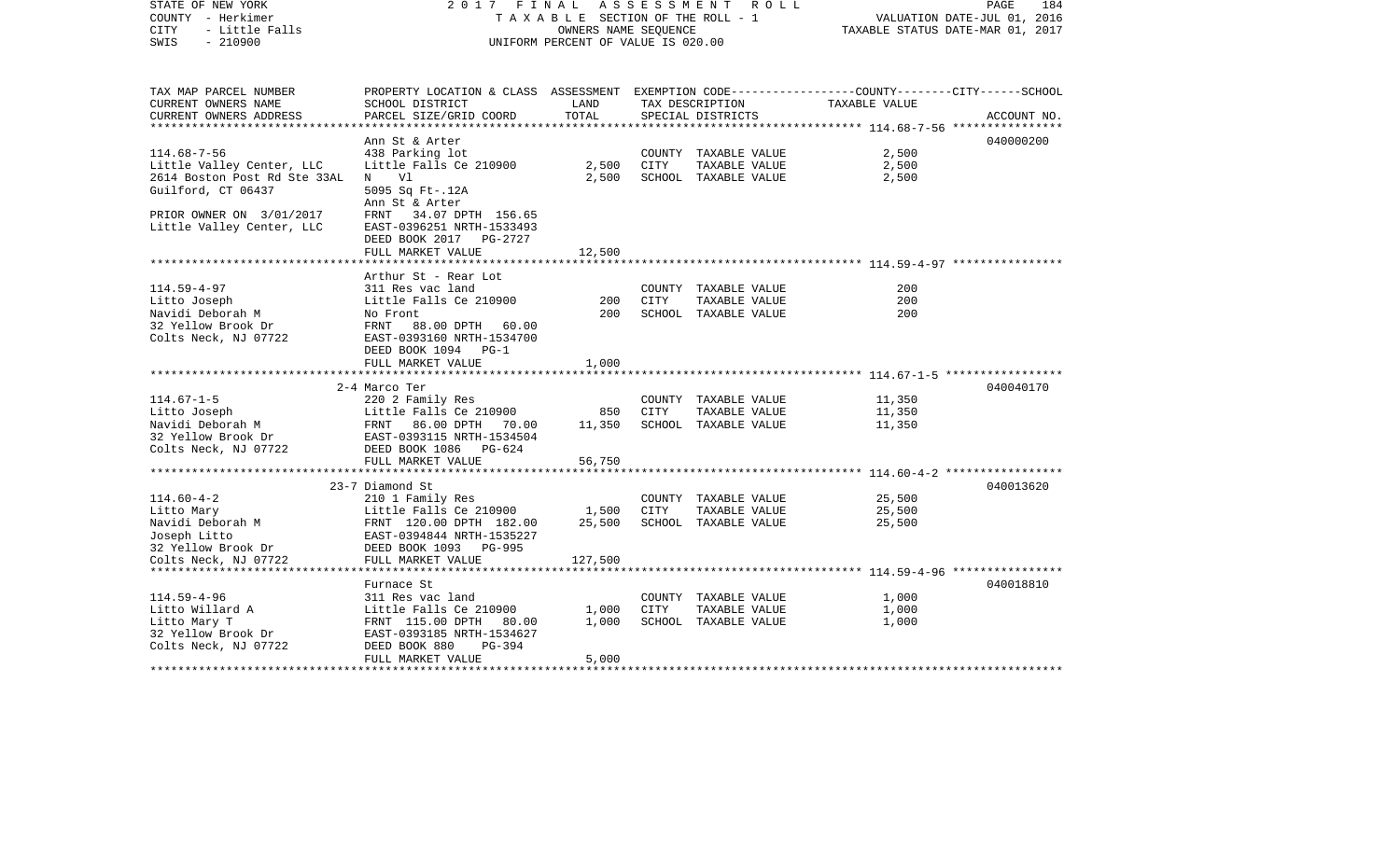STATE OF NEW YORK 2 0 1 7 F I N A L A S S E S S M E N T R O L L PAGE 185COUNTY - Herkimer T A X A B L E SECTION OF THE ROLL - 1 VALUATION DATE-JUL 01, 2016 CITY - Little Falls OWNERS NAME SEQUENCE TAXABLE STATUS DATE-MAR 01, 2017 SWIS - 210900 UNIFORM PERCENT OF VALUE IS 020.00TAX MAP PARCEL NUMBER PROPERTY LOCATION & CLASS ASSESSMENT EXEMPTION CODE------------------COUNTY--------CITY------SCHOOL CURRENT OWNERS NAME SCHOOL DISTRICT LAND TAX DESCRIPTION TAXABLE VALUECURRENT OWNERS ADDRESS PARCEL SIZE/GRID COORD TOTAL SPECIAL DISTRICTS ACCOUNT NO. \*\*\*\*\*\*\*\*\*\*\*\*\*\*\*\*\*\*\*\*\*\*\*\*\*\*\*\*\*\*\*\*\*\*\*\*\*\*\*\*\*\*\*\*\*\*\*\*\*\*\*\*\*\*\*\*\*\*\*\*\*\*\*\*\*\*\*\*\*\*\*\*\*\*\*\*\*\*\*\*\*\*\*\*\*\*\*\*\*\*\*\*\*\*\*\*\*\*\*\*\*\*\* 114.60-2-24 \*\*\*\*\*\*\*\*\*\*\*\*\*\*\*\* 10 Diamond St 161190114.60-2-24 220 2 Family Res BAS STAR 41854 0 0 6,000 Logar Christine **Little Falls Ce 210900** 550 COUNTY TAXABLE VALUE 10,600 10 Diamond St FRNT 40.00 DPTH 90.80 10,600 CITY TAXABLE VALUE 10,600 Little Falls, NY 13365 600 EAST-0394649 NRTH-1535375 SCHOOL TAXABLE VALUE 4,600 DEED BOOK 1372 PG-687FULL MARKET VALUE 53,000 \*\*\*\*\*\*\*\*\*\*\*\*\*\*\*\*\*\*\*\*\*\*\*\*\*\*\*\*\*\*\*\*\*\*\*\*\*\*\*\*\*\*\*\*\*\*\*\*\*\*\*\*\*\*\*\*\*\*\*\*\*\*\*\*\*\*\*\*\*\*\*\*\*\*\*\*\*\*\*\*\*\*\*\*\*\*\*\*\*\*\*\*\*\*\*\*\*\*\*\*\*\*\* 114.75-2-29 \*\*\*\*\*\*\*\*\*\*\*\*\*\*\*\*329 W Main St 114.75-2-29 220 2 Family Res BAS STAR 41854 0 0 6,000 800 COUNTY TAXABLE VALUE<br>9.000 CITY TAXABLE VALUE 329 West Main St FRNT 57.70 DPTH 90.00 9,000 CITY TAXABLE VALUE 9,000 Little Falls, NY 13365 EAST-0393841 NRTH-1531696 SCHOOL TAXABLE VALUE 3,000 DEED BOOK 743 PG-200FULL MARKET VALUE 45,000 \*\*\*\*\*\*\*\*\*\*\*\*\*\*\*\*\*\*\*\*\*\*\*\*\*\*\*\*\*\*\*\*\*\*\*\*\*\*\*\*\*\*\*\*\*\*\*\*\*\*\*\*\*\*\*\*\*\*\*\*\*\*\*\*\*\*\*\*\*\*\*\*\*\*\*\*\*\*\*\*\*\*\*\*\*\*\*\*\*\*\*\*\*\*\*\*\*\*\*\*\*\*\* 114.51-1-61 \*\*\*\*\*\*\*\*\*\*\*\*\*\*\*\* 39 Top Notch Dr 200446 114.51-1-61 210 1 Family Res ENH STAR 41834 Long Cheryl Little Falls Ce 210900 1,650 COUNTY TAXABLE VALUE 16,600 Hameister Kristina FRNT 90.00 DPTH 125.00 16,600 CITY TAXABLE VALUE 16,600 39 Top Notch Dr EAST-0392770 NRTH-1537560 SCHOOL TAXABLE VALUE 3,500 Little Falls, NY 13365 DEED BOOK 1621 PG-511 FULL MARKET VALUE 83,000 \*\*\*\*\*\*\*\*\*\*\*\*\*\*\*\*\*\*\*\*\*\*\*\*\*\*\*\*\*\*\*\*\*\*\*\*\*\*\*\*\*\*\*\*\*\*\*\*\*\*\*\*\*\*\*\*\*\*\*\*\*\*\*\*\*\*\*\*\*\*\*\*\*\*\*\*\*\*\*\*\*\*\*\*\*\*\*\*\*\*\*\*\*\*\*\*\*\*\*\*\*\*\* 115.61-1-12 \*\*\*\*\*\*\*\*\*\*\*\*\*\*\*\* 325 S William St 040061770115.61-1-12 220 2 Family Res BAS STAR 41854 0 0 0 Lonis David F Jr Little Falls Ce 210900 450 COUNTY TAXABLE VALUE 12,500 325 S William St FRNT 32.00 DPTH 61.86 12,500 CITY TAXABLE VALUE 12,500 Little Falls, NY 13365 BANK 184 SCHOOL TAXABLE VALUE 6,500 EAST-0397157 NRTH-1534046DEED BOOK 807 PG-141

040037410

 $6.000$ 

|                        | LASI-039/13/ NRIH-1334040<br>DEED BOOK 807 PG-141 |        |          |               |       |          |           |
|------------------------|---------------------------------------------------|--------|----------|---------------|-------|----------|-----------|
|                        | FULL MARKET VALUE                                 | 62,500 |          |               |       |          |           |
|                        |                                                   |        |          |               |       |          |           |
|                        | 173 Loomis St                                     |        |          |               |       | 152470   |           |
| $115.62 - 1 - 49$      | 210 1 Family Res                                  |        | COUNTY   | TAXABLE VALUE | 5,500 |          |           |
| Lonis Michael F        | Little Falls Ce 210900                            | 500    | CITY     | TAXABLE VALUE | 5,500 |          |           |
| 167 Loomis St          | FRNT 22.80 DPTH 145.00                            | 5,500  | SCHOOL   | TAXABLE VALUE | 5,500 |          |           |
| Little Falls, NY 13365 | EAST-0399739 NRTH-1534305                         |        |          |               |       |          |           |
|                        | DEED BOOK 1320<br>$PG-203$                        |        |          |               |       |          |           |
|                        | FULL MARKET VALUE                                 | 27,500 |          |               |       |          |           |
|                        |                                                   |        |          |               |       |          |           |
|                        | 167 Loomis St                                     |        |          |               |       |          | 040031710 |
| $115.62 - 1 - 51$      | 210 1 Family Res                                  |        | BAS STAR | 41854         |       | $\Omega$ | 6.000     |
| Lonis Michael F        | Little Falls Ce 210900                            | 500    | COUNTY   | TAXABLE VALUE | 7,900 |          |           |
| 167 Loomis St          | FRNT 21.15 DPTH 145.00                            | 7,900  | CITY     | TAXABLE VALUE | 7,900 |          |           |
| Little Falls, NY 13365 | EAST-0399697 NRTH-1534327                         |        | SCHOOL   | TAXABLE VALUE | 1,900 |          |           |
|                        | DEED BOOK 1281<br>PG-326                          |        |          |               |       |          |           |
|                        | FULL MARKET VALUE                                 | 39,500 |          |               |       |          |           |
|                        |                                                   |        |          |               |       |          |           |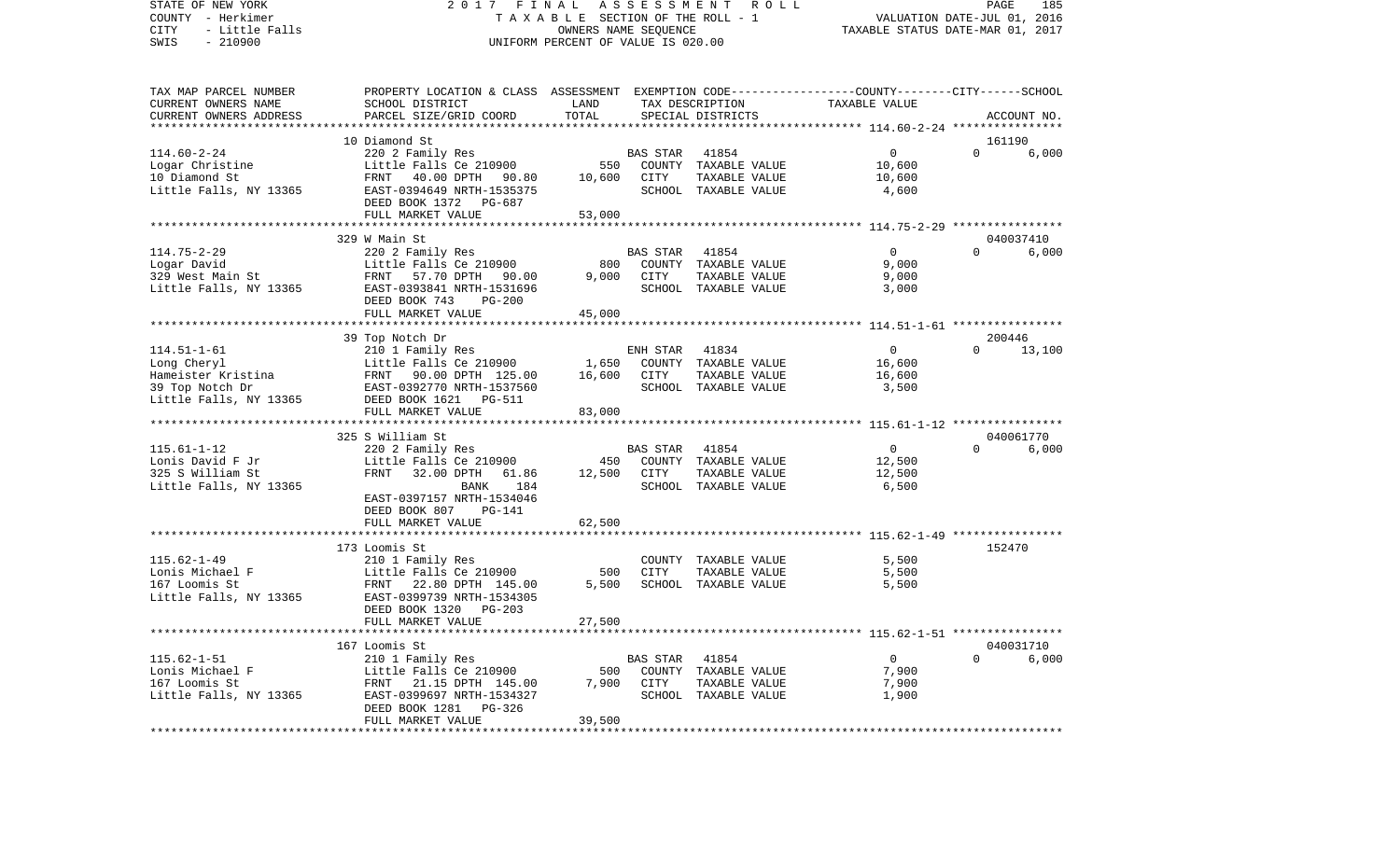COUNTY - Herkimer **T A X A B L E** SECTION OF THE ROLL - 1 VALUATION DATE-JUL 01, 2016 CITY - Little Falls OWNERS NAME SEQUENCE TAXABLE STATUS DATE-MAR 01, 2017 SWIS - 210900 UNIFORM PERCENT OF VALUE IS 020.00TAX MAP PARCEL NUMBER PROPERTY LOCATION & CLASS ASSESSMENT EXEMPTION CODE------------------COUNTY--------CITY------SCHOOL CURRENT OWNERS NAME SCHOOL DISTRICT LAND TAX DESCRIPTION TAXABLE VALUECURRENT OWNERS ADDRESS PARCEL SIZE/GRID COORD TOTAL SPECIAL DISTRICTS ACCOUNT NO. \*\*\*\*\*\*\*\*\*\*\*\*\*\*\*\*\*\*\*\*\*\*\*\*\*\*\*\*\*\*\*\*\*\*\*\*\*\*\*\*\*\*\*\*\*\*\*\*\*\*\*\*\*\*\*\*\*\*\*\*\*\*\*\*\*\*\*\*\*\*\*\*\*\*\*\*\*\*\*\*\*\*\*\*\*\*\*\*\*\*\*\*\*\*\*\*\*\*\*\*\*\*\* 115.70-1-1 \*\*\*\*\*\*\*\*\*\*\*\*\*\*\*\*\* Dolgeville Br 040300180 115.70-1-1 341 Ind vac w/im COUNTY TAXABLE VALUE 3,000 Lonis Michael F **Little Falls Ce 210900** 3,000 CITY TAXABLE VALUE 3,000 167 Loomis St ACRES 5.50 3,000 SCHOOL TAXABLE VALUE 3,000 Little Falls, NY 13365 EAST-0401016 NRTH-1532227 DEED BOOK 1227 PG-450FULL MARKET VALUE 15,000 \*\*\*\*\*\*\*\*\*\*\*\*\*\*\*\*\*\*\*\*\*\*\*\*\*\*\*\*\*\*\*\*\*\*\*\*\*\*\*\*\*\*\*\*\*\*\*\*\*\*\*\*\*\*\*\*\*\*\*\*\*\*\*\*\*\*\*\*\*\*\*\*\*\*\*\*\*\*\*\*\*\*\*\*\*\*\*\*\*\*\*\*\*\*\*\*\*\*\*\*\*\*\* 115.69-1-18 \*\*\*\*\*\*\*\*\*\*\*\*\*\*\*\* 1 E Casler St 040007410115.69-1-18 210 1 Family Res BAS STAR 41854 0 0 5,750 Lonis Sandra M 15 Mittle Falls Ce 210900 250 COUNTY TAXABLE VALUE 1 E Casler St FRNT 50.00 DPTH 137.00 5,750 CITY TAXABLE VALUE 5,750 Little Falls, NY 13365 BAST-0396944 NRTH-1532103 SCHOOL TAXABLE VALUE 0 DEED BOOK 676 PG-565FULL MARKET VALUE 28,750 \*\*\*\*\*\*\*\*\*\*\*\*\*\*\*\*\*\*\*\*\*\*\*\*\*\*\*\*\*\*\*\*\*\*\*\*\*\*\*\*\*\*\*\*\*\*\*\*\*\*\*\*\*\*\*\*\*\*\*\*\*\*\*\*\*\*\*\*\*\*\*\*\*\*\*\*\*\*\*\*\*\*\*\*\*\*\*\*\*\*\*\*\*\*\*\*\*\*\*\*\*\*\* 115.61-1-18 \*\*\*\*\*\*\*\*\*\*\*\*\*\*\*\* 621 Albany St 040000570 115.61-1-18 230 3 Family Res COUNTY TAXABLE VALUE 11,400 Looman Bradley Little Falls Ce 210900 1,250 CITY TAXABLE VALUE 11,400 621 Albany St FRNT 60.00 DPTH 120.00 11,400 SCHOOL TAXABLE VALUE 11,400 Little Falls, NY 13365 EAST-0397413 NRTH-1534235 DEED BOOK 947 PG-694FULL MARKET VALUE 57,000 \*\*\*\*\*\*\*\*\*\*\*\*\*\*\*\*\*\*\*\*\*\*\*\*\*\*\*\*\*\*\*\*\*\*\*\*\*\*\*\*\*\*\*\*\*\*\*\*\*\*\*\*\*\*\*\*\*\*\*\*\*\*\*\*\*\*\*\*\*\*\*\*\*\*\*\*\*\*\*\*\*\*\*\*\*\*\*\*\*\*\*\*\*\*\*\*\*\*\*\*\*\*\* 114.76-1-20 \*\*\*\*\*\*\*\*\*\*\*\*\*\*\*\* 54 Southern Ave 040056550114.76-1-20 210 1 Family Res VETWAR CTS 41120 1,524 1,524 1,524 Lorenzoni James Little Falls Ce 210900 900 BAS STAR 41854 0 0 6,000 Lorenzoni Lisa FRNT 43.00 DPTH 95.00 10,160 COUNTY TAXABLE VALUE 8,636 54 Southern Ave EAST-0394803 NRTH-1531231 CITY TAXABLE VALUE 8,636 Little Falls, NY 13365 DEED BOOK 1455 PG-223 SCHOOL TAXABLE VALUE 2,636 FULL MARKET VALUE 50,800 \*\*\*\*\*\*\*\*\*\*\*\*\*\*\*\*\*\*\*\*\*\*\*\*\*\*\*\*\*\*\*\*\*\*\*\*\*\*\*\*\*\*\*\*\*\*\*\*\*\*\*\*\*\*\*\*\*\*\*\*\*\*\*\*\*\*\*\*\*\*\*\*\*\*\*\*\*\*\*\*\*\*\*\*\*\*\*\*\*\*\*\*\*\*\*\*\*\*\*\*\*\*\* 115.53-2-49 \*\*\*\*\*\*\*\*\*\*\*\*\*\*\*\* 17 Court St 040012360115.53-2-49 210 1 Family Res VETFUND CT 41101 300 300 0 Lorenzoni Rudolph Little Falls Ce 210900 700 COUNTY TAXABLE VALUE 7,660 Tolman Lisa Anne FRNT 45.00 DPTH 100.00 7,960 CITY TAXABLE VALUE 7,660 17 Court St EAST-0399315 NRTH-1534806 SCHOOL TAXABLE VALUE 7,960 Little Falls, NY 13365 DEED BOOK 930 PG-410 FULL MARKET VALUE 39,800 \*\*\*\*\*\*\*\*\*\*\*\*\*\*\*\*\*\*\*\*\*\*\*\*\*\*\*\*\*\*\*\*\*\*\*\*\*\*\*\*\*\*\*\*\*\*\*\*\*\*\*\*\*\*\*\*\*\*\*\*\*\*\*\*\*\*\*\*\*\*\*\*\*\*\*\*\*\*\*\*\*\*\*\*\*\*\*\*\*\*\*\*\*\*\*\*\*\*\*\*\*\*\* 114.60-2-16 \*\*\*\*\*\*\*\*\*\*\*\*\*\*\*\* 58 Douglas St 040049950 114.60-2-16 210 1 Family Res ENH STAR 41834 0 0 3,700 Lotspeich Carol Little Falls Ce 210900 300 COUNTY TAXABLE VALUE 3,700 Lotspeich Patrick ACRES 1.10 3,700 CITY TAXABLE VALUE 3,700 58 Douglas St EAST-0395677 NRTH-1535627 SCHOOL TAXABLE VALUE 0 Little Falls, NY 13365 DEED BOOK 1350 PG-465 FULL MARKET VALUE 18,500 \*\*\*\*\*\*\*\*\*\*\*\*\*\*\*\*\*\*\*\*\*\*\*\*\*\*\*\*\*\*\*\*\*\*\*\*\*\*\*\*\*\*\*\*\*\*\*\*\*\*\*\*\*\*\*\*\*\*\*\*\*\*\*\*\*\*\*\*\*\*\*\*\*\*\*\*\*\*\*\*\*\*\*\*\*\*\*\*\*\*\*\*\*\*\*\*\*\*\*\*\*\*\*\*\*\*\*\*\*\*\*\*\*\*\*\*\*\*\*\*\*\*\*\*\*\*\*\*\*\*\*\*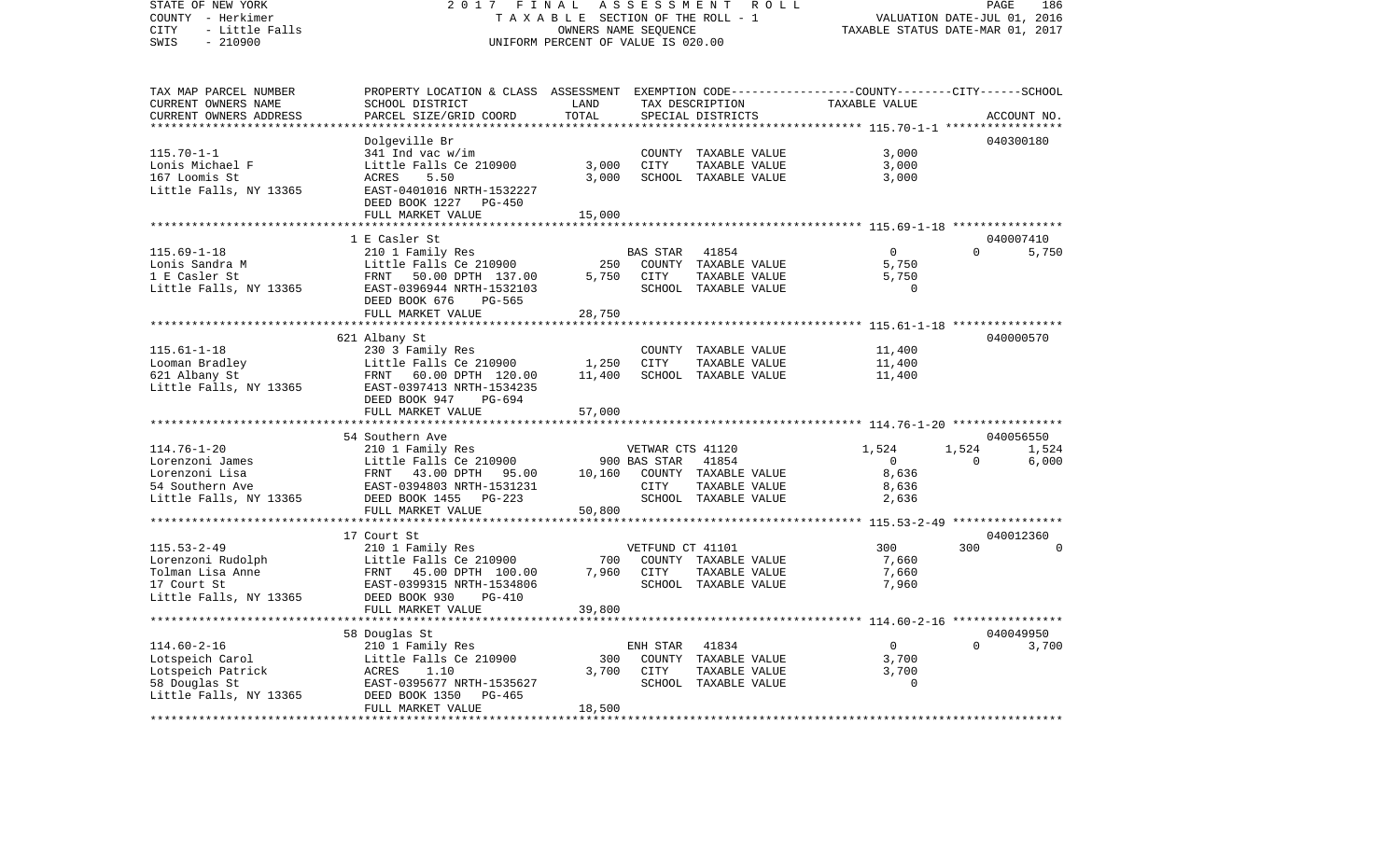COUNTY - Herkimer T A X A B L E SECTION OF THE ROLL - 1 VALUATION DATE-JUL 01, 2016 CITY - Little Falls OWNERS NAME SEQUENCE TAXABLE STATUS DATE-MAR 01, 2017 SWIS - 210900 UNIFORM PERCENT OF VALUE IS 020.00TAX MAP PARCEL NUMBER PROPERTY LOCATION & CLASS ASSESSMENT EXEMPTION CODE------------------COUNTY--------CITY------SCHOOL CURRENT OWNERS NAME SCHOOL DISTRICT LAND TAX DESCRIPTION TAXABLE VALUECURRENT OWNERS ADDRESS PARCEL SIZE/GRID COORD TOTAL SPECIAL DISTRICTS ACCOUNT NO. \*\*\*\*\*\*\*\*\*\*\*\*\*\*\*\*\*\*\*\*\*\*\*\*\*\*\*\*\*\*\*\*\*\*\*\*\*\*\*\*\*\*\*\*\*\*\*\*\*\*\*\*\*\*\*\*\*\*\*\*\*\*\*\*\*\*\*\*\*\*\*\*\*\*\*\*\*\*\*\*\*\*\*\*\*\*\*\*\*\*\*\*\*\*\*\*\*\*\*\*\*\*\* 115.53-4-2 \*\*\*\*\*\*\*\*\*\*\*\*\*\*\*\*\* 69-71 Moreland St 186811115.53-4-2 220 2 Family Res BAS STAR 41854 0 0 6,000 Louden Lianna Little Falls Ce 210900 350 COUNTY TAXABLE VALUE 7,000 9 Moreland St FRNT 50.00 DPTH 63.00 7,000 CITY TAXABLE VALUE 7,000 Little Falls, NY 13365 EAST-0398972 NRTH-1535008 SCHOOL TAXABLE VALUE 1,000 DEED BOOK 1536 PG-676 FULL MARKET VALUE 35,000 \*\*\*\*\*\*\*\*\*\*\*\*\*\*\*\*\*\*\*\*\*\*\*\*\*\*\*\*\*\*\*\*\*\*\*\*\*\*\*\*\*\*\*\*\*\*\*\*\*\*\*\*\*\*\*\*\*\*\*\*\*\*\*\*\*\*\*\*\*\*\*\*\*\*\*\*\*\*\*\*\*\*\*\*\*\*\*\*\*\*\*\*\*\*\*\*\*\*\*\*\*\*\* 114.60-2-29 \*\*\*\*\*\*\*\*\*\*\*\*\*\*\*\* 46 Diamond St 157062114.60-2-29 210 1 Family Res COUNTY TAXABLE VALUE 12,150 Love, Light, Laughter Little Falls Ce 210900 1,350 CITY TAXABLE VALUE 46 Diamond St FRNT 116.40 DPTH 150.00 12,150 SCHOOL TAXABLE VALUE 12,150 Little Falls, NY 13365 EAST-0395052 NRTH-1535446 DEED BOOK 1442 PG-411FULL MARKET VALUE 60,750 \*\*\*\*\*\*\*\*\*\*\*\*\*\*\*\*\*\*\*\*\*\*\*\*\*\*\*\*\*\*\*\*\*\*\*\*\*\*\*\*\*\*\*\*\*\*\*\*\*\*\*\*\*\*\*\*\*\*\*\*\*\*\*\*\*\*\*\*\*\*\*\*\*\*\*\*\*\*\*\*\*\*\*\*\*\*\*\*\*\*\*\*\*\*\*\*\*\*\*\*\*\*\* 114.76-2-18 \*\*\*\*\*\*\*\*\*\*\*\*\*\*\*\*571 E Jefferson St 186111 114.76-2-18 230 3 Family Res COUNTY TAXABLE VALUE 6,400 Luckner Carol A Little Falls Ce 210900 450 CITY TAXABLE VALUE 6,400 Luckner James L 6,400 FRNT 47.70 DPTH 94.00 6,400 SCHOOL TAXABLE VALUE 66,400 PO Box 366 EAST-0396855 NRTH-1532326Nelliston, NY 13410 DEED BOOK 1532 PG-696 FULL MARKET VALUE 32,000 \*\*\*\*\*\*\*\*\*\*\*\*\*\*\*\*\*\*\*\*\*\*\*\*\*\*\*\*\*\*\*\*\*\*\*\*\*\*\*\*\*\*\*\*\*\*\*\*\*\*\*\*\*\*\*\*\*\*\*\*\*\*\*\*\*\*\*\*\*\*\*\*\*\*\*\*\*\*\*\*\*\*\*\*\*\*\*\*\*\*\*\*\*\*\*\*\*\*\*\*\*\*\* 114.60-1-77 \*\*\*\*\*\*\*\*\*\*\*\*\*\*\*\* 108 W Monroe St 040046410114.60-1-77 210 1 Family Res BAS STAR 41854 0 0 6,000 Luppino Michael P Little Falls Ce 210900 1,200 COUNTY TAXABLE VALUE 11,900 Cornelia Luppino A FRNT 50.40 DPTH 148.00 11,900 CITY TAXABLE VALUE 11,900 108 W Monroe St EAST-0394396 NRTH-1535227 SCHOOL TAXABLE VALUE 5,900 Little Falls, NY 13365 DEED BOOK 826 PG-300 FULL MARKET VALUE 59,500 \*\*\*\*\*\*\*\*\*\*\*\*\*\*\*\*\*\*\*\*\*\*\*\*\*\*\*\*\*\*\*\*\*\*\*\*\*\*\*\*\*\*\*\*\*\*\*\*\*\*\*\*\*\*\*\*\*\*\*\*\*\*\*\*\*\*\*\*\*\*\*\*\*\*\*\*\*\*\*\*\*\*\*\*\*\*\*\*\*\*\*\*\*\*\*\*\*\*\*\*\*\*\* 114.59-4-47 \*\*\*\*\*\*\*\*\*\*\*\*\*\*\*\* 223 Church St 182979114.59-4-47 210 1 Family Res BAS STAR 41854 0 0 6,000 Lynch Dakota Little Falls Ce 210900 850 COUNTY TAXABLE VALUE 14,700 223 Church St S R1 14,700 CITY TAXABLE VALUE 14,700 Little Falls, NY 13365 47x98 47x98 47x98 SCHOOL TAXABLE VALUE 8,700 FRNT 46.67 DPTH 84.20 EAST-0393351 NRTH-1535339 DEED BOOK 1513 PG-905FULL MARKET VALUE 73,500 \*\*\*\*\*\*\*\*\*\*\*\*\*\*\*\*\*\*\*\*\*\*\*\*\*\*\*\*\*\*\*\*\*\*\*\*\*\*\*\*\*\*\*\*\*\*\*\*\*\*\*\*\*\*\*\*\*\*\*\*\*\*\*\*\*\*\*\*\*\*\*\*\*\*\*\*\*\*\*\*\*\*\*\*\*\*\*\*\*\*\*\*\*\*\*\*\*\*\*\*\*\*\* 114.60-2-7 \*\*\*\*\*\*\*\*\*\*\*\*\*\*\*\*\* 43 Lewis St 196905114.60-2-7 210 1 Family Res COUNTY TAXABLE VALUE 10,250 Lynch Eric Contract Little Falls Ce 210900 650 CITY TAXABLE VALUE 10,250 PO Box 112 **E** R1 10,250 SCHOOL TAXABLE VALUE 10,250 Middleville, NY 13406 64x52 FRNT 64.90 DPTH 82.00 EAST-0394718 NRTH-1535653 DEED BOOK 1598 PG-413FULL MARKET VALUE 51,250 \*\*\*\*\*\*\*\*\*\*\*\*\*\*\*\*\*\*\*\*\*\*\*\*\*\*\*\*\*\*\*\*\*\*\*\*\*\*\*\*\*\*\*\*\*\*\*\*\*\*\*\*\*\*\*\*\*\*\*\*\*\*\*\*\*\*\*\*\*\*\*\*\*\*\*\*\*\*\*\*\*\*\*\*\*\*\*\*\*\*\*\*\*\*\*\*\*\*\*\*\*\*\*\*\*\*\*\*\*\*\*\*\*\*\*\*\*\*\*\*\*\*\*\*\*\*\*\*\*\*\*\*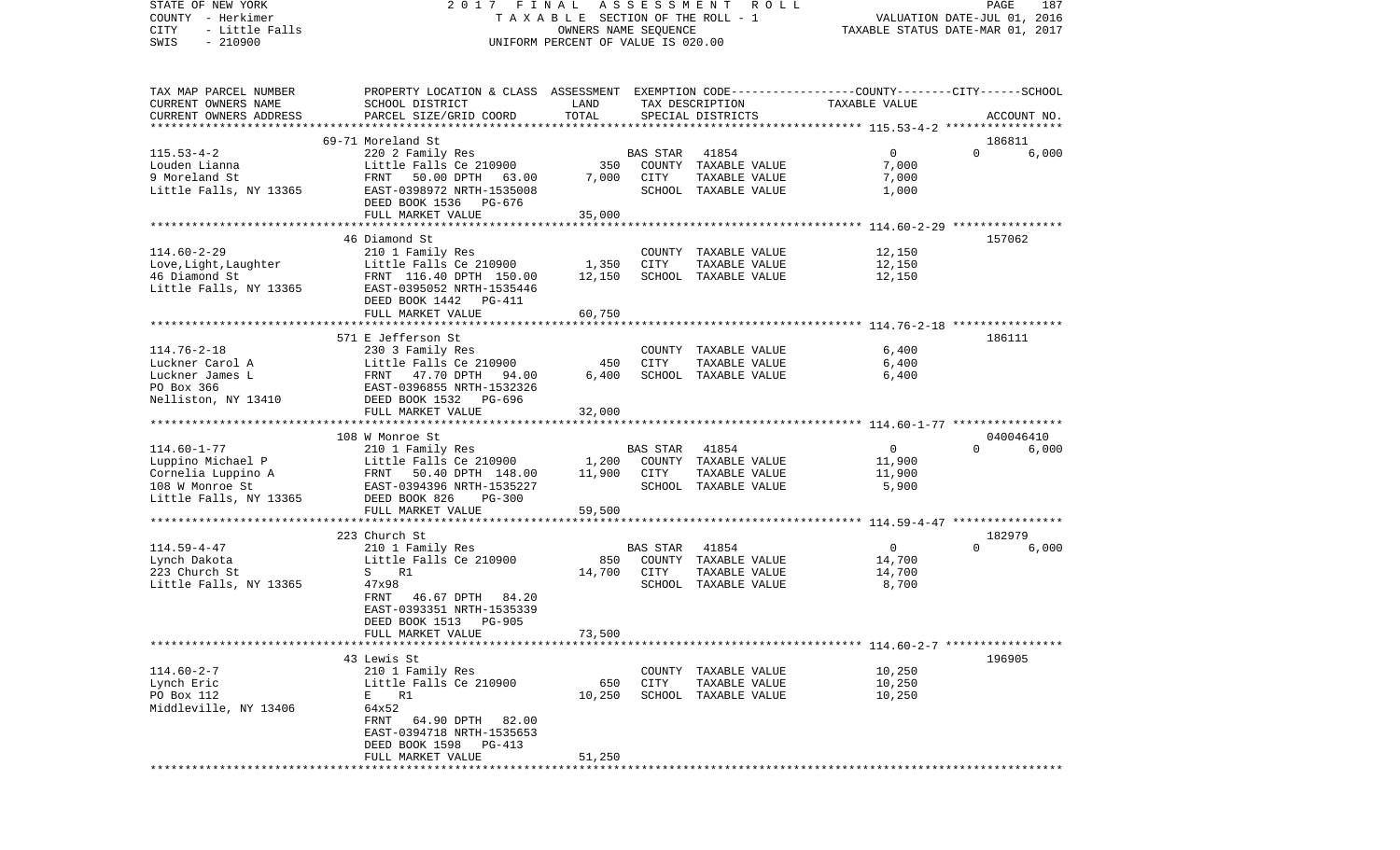| STATE OF NEW YORK        | 2017<br>FINAL                                                                                   |                                    | A S S E S S M E N T | R O L L              |                                                        | PAGE     | 188         |
|--------------------------|-------------------------------------------------------------------------------------------------|------------------------------------|---------------------|----------------------|--------------------------------------------------------|----------|-------------|
| COUNTY - Herkimer        | TAXABLE SECTION OF THE ROLL - 1                                                                 | VALUATION DATE-JUL 01, 2016        |                     |                      |                                                        |          |             |
| CITY<br>- Little Falls   |                                                                                                 | TAXABLE STATUS DATE-MAR 01, 2017   |                     |                      |                                                        |          |             |
| $-210900$<br>SWIS        |                                                                                                 | UNIFORM PERCENT OF VALUE IS 020.00 |                     |                      |                                                        |          |             |
|                          |                                                                                                 |                                    |                     |                      |                                                        |          |             |
| TAX MAP PARCEL NUMBER    | PROPERTY LOCATION & CLASS ASSESSMENT EXEMPTION CODE---------------COUNTY-------CITY------SCHOOL |                                    |                     |                      |                                                        |          |             |
| CURRENT OWNERS NAME      | SCHOOL DISTRICT                                                                                 | LAND                               |                     | TAX DESCRIPTION      | TAXABLE VALUE                                          |          |             |
| CURRENT OWNERS ADDRESS   | PARCEL SIZE/GRID COORD                                                                          | TOTAL                              |                     | SPECIAL DISTRICTS    | ***************** 114.68-6-56 *****************        |          | ACCOUNT NO. |
|                          | 616-618 E Main St                                                                               |                                    |                     |                      |                                                        |          | 040034500   |
| $114.68 - 6 - 56$        | 481 Att row bldg                                                                                |                                    |                     | COUNTY TAXABLE VALUE | 14,250                                                 |          |             |
| Lynch Harold J           | Little Falls Ce 210900                                                                          | 5,100                              | CITY                | TAXABLE VALUE        | 14,250                                                 |          |             |
| Lynch Colombe B          | N<br>Comm                                                                                       | 14,250                             |                     | SCHOOL TAXABLE VALUE | 14,250                                                 |          |             |
| Kathy Barretta           | 37x105                                                                                          |                                    |                     |                      |                                                        |          |             |
| 616-618 E Main St        | 616-618 East M                                                                                  |                                    |                     |                      |                                                        |          |             |
| Little Falls, NY 13365   | FRNT 37.00 DPTH 113.00                                                                          |                                    |                     |                      |                                                        |          |             |
|                          |                                                                                                 |                                    |                     |                      |                                                        |          |             |
|                          | EAST-0396697 NRTH-1534373                                                                       |                                    |                     |                      |                                                        |          |             |
|                          | DEED BOOK 00621 PG-00321                                                                        |                                    |                     |                      |                                                        |          |             |
|                          | FULL MARKET VALUE                                                                               | 71,250                             |                     |                      |                                                        |          |             |
|                          | Furnace St                                                                                      |                                    |                     |                      |                                                        |          |             |
| $114.59 - 1 - 47$        | 484 1 use sm bld                                                                                |                                    |                     | COUNTY TAXABLE VALUE | 1,100                                                  |          |             |
|                          |                                                                                                 |                                    | <b>CITY</b>         |                      |                                                        |          |             |
| Lyron Jeremy A           | Little Falls Ce 210900                                                                          | 1,100                              |                     | TAXABLE VALUE        | 1,100                                                  |          |             |
| 399 Furnace St Apt 1     | FRNT 200.00 DPTH 101.98                                                                         | 1,100                              |                     | SCHOOL TAXABLE VALUE | 1,100                                                  |          |             |
| Little Falls, NY 13365   | EAST-0391734 NRTH-1535570                                                                       |                                    |                     |                      |                                                        |          |             |
|                          | DEED BOOK 1446<br>PG-986                                                                        |                                    |                     |                      |                                                        |          |             |
|                          | FULL MARKET VALUE                                                                               | 5,500                              |                     |                      |                                                        |          |             |
|                          |                                                                                                 |                                    |                     |                      |                                                        |          |             |
|                          | 399 Furnace St                                                                                  |                                    |                     |                      |                                                        |          | 040018840   |
| $114.59 - 1 - 51$        | 210 1 Family Res                                                                                |                                    | BAS STAR            | 41854                | $\Omega$                                               | $\Omega$ | 5,400       |
| Lyron Jeremy A           | Little Falls Ce 210900                                                                          | 550                                |                     | COUNTY TAXABLE VALUE | 5,400                                                  |          |             |
| 399 Furnace St Apt 1     | FRNT 140.26 DPTH 101.98                                                                         | 5,400                              | CITY                | TAXABLE VALUE        | 5,400                                                  |          |             |
| Little Falls, NY 13365   | EAST-0391880 NRTH-1535542                                                                       |                                    |                     | SCHOOL TAXABLE VALUE | $\Omega$                                               |          |             |
|                          | DEED BOOK 1446 PG-986                                                                           |                                    |                     |                      |                                                        |          |             |
|                          | FULL MARKET VALUE                                                                               | 27,000                             |                     |                      |                                                        |          |             |
|                          |                                                                                                 |                                    |                     |                      |                                                        |          |             |
|                          | 190 Burwell St                                                                                  |                                    |                     |                      |                                                        |          | 194144      |
| $115.62 - 1 - 69$        | 210 1 Family Res                                                                                |                                    |                     | COUNTY TAXABLE VALUE | 10,400                                                 |          |             |
| Lytle Brian              | Little Falls Ce 210900                                                                          | 900                                | CITY                | TAXABLE VALUE        | 10,400                                                 |          |             |
| 157 Midland Ave          | FRNT 40.00 DPTH 150.00                                                                          | 10,400                             |                     | SCHOOL TAXABLE VALUE | 10,400                                                 |          |             |
| Carney, NJ 07032         | EAST-0399856 NRTH-1534082                                                                       |                                    |                     |                      |                                                        |          |             |
|                          | DEED BOOK 1581<br>PG-123                                                                        |                                    |                     |                      |                                                        |          |             |
|                          | FULL MARKET VALUE                                                                               | 52,000                             |                     |                      |                                                        |          |             |
|                          |                                                                                                 |                                    |                     |                      | ************************ 115.61-3-11 ***************** |          |             |
|                          | 125 Loomis St                                                                                   |                                    |                     |                      |                                                        |          | 158900      |
| $115.61 - 3 - 11$        | 210 1 Family Res                                                                                |                                    | <b>BAS STAR</b>     | 41854                | $\overline{0}$                                         | $\Omega$ | 6,000       |
| Macri Edwin              | Little Falls Ce 210900                                                                          | 650                                |                     | COUNTY TAXABLE VALUE | 7,000                                                  |          |             |
| 7737 State Highway 5     | FRNT 31.00 DPTH 145.00                                                                          | 7,000                              | CITY                | TAXABLE VALUE        | 7,000                                                  |          |             |
| St. Johnsville, NY 13452 | EAST-0399178 NRTH-1534422                                                                       |                                    |                     | SCHOOL TAXABLE VALUE | 1,000                                                  |          |             |
|                          |                                                                                                 |                                    |                     |                      |                                                        |          |             |
|                          | DEED BOOK 1358<br>PG-445                                                                        |                                    |                     |                      |                                                        |          |             |
|                          | FULL MARKET VALUE                                                                               | 35,000                             |                     |                      |                                                        |          |             |
|                          |                                                                                                 |                                    |                     |                      |                                                        |          |             |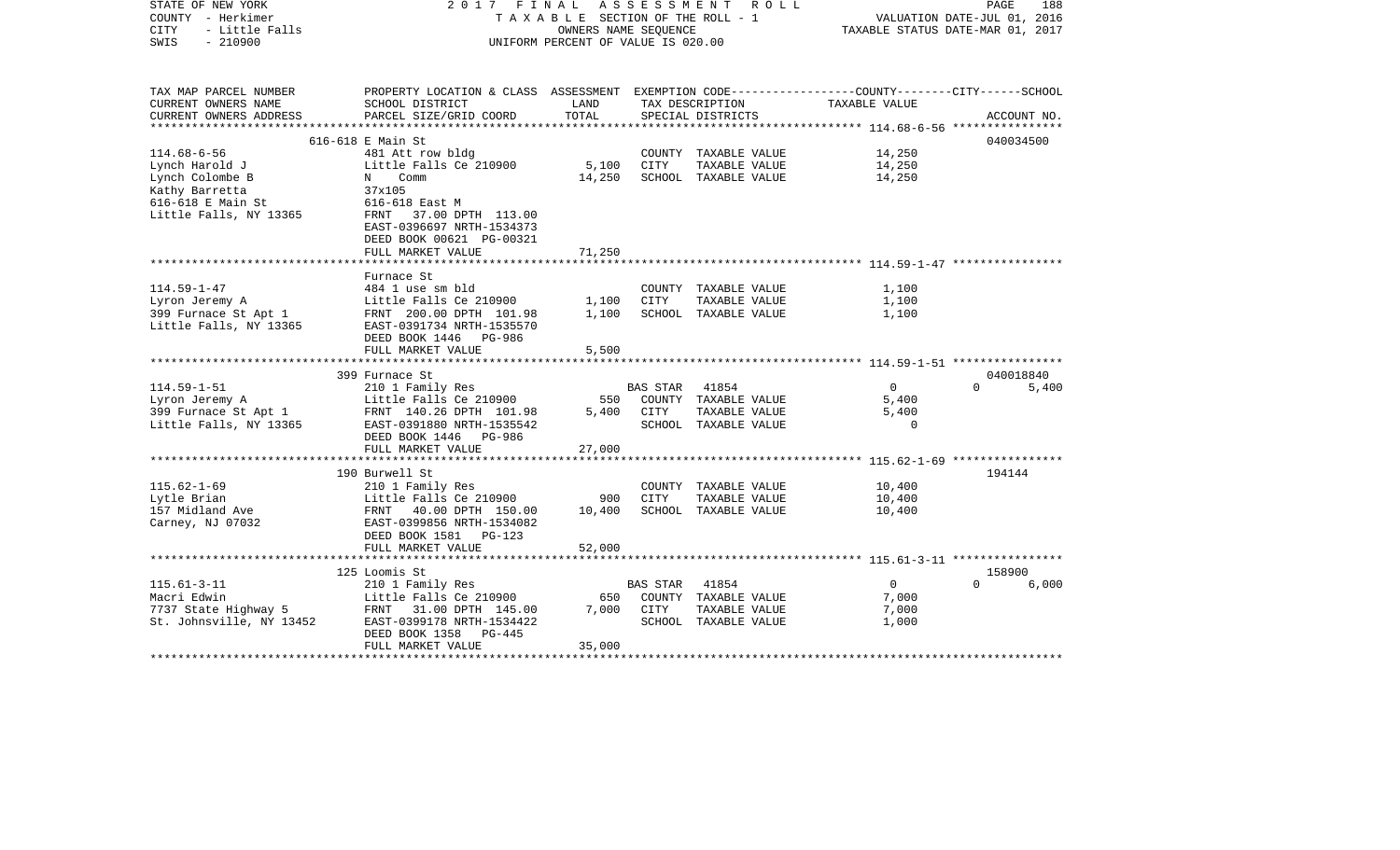## STATE OF NEW YORK 2 0 1 7 F I N A L A S S E S S M E N T R O L L PAGE 189 COUNTY - Herkimer T A X A B L E SECTION OF THE ROLL - 1 VALUATION DATE-JUL 01, 2016 CITY - Little Falls OWNERS NAME SEQUENCE TAXABLE STATUS DATE-MAR 01, 2017 SWIS - 210900 UNIFORM PERCENT OF VALUE IS 020.00

| PROPERTY LOCATION & CLASS ASSESSMENT EXEMPTION CODE----------------COUNTY-------CITY------SCHOOL |
|--------------------------------------------------------------------------------------------------|
|                                                                                                  |
| ACCOUNT NO.                                                                                      |
|                                                                                                  |
| 040030780                                                                                        |
| 1,800                                                                                            |
| 13,100                                                                                           |
|                                                                                                  |
|                                                                                                  |
|                                                                                                  |
|                                                                                                  |
|                                                                                                  |
| 040042990                                                                                        |
| 6,000                                                                                            |
|                                                                                                  |
|                                                                                                  |
|                                                                                                  |
|                                                                                                  |
|                                                                                                  |
| 040060060                                                                                        |
| 6,000                                                                                            |
|                                                                                                  |
|                                                                                                  |
|                                                                                                  |
|                                                                                                  |
|                                                                                                  |
| ********** 115.53-4-80 ****************                                                          |
| 040005100                                                                                        |
|                                                                                                  |
|                                                                                                  |
|                                                                                                  |
|                                                                                                  |
|                                                                                                  |
|                                                                                                  |
|                                                                                                  |
| 040050490                                                                                        |
|                                                                                                  |
|                                                                                                  |
|                                                                                                  |
|                                                                                                  |
|                                                                                                  |
|                                                                                                  |
|                                                                                                  |
| 040001050                                                                                        |
| 6,000                                                                                            |
|                                                                                                  |
|                                                                                                  |
|                                                                                                  |
|                                                                                                  |
|                                                                                                  |
|                                                                                                  |
|                                                                                                  |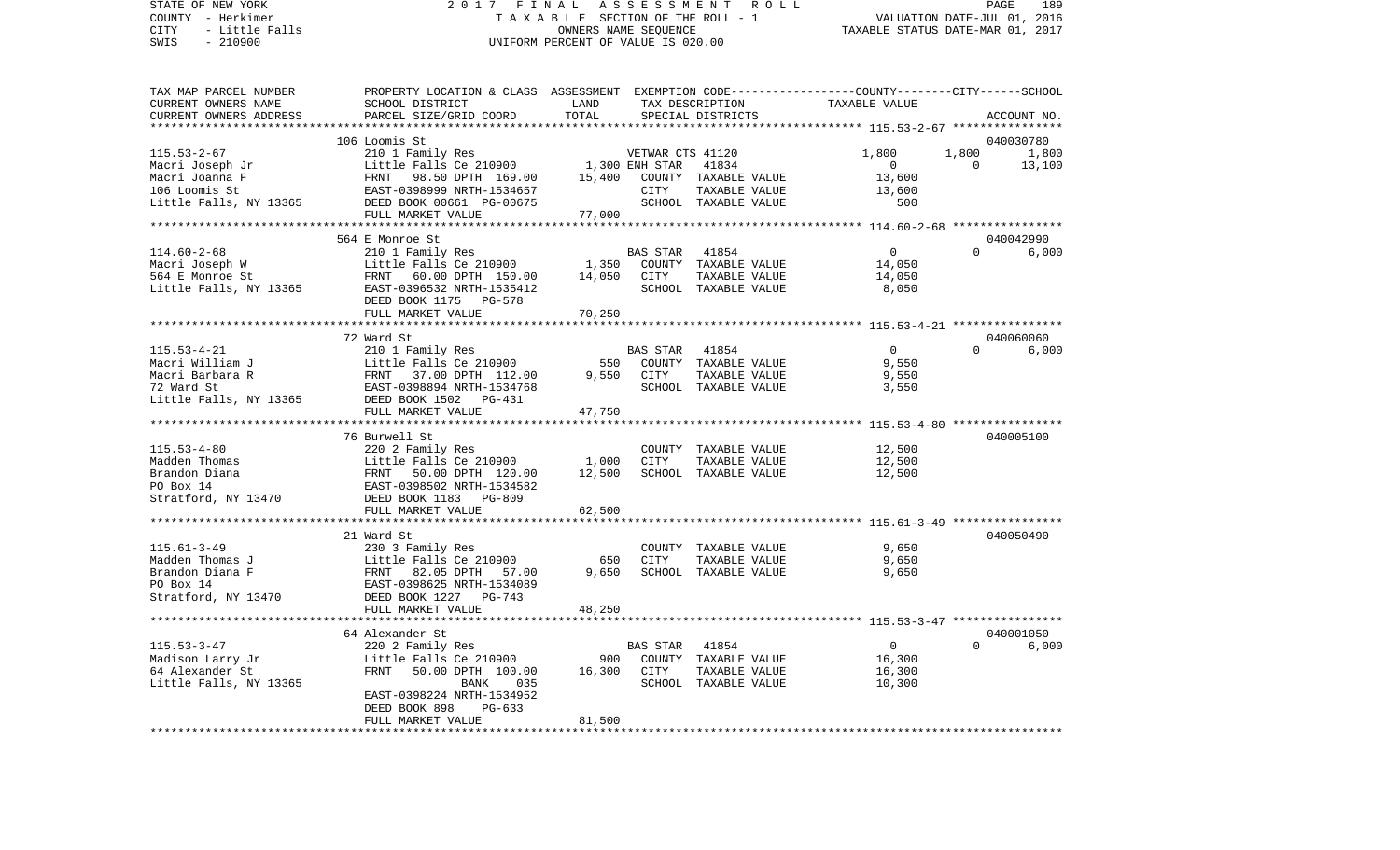COUNTY - Herkimer T A X A B L E SECTION OF THE ROLL - 1 VALUATION DATE-JUL 01, 2016 CITY - Little Falls OWNERS NAME SEQUENCE TAXABLE STATUS DATE-MAR 01, 2017 SWIS - 210900 UNIFORM PERCENT OF VALUE IS 020.00TAX MAP PARCEL NUMBER PROPERTY LOCATION & CLASS ASSESSMENT EXEMPTION CODE------------------COUNTY--------CITY------SCHOOL CURRENT OWNERS NAME SCHOOL DISTRICT LAND TAX DESCRIPTION TAXABLE VALUECURRENT OWNERS ADDRESS PARCEL SIZE/GRID COORD TOTAL SPECIAL DISTRICTS ACCOUNT NO. \*\*\*\*\*\*\*\*\*\*\*\*\*\*\*\*\*\*\*\*\*\*\*\*\*\*\*\*\*\*\*\*\*\*\*\*\*\*\*\*\*\*\*\*\*\*\*\*\*\*\*\*\*\*\*\*\*\*\*\*\*\*\*\*\*\*\*\*\*\*\*\*\*\*\*\*\*\*\*\*\*\*\*\*\*\*\*\*\*\*\*\*\*\*\*\*\*\*\*\*\*\*\* 114.76-1-28 \*\*\*\*\*\*\*\*\*\*\*\*\*\*\*\* 13 Southern Ave 040056280114.76-1-28 210 1 Family Res BAS STAR 41854 0 0 6,000 Mahoney Christine M  $L$ ittle Falls Ce 210900 400 COUNTY TAXABLE VALUE 6,000 13 Southern Ave FRNT 44.54 DPTH 65.00 6,000 CITY TAXABLE VALUE 6,000 Little Falls, NY 13365 BANK 055 SCHOOL TAXABLE VALUE 0 EAST-0395219 NRTH-1531545 DEED BOOK 826 PG-84 FULL MARKET VALUE 30,000 \*\*\*\*\*\*\*\*\*\*\*\*\*\*\*\*\*\*\*\*\*\*\*\*\*\*\*\*\*\*\*\*\*\*\*\*\*\*\*\*\*\*\*\*\*\*\*\*\*\*\*\*\*\*\*\*\*\*\*\*\*\*\*\*\*\*\*\*\*\*\*\*\*\*\*\*\*\*\*\*\*\*\*\*\*\*\*\*\*\*\*\*\*\*\*\*\*\*\*\*\*\*\* 114.59-4-7 \*\*\*\*\*\*\*\*\*\*\*\*\*\*\*\*\* 46 Woodside Ave 192104114.59-4-7 210 1 Family Res COUNTY TAXABLE VALUE 5,750 Majtan John G Little Falls Ce 210900 800 CITY TAXABLE VALUE 5,750 Jack's Irrevocable Trust FRNT 40.00 DPTH 117.00 5,750 SCHOOL TAXABLE VALUE 5,750 46 Woodside Ave EAST-0392794 NRTH-1535254Little Falls, NY 13365 DEED BOOK 1568 PG-984 FULL MARKET VALUE 28,750 \*\*\*\*\*\*\*\*\*\*\*\*\*\*\*\*\*\*\*\*\*\*\*\*\*\*\*\*\*\*\*\*\*\*\*\*\*\*\*\*\*\*\*\*\*\*\*\*\*\*\*\*\*\*\*\*\*\*\*\*\*\*\*\*\*\*\*\*\*\*\*\*\*\*\*\*\*\*\*\*\*\*\*\*\*\*\*\*\*\*\*\*\*\*\*\*\*\*\*\*\*\*\* 115.69-1-14.2 \*\*\*\*\*\*\*\*\*\*\*\*\*\* 29-33 Danube St 199601115.69-1-14.2 230 3 Family Res COUNTY TAXABLE VALUE 8,300 Makowski Carol A **Little Falls Ce 210900** 700 CITY TAXABLE VALUE 8,300 136 Earls Rd FRNT 109.40 DPTH 90.00 8,300 SCHOOL TAXABLE VALUE 8,300 Middleburgh, NY 12122 EAST-0397195 NRTH-1532153 DEED BOOK 1615 PG-620 FULL MARKET VALUE 41,500 \*\*\*\*\*\*\*\*\*\*\*\*\*\*\*\*\*\*\*\*\*\*\*\*\*\*\*\*\*\*\*\*\*\*\*\*\*\*\*\*\*\*\*\*\*\*\*\*\*\*\*\*\*\*\*\*\*\*\*\*\*\*\*\*\*\*\*\*\*\*\*\*\*\*\*\*\*\*\*\*\*\*\*\*\*\*\*\*\*\*\*\*\*\*\*\*\*\*\*\*\*\*\* 114.68-1-20 \*\*\*\*\*\*\*\*\*\*\*\*\*\*\*\* 50 Furnace St 160305114.68-1-20 210 1 Family Res ENH STAR 41834 0 0 10,000 Maksymic Helen M **Little Falls Ce 210900** 500 COUNTY TAXABLE VALUE 10,000 Michael Maksymic J FRNT 18.00 DPTH 200.00 10,000 CITY TAXABLE VALUE 10,000 50 Furnace St EAST-0394230 NRTH-1533479 SCHOOL TAXABLE VALUE 0Little Falls, NY 13365 DEED BOOK 826 PG-504 FULL MARKET VALUE 50,000 \*\*\*\*\*\*\*\*\*\*\*\*\*\*\*\*\*\*\*\*\*\*\*\*\*\*\*\*\*\*\*\*\*\*\*\*\*\*\*\*\*\*\*\*\*\*\*\*\*\*\*\*\*\*\*\*\*\*\*\*\*\*\*\*\*\*\*\*\*\*\*\*\*\*\*\*\*\*\*\*\*\*\*\*\*\*\*\*\*\*\*\*\*\*\*\*\*\*\*\*\*\*\* 114.68-1-40 \*\*\*\*\*\*\*\*\*\*\*\*\*\*\*\* 1 Pine St 040051420040051420 114.68-1-40 311 Res vac land COUNTY TAXABLE VALUE 300Maksymicz Helen Little Falls Ce 210900 300 CITY TAXABLE VALUE 300  $FRNT$  50.00 DPTH 90.00 50 Furnace St EAST-0394135 NRTH-1533416Little Falls, NY 13365 DEED BOOK 800 PG-637 FULL MARKET VALUE 1,500 \*\*\*\*\*\*\*\*\*\*\*\*\*\*\*\*\*\*\*\*\*\*\*\*\*\*\*\*\*\*\*\*\*\*\*\*\*\*\*\*\*\*\*\*\*\*\*\*\*\*\*\*\*\*\*\*\*\*\*\*\*\*\*\*\*\*\*\*\*\*\*\*\*\*\*\*\*\*\*\*\*\*\*\*\*\*\*\*\*\*\*\*\*\*\*\*\*\*\*\*\*\*\* 114.60-3-4 \*\*\*\*\*\*\*\*\*\*\*\*\*\*\*\*\* 6 Catherine 188060114.60-3-4 210 1 Family Res BAS STAR 41854 0 0 6,000 Malanoski Chad Little Falls Ce 210900 800 COUNTY TAXABLE VALUE 8,000 Malanoski Lori FRNT 49.50 DPTH 85.00 8,000 CITY TAXABLE VALUE 8,000 6 Catherine St EAST-0396890 NRTH-1535636 SCHOOL TAXABLE VALUE 2,000 Little Falls, NY 13365 DEED BOOK 1544 PG-444 FULL MARKET VALUE 40,000 \*\*\*\*\*\*\*\*\*\*\*\*\*\*\*\*\*\*\*\*\*\*\*\*\*\*\*\*\*\*\*\*\*\*\*\*\*\*\*\*\*\*\*\*\*\*\*\*\*\*\*\*\*\*\*\*\*\*\*\*\*\*\*\*\*\*\*\*\*\*\*\*\*\*\*\*\*\*\*\*\*\*\*\*\*\*\*\*\*\*\*\*\*\*\*\*\*\*\*\*\*\*\*\*\*\*\*\*\*\*\*\*\*\*\*\*\*\*\*\*\*\*\*\*\*\*\*\*\*\*\*\*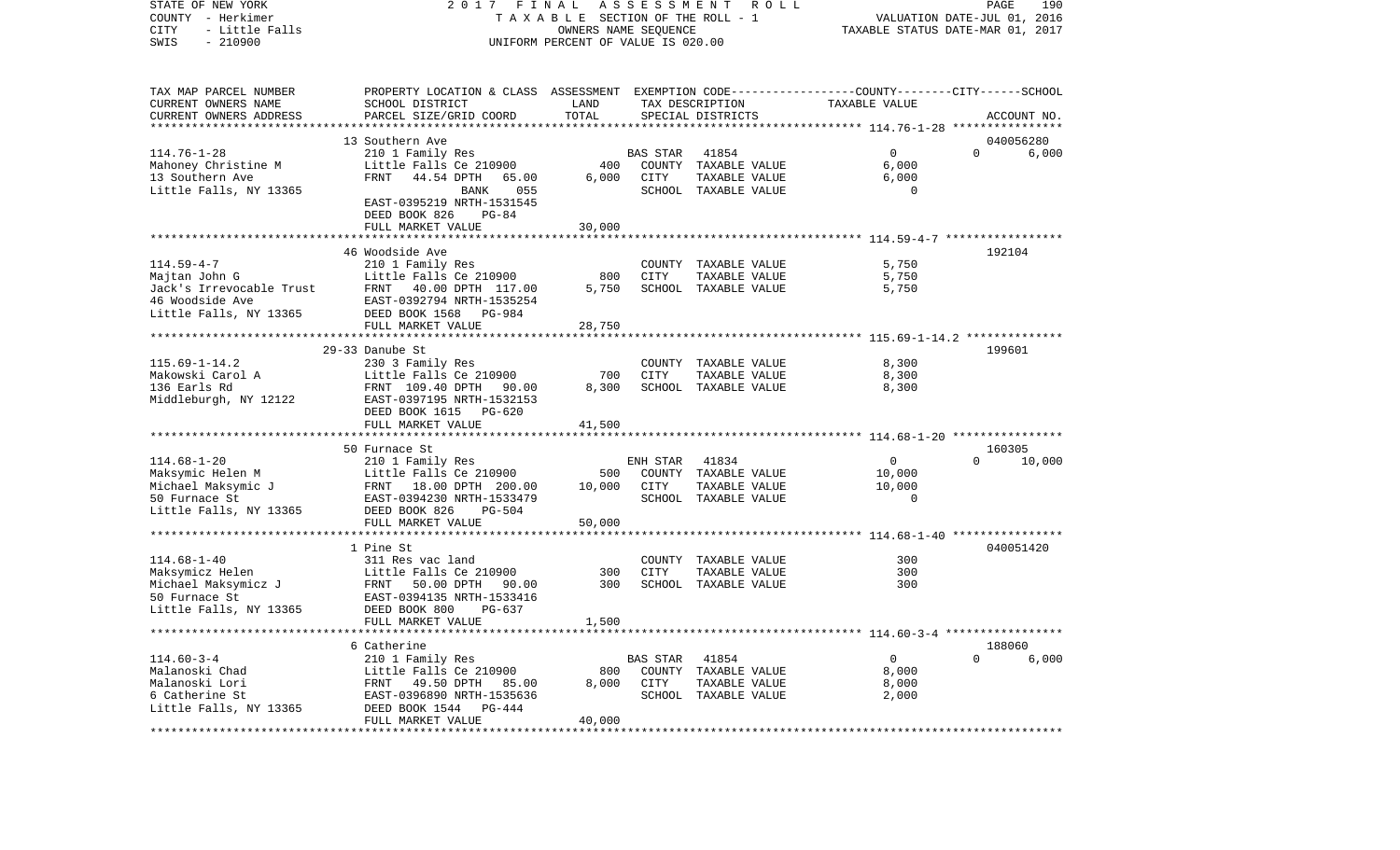STATE OF NEW YORK 2 0 1 7 F I N A L A S S E S S M E N T R O L L PAGE 191 COUNTY - Herkimer T A X A B L E SECTION OF THE ROLL - 1 VALUATION DATE-JUL 01, 2016 CITY - Little Falls OWNERS NAME SEQUENCE TAXABLE STATUS DATE-MAR 01, 2017 SWIS - Little Falls<br>
SWIS - 210900<br>
SWIS - 210900<br>
UNIFORM PERCENT OF VALUE IS 020.00

| TAX MAP PARCEL NUMBER<br>CURRENT OWNERS NAME<br>CURRENT OWNERS ADDRESS<br>*********************                                                                                      | PROPERTY LOCATION & CLASS ASSESSMENT EXEMPTION CODE----------------COUNTY-------CITY------SCHOOL<br>SCHOOL DISTRICT<br>PARCEL SIZE/GRID COORD                         | LAND<br>TOTAL            |                          | TAX DESCRIPTION<br>SPECIAL DISTRICTS                                   | TAXABLE VALUE                             |                   | ACCOUNT NO.                 |
|--------------------------------------------------------------------------------------------------------------------------------------------------------------------------------------|-----------------------------------------------------------------------------------------------------------------------------------------------------------------------|--------------------------|--------------------------|------------------------------------------------------------------------|-------------------------------------------|-------------------|-----------------------------|
|                                                                                                                                                                                      |                                                                                                                                                                       |                          |                          |                                                                        |                                           |                   |                             |
| $114.75 - 1 - 78$<br>Malanoski Eric<br>Malanoski Chad<br>Attn: Harold J Malanoski<br>118 Kenyon St                                                                                   | 118 Kenyon St<br>210 1 Family Res<br>Little Falls Ce 210900<br>FRNT 120.00 DPTH 100.00<br>EAST-0393116 NRTH-1531313<br>DEED BOOK 904<br>PG-678                        | 650<br>6,950             | ENH STAR<br>CITY         | 41834<br>COUNTY TAXABLE VALUE<br>TAXABLE VALUE<br>SCHOOL TAXABLE VALUE | 0<br>6,950<br>6,950<br>$\Omega$           | $\Omega$          | 040026970<br>6,950          |
| Little Falls, NY 13365                                                                                                                                                               | FULL MARKET VALUE                                                                                                                                                     | 34,750                   |                          |                                                                        |                                           |                   |                             |
|                                                                                                                                                                                      |                                                                                                                                                                       |                          |                          |                                                                        |                                           |                   |                             |
| $115.53 - 1 - 39$<br>Malavasic Shirley S<br>Malavasic Shirley S<br>Malavasic Jolene T<br>FRNT 50.00 DPTH 120.00<br>615 E Monroe St<br>Little Falls, NY 13365<br>DEED BOOK 943 PG-222 | 615 E Monroe St<br>220 2 Family Res<br>Little Falls Ce 210900                                                                                                         | 1,000 ENH STAR<br>11,500 | VETWAR CTS 41120<br>CITY | 41834<br>COUNTY TAXABLE VALUE<br>TAXABLE VALUE                         | 1,725<br>$\overline{0}$<br>9,775<br>9,775 | 1,725<br>$\Omega$ | 040043590<br>1,725<br>9,775 |
|                                                                                                                                                                                      |                                                                                                                                                                       |                          |                          | SCHOOL TAXABLE VALUE                                                   | $\Omega$                                  |                   |                             |
|                                                                                                                                                                                      | FULL MARKET VALUE                                                                                                                                                     | 57,500                   |                          |                                                                        |                                           |                   |                             |
|                                                                                                                                                                                      |                                                                                                                                                                       |                          |                          |                                                                        |                                           |                   |                             |
|                                                                                                                                                                                      | 36-38 Flint Ave                                                                                                                                                       |                          |                          |                                                                        |                                           |                   | 198077                      |
| $114.76 - 2 - 1$<br>Malley Chad<br>36-38 Flint Ave<br>Little Falls, NY 13365                                                                                                         | 220 2 Family Res<br>Little Falls Ce 210900<br>FRNT 52.00 DPTH 77.00<br>EAST-0395767 NRTH-1531857<br>DEED BOOK 1606 PG-59                                              | 450<br>11,000            | VETCOM CTS 41130<br>CITY | COUNTY TAXABLE VALUE<br>TAXABLE VALUE<br>SCHOOL TAXABLE VALUE          | 2,750<br>8,250<br>8,250<br>8,250          | 2,750             | 2,750                       |
|                                                                                                                                                                                      | FULL MARKET VALUE                                                                                                                                                     | 55,000                   |                          |                                                                        |                                           |                   |                             |
|                                                                                                                                                                                      |                                                                                                                                                                       |                          |                          |                                                                        |                                           |                   | 040013860                   |
| $114.60 - 2 - 33$<br>Malley Nancy K<br>302 S Frankfort St<br>Frankfort, NY 13340                                                                                                     | 60 Diamond St<br>210 1 Family Res<br>Little Falls Ce 210900<br>FRNT 50.00 DPTH 157.90<br>EAST-0395326 NRTH-1535459<br>DEED BOOK 800<br>$PG-420$<br>FULL MARKET VALUE  | 650<br>11,000<br>55,000  | CITY                     | COUNTY TAXABLE VALUE<br>TAXABLE VALUE<br>SCHOOL TAXABLE VALUE          | 11,000<br>11,000<br>11,000                |                   |                             |
|                                                                                                                                                                                      |                                                                                                                                                                       |                          |                          |                                                                        |                                           |                   |                             |
| $115.53 - 3 - 16$<br>Malley Thomas E Sr.<br>86 Alexander St<br>Little Falls, NY 13365                                                                                                | 86 Alexander St<br>220 2 Family Res<br>Little Falls Ce 210900<br>FRNT 50.00 DPTH 150.00<br>EAST-0398409 NRTH-1535239<br>DEED BOOK 1201<br>PG-718<br>FULL MARKET VALUE | 650<br>7,150<br>35,750   | <b>BAS STAR</b><br>CITY  | 41854<br>COUNTY TAXABLE VALUE<br>TAXABLE VALUE<br>SCHOOL TAXABLE VALUE | $\overline{0}$<br>7,150<br>7,150<br>1,150 | $\Omega$          | 040001350<br>6.000          |
|                                                                                                                                                                                      |                                                                                                                                                                       |                          |                          |                                                                        |                                           |                   |                             |
| $114.51 - 1 - 63.4$<br>Malone Beatrice M<br>15 Ford Ln<br>Little Falls, NY 13365                                                                                                     | Ford Ln<br>311 Res vac land<br>Little Falls Ce 210900<br>FRNT 37.20 DPTH 130.00<br>EAST-0393077 NRTH-1537542<br>DEED BOOK 813<br><b>PG-131</b><br>FULL MARKET VALUE   | 800<br>800<br>4,000      | <b>CITY</b>              | COUNTY TAXABLE VALUE<br>TAXABLE VALUE<br>SCHOOL TAXABLE VALUE          | 800<br>800<br>800                         |                   |                             |
|                                                                                                                                                                                      |                                                                                                                                                                       |                          |                          |                                                                        |                                           |                   |                             |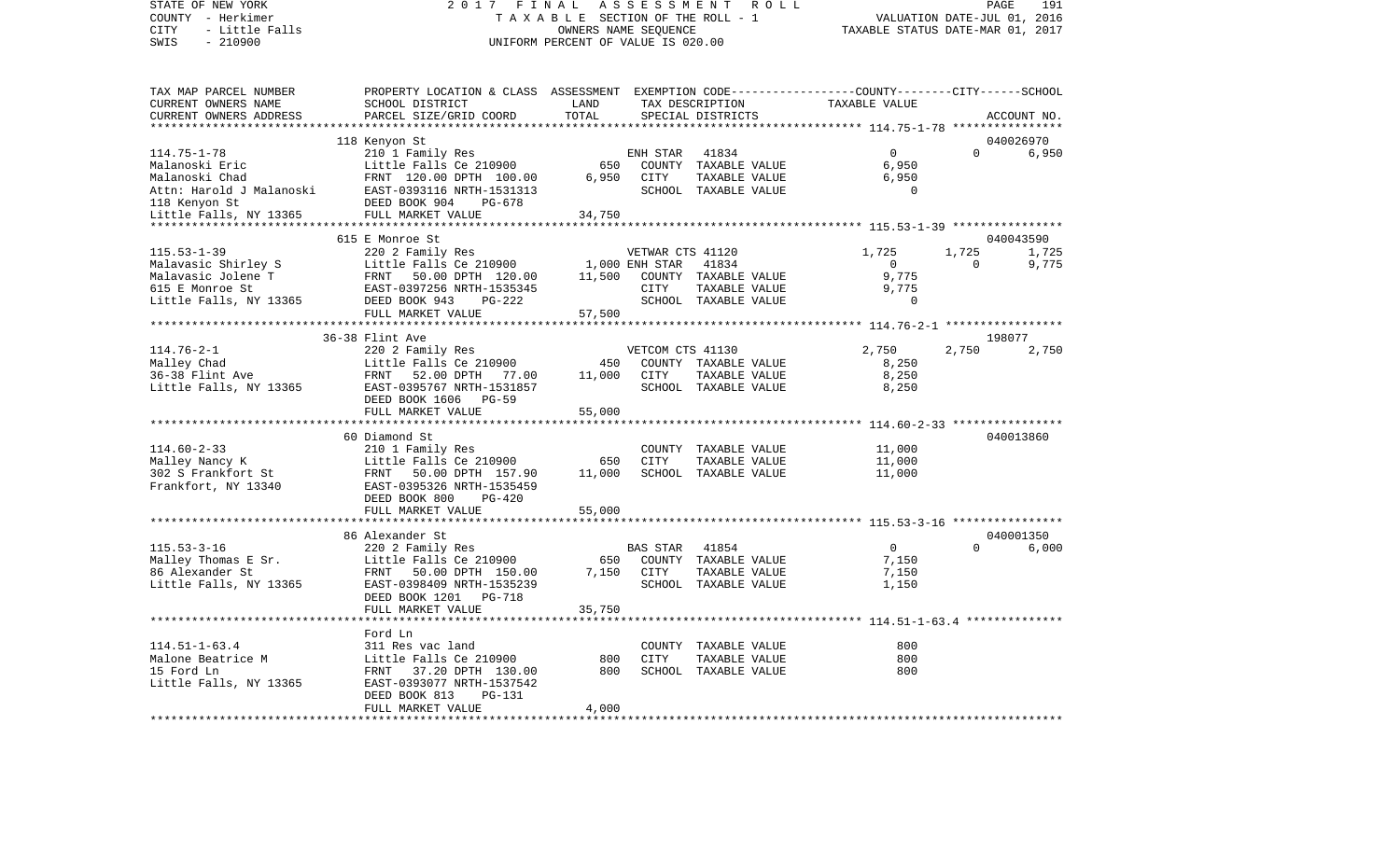STATE OF NEW YORK 2 0 1 7 F I N A L A S S E S S M E N T R O L L PAGE 192VALUATION DATE-JUL 01, 2016 COUNTY - Herkimer T A X A B L E SECTION OF THE ROLL - 1 CITY - Little Falls OWNERS NAME SEQUENCE TAXABLE STATUS DATE-MAR 01, 2017 SWIS - 210900 UNIFORM PERCENT OF VALUE IS 020.00TAX MAP PARCEL NUMBER PROPERTY LOCATION & CLASS ASSESSMENT EXEMPTION CODE------------------COUNTY--------CITY------SCHOOL CURRENT OWNERS NAME SCHOOL DISTRICT LAND TAX DESCRIPTION TAXABLE VALUECURRENT OWNERS ADDRESS PARCEL SIZE/GRID COORD TOTAL SPECIAL DISTRICTS ACCOUNT NO. \*\*\*\*\*\*\*\*\*\*\*\*\*\*\*\*\*\*\*\*\*\*\*\*\*\*\*\*\*\*\*\*\*\*\*\*\*\*\*\*\*\*\*\*\*\*\*\*\*\*\*\*\*\*\*\*\*\*\*\*\*\*\*\*\*\*\*\*\*\*\*\*\*\*\*\*\*\*\*\*\*\*\*\*\*\*\*\*\*\*\*\*\*\*\*\*\*\*\*\*\*\*\* 114.51-1-65 \*\*\*\*\*\*\*\*\*\*\*\*\*\*\*\* 15 Ford Ln 040058560114.51-1-65 210 1 Family Res BAS STAR 41854 0 0 6,000 Malone Beatrice M  $L$ ittle Falls Ce 210900 2,400 COUNTY TAXABLE VALUE 24,000 15 Ford Ln FRNT 100.00 DPTH 130.00 24,000 CITY TAXABLE VALUE 24,000 Little Falls, NY 13365 EAST-0393009 NRTH-1537594 SCHOOL TAXABLE VALUE 18,000 DEED BOOK 00659 PG-00997FULL MARKET VALUE 120,000 \*\*\*\*\*\*\*\*\*\*\*\*\*\*\*\*\*\*\*\*\*\*\*\*\*\*\*\*\*\*\*\*\*\*\*\*\*\*\*\*\*\*\*\*\*\*\*\*\*\*\*\*\*\*\*\*\*\*\*\*\*\*\*\*\*\*\*\*\*\*\*\*\*\*\*\*\*\*\*\*\*\*\*\*\*\*\*\*\*\*\*\*\*\*\*\*\*\*\*\*\*\*\* 115.61-2-30 \*\*\*\*\*\*\*\*\*\*\*\*\*\*\*\*10 Petrie St 040050010 115.61-2-30 220 2 Family Res BAS STAR 41854 0 0 6,000 Malone Bruce **Little Falls Ce 210900** 750 COUNTY TAXABLE VALUE 12,000 Malone Patricia FRNT 48.00 DPTH 120.00 12,000 CITY TAXABLE VALUE 12,000 10 Petrie St BANK 035 SCHOOL TAXABLE VALUE 6,000 Little Falls, NY 13365 EAST-0398161 NRTH-1534444 DEED BOOK 922 PG-322 FULL MARKET VALUE 60,000 \*\*\*\*\*\*\*\*\*\*\*\*\*\*\*\*\*\*\*\*\*\*\*\*\*\*\*\*\*\*\*\*\*\*\*\*\*\*\*\*\*\*\*\*\*\*\*\*\*\*\*\*\*\*\*\*\*\*\*\*\*\*\*\*\*\*\*\*\*\*\*\*\*\*\*\*\*\*\*\*\*\*\*\*\*\*\*\*\*\*\*\*\*\*\*\*\*\*\*\*\*\*\* 115.53-2-46 \*\*\*\*\*\*\*\*\*\*\*\*\*\*\*\* 1 Court St 040012120115.53-2-46 210 1 Family Res BAS STAR 41854 0 0 6,000 Malone Francis L **Little Falls Ce 210900** 1,300 COUNTY TAXABLE VALUE 10,000 Malone James M FRNT 98.50 DPTH 169.00 10,000 CITY TAXABLE VALUE 10,000 Marion Malone EAST-0399133 NRTH-1534844 SCHOOL TAXABLE VALUE 4,000 1 Court St DEED BOOK 873 PG-585Little Falls, NY 13365 FULL MARKET VALUE 50,000 \*\*\*\*\*\*\*\*\*\*\*\*\*\*\*\*\*\*\*\*\*\*\*\*\*\*\*\*\*\*\*\*\*\*\*\*\*\*\*\*\*\*\*\*\*\*\*\*\*\*\*\*\*\*\*\*\*\*\*\*\*\*\*\*\*\*\*\*\*\*\*\*\*\*\*\*\*\*\*\*\*\*\*\*\*\*\*\*\*\*\*\*\*\*\*\*\*\*\*\*\*\*\* 114.60-1-54.2 \*\*\*\*\*\*\*\*\*\*\*\*\*\* Amity Aly 114.60-1-54.2 311 Res vac land COUNTY TAXABLE VALUE 300Malone Robert Little Falls Ce 210900 300 CITY TAXABLE VALUE 300Malone Joy **South Of Burch St** 300 SCHOOL TAXABLE VALUE 300 16 Lewis St FRNT 100.00 DPTH 42.00Little Falls, NY 13365 EAST-0394299 NRTH-1535410 DEED BOOK 687 PG-433FULL MARKET VALUE 1,500 \*\*\*\*\*\*\*\*\*\*\*\*\*\*\*\*\*\*\*\*\*\*\*\*\*\*\*\*\*\*\*\*\*\*\*\*\*\*\*\*\*\*\*\*\*\*\*\*\*\*\*\*\*\*\*\*\*\*\*\*\*\*\*\*\*\*\*\*\*\*\*\*\*\*\*\*\*\*\*\*\*\*\*\*\*\*\*\*\*\*\*\*\*\*\*\*\*\*\*\*\*\*\* 114.60-1-50 \*\*\*\*\*\*\*\*\*\*\*\*\*\*\*\* 16 Lewis St 040028770114.60-1-50 210 1 Family Res BAS STAR 41854 0 0 6,000 Malone Robert J Little Falls Ce 210900 450 COUNTY TAXABLE VALUE 14,000 Malone Joy A FRNT 42.00 DPTH 150.00 14,000 CITY TAXABLE VALUE 14,000 16 Lewis St EAST-0394403 NRTH-1535355 SCHOOL TAXABLE VALUE 8,000 Little Falls, NY 13365 DEED BOOK 673 PG-417 FULL MARKET VALUE 70,000 \*\*\*\*\*\*\*\*\*\*\*\*\*\*\*\*\*\*\*\*\*\*\*\*\*\*\*\*\*\*\*\*\*\*\*\*\*\*\*\*\*\*\*\*\*\*\*\*\*\*\*\*\*\*\*\*\*\*\*\*\*\*\*\*\*\*\*\*\*\*\*\*\*\*\*\*\*\*\*\*\*\*\*\*\*\*\*\*\*\*\*\*\*\*\*\*\*\*\*\*\*\*\* 114.68-6-53 \*\*\*\*\*\*\*\*\*\*\*\*\*\*\*\* 600-608 E Main St 188474114.68-6-53 481 Att row bldg COUNTY TAXABLE VALUE 12,500 Maloney Gavin Y **Little Falls Ce 210900** 10,500 CITY TAXABLE VALUE 12,500 108 Diamond St FRNT 53.50 DPTH 120.00 12,500 SCHOOL TAXABLE VALUE 12,500 Little Falls, NY 13365 EAST-0396586 NRTH-1534316 DEED BOOK 1546 PG-840 FULL MARKET VALUE 62,500 \*\*\*\*\*\*\*\*\*\*\*\*\*\*\*\*\*\*\*\*\*\*\*\*\*\*\*\*\*\*\*\*\*\*\*\*\*\*\*\*\*\*\*\*\*\*\*\*\*\*\*\*\*\*\*\*\*\*\*\*\*\*\*\*\*\*\*\*\*\*\*\*\*\*\*\*\*\*\*\*\*\*\*\*\*\*\*\*\*\*\*\*\*\*\*\*\*\*\*\*\*\*\*\*\*\*\*\*\*\*\*\*\*\*\*\*\*\*\*\*\*\*\*\*\*\*\*\*\*\*\*\*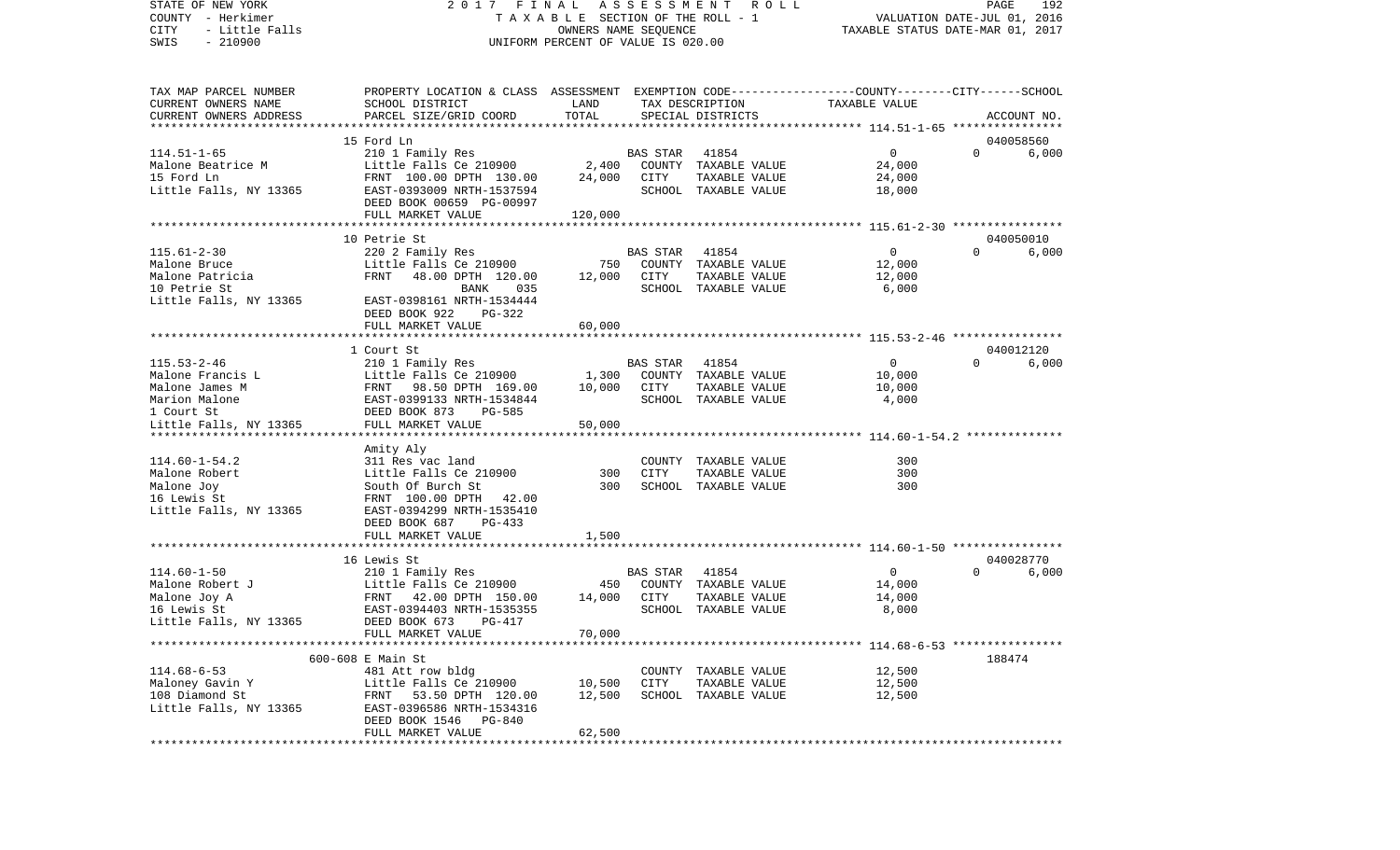| STATE OF NEW YORK<br>COUNTY - Herkimer         | 2017 FINAL<br>TAXABLE SECTION OF THE ROLL - 1                                                     | A S S E S S M E N T R O L L<br>PAGE<br>193<br>VALUATION DATE-JUL 01, 2016 |                          |                                       |                  |                         |                |
|------------------------------------------------|---------------------------------------------------------------------------------------------------|---------------------------------------------------------------------------|--------------------------|---------------------------------------|------------------|-------------------------|----------------|
| CITY<br>- Little Falls<br>$-210900$<br>SWIS    | UNIFORM PERCENT OF VALUE IS 020.00                                                                | TAXABLE STATUS DATE-MAR 01, 2017                                          |                          |                                       |                  |                         |                |
|                                                |                                                                                                   |                                                                           |                          |                                       |                  |                         |                |
| TAX MAP PARCEL NUMBER                          | PROPERTY LOCATION & CLASS ASSESSMENT EXEMPTION CODE----------------COUNTY--------CITY------SCHOOL |                                                                           |                          |                                       |                  |                         |                |
| CURRENT OWNERS NAME                            | SCHOOL DISTRICT                                                                                   | LAND                                                                      |                          | TAX DESCRIPTION                       | TAXABLE VALUE    |                         |                |
| CURRENT OWNERS ADDRESS                         | PARCEL SIZE/GRID COORD                                                                            | TOTAL                                                                     |                          | SPECIAL DISTRICTS                     |                  |                         | ACCOUNT NO.    |
|                                                | 627 Albany St                                                                                     |                                                                           |                          |                                       |                  | 188808                  |                |
| $115.61 - 1 - 19$                              | 220 2 Family Res                                                                                  |                                                                           |                          | COUNTY TAXABLE VALUE                  | 12,100           |                         |                |
| Maloney Gavin Y                                | Little Falls Ce 210900                                                                            | 750                                                                       | CITY                     | TAXABLE VALUE                         | 12,100           |                         |                |
| 108 Diamond St                                 | FRNT 36.00 DPTH 120.00                                                                            | 12,100                                                                    |                          | SCHOOL TAXABLE VALUE                  | 12,100           |                         |                |
| Little Falls, NY 13365                         | EAST-0397458 NRTH-1534259                                                                         |                                                                           |                          |                                       |                  |                         |                |
|                                                | DEED BOOK 1548<br>PG-705                                                                          |                                                                           |                          |                                       |                  |                         |                |
|                                                | FULL MARKET VALUE                                                                                 | 60,500                                                                    |                          |                                       |                  |                         |                |
|                                                |                                                                                                   |                                                                           |                          |                                       |                  |                         |                |
|                                                | 108 Diamond St                                                                                    |                                                                           |                          |                                       |                  | 151543                  |                |
| $114.60 - 2 - 43$                              | 220 2 Family Res                                                                                  |                                                                           | BAS STAR                 | 41854                                 | $\overline{0}$   | $\Omega$                | 6,000          |
| Maloney Gavin Young                            | Little Falls Ce 210900                                                                            | 1,050                                                                     |                          | COUNTY TAXABLE VALUE                  | 13,100           |                         |                |
| 108 Diamond St                                 | FRNT 48.00 DPTH 229.00                                                                            | 13,100                                                                    | CITY                     | TAXABLE VALUE                         | 13,100           |                         |                |
| Little Falls, NY 13365                         | EAST-0395852 NRTH-1535605                                                                         |                                                                           |                          | SCHOOL TAXABLE VALUE                  | 7,100            |                         |                |
|                                                | DEED BOOK 1314 PG-492                                                                             |                                                                           |                          |                                       |                  |                         |                |
|                                                | FULL MARKET VALUE                                                                                 | 65,500                                                                    |                          |                                       |                  |                         |                |
|                                                |                                                                                                   |                                                                           |                          |                                       |                  |                         |                |
|                                                | 82 Burwell St                                                                                     |                                                                           |                          |                                       |                  | 195865                  |                |
| $115.53 - 4 - 82$                              | 220 2 Family Res                                                                                  |                                                                           |                          | COUNTY TAXABLE VALUE                  | 9,950            |                         |                |
| Maloy Matthew D<br>13 Pine St                  | Little Falls Ce 210900<br>FRNT 24.00 DPTH 120.00                                                  | 500<br>9,950                                                              | CITY                     | TAXABLE VALUE<br>SCHOOL TAXABLE VALUE | 9,950<br>9,950   |                         |                |
| Ilion, NY 13357                                | EAST-0398553 NRTH-1534547                                                                         |                                                                           |                          |                                       |                  |                         |                |
|                                                | DEED BOOK 1592 PG-115                                                                             |                                                                           |                          |                                       |                  |                         |                |
|                                                | FULL MARKET VALUE                                                                                 | 49,750                                                                    |                          |                                       |                  |                         |                |
|                                                |                                                                                                   |                                                                           |                          |                                       |                  |                         |                |
|                                                | 128 Salisbury Rd                                                                                  |                                                                           |                          |                                       |                  | 167331                  |                |
| $115.45 - 1 - 4$                               | 220 2 Family Res                                                                                  |                                                                           |                          | COUNTY TAXABLE VALUE                  | 11,000           |                         |                |
| Maltby Erika                                   | Little Falls Ce 210900                                                                            | 3,000                                                                     | CITY                     | TAXABLE VALUE                         | 11,000           |                         |                |
| Maltby Adam                                    | ACRES<br>5.50                                                                                     | 11,000                                                                    |                          | SCHOOL TAXABLE VALUE                  | 11,000           |                         |                |
| 2729 N Fair Oaks Ave BAST-0398634 NRTH-1538024 |                                                                                                   |                                                                           |                          |                                       |                  |                         |                |
| Tuscon, AZ 85712                               | DEED BOOK 1412 PG-238                                                                             |                                                                           |                          |                                       |                  |                         |                |
|                                                | FULL MARKET VALUE                                                                                 | 55,000                                                                    |                          |                                       |                  |                         |                |
|                                                |                                                                                                   |                                                                           |                          |                                       |                  |                         |                |
|                                                | 56 Furnace St                                                                                     |                                                                           |                          |                                       |                  |                         | 040017220      |
| $114.68 - 1 - 18$<br>Mangieri Frank            | 210 1 Family Res<br>Little Falls Ce 210900                                                        |                                                                           | AGED-ALL<br>700 ENH STAR | 41800<br>41834                        | 6,075<br>$\circ$ | 6,075<br>$\overline{0}$ | 6,075<br>6,075 |
| 56 Furnace St                                  | FRNT 40.00 DPTH 200.00                                                                            | 12,150                                                                    |                          | COUNTY TAXABLE VALUE                  | 6,075            |                         |                |
| Little Falls, NY 13365                         | EAST-0394197 NRTH-1533580                                                                         |                                                                           | CITY                     | TAXABLE VALUE                         | 6,075            |                         |                |
|                                                | DEED BOOK 1188<br>PG-355                                                                          |                                                                           |                          | SCHOOL TAXABLE VALUE                  | $\Omega$         |                         |                |
|                                                | FULL MARKET VALUE                                                                                 | 60,750                                                                    |                          |                                       |                  |                         |                |
|                                                |                                                                                                   |                                                                           |                          |                                       |                  |                         |                |
|                                                | Overlook Ln                                                                                       |                                                                           |                          |                                       |                  | 162332                  |                |
| $114.44 - 2 - 9$                               | 311 Res vac land                                                                                  |                                                                           |                          | COUNTY TAXABLE VALUE                  | 2,000            |                         |                |
| Mankad David                                   | Little Falls Ce 210900                                                                            | 2,000                                                                     | CITY                     | TAXABLE VALUE                         | 2,000            |                         |                |
| Stutsenstein Mankad Victoria                   | FRNT 188.00 DPTH                                                                                  | 2,000                                                                     |                          | SCHOOL TAXABLE VALUE                  | 2,000            |                         |                |
| 10 Lindale Ave                                 | ACRES<br>1.10                                                                                     |                                                                           |                          |                                       |                  |                         |                |
| New Hartford, NY 13413                         | EAST-0396858 NRTH-1539177                                                                         |                                                                           |                          |                                       |                  |                         |                |
|                                                | DEED BOOK 2017<br>PG-2145                                                                         |                                                                           |                          |                                       |                  |                         |                |
| PRIOR OWNER ON 3/01/2017                       | FULL MARKET VALUE                                                                                 | 10,000                                                                    |                          |                                       |                  |                         |                |
| Mankad David<br>************                   |                                                                                                   |                                                                           |                          |                                       |                  |                         |                |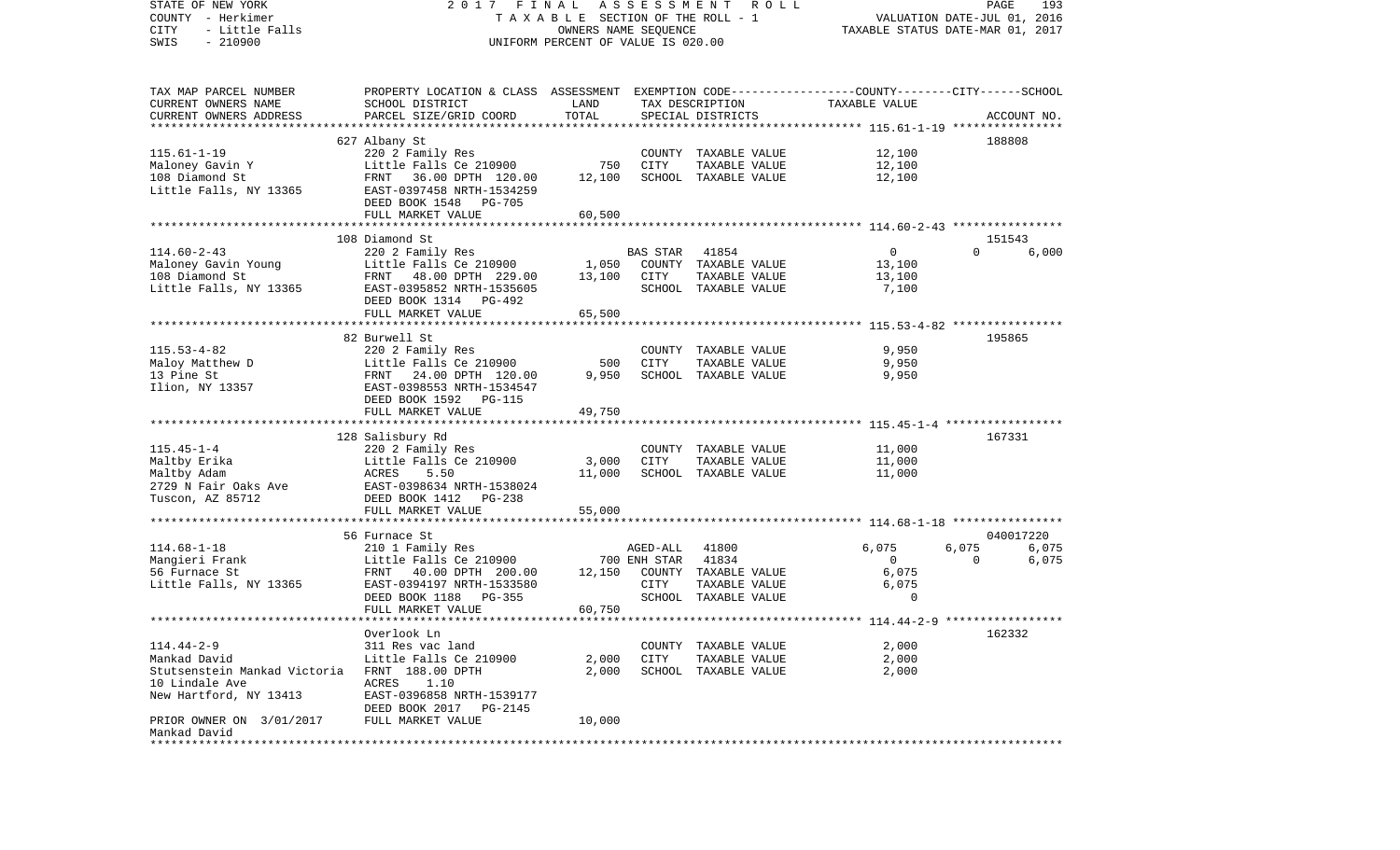| STATE OF NEW YORK<br>COUNTY - Herkimer<br><b>CITY</b><br>- Little Falls<br>$-210900$<br>SWIS |                                                                                                                    | 2017 FINAL<br>A S S E S S M E N T A O L L<br>T A X A B L E SECTION OF THE ROLL - 1<br>OWNERS NAME SEQUENCE<br>UNIFORM PERCENT OF VALUE IS 020.00 |                  |                      |                          |          |             |
|----------------------------------------------------------------------------------------------|--------------------------------------------------------------------------------------------------------------------|--------------------------------------------------------------------------------------------------------------------------------------------------|------------------|----------------------|--------------------------|----------|-------------|
| TAX MAP PARCEL NUMBER<br>CURRENT OWNERS NAME                                                 | PROPERTY LOCATION & CLASS ASSESSMENT EXEMPTION CODE---------------COUNTY-------CITY------SCHOOL<br>SCHOOL DISTRICT | LAND                                                                                                                                             |                  | TAX DESCRIPTION      | TAXABLE VALUE            |          |             |
| CURRENT OWNERS ADDRESS                                                                       | PARCEL SIZE/GRID COORD                                                                                             | TOTAL                                                                                                                                            |                  | SPECIAL DISTRICTS    |                          |          | ACCOUNT NO. |
|                                                                                              |                                                                                                                    |                                                                                                                                                  |                  |                      |                          |          |             |
|                                                                                              | 40 Loomis St                                                                                                       |                                                                                                                                                  |                  |                      |                          | 193111   |             |
| $115.53 - 3 - 23$                                                                            | 311 Res vac land                                                                                                   |                                                                                                                                                  |                  | COUNTY TAXABLE VALUE | 550                      |          |             |
| Manley Janine M                                                                              | Little Falls Ce 210900                                                                                             | 550                                                                                                                                              | CITY             | TAXABLE VALUE        | 550                      |          |             |
| Manley Shea C                                                                                | vacant lot 2016                                                                                                    | 550                                                                                                                                              |                  | SCHOOL TAXABLE VALUE | 550                      |          |             |
| 44 Loomis St<br>Little Falls, NY 13365                                                       | house demod June 2015<br>FRNT 44.70 DPTH 150.00                                                                    |                                                                                                                                                  |                  |                      |                          |          |             |
|                                                                                              | EAST-0398237 NRTH-1535139                                                                                          |                                                                                                                                                  |                  |                      |                          |          |             |
|                                                                                              | DEED BOOK 1574 PG-791                                                                                              |                                                                                                                                                  |                  |                      |                          |          |             |
|                                                                                              | FULL MARKET VALUE                                                                                                  | 2,750                                                                                                                                            |                  |                      |                          |          |             |
|                                                                                              |                                                                                                                    |                                                                                                                                                  |                  |                      |                          |          |             |
|                                                                                              | 38 Loomis St                                                                                                       |                                                                                                                                                  |                  |                      |                          | 193111   |             |
| $115.53 - 3 - 24$                                                                            | 311 Res vac land                                                                                                   |                                                                                                                                                  |                  | COUNTY TAXABLE VALUE | 450                      |          |             |
| Manley Janine M                                                                              | Little Falls Ce 210900                                                                                             | 450                                                                                                                                              | CITY             | TAXABLE VALUE        | 450                      |          |             |
| Manley Shea C                                                                                | FRNT 44.00 DPTH 150.00<br>EAST-0398199 NRTH-1535165                                                                | 450                                                                                                                                              |                  | SCHOOL TAXABLE VALUE | 450                      |          |             |
| 44 Loomis St<br>Little Falls, NY 13365                                                       | DEED BOOK 1574 PG-791                                                                                              |                                                                                                                                                  |                  |                      |                          |          |             |
|                                                                                              | FULL MARKET VALUE                                                                                                  | 2,250                                                                                                                                            |                  |                      |                          |          |             |
|                                                                                              |                                                                                                                    |                                                                                                                                                  |                  |                      |                          |          |             |
|                                                                                              | 9 Court Ln                                                                                                         |                                                                                                                                                  |                  |                      |                          |          | 040012300   |
| $115.53 - 2 - 59$                                                                            | 210 1 Family Res                                                                                                   |                                                                                                                                                  | BAS STAR         | 41854                | $\overline{0}$           | $\Omega$ | 6,000       |
| Manley Scott A                                                                               | Little Falls Ce 210900                                                                                             | 800                                                                                                                                              |                  | COUNTY TAXABLE VALUE | 12,000                   |          |             |
| 9 Court Ln                                                                                   | FRNT 77.00 DPTH 50.00                                                                                              | 12,000                                                                                                                                           | CITY             | TAXABLE VALUE        | 12,000                   |          |             |
| Little Falls, NY 13365                                                                       | EAST-0399332 NRTH-1534645<br>DEED BOOK 929<br>$PG-213$                                                             |                                                                                                                                                  |                  | SCHOOL TAXABLE VALUE | 6,000                    |          |             |
|                                                                                              | FULL MARKET VALUE                                                                                                  | 60,000                                                                                                                                           |                  |                      |                          |          |             |
|                                                                                              |                                                                                                                    |                                                                                                                                                  |                  |                      |                          |          |             |
|                                                                                              | 31 Lewis St                                                                                                        |                                                                                                                                                  |                  |                      |                          | 196148   |             |
| $114.60 - 2 - 8$                                                                             | 220 2 Family Res                                                                                                   |                                                                                                                                                  | VETWAR CTS 41120 |                      | 1,800                    | 1,800    | 1,800       |
| Marchese Nadine B                                                                            | Little Falls Ce 210900                                                                                             |                                                                                                                                                  | 1,700 BAS STAR   | 41854                | $\overline{\phantom{0}}$ | $\Omega$ | 6,000       |
| Marchese Gary A                                                                              | FRNT 116.30 DPTH 132.40                                                                                            | 12,500                                                                                                                                           |                  | COUNTY TAXABLE VALUE | 10,700                   |          |             |
| 31 Lewis St                                                                                  | EAST-0394707 NRTH-1535576                                                                                          |                                                                                                                                                  | CITY             | TAXABLE VALUE        | 10,700                   |          |             |
| Little Falls, NY 13365                                                                       | DEED BOOK 1594 PG-52                                                                                               |                                                                                                                                                  |                  | SCHOOL TAXABLE VALUE | 4,700                    |          |             |
|                                                                                              | FULL MARKET VALUE                                                                                                  | 62,500                                                                                                                                           |                  |                      |                          |          |             |
|                                                                                              | 27 Alexander St                                                                                                    |                                                                                                                                                  |                  |                      |                          |          | 040000720   |
| $115.61 - 2 - 31$                                                                            | 210 1 Family Res                                                                                                   |                                                                                                                                                  |                  | COUNTY TAXABLE VALUE | 11,500                   |          |             |
| Marchese Salvatore G                                                                         | Little Falls Ce 210900                                                                                             | 800                                                                                                                                              | <b>CITY</b>      | TAXABLE VALUE        | 11,500                   |          |             |
| Failing Mariella C                                                                           | FRNT 40.00 DPTH 102.00                                                                                             | 11,500                                                                                                                                           |                  | SCHOOL TAXABLE VALUE | 11,500                   |          |             |
| Attn: Vincent Marchese                                                                       | EAST-0398122 NRTH-1534516                                                                                          |                                                                                                                                                  |                  |                      |                          |          |             |
| 21 Alexander St                                                                              | DEED BOOK 887<br>$PG-453$                                                                                          |                                                                                                                                                  |                  |                      |                          |          |             |
| Little Falls, NY 13365                                                                       | FULL MARKET VALUE                                                                                                  | 57,500                                                                                                                                           |                  |                      |                          |          |             |
|                                                                                              |                                                                                                                    |                                                                                                                                                  |                  |                      |                          |          |             |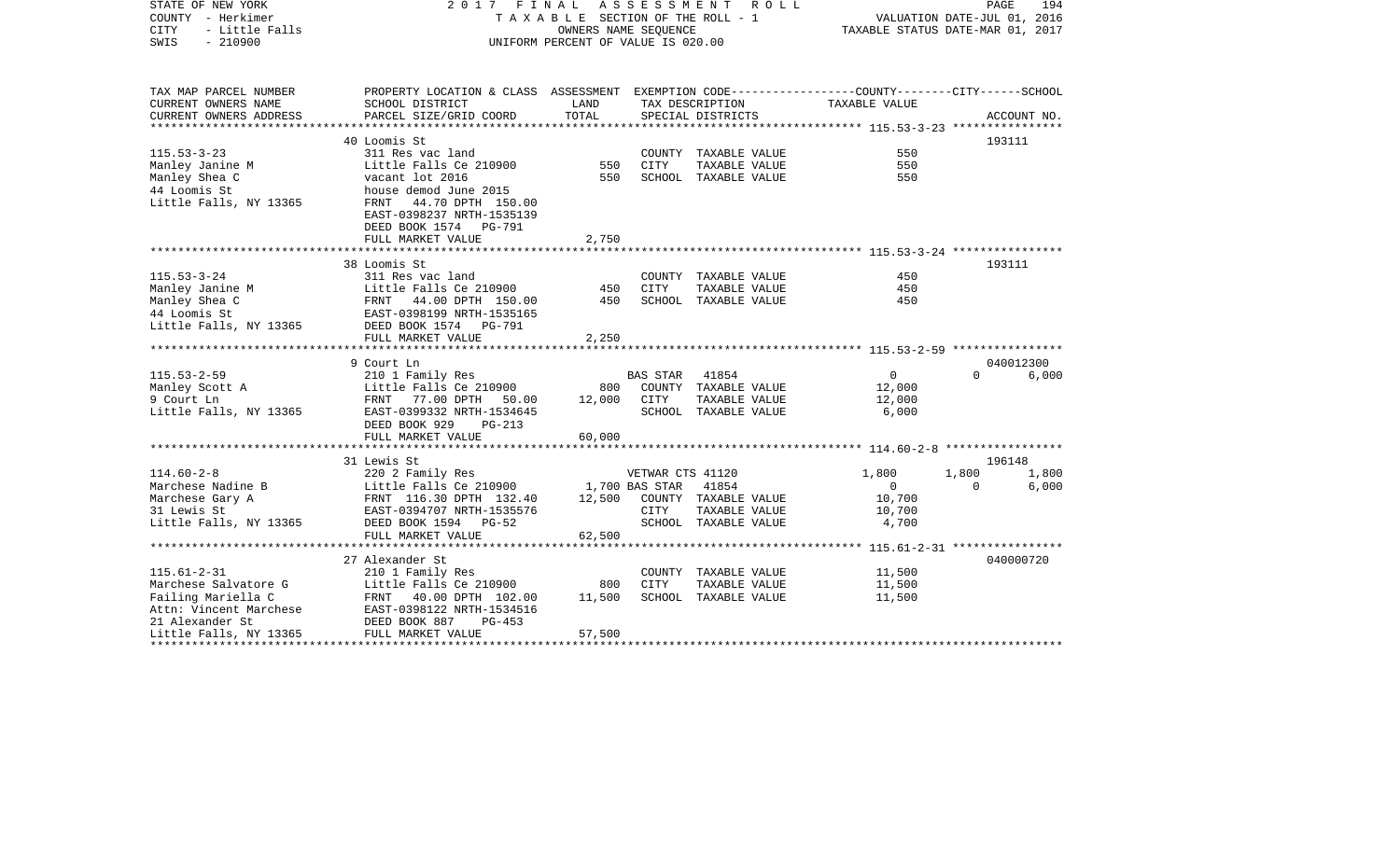VALUATION DATE-JUL 01, 2016 COUNTY - Herkimer T A X A B L E SECTION OF THE ROLL - 1 CITY - Little Falls OWNERS NAME SEQUENCE TAXABLE STATUS DATE-MAR 01, 2017 SWIS - 210900 UNIFORM PERCENT OF VALUE IS 020.00TAX MAP PARCEL NUMBER PROPERTY LOCATION & CLASS ASSESSMENT EXEMPTION CODE------------------COUNTY--------CITY------SCHOOL CURRENT OWNERS NAME SCHOOL DISTRICT LAND TAX DESCRIPTION TAXABLE VALUECURRENT OWNERS ADDRESS PARCEL SIZE/GRID COORD TOTAL SPECIAL DISTRICTS ACCOUNT NO. \*\*\*\*\*\*\*\*\*\*\*\*\*\*\*\*\*\*\*\*\*\*\*\*\*\*\*\*\*\*\*\*\*\*\*\*\*\*\*\*\*\*\*\*\*\*\*\*\*\*\*\*\*\*\*\*\*\*\*\*\*\*\*\*\*\*\*\*\*\*\*\*\*\*\*\*\*\*\*\*\*\*\*\*\*\*\*\*\*\*\*\*\*\*\*\*\*\*\*\*\*\*\* 115.61-2-33 \*\*\*\*\*\*\*\*\*\*\*\*\*\*\*\* 21 Alexander St 040000660115.61-2-33 220 2 Family Res ENH STAR 41834 0 0 13,100 Marchese Vincenzo & Catherin Little Falls Ce 210900 800 COUNTY TAXABLE VALUE 14,000 Marchese Salvatore 61.000 PTRNT 40.00 DPTH 102.00 14,000 CITY TAXABLE VALUE 14,000 21 Alexander St EAST-0398078 NRTH-1534450 SCHOOL TAXABLE VALUE 900Little Falls, NY 13365 DEED BOOK 842 PG-36 FULL MARKET VALUE 70,000 \*\*\*\*\*\*\*\*\*\*\*\*\*\*\*\*\*\*\*\*\*\*\*\*\*\*\*\*\*\*\*\*\*\*\*\*\*\*\*\*\*\*\*\*\*\*\*\*\*\*\*\*\*\*\*\*\*\*\*\*\*\*\*\*\*\*\*\*\*\*\*\*\*\*\*\*\*\*\*\*\*\*\*\*\*\*\*\*\*\*\*\*\*\*\*\*\*\*\*\*\*\*\* 115.62-1-21 \*\*\*\*\*\*\*\*\*\*\*\*\*\*\*\* 242 Loomis St 040032880115.62-1-21 210 1 Family Res COUNTY TAXABLE VALUE 8,250 Marconi Rosa Jacqueline M Little Falls Ce 210900 1,000 CITY TAXABLE VALUE 8,250 246 Loomis St FRNT 45.00 DPTH 200.00 8,250 SCHOOL TAXABLE VALUE 8,250 Little Falls, NY 13365 EAST-0400690 NRTH-1534090 DEED BOOK 1091 PG-172FULL MARKET VALUE 41,250 \*\*\*\*\*\*\*\*\*\*\*\*\*\*\*\*\*\*\*\*\*\*\*\*\*\*\*\*\*\*\*\*\*\*\*\*\*\*\*\*\*\*\*\*\*\*\*\*\*\*\*\*\*\*\*\*\*\*\*\*\*\*\*\*\*\*\*\*\*\*\*\*\*\*\*\*\*\*\*\*\*\*\*\*\*\*\*\*\*\*\*\*\*\*\*\*\*\*\*\*\*\*\* 114.60-5-34 \*\*\*\*\*\*\*\*\*\*\*\*\*\*\*\* 552 Garden St 199408114.60-5-34 210 1 Family Res COUNTY TAXABLE VALUE 15,200<br>Marhaver Katherine M Little Falls Ce 210900 1,450 CITY TAXABLE VALUE 15,200 Marhaver Katherine M and Little Falls Ce 210900 1.450 CITY TAXABLE VALUE 15,200 579 Burt Rd FRNT 61.00 DPTH 120.00 15,200 SCHOOL TAXABLE VALUE 15,200 Little Falls, NY 13365 EAST-0396609 NRTH-1534660 DEED BOOK 2017 PG-1436PRIOR OWNER ON 3/01/2017 FULL MARKET VALUE 76,000 Marhaver Katherine M \*\*\*\*\*\*\*\*\*\*\*\*\*\*\*\*\*\*\*\*\*\*\*\*\*\*\*\*\*\*\*\*\*\*\*\*\*\*\*\*\*\*\*\*\*\*\*\*\*\*\*\*\*\*\*\*\*\*\*\*\*\*\*\*\*\*\*\*\*\*\*\*\*\*\*\*\*\*\*\*\*\*\*\*\*\*\*\*\*\*\*\*\*\*\*\*\*\*\*\*\*\*\* 114.51-1-40 \*\*\*\*\*\*\*\*\*\*\*\*\*\*\*\* 362 W Monroe St 198703114.51-1-40 210 1 Family Res COUNTY TAXABLE VALUE 7,700 Maricle Carlton A 11ttle Falls Ce 210900 1,400 CITY TAXABLE VALUE 7,700 Maricle Allison G 6 6 7,700 PTH 303.00 7,700 SCHOOL TAXABLE VALUE 7,700 97 W Gansevoort St EAST-0392164 NRTH-1536912Little Falls, NY 13365 DEED BOOK 1610 PG-218 FULL MARKET VALUE 38,500 \*\*\*\*\*\*\*\*\*\*\*\*\*\*\*\*\*\*\*\*\*\*\*\*\*\*\*\*\*\*\*\*\*\*\*\*\*\*\*\*\*\*\*\*\*\*\*\*\*\*\*\*\*\*\*\*\*\*\*\*\*\*\*\*\*\*\*\*\*\*\*\*\*\*\*\*\*\*\*\*\*\*\*\*\*\*\*\*\*\*\*\*\*\*\*\*\*\*\*\*\*\*\* 114.68-4-44 \*\*\*\*\*\*\*\*\*\*\*\*\*\*\*\* 97 W Gansevoort St 198704114.68-4-44 210 1 Family Res ENH STAR 41834 0 0 11,600 Maricle Carlton A **Little Falls Ce 210900** 800 COUNTY TAXABLE VALUE 11,600 Maricle Allison G FRNT 34.00 DPTH 95.00 11,600 CITY TAXABLE VALUE 11,600 97 W Gansevoort St EAST-0394983 NRTH-1533949 SCHOOL TAXABLE VALUE 0 Little Falls, NY 13365 DEED BOOK 1610 PG-221 FULL MARKET VALUE 58,000 \*\*\*\*\*\*\*\*\*\*\*\*\*\*\*\*\*\*\*\*\*\*\*\*\*\*\*\*\*\*\*\*\*\*\*\*\*\*\*\*\*\*\*\*\*\*\*\*\*\*\*\*\*\*\*\*\*\*\*\*\*\*\*\*\*\*\*\*\*\*\*\*\*\*\*\*\*\*\*\*\*\*\*\*\*\*\*\*\*\*\*\*\*\*\*\*\*\*\*\*\*\*\* 115.53-1-65 \*\*\*\*\*\*\*\*\*\*\*\*\*\*\*\* 625 E Gansevoort St 040020070115.53-1-65 210 1 Family Res COUNTY TAXABLE VALUE 10,200 Marinic Gregory Little Falls Ce 210900 750 CITY TAXABLE VALUE 10,200 4142 50th St Apt 6B FRNT 50.00 DPTH 50.00 10,200 SCHOOL TAXABLE VALUE 10,200 Woodside, NY 11377 EAST-0397422 NRTH-1535095 DEED BOOK 1185 PG-134FULL MARKET VALUE 51,000 \*\*\*\*\*\*\*\*\*\*\*\*\*\*\*\*\*\*\*\*\*\*\*\*\*\*\*\*\*\*\*\*\*\*\*\*\*\*\*\*\*\*\*\*\*\*\*\*\*\*\*\*\*\*\*\*\*\*\*\*\*\*\*\*\*\*\*\*\*\*\*\*\*\*\*\*\*\*\*\*\*\*\*\*\*\*\*\*\*\*\*\*\*\*\*\*\*\*\*\*\*\*\*\*\*\*\*\*\*\*\*\*\*\*\*\*\*\*\*\*\*\*\*\*\*\*\*\*\*\*\*\*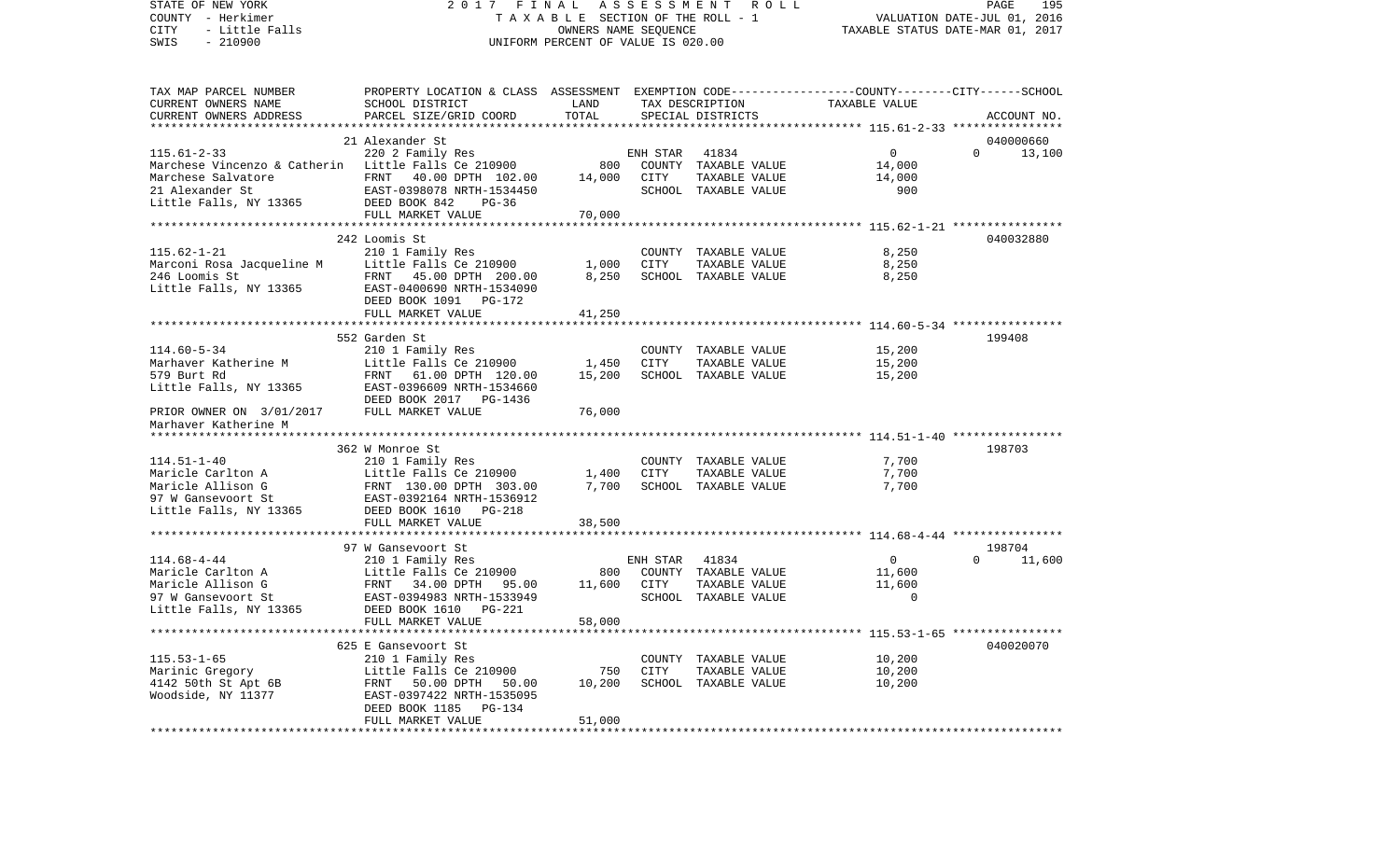| STATE OF NEW YORK<br>COUNTY - Herkimer<br>CITY<br>- Little Falls<br>SWIS<br>$-210900$ | 2017 FINAL<br>UNIFORM PERCENT OF VALUE IS 020.00                                                                                                                                                                                                       | FINAL ASSESSMENT ROLL<br>TAXABLE SECTION OF THE ROLL - 1 VALUATION DATE-JUL 01, 2016<br>OWNERS NAME SEQUENCE TAXABLE STATUS DATE-MAR 01, 2017 |            |                                             |                                                                                                                                                                                            |                |             |
|---------------------------------------------------------------------------------------|--------------------------------------------------------------------------------------------------------------------------------------------------------------------------------------------------------------------------------------------------------|-----------------------------------------------------------------------------------------------------------------------------------------------|------------|---------------------------------------------|--------------------------------------------------------------------------------------------------------------------------------------------------------------------------------------------|----------------|-------------|
| TAX MAP PARCEL NUMBER<br>CURRENT OWNERS NAME<br>CURRENT OWNERS ADDRESS                | PROPERTY LOCATION & CLASS ASSESSMENT EXEMPTION CODE-----------------COUNTY--------CITY------SCHOOL<br>SCHOOL DISTRICT<br>PARCEL SIZE/GRID COORD                                                                                                        | <b>Example 12</b><br>TOTAL                                                                                                                    |            | SPECIAL DISTRICTS                           | TAX DESCRIPTION TAXABLE VALUE                                                                                                                                                              |                | ACCOUNT NO. |
|                                                                                       |                                                                                                                                                                                                                                                        |                                                                                                                                               |            |                                             |                                                                                                                                                                                            |                |             |
|                                                                                       |                                                                                                                                                                                                                                                        |                                                                                                                                               |            |                                             |                                                                                                                                                                                            |                | 040022770   |
|                                                                                       |                                                                                                                                                                                                                                                        |                                                                                                                                               |            | COUNTY TAXABLE VALUE                        | 700                                                                                                                                                                                        |                |             |
|                                                                                       |                                                                                                                                                                                                                                                        | 300                                                                                                                                           | CITY       | TAXABLE VALUE                               | 700                                                                                                                                                                                        |                |             |
|                                                                                       |                                                                                                                                                                                                                                                        | 700                                                                                                                                           |            | SCHOOL TAXABLE VALUE                        | 700                                                                                                                                                                                        |                |             |
|                                                                                       |                                                                                                                                                                                                                                                        |                                                                                                                                               |            |                                             |                                                                                                                                                                                            |                |             |
|                                                                                       | FULL MARKET VALUE                                                                                                                                                                                                                                      | 3,500                                                                                                                                         |            |                                             |                                                                                                                                                                                            |                |             |
|                                                                                       |                                                                                                                                                                                                                                                        |                                                                                                                                               |            |                                             |                                                                                                                                                                                            |                |             |
|                                                                                       | 172 Furnace St                                                                                                                                                                                                                                         |                                                                                                                                               |            |                                             |                                                                                                                                                                                            |                | 197403      |
| $114.67 - 1 - 9$                                                                      | 210 1 Family Res                                                                                                                                                                                                                                       |                                                                                                                                               |            | COUNTY TAXABLE VALUE                        | 7,650                                                                                                                                                                                      |                |             |
|                                                                                       |                                                                                                                                                                                                                                                        | 750<br>7,650                                                                                                                                  | CITY       | TAXABLE VALUE                               | 7,650                                                                                                                                                                                      |                |             |
|                                                                                       | Markwardt Timothy C<br>1086 Mahaffy Rd<br>FRNT 40.00 DPTH 256.00<br>Fort Edward, NY 12828<br>FRNT 40.00 DPTH 256.00<br>EAST-0393193 NRTH-1534408                                                                                                       |                                                                                                                                               |            | SCHOOL TAXABLE VALUE                        | 7,650                                                                                                                                                                                      |                |             |
|                                                                                       |                                                                                                                                                                                                                                                        |                                                                                                                                               |            |                                             |                                                                                                                                                                                            |                |             |
|                                                                                       | DEED BOOK 1601 PG-789                                                                                                                                                                                                                                  |                                                                                                                                               |            |                                             |                                                                                                                                                                                            |                |             |
|                                                                                       | FULL MARKET VALUE                                                                                                                                                                                                                                      | 38,250                                                                                                                                        |            |                                             |                                                                                                                                                                                            |                |             |
|                                                                                       |                                                                                                                                                                                                                                                        |                                                                                                                                               |            | 33 PCT OF VALUE USED FOR EXEMPTION PURPOSES |                                                                                                                                                                                            |                | 040019440   |
|                                                                                       | 582-4 E Gansevoort St                                                                                                                                                                                                                                  |                                                                                                                                               |            |                                             | 1,000                                                                                                                                                                                      | 1,000          | $\sim$ 0    |
|                                                                                       |                                                                                                                                                                                                                                                        |                                                                                                                                               |            |                                             | $\overline{0}$                                                                                                                                                                             | $\overline{0}$ | 975         |
|                                                                                       |                                                                                                                                                                                                                                                        |                                                                                                                                               |            |                                             | 18,700                                                                                                                                                                                     |                |             |
|                                                                                       |                                                                                                                                                                                                                                                        |                                                                                                                                               |            |                                             |                                                                                                                                                                                            |                |             |
|                                                                                       | 33 FOI OF VALUE ON EXERCISE 115.53-1-49.1<br>Marocco Family Trust<br>Marocco Family Trust<br>Donna Daniels<br>291 Church St<br>291 Church St<br>291 Church St<br>291 Church St<br>291 Church St<br>291 Church St<br>291 Church St<br>291 Church St<br> |                                                                                                                                               |            |                                             | $\frac{-3}{18}, \frac{7}{700}$                                                                                                                                                             |                |             |
|                                                                                       |                                                                                                                                                                                                                                                        |                                                                                                                                               |            |                                             |                                                                                                                                                                                            |                |             |
|                                                                                       |                                                                                                                                                                                                                                                        |                                                                                                                                               |            |                                             |                                                                                                                                                                                            |                |             |
|                                                                                       | 45 Woodside Ave                                                                                                                                                                                                                                        |                                                                                                                                               |            |                                             |                                                                                                                                                                                            |                | 040062430   |
| $114.59 - 3 - 38$                                                                     |                                                                                                                                                                                                                                                        |                                                                                                                                               |            |                                             | 1,800                                                                                                                                                                                      |                | 1,800 1,800 |
|                                                                                       |                                                                                                                                                                                                                                                        |                                                                                                                                               |            |                                             | $\sim$ 0                                                                                                                                                                                   | $\overline{0}$ | 11,000      |
|                                                                                       |                                                                                                                                                                                                                                                        |                                                                                                                                               |            |                                             |                                                                                                                                                                                            |                |             |
|                                                                                       |                                                                                                                                                                                                                                                        |                                                                                                                                               |            |                                             | $\begin{tabular}{llllll} \multicolumn{2}{c}{\textbf{I A} A A B L E} & \textbf{VALUE} & & & 11,000 \\ \textbf{TAXABLE VALUE} & & & 11,000 \\ \textbf{TAXABLE VALUE} & & & \\ \end{tabular}$ |                |             |
|                                                                                       | XERANCES 41120<br>Marosek David & Barbara (110 1 Family Res)<br>Marosek David & Barbara (117.00 1,550 ENR TARABLE VALUE<br>Xwaczala Diane M FRNT 80.00 DFTH 117.00 12,800 COUNTY TAXABLE VALUE<br>45 Woodside Ave (13365 DEED BOOK 124                 |                                                                                                                                               |            |                                             |                                                                                                                                                                                            |                |             |
|                                                                                       |                                                                                                                                                                                                                                                        |                                                                                                                                               |            |                                             |                                                                                                                                                                                            |                |             |
|                                                                                       | ***********************                                                                                                                                                                                                                                |                                                                                                                                               |            |                                             |                                                                                                                                                                                            |                |             |
|                                                                                       |                                                                                                                                                                                                                                                        |                                                                                                                                               |            |                                             |                                                                                                                                                                                            |                | 185237      |
|                                                                                       |                                                                                                                                                                                                                                                        |                                                                                                                                               | BAS STAR   | 41854                                       | $\overline{0}$                                                                                                                                                                             |                | 0 6,000     |
|                                                                                       |                                                                                                                                                                                                                                                        |                                                                                                                                               |            | 1,200 COUNTY TAXABLE VALUE                  | 7,000                                                                                                                                                                                      |                |             |
|                                                                                       |                                                                                                                                                                                                                                                        |                                                                                                                                               | 7,000 CITY | TAXABLE VALUE                               | 7,000                                                                                                                                                                                      |                |             |
|                                                                                       |                                                                                                                                                                                                                                                        |                                                                                                                                               |            | SCHOOL TAXABLE VALUE                        | 1,000                                                                                                                                                                                      |                |             |
|                                                                                       |                                                                                                                                                                                                                                                        | 35,000                                                                                                                                        |            |                                             |                                                                                                                                                                                            |                |             |
|                                                                                       |                                                                                                                                                                                                                                                        |                                                                                                                                               |            |                                             |                                                                                                                                                                                            |                |             |
|                                                                                       | 22 Petrie St                                                                                                                                                                                                                                           |                                                                                                                                               |            |                                             |                                                                                                                                                                                            |                | 192229      |
|                                                                                       |                                                                                                                                                                                                                                                        |                                                                                                                                               | BAS STAR   | 41854                                       | $\overline{0}$                                                                                                                                                                             |                | 0 6,000     |
|                                                                                       |                                                                                                                                                                                                                                                        | 750                                                                                                                                           |            | COUNTY TAXABLE VALUE                        | 14,800                                                                                                                                                                                     |                |             |
|                                                                                       |                                                                                                                                                                                                                                                        | 14,800                                                                                                                                        | CITY       | TAXABLE VALUE                               | 14,800                                                                                                                                                                                     |                |             |
| Little Falls, NY 13365                                                                | FRNT 50.00 DPTH 120.00<br>EAST-0398285 NRTH-1534362                                                                                                                                                                                                    |                                                                                                                                               |            | SCHOOL TAXABLE VALUE                        | 8,800                                                                                                                                                                                      |                |             |
|                                                                                       | DEED BOOK 1569<br>PG-616                                                                                                                                                                                                                               |                                                                                                                                               |            |                                             |                                                                                                                                                                                            |                |             |
|                                                                                       | FULL MARKET VALUE                                                                                                                                                                                                                                      | 74,000                                                                                                                                        |            |                                             |                                                                                                                                                                                            |                |             |
|                                                                                       |                                                                                                                                                                                                                                                        |                                                                                                                                               |            |                                             |                                                                                                                                                                                            |                |             |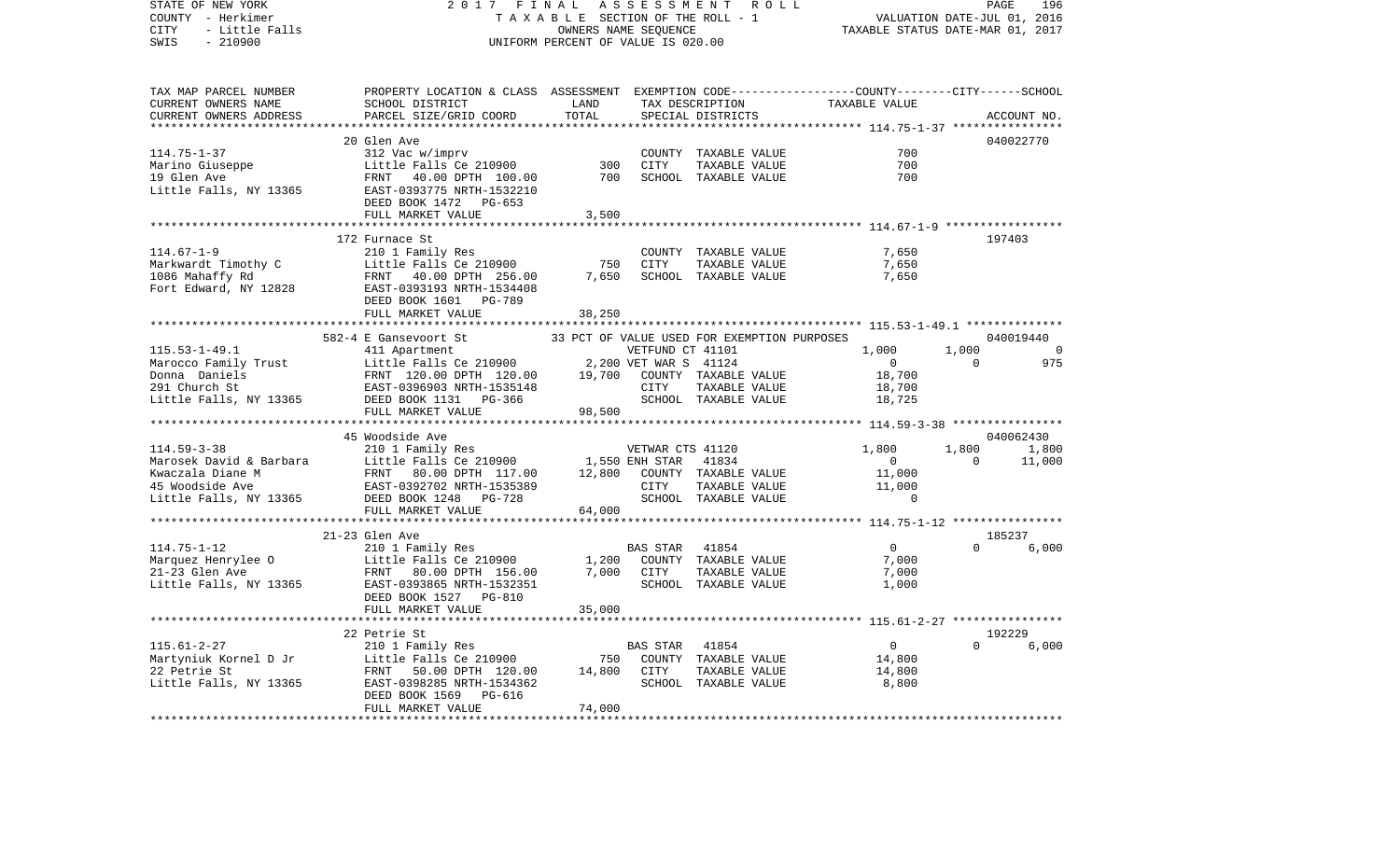STATE OF NEW YORK 2 0 1 7 F I N A L A S S E S S M E N T R O L L PAGE 197COUNTY - Herkimer **T A X A B L E** SECTION OF THE ROLL - 1 VALUATION DATE-JUL 01, 2016 CITY - Little Falls OWNERS NAME SEQUENCE TAXABLE STATUS DATE-MAR 01, 2017 SWIS - 210900 UNIFORM PERCENT OF VALUE IS 020.00TAX MAP PARCEL NUMBER PROPERTY LOCATION & CLASS ASSESSMENT EXEMPTION CODE------------------COUNTY--------CITY------SCHOOL CURRENT OWNERS NAME SCHOOL DISTRICT LAND TAX DESCRIPTION TAXABLE VALUECURRENT OWNERS ADDRESS PARCEL SIZE/GRID COORD TOTAL SPECIAL DISTRICTS ACCOUNT NO. \*\*\*\*\*\*\*\*\*\*\*\*\*\*\*\*\*\*\*\*\*\*\*\*\*\*\*\*\*\*\*\*\*\*\*\*\*\*\*\*\*\*\*\*\*\*\*\*\*\*\*\*\*\*\*\*\*\*\*\*\*\*\*\*\*\*\*\*\*\*\*\*\*\*\*\*\*\*\*\*\*\*\*\*\*\*\*\*\*\*\*\*\*\*\*\*\*\*\*\*\*\*\* 115.53-3-86 \*\*\*\*\*\*\*\*\*\*\*\*\*\*\*\* 579 Garden St 040022170115.53-3-86 210 1 Family Res BAS STAR 41854 0 0 6,000 Marucci Deborah L Little Falls Ce 210900 1,800 COUNTY TAXABLE VALUE 24,950 579 Garden St FRNT 85.00 DPTH 90.00 24,950 CITY TAXABLE VALUE 24,950 Little Falls, NY 13365 68857-0397034 NRTH-1534687 6881000L TAXABLE VALUE 18,950 DEED BOOK 1471 PG-187FULL MARKET VALUE 124,750 \*\*\*\*\*\*\*\*\*\*\*\*\*\*\*\*\*\*\*\*\*\*\*\*\*\*\*\*\*\*\*\*\*\*\*\*\*\*\*\*\*\*\*\*\*\*\*\*\*\*\*\*\*\*\*\*\*\*\*\*\*\*\*\*\*\*\*\*\*\*\*\*\*\*\*\*\*\*\*\*\*\*\*\*\*\*\*\*\*\*\*\*\*\*\*\*\*\*\*\*\*\*\* 114.59-2-8.1 \*\*\*\*\*\*\*\*\*\*\*\*\*\*\* 278 W Monroe St 040047490114.59-2-8.1 210 1 Family Res BAS STAR 41854 0 0 6,000 Masi Michael A **Little Falls Ce 210900** 1,000 COUNTY TAXABLE VALUE 15,000 Masi Sonia L FRNT 33.70 DPTH 286.00 15,000 CITY TAXABLE VALUE 15,000 278 W Monroe St ACRES 0.61 SCHOOL TAXABLE VALUE 9.000 Little Falls, NY 13365 EAST-0392684 NRTH-1536388 DEED BOOK 930 PG-43 FULL MARKET VALUE 75,000 \*\*\*\*\*\*\*\*\*\*\*\*\*\*\*\*\*\*\*\*\*\*\*\*\*\*\*\*\*\*\*\*\*\*\*\*\*\*\*\*\*\*\*\*\*\*\*\*\*\*\*\*\*\*\*\*\*\*\*\*\*\*\*\*\*\*\*\*\*\*\*\*\*\*\*\*\*\*\*\*\*\*\*\*\*\*\*\*\*\*\*\*\*\*\*\*\*\*\*\*\*\*\* 114.60-4-93 \*\*\*\*\*\*\*\*\*\*\*\*\*\*\*\* 502 E Gansevoort St 040018930114.60-4-93 210 1 Family Res VETCOM CTS 41130 2,500 2,500 2,500 Maslow Edward W **Little Falls Ce 210900** 750 VETDIS CTS 41140 5,000 5,000 5,000 5,000 Maslow Bonnie L FRNT 35.00 DPTH 90.00 10,000 ENH STAR 41834 0 0 2,500 502 E Gansevoort St EAST-0395826 NRTH-1534895 COUNTY TAXABLE VALUE 2,500 Little Falls, NY 13365 DEED BOOK 1132 PG-872 CITY TAXABLE VALUE 2,500 FULL MARKET VALUE  $50,000$  SCHOOL TAXABLE VALUE  $0$ \*\*\*\*\*\*\*\*\*\*\*\*\*\*\*\*\*\*\*\*\*\*\*\*\*\*\*\*\*\*\*\*\*\*\*\*\*\*\*\*\*\*\*\*\*\*\*\*\*\*\*\*\*\*\*\*\*\*\*\*\*\*\*\*\*\*\*\*\*\*\*\*\*\*\*\*\*\*\*\*\*\*\*\*\*\*\*\*\*\*\*\*\*\*\*\*\*\*\*\*\*\*\* 114.51-1-10 \*\*\*\*\*\*\*\*\*\*\*\*\*\*\*\* 48 Top Notch Dr 040058890 114.51-1-10 210 1 Family Res ENH STAR 41834 0 0 13,100 Matus Frank J Jr Little Falls Ce 210900 2,550 COUNTY TAXABLE VALUE 22,000 Matus Marie FRNT 119.30 DPTH 305.60 22,000 CITY TAXABLE VALUE 22,000 48 Top Notch Dr EAST-0393089 NRTH-1538226 SCHOOL TAXABLE VALUE 8,900 Little Falls, NY 13365 DEED BOOK 899 PG-561 FULL MARKET VALUE 110,000 \*\*\*\*\*\*\*\*\*\*\*\*\*\*\*\*\*\*\*\*\*\*\*\*\*\*\*\*\*\*\*\*\*\*\*\*\*\*\*\*\*\*\*\*\*\*\*\*\*\*\*\*\*\*\*\*\*\*\*\*\*\*\*\*\*\*\*\*\*\*\*\*\*\*\*\*\*\*\*\*\*\*\*\*\*\*\*\*\*\*\*\*\*\*\*\*\*\*\*\*\*\*\* 114.68-3-13 \*\*\*\*\*\*\*\*\*\*\*\*\*\*\*\*2 W Main St 040035670 114.68-3-13 411 Apartment COUNTY TAXABLE VALUE 63,500 Maverick Prop Real Estate,LLC Little Falls Ce 210900 17,500 CITY TAXABLE VALUE 63,500 FRNT 120.00 DPTH 126.00 Seneca Falls, NY 13148 EAST-0395899 NRTH-1533940 DEED BOOK 1487 PG-340FULL MARKET VALUE 317,500 \*\*\*\*\*\*\*\*\*\*\*\*\*\*\*\*\*\*\*\*\*\*\*\*\*\*\*\*\*\*\*\*\*\*\*\*\*\*\*\*\*\*\*\*\*\*\*\*\*\*\*\*\*\*\*\*\*\*\*\*\*\*\*\*\*\*\*\*\*\*\*\*\*\*\*\*\*\*\*\*\*\*\*\*\*\*\*\*\*\*\*\*\*\*\*\*\*\*\*\*\*\*\* 115.62-2-16 \*\*\*\*\*\*\*\*\*\*\*\*\*\*\*\* 1 Ray St 040053460 115.62-2-16 210 1 Family Res ENH STAR 41834 0 0 13,100 Mc Evoy William Charles Little Falls Ce 210900 1,700 COUNTY TAXABLE VALUE 13,500 Mc Evoy Elizabeth FRNT 141.00 DPTH 13,500 CITY TAXABLE VALUE 13,500 PO Box 81  $\text{ACRES}$  0.26  $\text{SCH OOL}$  TAXABLE VALUE 400 Little Falls, NY 13365 EAST-0400940 NRTH-1533553 DEED BOOK 00626 PG-00072 FULL MARKET VALUE 67,500 \*\*\*\*\*\*\*\*\*\*\*\*\*\*\*\*\*\*\*\*\*\*\*\*\*\*\*\*\*\*\*\*\*\*\*\*\*\*\*\*\*\*\*\*\*\*\*\*\*\*\*\*\*\*\*\*\*\*\*\*\*\*\*\*\*\*\*\*\*\*\*\*\*\*\*\*\*\*\*\*\*\*\*\*\*\*\*\*\*\*\*\*\*\*\*\*\*\*\*\*\*\*\*\*\*\*\*\*\*\*\*\*\*\*\*\*\*\*\*\*\*\*\*\*\*\*\*\*\*\*\*\*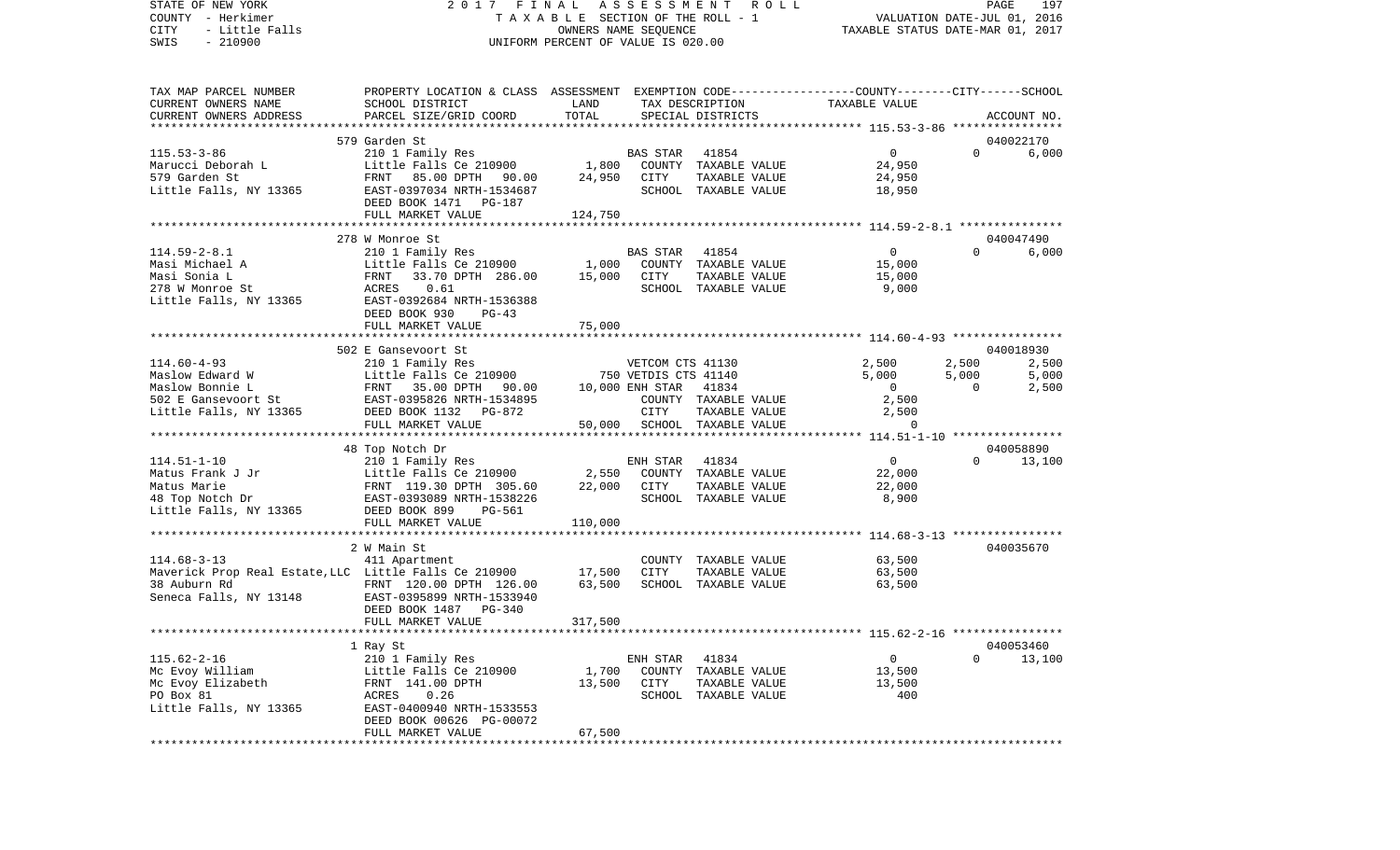| STATE OF NEW YORK<br>COUNTY - Herkimer<br>- Little Falls<br><b>CITY</b><br>$-210900$<br>SWIS              | 2017 FINAL ASSESSMENT<br>UNIFORM PERCENT OF VALUE IS 020.00                                                                                                        | R O L L<br>TAXABLE SECTION OF THE ROLL - 1<br>OWNERS NAME SEOUENCE | 198<br>PAGE<br>VALUATION DATE-JUL 01, 2016<br>TAXABLE STATUS DATE-MAR 01, 2017 |                                                                        |                                             |                                 |       |
|-----------------------------------------------------------------------------------------------------------|--------------------------------------------------------------------------------------------------------------------------------------------------------------------|--------------------------------------------------------------------|--------------------------------------------------------------------------------|------------------------------------------------------------------------|---------------------------------------------|---------------------------------|-------|
| TAX MAP PARCEL NUMBER<br>CURRENT OWNERS NAME<br>CURRENT OWNERS ADDRESS                                    | PROPERTY LOCATION & CLASS ASSESSMENT EXEMPTION CODE---------------COUNTY-------CITY------SCHOOL<br>SCHOOL DISTRICT<br>PARCEL SIZE/GRID COORD                       | LAND<br>TOTAL                                                      |                                                                                | TAX DESCRIPTION<br>SPECIAL DISTRICTS                                   | TAXABLE VALUE                               | ACCOUNT NO.                     |       |
| ***********************                                                                                   |                                                                                                                                                                    |                                                                    |                                                                                |                                                                        |                                             |                                 |       |
| $114.59 - 2 - 64$<br>McAvoy John<br>Boyd Jeanne A<br>38 Douglas St<br>Little Falls, NY 13365              | 189 W Monroe St<br>210 1 Family Res<br>Little Falls Ce 210900<br>FRNT 40.00 DPTH 110.00<br>EAST-0393436 NRTH-1535604<br>DEED BOOK 1139 PG-299                      | 900<br>8,600                                                       | CITY                                                                           | COUNTY TAXABLE VALUE<br>TAXABLE VALUE<br>SCHOOL TAXABLE VALUE          | 8,600<br>8,600<br>8,600                     | 040046950                       |       |
|                                                                                                           | FULL MARKET VALUE                                                                                                                                                  | 43,000                                                             |                                                                                |                                                                        |                                             |                                 |       |
| $115.53 - 4 - 12.1$<br>McCarthy Ann Marie<br>Shepardson Deborah P<br>7249 Wapello Dr<br>Derwood, MD 20855 | 18 Porteus St<br>210 1 Family Res<br>Little Falls Ce 210900<br>ACRES<br>0.12<br>EAST-0398744 NRTH-1535114<br>DEED BOOK 1618 PG-556<br>FULL MARKET VALUE            | 600<br>6,850<br>34,250                                             | CITY                                                                           | COUNTY TAXABLE VALUE<br>TAXABLE VALUE<br>SCHOOL TAXABLE VALUE          | 6,850<br>6,850<br>6,850                     | 200015                          |       |
|                                                                                                           |                                                                                                                                                                    |                                                                    |                                                                                |                                                                        |                                             |                                 |       |
| $115.53 - 3 - 51$<br>McCarthy Joseph E Jr<br>McCarthy Mary E<br>46 Burwell St<br>Little Falls, NY 13365   | 46 Burwell St<br>210 1 Family Res<br>Little Falls Ce 210900<br>FRNT 33.30 DPTH 120.00<br>EAST-0398107 NRTH-1534845<br>DEED BOOK 1452 PG-347<br>FULL MARKET VALUE   | 550<br>14,650<br>73,250                                            | ENH STAR<br>CITY                                                               | 41834<br>COUNTY TAXABLE VALUE<br>TAXABLE VALUE<br>SCHOOL TAXABLE VALUE | $\overline{0}$<br>14,650<br>14,650<br>1,550 | 040004680<br>$\Omega$<br>13,100 |       |
|                                                                                                           | 791 E Main St                                                                                                                                                      |                                                                    |                                                                                |                                                                        |                                             | 040035340                       |       |
| $115.61 - 1 - 45$<br>Mccaw Cynthia A<br>791 East Main St<br>Little Falls, NY 13365                        | 220 2 Family Res<br>Little Falls Ce 210900<br>FRNT<br>40.00 DPTH<br>70.00<br>BANK<br>184<br>EAST-0398181 NRTH-1533879<br>DEED BOOK 790<br>PG-691                   | 750<br>10,750                                                      | <b>BAS STAR</b><br>CITY                                                        | 41854<br>COUNTY TAXABLE VALUE<br>TAXABLE VALUE<br>SCHOOL TAXABLE VALUE | $\overline{0}$<br>10,750<br>10,750<br>4,750 | $\Omega$                        | 6,000 |
|                                                                                                           | FULL MARKET VALUE                                                                                                                                                  | 53,750                                                             |                                                                                |                                                                        |                                             |                                 |       |
| $114.68 - 4 - 29$<br>McCaw Randy S Jr<br>Chapman Megan A<br>53 Church St<br>Little Falls, NY 13365        | 53 Church St<br>210 1 Family Res<br>Little Falls Ce 210900<br>S<br>R1<br>54 1/2X79<br>FRNT 56.60 DPTH 140.00<br>EAST-0395248 NRTH-1534128<br>DEED BOOK 1154 PG-807 | 900<br>14,100                                                      | CITY                                                                           | COUNTY TAXABLE VALUE<br>TAXABLE VALUE<br>SCHOOL TAXABLE VALUE          | 14,100<br>14,100<br>14,100                  | 040008970                       |       |
|                                                                                                           | FULL MARKET VALUE<br>**************************************                                                                                                        | 70,500                                                             |                                                                                |                                                                        |                                             |                                 |       |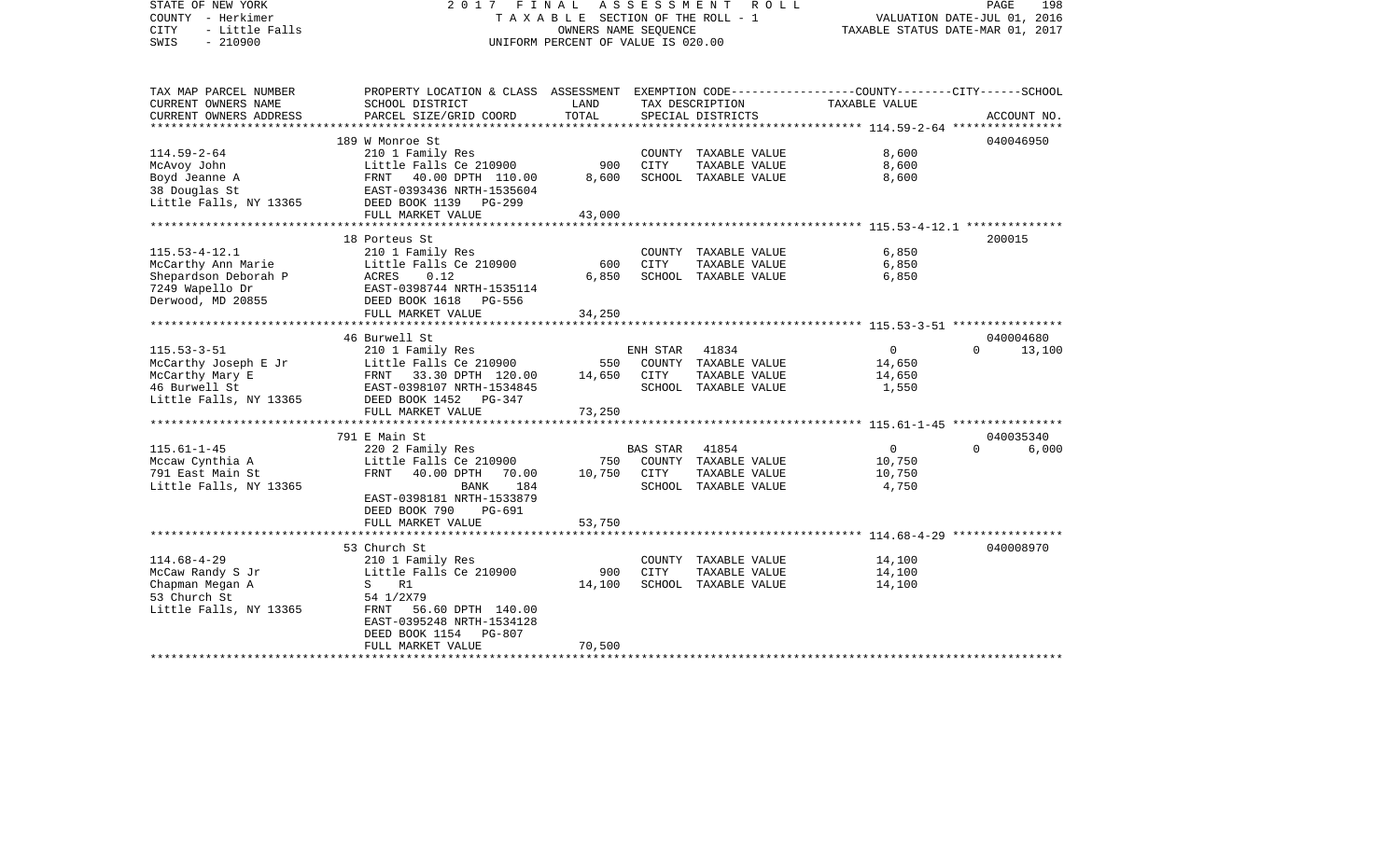STATE OF NEW YORK 2 0 1 7 F I N A L A S S E S S M E N T R O L L PAGE 199COUNTY - Herkimer T A X A B L E SECTION OF THE ROLL - 1 VALUATION DATE-JUL 01, 2016 CITY - Little Falls OWNERS NAME SEQUENCE TAXABLE STATUS DATE-MAR 01, 2017 SWIS - 210900 UNIFORM PERCENT OF VALUE IS 020.00TAX MAP PARCEL NUMBER PROPERTY LOCATION & CLASS ASSESSMENT EXEMPTION CODE------------------COUNTY--------CITY------SCHOOL CURRENT OWNERS NAME SCHOOL DISTRICT LAND TAX DESCRIPTION TAXABLE VALUECURRENT OWNERS ADDRESS PARCEL SIZE/GRID COORD TOTAL SPECIAL DISTRICTS ACCOUNT NO. \*\*\*\*\*\*\*\*\*\*\*\*\*\*\*\*\*\*\*\*\*\*\*\*\*\*\*\*\*\*\*\*\*\*\*\*\*\*\*\*\*\*\*\*\*\*\*\*\*\*\*\*\*\*\*\*\*\*\*\*\*\*\*\*\*\*\*\*\*\*\*\*\*\*\*\*\*\*\*\*\*\*\*\*\*\*\*\*\*\*\*\*\*\*\*\*\*\*\*\*\*\*\* 114.76-1-16 \*\*\*\*\*\*\*\*\*\*\*\*\*\*\*\* 6 Mohawk St 199159114.76-1-16 311 Res vac land COUNTY TAXABLE VALUE 500McColgin Cathleen C Little Falls Ce 210900 500 CITY TAXABLE VALUE 500 PO Box 427 **FRNT 28.50 DPTH 54.00** 500 SCHOOL TAXABLE VALUE 500 Herkimer, NY 13350 EAST-0396107 NRTH-1532655 DEED BOOK 1613 PG-10FULL MARKET VALUE 2,500 \*\*\*\*\*\*\*\*\*\*\*\*\*\*\*\*\*\*\*\*\*\*\*\*\*\*\*\*\*\*\*\*\*\*\*\*\*\*\*\*\*\*\*\*\*\*\*\*\*\*\*\*\*\*\*\*\*\*\*\*\*\*\*\*\*\*\*\*\*\*\*\*\*\*\*\*\*\*\*\*\*\*\*\*\*\*\*\*\*\*\*\*\*\*\*\*\*\*\*\*\*\*\* 114.76-1-17 \*\*\*\*\*\*\*\*\*\*\*\*\*\*\*\* 2-4 Mohawk St 199159114.76-1-17 210 1 Family Res COUNTY TAXABLE VALUE 14,000 McColgin Cathleen C 11ttle Falls Ce 210900 500 CITY TAXABLE VALUE PO Box 427 FRNT 24.00 DPTH 34.00 14,000 SCHOOL TAXABLE VALUE 14,000 Herkimer, NY 13350 EAST-0396135 NRTH-1532670 DEED BOOK 1613 PG-10FULL MARKET VALUE 70,000 \*\*\*\*\*\*\*\*\*\*\*\*\*\*\*\*\*\*\*\*\*\*\*\*\*\*\*\*\*\*\*\*\*\*\*\*\*\*\*\*\*\*\*\*\*\*\*\*\*\*\*\*\*\*\*\*\*\*\*\*\*\*\*\*\*\*\*\*\*\*\*\*\*\*\*\*\*\*\*\*\*\*\*\*\*\*\*\*\*\*\*\*\*\*\*\*\*\*\*\*\*\*\* 114.59-2-35 \*\*\*\*\*\*\*\*\*\*\*\*\*\*\*\* 226 W Monroe St 153079114.59-2-35 311 Res vac land COUNTY TAXABLE VALUE 2,500 McCoy Julie Little Falls Ce 210900 2,500 CITY TAXABLE VALUE 2,500 Parish Lynn ACRES 1.80 2,500 SCHOOL TAXABLE VALUE 2,500 43 Walnut Ave EAST-0393120 NRTH-1536286Rockville Centre, NY 11570 DEED BOOK 1354 PG-687 FULL MARKET VALUE 12,500 \*\*\*\*\*\*\*\*\*\*\*\*\*\*\*\*\*\*\*\*\*\*\*\*\*\*\*\*\*\*\*\*\*\*\*\*\*\*\*\*\*\*\*\*\*\*\*\*\*\*\*\*\*\*\*\*\*\*\*\*\*\*\*\*\*\*\*\*\*\*\*\*\*\*\*\*\*\*\*\*\*\*\*\*\*\*\*\*\*\*\*\*\*\*\*\*\*\*\*\*\*\*\* 114.59-2-36 \*\*\*\*\*\*\*\*\*\*\*\*\*\*\*\* 226 W Monroe St 158266114.59-2-36 210 1 Family Res COUNTY TAXABLE VALUE 17,000 McCoy Julie Little Falls Ce 210900 3,000 CITY TAXABLE VALUE 17,000 Parish Lynn ACRES 2.40 17,000 SCHOOL TAXABLE VALUE 17,000 43 Walnut Ave EAST-0393257 NRTH-1536230Rockville Centre, NY 11570 DEED BOOK 1354 PG-687 FULL MARKET VALUE 85,000 \*\*\*\*\*\*\*\*\*\*\*\*\*\*\*\*\*\*\*\*\*\*\*\*\*\*\*\*\*\*\*\*\*\*\*\*\*\*\*\*\*\*\*\*\*\*\*\*\*\*\*\*\*\*\*\*\*\*\*\*\*\*\*\*\*\*\*\*\*\*\*\*\*\*\*\*\*\*\*\*\*\*\*\*\*\*\*\*\*\*\*\*\*\*\*\*\*\*\*\*\*\*\* 115.62-1-85 \*\*\*\*\*\*\*\*\*\*\*\*\*\*\*\* No Of Loomis St 040033450115.62-1-85 314 Rural vac<10 COUNTY TAXABLE VALUE 800800 McCue William M III Little Falls Ce 210900 800 CITY TAXABLE VALUE 800 McCue Christina L ACRES 21.20 800 SCHOOL TAXABLE VALUE 800 396 Kitter Rd EAST-0402810 NRTH-1533381Little Falls, NY 13365 DEED BOOK 940 PG-169 FULL MARKET VALUE 4,000 \*\*\*\*\*\*\*\*\*\*\*\*\*\*\*\*\*\*\*\*\*\*\*\*\*\*\*\*\*\*\*\*\*\*\*\*\*\*\*\*\*\*\*\*\*\*\*\*\*\*\*\*\*\*\*\*\*\*\*\*\*\*\*\*\*\*\*\*\*\*\*\*\*\*\*\*\*\*\*\*\*\*\*\*\*\*\*\*\*\*\*\*\*\*\*\*\*\*\*\*\*\*\* 114.60-2-23 \*\*\*\*\*\*\*\*\*\*\*\*\*\*\*\* 2 Diamond St 040013350114.60-2-23 210 1 Family Res BAS STAR 41854 0 0 6,000 McCumber Charles G Little Falls Ce 210900 1,500 COUNTY TAXABLE VALUE 12,000 McCumber Dawn A 94x125 12,000 CITY TAXABLE VALUE 12,000 2 Diamond St FRNT 107.00 DPTH 140.00 SCHOOL TAXABLE VALUE 6,000 Little Falls, NY 13365 EAST-0394588 NRTH-1535384 DEED BOOK 1142 PG-96FULL MARKET VALUE 60,000 \*\*\*\*\*\*\*\*\*\*\*\*\*\*\*\*\*\*\*\*\*\*\*\*\*\*\*\*\*\*\*\*\*\*\*\*\*\*\*\*\*\*\*\*\*\*\*\*\*\*\*\*\*\*\*\*\*\*\*\*\*\*\*\*\*\*\*\*\*\*\*\*\*\*\*\*\*\*\*\*\*\*\*\*\*\*\*\*\*\*\*\*\*\*\*\*\*\*\*\*\*\*\*\*\*\*\*\*\*\*\*\*\*\*\*\*\*\*\*\*\*\*\*\*\*\*\*\*\*\*\*\*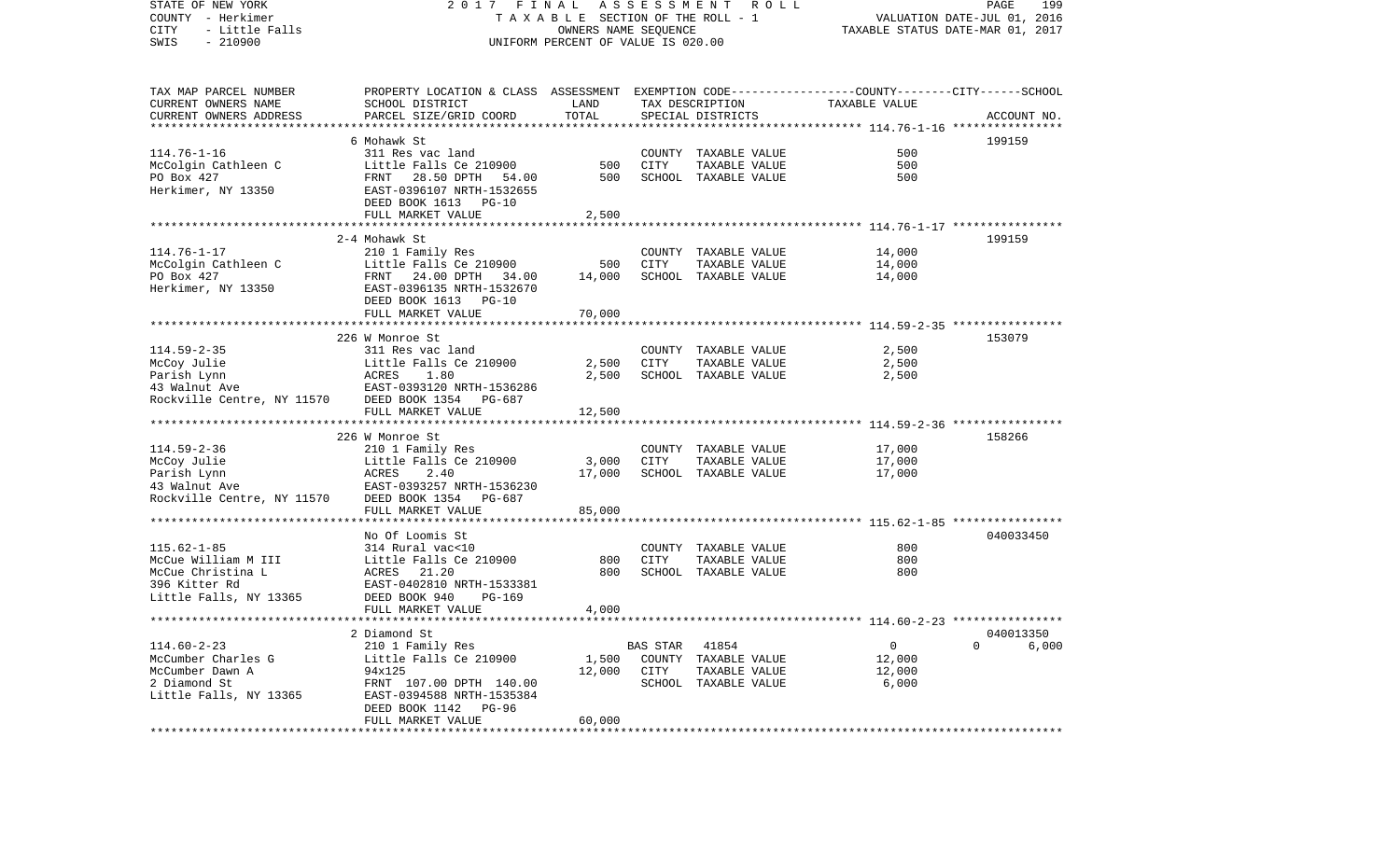| STATE OF NEW YORK<br>COUNTY - Herkimer<br>- Little Falls<br>CITY<br>SWIS<br>$-210900$ | 2017 FINAL                                                                                                         | TAXABLE SECTION OF THE ROLL - 1<br>OWNERS NAME SEQUENCE<br>UNIFORM PERCENT OF VALUE IS 020.00 | ASSESSMENT<br>ROLL | PAGE<br>200<br>VALUATION DATE-JUL 01, 2016<br>TAXABLE STATUS DATE-MAR 01, 2017 |                                                       |              |                             |
|---------------------------------------------------------------------------------------|--------------------------------------------------------------------------------------------------------------------|-----------------------------------------------------------------------------------------------|--------------------|--------------------------------------------------------------------------------|-------------------------------------------------------|--------------|-----------------------------|
| TAX MAP PARCEL NUMBER<br>CURRENT OWNERS NAME                                          | PROPERTY LOCATION & CLASS ASSESSMENT EXEMPTION CODE---------------COUNTY-------CITY------SCHOOL<br>SCHOOL DISTRICT | LAND                                                                                          |                    | TAX DESCRIPTION                                                                | TAXABLE VALUE                                         |              |                             |
| CURRENT OWNERS ADDRESS                                                                | PARCEL SIZE/GRID COORD                                                                                             | TOTAL                                                                                         |                    | SPECIAL DISTRICTS                                                              |                                                       |              | ACCOUNT NO.                 |
| ********************                                                                  | ***********************                                                                                            |                                                                                               |                    |                                                                                |                                                       |              |                             |
|                                                                                       | 264 Church St                                                                                                      |                                                                                               |                    |                                                                                |                                                       | 194962       |                             |
| 114.59-2-54                                                                           | 210 1 Family Res                                                                                                   |                                                                                               |                    | COUNTY TAXABLE VALUE                                                           | 9,650                                                 |              |                             |
| Mccumber Michael A                                                                    | Little Falls Ce 210900                                                                                             | 550                                                                                           | CITY               | TAXABLE VALUE                                                                  | 9,650                                                 |              |                             |
| 264 Church St<br>Little Falls, NY 13365                                               | FRNT<br>40.30 DPTH 80.00<br>EAST-0392995 NRTH-1535909<br>DEED BOOK 1586 PG-454                                     | 9,650                                                                                         |                    | SCHOOL TAXABLE VALUE                                                           | 9,650                                                 |              |                             |
|                                                                                       | FULL MARKET VALUE                                                                                                  | 48,250                                                                                        |                    |                                                                                |                                                       |              |                             |
|                                                                                       |                                                                                                                    | **************                                                                                |                    |                                                                                | *********************** 114.68-7-55 ***************** |              |                             |
|                                                                                       | 50 Albany St                                                                                                       |                                                                                               |                    |                                                                                |                                                       |              | 040000120                   |
| $114.68 - 7 - 55$<br>McDonalds                                                        | 426 Fast food<br>Little Falls Ce 210900                                                                            | 44,000                                                                                        | <b>CITY</b>        | COUNTY TAXABLE VALUE<br>TAXABLE VALUE                                          | 180,000<br>180,000                                    |              |                             |
| McDonalds Corporation 31-0541 ACRES                                                   | 1.12                                                                                                               | 180,000                                                                                       |                    | SCHOOL TAXABLE VALUE                                                           | 180,000                                               |              |                             |
| PO Box 182571                                                                         | EAST-0395508 NRTH-1533398                                                                                          |                                                                                               |                    |                                                                                |                                                       |              |                             |
| Columbus, OH 43218                                                                    | DEED BOOK 00000                                                                                                    |                                                                                               |                    |                                                                                |                                                       |              |                             |
|                                                                                       | FULL MARKET VALUE                                                                                                  | 900,000                                                                                       |                    |                                                                                |                                                       |              |                             |
|                                                                                       |                                                                                                                    |                                                                                               |                    |                                                                                |                                                       |              |                             |
|                                                                                       | 411-413 Canal Pl                                                                                                   |                                                                                               |                    |                                                                                |                                                       |              | 040002250                   |
| $114.68 - 7 - 53$<br>McDowell Alfred B                                                | 481 Att row bldg<br>Little Falls Ce 210900                                                                         | 800                                                                                           | ENH STAR           | 41834<br>COUNTY TAXABLE VALUE                                                  | $\overline{0}$<br>12,000                              | $\Omega$     | 6,000                       |
| McDowell Judith L                                                                     | FRNT 23.00 DPTH 95.00                                                                                              | 12,000                                                                                        | CITY               | TAXABLE VALUE                                                                  | 12,000                                                |              |                             |
| 411-413 Canal (formerly S. Ann EAST-0396259 NRTH-1532843                              |                                                                                                                    |                                                                                               |                    | SCHOOL TAXABLE VALUE                                                           | 6,000                                                 |              |                             |
| Little Falls, NY 13365 DEED BOOK 1092 PG-370                                          |                                                                                                                    |                                                                                               |                    |                                                                                |                                                       |              |                             |
|                                                                                       | FULL MARKET VALUE                                                                                                  | 60,000                                                                                        |                    |                                                                                |                                                       |              |                             |
|                                                                                       |                                                                                                                    |                                                                                               |                    |                                                                                |                                                       |              |                             |
|                                                                                       | 501 Jefferson St                                                                                                   |                                                                                               |                    |                                                                                |                                                       |              | 040025590                   |
| $114.76 - 2 - 47$<br>Mcevoy Andrew                                                    | 311 Res vac land<br>Little Falls Ce 210900                                                                         | 350                                                                                           | CITY               | COUNTY TAXABLE VALUE<br>TAXABLE VALUE                                          | 350<br>350                                            |              |                             |
| PO Box 1011                                                                           | FRNT 31.50 DPTH 70.00                                                                                              | 350                                                                                           |                    | SCHOOL TAXABLE VALUE                                                           | 350                                                   |              |                             |
| Little Falls, NY 13365                                                                | EAST-0395977 NRTH-1532230                                                                                          |                                                                                               |                    |                                                                                |                                                       |              |                             |
|                                                                                       | DEED BOOK 868<br>PG-559                                                                                            |                                                                                               |                    |                                                                                |                                                       |              |                             |
|                                                                                       | FULL MARKET VALUE                                                                                                  | 1,750                                                                                         |                    |                                                                                |                                                       |              |                             |
|                                                                                       |                                                                                                                    |                                                                                               |                    |                                                                                |                                                       |              |                             |
|                                                                                       | 507 E Jefferson St                                                                                                 |                                                                                               |                    |                                                                                | 6,550                                                 | 157272       |                             |
| $114.76 - 2 - 48$<br>Mcevoy Andrew                                                    | 433 Auto body<br>Little Falls Ce 210900                                                                            | 600                                                                                           | CITY               | COUNTY TAXABLE VALUE<br>TAXABLE VALUE                                          | 6,550                                                 |              |                             |
| PO Box 1011                                                                           | FRNT<br>30.40 DPTH 75.00                                                                                           | 6,550                                                                                         |                    | SCHOOL TAXABLE VALUE                                                           | 6,550                                                 |              |                             |
| Little Falls, NY 13365                                                                | EAST-0396013 NRTH-1532226                                                                                          |                                                                                               |                    |                                                                                |                                                       |              |                             |
|                                                                                       | DEED BOOK 868<br>PG-559                                                                                            |                                                                                               |                    |                                                                                |                                                       |              |                             |
|                                                                                       | FULL MARKET VALUE                                                                                                  | 32,750                                                                                        |                    |                                                                                |                                                       |              |                             |
|                                                                                       |                                                                                                                    |                                                                                               |                    |                                                                                |                                                       |              |                             |
| $115.53 - 1 - 60$                                                                     | 630 E Gansevoort St                                                                                                |                                                                                               | VET COM CT 41131   |                                                                                | 1,963                                                 | 1,963        | 040020160<br>$\overline{0}$ |
|                                                                                       | 210 1 Family Res<br>Little Falls Ce 210900                                                                         |                                                                                               | 900 ENH STAR       | 41834                                                                          | $\overline{0}$                                        | $\mathbf{0}$ | 7,850                       |
| McEvoy Marian<br>630 E Gansevoort St                                                  | FRNT 36.00 DPTH 120.00                                                                                             | 7,850                                                                                         |                    | COUNTY TAXABLE VALUE                                                           | 5,887                                                 |              |                             |
| Little Falls, NY 13365                                                                | EAST-0397464 NRTH-1535276                                                                                          |                                                                                               | CITY               | TAXABLE VALUE                                                                  | 5,887                                                 |              |                             |
|                                                                                       | $PG-322$<br>DEED BOOK 1260                                                                                         |                                                                                               |                    | SCHOOL TAXABLE VALUE                                                           | $\Omega$                                              |              |                             |
|                                                                                       | FULL MARKET VALUE                                                                                                  | 39,250                                                                                        |                    |                                                                                |                                                       |              |                             |
|                                                                                       |                                                                                                                    |                                                                                               |                    |                                                                                |                                                       |              |                             |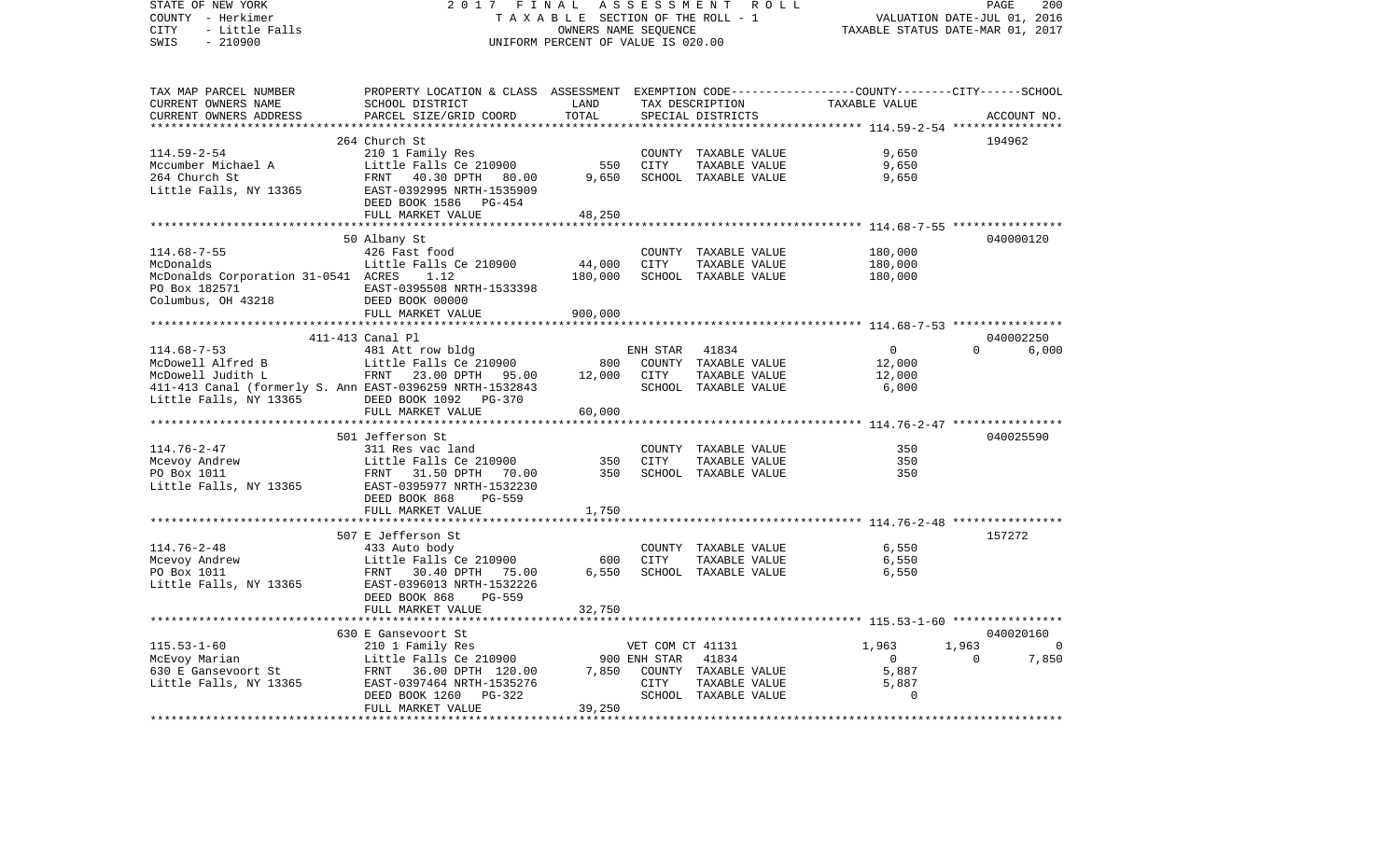| COUNTY - Herkimer<br>CITY<br>- Little Falls<br>SWIS<br>$-210900$                                                 | TAXABLE SECTION OF THE ROLL - 1<br>UNIFORM PERCENT OF VALUE IS 020.00                                                                                                                                                                                                                                                                          | VALUATION DATE-JUL 01, 2016<br>TAXABLE STATUS DATE-MAR 01, 2017 |                                                                             |                                                                        |                                                                           |                            |                         |
|------------------------------------------------------------------------------------------------------------------|------------------------------------------------------------------------------------------------------------------------------------------------------------------------------------------------------------------------------------------------------------------------------------------------------------------------------------------------|-----------------------------------------------------------------|-----------------------------------------------------------------------------|------------------------------------------------------------------------|---------------------------------------------------------------------------|----------------------------|-------------------------|
| TAX MAP PARCEL NUMBER<br>CURRENT OWNERS NAME<br>CURRENT OWNERS ADDRESS<br>**********************                 | PROPERTY LOCATION & CLASS ASSESSMENT EXEMPTION CODE---------------COUNTY-------CITY------SCHOOL<br>SCHOOL DISTRICT<br>PARCEL SIZE/GRID COORD                                                                                                                                                                                                   | LAND<br>TOTAL                                                   |                                                                             | TAX DESCRIPTION<br>SPECIAL DISTRICTS                                   | TAXABLE VALUE                                                             |                            | ACCOUNT NO.             |
|                                                                                                                  | 571 Albany St                                                                                                                                                                                                                                                                                                                                  |                                                                 |                                                                             |                                                                        |                                                                           |                            | 040000240               |
| $114.68 - 7 - 13$<br>McEvoy Patricia<br>571 Albany St<br>Little Falls, NY 13365                                  | 210 1 Family Res<br>Little Falls Ce 210900<br>FRNT 52.30 DPTH 120.00<br>EAST-0396915 NRTH-1533960<br>DEED BOOK 893<br>PG-562<br>FULL MARKET VALUE                                                                                                                                                                                              | 1,000<br>15,000<br>75,000                                       | BAS STAR<br>CITY                                                            | 41854<br>COUNTY TAXABLE VALUE<br>TAXABLE VALUE<br>SCHOOL TAXABLE VALUE | $\overline{0}$<br>15,000<br>15,000<br>9,000                               | $\Omega$                   | 6,000                   |
|                                                                                                                  |                                                                                                                                                                                                                                                                                                                                                |                                                                 |                                                                             |                                                                        |                                                                           |                            |                         |
| $114.51 - 1 - 54$                                                                                                | 27 Top Notch Dr<br>210 1 Family Res<br>McGinnis Jacqueline J<br>210 1 Family Res<br>27 Top Notch Dr<br>27 Top Notch Dr<br>210 1 Family Res<br>210 1 Family Res<br>210 1 Family Res<br>210 1 Family Res<br>210 1 Family Res<br>210 1 Family Res<br>210 1 Family Res<br>210 1 Family Res<br>210<br>DEED BOOK 1430<br>PG-366<br>FULL MARKET VALUE | 2,300<br>22,300<br>111,500                                      | CITY                                                                        | COUNTY TAXABLE VALUE<br>TAXABLE VALUE<br>SCHOOL TAXABLE VALUE          | 22,300<br>22,300<br>22,300                                                |                            | 162546                  |
|                                                                                                                  | 205 Burwell St                                                                                                                                                                                                                                                                                                                                 |                                                                 |                                                                             |                                                                        |                                                                           |                            | 040006630               |
| $115.62 - 2 - 29$                                                                                                | MCGowan Nancy State of Strategy McGowan Nancy Strategy of Text Captus Control of Strategy of Text Captus Control Captus Control Captus Captus Control Captus Captus Captus Control Captus Captus Captus Captus Captus Captus C                                                                                                                 |                                                                 | VETCOM CTS 41130<br>1,300 VETDIS CTS 41140<br>14,200 ENH STAR 41834<br>CITY | COUNTY TAXABLE VALUE<br>TAXABLE VALUE                                  | 3,000<br>6,000<br>$\overline{\mathbf{0}}$<br>5,200<br>5,200               | 3,000<br>6,000<br>$\Omega$ | 3,000<br>6,000<br>5,200 |
|                                                                                                                  | FULL MARKET VALUE                                                                                                                                                                                                                                                                                                                              |                                                                 |                                                                             | 71,000 SCHOOL TAXABLE VALUE                                            | $\Omega$                                                                  |                            |                         |
|                                                                                                                  |                                                                                                                                                                                                                                                                                                                                                |                                                                 |                                                                             |                                                                        |                                                                           |                            |                         |
| $115.53 - 4 - 15$<br>McGraw Susan<br>30 Porteus St<br>Little Falls, NY 13365                                     | 30 Porteus St<br>210 1 Family Res<br>Little Falls Ce 210900<br>FRNT 50.00 DPTH 62.00<br>EAST-0398853 NRTH-1535010<br>DEED BOOK 1594 PG-949                                                                                                                                                                                                     | 600                                                             | BAS STAR<br>7,800 CITY                                                      | 41854<br>COUNTY TAXABLE VALUE<br>TAXABLE VALUE<br>SCHOOL TAXABLE VALUE | $\overline{0}$<br>7,800<br>7,800<br>1,800                                 | $\Omega$                   | 196306<br>6,000         |
|                                                                                                                  | FULL MARKET VALUE                                                                                                                                                                                                                                                                                                                              | 39,000                                                          |                                                                             |                                                                        |                                                                           |                            |                         |
| $114.59 - 3 - 20$<br>McKeon Michael<br>22 Argonne Pl<br>Little Falls, NY 13365                                   | ************************<br>22 Argonne Pl<br>210 1 Family Res<br>Little Falls Ce 210900<br>FRNT 77.38 DPTH 98.64<br>EAST-0392431 NRTH-1535488<br>DEED BOOK 1256 PG-397<br>FULL MARKET VALUE                                                                                                                                                    | ***************<br>1,300<br>17,600<br>88,000                    | CITY                                                                        | COUNTY TAXABLE VALUE<br>TAXABLE VALUE<br>SCHOOL TAXABLE VALUE          | 17,600<br>17,600<br>17,600                                                |                            | 040002340               |
|                                                                                                                  |                                                                                                                                                                                                                                                                                                                                                |                                                                 |                                                                             |                                                                        |                                                                           |                            |                         |
| $114.76 - 2 - 27$<br>Mckeon Michael<br>531 E Jefferson St<br>Little Falls, NY 13365<br>************************* | 531 E Jefferson St<br>220 2 Family Res<br>Little Falls Ce 210900<br>FRNT 64.50 DPTH 127.00<br>EAST-0396365 NRTH-1532271<br>DEED BOOK 878<br>PG-634<br>FULL MARKET VALUE<br>*************************                                                                                                                                           | 750<br>8,750<br>43,750                                          | BAS STAR<br>CITY                                                            | 41854<br>COUNTY TAXABLE VALUE<br>TAXABLE VALUE<br>SCHOOL TAXABLE VALUE | $\Omega$<br>8,750<br>8,750<br>2,750<br>********************************** | $\Omega$                   | 040025980<br>6,000      |

PAGE 201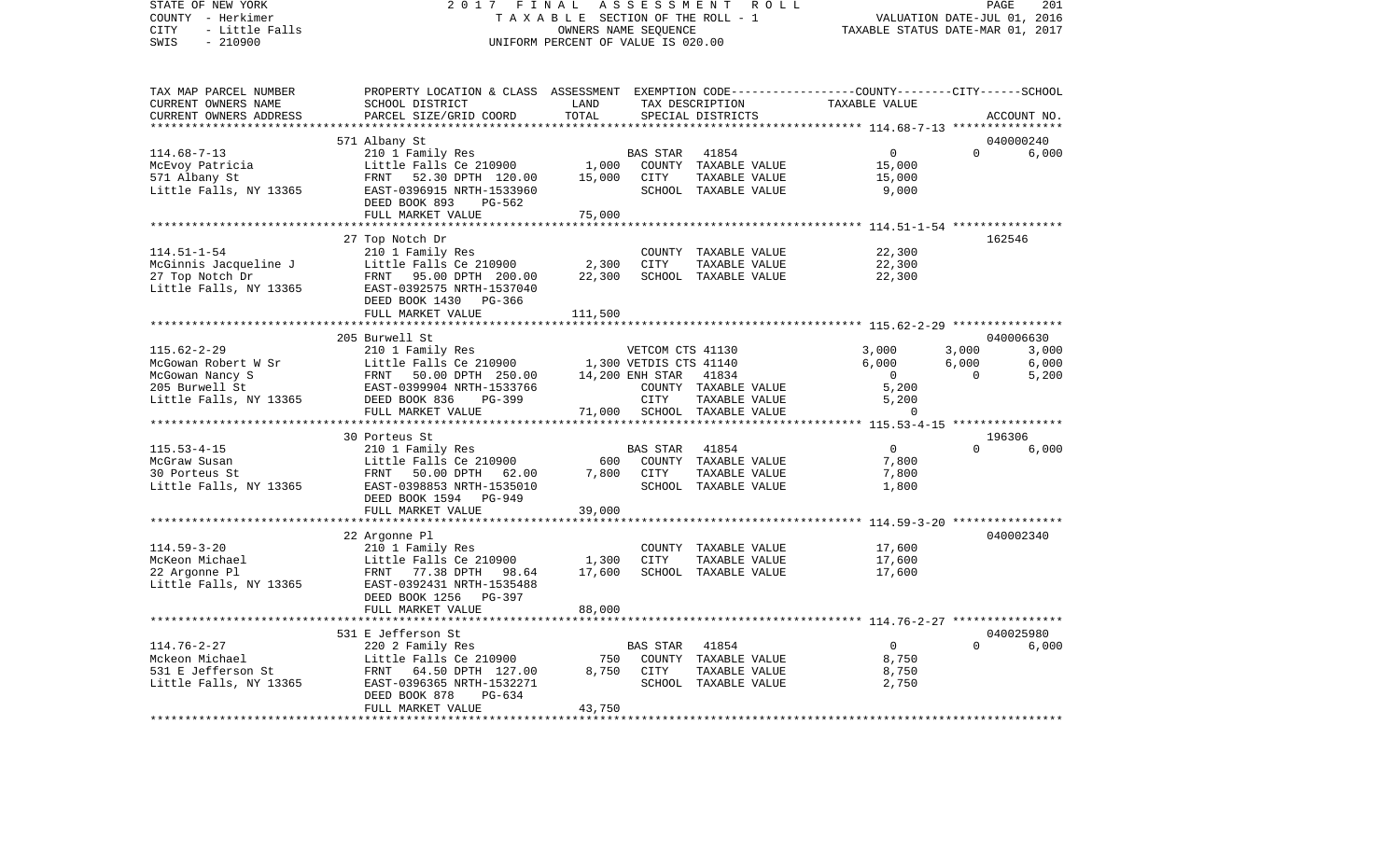STATE OF NEW YORK 2 0 1 7 F I N A L A S S E S S M E N T R O L L PAGE 202COUNTY - Herkimer **T A X A B L E** SECTION OF THE ROLL - 1 VALUATION DATE-JUL 01, 2016 CITY - Little Falls OWNERS NAME SEQUENCE TAXABLE STATUS DATE-MAR 01, 2017 SWIS - 210900 UNIFORM PERCENT OF VALUE IS 020.00TAX MAP PARCEL NUMBER PROPERTY LOCATION & CLASS ASSESSMENT EXEMPTION CODE------------------COUNTY--------CITY------SCHOOL CURRENT OWNERS NAME SCHOOL DISTRICT LAND TAX DESCRIPTION TAXABLE VALUECURRENT OWNERS ADDRESS PARCEL SIZE/GRID COORD TOTAL SPECIAL DISTRICTS ACCOUNT NO. \*\*\*\*\*\*\*\*\*\*\*\*\*\*\*\*\*\*\*\*\*\*\*\*\*\*\*\*\*\*\*\*\*\*\*\*\*\*\*\*\*\*\*\*\*\*\*\*\*\*\*\*\*\*\*\*\*\*\*\*\*\*\*\*\*\*\*\*\*\*\*\*\*\*\*\*\*\*\*\*\*\*\*\*\*\*\*\*\*\*\*\*\*\*\*\*\*\*\*\*\*\*\* 115.62-1-14 \*\*\*\*\*\*\*\*\*\*\*\*\*\*\*\* 216 Loomis St 040032460115.62-1-14 220 2 Family Res BAS STAR 41854 0 0 6,000 McLain Raymond E Little Falls Ce 210900 1,000 COUNTY TAXABLE VALUE 10,000 McLain Barbara G FRNT 41.50 DPTH 200.00 10,000 CITY TAXABLE VALUE 10,000 216 Loomis St EAST-0400386 NRTH-1534245 SCHOOL TAXABLE VALUE 4,000 Little Falls, NY 13365 DEED BOOK 1107 PG-454 FULL MARKET VALUE 50,000 \*\*\*\*\*\*\*\*\*\*\*\*\*\*\*\*\*\*\*\*\*\*\*\*\*\*\*\*\*\*\*\*\*\*\*\*\*\*\*\*\*\*\*\*\*\*\*\*\*\*\*\*\*\*\*\*\*\*\*\*\*\*\*\*\*\*\*\*\*\*\*\*\*\*\*\*\*\*\*\*\*\*\*\*\*\*\*\*\*\*\*\*\*\*\*\*\*\*\*\*\*\*\* 114.68-5-33 \*\*\*\*\*\*\*\*\*\*\*\*\*\*\*\* 26 Lansing St 040028500 114.68-5-33 220 2 Family Res BAS STAR 41854 0 0 6,000 MOCOON COUNTY TAXABLE VALUE 10000 COUNTY TAXABLE VALUE 26 Lansing St FRNT 40.00 DPTH 120.00 12,100 CITY TAXABLE VALUE 12,100 EAST-0395397 NRTH-1534461 SCHOOL TAXABLE VALUE 6,100 DEED BOOK 772 PG-571FULL MARKET VALUE 60,500 \*\*\*\*\*\*\*\*\*\*\*\*\*\*\*\*\*\*\*\*\*\*\*\*\*\*\*\*\*\*\*\*\*\*\*\*\*\*\*\*\*\*\*\*\*\*\*\*\*\*\*\*\*\*\*\*\*\*\*\*\*\*\*\*\*\*\*\*\*\*\*\*\*\*\*\*\*\*\*\*\*\*\*\*\*\*\*\*\*\*\*\*\*\*\*\*\*\*\*\*\*\*\* 115.62-2-36 \*\*\*\*\*\*\*\*\*\*\*\*\*\*\*\* 169 Burwell St 193108115.62-2-36 210 1 Family Res COUNTY TAXABLE VALUE 11,500 McLaughlin Charles III and Little Falls Ce 210900 1.300 CITY TAXABLE VALUE 11,500 Willett Betty FRNT 60.40 DPTH 150.00 11,500 SCHOOL TAXABLE VALUE 11,500 169 Burwell St EAST-0399615 NRTH-1533961Little Falls, NY 13365 DEED BOOK 1574 PG-814 FULL MARKET VALUE 57,500 \*\*\*\*\*\*\*\*\*\*\*\*\*\*\*\*\*\*\*\*\*\*\*\*\*\*\*\*\*\*\*\*\*\*\*\*\*\*\*\*\*\*\*\*\*\*\*\*\*\*\*\*\*\*\*\*\*\*\*\*\*\*\*\*\*\*\*\*\*\*\*\*\*\*\*\*\*\*\*\*\*\*\*\*\*\*\*\*\*\*\*\*\*\*\*\*\*\*\*\*\*\*\* 115.53-3-65 \*\*\*\*\*\*\*\*\*\*\*\*\*\*\*\* 38 Waverly Pl 040060360 115.53-3-65 230 3 Family Res BAS STAR 41854 0 0 6,000 Mclaughlin Cletus J Little Falls Ce 210900 1,500 COUNTY TAXABLE VALUE 26,500 38 Waverly Pl FRNT 74.20 DPTH 130.17 26,500 CITY TAXABLE VALUE 26,500 Little Falls, NY 13365 BANK 641 SCHOOL TAXABLE VALUE 20,500 EAST-0397709 NRTH-1534925 DEED BOOK 870 PG-241FULL MARKET VALUE 132,500 \*\*\*\*\*\*\*\*\*\*\*\*\*\*\*\*\*\*\*\*\*\*\*\*\*\*\*\*\*\*\*\*\*\*\*\*\*\*\*\*\*\*\*\*\*\*\*\*\*\*\*\*\*\*\*\*\*\*\*\*\*\*\*\*\*\*\*\*\*\*\*\*\*\*\*\*\*\*\*\*\*\*\*\*\*\*\*\*\*\*\*\*\*\*\*\*\*\*\*\*\*\*\* 114.60-2-3 \*\*\*\*\*\*\*\*\*\*\*\*\*\*\*\*\* 69 Lewis St 040029280114.60-2-3 210 1 Family Res BAS STAR 41854 0 0 6,000 Mclaughlin Deborah L Little Falls Ce 210900 1,000 COUNTY TAXABLE VALUE 6,000 FRNT 52.00 DPTH 290.00 Little Falls, NY 13365 BANK 035 SCHOOL TAXABLE VALUE 0 EAST-0394905 NRTH-1535926 DEED BOOK 804 PG-397FULL MARKET VALUE 30,000 \*\*\*\*\*\*\*\*\*\*\*\*\*\*\*\*\*\*\*\*\*\*\*\*\*\*\*\*\*\*\*\*\*\*\*\*\*\*\*\*\*\*\*\*\*\*\*\*\*\*\*\*\*\*\*\*\*\*\*\*\*\*\*\*\*\*\*\*\*\*\*\*\*\*\*\*\*\*\*\*\*\*\*\*\*\*\*\*\*\*\*\*\*\*\*\*\*\*\*\*\*\*\* 114.60-4-8 \*\*\*\*\*\*\*\*\*\*\*\*\*\*\*\*\* 13 Lewis St 040028740114.60-4-8 210 1 Family Res COUNTY TAXABLE VALUE 8,450 McLaughlin Gina M Chaudin Chittle Falls Ce 210900 500 CITY TAXABLE VALUE 8,450 13 Lewis St FRNT 51.00 DPTH 46.00 8,450 SCHOOL TAXABLE VALUE 8,450 Little Falls, NY 13365 EAST-0394503 NRTH-1535252 DEED BOOK 1144 PG-69 FULL MARKET VALUE 42.250 \*\*\*\*\*\*\*\*\*\*\*\*\*\*\*\*\*\*\*\*\*\*\*\*\*\*\*\*\*\*\*\*\*\*\*\*\*\*\*\*\*\*\*\*\*\*\*\*\*\*\*\*\*\*\*\*\*\*\*\*\*\*\*\*\*\*\*\*\*\*\*\*\*\*\*\*\*\*\*\*\*\*\*\*\*\*\*\*\*\*\*\*\*\*\*\*\*\*\*\*\*\*\*\*\*\*\*\*\*\*\*\*\*\*\*\*\*\*\*\*\*\*\*\*\*\*\*\*\*\*\*\*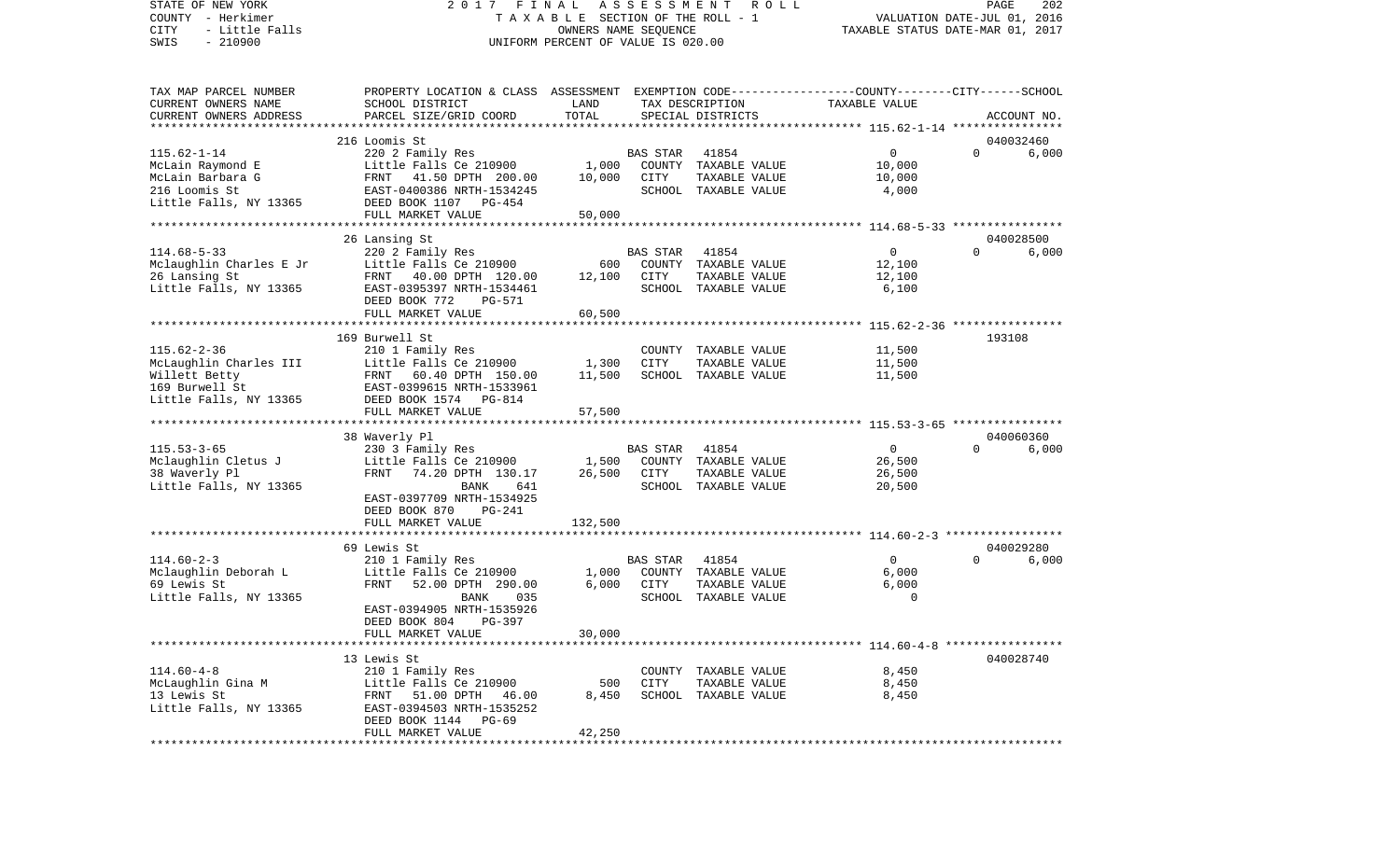STATE OF NEW YORK 2 0 1 7 F I N A L A S S E S S M E N T R O L L PAGE 203COUNTY - Herkimer T A X A B L E SECTION OF THE ROLL - 1 VALUATION DATE-JUL 01, 2016 CITY - Little Falls OWNERS NAME SEQUENCE TAXABLE STATUS DATE-MAR 01, 2017 SWIS - 210900 UNIFORM PERCENT OF VALUE IS 020.00TAX MAP PARCEL NUMBER PROPERTY LOCATION & CLASS ASSESSMENT EXEMPTION CODE------------------COUNTY--------CITY------SCHOOL CURRENT OWNERS NAME SCHOOL DISTRICT LAND TAX DESCRIPTION TAXABLE VALUECURRENT OWNERS ADDRESS PARCEL SIZE/GRID COORD TOTAL SPECIAL DISTRICTS ACCOUNT NO. \*\*\*\*\*\*\*\*\*\*\*\*\*\*\*\*\*\*\*\*\*\*\*\*\*\*\*\*\*\*\*\*\*\*\*\*\*\*\*\*\*\*\*\*\*\*\*\*\*\*\*\*\*\*\*\*\*\*\*\*\*\*\*\*\*\*\*\*\*\*\*\*\*\*\*\*\*\*\*\*\*\*\*\*\*\*\*\*\*\*\*\*\*\*\*\*\*\*\*\*\*\*\* 115.53-4-76 \*\*\*\*\*\*\*\*\*\*\*\*\*\*\*\*66 Burwell St 040004890 115.53-4-76 220 2 Family Res BAS STAR 41854 0 0 5,500 Mclean Leonard Little Falls Ce 210900 500 COUNTY TAXABLE VALUE 5,500 Mclean Linda FRNT 25.00 DPTH 120.00 5,500 CITY TAXABLE VALUE 5,500 66 Burwell St EAST-0398363 NRTH-1534674 SCHOOL TAXABLE VALUE 0Little Falls, NY 13365 DEED BOOK 679 PG-324 FULL MARKET VALUE 27,500 \*\*\*\*\*\*\*\*\*\*\*\*\*\*\*\*\*\*\*\*\*\*\*\*\*\*\*\*\*\*\*\*\*\*\*\*\*\*\*\*\*\*\*\*\*\*\*\*\*\*\*\*\*\*\*\*\*\*\*\*\*\*\*\*\*\*\*\*\*\*\*\*\*\*\*\*\*\*\*\*\*\*\*\*\*\*\*\*\*\*\*\*\*\*\*\*\*\*\*\*\*\*\* 114.68-1-26 \*\*\*\*\*\*\*\*\*\*\*\*\*\*\*\* 32 Furnace St 040016890114.68-1-26 220 2 Family Res COUNTY TAXABLE VALUE 8,500 Mead Kyle **Example 20** Little Falls Ce 210900 450 CITY TAXABLE VALUE Burns Kirshon FRNT 27.00 DPTH 200.00 8,500 SCHOOL TAXABLE VALUE 8,500 214 Perry St EAST-0394382 NRTH-1533331 Herkimer, NY 13350 DEED BOOK 1492 PG-651 FULL MARKET VALUE 42,500 \*\*\*\*\*\*\*\*\*\*\*\*\*\*\*\*\*\*\*\*\*\*\*\*\*\*\*\*\*\*\*\*\*\*\*\*\*\*\*\*\*\*\*\*\*\*\*\*\*\*\*\*\*\*\*\*\*\*\*\*\*\*\*\*\*\*\*\*\*\*\*\*\*\*\*\*\*\*\*\*\*\*\*\*\*\*\*\*\*\*\*\*\*\*\*\*\*\*\*\*\*\*\* 114.75-1-89 \*\*\*\*\*\*\*\*\*\*\*\*\*\*\*\* 470 W Main St 040039090114.75-1-89 210 1 Family Res COUNTY TAXABLE VALUE 8,500 Meagher Anita M Channel Control Communist Ce 210900 950 CITY TAXABLE VALUE 8,500 470 West Main St FRNT 60.00 DPTH 120.00 8,500 SCHOOL TAXABLE VALUE 8,500 Little Falls, NY 13365 EAST-0392626 NRTH-1530496 DEED BOOK 745 PG-77FULL MARKET VALUE 42,500 \*\*\*\*\*\*\*\*\*\*\*\*\*\*\*\*\*\*\*\*\*\*\*\*\*\*\*\*\*\*\*\*\*\*\*\*\*\*\*\*\*\*\*\*\*\*\*\*\*\*\*\*\*\*\*\*\*\*\*\*\*\*\*\*\*\*\*\*\*\*\*\*\*\*\*\*\*\*\*\*\*\*\*\*\*\*\*\*\*\*\*\*\*\*\*\*\*\*\*\*\*\*\* 114.83-1-27 \*\*\*\*\*\*\*\*\*\*\*\*\*\*\*\* 474 W Main St 040039150114.83-1-27 311 Res vac land COUNTY TAXABLE VALUE 800Meagher Anita M **Little Falls Ce 210900** 800 CITY TAXABLE VALUE 800 470 West Main St FRNT 60.00 DPTH 120.00 800 SCHOOL TAXABLE VALUE 800 Little Falls, NY 13365 EAST-0392586 NRTH-1530453 DEED BOOK 745 PG-77FULL MARKET VALUE 4,000 \*\*\*\*\*\*\*\*\*\*\*\*\*\*\*\*\*\*\*\*\*\*\*\*\*\*\*\*\*\*\*\*\*\*\*\*\*\*\*\*\*\*\*\*\*\*\*\*\*\*\*\*\*\*\*\*\*\*\*\*\*\*\*\*\*\*\*\*\*\*\*\*\*\*\*\*\*\*\*\*\*\*\*\*\*\*\*\*\*\*\*\*\*\*\*\*\*\*\*\*\*\*\* 114.59-4-14 \*\*\*\*\*\*\*\*\*\*\*\*\*\*\*\* 12 Woodside Ave 040062070114.59-4-14 210 1 Family Res COUNTY TAXABLE VALUE 13,150 Megan Jean 13,150 Central Little Falls Ce 210900 800 CITY TAXABLE VALUE 13,150 30 Sherman St. E R1 13,150 SCHOOL TAXABLE VALUE 13,150 Little Falls, NY 13365 40x117 FRNT 40.00 DPTH 117.00 EAST-0393030 NRTH-1535470 DEED BOOK 808 PG-256FULL MARKET VALUE 65,750 \*\*\*\*\*\*\*\*\*\*\*\*\*\*\*\*\*\*\*\*\*\*\*\*\*\*\*\*\*\*\*\*\*\*\*\*\*\*\*\*\*\*\*\*\*\*\*\*\*\*\*\*\*\*\*\*\*\*\*\*\*\*\*\*\*\*\*\*\*\*\*\*\*\*\*\*\*\*\*\*\*\*\*\*\*\*\*\*\*\*\*\*\*\*\*\*\*\*\*\*\*\*\*\*\*\*\*\*\*\*\*\*\*\*\*\*\*\*\*\*\*\*\*\*\*\*\*\*\*\*\*\*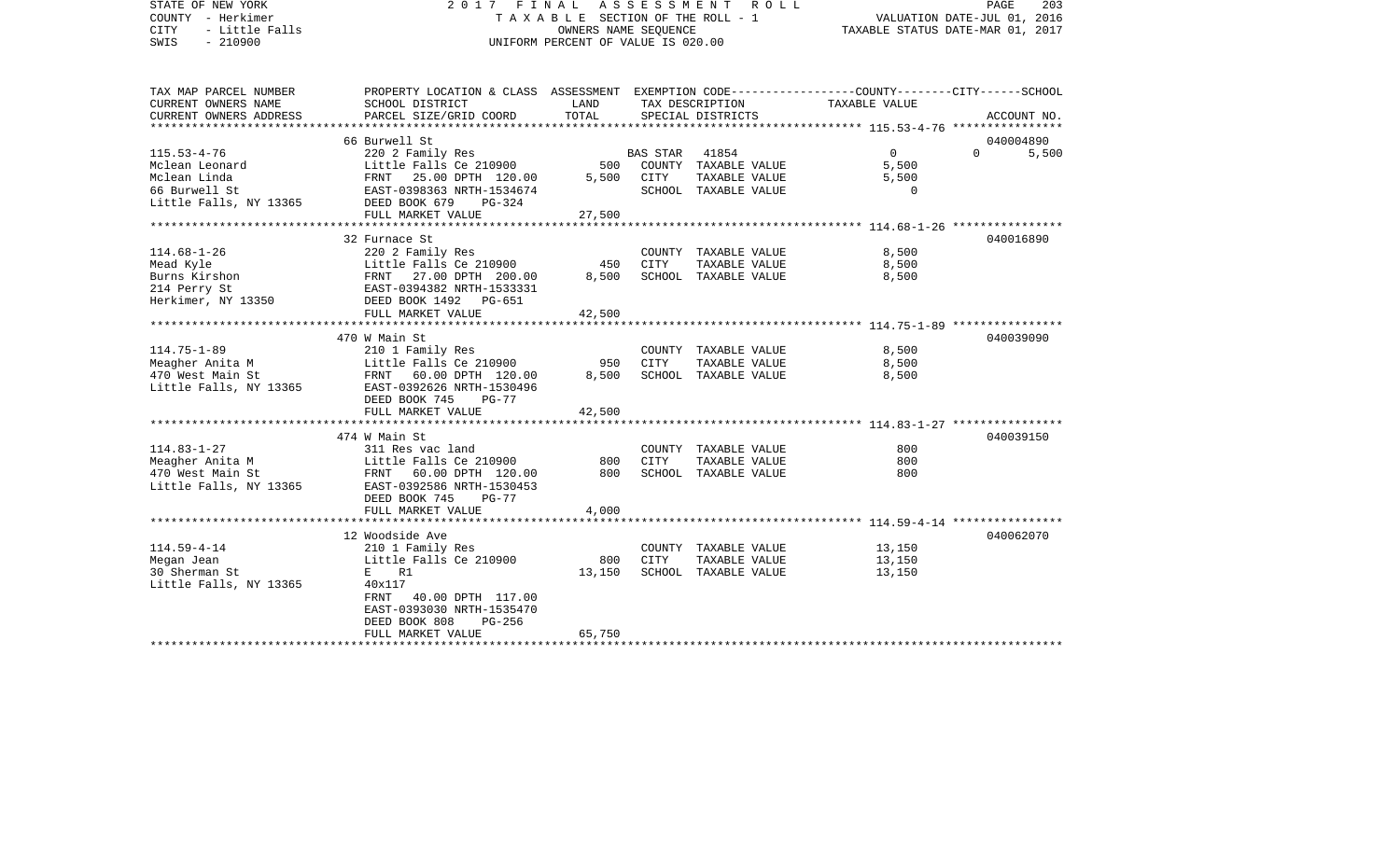| COUNTY<br>– Herkimer<br><b>CITY</b><br>- Little Falls<br>SWIS<br>$-210900$ | T A X A B L E SECTION OF THE ROLL - 1<br>UNIFORM PERCENT OF VALUE IS 020.00                                                                     | VALUATION DATE-JUL 01, 2016<br>TAXABLE STATUS DATE-MAR 01, 2017 |                 |                                       |                                                    |          |             |
|----------------------------------------------------------------------------|-------------------------------------------------------------------------------------------------------------------------------------------------|-----------------------------------------------------------------|-----------------|---------------------------------------|----------------------------------------------------|----------|-------------|
| TAX MAP PARCEL NUMBER                                                      | PROPERTY LOCATION & CLASS ASSESSMENT EXEMPTION CODE---------------COUNTY-------CITY------SCHOOL                                                 |                                                                 |                 |                                       |                                                    |          |             |
| CURRENT OWNERS NAME                                                        | SCHOOL DISTRICT                                                                                                                                 | LAND                                                            |                 | TAX DESCRIPTION                       | TAXABLE VALUE                                      |          |             |
| CURRENT OWNERS ADDRESS                                                     | PARCEL SIZE/GRID COORD<br>***************************                                                                                           | TOTAL<br>*************************                              |                 | SPECIAL DISTRICTS                     |                                                    |          | ACCOUNT NO. |
|                                                                            | 30 Sherman St                                                                                                                                   |                                                                 |                 |                                       | ******************** 114.60-1-30 ***************** |          | 040055200   |
| $114.60 - 1 - 30$                                                          | 210 1 Family Res                                                                                                                                |                                                                 | ENH STAR        | 41834                                 | $\Omega$                                           | $\Omega$ | 7,700       |
| Megan Jean F                                                               | Little Falls Ce 210900                                                                                                                          | 350                                                             |                 | COUNTY TAXABLE VALUE                  | 7,700                                              |          |             |
| 30 Sherman St                                                              | R1<br>$E =$                                                                                                                                     | 7,700                                                           | CITY            | TAXABLE VALUE                         | 7,700                                              |          |             |
| Little Falls, NY 13365                                                     | 30x70<br>32.20 DPTH 71.20<br>FRNT<br>EAST-0393945 NRTH-1535952<br>DEED BOOK 00637 PG-01055                                                      |                                                                 |                 | SCHOOL TAXABLE VALUE                  | $\Omega$                                           |          |             |
|                                                                            | FULL MARKET VALUE                                                                                                                               | 38,500                                                          |                 |                                       |                                                    |          |             |
|                                                                            | 54 N Ann St                                                                                                                                     |                                                                 |                 |                                       |                                                    |          | 040001770   |
| $114.68 - 5 - 17$                                                          | 210 1 Family Res                                                                                                                                |                                                                 | <b>BAS STAR</b> | 41854                                 | $\overline{0}$                                     | $\Omega$ | 6,000       |
| Melo Hilario J                                                             | Little Falls Ce 210900                                                                                                                          | 2,600                                                           |                 | COUNTY TAXABLE VALUE                  | 24,000                                             |          |             |
| Melo Christine E                                                           | Bk881 Pg659                                                                                                                                     | 24,000                                                          | CITY            | TAXABLE VALUE                         | 24,000                                             |          |             |
| 54 N Ann St                                                                | Change Frontage                                                                                                                                 |                                                                 |                 | SCHOOL TAXABLE VALUE                  | 18,000                                             |          |             |
| Little Falls, NY 13365                                                     | FRNT 86.00 DPTH 164.50<br>BANK<br>023<br>EAST-0395669 NRTH-1534685<br>DEED BOOK 1150 PG-408<br>FULL MARKET VALUE<br>*************************** | 120,000                                                         |                 |                                       |                                                    |          |             |
|                                                                            | 80 N William St                                                                                                                                 |                                                                 |                 |                                       |                                                    |          | 168442      |
| $114.60 - 2 - 62$                                                          | 220 2 Family Res                                                                                                                                |                                                                 | BAS STAR        | 41854                                 | $\mathbf 0$                                        | $\Omega$ | 6,000       |
| Merritt Joanne                                                             | Little Falls Ce 210900                                                                                                                          | 1,100                                                           |                 | COUNTY TAXABLE VALUE                  | 10,600                                             |          |             |
| Grant Theodore                                                             | FRNT 40.00 DPTH 173.00                                                                                                                          | 10,600                                                          | CITY            | TAXABLE VALUE                         | 10,600                                             |          |             |
| 80 N William St                                                            | EAST-0396556 NRTH-1535607                                                                                                                       |                                                                 |                 | SCHOOL TAXABLE VALUE                  | 4,600                                              |          |             |
| Little Falls, NY 13365                                                     | DEED BOOK 1419<br>PG-464                                                                                                                        |                                                                 |                 |                                       |                                                    |          |             |
|                                                                            | FULL MARKET VALUE                                                                                                                               | 53,000                                                          |                 |                                       |                                                    |          |             |
|                                                                            |                                                                                                                                                 |                                                                 |                 |                                       |                                                    |          |             |
|                                                                            | 685 E Monroe St                                                                                                                                 |                                                                 |                 |                                       |                                                    |          | 040044490   |
| $115.53 - 3 - 2$                                                           | 210 1 Family Res                                                                                                                                |                                                                 | <b>BAS STAR</b> | 41854                                 | $\mathsf{O}$                                       | $\Omega$ | 6,000       |
| Metott Edwin S                                                             | Little Falls Ce 210900                                                                                                                          | 1,700                                                           |                 | COUNTY TAXABLE VALUE                  | 13,300                                             |          |             |
| Metott Mary E<br>685 E Monroe St                                           | FRNT 100.00 DPTH 168.00<br>EAST-0398064 NRTH-1535389                                                                                            | 13,300                                                          | CITY            | TAXABLE VALUE<br>SCHOOL TAXABLE VALUE | 13,300<br>7,300                                    |          |             |
| Little Falls, NY 13365                                                     | DEED BOOK 944<br>PG-628                                                                                                                         |                                                                 |                 |                                       |                                                    |          |             |
|                                                                            | FULL MARKET VALUE                                                                                                                               | 66,500                                                          |                 |                                       |                                                    |          |             |
|                                                                            | *******************                                                                                                                             |                                                                 |                 |                                       | **************** 115.62-1-58 *****************     |          |             |
|                                                                            | 5 Whited St                                                                                                                                     |                                                                 |                 |                                       |                                                    |          | 040060960   |
| $115.62 - 1 - 58$                                                          | 220 2 Family Res                                                                                                                                |                                                                 |                 | COUNTY TAXABLE VALUE                  | 6,500                                              |          |             |
| Metott Edwin S                                                             | Little Falls Ce 210900                                                                                                                          | 450                                                             | CITY            | TAXABLE VALUE                         | 6,500                                              |          |             |
| Metott Mary                                                                | 37.50 DPTH<br>FRNT<br>50.00                                                                                                                     | 6,500                                                           |                 | SCHOOL TAXABLE VALUE                  | 6,500                                              |          |             |
| 685 E Monroe St                                                            | EAST-0399486 NRTH-1534342                                                                                                                       |                                                                 |                 |                                       |                                                    |          |             |
| Little Falls, NY 13365                                                     | DEED BOOK 781<br><b>PG-188</b><br>FULL MARKET VALUE                                                                                             | 32,500                                                          |                 |                                       |                                                    |          |             |

PAGE 204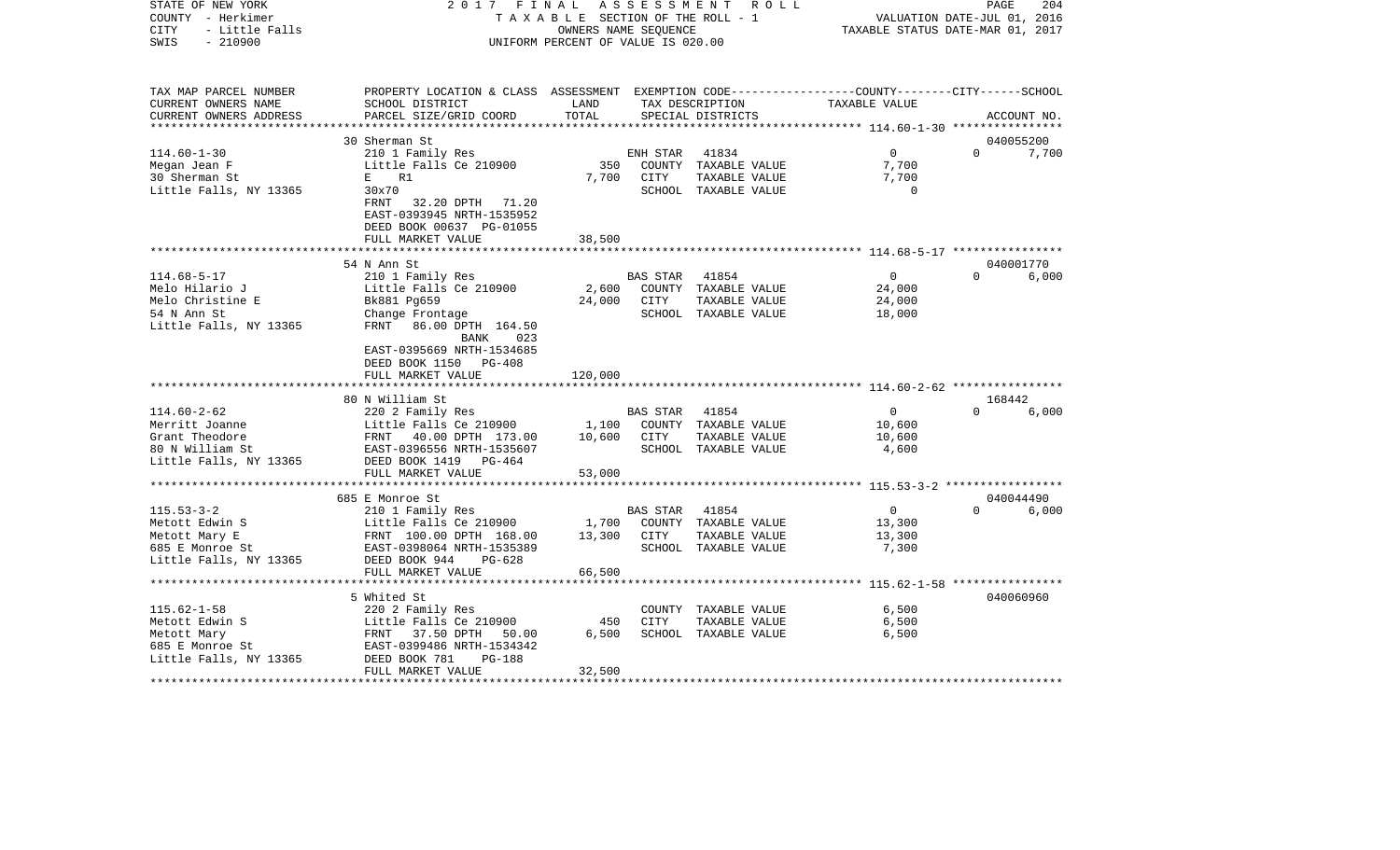| STATE OF NEW YORK                           | 2017<br>FINAL                                                                                                                                                                                                                                                                                                                                                                                                    | A S S E S S M E N T R O L L                 | PAGE<br>205<br>VALUATION DATE-JUL 01, 2016 |                                             |                                  |                |             |
|---------------------------------------------|------------------------------------------------------------------------------------------------------------------------------------------------------------------------------------------------------------------------------------------------------------------------------------------------------------------------------------------------------------------------------------------------------------------|---------------------------------------------|--------------------------------------------|---------------------------------------------|----------------------------------|----------------|-------------|
| COUNTY - Herkimer                           |                                                                                                                                                                                                                                                                                                                                                                                                                  |                                             |                                            | TAXABLE SECTION OF THE ROLL - 1             | TAXABLE STATUS DATE-MAR 01, 2017 |                |             |
| CITY<br>- Little Falls<br>SWIS<br>$-210900$ |                                                                                                                                                                                                                                                                                                                                                                                                                  | OWNERS NAME SEQUENCE                        |                                            |                                             |                                  |                |             |
|                                             |                                                                                                                                                                                                                                                                                                                                                                                                                  | UNIFORM PERCENT OF VALUE IS 020.00          |                                            |                                             |                                  |                |             |
| TAX MAP PARCEL NUMBER                       | PROPERTY LOCATION & CLASS ASSESSMENT EXEMPTION CODE---------------COUNTY-------CITY------SCHOOL                                                                                                                                                                                                                                                                                                                  |                                             |                                            |                                             |                                  |                |             |
| CURRENT OWNERS NAME                         | SCHOOL DISTRICT                                                                                                                                                                                                                                                                                                                                                                                                  | LAND                                        |                                            | TAX DESCRIPTION                             | TAXABLE VALUE                    |                |             |
| CURRENT OWNERS ADDRESS                      | PARCEL SIZE/GRID COORD                                                                                                                                                                                                                                                                                                                                                                                           | TOTAL                                       |                                            | SPECIAL DISTRICTS                           |                                  |                | ACCOUNT NO. |
|                                             |                                                                                                                                                                                                                                                                                                                                                                                                                  |                                             |                                            |                                             |                                  |                |             |
|                                             | 528 E Main St                                                                                                                                                                                                                                                                                                                                                                                                    |                                             |                                            |                                             |                                  |                | 040033930   |
| $114.68 - 6 - 38$                           | 481 Att row bldg                                                                                                                                                                                                                                                                                                                                                                                                 |                                             |                                            | COUNTY TAXABLE VALUE                        | 11,850                           |                |             |
| Metott James                                | Little Falls Ce 210900                                                                                                                                                                                                                                                                                                                                                                                           | 3,100                                       | CITY                                       | TAXABLE VALUE                               | 11,850                           |                |             |
| Metott Linda                                | Little Falls Ce 210900<br>FRNT 19.50 DPTH 95.00<br>EAST-0396159 NRTH-1534088<br>DEED BOOK 927 PG-579                                                                                                                                                                                                                                                                                                             | 11,850                                      |                                            | SCHOOL TAXABLE VALUE                        | 11,850                           |                |             |
| 528 E Main St                               |                                                                                                                                                                                                                                                                                                                                                                                                                  |                                             |                                            |                                             |                                  |                |             |
| 528 E Main St<br>Little Falls, NY           |                                                                                                                                                                                                                                                                                                                                                                                                                  |                                             |                                            |                                             |                                  |                |             |
|                                             | FULL MARKET VALUE                                                                                                                                                                                                                                                                                                                                                                                                | 59,250                                      |                                            |                                             |                                  |                |             |
|                                             |                                                                                                                                                                                                                                                                                                                                                                                                                  |                                             |                                            |                                             |                                  |                |             |
|                                             | 24 W Mill St                                                                                                                                                                                                                                                                                                                                                                                                     |                                             |                                            |                                             |                                  |                | 040041220   |
| $114.68 - 7 - 36$                           | 710 Manufacture                                                                                                                                                                                                                                                                                                                                                                                                  |                                             |                                            | COUNTY TAXABLE VALUE                        | 8,000                            |                |             |
| Metott James A                              | $1,500$<br>Little Falls Ce 210900 1,500                                                                                                                                                                                                                                                                                                                                                                          |                                             | CITY                                       | TAXABLE VALUE                               | 8,000                            |                |             |
|                                             | Little Falls Ce 210900<br>FRNT 85.00 DPTH 62.00<br>EAST-0395838 NRTH-1533101                                                                                                                                                                                                                                                                                                                                     | 8,000                                       |                                            | SCHOOL TAXABLE VALUE                        | 8,000                            |                |             |
| 1147 State Route 5S<br>Mohawk, NY 13407     |                                                                                                                                                                                                                                                                                                                                                                                                                  |                                             |                                            |                                             |                                  |                |             |
|                                             | DEED BOOK 809<br>PG-549                                                                                                                                                                                                                                                                                                                                                                                          |                                             |                                            |                                             |                                  |                |             |
|                                             | FULL MARKET VALUE                                                                                                                                                                                                                                                                                                                                                                                                | 40,000                                      |                                            |                                             |                                  |                |             |
|                                             |                                                                                                                                                                                                                                                                                                                                                                                                                  |                                             |                                            |                                             |                                  |                |             |
|                                             | 26 W Mill St                                                                                                                                                                                                                                                                                                                                                                                                     |                                             |                                            |                                             |                                  |                | 040041160   |
| $114.68 - 7 - 37$                           |                                                                                                                                                                                                                                                                                                                                                                                                                  |                                             |                                            | COUNTY TAXABLE VALUE                        | 950                              |                |             |
| Metott James A                              |                                                                                                                                                                                                                                                                                                                                                                                                                  |                                             | CITY                                       | TAXABLE VALUE                               | 950                              |                |             |
|                                             | FRNT 25.00 DPTH 55.00                                                                                                                                                                                                                                                                                                                                                                                            | 950                                         |                                            | SCHOOL TAXABLE VALUE                        | 950                              |                |             |
| 1147 State Route 5S<br>Mohawk, NY 13407     | EAST-0395739 NRTH-1533075                                                                                                                                                                                                                                                                                                                                                                                        |                                             |                                            |                                             |                                  |                |             |
|                                             | DEED BOOK 809 PG-549                                                                                                                                                                                                                                                                                                                                                                                             |                                             |                                            |                                             |                                  |                |             |
|                                             | FULL MARKET VALUE                                                                                                                                                                                                                                                                                                                                                                                                | 4,750                                       |                                            |                                             |                                  |                |             |
|                                             |                                                                                                                                                                                                                                                                                                                                                                                                                  |                                             |                                            |                                             |                                  |                |             |
|                                             | 600 E John St                                                                                                                                                                                                                                                                                                                                                                                                    |                                             |                                            |                                             |                                  |                | 192178      |
| $115.61 - 1 - 29$                           | 411 Apartment                                                                                                                                                                                                                                                                                                                                                                                                    |                                             |                                            | COUNTY TAXABLE VALUE                        | 7,000                            |                |             |
| Metott Mark                                 |                                                                                                                                                                                                                                                                                                                                                                                                                  | 1,450                                       | CITY                                       | TAXABLE VALUE                               | 7,000                            |                |             |
| 64 Church St                                | 411 Apartment<br>Little Falls Ce 210900<br>20 60 PPTH 120.60                                                                                                                                                                                                                                                                                                                                                     | 7,000                                       |                                            | SCHOOL TAXABLE VALUE                        | 7,000                            |                |             |
|                                             | Little Falls, NY 13365 EAST-0397238 NRTH-1534000                                                                                                                                                                                                                                                                                                                                                                 |                                             |                                            |                                             |                                  |                |             |
|                                             | DEED BOOK 1569 PG-362                                                                                                                                                                                                                                                                                                                                                                                            |                                             |                                            |                                             |                                  |                |             |
|                                             | FULL MARKET VALUE                                                                                                                                                                                                                                                                                                                                                                                                | 35,000                                      |                                            |                                             |                                  |                |             |
|                                             | *************************                                                                                                                                                                                                                                                                                                                                                                                        |                                             |                                            |                                             |                                  |                |             |
|                                             | 64 Church St                                                                                                                                                                                                                                                                                                                                                                                                     |                                             |                                            | 50 PCT OF VALUE USED FOR EXEMPTION PURPOSES |                                  |                | 163349      |
|                                             |                                                                                                                                                                                                                                                                                                                                                                                                                  |                                             |                                            | VETCOM CTS 41130                            | 1,650                            | 1,650          | 1,650       |
|                                             |                                                                                                                                                                                                                                                                                                                                                                                                                  |                                             |                                            | 1,550 VETDIS CTS 41140                      | 1,980                            | 1,980          | 1,980       |
|                                             |                                                                                                                                                                                                                                                                                                                                                                                                                  |                                             |                                            | 41854                                       | $\overline{0}$                   | $\overline{0}$ | 2,970       |
|                                             | $\begin{tabular}{lllllllllllllllllll} \rule{0pt}{2mm} \rule{0pt}{2mm} \rule{0pt}{2mm} \rule{0pt}{2mm} \rule{0pt}{2mm} \rule{0pt}{2mm} \rule{0pt}{2mm} \rule{0pt}{2mm} \rule{0pt}{2mm} \rule{0pt}{2mm} \rule{0pt}{2mm} \rule{0pt}{2mm} \rule{0pt}{2mm} \rule{0pt}{2mm} \rule{0pt}{2mm} \rule{0pt}{2mm} \rule{0pt}{2mm} \rule{0pt}{2mm} \rule{0pt}{2mm} \rule{0pt}{2mm} \rule{0pt}{2mm} \rule{0pt}{2mm} \rule{0pt$ |                                             |                                            | COUNTY TAXABLE VALUE                        | 9,570                            |                |             |
|                                             |                                                                                                                                                                                                                                                                                                                                                                                                                  |                                             |                                            | TAXABLE VALUE                               | 9,570                            |                |             |
|                                             | FULL MARKET VALUE                                                                                                                                                                                                                                                                                                                                                                                                | 66,000                                      |                                            | SCHOOL TAXABLE VALUE                        | 6,600                            |                |             |
|                                             |                                                                                                                                                                                                                                                                                                                                                                                                                  |                                             |                                            |                                             |                                  |                |             |
|                                             | 7 Whited St                                                                                                                                                                                                                                                                                                                                                                                                      |                                             |                                            |                                             |                                  |                | 190352      |
|                                             |                                                                                                                                                                                                                                                                                                                                                                                                                  |                                             |                                            | COUNTY TAXABLE VALUE                        | 1,000                            |                |             |
|                                             |                                                                                                                                                                                                                                                                                                                                                                                                                  |                                             | CITY                                       | TAXABLE VALUE                               | 1,000                            |                |             |
|                                             | 115.62-1-59<br>Metott Mary E<br>685 E Monroe St<br>685 E Monroe St<br>FRNT 37.50 DPTH 50.00<br>FRNT 37.50 DPTH 50.00                                                                                                                                                                                                                                                                                             | $\begin{array}{c} 450 \\ 1,000 \end{array}$ |                                            | SCHOOL TAXABLE VALUE                        | 1,000                            |                |             |
| Little Falls, NY 13365                      | EAST-0399479 NRTH-1534304                                                                                                                                                                                                                                                                                                                                                                                        |                                             |                                            |                                             |                                  |                |             |
|                                             | DEED BOOK 1558<br>$PG-16$                                                                                                                                                                                                                                                                                                                                                                                        |                                             |                                            |                                             |                                  |                |             |
|                                             | FULL MARKET VALUE                                                                                                                                                                                                                                                                                                                                                                                                | 5,000                                       |                                            |                                             |                                  |                |             |
|                                             |                                                                                                                                                                                                                                                                                                                                                                                                                  |                                             |                                            |                                             |                                  |                |             |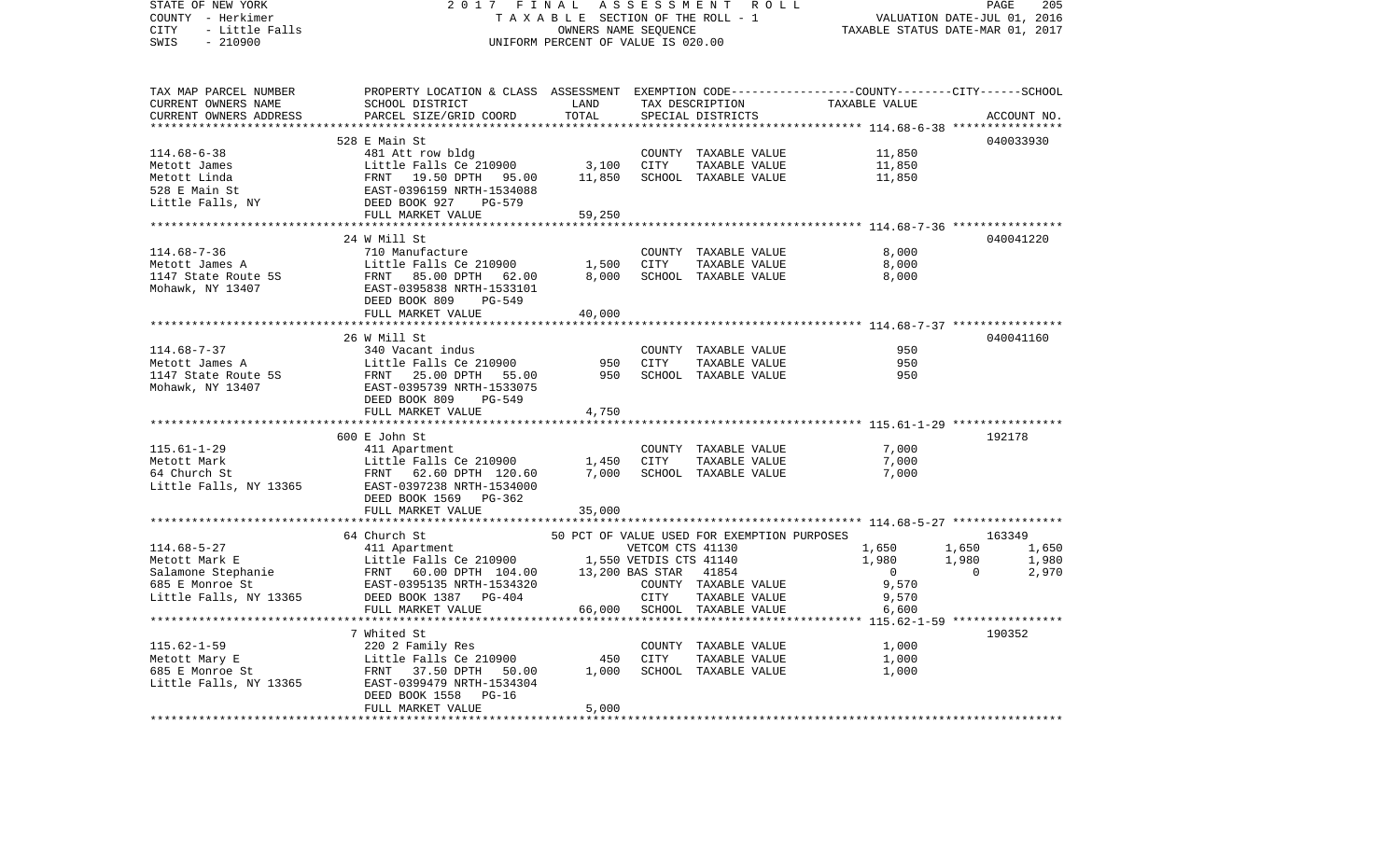| STATE OF NEW YORK<br>COUNTY - Herkimer | 2017 FINAL ASSESSMENT ROLL                                                                                                                                                                                                                   | PAGE<br>206<br>PAGE 206<br>TAXABLE SECTION OF THE ROLL - 1 VALUATION DATE-JUL 01, 2016 |            |                                              |                                  |                |             |
|----------------------------------------|----------------------------------------------------------------------------------------------------------------------------------------------------------------------------------------------------------------------------------------------|----------------------------------------------------------------------------------------|------------|----------------------------------------------|----------------------------------|----------------|-------------|
| CITY - Little Falls<br>SWIS - 210900   |                                                                                                                                                                                                                                              | OWNERS NAME SEQUENCE<br>UNIFORM PERCENT OF VALUE IS 020.00                             |            |                                              | TAXABLE STATUS DATE-MAR 01, 2017 |                |             |
|                                        |                                                                                                                                                                                                                                              |                                                                                        |            |                                              |                                  |                |             |
|                                        | TAX MAP PARCEL NUMBER       PROPERTY LOCATION & CLASS ASSESSMENT EXEMPTION CODE--------------COUNTY-------CITY------SCHOOL                                                                                                                   |                                                                                        |            |                                              |                                  |                |             |
| CURRENT OWNERS NAME                    | SCHOOL DISTRICT                                                                                                                                                                                                                              | LAND                                                                                   |            | TAX DESCRIPTION                              | TAXABLE VALUE                    |                |             |
| CURRENT OWNERS ADDRESS                 | PARCEL SIZE/GRID COORD                                                                                                                                                                                                                       | TOTAL                                                                                  |            | SPECIAL DISTRICTS                            |                                  |                | ACCOUNT NO. |
|                                        |                                                                                                                                                                                                                                              |                                                                                        |            |                                              |                                  |                | 040029520   |
|                                        | 115.53-3-39<br>Metz Ronald S<br>Metz Ronald S<br>Metz Ronald S<br>EAST-0397887 NRTH-1535136<br>Metz Ronald S<br>EAST-0397887 NRTH-1535136<br>EAST-0397887 NRTH-1535136<br>COUNTY TAXABLE VALUE<br>COUNTY TAXABLE VALUE                       |                                                                                        |            |                                              | 2,075 2,075                      |                | 2,075       |
|                                        |                                                                                                                                                                                                                                              |                                                                                        |            |                                              | 4,150                            | 4,150          | 4,150       |
|                                        |                                                                                                                                                                                                                                              |                                                                                        |            |                                              | $\overline{0}$                   | $\overline{0}$ | 2,075       |
|                                        |                                                                                                                                                                                                                                              |                                                                                        |            | COUNTY TAXABLE VALUE                         | 2,075<br>2,075                   |                |             |
|                                        | DEED BOOK 1490 PG-662                                                                                                                                                                                                                        |                                                                                        |            | CITY TAXABLE VALUE                           |                                  |                |             |
|                                        | FULL MARKET VALUE                                                                                                                                                                                                                            |                                                                                        |            | 41,500 SCHOOL TAXABLE VALUE                  | $\Omega$                         |                |             |
|                                        |                                                                                                                                                                                                                                              |                                                                                        |            |                                              |                                  |                |             |
|                                        | 98 Church St                                                                                                                                                                                                                                 |                                                                                        |            |                                              |                                  |                | 040009570   |
| $114.68 - 5 - 3$                       |                                                                                                                                                                                                                                              |                                                                                        |            | COUNTY TAXABLE VALUE                         | 12,450                           |                |             |
| Michaud Christine L<br>134 Drive 16    |                                                                                                                                                                                                                                              |                                                                                        |            | TAXABLE VALUE<br>12,450 SCHOOL TAXABLE VALUE | 12,450<br>12,450                 |                |             |
| Cleveland, NY 13042                    | 220 2 Family Res<br>Little Falls Ce 210900 1,200 CITY<br>FRNT 68.50 DPTH 200.00 12,450 SCHOOL<br>EAST-0394682 NRTH-1534478                                                                                                                   |                                                                                        |            |                                              |                                  |                |             |
|                                        | DEED BOOK 926 PG-363                                                                                                                                                                                                                         |                                                                                        |            |                                              |                                  |                |             |
|                                        | FULL MARKET VALUE                                                                                                                                                                                                                            | 62,250                                                                                 |            |                                              |                                  |                |             |
|                                        |                                                                                                                                                                                                                                              |                                                                                        |            |                                              |                                  |                |             |
|                                        | 55 Skinner St                                                                                                                                                                                                                                |                                                                                        |            |                                              |                                  |                | 040055890   |
| 114.67-1-40                            | 311 Res vac land                                                                                                                                                                                                                             |                                                                                        |            | COUNTY TAXABLE VALUE                         | 500                              |                |             |
|                                        |                                                                                                                                                                                                                                              |                                                                                        | 500 CITY   | TAXABLE VALUE                                | 500                              |                |             |
|                                        |                                                                                                                                                                                                                                              |                                                                                        |            | SCHOOL TAXABLE VALUE                         | 500                              |                |             |
|                                        |                                                                                                                                                                                                                                              |                                                                                        |            |                                              |                                  |                |             |
|                                        | Mihevc Andrew Either Ealls Ce 210900 500<br>Mihevc Wife FRNT 96.00 DPTH 120.00 500<br>500 EAST-0393257 NRTH-1533932<br>Little Falls, NY 13365 DEEN NORTH-0533932<br>EAST-0393257 NRTH-1533932<br>NET NORTH-1533932<br>THE NORTH-153932<br>TH |                                                                                        |            |                                              |                                  |                |             |
|                                        | FULL MARKET VALUE<br>**************************                                                                                                                                                                                              | 2,500                                                                                  |            |                                              |                                  |                |             |
|                                        | 50 Skinner St                                                                                                                                                                                                                                |                                                                                        |            |                                              |                                  |                | 040055590   |
| 114.67-1-63                            | 311 Res vac land                                                                                                                                                                                                                             |                                                                                        |            | COUNTY TAXABLE VALUE                         | 500                              |                |             |
| 114.67-1-63<br>Mihevc Andrew           | Little Falls Ce 210900                                                                                                                                                                                                                       |                                                                                        | 500 CITY   | TAXABLE VALUE                                | 500                              |                |             |
| Mihevc Blaise Marie                    | N Vl                                                                                                                                                                                                                                         | 500                                                                                    |            | SCHOOL TAXABLE VALUE                         | 500                              |                |             |
| 54 Skinner St                          | 75x87                                                                                                                                                                                                                                        |                                                                                        |            |                                              |                                  |                |             |
| Little Falls, NY 13365                 | 50 Skinner St                                                                                                                                                                                                                                |                                                                                        |            |                                              |                                  |                |             |
|                                        | FRNT 75.00 DPTH 78.00                                                                                                                                                                                                                        |                                                                                        |            |                                              |                                  |                |             |
|                                        | EAST-0393397 NRTH-1534226                                                                                                                                                                                                                    |                                                                                        |            |                                              |                                  |                |             |
|                                        | DEED BOOK 672 PG-675                                                                                                                                                                                                                         |                                                                                        |            |                                              |                                  |                |             |
|                                        | FULL MARKET VALUE                                                                                                                                                                                                                            | 2,500                                                                                  |            |                                              |                                  |                |             |
|                                        |                                                                                                                                                                                                                                              |                                                                                        |            |                                              |                                  |                |             |
|                                        | 54 Skinner St                                                                                                                                                                                                                                |                                                                                        |            |                                              |                                  |                | 040055920   |
| 114.67-1-29                            | 210 1 Family Res<br>Little Falls Ce 210900                                                                                                                                                                                                   |                                                                                        |            | BAS STAR 41854                               | $\Omega$                         | $\Omega$       | 6,000       |
| Mihevc Andrew J<br>54 Skinner St       | N R1                                                                                                                                                                                                                                         |                                                                                        | 7,300 CITY | 800 COUNTY TAXABLE VALUE<br>TAXABLE VALUE    | 7,300<br>7,300                   |                |             |
| Little Falls, NY 13365                 | 75x244                                                                                                                                                                                                                                       |                                                                                        |            | SCHOOL TAXABLE VALUE                         | 1,300                            |                |             |
|                                        | FRNT 75.00 DPTH 240.00                                                                                                                                                                                                                       |                                                                                        |            |                                              |                                  |                |             |
|                                        | EAST-0393321 NRTH-1534132                                                                                                                                                                                                                    |                                                                                        |            |                                              |                                  |                |             |
|                                        | DEED BOOK 798<br>PG-122                                                                                                                                                                                                                      |                                                                                        |            |                                              |                                  |                |             |
|                                        | FULL MARKET VALUE                                                                                                                                                                                                                            | 36,500                                                                                 |            |                                              |                                  |                |             |
|                                        |                                                                                                                                                                                                                                              |                                                                                        |            |                                              |                                  |                |             |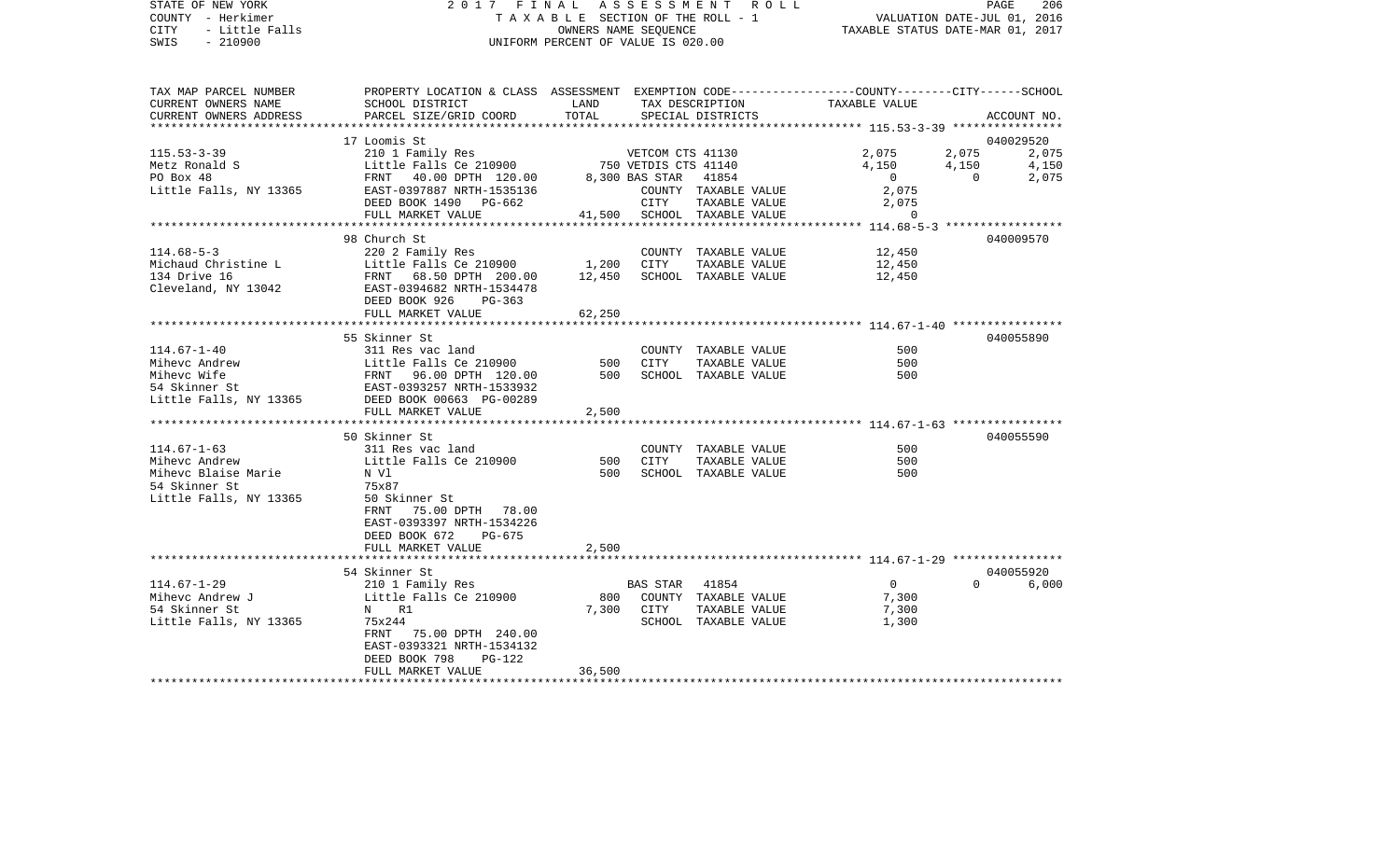| STATE OF NEW YORK<br>COUNTY - Herkimer<br>CITY<br>- Little Falls<br>SWIS<br>$-210900$ | 2017 FINAL ASSESSMENT                                                                                              | OWNERS NAME SEOUENCE<br>UNIFORM PERCENT OF VALUE IS 020.00 | R O L L<br>T A X A B L E SECTION OF THE ROLL - 1 | PAGE<br>207<br>VALUATION DATE-JUL 01, 2016<br>TAXABLE STATUS DATE-MAR 01, 2017 |                         |                               |             |
|---------------------------------------------------------------------------------------|--------------------------------------------------------------------------------------------------------------------|------------------------------------------------------------|--------------------------------------------------|--------------------------------------------------------------------------------|-------------------------|-------------------------------|-------------|
| TAX MAP PARCEL NUMBER<br>CURRENT OWNERS NAME                                          | PROPERTY LOCATION & CLASS ASSESSMENT EXEMPTION CODE---------------COUNTY-------CITY------SCHOOL<br>SCHOOL DISTRICT | LAND                                                       |                                                  | TAX DESCRIPTION                                                                | TAXABLE VALUE           |                               |             |
| CURRENT OWNERS ADDRESS                                                                | PARCEL SIZE/GRID COORD                                                                                             | TOTAL                                                      |                                                  | SPECIAL DISTRICTS                                                              |                         |                               | ACCOUNT NO. |
|                                                                                       |                                                                                                                    |                                                            |                                                  |                                                                                |                         |                               |             |
| $114.67 - 1 - 30$                                                                     | 58 Skinner St                                                                                                      |                                                            |                                                  |                                                                                |                         |                               | 040055950   |
|                                                                                       | 210 1 Family Res                                                                                                   |                                                            |                                                  | VETCOM CTS 41130                                                               | 1,750<br>$\overline{0}$ | 1,750 1,750<br>$\overline{0}$ | 5,250       |
| Mihevc Frances<br>58 Skinner St                                                       | Little Falls Ce 210900 1,000 ENH STAR 41834<br>FRNT 100.00 DPTH 243.00 7,000 COUNTY TAXABLE VALUE                  |                                                            |                                                  |                                                                                | 5,250                   |                               |             |
| Little Falls, NY 13365                                                                | EAST-0393230 NRTH-1534151                                                                                          |                                                            | CITY                                             | TAXABLE VALUE                                                                  | 5,250                   |                               |             |
|                                                                                       | FULL MARKET VALUE                                                                                                  |                                                            |                                                  | 35,000 SCHOOL TAXABLE VALUE                                                    | $\sim$ 0                |                               |             |
|                                                                                       |                                                                                                                    |                                                            |                                                  |                                                                                |                         |                               |             |
|                                                                                       | 559 E Monroe St                                                                                                    |                                                            |                                                  |                                                                                |                         | 182756                        |             |
| $114.60 - 5 - 2$                                                                      | 210 1 Family Res                                                                                                   |                                                            | BAS STAR                                         | 41854                                                                          | $\overline{0}$          | $\Omega$                      | 6,000       |
| Mihevc Mark A                                                                         | Little Falls Ce 210900                                                                                             |                                                            |                                                  | 1,000 COUNTY TAXABLE VALUE                                                     | 11,000                  |                               |             |
| 559 E Monroe St                                                                       | FRNT 50.00 DPTH 120.00                                                                                             | 11,000 CITY                                                |                                                  | TAXABLE VALUE                                                                  | 11,000                  |                               |             |
| Little Falls, NY 13365                                                                | EAST-0396472 NRTH-1535170<br>DEED BOOK 1512 PG-444                                                                 |                                                            |                                                  | SCHOOL TAXABLE VALUE                                                           | 5,000                   |                               |             |
|                                                                                       | FULL MARKET VALUE                                                                                                  | 55,000                                                     |                                                  |                                                                                |                         |                               |             |
|                                                                                       |                                                                                                                    |                                                            |                                                  |                                                                                |                         |                               |             |
|                                                                                       | 19-21 Jackson St                                                                                                   |                                                            |                                                  |                                                                                |                         |                               | 040025170   |
| $114.60 - 5 - 27$                                                                     | 220 2 Family Res                                                                                                   |                                                            | BAS STAR 41854                                   |                                                                                | $\overline{0}$          |                               | 0 6,000     |
| Mihevc Michael J                                                                      | Little Falls Ce 210900                                                                                             | 1,200                                                      |                                                  | COUNTY TAXABLE VALUE                                                           | 16,700                  |                               |             |
| Mihevc Jean Wf                                                                        | $E$ R2                                                                                                             |                                                            | 16,700 CITY                                      | TAXABLE VALUE                                                                  | 16,700                  |                               |             |
| 19-21 Jackson St                                                                      | 60x120                                                                                                             |                                                            |                                                  | SCHOOL TAXABLE VALUE                                                           | 10,700                  |                               |             |
| Little Falls, NY 13365                                                                | 19-21 Jackson<br>FRNT 60.00 DPTH 119.00<br>EAST-0396367 NRTH-1534738<br>DEED BOOK 00660 PG-00165                   |                                                            |                                                  |                                                                                |                         |                               |             |
|                                                                                       | FULL MARKET VALUE                                                                                                  | 83,500                                                     |                                                  |                                                                                |                         |                               |             |
|                                                                                       | 658 E Monroe St                                                                                                    |                                                            |                                                  |                                                                                |                         |                               | 181287      |
| $115.53 - 1 - 22$                                                                     | 210 1 Family Res                                                                                                   |                                                            | BAS STAR 41854                                   |                                                                                | $\overline{0}$          | $\Omega$                      | 6,000       |
| Mihevc Michael J Jr                                                                   | Little Falls Ce 210900                                                                                             |                                                            |                                                  | 850 COUNTY TAXABLE VALUE                                                       | 9,000                   |                               |             |
| 658 E Monroe St                                                                       | FRNT 62.20 DPTH 110.00                                                                                             |                                                            | 9,000 CITY                                       | TAXABLE VALUE                                                                  | 9,000                   |                               |             |
| Little Falls, NY 13365                                                                | EAST-0397816 NRTH-1535630                                                                                          |                                                            |                                                  | SCHOOL TAXABLE VALUE                                                           | 3,000                   |                               |             |
|                                                                                       | DEED BOOK 1503 PG-236                                                                                              |                                                            |                                                  |                                                                                |                         |                               |             |
|                                                                                       | FULL MARKET VALUE                                                                                                  | 45,000                                                     |                                                  |                                                                                |                         |                               |             |
|                                                                                       |                                                                                                                    |                                                            |                                                  |                                                                                |                         |                               |             |
|                                                                                       | 42 Burwell St                                                                                                      |                                                            |                                                  |                                                                                |                         | $\Omega$                      | 040004650   |
| $115.53 - 3 - 52$                                                                     | 210 1 Family Res                                                                                                   |                                                            | BAS STAR 41854                                   |                                                                                | $\overline{0}$          |                               | 6,000       |
| Mihevc Thomas J<br>Mihevc Gale S                                                      |                                                                                                                    | 19,450 CITY                                                |                                                  | COUNTY TAXABLE VALUE<br>TAXABLE VALUE                                          | 19,450<br>19,450        |                               |             |
| 42 Burwell St                                                                         |                                                                                                                    |                                                            |                                                  | SCHOOL TAXABLE VALUE                                                           | 13,450                  |                               |             |
| Little Falls, NY 13365                                                                | Little Falls Ce 210900 1,350<br>FRNT 67.50 DPTH 120.00 19,450<br>EAST-0398066 NRTH-1534874<br>DEED BOOK 804 PG-371 |                                                            |                                                  |                                                                                |                         |                               |             |
|                                                                                       | FULL MARKET VALUE                                                                                                  | 97,250                                                     |                                                  |                                                                                |                         |                               |             |
|                                                                                       |                                                                                                                    |                                                            |                                                  |                                                                                |                         |                               |             |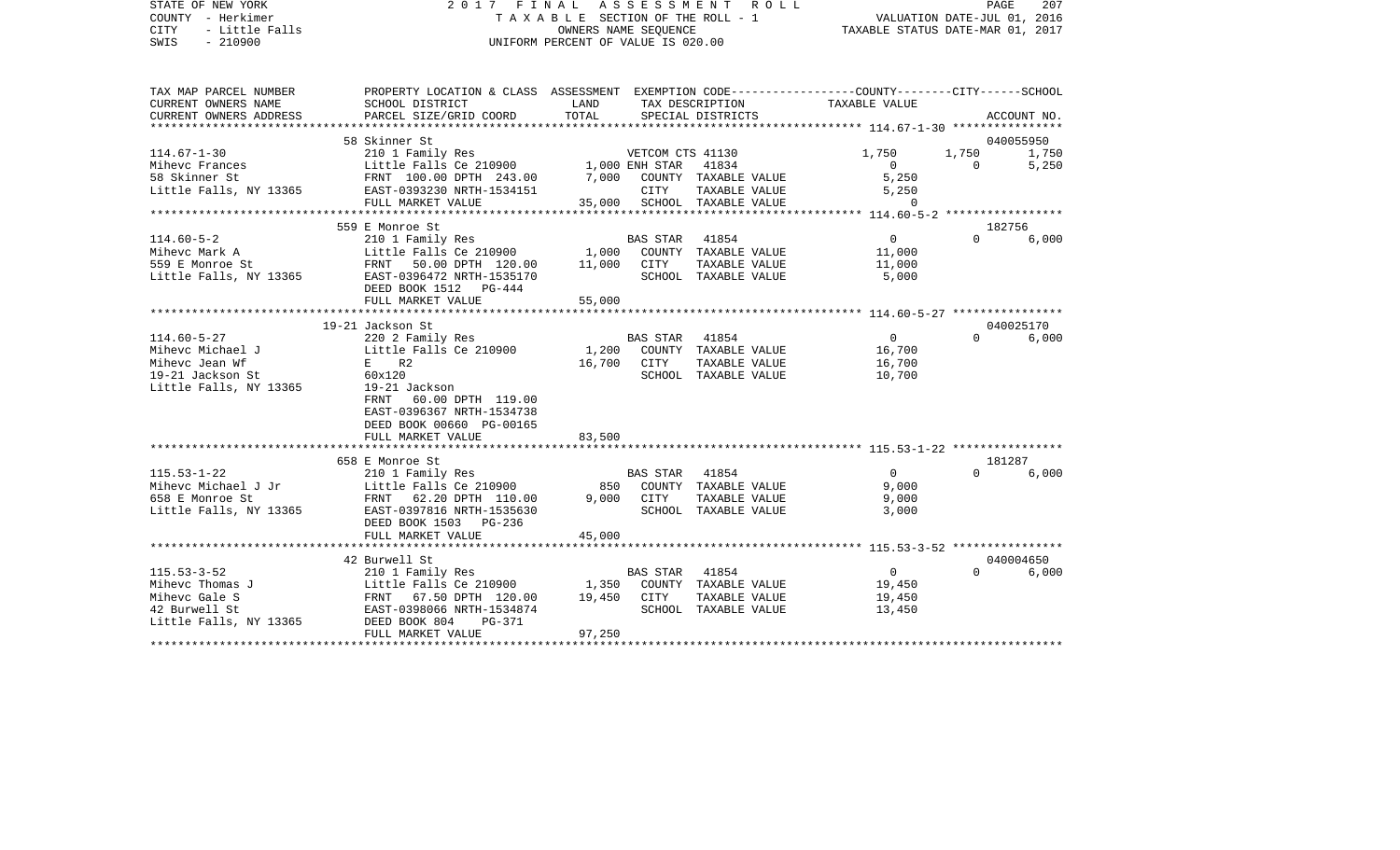STATE OF NEW YORK 2 0 1 7 F I N A L A S S E S S M E N T R O L L PAGE 208COUNTY - Herkimer **T A X A B L E** SECTION OF THE ROLL - 1 VALUATION DATE-JUL 01, 2016 CITY - Little Falls OWNERS NAME SEQUENCE TAXABLE STATUS DATE-MAR 01, 2017 SWIS - 210900 UNIFORM PERCENT OF VALUE IS 020.00TAX MAP PARCEL NUMBER PROPERTY LOCATION & CLASS ASSESSMENT EXEMPTION CODE------------------COUNTY--------CITY------SCHOOL CURRENT OWNERS NAME SCHOOL DISTRICT LAND TAX DESCRIPTION TAXABLE VALUECURRENT OWNERS ADDRESS PARCEL SIZE/GRID COORD TOTAL SPECIAL DISTRICTS ACCOUNT NO. \*\*\*\*\*\*\*\*\*\*\*\*\*\*\*\*\*\*\*\*\*\*\*\*\*\*\*\*\*\*\*\*\*\*\*\*\*\*\*\*\*\*\*\*\*\*\*\*\*\*\*\*\*\*\*\*\*\*\*\*\*\*\*\*\*\*\*\*\*\*\*\*\*\*\*\*\*\*\*\*\*\*\*\*\*\*\*\*\*\*\*\*\*\*\*\*\*\*\*\*\*\*\* 115.69-1-21 \*\*\*\*\*\*\*\*\*\*\*\*\*\*\*\* 28 Danube St 040012900115.69-1-21 210 1 Family Res VETWAR CTS 41120 893 893 893 Miklic Richard Little Falls Ce 210900 400 ENH STAR 41834 0 0 5,057 Miklic Barbara Wf **FRNT 48.00 DPTH 90.00** 5,950 COUNTY TAXABLE VALUE 5,057 28 Danube St EAST-0397071 NRTH-1532079 CITY TAXABLE VALUE 5,057 Little Falls, NY 13365 DEED BOOK 00659 PG-00542 SCHOOL TAXABLE VALUE 0 FULL MARKET VALUE 29,750 \*\*\*\*\*\*\*\*\*\*\*\*\*\*\*\*\*\*\*\*\*\*\*\*\*\*\*\*\*\*\*\*\*\*\*\*\*\*\*\*\*\*\*\*\*\*\*\*\*\*\*\*\*\*\*\*\*\*\*\*\*\*\*\*\*\*\*\*\*\*\*\*\*\*\*\*\*\*\*\*\*\*\*\*\*\*\*\*\*\*\*\*\*\*\*\*\*\*\*\*\*\*\* 114.67-1-11 \*\*\*\*\*\*\*\*\*\*\*\*\*\*\*\* 164 Furnace St 040018600114.67-1-11 210 1 Family Res BAS STAR 41854 0 0 6,000 Little Falls Ce 210900 900 COUNTY TAXABLE VALUE 164 Furnace St FRNT 50.70 DPTH 252.00 8,250 CITY TAXABLE VALUE 8,250 Little Falls, NY 13365 EAST-0393287 NRTH-1534395 SCHOOL TAXABLE VALUE 2,250 DEED BOOK 1252 PG-776FULL MARKET VALUE 41,250 \*\*\*\*\*\*\*\*\*\*\*\*\*\*\*\*\*\*\*\*\*\*\*\*\*\*\*\*\*\*\*\*\*\*\*\*\*\*\*\*\*\*\*\*\*\*\*\*\*\*\*\*\*\*\*\*\*\*\*\*\*\*\*\*\*\*\*\*\*\*\*\*\*\*\*\*\*\*\*\*\*\*\*\*\*\*\*\*\*\*\*\*\*\*\*\*\*\*\*\*\*\*\* 114.44-2-1 \*\*\*\*\*\*\*\*\*\*\*\*\*\*\*\*\* 115 Izzo Ct114.44-2-1 210 1 Family Res BAS STAR 41854 0 0 6,000 Milianta Derek Little Falls Ce 210900 3,115 COUNTY TAXABLE VALUE 34,000 Milianta Kara FRNT 72.80 DPTH 34,000 CITY TAXABLE VALUE 34,000 115 Izzo Ct ACRES 0.89 SCHOOL TAXABLE VALUE 28,000 Little Falls, NY 13365 EAST-0396252 NRTH-1539448 DEED BOOK 1162 PG-230FULL MARKET VALUE 170,000 \*\*\*\*\*\*\*\*\*\*\*\*\*\*\*\*\*\*\*\*\*\*\*\*\*\*\*\*\*\*\*\*\*\*\*\*\*\*\*\*\*\*\*\*\*\*\*\*\*\*\*\*\*\*\*\*\*\*\*\*\*\*\*\*\*\*\*\*\*\*\*\*\*\*\*\*\*\*\*\*\*\*\*\*\*\*\*\*\*\*\*\*\*\*\*\*\*\*\*\*\*\*\* 115.53-4-83 \*\*\*\*\*\*\*\*\*\*\*\*\*\*\*\*84 Burwell St 040005310 115.53-4-83 220 2 Family Res VETFUND CT 41101 5,000 5,000 0 Miller Agnes Little Falls Ce 210900 650 ENH STAR 41834 0 0 10,300 Helbock, Marosek Anne,Mary FRNT 32.00 DPTH 120.00 10,300 COUNTY TAXABLE VALUE 5,300 1535 State Route 5S EAST-0398575 NRTH-1534532 CITY TAXABLE VALUE 5,300 Mohawk, NY 13407 DEED BOOK 1276 PG-604 SCHOOL TAXABLE VALUE 0 FULL MARKET VALUE 51,500 \*\*\*\*\*\*\*\*\*\*\*\*\*\*\*\*\*\*\*\*\*\*\*\*\*\*\*\*\*\*\*\*\*\*\*\*\*\*\*\*\*\*\*\*\*\*\*\*\*\*\*\*\*\*\*\*\*\*\*\*\*\*\*\*\*\*\*\*\*\*\*\*\*\*\*\*\*\*\*\*\*\*\*\*\*\*\*\*\*\*\*\*\*\*\*\*\*\*\*\*\*\*\* 114.68-4-20 \*\*\*\*\*\*\*\*\*\*\*\*\*\*\*\*90 W Gansevoort St 040020970 114.68-4-20 215 1 Fam Res w/ COUNTY TAXABLE VALUE 10,675 Miller Darrin A Little Falls Ce 210900 675 CITY TAXABLE VALUE 10,675 639 Gun club Rd FRNT 29.50 DPTH 106.00 10,675 SCHOOL TAXABLE VALUE 10,675 Little Falls, NY 13365 BANK 035 EAST-0394883 NRTH-1534070 DEED BOOK 793 PG-183FULL MARKET VALUE 53,375 \*\*\*\*\*\*\*\*\*\*\*\*\*\*\*\*\*\*\*\*\*\*\*\*\*\*\*\*\*\*\*\*\*\*\*\*\*\*\*\*\*\*\*\*\*\*\*\*\*\*\*\*\*\*\*\*\*\*\*\*\*\*\*\*\*\*\*\*\*\*\*\*\*\*\*\*\*\*\*\*\*\*\*\*\*\*\*\*\*\*\*\*\*\*\*\*\*\*\*\*\*\*\*\*\*\*\*\*\*\*\*\*\*\*\*\*\*\*\*\*\*\*\*\*\*\*\*\*\*\*\*\*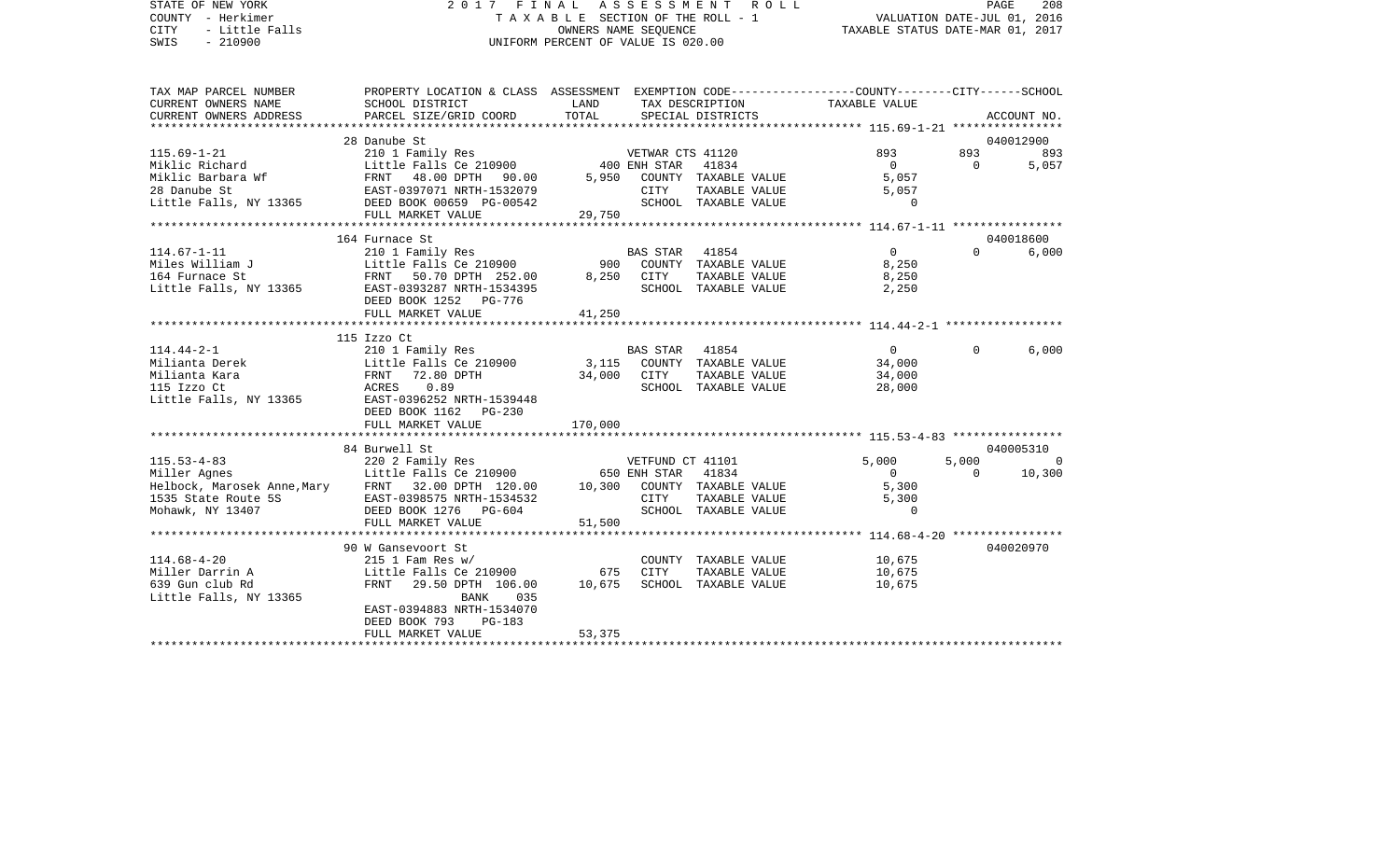| STATE OF NEW YORK<br>COUNTY - Herkimer<br>CITY<br>- Little Falls<br>SWIS<br>$-210900$ | FINAL<br>2017<br>TAXABLE SECTION OF THE ROLL - 1<br>UNIFORM PERCENT OF VALUE IS 020.00          | PAGE<br>209<br>VALUATION DATE-JUL 01, 2016<br>TAXABLE STATUS DATE-MAR 01, 2017 |                 |                                      |                |          |             |
|---------------------------------------------------------------------------------------|-------------------------------------------------------------------------------------------------|--------------------------------------------------------------------------------|-----------------|--------------------------------------|----------------|----------|-------------|
|                                                                                       |                                                                                                 |                                                                                |                 |                                      |                |          |             |
| TAX MAP PARCEL NUMBER                                                                 | PROPERTY LOCATION & CLASS ASSESSMENT EXEMPTION CODE---------------COUNTY-------CITY------SCHOOL |                                                                                |                 |                                      |                |          |             |
| CURRENT OWNERS NAME<br>CURRENT OWNERS ADDRESS                                         | SCHOOL DISTRICT<br>PARCEL SIZE/GRID COORD                                                       | LAND<br>TOTAL                                                                  |                 | TAX DESCRIPTION<br>SPECIAL DISTRICTS | TAXABLE VALUE  |          | ACCOUNT NO. |
| *****************                                                                     |                                                                                                 |                                                                                |                 |                                      |                |          |             |
|                                                                                       | 609 E Gansevoort St                                                                             |                                                                                |                 |                                      |                |          | 040019860   |
| $115.53 - 1 - 71$                                                                     | 210 1 Family Res                                                                                |                                                                                | BAS STAR        | 41854                                | $\Omega$       | $\Omega$ | 6,000       |
| Miller David E                                                                        | Little Falls Ce 210900                                                                          | 600                                                                            |                 | COUNTY TAXABLE VALUE                 | 8,600          |          |             |
| Miller James R                                                                        | FRNT 35.00 DPTH 148.00                                                                          | 8,600                                                                          | CITY            | TAXABLE VALUE                        | 8,600          |          |             |
|                                                                                       | EAST-0397249 NRTH-1535005                                                                       |                                                                                |                 | SCHOOL TAXABLE VALUE                 | 2,600          |          |             |
|                                                                                       | <b>PG-588</b>                                                                                   | 43,000                                                                         |                 |                                      |                |          |             |
| Attn: Robert E Miller<br>609 E Gansevoort St BEED BOOK 886 F<br>TULL MARKET VALUE     |                                                                                                 |                                                                                |                 |                                      |                |          |             |
|                                                                                       | 25 Churchill St                                                                                 |                                                                                |                 |                                      |                |          | 040011580   |
| $114.59 - 4 - 41$                                                                     | 210 1 Family Res                                                                                |                                                                                | <b>BAS STAR</b> | 41854                                | $\overline{0}$ | $\Omega$ | 6,000       |
| Miller James S                                                                        | Little Falls Ce 210900                                                                          | 1,000                                                                          |                 | COUNTY TAXABLE VALUE                 | 12,150         |          |             |
| Bernadette Miller E                                                                   | S R1                                                                                            | 12,150                                                                         | CITY            | TAXABLE VALUE                        | 12,150         |          |             |
| 25 Churchill St                                                                       | 50 X 115                                                                                        |                                                                                |                 | SCHOOL TAXABLE VALUE                 | 6,150          |          |             |
| Little Falls, NY 13365                                                                | FRNT 50.00 DPTH 111.00<br>EAST-0393112 NRTH-1535167                                             |                                                                                |                 |                                      |                |          |             |
|                                                                                       | DEED BOOK 818<br>PG-676                                                                         |                                                                                |                 |                                      |                |          |             |
|                                                                                       | FULL MARKET VALUE                                                                               | 60,750                                                                         |                 |                                      |                |          |             |
|                                                                                       |                                                                                                 |                                                                                |                 |                                      |                |          |             |
|                                                                                       | 90 Burwell St                                                                                   |                                                                                |                 |                                      |                |          | 181773      |
| $115.53 - 4 - 86$                                                                     | 210 1 Family Res                                                                                |                                                                                |                 | COUNTY TAXABLE VALUE                 | 10,400         |          |             |
| Miller Johanna M                                                                      | Little Falls Ce 210900                                                                          | 1,000                                                                          | CITY            | TAXABLE VALUE                        | 10,400         |          |             |
| 103 Windsor Drive                                                                     | FRNT 50.00 DPTH 120.00                                                                          | 10,400                                                                         |                 | SCHOOL TAXABLE VALUE                 | 10,400         |          |             |
| North Syracuse, NY 13212                                                              | EAST-0398665 NRTH-1534470<br>DEED BOOK 1506<br>$PG-250$                                         |                                                                                |                 |                                      |                |          |             |
|                                                                                       | FULL MARKET VALUE                                                                               | 52,000                                                                         |                 |                                      |                |          |             |
|                                                                                       |                                                                                                 |                                                                                |                 |                                      |                |          |             |
|                                                                                       | 589 E Gansevoort St                                                                             |                                                                                |                 |                                      |                |          | 040019590   |
| $115.53 - 1 - 76$                                                                     | 210 1 Family Res                                                                                |                                                                                | BAS STAR 41854  |                                      | $\overline{0}$ | $\Omega$ | 6,000       |
| Miller Kenneth L                                                                      | Little Falls Ce 210900                                                                          | 1,050                                                                          |                 | COUNTY TAXABLE VALUE                 | 8,050          |          |             |
| 589 E Gansevoort St                                                                   | FRNT 50.00 DPTH 125.00                                                                          | 8,050                                                                          | CITY            | TAXABLE VALUE                        | 8,050          |          |             |
| Little Falls, NY 13365                                                                | EAST-0397047 NRTH-1534973                                                                       |                                                                                |                 | SCHOOL TAXABLE VALUE                 | 2,050          |          |             |
|                                                                                       | DEED BOOK 1301<br>$PG-305$<br>FULL MARKET VALUE                                                 | 40,250                                                                         |                 |                                      |                |          |             |
|                                                                                       |                                                                                                 |                                                                                |                 |                                      |                |          |             |
|                                                                                       | 185 Loomis St                                                                                   |                                                                                |                 |                                      |                |          | 040031980   |
| $115.62 - 1 - 45$                                                                     | 210 1 Family Res                                                                                |                                                                                | BAS STAR        | 41854                                | $\overline{0}$ | $\Omega$ | 6,000       |
| Miller Renee L                                                                        | Little Falls Ce 210900                                                                          | 500                                                                            |                 | COUNTY TAXABLE VALUE                 | 8,800          |          |             |
| 185 Loomis St                                                                         | FRNT 24.00 DPTH 145.00                                                                          | 8,800                                                                          | CITY            | TAXABLE VALUE                        | 8,800          |          |             |
| Little Falls, NY 13365                                                                | EAST-0399890 NRTH-1534233                                                                       |                                                                                |                 | SCHOOL TAXABLE VALUE                 | 2,800          |          |             |
|                                                                                       | DEED BOOK 1108<br>$PG-744$                                                                      |                                                                                |                 |                                      |                |          |             |
|                                                                                       | FULL MARKET VALUE                                                                               | 44,000                                                                         |                 |                                      |                |          |             |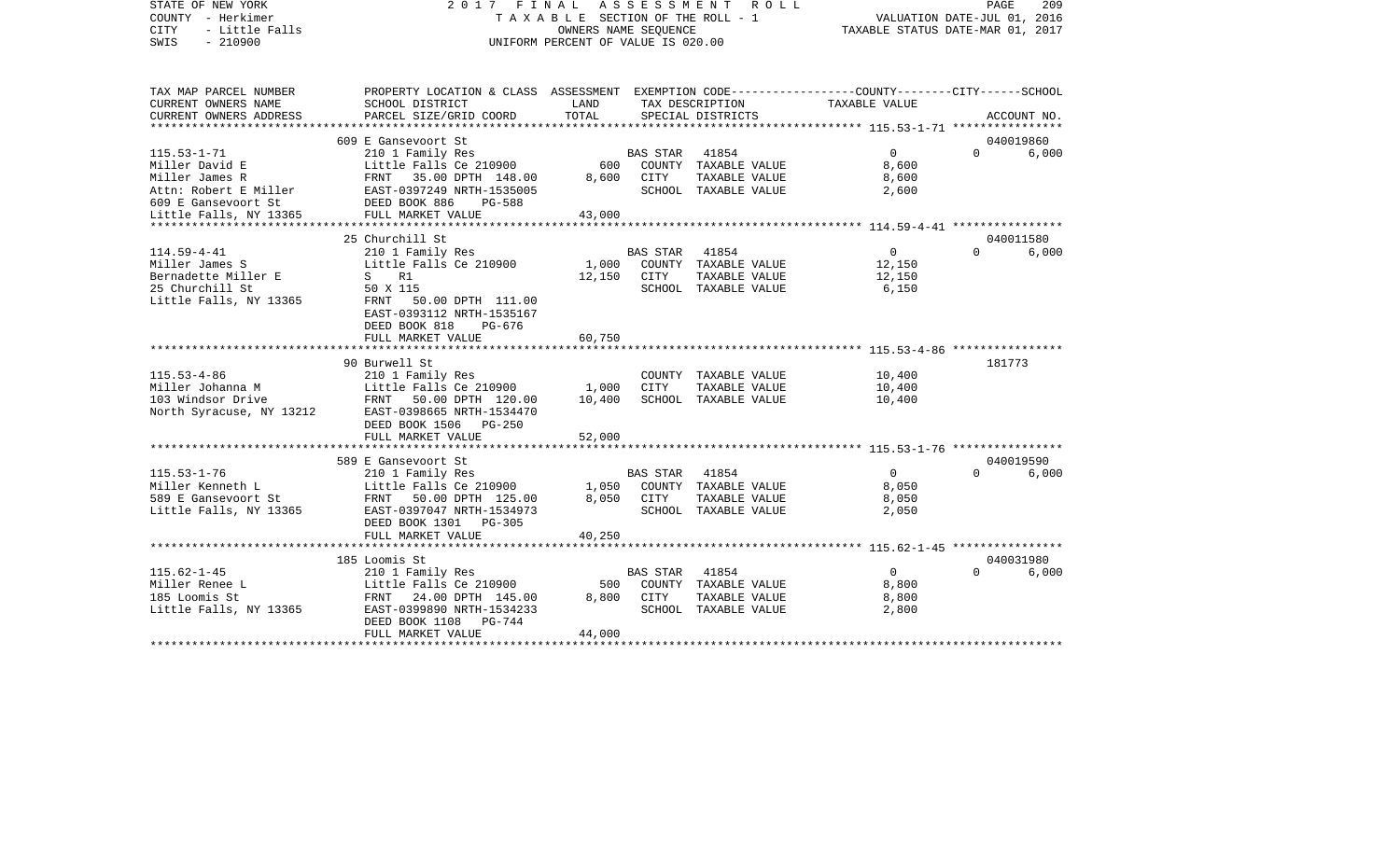| <b>CITY</b><br>- Little Falls<br>OWNERS NAME SEQUENCE<br>$-210900$<br>UNIFORM PERCENT OF VALUE IS 020.00<br>SWIS                                                                                               | PAGE<br>210<br>VALUATION DATE-JUL 01, 2016<br>TAXABLE STATUS DATE-MAR 01, 2017 |  |  |
|----------------------------------------------------------------------------------------------------------------------------------------------------------------------------------------------------------------|--------------------------------------------------------------------------------|--|--|
| TAX MAP PARCEL NUMBER<br>PROPERTY LOCATION & CLASS ASSESSMENT EXEMPTION CODE---------------COUNTY-------CITY------SCHOOL<br>CURRENT OWNERS NAME<br>SCHOOL DISTRICT<br>LAND<br>TAXABLE VALUE<br>TAX DESCRIPTION |                                                                                |  |  |
| TOTAL<br>CURRENT OWNERS ADDRESS<br>PARCEL SIZE/GRID COORD<br>SPECIAL DISTRICTS                                                                                                                                 | ACCOUNT NO.                                                                    |  |  |
|                                                                                                                                                                                                                |                                                                                |  |  |
| 583 E Gansevoort St                                                                                                                                                                                            | 040019470                                                                      |  |  |
| $115.53 - 1 - 78$<br>$\overline{0}$<br>220 2 Family Res<br>ENH STAR<br>41834<br>$\Omega$                                                                                                                       | 13,100                                                                         |  |  |
| Little Falls Ce 210900<br>1,600<br>Miller Richard G<br>COUNTY TAXABLE VALUE<br>13,350                                                                                                                          |                                                                                |  |  |
| Miller Gail C<br>FRNT 48.60 DPTH 120.00<br>13,350<br>CITY<br>TAXABLE VALUE<br>13,350<br>583 E Gansevoort St<br>EAST-0396952 NRTH-1534951<br>SCHOOL TAXABLE VALUE<br>250                                        |                                                                                |  |  |
| Little Falls, NY 13365<br>DEED BOOK 865<br>$PG-30$                                                                                                                                                             |                                                                                |  |  |
| FULL MARKET VALUE<br>66,750                                                                                                                                                                                    |                                                                                |  |  |
|                                                                                                                                                                                                                |                                                                                |  |  |
| W Shore Pl                                                                                                                                                                                                     | 185972                                                                         |  |  |
| $114.76 - 2 - 32$<br>750<br>311 Res vac land<br>COUNTY TAXABLE VALUE                                                                                                                                           |                                                                                |  |  |
| Little Falls Ce 210900<br>Miller Veronica M<br>TAXABLE VALUE<br>750<br>750<br>CITY                                                                                                                             |                                                                                |  |  |
| 616 Bronner Rd<br>FRNT 92.00 DPTH 27.00<br>750<br>SCHOOL TAXABLE VALUE<br>750                                                                                                                                  |                                                                                |  |  |
| Little Falls, NY 13365<br>EAST-0396212 NRTH-1532193                                                                                                                                                            |                                                                                |  |  |
| DEED BOOK 1531 PG-922<br>FULL MARKET VALUE<br>3,750                                                                                                                                                            |                                                                                |  |  |
|                                                                                                                                                                                                                |                                                                                |  |  |
| 31 Casler St                                                                                                                                                                                                   | 040007710                                                                      |  |  |
| $114.76 - 2 - 60$<br>7,800<br>220 2 Family Res<br>COUNTY TAXABLE VALUE                                                                                                                                         |                                                                                |  |  |
| Miller Virginia L<br>Little Falls Ce 210900<br>800<br>CITY<br>TAXABLE VALUE<br>7,800                                                                                                                           |                                                                                |  |  |
| 7,800<br>SCHOOL TAXABLE VALUE<br>7,800<br>31 Casler St<br>FRNT 122.00 DPTH 200.00                                                                                                                              |                                                                                |  |  |
| Little Falls, NY 13365<br>EAST-0396117 NRTH-1531816                                                                                                                                                            |                                                                                |  |  |
| DEED BOOK 1097 PG-901                                                                                                                                                                                          |                                                                                |  |  |
| FULL MARKET VALUE<br>39,000                                                                                                                                                                                    |                                                                                |  |  |
| 5 Diamond St                                                                                                                                                                                                   | 198230                                                                         |  |  |
| $114.60 - 4 - 7$<br>210 1 Family Res<br>8,050<br>COUNTY TAXABLE VALUE                                                                                                                                          |                                                                                |  |  |
| Millington Josiah<br><b>CITY</b><br>8,050<br>Little Falls Ce 210900<br>500<br>TAXABLE VALUE                                                                                                                    |                                                                                |  |  |
| 1116 River Rd<br>36.00 DPTH 101.00<br>8,050<br>SCHOOL TAXABLE VALUE<br>8,050<br>FRNT                                                                                                                           |                                                                                |  |  |
| Fort Plain, NY 13339<br>ACRES 0.09                                                                                                                                                                             |                                                                                |  |  |
| EAST-0394537 NRTH-1535243                                                                                                                                                                                      |                                                                                |  |  |
| DEED BOOK 1607 PG-198                                                                                                                                                                                          |                                                                                |  |  |
| 40,250<br>FULL MARKET VALUE                                                                                                                                                                                    |                                                                                |  |  |
|                                                                                                                                                                                                                |                                                                                |  |  |
| 680 E Monroe St<br>$115.53 - 2 - 11$<br>4,900<br>312 Vac w/imprv<br>COUNTY TAXABLE VALUE                                                                                                                       | 040044430                                                                      |  |  |
| Mills William N<br>CITY<br>TAXABLE VALUE<br>4,900<br>Little Falls Ce 210900<br>900                                                                                                                             |                                                                                |  |  |
| Mills Cynthia<br>FRNT<br>56.00 DPTH 120.00<br>4,900<br>4,900<br>SCHOOL TAXABLE VALUE                                                                                                                           |                                                                                |  |  |
| 676 E Monroe St<br>BANK<br>035                                                                                                                                                                                 |                                                                                |  |  |
| Little Falls, NY 13365<br>EAST-0398072 NRTH-1535581                                                                                                                                                            |                                                                                |  |  |
| DEED BOOK 709<br>$PG-642$                                                                                                                                                                                      |                                                                                |  |  |
| FULL MARKET VALUE<br>24,500                                                                                                                                                                                    |                                                                                |  |  |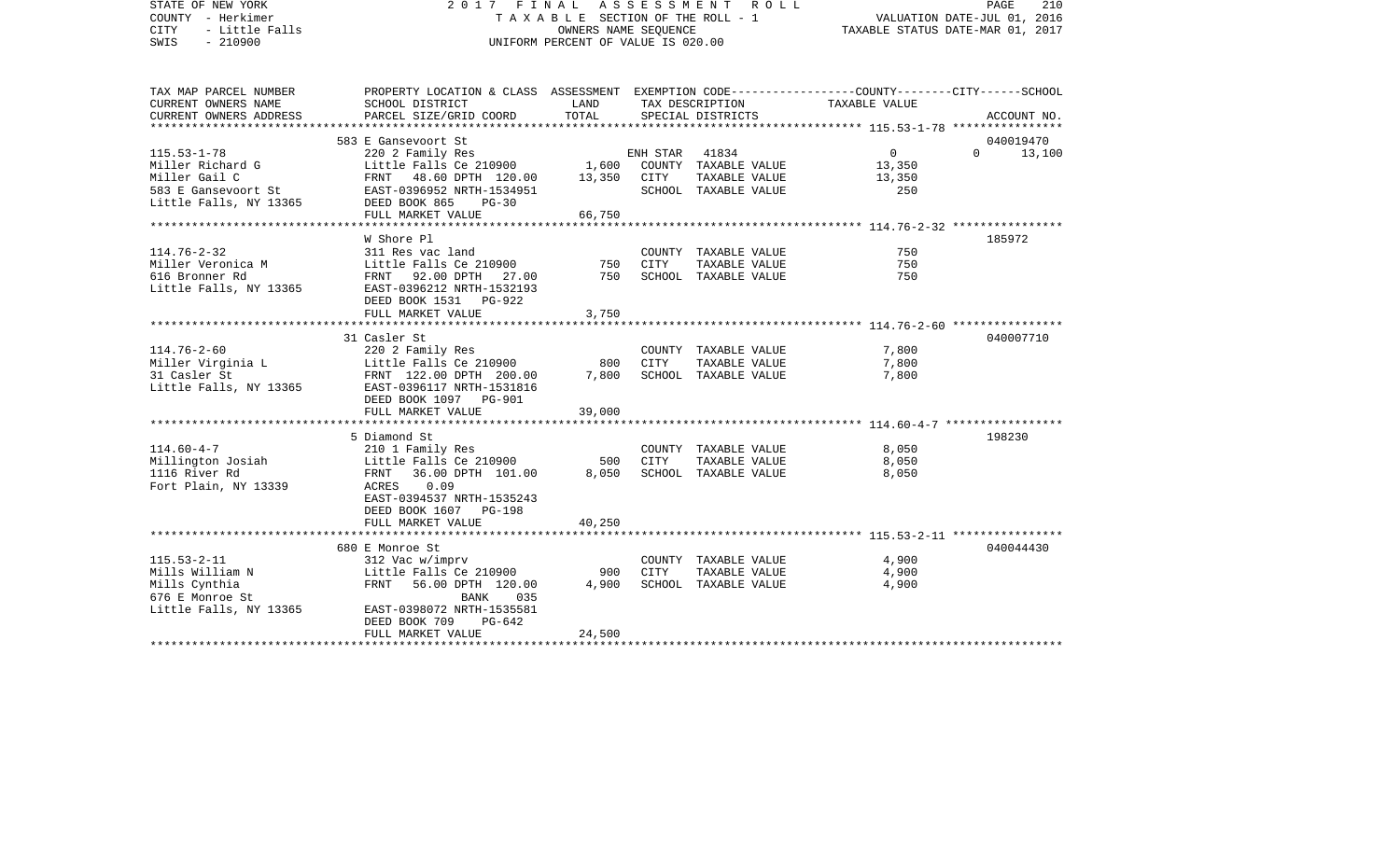| STATE OF NEW YORK<br>COUNTY - Herkimer                        |                                                                                                                                                                                                                                                                           |                                    |                | 2017 FINAL ASSESSMENT ROLL<br>TAXABLE SECTION OF THE ROLL - 1 | VALUATION DATE-JUL 01, 2016      | $\mathop{\mathtt{PAGE}}$ | 211            |
|---------------------------------------------------------------|---------------------------------------------------------------------------------------------------------------------------------------------------------------------------------------------------------------------------------------------------------------------------|------------------------------------|----------------|---------------------------------------------------------------|----------------------------------|--------------------------|----------------|
| CITY     - Little Falls                                       |                                                                                                                                                                                                                                                                           | OWNERS NAME SEQUENCE               |                |                                                               | TAXABLE STATUS DATE-MAR 01, 2017 |                          |                |
| SWIS - 210900                                                 |                                                                                                                                                                                                                                                                           | UNIFORM PERCENT OF VALUE IS 020.00 |                |                                                               |                                  |                          |                |
|                                                               |                                                                                                                                                                                                                                                                           |                                    |                |                                                               |                                  |                          |                |
|                                                               | TAX MAP PARCEL NUMBER THE PROPERTY LOCATION & CLASS ASSESSMENT EXEMPTION CODE---------------COUNTY-------CITY------SCHOOL                                                                                                                                                 |                                    |                |                                                               |                                  |                          |                |
| CURRENT OWNERS NAME                                           | SCHOOL DISTRICT                                                                                                                                                                                                                                                           | LAND                               |                | TAX DESCRIPTION                                               | TAXABLE VALUE                    |                          |                |
| CURRENT OWNERS ADDRESS                                        | PARCEL SIZE/GRID COORD                                                                                                                                                                                                                                                    | TOTAL                              |                | SPECIAL DISTRICTS                                             |                                  |                          | ACCOUNT NO.    |
| ***********************                                       | 676 E Monroe St                                                                                                                                                                                                                                                           |                                    |                |                                                               |                                  |                          | 040044400      |
| $115.53 - 2 - 12$                                             | 210 I Family Res<br>210 I Family Res<br>210 I Falls Ce 210900<br>200 CW_15_VET/ 41162<br>2010 BANK 2013<br>2013 PRNT 2013<br>2013<br>2014 2013<br>2014 2013<br>2014 2015<br>2014 2015<br>2015<br>2015<br>2015<br>2015<br>2015<br>2015<br>2015<br>2015<br>2015<br>2016<br> |                                    |                |                                                               | $\overline{0}$                   | 895                      | $\sim$ 0       |
| ------<br>Mills Wm M<br>Mills Cynthia M<br>676 East Monroe St |                                                                                                                                                                                                                                                                           |                                    |                |                                                               | 1,343                            | $\overline{\mathbf{0}}$  | $\overline{0}$ |
|                                                               |                                                                                                                                                                                                                                                                           |                                    |                |                                                               | $\overline{0}$                   | $\overline{0}$           | 8,950          |
|                                                               | <b>BANK</b> 291                                                                                                                                                                                                                                                           |                                    |                | COUNTY TAXABLE VALUE                                          | 7,607                            |                          |                |
|                                                               |                                                                                                                                                                                                                                                                           |                                    |                | CITY TAXABLE VALUE                                            | 8,055                            |                          |                |
|                                                               | DEED BOOK 00620 PG-00588                                                                                                                                                                                                                                                  |                                    |                | SCHOOL TAXABLE VALUE                                          | $\Omega$                         |                          |                |
|                                                               | FULL MARKET VALUE                                                                                                                                                                                                                                                         | 44,750                             |                |                                                               |                                  |                          |                |
|                                                               |                                                                                                                                                                                                                                                                           |                                    |                |                                                               |                                  |                          |                |
|                                                               | 35 Skinner St                                                                                                                                                                                                                                                             |                                    |                |                                                               |                                  |                          | 040055770      |
|                                                               |                                                                                                                                                                                                                                                                           |                                    | BAS STAR 41854 |                                                               | $\overline{0}$                   | $\Omega$                 | 4,600          |
|                                                               |                                                                                                                                                                                                                                                                           |                                    |                | 600 COUNTY TAXABLE VALUE                                      | 4,600                            |                          |                |
|                                                               |                                                                                                                                                                                                                                                                           |                                    | 4,600 CITY     | TAXABLE VALUE                                                 | 4,600                            |                          |                |
|                                                               |                                                                                                                                                                                                                                                                           |                                    |                | SCHOOL TAXABLE VALUE                                          | $\mathbf 0$                      |                          |                |
|                                                               |                                                                                                                                                                                                                                                                           |                                    |                |                                                               |                                  |                          |                |
|                                                               | 114.67-1-41 210 1 Family Res<br>Misiaczek John F Little Falls Ce 210900 60<br>act: Lori Misiaczek ACRES 1.10 4,60<br>1031 Hope St EAST-0393580 NRTH-1533845<br>Utica, NY 13502 DEED BOOK 754 PG-134<br>*********************************                                  | 23,000                             |                |                                                               |                                  |                          |                |
|                                                               |                                                                                                                                                                                                                                                                           |                                    |                |                                                               |                                  |                          | 040055800      |
| 114.67-1-64                                                   | 35 Skinner St<br>311 Res vac land                                                                                                                                                                                                                                         |                                    |                | COUNTY TAXABLE VALUE                                          | 1,450                            |                          |                |
|                                                               |                                                                                                                                                                                                                                                                           |                                    | 1,450 CITY     | TAXABLE VALUE                                                 | 1,450                            |                          |                |
|                                                               | Misiaczek John Falittle Falls Ce 210900<br>35 Skinner State († 1808)<br>Little Falls, NY 13365 – EAST-0393203 NRTH-1533585                                                                                                                                                | 1,450                              |                | SCHOOL TAXABLE VALUE                                          | 1,450                            |                          |                |
|                                                               |                                                                                                                                                                                                                                                                           |                                    |                |                                                               |                                  |                          |                |
|                                                               | DEED BOOK 754 PG-134                                                                                                                                                                                                                                                      |                                    |                |                                                               |                                  |                          |                |
|                                                               | FULL MARKET VALUE                                                                                                                                                                                                                                                         | 7,250                              |                |                                                               |                                  |                          |                |
|                                                               | * * * * * * * * * * * * * * * * * * * *                                                                                                                                                                                                                                   | * * * * * * * * * * *              |                |                                                               |                                  |                          |                |
|                                                               | 30 Furnace St                                                                                                                                                                                                                                                             |                                    |                |                                                               |                                  |                          | 040016860      |
|                                                               |                                                                                                                                                                                                                                                                           |                                    |                | COUNTY TAXABLE VALUE                                          | 13,050                           |                          |                |
|                                                               |                                                                                                                                                                                                                                                                           | 900                                | CITY           | TAXABLE VALUE                                                 | 13,050                           |                          |                |
|                                                               |                                                                                                                                                                                                                                                                           | 13,050                             |                | SCHOOL TAXABLE VALUE                                          | 13,050                           |                          |                |
|                                                               |                                                                                                                                                                                                                                                                           |                                    |                |                                                               |                                  |                          |                |
|                                                               | DEED BOOK 00586 PG-00866                                                                                                                                                                                                                                                  |                                    |                |                                                               |                                  |                          |                |
|                                                               | FULL MARKET VALUE                                                                                                                                                                                                                                                         | 65,250                             |                |                                                               |                                  |                          |                |
|                                                               |                                                                                                                                                                                                                                                                           |                                    |                |                                                               |                                  |                          |                |
|                                                               | 71 Burch St                                                                                                                                                                                                                                                               |                                    |                |                                                               |                                  | 153886                   |                |
|                                                               |                                                                                                                                                                                                                                                                           |                                    | BAS STAR 41854 |                                                               | $\overline{0}$                   |                          | $0 \t\t 6,000$ |
|                                                               |                                                                                                                                                                                                                                                                           | 350                                |                | COUNTY TAXABLE VALUE                                          | 8,000                            |                          |                |
|                                                               |                                                                                                                                                                                                                                                                           | 8,000                              | CITY           | TAXABLE VALUE                                                 | 8,000                            |                          |                |
|                                                               |                                                                                                                                                                                                                                                                           |                                    |                | SCHOOL TAXABLE VALUE                                          | 2,000                            |                          |                |
|                                                               | 1 Burch Sc<br>Little Falls, NY 13365 DEED BOOK 1329 PG-203                                                                                                                                                                                                                |                                    |                |                                                               |                                  |                          |                |
|                                                               |                                                                                                                                                                                                                                                                           | 40,000                             |                |                                                               |                                  |                          |                |
|                                                               |                                                                                                                                                                                                                                                                           |                                    |                |                                                               |                                  |                          |                |
|                                                               | 55 Church St                                                                                                                                                                                                                                                              |                                    |                |                                                               | $\overline{0}$                   | 196651                   | $0 \t 12,800$  |
|                                                               |                                                                                                                                                                                                                                                                           |                                    | ENH STAR 41834 | 800 COUNTY TAXABLE VALUE                                      | 12,800                           |                          |                |
| 55 Church St                                                  | FRNT 38.50 DPTH 139.90                                                                                                                                                                                                                                                    | 12,800 CITY                        |                | TAXABLE VALUE                                                 | 12,800                           |                          |                |
| Little Falls, NY 13365                                        | EAST-0395190 NRTH-1534111                                                                                                                                                                                                                                                 |                                    |                | SCHOOL TAXABLE VALUE                                          | $\overline{0}$                   |                          |                |
|                                                               | DEED BOOK 1596 PG-927                                                                                                                                                                                                                                                     |                                    |                |                                                               |                                  |                          |                |

FULL MARKET VALUE 64,000 \*\*\*\*\*\*\*\*\*\*\*\*\*\*\*\*\*\*\*\*\*\*\*\*\*\*\*\*\*\*\*\*\*\*\*\*\*\*\*\*\*\*\*\*\*\*\*\*\*\*\*\*\*\*\*\*\*\*\*\*\*\*\*\*\*\*\*\*\*\*\*\*\*\*\*\*\*\*\*\*\*\*\*\*\*\*\*\*\*\*\*\*\*\*\*\*\*\*\*\*\*\*\*\*\*\*\*\*\*\*\*\*\*\*\*\*\*\*\*\*\*\*\*\*\*\*\*\*\*\*\*\*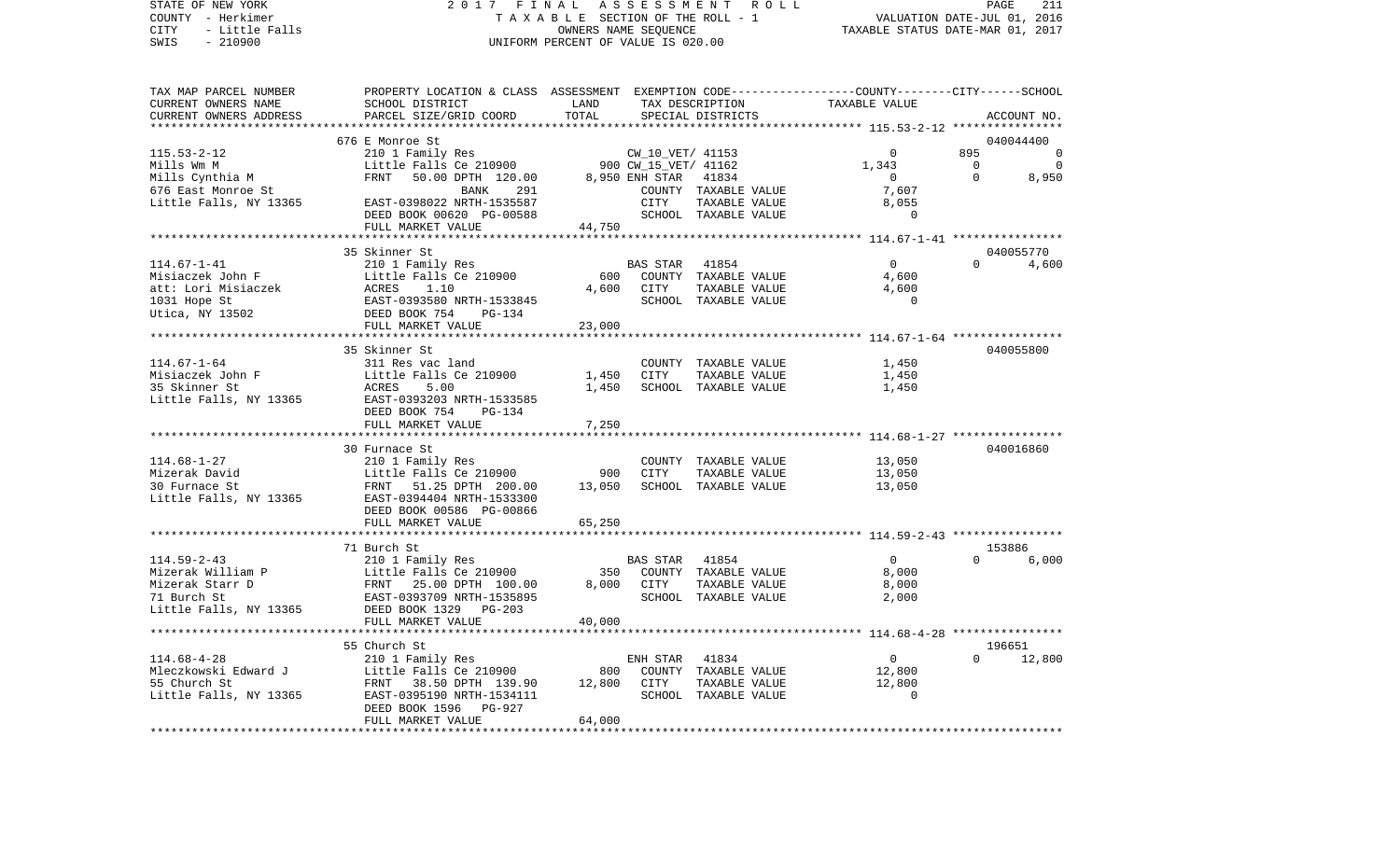## STATE OF NEW YORK 2017 FINAL ASSESSMENT ROLL COUNTY - Herkimer T A X A B L E SECTION OF THE ROLL - 1 COUNTY - Herkimer<br>COUNTY - Herkimer (1990) TAXABLE SECTION OF THE ROLL - 1<br>CITY - Little Falls (1, 2016) OWNERS NAME SEQUENCE (2019) TAXABLE STATUS DATE-JUL 01, 2016<br>SWIS - 210900 UNIFORM PERCENT OF VALUE IS 020.00

PAGE 212

| TAX MAP PARCEL NUMBER<br>CURRENT OWNERS NAME | PROPERTY LOCATION & CLASS ASSESSMENT EXEMPTION CODE----------------COUNTY-------CITY------SCHOOL<br>SCHOOL DISTRICT | LAND     |                       | TAX DESCRIPTION                       | TAXABLE VALUE                                                  |          |             |
|----------------------------------------------|---------------------------------------------------------------------------------------------------------------------|----------|-----------------------|---------------------------------------|----------------------------------------------------------------|----------|-------------|
| CURRENT OWNERS ADDRESS                       | PARCEL SIZE/GRID COORD                                                                                              | TOTAL    |                       | SPECIAL DISTRICTS                     |                                                                |          | ACCOUNT NO. |
|                                              | 20 W Monroe St                                                                                                      |          |                       |                                       |                                                                |          | 040045210   |
| $114.60 - 4 - 30$                            | 220 2 Family Res                                                                                                    |          | VETFUND CT 41101      |                                       | 1,250                                                          | 1,250    | $\Omega$    |
| Mlinar Edward                                | Little Falls Ce 210900                                                                                              |          | 1,900 VET COM S 41134 |                                       | 0                                                              | 0        | 3,000       |
| Mlinar Josephine                             | FRNT 60.00 DPTH 265.00                                                                                              |          | 17,900 ENH STAR       | 41834                                 | $\mathbf 0$                                                    | $\Omega$ | 13,100      |
| 20 West Monroe St                            | EAST-0395379 NRTH-1535202                                                                                           |          |                       | COUNTY TAXABLE VALUE                  | 16,650                                                         |          |             |
| Little Falls, NY 13365                       | DEED BOOK 00529 PG-00095                                                                                            |          | <b>CITY</b>           | TAXABLE VALUE                         | 16,650                                                         |          |             |
|                                              | FULL MARKET VALUE                                                                                                   | 89,500   |                       | SCHOOL TAXABLE VALUE                  | 1,800                                                          |          |             |
|                                              | **********************                                                                                              |          |                       |                                       | *** 121.2-5-1.2 ****************                               |          |             |
| $121.2 - 5 - 1.2$                            | 75 Riverside Industrial Park<br>449 Other Storag                                                                    |          |                       | COUNTY TAXABLE VALUE                  | 290,730                                                        |          | 190156      |
| MMM Holdings LLC                             | Little Falls Ce 210900                                                                                              | 61,000   | <b>CITY</b>           | TAXABLE VALUE                         | 290,730                                                        |          |             |
| 40 Airport Rd                                | ACRES<br>9.51                                                                                                       | 290,730  |                       | SCHOOL TAXABLE VALUE                  | 290,730                                                        |          |             |
| Lakewood, NJ 08701                           | EAST-0353670 NRTH-1103125                                                                                           |          |                       |                                       |                                                                |          |             |
|                                              | DEED BOOK 1556<br>PG-755                                                                                            |          |                       |                                       |                                                                |          |             |
|                                              | FULL MARKET VALUE                                                                                                   | 1453,650 |                       |                                       |                                                                |          |             |
|                                              |                                                                                                                     |          |                       |                                       |                                                                |          |             |
|                                              | Riverside Industrial Park                                                                                           |          |                       |                                       |                                                                |          | 190156      |
| $121.2 - 5 - 1.211$                          | 710 Manufacture                                                                                                     | 100      | <b>CITY</b>           | COUNTY TAXABLE VALUE                  | 225,000                                                        |          |             |
| MMM Holdings LLC<br>40 Airport Rd            | Little Falls Ce 210900<br>ACRES<br>0.01                                                                             | 225,000  |                       | TAXABLE VALUE<br>SCHOOL TAXABLE VALUE | 225,000<br>225,000                                             |          |             |
| Lakewood, NJ 08701                           | EAST-0353670 NRTH-1103125                                                                                           |          |                       |                                       |                                                                |          |             |
|                                              | DEED BOOK 1556 PG-755                                                                                               |          |                       |                                       |                                                                |          |             |
|                                              | FULL MARKET VALUE                                                                                                   | 1125,000 |                       |                                       |                                                                |          |             |
|                                              |                                                                                                                     |          |                       |                                       |                                                                |          |             |
|                                              | 80 W Main St                                                                                                        |          |                       |                                       |                                                                |          | 040036240   |
| $114.68 - 3 - 25$                            | 482 Det row bldg                                                                                                    |          |                       | COUNTY TAXABLE VALUE                  | 9,000                                                          |          |             |
| Molinaro Michael A                           | Little Falls Ce 210900                                                                                              | 5,500    | CITY                  | TAXABLE VALUE                         | 9,000                                                          |          |             |
| Molinaro Christa A                           | FRNT 60.00 DPTH 114.00                                                                                              | 9,000    |                       | SCHOOL TAXABLE VALUE                  | 9,000                                                          |          |             |
| 115 Walnut Ave<br>Herkimer, NY 13350         | EAST-0395223 NRTH-1533540<br>DEED BOOK 1440 PG-666                                                                  |          |                       |                                       |                                                                |          |             |
|                                              | FULL MARKET VALUE                                                                                                   | 45,000   |                       |                                       |                                                                |          |             |
|                                              |                                                                                                                     |          |                       |                                       |                                                                |          |             |
|                                              | 47 Ward St                                                                                                          |          |                       |                                       |                                                                |          | 040059790   |
| $115.61 - 3 - 26$                            | 220 2 Family Res                                                                                                    |          |                       | COUNTY TAXABLE VALUE                  | 12,850                                                         |          |             |
| Monahan Suzanne K                            | Little Falls Ce 210900                                                                                              | 1,200    | CITY                  | TAXABLE VALUE                         | 12,850                                                         |          |             |
| Monahan Terry F                              | merged 27 into 26 2012                                                                                              | 12,850   |                       | SCHOOL TAXABLE VALUE                  | 12,850                                                         |          |             |
| 1015 Fords Bush Rd                           | FRNT 95.00 DPTH<br>50.00                                                                                            |          |                       |                                       |                                                                |          |             |
| Little Falls, NY 13365                       | 023<br>BANK                                                                                                         |          |                       |                                       |                                                                |          |             |
|                                              | EAST-0398794 NRTH-1534371                                                                                           |          |                       |                                       |                                                                |          |             |
|                                              | DEED BOOK 826<br>$PG-250$<br>FULL MARKET VALUE                                                                      | 64,250   |                       |                                       |                                                                |          |             |
|                                              | ****************************                                                                                        |          |                       |                                       | *************************************59-1-15 ***************** |          |             |
|                                              | 259-63 W Monroe St                                                                                                  |          |                       |                                       |                                                                |          | 040047340   |
| $114.59 - 1 - 15$                            | 411 Apartment                                                                                                       |          |                       | COUNTY TAXABLE VALUE                  | 25,050                                                         |          |             |
| Monescalchi Dario                            | Little Falls Ce 210900                                                                                              | 2,650    | CITY                  | TAXABLE VALUE                         | 25,050                                                         |          |             |
|                                              | FRNT 120.00 DPTH 145.75                                                                                             | 25,050   |                       | SCHOOL TAXABLE VALUE                  | 25,050                                                         |          |             |
| 1229 Mohawk St                               | EAST-0392567 NRTH-1536150                                                                                           |          |                       |                                       |                                                                |          |             |
| Utica, NY 13501                              | DEED BOOK 907<br>$PG-633$                                                                                           |          |                       |                                       |                                                                |          |             |
|                                              | FULL MARKET VALUE                                                                                                   | 125,250  |                       |                                       |                                                                |          |             |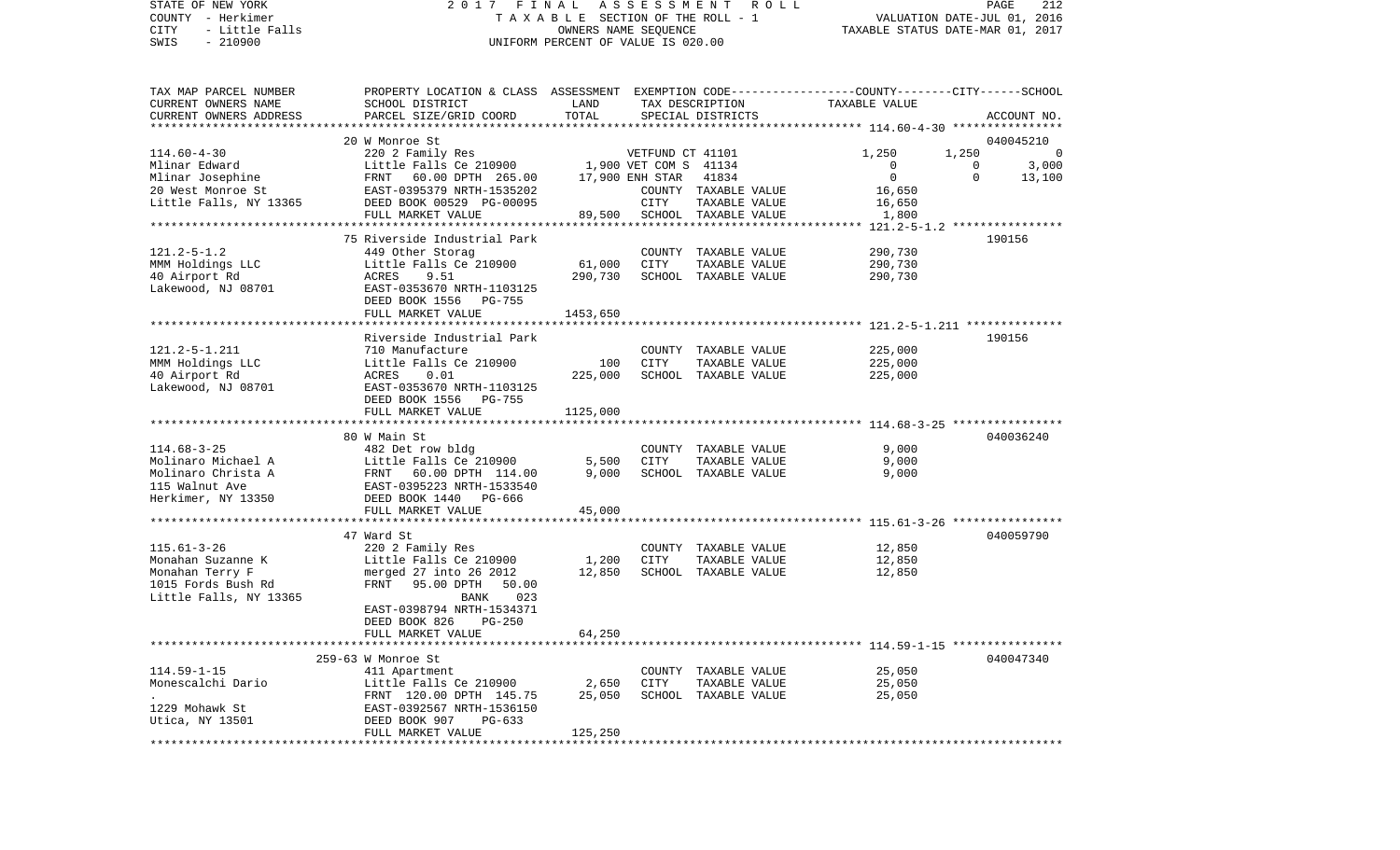| STATE OF NEW YORK<br>COUNTY - Herkimer<br><b>CITY</b><br>- Little Falls<br>$-210900$<br>SWIS | 2017 FINAL                                                                                                                                                            | TAXABLE SECTION OF THE ROLL - 1<br>OWNERS NAME SEQUENCE<br>UNIFORM PERCENT OF VALUE IS 020.00 | ASSESSMENT ROLL  | PAGE<br>213<br>VALUATION DATE-JUL 01, 2016<br>TAXABLE STATUS DATE-MAR 01, 2017 |                                                                 |          |                    |
|----------------------------------------------------------------------------------------------|-----------------------------------------------------------------------------------------------------------------------------------------------------------------------|-----------------------------------------------------------------------------------------------|------------------|--------------------------------------------------------------------------------|-----------------------------------------------------------------|----------|--------------------|
| TAX MAP PARCEL NUMBER                                                                        | PROPERTY LOCATION & CLASS ASSESSMENT EXEMPTION CODE---------------COUNTY-------CITY------SCHOOL                                                                       |                                                                                               |                  |                                                                                |                                                                 |          |                    |
| CURRENT OWNERS NAME<br>CURRENT OWNERS ADDRESS<br>*****************                           | SCHOOL DISTRICT<br>PARCEL SIZE/GRID COORD                                                                                                                             | LAND<br>TOTAL                                                                                 |                  | TAX DESCRIPTION<br>SPECIAL DISTRICTS                                           | TAXABLE VALUE<br>***************** 115.53-4-39 **************** |          | ACCOUNT NO.        |
|                                                                                              | 69 Alexander St                                                                                                                                                       |                                                                                               |                  |                                                                                |                                                                 |          | 040001140          |
| $115.53 - 4 - 39$<br>Mongelluzzo Robert J<br>69 Alexander St<br>Little Falls, NY 13365       | 220 2 Family Res<br>Little Falls Ce 210900<br>FRNT 52.00 DPTH 50.00<br>EAST-0398441 NRTH-1535023<br>DEED BOOK 907<br>PG-160                                           | 650<br>11,000                                                                                 | BAS STAR<br>CITY | 41854<br>COUNTY TAXABLE VALUE<br>TAXABLE VALUE<br>SCHOOL TAXABLE VALUE         | $\Omega$<br>11,000<br>11,000<br>5,000                           | $\Omega$ | 6,000              |
|                                                                                              | FULL MARKET VALUE                                                                                                                                                     | 55,000                                                                                        |                  |                                                                                |                                                                 |          |                    |
|                                                                                              |                                                                                                                                                                       |                                                                                               |                  |                                                                                |                                                                 |          |                    |
| $115.61 - 1 - 70$<br>Monroe Bernard<br>10 Hancock St<br>Little Falls, NY 13365               | 10 Hancock St<br>210 1 Family Res<br>Little Falls Ce 210900<br>FRNT<br>40.00 DPTH<br>80.00<br>BANK<br>035<br>EAST-0397331 NRTH-1533745<br>DEED BOOK 878<br>$PG-144$   | 600<br>9,100                                                                                  | BAS STAR<br>CITY | 41854<br>COUNTY TAXABLE VALUE<br>TAXABLE VALUE<br>SCHOOL TAXABLE VALUE         | $\overline{0}$<br>9,100<br>9,100<br>3,100                       | $\Omega$ | 040023460<br>6,000 |
|                                                                                              | FULL MARKET VALUE                                                                                                                                                     | 45,500                                                                                        |                  |                                                                                |                                                                 |          |                    |
|                                                                                              |                                                                                                                                                                       |                                                                                               |                  |                                                                                |                                                                 |          |                    |
|                                                                                              | 37 Porteus St                                                                                                                                                         |                                                                                               |                  |                                                                                |                                                                 |          | 040052290          |
| $115.53 - 4 - 23$<br>Montgomery Jodi Lynn<br>37 Porteus St<br>Little Falls, NY 13365         | 230 3 Family Res<br>Little Falls Ce 210900<br>FRNT 37.00 DPTH 120.00<br>EAST-0398852 NRTH-1534844<br>DEED BOOK 1266 PG-423                                            | 400<br>10,000                                                                                 | BAS STAR<br>CITY | 41854<br>COUNTY TAXABLE VALUE<br>TAXABLE VALUE<br>SCHOOL TAXABLE VALUE         | $\overline{0}$<br>10,000<br>10,000<br>4,000                     | $\Omega$ | 6,000              |
|                                                                                              | FULL MARKET VALUE                                                                                                                                                     | 50,000                                                                                        |                  |                                                                                |                                                                 |          |                    |
|                                                                                              |                                                                                                                                                                       |                                                                                               |                  |                                                                                |                                                                 |          |                    |
| $115.53 - 4 - 24$<br>Montgomery Jodi Lynn<br>37 Porteus St<br>Little Falls, NY 13365         | 35 Porteus St<br>311 Res vac land<br>Little Falls Ce 210900<br>FRNT 25.00 DPTH 120.00<br>EAST-0398827 NRTH-1534862<br>DEED BOOK 1266<br>$PG-423$<br>FULL MARKET VALUE | 450<br>450<br>2,250                                                                           | CITY             | COUNTY TAXABLE VALUE<br>TAXABLE VALUE<br>SCHOOL TAXABLE VALUE                  | 450<br>450<br>450                                               |          | 040052230          |
|                                                                                              |                                                                                                                                                                       |                                                                                               |                  |                                                                                |                                                                 |          |                    |
| $114.76 - 2 - 55$<br>Montgomery Walter Paul<br>45 Casler St<br>Little Falls, NY 13365        | 45 Casler St<br>210 1 Family Res<br>Little Falls Ce 210900<br>S<br>R1<br>30x195<br>FRNT<br>29.00 DPTH 200.00<br>EAST-0396340 NRTH-1531973<br>DEED BOOK 857<br>PG-677  | 200<br>5,400                                                                                  | BAS STAR<br>CITY | 41854<br>COUNTY TAXABLE VALUE<br>TAXABLE VALUE<br>SCHOOL TAXABLE VALUE         | $\overline{0}$<br>5,400<br>5,400<br>0                           | $\Omega$ | 040007860<br>5,400 |
| ************************                                                                     | FULL MARKET VALUE<br>*************************                                                                                                                        | 27,000<br>****************                                                                    |                  |                                                                                |                                                                 |          |                    |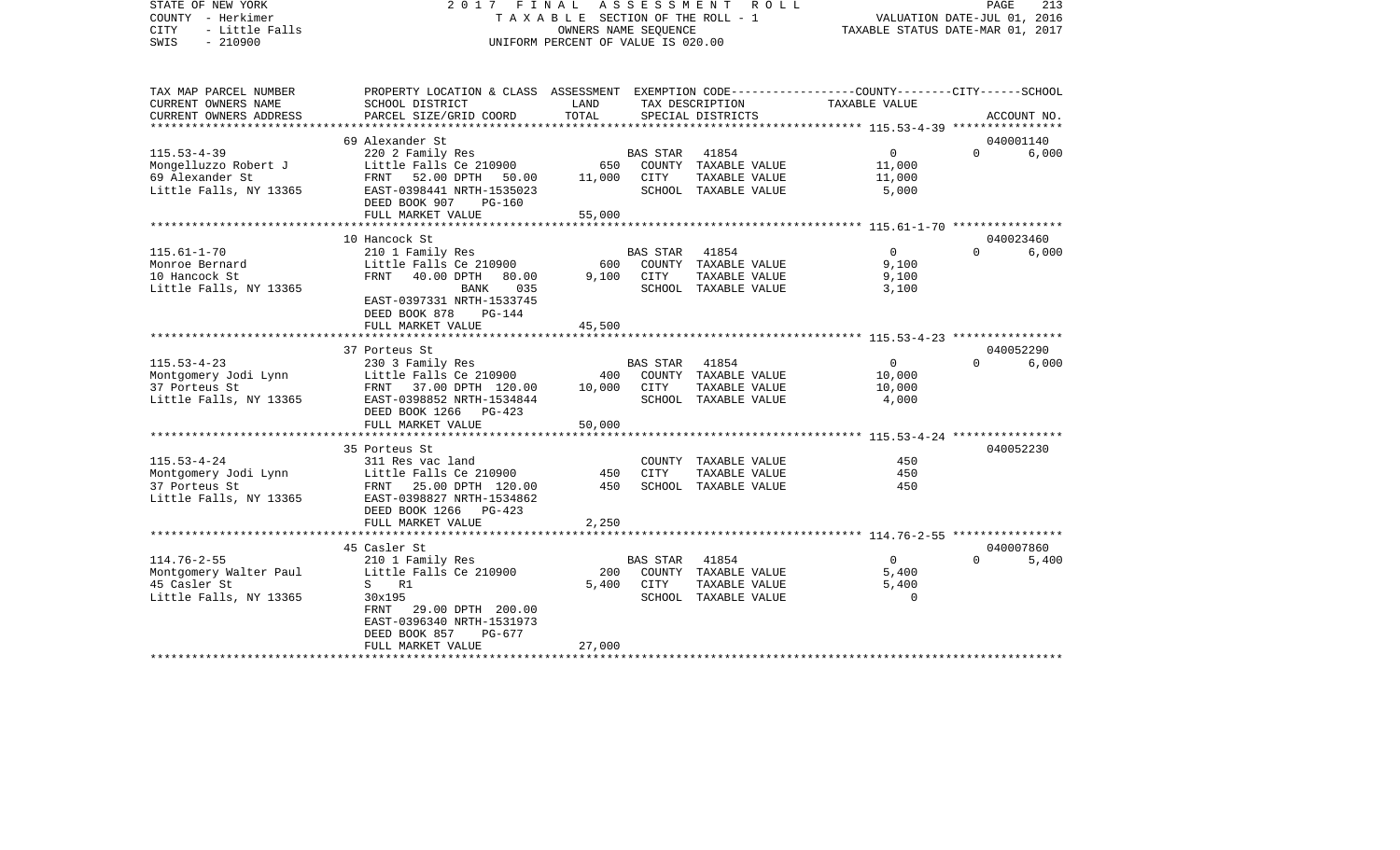| STATE OF NEW YORK<br>COUNTY - Herkimer<br>- Little Falls<br>CITY<br>SWIS<br>$-210900$ | 2017 FINAL<br>TAXABLE SECTION OF THE ROLL - 1<br>UNIFORM PERCENT OF VALUE IS 020.00                                | PAGE<br>214<br>VALUATION DATE-JUL 01, 2016<br>TAXABLE STATUS DATE-MAR 01, 2017 |                  |                                       |                                                         |          |                    |
|---------------------------------------------------------------------------------------|--------------------------------------------------------------------------------------------------------------------|--------------------------------------------------------------------------------|------------------|---------------------------------------|---------------------------------------------------------|----------|--------------------|
| TAX MAP PARCEL NUMBER<br>CURRENT OWNERS NAME                                          | PROPERTY LOCATION & CLASS ASSESSMENT EXEMPTION CODE---------------COUNTY-------CITY------SCHOOL<br>SCHOOL DISTRICT | LAND                                                                           |                  | TAX DESCRIPTION                       | TAXABLE VALUE                                           |          |                    |
| CURRENT OWNERS ADDRESS                                                                | PARCEL SIZE/GRID COORD                                                                                             | TOTAL<br>********************                                                  |                  | SPECIAL DISTRICTS                     | ************************** 114.76-2-56 **************** |          | ACCOUNT NO.        |
|                                                                                       | 43 Casler St                                                                                                       |                                                                                |                  |                                       |                                                         |          | 040007830          |
| $114.76 - 2 - 56$                                                                     | 311 Res vac land                                                                                                   |                                                                                |                  | COUNTY TAXABLE VALUE                  | 200                                                     |          |                    |
| Montgomery Walter Paul                                                                | Little Falls Ce 210900                                                                                             | 200                                                                            | CITY             | TAXABLE VALUE                         | 200                                                     |          |                    |
| 45 Casler St                                                                          | FRNT 30.00 DPTH 200.00                                                                                             | 200                                                                            |                  | SCHOOL TAXABLE VALUE                  | 200                                                     |          |                    |
| Little Falls, NY 13365                                                                | EAST-0396318 NRTH-1531957<br>DEED BOOK 857<br>PG-677                                                               |                                                                                |                  |                                       |                                                         |          |                    |
|                                                                                       | FULL MARKET VALUE                                                                                                  | 1,000                                                                          |                  |                                       |                                                         |          |                    |
|                                                                                       |                                                                                                                    |                                                                                |                  |                                       |                                                         |          |                    |
| $115.61 - 1 - 31$                                                                     | 598 E John St<br>220 2 Family Res                                                                                  |                                                                                | VETCOM CTS 41130 |                                       | 3,000                                                   | 3,000    | 040026580<br>3,000 |
| Moretti Teresa L                                                                      | Little Falls Ce 210900                                                                                             | 1,400 ENH STAR                                                                 |                  | 41834                                 | $\overline{0}$                                          | $\Omega$ | 13,100             |
| 598 E John St                                                                         | FRNT 64.00 DPTH 90.60                                                                                              | 16,900                                                                         |                  | COUNTY TAXABLE VALUE                  | 13,900                                                  |          |                    |
| Little Falls, NY 13365                                                                | EAST-0397183 NRTH-1533960                                                                                          |                                                                                | CITY             | TAXABLE VALUE                         | 13,900                                                  |          |                    |
|                                                                                       | DEED BOOK 922<br>PG-415                                                                                            |                                                                                |                  | SCHOOL TAXABLE VALUE                  | 800                                                     |          |                    |
|                                                                                       | FULL MARKET VALUE                                                                                                  | 84,500                                                                         |                  |                                       |                                                         |          |                    |
|                                                                                       |                                                                                                                    |                                                                                |                  |                                       |                                                         |          |                    |
|                                                                                       | 223 Loomis St                                                                                                      |                                                                                |                  |                                       |                                                         |          | 040032610          |
| $115.62 - 1 - 35$                                                                     | 311 Res vac land                                                                                                   |                                                                                |                  | COUNTY TAXABLE VALUE                  | 1,000                                                   |          |                    |
| Morgan Timothy D                                                                      | D<br>Little Falls Ce 210900<br>FRNT 50.00 DPTH 143.00                                                              | 1,000<br>1,000                                                                 | CITY             | TAXABLE VALUE<br>SCHOOL TAXABLE VALUE | 1,000<br>1,000                                          |          |                    |
| 223 Loomis St<br>Little Falls, NY 13365                                               | EAST-0400305 NRTH-1534024                                                                                          |                                                                                |                  |                                       |                                                         |          |                    |
|                                                                                       | DEED BOOK 1145 PG-425                                                                                              |                                                                                |                  |                                       |                                                         |          |                    |
|                                                                                       | FULL MARKET VALUE                                                                                                  | 5,000                                                                          |                  |                                       |                                                         |          |                    |
|                                                                                       |                                                                                                                    |                                                                                |                  |                                       |                                                         |          |                    |
|                                                                                       | Morgan Timothy D<br>220 2 Family Res<br>223 Loomis St<br>Little Falls NY 1226                                      |                                                                                |                  |                                       |                                                         |          | 040032550          |
|                                                                                       |                                                                                                                    |                                                                                | <b>BAS STAR</b>  | 41854                                 | $\overline{0}$                                          | $\Omega$ | 6,000              |
|                                                                                       |                                                                                                                    |                                                                                |                  | 950 COUNTY TAXABLE VALUE              | 7,950                                                   |          |                    |
|                                                                                       | FRNT 50.00 DPTH 145.00                                                                                             | 7,950                                                                          | CITY             | TAXABLE VALUE                         | 7,950                                                   |          |                    |
|                                                                                       | Little Falls, NY 13365 EAST-0400259 NRTH-1534047                                                                   |                                                                                |                  | SCHOOL TAXABLE VALUE                  | 1,950                                                   |          |                    |
|                                                                                       | DEED BOOK 1145 PG-425                                                                                              |                                                                                |                  |                                       |                                                         |          |                    |
|                                                                                       | FULL MARKET VALUE<br>***********************                                                                       | 39,750<br>* * * * * * * * * * *                                                |                  |                                       | ************************* 114.68-6-60 ***************** |          |                    |
|                                                                                       | 632 E Main St                                                                                                      |                                                                                |                  |                                       |                                                         |          | 040034620          |
| $114.68 - 6 - 60$                                                                     | 481 Att row bldg                                                                                                   |                                                                                |                  | COUNTY TAXABLE VALUE                  | 12,000                                                  |          |                    |
| Mornelli Mark                                                                         | Little Falls Ce 210900                                                                                             | 2,000                                                                          | CITY             | TAXABLE VALUE                         | 12,000                                                  |          |                    |
| Mornelli Mark<br>604 E Gansevoort St                                                  | FRNT 20.00 DPTH 113.70                                                                                             | 12,000                                                                         |                  | SCHOOL TAXABLE VALUE                  | 12,000                                                  |          |                    |
| Little Falls, NY 13365                                                                | EAST-0396770 NRTH-1534416                                                                                          |                                                                                |                  |                                       |                                                         |          |                    |
|                                                                                       | DEED BOOK 863 PG-170                                                                                               |                                                                                |                  |                                       |                                                         |          |                    |
|                                                                                       | FULL MARKET VALUE                                                                                                  | 60,000                                                                         |                  |                                       |                                                         |          |                    |
|                                                                                       | ************************                                                                                           |                                                                                |                  |                                       |                                                         |          |                    |
| $114.59 - 4 - 58$                                                                     | 42 Arthur St<br>210 1 Family Res                                                                                   |                                                                                |                  | COUNTY TAXABLE VALUE                  | 15,200                                                  |          | 183057             |
|                                                                                       | Little Falls Ce $210900$ 1,050                                                                                     |                                                                                | CITY             | TAXABLE VALUE                         | 15,200                                                  |          |                    |
| Mornelli Mark W<br>604 E Gansevoort St                                                | FRNT 54.00 DPTH 110.00                                                                                             | 15,200                                                                         |                  | SCHOOL TAXABLE VALUE                  | 15,200                                                  |          |                    |
| Little Falls, NY 13365                                                                | EAST-0393045 NRTH-1534961                                                                                          |                                                                                |                  |                                       |                                                         |          |                    |
|                                                                                       | DEED BOOK 1514 PG-345                                                                                              |                                                                                |                  |                                       |                                                         |          |                    |
|                                                                                       | FULL MARKET VALUE                                                                                                  | 76,000                                                                         |                  |                                       |                                                         |          |                    |
|                                                                                       |                                                                                                                    |                                                                                |                  |                                       |                                                         |          |                    |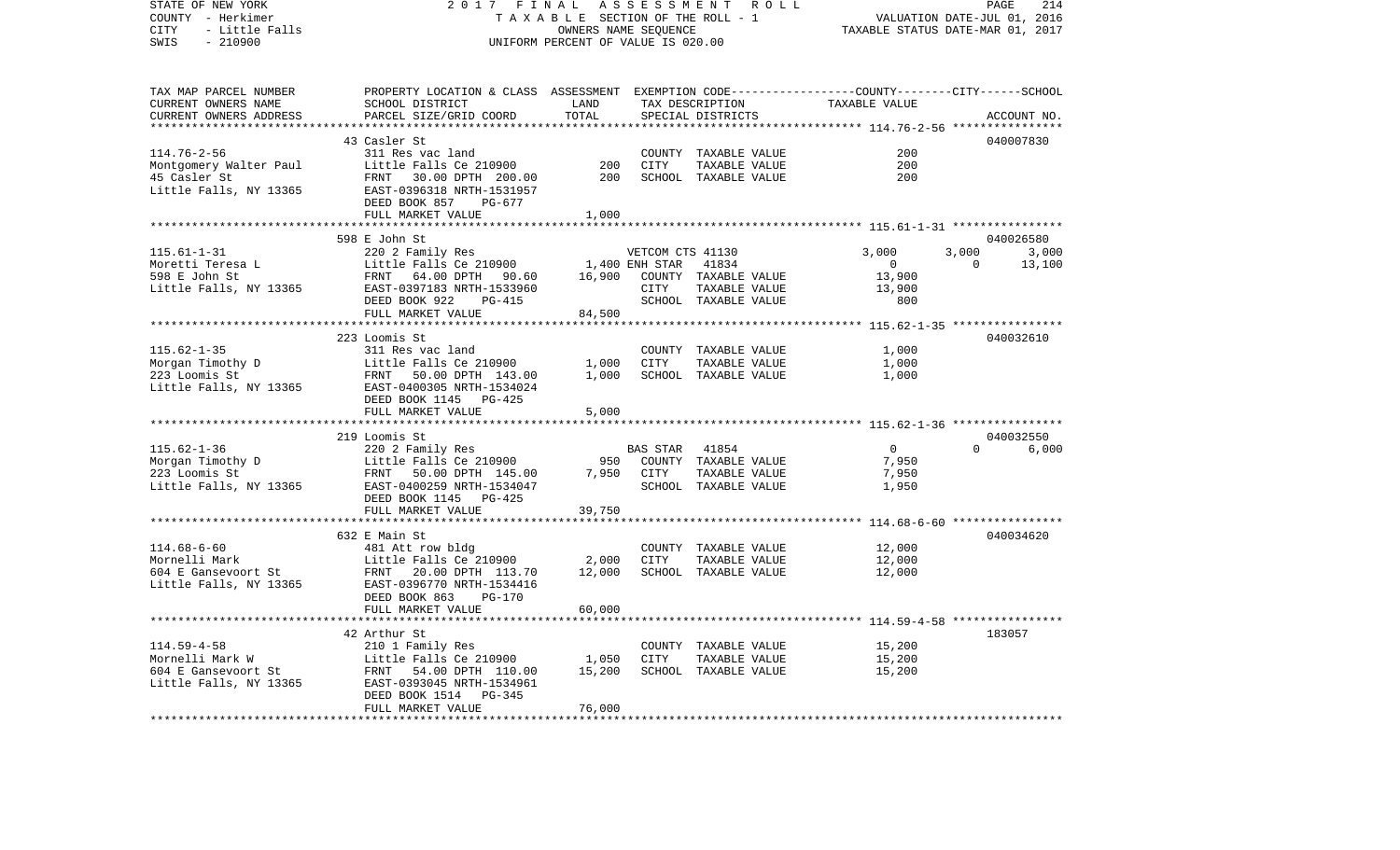| STATE OF NEW YORK<br>COUNTY - Herkimer<br><b>CITY</b><br>- Little Falls<br>SWIS<br>$-210900$ | 2017 FINAL ASSESSMENT ROLL<br>TAXABLE SECTION OF THE ROLL - 1<br>UNIFORM PERCENT OF VALUE IS 020.00                | 215<br>PAGE<br>VALUATION DATE-JUL 01, 2016<br>TAXABLE STATUS DATE-MAR 01, 2017 |                |                      |                |          |             |
|----------------------------------------------------------------------------------------------|--------------------------------------------------------------------------------------------------------------------|--------------------------------------------------------------------------------|----------------|----------------------|----------------|----------|-------------|
| TAX MAP PARCEL NUMBER<br>CURRENT OWNERS NAME                                                 | PROPERTY LOCATION & CLASS ASSESSMENT EXEMPTION CODE---------------COUNTY-------CITY------SCHOOL<br>SCHOOL DISTRICT | LAND                                                                           |                | TAX DESCRIPTION      | TAXABLE VALUE  |          |             |
| CURRENT OWNERS ADDRESS                                                                       | PARCEL SIZE/GRID COORD                                                                                             | TOTAL                                                                          |                | SPECIAL DISTRICTS    |                |          | ACCOUNT NO. |
|                                                                                              |                                                                                                                    |                                                                                |                |                      |                |          |             |
| $115.53 - 1 - 42$                                                                            | 605-607 E Monroe St<br>220 2 Family Res                                                                            |                                                                                |                | COUNTY TAXABLE VALUE | 13,550         |          | 040043470   |
| Mornelli Mark W                                                                              | Little Falls Ce 210900                                                                                             | 750                                                                            | CITY           | TAXABLE VALUE        | 13,550         |          |             |
| 604 E Gansevoort St                                                                          | FRNT 41.00 DPTH 100.00                                                                                             | 13,550                                                                         |                | SCHOOL TAXABLE VALUE | 13,550         |          |             |
| Little Falls, NY 13365                                                                       | EAST-0397113 NRTH-1535323                                                                                          |                                                                                |                |                      |                |          |             |
|                                                                                              | DEED BOOK 808<br>PG-338                                                                                            |                                                                                |                |                      |                |          |             |
|                                                                                              | FULL MARKET VALUE                                                                                                  | 67,750                                                                         |                |                      |                |          |             |
|                                                                                              |                                                                                                                    |                                                                                |                |                      |                |          | 040019770   |
| $115.53 - 1 - 53$                                                                            | 604 E Gansevoort St<br>210 1 Family Res                                                                            |                                                                                | BAS STAR 41854 |                      | $\overline{0}$ | $\Omega$ | 6,000       |
| Mornelli Mark W                                                                              | Little Falls Ce 210900                                                                                             | 1,150                                                                          |                | COUNTY TAXABLE VALUE | 16,000         |          |             |
| 604 E Gansevoort St                                                                          | N R1                                                                                                               |                                                                                | 16,000 CITY    | TAXABLE VALUE        | 16,000         |          |             |
| Little Falls, NY 13365                                                                       | 63x145                                                                                                             |                                                                                |                | SCHOOL TAXABLE VALUE | 10,000         |          |             |
|                                                                                              | FRNT 63.40 DPTH 150.00                                                                                             |                                                                                |                |                      |                |          |             |
|                                                                                              | EAST-0397134 NRTH-1535205                                                                                          |                                                                                |                |                      |                |          |             |
|                                                                                              | DEED BOOK 672<br>PG-483<br>FULL MARKET VALUE                                                                       | 80,000                                                                         |                |                      |                |          |             |
|                                                                                              |                                                                                                                    |                                                                                |                |                      |                |          |             |
|                                                                                              | 31 W Gansevoort St                                                                                                 |                                                                                |                |                      |                |          | 040020490   |
| $114.68 - 5 - 21$                                                                            | 220 2 Family Res                                                                                                   |                                                                                | BAS STAR 41854 |                      | $\overline{0}$ | $\Omega$ | 6,000       |
| Morotti Joanne M                                                                             | Little Falls Ce 210900 1,400 COUNTY TAXABLE VALUE                                                                  |                                                                                |                |                      | 15,275         |          |             |
| 37 Woodside Ave                                                                              | FRNT 60.00 DPTH 148.00                                                                                             |                                                                                | 15,275 CITY    | TAXABLE VALUE        | 15,275         |          |             |
| Little Falls, NY 13365                                                                       | EAST-0395369 NRTH-1534587                                                                                          |                                                                                |                | SCHOOL TAXABLE VALUE | 9,275          |          |             |
|                                                                                              | DEED BOOK 1210 PG-403<br>FULL MARKET VALUE                                                                         | 76,375                                                                         |                |                      |                |          |             |
|                                                                                              |                                                                                                                    |                                                                                |                |                      |                |          |             |
|                                                                                              | 73 Lewis St                                                                                                        |                                                                                |                |                      |                | 201672   |             |
| $114.60 - 2 - 2$                                                                             | 210 1 Family Res                                                                                                   |                                                                                |                | COUNTY TAXABLE VALUE | 8,100          |          |             |
| Morrical Dale                                                                                | Little Falls Ce 210900                                                                                             | 1,000                                                                          | CITY           | TAXABLE VALUE        | 8,100          |          |             |
| 69 Lewis St                                                                                  | FRNT 112.10 DPTH 185.00                                                                                            | 8,100                                                                          |                | SCHOOL TAXABLE VALUE | 8,100          |          |             |
| Little Falls, NY 13365                                                                       | EAST-0394874 NRTH-1536056                                                                                          |                                                                                |                |                      |                |          |             |
|                                                                                              | DEED BOOK 1629    PG-711<br>FULL MARKET VALUE                                                                      | 40,500                                                                         |                |                      |                |          |             |
|                                                                                              |                                                                                                                    |                                                                                |                |                      |                |          |             |
|                                                                                              | 71 Alexander St                                                                                                    |                                                                                |                |                      |                |          | 040001170   |
| $115.53 - 4 - 38$                                                                            | 220 2 Family Res                                                                                                   |                                                                                |                | COUNTY TAXABLE VALUE | 1,250          |          |             |
| Morrill Andrew B                                                                             | Little Falls Ce 210900                                                                                             | 750                                                                            | <b>CITY</b>    | TAXABLE VALUE        | 1,250          |          |             |
| Morrill Alice M                                                                              | FRNT 60.00 DPTH 50.00                                                                                              | 1,250                                                                          |                | SCHOOL TAXABLE VALUE | 1,250          |          |             |
| 80 Alexander St                                                                              | EAST-0398474 NRTH-1535070                                                                                          |                                                                                |                |                      |                |          |             |
| Little Falls, NY 13365                                                                       | DEED BOOK 1424<br>$PG-52$<br>FULL MARKET VALUE                                                                     | 6,250                                                                          |                |                      |                |          |             |
|                                                                                              |                                                                                                                    |                                                                                |                |                      |                |          |             |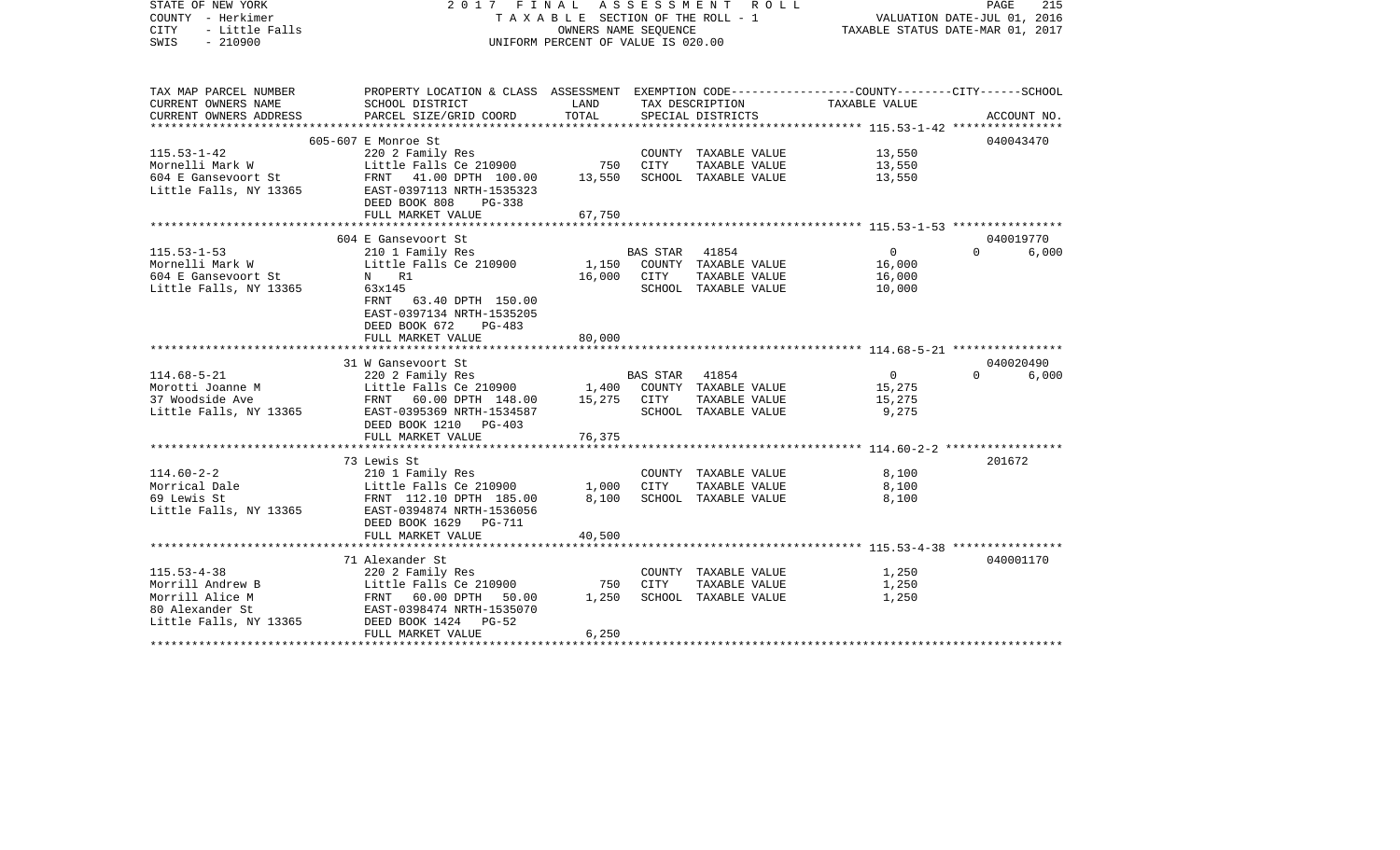| STATE OF NEW YORK<br>COUNTY - Herkimer<br>- Little Falls<br><b>CITY</b> | 2017                                                                                            | FINAL<br>TAXABLE SECTION OF THE ROLL - 1<br>OWNERS NAME SEQUENCE | ASSESSMENT      | R O L L              | TAXABLE STATUS DATE-MAR 01, 2017                | PAGE<br>VALUATION DATE-JUL 01, 2016 | 216         |
|-------------------------------------------------------------------------|-------------------------------------------------------------------------------------------------|------------------------------------------------------------------|-----------------|----------------------|-------------------------------------------------|-------------------------------------|-------------|
| $-210900$<br>SWIS                                                       |                                                                                                 | UNIFORM PERCENT OF VALUE IS 020.00                               |                 |                      |                                                 |                                     |             |
| TAX MAP PARCEL NUMBER                                                   | PROPERTY LOCATION & CLASS ASSESSMENT EXEMPTION CODE---------------COUNTY-------CITY------SCHOOL |                                                                  |                 |                      |                                                 |                                     |             |
| CURRENT OWNERS NAME                                                     | SCHOOL DISTRICT                                                                                 | LAND                                                             |                 | TAX DESCRIPTION      | TAXABLE VALUE                                   |                                     |             |
| CURRENT OWNERS ADDRESS                                                  | PARCEL SIZE/GRID COORD                                                                          | TOTAL                                                            |                 | SPECIAL DISTRICTS    | ***************** 115.61-1-8 ****************** |                                     | ACCOUNT NO. |
|                                                                         | 618 Albany St                                                                                   |                                                                  |                 |                      |                                                 | 164857                              |             |
| $115.61 - 1 - 8$                                                        | 210 1 Family Res                                                                                |                                                                  | <b>BAS STAR</b> | 41854                | $\overline{0}$                                  | $\Omega$                            | 6,000       |
| Morse Emerson C                                                         | Little Falls Ce 210900                                                                          | 600                                                              |                 | COUNTY TAXABLE VALUE | 10,050                                          |                                     |             |
| Morse Samantha                                                          | 25.00 DPTH 77.00<br>FRNT                                                                        | 10,050                                                           | CITY            | TAXABLE VALUE        | 10,050                                          |                                     |             |
| 618 Albany St                                                           | EAST-0397335 NRTH-1534369                                                                       |                                                                  |                 | SCHOOL TAXABLE VALUE | 4,050                                           |                                     |             |
| Little Falls, NY 13365                                                  | DEED BOOK 1396<br>PG-990                                                                        |                                                                  |                 |                      |                                                 |                                     |             |
|                                                                         | FULL MARKET VALUE                                                                               | 50,250<br>******                                                 |                 |                      | ********* 114.68-7-12.2 ***************         |                                     |             |
|                                                                         | 590 E John St                                                                                   |                                                                  |                 |                      |                                                 |                                     |             |
| $114.68 - 7 - 12.2$                                                     | 210 1 Family Res                                                                                |                                                                  | <b>BAS STAR</b> | 41854                | $\mathbf{0}$                                    | $\Omega$                            | 6,000       |
| Morse Laura L                                                           | Little Falls Ce 210900                                                                          | 2,000                                                            |                 | COUNTY TAXABLE VALUE | 12,000                                          |                                     |             |
| 590 E John St                                                           | FRNT 121.30 DPTH<br>70.50                                                                       | 12,000                                                           | CITY            | TAXABLE VALUE        | 12,000                                          |                                     |             |
| Little Falls, NY 13365                                                  | 035<br>BANK                                                                                     |                                                                  |                 | SCHOOL TAXABLE VALUE | 6,000                                           |                                     |             |
|                                                                         | EAST-0397063 NRTH-1533909                                                                       |                                                                  |                 |                      |                                                 |                                     |             |
|                                                                         | DEED BOOK 892<br>PG-677                                                                         |                                                                  |                 |                      |                                                 |                                     |             |
|                                                                         | FULL MARKET VALUE<br>***************************                                                | 60,000                                                           |                 |                      |                                                 |                                     |             |
|                                                                         | North Of West Monroe St                                                                         |                                                                  |                 |                      |                                                 |                                     | 040048690   |
| $114.51 - 1 - 72$                                                       | 311 Res vac land                                                                                |                                                                  |                 | COUNTY TAXABLE VALUE | 800                                             |                                     |             |
| Morshed Monzur                                                          | Little Falls Ce 210900                                                                          | 800                                                              | <b>CITY</b>     | TAXABLE VALUE        | 800                                             |                                     |             |
| 821 Elton Ave Apt A                                                     | ACRES<br>2.34                                                                                   | 800                                                              |                 | SCHOOL TAXABLE VALUE | 800                                             |                                     |             |
| Bronx, NY 10451                                                         | EAST-0393747 NRTH-1537520                                                                       |                                                                  |                 |                      |                                                 |                                     |             |
|                                                                         | DEED BOOK 1248<br>PG-646                                                                        |                                                                  |                 |                      |                                                 |                                     |             |
|                                                                         | FULL MARKET VALUE                                                                               | 4,000                                                            |                 |                      |                                                 |                                     |             |
|                                                                         | 24 Lansing St                                                                                   |                                                                  |                 |                      |                                                 |                                     | 040028470   |
| $114.68 - 5 - 34$                                                       | 210 1 Family Res                                                                                |                                                                  | BAS STAR        | 41854                | 0                                               | $\Omega$                            | 6,000       |
| Moseley Elizabeth I                                                     | Little Falls Ce 210900                                                                          | 350                                                              |                 | COUNTY TAXABLE VALUE | 16,000                                          |                                     |             |
| Habitat for Humanity                                                    | FRNT 80.00 DPTH 120.00                                                                          | 16,000                                                           | CITY            | TAXABLE VALUE        | 16,000                                          |                                     |             |
| PO Box 148                                                              | EAST-0395454 NRTH-1534476                                                                       |                                                                  |                 | SCHOOL TAXABLE VALUE | 10,000                                          |                                     |             |
| Herkimer, NY 13350                                                      | DEED BOOK 1255<br>$PG-445$                                                                      |                                                                  |                 |                      |                                                 |                                     |             |
|                                                                         | FULL MARKET VALUE<br>*************************                                                  | 80,000                                                           |                 |                      |                                                 |                                     |             |
|                                                                         |                                                                                                 |                                                                  |                 |                      |                                                 |                                     |             |
| $114.68 - 5 - 35$                                                       | Lansing St<br>439 Sm park gar                                                                   |                                                                  |                 | COUNTY TAXABLE VALUE | 6,000                                           |                                     | 040028480   |
| Moser Diana R                                                           | Little Falls Ce 210900                                                                          | 1,000                                                            | <b>CITY</b>     | TAXABLE VALUE        | 6,000                                           |                                     |             |
| 42 N Ann St                                                             | N Garages                                                                                       | 6,000                                                            |                 | SCHOOL TAXABLE VALUE | 6,000                                           |                                     |             |
| Little Falls, NY 13365                                                  | 90x120                                                                                          |                                                                  |                 |                      |                                                 |                                     |             |
|                                                                         | Lansing St                                                                                      |                                                                  |                 |                      |                                                 |                                     |             |
|                                                                         | FRNT<br>98.50 DPTH 150.00                                                                       |                                                                  |                 |                      |                                                 |                                     |             |
|                                                                         | EAST-0395546 NRTH-1534504                                                                       |                                                                  |                 |                      |                                                 |                                     |             |
|                                                                         | DEED BOOK 924<br>PG-426                                                                         |                                                                  |                 |                      |                                                 |                                     |             |
| **********************                                                  | FULL MARKET VALUE<br>*************************                                                  | 30,000<br>*****************                                      |                 |                      |                                                 |                                     |             |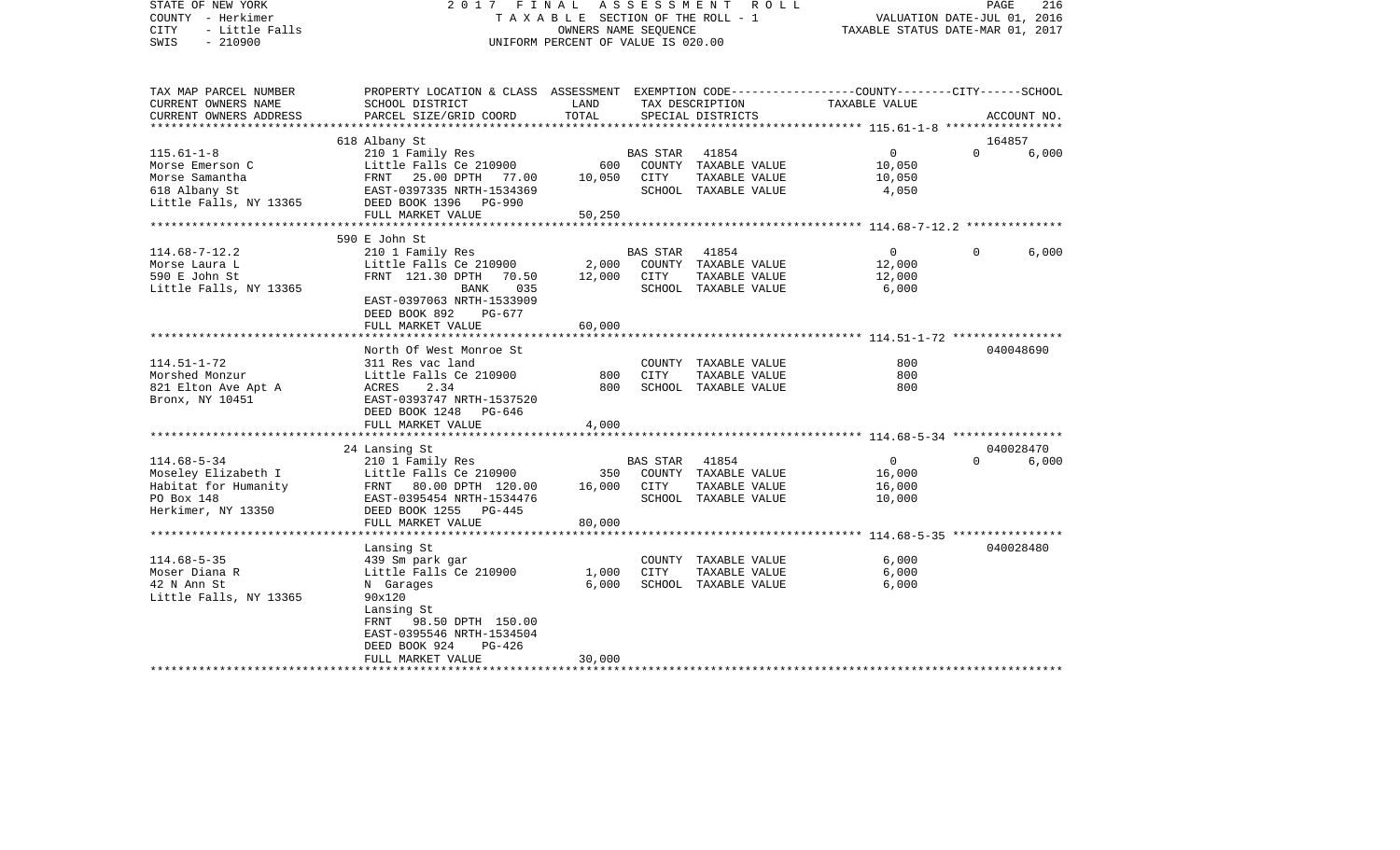| STATE OF NEW YORK<br>COUNTY - Herkimer<br>- Little Falls<br><b>CITY</b><br>$-210900$<br>SWIS | 2017 FINAL ASSESSMENT ROLL<br>T A X A B L E SECTION OF THE ROLL - 1<br>UNIFORM PERCENT OF VALUE IS 020.00          | PAGE<br>217<br>VALUATION DATE-JUL 01, 2016<br>TAXABLE STATUS DATE-MAR 01, 2017 |             |                                       |                 |           |             |
|----------------------------------------------------------------------------------------------|--------------------------------------------------------------------------------------------------------------------|--------------------------------------------------------------------------------|-------------|---------------------------------------|-----------------|-----------|-------------|
| TAX MAP PARCEL NUMBER<br>CURRENT OWNERS NAME                                                 | PROPERTY LOCATION & CLASS ASSESSMENT EXEMPTION CODE---------------COUNTY-------CITY------SCHOOL<br>SCHOOL DISTRICT | LAND                                                                           |             | TAX DESCRIPTION                       | TAXABLE VALUE   |           |             |
| CURRENT OWNERS ADDRESS                                                                       | PARCEL SIZE/GRID COORD                                                                                             | TOTAL                                                                          |             | SPECIAL DISTRICTS                     |                 |           | ACCOUNT NO. |
|                                                                                              | Corner Of Lansing St                                                                                               |                                                                                |             |                                       |                 | 040001680 |             |
| $114.68 - 5 - 38$                                                                            | 330 Vacant comm                                                                                                    |                                                                                |             | COUNTY TAXABLE VALUE                  | 6,550           |           |             |
| Moser Diana R                                                                                | Little Falls Ce 210900                                                                                             | 6,550                                                                          | CITY        | TAXABLE VALUE                         | 6,550           |           |             |
| 42 N Ann St                                                                                  | FRNT 58.90 DPTH 121.94                                                                                             | 6,550                                                                          |             | SCHOOL TAXABLE VALUE                  | 6,550           |           |             |
| Little Falls, NY 13365                                                                       | EAST-0395769 NRTH-1534409                                                                                          |                                                                                |             |                                       |                 |           |             |
|                                                                                              | DEED BOOK 924<br>$PG-423$<br>FULL MARKET VALUE                                                                     | 32,750                                                                         |             |                                       |                 |           |             |
|                                                                                              |                                                                                                                    |                                                                                |             |                                       |                 |           |             |
|                                                                                              | 21 Lansing St                                                                                                      |                                                                                |             |                                       |                 | 040028440 |             |
| $114.68 - 5 - 40$                                                                            | 210 1 Family Res                                                                                                   |                                                                                |             | COUNTY TAXABLE VALUE                  | 10,900          |           |             |
| Moser Diana R                                                                                | Little Falls Ce 210900                                                                                             | 1,700                                                                          | CITY        | TAXABLE VALUE                         | 10,900          |           |             |
| 42 N Ann St                                                                                  | FRNT 90.00 DPTH 153.09                                                                                             | 10,900                                                                         |             | SCHOOL TAXABLE VALUE                  | 10,900          |           |             |
| Little Falls, NY 13365 EAST-0395566 NRTH-1534313                                             | DEED BOOK 1267 PG-804                                                                                              |                                                                                |             |                                       |                 |           |             |
|                                                                                              | FULL MARKET VALUE                                                                                                  | 54,500                                                                         |             |                                       |                 |           |             |
|                                                                                              |                                                                                                                    |                                                                                |             |                                       |                 |           |             |
|                                                                                              | S Of Loomis St                                                                                                     |                                                                                |             |                                       |                 | 040033600 |             |
| $115.62 - 2 - 7$                                                                             | 312 Vac w/imprv                                                                                                    |                                                                                |             | COUNTY TAXABLE VALUE                  | 3,900           |           |             |
| Moser Diana R                                                                                | Little Falls Ce 210900                                                                                             | 600                                                                            | CITY        | TAXABLE VALUE                         | 3,900           |           |             |
| 42 N Ann St                                                                                  | FRNT 50.00 DPTH 143.00                                                                                             | 3,900                                                                          |             | SCHOOL TAXABLE VALUE                  | 3,900           |           |             |
| Little Falls, NY 13365                                                                       | EAST-0401469 NRTH-1533458<br>DEED BOOK 924<br>PG-420                                                               |                                                                                |             |                                       |                 |           |             |
|                                                                                              | FULL MARKET VALUE                                                                                                  | 19,500                                                                         |             |                                       |                 |           |             |
|                                                                                              |                                                                                                                    |                                                                                |             |                                       |                 |           |             |
|                                                                                              | 42 N Ann St                                                                                                        |                                                                                |             |                                       |                 | 040001710 |             |
| $114.68 - 5 - 37$                                                                            | 471 Funeral home                                                                                                   |                                                                                |             | COUNTY TAXABLE VALUE                  | 33,500          |           |             |
| Moser Donald J                                                                               | Little Falls Ce 210900                                                                                             | 2,000                                                                          | <b>CITY</b> | TAXABLE VALUE                         | 33,500          |           |             |
| Moser Diana R<br>42 N Ann St                                                                 | W Misc<br>65 X 202                                                                                                 | 33,500                                                                         |             | SCHOOL TAXABLE VALUE                  | 33,500          |           |             |
| Little Falls, NY 13365                                                                       | FRNT 66.60 DPTH 203.00                                                                                             |                                                                                |             |                                       |                 |           |             |
|                                                                                              | EAST-0395696 NRTH-1534514                                                                                          |                                                                                |             |                                       |                 |           |             |
|                                                                                              | DEED BOOK 00642 PG-01043                                                                                           |                                                                                |             |                                       |                 |           |             |
|                                                                                              | FULL MARKET VALUE                                                                                                  | 167,500                                                                        |             |                                       |                 |           |             |
|                                                                                              |                                                                                                                    |                                                                                |             |                                       |                 |           |             |
|                                                                                              | 10 Woodside Ave                                                                                                    |                                                                                |             |                                       |                 | 187313    |             |
| $114.59 - 4 - 15$                                                                            | 210 1 Family Res                                                                                                   |                                                                                | BAS STAR    | 41854                                 | $\overline{0}$  | $\Omega$  | 6,000       |
| Mosher Felicia                                                                               | Little Falls Ce 210900                                                                                             | 800                                                                            |             | COUNTY TAXABLE VALUE                  | 12,500          |           |             |
| 10 Woodside Ave<br>Little Falls, NY 13365                                                    | FRNT 40.00 DPTH 117.00<br>EAST-0393059 NRTH-1535497                                                                | 12,500 CITY                                                                    |             | TAXABLE VALUE<br>SCHOOL TAXABLE VALUE | 12,500<br>6,500 |           |             |
|                                                                                              | DEED BOOK 1539<br>PG-562                                                                                           |                                                                                |             |                                       |                 |           |             |
|                                                                                              | FULL MARKET VALUE                                                                                                  | 62,500                                                                         |             |                                       |                 |           |             |
|                                                                                              |                                                                                                                    |                                                                                |             |                                       |                 |           |             |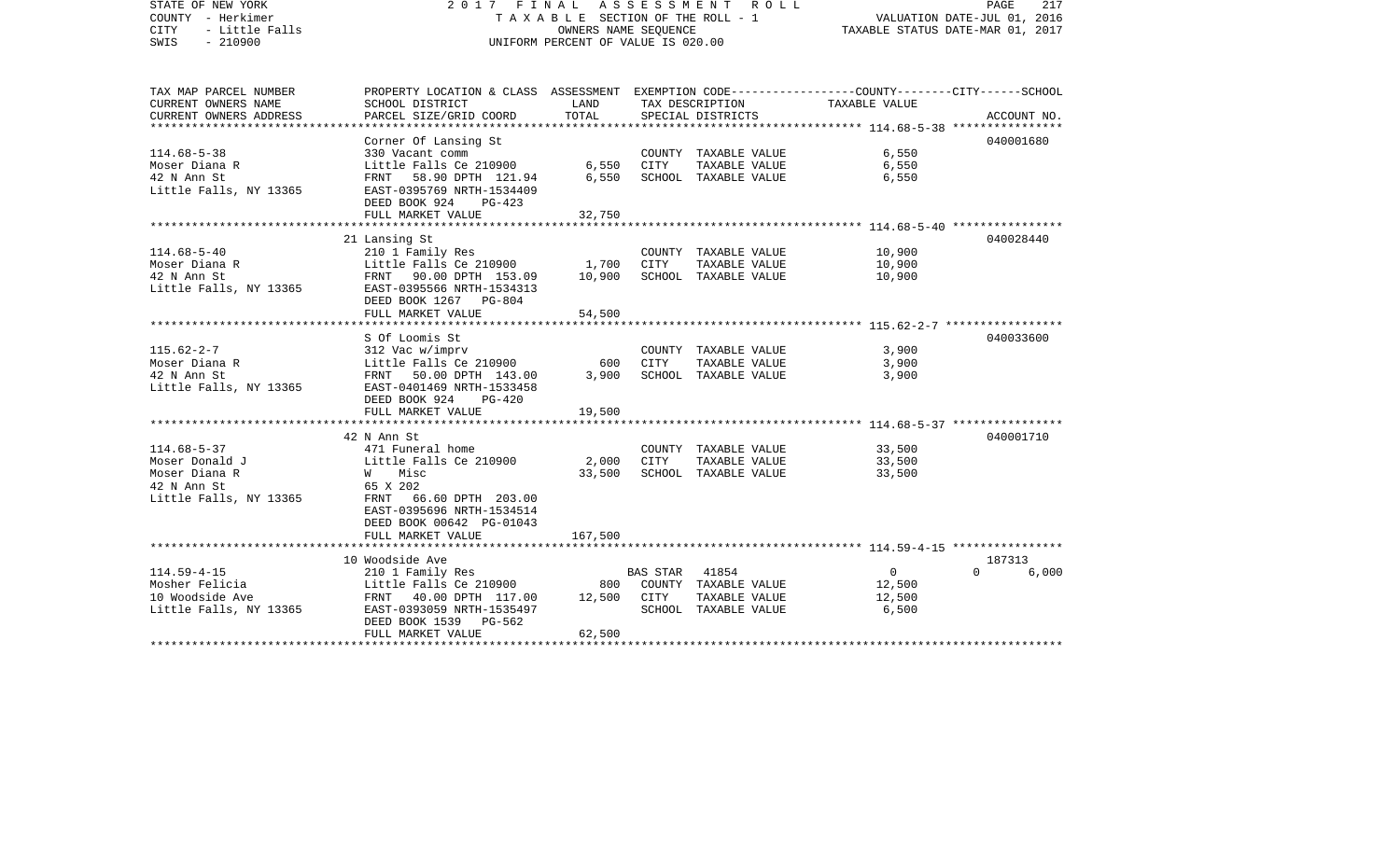| STATE OF NEW YORK<br>COUNTY - Herkimer<br><b>CITY</b><br>- Little Falls<br>$-210900$<br>SWIS | 2017 FINAL<br>TAXABLE SECTION OF THE ROLL - 1<br>UNIFORM PERCENT OF VALUE IS 020.00                 | A S S E S S M E N T R O L L<br>PAGE<br>218<br>VALUATION DATE-JUL 01, 2016<br>TAXABLE STATUS DATE-MAR 01, 2017 |                |                                      |                |             |       |
|----------------------------------------------------------------------------------------------|-----------------------------------------------------------------------------------------------------|---------------------------------------------------------------------------------------------------------------|----------------|--------------------------------------|----------------|-------------|-------|
| TAX MAP PARCEL NUMBER                                                                        | PROPERTY LOCATION & CLASS ASSESSMENT EXEMPTION CODE---------------COUNTY-------CITY------SCHOOL     |                                                                                                               |                |                                      |                |             |       |
| CURRENT OWNERS NAME<br>CURRENT OWNERS ADDRESS                                                | SCHOOL DISTRICT<br>PARCEL SIZE/GRID COORD                                                           | LAND<br>TOTAL                                                                                                 |                | TAX DESCRIPTION<br>SPECIAL DISTRICTS | TAXABLE VALUE  | ACCOUNT NO. |       |
|                                                                                              |                                                                                                     |                                                                                                               |                |                                      |                |             |       |
|                                                                                              | 530 E Monroe St                                                                                     |                                                                                                               |                |                                      |                | 040042510   |       |
| $114.60 - 4 - 46$                                                                            | 210 1 Family Res                                                                                    |                                                                                                               | BAS STAR       | 41854                                | $\overline{0}$ | $\Omega$    | 6,000 |
| Mosher Timothy                                                                               | Little Falls Ce 210900                                                                              | 500                                                                                                           |                | COUNTY TAXABLE VALUE                 | 13,000         |             |       |
| Jill Wf                                                                                      | N R1                                                                                                | 13,000                                                                                                        | CITY           | TAXABLE VALUE                        | 13,000         |             |       |
| 530 E Monroe St                                                                              | 32x78                                                                                               |                                                                                                               |                | SCHOOL TAXABLE VALUE                 | 7,000          |             |       |
| Little Falls, NY 13365                                                                       | FRNT 31.90 DPTH 78.30<br>EAST-0396065 NRTH-1535264<br>DEED BOOK 00665 PG-00041<br>FULL MARKET VALUE | 65,000                                                                                                        |                |                                      |                |             |       |
|                                                                                              |                                                                                                     |                                                                                                               |                |                                      |                |             |       |
|                                                                                              | 175-177 Church St                                                                                   |                                                                                                               |                |                                      |                | 040010140   |       |
| $114.59 - 5 - 4$                                                                             | 220 2 Family Res                                                                                    |                                                                                                               |                | COUNTY TAXABLE VALUE                 | 11,450         |             |       |
| Moshier Gary L                                                                               |                                                                                                     | 850                                                                                                           | CITY           | TAXABLE VALUE                        | 11,450         |             |       |
| Moshier Sonya M                                                                              |                                                                                                     | 11,450                                                                                                        |                | SCHOOL TAXABLE VALUE                 | 11,450         |             |       |
| 329 Barrett Ln                                                                               | Little Falls Ce 210900<br>FRNT 42.00 DPTH 150.00<br>EAST-0393823 NRTH-1534896                       |                                                                                                               |                |                                      |                |             |       |
| Bridgeport, NY 13030                                                                         | DEED BOOK 820<br>PG-512                                                                             |                                                                                                               |                |                                      |                |             |       |
|                                                                                              | FULL MARKET VALUE                                                                                   | 57,250                                                                                                        |                |                                      |                |             |       |
|                                                                                              |                                                                                                     |                                                                                                               |                |                                      |                |             |       |
|                                                                                              | 17 Pierce St                                                                                        |                                                                                                               |                |                                      |                | 040051090   |       |
| $114.68 - 2 - 45$                                                                            | 311 Res vac land                                                                                    |                                                                                                               |                | COUNTY TAXABLE VALUE                 | 350            |             |       |
| Moshier Gary L                                                                               |                                                                                                     | 350                                                                                                           | <b>CITY</b>    | TAXABLE VALUE                        | 350            |             |       |
| Moshier Sonya M                                                                              | Little Falls Ce 210900<br>FRNT 164.80 DPTH 121.59<br>EAST-0393736 NRTH-1534721                      | 350                                                                                                           |                | SCHOOL TAXABLE VALUE                 | 350            |             |       |
| 329 Barrett Ln                                                                               |                                                                                                     |                                                                                                               |                |                                      |                |             |       |
| Bridgeport, NY 13030                                                                         | DEED BOOK 820<br>PG-512                                                                             |                                                                                                               |                |                                      |                |             |       |
|                                                                                              | FULL MARKET VALUE                                                                                   | 1,750                                                                                                         |                |                                      |                |             |       |
|                                                                                              | 154-6 Loomis St                                                                                     |                                                                                                               |                |                                      |                | 040031500   |       |
| $115.53 - 2 - 56$                                                                            |                                                                                                     |                                                                                                               |                | COUNTY TAXABLE VALUE                 | 11,000         |             |       |
| Moshier Gary L                                                                               |                                                                                                     | 1,000                                                                                                         | CITY           | TAXABLE VALUE                        | 11,000         |             |       |
| Moshier Sonya M                                                                              | 220 2 Family Res<br>Little Falls Ce 210900<br>FRNT   50.00 DPTH  120.00                             | 11,000                                                                                                        |                | SCHOOL TAXABLE VALUE                 | 11,000         |             |       |
| 329 Barrett Ln                                                                               | EAST-0399618 NRTH-1534540                                                                           |                                                                                                               |                |                                      |                |             |       |
| 329 Barrett Ln<br>Bridgeport, NY 13030                                                       | DEED BOOK 818<br>PG-699                                                                             |                                                                                                               |                |                                      |                |             |       |
|                                                                                              | FULL MARKET VALUE                                                                                   | 55,000                                                                                                        |                |                                      |                |             |       |
|                                                                                              |                                                                                                     |                                                                                                               |                |                                      |                |             |       |
|                                                                                              | 11 Diamond St                                                                                       |                                                                                                               |                |                                      |                | 040013470   |       |
| $114.60 - 4 - 5$                                                                             | 210 1 Family Res                                                                                    |                                                                                                               | BAS STAR 41854 |                                      | $\overline{0}$ | $\Omega$    | 6,000 |
| Mowers Sandra                                                                                | Little Falls Ce 210900                                                                              | 600                                                                                                           |                | COUNTY TAXABLE VALUE                 | 12,400         |             |       |
| 11 Diamond St                                                                                | 50.00 DPTH 120.00<br>FRNT                                                                           | 12,400                                                                                                        | CITY           | TAXABLE VALUE                        | 12,400         |             |       |
| Little Falls, NY 13365                                                                       | ACRES<br>0.11                                                                                       |                                                                                                               |                | SCHOOL TAXABLE VALUE                 | 6,400          |             |       |
|                                                                                              | EAST-0394651 NRTH-1535232                                                                           |                                                                                                               |                |                                      |                |             |       |
|                                                                                              | DEED BOOK 1482<br>PG-955                                                                            |                                                                                                               |                |                                      |                |             |       |
|                                                                                              | FULL MARKET VALUE<br>**************************************                                         | 62,000                                                                                                        |                |                                      |                |             |       |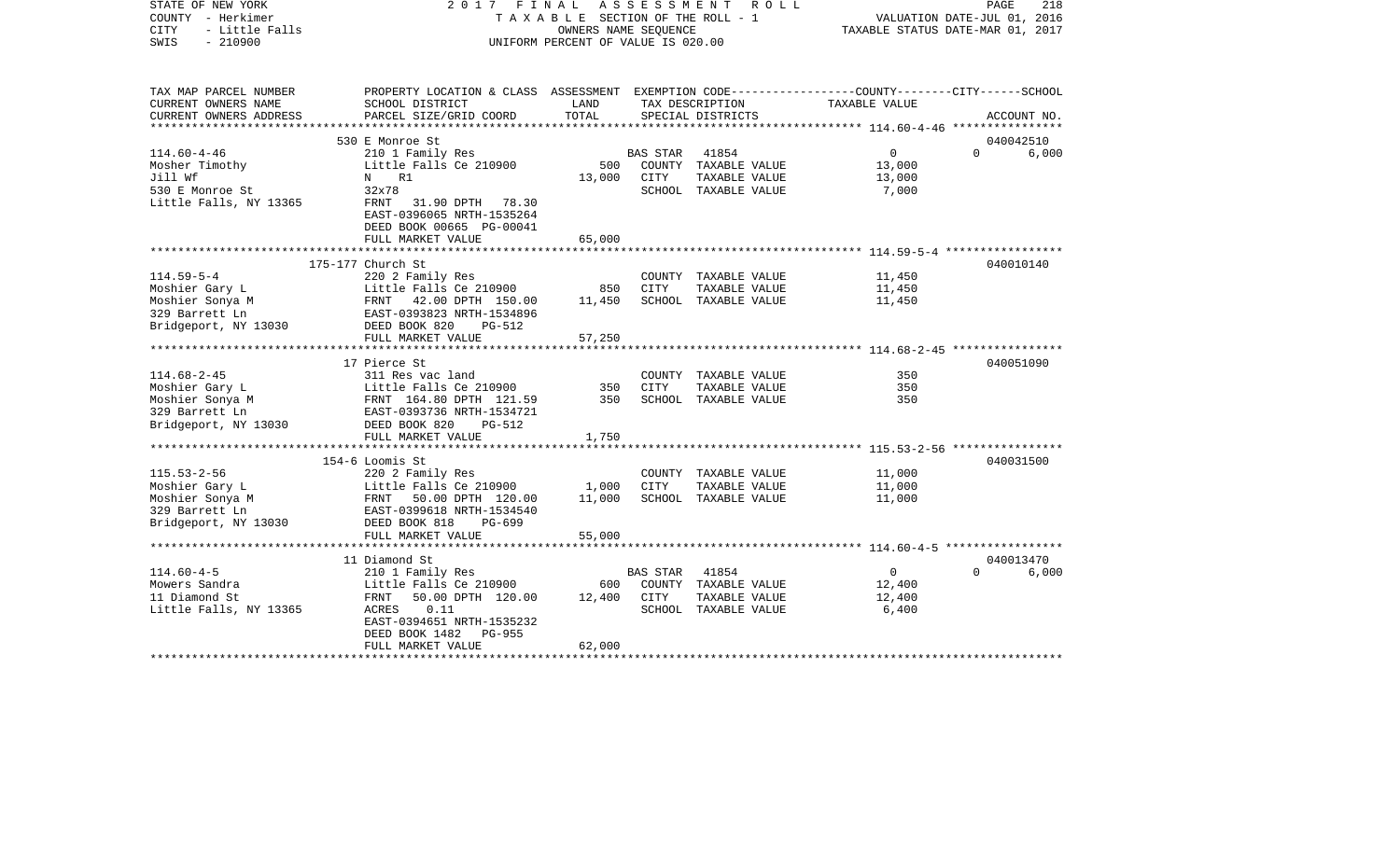STATE OF NEW YORK 2 0 1 7 F I N A L A S S E S S M E N T R O L L PAGE 219 COUNTY - Herkimer T A X A B L E SECTION OF THE ROLL - 1 VALUATION DATE-JUL 01, 2016 CITY - Little Falls OWNERS NAME SEQUENCE TAXABLE STATUS DATE-MAR 01, 2017 SWIS - 210900 UNIFORM PERCENT OF VALUE IS 020.00

| TAX MAP PARCEL NUMBER<br>CURRENT OWNERS NAME<br>CURRENT OWNERS ADDRESS                              | PROPERTY LOCATION & CLASS ASSESSMENT EXEMPTION CODE---------------COUNTY-------CITY------SCHOOL<br>SCHOOL DISTRICT<br>PARCEL SIZE/GRID COORD | LAND<br>TOTAL           |                                         | TAX DESCRIPTION<br>SPECIAL DISTRICTS                                   | TAXABLE VALUE                               |                      | ACCOUNT NO.          |
|-----------------------------------------------------------------------------------------------------|----------------------------------------------------------------------------------------------------------------------------------------------|-------------------------|-----------------------------------------|------------------------------------------------------------------------|---------------------------------------------|----------------------|----------------------|
|                                                                                                     |                                                                                                                                              |                         |                                         |                                                                        |                                             |                      |                      |
|                                                                                                     | 139 Loomis St                                                                                                                                |                         |                                         |                                                                        |                                             |                      | 040031290            |
| $115.61 - 3 - 15$<br>Moynihan Gary P                                                                | 210 1 Family Res<br>Little Falls Ce 210900                                                                                                   |                         | VETFUND CT 41101<br>700 VET COM S 41134 |                                                                        | 1,350<br>$\circ$                            | 1,350<br>$\mathbf 0$ | $\mathbf 0$<br>3,000 |
| 139 Loomis St<br>Little Falls, NY 13365                                                             | FRNT 41.50 DPTH 84.00<br>EAST-0399350 NRTH-1534420<br>DEED BOOK 862<br>PG-128                                                                |                         | 12,000 ENH STAR<br>CITY                 | 41834<br>COUNTY TAXABLE VALUE<br>TAXABLE VALUE                         | $\mathbf{0}$<br>10,650<br>10,650            | $\mathbf 0$          | 9,000                |
|                                                                                                     | FULL MARKET VALUE<br>***************************                                                                                             |                         |                                         | 60,000 SCHOOL TAXABLE VALUE                                            | $\overline{0}$                              |                      |                      |
|                                                                                                     |                                                                                                                                              | *********************** |                                         |                                                                        | ********** 115.53-1-59 ****************     |                      |                      |
| $115.53 - 1 - 59$                                                                                   | 628 E Gansevoort St<br>210 1 Family Res                                                                                                      |                         | ENH STAR                                | 41834                                                                  | $\overline{0}$                              | $\Omega$             | 040020130<br>11,000  |
| Moynihan Peter J<br>Moynihan Kathleen<br>628 E Gansevoort St<br>Little Falls, NY 13365              | Little Falls Ce 210900<br>FRNT 40.00 DPTH 120.00<br>EAST-0397428 NRTH-1535268<br>DEED BOOK 837<br><b>PG-585</b>                              | 950<br>11,000           | CITY                                    | COUNTY TAXABLE VALUE<br>TAXABLE VALUE<br>SCHOOL TAXABLE VALUE          | 11,000<br>11,000<br>$\Omega$                |                      |                      |
|                                                                                                     | FULL MARKET VALUE                                                                                                                            | 55,000                  |                                         |                                                                        |                                             |                      |                      |
|                                                                                                     |                                                                                                                                              |                         |                                         |                                                                        | ************* 114.67-1-31 ***************** |                      |                      |
|                                                                                                     | 64 Skinner St                                                                                                                                |                         |                                         |                                                                        |                                             |                      | 040056010            |
| $114.67 - 1 - 31$<br>Mucica Glenn<br>64 Skinner St<br>Little Falls, NY 13365                        | 210 1 Family Res<br>Little Falls Ce 210900<br>FRNT 50.00 DPTH 245.00<br>EAST-0393157 NRTH-1534147<br>DEED BOOK 685<br>PG-994                 | 550<br>6,150            | BAS STAR<br>CITY                        | 41854<br>COUNTY TAXABLE VALUE<br>TAXABLE VALUE<br>SCHOOL TAXABLE VALUE | $\overline{0}$<br>6,150<br>6,150<br>150     | $\Omega$             | 6,000                |
|                                                                                                     | FULL MARKET VALUE                                                                                                                            | 30,750                  |                                         |                                                                        |                                             |                      |                      |
|                                                                                                     |                                                                                                                                              |                         |                                         |                                                                        |                                             |                      |                      |
|                                                                                                     | End Of Skinner St                                                                                                                            |                         |                                         |                                                                        |                                             |                      | 040056225            |
| $114.67 - 1 - 61.1$                                                                                 | 311 Res vac land                                                                                                                             |                         |                                         | COUNTY TAXABLE VALUE                                                   | 600                                         |                      |                      |
| Mucica Glenn et al                                                                                  | Little Falls Ce 210900                                                                                                                       | 600                     | CITY                                    | TAXABLE VALUE                                                          | 600                                         |                      |                      |
| 64 Skinner St<br>Little Falls, NY 13365                                                             | ACRES<br>3.81<br>EAST-0392617 NRTH-1533949<br>DEED BOOK 935<br>PG-432                                                                        | 600                     |                                         | SCHOOL TAXABLE VALUE                                                   | 600                                         |                      |                      |
|                                                                                                     | FULL MARKET VALUE<br>*********************                                                                                                   | 3,000<br>***********    |                                         |                                                                        | ************************* 114.44-2-7        |                      |                      |
|                                                                                                     | Overlook Ln                                                                                                                                  |                         |                                         |                                                                        |                                             |                      |                      |
| $114.44 - 2 - 7$<br>Mucica Glenn D<br>Mucica Gwendolyn S<br>64 Skinner St<br>Little Falls, NY 13365 | 311 Res vac land<br>Little Falls Ce 210900<br>FRNT 252.60 DPTH<br>ACRES<br>0.83<br>EAST-0396318 NRTH-1539179                                 | 1,600<br>1,600          | CITY                                    | COUNTY TAXABLE VALUE<br>TAXABLE VALUE<br>SCHOOL TAXABLE VALUE          | 1,600<br>1,600<br>1,600                     |                      |                      |
|                                                                                                     | DEED BOOK 1177 PG-791                                                                                                                        |                         |                                         |                                                                        |                                             |                      |                      |
|                                                                                                     | FULL MARKET VALUE                                                                                                                            | 8,000                   |                                         |                                                                        |                                             |                      |                      |
|                                                                                                     |                                                                                                                                              |                         |                                         |                                                                        |                                             |                      |                      |
|                                                                                                     | 4 Dale Pl                                                                                                                                    |                         |                                         |                                                                        |                                             | $\Omega$             | 040012510            |
| $114.60 - 4 - 81$<br>Mueller James L Jr                                                             | 210 1 Family Res<br>Little Falls Ce 210900                                                                                                   | 650                     | <b>BAS STAR</b>                         | 41854<br>COUNTY TAXABLE VALUE                                          | $\overline{0}$<br>15,000                    |                      | 6,000                |
| 4 Dale Pl                                                                                           | FRNT<br>40.00 DPTH<br>85.00                                                                                                                  | 15,000                  | CITY                                    | TAXABLE VALUE                                                          | 15,000                                      |                      |                      |
| Little Falls, NY 13365                                                                              | BANK<br>190<br>EAST-0395014 NRTH-1534760<br>$PG-41$                                                                                          |                         |                                         | SCHOOL TAXABLE VALUE                                                   | 9,000                                       |                      |                      |
|                                                                                                     | DEED BOOK 821<br>FULL MARKET VALUE                                                                                                           | 75,000                  |                                         |                                                                        |                                             |                      |                      |
|                                                                                                     |                                                                                                                                              |                         |                                         |                                                                        |                                             |                      |                      |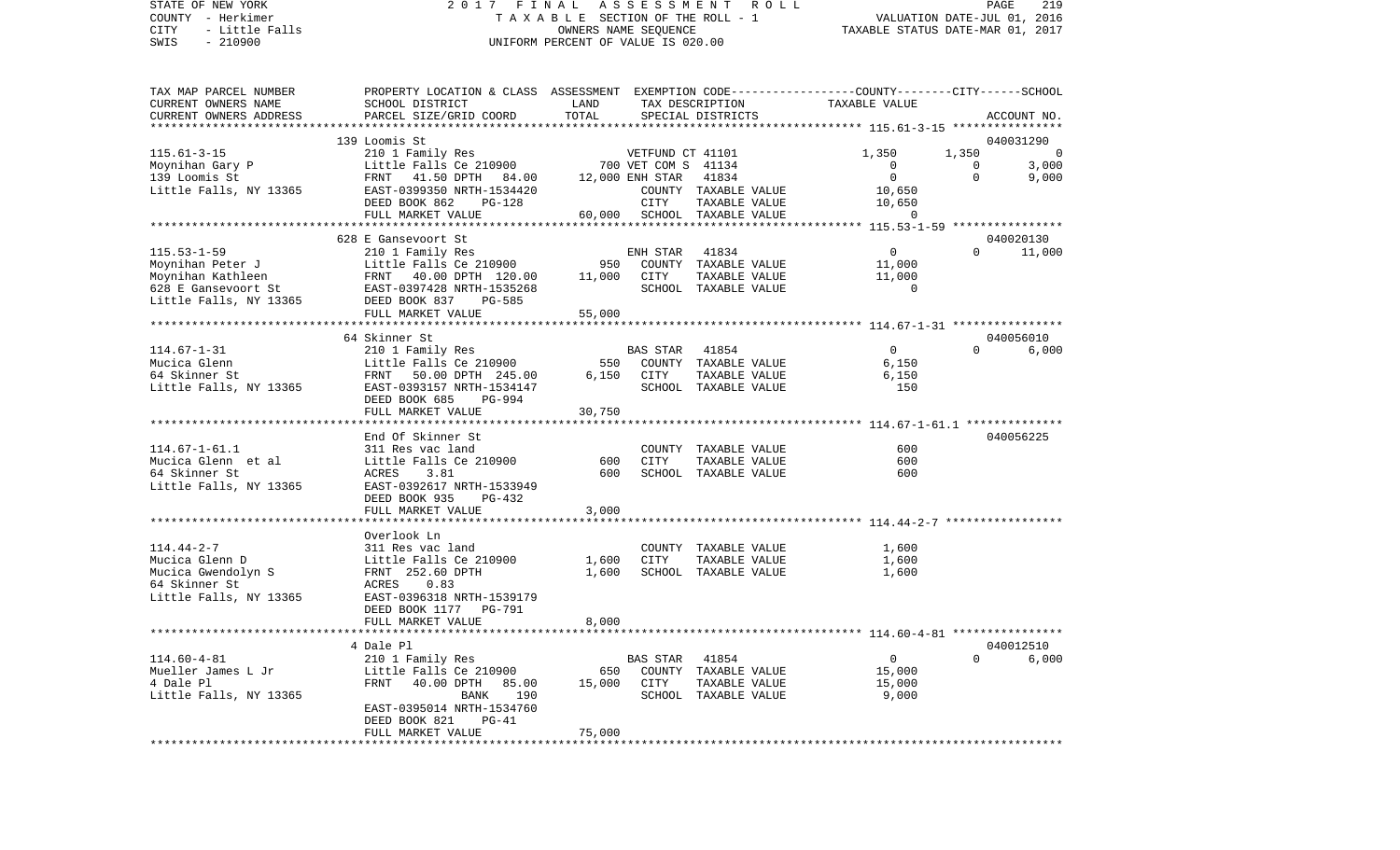STATE OF NEW YORK 2 0 1 7 F I N A L A S S E S S M E N T R O L L PAGE 220COUNTY - Herkimer T A X A B L E SECTION OF THE ROLL - 1 VALUATION DATE-JUL 01, 2016 CITY - Little Falls OWNERS NAME SEQUENCE TAXABLE STATUS DATE-MAR 01, 2017 SWIS - 210900 UNIFORM PERCENT OF VALUE IS 020.00TAX MAP PARCEL NUMBER PROPERTY LOCATION & CLASS ASSESSMENT EXEMPTION CODE------------------COUNTY--------CITY------SCHOOL CURRENT OWNERS NAME SCHOOL DISTRICT LAND TAX DESCRIPTION TAXABLE VALUECURRENT OWNERS ADDRESS PARCEL SIZE/GRID COORD TOTAL SPECIAL DISTRICTS ACCOUNT NO. \*\*\*\*\*\*\*\*\*\*\*\*\*\*\*\*\*\*\*\*\*\*\*\*\*\*\*\*\*\*\*\*\*\*\*\*\*\*\*\*\*\*\*\*\*\*\*\*\*\*\*\*\*\*\*\*\*\*\*\*\*\*\*\*\*\*\*\*\*\*\*\*\*\*\*\*\*\*\*\*\*\*\*\*\*\*\*\*\*\*\*\*\*\*\*\*\*\*\*\*\*\*\* 114.68-5-15 \*\*\*\*\*\*\*\*\*\*\*\*\*\*\*\* Dale Pl 040012570040012570 114.68-5-15 311 Res vac land COUNTY TAXABLE VALUE 200Mueller James L Jr Little Falls Ce 210900 200 CITY TAXABLE VALUE 2004 Dale Pl FRNT 32.00 DPTH 53.00 200 SCHOOL TAXABLE VALUE 200Little Falls, NY 13365 EAST-0395021 NRTH-1534645 DEED BOOK 856 PG-551FULL MARKET VALUE 1,000 \*\*\*\*\*\*\*\*\*\*\*\*\*\*\*\*\*\*\*\*\*\*\*\*\*\*\*\*\*\*\*\*\*\*\*\*\*\*\*\*\*\*\*\*\*\*\*\*\*\*\*\*\*\*\*\*\*\*\*\*\*\*\*\*\*\*\*\*\*\*\*\*\*\*\*\*\*\*\*\*\*\*\*\*\*\*\*\*\*\*\*\*\*\*\*\*\*\*\*\*\*\*\* 115.61-2-28 \*\*\*\*\*\*\*\*\*\*\*\*\*\*\*\* 20 Petrie St 161837115.61-2-28 210 1 Family Res BAS STAR 41854 0 0 6,000 Muldoon John Little Falls Ce 210900 750 COUNTY TAXABLE VALUE 8,150 Muldoon Lisa FRNT 50.00 DPTH 120.00 8,150 CITY TAXABLE VALUE 8,150 20 Petrie St EAST-0398244 NRTH-1534388 SCHOOL TAXABLE VALUE 2,150 Little Falls, NY 13365 DEED BOOK 1377 PG-32 FULL MARKET VALUE 40,750 \*\*\*\*\*\*\*\*\*\*\*\*\*\*\*\*\*\*\*\*\*\*\*\*\*\*\*\*\*\*\*\*\*\*\*\*\*\*\*\*\*\*\*\*\*\*\*\*\*\*\*\*\*\*\*\*\*\*\*\*\*\*\*\*\*\*\*\*\*\*\*\*\*\*\*\*\*\*\*\*\*\*\*\*\*\*\*\*\*\*\*\*\*\*\*\*\*\*\*\*\*\*\* 114.68-7-22 \*\*\*\*\*\*\*\*\*\*\*\*\*\*\*\*347 S Second St 194477 114.68-7-22 482 Det row bldg COUNTY TAXABLE VALUE 10,000 Muldoon John V Little Falls Ce 210900 2,900 CITY TAXABLE VALUE 10,000 Muldoon Lisa FRNT 38.00 DPTH 61.00 10,000 SCHOOL TAXABLE VALUE 10,000 20 Petrie St EAST-0396474 NRTH-1533625Little Falls, NY 13365 DEED BOOK 1583 PG-420 FULL MARKET VALUE 50,000 \*\*\*\*\*\*\*\*\*\*\*\*\*\*\*\*\*\*\*\*\*\*\*\*\*\*\*\*\*\*\*\*\*\*\*\*\*\*\*\*\*\*\*\*\*\*\*\*\*\*\*\*\*\*\*\*\*\*\*\*\*\*\*\*\*\*\*\*\*\*\*\*\*\*\*\*\*\*\*\*\*\*\*\*\*\*\*\*\*\*\*\*\*\*\*\*\*\*\*\*\*\*\* 114.68-7-23 \*\*\*\*\*\*\*\*\*\*\*\*\*\*\*\* John St 194477114.68-7-23 330 Vacant comm COUNTY TAXABLE VALUE 3,000 Muldoon John V Little Falls Ce 210900 3,000 CITY TAXABLE VALUE 3,000 Muldoon Lisa Comm 3,000 SCHOOL TAXABLE VALUE 3,000 20 Petrie St .038 Acres Little Falls, NY 13365 John St. FRNT 58.00 DPTH 58.00 EAST-0396502 NRTH-1533653 DEED BOOK 1583 PG-420FULL MARKET VALUE 15,000 \*\*\*\*\*\*\*\*\*\*\*\*\*\*\*\*\*\*\*\*\*\*\*\*\*\*\*\*\*\*\*\*\*\*\*\*\*\*\*\*\*\*\*\*\*\*\*\*\*\*\*\*\*\*\*\*\*\*\*\*\*\*\*\*\*\*\*\*\*\*\*\*\*\*\*\*\*\*\*\*\*\*\*\*\*\*\*\*\*\*\*\*\*\*\*\*\*\*\*\*\*\*\* 999.40-5-47.35 \*\*\*\*\*\*\*\*\*\*\*\*\* 347 S Second St 040054735999.40-5-47.35 449 Other Storag COUNTY TAXABLE VALUE 0 Muldoon John V Little Falls Ce 210900 0 CITY TAXABLE VALUE 0Muldoon Lisa DEED BOOK 1583 PG-420 0 SCHOOL TAXABLE VALUE 020 Petrie St FULL MARKET VALUE 0Little Falls, NY 13365 \*\*\*\*\*\*\*\*\*\*\*\*\*\*\*\*\*\*\*\*\*\*\*\*\*\*\*\*\*\*\*\*\*\*\*\*\*\*\*\*\*\*\*\*\*\*\*\*\*\*\*\*\*\*\*\*\*\*\*\*\*\*\*\*\*\*\*\*\*\*\*\*\*\*\*\*\*\*\*\*\*\*\*\*\*\*\*\*\*\*\*\*\*\*\*\*\*\*\*\*\*\*\*\*\*\*\*\*\*\*\*\*\*\*\*\*\*\*\*\*\*\*\*\*\*\*\*\*\*\*\*\*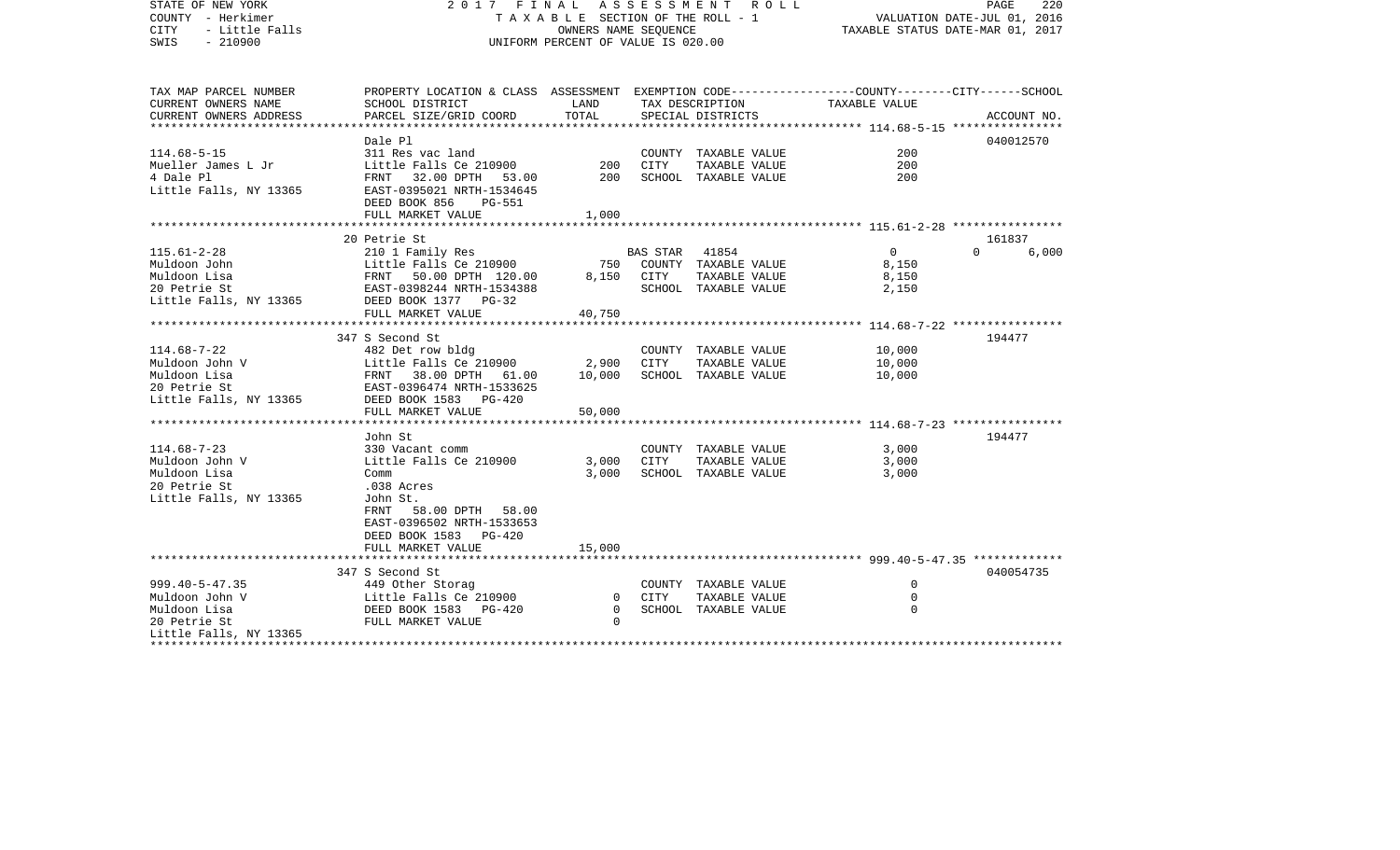| STATE OF NEW YORK<br>COUNTY - Herkimer<br>- Little Falls<br>CITY<br>$-210900$<br>SWIS                                   | 2017 FINAL                                                                                                                                                          | OWNERS NAME SEQUENCE<br>UNIFORM PERCENT OF VALUE IS 020.00 |                                                                     | ASSESSMENT ROLL<br>TAXABLE SECTION OF THE ROLL - 1                     | VALUATION DATE-JUL 01, 2016<br>TAXABLE STATUS DATE-MAR 01, 2017 |                                | PAGE<br>221                        |
|-------------------------------------------------------------------------------------------------------------------------|---------------------------------------------------------------------------------------------------------------------------------------------------------------------|------------------------------------------------------------|---------------------------------------------------------------------|------------------------------------------------------------------------|-----------------------------------------------------------------|--------------------------------|------------------------------------|
| TAX MAP PARCEL NUMBER<br>CURRENT OWNERS NAME<br>CURRENT OWNERS ADDRESS                                                  | PROPERTY LOCATION & CLASS ASSESSMENT EXEMPTION CODE---------------COUNTY-------CITY------SCHOOL<br>SCHOOL DISTRICT<br>PARCEL SIZE/GRID COORD                        | LAND<br>TOTAL                                              |                                                                     | TAX DESCRIPTION<br>SPECIAL DISTRICTS                                   | TAXABLE VALUE                                                   |                                | ACCOUNT NO.                        |
|                                                                                                                         |                                                                                                                                                                     |                                                            |                                                                     |                                                                        |                                                                 |                                |                                    |
| $114.60 - 1 - 26$<br>Muller David G<br>Muller Sandra B<br>74 Burch St<br>Little Falls, NY 13365 DEED BOOK 684           | 74 Burch St<br>210 1 Family Res<br>Little Falls Ce 210900<br>Little Falls Ce 210900<br>FRNT - 50.00 DPTH - 125.00<br>EAST-0393716 NRTH-1536078<br>PG-491            |                                                            | VETCOM CTS 41130<br>600 VETDIS CTS 41140<br>11,000 BAS STAR<br>CITY | 41854<br>COUNTY TAXABLE VALUE<br>TAXABLE VALUE                         | 2,750<br>550<br>$\overline{0}$<br>7,700<br>7,700                | 2,750<br>550<br>$\overline{0}$ | 040004260<br>2,750<br>550<br>6,000 |
|                                                                                                                         | FULL MARKET VALUE                                                                                                                                                   |                                                            |                                                                     | 55,000 SCHOOL TAXABLE VALUE                                            | 1,700                                                           |                                |                                    |
| $114.59 - 5 - 1$<br>Mumford Gregory D<br>Mumford Sharon M<br>110 Belden Corners Rd<br>Dolgeville, NY 13329              | 3 Pierce St<br>230 3 Family Res<br>Little Falls Ce 210900<br>FRNT 50.60 DPTH 63.00<br>EAST-0393721 NRTH-1534907<br>DEED BOOK 2017    PG-1375<br>FULL MARKET VALUE   | 450<br>4,000<br>20,000                                     | CITY                                                                | COUNTY TAXABLE VALUE<br>TAXABLE VALUE<br>SCHOOL TAXABLE VALUE          | 4,000<br>4,000<br>4,000                                         |                                | 198686                             |
| PRIOR OWNER ON 3/01/2017<br>Mumford Gregory D<br>******************                                                     |                                                                                                                                                                     |                                                            |                                                                     |                                                                        |                                                                 |                                |                                    |
|                                                                                                                         | 39 Ward St                                                                                                                                                          |                                                            |                                                                     |                                                                        |                                                                 |                                | 040059730                          |
| $115.61 - 3 - 28$<br>Munchbach David R<br>Munchbach Shirley A<br>39 Ward St<br>Little Falls, NY 13365                   | 210 1 Family Res<br>Little Falls Ce 210900<br>FRNT 39.00 DPTH 60.00 10,450 COUNTY TAXABLE VALUE<br>035<br>BANK<br>EAST-0398726 NRTH-1534255<br>DEED BOOK 802 PG-230 |                                                            | VETWAR CTS 41120<br>450 ENH STAR<br>CITY                            | 41834<br>TAXABLE VALUE<br>SCHOOL TAXABLE VALUE                         | 1,568<br>$\overline{0}$<br>8,882<br>8,882<br>$\Omega$           | 1,568<br>$\overline{0}$        | 1,568<br>8,882                     |
|                                                                                                                         | FULL MARKET VALUE                                                                                                                                                   | 52,250                                                     |                                                                     |                                                                        |                                                                 |                                |                                    |
|                                                                                                                         | 42 W Main St                                                                                                                                                        |                                                            |                                                                     |                                                                        |                                                                 |                                | 192824                             |
| $114.68 - 3 - 18$<br>Munger Pamela A<br>Munger Steven M<br>nanger Steven m<br>710 E Monroe St<br>Little Falls, NY 13365 | 482 Det row bldg<br>Little Falls Ce 210900<br>FRNT 29.50 DPTH 60.00<br>EAST-0395542 NRTH-1533716<br>DEED BOOK 1573 PG-61<br>FULL MARKET VALUE                       | 2,000<br>9,250<br>46,250                                   | CITY                                                                | COUNTY TAXABLE VALUE<br>TAXABLE VALUE<br>SCHOOL TAXABLE VALUE          | 9,250<br>9,250<br>9,250                                         |                                |                                    |
|                                                                                                                         |                                                                                                                                                                     |                                                            |                                                                     |                                                                        |                                                                 |                                |                                    |
|                                                                                                                         | 560 E Monroe St                                                                                                                                                     |                                                            |                                                                     |                                                                        |                                                                 |                                | 040042930                          |
| $114.60 - 2 - 69$<br>Munger Pamela Ann<br>560 East Monroe St<br>Little Falls, NY 13365                                  | 210 1 Family Res<br>Little Falls Ce 210900<br>N R1<br>30x163<br>FRNT<br>30.00 DPTH 166.00<br>EAST-0396488 NRTH-1535395<br>DEED BOOK 833<br>PG-487                   | 700<br>9,300                                               | BAS STAR<br>CITY                                                    | 41854<br>COUNTY TAXABLE VALUE<br>TAXABLE VALUE<br>SCHOOL TAXABLE VALUE | $\overline{0}$<br>9,300<br>9,300<br>3,300                       | $\Omega$                       | 6,000                              |
|                                                                                                                         | FULL MARKET VALUE                                                                                                                                                   | 46,500                                                     |                                                                     |                                                                        |                                                                 |                                |                                    |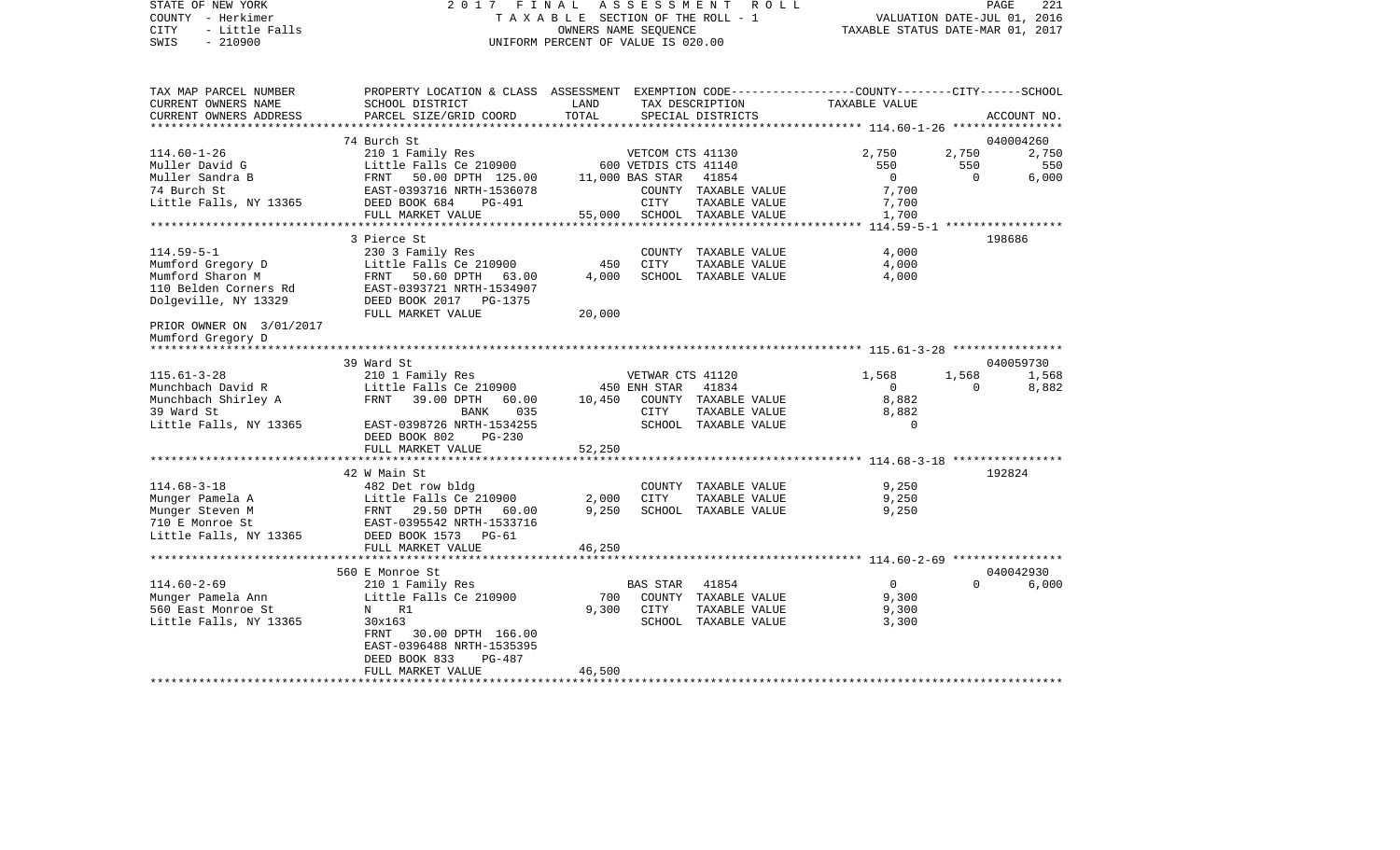| STATE OF NEW YORK<br>COUNTY - Herkimer<br><b>CITY</b><br>- Little Falls<br>$-210900$<br>SWIS                                                                                                                                                  |                                                                                                                                                                                                        | UNIFORM PERCENT OF VALUE IS 020.00 |          | 2017 FINAL ASSESSMENT ROLL  | T A X A B L E SECTION OF THE ROLL - 1 VALUATION DATE-JUL 01, 2016<br>OWNERS NAME SEQUENCE TAXABLE STATUS DATE-MAR 01, 2017 | PAGE<br>222   |
|-----------------------------------------------------------------------------------------------------------------------------------------------------------------------------------------------------------------------------------------------|--------------------------------------------------------------------------------------------------------------------------------------------------------------------------------------------------------|------------------------------------|----------|-----------------------------|----------------------------------------------------------------------------------------------------------------------------|---------------|
| TAX MAP PARCEL NUMBER<br>CURRENT OWNERS NAME                                                                                                                                                                                                  | PROPERTY LOCATION & CLASS ASSESSMENT EXEMPTION CODE----------------COUNTY--------CITY------SCHOOL<br>SCHOOL DISTRICT                       LAND         TAX DESCRIPTION                  TAXABLE VALUE |                                    |          |                             |                                                                                                                            |               |
| CURRENT OWNERS ADDRESS                                                                                                                                                                                                                        | PARCEL SIZE/GRID COORD                                                                                                                                                                                 | TOTAL                              |          | SPECIAL DISTRICTS           |                                                                                                                            | ACCOUNT NO.   |
|                                                                                                                                                                                                                                               | 710 E Monroe St                                                                                                                                                                                        |                                    |          |                             |                                                                                                                            | 040044670     |
| $115.53 - 2 - 4$                                                                                                                                                                                                                              | 210 1 Family Res                                                                                                                                                                                       |                                    | BAS STAR | 41854                       | $\overline{0}$                                                                                                             | 0 6,000       |
|                                                                                                                                                                                                                                               |                                                                                                                                                                                                        |                                    |          |                             | 28,500                                                                                                                     |               |
|                                                                                                                                                                                                                                               |                                                                                                                                                                                                        |                                    |          |                             | 28,500                                                                                                                     |               |
| Little Falls, NY 13365                                                                                                                                                                                                                        | 170X181<br>FRNT 219.00 DPTH 185.00<br>EAST-0398538 NRTH-1535676<br>DEED BOOK 1105 PG-389                                                                                                               |                                    |          | SCHOOL TAXABLE VALUE 22,500 |                                                                                                                            |               |
|                                                                                                                                                                                                                                               | FULL MARKET VALUE                                                                                                                                                                                      | 142,500                            |          |                             |                                                                                                                            |               |
|                                                                                                                                                                                                                                               |                                                                                                                                                                                                        |                                    |          |                             |                                                                                                                            |               |
| $115.53 - 2 - 9.1$                                                                                                                                                                                                                            | E Monroe St                                                                                                                                                                                            |                                    |          | COUNTY TAXABLE VALUE        | 500                                                                                                                        |               |
| Munger Steven M                                                                                                                                                                                                                               |                                                                                                                                                                                                        |                                    |          | TAXABLE VALUE               | 500                                                                                                                        |               |
| 710 E Monroe St                                                                                                                                                                                                                               |                                                                                                                                                                                                        |                                    |          |                             | 500                                                                                                                        |               |
| Little Falls, NY 13365                                                                                                                                                                                                                        | ACRES 0.47<br>EAST-0398595 NRTH-1535792<br>DEED BOOK 1105 PG-390                                                                                                                                       |                                    |          |                             |                                                                                                                            |               |
|                                                                                                                                                                                                                                               | FULL MARKET VALUE                                                                                                                                                                                      | 2,500                              |          |                             |                                                                                                                            |               |
|                                                                                                                                                                                                                                               | **************************                                                                                                                                                                             | *******************                |          |                             |                                                                                                                            |               |
|                                                                                                                                                                                                                                               | 710 E Monroe St                                                                                                                                                                                        |                                    |          |                             |                                                                                                                            | 040044730     |
| $115.53 - 2 - 16$                                                                                                                                                                                                                             | 311 Res vac land                                                                                                                                                                                       |                                    |          | COUNTY TAXABLE VALUE        | 850                                                                                                                        |               |
|                                                                                                                                                                                                                                               |                                                                                                                                                                                                        |                                    | CITY     | TAXABLE VALUE               | 850                                                                                                                        |               |
|                                                                                                                                                                                                                                               |                                                                                                                                                                                                        |                                    |          | SCHOOL TAXABLE VALUE        | 850                                                                                                                        |               |
|                                                                                                                                                                                                                                               | DEED BOOK 1105 PG-389                                                                                                                                                                                  |                                    |          |                             |                                                                                                                            |               |
|                                                                                                                                                                                                                                               | FULL MARKET VALUE                                                                                                                                                                                      | 4,250                              |          |                             |                                                                                                                            |               |
|                                                                                                                                                                                                                                               | *******************************                                                                                                                                                                        |                                    |          |                             |                                                                                                                            |               |
|                                                                                                                                                                                                                                               | 61-63 Loomis St                                                                                                                                                                                        |                                    |          |                             |                                                                                                                            | 040030060     |
| $115.53 - 4 - 68$                                                                                                                                                                                                                             | 220 2 Family Res                                                                                                                                                                                       |                                    |          | ENH STAR 41834              | $\overline{0}$                                                                                                             | $0 \t 11,950$ |
|                                                                                                                                                                                                                                               |                                                                                                                                                                                                        |                                    |          |                             | 11,950                                                                                                                     |               |
|                                                                                                                                                                                                                                               |                                                                                                                                                                                                        |                                    |          |                             | 11,950                                                                                                                     |               |
|                                                                                                                                                                                                                                               |                                                                                                                                                                                                        |                                    |          |                             | $\overline{0}$                                                                                                             |               |
| Murphy Joan<br>Murphy Joan<br>Billings Ann<br>Billings Ann<br>EXERICATE PARA EXERCISE VALUE<br>EXERICATE PARA EXERICATE PARABLE VALUE<br>EXERICATE PARA EXERICATE PARABLE VALUE<br>EXERICATE PARA EXERICATE PARABLE VALUE<br>Little Falls, NY |                                                                                                                                                                                                        |                                    |          |                             |                                                                                                                            |               |
|                                                                                                                                                                                                                                               | FULL MARKET VALUE                                                                                                                                                                                      | 59,750                             |          |                             |                                                                                                                            |               |
|                                                                                                                                                                                                                                               | **********************                                                                                                                                                                                 |                                    |          |                             |                                                                                                                            |               |
|                                                                                                                                                                                                                                               | 24 High St                                                                                                                                                                                             |                                    |          |                             |                                                                                                                            | 155137        |
| 114.60-2-57<br>Murphy Meghan 1,000 CITY TAXABLE VALUE<br>Pagano Kevin T FRNT 72.00 DPTH 282.83 12,100 SCHOOL TAXABLE VALUE<br>24 High St ACRES 0.47<br>Little Falls, NY 13365 EAST-0396417 NRTH-1535648<br>ETRNT 1000 CITY TAXABLE VALUE      |                                                                                                                                                                                                        |                                    |          |                             | TAXABLE VALUE 12,100<br>TAXABLE VALUE 12,100                                                                               |               |
|                                                                                                                                                                                                                                               |                                                                                                                                                                                                        |                                    |          |                             |                                                                                                                            |               |
|                                                                                                                                                                                                                                               |                                                                                                                                                                                                        |                                    |          |                             | 12,100                                                                                                                     |               |
|                                                                                                                                                                                                                                               |                                                                                                                                                                                                        |                                    |          |                             |                                                                                                                            |               |
|                                                                                                                                                                                                                                               |                                                                                                                                                                                                        |                                    |          |                             |                                                                                                                            |               |
|                                                                                                                                                                                                                                               | DEED BOOK 1403 PG-277                                                                                                                                                                                  |                                    |          |                             |                                                                                                                            |               |
|                                                                                                                                                                                                                                               | FULL MARKET VALUE                                                                                                                                                                                      | 60,500                             |          |                             |                                                                                                                            |               |
|                                                                                                                                                                                                                                               |                                                                                                                                                                                                        |                                    |          |                             |                                                                                                                            |               |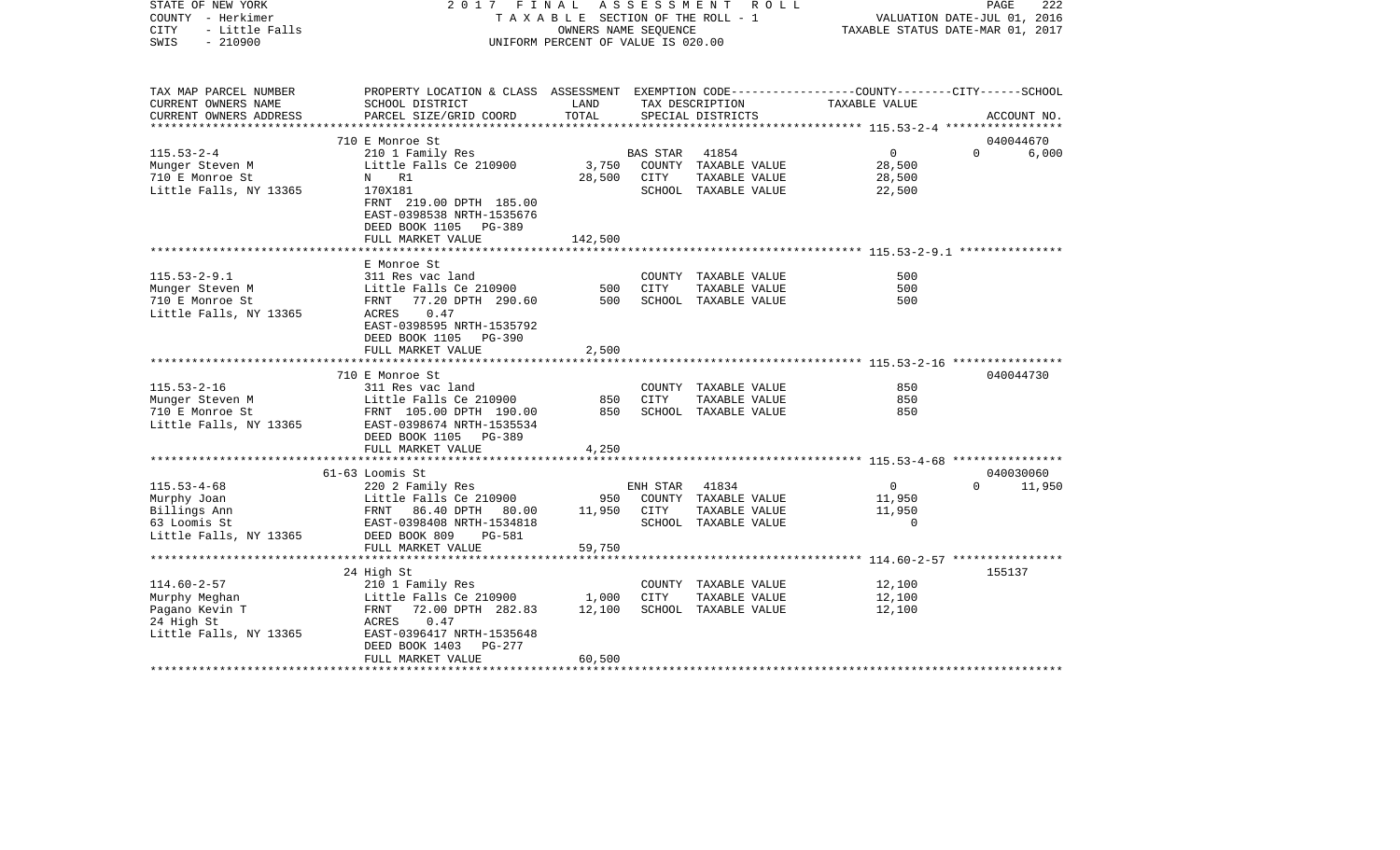COUNTY - Herkimer T A X A B L E SECTION OF THE ROLL - 1 VALUATION DATE-JUL 01, 2016 CITY - Little Falls OWNERS NAME SEQUENCE TAXABLE STATUS DATE-MAR 01, 2017 SWIS - 210900 UNIFORM PERCENT OF VALUE IS 020.00TAX MAP PARCEL NUMBER PROPERTY LOCATION & CLASS ASSESSMENT EXEMPTION CODE------------------COUNTY--------CITY------SCHOOL CURRENT OWNERS NAME SCHOOL DISTRICT LAND TAX DESCRIPTION TAXABLE VALUECURRENT OWNERS ADDRESS PARCEL SIZE/GRID COORD TOTAL SPECIAL DISTRICTS ACCOUNT NO. \*\*\*\*\*\*\*\*\*\*\*\*\*\*\*\*\*\*\*\*\*\*\*\*\*\*\*\*\*\*\*\*\*\*\*\*\*\*\*\*\*\*\*\*\*\*\*\*\*\*\*\*\*\*\*\*\*\*\*\*\*\*\*\*\*\*\*\*\*\*\*\*\*\*\*\*\*\*\*\*\*\*\*\*\*\*\*\*\*\*\*\*\*\*\*\*\*\*\*\*\*\*\* 114.60-1-7 \*\*\*\*\*\*\*\*\*\*\*\*\*\*\*\*\* 18 Milligan St 168144 114.60-1-7 220 2 Family Res VETWAR CTS 41120 1,800 1,800 1,800 Murphy William M Communication Communication Communication Communication Communication Communication Communication Communication Communication Communication Communication Communication Communication Communication Communica 18 Milligan St 14 across st merged 13,600 COUNTY TAXABLE VALUE 11,800 Little Falls, NY 13365 FRNT 100.00 DPTH 120.00 CITY TAXABLE VALUE 11,800 ACRES 0.26 SCHOOL TAXABLE VALUE 0 EAST-0394414 NRTH-1535823 DEED BOOK 1423 PG-170 FULL MARKET VALUE 68,000 \*\*\*\*\*\*\*\*\*\*\*\*\*\*\*\*\*\*\*\*\*\*\*\*\*\*\*\*\*\*\*\*\*\*\*\*\*\*\*\*\*\*\*\*\*\*\*\*\*\*\*\*\*\*\*\*\*\*\*\*\*\*\*\*\*\*\*\*\*\*\*\*\*\*\*\*\*\*\*\*\*\*\*\*\*\*\*\*\*\*\*\*\*\*\*\*\*\*\*\*\*\*\* 114.60-2-34 \*\*\*\*\*\*\*\*\*\*\*\*\*\*\*\* 66 Diamond St 040013890114.60-2-34 210 1 Family Res BAS STAR 41854 0 0 6,000 Murray Diane M The Little Falls Ce 210900 650 COUNTY TAXABLE VALUE 10,150 Santiago David R **FRNT 50.00 DPTH 157.90** 10,150 CITY TAXABLE VALUE 10,150 66 Diamond St EAST-0395376 NRTH-1535463 SCHOOL TAXABLE VALUE 4,150 Little Falls, NY 13365 DEED BOOK 861 PG-83 FULL MARKET VALUE 50.750 \*\*\*\*\*\*\*\*\*\*\*\*\*\*\*\*\*\*\*\*\*\*\*\*\*\*\*\*\*\*\*\*\*\*\*\*\*\*\*\*\*\*\*\*\*\*\*\*\*\*\*\*\*\*\*\*\*\*\*\*\*\*\*\*\*\*\*\*\*\*\*\*\*\*\*\*\*\*\*\*\*\*\*\*\*\*\*\*\*\*\*\*\*\*\*\*\*\*\*\*\*\*\* 115.61-3-6 \*\*\*\*\*\*\*\*\*\*\*\*\*\*\*\*\* 111 Loomis St 159569115.61-3-6 210 1 Family Res BAS STAR 41854 0 0 6,000 Murray Francis X Little Falls Ce 210900 900 COUNTY TAXABLE VALUE 8,500 111 Loomis St FRNT 40.00 DPTH 145.00 8,500 CITY TAXABLE VALUE 8,500 Little Falls, NY 13365 EAST-0399012 NRTH-1534449 SCHOOL TAXABLE VALUE 2,500 DEED BOOK 1362 PG-392FULL MARKET VALUE 42,500 \*\*\*\*\*\*\*\*\*\*\*\*\*\*\*\*\*\*\*\*\*\*\*\*\*\*\*\*\*\*\*\*\*\*\*\*\*\*\*\*\*\*\*\*\*\*\*\*\*\*\*\*\*\*\*\*\*\*\*\*\*\*\*\*\*\*\*\*\*\*\*\*\*\*\*\*\*\*\*\*\*\*\*\*\*\*\*\*\*\*\*\*\*\*\*\*\*\*\*\*\*\*\* 114.60-3-6 \*\*\*\*\*\*\*\*\*\*\*\*\*\*\*\*\* 2 Catherine 040007980114.60-3-6 210 1 Family Res COUNTY TAXABLE VALUE 5,700 Murray Raymond F **Example Falls Ce 210900** 500 CITY TAXABLE VALUE 5,700 Murray Stacey L **FRNT 39.00 DPTH 50.00 5,700 SCHOOL TAXABLE VALUE** 5,700 2 Catherine St EAST-0396923 NRTH-1535562Little Falls, NY 13365 DEED BOOK 862 PG-252 FULL MARKET VALUE 28,500 \*\*\*\*\*\*\*\*\*\*\*\*\*\*\*\*\*\*\*\*\*\*\*\*\*\*\*\*\*\*\*\*\*\*\*\*\*\*\*\*\*\*\*\*\*\*\*\*\*\*\*\*\*\*\*\*\*\*\*\*\*\*\*\*\*\*\*\*\*\*\*\*\*\*\*\*\*\*\*\*\*\*\*\*\*\*\*\*\*\*\*\*\*\*\*\*\*\*\*\*\*\*\* 115.62-1-18 \*\*\*\*\*\*\*\*\*\*\*\*\*\*\*\* 230 Loomis St 040032730115.62-1-18 210 1 Family Res BAS STAR 41854 0 0 6,000 Murray Robert Little Falls Ce 210900 1,300 COUNTY TAXABLE VALUE 8,950 230 Loomis St FRNT 70.00 DPTH 200.00 8,950 CITY TAXABLE VALUE 8,950 Little Falls, NY 13365 BANK 035 SCHOOL TAXABLE VALUE 2,950 EAST-0400559 NRTH-1534156 DEED BOOK 834 PG-493 FULL MARKET VALUE 44,750 \*\*\*\*\*\*\*\*\*\*\*\*\*\*\*\*\*\*\*\*\*\*\*\*\*\*\*\*\*\*\*\*\*\*\*\*\*\*\*\*\*\*\*\*\*\*\*\*\*\*\*\*\*\*\*\*\*\*\*\*\*\*\*\*\*\*\*\*\*\*\*\*\*\*\*\*\*\*\*\*\*\*\*\*\*\*\*\*\*\*\*\*\*\*\*\*\*\*\*\*\*\*\*\*\*\*\*\*\*\*\*\*\*\*\*\*\*\*\*\*\*\*\*\*\*\*\*\*\*\*\*\*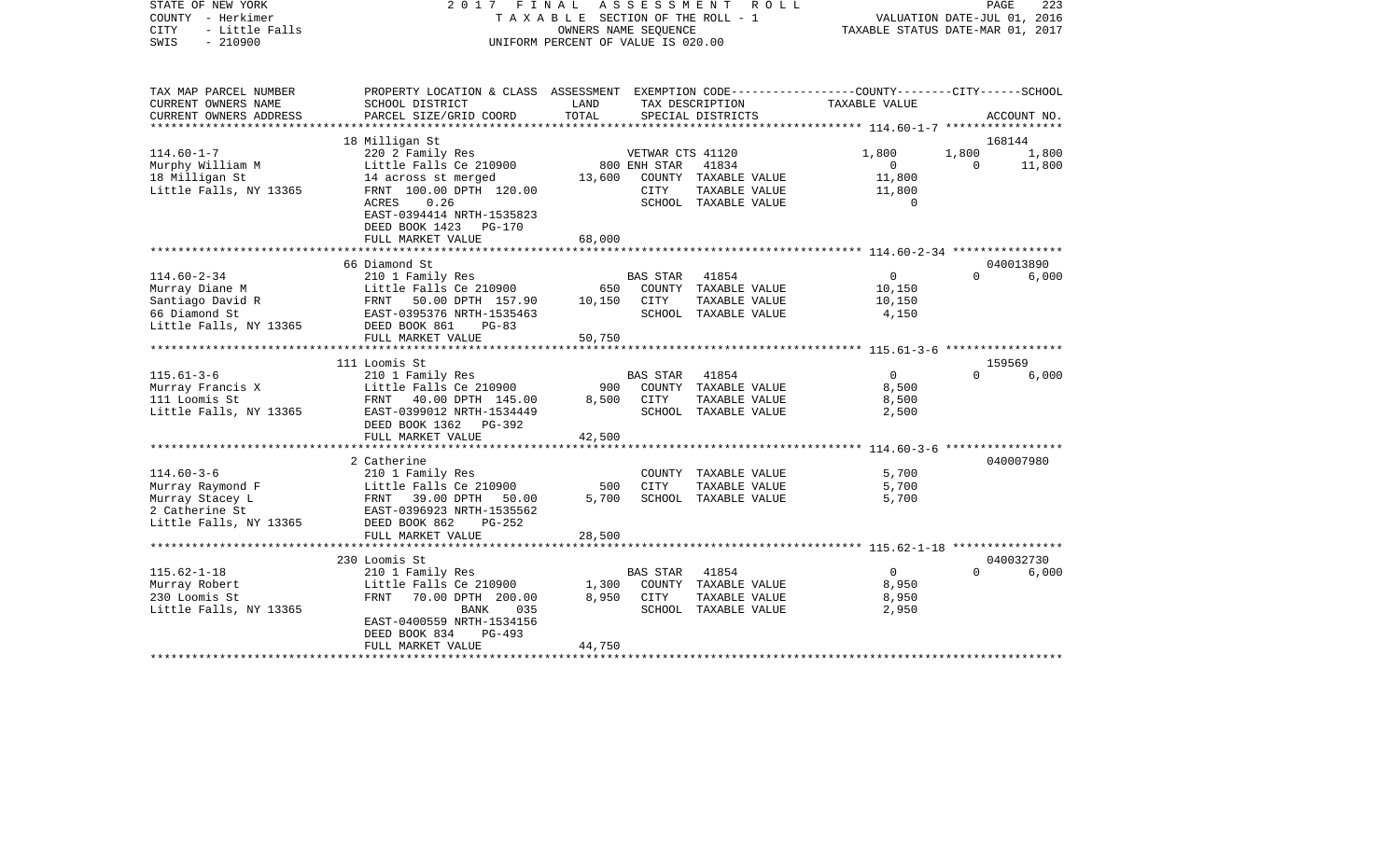| STATE OF NEW YORK                                     | FINAL<br>2017                                                                                   |                                                            | ASSESSMENT       | R O L L              |                                                                | PAGE                        | 224         |
|-------------------------------------------------------|-------------------------------------------------------------------------------------------------|------------------------------------------------------------|------------------|----------------------|----------------------------------------------------------------|-----------------------------|-------------|
| COUNTY - Herkimer<br><b>CITY</b><br>- Little Falls    |                                                                                                 | T A X A B L E SECTION OF THE ROLL - 1                      |                  |                      |                                                                | VALUATION DATE-JUL 01, 2016 |             |
| $-210900$<br>SWIS                                     |                                                                                                 | OWNERS NAME SEQUENCE<br>UNIFORM PERCENT OF VALUE IS 020.00 |                  |                      | TAXABLE STATUS DATE-MAR 01, 2017                               |                             |             |
|                                                       |                                                                                                 |                                                            |                  |                      |                                                                |                             |             |
|                                                       |                                                                                                 |                                                            |                  |                      |                                                                |                             |             |
|                                                       |                                                                                                 |                                                            |                  |                      |                                                                |                             |             |
| TAX MAP PARCEL NUMBER                                 | PROPERTY LOCATION & CLASS ASSESSMENT EXEMPTION CODE---------------COUNTY-------CITY------SCHOOL |                                                            |                  |                      |                                                                |                             |             |
| CURRENT OWNERS NAME                                   | SCHOOL DISTRICT                                                                                 | LAND<br>TOTAL                                              |                  | TAX DESCRIPTION      | TAXABLE VALUE                                                  |                             |             |
| CURRENT OWNERS ADDRESS<br>*************************** | PARCEL SIZE/GRID COORD                                                                          |                                                            |                  | SPECIAL DISTRICTS    |                                                                |                             | ACCOUNT NO. |
|                                                       | 63 Furnace St                                                                                   |                                                            |                  |                      |                                                                |                             | 040017370   |
| $114.68 - 2 - 23$                                     | 220 2 Family Res                                                                                |                                                            |                  | COUNTY TAXABLE VALUE | 10,600                                                         |                             |             |
| Musella Donald F                                      | Little Falls Ce 210900                                                                          | 550                                                        | CITY             | TAXABLE VALUE        | 10,600                                                         |                             |             |
| Musella Carolyn E                                     | FRNT 30.30 DPTH 200.00                                                                          | 10,600                                                     |                  | SCHOOL TAXABLE VALUE | 10,600                                                         |                             |             |
| 63 Furnace St                                         | EAST-0394337 NRTH-1533836                                                                       |                                                            |                  |                      |                                                                |                             |             |
| Little Falls, NY 13365                                | DEED BOOK 697<br>PG-601                                                                         |                                                            |                  |                      |                                                                |                             |             |
|                                                       | FULL MARKET VALUE                                                                               | 53,000                                                     |                  |                      |                                                                |                             |             |
|                                                       |                                                                                                 |                                                            |                  |                      |                                                                |                             |             |
|                                                       | Cor S Ann & E Mill Sts                                                                          |                                                            |                  |                      |                                                                | 040040410                   |             |
| $115.61 - 1 - 73$                                     | 710 Manufacture                                                                                 |                                                            |                  | COUNTY TAXABLE VALUE | 100,000                                                        |                             |             |
| Musgrave Properties LLC                               | Little Falls Ce 210900                                                                          | 10,300                                                     | CITY             | TAXABLE VALUE        | 100,000                                                        |                             |             |
| 4200 Rock Canyon Rd                                   | ACRES<br>1.40                                                                                   | 100,000                                                    |                  | SCHOOL TAXABLE VALUE | 100,000                                                        |                             |             |
| Edmond, OK 73003                                      | EAST-0396694 NRTH-1533273                                                                       |                                                            |                  |                      |                                                                |                             |             |
|                                                       | DEED BOOK 1112<br>PG-823                                                                        |                                                            |                  |                      |                                                                |                             |             |
|                                                       | FULL MARKET VALUE                                                                               | 500,000                                                    |                  |                      |                                                                |                             |             |
|                                                       |                                                                                                 |                                                            |                  |                      |                                                                |                             |             |
|                                                       | 662 E Monroe St                                                                                 |                                                            |                  |                      |                                                                |                             | 040044310   |
| $115.53 - 1 - 23$                                     | 311 Res vac land                                                                                |                                                            |                  | COUNTY TAXABLE VALUE | 300                                                            |                             |             |
| Myers Edmund D                                        | Little Falls Ce 210900                                                                          | 300                                                        | CITY             | TAXABLE VALUE        | 300                                                            |                             |             |
| Myers Cynthia                                         | FRNT<br>30.00 DPTH 150.00                                                                       | 300                                                        |                  | SCHOOL TAXABLE VALUE | 300                                                            |                             |             |
| 668 E Monroe St                                       | <b>BANK</b><br>035                                                                              |                                                            |                  |                      |                                                                |                             |             |
| Little Falls, NY 13365                                | EAST-0397859 NRTH-1535632                                                                       |                                                            |                  |                      |                                                                |                             |             |
|                                                       | DEED BOOK 811<br><b>PG-310</b>                                                                  |                                                            |                  |                      |                                                                |                             |             |
|                                                       | FULL MARKET VALUE                                                                               | 1,500                                                      |                  |                      |                                                                |                             |             |
|                                                       |                                                                                                 |                                                            |                  |                      |                                                                |                             |             |
|                                                       | 668 E Monroe St                                                                                 |                                                            |                  |                      |                                                                |                             | 040044370   |
| $115.53 - 1 - 24$                                     | 210 1 Family Res                                                                                |                                                            | VETWAR CTS 41120 |                      | 1,800                                                          | 1,800                       | 1,800       |
| Myers Edmund D                                        | Little Falls Ce 210900                                                                          |                                                            | 1,950 BAS STAR   | 41854                | $\mathbf 0$                                                    | $\Omega$                    | 6,000       |
| Myers Cynthia                                         | ACRES<br>1.40 BANK<br>730                                                                       | 17,000                                                     |                  | COUNTY TAXABLE VALUE | 15,200                                                         |                             |             |
| 668 E Monroe St                                       | EAST-0397933 NRTH-1535798                                                                       |                                                            | CITY             | TAXABLE VALUE        | 15,200                                                         |                             |             |
| Little Falls, NY 13365                                | DEED BOOK 811<br><b>PG-310</b>                                                                  |                                                            |                  | SCHOOL TAXABLE VALUE | 9,200                                                          |                             |             |
|                                                       | FULL MARKET VALUE                                                                               | 85,000                                                     |                  |                      |                                                                |                             |             |
|                                                       |                                                                                                 |                                                            |                  |                      |                                                                |                             |             |
|                                                       | 666 E Monroe St                                                                                 |                                                            |                  |                      |                                                                |                             | 040044340   |
| $115.53 - 1 - 25$                                     | 311 Res vac land                                                                                |                                                            |                  | COUNTY TAXABLE VALUE | 300                                                            |                             |             |
| Myers Edmund D                                        | Little Falls Ce 210900                                                                          | 300                                                        | CITY             | TAXABLE VALUE        | 300                                                            |                             |             |
| Myers Cynthia                                         | FRNT<br>40.00 DPTH 120.00<br>230                                                                | 300                                                        |                  | SCHOOL TAXABLE VALUE | 300                                                            |                             |             |
| 668 E Monroe St                                       | BANK<br>EAST-0397900 NRTH-1535610                                                               |                                                            |                  |                      |                                                                |                             |             |
| Little Falls, NY 13365                                | DEED BOOK 811 PG-310                                                                            |                                                            |                  |                      |                                                                |                             |             |
|                                                       | FULL MARKET VALUE                                                                               | 1,500                                                      |                  |                      |                                                                |                             |             |
|                                                       |                                                                                                 |                                                            |                  |                      | ******************************** 114.83-1-31 ***************** |                             |             |
|                                                       | Herkimer Rd                                                                                     |                                                            |                  |                      |                                                                | 163233                      |             |
| $114.83 - 1 - 31$                                     | 311 Res vac land                                                                                |                                                            | COUNTY           | TAXABLE VALUE        | 400                                                            |                             |             |
| Myszkowski David W                                    | Little Falls Ce 210900                                                                          | 400                                                        | CITY             | TAXABLE VALUE        | 400                                                            |                             |             |
| Myszkowski Kelly J                                    | found in tax mapping 2007                                                                       | 400                                                        |                  | SCHOOL TAXABLE VALUE | 400                                                            |                             |             |
| 250 Gun Club Rd                                       | 2.20<br>ACRES                                                                                   |                                                            |                  |                      |                                                                |                             |             |
| Little Falls, NY 13365                                | EAST-0391939 NRTH-1530121                                                                       |                                                            |                  |                      |                                                                |                             |             |
|                                                       | DEED BOOK 1386<br>PG-581                                                                        |                                                            |                  |                      |                                                                |                             |             |
|                                                       | FULL MARKET VALUE                                                                               | 2,000                                                      |                  |                      |                                                                |                             |             |
| ***********                                           |                                                                                                 |                                                            |                  |                      |                                                                |                             |             |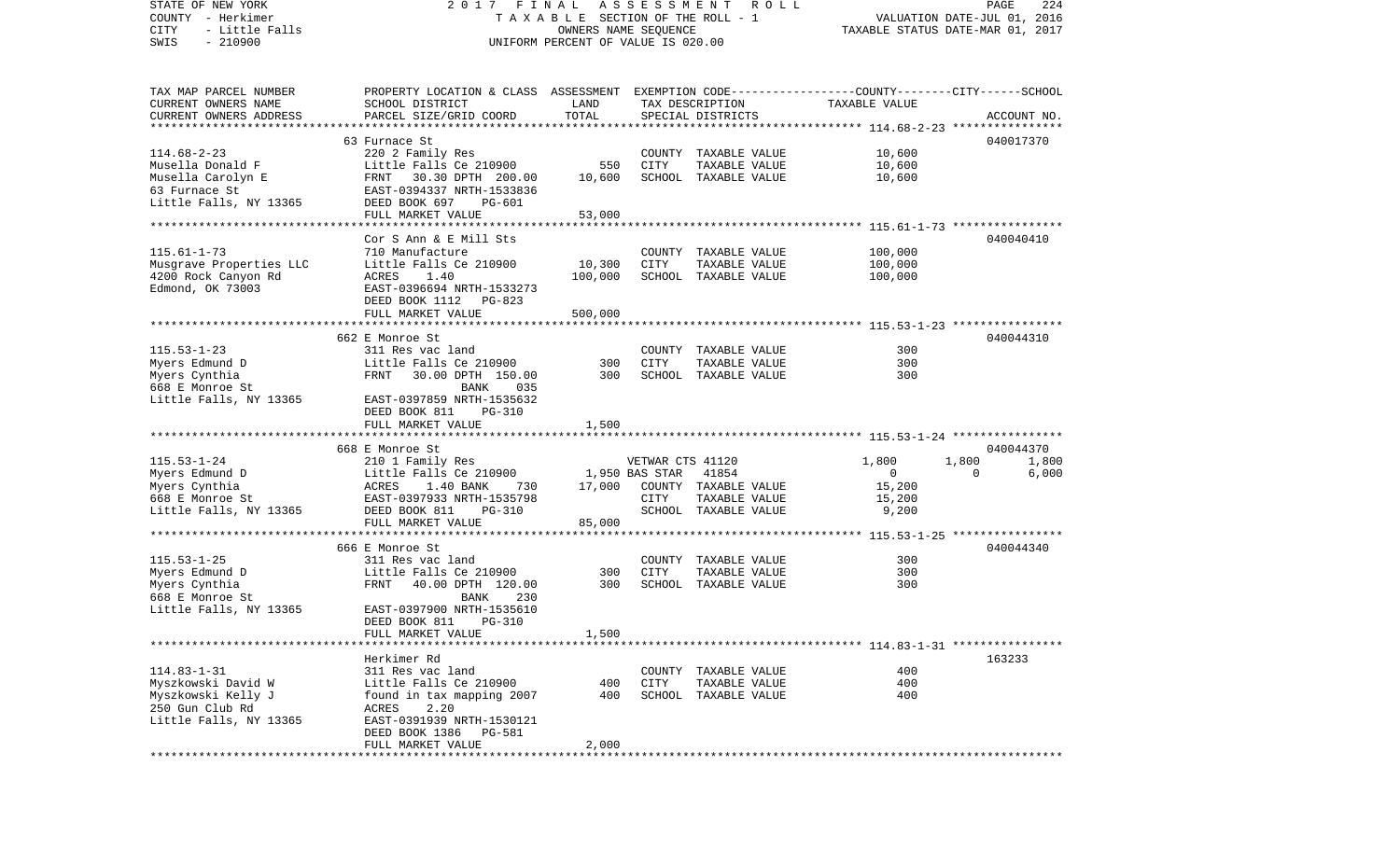| STATE OF NEW YORK                                      | 2017                                                                                            |                                    | FINAL ASSESSMENT ROLL           | 225<br>PAGE                 |                                  |                    |  |
|--------------------------------------------------------|-------------------------------------------------------------------------------------------------|------------------------------------|---------------------------------|-----------------------------|----------------------------------|--------------------|--|
| COUNTY - Herkimer                                      |                                                                                                 |                                    | TAXABLE SECTION OF THE ROLL - 1 | VALUATION DATE-JUL 01, 2016 |                                  |                    |  |
| <b>CITY</b><br>- Little Falls                          |                                                                                                 | OWNERS NAME SEQUENCE               |                                 |                             | TAXABLE STATUS DATE-MAR 01, 2017 |                    |  |
| $-210900$<br>SWIS                                      |                                                                                                 | UNIFORM PERCENT OF VALUE IS 020.00 |                                 |                             |                                  |                    |  |
|                                                        |                                                                                                 |                                    |                                 |                             |                                  |                    |  |
|                                                        |                                                                                                 |                                    |                                 |                             |                                  |                    |  |
| TAX MAP PARCEL NUMBER                                  | PROPERTY LOCATION & CLASS ASSESSMENT EXEMPTION CODE---------------COUNTY-------CITY------SCHOOL |                                    |                                 |                             |                                  |                    |  |
| CURRENT OWNERS NAME                                    | SCHOOL DISTRICT                                                                                 | LAND                               |                                 | TAX DESCRIPTION             | TAXABLE VALUE                    |                    |  |
| CURRENT OWNERS ADDRESS                                 | PARCEL SIZE/GRID COORD                                                                          | TOTAL                              |                                 | SPECIAL DISTRICTS           |                                  | ACCOUNT NO.        |  |
|                                                        |                                                                                                 |                                    |                                 |                             |                                  |                    |  |
|                                                        | 219-221 Burwell St                                                                              |                                    |                                 |                             |                                  | 040006930          |  |
| $115.62 - 2 - 22$                                      | 210 1 Family Res                                                                                |                                    |                                 | COUNTY TAXABLE VALUE        | 22,700                           |                    |  |
| Nagle John P                                           | Little Falls Ce 210900                                                                          | 1,800                              | CITY                            | TAXABLE VALUE               | 22,700                           |                    |  |
| Nagle Thomas J                                         | FRNT 100.00 DPTH 150.00                                                                         | 22,700                             |                                 | SCHOOL TAXABLE VALUE        | 22,700                           |                    |  |
| Attn: John F & Edith B Nagle EAST-0400261 NRTH-1533644 |                                                                                                 |                                    |                                 |                             |                                  |                    |  |
| 970 Stuben Hill Rd                                     | DEED BOOK 850<br>$PG-327$                                                                       |                                    |                                 |                             |                                  |                    |  |
| Herkimer, NY 13350                                     | FULL MARKET VALUE                                                                               | 113,500                            |                                 |                             |                                  |                    |  |
|                                                        |                                                                                                 |                                    |                                 |                             |                                  |                    |  |
|                                                        | 291 Loomis St                                                                                   |                                    |                                 |                             |                                  | 040033300          |  |
| $115.62 - 2 - 11$                                      | 210 1 Family Res                                                                                |                                    |                                 | COUNTY TAXABLE VALUE        | 11,600                           |                    |  |
| Nagle Thomas J                                         | Little Falls Ce 210900                                                                          | 1,500                              | CITY                            | TAXABLE VALUE               | 11,600                           |                    |  |
| Nagle Sharon A                                         | FRNT<br>85.00 DPTH 143.00                                                                       | 11,600                             |                                 | SCHOOL TAXABLE VALUE        | 11,600                           |                    |  |
| 970 Steuben Hill Rd                                    | BANK<br>035                                                                                     |                                    |                                 |                             |                                  |                    |  |
| Herkimer, NY 13350                                     | EAST-0401092 NRTH-1533633                                                                       |                                    |                                 |                             |                                  |                    |  |
|                                                        | DEED BOOK 905<br>PG-356                                                                         |                                    |                                 |                             |                                  |                    |  |
|                                                        | FULL MARKET VALUE                                                                               | 58,000                             |                                 |                             |                                  |                    |  |
|                                                        |                                                                                                 |                                    |                                 |                             |                                  |                    |  |
|                                                        | 63 Salisbury St                                                                                 |                                    |                                 |                             |                                  | 040054390          |  |
| $115.53 - 3 - 33$                                      | 220 2 Family Res                                                                                |                                    | BAS STAR                        | 41854                       | $\mathsf{O}$                     | $\Omega$<br>6,000  |  |
| Nash Kenneth W                                         | Little Falls Ce 210900                                                                          | 550                                |                                 | COUNTY TAXABLE VALUE        | 11,650                           |                    |  |
| 63 Salisbury St                                        | FRNT 32.80 DPTH 86.10                                                                           | 11,650                             | CITY                            | TAXABLE VALUE               | 11,650                           |                    |  |
| Little Falls, NY 13365                                 | 079<br>BANK                                                                                     |                                    |                                 | SCHOOL TAXABLE VALUE        | 5,650                            |                    |  |
|                                                        | EAST-0397773 NRTH-1535267                                                                       |                                    |                                 |                             |                                  |                    |  |
|                                                        | DEED BOOK 833<br>PG-266                                                                         |                                    |                                 |                             |                                  |                    |  |
|                                                        | FULL MARKET VALUE                                                                               | 58,250                             |                                 |                             |                                  |                    |  |
|                                                        | 212 Burwell St                                                                                  |                                    |                                 |                             |                                  | 040006750          |  |
| $115.62 - 1 - 73$                                      | 210 1 Family Res                                                                                |                                    | ENH STAR                        | 41834                       | $\circ$                          | $\Omega$<br>11,800 |  |
| Nash Kevin F                                           | Little Falls Ce 210900                                                                          | 900                                |                                 | COUNTY TAXABLE VALUE        | 11,800                           |                    |  |
| 212 Burwell St                                         | FRNT 50.00 DPTH 150.00                                                                          | 11,800                             | CITY                            | TAXABLE VALUE               | 11,800                           |                    |  |
| Little Falls, NY 13350                                 | EAST-0400018 NRTH-1534003                                                                       |                                    |                                 | SCHOOL TAXABLE VALUE        | $\overline{0}$                   |                    |  |
|                                                        | DEED BOOK 844<br>PG-495                                                                         |                                    |                                 |                             |                                  |                    |  |
|                                                        | FULL MARKET VALUE                                                                               | 59,000                             |                                 |                             |                                  |                    |  |
|                                                        |                                                                                                 |                                    |                                 |                             |                                  |                    |  |
|                                                        | 214 Burwell St                                                                                  |                                    |                                 |                             |                                  | 040006810          |  |
| $115.62 - 1 - 74$                                      | 311 Res vac land                                                                                |                                    |                                 | COUNTY TAXABLE VALUE        | 900                              |                    |  |
| Nash Kevin F                                           | Little Falls Ce 210900                                                                          | 900                                | <b>CITY</b>                     | TAXABLE VALUE               | 900                              |                    |  |
| 212 Burwell St                                         | FRNT 50.00 DPTH 150.00                                                                          | 900                                |                                 | SCHOOL TAXABLE VALUE        | 900                              |                    |  |
| Little Falls, NY 13350                                 | EAST-0400063 NRTH-1533982                                                                       |                                    |                                 |                             |                                  |                    |  |
|                                                        | DEED BOOK 844<br>PG-495                                                                         |                                    |                                 |                             |                                  |                    |  |
|                                                        | FULL MARKET VALUE                                                                               | 4,500                              |                                 |                             |                                  |                    |  |
|                                                        |                                                                                                 |                                    |                                 |                             |                                  |                    |  |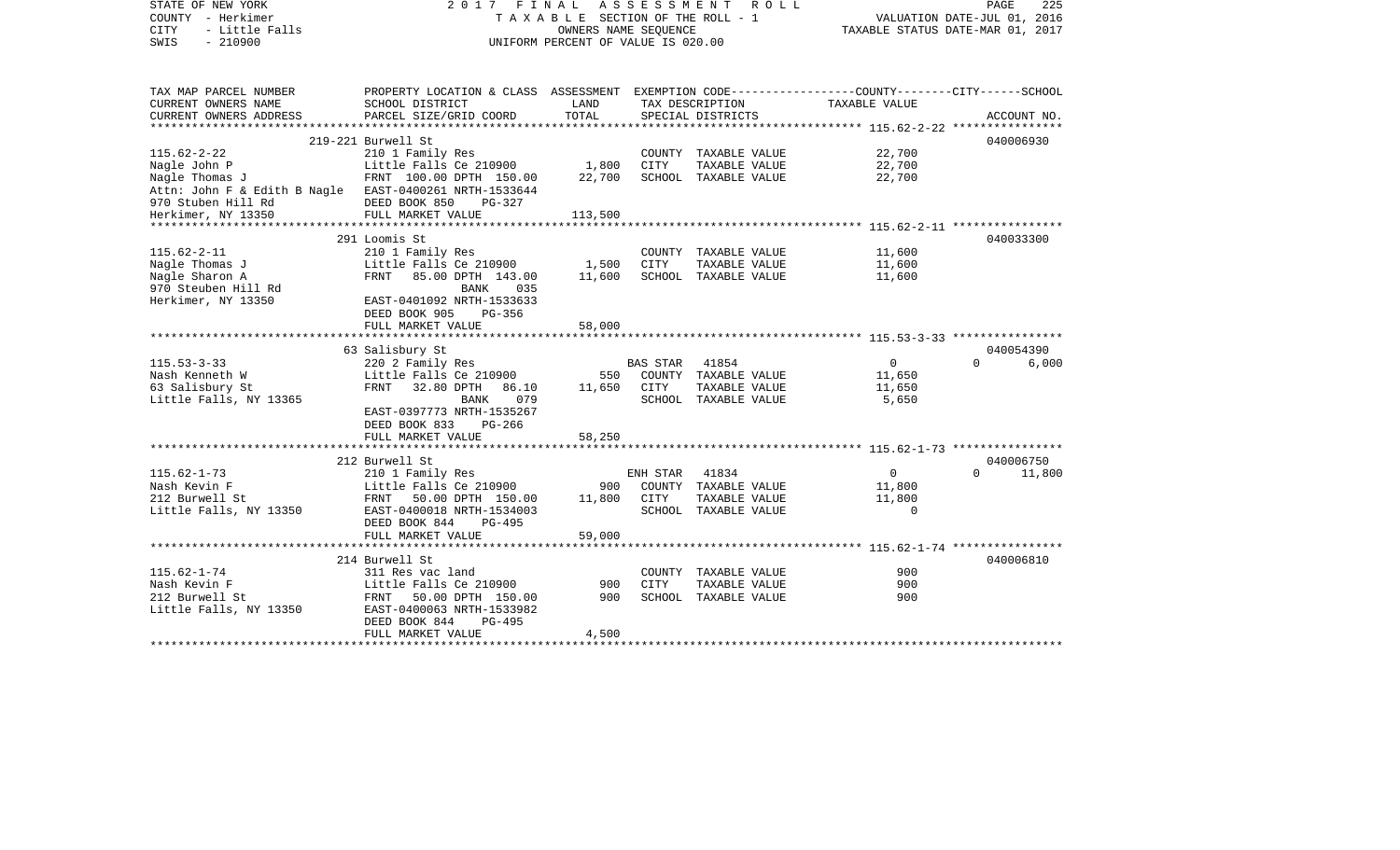| COUNTY - Herkimer<br><b>CITY</b><br>- Little Falls<br>SWIS<br>$-210900$ | TAXABLE SECTION OF THE ROLL - 1<br>OWNERS NAME SEQUENCE<br>UNIFORM PERCENT OF VALUE IS 020.00   |                      |                  |                                       | VALUATION DATE-JUL 01, 2016<br>TAXABLE STATUS DATE-MAR 01, 2017 |          |             |  |
|-------------------------------------------------------------------------|-------------------------------------------------------------------------------------------------|----------------------|------------------|---------------------------------------|-----------------------------------------------------------------|----------|-------------|--|
| TAX MAP PARCEL NUMBER                                                   | PROPERTY LOCATION & CLASS ASSESSMENT EXEMPTION CODE---------------COUNTY-------CITY------SCHOOL |                      |                  |                                       |                                                                 |          |             |  |
| CURRENT OWNERS NAME                                                     | SCHOOL DISTRICT                                                                                 | LAND                 |                  | TAX DESCRIPTION                       | TAXABLE VALUE                                                   |          |             |  |
| CURRENT OWNERS ADDRESS                                                  | PARCEL SIZE/GRID COORD                                                                          | TOTAL<br>*********** |                  | SPECIAL DISTRICTS                     |                                                                 |          | ACCOUNT NO. |  |
|                                                                         | 68 Center St                                                                                    |                      |                  |                                       |                                                                 |          | 040008400   |  |
| $114.75 - 1 - 4$                                                        | 210 1 Family Res                                                                                |                      | BAS STAR         | 41854                                 | $\mathbf{0}$                                                    | $\Omega$ | 6,000       |  |
| Nash Leslie E                                                           | Little Falls Ce 210900                                                                          | 550                  |                  | COUNTY TAXABLE VALUE                  | 6,050                                                           |          |             |  |
| Slink Robert J                                                          | R1<br>N                                                                                         | 6,050                | CITY             | TAXABLE VALUE                         | 6,050                                                           |          |             |  |
| 68 Center St                                                            | 139x270                                                                                         |                      |                  | SCHOOL TAXABLE VALUE                  | 50                                                              |          |             |  |
| Little Falls, NY 13365                                                  | FRNT 120.00 DPTH 270.00<br>EAST-0393674 NRTH-1532729<br>DEED BOOK 933<br>PG-577                 |                      |                  |                                       |                                                                 |          |             |  |
|                                                                         | FULL MARKET VALUE                                                                               | 30,250               |                  |                                       |                                                                 |          |             |  |
|                                                                         |                                                                                                 |                      |                  |                                       |                                                                 |          |             |  |
|                                                                         | 257 Flint Ave                                                                                   |                      |                  |                                       |                                                                 |          | 182260      |  |
| $114.84 - 1 - 17$                                                       | 210 1 Family Res                                                                                |                      | VETFUND CT 41101 |                                       | 800                                                             | 800      | $\Omega$    |  |
| Natarelli Mary T                                                        | Little Falls Ce 210900                                                                          |                      | 250 ENH STAR     | 41834                                 | $\mathbf{0}$                                                    | $\Omega$ | 4,500       |  |
| Natarelli John S<br>257 Flint Ave                                       | FRNT 46.00 DPTH 100.00<br>EAST-0394372 NRTH-1529647                                             | 4,500                | CITY             | COUNTY TAXABLE VALUE<br>TAXABLE VALUE | 3,700<br>3,700                                                  |          |             |  |
| Little Falls, NY 13365                                                  | DEED BOOK 1509<br>PG-392                                                                        |                      |                  | SCHOOL TAXABLE VALUE                  | $\mathbf 0$                                                     |          |             |  |
|                                                                         | FULL MARKET VALUE                                                                               | 22,500               |                  |                                       |                                                                 |          |             |  |
|                                                                         | ***************************                                                                     |                      |                  |                                       |                                                                 |          |             |  |
|                                                                         | 541 E Jefferson St                                                                              |                      |                  |                                       |                                                                 |          | 040026070   |  |
| $114.76 - 2 - 24$                                                       | 220 2 Family Res                                                                                |                      |                  | COUNTY TAXABLE VALUE                  | 11,750                                                          |          |             |  |
| National Mortgage Assoc. Feder Little Falls Ce 210900                   |                                                                                                 | 700                  | <b>CITY</b>      | TAXABLE VALUE                         | 11,750                                                          |          |             |  |
| 14221 Dalllas Parkway                                                   | FRNT 60.50 DPTH 114.00                                                                          | 11,750               |                  | SCHOOL TAXABLE VALUE                  | 11,750                                                          |          |             |  |
| Dallas, TX 75254                                                        | EAST-0396488 NRTH-1532288                                                                       |                      |                  |                                       |                                                                 |          |             |  |
|                                                                         | DEED BOOK 2017<br>PG-1652                                                                       |                      |                  |                                       |                                                                 |          |             |  |
| PRIOR OWNER ON 3/01/2017<br>National Mortgage Assoc. Feder              | FULL MARKET VALUE                                                                               | 58,750               |                  |                                       |                                                                 |          |             |  |
|                                                                         | 68 Alexander St                                                                                 |                      |                  |                                       |                                                                 |          | 040001110   |  |
| $115.53 - 3 - 20$                                                       | 210 1 Family Res                                                                                |                      |                  | COUNTY TAXABLE VALUE                  | 11,400                                                          |          |             |  |
| Neely Laurence                                                          | Little Falls Ce 210900                                                                          | 600                  | <b>CITY</b>      | TAXABLE VALUE                         | 11,400                                                          |          |             |  |
| Neely Marilyn                                                           | FRNT<br>35.00 DPTH<br>85.00                                                                     | 11,400               |                  | SCHOOL TAXABLE VALUE                  | 11,400                                                          |          |             |  |
| PO Box 57                                                               | EAST-0398330 NRTH-1535070                                                                       |                      |                  |                                       |                                                                 |          |             |  |
| Stratford, NY 13470                                                     | DEED BOOK 822<br>$PG-550$                                                                       |                      |                  |                                       |                                                                 |          |             |  |
|                                                                         | FULL MARKET VALUE                                                                               | 57,000               |                  |                                       |                                                                 |          |             |  |
|                                                                         |                                                                                                 |                      |                  |                                       |                                                                 |          |             |  |
|                                                                         | 43-47 Sherman St                                                                                |                      |                  |                                       |                                                                 |          | 040055290   |  |
| $114.60 - 1 - 21$                                                       | 210 1 Family Res                                                                                |                      |                  | COUNTY TAXABLE VALUE                  | 12,000                                                          |          |             |  |
| Nellis Betty Ann                                                        | Little Falls Ce 210900                                                                          | 1,900                | <b>CITY</b>      | TAXABLE VALUE                         | 12,000                                                          |          |             |  |
| 443 Johnson Rd<br>Frankfort, NY 13340                                   | FRNT 150.00 DPTH 108.00<br>EAST-0394036 NRTH-1536059                                            | 12,000               |                  | SCHOOL TAXABLE VALUE                  | 12,000                                                          |          |             |  |
|                                                                         | DEED BOOK 1404<br>PG-127                                                                        |                      |                  |                                       |                                                                 |          |             |  |
|                                                                         | FULL MARKET VALUE                                                                               | 60,000               |                  |                                       |                                                                 |          |             |  |
|                                                                         |                                                                                                 |                      |                  |                                       |                                                                 |          |             |  |

PAGE 226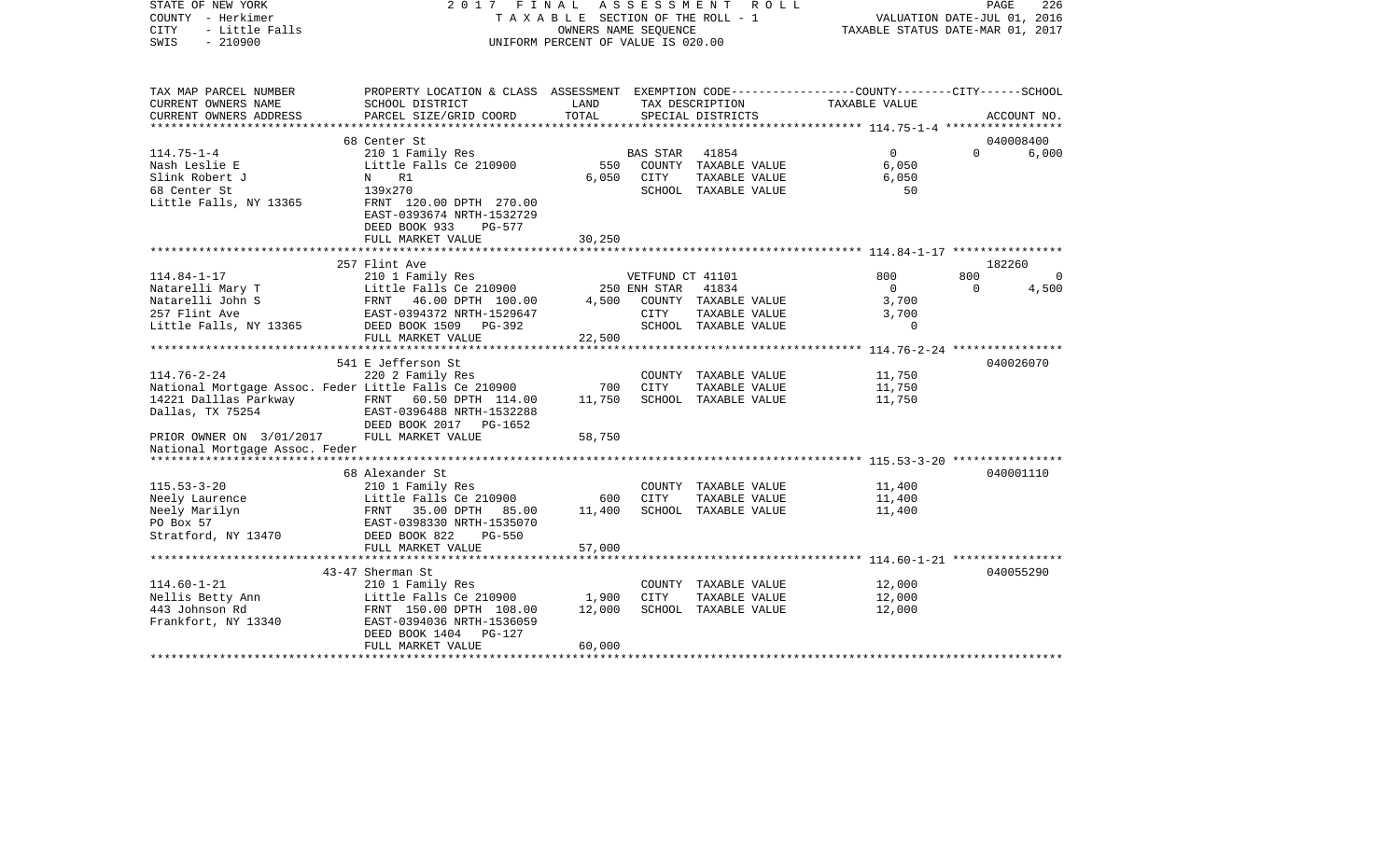| STATE OF NEW YORK<br>COUNTY - Herkimer<br>- Little Falls<br>CITY<br>$-210900$<br>SWIS | 2017 FINAL ASSESSMENT ROLL<br>TAXABLE SECTION OF THE ROLL - 1<br>OWNERS NAME SEQUENCE<br>UNIFORM PERCENT OF VALUE IS 020.00 |              |                |                                       | PAGE<br>227<br>VALUATION DATE-JUL 01, 2016<br>TAXABLE STATUS DATE-MAR 01, 2017 |             |       |  |
|---------------------------------------------------------------------------------------|-----------------------------------------------------------------------------------------------------------------------------|--------------|----------------|---------------------------------------|--------------------------------------------------------------------------------|-------------|-------|--|
| TAX MAP PARCEL NUMBER<br>CURRENT OWNERS NAME                                          | PROPERTY LOCATION & CLASS ASSESSMENT EXEMPTION CODE---------------COUNTY-------CITY------SCHOOL<br>SCHOOL DISTRICT          | LAND         |                | TAX DESCRIPTION                       | TAXABLE VALUE                                                                  |             |       |  |
| CURRENT OWNERS ADDRESS                                                                | PARCEL SIZE/GRID COORD                                                                                                      | TOTAL        |                | SPECIAL DISTRICTS                     |                                                                                | ACCOUNT NO. |       |  |
|                                                                                       |                                                                                                                             |              |                |                                       |                                                                                |             |       |  |
|                                                                                       | 85 N William St                                                                                                             |              |                | COUNTY TAXABLE VALUE                  |                                                                                | 198874      |       |  |
| $114.60 - 3 - 15$<br>Nicastro Cross                                                   | 220 2 Family Res<br>Little Falls Ce 210900                                                                                  | 1,100        | CITY           | TAXABLE VALUE                         | 7,000<br>7,000                                                                 |             |       |  |
| 3720 Southside Rd                                                                     | FRNT 50.00 DPTH 150.00                                                                                                      | 7,000        |                | SCHOOL TAXABLE VALUE                  | 7,000                                                                          |             |       |  |
| Frankfort, NY 1334o                                                                   | EAST-0396747 NRTH-1535707                                                                                                   |              |                |                                       |                                                                                |             |       |  |
|                                                                                       | DEED BOOK 1611 PG-322                                                                                                       |              |                |                                       |                                                                                |             |       |  |
|                                                                                       | FULL MARKET VALUE                                                                                                           | 35,000       |                |                                       |                                                                                |             |       |  |
|                                                                                       |                                                                                                                             |              |                |                                       |                                                                                |             |       |  |
|                                                                                       | 86 King St                                                                                                                  |              |                |                                       |                                                                                | 198875      |       |  |
| $114.67 - 1 - 57$                                                                     | 210 1 Family Res                                                                                                            |              |                | COUNTY TAXABLE VALUE                  | 7,000                                                                          |             |       |  |
| Nicastro Cross<br>3720 Southside Rd                                                   | Little Falls Ce 210900                                                                                                      | 500<br>7,000 | CITY           | TAXABLE VALUE<br>SCHOOL TAXABLE VALUE | 7,000                                                                          |             |       |  |
| Frankfort, NY 13340                                                                   | FRNT 60.00 DPTH 188.00<br>EAST-0393224 NRTH-1533315                                                                         |              |                |                                       | 7,000                                                                          |             |       |  |
|                                                                                       | DEED BOOK 1611 PG-324                                                                                                       |              |                |                                       |                                                                                |             |       |  |
|                                                                                       | FULL MARKET VALUE                                                                                                           | 35,000       |                |                                       |                                                                                |             |       |  |
|                                                                                       |                                                                                                                             |              |                |                                       |                                                                                |             |       |  |
|                                                                                       | Lansing St                                                                                                                  |              |                |                                       |                                                                                |             |       |  |
| $114.68 - 5 - 44.2$                                                                   | 312 Vac w/imprv                                                                                                             |              |                | COUNTY TAXABLE VALUE                  | 3,000                                                                          |             |       |  |
| Nicholas Peter                                                                        | Little Falls Ce 210900                                                                                                      | 500          | CITY           | TAXABLE VALUE                         | 3,000                                                                          |             |       |  |
| Nicholas Joan                                                                         | FRNT 19.50 DPTH 24.30<br>EAST-0395361 NRTH-1534312                                                                          | 3,000        |                | SCHOOL TAXABLE VALUE                  | 3,000                                                                          |             |       |  |
| 42 W 83rd St Apt 1C<br>New York, NY 10024                                             | DEED BOOK 780<br>PG-502                                                                                                     |              |                |                                       |                                                                                |             |       |  |
|                                                                                       | FULL MARKET VALUE                                                                                                           | 15,000       |                |                                       |                                                                                |             |       |  |
|                                                                                       |                                                                                                                             |              |                |                                       |                                                                                |             |       |  |
|                                                                                       | 42 Lansing St                                                                                                               |              |                |                                       |                                                                                | 040028650   |       |  |
| $114.68 - 5 - 31$                                                                     | 230 3 Family Res                                                                                                            |              |                | COUNTY TAXABLE VALUE                  | 16,400                                                                         |             |       |  |
| Nicholas Peter P                                                                      | Little Falls Ce 210900                                                                                                      | 1,300        | CITY           | TAXABLE VALUE                         | 16,400                                                                         |             |       |  |
| 42 W 83rd St Apt 1C                                                                   | 61x132                                                                                                                      | 16,400       |                | SCHOOL TAXABLE VALUE                  | 16,400                                                                         |             |       |  |
| New York, NY 10024                                                                    | FRNT<br>40.00 DPTH 124.00<br>EAST-0395274 NRTH-1534430                                                                      |              |                |                                       |                                                                                |             |       |  |
|                                                                                       | DEED BOOK 707<br>PG-834                                                                                                     |              |                |                                       |                                                                                |             |       |  |
|                                                                                       | FULL MARKET VALUE                                                                                                           | 82,000       |                |                                       |                                                                                |             |       |  |
|                                                                                       |                                                                                                                             |              |                |                                       |                                                                                |             |       |  |
|                                                                                       | 107 Diamond St                                                                                                              |              |                |                                       |                                                                                | 040014190   |       |  |
| $114.60 - 2 - 86$                                                                     | 220 2 Family Res                                                                                                            |              | BAS STAR       | 41854                                 | $\overline{0}$                                                                 | $\Omega$    | 6,000 |  |
| Nichols Larry A                                                                       | Little Falls Ce 210900                                                                                                      | 200          |                | COUNTY TAXABLE VALUE                  | 9,600                                                                          |             |       |  |
| PO Box 831                                                                            | FRNT 34.00 DPTH 54.00                                                                                                       | 9,600        | CITY           | TAXABLE VALUE<br>SCHOOL TAXABLE VALUE | 9,600                                                                          |             |       |  |
| Little Falls, NY 13365                                                                | EAST-0395833 NRTH-1535406<br>DEED BOOK 816<br>PG-218                                                                        |              |                |                                       | 3,600                                                                          |             |       |  |
|                                                                                       | FULL MARKET VALUE                                                                                                           | 48,000       |                |                                       |                                                                                |             |       |  |
|                                                                                       |                                                                                                                             |              |                |                                       |                                                                                |             |       |  |
|                                                                                       | 653 E Monroe St                                                                                                             |              |                |                                       |                                                                                | 040044190   |       |  |
| $115.53 - 1 - 29$                                                                     | 210 1 Family Res                                                                                                            |              | BAS STAR 41854 |                                       | $\mathbf{0}$                                                                   | $\Omega$    | 6,000 |  |
| Nichols Robin                                                                         | Little Falls Ce 210900                                                                                                      | 700          |                | COUNTY TAXABLE VALUE                  | 8,200                                                                          |             |       |  |
| Nichols Walter                                                                        | FRNT 48.00 DPTH 58.00                                                                                                       | 8,200        | CITY           | TAXABLE VALUE                         | 8,200                                                                          |             |       |  |
| 653 East Monroe St                                                                    | EAST-0397686 NRTH-1535480                                                                                                   |              |                | SCHOOL TAXABLE VALUE                  | 2,200                                                                          |             |       |  |
| Little Falls, NY 13365                                                                | DEED BOOK 772<br>PG-547<br>FULL MARKET VALUE                                                                                | 41,000       |                |                                       |                                                                                |             |       |  |
|                                                                                       |                                                                                                                             |              |                |                                       |                                                                                |             |       |  |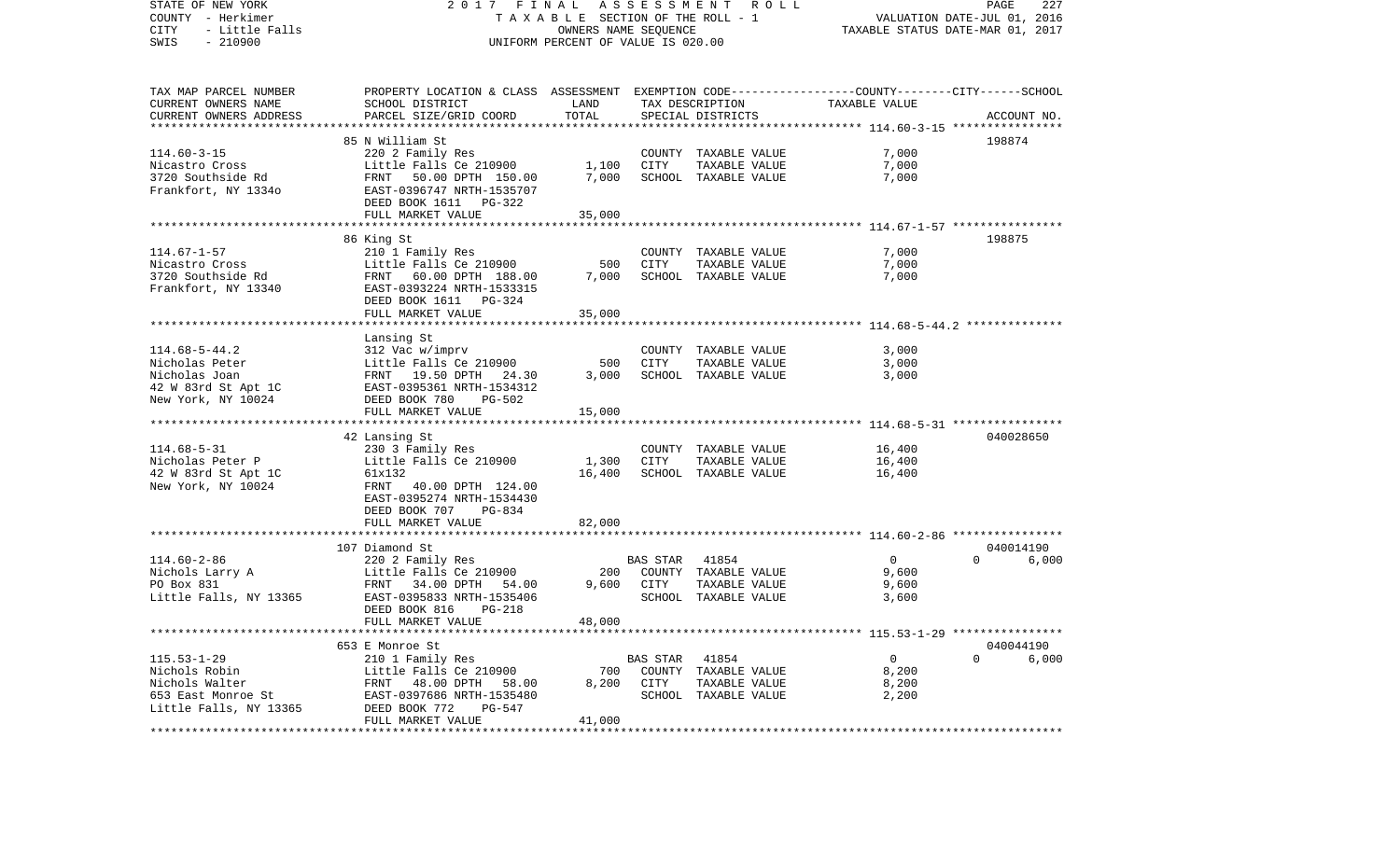| STATE OF NEW YORK<br>COUNTY - Herkimer<br>CITY<br>- Little Falls<br>$-210900$<br>SWIS | 2017 FINAL ASSESSMENT ROLL<br>TAXABLE SECTION OF THE ROLL - 1<br>OWNERS NAME SEQUENCE<br>UNIFORM PERCENT OF VALUE IS 020.00                      |        |            |                               | PAGE<br>228<br>VALUATION DATE-JUL 01, 2016<br>TAXABLE STATUS DATE-MAR 01, 2017 |                       |  |  |
|---------------------------------------------------------------------------------------|--------------------------------------------------------------------------------------------------------------------------------------------------|--------|------------|-------------------------------|--------------------------------------------------------------------------------|-----------------------|--|--|
| TAX MAP PARCEL NUMBER                                                                 | PROPERTY LOCATION & CLASS ASSESSMENT EXEMPTION CODE----------------COUNTY-------CITY------SCHOOL                                                 |        |            |                               |                                                                                |                       |  |  |
| CURRENT OWNERS NAME                                                                   | SCHOOL DISTRICT                                                                                                                                  | LAND   |            | TAX DESCRIPTION TAXABLE VALUE |                                                                                |                       |  |  |
| CURRENT OWNERS ADDRESS                                                                | PARCEL SIZE/GRID COORD                                                                                                                           | TOTAL  |            | SPECIAL DISTRICTS             |                                                                                | ACCOUNT NO.           |  |  |
|                                                                                       | 267 W Monroe St                                                                                                                                  |        |            |                               |                                                                                | 196890                |  |  |
| $114.59 - 1 - 13$                                                                     | 210 1 Family Res                                                                                                                                 |        |            | COUNTY TAXABLE VALUE          | 9,400                                                                          |                       |  |  |
| Nichols Shawn M                                                                       | Little Falls Ce 210900                                                                                                                           | 1,200  | CITY       | TAXABLE VALUE                 | 9,400                                                                          |                       |  |  |
| 267 W Monroe St                                                                       | FRNT 40.00 DPTH 126.20                                                                                                                           | 9,400  |            | SCHOOL TAXABLE VALUE          | 9,400                                                                          |                       |  |  |
| Little Falls, NY 13365                                                                | EAST-0392472 NRTH-1536224                                                                                                                        |        |            |                               |                                                                                |                       |  |  |
|                                                                                       | DEED BOOK 1598 PG-350                                                                                                                            |        |            |                               |                                                                                |                       |  |  |
|                                                                                       | FULL MARKET VALUE                                                                                                                                | 47,000 |            |                               |                                                                                |                       |  |  |
|                                                                                       | Kingsbury Ave                                                                                                                                    |        |            |                               |                                                                                | 196890                |  |  |
| $114.59 - 1 - 23$                                                                     | 311 Res vac land                                                                                                                                 |        |            | COUNTY TAXABLE VALUE          | 350                                                                            |                       |  |  |
| Nichols Shawn M                                                                       | Little Falls Ce 210900                                                                                                                           | 350    | CITY       | TAXABLE VALUE                 | 350                                                                            |                       |  |  |
| 267 W Monroe St                                                                       | FRNT 40.00 DPTH 100.00                                                                                                                           | 350    |            | SCHOOL TAXABLE VALUE          | 350                                                                            |                       |  |  |
| Little Falls, NY 13365                                                                | EAST-0392398 NRTH-1536141                                                                                                                        |        |            |                               |                                                                                |                       |  |  |
|                                                                                       | DEED BOOK 1598 PG-350                                                                                                                            |        |            |                               |                                                                                |                       |  |  |
|                                                                                       | FULL MARKET VALUE                                                                                                                                | 1,750  |            |                               |                                                                                |                       |  |  |
|                                                                                       | 490 W Main St                                                                                                                                    |        |            |                               |                                                                                | 040039600             |  |  |
| $114.83 - 1 - 4$                                                                      | 220 2 Family Res                                                                                                                                 |        | BAS STAR   | 41854                         | $\overline{0}$                                                                 | $\Omega$<br>6,000     |  |  |
|                                                                                       |                                                                                                                                                  |        |            | 950 COUNTY TAXABLE VALUE      | 7,900                                                                          |                       |  |  |
|                                                                                       | Nichols Stanley D<br>Nichols Edna<br>Nichols Edna<br>PENT 72.21 DPTH 141.13 7,900 COUNT!<br>492 West Main St<br>EAST-0392399 NRTH-1530274 SCHOOI |        |            | TAXABLE VALUE                 | 7,900                                                                          |                       |  |  |
|                                                                                       |                                                                                                                                                  |        |            | SCHOOL TAXABLE VALUE          | 1,900                                                                          |                       |  |  |
| Little Falls, NY 13365                                                                | DEED BOOK 706<br>PG-574                                                                                                                          |        |            |                               |                                                                                |                       |  |  |
|                                                                                       | FULL MARKET VALUE                                                                                                                                | 39,500 |            |                               |                                                                                |                       |  |  |
|                                                                                       | W Main St                                                                                                                                        |        |            |                               |                                                                                | 040039510             |  |  |
| $114.83 - 1 - 1$                                                                      | 312 Vac w/imprv                                                                                                                                  |        |            | COUNTY TAXABLE VALUE          | 900                                                                            |                       |  |  |
| Nichols Stanley D Jr                                                                  | Little Falls Ce 210900                                                                                                                           | 900    | CITY       | TAXABLE VALUE                 | 900                                                                            |                       |  |  |
| 492 W Main St                                                                         | ACRES<br>1.40                                                                                                                                    | 900    |            | SCHOOL TAXABLE VALUE          | 900                                                                            |                       |  |  |
| Little Falls, NY 13365                                                                | EAST-0392189 NRTH-1530265                                                                                                                        |        |            |                               |                                                                                |                       |  |  |
|                                                                                       | DEED BOOK 1150 PG-485<br>FULL MARKET VALUE                                                                                                       |        |            |                               |                                                                                |                       |  |  |
|                                                                                       |                                                                                                                                                  | 4,500  |            |                               |                                                                                |                       |  |  |
|                                                                                       | 14 Skinner St                                                                                                                                    |        |            |                               |                                                                                | 040055440             |  |  |
| $114.67 - 1 - 20$                                                                     | 210 1 Family Res                                                                                                                                 |        | BAS STAR   | 41854                         | $\overline{0}$                                                                 | $\Omega$<br>6,000     |  |  |
| Nicotera Kimberly F                                                                   | Little Falls Ce 210900                                                                                                                           |        |            | 800 COUNTY TAXABLE VALUE      | 7,300                                                                          |                       |  |  |
| 14 Skinner St                                                                         | FRNT 52.50 DPTH 200.00                                                                                                                           |        | 7,300 CITY | TAXABLE VALUE                 | 7,300                                                                          |                       |  |  |
| Little Falls, NY 13365                                                                | 035<br>BANK<br>EAST-0393756 NRTH-1534097                                                                                                         |        |            | SCHOOL TAXABLE VALUE          | 1,300                                                                          |                       |  |  |
|                                                                                       | DEED BOOK 891<br>PG-115                                                                                                                          |        |            |                               |                                                                                |                       |  |  |
|                                                                                       | FULL MARKET VALUE                                                                                                                                | 36,500 |            |                               |                                                                                |                       |  |  |
|                                                                                       |                                                                                                                                                  |        |            |                               |                                                                                |                       |  |  |
|                                                                                       | 56 Salisbury St                                                                                                                                  |        |            |                               |                                                                                | 040054270             |  |  |
| $115.53 - 1 - 63$                                                                     | 210 1 Family Res                                                                                                                                 |        | BAS STAR   | 41854                         | $\mathsf{O}$                                                                   | $\mathbf{0}$<br>6,000 |  |  |
| Nobile Anthony P Jr                                                                   | Little Falls Ce 210900                                                                                                                           | 1,100  |            | COUNTY TAXABLE VALUE          | 10,200                                                                         |                       |  |  |
| 56 Salisbury St                                                                       | FRNT 109.00 DPTH 95.00                                                                                                                           | 10,200 | CITY       | TAXABLE VALUE                 | 10,200                                                                         |                       |  |  |
| Little Falls, NY 13365                                                                | EAST-0397671 NRTH-1535355<br>DEED BOOK 779<br>PG-665                                                                                             |        |            | SCHOOL TAXABLE VALUE          | 4,200                                                                          |                       |  |  |
|                                                                                       | FULL MARKET VALUE                                                                                                                                | 51,000 |            |                               |                                                                                |                       |  |  |
|                                                                                       |                                                                                                                                                  |        |            |                               |                                                                                |                       |  |  |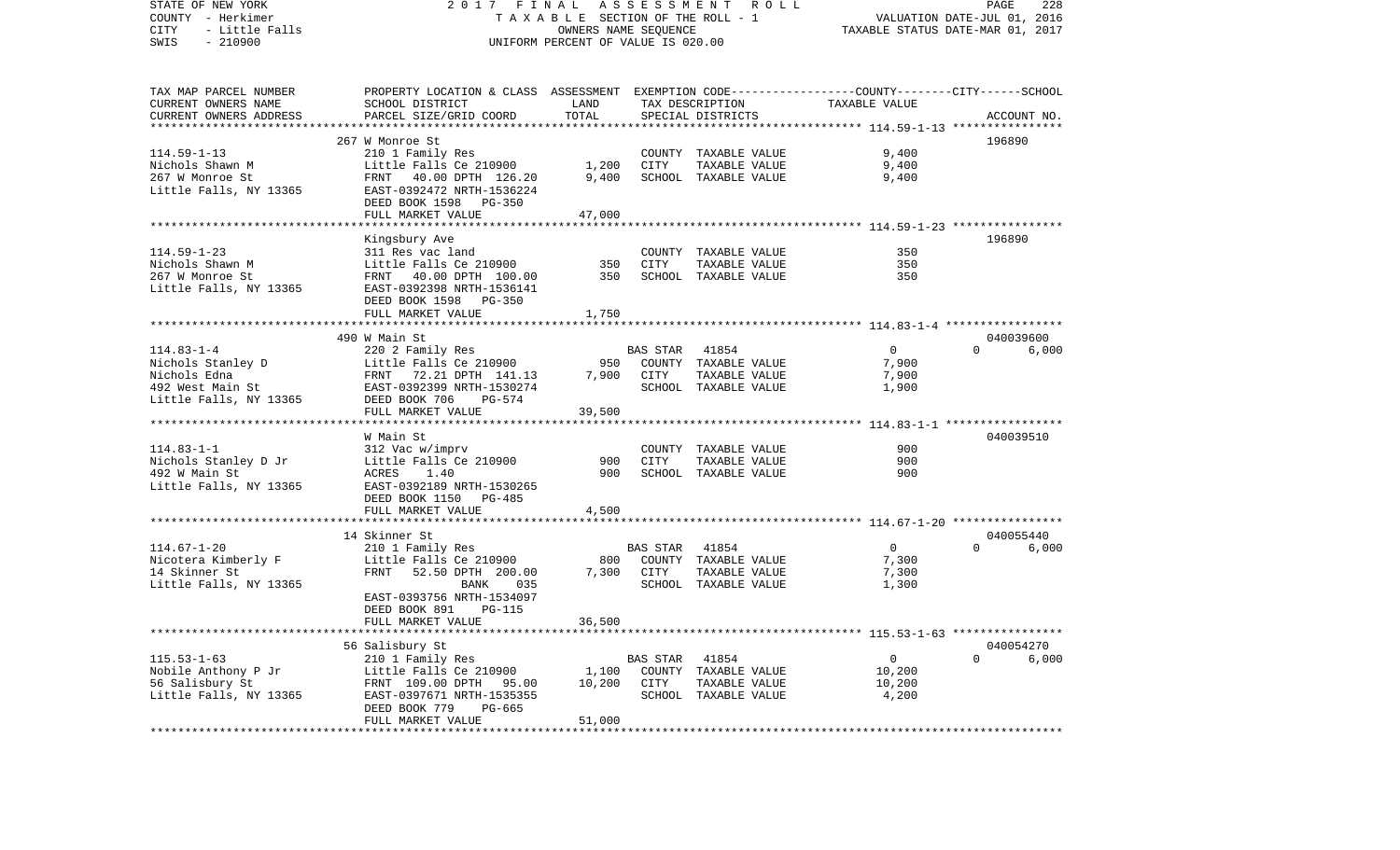| COUNTY<br>- Herkimer<br>CITY<br>- Little Falls<br>SWIS<br>$-210900$ |                                                                                                 | T A X A B L E SECTION OF THE ROLL - 1<br>OWNERS NAME SEQUENCE<br>UNIFORM PERCENT OF VALUE IS 020.00 |                 |                                       | VALUATION DATE-JUL 01, 2016<br>TAXABLE STATUS DATE-MAR 01, 2017 |          |             |
|---------------------------------------------------------------------|-------------------------------------------------------------------------------------------------|-----------------------------------------------------------------------------------------------------|-----------------|---------------------------------------|-----------------------------------------------------------------|----------|-------------|
| TAX MAP PARCEL NUMBER                                               | PROPERTY LOCATION & CLASS ASSESSMENT EXEMPTION CODE---------------COUNTY-------CITY------SCHOOL |                                                                                                     |                 |                                       |                                                                 |          |             |
| CURRENT OWNERS NAME                                                 | SCHOOL DISTRICT                                                                                 | LAND                                                                                                |                 | TAX DESCRIPTION                       | TAXABLE VALUE                                                   |          |             |
| CURRENT OWNERS ADDRESS                                              | PARCEL SIZE/GRID COORD                                                                          | TOTAL                                                                                               |                 | SPECIAL DISTRICTS                     |                                                                 |          | ACCOUNT NO. |
|                                                                     |                                                                                                 |                                                                                                     |                 |                                       |                                                                 |          |             |
|                                                                     | 33 Jackson St                                                                                   |                                                                                                     |                 |                                       |                                                                 |          | 040025260   |
| $114.60 - 5 - 8$                                                    | 210 1 Family Res                                                                                |                                                                                                     | BAS STAR        | 41854                                 | $\overline{0}$                                                  | $\Omega$ | 6,000       |
| Nolan Scot P<br>33 Jackson St                                       | Little Falls Ce 210900<br>$\mathbf{E}$ and $\mathbf{E}$<br>R1                                   | 1,550<br>15,850                                                                                     | CITY            | COUNTY TAXABLE VALUE                  | 15,850<br>15,850                                                |          |             |
| Little Falls, NY 13365                                              | 60x120                                                                                          |                                                                                                     |                 | TAXABLE VALUE<br>SCHOOL TAXABLE VALUE | 9,850                                                           |          |             |
|                                                                     | FRNT 120.00 DPTH 60.00<br>EAST-0396268 NRTH-1535007<br>DEED BOOK 1121 PG-829                    |                                                                                                     |                 |                                       |                                                                 |          |             |
|                                                                     | FULL MARKET VALUE                                                                               | 79,250                                                                                              |                 |                                       |                                                                 |          |             |
|                                                                     |                                                                                                 |                                                                                                     |                 |                                       |                                                                 |          |             |
|                                                                     | 48 Skinner St                                                                                   |                                                                                                     |                 |                                       |                                                                 |          | 040055860   |
| $114.67 - 1 - 28$<br>North Arlene                                   | 220 2 Family Res<br>Little Falls Ce 210900                                                      | 1,000                                                                                               | CITY            | COUNTY TAXABLE VALUE<br>TAXABLE VALUE | 6,850<br>6,850                                                  |          |             |
|                                                                     | Veronica Belorit (life use) FRNT 75.00 DPTH 162.00                                              | 6,850                                                                                               |                 | SCHOOL TAXABLE VALUE                  | 6,850                                                           |          |             |
| 10 Swayze Dr                                                        | EAST-0393391 NRTH-1534127                                                                       |                                                                                                     |                 |                                       |                                                                 |          |             |
| Latham, NY 12110                                                    | DEED BOOK 769<br>$PG-88$                                                                        |                                                                                                     |                 |                                       |                                                                 |          |             |
|                                                                     | FULL MARKET VALUE                                                                               | 34,250                                                                                              |                 |                                       |                                                                 |          |             |
|                                                                     |                                                                                                 |                                                                                                     |                 |                                       |                                                                 |          |             |
|                                                                     | 92 Furnace St                                                                                   |                                                                                                     |                 |                                       |                                                                 |          | 040017910   |
| $114.67 - 1 - 19$                                                   | 210 1 Family Res                                                                                |                                                                                                     | <b>BAS STAR</b> | 41854                                 | $\overline{0}$                                                  | $\Omega$ | 5,750       |
| Nuborazek Lademier                                                  | Little Falls Ce 210900                                                                          | 550                                                                                                 |                 | COUNTY TAXABLE VALUE                  | 5,750                                                           |          |             |
| Nuborazek Terri                                                     | FRNT<br>0.72 DPTH 140.00                                                                        | 5,750                                                                                               | CITY            | TAXABLE VALUE                         | 5,750                                                           |          |             |
| 92 Furnace St                                                       | EAST-0393868 NRTH-1534071                                                                       |                                                                                                     |                 | SCHOOL TAXABLE VALUE                  | 0                                                               |          |             |
| Little Falls, NY 13365                                              | DEED BOOK 1227 PG-400                                                                           |                                                                                                     |                 |                                       |                                                                 |          |             |
|                                                                     | FULL MARKET VALUE                                                                               | 28,750                                                                                              |                 |                                       |                                                                 |          |             |
|                                                                     | 44 Jackson St                                                                                   |                                                                                                     |                 |                                       |                                                                 |          | 040025290   |
| $114.60 - 4 - 48$                                                   | 220 2 Family Res                                                                                |                                                                                                     | <b>BAS STAR</b> | 41854                                 | $\overline{0}$                                                  | $\Omega$ | 6,000       |
| Null Sarah                                                          | Little Falls Ce 210900                                                                          | 950                                                                                                 |                 | COUNTY TAXABLE VALUE                  | 13,000                                                          |          |             |
| 1 Jewett Pl                                                         | FRNT 57.50 DPTH 85.00                                                                           | 13,000                                                                                              | CITY            | TAXABLE VALUE                         | 13,000                                                          |          |             |
| Utica, NY 13501                                                     | EAST-0396114 NRTH-1535066                                                                       |                                                                                                     |                 | SCHOOL TAXABLE VALUE                  | 7,000                                                           |          |             |
|                                                                     | DEED BOOK 1496<br>PG-229                                                                        |                                                                                                     |                 |                                       |                                                                 |          |             |
|                                                                     | FULL MARKET VALUE                                                                               | 65,000                                                                                              |                 |                                       |                                                                 |          |             |
|                                                                     |                                                                                                 |                                                                                                     |                 |                                       |                                                                 |          |             |
|                                                                     | 18 Summit Ave                                                                                   |                                                                                                     |                 |                                       |                                                                 | $\Omega$ | 040057390   |
| $114.59 - 2 - 27$<br>O'Bryan Tracey L                               | 210 1 Family Res                                                                                | 600                                                                                                 | <b>BAS STAR</b> | 41854                                 | $\overline{0}$                                                  |          | 6,000       |
| O'Bryan Rory D                                                      | Little Falls Ce 210900<br>FRNT 40.00 DPTH 109.00                                                | 10,750                                                                                              | CITY            | COUNTY TAXABLE VALUE<br>TAXABLE VALUE | 10,750<br>10,750                                                |          |             |
| 18 Summit Ave                                                       | EAST-0393006 NRTH-1536348                                                                       |                                                                                                     |                 | SCHOOL TAXABLE VALUE                  | 4,750                                                           |          |             |
| Little Falls, NY 13365                                              | DEED BOOK 1287<br>$PG-223$                                                                      |                                                                                                     |                 |                                       |                                                                 |          |             |
|                                                                     | FULL MARKET VALUE                                                                               | 53,750                                                                                              |                 |                                       |                                                                 |          |             |
|                                                                     |                                                                                                 |                                                                                                     |                 |                                       |                                                                 |          |             |
|                                                                     | 22 W Main St                                                                                    |                                                                                                     |                 |                                       |                                                                 |          | 040035760   |
| $114.68 - 3 - 15.1$                                                 | 433 Auto body                                                                                   |                                                                                                     |                 | COUNTY TAXABLE VALUE                  | 23,200                                                          |          |             |
| O'Connor Aaron                                                      | Little Falls Ce 210900                                                                          | 9,500                                                                                               | CITY            | TAXABLE VALUE                         | 23,200                                                          |          |             |
| O'Connor Aimee                                                      | FRNT 92.00 DPTH 100.00                                                                          | 23,200                                                                                              |                 | SCHOOL TAXABLE VALUE                  | 23,200                                                          |          |             |
| 9200 Robinson Church Rd                                             | EAST-0395683 NRTH-1533843                                                                       |                                                                                                     |                 |                                       |                                                                 |          |             |
| Charlotte, NC 28215                                                 | DEED BOOK 1279<br>$PG-209$                                                                      |                                                                                                     |                 |                                       |                                                                 |          |             |
|                                                                     | FULL MARKET VALUE                                                                               | 116,000                                                                                             |                 |                                       |                                                                 |          |             |

PAGE 229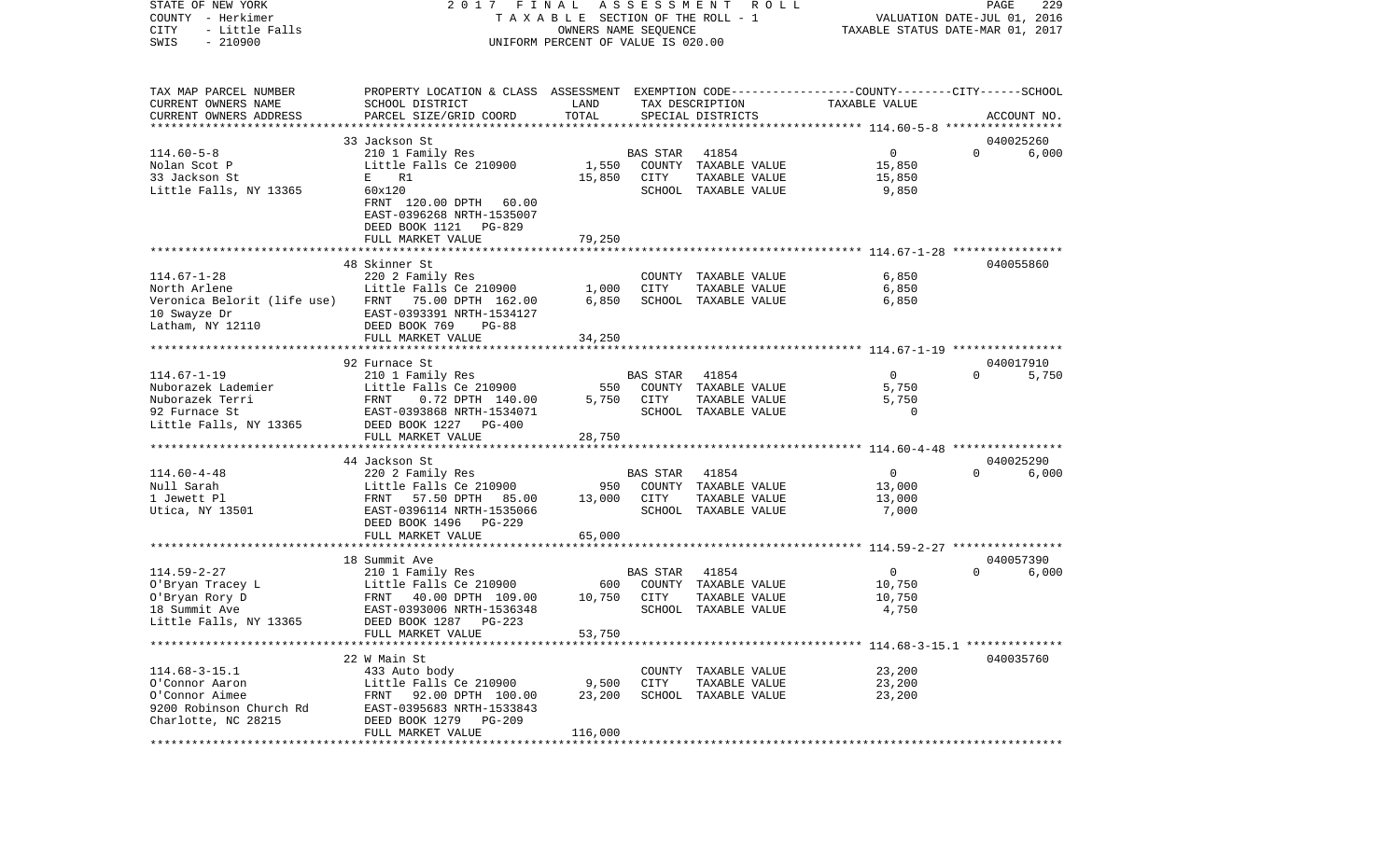| STATE OF NEW YORK<br>COUNTY - Herkimer<br><b>CITY</b><br>- Little Falls<br>$-210900$<br>SWIS |                                                                                                                                              | TAXABLE SECTION OF THE ROLL - 1<br>OWNERS NAME SEOUENCE<br>UNIFORM PERCENT OF VALUE IS 020.00 |          | 2017 FINAL ASSESSMENT ROLL                         | TAXABLE STATUS DATE-MAR 01, 2017 | PAGE<br>230<br>VALUATION DATE-JUL 01, 2016 |
|----------------------------------------------------------------------------------------------|----------------------------------------------------------------------------------------------------------------------------------------------|-----------------------------------------------------------------------------------------------|----------|----------------------------------------------------|----------------------------------|--------------------------------------------|
| TAX MAP PARCEL NUMBER<br>CURRENT OWNERS NAME<br>CURRENT OWNERS ADDRESS                       | PROPERTY LOCATION & CLASS ASSESSMENT EXEMPTION CODE---------------COUNTY-------CITY------SCHOOL<br>SCHOOL DISTRICT<br>PARCEL SIZE/GRID COORD | LAND<br>TOTAL                                                                                 |          | TAX DESCRIPTION TAXABLE VALUE<br>SPECIAL DISTRICTS |                                  | ACCOUNT NO.                                |
|                                                                                              |                                                                                                                                              |                                                                                               |          |                                                    |                                  |                                            |
| $114.60 - 2 - 6$                                                                             | 45 Lewis St<br>210 1 Family Res                                                                                                              |                                                                                               | BAS STAR | 41854                                              | $\overline{0}$                   | 040029130<br>$\Omega$<br>6,000             |
| O'Connor Amy L                                                                               | Little Falls Ce 210900                                                                                                                       | 500                                                                                           |          | COUNTY TAXABLE VALUE                               | 7,350                            |                                            |
| 45 Lewis St                                                                                  | E R1                                                                                                                                         | 7,350                                                                                         | CITY     | TAXABLE VALUE                                      | 7,350                            |                                            |
| Little Falls, NY 13365                                                                       | 36x156<br>FRNT<br>51.50 DPTH 156.00<br>EAST-0394752 NRTH-1535708<br>DEED BOOK 1152 PG-433                                                    |                                                                                               |          | SCHOOL TAXABLE VALUE                               | 1,350                            |                                            |
|                                                                                              | FULL MARKET VALUE                                                                                                                            | 36,750                                                                                        |          |                                                    |                                  |                                            |
|                                                                                              | 1 Gansevoort Pl                                                                                                                              |                                                                                               |          |                                                    |                                  | 040021330                                  |
| $114.68 - 4 - 17$                                                                            | 210 1 Family Res                                                                                                                             |                                                                                               |          | COUNTY TAXABLE VALUE                               | 3,700                            |                                            |
| Ojeda Ismael R                                                                               | Little Falls Ce 210900                                                                                                                       | 400                                                                                           | CITY     | TAXABLE VALUE                                      | 3,700                            |                                            |
| 460 State Route 145<br>Middleburgh, NY 12122                                                 | FRNT 31.00 DPTH 36.00<br>EAST-0394776 NRTH-1534044<br>DEED BOOK 1299 PG-988                                                                  | 3,700                                                                                         |          | SCHOOL TAXABLE VALUE                               | 3,700                            |                                            |
|                                                                                              | FULL MARKET VALUE                                                                                                                            | 18,500                                                                                        |          |                                                    |                                  |                                            |
|                                                                                              | 56 W Mill St                                                                                                                                 |                                                                                               |          |                                                    |                                  | 187154                                     |
| $114.68 - 7 - 38.1$                                                                          | 444 Lumber yd/ml                                                                                                                             |                                                                                               |          | COUNTY TAXABLE VALUE                               | 15,000                           |                                            |
| Ole Sal's, Inc                                                                               | Little Falls Ce 210900                                                                                                                       | 3,050                                                                                         | CITY     | TAXABLE VALUE                                      | 15,000                           |                                            |
| 410 Canal Pl<br>Little Falls, NY 13365                                                       | FRNT 168.00 DPTH 52.00<br>EAST-0358784 NRTH-1108399<br>DEED BOOK 1538 PG-781<br>FULL MARKET VALUE                                            | 15,000<br>75,000                                                                              |          | SCHOOL TAXABLE VALUE                               | 15,000                           |                                            |
|                                                                                              |                                                                                                                                              |                                                                                               |          |                                                    |                                  |                                            |
|                                                                                              | 55 W Mill St                                                                                                                                 |                                                                                               |          |                                                    |                                  | 040041280                                  |
| $114.68 - 7 - 42$                                                                            | 330 Vacant comm                                                                                                                              |                                                                                               |          | COUNTY TAXABLE VALUE                               | 2,200                            |                                            |
| Ole Sal's, Inc.                                                                              | Little Falls Ce 210900                                                                                                                       | 2,200                                                                                         | CITY     | TAXABLE VALUE                                      | 2,200                            |                                            |
| 125 Sunset View Rd<br>Little Falls, NY 13365                                                 | FRNT 88.00 DPTH 125.00<br>EAST-0395613 NRTH-1532935<br>DEED BOOK 1227 PG-957                                                                 | 2,200                                                                                         |          | SCHOOL TAXABLE VALUE                               | 2,200                            |                                            |
|                                                                                              | FULL MARKET VALUE                                                                                                                            | 11,000                                                                                        |          |                                                    |                                  |                                            |
|                                                                                              | Center St                                                                                                                                    |                                                                                               |          |                                                    |                                  | 040008220                                  |
| $114.68 - 1 - 34$                                                                            | 311 Res vac land                                                                                                                             |                                                                                               |          | COUNTY TAXABLE VALUE                               | 300                              |                                            |
| Oliver Helyn                                                                                 | Little Falls Ce 210900                                                                                                                       | 300                                                                                           | CITY     | TAXABLE VALUE                                      | 300                              |                                            |
| Oliver Michael                                                                               | 37 Center St                                                                                                                                 | 300                                                                                           |          | SCHOOL TAXABLE VALUE                               | 300                              |                                            |
| 47 Center St                                                                                 | $1 \frac{1}{2}$ Acres                                                                                                                        |                                                                                               |          |                                                    |                                  |                                            |
| Little Falls, NY 13365                                                                       | FRNT 50.00 DPTH 275.00<br>EAST-0357329 NRTH-1108372                                                                                          |                                                                                               |          |                                                    |                                  |                                            |
|                                                                                              | DEED BOOK 1466<br>PG-832                                                                                                                     |                                                                                               |          |                                                    |                                  |                                            |
|                                                                                              | FULL MARKET VALUE                                                                                                                            | 1,500                                                                                         |          |                                                    |                                  |                                            |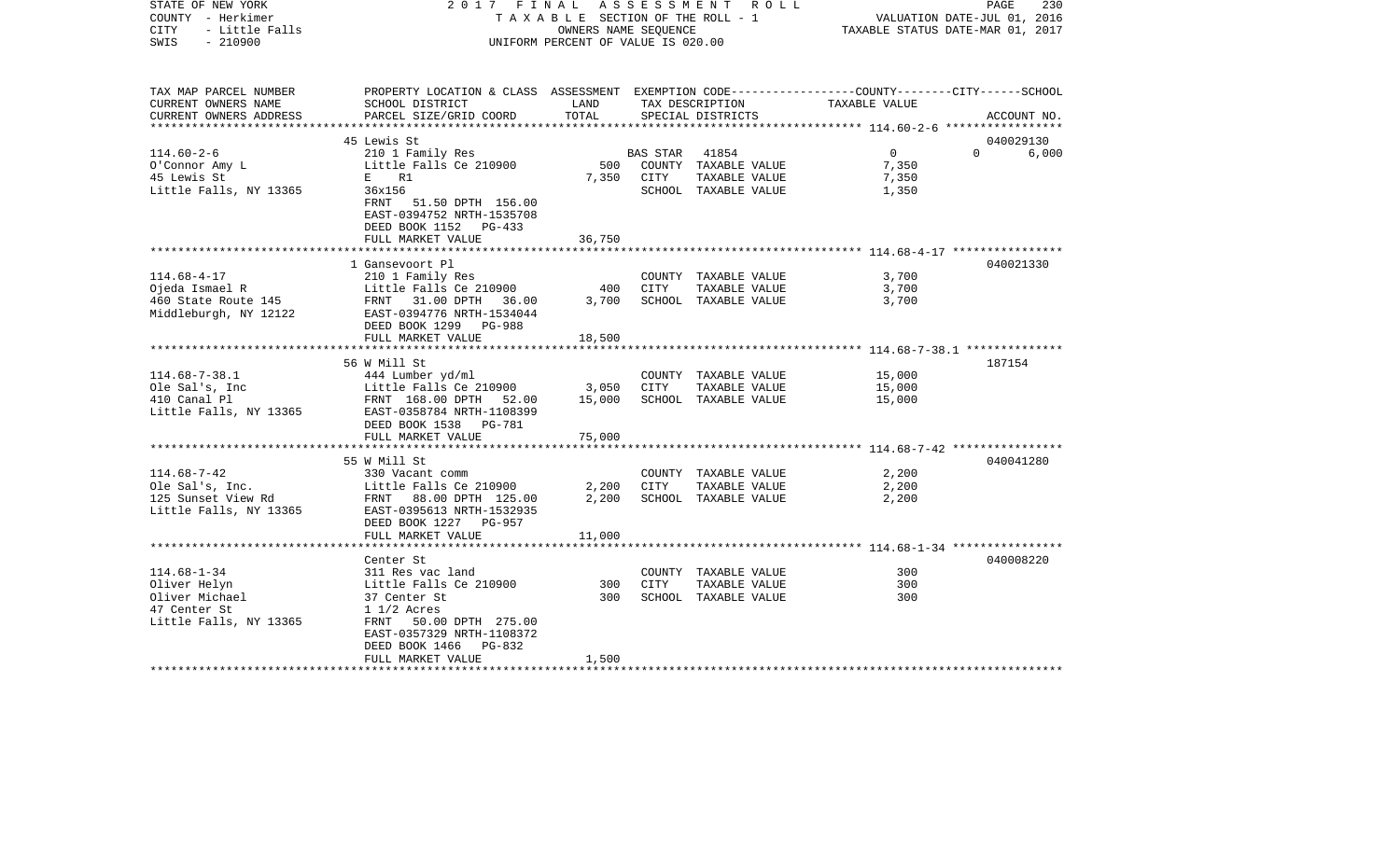| STATE OF NEW YORK      | 2017                                                                                            | FINAL                              | A S S E S S M E N T | R O L L                         |                                                                | PAGE           | 231         |
|------------------------|-------------------------------------------------------------------------------------------------|------------------------------------|---------------------|---------------------------------|----------------------------------------------------------------|----------------|-------------|
| COUNTY - Herkimer      |                                                                                                 |                                    |                     | TAXABLE SECTION OF THE ROLL - 1 | VALUATION DATE-JUL 01, 2016                                    |                |             |
| CITY<br>- Little Falls |                                                                                                 | OWNERS NAME SEQUENCE               |                     |                                 | TAXABLE STATUS DATE-MAR 01, 2017                               |                |             |
| SWIS<br>$-210900$      |                                                                                                 | UNIFORM PERCENT OF VALUE IS 020.00 |                     |                                 |                                                                |                |             |
|                        |                                                                                                 |                                    |                     |                                 |                                                                |                |             |
| TAX MAP PARCEL NUMBER  | PROPERTY LOCATION & CLASS ASSESSMENT EXEMPTION CODE---------------COUNTY-------CITY------SCHOOL |                                    |                     |                                 |                                                                |                |             |
| CURRENT OWNERS NAME    | SCHOOL DISTRICT                                                                                 | LAND                               |                     | TAX DESCRIPTION                 | TAXABLE VALUE                                                  |                |             |
| CURRENT OWNERS ADDRESS | PARCEL SIZE/GRID COORD                                                                          | TOTAL                              |                     | SPECIAL DISTRICTS               |                                                                |                | ACCOUNT NO. |
|                        |                                                                                                 |                                    |                     |                                 |                                                                |                |             |
|                        | 51 Center St                                                                                    |                                    |                     |                                 |                                                                |                | 040008280   |
| $114.68 - 1 - 55$      | 210 1 Family Res                                                                                |                                    |                     | COUNTY TAXABLE VALUE            | 500                                                            |                |             |
| Oliver Helyn           | Little Falls Ce 210900                                                                          | 500                                | <b>CITY</b>         | TAXABLE VALUE                   | 500                                                            |                |             |
| Oliver Michael         | FRNT 50.00 DPTH 135.00<br>FRNT 50.00 DPTH 135.00<br>EAST-0393965 NRTH-1532857                   | 500                                |                     | SCHOOL TAXABLE VALUE            | 500                                                            |                |             |
| 47 Center St           | EAST-0393965 NRTH-1532857                                                                       |                                    |                     |                                 |                                                                |                |             |
| Little Falls, NY 13365 | DEED BOOK 1466 PG-832                                                                           |                                    |                     |                                 |                                                                |                |             |
|                        | FULL MARKET VALUE                                                                               | 2,500                              |                     |                                 |                                                                |                |             |
|                        |                                                                                                 |                                    |                     |                                 |                                                                |                |             |
|                        | 47 Center St                                                                                    |                                    |                     |                                 |                                                                |                | 040008250   |
| $114.68 - 1 - 56.1$    | 210 1 Family Res                                                                                |                                    | VETFUND CT 41101    |                                 | 550                                                            | 550            |             |
| Oliver Helyn           | Little Falls Ce 210900                                                                          |                                    | 800 BAS STAR        | 41854                           | $\overline{0}$                                                 | $\overline{0}$ | 6,000       |
| Oliver Michael         | S R1                                                                                            | 9,550                              |                     | COUNTY TAXABLE VALUE            | 9,000                                                          |                |             |
| 47 Center St           | 100x270                                                                                         |                                    | CITY                | TAXABLE VALUE                   | 9,000                                                          |                |             |
| Little Falls, NY 13365 | Farmland                                                                                        |                                    |                     | SCHOOL TAXABLE VALUE            | 3,550                                                          |                |             |
|                        | FRNT 100.00 DPTH 270.00                                                                         |                                    |                     |                                 |                                                                |                |             |
|                        | EAST-0394073 NRTH-1532881                                                                       |                                    |                     |                                 |                                                                |                |             |
|                        | DEED BOOK 1466 PG-832                                                                           |                                    |                     |                                 |                                                                |                |             |
|                        | FULL MARKET VALUE                                                                               | 47,750                             |                     |                                 |                                                                |                |             |
|                        | *************************                                                                       |                                    |                     |                                 | **************************************68-2-61 **************** |                |             |
|                        | 125 Church St                                                                                   |                                    |                     |                                 |                                                                |                | 040009780   |
| $114.68 - 2 - 61$      | 210 1 Family Res                                                                                |                                    | BAS STAR            | 41854                           | $\overline{0}$                                                 | $\Omega$       | 6,000       |
| Oneil Erin K           | Little Falls Ce 210900                                                                          | 700                                |                     | COUNTY TAXABLE VALUE            | 9,500                                                          |                |             |
| 125 Church St          | FRNT 50.00 DPTH 300.00                                                                          | 9,500                              | CITY                | TAXABLE VALUE                   | 9,500                                                          |                |             |
| Little Falls, NY 13365 | BANK<br>800                                                                                     |                                    |                     | SCHOOL TAXABLE VALUE            | 3,500                                                          |                |             |
|                        | EAST-0394268 NRTH-1534433                                                                       |                                    |                     |                                 |                                                                |                |             |
|                        | DEED BOOK 854<br>PG-717                                                                         |                                    |                     |                                 |                                                                |                |             |
|                        | FULL MARKET VALUE                                                                               |                                    |                     |                                 |                                                                |                |             |
|                        |                                                                                                 | 47,500                             |                     |                                 |                                                                |                |             |
|                        |                                                                                                 |                                    |                     |                                 |                                                                |                | 040053340   |
| $114.68 - 4 - 6$       | 118 Prospect St                                                                                 |                                    |                     |                                 |                                                                | $\Omega$       |             |
|                        | 210 1 Family Res                                                                                |                                    | BAS STAR            | 41854                           | $\overline{0}$                                                 |                | 6,000       |
| Onufer Sandra L        | Little Falls Ce 210900                                                                          |                                    |                     | 450 COUNTY TAXABLE VALUE        | 7,950                                                          |                |             |
| 118 Prospect St        | FRNT 54.00 DPTH 80.00                                                                           | 7,950                              | CITY                | TAXABLE VALUE                   | 7,950                                                          |                |             |
| Little Falls, NY 13365 | EAST-0394603 NRTH-1534194                                                                       |                                    |                     | SCHOOL TAXABLE VALUE            | 1,950                                                          |                |             |
|                        | DEED BOOK 1229 PG-472                                                                           |                                    |                     |                                 |                                                                |                |             |
|                        | FULL MARKET VALUE                                                                               | 39,750                             |                     |                                 |                                                                |                |             |
|                        | ***********************                                                                         |                                    |                     |                                 |                                                                |                |             |
|                        | 779 E Main St                                                                                   |                                    |                     |                                 |                                                                |                | 040035220   |
| $115.61 - 1 - 43$      | 210 1 Family Res                                                                                |                                    | BAS STAR            | 41854                           | $\overline{0}$                                                 | $\Omega$       | 6,000       |
| Ortlieb Barbara        | Little Falls Ce 210900                                                                          | 950                                |                     | COUNTY TAXABLE VALUE            | 9,850                                                          |                |             |
| Celio Thomas J         | FRNT 40.00 DPTH 120.00                                                                          | 9,850                              | CITY                | TAXABLE VALUE                   | 9,850                                                          |                |             |
| Attn: Thomas J Celio   | EAST-0398102 NRTH-1533905                                                                       |                                    |                     | SCHOOL TAXABLE VALUE            | 3,850                                                          |                |             |
| 779 E Main St          | DEED BOOK 894<br>$PG-460$                                                                       |                                    |                     |                                 |                                                                |                |             |
| Little Falls, NY 13365 | FULL MARKET VALUE                                                                               | 49,250                             |                     |                                 |                                                                |                |             |
|                        |                                                                                                 |                                    |                     |                                 |                                                                |                |             |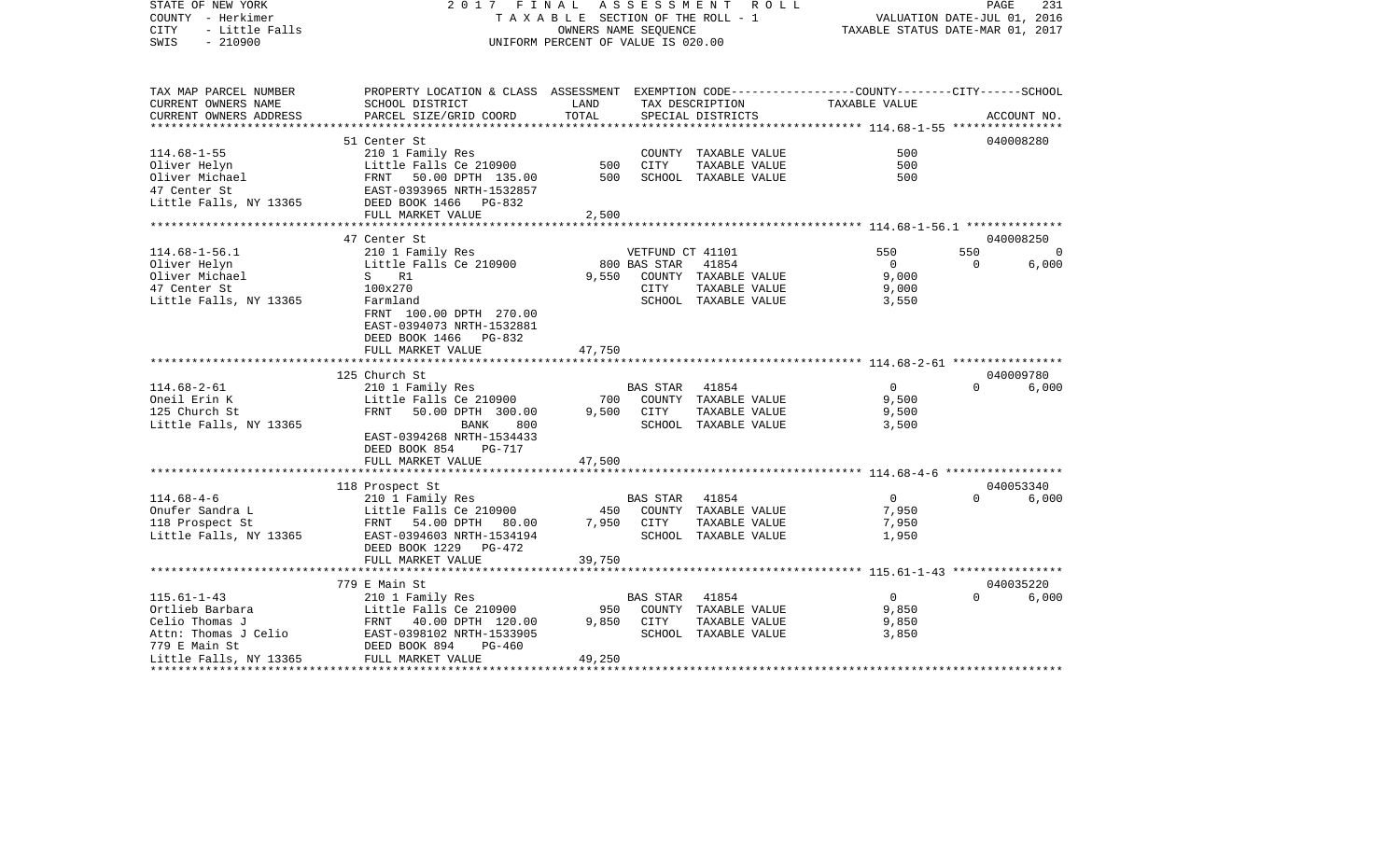| STATE OF NEW YORK<br>COUNTY - Herkimer<br>- Little Falls<br><b>CITY</b><br>$-210900$<br>SWIS |                                                                                                                    | OWNERS NAME SEQUENCE<br>UNIFORM PERCENT OF VALUE IS 020.00 |                 | 2017 FINAL ASSESSMENT ROLL<br>TAXABLE SECTION OF THE ROLL - 1 | TAXABLE STATUS DATE-MAR 01, 2017 | PAGE<br>232<br>VALUATION DATE-JUL 01, 2016 |  |
|----------------------------------------------------------------------------------------------|--------------------------------------------------------------------------------------------------------------------|------------------------------------------------------------|-----------------|---------------------------------------------------------------|----------------------------------|--------------------------------------------|--|
| TAX MAP PARCEL NUMBER<br>CURRENT OWNERS NAME                                                 | PROPERTY LOCATION & CLASS ASSESSMENT EXEMPTION CODE---------------COUNTY-------CITY------SCHOOL<br>SCHOOL DISTRICT | LAND                                                       |                 | TAX DESCRIPTION                                               | TAXABLE VALUE                    |                                            |  |
| CURRENT OWNERS ADDRESS                                                                       | PARCEL SIZE/GRID COORD                                                                                             | TOTAL                                                      |                 | SPECIAL DISTRICTS                                             |                                  | ACCOUNT NO.                                |  |
|                                                                                              |                                                                                                                    |                                                            |                 |                                                               |                                  |                                            |  |
|                                                                                              | 87 Church St                                                                                                       |                                                            |                 |                                                               |                                  | 040009420                                  |  |
| $114.68 - 4 - 11$                                                                            | 220 2 Family Res                                                                                                   |                                                            | <b>BAS STAR</b> | 41854                                                         | $\overline{0}$                   | 6,000<br>$\Omega$                          |  |
| Ortlieb Larry D                                                                              | Little Falls Ce 210900                                                                                             | 750                                                        |                 | COUNTY TAXABLE VALUE                                          | 14,000                           |                                            |  |
| Ortlieb Barbara A                                                                            | S R2                                                                                                               | 14,000                                                     | CITY            | TAXABLE VALUE                                                 | 14,000                           |                                            |  |
| 87 Church St                                                                                 | 50x138                                                                                                             |                                                            |                 | SCHOOL TAXABLE VALUE                                          | 8,000                            |                                            |  |
| Little Falls, NY 13365                                                                       | 87 Church St<br>FRNT 50.00 DPTH 140.00                                                                             |                                                            |                 |                                                               |                                  |                                            |  |
|                                                                                              | EAST-0394758 NRTH-1534232                                                                                          |                                                            |                 |                                                               |                                  |                                            |  |
|                                                                                              | DEED BOOK 675<br>PG-610                                                                                            |                                                            |                 |                                                               |                                  |                                            |  |
|                                                                                              | FULL MARKET VALUE                                                                                                  | 70,000                                                     |                 |                                                               |                                  |                                            |  |
|                                                                                              |                                                                                                                    |                                                            |                 |                                                               |                                  |                                            |  |
|                                                                                              | 65 Church St                                                                                                       |                                                            |                 |                                                               |                                  | 040009180                                  |  |
| $114.68 - 4 - 25$                                                                            | 220 2 Family Res                                                                                                   |                                                            |                 | COUNTY TAXABLE VALUE                                          | 10,100                           |                                            |  |
| Ortlieb Larry D                                                                              | Little Falls Ce 210900                                                                                             | 850                                                        | CITY            | TAXABLE VALUE                                                 | 10,100                           |                                            |  |
| Ortlieb Barbara                                                                              | FRNT 45.21 DPTH 97.00                                                                                              | 10,100                                                     |                 | SCHOOL TAXABLE VALUE                                          | 10,100                           |                                            |  |
| 87 Church St                                                                                 | EAST-0395077 NRTH-1534157                                                                                          |                                                            |                 |                                                               |                                  |                                            |  |
| Little Falls, NY 13365                                                                       | DEED BOOK 707<br>PG-914                                                                                            |                                                            |                 |                                                               |                                  |                                            |  |
|                                                                                              | FULL MARKET VALUE                                                                                                  | 50,500                                                     |                 |                                                               |                                  |                                            |  |
|                                                                                              |                                                                                                                    |                                                            |                 |                                                               |                                  |                                            |  |
|                                                                                              | 105 Gansevoort Ext & Prospect                                                                                      |                                                            |                 |                                                               |                                  | 040021180                                  |  |
| $114.68 - 4 - 41$                                                                            | 220 2 Family Res                                                                                                   |                                                            | ENH STAR        | 41834                                                         | $\overline{0}$                   | 13,100<br>$\Omega$                         |  |
| Osiecki Annette F<br>105 Gansevoort Ext & Prospect FRNT 61.00 DPTH 82.00                     | Little Falls Ce 210900                                                                                             | 15,650                                                     | CITY            | 1,200 COUNTY TAXABLE VALUE<br>TAXABLE VALUE                   | 15,650<br>15,650                 |                                            |  |
| Little Falls, NY 13365                                                                       | EAST-0394852 NRTH-1533897                                                                                          |                                                            |                 | SCHOOL TAXABLE VALUE                                          | 2,550                            |                                            |  |
|                                                                                              | DEED BOOK 913<br>PG-689                                                                                            |                                                            |                 |                                                               |                                  |                                            |  |
|                                                                                              | FULL MARKET VALUE                                                                                                  | 78,250                                                     |                 |                                                               |                                  |                                            |  |
|                                                                                              |                                                                                                                    |                                                            |                 |                                                               |                                  |                                            |  |
|                                                                                              | 15 Southern Ave                                                                                                    |                                                            |                 |                                                               |                                  | 040056310                                  |  |
| $114.76 - 1 - 29$                                                                            | 210 1 Family Res                                                                                                   |                                                            |                 | COUNTY TAXABLE VALUE                                          | 7,500                            |                                            |  |
| Osley Billington Rosen Jacquel Little Falls Ce 210900                                        |                                                                                                                    | 400                                                        | CITY            | TAXABLE VALUE                                                 | 7,500                            |                                            |  |
| 4444 El Mar Dr 204                                                                           | S R1                                                                                                               | 7,500                                                      |                 | SCHOOL TAXABLE VALUE                                          | 7,500                            |                                            |  |
| Lauderdale By The SeaFL 33308 32x45                                                          |                                                                                                                    |                                                            |                 |                                                               |                                  |                                            |  |
|                                                                                              | 32.00 DPTH 70.00<br>FRNT                                                                                           |                                                            |                 |                                                               |                                  |                                            |  |
|                                                                                              | EAST-0395200 NRTH-1531517                                                                                          |                                                            |                 |                                                               |                                  |                                            |  |
|                                                                                              | DEED BOOK 1199 PG-241                                                                                              |                                                            |                 |                                                               |                                  |                                            |  |
|                                                                                              | FULL MARKET VALUE                                                                                                  | 37,500                                                     |                 |                                                               |                                  |                                            |  |
|                                                                                              |                                                                                                                    |                                                            |                 |                                                               |                                  |                                            |  |
|                                                                                              | 34 Woodside Ave                                                                                                    |                                                            |                 |                                                               |                                  | 199672                                     |  |
| $114.59 - 4 - 10$<br>Ost George                                                              | 210 1 Family Res<br>Little Falls Ce 210900                                                                         | 800                                                        | CITY            | COUNTY TAXABLE VALUE<br>TAXABLE VALUE                         | 12,100<br>12,100                 |                                            |  |
| 848 County Highway 81                                                                        | FRNT 40.00 DPTH 117.00                                                                                             | 12,100                                                     |                 | SCHOOL TAXABLE VALUE                                          | 12,100                           |                                            |  |
| Schenevus, NY 12155                                                                          | EAST-0392883 NRTH-1535335                                                                                          |                                                            |                 |                                                               |                                  |                                            |  |
|                                                                                              | <b>PG-100</b><br>DEED BOOK 1616                                                                                    |                                                            |                 |                                                               |                                  |                                            |  |
|                                                                                              | FULL MARKET VALUE                                                                                                  | 60,500                                                     |                 |                                                               |                                  |                                            |  |
|                                                                                              |                                                                                                                    |                                                            |                 |                                                               |                                  |                                            |  |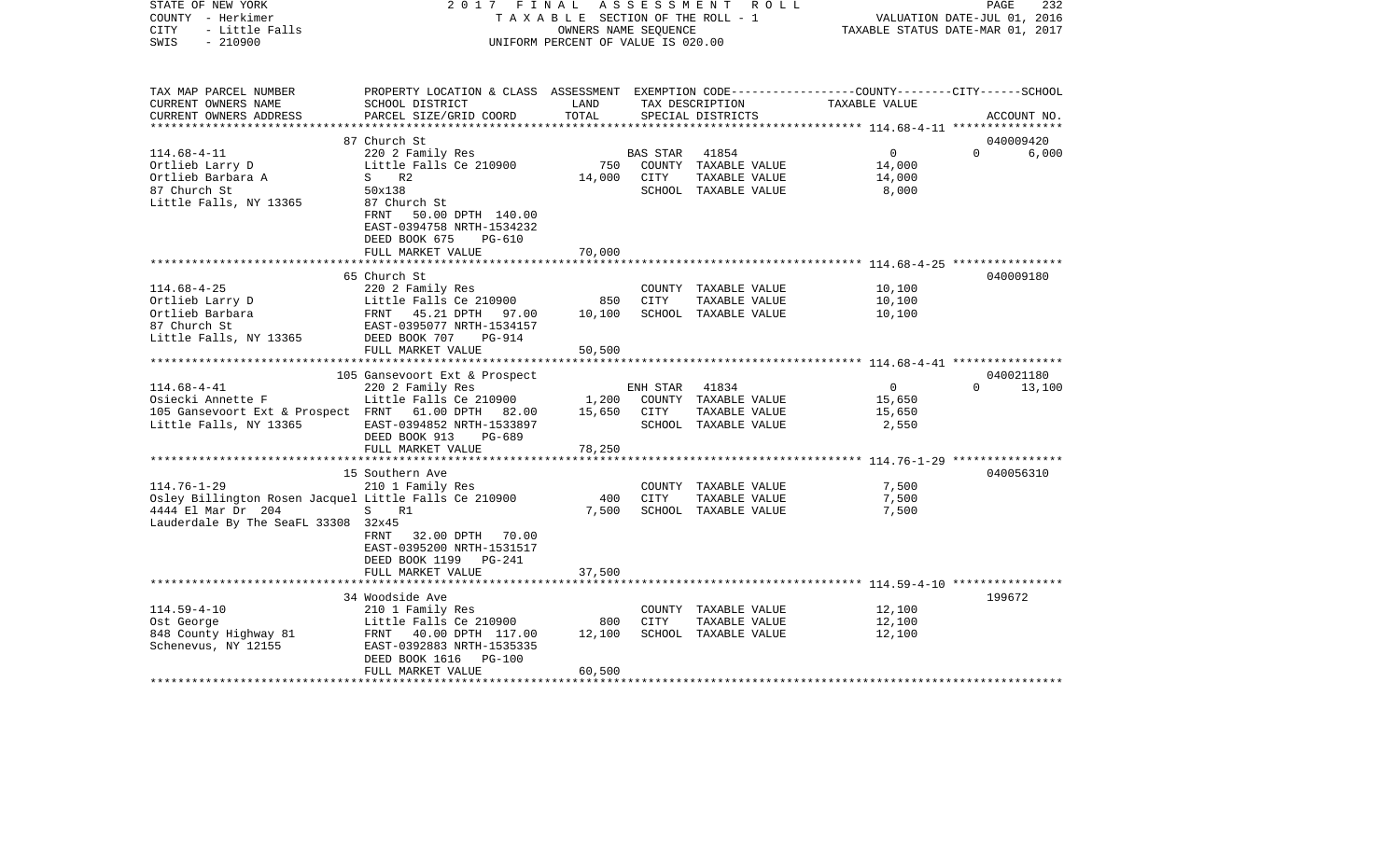VALUATION DATE-JUL 01, 2016 COUNTY - Herkimer T A X A B L E SECTION OF THE ROLL - 1 CITY - Little Falls OWNERS NAME SEQUENCE TAXABLE STATUS DATE-MAR 01, 2017 SWIS - 210900 UNIFORM PERCENT OF VALUE IS 020.00TAX MAP PARCEL NUMBER PROPERTY LOCATION & CLASS ASSESSMENT EXEMPTION CODE------------------COUNTY--------CITY------SCHOOL CURRENT OWNERS NAME SCHOOL DISTRICT LAND TAX DESCRIPTION TAXABLE VALUECURRENT OWNERS ADDRESS PARCEL SIZE/GRID COORD TOTAL SPECIAL DISTRICTS ACCOUNT NO. \*\*\*\*\*\*\*\*\*\*\*\*\*\*\*\*\*\*\*\*\*\*\*\*\*\*\*\*\*\*\*\*\*\*\*\*\*\*\*\*\*\*\*\*\*\*\*\*\*\*\*\*\*\*\*\*\*\*\*\*\*\*\*\*\*\*\*\*\*\*\*\*\*\*\*\*\*\*\*\*\*\*\*\*\*\*\*\*\*\*\*\*\*\*\*\*\*\*\*\*\*\*\* 115.53-3-44 \*\*\*\*\*\*\*\*\*\*\*\*\*\*\*\* 35 Loomis St 040029790115.53-3-44 210 1 Family Res ENH STAR 41834 0 0 9,200 Ostasz Samuel Little Falls Ce 210900 500 COUNTY TAXABLE VALUE 9,200 Ostasz Louise FRNT 31.00 DPTH 75.00 9,200 CITY TAXABLE VALUE 9,200 35 Loomis St EAST-0398080 NRTH-1535032 SCHOOL TAXABLE VALUE 0Little Falls, NY 13365 DEED BOOK 813 PG-588 FULL MARKET VALUE 46,000 \*\*\*\*\*\*\*\*\*\*\*\*\*\*\*\*\*\*\*\*\*\*\*\*\*\*\*\*\*\*\*\*\*\*\*\*\*\*\*\*\*\*\*\*\*\*\*\*\*\*\*\*\*\*\*\*\*\*\*\*\*\*\*\*\*\*\*\*\*\*\*\*\*\*\*\*\*\*\*\*\*\*\*\*\*\*\*\*\*\*\*\*\*\*\*\*\*\*\*\*\*\*\* 114.60-4-10 \*\*\*\*\*\*\*\*\*\*\*\*\*\*\*\* 106 W Monroe St 195632114.60-4-10 210 1 Family Res COUNTY TAXABLE VALUE 12,050 Ostasz Walter Jr **Little Falls Ce 210900** 1,000 CITY TAXABLE VALUE 12,050 106 W Monroe St FRNT 70.00 DPTH 75.00 12,050 SCHOOL TAXABLE VALUE 12,050 Little Falls, NY 13365 EAST-0394469 NRTH-1535142 DEED BOOK 1590 PG-647FULL MARKET VALUE 60,250 \*\*\*\*\*\*\*\*\*\*\*\*\*\*\*\*\*\*\*\*\*\*\*\*\*\*\*\*\*\*\*\*\*\*\*\*\*\*\*\*\*\*\*\*\*\*\*\*\*\*\*\*\*\*\*\*\*\*\*\*\*\*\*\*\*\*\*\*\*\*\*\*\*\*\*\*\*\*\*\*\*\*\*\*\*\*\*\*\*\*\*\*\*\*\*\*\*\*\*\*\*\*\* 114.60-4-40 \*\*\*\*\*\*\*\*\*\*\*\*\*\*\*\* 524 E Monroe St 0400423906,000 114.60-4-40 220 2 Family Res BAS STAR 41854 0 0 6,000 Ostler Richard M Little Falls Ce 210900 750 COUNTY TAXABLE VALUE 12,600 Ostler Rosalynn M FRNT 31.30 DPTH 190.00 12,600 CITY TAXABLE VALUE 12,600 524 E Monroe St EAST-0395963 NRTH-1535292 SCHOOL TAXABLE VALUE 6,600 Little Falls, NY 13365 DEED BOOK 901 PG-131 FULL MARKET VALUE 63,000 \*\*\*\*\*\*\*\*\*\*\*\*\*\*\*\*\*\*\*\*\*\*\*\*\*\*\*\*\*\*\*\*\*\*\*\*\*\*\*\*\*\*\*\*\*\*\*\*\*\*\*\*\*\*\*\*\*\*\*\*\*\*\*\*\*\*\*\*\*\*\*\*\*\*\*\*\*\*\*\*\*\*\*\*\*\*\*\*\*\*\*\*\*\*\*\*\*\*\*\*\*\*\* 114.68-5-52 \*\*\*\*\*\*\*\*\*\*\*\*\*\*\*\* 22 Church St 040008640114.68-5-52 210 1 Family Res BAS STAR 41854 0 0 6,000 Otero Saulo Little Falls Ce 210900 1,300 COUNTY TAXABLE VALUE 22,800 Rico Bianka FRNT 65.00 DPTH 120.00 22,800 CITY TAXABLE VALUE 22,800 22 Church St EAST-0395712 NRTH-1534153 SCHOOL TAXABLE VALUE 16,800 Little Falls, NY 13365 DEED BOOK 1256 PG-907 FULL MARKET VALUE 114,000 \*\*\*\*\*\*\*\*\*\*\*\*\*\*\*\*\*\*\*\*\*\*\*\*\*\*\*\*\*\*\*\*\*\*\*\*\*\*\*\*\*\*\*\*\*\*\*\*\*\*\*\*\*\*\*\*\*\*\*\*\*\*\*\*\*\*\*\*\*\*\*\*\*\*\*\*\*\*\*\*\*\*\*\*\*\*\*\*\*\*\*\*\*\*\*\*\*\*\*\*\*\*\* 115.69-1-5 \*\*\*\*\*\*\*\*\*\*\*\*\*\*\*\*\* 1 Danube Ln 040012690115.69-1-5 210 1 Family Res VETWAR CTS 41120 1,208 1,208 1,208 1,208 Otrupcak Cynthia K Little Falls Ce 210900 750 ENH STAR 41834 0 0 6,842 Toher Diane G FRNT 134.00 DPTH 222.00 8,050 COUNTY TAXABLE VALUE 6,842 Paul & Katherine Otrupcak EAST-0397087 NRTH-1532361 CITY TAXABLE VALUE 6,842 1 Danube Ln DEED BOOK 1205 PG-532 SCHOOL TAXABLE VALUE 0Little Falls, NY 13365 FULL MARKET VALUE 40,250 \*\*\*\*\*\*\*\*\*\*\*\*\*\*\*\*\*\*\*\*\*\*\*\*\*\*\*\*\*\*\*\*\*\*\*\*\*\*\*\*\*\*\*\*\*\*\*\*\*\*\*\*\*\*\*\*\*\*\*\*\*\*\*\*\*\*\*\*\*\*\*\*\*\*\*\*\*\*\*\*\*\*\*\*\*\*\*\*\*\*\*\*\*\*\*\*\*\*\*\*\*\*\* 114.44-2-12 \*\*\*\*\*\*\*\*\*\*\*\*\*\*\*\* Overlook Ln114.44-2-12 311 Res vac land COUNTY TAXABLE VALUE 1,300 Overlook Ridge Inc. Little Falls Ce 210900 1,300 CITY TAXABLE VALUE 1,300 PO Box 2 **FRNT 101.90 DPTH** 1,300 SCHOOL TAXABLE VALUE 1,300 Little Falls, NY 13365 ACRES 0.65 EAST-0396252 NRTH-1539448 DEED BOOK 947 PG-318FULL MARKET VALUE 6,500 \*\*\*\*\*\*\*\*\*\*\*\*\*\*\*\*\*\*\*\*\*\*\*\*\*\*\*\*\*\*\*\*\*\*\*\*\*\*\*\*\*\*\*\*\*\*\*\*\*\*\*\*\*\*\*\*\*\*\*\*\*\*\*\*\*\*\*\*\*\*\*\*\*\*\*\*\*\*\*\*\*\*\*\*\*\*\*\*\*\*\*\*\*\*\*\*\*\*\*\*\*\*\*\*\*\*\*\*\*\*\*\*\*\*\*\*\*\*\*\*\*\*\*\*\*\*\*\*\*\*\*\*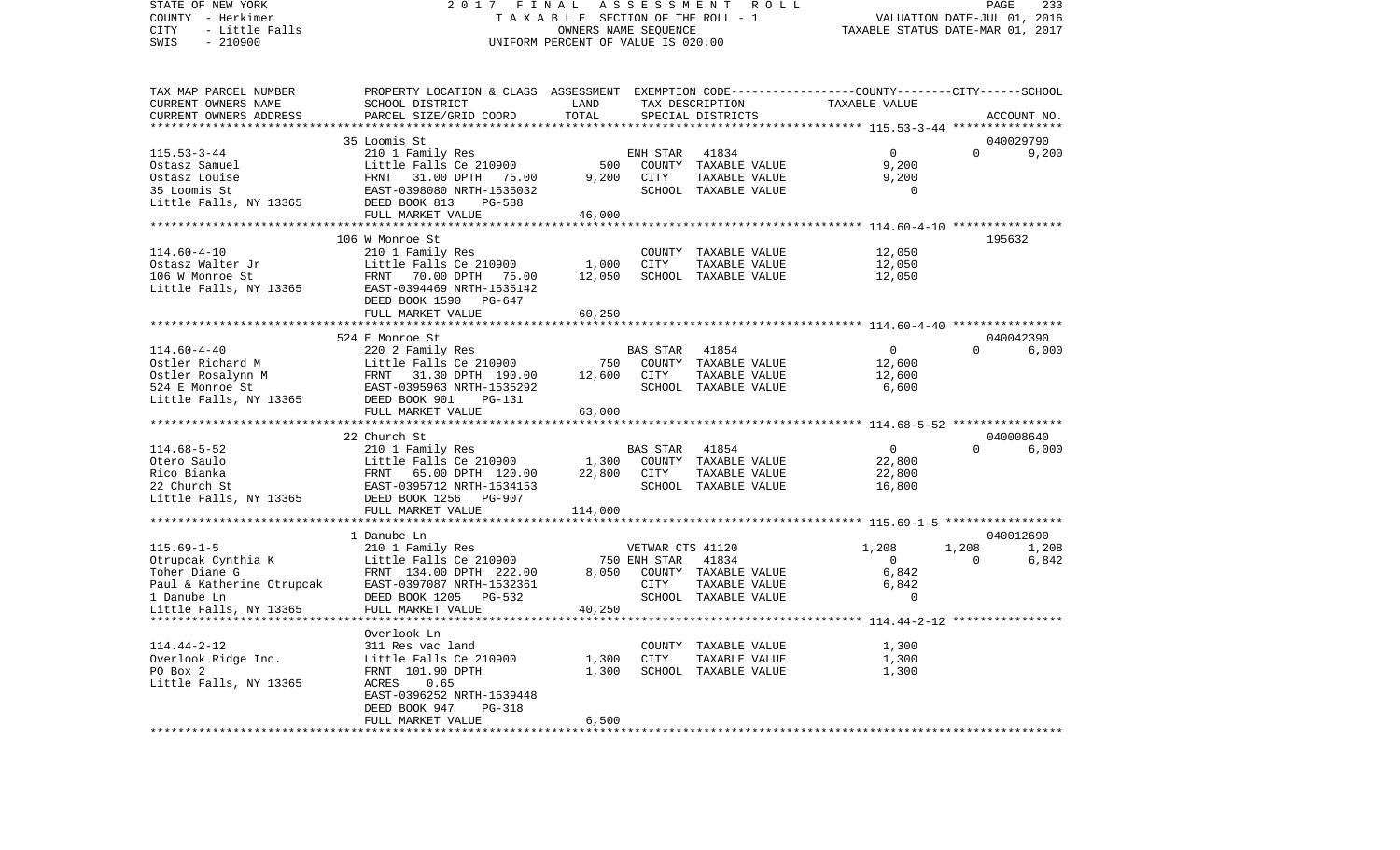| STATE OF NEW YORK                            | 2017 FINAL                                                                                      |                                    |                                  | ASSESSMENT ROLL                       |                | PAGE<br>234       |
|----------------------------------------------|-------------------------------------------------------------------------------------------------|------------------------------------|----------------------------------|---------------------------------------|----------------|-------------------|
| COUNTY - Herkimer                            | TAXABLE SECTION OF THE ROLL - 1                                                                 |                                    | VALUATION DATE-JUL 01, 2016      |                                       |                |                   |
| CITY<br>- Little Falls                       |                                                                                                 |                                    | TAXABLE STATUS DATE-MAR 01, 2017 |                                       |                |                   |
| SWIS<br>$-210900$                            |                                                                                                 | UNIFORM PERCENT OF VALUE IS 020.00 |                                  |                                       |                |                   |
|                                              |                                                                                                 |                                    |                                  |                                       |                |                   |
|                                              |                                                                                                 |                                    |                                  |                                       |                |                   |
| TAX MAP PARCEL NUMBER<br>CURRENT OWNERS NAME | PROPERTY LOCATION & CLASS ASSESSMENT EXEMPTION CODE---------------COUNTY-------CITY------SCHOOL | LAND                               |                                  |                                       | TAXABLE VALUE  |                   |
| CURRENT OWNERS ADDRESS                       | SCHOOL DISTRICT<br>PARCEL SIZE/GRID COORD                                                       | TOTAL                              |                                  | TAX DESCRIPTION                       |                | ACCOUNT NO.       |
| *************************                    |                                                                                                 |                                    |                                  | SPECIAL DISTRICTS                     |                |                   |
|                                              | Overlook Dr                                                                                     |                                    |                                  |                                       |                |                   |
| $114.44 - 2 - 14$                            | 311 Res vac land                                                                                |                                    |                                  | COUNTY TAXABLE VALUE                  | 1,600          |                   |
| Overlook Ridge Inc.                          | Little Falls Ce 210900                                                                          | 1,600                              | CITY                             | TAXABLE VALUE                         | 1,600          |                   |
| PO Box 2                                     | 0.80<br>ACRES                                                                                   | 1,600                              |                                  | SCHOOL TAXABLE VALUE                  | 1,600          |                   |
| Little Falls, NY 13365                       | EAST-0396386 NRTH-1538833                                                                       |                                    |                                  |                                       |                |                   |
|                                              | DEED BOOK 947<br>PG-318                                                                         |                                    |                                  |                                       |                |                   |
|                                              | FULL MARKET VALUE                                                                               | 8,000                              |                                  |                                       |                |                   |
|                                              |                                                                                                 | **********                         |                                  |                                       |                |                   |
|                                              | Overlook Dr                                                                                     |                                    |                                  |                                       |                |                   |
| $114.44 - 2 - 15$                            | 311 Res vac land                                                                                |                                    |                                  | COUNTY TAXABLE VALUE                  | 1,300          |                   |
| Overlook Ridge Inc.                          | Little Falls Ce 210900                                                                          | 1,300                              | CITY                             | TAXABLE VALUE                         | 1,300          |                   |
| PO Box 2                                     | ACRES<br>0.65                                                                                   | 1,300                              |                                  | SCHOOL TAXABLE VALUE                  | 1,300          |                   |
| Little Falls, NY 13365                       | EAST-0396624 NRTH-1538824                                                                       |                                    |                                  |                                       |                |                   |
|                                              | DEED BOOK 947<br>PG-318                                                                         |                                    |                                  |                                       |                |                   |
|                                              | FULL MARKET VALUE                                                                               | 6,500                              |                                  |                                       |                |                   |
|                                              |                                                                                                 |                                    |                                  |                                       |                |                   |
|                                              | Izzo Ct                                                                                         |                                    |                                  |                                       |                |                   |
| $114.44 - 2 - 4$<br>Overlook Ridge, Inc.     | 311 Res vac land                                                                                |                                    | CITY                             | COUNTY TAXABLE VALUE                  | 2,000          |                   |
| Izzo Ct                                      | Little Falls Ce 210900<br>FRNT 74.90 DPTH                                                       | 2,000<br>2,000                     |                                  | TAXABLE VALUE<br>SCHOOL TAXABLE VALUE | 2,000<br>2,000 |                   |
| PO Box 2                                     | ACRES<br>1.00                                                                                   |                                    |                                  |                                       |                |                   |
| Little Falls, NY 13365                       | EAST-0396653 NRTH-1539492                                                                       |                                    |                                  |                                       |                |                   |
|                                              | DEED BOOK 1469 PG-141                                                                           |                                    |                                  |                                       |                |                   |
|                                              | FULL MARKET VALUE                                                                               | 10,000                             |                                  |                                       |                |                   |
|                                              |                                                                                                 |                                    |                                  |                                       |                |                   |
|                                              | 453 Otrupcak Hill Rd                                                                            |                                    |                                  |                                       |                | 200559            |
| $114.84 - 1 - 6.2$                           | 210 1 Family Res                                                                                |                                    | <b>BAS STAR</b>                  | 41854                                 | $\circ$        | $\Omega$<br>6,000 |
| Owens Thomas M                               | Little Falls Ce 210900                                                                          | 1,500                              |                                  | COUNTY TAXABLE VALUE                  | 25,500         |                   |
| Owens Katherine O                            | ACRES<br>1.00                                                                                   | 25,500                             | CITY                             | TAXABLE VALUE                         | 25,500         |                   |
| 1987 State Route 5S                          | EAST-0396649 NRTH-1529724                                                                       |                                    |                                  | SCHOOL TAXABLE VALUE                  | 19,500         |                   |
| Little Falls, NY 13365                       | DEED BOOK 1622<br>PG-156                                                                        |                                    |                                  |                                       |                |                   |
|                                              | FULL MARKET VALUE                                                                               | 127,500                            |                                  |                                       |                |                   |
|                                              |                                                                                                 |                                    |                                  |                                       |                |                   |
|                                              | Rear Of Casler St                                                                               |                                    |                                  |                                       |                | 040053850         |
| $114.84 - 1 - 6.1$                           | 323 Vacant rural                                                                                |                                    |                                  | COUNTY TAXABLE VALUE                  | 5,000          |                   |
| Owens Thomas M Jr                            | Little Falls Ce 210900                                                                          | 5,000                              | CITY                             | TAXABLE VALUE                         | 5,000          |                   |
| Owens Katherine                              | FRNT 554.00 DPTH                                                                                | 5,000                              |                                  | SCHOOL TAXABLE VALUE                  | 5,000          |                   |
| 1987 Route 5s                                | ACRES 142.40                                                                                    |                                    |                                  |                                       |                |                   |
| Little Falls, NY 13365                       | EAST-0396202 NRTH-1530497                                                                       |                                    |                                  |                                       |                |                   |
|                                              | DEED BOOK 00647 PG-00821                                                                        |                                    |                                  |                                       |                |                   |
|                                              | FULL MARKET VALUE                                                                               | 25,000                             |                                  |                                       |                |                   |
|                                              |                                                                                                 |                                    |                                  |                                       |                |                   |
|                                              | 32 W Main St                                                                                    |                                    |                                  |                                       |                | 040035820         |
| $114.68 - 3 - 17$                            | $425$ Bar                                                                                       |                                    |                                  | COUNTY TAXABLE VALUE                  | 18,400         |                   |
| Pagan Melanie J                              | Little Falls Ce 210900                                                                          | 6,550                              | CITY                             | TAXABLE VALUE                         | 18,400         |                   |
| 32 W Main St Apt 3<br>Little Falls, NY 13365 | 66.00 DPTH 120.00<br>FRNT<br>EAST-0395589 NRTH-1533784                                          | 18,400                             | SCHOOL                           | TAXABLE VALUE                         | 18,400         |                   |
|                                              |                                                                                                 |                                    |                                  |                                       |                |                   |
|                                              | DEED BOOK 877<br>PG-131<br>FULL MARKET VALUE                                                    | 92,000                             |                                  |                                       |                |                   |
|                                              |                                                                                                 |                                    |                                  |                                       |                |                   |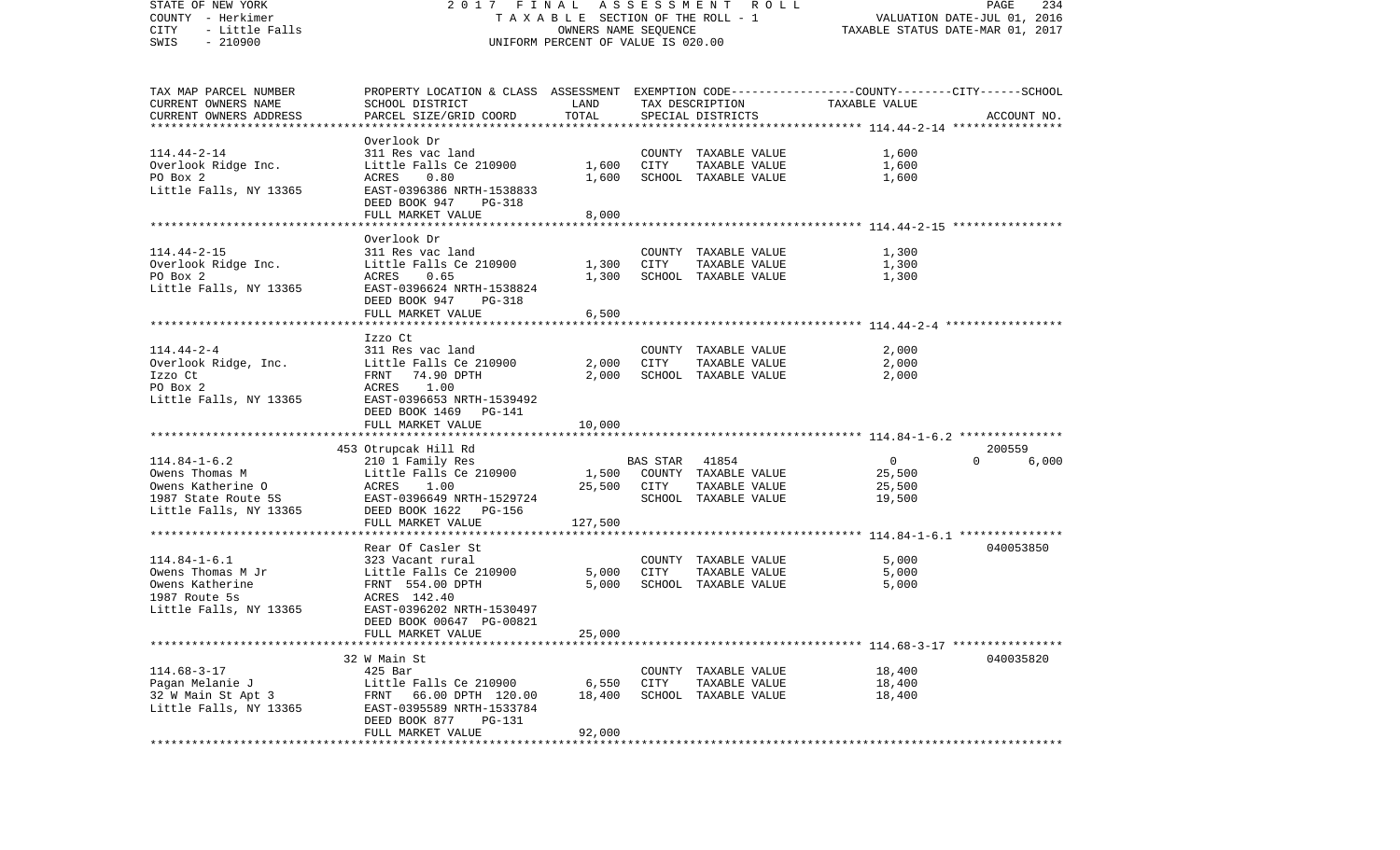| STATE OF NEW YORK<br>COUNTY - Herkimer<br>- Little Falls<br>CITY<br>$-210900$<br>SWIS | 2017 FINAL ASSESSMENT<br>R O L L<br>T A X A B L E SECTION OF THE ROLL - 1<br>OWNERS NAME SEQUENCE<br>UNIFORM PERCENT OF VALUE IS 020.00 |            |             |                                       |                | PAGE<br>235<br>VALUATION DATE-JUL 01, 2016<br>TAXABLE STATUS DATE-MAR 01, 2017 |             |  |  |
|---------------------------------------------------------------------------------------|-----------------------------------------------------------------------------------------------------------------------------------------|------------|-------------|---------------------------------------|----------------|--------------------------------------------------------------------------------|-------------|--|--|
| TAX MAP PARCEL NUMBER                                                                 | PROPERTY LOCATION & CLASS ASSESSMENT EXEMPTION CODE---------------COUNTY-------CITY------SCHOOL                                         |            |             |                                       |                |                                                                                |             |  |  |
| CURRENT OWNERS NAME                                                                   | SCHOOL DISTRICT                                                                                                                         | LAND       |             | TAX DESCRIPTION                       | TAXABLE VALUE  |                                                                                |             |  |  |
| CURRENT OWNERS ADDRESS                                                                | PARCEL SIZE/GRID COORD                                                                                                                  | TOTAL      |             | SPECIAL DISTRICTS                     |                |                                                                                | ACCOUNT NO. |  |  |
| **************************                                                            |                                                                                                                                         |            |             |                                       |                |                                                                                |             |  |  |
|                                                                                       | 8 Catherine                                                                                                                             |            |             |                                       |                | 040008160                                                                      |             |  |  |
| $114.60 - 3 - 2$                                                                      | 311 Res vac land                                                                                                                        |            |             | COUNTY TAXABLE VALUE                  | 550            |                                                                                |             |  |  |
| Palazolo Corinne                                                                      | Little Falls Ce 210900<br>FRNT 45.00 DPTH 85.00                                                                                         | 550<br>550 | CITY        | TAXABLE VALUE<br>SCHOOL TAXABLE VALUE | 550            |                                                                                |             |  |  |
| 8 Catherine St<br>Little Falls, NY 13365                                              | EAST-0396865 NRTH-1535720                                                                                                               |            |             |                                       | 550            |                                                                                |             |  |  |
|                                                                                       | DEED BOOK 1255 PG-915                                                                                                                   |            |             |                                       |                |                                                                                |             |  |  |
|                                                                                       | FULL MARKET VALUE                                                                                                                       | 2,750      |             |                                       |                |                                                                                |             |  |  |
|                                                                                       |                                                                                                                                         |            |             |                                       |                |                                                                                |             |  |  |
|                                                                                       | 8 Catherine St                                                                                                                          |            |             |                                       |                | 040008130                                                                      |             |  |  |
| $114.60 - 3 - 3$                                                                      | 210 1 Family Res                                                                                                                        |            |             | COUNTY TAXABLE VALUE                  | 7,000          |                                                                                |             |  |  |
| Palazolo Corinne                                                                      | Little Falls Ce 210900                                                                                                                  | 550        | CITY        | TAXABLE VALUE                         | 7,000          |                                                                                |             |  |  |
| 8 Catherine St                                                                        | FRNT 45.00 DPTH 85.00                                                                                                                   | 7,000      |             | SCHOOL TAXABLE VALUE                  | 7,000          |                                                                                |             |  |  |
| Little Falls, NY 13365                                                                | EAST-0396880 NRTH-1535677                                                                                                               |            |             |                                       |                |                                                                                |             |  |  |
|                                                                                       | DEED BOOK 1255 PG-915                                                                                                                   |            |             |                                       |                |                                                                                |             |  |  |
|                                                                                       | FULL MARKET VALUE                                                                                                                       | 35,000     |             |                                       |                |                                                                                |             |  |  |
|                                                                                       |                                                                                                                                         |            |             |                                       |                |                                                                                |             |  |  |
|                                                                                       | Gilbert St                                                                                                                              |            |             |                                       |                | 156595                                                                         |             |  |  |
| $114.59 - 3 - 5$                                                                      | 312 Vac w/imprv                                                                                                                         |            |             | COUNTY TAXABLE VALUE                  | 200            |                                                                                |             |  |  |
| Palazolo Valerie A                                                                    | Little Falls Ce 210900                                                                                                                  | 200        | CITY        | TAXABLE VALUE                         | 200            |                                                                                |             |  |  |
| 39 Highland Ave                                                                       | FRNT 40.00 DPTH 78.00                                                                                                                   | 200        |             | SCHOOL TAXABLE VALUE                  | 200            |                                                                                |             |  |  |
| Little Falls, NY 13365                                                                | EAST-0392501 NRTH-1535698                                                                                                               |            |             |                                       |                |                                                                                |             |  |  |
|                                                                                       | DEED BOOK 1344 PG-873<br>FULL MARKET VALUE                                                                                              | 1,000      |             |                                       |                |                                                                                |             |  |  |
|                                                                                       |                                                                                                                                         |            |             |                                       |                |                                                                                |             |  |  |
|                                                                                       | Gilbert St                                                                                                                              |            |             |                                       |                | 040024840                                                                      |             |  |  |
| $114.59 - 3 - 6$                                                                      | 311 Res vac land                                                                                                                        |            |             | COUNTY TAXABLE VALUE                  | 200            |                                                                                |             |  |  |
| Palazolo Valerie A                                                                    | Little Falls Ce 210900                                                                                                                  | 200        | <b>CITY</b> | TAXABLE VALUE                         | 200            |                                                                                |             |  |  |
| 39 Highland Ave                                                                       | FRNT 40.00 DPTH 82.00                                                                                                                   | 200        |             | SCHOOL TAXABLE VALUE                  | 200            |                                                                                |             |  |  |
| Little Falls, NY 13365                                                                | EAST-0392531 NRTH-1535727                                                                                                               |            |             |                                       |                |                                                                                |             |  |  |
|                                                                                       | DEED BOOK 1344 PG-873                                                                                                                   |            |             |                                       |                |                                                                                |             |  |  |
|                                                                                       | FULL MARKET VALUE                                                                                                                       | 1,000      |             |                                       |                |                                                                                |             |  |  |
|                                                                                       |                                                                                                                                         |            |             |                                       |                |                                                                                |             |  |  |
|                                                                                       | 39 Highland Ave                                                                                                                         |            |             |                                       |                | 040024900                                                                      |             |  |  |
| $114.59 - 3 - 17$                                                                     | 210 1 Family Res                                                                                                                        |            | BAS STAR    | 41854                                 | $\overline{0}$ | $\Omega$                                                                       | 6,000       |  |  |
| Palazolo Valerie A                                                                    | Little Falls Ce 210900                                                                                                                  | 2,000      |             | COUNTY TAXABLE VALUE                  | 20,150         |                                                                                |             |  |  |
| 39 Highland Ave                                                                       | FRNT 81.00 DPTH 100.00                                                                                                                  | 20,150     | CITY        | TAXABLE VALUE                         | 20,150         |                                                                                |             |  |  |
| Little Falls, NY 13365                                                                | EAST-0392580 NRTH-1535643                                                                                                               |            |             | SCHOOL TAXABLE VALUE                  | 14,150         |                                                                                |             |  |  |
|                                                                                       | DEED BOOK 1344 PG-873                                                                                                                   |            |             |                                       |                |                                                                                |             |  |  |
|                                                                                       | FULL MARKET VALUE                                                                                                                       | 100,750    |             |                                       |                |                                                                                |             |  |  |
|                                                                                       | 35 W Gansevoort St                                                                                                                      |            |             |                                       |                | 040020550                                                                      |             |  |  |
| $114.68 - 5 - 22$                                                                     | 210 1 Family Res                                                                                                                        |            | BAS STAR    | 41854                                 | 0              | $\Omega$                                                                       | 6,000       |  |  |
| Palmer Donald J                                                                       | Little Falls Ce 210900                                                                                                                  | 900        | COUNTY      | TAXABLE VALUE                         | 12,200         |                                                                                |             |  |  |
| 35 W Gansevoort St                                                                    | 34.20 DPTH 146.00<br>FRNT                                                                                                               | 12,200     | CITY        | TAXABLE VALUE                         | 12,200         |                                                                                |             |  |  |
| Little Falls, NY 13365                                                                | 055<br>BANK                                                                                                                             |            | SCHOOL      | TAXABLE VALUE                         | 6,200          |                                                                                |             |  |  |
|                                                                                       | EAST-0395323 NRTH-1534579                                                                                                               |            |             |                                       |                |                                                                                |             |  |  |
|                                                                                       | DEED BOOK 914<br>PG-572                                                                                                                 |            |             |                                       |                |                                                                                |             |  |  |
|                                                                                       | FULL MARKET VALUE                                                                                                                       | 61,000     |             |                                       |                |                                                                                |             |  |  |
|                                                                                       | ***************                                                                                                                         |            |             |                                       |                |                                                                                |             |  |  |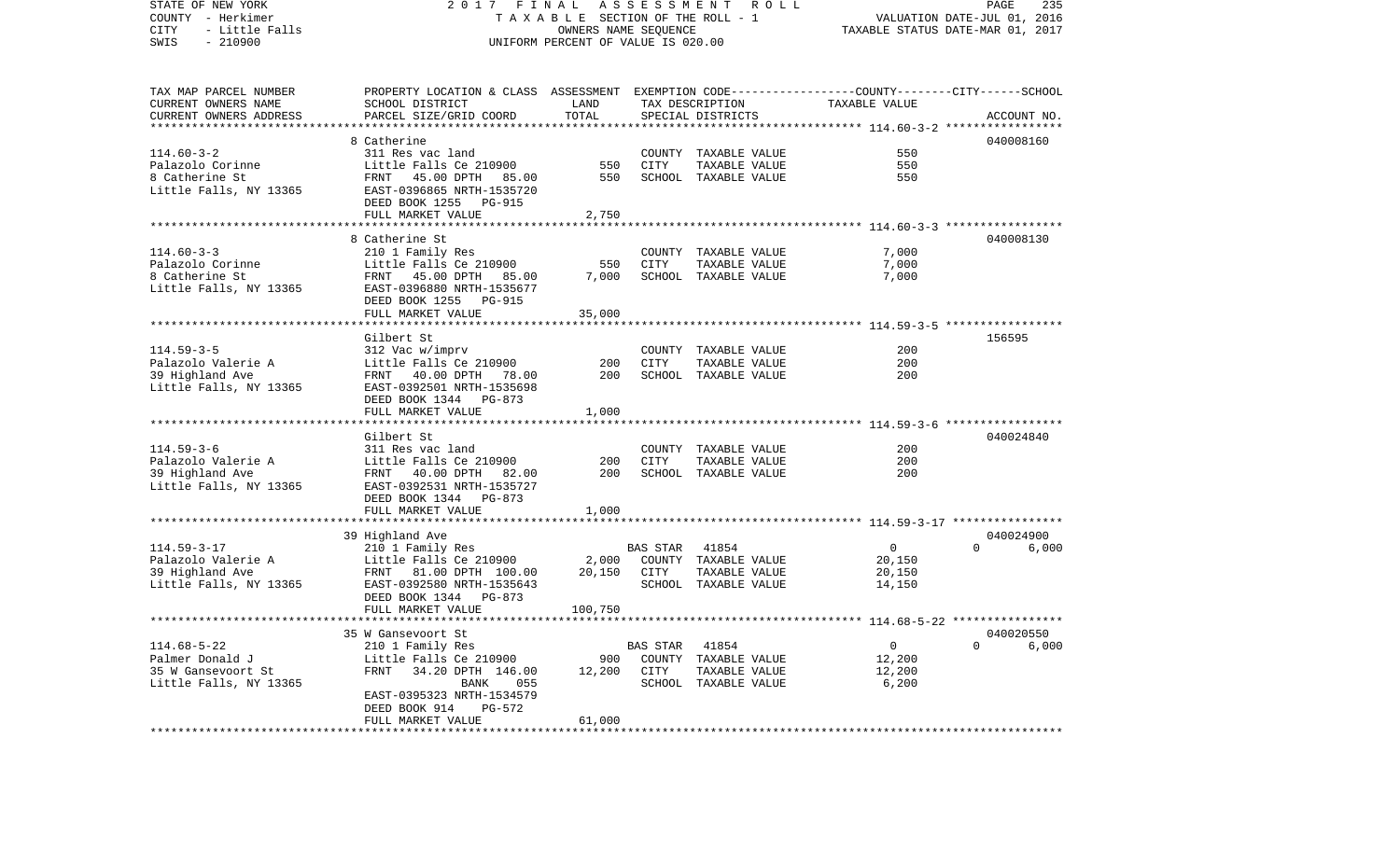| STATE OF NEW YORK<br>COUNTY - Herkimer<br>- Little Falls<br>CITY<br>$-210900$<br>SWIS | 2017 FINAL                                                                                      | TAXABLE SECTION OF THE ROLL - 1<br>OWNERS NAME SEOUENCE<br>UNIFORM PERCENT OF VALUE IS 020.00 |          | A S S E S S M E N T R O L L |                | PAGE<br>236<br>VALUATION DATE-JUL 01, 2016<br>TAXABLE STATUS DATE-MAR 01, 2017 |
|---------------------------------------------------------------------------------------|-------------------------------------------------------------------------------------------------|-----------------------------------------------------------------------------------------------|----------|-----------------------------|----------------|--------------------------------------------------------------------------------|
|                                                                                       |                                                                                                 |                                                                                               |          |                             |                |                                                                                |
| TAX MAP PARCEL NUMBER                                                                 | PROPERTY LOCATION & CLASS ASSESSMENT EXEMPTION CODE---------------COUNTY-------CITY------SCHOOL |                                                                                               |          |                             |                |                                                                                |
| CURRENT OWNERS NAME                                                                   | SCHOOL DISTRICT                                                                                 | LAND                                                                                          |          | TAX DESCRIPTION             | TAXABLE VALUE  |                                                                                |
| CURRENT OWNERS ADDRESS<br>**********************                                      | PARCEL SIZE/GRID COORD                                                                          | TOTAL                                                                                         |          | SPECIAL DISTRICTS           |                | ACCOUNT NO.                                                                    |
|                                                                                       | W Monroe St                                                                                     |                                                                                               |          |                             |                | 040045725                                                                      |
| $114.60 - 4 - 23.2$                                                                   | 311 Res vac land                                                                                |                                                                                               |          | COUNTY TAXABLE VALUE        | 150            |                                                                                |
| Palmer James                                                                          | Little Falls Ce 210900                                                                          | 150                                                                                           | CITY     | TAXABLE VALUE               | 150            |                                                                                |
| Palmer Lisa B                                                                         | Rear Lot                                                                                        | 150                                                                                           |          | SCHOOL TAXABLE VALUE        | 150            |                                                                                |
| 54 W Monroe St                                                                        | FRNT 60.00 DPTH 86.00                                                                           |                                                                                               |          |                             |                |                                                                                |
| Little Falls, NY 13365                                                                | EAST-0394985 NRTH-1535265                                                                       |                                                                                               |          |                             |                |                                                                                |
|                                                                                       | DEED BOOK 686<br>PG-221                                                                         |                                                                                               |          |                             |                |                                                                                |
|                                                                                       | FULL MARKET VALUE                                                                               | 750                                                                                           |          |                             |                |                                                                                |
|                                                                                       |                                                                                                 |                                                                                               |          |                             |                |                                                                                |
|                                                                                       | 31 Diamond St                                                                                   |                                                                                               |          |                             |                | 040013680                                                                      |
| $114.60 - 4 - 1$                                                                      | 311 Res vac land                                                                                |                                                                                               |          | COUNTY TAXABLE VALUE        | 700            |                                                                                |
| Palmer James R                                                                        | Little Falls Ce 210900                                                                          | 700                                                                                           | CITY     | TAXABLE VALUE               | 700            |                                                                                |
| Palmer Lisa B                                                                         | FRNT 60.00 DPTH 140.00                                                                          | 700                                                                                           |          | SCHOOL TAXABLE VALUE        | 700            |                                                                                |
| 54 W Monroe St                                                                        | EAST-0394925 NRTH-1535254                                                                       |                                                                                               |          |                             |                |                                                                                |
| Little Falls, NY 13365                                                                | DEED BOOK 707<br>PG-874<br>FULL MARKET VALUE                                                    | 3,500                                                                                         |          |                             |                |                                                                                |
|                                                                                       |                                                                                                 |                                                                                               |          |                             |                |                                                                                |
|                                                                                       | 54 W Monroe St                                                                                  |                                                                                               |          |                             |                | 040045720                                                                      |
| $114.60 - 4 - 23.1$                                                                   | 210 1 Family Res                                                                                |                                                                                               | BAS STAR | 41854                       | $\overline{0}$ | $\Omega$<br>6,000                                                              |
| Palmer James R                                                                        | Little Falls Ce 210900                                                                          | 1,950                                                                                         |          | COUNTY TAXABLE VALUE        | 15,300         |                                                                                |
| Palmer Lisa B                                                                         | FRNT 60.00 DPTH 228.00                                                                          | 15,300                                                                                        | CITY     | TAXABLE VALUE               | 15,300         |                                                                                |
| 54 West Monroe St                                                                     | EAST-0395020 NRTH-1535137                                                                       |                                                                                               |          | SCHOOL TAXABLE VALUE        | 9,300          |                                                                                |
| Little Falls, NY 13365                                                                | DEED BOOK 00642 PG-01019                                                                        |                                                                                               |          |                             |                |                                                                                |
|                                                                                       | FULL MARKET VALUE                                                                               | 76,500                                                                                        |          |                             |                |                                                                                |
|                                                                                       |                                                                                                 |                                                                                               |          |                             |                |                                                                                |
|                                                                                       | 54 Hancock St                                                                                   |                                                                                               |          |                             |                | 040023790                                                                      |
| $115.61 - 1 - 58$                                                                     | 220 2 Family Res                                                                                |                                                                                               |          | COUNTY TAXABLE VALUE        | 8,450          |                                                                                |
| Palmer Kenneth                                                                        | Little Falls Ce 210900                                                                          | 800                                                                                           | CITY     | TAXABLE VALUE               | 8,450          |                                                                                |
| Palmer Barbara                                                                        | FRNT 40.00 DPTH 120.00                                                                          | 8,450                                                                                         |          | SCHOOL TAXABLE VALUE        | 8,450          |                                                                                |
| 25 Jackson St                                                                         | EAST-0397779 NRTH-1533805                                                                       |                                                                                               |          |                             |                |                                                                                |
| Little Falls, NY 13365                                                                | DEED BOOK 695<br>$PG-204$                                                                       |                                                                                               |          |                             |                |                                                                                |
|                                                                                       | FULL MARKET VALUE                                                                               | 42,250                                                                                        |          |                             |                |                                                                                |
|                                                                                       | 86 W Monroe St                                                                                  |                                                                                               |          |                             |                | 040046200                                                                      |
| $114.60 - 4 - 16$                                                                     | 220 2 Family Res                                                                                |                                                                                               |          | COUNTY TAXABLE VALUE        | 12,950         |                                                                                |
| Palmer Kenneth W                                                                      | Little Falls Ce 210900                                                                          | 950                                                                                           | CITY     | TAXABLE VALUE               | 12,950         |                                                                                |
| Palmer Barbara W                                                                      | N R2                                                                                            | 12,950                                                                                        |          | SCHOOL TAXABLE VALUE        | 12,950         |                                                                                |
| 25 Jackson St                                                                         | 40x70                                                                                           |                                                                                               |          |                             |                |                                                                                |
| Little Falls, NY 13365                                                                | 86 W Monroe                                                                                     |                                                                                               |          |                             |                |                                                                                |
|                                                                                       | 40.00 DPTH 92.20<br>FRNT                                                                        |                                                                                               |          |                             |                |                                                                                |
|                                                                                       | EAST-0394686 NRTH-1535029                                                                       |                                                                                               |          |                             |                |                                                                                |
|                                                                                       | DEED BOOK 00658 PG-00416                                                                        |                                                                                               |          |                             |                |                                                                                |
|                                                                                       | FULL MARKET VALUE                                                                               | 64,750                                                                                        |          |                             |                |                                                                                |
|                                                                                       |                                                                                                 |                                                                                               |          |                             |                |                                                                                |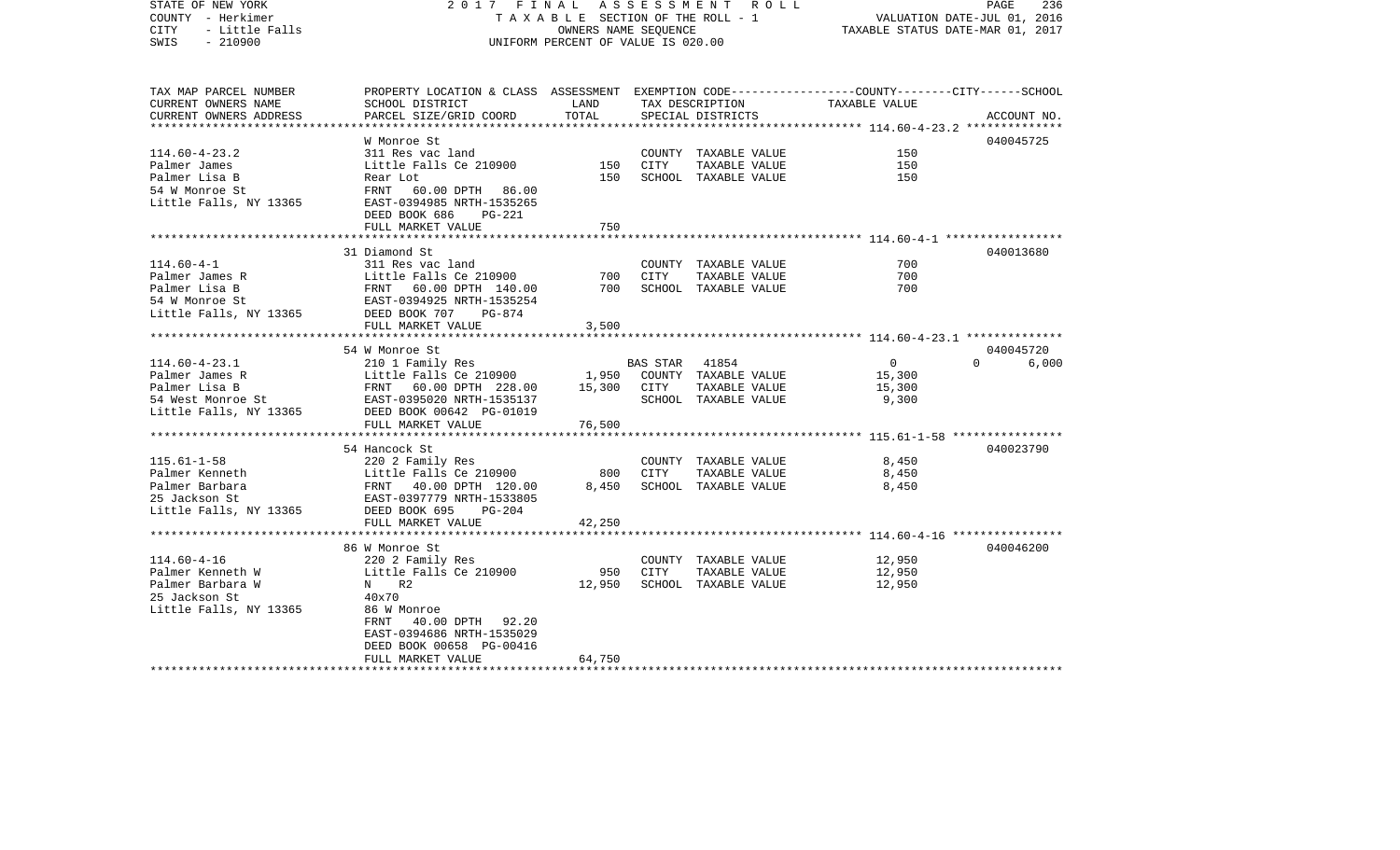| STATE OF NEW YORK<br>COUNTY - Herkimer<br><b>CITY</b><br>- Little Falls<br>$-210900$<br>SWIS | 2017 FINAL                                                                                                         | OWNERS NAME SEQUENCE<br>UNIFORM PERCENT OF VALUE IS 020.00 | A S S E S S M E N T A O L L<br>TAXABLE SECTION OF THE ROLL - 1 |                                                      | PAGE<br>237<br>VALUATION DATE-JUL 01, 2016<br>TAXABLE STATUS DATE-MAR 01, 2017 |
|----------------------------------------------------------------------------------------------|--------------------------------------------------------------------------------------------------------------------|------------------------------------------------------------|----------------------------------------------------------------|------------------------------------------------------|--------------------------------------------------------------------------------|
| TAX MAP PARCEL NUMBER<br>CURRENT OWNERS NAME                                                 | PROPERTY LOCATION & CLASS ASSESSMENT EXEMPTION CODE---------------COUNTY-------CITY------SCHOOL<br>SCHOOL DISTRICT | LAND                                                       | TAX DESCRIPTION                                                | TAXABLE VALUE                                        |                                                                                |
| CURRENT OWNERS ADDRESS                                                                       | PARCEL SIZE/GRID COORD                                                                                             | TOTAL                                                      | SPECIAL DISTRICTS                                              |                                                      | ACCOUNT NO.                                                                    |
| ****************                                                                             |                                                                                                                    |                                                            |                                                                | ******************** 114.60-5-26 *****************   |                                                                                |
| $114.60 - 5 - 26$                                                                            | 25 Jackson St<br>210 1 Family Res                                                                                  |                                                            | CW_10_VET/ 41153                                               | $\mathbf 0$                                          | 040025200<br>1,600<br>0                                                        |
| Palmer Kenneth W                                                                             | Little Falls Ce 210900                                                                                             | 1,150 CW_15_VET/ 41162                                     |                                                                | 1,800                                                | $\overline{0}$<br>$\Omega$                                                     |
| Palmer Barbara T                                                                             | EITTLE FAILS CE 210900<br>FRNT 57.00 DPTH 120.00<br>EAST-0396351 NRTH-1534792                                      | 25,150 ENH STAR                                            | 41834                                                          | $\overline{0}$                                       | $\Omega$<br>13,100                                                             |
| 25 Jackson St                                                                                | EAST-0396351 NRTH-1534792                                                                                          |                                                            | COUNTY TAXABLE VALUE                                           | 23,350                                               |                                                                                |
|                                                                                              | Little Falls, NY 13365 DEED BOOK 1496 PG-474                                                                       | CITY                                                       | TAXABLE VALUE                                                  | 23,550                                               |                                                                                |
|                                                                                              | FULL MARKET VALUE                                                                                                  |                                                            | 125,750 SCHOOL TAXABLE VALUE                                   | 12,050                                               |                                                                                |
|                                                                                              |                                                                                                                    |                                                            |                                                                |                                                      |                                                                                |
| $114.68 - 5 - 20$                                                                            | 21 W Gansevoort St<br>210 1 Family Res                                                                             |                                                            | COUNTY TAXABLE VALUE                                           | 19,100                                               | 190485                                                                         |
| Palmer Robert                                                                                | Little Falls Ce $210900$ 2,700                                                                                     | CITY                                                       | TAXABLE VALUE                                                  | 19,100                                               |                                                                                |
| 316 Canal St                                                                                 | FRNT 120.00 DPTH 146.00                                                                                            | 19,100                                                     | SCHOOL TAXABLE VALUE                                           | 19,100                                               |                                                                                |
|                                                                                              | Fort Plain, NY 13339 EAST-0395454 NRTH-1534609<br>DEED BOOK 1558 PG-736                                            |                                                            |                                                                |                                                      |                                                                                |
|                                                                                              | FULL MARKET VALUE                                                                                                  | 95,500                                                     |                                                                |                                                      |                                                                                |
|                                                                                              |                                                                                                                    |                                                            |                                                                |                                                      |                                                                                |
|                                                                                              | 230 W Monroe St                                                                                                    |                                                            |                                                                |                                                      | 168011                                                                         |
| $114.59 - 2 - 33$                                                                            | 210 1 Family Res                                                                                                   |                                                            | 41854<br>BAS STAR                                              | $\overline{0}$                                       | $\Omega$<br>6,000                                                              |
| Palmer Shalon                                                                                | Little Falls Ce 210900<br>merged 32,34 into 33 23,600                                                              | 3,600<br>CITY                                              | COUNTY TAXABLE VALUE<br>TAXABLE VALUE                          | 23,600<br>23,600                                     |                                                                                |
| waw Brown<br>230 W Monroe St<br>Little F II                                                  | FRNT 100.00 DPTH 175.00                                                                                            |                                                            | SCHOOL TAXABLE VALUE                                           | 17,600                                               |                                                                                |
| Little Falls, NY 13365                                                                       | EAST-0393055 NRTH-1536065                                                                                          |                                                            |                                                                |                                                      |                                                                                |
|                                                                                              | DEED BOOK 1416 PG-564                                                                                              |                                                            |                                                                |                                                      |                                                                                |
|                                                                                              | FULL MARKET VALUE                                                                                                  | 118,000                                                    |                                                                |                                                      |                                                                                |
|                                                                                              |                                                                                                                    |                                                            |                                                                |                                                      |                                                                                |
|                                                                                              | 643 E Monroe St                                                                                                    |                                                            |                                                                |                                                      | 040044070                                                                      |
| $115.53 - 1 - 31$                                                                            | 210 1 Family Res                                                                                                   |                                                            | 41854<br>BAS STAR                                              | $\overline{0}$                                       | $\Omega$<br>6,000                                                              |
| Palumbo Gerard<br>643 E Monroe St                                                            | Little Falls Ce 210900<br>FRNT 50.00 DPTH 120.00                                                                   | 14,500 CITY                                                | 1,000 COUNTY TAXABLE VALUE<br>TAXABLE VALUE                    | 14,500<br>14,500                                     |                                                                                |
| Little Falls, NY 13365                                                                       | BANK<br>035                                                                                                        |                                                            | SCHOOL TAXABLE VALUE                                           | 8,500                                                |                                                                                |
|                                                                                              | EAST-0397596 NRTH-1535429                                                                                          |                                                            |                                                                |                                                      |                                                                                |
|                                                                                              | DEED BOOK 839<br>PG-567                                                                                            |                                                            |                                                                |                                                      |                                                                                |
|                                                                                              | FULL MARKET VALUE                                                                                                  | 72,500                                                     |                                                                |                                                      |                                                                                |
|                                                                                              |                                                                                                                    | ********                                                   |                                                                | ********************** 114.60-1-48 ***************** |                                                                                |
|                                                                                              | 22 Lewis St                                                                                                        |                                                            |                                                                |                                                      | 194676                                                                         |
| $114.60 - 1 - 48$                                                                            | 210 1 Family Res                                                                                                   |                                                            | COUNTY TAXABLE VALUE                                           | 10,000                                               |                                                                                |
| Panko Thomas                                                                                 | Little Falls Ce 210900                                                                                             | 450<br>CITY                                                | TAXABLE VALUE                                                  | 10,000                                               |                                                                                |
| Panko Julie Ann<br>77 Burch St                                                               | FRNT 45.00 DPTH 50.00<br>EAST-0394484 NRTH-1535402                                                                 | 10,000                                                     | SCHOOL TAXABLE VALUE                                           | 10,000                                               |                                                                                |
| Little Falls, NY 13365                                                                       | DEED BOOK 1584<br>PG-698                                                                                           |                                                            |                                                                |                                                      |                                                                                |
|                                                                                              | FULL MARKET VALUE                                                                                                  | 50,000                                                     |                                                                |                                                      |                                                                                |
|                                                                                              |                                                                                                                    |                                                            |                                                                |                                                      |                                                                                |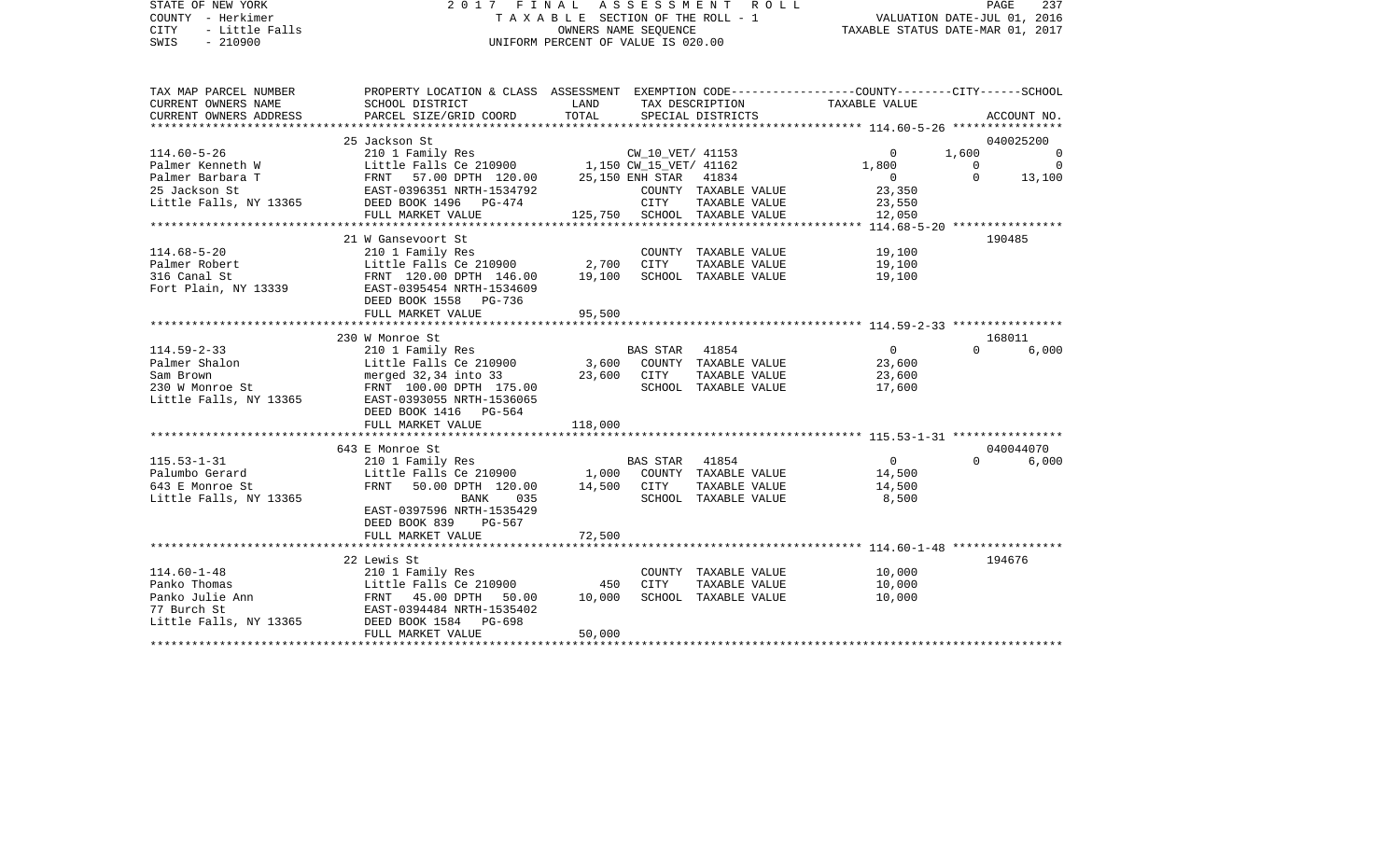STATE OF NEW YORK 2 0 1 7 F I N A L A S S E S S M E N T R O L L PAGE 238COUNTY - Herkimer T A X A B L E SECTION OF THE ROLL - 1 VALUATION DATE-JUL 01, 2016 CITY - Little Falls OWNERS NAME SEQUENCE TAXABLE STATUS DATE-MAR 01, 2017 SWIS - 210900 UNIFORM PERCENT OF VALUE IS 020.00TAX MAP PARCEL NUMBER PROPERTY LOCATION & CLASS ASSESSMENT EXEMPTION CODE------------------COUNTY--------CITY------SCHOOL CURRENT OWNERS NAME SCHOOL DISTRICT LAND TAX DESCRIPTION TAXABLE VALUECURRENT OWNERS ADDRESS PARCEL SIZE/GRID COORD TOTAL SPECIAL DISTRICTS ACCOUNT NO. \*\*\*\*\*\*\*\*\*\*\*\*\*\*\*\*\*\*\*\*\*\*\*\*\*\*\*\*\*\*\*\*\*\*\*\*\*\*\*\*\*\*\*\*\*\*\*\*\*\*\*\*\*\*\*\*\*\*\*\*\*\*\*\*\*\*\*\*\*\*\*\*\*\*\*\*\*\*\*\*\*\*\*\*\*\*\*\*\*\*\*\*\*\*\*\*\*\*\*\*\*\*\* 114.59-2-41 \*\*\*\*\*\*\*\*\*\*\*\*\*\*\*\* 77 Burch St 040004320114.59-2-41 210 1 Family Res BAS STAR 41854 0 0 6,000 Panko Thomas R Jr Little Falls Ce 210900 1,400 COUNTY TAXABLE VALUE 13,900 Panko Julia A 600 PRNT 98.50 DPTH 100.00 13,900 CITY TAXABLE VALUE 13,900 77 Burch St EAST-0393618 NRTH-1535953 SCHOOL TAXABLE VALUE 7,900 Little Falls, NY 13365 DEED BOOK 865 PG-83 FULL MARKET VALUE 69,500 \*\*\*\*\*\*\*\*\*\*\*\*\*\*\*\*\*\*\*\*\*\*\*\*\*\*\*\*\*\*\*\*\*\*\*\*\*\*\*\*\*\*\*\*\*\*\*\*\*\*\*\*\*\*\*\*\*\*\*\*\*\*\*\*\*\*\*\*\*\*\*\*\*\*\*\*\*\*\*\*\*\*\*\*\*\*\*\*\*\*\*\*\*\*\*\*\*\*\*\*\*\*\* 115.62-2-17 \*\*\*\*\*\*\*\*\*\*\*\*\*\*\*\* 243 Burwell St 040007380115.62-2-17 210 1 Family Res BAS STAR 41854 0 0 6,000 Little Falls Ce 210900 2,350 COUNTY TAXABLE VALUE 18,400 243 Burwell St FRNT 90.00 DPTH 350.00 18,400 CITY TAXABLE VALUE 18,400 Little Falls, NY 13365 BAST-0400554 NRTH-1533388 SCHOOL TAXABLE VALUE 12,400 DEED BOOK 1263 PG-636FULL MARKET VALUE 92,000 \*\*\*\*\*\*\*\*\*\*\*\*\*\*\*\*\*\*\*\*\*\*\*\*\*\*\*\*\*\*\*\*\*\*\*\*\*\*\*\*\*\*\*\*\*\*\*\*\*\*\*\*\*\*\*\*\*\*\*\*\*\*\*\*\*\*\*\*\*\*\*\*\*\*\*\*\*\*\*\*\*\*\*\*\*\*\*\*\*\*\*\*\*\*\*\*\*\*\*\*\*\*\* 115.61-3-52 \*\*\*\*\*\*\*\*\*\*\*\*\*\*\*\* 11 Ward St 040059430115.61-3-52 220 2 Family Res COUNTY TAXABLE VALUE 8,500 Papaleo Christopher P Little Falls Ce 210900 550 CITY TAXABLE VALUE 8,500 11 Ward St FRNT 40.00 DPTH 90.00 8,500 SCHOOL TAXABLE VALUE 8,500 Little Falls, NY 13365 BANK 035 EAST-0398520 NRTH-1533930 DEED BOOK 773 PG-169 FULL MARKET VALUE 42,500 \*\*\*\*\*\*\*\*\*\*\*\*\*\*\*\*\*\*\*\*\*\*\*\*\*\*\*\*\*\*\*\*\*\*\*\*\*\*\*\*\*\*\*\*\*\*\*\*\*\*\*\*\*\*\*\*\*\*\*\*\*\*\*\*\*\*\*\*\*\*\*\*\*\*\*\*\*\*\*\*\*\*\*\*\*\*\*\*\*\*\*\*\*\*\*\*\*\*\*\*\*\*\* 115.53-1-89 \*\*\*\*\*\*\*\*\*\*\*\*\*\*\*\* 30 Salisbury St 040054060 115.53-1-89 220 2 Family Res ENH STAR 41834 0 0 9,700 Papaleo James P Little Falls Ce 210900 600 COUNTY TAXABLE VALUE 9,700 Papaleo Michele FRNT 36.75 DPTH 94.00 9,700 CITY TAXABLE VALUE 9,700 30 Salisbury St EAST-0397363 NRTH-1534936 SCHOOL TAXABLE VALUE 0 Little Falls, NY 13365 DEED BOOK 00609 PG-00424 FULL MARKET VALUE 48,500 \*\*\*\*\*\*\*\*\*\*\*\*\*\*\*\*\*\*\*\*\*\*\*\*\*\*\*\*\*\*\*\*\*\*\*\*\*\*\*\*\*\*\*\*\*\*\*\*\*\*\*\*\*\*\*\*\*\*\*\*\*\*\*\*\*\*\*\*\*\*\*\*\*\*\*\*\*\*\*\*\*\*\*\*\*\*\*\*\*\*\*\*\*\*\*\*\*\*\*\*\*\*\* 115.53-3-19 \*\*\*\*\*\*\*\*\*\*\*\*\*\*\*\* 74 Alexander St 040001200115.53-3-19 210 1 Family Res ENH STAR 41834 0 0 12,200 Paparella Donald A Little Falls Ce 210900 1,000 COUNTY TAXABLE VALUE 12,200 Paparella Margaret W R1 12,200 CITY VALUE 2000 COMPARE 12,200 COMPARE 12,200 CITY 74 Alexander St 50 X 120 SCHOOL TAXABLE VALUE 0Little Falls, NY 13365 FRNT 50.00 DPTH 125.00 EAST-0398336 NRTH-1535118 DEED BOOK 00603 PG-00594FULL MARKET VALUE 61,000 \*\*\*\*\*\*\*\*\*\*\*\*\*\*\*\*\*\*\*\*\*\*\*\*\*\*\*\*\*\*\*\*\*\*\*\*\*\*\*\*\*\*\*\*\*\*\*\*\*\*\*\*\*\*\*\*\*\*\*\*\*\*\*\*\*\*\*\*\*\*\*\*\*\*\*\*\*\*\*\*\*\*\*\*\*\*\*\*\*\*\*\*\*\*\*\*\*\*\*\*\*\*\*\*\*\*\*\*\*\*\*\*\*\*\*\*\*\*\*\*\*\*\*\*\*\*\*\*\*\*\*\*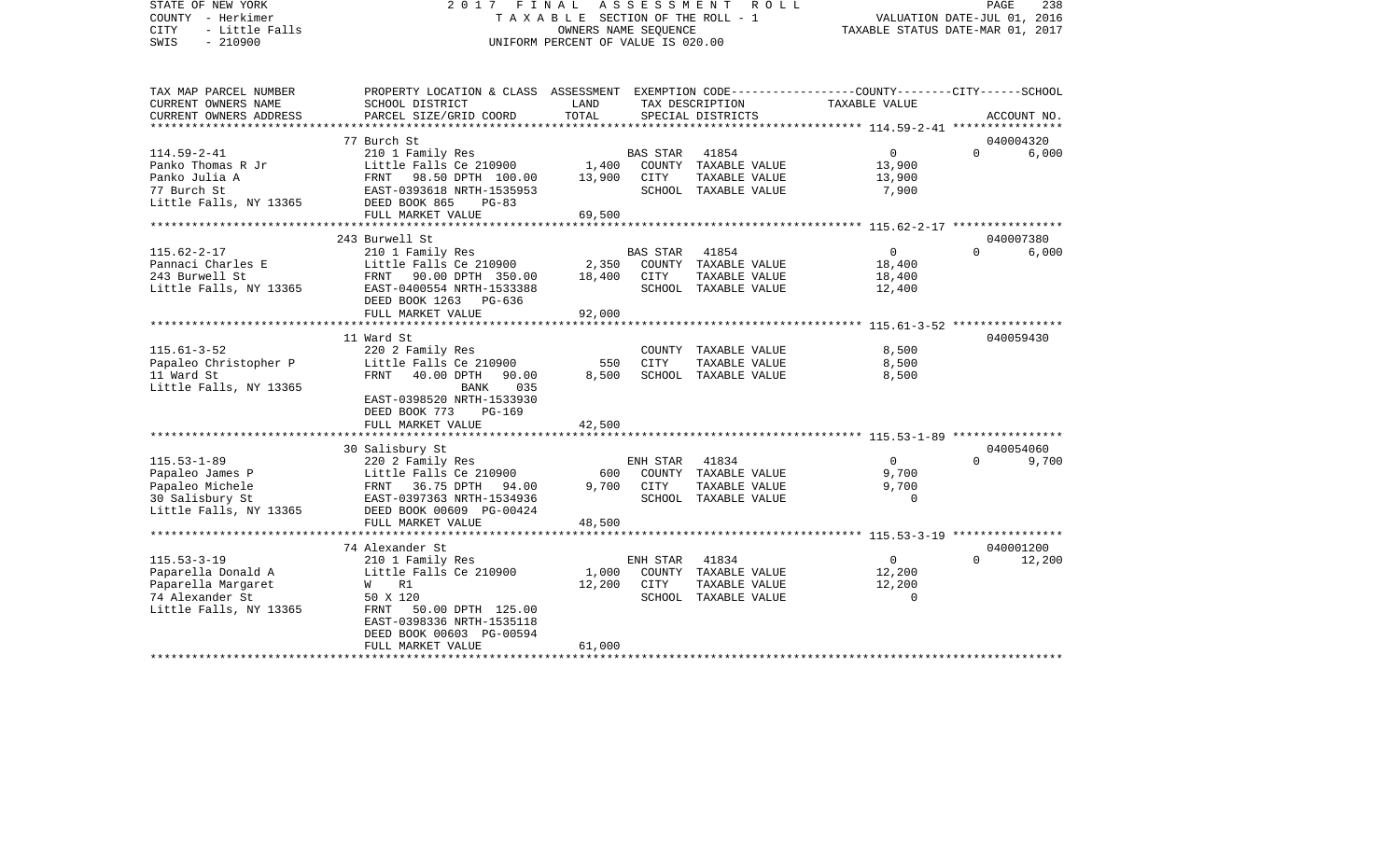| STATE OF NEW YORK<br>COUNTY - Herkimer<br>CITY<br>- Little Falls<br>$-210900$<br>SWIS | 2017 FINAL                                                                                      | ASSESSMENT<br>TAXABLE SECTION OF THE ROLL - 1<br>OWNERS NAME SEQUENCE<br>UNIFORM PERCENT OF VALUE IS 020.00 | ROLL<br>PAGE<br>239<br>VALUATION DATE-JUL 01, 2016<br>TAXABLE STATUS DATE-MAR 01, 2017 |                      |                                                                     |             |
|---------------------------------------------------------------------------------------|-------------------------------------------------------------------------------------------------|-------------------------------------------------------------------------------------------------------------|----------------------------------------------------------------------------------------|----------------------|---------------------------------------------------------------------|-------------|
| TAX MAP PARCEL NUMBER                                                                 | PROPERTY LOCATION & CLASS ASSESSMENT EXEMPTION CODE---------------COUNTY-------CITY------SCHOOL |                                                                                                             |                                                                                        |                      |                                                                     |             |
| CURRENT OWNERS NAME                                                                   | SCHOOL DISTRICT                                                                                 | LAND                                                                                                        |                                                                                        | TAX DESCRIPTION      | TAXABLE VALUE                                                       |             |
| CURRENT OWNERS ADDRESS                                                                | PARCEL SIZE/GRID COORD                                                                          | TOTAL                                                                                                       |                                                                                        | SPECIAL DISTRICTS    |                                                                     | ACCOUNT NO. |
| ********************                                                                  |                                                                                                 | **************                                                                                              |                                                                                        |                      |                                                                     |             |
|                                                                                       | 494-496 W Main St                                                                               |                                                                                                             |                                                                                        |                      |                                                                     | 040039210   |
| $114.83 - 1 - 5$                                                                      | 340 Vacant indus                                                                                |                                                                                                             |                                                                                        | COUNTY TAXABLE VALUE | 1,200                                                               |             |
| Paper Company LLC Twin Rivers Little Falls Ce 210900                                  |                                                                                                 | 1,200<br>1,200                                                                                              | CITY                                                                                   | TAXABLE VALUE        | 1,200                                                               |             |
| 1969 Upper Water St Ste 1300 FRNT<br>Halifax NS, B3J 3R7 Canada                       | 72.20 DPTH 140.00<br>EAST-0392351 NRTH-1530223<br>DEED BOOK 2016 PG-2417                        |                                                                                                             |                                                                                        | SCHOOL TAXABLE VALUE | 1,200                                                               |             |
|                                                                                       | FULL MARKET VALUE<br>*************************                                                  | 6,000                                                                                                       |                                                                                        |                      |                                                                     |             |
|                                                                                       |                                                                                                 |                                                                                                             |                                                                                        |                      | *********************** 114.83-1-6 ******************               |             |
| $114.83 - 1 - 6$                                                                      | 496 W Main St<br>340 Vacant indus                                                               |                                                                                                             | COUNTY                                                                                 | TAXABLE VALUE        | 3,000                                                               | 040039270   |
| Paper Company LLC Twin Rivers Little Falls Ce 210900                                  |                                                                                                 | 3,000                                                                                                       | <b>CITY</b>                                                                            | TAXABLE VALUE        | 3,000                                                               |             |
| 1969 Upper Water St Ste 1300<br>Halifax NS, B3J 3R7 Canada                            | FRNT<br>60.00 DPTH 140.00<br>EAST-0392307 NRTH-1530175<br>DEED BOOK 2016<br>PG-2417             | 3,000                                                                                                       |                                                                                        | SCHOOL TAXABLE VALUE | 3,000                                                               |             |
|                                                                                       | FULL MARKET VALUE                                                                               | 15,000                                                                                                      |                                                                                        |                      |                                                                     |             |
|                                                                                       |                                                                                                 |                                                                                                             |                                                                                        |                      |                                                                     |             |
|                                                                                       | 498 W Main St                                                                                   |                                                                                                             |                                                                                        |                      |                                                                     | 040039420   |
| $114.83 - 1 - 7$                                                                      | 340 Vacant indus                                                                                |                                                                                                             |                                                                                        | COUNTY TAXABLE VALUE | 3,350                                                               |             |
| Paper Company LLC Twin Rivers Little Falls Ce 210900                                  |                                                                                                 | 3,350                                                                                                       | <b>CITY</b>                                                                            | TAXABLE VALUE        | 3,350                                                               |             |
| 1969 Upper Water St Ste 1300<br>Halifax NS, B3J 3R7 Canada                            | FRNT<br>60.00 DPTH 140.00<br>EAST-0392267 NRTH-1530133<br>DEED BOOK 2016 PG-2417                | 3,350                                                                                                       |                                                                                        | SCHOOL TAXABLE VALUE | 3,350                                                               |             |
|                                                                                       | FULL MARKET VALUE                                                                               | 16,750                                                                                                      |                                                                                        |                      |                                                                     |             |
|                                                                                       |                                                                                                 |                                                                                                             |                                                                                        |                      |                                                                     |             |
|                                                                                       | 538-540 W Main St                                                                               |                                                                                                             |                                                                                        |                      |                                                                     | 040039300   |
| $114.83 - 1 - 8$                                                                      | 340 Vacant indus                                                                                |                                                                                                             |                                                                                        | COUNTY TAXABLE VALUE | 1,650                                                               |             |
| Paper Company LLC Twin Rivers Little Falls Ce 210900                                  |                                                                                                 | 1,650                                                                                                       | CITY                                                                                   | TAXABLE VALUE        | 1,650                                                               |             |
| 1969 Upper Water St Ste 1300 FRNT 100.00 DPTH 150.00<br>Halifax NS, B3J 3R7 Canada    | EAST-0392167 NRTH-1530034<br>DEED BOOK 2016<br>PG-2417                                          | 1,650                                                                                                       |                                                                                        | SCHOOL TAXABLE VALUE | 1,650                                                               |             |
|                                                                                       | FULL MARKET VALUE                                                                               | 8,250                                                                                                       |                                                                                        |                      |                                                                     |             |
|                                                                                       |                                                                                                 |                                                                                                             |                                                                                        |                      |                                                                     |             |
|                                                                                       | 542-544 W Main St                                                                               |                                                                                                             |                                                                                        |                      |                                                                     | 040039330   |
| $114.83 - 1 - 9$                                                                      | 340 Vacant indus                                                                                |                                                                                                             |                                                                                        | COUNTY TAXABLE VALUE | 1,650                                                               |             |
| Paper Company LLC Twin Rivers Little Falls Ce 210900                                  |                                                                                                 | 1,650                                                                                                       | CITY                                                                                   | TAXABLE VALUE        | 1,650                                                               |             |
| 1969 Upper Water St Ste 1300 FRNT 100.00 DPTH 150.00<br>Halifax NS, B3J 3R7 Canada    |                                                                                                 | 1,650                                                                                                       |                                                                                        | SCHOOL TAXABLE VALUE | 1,650                                                               |             |
|                                                                                       | EAST-0392102 NRTH-1529963<br>DEED BOOK 2016<br>PG-2417<br>FULL MARKET VALUE                     | 8,250                                                                                                       |                                                                                        |                      |                                                                     |             |
|                                                                                       |                                                                                                 | **************                                                                                              |                                                                                        |                      | ************************************* 114.83-1-10 ***************** |             |
|                                                                                       | 546-548 W Main St                                                                               |                                                                                                             |                                                                                        |                      |                                                                     | 040039390   |
| $114.83 - 1 - 10$                                                                     | 340 Vacant indus                                                                                |                                                                                                             |                                                                                        | COUNTY TAXABLE VALUE | 1,650                                                               |             |
| Paper Company LLC Twin Rivers Little Falls Ce 210900                                  |                                                                                                 | 1,650                                                                                                       | <b>CITY</b>                                                                            | TAXABLE VALUE        | 1,650                                                               |             |
| 1969 Upper Water St Ste 1300 FRNT 100.00 DPTH 150.00<br>Halifax NS, B3J 3R7 Canada    | EAST-0392035 NRTH-1529889<br>DEED BOOK 2016<br>PG-2417                                          | 1,650                                                                                                       |                                                                                        | SCHOOL TAXABLE VALUE | 1,650                                                               |             |
|                                                                                       | FULL MARKET VALUE                                                                               | 8,250                                                                                                       |                                                                                        |                      |                                                                     |             |
|                                                                                       |                                                                                                 |                                                                                                             |                                                                                        |                      |                                                                     |             |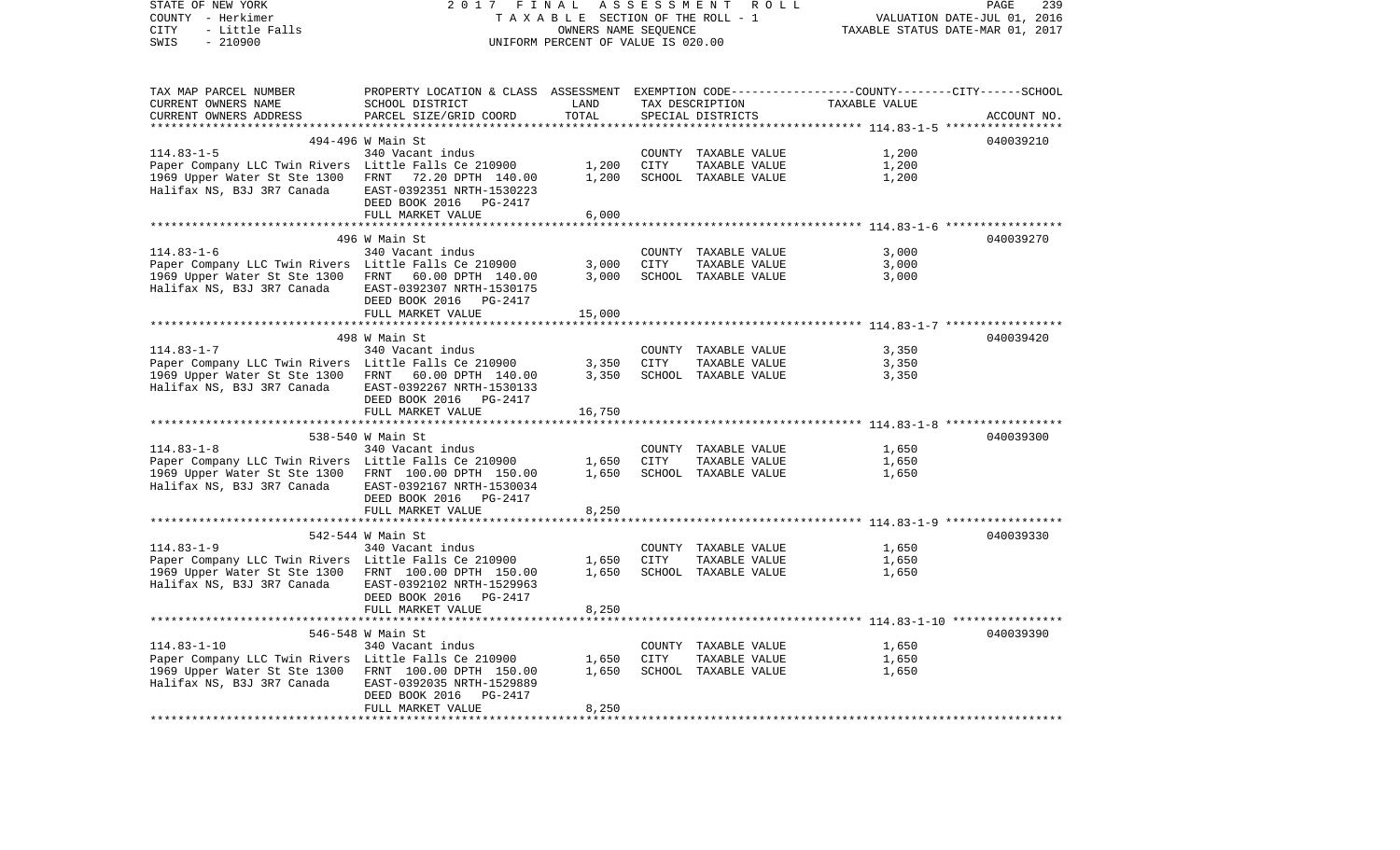| STATE OF NEW YORK<br>COUNTY - Herkimer<br>CITY<br>- Little Falls<br>$-210900$<br>SWIS | 2017 FINAL ASSESSMENT ROLL<br>TAXABLE SECTION OF THE ROLL - 1<br>UNIFORM PERCENT OF VALUE IS 020.00         | PAGE<br>240<br>VALUATION DATE-JUL 01, 2016<br>TAXABLE STATUS DATE-MAR 01, 2017 |             |                                      |                |             |
|---------------------------------------------------------------------------------------|-------------------------------------------------------------------------------------------------------------|--------------------------------------------------------------------------------|-------------|--------------------------------------|----------------|-------------|
| TAX MAP PARCEL NUMBER                                                                 | PROPERTY LOCATION & CLASS ASSESSMENT EXEMPTION CODE---------------COUNTY-------CITY------SCHOOL             |                                                                                |             |                                      |                |             |
| CURRENT OWNERS NAME<br>CURRENT OWNERS ADDRESS                                         | SCHOOL DISTRICT<br>PARCEL SIZE/GRID COORD                                                                   | LAND<br>TOTAL                                                                  |             | TAX DESCRIPTION<br>SPECIAL DISTRICTS | TAXABLE VALUE  | ACCOUNT NO. |
|                                                                                       | 550-552 W Main St                                                                                           |                                                                                |             |                                      |                | 040039480   |
| $114.83 - 1 - 11$                                                                     | 340 Vacant indus                                                                                            |                                                                                |             | COUNTY TAXABLE VALUE                 | 1,650          |             |
| Paper Company LLC Twin Rivers Little Falls Ce 210900                                  |                                                                                                             | 1,650                                                                          | CITY        | TAXABLE VALUE                        | 1,650          |             |
| 1969 Upper Water St Ste 1300<br>Halifax NS, B3J 3R7 Canada                            | FRNT 100.00 DPTH 150.00<br>EAST-0391966 NRTH-1529815<br>DEED BOOK 2016 PG-2417                              | 1,650                                                                          |             | SCHOOL TAXABLE VALUE                 | 1,650          |             |
|                                                                                       | FULL MARKET VALUE                                                                                           | 8,250                                                                          |             |                                      |                |             |
|                                                                                       | 545 W Main St                                                                                               |                                                                                |             |                                      |                | 040039360   |
| $114.83 - 1 - 17$                                                                     | 710 Manufacture                                                                                             |                                                                                |             | COUNTY TAXABLE VALUE                 | 146,150        |             |
| Paper Company LLC Twin Rivers Little Falls Ce 210900                                  |                                                                                                             | 30,250                                                                         | CITY        | TAXABLE VALUE                        | 146,150        |             |
| 1969 Upper Water St Ste 1300<br>Halifax NS, B3J 3R7 Canada                            | FRNT 336.00 DPTH 130.00<br>EAST-0392167 NRTH-1529760<br>DEED BOOK 2016 PG-2417                              | 146,150                                                                        |             | SCHOOL TAXABLE VALUE                 | 146,150        |             |
|                                                                                       | FULL MARKET VALUE                                                                                           | 730,750                                                                        |             |                                      |                |             |
|                                                                                       | 545 W Main St                                                                                               |                                                                                |             |                                      |                |             |
| 114.83-1-17.111                                                                       | 710 Manufacture                                                                                             |                                                                                |             | COUNTY TAXABLE VALUE                 | 100,000        |             |
| Paper Company LLC Twin Rivers Little Falls Ce 210900                                  |                                                                                                             | 10                                                                             | CITY        | TAXABLE VALUE                        | 100,000        |             |
| 1969 Upper Water St Ste 1300 ACRES<br>Halifax NS, B3J 3R7 Canada                      | 0.01<br>EAST-0355360 NRTH-1105130<br>DEED BOOK 2016 PG-2417                                                 | 100,000                                                                        |             | SCHOOL TAXABLE VALUE                 | 100,000        |             |
|                                                                                       | FULL MARKET VALUE                                                                                           | 500,000                                                                        |             |                                      |                |             |
|                                                                                       |                                                                                                             |                                                                                |             |                                      |                |             |
|                                                                                       | 485 W Main St                                                                                               |                                                                                |             |                                      |                | 040039240   |
| $114.83 - 1 - 18$                                                                     | 710 Manufacture                                                                                             |                                                                                |             | COUNTY TAXABLE VALUE                 | 191,800        |             |
| Paper Company LLC Twin Rivers Little Falls Ce 210900                                  |                                                                                                             | 59,000                                                                         | <b>CITY</b> | TAXABLE VALUE                        | 191,800        |             |
| 1969 Upper Water St Ste 1300<br>Halifax NS, B3J 3R7 Canada                            | main building /new photov<br>FRNT 382.00 DPTH 147.00<br>EAST-0392417 NRTH-1530022<br>DEED BOOK 2016 PG-2417 | 191,800                                                                        |             | SCHOOL TAXABLE VALUE                 | 191,800        |             |
|                                                                                       | FULL MARKET VALUE                                                                                           | 959,000                                                                        |             |                                      |                |             |
|                                                                                       | 473-481 W Main St                                                                                           |                                                                                |             |                                      |                | 040039120   |
| $114.83 - 1 - 19$                                                                     | 710 Manufacture                                                                                             |                                                                                |             | COUNTY TAXABLE VALUE                 | 60,200         |             |
| Paper Company LLC Twin Rivers Little Falls Ce 210900                                  |                                                                                                             | 28,350                                                                         | CITY        | TAXABLE VALUE                        | 60,200         |             |
| 1969 Upper Water St Ste 1300                                                          | FRNT 240.00 DPTH 168.00                                                                                     | 60,200                                                                         |             | SCHOOL TAXABLE VALUE                 | 60,200         |             |
| Halifax NS, B3J 3R7 Canada                                                            | EAST-0392645 NRTH-1530240<br>DEED BOOK 2016    PG-2417                                                      |                                                                                |             |                                      |                |             |
|                                                                                       | FULL MARKET VALUE                                                                                           | 301,000                                                                        |             |                                      |                |             |
|                                                                                       |                                                                                                             |                                                                                |             |                                      |                |             |
| $114.83 - 1 - 20$                                                                     | 471 W Main St                                                                                               |                                                                                |             | COUNTY TAXABLE VALUE                 |                | 040039180   |
| Paper Company LLC Twin Rivers Little Falls Ce 210900                                  | 340 Vacant indus                                                                                            | 1,200                                                                          | CITY        | TAXABLE VALUE                        | 1,200<br>1,200 |             |
| 1969 Upper Water St Ste 1300<br>Halifax NS, B3J 3R7 Canada                            | FRNT 70.00 DPTH 147.00<br>EAST-0392747 NRTH-1530345<br>DEED BOOK 2016 PG-2417                               | 1,200                                                                          |             | SCHOOL TAXABLE VALUE                 | 1,200          |             |
|                                                                                       | FULL MARKET VALUE                                                                                           | 6,000                                                                          |             |                                      |                |             |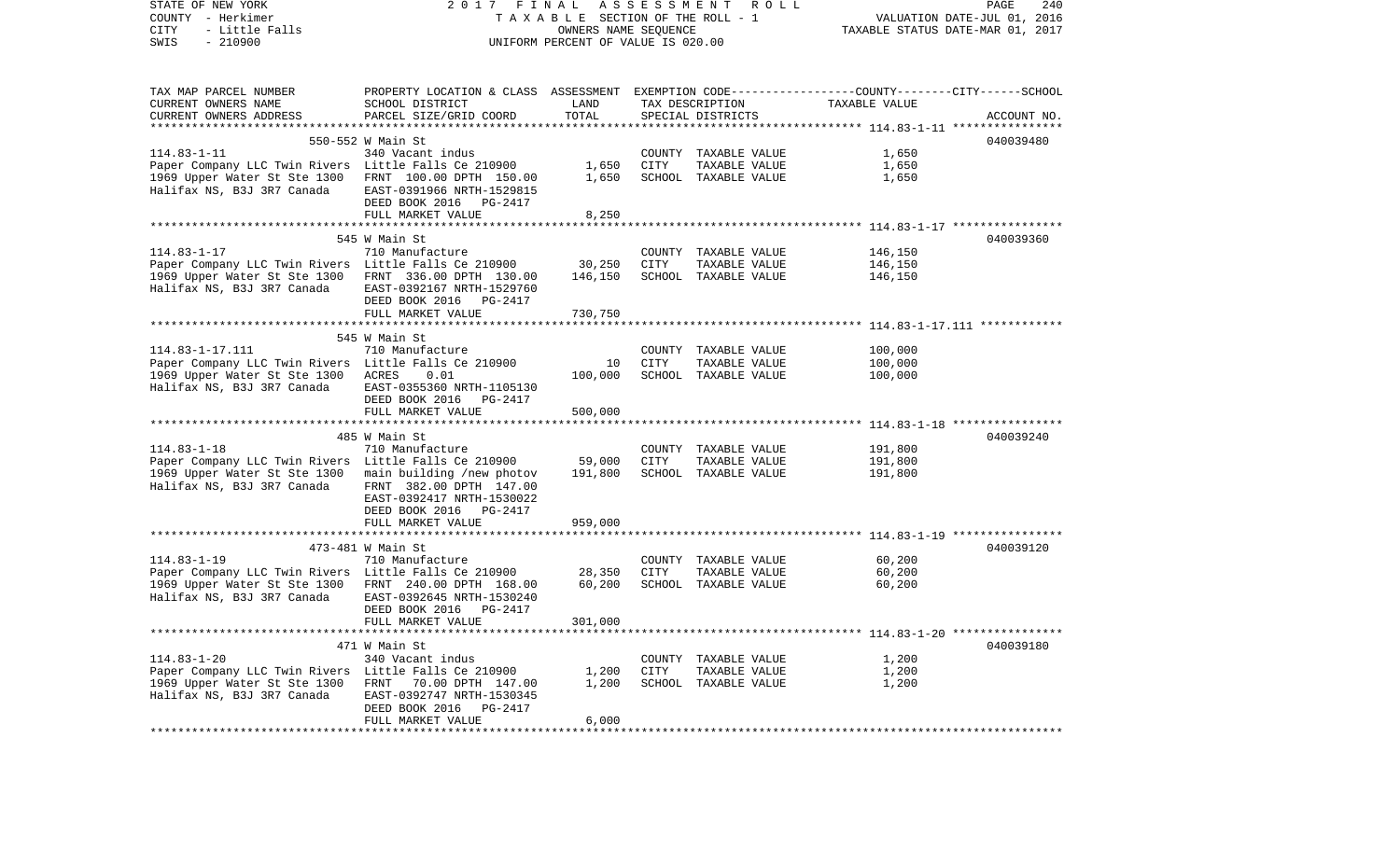| STATE OF NEW YORK<br>COUNTY - Herkimer<br>CITY<br>- Little Falls<br>SWIS<br>$-210900$ | 2017                                                                                            | FINAL<br>ASSESSMENT<br>TAXABLE SECTION OF THE ROLL - 1<br>OWNERS NAME SEQUENCE<br>UNIFORM PERCENT OF VALUE IS 020.00 | PAGE<br>241<br>VALUATION DATE-JUL 01, 2016<br>TAXABLE STATUS DATE-MAR 01, 2017 |                      |                                                        |             |
|---------------------------------------------------------------------------------------|-------------------------------------------------------------------------------------------------|----------------------------------------------------------------------------------------------------------------------|--------------------------------------------------------------------------------|----------------------|--------------------------------------------------------|-------------|
| TAX MAP PARCEL NUMBER                                                                 | PROPERTY LOCATION & CLASS ASSESSMENT EXEMPTION CODE---------------COUNTY-------CITY------SCHOOL |                                                                                                                      |                                                                                |                      |                                                        |             |
| CURRENT OWNERS NAME                                                                   | SCHOOL DISTRICT                                                                                 | LAND                                                                                                                 |                                                                                | TAX DESCRIPTION      | TAXABLE VALUE                                          |             |
| CURRENT OWNERS ADDRESS<br>********************                                        | PARCEL SIZE/GRID COORD                                                                          | TOTAL<br>*************                                                                                               |                                                                                | SPECIAL DISTRICTS    |                                                        | ACCOUNT NO. |
|                                                                                       | Riverside Industrial Park                                                                       |                                                                                                                      |                                                                                |                      |                                                        |             |
| $114.83 - 1 - 24.1$                                                                   | 447 Truck termnl                                                                                |                                                                                                                      |                                                                                | COUNTY TAXABLE VALUE | 59,800                                                 |             |
| Paper Company LLC Twin Rivers Little Falls Ce 210900                                  |                                                                                                 | 16,000                                                                                                               | CITY                                                                           | TAXABLE VALUE        | 59,800                                                 |             |
| 1969 Upper Water St Ste 1300                                                          | <b>ACRES</b><br>3.20                                                                            | 59,800                                                                                                               |                                                                                | SCHOOL TAXABLE VALUE | 59,800                                                 |             |
| Halifax NS, B3J 3R7 Canada                                                            | EAST-0393027 NRTH-1529860<br>DEED BOOK 2016 PG-2417                                             |                                                                                                                      |                                                                                |                      |                                                        |             |
| ********************                                                                  | FULL MARKET VALUE<br>*************************                                                  | 299,000                                                                                                              |                                                                                |                      |                                                        |             |
|                                                                                       | 416 W Main St                                                                                   | ***********                                                                                                          |                                                                                |                      | ************************ 114.83-1-28 ****************  | 040038580   |
| $114.83 - 1 - 28$                                                                     | 340 Vacant indus                                                                                |                                                                                                                      |                                                                                | COUNTY TAXABLE VALUE | 1,000                                                  |             |
| Paper Company LLC Twin Rivers Little Falls Ce 210900                                  |                                                                                                 | 1,000                                                                                                                | CITY                                                                           | TAXABLE VALUE        | 1,000                                                  |             |
| 1969 Upper Water St Ste 1300                                                          | FRNT<br>60.00 DPTH 140.00                                                                       | 1,000                                                                                                                |                                                                                | SCHOOL TAXABLE VALUE | 1,000                                                  |             |
| Halifax NS, B3J 3R7 Canada                                                            | EAST-0392225 NRTH-1530088                                                                       |                                                                                                                      |                                                                                |                      |                                                        |             |
|                                                                                       | DEED BOOK 2016<br>PG-2417                                                                       |                                                                                                                      |                                                                                |                      |                                                        |             |
|                                                                                       | FULL MARKET VALUE                                                                               | 5,000                                                                                                                |                                                                                |                      |                                                        |             |
|                                                                                       | 545 W Main St                                                                                   |                                                                                                                      |                                                                                |                      |                                                        | 040039630   |
| $114.83 - 1 - 29$                                                                     | 340 Vacant indus                                                                                |                                                                                                                      |                                                                                | COUNTY TAXABLE VALUE | 2,700                                                  |             |
| Paper Company LLC Twin Rivers Little Falls Ce 210900                                  |                                                                                                 | 2,700                                                                                                                | CITY                                                                           | TAXABLE VALUE        | 2,700                                                  |             |
| 1969 Upper Water St Ste 1300                                                          | ACRES<br>3.87                                                                                   | 2,700                                                                                                                |                                                                                | SCHOOL TAXABLE VALUE | 2,700                                                  |             |
| Halifax NS, B3J 3R7 Canada                                                            | EAST-0392740 NRTH-1529551                                                                       |                                                                                                                      |                                                                                |                      |                                                        |             |
|                                                                                       | DEED BOOK 2016 PG-2417                                                                          |                                                                                                                      |                                                                                |                      |                                                        |             |
|                                                                                       | FULL MARKET VALUE                                                                               | 13,500                                                                                                               |                                                                                |                      |                                                        |             |
|                                                                                       | E Mill St                                                                                       |                                                                                                                      |                                                                                |                      |                                                        | 040040920   |
| $115.61 - 1 - 80$                                                                     | 340 Vacant indus                                                                                |                                                                                                                      |                                                                                | COUNTY TAXABLE VALUE | 4,400                                                  |             |
| Paper Company LLC Twin Rivers Little Falls Ce 210900                                  |                                                                                                 | 4,400                                                                                                                | CITY                                                                           | TAXABLE VALUE        | 4,400                                                  |             |
| 1969 Upper Water St Ste 1300                                                          | FRNT 100.00 DPTH 106.00                                                                         | 4,400                                                                                                                |                                                                                | SCHOOL TAXABLE VALUE | 4,400                                                  |             |
| Halifax NS, B3J 3R7 Canada                                                            | EAST-0397736 NRTH-1533324                                                                       |                                                                                                                      |                                                                                |                      |                                                        |             |
|                                                                                       | PG-2417<br>DEED BOOK 2016                                                                       |                                                                                                                      |                                                                                |                      |                                                        |             |
| ********************                                                                  | FULL MARKET VALUE                                                                               | 22,000                                                                                                               |                                                                                |                      |                                                        |             |
|                                                                                       | 580 E Mill St                                                                                   |                                                                                                                      |                                                                                |                      |                                                        | 040041010   |
| $115.61 - 1 - 81$                                                                     | 710 Manufacture                                                                                 |                                                                                                                      |                                                                                | COUNTY TAXABLE VALUE | 37,000                                                 |             |
| Paper Company LLC Twin Rivers Little Falls Ce 210900                                  |                                                                                                 | 2,000                                                                                                                | CITY                                                                           | TAXABLE VALUE        | 37,000                                                 |             |
| 1969 Upper Water St Ste 1300                                                          | FRNT 314.62 DPTH 92.00                                                                          | 37,000                                                                                                               |                                                                                | SCHOOL TAXABLE VALUE | 37,000                                                 |             |
| Halifax NS, B3J 3R7 Canada                                                            | EAST-0397936 NRTH-1533311                                                                       |                                                                                                                      |                                                                                |                      |                                                        |             |
|                                                                                       | DEED BOOK 2016 PG-2417                                                                          |                                                                                                                      |                                                                                |                      |                                                        |             |
|                                                                                       | FULL MARKET VALUE                                                                               | 185,000                                                                                                              |                                                                                |                      | ************************ 115.61-1-82 ***************** |             |
|                                                                                       | E Mill St                                                                                       |                                                                                                                      |                                                                                |                      |                                                        | 040040980   |
| $115.61 - 1 - 82$                                                                     | 340 Vacant indus                                                                                |                                                                                                                      |                                                                                | COUNTY TAXABLE VALUE | 4,250                                                  |             |
| Paper Company LLC Twin Rivers Little Falls Ce 210900                                  |                                                                                                 | 700                                                                                                                  | CITY                                                                           | TAXABLE VALUE        | 4,250                                                  |             |
| 1969 Upper Water St Ste 1300                                                          | ACRES<br>1.00                                                                                   | 4,250                                                                                                                |                                                                                | SCHOOL TAXABLE VALUE | 4,250                                                  |             |
| Halifax NS, B3J 3R7 Canada                                                            | EAST-0398287 NRTH-1533278                                                                       |                                                                                                                      |                                                                                |                      |                                                        |             |
|                                                                                       | DEED BOOK 2016<br>PG-2417                                                                       |                                                                                                                      |                                                                                |                      |                                                        |             |
|                                                                                       | FULL MARKET VALUE                                                                               | 21,250                                                                                                               |                                                                                |                      |                                                        |             |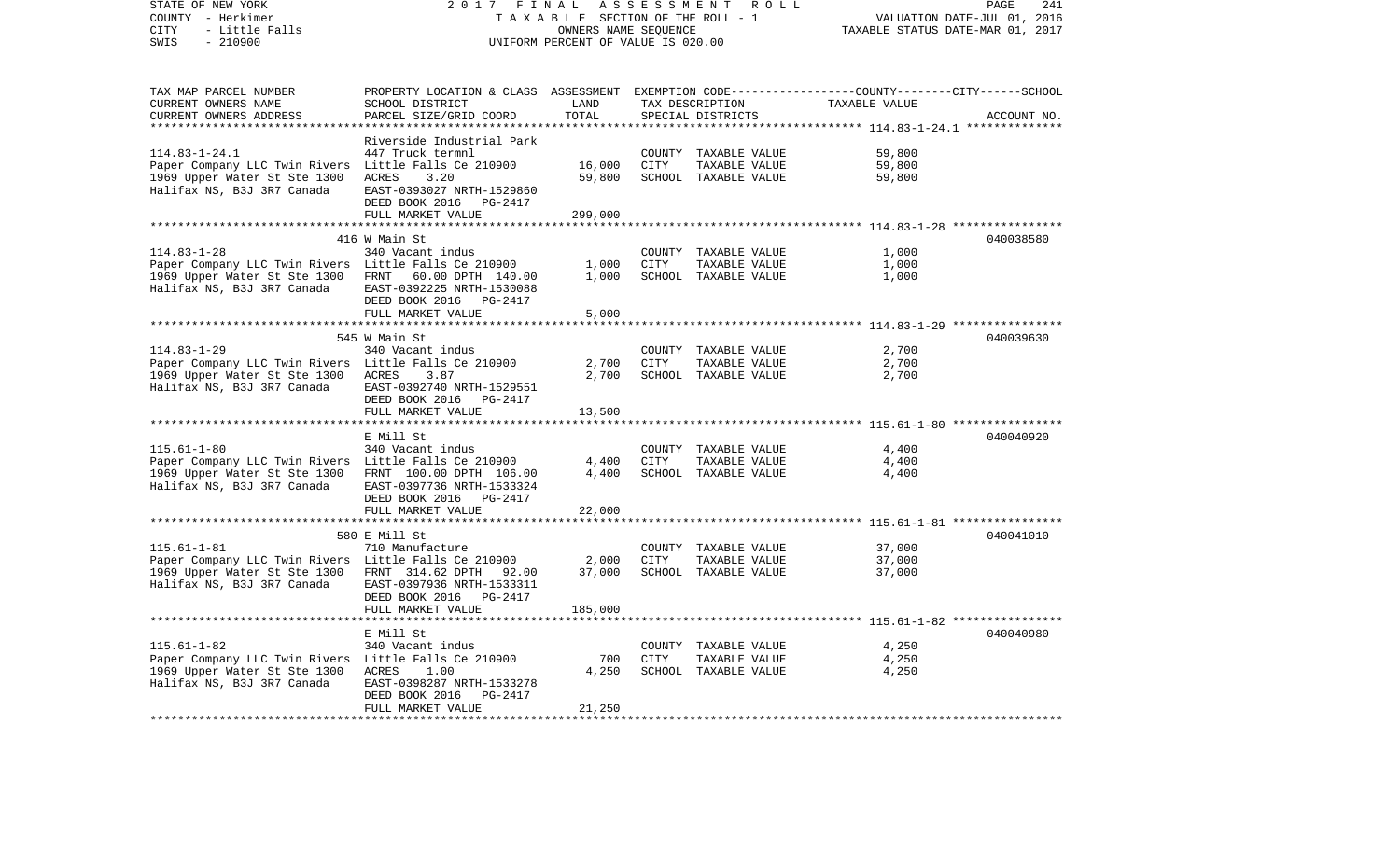| STATE OF NEW YORK<br>COUNTY - Herkimer<br><b>CITY</b><br>- Little Falls<br>$-210900$<br>SWIS                                                                      | 2017 FINAL                                                                                                                                                    | TAXABLE SECTION OF THE ROLL - 1<br>OWNERS NAME SEQUENCE<br>UNIFORM PERCENT OF VALUE IS 020.00 | ASSESSMENT            | ROLL                                                          |                                                                     | PAGE<br>242<br>VALUATION DATE-JUL 01, 2016<br>TAXABLE STATUS DATE-MAR 01, 2017 |
|-------------------------------------------------------------------------------------------------------------------------------------------------------------------|---------------------------------------------------------------------------------------------------------------------------------------------------------------|-----------------------------------------------------------------------------------------------|-----------------------|---------------------------------------------------------------|---------------------------------------------------------------------|--------------------------------------------------------------------------------|
| TAX MAP PARCEL NUMBER<br>CURRENT OWNERS NAME<br>CURRENT OWNERS ADDRESS<br>**********************                                                                  | PROPERTY LOCATION & CLASS ASSESSMENT EXEMPTION CODE----------------COUNTY-------CITY------SCHOOL<br>SCHOOL DISTRICT<br>PARCEL SIZE/GRID COORD                 | LAND<br>TOTAL                                                                                 |                       | TAX DESCRIPTION<br>SPECIAL DISTRICTS                          | TAXABLE VALUE                                                       | ACCOUNT NO.                                                                    |
| $115.61 - 1 - 82.111$<br>Paper Company LLC Twin Rivers Little Falls Ce 210900<br>1969 Upper Water St Ste 1300<br>Halifax NS, B3J 3R7 Canada                       | East Mill St<br>875 Elec-fossil<br>natural gas turbine<br><b>ACRES</b><br>0.01<br>EAST-0361490 NRTH-1108630<br>DEED BOOK 2016<br>PG-2417<br>FULL MARKET VALUE | 10<br>75,000<br>375,000                                                                       | <b>CITY</b>           | COUNTY TAXABLE VALUE<br>TAXABLE VALUE<br>SCHOOL TAXABLE VALUE | 75,000<br>75,000<br>75,000                                          |                                                                                |
|                                                                                                                                                                   | *****************************                                                                                                                                 |                                                                                               |                       |                                                               |                                                                     |                                                                                |
| $115.61 - 1 - 83$<br>Paper Company LLC Twin Rivers Little Falls Ce 210900<br>1969 Upper Water St Ste 1300<br>Halifax NS, B3J 3R7 Canada                           | E Mill St<br>710 Manufacture<br>ACRES<br>1.90<br>EAST-0397915 NRTH-1533167<br>DEED BOOK 2016<br>PG-2417<br>FULL MARKET VALUE                                  | 25,010<br>215,500<br>1077,500                                                                 | COUNTY<br>CITY        | TAXABLE VALUE<br>TAXABLE VALUE<br>SCHOOL TAXABLE VALUE        | 215,500<br>215,500<br>215,500                                       | 040040950                                                                      |
|                                                                                                                                                                   | 7266 & William St                                                                                                                                             |                                                                                               |                       |                                                               | ********************* 115.61-1-84 *****************                 | 040040890                                                                      |
| $115.61 - 1 - 84$<br>Paper Company LLC Twin Rivers Little Falls Ce 210900<br>1969 Upper Water St Ste 1300<br>Halifax NS, B3J 3R7 Canada                           | 710 Manufacture<br>FRNT 180.00 DPTH 150.00<br>EAST-0397541 NRTH-1533187<br>DEED BOOK 2016 PG-2417                                                             | 7,500<br>100,500                                                                              | CITY                  | COUNTY TAXABLE VALUE<br>TAXABLE VALUE<br>SCHOOL TAXABLE VALUE | 100,500<br>100,500<br>100,500                                       |                                                                                |
|                                                                                                                                                                   | FULL MARKET VALUE                                                                                                                                             | 502,500<br>* * * * * * * * * * *                                                              |                       |                                                               |                                                                     |                                                                                |
|                                                                                                                                                                   | Seeley Is                                                                                                                                                     |                                                                                               |                       |                                                               | ************************************* 115.61-1-92 ***************** | 040054750                                                                      |
| $115.61 - 1 - 92$<br>Paper Company LLC Twin Rivers Little Falls Ce 210900<br>1969 Upper Water St Ste 1300<br>Halifax NS, B3J 3R7 Canada                           | 449 Other Storag<br>ACRES<br>2.20<br>EAST-0397767 NRTH-1532866<br>DEED BOOK 2016 PG-2417                                                                      | 4,600<br>12,550                                                                               | CITY                  | COUNTY TAXABLE VALUE<br>TAXABLE VALUE<br>SCHOOL TAXABLE VALUE | 12,550<br>12,550<br>12,550                                          |                                                                                |
|                                                                                                                                                                   | FULL MARKET VALUE<br>************************                                                                                                                 | 62,750<br>* * * * * * * * * *                                                                 |                       |                                                               | ************************** 999.40-3-94.5 **************             |                                                                                |
| $999.40 - 3 - 94.5$<br>Paper Company LLC Twin Rivers Little Falls Ce 210900<br>1969 Upper Water St Ste 1300<br>Halifax NS, B3J 3R7 Canada                         | 545 W Main St<br>340 Vacant indus<br>DEED BOOK 2016 PG-2417<br>FULL MARKET VALUE                                                                              | 7,000<br>7,000<br>35,000                                                                      | COUNTY<br><b>CITY</b> | TAXABLE VALUE<br>TAXABLE VALUE<br>SCHOOL TAXABLE VALUE        | 7,000<br>7,000<br>7,000                                             | 040039450                                                                      |
|                                                                                                                                                                   |                                                                                                                                                               |                                                                                               |                       |                                                               |                                                                     |                                                                                |
| $999.40 - 4 - 10.4$<br>Paper Company LLC Twin Rivers Little Falls Ce 210900<br>1969 Upper Water St Ste 1300<br>Halifax NS, B3J 3R7 Canada<br>******************** | E Mill St Is<br>340 Vacant indus<br>ACRES<br>0.01<br>DEED BOOK 2016<br>PG-2417<br>FULL MARKET VALUE                                                           | 0<br>5,000<br>25,000                                                                          | <b>CITY</b>           | COUNTY TAXABLE VALUE<br>TAXABLE VALUE<br>SCHOOL TAXABLE VALUE | 5,000<br>5,000<br>5,000                                             | 040041040                                                                      |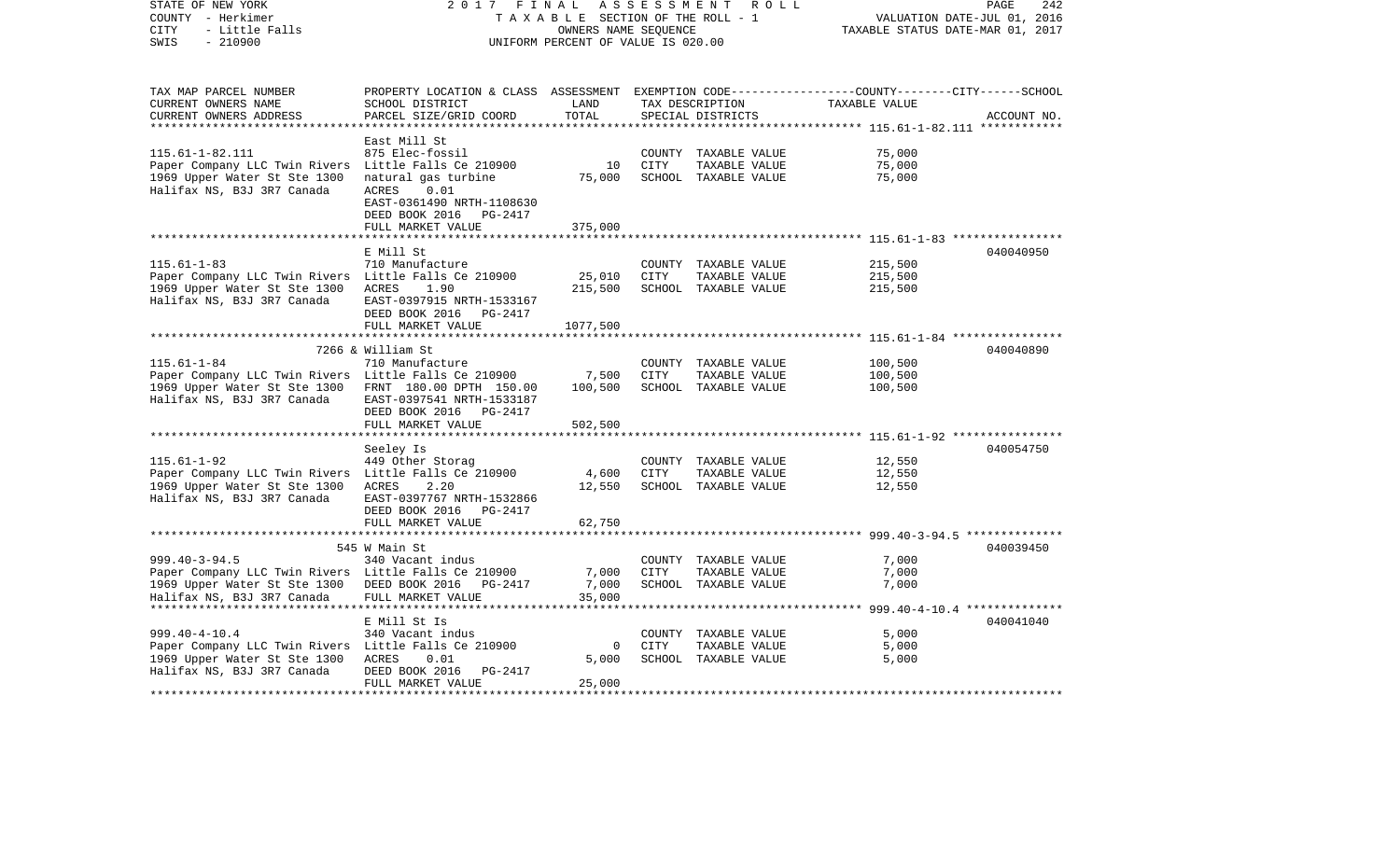VALUATION DATE-JUL 01, 2016 COUNTY - Herkimer T A X A B L E SECTION OF THE ROLL - 1 CITY - Little Falls OWNERS NAME SEQUENCE TAXABLE STATUS DATE-MAR 01, 2017 SWIS - 210900 UNIFORM PERCENT OF VALUE IS 020.00TAX MAP PARCEL NUMBER PROPERTY LOCATION & CLASS ASSESSMENT EXEMPTION CODE------------------COUNTY--------CITY------SCHOOL CURRENT OWNERS NAME SCHOOL DISTRICT LAND TAX DESCRIPTION TAXABLE VALUECURRENT OWNERS ADDRESS PARCEL SIZE/GRID COORD TOTAL SPECIAL DISTRICTS ACCOUNT NO. \*\*\*\*\*\*\*\*\*\*\*\*\*\*\*\*\*\*\*\*\*\*\*\*\*\*\*\*\*\*\*\*\*\*\*\*\*\*\*\*\*\*\*\*\*\*\*\*\*\*\*\*\*\*\*\*\*\*\*\*\*\*\*\*\*\*\*\*\*\*\*\*\*\*\*\*\*\*\*\*\*\*\*\*\*\*\*\*\*\*\*\*\*\*\*\*\*\*\*\*\*\*\* 114.60-4-25 \*\*\*\*\*\*\*\*\*\*\*\*\*\*\*\*40 W Monroe St 040045510 114.60-4-25 210 1 Family Res VETFUND CT 41101 300 300 0 Paracka Ann Little Falls Ce 210900 1,000 ENH STAR 41834 0 0 13,100 40 W Monroe St FRNT 30.00 DPTH 294.00 13,650 COUNTY TAXABLE VALUE 13,350 Little Falls, NY 13365 EAST-0395127 NRTH-1535159 CITY TAXABLE VALUE 13,350 DEED BOOK 00643 PG-00138 SCHOOL TAXABLE VALUE 550 FULL MARKET VALUE 68,250 \*\*\*\*\*\*\*\*\*\*\*\*\*\*\*\*\*\*\*\*\*\*\*\*\*\*\*\*\*\*\*\*\*\*\*\*\*\*\*\*\*\*\*\*\*\*\*\*\*\*\*\*\*\*\*\*\*\*\*\*\*\*\*\*\*\*\*\*\*\*\*\*\*\*\*\*\*\*\*\*\*\*\*\*\*\*\*\*\*\*\*\*\*\*\*\*\*\*\*\*\*\*\* 114.60-4-26 \*\*\*\*\*\*\*\*\*\*\*\*\*\*\*\* 38 W Monroe St 040045480114.60-4-26 210 1 Family Res COUNTY TAXABLE VALUE 11,750 Paracka Anna E Little Falls Ce 210900 1,000 CITY TAXABLE VALUE 11,750 40 W Monroe St FRNT 31.30 DPTH 290.00 11,750 SCHOOL TAXABLE VALUE 11,750 Little Falls, NY 13365 EAST-0395158 NRTH-1535165 DEED BOOK 868 PG-591FULL MARKET VALUE 58,750 \*\*\*\*\*\*\*\*\*\*\*\*\*\*\*\*\*\*\*\*\*\*\*\*\*\*\*\*\*\*\*\*\*\*\*\*\*\*\*\*\*\*\*\*\*\*\*\*\*\*\*\*\*\*\*\*\*\*\*\*\*\*\*\*\*\*\*\*\*\*\*\*\*\*\*\*\*\*\*\*\*\*\*\*\*\*\*\*\*\*\*\*\*\*\*\*\*\*\*\*\*\*\* 114.60-1-28 \*\*\*\*\*\*\*\*\*\*\*\*\*\*\*\* 38 Sherman St 0400553506,000 114.60-1-28 210 1 Family Res BAS STAR 41854 0 0 0 Parese Robert Little Falls Ce 210900 2,000 COUNTY TAXABLE VALUE 10,500 38 Sherman St FRNT 125.00 DPTH 110.00 10,500 CITY TAXABLE VALUE 10,500 Little Falls, NY 13365 BANK 730 SCHOOL TAXABLE VALUE 4,500 EAST-0393818 NRTH-1536011 DEED BOOK 815 PG-672 FULL MARKET VALUE 52,500 \*\*\*\*\*\*\*\*\*\*\*\*\*\*\*\*\*\*\*\*\*\*\*\*\*\*\*\*\*\*\*\*\*\*\*\*\*\*\*\*\*\*\*\*\*\*\*\*\*\*\*\*\*\*\*\*\*\*\*\*\*\*\*\*\*\*\*\*\*\*\*\*\*\*\*\*\*\*\*\*\*\*\*\*\*\*\*\*\*\*\*\*\*\*\*\*\*\*\*\*\*\*\* 115.62-1-79 \*\*\*\*\*\*\*\*\*\*\*\*\*\*\*\* 228 Burwell St 161785115.62-1-79 210 1 Family Res BAS STAR 41854 0 0 6,000 Parker Scott Little Falls Ce 210900 1,100 COUNTY TAXABLE VALUE 11,500 228 Burwell St FRNT 65.00 DPTH 150.00 11,500 CITY TAXABLE VALUE 11,500 Little Falls, NY 13365 EAST-0400293 NRTH-1533869 SCHOOL TAXABLE VALUE 5,500 DEED BOOK 1376 PG-641FULL MARKET VALUE 57,500 \*\*\*\*\*\*\*\*\*\*\*\*\*\*\*\*\*\*\*\*\*\*\*\*\*\*\*\*\*\*\*\*\*\*\*\*\*\*\*\*\*\*\*\*\*\*\*\*\*\*\*\*\*\*\*\*\*\*\*\*\*\*\*\*\*\*\*\*\*\*\*\*\*\*\*\*\*\*\*\*\*\*\*\*\*\*\*\*\*\*\*\*\*\*\*\*\*\*\*\*\*\*\* 114.60-2-14 \*\*\*\*\*\*\*\*\*\*\*\*\*\*\*\* 38 Douglas St 194503 114.60-2-14 210 1 Family Res COUNTY TAXABLE VALUE 17,000 Parks Billy R Little Falls Ce 210900 1,400 CITY TAXABLE VALUE 17,000 FRNT 77.00 DPTH 150.00 Little Falls, NY 13365 EAST-0395088 NRTH-1535636 DEED BOOK 1583 PG-584FULL MARKET VALUE 85,000 \*\*\*\*\*\*\*\*\*\*\*\*\*\*\*\*\*\*\*\*\*\*\*\*\*\*\*\*\*\*\*\*\*\*\*\*\*\*\*\*\*\*\*\*\*\*\*\*\*\*\*\*\*\*\*\*\*\*\*\*\*\*\*\*\*\*\*\*\*\*\*\*\*\*\*\*\*\*\*\*\*\*\*\*\*\*\*\*\*\*\*\*\*\*\*\*\*\*\*\*\*\*\* 115.53-4-20 \*\*\*\*\*\*\*\*\*\*\*\*\*\*\*\* 74 Ward St 040060090115.53-4-20 210 1 Family Res COUNTY TAXABLE VALUE 9,400 Parlatore Altan Selma Little Falls Ce 210900 500 CITY TAXABLE VALUE 9,400 74 Ward St FRNT 38.00 DPTH 79.00 9,400 SCHOOL TAXABLE VALUE 9,400 Little Falls, NY 13365 EAST-0398930 NRTH-1534791 DEED BOOK 1494 PG-755FULL MARKET VALUE 47,000 \*\*\*\*\*\*\*\*\*\*\*\*\*\*\*\*\*\*\*\*\*\*\*\*\*\*\*\*\*\*\*\*\*\*\*\*\*\*\*\*\*\*\*\*\*\*\*\*\*\*\*\*\*\*\*\*\*\*\*\*\*\*\*\*\*\*\*\*\*\*\*\*\*\*\*\*\*\*\*\*\*\*\*\*\*\*\*\*\*\*\*\*\*\*\*\*\*\*\*\*\*\*\*\*\*\*\*\*\*\*\*\*\*\*\*\*\*\*\*\*\*\*\*\*\*\*\*\*\*\*\*\*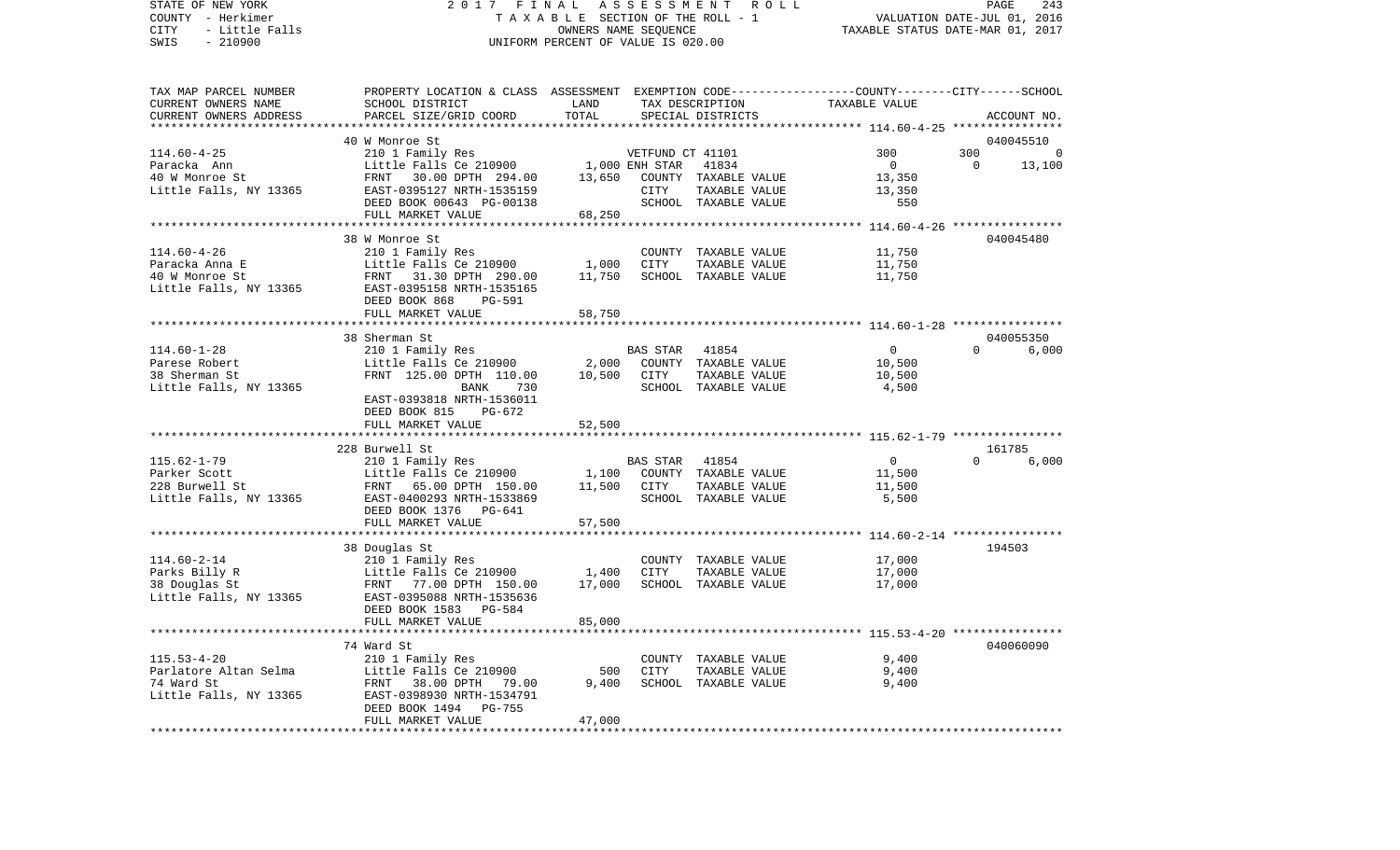COUNTY - Herkimer T A X A B L E SECTION OF THE ROLL - 1 VALUATION DATE-JUL 01, 2016 CITY - Little Falls OWNERS NAME SEQUENCE TAXABLE STATUS DATE-MAR 01, 2017 SWIS - 210900 UNIFORM PERCENT OF VALUE IS 020.00TAX MAP PARCEL NUMBER PROPERTY LOCATION & CLASS ASSESSMENT EXEMPTION CODE------------------COUNTY--------CITY------SCHOOL CURRENT OWNERS NAME SCHOOL DISTRICT LAND TAX DESCRIPTION TAXABLE VALUECURRENT OWNERS ADDRESS PARCEL SIZE/GRID COORD TOTAL SPECIAL DISTRICTS ACCOUNT NO. \*\*\*\*\*\*\*\*\*\*\*\*\*\*\*\*\*\*\*\*\*\*\*\*\*\*\*\*\*\*\*\*\*\*\*\*\*\*\*\*\*\*\*\*\*\*\*\*\*\*\*\*\*\*\*\*\*\*\*\*\*\*\*\*\*\*\*\*\*\*\*\*\*\*\*\*\*\*\*\*\*\*\*\*\*\*\*\*\*\*\*\*\*\*\*\*\*\*\*\*\*\*\* 115.53-2-29 \*\*\*\*\*\*\*\*\*\*\*\*\*\*\*\* 25 Manheim St 040039990115.53-2-29 210 1 Family Res BAS STAR 41854 0 0 6,000 Pasquale Todd A **Little Falls Ce 210900** 850 COUNTY TAXABLE VALUE 9,300 Pasquale Cynthia FRNT 100.00 DPTH 120.00 9,300 CITY TAXABLE VALUE 9,300 25 Manheim St EAST-0398958 NRTH-1535365 SCHOOL TAXABLE VALUE 3,300 Little Falls, NY 13365 DEED BOOK 707 PG-603 FULL MARKET VALUE 46,500 \*\*\*\*\*\*\*\*\*\*\*\*\*\*\*\*\*\*\*\*\*\*\*\*\*\*\*\*\*\*\*\*\*\*\*\*\*\*\*\*\*\*\*\*\*\*\*\*\*\*\*\*\*\*\*\*\*\*\*\*\*\*\*\*\*\*\*\*\*\*\*\*\*\*\*\*\*\*\*\*\*\*\*\*\*\*\*\*\*\*\*\*\*\*\*\*\*\*\*\*\*\*\* 114.75-1-71 \*\*\*\*\*\*\*\*\*\*\*\*\*\*\*\* 410 W Main St 040038460114.75-1-71 210 1 Family Res COUNTY TAXABLE VALUE 8,000 Pavalock William H Little Falls Ce 210900 600 CITY TAXABLE VALUE 1328 Fords Bush Rd FRNT 40.00 DPTH 75.00 8,000 SCHOOL TAXABLE VALUE 8,000 Little Falls, NY 13365 EAST-0393156 NRTH-1531039 DEED BOOK 766 PG-619FULL MARKET VALUE 40,000 \*\*\*\*\*\*\*\*\*\*\*\*\*\*\*\*\*\*\*\*\*\*\*\*\*\*\*\*\*\*\*\*\*\*\*\*\*\*\*\*\*\*\*\*\*\*\*\*\*\*\*\*\*\*\*\*\*\*\*\*\*\*\*\*\*\*\*\*\*\*\*\*\*\*\*\*\*\*\*\*\*\*\*\*\*\*\*\*\*\*\*\*\*\*\*\*\*\*\*\*\*\*\* 114.59-1-20 \*\*\*\*\*\*\*\*\*\*\*\*\*\*\*\* 85 Kingsbury Ave 040028080 114.59-1-20 311 Res vac land COUNTY TAXABLE VALUE Pawlowich Susan Little Falls Ce 210900 350 CITY TAXABLE VALUE 350350 10 Kingsbury Ave FRNT 40.00 DPTH 100.00 350 SCHOOL TAXABLE VALUE Little Falls, NY 13365 EAST-0392519 NRTH-1536037 DEED BOOK 882 PG-139FULL MARKET VALUE 1,750 \*\*\*\*\*\*\*\*\*\*\*\*\*\*\*\*\*\*\*\*\*\*\*\*\*\*\*\*\*\*\*\*\*\*\*\*\*\*\*\*\*\*\*\*\*\*\*\*\*\*\*\*\*\*\*\*\*\*\*\*\*\*\*\*\*\*\*\*\*\*\*\*\*\*\*\*\*\*\*\*\*\*\*\*\*\*\*\*\*\*\*\*\*\*\*\*\*\*\*\*\*\*\* 114.59-1-21 \*\*\*\*\*\*\*\*\*\*\*\*\*\*\*\* 86-87 Kingsbury Ave 040028110 114.59-1-21 311 Res vac land COUNTY TAXABLE VALUE 700Pawlowich Susan Little Falls Ce 210900 700 CITY TAXABLE VALUE 700 10 Kingsbury Ave FRNT 80.00 DPTH 100.00 700 SCHOOL TAXABLE VALUE 700 Little Falls, NY 13365 EAST-0392475 NRTH-1536075 DEED BOOK 882 PG-139FULL MARKET VALUE 3,500 \*\*\*\*\*\*\*\*\*\*\*\*\*\*\*\*\*\*\*\*\*\*\*\*\*\*\*\*\*\*\*\*\*\*\*\*\*\*\*\*\*\*\*\*\*\*\*\*\*\*\*\*\*\*\*\*\*\*\*\*\*\*\*\*\*\*\*\*\*\*\*\*\*\*\*\*\*\*\*\*\*\*\*\*\*\*\*\*\*\*\*\*\*\*\*\*\*\*\*\*\*\*\* 114.59-1-22 \*\*\*\*\*\*\*\*\*\*\*\*\*\*\*\* Kingsbury Ave 040028260 114.59-1-22 311 Res vac land COUNTY TAXABLE VALUE 350 Pawlowich Susan Little Falls Ce 210900 350 CITY TAXABLE VALUE 350 10 Kingsbury Ave FRNT 40.00 DPTH 100.00 350 SCHOOL TAXABLE VALUE 350 Little Falls, NY 13365 EAST-0392429 NRTH-1536115 DEED BOOK 882 PG-139 FULL MARKET VALUE 1,750 \*\*\*\*\*\*\*\*\*\*\*\*\*\*\*\*\*\*\*\*\*\*\*\*\*\*\*\*\*\*\*\*\*\*\*\*\*\*\*\*\*\*\*\*\*\*\*\*\*\*\*\*\*\*\*\*\*\*\*\*\*\*\*\*\*\*\*\*\*\*\*\*\*\*\*\*\*\*\*\*\*\*\*\*\*\*\*\*\*\*\*\*\*\*\*\*\*\*\*\*\*\*\* 114.59-1-28 \*\*\*\*\*\*\*\*\*\*\*\*\*\*\*\* 10 Kingsbury Ave 040028050 114.59-1-28 210 1 Family Res BAS STAR 41854 0 0 6,000 Pawlowich Susan Little Falls Ce 210900 1,300 COUNTY TAXABLE VALUE 10 Kingsbury Ave FRNT 120.00 DPTH 160.00 9,300 CITY TAXABLE VALUE 9,300 Little Falls, NY 13365 EAST-0392248 NRTH-1536087 SCHOOL TAXABLE VALUE 3,300 DEED BOOK 882 PG-139FULL MARKET VALUE 46,500 \*\*\*\*\*\*\*\*\*\*\*\*\*\*\*\*\*\*\*\*\*\*\*\*\*\*\*\*\*\*\*\*\*\*\*\*\*\*\*\*\*\*\*\*\*\*\*\*\*\*\*\*\*\*\*\*\*\*\*\*\*\*\*\*\*\*\*\*\*\*\*\*\*\*\*\*\*\*\*\*\*\*\*\*\*\*\*\*\*\*\*\*\*\*\*\*\*\*\*\*\*\*\*\*\*\*\*\*\*\*\*\*\*\*\*\*\*\*\*\*\*\*\*\*\*\*\*\*\*\*\*\*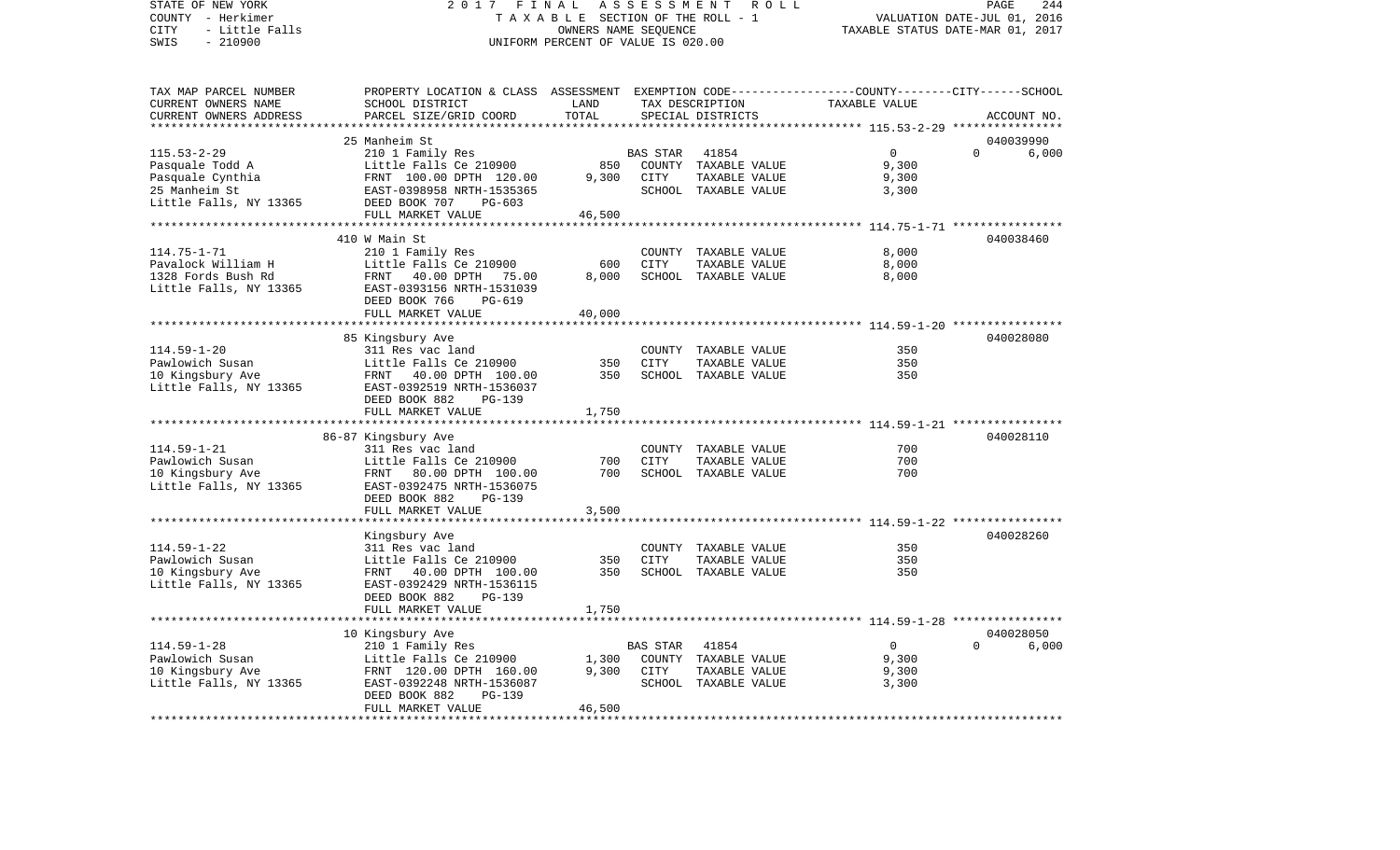| STATE OF NEW YORK<br>COUNTY - Herkimer<br><b>CITY</b><br>- Little Falls<br>$-210900$<br>SWIS | 2017 FINAL                                                                                                                                                              | TAXABLE SECTION OF THE ROLL - 1<br>OWNERS NAME SEOUENCE<br>UNIFORM PERCENT OF VALUE IS 020.00 | ASSESSMENT  | R O L L                                                       | TAXABLE STATUS DATE-MAR 01, 2017 | 245<br>PAGE<br>VALUATION DATE-JUL 01, 2016 |
|----------------------------------------------------------------------------------------------|-------------------------------------------------------------------------------------------------------------------------------------------------------------------------|-----------------------------------------------------------------------------------------------|-------------|---------------------------------------------------------------|----------------------------------|--------------------------------------------|
| TAX MAP PARCEL NUMBER<br>CURRENT OWNERS NAME<br>CURRENT OWNERS ADDRESS                       | PROPERTY LOCATION & CLASS ASSESSMENT EXEMPTION CODE---------------COUNTY-------CITY------SCHOOL<br>SCHOOL DISTRICT<br>PARCEL SIZE/GRID COORD                            | LAND<br>TOTAL                                                                                 |             | TAX DESCRIPTION<br>SPECIAL DISTRICTS                          | TAXABLE VALUE                    | ACCOUNT NO.                                |
| **********************                                                                       |                                                                                                                                                                         |                                                                                               |             |                                                               |                                  |                                            |
| $114.59 - 1 - 29$<br>Pawlowich Susan<br>10 Kingsbury Ave<br>Little Falls, NY 13365           | Kingsbury Ave<br>311 Res vac land<br>Little Falls Ce 210900<br>40x100<br>40.00 DPTH 160.00<br>FRNT<br>EAST-0392306 NRTH-1536036<br>DEED BOOK 882<br>PG-139              | 100<br>100                                                                                    | CITY        | COUNTY TAXABLE VALUE<br>TAXABLE VALUE<br>SCHOOL TAXABLE VALUE | 100<br>100<br>100                | 040028290                                  |
|                                                                                              | FULL MARKET VALUE                                                                                                                                                       | 500                                                                                           |             |                                                               |                                  |                                            |
|                                                                                              |                                                                                                                                                                         |                                                                                               |             |                                                               |                                  |                                            |
| $114.59 - 1 - 52$<br>Pawlowich Susan<br>10 Kingsbury Ave<br>Little Falls, NY 13365           | Kingsbury Ave<br>311 Res vac land<br>Little Falls Ce 210900<br>FRNT 80.00 DPTH 160.00<br>EAST-0392331 NRTH-1535974                                                      | 150<br>150                                                                                    | <b>CITY</b> | COUNTY TAXABLE VALUE<br>TAXABLE VALUE<br>SCHOOL TAXABLE VALUE | 150<br>150<br>150                |                                            |
|                                                                                              | DEED BOOK 882<br>PG-139<br>FULL MARKET VALUE                                                                                                                            | 750                                                                                           |             |                                                               |                                  |                                            |
|                                                                                              | ***********************                                                                                                                                                 |                                                                                               |             |                                                               |                                  |                                            |
|                                                                                              | 94 Kingsbury Ave                                                                                                                                                        |                                                                                               |             |                                                               |                                  | 040048540                                  |
| $114.59 - 1 - 53$<br>Pawlowich Susan<br>10 Kingsbury Ave<br>Little Falls, NY 13365           | 311 Res vac land<br>Little Falls Ce 210900<br>FRNT 73.75 DPTH 160.00<br>EAST-0392156 NRTH-1536133<br>DEED BOOK 882<br>$PG-139$                                          | 125<br>125                                                                                    | <b>CITY</b> | COUNTY TAXABLE VALUE<br>TAXABLE VALUE<br>SCHOOL TAXABLE VALUE | 125<br>125<br>125                |                                            |
|                                                                                              | FULL MARKET VALUE                                                                                                                                                       | 625                                                                                           |             |                                                               |                                  |                                            |
|                                                                                              |                                                                                                                                                                         | ********                                                                                      |             |                                                               |                                  |                                            |
| $114.68 - 6 - 36$<br>Pawluk Bonnie<br>522 E Main St<br>Little Falls, NY                      | 522 E Main St<br>481 Att row bldg<br>Little Falls Ce 210900<br>Comm<br>N<br>20x95<br>FRNT<br>20.00 DPTH 96.00<br>EAST-0396127 NRTH-1534068<br>DEED BOOK 924<br>$PG-607$ | 3,000<br>15,000                                                                               | <b>CITY</b> | COUNTY TAXABLE VALUE<br>TAXABLE VALUE<br>SCHOOL TAXABLE VALUE | 15,000<br>15,000<br>15,000       | 040033870                                  |
|                                                                                              | FULL MARKET VALUE                                                                                                                                                       | 75,000                                                                                        |             |                                                               |                                  |                                            |
|                                                                                              |                                                                                                                                                                         |                                                                                               |             |                                                               |                                  |                                            |
| $114.60 - 1 - 41$<br>Pawluk Courtney<br>14 Burch St<br>Little Falls, NY 13365                | 14 Burch St<br>210 1 Family Res<br>Little Falls Ce 210900<br>FRNT 38.85 DPTH 120.00<br>EAST-0394424 NRTH-1535642<br>DEED BOOK 1438<br>$PG-20$<br>FULL MARKET VALUE      | 400<br>8,650<br>43,250                                                                        | CITY        | COUNTY TAXABLE VALUE<br>TAXABLE VALUE<br>SCHOOL TAXABLE VALUE | 8,650<br>8,650<br>8,650          | 040003630                                  |
|                                                                                              |                                                                                                                                                                         |                                                                                               |             |                                                               |                                  |                                            |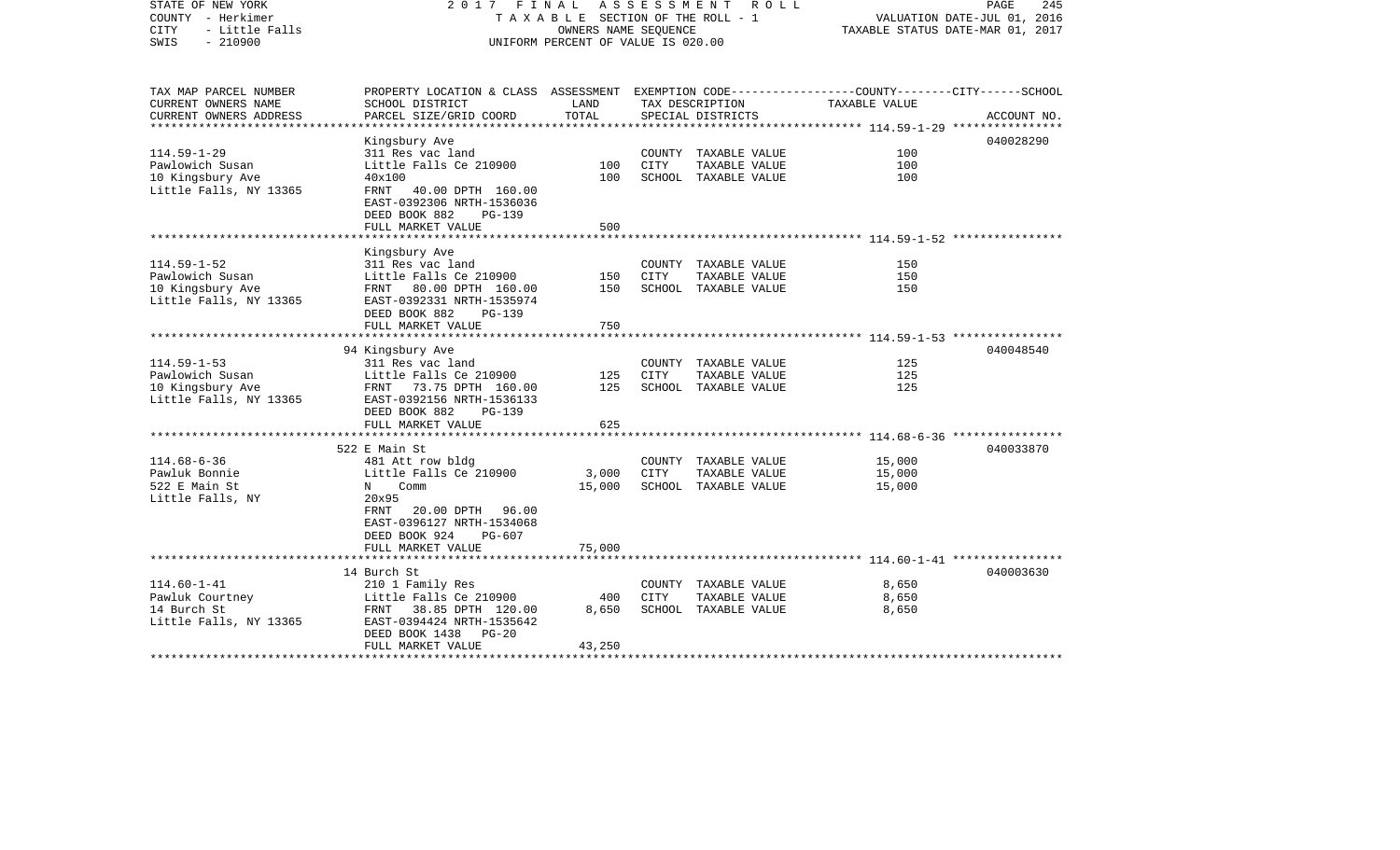| COUNTY<br>– Herkimer<br>CITY<br>- Little Falls                                                     | T A X A B L E SECTION OF THE ROLL - 1                                                                                                                           | VALUATION DATE-JUL 01, 2016<br>TAXABLE STATUS DATE-MAR 01, 2017 |                                          |                                                                        |                                                       |                   |                |
|----------------------------------------------------------------------------------------------------|-----------------------------------------------------------------------------------------------------------------------------------------------------------------|-----------------------------------------------------------------|------------------------------------------|------------------------------------------------------------------------|-------------------------------------------------------|-------------------|----------------|
| SWIS<br>$-210900$                                                                                  |                                                                                                                                                                 | UNIFORM PERCENT OF VALUE IS 020.00                              |                                          |                                                                        |                                                       |                   |                |
| TAX MAP PARCEL NUMBER<br>CURRENT OWNERS NAME<br>CURRENT OWNERS ADDRESS<br>************************ | PROPERTY LOCATION & CLASS ASSESSMENT EXEMPTION CODE---------------COUNTY-------CITY------SCHOOL<br>SCHOOL DISTRICT<br>PARCEL SIZE/GRID COORD                    | LAND<br>TOTAL                                                   |                                          | TAX DESCRIPTION<br>SPECIAL DISTRICTS                                   | TAXABLE VALUE                                         |                   | ACCOUNT NO.    |
|                                                                                                    | 8 Burch St                                                                                                                                                      |                                                                 |                                          |                                                                        |                                                       |                   | 040003510      |
| $114.60 - 1 - 44$<br>Pawluk Peter E<br>Pawluk Martha J<br>8 Burch St<br>Little Falls, NY 13365     | 210 1 Family Res<br>Little Falls Ce 210900<br>as per data collector<br>2/07 rear porch gone<br>FRNT 40.00 DPTH 65.00<br>BANK<br>035                             | 10,000                                                          | VETWAR CTS 41120<br>350 ENH STAR<br>CITY | 41834<br>COUNTY TAXABLE VALUE<br>TAXABLE VALUE<br>SCHOOL TAXABLE VALUE | 1,500<br>$\overline{0}$<br>8,500<br>8,500<br>$\Omega$ | 1,500<br>$\Omega$ | 1,500<br>8,500 |
|                                                                                                    | EAST-0394503 NRTH-1535562<br>DEED BOOK 681<br>PG-951<br>FULL MARKET VALUE                                                                                       | 50,000                                                          |                                          |                                                                        |                                                       |                   |                |
|                                                                                                    | *****************                                                                                                                                               |                                                                 |                                          |                                                                        |                                                       |                   |                |
|                                                                                                    | 18 N Ann St                                                                                                                                                     |                                                                 |                                          |                                                                        |                                                       |                   | 186936         |
| $114.68 - 5 - 56.1$<br>Pazzanese Ruth E<br>Ruth Pazzanese Family Trust<br>18 N Ann St              | 483 Converted Re<br>Little Falls Ce 210900<br>split from 114.68-5-56<br>FRNT<br>46.00 DPTH                                                                      | 4,900<br>19,400                                                 | ENH STAR<br>CITY                         | 41834<br>COUNTY TAXABLE VALUE<br>TAXABLE VALUE<br>SCHOOL TAXABLE VALUE | $\mathbf{0}$<br>19,400<br>19,400<br>6,300             | $\Omega$          | 13,100         |
| Little Falls, NY 13365                                                                             | 0.11<br>ACRES<br>EAST-0395850 NRTH-1534173<br>DEED BOOK 1537<br>PG-497<br>FULL MARKET VALUE                                                                     | 97,000                                                          |                                          |                                                                        |                                                       |                   |                |
|                                                                                                    | *****************************                                                                                                                                   |                                                                 |                                          |                                                                        |                                                       |                   |                |
| $115.53 - 3 - 70$<br>Pearce Sharon L<br>1098 Vestal Ave<br>Binghamton, NY 13903                    | 620 Garden St<br>210 1 Family Res<br>Little Falls Ce 210900<br>FRNT 33.00 DPTH 72.00<br>EAST-0397529 NRTH-1534824<br>DEED BOOK 1597 PG-197<br>FULL MARKET VALUE | 1,400<br>9,000<br>45,000                                        | <b>CITY</b>                              | COUNTY TAXABLE VALUE<br>TAXABLE VALUE<br>SCHOOL TAXABLE VALUE          | 9,000<br>9,000<br>9,000                               |                   | 196686         |
|                                                                                                    | *********************                                                                                                                                           |                                                                 |                                          |                                                                        |                                                       |                   |                |
|                                                                                                    | 486 W Main St                                                                                                                                                   |                                                                 |                                          |                                                                        |                                                       |                   | 040039540      |
| $114.83 - 1 - 3$<br>Peet Melissa<br>PO Box 134<br>Little Falls, NY 13365                           | 411 Apartment<br>Little Falls Ce 210900<br>FRNT 83.10 DPTH 120.00<br>EAST-0392478 NRTH-1530334<br>DEED BOOK 1162 PG-663                                         | 2,600<br>12,600                                                 | CITY                                     | COUNTY TAXABLE VALUE<br>TAXABLE VALUE<br>SCHOOL TAXABLE VALUE          | 12,600<br>12,600<br>12,600                            |                   |                |
|                                                                                                    | FULL MARKET VALUE                                                                                                                                               | 63,000                                                          |                                          |                                                                        |                                                       |                   |                |
|                                                                                                    |                                                                                                                                                                 |                                                                 |                                          |                                                                        |                                                       |                   |                |
|                                                                                                    | 231 Church St                                                                                                                                                   |                                                                 |                                          |                                                                        |                                                       |                   | 040010680      |
| $114.59 - 4 - 19$<br>Pellerito John J<br>231 Church St<br>Little Falls, NY 13365                   | 210 1 Family Res<br>Little Falls Ce 210900<br>S<br>R1<br>55 X 100<br><b>FRNT</b><br>55.00 DPTH 100.00<br>BANK<br>730<br>EAST-0393223 NRTH-1535454               | 900<br>11,400                                                   | <b>BAS STAR</b><br>CITY                  | 41854<br>COUNTY TAXABLE VALUE<br>TAXABLE VALUE<br>SCHOOL TAXABLE VALUE | $\Omega$<br>11,400<br>11,400<br>5,400                 | $\Omega$          | 6,000          |
| ************************                                                                           | DEED BOOK 813<br><b>PG-174</b><br>FULL MARKET VALUE<br>*******************                                                                                      | 57,000<br>******                                                |                                          |                                                                        |                                                       |                   |                |

PAGE 246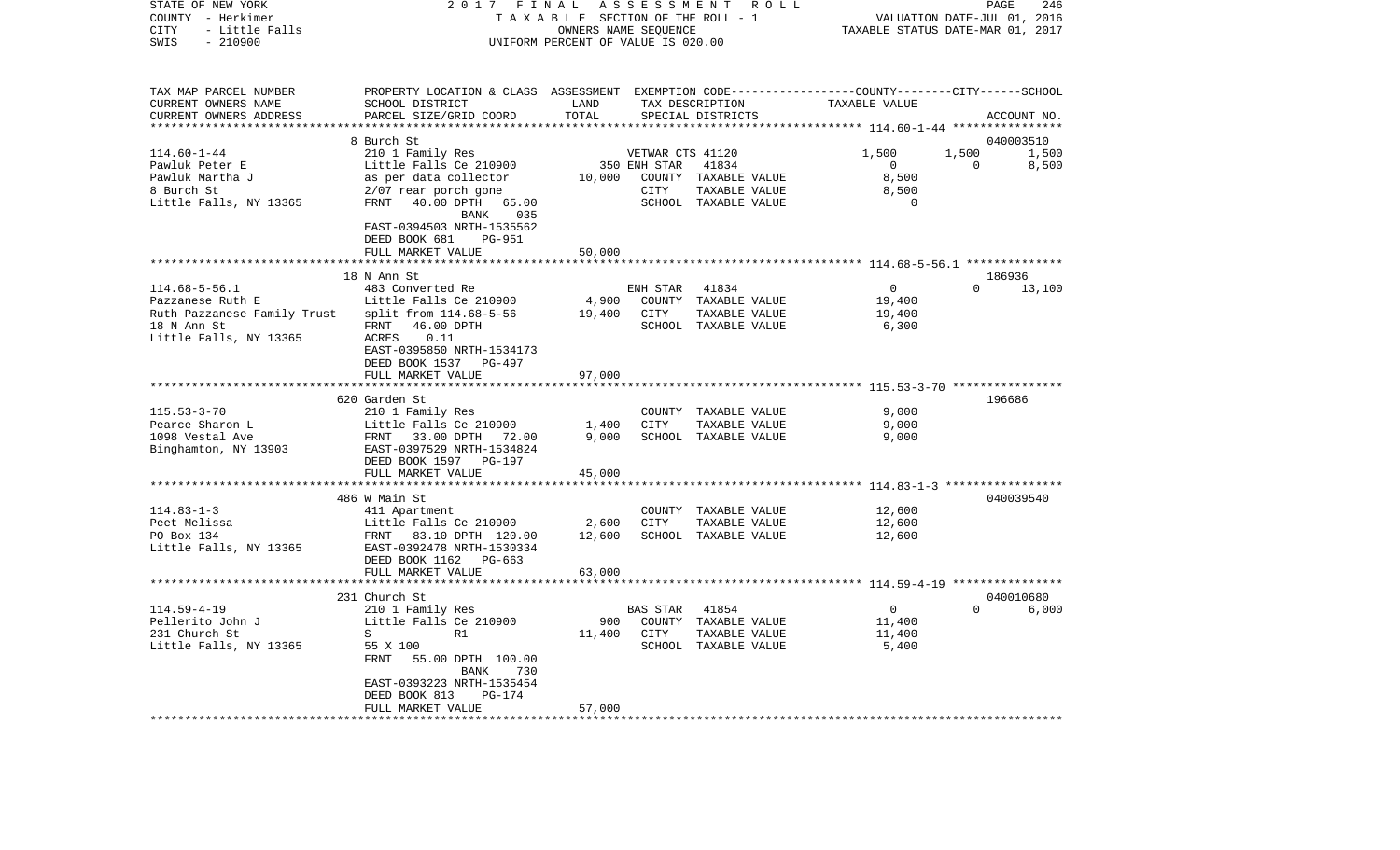| STATE OF NEW YORK<br>COUNTY - Herkimer<br>CITY<br>- Little Falls<br>$-210900$<br>SWIS | A S S E S S M E N T A O L L<br>2017 FINAL<br>TAXABLE SECTION OF THE ROLL - 1<br>OWNERS NAME SEQUENCE<br>UNIFORM PERCENT OF VALUE IS 020.00 |                          |                  |                               | PAGE<br>247<br>VALUATION DATE-JUL 01, 2016<br>TAXABLE STATUS DATE-MAR 01, 2017 |                |           |  |
|---------------------------------------------------------------------------------------|--------------------------------------------------------------------------------------------------------------------------------------------|--------------------------|------------------|-------------------------------|--------------------------------------------------------------------------------|----------------|-----------|--|
| TAX MAP PARCEL NUMBER                                                                 | PROPERTY LOCATION & CLASS ASSESSMENT EXEMPTION CODE---------------COUNTY-------CITY------SCHOOL                                            |                          |                  |                               |                                                                                |                |           |  |
| CURRENT OWNERS NAME<br>CURRENT OWNERS ADDRESS                                         | SCHOOL DISTRICT<br>LAND<br>TAX DESCRIPTION<br>TOTAL<br>SPECIAL DISTRICTS                                                                   |                          |                  |                               | TAXABLE VALUE<br>ACCOUNT NO.                                                   |                |           |  |
|                                                                                       | PARCEL SIZE/GRID COORD                                                                                                                     |                          |                  |                               |                                                                                |                |           |  |
|                                                                                       | Arthur St                                                                                                                                  |                          |                  |                               |                                                                                |                |           |  |
| $114.59 - 4 - 68.1$                                                                   | 311 Res vac land                                                                                                                           |                          |                  | COUNTY TAXABLE VALUE          | 300                                                                            |                |           |  |
| Pellerito John J III                                                                  | Little Falls Ce 210900                                                                                                                     | 300                      | CITY             | TAXABLE VALUE                 | 300                                                                            |                |           |  |
| 35 Arthur St                                                                          | no front                                                                                                                                   | 300                      |                  | SCHOOL TAXABLE VALUE          | 300                                                                            |                |           |  |
| Little Falls, NY 13365                                                                | FRNT<br>60.00 DPTH 135.00<br>EAST-0393338 NRTH-1534872                                                                                     |                          |                  |                               |                                                                                |                |           |  |
|                                                                                       | DEED BOOK 1506 PG-727                                                                                                                      |                          |                  |                               |                                                                                |                |           |  |
|                                                                                       | FULL MARKET VALUE                                                                                                                          | 1,500                    |                  |                               |                                                                                |                |           |  |
|                                                                                       |                                                                                                                                            |                          |                  |                               |                                                                                |                |           |  |
|                                                                                       | 35 Arthur St                                                                                                                               |                          |                  |                               |                                                                                |                | 181880    |  |
| $114.59 - 4 - 69$                                                                     | 210 1 Family Res                                                                                                                           |                          | VETCOM CTS 41130 |                               | 3,000                                                                          | 3,000          | 3,000     |  |
| Pellerito John J III<br>35 Arthur St                                                  | Little Falls Ce 210900<br>FRNT 50.00 DPTH 140.00                                                                                           | 1,000 BAS STAR<br>12,000 |                  | 41854<br>COUNTY TAXABLE VALUE | $\overline{0}$<br>9,000                                                        | $\overline{0}$ | 6,000     |  |
| Little Falls, NY 13365                                                                | EAST-0393238 NRTH-1534916                                                                                                                  |                          | CITY             | TAXABLE VALUE                 | 9,000                                                                          |                |           |  |
|                                                                                       | DEED BOOK 1506 PG-727                                                                                                                      |                          |                  | SCHOOL TAXABLE VALUE          | 3,000                                                                          |                |           |  |
|                                                                                       | FULL MARKET VALUE                                                                                                                          | 60,000                   |                  |                               |                                                                                |                |           |  |
|                                                                                       |                                                                                                                                            |                          |                  |                               |                                                                                |                |           |  |
|                                                                                       | Ritter Rd                                                                                                                                  |                          |                  |                               |                                                                                |                | 040053610 |  |
| $115.54 - 1 - 3.2$                                                                    | 241 Rural res&ag                                                                                                                           |                          |                  | COUNTY TAXABLE VALUE          | 62,000                                                                         |                |           |  |
| Pelli Ernest Jr                                                                       | Little Falls Ce 210900                                                                                                                     | 4,850                    | CITY             | TAXABLE VALUE                 | 62,000                                                                         |                |           |  |
| Pelli Denise<br>345 East 52 St                                                        | ACRES 14.00<br>EAST-0401673 NRTH-1535560                                                                                                   | 62,000                   |                  | SCHOOL TAXABLE VALUE          | 62,000                                                                         |                |           |  |
| New York, NY 10022                                                                    | DEED BOOK 941<br>PG-25                                                                                                                     |                          |                  |                               |                                                                                |                |           |  |
|                                                                                       | FULL MARKET VALUE                                                                                                                          | 310,000                  |                  |                               |                                                                                |                |           |  |
|                                                                                       |                                                                                                                                            |                          |                  |                               |                                                                                |                |           |  |
|                                                                                       | North Of Loomis St                                                                                                                         |                          |                  |                               |                                                                                |                |           |  |
| $115.54 - 1 - 5$                                                                      | 105 Vac farmland                                                                                                                           |                          |                  | COUNTY TAXABLE VALUE          | 2,500                                                                          |                |           |  |
| Pelli Ernest Jr                                                                       | Little Falls Ce 210900                                                                                                                     | 2,500                    | CITY             | TAXABLE VALUE                 | 2,500                                                                          |                |           |  |
| Pelli Denise                                                                          | ACRES 15.90                                                                                                                                | 2,500                    |                  | SCHOOL TAXABLE VALUE          | 2,500                                                                          |                |           |  |
| 345 East 52nd St<br>New York, NY 10022                                                | EAST-0401384 NRTH-1534974<br>DEED BOOK 941<br>PG-25                                                                                        |                          |                  |                               |                                                                                |                |           |  |
|                                                                                       | FULL MARKET VALUE                                                                                                                          | 12,500                   |                  |                               |                                                                                |                |           |  |
|                                                                                       |                                                                                                                                            |                          |                  |                               |                                                                                |                |           |  |
|                                                                                       | 15 Valley Brook Dr                                                                                                                         |                          |                  |                               |                                                                                |                |           |  |
| $114.59 - 1 - 1.2$                                                                    | 311 Res vac land                                                                                                                           |                          |                  | COUNTY TAXABLE VALUE          | 1,400                                                                          |                |           |  |
| Pelli Ernest M                                                                        | Little Falls Ce 210900                                                                                                                     | 1,400                    | CITY             | TAXABLE VALUE                 | 1,400                                                                          |                |           |  |
| Pelli Carol A                                                                         | FRNT 67.00 DPTH 144.50                                                                                                                     | 1,400                    |                  | SCHOOL TAXABLE VALUE          | 1,400                                                                          |                |           |  |
| 11 Valley Brook Dr                                                                    | EAST-0391306 NRTH-1535793                                                                                                                  |                          |                  |                               |                                                                                |                |           |  |
| Little Falls, NY 13365                                                                | PG-178<br>DEED BOOK 858<br>FULL MARKET VALUE                                                                                               | 7,000                    |                  |                               |                                                                                |                |           |  |
|                                                                                       |                                                                                                                                            |                          |                  |                               |                                                                                |                |           |  |
|                                                                                       | Valley Brook Dr                                                                                                                            |                          |                  |                               |                                                                                |                |           |  |
| $114.59 - 1 - 1.3$                                                                    | 311 Res vac land                                                                                                                           |                          |                  | COUNTY TAXABLE VALUE          | 3,500                                                                          |                |           |  |
| Pelli Ernest M                                                                        | Little Falls Ce 210900                                                                                                                     | 3,500                    | CITY             | TAXABLE VALUE                 | 3,500                                                                          |                |           |  |
| Pelli Carol A                                                                         | ACRES 1.69                                                                                                                                 | 3,500                    |                  | SCHOOL TAXABLE VALUE          | 3,500                                                                          |                |           |  |
| 11 Valley Brook Dr                                                                    | EAST-0391147 NRTH-1536050                                                                                                                  |                          |                  |                               |                                                                                |                |           |  |
| Little Falls, NY 13365                                                                | DEED BOOK 811<br>PG-54                                                                                                                     |                          |                  |                               |                                                                                |                |           |  |
|                                                                                       | FULL MARKET VALUE                                                                                                                          | 17,500                   |                  |                               |                                                                                |                |           |  |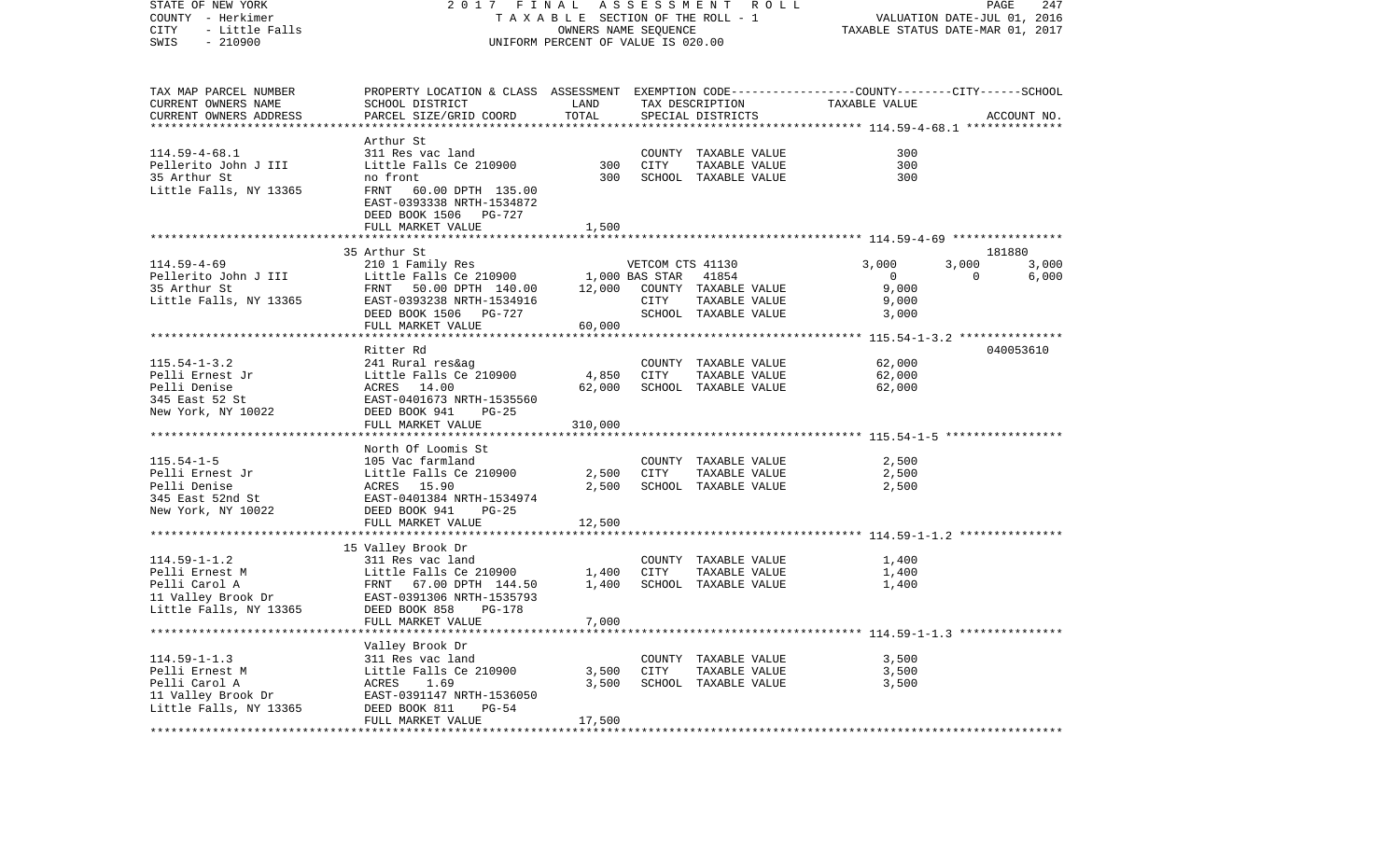| STATE OF NEW YORK<br>COUNTY - Herkimer<br><b>CITY</b><br>- Little Falls<br>$-210900$<br>SWIS | 2017 FINAL<br>TAXABLE SECTION OF THE ROLL - 1<br>UNIFORM PERCENT OF VALUE IS 020.00              | PAGE<br>248<br>VALUATION DATE-JUL 01, 2016<br>TAXABLE STATUS DATE-MAR 01, 2017 |                 |                                      |                                                        |          |             |
|----------------------------------------------------------------------------------------------|--------------------------------------------------------------------------------------------------|--------------------------------------------------------------------------------|-----------------|--------------------------------------|--------------------------------------------------------|----------|-------------|
| TAX MAP PARCEL NUMBER                                                                        | PROPERTY LOCATION & CLASS ASSESSMENT EXEMPTION CODE----------------COUNTY-------CITY------SCHOOL | LAND                                                                           |                 |                                      |                                                        |          |             |
| CURRENT OWNERS NAME<br>CURRENT OWNERS ADDRESS                                                | SCHOOL DISTRICT<br>PARCEL SIZE/GRID COORD                                                        | TOTAL                                                                          |                 | TAX DESCRIPTION<br>SPECIAL DISTRICTS | TAXABLE VALUE                                          |          | ACCOUNT NO. |
| **********************                                                                       |                                                                                                  |                                                                                |                 |                                      | ******************** 114.59-1-42 ****************      |          |             |
|                                                                                              | 11 Valley Brook Dr                                                                               |                                                                                |                 |                                      |                                                        |          | 040059285   |
| $114.59 - 1 - 42$                                                                            | 210 1 Family Res                                                                                 |                                                                                | <b>BAS STAR</b> | 41854                                | 0                                                      | $\Omega$ | 6,000       |
| Pelli Ernest M                                                                               | Little Falls Ce 210900                                                                           | 7,000                                                                          |                 | COUNTY TAXABLE VALUE                 | 28,000                                                 |          |             |
| Pelli Carol A                                                                                | Lots 5-6-7                                                                                       | 28,000                                                                         | CITY            | TAXABLE VALUE                        | 28,000                                                 |          |             |
| 11 Valley Brook Dr                                                                           | FRNT 242.32 DPTH 125.00                                                                          |                                                                                |                 | SCHOOL TAXABLE VALUE                 | 22,000                                                 |          |             |
| Little Falls, NY 13365                                                                       | EAST-0391481 NRTH-1535753                                                                        |                                                                                |                 |                                      |                                                        |          |             |
|                                                                                              | DEED BOOK 00616 PG-00988                                                                         |                                                                                |                 |                                      |                                                        |          |             |
|                                                                                              | FULL MARKET VALUE                                                                                | 140,000                                                                        |                 |                                      |                                                        |          |             |
|                                                                                              | 76 Skinner St                                                                                    |                                                                                |                 |                                      |                                                        |          | 040056100   |
| $114.67 - 1 - 33$                                                                            | 210 1 Family Res                                                                                 |                                                                                | ENH STAR        | 41834                                | $\overline{0}$                                         | $\Omega$ | 10,000      |
| Pelzer Ronald E                                                                              | Little Falls Ce 210900                                                                           | 1,000                                                                          |                 | COUNTY TAXABLE VALUE                 | 10,000                                                 |          |             |
| Pelzer Connie Jo                                                                             | N R1                                                                                             | 10,000                                                                         | CITY            | TAXABLE VALUE                        | 10,000                                                 |          |             |
| 76 Skinner St                                                                                | 100x250                                                                                          |                                                                                |                 | SCHOOL TAXABLE VALUE                 | $\Omega$                                               |          |             |
| Little Falls, NY 13365                                                                       | FRNT 100.00 DPTH 270.00                                                                          |                                                                                |                 |                                      |                                                        |          |             |
|                                                                                              | EAST-0393036 NRTH-1534166                                                                        |                                                                                |                 |                                      |                                                        |          |             |
|                                                                                              | DEED BOOK 00651 PG-00838                                                                         |                                                                                |                 |                                      |                                                        |          |             |
|                                                                                              | FULL MARKET VALUE                                                                                | 50,000                                                                         |                 |                                      |                                                        |          |             |
|                                                                                              |                                                                                                  |                                                                                |                 |                                      |                                                        |          |             |
|                                                                                              | $401-3$ W Main St                                                                                |                                                                                |                 |                                      |                                                        |          | 158932      |
| $114.75 - 2 - 9$                                                                             | 220 2 Family Res                                                                                 |                                                                                |                 | COUNTY TAXABLE VALUE                 | 8,600                                                  |          |             |
| Pelzer Ronald E                                                                              | Little Falls Ce 210900                                                                           | 600                                                                            | <b>CITY</b>     | TAXABLE VALUE                        | 8,600                                                  |          |             |
| 76 Skinner St                                                                                | FRNT 39.00 DPTH 94.00<br>EAST-0393290 NRTH-1530977                                               | 8,600                                                                          |                 | SCHOOL TAXABLE VALUE                 | 8,600                                                  |          |             |
| Little Falls, NY 13365                                                                       | DEED BOOK 1358 PG-726                                                                            |                                                                                |                 |                                      |                                                        |          |             |
|                                                                                              | FULL MARKET VALUE                                                                                | 43,000                                                                         |                 |                                      |                                                        |          |             |
|                                                                                              |                                                                                                  |                                                                                |                 |                                      |                                                        |          |             |
|                                                                                              | 32 Lewis St                                                                                      |                                                                                |                 |                                      |                                                        |          | 040028980   |
| $114.60 - 1 - 45$                                                                            | 210 1 Family Res                                                                                 |                                                                                | <b>BAS STAR</b> | 41854                                | $\overline{0}$                                         | $\Omega$ | 6,000       |
| Penz Marc A                                                                                  | Little Falls Ce 210900                                                                           | 800                                                                            |                 | COUNTY TAXABLE VALUE                 | 9,000                                                  |          |             |
| Penz Melissa                                                                                 | FRNT 55.00 DPTH 100.00                                                                           | 9,000                                                                          | CITY            | TAXABLE VALUE                        | 9,000                                                  |          |             |
| 32 Lewis St                                                                                  | EAST-0394554 NRTH-1535604                                                                        |                                                                                |                 | SCHOOL TAXABLE VALUE                 | 3,000                                                  |          |             |
| Little Falls, NY 13365                                                                       | DEED BOOK 1236 PG-588                                                                            |                                                                                |                 |                                      |                                                        |          |             |
|                                                                                              | FULL MARKET VALUE                                                                                | 45,000                                                                         |                 |                                      |                                                        |          |             |
|                                                                                              | **************************                                                                       | ***********                                                                    |                 |                                      | ************************ 115.53-1-70 ***************** |          |             |
|                                                                                              | 611 E Gansevoort St                                                                              |                                                                                |                 |                                      |                                                        |          | 186196      |
| $115.53 - 1 - 70$                                                                            | 411 Apartment                                                                                    |                                                                                |                 | COUNTY TAXABLE VALUE                 | 15,000                                                 |          |             |
| Perillo Christina<br>27 Smith St                                                             | Little Falls Ce 210900                                                                           | 1,100                                                                          | CITY            | TAXABLE VALUE                        | 15,000                                                 |          |             |
| Glen Cove, NY 11542                                                                          | FRNT 50.00 DPTH 155.00<br>EAST-0397289 NRTH-1535008                                              | 15,000                                                                         |                 | SCHOOL TAXABLE VALUE                 | 15,000                                                 |          |             |
|                                                                                              | DEED BOOK 1533 PG-187                                                                            |                                                                                |                 |                                      |                                                        |          |             |
|                                                                                              | FULL MARKET VALUE                                                                                | 75,000                                                                         |                 |                                      |                                                        |          |             |
|                                                                                              |                                                                                                  |                                                                                |                 |                                      |                                                        |          |             |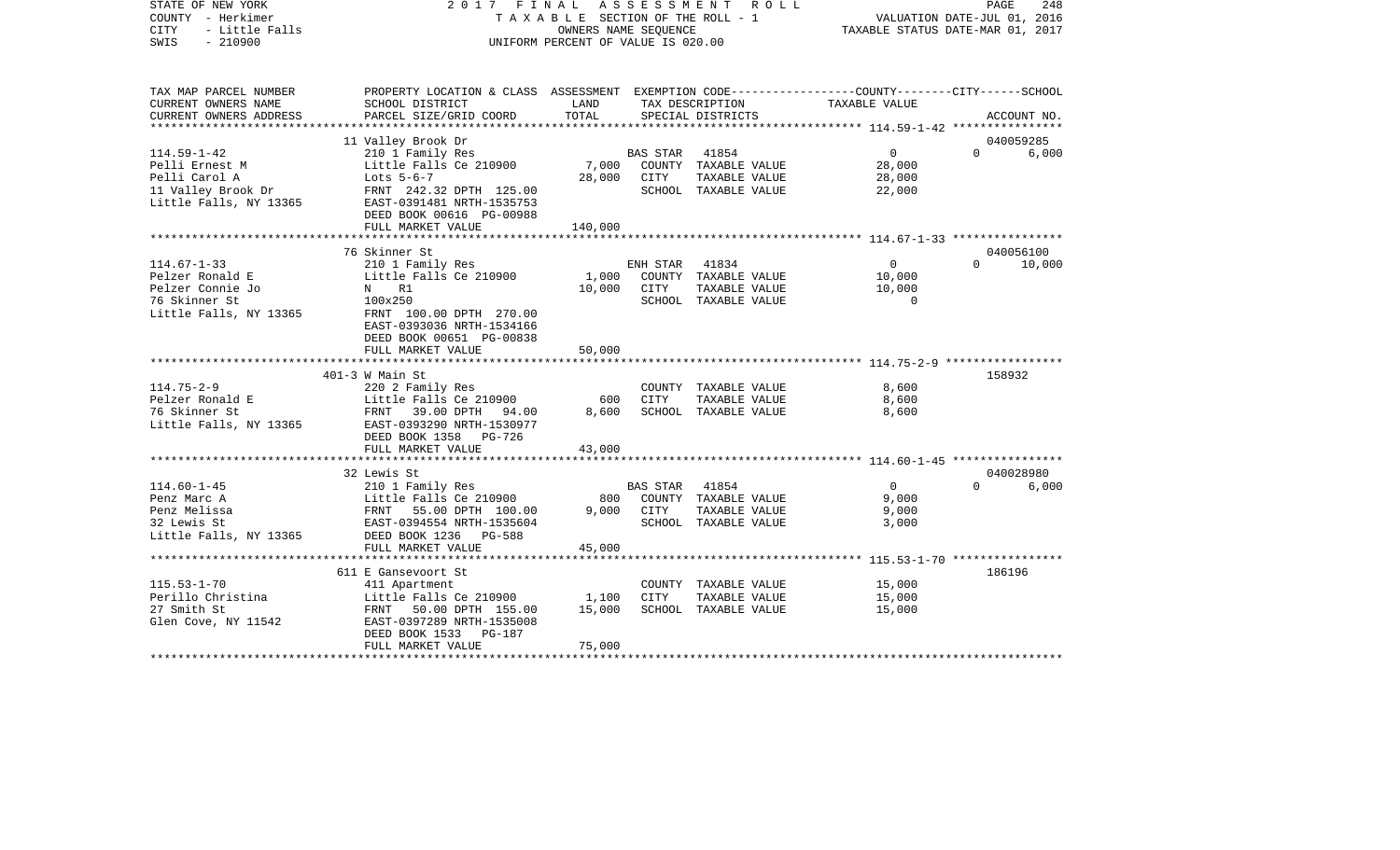STATE OF NEW YORK 2 0 1 7 F I N A L A S S E S S M E N T R O L L PAGE 249VALUATION DATE-JUL 01, 2016 COUNTY - Herkimer T A X A B L E SECTION OF THE ROLL - 1 CITY - Little Falls OWNERS NAME SEQUENCE TAXABLE STATUS DATE-MAR 01, 2017 SWIS - 210900 UNIFORM PERCENT OF VALUE IS 020.00TAX MAP PARCEL NUMBER PROPERTY LOCATION & CLASS ASSESSMENT EXEMPTION CODE------------------COUNTY--------CITY------SCHOOL CURRENT OWNERS NAME SCHOOL DISTRICT LAND TAX DESCRIPTION TAXABLE VALUECURRENT OWNERS ADDRESS PARCEL SIZE/GRID COORD TOTAL SPECIAL DISTRICTS ACCOUNT NO. \*\*\*\*\*\*\*\*\*\*\*\*\*\*\*\*\*\*\*\*\*\*\*\*\*\*\*\*\*\*\*\*\*\*\*\*\*\*\*\*\*\*\*\*\*\*\*\*\*\*\*\*\*\*\*\*\*\*\*\*\*\*\*\*\*\*\*\*\*\*\*\*\*\*\*\*\*\*\*\*\*\*\*\*\*\*\*\*\*\*\*\*\*\*\*\*\*\*\*\*\*\*\* 115.53-1-73 \*\*\*\*\*\*\*\*\*\*\*\*\*\*\*\* 603 E Gansevoort St 186196115.53-1-73 230 3 Family Res COUNTY TAXABLE VALUE 6,500 Perillo Christina Little Falls Ce 210900 200 CITY TAXABLE VALUE 6,500 4 Orian Pl FRNT 36.20 DPTH 135.00 6,500 SCHOOL TAXABLE VALUE 6,500 Glen Cove, NY 11542 EAST-0397184 NRTH-1534996 DEED BOOK 1533 PG-187FULL MARKET VALUE 32,500 \*\*\*\*\*\*\*\*\*\*\*\*\*\*\*\*\*\*\*\*\*\*\*\*\*\*\*\*\*\*\*\*\*\*\*\*\*\*\*\*\*\*\*\*\*\*\*\*\*\*\*\*\*\*\*\*\*\*\*\*\*\*\*\*\*\*\*\*\*\*\*\*\*\*\*\*\*\*\*\*\*\*\*\*\*\*\*\*\*\*\*\*\*\*\*\*\*\*\*\*\*\*\* 115.62-2-39 \*\*\*\*\*\*\*\*\*\*\*\*\*\*\*\* 161 Burwell St 040006060115.62-2-39 220 2 Family Res COUNTY TAXABLE VALUE 12,000 Perillo Ginette Little Falls Ce 210900 1,200 CITY TAXABLE VALUE Perillo Lewis **FRNT** 40.00 DPTH 235.00 12.000 SCHOOL TAXABLE VALUE 12.000 27 Smith St EAST-0399489 NRTH-1533954Glen Cove, NY 11542 DEED BOOK 1201 PG-213 FULL MARKET VALUE 60,000 \*\*\*\*\*\*\*\*\*\*\*\*\*\*\*\*\*\*\*\*\*\*\*\*\*\*\*\*\*\*\*\*\*\*\*\*\*\*\*\*\*\*\*\*\*\*\*\*\*\*\*\*\*\*\*\*\*\*\*\*\*\*\*\*\*\*\*\*\*\*\*\*\*\*\*\*\*\*\*\*\*\*\*\*\*\*\*\*\*\*\*\*\*\*\*\*\*\*\*\*\*\*\* 114.76-2-3 \*\*\*\*\*\*\*\*\*\*\*\*\*\*\*\*\*26 Flint Ave 156680 114.76-2-3 220 2 Family Res COUNTY TAXABLE VALUE 7,500 Perillo Lewis Little Falls Ce 210900 500 CITY TAXABLE VALUE 7,500 Perillo Ginette FRNT 22.50 DPTH 48.00 7,500 SCHOOL TAXABLE VALUE 7,500 27 Smith St EAST-0395792 NRTH-1531953Glen Cove, NY 11542 DEED BOOK 1345 PG-362 FULL MARKET VALUE 37,500 \*\*\*\*\*\*\*\*\*\*\*\*\*\*\*\*\*\*\*\*\*\*\*\*\*\*\*\*\*\*\*\*\*\*\*\*\*\*\*\*\*\*\*\*\*\*\*\*\*\*\*\*\*\*\*\*\*\*\*\*\*\*\*\*\*\*\*\*\*\*\*\*\*\*\*\*\*\*\*\*\*\*\*\*\*\*\*\*\*\*\*\*\*\*\*\*\*\*\*\*\*\*\* 115.53-1-33 \*\*\*\*\*\*\*\*\*\*\*\*\*\*\*\* 635 E Monroe St 201379115.53-1-33 411 Apartment COUNTY TAXABLE VALUE 5,000 Perimeter Property Management Little Falls Ce 210900 1,000 CITY TAXABLE VALUE 5,000 64 Church St FRNT 50.00 DPTH 120.00 5,000 SCHOOL TAXABLE VALUE 5,000 Little Falls, NY 13365 EAST-0397497 NRTH-1535403 DEED BOOK 1627 PG-664 FULL MARKET VALUE 25,000 \*\*\*\*\*\*\*\*\*\*\*\*\*\*\*\*\*\*\*\*\*\*\*\*\*\*\*\*\*\*\*\*\*\*\*\*\*\*\*\*\*\*\*\*\*\*\*\*\*\*\*\*\*\*\*\*\*\*\*\*\*\*\*\*\*\*\*\*\*\*\*\*\*\*\*\*\*\*\*\*\*\*\*\*\*\*\*\*\*\*\*\*\*\*\*\*\*\*\*\*\*\*\* 115.53-1-82 \*\*\*\*\*\*\*\*\*\*\*\*\*\*\*\* 576 Garden St 159473115.53-1-82 210 1 Family Res BAS STAR 41854 0 0 6,000 Perkins Wayne C  $L$ ittle Falls Ce 210900 1,100 COUNTY TAXABLE VALUE 9,700 Perkins Gretchen A FRNT 52.20 DPTH 91.00 9,700 CITY TAXABLE VALUE 9,700 576 Garden St EAST-0396938 NRTH-1534818 SCHOOL TAXABLE VALUE 3,700 Little Falls, NY 13365 DEED BOOK 1457 PG-238 FULL MARKET VALUE 48,500 \*\*\*\*\*\*\*\*\*\*\*\*\*\*\*\*\*\*\*\*\*\*\*\*\*\*\*\*\*\*\*\*\*\*\*\*\*\*\*\*\*\*\*\*\*\*\*\*\*\*\*\*\*\*\*\*\*\*\*\*\*\*\*\*\*\*\*\*\*\*\*\*\*\*\*\*\*\*\*\*\*\*\*\*\*\*\*\*\*\*\*\*\*\*\*\*\*\*\*\*\*\*\* 114.68-5-8 \*\*\*\*\*\*\*\*\*\*\*\*\*\*\*\*\* 80 Church St 040009330114.68-5-8 210 1 Family Res BAS STAR 41854 0 0 6,000 Perkov Janice C <sup>Little</sup> Falls Ce 210900 1,150 COUNTY TAXABLE VALUE 15,200 80 Church St N R1 15,200 CITY TAXABLE VALUE 15,200 Little Falls, NY 13365 33x200 43X105 SCHOOL TAXABLE VALUE 9,200 FRNT 32.60 DPTH 356.00 EAST-0394915 NRTH-1534462 DEED BOOK 928 PG-624 FULL MARKET VALUE 76,000 \*\*\*\*\*\*\*\*\*\*\*\*\*\*\*\*\*\*\*\*\*\*\*\*\*\*\*\*\*\*\*\*\*\*\*\*\*\*\*\*\*\*\*\*\*\*\*\*\*\*\*\*\*\*\*\*\*\*\*\*\*\*\*\*\*\*\*\*\*\*\*\*\*\*\*\*\*\*\*\*\*\*\*\*\*\*\*\*\*\*\*\*\*\*\*\*\*\*\*\*\*\*\*\*\*\*\*\*\*\*\*\*\*\*\*\*\*\*\*\*\*\*\*\*\*\*\*\*\*\*\*\*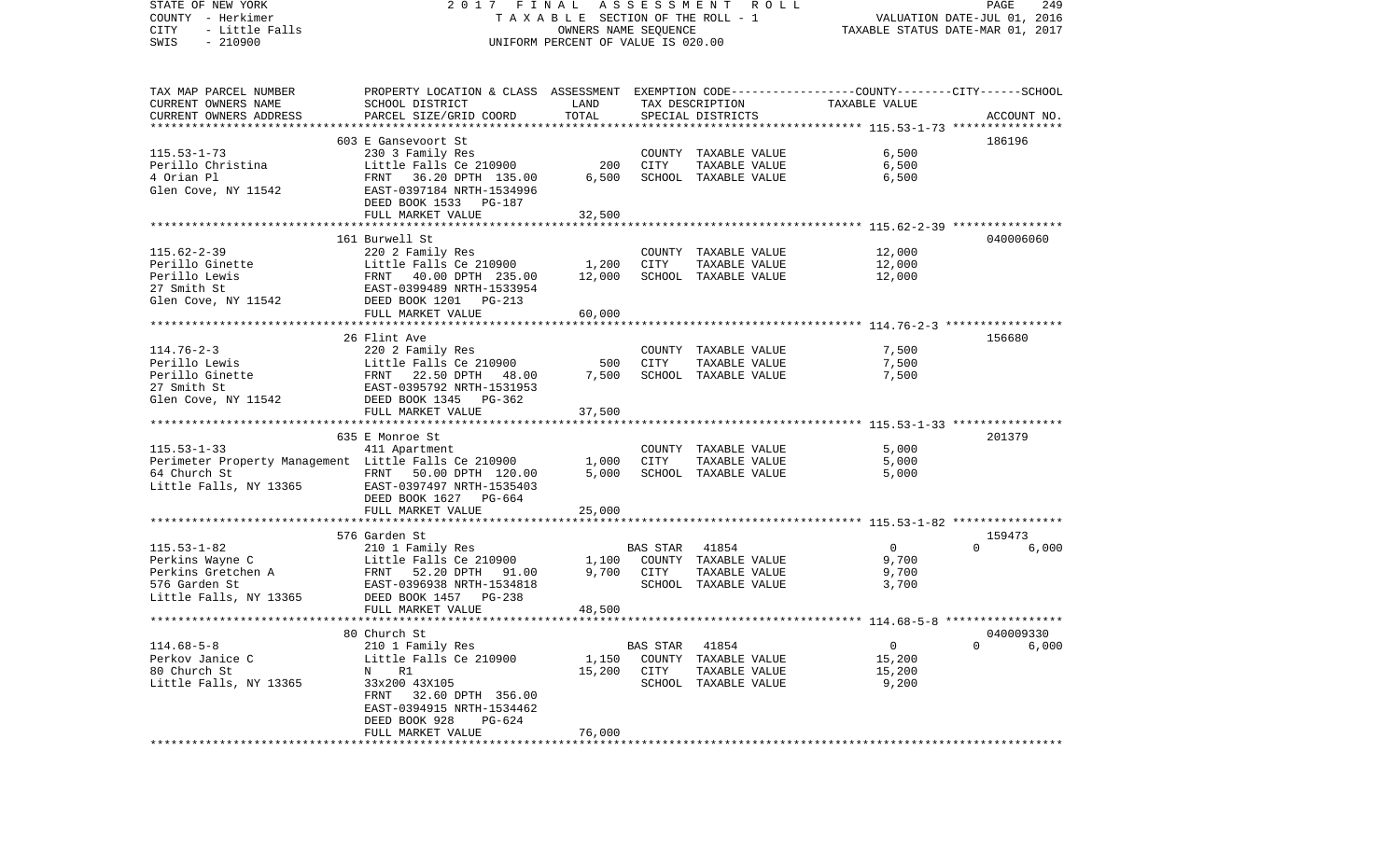| STATE OF NEW YORK<br>COUNTY - Herkimer<br><b>CITY</b><br>- Little Falls<br>$-210900$<br>SWIS | 2017<br>FINAL<br>TAXABLE SECTION OF THE ROLL - 1<br>UNIFORM PERCENT OF VALUE IS 020.00          | PAGE<br>250<br>VALUATION DATE-JUL 01, 2016<br>TAXABLE STATUS DATE-MAR 01, 2017 |                  |                                       |                   |          |             |
|----------------------------------------------------------------------------------------------|-------------------------------------------------------------------------------------------------|--------------------------------------------------------------------------------|------------------|---------------------------------------|-------------------|----------|-------------|
| TAX MAP PARCEL NUMBER                                                                        | PROPERTY LOCATION & CLASS ASSESSMENT EXEMPTION CODE---------------COUNTY-------CITY------SCHOOL |                                                                                |                  |                                       |                   |          |             |
| CURRENT OWNERS NAME<br>CURRENT OWNERS ADDRESS                                                | SCHOOL DISTRICT<br>PARCEL SIZE/GRID COORD                                                       | LAND<br>TOTAL                                                                  |                  | TAX DESCRIPTION<br>SPECIAL DISTRICTS  | TAXABLE VALUE     |          | ACCOUNT NO. |
| *****************                                                                            |                                                                                                 |                                                                                |                  |                                       |                   |          |             |
|                                                                                              | 545-547 E Monroe St                                                                             |                                                                                |                  |                                       |                   |          | 040042660   |
| $114.60 - 5 - 5$                                                                             | 210 1 Family Res                                                                                |                                                                                | <b>BAS STAR</b>  | 41854                                 | $\Omega$          | $\Omega$ | 6,000       |
| Perlanski Edward W                                                                           | Little Falls Ce 210900                                                                          | 1,000                                                                          |                  | COUNTY TAXABLE VALUE                  | 20,000            |          |             |
| Perlanski Julie                                                                              | FRNT<br>60.00 DPTH 120.00                                                                       | 20,000                                                                         | CITY             | TAXABLE VALUE                         | 20,000            |          |             |
| 547 E Monroe St<br>Little Falls, NY 13365                                                    | 800<br>BANK<br>EAST-0396355 NRTH-1535162<br>DEED BOOK 897<br>PG-335                             |                                                                                |                  | SCHOOL TAXABLE VALUE                  | 14,000            |          |             |
|                                                                                              | FULL MARKET VALUE                                                                               | 100,000                                                                        |                  |                                       |                   |          |             |
|                                                                                              |                                                                                                 |                                                                                |                  |                                       |                   |          |             |
|                                                                                              | 54 Loomis St                                                                                    |                                                                                |                  |                                       |                   |          | 194534      |
| $115.53 - 4 - 40$                                                                            | 210 1 Family Res                                                                                | 800                                                                            | VETWAR CTS 41120 |                                       | 1,628             | 1,628    | 1,628       |
| Perrino Domenick L<br>Perrino Rosemary                                                       | Little Falls Ce 210900<br>FRNT<br>51.00 DPTH 68.00                                              | 10,850                                                                         | CITY             | COUNTY TAXABLE VALUE<br>TAXABLE VALUE | 9,222<br>9,222    |          |             |
| 54 Loomis St                                                                                 | EAST-0398411 NRTH-1534977                                                                       |                                                                                |                  | SCHOOL TAXABLE VALUE                  | 9,222             |          |             |
| Little Falls, NY 13365                                                                       | DEED BOOK 1583 PG-712                                                                           |                                                                                |                  |                                       |                   |          |             |
|                                                                                              | FULL MARKET VALUE                                                                               | 54,250                                                                         |                  |                                       |                   |          |             |
|                                                                                              |                                                                                                 |                                                                                |                  |                                       |                   |          |             |
|                                                                                              | 9 Douglas St                                                                                    |                                                                                |                  |                                       |                   |          | 040014490   |
| $114.60 - 2 - 20$                                                                            | 210 1 Family Res                                                                                |                                                                                | ENH STAR         | 41834                                 | $\overline{0}$    | $\Omega$ | 7,650       |
| Perry Donnamarie G                                                                           | Little Falls Ce 210900                                                                          | 650                                                                            |                  | COUNTY TAXABLE VALUE                  | 7,650             |          |             |
| 9 Douglas St<br>Little Falls, NY 13365                                                       | S R1<br>50x82                                                                                   | 7,650                                                                          | CITY             | TAXABLE VALUE<br>SCHOOL TAXABLE VALUE | 7,650<br>$\Omega$ |          |             |
|                                                                                              | FRNT<br>50.00 DPTH 80.00                                                                        |                                                                                |                  |                                       |                   |          |             |
|                                                                                              | EAST-0394708 NRTH-1535456                                                                       |                                                                                |                  |                                       |                   |          |             |
|                                                                                              | DEED BOOK 822<br>$PG-269$                                                                       |                                                                                |                  |                                       |                   |          |             |
|                                                                                              | FULL MARKET VALUE                                                                               | 38,250                                                                         |                  |                                       |                   |          |             |
|                                                                                              |                                                                                                 |                                                                                |                  |                                       |                   |          |             |
|                                                                                              | 68 Salisbury St                                                                                 |                                                                                |                  |                                       |                   |          | 040054420   |
| $115.53 - 1 - 26$                                                                            | 210 1 Family Res                                                                                |                                                                                | <b>BAS STAR</b>  | 41854                                 | $\overline{0}$    | $\Omega$ | 6,000       |
| Perry Heather M<br>Perry David B                                                             | Little Falls Ce 210900<br>FRNT<br>50.00 DPTH<br>80.00                                           | 500<br>8,800                                                                   | CITY             | COUNTY TAXABLE VALUE<br>TAXABLE VALUE | 8,800<br>8,800    |          |             |
| 68 Salisbury St                                                                              | EAST-0397782 NRTH-1535513                                                                       |                                                                                |                  | SCHOOL TAXABLE VALUE                  | 2,800             |          |             |
| Little Falls, NY 13365                                                                       | DEED BOOK 1244 PG-715                                                                           |                                                                                |                  |                                       |                   |          |             |
|                                                                                              | FULL MARKET VALUE                                                                               | 44,000                                                                         |                  |                                       |                   |          |             |
|                                                                                              |                                                                                                 |                                                                                |                  |                                       |                   |          |             |
|                                                                                              | 22 Skinner St                                                                                   |                                                                                |                  |                                       |                   |          | 040055620   |
| $114.67 - 1 - 22$                                                                            | 220 2 Family Res                                                                                |                                                                                |                  | COUNTY TAXABLE VALUE                  | 6,050             |          |             |
| Perry Nathan                                                                                 | Little Falls Ce 210900                                                                          | 400                                                                            | <b>CITY</b>      | TAXABLE VALUE                         | 6,050             |          |             |
| 123 East Canal St                                                                            | FRNT<br>40.00 DPTH 168.00                                                                       | 6,050                                                                          |                  | SCHOOL TAXABLE VALUE                  | 6,050             |          |             |
| Frankfort, NY 13340                                                                          | EAST-0393685 NRTH-1534089<br>DEED BOOK 1471<br>PG-325<br>FULL MARKET VALUE                      | 30,250                                                                         |                  |                                       |                   |          |             |
|                                                                                              |                                                                                                 | ****************                                                               |                  |                                       |                   |          |             |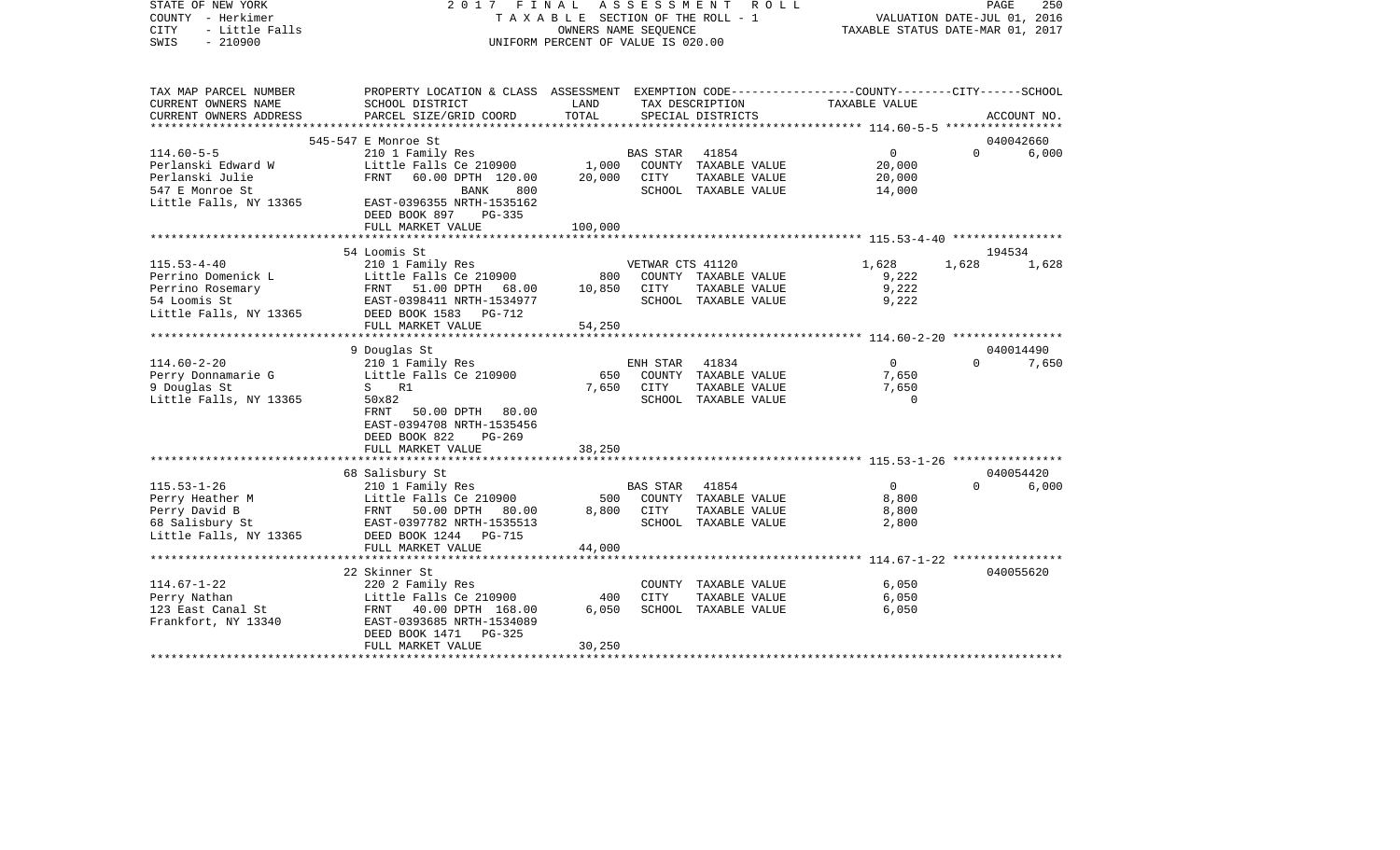| STATE OF NEW YORK<br>COUNTY - Herkimer<br><b>CITY</b><br>- Little Falls<br>SWIS<br>$-210900$ | 2017 FINAL ASSESSMENT<br>TAXABLE SECTION OF THE ROLL - 1<br>UNIFORM PERCENT OF VALUE IS 020.00                     | PAGE<br>251<br>VALUATION DATE-JUL 01, 2016<br>TAXABLE STATUS DATE-MAR 01, 2017 |          |                                       |                                                 |                   |
|----------------------------------------------------------------------------------------------|--------------------------------------------------------------------------------------------------------------------|--------------------------------------------------------------------------------|----------|---------------------------------------|-------------------------------------------------|-------------------|
| TAX MAP PARCEL NUMBER<br>CURRENT OWNERS NAME                                                 | PROPERTY LOCATION & CLASS ASSESSMENT EXEMPTION CODE---------------COUNTY-------CITY------SCHOOL<br>SCHOOL DISTRICT | LAND                                                                           |          | TAX DESCRIPTION                       | TAXABLE VALUE                                   |                   |
| CURRENT OWNERS ADDRESS                                                                       | PARCEL SIZE/GRID COORD                                                                                             | TOTAL                                                                          |          | SPECIAL DISTRICTS                     |                                                 | ACCOUNT NO.       |
|                                                                                              | ***************************                                                                                        | *********************                                                          |          |                                       | **************** 115.61-3-46 *************      |                   |
| $115.61 - 3 - 46$                                                                            | 54 Petrie St                                                                                                       |                                                                                |          |                                       |                                                 | 186256            |
| Perry Nathan                                                                                 | 411 Apartment<br>Little Falls Ce 210900                                                                            | 1,400                                                                          | CITY     | COUNTY TAXABLE VALUE<br>TAXABLE VALUE | 16,200<br>16,200                                |                   |
| 123 E Canal St                                                                               | FRNT 135.50 DPTH 60.00                                                                                             | 16,200                                                                         |          | SCHOOL TAXABLE VALUE                  | 16,200                                          |                   |
| Frankfort, NY 13340                                                                          | EAST-0398712 NRTH-1534033<br>DEED BOOK 1533 PG-486                                                                 |                                                                                |          |                                       |                                                 |                   |
|                                                                                              | FULL MARKET VALUE                                                                                                  | 81,000                                                                         |          |                                       |                                                 |                   |
|                                                                                              | 81 Church St                                                                                                       |                                                                                |          |                                       |                                                 | 040009300         |
| $114.68 - 4 - 12$                                                                            | 220 2 Family Res                                                                                                   |                                                                                |          | COUNTY TAXABLE VALUE                  | 17,300                                          |                   |
| Peruzzi Alvaro Jr.                                                                           | Little Falls Ce 210900                                                                                             | 1,450                                                                          | CITY     | TAXABLE VALUE                         | 17,300                                          |                   |
| 79 Church St                                                                                 | FRNT 90.00 DPTH 155.00                                                                                             | 17,300                                                                         |          | SCHOOL TAXABLE VALUE                  | 17,300                                          |                   |
| Little Falls, NY 13365                                                                       | EAST-0394831 NRTH-1534214<br>DEED BOOK 2017    PG-1608                                                             |                                                                                |          |                                       |                                                 |                   |
| PRIOR OWNER ON 3/01/2017                                                                     | FULL MARKET VALUE                                                                                                  | 86,500                                                                         |          |                                       |                                                 |                   |
| Peruzzi Alvaro Jr.                                                                           |                                                                                                                    |                                                                                |          |                                       |                                                 |                   |
|                                                                                              |                                                                                                                    |                                                                                |          |                                       |                                                 |                   |
|                                                                                              | 52 Douglas St                                                                                                      |                                                                                |          |                                       |                                                 |                   |
| $114.60 - 2 - 1.3$                                                                           | 210 1 Family Res                                                                                                   |                                                                                | BAS STAR | 41854                                 | $\overline{0}$                                  | 6,000<br>$\Omega$ |
| Peruzzi Laurence J                                                                           | Little Falls Ce 210900                                                                                             | 1,400                                                                          |          | COUNTY TAXABLE VALUE                  | 15,000                                          |                   |
| 52 Douglas St                                                                                | ACRES<br>3.10                                                                                                      | 15,000                                                                         | CITY     | TAXABLE VALUE                         | 15,000                                          |                   |
| Little Falls, NY 13365                                                                       | EAST-0395789 NRTH-1536110<br>DEED BOOK 1479 PG-693                                                                 |                                                                                |          | SCHOOL TAXABLE VALUE                  | 9,000                                           |                   |
|                                                                                              | FULL MARKET VALUE<br>**********************                                                                        | 75,000<br>* * * * * * * * * * * *                                              |          |                                       |                                                 |                   |
|                                                                                              |                                                                                                                    |                                                                                |          |                                       | ***************** 114.68-6-43 ***************** |                   |
| $114.68 - 6 - 43$                                                                            | 550 E Main St                                                                                                      |                                                                                |          |                                       | 17,000                                          | 194983            |
| Peruzzi Lawrence J                                                                           | 481 Att row bldg<br>Little Falls Ce 210900                                                                         | 3,500                                                                          | CITY     | COUNTY TAXABLE VALUE<br>TAXABLE VALUE | 17,000                                          |                   |
| 550 E Main St                                                                                | FRNT 19.50 DPTH 120.00                                                                                             | 17,000                                                                         |          | SCHOOL TAXABLE VALUE                  | 17,000                                          |                   |
| Little Falls, NY 13365                                                                       | EAST-0396333 NRTH-1534190                                                                                          |                                                                                |          |                                       |                                                 |                   |
|                                                                                              | DEED BOOK 1586 PG-621                                                                                              |                                                                                |          |                                       |                                                 |                   |
|                                                                                              | FULL MARKET VALUE                                                                                                  | 85,000                                                                         |          |                                       |                                                 |                   |
|                                                                                              |                                                                                                                    |                                                                                |          |                                       |                                                 |                   |
|                                                                                              | 55 Burwell St                                                                                                      |                                                                                |          |                                       |                                                 | 040004770         |
| $115.61 - 2 - 3$                                                                             | 210 1 Family Res                                                                                                   |                                                                                | BAS STAR | 41854                                 | $\overline{0}$                                  | $\Omega$<br>6,000 |
| Peruzzi Melissa A                                                                            | Little Falls Ce 210900                                                                                             | 350                                                                            |          | COUNTY TAXABLE VALUE                  | 7,650                                           |                   |
| 55 Burwell St                                                                                | <b>FRNT</b><br>30.50 DPTH<br>41.40                                                                                 | 7,650                                                                          | CITY     | TAXABLE VALUE                         | 7,650                                           |                   |
| Little Falls, NY 13365                                                                       | BANK<br>055                                                                                                        |                                                                                |          | SCHOOL TAXABLE VALUE                  | 1,650                                           |                   |
|                                                                                              | EAST-0398217 NRTH-1534601                                                                                          |                                                                                |          |                                       |                                                 |                   |
|                                                                                              | PG-934<br>DEED BOOK 1183                                                                                           |                                                                                |          |                                       |                                                 |                   |
| ************************                                                                     | FULL MARKET VALUE                                                                                                  | 38,250                                                                         |          |                                       |                                                 |                   |
|                                                                                              |                                                                                                                    |                                                                                |          |                                       |                                                 |                   |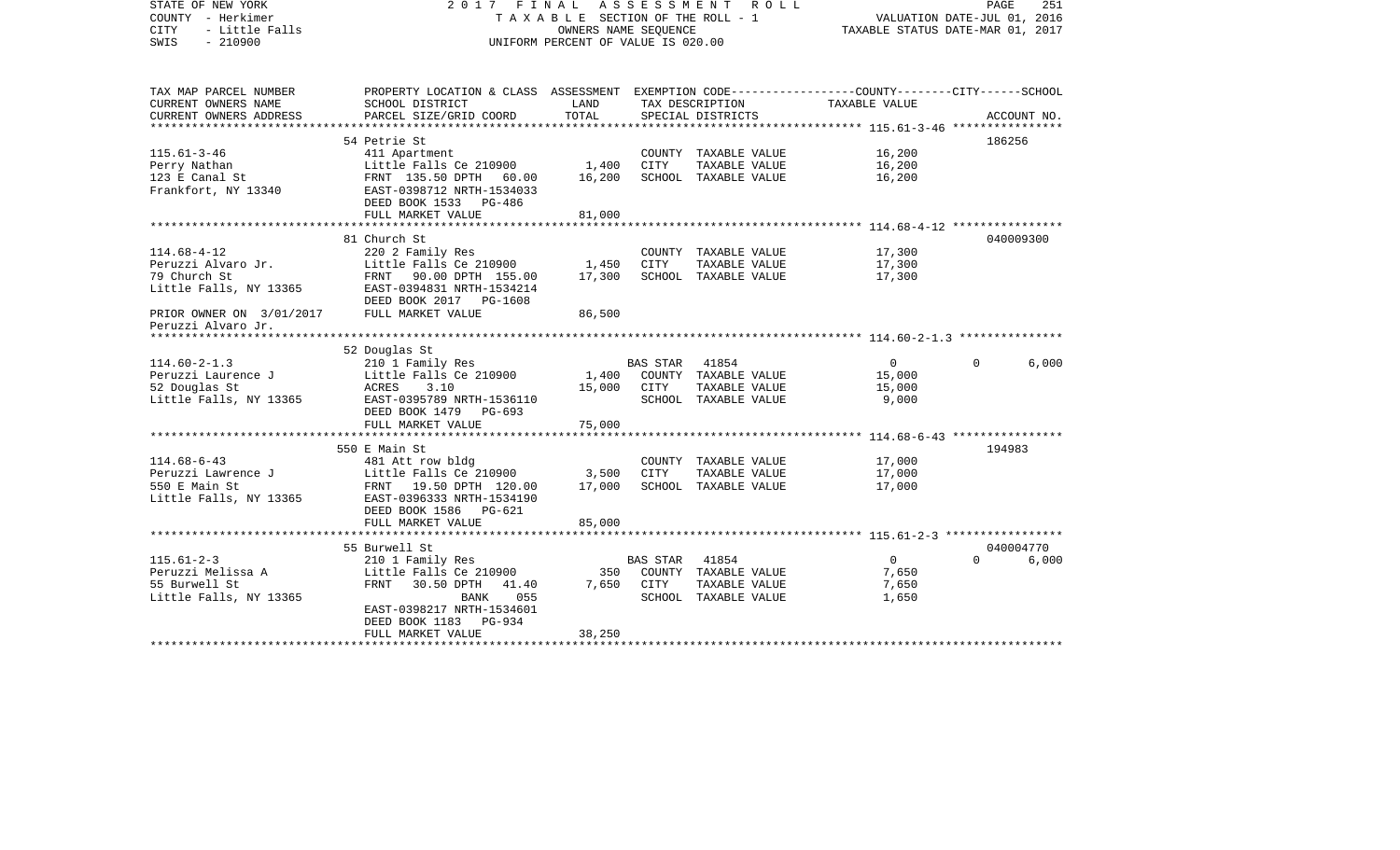| STATE OF NEW YORK<br>COUNTY - Herkimer<br><b>CITY</b><br>- Little Falls<br>$-210900$<br>SWIS | 2017 FINAL                                                                                       | ASSESSMENT<br>T A X A B L E SECTION OF THE ROLL - 1<br>OWNERS NAME SEQUENCE<br>UNIFORM PERCENT OF VALUE IS 020.00 | PAGE<br>252<br>VALUATION DATE-JUL 01, 2016<br>TAXABLE STATUS DATE-MAR 01, 2017 |                                      |                |             |             |
|----------------------------------------------------------------------------------------------|--------------------------------------------------------------------------------------------------|-------------------------------------------------------------------------------------------------------------------|--------------------------------------------------------------------------------|--------------------------------------|----------------|-------------|-------------|
| TAX MAP PARCEL NUMBER                                                                        | PROPERTY LOCATION & CLASS ASSESSMENT EXEMPTION CODE----------------COUNTY-------CITY------SCHOOL | LAND                                                                                                              |                                                                                |                                      |                |             |             |
| CURRENT OWNERS NAME<br>CURRENT OWNERS ADDRESS                                                | SCHOOL DISTRICT<br>PARCEL SIZE/GRID COORD                                                        | TOTAL                                                                                                             |                                                                                | TAX DESCRIPTION<br>SPECIAL DISTRICTS | TAXABLE VALUE  |             | ACCOUNT NO. |
|                                                                                              |                                                                                                  |                                                                                                                   |                                                                                |                                      |                |             |             |
|                                                                                              | 105 Prospect St                                                                                  |                                                                                                                   |                                                                                |                                      |                |             | 040053190   |
| $114.68 - 2 - 70$                                                                            | 210 1 Family Res                                                                                 |                                                                                                                   | <b>BAS STAR</b>                                                                | 41854                                | $\Omega$       | $\Omega$    | 6,000       |
| Peruzzi Renato James                                                                         | Little Falls Ce 210900                                                                           |                                                                                                                   |                                                                                | 650 COUNTY TAXABLE VALUE             | 9,500          |             |             |
| 105 Prospect St                                                                              | FRNT 50.00 DPTH 260.00                                                                           | 9,500                                                                                                             | CITY                                                                           | TAXABLE VALUE                        | 9,500          |             |             |
| Little Falls, NY 13365                                                                       | 730<br>BANK                                                                                      |                                                                                                                   |                                                                                | SCHOOL TAXABLE VALUE                 | 3,500          |             |             |
|                                                                                              | EAST-0394504 NRTH-1533984                                                                        |                                                                                                                   |                                                                                |                                      |                |             |             |
|                                                                                              | DEED BOOK 888<br>PG-615<br>FULL MARKET VALUE                                                     | 47,500                                                                                                            |                                                                                |                                      |                |             |             |
|                                                                                              |                                                                                                  |                                                                                                                   |                                                                                |                                      |                |             |             |
|                                                                                              | 91 Loomis St                                                                                     |                                                                                                                   |                                                                                |                                      |                |             | 040030570   |
| $115.53 - 4 - 60$                                                                            | 220 2 Family Res                                                                                 |                                                                                                                   | ENH STAR                                                                       | 41834                                | $\overline{0}$ | $\Omega$    | 10,550      |
| Pescatore Jennie                                                                             | Little Falls Ce 210900                                                                           | 1,000                                                                                                             |                                                                                | COUNTY TAXABLE VALUE                 | 10,550         |             |             |
| 91 Loomis St                                                                                 | FRNT 54.00 DPTH 120.00                                                                           | 10,550 CITY                                                                                                       |                                                                                | TAXABLE VALUE                        | 10,550         |             |             |
| Little Falls, NY 13365                                                                       | EAST-0398693 NRTH-1534597                                                                        |                                                                                                                   |                                                                                | SCHOOL TAXABLE VALUE                 | $\Omega$       |             |             |
|                                                                                              | DEED BOOK 1144 PG-31                                                                             |                                                                                                                   |                                                                                |                                      |                |             |             |
|                                                                                              | FULL MARKET VALUE                                                                                | 52,750                                                                                                            |                                                                                |                                      |                |             |             |
|                                                                                              | 186 Loomis St                                                                                    |                                                                                                                   |                                                                                |                                      |                |             | 163595      |
| $115.62 - 1 - 6$                                                                             | 312 Vac w/imprv                                                                                  |                                                                                                                   |                                                                                | COUNTY TAXABLE VALUE                 | 5,900          |             |             |
| Peters Linda                                                                                 | Little Falls Ce 210900                                                                           | 1,100                                                                                                             | CITY                                                                           | TAXABLE VALUE                        | 5,900          |             |             |
| 191 Loomis St                                                                                | Little rails CC --<br>FRNT 47.00 DPTH 200.00<br>C100027 NPTH-1534420                             | 5,900                                                                                                             |                                                                                | SCHOOL TAXABLE VALUE                 | 5,900          |             |             |
|                                                                                              | Little Falls, NY 13365 EAST-0400037 NRTH-1534420                                                 |                                                                                                                   |                                                                                |                                      |                |             |             |
|                                                                                              | DEED BOOK 1389 PG-196                                                                            |                                                                                                                   |                                                                                |                                      |                |             |             |
|                                                                                              | FULL MARKET VALUE                                                                                | 29,500                                                                                                            |                                                                                |                                      |                |             |             |
|                                                                                              |                                                                                                  |                                                                                                                   |                                                                                |                                      |                |             | 190500      |
| $114.68 - 1 - 29$                                                                            | 20 Furnace St<br>220 2 Family Res                                                                |                                                                                                                   | CW_10_VET/ 41153                                                               |                                      | $\mathbf{0}$   | 1,290       | $\mathbf 0$ |
| Peters Robert J Sr                                                                           | Little Falls Ce 210900                                                                           |                                                                                                                   | 900 CW_15_VET/ 41162                                                           |                                      | 1,800          | $\mathbf 0$ | $\Omega$    |
| 20 Furnace St                                                                                | FRNT 50.00 DPTH 200.00                                                                           |                                                                                                                   | 12,900 BAS STAR 41854                                                          |                                      | $\overline{0}$ | $\Omega$    | 6,000       |
| Little Falls, NY 13365                                                                       | EAST-0394465 NRTH-1533218                                                                        |                                                                                                                   |                                                                                | COUNTY TAXABLE VALUE                 | 11,100         |             |             |
|                                                                                              | DEED BOOK 1558 PG-814                                                                            |                                                                                                                   | CITY                                                                           | TAXABLE VALUE                        | 11,610         |             |             |
|                                                                                              | FULL MARKET VALUE                                                                                |                                                                                                                   |                                                                                | 64,500 SCHOOL TAXABLE VALUE          | 6,900          |             |             |
|                                                                                              |                                                                                                  |                                                                                                                   |                                                                                |                                      |                |             |             |
|                                                                                              | 104 Arthur St                                                                                    |                                                                                                                   |                                                                                |                                      |                |             | 040003390   |
| $114.59 - 2 - 68$                                                                            | 210 1 Family Res                                                                                 | 1,050                                                                                                             |                                                                                | COUNTY TAXABLE VALUE                 | 13,200         |             |             |
| Peterson Debra<br>46 Pitcher St                                                              | Little Falls Ce 210900<br>W R1                                                                   |                                                                                                                   | CITY                                                                           | TAXABLE VALUE                        | 13,200         |             |             |
| Montgomery, MA 01085                                                                         | 61x88                                                                                            | 13,200                                                                                                            |                                                                                | SCHOOL TAXABLE VALUE                 | 13,200         |             |             |
|                                                                                              | FRNT<br>91.00 DPTH 61.00                                                                         |                                                                                                                   |                                                                                |                                      |                |             |             |
|                                                                                              | EAST-0393614 NRTH-1535487                                                                        |                                                                                                                   |                                                                                |                                      |                |             |             |
|                                                                                              | DEED BOOK 1226<br>$PG-19$                                                                        |                                                                                                                   |                                                                                |                                      |                |             |             |
|                                                                                              | FULL MARKET VALUE                                                                                | 66,000                                                                                                            |                                                                                |                                      |                |             |             |
| ************************                                                                     |                                                                                                  |                                                                                                                   |                                                                                |                                      |                |             |             |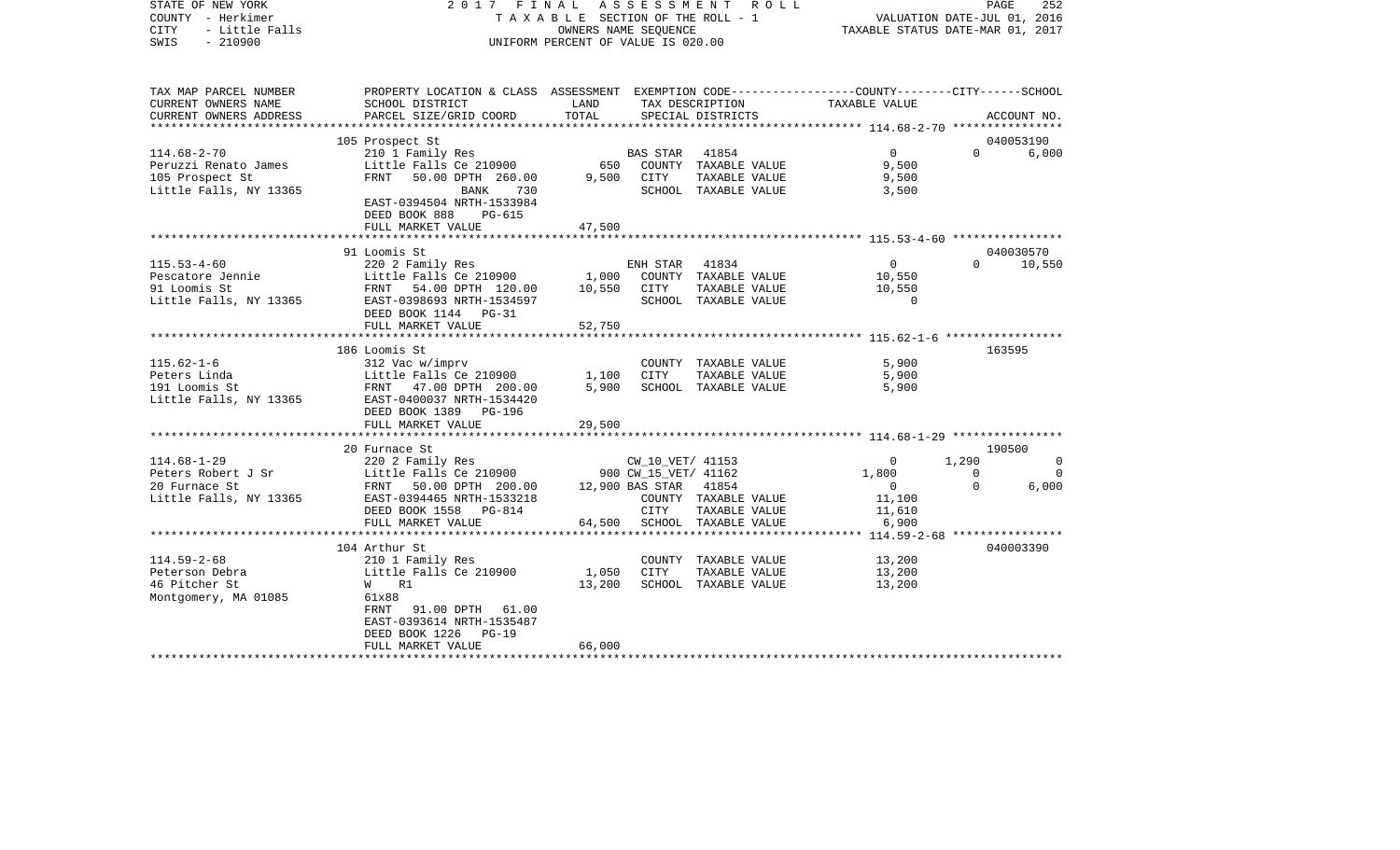| STATE OF NEW YORK<br>COUNTY - Herkimer<br><b>CITY</b><br>- Little Falls | 2 0 1 7<br>FINAL<br>TAXABLE SECTION OF THE ROLL - 1                                                                                           | R O L L<br>253<br>PAGE<br>VALUATION DATE-JUL 01, 2016<br>TAXABLE STATUS DATE-MAR 01, 2017 |                  |                                      |                                                                      |              |             |
|-------------------------------------------------------------------------|-----------------------------------------------------------------------------------------------------------------------------------------------|-------------------------------------------------------------------------------------------|------------------|--------------------------------------|----------------------------------------------------------------------|--------------|-------------|
| SWIS<br>$-210900$                                                       |                                                                                                                                               | UNIFORM PERCENT OF VALUE IS 020.00                                                        |                  |                                      |                                                                      |              |             |
| TAX MAP PARCEL NUMBER<br>CURRENT OWNERS NAME<br>CURRENT OWNERS ADDRESS  | PROPERTY LOCATION & CLASS ASSESSMENT EXEMPTION CODE----------------COUNTY-------CITY------SCHOOL<br>SCHOOL DISTRICT<br>PARCEL SIZE/GRID COORD | LAND<br>TOTAL                                                                             |                  | TAX DESCRIPTION<br>SPECIAL DISTRICTS | TAXABLE VALUE                                                        |              | ACCOUNT NO. |
|                                                                         | Pierce St                                                                                                                                     |                                                                                           |                  |                                      | ************************************** 114.59-4-91 ***************** |              | 040051150   |
| $114.59 - 4 - 91$                                                       | 311 Res vac land                                                                                                                              |                                                                                           |                  | COUNTY TAXABLE VALUE                 | 700                                                                  |              |             |
| Petkovsek David M                                                       | Little Falls Ce 210900                                                                                                                        | 700                                                                                       | CITY             | TAXABLE VALUE                        | 700                                                                  |              |             |
| Petkovsek Denise R                                                      | W V19                                                                                                                                         | 700                                                                                       |                  | SCHOOL TAXABLE VALUE                 | 700                                                                  |              |             |
| 32 Pierce St                                                            | 80x164                                                                                                                                        |                                                                                           |                  |                                      |                                                                      |              |             |
| Little Falls, NY 13365                                                  | Pierce St                                                                                                                                     |                                                                                           |                  |                                      |                                                                      |              |             |
|                                                                         | 80.00 DPTH 164.69<br>FRNT<br>EAST-0393411 NRTH-1534807                                                                                        |                                                                                           |                  |                                      |                                                                      |              |             |
|                                                                         | DEED BOOK 939<br>PG-229                                                                                                                       |                                                                                           |                  |                                      |                                                                      |              |             |
|                                                                         | FULL MARKET VALUE                                                                                                                             | 3,500<br>*******                                                                          |                  |                                      | ****************************** 114.59-4-92 ****************          |              |             |
|                                                                         |                                                                                                                                               |                                                                                           |                  |                                      |                                                                      |              | 040051360   |
| $114.59 - 4 - 92$                                                       | 32 Pierce St<br>210 1 Family Res                                                                                                              |                                                                                           | <b>BAS STAR</b>  | 41854                                | $\overline{0}$                                                       | $\Omega$     | 6,000       |
| Petkovsek David M                                                       | Little Falls Ce 210900                                                                                                                        | 1,250                                                                                     |                  | COUNTY TAXABLE VALUE                 | 9,500                                                                |              |             |
| Petkovsek Denise R                                                      | 80.00 DPTH 171.45<br>FRNT                                                                                                                     | 9,500                                                                                     | CITY             | TAXABLE VALUE                        | 9,500                                                                |              |             |
| 32 Pierce St                                                            | EAST-0393365 NRTH-1534741                                                                                                                     |                                                                                           |                  | SCHOOL TAXABLE VALUE                 | 3,500                                                                |              |             |
| Little Falls, NY 13365                                                  | DEED BOOK 939<br>PG-229                                                                                                                       |                                                                                           |                  |                                      |                                                                      |              |             |
|                                                                         | FULL MARKET VALUE                                                                                                                             | 47,500                                                                                    |                  |                                      |                                                                      |              |             |
|                                                                         | *******************************                                                                                                               |                                                                                           |                  |                                      |                                                                      |              |             |
|                                                                         | 236 Burwell St                                                                                                                                |                                                                                           |                  |                                      |                                                                      |              | 040007170   |
| $115.62 - 1 - 81$                                                       | 210 1 Family Res                                                                                                                              |                                                                                           | VETCOM CTS 41130 |                                      | 3,000                                                                | 3,000        | 3,000       |
| Petkovsek Family Trust 2004                                             | Little Falls Ce 210900                                                                                                                        |                                                                                           | 1,800 ENH STAR   | 41834                                | $\circ$                                                              | $\mathbf{0}$ | 13,100      |
| 236 Burwell St                                                          | FRNT 100.00 DPTH 150.00                                                                                                                       | 21,400                                                                                    |                  | COUNTY TAXABLE VALUE                 | 18,400                                                               |              |             |
| Little Falls, NY 13365                                                  | EAST-0400439 NRTH-1533790                                                                                                                     |                                                                                           | CITY             | TAXABLE VALUE                        | 18,400                                                               |              |             |
|                                                                         | DEED BOOK 1078<br>$PG-19$                                                                                                                     |                                                                                           |                  | SCHOOL TAXABLE VALUE                 | 5,300                                                                |              |             |
|                                                                         | FULL MARKET VALUE                                                                                                                             | 107,000                                                                                   |                  |                                      |                                                                      |              |             |
|                                                                         | ***********************                                                                                                                       |                                                                                           |                  |                                      |                                                                      |              |             |
|                                                                         | 273 W Monroe St                                                                                                                               |                                                                                           |                  |                                      |                                                                      |              | 040047460   |
| $114.59 - 1 - 11$                                                       | 210 1 Family Res                                                                                                                              |                                                                                           | BAS STAR         | 41854                                | $\mathbf 0$                                                          | $\Omega$     | 6,000       |
| Petkovsek John                                                          | Little Falls Ce 210900                                                                                                                        | 1,750                                                                                     | COUNTY           | TAXABLE VALUE                        | 17,000                                                               |              |             |
| 273 West Monroe St                                                      | FRNT<br>80.00 DPTH 112.40                                                                                                                     | 17,000                                                                                    | CITY             | TAXABLE VALUE                        | 17,000                                                               |              |             |
| Little Falls, NY 13365                                                  | 730<br>BANK<br>EAST-0392392 NRTH-1536284<br>DEED BOOK 805<br><b>PG-296</b>                                                                    |                                                                                           |                  | SCHOOL TAXABLE VALUE                 | 11,000                                                               |              |             |
|                                                                         | FULL MARKET VALUE                                                                                                                             | 85,000                                                                                    |                  |                                      |                                                                      |              |             |
|                                                                         | *****************************                                                                                                                 |                                                                                           |                  |                                      |                                                                      |              |             |
|                                                                         | 599 E Gansevoort St                                                                                                                           |                                                                                           |                  |                                      |                                                                      |              | 040019710   |
| $115.53 - 1 - 74$                                                       | 210 1 Family Res                                                                                                                              |                                                                                           | BAS STAR         | 41854                                | $\mathsf{O}$                                                         | $\Omega$     | 6,000       |
| Petkovsek Lynda J                                                       | Little Falls Ce 210900                                                                                                                        | 1,050                                                                                     |                  | COUNTY TAXABLE VALUE                 | 6,550                                                                |              |             |
| 599 E Gansevoort St                                                     | S<br>R1                                                                                                                                       | 6,550                                                                                     | CITY             | TAXABLE VALUE                        | 6,550                                                                |              |             |
| Little Falls, NY                                                        | 50x130                                                                                                                                        |                                                                                           |                  | SCHOOL TAXABLE VALUE                 | 550                                                                  |              |             |
|                                                                         | FRNT<br>49.00 DPTH 135.00                                                                                                                     |                                                                                           |                  |                                      |                                                                      |              |             |
|                                                                         | EAST-0397144 NRTH-1534988                                                                                                                     |                                                                                           |                  |                                      |                                                                      |              |             |
|                                                                         | DEED BOOK 916<br>PG-286                                                                                                                       |                                                                                           |                  |                                      |                                                                      |              |             |
|                                                                         | FULL MARKET VALUE                                                                                                                             | 32,750                                                                                    |                  |                                      |                                                                      |              |             |
|                                                                         |                                                                                                                                               |                                                                                           |                  |                                      |                                                                      |              |             |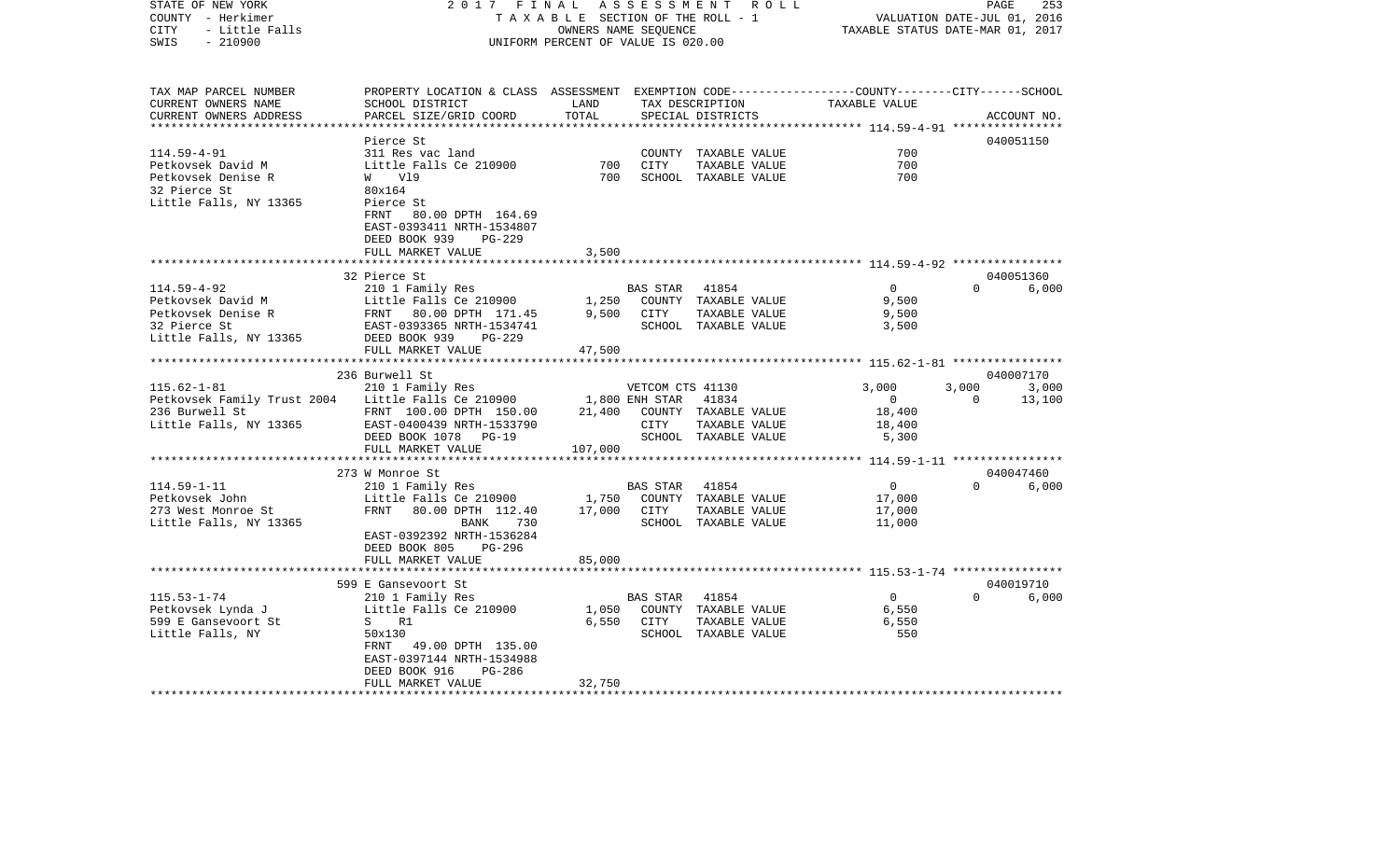| COUNTY - Herkimer<br><b>CITY</b><br>- Little Falls<br>SWIS<br>$-210900$ | T A X A B L E SECTION OF THE ROLL - 1<br>OWNERS NAME SEQUENCE<br>UNIFORM PERCENT OF VALUE IS 020.00 |        |                 |                      | VALUATION DATE-JUL 01, 2016<br>TAXABLE STATUS DATE-MAR 01, 2017 |                        |  |
|-------------------------------------------------------------------------|-----------------------------------------------------------------------------------------------------|--------|-----------------|----------------------|-----------------------------------------------------------------|------------------------|--|
|                                                                         |                                                                                                     |        |                 |                      |                                                                 |                        |  |
| TAX MAP PARCEL NUMBER                                                   | PROPERTY LOCATION & CLASS ASSESSMENT EXEMPTION CODE---------------COUNTY-------CITY------SCHOOL     |        |                 |                      |                                                                 |                        |  |
| CURRENT OWNERS NAME                                                     | SCHOOL DISTRICT                                                                                     | LAND   |                 | TAX DESCRIPTION      | TAXABLE VALUE                                                   |                        |  |
| CURRENT OWNERS ADDRESS                                                  | PARCEL SIZE/GRID COORD                                                                              | TOTAL  |                 | SPECIAL DISTRICTS    |                                                                 | ACCOUNT NO.            |  |
|                                                                         | 86 Moreland St                                                                                      |        |                 |                      |                                                                 | 040049650              |  |
| $115.53 - 2 - 42$                                                       | 210 1 Family Res                                                                                    |        | ENH STAR        | 41834                | $\mathbf{0}$                                                    | $\Omega$<br>10,000     |  |
| Petkovsek Maureen                                                       | Little Falls Ce 210900                                                                              | 700    |                 | COUNTY TAXABLE VALUE | 10,000                                                          |                        |  |
| 86 Moreland St                                                          | R1<br>N                                                                                             | 10,000 | CITY            | TAXABLE VALUE        | 10,000                                                          |                        |  |
| Little Falls, NY 13365                                                  | 40x150                                                                                              |        |                 | SCHOOL TAXABLE VALUE | 0                                                               |                        |  |
|                                                                         | 40.00 DPTH 150.00<br>FRNT<br>EAST-0399220 NRTH-1535017<br>DEED BOOK 00660 PG-00291                  |        |                 |                      |                                                                 |                        |  |
|                                                                         | FULL MARKET VALUE<br>**********************                                                         | 50,000 |                 |                      |                                                                 |                        |  |
|                                                                         | 257 W Monroe St                                                                                     |        |                 |                      |                                                                 | 040047310              |  |
| $114.59 - 1 - 16$                                                       | 210 1 Family Res                                                                                    |        | <b>BAS STAR</b> | 41854                | $\overline{0}$                                                  | 6,000<br>$\Omega$      |  |
| Petkovsek Philip Jr.                                                    | Little Falls Ce 210900                                                                              | 950    |                 | COUNTY TAXABLE VALUE | 8,800                                                           |                        |  |
| 257 W Monroe St                                                         | FRNT 40.00 DPTH 145.75                                                                              | 8,800  | CITY            | TAXABLE VALUE        | 8,800                                                           |                        |  |
| Little Falls, NY 13365                                                  | EAST-0392623 NRTH-1536095                                                                           |        |                 | SCHOOL TAXABLE VALUE | 2,800                                                           |                        |  |
|                                                                         | DEED BOOK 1261<br>PG-892                                                                            |        |                 |                      |                                                                 |                        |  |
|                                                                         | FULL MARKET VALUE                                                                                   | 44,000 |                 |                      |                                                                 |                        |  |
|                                                                         | ************************                                                                            |        |                 |                      |                                                                 |                        |  |
|                                                                         | 44 W Monroe St                                                                                      |        |                 |                      |                                                                 | 040045600              |  |
| $114.60 - 4 - 24$                                                       | 220 2 Family Res                                                                                    |        | ENH STAR        | 41834                | 0                                                               | 13,100<br>$\mathbf{0}$ |  |
| Petkovsek Thomas J                                                      | Little Falls Ce 210900                                                                              | 1,950  |                 | COUNTY TAXABLE VALUE | 13,350                                                          |                        |  |
| Petkovsek Sharon M                                                      | FRNT 60.00 DPTH 303.00                                                                              | 13,350 | CITY            | TAXABLE VALUE        | 13,350                                                          |                        |  |
| 44 West Monroe St                                                       | EAST-0395083 NRTH-1535148                                                                           |        |                 | SCHOOL TAXABLE VALUE | 250                                                             |                        |  |
| Little Falls, NY 13365                                                  | DEED BOOK 715<br>PG-294                                                                             |        |                 |                      |                                                                 |                        |  |
|                                                                         | FULL MARKET VALUE                                                                                   | 66,750 |                 |                      |                                                                 |                        |  |
|                                                                         | 17 Porteus St                                                                                       |        |                 |                      |                                                                 | 040051930              |  |
| $115.53 - 4 - 30$                                                       | 210 1 Family Res                                                                                    |        | BAS STAR        | 41854                | $\overline{0}$                                                  | $\Omega$<br>6,000      |  |
| Petkovsek William R                                                     | Little Falls Ce 210900                                                                              | 550    |                 | COUNTY TAXABLE VALUE | 7,850                                                           |                        |  |
| 17 Porteus St                                                           | FRNT 32.00 DPTH 120.00                                                                              | 7,850  | CITY            | TAXABLE VALUE        | 7,850                                                           |                        |  |
| Little Falls, NY 13365                                                  | EAST-0398659 NRTH-1534975                                                                           |        |                 | SCHOOL TAXABLE VALUE | 1,850                                                           |                        |  |
|                                                                         | DEED BOOK 858<br>PG-662                                                                             |        |                 |                      |                                                                 |                        |  |
|                                                                         | FULL MARKET VALUE                                                                                   | 39,250 |                 |                      |                                                                 |                        |  |
|                                                                         | ***********************                                                                             |        |                 |                      | *********************** 114.68-2-64 *****************           |                        |  |
|                                                                         | 109 Church St                                                                                       |        |                 |                      |                                                                 | 040009690              |  |
| $114.68 - 2 - 64$                                                       | 280 Res Multiple                                                                                    |        | COUNTY          | TAXABLE VALUE        | 14,300                                                          |                        |  |
| Petrie Michael                                                          | Little Falls Ce 210900                                                                              | 1,000  | CITY            | TAXABLE VALUE        | 14,300                                                          |                        |  |
| 56 Alexander St                                                         | S<br>Apt                                                                                            | 14,300 |                 | SCHOOL TAXABLE VALUE | 14,300                                                          |                        |  |
| Little Falls, NY 13365                                                  | 60x200                                                                                              |        |                 |                      |                                                                 |                        |  |
|                                                                         | 109 Church St                                                                                       |        |                 |                      |                                                                 |                        |  |
|                                                                         | 60.00 DPTH 332.00<br>FRNT<br>EAST-0394385 NRTH-1534307                                              |        |                 |                      |                                                                 |                        |  |
|                                                                         | DEED BOOK 947<br><b>PG-551</b>                                                                      |        |                 |                      |                                                                 |                        |  |
|                                                                         | FULL MARKET VALUE                                                                                   | 71,500 |                 |                      |                                                                 |                        |  |
|                                                                         |                                                                                                     |        |                 |                      |                                                                 |                        |  |

PAGE 254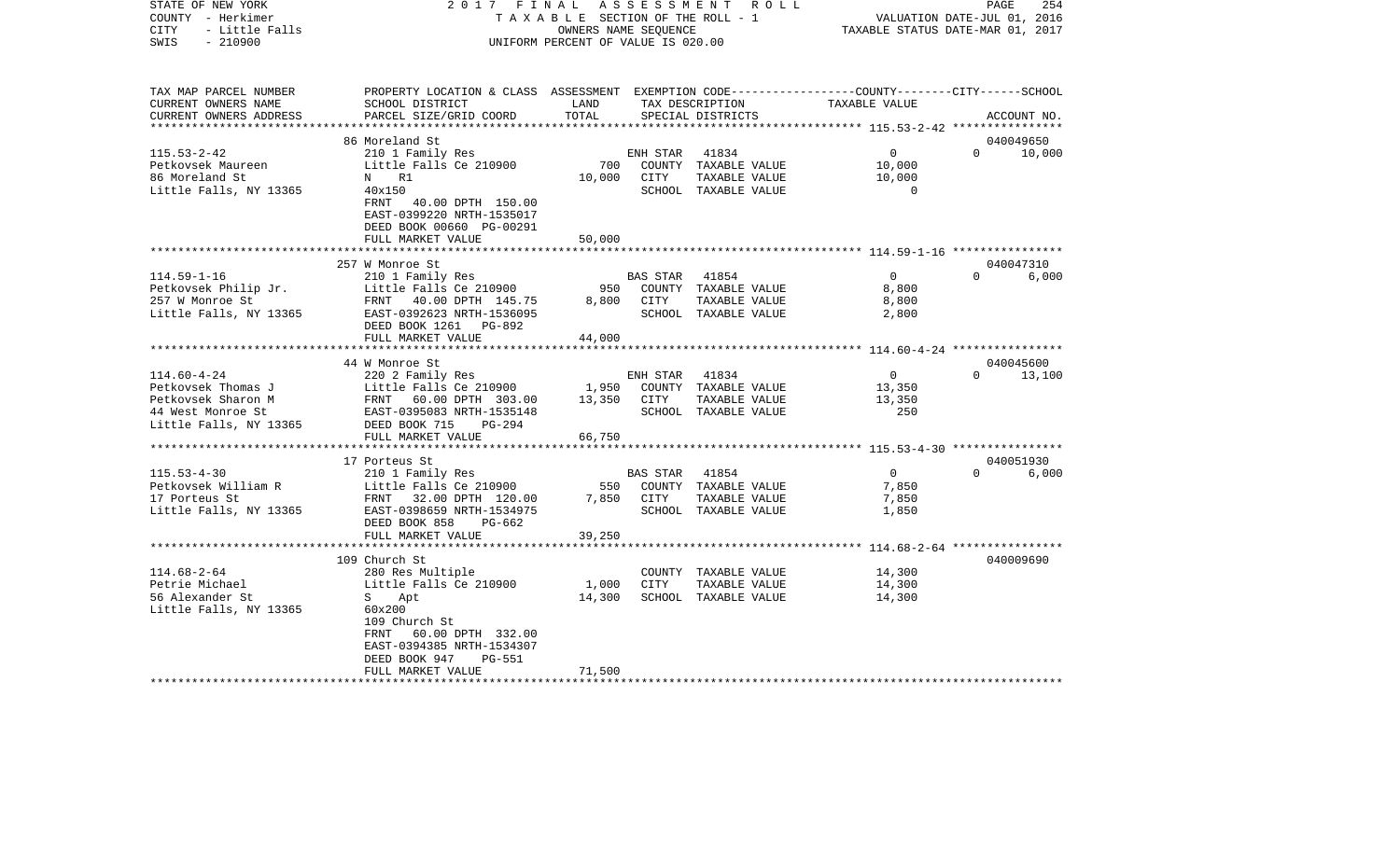| STATE OF NEW YORK<br>COUNTY - Herkimer<br>- Little Falls<br>CITY<br>SWIS<br>$-210900$      | 2017 FINAL                                                                                                                                       | TAXABLE SECTION OF THE ROLL - 1<br>OWNERS NAME SEOUENCE<br>UNIFORM PERCENT OF VALUE IS 020.00 |                  | ASSESSMENT ROLL                                                        |                                              | PAGE<br>255<br>VALUATION DATE-JUL 01, 2016<br>TAXABLE STATUS DATE-MAR 01, 2017 |
|--------------------------------------------------------------------------------------------|--------------------------------------------------------------------------------------------------------------------------------------------------|-----------------------------------------------------------------------------------------------|------------------|------------------------------------------------------------------------|----------------------------------------------|--------------------------------------------------------------------------------|
| TAX MAP PARCEL NUMBER<br>CURRENT OWNERS NAME                                               | PROPERTY LOCATION & CLASS ASSESSMENT EXEMPTION CODE---------------COUNTY-------CITY------SCHOOL<br>SCHOOL DISTRICT                               | LAND                                                                                          |                  | TAX DESCRIPTION                                                        | TAXABLE VALUE                                |                                                                                |
| CURRENT OWNERS ADDRESS<br>***********************                                          | PARCEL SIZE/GRID COORD                                                                                                                           | TOTAL                                                                                         |                  | SPECIAL DISTRICTS                                                      |                                              | ACCOUNT NO.                                                                    |
|                                                                                            | 123-33 Prospect St                                                                                                                               |                                                                                               |                  |                                                                        |                                              | 040053400                                                                      |
| $114.68 - 2 - 68$<br>Petrie Michael<br>56 Alexander St<br>Little Falls, NY 13365           | 311 Res vac land<br>Little Falls Ce 210900<br>W Vl<br>126x240<br>123-33 Prospec                                                                  | 800<br>800                                                                                    | CITY             | COUNTY TAXABLE VALUE<br>TAXABLE VALUE<br>SCHOOL TAXABLE VALUE          | 800<br>800<br>800                            |                                                                                |
|                                                                                            | FRNT 146.70 DPTH 238.00<br>EAST-0394439 NRTH-1534152<br>DEED BOOK 947<br>PG-551<br>FULL MARKET VALUE                                             | 4,000                                                                                         |                  |                                                                        |                                              |                                                                                |
|                                                                                            | Loomis St                                                                                                                                        |                                                                                               |                  |                                                                        |                                              | 040029915                                                                      |
| $115.53 - 3 - 46.1$<br>Petrie Michael Patrick<br>56 Alexander St<br>Little Falls, NY 13365 | 311 Res vac land<br>Little Falls Ce 210900<br>FRNT 67.60 DPTH 46.60<br>EAST-0361320 NRTH-1110291                                                 | 300<br>300                                                                                    | CITY             | COUNTY TAXABLE VALUE<br>TAXABLE VALUE<br>SCHOOL TAXABLE VALUE          | 300<br>300<br>300                            |                                                                                |
|                                                                                            | DEED BOOK 897<br>PG-441<br>FULL MARKET VALUE                                                                                                     | 1,500                                                                                         |                  |                                                                        |                                              |                                                                                |
|                                                                                            |                                                                                                                                                  |                                                                                               |                  |                                                                        |                                              |                                                                                |
|                                                                                            | 56 Alexander St                                                                                                                                  |                                                                                               |                  |                                                                        |                                              | 040000960                                                                      |
| $115.53 - 3 - 49$<br>Petrie Michael Patrick<br>56 Alexander St<br>Little Falls, NY 13365   | 220 2 Family Res<br>Little Falls Ce 210900<br>FRNT 35.00 DPTH 100.00<br>EAST-0398179 NRTH-1534887<br>DEED BOOK 897<br>PG-441                     | 650<br>13,650                                                                                 | CITY             | COUNTY TAXABLE VALUE<br>TAXABLE VALUE<br>SCHOOL TAXABLE VALUE          | 13,650<br>13,650<br>13,650                   |                                                                                |
|                                                                                            | FULL MARKET VALUE                                                                                                                                | 68,250                                                                                        |                  |                                                                        |                                              |                                                                                |
|                                                                                            | Churchill St                                                                                                                                     |                                                                                               |                  |                                                                        |                                              |                                                                                |
| $114.59 - 4 - 34$<br>Petrie Ronald J<br>49 Churchill St<br>Little Falls, NY 13365          | 311 Res vac land<br>Little Falls Ce 210900<br>FRNT<br>45.00 DPTH 56.00<br>ACRES<br>0.06<br>EAST-0392834 NRTH-1534952<br>DEED BOOK 927<br>$PG-71$ | 100<br>100                                                                                    | CITY             | COUNTY TAXABLE VALUE<br>TAXABLE VALUE<br>SCHOOL TAXABLE VALUE          | 100<br>100<br>100                            |                                                                                |
|                                                                                            | FULL MARKET VALUE                                                                                                                                | 500                                                                                           |                  |                                                                        |                                              |                                                                                |
|                                                                                            | 49-51 Churchill St                                                                                                                               |                                                                                               |                  |                                                                        |                                              | 040011940                                                                      |
| $114.59 - 4 - 35$<br>Petrie Ronald J<br>49-51 Churchill St<br>Little Falls, NY 13365       | 220 2 Family Res<br>Little Falls Ce 210900<br>FRNT 50.00 DPTH 112.00<br>EAST-0392889 NRTH-1534966<br>DEED BOOK 927<br>PG-71<br>FULL MARKET VALUE | 1,500<br>19,500<br>97,500                                                                     | BAS STAR<br>CITY | 41854<br>COUNTY TAXABLE VALUE<br>TAXABLE VALUE<br>SCHOOL TAXABLE VALUE | $\overline{0}$<br>19,500<br>19,500<br>13,500 | 6,000<br>$\Omega$                                                              |
|                                                                                            |                                                                                                                                                  |                                                                                               |                  |                                                                        |                                              |                                                                                |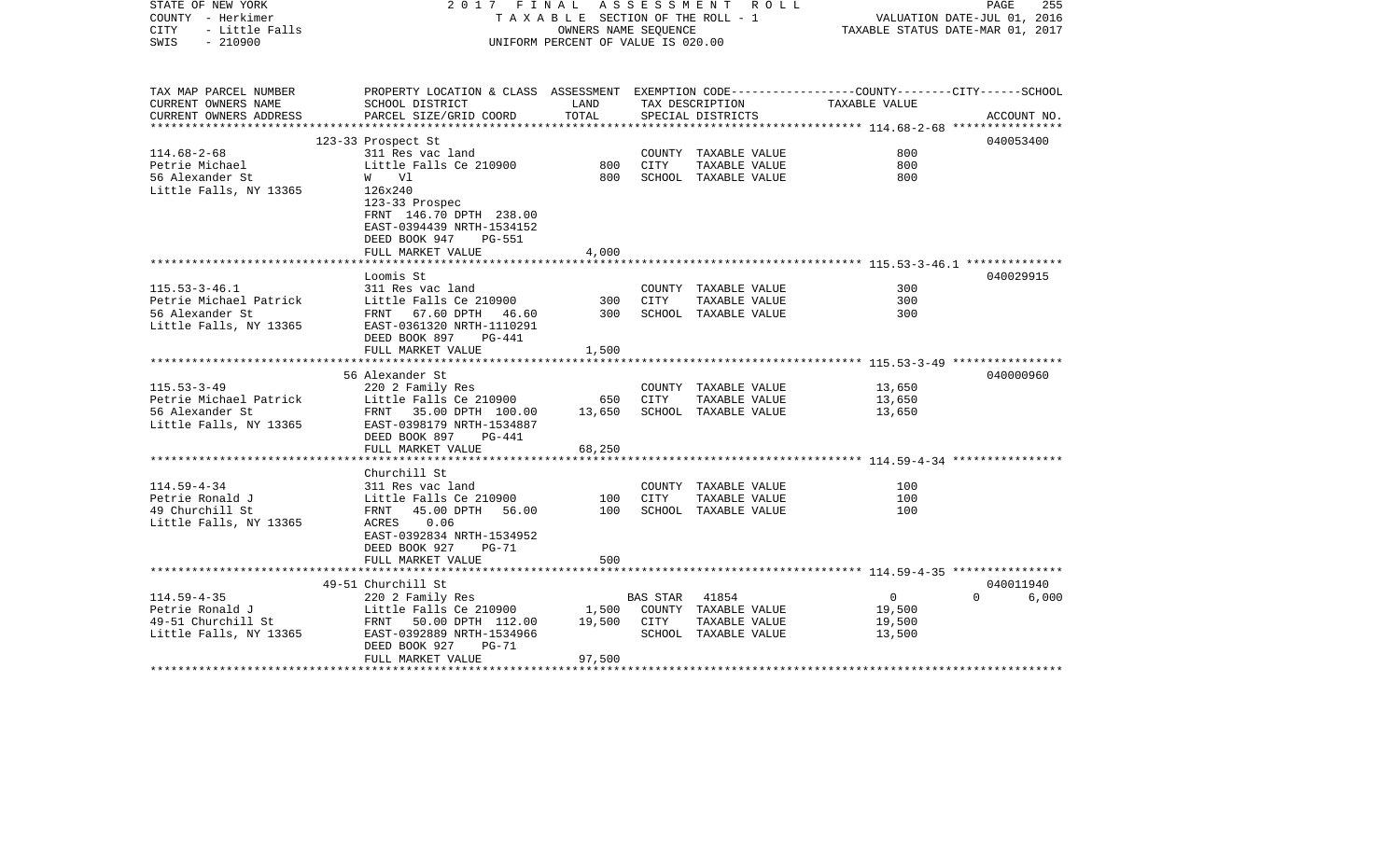STATE OF NEW YORK 2 0 1 7 F I N A L A S S E S S M E N T R O L L PAGE 256COUNTY - Herkimer T A X A B L E SECTION OF THE ROLL - 1 VALUATION DATE-JUL 01, 2016 CITY - Little Falls OWNERS NAME SEQUENCE TAXABLE STATUS DATE-MAR 01, 2017 SWIS - 210900 UNIFORM PERCENT OF VALUE IS 020.00TAX MAP PARCEL NUMBER PROPERTY LOCATION & CLASS ASSESSMENT EXEMPTION CODE------------------COUNTY--------CITY------SCHOOL CURRENT OWNERS NAME SCHOOL DISTRICT LAND TAX DESCRIPTION TAXABLE VALUECURRENT OWNERS ADDRESS PARCEL SIZE/GRID COORD TOTAL SPECIAL DISTRICTS ACCOUNT NO. \*\*\*\*\*\*\*\*\*\*\*\*\*\*\*\*\*\*\*\*\*\*\*\*\*\*\*\*\*\*\*\*\*\*\*\*\*\*\*\*\*\*\*\*\*\*\*\*\*\*\*\*\*\*\*\*\*\*\*\*\*\*\*\*\*\*\*\*\*\*\*\*\*\*\*\*\*\*\*\*\*\*\*\*\*\*\*\*\*\*\*\*\*\*\*\*\*\*\*\*\*\*\* 114.68-1-4 \*\*\*\*\*\*\*\*\*\*\*\*\*\*\*\*\* 84 Furnace St 199106114.68-1-4 311 Res vac land COUNTY TAXABLE VALUE 700Pett Greg L Control Cittle Falls Ce 210900 700 CITY TAXABLE VALUE 700 700 62 King St FRNT 48.00 DPTH 193.00 700 SCHOOL TAXABLE VALUE 700 Little Falls, NY 13365 EAST-0393953 NRTH-1533904 DEED BOOK 1612 PG-712FULL MARKET VALUE 3,500 \*\*\*\*\*\*\*\*\*\*\*\*\*\*\*\*\*\*\*\*\*\*\*\*\*\*\*\*\*\*\*\*\*\*\*\*\*\*\*\*\*\*\*\*\*\*\*\*\*\*\*\*\*\*\*\*\*\*\*\*\*\*\*\*\*\*\*\*\*\*\*\*\*\*\*\*\*\*\*\*\*\*\*\*\*\*\*\*\*\*\*\*\*\*\*\*\*\*\*\*\*\*\* 114.68-5-7 \*\*\*\*\*\*\*\*\*\*\*\*\*\*\*\*\* 82 Church St 040009360114.68-5-7 280 Res Multiple 200 COUNTY TAXABLE VALUE 19,250<br>19.250 19.250 2750 CITY TAXABLE VALUE Pfalzgraf Craig Little Falls Ce 210900 750 CITY TAXABLE VALUE 19,250 Pfalzgraf Elisabeth FRNT 42.20 DPTH 95.02 19.250 SCHOOL TAXABLE VALUE 2 Shephard Pl EAST-0394872 NRTH-1534387 Morristown, NJ 07960 DEED BOOK 933 PG-463 FULL MARKET VALUE 96,250 \*\*\*\*\*\*\*\*\*\*\*\*\*\*\*\*\*\*\*\*\*\*\*\*\*\*\*\*\*\*\*\*\*\*\*\*\*\*\*\*\*\*\*\*\*\*\*\*\*\*\*\*\*\*\*\*\*\*\*\*\*\*\*\*\*\*\*\*\*\*\*\*\*\*\*\*\*\*\*\*\*\*\*\*\*\*\*\*\*\*\*\*\*\*\*\*\*\*\*\*\*\*\* 114.76-2-50 \*\*\*\*\*\*\*\*\*\*\*\*\*\*\*\* 511 E Jefferson St 040025770114.76-2-50 230 3 Family Res COUNTY TAXABLE VALUE 10,900 Pfalzgraf Craig and Tittle Falls Ce 210900 350 CITY TAXABLE VALUE 300 Pfalzgraf Karen 10,900 ERNT 28.00 DPTH 35.30 10,900 SCHOOL TAXABLE VALUE 10,900 2 Shephard Pl EAST-0396069 NRTH-1532258 Morristown, NJ 07960 DEED BOOK 1177 PG-348 FULL MARKET VALUE 54,500 \*\*\*\*\*\*\*\*\*\*\*\*\*\*\*\*\*\*\*\*\*\*\*\*\*\*\*\*\*\*\*\*\*\*\*\*\*\*\*\*\*\*\*\*\*\*\*\*\*\*\*\*\*\*\*\*\*\*\*\*\*\*\*\*\*\*\*\*\*\*\*\*\*\*\*\*\*\*\*\*\*\*\*\*\*\*\*\*\*\*\*\*\*\*\*\*\*\*\*\*\*\*\* 115.53-4-84 \*\*\*\*\*\*\*\*\*\*\*\*\*\*\*\* 86 Burwell St 040005340115.53-4-84 220 2 Family Res COUNTY TAXABLE VALUE 16,150 Pfalzgraf Craig and Little Falls Ce 210900 650 CITY TAXABLE VALUE 16,150 Levy Suzanne FRNT 35.00 DPTH 120.00 16,150 SCHOOL TAXABLE VALUE 16,150 284 Lyncroft Rd EAST-0398603 NRTH-1534512 New Rochelle, NY 10804 DEED BOOK 1177 PG-967 FULL MARKET VALUE 80.750 \*\*\*\*\*\*\*\*\*\*\*\*\*\*\*\*\*\*\*\*\*\*\*\*\*\*\*\*\*\*\*\*\*\*\*\*\*\*\*\*\*\*\*\*\*\*\*\*\*\*\*\*\*\*\*\*\*\*\*\*\*\*\*\*\*\*\*\*\*\*\*\*\*\*\*\*\*\*\*\*\*\*\*\*\*\*\*\*\*\*\*\*\*\*\*\*\*\*\*\*\*\*\* 115.61-1-66 \*\*\*\*\*\*\*\*\*\*\*\*\*\*\*\* 26 Hancock St 040023580115.61-1-66 220 2 Family Res COUNTY TAXABLE VALUE 10,800 Pfalzgraf Craig and Cittle Falls Ce 210900 800 CITY TAXABLE VALUE 10,800 Levy Suzanne FRNT 40.00 DPTH 120.00 10,800 SCHOOL TAXABLE VALUE 10,800 EAST-0397488 NRTH-1533781 Sunrise, FL 33322 DEED BOOK 1151 PG-727 FULL MARKET VALUE 54,000 \*\*\*\*\*\*\*\*\*\*\*\*\*\*\*\*\*\*\*\*\*\*\*\*\*\*\*\*\*\*\*\*\*\*\*\*\*\*\*\*\*\*\*\*\*\*\*\*\*\*\*\*\*\*\*\*\*\*\*\*\*\*\*\*\*\*\*\*\*\*\*\*\*\*\*\*\*\*\*\*\*\*\*\*\*\*\*\*\*\*\*\*\*\*\*\*\*\*\*\*\*\*\* 115.62-1-11 \*\*\*\*\*\*\*\*\*\*\*\*\*\*\*\* 208 Loomis St 040032310115.62-1-11 220 2 Family Res COUNTY TAXABLE VALUE 12,500 Little Falls Ce 210900 1,000 CITY TAXABLE VALUE Martinez Elizabeth FRNT 50.00 DPTH 200.00 12,500 SCHOOL TAXABLE VALUE 12,500 2 Shephard Pl EAST-0400302 NRTH-1534286 Morristown, NJ 07960 DEED BOOK 922 PG-216 FULL MARKET VALUE 62,500 \*\*\*\*\*\*\*\*\*\*\*\*\*\*\*\*\*\*\*\*\*\*\*\*\*\*\*\*\*\*\*\*\*\*\*\*\*\*\*\*\*\*\*\*\*\*\*\*\*\*\*\*\*\*\*\*\*\*\*\*\*\*\*\*\*\*\*\*\*\*\*\*\*\*\*\*\*\*\*\*\*\*\*\*\*\*\*\*\*\*\*\*\*\*\*\*\*\*\*\*\*\*\*\*\*\*\*\*\*\*\*\*\*\*\*\*\*\*\*\*\*\*\*\*\*\*\*\*\*\*\*\*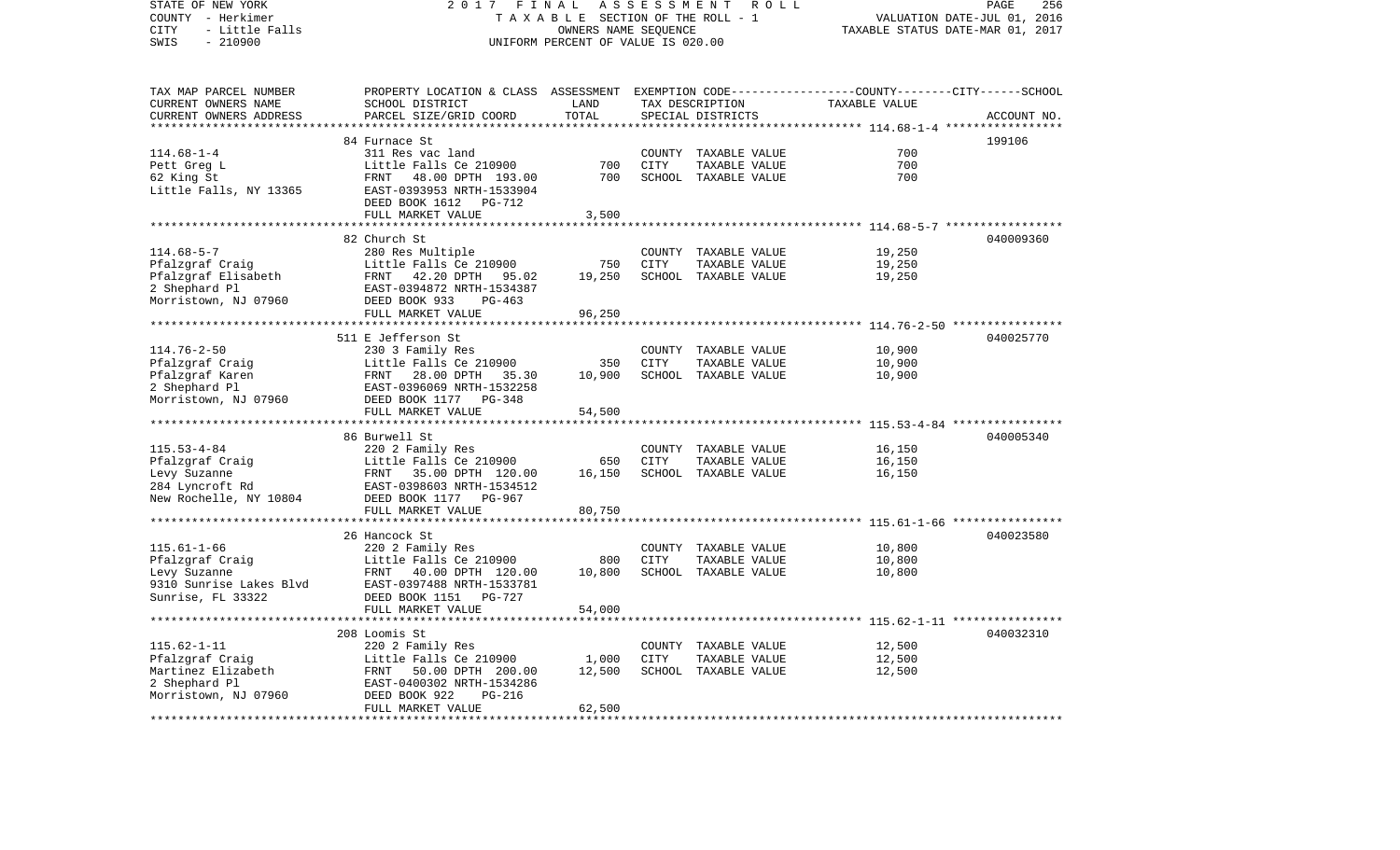| STATE OF NEW YORK<br>COUNTY - Herkimer<br><b>CITY</b><br>- Little Falls<br>SWIS<br>$-210900$                                                                                                                           | 2017 FINAL ASSESSMENT ROLL                                                                      | TAXABLE SECTION OF THE ROLL - 1<br>OWNERS NAME SEQUENCE<br>UNIFORM PERCENT OF VALUE IS 020.00 | 257<br>PAGE<br>VALUATION DATE-JUL 01, 2016<br>TAXABLE STATUS DATE-MAR 01, 2017 |                             |                |                |             |
|------------------------------------------------------------------------------------------------------------------------------------------------------------------------------------------------------------------------|-------------------------------------------------------------------------------------------------|-----------------------------------------------------------------------------------------------|--------------------------------------------------------------------------------|-----------------------------|----------------|----------------|-------------|
|                                                                                                                                                                                                                        |                                                                                                 |                                                                                               |                                                                                |                             |                |                |             |
| TAX MAP PARCEL NUMBER                                                                                                                                                                                                  | PROPERTY LOCATION & CLASS ASSESSMENT EXEMPTION CODE---------------COUNTY-------CITY------SCHOOL |                                                                                               |                                                                                |                             |                |                |             |
| CURRENT OWNERS NAME                                                                                                                                                                                                    | SCHOOL DISTRICT                                                                                 | LAND                                                                                          |                                                                                | TAX DESCRIPTION             | TAXABLE VALUE  |                |             |
| CURRENT OWNERS ADDRESS                                                                                                                                                                                                 | PARCEL SIZE/GRID COORD                                                                          | TOTAL                                                                                         |                                                                                | SPECIAL DISTRICTS           |                |                | ACCOUNT NO. |
| ***********************                                                                                                                                                                                                | 592-4 Garden St                                                                                 |                                                                                               |                                                                                |                             |                |                | 040022290   |
| $115.53 - 1 - 86$                                                                                                                                                                                                      | 411 Apartment                                                                                   |                                                                                               |                                                                                | COUNTY TAXABLE VALUE        | 17,300         |                |             |
| Pfalzgraf John F                                                                                                                                                                                                       | Little Falls Ce 210900                                                                          | 1,400                                                                                         | CITY                                                                           | TAXABLE VALUE               | 17,300         |                |             |
| Pfalzgraf Craig J                                                                                                                                                                                                      | N Apt                                                                                           | 17,300                                                                                        |                                                                                | SCHOOL TAXABLE VALUE        | 17,300         |                |             |
| 2 Shephard Pl                                                                                                                                                                                                          | 60x120                                                                                          |                                                                                               |                                                                                |                             |                |                |             |
| Morristown, NY 07960                                                                                                                                                                                                   | 592-4 Garden S                                                                                  |                                                                                               |                                                                                |                             |                |                |             |
|                                                                                                                                                                                                                        | FRNT 66.00 DPTH 121.00                                                                          |                                                                                               |                                                                                |                             |                |                |             |
|                                                                                                                                                                                                                        | EAST-0397149 NRTH-1534869                                                                       |                                                                                               |                                                                                |                             |                |                |             |
|                                                                                                                                                                                                                        | DEED BOOK 1097 PG-167                                                                           |                                                                                               |                                                                                |                             |                |                |             |
|                                                                                                                                                                                                                        | FULL MARKET VALUE                                                                               | 86,500                                                                                        |                                                                                |                             |                |                |             |
|                                                                                                                                                                                                                        |                                                                                                 |                                                                                               |                                                                                |                             |                |                |             |
|                                                                                                                                                                                                                        | 215 Burwell St                                                                                  |                                                                                               |                                                                                |                             |                |                | 040006840   |
| $115.62 - 2 - 24$                                                                                                                                                                                                      | 210 1 Family Res                                                                                |                                                                                               |                                                                                | CW_10_VET/ 41153            | $\mathbf{0}$   | 1,545          | - 0         |
|                                                                                                                                                                                                                        | Little Falls Ce 210900                                                                          |                                                                                               | 900 CW_15_VET/ 41162                                                           |                             | 1,800          | $\overline{0}$ | $\Omega$    |
|                                                                                                                                                                                                                        |                                                                                                 |                                                                                               | 15,450 ENH STAR 41834                                                          |                             | $\overline{0}$ | $\Omega$       | 13,100      |
| Piccinini Donald Little Falls Ce 210900<br>Piccinini Shirley FRNT 50.00 DPTH 150.00<br>215 Burwell St EAST-0400151 NRTH-1533698                                                                                        |                                                                                                 |                                                                                               |                                                                                | COUNTY TAXABLE VALUE        | 13,650         |                |             |
| Little Falls, NY 13365                                                                                                                                                                                                 | DEED BOOK 686<br>PG-463                                                                         |                                                                                               | CITY                                                                           | TAXABLE VALUE               | 13,905         |                |             |
|                                                                                                                                                                                                                        | FULL MARKET VALUE                                                                               |                                                                                               |                                                                                | 77,250 SCHOOL TAXABLE VALUE | 2,350          |                |             |
|                                                                                                                                                                                                                        |                                                                                                 |                                                                                               |                                                                                |                             |                |                |             |
|                                                                                                                                                                                                                        | 213 Burwell St                                                                                  |                                                                                               |                                                                                |                             |                |                | 040006780   |
| $115.62 - 2 - 25$                                                                                                                                                                                                      | 312 Vac w/imprv                                                                                 | 900                                                                                           |                                                                                | COUNTY TAXABLE VALUE        | 1,500          |                |             |
|                                                                                                                                                                                                                        |                                                                                                 | 1,500                                                                                         | CITY                                                                           | TAXABLE VALUE               | 1,500          |                |             |
| Piccinini Donald<br>Piccinini Shirley<br>213 Burwell St<br>213 Burwell St<br>213 Burwell St<br>213 Burwell St<br>213 Burwell St<br>213 Burwell St<br>213 Burwell St<br>22 Burwell St<br>22 Burwell St<br>22 Burwell St | EAST-0400108 NRTH-1533719                                                                       |                                                                                               |                                                                                | SCHOOL TAXABLE VALUE        | 1,500          |                |             |
| Little Falls, NY 13365 DEED BOOK 686                                                                                                                                                                                   | PG-463                                                                                          |                                                                                               |                                                                                |                             |                |                |             |
|                                                                                                                                                                                                                        | FULL MARKET VALUE                                                                               | 7,500                                                                                         |                                                                                |                             |                |                |             |
|                                                                                                                                                                                                                        |                                                                                                 |                                                                                               |                                                                                |                             |                |                |             |
|                                                                                                                                                                                                                        | 365 Canal Pl                                                                                    |                                                                                               |                                                                                |                             |                |                | 040002040   |
| $114.68 - 7 - 31$                                                                                                                                                                                                      | 421 Restaurant                                                                                  |                                                                                               |                                                                                | COUNTY TAXABLE VALUE        | 23,500         |                |             |
| Piccolo Cafe Inc.                                                                                                                                                                                                      | Little Falls Ce 210900                                                                          | 4,500                                                                                         | CITY                                                                           | TAXABLE VALUE               | 23,500         |                |             |
| 365 Canal (formerly S. Ann) Pl FRNT 85.00 DPTH 242.90                                                                                                                                                                  |                                                                                                 | 23,500                                                                                        |                                                                                | SCHOOL TAXABLE VALUE        | 23,500         |                |             |
| Little Falls, NY 13365                                                                                                                                                                                                 | EAST-0396354 NRTH-1533288                                                                       |                                                                                               |                                                                                |                             |                |                |             |
|                                                                                                                                                                                                                        | DEED BOOK 816<br>$PG-223$                                                                       |                                                                                               |                                                                                |                             |                |                |             |
|                                                                                                                                                                                                                        | FULL MARKET VALUE                                                                               | 117,500                                                                                       |                                                                                |                             |                |                |             |
|                                                                                                                                                                                                                        |                                                                                                 |                                                                                               |                                                                                |                             |                |                |             |
|                                                                                                                                                                                                                        | 69 Burch St                                                                                     |                                                                                               |                                                                                |                             |                |                | 040004140   |
| $114.59 - 2 - 44$                                                                                                                                                                                                      | 210 1 Family Res                                                                                |                                                                                               | BAS STAR                                                                       | 41854                       | $\overline{0}$ | $\Omega$       | 6,000       |
| Pierce Gary                                                                                                                                                                                                            | Little Falls Ce 210900                                                                          | 350                                                                                           |                                                                                | COUNTY TAXABLE VALUE        | 8,350          |                |             |
| Pierce Sheila                                                                                                                                                                                                          | FRNT 25.00 DPTH 98.00                                                                           | 8,350                                                                                         | CITY                                                                           | TAXABLE VALUE               | 8,350          |                |             |
| 69 Burch St                                                                                                                                                                                                            | EAST-0393730 NRTH-1535881                                                                       |                                                                                               |                                                                                | SCHOOL TAXABLE VALUE        | 2,350          |                |             |
| Little Falls, NY 13365                                                                                                                                                                                                 | DEED BOOK 840<br>$PG-613$                                                                       |                                                                                               |                                                                                |                             |                |                |             |
|                                                                                                                                                                                                                        | FULL MARKET VALUE                                                                               | 41,750                                                                                        |                                                                                |                             |                |                |             |
|                                                                                                                                                                                                                        |                                                                                                 |                                                                                               |                                                                                |                             |                |                |             |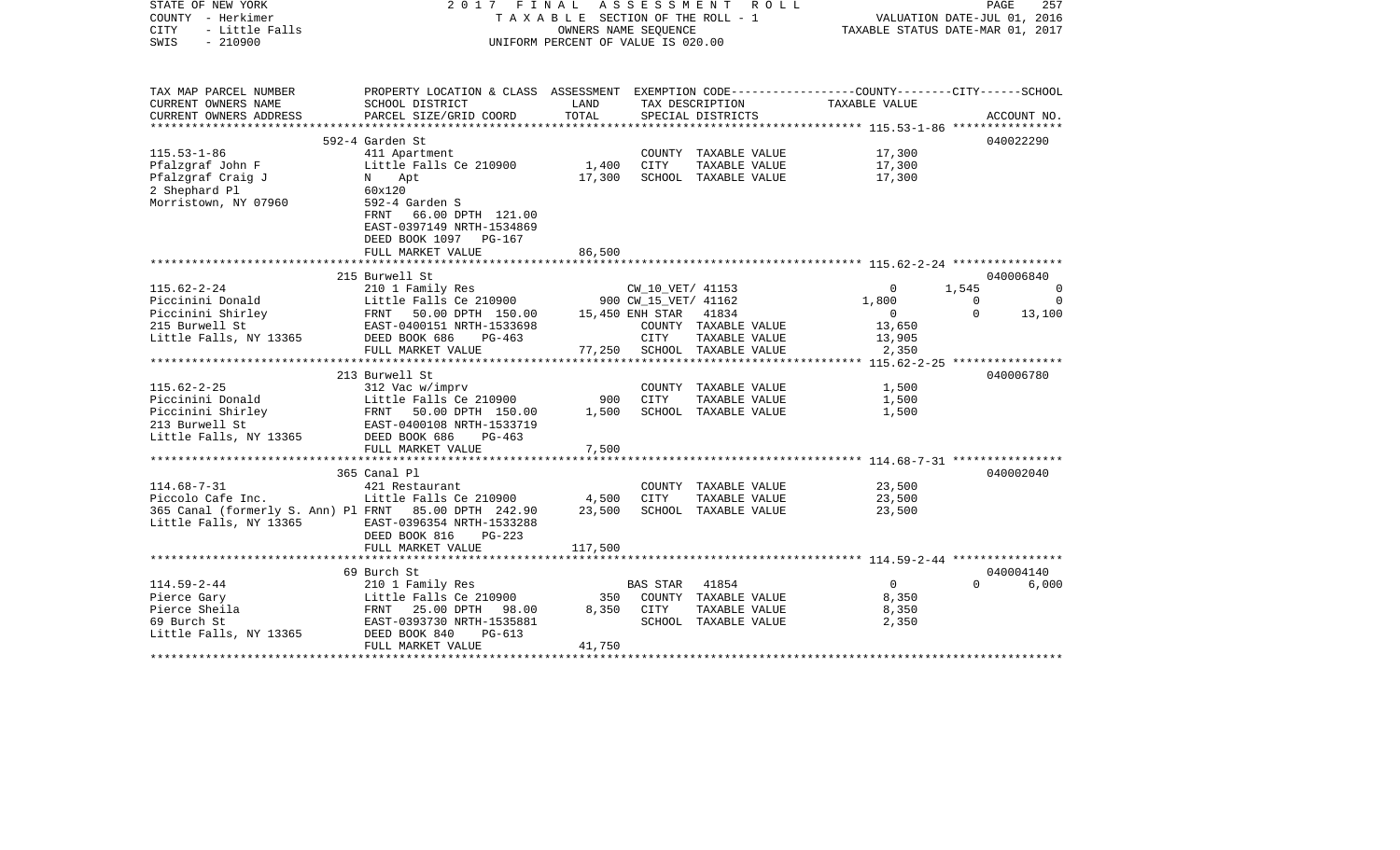VALUATION DATE-JUL 01, 2016 COUNTY - Herkimer T A X A B L E SECTION OF THE ROLL - 1 CITY - Little Falls OWNERS NAME SEQUENCE TAXABLE STATUS DATE-MAR 01, 2017 SWIS - 210900 UNIFORM PERCENT OF VALUE IS 020.00TAX MAP PARCEL NUMBER PROPERTY LOCATION & CLASS ASSESSMENT EXEMPTION CODE------------------COUNTY--------CITY------SCHOOL CURRENT OWNERS NAME SCHOOL DISTRICT LAND TAX DESCRIPTION TAXABLE VALUECURRENT OWNERS ADDRESS PARCEL SIZE/GRID COORD TOTAL SPECIAL DISTRICTS ACCOUNT NO. \*\*\*\*\*\*\*\*\*\*\*\*\*\*\*\*\*\*\*\*\*\*\*\*\*\*\*\*\*\*\*\*\*\*\*\*\*\*\*\*\*\*\*\*\*\*\*\*\*\*\*\*\*\*\*\*\*\*\*\*\*\*\*\*\*\*\*\*\*\*\*\*\*\*\*\*\*\*\*\*\*\*\*\*\*\*\*\*\*\*\*\*\*\*\*\*\*\*\*\*\*\*\* 114.59-2-45 \*\*\*\*\*\*\*\*\*\*\*\*\*\*\*\* 67 Burch St And Sherman St 040004110114.59-2-45 311 Res vac land COUNTY TAXABLE VALUE 450Pierce Gary **Example 2010 Example 210900** 450 CITY TAXABLE VALUE 450 Pierce Sheila FRNT 50.00 DPTH 98.00 450 SCHOOL TAXABLE VALUE 45069 Burch St EAST-0393761 NRTH-1535862Little Falls, NY 13365 DEED BOOK 840 PG-613 FULL MARKET VALUE 2,250 \*\*\*\*\*\*\*\*\*\*\*\*\*\*\*\*\*\*\*\*\*\*\*\*\*\*\*\*\*\*\*\*\*\*\*\*\*\*\*\*\*\*\*\*\*\*\*\*\*\*\*\*\*\*\*\*\*\*\*\*\*\*\*\*\*\*\*\*\*\*\*\*\*\*\*\*\*\*\*\*\*\*\*\*\*\*\*\*\*\*\*\*\*\*\*\*\*\*\*\*\*\*\* 114.59-3-31 \*\*\*\*\*\*\*\*\*\*\*\*\*\*\*\* 9 Woodside Ave 040061980114.59-3-31 210 1 Family Res VETWAR CTS 41120 1,800 1,800 1,800 Pierce Gary M **Little Falls Ce 210900** 750 ENH STAR 41834 0 0 0 10,750 Pierce Marilyn FRNT 45.00 DPTH 80.00 12.550 COUNTY TAXABLE VALUE 10.750 9 Woodside Ave EAST-0392972 NRTH-1535607 CITY TAXABLE VALUE 10,750 Little Falls, NY 13365 DEED BOOK 00604 PG-00218 SCHOOL TAXABLE VALUE 0 FULL MARKET VALUE 62,750 \*\*\*\*\*\*\*\*\*\*\*\*\*\*\*\*\*\*\*\*\*\*\*\*\*\*\*\*\*\*\*\*\*\*\*\*\*\*\*\*\*\*\*\*\*\*\*\*\*\*\*\*\*\*\*\*\*\*\*\*\*\*\*\*\*\*\*\*\*\*\*\*\*\*\*\*\*\*\*\*\*\*\*\*\*\*\*\*\*\*\*\*\*\*\*\*\*\*\*\*\*\*\* 114.59-4-59 \*\*\*\*\*\*\*\*\*\*\*\*\*\*\*\* 46 Arthur St 200461114.59-4-59 210 1 Family Res COUNTY TAXABLE VALUE 10,500 Pierce Jenifer Little Falls Ce 210900 900 CITY TAXABLE VALUE 10,500 46 Arthur St FRNT 46.00 DPTH 110.00 10,500 SCHOOL TAXABLE VALUE 10,500 Little Falls, NY 13365 EAST-0393008 NRTH-1534927 DEED BOOK 1621 PG-576FULL MARKET VALUE 52,500 \*\*\*\*\*\*\*\*\*\*\*\*\*\*\*\*\*\*\*\*\*\*\*\*\*\*\*\*\*\*\*\*\*\*\*\*\*\*\*\*\*\*\*\*\*\*\*\*\*\*\*\*\*\*\*\*\*\*\*\*\*\*\*\*\*\*\*\*\*\*\*\*\*\*\*\*\*\*\*\*\*\*\*\*\*\*\*\*\*\*\*\*\*\*\*\*\*\*\*\*\*\*\* 115.53-2-38 \*\*\*\*\*\*\*\*\*\*\*\*\*\*\*\* 72 Moreland St 040049530115.53-2-38 220 2 Family Res VETWAR CTS 41120 1,163 1,163 1,163 Pierce June E Contract Contract Little Falls Ce 210900 500 ENH STAR 41834 0 0 0 6,587 Pierce James A FRNT 31.80 DPTH 150.00 7,750 COUNTY TAXABLE VALUE 6,587 72 Moreland St EAST-0399068 NRTH-1535117 CITY TAXABLE VALUE 6,587 Little Falls, NY 13365 DEED BOOK 912 PG-548 SCHOOL TAXABLE VALUE 0 FULL MARKET VALUE 38,750 \*\*\*\*\*\*\*\*\*\*\*\*\*\*\*\*\*\*\*\*\*\*\*\*\*\*\*\*\*\*\*\*\*\*\*\*\*\*\*\*\*\*\*\*\*\*\*\*\*\*\*\*\*\*\*\*\*\*\*\*\*\*\*\*\*\*\*\*\*\*\*\*\*\*\*\*\*\*\*\*\*\*\*\*\*\*\*\*\*\*\*\*\*\*\*\*\*\*\*\*\*\*\* 115.53-1-30 \*\*\*\*\*\*\*\*\*\*\*\*\*\*\*\* 647 E Monroe St 040044130115.53-1-30 210 1 Family Res BAS STAR 41854 0 0 6,000 Pietrafesa Nanina R Little Falls Ce 210900 1,000 COUNTY TAXABLE VALUE 8,800 647 E Monroe St FRNT 50.00 DPTH 120.00 8,800 CITY TAXABLE VALUE 8,800 Little Falls, NY 13365 BANK 641 SCHOOL TAXABLE VALUE 2,800 EAST-0397646 NRTH-1535439 DEED BOOK 831 PG-327 FULL MARKET VALUE 44,000 \*\*\*\*\*\*\*\*\*\*\*\*\*\*\*\*\*\*\*\*\*\*\*\*\*\*\*\*\*\*\*\*\*\*\*\*\*\*\*\*\*\*\*\*\*\*\*\*\*\*\*\*\*\*\*\*\*\*\*\*\*\*\*\*\*\*\*\*\*\*\*\*\*\*\*\*\*\*\*\*\*\*\*\*\*\*\*\*\*\*\*\*\*\*\*\*\*\*\*\*\*\*\* 114.76-2-69 \*\*\*\*\*\*\*\*\*\*\*\*\*\*\*\* 47 Flint Ave 040015210114.76-2-69 311 Res vac land COUNTY TAXABLE VALUE 500Pietropali Carlo Little Falls Ce 210900 500 CITY TAXABLE VALUE 500 Pietropali Agatha FRNT 80.00 DPTH 150.00 500 SCHOOL TAXABLE VALUE 500 49 Flint Ave EAST-0395894 NRTH-0153616 Little Falls, NY 13365 DEED BOOK 00624 PG-00319 FULL MARKET VALUE 2,500 \*\*\*\*\*\*\*\*\*\*\*\*\*\*\*\*\*\*\*\*\*\*\*\*\*\*\*\*\*\*\*\*\*\*\*\*\*\*\*\*\*\*\*\*\*\*\*\*\*\*\*\*\*\*\*\*\*\*\*\*\*\*\*\*\*\*\*\*\*\*\*\*\*\*\*\*\*\*\*\*\*\*\*\*\*\*\*\*\*\*\*\*\*\*\*\*\*\*\*\*\*\*\*\*\*\*\*\*\*\*\*\*\*\*\*\*\*\*\*\*\*\*\*\*\*\*\*\*\*\*\*\*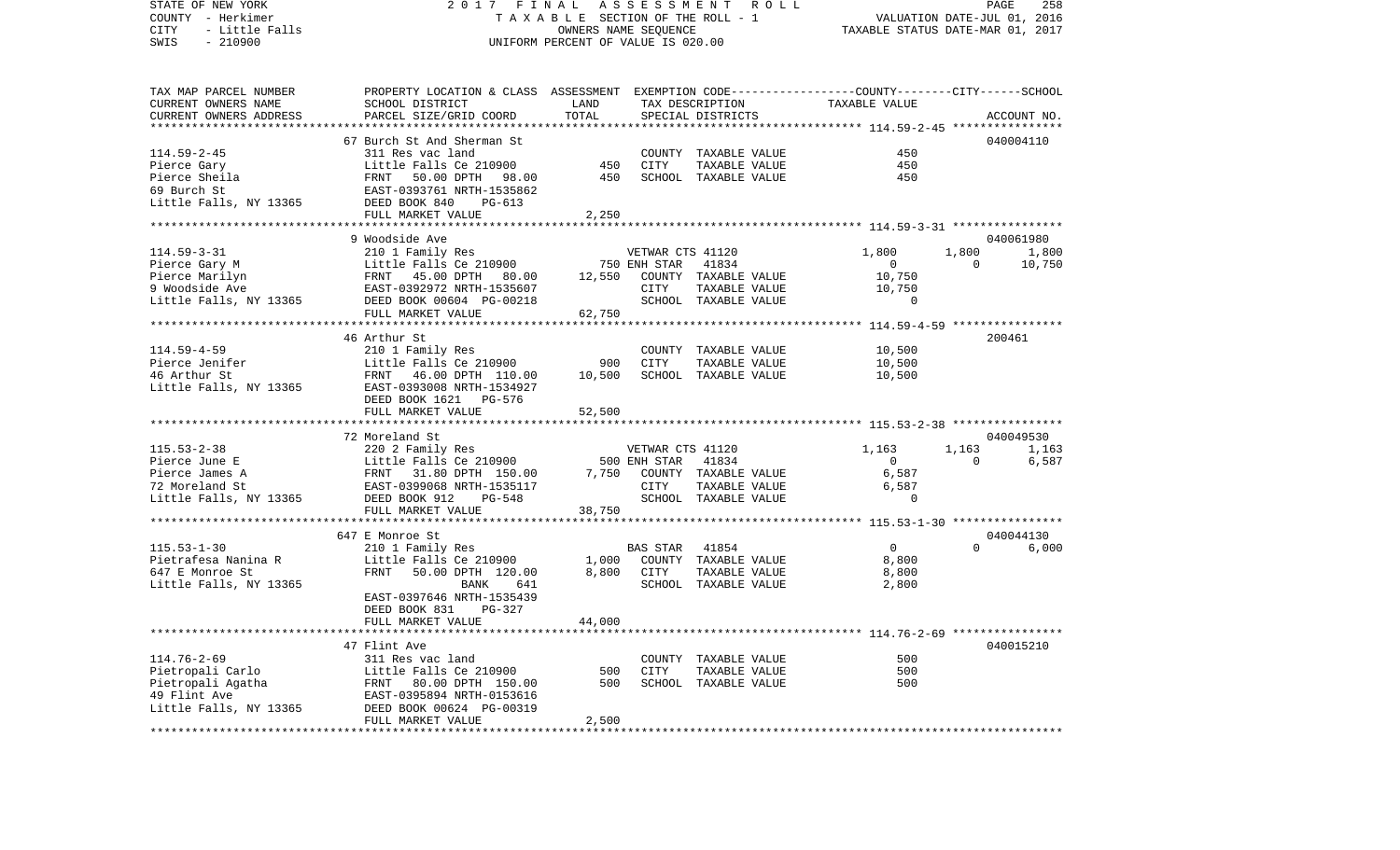| – Herkimer<br>COUNTY<br><b>CITY</b><br>- Little Falls<br>$-210900$<br>SWIS | TAXABLE                                                                                                            | OWNERS NAME SEQUENCE<br>UNIFORM PERCENT OF VALUE IS 020.00 | SECTION OF THE ROLL - 1 | VALUATION DATE-JUL 01, 2016<br>TAXABLE STATUS DATE-MAR 01, 2017 |                 |          |             |
|----------------------------------------------------------------------------|--------------------------------------------------------------------------------------------------------------------|------------------------------------------------------------|-------------------------|-----------------------------------------------------------------|-----------------|----------|-------------|
| TAX MAP PARCEL NUMBER<br>CURRENT OWNERS NAME                               | PROPERTY LOCATION & CLASS ASSESSMENT EXEMPTION CODE---------------COUNTY-------CITY------SCHOOL<br>SCHOOL DISTRICT | LAND                                                       |                         | TAX DESCRIPTION                                                 | TAXABLE VALUE   |          |             |
| CURRENT OWNERS ADDRESS                                                     | PARCEL SIZE/GRID COORD                                                                                             | TOTAL                                                      |                         | SPECIAL DISTRICTS                                               |                 |          | ACCOUNT NO. |
|                                                                            |                                                                                                                    |                                                            |                         |                                                                 |                 |          |             |
|                                                                            | 49 Flint Ave                                                                                                       |                                                            |                         |                                                                 |                 |          | 040015240   |
| $114.76 - 2 - 70$                                                          | 210 1 Family Res                                                                                                   |                                                            | VETFUND CT 41101        |                                                                 | 700             | 700      |             |
| Pietropaoli Carlo                                                          | Little Falls Ce 210900                                                                                             |                                                            | 300 BAS STAR            | 41854                                                           | $\Omega$        | $\Omega$ | 6,000       |
| Pietropaoli Agatha                                                         | S R1                                                                                                               | 6,900                                                      |                         | COUNTY TAXABLE VALUE                                            | 6,200           |          |             |
| 49 Flint Ave                                                               | 34x150                                                                                                             |                                                            | <b>CITY</b>             | TAXABLE VALUE                                                   | 6,200<br>900    |          |             |
| Little Falls, NY 13365                                                     | 49 Flint Ave<br>FRNT 34.00 DPTH 150.00                                                                             |                                                            |                         | SCHOOL TAXABLE VALUE                                            |                 |          |             |
|                                                                            | EAST-0395868 NRTH-1531582                                                                                          |                                                            |                         |                                                                 |                 |          |             |
|                                                                            | DEED BOOK 00589 PG-00011                                                                                           |                                                            |                         |                                                                 |                 |          |             |
|                                                                            | FULL MARKET VALUE                                                                                                  | 34,500                                                     |                         |                                                                 |                 |          |             |
|                                                                            | ************************                                                                                           |                                                            |                         |                                                                 |                 |          |             |
|                                                                            | 169 Church St                                                                                                      |                                                            |                         |                                                                 |                 |          | 199729      |
| $114.68 - 2 - 51$                                                          | 220 2 Family Res                                                                                                   |                                                            | BAS STAR                | 41854                                                           | 0               | $\cap$   | 6,000       |
| Pietropaoli John M                                                         | Little Falls Ce 210900                                                                                             | 850                                                        |                         | COUNTY TAXABLE VALUE                                            | 11,400          |          |             |
| Kuehnle Ann Marie<br>169 Church St                                         | FRNT 50.00 DPTH 150.00<br>EAST-0393905 NRTH-1534825                                                                | 11,400                                                     | <b>CITY</b>             | TAXABLE VALUE<br>SCHOOL TAXABLE VALUE                           | 11,400<br>5,400 |          |             |
| Little Falls, NY 13365                                                     | DEED BOOK 1616<br>PG-539                                                                                           |                                                            |                         |                                                                 |                 |          |             |
|                                                                            | FULL MARKET VALUE                                                                                                  | 57,000                                                     |                         |                                                                 |                 |          |             |
|                                                                            | **********************                                                                                             |                                                            |                         |                                                                 |                 |          |             |
|                                                                            | 45 Flint Ave                                                                                                       |                                                            |                         |                                                                 |                 |          | 040015180   |
| $114.76 - 2 - 67$                                                          | 311 Res vac land                                                                                                   |                                                            |                         | COUNTY TAXABLE VALUE                                            | 500             |          |             |
| Pietropaoli Marie                                                          | Little Falls Ce 210900                                                                                             | 500                                                        | <b>CITY</b>             | TAXABLE VALUE                                                   | 500             |          |             |
| 49 Flint Ave                                                               | FRNT 31.00 DPTH 185.00                                                                                             | 500                                                        |                         | SCHOOL TAXABLE VALUE                                            | 500             |          |             |
| Little Falls, NY 13365                                                     | EAST-0395903 NRTH-1531663<br>DEED BOOK 1495<br>PG-887                                                              |                                                            |                         |                                                                 |                 |          |             |
|                                                                            | FULL MARKET VALUE                                                                                                  | 2,500                                                      |                         |                                                                 |                 |          |             |
|                                                                            |                                                                                                                    |                                                            |                         |                                                                 |                 |          |             |
|                                                                            | 80 Prospect St                                                                                                     |                                                            |                         |                                                                 |                 |          | 040052800   |
| $114.68 - 4 - 38$                                                          | 210 1 Family Res                                                                                                   |                                                            | VETWAR CTS 41120        |                                                                 | 1,530           | 1,530    | 1,530       |
| Pillsworth Philip J                                                        | Little Falls Ce 210900                                                                                             |                                                            | 700 BAS STAR            | 41854                                                           | $\Omega$        | $\Omega$ | 6,000       |
| Pillsworth Mary W                                                          | FRNT 50.00 DPTH 61.00                                                                                              | 10,200                                                     |                         | COUNTY TAXABLE VALUE                                            | 8,670           |          |             |
| 80 Prospect St                                                             | EAST-0394917 NRTH-1533739                                                                                          |                                                            | CITY                    | TAXABLE VALUE                                                   | 8,670           |          |             |
| Little Falls, NY 13365                                                     | DEED BOOK 1098<br><b>PG-900</b><br>FULL MARKET VALUE                                                               | 51,000                                                     |                         | SCHOOL TAXABLE VALUE                                            | 2,670           |          |             |
|                                                                            | *************************                                                                                          |                                                            |                         |                                                                 |                 |          |             |
|                                                                            | 95 Burwell St                                                                                                      |                                                            |                         |                                                                 |                 |          | 040005520   |
| $115.61 - 2 - 18$                                                          | 210 1 Family Res                                                                                                   |                                                            |                         | COUNTY TAXABLE VALUE                                            | 9,200           |          |             |
| Pirone Donald                                                              | Little Falls Ce 210900                                                                                             | 700                                                        | <b>CITY</b>             | TAXABLE VALUE                                                   | 9,200           |          |             |
| Pirone Renee                                                               | FRNT 33.50 DPTH 120.00                                                                                             | 9,200                                                      |                         | SCHOOL TAXABLE VALUE                                            | 9,200           |          |             |
| 5795 State Route 167                                                       | EAST-0398607 NRTH-1534285                                                                                          |                                                            |                         |                                                                 |                 |          |             |
| Little Falls, NY 13365                                                     | DEED BOOK 1189<br>PG-947                                                                                           |                                                            |                         |                                                                 |                 |          |             |
|                                                                            | FULL MARKET VALUE                                                                                                  | 46,000                                                     |                         |                                                                 |                 |          |             |

PAGE 259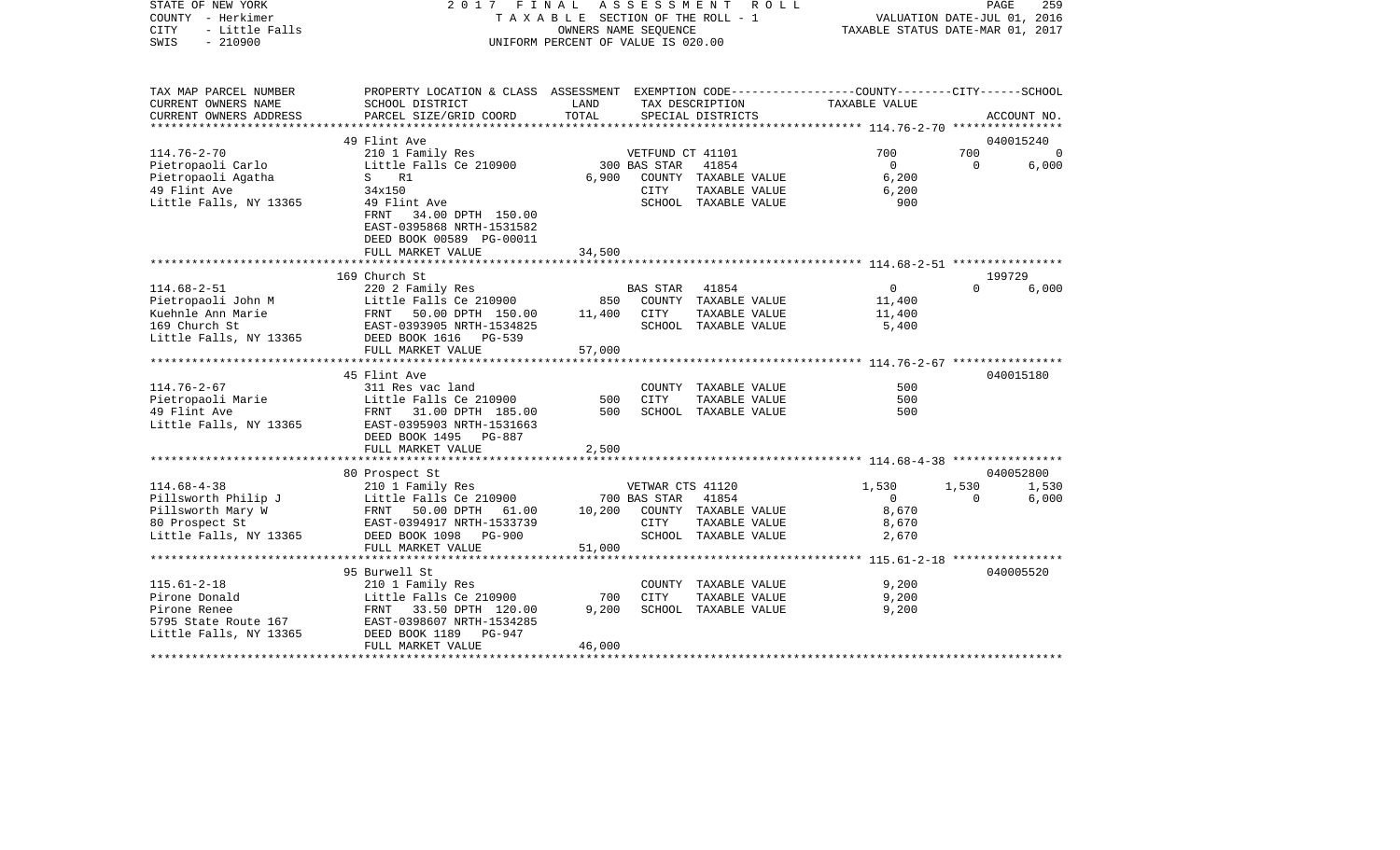| STATE OF NEW YORK<br>COUNTY - Herkimer<br>CITY<br>- Little Falls<br>$-210900$<br>SWIS | 2017                                                                                            | FINAL<br>TAXABLE SECTION OF THE ROLL - 1<br>OWNERS NAME SEQUENCE<br>UNIFORM PERCENT OF VALUE IS 020.00 | ASSESSMENT ROLL | PAGE<br>260<br>VALUATION DATE-JUL 01, 2016<br>TAXABLE STATUS DATE-MAR 01, 2017 |                                                                      |                   |  |
|---------------------------------------------------------------------------------------|-------------------------------------------------------------------------------------------------|--------------------------------------------------------------------------------------------------------|-----------------|--------------------------------------------------------------------------------|----------------------------------------------------------------------|-------------------|--|
| TAX MAP PARCEL NUMBER                                                                 | PROPERTY LOCATION & CLASS ASSESSMENT EXEMPTION CODE---------------COUNTY-------CITY------SCHOOL |                                                                                                        |                 |                                                                                |                                                                      |                   |  |
| CURRENT OWNERS NAME                                                                   | SCHOOL DISTRICT                                                                                 | LAND                                                                                                   |                 | TAX DESCRIPTION                                                                | TAXABLE VALUE                                                        |                   |  |
| CURRENT OWNERS ADDRESS                                                                | PARCEL SIZE/GRID COORD                                                                          | TOTAL<br>***********                                                                                   |                 | SPECIAL DISTRICTS                                                              |                                                                      | ACCOUNT NO.       |  |
|                                                                                       |                                                                                                 |                                                                                                        |                 |                                                                                | *********** 115.61-1-34 *****************                            | 040026640         |  |
| $115.61 - 1 - 34$                                                                     | 599 E John St<br>411 Apartment                                                                  |                                                                                                        |                 | COUNTY TAXABLE VALUE                                                           | 11,000                                                               |                   |  |
| PMH Ventures, LLC                                                                     | Little Falls Ce 210900                                                                          | 1,450                                                                                                  | CITY            | TAXABLE VALUE                                                                  | 11,000                                                               |                   |  |
| 25 Allic Way Unit 101-515                                                             | FRNT 63.00 DPTH 120.00                                                                          | 11,000                                                                                                 |                 | SCHOOL TAXABLE VALUE                                                           | 11,000                                                               |                   |  |
| Spring Valley, NY 10977                                                               | EAST-0397294 NRTH-1533830<br>DEED BOOK 2017 PG-753                                              |                                                                                                        |                 |                                                                                |                                                                      |                   |  |
|                                                                                       | FULL MARKET VALUE                                                                               | 55,000                                                                                                 |                 |                                                                                |                                                                      |                   |  |
|                                                                                       |                                                                                                 | * * * * * * * * * * * *                                                                                |                 |                                                                                | *********************** 114.60-2-10 *****************                |                   |  |
| $114.60 - 2 - 10$                                                                     | 18 Douglas St<br>210 1 Family Res                                                               |                                                                                                        |                 | COUNTY TAXABLE VALUE                                                           | 12,700                                                               | 190736            |  |
| Pohleven Jaime                                                                        | Little Falls Ce 210900                                                                          | 1,800                                                                                                  | <b>CITY</b>     | TAXABLE VALUE                                                                  | 12,700                                                               |                   |  |
| 18 Douglas St                                                                         | FRNT 100.00 DPTH 150.00                                                                         | 12,700                                                                                                 |                 | SCHOOL TAXABLE VALUE                                                           | 12,700                                                               |                   |  |
| Little Falls, NY 13365                                                                | EAST-0394843 NRTH-1535621<br>DEED BOOK 1560<br>PG-188                                           |                                                                                                        |                 |                                                                                |                                                                      |                   |  |
|                                                                                       | FULL MARKET VALUE                                                                               | 63,500                                                                                                 |                 |                                                                                |                                                                      |                   |  |
|                                                                                       |                                                                                                 |                                                                                                        |                 |                                                                                |                                                                      |                   |  |
| $114.68 - 6 - 61$                                                                     | 636-638 E Main St                                                                               |                                                                                                        | COUNTY          | TAXABLE VALUE                                                                  | 19,500                                                               | 192516            |  |
| Pohlig Robert                                                                         | 481 Att row bldg<br>Little Falls Ce 210900                                                      | 5,500                                                                                                  | <b>CITY</b>     | TAXABLE VALUE                                                                  | 19,500                                                               |                   |  |
| 636 E Main St                                                                         | 42.00 DPTH 108.00<br>FRNT                                                                       | 19,500                                                                                                 |                 | SCHOOL TAXABLE VALUE                                                           | 19,500                                                               |                   |  |
| Little Falls, NY 13365                                                                | EAST-0396799 NRTH-1534430<br>DEED BOOK 1571 PG-180                                              |                                                                                                        |                 |                                                                                |                                                                      |                   |  |
|                                                                                       | FULL MARKET VALUE                                                                               | 97,500                                                                                                 |                 |                                                                                |                                                                      |                   |  |
|                                                                                       |                                                                                                 |                                                                                                        |                 |                                                                                |                                                                      |                   |  |
| $114.68 - 3 - 26$                                                                     | 84 W Main St                                                                                    |                                                                                                        |                 |                                                                                |                                                                      | 040036270         |  |
| Polish Community Club                                                                 | 438 Parking lot<br>Little Falls Ce 210900                                                       | 1,750                                                                                                  | CITY            | COUNTY TAXABLE VALUE<br>TAXABLE VALUE                                          | 1,750<br>1,750                                                       |                   |  |
| 92 W Main St                                                                          | FRNT 40.00 DPTH 114.00                                                                          | 1,750                                                                                                  |                 | SCHOOL TAXABLE VALUE                                                           | 1,750                                                                |                   |  |
| Little Falls, NY 13365                                                                | EAST-0395182 NRTH-1533511                                                                       |                                                                                                        |                 |                                                                                |                                                                      |                   |  |
|                                                                                       | DEED BOOK 702<br>$PG-828$                                                                       |                                                                                                        |                 |                                                                                |                                                                      |                   |  |
|                                                                                       | FULL MARKET VALUE                                                                               | 8,750                                                                                                  |                 |                                                                                |                                                                      |                   |  |
|                                                                                       |                                                                                                 |                                                                                                        |                 |                                                                                |                                                                      |                   |  |
|                                                                                       | 92 W Main St                                                                                    |                                                                                                        |                 |                                                                                |                                                                      | 040036300         |  |
| $114.68 - 3 - 27$                                                                     | 534 Social org.                                                                                 |                                                                                                        |                 | COUNTY TAXABLE VALUE                                                           | 22,500                                                               |                   |  |
| Polish Community Club<br>92 W Main St                                                 | Little Falls Ce 210900<br>65.66 DPTH 114.00<br>FRNT                                             | 5,750<br>22,500                                                                                        | CITY            | TAXABLE VALUE<br>SCHOOL TAXABLE VALUE                                          | 22,500<br>22,500                                                     |                   |  |
| Little Falls, NY 13365                                                                | EAST-0395139 NRTH-1533484                                                                       |                                                                                                        |                 |                                                                                |                                                                      |                   |  |
|                                                                                       | DEED BOOK 00612 PG-00409<br>FULL MARKET VALUE                                                   | 112,500                                                                                                |                 |                                                                                |                                                                      |                   |  |
|                                                                                       | ****************                                                                                | * * * * * * * * * *                                                                                    |                 |                                                                                | ************************************** 114.75-1-63 ***************** |                   |  |
|                                                                                       | 356-360 W Main St                                                                               |                                                                                                        |                 |                                                                                |                                                                      | 040037830         |  |
| $114.75 - 1 - 63$                                                                     | 210 1 Family Res                                                                                |                                                                                                        | ENH STAR        | 41834                                                                          | $\overline{0}$                                                       | $\Omega$<br>8,300 |  |
| Polnak William J                                                                      | Little Falls Ce 210900                                                                          | 800                                                                                                    | COUNTY          | TAXABLE VALUE                                                                  | 8,300                                                                |                   |  |
| Polnak Lois E                                                                         | FRNT 120.00 DPTH 120.00                                                                         | 8,300                                                                                                  | CITY            | TAXABLE VALUE                                                                  | 8,300<br>$\Omega$                                                    |                   |  |
| 356-360 West Main St<br>Little Falls, NY 13365                                        | EAST-0393535 NRTH-1531563<br>DEED BOOK 00640 PG-00016<br>FULL MARKET VALUE                      | 41,500                                                                                                 |                 | SCHOOL TAXABLE VALUE                                                           |                                                                      |                   |  |
|                                                                                       |                                                                                                 |                                                                                                        |                 |                                                                                |                                                                      |                   |  |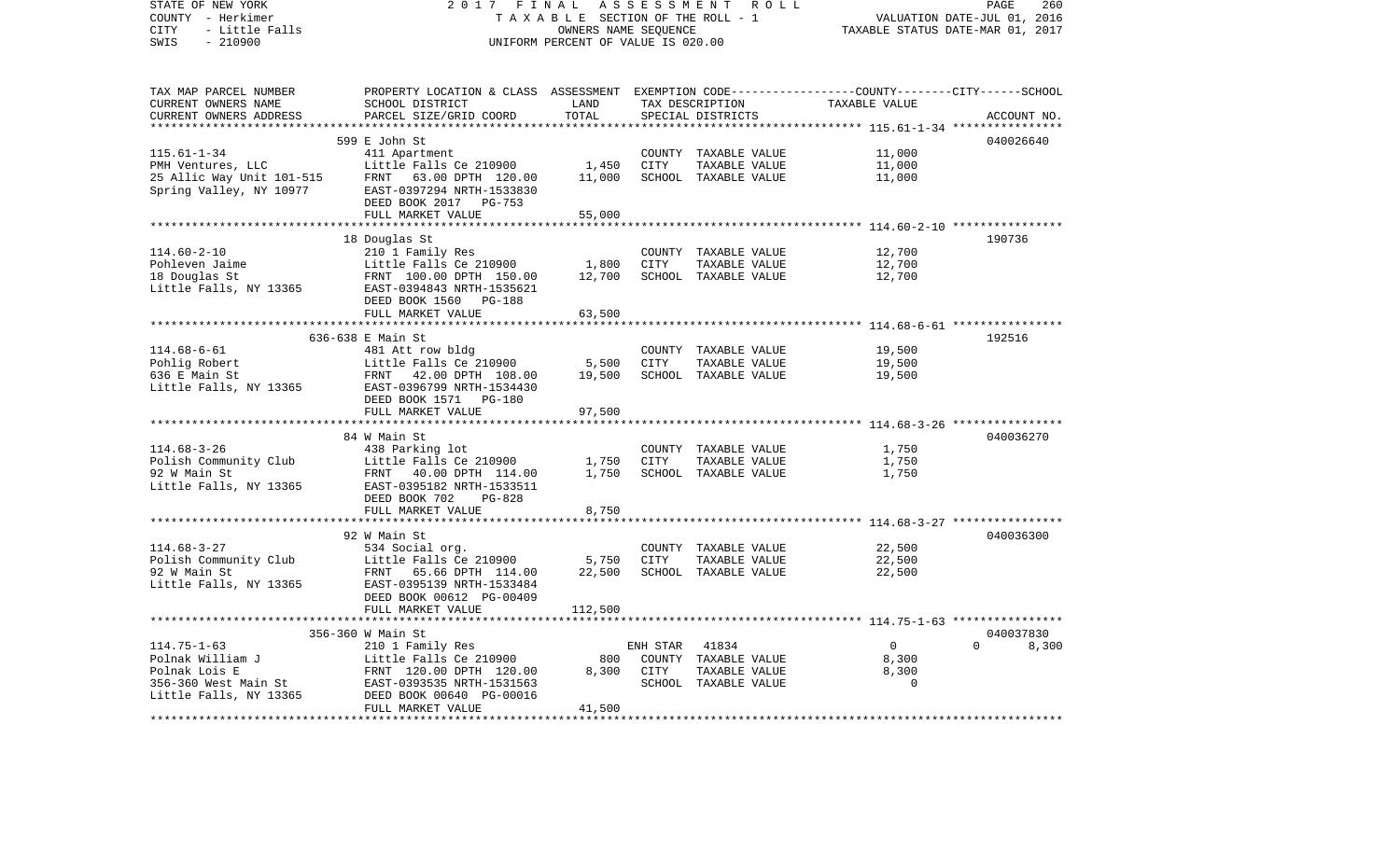| STATE OF NEW YORK<br>COUNTY - Herkimer<br><b>CITY</b><br>- Little Falls<br>SWIS<br>$-210900$ | 2 0 1 7<br>FINAL                                                                                | TAXABLE SECTION OF THE ROLL - 1<br>OWNERS NAME SEQUENCE<br>UNIFORM PERCENT OF VALUE IS 020.00 |          | ASSESSMENT ROLL                      |                                                | 261<br>PAGE<br>VALUATION DATE-JUL 01, 2016<br>TAXABLE STATUS DATE-MAR 01, 2017 |
|----------------------------------------------------------------------------------------------|-------------------------------------------------------------------------------------------------|-----------------------------------------------------------------------------------------------|----------|--------------------------------------|------------------------------------------------|--------------------------------------------------------------------------------|
| TAX MAP PARCEL NUMBER                                                                        | PROPERTY LOCATION & CLASS ASSESSMENT EXEMPTION CODE---------------COUNTY-------CITY------SCHOOL |                                                                                               |          |                                      |                                                |                                                                                |
| CURRENT OWNERS NAME<br>CURRENT OWNERS ADDRESS                                                | SCHOOL DISTRICT<br>PARCEL SIZE/GRID COORD                                                       | LAND<br>TOTAL                                                                                 |          | TAX DESCRIPTION<br>SPECIAL DISTRICTS | TAXABLE VALUE                                  | ACCOUNT NO.                                                                    |
|                                                                                              |                                                                                                 |                                                                                               |          |                                      |                                                |                                                                                |
|                                                                                              | 9 King St                                                                                       |                                                                                               |          |                                      |                                                | 196468                                                                         |
| $114.68 - 1 - 15$                                                                            | 210 1 Family Res                                                                                |                                                                                               |          | COUNTY TAXABLE VALUE                 | 5,000                                          |                                                                                |
| Pope Lynn                                                                                    | Little Falls Ce 210900                                                                          | 200                                                                                           | CITY     | TAXABLE VALUE                        | 5,000                                          |                                                                                |
| 9 King St                                                                                    | S<br>R1                                                                                         | 5,000                                                                                         |          | SCHOOL TAXABLE VALUE                 | 5,000                                          |                                                                                |
| Little Falls, NY 13365                                                                       | 32x60                                                                                           |                                                                                               |          |                                      |                                                |                                                                                |
|                                                                                              | 9 King Street                                                                                   |                                                                                               |          |                                      |                                                |                                                                                |
|                                                                                              | FRNT 32.00 DPTH 60.00                                                                           |                                                                                               |          |                                      |                                                |                                                                                |
|                                                                                              | EAST-0394147 NRTH-1533605                                                                       |                                                                                               |          |                                      |                                                |                                                                                |
|                                                                                              | DEED BOOK 1595 PG-992                                                                           |                                                                                               |          |                                      |                                                |                                                                                |
|                                                                                              | FULL MARKET VALUE                                                                               | 25,000                                                                                        |          |                                      |                                                |                                                                                |
|                                                                                              |                                                                                                 |                                                                                               |          |                                      |                                                | 040037620                                                                      |
| $114.75 - 1 - 61$                                                                            | 344 W Main St<br>210 1 Family Res                                                               |                                                                                               | BAS STAR | 41854                                | $\overline{0}$                                 | $\Omega$<br>6,000                                                              |
| Popiel Lorraine                                                                              | Little Falls Ce 210900                                                                          | 900                                                                                           | COUNTY   | TAXABLE VALUE                        | 10,500                                         |                                                                                |
| 344 W Main St                                                                                | FRNT<br>59.00 DPTH 120.00                                                                       | 10,500                                                                                        | CITY     | TAXABLE VALUE                        | 10,500                                         |                                                                                |
| Little Falls, NY 13365                                                                       | BANK<br>740                                                                                     |                                                                                               |          | SCHOOL TAXABLE VALUE                 | 4,500                                          |                                                                                |
|                                                                                              | EAST-0393627 NRTH-1531685                                                                       |                                                                                               |          |                                      |                                                |                                                                                |
|                                                                                              | DEED BOOK 798<br>PG-132                                                                         |                                                                                               |          |                                      |                                                |                                                                                |
|                                                                                              | FULL MARKET VALUE                                                                               | 52,500                                                                                        |          |                                      |                                                |                                                                                |
|                                                                                              |                                                                                                 |                                                                                               |          |                                      | **************** 114.76-2-17 ***************** |                                                                                |
|                                                                                              | 575 E Jefferson St                                                                              |                                                                                               |          |                                      |                                                | 040026340                                                                      |
| $114.76 - 2 - 17$                                                                            | 220 2 Family Res                                                                                |                                                                                               |          | COUNTY TAXABLE VALUE                 | 9,150                                          |                                                                                |
| Postal John                                                                                  | Little Falls Ce 210900                                                                          | 350                                                                                           | CITY     | TAXABLE VALUE                        | 9,150                                          |                                                                                |
| Staring Debra M                                                                              | land contract                                                                                   | 9,150                                                                                         |          | SCHOOL TAXABLE VALUE                 | 9,150                                          |                                                                                |
| 575 E Jefferson St                                                                           | FRNT 35.50 DPTH 94.00                                                                           |                                                                                               |          |                                      |                                                |                                                                                |
| Little Falls, NY 13365                                                                       | EAST-0396896 NRTH-1532330                                                                       |                                                                                               |          |                                      |                                                |                                                                                |
|                                                                                              | DEED BOOK 1472 PG-655                                                                           |                                                                                               |          |                                      |                                                |                                                                                |
|                                                                                              | FULL MARKET VALUE                                                                               | 45,750                                                                                        |          |                                      |                                                |                                                                                |
|                                                                                              |                                                                                                 |                                                                                               |          |                                      |                                                |                                                                                |
|                                                                                              | 258 Church St                                                                                   |                                                                                               |          |                                      |                                                | 040011010                                                                      |
| $114.59 - 2 - 57$                                                                            | 210 1 Family Res                                                                                |                                                                                               | BAS STAR | 41854                                | $\overline{0}$                                 | $\Omega$<br>6,000                                                              |
| Potter Michael J                                                                             | Little Falls Ce 210900                                                                          | 600                                                                                           |          | COUNTY TAXABLE VALUE                 | 10,100                                         |                                                                                |
| Potter Gail G                                                                                | FRNT<br>40.30 DPTH 102.00                                                                       | 10,100                                                                                        | CITY     | TAXABLE VALUE                        | 10,100                                         |                                                                                |
| 258 Church St                                                                                | BANK<br>184<br>EAST-0393086 NRTH-1535828                                                        |                                                                                               |          | SCHOOL TAXABLE VALUE                 | 4,100                                          |                                                                                |
| Little Falls, NY 13365                                                                       | DEED BOOK 820<br>$PG-278$                                                                       |                                                                                               |          |                                      |                                                |                                                                                |
|                                                                                              | FULL MARKET VALUE                                                                               | 50,500                                                                                        |          |                                      |                                                |                                                                                |
|                                                                                              | 776 E Monroe St                                                                                 |                                                                                               |          |                                      |                                                | 187376                                                                         |
| $115.45 - 1 - 12$                                                                            | 210 1 Family Res                                                                                |                                                                                               | BAS STAR | 41854                                | $\overline{0}$                                 | $\Omega$<br>6,000                                                              |
| Powers Matthew T                                                                             | Little Falls Ce 210900                                                                          | 3,000                                                                                         |          | COUNTY TAXABLE VALUE                 | 33,000                                         |                                                                                |
| Powers Laura E                                                                               | ACRES<br>4.20                                                                                   | 33,000                                                                                        | CITY     | TAXABLE VALUE                        | 33,000                                         |                                                                                |
| 776 E Monroe St                                                                              | EAST-0397300 NRTH-1538206                                                                       |                                                                                               |          | SCHOOL TAXABLE VALUE                 | 27,000                                         |                                                                                |
| Little Falls, NY 13365                                                                       | DEED BOOK 1539<br>PG-971                                                                        |                                                                                               |          |                                      |                                                |                                                                                |
|                                                                                              | FULL MARKET VALUE                                                                               | 165,000                                                                                       |          |                                      |                                                |                                                                                |
|                                                                                              |                                                                                                 |                                                                                               |          |                                      |                                                |                                                                                |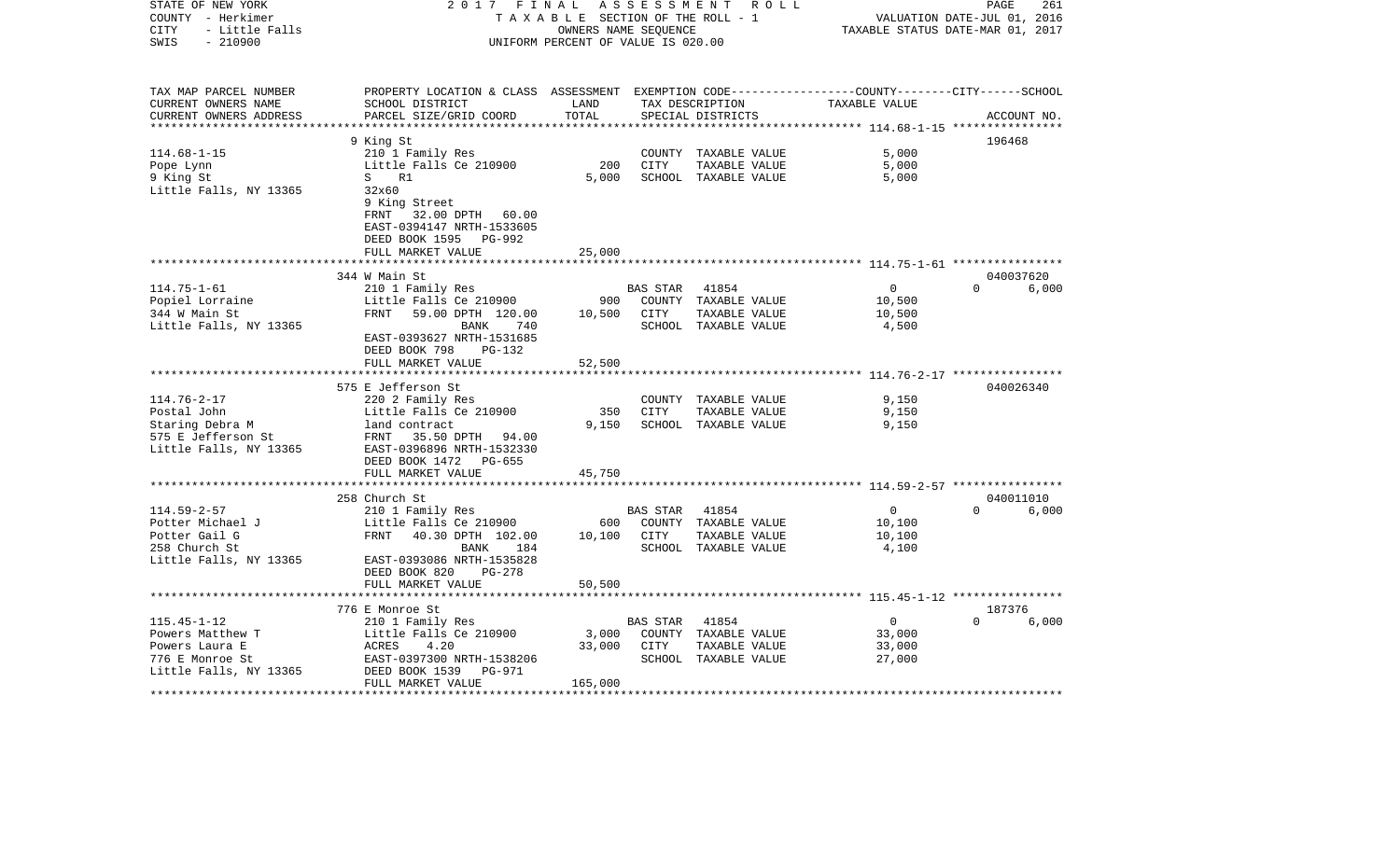| STATE OF NEW YORK<br>COUNTY - Herkimer<br>CITY<br>- Little Falls | 2017<br>FINAL<br>TAXABLE SECTION OF THE ROLL - 1                                               | <b>ROLL</b><br>PAGE<br>262<br>VALUATION DATE-JUL 01, 2016<br>TAXABLE STATUS DATE-MAR 01, 2017 |                  |                                       |                   |          |                     |
|------------------------------------------------------------------|------------------------------------------------------------------------------------------------|-----------------------------------------------------------------------------------------------|------------------|---------------------------------------|-------------------|----------|---------------------|
| $-210900$<br>SWIS                                                |                                                                                                | OWNERS NAME SEQUENCE<br>UNIFORM PERCENT OF VALUE IS 020.00                                    |                  |                                       |                   |          |                     |
| TAX MAP PARCEL NUMBER                                            | PROPERTY LOCATION & CLASS ASSESSMENT EXEMPTION CODE---------------COUNTY-------CITY-----SCHOOL |                                                                                               |                  |                                       |                   |          |                     |
| CURRENT OWNERS NAME                                              | SCHOOL DISTRICT                                                                                | LAND                                                                                          |                  | TAX DESCRIPTION                       | TAXABLE VALUE     |          |                     |
| CURRENT OWNERS ADDRESS<br>**************************             | PARCEL SIZE/GRID COORD                                                                         | TOTAL                                                                                         |                  | SPECIAL DISTRICTS                     |                   |          | ACCOUNT NO.         |
|                                                                  | 212 Loomis St                                                                                  |                                                                                               |                  |                                       |                   |          | 040032430           |
| $115.62 - 1 - 13$                                                | 220 2 Family Res                                                                               |                                                                                               |                  | COUNTY TAXABLE VALUE                  | 6,550             |          |                     |
| Prestigiacomo Floretta                                           | Little Falls Ce 210900                                                                         | 700                                                                                           | CITY             | TAXABLE VALUE                         | 6,550             |          |                     |
| Prestigiacomo Stephen                                            | FRNT<br>28.50 DPTH 200.00                                                                      | 6,550                                                                                         |                  | SCHOOL TAXABLE VALUE                  | 6,550             |          |                     |
| 316 S Bellinger St                                               | EAST-0400355 NRTH-1534259                                                                      |                                                                                               |                  |                                       |                   |          |                     |
| Herkimer, NY 13350                                               | DEED BOOK 1458<br>PG-32                                                                        |                                                                                               |                  |                                       |                   |          |                     |
|                                                                  | FULL MARKET VALUE                                                                              | 32,750                                                                                        |                  |                                       |                   |          |                     |
|                                                                  |                                                                                                |                                                                                               |                  |                                       |                   |          |                     |
|                                                                  | 5 Sherman St                                                                                   |                                                                                               |                  |                                       |                   |          | 163787              |
| $114.60 - 1 - 62$                                                | 210 1 Family Res                                                                               |                                                                                               |                  | COUNTY TAXABLE VALUE                  | 7,500             |          |                     |
| Preston Terri J                                                  | Little Falls Ce 210900                                                                         | 450                                                                                           | CITY             | TAXABLE VALUE                         | 7,500             |          |                     |
| 13 Spring St<br>Fort Plain, NY 13339                             | FRNT 29.70 DPTH 115.70<br>EAST-0393793 NRTH-1535688                                            | 7,500                                                                                         |                  | SCHOOL TAXABLE VALUE                  | 7,500             |          |                     |
|                                                                  | DEED BOOK 1390<br>PG-356                                                                       |                                                                                               |                  |                                       |                   |          |                     |
|                                                                  | FULL MARKET VALUE                                                                              | 37,500                                                                                        |                  |                                       |                   |          |                     |
|                                                                  |                                                                                                |                                                                                               |                  |                                       |                   |          |                     |
|                                                                  | 25 High St                                                                                     |                                                                                               |                  |                                       |                   |          | 040024480           |
| $114.60 - 2 - 71$                                                | 210 1 Family Res                                                                               |                                                                                               | VET COM CT 41131 |                                       | 1,713             | 1,713    | $\Omega$            |
| Prestopnik Frances                                               | Little Falls Ce 210900                                                                         |                                                                                               | 400 ENH STAR     | 41834                                 | $\overline{0}$    | $\Omega$ | 6,850               |
| Prestopnik James W                                               | FRNT 30.00 DPTH 76.00                                                                          | 6.850                                                                                         |                  | COUNTY TAXABLE VALUE                  | 5,137             |          |                     |
| 25 High St                                                       | EAST-0396419 NRTH-1535434                                                                      |                                                                                               | CITY             | TAXABLE VALUE                         | 5,137<br>$\Omega$ |          |                     |
| Little Falls, NY 13365                                           | DEED BOOK 1363<br>PG-748<br>FULL MARKET VALUE                                                  | 34,250                                                                                        |                  | SCHOOL TAXABLE VALUE                  |                   |          |                     |
|                                                                  |                                                                                                |                                                                                               |                  |                                       |                   |          |                     |
|                                                                  | 32 Top Notch Dr                                                                                |                                                                                               |                  |                                       |                   |          | 157220              |
| $114.51 - 1 - 18$                                                | 210 1 Family Res                                                                               |                                                                                               | BAS STAR         | 41854                                 | $\overline{0}$    | $\Omega$ | 6,000               |
| Prestopnik James W                                               | Little Falls Ce 210900                                                                         | 2,400                                                                                         |                  | COUNTY TAXABLE VALUE                  | 22,600            |          |                     |
| Prestopnik Kathleen M                                            | FRNT 100.00 DPTH 218.30                                                                        | 22,600                                                                                        | CITY             | TAXABLE VALUE                         | 22,600            |          |                     |
| 32 Top Notch Dr                                                  | EAST-0392422 NRTH-1537305                                                                      |                                                                                               |                  | SCHOOL TAXABLE VALUE                  | 16,600            |          |                     |
| Little Falls, NY 13365                                           | DEED BOOK 1500<br>PG-346                                                                       |                                                                                               |                  |                                       |                   |          |                     |
|                                                                  | FULL MARKET VALUE                                                                              | 113,000                                                                                       |                  |                                       |                   |          |                     |
|                                                                  |                                                                                                |                                                                                               |                  |                                       |                   |          |                     |
| $114.59 - 2 - 25$                                                | 40 Summit Ave                                                                                  |                                                                                               |                  | 41834                                 | $\overline{0}$    | $\Omega$ | 040057780<br>13,100 |
| Prestopnik John J                                                | 210 1 Family Res<br>Little Falls Ce 210900                                                     | 1,000                                                                                         | ENH STAR         | COUNTY TAXABLE VALUE                  | 27,200            |          |                     |
| Prestopnik Susan                                                 | E R1                                                                                           | 27,200                                                                                        | CITY             | TAXABLE VALUE                         | 27,200            |          |                     |
| 40 Summit Ave                                                    | 80x112                                                                                         |                                                                                               |                  | SCHOOL TAXABLE VALUE                  | 14,100            |          |                     |
| Little Falls, NY 13365                                           | FRNT<br>80.00 DPTH 113.79                                                                      |                                                                                               |                  |                                       |                   |          |                     |
|                                                                  | EAST-0393026 NRTH-1536449                                                                      |                                                                                               |                  |                                       |                   |          |                     |
|                                                                  | DEED BOOK 00660 PG-00717                                                                       |                                                                                               |                  |                                       |                   |          |                     |
|                                                                  | FULL MARKET VALUE                                                                              | 136,000                                                                                       |                  |                                       |                   |          |                     |
|                                                                  |                                                                                                |                                                                                               |                  |                                       |                   |          |                     |
|                                                                  | 257 Church St                                                                                  |                                                                                               |                  |                                       |                   |          | 191664              |
| $114.59 - 3 - 30$<br>Primeau Michelle                            | 210 1 Family Res<br>Little Falls Ce 210900                                                     |                                                                                               |                  | COUNTY TAXABLE VALUE                  | 12,800            |          |                     |
| 257 Church St                                                    | 80.00 DPTH 110.00<br>FRNT                                                                      | 1,200<br>12,800                                                                               | CITY             | TAXABLE VALUE<br>SCHOOL TAXABLE VALUE | 12,800<br>12,800  |          |                     |
| Little Falls, NY 13365                                           | EAST-0393030 NRTH-1535661                                                                      |                                                                                               |                  |                                       |                   |          |                     |
|                                                                  | DEED BOOK 1566<br>PG-245                                                                       |                                                                                               |                  |                                       |                   |          |                     |
|                                                                  | FULL MARKET VALUE                                                                              | 64,000                                                                                        |                  |                                       |                   |          |                     |
| ************                                                     |                                                                                                |                                                                                               |                  |                                       |                   |          |                     |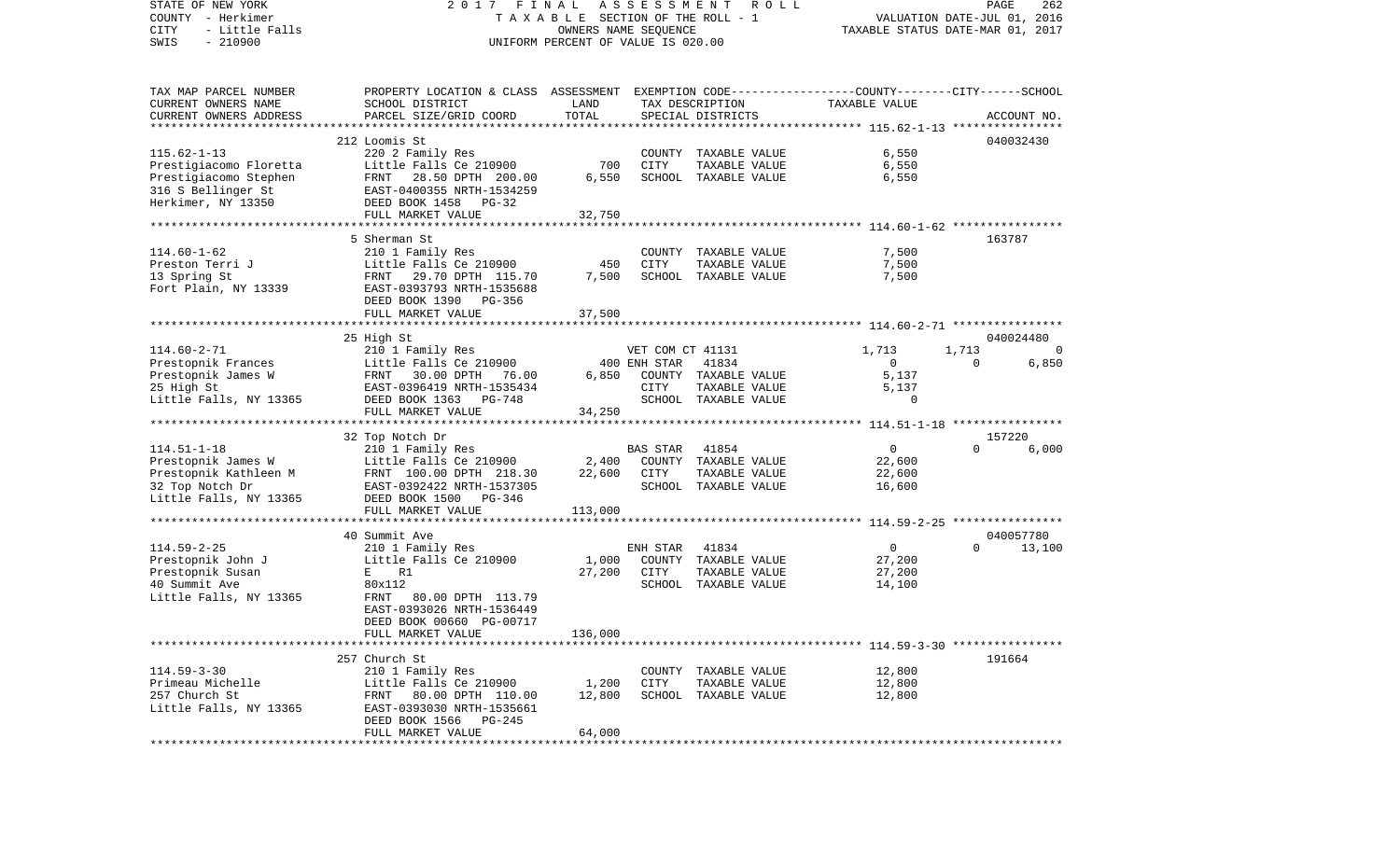STATE OF NEW YORK 2 0 1 7 F I N A L A S S E S S M E N T R O L L PAGE 263COUNTY - Herkimer **T A X A B L E** SECTION OF THE ROLL - 1 VALUATION DATE-JUL 01, 2016 CITY - Little Falls OWNERS NAME SEQUENCE TAXABLE STATUS DATE-MAR 01, 2017 SWIS - 210900 UNIFORM PERCENT OF VALUE IS 020.00TAX MAP PARCEL NUMBER PROPERTY LOCATION & CLASS ASSESSMENT EXEMPTION CODE------------------COUNTY--------CITY------SCHOOL CURRENT OWNERS NAME SCHOOL DISTRICT LAND TAX DESCRIPTION TAXABLE VALUECURRENT OWNERS ADDRESS PARCEL SIZE/GRID COORD TOTAL SPECIAL DISTRICTS ACCOUNT NO. \*\*\*\*\*\*\*\*\*\*\*\*\*\*\*\*\*\*\*\*\*\*\*\*\*\*\*\*\*\*\*\*\*\*\*\*\*\*\*\*\*\*\*\*\*\*\*\*\*\*\*\*\*\*\*\*\*\*\*\*\*\*\*\*\*\*\*\*\*\*\*\*\*\*\*\*\*\*\*\*\*\*\*\*\*\*\*\*\*\*\*\*\*\*\*\*\*\*\*\*\*\*\* 115.53-2-2 \*\*\*\*\*\*\*\*\*\*\*\*\*\*\*\*\* 1 McCrone Rd 04004035013,100 115.53-2-2 210 1 Family Res ENH STAR 41834 0 0 0 Pring Vivian and Little Falls Ce 210900 3,800 COUNTY TAXABLE VALUE 25,000 1 Mccrone Rd FRNT 196.00 DPTH 170.00 25,000 CITY TAXABLE VALUE 25,000 Little Falls, NY 13365 68 EAST-0398660 NRTH-1536016 68 SCHOOL TAXABLE VALUE 11,900 DEED BOOK 913 PG-452FULL MARKET VALUE 125,000 \*\*\*\*\*\*\*\*\*\*\*\*\*\*\*\*\*\*\*\*\*\*\*\*\*\*\*\*\*\*\*\*\*\*\*\*\*\*\*\*\*\*\*\*\*\*\*\*\*\*\*\*\*\*\*\*\*\*\*\*\*\*\*\*\*\*\*\*\*\*\*\*\*\*\*\*\*\*\*\*\*\*\*\*\*\*\*\*\*\*\*\*\*\*\*\*\*\*\*\*\*\*\* 115.61-1-20 \*\*\*\*\*\*\*\*\*\*\*\*\*\*\*\* 629 Albany St 040000630 115.61-1-20 210 1 Family Res BAS STAR 41854 0 0 6,000 Pritchard Elizabeth C Little Falls Ce 210900 550 COUNTY TAXABLE VALUE 9,800 Pritchard Rodney D FRNT 25.00 DPTH 120.00 9,800 CITY TAXABLE VALUE 9,800 629 Albany St EAST-0397484 NRTH-1534273 SCHOOL TAXABLE VALUE 3,800 Little Falls, NY 13365 DEED BOOK 1152 PG-185 FULL MARKET VALUE 49,000 \*\*\*\*\*\*\*\*\*\*\*\*\*\*\*\*\*\*\*\*\*\*\*\*\*\*\*\*\*\*\*\*\*\*\*\*\*\*\*\*\*\*\*\*\*\*\*\*\*\*\*\*\*\*\*\*\*\*\*\*\*\*\*\*\*\*\*\*\*\*\*\*\*\*\*\*\*\*\*\*\*\*\*\*\*\*\*\*\*\*\*\*\*\*\*\*\*\*\*\*\*\*\* 114.76-2-4 \*\*\*\*\*\*\*\*\*\*\*\*\*\*\*\*\*24 1/2 Flint Ave 184981 114.76-2-4 210 1 Family Res COUNTY TAXABLE VALUE 9,500 Pryslopski Andrew Little Falls Ce 210900 500 CITY TAXABLE VALUE 9,500 Stauber Nicole FRNT 57.00 DPTH 59.00 9,500 SCHOOL TAXABLE VALUE 9,500 24 1/2 Flint Ave EAST-0395793 NRTH-1531993 Little Falls, NY 13365 DEED BOOK 1526 PG-229 FULL MARKET VALUE 47,500 \*\*\*\*\*\*\*\*\*\*\*\*\*\*\*\*\*\*\*\*\*\*\*\*\*\*\*\*\*\*\*\*\*\*\*\*\*\*\*\*\*\*\*\*\*\*\*\*\*\*\*\*\*\*\*\*\*\*\*\*\*\*\*\*\*\*\*\*\*\*\*\*\*\*\*\*\*\*\*\*\*\*\*\*\*\*\*\*\*\*\*\*\*\*\*\*\*\*\*\*\*\*\* 114.76-2-5 \*\*\*\*\*\*\*\*\*\*\*\*\*\*\*\*\* 24 Flint Ave 0400149705,800 114.76-2-5 220 2 Family Res BAS STAR 41854 0 0 0 Pryslopski Andrew Little Falls Ce 210900 450 COUNTY TAXABLE VALUE 5,800 Stauber Nicole FRNT 55.54 DPTH 50.20 5,800 CITY TAXABLE VALUE 5,800 24 Flint Ave EAST-0395808 NRTH-1532043 SCHOOL TAXABLE VALUE 0Little Falls, NY 13365 DEED BOOK 1424 PG-252 FULL MARKET VALUE 29,000 \*\*\*\*\*\*\*\*\*\*\*\*\*\*\*\*\*\*\*\*\*\*\*\*\*\*\*\*\*\*\*\*\*\*\*\*\*\*\*\*\*\*\*\*\*\*\*\*\*\*\*\*\*\*\*\*\*\*\*\*\*\*\*\*\*\*\*\*\*\*\*\*\*\*\*\*\*\*\*\*\*\*\*\*\*\*\*\*\*\*\*\*\*\*\*\*\*\*\*\*\*\*\* 114.76-2-6 \*\*\*\*\*\*\*\*\*\*\*\*\*\*\*\*\* 5-7 W Jefferson St 159322114.76-2-6 230 3 Family Res COUNTY TAXABLE VALUE 600 Pryslopski Andrew Little Falls Ce 210900 600 CITY TAXABLE VALUE 600 Stauber Nicole FRNT 60.00 DPTH 46.37 600 SCHOOL TAXABLE VALUE 60024 Flint Ave EAST-0395807 NRTH-1532099Little Falls, NY 13365 DEED BOOK 1361 PG-112 FULL MARKET VALUE 3,000 \*\*\*\*\*\*\*\*\*\*\*\*\*\*\*\*\*\*\*\*\*\*\*\*\*\*\*\*\*\*\*\*\*\*\*\*\*\*\*\*\*\*\*\*\*\*\*\*\*\*\*\*\*\*\*\*\*\*\*\*\*\*\*\*\*\*\*\*\*\*\*\*\*\*\*\*\*\*\*\*\*\*\*\*\*\*\*\*\*\*\*\*\*\*\*\*\*\*\*\*\*\*\* 114.76-2-7 \*\*\*\*\*\*\*\*\*\*\*\*\*\*\*\*\* 8 Flint Ave 200673114.76-2-7 210 1 Family Res COUNTY TAXABLE VALUE 9,550 Principal Andrew Little Falls Ce 210900 350 CITY<br>S R1 9,550 SCHOC Stauber Nicole S R1 9,550 SCHOOL TAXABLE VALUE 9,550  $24$  Flint Ave  $52x40$ Little Falls, NY 13365 FRNT 56.00 DPTH 77.00 EAST-0395842 NRTH-1532131 DEED BOOK 1622 PG-903 FULL MARKET VALUE 47.750

\*\*\*\*\*\*\*\*\*\*\*\*\*\*\*\*\*\*\*\*\*\*\*\*\*\*\*\*\*\*\*\*\*\*\*\*\*\*\*\*\*\*\*\*\*\*\*\*\*\*\*\*\*\*\*\*\*\*\*\*\*\*\*\*\*\*\*\*\*\*\*\*\*\*\*\*\*\*\*\*\*\*\*\*\*\*\*\*\*\*\*\*\*\*\*\*\*\*\*\*\*\*\*\*\*\*\*\*\*\*\*\*\*\*\*\*\*\*\*\*\*\*\*\*\*\*\*\*\*\*\*\*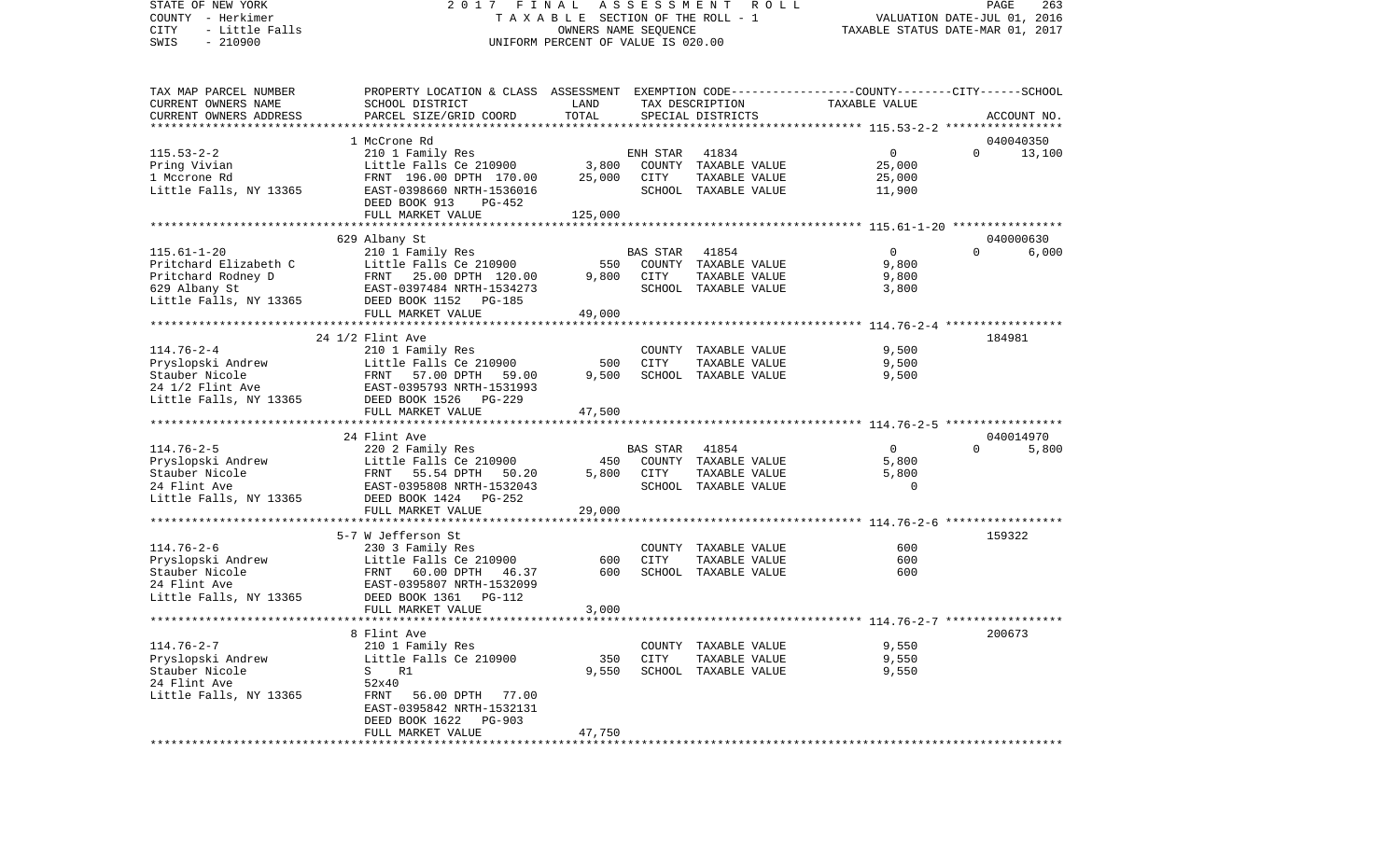STATE OF NEW YORK 2 0 1 7 F I N A L A S S E S S M E N T R O L L PAGE 264COUNTY - Herkimer T A X A B L E SECTION OF THE ROLL - 1 VALUATION DATE-JUL 01, 2016 CITY - Little Falls OWNERS NAME SEQUENCE TAXABLE STATUS DATE-MAR 01, 2017 SWIS - 210900 UNIFORM PERCENT OF VALUE IS 020.00TAX MAP PARCEL NUMBER PROPERTY LOCATION & CLASS ASSESSMENT EXEMPTION CODE------------------COUNTY--------CITY------SCHOOL CURRENT OWNERS NAME SCHOOL DISTRICT LAND TAX DESCRIPTION TAXABLE VALUECURRENT OWNERS ADDRESS PARCEL SIZE/GRID COORD TOTAL SPECIAL DISTRICTS ACCOUNT NO. \*\*\*\*\*\*\*\*\*\*\*\*\*\*\*\*\*\*\*\*\*\*\*\*\*\*\*\*\*\*\*\*\*\*\*\*\*\*\*\*\*\*\*\*\*\*\*\*\*\*\*\*\*\*\*\*\*\*\*\*\*\*\*\*\*\*\*\*\*\*\*\*\*\*\*\*\*\*\*\*\*\*\*\*\*\*\*\*\*\*\*\*\*\*\*\*\*\*\*\*\*\*\* 115.53-1-5 \*\*\*\*\*\*\*\*\*\*\*\*\*\*\*\*\*3-5 Catherine St 040008040 115.53-1-5 220 2 Family Res COUNTY TAXABLE VALUE 14,500 Przydatek Edward Little Falls Ce 210900 650 CITY TAXABLE VALUE 14,500 Przydatek Louann FRNT 60.00 DPTH 50.00 14,500 SCHOOL TAXABLE VALUE 14,500 18 Churchill St EAST-0396994 NRTH-1535608Little Falls, NY 13365 DEED BOOK 710 PG-807 FULL MARKET VALUE 72,500 \*\*\*\*\*\*\*\*\*\*\*\*\*\*\*\*\*\*\*\*\*\*\*\*\*\*\*\*\*\*\*\*\*\*\*\*\*\*\*\*\*\*\*\*\*\*\*\*\*\*\*\*\*\*\*\*\*\*\*\*\*\*\*\*\*\*\*\*\*\*\*\*\*\*\*\*\*\*\*\*\*\*\*\*\*\*\*\*\*\*\*\*\*\*\*\*\*\*\*\*\*\*\* 114.59-4-21 \*\*\*\*\*\*\*\*\*\*\*\*\*\*\*\* 18 Churchill St 040011520114.59-4-21 210 1 Family Res VETCOM CTS 41130 2,913 2,913 2,913 Przydatek Edward P Little Falls Ce 210900 1,400 ENH STAR 41834 0 0 0 0 Przydatek Lou Ann FRNT 90.00 DPTH 115.00 11,650 COUNTY TAXABLE VALUE 8,737 18 Churchill St EAST-0393095 NRTH-1535374 CITY TAXABLE VALUE 8,737 Little Falls, NY 13365 DEED BOOK 00645 PG-00891 SCHOOL TAXABLE VALUE 0 FULL MARKET VALUE 58,250 \*\*\*\*\*\*\*\*\*\*\*\*\*\*\*\*\*\*\*\*\*\*\*\*\*\*\*\*\*\*\*\*\*\*\*\*\*\*\*\*\*\*\*\*\*\*\*\*\*\*\*\*\*\*\*\*\*\*\*\*\*\*\*\*\*\*\*\*\*\*\*\*\*\*\*\*\*\*\*\*\*\*\*\*\*\*\*\*\*\*\*\*\*\*\*\*\*\*\*\*\*\*\* 114.60-5-21 \*\*\*\*\*\*\*\*\*\*\*\*\*\*\*\* 555 E Gansevoort St 040019230114.60-5-21 210 1 Family Res COUNTY TAXABLE VALUE 12,400 Przydatek Edward P Little Falls Ce 210900 1,250 CITY TAXABLE VALUE 12,400 Przydatek Louann FRNT 60.00 DPTH 140.00 12,400 SCHOOL TAXABLE VALUE 12,400 18 Churchill St EAST-0396556 NRTH-1534854Little Falls, NY 13365 DEED BOOK 890 PG-311 FULL MARKET VALUE 62,000 \*\*\*\*\*\*\*\*\*\*\*\*\*\*\*\*\*\*\*\*\*\*\*\*\*\*\*\*\*\*\*\*\*\*\*\*\*\*\*\*\*\*\*\*\*\*\*\*\*\*\*\*\*\*\*\*\*\*\*\*\*\*\*\*\*\*\*\*\*\*\*\*\*\*\*\*\*\*\*\*\*\*\*\*\*\*\*\*\*\*\*\*\*\*\*\*\*\*\*\*\*\*\* 114.59-3-12 \*\*\*\*\*\*\*\*\*\*\*\*\*\*\*\* 287 Church St 040011310114.59-3-12 210 1 Family Res ENH STAR 41834 0 0 13,000 Pugliese Michael J **Little Falls Ce 210900** 1,650 COUNTY TAXABLE VALUE 13,000 Pugliese Barbara M FRNT 50.00 DPTH 210.00 13,000 CITY TAXABLE VALUE 13,000 287 Church St EAST-0392736 NRTH-1535920 SCHOOL TAXABLE VALUE 0Little Falls, NY 13365 DEED BOOK 918 PG-362 FULL MARKET VALUE 65,000 \*\*\*\*\*\*\*\*\*\*\*\*\*\*\*\*\*\*\*\*\*\*\*\*\*\*\*\*\*\*\*\*\*\*\*\*\*\*\*\*\*\*\*\*\*\*\*\*\*\*\*\*\*\*\*\*\*\*\*\*\*\*\*\*\*\*\*\*\*\*\*\*\*\*\*\*\*\*\*\*\*\*\*\*\*\*\*\*\*\*\*\*\*\*\*\*\*\*\*\*\*\*\* 114.68-4-10 \*\*\*\*\*\*\*\*\*\*\*\*\*\*\*\* 91 Church St 040009480114.68-4-10 220 2 Family Res BAS STAR 41854 0 0 6,000 Pulver Mary A **Example 2111 CE 210900** 1,050 COUNTY TAXABLE VALUE 15,000 91 Church St S R2 S R2 15,000 CITY TAXABLE VALUE 15,000 Little Falls, NY 13365 50x140 50x140 SCHOOL TAXABLE VALUE 9,000 FRNT 50.00 DPTH 140.00 BANK 035 EAST-0394718 NRTH-1534246 DEED BOOK 851 PG-330FULL MARKET VALUE 75,000 \*\*\*\*\*\*\*\*\*\*\*\*\*\*\*\*\*\*\*\*\*\*\*\*\*\*\*\*\*\*\*\*\*\*\*\*\*\*\*\*\*\*\*\*\*\*\*\*\*\*\*\*\*\*\*\*\*\*\*\*\*\*\*\*\*\*\*\*\*\*\*\*\*\*\*\*\*\*\*\*\*\*\*\*\*\*\*\*\*\*\*\*\*\*\*\*\*\*\*\*\*\*\*\*\*\*\*\*\*\*\*\*\*\*\*\*\*\*\*\*\*\*\*\*\*\*\*\*\*\*\*\*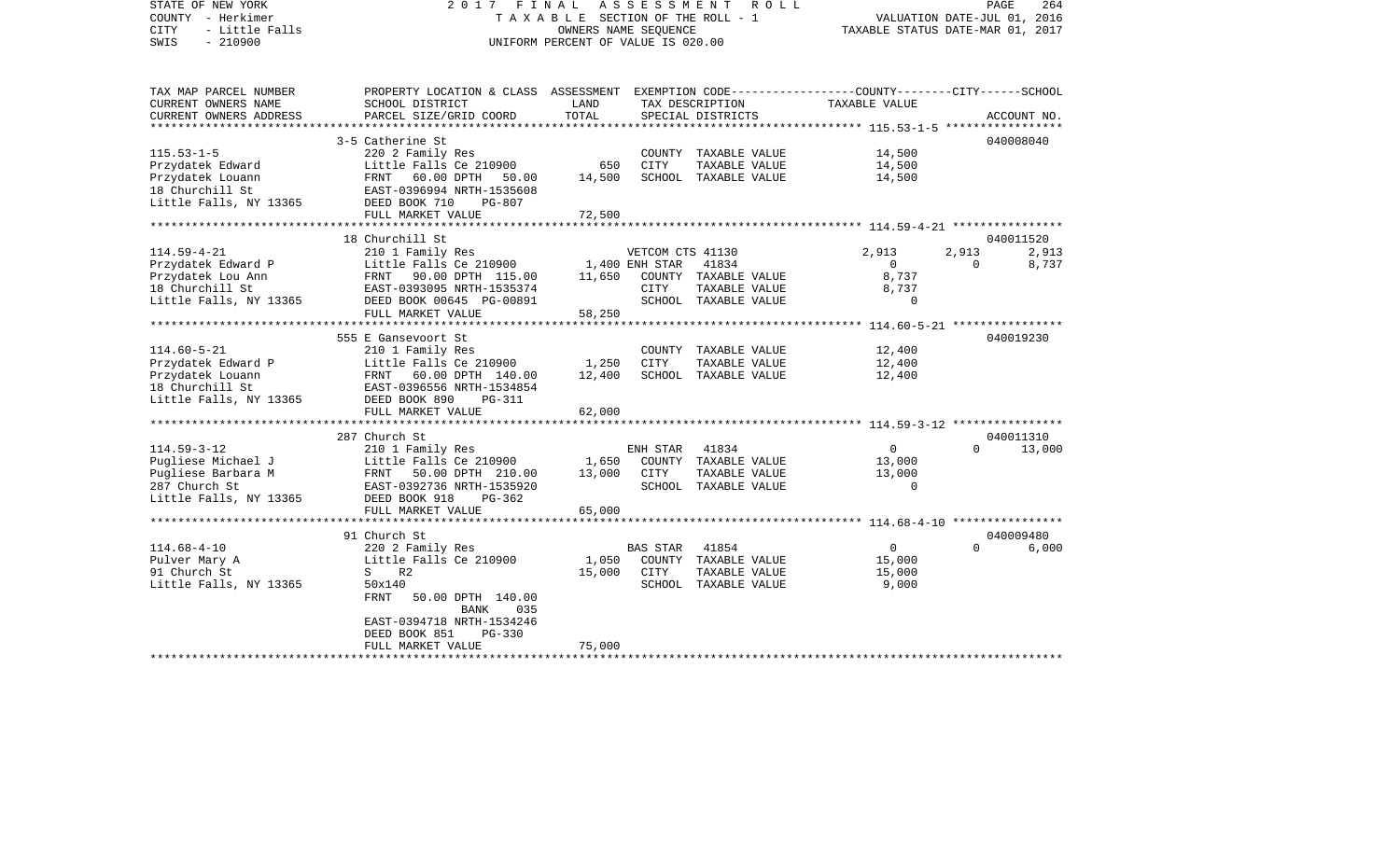STATE OF NEW YORK 2 0 1 7 F I N A L A S S E S S M E N T R O L L PAGE 265COUNTY - Herkimer **T A X A B L E** SECTION OF THE ROLL - 1 VALUATION DATE-JUL 01, 2016 CITY - Little Falls OWNERS NAME SEQUENCE TAXABLE STATUS DATE-MAR 01, 2017 SWIS - 210900 UNIFORM PERCENT OF VALUE IS 020.00TAX MAP PARCEL NUMBER PROPERTY LOCATION & CLASS ASSESSMENT EXEMPTION CODE------------------COUNTY--------CITY------SCHOOL CURRENT OWNERS NAME SCHOOL DISTRICT LAND TAX DESCRIPTION TAXABLE VALUECURRENT OWNERS ADDRESS PARCEL SIZE/GRID COORD TOTAL SPECIAL DISTRICTS ACCOUNT NO. \*\*\*\*\*\*\*\*\*\*\*\*\*\*\*\*\*\*\*\*\*\*\*\*\*\*\*\*\*\*\*\*\*\*\*\*\*\*\*\*\*\*\*\*\*\*\*\*\*\*\*\*\*\*\*\*\*\*\*\*\*\*\*\*\*\*\*\*\*\*\*\*\*\*\*\*\*\*\*\*\*\*\*\*\*\*\*\*\*\*\*\*\*\*\*\*\*\*\*\*\*\*\* 114.51-1-67 \*\*\*\*\*\*\*\*\*\*\*\*\*\*\*\* 45 Top Notch Dr 040058770 114.51-1-67 210 1 Family Res BAS STAR 41854 0 0 6,000 Pyle Jack N Jr Little Falls Ce 210900 2,500 COUNTY TAXABLE VALUE 23,700 Coffin Debra J **FRNT 149.00 DPTH 130.00** 23,700 CITY TAXABLE VALUE 23,700 45 Top Notch Dr EAST-0393029 NRTH-1537816 SCHOOL TAXABLE VALUE 17,700 Little Falls, NY 13365 DEED BOOK 875 PG-604 FULL MARKET VALUE 118,500 \*\*\*\*\*\*\*\*\*\*\*\*\*\*\*\*\*\*\*\*\*\*\*\*\*\*\*\*\*\*\*\*\*\*\*\*\*\*\*\*\*\*\*\*\*\*\*\*\*\*\*\*\*\*\*\*\*\*\*\*\*\*\*\*\*\*\*\*\*\*\*\*\*\*\*\*\*\*\*\*\*\*\*\*\*\*\*\*\*\*\*\*\*\*\*\*\*\*\*\*\*\*\* 114.68-1-61 \*\*\*\*\*\*\*\*\*\*\*\*\*\*\*\* Center St 040008260114.68-1-61 311 Res vac land COUNTY TAXABLE VALUE 350350 Quatrino Dennis Little Falls Ce 210900 350 CITY TAXABLE VALUE 350 56-58 Center St ACRES 2.00 350 SCHOOL TAXABLE VALUE 350Little Falls, NY 13365 EAST-0394112 NRTH-1532615 FULL MARKET VALUE 1,750 \*\*\*\*\*\*\*\*\*\*\*\*\*\*\*\*\*\*\*\*\*\*\*\*\*\*\*\*\*\*\*\*\*\*\*\*\*\*\*\*\*\*\*\*\*\*\*\*\*\*\*\*\*\*\*\*\*\*\*\*\*\*\*\*\*\*\*\*\*\*\*\*\*\*\*\*\*\*\*\*\*\*\*\*\*\*\*\*\*\*\*\*\*\*\*\*\*\*\*\*\*\*\* 114.75-1-5 \*\*\*\*\*\*\*\*\*\*\*\*\*\*\*\*\* 56-58 Center St 040008370114.75-1-5 230 3 Family Res BAS STAR 41854 0 0 5,150 Ouatrino Dennis Little Falls Ce 210900 400 COUNTY TAXABLE VALUE Quatrino Margo FRNT 50.00 DPTH 270.00 5,150 CITY TAXABLE VALUE 5,150 56-58 Center St EAST-0393774 NRTH-1532678 SCHOOL TAXABLE VALUE 0Little Falls, NY 13365 DEED BOOK 668 PG-669 FULL MARKET VALUE 25,750 \*\*\*\*\*\*\*\*\*\*\*\*\*\*\*\*\*\*\*\*\*\*\*\*\*\*\*\*\*\*\*\*\*\*\*\*\*\*\*\*\*\*\*\*\*\*\*\*\*\*\*\*\*\*\*\*\*\*\*\*\*\*\*\*\*\*\*\*\*\*\*\*\*\*\*\*\*\*\*\*\*\*\*\*\*\*\*\*\*\*\*\*\*\*\*\*\*\*\*\*\*\*\* 115.53-1-61 \*\*\*\*\*\*\*\*\*\*\*\*\*\*\*\* 634 E Gansevoort St 189468115.53-1-61 210 1 Family Res BAS STAR 41854 0 0 6,000 Quatrino James M Little Falls Ce 210900 1,700 COUNTY TAXABLE VALUE 16,650 634 E Gansevoort St FRNT 75.00 DPTH 120.00 16,650 CITY TAXABLE VALUE 16,650 Little Falls, NY 13365 EAST-0397518 NRTH-1535289 SCHOOL TAXABLE VALUE 10,650 DEED BOOK 1552 PG-748FULL MARKET VALUE 83,250 \*\*\*\*\*\*\*\*\*\*\*\*\*\*\*\*\*\*\*\*\*\*\*\*\*\*\*\*\*\*\*\*\*\*\*\*\*\*\*\*\*\*\*\*\*\*\*\*\*\*\*\*\*\*\*\*\*\*\*\*\*\*\*\*\*\*\*\*\*\*\*\*\*\*\*\*\*\*\*\*\*\*\*\*\*\*\*\*\*\*\*\*\*\*\*\*\*\*\*\*\*\*\* 115.62-1-5 \*\*\*\*\*\*\*\*\*\*\*\*\*\*\*\*\* 180 Loomis St 040031920115.62-1-5 210 1 Family Res ENH STAR 41834 0 0 12,500 Quatrino Marlene F Little Falls Ce 210900 1,000 COUNTY TAXABLE VALUE 12,500 180 Loomis St FRNT 50.00 DPTH 200.00 12,500 CITY TAXABLE VALUE 12,500 Little Falls, NY 13365 EAST-0399995 NRTH-1534442 SCHOOL TAXABLE VALUE 0 DEED BOOK 855 PG-683FULL MARKET VALUE 62,500 \*\*\*\*\*\*\*\*\*\*\*\*\*\*\*\*\*\*\*\*\*\*\*\*\*\*\*\*\*\*\*\*\*\*\*\*\*\*\*\*\*\*\*\*\*\*\*\*\*\*\*\*\*\*\*\*\*\*\*\*\*\*\*\*\*\*\*\*\*\*\*\*\*\*\*\*\*\*\*\*\*\*\*\*\*\*\*\*\*\*\*\*\*\*\*\*\*\*\*\*\*\*\* 114.60-1-11 \*\*\*\*\*\*\*\*\*\*\*\*\*\*\*\* 42 Lewis St 193894114.60-1-11 210 1 Family Res COUNTY TAXABLE VALUE 10,150 Rader Dusten M **Little Falls Ce 210900** 850 CITY TAXABLE VALUE 10,150 Dupont-Rader Allysa E FRNT 60.00 DPTH 100.00 10,150 SCHOOL TAXABLE VALUE 10,150 42 Lewis St EAST-0394580 NRTH-1535656Little Falls, NY 13365 DEED BOOK 1579 PG-570 FULL MARKET VALUE 50,750 \*\*\*\*\*\*\*\*\*\*\*\*\*\*\*\*\*\*\*\*\*\*\*\*\*\*\*\*\*\*\*\*\*\*\*\*\*\*\*\*\*\*\*\*\*\*\*\*\*\*\*\*\*\*\*\*\*\*\*\*\*\*\*\*\*\*\*\*\*\*\*\*\*\*\*\*\*\*\*\*\*\*\*\*\*\*\*\*\*\*\*\*\*\*\*\*\*\*\*\*\*\*\*\*\*\*\*\*\*\*\*\*\*\*\*\*\*\*\*\*\*\*\*\*\*\*\*\*\*\*\*\*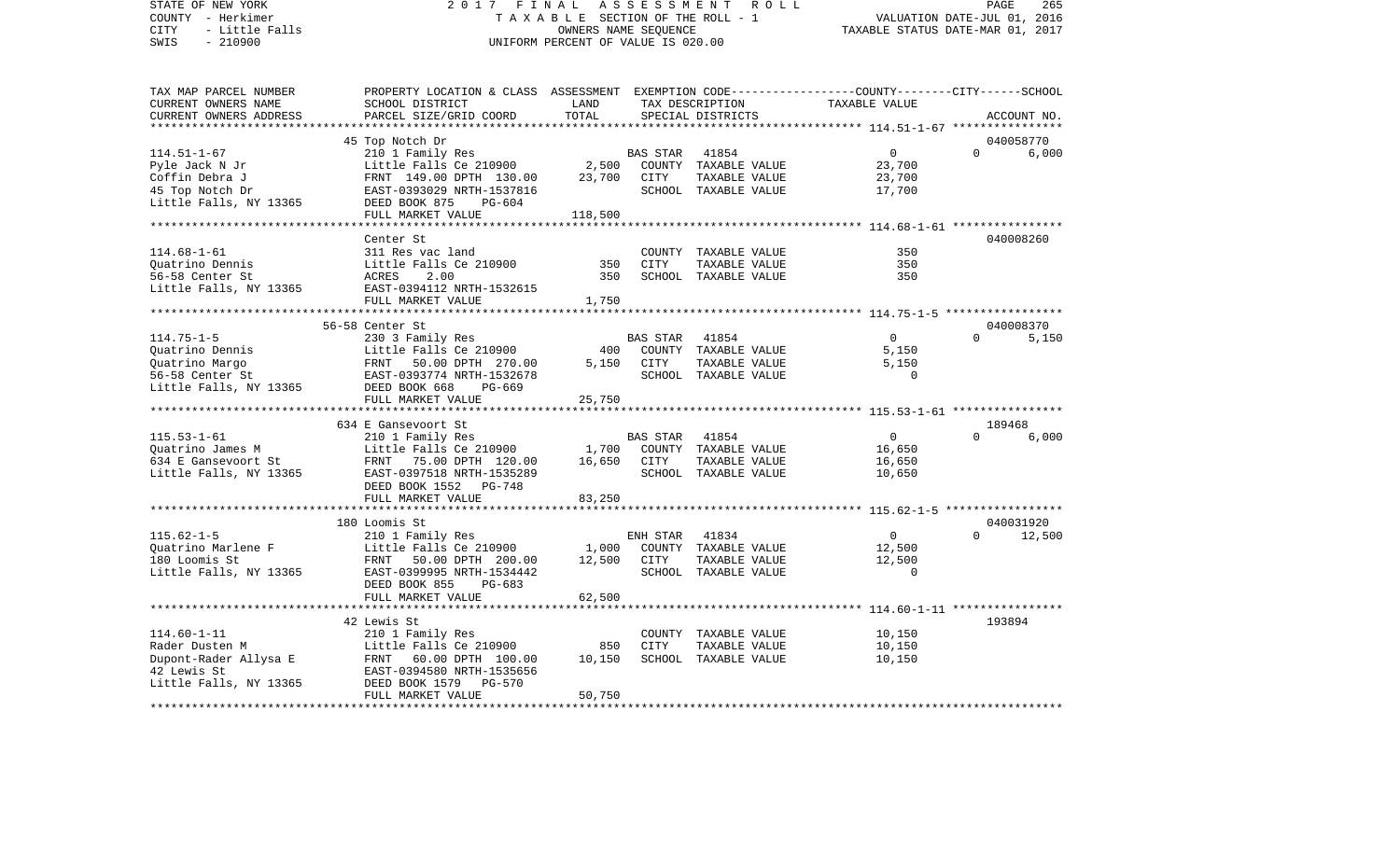| STATE OF NEW YORK<br>COUNTY - Herkimer<br>- Little Falls<br><b>CITY</b><br>$-210900$<br>SWIS | 2017 FINAL<br>TAXABLE SECTION OF THE ROLL - 1<br>UNIFORM PERCENT OF VALUE IS 020.00                                 | A S S E S S M E N T R O L L<br>PAGE<br>266<br>VALUATION DATE-JUL 01, 2016<br>TAXABLE STATUS DATE-MAR 01, 2017 |             |                      |               |                   |
|----------------------------------------------------------------------------------------------|---------------------------------------------------------------------------------------------------------------------|---------------------------------------------------------------------------------------------------------------|-------------|----------------------|---------------|-------------------|
|                                                                                              |                                                                                                                     |                                                                                                               |             |                      |               |                   |
| TAX MAP PARCEL NUMBER<br>CURRENT OWNERS NAME                                                 | PROPERTY LOCATION & CLASS ASSESSMENT EXEMPTION CODE----------------COUNTY-------CITY------SCHOOL<br>SCHOOL DISTRICT | LAND                                                                                                          |             | TAX DESCRIPTION      | TAXABLE VALUE |                   |
| CURRENT OWNERS ADDRESS                                                                       | PARCEL SIZE/GRID COORD                                                                                              | TOTAL                                                                                                         |             | SPECIAL DISTRICTS    |               | ACCOUNT NO.       |
|                                                                                              |                                                                                                                     |                                                                                                               |             |                      |               |                   |
|                                                                                              | 14 Douglas St                                                                                                       |                                                                                                               |             |                      |               | 185865            |
| $114.60 - 2 - 9$                                                                             | 220 2 Family Res                                                                                                    |                                                                                                               |             | COUNTY TAXABLE VALUE | 10,000        |                   |
| RADKAHZ INC.                                                                                 | Little Falls Ce 210900                                                                                              | 650                                                                                                           | CITY        | TAXABLE VALUE        | 10,000        |                   |
| 110-10 Jamaica Ave                                                                           | N R2                                                                                                                | 10,000                                                                                                        |             | SCHOOL TAXABLE VALUE | 10,000        |                   |
| Richmond Hill, NY 11418                                                                      | 45x150                                                                                                              |                                                                                                               |             |                      |               |                   |
|                                                                                              | FRNT<br>39.00 DPTH 150.00<br>EAST-0394767 NRTH-1535601                                                              |                                                                                                               |             |                      |               |                   |
|                                                                                              | DEED BOOK 1531 PG-345                                                                                               |                                                                                                               |             |                      |               |                   |
|                                                                                              | FULL MARKET VALUE                                                                                                   | 50,000                                                                                                        |             |                      |               |                   |
|                                                                                              |                                                                                                                     |                                                                                                               |             |                      |               |                   |
|                                                                                              | 3 Railroad St                                                                                                       |                                                                                                               |             |                      |               | 194533            |
| $114.76 - 2 - 34$                                                                            | 411 Apartment                                                                                                       |                                                                                                               |             | COUNTY TAXABLE VALUE | 9,000         |                   |
| RAHMAH Holdings LLC.                                                                         | Little Falls Ce 210900                                                                                              | 550                                                                                                           | CITY        | TAXABLE VALUE        | 9,000         |                   |
| PO Box 122                                                                                   | FRNT 61.00 DPTH 82.00                                                                                               | 9,000                                                                                                         |             | SCHOOL TAXABLE VALUE | 9,000         |                   |
| Canajoharie, NY 13317                                                                        | EAST-0396069 NRTH-1532171                                                                                           |                                                                                                               |             |                      |               |                   |
|                                                                                              | DEED BOOK 1583<br><b>PG-708</b>                                                                                     |                                                                                                               |             |                      |               |                   |
|                                                                                              | FULL MARKET VALUE<br>*******************************                                                                | 45,000                                                                                                        |             |                      |               |                   |
|                                                                                              | 17-21 Churchill St                                                                                                  |                                                                                                               |             |                      |               | 040011490         |
| $114.59 - 4 - 42$                                                                            | 210 1 Family Res                                                                                                    |                                                                                                               | BAS STAR    | 41854                | $\mathbf 0$   | $\Omega$<br>6,000 |
| Raiello John C                                                                               | Little Falls Ce 210900                                                                                              | 1,450                                                                                                         |             | COUNTY TAXABLE VALUE | 20,250        |                   |
| 17-21 Churchill St                                                                           | FRNT<br>74.00 DPTH 111.00                                                                                           | 20,250                                                                                                        | CITY        | TAXABLE VALUE        | 20,250        |                   |
| Little Falls, NY 13365                                                                       | BANK<br>641                                                                                                         |                                                                                                               |             | SCHOOL TAXABLE VALUE | 14,250        |                   |
|                                                                                              | EAST-0393156 NRTH-1535209                                                                                           |                                                                                                               |             |                      |               |                   |
|                                                                                              | DEED BOOK 814<br>PG-376                                                                                             |                                                                                                               |             |                      |               |                   |
|                                                                                              | FULL MARKET VALUE                                                                                                   | 101,250                                                                                                       |             |                      |               |                   |
|                                                                                              |                                                                                                                     |                                                                                                               |             |                      |               |                   |
| $114.76 - 2 - 88$                                                                            | 107 Flint Ave<br>312 Vac w/imprv                                                                                    |                                                                                                               |             | COUNTY TAXABLE VALUE | 1,550         | 040015810         |
| Randazzo Richard J                                                                           | Little Falls Ce 210900                                                                                              | 250                                                                                                           | CITY        | TAXABLE VALUE        | 1,550         |                   |
| 216 Avery Rd                                                                                 | FRNT 30.00 DPTH 200.00                                                                                              | 1,550                                                                                                         |             | SCHOOL TAXABLE VALUE | 1,550         |                   |
| Ilion, NY 13357                                                                              | EAST-0395441 NRTH-1531039                                                                                           |                                                                                                               |             |                      |               |                   |
|                                                                                              | DEED BOOK 729<br>$PG-166$                                                                                           |                                                                                                               |             |                      |               |                   |
|                                                                                              | FULL MARKET VALUE                                                                                                   | 7,750                                                                                                         |             |                      |               |                   |
|                                                                                              |                                                                                                                     |                                                                                                               |             |                      |               |                   |
|                                                                                              | 107 Flint Ave                                                                                                       |                                                                                                               |             |                      |               | 040015780         |
| $114.76 - 2 - 89$                                                                            | 210 1 Family Res                                                                                                    |                                                                                                               |             | COUNTY TAXABLE VALUE | 10,100        |                   |
| Randazzo Richard J                                                                           | Little Falls Ce 210900                                                                                              | 450                                                                                                           | <b>CITY</b> | TAXABLE VALUE        | 10,100        |                   |
| 216 Avery Rd                                                                                 | FRNT 40.00 DPTH 200.00                                                                                              | 10,100                                                                                                        |             | SCHOOL TAXABLE VALUE | 10,100        |                   |
| Ilion, NY 13357                                                                              | EAST-0395419 NRTH-1531012<br>DEED BOOK 729<br>$PG-166$                                                              |                                                                                                               |             |                      |               |                   |
|                                                                                              | FULL MARKET VALUE                                                                                                   | 50,500                                                                                                        |             |                      |               |                   |
|                                                                                              |                                                                                                                     |                                                                                                               |             |                      |               |                   |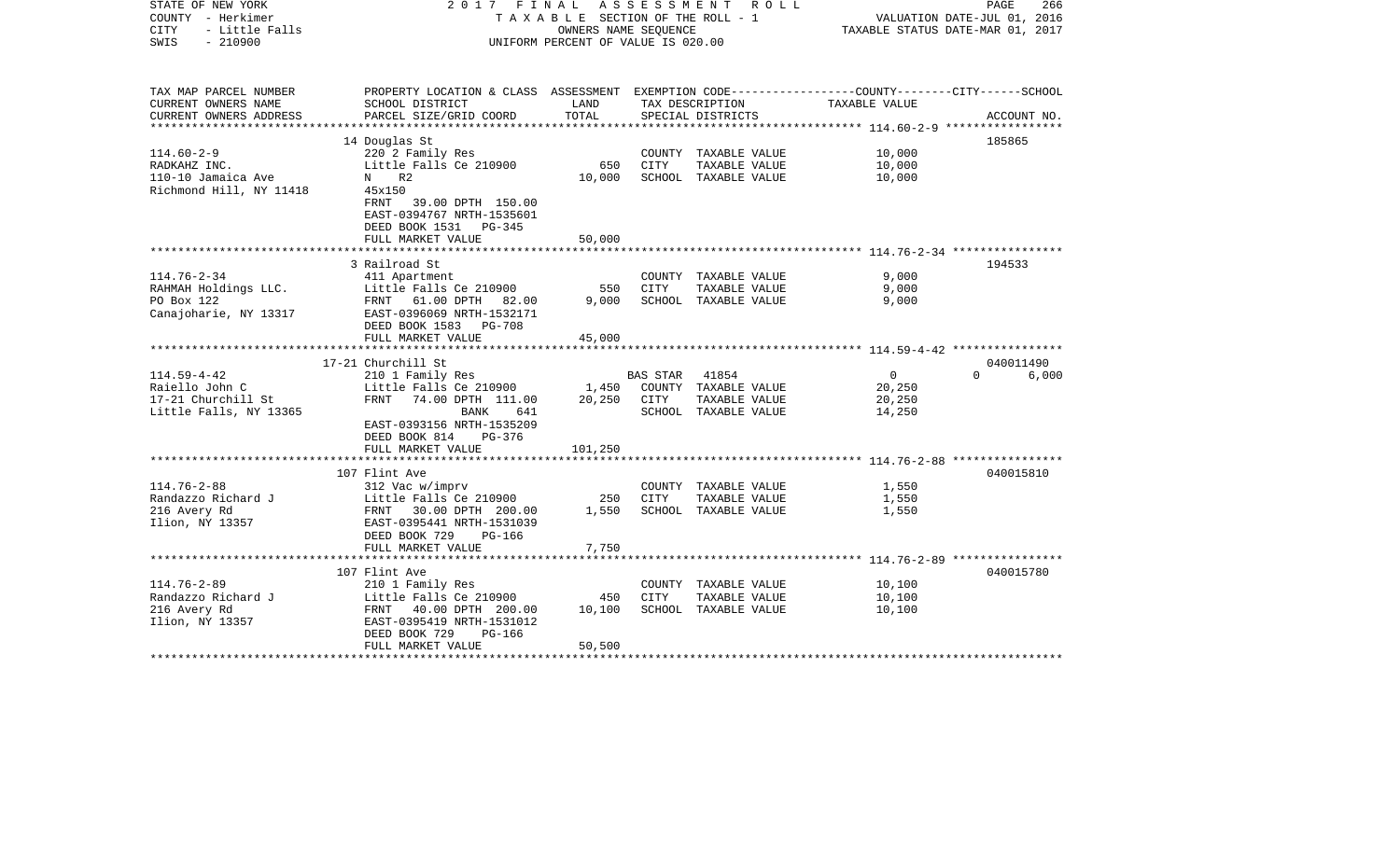## STATE OF NEW YORK 2017 FINAL ASSESSMENT ROLL  $C\text{COUNTY}$  - Herkimer  $T A X A B L E$  SECTION OF THE ROLL - 1 COUNTY - Herkimer<br>COUNTY - Herkimer (1, 2016)<br>CITY - Little Falls (1, 2017) OWNERS NAME SEQUENCE (210900 OWNERS NAME SEQUENCE TAXABLE STATUS DATE-MAR 01, 2017<br>SWIS - 210900 OWNERS NAME SEQUENCE TO SALUE IS 020.00 UNIFORM PERCENT OF VALUE IS 020.00

PAGE 267

| TAX MAP PARCEL NUMBER<br>CURRENT OWNERS NAME        | PROPERTY LOCATION & CLASS ASSESSMENT EXEMPTION CODE---------------COUNTY-------CITY------SCHOOL<br>SCHOOL DISTRICT | LAND           |                         | TAX DESCRIPTION                                | TAXABLE VALUE                    |          |                 |
|-----------------------------------------------------|--------------------------------------------------------------------------------------------------------------------|----------------|-------------------------|------------------------------------------------|----------------------------------|----------|-----------------|
| CURRENT OWNERS ADDRESS                              | PARCEL SIZE/GRID COORD                                                                                             | TOTAL          |                         | SPECIAL DISTRICTS                              |                                  |          | ACCOUNT NO.     |
|                                                     |                                                                                                                    |                |                         |                                                |                                  |          |                 |
| $115.61 - 2 - 10$<br>Rando Robert<br>Rando Courtney | 73 Burwell St<br>220 2 Family Res<br>Little Falls Ce 210900<br>FRNT 25.00 DPTH 120.00                              | 500<br>10,000  | BAS STAR<br><b>CITY</b> | 41854<br>COUNTY TAXABLE VALUE<br>TAXABLE VALUE | $\mathbf{0}$<br>10,000<br>10,000 | $\Omega$ | 165000<br>6,000 |
| 73 Burwell St<br>Little Falls, NY 13365             | EAST-0398383 NRTH-1534438<br>DEED BOOK 1398 PG-147<br>FULL MARKET VALUE                                            | 50,000         |                         | SCHOOL TAXABLE VALUE                           | 4,000                            |          |                 |
|                                                     |                                                                                                                    |                |                         |                                                |                                  |          |                 |
|                                                     | 620 E Monroe St                                                                                                    |                |                         |                                                |                                  |          | 040043680       |
| $115.53 - 1 - 12$                                   | 210 1 Family Res                                                                                                   |                | ENH STAR                | 41834                                          | $\mathbf 0$                      | $\Omega$ | 10,800          |
| Rank Jarvis A                                       | Little Falls Ce 210900                                                                                             | 1,300          |                         | COUNTY TAXABLE VALUE                           | 10,800                           |          |                 |
| Rank Bernice E                                      | FRNT<br>60.00 DPTH 200.00                                                                                          | 10,800         | CITY                    | TAXABLE VALUE                                  | 10,800                           |          |                 |
| 620 East Monroe St                                  | EAST-0397290 NRTH-1535596                                                                                          |                |                         | SCHOOL TAXABLE VALUE                           |                                  | $\Omega$ |                 |
| Little Falls, NY 13365                              | DEED BOOK 00603 PG-00225                                                                                           |                |                         |                                                |                                  |          |                 |
|                                                     | FULL MARKET VALUE                                                                                                  | 54,000         |                         |                                                |                                  |          |                 |
|                                                     |                                                                                                                    |                |                         |                                                |                                  |          |                 |
|                                                     | 31 Arthur St                                                                                                       |                |                         |                                                |                                  |          | 040002910       |
| $114.59 - 4 - 70$                                   | 210 1 Family Res                                                                                                   |                | VETCOM CTS 41130        |                                                | 3.000                            | 3,000    | 3,000           |
| Rasch Charles                                       | Little Falls Ce 210900                                                                                             |                | 1,000 ENH STAR          | 41834                                          | $\overline{0}$                   | $\Omega$ | 10,500          |
| 31 Arthur St                                        | FRNT<br>50.00 DPTH 140.00                                                                                          | 13,500         |                         | COUNTY TAXABLE VALUE                           | 10,500                           |          |                 |
| Little Falls, NY 13365                              | BANK<br>035                                                                                                        |                | CITY                    | TAXABLE VALUE<br>SCHOOL TAXABLE VALUE          | 10,500                           | $\Omega$ |                 |
|                                                     | EAST-0393278 NRTH-1534952<br>DEED BOOK 891<br>PG-606                                                               |                |                         |                                                |                                  |          |                 |
|                                                     | FULL MARKET VALUE                                                                                                  | 67,500         |                         |                                                |                                  |          |                 |
|                                                     |                                                                                                                    |                |                         |                                                |                                  |          |                 |
|                                                     | 72 Church St                                                                                                       |                |                         |                                                |                                  |          | 040009240       |
| $114.68 - 5 - 10$                                   | 210 1 Family Res                                                                                                   |                | VETWAR CTS 41120        |                                                | 1,673                            | 1,673    | 1,673           |
| Rathbun Gladys                                      | Little Falls Ce 210900                                                                                             | 1,650 ENH STAR |                         | 41834                                          | $\Omega$                         | $\Omega$ | 9,477           |
|                                                     | Attn: Gladys Rathbun FRNT 76.66 DPTH 140.00                                                                        | 11,150         |                         | COUNTY TAXABLE VALUE                           | 9,477                            |          |                 |
| 72 Church St                                        | EAST-0394963 NRTH-1534380                                                                                          |                | CITY                    | TAXABLE VALUE                                  | 9,477                            |          |                 |
| Little Falls, NY 13365                              | DEED BOOK 847<br>PG-650                                                                                            |                |                         | SCHOOL TAXABLE VALUE                           |                                  | $\Omega$ |                 |
|                                                     | FULL MARKET VALUE                                                                                                  | 55,750         |                         |                                                |                                  |          |                 |
|                                                     |                                                                                                                    |                |                         |                                                |                                  |          |                 |
|                                                     | 58 Jackson St                                                                                                      |                |                         |                                                |                                  |          | 040025410       |
| $114.60 - 4 - 43$                                   | 210 1 Family Res                                                                                                   |                | BAS STAR                | 41854                                          | $\Omega$                         | $\Omega$ | 6,000           |
| Rathbun Jon M                                       | Little Falls Ce 210900                                                                                             | 1,050          |                         | COUNTY TAXABLE VALUE                           | 12,550                           |          |                 |
| 58 Jackson St                                       | FRNT 62.70 DPTH 65.50                                                                                              | 12,550         | CITY                    | TAXABLE VALUE                                  | 12,550                           |          |                 |
| Little Falls, NY 13365                              | EAST-0396054 NRTH-1535366                                                                                          |                |                         | SCHOOL TAXABLE VALUE                           | 6,550                            |          |                 |
|                                                     | DEED BOOK 1190<br>PG-608                                                                                           |                |                         |                                                |                                  |          |                 |
|                                                     | FULL MARKET VALUE                                                                                                  | 62,750         |                         |                                                |                                  |          |                 |
|                                                     |                                                                                                                    |                |                         |                                                |                                  |          |                 |
| $114.60 - 2 - 84$                                   | 68 Jackson St                                                                                                      |                |                         |                                                |                                  |          | 193878          |
| Rayno Georgianna D                                  | 210 1 Family Res<br>Little Falls Ce 210900                                                                         | 500            | CITY                    | COUNTY TAXABLE VALUE<br>TAXABLE VALUE          | 7,500<br>7,500                   |          |                 |
| Rayno Jason T                                       | FRNT 28.30 DPTH 100.00                                                                                             | 7,500          |                         | SCHOOL TAXABLE VALUE                           | 7,500                            |          |                 |
| 68 Jackson St                                       | EAST-0396011 NRTH-1535457                                                                                          |                |                         |                                                |                                  |          |                 |
| Little Falls, NY 13365                              | DEED BOOK 1579<br><b>PG-503</b>                                                                                    |                |                         |                                                |                                  |          |                 |
|                                                     | FULL MARKET VALUE                                                                                                  | 37,500         |                         |                                                |                                  |          |                 |
|                                                     |                                                                                                                    |                |                         |                                                |                                  |          |                 |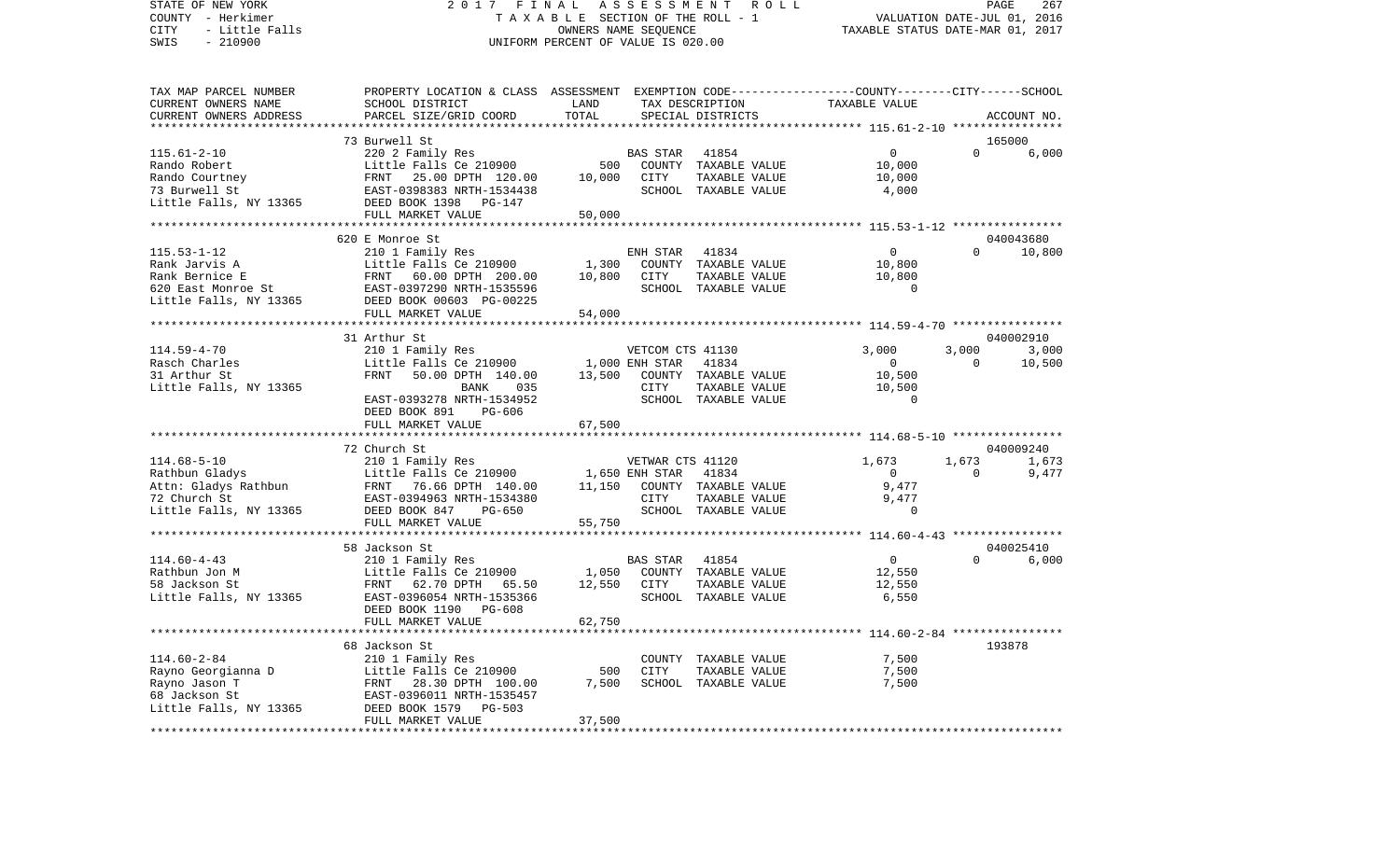STATE OF NEW YORK 2 0 1 7 F I N A L A S S E S S M E N T R O L L PAGE 268COUNTY - Herkimer T A X A B L E SECTION OF THE ROLL - 1 VALUATION DATE-JUL 01, 2016 CITY - Little Falls OWNERS NAME SEQUENCE TAXABLE STATUS DATE-MAR 01, 2017 SWIS - 210900 UNIFORM PERCENT OF VALUE IS 020.00TAX MAP PARCEL NUMBER PROPERTY LOCATION & CLASS ASSESSMENT EXEMPTION CODE------------------COUNTY--------CITY------SCHOOL CURRENT OWNERS NAME SCHOOL DISTRICT LAND TAX DESCRIPTION TAXABLE VALUECURRENT OWNERS ADDRESS PARCEL SIZE/GRID COORD TOTAL SPECIAL DISTRICTS ACCOUNT NO. \*\*\*\*\*\*\*\*\*\*\*\*\*\*\*\*\*\*\*\*\*\*\*\*\*\*\*\*\*\*\*\*\*\*\*\*\*\*\*\*\*\*\*\*\*\*\*\*\*\*\*\*\*\*\*\*\*\*\*\*\*\*\*\*\*\*\*\*\*\*\*\*\*\*\*\*\*\*\*\*\*\*\*\*\*\*\*\*\*\*\*\*\*\*\*\*\*\*\*\*\*\*\* 114.68-2-37 \*\*\*\*\*\*\*\*\*\*\*\*\*\*\*\* 107 Furnace St 040018090114.68-2-37 210 1 Family Res BAS STAR 41854 0 0 6,000 Read David J Little Falls Ce 210900 750 COUNTY TAXABLE VALUE 13,500 Read Jean FRNT 40.30 DPTH 200.00 13,500 CITY TAXABLE VALUE 13,500 107 Furnace St EAST-0394072 NRTH-1534301 SCHOOL TAXABLE VALUE 7,500 Little Falls, NY 13365 DEED BOOK 690 PG-152 FULL MARKET VALUE 67,500 \*\*\*\*\*\*\*\*\*\*\*\*\*\*\*\*\*\*\*\*\*\*\*\*\*\*\*\*\*\*\*\*\*\*\*\*\*\*\*\*\*\*\*\*\*\*\*\*\*\*\*\*\*\*\*\*\*\*\*\*\*\*\*\*\*\*\*\*\*\*\*\*\*\*\*\*\*\*\*\*\*\*\*\*\*\*\*\*\*\*\*\*\*\*\*\*\*\*\*\*\*\*\* 115.53-4-49 \*\*\*\*\*\*\*\*\*\*\*\*\*\*\*\* 84 Loomis St 040030510115.53-4-49 210 1 Family Res ENH STAR 41834 0 0 9,900 Reardon David Little Falls Ce 210900 1,000 COUNTY TAXABLE VALUE 9,900 84 Loomis St FRNT 50.00 DPTH 120.00 9,900 CITY TAXABLE VALUE 9,900 Little Falls, NY 13365 EAST-0398752 NRTH-1534773 SCHOOL TAXABLE VALUE 0 DEED BOOK 00315 PG-00423FULL MARKET VALUE 49,500 \*\*\*\*\*\*\*\*\*\*\*\*\*\*\*\*\*\*\*\*\*\*\*\*\*\*\*\*\*\*\*\*\*\*\*\*\*\*\*\*\*\*\*\*\*\*\*\*\*\*\*\*\*\*\*\*\*\*\*\*\*\*\*\*\*\*\*\*\*\*\*\*\*\*\*\*\*\*\*\*\*\*\*\*\*\*\*\*\*\*\*\*\*\*\*\*\*\*\*\*\*\*\* 114.83-1-2 \*\*\*\*\*\*\*\*\*\*\*\*\*\*\*\*\* W Main St 040039570114.83-1-2 311 Res vac land COUNTY TAXABLE VALUE 600Reardon Neal Little Falls Ce 210900 600 CITY TAXABLE VALUE 600600 2654 State Route168 FRNT 85.00 DPTH 120.00 600 SCHOOL TAXABLE VALUE Mohawk, NY 13407 EAST-0392535 NRTH-1530397 DEED BOOK 724 PG-226FULL MARKET VALUE 3,000 \*\*\*\*\*\*\*\*\*\*\*\*\*\*\*\*\*\*\*\*\*\*\*\*\*\*\*\*\*\*\*\*\*\*\*\*\*\*\*\*\*\*\*\*\*\*\*\*\*\*\*\*\*\*\*\*\*\*\*\*\*\*\*\*\*\*\*\*\*\*\*\*\*\*\*\*\*\*\*\*\*\*\*\*\*\*\*\*\*\*\*\*\*\*\*\*\*\*\*\*\*\*\* 114.59-1-45 \*\*\*\*\*\*\*\*\*\*\*\*\*\*\*\* 3 Valley Brook Dr 040059230 114.59-1-45 210 1 Family Res BAS STAR 41854 0 0 6,000 Reardon Patrick D **Little Falls Ce 210900** 2,400 COUNTY TAXABLE VALUE 25,600 Reardon Lisa FRNT 80.00 DPTH 125.00 25,600 CITY TAXABLE VALUE 25,600 3 Valley Brook Dr EAST-0391801 NRTH-1535714 SCHOOL TAXABLE VALUE 19,600 Little Falls, NY 13365 DEED BOOK 911 PG-413 FULL MARKET VALUE 128,000 \*\*\*\*\*\*\*\*\*\*\*\*\*\*\*\*\*\*\*\*\*\*\*\*\*\*\*\*\*\*\*\*\*\*\*\*\*\*\*\*\*\*\*\*\*\*\*\*\*\*\*\*\*\*\*\*\*\*\*\*\*\*\*\*\*\*\*\*\*\*\*\*\*\*\*\*\*\*\*\*\*\*\*\*\*\*\*\*\*\*\*\*\*\*\*\*\*\*\*\*\*\*\* 114.76-1-8 \*\*\*\*\*\*\*\*\*\*\*\*\*\*\*\*\* 1 Hansen Is 040024090114.76-1-8 710 Manufacture COUNTY TAXABLE VALUE 212,500 Redco Foods Inc Little Falls Ce 210900 19,050 CITY TAXABLE VALUE 212,500 Attn: Accounts Payable 3.53 Acres 2.20<br>
212,500 SCHOOL TAXABLE VALUE 212,500<br>
212,500 Payable 212,500 One Hansen Is Little Falls, NY 13365 EAST-0394503 NRTH-1531728 DEED BOOK 746 PG-328FULL MARKET VALUE 1062,500 \*\*\*\*\*\*\*\*\*\*\*\*\*\*\*\*\*\*\*\*\*\*\*\*\*\*\*\*\*\*\*\*\*\*\*\*\*\*\*\*\*\*\*\*\*\*\*\*\*\*\*\*\*\*\*\*\*\*\*\*\*\*\*\*\*\*\*\*\*\*\*\*\*\*\*\*\*\*\*\*\*\*\*\*\*\*\*\*\*\*\*\*\*\*\*\*\*\*\*\*\*\*\* 114.76-1-9.2 \*\*\*\*\*\*\*\*\*\*\*\*\*\*\* Elizabeth St 040014825114.76-1-9.2 340 Vacant indus COUNTY TAXABLE VALUE 11,500 Redco Foods Inc Little Falls Ce 210900 6.250 CITY TAXABLE VALUE 11,500 Attn: Accouns Payable  $ACRES$  2.13 11,500 SCHOOL TAXABLE VALUE 11,500 One Hansen Is EAST-0394659 NRTH-1532286 Little Falls, NY 13365 DEED BOOK 746 PG-328 FULL MARKET VALUE 57,500 \*\*\*\*\*\*\*\*\*\*\*\*\*\*\*\*\*\*\*\*\*\*\*\*\*\*\*\*\*\*\*\*\*\*\*\*\*\*\*\*\*\*\*\*\*\*\*\*\*\*\*\*\*\*\*\*\*\*\*\*\*\*\*\*\*\*\*\*\*\*\*\*\*\*\*\*\*\*\*\*\*\*\*\*\*\*\*\*\*\*\*\*\*\*\*\*\*\*\*\*\*\*\*\*\*\*\*\*\*\*\*\*\*\*\*\*\*\*\*\*\*\*\*\*\*\*\*\*\*\*\*\*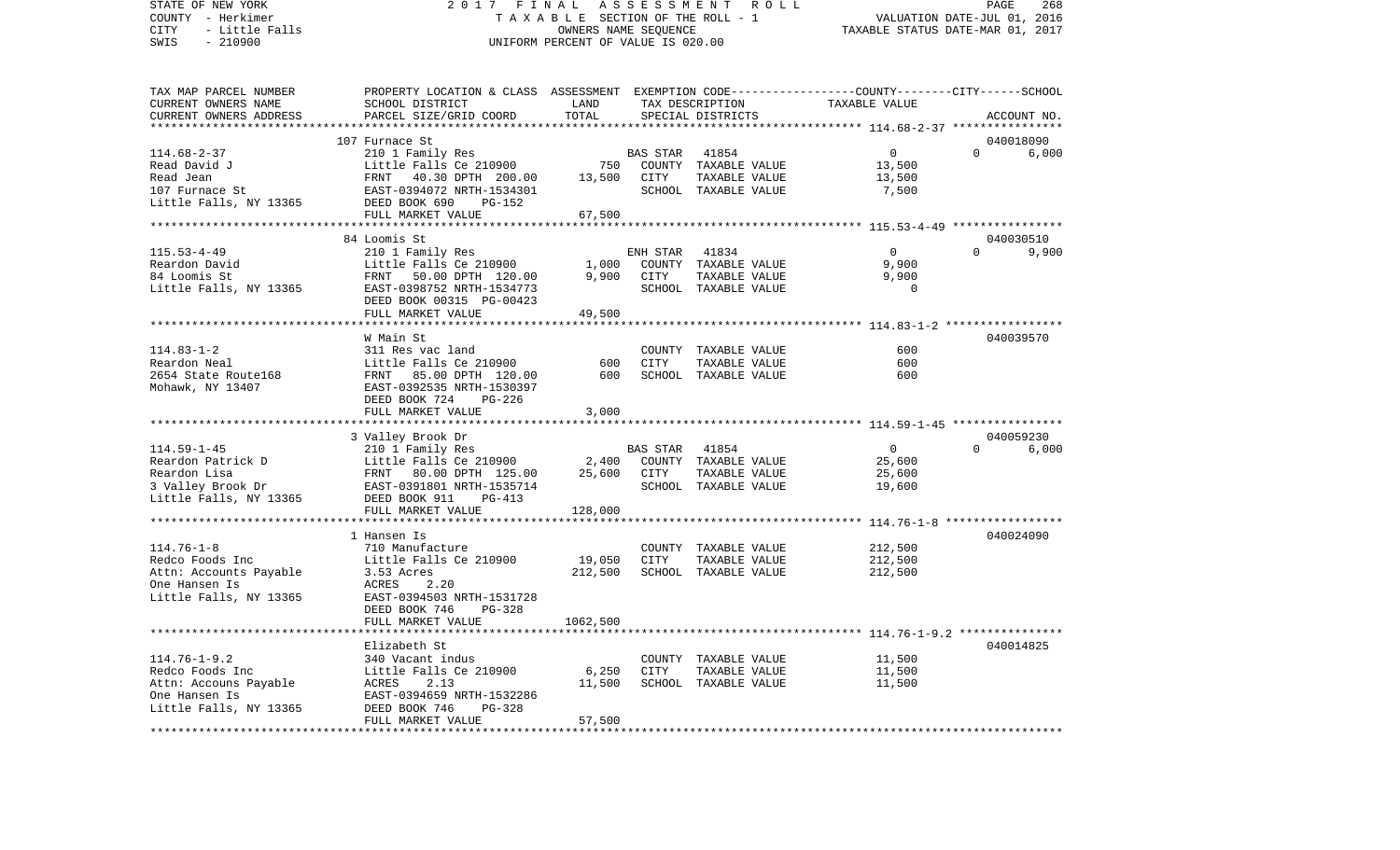| STATE OF NEW YORK<br>COUNTY - Herkimer<br>- Little Falls<br>CITY | 2017                                                                                             | FINAL<br>TAXABLE SECTION OF THE ROLL - 1<br>OWNERS NAME SEQUENCE | ASSESSMENT      | R O L L                       | TAXABLE STATUS DATE-MAR 01, 2017                             | PAGE<br>VALUATION DATE-JUL 01, 2016 | 269         |
|------------------------------------------------------------------|--------------------------------------------------------------------------------------------------|------------------------------------------------------------------|-----------------|-------------------------------|--------------------------------------------------------------|-------------------------------------|-------------|
| $-210900$<br>SWIS                                                |                                                                                                  | UNIFORM PERCENT OF VALUE IS 020.00                               |                 |                               |                                                              |                                     |             |
| TAX MAP PARCEL NUMBER                                            | PROPERTY LOCATION & CLASS ASSESSMENT EXEMPTION CODE----------------COUNTY-------CITY------SCHOOL |                                                                  |                 |                               |                                                              |                                     |             |
| CURRENT OWNERS NAME                                              | SCHOOL DISTRICT                                                                                  | LAND                                                             |                 | TAX DESCRIPTION               | TAXABLE VALUE                                                |                                     |             |
| CURRENT OWNERS ADDRESS                                           | PARCEL SIZE/GRID COORD                                                                           | TOTAL                                                            |                 | SPECIAL DISTRICTS             |                                                              |                                     | ACCOUNT NO. |
| *************************                                        |                                                                                                  |                                                                  |                 |                               |                                                              |                                     |             |
|                                                                  | 65 Furnace St                                                                                    |                                                                  |                 |                               |                                                              | 190839                              |             |
| $114.68 - 2 - 24$                                                | 220 2 Family Res                                                                                 |                                                                  |                 | COUNTY TAXABLE VALUE          | 13,250                                                       |                                     |             |
| Redner LeRoy                                                     | Little Falls Ce 210900                                                                           | 850                                                              | CITY            | TAXABLE VALUE                 | 13,250                                                       |                                     |             |
| 2866 Edmonds Rd                                                  | FRNT<br>44.00 DPTH 200.00                                                                        | 13,250                                                           |                 | SCHOOL TAXABLE VALUE          | 13,250                                                       |                                     |             |
| Boonville, NY 13309                                              | EAST-0394315 NRTH-1533864                                                                        |                                                                  |                 |                               |                                                              |                                     |             |
|                                                                  | DEED BOOK 1560<br>PG-926                                                                         |                                                                  |                 |                               |                                                              |                                     |             |
|                                                                  | FULL MARKET VALUE                                                                                | 66,250<br>************                                           |                 |                               | ******************************* 115.62-1-43 **************** |                                     |             |
|                                                                  | 193 Loomis St                                                                                    |                                                                  |                 |                               |                                                              | 162461                              |             |
| $115.62 - 1 - 43$                                                | 210 1 Family Res                                                                                 |                                                                  | BAS STAR        | 41854                         | $\overline{0}$                                               | $\Omega$                            | 6,000       |
| Reed Dustin M                                                    | Little Falls Ce 210900                                                                           | 750                                                              |                 | COUNTY TAXABLE VALUE          | 8,250                                                        |                                     |             |
| 193 Loomis St                                                    | FRNT 33.00 DPTH 145.00                                                                           | 8,250                                                            | CITY            | TAXABLE VALUE                 | 8,250                                                        |                                     |             |
| Little Falls, NY 13365                                           | EAST-0399960 NRTH-1534197                                                                        |                                                                  |                 | SCHOOL TAXABLE VALUE          | 2,250                                                        |                                     |             |
|                                                                  | DEED BOOK 1381 PG-517                                                                            |                                                                  |                 |                               |                                                              |                                     |             |
|                                                                  | FULL MARKET VALUE                                                                                | 41,250                                                           |                 |                               |                                                              |                                     |             |
|                                                                  |                                                                                                  |                                                                  |                 |                               |                                                              |                                     |             |
|                                                                  | 277 Church St                                                                                    |                                                                  |                 |                               |                                                              | 187728                              |             |
| $114.59 - 3 - 13$                                                | 210 1 Family Res                                                                                 |                                                                  | <b>BAS STAR</b> | 41854                         | $\overline{0}$                                               | $\Omega$                            | 6,000       |
| Reese Michael J                                                  | Little Falls Ce 210900                                                                           | 1,650                                                            |                 | COUNTY TAXABLE VALUE          | 17,150                                                       |                                     |             |
| Reese Kathy                                                      | FRNT 104.34 DPTH 130.00                                                                          | 17,150                                                           | CITY            | TAXABLE VALUE                 | 17,150                                                       |                                     |             |
| 277 Church St                                                    | EAST-0392820 NRTH-1535884                                                                        |                                                                  |                 | SCHOOL TAXABLE VALUE          | 11,150                                                       |                                     |             |
| Little Falls, NY 13365                                           | DEED BOOK 1542<br>PG-252                                                                         |                                                                  |                 |                               |                                                              |                                     |             |
|                                                                  | FULL MARKET VALUE                                                                                | 85,750                                                           |                 |                               |                                                              |                                     |             |
|                                                                  |                                                                                                  |                                                                  |                 |                               |                                                              |                                     |             |
| $114.67 - 1 - 56$                                                | 84 King St                                                                                       |                                                                  |                 |                               | $\mathbf 0$                                                  | $\Omega$                            | 040027870   |
| Reff Norman W Jr                                                 | 210 1 Family Res<br>Little Falls Ce 210900                                                       | 450                                                              | BAS STAR        | 41854<br>COUNTY TAXABLE VALUE | 5,100                                                        |                                     | 5,100       |
| Reff Melissa                                                     | FRNT<br>48.00 DPTH 188.00                                                                        | 5,100                                                            | CITY            | TAXABLE VALUE                 | 5,100                                                        |                                     |             |
| 84 King St                                                       | <b>BANK</b><br>184                                                                               |                                                                  |                 | SCHOOL TAXABLE VALUE          | 0                                                            |                                     |             |
| Little Falls, NY 13365                                           | EAST-0393268 NRTH-1533344                                                                        |                                                                  |                 |                               |                                                              |                                     |             |
|                                                                  | DEED BOOK 816<br><b>PG-555</b>                                                                   |                                                                  |                 |                               |                                                              |                                     |             |
|                                                                  | FULL MARKET VALUE                                                                                | 25,500                                                           |                 |                               |                                                              |                                     |             |
|                                                                  |                                                                                                  |                                                                  |                 |                               |                                                              |                                     |             |
|                                                                  | 97 Church St                                                                                     |                                                                  |                 |                               |                                                              |                                     | 040009515   |
| $114.68 - 4 - 8$                                                 | 210 1 Family Res                                                                                 |                                                                  | ENH STAR        | 41834                         | $\overline{0}$                                               | $\Omega$                            | 10,800      |
| Regan John Jr                                                    | Little Falls Ce 210900                                                                           | 2,000                                                            |                 | COUNTY TAXABLE VALUE          | 10,800                                                       |                                     |             |
| Regan Susan E                                                    | 75 X 78                                                                                          | 10,800                                                           | CITY            | TAXABLE VALUE                 | 10,800                                                       |                                     |             |
| 97 Church St                                                     | 60.00 DPTH 78.70<br>FRNT                                                                         |                                                                  |                 | SCHOOL TAXABLE VALUE          | 0                                                            |                                     |             |
| Little Falls, NY 13365                                           | EAST-0394603 NRTH-1534314                                                                        |                                                                  |                 |                               |                                                              |                                     |             |
|                                                                  | DEED BOOK 1127 PG-485                                                                            |                                                                  |                 |                               |                                                              |                                     |             |
|                                                                  | FULL MARKET VALUE                                                                                | 54,000                                                           |                 |                               |                                                              |                                     |             |
|                                                                  |                                                                                                  |                                                                  |                 |                               |                                                              |                                     |             |
| $114.59 - 2 - 58$                                                | 256 Church St<br>210 1 Family Res                                                                |                                                                  |                 | COUNTY TAXABLE VALUE          | 4,000                                                        | 200428                              |             |
| Regan Mark Edward                                                | Little Falls Ce 210900                                                                           | 650                                                              | CITY            | TAXABLE VALUE                 | 4,000                                                        |                                     |             |
| 433 Flint Ave. Ext                                               | 40.30 DPTH 120.00<br>FRNT                                                                        | 4,000                                                            |                 | SCHOOL TAXABLE VALUE          | 4,000                                                        |                                     |             |
| Little Falls, NY 13365                                           | EAST-0393113 NRTH-1535804                                                                        |                                                                  |                 |                               |                                                              |                                     |             |
|                                                                  | DEED BOOK 2017 PG-1187                                                                           |                                                                  |                 |                               |                                                              |                                     |             |
|                                                                  | FULL MARKET VALUE                                                                                | 20,000                                                           |                 |                               |                                                              |                                     |             |
| ***********                                                      |                                                                                                  |                                                                  |                 |                               |                                                              |                                     |             |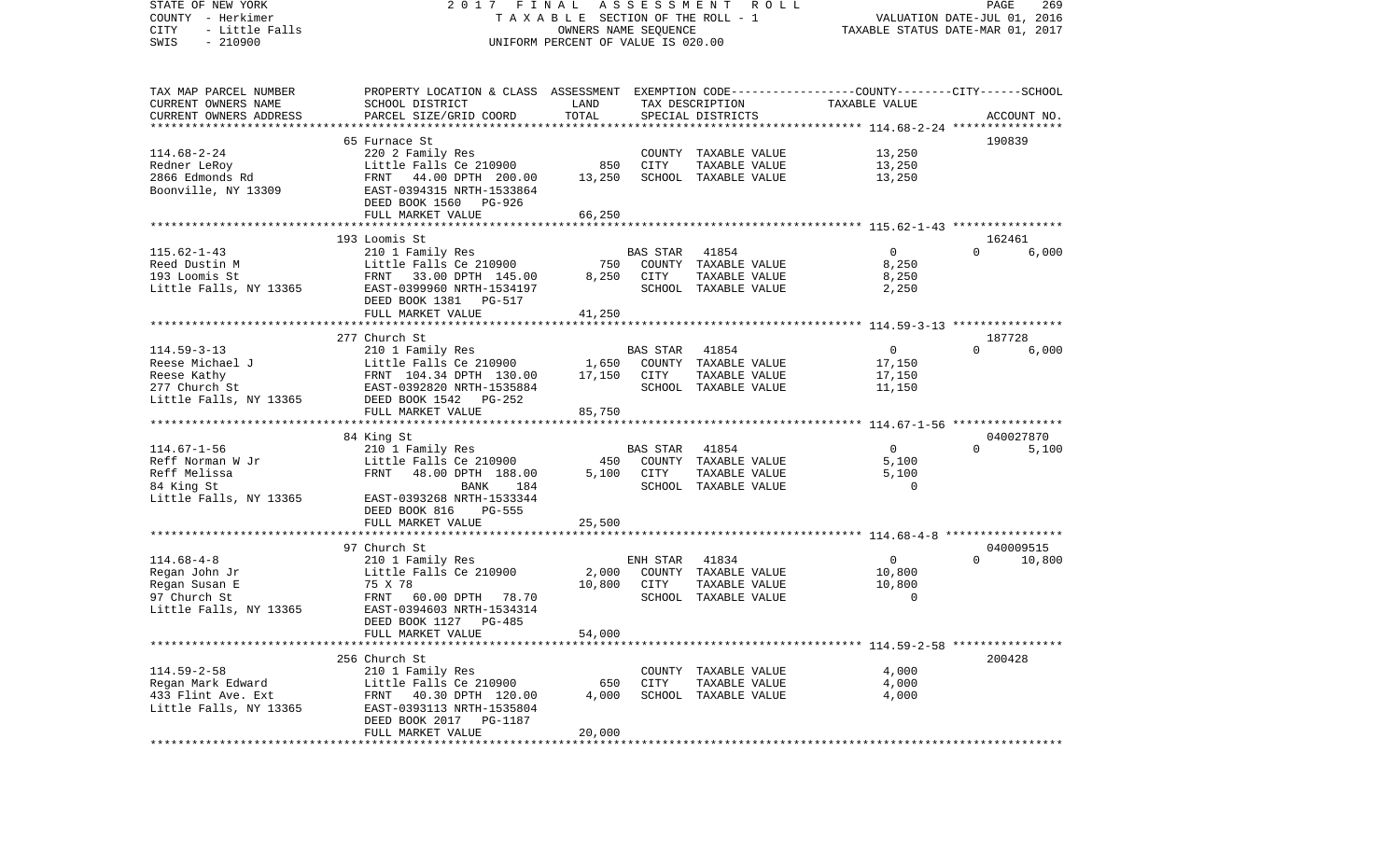| STATE OF NEW YORK<br>COUNTY - Herkimer<br><b>CITY</b><br>- Little Falls<br>$-210900$<br>SWIS | 2017<br>FINAL<br>A S S E S S M E N T R O L L<br>270<br>PAGE<br>TAXABLE SECTION OF THE ROLL - 1<br>VALUATION DATE-JUL 01, 2016<br>OWNERS NAME SEOUENCE<br>TAXABLE STATUS DATE-MAR 01, 2017<br>UNIFORM PERCENT OF VALUE IS 020.00 |                         |                 |                                       |                |                   |  |
|----------------------------------------------------------------------------------------------|---------------------------------------------------------------------------------------------------------------------------------------------------------------------------------------------------------------------------------|-------------------------|-----------------|---------------------------------------|----------------|-------------------|--|
|                                                                                              |                                                                                                                                                                                                                                 |                         |                 |                                       |                |                   |  |
| TAX MAP PARCEL NUMBER                                                                        | PROPERTY LOCATION & CLASS ASSESSMENT EXEMPTION CODE---------------COUNTY-------CITY------SCHOOL                                                                                                                                 |                         |                 |                                       |                |                   |  |
| CURRENT OWNERS NAME                                                                          | SCHOOL DISTRICT                                                                                                                                                                                                                 | LAND                    |                 | TAX DESCRIPTION                       | TAXABLE VALUE  |                   |  |
| CURRENT OWNERS ADDRESS<br>***********************                                            | PARCEL SIZE/GRID COORD                                                                                                                                                                                                          | TOTAL                   |                 | SPECIAL DISTRICTS                     |                | ACCOUNT NO.       |  |
|                                                                                              | 44 Petrie St                                                                                                                                                                                                                    |                         |                 |                                       |                | 040050400         |  |
| $115.61 - 2 - 20$                                                                            | 411 Apartment                                                                                                                                                                                                                   |                         |                 | COUNTY TAXABLE VALUE                  | 15,500         |                   |  |
| Regan Michael                                                                                | Little Falls Ce 210900                                                                                                                                                                                                          | 650                     | CITY            | TAXABLE VALUE                         | 15,500         |                   |  |
| Regan Sandra                                                                                 | FRNT 50.00 DPTH 79.00                                                                                                                                                                                                           | 15,500                  |                 | SCHOOL TAXABLE VALUE                  | 15,500         |                   |  |
| 124 Ohara Rd                                                                                 | EAST-0398525 NRTH-1534172                                                                                                                                                                                                       |                         |                 |                                       |                |                   |  |
| Little Falls, NY 13365                                                                       | DEED BOOK 743<br>$PG-9$                                                                                                                                                                                                         |                         |                 |                                       |                |                   |  |
|                                                                                              | FULL MARKET VALUE                                                                                                                                                                                                               | 77,500                  |                 |                                       |                |                   |  |
|                                                                                              |                                                                                                                                                                                                                                 |                         |                 |                                       |                |                   |  |
| $115.61 - 3 - 23$                                                                            | 108 Burwell St<br>220 2 Family Res                                                                                                                                                                                              |                         |                 | COUNTY TAXABLE VALUE                  | 8,350          | 040005640         |  |
| Regan Michael                                                                                | Little Falls Ce 210900                                                                                                                                                                                                          | 550                     | CITY            | TAXABLE VALUE                         | 8,350          |                   |  |
| Regan Sandra                                                                                 | FRNT<br>25.00 DPTH 120.00                                                                                                                                                                                                       | 8,350                   |                 | SCHOOL TAXABLE VALUE                  | 8,350          |                   |  |
| 124 Ohara Rd                                                                                 | 291<br>BANK                                                                                                                                                                                                                     |                         |                 |                                       |                |                   |  |
| Little Falls, NY 13365                                                                       | EAST-0398873 NRTH-1534330                                                                                                                                                                                                       |                         |                 |                                       |                |                   |  |
|                                                                                              | DEED BOOK 682<br><b>PG-917</b>                                                                                                                                                                                                  |                         |                 |                                       |                |                   |  |
|                                                                                              | FULL MARKET VALUE                                                                                                                                                                                                               | 41,750                  |                 |                                       |                |                   |  |
|                                                                                              | ***********************                                                                                                                                                                                                         | * * * * * * * * * * * * |                 |                                       |                |                   |  |
|                                                                                              | 10 Porteus St                                                                                                                                                                                                                   |                         |                 |                                       |                | 201840            |  |
| $115.53 - 3 - 13$                                                                            | 220 2 Family Res                                                                                                                                                                                                                |                         |                 | COUNTY TAXABLE VALUE                  | 9,750          |                   |  |
| Regan Nicholas                                                                               | Little Falls Ce 210900                                                                                                                                                                                                          | 500                     | CITY            | TAXABLE VALUE                         | 9,750          |                   |  |
| 10 Porteus St                                                                                | FRNT 30.00 DPTH 130.00                                                                                                                                                                                                          | 9,750                   |                 | SCHOOL TAXABLE VALUE                  | 9,750          |                   |  |
| Little Falls, NY 13365                                                                       | EAST-0398613 NRTH-1535215<br>PG-872                                                                                                                                                                                             |                         |                 |                                       |                |                   |  |
|                                                                                              | DEED BOOK 1630<br>FULL MARKET VALUE                                                                                                                                                                                             | 48,750                  |                 |                                       |                |                   |  |
|                                                                                              |                                                                                                                                                                                                                                 |                         |                 |                                       |                |                   |  |
|                                                                                              | 43 Church St                                                                                                                                                                                                                    |                         |                 |                                       |                | 040008850         |  |
| $114.68 - 4 - 31$                                                                            | 210 1 Family Res                                                                                                                                                                                                                |                         | <b>BAS STAR</b> | 41854                                 | $\mathbf{0}$   | $\Omega$<br>6,000 |  |
| Regan Sean                                                                                   | Little Falls Ce 210900                                                                                                                                                                                                          | 2,300                   |                 | COUNTY TAXABLE VALUE                  | 13,000         |                   |  |
| 43 Church St                                                                                 | FRNT 123.00 DPTH 131.00                                                                                                                                                                                                         | 13,000                  | CITY            | TAXABLE VALUE                         | 13,000         |                   |  |
| Little Falls, NY 13365                                                                       | EAST-0395354 NRTH-1534074                                                                                                                                                                                                       |                         |                 | SCHOOL TAXABLE VALUE                  | 7,000          |                   |  |
|                                                                                              | DEED BOOK 1248<br>PG-264                                                                                                                                                                                                        |                         |                 |                                       |                |                   |  |
|                                                                                              | FULL MARKET VALUE                                                                                                                                                                                                               | 65,000                  |                 |                                       |                |                   |  |
|                                                                                              |                                                                                                                                                                                                                                 |                         |                 |                                       |                |                   |  |
|                                                                                              | 48 Furnace St                                                                                                                                                                                                                   |                         |                 |                                       |                | 201755            |  |
| $114.68 - 1 - 21$<br>Reiling Joseph                                                          | 210 1 Family Res<br>Little Falls Ce 210900                                                                                                                                                                                      | 400                     | CITY            | COUNTY TAXABLE VALUE<br>TAXABLE VALUE | 6,800<br>6,800 |                   |  |
| 97 Fairfield St                                                                              | W R1                                                                                                                                                                                                                            | 6,800                   |                 | SCHOOL TAXABLE VALUE                  | 6,800          |                   |  |
| Middleville, NY 13406                                                                        | 32x90                                                                                                                                                                                                                           |                         |                 |                                       |                |                   |  |
|                                                                                              | FRNT<br>32.00 DPTH 87.00                                                                                                                                                                                                        |                         |                 |                                       |                |                   |  |
|                                                                                              | EAST-0394308 NRTH-1533534                                                                                                                                                                                                       |                         |                 |                                       |                |                   |  |
|                                                                                              | DEED BOOK 1630<br>PG-222                                                                                                                                                                                                        |                         |                 |                                       |                |                   |  |
|                                                                                              | FULL MARKET VALUE                                                                                                                                                                                                               | 34,000                  |                 |                                       |                |                   |  |
|                                                                                              | **********************                                                                                                                                                                                                          |                         |                 |                                       |                |                   |  |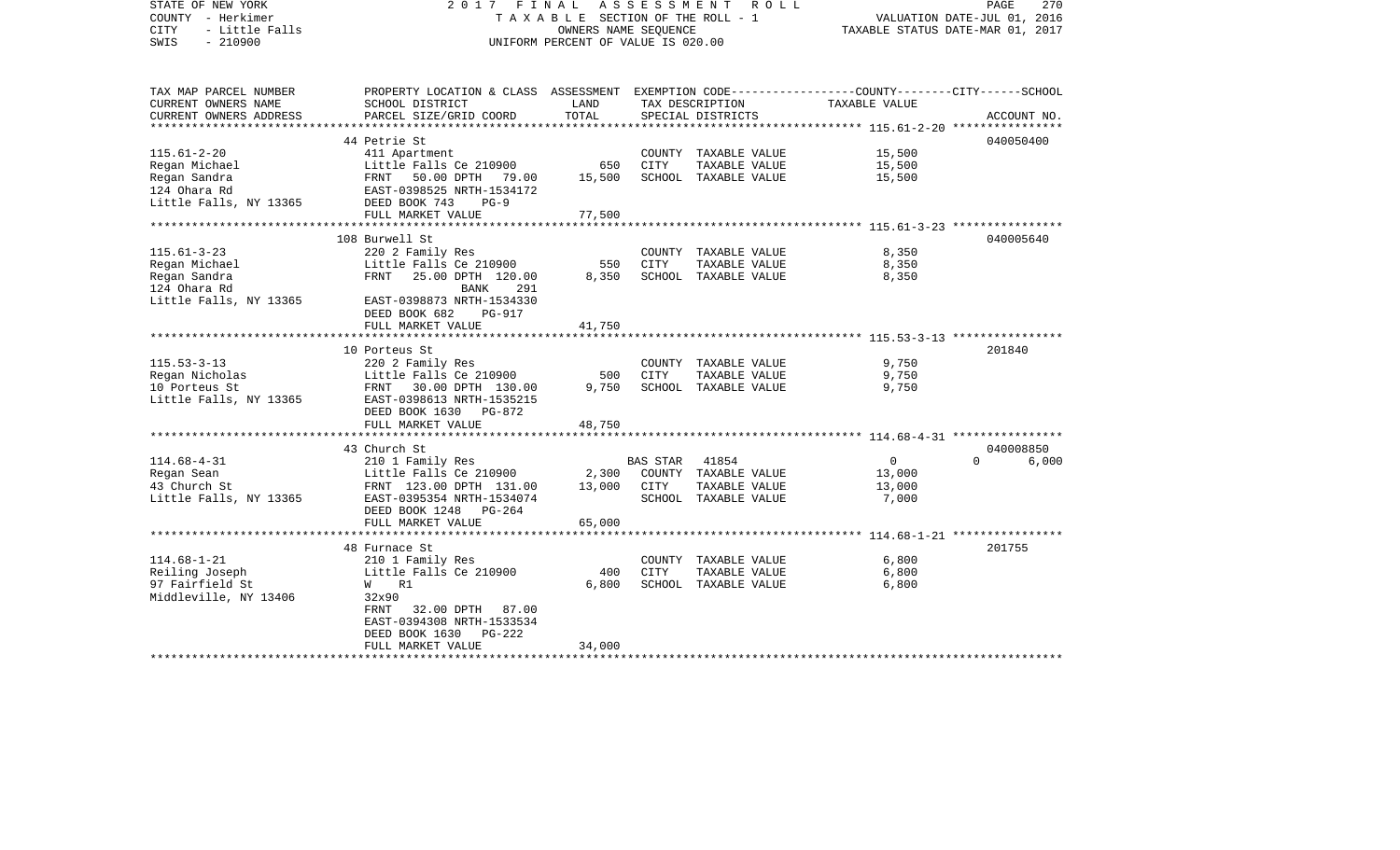STATE OF NEW YORK 2 0 1 7 F I N A L A S S E S S M E N T R O L L PAGE 271COUNTY - Herkimer **T A X A B L E** SECTION OF THE ROLL - 1 VALUATION DATE-JUL 01, 2016 CITY - Little Falls OWNERS NAME SEQUENCE TAXABLE STATUS DATE-MAR 01, 2017 SWIS - 210900 UNIFORM PERCENT OF VALUE IS 020.00TAX MAP PARCEL NUMBER PROPERTY LOCATION & CLASS ASSESSMENT EXEMPTION CODE------------------COUNTY--------CITY------SCHOOL CURRENT OWNERS NAME SCHOOL DISTRICT LAND TAX DESCRIPTION TAXABLE VALUECURRENT OWNERS ADDRESS PARCEL SIZE/GRID COORD TOTAL SPECIAL DISTRICTS ACCOUNT NO. \*\*\*\*\*\*\*\*\*\*\*\*\*\*\*\*\*\*\*\*\*\*\*\*\*\*\*\*\*\*\*\*\*\*\*\*\*\*\*\*\*\*\*\*\*\*\*\*\*\*\*\*\*\*\*\*\*\*\*\*\*\*\*\*\*\*\*\*\*\*\*\*\*\*\*\*\*\*\*\*\*\*\*\*\*\*\*\*\*\*\*\*\*\*\*\*\*\*\*\*\*\*\* 114.60-4-32 \*\*\*\*\*\*\*\*\*\*\*\*\*\*\*\* 10 W Monroe St 040045090114.60-4-32 220 2 Family Res BAS STAR 41854 0 0 6,000 Renzulli Ralph A  $L$ ittle Falls Ce 210900 1,900 COUNTY TAXABLE VALUE 17,900 Cerone Philomena M 60.00 DPTH 250.00 17,900 CITY TAXABLE VALUE 17,900 10 W Monroe St EAST-0395496 NRTH-1535217 SCHOOL TAXABLE VALUE 11,900 Little Falls, NY 13365 DEED BOOK 1125 PG-6 FULL MARKET VALUE 89,500 \*\*\*\*\*\*\*\*\*\*\*\*\*\*\*\*\*\*\*\*\*\*\*\*\*\*\*\*\*\*\*\*\*\*\*\*\*\*\*\*\*\*\*\*\*\*\*\*\*\*\*\*\*\*\*\*\*\*\*\*\*\*\*\*\*\*\*\*\*\*\*\*\*\*\*\*\*\*\*\*\*\*\*\*\*\*\*\*\*\*\*\*\*\*\*\*\*\*\*\*\*\*\* 115.53-1-9 \*\*\*\*\*\*\*\*\*\*\*\*\*\*\*\*\* 604 E Monroe St 040043440115.53-1-9 210 1 Family Res BAS STAR 41854 0 0 6,000 Ressue David L **Little Falls Ce 210900** 1,000 COUNTY TAXABLE VALUE Foley Robin FRNT 40.00 DPTH 190.00 17,750 CITY TAXABLE VALUE 17,750 604 E Monroe St EAST-0397123 NRTH-1535558 SCHOOL TAXABLE VALUE 11,750 Little Falls, NY 13365 DEED BOOK 922 PG-57 FULL MARKET VALUE 88,750 \*\*\*\*\*\*\*\*\*\*\*\*\*\*\*\*\*\*\*\*\*\*\*\*\*\*\*\*\*\*\*\*\*\*\*\*\*\*\*\*\*\*\*\*\*\*\*\*\*\*\*\*\*\*\*\*\*\*\*\*\*\*\*\*\*\*\*\*\*\*\*\*\*\*\*\*\*\*\*\*\*\*\*\*\*\*\*\*\*\*\*\*\*\*\*\*\*\*\*\*\*\*\* 114.68-5-23 \*\*\*\*\*\*\*\*\*\*\*\*\*\*\*\* 37 W Gansevoort St 04002058013,100 114.68-5-23 210 1 Family Res ENH STAR 41834 0 0 0 Ressue Irrevocable Trust and Little Falls Ce 210900 700 COUNTY TAXABLE VALUE 13,750 37 W Gansevoort St FRNT 25.70 DPTH 150.00 13,750 CITY TAXABLE VALUE 13,750 Little Falls, NY 13365 EAST-0395293 NRTH-1534571 SCHOOL TAXABLE VALUE 650 DEED BOOK 2016 PG-20238FULL MARKET VALUE 68,750 \*\*\*\*\*\*\*\*\*\*\*\*\*\*\*\*\*\*\*\*\*\*\*\*\*\*\*\*\*\*\*\*\*\*\*\*\*\*\*\*\*\*\*\*\*\*\*\*\*\*\*\*\*\*\*\*\*\*\*\*\*\*\*\*\*\*\*\*\*\*\*\*\*\*\*\*\*\*\*\*\*\*\*\*\*\*\*\*\*\*\*\*\*\*\*\*\*\*\*\*\*\*\* 114.84-1-19 \*\*\*\*\*\*\*\*\*\*\*\*\*\*\*\* 273 Flint Ave 040016290114.84-1-19 312 Vac w/imprv COUNTY TAXABLE VALUE 1,350 Restante Paulette Little Falls Ce 210900 250 CITY TAXABLE VALUE 1,350 275 Flint Ave FRNT 50.00 DPTH 100.00 1,350 SCHOOL TAXABLE VALUE 1,350 Little Falls, NY 13365 EAST-0394293 NRTH-1529518 DEED BOOK 773 PG-560FULL MARKET VALUE 6,750 \*\*\*\*\*\*\*\*\*\*\*\*\*\*\*\*\*\*\*\*\*\*\*\*\*\*\*\*\*\*\*\*\*\*\*\*\*\*\*\*\*\*\*\*\*\*\*\*\*\*\*\*\*\*\*\*\*\*\*\*\*\*\*\*\*\*\*\*\*\*\*\*\*\*\*\*\*\*\*\*\*\*\*\*\*\*\*\*\*\*\*\*\*\*\*\*\*\*\*\*\*\*\* 114.84-1-20 \*\*\*\*\*\*\*\*\*\*\*\*\*\*\*\* 275 Flint Ave 040016350114.84-1-20 210 1 Family Res BAS STAR 41854 0 0 5,100 Restante Paulette Little Falls Ce 210900 450 COUNTY TAXABLE VALUE 5,100 275 Flint Ave FRNT 48.00 DPTH 86.00 5,100 CITY TAXABLE VALUE 5,100 Little Falls, NY 13365 EAST-0394256 NRTH-1529481 SCHOOL TAXABLE VALUE 0 DEED BOOK 773 PG-560FULL MARKET VALUE 25,500 \*\*\*\*\*\*\*\*\*\*\*\*\*\*\*\*\*\*\*\*\*\*\*\*\*\*\*\*\*\*\*\*\*\*\*\*\*\*\*\*\*\*\*\*\*\*\*\*\*\*\*\*\*\*\*\*\*\*\*\*\*\*\*\*\*\*\*\*\*\*\*\*\*\*\*\*\*\*\*\*\*\*\*\*\*\*\*\*\*\*\*\*\*\*\*\*\*\*\*\*\*\*\* 114.59-2-26 \*\*\*\*\*\*\*\*\*\*\*\*\*\*\*\* 20 Summit Ave 040057420114.59-2-26 210 1 Family Res COUNTY TAXABLE VALUE 10,850 Reynolds Maria Little Falls Ce 210900 600 CITY TAXABLE VALUE 10,850 10,850 SCHOOL TAXABLE VALUE 10,850 Little Falls, NY 13365 40x108 FRNT 40.00 DPTH 110.15 EAST-0393014 NRTH-1536386 DEED BOOK 00547 PG-00377 FULL MARKET VALUE 54,250 \*\*\*\*\*\*\*\*\*\*\*\*\*\*\*\*\*\*\*\*\*\*\*\*\*\*\*\*\*\*\*\*\*\*\*\*\*\*\*\*\*\*\*\*\*\*\*\*\*\*\*\*\*\*\*\*\*\*\*\*\*\*\*\*\*\*\*\*\*\*\*\*\*\*\*\*\*\*\*\*\*\*\*\*\*\*\*\*\*\*\*\*\*\*\*\*\*\*\*\*\*\*\*\*\*\*\*\*\*\*\*\*\*\*\*\*\*\*\*\*\*\*\*\*\*\*\*\*\*\*\*\*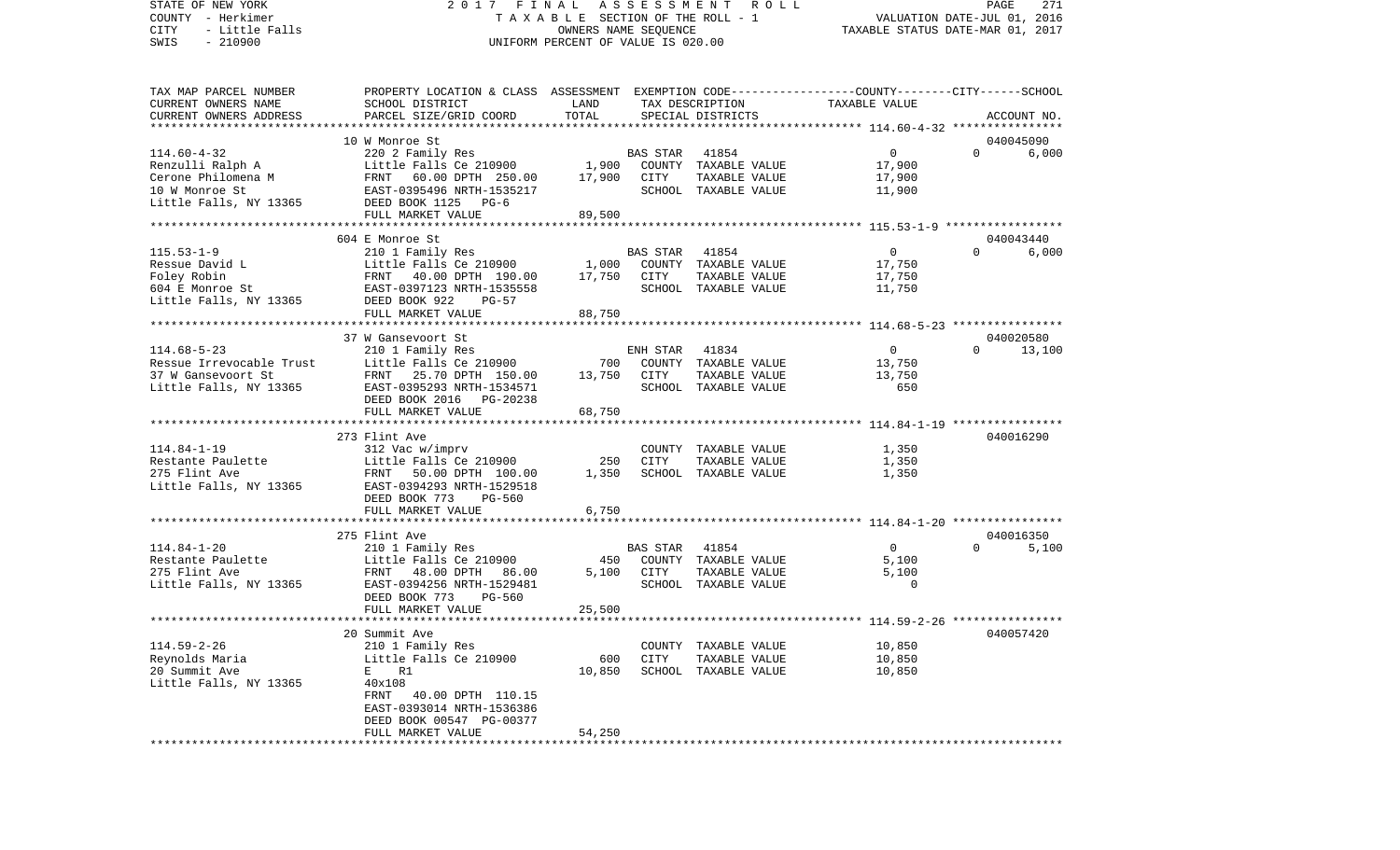STATE OF NEW YORK 2 0 1 7 F I N A L A S S E S S M E N T R O L L PAGE 272COUNTY - Herkimer **T A X A B L E** SECTION OF THE ROLL - 1 VALUATION DATE-JUL 01, 2016 CITY - Little Falls OWNERS NAME SEQUENCE TAXABLE STATUS DATE-MAR 01, 2017 SWIS - 210900 UNIFORM PERCENT OF VALUE IS 020.00TAX MAP PARCEL NUMBER PROPERTY LOCATION & CLASS ASSESSMENT EXEMPTION CODE------------------COUNTY--------CITY------SCHOOL CURRENT OWNERS NAME SCHOOL DISTRICT LAND TAX DESCRIPTION TAXABLE VALUECURRENT OWNERS ADDRESS PARCEL SIZE/GRID COORD TOTAL SPECIAL DISTRICTS ACCOUNT NO. \*\*\*\*\*\*\*\*\*\*\*\*\*\*\*\*\*\*\*\*\*\*\*\*\*\*\*\*\*\*\*\*\*\*\*\*\*\*\*\*\*\*\*\*\*\*\*\*\*\*\*\*\*\*\*\*\*\*\*\*\*\*\*\*\*\*\*\*\*\*\*\*\*\*\*\*\*\*\*\*\*\*\*\*\*\*\*\*\*\*\*\*\*\*\*\*\*\*\*\*\*\*\* 114.59-3-27 \*\*\*\*\*\*\*\*\*\*\*\*\*\*\*\* 267 Church St 040011250114.59-3-27 210 1 Family Res BAS STAR 41854 0 0 6,000 Ribnikar Mark Little Falls Ce 210900 1,300 COUNTY TAXABLE VALUE 15,000 Ribnikar Jody FRNT 54.00 DPTH 209.00 15,000 CITY TAXABLE VALUE 15,000 267 Church St EAST-0392882 NRTH-1535765 SCHOOL TAXABLE VALUE 9,000 Little Falls, NY 13365 DEED BOOK 715 PG-9 FULL MARKET VALUE 75,000 \*\*\*\*\*\*\*\*\*\*\*\*\*\*\*\*\*\*\*\*\*\*\*\*\*\*\*\*\*\*\*\*\*\*\*\*\*\*\*\*\*\*\*\*\*\*\*\*\*\*\*\*\*\*\*\*\*\*\*\*\*\*\*\*\*\*\*\*\*\*\*\*\*\*\*\*\*\*\*\*\*\*\*\*\*\*\*\*\*\*\*\*\*\*\*\*\*\*\*\*\*\*\* 114.60-1-34 \*\*\*\*\*\*\*\*\*\*\*\*\*\*\*\* 44 Burch St 040003690114.60-1-34 210 1 Family Res VETWAR CTS 41120 1,350 1,350 1,350 Little Falls Ce 210900 650 BAS STAR  $41854$  0 0 0 44 Burch St FRNT 50.00 DPTH 124.00 9,000 COUNTY TAXABLE VALUE 7,650 Little Falls, NY 13365 BANK 035 CITY TAXABLE VALUE 7,650 EAST-0394118 NRTH-1535825 SCHOOL TAXABLE VALUE 1,650 DEED BOOK 848 PG-75 FULL MARKET VALUE 45,000 \*\*\*\*\*\*\*\*\*\*\*\*\*\*\*\*\*\*\*\*\*\*\*\*\*\*\*\*\*\*\*\*\*\*\*\*\*\*\*\*\*\*\*\*\*\*\*\*\*\*\*\*\*\*\*\*\*\*\*\*\*\*\*\*\*\*\*\*\*\*\*\*\*\*\*\*\*\*\*\*\*\*\*\*\*\*\*\*\*\*\*\*\*\*\*\*\*\*\*\*\*\*\* 115.53-2-55 \*\*\*\*\*\*\*\*\*\*\*\*\*\*\*\* 160 Loomis St 040031590115.53-2-55 220 2 Family Res BAS STAR 41854 0 0 6,000 Rice Cheryl E **Little Falls Ce 210900** 1,200 COUNTY TAXABLE VALUE 11,300 Rice John B FRNT 50.00 DPTH 340.00 11,300 CITY TAXABLE VALUE 11,300 160 Loomis St EAST-0399680 NRTH-1534631 SCHOOL TAXABLE VALUE 5,300 Little Falls, NY 13365 DEED BOOK 871 PG-488 FULL MARKET VALUE 56,500 \*\*\*\*\*\*\*\*\*\*\*\*\*\*\*\*\*\*\*\*\*\*\*\*\*\*\*\*\*\*\*\*\*\*\*\*\*\*\*\*\*\*\*\*\*\*\*\*\*\*\*\*\*\*\*\*\*\*\*\*\*\*\*\*\*\*\*\*\*\*\*\*\*\*\*\*\*\*\*\*\*\*\*\*\*\*\*\*\*\*\*\*\*\*\*\*\*\*\*\*\*\*\* 114.59-4-57 \*\*\*\*\*\*\*\*\*\*\*\*\*\*\*\*38 Arthur St 040003000 114.59-4-57 210 1 Family Res VETWAR CTS 41120 1,785 1,785 1,785 1,785 Rich Anthony & Edith Little Falls Ce 210900 950 ENH STAR 41834 0 0 10,115  $C/O$  Karen Ruff  $FRT$  50.00 DPTH  $110.00$   $11,900$  COUNTY TAXABLE VALUE  $10,115$ 700 Ronald St EAST-0393083 NRTH-1534995 CITY TAXABLE VALUE 10,115 Herkimer, NY 13350 DEED BOOK 814 PG-298 SCHOOL TAXABLE VALUE 0 FULL MARKET VALUE 59,500 \*\*\*\*\*\*\*\*\*\*\*\*\*\*\*\*\*\*\*\*\*\*\*\*\*\*\*\*\*\*\*\*\*\*\*\*\*\*\*\*\*\*\*\*\*\*\*\*\*\*\*\*\*\*\*\*\*\*\*\*\*\*\*\*\*\*\*\*\*\*\*\*\*\*\*\*\*\*\*\*\*\*\*\*\*\*\*\*\*\*\*\*\*\*\*\*\*\*\*\*\*\*\* 114.59-4-18 \*\*\*\*\*\*\*\*\*\*\*\*\*\*\*\* 235 Church St 040010740114.59-4-18 210 1 Family Res ENH STAR 41834 0 0 12,000 Rich Vera **Little Falls Ce 210900** 1,150 COUNTY TAXABLE VALUE 235 Church St FRNT 62.40 DPTH 100.00 12,000 CITY TAXABLE VALUE 12,000 Little Falls, NY 13365 BANK 086 SCHOOL TAXABLE VALUE 0 EAST-0393186 NRTH-1535492 DEED BOOK 861 PG-250FULL MARKET VALUE 60,000 \*\*\*\*\*\*\*\*\*\*\*\*\*\*\*\*\*\*\*\*\*\*\*\*\*\*\*\*\*\*\*\*\*\*\*\*\*\*\*\*\*\*\*\*\*\*\*\*\*\*\*\*\*\*\*\*\*\*\*\*\*\*\*\*\*\*\*\*\*\*\*\*\*\*\*\*\*\*\*\*\*\*\*\*\*\*\*\*\*\*\*\*\*\*\*\*\*\*\*\*\*\*\* 115.53-3-25 \*\*\*\*\*\*\*\*\*\*\*\*\*\*\*\* Loomis St 040029820115.53-3-25 311 Res vac land COUNTY TAXABLE VALUE 1,000 Richard Robert **Little Falls Ce 210900** 1,000 CITY TAXABLE VALUE 1,000 26 Loomis St FRNT 74.50 DPTH 150.00 1,000 SCHOOL TAXABLE VALUE 1,000 Little Falls, NY 13365 EAST-0398150 NRTH-1535195 DEED BOOK 937 PG-535 FULL MARKET VALUE 5,000 \*\*\*\*\*\*\*\*\*\*\*\*\*\*\*\*\*\*\*\*\*\*\*\*\*\*\*\*\*\*\*\*\*\*\*\*\*\*\*\*\*\*\*\*\*\*\*\*\*\*\*\*\*\*\*\*\*\*\*\*\*\*\*\*\*\*\*\*\*\*\*\*\*\*\*\*\*\*\*\*\*\*\*\*\*\*\*\*\*\*\*\*\*\*\*\*\*\*\*\*\*\*\*\*\*\*\*\*\*\*\*\*\*\*\*\*\*\*\*\*\*\*\*\*\*\*\*\*\*\*\*\*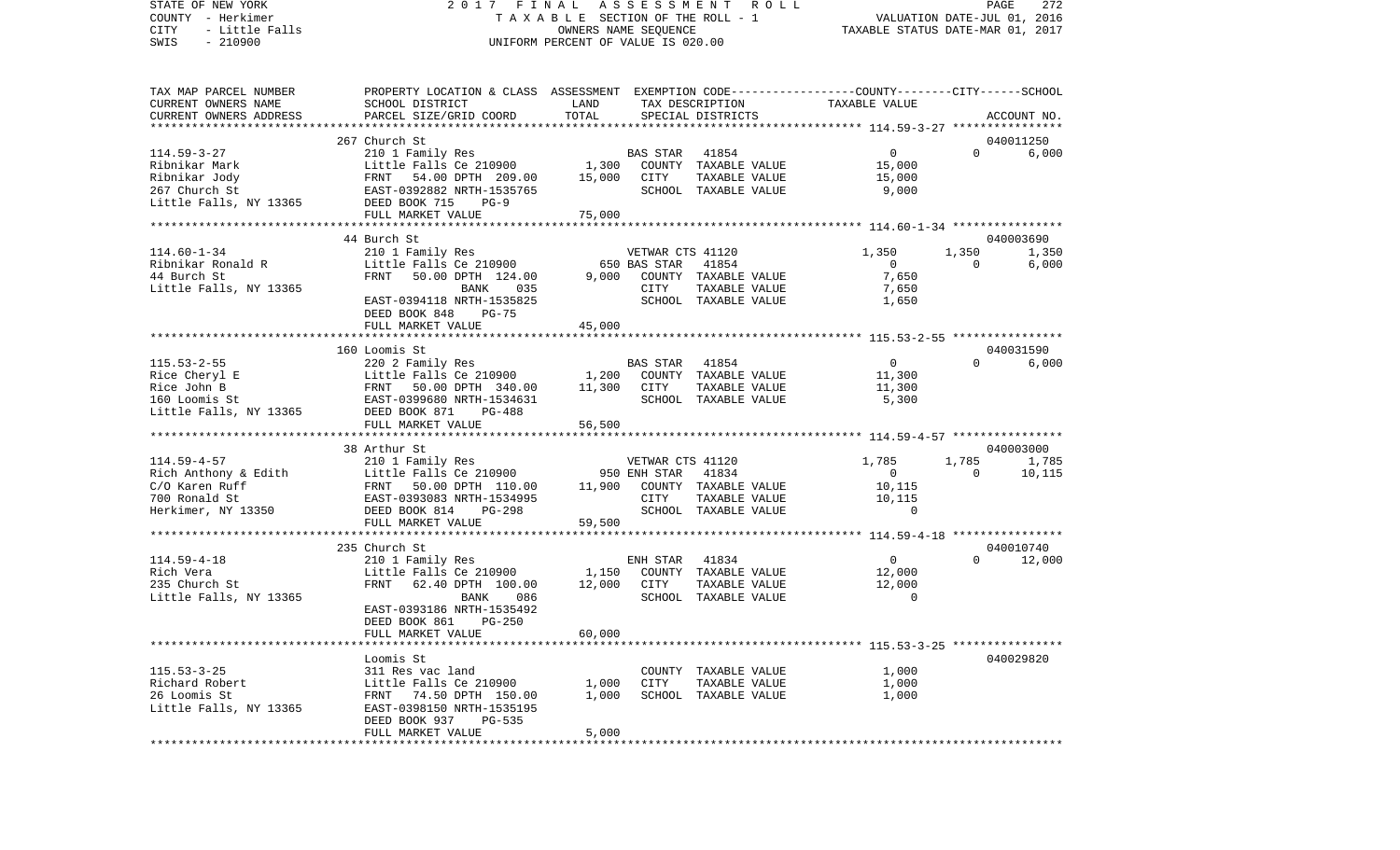| TAX MAP PARCEL NUMBER<br>PROPERTY LOCATION & CLASS ASSESSMENT EXEMPTION CODE---------------COUNTY-------CITY------SCHOOL<br>CURRENT OWNERS NAME<br>LAND<br>SCHOOL DISTRICT<br>TAX DESCRIPTION<br>TAXABLE VALUE<br>TOTAL<br>CURRENT OWNERS ADDRESS<br>PARCEL SIZE/GRID COORD<br>SPECIAL DISTRICTS<br>ACCOUNT NO.<br>*************************<br>26 Loomis St<br>040029730<br>$115.53 - 3 - 26$<br>10,000<br>210 1 Family Res<br>COUNTY TAXABLE VALUE<br>Richard Robert<br>Little Falls Ce 210900<br>600<br>CITY<br>TAXABLE VALUE<br>10,000<br>26 Loomis St<br>FRNT<br>37.25 DPTH 150.00<br>10,000<br>SCHOOL TAXABLE VALUE<br>10,000<br>Little Falls, NY 13365<br>BANK<br>035<br>EAST-0398104 NRTH-1535227<br>DEED BOOK 937 PG-535<br>FULL MARKET VALUE<br>50,000<br>33 Loomis St<br>200742<br>$115.53 - 3 - 43$<br>210 1 Family Res<br>10,250<br>COUNTY TAXABLE VALUE<br>850<br>10,250<br>Richard Robert<br>Little Falls Ce 210900<br>CITY<br>TAXABLE VALUE<br>26 Loomis St<br>FRNT 60.00 DPTH 90.00<br>10,250<br>SCHOOL TAXABLE VALUE<br>10,250<br>Little Falls, NY 13365<br>EAST-0398039 NRTH-1535051<br>DEED BOOK 1623 PG-399<br>FULL MARKET VALUE<br>51,250<br>24 Loomis St<br>040029700<br>$115.53 - 3 - 27$<br>210 1 Family Res<br>COUNTY TAXABLE VALUE<br>9,600<br>Richards Donald C<br>Little Falls Ce 210900<br>800<br>CITY<br>TAXABLE VALUE<br>9,600<br>1369 Military Rd<br>FRNT 44.70 DPTH 150.00<br>9,600<br>SCHOOL TAXABLE VALUE<br>9,600<br>Little Falls, NY 13365<br>EAST-0398068 NRTH-1535249<br>DEED BOOK 1131 PG-153<br>FULL MARKET VALUE<br>48,000<br>142 W Monroe St<br>040046680<br>$114.60 - 1 - 68$<br>$\overline{0}$<br>210 1 Family Res<br><b>BAS STAR</b><br>41854<br>$\Omega$<br>6,000<br>Richardson Marlon C<br>Little Falls Ce 210900<br>1,300<br>COUNTY TAXABLE VALUE<br>13,000<br>13,000<br>Richardson Kristine L<br>FRNT 50.00 DPTH 150.00<br>CITY<br>TAXABLE VALUE<br>13,000<br>142 W Monroe St<br>EAST-0394042 NRTH-1535428<br>SCHOOL TAXABLE VALUE<br>7,000<br>DEED BOOK 1159 PG-942<br>Little Falls, NY 13365<br>FULL MARKET VALUE<br>65,000<br>198879<br>527 E Jefferson St<br>$114.76 - 2 - 28$<br>COUNTY TAXABLE VALUE<br>850<br>311 Res vac land<br>Rickard Brandon<br>850<br>Little Falls Ce 210900<br>850<br>CITY<br>TAXABLE VALUE<br>531 E Jefferson St<br>FRNT 62.50 DPTH 138.00<br>850<br>SCHOOL TAXABLE VALUE<br>850<br>Little Falls, NY 13365<br>EAST-0396302 NRTH-1532264<br>DEED BOOK 1611 PG-330<br>4,250<br>FULL MARKET VALUE<br>040005550<br>96-100 Burwell St<br>$115.53 - 4 - 87$<br>22,950<br>411 Apartment<br>COUNTY TAXABLE VALUE<br>Rico Bianka C<br>Little Falls Ce 210900<br>1,800<br>CITY<br>22,950<br>TAXABLE VALUE<br>267 Hurricane Road<br>22,950<br>SCHOOL TAXABLE VALUE<br>22,950<br>FRNT 50.00 DPTH 100.00<br>Cold Brook, NY 13324<br>EAST-0398704 NRTH-1534432<br>DEED BOOK 941<br>PG-287<br>FULL MARKET VALUE<br>114,750 | STATE OF NEW YORK<br>COUNTY - Herkimer<br>CITY<br>- Little Falls<br>$-210900$<br>SWIS | 2017 FINAL | TAXABLE SECTION OF THE ROLL - 1<br>OWNERS NAME SEQUENCE<br>UNIFORM PERCENT OF VALUE IS 020.00 | A S S E S S M E N T R O L L | PAGE<br>273<br>VALUATION DATE-JUL 01, 2016<br>TAXABLE STATUS DATE-MAR 01, 2017 |  |  |
|-----------------------------------------------------------------------------------------------------------------------------------------------------------------------------------------------------------------------------------------------------------------------------------------------------------------------------------------------------------------------------------------------------------------------------------------------------------------------------------------------------------------------------------------------------------------------------------------------------------------------------------------------------------------------------------------------------------------------------------------------------------------------------------------------------------------------------------------------------------------------------------------------------------------------------------------------------------------------------------------------------------------------------------------------------------------------------------------------------------------------------------------------------------------------------------------------------------------------------------------------------------------------------------------------------------------------------------------------------------------------------------------------------------------------------------------------------------------------------------------------------------------------------------------------------------------------------------------------------------------------------------------------------------------------------------------------------------------------------------------------------------------------------------------------------------------------------------------------------------------------------------------------------------------------------------------------------------------------------------------------------------------------------------------------------------------------------------------------------------------------------------------------------------------------------------------------------------------------------------------------------------------------------------------------------------------------------------------------------------------------------------------------------------------------------------------------------------------------------------------------------------------------------------------------------------------------------------------------------------------------------------------------------------------------------------------------------------------------------------------------------------------------------------------------------------------------------------------------------------------------------------------------|---------------------------------------------------------------------------------------|------------|-----------------------------------------------------------------------------------------------|-----------------------------|--------------------------------------------------------------------------------|--|--|
|                                                                                                                                                                                                                                                                                                                                                                                                                                                                                                                                                                                                                                                                                                                                                                                                                                                                                                                                                                                                                                                                                                                                                                                                                                                                                                                                                                                                                                                                                                                                                                                                                                                                                                                                                                                                                                                                                                                                                                                                                                                                                                                                                                                                                                                                                                                                                                                                                                                                                                                                                                                                                                                                                                                                                                                                                                                                                               |                                                                                       |            |                                                                                               |                             |                                                                                |  |  |
|                                                                                                                                                                                                                                                                                                                                                                                                                                                                                                                                                                                                                                                                                                                                                                                                                                                                                                                                                                                                                                                                                                                                                                                                                                                                                                                                                                                                                                                                                                                                                                                                                                                                                                                                                                                                                                                                                                                                                                                                                                                                                                                                                                                                                                                                                                                                                                                                                                                                                                                                                                                                                                                                                                                                                                                                                                                                                               |                                                                                       |            |                                                                                               |                             |                                                                                |  |  |
|                                                                                                                                                                                                                                                                                                                                                                                                                                                                                                                                                                                                                                                                                                                                                                                                                                                                                                                                                                                                                                                                                                                                                                                                                                                                                                                                                                                                                                                                                                                                                                                                                                                                                                                                                                                                                                                                                                                                                                                                                                                                                                                                                                                                                                                                                                                                                                                                                                                                                                                                                                                                                                                                                                                                                                                                                                                                                               |                                                                                       |            |                                                                                               |                             |                                                                                |  |  |
|                                                                                                                                                                                                                                                                                                                                                                                                                                                                                                                                                                                                                                                                                                                                                                                                                                                                                                                                                                                                                                                                                                                                                                                                                                                                                                                                                                                                                                                                                                                                                                                                                                                                                                                                                                                                                                                                                                                                                                                                                                                                                                                                                                                                                                                                                                                                                                                                                                                                                                                                                                                                                                                                                                                                                                                                                                                                                               |                                                                                       |            |                                                                                               |                             |                                                                                |  |  |
|                                                                                                                                                                                                                                                                                                                                                                                                                                                                                                                                                                                                                                                                                                                                                                                                                                                                                                                                                                                                                                                                                                                                                                                                                                                                                                                                                                                                                                                                                                                                                                                                                                                                                                                                                                                                                                                                                                                                                                                                                                                                                                                                                                                                                                                                                                                                                                                                                                                                                                                                                                                                                                                                                                                                                                                                                                                                                               |                                                                                       |            |                                                                                               |                             |                                                                                |  |  |
|                                                                                                                                                                                                                                                                                                                                                                                                                                                                                                                                                                                                                                                                                                                                                                                                                                                                                                                                                                                                                                                                                                                                                                                                                                                                                                                                                                                                                                                                                                                                                                                                                                                                                                                                                                                                                                                                                                                                                                                                                                                                                                                                                                                                                                                                                                                                                                                                                                                                                                                                                                                                                                                                                                                                                                                                                                                                                               |                                                                                       |            |                                                                                               |                             |                                                                                |  |  |
|                                                                                                                                                                                                                                                                                                                                                                                                                                                                                                                                                                                                                                                                                                                                                                                                                                                                                                                                                                                                                                                                                                                                                                                                                                                                                                                                                                                                                                                                                                                                                                                                                                                                                                                                                                                                                                                                                                                                                                                                                                                                                                                                                                                                                                                                                                                                                                                                                                                                                                                                                                                                                                                                                                                                                                                                                                                                                               |                                                                                       |            |                                                                                               |                             |                                                                                |  |  |
|                                                                                                                                                                                                                                                                                                                                                                                                                                                                                                                                                                                                                                                                                                                                                                                                                                                                                                                                                                                                                                                                                                                                                                                                                                                                                                                                                                                                                                                                                                                                                                                                                                                                                                                                                                                                                                                                                                                                                                                                                                                                                                                                                                                                                                                                                                                                                                                                                                                                                                                                                                                                                                                                                                                                                                                                                                                                                               |                                                                                       |            |                                                                                               |                             |                                                                                |  |  |
|                                                                                                                                                                                                                                                                                                                                                                                                                                                                                                                                                                                                                                                                                                                                                                                                                                                                                                                                                                                                                                                                                                                                                                                                                                                                                                                                                                                                                                                                                                                                                                                                                                                                                                                                                                                                                                                                                                                                                                                                                                                                                                                                                                                                                                                                                                                                                                                                                                                                                                                                                                                                                                                                                                                                                                                                                                                                                               |                                                                                       |            |                                                                                               |                             |                                                                                |  |  |
|                                                                                                                                                                                                                                                                                                                                                                                                                                                                                                                                                                                                                                                                                                                                                                                                                                                                                                                                                                                                                                                                                                                                                                                                                                                                                                                                                                                                                                                                                                                                                                                                                                                                                                                                                                                                                                                                                                                                                                                                                                                                                                                                                                                                                                                                                                                                                                                                                                                                                                                                                                                                                                                                                                                                                                                                                                                                                               |                                                                                       |            |                                                                                               |                             |                                                                                |  |  |
|                                                                                                                                                                                                                                                                                                                                                                                                                                                                                                                                                                                                                                                                                                                                                                                                                                                                                                                                                                                                                                                                                                                                                                                                                                                                                                                                                                                                                                                                                                                                                                                                                                                                                                                                                                                                                                                                                                                                                                                                                                                                                                                                                                                                                                                                                                                                                                                                                                                                                                                                                                                                                                                                                                                                                                                                                                                                                               |                                                                                       |            |                                                                                               |                             |                                                                                |  |  |
|                                                                                                                                                                                                                                                                                                                                                                                                                                                                                                                                                                                                                                                                                                                                                                                                                                                                                                                                                                                                                                                                                                                                                                                                                                                                                                                                                                                                                                                                                                                                                                                                                                                                                                                                                                                                                                                                                                                                                                                                                                                                                                                                                                                                                                                                                                                                                                                                                                                                                                                                                                                                                                                                                                                                                                                                                                                                                               |                                                                                       |            |                                                                                               |                             |                                                                                |  |  |
|                                                                                                                                                                                                                                                                                                                                                                                                                                                                                                                                                                                                                                                                                                                                                                                                                                                                                                                                                                                                                                                                                                                                                                                                                                                                                                                                                                                                                                                                                                                                                                                                                                                                                                                                                                                                                                                                                                                                                                                                                                                                                                                                                                                                                                                                                                                                                                                                                                                                                                                                                                                                                                                                                                                                                                                                                                                                                               |                                                                                       |            |                                                                                               |                             |                                                                                |  |  |
|                                                                                                                                                                                                                                                                                                                                                                                                                                                                                                                                                                                                                                                                                                                                                                                                                                                                                                                                                                                                                                                                                                                                                                                                                                                                                                                                                                                                                                                                                                                                                                                                                                                                                                                                                                                                                                                                                                                                                                                                                                                                                                                                                                                                                                                                                                                                                                                                                                                                                                                                                                                                                                                                                                                                                                                                                                                                                               |                                                                                       |            |                                                                                               |                             |                                                                                |  |  |
|                                                                                                                                                                                                                                                                                                                                                                                                                                                                                                                                                                                                                                                                                                                                                                                                                                                                                                                                                                                                                                                                                                                                                                                                                                                                                                                                                                                                                                                                                                                                                                                                                                                                                                                                                                                                                                                                                                                                                                                                                                                                                                                                                                                                                                                                                                                                                                                                                                                                                                                                                                                                                                                                                                                                                                                                                                                                                               |                                                                                       |            |                                                                                               |                             |                                                                                |  |  |
|                                                                                                                                                                                                                                                                                                                                                                                                                                                                                                                                                                                                                                                                                                                                                                                                                                                                                                                                                                                                                                                                                                                                                                                                                                                                                                                                                                                                                                                                                                                                                                                                                                                                                                                                                                                                                                                                                                                                                                                                                                                                                                                                                                                                                                                                                                                                                                                                                                                                                                                                                                                                                                                                                                                                                                                                                                                                                               |                                                                                       |            |                                                                                               |                             |                                                                                |  |  |
|                                                                                                                                                                                                                                                                                                                                                                                                                                                                                                                                                                                                                                                                                                                                                                                                                                                                                                                                                                                                                                                                                                                                                                                                                                                                                                                                                                                                                                                                                                                                                                                                                                                                                                                                                                                                                                                                                                                                                                                                                                                                                                                                                                                                                                                                                                                                                                                                                                                                                                                                                                                                                                                                                                                                                                                                                                                                                               |                                                                                       |            |                                                                                               |                             |                                                                                |  |  |
|                                                                                                                                                                                                                                                                                                                                                                                                                                                                                                                                                                                                                                                                                                                                                                                                                                                                                                                                                                                                                                                                                                                                                                                                                                                                                                                                                                                                                                                                                                                                                                                                                                                                                                                                                                                                                                                                                                                                                                                                                                                                                                                                                                                                                                                                                                                                                                                                                                                                                                                                                                                                                                                                                                                                                                                                                                                                                               |                                                                                       |            |                                                                                               |                             |                                                                                |  |  |
|                                                                                                                                                                                                                                                                                                                                                                                                                                                                                                                                                                                                                                                                                                                                                                                                                                                                                                                                                                                                                                                                                                                                                                                                                                                                                                                                                                                                                                                                                                                                                                                                                                                                                                                                                                                                                                                                                                                                                                                                                                                                                                                                                                                                                                                                                                                                                                                                                                                                                                                                                                                                                                                                                                                                                                                                                                                                                               |                                                                                       |            |                                                                                               |                             |                                                                                |  |  |
|                                                                                                                                                                                                                                                                                                                                                                                                                                                                                                                                                                                                                                                                                                                                                                                                                                                                                                                                                                                                                                                                                                                                                                                                                                                                                                                                                                                                                                                                                                                                                                                                                                                                                                                                                                                                                                                                                                                                                                                                                                                                                                                                                                                                                                                                                                                                                                                                                                                                                                                                                                                                                                                                                                                                                                                                                                                                                               |                                                                                       |            |                                                                                               |                             |                                                                                |  |  |
|                                                                                                                                                                                                                                                                                                                                                                                                                                                                                                                                                                                                                                                                                                                                                                                                                                                                                                                                                                                                                                                                                                                                                                                                                                                                                                                                                                                                                                                                                                                                                                                                                                                                                                                                                                                                                                                                                                                                                                                                                                                                                                                                                                                                                                                                                                                                                                                                                                                                                                                                                                                                                                                                                                                                                                                                                                                                                               |                                                                                       |            |                                                                                               |                             |                                                                                |  |  |
|                                                                                                                                                                                                                                                                                                                                                                                                                                                                                                                                                                                                                                                                                                                                                                                                                                                                                                                                                                                                                                                                                                                                                                                                                                                                                                                                                                                                                                                                                                                                                                                                                                                                                                                                                                                                                                                                                                                                                                                                                                                                                                                                                                                                                                                                                                                                                                                                                                                                                                                                                                                                                                                                                                                                                                                                                                                                                               |                                                                                       |            |                                                                                               |                             |                                                                                |  |  |
|                                                                                                                                                                                                                                                                                                                                                                                                                                                                                                                                                                                                                                                                                                                                                                                                                                                                                                                                                                                                                                                                                                                                                                                                                                                                                                                                                                                                                                                                                                                                                                                                                                                                                                                                                                                                                                                                                                                                                                                                                                                                                                                                                                                                                                                                                                                                                                                                                                                                                                                                                                                                                                                                                                                                                                                                                                                                                               |                                                                                       |            |                                                                                               |                             |                                                                                |  |  |
|                                                                                                                                                                                                                                                                                                                                                                                                                                                                                                                                                                                                                                                                                                                                                                                                                                                                                                                                                                                                                                                                                                                                                                                                                                                                                                                                                                                                                                                                                                                                                                                                                                                                                                                                                                                                                                                                                                                                                                                                                                                                                                                                                                                                                                                                                                                                                                                                                                                                                                                                                                                                                                                                                                                                                                                                                                                                                               |                                                                                       |            |                                                                                               |                             |                                                                                |  |  |
|                                                                                                                                                                                                                                                                                                                                                                                                                                                                                                                                                                                                                                                                                                                                                                                                                                                                                                                                                                                                                                                                                                                                                                                                                                                                                                                                                                                                                                                                                                                                                                                                                                                                                                                                                                                                                                                                                                                                                                                                                                                                                                                                                                                                                                                                                                                                                                                                                                                                                                                                                                                                                                                                                                                                                                                                                                                                                               |                                                                                       |            |                                                                                               |                             |                                                                                |  |  |
|                                                                                                                                                                                                                                                                                                                                                                                                                                                                                                                                                                                                                                                                                                                                                                                                                                                                                                                                                                                                                                                                                                                                                                                                                                                                                                                                                                                                                                                                                                                                                                                                                                                                                                                                                                                                                                                                                                                                                                                                                                                                                                                                                                                                                                                                                                                                                                                                                                                                                                                                                                                                                                                                                                                                                                                                                                                                                               |                                                                                       |            |                                                                                               |                             |                                                                                |  |  |
|                                                                                                                                                                                                                                                                                                                                                                                                                                                                                                                                                                                                                                                                                                                                                                                                                                                                                                                                                                                                                                                                                                                                                                                                                                                                                                                                                                                                                                                                                                                                                                                                                                                                                                                                                                                                                                                                                                                                                                                                                                                                                                                                                                                                                                                                                                                                                                                                                                                                                                                                                                                                                                                                                                                                                                                                                                                                                               |                                                                                       |            |                                                                                               |                             |                                                                                |  |  |
|                                                                                                                                                                                                                                                                                                                                                                                                                                                                                                                                                                                                                                                                                                                                                                                                                                                                                                                                                                                                                                                                                                                                                                                                                                                                                                                                                                                                                                                                                                                                                                                                                                                                                                                                                                                                                                                                                                                                                                                                                                                                                                                                                                                                                                                                                                                                                                                                                                                                                                                                                                                                                                                                                                                                                                                                                                                                                               |                                                                                       |            |                                                                                               |                             |                                                                                |  |  |
|                                                                                                                                                                                                                                                                                                                                                                                                                                                                                                                                                                                                                                                                                                                                                                                                                                                                                                                                                                                                                                                                                                                                                                                                                                                                                                                                                                                                                                                                                                                                                                                                                                                                                                                                                                                                                                                                                                                                                                                                                                                                                                                                                                                                                                                                                                                                                                                                                                                                                                                                                                                                                                                                                                                                                                                                                                                                                               |                                                                                       |            |                                                                                               |                             |                                                                                |  |  |
|                                                                                                                                                                                                                                                                                                                                                                                                                                                                                                                                                                                                                                                                                                                                                                                                                                                                                                                                                                                                                                                                                                                                                                                                                                                                                                                                                                                                                                                                                                                                                                                                                                                                                                                                                                                                                                                                                                                                                                                                                                                                                                                                                                                                                                                                                                                                                                                                                                                                                                                                                                                                                                                                                                                                                                                                                                                                                               |                                                                                       |            |                                                                                               |                             |                                                                                |  |  |
|                                                                                                                                                                                                                                                                                                                                                                                                                                                                                                                                                                                                                                                                                                                                                                                                                                                                                                                                                                                                                                                                                                                                                                                                                                                                                                                                                                                                                                                                                                                                                                                                                                                                                                                                                                                                                                                                                                                                                                                                                                                                                                                                                                                                                                                                                                                                                                                                                                                                                                                                                                                                                                                                                                                                                                                                                                                                                               |                                                                                       |            |                                                                                               |                             |                                                                                |  |  |
|                                                                                                                                                                                                                                                                                                                                                                                                                                                                                                                                                                                                                                                                                                                                                                                                                                                                                                                                                                                                                                                                                                                                                                                                                                                                                                                                                                                                                                                                                                                                                                                                                                                                                                                                                                                                                                                                                                                                                                                                                                                                                                                                                                                                                                                                                                                                                                                                                                                                                                                                                                                                                                                                                                                                                                                                                                                                                               |                                                                                       |            |                                                                                               |                             |                                                                                |  |  |
|                                                                                                                                                                                                                                                                                                                                                                                                                                                                                                                                                                                                                                                                                                                                                                                                                                                                                                                                                                                                                                                                                                                                                                                                                                                                                                                                                                                                                                                                                                                                                                                                                                                                                                                                                                                                                                                                                                                                                                                                                                                                                                                                                                                                                                                                                                                                                                                                                                                                                                                                                                                                                                                                                                                                                                                                                                                                                               |                                                                                       |            |                                                                                               |                             |                                                                                |  |  |
|                                                                                                                                                                                                                                                                                                                                                                                                                                                                                                                                                                                                                                                                                                                                                                                                                                                                                                                                                                                                                                                                                                                                                                                                                                                                                                                                                                                                                                                                                                                                                                                                                                                                                                                                                                                                                                                                                                                                                                                                                                                                                                                                                                                                                                                                                                                                                                                                                                                                                                                                                                                                                                                                                                                                                                                                                                                                                               |                                                                                       |            |                                                                                               |                             |                                                                                |  |  |
|                                                                                                                                                                                                                                                                                                                                                                                                                                                                                                                                                                                                                                                                                                                                                                                                                                                                                                                                                                                                                                                                                                                                                                                                                                                                                                                                                                                                                                                                                                                                                                                                                                                                                                                                                                                                                                                                                                                                                                                                                                                                                                                                                                                                                                                                                                                                                                                                                                                                                                                                                                                                                                                                                                                                                                                                                                                                                               |                                                                                       |            |                                                                                               |                             |                                                                                |  |  |
|                                                                                                                                                                                                                                                                                                                                                                                                                                                                                                                                                                                                                                                                                                                                                                                                                                                                                                                                                                                                                                                                                                                                                                                                                                                                                                                                                                                                                                                                                                                                                                                                                                                                                                                                                                                                                                                                                                                                                                                                                                                                                                                                                                                                                                                                                                                                                                                                                                                                                                                                                                                                                                                                                                                                                                                                                                                                                               |                                                                                       |            |                                                                                               |                             |                                                                                |  |  |
|                                                                                                                                                                                                                                                                                                                                                                                                                                                                                                                                                                                                                                                                                                                                                                                                                                                                                                                                                                                                                                                                                                                                                                                                                                                                                                                                                                                                                                                                                                                                                                                                                                                                                                                                                                                                                                                                                                                                                                                                                                                                                                                                                                                                                                                                                                                                                                                                                                                                                                                                                                                                                                                                                                                                                                                                                                                                                               |                                                                                       |            |                                                                                               |                             |                                                                                |  |  |
|                                                                                                                                                                                                                                                                                                                                                                                                                                                                                                                                                                                                                                                                                                                                                                                                                                                                                                                                                                                                                                                                                                                                                                                                                                                                                                                                                                                                                                                                                                                                                                                                                                                                                                                                                                                                                                                                                                                                                                                                                                                                                                                                                                                                                                                                                                                                                                                                                                                                                                                                                                                                                                                                                                                                                                                                                                                                                               |                                                                                       |            |                                                                                               |                             |                                                                                |  |  |
|                                                                                                                                                                                                                                                                                                                                                                                                                                                                                                                                                                                                                                                                                                                                                                                                                                                                                                                                                                                                                                                                                                                                                                                                                                                                                                                                                                                                                                                                                                                                                                                                                                                                                                                                                                                                                                                                                                                                                                                                                                                                                                                                                                                                                                                                                                                                                                                                                                                                                                                                                                                                                                                                                                                                                                                                                                                                                               |                                                                                       |            |                                                                                               |                             |                                                                                |  |  |
|                                                                                                                                                                                                                                                                                                                                                                                                                                                                                                                                                                                                                                                                                                                                                                                                                                                                                                                                                                                                                                                                                                                                                                                                                                                                                                                                                                                                                                                                                                                                                                                                                                                                                                                                                                                                                                                                                                                                                                                                                                                                                                                                                                                                                                                                                                                                                                                                                                                                                                                                                                                                                                                                                                                                                                                                                                                                                               |                                                                                       |            |                                                                                               |                             |                                                                                |  |  |
|                                                                                                                                                                                                                                                                                                                                                                                                                                                                                                                                                                                                                                                                                                                                                                                                                                                                                                                                                                                                                                                                                                                                                                                                                                                                                                                                                                                                                                                                                                                                                                                                                                                                                                                                                                                                                                                                                                                                                                                                                                                                                                                                                                                                                                                                                                                                                                                                                                                                                                                                                                                                                                                                                                                                                                                                                                                                                               |                                                                                       |            |                                                                                               |                             |                                                                                |  |  |
|                                                                                                                                                                                                                                                                                                                                                                                                                                                                                                                                                                                                                                                                                                                                                                                                                                                                                                                                                                                                                                                                                                                                                                                                                                                                                                                                                                                                                                                                                                                                                                                                                                                                                                                                                                                                                                                                                                                                                                                                                                                                                                                                                                                                                                                                                                                                                                                                                                                                                                                                                                                                                                                                                                                                                                                                                                                                                               |                                                                                       |            |                                                                                               |                             |                                                                                |  |  |
|                                                                                                                                                                                                                                                                                                                                                                                                                                                                                                                                                                                                                                                                                                                                                                                                                                                                                                                                                                                                                                                                                                                                                                                                                                                                                                                                                                                                                                                                                                                                                                                                                                                                                                                                                                                                                                                                                                                                                                                                                                                                                                                                                                                                                                                                                                                                                                                                                                                                                                                                                                                                                                                                                                                                                                                                                                                                                               |                                                                                       |            |                                                                                               |                             |                                                                                |  |  |
|                                                                                                                                                                                                                                                                                                                                                                                                                                                                                                                                                                                                                                                                                                                                                                                                                                                                                                                                                                                                                                                                                                                                                                                                                                                                                                                                                                                                                                                                                                                                                                                                                                                                                                                                                                                                                                                                                                                                                                                                                                                                                                                                                                                                                                                                                                                                                                                                                                                                                                                                                                                                                                                                                                                                                                                                                                                                                               |                                                                                       |            |                                                                                               |                             |                                                                                |  |  |
|                                                                                                                                                                                                                                                                                                                                                                                                                                                                                                                                                                                                                                                                                                                                                                                                                                                                                                                                                                                                                                                                                                                                                                                                                                                                                                                                                                                                                                                                                                                                                                                                                                                                                                                                                                                                                                                                                                                                                                                                                                                                                                                                                                                                                                                                                                                                                                                                                                                                                                                                                                                                                                                                                                                                                                                                                                                                                               |                                                                                       |            |                                                                                               |                             |                                                                                |  |  |
|                                                                                                                                                                                                                                                                                                                                                                                                                                                                                                                                                                                                                                                                                                                                                                                                                                                                                                                                                                                                                                                                                                                                                                                                                                                                                                                                                                                                                                                                                                                                                                                                                                                                                                                                                                                                                                                                                                                                                                                                                                                                                                                                                                                                                                                                                                                                                                                                                                                                                                                                                                                                                                                                                                                                                                                                                                                                                               |                                                                                       |            |                                                                                               |                             |                                                                                |  |  |
|                                                                                                                                                                                                                                                                                                                                                                                                                                                                                                                                                                                                                                                                                                                                                                                                                                                                                                                                                                                                                                                                                                                                                                                                                                                                                                                                                                                                                                                                                                                                                                                                                                                                                                                                                                                                                                                                                                                                                                                                                                                                                                                                                                                                                                                                                                                                                                                                                                                                                                                                                                                                                                                                                                                                                                                                                                                                                               |                                                                                       |            |                                                                                               |                             |                                                                                |  |  |
|                                                                                                                                                                                                                                                                                                                                                                                                                                                                                                                                                                                                                                                                                                                                                                                                                                                                                                                                                                                                                                                                                                                                                                                                                                                                                                                                                                                                                                                                                                                                                                                                                                                                                                                                                                                                                                                                                                                                                                                                                                                                                                                                                                                                                                                                                                                                                                                                                                                                                                                                                                                                                                                                                                                                                                                                                                                                                               |                                                                                       |            |                                                                                               |                             |                                                                                |  |  |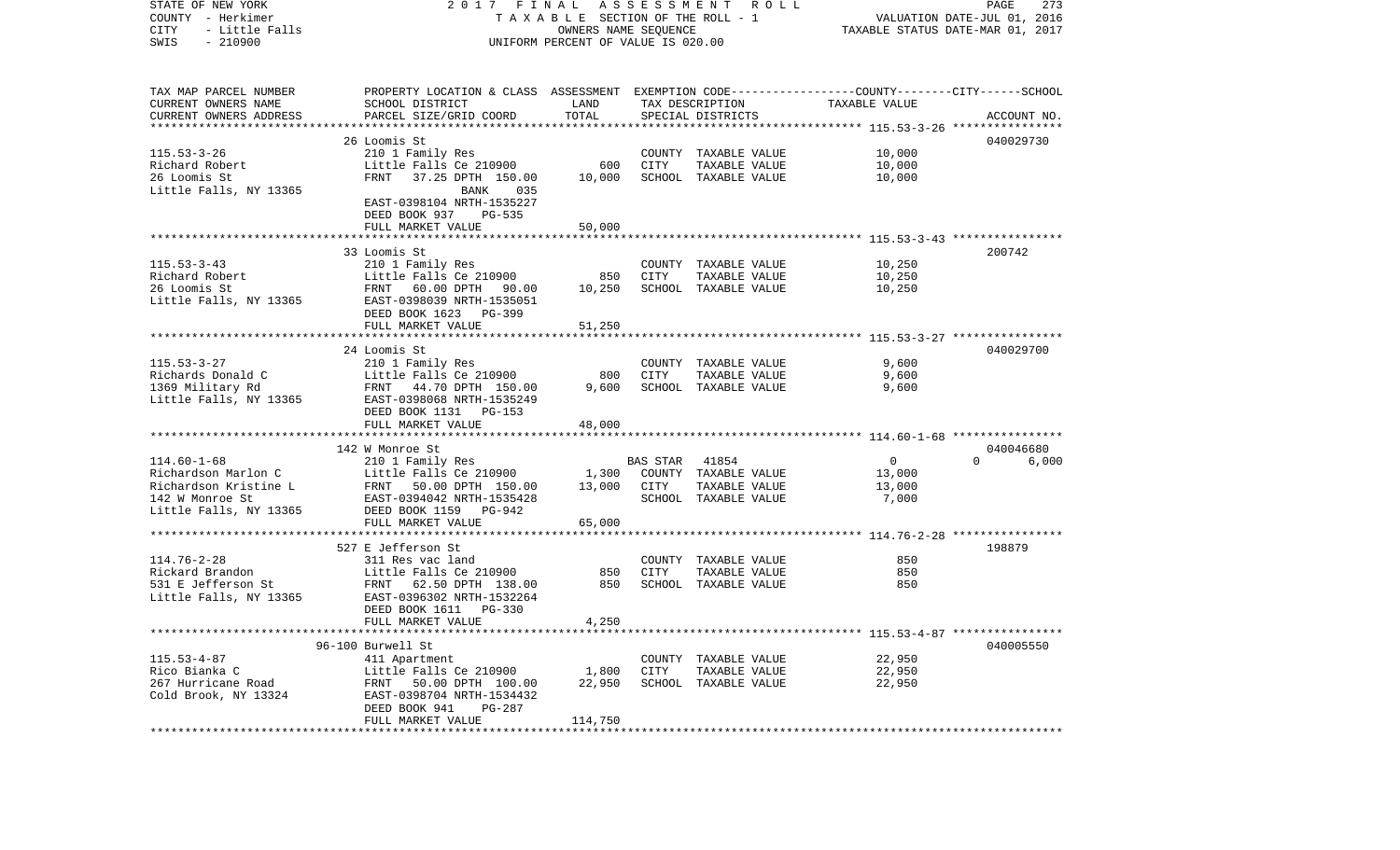COUNTY - Herkimer **T A X A B L E** SECTION OF THE ROLL - 1 VALUATION DATE-JUL 01, 2016 CITY - Little Falls OWNERS NAME SEQUENCE TAXABLE STATUS DATE-MAR 01, 2017 SWIS - 210900 UNIFORM PERCENT OF VALUE IS 020.00TAX MAP PARCEL NUMBER PROPERTY LOCATION & CLASS ASSESSMENT EXEMPTION CODE------------------COUNTY--------CITY------SCHOOL CURRENT OWNERS NAME SCHOOL DISTRICT LAND TAX DESCRIPTION TAXABLE VALUECURRENT OWNERS ADDRESS PARCEL SIZE/GRID COORD TOTAL SPECIAL DISTRICTS ACCOUNT NO. \*\*\*\*\*\*\*\*\*\*\*\*\*\*\*\*\*\*\*\*\*\*\*\*\*\*\*\*\*\*\*\*\*\*\*\*\*\*\*\*\*\*\*\*\*\*\*\*\*\*\*\*\*\*\*\*\*\*\*\*\*\*\*\*\*\*\*\*\*\*\*\*\*\*\*\*\*\*\*\*\*\*\*\*\*\*\*\*\*\*\*\*\*\*\*\*\*\*\*\*\*\*\* 114.59-4-37 \*\*\*\*\*\*\*\*\*\*\*\*\*\*\*\* 41 Churchill St 040011820114.59-4-37 210 1 Family Res ENH STAR 41834 0 0 9,700 Riddell Bonnie A **Little Falls Ce 210900** 1,000 COUNTY TAXABLE VALUE 9,700 41 Churchill St FRNT 50.00 DPTH 111.00 9,700 CITY TAXABLE VALUE 9,700 Little Falls, NY 13365 EAST-0392963 NRTH-1535032 SCHOOL TAXABLE VALUE 0 DEED BOOK 852 PG-202FULL MARKET VALUE 48,500 \*\*\*\*\*\*\*\*\*\*\*\*\*\*\*\*\*\*\*\*\*\*\*\*\*\*\*\*\*\*\*\*\*\*\*\*\*\*\*\*\*\*\*\*\*\*\*\*\*\*\*\*\*\*\*\*\*\*\*\*\*\*\*\*\*\*\*\*\*\*\*\*\*\*\*\*\*\*\*\*\*\*\*\*\*\*\*\*\*\*\*\*\*\*\*\*\*\*\*\*\*\*\* 115.62-1-75 \*\*\*\*\*\*\*\*\*\*\*\*\*\*\*\* 218 Burwell St 185274115.62-1-75 210 1 Family Res COUNTY TAXABLE VALUE 9,000 Rider Melissa A Little Falls Ce 210900 900 CITY TAXABLE VALUE 9,000 218 Burwell St FRNT 50.00 DPTH 150.00 9,000 SCHOOL TAXABLE VALUE 9,000 Little Falls, NY 13365 EAST-0400108 NRTH-1533959 DEED BOOK 1528 PG-62FULL MARKET VALUE 45,000 \*\*\*\*\*\*\*\*\*\*\*\*\*\*\*\*\*\*\*\*\*\*\*\*\*\*\*\*\*\*\*\*\*\*\*\*\*\*\*\*\*\*\*\*\*\*\*\*\*\*\*\*\*\*\*\*\*\*\*\*\*\*\*\*\*\*\*\*\*\*\*\*\*\*\*\*\*\*\*\*\*\*\*\*\*\*\*\*\*\*\*\*\*\*\*\*\*\*\*\*\*\*\* 114.68-2-55 \*\*\*\*\*\*\*\*\*\*\*\*\*\*\*\* 143 Church St 0400099609.750 114.68-2-55 210 1 Family Res ENH STAR 41834 0 0 0 Rieman George T Little Falls Ce 210900 600 COUNTY TAXABLE VALUE 9,750 Rieman Wife ACRES 1.00 9,750 CITY TAXABLE VALUE 9,750 143 Church St EAST-0394145 NRTH-1534519 SCHOOL TAXABLE VALUE 0Little Falls, NY 13365 DEED BOOK 00485 PG-00484 FULL MARKET VALUE 48,750 \*\*\*\*\*\*\*\*\*\*\*\*\*\*\*\*\*\*\*\*\*\*\*\*\*\*\*\*\*\*\*\*\*\*\*\*\*\*\*\*\*\*\*\*\*\*\*\*\*\*\*\*\*\*\*\*\*\*\*\*\*\*\*\*\*\*\*\*\*\*\*\*\*\*\*\*\*\*\*\*\*\*\*\*\*\*\*\*\*\*\*\*\*\*\*\*\*\*\*\*\*\*\* 114.51-1-39 \*\*\*\*\*\*\*\*\*\*\*\*\*\*\*\* 359 W Monroe St 040048030114.51-1-39 210 1 Family Res CW\_10\_VET/ 41153 0 1,600 0 Rieman Timothy G Little Falls Ce 210900 1,500 CW\_15\_VET/ 41162 1,800 0 0 Guidice Michael T 60.00 DPTH 145.00 16,950 BAS STAR 41854 0 0 0 6,000 359 W Monroe St EAST-0391966 NRTH-1536748 COUNTY TAXABLE VALUE 15,150 Little Falls, NY 13365 DEED BOOK 2017 PG-2786 CITY TAXABLE VALUE 15,350 FULL MARKET VALUE  $84,750$  SCHOOL TAXABLE VALUE  $10,950$ PRIOR OWNER ON 3/01/2017 Rieman Timothy G \*\*\*\*\*\*\*\*\*\*\*\*\*\*\*\*\*\*\*\*\*\*\*\*\*\*\*\*\*\*\*\*\*\*\*\*\*\*\*\*\*\*\*\*\*\*\*\*\*\*\*\*\*\*\*\*\*\*\*\*\*\*\*\*\*\*\*\*\*\*\*\*\*\*\*\*\*\*\*\*\*\*\*\*\*\*\*\*\*\*\*\*\*\*\*\*\*\*\*\*\*\*\* 114.76-2-49 \*\*\*\*\*\*\*\*\*\*\*\*\*\*\*\* 509 E Jefferson St 160459114.76-2-49 230 3 Family Res COUNTY TAXABLE VALUE 3,000 Little Falls Ce  $210900$ 506 E Jefferson St FRNT 32.10 DPTH 75.00 3,000 SCHOOL TAXABLE VALUE 3,000 Little Falls, NY 13365 EAST-0396045 NRTH-1532233 DEED BOOK 2017 PG-87FULL MARKET VALUE 15,000 \*\*\*\*\*\*\*\*\*\*\*\*\*\*\*\*\*\*\*\*\*\*\*\*\*\*\*\*\*\*\*\*\*\*\*\*\*\*\*\*\*\*\*\*\*\*\*\*\*\*\*\*\*\*\*\*\*\*\*\*\*\*\*\*\*\*\*\*\*\*\*\*\*\*\*\*\*\*\*\*\*\*\*\*\*\*\*\*\*\*\*\*\*\*\*\*\*\*\*\*\*\*\* 114.68-7-50 \*\*\*\*\*\*\*\*\*\*\*\*\*\*\*\* 401-403 Canal Pl 040002160114.68-7-50 481 Att row bldg COUNTY TAXABLE VALUE 15,000 Ritz Robert Little Falls Ce 210900 1,000 CITY TAXABLE VALUE 15,000 Ritz Jayne FRNT 37.40 DPTH 60.00 15,000 SCHOOL TAXABLE VALUE 15,000 506 E. Jefferson St EAST-0396262 NRTH-1532910Little Falls, NY 13365 DEED BOOK 714 PG-158 FULL MARKET VALUE 75,000 \*\*\*\*\*\*\*\*\*\*\*\*\*\*\*\*\*\*\*\*\*\*\*\*\*\*\*\*\*\*\*\*\*\*\*\*\*\*\*\*\*\*\*\*\*\*\*\*\*\*\*\*\*\*\*\*\*\*\*\*\*\*\*\*\*\*\*\*\*\*\*\*\*\*\*\*\*\*\*\*\*\*\*\*\*\*\*\*\*\*\*\*\*\*\*\*\*\*\*\*\*\*\*\*\*\*\*\*\*\*\*\*\*\*\*\*\*\*\*\*\*\*\*\*\*\*\*\*\*\*\*\*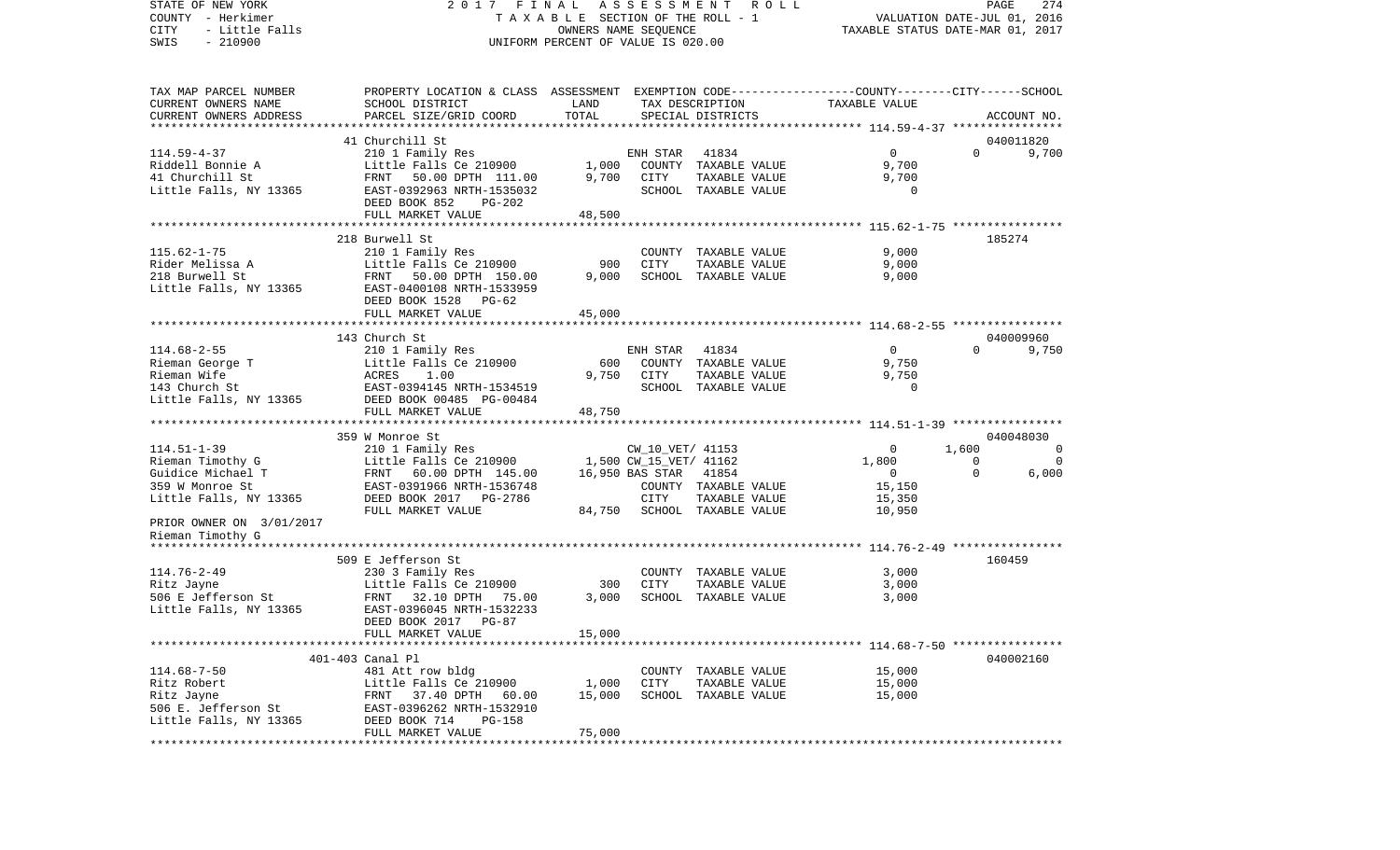| STATE OF NEW YORK<br>COUNTY - Herkimer<br>CITY<br>- Little Falls<br>SWIS<br>$-210900$ | 2017<br>FINAL<br>A S S E S S M E N T R O L L<br>TAXABLE SECTION OF THE ROLL - 1<br>OWNERS NAME SEQUENCE<br>UNIFORM PERCENT OF VALUE IS 020.00 |                     |                  | PAGE<br>275<br>VALUATION DATE-JUL 01, 2016<br>TAXABLE STATUS DATE-MAR 01, 2017 |               |                |             |
|---------------------------------------------------------------------------------------|-----------------------------------------------------------------------------------------------------------------------------------------------|---------------------|------------------|--------------------------------------------------------------------------------|---------------|----------------|-------------|
| TAX MAP PARCEL NUMBER                                                                 | PROPERTY LOCATION & CLASS ASSESSMENT EXEMPTION CODE---------------COUNTY-------CITY------SCHOOL                                               |                     |                  |                                                                                |               |                |             |
| CURRENT OWNERS NAME                                                                   | SCHOOL DISTRICT                                                                                                                               | LAND                |                  | TAX DESCRIPTION                                                                | TAXABLE VALUE |                |             |
| CURRENT OWNERS ADDRESS                                                                | PARCEL SIZE/GRID COORD                                                                                                                        | TOTAL               |                  | SPECIAL DISTRICTS                                                              |               |                | ACCOUNT NO. |
|                                                                                       |                                                                                                                                               | ******************* |                  |                                                                                |               |                | 040002190   |
| $114.68 - 7 - 51$                                                                     | 407 Canal Pl<br>481 Att row bldg                                                                                                              |                     |                  | COUNTY TAXABLE VALUE                                                           | 10,000        |                |             |
| Ritz Robert                                                                           | Little Falls Ce 210900                                                                                                                        | 600                 | CITY             | TAXABLE VALUE                                                                  | 10,000        |                |             |
| Ritz Jayne                                                                            | FRNT 19.50 DPTH 60.00                                                                                                                         | 10,000              |                  | SCHOOL TAXABLE VALUE                                                           | 10,000        |                |             |
| 506 E. Jefferson St                                                                   | EAST-0396256 NRTH-1532885                                                                                                                     |                     |                  |                                                                                |               |                |             |
| Little Falls, NY 13365                                                                | DEED BOOK 714<br>PG-158                                                                                                                       |                     |                  |                                                                                |               |                |             |
|                                                                                       | FULL MARKET VALUE                                                                                                                             | 50,000              |                  |                                                                                |               |                |             |
|                                                                                       |                                                                                                                                               |                     |                  |                                                                                |               |                |             |
|                                                                                       | Canal Pl                                                                                                                                      |                     |                  |                                                                                |               |                |             |
| $114.68 - 7 - 54.4$<br>Ritz Robert                                                    | 330 Vacant comm                                                                                                                               | 100                 | CITY             | COUNTY TAXABLE VALUE<br>TAXABLE VALUE                                          | 100<br>100    |                |             |
| Ritz Jayne                                                                            | Little Falls Ce 210900<br>FRNT 38.00 DPTH 34.00<br>EAST-0396295 NRTH-1532921                                                                  | 100                 |                  | SCHOOL TAXABLE VALUE                                                           | 100           |                |             |
| 506 E. Jefferson St                                                                   | EAST-0396295 NRTH-1532921                                                                                                                     |                     |                  |                                                                                |               |                |             |
| Little Falls, NY 13365 FULL MARKET VALUE                                              |                                                                                                                                               | 500                 |                  |                                                                                |               |                |             |
|                                                                                       |                                                                                                                                               |                     |                  |                                                                                |               |                |             |
|                                                                                       | Canal Pl                                                                                                                                      |                     |                  |                                                                                |               |                |             |
| $114.68 - 7 - 54.5$                                                                   | 330 Vacant comm                                                                                                                               |                     |                  | COUNTY TAXABLE VALUE                                                           | 100           |                |             |
| Ritz Robert                                                                           |                                                                                                                                               | 100                 | CITY             | TAXABLE VALUE                                                                  | 100           |                |             |
| Ritz Jayne<br>506 E. Jefferson St                                                     | Little Falls Ce 210900<br>FRNT   19.50 DPTH   29.00<br>EAST-0396291 NRTH-1532895                                                              | 100                 |                  | SCHOOL TAXABLE VALUE                                                           | 100           |                |             |
| Little Falls, NY 13365                                                                | EAST-0396291 NRTH-1532895<br>FULL MARKET VALUE                                                                                                | 500                 |                  |                                                                                |               |                |             |
|                                                                                       |                                                                                                                                               |                     |                  |                                                                                |               |                |             |
|                                                                                       | 506 E Jefferson St                                                                                                                            |                     |                  |                                                                                |               |                | 040025620   |
| $114.76 - 2 - 8$                                                                      | 210 1 Family Res                                                                                                                              |                     | VETWAR CTS 41120 |                                                                                | 1,800         | 1,800          | 1,800       |
| Ritz Robert W                                                                         | Little Falls Ce 210900                                                                                                                        |                     | 650 BAS STAR     | 41854                                                                          | $\bigcirc$    | $\overline{0}$ | 6,000       |
| Ritz Jayne                                                                            | parcel 9 merged into 8 20                                                                                                                     | 19,300              |                  | COUNTY TAXABLE VALUE                                                           | 17,500        |                |             |
| 506 E Jefferson St                                                                    | FRNT 106.50 DPTH 36.00                                                                                                                        |                     | CITY             | TAXABLE VALUE                                                                  | 17,500        |                |             |
| Little Falls, NY 13365                                                                | EAST-0396043 NRTH-1532333<br>DEED BOOK 1181 PG-767                                                                                            |                     |                  | SCHOOL TAXABLE VALUE                                                           | 11,500        |                |             |
|                                                                                       | FULL MARKET VALUE                                                                                                                             | 96,500              |                  |                                                                                |               |                |             |
|                                                                                       |                                                                                                                                               |                     |                  |                                                                                |               |                |             |
|                                                                                       | 510 E Jefferson St                                                                                                                            |                     |                  |                                                                                |               |                | 040025740   |
| $114.76 - 2 - 10$                                                                     | 312 Vac w/imprv                                                                                                                               |                     |                  | COUNTY TAXABLE VALUE                                                           | 1,500         |                |             |
| Ritz Robert W                                                                         | Little Falls Ce 210900                                                                                                                        | 300                 | CITY             | TAXABLE VALUE                                                                  | 1,500         |                |             |
| Ritz Jayne                                                                            | FRNT 40.00 DPTH 38.00                                                                                                                         | 1,500               |                  | SCHOOL TAXABLE VALUE                                                           | 1,500         |                |             |
| 506 E Jefferson St<br>Little Falls, NY 13365                                          | EAST-0396104 NRTH-1532359                                                                                                                     |                     |                  |                                                                                |               |                |             |
|                                                                                       | DEED BOOK 1297<br><b>PG-910</b><br>FULL MARKET VALUE                                                                                          | 7,500               |                  |                                                                                |               |                |             |
|                                                                                       |                                                                                                                                               |                     |                  |                                                                                |               |                |             |
|                                                                                       | Petrie St                                                                                                                                     |                     |                  |                                                                                |               |                | 040050340   |
| $115.61 - 2 - 22.1$                                                                   | 311 Res vac land                                                                                                                              |                     |                  | COUNTY TAXABLE VALUE                                                           | 500           |                |             |
| Roach Patrick J                                                                       | Little Falls Ce 210900                                                                                                                        | 500                 | CITY             | TAXABLE VALUE                                                                  | 500           |                |             |
| 25 Petrie St                                                                          | FRNT<br>10.00 DPTH                                                                                                                            | 500                 |                  | SCHOOL TAXABLE VALUE                                                           | 500           |                |             |
| Little Falls, NY 13365                                                                | ACRES<br>0.10                                                                                                                                 |                     |                  |                                                                                |               |                |             |
|                                                                                       | EAST-0398464 NRTH-1534249                                                                                                                     |                     |                  |                                                                                |               |                |             |
|                                                                                       | DEED BOOK 1263<br>PG-721<br>FULL MARKET VALUE                                                                                                 | 2,500               |                  |                                                                                |               |                |             |
|                                                                                       |                                                                                                                                               |                     |                  |                                                                                |               |                |             |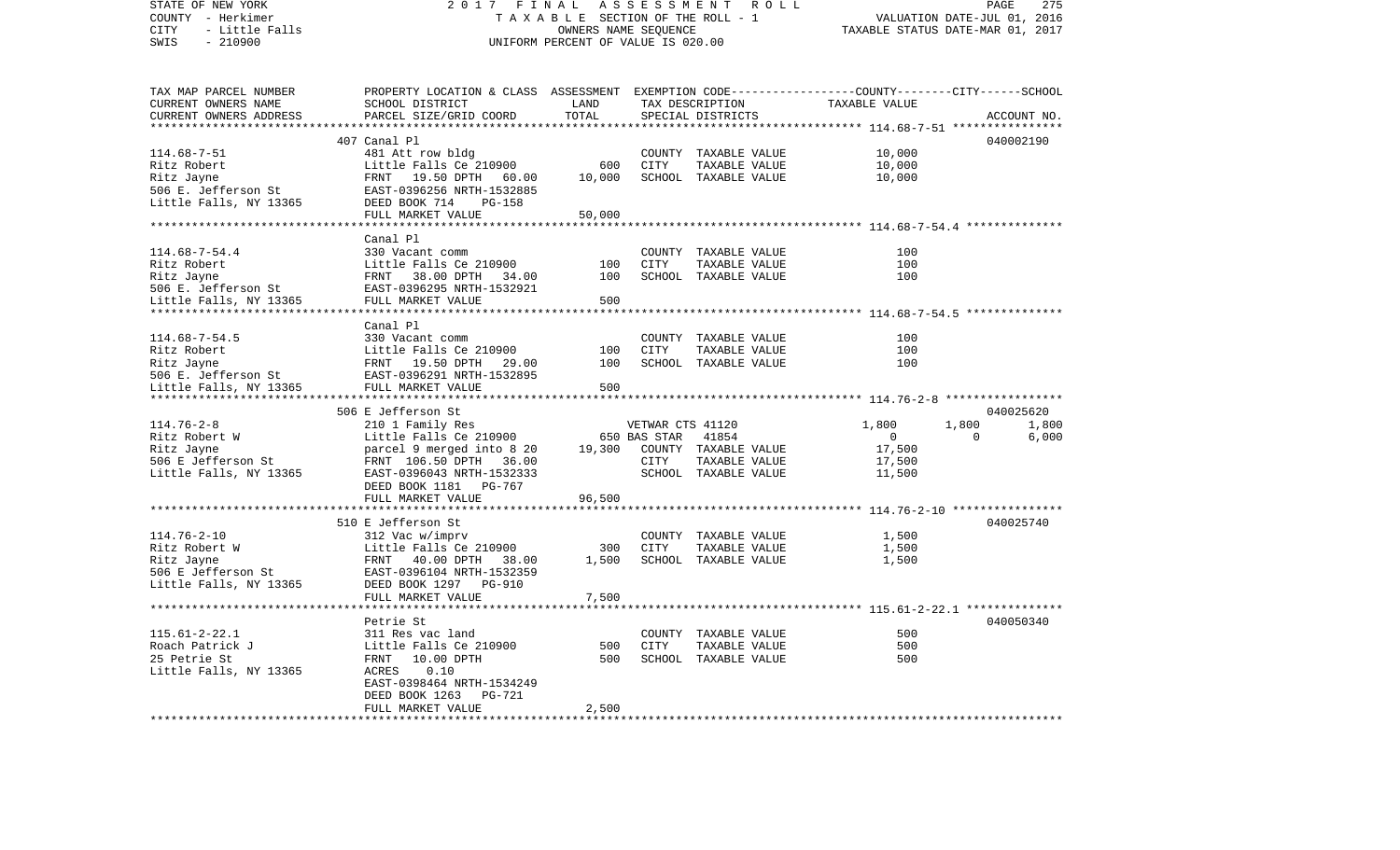| STATE OF NEW YORK<br>COUNTY - Herkimer      | 2017 FINAL                                                                                      | TAXABLE SECTION OF THE ROLL - 1                            | ASSESSMENT      | R O L L                               |                  | PAGE<br>276<br>VALUATION DATE-JUL 01, 2016 |
|---------------------------------------------|-------------------------------------------------------------------------------------------------|------------------------------------------------------------|-----------------|---------------------------------------|------------------|--------------------------------------------|
| CITY<br>- Little Falls<br>$-210900$<br>SWIS |                                                                                                 | OWNERS NAME SEQUENCE<br>UNIFORM PERCENT OF VALUE IS 020.00 |                 |                                       |                  | TAXABLE STATUS DATE-MAR 01, 2017           |
|                                             |                                                                                                 |                                                            |                 |                                       |                  |                                            |
| TAX MAP PARCEL NUMBER                       | PROPERTY LOCATION & CLASS ASSESSMENT EXEMPTION CODE---------------COUNTY-------CITY------SCHOOL |                                                            |                 |                                       |                  |                                            |
| CURRENT OWNERS NAME                         | SCHOOL DISTRICT                                                                                 | LAND                                                       |                 | TAX DESCRIPTION                       | TAXABLE VALUE    |                                            |
| CURRENT OWNERS ADDRESS                      | PARCEL SIZE/GRID COORD                                                                          | TOTAL                                                      |                 | SPECIAL DISTRICTS                     |                  | ACCOUNT NO.                                |
| ***********************                     |                                                                                                 |                                                            |                 |                                       |                  |                                            |
|                                             | 25 Petrie St                                                                                    |                                                            |                 |                                       |                  | 040050130                                  |
| $115.61 - 2 - 36$<br>Roach Patrick J        | 411 Apartment<br>Little Falls Ce 210900                                                         | 750                                                        | CITY            | COUNTY TAXABLE VALUE<br>TAXABLE VALUE | 15,600<br>15,600 |                                            |
| 25 Petrie St                                | FRNT<br>50.00 DPTH 120.00                                                                       | 15,600                                                     |                 | SCHOOL TAXABLE VALUE                  | 15,600           |                                            |
| Little Falls, NY 13365                      | EAST-0398221 NRTH-1534182                                                                       |                                                            |                 |                                       |                  |                                            |
|                                             | DEED BOOK 1190 PG-69                                                                            |                                                            |                 |                                       |                  |                                            |
|                                             | FULL MARKET VALUE                                                                               | 78,000                                                     |                 |                                       |                  |                                            |
|                                             | ************************                                                                        | ***********                                                |                 |                                       |                  |                                            |
|                                             | 42 Sherman St                                                                                   |                                                            |                 |                                       |                  | 040055260                                  |
| $114.60 - 1 - 23$                           | 210 1 Family Res                                                                                |                                                            | BAS STAR        | 41854                                 | $\overline{0}$   | $\Omega$<br>6,000                          |
| Robarge Amelia J                            | Little Falls Ce 210900                                                                          | 1,600                                                      |                 | COUNTY TAXABLE VALUE                  | 9,100            |                                            |
| 42 Sherman St                               | FRNT 100.00 DPTH 120.00                                                                         | 9,100                                                      | CITY            | TAXABLE VALUE                         | 9,100            |                                            |
| Little Falls, NY 13365                      | BANK<br>035                                                                                     |                                                            |                 | SCHOOL TAXABLE VALUE                  | 3,100            |                                            |
|                                             | EAST-0393879 NRTH-1536104                                                                       |                                                            |                 |                                       |                  |                                            |
|                                             | DEED BOOK 891<br>PG-169                                                                         |                                                            |                 |                                       |                  |                                            |
|                                             | FULL MARKET VALUE<br>******************************                                             | 45,500                                                     |                 |                                       |                  |                                            |
|                                             | 17 Jackson St                                                                                   |                                                            |                 |                                       |                  |                                            |
| $114.60 - 5 - 28$                           | 210 1 Family Res                                                                                |                                                            |                 | COUNTY TAXABLE VALUE                  | 15,750           | 040025140                                  |
| Robert McDonough Trust                      | Little Falls Ce 210900                                                                          | 1,000                                                      | CITY            | TAXABLE VALUE                         | 15,750           |                                            |
| 17 Jackson St                               | FRNT 49.60 DPTH 178.80                                                                          | 15,750                                                     |                 | SCHOOL TAXABLE VALUE                  | 15,750           |                                            |
| Little Falls, NY 13365                      | EAST-0396411 NRTH-1534698                                                                       |                                                            |                 |                                       |                  |                                            |
|                                             | DEED BOOK 1458<br>PG-426                                                                        |                                                            |                 |                                       |                  |                                            |
|                                             | FULL MARKET VALUE                                                                               | 78,750                                                     |                 |                                       |                  |                                            |
|                                             |                                                                                                 |                                                            |                 |                                       |                  |                                            |
|                                             | 29 Porteus St                                                                                   |                                                            |                 |                                       |                  | 040052140                                  |
| $115.53 - 4 - 26$                           | 210 1 Family Res                                                                                |                                                            | <b>BAS STAR</b> | 41854                                 | $\mathbf{0}$     | $\Omega$<br>6,000                          |
| Robinson Lorie M                            | Little Falls Ce 210900                                                                          | 400                                                        |                 | COUNTY TAXABLE VALUE                  | 9,800            |                                            |
| Robinson Timothy L                          | FRNT 25.00 DPTH 120.00                                                                          | 9,800                                                      | CITY            | TAXABLE VALUE                         | 9,800            |                                            |
| 29 Porteus St                               | EAST-0398786 NRTH-1534889                                                                       |                                                            |                 | SCHOOL TAXABLE VALUE                  | 3,800            |                                            |
| Little Falls, NY 13365                      | DEED BOOK 1167 PG-303                                                                           |                                                            |                 |                                       |                  |                                            |
|                                             | FULL MARKET VALUE                                                                               | 49,000                                                     |                 |                                       |                  |                                            |
|                                             | 27 Porteus St                                                                                   |                                                            |                 |                                       |                  | 040052110                                  |
| $115.53 - 4 - 27$                           | 311 Res vac land                                                                                |                                                            |                 | COUNTY TAXABLE VALUE                  | 400              |                                            |
| Robinson Lorie M                            | Little Falls Ce 210900                                                                          | 400                                                        | CITY            | TAXABLE VALUE                         | 400              |                                            |
| Robinson Timothy L                          | 25.00 DPTH 120.00<br>FRNT                                                                       | 400                                                        |                 | SCHOOL TAXABLE VALUE                  | 400              |                                            |
| 29 Porteus St                               | EAST-0398765 NRTH-1534902                                                                       |                                                            |                 |                                       |                  |                                            |
| Little Falls, NY 13365                      | DEED BOOK 1167 PG-303                                                                           |                                                            |                 |                                       |                  |                                            |
|                                             | FULL MARKET VALUE                                                                               | 2,000                                                      |                 |                                       |                  |                                            |
|                                             |                                                                                                 |                                                            |                 |                                       |                  |                                            |
|                                             | 93 Prospect St                                                                                  |                                                            |                 |                                       |                  | 040053040                                  |
| $114.68 - 2 - 75$                           | 210 1 Family Res                                                                                |                                                            | ENH STAR 41834  |                                       | $\overline{0}$   | $\Omega$<br>13,100                         |
| Rocha Grace                                 | Little Falls Ce 210900                                                                          | 1,100                                                      |                 | COUNTY TAXABLE VALUE                  | 13,550           |                                            |
| 93 Prospect St                              | W R1                                                                                            | 13,550                                                     | CITY            | TAXABLE VALUE                         | 13,550<br>450    |                                            |
| Little Falls, NY 13365                      | 66x80<br>FRNT 64.00 DPTH 80.00                                                                  |                                                            |                 | SCHOOL TAXABLE VALUE                  |                  |                                            |
|                                             | EAST-0394755 NRTH-1533838                                                                       |                                                            |                 |                                       |                  |                                            |
|                                             | DEED BOOK 1490 PG-546                                                                           |                                                            |                 |                                       |                  |                                            |
|                                             | FULL MARKET VALUE                                                                               | 67,750                                                     |                 |                                       |                  |                                            |
|                                             |                                                                                                 |                                                            |                 |                                       |                  |                                            |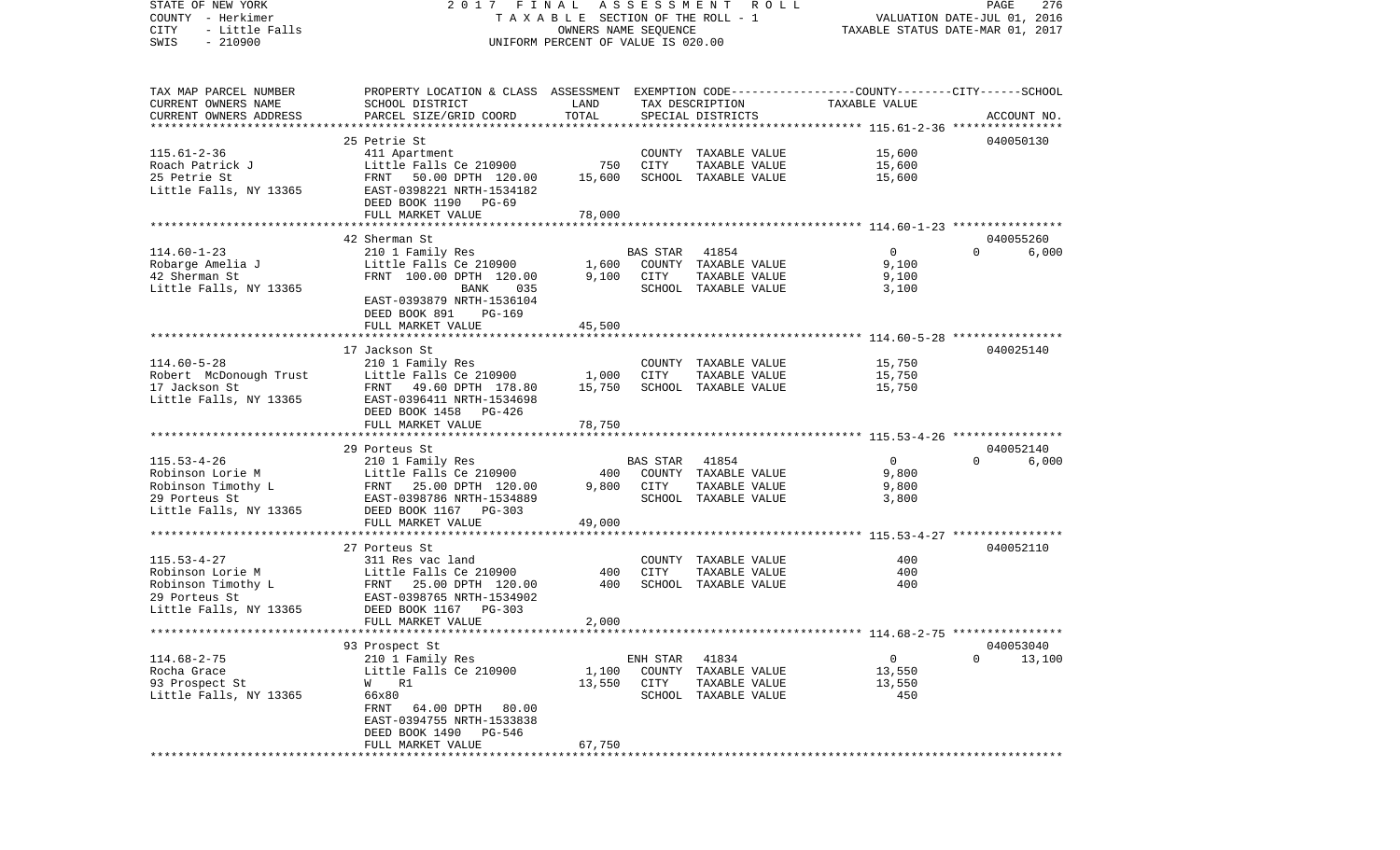STATE OF NEW YORK 2 0 1 7 F I N A L A S S E S S M E N T R O L L PAGE 277COUNTY - Herkimer **T A X A B L E SECTION OF THE ROLL - 1** VALUATION DATE-JUL 01, 2016 CITY - Little Falls OWNERS NAME SEQUENCE TAXABLE STATUS DATE-MAR 01, 2017 SWIS - 210900 UNIFORM PERCENT OF VALUE IS 020.00TAX MAP PARCEL NUMBER PROPERTY LOCATION & CLASS ASSESSMENT EXEMPTION CODE------------------COUNTY--------CITY------SCHOOL CURRENT OWNERS NAME SCHOOL DISTRICT LAND TAX DESCRIPTION TAXABLE VALUECURRENT OWNERS ADDRESS PARCEL SIZE/GRID COORD TOTAL SPECIAL DISTRICTS ACCOUNT NO. \*\*\*\*\*\*\*\*\*\*\*\*\*\*\*\*\*\*\*\*\*\*\*\*\*\*\*\*\*\*\*\*\*\*\*\*\*\*\*\*\*\*\*\*\*\*\*\*\*\*\*\*\*\*\*\*\*\*\*\*\*\*\*\*\*\*\*\*\*\*\*\*\*\*\*\*\*\*\*\*\*\*\*\*\*\*\*\*\*\*\*\*\*\*\*\*\*\*\*\*\*\*\* 114.75-1-66 \*\*\*\*\*\*\*\*\*\*\*\*\*\*\*\*372 W Main St 161924 114.75-1-66 312 Vac w/imprv COUNTY TAXABLE VALUE 1,600 Roche Wayne D Little Falls Ce 210900 1,300 CITY TAXABLE VALUE 1,600 PO Box 956 FRNT 62.00 DPTH 150.00 1,600 SCHOOL TAXABLE VALUE 1,600 Barnegat, NJ 08005 EAST-0393391 NRTH-1531399 DEED BOOK 1377 PG-629FULL MARKET VALUE 8,000 \*\*\*\*\*\*\*\*\*\*\*\*\*\*\*\*\*\*\*\*\*\*\*\*\*\*\*\*\*\*\*\*\*\*\*\*\*\*\*\*\*\*\*\*\*\*\*\*\*\*\*\*\*\*\*\*\*\*\*\*\*\*\*\*\*\*\*\*\*\*\*\*\*\*\*\*\*\*\*\*\*\*\*\*\*\*\*\*\*\*\*\*\*\*\*\*\*\*\*\*\*\*\* 114.75-1-67 \*\*\*\*\*\*\*\*\*\*\*\*\*\*\*\*376-378 W Main St 161924 114.75-1-67 220 2 Family Res COUNTY TAXABLE VALUE 8,000 Roche Wayne D **Little Falls Ce 210900** 500 CITY TAXABLE VALUE PO Box 956 FRNT 30.00 DPTH 120.00 8,000 SCHOOL TAXABLE VALUE 8,000 Barnegat, NJ 08005 EAST-0393368 NRTH-1531354 DEED BOOK 1377 PG-629FULL MARKET VALUE 40,000 \*\*\*\*\*\*\*\*\*\*\*\*\*\*\*\*\*\*\*\*\*\*\*\*\*\*\*\*\*\*\*\*\*\*\*\*\*\*\*\*\*\*\*\*\*\*\*\*\*\*\*\*\*\*\*\*\*\*\*\*\*\*\*\*\*\*\*\*\*\*\*\*\*\*\*\*\*\*\*\*\*\*\*\*\*\*\*\*\*\*\*\*\*\*\*\*\*\*\*\*\*\*\* 114.75-1-68 \*\*\*\*\*\*\*\*\*\*\*\*\*\*\*\* 380-382 W Main St 161924114.75-1-68 220 2 Family Res COUNTY TAXABLE VALUE 6,200 Roche Wayne D Little Falls Ce 210900 500 CITY TAXABLE VALUE 6,200 PO Box 956 FRNT 30.00 DPTH 120.00 6,200 SCHOOL TAXABLE VALUE 6,200 Barnegat, NJ 08005 EAST-0393349 NRTH-1531330 DEED BOOK 1377 PG-629FULL MARKET VALUE 31,000 \*\*\*\*\*\*\*\*\*\*\*\*\*\*\*\*\*\*\*\*\*\*\*\*\*\*\*\*\*\*\*\*\*\*\*\*\*\*\*\*\*\*\*\*\*\*\*\*\*\*\*\*\*\*\*\*\*\*\*\*\*\*\*\*\*\*\*\*\*\*\*\*\*\*\*\*\*\*\*\*\*\*\*\*\*\*\*\*\*\*\*\*\*\*\*\*\*\*\*\*\*\*\* 114.44-1-2.1 \*\*\*\*\*\*\*\*\*\*\*\*\*\*\* Fairfield Rd 040044880114.44-1-2.1 105 Vac farmland COUNTY TAXABLE VALUE 15,000 Rock City Dev LLC **Little Falls Ce 210900** 15,000 CITY TAXABLE VALUE 15,000 PO Box 2 FRNT 234.00 DPTH 15,000 SCHOOL TAXABLE VALUE 15,000 Little Falls, NY 13365 ACRES 113.10 EAST-0395883 NRTH-1538680 DEED BOOK 947 PG-318FULL MARKET VALUE 75,000 \*\*\*\*\*\*\*\*\*\*\*\*\*\*\*\*\*\*\*\*\*\*\*\*\*\*\*\*\*\*\*\*\*\*\*\*\*\*\*\*\*\*\*\*\*\*\*\*\*\*\*\*\*\*\*\*\*\*\*\*\*\*\*\*\*\*\*\*\*\*\*\*\*\*\*\*\*\*\*\*\*\*\*\*\*\*\*\*\*\*\*\*\*\*\*\*\*\*\*\*\*\*\* 115.62-1-30 \*\*\*\*\*\*\*\*\*\*\*\*\*\*\*\* 247 Loomis St 157684115.62-1-30 210 1 Family Res COUNTY TAXABLE VALUE 7,000 Rock City Property Mgmnt Little Falls Ce 210900 1,000 CITY TAXABLE VALUE 7,000 FRNT 50.00 DPTH 145.00 Little Falls, NY 13365 EAST-0400569 NRTH-1533886 DEED BOOK 1492 PG-326 FULL MARKET VALUE 35,000 \*\*\*\*\*\*\*\*\*\*\*\*\*\*\*\*\*\*\*\*\*\*\*\*\*\*\*\*\*\*\*\*\*\*\*\*\*\*\*\*\*\*\*\*\*\*\*\*\*\*\*\*\*\*\*\*\*\*\*\*\*\*\*\*\*\*\*\*\*\*\*\*\*\*\*\*\*\*\*\*\*\*\*\*\*\*\*\*\*\*\*\*\*\*\*\*\*\*\*\*\*\*\* 115.61-1-35.1 \*\*\*\*\*\*\*\*\*\*\*\*\*\* 607 E John St 040026700115.61-1-35.1 220 2 Family Res COUNTY TAXABLE VALUE 9,000 Rock City Property Mgmnt, LLC Little Falls Ce 210900 750 CITY TAXABLE VALUE 9,000 71 N Ann St FRNT 45.00 DPTH 120.00 9,000 SCHOOL TAXABLE VALUE 9,000 Little Falls, NY 13365 EAST-0397348 NRTH-1533858 DEED BOOK 1426 PG-521FULL MARKET VALUE 45,000 \*\*\*\*\*\*\*\*\*\*\*\*\*\*\*\*\*\*\*\*\*\*\*\*\*\*\*\*\*\*\*\*\*\*\*\*\*\*\*\*\*\*\*\*\*\*\*\*\*\*\*\*\*\*\*\*\*\*\*\*\*\*\*\*\*\*\*\*\*\*\*\*\*\*\*\*\*\*\*\*\*\*\*\*\*\*\*\*\*\*\*\*\*\*\*\*\*\*\*\*\*\*\*\*\*\*\*\*\*\*\*\*\*\*\*\*\*\*\*\*\*\*\*\*\*\*\*\*\*\*\*\*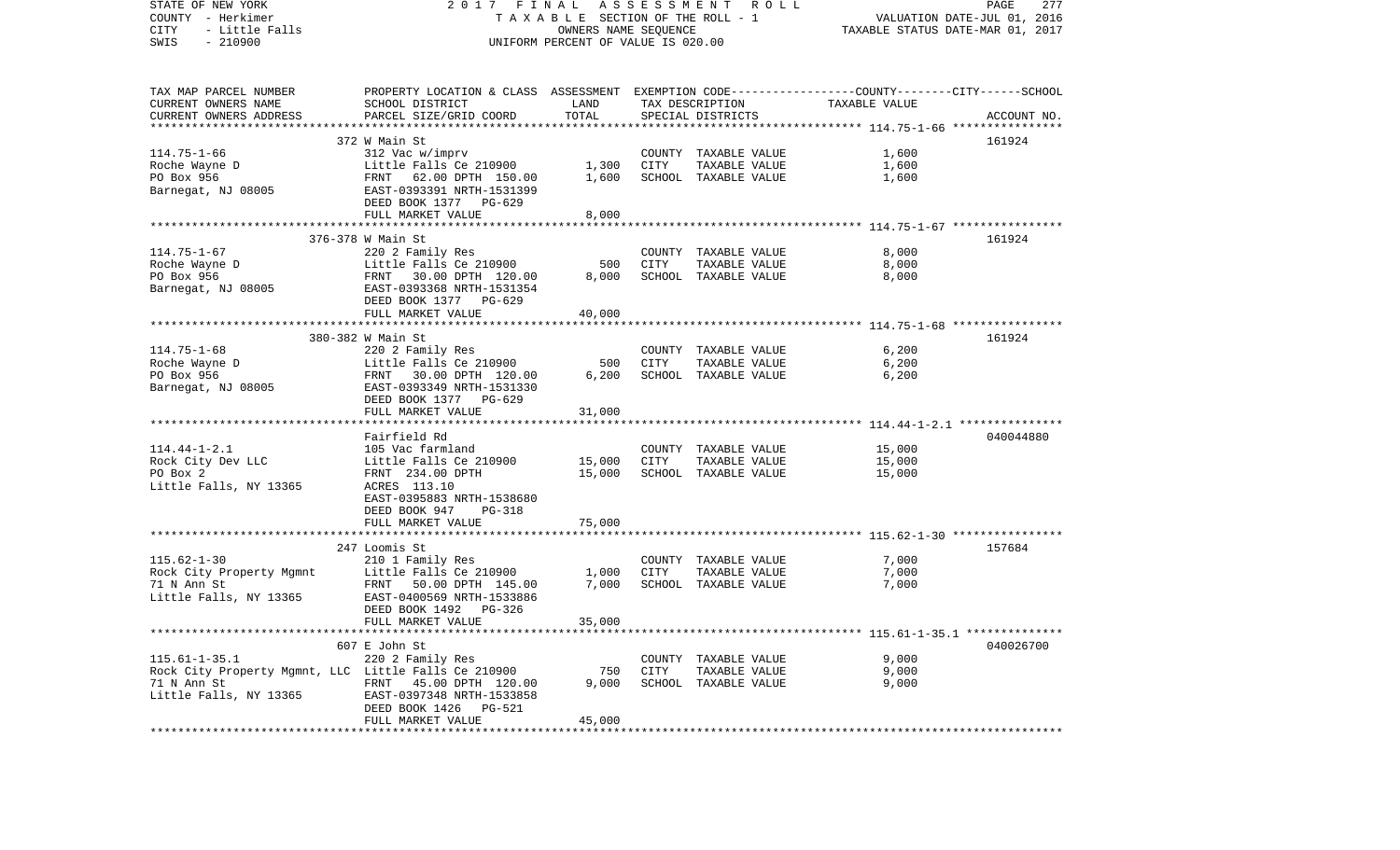STATE OF NEW YORK 2 0 1 7 F I N A L A S S E S S M E N T R O L L PAGE 278COUNTY - Herkimer **T A X A B L E SECTION OF THE ROLL - 1** VALUATION DATE-JUL 01, 2016 CITY - Little Falls OWNERS NAME SEQUENCE TAXABLE STATUS DATE-MAR 01, 2017 SWIS - 210900 UNIFORM PERCENT OF VALUE IS 020.00TAX MAP PARCEL NUMBER PROPERTY LOCATION & CLASS ASSESSMENT EXEMPTION CODE------------------COUNTY--------CITY------SCHOOL CURRENT OWNERS NAME SCHOOL DISTRICT LAND TAX DESCRIPTION TAXABLE VALUECURRENT OWNERS ADDRESS PARCEL SIZE/GRID COORD TOTAL SPECIAL DISTRICTS ACCOUNT NO. \*\*\*\*\*\*\*\*\*\*\*\*\*\*\*\*\*\*\*\*\*\*\*\*\*\*\*\*\*\*\*\*\*\*\*\*\*\*\*\*\*\*\*\*\*\*\*\*\*\*\*\*\*\*\*\*\*\*\*\*\*\*\*\*\*\*\*\*\*\*\*\*\*\*\*\*\*\*\*\*\*\*\*\*\*\*\*\*\*\*\*\*\*\*\*\*\*\*\*\*\*\*\* 115.61-1-65 \*\*\*\*\*\*\*\*\*\*\*\*\*\*\*\* 32 Hancock St 164374115.61-1-65 220 2 Family Res COUNTY TAXABLE VALUE 11,000 Rock City Property Mgmnt, LLC Little Falls Ce 210900 650 CITY TAXABLE VALUE 11,000 71 N Ann St FRNT 40.00 DPTH 120.00 11,000 SCHOOL TAXABLE VALUE 11,000 Little Falls, NY 13365 EAST-0397528 NRTH-1533789 DEED BOOK 1394 PG-93FULL MARKET VALUE 55,000 \*\*\*\*\*\*\*\*\*\*\*\*\*\*\*\*\*\*\*\*\*\*\*\*\*\*\*\*\*\*\*\*\*\*\*\*\*\*\*\*\*\*\*\*\*\*\*\*\*\*\*\*\*\*\*\*\*\*\*\*\*\*\*\*\*\*\*\*\*\*\*\*\*\*\*\*\*\*\*\*\*\*\*\*\*\*\*\*\*\*\*\*\*\*\*\*\*\*\*\*\*\*\* 115.53-3-63 \*\*\*\*\*\*\*\*\*\*\*\*\*\*\*\* 45 Salisbury St 152929 115.53-3-63 210 1 Family Res COUNTY TAXABLE VALUE 22,000 Little Falls Ce 210900 1,150 CITY TAXABLE VALUE Rocklin Angelia J **FRNT 80.00 DPTH 70.90** 22,000 SCHOOL TAXABLE VALUE 22,000 45 Salisbury St EAST-0397579 NRTH-1535009 Little Falls, NY 13365 DEED BOOK 2017 PG-2274 FULL MARKET VALUE 110,000 PRIOR OWNER ON 3/01/2017 Rocklin Michael J \*\*\*\*\*\*\*\*\*\*\*\*\*\*\*\*\*\*\*\*\*\*\*\*\*\*\*\*\*\*\*\*\*\*\*\*\*\*\*\*\*\*\*\*\*\*\*\*\*\*\*\*\*\*\*\*\*\*\*\*\*\*\*\*\*\*\*\*\*\*\*\*\*\*\*\*\*\*\*\*\*\*\*\*\*\*\*\*\*\*\*\*\*\*\*\*\*\*\*\*\*\*\* 114.68-1-41 \*\*\*\*\*\*\*\*\*\*\*\*\*\*\*\* 17 King St 040027330 114.68-1-41 210 1 Family Res COUNTY TAXABLE VALUE 5,600 Rockwell Douglas Little Falls Ce 210900 450 CITY TAXABLE VALUE 5,600 PO Box 301 **FRNT 49.00 DPTH 150.00** 5,600 SCHOOL TAXABLE VALUE 5,600 Salisbury Center, NY 13454 EAST-0394092 NRTH-1533508 DEED BOOK 905 PG-195 FULL MARKET VALUE 28,000 \*\*\*\*\*\*\*\*\*\*\*\*\*\*\*\*\*\*\*\*\*\*\*\*\*\*\*\*\*\*\*\*\*\*\*\*\*\*\*\*\*\*\*\*\*\*\*\*\*\*\*\*\*\*\*\*\*\*\*\*\*\*\*\*\*\*\*\*\*\*\*\*\*\*\*\*\*\*\*\*\*\*\*\*\*\*\*\*\*\*\*\*\*\*\*\*\*\*\*\*\*\*\* 114.68-2-74 \*\*\*\*\*\*\*\*\*\*\*\*\*\*\*\* 95 Prospect St 040053070 114.68-2-74 210 1 Family Res COUNTY TAXABLE VALUE 8,800 Rockwell Douglas H and Little Falls Ce 210900 550 CITY TAXABLE VALUE 8,800 PO Box 301 FRNT 32.00 DPTH 80.00 8,800 SCHOOL TAXABLE VALUE 8,800 Salisbury Center, NY EAST-0394736 NRTH-1533878 13454-3314 DEED BOOK 808 PG-118 FULL MARKET VALUE 44,000 \*\*\*\*\*\*\*\*\*\*\*\*\*\*\*\*\*\*\*\*\*\*\*\*\*\*\*\*\*\*\*\*\*\*\*\*\*\*\*\*\*\*\*\*\*\*\*\*\*\*\*\*\*\*\*\*\*\*\*\*\*\*\*\*\*\*\*\*\*\*\*\*\*\*\*\*\*\*\*\*\*\*\*\*\*\*\*\*\*\*\*\*\*\*\*\*\*\*\*\*\*\*\* 115.53-1-17 \*\*\*\*\*\*\*\*\*\*\*\*\*\*\*\* 638 E Monroe St 040044010115.53-1-17 210 1 Family Res COUNTY TAXABLE VALUE 8,600 Little Falls Ce  $210900$  1,000 CITY PO Box 301 FRNT 50.00 DPTH 150.00 8,600 SCHOOL TAXABLE VALUE 8,600 Salisbury Ctr, NY 13454 EAST-0397555 NRTH-1535623 DEED BOOK 862 PG-287FULL MARKET VALUE 43,000 \*\*\*\*\*\*\*\*\*\*\*\*\*\*\*\*\*\*\*\*\*\*\*\*\*\*\*\*\*\*\*\*\*\*\*\*\*\*\*\*\*\*\*\*\*\*\*\*\*\*\*\*\*\*\*\*\*\*\*\*\*\*\*\*\*\*\*\*\*\*\*\*\*\*\*\*\*\*\*\*\*\*\*\*\*\*\*\*\*\*\*\*\*\*\*\*\*\*\*\*\*\*\* 115.61-1-28 \*\*\*\*\*\*\*\*\*\*\*\*\*\*\*\* 610 E John St 040026760115.61-1-28 220 2 Family Res COUNTY TAXABLE VALUE 10,850 Rockwell Douglas H Little Falls Ce 210900 950 CITY TAXABLE VALUE 10,850 PO Box 301 FRNT 43.00 DPTH 120.60 10,850 SCHOOL TAXABLE VALUE 10,850 Salisbury Center, NY 13454 EAST-0397282 NRTH-1534026 DEED BOOK 751 PG-265FULL MARKET VALUE 54,250 \*\*\*\*\*\*\*\*\*\*\*\*\*\*\*\*\*\*\*\*\*\*\*\*\*\*\*\*\*\*\*\*\*\*\*\*\*\*\*\*\*\*\*\*\*\*\*\*\*\*\*\*\*\*\*\*\*\*\*\*\*\*\*\*\*\*\*\*\*\*\*\*\*\*\*\*\*\*\*\*\*\*\*\*\*\*\*\*\*\*\*\*\*\*\*\*\*\*\*\*\*\*\*\*\*\*\*\*\*\*\*\*\*\*\*\*\*\*\*\*\*\*\*\*\*\*\*\*\*\*\*\*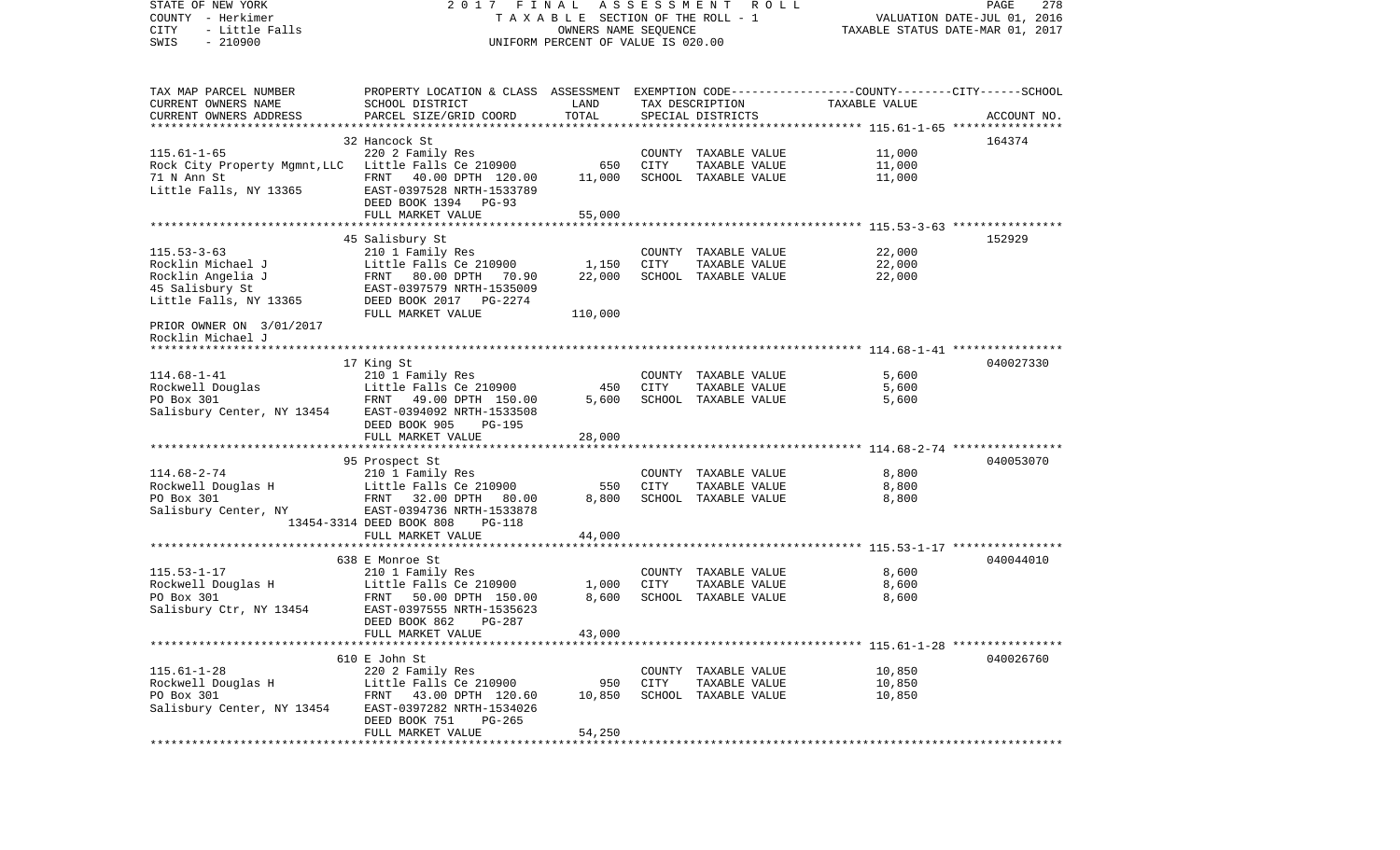| STATE OF NEW YORK      | 2017 FINAL                                                                                      |                                    | A S S E S S M E N T | R O L L              |                                                            | 279<br>PAGE                      |
|------------------------|-------------------------------------------------------------------------------------------------|------------------------------------|---------------------|----------------------|------------------------------------------------------------|----------------------------------|
| COUNTY - Herkimer      |                                                                                                 | TAXABLE SECTION OF THE ROLL - 1    |                     |                      |                                                            | VALUATION DATE-JUL 01, 2016      |
| CITY<br>- Little Falls |                                                                                                 | OWNERS NAME SEQUENCE               |                     |                      |                                                            | TAXABLE STATUS DATE-MAR 01, 2017 |
| $-210900$<br>SWIS      |                                                                                                 | UNIFORM PERCENT OF VALUE IS 020.00 |                     |                      |                                                            |                                  |
|                        |                                                                                                 |                                    |                     |                      |                                                            |                                  |
| TAX MAP PARCEL NUMBER  | PROPERTY LOCATION & CLASS ASSESSMENT EXEMPTION CODE---------------COUNTY-------CITY------SCHOOL |                                    |                     |                      |                                                            |                                  |
| CURRENT OWNERS NAME    | SCHOOL DISTRICT                                                                                 | LAND                               |                     | TAX DESCRIPTION      | TAXABLE VALUE                                              |                                  |
| CURRENT OWNERS ADDRESS | PARCEL SIZE/GRID COORD                                                                          | TOTAL                              |                     | SPECIAL DISTRICTS    |                                                            | ACCOUNT NO.                      |
|                        |                                                                                                 |                                    |                     |                      |                                                            |                                  |
|                        | 174 Loomis St                                                                                   |                                    |                     |                      |                                                            | 182917                           |
| $115.62 - 1 - 3$       | 210 1 Family Res                                                                                |                                    |                     | COUNTY TAXABLE VALUE | 5,250                                                      |                                  |
| Rockwell Roger D       | Little Falls Ce 210900                                                                          | 1,050                              | CITY                | TAXABLE VALUE        | 5,250                                                      |                                  |
| 174 Loomis St          | FRNT 41.80 DPTH 200.00                                                                          | 5,250                              |                     | SCHOOL TAXABLE VALUE | 5,250                                                      |                                  |
| Little Falls, NY 13365 | EAST-0399924 NRTH-1534478                                                                       |                                    |                     |                      |                                                            |                                  |
|                        | DEED BOOK 1513<br>PG-616                                                                        |                                    |                     |                      |                                                            |                                  |
|                        | FULL MARKET VALUE                                                                               | 26,250                             |                     |                      |                                                            |                                  |
|                        |                                                                                                 | *********                          |                     |                      | *********************** 114.59-5-2 ******************      |                                  |
|                        | 183 Church St                                                                                   |                                    |                     |                      |                                                            | 040010200                        |
| $114.59 - 5 - 2$       | 210 1 Family Res                                                                                |                                    | BAS STAR            | 41854                | $\mathbf 0$                                                | $\Omega$<br>6,000                |
| Rockwell Scott A       | Little Falls Ce 210900                                                                          | 850                                |                     | COUNTY TAXABLE VALUE | 9,250                                                      |                                  |
| Rockwell Jean M        | $S_{\rm}$<br>R1                                                                                 | 9,250                              | CITY                | TAXABLE VALUE        | 9,250                                                      |                                  |
| 183 Church St          | 50x100                                                                                          |                                    |                     | SCHOOL TAXABLE VALUE | 3,250                                                      |                                  |
| Little Falls, NY 13365 | FRNT<br>50.00 DPTH 100.00                                                                       |                                    |                     |                      |                                                            |                                  |
|                        | BANK<br>035                                                                                     |                                    |                     |                      |                                                            |                                  |
|                        | EAST-0393766 NRTH-1534963                                                                       |                                    |                     |                      |                                                            |                                  |
|                        | DEED BOOK 835<br>PG-259                                                                         |                                    |                     |                      |                                                            |                                  |
|                        | FULL MARKET VALUE                                                                               | 46,250                             |                     |                      |                                                            |                                  |
|                        | **********************                                                                          | * * * * * * * * * * *              |                     |                      | ***************************** 114.59-4-5 ***************** |                                  |
|                        | 54 Woodside Ave                                                                                 |                                    |                     |                      |                                                            | 040062550                        |
| $114.59 - 4 - 5$       | 210 1 Family Res                                                                                |                                    |                     | COUNTY TAXABLE VALUE | 12,400                                                     |                                  |
| Rodger Wayne C Jr      | Little Falls Ce 210900                                                                          | 800                                | <b>CITY</b>         | TAXABLE VALUE        | 12,400                                                     |                                  |
| Gotham Shannon E       | E<br>R1                                                                                         | 12,400                             |                     | SCHOOL TAXABLE VALUE | 12,400                                                     |                                  |
| 54 Woodside Ave        | 40x118                                                                                          |                                    |                     |                      |                                                            |                                  |
| Little Falls, NY 13365 | FRNT 40.00 DPTH 117.00                                                                          |                                    |                     |                      |                                                            |                                  |
|                        | EAST-0392735 NRTH-1535198                                                                       |                                    |                     |                      |                                                            |                                  |
|                        | DEED BOOK 1169<br>PG-19                                                                         |                                    |                     |                      |                                                            |                                  |
|                        | FULL MARKET VALUE                                                                               | 62,000                             |                     |                      | **************** 114.75-1-50 ************                  |                                  |
|                        |                                                                                                 |                                    |                     |                      |                                                            | 040037560                        |
| $114.75 - 1 - 50$      | 338-340 W Main St<br>220 2 Family Res                                                           |                                    |                     | COUNTY TAXABLE VALUE | 9,650                                                      |                                  |
| Rodick George          | Little Falls Ce 210900                                                                          | 650                                | <b>CITY</b>         | TAXABLE VALUE        | 9,650                                                      |                                  |
| Georgette White        | R <sub>2</sub><br>N                                                                             | 9,650                              |                     | SCHOOL TAXABLE VALUE | 9,650                                                      |                                  |
| 340 W Main St          | 40x120                                                                                          |                                    |                     |                      |                                                            |                                  |
| Little Falls, NY 13365 | 338-40 W Main                                                                                   |                                    |                     |                      |                                                            |                                  |
|                        | FRNT 40.00 DPTH 120.00                                                                          |                                    |                     |                      |                                                            |                                  |
|                        | EAST-0393658 NRTH-1531726                                                                       |                                    |                     |                      |                                                            |                                  |
|                        | DEED BOOK 00518 PG-00058                                                                        |                                    |                     |                      |                                                            |                                  |
|                        | FULL MARKET VALUE                                                                               | 48,250                             |                     |                      |                                                            |                                  |
|                        |                                                                                                 |                                    |                     |                      |                                                            |                                  |
|                        | 262 Church St                                                                                   |                                    |                     |                      |                                                            | 040011130                        |
| $114.59 - 2 - 55$      | 220 2 Family Res                                                                                |                                    | BAS STAR            | 41854                | $\overline{0}$                                             | $\Omega$<br>6,000                |
| Roe Kari A             | Little Falls Ce 210900                                                                          | 600                                |                     | COUNTY TAXABLE VALUE | 12,750                                                     |                                  |
| 18 Charles St          | FRNT 40.30 DPTH 92.00                                                                           | 12,750                             | CITY                | TAXABLE VALUE        | 12,750                                                     |                                  |
| Herkimer, NY 13350     | EAST-0393026 NRTH-1535883                                                                       |                                    |                     | SCHOOL TAXABLE VALUE | 6,750                                                      |                                  |
|                        | DEED BOOK 1464<br>PG-776                                                                        |                                    |                     |                      |                                                            |                                  |
|                        | FULL MARKET VALUE                                                                               | 63,750                             |                     |                      |                                                            |                                  |
|                        |                                                                                                 |                                    |                     |                      |                                                            |                                  |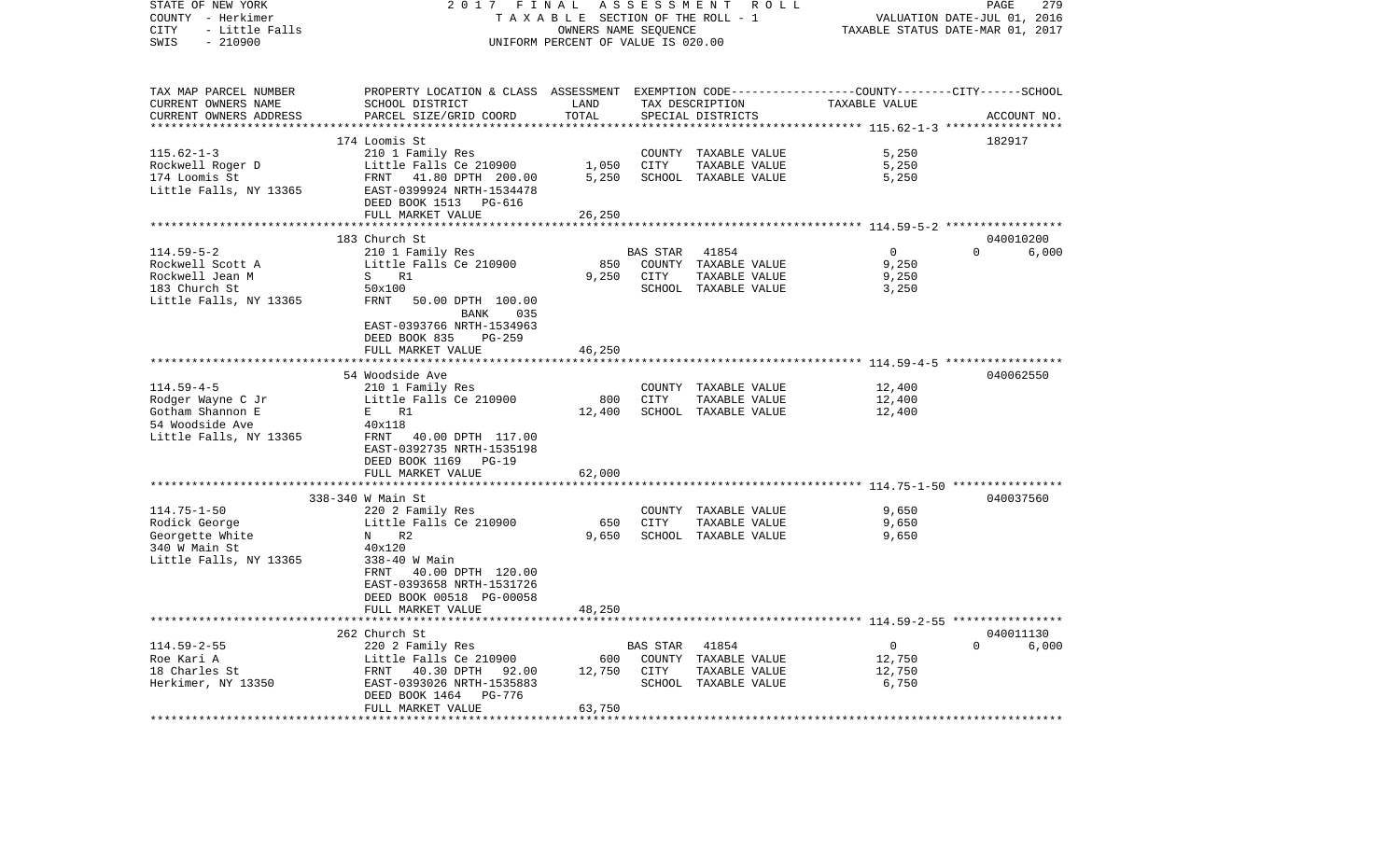| STATE OF NEW YORK<br>COUNTY - Herkimer<br><b>CITY</b><br>- Little Falls<br>$-210900$<br>SWIS | 2017<br>FINAL<br>A S S E S S M E N T<br>ROLL ROLL<br>PAGE<br>TAXABLE SECTION OF THE ROLL - 1<br>VALUATION DATE-JUL 01, 2016<br>OWNERS NAME SEQUENCE<br>TAXABLE STATUS DATE-MAR 01, 2017<br>UNIFORM PERCENT OF VALUE IS 020.00 |            |                 |                                       |                                                             |                       |       |
|----------------------------------------------------------------------------------------------|-------------------------------------------------------------------------------------------------------------------------------------------------------------------------------------------------------------------------------|------------|-----------------|---------------------------------------|-------------------------------------------------------------|-----------------------|-------|
| TAX MAP PARCEL NUMBER<br>CURRENT OWNERS NAME                                                 | PROPERTY LOCATION & CLASS ASSESSMENT EXEMPTION CODE---------------COUNTY-------CITY------SCHOOL<br>SCHOOL DISTRICT                                                                                                            | LAND       |                 | TAX DESCRIPTION                       | TAXABLE VALUE                                               |                       |       |
| CURRENT OWNERS ADDRESS                                                                       | PARCEL SIZE/GRID COORD                                                                                                                                                                                                        | TOTAL      |                 | SPECIAL DISTRICTS                     |                                                             | ACCOUNT NO.           |       |
|                                                                                              |                                                                                                                                                                                                                               |            |                 |                                       |                                                             |                       |       |
|                                                                                              | 213 Flint Ave                                                                                                                                                                                                                 |            |                 |                                       |                                                             | 185850                |       |
| $114.84 - 1 - 12$<br>Roesch Bryan                                                            | 210 1 Family Res<br>Little Falls Ce 210900                                                                                                                                                                                    | 300        | CITY            | COUNTY TAXABLE VALUE<br>TAXABLE VALUE | 5,200<br>5,200                                              |                       |       |
| Bragg Timothy                                                                                | FRNT<br>40.00 DPTH 120.00                                                                                                                                                                                                     | 5,200      |                 | SCHOOL TAXABLE VALUE                  | 5,200                                                       |                       |       |
| 213 Flint Ave                                                                                | EAST-0394682 NRTH-1530031                                                                                                                                                                                                     |            |                 |                                       |                                                             |                       |       |
| Little Falls, NY 13365                                                                       | DEED BOOK 1531 PG-226                                                                                                                                                                                                         |            |                 |                                       |                                                             |                       |       |
|                                                                                              | FULL MARKET VALUE                                                                                                                                                                                                             | 26,000     |                 |                                       |                                                             |                       |       |
|                                                                                              |                                                                                                                                                                                                                               |            |                 |                                       |                                                             |                       |       |
|                                                                                              | 217 Flint Ave                                                                                                                                                                                                                 |            |                 |                                       |                                                             | 185850                |       |
| $114.84 - 1 - 13$                                                                            | 311 Res vac land                                                                                                                                                                                                              |            |                 | COUNTY TAXABLE VALUE                  | 600                                                         |                       |       |
| Roesch Bryan                                                                                 | Little Falls Ce 210900<br>FRNT 70.00 DPTH 120.00                                                                                                                                                                              | 600<br>600 | CITY            | TAXABLE VALUE<br>SCHOOL TAXABLE VALUE | 600<br>600                                                  |                       |       |
| Bragg Timothy<br>213 Flint Ave                                                               | EAST-0394647 NRTH-1529988                                                                                                                                                                                                     |            |                 |                                       |                                                             |                       |       |
| Little Falls, NY 13365                                                                       | DEED BOOK 1531<br>PG-226                                                                                                                                                                                                      |            |                 |                                       |                                                             |                       |       |
|                                                                                              | FULL MARKET VALUE                                                                                                                                                                                                             | 3,000      |                 |                                       |                                                             |                       |       |
|                                                                                              |                                                                                                                                                                                                                               |            |                 |                                       |                                                             |                       |       |
|                                                                                              | 20 Ward St                                                                                                                                                                                                                    |            |                 |                                       |                                                             | 198946                |       |
| $115.61 - 2 - 39.2$                                                                          | 230 3 Family Res                                                                                                                                                                                                              |            |                 | COUNTY TAXABLE VALUE                  | 10,100                                                      |                       |       |
| Rofaro Stephen                                                                               | Little Falls Ce 210900                                                                                                                                                                                                        | 550        | CITY            | TAXABLE VALUE                         | 10,100                                                      |                       |       |
| 1 Hopper St                                                                                  | FRNT<br>40.00 DPTH 60.00                                                                                                                                                                                                      | 10,100     |                 | SCHOOL TAXABLE VALUE                  | 10,100                                                      |                       |       |
| Utica, NY 13501                                                                              | 0.06<br>ACRES<br>EAST-0398450 NRTH-1534077                                                                                                                                                                                    |            |                 |                                       |                                                             |                       |       |
|                                                                                              | DEED BOOK 1611<br>PG-721                                                                                                                                                                                                      |            |                 |                                       |                                                             |                       |       |
|                                                                                              | FULL MARKET VALUE<br>***********************                                                                                                                                                                                  | 50,500     |                 |                                       | ****************************** 115.61-2-41.2 ************** |                       |       |
|                                                                                              | $10-12$ Ward St                                                                                                                                                                                                               |            |                 |                                       |                                                             | 198946                |       |
| $115.61 - 2 - 41.2$                                                                          | 230 3 Family Res                                                                                                                                                                                                              |            |                 | COUNTY TAXABLE VALUE                  | 13,000                                                      |                       |       |
| Rofaro Stephen                                                                               | Little Falls Ce 210900                                                                                                                                                                                                        | 1,000      | CITY            | TAXABLE VALUE                         | 13,000                                                      |                       |       |
| 1 Hopper St                                                                                  | FRNT<br>45.00 DPTH 150.00                                                                                                                                                                                                     | 13,000     |                 | SCHOOL TAXABLE VALUE                  | 13,000                                                      |                       |       |
| Utica, NY 13501                                                                              | 0.16<br>ACRES                                                                                                                                                                                                                 |            |                 |                                       |                                                             |                       |       |
|                                                                                              | EAST-0398367 NRTH-1534043                                                                                                                                                                                                     |            |                 |                                       |                                                             |                       |       |
|                                                                                              | DEED BOOK 1611<br>PG-721                                                                                                                                                                                                      |            |                 |                                       |                                                             |                       |       |
|                                                                                              | FULL MARKET VALUE                                                                                                                                                                                                             | 65,000     |                 |                                       |                                                             |                       |       |
|                                                                                              |                                                                                                                                                                                                                               |            |                 |                                       |                                                             |                       |       |
| $114.60 - 4 - 88$                                                                            | 22 W Gansevoort St                                                                                                                                                                                                            |            |                 |                                       | $\mathbf 0$                                                 | 040020430<br>$\Omega$ |       |
| Rogers Edmund P                                                                              | 210 1 Family Res<br>Little Falls Ce 210900                                                                                                                                                                                    | 1,200      | <b>BAS STAR</b> | 41854<br>COUNTY TAXABLE VALUE         | 26,200                                                      |                       | 6,000 |
| Rogers Celens J                                                                              | FRNT<br>50.00 DPTH 152.50                                                                                                                                                                                                     | 26,200     | CITY            | TAXABLE VALUE                         | 26,200                                                      |                       |       |
| 22 W Gansevoort St                                                                           | EAST-0395424 NRTH-1534839                                                                                                                                                                                                     |            |                 | SCHOOL TAXABLE VALUE                  | 20,200                                                      |                       |       |
| Little Falls, NY 13365                                                                       | DEED BOOK 847<br>PG-412<br>FULL MARKET VALUE                                                                                                                                                                                  | 131,000    |                 |                                       |                                                             |                       |       |
|                                                                                              |                                                                                                                                                                                                                               |            |                 |                                       |                                                             |                       |       |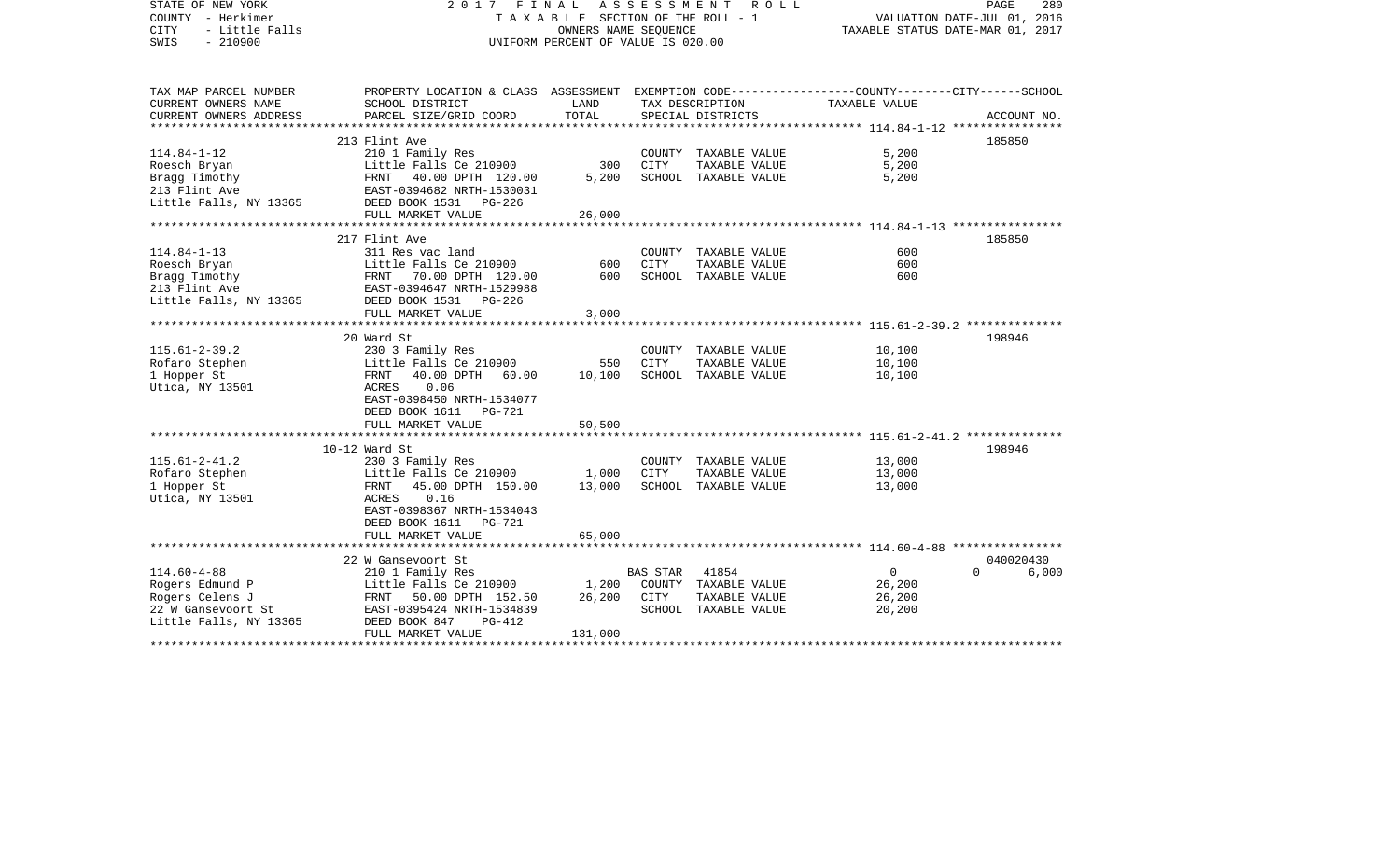| STATE OF NEW YORK<br>COUNTY - Herkimer<br><b>CITY</b><br>- Little Falls | 2017<br>FINAL<br>TAXABLE SECTION OF THE ROLL - 1            | PAGE<br>VALUATION DATE-JUL 01, 2016<br>TAXABLE STATUS DATE-MAR 01, 2017 | 281             |                                |                                                                                          |          |             |
|-------------------------------------------------------------------------|-------------------------------------------------------------|-------------------------------------------------------------------------|-----------------|--------------------------------|------------------------------------------------------------------------------------------|----------|-------------|
| $-210900$<br>SWIS                                                       |                                                             | UNIFORM PERCENT OF VALUE IS 020.00                                      |                 |                                |                                                                                          |          |             |
| TAX MAP PARCEL NUMBER<br>CURRENT OWNERS NAME                            | PROPERTY LOCATION & CLASS<br>SCHOOL DISTRICT                | LAND                                                                    |                 | TAX DESCRIPTION                | ASSESSMENT EXEMPTION CODE-----------------COUNTY-------CITY------SCHOOL<br>TAXABLE VALUE |          |             |
| CURRENT OWNERS ADDRESS                                                  | PARCEL SIZE/GRID COORD                                      | TOTAL                                                                   |                 | SPECIAL DISTRICTS              |                                                                                          |          | ACCOUNT NO. |
|                                                                         |                                                             |                                                                         |                 |                                |                                                                                          |          |             |
|                                                                         | 17 Moreland St                                              |                                                                         |                 |                                |                                                                                          | 184628   |             |
| $115.53 - 3 - 7$                                                        | 210 1 Family Res                                            |                                                                         | ENH STAR        | 41834                          | 0                                                                                        | $\Omega$ | 12,500      |
| Rogers Robert                                                           | Little Falls Ce 210900                                      | 900                                                                     |                 | COUNTY TAXABLE VALUE           | 12,500                                                                                   |          |             |
| Rogers Graham                                                           | FRNT<br>43.00 DPTH 218.00                                   | 12,500                                                                  | CITY            | TAXABLE VALUE                  | 12,500                                                                                   |          |             |
| 17 Moreland St                                                          | BANK<br>251<br>EAST-0398340 NRTH-1535317                    |                                                                         |                 | SCHOOL TAXABLE VALUE           | $\mathbf 0$                                                                              |          |             |
| Little Falls, NY 13365                                                  | DEED BOOK 1523 PG-981                                       |                                                                         |                 |                                |                                                                                          |          |             |
|                                                                         | FULL MARKET VALUE                                           | 62,500                                                                  |                 |                                |                                                                                          |          |             |
|                                                                         |                                                             |                                                                         |                 |                                |                                                                                          |          |             |
|                                                                         | 25 Arthur St                                                |                                                                         |                 |                                |                                                                                          |          | 040002820   |
| $114.59 - 4 - 71$                                                       | 210 1 Family Res                                            |                                                                         | <b>BAS STAR</b> | 41854                          | 0                                                                                        | $\Omega$ | 6,000       |
| Rohacek Brian K                                                         | Little Falls Ce 210900                                      | 1,050                                                                   |                 | COUNTY TAXABLE VALUE           | 14,000                                                                                   |          |             |
| Rohacek Kim                                                             | 50.00 DPTH 140.00<br>FRNT                                   | 14,000                                                                  | CITY            | TAXABLE VALUE                  | 14,000                                                                                   |          |             |
| 25 Arthur St                                                            | <b>BANK</b><br>069                                          |                                                                         |                 | SCHOOL TAXABLE VALUE           | 8,000                                                                                    |          |             |
| Little Falls, NY 13365                                                  | EAST-0393316 NRTH-1534985<br>DEED BOOK 768<br><b>PG-504</b> |                                                                         |                 |                                |                                                                                          |          |             |
|                                                                         | FULL MARKET VALUE                                           | 70,000                                                                  |                 |                                |                                                                                          |          |             |
|                                                                         | *****************************                               |                                                                         |                 |                                |                                                                                          |          |             |
|                                                                         | 4 Valley Brook Dr                                           |                                                                         |                 |                                |                                                                                          |          | 040059160   |
| $114.59 - 1 - 34$                                                       | 210 1 Family Res                                            |                                                                         | <b>BAS STAR</b> | 41854                          | $\mathbf 0$                                                                              | $\Omega$ | 6,000       |
| Rohacek Gary<br>Rohacek Doreen                                          | Little Falls Ce 210900<br>Lot No 9                          | 2,000<br>22,000                                                         | COUNTY<br>CITY  | TAXABLE VALUE<br>TAXABLE VALUE | 22,000<br>22,000                                                                         |          |             |
| 4 Valley Brook Dr                                                       | FRNT<br>70.00 DPTH 133.30                                   |                                                                         |                 | SCHOOL TAXABLE VALUE           | 16,000                                                                                   |          |             |
| Little Falls, NY 13365                                                  | <b>BANK</b><br>730                                          |                                                                         |                 |                                |                                                                                          |          |             |
|                                                                         | EAST-0392043 NRTH-1535746                                   |                                                                         |                 |                                |                                                                                          |          |             |
|                                                                         | DEED BOOK 794<br><b>PG-212</b>                              |                                                                         |                 |                                |                                                                                          |          |             |
|                                                                         | FULL MARKET VALUE                                           | 110,000                                                                 |                 |                                |                                                                                          |          |             |
|                                                                         |                                                             |                                                                         |                 |                                | ************************* 114.59-1-27.2 *********                                        |          |             |
|                                                                         | Valley Brook Dr                                             |                                                                         |                 |                                |                                                                                          |          |             |
| $114.59 - 1 - 27.2$                                                     | 311 Res vac land                                            |                                                                         |                 | COUNTY TAXABLE VALUE           | 200                                                                                      |          |             |
| Rohacek Gary M                                                          | Little Falls Ce 210900                                      | 200                                                                     | <b>CITY</b>     | TAXABLE VALUE                  | 200                                                                                      |          |             |
| Rohacek Doreen A                                                        | 68.00 DPTH 147.00<br>FRNT                                   | 200                                                                     |                 | SCHOOL TAXABLE VALUE           | 200                                                                                      |          |             |
| 4 Valley Brook Dr<br>Little Falls, NY 13365                             | 0.11<br>ACRES<br>EAST-0392103 NRTH-1535809                  |                                                                         |                 |                                |                                                                                          |          |             |
|                                                                         | DEED BOOK 919<br>PG-144                                     |                                                                         |                 |                                |                                                                                          |          |             |
|                                                                         | FULL MARKET VALUE                                           | 1,000                                                                   |                 |                                |                                                                                          |          |             |
|                                                                         |                                                             |                                                                         |                 |                                | ·********************************* 114.51-1-53 *****************                         |          |             |
|                                                                         | 25 Top Notch Dr                                             |                                                                         |                 |                                |                                                                                          |          | 040058140   |
| $114.51 - 1 - 53$                                                       | 210 1 Family Res                                            |                                                                         | BAS STAR        | 41854                          | 0                                                                                        | $\Omega$ | 6,000       |
| Romano Peter J                                                          | Little Falls Ce 210900                                      | 2,300                                                                   |                 | COUNTY TAXABLE VALUE           | 25,900                                                                                   |          |             |
| Romano Marquerite                                                       | FRNT<br>95.00 DPTH 200.00                                   | 25,900                                                                  | CITY            | TAXABLE VALUE                  | 25,900                                                                                   |          |             |
| 25 Top Notch Dr                                                         | BANK<br>035                                                 |                                                                         |                 | SCHOOL TAXABLE VALUE           | 19,900                                                                                   |          |             |
| Little Falls, NY 13365                                                  | EAST-0392548 NRTH-1536952                                   |                                                                         |                 |                                |                                                                                          |          |             |
|                                                                         | DEED BOOK 726<br>$PG-263$                                   |                                                                         |                 |                                |                                                                                          |          |             |
| **********************                                                  | FULL MARKET VALUE                                           | 129,500                                                                 |                 |                                |                                                                                          |          |             |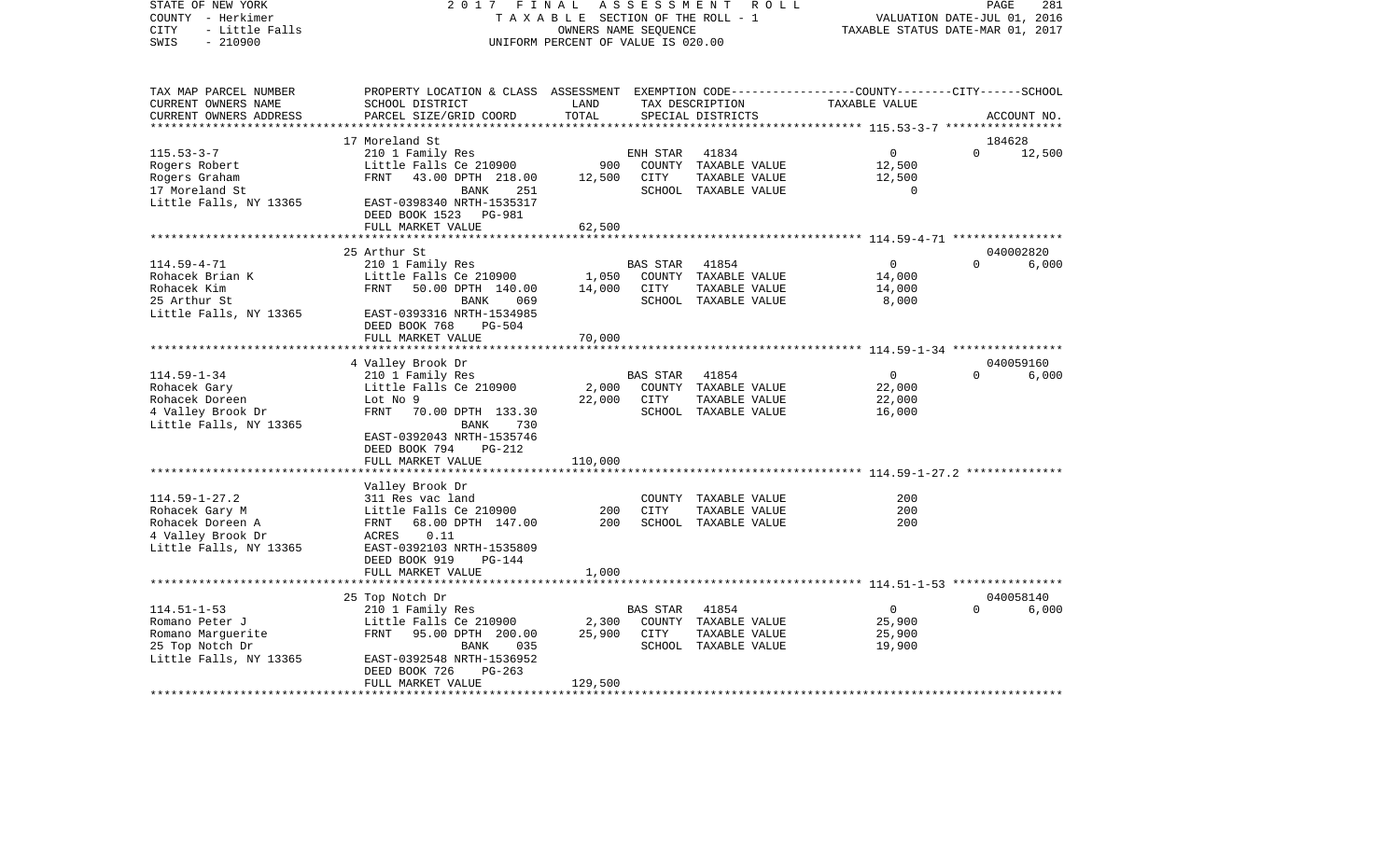| TAX MAP PARCEL NUMBER<br>PROPERTY LOCATION & CLASS ASSESSMENT EXEMPTION CODE---------------COUNTY-------CITY------SCHOOL<br>CURRENT OWNERS NAME<br>SCHOOL DISTRICT<br>LAND<br>TAX DESCRIPTION<br>TAXABLE VALUE<br>PARCEL SIZE/GRID COORD<br>TOTAL<br>CURRENT OWNERS ADDRESS<br>SPECIAL DISTRICTS<br>ACCOUNT NO.<br>********* 114.68-5-55 ****<br>4 N Ann St<br>183386<br>$114.68 - 5 - 55$<br>432 Gas station<br>47,000<br>COUNTY TAXABLE VALUE<br>12,000<br>Rome Gas, Inc.<br>Little Falls Ce 210900<br>CITY<br>TAXABLE VALUE<br>47,000<br>114 Danberry Circle<br>47,000<br>SCHOOL TAXABLE VALUE<br>47,000<br>FRNT 108.88 DPTH 158.47<br>New Hartford, NY 13431<br>EAST-0395894 NRTH-1534088<br>DEED BOOK 1516 PG-392<br>FULL MARKET VALUE<br>235,000<br>**********************<br>*********************** 114.68-2-19 *****************<br>* * * * * * * * *<br>192248<br>53 Furnace St<br>$114.68 - 2 - 19$<br>6,000<br>220 2 Family Res<br>COUNTY<br>TAXABLE VALUE<br>950<br><b>CITY</b><br>6,000<br>Rood Randolph<br>Little Falls Ce 210900<br>TAXABLE VALUE<br>22 Pierce St<br>6,000<br>6,000<br>FRNT<br>50.00 DPTH 200.00<br>SCHOOL TAXABLE VALUE<br>Little Falls, NY 13365<br>EAST-0394402 NRTH-1533743<br>DEED BOOK 1569<br>PG-733<br>30,000<br>FULL MARKET VALUE<br>26 Summit Ave<br>173866<br>$114.59 - 2 - 21$<br>9,850<br>210 1 Family Res<br>COUNTY<br>TAXABLE VALUE<br>1,200<br>9,850<br>Roorda Benjamin D<br>Little Falls Ce 210900<br>CITY<br>TAXABLE VALUE<br>26 Summit Ave<br>9,850<br>SCHOOL TAXABLE VALUE<br>9,850<br>FRNT 80.00 DPTH 121.92<br>Little Falls, NY 13365<br>EAST-0393063 NRTH-1536644<br>DEED BOOK 1454 PG-465<br>FULL MARKET VALUE<br>49,250<br>2 1/2 Valley Brook Dr<br>182176<br>$114.59 - 3 - 46$<br>41854<br>6,000<br><b>BAS STAR</b><br>$\Omega$<br>$\Omega$<br>210 1 Family Res<br>1,200<br>COUNTY TAXABLE VALUE<br>24,000<br>Roorda Samuel L<br>Little Falls Ce 210900<br>24,000<br>24,000<br>2 1/2 Valley Brook Dr<br>ACRES<br>0.54<br>CITY<br>TAXABLE VALUE<br>Little Falls, NY 13365<br>SCHOOL TAXABLE VALUE<br>18,000<br>EAST-0392128 NRTH-1535554<br>DEED BOOK 1508<br>PG-836<br>FULL MARKET VALUE<br>120,000<br>25 Woodside Ave<br>040062160<br>$\overline{0}$<br>$114.59 - 3 - 35$<br>210 1 Family Res<br>ENH STAR<br>41834<br>$\Omega$<br>13,100<br>Root Della<br>Little Falls Ce 210900<br>910<br>COUNTY TAXABLE VALUE<br>17,360<br>17,360<br>17,360<br>25 Woodside Ave<br>FRNT<br>80.00 DPTH 121.00<br>CITY<br>TAXABLE VALUE<br>Little Falls, NY 13365<br>4,260<br>EAST-0392849 NRTH-1535520<br>SCHOOL TAXABLE VALUE<br>DEED BOOK 1241<br>PG-365<br>86,800<br>FULL MARKET VALUE<br>***********************<br>******************<br>************************************** 114.59-4-68.2 ***************<br>040003030<br>39 Arthur St<br>$114.59 - 4 - 68.2$<br>13,450<br>220 2 Family Res<br>COUNTY TAXABLE VALUE<br>2,000<br>13,450<br>Ropeter Lester E<br>Little Falls Ce 210900<br>CITY<br>TAXABLE VALUE<br>13,450<br>Brodt Jennifer A<br>50.00 DPTH 200.00<br>SCHOOL TAXABLE VALUE<br>13,450<br>FRNT<br>39 Arthur St<br>EAST-0393224 NRTH-1534856<br>Little Falls, NY 13365<br>DEED BOOK 1142<br>$PG-673$<br>67,250<br>FULL MARKET VALUE | STATE OF NEW YORK<br>COUNTY - Herkimer<br>CITY<br>- Little Falls<br>$-210900$<br>SWIS | 2 0 1 7                   | FINAL<br>TAXABLE SECTION OF THE ROLL - 1<br>OWNERS NAME SEQUENCE<br>UNIFORM PERCENT OF VALUE IS 020.00 | ASSESSMENT | R O L L | PAGE<br>282<br>VALUATION DATE-JUL 01, 2016<br>TAXABLE STATUS DATE-MAR 01, 2017 |
|----------------------------------------------------------------------------------------------------------------------------------------------------------------------------------------------------------------------------------------------------------------------------------------------------------------------------------------------------------------------------------------------------------------------------------------------------------------------------------------------------------------------------------------------------------------------------------------------------------------------------------------------------------------------------------------------------------------------------------------------------------------------------------------------------------------------------------------------------------------------------------------------------------------------------------------------------------------------------------------------------------------------------------------------------------------------------------------------------------------------------------------------------------------------------------------------------------------------------------------------------------------------------------------------------------------------------------------------------------------------------------------------------------------------------------------------------------------------------------------------------------------------------------------------------------------------------------------------------------------------------------------------------------------------------------------------------------------------------------------------------------------------------------------------------------------------------------------------------------------------------------------------------------------------------------------------------------------------------------------------------------------------------------------------------------------------------------------------------------------------------------------------------------------------------------------------------------------------------------------------------------------------------------------------------------------------------------------------------------------------------------------------------------------------------------------------------------------------------------------------------------------------------------------------------------------------------------------------------------------------------------------------------------------------------------------------------------------------------------------------------------------------------------------------------------------------------------------------------------------------------------------------------------------------------------------------------------------------------------------------------------------------------------------------------------------------------------------------------------------------------------------------------------------------------------------------------|---------------------------------------------------------------------------------------|---------------------------|--------------------------------------------------------------------------------------------------------|------------|---------|--------------------------------------------------------------------------------|
|                                                                                                                                                                                                                                                                                                                                                                                                                                                                                                                                                                                                                                                                                                                                                                                                                                                                                                                                                                                                                                                                                                                                                                                                                                                                                                                                                                                                                                                                                                                                                                                                                                                                                                                                                                                                                                                                                                                                                                                                                                                                                                                                                                                                                                                                                                                                                                                                                                                                                                                                                                                                                                                                                                                                                                                                                                                                                                                                                                                                                                                                                                                                                                                                    |                                                                                       |                           |                                                                                                        |            |         |                                                                                |
|                                                                                                                                                                                                                                                                                                                                                                                                                                                                                                                                                                                                                                                                                                                                                                                                                                                                                                                                                                                                                                                                                                                                                                                                                                                                                                                                                                                                                                                                                                                                                                                                                                                                                                                                                                                                                                                                                                                                                                                                                                                                                                                                                                                                                                                                                                                                                                                                                                                                                                                                                                                                                                                                                                                                                                                                                                                                                                                                                                                                                                                                                                                                                                                                    |                                                                                       |                           |                                                                                                        |            |         |                                                                                |
|                                                                                                                                                                                                                                                                                                                                                                                                                                                                                                                                                                                                                                                                                                                                                                                                                                                                                                                                                                                                                                                                                                                                                                                                                                                                                                                                                                                                                                                                                                                                                                                                                                                                                                                                                                                                                                                                                                                                                                                                                                                                                                                                                                                                                                                                                                                                                                                                                                                                                                                                                                                                                                                                                                                                                                                                                                                                                                                                                                                                                                                                                                                                                                                                    |                                                                                       |                           |                                                                                                        |            |         |                                                                                |
|                                                                                                                                                                                                                                                                                                                                                                                                                                                                                                                                                                                                                                                                                                                                                                                                                                                                                                                                                                                                                                                                                                                                                                                                                                                                                                                                                                                                                                                                                                                                                                                                                                                                                                                                                                                                                                                                                                                                                                                                                                                                                                                                                                                                                                                                                                                                                                                                                                                                                                                                                                                                                                                                                                                                                                                                                                                                                                                                                                                                                                                                                                                                                                                                    |                                                                                       |                           |                                                                                                        |            |         |                                                                                |
|                                                                                                                                                                                                                                                                                                                                                                                                                                                                                                                                                                                                                                                                                                                                                                                                                                                                                                                                                                                                                                                                                                                                                                                                                                                                                                                                                                                                                                                                                                                                                                                                                                                                                                                                                                                                                                                                                                                                                                                                                                                                                                                                                                                                                                                                                                                                                                                                                                                                                                                                                                                                                                                                                                                                                                                                                                                                                                                                                                                                                                                                                                                                                                                                    |                                                                                       |                           |                                                                                                        |            |         |                                                                                |
|                                                                                                                                                                                                                                                                                                                                                                                                                                                                                                                                                                                                                                                                                                                                                                                                                                                                                                                                                                                                                                                                                                                                                                                                                                                                                                                                                                                                                                                                                                                                                                                                                                                                                                                                                                                                                                                                                                                                                                                                                                                                                                                                                                                                                                                                                                                                                                                                                                                                                                                                                                                                                                                                                                                                                                                                                                                                                                                                                                                                                                                                                                                                                                                                    |                                                                                       |                           |                                                                                                        |            |         |                                                                                |
|                                                                                                                                                                                                                                                                                                                                                                                                                                                                                                                                                                                                                                                                                                                                                                                                                                                                                                                                                                                                                                                                                                                                                                                                                                                                                                                                                                                                                                                                                                                                                                                                                                                                                                                                                                                                                                                                                                                                                                                                                                                                                                                                                                                                                                                                                                                                                                                                                                                                                                                                                                                                                                                                                                                                                                                                                                                                                                                                                                                                                                                                                                                                                                                                    |                                                                                       |                           |                                                                                                        |            |         |                                                                                |
|                                                                                                                                                                                                                                                                                                                                                                                                                                                                                                                                                                                                                                                                                                                                                                                                                                                                                                                                                                                                                                                                                                                                                                                                                                                                                                                                                                                                                                                                                                                                                                                                                                                                                                                                                                                                                                                                                                                                                                                                                                                                                                                                                                                                                                                                                                                                                                                                                                                                                                                                                                                                                                                                                                                                                                                                                                                                                                                                                                                                                                                                                                                                                                                                    |                                                                                       |                           |                                                                                                        |            |         |                                                                                |
|                                                                                                                                                                                                                                                                                                                                                                                                                                                                                                                                                                                                                                                                                                                                                                                                                                                                                                                                                                                                                                                                                                                                                                                                                                                                                                                                                                                                                                                                                                                                                                                                                                                                                                                                                                                                                                                                                                                                                                                                                                                                                                                                                                                                                                                                                                                                                                                                                                                                                                                                                                                                                                                                                                                                                                                                                                                                                                                                                                                                                                                                                                                                                                                                    |                                                                                       |                           |                                                                                                        |            |         |                                                                                |
|                                                                                                                                                                                                                                                                                                                                                                                                                                                                                                                                                                                                                                                                                                                                                                                                                                                                                                                                                                                                                                                                                                                                                                                                                                                                                                                                                                                                                                                                                                                                                                                                                                                                                                                                                                                                                                                                                                                                                                                                                                                                                                                                                                                                                                                                                                                                                                                                                                                                                                                                                                                                                                                                                                                                                                                                                                                                                                                                                                                                                                                                                                                                                                                                    |                                                                                       |                           |                                                                                                        |            |         |                                                                                |
|                                                                                                                                                                                                                                                                                                                                                                                                                                                                                                                                                                                                                                                                                                                                                                                                                                                                                                                                                                                                                                                                                                                                                                                                                                                                                                                                                                                                                                                                                                                                                                                                                                                                                                                                                                                                                                                                                                                                                                                                                                                                                                                                                                                                                                                                                                                                                                                                                                                                                                                                                                                                                                                                                                                                                                                                                                                                                                                                                                                                                                                                                                                                                                                                    |                                                                                       |                           |                                                                                                        |            |         |                                                                                |
|                                                                                                                                                                                                                                                                                                                                                                                                                                                                                                                                                                                                                                                                                                                                                                                                                                                                                                                                                                                                                                                                                                                                                                                                                                                                                                                                                                                                                                                                                                                                                                                                                                                                                                                                                                                                                                                                                                                                                                                                                                                                                                                                                                                                                                                                                                                                                                                                                                                                                                                                                                                                                                                                                                                                                                                                                                                                                                                                                                                                                                                                                                                                                                                                    |                                                                                       |                           |                                                                                                        |            |         |                                                                                |
|                                                                                                                                                                                                                                                                                                                                                                                                                                                                                                                                                                                                                                                                                                                                                                                                                                                                                                                                                                                                                                                                                                                                                                                                                                                                                                                                                                                                                                                                                                                                                                                                                                                                                                                                                                                                                                                                                                                                                                                                                                                                                                                                                                                                                                                                                                                                                                                                                                                                                                                                                                                                                                                                                                                                                                                                                                                                                                                                                                                                                                                                                                                                                                                                    |                                                                                       |                           |                                                                                                        |            |         |                                                                                |
|                                                                                                                                                                                                                                                                                                                                                                                                                                                                                                                                                                                                                                                                                                                                                                                                                                                                                                                                                                                                                                                                                                                                                                                                                                                                                                                                                                                                                                                                                                                                                                                                                                                                                                                                                                                                                                                                                                                                                                                                                                                                                                                                                                                                                                                                                                                                                                                                                                                                                                                                                                                                                                                                                                                                                                                                                                                                                                                                                                                                                                                                                                                                                                                                    |                                                                                       |                           |                                                                                                        |            |         |                                                                                |
|                                                                                                                                                                                                                                                                                                                                                                                                                                                                                                                                                                                                                                                                                                                                                                                                                                                                                                                                                                                                                                                                                                                                                                                                                                                                                                                                                                                                                                                                                                                                                                                                                                                                                                                                                                                                                                                                                                                                                                                                                                                                                                                                                                                                                                                                                                                                                                                                                                                                                                                                                                                                                                                                                                                                                                                                                                                                                                                                                                                                                                                                                                                                                                                                    |                                                                                       |                           |                                                                                                        |            |         |                                                                                |
|                                                                                                                                                                                                                                                                                                                                                                                                                                                                                                                                                                                                                                                                                                                                                                                                                                                                                                                                                                                                                                                                                                                                                                                                                                                                                                                                                                                                                                                                                                                                                                                                                                                                                                                                                                                                                                                                                                                                                                                                                                                                                                                                                                                                                                                                                                                                                                                                                                                                                                                                                                                                                                                                                                                                                                                                                                                                                                                                                                                                                                                                                                                                                                                                    |                                                                                       |                           |                                                                                                        |            |         |                                                                                |
|                                                                                                                                                                                                                                                                                                                                                                                                                                                                                                                                                                                                                                                                                                                                                                                                                                                                                                                                                                                                                                                                                                                                                                                                                                                                                                                                                                                                                                                                                                                                                                                                                                                                                                                                                                                                                                                                                                                                                                                                                                                                                                                                                                                                                                                                                                                                                                                                                                                                                                                                                                                                                                                                                                                                                                                                                                                                                                                                                                                                                                                                                                                                                                                                    |                                                                                       |                           |                                                                                                        |            |         |                                                                                |
|                                                                                                                                                                                                                                                                                                                                                                                                                                                                                                                                                                                                                                                                                                                                                                                                                                                                                                                                                                                                                                                                                                                                                                                                                                                                                                                                                                                                                                                                                                                                                                                                                                                                                                                                                                                                                                                                                                                                                                                                                                                                                                                                                                                                                                                                                                                                                                                                                                                                                                                                                                                                                                                                                                                                                                                                                                                                                                                                                                                                                                                                                                                                                                                                    |                                                                                       |                           |                                                                                                        |            |         |                                                                                |
|                                                                                                                                                                                                                                                                                                                                                                                                                                                                                                                                                                                                                                                                                                                                                                                                                                                                                                                                                                                                                                                                                                                                                                                                                                                                                                                                                                                                                                                                                                                                                                                                                                                                                                                                                                                                                                                                                                                                                                                                                                                                                                                                                                                                                                                                                                                                                                                                                                                                                                                                                                                                                                                                                                                                                                                                                                                                                                                                                                                                                                                                                                                                                                                                    |                                                                                       |                           |                                                                                                        |            |         |                                                                                |
|                                                                                                                                                                                                                                                                                                                                                                                                                                                                                                                                                                                                                                                                                                                                                                                                                                                                                                                                                                                                                                                                                                                                                                                                                                                                                                                                                                                                                                                                                                                                                                                                                                                                                                                                                                                                                                                                                                                                                                                                                                                                                                                                                                                                                                                                                                                                                                                                                                                                                                                                                                                                                                                                                                                                                                                                                                                                                                                                                                                                                                                                                                                                                                                                    |                                                                                       |                           |                                                                                                        |            |         |                                                                                |
|                                                                                                                                                                                                                                                                                                                                                                                                                                                                                                                                                                                                                                                                                                                                                                                                                                                                                                                                                                                                                                                                                                                                                                                                                                                                                                                                                                                                                                                                                                                                                                                                                                                                                                                                                                                                                                                                                                                                                                                                                                                                                                                                                                                                                                                                                                                                                                                                                                                                                                                                                                                                                                                                                                                                                                                                                                                                                                                                                                                                                                                                                                                                                                                                    |                                                                                       |                           |                                                                                                        |            |         |                                                                                |
|                                                                                                                                                                                                                                                                                                                                                                                                                                                                                                                                                                                                                                                                                                                                                                                                                                                                                                                                                                                                                                                                                                                                                                                                                                                                                                                                                                                                                                                                                                                                                                                                                                                                                                                                                                                                                                                                                                                                                                                                                                                                                                                                                                                                                                                                                                                                                                                                                                                                                                                                                                                                                                                                                                                                                                                                                                                                                                                                                                                                                                                                                                                                                                                                    |                                                                                       |                           |                                                                                                        |            |         |                                                                                |
|                                                                                                                                                                                                                                                                                                                                                                                                                                                                                                                                                                                                                                                                                                                                                                                                                                                                                                                                                                                                                                                                                                                                                                                                                                                                                                                                                                                                                                                                                                                                                                                                                                                                                                                                                                                                                                                                                                                                                                                                                                                                                                                                                                                                                                                                                                                                                                                                                                                                                                                                                                                                                                                                                                                                                                                                                                                                                                                                                                                                                                                                                                                                                                                                    |                                                                                       |                           |                                                                                                        |            |         |                                                                                |
|                                                                                                                                                                                                                                                                                                                                                                                                                                                                                                                                                                                                                                                                                                                                                                                                                                                                                                                                                                                                                                                                                                                                                                                                                                                                                                                                                                                                                                                                                                                                                                                                                                                                                                                                                                                                                                                                                                                                                                                                                                                                                                                                                                                                                                                                                                                                                                                                                                                                                                                                                                                                                                                                                                                                                                                                                                                                                                                                                                                                                                                                                                                                                                                                    |                                                                                       |                           |                                                                                                        |            |         |                                                                                |
|                                                                                                                                                                                                                                                                                                                                                                                                                                                                                                                                                                                                                                                                                                                                                                                                                                                                                                                                                                                                                                                                                                                                                                                                                                                                                                                                                                                                                                                                                                                                                                                                                                                                                                                                                                                                                                                                                                                                                                                                                                                                                                                                                                                                                                                                                                                                                                                                                                                                                                                                                                                                                                                                                                                                                                                                                                                                                                                                                                                                                                                                                                                                                                                                    |                                                                                       |                           |                                                                                                        |            |         |                                                                                |
|                                                                                                                                                                                                                                                                                                                                                                                                                                                                                                                                                                                                                                                                                                                                                                                                                                                                                                                                                                                                                                                                                                                                                                                                                                                                                                                                                                                                                                                                                                                                                                                                                                                                                                                                                                                                                                                                                                                                                                                                                                                                                                                                                                                                                                                                                                                                                                                                                                                                                                                                                                                                                                                                                                                                                                                                                                                                                                                                                                                                                                                                                                                                                                                                    |                                                                                       |                           |                                                                                                        |            |         |                                                                                |
|                                                                                                                                                                                                                                                                                                                                                                                                                                                                                                                                                                                                                                                                                                                                                                                                                                                                                                                                                                                                                                                                                                                                                                                                                                                                                                                                                                                                                                                                                                                                                                                                                                                                                                                                                                                                                                                                                                                                                                                                                                                                                                                                                                                                                                                                                                                                                                                                                                                                                                                                                                                                                                                                                                                                                                                                                                                                                                                                                                                                                                                                                                                                                                                                    |                                                                                       |                           |                                                                                                        |            |         |                                                                                |
|                                                                                                                                                                                                                                                                                                                                                                                                                                                                                                                                                                                                                                                                                                                                                                                                                                                                                                                                                                                                                                                                                                                                                                                                                                                                                                                                                                                                                                                                                                                                                                                                                                                                                                                                                                                                                                                                                                                                                                                                                                                                                                                                                                                                                                                                                                                                                                                                                                                                                                                                                                                                                                                                                                                                                                                                                                                                                                                                                                                                                                                                                                                                                                                                    |                                                                                       |                           |                                                                                                        |            |         |                                                                                |
|                                                                                                                                                                                                                                                                                                                                                                                                                                                                                                                                                                                                                                                                                                                                                                                                                                                                                                                                                                                                                                                                                                                                                                                                                                                                                                                                                                                                                                                                                                                                                                                                                                                                                                                                                                                                                                                                                                                                                                                                                                                                                                                                                                                                                                                                                                                                                                                                                                                                                                                                                                                                                                                                                                                                                                                                                                                                                                                                                                                                                                                                                                                                                                                                    |                                                                                       |                           |                                                                                                        |            |         |                                                                                |
|                                                                                                                                                                                                                                                                                                                                                                                                                                                                                                                                                                                                                                                                                                                                                                                                                                                                                                                                                                                                                                                                                                                                                                                                                                                                                                                                                                                                                                                                                                                                                                                                                                                                                                                                                                                                                                                                                                                                                                                                                                                                                                                                                                                                                                                                                                                                                                                                                                                                                                                                                                                                                                                                                                                                                                                                                                                                                                                                                                                                                                                                                                                                                                                                    |                                                                                       |                           |                                                                                                        |            |         |                                                                                |
|                                                                                                                                                                                                                                                                                                                                                                                                                                                                                                                                                                                                                                                                                                                                                                                                                                                                                                                                                                                                                                                                                                                                                                                                                                                                                                                                                                                                                                                                                                                                                                                                                                                                                                                                                                                                                                                                                                                                                                                                                                                                                                                                                                                                                                                                                                                                                                                                                                                                                                                                                                                                                                                                                                                                                                                                                                                                                                                                                                                                                                                                                                                                                                                                    |                                                                                       |                           |                                                                                                        |            |         |                                                                                |
|                                                                                                                                                                                                                                                                                                                                                                                                                                                                                                                                                                                                                                                                                                                                                                                                                                                                                                                                                                                                                                                                                                                                                                                                                                                                                                                                                                                                                                                                                                                                                                                                                                                                                                                                                                                                                                                                                                                                                                                                                                                                                                                                                                                                                                                                                                                                                                                                                                                                                                                                                                                                                                                                                                                                                                                                                                                                                                                                                                                                                                                                                                                                                                                                    |                                                                                       |                           |                                                                                                        |            |         |                                                                                |
|                                                                                                                                                                                                                                                                                                                                                                                                                                                                                                                                                                                                                                                                                                                                                                                                                                                                                                                                                                                                                                                                                                                                                                                                                                                                                                                                                                                                                                                                                                                                                                                                                                                                                                                                                                                                                                                                                                                                                                                                                                                                                                                                                                                                                                                                                                                                                                                                                                                                                                                                                                                                                                                                                                                                                                                                                                                                                                                                                                                                                                                                                                                                                                                                    |                                                                                       |                           |                                                                                                        |            |         |                                                                                |
|                                                                                                                                                                                                                                                                                                                                                                                                                                                                                                                                                                                                                                                                                                                                                                                                                                                                                                                                                                                                                                                                                                                                                                                                                                                                                                                                                                                                                                                                                                                                                                                                                                                                                                                                                                                                                                                                                                                                                                                                                                                                                                                                                                                                                                                                                                                                                                                                                                                                                                                                                                                                                                                                                                                                                                                                                                                                                                                                                                                                                                                                                                                                                                                                    |                                                                                       |                           |                                                                                                        |            |         |                                                                                |
|                                                                                                                                                                                                                                                                                                                                                                                                                                                                                                                                                                                                                                                                                                                                                                                                                                                                                                                                                                                                                                                                                                                                                                                                                                                                                                                                                                                                                                                                                                                                                                                                                                                                                                                                                                                                                                                                                                                                                                                                                                                                                                                                                                                                                                                                                                                                                                                                                                                                                                                                                                                                                                                                                                                                                                                                                                                                                                                                                                                                                                                                                                                                                                                                    |                                                                                       |                           |                                                                                                        |            |         |                                                                                |
|                                                                                                                                                                                                                                                                                                                                                                                                                                                                                                                                                                                                                                                                                                                                                                                                                                                                                                                                                                                                                                                                                                                                                                                                                                                                                                                                                                                                                                                                                                                                                                                                                                                                                                                                                                                                                                                                                                                                                                                                                                                                                                                                                                                                                                                                                                                                                                                                                                                                                                                                                                                                                                                                                                                                                                                                                                                                                                                                                                                                                                                                                                                                                                                                    |                                                                                       |                           |                                                                                                        |            |         |                                                                                |
|                                                                                                                                                                                                                                                                                                                                                                                                                                                                                                                                                                                                                                                                                                                                                                                                                                                                                                                                                                                                                                                                                                                                                                                                                                                                                                                                                                                                                                                                                                                                                                                                                                                                                                                                                                                                                                                                                                                                                                                                                                                                                                                                                                                                                                                                                                                                                                                                                                                                                                                                                                                                                                                                                                                                                                                                                                                                                                                                                                                                                                                                                                                                                                                                    |                                                                                       |                           |                                                                                                        |            |         |                                                                                |
|                                                                                                                                                                                                                                                                                                                                                                                                                                                                                                                                                                                                                                                                                                                                                                                                                                                                                                                                                                                                                                                                                                                                                                                                                                                                                                                                                                                                                                                                                                                                                                                                                                                                                                                                                                                                                                                                                                                                                                                                                                                                                                                                                                                                                                                                                                                                                                                                                                                                                                                                                                                                                                                                                                                                                                                                                                                                                                                                                                                                                                                                                                                                                                                                    |                                                                                       | ************************* |                                                                                                        |            |         |                                                                                |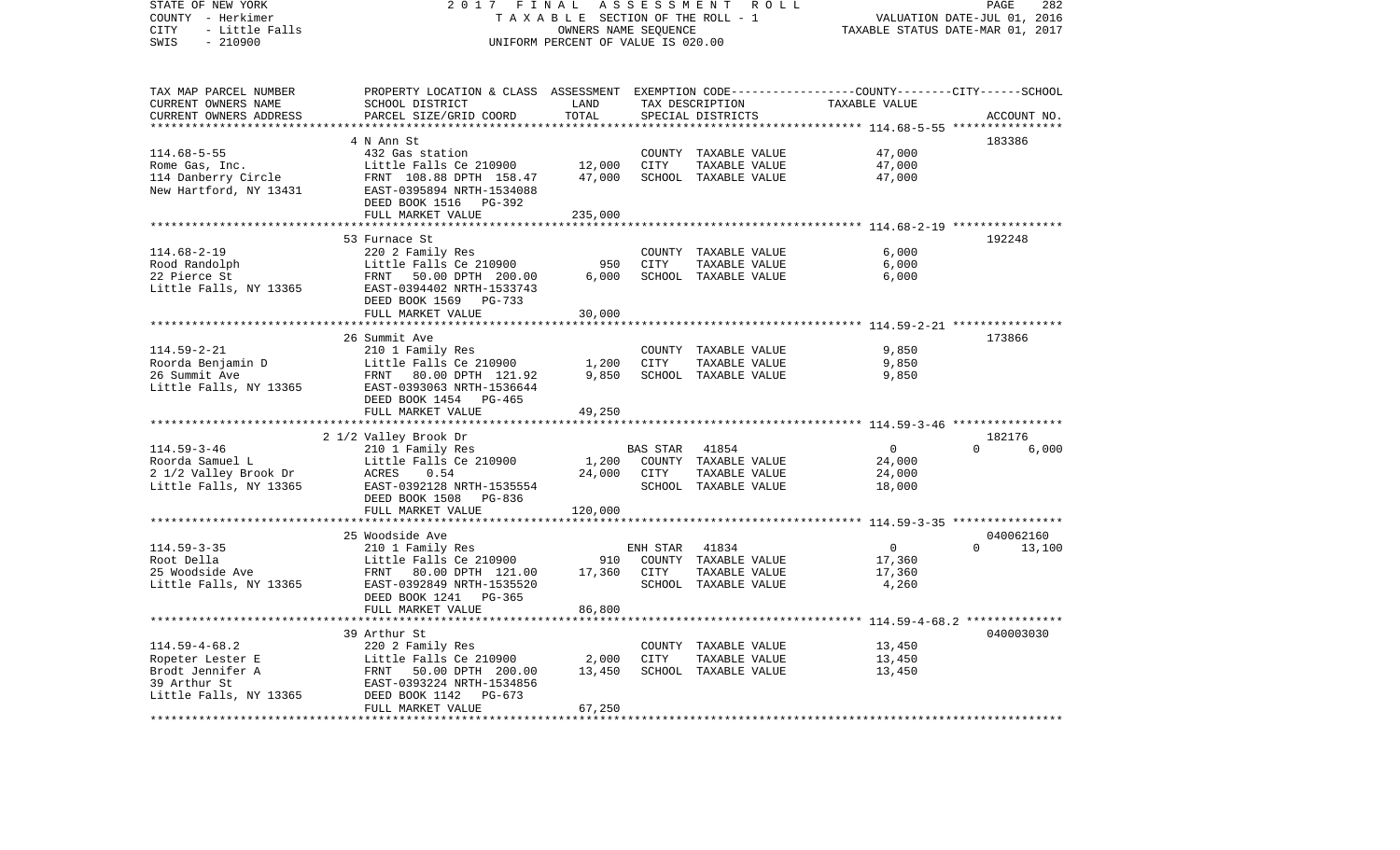STATE OF NEW YORK 2 0 1 7 F I N A L A S S E S S M E N T R O L L PAGE 283COUNTY - Herkimer **T A X A B L E** SECTION OF THE ROLL - 1 VALUATION DATE-JUL 01, 2016 CITY - Little Falls OWNERS NAME SEQUENCE TAXABLE STATUS DATE-MAR 01, 2017 SWIS - 210900 UNIFORM PERCENT OF VALUE IS 020.00TAX MAP PARCEL NUMBER PROPERTY LOCATION & CLASS ASSESSMENT EXEMPTION CODE------------------COUNTY--------CITY------SCHOOL CURRENT OWNERS NAME SCHOOL DISTRICT LAND TAX DESCRIPTION TAXABLE VALUECURRENT OWNERS ADDRESS PARCEL SIZE/GRID COORD TOTAL SPECIAL DISTRICTS ACCOUNT NO. \*\*\*\*\*\*\*\*\*\*\*\*\*\*\*\*\*\*\*\*\*\*\*\*\*\*\*\*\*\*\*\*\*\*\*\*\*\*\*\*\*\*\*\*\*\*\*\*\*\*\*\*\*\*\*\*\*\*\*\*\*\*\*\*\*\*\*\*\*\*\*\*\*\*\*\*\*\*\*\*\*\*\*\*\*\*\*\*\*\*\*\*\*\*\*\*\*\*\*\*\*\*\* 114.68-6-16 \*\*\*\*\*\*\*\*\*\*\*\*\*\*\*\* 18 N William St 040061170114.68-6-16 210 1 Family Res BAS STAR 41854 0 0 6,000 Rose Edward J Little Falls Ce 210900 1,050 COUNTY TAXABLE VALUE 16,400 Rose Gail R FRNT 64.00 DPTH 58.00 16,400 CITY TAXABLE VALUE 16,400 31 N Ann St EAST-0396875 NRTH-1534635 SCHOOL TAXABLE VALUE 10,400 Little Falls, NY 13365 DEED BOOK 1483 PG-995 FULL MARKET VALUE 82,000 \*\*\*\*\*\*\*\*\*\*\*\*\*\*\*\*\*\*\*\*\*\*\*\*\*\*\*\*\*\*\*\*\*\*\*\*\*\*\*\*\*\*\*\*\*\*\*\*\*\*\*\*\*\*\*\*\*\*\*\*\*\*\*\*\*\*\*\*\*\*\*\*\*\*\*\*\*\*\*\*\*\*\*\*\*\*\*\*\*\*\*\*\*\*\*\*\*\*\*\*\*\*\* 115.61-1-38 \*\*\*\*\*\*\*\*\*\*\*\*\*\*\*\* 617 E John St 159254115.61-1-38 210 1 Family Res COUNTY TAXABLE VALUE 9,300 Rose Kenneth Little Falls Ce 210900 800 CITY TAXABLE VALUE Rose Donna FRNT 32.00 DPTH 120.00 9,300 SCHOOL TAXABLE VALUE 9,300 613 E John St EAST-0397465 NRTH-1533922Little Falls, NY 13365 DEED BOOK 1360 PG-818 FULL MARKET VALUE 46,500 \*\*\*\*\*\*\*\*\*\*\*\*\*\*\*\*\*\*\*\*\*\*\*\*\*\*\*\*\*\*\*\*\*\*\*\*\*\*\*\*\*\*\*\*\*\*\*\*\*\*\*\*\*\*\*\*\*\*\*\*\*\*\*\*\*\*\*\*\*\*\*\*\*\*\*\*\*\*\*\*\*\*\*\*\*\*\*\*\*\*\*\*\*\*\*\*\*\*\*\*\*\*\* 115.61-1-37 \*\*\*\*\*\*\*\*\*\*\*\*\*\*\*\* 613 E John St 04002682010.200 115.61-1-37 210 1 Family Res ENH STAR 41834 0 0 10,200 Rose Kenneth A Little Falls Ce 210900 700 COUNTY TAXABLE VALUE 10,200 Rose Donna M FRNT 32.00 DPTH 120.00 10,200 CITY TAXABLE VALUE 10,200 613 E John St EAST-0397439 NRTH-1533907 SCHOOL TAXABLE VALUE 0Little Falls, NY 13365 DEED BOOK 1306 PG-200 FULL MARKET VALUE 51,000 \*\*\*\*\*\*\*\*\*\*\*\*\*\*\*\*\*\*\*\*\*\*\*\*\*\*\*\*\*\*\*\*\*\*\*\*\*\*\*\*\*\*\*\*\*\*\*\*\*\*\*\*\*\*\*\*\*\*\*\*\*\*\*\*\*\*\*\*\*\*\*\*\*\*\*\*\*\*\*\*\*\*\*\*\*\*\*\*\*\*\*\*\*\*\*\*\*\*\*\*\*\*\* 114.68-5-36 \*\*\*\*\*\*\*\*\*\*\*\*\*\*\*\* 48 N Ann St 040001740114.68-5-36 210 1 Family Res BAS STAR 41854 0 0 6,000 Rose Mark R 
and the Little Falls Ce 210900 (2,700 COUNTY TAXABLE VALUE 30,300 Rose Rita L Bk 881 Pg 659 30,300 CITY TAXABLE VALUE 30,300 48 N Ann St Change Frontage SCHOOL TAXABLE VALUE 24,300 Little Falls, NY 13365 FRNT 98.00 DPTH 203.70 EAST-0395679 NRTH-1534592 DEED BOOK 1495 PG-394FULL MARKET VALUE 151,500 \*\*\*\*\*\*\*\*\*\*\*\*\*\*\*\*\*\*\*\*\*\*\*\*\*\*\*\*\*\*\*\*\*\*\*\*\*\*\*\*\*\*\*\*\*\*\*\*\*\*\*\*\*\*\*\*\*\*\*\*\*\*\*\*\*\*\*\*\*\*\*\*\*\*\*\*\*\*\*\*\*\*\*\*\*\*\*\*\*\*\*\*\*\*\*\*\*\*\*\*\*\*\* 114.68-6-8.1 \*\*\*\*\*\*\*\*\*\*\*\*\*\*\* 31 N Ann St 040001560114.68-6-8.1 483 Converted Re COUNTY TAXABLE VALUE 17,800 Rose Mark R **Rose Mark R** Little Falls Ce 210900 1,500 CITY TAXABLE VALUE 17,800 Rose Rita L FRNT 70.50 DPTH 100.00 17,800 SCHOOL TAXABLE VALUE 17,800 31 N Ann St EAST-0395962 NRTH-1534416Little Falls, NY 13365 DEED BOOK 1469 PG-990 FULL MARKET VALUE 89,000 \*\*\*\*\*\*\*\*\*\*\*\*\*\*\*\*\*\*\*\*\*\*\*\*\*\*\*\*\*\*\*\*\*\*\*\*\*\*\*\*\*\*\*\*\*\*\*\*\*\*\*\*\*\*\*\*\*\*\*\*\*\*\*\*\*\*\*\*\*\*\*\*\*\*\*\*\*\*\*\*\*\*\*\*\*\*\*\*\*\*\*\*\*\*\*\*\*\*\*\*\*\*\* 114.44-2-2 \*\*\*\*\*\*\*\*\*\*\*\*\*\*\*\*\* Izzo Ct 189457114.44-2-2 311 Res vac land COUNTY TAXABLE VALUE 1,500 Rosenbaum Neil Little Falls Ce 210900 1,500 CITY TAXABLE VALUE 1,500 5118 Reis Cir FRNT 68.70 DPTH 303.50 1,500 SCHOOL TAXABLE VALUE 1,500 Fayetteville, NY 13066 ACRES 0.75 EAST-0396357 NRTH-1539561 DEED BOOK 1552 PG-689FULL MARKET VALUE 7,500

\*\*\*\*\*\*\*\*\*\*\*\*\*\*\*\*\*\*\*\*\*\*\*\*\*\*\*\*\*\*\*\*\*\*\*\*\*\*\*\*\*\*\*\*\*\*\*\*\*\*\*\*\*\*\*\*\*\*\*\*\*\*\*\*\*\*\*\*\*\*\*\*\*\*\*\*\*\*\*\*\*\*\*\*\*\*\*\*\*\*\*\*\*\*\*\*\*\*\*\*\*\*\*\*\*\*\*\*\*\*\*\*\*\*\*\*\*\*\*\*\*\*\*\*\*\*\*\*\*\*\*\*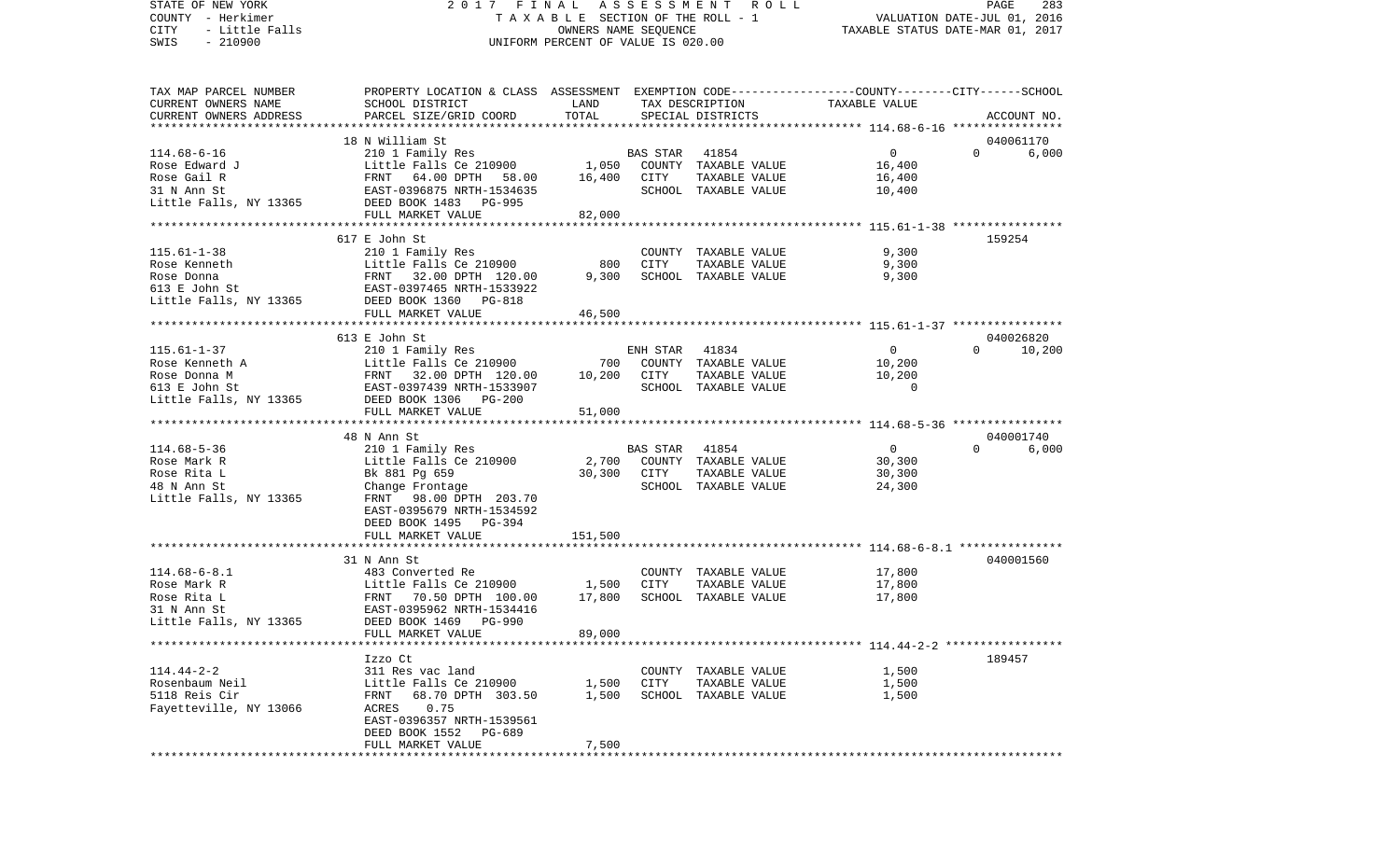| STATE OF NEW YORK<br>COUNTY - Herkimer<br><b>CITY</b><br>- Little Falls<br>$-210900$<br>SWIS | 2017 FINAL<br>ASSESSMENT<br>R O L L<br>PAGE<br>284<br>T A X A B L E SECTION OF THE ROLL - 1<br>VALUATION DATE-JUL 01, 2016<br>OWNERS NAME SEQUENCE<br>TAXABLE STATUS DATE-MAR 01, 2017<br>UNIFORM PERCENT OF VALUE IS 020.00 |        |             |                               |                                              |                       |
|----------------------------------------------------------------------------------------------|------------------------------------------------------------------------------------------------------------------------------------------------------------------------------------------------------------------------------|--------|-------------|-------------------------------|----------------------------------------------|-----------------------|
| TAX MAP PARCEL NUMBER<br>CURRENT OWNERS NAME                                                 | PROPERTY LOCATION & CLASS ASSESSMENT EXEMPTION CODE---------------COUNTY-------CITY------SCHOOL<br>SCHOOL DISTRICT                                                                                                           | LAND   |             | TAX DESCRIPTION               | TAXABLE VALUE                                |                       |
| CURRENT OWNERS ADDRESS                                                                       | PARCEL SIZE/GRID COORD                                                                                                                                                                                                       | TOTAL  |             | SPECIAL DISTRICTS             |                                              | ACCOUNT NO.           |
| *********************                                                                        | **********************                                                                                                                                                                                                       |        |             |                               | ************** 114.44-2-6 ****************** |                       |
| $114.44 - 2 - 6$                                                                             | Overlook Ln<br>311 Res vac land                                                                                                                                                                                              |        |             | COUNTY TAXABLE VALUE          | 1,500                                        | 189457                |
| Rosenbaum Neil                                                                               | Little Falls Ce 210900                                                                                                                                                                                                       | 1,500  | CITY        | TAXABLE VALUE                 | 1,500                                        |                       |
| 5118 Reis Cir                                                                                | FRNT 124.20 DPTH                                                                                                                                                                                                             | 1,500  |             | SCHOOL TAXABLE VALUE          | 1,500                                        |                       |
| Fayetteville, NY 13066                                                                       | 0.76<br>ACRES<br>EAST-0396623 NRTH-1539352<br>DEED BOOK 1552 PG-689                                                                                                                                                          |        |             |                               |                                              |                       |
|                                                                                              | FULL MARKET VALUE                                                                                                                                                                                                            | 7,500  |             |                               |                                              |                       |
|                                                                                              | Overlook Ln                                                                                                                                                                                                                  |        |             |                               |                                              | 189457                |
| $114.44 - 2 - 8$                                                                             | 311 Res vac land                                                                                                                                                                                                             |        |             | COUNTY TAXABLE VALUE          | 2,000                                        |                       |
| Rosenbaum Neil                                                                               | Little Falls Ce 210900                                                                                                                                                                                                       | 2,000  | <b>CITY</b> | TAXABLE VALUE                 | 2,000                                        |                       |
| 5118 Reis Cir                                                                                | FRNT 249.90 DPTH                                                                                                                                                                                                             | 2,000  |             | SCHOOL TAXABLE VALUE          | 2,000                                        |                       |
| Fayetteville, NY 13066                                                                       | ACRES 1.16                                                                                                                                                                                                                   |        |             |                               |                                              |                       |
|                                                                                              | EAST-0396630 NRTH-1539198                                                                                                                                                                                                    |        |             |                               |                                              |                       |
|                                                                                              | DEED BOOK 1552 PG-689                                                                                                                                                                                                        |        |             |                               |                                              |                       |
|                                                                                              | FULL MARKET VALUE                                                                                                                                                                                                            | 10,000 |             |                               |                                              |                       |
|                                                                                              |                                                                                                                                                                                                                              |        |             |                               |                                              |                       |
|                                                                                              | 58-60 Hancock St                                                                                                                                                                                                             |        |             |                               |                                              | 040023850<br>$\Omega$ |
| $115.61 - 1 - 56$<br>Rossi Robert B                                                          | 220 2 Family Res                                                                                                                                                                                                             | 800    | ENH STAR    | 41834<br>COUNTY TAXABLE VALUE | $\mathbf{0}$                                 | 13,100                |
| Rossi Gisele M                                                                               | Little Falls Ce 210900<br>FRNT 40.00 DPTH 120.00                                                                                                                                                                             | 18,000 | CITY        | TAXABLE VALUE                 | 18,000<br>18,000                             |                       |
| 58 Hancock St                                                                                | EAST-0397858 NRTH-1533809                                                                                                                                                                                                    |        |             | SCHOOL TAXABLE VALUE          | 4,900                                        |                       |
| Little Falls, NY 13365                                                                       | DEED BOOK 712<br>$PG-127$                                                                                                                                                                                                    |        |             |                               |                                              |                       |
|                                                                                              | FULL MARKET VALUE                                                                                                                                                                                                            | 90,000 |             |                               |                                              |                       |
|                                                                                              | *************************                                                                                                                                                                                                    |        |             |                               |                                              |                       |
|                                                                                              | 50 Arthur St                                                                                                                                                                                                                 |        |             |                               |                                              | 040003240             |
| $114.59 - 4 - 60$                                                                            | 220 2 Family Res                                                                                                                                                                                                             |        |             | COUNTY TAXABLE VALUE          | 14,850                                       |                       |
| Rostiser Alma B                                                                              | Little Falls Ce 210900                                                                                                                                                                                                       | 950    | <b>CITY</b> | TAXABLE VALUE                 | 14,850                                       |                       |
| Rostiser John R                                                                              | FRNT 50.00 DPTH 110.00                                                                                                                                                                                                       | 14,850 |             | SCHOOL TAXABLE VALUE          | 14,850                                       |                       |
| Jean Fogarty                                                                                 | EAST-0392972 NRTH-1534895                                                                                                                                                                                                    |        |             |                               |                                              |                       |
| 1354 State Route 169                                                                         | DEED BOOK 758<br>$PG-228$                                                                                                                                                                                                    |        |             |                               |                                              |                       |
| Little Falls, NY 13365                                                                       | FULL MARKET VALUE                                                                                                                                                                                                            | 74,250 |             |                               |                                              |                       |
|                                                                                              | 357-59 W Main St                                                                                                                                                                                                             |        |             |                               |                                              | 040037860             |
| $114.75 - 2 - 22$                                                                            | 311 Res vac land                                                                                                                                                                                                             |        |             | COUNTY TAXABLE VALUE          | 500                                          |                       |
| Rotondi James B                                                                              | Little Falls Ce 210900                                                                                                                                                                                                       | 500    | CITY        | TAXABLE VALUE                 | 500                                          |                       |
| Rotondi Rebecca                                                                              | 30.00 DPTH<br>FRNT<br>90.00                                                                                                                                                                                                  | 500    |             | SCHOOL TAXABLE VALUE          | 500                                          |                       |
| 335 King St                                                                                  | EAST-0393623 NRTH-1531408                                                                                                                                                                                                    |        |             |                               |                                              |                       |
| Herkimer, NY 13350                                                                           | DEED BOOK 911<br><b>PG-191</b>                                                                                                                                                                                               |        |             |                               |                                              |                       |
|                                                                                              | FULL MARKET VALUE                                                                                                                                                                                                            | 2,500  |             |                               |                                              |                       |
|                                                                                              |                                                                                                                                                                                                                              |        |             |                               |                                              |                       |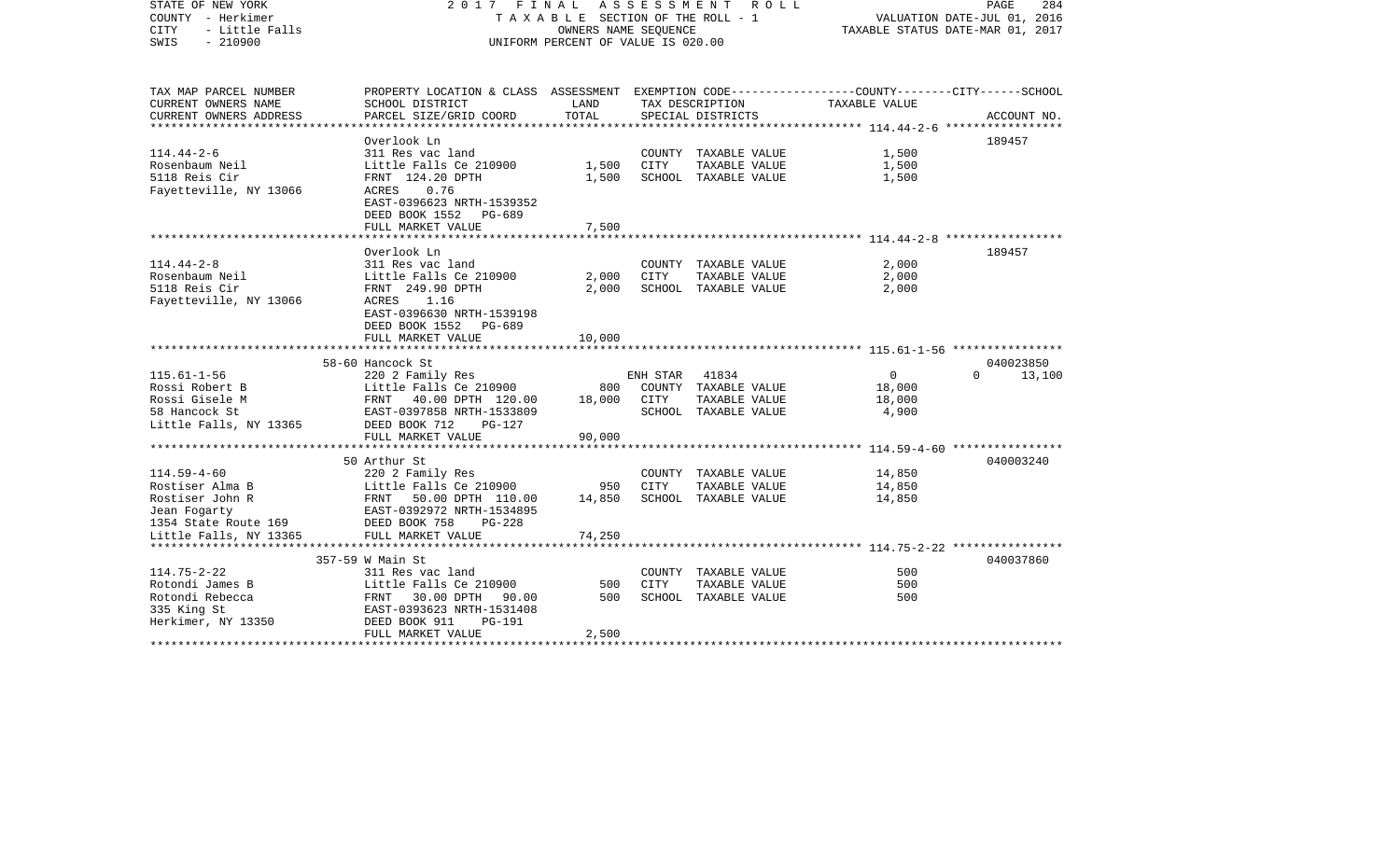STATE OF NEW YORK 2 0 1 7 F I N A L A S S E S S M E N T R O L L PAGE 285COUNTY - Herkimer **T A X A B L E SECTION OF THE ROLL - 1** VALUATION DATE-JUL 01, 2016 CITY - Little Falls OWNERS NAME SEQUENCE TAXABLE STATUS DATE-MAR 01, 2017 SWIS - 210900 UNIFORM PERCENT OF VALUE IS 020.00TAX MAP PARCEL NUMBER PROPERTY LOCATION & CLASS ASSESSMENT EXEMPTION CODE------------------COUNTY--------CITY------SCHOOL CURRENT OWNERS NAME SCHOOL DISTRICT LAND TAX DESCRIPTION TAXABLE VALUECURRENT OWNERS ADDRESS PARCEL SIZE/GRID COORD TOTAL SPECIAL DISTRICTS ACCOUNT NO. \*\*\*\*\*\*\*\*\*\*\*\*\*\*\*\*\*\*\*\*\*\*\*\*\*\*\*\*\*\*\*\*\*\*\*\*\*\*\*\*\*\*\*\*\*\*\*\*\*\*\*\*\*\*\*\*\*\*\*\*\*\*\*\*\*\*\*\*\*\*\*\*\*\*\*\*\*\*\*\*\*\*\*\*\*\*\*\*\*\*\*\*\*\*\*\*\*\*\*\*\*\*\* 114.75-1-64 \*\*\*\*\*\*\*\*\*\*\*\*\*\*\*\* 362 W Main St 040037920114.75-1-64 210 1 Family Res BAS STAR 41854 0 0 6,000 Rounds Amy M **Little Falls Ce 210900** 1,300 COUNTY TAXABLE VALUE 9,300 362 West Main St FRNT 60.00 DPTH 240.00 9,300 CITY TAXABLE VALUE 9,300 Little Falls, NY 13365 BANK 730 SCHOOL TAXABLE VALUE 3,300 EAST-0393443 NRTH-1531517 DEED BOOK 816 PG-647FULL MARKET VALUE 46,500 \*\*\*\*\*\*\*\*\*\*\*\*\*\*\*\*\*\*\*\*\*\*\*\*\*\*\*\*\*\*\*\*\*\*\*\*\*\*\*\*\*\*\*\*\*\*\*\*\*\*\*\*\*\*\*\*\*\*\*\*\*\*\*\*\*\*\*\*\*\*\*\*\*\*\*\*\*\*\*\*\*\*\*\*\*\*\*\*\*\*\*\*\*\*\*\*\*\*\*\*\*\*\* 114.68-5-50 \*\*\*\*\*\*\*\*\*\*\*\*\*\*\*\* 30 Church St 040008700114.68-5-50 210 1 Family Res AGED-ALL 41800 5,250 5,250 5,250 5,250 Rounds Mabel Little Falls Ce 210900 500 ENH STAR 41834 0 0 5,250 30 Church St FRNT 27.00 DPTH 120.00 10,500 COUNTY TAXABLE VALUE 5,250 Little Falls, NY 13365 EAST-0395605 NRTH-1534187 CITY TAXABLE VALUE 5,250 DEED BOOK 866 PG-107 SCHOOL TAXABLE VALUE 0 FULL MARKET VALUE 52,500 \*\*\*\*\*\*\*\*\*\*\*\*\*\*\*\*\*\*\*\*\*\*\*\*\*\*\*\*\*\*\*\*\*\*\*\*\*\*\*\*\*\*\*\*\*\*\*\*\*\*\*\*\*\*\*\*\*\*\*\*\*\*\*\*\*\*\*\*\*\*\*\*\*\*\*\*\*\*\*\*\*\*\*\*\*\*\*\*\*\*\*\*\*\*\*\*\*\*\*\*\*\*\* 114.68-3-23 \*\*\*\*\*\*\*\*\*\*\*\*\*\*\*\* 68-70 W Main St 040036180114.68-3-23 330 Vacant comm COUNTY TAXABLE VALUE 3,500 Rovazzi Louis Peter III Little Falls Ce 210900 3,500 CITY TAXABLE VALUE 3,500 3740 State Route 168 FRNT 54.00 DPTH 114.00 3,500 SCHOOL TAXABLE VALUE 3,500 Mohawk, NY 13407 EAST-0395301 NRTH-1533591 DEED BOOK 873 PG-606 FULL MARKET VALUE 17,500 \*\*\*\*\*\*\*\*\*\*\*\*\*\*\*\*\*\*\*\*\*\*\*\*\*\*\*\*\*\*\*\*\*\*\*\*\*\*\*\*\*\*\*\*\*\*\*\*\*\*\*\*\*\*\*\*\*\*\*\*\*\*\*\*\*\*\*\*\*\*\*\*\*\*\*\*\*\*\*\*\*\*\*\*\*\*\*\*\*\*\*\*\*\*\*\*\*\*\*\*\*\*\* 114.76-2-82 \*\*\*\*\*\*\*\*\*\*\*\*\*\*\*\*87-89 Flint Ave 040015630 114.76-2-82 311 Res vac land COUNTY TAXABLE VALUE 550Rovetto Carl Little Falls Ce 210900 550 CITY TAXABLE VALUE 550 Rovetto Maria  $F\rightarrow$  FRNT 62.00 DPTH 200.00 550 SCHOOL TAXABLE VALUE 550 99 Flint Ave EAST-0395593 NRTH-1531217Little Falls, NY 13365 DEED BOOK 1202 PG-715 FULL MARKET VALUE 2,750 \*\*\*\*\*\*\*\*\*\*\*\*\*\*\*\*\*\*\*\*\*\*\*\*\*\*\*\*\*\*\*\*\*\*\*\*\*\*\*\*\*\*\*\*\*\*\*\*\*\*\*\*\*\*\*\*\*\*\*\*\*\*\*\*\*\*\*\*\*\*\*\*\*\*\*\*\*\*\*\*\*\*\*\*\*\*\*\*\*\*\*\*\*\*\*\*\*\*\*\*\*\*\* 114.76-2-83 \*\*\*\*\*\*\*\*\*\*\*\*\*\*\*\*87-89 Flint Ave 040015600 114.76-2-83 311 Res vac land COUNTY TAXABLE VALUE 350Rovetto Carl **Example 211 Carl Carl Example 210900** 350 CITY TAXABLE VALUE 350 350 350 Rovetto Maria 6 TRNT 37.50 DPTH 200.00 350 SCHOOL TAXABLE VALUE 99 Flint Ave EAST-0395567 NRTH-1531187Little Falls, NY 13365 DEED BOOK 1202 PG-715 FULL MARKET VALUE 1,750 \*\*\*\*\*\*\*\*\*\*\*\*\*\*\*\*\*\*\*\*\*\*\*\*\*\*\*\*\*\*\*\*\*\*\*\*\*\*\*\*\*\*\*\*\*\*\*\*\*\*\*\*\*\*\*\*\*\*\*\*\*\*\*\*\*\*\*\*\*\*\*\*\*\*\*\*\*\*\*\*\*\*\*\*\*\*\*\*\*\*\*\*\*\*\*\*\*\*\*\*\*\*\* 114.76-2-84 \*\*\*\*\*\*\*\*\*\*\*\*\*\*\*\*91 Flint Ave 040015660 114.76-2-84 312 Vac w/imprv COUNTY TAXABLE VALUE 2,650 Rovetto Carl Little Falls Ce 210900 300 CITY TAXABLE VALUE 2,650 Rovetto Maria 6 1980 FRNT 30.00 DPTH 200.00 2.650 SCHOOL TAXABLE VALUE 2,650 99 Flint Ave EAST-0395543 NRTH-1531160 Little Falls, NY 13365 DEED BOOK 1202 PG-712 FULL MARKET VALUE 13,250 \*\*\*\*\*\*\*\*\*\*\*\*\*\*\*\*\*\*\*\*\*\*\*\*\*\*\*\*\*\*\*\*\*\*\*\*\*\*\*\*\*\*\*\*\*\*\*\*\*\*\*\*\*\*\*\*\*\*\*\*\*\*\*\*\*\*\*\*\*\*\*\*\*\*\*\*\*\*\*\*\*\*\*\*\*\*\*\*\*\*\*\*\*\*\*\*\*\*\*\*\*\*\*\*\*\*\*\*\*\*\*\*\*\*\*\*\*\*\*\*\*\*\*\*\*\*\*\*\*\*\*\*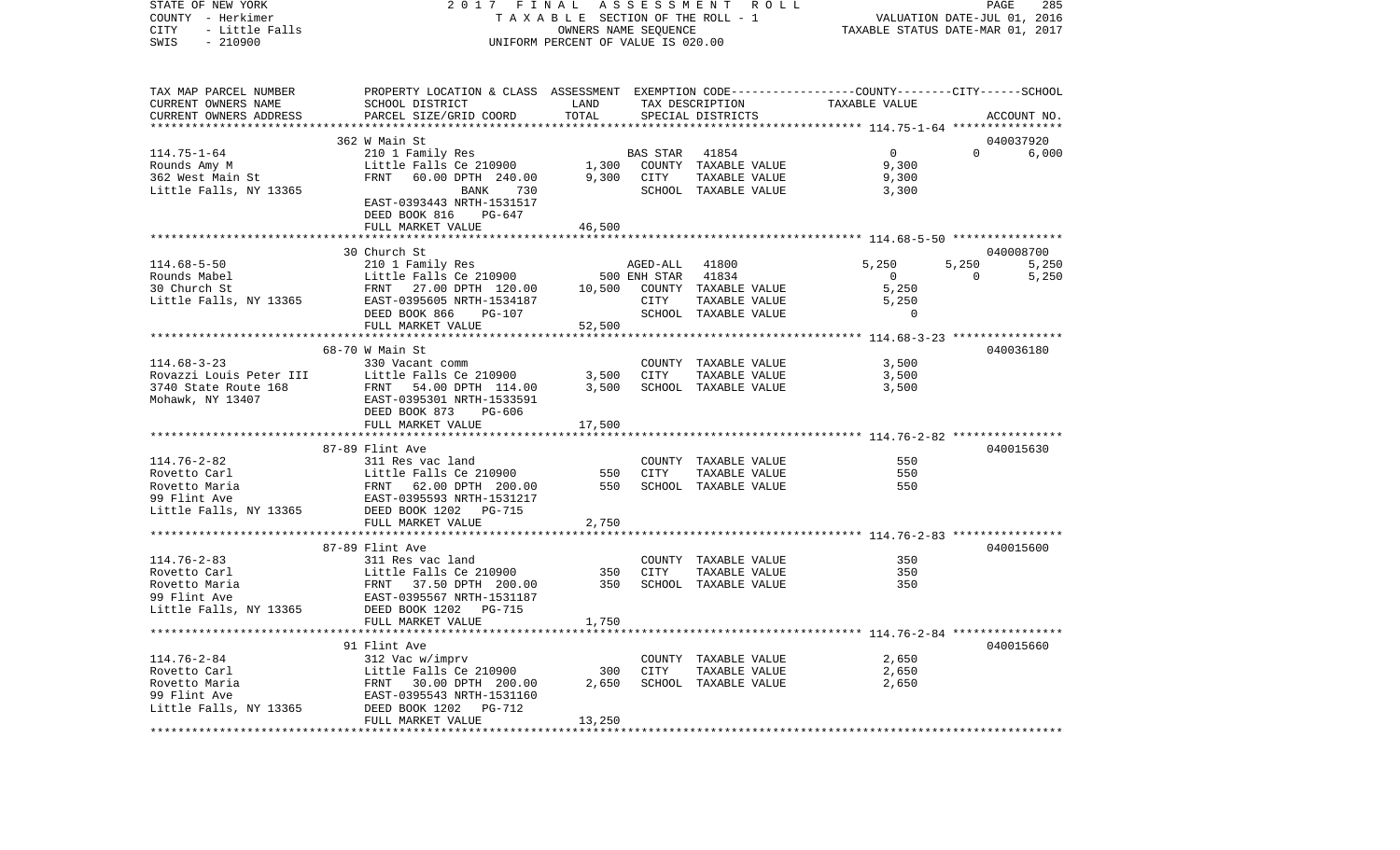STATE OF NEW YORK 2 0 1 7 F I N A L A S S E S S M E N T R O L L PAGE 286COUNTY - Herkimer **T A X A B L E SECTION OF THE ROLL - 1** VALUATION DATE-JUL 01, 2016 CITY - Little Falls OWNERS NAME SEQUENCE TAXABLE STATUS DATE-MAR 01, 2017 SWIS - 210900 UNIFORM PERCENT OF VALUE IS 020.00TAX MAP PARCEL NUMBER PROPERTY LOCATION & CLASS ASSESSMENT EXEMPTION CODE------------------COUNTY--------CITY------SCHOOL CURRENT OWNERS NAME SCHOOL DISTRICT LAND TAX DESCRIPTION TAXABLE VALUECURRENT OWNERS ADDRESS PARCEL SIZE/GRID COORD TOTAL SPECIAL DISTRICTS ACCOUNT NO. \*\*\*\*\*\*\*\*\*\*\*\*\*\*\*\*\*\*\*\*\*\*\*\*\*\*\*\*\*\*\*\*\*\*\*\*\*\*\*\*\*\*\*\*\*\*\*\*\*\*\*\*\*\*\*\*\*\*\*\*\*\*\*\*\*\*\*\*\*\*\*\*\*\*\*\*\*\*\*\*\*\*\*\*\*\*\*\*\*\*\*\*\*\*\*\*\*\*\*\*\*\*\* 114.76-2-85 \*\*\*\*\*\*\*\*\*\*\*\*\*\*\*\* 99 Flint Ave 040015690114.76-2-85 210 1 Family Res ENH STAR 41834 0 0 8,600 Rovetto Carl **Example 2010 Example 210900** 400 COUNTY TAXABLE VALUE 8,600 Rovetto Maria 61 1991 PRNT 51.00 DPTH 200.00 8,600 CITY TAXABLE VALUE 8,600 99 Flint Ave EAST-0395520 NRTH-1531132 SCHOOL TAXABLE VALUE 0 Little Falls, NY 13365 DEED BOOK 874 PG-354 FULL MARKET VALUE 43,000 \*\*\*\*\*\*\*\*\*\*\*\*\*\*\*\*\*\*\*\*\*\*\*\*\*\*\*\*\*\*\*\*\*\*\*\*\*\*\*\*\*\*\*\*\*\*\*\*\*\*\*\*\*\*\*\*\*\*\*\*\*\*\*\*\*\*\*\*\*\*\*\*\*\*\*\*\*\*\*\*\*\*\*\*\*\*\*\*\*\*\*\*\*\*\*\*\*\*\*\*\*\*\* 115.53-4-43 \*\*\*\*\*\*\*\*\*\*\*\*\*\*\*\* 66 Loomis St 040030150115.53-4-43 210 1 Family Res COUNTY TAXABLE VALUE 4,200 Rovetto Carl **Example 210900** 11ttle Falls Ce 210900 950 CITY TAXABLE VALUE Rovetto Marie 6.200 FRNT 50.00 DPTH 120.00 4.200 SCHOOL TAXABLE VALUE 4.200 99 Flint Ave EAST-0398549 NRTH-1534914 Little Falls, NY 13365 DEED BOOK 00616 PG-00150 FULL MARKET VALUE 21,000 \*\*\*\*\*\*\*\*\*\*\*\*\*\*\*\*\*\*\*\*\*\*\*\*\*\*\*\*\*\*\*\*\*\*\*\*\*\*\*\*\*\*\*\*\*\*\*\*\*\*\*\*\*\*\*\*\*\*\*\*\*\*\*\*\*\*\*\*\*\*\*\*\*\*\*\*\*\*\*\*\*\*\*\*\*\*\*\*\*\*\*\*\*\*\*\*\*\*\*\*\*\*\* 114.68-2-6 \*\*\*\*\*\*\*\*\*\*\*\*\*\*\*\*\* 143 Furnace St 040018360114.68-2-6 220 2 Family Res COUNTY TAXABLE VALUE 9,450 Rovetto Edwardo Little Falls Ce 210900 850 CITY TAXABLE VALUE 9,450 Rovetto Jennie 6 (FRNT 73.00 DPTH 83.50 9,450 SCHOOL TAXABLE VALUE 9,450 9,450 99 Flint Ave EAST-0393665 NRTH-1534482Little Falls, NY 13365 DEED BOOK 00644 PG-00709 FULL MARKET VALUE 47,250 \*\*\*\*\*\*\*\*\*\*\*\*\*\*\*\*\*\*\*\*\*\*\*\*\*\*\*\*\*\*\*\*\*\*\*\*\*\*\*\*\*\*\*\*\*\*\*\*\*\*\*\*\*\*\*\*\*\*\*\*\*\*\*\*\*\*\*\*\*\*\*\*\*\*\*\*\*\*\*\*\*\*\*\*\*\*\*\*\*\*\*\*\*\*\*\*\*\*\*\*\*\*\* 114.75-2-41 \*\*\*\*\*\*\*\*\*\*\*\*\*\*\*\* 289 W Main St 040036840114.75-2-41 210 1 Family Res COUNTY TAXABLE VALUE 6,750 Rowan Robert **1988** Little Falls Ce 210900 500 CITY TAXABLE VALUE 6,750 Rowan Sylvia  $F(RNT 32.00 DPTH 64.00 6,750 SCHOOL TAXABLE VALUE 6,750 6,750$ 108 Arthur St EAST-0394131 NRTH-1532089Herkimer, NY 13350 DEED BOOK 779 PG-649 FULL MARKET VALUE 33,750 \*\*\*\*\*\*\*\*\*\*\*\*\*\*\*\*\*\*\*\*\*\*\*\*\*\*\*\*\*\*\*\*\*\*\*\*\*\*\*\*\*\*\*\*\*\*\*\*\*\*\*\*\*\*\*\*\*\*\*\*\*\*\*\*\*\*\*\*\*\*\*\*\*\*\*\*\*\*\*\*\*\*\*\*\*\*\*\*\*\*\*\*\*\*\*\*\*\*\*\*\*\*\* 114.76-1-1 \*\*\*\*\*\*\*\*\*\*\*\*\*\*\*\*\* 287 W Main St 040036810114.76-1-1 220 2 Family Res COUNTY TAXABLE VALUE 9,150 Rowan Robert **19 Communist Communist Communist Communist Communist Communist Communist Communist Communist Communist Communist Communist Communist Communist Communist Communist Communist Communist Communist Communist Commu** Rowan Sylvia FRNT 48.00 DPTH 63.00 9,150 SCHOOL TAXABLE VALUE 9,150 EAST-0394156 NRTH-1532122 Herkimer, NY 13350 DEED BOOK 779 PG-649 FULL MARKET VALUE 45,750 \*\*\*\*\*\*\*\*\*\*\*\*\*\*\*\*\*\*\*\*\*\*\*\*\*\*\*\*\*\*\*\*\*\*\*\*\*\*\*\*\*\*\*\*\*\*\*\*\*\*\*\*\*\*\*\*\*\*\*\*\*\*\*\*\*\*\*\*\*\*\*\*\*\*\*\*\*\*\*\*\*\*\*\*\*\*\*\*\*\*\*\*\*\*\*\*\*\*\*\*\*\*\* 115.61-1-26 \*\*\*\*\*\*\*\*\*\*\*\*\*\*\*\* 614 E John St 040026850115.61-1-26 220 2 Family Res BAS STAR 41854 0 0 6,000 Little Falls Ce 210900 1,500 COUNTY TAXABLE VALUE 614 E John St FRNT 71.00 DPTH 120.00 8,500 CITY TAXABLE VALUE 8,500 Little Falls, NY 13365 EAST-0397343 NRTH-1534057 SCHOOL TAXABLE VALUE 2,500 DEED BOOK 1208 PG-178 FULL MARKET VALUE 42,500 \*\*\*\*\*\*\*\*\*\*\*\*\*\*\*\*\*\*\*\*\*\*\*\*\*\*\*\*\*\*\*\*\*\*\*\*\*\*\*\*\*\*\*\*\*\*\*\*\*\*\*\*\*\*\*\*\*\*\*\*\*\*\*\*\*\*\*\*\*\*\*\*\*\*\*\*\*\*\*\*\*\*\*\*\*\*\*\*\*\*\*\*\*\*\*\*\*\*\*\*\*\*\*\*\*\*\*\*\*\*\*\*\*\*\*\*\*\*\*\*\*\*\*\*\*\*\*\*\*\*\*\*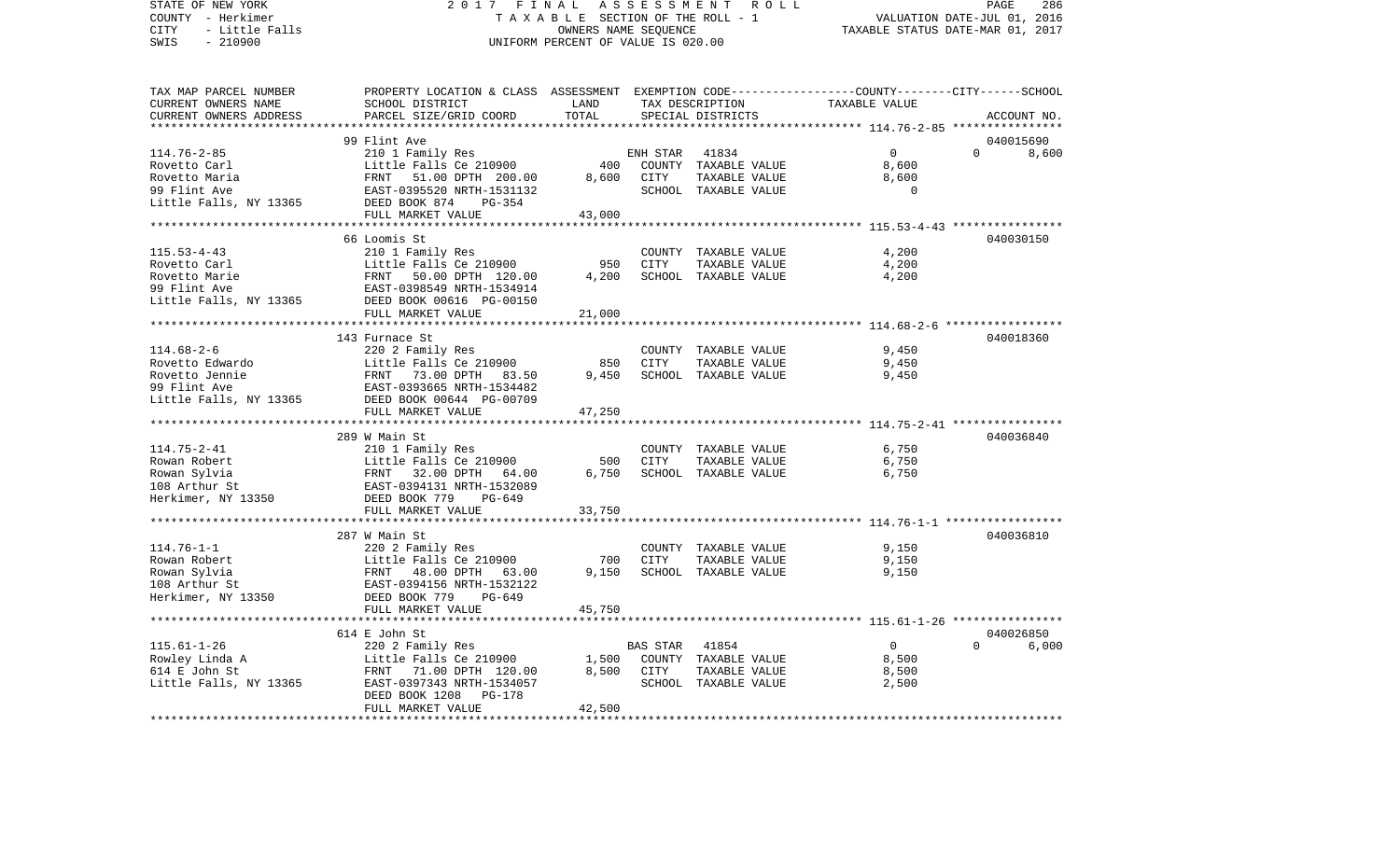| STATE OF NEW YORK<br>COUNTY - Herkimer<br>CITY<br>- Little Falls<br>$-210900$<br>SWIS | FINAL<br>2017<br>TAXABLE SECTION OF THE ROLL - 1<br>UNIFORM PERCENT OF VALUE IS 020.00          | PAGE<br>287<br>VALUATION DATE-JUL 01, 2016<br>TAXABLE STATUS DATE-MAR 01, 2017 |                 |                      |               |                   |
|---------------------------------------------------------------------------------------|-------------------------------------------------------------------------------------------------|--------------------------------------------------------------------------------|-----------------|----------------------|---------------|-------------------|
| TAX MAP PARCEL NUMBER                                                                 | PROPERTY LOCATION & CLASS ASSESSMENT EXEMPTION CODE---------------COUNTY-------CITY------SCHOOL |                                                                                |                 |                      |               |                   |
| CURRENT OWNERS NAME                                                                   | SCHOOL DISTRICT                                                                                 | LAND                                                                           |                 | TAX DESCRIPTION      | TAXABLE VALUE |                   |
| CURRENT OWNERS ADDRESS<br>**********************                                      | PARCEL SIZE/GRID COORD                                                                          | TOTAL                                                                          |                 | SPECIAL DISTRICTS    |               | ACCOUNT NO.       |
|                                                                                       |                                                                                                 |                                                                                |                 |                      |               | 040059130         |
| $114.51 - 1 - 7.1$                                                                    | Top Notch Dr<br>311 Res vac land                                                                |                                                                                |                 | COUNTY TAXABLE VALUE | 1,150         |                   |
| Rowley Michael                                                                        | Little Falls Ce 210900                                                                          | 1,150                                                                          | CITY            | TAXABLE VALUE        | 1,150         |                   |
| Rowley Shannan                                                                        | ACRES<br>4.40                                                                                   | 1,150                                                                          |                 | SCHOOL TAXABLE VALUE | 1,150         |                   |
| 406 W Monroe St                                                                       | EAST-0392297 NRTH-1537637                                                                       |                                                                                |                 |                      |               |                   |
| Little Falls, NY 13365                                                                | DEED BOOK 1432<br>PG-402                                                                        |                                                                                |                 |                      |               |                   |
|                                                                                       | FULL MARKET VALUE                                                                               | 5,750                                                                          |                 |                      |               |                   |
|                                                                                       |                                                                                                 |                                                                                |                 |                      |               |                   |
|                                                                                       | 406 W Monroe St                                                                                 |                                                                                |                 |                      |               | 040048480         |
| $114.51 - 1 - 27$                                                                     | 210 1 Family Res                                                                                |                                                                                | BAS STAR        | 41854                | 0             | $\Omega$<br>6,000 |
| Rowley Michael                                                                        | Little Falls Ce 210900                                                                          | 2,900                                                                          |                 | COUNTY TAXABLE VALUE | 19,400        |                   |
| Rowley Shannon                                                                        | FRNT 100.00 DPTH 218.00                                                                         | 19,400                                                                         | CITY            | TAXABLE VALUE        | 19,400        |                   |
| 406 West Monroe St                                                                    | 291<br>BANK                                                                                     |                                                                                |                 | SCHOOL TAXABLE VALUE | 13,400        |                   |
| Little Falls, NY 13365                                                                | EAST-0391768 NRTH-1537336                                                                       |                                                                                |                 |                      |               |                   |
|                                                                                       | DEED BOOK 908<br>PG-586                                                                         |                                                                                |                 |                      |               |                   |
|                                                                                       | FULL MARKET VALUE                                                                               | 97,000                                                                         |                 |                      |               |                   |
|                                                                                       | 116 Diamond St                                                                                  |                                                                                |                 |                      |               | 040014280         |
| $114.60 - 2 - 44$                                                                     | 312 Vac w/imprv                                                                                 |                                                                                |                 | COUNTY TAXABLE VALUE | 2,750         |                   |
| Roy Marie                                                                             | Little Falls Ce 210900                                                                          | 750                                                                            | CITY            | TAXABLE VALUE        | 2,750         |                   |
| 118 Diamond St                                                                        | FRNT 42.00 DPTH 225.00                                                                          | 2,750                                                                          |                 | SCHOOL TAXABLE VALUE | 2,750         |                   |
| Little Falls, NY 13365                                                                | EAST-0395899 NRTH-1535615                                                                       |                                                                                |                 |                      |               |                   |
|                                                                                       | DEED BOOK 1300<br>PG-394                                                                        |                                                                                |                 |                      |               |                   |
|                                                                                       | FULL MARKET VALUE                                                                               | 13,750                                                                         |                 |                      |               |                   |
|                                                                                       |                                                                                                 |                                                                                |                 |                      |               |                   |
|                                                                                       | 118 Diamond St                                                                                  |                                                                                |                 |                      |               | 040014310         |
| $114.60 - 2 - 45$                                                                     | 210 1 Family Res                                                                                |                                                                                | <b>BAS STAR</b> | 41854                | $\mathbf{0}$  | $\Omega$<br>6,000 |
| Roy Marie                                                                             | Little Falls Ce 210900                                                                          | 700                                                                            |                 | COUNTY TAXABLE VALUE | 9,250         |                   |
| 118 Diamond St                                                                        | FRNT 42.00 DPTH 221.00                                                                          | 9,250                                                                          | CITY            | TAXABLE VALUE        | 9,250         |                   |
| Little Falls, NY 13365                                                                | EAST-0395959 NRTH-1535556                                                                       |                                                                                |                 | SCHOOL TAXABLE VALUE | 3,250         |                   |
|                                                                                       | DEED BOOK 1300<br>PG-394                                                                        |                                                                                |                 |                      |               |                   |
|                                                                                       | FULL MARKET VALUE                                                                               | 46,250                                                                         |                 |                      |               |                   |
|                                                                                       | Diamond St                                                                                      |                                                                                |                 |                      |               | 040014340         |
| $114.60 - 2 - 46$                                                                     | 311 Res vac land                                                                                |                                                                                |                 | COUNTY TAXABLE VALUE | 900           |                   |
| Roy Marie                                                                             | Little Falls Ce 210900                                                                          | 900                                                                            | CITY            | TAXABLE VALUE        | 900           |                   |
| 118 Diamond St                                                                        | FRNT 35.00 DPTH 100.00                                                                          | 900                                                                            |                 | SCHOOL TAXABLE VALUE | 900           |                   |
| Little Falls, NY 13365                                                                | EAST-0395998 NRTH-1535565                                                                       |                                                                                |                 |                      |               |                   |
|                                                                                       | DEED BOOK 1300<br>PG-394                                                                        |                                                                                |                 |                      |               |                   |
|                                                                                       | FULL MARKET VALUE                                                                               | 4,500                                                                          |                 |                      |               |                   |
|                                                                                       |                                                                                                 |                                                                                |                 |                      |               |                   |
|                                                                                       | Diamond St                                                                                      |                                                                                |                 |                      |               |                   |
| $114.60 - 2 - 47.2$                                                                   | 311 Res vac land                                                                                |                                                                                |                 | COUNTY TAXABLE VALUE | 100           |                   |
| Roy Marie                                                                             | Little Falls Ce 210900                                                                          | 100                                                                            | CITY            | TAXABLE VALUE        | 100           |                   |
| 118 Diamond St                                                                        | FRNT 73.00 DPTH 70.00                                                                           | 100                                                                            |                 | SCHOOL TAXABLE VALUE | 100           |                   |
| Little Falls, NY 13365                                                                | EAST-0395954 NRTH-1535645                                                                       |                                                                                |                 |                      |               |                   |
|                                                                                       | DEED BOOK 1300 PG-399                                                                           |                                                                                |                 |                      |               |                   |
|                                                                                       | FULL MARKET VALUE                                                                               | 500                                                                            |                 |                      |               |                   |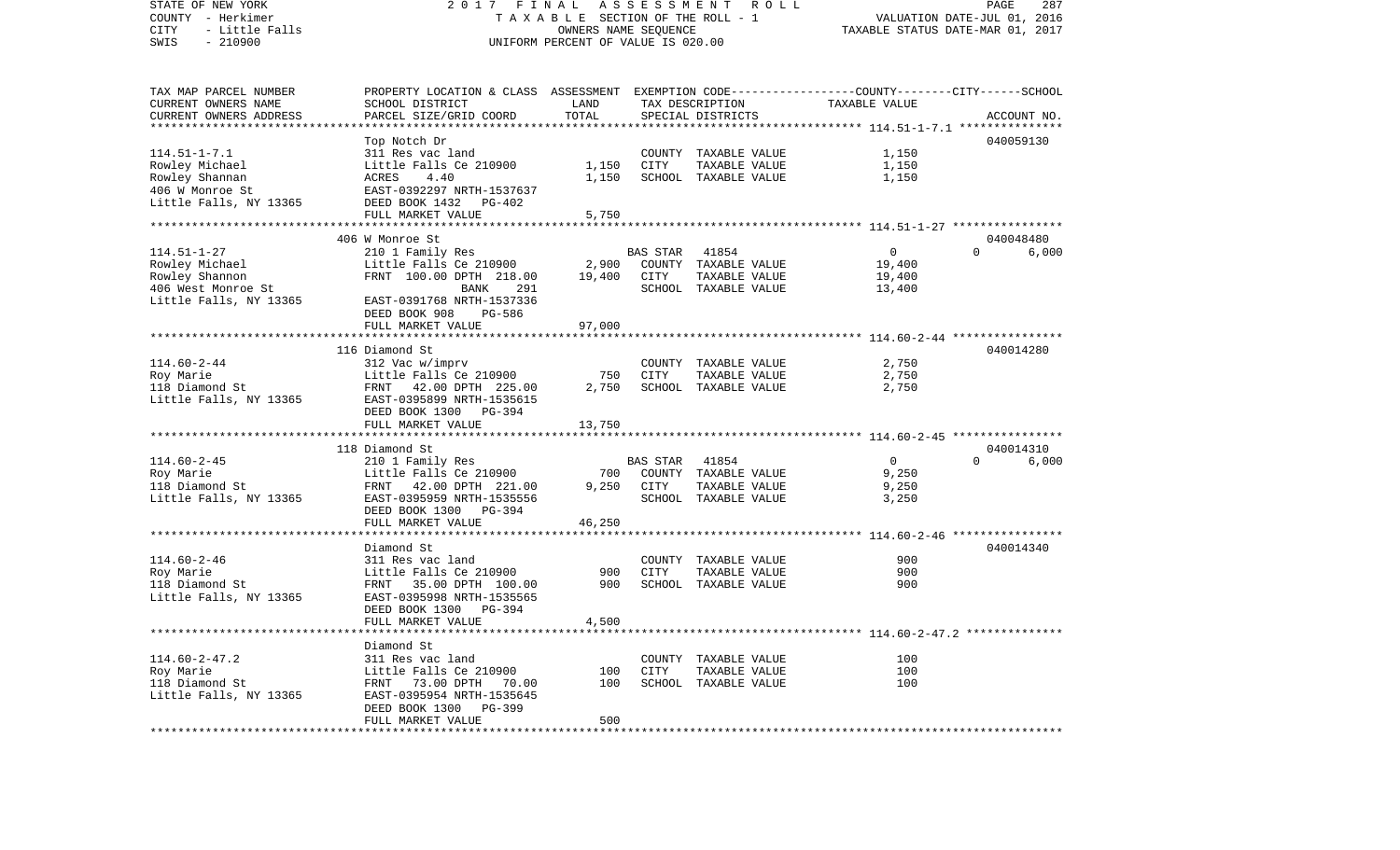STATE OF NEW YORK 2 0 1 7 F I N A L A S S E S S M E N T R O L L PAGE 288 COUNTY - Herkimer T A X A B L E SECTION OF THE ROLL - 1 VALUATION DATE-JUL 01, 2016 CITY - Little Falls OWNERS NAME SEQUENCE TAXABLE STATUS DATE-MAR 01, 2017 SWIS - 210900 UNIFORM PERCENT OF VALUE IS 020.00

| TAX MAP PARCEL NUMBER                              | PROPERTY LOCATION & CLASS ASSESSMENT EXEMPTION CODE----------------COUNTY-------CITY------SCHOOL |         |                  |                      |                |                |                   |
|----------------------------------------------------|--------------------------------------------------------------------------------------------------|---------|------------------|----------------------|----------------|----------------|-------------------|
| CURRENT OWNERS NAME                                | SCHOOL DISTRICT                                                                                  | LAND    |                  | TAX DESCRIPTION      | TAXABLE VALUE  |                |                   |
| CURRENT OWNERS ADDRESS<br>************************ | PARCEL SIZE/GRID COORD                                                                           | TOTAL   |                  | SPECIAL DISTRICTS    |                |                | ACCOUNT NO.       |
|                                                    | 13 Moreland St                                                                                   |         |                  |                      |                |                | 040048810         |
| $115.53 - 3 - 6$                                   | 210 1 Family Res                                                                                 |         | BAS STAR         | 41854                | $\Omega$       | $\Omega$       | 6,000             |
| Roy Mark T                                         | Little Falls Ce 210900                                                                           | 900     |                  | COUNTY TAXABLE VALUE | 6,950          |                |                   |
| Roy Ann M                                          | FRNT 43.70 DPTH 210.00                                                                           | 6,950   | CITY             | TAXABLE VALUE        | 6,950          |                |                   |
| 13 Moreland St                                     | EAST-0398304 NRTH-1535337                                                                        |         |                  | SCHOOL TAXABLE VALUE | 950            |                |                   |
| Little Falls, NY 13365                             | DEED BOOK 699<br>PG-725                                                                          |         |                  |                      |                |                |                   |
|                                                    | FULL MARKET VALUE                                                                                | 34,750  |                  |                      |                |                |                   |
|                                                    |                                                                                                  |         |                  |                      |                |                |                   |
|                                                    | 25-27 Furnace St                                                                                 |         |                  |                      |                |                | 040016810         |
| $114.68 - 2 - 12$                                  | 411 Apartment                                                                                    |         | BAS STAR         | 41854                | $\overline{0}$ |                | $\Omega$<br>6,000 |
| Roy Marty Bernard                                  | Little Falls Ce 210900                                                                           | 950     |                  | COUNTY TAXABLE VALUE | 15,700         |                |                   |
| 25 Furnace St                                      | FRNT 50.00 DPTH 200.00                                                                           | 15,700  | CITY             | TAXABLE VALUE        | 15,700         |                |                   |
| Little Falls, NY 13365                             | EAST-0394613 NRTH-1533454                                                                        |         |                  | SCHOOL TAXABLE VALUE | 9,700          |                |                   |
|                                                    | DEED BOOK 821<br>PG-369                                                                          |         |                  |                      |                |                |                   |
|                                                    | FULL MARKET VALUE                                                                                | 78,500  |                  |                      |                |                |                   |
|                                                    |                                                                                                  |         |                  |                      |                |                |                   |
|                                                    | 61-63 Jackson St                                                                                 |         |                  |                      |                |                | 040025470         |
| $114.60 - 2 - 82$                                  | 230 3 Family Res                                                                                 |         | <b>BAS STAR</b>  | 41854                | $\Omega$       | $\Omega$       | 6,000             |
| Roy Scott J                                        | Little Falls Ce 210900<br>EPNT 60.00 DPTH 60.00                                                  | 750     |                  | COUNTY TAXABLE VALUE | 11,000         |                |                   |
| 3 High St                                          | FRNT 60.00 DPTH 60.00                                                                            | 11,000  | CITY             | TAXABLE VALUE        | 11,000         |                |                   |
| Little Falls, NY 13365                             | EAST-0396174 NRTH-1535386                                                                        |         |                  | SCHOOL TAXABLE VALUE | 5,000          |                |                   |
|                                                    | DEED BOOK 821<br>PG-367                                                                          |         |                  |                      |                |                |                   |
|                                                    | FULL MARKET VALUE                                                                                | 55,000  |                  |                      |                |                |                   |
|                                                    |                                                                                                  |         |                  |                      |                |                |                   |
|                                                    | 29 Furnace St                                                                                    |         |                  |                      |                |                | 040016830         |
| $114.68 - 2 - 13$                                  | 210 1 Family Res                                                                                 |         | VETCOM CTS 41130 |                      | 2,513          | 2,513          | 2,513             |
| Roy Theodore                                       | Little Falls Ce 210900                                                                           |         | 950 ENH STAR     | 41834                | $\overline{0}$ | $\Omega$       | 7,537             |
| Roy Lucille                                        | FRNT 50.00 DPTH 200.00                                                                           | 10,050  |                  | COUNTY TAXABLE VALUE | 7,537          |                |                   |
| Life use                                           | EAST-0394584 NRTH-1533496                                                                        |         | CITY             | TAXABLE VALUE        | 7,537          |                |                   |
| 58 Center St                                       | DEED BOOK 821<br>PG-371                                                                          |         |                  | SCHOOL TAXABLE VALUE |                | $\Omega$       |                   |
| Little Falls, NY 13365                             | FULL MARKET VALUE                                                                                | 50,250  |                  |                      |                |                |                   |
|                                                    |                                                                                                  |         |                  |                      |                |                |                   |
|                                                    | 603 Garden St                                                                                    |         |                  |                      |                |                | 040022350         |
| $115.53 - 3 - 85$                                  | 411 Apartment                                                                                    |         |                  | COUNTY TAXABLE VALUE | 35,000         |                |                   |
| Ruffing Mark T                                     | Little Falls Ce 210900 3,350                                                                     |         | CITY             | TAXABLE VALUE        | 35,000         |                |                   |
| Ruffing Judy L                                     | FRNT 124.30 DPTH 90.00                                                                           | 35,000  |                  | SCHOOL TAXABLE VALUE | 35,000         |                |                   |
| 603 Garden St                                      | EAST-0397250 NRTH-1534714                                                                        |         |                  |                      |                |                |                   |
| Little Falls, NY 13365                             | DEED BOOK 846<br>PG-446                                                                          |         |                  |                      |                |                |                   |
|                                                    | FULL MARKET VALUE                                                                                | 175,000 |                  |                      |                |                |                   |
|                                                    |                                                                                                  |         |                  |                      |                |                |                   |
|                                                    | 561 Garden St                                                                                    |         |                  |                      |                |                | 040021960         |
| $114.68 - 6 - 19$                                  | 220 2 Family Res                                                                                 |         | ENH STAR         | 41834                | $\overline{0}$ | $\Omega$       | 9,550             |
| Ruffo Daniel J                                     | Little Falls Ce 210900                                                                           | 900     |                  | COUNTY TAXABLE VALUE | 9.550          |                |                   |
| Brown Carol Diane                                  | FRNT 28.00 DPTH 120.00                                                                           | 9,550   | CITY             | TAXABLE VALUE        | 9,550          |                |                   |
| 561 Garden St                                      | EAST-0396763 NRTH-1534547                                                                        |         |                  | SCHOOL TAXABLE VALUE |                | $\overline{0}$ |                   |
| Little Falls, NY 13365                             | DEED BOOK 944<br>$PG-678$                                                                        |         |                  |                      |                |                |                   |
|                                                    | FULL MARKET VALUE                                                                                | 47,750  |                  |                      |                |                |                   |
|                                                    |                                                                                                  |         |                  |                      |                |                |                   |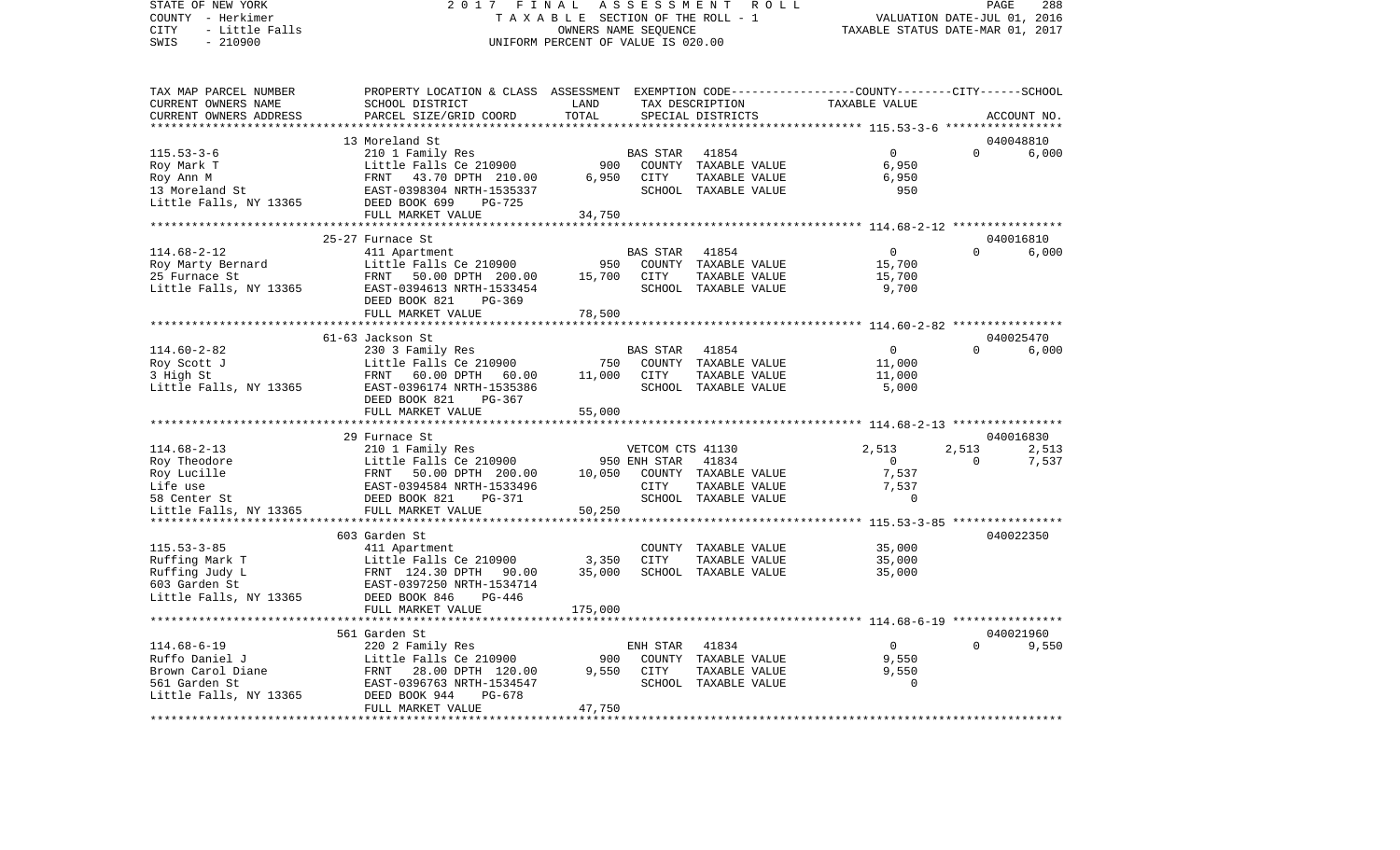| STATE OF NEW YORK<br>COUNTY - Herkimer<br>- Little Falls<br>CITY<br>SWIS<br>$-210900$ |                                                                                                                                                        | ASSESSMENT<br>2017 FINAL<br>R O L L<br>TAXABLE SECTION OF THE ROLL - 1<br>OWNERS NAME SEQUENCE<br>UNIFORM PERCENT OF VALUE IS 020.00 |          |                                       |                                                          |                       |
|---------------------------------------------------------------------------------------|--------------------------------------------------------------------------------------------------------------------------------------------------------|--------------------------------------------------------------------------------------------------------------------------------------|----------|---------------------------------------|----------------------------------------------------------|-----------------------|
| TAX MAP PARCEL NUMBER                                                                 | PROPERTY LOCATION & CLASS ASSESSMENT EXEMPTION CODE---------------COUNTY-------CITY------SCHOOL                                                        |                                                                                                                                      |          |                                       |                                                          |                       |
| CURRENT OWNERS NAME                                                                   | SCHOOL DISTRICT                                                                                                                                        | LAND                                                                                                                                 |          | TAX DESCRIPTION                       | TAXABLE VALUE                                            |                       |
| CURRENT OWNERS ADDRESS                                                                | PARCEL SIZE/GRID COORD                                                                                                                                 | TOTAL<br>* * * * * * * * * * * * * *                                                                                                 |          | SPECIAL DISTRICTS                     | *************************** 114.75-1-42 **************** | ACCOUNT NO.           |
|                                                                                       | 304 W Main St                                                                                                                                          |                                                                                                                                      |          |                                       |                                                          | 185971                |
| $114.75 - 1 - 42$                                                                     | 210 1 Family Res                                                                                                                                       |                                                                                                                                      |          | COUNTY TAXABLE VALUE                  | 8,500                                                    |                       |
| Ruggiero Carolyn                                                                      | Little Falls Ce 210900                                                                                                                                 | 500                                                                                                                                  | CITY     | TAXABLE VALUE                         | 8,500                                                    |                       |
|                                                                                       | FRNT 36.00 DPTH 120.00                                                                                                                                 | 8,500                                                                                                                                |          | SCHOOL TAXABLE VALUE                  | 8,500                                                    |                       |
| LaVenture Aaron<br>100 Loomis St<br>100 Loomis St                                     | EAST-0393921 NRTH-1532064                                                                                                                              |                                                                                                                                      |          |                                       |                                                          |                       |
| Little Falls, NY 13365                                                                | DEED BOOK 1531 PG-920                                                                                                                                  |                                                                                                                                      |          |                                       |                                                          |                       |
|                                                                                       | FULL MARKET VALUE                                                                                                                                      | 42,500                                                                                                                               |          |                                       |                                                          |                       |
|                                                                                       |                                                                                                                                                        |                                                                                                                                      |          |                                       |                                                          |                       |
|                                                                                       | 100-102 Loomis St                                                                                                                                      |                                                                                                                                      |          |                                       |                                                          | 152338                |
| $115.53 - 4 - 54$                                                                     | 220 2 Family Res                                                                                                                                       |                                                                                                                                      | BAS STAR | 41854                                 | $\overline{0}$                                           | $\Omega$<br>6,000     |
| Ruggiero Carolyn<br>100-102 Loomis St                                                 | Little Falls Ce 210900                                                                                                                                 | 800                                                                                                                                  |          | COUNTY TAXABLE VALUE                  | 14,000                                                   |                       |
|                                                                                       | FRNT 47.02 DPTH 61.22                                                                                                                                  | 14,000                                                                                                                               | CITY     | TAXABLE VALUE                         | 14,000                                                   |                       |
| Little Falls, NY 13365                                                                | EAST-0398862 NRTH-1534662                                                                                                                              |                                                                                                                                      |          | SCHOOL TAXABLE VALUE                  | 8,000                                                    |                       |
|                                                                                       | DEED BOOK 1319 PG-408                                                                                                                                  |                                                                                                                                      |          |                                       |                                                          |                       |
|                                                                                       | FULL MARKET VALUE                                                                                                                                      | 70,000                                                                                                                               |          |                                       |                                                          |                       |
|                                                                                       |                                                                                                                                                        |                                                                                                                                      |          |                                       | ************************ 114.75-1-41 *****************   |                       |
|                                                                                       | 298 W Main St                                                                                                                                          |                                                                                                                                      |          |                                       |                                                          | 040036960             |
| $114.75 - 1 - 41$                                                                     | 220 2 Family Res<br>Little Falls Ce 210900                                                                                                             | 750                                                                                                                                  | BAS STAR | 41854                                 | $\overline{0}$<br>8,750                                  | 6,000<br>$\mathbf{0}$ |
| Ruggiero John J<br>$298$ West Main St                                                 |                                                                                                                                                        | 8,750                                                                                                                                | CITY     | COUNTY TAXABLE VALUE<br>TAXABLE VALUE | 8,750                                                    |                       |
| Little Falls, NY 13365                                                                | FRNT 52.00 DPTH 72.00<br>EAST-0393968 NRTH-1532082                                                                                                     |                                                                                                                                      |          | SCHOOL TAXABLE VALUE                  | 2,750                                                    |                       |
|                                                                                       | DEED BOOK 00645 PG-00246                                                                                                                               |                                                                                                                                      |          |                                       |                                                          |                       |
|                                                                                       | FULL MARKET VALUE                                                                                                                                      | 43,750                                                                                                                               |          |                                       |                                                          |                       |
|                                                                                       |                                                                                                                                                        |                                                                                                                                      |          |                                       |                                                          |                       |
|                                                                                       | 88 W Monroe St                                                                                                                                         |                                                                                                                                      |          |                                       |                                                          | 190606                |
| $114.60 - 4 - 15$                                                                     | 210 1 Family Res                                                                                                                                       |                                                                                                                                      |          | COUNTY TAXABLE VALUE                  | 7,700                                                    |                       |
|                                                                                       | Little Falls Ce 210900                                                                                                                                 | 1,000                                                                                                                                | CITY     | TAXABLE VALUE                         | 7,700                                                    |                       |
|                                                                                       |                                                                                                                                                        | 7,700                                                                                                                                |          | SCHOOL TAXABLE VALUE                  | 7,700                                                    |                       |
|                                                                                       | Example 1999<br>Ruggiero Carolyn F (Example 210900)<br>PO Box 552 (Example 21091012)<br>PO Box 552 (Example 21091427)<br>PO Box 552 (Example 21091427) |                                                                                                                                      |          |                                       |                                                          |                       |
| Little Falls, NY 13365                                                                | DEED BOOK 1559 PG-475                                                                                                                                  |                                                                                                                                      |          |                                       |                                                          |                       |
|                                                                                       | FULL MARKET VALUE                                                                                                                                      | 38,500                                                                                                                               |          |                                       |                                                          |                       |
|                                                                                       | ***************                                                                                                                                        |                                                                                                                                      |          |                                       |                                                          |                       |
|                                                                                       | 195 Flint Ave                                                                                                                                          |                                                                                                                                      |          |                                       |                                                          | 190606                |
| $114.84 - 1 - 11$                                                                     | 210 1 Family Res                                                                                                                                       |                                                                                                                                      |          | COUNTY TAXABLE VALUE                  | 5,700                                                    |                       |
| Ruggiero Richard                                                                      | Little Falls Ce 210900<br>Little Falls Ce 210900<br>FRNT 105.00 DPTH 120.00                                                                            | 1,050                                                                                                                                | CITY     | TAXABLE VALUE                         | 5,700                                                    |                       |
| Ruggiero Carolyn F<br>PO Box 552                                                      |                                                                                                                                                        | 5,700                                                                                                                                |          | SCHOOL TAXABLE VALUE                  | 5,700                                                    |                       |
|                                                                                       | EAST-0394823 NRTH-1530250                                                                                                                              |                                                                                                                                      |          |                                       |                                                          |                       |
| Little Falls, NY 13365                                                                | DEED BOOK 1559 PG-475<br>FULL MARKET VALUE                                                                                                             | 28,500                                                                                                                               |          |                                       |                                                          |                       |
|                                                                                       | *************************                                                                                                                              |                                                                                                                                      |          |                                       |                                                          |                       |
|                                                                                       | 613 E Monroe St                                                                                                                                        |                                                                                                                                      |          |                                       |                                                          | 190606                |
| $115.53 - 1 - 40$                                                                     | 220 2 Family Res                                                                                                                                       |                                                                                                                                      |          | COUNTY TAXABLE VALUE                  | 12,550                                                   |                       |
| Ruggiero Richard                                                                      | Little Falls Ce 210900                                                                                                                                 | 1,000                                                                                                                                | CITY     | TAXABLE VALUE                         | 12,550                                                   |                       |
| Ruggiero Carolyn F                                                                    | FRNT 50.00 DPTH 120.00                                                                                                                                 | 12,550                                                                                                                               |          | SCHOOL TAXABLE VALUE                  | 12,550                                                   |                       |
| PO Box 552                                                                            | EAST-0397207 NRTH-1535335                                                                                                                              |                                                                                                                                      |          |                                       |                                                          |                       |
| Little Falls, NY 13365                                                                | DEED BOOK 1559<br>PG-475                                                                                                                               |                                                                                                                                      |          |                                       |                                                          |                       |
|                                                                                       | FULL MARKET VALUE                                                                                                                                      | 62,750                                                                                                                               |          |                                       |                                                          |                       |
|                                                                                       |                                                                                                                                                        |                                                                                                                                      |          |                                       |                                                          |                       |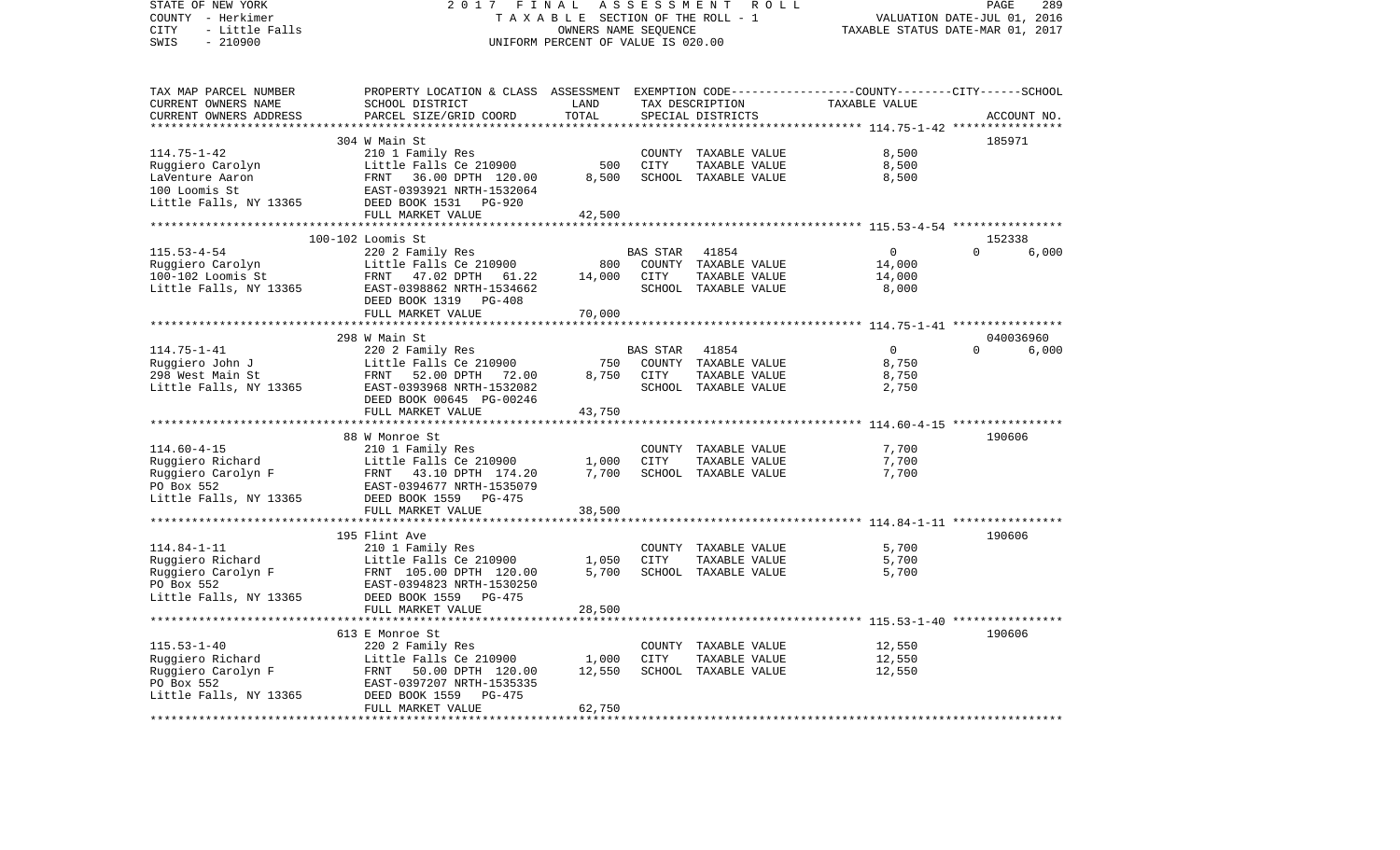| TAXABLE SECTION OF THE ROLL - 1<br>VALUATION DATE-JUL 01, 2016<br>- Little Falls<br>TAXABLE STATUS DATE-MAR 01, 2017<br>OWNERS NAME SEQUENCE<br>$-210900$<br>UNIFORM PERCENT OF VALUE IS 020.00<br>PROPERTY LOCATION & CLASS ASSESSMENT EXEMPTION CODE---------------COUNTY-------CITY------SCHOOL<br>SCHOOL DISTRICT<br>LAND<br>TAXABLE VALUE<br>TAX DESCRIPTION<br>TOTAL<br>CURRENT OWNERS ADDRESS<br>PARCEL SIZE/GRID COORD<br>SPECIAL DISTRICTS<br>ACCOUNT NO.<br>**********************<br>68 Burwell St<br>190606<br>$115.53 - 4 - 77$<br>220 2 Family Res<br>7,700<br>COUNTY TAXABLE VALUE<br>Little Falls Ce 210900<br>500<br>7,700<br>Ruggiero Richard<br>CITY<br>TAXABLE VALUE<br>Ruggiero Carolyn F<br>7,700<br>SCHOOL TAXABLE VALUE<br>7,700<br>FRNT 25.00 DPTH 120.00<br>PO Box 552<br>EAST-0398386 NRTH-1534661<br>Little Falls, NY 13365<br>DEED BOOK 1559 PG-475<br>FULL MARKET VALUE<br>38,500<br>194524<br>542 E Main St<br>$114.68 - 6 - 42$<br>19,500<br>481 Att row bldg<br>COUNTY TAXABLE VALUE<br>Little Falls Ce 210900<br>9,000<br><b>CITY</b><br>19,500<br>Ruggiero Richard L<br>TAXABLE VALUE<br>Ruggiero Carolyn F<br>19,500<br>SCHOOL TAXABLE VALUE<br>19,500<br>pursuant to RPTO 1138 6d<br>231 N Helmer Ave<br>resolution # 174 $6/16/201$<br>Dolgeville, NY 13329<br>per county treasurer<br>48.00 DPTH 120.00<br>FRNT<br>EAST-0396301 NRTH-1534172<br>DEED BOOK 1583<br>PG-677<br>97,500<br>FULL MARKET VALUE<br>*************************<br>50 Top Notch Dr<br>040058950<br>$114.51 - 1 - 9$<br>3,000<br>3,000<br>210 1 Family Res<br>VETCOM CTS 41130<br>3,000<br>Rumin Evelyn et al<br>Little Falls Ce 210900<br>5,000 ENH STAR<br>13,100<br>41834<br>0<br>$\mathbf{0}$<br>50 Top Notch Dr<br>1.60<br>20,000<br>17,000<br>ACRES<br>COUNTY TAXABLE VALUE<br>Little Falls, NY 13365<br>EAST-0393225 NRTH-1538429<br>CITY<br>TAXABLE VALUE<br>17,000<br>SCHOOL TAXABLE VALUE<br>DEED BOOK 1146 PG-771<br>3,900<br>FULL MARKET VALUE<br>100,000<br>***********************<br>539 Garden St<br>$114.68 - 6 - 23.1$<br>$\Omega$<br>220 2 Family Res<br><b>BAS STAR</b><br>41854<br>$\Omega$<br>6,000<br>Ryan Michael T<br>Little Falls Ce 210900<br>COUNTY TAXABLE VALUE<br>7,500<br>750<br>7,500<br>539 Garden St<br>see 114.68-6-23 deleted<br>CITY<br>TAXABLE VALUE<br>7,500<br>SCHOOL TAXABLE VALUE<br>Little Falls, NY 13365<br>FRNT 26.00 DPTH 120.00<br>1,500<br>EAST-0396450 NRTH-1534387<br>37,500<br>FULL MARKET VALUE<br>************************<br>040043890<br>632 E Monroe St<br>$115.53 - 1 - 15$<br>$\overline{0}$<br><b>BAS STAR</b><br>41854<br>$\Omega$<br>6,000<br>210 1 Family Res<br>Sabatino Michael<br>Little Falls Ce 210900<br>1,000<br>COUNTY TAXABLE VALUE<br>8,000<br>8,000<br>TAXABLE VALUE<br>8,000<br>Sabatino Kimberly<br>FRNT 50.00 DPTH 170.00<br>CITY<br>ATTN: Rich Baylor<br>EAST-0397456 NRTH-1535612<br>SCHOOL TAXABLE VALUE<br>2,000<br>632 E Monroe St<br>DEED BOOK 1087 PG-553<br>FULL MARKET VALUE<br>Little Falls, NY 13365<br>40,000 | STATE OF NEW YORK     | 2 0 1 7 | FINAL | ASSESSMENT | R O L L |  | PAGE<br>290 |
|--------------------------------------------------------------------------------------------------------------------------------------------------------------------------------------------------------------------------------------------------------------------------------------------------------------------------------------------------------------------------------------------------------------------------------------------------------------------------------------------------------------------------------------------------------------------------------------------------------------------------------------------------------------------------------------------------------------------------------------------------------------------------------------------------------------------------------------------------------------------------------------------------------------------------------------------------------------------------------------------------------------------------------------------------------------------------------------------------------------------------------------------------------------------------------------------------------------------------------------------------------------------------------------------------------------------------------------------------------------------------------------------------------------------------------------------------------------------------------------------------------------------------------------------------------------------------------------------------------------------------------------------------------------------------------------------------------------------------------------------------------------------------------------------------------------------------------------------------------------------------------------------------------------------------------------------------------------------------------------------------------------------------------------------------------------------------------------------------------------------------------------------------------------------------------------------------------------------------------------------------------------------------------------------------------------------------------------------------------------------------------------------------------------------------------------------------------------------------------------------------------------------------------------------------------------------------------------------------------------------------------------------------------------------------------------------------------------------------------------------------------------------------------------------------------------------------------------------------------------------------------------------------------------------------------------------------------------------------------------------------------------------|-----------------------|---------|-------|------------|---------|--|-------------|
|                                                                                                                                                                                                                                                                                                                                                                                                                                                                                                                                                                                                                                                                                                                                                                                                                                                                                                                                                                                                                                                                                                                                                                                                                                                                                                                                                                                                                                                                                                                                                                                                                                                                                                                                                                                                                                                                                                                                                                                                                                                                                                                                                                                                                                                                                                                                                                                                                                                                                                                                                                                                                                                                                                                                                                                                                                                                                                                                                                                                                    | COUNTY - Herkimer     |         |       |            |         |  |             |
|                                                                                                                                                                                                                                                                                                                                                                                                                                                                                                                                                                                                                                                                                                                                                                                                                                                                                                                                                                                                                                                                                                                                                                                                                                                                                                                                                                                                                                                                                                                                                                                                                                                                                                                                                                                                                                                                                                                                                                                                                                                                                                                                                                                                                                                                                                                                                                                                                                                                                                                                                                                                                                                                                                                                                                                                                                                                                                                                                                                                                    | CITY                  |         |       |            |         |  |             |
|                                                                                                                                                                                                                                                                                                                                                                                                                                                                                                                                                                                                                                                                                                                                                                                                                                                                                                                                                                                                                                                                                                                                                                                                                                                                                                                                                                                                                                                                                                                                                                                                                                                                                                                                                                                                                                                                                                                                                                                                                                                                                                                                                                                                                                                                                                                                                                                                                                                                                                                                                                                                                                                                                                                                                                                                                                                                                                                                                                                                                    | SWIS                  |         |       |            |         |  |             |
|                                                                                                                                                                                                                                                                                                                                                                                                                                                                                                                                                                                                                                                                                                                                                                                                                                                                                                                                                                                                                                                                                                                                                                                                                                                                                                                                                                                                                                                                                                                                                                                                                                                                                                                                                                                                                                                                                                                                                                                                                                                                                                                                                                                                                                                                                                                                                                                                                                                                                                                                                                                                                                                                                                                                                                                                                                                                                                                                                                                                                    |                       |         |       |            |         |  |             |
|                                                                                                                                                                                                                                                                                                                                                                                                                                                                                                                                                                                                                                                                                                                                                                                                                                                                                                                                                                                                                                                                                                                                                                                                                                                                                                                                                                                                                                                                                                                                                                                                                                                                                                                                                                                                                                                                                                                                                                                                                                                                                                                                                                                                                                                                                                                                                                                                                                                                                                                                                                                                                                                                                                                                                                                                                                                                                                                                                                                                                    | TAX MAP PARCEL NUMBER |         |       |            |         |  |             |
|                                                                                                                                                                                                                                                                                                                                                                                                                                                                                                                                                                                                                                                                                                                                                                                                                                                                                                                                                                                                                                                                                                                                                                                                                                                                                                                                                                                                                                                                                                                                                                                                                                                                                                                                                                                                                                                                                                                                                                                                                                                                                                                                                                                                                                                                                                                                                                                                                                                                                                                                                                                                                                                                                                                                                                                                                                                                                                                                                                                                                    | CURRENT OWNERS NAME   |         |       |            |         |  |             |
|                                                                                                                                                                                                                                                                                                                                                                                                                                                                                                                                                                                                                                                                                                                                                                                                                                                                                                                                                                                                                                                                                                                                                                                                                                                                                                                                                                                                                                                                                                                                                                                                                                                                                                                                                                                                                                                                                                                                                                                                                                                                                                                                                                                                                                                                                                                                                                                                                                                                                                                                                                                                                                                                                                                                                                                                                                                                                                                                                                                                                    |                       |         |       |            |         |  |             |
|                                                                                                                                                                                                                                                                                                                                                                                                                                                                                                                                                                                                                                                                                                                                                                                                                                                                                                                                                                                                                                                                                                                                                                                                                                                                                                                                                                                                                                                                                                                                                                                                                                                                                                                                                                                                                                                                                                                                                                                                                                                                                                                                                                                                                                                                                                                                                                                                                                                                                                                                                                                                                                                                                                                                                                                                                                                                                                                                                                                                                    |                       |         |       |            |         |  |             |
|                                                                                                                                                                                                                                                                                                                                                                                                                                                                                                                                                                                                                                                                                                                                                                                                                                                                                                                                                                                                                                                                                                                                                                                                                                                                                                                                                                                                                                                                                                                                                                                                                                                                                                                                                                                                                                                                                                                                                                                                                                                                                                                                                                                                                                                                                                                                                                                                                                                                                                                                                                                                                                                                                                                                                                                                                                                                                                                                                                                                                    |                       |         |       |            |         |  |             |
|                                                                                                                                                                                                                                                                                                                                                                                                                                                                                                                                                                                                                                                                                                                                                                                                                                                                                                                                                                                                                                                                                                                                                                                                                                                                                                                                                                                                                                                                                                                                                                                                                                                                                                                                                                                                                                                                                                                                                                                                                                                                                                                                                                                                                                                                                                                                                                                                                                                                                                                                                                                                                                                                                                                                                                                                                                                                                                                                                                                                                    |                       |         |       |            |         |  |             |
|                                                                                                                                                                                                                                                                                                                                                                                                                                                                                                                                                                                                                                                                                                                                                                                                                                                                                                                                                                                                                                                                                                                                                                                                                                                                                                                                                                                                                                                                                                                                                                                                                                                                                                                                                                                                                                                                                                                                                                                                                                                                                                                                                                                                                                                                                                                                                                                                                                                                                                                                                                                                                                                                                                                                                                                                                                                                                                                                                                                                                    |                       |         |       |            |         |  |             |
|                                                                                                                                                                                                                                                                                                                                                                                                                                                                                                                                                                                                                                                                                                                                                                                                                                                                                                                                                                                                                                                                                                                                                                                                                                                                                                                                                                                                                                                                                                                                                                                                                                                                                                                                                                                                                                                                                                                                                                                                                                                                                                                                                                                                                                                                                                                                                                                                                                                                                                                                                                                                                                                                                                                                                                                                                                                                                                                                                                                                                    |                       |         |       |            |         |  |             |
|                                                                                                                                                                                                                                                                                                                                                                                                                                                                                                                                                                                                                                                                                                                                                                                                                                                                                                                                                                                                                                                                                                                                                                                                                                                                                                                                                                                                                                                                                                                                                                                                                                                                                                                                                                                                                                                                                                                                                                                                                                                                                                                                                                                                                                                                                                                                                                                                                                                                                                                                                                                                                                                                                                                                                                                                                                                                                                                                                                                                                    |                       |         |       |            |         |  |             |
|                                                                                                                                                                                                                                                                                                                                                                                                                                                                                                                                                                                                                                                                                                                                                                                                                                                                                                                                                                                                                                                                                                                                                                                                                                                                                                                                                                                                                                                                                                                                                                                                                                                                                                                                                                                                                                                                                                                                                                                                                                                                                                                                                                                                                                                                                                                                                                                                                                                                                                                                                                                                                                                                                                                                                                                                                                                                                                                                                                                                                    |                       |         |       |            |         |  |             |
|                                                                                                                                                                                                                                                                                                                                                                                                                                                                                                                                                                                                                                                                                                                                                                                                                                                                                                                                                                                                                                                                                                                                                                                                                                                                                                                                                                                                                                                                                                                                                                                                                                                                                                                                                                                                                                                                                                                                                                                                                                                                                                                                                                                                                                                                                                                                                                                                                                                                                                                                                                                                                                                                                                                                                                                                                                                                                                                                                                                                                    |                       |         |       |            |         |  |             |
|                                                                                                                                                                                                                                                                                                                                                                                                                                                                                                                                                                                                                                                                                                                                                                                                                                                                                                                                                                                                                                                                                                                                                                                                                                                                                                                                                                                                                                                                                                                                                                                                                                                                                                                                                                                                                                                                                                                                                                                                                                                                                                                                                                                                                                                                                                                                                                                                                                                                                                                                                                                                                                                                                                                                                                                                                                                                                                                                                                                                                    |                       |         |       |            |         |  |             |
|                                                                                                                                                                                                                                                                                                                                                                                                                                                                                                                                                                                                                                                                                                                                                                                                                                                                                                                                                                                                                                                                                                                                                                                                                                                                                                                                                                                                                                                                                                                                                                                                                                                                                                                                                                                                                                                                                                                                                                                                                                                                                                                                                                                                                                                                                                                                                                                                                                                                                                                                                                                                                                                                                                                                                                                                                                                                                                                                                                                                                    |                       |         |       |            |         |  |             |
|                                                                                                                                                                                                                                                                                                                                                                                                                                                                                                                                                                                                                                                                                                                                                                                                                                                                                                                                                                                                                                                                                                                                                                                                                                                                                                                                                                                                                                                                                                                                                                                                                                                                                                                                                                                                                                                                                                                                                                                                                                                                                                                                                                                                                                                                                                                                                                                                                                                                                                                                                                                                                                                                                                                                                                                                                                                                                                                                                                                                                    |                       |         |       |            |         |  |             |
|                                                                                                                                                                                                                                                                                                                                                                                                                                                                                                                                                                                                                                                                                                                                                                                                                                                                                                                                                                                                                                                                                                                                                                                                                                                                                                                                                                                                                                                                                                                                                                                                                                                                                                                                                                                                                                                                                                                                                                                                                                                                                                                                                                                                                                                                                                                                                                                                                                                                                                                                                                                                                                                                                                                                                                                                                                                                                                                                                                                                                    |                       |         |       |            |         |  |             |
|                                                                                                                                                                                                                                                                                                                                                                                                                                                                                                                                                                                                                                                                                                                                                                                                                                                                                                                                                                                                                                                                                                                                                                                                                                                                                                                                                                                                                                                                                                                                                                                                                                                                                                                                                                                                                                                                                                                                                                                                                                                                                                                                                                                                                                                                                                                                                                                                                                                                                                                                                                                                                                                                                                                                                                                                                                                                                                                                                                                                                    |                       |         |       |            |         |  |             |
|                                                                                                                                                                                                                                                                                                                                                                                                                                                                                                                                                                                                                                                                                                                                                                                                                                                                                                                                                                                                                                                                                                                                                                                                                                                                                                                                                                                                                                                                                                                                                                                                                                                                                                                                                                                                                                                                                                                                                                                                                                                                                                                                                                                                                                                                                                                                                                                                                                                                                                                                                                                                                                                                                                                                                                                                                                                                                                                                                                                                                    |                       |         |       |            |         |  |             |
|                                                                                                                                                                                                                                                                                                                                                                                                                                                                                                                                                                                                                                                                                                                                                                                                                                                                                                                                                                                                                                                                                                                                                                                                                                                                                                                                                                                                                                                                                                                                                                                                                                                                                                                                                                                                                                                                                                                                                                                                                                                                                                                                                                                                                                                                                                                                                                                                                                                                                                                                                                                                                                                                                                                                                                                                                                                                                                                                                                                                                    |                       |         |       |            |         |  |             |
|                                                                                                                                                                                                                                                                                                                                                                                                                                                                                                                                                                                                                                                                                                                                                                                                                                                                                                                                                                                                                                                                                                                                                                                                                                                                                                                                                                                                                                                                                                                                                                                                                                                                                                                                                                                                                                                                                                                                                                                                                                                                                                                                                                                                                                                                                                                                                                                                                                                                                                                                                                                                                                                                                                                                                                                                                                                                                                                                                                                                                    |                       |         |       |            |         |  |             |
|                                                                                                                                                                                                                                                                                                                                                                                                                                                                                                                                                                                                                                                                                                                                                                                                                                                                                                                                                                                                                                                                                                                                                                                                                                                                                                                                                                                                                                                                                                                                                                                                                                                                                                                                                                                                                                                                                                                                                                                                                                                                                                                                                                                                                                                                                                                                                                                                                                                                                                                                                                                                                                                                                                                                                                                                                                                                                                                                                                                                                    |                       |         |       |            |         |  |             |
|                                                                                                                                                                                                                                                                                                                                                                                                                                                                                                                                                                                                                                                                                                                                                                                                                                                                                                                                                                                                                                                                                                                                                                                                                                                                                                                                                                                                                                                                                                                                                                                                                                                                                                                                                                                                                                                                                                                                                                                                                                                                                                                                                                                                                                                                                                                                                                                                                                                                                                                                                                                                                                                                                                                                                                                                                                                                                                                                                                                                                    |                       |         |       |            |         |  |             |
|                                                                                                                                                                                                                                                                                                                                                                                                                                                                                                                                                                                                                                                                                                                                                                                                                                                                                                                                                                                                                                                                                                                                                                                                                                                                                                                                                                                                                                                                                                                                                                                                                                                                                                                                                                                                                                                                                                                                                                                                                                                                                                                                                                                                                                                                                                                                                                                                                                                                                                                                                                                                                                                                                                                                                                                                                                                                                                                                                                                                                    |                       |         |       |            |         |  |             |
|                                                                                                                                                                                                                                                                                                                                                                                                                                                                                                                                                                                                                                                                                                                                                                                                                                                                                                                                                                                                                                                                                                                                                                                                                                                                                                                                                                                                                                                                                                                                                                                                                                                                                                                                                                                                                                                                                                                                                                                                                                                                                                                                                                                                                                                                                                                                                                                                                                                                                                                                                                                                                                                                                                                                                                                                                                                                                                                                                                                                                    |                       |         |       |            |         |  |             |
|                                                                                                                                                                                                                                                                                                                                                                                                                                                                                                                                                                                                                                                                                                                                                                                                                                                                                                                                                                                                                                                                                                                                                                                                                                                                                                                                                                                                                                                                                                                                                                                                                                                                                                                                                                                                                                                                                                                                                                                                                                                                                                                                                                                                                                                                                                                                                                                                                                                                                                                                                                                                                                                                                                                                                                                                                                                                                                                                                                                                                    |                       |         |       |            |         |  |             |
|                                                                                                                                                                                                                                                                                                                                                                                                                                                                                                                                                                                                                                                                                                                                                                                                                                                                                                                                                                                                                                                                                                                                                                                                                                                                                                                                                                                                                                                                                                                                                                                                                                                                                                                                                                                                                                                                                                                                                                                                                                                                                                                                                                                                                                                                                                                                                                                                                                                                                                                                                                                                                                                                                                                                                                                                                                                                                                                                                                                                                    |                       |         |       |            |         |  |             |
|                                                                                                                                                                                                                                                                                                                                                                                                                                                                                                                                                                                                                                                                                                                                                                                                                                                                                                                                                                                                                                                                                                                                                                                                                                                                                                                                                                                                                                                                                                                                                                                                                                                                                                                                                                                                                                                                                                                                                                                                                                                                                                                                                                                                                                                                                                                                                                                                                                                                                                                                                                                                                                                                                                                                                                                                                                                                                                                                                                                                                    |                       |         |       |            |         |  |             |
|                                                                                                                                                                                                                                                                                                                                                                                                                                                                                                                                                                                                                                                                                                                                                                                                                                                                                                                                                                                                                                                                                                                                                                                                                                                                                                                                                                                                                                                                                                                                                                                                                                                                                                                                                                                                                                                                                                                                                                                                                                                                                                                                                                                                                                                                                                                                                                                                                                                                                                                                                                                                                                                                                                                                                                                                                                                                                                                                                                                                                    |                       |         |       |            |         |  |             |
|                                                                                                                                                                                                                                                                                                                                                                                                                                                                                                                                                                                                                                                                                                                                                                                                                                                                                                                                                                                                                                                                                                                                                                                                                                                                                                                                                                                                                                                                                                                                                                                                                                                                                                                                                                                                                                                                                                                                                                                                                                                                                                                                                                                                                                                                                                                                                                                                                                                                                                                                                                                                                                                                                                                                                                                                                                                                                                                                                                                                                    |                       |         |       |            |         |  |             |
|                                                                                                                                                                                                                                                                                                                                                                                                                                                                                                                                                                                                                                                                                                                                                                                                                                                                                                                                                                                                                                                                                                                                                                                                                                                                                                                                                                                                                                                                                                                                                                                                                                                                                                                                                                                                                                                                                                                                                                                                                                                                                                                                                                                                                                                                                                                                                                                                                                                                                                                                                                                                                                                                                                                                                                                                                                                                                                                                                                                                                    |                       |         |       |            |         |  |             |
|                                                                                                                                                                                                                                                                                                                                                                                                                                                                                                                                                                                                                                                                                                                                                                                                                                                                                                                                                                                                                                                                                                                                                                                                                                                                                                                                                                                                                                                                                                                                                                                                                                                                                                                                                                                                                                                                                                                                                                                                                                                                                                                                                                                                                                                                                                                                                                                                                                                                                                                                                                                                                                                                                                                                                                                                                                                                                                                                                                                                                    |                       |         |       |            |         |  |             |
|                                                                                                                                                                                                                                                                                                                                                                                                                                                                                                                                                                                                                                                                                                                                                                                                                                                                                                                                                                                                                                                                                                                                                                                                                                                                                                                                                                                                                                                                                                                                                                                                                                                                                                                                                                                                                                                                                                                                                                                                                                                                                                                                                                                                                                                                                                                                                                                                                                                                                                                                                                                                                                                                                                                                                                                                                                                                                                                                                                                                                    |                       |         |       |            |         |  |             |
|                                                                                                                                                                                                                                                                                                                                                                                                                                                                                                                                                                                                                                                                                                                                                                                                                                                                                                                                                                                                                                                                                                                                                                                                                                                                                                                                                                                                                                                                                                                                                                                                                                                                                                                                                                                                                                                                                                                                                                                                                                                                                                                                                                                                                                                                                                                                                                                                                                                                                                                                                                                                                                                                                                                                                                                                                                                                                                                                                                                                                    |                       |         |       |            |         |  |             |
|                                                                                                                                                                                                                                                                                                                                                                                                                                                                                                                                                                                                                                                                                                                                                                                                                                                                                                                                                                                                                                                                                                                                                                                                                                                                                                                                                                                                                                                                                                                                                                                                                                                                                                                                                                                                                                                                                                                                                                                                                                                                                                                                                                                                                                                                                                                                                                                                                                                                                                                                                                                                                                                                                                                                                                                                                                                                                                                                                                                                                    |                       |         |       |            |         |  |             |
|                                                                                                                                                                                                                                                                                                                                                                                                                                                                                                                                                                                                                                                                                                                                                                                                                                                                                                                                                                                                                                                                                                                                                                                                                                                                                                                                                                                                                                                                                                                                                                                                                                                                                                                                                                                                                                                                                                                                                                                                                                                                                                                                                                                                                                                                                                                                                                                                                                                                                                                                                                                                                                                                                                                                                                                                                                                                                                                                                                                                                    |                       |         |       |            |         |  |             |
|                                                                                                                                                                                                                                                                                                                                                                                                                                                                                                                                                                                                                                                                                                                                                                                                                                                                                                                                                                                                                                                                                                                                                                                                                                                                                                                                                                                                                                                                                                                                                                                                                                                                                                                                                                                                                                                                                                                                                                                                                                                                                                                                                                                                                                                                                                                                                                                                                                                                                                                                                                                                                                                                                                                                                                                                                                                                                                                                                                                                                    |                       |         |       |            |         |  |             |
|                                                                                                                                                                                                                                                                                                                                                                                                                                                                                                                                                                                                                                                                                                                                                                                                                                                                                                                                                                                                                                                                                                                                                                                                                                                                                                                                                                                                                                                                                                                                                                                                                                                                                                                                                                                                                                                                                                                                                                                                                                                                                                                                                                                                                                                                                                                                                                                                                                                                                                                                                                                                                                                                                                                                                                                                                                                                                                                                                                                                                    |                       |         |       |            |         |  |             |
|                                                                                                                                                                                                                                                                                                                                                                                                                                                                                                                                                                                                                                                                                                                                                                                                                                                                                                                                                                                                                                                                                                                                                                                                                                                                                                                                                                                                                                                                                                                                                                                                                                                                                                                                                                                                                                                                                                                                                                                                                                                                                                                                                                                                                                                                                                                                                                                                                                                                                                                                                                                                                                                                                                                                                                                                                                                                                                                                                                                                                    |                       |         |       |            |         |  |             |
|                                                                                                                                                                                                                                                                                                                                                                                                                                                                                                                                                                                                                                                                                                                                                                                                                                                                                                                                                                                                                                                                                                                                                                                                                                                                                                                                                                                                                                                                                                                                                                                                                                                                                                                                                                                                                                                                                                                                                                                                                                                                                                                                                                                                                                                                                                                                                                                                                                                                                                                                                                                                                                                                                                                                                                                                                                                                                                                                                                                                                    |                       |         |       |            |         |  |             |
|                                                                                                                                                                                                                                                                                                                                                                                                                                                                                                                                                                                                                                                                                                                                                                                                                                                                                                                                                                                                                                                                                                                                                                                                                                                                                                                                                                                                                                                                                                                                                                                                                                                                                                                                                                                                                                                                                                                                                                                                                                                                                                                                                                                                                                                                                                                                                                                                                                                                                                                                                                                                                                                                                                                                                                                                                                                                                                                                                                                                                    |                       |         |       |            |         |  |             |
|                                                                                                                                                                                                                                                                                                                                                                                                                                                                                                                                                                                                                                                                                                                                                                                                                                                                                                                                                                                                                                                                                                                                                                                                                                                                                                                                                                                                                                                                                                                                                                                                                                                                                                                                                                                                                                                                                                                                                                                                                                                                                                                                                                                                                                                                                                                                                                                                                                                                                                                                                                                                                                                                                                                                                                                                                                                                                                                                                                                                                    |                       |         |       |            |         |  |             |
|                                                                                                                                                                                                                                                                                                                                                                                                                                                                                                                                                                                                                                                                                                                                                                                                                                                                                                                                                                                                                                                                                                                                                                                                                                                                                                                                                                                                                                                                                                                                                                                                                                                                                                                                                                                                                                                                                                                                                                                                                                                                                                                                                                                                                                                                                                                                                                                                                                                                                                                                                                                                                                                                                                                                                                                                                                                                                                                                                                                                                    |                       |         |       |            |         |  |             |
|                                                                                                                                                                                                                                                                                                                                                                                                                                                                                                                                                                                                                                                                                                                                                                                                                                                                                                                                                                                                                                                                                                                                                                                                                                                                                                                                                                                                                                                                                                                                                                                                                                                                                                                                                                                                                                                                                                                                                                                                                                                                                                                                                                                                                                                                                                                                                                                                                                                                                                                                                                                                                                                                                                                                                                                                                                                                                                                                                                                                                    |                       |         |       |            |         |  |             |
|                                                                                                                                                                                                                                                                                                                                                                                                                                                                                                                                                                                                                                                                                                                                                                                                                                                                                                                                                                                                                                                                                                                                                                                                                                                                                                                                                                                                                                                                                                                                                                                                                                                                                                                                                                                                                                                                                                                                                                                                                                                                                                                                                                                                                                                                                                                                                                                                                                                                                                                                                                                                                                                                                                                                                                                                                                                                                                                                                                                                                    |                       |         |       |            |         |  |             |
|                                                                                                                                                                                                                                                                                                                                                                                                                                                                                                                                                                                                                                                                                                                                                                                                                                                                                                                                                                                                                                                                                                                                                                                                                                                                                                                                                                                                                                                                                                                                                                                                                                                                                                                                                                                                                                                                                                                                                                                                                                                                                                                                                                                                                                                                                                                                                                                                                                                                                                                                                                                                                                                                                                                                                                                                                                                                                                                                                                                                                    |                       |         |       |            |         |  |             |
|                                                                                                                                                                                                                                                                                                                                                                                                                                                                                                                                                                                                                                                                                                                                                                                                                                                                                                                                                                                                                                                                                                                                                                                                                                                                                                                                                                                                                                                                                                                                                                                                                                                                                                                                                                                                                                                                                                                                                                                                                                                                                                                                                                                                                                                                                                                                                                                                                                                                                                                                                                                                                                                                                                                                                                                                                                                                                                                                                                                                                    |                       |         |       |            |         |  |             |
|                                                                                                                                                                                                                                                                                                                                                                                                                                                                                                                                                                                                                                                                                                                                                                                                                                                                                                                                                                                                                                                                                                                                                                                                                                                                                                                                                                                                                                                                                                                                                                                                                                                                                                                                                                                                                                                                                                                                                                                                                                                                                                                                                                                                                                                                                                                                                                                                                                                                                                                                                                                                                                                                                                                                                                                                                                                                                                                                                                                                                    |                       |         |       |            |         |  |             |
|                                                                                                                                                                                                                                                                                                                                                                                                                                                                                                                                                                                                                                                                                                                                                                                                                                                                                                                                                                                                                                                                                                                                                                                                                                                                                                                                                                                                                                                                                                                                                                                                                                                                                                                                                                                                                                                                                                                                                                                                                                                                                                                                                                                                                                                                                                                                                                                                                                                                                                                                                                                                                                                                                                                                                                                                                                                                                                                                                                                                                    |                       |         |       |            |         |  |             |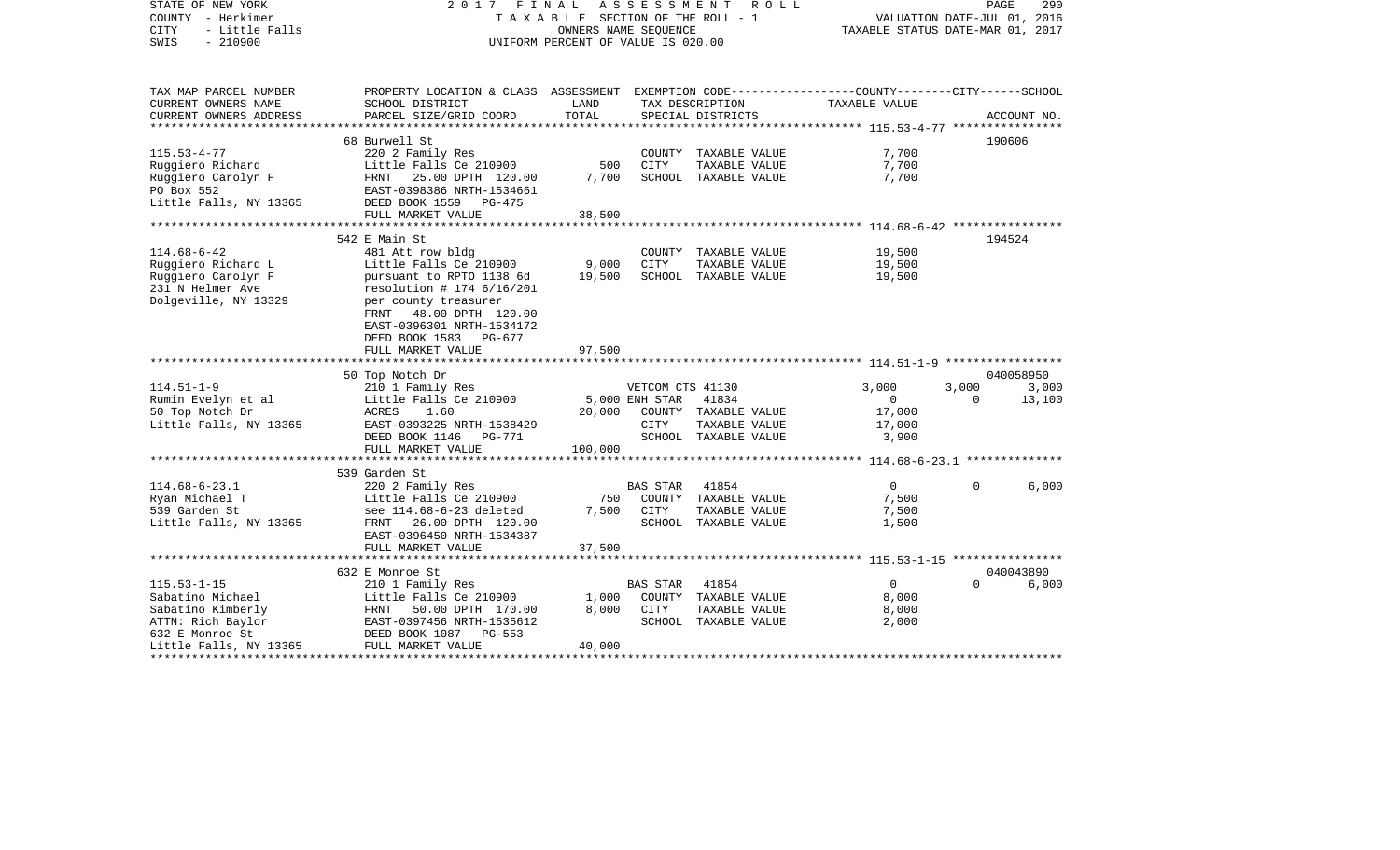COUNTY - Herkimer **T A X A B L E** SECTION OF THE ROLL - 1 VALUATION DATE-JUL 01, 2016 CITY - Little Falls OWNERS NAME SEQUENCE TAXABLE STATUS DATE-MAR 01, 2017 SWIS - 210900 UNIFORM PERCENT OF VALUE IS 020.00TAX MAP PARCEL NUMBER PROPERTY LOCATION & CLASS ASSESSMENT EXEMPTION CODE------------------COUNTY--------CITY------SCHOOL CURRENT OWNERS NAME SCHOOL DISTRICT LAND TAX DESCRIPTION TAXABLE VALUECURRENT OWNERS ADDRESS PARCEL SIZE/GRID COORD TOTAL SPECIAL DISTRICTS ACCOUNT NO. \*\*\*\*\*\*\*\*\*\*\*\*\*\*\*\*\*\*\*\*\*\*\*\*\*\*\*\*\*\*\*\*\*\*\*\*\*\*\*\*\*\*\*\*\*\*\*\*\*\*\*\*\*\*\*\*\*\*\*\*\*\*\*\*\*\*\*\*\*\*\*\*\*\*\*\*\*\*\*\*\*\*\*\*\*\*\*\*\*\*\*\*\*\*\*\*\*\*\*\*\*\*\* 114.75-2-17 \*\*\*\*\*\*\*\*\*\*\*\*\*\*\*\* 371-373 W Main St 040038070114.75-2-17 220 2 Family Res COUNTY TAXABLE VALUE 8,900 Sadlon Kathleen Little Falls Ce 210900 500 CITY TAXABLE VALUE 8,900 Attn: Steve &Josephine Sadlon FRNT 36.40 DPTH 90.00 8,900 SCHOOL TAXABLE VALUE 8,900 373 West Main St EAST-0393521 NRTH-1531274Little Falls, NY 13365 DEED BOOK 791 PG-53 FULL MARKET VALUE 44,500 \*\*\*\*\*\*\*\*\*\*\*\*\*\*\*\*\*\*\*\*\*\*\*\*\*\*\*\*\*\*\*\*\*\*\*\*\*\*\*\*\*\*\*\*\*\*\*\*\*\*\*\*\*\*\*\*\*\*\*\*\*\*\*\*\*\*\*\*\*\*\*\*\*\*\*\*\*\*\*\*\*\*\*\*\*\*\*\*\*\*\*\*\*\*\*\*\*\*\*\*\*\*\* 115.53-2-48 \*\*\*\*\*\*\*\*\*\*\*\*\*\*\*\* 13 Court St 040012330115.53-2-48 210 1 Family Res ENH STAR 41834 0 0 10,000 Sadlon Paul **Little Falls Ce 210900** 1,250 COUNTY TAXABLE VALUE 10,000 Sadlon Joshua J FRNT 75.00 DPTH 125.00 10,000 CITY TAXABLE VALUE 10,000 13 Court St EAST-0399251 NRTH-1534820 SCHOOL TAXABLE VALUE 0Little Falls, NY 13365 DEED BOOK 1438 PG-913 FULL MARKET VALUE 50,000 \*\*\*\*\*\*\*\*\*\*\*\*\*\*\*\*\*\*\*\*\*\*\*\*\*\*\*\*\*\*\*\*\*\*\*\*\*\*\*\*\*\*\*\*\*\*\*\*\*\*\*\*\*\*\*\*\*\*\*\*\*\*\*\*\*\*\*\*\*\*\*\*\*\*\*\*\*\*\*\*\*\*\*\*\*\*\*\*\*\*\*\*\*\*\*\*\*\*\*\*\*\*\* 115.53-2-64 \*\*\*\*\*\*\*\*\*\*\*\*\*\*\*\* 2 Court St 040012150115.53-2-64 210 1 Family Res VETFUND CT 41101 200 200 0 Sadlon William R Little Falls Ce 210900 350 ENH STAR 41834 0 0 9,000 Dixon Debra FRNT 30.00 DPTH 70.00 9,000 COUNTY TAXABLE VALUE 8,800 2 Court St EAST-0399126 NRTH-1534686 CITY TAXABLE VALUE 8,800 Little Falls, NY 13365 DEED BOOK 882 PG-575 SCHOOL TAXABLE VALUE 0 FULL MARKET VALUE 45,000 \*\*\*\*\*\*\*\*\*\*\*\*\*\*\*\*\*\*\*\*\*\*\*\*\*\*\*\*\*\*\*\*\*\*\*\*\*\*\*\*\*\*\*\*\*\*\*\*\*\*\*\*\*\*\*\*\*\*\*\*\*\*\*\*\*\*\*\*\*\*\*\*\*\*\*\*\*\*\*\*\*\*\*\*\*\*\*\*\*\*\*\*\*\*\*\*\*\*\*\*\*\*\* 115.53-1-47 \*\*\*\*\*\*\*\*\*\*\*\*\*\*\*\* 589-591 E Monroe St 040043170115.53-1-47 220 2 Family Res COUNTY TAXABLE VALUE 11,050 Safford Robyn Little Falls Ce 210900 1,550 CITY TAXABLE VALUE 11,050 53 N William St FRNT 72.00 DPTH 120.00 11,050 SCHOOL TAXABLE VALUE 11,050 Little Falls, NY 13365 EAST-0396905 NRTH-1535271 DEED BOOK 1078 PG-470FULL MARKET VALUE 55,250 \*\*\*\*\*\*\*\*\*\*\*\*\*\*\*\*\*\*\*\*\*\*\*\*\*\*\*\*\*\*\*\*\*\*\*\*\*\*\*\*\*\*\*\*\*\*\*\*\*\*\*\*\*\*\*\*\*\*\*\*\*\*\*\*\*\*\*\*\*\*\*\*\*\*\*\*\*\*\*\*\*\*\*\*\*\*\*\*\*\*\*\*\*\*\*\*\*\*\*\*\*\*\* 115.53-1-48 \*\*\*\*\*\*\*\*\*\*\*\*\*\*\*\* 53 N William St 040061410115.53-1-48 210 1 Family Res BAS STAR 41854 0 0 6,000 Safford Robyn Little Falls Ce 210900 3,150 COUNTY TAXABLE VALUE 20,000 53 N William St FRNT 78.00 DPTH 120.00 20,000 CITY TAXABLE VALUE 20,000 Little Falls, NY 13365 EAST-0396832 NRTH-1535252 SCHOOL TAXABLE VALUE 14,000 DEED BOOK 896 PG-313FULL MARKET VALUE 100,000 \*\*\*\*\*\*\*\*\*\*\*\*\*\*\*\*\*\*\*\*\*\*\*\*\*\*\*\*\*\*\*\*\*\*\*\*\*\*\*\*\*\*\*\*\*\*\*\*\*\*\*\*\*\*\*\*\*\*\*\*\*\*\*\*\*\*\*\*\*\*\*\*\*\*\*\*\*\*\*\*\*\*\*\*\*\*\*\*\*\*\*\*\*\*\*\*\*\*\*\*\*\*\* 114.68-2-48 \*\*\*\*\*\*\*\*\*\*\*\*\*\*\*\* 60 Pierce St 040051390114.68-2-48 311 Res vac land COUNTY TAXABLE VALUE 350350 Sagatis Mary Little Falls Ce 210900 350 CITY TAXABLE VALUE 350 147 Furnace St FRNT 50.00 DPTH 100.00 350 SCHOOL TAXABLE VALUE Little Falls, NY 13365 EAST-0393666 NRTH-1534816 DEED BOOK 1452 PG-554 FULL MARKET VALUE 1,750 \*\*\*\*\*\*\*\*\*\*\*\*\*\*\*\*\*\*\*\*\*\*\*\*\*\*\*\*\*\*\*\*\*\*\*\*\*\*\*\*\*\*\*\*\*\*\*\*\*\*\*\*\*\*\*\*\*\*\*\*\*\*\*\*\*\*\*\*\*\*\*\*\*\*\*\*\*\*\*\*\*\*\*\*\*\*\*\*\*\*\*\*\*\*\*\*\*\*\*\*\*\*\*\*\*\*\*\*\*\*\*\*\*\*\*\*\*\*\*\*\*\*\*\*\*\*\*\*\*\*\*\*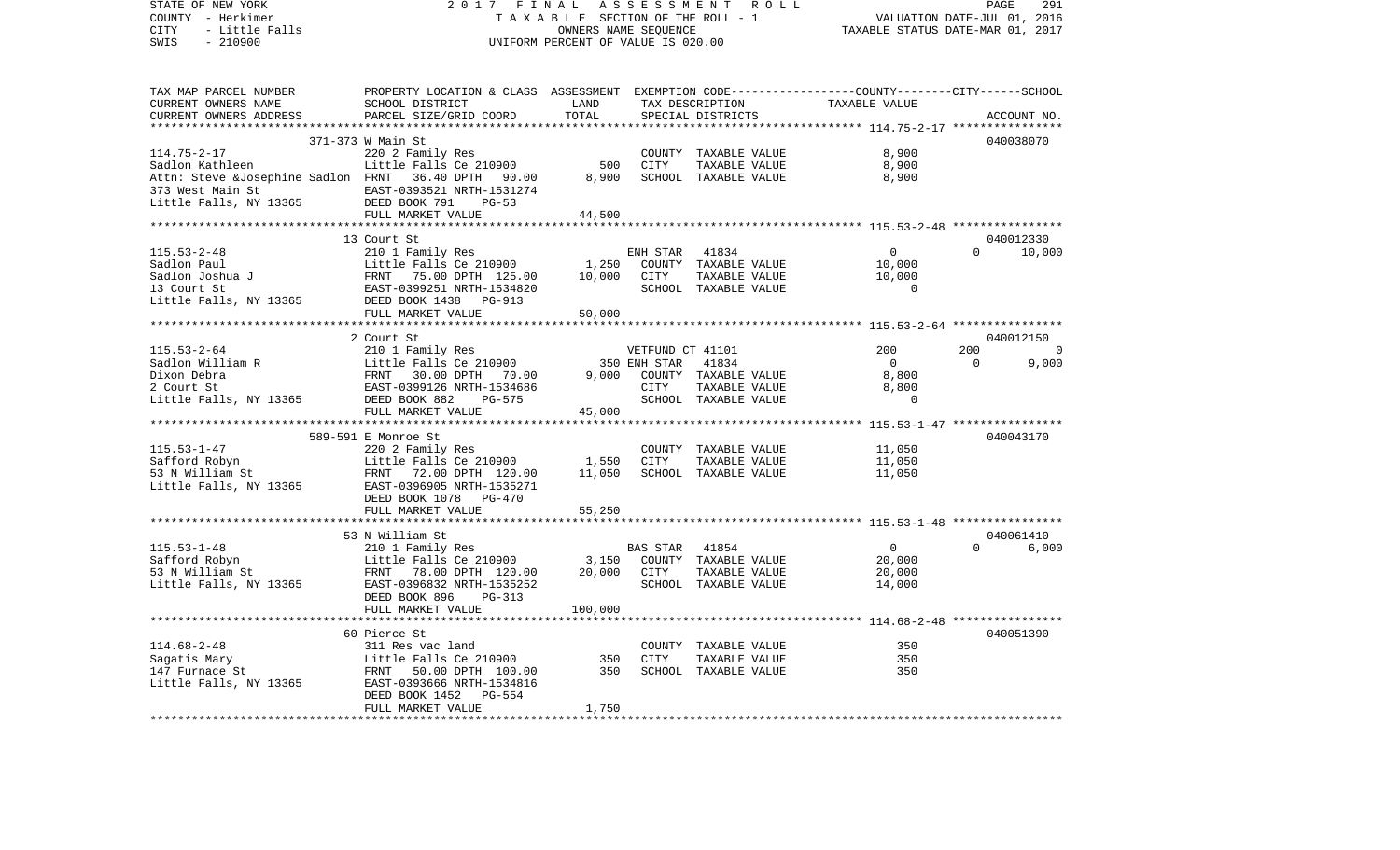| STATE OF NEW YORK<br>COUNTY - Herkimer<br><b>CITY</b><br>- Little Falls<br>SWIS<br>$-210900$ | 2017 FINAL ASSESSMENT ROLL<br>TAXABLE SECTION OF THE ROLL - 1<br>UNIFORM PERCENT OF VALUE IS 020.00                 | PAGE<br>292<br>VALUATION DATE-JUL 01, 2016<br>TAXABLE STATUS DATE-MAR 01, 2017 |                  |                            |                |                       |             |
|----------------------------------------------------------------------------------------------|---------------------------------------------------------------------------------------------------------------------|--------------------------------------------------------------------------------|------------------|----------------------------|----------------|-----------------------|-------------|
| TAX MAP PARCEL NUMBER<br>CURRENT OWNERS NAME                                                 | PROPERTY LOCATION & CLASS ASSESSMENT EXEMPTION CODE----------------COUNTY-------CITY------SCHOOL<br>SCHOOL DISTRICT | LAND                                                                           |                  | TAX DESCRIPTION            | TAXABLE VALUE  |                       |             |
| CURRENT OWNERS ADDRESS                                                                       | PARCEL SIZE/GRID COORD                                                                                              | TOTAL                                                                          |                  | SPECIAL DISTRICTS          |                |                       | ACCOUNT NO. |
|                                                                                              | 147 Furnace St                                                                                                      |                                                                                |                  |                            |                |                       | 040018420   |
| $114.68 - 2 - 4$                                                                             | 210 1 Family Res                                                                                                    |                                                                                | ENH STAR         | 41834                      | $\Omega$       | $\Omega$ and $\Omega$ | 6,150       |
|                                                                                              | Little Falls Ce 210900                                                                                              | 500                                                                            |                  | COUNTY TAXABLE VALUE       | 6,150          |                       |             |
| Sagatis Mary C<br>147 Furnace St                                                             | FRNT 35.00 DPTH 116.00                                                                                              | 6,150                                                                          | CITY             | TAXABLE VALUE              | 6,150          |                       |             |
| Little Falls, NY 13365                                                                       | EAST-0393617 NRTH-1534550<br>DEED BOOK 760<br>$PG-36$                                                               |                                                                                |                  | SCHOOL TAXABLE VALUE       | $\Omega$       |                       |             |
|                                                                                              | FULL MARKET VALUE                                                                                                   | 30,750                                                                         |                  |                            |                |                       |             |
|                                                                                              | 9 Pierce St                                                                                                         |                                                                                |                  |                            |                |                       | 040050940   |
| $114.68 - 2 - 49$                                                                            | 210 1 Family Res                                                                                                    |                                                                                |                  | COUNTY TAXABLE VALUE       | 7,500          |                       |             |
| Sagatis Mary C                                                                               | Little Falls Ce 210900                                                                                              | 600                                                                            | CITY             | TAXABLE VALUE              | 7,500          |                       |             |
| 147 Furnace St<br>Little Falls, NY 13365                                                     | FRNT 50.00 DPTH 100.00<br>EAST-0393697 NRTH-1534854<br>DEED BOOK 835<br><b>PG-525</b>                               | 7,500                                                                          |                  | SCHOOL TAXABLE VALUE       | 7,500          |                       |             |
|                                                                                              | FULL MARKET VALUE                                                                                                   | 37,500                                                                         |                  |                            |                |                       |             |
|                                                                                              | **********************************                                                                                  |                                                                                |                  |                            |                |                       |             |
|                                                                                              | 115 Furnace St                                                                                                      |                                                                                |                  |                            |                |                       | 040018210   |
| $114.68 - 2 - 39$                                                                            | 210 1 Family Res                                                                                                    |                                                                                |                  | COUNTY TAXABLE VALUE       | 10,250         |                       |             |
| Salamone James G                                                                             | Little Falls Ce 210900                                                                                              | 950                                                                            | CITY             | TAXABLE VALUE              | 10,250         |                       |             |
| 640 Gun club Rd                                                                              | $E =$<br>R1                                                                                                         | 10,250                                                                         |                  | SCHOOL TAXABLE VALUE       | 10,250         |                       |             |
| Little Falls, NY 13365                                                                       | 52x200<br>FRNT 52.50 DPTH 200.00<br>EAST-0394028 NRTH-1534361<br>DEED BOOK 1497 PG-833<br>FULL MARKET VALUE         | 51,250                                                                         |                  |                            |                |                       |             |
|                                                                                              | *****************************                                                                                       |                                                                                |                  |                            |                |                       |             |
|                                                                                              | 554 E Monroe St                                                                                                     |                                                                                |                  |                            |                |                       | 040042810   |
| $114.60 - 2 - 74$                                                                            | 210 1 Family Res                                                                                                    |                                                                                | VETWAR CTS 41120 |                            | 1,433          | 1,433                 | 1,433       |
| Salls Sally                                                                                  | Little Falls Ce 210900                                                                                              |                                                                                | 550 ENH STAR     | 41834                      | $\overline{0}$ | $\cap$                | 8,117       |
| $554$ E Monroe St                                                                            | FRNT 30.00 DPTH 92.00                                                                                               |                                                                                |                  | 9,550 COUNTY TAXABLE VALUE | 8,117          |                       |             |
| Little Falls, NY 13365                                                                       | EAST-0396404 NRTH-1535362                                                                                           |                                                                                | CITY             | TAXABLE VALUE              | 8,117          |                       |             |
|                                                                                              | DEED BOOK 00594 PG-00438                                                                                            |                                                                                |                  | SCHOOL TAXABLE VALUE       | $\Omega$       |                       |             |
|                                                                                              | FULL MARKET VALUE                                                                                                   | 47,750                                                                         |                  |                            |                |                       |             |
|                                                                                              | 561-3 E Jefferson St                                                                                                |                                                                                |                  |                            |                |                       | 040026160   |
| $114.76 - 2 - 21$                                                                            | 220 2 Family Res                                                                                                    |                                                                                |                  | COUNTY TAXABLE VALUE       | 9,350          |                       |             |
| Samsel Thomas E                                                                              | Little Falls Ce 210900                                                                                              | 600                                                                            | <b>CITY</b>      | TAXABLE VALUE              | 9,350          |                       |             |
| 561 E Jefferson St                                                                           | FRNT 61.00 DPTH 95.00                                                                                               | 9,350                                                                          |                  | SCHOOL TAXABLE VALUE       | 9,350          |                       |             |
| Little Falls, NY 13365                                                                       | EAST-0396736 NRTH-1532318<br>DEED BOOK 1473<br>PG-737                                                               |                                                                                |                  |                            |                |                       |             |
|                                                                                              | FULL MARKET VALUE                                                                                                   | 46,750                                                                         |                  |                            |                |                       |             |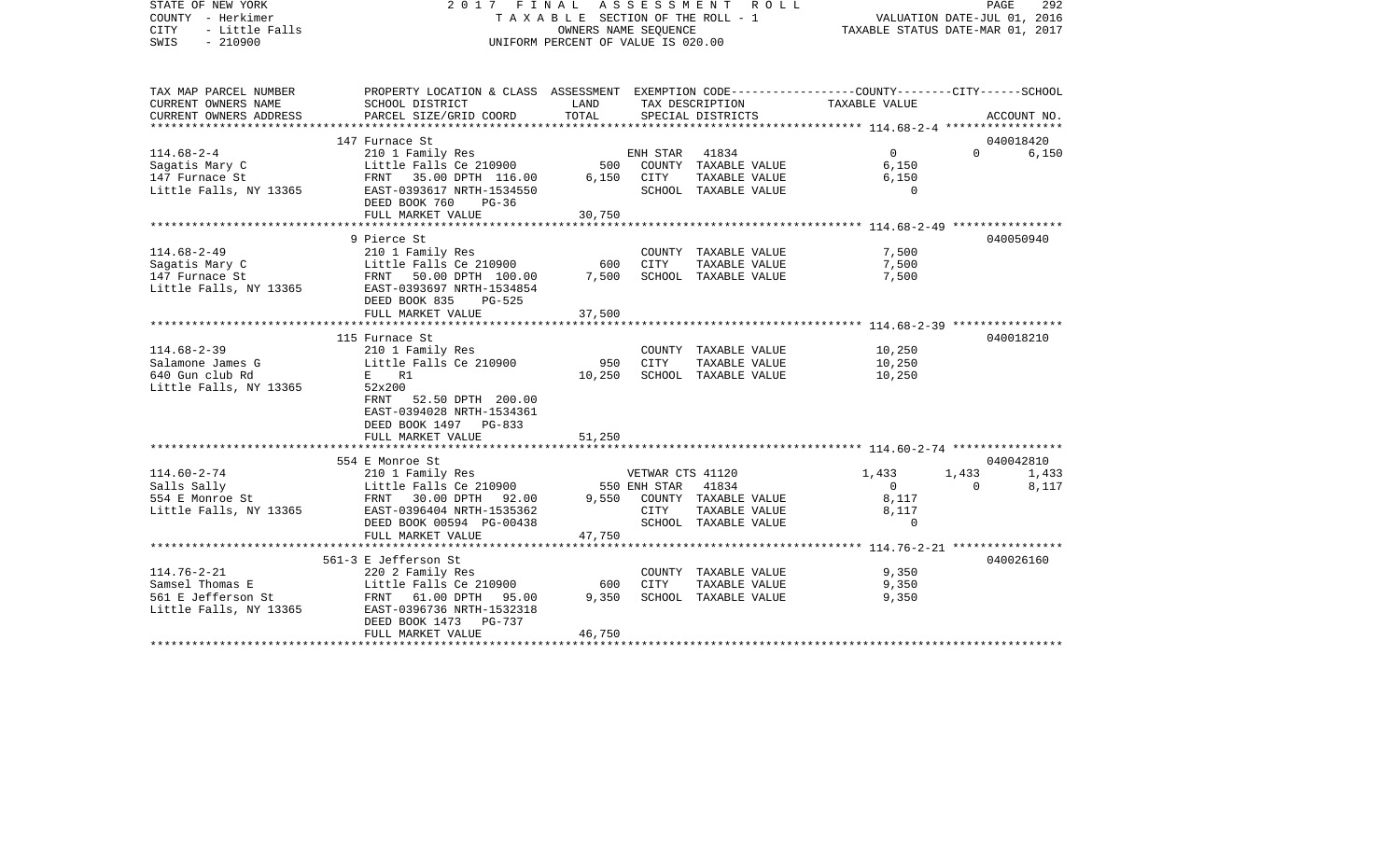STATE OF NEW YORK 2 0 1 7 F I N A L A S S E S S M E N T R O L L PAGE 293VALUATION DATE-JUL 01, 2016 COUNTY - Herkimer T A X A B L E SECTION OF THE ROLL - 1 CITY - Little Falls OWNERS NAME SEQUENCE TAXABLE STATUS DATE-MAR 01, 2017 SWIS - 210900 UNIFORM PERCENT OF VALUE IS 020.00TAX MAP PARCEL NUMBER PROPERTY LOCATION & CLASS ASSESSMENT EXEMPTION CODE------------------COUNTY--------CITY------SCHOOL CURRENT OWNERS NAME SCHOOL DISTRICT LAND TAX DESCRIPTION TAXABLE VALUECURRENT OWNERS ADDRESS PARCEL SIZE/GRID COORD TOTAL SPECIAL DISTRICTS ACCOUNT NO. \*\*\*\*\*\*\*\*\*\*\*\*\*\*\*\*\*\*\*\*\*\*\*\*\*\*\*\*\*\*\*\*\*\*\*\*\*\*\*\*\*\*\*\*\*\*\*\*\*\*\*\*\*\*\*\*\*\*\*\*\*\*\*\*\*\*\*\*\*\*\*\*\*\*\*\*\*\*\*\*\*\*\*\*\*\*\*\*\*\*\*\*\*\*\*\*\*\*\*\*\*\*\* 114.68-2-77 \*\*\*\*\*\*\*\*\*\*\*\*\*\*\*\* 87 Prospect St 040052980 114.68-2-77 210 1 Family Res BAS STAR 41854 0 0 6,000 Sanford Brandon K Little Falls Ce 210900 450 COUNTY TAXABLE VALUE 9,700 Sanford Laurianne FRNT 27.00 DPTH 80.00 9,700 CITY TAXABLE VALUE 9,700 87 Prospect St EAST-0394783 NRTH-1533770 SCHOOL TAXABLE VALUE 3,700 DEED BOOK 1196 PG-112 FULL MARKET VALUE 48,500 \*\*\*\*\*\*\*\*\*\*\*\*\*\*\*\*\*\*\*\*\*\*\*\*\*\*\*\*\*\*\*\*\*\*\*\*\*\*\*\*\*\*\*\*\*\*\*\*\*\*\*\*\*\*\*\*\*\*\*\*\*\*\*\*\*\*\*\*\*\*\*\*\*\*\*\*\*\*\*\*\*\*\*\*\*\*\*\*\*\*\*\*\*\*\*\*\*\*\*\*\*\*\* 115.53-1-88 \*\*\*\*\*\*\*\*\*\*\*\*\*\*\*\* 604 Garden St 040022380115.53-1-88 220 2 Family Res COUNTY TAXABLE VALUE 8,520 Santos Perla Little Falls Ce 210900 1,350 CITY TAXABLE VALUE 509 W. 140th St FRNT 56.00 DPTH 120.00 8,520 SCHOOL TAXABLE VALUE 8,520 New York, NY 10031 EAST-0397273 NRTH-1534879 DEED BOOK 1492 PG-324FULL MARKET VALUE 42,600 \*\*\*\*\*\*\*\*\*\*\*\*\*\*\*\*\*\*\*\*\*\*\*\*\*\*\*\*\*\*\*\*\*\*\*\*\*\*\*\*\*\*\*\*\*\*\*\*\*\*\*\*\*\*\*\*\*\*\*\*\*\*\*\*\*\*\*\*\*\*\*\*\*\*\*\*\*\*\*\*\*\*\*\*\*\*\*\*\*\*\*\*\*\*\*\*\*\*\*\*\*\*\* 115.53-1-45 \*\*\*\*\*\*\*\*\*\*\*\*\*\*\*\* 595 E Monroe St 040043260115.53-1-45 220 2 Family Res COUNTY TAXABLE VALUE 11,700 Santry Gregory A 11,700 Little Falls Ce 210900 700 CITY TAXABLE VALUE 11,700 592 E Gansevoort St FRNT 35.00 DPTH 120.00 11,700 SCHOOL TAXABLE VALUE 11,700 Little Falls, NY 13365 EAST-0396991 NRTH-1535290 DEED BOOK 1418 PG-612FULL MARKET VALUE 58,500 \*\*\*\*\*\*\*\*\*\*\*\*\*\*\*\*\*\*\*\*\*\*\*\*\*\*\*\*\*\*\*\*\*\*\*\*\*\*\*\*\*\*\*\*\*\*\*\*\*\*\*\*\*\*\*\*\*\*\*\*\*\*\*\*\*\*\*\*\*\*\*\*\*\*\*\*\*\*\*\*\*\*\*\*\*\*\*\*\*\*\*\*\*\*\*\*\*\*\*\*\*\*\* 115.53-1-49.2 \*\*\*\*\*\*\*\*\*\*\*\*\*\* E Gansevoort St115.53-1-49.2 311 Res vac land COUNTY TAXABLE VALUE 300Santry Gregory A **Little Falls Ce 210900** 300 CITY TAXABLE VALUE 300 592 E Gansevoort St FRNT 30.00 DPTH 62.00 300 SCHOOL TAXABLE VALUE 300Little Falls, NY 13365 EAST-0396966 NRTH-1535133 FULL MARKET VALUE 1,500 \*\*\*\*\*\*\*\*\*\*\*\*\*\*\*\*\*\*\*\*\*\*\*\*\*\*\*\*\*\*\*\*\*\*\*\*\*\*\*\*\*\*\*\*\*\*\*\*\*\*\*\*\*\*\*\*\*\*\*\*\*\*\*\*\*\*\*\*\*\*\*\*\*\*\*\*\*\*\*\*\*\*\*\*\*\*\*\*\*\*\*\*\*\*\*\*\*\*\*\*\*\*\* 115.53-1-50 \*\*\*\*\*\*\*\*\*\*\*\*\*\*\*\* 588 E Gansevoort St 040019560115.53-1-50 210 1 Family Res COUNTY TAXABLE VALUE 15,450 Santry Gregory A 15,450 Little Falls Ce 210900 1,700 CITY TAXABLE VALUE 15,450 592 E Gansevoort St FRNT 44.90 DPTH 120.00 15,450 SCHOOL TAXABLE VALUE 15,450 Little Falls, NY 13365 EAST-0396991 NRTH-1535169 DEED BOOK 1133 PG-724FULL MARKET VALUE 77,250 \*\*\*\*\*\*\*\*\*\*\*\*\*\*\*\*\*\*\*\*\*\*\*\*\*\*\*\*\*\*\*\*\*\*\*\*\*\*\*\*\*\*\*\*\*\*\*\*\*\*\*\*\*\*\*\*\*\*\*\*\*\*\*\*\*\*\*\*\*\*\*\*\*\*\*\*\*\*\*\*\*\*\*\*\*\*\*\*\*\*\*\*\*\*\*\*\*\*\*\*\*\*\* 115.53-1-51 \*\*\*\*\*\*\*\*\*\*\*\*\*\*\*\* 590 E Gansevoort St 040019620115.53-1-51 220 2 Family Res COUNTY TAXABLE VALUE 18,450 Santry Gregory A Little Falls Ce 210900 950 CITY TAXABLE VALUE 18,450 592 E Ganesvoort St FRNT 46.80 DPTH 120.00 18,450 SCHOOL TAXABLE VALUE Little Falls, NY 13365 EAST-0397035 NRTH-1535181 DEED BOOK 1418 PG-612FULL MARKET VALUE 92,250 \*\*\*\*\*\*\*\*\*\*\*\*\*\*\*\*\*\*\*\*\*\*\*\*\*\*\*\*\*\*\*\*\*\*\*\*\*\*\*\*\*\*\*\*\*\*\*\*\*\*\*\*\*\*\*\*\*\*\*\*\*\*\*\*\*\*\*\*\*\*\*\*\*\*\*\*\*\*\*\*\*\*\*\*\*\*\*\*\*\*\*\*\*\*\*\*\*\*\*\*\*\*\*\*\*\*\*\*\*\*\*\*\*\*\*\*\*\*\*\*\*\*\*\*\*\*\*\*\*\*\*\*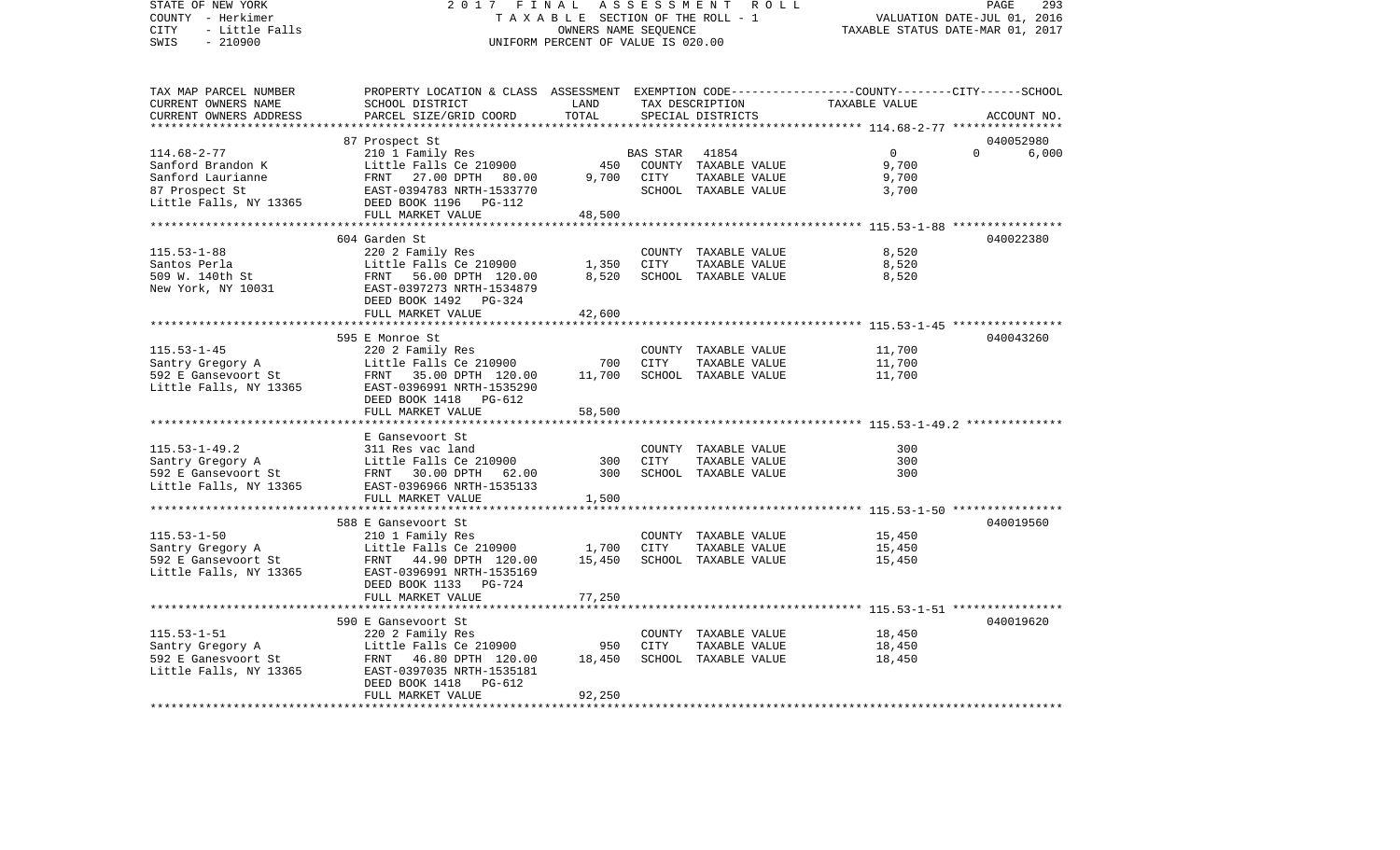COUNTY - Herkimer T A X A B L E SECTION OF THE ROLL - 1 VALUATION DATE-JUL 01, 2016 CITY - Little Falls OWNERS NAME SEQUENCE TAXABLE STATUS DATE-MAR 01, 2017 SWIS - 210900 UNIFORM PERCENT OF VALUE IS 020.00TAX MAP PARCEL NUMBER PROPERTY LOCATION & CLASS ASSESSMENT EXEMPTION CODE------------------COUNTY--------CITY------SCHOOL CURRENT OWNERS NAME SCHOOL DISTRICT LAND TAX DESCRIPTION TAXABLE VALUECURRENT OWNERS ADDRESS PARCEL SIZE/GRID COORD TOTAL SPECIAL DISTRICTS ACCOUNT NO. \*\*\*\*\*\*\*\*\*\*\*\*\*\*\*\*\*\*\*\*\*\*\*\*\*\*\*\*\*\*\*\*\*\*\*\*\*\*\*\*\*\*\*\*\*\*\*\*\*\*\*\*\*\*\*\*\*\*\*\*\*\*\*\*\*\*\*\*\*\*\*\*\*\*\*\*\*\*\*\*\*\*\*\*\*\*\*\*\*\*\*\*\*\*\*\*\*\*\*\*\*\*\* 114.59-2-47 \*\*\*\*\*\*\*\*\*\*\*\*\*\*\*\* 10 Sherman St 040054990114.59-2-47 210 1 Family Res ENH STAR 41834 0 0 13,100 Sanzo Sheila Little Falls Ce 210900 1,050 COUNTY TAXABLE VALUE 14,550 Sanzo Nicholas J FRNT 50.00 DPTH 132.00 14,550 CITY TAXABLE VALUE 14,550 10 Sherman St EAST-0393656 NRTH-1535777 SCHOOL TAXABLE VALUE 1,450 Little Falls, NY 13365 DEED BOOK 836 PG-693 FULL MARKET VALUE 72,750 \*\*\*\*\*\*\*\*\*\*\*\*\*\*\*\*\*\*\*\*\*\*\*\*\*\*\*\*\*\*\*\*\*\*\*\*\*\*\*\*\*\*\*\*\*\*\*\*\*\*\*\*\*\*\*\*\*\*\*\*\*\*\*\*\*\*\*\*\*\*\*\*\*\*\*\*\*\*\*\*\*\*\*\*\*\*\*\*\*\*\*\*\*\*\*\*\*\*\*\*\*\*\* 114.59-4-40 \*\*\*\*\*\*\*\*\*\*\*\*\*\*\*\* 27 Churchill St 165207114.59-4-40 210 1 Family Res COUNTY TAXABLE VALUE 10,000 Sarto Lisa M **Little Falls Ce 210900** 1,000 CITY TAXABLE VALUE 27 Churchill St FRNT 50.00 DPTH 111.00 10,000 SCHOOL TAXABLE VALUE 10,000 Little Falls, NY 13365 EAST-0393074 NRTH-1535132 DEED BOOK 1399 PG-463FULL MARKET VALUE 50,000 \*\*\*\*\*\*\*\*\*\*\*\*\*\*\*\*\*\*\*\*\*\*\*\*\*\*\*\*\*\*\*\*\*\*\*\*\*\*\*\*\*\*\*\*\*\*\*\*\*\*\*\*\*\*\*\*\*\*\*\*\*\*\*\*\*\*\*\*\*\*\*\*\*\*\*\*\*\*\*\*\*\*\*\*\*\*\*\*\*\*\*\*\*\*\*\*\*\*\*\*\*\*\* 115.53-1-44 \*\*\*\*\*\*\*\*\*\*\*\*\*\*\*\* 597 E Monroe St 040043320115.53-1-44 220 2 Family Res COUNTY TAXABLE VALUE 12,400 Sawyer Kyle D Little Falls Ce 210900 900 CITY TAXABLE VALUE 12,400 William Morotti V II FRNT 46.00 DPTH 120.00 12,400 SCHOOL TAXABLE VALUE 12,400 28648 SW Costa Cir BANK 035Wilsonville, OR 97070 EAST-0397028 NRTH-1535300 DEED BOOK 830 PG-571 FULL MARKET VALUE 62,000 \*\*\*\*\*\*\*\*\*\*\*\*\*\*\*\*\*\*\*\*\*\*\*\*\*\*\*\*\*\*\*\*\*\*\*\*\*\*\*\*\*\*\*\*\*\*\*\*\*\*\*\*\*\*\*\*\*\*\*\*\*\*\*\*\*\*\*\*\*\*\*\*\*\*\*\*\*\*\*\*\*\*\*\*\*\*\*\*\*\*\*\*\*\*\*\*\*\*\*\*\*\*\* 115.69-1-23 \*\*\*\*\*\*\*\*\*\*\*\*\*\*\*\* 34 Danube St 155921115.69-1-23 210 1 Family Res BAS STAR 41854 0 0 6,000 Sayward Rolland Little Falls Ce 210900 400 COUNTY TAXABLE VALUE 6,600 Sayward Elizabeth FRNT 33.00 DPTH 94.00 6,600 CITY TAXABLE VALUE 6,600 34 Danube St EAST-0397131 NRTH-1532041 SCHOOL TAXABLE VALUE 600Little Falls, NY 13365 DEED BOOK 1341 PG-43 FULL MARKET VALUE 33,000 \*\*\*\*\*\*\*\*\*\*\*\*\*\*\*\*\*\*\*\*\*\*\*\*\*\*\*\*\*\*\*\*\*\*\*\*\*\*\*\*\*\*\*\*\*\*\*\*\*\*\*\*\*\*\*\*\*\*\*\*\*\*\*\*\*\*\*\*\*\*\*\*\*\*\*\*\*\*\*\*\*\*\*\*\*\*\*\*\*\*\*\*\*\*\*\*\*\*\*\*\*\*\* 114.84-1-6.111 \*\*\*\*\*\*\*\*\*\*\*\*\* Rear Of Casler St 114.84-1-6.111 836 Telecom. eq. COUNTY TAXABLE VALUE 72,000 SBA TOWERS II, LLC Little Falls Ce 210900 100 CITY TAXABLE VALUE 72,000 Owens Katherine Tw2 Tower 72,000 SCHOOL TAXABLE VALUE 72,000 TAX DEPARTMENT TOWER On 114.84-1-6 SITE# NY1179-A ACRES 0.11 8051 Congress Ave EAST-0359393 NRTH-1105840 Boca Raton, FL 33487-1307 FULL MARKET VALUE 360,000 \*\*\*\*\*\*\*\*\*\*\*\*\*\*\*\*\*\*\*\*\*\*\*\*\*\*\*\*\*\*\*\*\*\*\*\*\*\*\*\*\*\*\*\*\*\*\*\*\*\*\*\*\*\*\*\*\*\*\*\*\*\*\*\*\*\*\*\*\*\*\*\*\*\*\*\*\*\*\*\*\*\*\*\*\*\*\*\*\*\*\*\*\*\*\*\*\*\*\*\*\*\*\* 115.45-1-12.111 \*\*\*\*\*\*\*\*\*\*\*\* E Monroe St115.45-1-12.111 837 Cell Tower COUNTY TAXABLE VALUE 34,900 SBC Tower Holdings, LLC bittle Falls Ce 210900 0 0 CITY TAXABLE VALUE 34,900 Attn: Property Tax Dept. ACRES 0.01 34,900 SCHOOL TAXABLE VALUE 34,900 1010 Pine 9E-L-01 EAST-0397300 NRTH-1538206St. Louis, MO 63101 FULL MARKET VALUE 174,500 \*\*\*\*\*\*\*\*\*\*\*\*\*\*\*\*\*\*\*\*\*\*\*\*\*\*\*\*\*\*\*\*\*\*\*\*\*\*\*\*\*\*\*\*\*\*\*\*\*\*\*\*\*\*\*\*\*\*\*\*\*\*\*\*\*\*\*\*\*\*\*\*\*\*\*\*\*\*\*\*\*\*\*\*\*\*\*\*\*\*\*\*\*\*\*\*\*\*\*\*\*\*\*\*\*\*\*\*\*\*\*\*\*\*\*\*\*\*\*\*\*\*\*\*\*\*\*\*\*\*\*\*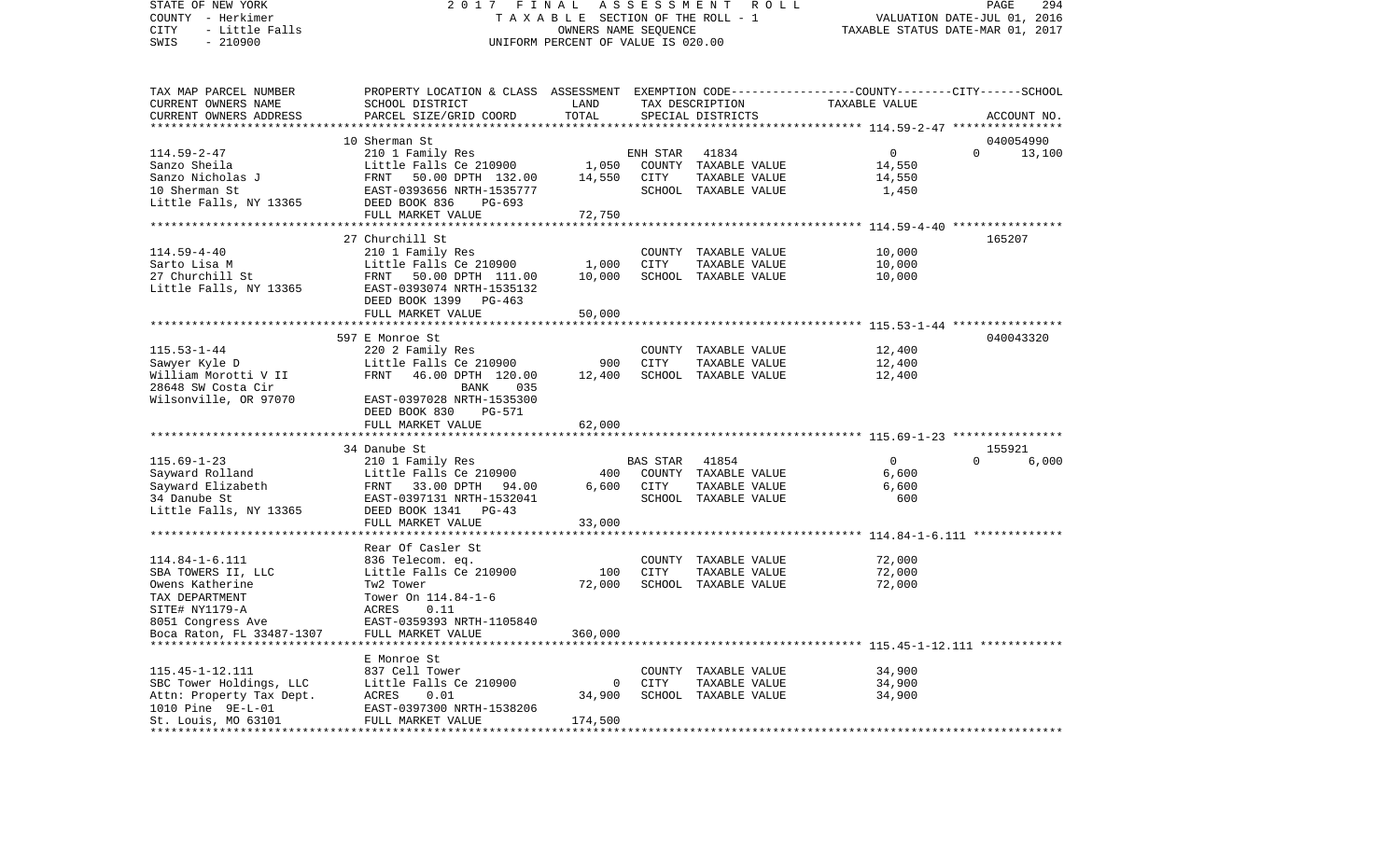| STATE OF NEW YORK<br>COUNTY - Herkimer<br>CITY<br>- Little Falls<br>$-210900$<br>SWIS | 2017 FINAL ASSESSMENT ROLL<br>T A X A B L E SECTION OF THE ROLL - 1<br>OWNERS NAME SEQUENCE<br>UNIFORM PERCENT OF VALUE IS 020.00 |        |             |                      | PAGE<br>295<br>VALUATION DATE-JUL 01, 2016<br>TAXABLE STATUS DATE-MAR 01, 2017 |                   |  |
|---------------------------------------------------------------------------------------|-----------------------------------------------------------------------------------------------------------------------------------|--------|-------------|----------------------|--------------------------------------------------------------------------------|-------------------|--|
| TAX MAP PARCEL NUMBER                                                                 | PROPERTY LOCATION & CLASS ASSESSMENT EXEMPTION CODE---------------COUNTY-------CITY------SCHOOL                                   |        |             |                      |                                                                                |                   |  |
| CURRENT OWNERS NAME                                                                   | SCHOOL DISTRICT                                                                                                                   | LAND   |             | TAX DESCRIPTION      | TAXABLE VALUE                                                                  |                   |  |
| CURRENT OWNERS ADDRESS                                                                | PARCEL SIZE/GRID COORD                                                                                                            | TOTAL  |             | SPECIAL DISTRICTS    |                                                                                | ACCOUNT NO.       |  |
|                                                                                       | 27 Lansing St                                                                                                                     |        |             |                      |                                                                                | 187050            |  |
| $114.68 - 5 - 41$                                                                     | 230 3 Family Res                                                                                                                  |        |             | COUNTY TAXABLE VALUE | 7,500                                                                          |                   |  |
| SBH Ventures, LLC                                                                     | Little Falls Ce 210900                                                                                                            | 600    | CITY        | TAXABLE VALUE        | 7,500                                                                          |                   |  |
|                                                                                       | 25 Alik Way Unit 101-515 FRNT 41.00 DPTH 94.00<br>Spring Valley, NY 10977 EAST-0395496 NRTH-1534316                               | 7,500  |             | SCHOOL TAXABLE VALUE | 7,500                                                                          |                   |  |
| Spring Valley, NY 10977                                                               | EAST-0395496 NRTH-1534316                                                                                                         |        |             |                      |                                                                                |                   |  |
|                                                                                       | DEED BOOK 1538 PG-196                                                                                                             |        |             |                      |                                                                                |                   |  |
|                                                                                       | FULL MARKET VALUE                                                                                                                 | 37,500 |             |                      |                                                                                |                   |  |
|                                                                                       | 349-51 W Main St                                                                                                                  |        |             |                      |                                                                                | 202201            |  |
| $114.75 - 2 - 24$                                                                     | 220 2 Family Res                                                                                                                  |        |             | COUNTY TAXABLE VALUE | 6,400                                                                          |                   |  |
| SBH Ventures, LLC                                                                     | Little Falls Ce 210900                                                                                                            | 400    | CITY        | TAXABLE VALUE        | 6,400                                                                          |                   |  |
|                                                                                       |                                                                                                                                   | 6,400  |             | SCHOOL TAXABLE VALUE | 6,400                                                                          |                   |  |
| Spring Valley, NY 10977                                                               | 25 Allik Way Unit 101515 FRNT 30.00 DPTH 90.00<br>Spring Valley, NY 10977 EAST-0393662 NRTH-1531458<br>EAST-0393662 NRTH-1531458  |        |             |                      |                                                                                |                   |  |
|                                                                                       | DEED BOOK 2016    PG-2201                                                                                                         |        |             |                      |                                                                                |                   |  |
|                                                                                       | FULL MARKET VALUE                                                                                                                 | 32,000 |             |                      |                                                                                |                   |  |
|                                                                                       |                                                                                                                                   |        |             |                      |                                                                                | 199143            |  |
| $114.76 - 2 - 33$                                                                     | 6 W Shore St<br>411 Apartment                                                                                                     |        |             | COUNTY TAXABLE VALUE | 8,400                                                                          |                   |  |
|                                                                                       | Little Falls Ce 210900                                                                                                            | 750    | CITY        | TAXABLE VALUE        | 8,400                                                                          |                   |  |
| SBH Ventures, LLC<br>25 Allik Way Unit 101-515<br>Spring Valley, NY 10977             | FRNT 86.65 DPTH 57.75                                                                                                             | 8,400  |             | SCHOOL TAXABLE VALUE | 8,400                                                                          |                   |  |
| Spring Valley, NY 10977                                                               | EAST-0396176 NRTH-1532184                                                                                                         |        |             |                      |                                                                                |                   |  |
|                                                                                       | DEED BOOK 1612 PG-925                                                                                                             |        |             |                      |                                                                                |                   |  |
|                                                                                       | FULL MARKET VALUE                                                                                                                 | 42,000 |             |                      |                                                                                |                   |  |
|                                                                                       | 14 N William St                                                                                                                   |        |             |                      |                                                                                | 192249            |  |
| $114.68 - 6 - 64$                                                                     | 311 Res vac land                                                                                                                  |        |             | COUNTY TAXABLE VALUE | 550                                                                            |                   |  |
| SBRM Holdings, LLC                                                                    | Little Falls Ce 210900                                                                                                            | 550    | <b>CITY</b> | TAXABLE VALUE        | 550                                                                            |                   |  |
| PO Box 1791                                                                           | FRNT 25.00 DPTH 147.00                                                                                                            | 550    |             | SCHOOL TAXABLE VALUE | 550                                                                            |                   |  |
| West Babylon, NY 11704                                                                | EAST-0396868 NRTH-1534518                                                                                                         |        |             |                      |                                                                                |                   |  |
|                                                                                       | DEED BOOK 1569 PG-735                                                                                                             |        |             |                      |                                                                                |                   |  |
|                                                                                       | FULL MARKET VALUE                                                                                                                 | 2,750  |             |                      |                                                                                |                   |  |
|                                                                                       | 297 Flint Ave                                                                                                                     |        |             |                      |                                                                                | 040016110         |  |
| $114.84 - 1 - 24$                                                                     | 210 1 Family Res                                                                                                                  |        | ENH STAR    | 41834                | $\overline{0}$                                                                 | $\Omega$<br>8,520 |  |
| Scalice Anthony A                                                                     | Little Falls Ce 210900                                                                                                            | 1,220  |             | COUNTY TAXABLE VALUE | 8,520                                                                          |                   |  |
| 297 Flint Ave                                                                         | FRNT 145.00 DPTH 100.00                                                                                                           |        | 8,520 CITY  | TAXABLE VALUE        | 8,520                                                                          |                   |  |
| Little Falls, NY 13365                                                                | 0.33<br>ACRES                                                                                                                     |        |             | SCHOOL TAXABLE VALUE | $\mathbf 0$                                                                    |                   |  |
|                                                                                       | EAST-0394069 NRTH-1529233                                                                                                         |        |             |                      |                                                                                |                   |  |
|                                                                                       | DEED BOOK 696<br>PG-613                                                                                                           |        |             |                      |                                                                                |                   |  |
|                                                                                       | FULL MARKET VALUE                                                                                                                 | 42,600 |             |                      |                                                                                |                   |  |
|                                                                                       | 628 E John St                                                                                                                     |        |             |                      |                                                                                | 192664            |  |
| $115.61 - 1 - 24$                                                                     | 220 2 Family Res                                                                                                                  |        |             | COUNTY TAXABLE VALUE | 14,000                                                                         |                   |  |
| Scalice Michael                                                                       | Little Falls Ce 210900                                                                                                            | 1,450  | CITY        | TAXABLE VALUE        | 14,000                                                                         |                   |  |
| 628 E John St                                                                         | FRNT 59.30 DPTH 120.00                                                                                                            | 14,000 |             | SCHOOL TAXABLE VALUE | 14,000                                                                         |                   |  |
| Little Falls, NY 13365                                                                | EAST-0397452 NRTH-1534117                                                                                                         |        |             |                      |                                                                                |                   |  |
|                                                                                       | DEED BOOK 1571 PG-948                                                                                                             |        |             |                      |                                                                                |                   |  |
|                                                                                       | FULL MARKET VALUE                                                                                                                 | 70,000 |             |                      |                                                                                |                   |  |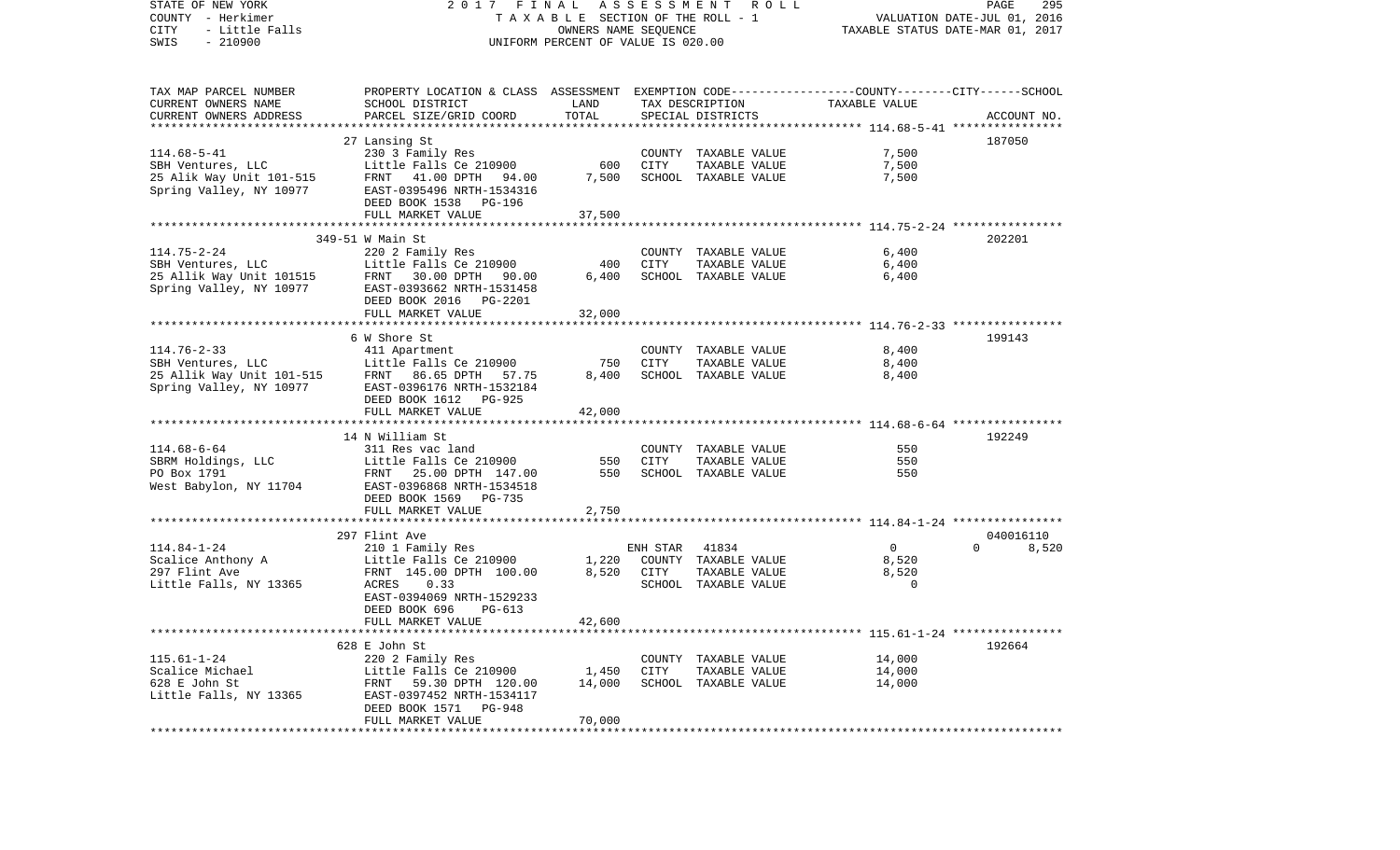| STATE OF NEW YORK<br>COUNTY - Herkimer<br>- Little Falls<br><b>CITY</b><br>$-210900$<br>SWIS     | 2017 FINAL<br>TAXABLE SECTION OF THE ROLL - 1<br>UNIFORM PERCENT OF VALUE IS 020.00                                                                                                            | PAGE<br>296<br>VALUATION DATE-JUL 01, 2016<br>TAXABLE STATUS DATE-MAR 01, 2017 |                  |                                                                        |                                                                                                           |                    |             |
|--------------------------------------------------------------------------------------------------|------------------------------------------------------------------------------------------------------------------------------------------------------------------------------------------------|--------------------------------------------------------------------------------|------------------|------------------------------------------------------------------------|-----------------------------------------------------------------------------------------------------------|--------------------|-------------|
| TAX MAP PARCEL NUMBER<br>CURRENT OWNERS NAME<br>CURRENT OWNERS ADDRESS<br>********************** | PROPERTY LOCATION & CLASS ASSESSMENT EXEMPTION CODE---------------COUNTY-------CITY------SCHOOL<br>SCHOOL DISTRICT<br>PARCEL SIZE/GRID COORD                                                   | LAND<br>TOTAL                                                                  |                  | TAX DESCRIPTION<br>SPECIAL DISTRICTS                                   | TAXABLE VALUE                                                                                             |                    | ACCOUNT NO. |
| $115.53 - 2 - 41$<br>Scalice Michael A<br>628 John St<br>Little Falls, NY 13365                  | 84 Moreland St<br>220 2 Family Res<br>Little Falls Ce 210900<br>FRNT 50.00 DPTH 150.00<br>EAST-0399182 NRTH-1535042<br>DEED BOOK 1297 PG-817<br>FULL MARKET VALUE                              | 750<br>10,000<br>50,000                                                        | CITY             | COUNTY TAXABLE VALUE<br>TAXABLE VALUE<br>SCHOOL TAXABLE VALUE          | 10,000<br>10,000<br>10,000                                                                                | 040049620          |             |
| $114.84 - 1 - 28$<br>Scalora John<br>1423 Newport Rd<br>Poland, NY 13431                         | 200 Flint Ave<br>312 Vac w/imprv<br>Little Falls Ce 210900<br>FRNT 170.00 DPTH 70.00<br>EAST-0394627 NRTH-1530217                                                                              | 800<br>8,000                                                                   | CITY             | COUNTY TAXABLE VALUE<br>TAXABLE VALUE<br>SCHOOL TAXABLE VALUE          | 8,000<br>8,000<br>8,000                                                                                   | 150459             |             |
|                                                                                                  | DEED BOOK 1342 PG-780<br>FULL MARKET VALUE<br>**********************<br>735 E Monroe St                                                                                                        | 40,000                                                                         |                  |                                                                        |                                                                                                           | 040044760          |             |
| $115.53 - 2 - 17$<br>Scanlon Adam<br>735 E Monroe St<br>Little Falls, NY 13365                   | 210 1 Family Res<br>Little Falls Ce 210900<br>FRNT 150.60 DPTH 149.00<br>EAST-0398755 NRTH-1535628<br>DEED BOOK 1480 PG-785<br>FULL MARKET VALUE                                               | 1,675<br>8,175<br>40,875                                                       | BAS STAR<br>CITY | 41854<br>COUNTY TAXABLE VALUE<br>TAXABLE VALUE<br>SCHOOL TAXABLE VALUE | $\overline{0}$<br>8,175<br>8,175<br>2,175                                                                 | $\Omega$           | 6,000       |
|                                                                                                  |                                                                                                                                                                                                |                                                                                |                  |                                                                        | ************************* 115.53-3-8 ******************                                                   |                    |             |
| $115.53 - 3 - 8$<br>Scanlon Kaylin M<br>88 Alexander St<br>Little Falls, NY 13365                | 88 Alexander St<br>311 Res vac land<br>Little Falls Ce 210900<br>S V19<br>78x122<br>as per daughter 1/07, dece<br>FRNT 78.12 DPTH 126.00<br>EAST-0398421 NRTH-1535333<br>DEED BOOK 1599 PG-422 | 600<br>600                                                                     | <b>CITY</b>      | COUNTY TAXABLE VALUE<br>TAXABLE VALUE<br>SCHOOL TAXABLE VALUE          | 600<br>600<br>600                                                                                         | 197076             |             |
|                                                                                                  | FULL MARKET VALUE                                                                                                                                                                              | 3,000                                                                          |                  |                                                                        |                                                                                                           |                    |             |
| $115.53 - 3 - 9$<br>Scanlon Kaylin M<br>88 Alexander St<br>Little Falls, NY 13365                | 88 Alexander St<br>210 1 Family Res<br>Little Falls Ce 210900<br>FRNT 75.00 DPTH 130.00<br>EAST-0398489 NRTH-1535295<br>DEED BOOK 1599<br>PG-422<br>FULL MARKET VALUE                          | 1,000<br>14,750<br>73,750                                                      | BAS STAR<br>CITY | 41854<br>COUNTY TAXABLE VALUE<br>TAXABLE VALUE<br>SCHOOL TAXABLE VALUE | ***************************** 115.53-3-9 *****************<br>$\overline{0}$<br>14,750<br>14,750<br>8,750 | 197076<br>$\Omega$ | 6,000       |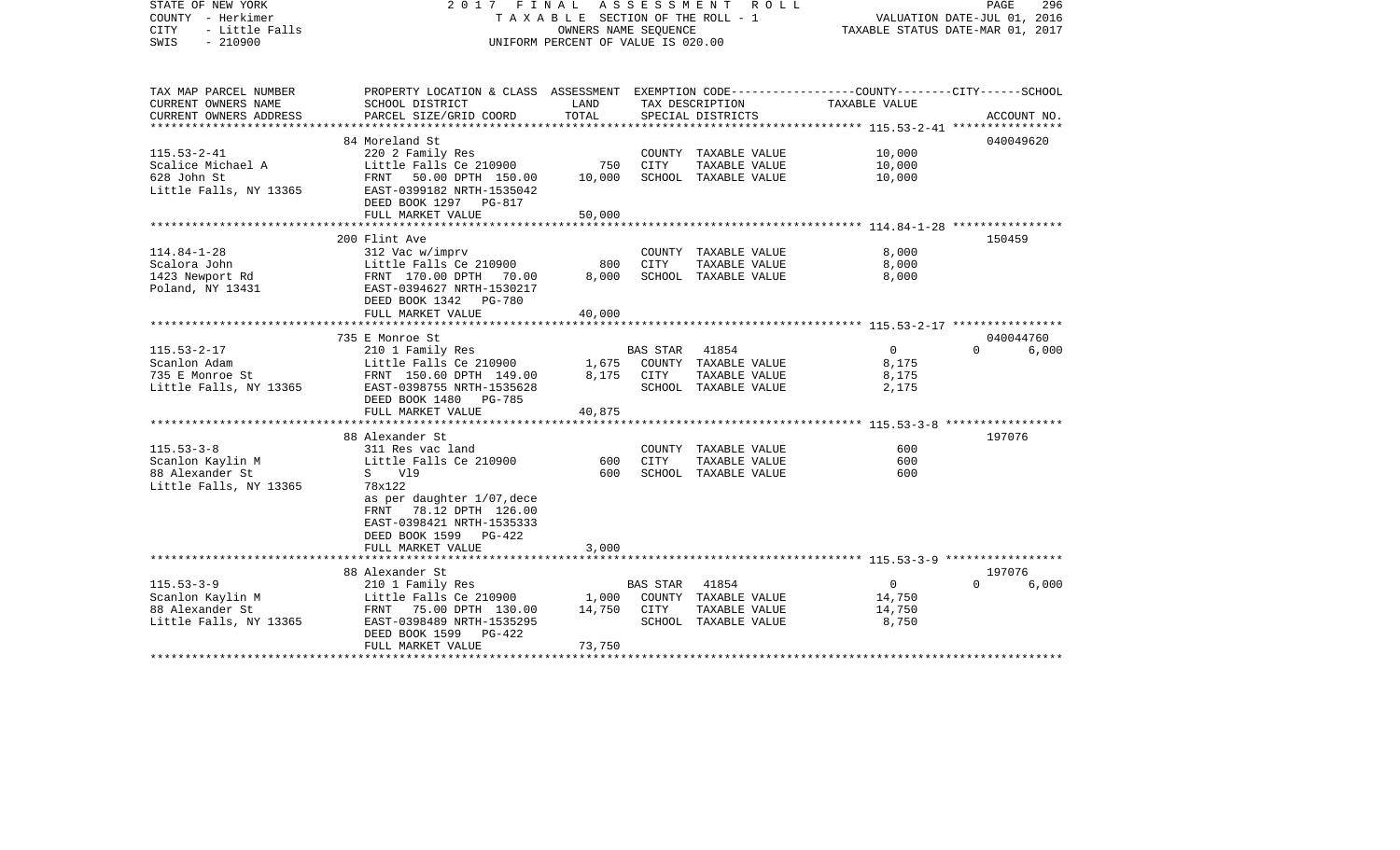COUNTY - Herkimer T A X A B L E SECTION OF THE ROLL - 1 VALUATION DATE-JUL 01, 2016 CITY - Little Falls OWNERS NAME SEQUENCE TAXABLE STATUS DATE-MAR 01, 2017 SWIS - 210900 UNIFORM PERCENT OF VALUE IS 020.00TAX MAP PARCEL NUMBER PROPERTY LOCATION & CLASS ASSESSMENT EXEMPTION CODE------------------COUNTY--------CITY------SCHOOL CURRENT OWNERS NAME SCHOOL DISTRICT LAND TAX DESCRIPTION TAXABLE VALUECURRENT OWNERS ADDRESS PARCEL SIZE/GRID COORD TOTAL SPECIAL DISTRICTS ACCOUNT NO. \*\*\*\*\*\*\*\*\*\*\*\*\*\*\*\*\*\*\*\*\*\*\*\*\*\*\*\*\*\*\*\*\*\*\*\*\*\*\*\*\*\*\*\*\*\*\*\*\*\*\*\*\*\*\*\*\*\*\*\*\*\*\*\*\*\*\*\*\*\*\*\*\*\*\*\*\*\*\*\*\*\*\*\*\*\*\*\*\*\*\*\*\*\*\*\*\*\*\*\*\*\*\* 114.75-1-21 \*\*\*\*\*\*\*\*\*\*\*\*\*\*\*\* Glen Ave 187356114.75-1-21 311 Res vac land COUNTY TAXABLE VALUE 450Scanlon Sharon M Little Falls Ce 210900 450 CITY TAXABLE VALUE 450 67 Glen Ave FRNT 40.00 DPTH 242.00 450 SCHOOL TAXABLE VALUE 450Little Falls, NY 13365 EAST-0393494 NRTH-1532541 DEED BOOK 1539 PG-826FULL MARKET VALUE 2,250 \*\*\*\*\*\*\*\*\*\*\*\*\*\*\*\*\*\*\*\*\*\*\*\*\*\*\*\*\*\*\*\*\*\*\*\*\*\*\*\*\*\*\*\*\*\*\*\*\*\*\*\*\*\*\*\*\*\*\*\*\*\*\*\*\*\*\*\*\*\*\*\*\*\*\*\*\*\*\*\*\*\*\*\*\*\*\*\*\*\*\*\*\*\*\*\*\*\*\*\*\*\*\* 114.75-1-22 \*\*\*\*\*\*\*\*\*\*\*\*\*\*\*\* 67 Glen Ave 187356114.75-1-22 210 1 Family Res BAS STAR 41854 0 0 6,000 Little Falls Ce 210900 850 COUNTY TAXABLE VALUE 6,400 67 Glen Ave FRNT 80.00 DPTH 242.00 6,400 CITY TAXABLE VALUE 6,400 Little Falls, NY 13365 EAST-0393437 NRTH-1532558 SCHOOL TAXABLE VALUE 400 DEED BOOK 1539 PG-826FULL MARKET VALUE 32,000 \*\*\*\*\*\*\*\*\*\*\*\*\*\*\*\*\*\*\*\*\*\*\*\*\*\*\*\*\*\*\*\*\*\*\*\*\*\*\*\*\*\*\*\*\*\*\*\*\*\*\*\*\*\*\*\*\*\*\*\*\*\*\*\*\*\*\*\*\*\*\*\*\*\*\*\*\*\*\*\*\*\*\*\*\*\*\*\*\*\*\*\*\*\*\*\*\*\*\*\*\*\*\* 114.75-1-23 \*\*\*\*\*\*\*\*\*\*\*\*\*\*\*\* 31-33 Glen Ave 187356114.75-1-23 311 Res vac land COUNTY TAXABLE VALUE 300Scanlon Sharon M Little Falls Ce 210900 300 CITY TAXABLE VALUE 300300 67 Glen Ave ACRES 1.30 300 SCHOOL TAXABLE VALUE Little Falls, NY 13365 EAST-0393319 NRTH-1532589 DEED BOOK 1539 PG-826 FULL MARKET VALUE 1,500 \*\*\*\*\*\*\*\*\*\*\*\*\*\*\*\*\*\*\*\*\*\*\*\*\*\*\*\*\*\*\*\*\*\*\*\*\*\*\*\*\*\*\*\*\*\*\*\*\*\*\*\*\*\*\*\*\*\*\*\*\*\*\*\*\*\*\*\*\*\*\*\*\*\*\*\*\*\*\*\*\*\*\*\*\*\*\*\*\*\*\*\*\*\*\*\*\*\*\*\*\*\*\* 114.51-1-38 \*\*\*\*\*\*\*\*\*\*\*\*\*\*\*\* Reed St 040053520114.51-1-38 311 Res vac land COUNTY TAXABLE VALUE 1,800 Scaparo Anthony C 60 Little Falls Ce 210900 1,800 CITY TAXABLE VALUE 1,800 20 Danube St FRNT 140.00 DPTH 104.00 1,800 SCHOOL TAXABLE VALUE 1,800 Little Falls, NY 13365 EAST-0391848 NRTH-1536664 DEED BOOK 1402 PG-116FULL MARKET VALUE 9,000 \*\*\*\*\*\*\*\*\*\*\*\*\*\*\*\*\*\*\*\*\*\*\*\*\*\*\*\*\*\*\*\*\*\*\*\*\*\*\*\*\*\*\*\*\*\*\*\*\*\*\*\*\*\*\*\*\*\*\*\*\*\*\*\*\*\*\*\*\*\*\*\*\*\*\*\*\*\*\*\*\*\*\*\*\*\*\*\*\*\*\*\*\*\*\*\*\*\*\*\*\*\*\* 115.69-1-19 \*\*\*\*\*\*\*\*\*\*\*\*\*\*\*\* 20 Danube St 162921115.69-1-19 210 1 Family Res ENH STAR 41834 0 0 8,000 Scaparo Anthony C 6,000 Little Falls Ce 210900 200 COUNTY TAXABLE VALUE 8,000 Scaparo Shirley A FRNT 36.00 DPTH 211.00 8,000 CITY TAXABLE VALUE 8,000 EAST-0397041 NRTH-1532000 SCHOOL TAXABLE VALUE Little Falls, NY 13365 DEED BOOK 1461 PG-782 FULL MARKET VALUE 40,000 \*\*\*\*\*\*\*\*\*\*\*\*\*\*\*\*\*\*\*\*\*\*\*\*\*\*\*\*\*\*\*\*\*\*\*\*\*\*\*\*\*\*\*\*\*\*\*\*\*\*\*\*\*\*\*\*\*\*\*\*\*\*\*\*\*\*\*\*\*\*\*\*\*\*\*\*\*\*\*\*\*\*\*\*\*\*\*\*\*\*\*\*\*\*\*\*\*\*\*\*\*\*\* 114.51-1-14 \*\*\*\*\*\*\*\*\*\*\*\*\*\*\*\* 40 Top Notch Dr 040058620 114.51-1-14 210 1 Family Res BAS STAR 41854 0 0 6,000 Scaparo Anthony M <sup>Little</sup> Falls Ce 210900 3,150 COUNTY TAXABLE VALUE Scaparo Denise ACRES 1.00 BANK 035 20,000 CITY TAXABLE VALUE 20,000 40 Top Notch Dr EAST-0392672 NRTH-1537812 SCHOOL TAXABLE VALUE 14,000 Little Falls, NY 13365 DEED BOOK 895 PG-591 FULL MARKET VALUE 100,000 \*\*\*\*\*\*\*\*\*\*\*\*\*\*\*\*\*\*\*\*\*\*\*\*\*\*\*\*\*\*\*\*\*\*\*\*\*\*\*\*\*\*\*\*\*\*\*\*\*\*\*\*\*\*\*\*\*\*\*\*\*\*\*\*\*\*\*\*\*\*\*\*\*\*\*\*\*\*\*\*\*\*\*\*\*\*\*\*\*\*\*\*\*\*\*\*\*\*\*\*\*\*\*\*\*\*\*\*\*\*\*\*\*\*\*\*\*\*\*\*\*\*\*\*\*\*\*\*\*\*\*\*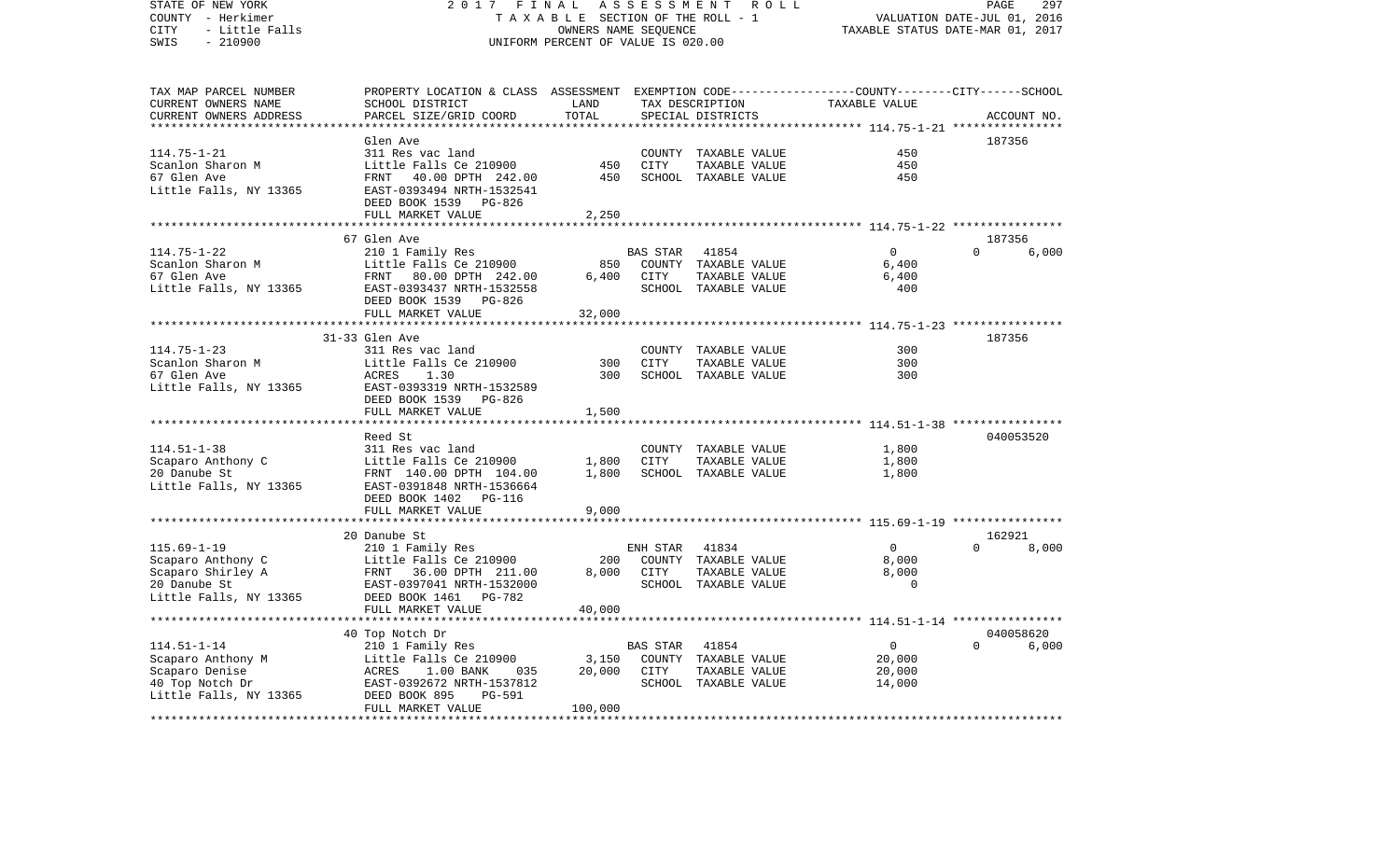STATE OF NEW YORK 2 0 1 7 F I N A L A S S E S S M E N T R O L L PAGE 298COUNTY - Herkimer T A X A B L E SECTION OF THE ROLL - 1 VALUATION DATE-JUL 01, 2016 CITY - Little Falls OWNERS NAME SEQUENCE TAXABLE STATUS DATE-MAR 01, 2017 SWIS - 210900 UNIFORM PERCENT OF VALUE IS 020.00TAX MAP PARCEL NUMBER PROPERTY LOCATION & CLASS ASSESSMENT EXEMPTION CODE------------------COUNTY--------CITY------SCHOOL CURRENT OWNERS NAME SCHOOL DISTRICT LAND TAX DESCRIPTION TAXABLE VALUECURRENT OWNERS ADDRESS PARCEL SIZE/GRID COORD TOTAL SPECIAL DISTRICTS ACCOUNT NO. \*\*\*\*\*\*\*\*\*\*\*\*\*\*\*\*\*\*\*\*\*\*\*\*\*\*\*\*\*\*\*\*\*\*\*\*\*\*\*\*\*\*\*\*\*\*\*\*\*\*\*\*\*\*\*\*\*\*\*\*\*\*\*\*\*\*\*\*\*\*\*\*\*\*\*\*\*\*\*\*\*\*\*\*\*\*\*\*\*\*\*\*\*\*\*\*\*\*\*\*\*\*\* 114.60-4-31 \*\*\*\*\*\*\*\*\*\*\*\*\*\*\*\* 16 W Monroe St 040045180114.60-4-31 220 2 Family Res BAS STAR 41854 0 0 6,000 Scaparo Stephen C 600 Little Falls Ce 210900 1,950 COUNTY TAXABLE VALUE 17,600 16 West Monroe St FRNT 61.00 DPTH 258.00 17,600 CITY TAXABLE VALUE 17,600 Little Falls, NY 13365 BANK 035 SCHOOL TAXABLE VALUE 11,600 EAST-0395436 NRTH-1535210 DEED BOOK 886 PG-31FULL MARKET VALUE 88,000 \*\*\*\*\*\*\*\*\*\*\*\*\*\*\*\*\*\*\*\*\*\*\*\*\*\*\*\*\*\*\*\*\*\*\*\*\*\*\*\*\*\*\*\*\*\*\*\*\*\*\*\*\*\*\*\*\*\*\*\*\*\*\*\*\*\*\*\*\*\*\*\*\*\*\*\*\*\*\*\*\*\*\*\*\*\*\*\*\*\*\*\*\*\*\*\*\*\*\*\*\*\*\* 114.59-4-48 \*\*\*\*\*\*\*\*\*\*\*\*\*\*\*\* 2 Arthur St 040002550114.59-4-48 210 1 Family Res BAS STAR 41854 0 0 6,000 Scarano Anthony J Little Falls Ce 210900 950 COUNTY TAXABLE VALUE 11,550 Scarano Treika **FRNT 50.00 DPTH 110.00** 11,550 CITY TAXABLE VALUE 11,550 2 Arthur St EAST-0393418 NRTH-1535298 SCHOOL TAXABLE VALUE 5,550 Little Falls, NY 13365 DEED BOOK 816 PG-587 FULL MARKET VALUE 57,750 \*\*\*\*\*\*\*\*\*\*\*\*\*\*\*\*\*\*\*\*\*\*\*\*\*\*\*\*\*\*\*\*\*\*\*\*\*\*\*\*\*\*\*\*\*\*\*\*\*\*\*\*\*\*\*\*\*\*\*\*\*\*\*\*\*\*\*\*\*\*\*\*\*\*\*\*\*\*\*\*\*\*\*\*\*\*\*\*\*\*\*\*\*\*\*\*\*\*\*\*\*\*\* 114.68-7-25 \*\*\*\*\*\*\*\*\*\*\*\*\*\*\*\* 584-6 E John St 040026490114.68-7-25 220 2 Family Res COUNTY TAXABLE VALUE 12,000 Scarano Dominick and Little Falls Ce 210900 700 CITY TAXABLE VALUE 12,000 Quinn-Scarano Shelley L FRNT 33.40 DPTH 118.00 12,000 SCHOOL TAXABLE VALUE 12,000 596 Gansevoort St EAST-0397013 NRTH-1533881Little Falls, NY 13365 DEED BOOK 2016 PG-20248 FULL MARKET VALUE 60,000 \*\*\*\*\*\*\*\*\*\*\*\*\*\*\*\*\*\*\*\*\*\*\*\*\*\*\*\*\*\*\*\*\*\*\*\*\*\*\*\*\*\*\*\*\*\*\*\*\*\*\*\*\*\*\*\*\*\*\*\*\*\*\*\*\*\*\*\*\*\*\*\*\*\*\*\*\*\*\*\*\*\*\*\*\*\*\*\*\*\*\*\*\*\*\*\*\*\*\*\*\*\*\* 115.53-1-52 \*\*\*\*\*\*\*\*\*\*\*\*\*\*\*\* 596 E Gansevoort St 040019680115.53-1-52 210 1 Family Res BAS STAR 41854 0 0 6,000 Scarano Dominick S **Little Falls Ce 210900** 1,600 COUNTY TAXABLE VALUE 21,000 Shelley Obryan L **FRNT** 44.30 DPTH 150.00 21,000 CITY TAXABLE VALUE 21,000 596 E Gansevoort St. BANK 740 SCHOOL TAXABLE VALUE 15,000 Little Falls, NY 13365 EAST-0397080 NRTH-1535190 DEED BOOK 700 PG-693FULL MARKET VALUE 105,000 \*\*\*\*\*\*\*\*\*\*\*\*\*\*\*\*\*\*\*\*\*\*\*\*\*\*\*\*\*\*\*\*\*\*\*\*\*\*\*\*\*\*\*\*\*\*\*\*\*\*\*\*\*\*\*\*\*\*\*\*\*\*\*\*\*\*\*\*\*\*\*\*\*\*\*\*\*\*\*\*\*\*\*\*\*\*\*\*\*\*\*\*\*\*\*\*\*\*\*\*\*\*\* 115.62-2-26 \*\*\*\*\*\*\*\*\*\*\*\*\*\*\*\* Burwell St 040007230115.62-2-26 312 Vac w/imprv COUNTY TAXABLE VALUE 900 Little Falls Ce 210900 250 CITY TAXABLE VALUE Scarano Rosina FRNT 50.00 DPTH 150.00 900 SCHOOL TAXABLE VALUE 900Burwell St EAST-0400063 NRTH-1533740 Little Falls, NY 13365 DEED BOOK 00617 PG-00312 FULL MARKET VALUE 4,500 \*\*\*\*\*\*\*\*\*\*\*\*\*\*\*\*\*\*\*\*\*\*\*\*\*\*\*\*\*\*\*\*\*\*\*\*\*\*\*\*\*\*\*\*\*\*\*\*\*\*\*\*\*\*\*\*\*\*\*\*\*\*\*\*\*\*\*\*\*\*\*\*\*\*\*\*\*\*\*\*\*\*\*\*\*\*\*\*\*\*\*\*\*\*\*\*\*\*\*\*\*\*\* 115.62-2-27 \*\*\*\*\*\*\*\*\*\*\*\*\*\*\*\* Burwell St Lot 3 040006720115.62-2-27 311 Res vac land COUNTY TAXABLE VALUE 650Scarano Frank Little Falls Ce 210900 650 CITY TAXABLE VALUE 650 650 Scarano Rosina FRNT 50.00 DPTH 150.00 650 SCHOOL TAXABLE VALUE Burwell St EAST-0400019 NRTH-1533762Little Falls, NY 13365 DEED BOOK 00617 PG-00316 FULL MARKET VALUE 3,250 \*\*\*\*\*\*\*\*\*\*\*\*\*\*\*\*\*\*\*\*\*\*\*\*\*\*\*\*\*\*\*\*\*\*\*\*\*\*\*\*\*\*\*\*\*\*\*\*\*\*\*\*\*\*\*\*\*\*\*\*\*\*\*\*\*\*\*\*\*\*\*\*\*\*\*\*\*\*\*\*\*\*\*\*\*\*\*\*\*\*\*\*\*\*\*\*\*\*\*\*\*\*\*\*\*\*\*\*\*\*\*\*\*\*\*\*\*\*\*\*\*\*\*\*\*\*\*\*\*\*\*\*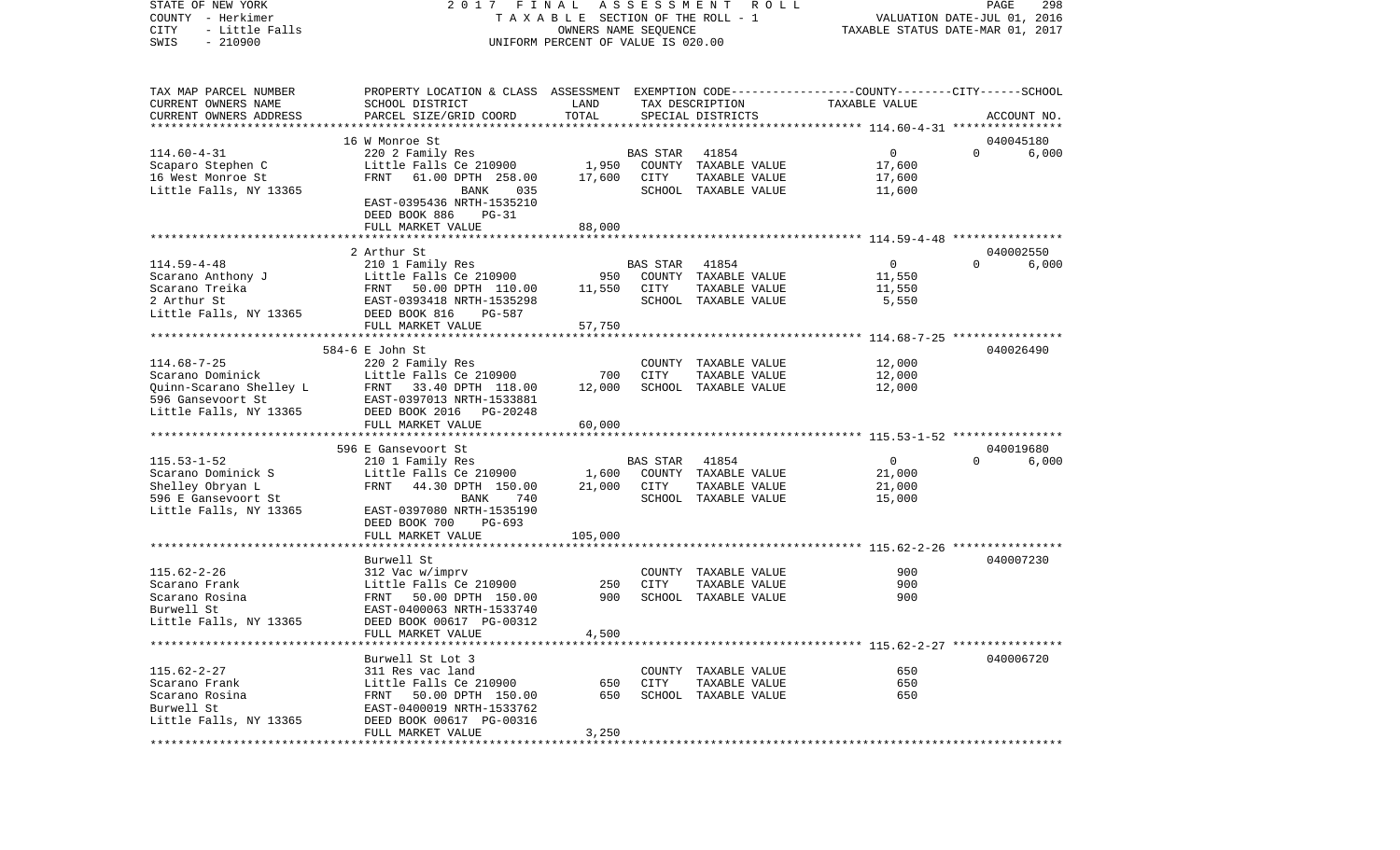STATE OF NEW YORK 2017 FINAL ASSESSMENT ROLL COUNTY - Herkimer T A X A B L E SECTION OF THE ROLL - 1 COUNTY - Herkimer<br>COUNTY - Herkimer<br>CITY - Little Falls TAXABLE STATUS DATE-JUL 01, 2016<br>SWIS - 210900<br>SWIS - 210900 TAX MAP PARCEL NUMBER PROPERTY LOCATION & CLASS ASSESSMENT EXEMPTION CODE------------------COUNTY--------CITY------SCHOOL

## UNIFORM PERCENT OF VALUE IS 020.00

PAGE 299

| CURRENT OWNERS NAME                          | SCHOOL DISTRICT                                        | LAND       |                  | TAX DESCRIPTION                       | TAXABLE VALUE   |          |             |
|----------------------------------------------|--------------------------------------------------------|------------|------------------|---------------------------------------|-----------------|----------|-------------|
| CURRENT OWNERS ADDRESS                       | PARCEL SIZE/GRID COORD                                 | TOTAL      |                  | SPECIAL DISTRICTS                     |                 |          | ACCOUNT NO. |
|                                              |                                                        |            |                  |                                       |                 |          |             |
|                                              | 56 Jackson St                                          |            |                  |                                       |                 |          | 040025380   |
| $114.60 - 4 - 44$                            | 210 1 Family Res                                       |            | ENH STAR         | 41834                                 | $\mathbf 0$     | $\Omega$ | 10,500      |
| Scarano Fred G                               | Little Falls Ce 210900                                 | 450        |                  | COUNTY TAXABLE VALUE                  | 10,500          |          |             |
| Gail Wf                                      | 33.20 DPTH<br>FRNT<br>60.00                            | 10,500     | <b>CITY</b>      | TAXABLE VALUE                         | 10,500          |          |             |
| 56 Jackson St                                | EAST-0396066 NRTH-1535320                              |            |                  | SCHOOL TAXABLE VALUE                  | $\Omega$        |          |             |
| Little Falls, NY 13365                       | DEED BOOK 00653 PG-00919                               |            |                  |                                       |                 |          |             |
|                                              | FULL MARKET VALUE                                      | 52,500     |                  |                                       |                 |          |             |
|                                              |                                                        |            |                  |                                       |                 |          |             |
|                                              | 41 Highland Ave                                        |            |                  |                                       |                 | $\Omega$ | 153063      |
| $114.59 - 3 - 18$                            | 210 1 Family Res                                       |            | ENH STAR         | 41834                                 | $\circ$         |          | 13,100      |
| Scarano Irrevocable Trust<br>41 Highland Ave | Little Falls Ce 210900                                 | 2,400      |                  | COUNTY TAXABLE VALUE                  | 21,900          |          |             |
| Little Falls, NY 13365                       | 80.00 DPTH 175.00<br>FRNT<br>EAST-0392495 NRTH-1535616 | 21,900     | CITY             | TAXABLE VALUE<br>SCHOOL TAXABLE VALUE | 21,900<br>8,800 |          |             |
|                                              | DEED BOOK 1323 PG-943                                  |            |                  |                                       |                 |          |             |
|                                              | FULL MARKET VALUE                                      | 109,500    |                  |                                       |                 |          |             |
|                                              |                                                        |            |                  |                                       |                 |          |             |
|                                              | 63 Woodside Ave                                        |            |                  |                                       |                 |          | 040062670   |
| $114.59 - 3 - 41$                            | 210 1 Family Res                                       |            | ENH STAR         | 41834                                 | $\overline{0}$  | $\Omega$ | 13,100      |
| Scarano John                                 | Little Falls Ce 210900                                 | 1,500      |                  | COUNTY TAXABLE VALUE                  | 16,800          |          |             |
| Scarano Debra                                | 96.00 DPTH 115.00<br>FRNT                              | 16,800     | CITY             | TAXABLE VALUE                         | 16,800          |          |             |
| 63 Woodside Ave                              | EAST-0392504 NRTH-1535203                              |            |                  | SCHOOL TAXABLE VALUE                  | 3,700           |          |             |
| Little Falls, NY 13365                       | DEED BOOK 789<br>PG-131                                |            |                  |                                       |                 |          |             |
|                                              | FULL MARKET VALUE                                      | 84,000     |                  |                                       |                 |          |             |
|                                              |                                                        |            |                  |                                       |                 |          |             |
|                                              | 207 Burwell St                                         |            |                  |                                       |                 |          | 040006690   |
| $115.62 - 2 - 28$                            | 210 1 Family Res                                       |            | VETFUND CT 41101 |                                       | 750             | 750      | $\Omega$    |
| Scarano Rosina                               | Little Falls Ce 210900                                 |            | 1,100 ENH STAR   | 41834                                 | $\Omega$        | $\Omega$ | 13,100      |
| C/O Rocco Scarano                            | FRNT<br>50.00 DPTH 150.00                              | 18,850     |                  | COUNTY TAXABLE VALUE                  | 18,100          |          |             |
| 41 Highland St                               | EAST-0399971 NRTH-1533786                              |            | CITY             | TAXABLE VALUE                         | 18,100          |          |             |
| Little Falls, NY 13365                       | DEED BOOK 00567 PG-00458                               |            |                  | SCHOOL TAXABLE VALUE                  | 5,750           |          |             |
|                                              | FULL MARKET VALUE                                      | 94,250     |                  |                                       |                 |          |             |
|                                              | **************************                             | ********** |                  |                                       |                 |          |             |
|                                              | 12 Marco Ter                                           |            |                  |                                       |                 |          | 198972      |
| $114.67 - 1 - 8$                             | 220 2 Family Res                                       |            |                  | COUNTY TAXABLE VALUE                  | 10,900          |          |             |
| Schaffer Robert J                            | Little Falls Ce 210900                                 | 350        | <b>CITY</b>      | TAXABLE VALUE                         | 10,900          |          |             |
| Whittaker Gail L                             | FRNT<br>43.00 DPTH 156.00                              | 10,900     |                  | SCHOOL TAXABLE VALUE                  | 10,900          |          |             |
| 18 Herkimer St                               | EAST-0393060 NRTH-1534314                              |            |                  |                                       |                 |          |             |
| Middleville, NY 13406                        | DEED BOOK 1611 PG-808                                  |            |                  |                                       |                 |          |             |
|                                              | FULL MARKET VALUE<br>***************************       | 54,500     |                  |                                       |                 |          |             |
|                                              | 36 Burwell St                                          |            |                  |                                       |                 |          | 194368      |
| $115.53 - 3 - 53$                            | 210 1 Family Res                                       |            |                  |                                       | 17,700          |          |             |
| Schafsteck Kurt R                            | Little Falls Ce 210900                                 | 1,400      | <b>CITY</b>      | COUNTY TAXABLE VALUE<br>TAXABLE VALUE | 17,700          |          |             |
| Schafsteck Romona M                          | 62.50 DPTH 166.00<br>FRNT                              | 17,700     |                  | SCHOOL TAXABLE VALUE                  | 17,700          |          |             |
| 469 Barringer Rd                             | EAST-0398030 NRTH-1534933                              |            |                  |                                       |                 |          |             |
| Cherry Valley, NY 13320                      | DEED BOOK 1582<br>PG-570                               |            |                  |                                       |                 |          |             |
|                                              | FULL MARKET VALUE                                      | 88,500     |                  |                                       |                 |          |             |
|                                              |                                                        |            |                  |                                       |                 |          |             |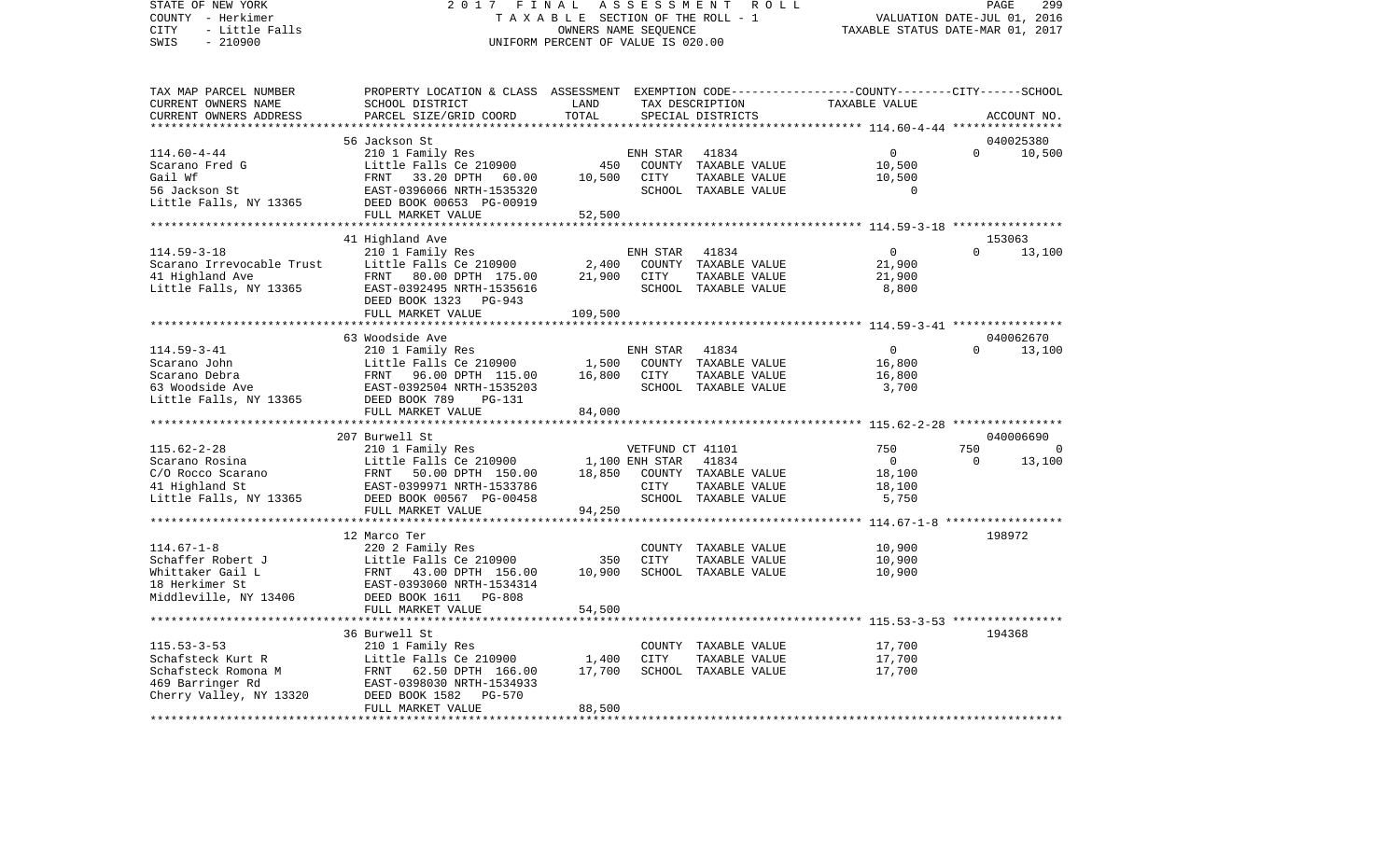| STATE OF NEW YORK<br>COUNTY - Herkimer<br>CITY<br>- Little Falls | FINAL<br>2017<br>TAXABLE SECTION OF THE ROLL - 1                                                | ASSESSMENT ROLL<br>PAGE<br>300<br>VALUATION DATE-JUL 01, 2016<br>TAXABLE STATUS DATE-MAR 01, 2017 |          |                                       |                |                                |
|------------------------------------------------------------------|-------------------------------------------------------------------------------------------------|---------------------------------------------------------------------------------------------------|----------|---------------------------------------|----------------|--------------------------------|
| $-210900$<br>SWIS                                                | UNIFORM PERCENT OF VALUE IS 020.00                                                              |                                                                                                   |          |                                       |                |                                |
| TAX MAP PARCEL NUMBER                                            | PROPERTY LOCATION & CLASS ASSESSMENT EXEMPTION CODE---------------COUNTY-------CITY------SCHOOL |                                                                                                   |          |                                       |                |                                |
| CURRENT OWNERS NAME                                              | SCHOOL DISTRICT                                                                                 | LAND                                                                                              |          | TAX DESCRIPTION                       | TAXABLE VALUE  |                                |
| CURRENT OWNERS ADDRESS                                           | PARCEL SIZE/GRID COORD                                                                          | TOTAL                                                                                             |          | SPECIAL DISTRICTS                     |                | ACCOUNT NO.                    |
| *********************                                            |                                                                                                 |                                                                                                   |          |                                       |                |                                |
| $114.44 - 2 - 13$                                                | 115 Overlook Ln<br>210 1 Family Res                                                             |                                                                                                   |          |                                       | 20,000         | 199354                         |
| Scherer Scott                                                    | Little Falls Ce 210900                                                                          | 3,200                                                                                             | CITY     | COUNTY TAXABLE VALUE<br>TAXABLE VALUE | 20,000         |                                |
| Scherer Lisa                                                     | FRNT 237.70 DPTH                                                                                | 20,000                                                                                            |          | SCHOOL TAXABLE VALUE                  | 20,000         |                                |
| 212 Graham St                                                    | 0.80<br>ACRES                                                                                   |                                                                                                   |          |                                       |                |                                |
| Herkimer, NY 13350                                               | EAST-0396869 NRTH-1538949                                                                       |                                                                                                   |          |                                       |                |                                |
|                                                                  | DEED BOOK 1614 PG-156                                                                           |                                                                                                   |          |                                       |                |                                |
|                                                                  | FULL MARKET VALUE                                                                               | 100,000                                                                                           |          |                                       |                |                                |
|                                                                  |                                                                                                 |                                                                                                   |          |                                       |                |                                |
|                                                                  | Fairfield Rd                                                                                    |                                                                                                   |          |                                       |                | 199354                         |
| $114.44 - 2 - 16$                                                | 314 Rural vac<10                                                                                |                                                                                                   |          | COUNTY TAXABLE VALUE                  | 1,500          |                                |
| Scherer Scott<br>Scherer Lisa                                    | Little Falls Ce 210900<br>0.75<br>ACRES                                                         | 1,500<br>1,500                                                                                    | CITY     | TAXABLE VALUE<br>SCHOOL TAXABLE VALUE | 1,500<br>1,500 |                                |
| 212 Graham St                                                    | EAST-0396876 NRTH-1538819                                                                       |                                                                                                   |          |                                       |                |                                |
| Herkimer, NY 13350                                               | DEED BOOK 1614 PG-156                                                                           |                                                                                                   |          |                                       |                |                                |
|                                                                  | FULL MARKET VALUE                                                                               | 7,500                                                                                             |          |                                       |                |                                |
|                                                                  | ******************************                                                                  |                                                                                                   |          |                                       |                |                                |
|                                                                  | 205 Church St                                                                                   |                                                                                                   |          |                                       |                | 189920                         |
| $114.59 - 4 - 76$                                                | 220 2 Family Res                                                                                |                                                                                                   | BAS STAR | 41854                                 | 0              | $\Omega$<br>6,000              |
| Scherneck Ilse                                                   | Little Falls Ce 210900                                                                          | 850                                                                                               |          | COUNTY TAXABLE VALUE                  | 14,000         |                                |
| 205 Church St                                                    | FRNT<br>50.00 DPTH 150.00                                                                       | 14,000                                                                                            | CITY     | TAXABLE VALUE                         | 14,000         |                                |
| Little Falls, NY 13365                                           | EAST-0393509 NRTH-1535149                                                                       |                                                                                                   |          | SCHOOL TAXABLE VALUE                  | 8,000          |                                |
|                                                                  | DEED BOOK 1555 PG-332<br>FULL MARKET VALUE                                                      | 70,000                                                                                            |          |                                       |                |                                |
|                                                                  |                                                                                                 |                                                                                                   |          |                                       |                |                                |
|                                                                  | 239 Loomis St                                                                                   |                                                                                                   |          |                                       |                | 040032820                      |
| $115.62 - 1 - 31$                                                | 210 1 Family Res                                                                                |                                                                                                   |          | COUNTY TAXABLE VALUE                  | 10,250         |                                |
| Schlag Phyllis M                                                 | Little Falls Ce 210900                                                                          | 2,000                                                                                             | CITY     | TAXABLE VALUE                         | 10,250         |                                |
| 177 High School Rd                                               | FRNT 100.00 DPTH 145.00                                                                         | 10,250                                                                                            |          | SCHOOL TAXABLE VALUE                  | 10,250         |                                |
| Little Falls, NY 13365                                           | EAST-0400508 NRTH-1533925                                                                       |                                                                                                   |          |                                       |                |                                |
|                                                                  | DEED BOOK 1480 PG-454                                                                           |                                                                                                   |          |                                       |                |                                |
|                                                                  | FULL MARKET VALUE<br>***********************                                                    | 51,250                                                                                            |          |                                       |                |                                |
|                                                                  |                                                                                                 |                                                                                                   |          |                                       |                |                                |
| $115.53 - 4 - 17$                                                | 38 Porteus St                                                                                   |                                                                                                   | BAS STAR | 41854                                 | 0              | 040052320<br>$\Omega$<br>6,000 |
| Schmidt Heidi M                                                  | 210 1 Family Res<br>Little Falls Ce 210900                                                      | 600                                                                                               |          | COUNTY TAXABLE VALUE                  | 6,350          |                                |
| 38 Porteus St                                                    | FRNT<br>50.00 DPTH<br>66.00                                                                     | 6,350                                                                                             | CITY     | TAXABLE VALUE                         | 6,350          |                                |
| Little Falls, NY 13365                                           | 035<br>BANK                                                                                     |                                                                                                   |          | SCHOOL TAXABLE VALUE                  | 350            |                                |
|                                                                  | EAST-0398938 NRTH-1534960                                                                       |                                                                                                   |          |                                       |                |                                |
|                                                                  | DEED BOOK 941 PG-555                                                                            |                                                                                                   |          |                                       |                |                                |
|                                                                  | FULL MARKET VALUE                                                                               | 31,750                                                                                            |          |                                       |                |                                |
|                                                                  |                                                                                                 |                                                                                                   |          |                                       |                |                                |
|                                                                  | 303 W Main St                                                                                   |                                                                                                   |          |                                       |                | 197022                         |
| $114.75 - 2 - 37$<br>Schmidt Megan                               | 220 2 Family Res                                                                                |                                                                                                   |          | COUNTY TAXABLE VALUE                  | 6,000          |                                |
| 6555 State Hwy 5S                                                | Little Falls Ce 210900<br>30.00 DPTH<br>FRNT<br>65.00                                           | 500<br>6,000                                                                                      | CITY     | TAXABLE VALUE<br>SCHOOL TAXABLE VALUE | 6,000<br>6,000 |                                |
| Fort Plain, NY 13339                                             | EAST-0394042 NRTH-1531972                                                                       |                                                                                                   |          |                                       |                |                                |
|                                                                  | DEED BOOK 1599<br>PG-158                                                                        |                                                                                                   |          |                                       |                |                                |
|                                                                  | FULL MARKET VALUE                                                                               | 30,000                                                                                            |          |                                       |                |                                |
| ************                                                     |                                                                                                 |                                                                                                   |          |                                       |                |                                |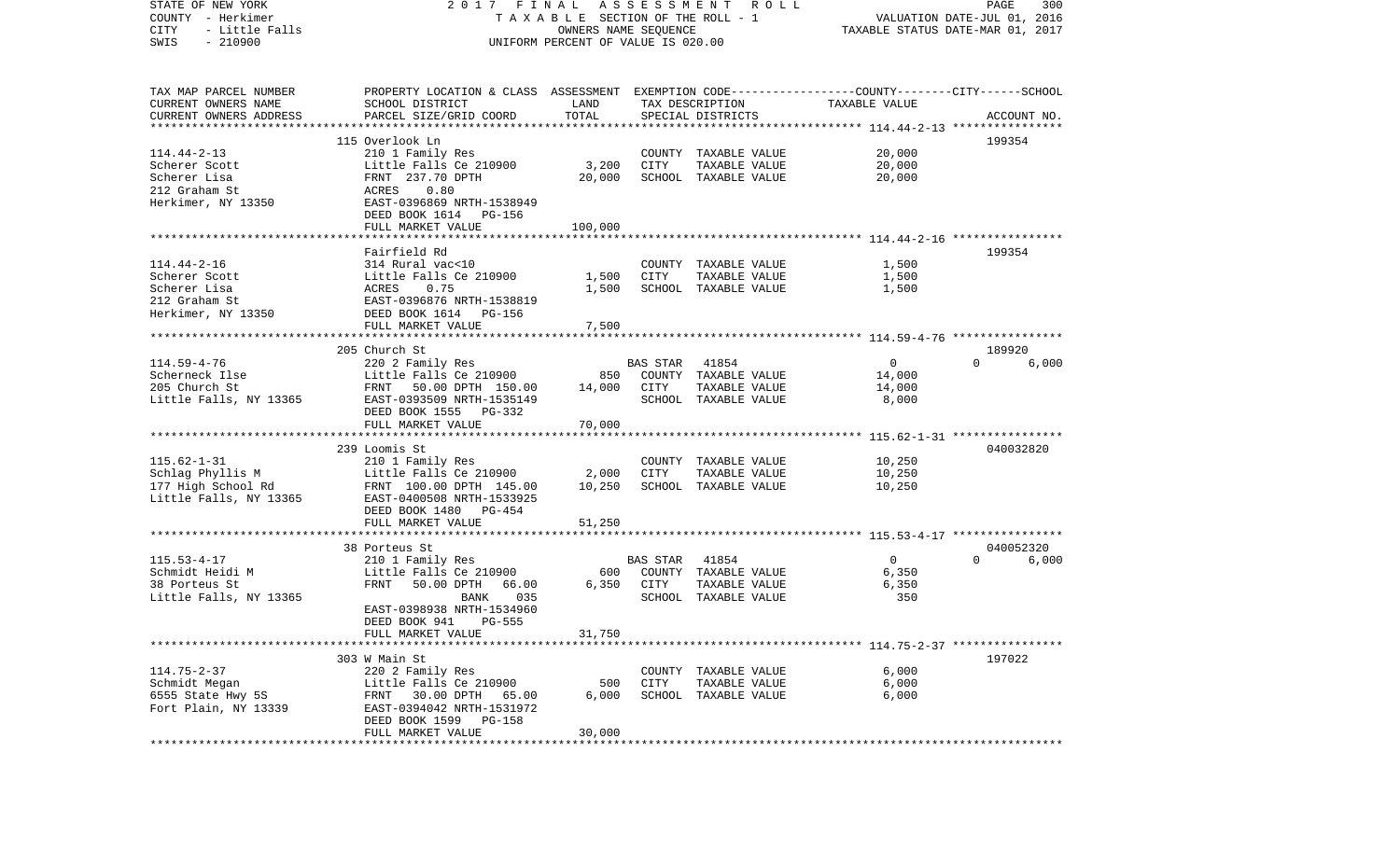VALUATION DATE-JUL 01, 2016 COUNTY - Herkimer T A X A B L E SECTION OF THE ROLL - 1 CITY - Little Falls OWNERS NAME SEQUENCE TAXABLE STATUS DATE-MAR 01, 2017 SWIS - 210900 UNIFORM PERCENT OF VALUE IS 020.00TAX MAP PARCEL NUMBER PROPERTY LOCATION & CLASS ASSESSMENT EXEMPTION CODE------------------COUNTY--------CITY------SCHOOL CURRENT OWNERS NAME SCHOOL DISTRICT LAND TAX DESCRIPTION TAXABLE VALUECURRENT OWNERS ADDRESS PARCEL SIZE/GRID COORD TOTAL SPECIAL DISTRICTS ACCOUNT NO. \*\*\*\*\*\*\*\*\*\*\*\*\*\*\*\*\*\*\*\*\*\*\*\*\*\*\*\*\*\*\*\*\*\*\*\*\*\*\*\*\*\*\*\*\*\*\*\*\*\*\*\*\*\*\*\*\*\*\*\*\*\*\*\*\*\*\*\*\*\*\*\*\*\*\*\*\*\*\*\*\*\*\*\*\*\*\*\*\*\*\*\*\*\*\*\*\*\*\*\*\*\*\* 114.75-2-38.2 \*\*\*\*\*\*\*\*\*\*\*\*\*\* 299 W Main St 197022114.75-2-38.2 311 Res vac land COUNTY TAXABLE VALUE 250Schmidt Megan Little Falls Ce 210900 250 CITY TAXABLE VALUE 250 6555 State Hwy 5S FRNT 15.00 DPTH 65.00 250 SCHOOL TAXABLE VALUE 250 Fort Plain, NY 13339 EAST-0394056 NRTH-1531992 DEED BOOK 1599 PG-158FULL MARKET VALUE 1,250 \*\*\*\*\*\*\*\*\*\*\*\*\*\*\*\*\*\*\*\*\*\*\*\*\*\*\*\*\*\*\*\*\*\*\*\*\*\*\*\*\*\*\*\*\*\*\*\*\*\*\*\*\*\*\*\*\*\*\*\*\*\*\*\*\*\*\*\*\*\*\*\*\*\*\*\*\*\*\*\*\*\*\*\*\*\*\*\*\*\*\*\*\*\*\*\*\*\*\*\*\*\*\* 114.59-4-53 \*\*\*\*\*\*\*\*\*\*\*\*\*\*\*\* 22 Arthur St 162644114.59-4-53 210 1 Family Res VETCOM CTS 41130 2,388 2,388 2,388 Schwiler (trust) Eugene Little Falls Ce 210900 750 ENH STAR 41834 0 0 7,162 Cizik Paul William FRNT 40.00 DPTH 110.00 9,550 COUNTY TAXABLE VALUE 7,162 22 Arthur St EAST-0393229 NRTH-1535128 CITY TAXABLE VALUE 7,162 Little Falls, NY 13365 DEED BOOK 1382 PG-821 SCHOOL TAXABLE VALUE 0 FULL MARKET VALUE 47,750 \*\*\*\*\*\*\*\*\*\*\*\*\*\*\*\*\*\*\*\*\*\*\*\*\*\*\*\*\*\*\*\*\*\*\*\*\*\*\*\*\*\*\*\*\*\*\*\*\*\*\*\*\*\*\*\*\*\*\*\*\*\*\*\*\*\*\*\*\*\*\*\*\*\*\*\*\*\*\*\*\*\*\*\*\*\*\*\*\*\*\*\*\*\*\*\*\*\*\*\*\*\*\* 114.59-4-6 \*\*\*\*\*\*\*\*\*\*\*\*\*\*\*\*\* 50 Woodside Ave 0400625201.793 114.59-4-6 210 1 Family Res VETWAR CTS 41120 1,793 1,793 1,793 Schwiler Bernard J Little Falls Ce 210900 800 BAS STAR 41854 0 0 6,000 50 Woodside Ave FRNT 40.00 DPTH 117.00 11,950 COUNTY TAXABLE VALUE 10,157 Little Falls, NY 13365 EAST-0392767 NRTH-1535225 CITY TAXABLE VALUE 10,157 DEED BOOK 668 PG-266 SCHOOL TAXABLE VALUE 4,157 FULL MARKET VALUE 59,750 \*\*\*\*\*\*\*\*\*\*\*\*\*\*\*\*\*\*\*\*\*\*\*\*\*\*\*\*\*\*\*\*\*\*\*\*\*\*\*\*\*\*\*\*\*\*\*\*\*\*\*\*\*\*\*\*\*\*\*\*\*\*\*\*\*\*\*\*\*\*\*\*\*\*\*\*\*\*\*\*\*\*\*\*\*\*\*\*\*\*\*\*\*\*\*\*\*\*\*\*\*\*\* 115.53-4-33 \*\*\*\*\*\*\*\*\*\*\*\*\*\*\*\* 11 Porteus St 188235115.53-4-33 230 3 Family Res BAS STAR 41854 0 0 6,000 Sciara Sheila J Little Falls Ce 210900 700 COUNTY TAXABLE VALUE 10,700 Sciara Antonio C 60 7 7 8 8 8 9 FRNT 50.00 DPTH 97.50 10,700 CITY TAXABLE VALUE 10,700 11 Porteus St EAST-0398574 NRTH-1535047 SCHOOL TAXABLE VALUE 4,700 Little Falls, NY 13365 DEED BOOK 1545 PG-419 FULL MARKET VALUE 53,500 \*\*\*\*\*\*\*\*\*\*\*\*\*\*\*\*\*\*\*\*\*\*\*\*\*\*\*\*\*\*\*\*\*\*\*\*\*\*\*\*\*\*\*\*\*\*\*\*\*\*\*\*\*\*\*\*\*\*\*\*\*\*\*\*\*\*\*\*\*\*\*\*\*\*\*\*\*\*\*\*\*\*\*\*\*\*\*\*\*\*\*\*\*\*\*\*\*\*\*\*\*\*\* 114.75-1-62 \*\*\*\*\*\*\*\*\*\*\*\*\*\*\*\* 350 W Main St 040037710114.75-1-62 210 1 Family Res COUNTY TAXABLE VALUE 9,000 Scibilia Fabio Little Falls Ce 210900 900 CITY TAXABLE VALUE 9,000 350 W Main St FRNT 60.00 DPTH 120.00 9,000 SCHOOL TAXABLE VALUE 9,000 Little Falls, NY 13365 BANK 171 EAST-0393592 NRTH-1531636 DEED BOOK 827 PG-461FULL MARKET VALUE 45,000 \*\*\*\*\*\*\*\*\*\*\*\*\*\*\*\*\*\*\*\*\*\*\*\*\*\*\*\*\*\*\*\*\*\*\*\*\*\*\*\*\*\*\*\*\*\*\*\*\*\*\*\*\*\*\*\*\*\*\*\*\*\*\*\*\*\*\*\*\*\*\*\*\*\*\*\*\*\*\*\*\*\*\*\*\*\*\*\*\*\*\*\*\*\*\*\*\*\*\*\*\*\*\* 114.83-1-13 \*\*\*\*\*\*\*\*\*\*\*\*\*\*\*\* 558 W Main St 040039690114.83-1-13 210 1 Family Res COUNTY TAXABLE VALUE 9,600 Scibilia Fabio Little Falls Ce 210900 500 CITY TAXABLE VALUE 9,600 435 N Bellinger St FRNT 57.50 DPTH 150.00 9,600 SCHOOL TAXABLE VALUE 9,600 Herkimer, NY 13350 EAST-0391915 NRTH-1529679 DEED BOOK 924 PG-233FULL MARKET VALUE 48,000 \*\*\*\*\*\*\*\*\*\*\*\*\*\*\*\*\*\*\*\*\*\*\*\*\*\*\*\*\*\*\*\*\*\*\*\*\*\*\*\*\*\*\*\*\*\*\*\*\*\*\*\*\*\*\*\*\*\*\*\*\*\*\*\*\*\*\*\*\*\*\*\*\*\*\*\*\*\*\*\*\*\*\*\*\*\*\*\*\*\*\*\*\*\*\*\*\*\*\*\*\*\*\*\*\*\*\*\*\*\*\*\*\*\*\*\*\*\*\*\*\*\*\*\*\*\*\*\*\*\*\*\*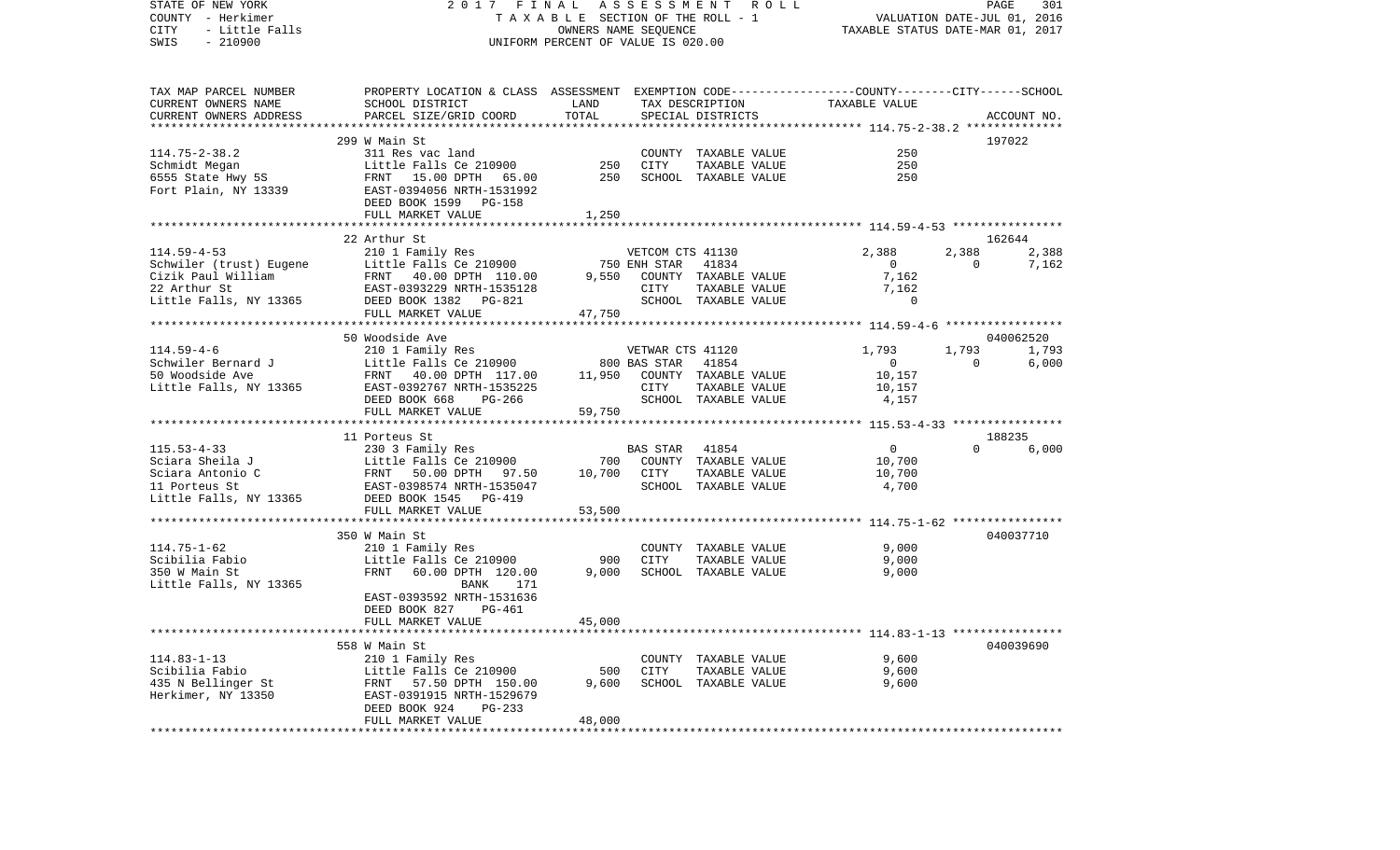| STATE OF NEW YORK<br>COUNTY - Herkimer | 2017                                                                                                                                                                       | FINAL                              |             | ASSESSMENT ROLL<br>TAXABLE SECTION OF THE ROLL - 1 | PAGE<br>302<br>VALUATION DATE-JUL 01, 2016                |                                  |  |
|----------------------------------------|----------------------------------------------------------------------------------------------------------------------------------------------------------------------------|------------------------------------|-------------|----------------------------------------------------|-----------------------------------------------------------|----------------------------------|--|
| CITY<br>- Little Falls                 |                                                                                                                                                                            | OWNERS NAME SEQUENCE               |             |                                                    |                                                           | TAXABLE STATUS DATE-MAR 01, 2017 |  |
| SWIS<br>$-210900$                      |                                                                                                                                                                            | UNIFORM PERCENT OF VALUE IS 020.00 |             |                                                    |                                                           |                                  |  |
|                                        |                                                                                                                                                                            |                                    |             |                                                    |                                                           |                                  |  |
| TAX MAP PARCEL NUMBER                  | PROPERTY LOCATION & CLASS ASSESSMENT EXEMPTION CODE---------------COUNTY-------CITY------SCHOOL                                                                            |                                    |             |                                                    |                                                           |                                  |  |
| CURRENT OWNERS NAME                    | SCHOOL DISTRICT                                                                                                                                                            | LAND                               |             | TAX DESCRIPTION                                    | TAXABLE VALUE                                             |                                  |  |
| CURRENT OWNERS ADDRESS                 | PARCEL SIZE/GRID COORD                                                                                                                                                     | TOTAL                              |             | SPECIAL DISTRICTS                                  |                                                           | ACCOUNT NO.                      |  |
|                                        |                                                                                                                                                                            | ************                       |             |                                                    | **************************** 114.59-5-3 ***************** |                                  |  |
|                                        | 179 Church St                                                                                                                                                              |                                    |             |                                                    |                                                           | 040010170                        |  |
| $114.59 - 5 - 3$                       | 220 2 Family Res                                                                                                                                                           |                                    |             | COUNTY TAXABLE VALUE                               | 13,350                                                    |                                  |  |
| Scibilia Fabio A                       | Little Falls Ce 210900                                                                                                                                                     | 850                                | CITY        | TAXABLE VALUE                                      | 13,350                                                    |                                  |  |
| 435 N Bellinger St                     | FRNT 43.00 DPTH 150.00                                                                                                                                                     | 13,350                             |             | SCHOOL TAXABLE VALUE                               | 13,350                                                    |                                  |  |
| Herkimer, NY 13350                     | EAST-0393791 NRTH-1534922<br>DEED BOOK 832<br>$PG-9$                                                                                                                       |                                    |             |                                                    |                                                           |                                  |  |
|                                        | FULL MARKET VALUE                                                                                                                                                          | 66,750                             |             |                                                    |                                                           |                                  |  |
|                                        |                                                                                                                                                                            |                                    |             |                                                    |                                                           |                                  |  |
|                                        | 86 Ward St                                                                                                                                                                 |                                    |             |                                                    |                                                           | 159777                           |  |
| $115.53 - 4 - 18$                      | 210 1 Family Res                                                                                                                                                           |                                    | ENH STAR    | 41834                                              | $\overline{0}$                                            | $\Omega$<br>13,100               |  |
| Scotignello Joseph                     | Little Falls Ce 210900                                                                                                                                                     | 1,000                              |             | COUNTY TAXABLE VALUE                               | 19,000                                                    |                                  |  |
| Scotignello Ana L                      | FRNT<br>65.00 DPTH 101.50                                                                                                                                                  | 19,000                             | CITY        | TAXABLE VALUE                                      | 19,000                                                    |                                  |  |
| 86 Ward St                             | EAST-0399001 NRTH-1534916                                                                                                                                                  |                                    |             | SCHOOL TAXABLE VALUE                               | 5,900                                                     |                                  |  |
| Little Falls, NY 13365                 | DEED BOOK 1363 PG-514                                                                                                                                                      |                                    |             |                                                    |                                                           |                                  |  |
|                                        | FULL MARKET VALUE                                                                                                                                                          | 95,000                             |             |                                                    |                                                           |                                  |  |
|                                        |                                                                                                                                                                            |                                    |             |                                                    | ************************ 114.68-4-1 ******************    |                                  |  |
|                                        | 112 W Gansevoort St                                                                                                                                                        |                                    |             |                                                    |                                                           | 200212                           |  |
| $114.68 - 4 - 1$                       | 210 1 Family Res                                                                                                                                                           |                                    |             | COUNTY TAXABLE VALUE                               | 18,400                                                    |                                  |  |
| Secretary HUD                          | Little Falls Ce 210900                                                                                                                                                     | 1,500                              | CITY        | TAXABLE VALUE                                      | 18,400                                                    |                                  |  |
| 2401 NW 23rd St Ste 1D                 | FRNT 65.00 DPTH 120.00                                                                                                                                                     | 18,400                             |             | SCHOOL TAXABLE VALUE                               | 18,400                                                    |                                  |  |
| Oklahoma City, OK 73107                | EAST-0394723 NRTH-1534022                                                                                                                                                  |                                    |             |                                                    |                                                           |                                  |  |
|                                        | DEED BOOK 1619 PG-968                                                                                                                                                      |                                    |             |                                                    |                                                           |                                  |  |
|                                        | FULL MARKET VALUE                                                                                                                                                          | 92,000                             |             |                                                    |                                                           |                                  |  |
|                                        |                                                                                                                                                                            |                                    |             |                                                    |                                                           |                                  |  |
|                                        | 294 Loomis St                                                                                                                                                              |                                    |             |                                                    |                                                           | 040033390<br>$\Omega$            |  |
| $115.62 - 2 - 2$                       | 210 1 Family Res                                                                                                                                                           |                                    | ENH STAR    | 41834                                              | $\overline{0}$                                            | 12,800                           |  |
|                                        |                                                                                                                                                                            | 2,000                              |             | COUNTY TAXABLE VALUE                               | 12,800                                                    |                                  |  |
|                                        |                                                                                                                                                                            | 12,800                             | CITY        | TAXABLE VALUE                                      | 12,800<br>$\Omega$                                        |                                  |  |
|                                        | Example 2000<br>Sek Anne Finger<br>294 Loomis St<br>Little Falls Ce 210900<br>294 Loomis St<br>Little Falls NY 10065<br>EAST-0401238 NRTH-1533830<br>DEED BOOK 1081 PG-970 |                                    |             | SCHOOL TAXABLE VALUE                               |                                                           |                                  |  |
| Little Falls, NY 13365                 |                                                                                                                                                                            |                                    |             |                                                    |                                                           |                                  |  |
|                                        | FULL MARKET VALUE<br>*************************                                                                                                                             | 64,000<br>************             |             |                                                    |                                                           |                                  |  |
|                                        | 53 Center St                                                                                                                                                               |                                    |             |                                                    |                                                           | 040008310                        |  |
| $114.68 - 1 - 52$                      | 220 2 Family Res                                                                                                                                                           |                                    |             | COUNTY TAXABLE VALUE                               | 7,600                                                     |                                  |  |
| Semit David J                          | Little Falls Ce 210900                                                                                                                                                     | 250                                | <b>CITY</b> | TAXABLE VALUE                                      | 7,600                                                     |                                  |  |
| 53 Center St                           | FRNT 91.00 DPTH<br>80.00                                                                                                                                                   | 7,600                              |             | SCHOOL TAXABLE VALUE                               | 7,600                                                     |                                  |  |
| Little Falls, NY 13365                 | EAST-0393886 NRTH-1532897                                                                                                                                                  |                                    |             |                                                    |                                                           |                                  |  |
|                                        | DEED BOOK 722<br>PG-133                                                                                                                                                    |                                    |             |                                                    |                                                           |                                  |  |
|                                        | FULL MARKET VALUE                                                                                                                                                          | 38,000                             |             |                                                    |                                                           |                                  |  |
|                                        |                                                                                                                                                                            |                                    |             |                                                    |                                                           |                                  |  |
|                                        | 69-71 Flint Ave                                                                                                                                                            |                                    |             |                                                    |                                                           | 040015420                        |  |
| $114.76 - 2 - 76$                      | 210 1 Family Res                                                                                                                                                           |                                    | BAS STAR    | 41854                                              | $\overline{0}$                                            | $\Omega$<br>6,000                |  |
| Shafer Robert D                        | Little Falls Ce 210900                                                                                                                                                     | 400                                |             | COUNTY TAXABLE VALUE                               | 6,500                                                     |                                  |  |
| 69-71 Flint Ave                        | FRNT 47.00 DPTH 150.00                                                                                                                                                     | 6,500                              | CITY        | TAXABLE VALUE                                      | 6,500                                                     |                                  |  |
| Little Falls, NY 13365                 | EAST-0395711 NRTH-1531406                                                                                                                                                  |                                    |             | SCHOOL TAXABLE VALUE                               | 500                                                       |                                  |  |
|                                        | DEED BOOK 1116<br>PG-772                                                                                                                                                   |                                    |             |                                                    |                                                           |                                  |  |
|                                        | FULL MARKET VALUE                                                                                                                                                          | 32,500                             |             |                                                    |                                                           |                                  |  |
|                                        |                                                                                                                                                                            |                                    |             |                                                    |                                                           |                                  |  |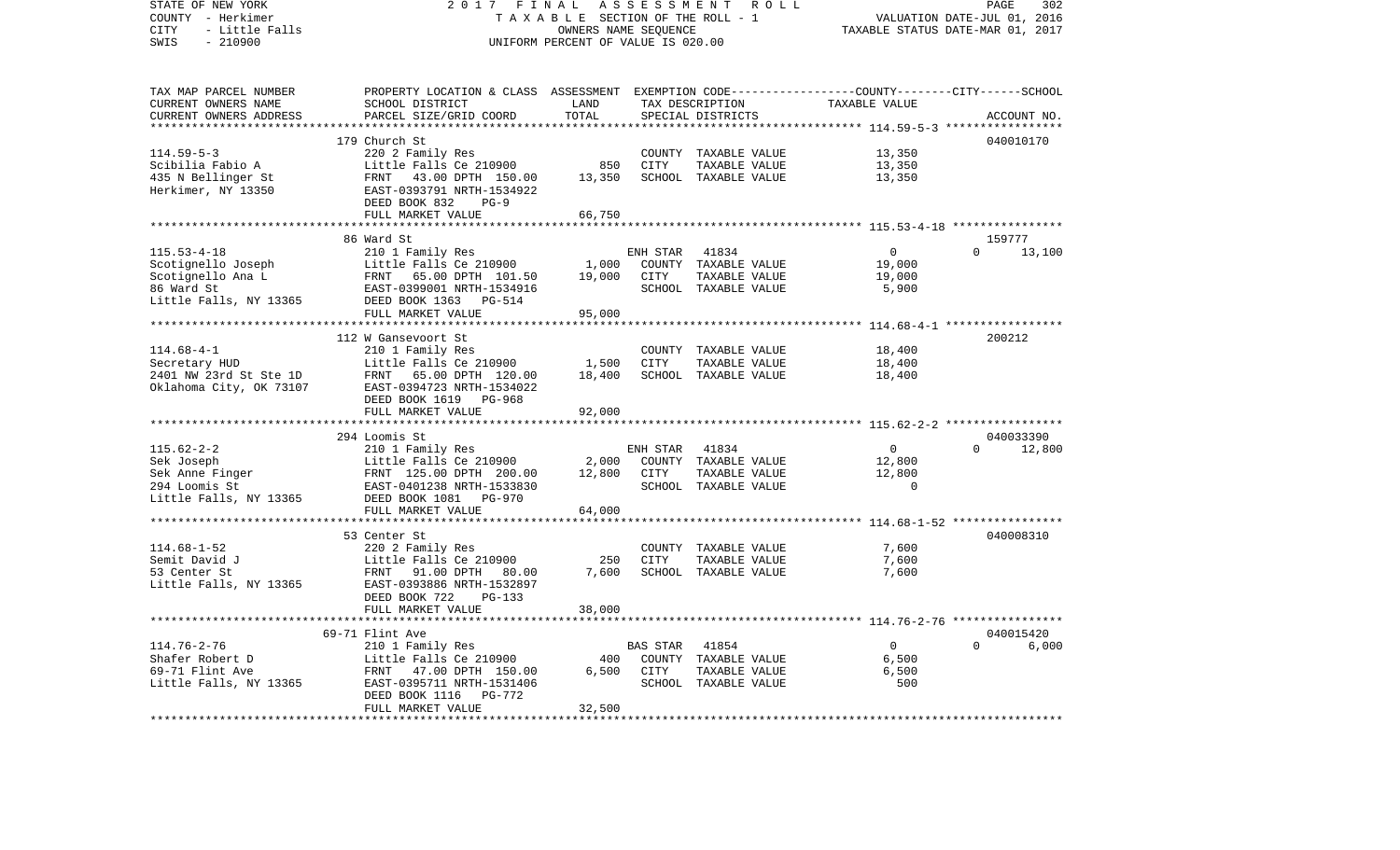STATE OF NEW YORK 2 0 1 7 F I N A L A S S E S S M E N T R O L L PAGE 303VALUATION DATE-JUL 01, 2016 COUNTY - Herkimer T A X A B L E SECTION OF THE ROLL - 1 CITY - Little Falls OWNERS NAME SEQUENCE TAXABLE STATUS DATE-MAR 01, 2017 SWIS - 210900 UNIFORM PERCENT OF VALUE IS 020.00TAX MAP PARCEL NUMBER PROPERTY LOCATION & CLASS ASSESSMENT EXEMPTION CODE------------------COUNTY--------CITY------SCHOOL CURRENT OWNERS NAME SCHOOL DISTRICT LAND TAX DESCRIPTION TAXABLE VALUECURRENT OWNERS ADDRESS PARCEL SIZE/GRID COORD TOTAL SPECIAL DISTRICTS ACCOUNT NO. \*\*\*\*\*\*\*\*\*\*\*\*\*\*\*\*\*\*\*\*\*\*\*\*\*\*\*\*\*\*\*\*\*\*\*\*\*\*\*\*\*\*\*\*\*\*\*\*\*\*\*\*\*\*\*\*\*\*\*\*\*\*\*\*\*\*\*\*\*\*\*\*\*\*\*\*\*\*\*\*\*\*\*\*\*\*\*\*\*\*\*\*\*\*\*\*\*\*\*\*\*\*\* 114.59-4-36 \*\*\*\*\*\*\*\*\*\*\*\*\*\*\*\* 45 Churchill St 040011880114.59-4-36 210 1 Family Res BAS STAR 41854 0 0 6,000 Shaffer Jonathan Little Falls Ce 210900 1,000 COUNTY TAXABLE VALUE 14,500 Shaffer Deborah FRNT 50.00 DPTH 111.00 14,500 CITY TAXABLE VALUE 14,500 45 Churchill St EAST-0392927 NRTH-1535001 SCHOOL TAXABLE VALUE 8,500 Little Falls, NY 13365 DEED BOOK 710 PG-240 FULL MARKET VALUE 72,500 \*\*\*\*\*\*\*\*\*\*\*\*\*\*\*\*\*\*\*\*\*\*\*\*\*\*\*\*\*\*\*\*\*\*\*\*\*\*\*\*\*\*\*\*\*\*\*\*\*\*\*\*\*\*\*\*\*\*\*\*\*\*\*\*\*\*\*\*\*\*\*\*\*\*\*\*\*\*\*\*\*\*\*\*\*\*\*\*\*\*\*\*\*\*\*\*\*\*\*\*\*\*\* 115.53-1-77 \*\*\*\*\*\*\*\*\*\*\*\*\*\*\*\*587 E Gansevoort St 040019500 115.53-1-77 210 1 Family Res ENH STAR 41834 0 0 12,150 Shapiro Sherrie L **Little Falls Ce 210900** 1,150 COUNTY TAXABLE VALUE 12,150 Gies Jill D FRNT 50.00 DPTH 120.00 12,150 CITY TAXABLE VALUE 12,150 587 E Gansevoort St EAST-0397000 NRTH-1534963 SCHOOL TAXABLE VALUE 0Little Falls, NY 13365 DEED BOOK 1437 PG-821 FULL MARKET VALUE 60,750 \*\*\*\*\*\*\*\*\*\*\*\*\*\*\*\*\*\*\*\*\*\*\*\*\*\*\*\*\*\*\*\*\*\*\*\*\*\*\*\*\*\*\*\*\*\*\*\*\*\*\*\*\*\*\*\*\*\*\*\*\*\*\*\*\*\*\*\*\*\*\*\*\*\*\*\*\*\*\*\*\*\*\*\*\*\*\*\*\*\*\*\*\*\*\*\*\*\*\*\*\*\*\* 114.67-1-10 \*\*\*\*\*\*\*\*\*\*\*\*\*\*\*\* 168 1/2 Furnace St 040018630 114.67-1-10 280 Res Multiple COUNTY TAXABLE VALUE 11,500 Shaut Robert A Little Falls Ce 210900 900 CITY TAXABLE VALUE 11,500 7863 State Hwy 5 FRNT 50.00 DPTH 254.00 11,500 SCHOOL TAXABLE VALUE 11,500 St Johnsville, NY 13452 EAST-0393238 NRTH-1534400 DEED BOOK 764 PG-444FULL MARKET VALUE 57,500 \*\*\*\*\*\*\*\*\*\*\*\*\*\*\*\*\*\*\*\*\*\*\*\*\*\*\*\*\*\*\*\*\*\*\*\*\*\*\*\*\*\*\*\*\*\*\*\*\*\*\*\*\*\*\*\*\*\*\*\*\*\*\*\*\*\*\*\*\*\*\*\*\*\*\*\*\*\*\*\*\*\*\*\*\*\*\*\*\*\*\*\*\*\*\*\*\*\*\*\*\*\*\* 115.53-1-43 \*\*\*\*\*\*\*\*\*\*\*\*\*\*\*\* 601-603 E Monroe St 040043380115.53-1-43 220 2 Family Res COUNTY TAXABLE VALUE 14,500 Shaut Robert A **Little Falls Ce 210900** 800 CITY TAXABLE VALUE 14,500 7863 State Hwy 5 FRNT 46.00 DPTH 90.00 14,500 SCHOOL TAXABLE VALUE 14,500 St Johnsville, NY 13452 EAST-0397069 NRTH-1535321 DEED BOOK 803 PG-355FULL MARKET VALUE 72,500 \*\*\*\*\*\*\*\*\*\*\*\*\*\*\*\*\*\*\*\*\*\*\*\*\*\*\*\*\*\*\*\*\*\*\*\*\*\*\*\*\*\*\*\*\*\*\*\*\*\*\*\*\*\*\*\*\*\*\*\*\*\*\*\*\*\*\*\*\*\*\*\*\*\*\*\*\*\*\*\*\*\*\*\*\*\*\*\*\*\*\*\*\*\*\*\*\*\*\*\*\*\*\* 114.59-4-43 \*\*\*\*\*\*\*\*\*\*\*\*\*\*\*\* 11 Churchill St 040011400114.59-4-43 210 1 Family Res CW\_10\_VET/ 41153 0 1,600 0 Shaver Thomas A Little Falls Ce 210900 1,450 CW\_15\_VET/ 41162 1,800 0 0 Shaver Virginia A FRNT 74.00 DPTH 111.00 16,450 BAS STAR 41854 0 0 6,000 11 BANK 730 COUNTY TAXABLE VALUE Little Falls, NY 13365 EAST-0393213 NRTH-1535261 CITY TAXABLE VALUE 14,850 DEED BOOK 936 PG-499 SCHOOL TAXABLE VALUE 10,450 FULL MARKET VALUE 82,250 \*\*\*\*\*\*\*\*\*\*\*\*\*\*\*\*\*\*\*\*\*\*\*\*\*\*\*\*\*\*\*\*\*\*\*\*\*\*\*\*\*\*\*\*\*\*\*\*\*\*\*\*\*\*\*\*\*\*\*\*\*\*\*\*\*\*\*\*\*\*\*\*\*\*\*\*\*\*\*\*\*\*\*\*\*\*\*\*\*\*\*\*\*\*\*\*\*\*\*\*\*\*\* 115.69-1-22 \*\*\*\*\*\*\*\*\*\*\*\*\*\*\*\* 30 Danube St 040012960115.69-1-22 210 1 Family Res COUNTY TAXABLE VALUE 6,250 Shaver Thomas A Little Falls Ce 210900 400 CITY TAXABLE VALUE 6,250 30 Danube St FRNT 32.00 DPTH 90.00 6,250 SCHOOL TAXABLE VALUE 6,250 Little Falls, NY 13365 EAST-0397100 NRTH-1532062 DEED BOOK 879 PG-310FULL MARKET VALUE 31,250 \*\*\*\*\*\*\*\*\*\*\*\*\*\*\*\*\*\*\*\*\*\*\*\*\*\*\*\*\*\*\*\*\*\*\*\*\*\*\*\*\*\*\*\*\*\*\*\*\*\*\*\*\*\*\*\*\*\*\*\*\*\*\*\*\*\*\*\*\*\*\*\*\*\*\*\*\*\*\*\*\*\*\*\*\*\*\*\*\*\*\*\*\*\*\*\*\*\*\*\*\*\*\*\*\*\*\*\*\*\*\*\*\*\*\*\*\*\*\*\*\*\*\*\*\*\*\*\*\*\*\*\*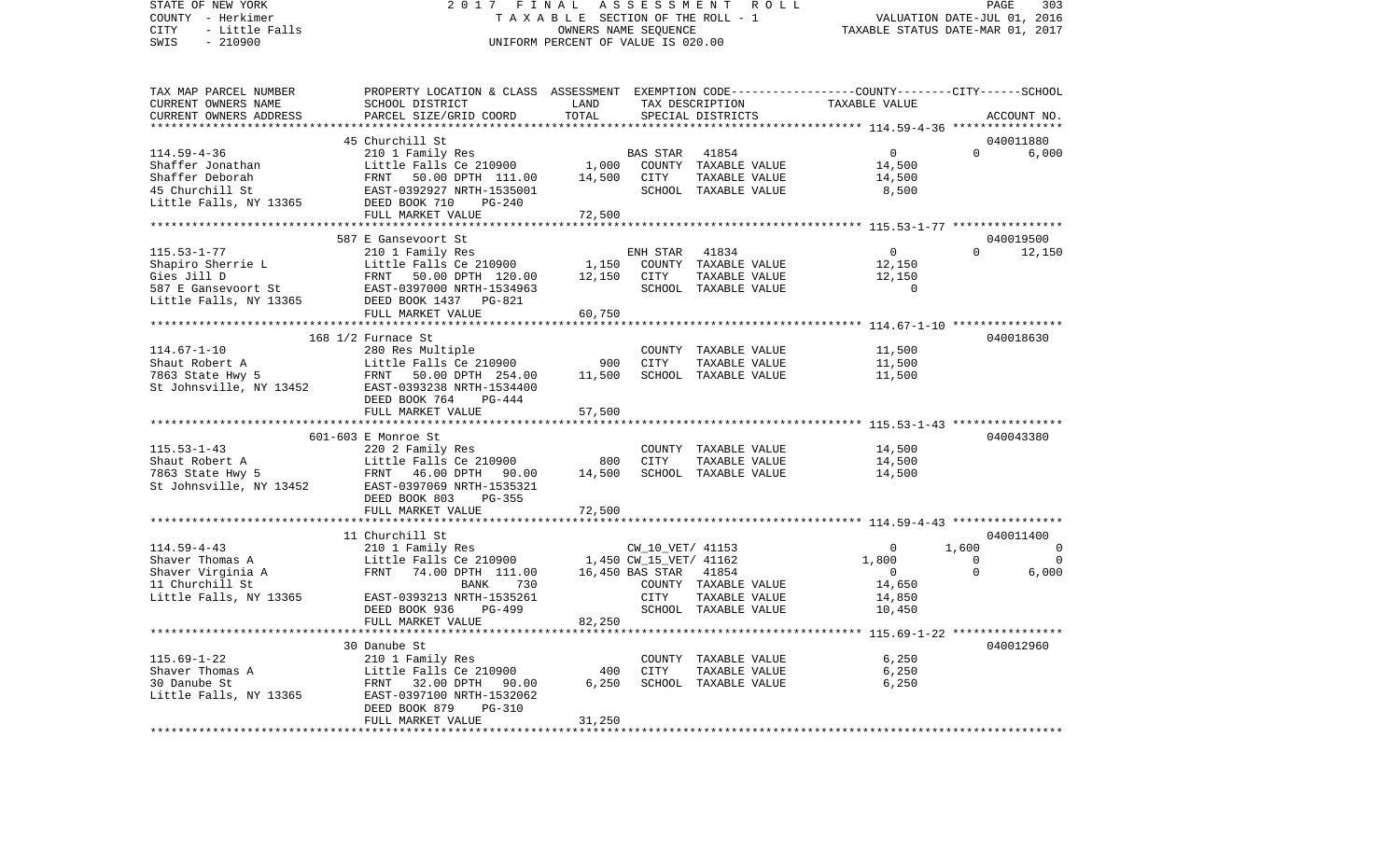| STATE OF NEW YORK<br>COUNTY - Herkimer<br>- Little Falls<br>CITY<br>$-210900$<br>SWIS | A S S E S S M E N T<br>2017 FINAL<br>ROLL<br>TAXABLE SECTION OF THE ROLL - 1<br>OWNERS NAME SEQUENCE<br>UNIFORM PERCENT OF VALUE IS 020.00 |                        |                 |                      |               | 304<br>PAGE<br>VALUATION DATE-JUL 01, 2016<br>TAXABLE STATUS DATE-MAR 01, 2017 |             |  |  |
|---------------------------------------------------------------------------------------|--------------------------------------------------------------------------------------------------------------------------------------------|------------------------|-----------------|----------------------|---------------|--------------------------------------------------------------------------------|-------------|--|--|
| TAX MAP PARCEL NUMBER                                                                 | PROPERTY LOCATION & CLASS ASSESSMENT EXEMPTION CODE----------------COUNTY--------CITY------SCHOOL                                          |                        |                 |                      |               |                                                                                |             |  |  |
| CURRENT OWNERS NAME                                                                   | SCHOOL DISTRICT                                                                                                                            | LAND                   |                 | TAX DESCRIPTION      | TAXABLE VALUE |                                                                                |             |  |  |
| CURRENT OWNERS ADDRESS                                                                | PARCEL SIZE/GRID COORD                                                                                                                     | TOTAL                  |                 | SPECIAL DISTRICTS    |               |                                                                                | ACCOUNT NO. |  |  |
| **************************                                                            |                                                                                                                                            |                        |                 |                      |               |                                                                                |             |  |  |
|                                                                                       | 18 Burwell St                                                                                                                              |                        |                 |                      |               | 191884                                                                         |             |  |  |
| $115.53 - 3 - 57$                                                                     | 210 1 Family Res                                                                                                                           |                        |                 | COUNTY TAXABLE VALUE | 17,400        |                                                                                |             |  |  |
| Sheckells Richard V                                                                   | Little Falls Ce 210900                                                                                                                     | 900                    | CITY            | TAXABLE VALUE        | 17,400        |                                                                                |             |  |  |
| Sheckells Karen M                                                                     | FRNT 50.00 DPTH 120.00                                                                                                                     | 17,400                 |                 | SCHOOL TAXABLE VALUE | 17,400        |                                                                                |             |  |  |
| 18 Burwell St                                                                         | EAST-0397826 NRTH-1535034                                                                                                                  |                        |                 |                      |               |                                                                                |             |  |  |
| PO Box 943                                                                            | DEED BOOK 1567 PG-537                                                                                                                      |                        |                 |                      |               |                                                                                |             |  |  |
| Little Falls, NY 13365                                                                | FULL MARKET VALUE                                                                                                                          | 87,000<br>************ |                 |                      |               |                                                                                |             |  |  |
|                                                                                       | 533 Garden St                                                                                                                              |                        |                 |                      |               |                                                                                | 040021600   |  |  |
| $114.68 - 6 - 25$                                                                     | 210 1 Family Res                                                                                                                           |                        |                 | COUNTY TAXABLE VALUE | 10,500        |                                                                                |             |  |  |
| Sheldon Cynthia                                                                       | Little Falls Ce 210900                                                                                                                     | 1,000                  | CITY            | TAXABLE VALUE        | 10,500        |                                                                                |             |  |  |
| 535 Garden St                                                                         | FRNT 42.00 DPTH 120.00                                                                                                                     | 10,500                 |                 | SCHOOL TAXABLE VALUE | 10,500        |                                                                                |             |  |  |
| Little Falls, NY 13365                                                                | EAST-0396396 NRTH-1534356                                                                                                                  |                        |                 |                      |               |                                                                                |             |  |  |
|                                                                                       | DEED BOOK 832<br>PG-161                                                                                                                    |                        |                 |                      |               |                                                                                |             |  |  |
|                                                                                       | FULL MARKET VALUE                                                                                                                          | 52,500                 |                 |                      |               |                                                                                |             |  |  |
|                                                                                       |                                                                                                                                            |                        |                 |                      |               |                                                                                |             |  |  |
|                                                                                       | 423 W Main St                                                                                                                              |                        |                 |                      |               |                                                                                | 040038700   |  |  |
| $114.75 - 2 - 5$                                                                      | 220 2 Family Res                                                                                                                           |                        |                 | COUNTY TAXABLE VALUE | 9,200         |                                                                                |             |  |  |
| Shelley Robert J Jr                                                                   | Little Falls Ce 210900                                                                                                                     | 600                    | CITY            | TAXABLE VALUE        | 9,200         |                                                                                |             |  |  |
| 850 Shells Bush Rd                                                                    | FRNT 36.00 DPTH 106.00                                                                                                                     | 9,200                  |                 | SCHOOL TAXABLE VALUE | 9,200         |                                                                                |             |  |  |
| Herkimer, NY 13350                                                                    | EAST-0393138 NRTH-1530778                                                                                                                  |                        |                 |                      |               |                                                                                |             |  |  |
|                                                                                       | DEED BOOK 895<br>PG-364                                                                                                                    |                        |                 |                      |               |                                                                                |             |  |  |
|                                                                                       | FULL MARKET VALUE                                                                                                                          | 46,000                 |                 |                      |               |                                                                                |             |  |  |
|                                                                                       | 787 E Main St                                                                                                                              |                        |                 |                      |               | 152616                                                                         |             |  |  |
| $115.61 - 1 - 44$                                                                     | 210 1 Family Res                                                                                                                           |                        | BAS STAR        | 41854                | $\mathbf 0$   | $\Omega$                                                                       | 6,000       |  |  |
| Shepardson Bryan                                                                      | Little Falls Ce 210900                                                                                                                     | 950                    |                 | COUNTY TAXABLE VALUE | 11,900        |                                                                                |             |  |  |
| 787 E Main St                                                                         | FRNT 40.00 DPTH 120.00                                                                                                                     | 11,900                 | CITY            | TAXABLE VALUE        | 11,900        |                                                                                |             |  |  |
| Little Falls, NY 13365                                                                | EAST-0398135 NRTH-1533882                                                                                                                  |                        |                 | SCHOOL TAXABLE VALUE | 5,900         |                                                                                |             |  |  |
|                                                                                       | DEED BOOK 1321 PG-148                                                                                                                      |                        |                 |                      |               |                                                                                |             |  |  |
|                                                                                       | FULL MARKET VALUE                                                                                                                          | 59,500                 |                 |                      |               |                                                                                |             |  |  |
|                                                                                       |                                                                                                                                            |                        |                 |                      |               |                                                                                |             |  |  |
|                                                                                       | 609 Garden St                                                                                                                              |                        |                 |                      |               |                                                                                | 040022470   |  |  |
| $115.53 - 3 - 74$                                                                     | 210 1 Family Res                                                                                                                           |                        | <b>BAS STAR</b> | 41854                | $\mathbf 0$   | $\Omega$                                                                       | 6,000       |  |  |
| Shepardson David N                                                                    | Little Falls Ce 210900                                                                                                                     | 500                    |                 | COUNTY TAXABLE VALUE | 10,650        |                                                                                |             |  |  |
| Shepardson Judith H                                                                   | FRNT 25.00 DPTH<br>78.00                                                                                                                   | 10,650                 | CITY            | TAXABLE VALUE        | 10,650        |                                                                                |             |  |  |
| 609 Garden St                                                                         | EAST-0397439 NRTH-1534712                                                                                                                  |                        |                 | SCHOOL TAXABLE VALUE | 4,650         |                                                                                |             |  |  |
| Little Falls, NY 13365                                                                | DEED BOOK 1249<br>$PG-484$                                                                                                                 |                        |                 |                      |               |                                                                                |             |  |  |
|                                                                                       | FULL MARKET VALUE                                                                                                                          | 53,250                 |                 |                      |               |                                                                                |             |  |  |
|                                                                                       | 64 Woodside Ave                                                                                                                            |                        |                 |                      |               |                                                                                | 040062730   |  |  |
| $114.59 - 4 - 1$                                                                      | 210 1 Family Res                                                                                                                           |                        | BAS STAR        | 41854                | 0             | $\mathbf 0$                                                                    | 6,000       |  |  |
| Shepardson Dean E                                                                     | Little Falls Ce 210900                                                                                                                     | 800                    | COUNTY          | TAXABLE VALUE        | 16,800        |                                                                                |             |  |  |
| Shepardson Christine D                                                                | 40.00 DPTH 117.00<br>FRNT                                                                                                                  | 16,800                 | CITY            | TAXABLE VALUE        | 16,800        |                                                                                |             |  |  |
| 64 Woodside Ave                                                                       | 035<br>BANK                                                                                                                                |                        | SCHOOL          | TAXABLE VALUE        | 10,800        |                                                                                |             |  |  |
| Little Falls, NY 13365                                                                | EAST-0392611 NRTH-1535085                                                                                                                  |                        |                 |                      |               |                                                                                |             |  |  |
|                                                                                       | DEED BOOK 845<br>PG-214                                                                                                                    |                        |                 |                      |               |                                                                                |             |  |  |
|                                                                                       | FULL MARKET VALUE                                                                                                                          | 84,000                 |                 |                      |               |                                                                                |             |  |  |
|                                                                                       | **************                                                                                                                             |                        |                 |                      |               |                                                                                |             |  |  |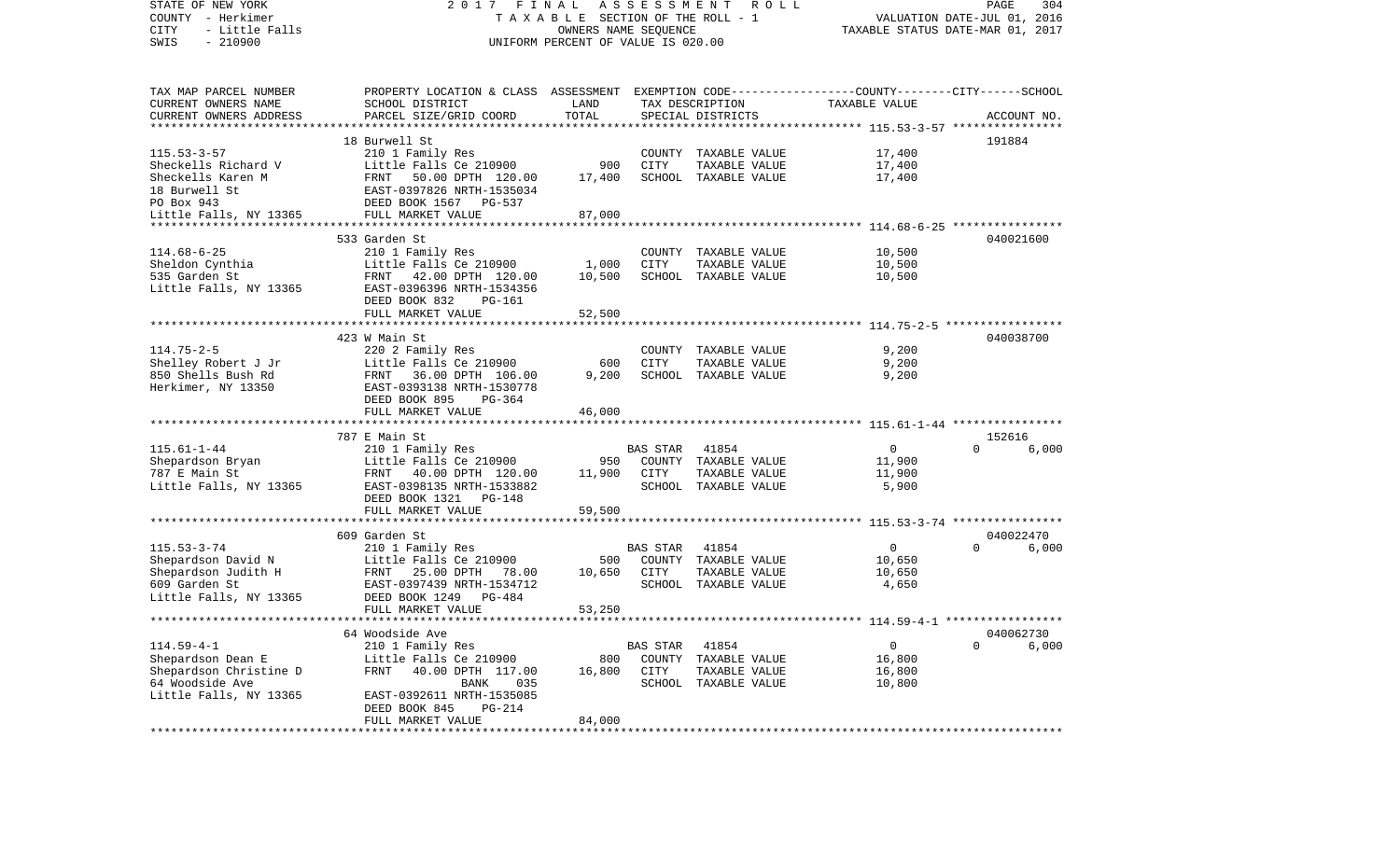STATE OF NEW YORK 2 0 1 7 F I N A L A S S E S S M E N T R O L L PAGE 305COUNTY - Herkimer **T A X A B L E SECTION OF THE ROLL - 1** VALUATION DATE-JUL 01, 2016 CITY - Little Falls OWNERS NAME SEQUENCE TAXABLE STATUS DATE-MAR 01, 2017 SWIS - 210900 UNIFORM PERCENT OF VALUE IS 020.00TAX MAP PARCEL NUMBER PROPERTY LOCATION & CLASS ASSESSMENT EXEMPTION CODE------------------COUNTY--------CITY------SCHOOL CURRENT OWNERS NAME SCHOOL DISTRICT LAND TAX DESCRIPTION TAXABLE VALUECURRENT OWNERS ADDRESS PARCEL SIZE/GRID COORD TOTAL SPECIAL DISTRICTS ACCOUNT NO. \*\*\*\*\*\*\*\*\*\*\*\*\*\*\*\*\*\*\*\*\*\*\*\*\*\*\*\*\*\*\*\*\*\*\*\*\*\*\*\*\*\*\*\*\*\*\*\*\*\*\*\*\*\*\*\*\*\*\*\*\*\*\*\*\*\*\*\*\*\*\*\*\*\*\*\*\*\*\*\*\*\*\*\*\*\*\*\*\*\*\*\*\*\*\*\*\*\*\*\*\*\*\* 114.59-4-2 \*\*\*\*\*\*\*\*\*\*\*\*\*\*\*\*\*Woodside Ave 040062700 114.59-4-2 311 Res vac land COUNTY TAXABLE VALUE 650Shepardson Dean E Little Falls Ce 210900 650 CITY TAXABLE VALUE 650 Shepardson Christine D FRNT 40.00 DPTH 117.00 650 SCHOOL TAXABLE VALUE 650 64 Woodside Ave **BANK** 035 Little Falls, NY 13365 EAST-0392643 NRTH-1535113 DEED BOOK 796 PG-100FULL MARKET VALUE 3,250 \*\*\*\*\*\*\*\*\*\*\*\*\*\*\*\*\*\*\*\*\*\*\*\*\*\*\*\*\*\*\*\*\*\*\*\*\*\*\*\*\*\*\*\*\*\*\*\*\*\*\*\*\*\*\*\*\*\*\*\*\*\*\*\*\*\*\*\*\*\*\*\*\*\*\*\*\*\*\*\*\*\*\*\*\*\*\*\*\*\*\*\*\*\*\*\*\*\*\*\*\*\*\* 114.59-2-30 \*\*\*\*\*\*\*\*\*\*\*\*\*\*\*\* W Monroe St 040047220114.59-2-30 311 Res vac land COUNTY TAXABLE VALUE 200Shepardson Donald Little Falls Ce 210900 200 CITY TAXABLE VALUE 200 Shepardson Regina **FRNT 50.00 DPTH 134.00** 200 SCHOOL TAXABLE VALUE 234 W Monroe St EAST-0392940 NRTH-1536117Little Falls, NY 13365 DEED BOOK 1192 PG-51 FULL MARKET VALUE 1,000 \*\*\*\*\*\*\*\*\*\*\*\*\*\*\*\*\*\*\*\*\*\*\*\*\*\*\*\*\*\*\*\*\*\*\*\*\*\*\*\*\*\*\*\*\*\*\*\*\*\*\*\*\*\*\*\*\*\*\*\*\*\*\*\*\*\*\*\*\*\*\*\*\*\*\*\*\*\*\*\*\*\*\*\*\*\*\*\*\*\*\*\*\*\*\*\*\*\*\*\*\*\*\* 114.59-2-31 \*\*\*\*\*\*\*\*\*\*\*\*\*\*\*\* 234 W Monroe St 040047190114.59-2-31 210 1 Family Res BAS STAR 41854 0 0 6,000 Shepardson Donald **Little Falls Ce 210900** 2,500 COUNTY TAXABLE VALUE 19,850 Shepardson Regina FRNT 53.10 DPTH 140.00 19.850 CITY TAXABLE VALUE 19.850 234 W Monroe St EAST-0392985 NRTH-1536103 SCHOOL TAXABLE VALUE 13,850 Little Falls, NY 13365 DEED BOOK 1192 PG-51 FULL MARKET VALUE 99,250 \*\*\*\*\*\*\*\*\*\*\*\*\*\*\*\*\*\*\*\*\*\*\*\*\*\*\*\*\*\*\*\*\*\*\*\*\*\*\*\*\*\*\*\*\*\*\*\*\*\*\*\*\*\*\*\*\*\*\*\*\*\*\*\*\*\*\*\*\*\*\*\*\*\*\*\*\*\*\*\*\*\*\*\*\*\*\*\*\*\*\*\*\*\*\*\*\*\*\*\*\*\*\* 114.68-2-65 \*\*\*\*\*\*\*\*\*\*\*\*\*\*\*\* 105 Church St 040009630114.68-2-65 220 2 Family Res COUNTY TAXABLE VALUE 11,000 Shepardson Donald J **Little Falls Ce 210900** 750 CITY TAXABLE VALUE 11,000 30 TopNotch Dr FRNT 48.00 DPTH 70.00 11,000 SCHOOL TAXABLE VALUE 11,000 Little Falls, NY 13365 BANK 035 EAST-0394520 NRTH-1534373 DEED BOOK 869 PG-635FULL MARKET VALUE 55,000 \*\*\*\*\*\*\*\*\*\*\*\*\*\*\*\*\*\*\*\*\*\*\*\*\*\*\*\*\*\*\*\*\*\*\*\*\*\*\*\*\*\*\*\*\*\*\*\*\*\*\*\*\*\*\*\*\*\*\*\*\*\*\*\*\*\*\*\*\*\*\*\*\*\*\*\*\*\*\*\*\*\*\*\*\*\*\*\*\*\*\*\*\*\*\*\*\*\*\*\*\*\*\* 115.53-4-8 \*\*\*\*\*\*\*\*\*\*\*\*\*\*\*\*\* 59 Moreland St 040049110115.53-4-8 210 1 Family Res BAS STAR 41854 0 0 6,000 Shepardson Donna & Walter Little Falls Ce 210900 250 59 Moreland St FRNT 25.00 DPTH 52.00 7,500 CITY TAXABLE VALUE 7,500 Little Falls, NY 13365 EAST-0398862 NRTH-1535094 SCHOOL TAXABLE VALUE 1,500 DEED BOOK 1166 PG-322FULL MARKET VALUE 37,500 \*\*\*\*\*\*\*\*\*\*\*\*\*\*\*\*\*\*\*\*\*\*\*\*\*\*\*\*\*\*\*\*\*\*\*\*\*\*\*\*\*\*\*\*\*\*\*\*\*\*\*\*\*\*\*\*\*\*\*\*\*\*\*\*\*\*\*\*\*\*\*\*\*\*\*\*\*\*\*\*\*\*\*\*\*\*\*\*\*\*\*\*\*\*\*\*\*\*\*\*\*\*\* 114.60-4-77 \*\*\*\*\*\*\*\*\*\*\*\*\*\*\*\* Dale Pl 040012660114.60-4-77 311 Res vac land COUNTY TAXABLE VALUE 400Shepardson Jeffrey **Little Falls Ce 210900** 400 CITY TAXABLE VALUE 400 Shepardson Stacie 61 FRNT 40.00 DPTH 190.00 400 SCHOOL TAXABLE VALUE 400 6 Dale Pl EAST-0394834 NRTH-1534650Little Falls, NY 13365 DEED BOOK 887 PG-28 FULL MARKET VALUE 2.000 \*\*\*\*\*\*\*\*\*\*\*\*\*\*\*\*\*\*\*\*\*\*\*\*\*\*\*\*\*\*\*\*\*\*\*\*\*\*\*\*\*\*\*\*\*\*\*\*\*\*\*\*\*\*\*\*\*\*\*\*\*\*\*\*\*\*\*\*\*\*\*\*\*\*\*\*\*\*\*\*\*\*\*\*\*\*\*\*\*\*\*\*\*\*\*\*\*\*\*\*\*\*\*\*\*\*\*\*\*\*\*\*\*\*\*\*\*\*\*\*\*\*\*\*\*\*\*\*\*\*\*\*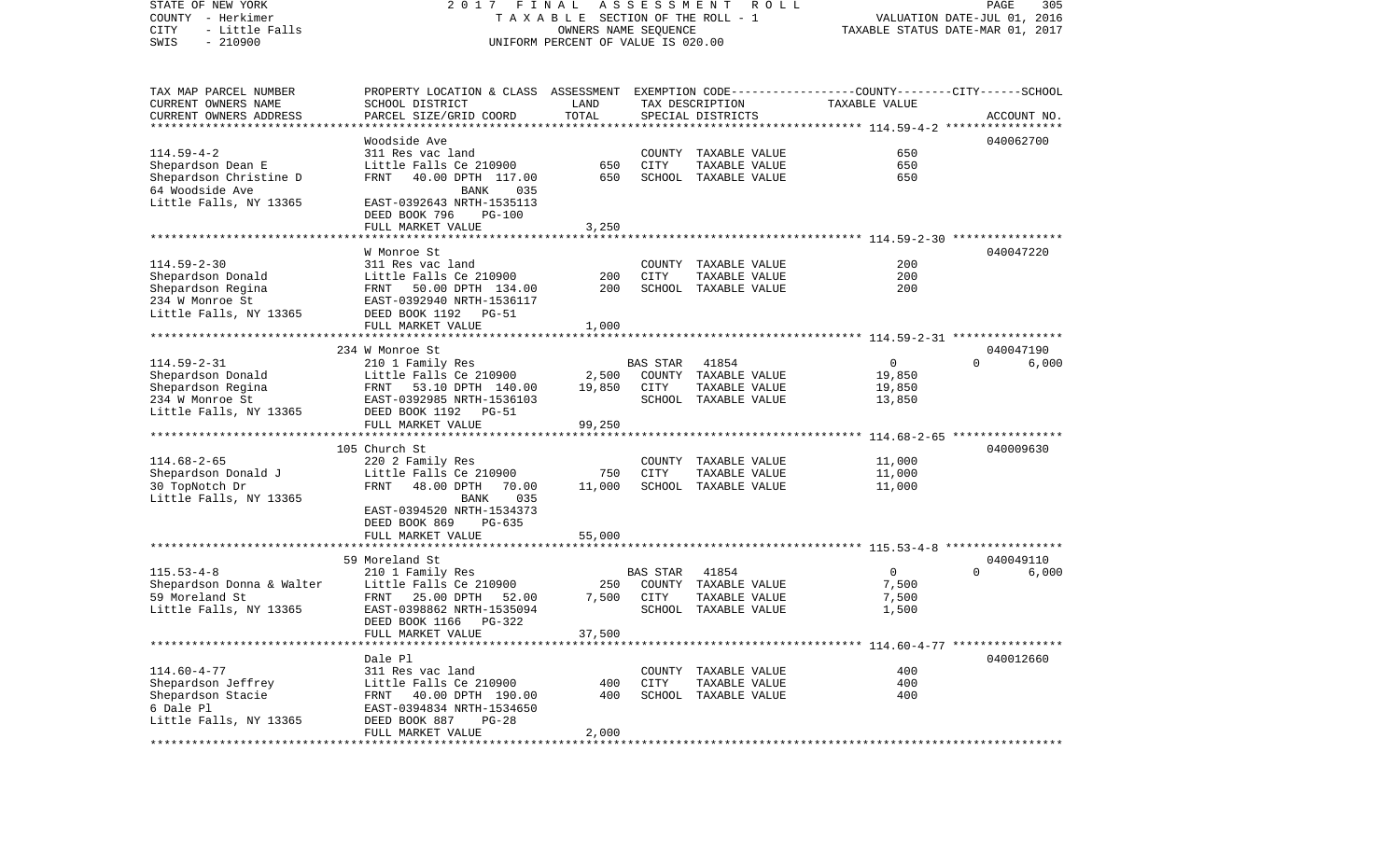| STATE OF NEW YORK<br>COUNTY - Herkimer<br><b>CITY</b><br>- Little Falls<br>$-210900$<br>SWIS                 | 2017<br>FINAL<br>TAXABLE SECTION OF THE ROLL - 1<br>UNIFORM PERCENT OF VALUE IS 020.00                                                                                                          | ROLL<br>PAGE<br>306<br>VALUATION DATE-JUL 01, 2016<br>TAXABLE STATUS DATE-MAR 01, 2017 |                         |                                                                        |                                                                      |          |                    |
|--------------------------------------------------------------------------------------------------------------|-------------------------------------------------------------------------------------------------------------------------------------------------------------------------------------------------|----------------------------------------------------------------------------------------|-------------------------|------------------------------------------------------------------------|----------------------------------------------------------------------|----------|--------------------|
| TAX MAP PARCEL NUMBER<br>CURRENT OWNERS NAME                                                                 | PROPERTY LOCATION & CLASS ASSESSMENT EXEMPTION CODE----------------COUNTY-------CITY------SCHOOL<br>SCHOOL DISTRICT                                                                             | LAND<br>TOTAL                                                                          |                         | TAX DESCRIPTION                                                        | TAXABLE VALUE                                                        |          |                    |
| CURRENT OWNERS ADDRESS                                                                                       | PARCEL SIZE/GRID COORD                                                                                                                                                                          |                                                                                        |                         | SPECIAL DISTRICTS                                                      | ********************* 114.60-4-78 *****************                  |          | ACCOUNT NO.        |
|                                                                                                              | 8 Dale Pl                                                                                                                                                                                       |                                                                                        |                         |                                                                        |                                                                      |          | 040012630          |
| $114.60 - 4 - 78$<br>Shepardson Jeffrey<br>Shepardson Stacie<br>6 Dale Pl<br>Little Falls, NY 13365          | 311 Res vac land<br>Little Falls Ce 210900<br>FRNT<br>67.00 DPTH 85.00<br>EAST-0394897 NRTH-1534734<br>DEED BOOK 887<br>$PG-26$                                                                 | 500<br>500                                                                             | CITY                    | COUNTY TAXABLE VALUE<br>TAXABLE VALUE<br>SCHOOL TAXABLE VALUE          | 500<br>500<br>500                                                    |          |                    |
|                                                                                                              | FULL MARKET VALUE                                                                                                                                                                               | 2,500                                                                                  |                         |                                                                        |                                                                      |          |                    |
|                                                                                                              |                                                                                                                                                                                                 |                                                                                        |                         |                                                                        |                                                                      |          |                    |
| $114.60 - 4 - 79$<br>Shepardson Jeffrey M<br>Stacie Canorro A<br>6 Dale Pl<br>Little Falls, NY 13365         | 6 Dale Pl<br>210 1 Family Res<br>Little Falls Ce 210900<br>FRNT<br>35.00 DPTH<br>85.00<br>BANK<br>043<br>EAST-0394945 NRTH-1534745<br>$PG-356$                                                  | 650<br>9,650                                                                           | <b>BAS STAR</b><br>CITY | 41854<br>COUNTY TAXABLE VALUE<br>TAXABLE VALUE<br>SCHOOL TAXABLE VALUE | $\mathbf{0}$<br>9,650<br>9,650<br>3,650                              | $\Omega$ | 040012600<br>6,000 |
|                                                                                                              | DEED BOOK 787<br>FULL MARKET VALUE                                                                                                                                                              | 48,250                                                                                 |                         |                                                                        |                                                                      |          |                    |
|                                                                                                              | *********************                                                                                                                                                                           | * * * * * * * * * * *                                                                  |                         |                                                                        | ************************************** 114.44-2-3 ****************** |          |                    |
|                                                                                                              | 118 Izzo Ct                                                                                                                                                                                     |                                                                                        |                         |                                                                        |                                                                      |          |                    |
| $114.44 - 2 - 3$<br>Shepardson Jon<br>Shepardson Loreen<br>118 Izzo Ct<br>Little Falls, NY 13365             | 210 1 Family Res<br>Little Falls Ce 210900<br>70.00 DPTH<br>FRNT<br>0.75<br>ACRES<br>EAST-0396572 NRTH-1539595<br>DEED BOOK 1193<br>PG-437                                                      | 2,600<br>30,000                                                                        | <b>BAS STAR</b><br>CITY | 41854<br>COUNTY TAXABLE VALUE<br>TAXABLE VALUE<br>SCHOOL TAXABLE VALUE | $\overline{0}$<br>30,000<br>30,000<br>24,000                         | $\Omega$ | 6,000              |
|                                                                                                              | FULL MARKET VALUE                                                                                                                                                                               | 150,000                                                                                |                         |                                                                        |                                                                      |          |                    |
|                                                                                                              | 243 Church St                                                                                                                                                                                   |                                                                                        |                         |                                                                        |                                                                      | 197950   |                    |
| $114.59 - 4 - 17$<br>Shepardson Lindsay T<br>243 Church St<br>Little Falls, NY 13365                         | 210 1 Family Res<br>Little Falls Ce 210900<br>FRNT<br>40.00 DPTH 120.00<br>EAST-0393142 NRTH-1535523<br>DEED BOOK 1605<br>PG-226<br>FULL MARKET VALUE                                           | 650<br>13,750<br>68,750                                                                | CITY                    | COUNTY TAXABLE VALUE<br>TAXABLE VALUE<br>SCHOOL TAXABLE VALUE          | 13,750<br>13,750<br>13,750                                           |          |                    |
|                                                                                                              |                                                                                                                                                                                                 |                                                                                        |                         |                                                                        |                                                                      |          |                    |
| $114.59 - 1 - 30.1$<br>Shepardson Marc<br>Shepardson Marybeth<br>2 Valley Brook Dr<br>Little Falls, NY 13365 | 2 Valley Brook Dr<br>210 1 Family Res<br>Little Falls Ce 210900<br>FRNT<br>62.00 DPTH 250.00<br><b>BANK</b><br>730<br>EAST-0392121 NRTH-1535678<br>DEED BOOK 819<br>PG-481<br>FULL MARKET VALUE | 3,250<br>20,050<br>100,250                                                             | <b>BAS STAR</b><br>CITY | 41854<br>COUNTY TAXABLE VALUE<br>TAXABLE VALUE<br>SCHOOL TAXABLE VALUE | $\mathbf{0}$<br>20,050<br>20,050<br>14,050                           | $\Omega$ | 040053590<br>6,000 |
|                                                                                                              |                                                                                                                                                                                                 |                                                                                        |                         |                                                                        |                                                                      |          |                    |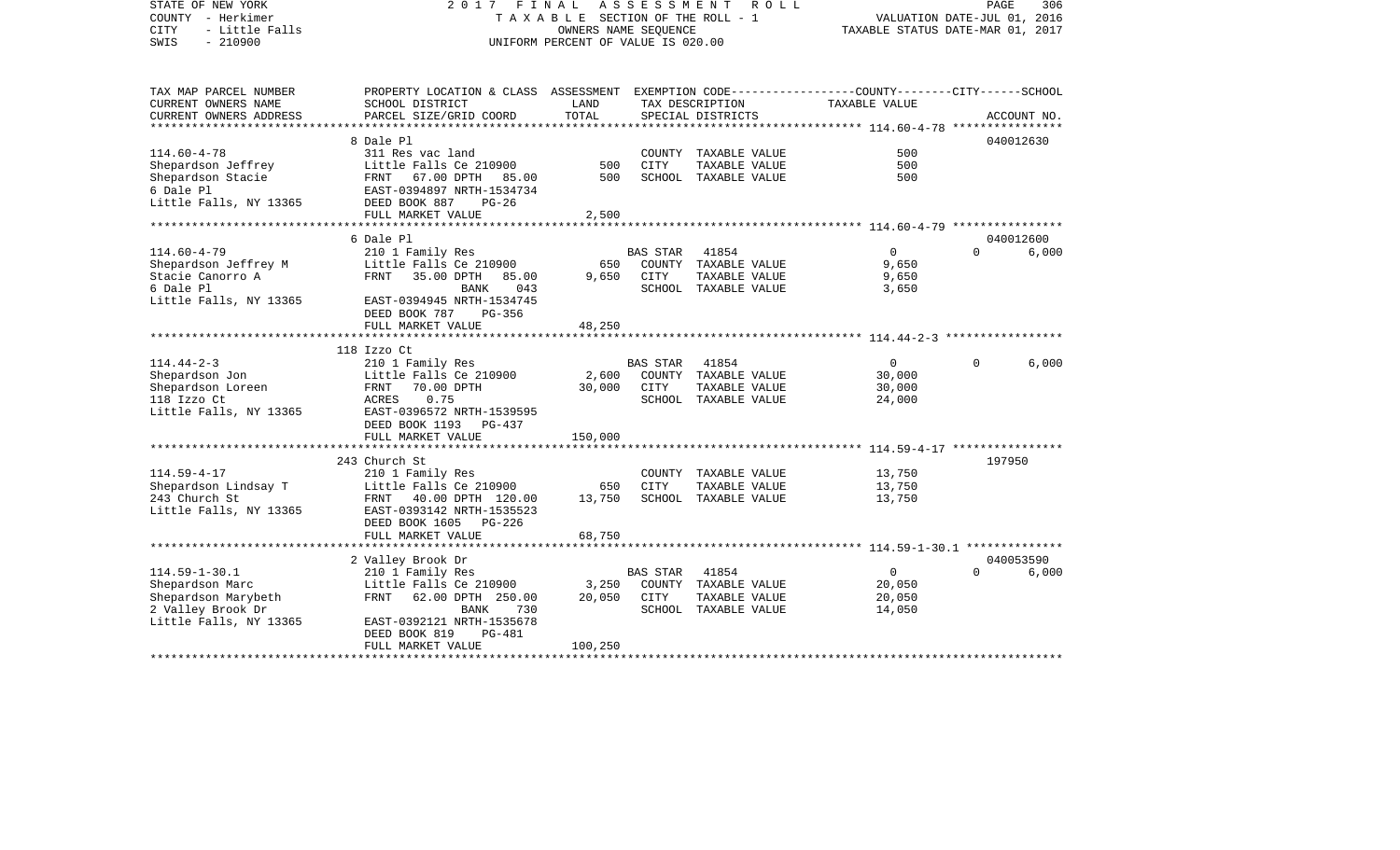| STATE OF NEW YORK<br>COUNTY - Herkimer<br>CITY<br>- Little Falls<br>$-210900$<br>SWIS | FINAL<br>2017<br>TAXABLE SECTION OF THE ROLL - 1<br>UNIFORM PERCENT OF VALUE IS 020.00          | PAGE<br>307<br>VALUATION DATE-JUL 01, 2016<br>TAXABLE STATUS DATE-MAR 01, 2017 |          |                               |                |                    |
|---------------------------------------------------------------------------------------|-------------------------------------------------------------------------------------------------|--------------------------------------------------------------------------------|----------|-------------------------------|----------------|--------------------|
| TAX MAP PARCEL NUMBER                                                                 | PROPERTY LOCATION & CLASS ASSESSMENT EXEMPTION CODE---------------COUNTY-------CITY------SCHOOL |                                                                                |          |                               |                |                    |
| CURRENT OWNERS NAME                                                                   | SCHOOL DISTRICT                                                                                 | LAND                                                                           |          | TAX DESCRIPTION               | TAXABLE VALUE  |                    |
| CURRENT OWNERS ADDRESS                                                                | PARCEL SIZE/GRID COORD                                                                          | TOTAL                                                                          |          | SPECIAL DISTRICTS             |                | ACCOUNT NO.        |
|                                                                                       |                                                                                                 |                                                                                |          |                               |                |                    |
|                                                                                       | 590 Garden St                                                                                   |                                                                                |          |                               |                | 040022260          |
| $115.53 - 1 - 85$<br>Shepardson Marc                                                  | 210 1 Family Res<br>Little Falls Ce 210900                                                      | 1,300                                                                          | ENH STAR | 41834<br>COUNTY TAXABLE VALUE | 0<br>15,450    | $\Omega$<br>13,100 |
| Attn: Patricia Shepardson                                                             | FRNT 60.64 DPTH 121.94                                                                          | 15,450                                                                         | CITY     | TAXABLE VALUE                 | 15,450         |                    |
| 590 Garden St                                                                         | EAST-0397093 NRTH-1534861                                                                       |                                                                                |          | SCHOOL TAXABLE VALUE          | 2,350          |                    |
| Little Falls, NY 13365                                                                | DEED BOOK 814<br>PG-703                                                                         |                                                                                |          |                               |                |                    |
|                                                                                       | FULL MARKET VALUE                                                                               | 77,250                                                                         |          |                               |                |                    |
|                                                                                       |                                                                                                 |                                                                                |          |                               |                |                    |
|                                                                                       | 53 Moreland St                                                                                  |                                                                                |          |                               |                | 193613             |
| $115.53 - 4 - 11$                                                                     | 210 1 Family Res                                                                                |                                                                                |          | COUNTY TAXABLE VALUE          | 8,250          |                    |
| Shepardson Stormee L                                                                  | Little Falls Ce 210900                                                                          | 500                                                                            | CITY     | TAXABLE VALUE                 | 8,250          |                    |
| 53 Moreland St                                                                        | merged 12.2 into 11 "2012                                                                       | 8,250                                                                          |          | SCHOOL TAXABLE VALUE          | 8,250          |                    |
| Little Falls, NY 13365                                                                | FRNT 40.00 DPTH 53.00<br>EAST-0398795 NRTH-1535134                                              |                                                                                |          |                               |                |                    |
|                                                                                       | DEED BOOK 1577 PG-812                                                                           |                                                                                |          |                               |                |                    |
|                                                                                       | FULL MARKET VALUE                                                                               | 41,250                                                                         |          |                               |                |                    |
|                                                                                       |                                                                                                 |                                                                                |          |                               |                |                    |
|                                                                                       | 6 Webster St                                                                                    |                                                                                |          |                               |                | 040060510          |
| $114.75 - 1 - 56$                                                                     | 210 1 Family Res                                                                                |                                                                                | BAS STAR | 41854                         | $\overline{0}$ | 5,950<br>$\Omega$  |
| Shepherd Francis W                                                                    | Little Falls Ce 210900                                                                          | 300                                                                            |          | COUNTY TAXABLE VALUE          | 5,950          |                    |
| 6 Webster St                                                                          | FRNT<br>63.00 DPTH<br>90.00                                                                     | 5,950                                                                          | CITY     | TAXABLE VALUE                 | 5,950          |                    |
| Little Falls, NY 13365                                                                | EAST-0393683 NRTH-1531975                                                                       |                                                                                |          | SCHOOL TAXABLE VALUE          | $\Omega$       |                    |
|                                                                                       | DEED BOOK 1271 PG-486                                                                           |                                                                                |          |                               |                |                    |
|                                                                                       | FULL MARKET VALUE                                                                               | 29,750                                                                         |          |                               |                |                    |
|                                                                                       | 6 Salisbury St                                                                                  |                                                                                |          |                               |                | 040053940          |
| $115.53 - 3 - 83$                                                                     | 210 1 Family Res                                                                                |                                                                                |          | COUNTY TAXABLE VALUE          | 10,350         |                    |
| Sherwood Jace K                                                                       | Little Falls Ce 210900                                                                          | 500                                                                            | CITY     | TAXABLE VALUE                 | 10,350         |                    |
| 6 Salisbury St                                                                        | FRNT 30.00 DPTH 95.00                                                                           | 10,350                                                                         |          | SCHOOL TAXABLE VALUE          | 10,350         |                    |
| Little Falls, NY 13365                                                                | EAST-0397405 NRTH-1534603                                                                       |                                                                                |          |                               |                |                    |
|                                                                                       | DEED BOOK 2017 PG-1342                                                                          |                                                                                |          |                               |                |                    |
| PRIOR OWNER ON 3/01/2017                                                              | FULL MARKET VALUE                                                                               | 51,750                                                                         |          |                               |                |                    |
| Sherwood Jace K                                                                       |                                                                                                 |                                                                                |          |                               |                |                    |
|                                                                                       |                                                                                                 |                                                                                |          |                               |                |                    |
| $115.53 - 3 - 28$                                                                     | 22 Loomis St                                                                                    |                                                                                |          | COUNTY TAXABLE VALUE          | 5,000          | 040029640          |
| Shields John P Sr                                                                     | 220 2 Family Res<br>Little Falls Ce 210900                                                      | 650                                                                            | CITY     | TAXABLE VALUE                 | 5,000          |                    |
| 9 Cory Rd                                                                             | FRNT<br>47.00 DPTH 120.00                                                                       | 5,000                                                                          |          | SCHOOL TAXABLE VALUE          | 5,000          |                    |
| Poughquag, NY 12570                                                                   | EAST-0398026 NRTH-1535265                                                                       |                                                                                |          |                               |                |                    |
|                                                                                       | DEED BOOK 795 PG-248                                                                            |                                                                                |          |                               |                |                    |
|                                                                                       | FULL MARKET VALUE                                                                               | 25,000                                                                         |          |                               |                |                    |
|                                                                                       |                                                                                                 |                                                                                |          |                               |                |                    |
|                                                                                       | 331 W Monroe St                                                                                 |                                                                                |          |                               |                | 040047790          |
| $114.59 - 1 - 8$                                                                      | 210 1 Family Res                                                                                |                                                                                |          | COUNTY TAXABLE VALUE          | 12,100         |                    |
| Shillieto Irene                                                                       | Little Falls Ce 210900                                                                          | 1,550                                                                          | CITY     | TAXABLE VALUE                 | 12,100         |                    |
| 331 W Monroe St<br>Little Falls, NY 13365                                             | 68.00 DPTH 100.00<br>FRNT<br>EAST-0392205 NRTH-1536439                                          | 12,100                                                                         |          | SCHOOL TAXABLE VALUE          | 12,100         |                    |
|                                                                                       | DEED BOOK 945<br>$PG-263$                                                                       |                                                                                |          |                               |                |                    |
|                                                                                       | FULL MARKET VALUE                                                                               | 60,500                                                                         |          |                               |                |                    |
|                                                                                       |                                                                                                 |                                                                                |          |                               |                |                    |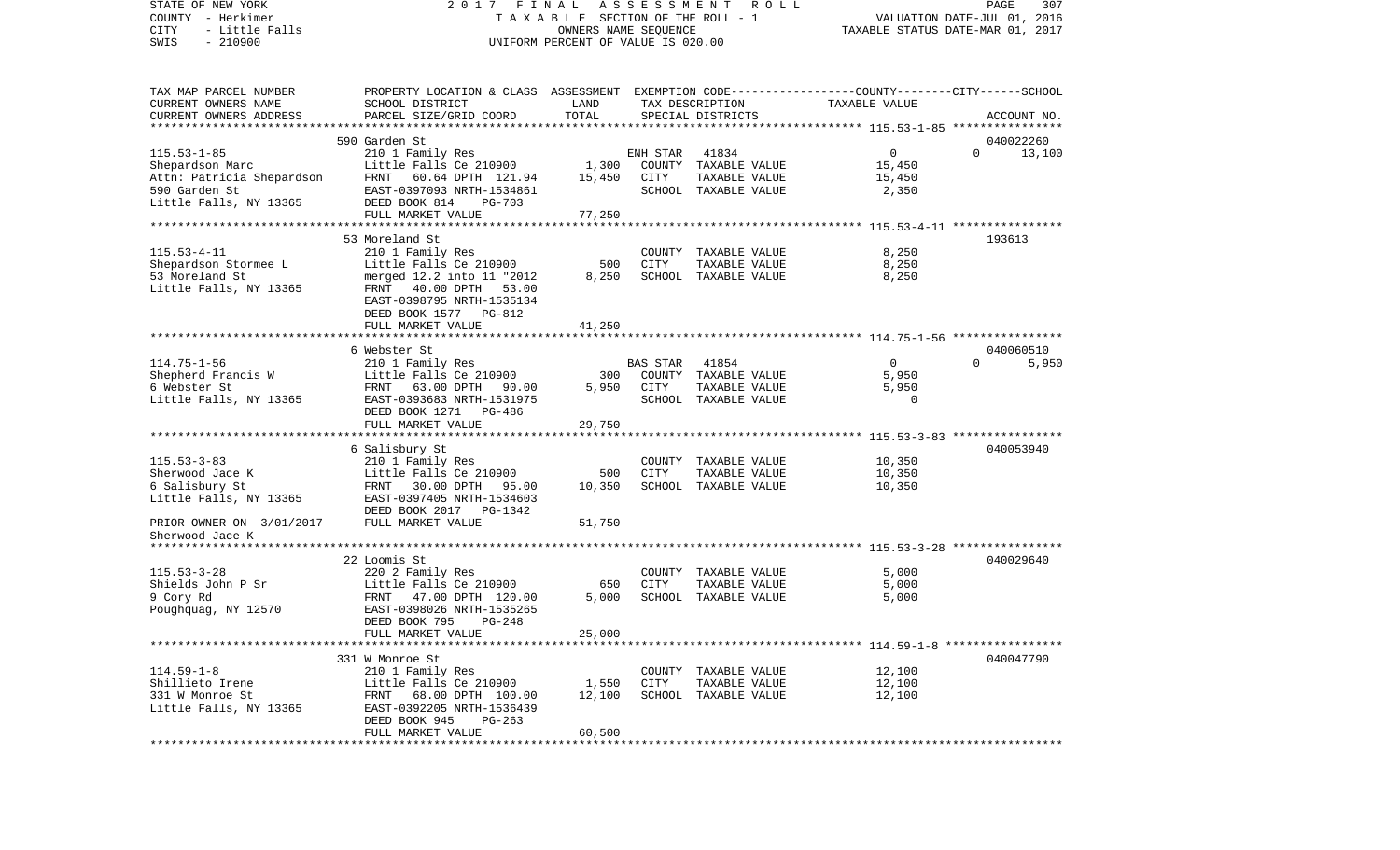VALUATION DATE-JUL 01, 2016 COUNTY - Herkimer T A X A B L E SECTION OF THE ROLL - 1 CITY - Little Falls OWNERS NAME SEQUENCE TAXABLE STATUS DATE-MAR 01, 2017 SWIS - 210900 UNIFORM PERCENT OF VALUE IS 020.00TAX MAP PARCEL NUMBER PROPERTY LOCATION & CLASS ASSESSMENT EXEMPTION CODE------------------COUNTY--------CITY------SCHOOL CURRENT OWNERS NAME SCHOOL DISTRICT LAND TAX DESCRIPTION TAXABLE VALUECURRENT OWNERS ADDRESS PARCEL SIZE/GRID COORD TOTAL SPECIAL DISTRICTS ACCOUNT NO. \*\*\*\*\*\*\*\*\*\*\*\*\*\*\*\*\*\*\*\*\*\*\*\*\*\*\*\*\*\*\*\*\*\*\*\*\*\*\*\*\*\*\*\*\*\*\*\*\*\*\*\*\*\*\*\*\*\*\*\*\*\*\*\*\*\*\*\*\*\*\*\*\*\*\*\*\*\*\*\*\*\*\*\*\*\*\*\*\*\*\*\*\*\*\*\*\*\*\*\*\*\*\* 115.53-4-5 \*\*\*\*\*\*\*\*\*\*\*\*\*\*\*\*\* 65 Moreland St 040049290115.53-4-5 311 Res vac land COUNTY TAXABLE VALUE 150Shumlansky Richard Little Falls Ce 210900 150 CITY TAXABLE VALUE 150 Shumlansky Teresa FRNT 12.50 DPTH 62.50 150 SCHOOL TAXABLE VALUE 150 63 Morelant St EAST-0398915 NRTH-1535047Little Falls, NY 13365 DEED BOOK 772 PG-507 FULL MARKET VALUE 750 \*\*\*\*\*\*\*\*\*\*\*\*\*\*\*\*\*\*\*\*\*\*\*\*\*\*\*\*\*\*\*\*\*\*\*\*\*\*\*\*\*\*\*\*\*\*\*\*\*\*\*\*\*\*\*\*\*\*\*\*\*\*\*\*\*\*\*\*\*\*\*\*\*\*\*\*\*\*\*\*\*\*\*\*\*\*\*\*\*\*\*\*\*\*\*\*\*\*\*\*\*\*\* 115.53-4-6 \*\*\*\*\*\*\*\*\*\*\*\*\*\*\*\*\* 63 Moreland St 040049230115.53-4-6 220 2 Family Res CW\_10\_VET/ 41153 0 800 0 Shumlansky Richard Little Falls Ce 210900 350 CW\_15\_VET/ 41162 1,200 0 Shumlansky Teresa FRNT 30.80 DPTH 62.50 8,000 ENH STAR 41834 0 0 8,000 63 Moreland St EAST-0398898 NRTH-1535059 COUNTY TAXABLE VALUE 6,800 Little Falls, NY 13365 DEED BOOK 772 PG-507 CITY TAXABLE VALUE 7,200 FULL MARKET VALUE  $40,000$  SCHOOL TAXABLE VALUE 0 \*\*\*\*\*\*\*\*\*\*\*\*\*\*\*\*\*\*\*\*\*\*\*\*\*\*\*\*\*\*\*\*\*\*\*\*\*\*\*\*\*\*\*\*\*\*\*\*\*\*\*\*\*\*\*\*\*\*\*\*\*\*\*\*\*\*\*\*\*\*\*\*\*\*\*\*\*\*\*\*\*\*\*\*\*\*\*\*\*\*\*\*\*\*\*\*\*\*\*\*\*\*\* 115.53-2-57 \*\*\*\*\*\*\*\*\*\*\*\*\*\*\*\* 150 Loomis St 040031410 $6.000$ 115.53-2-57 210 1 Family Res BAS STAR 41854 0 0 6,000 Sill Lois E Little Falls Ce 210900 650 COUNTY TAXABLE VALUE 8,050 150 Loomis St FRNT 33.00 DPTH 120.00 8,050 CITY TAXABLE VALUE 8,050 Little Falls, NY 13365 EAST-0399525 NRTH-1534556 SCHOOL TAXABLE VALUE 2,050 DEED BOOK 1273 PG-154FULL MARKET VALUE 40,250 \*\*\*\*\*\*\*\*\*\*\*\*\*\*\*\*\*\*\*\*\*\*\*\*\*\*\*\*\*\*\*\*\*\*\*\*\*\*\*\*\*\*\*\*\*\*\*\*\*\*\*\*\*\*\*\*\*\*\*\*\*\*\*\*\*\*\*\*\*\*\*\*\*\*\*\*\*\*\*\*\*\*\*\*\*\*\*\*\*\*\*\*\*\*\*\*\*\*\*\*\*\*\* 114.68-5-48 \*\*\*\*\*\*\*\*\*\*\*\*\*\*\*\* 34 Church St 198809114.68-5-48 210 1 Family Res COUNTY TAXABLE VALUE 9,000 Simmons Mary A **Example Falls Ce 210900** 800 CITY TAXABLE VALUE 9,000 1170 Shells Bush Rd FRNT 40.00 DPTH 120.00 9,000 SCHOOL TAXABLE VALUE 9,000 Little Falls, NY 13365 EAST-0395546 NRTH-1534204 DEED BOOK 1610 PG-993 FULL MARKET VALUE 45,000 \*\*\*\*\*\*\*\*\*\*\*\*\*\*\*\*\*\*\*\*\*\*\*\*\*\*\*\*\*\*\*\*\*\*\*\*\*\*\*\*\*\*\*\*\*\*\*\*\*\*\*\*\*\*\*\*\*\*\*\*\*\*\*\*\*\*\*\*\*\*\*\*\*\*\*\*\*\*\*\*\*\*\*\*\*\*\*\*\*\*\*\*\*\*\*\*\*\*\*\*\*\*\* 115.53-4-78 \*\*\*\*\*\*\*\*\*\*\*\*\*\*\*\* 70 Burwell St 040004980115.53-4-78 210 1 Family Res BAS STAR 41854 0 0 6,000 Simonelli Michael J Little Falls Ce 210900 1,000 COUNTY TAXABLE VALUE 8,000 Michele Simonelli L FRNT 50.00 DPTH 120.00 8,000 CITY TAXABLE VALUE 8,000 70 Burwell St EAST-0398417 NRTH-1534640 SCHOOL TAXABLE VALUE 2,000 Little Falls, NY 13365 DEED BOOK 849 PG-345 FULL MARKET VALUE 40,000 \*\*\*\*\*\*\*\*\*\*\*\*\*\*\*\*\*\*\*\*\*\*\*\*\*\*\*\*\*\*\*\*\*\*\*\*\*\*\*\*\*\*\*\*\*\*\*\*\*\*\*\*\*\*\*\*\*\*\*\*\*\*\*\*\*\*\*\*\*\*\*\*\*\*\*\*\*\*\*\*\*\*\*\*\*\*\*\*\*\*\*\*\*\*\*\*\*\*\*\*\*\*\* 115.53-1-72 \*\*\*\*\*\*\*\*\*\*\*\*\*\*\*\* 605 E Gansevoort St 040019800115.53-1-72 220 2 Family Res COUNTY TAXABLE VALUE 10,000 Simpson Bruce 1988 Little Falls Ce 210900 600 CITY TAXABLE VALUE 87 Ramshorn Rd FRNT 30.00 DPTH 144.00 10,000 SCHOOL TAXABLE VALUE 10,000 Dudley, MA 01571 EAST-0397217 NRTH-1535001 DEED BOOK 1496 PG-852 FULL MARKET VALUE 50,000 \*\*\*\*\*\*\*\*\*\*\*\*\*\*\*\*\*\*\*\*\*\*\*\*\*\*\*\*\*\*\*\*\*\*\*\*\*\*\*\*\*\*\*\*\*\*\*\*\*\*\*\*\*\*\*\*\*\*\*\*\*\*\*\*\*\*\*\*\*\*\*\*\*\*\*\*\*\*\*\*\*\*\*\*\*\*\*\*\*\*\*\*\*\*\*\*\*\*\*\*\*\*\*\*\*\*\*\*\*\*\*\*\*\*\*\*\*\*\*\*\*\*\*\*\*\*\*\*\*\*\*\*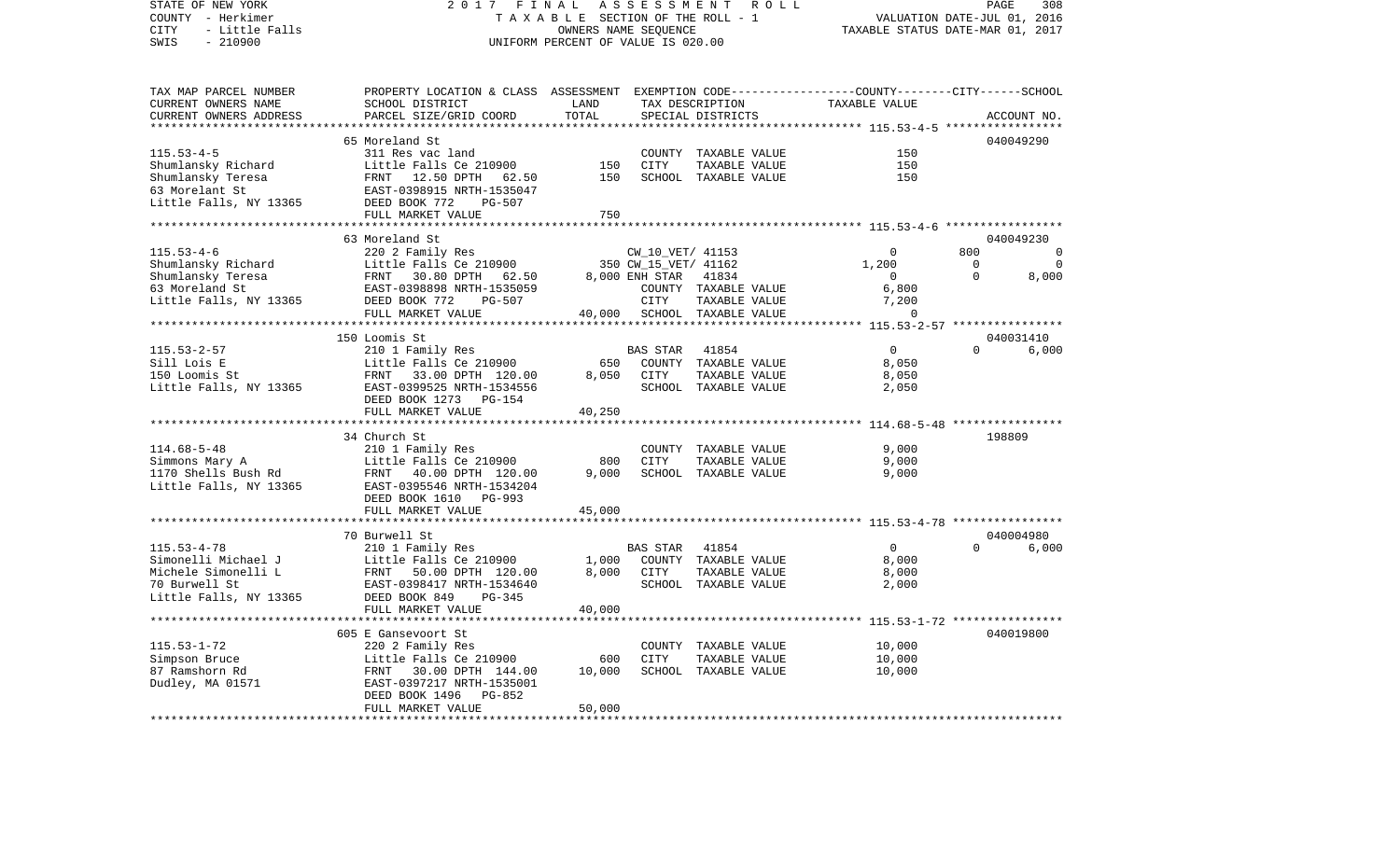| STATE OF NEW YORK      | FINAL<br>2017                                                                                   |                                    | ASSESSMENT                       | ROLL                 |               | 309<br>PAGE                 |
|------------------------|-------------------------------------------------------------------------------------------------|------------------------------------|----------------------------------|----------------------|---------------|-----------------------------|
| COUNTY - Herkimer      |                                                                                                 | TAXABLE SECTION OF THE ROLL - 1    |                                  |                      |               | VALUATION DATE-JUL 01, 2016 |
| CITY<br>- Little Falls |                                                                                                 |                                    | TAXABLE STATUS DATE-MAR 01, 2017 |                      |               |                             |
| $-210900$<br>SWIS      |                                                                                                 | UNIFORM PERCENT OF VALUE IS 020.00 |                                  |                      |               |                             |
|                        |                                                                                                 |                                    |                                  |                      |               |                             |
| TAX MAP PARCEL NUMBER  | PROPERTY LOCATION & CLASS ASSESSMENT EXEMPTION CODE---------------COUNTY-------CITY------SCHOOL |                                    |                                  |                      |               |                             |
| CURRENT OWNERS NAME    | SCHOOL DISTRICT                                                                                 | LAND                               |                                  | TAX DESCRIPTION      | TAXABLE VALUE |                             |
| CURRENT OWNERS ADDRESS | PARCEL SIZE/GRID COORD                                                                          | TOTAL                              |                                  | SPECIAL DISTRICTS    |               | ACCOUNT NO.                 |
| ********************** |                                                                                                 |                                    |                                  |                      |               |                             |
|                        | 556 E Monroe St                                                                                 |                                    |                                  |                      |               | 040042840                   |
| $114.60 - 2 - 73$      | 210 1 Family Res                                                                                |                                    | COUNTY                           | TAXABLE VALUE        | 12,000        |                             |
| Simpson Bruce A        | Little Falls Ce 210900                                                                          | 500                                | CITY                             | TAXABLE VALUE        | 12,000        |                             |
| 87 Ramshorn Road       | R1<br>N                                                                                         | 12,000                             |                                  | SCHOOL TAXABLE VALUE | 12,000        |                             |
| Dudley, MA 01571       | 30x88                                                                                           |                                    |                                  |                      |               |                             |
|                        | FRNT<br>30.00 DPTH<br>90.00                                                                     |                                    |                                  |                      |               |                             |
|                        | EAST-0396432 NRTH-1535363                                                                       |                                    |                                  |                      |               |                             |
|                        | DEED BOOK 1490<br>PG-812                                                                        |                                    |                                  |                      |               |                             |
|                        | FULL MARKET VALUE                                                                               | 60,000                             |                                  |                      |               |                             |
|                        |                                                                                                 |                                    |                                  |                      |               |                             |
|                        | 24 King St                                                                                      |                                    |                                  |                      |               | 040027450                   |
| $114.67 - 1 - 48$      | 210 1 Family Res                                                                                |                                    |                                  | COUNTY TAXABLE VALUE | 4,550         |                             |
| Simpson Bruce A        | Little Falls Ce 210900                                                                          | 350                                | CITY                             | TAXABLE VALUE        | 4,550         |                             |
| 87 Ramshorn Rd         | FRNT 31.00 DPTH 314.00                                                                          | 4,550                              |                                  | SCHOOL TAXABLE VALUE | 4,550         |                             |
| Dudley, MA 01571       | EAST-0393882 NRTH-1533705                                                                       |                                    |                                  |                      |               |                             |
|                        | DEED BOOK 1496<br>PG-849                                                                        |                                    |                                  |                      |               |                             |
|                        | FULL MARKET VALUE                                                                               | 22,750                             |                                  |                      |               |                             |
|                        |                                                                                                 |                                    |                                  |                      |               |                             |
|                        | 18 Church St                                                                                    |                                    |                                  |                      |               | 165543                      |
| $114.68 - 5 - 53$      | 220 2 Family Res                                                                                |                                    |                                  | COUNTY TAXABLE VALUE | 18,000        |                             |
| Simpson Bruce A        | Little Falls Ce 210900                                                                          | 7,300                              | CITY                             | TAXABLE VALUE        | 18,000        |                             |
| 87 Ramshorn Rd         | FRNT 75.00 DPTH 123.00                                                                          | 18,000                             |                                  | SCHOOL TAXABLE VALUE | 18,000        |                             |
| Dudley, MA 01571       | EAST-0395781 NRTH-1534137                                                                       |                                    |                                  |                      |               |                             |
|                        | DEED BOOK 1400<br>PG-937                                                                        |                                    |                                  |                      |               |                             |
|                        | FULL MARKET VALUE                                                                               | 90,000                             |                                  |                      |               |                             |
|                        |                                                                                                 |                                    |                                  |                      |               |                             |
|                        | 513 Garden St                                                                                   |                                    |                                  |                      |               | 164782                      |
| $114.68 - 6 - 30$      | 311 Res vac land                                                                                |                                    | COUNTY                           | TAXABLE VALUE        | 800           |                             |
| Simpson Bruce A        | Little Falls Ce 210900                                                                          | 800                                | CITY                             | TAXABLE VALUE        | 800           |                             |
| 87 Ramshorn Rd         | 20.00 DPTH<br>FRNT<br>52.00                                                                     | 800                                | SCHOOL                           | TAXABLE VALUE        | 800           |                             |
| Dudley, MA 01571       | EAST-0396088 NRTH-1534233                                                                       |                                    |                                  |                      |               |                             |
|                        | DEED BOOK 1401<br>PG-669                                                                        |                                    |                                  |                      |               |                             |
|                        | FULL MARKET VALUE                                                                               | 4,000                              |                                  |                      |               |                             |
|                        |                                                                                                 |                                    |                                  |                      |               |                             |
|                        | 505 Garden St                                                                                   |                                    |                                  |                      |               | 165545                      |
| $114.68 - 6 - 31$      | 411 Apartment                                                                                   |                                    |                                  | COUNTY TAXABLE VALUE | 50,200        |                             |
| Simpson Bruce A        | Little Falls Ce 210900                                                                          | 2,600                              | CITY                             | TAXABLE VALUE        | 50,200        |                             |
| 87 Ramshorn Rd         | FRNT 122.90 DPTH<br>53.16                                                                       | 50,200                             |                                  | SCHOOL TAXABLE VALUE | 50,200        |                             |
| Dudley, MA 01571       | EAST-0396029 NRTH-1534203                                                                       |                                    |                                  |                      |               |                             |
|                        | DEED BOOK 1401 PG-669                                                                           |                                    |                                  |                      |               |                             |
|                        | FULL MARKET VALUE                                                                               | 251,000                            |                                  |                      |               |                             |
|                        |                                                                                                 |                                    |                                  |                      |               |                             |
|                        | 556 E Main St                                                                                   |                                    |                                  |                      |               | 040034170                   |
| $114.68 - 6 - 44$      | 481 Att row bldg                                                                                |                                    | COUNTY                           | TAXABLE VALUE        | 18,000        |                             |
| Simpson Bruce A        | Little Falls Ce 210900                                                                          | 5,200                              | CITY                             | TAXABLE VALUE        | 18,000        |                             |
| 87 Ramshorn Rd         | 27.50 DPTH 120.00<br>FRNT                                                                       | 18,000                             | SCHOOL                           | TAXABLE VALUE        | 18,000        |                             |
| Dudley, MA 01571       | EAST-0396354 NRTH-1534201                                                                       |                                    |                                  |                      |               |                             |
|                        | DEED BOOK 1392<br>PG-311                                                                        |                                    |                                  |                      |               |                             |
|                        | FULL MARKET VALUE                                                                               | 90,000                             |                                  |                      |               |                             |
|                        |                                                                                                 |                                    |                                  |                      |               |                             |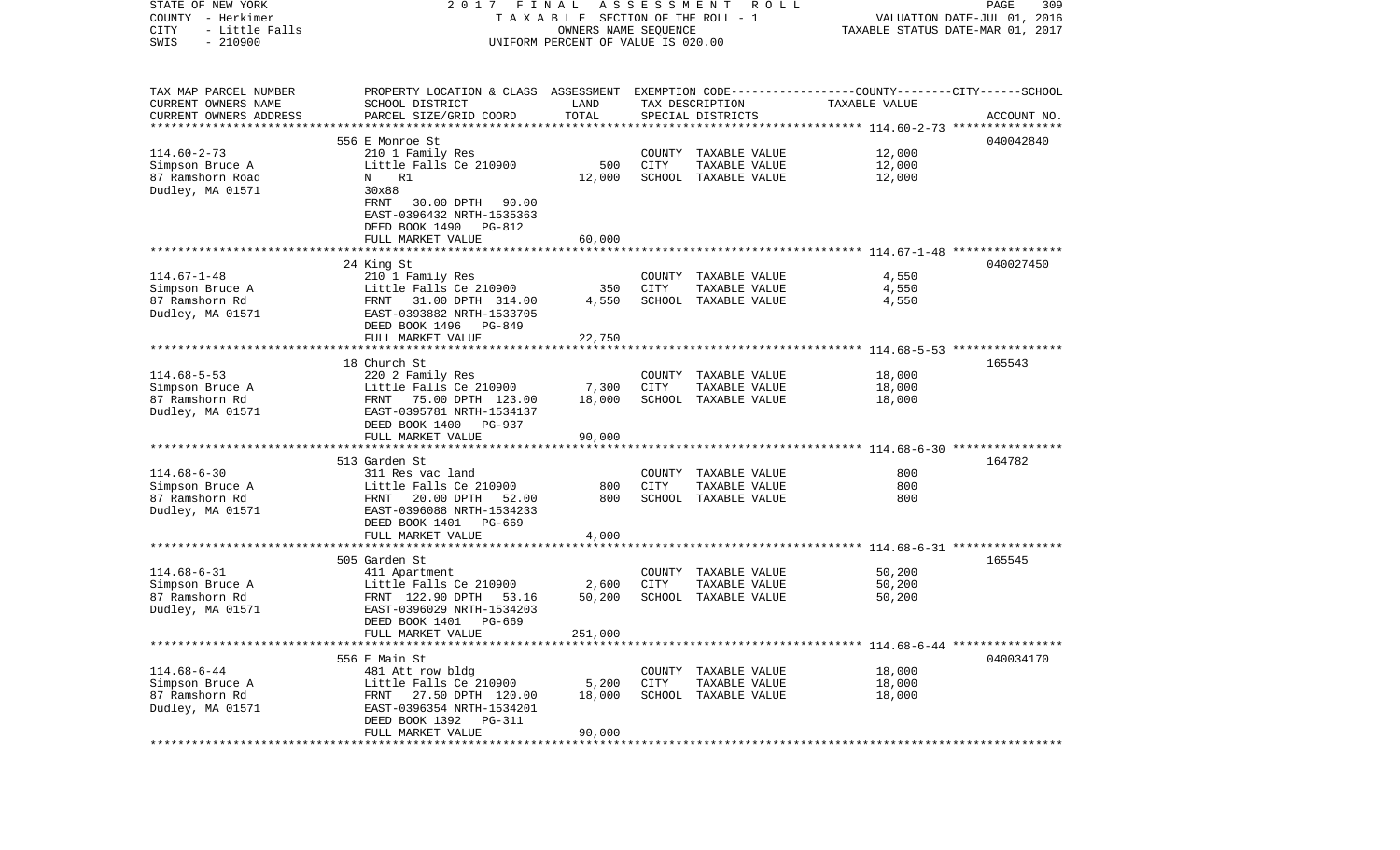| STATE OF NEW YORK<br>COUNTY - Herkimer<br>CITY<br>- Little Falls<br>$-210900$<br>SWIS | 2017 FINAL                                                                                                         | TAXABLE SECTION OF THE ROLL - 1<br>OWNERS NAME SEQUENCE<br>UNIFORM PERCENT OF VALUE IS 020.00 |             | A S S E S S M E N T R O L L           |                  | PAGE<br>310<br>VALUATION DATE-JUL 01, 2016<br>TAXABLE STATUS DATE-MAR 01, 2017 |
|---------------------------------------------------------------------------------------|--------------------------------------------------------------------------------------------------------------------|-----------------------------------------------------------------------------------------------|-------------|---------------------------------------|------------------|--------------------------------------------------------------------------------|
| TAX MAP PARCEL NUMBER<br>CURRENT OWNERS NAME                                          | PROPERTY LOCATION & CLASS ASSESSMENT EXEMPTION CODE---------------COUNTY-------CITY------SCHOOL<br>SCHOOL DISTRICT | LAND                                                                                          |             | TAX DESCRIPTION                       | TAXABLE VALUE    |                                                                                |
| CURRENT OWNERS ADDRESS                                                                | PARCEL SIZE/GRID COORD                                                                                             | TOTAL                                                                                         |             | SPECIAL DISTRICTS                     |                  | ACCOUNT NO.                                                                    |
|                                                                                       |                                                                                                                    |                                                                                               |             |                                       |                  |                                                                                |
| $114.68 - 6 - 51$                                                                     | 590 E Main St<br>481 Att row bldg                                                                                  |                                                                                               |             | COUNTY TAXABLE VALUE                  | 20,750           | 159474                                                                         |
| Simpson Bruce A                                                                       | Little Falls Ce 210900                                                                                             | 9,000                                                                                         | CITY        | TAXABLE VALUE                         | 20,750           |                                                                                |
| 87 Rams Horn Rd                                                                       | FRNT 44.00 DPTH 120.00                                                                                             | 20,750                                                                                        |             | SCHOOL TAXABLE VALUE                  | 20,750           |                                                                                |
| Dudley, MA 01571                                                                      | EAST-0396518 NRTH-1534288                                                                                          |                                                                                               |             |                                       |                  |                                                                                |
|                                                                                       | DEED BOOK 1361 PG-862                                                                                              |                                                                                               |             |                                       |                  |                                                                                |
|                                                                                       | FULL MARKET VALUE                                                                                                  | 103,750                                                                                       |             |                                       |                  |                                                                                |
|                                                                                       | 624 E Main St                                                                                                      |                                                                                               |             |                                       |                  | 155246                                                                         |
| $114.68 - 6 - 58$                                                                     | 421 Restaurant                                                                                                     |                                                                                               |             | COUNTY TAXABLE VALUE                  | 29,900           |                                                                                |
| Simpson Bruce A                                                                       | Little Falls Ce 210900                                                                                             | 2,900                                                                                         | CITY        | TAXABLE VALUE                         | 29,900           |                                                                                |
| 87 Ramshorn Rd                                                                        | FRNT 67.00 DPTH 113.70                                                                                             | 29,900                                                                                        |             | SCHOOL TAXABLE VALUE                  | 29,900           |                                                                                |
| Dudley, MA 01571                                                                      | EAST-0379099 NRTH-1519932<br>DEED BOOK 1337 PG-99                                                                  |                                                                                               |             |                                       |                  |                                                                                |
|                                                                                       | FULL MARKET VALUE                                                                                                  | 149,500                                                                                       |             |                                       |                  |                                                                                |
|                                                                                       |                                                                                                                    |                                                                                               |             |                                       |                  |                                                                                |
|                                                                                       | 23 Loomis St                                                                                                       |                                                                                               |             |                                       |                  | 183187                                                                         |
| $115.53 - 3 - 42$                                                                     | 210 1 Family Res                                                                                                   |                                                                                               |             | COUNTY TAXABLE VALUE                  | 11,200           |                                                                                |
| Simpson Bruce A                                                                       | Little Falls Ce 210900                                                                                             | 700                                                                                           | CITY        | TAXABLE VALUE                         | 11,200           |                                                                                |
| 87 Ramshorn Road                                                                      | FRNT 50.00 DPTH 82.00                                                                                              | 11,200                                                                                        |             | SCHOOL TAXABLE VALUE                  | 11,200           |                                                                                |
| Dudley, MA 01571                                                                      | EAST-0397988 NRTH-1535094<br>DEED BOOK 1515 PG-216                                                                 |                                                                                               |             |                                       |                  |                                                                                |
|                                                                                       | FULL MARKET VALUE                                                                                                  | 56,000                                                                                        |             |                                       |                  |                                                                                |
|                                                                                       |                                                                                                                    |                                                                                               |             |                                       |                  |                                                                                |
|                                                                                       | 26 Burwell St                                                                                                      |                                                                                               |             |                                       |                  | 152928                                                                         |
| $115.53 - 3 - 55$                                                                     | 210 1 Family Res<br>Little Falls Ce 210900                                                                         | 1,000                                                                                         | <b>CITY</b> | COUNTY TAXABLE VALUE                  | 27,250<br>27,250 |                                                                                |
| Simpson Bruce A<br>87 Ramshorn Rd                                                     | FRNT<br>58.00 DPTH                                                                                                 | 27,250                                                                                        |             | TAXABLE VALUE<br>SCHOOL TAXABLE VALUE | 27,250           |                                                                                |
| Dudley, MA 01571                                                                      | ACRES<br>0.17                                                                                                      |                                                                                               |             |                                       |                  |                                                                                |
|                                                                                       | EAST-0397916 NRTH-1534992                                                                                          |                                                                                               |             |                                       |                  |                                                                                |
|                                                                                       | DEED BOOK 1323 PG-152                                                                                              |                                                                                               |             |                                       |                  |                                                                                |
|                                                                                       | FULL MARKET VALUE                                                                                                  | 136,250                                                                                       |             |                                       |                  |                                                                                |
|                                                                                       | 22 Burwell St                                                                                                      |                                                                                               |             |                                       |                  | 040004530                                                                      |
| $115.53 - 3 - 56$                                                                     | 210 1 Family Res                                                                                                   |                                                                                               |             | COUNTY TAXABLE VALUE                  | 5,950            |                                                                                |
| Simpson Bruce A                                                                       | Little Falls Ce 210900                                                                                             | 900                                                                                           | CITY        | TAXABLE VALUE                         | 5,950            |                                                                                |
| 87 Ramshorn Rd                                                                        | FRNT 50.00 DPTH 120.00                                                                                             | 5,950                                                                                         |             | SCHOOL TAXABLE VALUE                  | 5,950            |                                                                                |
| Dudley, MA 01571                                                                      | EAST-0397866 NRTH-1535007                                                                                          |                                                                                               |             |                                       |                  |                                                                                |
|                                                                                       | DEED BOOK 1323 PG-152<br>FULL MARKET VALUE                                                                         | 29,750                                                                                        |             |                                       |                  |                                                                                |
|                                                                                       |                                                                                                                    |                                                                                               |             |                                       |                  |                                                                                |
|                                                                                       | 58 Glen Ave                                                                                                        |                                                                                               |             |                                       |                  | 201664                                                                         |
| $114.75 - 1 - 28$                                                                     | 311 Res vac land                                                                                                   |                                                                                               |             | COUNTY TAXABLE VALUE                  | 300              |                                                                                |
| Simpson Michael J                                                                     | Little Falls Ce 210900                                                                                             | 300                                                                                           | CITY        | TAXABLE VALUE                         | 300              |                                                                                |
| Ashley Cari L<br>58 Glen Ave                                                          | FRNT 40.00 DPTH 120.00<br>EAST-0393400 NRTH-1532336                                                                | 300                                                                                           |             | SCHOOL TAXABLE VALUE                  | 300              |                                                                                |
| Little Falls, NY                                                                      | DEED BOOK 1629 PG-681                                                                                              |                                                                                               |             |                                       |                  |                                                                                |
|                                                                                       | FULL MARKET VALUE                                                                                                  | 1,500                                                                                         |             |                                       |                  |                                                                                |
|                                                                                       |                                                                                                                    |                                                                                               |             |                                       |                  |                                                                                |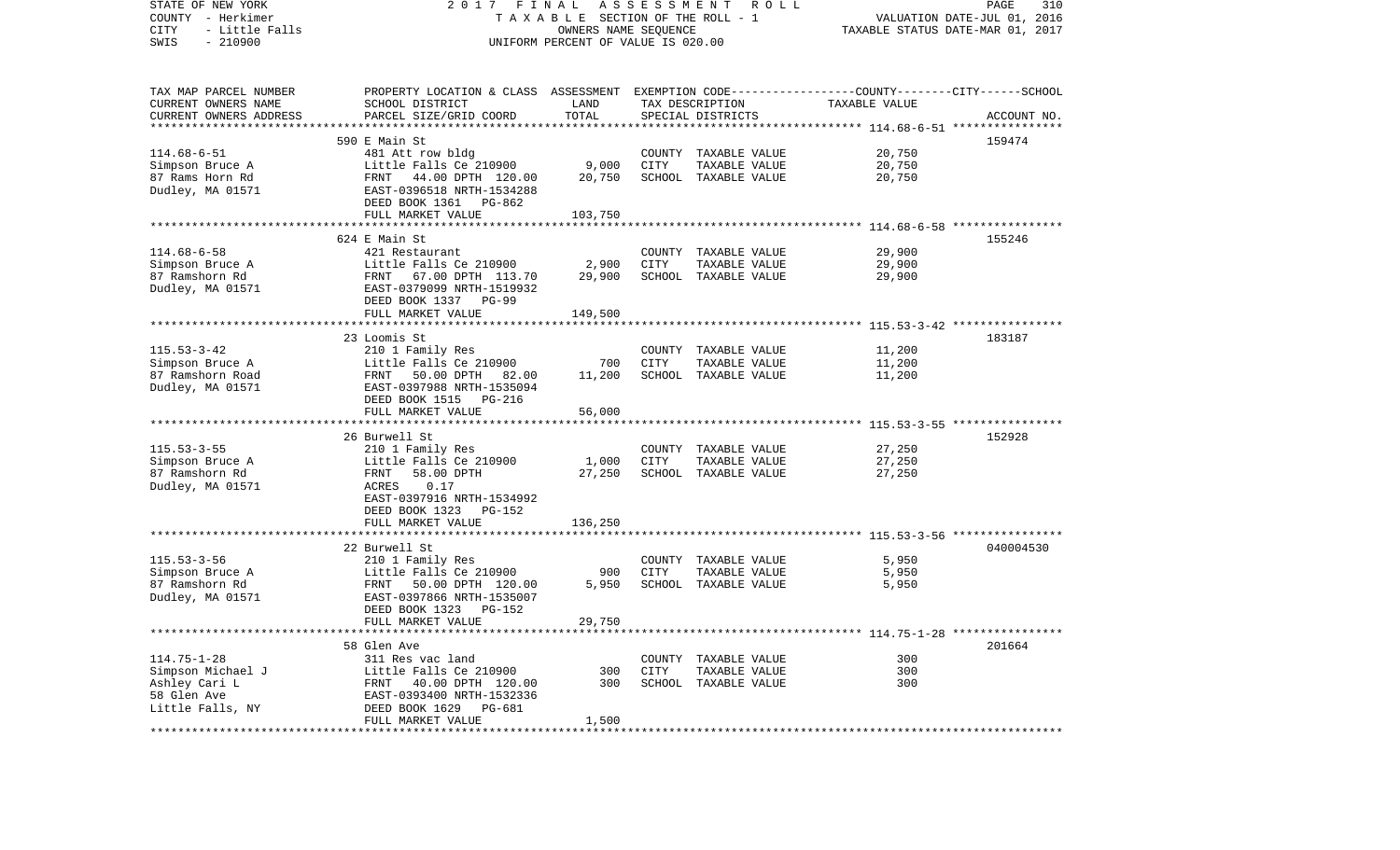| STATE OF NEW YORK<br>COUNTY - Herkimer<br>CITY<br>- Little Falls<br>$-210900$<br>SWIS                                                                   | FINAL<br>ASSESSMENT ROLL<br>2017<br>T A X A B L E SECTION OF THE ROLL - 1<br>OWNERS NAME SEQUENCE<br>UNIFORM PERCENT OF VALUE IS 020.00 |                |          |                                       | PAGE<br>311<br>VALUATION DATE-JUL 01, 2016<br>TAXABLE STATUS DATE-MAR 01, 2017 |                   |  |  |
|---------------------------------------------------------------------------------------------------------------------------------------------------------|-----------------------------------------------------------------------------------------------------------------------------------------|----------------|----------|---------------------------------------|--------------------------------------------------------------------------------|-------------------|--|--|
| TAX MAP PARCEL NUMBER                                                                                                                                   | PROPERTY LOCATION & CLASS ASSESSMENT EXEMPTION CODE---------------COUNTY-------CITY------SCHOOL                                         |                |          |                                       |                                                                                |                   |  |  |
| CURRENT OWNERS NAME                                                                                                                                     | SCHOOL DISTRICT                                                                                                                         | LAND           |          | TAX DESCRIPTION                       | TAXABLE VALUE                                                                  |                   |  |  |
| CURRENT OWNERS ADDRESS                                                                                                                                  | PARCEL SIZE/GRID COORD                                                                                                                  | TOTAL          |          | SPECIAL DISTRICTS                     |                                                                                | ACCOUNT NO.       |  |  |
|                                                                                                                                                         |                                                                                                                                         |                |          |                                       |                                                                                |                   |  |  |
|                                                                                                                                                         | 58 Glen Ave                                                                                                                             |                |          |                                       |                                                                                | 201664            |  |  |
| $114.75 - 1 - 29$                                                                                                                                       | 210 1 Family Res                                                                                                                        |                |          | COUNTY TAXABLE VALUE                  | 6,100                                                                          |                   |  |  |
| Simpson Michael J<br>Ashley Cari L<br>58 Glen Ave                                                                                                       | Little Falls Ce 210900                                                                                                                  | 700            | CITY     | TAXABLE VALUE                         | 6,100                                                                          |                   |  |  |
|                                                                                                                                                         | FRNT 40.00 DPTH 120.00                                                                                                                  | 6,100          |          | SCHOOL TAXABLE VALUE                  | 6,100                                                                          |                   |  |  |
|                                                                                                                                                         | EAST-0393439 NRTH-1532323                                                                                                               |                |          |                                       |                                                                                |                   |  |  |
| Little Falls, NY 13365                                                                                                                                  | DEED BOOK 1629 PG-681                                                                                                                   |                |          |                                       |                                                                                |                   |  |  |
|                                                                                                                                                         | FULL MARKET VALUE                                                                                                                       | 30,500         |          |                                       |                                                                                |                   |  |  |
|                                                                                                                                                         | 598 E Main St                                                                                                                           |                |          |                                       |                                                                                | 163141            |  |  |
| $114.68 - 6 - 52$                                                                                                                                       | 481 Att row bldg                                                                                                                        |                |          | COUNTY TAXABLE VALUE                  | 10,250                                                                         |                   |  |  |
| Simpson Ryan & Deborah                                                                                                                                  | Little Falls Ce 210900                                                                                                                  | 3,000          | CITY     | TAXABLE VALUE                         | 10,250                                                                         |                   |  |  |
| Simpson Bruce A                                                                                                                                         | FRNT 21.50 DPTH 120.00                                                                                                                  | 10,250         |          | SCHOOL TAXABLE VALUE                  | 10,250                                                                         |                   |  |  |
| PO Box 1026                                                                                                                                             | EAST-0396551 NRTH-1534306                                                                                                               |                |          |                                       |                                                                                |                   |  |  |
| Webster, MA 01570                                                                                                                                       | DEED BOOK 1385 PG-934                                                                                                                   |                |          |                                       |                                                                                |                   |  |  |
|                                                                                                                                                         | FULL MARKET VALUE                                                                                                                       | 51,250         |          |                                       |                                                                                |                   |  |  |
|                                                                                                                                                         |                                                                                                                                         |                |          |                                       |                                                                                |                   |  |  |
|                                                                                                                                                         | 6 School St                                                                                                                             |                |          |                                       |                                                                                | 164436            |  |  |
| $114.68 - 3 - 12$                                                                                                                                       | 411 Apartment                                                                                                                           |                |          | COUNTY TAXABLE VALUE                  | 18,500                                                                         |                   |  |  |
| Simpson Ryan B                                                                                                                                          | Little Falls Ce 210900                                                                                                                  | 2,700          | CITY     | TAXABLE VALUE                         | 18,500                                                                         |                   |  |  |
| PO Box 1026                                                                                                                                             | FRNT 52.00 DPTH 56.00                                                                                                                   | 18,500         |          | SCHOOL TAXABLE VALUE                  | 18,500                                                                         |                   |  |  |
| Webster, MA 01570                                                                                                                                       | EAST-0395809 NRTH-1533940                                                                                                               |                |          |                                       |                                                                                |                   |  |  |
|                                                                                                                                                         | DEED BOOK 1394 PG-433                                                                                                                   |                |          |                                       |                                                                                |                   |  |  |
|                                                                                                                                                         | FULL MARKET VALUE                                                                                                                       | 92,500         |          |                                       |                                                                                |                   |  |  |
|                                                                                                                                                         |                                                                                                                                         |                |          |                                       |                                                                                |                   |  |  |
|                                                                                                                                                         | 129 Furnace St                                                                                                                          |                |          |                                       |                                                                                | 040018330         |  |  |
| $114.68 - 2 - 43$                                                                                                                                       | 210 1 Family Res                                                                                                                        |                | BAS STAR | 41854                                 | $\circ$                                                                        | $\Omega$<br>6,000 |  |  |
| Siri Christine B                                                                                                                                        | Little Falls Ce 210900                                                                                                                  | 1,300<br>8,000 |          | COUNTY TAXABLE VALUE                  | 8,000                                                                          |                   |  |  |
| Siri Randolph J<br>129 Furnace St                                                                                                                       | FRNT 215.40 DPTH 249.66<br>EAST-0393916 NRTH-1534502                                                                                    |                | CITY     | TAXABLE VALUE<br>SCHOOL TAXABLE VALUE | 8,000<br>2,000                                                                 |                   |  |  |
| $\label{eq:2.1} \frac{1}{\sqrt{2\pi}}\int_{0}^{\infty}\frac{1}{\sqrt{2\pi}}\left(\frac{1}{\sqrt{2\pi}}\right)^{2\alpha}d\mu.$<br>Little Falls, NY 13365 | DEED BOOK 1100<br>$PG-240$                                                                                                              |                |          |                                       |                                                                                |                   |  |  |
|                                                                                                                                                         | FULL MARKET VALUE                                                                                                                       | 40,000         |          |                                       |                                                                                |                   |  |  |
|                                                                                                                                                         |                                                                                                                                         |                |          |                                       |                                                                                |                   |  |  |
|                                                                                                                                                         | 7 Court Ln                                                                                                                              |                |          |                                       |                                                                                | 200665            |  |  |
| $115.53 - 2 - 51$                                                                                                                                       | 210 1 Family Res                                                                                                                        |                |          | COUNTY TAXABLE VALUE                  | 5,850                                                                          |                   |  |  |
| Sirianni Susan                                                                                                                                          | Little Falls Ce 210900                                                                                                                  | 750            | CITY     | TAXABLE VALUE                         | 5,850                                                                          |                   |  |  |
| 7 Court St                                                                                                                                              | FRNT 110.00 DPTH 50.00                                                                                                                  | 5,850          |          | SCHOOL TAXABLE VALUE                  | 5,850                                                                          |                   |  |  |
| Little Falls, NY 13365                                                                                                                                  | EAST-0399346 NRTH-1534730                                                                                                               |                |          |                                       |                                                                                |                   |  |  |
|                                                                                                                                                         | DEED BOOK 2017<br>PG-1761                                                                                                               |                |          |                                       |                                                                                |                   |  |  |
| PRIOR OWNER ON 3/01/2017                                                                                                                                | FULL MARKET VALUE                                                                                                                       | 29,250         |          |                                       |                                                                                |                   |  |  |
| Sirianni Susan                                                                                                                                          |                                                                                                                                         |                |          |                                       |                                                                                |                   |  |  |
|                                                                                                                                                         |                                                                                                                                         |                |          |                                       |                                                                                |                   |  |  |
|                                                                                                                                                         | 387 W Main St                                                                                                                           |                |          |                                       |                                                                                | 198772            |  |  |
| $114.75 - 2 - 14$                                                                                                                                       | 210 1 Family Res                                                                                                                        |                |          | COUNTY TAXABLE VALUE                  | 5,500                                                                          |                   |  |  |
| Sirovich Jaimie                                                                                                                                         | Little Falls Ce 210900                                                                                                                  | 500            | CITY     | TAXABLE VALUE                         | 5,500                                                                          |                   |  |  |
| 387 W Main St                                                                                                                                           | FRNT 30.00 DPTH 93.00                                                                                                                   | 5,500          |          | SCHOOL TAXABLE VALUE                  | 5,500                                                                          |                   |  |  |
| Little Falls, NY 13365                                                                                                                                  | EAST-0393403 NRTH-1531120                                                                                                               |                |          |                                       |                                                                                |                   |  |  |
|                                                                                                                                                         | DEED BOOK 1610 PG-717                                                                                                                   |                |          |                                       |                                                                                |                   |  |  |
|                                                                                                                                                         | FULL MARKET VALUE                                                                                                                       | 27,500         |          |                                       |                                                                                |                   |  |  |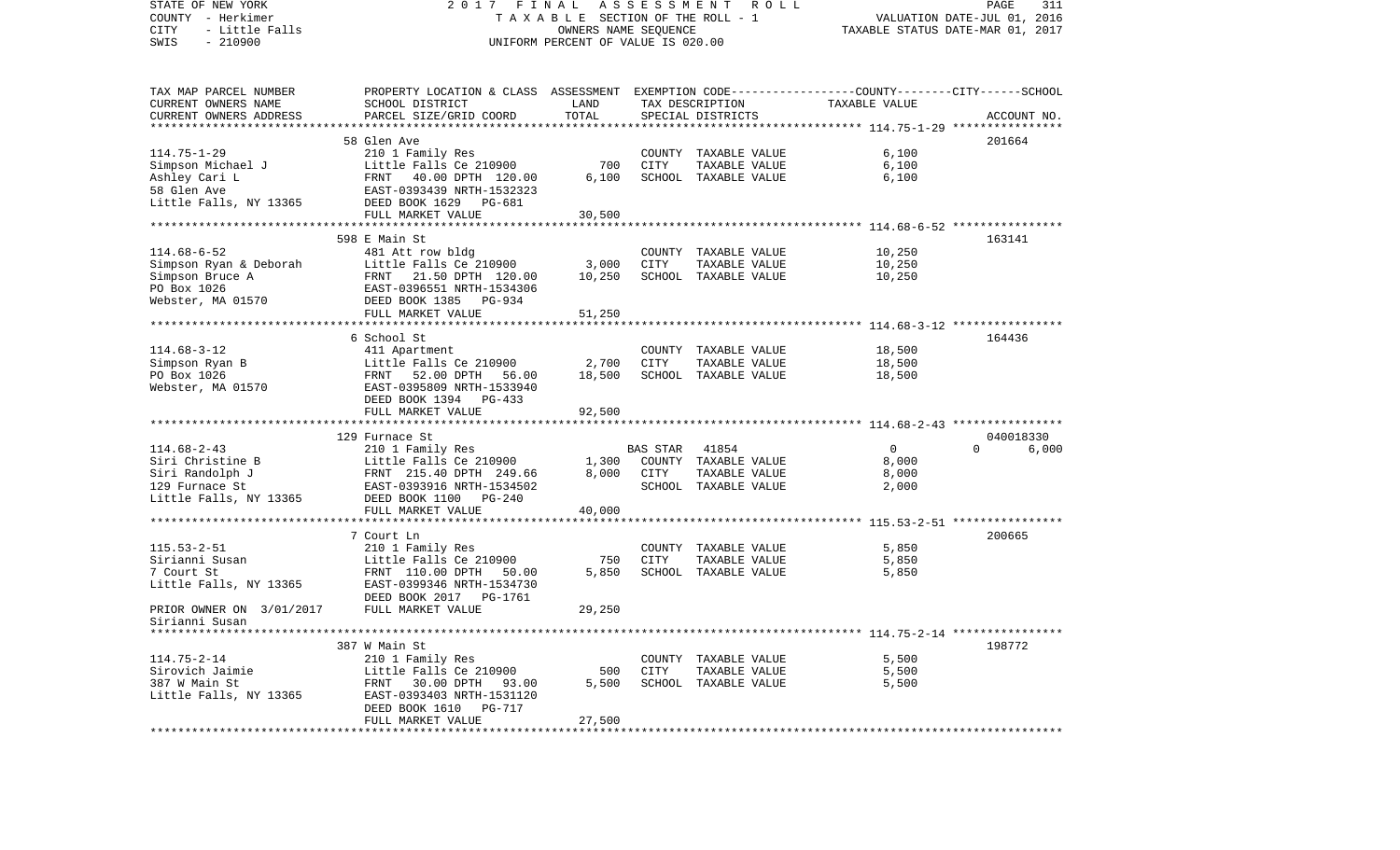| STATE OF NEW YORK<br>COUNTY - Herkimer<br>CITY<br>- Little Falls<br>$-210900$<br>SWIS | 2017 FINAL<br>TAXABLE SECTION OF THE ROLL - 1<br>UNIFORM PERCENT OF VALUE IS 020.00              | PAGE<br>312<br>VALUATION DATE-JUL 01, 2016<br>TAXABLE STATUS DATE-MAR 01, 2017 |                  |                                       |                         |                   |             |
|---------------------------------------------------------------------------------------|--------------------------------------------------------------------------------------------------|--------------------------------------------------------------------------------|------------------|---------------------------------------|-------------------------|-------------------|-------------|
|                                                                                       |                                                                                                  |                                                                                |                  |                                       |                         |                   |             |
| TAX MAP PARCEL NUMBER                                                                 | PROPERTY LOCATION & CLASS ASSESSMENT EXEMPTION CODE----------------COUNTY-------CITY------SCHOOL |                                                                                |                  |                                       |                         |                   |             |
| CURRENT OWNERS NAME                                                                   | SCHOOL DISTRICT                                                                                  | LAND                                                                           |                  | TAX DESCRIPTION                       | TAXABLE VALUE           |                   |             |
| CURRENT OWNERS ADDRESS                                                                | PARCEL SIZE/GRID COORD                                                                           | TOTAL                                                                          |                  | SPECIAL DISTRICTS                     |                         |                   | ACCOUNT NO. |
|                                                                                       |                                                                                                  |                                                                                |                  |                                       |                         |                   |             |
|                                                                                       | 15 Furnace St                                                                                    |                                                                                |                  |                                       |                         |                   | 190906      |
| $114.68 - 2 - 7$                                                                      | 482 Det row bldg                                                                                 |                                                                                |                  | COUNTY TAXABLE VALUE                  | 22,200                  |                   |             |
| SJC Utica Property LLC                                                                | Little Falls Ce 210900                                                                           | 3,000                                                                          | CITY             | TAXABLE VALUE                         | 22,200                  |                   |             |
| 441 Prospect St                                                                       | FRNT 42.90 DPTH 200.00                                                                           | 22,200                                                                         |                  | SCHOOL TAXABLE VALUE                  | 22,200                  |                   |             |
| Little Falls, NY 13365                                                                | EAST-0394692 NRTH-1533350<br>DEED BOOK 2017 PG-2066                                              |                                                                                |                  |                                       |                         |                   |             |
| PRIOR OWNER ON 3/01/2017                                                              | FULL MARKET VALUE                                                                                | 111,000                                                                        |                  |                                       |                         |                   |             |
| SJC Utica Property LLC                                                                |                                                                                                  |                                                                                |                  |                                       |                         |                   |             |
|                                                                                       |                                                                                                  |                                                                                |                  |                                       |                         |                   |             |
|                                                                                       | 16 N William St                                                                                  |                                                                                |                  |                                       |                         |                   | 199224      |
| $114.68 - 6 - 65$                                                                     | 210 1 Family Res                                                                                 |                                                                                |                  | COUNTY TAXABLE VALUE                  | 19,000                  |                   |             |
| Skellie Matthew                                                                       | Little Falls Ce 210900 1,000                                                                     |                                                                                | CITY             | TAXABLE VALUE                         | 19,000                  |                   |             |
| 16 N William St                                                                       | FRNT 60.00 DPTH 52.00<br>EAST-0396890 NRTH-1534572                                               | 19,000                                                                         |                  | SCHOOL TAXABLE VALUE                  | 19,000                  |                   |             |
| Little Falls, NY 13365                                                                | DEED BOOK 1613 PG-416                                                                            |                                                                                |                  |                                       |                         |                   |             |
|                                                                                       | FULL MARKET VALUE                                                                                | 95,000                                                                         |                  |                                       |                         |                   |             |
|                                                                                       |                                                                                                  |                                                                                |                  |                                       |                         |                   |             |
|                                                                                       | 54 Danube St                                                                                     |                                                                                |                  |                                       |                         |                   | 040013200   |
| $115.69 - 1 - 27$                                                                     | 210 1 Family Res                                                                                 |                                                                                | BAS STAR         | 41854                                 | $\overline{0}$          | $\Omega$          | 6,000       |
| Skibinski Jodie                                                                       | Little Falls Ce 210900                                                                           |                                                                                |                  | 700 COUNTY TAXABLE VALUE              | 6,400                   |                   |             |
| Fasano Cynthia                                                                        | Little Falls Ce 210900<br>FRNT 298.00 DPTH 100.00<br>EAST-0397496 NRTH-1531942                   | 6,400                                                                          | CITY             | TAXABLE VALUE                         | 6,400                   |                   |             |
| 54 Danube St                                                                          |                                                                                                  |                                                                                |                  | SCHOOL TAXABLE VALUE                  | 400                     |                   |             |
| Little Falls, NY 13365                                                                | DEED BOOK 876<br>$PG-204$                                                                        |                                                                                |                  |                                       |                         |                   |             |
|                                                                                       | FULL MARKET VALUE                                                                                | 32,000                                                                         |                  |                                       |                         |                   |             |
|                                                                                       |                                                                                                  |                                                                                |                  |                                       |                         |                   |             |
|                                                                                       | 210 1 Family Res<br>Little Falls Ce 210900<br>FRNT 57 40 DRESS                                   |                                                                                |                  |                                       |                         |                   | 040045750   |
| $114.60 - 4 - 22$                                                                     |                                                                                                  | $1,500$ BAS STAR                                                               | VETWAR CTS 41120 |                                       | 1,448<br>$\overline{0}$ | 1,448<br>$\Omega$ | 1,448       |
| Skilbeck Kathryn A<br>56 W Monroe St                                                  |                                                                                                  |                                                                                |                  | 41854<br>9,650 COUNTY TAXABLE VALUE   | 8,202                   |                   | 6,000       |
| Little Falls, NY 13365                                                                | EAST-0394979 NRTH-1535073                                                                        |                                                                                | CITY             | TAXABLE VALUE                         | 8,202                   |                   |             |
|                                                                                       | DEED BOOK 1082 PG-104                                                                            |                                                                                |                  | SCHOOL TAXABLE VALUE                  | 2,202                   |                   |             |
|                                                                                       | FULL MARKET VALUE                                                                                | 48,250                                                                         |                  |                                       |                         |                   |             |
|                                                                                       |                                                                                                  |                                                                                |                  |                                       |                         |                   |             |
|                                                                                       | 13 Skinner St                                                                                    |                                                                                |                  |                                       |                         |                   | 198806      |
| $114.67 - 1 - 45$                                                                     | 311 Res vac land                                                                                 |                                                                                |                  | COUNTY TAXABLE VALUE                  | 400                     |                   |             |
| Skinner Gerald H Jr                                                                   | Little Falls Ce 210900                                                                           | 400                                                                            | CITY             | TAXABLE VALUE                         | 400                     |                   |             |
| Sklarz Sandra                                                                         | FRNT 72.00 DPTH 48.00                                                                            | 400                                                                            |                  | SCHOOL TAXABLE VALUE                  | 400                     |                   |             |
| 5 Webster St                                                                          | EAST-0393833 NRTH-1533961                                                                        |                                                                                |                  |                                       |                         |                   |             |
| Little Falls, NY 13365                                                                | DEED BOOK 1610<br>PG-987                                                                         |                                                                                |                  |                                       |                         |                   |             |
|                                                                                       | FULL MARKET VALUE                                                                                | 2,000                                                                          |                  |                                       |                         |                   |             |
|                                                                                       |                                                                                                  |                                                                                |                  |                                       |                         |                   |             |
| $114.68 - 7 - 21$                                                                     | 343 S Second St                                                                                  |                                                                                |                  |                                       |                         |                   | 193476      |
|                                                                                       | 482 Det row bldg                                                                                 |                                                                                |                  | COUNTY TAXABLE VALUE                  | 12,000                  |                   |             |
| Skinner Gerald H Jr<br>5 Webster St                                                   | Little Falls Ce 210900<br>FRNT 52.20 DPTH 90.80                                                  | 4,000<br>12,000                                                                | CITY             | TAXABLE VALUE<br>SCHOOL TAXABLE VALUE | 12,000<br>12,000        |                   |             |
| Little Falls, NY 13365                                                                | EAST-0396469 NRTH-1533683                                                                        |                                                                                |                  |                                       |                         |                   |             |
|                                                                                       | DEED BOOK 1576 PG-935                                                                            |                                                                                |                  |                                       |                         |                   |             |
|                                                                                       | FULL MARKET VALUE                                                                                | 60,000                                                                         |                  |                                       |                         |                   |             |
|                                                                                       |                                                                                                  |                                                                                |                  |                                       |                         |                   |             |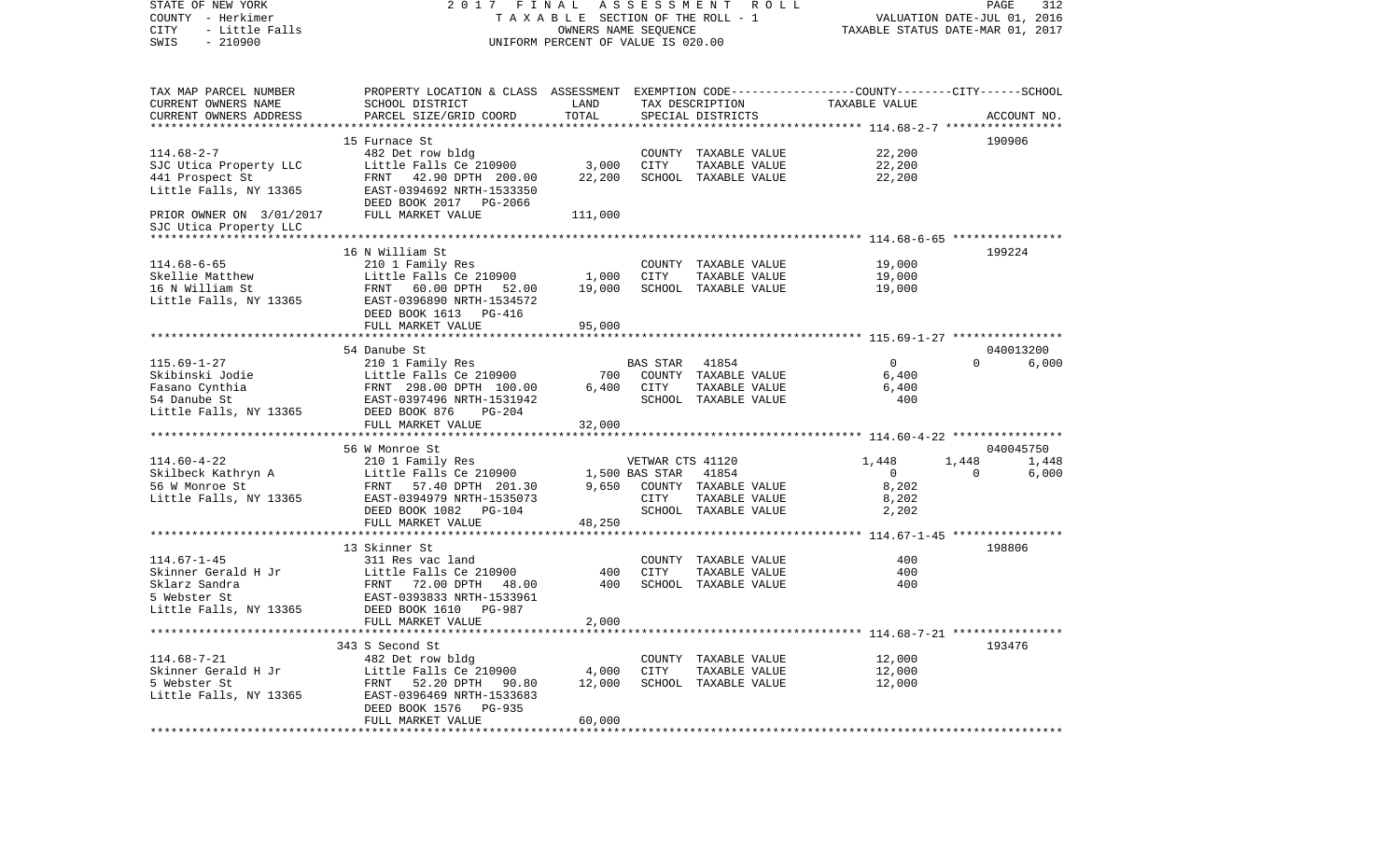| STATE OF NEW YORK<br>COUNTY - Herkimer<br>- Little Falls<br>CITY<br>$-210900$<br>SWIS | 2017 FINAL<br>T A X A B L E SECTION OF THE ROLL - 1<br>UNIFORM PERCENT OF VALUE IS 020.00       | ROLL<br>PAGE<br>313<br>VALUATION DATE-JUL 01, 2016<br>TAXABLE STATUS DATE-MAR 01, 2017 |                        |                                       |                |          |                 |
|---------------------------------------------------------------------------------------|-------------------------------------------------------------------------------------------------|----------------------------------------------------------------------------------------|------------------------|---------------------------------------|----------------|----------|-----------------|
| TAX MAP PARCEL NUMBER                                                                 | PROPERTY LOCATION & CLASS ASSESSMENT EXEMPTION CODE---------------COUNTY-------CITY------SCHOOL |                                                                                        |                        |                                       |                |          |                 |
| CURRENT OWNERS NAME                                                                   | SCHOOL DISTRICT                                                                                 | LAND                                                                                   | TAX DESCRIPTION        |                                       | TAXABLE VALUE  |          |                 |
| CURRENT OWNERS ADDRESS                                                                | PARCEL SIZE/GRID COORD                                                                          | TOTAL                                                                                  |                        | SPECIAL DISTRICTS                     |                |          | ACCOUNT NO.     |
| *************************                                                             |                                                                                                 |                                                                                        |                        |                                       |                |          |                 |
|                                                                                       | 5 Webster St                                                                                    |                                                                                        |                        |                                       |                |          | 040060480       |
| $114.75 - 1 - 55$<br>Skinner Gerald H Jr.                                             | 210 1 Family Res<br>Little Falls Ce 210900                                                      | 400                                                                                    | CITY                   | COUNTY TAXABLE VALUE<br>TAXABLE VALUE | 6,550<br>6,550 |          |                 |
| 5 Webster St                                                                          | FRNT<br>40.00 DPTH 90.00                                                                        | 6,550                                                                                  |                        | SCHOOL TAXABLE VALUE                  | 6,550          |          |                 |
| Little Falls, NY 13365                                                                | EAST-0393712 NRTH-1532013                                                                       |                                                                                        |                        |                                       |                |          |                 |
|                                                                                       | DEED BOOK 1444 PG-623                                                                           |                                                                                        |                        |                                       |                |          |                 |
|                                                                                       | FULL MARKET VALUE                                                                               | 32,750                                                                                 |                        |                                       |                |          |                 |
|                                                                                       |                                                                                                 |                                                                                        |                        |                                       |                |          |                 |
|                                                                                       | 179 Loomis St                                                                                   |                                                                                        |                        |                                       |                |          | 040031890       |
| $115.62 - 1 - 47$                                                                     | 210 1 Family Res                                                                                |                                                                                        | <b>BAS STAR</b>        | 41854                                 | $\overline{0}$ | $\Omega$ | 6,000           |
| Sklarz Edward J                                                                       | Little Falls Ce 210900                                                                          | 1,000                                                                                  |                        | COUNTY TAXABLE VALUE                  | 12,050         |          |                 |
| Sklarz Patricia V                                                                     | FRNT<br>50.60 DPTH 145.00                                                                       | 12,050                                                                                 | CITY                   | TAXABLE VALUE                         | 12,050         |          |                 |
| 179 Loomis St                                                                         | BANK<br>641                                                                                     |                                                                                        |                        | SCHOOL TAXABLE VALUE                  | 6,050          |          |                 |
| Little Falls, NY 13365                                                                | EAST-0399802 NRTH-1534275<br>$PG-317$                                                           |                                                                                        |                        |                                       |                |          |                 |
|                                                                                       | DEED BOOK 894<br>FULL MARKET VALUE                                                              | 60,250                                                                                 |                        |                                       |                |          |                 |
|                                                                                       |                                                                                                 |                                                                                        |                        |                                       |                |          |                 |
|                                                                                       | 4 Webster St                                                                                    |                                                                                        |                        |                                       |                |          | 198877          |
| $114.75 - 1 - 54$                                                                     | 210 1 Family Res                                                                                |                                                                                        |                        | COUNTY TAXABLE VALUE                  | 7,000          |          |                 |
| Sklarz Sandra K                                                                       | Little Falls Ce 210900                                                                          | 400                                                                                    | CITY                   | TAXABLE VALUE                         | 7,000          |          |                 |
| Skinner Gerald H Jr                                                                   | FRNT 40.00 DPTH<br>90.00                                                                        | 7,000                                                                                  |                        | SCHOOL TAXABLE VALUE                  | 7,000          |          |                 |
| 4 Webster St                                                                          | EAST-0393736 NRTH-1532045                                                                       |                                                                                        |                        |                                       |                |          |                 |
| Little Falls, NY 13365                                                                | DEED BOOK 1611 PG-326                                                                           |                                                                                        |                        |                                       |                |          |                 |
|                                                                                       | FULL MARKET VALUE                                                                               | 35,000                                                                                 |                        |                                       |                |          |                 |
|                                                                                       |                                                                                                 |                                                                                        |                        |                                       |                |          |                 |
| $114.59 - 2 - 53$                                                                     | 266 Church St                                                                                   |                                                                                        | VETWAR CTS 41120       |                                       |                | 1,800    | 197311<br>1,800 |
| Slabe Charles T                                                                       | 210 1 Family Res<br>Little Falls Ce 210900                                                      |                                                                                        | 1,400 VETDIS CTS 41140 |                                       | 1,800<br>5,775 | 5,775    | 5,775           |
| Slabe Carol C                                                                         | FRNT 121.90 DPTH 72.00                                                                          |                                                                                        | 16,500 ENH STAR        | 41834                                 | 0              | $\Omega$ | 8,925           |
| 266 Church St                                                                         | EAST-0392935 NRTH-1535961                                                                       |                                                                                        |                        | COUNTY TAXABLE VALUE                  | 8,925          |          |                 |
| Little Falls, NY 13365                                                                | DEED BOOK 1601 PG-124                                                                           |                                                                                        | <b>CITY</b>            | TAXABLE VALUE                         | 8,925          |          |                 |
|                                                                                       | FULL MARKET VALUE                                                                               | 82,500                                                                                 |                        | SCHOOL TAXABLE VALUE                  | $\Omega$       |          |                 |
|                                                                                       | ***************************                                                                     |                                                                                        |                        |                                       |                |          |                 |
|                                                                                       | 6 Kingsbury Ave                                                                                 |                                                                                        |                        |                                       |                |          | 040028020       |
| $114.59 - 1 - 31$                                                                     | 210 1 Family Res                                                                                |                                                                                        |                        | COUNTY TAXABLE VALUE                  | 3,600          |          |                 |
| Slink Robert J                                                                        | Little Falls Ce 210900                                                                          | 1,200                                                                                  | CITY                   | TAXABLE VALUE                         | 3,600          |          |                 |
| 10 Kingsbury Ave<br>Little Falls, NY 13365                                            | FRNT 120.00 DPTH 160.00                                                                         | 3,600                                                                                  |                        | SCHOOL TAXABLE VALUE                  | 3,600          |          |                 |
|                                                                                       | EAST-0392426 NRTH-1535931<br>DEED BOOK 1187 PG-745                                              |                                                                                        |                        |                                       |                |          |                 |
|                                                                                       | FULL MARKET VALUE                                                                               | 18,000                                                                                 |                        |                                       |                |          |                 |
|                                                                                       |                                                                                                 |                                                                                        |                        |                                       |                |          |                 |
|                                                                                       | 104-5 Kingsbury Ave                                                                             |                                                                                        |                        |                                       |                |          | 040028140       |
| $114.59 - 1 - 32$                                                                     | 311 Res vac land                                                                                |                                                                                        |                        | COUNTY TAXABLE VALUE                  | 650            |          |                 |
| Slink Robert J                                                                        | Little Falls Ce 210900                                                                          | 650                                                                                    | CITY                   | TAXABLE VALUE                         | 650            |          |                 |
| 10 Kingsbury Ave                                                                      | FRNT 80.00 DPTH 100.00                                                                          | 650                                                                                    |                        | SCHOOL TAXABLE VALUE                  | 650            |          |                 |
| Little Falls, NY 13365                                                                | EAST-0392502 NRTH-1535863                                                                       |                                                                                        |                        |                                       |                |          |                 |
|                                                                                       | DEED BOOK 1187 PG-745                                                                           |                                                                                        |                        |                                       |                |          |                 |
|                                                                                       | FULL MARKET VALUE                                                                               | 3,250                                                                                  |                        |                                       |                |          |                 |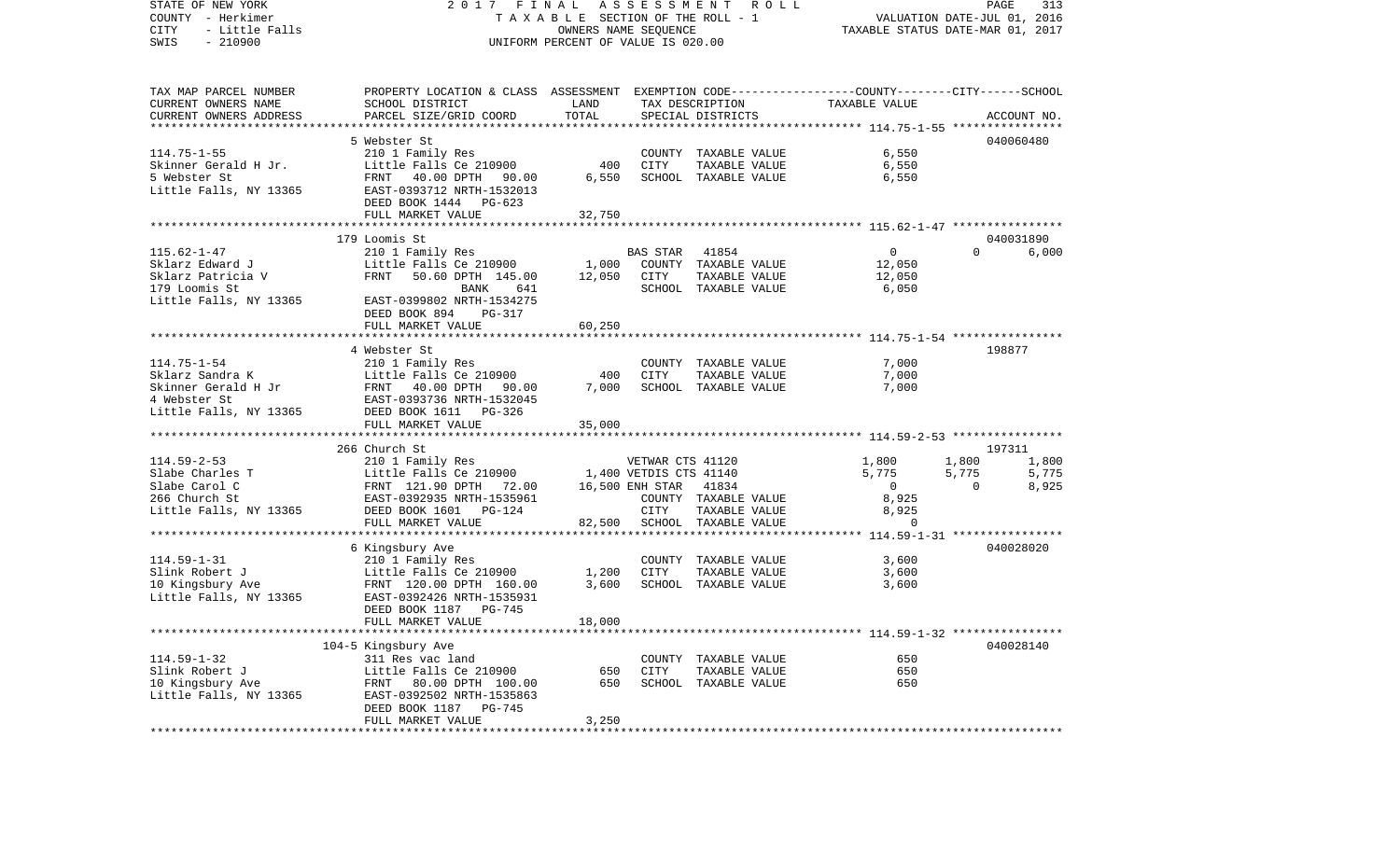STATE OF NEW YORK 2 0 1 7 F I N A L A S S E S S M E N T R O L L PAGE 314COUNTY - Herkimer **T A X A B L E** SECTION OF THE ROLL - 1 VALUATION DATE-JUL 01, 2016 CITY - Little Falls OWNERS NAME SEQUENCE TAXABLE STATUS DATE-MAR 01, 2017 SWIS - 210900 UNIFORM PERCENT OF VALUE IS 020.00TAX MAP PARCEL NUMBER PROPERTY LOCATION & CLASS ASSESSMENT EXEMPTION CODE------------------COUNTY--------CITY------SCHOOL CURRENT OWNERS NAME SCHOOL DISTRICT LAND TAX DESCRIPTION TAXABLE VALUECURRENT OWNERS ADDRESS PARCEL SIZE/GRID COORD TOTAL SPECIAL DISTRICTS ACCOUNT NO. \*\*\*\*\*\*\*\*\*\*\*\*\*\*\*\*\*\*\*\*\*\*\*\*\*\*\*\*\*\*\*\*\*\*\*\*\*\*\*\*\*\*\*\*\*\*\*\*\*\*\*\*\*\*\*\*\*\*\*\*\*\*\*\*\*\*\*\*\*\*\*\*\*\*\*\*\*\*\*\*\*\*\*\*\*\*\*\*\*\*\*\*\*\*\*\*\*\*\*\*\*\*\* 114.51-1-46 \*\*\*\*\*\*\*\*\*\*\*\*\*\*\*\* 22 Top Notch Dr 183791 114.51-1-46 210 1 Family Res BAS STAR 41854 0 0 6,000 Smith Anna L Little Falls Ce 210900 850 COUNTY TAXABLE VALUE 12,200 22 Top Notch Dr FRNT 50.00 DPTH 100.00 12,200 CITY TAXABLE VALUE 12,200 Little Falls, NY 13365 EAST-0392304 NRTH-1536856 SCHOOL TAXABLE VALUE 6,200 DEED BOOK 1519 PG-52FULL MARKET VALUE 61,000 \*\*\*\*\*\*\*\*\*\*\*\*\*\*\*\*\*\*\*\*\*\*\*\*\*\*\*\*\*\*\*\*\*\*\*\*\*\*\*\*\*\*\*\*\*\*\*\*\*\*\*\*\*\*\*\*\*\*\*\*\*\*\*\*\*\*\*\*\*\*\*\*\*\*\*\*\*\*\*\*\*\*\*\*\*\*\*\*\*\*\*\*\*\*\*\*\*\*\*\*\*\*\* 114.59-3-22 \*\*\*\*\*\*\*\*\*\*\*\*\*\*\*\* 48 Highland Ave 040025080 114.59-3-22 210 1 Family Res BAS STAR 41854 0 0 6,000 900 COUNTY TAXABLE VALUE 48 Highland Ave FRNT 51.00 DPTH 112.00 20,900 CITY TAXABLE VALUE 20,900 Little Falls, NY 13365 EAST-0392578 NRTH-1535431 SCHOOL TAXABLE VALUE 14,900 DEED BOOK 1127 PG-442FULL MARKET VALUE 104,500 \*\*\*\*\*\*\*\*\*\*\*\*\*\*\*\*\*\*\*\*\*\*\*\*\*\*\*\*\*\*\*\*\*\*\*\*\*\*\*\*\*\*\*\*\*\*\*\*\*\*\*\*\*\*\*\*\*\*\*\*\*\*\*\*\*\*\*\*\*\*\*\*\*\*\*\*\*\*\*\*\*\*\*\*\*\*\*\*\*\*\*\*\*\*\*\*\*\*\*\*\*\*\* 114.59-1-1.4 \*\*\*\*\*\*\*\*\*\*\*\*\*\*\* 18 Valley Brook Dr 114.59-1-1.4 210 1 Family Res BAS STAR 41854 0 0 6,000 Smith Barry J Little Falls Ce 210900 5,000 COUNTY TAXABLE VALUE 26,000 Smith Jean B 6,000 FRNT 361.90 DPTH 137.50 26,000 CITY TAXABLE VALUE 26,000 18 Valley Brook Dr ACRES 0.77 BANK 035 SCHOOL TAXABLE VALUE 20,000 Little Falls, NY 13365 EAST-0391306 NRTH-1536049 DEED BOOK 811 PG-440FULL MARKET VALUE 130,000 \*\*\*\*\*\*\*\*\*\*\*\*\*\*\*\*\*\*\*\*\*\*\*\*\*\*\*\*\*\*\*\*\*\*\*\*\*\*\*\*\*\*\*\*\*\*\*\*\*\*\*\*\*\*\*\*\*\*\*\*\*\*\*\*\*\*\*\*\*\*\*\*\*\*\*\*\*\*\*\*\*\*\*\*\*\*\*\*\*\*\*\*\*\*\*\*\*\*\*\*\*\*\* 114.59-1-5 \*\*\*\*\*\*\*\*\*\*\*\*\*\*\*\*\* 353 W Monroe St 040047970114.59-1-5 210 1 Family Res ENH STAR 41834 0 0 10,250 Smith Edward H Communicated H Little Falls Ce 210900 850 COUNTY TAXABLE VALUE 10,250 Smith Joan A 6 6 10, 250 FRNT 40.00 DPTH 100.00 10,250 CITY TAXABLE VALUE 10,250 353 W Monroe St EAST-0392024 NRTH-1536679 SCHOOL TAXABLE VALUE 0Little Falls, NY 13365 DEED BOOK 942 PG-703 FULL MARKET VALUE 51,250 \*\*\*\*\*\*\*\*\*\*\*\*\*\*\*\*\*\*\*\*\*\*\*\*\*\*\*\*\*\*\*\*\*\*\*\*\*\*\*\*\*\*\*\*\*\*\*\*\*\*\*\*\*\*\*\*\*\*\*\*\*\*\*\*\*\*\*\*\*\*\*\*\*\*\*\*\*\*\*\*\*\*\*\*\*\*\*\*\*\*\*\*\*\*\*\*\*\*\*\*\*\*\* 114.59-4-77 \*\*\*\*\*\*\*\*\*\*\*\*\*\*\*\*201 Church St 040010350 114.59-4-77 210 1 Family Res COUNTY TAXABLE VALUE 8,200 Smith Gary A Little Falls Ce 210900 900 CITY TAXABLE VALUE 8,200 FRNT 40.00 DPTH 150.00 193 Church St EAST-0393543 NRTH-1535120Little Falls, NY 13365 DEED BOOK 1176 PG-711 FULL MARKET VALUE 41,000 \*\*\*\*\*\*\*\*\*\*\*\*\*\*\*\*\*\*\*\*\*\*\*\*\*\*\*\*\*\*\*\*\*\*\*\*\*\*\*\*\*\*\*\*\*\*\*\*\*\*\*\*\*\*\*\*\*\*\*\*\*\*\*\*\*\*\*\*\*\*\*\*\*\*\*\*\*\*\*\*\*\*\*\*\*\*\*\*\*\*\*\*\*\*\*\*\*\*\*\*\*\*\* 114.59-4-79 \*\*\*\*\*\*\*\*\*\*\*\*\*\*\*\* 193 Church St 040010290114.59-4-79 210 1 Family Res BAS STAR 41854 0 0 6,000 Smith Gary A Communicated Centrally Ce 210900 800 COUNTY TAXABLE VALUE 300,800 Smith Diane M 6 600 PRNT 40.00 DPTH 345.00 10.800 CITY TAXABLE VALUE 10,800 193 Church St BANK 035 SCHOOL TAXABLE VALUE 4,800 Little Falls, NY 13365 EAST-0393549 NRTH-1535007 DEED BOOK 732 PG-216 FULL MARKET VALUE 54,000 \*\*\*\*\*\*\*\*\*\*\*\*\*\*\*\*\*\*\*\*\*\*\*\*\*\*\*\*\*\*\*\*\*\*\*\*\*\*\*\*\*\*\*\*\*\*\*\*\*\*\*\*\*\*\*\*\*\*\*\*\*\*\*\*\*\*\*\*\*\*\*\*\*\*\*\*\*\*\*\*\*\*\*\*\*\*\*\*\*\*\*\*\*\*\*\*\*\*\*\*\*\*\*\*\*\*\*\*\*\*\*\*\*\*\*\*\*\*\*\*\*\*\*\*\*\*\*\*\*\*\*\*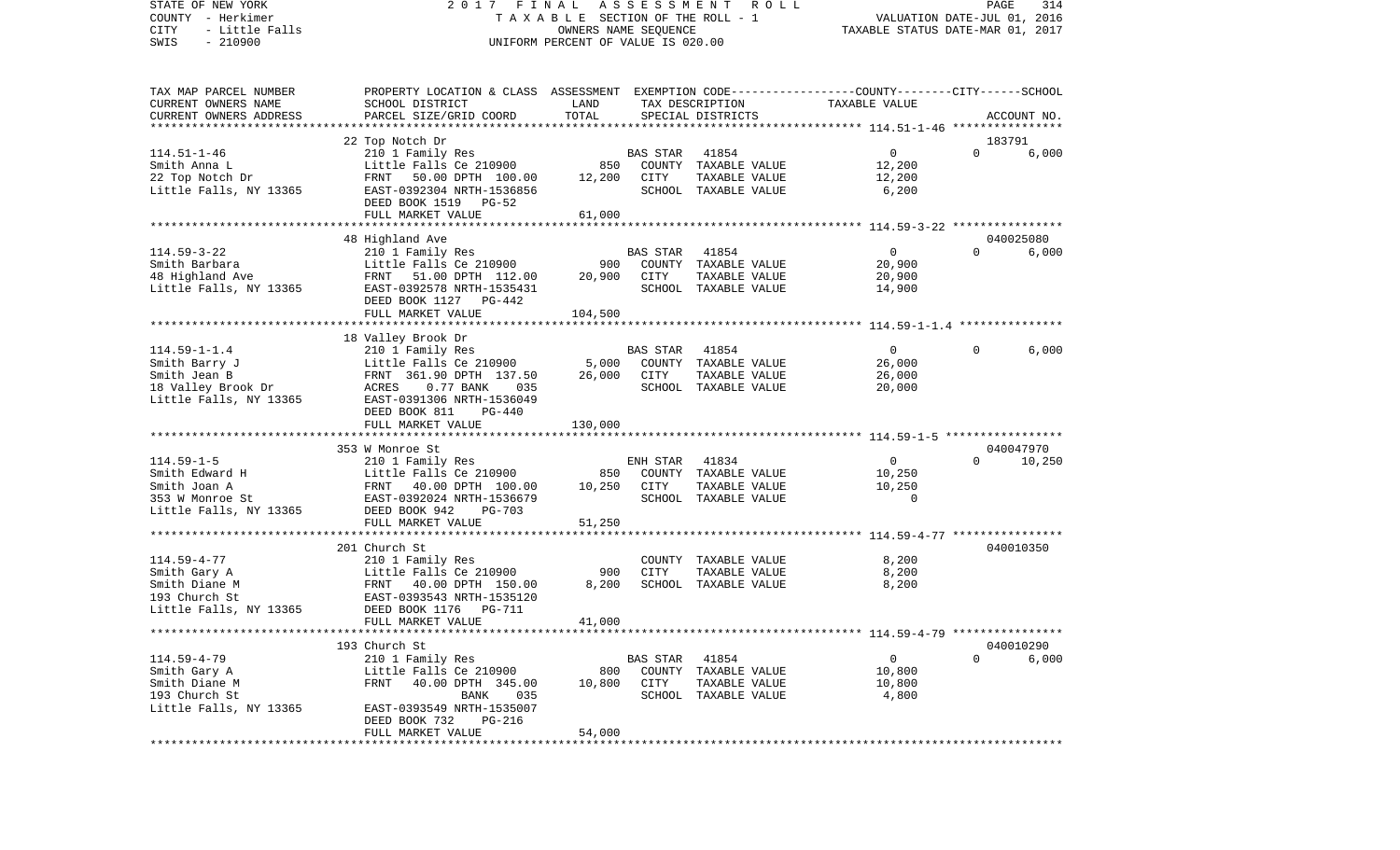STATE OF NEW YORK 2 0 1 7 F I N A L A S S E S S M E N T R O L L PAGE 315VALUATION DATE-JUL 01, 2016 COUNTY - Herkimer T A X A B L E SECTION OF THE ROLL - 1 CITY - Little Falls OWNERS NAME SEQUENCE TAXABLE STATUS DATE-MAR 01, 2017 SWIS - 210900 UNIFORM PERCENT OF VALUE IS 020.00TAX MAP PARCEL NUMBER PROPERTY LOCATION & CLASS ASSESSMENT EXEMPTION CODE------------------COUNTY--------CITY------SCHOOL CURRENT OWNERS NAME SCHOOL DISTRICT LAND TAX DESCRIPTION TAXABLE VALUECURRENT OWNERS ADDRESS PARCEL SIZE/GRID COORD TOTAL SPECIAL DISTRICTS ACCOUNT NO. \*\*\*\*\*\*\*\*\*\*\*\*\*\*\*\*\*\*\*\*\*\*\*\*\*\*\*\*\*\*\*\*\*\*\*\*\*\*\*\*\*\*\*\*\*\*\*\*\*\*\*\*\*\*\*\*\*\*\*\*\*\*\*\*\*\*\*\*\*\*\*\*\*\*\*\*\*\*\*\*\*\*\*\*\*\*\*\*\*\*\*\*\*\*\*\*\*\*\*\*\*\*\* 114.68-6-6 \*\*\*\*\*\*\*\*\*\*\*\*\*\*\*\*\* 507 Lansing St 040028320 114.68-6-6 210 1 Family Res ENH STAR 41834 0 0 13,100 Smith Jeffrey L **Little Falls Ce 210900** 1,050 COUNTY TAXABLE VALUE 22,800 Rockwell Patricia A 62,800 RNT 33.50 DPTH 126.50 22,800 CITY TAXABLE VALUE 22,800 507 E Lansing St EAST-0395993 NRTH-1534465 SCHOOL TAXABLE VALUE 9,700 Little Falls, NY 13365 DEED BOOK 1122 PG-500 FULL MARKET VALUE 114,000 \*\*\*\*\*\*\*\*\*\*\*\*\*\*\*\*\*\*\*\*\*\*\*\*\*\*\*\*\*\*\*\*\*\*\*\*\*\*\*\*\*\*\*\*\*\*\*\*\*\*\*\*\*\*\*\*\*\*\*\*\*\*\*\*\*\*\*\*\*\*\*\*\*\*\*\*\*\*\*\*\*\*\*\*\*\*\*\*\*\*\*\*\*\*\*\*\*\*\*\*\*\*\* 114.84-1-14 \*\*\*\*\*\*\*\*\*\*\*\*\*\*\*\* 223 Flint Ave 040016170114.84-1-14 210 1 Family Res VETWAR CTS 41120 1,058 1,058 1,058 1,058 Smith Josephine **Little Falls Ce 210900** 650 ENH STAR 41834 0 0 5,992 Smith Alan J FRNT 80.00 DPTH 120.00 7,050 COUNTY TAXABLE VALUE 5,992 223 Flint Ave EAST-0394602 NRTH-1529930 CITY TAXABLE VALUE 5,992 Little Falls, NY 13365 DEED BOOK 1284 PG-846 SCHOOL TAXABLE VALUE 0 FULL MARKET VALUE 35,250 \*\*\*\*\*\*\*\*\*\*\*\*\*\*\*\*\*\*\*\*\*\*\*\*\*\*\*\*\*\*\*\*\*\*\*\*\*\*\*\*\*\*\*\*\*\*\*\*\*\*\*\*\*\*\*\*\*\*\*\*\*\*\*\*\*\*\*\*\*\*\*\*\*\*\*\*\*\*\*\*\*\*\*\*\*\*\*\*\*\*\*\*\*\*\*\*\*\*\*\*\*\*\* 114.67-1-60.1 \*\*\*\*\*\*\*\*\*\*\*\*\*\* 72 Center St 193315114.67-1-60.1 220 2 Family Res COUNTY TAXABLE VALUE 6,450 Smith Kyle Little Falls Ce 210900 1,100 CITY TAXABLE VALUE 6,450 Danforth Joshua P 6,450 FRNT 320.00 DPTH 6,450 SCHOOL TAXABLE VALUE 6,450 6,450 282 Putts Hill Rd **ACRES** 1.80 Mohawk, NY 13407 EAST-0393502 NRTH-1532866 DEED BOOK 1576 PG-54FULL MARKET VALUE 32,250 \*\*\*\*\*\*\*\*\*\*\*\*\*\*\*\*\*\*\*\*\*\*\*\*\*\*\*\*\*\*\*\*\*\*\*\*\*\*\*\*\*\*\*\*\*\*\*\*\*\*\*\*\*\*\*\*\*\*\*\*\*\*\*\*\*\*\*\*\*\*\*\*\*\*\*\*\*\*\*\*\*\*\*\*\*\*\*\*\*\*\*\*\*\*\*\*\*\*\*\*\*\*\* 114.68-5-2 \*\*\*\*\*\*\*\*\*\*\*\*\*\*\*\*\* 104 Church St 154332114.68-5-2 220 2 Family Res BAS STAR 41854 0 0 6,000 Smith Lana B Little Falls Ce 210900 1,300 COUNTY TAXABLE VALUE 13,400 104 Church St FRNT 68.00 DPTH 200.00 13,400 CITY TAXABLE VALUE 13,400 Little Falls, NY 13365 EAST-0394635 NRTH-1534506 SCHOOL TAXABLE VALUE 7,400 DEED BOOK 1331 PG-867FULL MARKET VALUE 67,000 \*\*\*\*\*\*\*\*\*\*\*\*\*\*\*\*\*\*\*\*\*\*\*\*\*\*\*\*\*\*\*\*\*\*\*\*\*\*\*\*\*\*\*\*\*\*\*\*\*\*\*\*\*\*\*\*\*\*\*\*\*\*\*\*\*\*\*\*\*\*\*\*\*\*\*\*\*\*\*\*\*\*\*\*\*\*\*\*\*\*\*\*\*\*\*\*\*\*\*\*\*\*\* 114.60-4-14 \*\*\*\*\*\*\*\*\*\*\*\*\*\*\*\* 92 W Monroe St 201137114.60-4-14 210 1 Family Res COUNTY TAXABLE VALUE 10,100 Smith Michael I Little Falls Ce 210900 1,000 CITY TAXABLE VALUE 10,100 Smith Darlene A FRNT 35.20 DPTH 174.20 10,100 SCHOOL TAXABLE VALUE 10,100 92 W Monroe St EAST-0394640 NRTH-1535103Little Falls, NY 13365 DEED BOOK 1626 PG-107 FULL MARKET VALUE 50,500 \*\*\*\*\*\*\*\*\*\*\*\*\*\*\*\*\*\*\*\*\*\*\*\*\*\*\*\*\*\*\*\*\*\*\*\*\*\*\*\*\*\*\*\*\*\*\*\*\*\*\*\*\*\*\*\*\*\*\*\*\*\*\*\*\*\*\*\*\*\*\*\*\*\*\*\*\*\*\*\*\*\*\*\*\*\*\*\*\*\*\*\*\*\*\*\*\*\*\*\*\*\*\* 114.60-4-12 \*\*\*\*\*\*\*\*\*\*\*\*\*\*\*\* 98 W Monroe St 183840114.60-4-12 210 1 Family Res COUNTY TAXABLE VALUE 8,300 Smith Miranda C 6,300 Little Falls Ce 210900 1,000 CITY TAXABLE VALUE 8,300 Smith Kamille E 6,300 ERNT 42.00 DPTH 130.00 8,300 SCHOOL TAXABLE VALUE 8,300 PO Box 231 EAST-0394565 NRTH-1535110 Harford, NY 13784 DEED BOOK 1519 PG-330 FULL MARKET VALUE 41,500 \*\*\*\*\*\*\*\*\*\*\*\*\*\*\*\*\*\*\*\*\*\*\*\*\*\*\*\*\*\*\*\*\*\*\*\*\*\*\*\*\*\*\*\*\*\*\*\*\*\*\*\*\*\*\*\*\*\*\*\*\*\*\*\*\*\*\*\*\*\*\*\*\*\*\*\*\*\*\*\*\*\*\*\*\*\*\*\*\*\*\*\*\*\*\*\*\*\*\*\*\*\*\*\*\*\*\*\*\*\*\*\*\*\*\*\*\*\*\*\*\*\*\*\*\*\*\*\*\*\*\*\*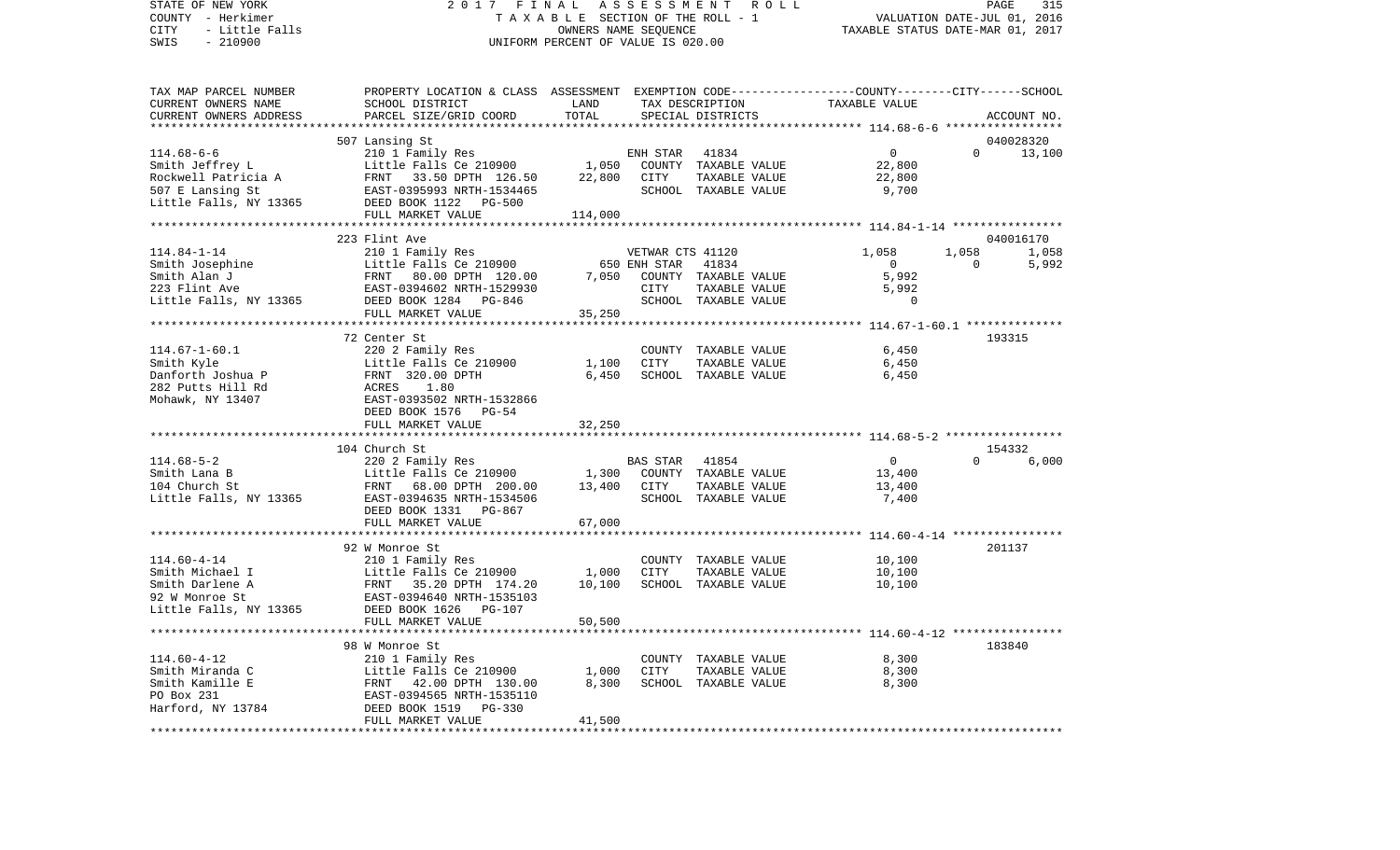STATE OF NEW YORK 2 0 1 7 F I N A L A S S E S S M E N T R O L L PAGE 316COUNTY - Herkimer **T A X A B L E SECTION OF THE ROLL - 1** VALUATION DATE-JUL 01, 2016 CITY - Little Falls OWNERS NAME SEQUENCE TAXABLE STATUS DATE-MAR 01, 2017 SWIS - 210900 UNIFORM PERCENT OF VALUE IS 020.00TAX MAP PARCEL NUMBER PROPERTY LOCATION & CLASS ASSESSMENT EXEMPTION CODE------------------COUNTY--------CITY------SCHOOL CURRENT OWNERS NAME SCHOOL DISTRICT LAND TAX DESCRIPTION TAXABLE VALUECURRENT OWNERS ADDRESS PARCEL SIZE/GRID COORD TOTAL SPECIAL DISTRICTS ACCOUNT NO. \*\*\*\*\*\*\*\*\*\*\*\*\*\*\*\*\*\*\*\*\*\*\*\*\*\*\*\*\*\*\*\*\*\*\*\*\*\*\*\*\*\*\*\*\*\*\*\*\*\*\*\*\*\*\*\*\*\*\*\*\*\*\*\*\*\*\*\*\*\*\*\*\*\*\*\*\*\*\*\*\*\*\*\*\*\*\*\*\*\*\*\*\*\*\*\*\*\*\*\*\*\*\* 115.61-3-10 \*\*\*\*\*\*\*\*\*\*\*\*\*\*\*\* 121 Loomis St 187490115.61-3-10 210 1 Family Res BAS STAR 41854 0 0 6,000 Smith Patrick J Little Falls Ce 210900 700 COUNTY TAXABLE VALUE 8,550 121 Loomis St FRNT 31.00 DPTH 145.00 8,550 CITY TAXABLE VALUE 8,550 Little Falls, NY 13365 688 EAST-0399151 NRTH-1534425 688 SCHOOL TAXABLE VALUE 2,550 DEED BOOK 1540 PG-791FULL MARKET VALUE 42,750 \*\*\*\*\*\*\*\*\*\*\*\*\*\*\*\*\*\*\*\*\*\*\*\*\*\*\*\*\*\*\*\*\*\*\*\*\*\*\*\*\*\*\*\*\*\*\*\*\*\*\*\*\*\*\*\*\*\*\*\*\*\*\*\*\*\*\*\*\*\*\*\*\*\*\*\*\*\*\*\*\*\*\*\*\*\*\*\*\*\*\*\*\*\*\*\*\*\*\*\*\*\*\* 115.53-4-25 \*\*\*\*\*\*\*\*\*\*\*\*\*\*\*\* 31 Porteus St 156902115.53-4-25 210 1 Family Res BAS STAR 41854 0 0 6,000 Smith Steven G Jr **Little Falls Ce 210900** 400 COUNTY TAXABLE VALUE 6,900 31 Porteus St FRNT 25.00 DPTH 120.00 6,900 CITY TAXABLE VALUE 6,900 Little Falls, NY 13365 EAST-0398808 NRTH-1534873 SCHOOL TAXABLE VALUE 900 DEED BOOK 1346 PG-764FULL MARKET VALUE 34,500 \*\*\*\*\*\*\*\*\*\*\*\*\*\*\*\*\*\*\*\*\*\*\*\*\*\*\*\*\*\*\*\*\*\*\*\*\*\*\*\*\*\*\*\*\*\*\*\*\*\*\*\*\*\*\*\*\*\*\*\*\*\*\*\*\*\*\*\*\*\*\*\*\*\*\*\*\*\*\*\*\*\*\*\*\*\*\*\*\*\*\*\*\*\*\*\*\*\*\*\*\*\*\* 114.75-1-70 \*\*\*\*\*\*\*\*\*\*\*\*\*\*\*\* 386 W Main St 188827114.75-1-70 210 1 Family Res COUNTY TAXABLE VALUE 11,500 Sniffen Richard Little Falls Ce 210900 2,000 CITY TAXABLE VALUE 11,500 Sniffen Robin 61,500 ERNT 281.00 DPTH 154.00 11,500 SCHOOL TAXABLE VALUE 11,500 386 W Main St EAST-0393250 NRTH-1531220Little Falls, NY 13365 DEED BOOK 1548 PG-850 FULL MARKET VALUE 57,500 \*\*\*\*\*\*\*\*\*\*\*\*\*\*\*\*\*\*\*\*\*\*\*\*\*\*\*\*\*\*\*\*\*\*\*\*\*\*\*\*\*\*\*\*\*\*\*\*\*\*\*\*\*\*\*\*\*\*\*\*\*\*\*\*\*\*\*\*\*\*\*\*\*\*\*\*\*\*\*\*\*\*\*\*\*\*\*\*\*\*\*\*\*\*\*\*\*\*\*\*\*\*\* 114.60-4-6 \*\*\*\*\*\*\*\*\*\*\*\*\*\*\*\*\* 7 Diamond St 186606114.60-4-6 210 1 Family Res BAS STAR 41854 0 0 6,000 Snow Jason K **Example 2001** Little Falls Ce 210900 600 COUNTY TAXABLE VALUE 7,600 Snow Kimberly A 600 FRNT 36.00 DPTH 120.00 7,600 CITY TAXABLE VALUE 7,600 7 Diamond St ACRES 0.13 SCHOOL TAXABLE VALUE 1,600 Little Falls, NY 13365 EAST-0394587 NRTH-1535227 DEED BOOK 1535 PG-573 FULL MARKET VALUE 38,000 \*\*\*\*\*\*\*\*\*\*\*\*\*\*\*\*\*\*\*\*\*\*\*\*\*\*\*\*\*\*\*\*\*\*\*\*\*\*\*\*\*\*\*\*\*\*\*\*\*\*\*\*\*\*\*\*\*\*\*\*\*\*\*\*\*\*\*\*\*\*\*\*\*\*\*\*\*\*\*\*\*\*\*\*\*\*\*\*\*\*\*\*\*\*\*\*\*\*\*\*\*\*\* 115.53-2-53 \*\*\*\*\*\*\*\*\*\*\*\*\*\*\*\*10 Loomis St 040031320 115.53-2-53 439 Sm park gar COUNTY TAXABLE VALUE 2,700 Snyder James Little Falls Ce 210900 900 CITY TAXABLE VALUE 2,700 FRNT 100.00 DPTH 318.00 East Granby, CT 06026 EAST-0399519 NRTH-1534717 DEED BOOK 821 PG-270FULL MARKET VALUE 13,500 \*\*\*\*\*\*\*\*\*\*\*\*\*\*\*\*\*\*\*\*\*\*\*\*\*\*\*\*\*\*\*\*\*\*\*\*\*\*\*\*\*\*\*\*\*\*\*\*\*\*\*\*\*\*\*\*\*\*\*\*\*\*\*\*\*\*\*\*\*\*\*\*\*\*\*\*\*\*\*\*\*\*\*\*\*\*\*\*\*\*\*\*\*\*\*\*\*\*\*\*\*\*\* 114.59-4-87 \*\*\*\*\*\*\*\*\*\*\*\*\*\*\*\* 15 Pierce St 190629114.59-4-87 311 Res vac land COUNTY TAXABLE VALUE 300Snyder Leroy E The Little Falls Ce 210900 300 CITY TAXABLE VALUE 300 614 Oregon Rd FRNT 40.00 DPTH 88.00 300 SCHOOL TAXABLE VALUE 300 Mohawk, NY 13407 EAST-0393541 NRTH-1534884 DEED BOOK 1559 PG-593FULL MARKET VALUE 1,500 \*\*\*\*\*\*\*\*\*\*\*\*\*\*\*\*\*\*\*\*\*\*\*\*\*\*\*\*\*\*\*\*\*\*\*\*\*\*\*\*\*\*\*\*\*\*\*\*\*\*\*\*\*\*\*\*\*\*\*\*\*\*\*\*\*\*\*\*\*\*\*\*\*\*\*\*\*\*\*\*\*\*\*\*\*\*\*\*\*\*\*\*\*\*\*\*\*\*\*\*\*\*\*\*\*\*\*\*\*\*\*\*\*\*\*\*\*\*\*\*\*\*\*\*\*\*\*\*\*\*\*\*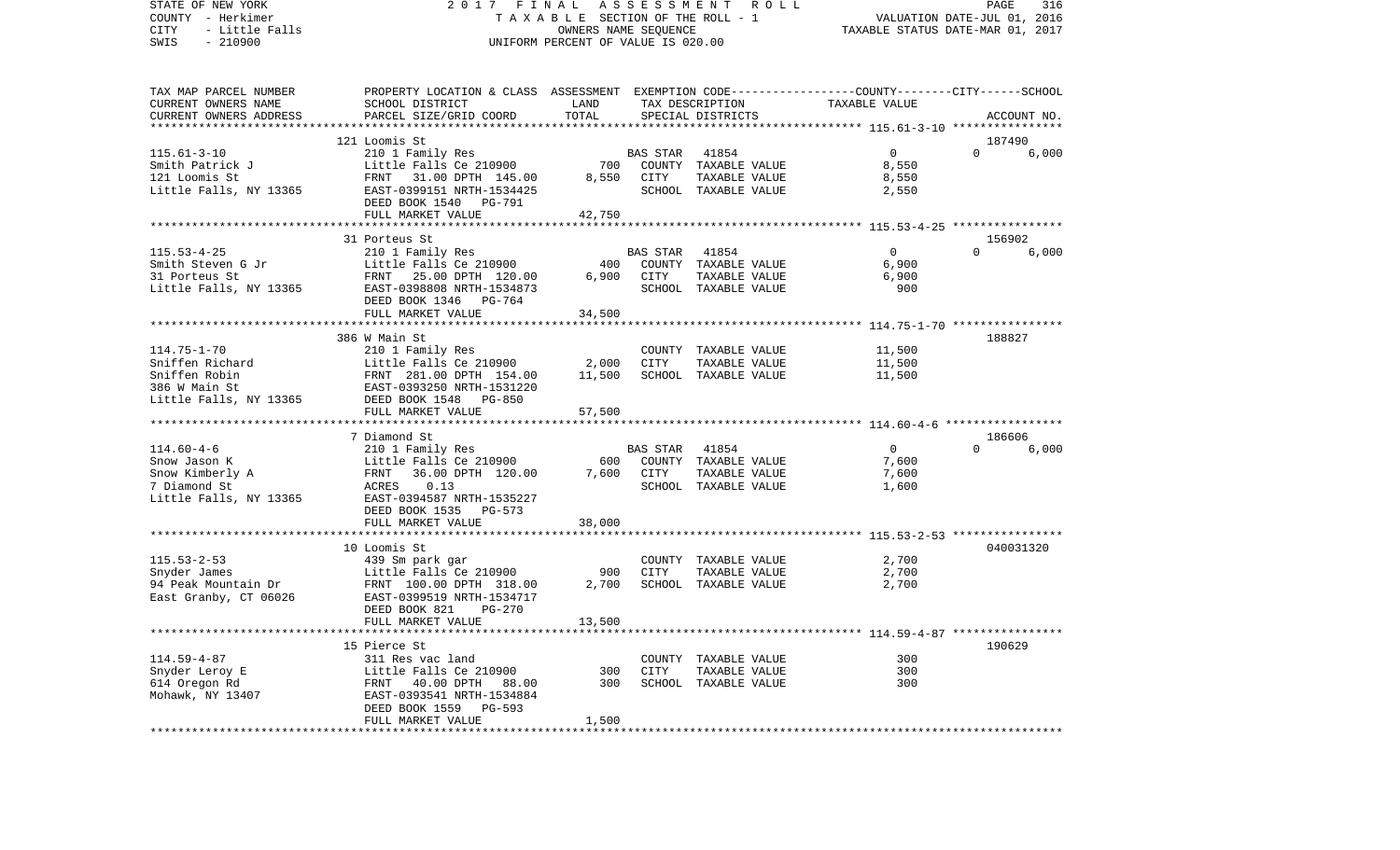STATE OF NEW YORK 2 0 1 7 F I N A L A S S E S S M E N T R O L L PAGE 317COUNTY - Herkimer **T A X A B L E SECTION OF THE ROLL - 1** VALUATION DATE-JUL 01, 2016 CITY - Little Falls OWNERS NAME SEQUENCE TAXABLE STATUS DATE-MAR 01, 2017 SWIS - 210900 UNIFORM PERCENT OF VALUE IS 020.00TAX MAP PARCEL NUMBER PROPERTY LOCATION & CLASS ASSESSMENT EXEMPTION CODE------------------COUNTY--------CITY------SCHOOL CURRENT OWNERS NAME SCHOOL DISTRICT LAND TAX DESCRIPTION TAXABLE VALUECURRENT OWNERS ADDRESS PARCEL SIZE/GRID COORD TOTAL SPECIAL DISTRICTS ACCOUNT NO. \*\*\*\*\*\*\*\*\*\*\*\*\*\*\*\*\*\*\*\*\*\*\*\*\*\*\*\*\*\*\*\*\*\*\*\*\*\*\*\*\*\*\*\*\*\*\*\*\*\*\*\*\*\*\*\*\*\*\*\*\*\*\*\*\*\*\*\*\*\*\*\*\*\*\*\*\*\*\*\*\*\*\*\*\*\*\*\*\*\*\*\*\*\*\*\*\*\*\*\*\*\*\* 114.68-2-47 \*\*\*\*\*\*\*\*\*\*\*\*\*\*\*\* 20 Pierce St 190629114.68-2-47 210 1 Family Res BAS STAR 41854 0 0 6,000 Snyder Leroy E Little Falls Ce 210900 300 COUNTY TAXABLE VALUE 6,150 614 Oregon Rd FRNT 40.00 DPTH 100.00 6,150 CITY TAXABLE VALUE 6,150 Mohawk, NY 13407 EAST-0393633 NRTH-1534784 SCHOOL TAXABLE VALUE 150 DEED BOOK 1559 PG-593FULL MARKET VALUE 30,750 \*\*\*\*\*\*\*\*\*\*\*\*\*\*\*\*\*\*\*\*\*\*\*\*\*\*\*\*\*\*\*\*\*\*\*\*\*\*\*\*\*\*\*\*\*\*\*\*\*\*\*\*\*\*\*\*\*\*\*\*\*\*\*\*\*\*\*\*\*\*\*\*\*\*\*\*\*\*\*\*\*\*\*\*\*\*\*\*\*\*\*\*\*\*\*\*\*\*\*\*\*\*\* 115.61-2-37 \*\*\*\*\*\*\*\*\*\*\*\*\*\*\*\* 29 Petrie St 199391115.61-2-37 220 2 Family Res ENH STAR 41834 0 0 9,000 Spagnolo Angelo County Taxable Falls Ce 210900 750 COUNTY TAXABLE VALUE Spagnolo Ruth FRNT 50.00 DPTH 120.00 9,000 CITY TAXABLE VALUE 9,000 29 Petrie St EAST-0398264 NRTH-1534155 SCHOOL TAXABLE VALUE 0Little Falls, NY 13365 DEED BOOK 1614 PG-381 FULL MARKET VALUE 45,000 \*\*\*\*\*\*\*\*\*\*\*\*\*\*\*\*\*\*\*\*\*\*\*\*\*\*\*\*\*\*\*\*\*\*\*\*\*\*\*\*\*\*\*\*\*\*\*\*\*\*\*\*\*\*\*\*\*\*\*\*\*\*\*\*\*\*\*\*\*\*\*\*\*\*\*\*\*\*\*\*\*\*\*\*\*\*\*\*\*\*\*\*\*\*\*\*\*\*\*\*\*\*\* 115.62-1-37 \*\*\*\*\*\*\*\*\*\*\*\*\*\*\*\* 211 Loomis St 0400324006,000 115.62-1-37 210 1 Family Res BAS STAR 41854 0 0 6,000 Spaulding Barry W Jr Little Falls Ce 210900 900 COUNTY TAXABLE VALUE 12,000 Spaulding Mary L **FRNT 50.00 DPTH 145.00** 12,000 CITY TAXABLE VALUE 12,000 211 Loomis St EAST-0400215 NRTH-1534071 SCHOOL TAXABLE VALUE 6,000 Little Falls, NY 13365 DEED BOOK 834 PG-3 FULL MARKET VALUE 60,000 \*\*\*\*\*\*\*\*\*\*\*\*\*\*\*\*\*\*\*\*\*\*\*\*\*\*\*\*\*\*\*\*\*\*\*\*\*\*\*\*\*\*\*\*\*\*\*\*\*\*\*\*\*\*\*\*\*\*\*\*\*\*\*\*\*\*\*\*\*\*\*\*\*\*\*\*\*\*\*\*\*\*\*\*\*\*\*\*\*\*\*\*\*\*\*\*\*\*\*\*\*\*\* 114.59-1-55 \*\*\*\*\*\*\*\*\*\*\*\*\*\*\*\* Furnace St. Ext.114.59-1-55 322 Rural vac>10 COUNTY TAXABLE VALUE 2,200 Speilman Michael F 6.2101 Little Falls Ce 210900 2,200 CITY TAXABLE VALUE 2,200 1003 Hill Rd FRNT 707.00 DPTH 2,200 SCHOOL TAXABLE VALUE 2,200 Harwinton, CT 06791 ACRES 10.00 EAST-0392096 NRTH-1535014 DEED BOOK 2017 PG-1033FULL MARKET VALUE 11,000 \*\*\*\*\*\*\*\*\*\*\*\*\*\*\*\*\*\*\*\*\*\*\*\*\*\*\*\*\*\*\*\*\*\*\*\*\*\*\*\*\*\*\*\*\*\*\*\*\*\*\*\*\*\*\*\*\*\*\*\*\*\*\*\*\*\*\*\*\*\*\*\*\*\*\*\*\*\*\*\*\*\*\*\*\*\*\*\*\*\*\*\*\*\*\*\*\*\*\*\*\*\*\* 115.53-1-11 \*\*\*\*\*\*\*\*\*\*\*\*\*\*\*\*618 E Monroe St 040043620 115.53-1-11 210 1 Family Res ENH STAR 41834 0 0 10,000 Sperbeck Elaine Little Falls Ce 210900 950 COUNTY TAXABLE VALUE 10,000 FRNT 50.00 DPTH 200.00 10.000 CITY Little Falls, NY 13365 EAST-0397237 NRTH-1535585 SCHOOL TAXABLE VALUE 0 DEED BOOK 1295 PG-633 FULL MARKET VALUE 50,000 \*\*\*\*\*\*\*\*\*\*\*\*\*\*\*\*\*\*\*\*\*\*\*\*\*\*\*\*\*\*\*\*\*\*\*\*\*\*\*\*\*\*\*\*\*\*\*\*\*\*\*\*\*\*\*\*\*\*\*\*\*\*\*\*\*\*\*\*\*\*\*\*\*\*\*\*\*\*\*\*\*\*\*\*\*\*\*\*\*\*\*\*\*\*\*\*\*\*\*\*\*\*\*\*\*\*\*\*\*\*\*\*\*\*\*\*\*\*\*\*\*\*\*\*\*\*\*\*\*\*\*\*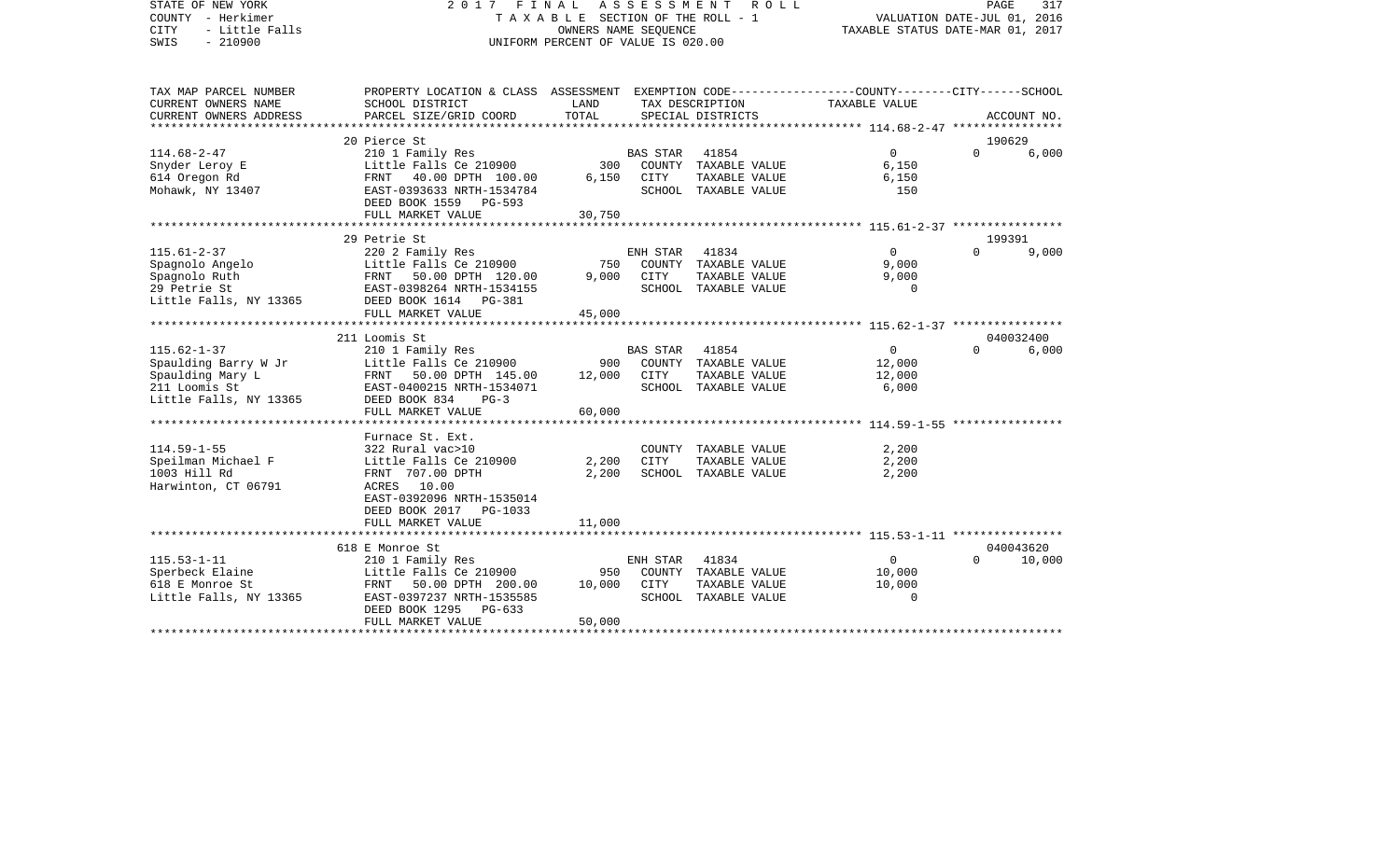COUNTY - Herkimer **T A X A B L E SECTION OF THE ROLL - 1** VALUATION DATE-JUL 01, 2016 CITY - Little Falls OWNERS NAME SEQUENCE TAXABLE STATUS DATE-MAR 01, 2017 SWIS - 210900 UNIFORM PERCENT OF VALUE IS 020.00TAX MAP PARCEL NUMBER PROPERTY LOCATION & CLASS ASSESSMENT EXEMPTION CODE------------------COUNTY--------CITY------SCHOOL CURRENT OWNERS NAME SCHOOL DISTRICT LAND TAX DESCRIPTION TAXABLE VALUECURRENT OWNERS ADDRESS PARCEL SIZE/GRID COORD TOTAL SPECIAL DISTRICTS ACCOUNT NO. \*\*\*\*\*\*\*\*\*\*\*\*\*\*\*\*\*\*\*\*\*\*\*\*\*\*\*\*\*\*\*\*\*\*\*\*\*\*\*\*\*\*\*\*\*\*\*\*\*\*\*\*\*\*\*\*\*\*\*\*\*\*\*\*\*\*\*\*\*\*\*\*\*\*\*\*\*\*\*\*\*\*\*\*\*\*\*\*\*\*\*\*\*\*\*\*\*\*\*\*\*\*\* 115.61-1-14 \*\*\*\*\*\*\*\*\*\*\*\*\*\*\*\* 605-607 Albany St 188536 115.61-1-14 230 3 Family Res VETCOM CTS 41130 3,000 3,000 3,000 Spine Philip Contract Contract Little Falls Ce 210900 1,250 ENH STAR 41834 0 0 0 13,100 Smith Richard J FRNT 52.00 DPTH 120.00 19,450 COUNTY TAXABLE VALUE 16,450 607 Albany St EAST-0397253 NRTH-1534145 CITY TAXABLE VALUE 16,450 Little Falls, NY 13365 DEED BOOK 1547 PG-208 SCHOOL TAXABLE VALUE FULL MARKET VALUE 97,250 \*\*\*\*\*\*\*\*\*\*\*\*\*\*\*\*\*\*\*\*\*\*\*\*\*\*\*\*\*\*\*\*\*\*\*\*\*\*\*\*\*\*\*\*\*\*\*\*\*\*\*\*\*\*\*\*\*\*\*\*\*\*\*\*\*\*\*\*\*\*\*\*\*\*\*\*\*\*\*\*\*\*\*\*\*\*\*\*\*\*\*\*\*\*\*\*\*\*\*\*\*\*\* 115.62-2-10 \*\*\*\*\*\*\*\*\*\*\*\*\*\*\*\* 293 Loomis St 040033330115.62-2-10 210 1 Family Res VETCOM CTS 41130 2,550 2,550 2,550 Spraker Bernard N Little Falls Ce 210900 1,250 ENH STAR 41834 0 0 0 7,650 293 Loomis St FRNT 40.00 DPTH 143.00 10,200 COUNTY TAXABLE VALUE 7,650 Little Falls, NY 13365 BANK 055 CITY TAXABLE VALUE 7,650 EAST-0401147 NRTH-1533608 SCHOOL TAXABLE VALUE 0 DEED BOOK 864 PG-386 FULL MARKET VALUE 51,000 \*\*\*\*\*\*\*\*\*\*\*\*\*\*\*\*\*\*\*\*\*\*\*\*\*\*\*\*\*\*\*\*\*\*\*\*\*\*\*\*\*\*\*\*\*\*\*\*\*\*\*\*\*\*\*\*\*\*\*\*\*\*\*\*\*\*\*\*\*\*\*\*\*\*\*\*\*\*\*\*\*\*\*\*\*\*\*\*\*\*\*\*\*\*\*\*\*\*\*\*\*\*\* 114.60-1-80 \*\*\*\*\*\*\*\*\*\*\*\*\*\*\*\* 83-85 W Monroe St 040046170114.60-1-80 220 2 Family Res COUNTY TAXABLE VALUE 11,450 Spraker Donald **Little Falls Ce 210900** 850 CITY TAXABLE VALUE 11,450 27 Argonne Pl FRNT 44.00 DPTH 100.00 11.450 SCHOOL TAXABLE VALUE 11.450 Little Falls, NY 13365 EAST-0394635 NRTH-1534876 DEED BOOK 739 PG-319 FULL MARKET VALUE 57,250 \*\*\*\*\*\*\*\*\*\*\*\*\*\*\*\*\*\*\*\*\*\*\*\*\*\*\*\*\*\*\*\*\*\*\*\*\*\*\*\*\*\*\*\*\*\*\*\*\*\*\*\*\*\*\*\*\*\*\*\*\*\*\*\*\*\*\*\*\*\*\*\*\*\*\*\*\*\*\*\*\*\*\*\*\*\*\*\*\*\*\*\*\*\*\*\*\*\*\*\*\*\*\* 114.59-3-44 \*\*\*\*\*\*\*\*\*\*\*\*\*\*\*\* 27 Argonne Pl 040002400 114.59-3-44 210 1 Family Res BAS STAR 41854 0 0 6,000 Spraker Donald J Little Falls Ce 210900 1,900 COUNTY TAXABLE VALUE 16,350 Spraker Valene A FRNT 99.00 DPTH 132.00 16,350 CITY TAXABLE VALUE 16,350 27 Argonne Pl EAST-0392278 NRTH-1535424 SCHOOL TAXABLE VALUE 10,350 Little Falls, NY 13365 DEED BOOK 927 PG-193 FULL MARKET VALUE 81,750 \*\*\*\*\*\*\*\*\*\*\*\*\*\*\*\*\*\*\*\*\*\*\*\*\*\*\*\*\*\*\*\*\*\*\*\*\*\*\*\*\*\*\*\*\*\*\*\*\*\*\*\*\*\*\*\*\*\*\*\*\*\*\*\*\*\*\*\*\*\*\*\*\*\*\*\*\*\*\*\*\*\*\*\*\*\*\*\*\*\*\*\*\*\*\*\*\*\*\*\*\*\*\* 114.59-3-45 \*\*\*\*\*\*\*\*\*\*\*\*\*\*\*\* 27 Argonne Pl 040002430 114.59-3-45 311 Res vac land COUNTY TAXABLE VALUE 900Spraker Donald January 1. Spraker Donald June 1. 1990 1. Little Falls Ce 210900 1. 1990 CITY TAXABLE VALUE 1990<br>Spraker Valene A. Spraker 1990 FRNT 105.00 DPTH 145.00 1990 1. SCHOOL TAXABLE VALUE 1990 1990 FRNT 105.00 DPTH 145.00 27 Argonne Pl EAST-0392228 NRTH-1535510 Little Falls, NY 13365 DEED BOOK 927 PG-193 FULL MARKET VALUE 4,500 \*\*\*\*\*\*\*\*\*\*\*\*\*\*\*\*\*\*\*\*\*\*\*\*\*\*\*\*\*\*\*\*\*\*\*\*\*\*\*\*\*\*\*\*\*\*\*\*\*\*\*\*\*\*\*\*\*\*\*\*\*\*\*\*\*\*\*\*\*\*\*\*\*\*\*\*\*\*\*\*\*\*\*\*\*\*\*\*\*\*\*\*\*\*\*\*\*\*\*\*\*\*\* 114.60-4-87 \*\*\*\*\*\*\*\*\*\*\*\*\*\*\*\* 26 W Gansevoort St 040020460114.60-4-87 210 1 Family Res ENH STAR 41834 0 0 13,100 Sprenger Siegfried 1,000 Little Falls Ce 210900 1,400 COUNTY TAXABLE VALUE 21,000 Sprenger Kate FRNT 64.80 DPTH 120.00 21,000 CITY TAXABLE VALUE 21,000 26 W Gansevoort St EAST-0395375 NRTH-1534819 SCHOOL TAXABLE VALUE 7,900 Little Falls, NY 13365 DEED BOOK 729 PG-159 FULL MARKET VALUE 105,000 \*\*\*\*\*\*\*\*\*\*\*\*\*\*\*\*\*\*\*\*\*\*\*\*\*\*\*\*\*\*\*\*\*\*\*\*\*\*\*\*\*\*\*\*\*\*\*\*\*\*\*\*\*\*\*\*\*\*\*\*\*\*\*\*\*\*\*\*\*\*\*\*\*\*\*\*\*\*\*\*\*\*\*\*\*\*\*\*\*\*\*\*\*\*\*\*\*\*\*\*\*\*\*\*\*\*\*\*\*\*\*\*\*\*\*\*\*\*\*\*\*\*\*\*\*\*\*\*\*\*\*\*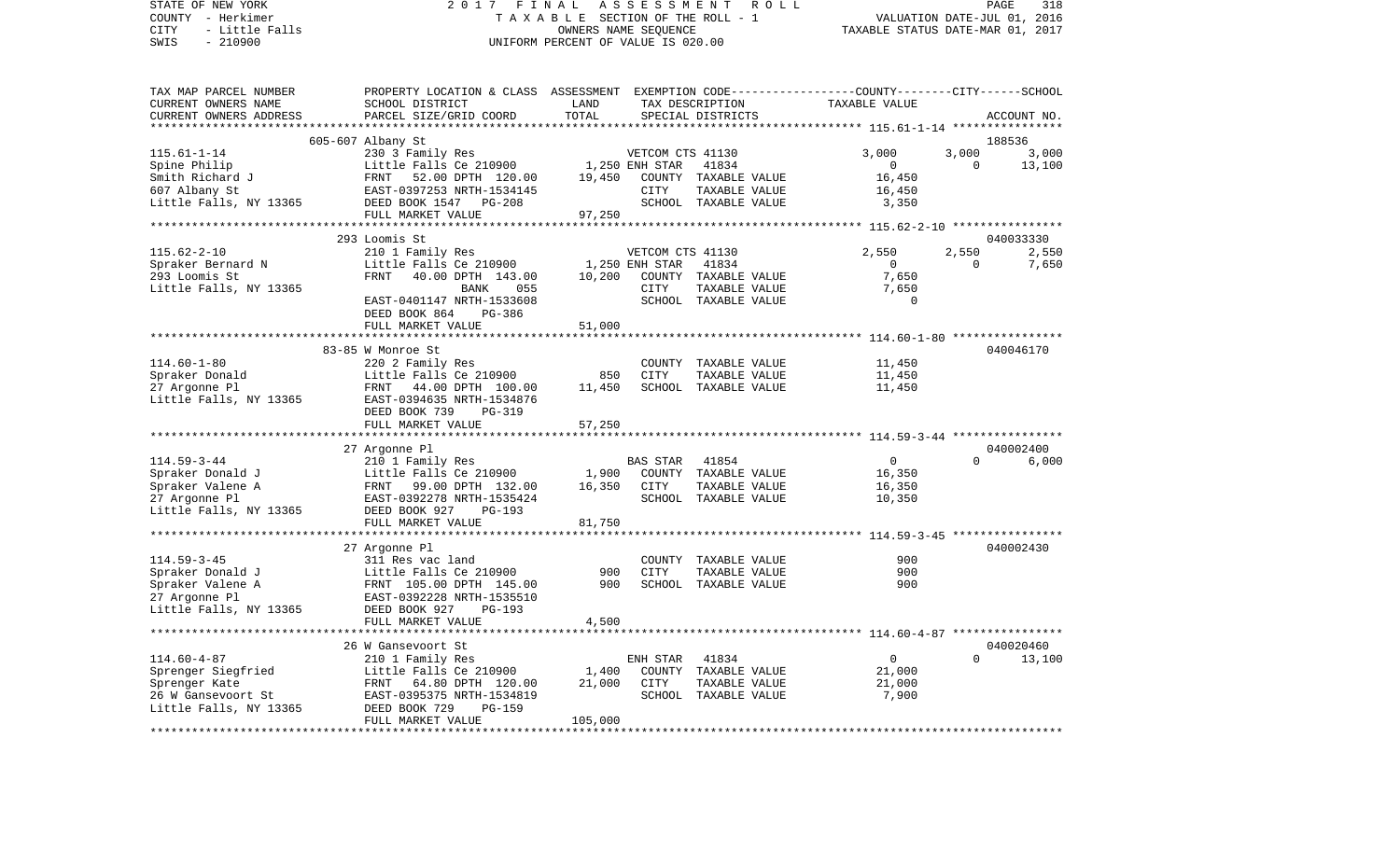| TAX MAP PARCEL NUMBER<br>PROPERTY LOCATION & CLASS ASSESSMENT EXEMPTION CODE---------------COUNTY-------CITY------SCHOOL<br>LAND<br>TAXABLE VALUE<br>CURRENT OWNERS NAME<br>SCHOOL DISTRICT<br>TAX DESCRIPTION<br>CURRENT OWNERS ADDRESS<br>PARCEL SIZE/GRID COORD<br>TOTAL<br>SPECIAL DISTRICTS<br>ACCOUNT NO.<br>* * * * * * * * * *<br>*********** 114.59-2-46 *****************<br>199945<br>23 Sherman St<br>210 1 Family Res<br>$114.59 - 2 - 46$<br>11,650<br>COUNTY TAXABLE VALUE<br>1,050<br>11,650<br>St Louis Jeffrey<br>Little Falls Ce 210900<br>CITY<br>TAXABLE VALUE<br>23 Sherman St<br>FRNT<br>52.00 DPTH 195.00<br>11,650<br>SCHOOL TAXABLE VALUE<br>11,650<br>Little Falls, NY 13365<br>EAST-0393660 NRTH-1535837<br>DEED BOOK 1617 PG-970<br>58,250<br>FULL MARKET VALUE<br>*******************<br>*********<br>********************** 114.84-1-1 ******************<br>159094<br>Southern Ave<br>$114.84 - 1 - 1$<br>2,000<br>330 Vacant comm<br>COUNTY TAXABLE VALUE<br>Little Falls Ce 210900<br>2,000<br><b>CITY</b><br>2,000<br>St. Louis Rodney<br>TAXABLE VALUE<br>23 Sherman St<br>2,000<br>2,000<br>ACRES<br>1.60<br>SCHOOL TAXABLE VALUE<br>Little Falls, NY 13365<br>EAST-0393722 NRTH-1529490<br>DEED BOOK 1359 PG-698<br>FULL MARKET VALUE<br>10,000<br>040053430<br>135 Prospect St<br>$114.68 - 2 - 67$<br>$\circ$<br>220 2 Family Res<br>BAS STAR<br>41854<br>$\Omega$<br>6,000<br>Stack Thomas M<br>Little Falls Ce 210900<br>1,350<br>COUNTY TAXABLE VALUE<br>11,650<br>135 Prospect St<br>11,650<br>CITY<br>TAXABLE VALUE<br>11,650<br>FRNT 50.00 DPTH 260.00<br>Little Falls, NY 13365<br>EAST-0394413 NRTH-1534246<br>SCHOOL TAXABLE VALUE<br>5,650<br>DEED BOOK 934<br>$PG-305$<br>58,250<br>FULL MARKET VALUE<br>*************************<br>10 Arthur St<br>040002610<br>$114.59 - 4 - 50$<br>3,000<br>3,000<br>210 1 Family Res<br>VETCOM CTS 41130<br>3,000<br>Little Falls Ce 210900<br>950 ENH STAR<br>41834<br>$\Omega$<br>9,350<br>Staffo Irrev Trust<br>$\overline{0}$<br>10 Arthur St<br>9,350<br>FRNT 50.00 DPTH 110.00<br>12,350<br>COUNTY TAXABLE VALUE<br>Little Falls, NY 13365<br>EAST-0393343 NRTH-1535231<br>CITY<br>TAXABLE VALUE<br>9,350<br>$\Omega$<br>DEED BOOK 1479 PG-879<br>SCHOOL TAXABLE VALUE<br>FULL MARKET VALUE<br>61,750<br>040061920<br>4 Willow St<br>9,950<br>$114.67 - 1 - 3$<br>210 1 Family Res<br>COUNTY TAXABLE VALUE<br>9,950<br>Stallman Kathleen F<br>Little Falls Ce 210900<br>650<br>CITY<br>TAXABLE VALUE<br>9,950<br>SCHOOL TAXABLE VALUE<br>9,950<br>511 E Monroe St<br>FRNT<br>50.00 DPTH 150.00<br>Little Falls, NY 13365<br>EAST-0392961 NRTH-1534492<br>DEED BOOK 938<br>PG-451<br>FULL MARKET VALUE<br>49,750<br>***********************<br>183219<br>30 Top Notch Dr<br>$114.51 - 1 - 19$<br>210 1 Family Res<br>16,200<br>COUNTY TAXABLE VALUE<br>2,600<br>16,200<br>Stalnaker Barbara<br>Little Falls Ce 210900<br>CITY<br>TAXABLE VALUE<br>16,200<br>16,200<br>30 Top Notch Dr<br>FRNT 100.00 DPTH 203.00<br>SCHOOL TAXABLE VALUE<br>EAST-0392393 NRTH-1537206<br>DEED BOOK 2017<br>PG-322<br>81,000<br>FULL MARKET VALUE | STATE OF NEW YORK<br>COUNTY - Herkimer<br>CITY<br>- Little Falls<br>SWIS<br>$-210900$ | 2017 FINAL<br>TAXABLE SECTION OF THE ROLL - 1<br>UNIFORM PERCENT OF VALUE IS 020.00 | PAGE<br>319<br>VALUATION DATE-JUL 01, 2016<br>TAXABLE STATUS DATE-MAR 01, 2017 |  |  |  |  |
|--------------------------------------------------------------------------------------------------------------------------------------------------------------------------------------------------------------------------------------------------------------------------------------------------------------------------------------------------------------------------------------------------------------------------------------------------------------------------------------------------------------------------------------------------------------------------------------------------------------------------------------------------------------------------------------------------------------------------------------------------------------------------------------------------------------------------------------------------------------------------------------------------------------------------------------------------------------------------------------------------------------------------------------------------------------------------------------------------------------------------------------------------------------------------------------------------------------------------------------------------------------------------------------------------------------------------------------------------------------------------------------------------------------------------------------------------------------------------------------------------------------------------------------------------------------------------------------------------------------------------------------------------------------------------------------------------------------------------------------------------------------------------------------------------------------------------------------------------------------------------------------------------------------------------------------------------------------------------------------------------------------------------------------------------------------------------------------------------------------------------------------------------------------------------------------------------------------------------------------------------------------------------------------------------------------------------------------------------------------------------------------------------------------------------------------------------------------------------------------------------------------------------------------------------------------------------------------------------------------------------------------------------------------------------------------------------------------------------------------------------------------------------------------------------------------------------------------------------------------------------------------------------------------------------------------------------------------------------------------------------------------------------------------------------------------------------------------------------------------------------------|---------------------------------------------------------------------------------------|-------------------------------------------------------------------------------------|--------------------------------------------------------------------------------|--|--|--|--|
|                                                                                                                                                                                                                                                                                                                                                                                                                                                                                                                                                                                                                                                                                                                                                                                                                                                                                                                                                                                                                                                                                                                                                                                                                                                                                                                                                                                                                                                                                                                                                                                                                                                                                                                                                                                                                                                                                                                                                                                                                                                                                                                                                                                                                                                                                                                                                                                                                                                                                                                                                                                                                                                                                                                                                                                                                                                                                                                                                                                                                                                                                                                                |                                                                                       |                                                                                     |                                                                                |  |  |  |  |
|                                                                                                                                                                                                                                                                                                                                                                                                                                                                                                                                                                                                                                                                                                                                                                                                                                                                                                                                                                                                                                                                                                                                                                                                                                                                                                                                                                                                                                                                                                                                                                                                                                                                                                                                                                                                                                                                                                                                                                                                                                                                                                                                                                                                                                                                                                                                                                                                                                                                                                                                                                                                                                                                                                                                                                                                                                                                                                                                                                                                                                                                                                                                |                                                                                       |                                                                                     |                                                                                |  |  |  |  |
|                                                                                                                                                                                                                                                                                                                                                                                                                                                                                                                                                                                                                                                                                                                                                                                                                                                                                                                                                                                                                                                                                                                                                                                                                                                                                                                                                                                                                                                                                                                                                                                                                                                                                                                                                                                                                                                                                                                                                                                                                                                                                                                                                                                                                                                                                                                                                                                                                                                                                                                                                                                                                                                                                                                                                                                                                                                                                                                                                                                                                                                                                                                                |                                                                                       |                                                                                     |                                                                                |  |  |  |  |
|                                                                                                                                                                                                                                                                                                                                                                                                                                                                                                                                                                                                                                                                                                                                                                                                                                                                                                                                                                                                                                                                                                                                                                                                                                                                                                                                                                                                                                                                                                                                                                                                                                                                                                                                                                                                                                                                                                                                                                                                                                                                                                                                                                                                                                                                                                                                                                                                                                                                                                                                                                                                                                                                                                                                                                                                                                                                                                                                                                                                                                                                                                                                |                                                                                       |                                                                                     |                                                                                |  |  |  |  |
|                                                                                                                                                                                                                                                                                                                                                                                                                                                                                                                                                                                                                                                                                                                                                                                                                                                                                                                                                                                                                                                                                                                                                                                                                                                                                                                                                                                                                                                                                                                                                                                                                                                                                                                                                                                                                                                                                                                                                                                                                                                                                                                                                                                                                                                                                                                                                                                                                                                                                                                                                                                                                                                                                                                                                                                                                                                                                                                                                                                                                                                                                                                                |                                                                                       |                                                                                     |                                                                                |  |  |  |  |
|                                                                                                                                                                                                                                                                                                                                                                                                                                                                                                                                                                                                                                                                                                                                                                                                                                                                                                                                                                                                                                                                                                                                                                                                                                                                                                                                                                                                                                                                                                                                                                                                                                                                                                                                                                                                                                                                                                                                                                                                                                                                                                                                                                                                                                                                                                                                                                                                                                                                                                                                                                                                                                                                                                                                                                                                                                                                                                                                                                                                                                                                                                                                |                                                                                       |                                                                                     |                                                                                |  |  |  |  |
|                                                                                                                                                                                                                                                                                                                                                                                                                                                                                                                                                                                                                                                                                                                                                                                                                                                                                                                                                                                                                                                                                                                                                                                                                                                                                                                                                                                                                                                                                                                                                                                                                                                                                                                                                                                                                                                                                                                                                                                                                                                                                                                                                                                                                                                                                                                                                                                                                                                                                                                                                                                                                                                                                                                                                                                                                                                                                                                                                                                                                                                                                                                                |                                                                                       |                                                                                     |                                                                                |  |  |  |  |
|                                                                                                                                                                                                                                                                                                                                                                                                                                                                                                                                                                                                                                                                                                                                                                                                                                                                                                                                                                                                                                                                                                                                                                                                                                                                                                                                                                                                                                                                                                                                                                                                                                                                                                                                                                                                                                                                                                                                                                                                                                                                                                                                                                                                                                                                                                                                                                                                                                                                                                                                                                                                                                                                                                                                                                                                                                                                                                                                                                                                                                                                                                                                |                                                                                       |                                                                                     |                                                                                |  |  |  |  |
|                                                                                                                                                                                                                                                                                                                                                                                                                                                                                                                                                                                                                                                                                                                                                                                                                                                                                                                                                                                                                                                                                                                                                                                                                                                                                                                                                                                                                                                                                                                                                                                                                                                                                                                                                                                                                                                                                                                                                                                                                                                                                                                                                                                                                                                                                                                                                                                                                                                                                                                                                                                                                                                                                                                                                                                                                                                                                                                                                                                                                                                                                                                                |                                                                                       |                                                                                     |                                                                                |  |  |  |  |
|                                                                                                                                                                                                                                                                                                                                                                                                                                                                                                                                                                                                                                                                                                                                                                                                                                                                                                                                                                                                                                                                                                                                                                                                                                                                                                                                                                                                                                                                                                                                                                                                                                                                                                                                                                                                                                                                                                                                                                                                                                                                                                                                                                                                                                                                                                                                                                                                                                                                                                                                                                                                                                                                                                                                                                                                                                                                                                                                                                                                                                                                                                                                |                                                                                       |                                                                                     |                                                                                |  |  |  |  |
|                                                                                                                                                                                                                                                                                                                                                                                                                                                                                                                                                                                                                                                                                                                                                                                                                                                                                                                                                                                                                                                                                                                                                                                                                                                                                                                                                                                                                                                                                                                                                                                                                                                                                                                                                                                                                                                                                                                                                                                                                                                                                                                                                                                                                                                                                                                                                                                                                                                                                                                                                                                                                                                                                                                                                                                                                                                                                                                                                                                                                                                                                                                                |                                                                                       |                                                                                     |                                                                                |  |  |  |  |
|                                                                                                                                                                                                                                                                                                                                                                                                                                                                                                                                                                                                                                                                                                                                                                                                                                                                                                                                                                                                                                                                                                                                                                                                                                                                                                                                                                                                                                                                                                                                                                                                                                                                                                                                                                                                                                                                                                                                                                                                                                                                                                                                                                                                                                                                                                                                                                                                                                                                                                                                                                                                                                                                                                                                                                                                                                                                                                                                                                                                                                                                                                                                |                                                                                       |                                                                                     |                                                                                |  |  |  |  |
|                                                                                                                                                                                                                                                                                                                                                                                                                                                                                                                                                                                                                                                                                                                                                                                                                                                                                                                                                                                                                                                                                                                                                                                                                                                                                                                                                                                                                                                                                                                                                                                                                                                                                                                                                                                                                                                                                                                                                                                                                                                                                                                                                                                                                                                                                                                                                                                                                                                                                                                                                                                                                                                                                                                                                                                                                                                                                                                                                                                                                                                                                                                                |                                                                                       |                                                                                     |                                                                                |  |  |  |  |
|                                                                                                                                                                                                                                                                                                                                                                                                                                                                                                                                                                                                                                                                                                                                                                                                                                                                                                                                                                                                                                                                                                                                                                                                                                                                                                                                                                                                                                                                                                                                                                                                                                                                                                                                                                                                                                                                                                                                                                                                                                                                                                                                                                                                                                                                                                                                                                                                                                                                                                                                                                                                                                                                                                                                                                                                                                                                                                                                                                                                                                                                                                                                |                                                                                       |                                                                                     |                                                                                |  |  |  |  |
|                                                                                                                                                                                                                                                                                                                                                                                                                                                                                                                                                                                                                                                                                                                                                                                                                                                                                                                                                                                                                                                                                                                                                                                                                                                                                                                                                                                                                                                                                                                                                                                                                                                                                                                                                                                                                                                                                                                                                                                                                                                                                                                                                                                                                                                                                                                                                                                                                                                                                                                                                                                                                                                                                                                                                                                                                                                                                                                                                                                                                                                                                                                                |                                                                                       |                                                                                     |                                                                                |  |  |  |  |
|                                                                                                                                                                                                                                                                                                                                                                                                                                                                                                                                                                                                                                                                                                                                                                                                                                                                                                                                                                                                                                                                                                                                                                                                                                                                                                                                                                                                                                                                                                                                                                                                                                                                                                                                                                                                                                                                                                                                                                                                                                                                                                                                                                                                                                                                                                                                                                                                                                                                                                                                                                                                                                                                                                                                                                                                                                                                                                                                                                                                                                                                                                                                |                                                                                       |                                                                                     |                                                                                |  |  |  |  |
|                                                                                                                                                                                                                                                                                                                                                                                                                                                                                                                                                                                                                                                                                                                                                                                                                                                                                                                                                                                                                                                                                                                                                                                                                                                                                                                                                                                                                                                                                                                                                                                                                                                                                                                                                                                                                                                                                                                                                                                                                                                                                                                                                                                                                                                                                                                                                                                                                                                                                                                                                                                                                                                                                                                                                                                                                                                                                                                                                                                                                                                                                                                                |                                                                                       |                                                                                     |                                                                                |  |  |  |  |
|                                                                                                                                                                                                                                                                                                                                                                                                                                                                                                                                                                                                                                                                                                                                                                                                                                                                                                                                                                                                                                                                                                                                                                                                                                                                                                                                                                                                                                                                                                                                                                                                                                                                                                                                                                                                                                                                                                                                                                                                                                                                                                                                                                                                                                                                                                                                                                                                                                                                                                                                                                                                                                                                                                                                                                                                                                                                                                                                                                                                                                                                                                                                |                                                                                       |                                                                                     |                                                                                |  |  |  |  |
|                                                                                                                                                                                                                                                                                                                                                                                                                                                                                                                                                                                                                                                                                                                                                                                                                                                                                                                                                                                                                                                                                                                                                                                                                                                                                                                                                                                                                                                                                                                                                                                                                                                                                                                                                                                                                                                                                                                                                                                                                                                                                                                                                                                                                                                                                                                                                                                                                                                                                                                                                                                                                                                                                                                                                                                                                                                                                                                                                                                                                                                                                                                                |                                                                                       |                                                                                     |                                                                                |  |  |  |  |
|                                                                                                                                                                                                                                                                                                                                                                                                                                                                                                                                                                                                                                                                                                                                                                                                                                                                                                                                                                                                                                                                                                                                                                                                                                                                                                                                                                                                                                                                                                                                                                                                                                                                                                                                                                                                                                                                                                                                                                                                                                                                                                                                                                                                                                                                                                                                                                                                                                                                                                                                                                                                                                                                                                                                                                                                                                                                                                                                                                                                                                                                                                                                |                                                                                       |                                                                                     |                                                                                |  |  |  |  |
|                                                                                                                                                                                                                                                                                                                                                                                                                                                                                                                                                                                                                                                                                                                                                                                                                                                                                                                                                                                                                                                                                                                                                                                                                                                                                                                                                                                                                                                                                                                                                                                                                                                                                                                                                                                                                                                                                                                                                                                                                                                                                                                                                                                                                                                                                                                                                                                                                                                                                                                                                                                                                                                                                                                                                                                                                                                                                                                                                                                                                                                                                                                                |                                                                                       |                                                                                     |                                                                                |  |  |  |  |
|                                                                                                                                                                                                                                                                                                                                                                                                                                                                                                                                                                                                                                                                                                                                                                                                                                                                                                                                                                                                                                                                                                                                                                                                                                                                                                                                                                                                                                                                                                                                                                                                                                                                                                                                                                                                                                                                                                                                                                                                                                                                                                                                                                                                                                                                                                                                                                                                                                                                                                                                                                                                                                                                                                                                                                                                                                                                                                                                                                                                                                                                                                                                |                                                                                       |                                                                                     |                                                                                |  |  |  |  |
|                                                                                                                                                                                                                                                                                                                                                                                                                                                                                                                                                                                                                                                                                                                                                                                                                                                                                                                                                                                                                                                                                                                                                                                                                                                                                                                                                                                                                                                                                                                                                                                                                                                                                                                                                                                                                                                                                                                                                                                                                                                                                                                                                                                                                                                                                                                                                                                                                                                                                                                                                                                                                                                                                                                                                                                                                                                                                                                                                                                                                                                                                                                                |                                                                                       |                                                                                     |                                                                                |  |  |  |  |
|                                                                                                                                                                                                                                                                                                                                                                                                                                                                                                                                                                                                                                                                                                                                                                                                                                                                                                                                                                                                                                                                                                                                                                                                                                                                                                                                                                                                                                                                                                                                                                                                                                                                                                                                                                                                                                                                                                                                                                                                                                                                                                                                                                                                                                                                                                                                                                                                                                                                                                                                                                                                                                                                                                                                                                                                                                                                                                                                                                                                                                                                                                                                |                                                                                       |                                                                                     |                                                                                |  |  |  |  |
|                                                                                                                                                                                                                                                                                                                                                                                                                                                                                                                                                                                                                                                                                                                                                                                                                                                                                                                                                                                                                                                                                                                                                                                                                                                                                                                                                                                                                                                                                                                                                                                                                                                                                                                                                                                                                                                                                                                                                                                                                                                                                                                                                                                                                                                                                                                                                                                                                                                                                                                                                                                                                                                                                                                                                                                                                                                                                                                                                                                                                                                                                                                                |                                                                                       |                                                                                     |                                                                                |  |  |  |  |
|                                                                                                                                                                                                                                                                                                                                                                                                                                                                                                                                                                                                                                                                                                                                                                                                                                                                                                                                                                                                                                                                                                                                                                                                                                                                                                                                                                                                                                                                                                                                                                                                                                                                                                                                                                                                                                                                                                                                                                                                                                                                                                                                                                                                                                                                                                                                                                                                                                                                                                                                                                                                                                                                                                                                                                                                                                                                                                                                                                                                                                                                                                                                |                                                                                       |                                                                                     |                                                                                |  |  |  |  |
|                                                                                                                                                                                                                                                                                                                                                                                                                                                                                                                                                                                                                                                                                                                                                                                                                                                                                                                                                                                                                                                                                                                                                                                                                                                                                                                                                                                                                                                                                                                                                                                                                                                                                                                                                                                                                                                                                                                                                                                                                                                                                                                                                                                                                                                                                                                                                                                                                                                                                                                                                                                                                                                                                                                                                                                                                                                                                                                                                                                                                                                                                                                                |                                                                                       |                                                                                     |                                                                                |  |  |  |  |
|                                                                                                                                                                                                                                                                                                                                                                                                                                                                                                                                                                                                                                                                                                                                                                                                                                                                                                                                                                                                                                                                                                                                                                                                                                                                                                                                                                                                                                                                                                                                                                                                                                                                                                                                                                                                                                                                                                                                                                                                                                                                                                                                                                                                                                                                                                                                                                                                                                                                                                                                                                                                                                                                                                                                                                                                                                                                                                                                                                                                                                                                                                                                |                                                                                       |                                                                                     |                                                                                |  |  |  |  |
|                                                                                                                                                                                                                                                                                                                                                                                                                                                                                                                                                                                                                                                                                                                                                                                                                                                                                                                                                                                                                                                                                                                                                                                                                                                                                                                                                                                                                                                                                                                                                                                                                                                                                                                                                                                                                                                                                                                                                                                                                                                                                                                                                                                                                                                                                                                                                                                                                                                                                                                                                                                                                                                                                                                                                                                                                                                                                                                                                                                                                                                                                                                                |                                                                                       |                                                                                     |                                                                                |  |  |  |  |
|                                                                                                                                                                                                                                                                                                                                                                                                                                                                                                                                                                                                                                                                                                                                                                                                                                                                                                                                                                                                                                                                                                                                                                                                                                                                                                                                                                                                                                                                                                                                                                                                                                                                                                                                                                                                                                                                                                                                                                                                                                                                                                                                                                                                                                                                                                                                                                                                                                                                                                                                                                                                                                                                                                                                                                                                                                                                                                                                                                                                                                                                                                                                |                                                                                       |                                                                                     |                                                                                |  |  |  |  |
|                                                                                                                                                                                                                                                                                                                                                                                                                                                                                                                                                                                                                                                                                                                                                                                                                                                                                                                                                                                                                                                                                                                                                                                                                                                                                                                                                                                                                                                                                                                                                                                                                                                                                                                                                                                                                                                                                                                                                                                                                                                                                                                                                                                                                                                                                                                                                                                                                                                                                                                                                                                                                                                                                                                                                                                                                                                                                                                                                                                                                                                                                                                                |                                                                                       |                                                                                     |                                                                                |  |  |  |  |
|                                                                                                                                                                                                                                                                                                                                                                                                                                                                                                                                                                                                                                                                                                                                                                                                                                                                                                                                                                                                                                                                                                                                                                                                                                                                                                                                                                                                                                                                                                                                                                                                                                                                                                                                                                                                                                                                                                                                                                                                                                                                                                                                                                                                                                                                                                                                                                                                                                                                                                                                                                                                                                                                                                                                                                                                                                                                                                                                                                                                                                                                                                                                |                                                                                       |                                                                                     |                                                                                |  |  |  |  |
|                                                                                                                                                                                                                                                                                                                                                                                                                                                                                                                                                                                                                                                                                                                                                                                                                                                                                                                                                                                                                                                                                                                                                                                                                                                                                                                                                                                                                                                                                                                                                                                                                                                                                                                                                                                                                                                                                                                                                                                                                                                                                                                                                                                                                                                                                                                                                                                                                                                                                                                                                                                                                                                                                                                                                                                                                                                                                                                                                                                                                                                                                                                                |                                                                                       |                                                                                     |                                                                                |  |  |  |  |
|                                                                                                                                                                                                                                                                                                                                                                                                                                                                                                                                                                                                                                                                                                                                                                                                                                                                                                                                                                                                                                                                                                                                                                                                                                                                                                                                                                                                                                                                                                                                                                                                                                                                                                                                                                                                                                                                                                                                                                                                                                                                                                                                                                                                                                                                                                                                                                                                                                                                                                                                                                                                                                                                                                                                                                                                                                                                                                                                                                                                                                                                                                                                |                                                                                       |                                                                                     |                                                                                |  |  |  |  |
|                                                                                                                                                                                                                                                                                                                                                                                                                                                                                                                                                                                                                                                                                                                                                                                                                                                                                                                                                                                                                                                                                                                                                                                                                                                                                                                                                                                                                                                                                                                                                                                                                                                                                                                                                                                                                                                                                                                                                                                                                                                                                                                                                                                                                                                                                                                                                                                                                                                                                                                                                                                                                                                                                                                                                                                                                                                                                                                                                                                                                                                                                                                                |                                                                                       |                                                                                     |                                                                                |  |  |  |  |
|                                                                                                                                                                                                                                                                                                                                                                                                                                                                                                                                                                                                                                                                                                                                                                                                                                                                                                                                                                                                                                                                                                                                                                                                                                                                                                                                                                                                                                                                                                                                                                                                                                                                                                                                                                                                                                                                                                                                                                                                                                                                                                                                                                                                                                                                                                                                                                                                                                                                                                                                                                                                                                                                                                                                                                                                                                                                                                                                                                                                                                                                                                                                |                                                                                       |                                                                                     |                                                                                |  |  |  |  |
|                                                                                                                                                                                                                                                                                                                                                                                                                                                                                                                                                                                                                                                                                                                                                                                                                                                                                                                                                                                                                                                                                                                                                                                                                                                                                                                                                                                                                                                                                                                                                                                                                                                                                                                                                                                                                                                                                                                                                                                                                                                                                                                                                                                                                                                                                                                                                                                                                                                                                                                                                                                                                                                                                                                                                                                                                                                                                                                                                                                                                                                                                                                                |                                                                                       |                                                                                     |                                                                                |  |  |  |  |
|                                                                                                                                                                                                                                                                                                                                                                                                                                                                                                                                                                                                                                                                                                                                                                                                                                                                                                                                                                                                                                                                                                                                                                                                                                                                                                                                                                                                                                                                                                                                                                                                                                                                                                                                                                                                                                                                                                                                                                                                                                                                                                                                                                                                                                                                                                                                                                                                                                                                                                                                                                                                                                                                                                                                                                                                                                                                                                                                                                                                                                                                                                                                |                                                                                       |                                                                                     |                                                                                |  |  |  |  |
|                                                                                                                                                                                                                                                                                                                                                                                                                                                                                                                                                                                                                                                                                                                                                                                                                                                                                                                                                                                                                                                                                                                                                                                                                                                                                                                                                                                                                                                                                                                                                                                                                                                                                                                                                                                                                                                                                                                                                                                                                                                                                                                                                                                                                                                                                                                                                                                                                                                                                                                                                                                                                                                                                                                                                                                                                                                                                                                                                                                                                                                                                                                                |                                                                                       |                                                                                     |                                                                                |  |  |  |  |
|                                                                                                                                                                                                                                                                                                                                                                                                                                                                                                                                                                                                                                                                                                                                                                                                                                                                                                                                                                                                                                                                                                                                                                                                                                                                                                                                                                                                                                                                                                                                                                                                                                                                                                                                                                                                                                                                                                                                                                                                                                                                                                                                                                                                                                                                                                                                                                                                                                                                                                                                                                                                                                                                                                                                                                                                                                                                                                                                                                                                                                                                                                                                |                                                                                       |                                                                                     |                                                                                |  |  |  |  |
|                                                                                                                                                                                                                                                                                                                                                                                                                                                                                                                                                                                                                                                                                                                                                                                                                                                                                                                                                                                                                                                                                                                                                                                                                                                                                                                                                                                                                                                                                                                                                                                                                                                                                                                                                                                                                                                                                                                                                                                                                                                                                                                                                                                                                                                                                                                                                                                                                                                                                                                                                                                                                                                                                                                                                                                                                                                                                                                                                                                                                                                                                                                                |                                                                                       |                                                                                     |                                                                                |  |  |  |  |
|                                                                                                                                                                                                                                                                                                                                                                                                                                                                                                                                                                                                                                                                                                                                                                                                                                                                                                                                                                                                                                                                                                                                                                                                                                                                                                                                                                                                                                                                                                                                                                                                                                                                                                                                                                                                                                                                                                                                                                                                                                                                                                                                                                                                                                                                                                                                                                                                                                                                                                                                                                                                                                                                                                                                                                                                                                                                                                                                                                                                                                                                                                                                | Little Falls, NY 13365                                                                |                                                                                     |                                                                                |  |  |  |  |
|                                                                                                                                                                                                                                                                                                                                                                                                                                                                                                                                                                                                                                                                                                                                                                                                                                                                                                                                                                                                                                                                                                                                                                                                                                                                                                                                                                                                                                                                                                                                                                                                                                                                                                                                                                                                                                                                                                                                                                                                                                                                                                                                                                                                                                                                                                                                                                                                                                                                                                                                                                                                                                                                                                                                                                                                                                                                                                                                                                                                                                                                                                                                |                                                                                       |                                                                                     |                                                                                |  |  |  |  |
|                                                                                                                                                                                                                                                                                                                                                                                                                                                                                                                                                                                                                                                                                                                                                                                                                                                                                                                                                                                                                                                                                                                                                                                                                                                                                                                                                                                                                                                                                                                                                                                                                                                                                                                                                                                                                                                                                                                                                                                                                                                                                                                                                                                                                                                                                                                                                                                                                                                                                                                                                                                                                                                                                                                                                                                                                                                                                                                                                                                                                                                                                                                                |                                                                                       |                                                                                     |                                                                                |  |  |  |  |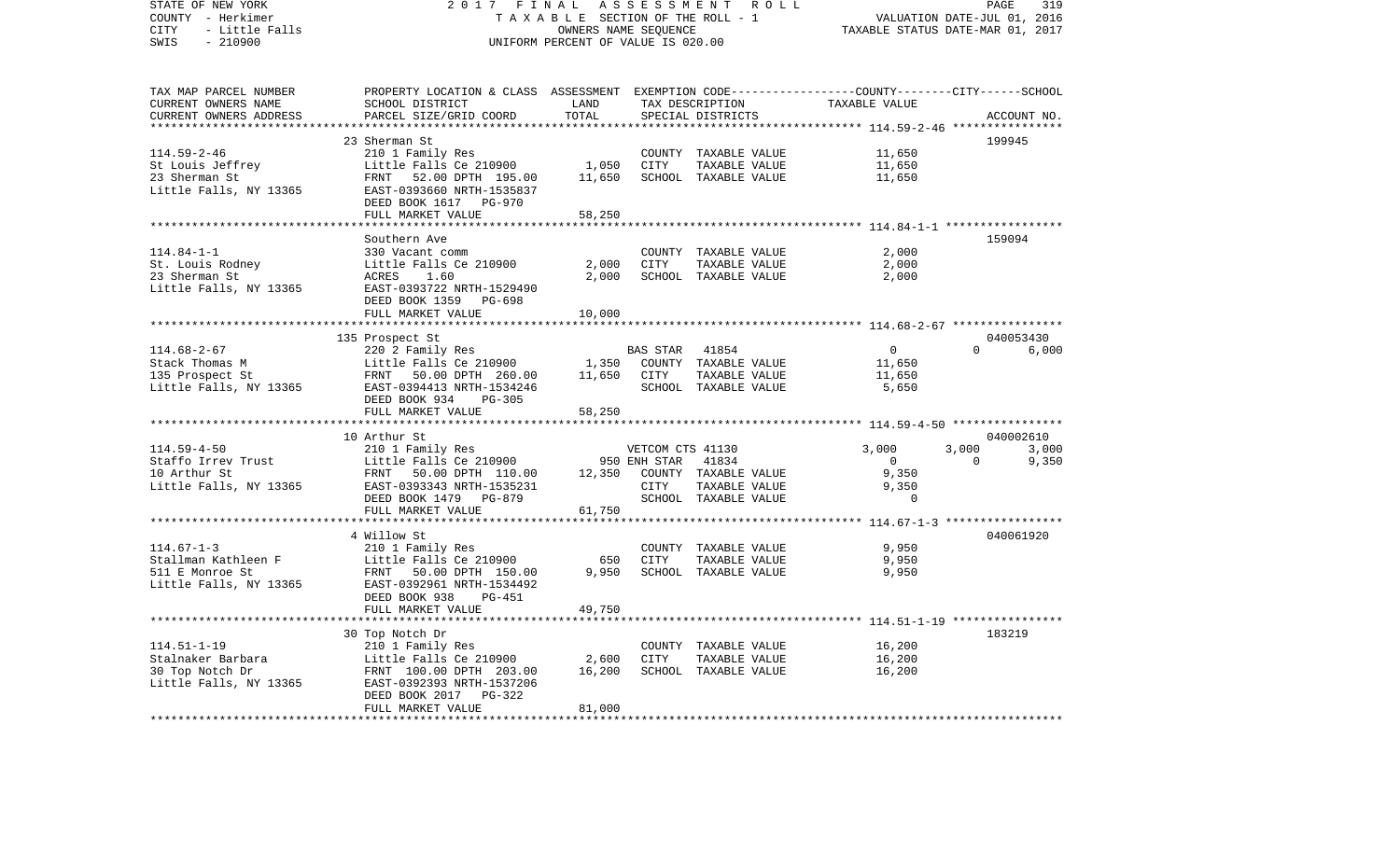COUNTY - Herkimer **T A X A B L E** SECTION OF THE ROLL - 1 VALUATION DATE-JUL 01, 2016 CITY - Little Falls OWNERS NAME SEQUENCE TAXABLE STATUS DATE-MAR 01, 2017 SWIS - 210900 UNIFORM PERCENT OF VALUE IS 020.00TAX MAP PARCEL NUMBER PROPERTY LOCATION & CLASS ASSESSMENT EXEMPTION CODE------------------COUNTY--------CITY------SCHOOL CURRENT OWNERS NAME SCHOOL DISTRICT LAND TAX DESCRIPTION TAXABLE VALUECURRENT OWNERS ADDRESS PARCEL SIZE/GRID COORD TOTAL SPECIAL DISTRICTS ACCOUNT NO. \*\*\*\*\*\*\*\*\*\*\*\*\*\*\*\*\*\*\*\*\*\*\*\*\*\*\*\*\*\*\*\*\*\*\*\*\*\*\*\*\*\*\*\*\*\*\*\*\*\*\*\*\*\*\*\*\*\*\*\*\*\*\*\*\*\*\*\*\*\*\*\*\*\*\*\*\*\*\*\*\*\*\*\*\*\*\*\*\*\*\*\*\*\*\*\*\*\*\*\*\*\*\* 114.59-4-54 \*\*\*\*\*\*\*\*\*\*\*\*\*\*\*\* 26 Arthur St 040002850114.59-4-54 210 1 Family Res ENH STAR 41834 0 0 9,100 Staring Fred The Little Falls Ce 210900 950 COUNTY TAXABLE VALUE 9,100 Staring Debra FRNT 50.00 DPTH 110.00 9,100 CITY TAXABLE VALUE 9,100 26 Arthur St EAST-0393193 NRTH-1535095 SCHOOL TAXABLE VALUE 0 Little Falls, NY 13365 DEED BOOK 798 PG-600 FULL MARKET VALUE 45,500 \*\*\*\*\*\*\*\*\*\*\*\*\*\*\*\*\*\*\*\*\*\*\*\*\*\*\*\*\*\*\*\*\*\*\*\*\*\*\*\*\*\*\*\*\*\*\*\*\*\*\*\*\*\*\*\*\*\*\*\*\*\*\*\*\*\*\*\*\*\*\*\*\*\*\*\*\*\*\*\*\*\*\*\*\*\*\*\*\*\*\*\*\*\*\*\*\*\*\*\*\*\*\* 114.59-4-75 \*\*\*\*\*\*\*\*\*\*\*\*\*\*\*\* 209 Church St 040002520114.59-4-75 220 2 Family Res COUNTY TAXABLE VALUE 12,500 Staring Fred D Little Falls Ce 210900 1,000 CITY TAXABLE VALUE 12,500 Staring Debra M FRNT 50.00 DPTH 150.00 12.500 SCHOOL TAXABLE VALUE 26 Arthur St EAST-0393469 NRTH-1535181Little Falls, NY 13365 DEED BOOK 1250 PG-121 FULL MARKET VALUE 62,500 \*\*\*\*\*\*\*\*\*\*\*\*\*\*\*\*\*\*\*\*\*\*\*\*\*\*\*\*\*\*\*\*\*\*\*\*\*\*\*\*\*\*\*\*\*\*\*\*\*\*\*\*\*\*\*\*\*\*\*\*\*\*\*\*\*\*\*\*\*\*\*\*\*\*\*\*\*\*\*\*\*\*\*\*\*\*\*\*\*\*\*\*\*\*\*\*\*\*\*\*\*\*\* 114.60-2-11 \*\*\*\*\*\*\*\*\*\*\*\*\*\*\*\* 26 Douglas St 184618 114.60-2-11 210 1 Family Res BAS STAR 41854 Staring Kenneth J Little Falls Ce 210900 650 COUNTY TAXABLE VALUE 8,700 26 Douglas St FRNT 50.00 DPTH 150.00 8,700 CITY TAXABLE VALUE 8,700 Little Falls, NY 13365 EAST-0394912 NRTH-1535614 SCHOOL TAXABLE VALUE 2,700 DEED BOOK 1523 PG-912FULL MARKET VALUE 43,500 \*\*\*\*\*\*\*\*\*\*\*\*\*\*\*\*\*\*\*\*\*\*\*\*\*\*\*\*\*\*\*\*\*\*\*\*\*\*\*\*\*\*\*\*\*\*\*\*\*\*\*\*\*\*\*\*\*\*\*\*\*\*\*\*\*\*\*\*\*\*\*\*\*\*\*\*\*\*\*\*\*\*\*\*\*\*\*\*\*\*\*\*\*\*\*\*\*\*\*\*\*\*\* 114.75-1-83 \*\*\*\*\*\*\*\*\*\*\*\*\*\*\*\* 436 W Main St 040038820114.75-1-83 210 1 Family Res ENH STAR 41834 0 0 13,100 Staring Roger and Little Falls Ce 210900 2,300 COUNTY TAXABLE VALUE 13,250 Staring Sharon 6 13,250 CITY TAXABLE VALUE 13,250 CITY 130.00 13,250 CITY TAXABLE VALUE 436 West Main St EAST-0392903 NRTH-1530764 SCHOOL TAXABLE VALUE 150Little Falls, NY 13365 DEED BOOK 00584 PG-00650 FULL MARKET VALUE 66,250 \*\*\*\*\*\*\*\*\*\*\*\*\*\*\*\*\*\*\*\*\*\*\*\*\*\*\*\*\*\*\*\*\*\*\*\*\*\*\*\*\*\*\*\*\*\*\*\*\*\*\*\*\*\*\*\*\*\*\*\*\*\*\*\*\*\*\*\*\*\*\*\*\*\*\*\*\*\*\*\*\*\*\*\*\*\*\*\*\*\*\*\*\*\*\*\*\*\*\*\*\*\*\* 114.68-2-50 \*\*\*\*\*\*\*\*\*\*\*\*\*\*\*\*171-73 Church St 040010110114.68-2-50 220 2 Family Res VETCOM CTS 41130 3,000 3,000 3,000 Starring Richard F **Little Falls Ce 210900** 850 VETDIS CTS 41140 2,445 2,445 2,445 Starring Elizabeth FRNT 58.00 DPTH 150.00 16,300 BAS STAR 41854 0 0 6,000 EAST-0393857 NRTH-1534861 Little Falls, NY 13365 DEED BOOK 800 PG-543 CITY TAXABLE VALUE 10,855 FULL MARKET VALUE  $81,500$  SCHOOL TAXABLE VALUE  $4,855$ \*\*\*\*\*\*\*\*\*\*\*\*\*\*\*\*\*\*\*\*\*\*\*\*\*\*\*\*\*\*\*\*\*\*\*\*\*\*\*\*\*\*\*\*\*\*\*\*\*\*\*\*\*\*\*\*\*\*\*\*\*\*\*\*\*\*\*\*\*\*\*\*\*\*\*\*\*\*\*\*\*\*\*\*\*\*\*\*\*\*\*\*\*\*\*\*\*\*\*\*\*\*\* 114.68-3-7 \*\*\*\*\*\*\*\*\*\*\*\*\*\*\*\*\* 13 Prospect St 040052450 114.68-3-7 311 Res vac land COUNTY TAXABLE VALUE 500500 Steencken Joseph P Little Falls Ce 210900 500 CITY TAXABLE VALUE 500 FRNT 88.50 DPTH 110.00 PO Box 915 EAST-0395550 NRTH-1533862Skaneateles, NY 13152915 DEED BOOK 924 PG-682 FULL MARKET VALUE 2,500 \*\*\*\*\*\*\*\*\*\*\*\*\*\*\*\*\*\*\*\*\*\*\*\*\*\*\*\*\*\*\*\*\*\*\*\*\*\*\*\*\*\*\*\*\*\*\*\*\*\*\*\*\*\*\*\*\*\*\*\*\*\*\*\*\*\*\*\*\*\*\*\*\*\*\*\*\*\*\*\*\*\*\*\*\*\*\*\*\*\*\*\*\*\*\*\*\*\*\*\*\*\*\*\*\*\*\*\*\*\*\*\*\*\*\*\*\*\*\*\*\*\*\*\*\*\*\*\*\*\*\*\*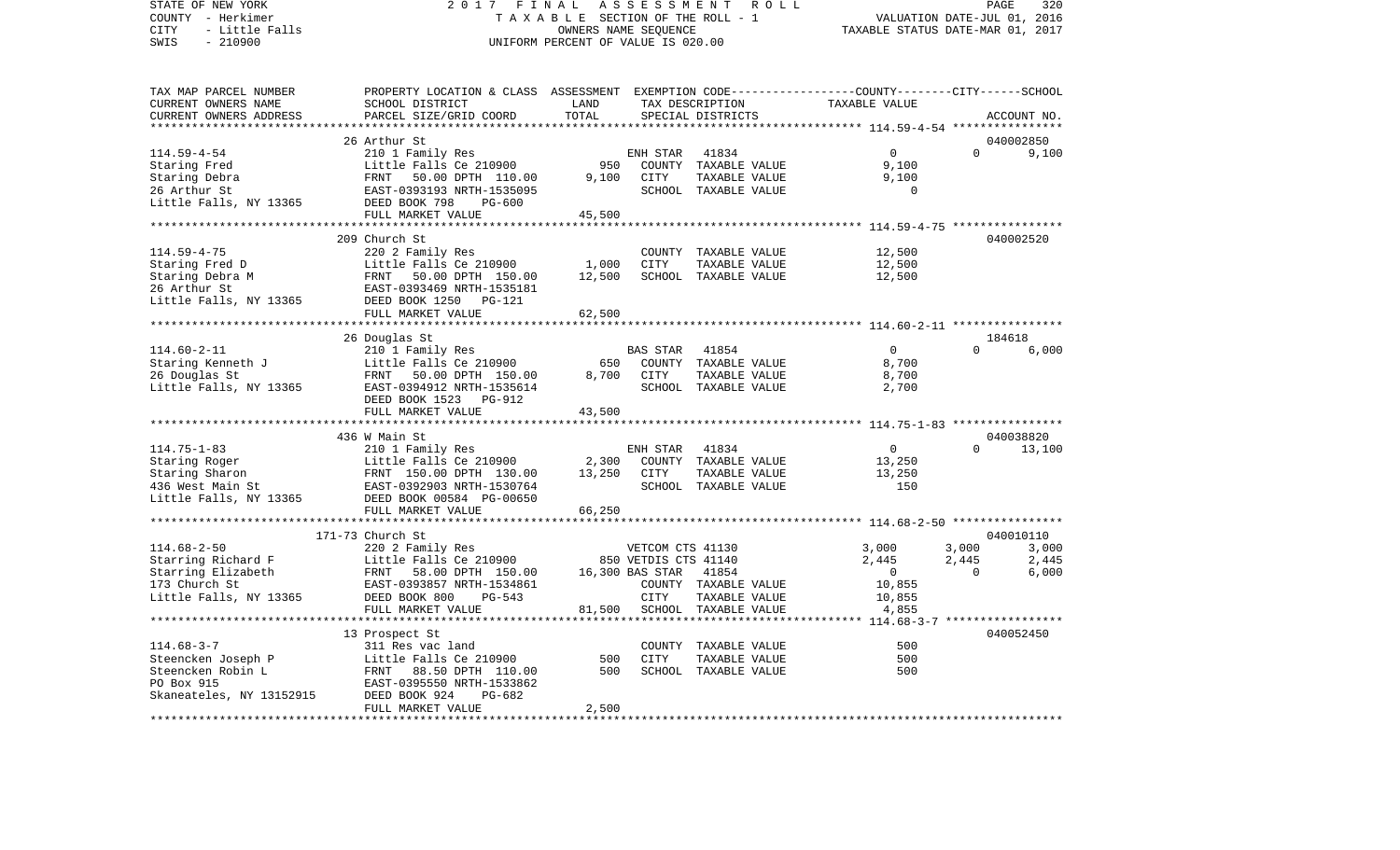| STATE OF NEW YORK<br>COUNTY - Herkimer<br>CITY<br>- Little Falls<br>$-210900$<br>SWIS | FINAL<br>2017<br>T A X A B L E SECTION OF THE ROLL - 1<br>UNIFORM PERCENT OF VALUE IS 020.00    | ASSESSMENT ROLL<br>PAGE<br>321<br>VALUATION DATE-JUL 01, 2016<br>TAXABLE STATUS DATE-MAR 01, 2017 |                 |                      |                |                                |
|---------------------------------------------------------------------------------------|-------------------------------------------------------------------------------------------------|---------------------------------------------------------------------------------------------------|-----------------|----------------------|----------------|--------------------------------|
| TAX MAP PARCEL NUMBER                                                                 | PROPERTY LOCATION & CLASS ASSESSMENT EXEMPTION CODE---------------COUNTY-------CITY------SCHOOL |                                                                                                   |                 |                      |                |                                |
| CURRENT OWNERS NAME                                                                   | SCHOOL DISTRICT                                                                                 | LAND                                                                                              |                 | TAX DESCRIPTION      | TAXABLE VALUE  |                                |
| CURRENT OWNERS ADDRESS<br>*************************                                   | PARCEL SIZE/GRID COORD                                                                          | TOTAL                                                                                             |                 | SPECIAL DISTRICTS    |                | ACCOUNT NO.                    |
|                                                                                       |                                                                                                 |                                                                                                   |                 |                      |                | 040052440                      |
| $114.68 - 3 - 8$                                                                      | 11 Prospect St<br>220 2 Family Res                                                              |                                                                                                   |                 | COUNTY TAXABLE VALUE | 6,500          |                                |
| Steencken Joseph P                                                                    | Little Falls Ce 210900                                                                          | 200                                                                                               | CITY            | TAXABLE VALUE        | 6,500          |                                |
| Steencken Robin L                                                                     | FRNT 20.00 DPTH 60.00                                                                           | 6,500                                                                                             |                 | SCHOOL TAXABLE VALUE | 6,500          |                                |
| PO Box 915                                                                            | EAST-0395593 NRTH-1533889                                                                       |                                                                                                   |                 |                      |                |                                |
| Skaneateles, NY 13152915                                                              | DEED BOOK 924<br>PG-682                                                                         |                                                                                                   |                 |                      |                |                                |
|                                                                                       | FULL MARKET VALUE                                                                               | 32,500                                                                                            |                 |                      |                |                                |
|                                                                                       |                                                                                                 | * * * * * * * * * * * * *                                                                         |                 |                      |                |                                |
|                                                                                       | 27 N Ann St                                                                                     |                                                                                                   |                 |                      |                | 040001530                      |
| $114.68 - 6 - 9$                                                                      | 483 Converted Re                                                                                |                                                                                                   |                 | COUNTY TAXABLE VALUE | 16,300         |                                |
| Steencken Joseph P<br>PO Box 915                                                      | Little Falls Ce 210900                                                                          | 1,300                                                                                             | CITY            | TAXABLE VALUE        | 16,300         |                                |
| Skaneateles, NY 13152915                                                              | FRNT 49.80 DPTH 120.00<br>EAST-0395976 NRTH-1534363                                             | 16,300                                                                                            |                 | SCHOOL TAXABLE VALUE | 16,300         |                                |
|                                                                                       | DEED BOOK 00656 PG-00308                                                                        |                                                                                                   |                 |                      |                |                                |
|                                                                                       | FULL MARKET VALUE                                                                               | 81,500                                                                                            |                 |                      |                |                                |
|                                                                                       |                                                                                                 |                                                                                                   |                 |                      |                |                                |
|                                                                                       | 58 Diamond St                                                                                   |                                                                                                   |                 |                      |                | 040013830                      |
| $114.60 - 2 - 32$                                                                     | 210 1 Family Res                                                                                |                                                                                                   | <b>BAS STAR</b> | 41854                | $\overline{0}$ | $\Omega$<br>6,000              |
| Steere Larry D                                                                        | Little Falls Ce 210900                                                                          | 650                                                                                               |                 | COUNTY TAXABLE VALUE | 8,750          |                                |
| Steere Cynthia                                                                        | FRNT<br>51.70 DPTH 120.00                                                                       | 8,750                                                                                             | CITY            | TAXABLE VALUE        | 8,750          |                                |
| 58 Diamond St                                                                         | <b>BANK</b><br>730                                                                              |                                                                                                   |                 | SCHOOL TAXABLE VALUE | 2,750          |                                |
| Little Falls, NY 13365                                                                | EAST-0395277 NRTH-1535454<br>DEED BOOK 821<br>PG-413                                            |                                                                                                   |                 |                      |                |                                |
|                                                                                       | FULL MARKET VALUE                                                                               | 43,750                                                                                            |                 |                      |                |                                |
|                                                                                       |                                                                                                 |                                                                                                   |                 |                      |                |                                |
|                                                                                       | 15 Diamond St                                                                                   |                                                                                                   |                 |                      |                | 198199                         |
| $114.60 - 4 - 4$                                                                      | 210 1 Family Res                                                                                |                                                                                                   |                 | COUNTY TAXABLE VALUE | 9,100          |                                |
| Stefka Brian T                                                                        | Little Falls Ce 210900                                                                          | 650                                                                                               | CITY            | TAXABLE VALUE        | 9,100          |                                |
| Stefka Michelle A                                                                     | FRNT 50.00 DPTH 165.00                                                                          | 9,100                                                                                             |                 | SCHOOL TAXABLE VALUE | 9,100          |                                |
| 76 Sanger Ave                                                                         | EAST-0394702 NRTH-1535231                                                                       |                                                                                                   |                 |                      |                |                                |
| New Hartford, NY 13413                                                                | DEED BOOK 1607 PG-31                                                                            |                                                                                                   |                 |                      |                |                                |
|                                                                                       | FULL MARKET VALUE                                                                               | 45,500                                                                                            |                 |                      |                |                                |
|                                                                                       | 57 Woodside Ave                                                                                 |                                                                                                   |                 |                      |                | 185995                         |
| $114.59 - 3 - 40$                                                                     | 210 1 Family Res                                                                                |                                                                                                   |                 | COUNTY TAXABLE VALUE | 13,500         |                                |
| Stegich Maria L                                                                       | Little Falls Ce 210900                                                                          | 800                                                                                               | CITY            | TAXABLE VALUE        | 13,500         |                                |
| 17723 Crestbrook Dr                                                                   | FRNT 45.00 DPTH 114.00                                                                          | 13,500                                                                                            |                 | SCHOOL TAXABLE VALUE | 13,500         |                                |
| Northville, MI 48168                                                                  | EAST-0392590 NRTH-1535288                                                                       |                                                                                                   |                 |                      |                |                                |
|                                                                                       | DEED BOOK 1531<br>PG-982                                                                        |                                                                                                   |                 |                      |                |                                |
|                                                                                       | FULL MARKET VALUE                                                                               | 67,500                                                                                            |                 |                      |                |                                |
|                                                                                       |                                                                                                 |                                                                                                   |                 |                      |                |                                |
| $114.60 - 5 - 14$                                                                     | 562 E Gansevoort St<br>210 1 Family Res                                                         |                                                                                                   | BAS STAR        | 41854                | $\mathsf{O}$   | 040019330<br>$\Omega$<br>6,000 |
| Stehnach John                                                                         | Little Falls Ce 210900                                                                          | 1,260                                                                                             |                 | COUNTY TAXABLE VALUE | 13,000         |                                |
| Stehnach Norma                                                                        | FRNT 60.00 DPTH 120.00                                                                          | 13,000                                                                                            | CITY            | TAXABLE VALUE        | 13,000         |                                |
| 562 E Gansevoort St                                                                   | EAST-0396600 NRTH-1535073                                                                       |                                                                                                   |                 | SCHOOL TAXABLE VALUE | 7,000          |                                |
| Little Falls, NY 13365                                                                | DEED BOOK 889<br>$PG-97$                                                                        |                                                                                                   |                 |                      |                |                                |
|                                                                                       | FULL MARKET VALUE                                                                               | 65,000                                                                                            |                 |                      |                |                                |
|                                                                                       |                                                                                                 |                                                                                                   |                 |                      |                |                                |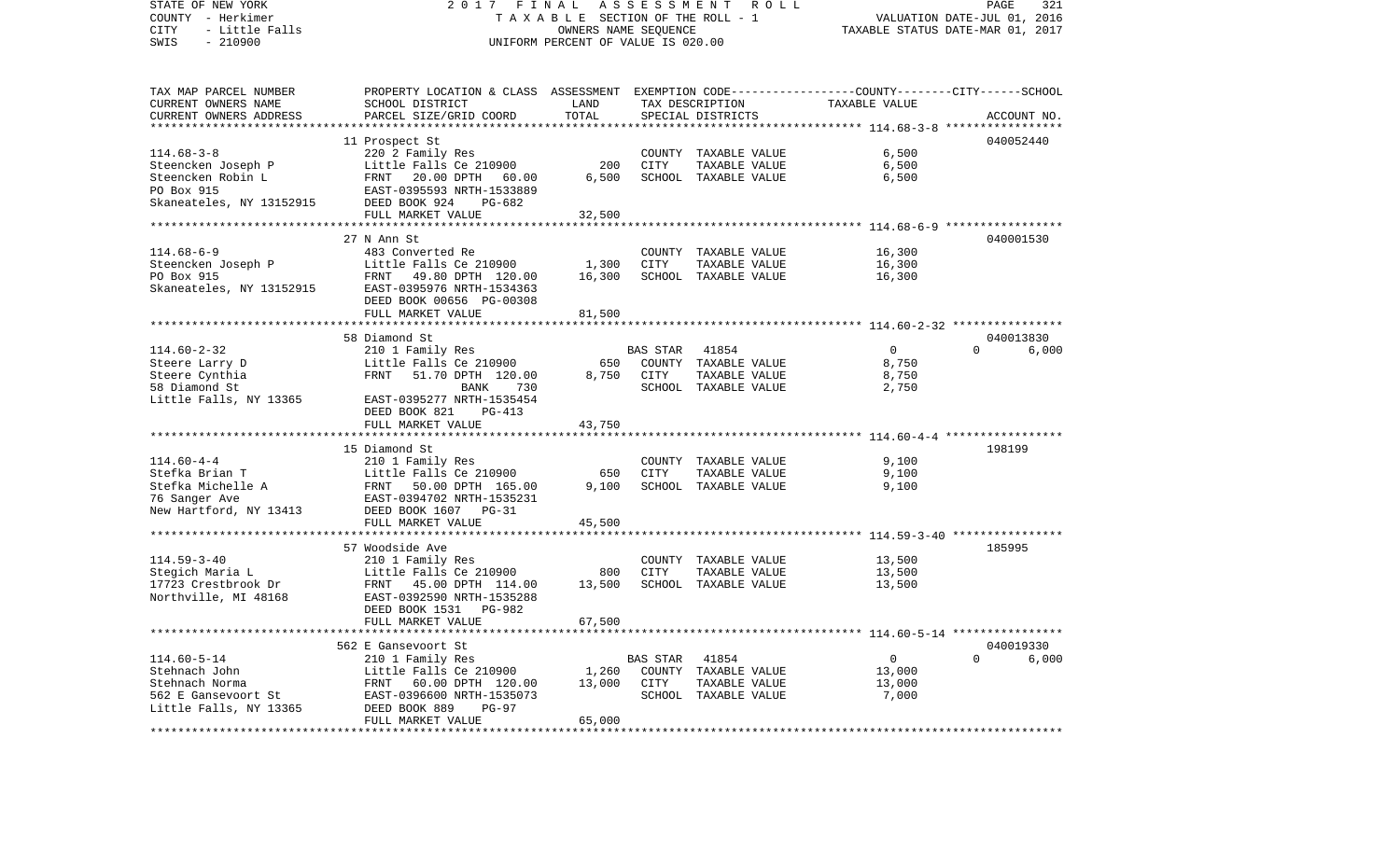| STATE OF NEW YORK<br>COUNTY - Herkimer<br>CITY<br>- Little Falls<br>$-210900$<br>SWIS | 2 0 1 7<br>FINAL<br>TAXABLE SECTION OF THE ROLL - 1<br>UNIFORM PERCENT OF VALUE IS 020.00        | ROLL<br>PAGE<br>322<br>VALUATION DATE-JUL 01, 2016<br>TAXABLE STATUS DATE-MAR 01, 2017 |             |                                       |                                                        |                   |
|---------------------------------------------------------------------------------------|--------------------------------------------------------------------------------------------------|----------------------------------------------------------------------------------------|-------------|---------------------------------------|--------------------------------------------------------|-------------------|
| TAX MAP PARCEL NUMBER                                                                 | PROPERTY LOCATION & CLASS ASSESSMENT EXEMPTION CODE----------------COUNTY-------CITY------SCHOOL |                                                                                        |             |                                       |                                                        |                   |
| CURRENT OWNERS NAME<br>CURRENT OWNERS ADDRESS                                         | SCHOOL DISTRICT<br>PARCEL SIZE/GRID COORD                                                        | LAND<br>TOTAL                                                                          |             | TAX DESCRIPTION<br>SPECIAL DISTRICTS  | TAXABLE VALUE                                          | ACCOUNT NO.       |
|                                                                                       |                                                                                                  | **********                                                                             |             |                                       |                                                        |                   |
|                                                                                       | E Gansevoort St                                                                                  |                                                                                        |             |                                       |                                                        |                   |
| $114.60 - 5 - 15.1$                                                                   | 311 Res vac land                                                                                 |                                                                                        |             | COUNTY TAXABLE VALUE                  | 2,500                                                  |                   |
| Stehnach John                                                                         | Little Falls Ce 210900                                                                           | 2,500                                                                                  | CITY        | TAXABLE VALUE                         | 2,500                                                  |                   |
| Stehnach Norma                                                                        | FRNT 140.70 DPTH 100.00                                                                          | 2,500                                                                                  |             | SCHOOL TAXABLE VALUE                  | 2,500                                                  |                   |
| 562 E Gansevoort St<br>Little Falls, NY 13365                                         | EAST-0396690 NRTH-1535088<br>DEED BOOK 889<br>$PG-97$                                            |                                                                                        |             |                                       |                                                        |                   |
|                                                                                       | FULL MARKET VALUE                                                                                | 12,500                                                                                 |             |                                       |                                                        |                   |
|                                                                                       |                                                                                                  | * * * * * * * * * * *                                                                  |             |                                       | ************************ 114.60-1-35 ***************** |                   |
|                                                                                       | 32 Burch St                                                                                      |                                                                                        |             |                                       |                                                        | 040003990         |
| $114.60 - 1 - 35$                                                                     | 311 Res vac land                                                                                 |                                                                                        | COUNTY      | TAXABLE VALUE                         | 500                                                    |                   |
| Stephenson Timothy                                                                    | Little Falls Ce 210900                                                                           | 500                                                                                    | <b>CITY</b> | TAXABLE VALUE                         | 500                                                    |                   |
| Stephenson Sherry L<br>25 Burch St                                                    | FRNT<br>50.00 DPTH 122.00<br>EAST-0394161 NRTH-1535797                                           | 500                                                                                    |             | SCHOOL TAXABLE VALUE                  | 500                                                    |                   |
| Little Falls, NY 13365                                                                | DEED BOOK 1428 PG-864                                                                            |                                                                                        |             |                                       |                                                        |                   |
|                                                                                       | FULL MARKET VALUE                                                                                | 2,500                                                                                  |             |                                       |                                                        |                   |
|                                                                                       |                                                                                                  |                                                                                        |             |                                       |                                                        |                   |
|                                                                                       | 32 Burch St                                                                                      |                                                                                        |             |                                       |                                                        | 040003960         |
| $114.60 - 1 - 36$                                                                     | 210 1 Family Res                                                                                 |                                                                                        | COUNTY      | TAXABLE VALUE                         | 7,200                                                  |                   |
| Stephenson Timothy<br>Stephenson Sherry L                                             | Little Falls Ce 210900<br>FRNT<br>50.00 DPTH 120.00                                              | 550<br>7,200                                                                           | CITY        | TAXABLE VALUE<br>SCHOOL TAXABLE VALUE | 7,200<br>7,200                                         |                   |
| 25 Burch St                                                                           | EAST-0394202 NRTH-1535771                                                                        |                                                                                        |             |                                       |                                                        |                   |
| Little Falls, NY 13365                                                                | DEED BOOK 1428 PG-864                                                                            |                                                                                        |             |                                       |                                                        |                   |
|                                                                                       | FULL MARKET VALUE                                                                                | 36,000                                                                                 |             |                                       |                                                        |                   |
|                                                                                       |                                                                                                  |                                                                                        |             |                                       |                                                        |                   |
| $114.60 - 1 - 37$                                                                     | 35 Burch St                                                                                      |                                                                                        |             |                                       | 500                                                    | 040003900         |
| Stephenson Timothy                                                                    | 311 Res vac land<br>Little Falls Ce 210900                                                       | 500                                                                                    | <b>CITY</b> | COUNTY TAXABLE VALUE<br>TAXABLE VALUE | 500                                                    |                   |
| Stephenson Sherry L                                                                   | FRNT<br>50.00 DPTH 120.00                                                                        | 500                                                                                    |             | SCHOOL TAXABLE VALUE                  | 500                                                    |                   |
| 25 Burch St                                                                           | EAST-0394245 NRTH-1535747                                                                        |                                                                                        |             |                                       |                                                        |                   |
| Little Falls, NY 13365                                                                | DEED BOOK 1428<br>PG-864                                                                         |                                                                                        |             |                                       |                                                        |                   |
|                                                                                       | FULL MARKET VALUE                                                                                | 2,500                                                                                  |             |                                       |                                                        |                   |
|                                                                                       | 30 Burch St                                                                                      |                                                                                        |             |                                       |                                                        | 040003930         |
| $114.60 - 1 - 38$                                                                     | 311 Res vac land                                                                                 |                                                                                        |             | COUNTY TAXABLE VALUE                  | 550                                                    |                   |
| Stephenson Timothy                                                                    | Little Falls Ce 210900                                                                           | 550                                                                                    | CITY        | TAXABLE VALUE                         | 550                                                    |                   |
| Stephenson Sherry L                                                                   | FRNT<br>50.00 DPTH 120.00                                                                        | 550                                                                                    |             | SCHOOL TAXABLE VALUE                  | 550                                                    |                   |
| 25 Burch St                                                                           | EAST-0394288 NRTH-1535718                                                                        |                                                                                        |             |                                       |                                                        |                   |
| Little Falls, NY 13365                                                                | DEED BOOK 1428 PG-864                                                                            |                                                                                        |             |                                       |                                                        |                   |
|                                                                                       | FULL MARKET VALUE                                                                                | 2,750                                                                                  |             |                                       |                                                        |                   |
|                                                                                       | 25 Burch St                                                                                      |                                                                                        |             |                                       |                                                        | 040003810         |
| $114.60 - 1 - 56$                                                                     | 210 1 Family Res                                                                                 |                                                                                        | BAS STAR    | 41854                                 | $\overline{0}$                                         | $\Omega$<br>6,000 |
| Stephenson Timothy                                                                    | Little Falls Ce 210900                                                                           | 400                                                                                    | COUNTY      | TAXABLE VALUE                         | 9,500                                                  |                   |
| Stephenson Sherry                                                                     | 46.00 DPTH 167.00<br>FRNT                                                                        | 9,500                                                                                  | CITY        | TAXABLE VALUE                         | 9,500                                                  |                   |
| 25 Burch St                                                                           | EAST-0394207 NRTH-1535535                                                                        |                                                                                        |             | SCHOOL TAXABLE VALUE                  | 3,500                                                  |                   |
| Little Falls, NY 13365                                                                | DEED BOOK 844<br>$PG-241$<br>FULL MARKET VALUE                                                   | 47,500                                                                                 |             |                                       |                                                        |                   |
|                                                                                       |                                                                                                  |                                                                                        |             |                                       |                                                        |                   |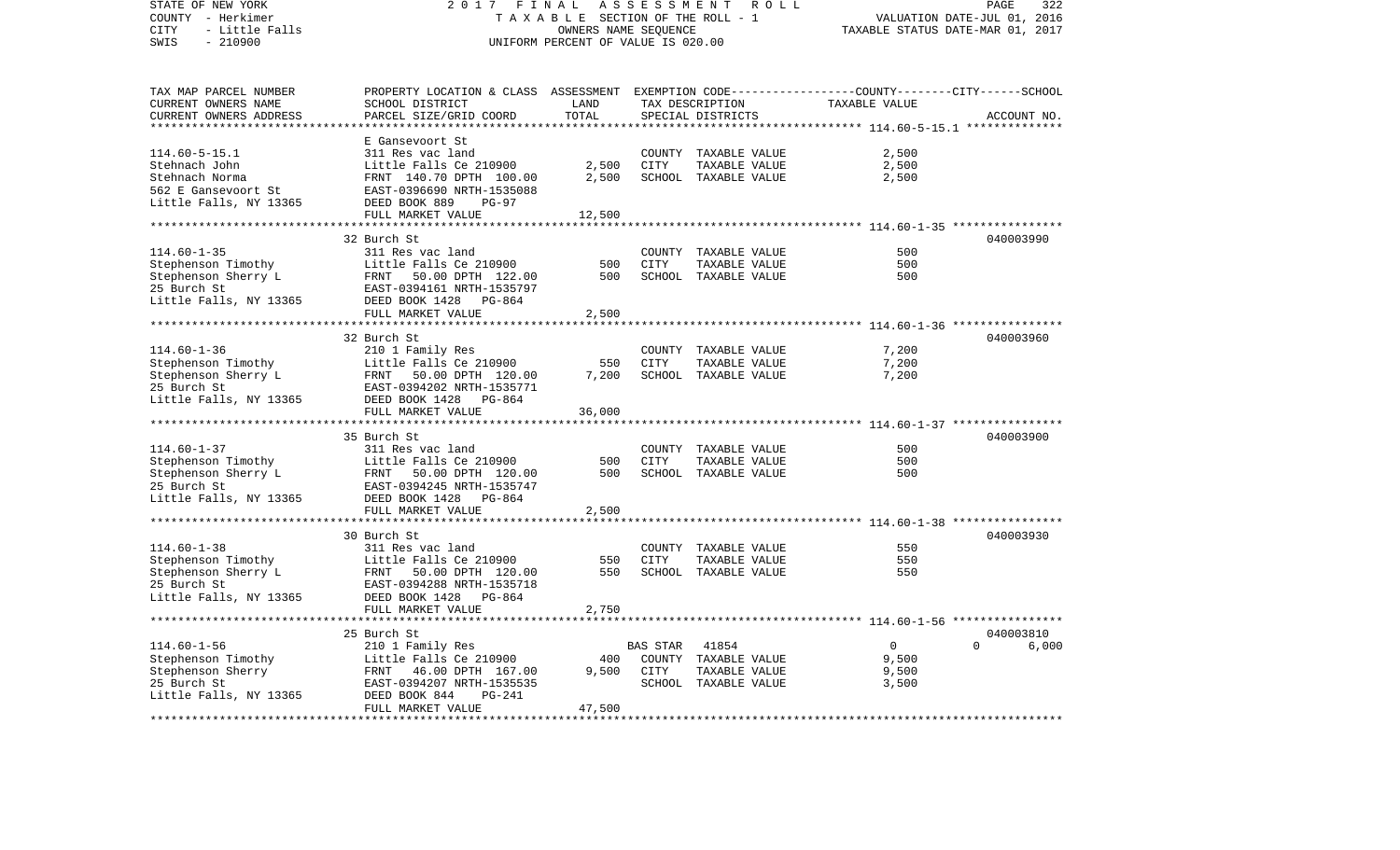STATE OF NEW YORK 2 0 1 7 F I N A L A S S E S S M E N T R O L L PAGE 323COUNTY - Herkimer **T A X A B L E SECTION OF THE ROLL - 1** VALUATION DATE-JUL 01, 2016 CITY - Little Falls OWNERS NAME SEQUENCE TAXABLE STATUS DATE-MAR 01, 2017 SWIS - 210900 UNIFORM PERCENT OF VALUE IS 020.00TAX MAP PARCEL NUMBER PROPERTY LOCATION & CLASS ASSESSMENT EXEMPTION CODE------------------COUNTY--------CITY------SCHOOL CURRENT OWNERS NAME SCHOOL DISTRICT LAND TAX DESCRIPTION TAXABLE VALUECURRENT OWNERS ADDRESS PARCEL SIZE/GRID COORD TOTAL SPECIAL DISTRICTS ACCOUNT NO. \*\*\*\*\*\*\*\*\*\*\*\*\*\*\*\*\*\*\*\*\*\*\*\*\*\*\*\*\*\*\*\*\*\*\*\*\*\*\*\*\*\*\*\*\*\*\*\*\*\*\*\*\*\*\*\*\*\*\*\*\*\*\*\*\*\*\*\*\*\*\*\*\*\*\*\*\*\*\*\*\*\*\*\*\*\*\*\*\*\*\*\*\*\*\*\*\*\*\*\*\*\*\* 115.53-2-44 \*\*\*\*\*\*\*\*\*\*\*\*\*\*\*\* 69 Moreland St 154785115.53-2-44 311 Res vac land COUNTY TAXABLE VALUE 350Stevens Kenneth Little Falls Ce 210900 350 CITY TAXABLE VALUE 350 95 Moreland St FRNT 50.00 DPTH 50.00 350 SCHOOL TAXABLE VALUE 350Little Falls, NY 13365 EAST-0399333 NRTH-1534918 DEED BOOK 1334 PG-390FULL MARKET VALUE 1,750 \*\*\*\*\*\*\*\*\*\*\*\*\*\*\*\*\*\*\*\*\*\*\*\*\*\*\*\*\*\*\*\*\*\*\*\*\*\*\*\*\*\*\*\*\*\*\*\*\*\*\*\*\*\*\*\*\*\*\*\*\*\*\*\*\*\*\*\*\*\*\*\*\*\*\*\*\*\*\*\*\*\*\*\*\*\*\*\*\*\*\*\*\*\*\*\*\*\*\*\*\*\*\* 115.53-2-45 \*\*\*\*\*\*\*\*\*\*\*\*\*\*\*\*Moreland St 040049410 115.53-2-45 311 Res vac land COUNTY TAXABLE VALUE 400Stevens Kenneth R Little Falls Ce 210900 400 CITY TAXABLE VALUE 400400 Jasewicz Beth A FRNT 50.00 DPTH 50.00 400 SCHOOL TAXABLE VALUE 40095 Moreland St EAST-0399381 NRTH-1534909Little Falls, NY 13365 DEED BOOK 928 PG-572 FULL MARKET VALUE 2,000 \*\*\*\*\*\*\*\*\*\*\*\*\*\*\*\*\*\*\*\*\*\*\*\*\*\*\*\*\*\*\*\*\*\*\*\*\*\*\*\*\*\*\*\*\*\*\*\*\*\*\*\*\*\*\*\*\*\*\*\*\*\*\*\*\*\*\*\*\*\*\*\*\*\*\*\*\*\*\*\*\*\*\*\*\*\*\*\*\*\*\*\*\*\*\*\*\*\*\*\*\*\*\* 115.53-2-50 \*\*\*\*\*\*\*\*\*\*\*\*\*\*\*\* 95 Moreland St 040049740 $6.000$ 115.53-2-50 210 1 Family Res BAS STAR 41854 0 0 0 Stevens Kenneth R Little Falls Ce 210900 500 COUNTY TAXABLE VALUE 7,550 Jasewicz Beth A FRNT 50.00 DPTH 59.00 7,550 CITY TAXABLE VALUE 7,550 95 Moreland St EAST-0399360 NRTH-1534818 SCHOOL TAXABLE VALUE 1,550 Little Falls, NY 13365 DEED BOOK 928 PG-569 FULL MARKET VALUE 37,750 \*\*\*\*\*\*\*\*\*\*\*\*\*\*\*\*\*\*\*\*\*\*\*\*\*\*\*\*\*\*\*\*\*\*\*\*\*\*\*\*\*\*\*\*\*\*\*\*\*\*\*\*\*\*\*\*\*\*\*\*\*\*\*\*\*\*\*\*\*\*\*\*\*\*\*\*\*\*\*\*\*\*\*\*\*\*\*\*\*\*\*\*\*\*\*\*\*\*\*\*\*\*\* 114.75-1-84 \*\*\*\*\*\*\*\*\*\*\*\*\*\*\*\* 446 W Main St 189087114.75-1-84 210 1 Family Res BAS STAR 41854 0 0 6,000 Steves Heather Little Falls Ce 210900 850 COUNTY TAXABLE VALUE 9,300 446 W Main St FRNT 52.00 DPTH 120.00 9,300 CITY TAXABLE VALUE 9,300 Little Falls, NY 13365 EAST-0392832 NRTH-1530714 SCHOOL TAXABLE VALUE 3,300 DEED BOOK 1550 PG-536 FULL MARKET VALUE 46,500 \*\*\*\*\*\*\*\*\*\*\*\*\*\*\*\*\*\*\*\*\*\*\*\*\*\*\*\*\*\*\*\*\*\*\*\*\*\*\*\*\*\*\*\*\*\*\*\*\*\*\*\*\*\*\*\*\*\*\*\*\*\*\*\*\*\*\*\*\*\*\*\*\*\*\*\*\*\*\*\*\*\*\*\*\*\*\*\*\*\*\*\*\*\*\*\*\*\*\*\*\*\*\* 114.68-5-39 \*\*\*\*\*\*\*\*\*\*\*\*\*\*\*\* 32 N Ann St 040001620114.68-5-39 486 Mini-mart COUNTY TAXABLE VALUE 90,000 Stewart's Shop Corp. Little Falls Ce 210900 22,000 CITY TAXABLE VALUE 90,000 2907 Route 9 FRNT 120.00 DPTH 183.00 90,000 SCHOOL TAXABLE VALUE 90,000 Ballston Spa, NY 12020 EAST-0395672 NRTH-1534327 DEED BOOK 1449 PG-621 FULL MARKET VALUE 450,000 \*\*\*\*\*\*\*\*\*\*\*\*\*\*\*\*\*\*\*\*\*\*\*\*\*\*\*\*\*\*\*\*\*\*\*\*\*\*\*\*\*\*\*\*\*\*\*\*\*\*\*\*\*\*\*\*\*\*\*\*\*\*\*\*\*\*\*\*\*\*\*\*\*\*\*\*\*\*\*\*\*\*\*\*\*\*\*\*\*\*\*\*\*\*\*\*\*\*\*\*\*\*\* 114.68-5-58 \*\*\*\*\*\*\*\*\*\*\*\*\*\*\*\* 32 N Ann St 040001650114.68-5-58 486 Mini-mart COUNTY TAXABLE VALUE 20,000 Stewart's Shop Corp. Little Falls Ce 210900 8,000 CITY TAXABLE VALUE 20,000 2907 Route 9 FRNT 122.00 DPTH 103.00 20,000 SCHOOL TAXABLE VALUE 20,000 Ballston Spa, NY 12020 EAST-0395795 NRTH-1534336 DEED BOOK 1449 PG-621 FULL MARKET VALUE 100,000 \*\*\*\*\*\*\*\*\*\*\*\*\*\*\*\*\*\*\*\*\*\*\*\*\*\*\*\*\*\*\*\*\*\*\*\*\*\*\*\*\*\*\*\*\*\*\*\*\*\*\*\*\*\*\*\*\*\*\*\*\*\*\*\*\*\*\*\*\*\*\*\*\*\*\*\*\*\*\*\*\*\*\*\*\*\*\*\*\*\*\*\*\*\*\*\*\*\*\*\*\*\*\*\*\*\*\*\*\*\*\*\*\*\*\*\*\*\*\*\*\*\*\*\*\*\*\*\*\*\*\*\*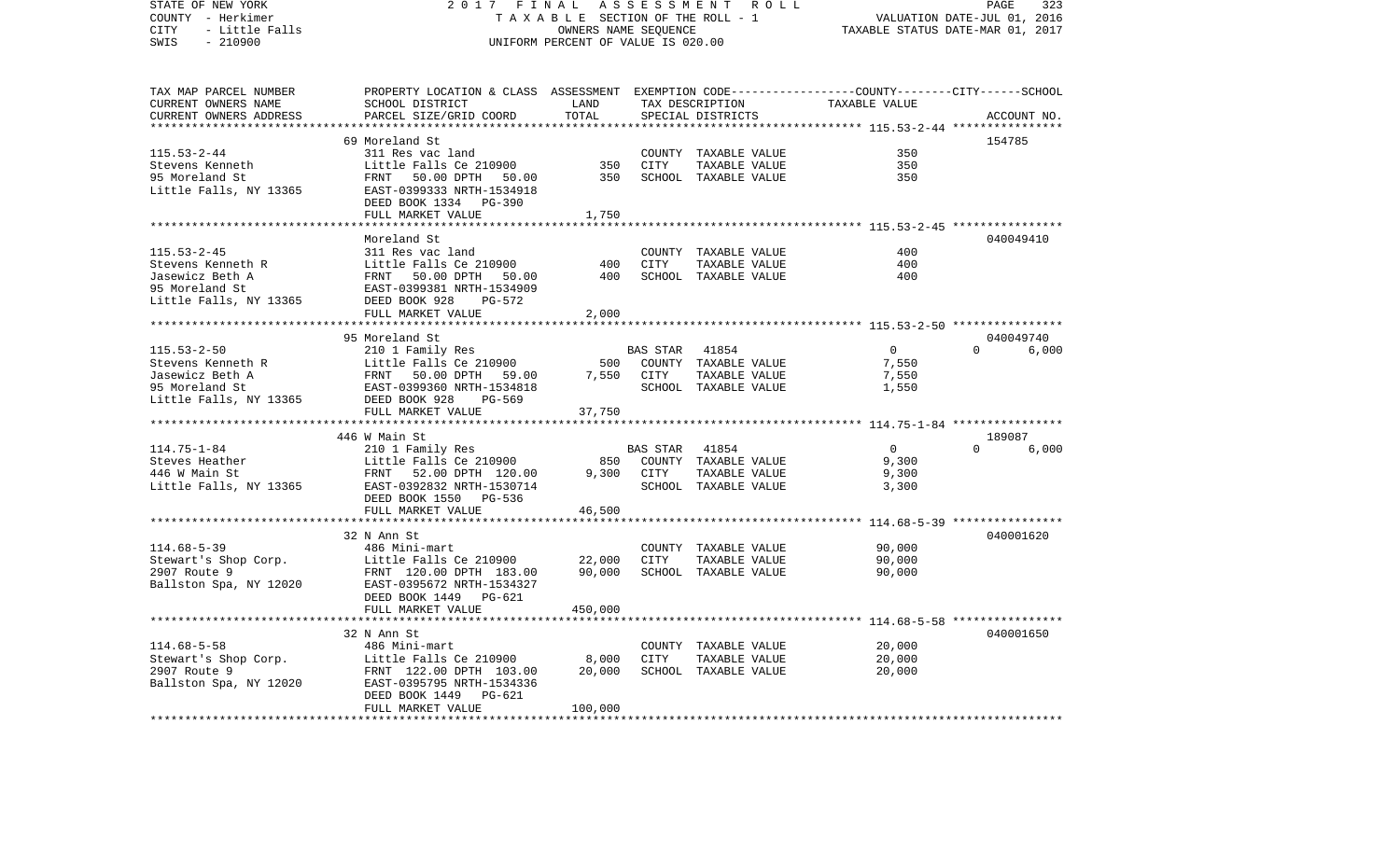| STATE OF NEW YORK<br>COUNTY - Herkimer<br>- Little Falls<br>CITY<br>$-210900$<br>SWIS | 2017 FINAL                                                                                      | TAXABLE SECTION OF THE ROLL - 1<br>OWNERS NAME SEOUENCE<br>UNIFORM PERCENT OF VALUE IS 020.00 | ASSESSMENT<br>R O L L |                                       | 324<br>PAGE<br>VALUATION DATE-JUL 01, 2016<br>TAXABLE STATUS DATE-MAR 01, 2017 |                    |
|---------------------------------------------------------------------------------------|-------------------------------------------------------------------------------------------------|-----------------------------------------------------------------------------------------------|-----------------------|---------------------------------------|--------------------------------------------------------------------------------|--------------------|
| TAX MAP PARCEL NUMBER                                                                 | PROPERTY LOCATION & CLASS ASSESSMENT EXEMPTION CODE---------------COUNTY-------CITY------SCHOOL |                                                                                               |                       |                                       |                                                                                |                    |
| CURRENT OWNERS NAME<br>CURRENT OWNERS ADDRESS                                         | SCHOOL DISTRICT<br>PARCEL SIZE/GRID COORD                                                       | LAND<br>TOTAL                                                                                 |                       | TAX DESCRIPTION<br>SPECIAL DISTRICTS  | TAXABLE VALUE                                                                  | ACCOUNT NO.        |
|                                                                                       |                                                                                                 |                                                                                               |                       |                                       |                                                                                |                    |
|                                                                                       | 64 Petrie St                                                                                    |                                                                                               |                       |                                       |                                                                                | 197532             |
| $115.61 - 3 - 44.1$                                                                   | 210 1 Family Res                                                                                |                                                                                               |                       | COUNTY TAXABLE VALUE                  | 6,900                                                                          |                    |
| Stickles Robert J                                                                     | Little Falls Ce 210900                                                                          | 500                                                                                           | CITY                  | TAXABLE VALUE                         | 6,900                                                                          |                    |
| Stickles Teressa<br>64 Petrie St                                                      | FRNT 112.42 DPTH 110.42<br>EAST-0398845 NRTH-1534019                                            | 6,900                                                                                         |                       | SCHOOL TAXABLE VALUE                  | 6,900                                                                          |                    |
| Little Falls, NY 13365                                                                | DEED BOOK 2017 PG-2699                                                                          |                                                                                               |                       |                                       |                                                                                |                    |
|                                                                                       | FULL MARKET VALUE                                                                               | 34,500                                                                                        |                       |                                       |                                                                                |                    |
| PRIOR OWNER ON 3/01/2017<br>Stickles Robert J                                         |                                                                                                 |                                                                                               |                       |                                       |                                                                                |                    |
| ******************                                                                    |                                                                                                 |                                                                                               |                       |                                       |                                                                                |                    |
|                                                                                       | 42 W Gansevoort St                                                                              |                                                                                               |                       |                                       |                                                                                | 192515             |
| $114.60 - 4 - 85$                                                                     | 210 1 Family Res                                                                                |                                                                                               | ENH STAR              | 41834                                 | $\overline{0}$                                                                 | $\Omega$<br>13,100 |
| Stivala Oscar G                                                                       | Little Falls Ce 210900                                                                          | 2,400                                                                                         |                       | COUNTY TAXABLE VALUE                  | 27,400                                                                         |                    |
| Stivala Linda                                                                         | FRNT 100.20 DPTH 120.00                                                                         | 27,400                                                                                        | CITY                  | TAXABLE VALUE                         | 27,400                                                                         |                    |
| 42 W Gansevoort St<br>Little Falls, NY 13365                                          | EAST-0395206 NRTH-1534782<br>DEED BOOK 1571 PG-176                                              |                                                                                               |                       | SCHOOL TAXABLE VALUE                  | 14,300                                                                         |                    |
|                                                                                       | FULL MARKET VALUE                                                                               | 137,000                                                                                       |                       |                                       |                                                                                |                    |
|                                                                                       |                                                                                                 |                                                                                               |                       |                                       |                                                                                |                    |
|                                                                                       | 34 W Gansevoort St                                                                              |                                                                                               |                       |                                       |                                                                                | 192515             |
| $114.60 - 4 - 86$                                                                     | 312 Vac w/imprv                                                                                 |                                                                                               |                       | COUNTY TAXABLE VALUE                  | 4,600                                                                          |                    |
| Stivala Oscar G                                                                       | Little Falls Ce 210900                                                                          | 1,700                                                                                         | CITY                  | TAXABLE VALUE                         | 4,600                                                                          |                    |
| Stivala Linda                                                                         | FRNT 85.00 DPTH 140.00                                                                          | 4,600                                                                                         |                       | SCHOOL TAXABLE VALUE                  | 4,600                                                                          |                    |
| 42 W Gansevoort St                                                                    | EAST-0395299 NRTH-1534802                                                                       |                                                                                               |                       |                                       |                                                                                |                    |
| Little Falls, NY 13365                                                                | DEED BOOK 1571 PG-176                                                                           |                                                                                               |                       |                                       |                                                                                |                    |
|                                                                                       | FULL MARKET VALUE                                                                               | 23,000                                                                                        |                       |                                       |                                                                                |                    |
|                                                                                       | E Monroe St Ext                                                                                 |                                                                                               |                       |                                       |                                                                                | 040044940          |
| $115.45 - 1 - 6$                                                                      | 311 Res vac land                                                                                |                                                                                               |                       | COUNTY TAXABLE VALUE                  | 250                                                                            |                    |
| Stock Jason                                                                           | Little Falls Ce 210900                                                                          | 250                                                                                           | <b>CITY</b>           | TAXABLE VALUE                         | 250                                                                            |                    |
| Miller Corinne                                                                        | ACRES<br>1.60                                                                                   | 250                                                                                           |                       | SCHOOL TAXABLE VALUE                  | 250                                                                            |                    |
| 164 Burrell Rd                                                                        | EAST-0398899 NRTH-1538106                                                                       |                                                                                               |                       |                                       |                                                                                |                    |
| Little Falls, NY 13365                                                                | DEED BOOK 934<br>PG-327                                                                         |                                                                                               |                       |                                       |                                                                                |                    |
|                                                                                       | FULL MARKET VALUE                                                                               | 1,250                                                                                         |                       |                                       |                                                                                |                    |
|                                                                                       |                                                                                                 |                                                                                               |                       |                                       |                                                                                |                    |
|                                                                                       | 174 Burwell St                                                                                  |                                                                                               |                       |                                       |                                                                                | 040006270          |
| $115.62 - 1 - 65$                                                                     | 210 1 Family Res                                                                                |                                                                                               | BAS STAR              | 41854                                 | $\overline{0}$                                                                 | $\Omega$<br>6,000  |
| Stock Roger<br>Stock Patricia Wf                                                      | Little Falls Ce 210900<br>FRNT<br>42.50 DPTH 150.00                                             | 1,100<br>14,250                                                                               | CITY                  | COUNTY TAXABLE VALUE<br>TAXABLE VALUE | 14,250<br>14,250                                                               |                    |
| 174 Burwell St                                                                        | BANK<br>035                                                                                     |                                                                                               |                       | SCHOOL TAXABLE VALUE                  | 8,250                                                                          |                    |
| Little Falls, NY 13365                                                                | EAST-0399648 NRTH-1534180                                                                       |                                                                                               |                       |                                       |                                                                                |                    |
|                                                                                       | DEED BOOK 00667 PG-00520                                                                        |                                                                                               |                       |                                       |                                                                                |                    |
|                                                                                       | FULL MARKET VALUE                                                                               | 71,250                                                                                        |                       |                                       |                                                                                |                    |
|                                                                                       |                                                                                                 |                                                                                               |                       |                                       |                                                                                |                    |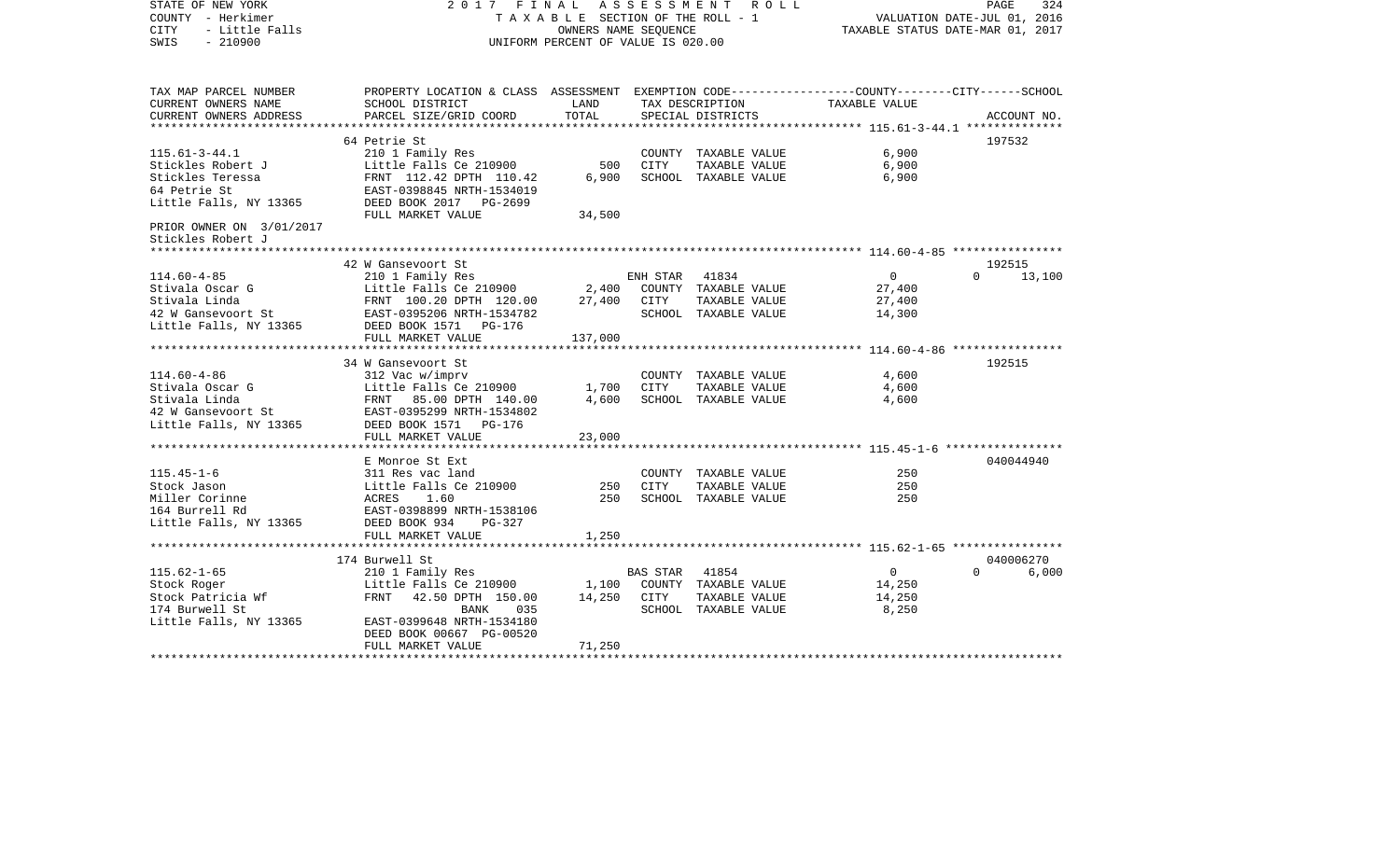| STATE OF NEW YORK                                    | 2017                                                                                            | FINAL                           | A S S E S S M E N T | R O L L              |                                                    | 325<br>PAGE                      |
|------------------------------------------------------|-------------------------------------------------------------------------------------------------|---------------------------------|---------------------|----------------------|----------------------------------------------------|----------------------------------|
| COUNTY - Herkimer                                    |                                                                                                 | TAXABLE SECTION OF THE ROLL - 1 |                     |                      |                                                    | VALUATION DATE-JUL 01, 2016      |
| - Little Falls<br>CITY                               |                                                                                                 | OWNERS NAME SEQUENCE            |                     |                      |                                                    | TAXABLE STATUS DATE-MAR 01, 2017 |
| SWIS<br>$-210900$                                    | UNIFORM PERCENT OF VALUE IS 020.00                                                              |                                 |                     |                      |                                                    |                                  |
|                                                      |                                                                                                 |                                 |                     |                      |                                                    |                                  |
| TAX MAP PARCEL NUMBER                                | PROPERTY LOCATION & CLASS ASSESSMENT EXEMPTION CODE---------------COUNTY-------CITY------SCHOOL |                                 |                     |                      |                                                    |                                  |
| CURRENT OWNERS NAME                                  | SCHOOL DISTRICT                                                                                 | LAND                            |                     | TAX DESCRIPTION      | TAXABLE VALUE                                      |                                  |
| CURRENT OWNERS ADDRESS                               | PARCEL SIZE/GRID COORD                                                                          | TOTAL                           |                     | SPECIAL DISTRICTS    | ******************** 114.60-2-77 ***************** | ACCOUNT NO.                      |
|                                                      | 540 E Monroe St                                                                                 |                                 |                     |                      |                                                    | 191703                           |
| $114.60 - 2 - 77$                                    | 210 1 Family Res                                                                                |                                 |                     | COUNTY TAXABLE VALUE | 15,850                                             |                                  |
| Stockdale Stephan J                                  | Little Falls Ce 210900                                                                          | 1,000                           | CITY                | TAXABLE VALUE        | 15,850                                             |                                  |
| 540 E Monroe St                                      | FRNT 60.00 DPTH 110.00                                                                          | 15,850                          |                     | SCHOOL TAXABLE VALUE | 15,850                                             |                                  |
| Little Falls, NY 13365                               | EAST-0396251 NRTH-1535319                                                                       |                                 |                     |                      |                                                    |                                  |
|                                                      | DEED BOOK 1566 PG-463                                                                           |                                 |                     |                      |                                                    |                                  |
|                                                      | FULL MARKET VALUE                                                                               | 79,250                          |                     |                      |                                                    |                                  |
|                                                      | *************************                                                                       | ***********                     |                     |                      |                                                    |                                  |
|                                                      | 14 Burwell St                                                                                   |                                 |                     |                      |                                                    | 200830                           |
| $115.53 - 3 - 58$                                    | 210 1 Family Res                                                                                |                                 |                     | COUNTY TAXABLE VALUE | 16,300                                             |                                  |
| Stocking Aaron                                       | Little Falls Ce 210900                                                                          | 900                             | CITY                | TAXABLE VALUE        | 16,300                                             |                                  |
| Stocking Sonia                                       | FRNT 53.50 DPTH 120.00                                                                          | 16,300                          |                     | SCHOOL TAXABLE VALUE | 16,300                                             |                                  |
| 14 Burwell St                                        | EAST-0397783 NRTH-1535063                                                                       |                                 |                     |                      |                                                    |                                  |
| Little Falls, NY 13365                               | DEED BOOK 1623 PG-984                                                                           |                                 |                     |                      |                                                    |                                  |
|                                                      | FULL MARKET VALUE<br>******************************                                             | 81,500                          |                     |                      |                                                    |                                  |
|                                                      |                                                                                                 |                                 |                     |                      |                                                    |                                  |
| $114.83 - 1 - 16$                                    | 559 W Main St<br>433 Auto body                                                                  |                                 |                     | COUNTY TAXABLE VALUE | 8,400                                              | 040039720                        |
| Stocks Garage Inc                                    | Little Falls Ce 210900                                                                          | 1,900                           | CITY                | TAXABLE VALUE        | 8,400                                              |                                  |
| 559 West Main St                                     | FRNT 47.00 DPTH 85.20                                                                           | 8,400                           |                     | SCHOOL TAXABLE VALUE | 8,400                                              |                                  |
| Little Falls, NY 13365                               | EAST-0392025 NRTH-1529613                                                                       |                                 |                     |                      |                                                    |                                  |
|                                                      | DEED BOOK 681<br>PG-637                                                                         |                                 |                     |                      |                                                    |                                  |
|                                                      | FULL MARKET VALUE                                                                               | 42,000                          |                     |                      |                                                    |                                  |
|                                                      |                                                                                                 |                                 |                     |                      |                                                    |                                  |
|                                                      | 58-60 Burwell St                                                                                |                                 |                     |                      |                                                    | 200076                           |
| $115.53 - 4 - 75$                                    | 220 2 Family Res                                                                                |                                 |                     | COUNTY TAXABLE VALUE | 15,700                                             |                                  |
| Stolarcyk Thomas & Mary                              | Little Falls Ce 210900                                                                          | 850                             | <b>CITY</b>         | TAXABLE VALUE        | 15,700                                             |                                  |
| Kuhlman SNT 12/5/2011 Tristan FRNT 48.98 DPTH 134.06 |                                                                                                 | 15,700                          |                     | SCHOOL TAXABLE VALUE | 15,700                                             |                                  |
| 58-60 Burwell St                                     | EAST-0398333 NRTH-1534691                                                                       |                                 |                     |                      |                                                    |                                  |
| Little Falls, NY 13365                               | DEED BOOK 2017 PG-2238                                                                          |                                 |                     |                      |                                                    |                                  |
|                                                      | FULL MARKET VALUE                                                                               | 78,500                          |                     |                      |                                                    |                                  |
| PRIOR OWNER ON 3/01/2017                             |                                                                                                 |                                 |                     |                      |                                                    |                                  |
| Stolarcyk Thomas & Mary                              |                                                                                                 |                                 |                     |                      |                                                    |                                  |
| *************************                            |                                                                                                 |                                 |                     |                      |                                                    |                                  |
|                                                      | 573-5 E John St                                                                                 |                                 |                     |                      |                                                    | 040026400                        |
| $114.68 - 7 - 30$                                    | 230 3 Family Res                                                                                |                                 |                     | COUNTY TAXABLE VALUE | 12,500                                             |                                  |
| Stone Claudia                                        | Little Falls Ce 210900                                                                          | 1,000                           | CITY                | TAXABLE VALUE        | 12,500                                             |                                  |
| Attn: Claudia Rieder                                 | FRNT<br>64.00 DPTH<br>92.00                                                                     | 12,500                          |                     | SCHOOL TAXABLE VALUE | 12,500                                             |                                  |
| 8185 Dunham Rd                                       | BANK<br>520                                                                                     |                                 |                     |                      |                                                    |                                  |
| Baldwinsville, NY 13027                              | EAST-0397025 NRTH-1533700<br>DEED BOOK 903<br>PG-674                                            |                                 |                     |                      |                                                    |                                  |
|                                                      | FULL MARKET VALUE                                                                               | 62,500                          |                     |                      |                                                    |                                  |
|                                                      |                                                                                                 |                                 |                     |                      |                                                    |                                  |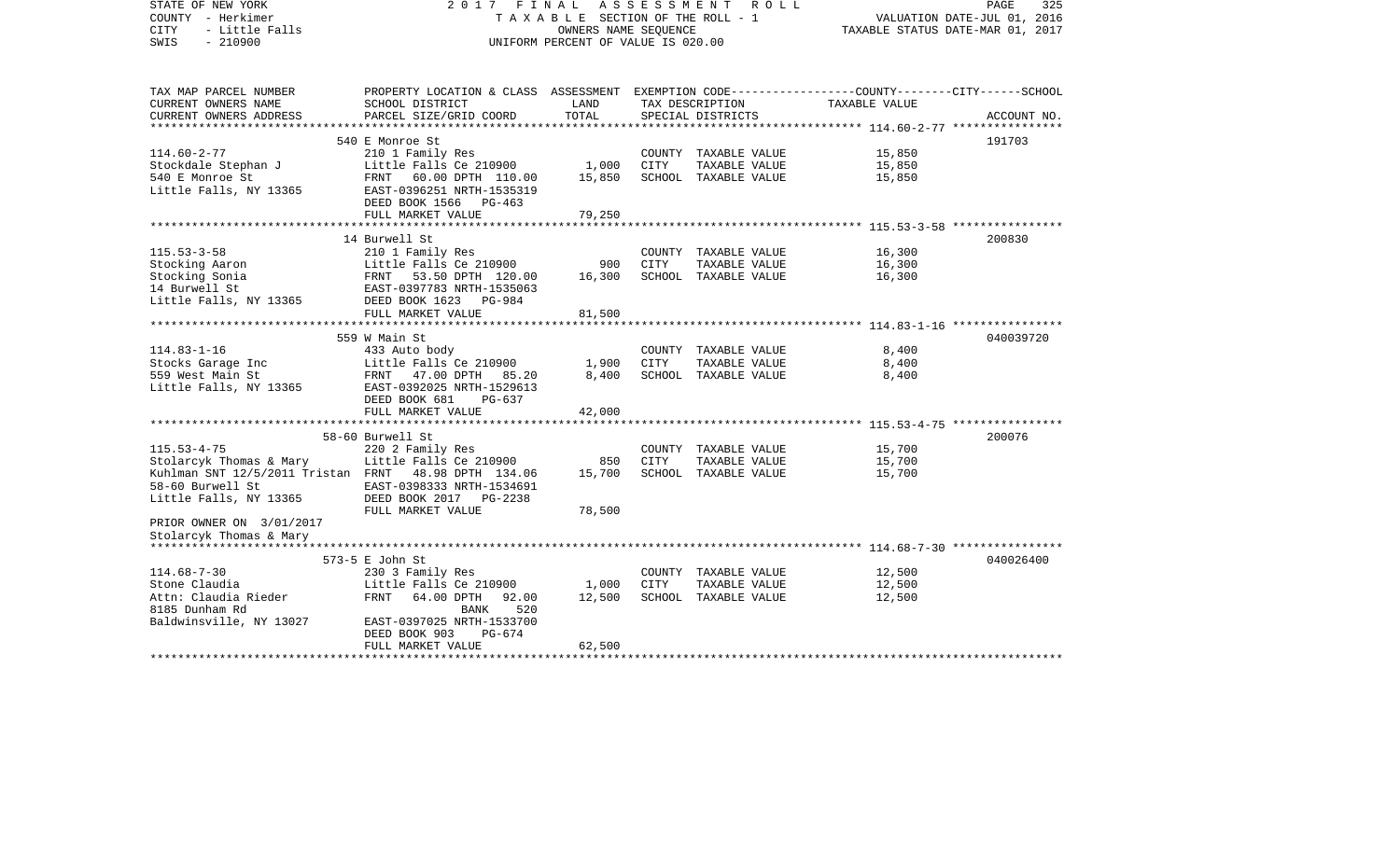COUNTY - Herkimer T A X A B L E SECTION OF THE ROLL - 1 VALUATION DATE-JUL 01, 2016 CITY - Little Falls OWNERS NAME SEQUENCE TAXABLE STATUS DATE-MAR 01, 2017 SWIS - 210900 UNIFORM PERCENT OF VALUE IS 020.00TAX MAP PARCEL NUMBER PROPERTY LOCATION & CLASS ASSESSMENT EXEMPTION CODE------------------COUNTY--------CITY------SCHOOL CURRENT OWNERS NAME SCHOOL DISTRICT LAND TAX DESCRIPTION TAXABLE VALUECURRENT OWNERS ADDRESS PARCEL SIZE/GRID COORD TOTAL SPECIAL DISTRICTS ACCOUNT NO. \*\*\*\*\*\*\*\*\*\*\*\*\*\*\*\*\*\*\*\*\*\*\*\*\*\*\*\*\*\*\*\*\*\*\*\*\*\*\*\*\*\*\*\*\*\*\*\*\*\*\*\*\*\*\*\*\*\*\*\*\*\*\*\*\*\*\*\*\*\*\*\*\*\*\*\*\*\*\*\*\*\*\*\*\*\*\*\*\*\*\*\*\*\*\*\*\*\*\*\*\*\*\* 114.51-1-15 \*\*\*\*\*\*\*\*\*\*\*\*\*\*\*\* 38 Top Notch Dr 158019 114.51-1-15 210 1 Family Res BAS STAR 41854 0 0 6,000 Stone Isabella Little Falls Ce 210900 3,250 COUNTY TAXABLE VALUE 40,400 38 Top Notch Dr ACRES 1.00 40,400 CITY TAXABLE VALUE 40,400 Little Falls, NY 13365 EAST-0392578 NRTH-1537684 SCHOOL TAXABLE VALUE 34,400 DEED BOOK 1353 PG-169 FULL MARKET VALUE 202,000 \*\*\*\*\*\*\*\*\*\*\*\*\*\*\*\*\*\*\*\*\*\*\*\*\*\*\*\*\*\*\*\*\*\*\*\*\*\*\*\*\*\*\*\*\*\*\*\*\*\*\*\*\*\*\*\*\*\*\*\*\*\*\*\*\*\*\*\*\*\*\*\*\*\*\*\*\*\*\*\*\*\*\*\*\*\*\*\*\*\*\*\*\*\*\*\*\*\*\*\*\*\*\* 114.68-7-46 \*\*\*\*\*\*\*\*\*\*\*\*\*\*\*\* 410 Canal Pl 040002280114.68-7-46 449 Other Storag BAS STAR 41854 0 0 6,000 Stone Mill of Little Falls LLC Little Falls Ce 210900  $\begin{array}{cccc} 4,200 \, \mathrm{BUS} \, \mathrm{EX-}\mathrm{C/T}} \, \mathrm{47611} & 8,970 & 8,970 \end{array}$ 410 Canal (formerly S. Ann st FRNT 82.00 DPTH 160.00 70,000 COUNTY TAXABLE VALUE 61,030 Little Falls, NY 13365 ACRES 0.30 CITY TAXABLE VALUE 61,030 EAST-0396088 NRTH-1532894 SCHOOL TAXABLE VALUE 64,000 DEED BOOK 1106 PG-894 FULL MARKET VALUE 350,000 \*\*\*\*\*\*\*\*\*\*\*\*\*\*\*\*\*\*\*\*\*\*\*\*\*\*\*\*\*\*\*\*\*\*\*\*\*\*\*\*\*\*\*\*\*\*\*\*\*\*\*\*\*\*\*\*\*\*\*\*\*\*\*\*\*\*\*\*\*\*\*\*\*\*\*\*\*\*\*\*\*\*\*\*\*\*\*\*\*\*\*\*\*\*\*\*\*\*\*\*\*\*\* 114.84-1-4 \*\*\*\*\*\*\*\*\*\*\*\*\*\*\*\*\* 125 Southern Ave 198377114.84-1-4 710 Manufacture COUNTY TAXABLE VALUE 95,000 Stone Peter M Little Falls Ce 210900 7,900 CITY TAXABLE VALUE 95,000 Stone Isabella ACRES 1.20 95,000 SCHOOL TAXABLE VALUE 95,000 125 Southern Ave EAST-0394374 NRTH-1530347Little Falls, NY 13365 DEED BOOK 1608 PG-199 FULL MARKET VALUE 475,000 \*\*\*\*\*\*\*\*\*\*\*\*\*\*\*\*\*\*\*\*\*\*\*\*\*\*\*\*\*\*\*\*\*\*\*\*\*\*\*\*\*\*\*\*\*\*\*\*\*\*\*\*\*\*\*\*\*\*\*\*\*\*\*\*\*\*\*\*\*\*\*\*\*\*\*\*\*\*\*\*\*\*\*\*\*\*\*\*\*\*\*\*\*\*\*\*\*\*\*\*\*\*\* 114.76-2-58 \*\*\*\*\*\*\*\*\*\*\*\*\*\*\*\* 39 Casler St 040007770114.76-2-58 210 1 Family Res COUNTY TAXABLE VALUE 6,000 Straney Amanda T 6,000 Little Falls Ce 210900 300 CITY TAXABLE VALUE 6,000 536 Rt 170 FRNT 42.00 DPTH 150.00 6,000 SCHOOL TAXABLE VALUE 6,000 Little Falls, NY 13365 EAST-0396249 NRTH-1531928 DEED BOOK 845 PG-550FULL MARKET VALUE 30,000 \*\*\*\*\*\*\*\*\*\*\*\*\*\*\*\*\*\*\*\*\*\*\*\*\*\*\*\*\*\*\*\*\*\*\*\*\*\*\*\*\*\*\*\*\*\*\*\*\*\*\*\*\*\*\*\*\*\*\*\*\*\*\*\*\*\*\*\*\*\*\*\*\*\*\*\*\*\*\*\*\*\*\*\*\*\*\*\*\*\*\*\*\*\*\*\*\*\*\*\*\*\*\* 114.75-1-48 \*\*\*\*\*\*\*\*\*\*\*\*\*\*\*\*332 W Main St 040037470 114.75-1-48 210 1 Family Res COUNTY TAXABLE VALUE 4,175 Straney Amanda Yates Little Falls Ce 210900 850 CITY TAXABLE VALUE 4,175 Attn: CharlesT& Amanda Straney FRNT 40.00 DPTH 120.00 Rte 170 Rd1 Box 20 EAST-0393707 NRTH-1531789Little Falls, NY 13365 DEED BOOK 823 PG-400 FULL MARKET VALUE 20,875 \*\*\*\*\*\*\*\*\*\*\*\*\*\*\*\*\*\*\*\*\*\*\*\*\*\*\*\*\*\*\*\*\*\*\*\*\*\*\*\*\*\*\*\*\*\*\*\*\*\*\*\*\*\*\*\*\*\*\*\*\*\*\*\*\*\*\*\*\*\*\*\*\*\*\*\*\*\*\*\*\*\*\*\*\*\*\*\*\*\*\*\*\*\*\*\*\*\*\*\*\*\*\* 115.53-4-58 \*\*\*\*\*\*\*\*\*\*\*\*\*\*\*\* 95 Loomis St 040030630115.53-4-58 210 1 Family Res COUNTY TAXABLE VALUE 4,600 Straney Charles J Little Falls Ce 210900 500 CITY TAXABLE VALUE 4,600 536 State Route 170 FRNT 25.00 DPTH 120.00 4,600 SCHOOL TAXABLE VALUE 4,600 Little Falls, NY 13365 EAST-0398745 NRTH-1534561 DEED BOOK 851 PG-223FULL MARKET VALUE 23,000 \*\*\*\*\*\*\*\*\*\*\*\*\*\*\*\*\*\*\*\*\*\*\*\*\*\*\*\*\*\*\*\*\*\*\*\*\*\*\*\*\*\*\*\*\*\*\*\*\*\*\*\*\*\*\*\*\*\*\*\*\*\*\*\*\*\*\*\*\*\*\*\*\*\*\*\*\*\*\*\*\*\*\*\*\*\*\*\*\*\*\*\*\*\*\*\*\*\*\*\*\*\*\*\*\*\*\*\*\*\*\*\*\*\*\*\*\*\*\*\*\*\*\*\*\*\*\*\*\*\*\*\*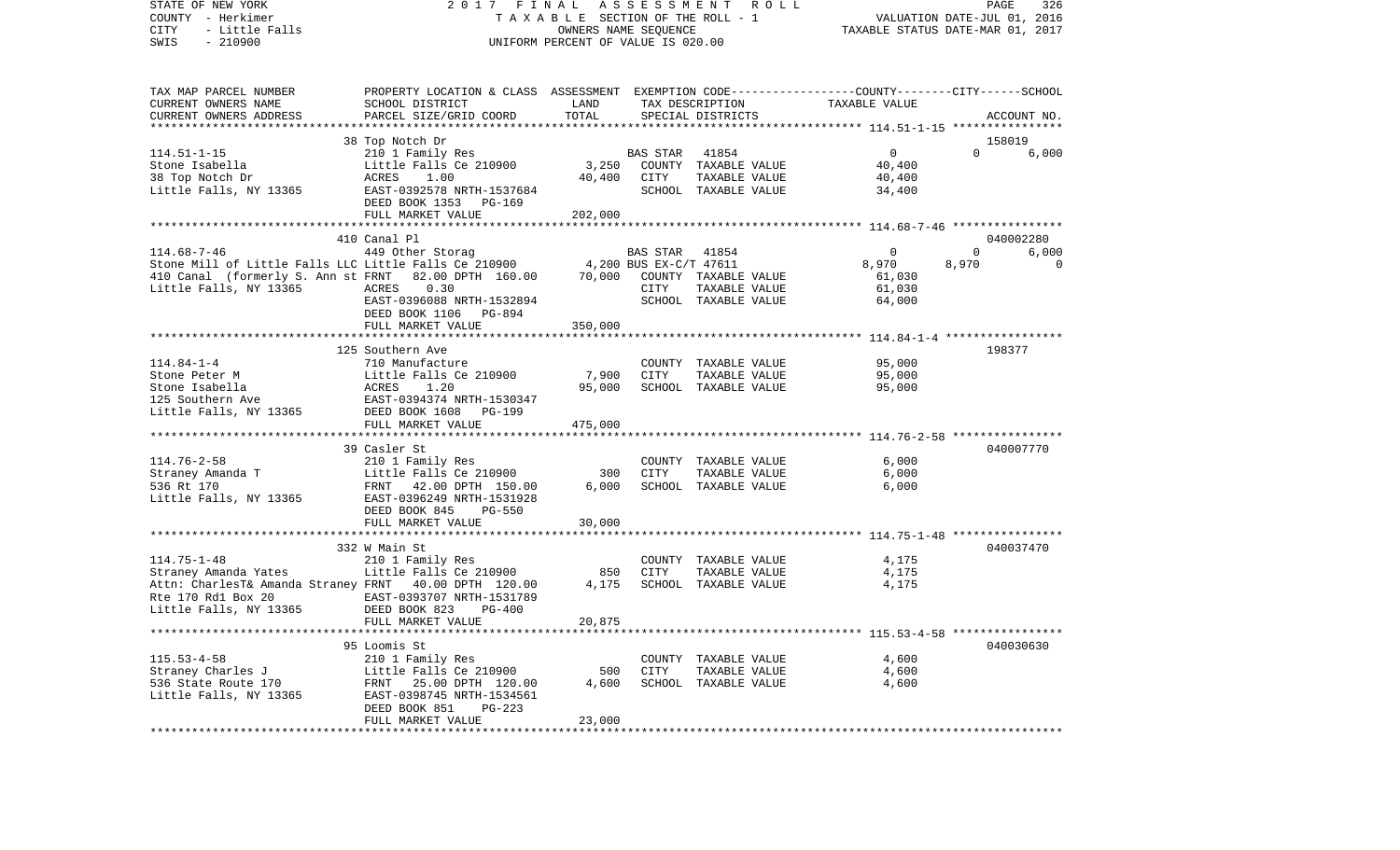VALUATION DATE-JUL 01, 2016 COUNTY - Herkimer T A X A B L E SECTION OF THE ROLL - 1 CITY - Little Falls OWNERS NAME SEQUENCE TAXABLE STATUS DATE-MAR 01, 2017 SWIS - 210900 UNIFORM PERCENT OF VALUE IS 020.00TAX MAP PARCEL NUMBER PROPERTY LOCATION & CLASS ASSESSMENT EXEMPTION CODE------------------COUNTY--------CITY------SCHOOL CURRENT OWNERS NAME SCHOOL DISTRICT LAND TAX DESCRIPTION TAXABLE VALUECURRENT OWNERS ADDRESS PARCEL SIZE/GRID COORD TOTAL SPECIAL DISTRICTS ACCOUNT NO. \*\*\*\*\*\*\*\*\*\*\*\*\*\*\*\*\*\*\*\*\*\*\*\*\*\*\*\*\*\*\*\*\*\*\*\*\*\*\*\*\*\*\*\*\*\*\*\*\*\*\*\*\*\*\*\*\*\*\*\*\*\*\*\*\*\*\*\*\*\*\*\*\*\*\*\*\*\*\*\*\*\*\*\*\*\*\*\*\*\*\*\*\*\*\*\*\*\*\*\*\*\*\* 114.68-3-2 \*\*\*\*\*\*\*\*\*\*\*\*\*\*\*\*\* 64-66 Prospect St 040052650 114.68-3-2 311 Res vac land COUNTY TAXABLE VALUE 400Straney Charles T 600 Little Falls Ce 210900 400 CITY TAXABLE VALUE 400 Attn: Theresa Tippin FRNT 60.00 DPTH 122.00 400 SCHOOL TAXABLE VALUE 400 5 Prospect St<br>
Little Falls, NY 13365 DEED BOOK 818 PG-86 DEED BOOK 818 PG-86 FULL MARKET VALUE 2,000 \*\*\*\*\*\*\*\*\*\*\*\*\*\*\*\*\*\*\*\*\*\*\*\*\*\*\*\*\*\*\*\*\*\*\*\*\*\*\*\*\*\*\*\*\*\*\*\*\*\*\*\*\*\*\*\*\*\*\*\*\*\*\*\*\*\*\*\*\*\*\*\*\*\*\*\*\*\*\*\*\*\*\*\*\*\*\*\*\*\*\*\*\*\*\*\*\*\*\*\*\*\*\* 114.59-2-42 \*\*\*\*\*\*\*\*\*\*\*\*\*\*\*\* 73 Burch St 040004230114.59-2-42 210 1 Family Res BAS STAR 41854 0 0 6,000 Strange Christopher R Little Falls Ce 210900 600 COUNTY TAXABLE VALUE Strange Laurie 6 1,750 FRNT 50.00 DPTH 100.00 7,750 CITY TAXABLE VALUE 7,750 73 Burch St EAST-0393679 NRTH-1535915 SCHOOL TAXABLE VALUE 1,750 Little Falls, NY 13365 DEED BOOK 1202 PG-129 FULL MARKET VALUE 38,750 \*\*\*\*\*\*\*\*\*\*\*\*\*\*\*\*\*\*\*\*\*\*\*\*\*\*\*\*\*\*\*\*\*\*\*\*\*\*\*\*\*\*\*\*\*\*\*\*\*\*\*\*\*\*\*\*\*\*\*\*\*\*\*\*\*\*\*\*\*\*\*\*\*\*\*\*\*\*\*\*\*\*\*\*\*\*\*\*\*\*\*\*\*\*\*\*\*\*\*\*\*\*\* 114.75-1-8 \*\*\*\*\*\*\*\*\*\*\*\*\*\*\*\*\* 15 Glen Ave 0400226505,500 114.75-1-8 210 1 Family Res ENH STAR 41834 0 0 0 Stransky Helen Little Falls Ce 210900 1,350 COUNTY TAXABLE VALUE 5,500 Debnar Paula FRNT 70.00 DPTH 56.00 5,500 CITY TAXABLE VALUE 5,500 4394 Apache Dr EAST-0393961 NRTH-1532207 SCHOOL TAXABLE VALUE 0 Okemos, MI 48864 DEED BOOK 902 PG-16 FULL MARKET VALUE 27,500 \*\*\*\*\*\*\*\*\*\*\*\*\*\*\*\*\*\*\*\*\*\*\*\*\*\*\*\*\*\*\*\*\*\*\*\*\*\*\*\*\*\*\*\*\*\*\*\*\*\*\*\*\*\*\*\*\*\*\*\*\*\*\*\*\*\*\*\*\*\*\*\*\*\*\*\*\*\*\*\*\*\*\*\*\*\*\*\*\*\*\*\*\*\*\*\*\*\*\*\*\*\*\* 114.60-2-19 \*\*\*\*\*\*\*\*\*\*\*\*\*\*\*\* 13 Douglas St 040014520 114.60-2-19 210 1 Family Res VETCOM CTS 41130 3,000 3,000 3,000 Straugh Leota C 650 ENH STAR 41834 0 0 0 9,500 Straugh Bert F FRNT 50.00 DPTH 79.30 12,500 COUNTY TAXABLE VALUE 9,500 13 Douglas St BANK 184 CITY TAXABLE VALUE 9,500 Little Falls, NY 13365 EAST-0394762 NRTH-1535463 SCHOOL TAXABLE VALUE 0 DEED BOOK 761 PG-285FULL MARKET VALUE 62,500 \*\*\*\*\*\*\*\*\*\*\*\*\*\*\*\*\*\*\*\*\*\*\*\*\*\*\*\*\*\*\*\*\*\*\*\*\*\*\*\*\*\*\*\*\*\*\*\*\*\*\*\*\*\*\*\*\*\*\*\*\*\*\*\*\*\*\*\*\*\*\*\*\*\*\*\*\*\*\*\*\*\*\*\*\*\*\*\*\*\*\*\*\*\*\*\*\*\*\*\*\*\*\* 114.60-4-56 \*\*\*\*\*\*\*\*\*\*\*\*\*\*\*\* 74 N Ann St 166158114.60-4-56 220 2 Family Res COUNTY TAXABLE VALUE 12,000 Strube David Little Falls Ce 210900 1,200 CITY TAXABLE VALUE 12,000 17 Summit Ave FRNT 47.00 DPTH 90.00 12,000 SCHOOL TAXABLE VALUE 12,000 Little Falls, NY 13365 EAST-0395610 NRTH-1535018 DEED BOOK 1405 PG-156 FULL MARKET VALUE 60,000 \*\*\*\*\*\*\*\*\*\*\*\*\*\*\*\*\*\*\*\*\*\*\*\*\*\*\*\*\*\*\*\*\*\*\*\*\*\*\*\*\*\*\*\*\*\*\*\*\*\*\*\*\*\*\*\*\*\*\*\*\*\*\*\*\*\*\*\*\*\*\*\*\*\*\*\*\*\*\*\*\*\*\*\*\*\*\*\*\*\*\*\*\*\*\*\*\*\*\*\*\*\*\* 114.59-4-93 \*\*\*\*\*\*\*\*\*\*\*\*\*\*\*\* 30 Pierce St 040051330114.59-4-93 210 1 Family Res BAS STAR 41854 0 0 6,000 Sullivan Jason C Little Falls Ce 210900 1,250 COUNTY TAXABLE VALUE 11,450 174 State Route 170 **FRNT** 80.00 DPTH 178.21 11.450 CITY TAXABLE VALUE 11.450 Little Falls, NY 13365 EAST-0393308 NRTH-1534684 SCHOOL TAXABLE VALUE 5,450 DEED BOOK 1296 PG-876FULL MARKET VALUE 57,250 \*\*\*\*\*\*\*\*\*\*\*\*\*\*\*\*\*\*\*\*\*\*\*\*\*\*\*\*\*\*\*\*\*\*\*\*\*\*\*\*\*\*\*\*\*\*\*\*\*\*\*\*\*\*\*\*\*\*\*\*\*\*\*\*\*\*\*\*\*\*\*\*\*\*\*\*\*\*\*\*\*\*\*\*\*\*\*\*\*\*\*\*\*\*\*\*\*\*\*\*\*\*\*\*\*\*\*\*\*\*\*\*\*\*\*\*\*\*\*\*\*\*\*\*\*\*\*\*\*\*\*\*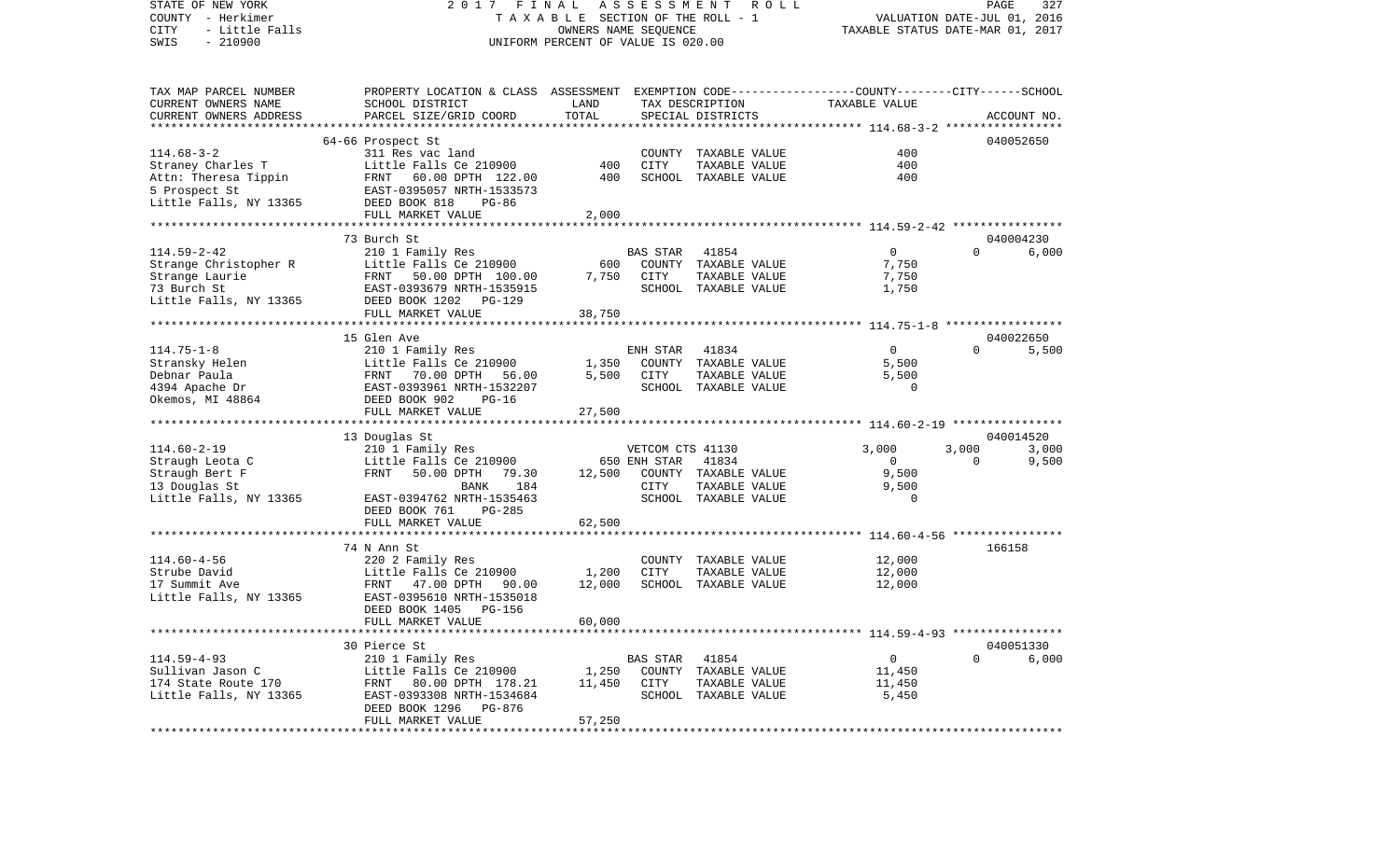| STATE OF NEW YORK<br>COUNTY - Herkimer<br>- Little Falls<br>CITY<br>$-210900$<br>SWIS | 2017 FINAL<br>TAXABLE SECTION OF THE ROLL - 1<br>UNIFORM PERCENT OF VALUE IS 020.00                                 | A S S E S S M E N T A O L L<br>PAGE<br>328<br>VALUATION DATE-JUL 01, 2016<br>TAXABLE STATUS DATE-MAR 01, 2017 |             |                                       |               |             |
|---------------------------------------------------------------------------------------|---------------------------------------------------------------------------------------------------------------------|---------------------------------------------------------------------------------------------------------------|-------------|---------------------------------------|---------------|-------------|
|                                                                                       |                                                                                                                     |                                                                                                               |             |                                       |               |             |
| TAX MAP PARCEL NUMBER<br>CURRENT OWNERS NAME                                          | PROPERTY LOCATION & CLASS ASSESSMENT EXEMPTION CODE----------------COUNTY-------CITY------SCHOOL<br>SCHOOL DISTRICT | LAND                                                                                                          |             | TAX DESCRIPTION                       | TAXABLE VALUE |             |
| CURRENT OWNERS ADDRESS                                                                | PARCEL SIZE/GRID COORD                                                                                              | TOTAL                                                                                                         |             | SPECIAL DISTRICTS                     |               | ACCOUNT NO. |
|                                                                                       |                                                                                                                     |                                                                                                               |             |                                       |               |             |
| $114.59 - 4 - 94$                                                                     | Pierce St<br>311 Res vac land                                                                                       |                                                                                                               |             |                                       | 400           | 040018780   |
| Sullivan Jason C                                                                      | Little Falls Ce 210900                                                                                              | 400                                                                                                           | CITY        | COUNTY TAXABLE VALUE<br>TAXABLE VALUE | 400           |             |
| 174 State Route 170                                                                   | FRNT 25.00 DPTH 180.00                                                                                              | 400                                                                                                           |             | SCHOOL TAXABLE VALUE                  | 400           |             |
| Little Falls, NY 13365                                                                | EAST-0393270 NRTH-1534645                                                                                           |                                                                                                               |             |                                       |               |             |
|                                                                                       | DEED BOOK 1296 PG-876                                                                                               |                                                                                                               |             |                                       |               |             |
|                                                                                       | FULL MARKET VALUE                                                                                                   | 2,000                                                                                                         |             |                                       |               |             |
|                                                                                       |                                                                                                                     |                                                                                                               |             |                                       |               |             |
|                                                                                       | Furnace St                                                                                                          |                                                                                                               |             |                                       |               | 152919      |
| $114.59 - 4 - 95$                                                                     | 311 Res vac land                                                                                                    |                                                                                                               |             | COUNTY TAXABLE VALUE                  | 500<br>500    |             |
| Sullivan Jason C<br>30 Pierce St                                                      | Little Falls Ce 210900<br>FRNT 114.10 DPTH 80.00                                                                    | 500<br>500                                                                                                    | CITY        | TAXABLE VALUE<br>SCHOOL TAXABLE VALUE | 500           |             |
| Little Falls, NY 13365                                                                | EAST-0393255 NRTH-1534600                                                                                           |                                                                                                               |             |                                       |               |             |
|                                                                                       | DEED BOOK 1323 PG-73                                                                                                |                                                                                                               |             |                                       |               |             |
|                                                                                       | FULL MARKET VALUE                                                                                                   | 2,500                                                                                                         |             |                                       |               |             |
|                                                                                       |                                                                                                                     |                                                                                                               |             |                                       |               |             |
|                                                                                       | 73 W Monroe St                                                                                                      |                                                                                                               |             |                                       |               | 157227      |
| $114.60 - 1 - 78$                                                                     | 220 2 Family Res                                                                                                    |                                                                                                               |             | COUNTY TAXABLE VALUE                  | 10,800        |             |
| Sullivan Jeffrey Sr                                                                   | Little Falls Ce 210900                                                                                              | 1,400                                                                                                         | CITY        | TAXABLE VALUE                         | 10,800        |             |
| 73 W Monroe St<br>Little Falls, NY 13365                                              | FRNT 58.00 DPTH 110.00<br>EAST-0394727 NRTH-1534827                                                                 | 10,800                                                                                                        |             | SCHOOL TAXABLE VALUE                  | 10,800        |             |
|                                                                                       | DEED BOOK 1348 PG-667                                                                                               |                                                                                                               |             |                                       |               |             |
|                                                                                       | FULL MARKET VALUE                                                                                                   | 54,000                                                                                                        |             |                                       |               |             |
|                                                                                       |                                                                                                                     |                                                                                                               |             |                                       |               |             |
|                                                                                       | 152 Furnace St                                                                                                      |                                                                                                               |             |                                       |               | 200091      |
| $114.67 - 1 - 14$                                                                     | 210 1 Family Res                                                                                                    |                                                                                                               |             | COUNTY TAXABLE VALUE                  | 7,200         |             |
| Sullivan Zachary                                                                      | Little Falls Ce 210900                                                                                              | 650                                                                                                           | <b>CITY</b> | TAXABLE VALUE                         | 7,200         |             |
| 152 Furnace St<br>Little Falls, NY 13365                                              | FRNT 57.00 DPTH 211.40                                                                                              | 7,200                                                                                                         |             | SCHOOL TAXABLE VALUE                  | 7,200         |             |
|                                                                                       | EAST-0393427 NRTH-1534424<br>DEED BOOK 1619 PG-134                                                                  |                                                                                                               |             |                                       |               |             |
|                                                                                       | FULL MARKET VALUE                                                                                                   | 36,000                                                                                                        |             |                                       |               |             |
|                                                                                       |                                                                                                                     |                                                                                                               |             |                                       |               |             |
|                                                                                       | 152 Furnace St                                                                                                      |                                                                                                               |             |                                       |               | 200091      |
| $114.68 - 2 - 2$                                                                      | 312 Vac w/imprv                                                                                                     |                                                                                                               |             | COUNTY TAXABLE VALUE                  | 1,350         |             |
| Sullivan Zachary<br>152 Euroace St                                                    | Little Falls Ce 210900                                                                                              | 750                                                                                                           | CITY        | TAXABLE VALUE                         | 1,350         |             |
| 152 Furnace St                                                                        | FRNT 50.00 DPTH 100.00                                                                                              | 1,350                                                                                                         |             | SCHOOL TAXABLE VALUE                  | 1,350         |             |
| Little Falls, NY 13365                                                                | EAST-0393480 NRTH-1534590<br>DEED BOOK 1619 PG-134                                                                  |                                                                                                               |             |                                       |               |             |
|                                                                                       | FULL MARKET VALUE                                                                                                   | 6,750                                                                                                         |             |                                       |               |             |
|                                                                                       |                                                                                                                     |                                                                                                               |             |                                       |               |             |
|                                                                                       | 325 W Main St                                                                                                       |                                                                                                               |             |                                       |               | 187780      |
| $114.75 - 2 - 30$                                                                     | 220 2 Family Res                                                                                                    |                                                                                                               |             | COUNTY TAXABLE VALUE                  | 7,200         |             |
| Sutton Elwyn                                                                          | Little Falls Ce 210900                                                                                              | 650                                                                                                           | <b>CITY</b> | TAXABLE VALUE                         | 7,200         |             |
| Sutton Brittney                                                                       | R2<br>S                                                                                                             | 7,200                                                                                                         |             | SCHOOL TAXABLE VALUE                  | 7,200         |             |
| 325 W Main St<br>Little Falls, NY 13365                                               | 40x85<br>40.00 DPTH<br>90.00                                                                                        |                                                                                                               |             |                                       |               |             |
|                                                                                       | FRNT<br>EAST-0393869 NRTH-1531731                                                                                   |                                                                                                               |             |                                       |               |             |
|                                                                                       | DEED BOOK 1542<br>PG-576                                                                                            |                                                                                                               |             |                                       |               |             |
|                                                                                       | FULL MARKET VALUE                                                                                                   | 36,000                                                                                                        |             |                                       |               |             |
|                                                                                       |                                                                                                                     |                                                                                                               |             |                                       |               |             |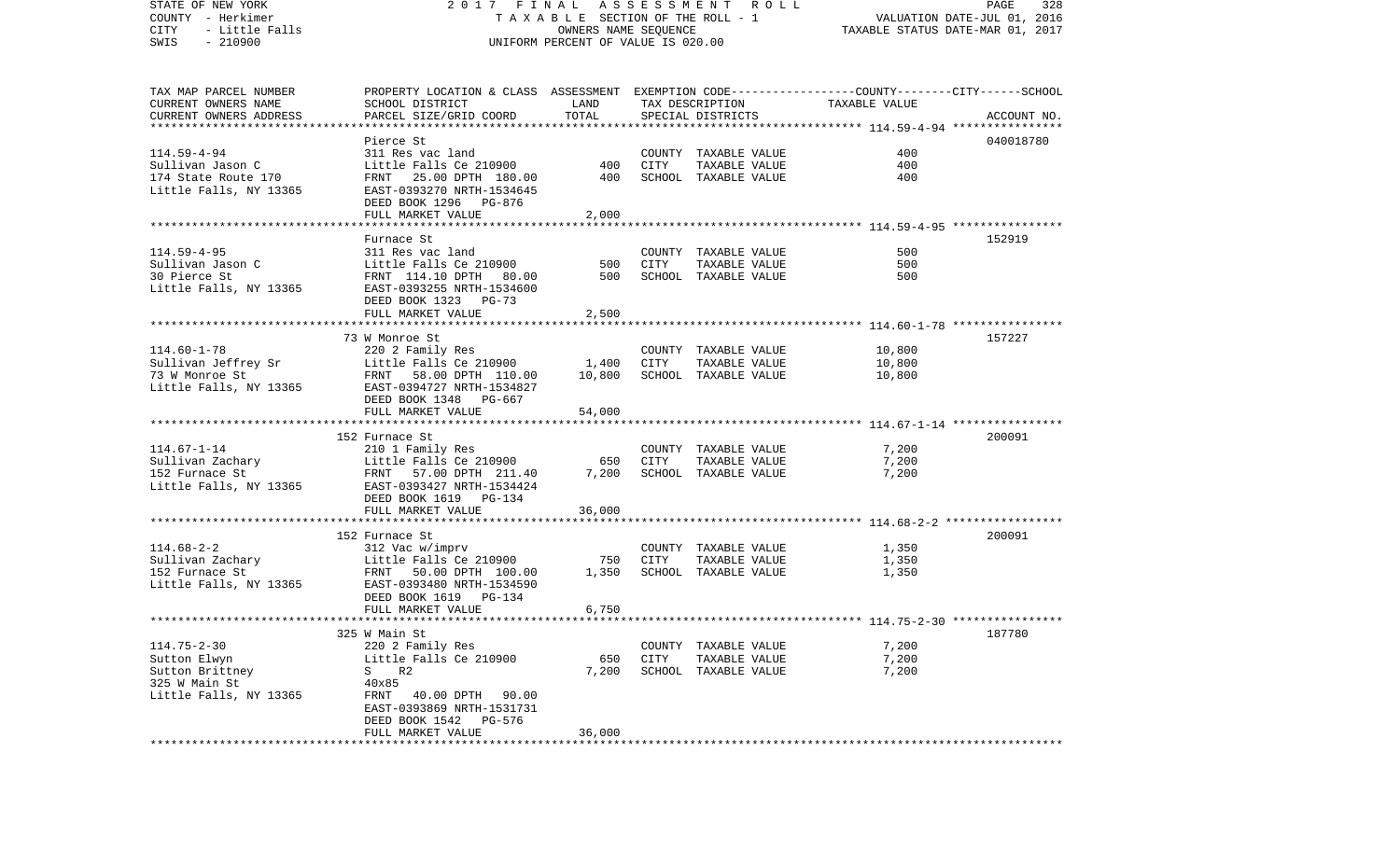VALUATION DATE-JUL 01, 2016 COUNTY - Herkimer T A X A B L E SECTION OF THE ROLL - 1 CITY - Little Falls OWNERS NAME SEQUENCE TAXABLE STATUS DATE-MAR 01, 2017 SWIS - 210900 UNIFORM PERCENT OF VALUE IS 020.00TAX MAP PARCEL NUMBER PROPERTY LOCATION & CLASS ASSESSMENT EXEMPTION CODE------------------COUNTY--------CITY------SCHOOL CURRENT OWNERS NAME SCHOOL DISTRICT LAND TAX DESCRIPTION TAXABLE VALUECURRENT OWNERS ADDRESS PARCEL SIZE/GRID COORD TOTAL SPECIAL DISTRICTS ACCOUNT NO. \*\*\*\*\*\*\*\*\*\*\*\*\*\*\*\*\*\*\*\*\*\*\*\*\*\*\*\*\*\*\*\*\*\*\*\*\*\*\*\*\*\*\*\*\*\*\*\*\*\*\*\*\*\*\*\*\*\*\*\*\*\*\*\*\*\*\*\*\*\*\*\*\*\*\*\*\*\*\*\*\*\*\*\*\*\*\*\*\*\*\*\*\*\*\*\*\*\*\*\*\*\*\* 114.60-4-80 \*\*\*\*\*\*\*\*\*\*\*\*\*\*\*\* 5 Dale Pl 040012540114.60-4-80 210 1 Family Res BAS STAR 41854 0 0 6,000 Swanson Mark **Little Falls Ce 210900** 650 COUNTY TAXABLE VALUE 11,100 Harjes Denise M FRNT 35.00 DPTH 85.00 11,100 CITY TAXABLE VALUE 11,100 5 Dale Pl EAST-0394978 NRTH-1534752 SCHOOL TAXABLE VALUE 5,100 Little Falls, NY 13365 DEED BOOK 1258 PG-916 FULL MARKET VALUE 55,500 \*\*\*\*\*\*\*\*\*\*\*\*\*\*\*\*\*\*\*\*\*\*\*\*\*\*\*\*\*\*\*\*\*\*\*\*\*\*\*\*\*\*\*\*\*\*\*\*\*\*\*\*\*\*\*\*\*\*\*\*\*\*\*\*\*\*\*\*\*\*\*\*\*\*\*\*\*\*\*\*\*\*\*\*\*\*\*\*\*\*\*\*\*\*\*\*\*\*\*\*\*\*\* 114.83-1-12 \*\*\*\*\*\*\*\*\*\*\*\*\*\*\*\* 554 W Main St 199713114.83-1-12 210 1 Family Res COUNTY TAXABLE VALUE 9,500 Swartz James Little Falls Ce 210900 750 CITY TAXABLE VALUE Swartz Beatrice A FRNT 57.00 DPTH 150.00 9,500 SCHOOL TAXABLE VALUE 9,500 346 Bingham Mills Rd EAST-0391918 NRTH-1529752 Stratford, NY 13470 DEED BOOK 1616 PG-416 FULL MARKET VALUE 47,500 \*\*\*\*\*\*\*\*\*\*\*\*\*\*\*\*\*\*\*\*\*\*\*\*\*\*\*\*\*\*\*\*\*\*\*\*\*\*\*\*\*\*\*\*\*\*\*\*\*\*\*\*\*\*\*\*\*\*\*\*\*\*\*\*\*\*\*\*\*\*\*\*\*\*\*\*\*\*\*\*\*\*\*\*\*\*\*\*\*\*\*\*\*\*\*\*\*\*\*\*\*\*\* 114.59-2-19 \*\*\*\*\*\*\*\*\*\*\*\*\*\*\*\* 36 Summit Ave 040057750 $6.000$ 114.59-2-19 210 1 Family Res BAS STAR 41854 0 0 6,000 Sweeney Jennifer 6,300 Little Falls Ce 210900 800 COUNTY TAXABLE VALUE 6,300 Sweeney James 6,300 FRNT 170.00 DPTH 132.00 6,300 CITY TAXABLE VALUE 6,300 36 Summit Ave EAST-0393098 NRTH-1536827 SCHOOL TAXABLE VALUE 300Little Falls, NY 13365 DEED BOOK 914 PG-421 FULL MARKET VALUE 31,500 \*\*\*\*\*\*\*\*\*\*\*\*\*\*\*\*\*\*\*\*\*\*\*\*\*\*\*\*\*\*\*\*\*\*\*\*\*\*\*\*\*\*\*\*\*\*\*\*\*\*\*\*\*\*\*\*\*\*\*\*\*\*\*\*\*\*\*\*\*\*\*\*\*\*\*\*\*\*\*\*\*\*\*\*\*\*\*\*\*\*\*\*\*\*\*\*\*\*\*\*\*\*\* 114.59-2-5 \*\*\*\*\*\*\*\*\*\*\*\*\*\*\*\*\* 312 W Monroe St 200948114.59-2-5 210 1 Family Res VETCOM CTS 41130 3,000 3,000 3,000 Sweet Donald Little Falls Ce 210900 2,400 COUNTY TAXABLE VALUE 15,050 Sweet Catherine 6 6 FRNT 100.80 DPTH 188.90 18,050 CITY TAXABLE VALUE 15,050 312 W Monroe St EAST-0392457 NRTH-1536470 SCHOOL TAXABLE VALUE 15,050 Little Falls, NY 13365 DEED BOOK 1624 PG-857 FULL MARKET VALUE 90,250 \*\*\*\*\*\*\*\*\*\*\*\*\*\*\*\*\*\*\*\*\*\*\*\*\*\*\*\*\*\*\*\*\*\*\*\*\*\*\*\*\*\*\*\*\*\*\*\*\*\*\*\*\*\*\*\*\*\*\*\*\*\*\*\*\*\*\*\*\*\*\*\*\*\*\*\*\*\*\*\*\*\*\*\*\*\*\*\*\*\*\*\*\*\*\*\*\*\*\*\*\*\*\* 115.70-2-1 \*\*\*\*\*\*\*\*\*\*\*\*\*\*\*\*\* W Shore Railroad 040300030115.70-2-1 449 Other Storag COUNTY TAXABLE VALUE 6,660 Sweetman Carolyn Little Falls Ce 210900 6,000 CITY TAXABLE VALUE 6,660 Faulkner Glenn ACRES 42.70 6,660 SCHOOL TAXABLE VALUE 6,660 268 Lovers Leap Rd EAST-0401639 NRTH-1530757 Little Falls, NY 13365 DEED BOOK 1288 PG-983 FULL MARKET VALUE 33,300 \*\*\*\*\*\*\*\*\*\*\*\*\*\*\*\*\*\*\*\*\*\*\*\*\*\*\*\*\*\*\*\*\*\*\*\*\*\*\*\*\*\*\*\*\*\*\*\*\*\*\*\*\*\*\*\*\*\*\*\*\*\*\*\*\*\*\*\*\*\*\*\*\*\*\*\*\*\*\*\*\*\*\*\*\*\*\*\*\*\*\*\*\*\*\*\*\*\*\*\*\*\*\* 114.68-5-24 \*\*\*\*\*\*\*\*\*\*\*\*\*\*\*\* 41-43 W Gansevoort St 040020640114.68-5-24 230 3 Family Res BAS STAR 41854 0 0 6,000 Sylstra James K Little Falls Ce 210900 1,900 COUNTY TAXABLE VALUE 18,000 41-43 W Gansevoort St FRNT 72.50 DPTH 143.80 18,000 CITY TAXABLE VALUE 18,000 Little Falls, NY 13365 EAST-0395230 NRTH-1534565 SCHOOL TAXABLE VALUE 12,000 DEED BOOK 1149 PG-808 FULL MARKET VALUE 90,000 \*\*\*\*\*\*\*\*\*\*\*\*\*\*\*\*\*\*\*\*\*\*\*\*\*\*\*\*\*\*\*\*\*\*\*\*\*\*\*\*\*\*\*\*\*\*\*\*\*\*\*\*\*\*\*\*\*\*\*\*\*\*\*\*\*\*\*\*\*\*\*\*\*\*\*\*\*\*\*\*\*\*\*\*\*\*\*\*\*\*\*\*\*\*\*\*\*\*\*\*\*\*\*\*\*\*\*\*\*\*\*\*\*\*\*\*\*\*\*\*\*\*\*\*\*\*\*\*\*\*\*\*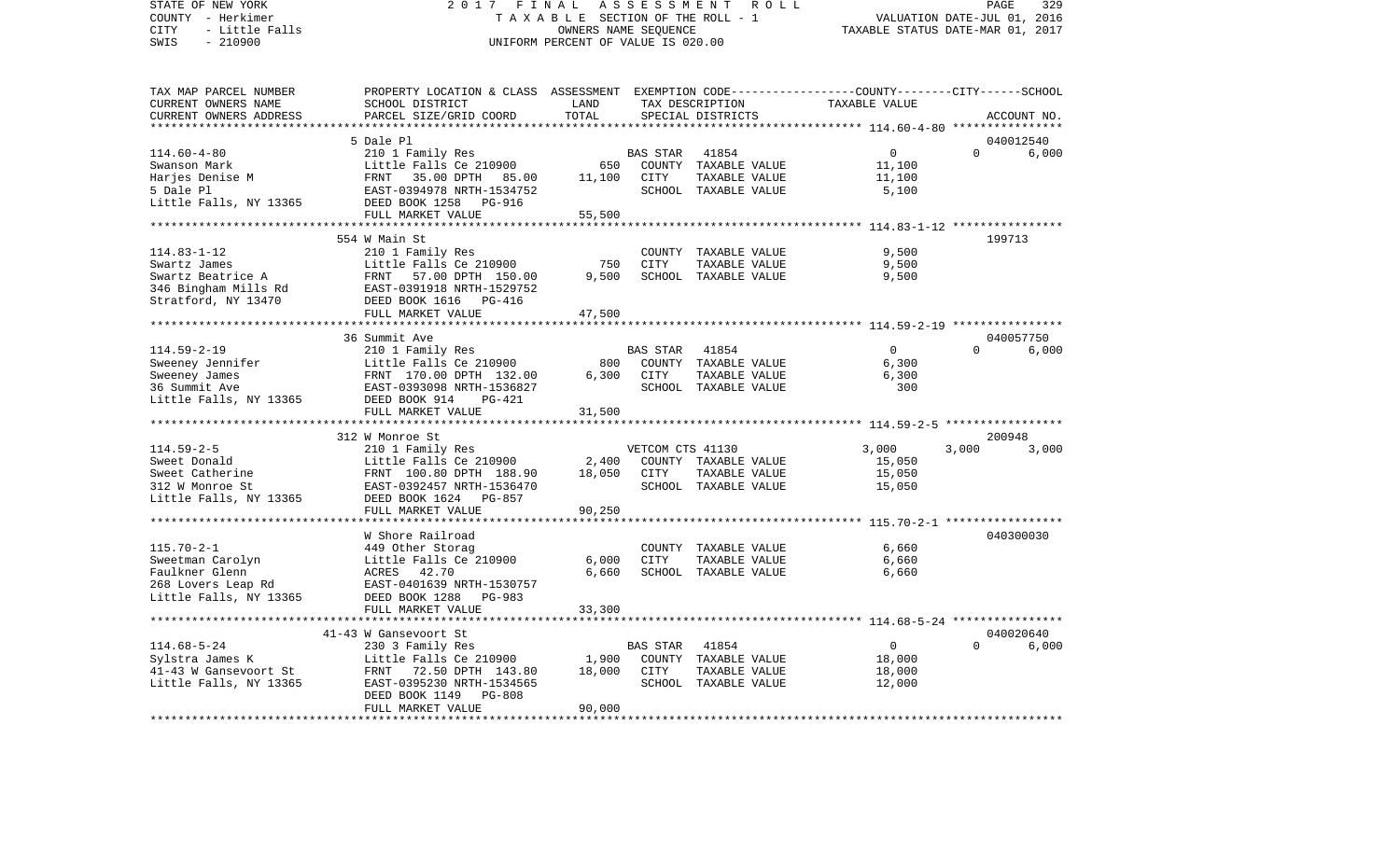COUNTY - Herkimer **T A X A B L E SECTION OF THE ROLL - 1** VALUATION DATE-JUL 01, 2016 CITY - Little Falls OWNERS NAME SEQUENCE TAXABLE STATUS DATE-MAR 01, 2017 SWIS - 210900 UNIFORM PERCENT OF VALUE IS 020.00TAX MAP PARCEL NUMBER PROPERTY LOCATION & CLASS ASSESSMENT EXEMPTION CODE------------------COUNTY--------CITY------SCHOOL CURRENT OWNERS NAME SCHOOL DISTRICT LAND TAX DESCRIPTION TAXABLE VALUECURRENT OWNERS ADDRESS PARCEL SIZE/GRID COORD TOTAL SPECIAL DISTRICTS ACCOUNT NO. \*\*\*\*\*\*\*\*\*\*\*\*\*\*\*\*\*\*\*\*\*\*\*\*\*\*\*\*\*\*\*\*\*\*\*\*\*\*\*\*\*\*\*\*\*\*\*\*\*\*\*\*\*\*\*\*\*\*\*\*\*\*\*\*\*\*\*\*\*\*\*\*\*\*\*\*\*\*\*\*\*\*\*\*\*\*\*\*\*\*\*\*\*\*\*\*\*\*\*\*\*\*\* 114.67-1-26 \*\*\*\*\*\*\*\*\*\*\*\*\*\*\*\* 28 Skinner St 040062760114.67-1-26 210 1 Family Res ENH STAR 41834 0 0 13,100 Sylvester Nicholas J Little Falls Ce 210900 1,200 COUNTY TAXABLE VALUE 17,000 Sylvester Joyce M FRNT 175.00 DPTH 201.00 17,000 CITY TAXABLE VALUE 17,000 28 Skinner St BANK 035 SCHOOL TAXABLE VALUE 3,900 Little Falls, NY 13365 EAST-0393521 NRTH-1534102 DEED BOOK 676 PG-773FULL MARKET VALUE 85,000 \*\*\*\*\*\*\*\*\*\*\*\*\*\*\*\*\*\*\*\*\*\*\*\*\*\*\*\*\*\*\*\*\*\*\*\*\*\*\*\*\*\*\*\*\*\*\*\*\*\*\*\*\*\*\*\*\*\*\*\*\*\*\*\*\*\*\*\*\*\*\*\*\*\*\*\*\*\*\*\*\*\*\*\*\*\*\*\*\*\*\*\*\*\*\*\*\*\*\*\*\*\*\* 115.61-3-50 \*\*\*\*\*\*\*\*\*\*\*\*\*\*\*\* 19 Ward St 040059550115.61-3-50 220 2 Family Res COUNTY TAXABLE VALUE 8,450 Sylvester Nicholas J Little Falls Ce 210900 500 CITY TAXABLE VALUE 8,450 Sylvester Joyce M FRNT 35.00 DPTH 80.00 8,450 SCHOOL TAXABLE VALUE 8,450 28 Skinner St EAST-0398560 NRTH-1534001Little Falls, NY 13365 DEED BOOK 764 PG-537 FULL MARKET VALUE 42,250 \*\*\*\*\*\*\*\*\*\*\*\*\*\*\*\*\*\*\*\*\*\*\*\*\*\*\*\*\*\*\*\*\*\*\*\*\*\*\*\*\*\*\*\*\*\*\*\*\*\*\*\*\*\*\*\*\*\*\*\*\*\*\*\*\*\*\*\*\*\*\*\*\*\*\*\*\*\*\*\*\*\*\*\*\*\*\*\*\*\*\*\*\*\*\*\*\*\*\*\*\*\*\* 114.68-1-37 \*\*\*\*\*\*\*\*\*\*\*\*\*\*\*\* 18 Pine St 040051540114.68-1-37 311 Res vac land COUNTY TAXABLE VALUE 200200 Sylvia Vanroekel A Little Falls Ce 210900 200 CITY TAXABLE VALUE Schimmer Karen 1982 ERNT 2000 DPTH 163.00 2000 SCHOOL TAXABLE VALUE 200 4437 County Club Blvd EAST-0394020 NRTH-1533139 Sioux City, IA 51104 DEED BOOK 818 PG-59 FULL MARKET VALUE 1,000 \*\*\*\*\*\*\*\*\*\*\*\*\*\*\*\*\*\*\*\*\*\*\*\*\*\*\*\*\*\*\*\*\*\*\*\*\*\*\*\*\*\*\*\*\*\*\*\*\*\*\*\*\*\*\*\*\*\*\*\*\*\*\*\*\*\*\*\*\*\*\*\*\*\*\*\*\*\*\*\*\*\*\*\*\*\*\*\*\*\*\*\*\*\*\*\*\*\*\*\*\*\*\* 114.68-1-53 \*\*\*\*\*\*\*\*\*\*\*\*\*\*\*\* 16 Pine St 040051510114.68-1-53 311 Res vac land COUNTY TAXABLE VALUE 750Sylvia Vanroekel A Little Falls Ce 210900 750 CITY TAXABLE VALUE 750 Schimmer Karen ACRES 1.20 750 SCHOOL TAXABLE VALUE 750 4437 Country Blvd EAST-0393883 NRTH-1533015 Sioux City, IA 51104 DEED BOOK 818 PG-61 FULL MARKET VALUE 3,750 \*\*\*\*\*\*\*\*\*\*\*\*\*\*\*\*\*\*\*\*\*\*\*\*\*\*\*\*\*\*\*\*\*\*\*\*\*\*\*\*\*\*\*\*\*\*\*\*\*\*\*\*\*\*\*\*\*\*\*\*\*\*\*\*\*\*\*\*\*\*\*\*\*\*\*\*\*\*\*\*\*\*\*\*\*\*\*\*\*\*\*\*\*\*\*\*\*\*\*\*\*\*\* 114.76-1-41 \*\*\*\*\*\*\*\*\*\*\*\*\*\*\*\* 65 Southern Ave 040056640114.76-1-41 210 1 Family Res ENH STAR 41834 0 0 6,950 Synenki Michael L Little Falls Ce 210900 600 COUNTY TAXABLE VALUE 6,950 FRNT 33.30 DPTH 122.00 6,950 CITY TAXABLE VALUE 65 Southern Ave EAST-0394870 NRTH-1531062 SCHOOL TAXABLE VALUE 0Little Falls, NY 13365 DEED BOOK 00667 PG-00527 FULL MARKET VALUE 34,750 \*\*\*\*\*\*\*\*\*\*\*\*\*\*\*\*\*\*\*\*\*\*\*\*\*\*\*\*\*\*\*\*\*\*\*\*\*\*\*\*\*\*\*\*\*\*\*\*\*\*\*\*\*\*\*\*\*\*\*\*\*\*\*\*\*\*\*\*\*\*\*\*\*\*\*\*\*\*\*\*\*\*\*\*\*\*\*\*\*\*\*\*\*\*\*\*\*\*\*\*\*\*\* 115.45-1-13 \*\*\*\*\*\*\*\*\*\*\*\*\*\*\*\* Eysaman Rd 115.45-1-13 314 Rural vac<10 AG MKTS 41730 1,324 1,324 1,324 Szymanski Chester P Little Falls Ce 210900 1,600 COUNTY TAXABLE VALUE 276 234 Burrell Rd ACRES 2.20 1,600 CITY TAXABLE VALUE 276 Little Falls, NY 13365 68 EAST-0399468 NRTH-1538310 SCHOOL TAXABLE VALUE 276 FULL MARKET VALUE 8,000 MAY BE SUBJECT TO PAYMENT UNDER AGDIST LAW TIL 2024\*\*\*\*\*\*\*\*\*\*\*\*\*\*\*\*\*\*\*\*\*\*\*\*\*\*\*\*\*\*\*\*\*\*\*\*\*\*\*\*\*\*\*\*\*\*\*\*\*\*\*\*\*\*\*\*\*\*\*\*\*\*\*\*\*\*\*\*\*\*\*\*\*\*\*\*\*\*\*\*\*\*\*\*\*\*\*\*\*\*\*\*\*\*\*\*\*\*\*\*\*\*\*\*\*\*\*\*\*\*\*\*\*\*\*\*\*\*\*\*\*\*\*\*\*\*\*\*\*\*\*\*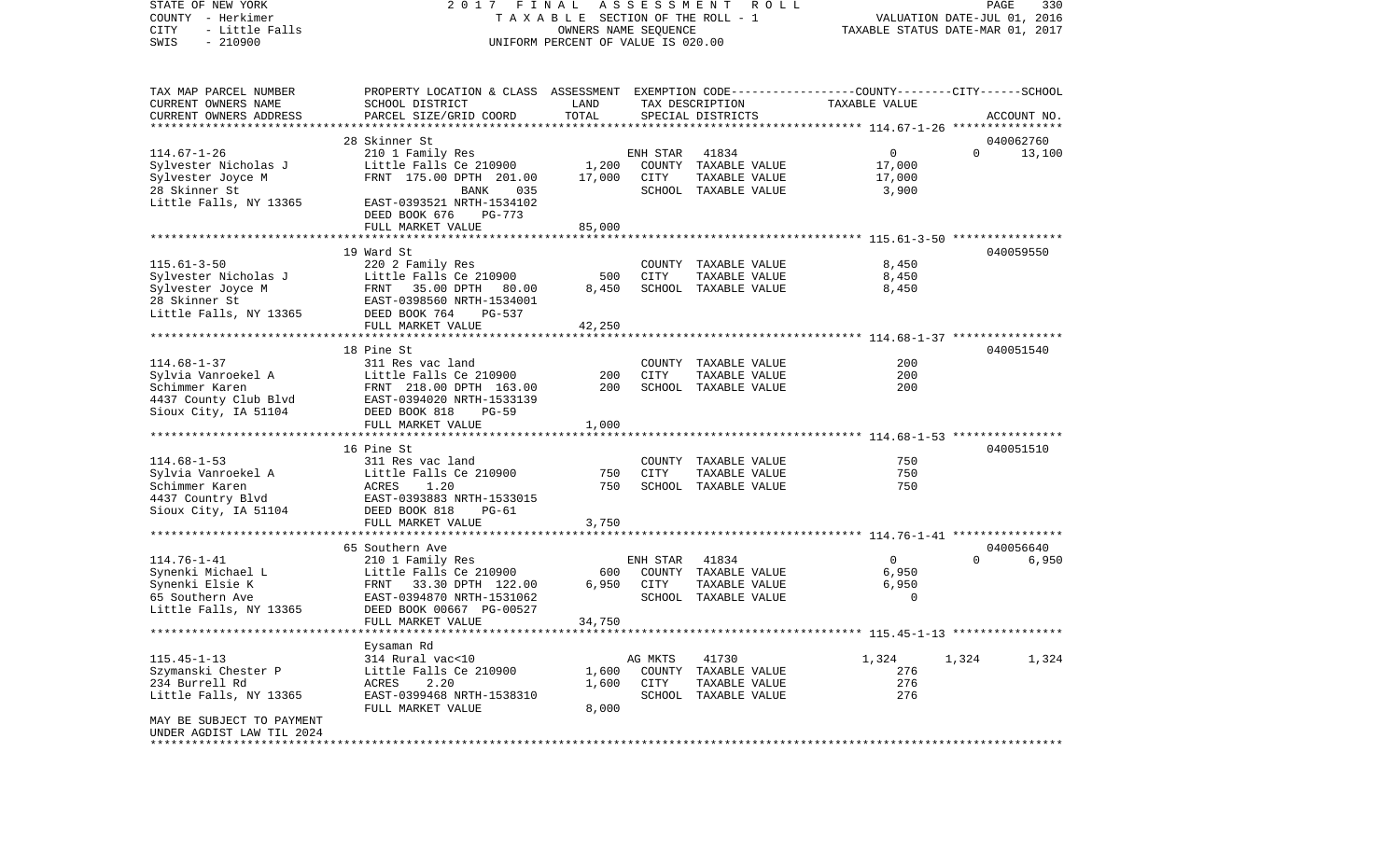| STATE OF NEW YORK<br>COUNTY - Herkimer<br>CITY<br>- Little Falls<br>$-210900$<br>SWIS | 2017 FINAL ASSESSMENT<br>TAXABLE SECTION OF THE ROLL - 1<br>UNIFORM PERCENT OF VALUE IS 020.00  | R O L L      | PAGE<br>331<br>VALUATION DATE-JUL 01, 2016<br>TAXABLE STATUS DATE-MAR 01, 2017 |                                       |                |          |             |
|---------------------------------------------------------------------------------------|-------------------------------------------------------------------------------------------------|--------------|--------------------------------------------------------------------------------|---------------------------------------|----------------|----------|-------------|
| TAX MAP PARCEL NUMBER                                                                 | PROPERTY LOCATION & CLASS ASSESSMENT EXEMPTION CODE---------------COUNTY-------CITY------SCHOOL |              |                                                                                |                                       |                |          |             |
| CURRENT OWNERS NAME                                                                   | SCHOOL DISTRICT                                                                                 | LAND         |                                                                                | TAX DESCRIPTION                       | TAXABLE VALUE  |          |             |
| CURRENT OWNERS ADDRESS<br>************************                                    | PARCEL SIZE/GRID COORD                                                                          | TOTAL        |                                                                                | SPECIAL DISTRICTS                     |                |          | ACCOUNT NO. |
|                                                                                       | Eysaman Rd                                                                                      |              |                                                                                |                                       |                |          |             |
| $115.45 - 1 - 14$                                                                     | 314 Rural vac<10                                                                                |              | AG MKTS                                                                        | 41730                                 | 1,291          | 1,291    | 1,291       |
| Szymanski Chester P                                                                   | Little Falls Ce 210900                                                                          | 1,600        |                                                                                | COUNTY TAXABLE VALUE                  | 309            |          |             |
| 234 Burrell Rd                                                                        | ACRES<br>2.10                                                                                   | 1,600        | CITY                                                                           | TAXABLE VALUE                         | 309            |          |             |
| Little Falls, NY 13365                                                                | EAST-0399744 NRTH-1538339                                                                       |              |                                                                                | SCHOOL TAXABLE VALUE                  | 309            |          |             |
| MAY BE SUBJECT TO PAYMENT<br>UNDER AGDIST LAW TIL 2024                                | FULL MARKET VALUE                                                                               | 8,000        |                                                                                |                                       |                |          |             |
|                                                                                       |                                                                                                 |              |                                                                                |                                       |                |          |             |
|                                                                                       | Eysaman Rd                                                                                      |              |                                                                                |                                       |                |          |             |
| $115.45 - 1 - 15$                                                                     | 314 Rural vac<10                                                                                |              | AG MKTS                                                                        | 41730                                 | 1,246          | 1,246    | 1,246       |
| Szymanski Chester P                                                                   | Little Falls Ce 210900                                                                          | 1,600        |                                                                                | COUNTY TAXABLE VALUE                  | 354            |          |             |
| 234 Burrell Rd                                                                        | 2.10<br>ACRES                                                                                   | 1,600        | CITY                                                                           | TAXABLE VALUE                         | 354            |          |             |
| Little Falls, NY 13365                                                                | EAST-0400000 NRTH-1538370<br>FULL MARKET VALUE                                                  | 8,000        |                                                                                | SCHOOL TAXABLE VALUE                  | 354            |          |             |
| MAY BE SUBJECT TO PAYMENT                                                             |                                                                                                 |              |                                                                                |                                       |                |          |             |
| UNDER AGDIST LAW TIL 2024<br>*****************************                            |                                                                                                 |              |                                                                                |                                       |                |          |             |
|                                                                                       | 526 E Gansevoort St                                                                             |              |                                                                                |                                       |                |          | 040018990   |
| $114.60 - 4 - 95$                                                                     | 210 1 Family Res                                                                                |              | BAS STAR                                                                       | 41854                                 | $\mathbf{0}$   | $\Omega$ | 6,000       |
| Szymanski Chester P III                                                               | Little Falls Ce 210900                                                                          | 750          |                                                                                | COUNTY TAXABLE VALUE                  | 16,500         |          |             |
| Szymanski Kari L                                                                      | FRNT 56.03 DPTH 140.00                                                                          | 16,500       | CITY                                                                           | TAXABLE VALUE                         | 16,500         |          |             |
| 526 E Gansevoort St                                                                   | EAST-0396035 NRTH-1534968                                                                       |              |                                                                                | SCHOOL TAXABLE VALUE                  | 10,500         |          |             |
| Little Falls, NY 13365                                                                | DEED BOOK 1475 PG-429                                                                           |              |                                                                                |                                       |                |          |             |
|                                                                                       | FULL MARKET VALUE                                                                               | 82,500       |                                                                                |                                       |                |          |             |
|                                                                                       | E Monroe St. Ext                                                                                |              |                                                                                |                                       |                |          |             |
| $115.45 - 1 - 8$                                                                      | 322 Rural vac>10                                                                                |              |                                                                                | COUNTY TAXABLE VALUE                  | 1,500          |          |             |
| Szymanski Chester P Jr                                                                | Little Falls Ce 210900                                                                          | 1,500        | CITY                                                                           | TAXABLE VALUE                         | 1,500          |          |             |
| 234 Burrell Rd                                                                        | ACRES 22.30                                                                                     | 1,500        |                                                                                | SCHOOL TAXABLE VALUE                  | 1,500          |          |             |
| Little Falls, NY 13365                                                                | EAST-0399286 NRTH-1537207<br>DEED BOOK 926<br>PG-613                                            |              |                                                                                |                                       |                |          |             |
|                                                                                       | FULL MARKET VALUE                                                                               | 7,500        |                                                                                |                                       |                |          |             |
|                                                                                       |                                                                                                 |              |                                                                                |                                       |                |          |             |
|                                                                                       | 19 Southern Ave                                                                                 |              |                                                                                |                                       |                |          | 201718      |
| $114.76 - 1 - 30$                                                                     | 220 2 Family Res                                                                                |              |                                                                                | COUNTY TAXABLE VALUE                  | 9,600          |          |             |
| Talaba Dave<br>Ferraro Irrevocable Trust Salv FRNT 46.33 DPTH                         | Little Falls Ce 210900<br>80.00                                                                 | 600<br>9,600 | CITY                                                                           | TAXABLE VALUE<br>SCHOOL TAXABLE VALUE | 9,600<br>9,600 |          |             |
| 19 Southern Ave                                                                       | EAST-0395179 NRTH-1531486                                                                       |              |                                                                                |                                       |                |          |             |
| Little Falls, NY 13365                                                                | DEED BOOK 1629 PG-985                                                                           |              |                                                                                |                                       |                |          |             |
|                                                                                       | FULL MARKET VALUE                                                                               | 48,000       |                                                                                |                                       |                |          |             |
|                                                                                       |                                                                                                 |              |                                                                                |                                       |                |          |             |
|                                                                                       | 15 Porteus St                                                                                   |              |                                                                                |                                       |                |          | 040051870   |
| $115.53 - 4 - 31$                                                                     | 311 Res vac land                                                                                |              |                                                                                | COUNTY TAXABLE VALUE                  | 600            |          |             |
| Talaba Samuel P                                                                       | Little Falls Ce 210900                                                                          | 600          | CITY                                                                           | TAXABLE VALUE                         | 600            |          |             |
| 16 Porteus St                                                                         | FRNT 38.00 DPTH 120.00                                                                          | 600          |                                                                                | SCHOOL TAXABLE VALUE                  | 600            |          |             |
| Little Falls, NY 13365                                                                | EAST-0398631 NRTH-1534994                                                                       |              |                                                                                |                                       |                |          |             |
|                                                                                       | DEED BOOK 1201 PG-131                                                                           |              |                                                                                |                                       |                |          |             |
|                                                                                       | FULL MARKET VALUE                                                                               | 3,000        |                                                                                |                                       |                |          |             |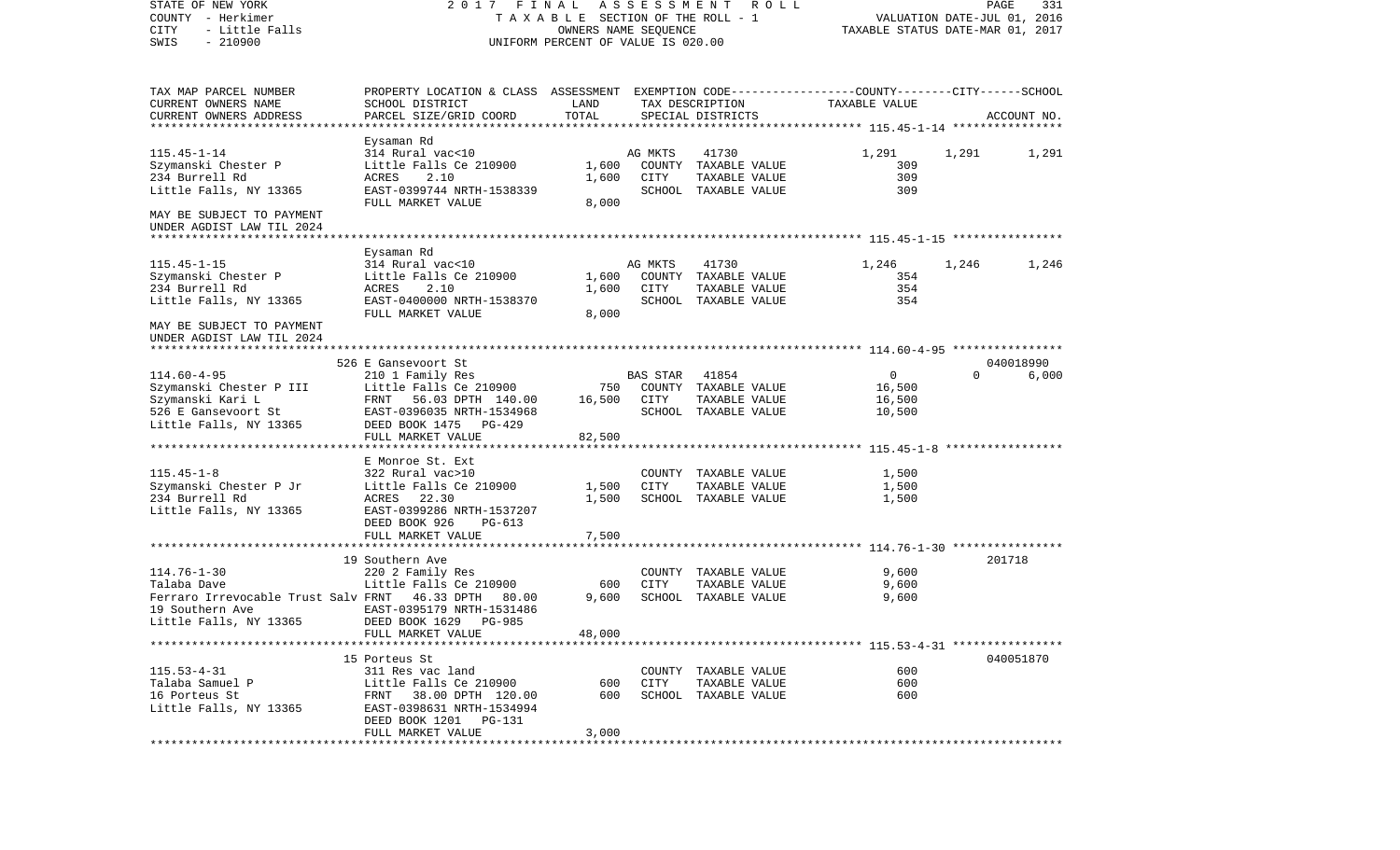STATE OF NEW YORK 2 0 1 7 F I N A L A S S E S S M E N T R O L L PAGE 332COUNTY - Herkimer **T A X A B L E** SECTION OF THE ROLL - 1 VALUATION DATE-JUL 01, 2016 CITY - Little Falls OWNERS NAME SEQUENCE TAXABLE STATUS DATE-MAR 01, 2017 SWIS - 210900 UNIFORM PERCENT OF VALUE IS 020.00TAX MAP PARCEL NUMBER PROPERTY LOCATION & CLASS ASSESSMENT EXEMPTION CODE------------------COUNTY--------CITY------SCHOOL CURRENT OWNERS NAME SCHOOL DISTRICT LAND TAX DESCRIPTION TAXABLE VALUECURRENT OWNERS ADDRESS PARCEL SIZE/GRID COORD TOTAL SPECIAL DISTRICTS ACCOUNT NO. \*\*\*\*\*\*\*\*\*\*\*\*\*\*\*\*\*\*\*\*\*\*\*\*\*\*\*\*\*\*\*\*\*\*\*\*\*\*\*\*\*\*\*\*\*\*\*\*\*\*\*\*\*\*\*\*\*\*\*\*\*\*\*\*\*\*\*\*\*\*\*\*\*\*\*\*\*\*\*\*\*\*\*\*\*\*\*\*\*\*\*\*\*\*\*\*\*\*\*\*\*\*\* 115.53-3-15 \*\*\*\*\*\*\*\*\*\*\*\*\*\*\*\* 16 Porteus St 040051900115.53-3-15 210 1 Family Res BAS STAR 41854 0 0 6,000 Talaba Samuel S Little Falls Ce 210900 850 COUNTY TAXABLE VALUE 10,500 Talaba Karen C FRNT 50.00 DPTH 130.00 10,500 CITY TAXABLE VALUE 10,500 16 Porteus St EAST-0398668 NRTH-1535180 SCHOOL TAXABLE VALUE 4,500 Little Falls, NY 13365 DEED BOOK 806 PG-640 FULL MARKET VALUE 52,500 \*\*\*\*\*\*\*\*\*\*\*\*\*\*\*\*\*\*\*\*\*\*\*\*\*\*\*\*\*\*\*\*\*\*\*\*\*\*\*\*\*\*\*\*\*\*\*\*\*\*\*\*\*\*\*\*\*\*\*\*\*\*\*\*\*\*\*\*\*\*\*\*\*\*\*\*\*\*\*\*\*\*\*\*\*\*\*\*\*\*\*\*\*\*\*\*\*\*\*\*\*\*\* 115.53-4-32 \*\*\*\*\*\*\*\*\*\*\*\*\*\*\*\* 13 Porteus St 161449115.53-4-32 210 1 Family Res COUNTY TAXABLE VALUE 7,450 Talaba Samuel S **Little Falls Ce 210900** 450 CITY TAXABLE VALUE Talaba Karen FRNT 30.00 DPTH 120.00 7,450 SCHOOL TAXABLE VALUE 7,450 16 Porteus St EAST-0398604 NRTH-1535011Little Falls, NY 13365 DEED BOOK 1374 PG-419 FULL MARKET VALUE 37,250 \*\*\*\*\*\*\*\*\*\*\*\*\*\*\*\*\*\*\*\*\*\*\*\*\*\*\*\*\*\*\*\*\*\*\*\*\*\*\*\*\*\*\*\*\*\*\*\*\*\*\*\*\*\*\*\*\*\*\*\*\*\*\*\*\*\*\*\*\*\*\*\*\*\*\*\*\*\*\*\*\*\*\*\*\*\*\*\*\*\*\*\*\*\*\*\*\*\*\*\*\*\*\* 115.61-1-9 \*\*\*\*\*\*\*\*\*\*\*\*\*\*\*\*\* 616 Albany St 040000450 115.61-1-9 220 2 Family Res COUNTY TAXABLE VALUE 10,800 Tancredi Vincent Little Falls Ce 210900 400 CITY TAXABLE VALUE 10,800 Tancredi Carol FRNT 25.00 DPTH 80.00 10,800 SCHOOL TAXABLE VALUE 10,800 PO Box 602 EAST-0397310 NRTH-1534356Little Falls, NY 13365 DEED BOOK 823 PG-540 FULL MARKET VALUE 54,000 \*\*\*\*\*\*\*\*\*\*\*\*\*\*\*\*\*\*\*\*\*\*\*\*\*\*\*\*\*\*\*\*\*\*\*\*\*\*\*\*\*\*\*\*\*\*\*\*\*\*\*\*\*\*\*\*\*\*\*\*\*\*\*\*\*\*\*\*\*\*\*\*\*\*\*\*\*\*\*\*\*\*\*\*\*\*\*\*\*\*\*\*\*\*\*\*\*\*\*\*\*\*\* 114.68-6-41 \*\*\*\*\*\*\*\*\*\*\*\*\*\*\*\* 538 E Main St 040034020114.68-6-41 481 Att row bldg COUNTY TAXABLE VALUE 10,750 Tancredi Vincent J Little Falls Ce 210900 3,600 CITY TAXABLE VALUE 10,750 Tancredi Carol S FRNT 37.00 DPTH 93.00 10,750 SCHOOL TAXABLE VALUE 10,750 PO Box 602 EAST-0396222 NRTH-1534119Little Falls, NY 13365 DEED BOOK 772 PG-87 FULL MARKET VALUE 53,750 \*\*\*\*\*\*\*\*\*\*\*\*\*\*\*\*\*\*\*\*\*\*\*\*\*\*\*\*\*\*\*\*\*\*\*\*\*\*\*\*\*\*\*\*\*\*\*\*\*\*\*\*\*\*\*\*\*\*\*\*\*\*\*\*\*\*\*\*\*\*\*\*\*\*\*\*\*\*\*\*\*\*\*\*\*\*\*\*\*\*\*\*\*\*\*\*\*\*\*\*\*\*\* 114.60-5-16 \*\*\*\*\*\*\*\*\*\*\*\*\*\*\*\* 40 N William St 040061380114.60-5-16 411 Apartment COUNTY TAXABLE VALUE 15,650 Tascon Mario J Little Falls Ce 210900 1,150 CITY TAXABLE VALUE 15,650 198 Saffron Cir FRNT 55.00 DPTH 70.00 15,650 SCHOOL TAXABLE VALUE 15,650 Springfield, MA 01129 EAST-0396776 NRTH-1534947 DEED BOOK 1156 PG-660FULL MARKET VALUE 78,250 \*\*\*\*\*\*\*\*\*\*\*\*\*\*\*\*\*\*\*\*\*\*\*\*\*\*\*\*\*\*\*\*\*\*\*\*\*\*\*\*\*\*\*\*\*\*\*\*\*\*\*\*\*\*\*\*\*\*\*\*\*\*\*\*\*\*\*\*\*\*\*\*\*\*\*\*\*\*\*\*\*\*\*\*\*\*\*\*\*\*\*\*\*\*\*\*\*\*\*\*\*\*\* 114.76-2-20 \*\*\*\*\*\*\*\*\*\*\*\*\*\*\*\* 565 E Jefferson St 152335114.76-2-20 210 1 Family Res COUNTY TAXABLE VALUE 2,500 Temnokhud Lyubov Little Falls Ce 210900 300 CITY TAXABLE VALUE 141 Sheridan Rd FRNT 31.00 DPTH 94.00 2,500 SCHOOL TAXABLE VALUE 2,500 Richfield Springs, NY 13439 BANK 743 EAST-0396781 NRTH-1532322 DEED BOOK 1319 PG-402FULL MARKET VALUE 12,500 \*\*\*\*\*\*\*\*\*\*\*\*\*\*\*\*\*\*\*\*\*\*\*\*\*\*\*\*\*\*\*\*\*\*\*\*\*\*\*\*\*\*\*\*\*\*\*\*\*\*\*\*\*\*\*\*\*\*\*\*\*\*\*\*\*\*\*\*\*\*\*\*\*\*\*\*\*\*\*\*\*\*\*\*\*\*\*\*\*\*\*\*\*\*\*\*\*\*\*\*\*\*\*\*\*\*\*\*\*\*\*\*\*\*\*\*\*\*\*\*\*\*\*\*\*\*\*\*\*\*\*\*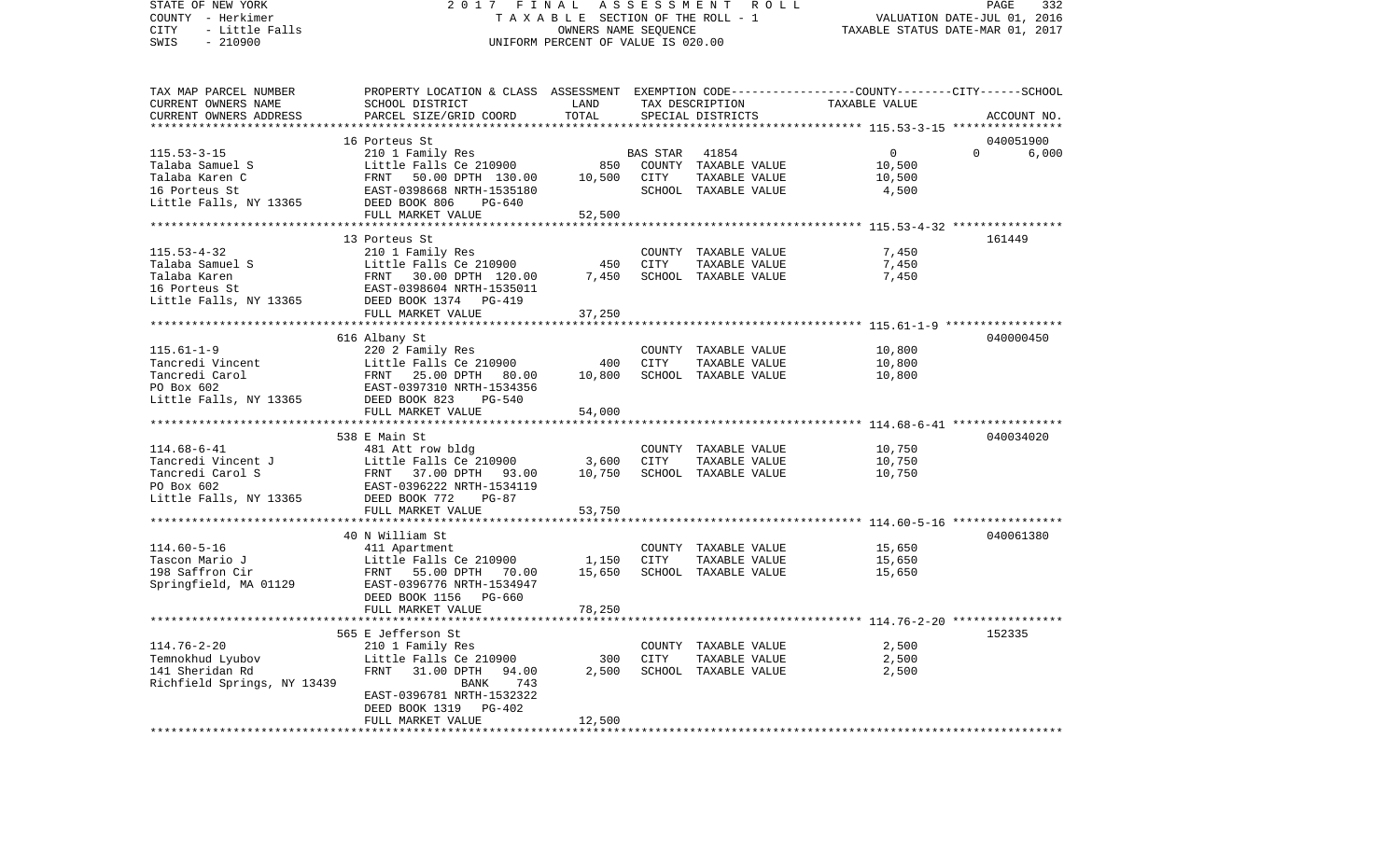COUNTY - Herkimer **T A X A B L E** SECTION OF THE ROLL - 1 VALUATION DATE-JUL 01, 2016 CITY - Little Falls OWNERS NAME SEQUENCE TAXABLE STATUS DATE-MAR 01, 2017 SWIS - 210900 UNIFORM PERCENT OF VALUE IS 020.00TAX MAP PARCEL NUMBER PROPERTY LOCATION & CLASS ASSESSMENT EXEMPTION CODE------------------COUNTY--------CITY------SCHOOL CURRENT OWNERS NAME SCHOOL DISTRICT LAND TAX DESCRIPTION TAXABLE VALUECURRENT OWNERS ADDRESS PARCEL SIZE/GRID COORD TOTAL SPECIAL DISTRICTS ACCOUNT NO. \*\*\*\*\*\*\*\*\*\*\*\*\*\*\*\*\*\*\*\*\*\*\*\*\*\*\*\*\*\*\*\*\*\*\*\*\*\*\*\*\*\*\*\*\*\*\*\*\*\*\*\*\*\*\*\*\*\*\*\*\*\*\*\*\*\*\*\*\*\*\*\*\*\*\*\*\*\*\*\*\*\*\*\*\*\*\*\*\*\*\*\*\*\*\*\*\*\*\*\*\*\*\* 114.60-3-14 \*\*\*\*\*\*\*\*\*\*\*\*\*\*\*\* 81 N William St 195580114.60-3-14 210 1 Family Res COUNTY TAXABLE VALUE 9,950 Tennant Tyler J Little Falls Ce 210900 1,100 CITY TAXABLE VALUE 9,950 Tennant Jenna L FRNT 50.00 DPTH 150.00 9,950 SCHOOL TAXABLE VALUE 9,950 81 N William St EAST-0396762 NRTH-1535661Little Falls, NY 13365 DEED BOOK 1590 PG-240 FULL MARKET VALUE 49,750 \*\*\*\*\*\*\*\*\*\*\*\*\*\*\*\*\*\*\*\*\*\*\*\*\*\*\*\*\*\*\*\*\*\*\*\*\*\*\*\*\*\*\*\*\*\*\*\*\*\*\*\*\*\*\*\*\*\*\*\*\*\*\*\*\*\*\*\*\*\*\*\*\*\*\*\*\*\*\*\*\*\*\*\*\*\*\*\*\*\*\*\*\*\*\*\*\*\*\*\*\*\*\* 114.68-1-19 \*\*\*\*\*\*\*\*\*\*\*\*\*\*\*\*52 Furnace St 040017160 114.68-1-19 210 1 Family Res BAS STAR 41854 0 0 6,000 Terrell Myron H Control Cittle Falls Ce 210900 900 COUNTY TAXABLE VALUE 11,000 52 Furnace St FRNT 50.00 DPTH 200.00 11,000 CITY TAXABLE VALUE 11,000 Little Falls, NY 13365 EAST-0394226 NRTH-1533542 SCHOOL TAXABLE VALUE 5,000 DEED BOOK 1251 PG-200FULL MARKET VALUE 55,000 \*\*\*\*\*\*\*\*\*\*\*\*\*\*\*\*\*\*\*\*\*\*\*\*\*\*\*\*\*\*\*\*\*\*\*\*\*\*\*\*\*\*\*\*\*\*\*\*\*\*\*\*\*\*\*\*\*\*\*\*\*\*\*\*\*\*\*\*\*\*\*\*\*\*\*\*\*\*\*\*\*\*\*\*\*\*\*\*\*\*\*\*\*\*\*\*\*\*\*\*\*\*\* 114.60-5-18 \*\*\*\*\*\*\*\*\*\*\*\*\*\*\*\* 567 E Gansevoort St 040019380114.60-5-18 210 1 Family Res COUNTY TAXABLE VALUE 9,000 Terzi Courtney Little Falls Ce 210900 500 CITY TAXABLE VALUE 9,000 567 E Gansevoort St FRNT 30.40 DPTH 53.00 9,000 SCHOOL TAXABLE VALUE 9,000 Little Falls, NY 13365 EAST-0396709 NRTH-1534934 DEED BOOK 2017 PG-2510PRIOR OWNER ON 3/01/2017 FULL MARKET VALUE 45,000 Terzi Courtney \*\*\*\*\*\*\*\*\*\*\*\*\*\*\*\*\*\*\*\*\*\*\*\*\*\*\*\*\*\*\*\*\*\*\*\*\*\*\*\*\*\*\*\*\*\*\*\*\*\*\*\*\*\*\*\*\*\*\*\*\*\*\*\*\*\*\*\*\*\*\*\*\*\*\*\*\*\*\*\*\*\*\*\*\*\*\*\*\*\*\*\*\*\*\*\*\*\*\*\*\*\*\* 114.67-1-6 \*\*\*\*\*\*\*\*\*\*\*\*\*\*\*\*\* 8 Marco Ter 040040200114.67-1-6 210 1 Family Res BAS STAR 41854 0 0 6,000 Terzi Laurie A Little Falls Ce 210900 850 COUNTY TAXABLE VALUE 7,400 8 Marco Ter FRNT 86.00 DPTH 70.00 7,400 CITY TAXABLE VALUE 7,400 Little Falls, NY 13365 EAST-0393106 NRTH-1534422 SCHOOL TAXABLE VALUE 1,400 DEED BOOK 1233 PG-294FULL MARKET VALUE 37,000 \*\*\*\*\*\*\*\*\*\*\*\*\*\*\*\*\*\*\*\*\*\*\*\*\*\*\*\*\*\*\*\*\*\*\*\*\*\*\*\*\*\*\*\*\*\*\*\*\*\*\*\*\*\*\*\*\*\*\*\*\*\*\*\*\*\*\*\*\*\*\*\*\*\*\*\*\*\*\*\*\*\*\*\*\*\*\*\*\*\*\*\*\*\*\*\*\*\*\*\*\*\*\* 114.76-2-38 \*\*\*\*\*\*\*\*\*\*\*\*\*\*\*\*1 W Shore Pl 040060660 114.76-2-38 210 1 Family Res ENH STAR 41834 0 0 4,500 Terzi Maryanne Little Falls Ce 210900 150 COUNTY TAXABLE VALUE 4,500 1 West Shore St FRNT 21.58 DPTH 46.88 4,500 CITY TAXABLE VALUE Little Falls, NY 13365 EAST-0395989 NRTH-1532001 SCHOOL TAXABLE VALUE 0 DEED BOOK 767 PG-715FULL MARKET VALUE 22,500 \*\*\*\*\*\*\*\*\*\*\*\*\*\*\*\*\*\*\*\*\*\*\*\*\*\*\*\*\*\*\*\*\*\*\*\*\*\*\*\*\*\*\*\*\*\*\*\*\*\*\*\*\*\*\*\*\*\*\*\*\*\*\*\*\*\*\*\*\*\*\*\*\*\*\*\*\*\*\*\*\*\*\*\*\*\*\*\*\*\*\*\*\*\*\*\*\*\*\*\*\*\*\* 114.76-2-51.2 \*\*\*\*\*\*\*\*\*\*\*\*\*\* West Shore St114.76-2-51.2 311 Res vac land COUNTY TAXABLE VALUE 200Terzi Maryanne Little Falls Ce 210900 200 CITY TAXABLE VALUE 200 1 West Shore St FRNT 55.00 DPTH 42.00 200 SCHOOL TAXABLE VALUE 200Little Falls, NY 13365 EAST-0395965 NRTH-1531978 DEED BOOK 767 PG-715FULL MARKET VALUE 1,000 \*\*\*\*\*\*\*\*\*\*\*\*\*\*\*\*\*\*\*\*\*\*\*\*\*\*\*\*\*\*\*\*\*\*\*\*\*\*\*\*\*\*\*\*\*\*\*\*\*\*\*\*\*\*\*\*\*\*\*\*\*\*\*\*\*\*\*\*\*\*\*\*\*\*\*\*\*\*\*\*\*\*\*\*\*\*\*\*\*\*\*\*\*\*\*\*\*\*\*\*\*\*\*\*\*\*\*\*\*\*\*\*\*\*\*\*\*\*\*\*\*\*\*\*\*\*\*\*\*\*\*\*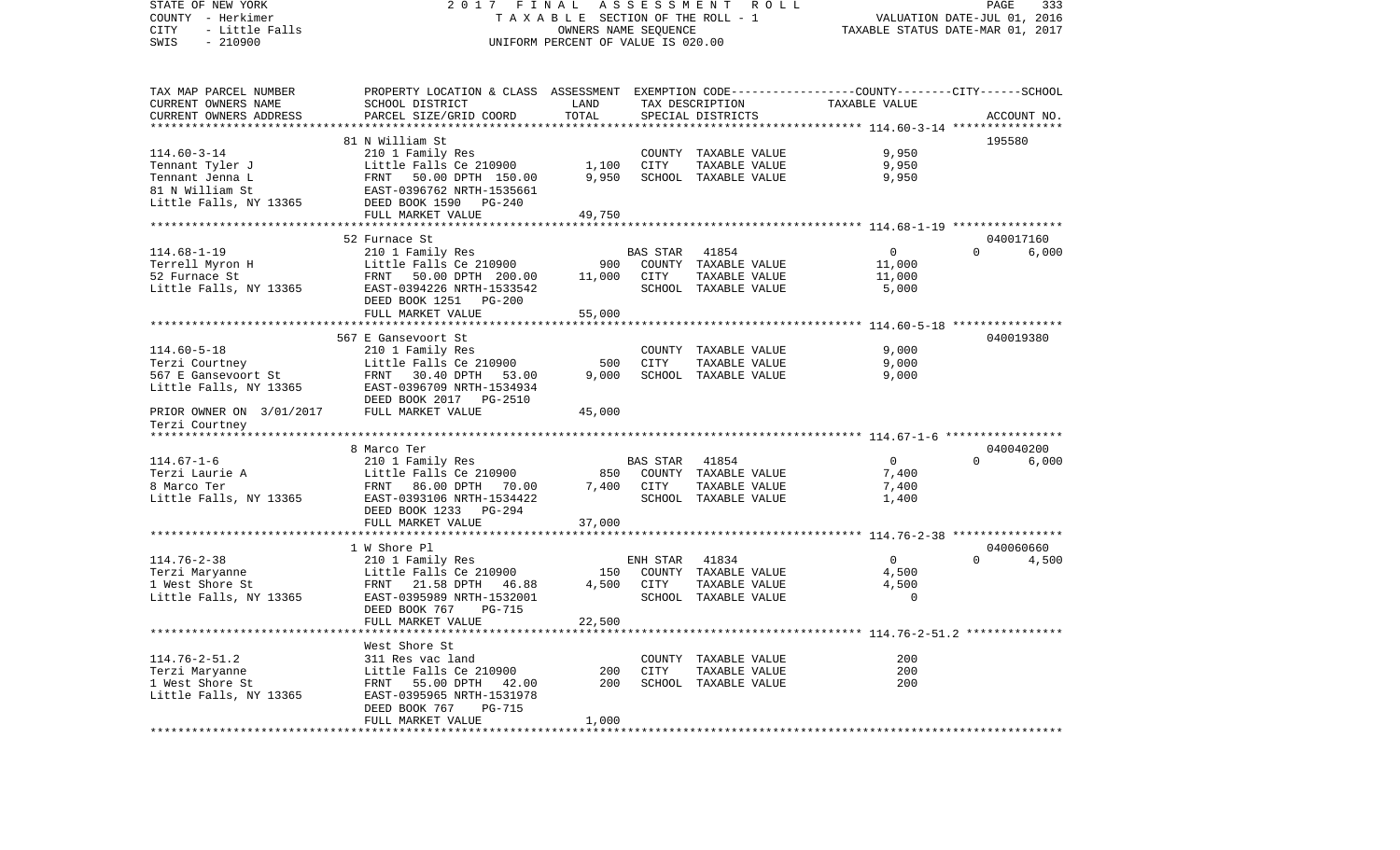STATE OF NEW YORK 2 0 1 7 F I N A L A S S E S S M E N T R O L L PAGE 334COUNTY - Herkimer **T A X A B L E SECTION OF THE ROLL - 1** VALUATION DATE-JUL 01, 2016 CITY - Little Falls OWNERS NAME SEQUENCE TAXABLE STATUS DATE-MAR 01, 2017 SWIS - 210900 UNIFORM PERCENT OF VALUE IS 020.00TAX MAP PARCEL NUMBER PROPERTY LOCATION & CLASS ASSESSMENT EXEMPTION CODE------------------COUNTY--------CITY------SCHOOL CURRENT OWNERS NAME SCHOOL DISTRICT LAND TAX DESCRIPTION TAXABLE VALUECURRENT OWNERS ADDRESS PARCEL SIZE/GRID COORD TOTAL SPECIAL DISTRICTS ACCOUNT NO. \*\*\*\*\*\*\*\*\*\*\*\*\*\*\*\*\*\*\*\*\*\*\*\*\*\*\*\*\*\*\*\*\*\*\*\*\*\*\*\*\*\*\*\*\*\*\*\*\*\*\*\*\*\*\*\*\*\*\*\*\*\*\*\*\*\*\*\*\*\*\*\*\*\*\*\*\*\*\*\*\*\*\*\*\*\*\*\*\*\*\*\*\*\*\*\*\*\*\*\*\*\*\* 114.76-2-80 \*\*\*\*\*\*\*\*\*\*\*\*\*\*\*\* 83 Flint Ave 040015540114.76-2-80 210 1 Family Res ENH STAR 41834 0 0 5,000 Terzi Robert Little Falls Ce 210900 250 COUNTY TAXABLE VALUE 5,000 83 Flint Ave FRNT 28.00 DPTH 120.00 5,000 CITY TAXABLE VALUE 5,000 Little Falls, NY 13365 EAST-0395605 NRTH-1531298 SCHOOL TAXABLE VALUE 0 DEED BOOK 798 PG-543 FULL MARKET VALUE 25,000 \*\*\*\*\*\*\*\*\*\*\*\*\*\*\*\*\*\*\*\*\*\*\*\*\*\*\*\*\*\*\*\*\*\*\*\*\*\*\*\*\*\*\*\*\*\*\*\*\*\*\*\*\*\*\*\*\*\*\*\*\*\*\*\*\*\*\*\*\*\*\*\*\*\*\*\*\*\*\*\*\*\*\*\*\*\*\*\*\*\*\*\*\*\*\*\*\*\*\*\*\*\*\* 114.68-2-26 \*\*\*\*\*\*\*\*\*\*\*\*\*\*\*\*71-3 Furnace St 040017520 114.68-2-26 220 2 Family Res BAS STAR 41854 0 0 6,000 Thayer Arthur 1000 COUNTY TAXABLE VALUE Little Falls Ce 210900 850 COUNTY TAXABLE VALUE 73 Furnace St FRNT 46.30 DPTH 200.00 10,750 CITY TAXABLE VALUE 10,750 Little Falls, NY 13365 BAST-0394316 NRTH-1533959 SCHOOL TAXABLE VALUE 4,750 DEED BOOK 887 PG-21 FULL MARKET VALUE 53,750 \*\*\*\*\*\*\*\*\*\*\*\*\*\*\*\*\*\*\*\*\*\*\*\*\*\*\*\*\*\*\*\*\*\*\*\*\*\*\*\*\*\*\*\*\*\*\*\*\*\*\*\*\*\*\*\*\*\*\*\*\*\*\*\*\*\*\*\*\*\*\*\*\*\*\*\*\*\*\*\*\*\*\*\*\*\*\*\*\*\*\*\*\*\*\*\*\*\*\*\*\*\*\* 115.69-1-28.1 \*\*\*\*\*\*\*\*\*\*\*\*\*\* Fall Hill Rd 190934115.69-1-28.1 322 Rural vac>10 COUNTY TAXABLE VALUE 6,400 The Meeper's Diamond Mine Little Falls Ce 210900 6,400 CITY TAXABLE VALUE 6,400 381 State Route 9A FRNT 46.00 DPTH 6,400 SCHOOL TAXABLE VALUE 6,400 PO Box 95 ACRES 133.50 Spofford, NH 03462 EAST-0398774 NRTH-1531100 DEED BOOK 1561 PG-442 FULL MARKET VALUE 32,000 \*\*\*\*\*\*\*\*\*\*\*\*\*\*\*\*\*\*\*\*\*\*\*\*\*\*\*\*\*\*\*\*\*\*\*\*\*\*\*\*\*\*\*\*\*\*\*\*\*\*\*\*\*\*\*\*\*\*\*\*\*\*\*\*\*\*\*\*\*\*\*\*\*\*\*\*\*\*\*\*\*\*\*\*\*\*\*\*\*\*\*\*\*\*\*\*\*\*\*\*\*\*\* 114.59-3-7 \*\*\*\*\*\*\*\*\*\*\*\*\*\*\*\*\* Gilbert St 194180114.59-3-7 311 Res vac land COUNTY TAXABLE VALUE 200Thibault Joseph A Little Falls Ce 210900 200 CITY TAXABLE VALUE 200 Thibault Adeira F 60 PRNT 40.00 DPTH 84.00 200 SCHOOL TAXABLE VALUE 200 27 Highland Ave EAST-0392559 NRTH-1535755 Little Falls, NY 13365 DEED BOOK 1581 PG-359 FULL MARKET VALUE 1,000 \*\*\*\*\*\*\*\*\*\*\*\*\*\*\*\*\*\*\*\*\*\*\*\*\*\*\*\*\*\*\*\*\*\*\*\*\*\*\*\*\*\*\*\*\*\*\*\*\*\*\*\*\*\*\*\*\*\*\*\*\*\*\*\*\*\*\*\*\*\*\*\*\*\*\*\*\*\*\*\*\*\*\*\*\*\*\*\*\*\*\*\*\*\*\*\*\*\*\*\*\*\*\* 114.59-3-8 \*\*\*\*\*\*\*\*\*\*\*\*\*\*\*\*\*Gilbert St 194180 114.59-3-8 311 Res vac land COUNTY TAXABLE VALUE 200Thibault Joseph A Little Falls Ce 210900 200 CITY TAXABLE VALUE 200 FRNT 40.00 DPTH 86.00 27 Highland Ave EAST-0392587 NRTH-1535783 Little Falls, NY 13365 DEED BOOK 1581 PG-359 FULL MARKET VALUE 1,000

\*\*\*\*\*\*\*\*\*\*\*\*\*\*\*\*\*\*\*\*\*\*\*\*\*\*\*\*\*\*\*\*\*\*\*\*\*\*\*\*\*\*\*\*\*\*\*\*\*\*\*\*\*\*\*\*\*\*\*\*\*\*\*\*\*\*\*\*\*\*\*\*\*\*\*\*\*\*\*\*\*\*\*\*\*\*\*\*\*\*\*\*\*\*\*\*\*\*\*\*\*\*\*\*\*\*\*\*\*\*\*\*\*\*\*\*\*\*\*\*\*\*\*\*\*\*\*\*\*\*\*\*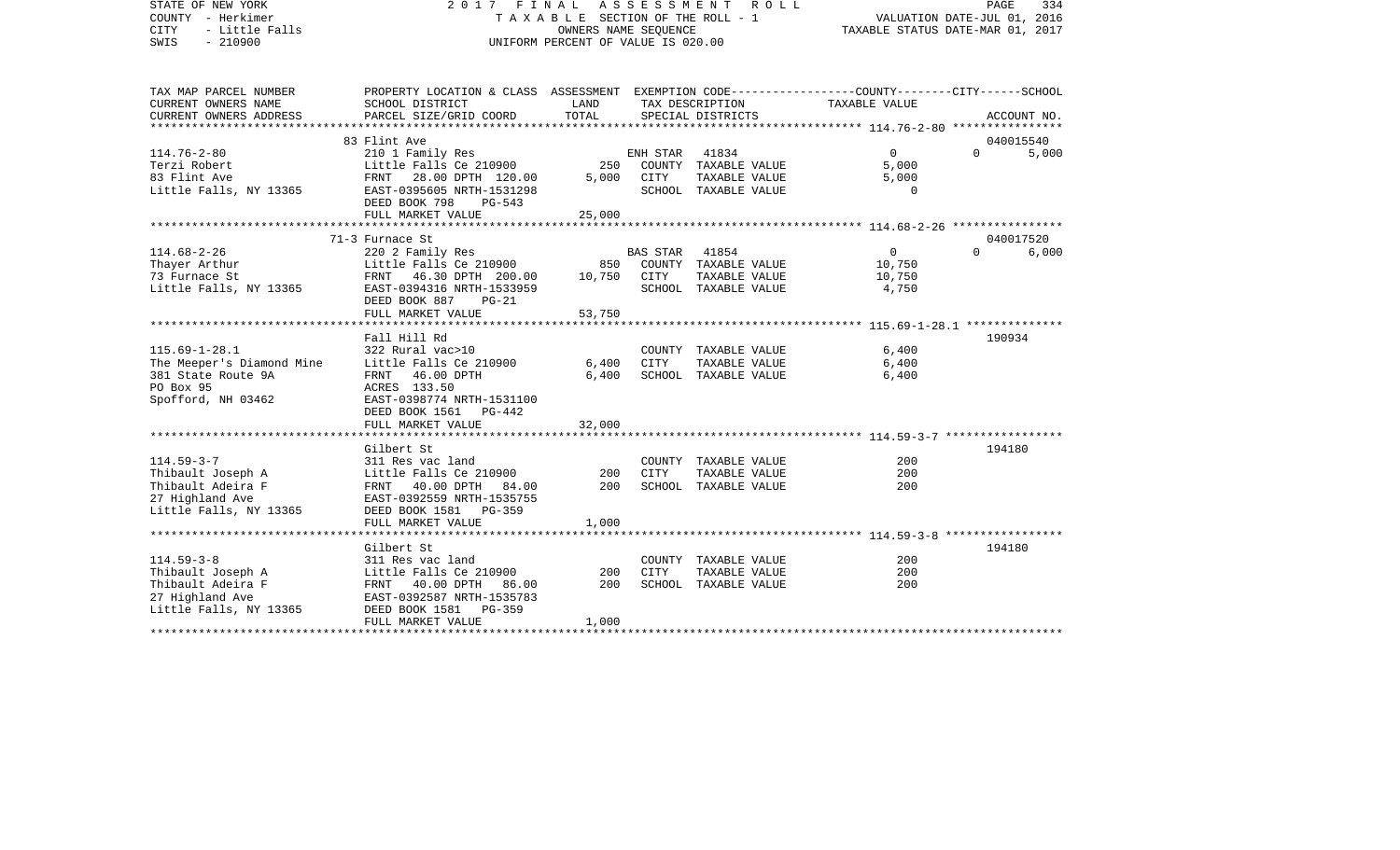COUNTY - Herkimer **T A X A B L E SECTION OF THE ROLL - 1** VALUATION DATE-JUL 01, 2016 CITY - Little Falls OWNERS NAME SEQUENCE TAXABLE STATUS DATE-MAR 01, 2017 SWIS - 210900 UNIFORM PERCENT OF VALUE IS 020.00TAX MAP PARCEL NUMBER PROPERTY LOCATION & CLASS ASSESSMENT EXEMPTION CODE------------------COUNTY--------CITY------SCHOOL CURRENT OWNERS NAME SCHOOL DISTRICT LAND TAX DESCRIPTION TAXABLE VALUECURRENT OWNERS ADDRESS PARCEL SIZE/GRID COORD TOTAL SPECIAL DISTRICTS ACCOUNT NO. \*\*\*\*\*\*\*\*\*\*\*\*\*\*\*\*\*\*\*\*\*\*\*\*\*\*\*\*\*\*\*\*\*\*\*\*\*\*\*\*\*\*\*\*\*\*\*\*\*\*\*\*\*\*\*\*\*\*\*\*\*\*\*\*\*\*\*\*\*\*\*\*\*\*\*\*\*\*\*\*\*\*\*\*\*\*\*\*\*\*\*\*\*\*\*\*\*\*\*\*\*\*\* 114.59-3-16 \*\*\*\*\*\*\*\*\*\*\*\*\*\*\*\*27 Highland Ave 194180 114.59-3-16 210 1 Family Res VETWAR CTS 41120 1,800 1,800 1,800 Thibault Joseph A Little Falls Ce 210900 2,000 VETDIS CTS 41140 6,000 6,000 6,000 6,000 Thibault Adeira F 60.700 FRNT 80.00 DPTH 100.00 18,500 COUNTY TAXABLE VALUE 10,700 27 Highland Ave EAST-0392635 NRTH-1535699 CITY TAXABLE VALUE 10,700 Little Falls, NY 13365 DEED BOOK 1581 PG-359 SCHOOL TAXABLE VALUE FULL MARKET VALUE 92,500 \*\*\*\*\*\*\*\*\*\*\*\*\*\*\*\*\*\*\*\*\*\*\*\*\*\*\*\*\*\*\*\*\*\*\*\*\*\*\*\*\*\*\*\*\*\*\*\*\*\*\*\*\*\*\*\*\*\*\*\*\*\*\*\*\*\*\*\*\*\*\*\*\*\*\*\*\*\*\*\*\*\*\*\*\*\*\*\*\*\*\*\*\*\*\*\*\*\*\*\*\*\*\* 114.60-4-75 \*\*\*\*\*\*\*\*\*\*\*\*\*\*\*\* 65 W Monroe St 158457114.60-4-75 220 2 Family Res BAS STAR 41854 0 0 6,000 Thomas Paul W **Little Falls Ce 210900** 1,200 COUNTY TAXABLE VALUE 12,200 65 W Monroe St FRNT 50.00 DPTH 120.00 12,200 CITY TAXABLE VALUE 12,200 Little Falls, NY 13365 EAST-0394862 NRTH-1534824 SCHOOL TAXABLE VALUE 6,200 DEED BOOK 1355 PG-871FULL MARKET VALUE 61,000 \*\*\*\*\*\*\*\*\*\*\*\*\*\*\*\*\*\*\*\*\*\*\*\*\*\*\*\*\*\*\*\*\*\*\*\*\*\*\*\*\*\*\*\*\*\*\*\*\*\*\*\*\*\*\*\*\*\*\*\*\*\*\*\*\*\*\*\*\*\*\*\*\*\*\*\*\*\*\*\*\*\*\*\*\*\*\*\*\*\*\*\*\*\*\*\*\*\*\*\*\*\*\* 114.59-2-59 \*\*\*\*\*\*\*\*\*\*\*\*\*\*\*\* 254 Church St 040010950114.59-2-59 210 1 Family Res COUNTY TAXABLE VALUE 14,450 Tibbitts Ann Lettle Falls Ce 210900 650 CITY TAXABLE VALUE 14,450 Elwood Mueller FRNT 40.30 DPTH 132.00 14,450 SCHOOL TAXABLE VALUE 14,450 C/O Jessica Manieri EAST-0393145 NRTH-1535777 209 N Prospect St DEED BOOK 820 PG-574 PO Box 172 **FULL MARKET VALUE** 72,250 Herkimer, NY 13350 \*\*\*\*\*\*\*\*\*\*\*\*\*\*\*\*\*\*\*\*\*\*\*\*\*\*\*\*\*\*\*\*\*\*\*\*\*\*\*\*\*\*\*\*\*\*\*\*\*\*\*\*\*\*\*\*\*\*\*\*\*\*\*\*\*\*\*\*\*\*\*\*\*\*\*\*\*\*\*\*\*\*\*\*\*\*\*\*\*\*\*\*\*\*\*\*\*\*\*\*\*\*\* 115.53-2-19 \*\*\*\*\*\*\*\*\*\*\*\*\*\*\*\* Monroe St 040045000115.53-2-19 314 Rural vac<10 COUNTY TAXABLE VALUE 150Timmerman Mrs Harold Little Falls Ce 210900 150 CITY TAXABLE VALUE 15016670 Bengi Way FRNT 150.00 DPTH 290.00 150 SCHOOL TAXABLE VALUE 150 Grass Valley, CA 95949 EAST-0398928 NRTH-1535855 DEED BOOK 00552 PG-00289FULL MARKET VALUE 750 \*\*\*\*\*\*\*\*\*\*\*\*\*\*\*\*\*\*\*\*\*\*\*\*\*\*\*\*\*\*\*\*\*\*\*\*\*\*\*\*\*\*\*\*\*\*\*\*\*\*\*\*\*\*\*\*\*\*\*\*\*\*\*\*\*\*\*\*\*\*\*\*\*\*\*\*\*\*\*\*\*\*\*\*\*\*\*\*\*\*\*\*\*\*\*\*\*\*\*\*\*\*\* 114.68-3-10 \*\*\*\*\*\*\*\*\*\*\*\*\*\*\*\*10 Prospect & School St 50 PCT OF VALUE USED FOR EXEMPTION PURPOSES 040052410 114.68-3-10 483 Converted Re VETCOM CTS 41130 2,625 2,625 2,625 Tippin Charles C Little Falls Ce 210900 3,600 ENH STAR 41834 0 0 13,100 5 Prospect St FRNT 104.00 DPTH 60.00 21,000 COUNTY TAXABLE VALUE Little Falls, NY 13365 EAST-0395665 NRTH-1533934 CITY TAXABLE VALUE 18,375 DEED BOOK 2017 PG-2037 SCHOOL TAXABLE VALUE 5,275 PRIOR OWNER ON 3/01/2017 FULL MARKET VALUE 105,000 Tippin Theresa \*\*\*\*\*\*\*\*\*\*\*\*\*\*\*\*\*\*\*\*\*\*\*\*\*\*\*\*\*\*\*\*\*\*\*\*\*\*\*\*\*\*\*\*\*\*\*\*\*\*\*\*\*\*\*\*\*\*\*\*\*\*\*\*\*\*\*\*\*\*\*\*\*\*\*\*\*\*\*\*\*\*\*\*\*\*\*\*\*\*\*\*\*\*\*\*\*\*\*\*\*\*\* 114.68-3-15.2 \*\*\*\*\*\*\*\*\*\*\*\*\*\* School St114.68-3-15.2 311 Res vac land COUNTY TAXABLE VALUE 750Tippin Charles C Little Falls Ce 210900 750 CITY TAXABLE VALUE 750 5 Prospect St FRNT 20.80 DPTH 136.40 750 SCHOOL TAXABLE VALUE 750 Little Falls, NY 13365 EAST-0395655 NRTH-1533879 DEED BOOK 2017 PG-2037 PRIOR OWNER ON  $3/01/2017$  FULL MARKET VALUE 3,750 Tippin Theresa \*\*\*\*\*\*\*\*\*\*\*\*\*\*\*\*\*\*\*\*\*\*\*\*\*\*\*\*\*\*\*\*\*\*\*\*\*\*\*\*\*\*\*\*\*\*\*\*\*\*\*\*\*\*\*\*\*\*\*\*\*\*\*\*\*\*\*\*\*\*\*\*\*\*\*\*\*\*\*\*\*\*\*\*\*\*\*\*\*\*\*\*\*\*\*\*\*\*\*\*\*\*\*\*\*\*\*\*\*\*\*\*\*\*\*\*\*\*\*\*\*\*\*\*\*\*\*\*\*\*\*\*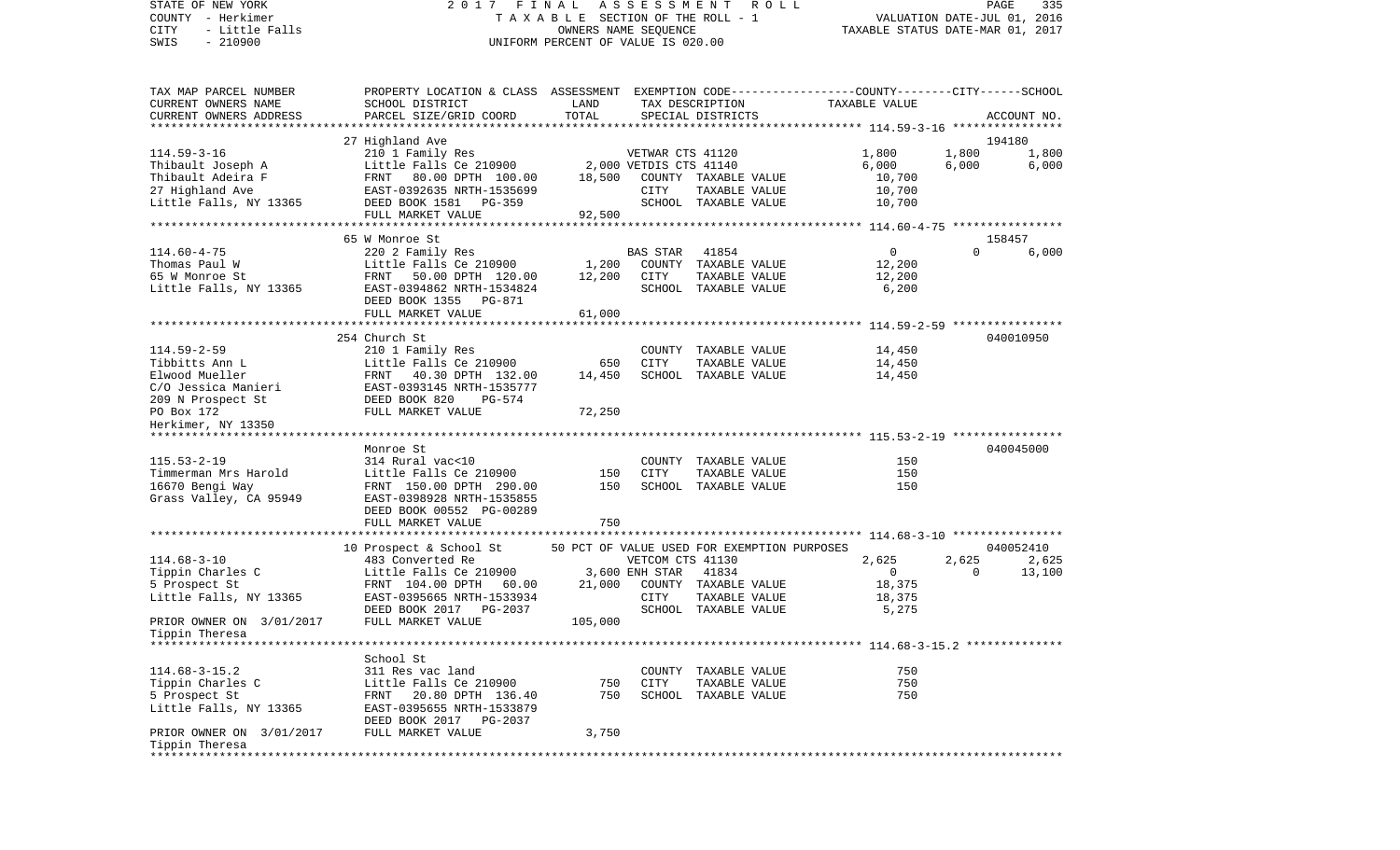| STATE OF NEW YORK      | 2017 FINAL                                                                                                                                                                                                                           |                                    |          | ASSESSMENT ROLL                 |                                  | PAGE                     | 336         |
|------------------------|--------------------------------------------------------------------------------------------------------------------------------------------------------------------------------------------------------------------------------------|------------------------------------|----------|---------------------------------|----------------------------------|--------------------------|-------------|
| COUNTY - Herkimer      |                                                                                                                                                                                                                                      |                                    |          | TAXABLE SECTION OF THE ROLL - 1 | VALUATION DATE-JUL 01, 2016      |                          |             |
| CITY<br>- Little Falls |                                                                                                                                                                                                                                      | OWNERS NAME SEQUENCE               |          |                                 | TAXABLE STATUS DATE-MAR 01, 2017 |                          |             |
| $-210900$<br>SWIS      |                                                                                                                                                                                                                                      | UNIFORM PERCENT OF VALUE IS 020.00 |          |                                 |                                  |                          |             |
|                        |                                                                                                                                                                                                                                      |                                    |          |                                 |                                  |                          |             |
|                        |                                                                                                                                                                                                                                      |                                    |          |                                 |                                  |                          |             |
| TAX MAP PARCEL NUMBER  | PROPERTY LOCATION & CLASS ASSESSMENT EXEMPTION CODE----------------COUNTY--------CITY------SCHOOL                                                                                                                                    |                                    |          |                                 |                                  |                          |             |
| CURRENT OWNERS NAME    | SCHOOL DISTRICT                                                                                                                                                                                                                      | LAND                               |          | TAX DESCRIPTION                 | TAXABLE VALUE                    |                          |             |
| CURRENT OWNERS ADDRESS | PARCEL SIZE/GRID COORD                                                                                                                                                                                                               | TOTAL                              |          | SPECIAL DISTRICTS               |                                  |                          | ACCOUNT NO. |
|                        |                                                                                                                                                                                                                                      |                                    |          |                                 |                                  |                          |             |
|                        | 531 Garden St                                                                                                                                                                                                                        |                                    |          |                                 |                                  |                          | 201359      |
| $114.68 - 6 - 26$      | 210 1 Family Res                                                                                                                                                                                                                     |                                    |          | COUNTY TAXABLE VALUE            | 8,850                            |                          |             |
| Todaro Nicholas        | Little Falls Ce 210900                                                                                                                                                                                                               | 700                                | CITY     | TAXABLE VALUE                   | 8,850                            |                          |             |
| 341 Fiddletown Rd      | FRNT 27.00 DPTH 120.00                                                                                                                                                                                                               | 8,850                              |          | SCHOOL TAXABLE VALUE            | 8,850                            |                          |             |
| Herkimer, NY 13350     | EAST-0396362 NRTH-1534338                                                                                                                                                                                                            |                                    |          |                                 |                                  |                          |             |
|                        | DEED BOOK 1627 PG-482                                                                                                                                                                                                                |                                    |          |                                 |                                  |                          |             |
|                        | FULL MARKET VALUE                                                                                                                                                                                                                    | 44,250                             |          |                                 |                                  |                          |             |
|                        |                                                                                                                                                                                                                                      |                                    |          |                                 |                                  |                          |             |
|                        | 562-564 E Main St                                                                                                                                                                                                                    |                                    |          |                                 |                                  | 187644                   |             |
| $114.68 - 6 - 45$      | 481 Att row bldg                                                                                                                                                                                                                     |                                    |          | COUNTY TAXABLE VALUE            | 14,250                           |                          |             |
| Todaro Nick            |                                                                                                                                                                                                                                      | 4,100                              | CITY     | TAXABLE VALUE                   | 14,250                           |                          |             |
| 241 Smith Rd           | Little Falls Ce <sup>-</sup> 210900<br>FRNT - 36.00 DPTH - 122.00<br>EAST-0396378 NRTH-1534215                                                                                                                                       | 14,250                             |          | SCHOOL TAXABLE VALUE            | 14,250                           |                          |             |
| Herkimer, NY 13350     |                                                                                                                                                                                                                                      |                                    |          |                                 |                                  |                          |             |
|                        | DEED BOOK 1541    PG-811                                                                                                                                                                                                             |                                    |          |                                 |                                  |                          |             |
|                        | FULL MARKET VALUE                                                                                                                                                                                                                    | 71,250                             |          |                                 |                                  |                          |             |
|                        |                                                                                                                                                                                                                                      |                                    |          |                                 |                                  |                          |             |
| $114.51 - 1 - 25$      | W Monroe St<br>311 Res vac land                                                                                                                                                                                                      |                                    |          | COUNTY TAXABLE VALUE            | 700                              |                          | 040048270   |
|                        |                                                                                                                                                                                                                                      | 700                                | CITY     | TAXABLE VALUE                   | 700                              |                          |             |
|                        |                                                                                                                                                                                                                                      | 700                                |          | SCHOOL TAXABLE VALUE            | 700                              |                          |             |
|                        | 114.51-1-25<br>Toher William<br>Toher Jill K<br>Toher Jill K<br>Superved Strategy PRNT<br>The FRNT<br>S5.00 DPTH<br>296.00<br>THE 296.00<br>S90 W Monroe Strategy RRT-0391925 NRTH-1537220                                           |                                    |          |                                 |                                  |                          |             |
| Little Falls, NY 13365 | DEED BOOK 1492 PG-316                                                                                                                                                                                                                |                                    |          |                                 |                                  |                          |             |
|                        | FULL MARKET VALUE                                                                                                                                                                                                                    | 3,500                              |          |                                 |                                  |                          |             |
|                        |                                                                                                                                                                                                                                      |                                    |          |                                 |                                  |                          |             |
|                        | 386 W Monroe St                                                                                                                                                                                                                      |                                    |          |                                 |                                  |                          | 040048240   |
| $114.51 - 1 - 26$      | 210 1 Family Res                                                                                                                                                                                                                     |                                    |          | CW_10_VET/ 41153                | $\mathbf 0$                      | 1,600                    | 0           |
|                        | Toher William FRNT 117.00 DPTH 296.00 1,500 CW_15_VET/ 41162<br>Toher Jill FRNT 117.00 DPTH 296.00 18,500 BAS STAR 41854<br>386 W Monroe St EAST-0391863 NRTH-1537277 COUNTY TAXABLE<br>Little Falls, NY 13365 DEED BOOK 1159 PG-640 |                                    |          |                                 | 1,800                            | $\overline{\phantom{0}}$ | $\Omega$    |
|                        |                                                                                                                                                                                                                                      |                                    |          |                                 | $\overline{0}$                   | $\overline{0}$           | 6,000       |
|                        |                                                                                                                                                                                                                                      |                                    |          | COUNTY TAXABLE VALUE            | 16,700                           |                          |             |
|                        |                                                                                                                                                                                                                                      |                                    |          | TAXABLE VALUE                   | 16,900                           |                          |             |
|                        | FULL MARKET VALUE                                                                                                                                                                                                                    | 92,500                             |          | SCHOOL TAXABLE VALUE            | 12,500                           |                          |             |
|                        |                                                                                                                                                                                                                                      |                                    |          |                                 |                                  |                          |             |
|                        | 27 Ward St                                                                                                                                                                                                                           |                                    |          |                                 |                                  |                          | 040059640   |
| $115.61 - 3 - 48$      | 210 1 Family Res                                                                                                                                                                                                                     |                                    |          | COUNTY TAXABLE VALUE            | 9,500                            |                          |             |
| Toher William J        | Little Falls Ce 210900<br>FRNT 30.00 DPTH 207.00<br>EAST-0398726 NRTH-1534114<br>DEED BOOK 687 PG-130                                                                                                                                | 600                                | CITY     | TAXABLE VALUE                   | 9,500                            |                          |             |
| Toher Jill K           |                                                                                                                                                                                                                                      | 9,500                              |          | SCHOOL TAXABLE VALUE            | 9,500                            |                          |             |
| 390 W Monroe St        |                                                                                                                                                                                                                                      |                                    |          |                                 |                                  |                          |             |
| Little Falls, NY 13365 |                                                                                                                                                                                                                                      |                                    |          |                                 |                                  |                          |             |
|                        | FULL MARKET VALUE                                                                                                                                                                                                                    | 47,500                             |          |                                 |                                  |                          |             |
|                        |                                                                                                                                                                                                                                      |                                    |          |                                 |                                  |                          |             |
|                        | Overlook                                                                                                                                                                                                                             |                                    |          |                                 |                                  | 152971                   |             |
| $114.60 - 2 - 15$      | 250 Estate                                                                                                                                                                                                                           |                                    | BAS STAR | 41854                           | 0                                | 0                        | 6,000       |
| Tomaso James           | Little Falls Ce 210900                                                                                                                                                                                                               | 10,500                             | COUNTY   | TAXABLE VALUE                   | 69,500                           |                          |             |
| PO Box 144             | 3 Acres                                                                                                                                                                                                                              | 69,500                             | CITY     | TAXABLE VALUE                   | 69,500                           |                          |             |
| Piseco, NY 12139       | Overlook                                                                                                                                                                                                                             |                                    | SCHOOL   | TAXABLE VALUE                   | 63,500                           |                          |             |
|                        | FRNT 576.70 DPTH                                                                                                                                                                                                                     |                                    |          |                                 |                                  |                          |             |
|                        | 8.80<br>ACRES                                                                                                                                                                                                                        |                                    |          |                                 |                                  |                          |             |
|                        | EAST-0395740 NRTH-1535854                                                                                                                                                                                                            |                                    |          |                                 |                                  |                          |             |
|                        | DEED BOOK 1323<br>PG-391<br>FULL MARKET VALUE                                                                                                                                                                                        | 347,500                            |          |                                 |                                  |                          |             |
|                        |                                                                                                                                                                                                                                      |                                    |          |                                 |                                  |                          |             |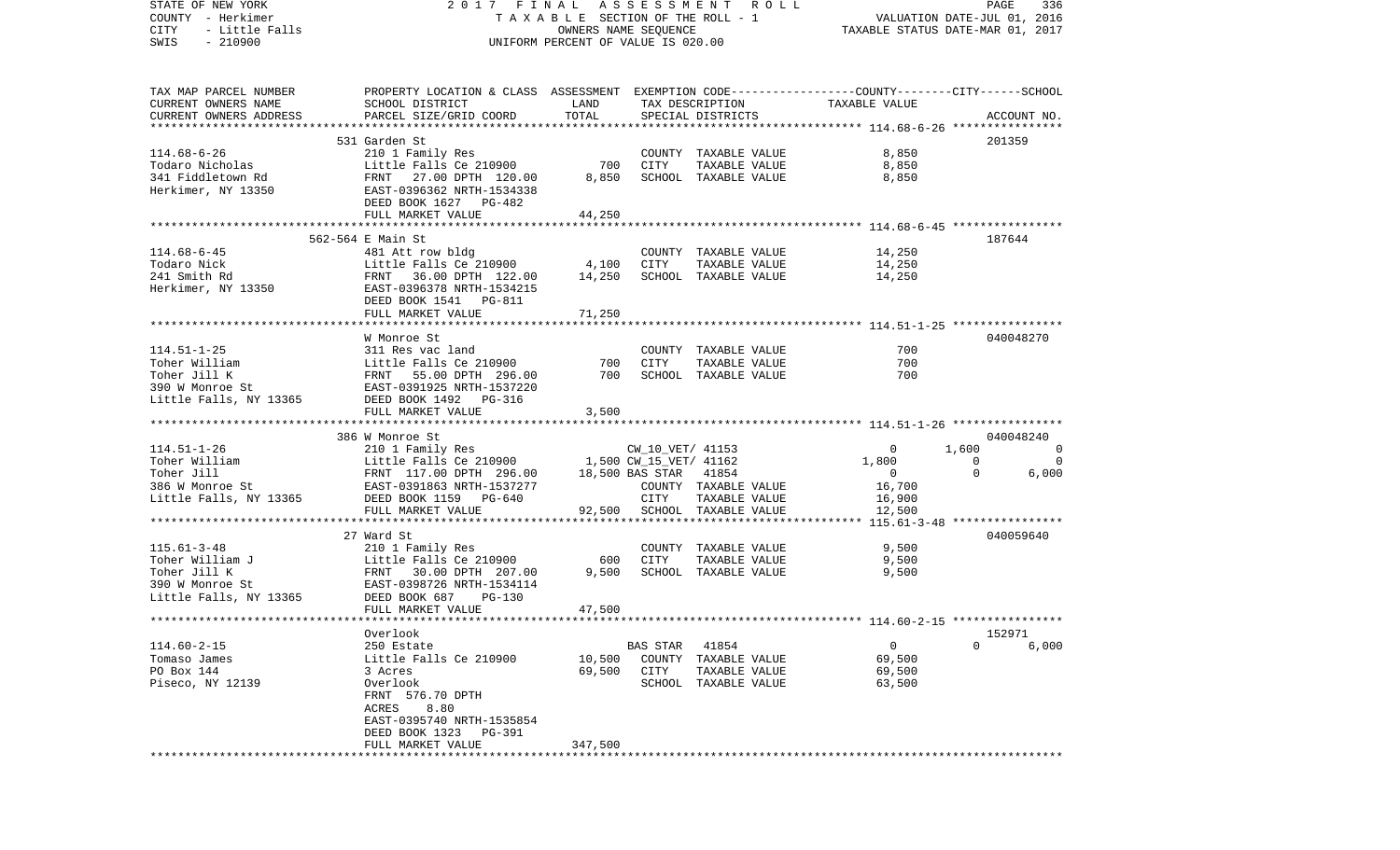| STATE OF NEW YORK<br>COUNTY - Herkimer<br><b>CITY</b><br>- Little Falls<br>$-210900$<br>SWIS | 2017 FINAL<br>TAXABLE SECTION OF THE ROLL - 1<br>UNIFORM PERCENT OF VALUE IS 020.00                                | PAGE<br>337<br>VALUATION DATE-JUL 01, 2016<br>TAXABLE STATUS DATE-MAR 01, 2017 |                |                                       |                          |          |             |
|----------------------------------------------------------------------------------------------|--------------------------------------------------------------------------------------------------------------------|--------------------------------------------------------------------------------|----------------|---------------------------------------|--------------------------|----------|-------------|
| TAX MAP PARCEL NUMBER<br>CURRENT OWNERS NAME                                                 | PROPERTY LOCATION & CLASS ASSESSMENT EXEMPTION CODE---------------COUNTY-------CITY------SCHOOL<br>SCHOOL DISTRICT | LAND                                                                           |                | TAX DESCRIPTION                       | TAXABLE VALUE            |          |             |
| CURRENT OWNERS ADDRESS                                                                       | PARCEL SIZE/GRID COORD                                                                                             | TOTAL                                                                          |                | SPECIAL DISTRICTS                     |                          |          | ACCOUNT NO. |
| **********************                                                                       |                                                                                                                    |                                                                                |                |                                       |                          |          |             |
|                                                                                              | Overlook                                                                                                           |                                                                                |                |                                       |                          | 152971   |             |
| $114.60 - 2 - 17$                                                                            | 210 1 Family Res                                                                                                   |                                                                                |                | COUNTY TAXABLE VALUE                  | 7,900                    |          |             |
| Tomaso James<br>PO Box 144                                                                   | Little Falls Ce 210900<br>Overlook                                                                                 | 1,500<br>7,900                                                                 | CITY           | TAXABLE VALUE<br>SCHOOL TAXABLE VALUE | 7,900<br>7,900           |          |             |
| Piseco, NY 12139                                                                             | ACRES<br>1.10                                                                                                      |                                                                                |                |                                       |                          |          |             |
|                                                                                              | EAST-0396343 NRTH-1535943                                                                                          |                                                                                |                |                                       |                          |          |             |
|                                                                                              | DEED BOOK 1323 PG-391                                                                                              |                                                                                |                |                                       |                          |          |             |
|                                                                                              | FULL MARKET VALUE                                                                                                  | 39,500                                                                         |                |                                       |                          |          |             |
|                                                                                              |                                                                                                                    |                                                                                |                |                                       |                          |          |             |
|                                                                                              | William St                                                                                                         |                                                                                |                |                                       |                          | 152971   |             |
| $114.60 - 2 - 58$                                                                            | 311 Res vac land                                                                                                   |                                                                                |                | COUNTY TAXABLE VALUE                  | 300                      |          |             |
| Tomaso James                                                                                 | Little Falls Ce 210900                                                                                             | 300                                                                            | <b>CITY</b>    | TAXABLE VALUE                         | 300                      |          |             |
| PO Box 144                                                                                   | Vl2                                                                                                                | 300                                                                            |                | SCHOOL TAXABLE VALUE                  | 300                      |          |             |
| Piseco, NY 12139                                                                             | William Street<br>ACRES<br>4.80                                                                                    |                                                                                |                |                                       |                          |          |             |
|                                                                                              | EAST-0396736 NRTH-1535963                                                                                          |                                                                                |                |                                       |                          |          |             |
|                                                                                              | DEED BOOK 1323 PG-391                                                                                              |                                                                                |                |                                       |                          |          |             |
|                                                                                              | FULL MARKET VALUE                                                                                                  | 1,500                                                                          |                |                                       |                          |          |             |
|                                                                                              | **************************                                                                                         |                                                                                |                |                                       |                          |          |             |
|                                                                                              | 92 William St                                                                                                      |                                                                                |                |                                       |                          | 152971   |             |
| $114.60 - 2 - 59$                                                                            | 311 Res vac land                                                                                                   |                                                                                |                | COUNTY TAXABLE VALUE                  | 600                      |          |             |
| Tomaso James                                                                                 | Little Falls Ce 210900                                                                                             | 600                                                                            | CITY           | TAXABLE VALUE                         | 600                      |          |             |
| PO Box 144                                                                                   | FRNT 38.00 DPTH 170.00                                                                                             | 600                                                                            |                | SCHOOL TAXABLE VALUE                  | 600                      |          |             |
| Piseco, NY 12139                                                                             | EAST-0396515 NRTH-1535746                                                                                          |                                                                                |                |                                       |                          |          |             |
|                                                                                              | DEED BOOK 1323 PG-391<br>FULL MARKET VALUE                                                                         | 3,000                                                                          |                |                                       |                          |          |             |
|                                                                                              |                                                                                                                    |                                                                                |                |                                       |                          |          |             |
|                                                                                              | 52 Diamond St                                                                                                      |                                                                                |                |                                       |                          |          | 040013770   |
| $114.60 - 2 - 30$                                                                            | 210 1 Family Res                                                                                                   |                                                                                | BAS STAR 41854 |                                       | $\overline{0}$           | $\Omega$ | 6,000       |
| Tomaso Mary F                                                                                | Little Falls Ce 210900                                                                                             | 650                                                                            |                | COUNTY TAXABLE VALUE                  | 11,600                   |          |             |
| 52 Diamond St                                                                                | FRNT 50.00 DPTH 120.00                                                                                             | 11,600                                                                         | CITY           | TAXABLE VALUE                         | 11,600                   |          |             |
| Little Falls, NY 13365                                                                       | EAST-0395180 NRTH-1535441                                                                                          |                                                                                |                | SCHOOL TAXABLE VALUE                  | 5,600                    |          |             |
|                                                                                              | DEED BOOK 912<br>$PG-365$                                                                                          |                                                                                |                |                                       |                          |          |             |
|                                                                                              | FULL MARKET VALUE                                                                                                  | 58,000                                                                         |                |                                       |                          |          |             |
|                                                                                              |                                                                                                                    |                                                                                |                |                                       |                          |          |             |
|                                                                                              | 547 Garden St                                                                                                      |                                                                                |                |                                       |                          |          | 040021840   |
| $114.68 - 6 - 21$<br>Tomei Ann G                                                             | 230 3 Family Res<br>Little Falls Ce 210900                                                                         | 1,950                                                                          | BAS STAR       | 41854<br>COUNTY TAXABLE VALUE         | $\overline{0}$<br>21,050 | $\Omega$ | 6,000       |
| 547 Garden St                                                                                | FRNT 82.80 DPTH 120.00                                                                                             | 21,050                                                                         | CITY           | TAXABLE VALUE                         | 21,050                   |          |             |
| Little Falls, NY 13365                                                                       | EAST-0396534 NRTH-1534431                                                                                          |                                                                                |                | SCHOOL TAXABLE VALUE                  | 15,050                   |          |             |
|                                                                                              | DEED BOOK 00662 PG-00746                                                                                           |                                                                                |                |                                       |                          |          |             |
|                                                                                              | FULL MARKET VALUE                                                                                                  | 105,250                                                                        |                |                                       |                          |          |             |
|                                                                                              |                                                                                                                    |                                                                                |                |                                       |                          |          |             |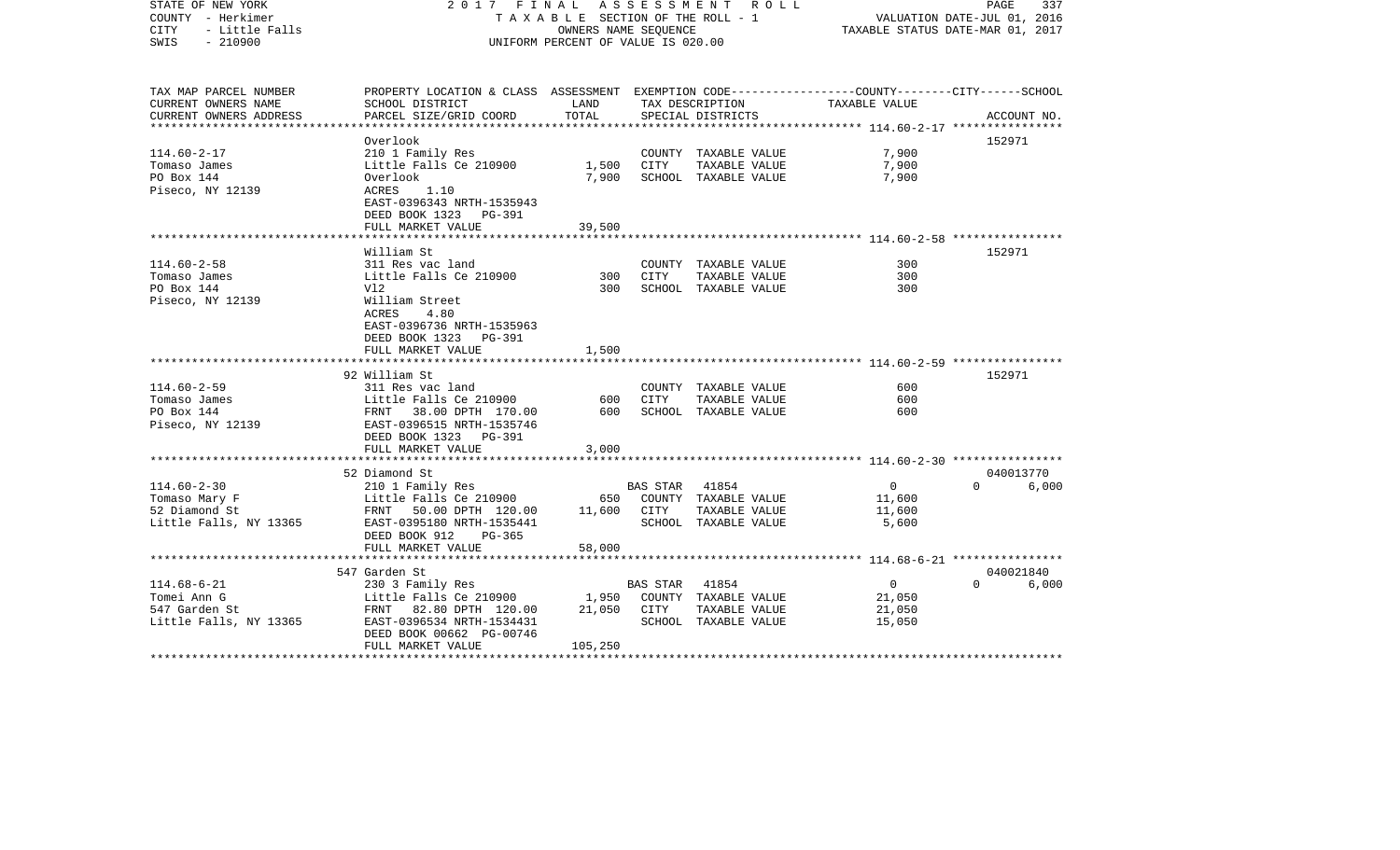| STATE OF NEW YORK<br>COUNTY - Herkimer<br>- Little Falls<br><b>CITY</b><br>$-210900$<br>SWIS | 2017 FINAL                                                                                      | TAXABLE SECTION OF THE ROLL - 1<br>OWNERS NAME SEOUENCE<br>UNIFORM PERCENT OF VALUE IS 020.00 | ASSESSMENT      | ROLL                                 | TAXABLE STATUS DATE-MAR 01, 2017 | PAGE<br>VALUATION DATE-JUL 01, 2016 | 338                |
|----------------------------------------------------------------------------------------------|-------------------------------------------------------------------------------------------------|-----------------------------------------------------------------------------------------------|-----------------|--------------------------------------|----------------------------------|-------------------------------------|--------------------|
| TAX MAP PARCEL NUMBER                                                                        | PROPERTY LOCATION & CLASS ASSESSMENT EXEMPTION CODE---------------COUNTY-------CITY------SCHOOL | LAND                                                                                          |                 |                                      |                                  |                                     |                    |
| CURRENT OWNERS NAME<br>CURRENT OWNERS ADDRESS                                                | SCHOOL DISTRICT<br>PARCEL SIZE/GRID COORD                                                       | TOTAL                                                                                         |                 | TAX DESCRIPTION<br>SPECIAL DISTRICTS | TAXABLE VALUE                    |                                     | ACCOUNT NO.        |
| ***********************                                                                      |                                                                                                 |                                                                                               |                 |                                      |                                  |                                     |                    |
|                                                                                              | 227 Church St                                                                                   |                                                                                               |                 |                                      |                                  |                                     | 040010590          |
| $114.59 - 4 - 45$                                                                            | 210 1 Family Res                                                                                |                                                                                               | <b>BAS STAR</b> | 41854                                | $\Omega$                         | $\Omega$                            | 6,000              |
| Tomei Janet E                                                                                | Little Falls Ce 210900                                                                          | 550                                                                                           |                 | COUNTY TAXABLE VALUE                 | 13,950                           |                                     |                    |
| 227 Church St                                                                                | FRNT<br>33.50 DPTH<br>84.20                                                                     | 13,950                                                                                        | CITY            | TAXABLE VALUE                        | 13,950                           |                                     |                    |
| Little Falls, NY 13365                                                                       | 184<br>BANK                                                                                     |                                                                                               |                 | SCHOOL TAXABLE VALUE                 | 7,950                            |                                     |                    |
|                                                                                              | EAST-0393299 NRTH-1535387<br>DEED BOOK 837<br>PG-565                                            |                                                                                               |                 |                                      |                                  |                                     |                    |
|                                                                                              | FULL MARKET VALUE<br>*************************                                                  | 69,750<br>* * * * * * * * * * * * * *                                                         |                 |                                      |                                  |                                     |                    |
|                                                                                              |                                                                                                 |                                                                                               |                 |                                      |                                  |                                     |                    |
| $114.60 - 4 - 89$                                                                            | 18 W Gansevoort St<br>210 1 Family Res                                                          |                                                                                               | BAS STAR        | 41854                                | $\mathbf{0}$                     | $\Omega$                            | 040020370<br>6,000 |
| Tooley Bartholomew A                                                                         | Little Falls Ce 210900                                                                          | 1,300                                                                                         |                 | COUNTY TAXABLE VALUE                 | 20,300                           |                                     |                    |
| Monica Tooley M                                                                              | FRNT<br>60.00 DPTH 120.00                                                                       | 20,300                                                                                        | CITY            | TAXABLE VALUE                        | 20,300                           |                                     |                    |
| 18 W Gansevoort St                                                                           | 184<br>BANK                                                                                     |                                                                                               |                 | SCHOOL TAXABLE VALUE                 | 14,300                           |                                     |                    |
| Little Falls, NY 13365                                                                       | EAST-0395481 NRTH-1534844                                                                       |                                                                                               |                 |                                      |                                  |                                     |                    |
|                                                                                              | DEED BOOK 818<br><b>PG-549</b>                                                                  |                                                                                               |                 |                                      |                                  |                                     |                    |
|                                                                                              | FULL MARKET VALUE                                                                               | 101,500                                                                                       |                 |                                      |                                  |                                     |                    |
|                                                                                              | **********************                                                                          |                                                                                               |                 |                                      |                                  |                                     |                    |
| $114.59 - 4 - 27$                                                                            | 42 Churchill St<br>210 1 Family Res                                                             |                                                                                               | <b>BAS STAR</b> | 41854                                | $\overline{0}$                   | $\Omega$                            | 040011850<br>6,000 |
| Tooley Scott                                                                                 | Little Falls Ce 210900                                                                          | 1,200                                                                                         |                 | COUNTY TAXABLE VALUE                 | 14,000                           |                                     |                    |
| Tooley Diane L                                                                               | <b>FRNT</b><br>60.00 DPTH 115.00                                                                | 14,000                                                                                        | CITY            | TAXABLE VALUE                        | 14,000                           |                                     |                    |
| 42 Churchill St                                                                              | <b>BANK</b><br>730                                                                              |                                                                                               |                 | SCHOOL TAXABLE VALUE                 | 8,000                            |                                     |                    |
| Little Falls, NY 13365                                                                       | EAST-0392847 NRTH-1535148<br>DEED BOOK 796<br>$PG-352$                                          |                                                                                               |                 |                                      |                                  |                                     |                    |
|                                                                                              | FULL MARKET VALUE                                                                               | 70,000                                                                                        |                 |                                      |                                  |                                     |                    |
|                                                                                              |                                                                                                 |                                                                                               |                 |                                      |                                  |                                     |                    |
|                                                                                              | 43 W Monroe St                                                                                  |                                                                                               |                 |                                      |                                  |                                     | 040045570          |
| $114.60 - 4 - 67$                                                                            | 210 1 Family Res                                                                                |                                                                                               |                 | COUNTY TAXABLE VALUE                 | 10,650                           |                                     |                    |
| Torres George                                                                                | Little Falls Ce 210900                                                                          | 550                                                                                           | CITY            | TAXABLE VALUE                        | 10,650                           |                                     |                    |
| 314 W. Main St                                                                               | FRNT 23.70 DPTH 120.00                                                                          | 10,650                                                                                        |                 | SCHOOL TAXABLE VALUE                 | 10,650                           |                                     |                    |
| Little Falls, NY 13365                                                                       | EAST-0395140 NRTH-1534882                                                                       |                                                                                               |                 |                                      |                                  |                                     |                    |
|                                                                                              | DEED BOOK 1443 PG-526<br>FULL MARKET VALUE                                                      | 53,250                                                                                        |                 |                                      |                                  |                                     |                    |
|                                                                                              |                                                                                                 |                                                                                               |                 |                                      |                                  |                                     |                    |
|                                                                                              | 314 W Main St                                                                                   |                                                                                               |                 |                                      |                                  |                                     | 040037230          |
| $114.75 - 1 - 44$                                                                            | 220 2 Family Res                                                                                |                                                                                               |                 | COUNTY TAXABLE VALUE                 | 9,500                            |                                     |                    |
| Torres George                                                                                | Little Falls Ce 210900                                                                          | 1,250                                                                                         | CITY            | TAXABLE VALUE                        | 9,500                            |                                     |                    |
| 314 W Main St Apt 1                                                                          | FRNT<br>58.00 DPTH 120.00                                                                       | 9,500                                                                                         |                 | SCHOOL TAXABLE VALUE                 | 9,500                            |                                     |                    |
| Little Falls, NY 13365                                                                       | EAST-0393855 NRTH-1531980                                                                       |                                                                                               |                 |                                      |                                  |                                     |                    |
|                                                                                              | DEED BOOK 933<br>$PG-33$                                                                        |                                                                                               |                 |                                      |                                  |                                     |                    |
| ********************                                                                         | FULL MARKET VALUE                                                                               | 47,500<br>*************                                                                       |                 |                                      |                                  |                                     |                    |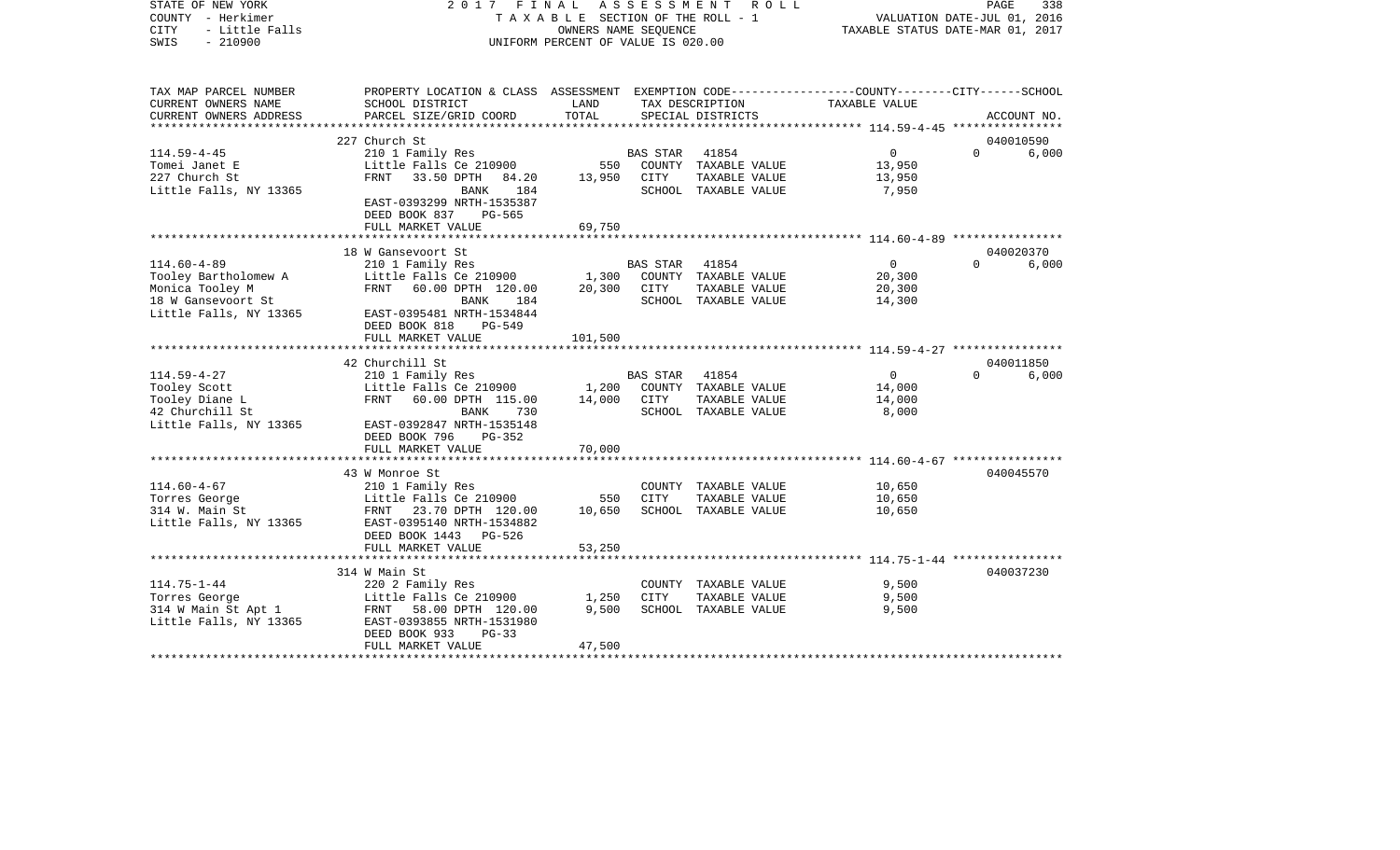| STATE OF NEW YORK<br>COUNTY - Herkimer            |                                                                                                  |                                                            |        | 2017 FINAL ASSESSMENT ROLL<br>TAXABLE SECTION OF THE ROLL - 1 |                                  | PAGE<br>339<br>VALUATION DATE-JUL 01, 2016 |
|---------------------------------------------------|--------------------------------------------------------------------------------------------------|------------------------------------------------------------|--------|---------------------------------------------------------------|----------------------------------|--------------------------------------------|
| CITY<br>- Little Falls<br>$-210900$<br>SWIS       |                                                                                                  | OWNERS NAME SEQUENCE<br>UNIFORM PERCENT OF VALUE IS 020.00 |        |                                                               | TAXABLE STATUS DATE-MAR 01, 2017 |                                            |
| TAX MAP PARCEL NUMBER                             | PROPERTY LOCATION & CLASS ASSESSMENT EXEMPTION CODE----------------COUNTY-------CITY------SCHOOL |                                                            |        |                                                               |                                  |                                            |
| CURRENT OWNERS NAME                               | SCHOOL DISTRICT                                                                                  | LAND                                                       |        | TAX DESCRIPTION                                               | TAXABLE VALUE                    |                                            |
| CURRENT OWNERS ADDRESS                            | PARCEL SIZE/GRID COORD                                                                           | TOTAL                                                      |        | SPECIAL DISTRICTS                                             |                                  | ACCOUNT NO.                                |
|                                                   |                                                                                                  |                                                            |        |                                                               |                                  |                                            |
|                                                   | 691 E Main St                                                                                    |                                                            |        |                                                               |                                  | 165644                                     |
| $115.61 - 1 - 4$                                  | 220 2 Family Res                                                                                 | 750                                                        |        | COUNTY TAXABLE VALUE                                          | 9,750                            |                                            |
| Torres Jorge R<br>Deleone Nicole<br>And Garden St | Little Falls Ce 210900                                                                           | 9,750                                                      | CITY   | TAXABLE VALUE<br>SCHOOL TAXABLE VALUE                         | 9,750<br>9,750                   |                                            |
|                                                   | FRNT 28.00 DPTH 77.00<br>EAST-0397289 NRTH-1534426                                               |                                                            |        |                                                               |                                  |                                            |
|                                                   | Little Falls, NY 13365 DEED BOOK 1402 PG-126                                                     |                                                            |        |                                                               |                                  |                                            |
|                                                   | FULL MARKET VALUE                                                                                | 48,750                                                     |        |                                                               |                                  |                                            |
|                                                   |                                                                                                  |                                                            |        |                                                               |                                  |                                            |
|                                                   | 335 W Main St                                                                                    |                                                            |        |                                                               |                                  | 165643                                     |
| $114.75 - 2 - 28$                                 | 210 1 Family Res                                                                                 |                                                            |        | COUNTY TAXABLE VALUE                                          | 7,900                            |                                            |
| Torres Maria                                      | Little Falls Ce 210900                                                                           | 900                                                        | CITY   | TAXABLE VALUE                                                 | 7,900                            |                                            |
| 1315 Genesee St Apt 11                            | FRNT 71.20 DPTH 90.00                                                                            | 7,900                                                      |        | SCHOOL TAXABLE VALUE                                          | 7,900                            |                                            |
| Utica, NY 13501                                   | EAST-0393802 NRTH-1531642                                                                        |                                                            |        |                                                               |                                  |                                            |
|                                                   | DEED BOOK 1402 PG-124                                                                            |                                                            |        |                                                               |                                  |                                            |
|                                                   | FULL MARKET VALUE                                                                                | 39,500                                                     |        |                                                               |                                  |                                            |
|                                                   |                                                                                                  |                                                            |        |                                                               |                                  |                                            |
|                                                   | 60 Furnace St                                                                                    |                                                            |        |                                                               |                                  | 191881                                     |
| $114.68 - 1 - 17$                                 | 280 Res Multiple                                                                                 |                                                            |        | COUNTY TAXABLE VALUE                                          | 8,000                            |                                            |
| TPZ Valentine LLC                                 | Little Falls Ce 210900<br>FRNT 60.00 DPTH 80.00                                                  | 700                                                        | CITY   | TAXABLE VALUE                                                 | 8,000                            |                                            |
| PO Box 670305<br>Flushing, NY 11367               | EAST-0394216 NRTH-1533655                                                                        | 8,000                                                      |        | SCHOOL TAXABLE VALUE                                          | 8,000                            |                                            |
|                                                   | DEED BOOK 1567 PG-525                                                                            |                                                            |        |                                                               |                                  |                                            |
|                                                   | FULL MARKET VALUE                                                                                | 40,000                                                     |        |                                                               |                                  |                                            |
|                                                   |                                                                                                  |                                                            |        |                                                               |                                  |                                            |
|                                                   | 10 Church St                                                                                     |                                                            |        |                                                               |                                  | 197101                                     |
| $114.68 - 5 - 54$                                 | 210 1 Family Res                                                                                 |                                                            |        | COUNTY TAXABLE VALUE                                          | 12,000                           |                                            |
| Tracy Elizabeth A                                 | Little Falls Ce 210900                                                                           | 500                                                        | CITY   | TAXABLE VALUE                                                 | 12,000                           |                                            |
| 10 Church St                                      | FRNT 30.00 DPTH 64.00                                                                            | 12,000                                                     |        | SCHOOL TAXABLE VALUE                                          | 12,000                           |                                            |
| Little Falls, NY 13365                            | EAST-0395821 NRTH-1534090                                                                        |                                                            |        |                                                               |                                  |                                            |
|                                                   | DEED BOOK 1599 PG-643                                                                            |                                                            |        |                                                               |                                  |                                            |
|                                                   | FULL MARKET VALUE                                                                                | 60,000                                                     |        |                                                               |                                  |                                            |
|                                                   |                                                                                                  |                                                            |        |                                                               |                                  |                                            |
|                                                   | Church St                                                                                        |                                                            |        |                                                               |                                  | 197101                                     |
| $114.68 - 5 - 56.2$                               | 330 Vacant comm                                                                                  |                                                            |        | COUNTY TAXABLE VALUE                                          | 200                              |                                            |
| Tracy Elizabeth A                                 | Little Falls Ce 210900                                                                           | 200                                                        | CITY   | TAXABLE VALUE                                                 | 200                              |                                            |
| 10 Church St                                      | split from 114.68-5-56                                                                           | 200                                                        |        | SCHOOL TAXABLE VALUE                                          | 200                              |                                            |
| Little Falls, NY 13365                            | front church st                                                                                  |                                                            |        |                                                               |                                  |                                            |
|                                                   | FRNT 11.00 DPTH 69.00<br>EAST-0395841 NRTH-1534089                                               |                                                            |        |                                                               |                                  |                                            |
|                                                   | DEED BOOK 1599 PG-643                                                                            |                                                            |        |                                                               |                                  |                                            |
|                                                   | FULL MARKET VALUE                                                                                | 1,000                                                      |        |                                                               |                                  |                                            |
|                                                   |                                                                                                  |                                                            |        |                                                               |                                  |                                            |
|                                                   | 18 Waverly Pl                                                                                    |                                                            |        |                                                               |                                  | 159720                                     |
| $115.53 - 3 - 77$                                 | 311 Res vac land                                                                                 |                                                            | COUNTY | TAXABLE VALUE                                                 | 850                              |                                            |
| Tran Ulton                                        | Little Falls Ce 210900                                                                           | 850                                                        | CITY   | TAXABLE VALUE                                                 | 850                              |                                            |
| Huynh Danh                                        | 45.00 DPTH<br>78.00<br>FRNT                                                                      | 850                                                        |        | SCHOOL TAXABLE VALUE                                          | 850                              |                                            |
| 613 Garden St                                     | EAST-0397561 NRTH-1534676                                                                        |                                                            |        |                                                               |                                  |                                            |
| Little Falls, NY 13365                            | DEED BOOK 1363<br>$PG-203$                                                                       |                                                            |        |                                                               |                                  |                                            |
|                                                   | FULL MARKET VALUE                                                                                | 4,250                                                      |        |                                                               |                                  |                                            |
|                                                   |                                                                                                  |                                                            |        |                                                               |                                  |                                            |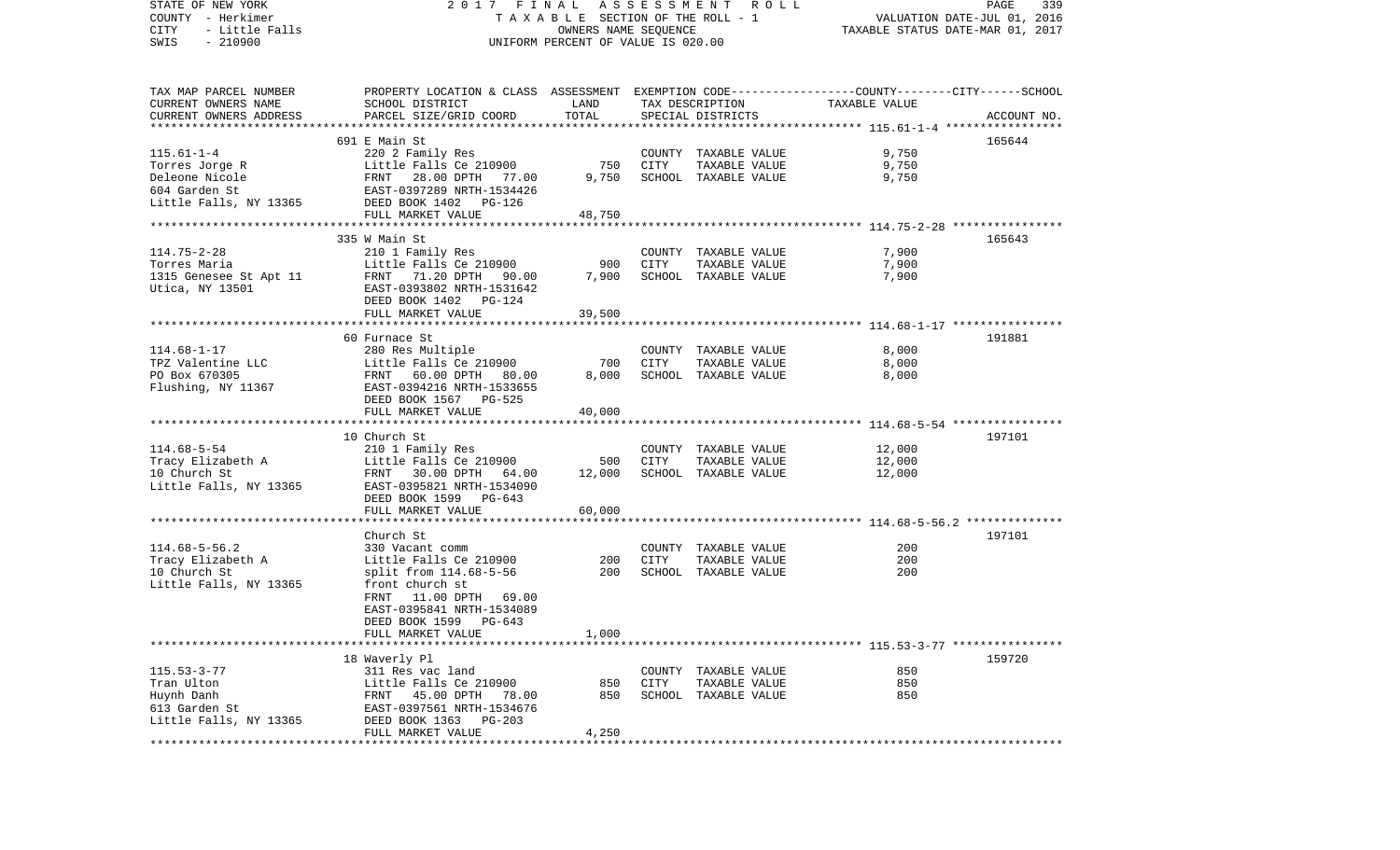STATE OF NEW YORK 2 0 1 7 F I N A L A S S E S S M E N T R O L L PAGE 340COUNTY - Herkimer **T A X A B L E** SECTION OF THE ROLL - 1 VALUATION DATE-JUL 01, 2016 CITY - Little Falls OWNERS NAME SEQUENCE TAXABLE STATUS DATE-MAR 01, 2017 SWIS - 210900 UNIFORM PERCENT OF VALUE IS 020.00TAX MAP PARCEL NUMBER PROPERTY LOCATION & CLASS ASSESSMENT EXEMPTION CODE------------------COUNTY--------CITY------SCHOOL CURRENT OWNERS NAME SCHOOL DISTRICT LAND TAX DESCRIPTION TAXABLE VALUECURRENT OWNERS ADDRESS PARCEL SIZE/GRID COORD TOTAL SPECIAL DISTRICTS ACCOUNT NO. \*\*\*\*\*\*\*\*\*\*\*\*\*\*\*\*\*\*\*\*\*\*\*\*\*\*\*\*\*\*\*\*\*\*\*\*\*\*\*\*\*\*\*\*\*\*\*\*\*\*\*\*\*\*\*\*\*\*\*\*\*\*\*\*\*\*\*\*\*\*\*\*\*\*\*\*\*\*\*\*\*\*\*\*\*\*\*\*\*\*\*\*\*\*\*\*\*\*\*\*\*\*\* 115.53-3-76 \*\*\*\*\*\*\*\*\*\*\*\*\*\*\*\* 613 Garden St 04002256010.750 115.53-3-76 210 1 Family Res ENH STAR 41834 0 0 10,750 Tran Utlon V Little Falls Ce 210900 750 COUNTY TAXABLE VALUE 10,750 Huynh Danh Kim FRNT 52.00 DPTH 65.00 10,750 CITY TAXABLE VALUE 10,750 613 Garden St EAST-0397511 NRTH-1534695 SCHOOL TAXABLE VALUE 0Little Falls, NY 13365 DEED BOOK 758 PG-59 FULL MARKET VALUE 53,750 \*\*\*\*\*\*\*\*\*\*\*\*\*\*\*\*\*\*\*\*\*\*\*\*\*\*\*\*\*\*\*\*\*\*\*\*\*\*\*\*\*\*\*\*\*\*\*\*\*\*\*\*\*\*\*\*\*\*\*\*\*\*\*\*\*\*\*\*\*\*\*\*\*\*\*\*\*\*\*\*\*\*\*\*\*\*\*\*\*\*\*\*\*\*\*\*\*\*\*\*\*\*\* 115.61-1-63 \*\*\*\*\*\*\*\*\*\*\*\*\*\*\*\* 42 Hancock St 040023670115.61-1-63 210 1 Family Res BAS STAR 41854 0 0 6,000 Tretola James Little Falls Ce 210900 800 COUNTY TAXABLE VALUE Zawtocki Pamela FRNT 40.00 DPTH 120.00 9,400 CITY TAXABLE VALUE 9,400 42 Hancock St BANK 046 SCHOOL TAXABLE VALUE 3,400 Little Falls, NY 13365 EAST-0397618 NRTH-1533796 DEED BOOK 812 PG-236 FULL MARKET VALUE 47,000 \*\*\*\*\*\*\*\*\*\*\*\*\*\*\*\*\*\*\*\*\*\*\*\*\*\*\*\*\*\*\*\*\*\*\*\*\*\*\*\*\*\*\*\*\*\*\*\*\*\*\*\*\*\*\*\*\*\*\*\*\*\*\*\*\*\*\*\*\*\*\*\*\*\*\*\*\*\*\*\*\*\*\*\*\*\*\*\*\*\*\*\*\*\*\*\*\*\*\*\*\*\*\* 115.61-1-68 \*\*\*\*\*\*\*\*\*\*\*\*\*\*\*\* 18-20 Hancock St 040023520115.61-1-68 220 2 Family Res ENH STAR 41834 0 0 10,650 Tretola James Little Falls Ce 210900 650 COUNTY TAXABLE VALUE 10,650 20 Hancock St FRNT 40.00 DPTH 110.00 10,650 CITY TAXABLE VALUE 10,650 Little Falls, NY 13365 EAST-0397405 NRTH-1533769 SCHOOL TAXABLE VALUE 0 DEED BOOK 816 PG-455FULL MARKET VALUE 53,250 \*\*\*\*\*\*\*\*\*\*\*\*\*\*\*\*\*\*\*\*\*\*\*\*\*\*\*\*\*\*\*\*\*\*\*\*\*\*\*\*\*\*\*\*\*\*\*\*\*\*\*\*\*\*\*\*\*\*\*\*\*\*\*\*\*\*\*\*\*\*\*\*\*\*\*\*\*\*\*\*\*\*\*\*\*\*\*\*\*\*\*\*\*\*\*\*\*\*\*\*\*\*\* 114.51-1-36 \*\*\*\*\*\*\*\*\*\*\*\*\*\*\*\* 361 W Monroe St 040048060114.51-1-36 210 1 Family Res VETCOM CTS 41130 3,000 3,000 3,000 Treusdell Robert J Little Falls Ce 210900 2,100 BAS STAR 41854 0 0 6,000 Treusdell Joyce E FRNT 95.00 DPTH 285.00 15,400 COUNTY TAXABLE VALUE 12,400 361 West Monroe St EAST-0391845 NRTH-1536809 CITY TAXABLE VALUE 12,400 Little Falls, NY 13365 DEED BOOK 00615 PG-00656 SCHOOL TAXABLE VALUE 6,400 FULL MARKET VALUE 77,000 \*\*\*\*\*\*\*\*\*\*\*\*\*\*\*\*\*\*\*\*\*\*\*\*\*\*\*\*\*\*\*\*\*\*\*\*\*\*\*\*\*\*\*\*\*\*\*\*\*\*\*\*\*\*\*\*\*\*\*\*\*\*\*\*\*\*\*\*\*\*\*\*\*\*\*\*\*\*\*\*\*\*\*\*\*\*\*\*\*\*\*\*\*\*\*\*\*\*\*\*\*\*\* 114.51-1-34 \*\*\*\*\*\*\*\*\*\*\*\*\*\*\*\* 399 W Monroe St 040048300114.51-1-34 210 1 Family Res BAS STAR 41854 0 0 6,000 Treusdell Starlene 1.1ttle Falls Ce 210900 8,050 COUNTY TAXABLE VALUE 399 W Monroe St ACRES 3.50 18,750 CITY TAXABLE VALUE 18,750 Little Falls, NY 13365 EAST-0391587 NRTH-1536962 SCHOOL TAXABLE VALUE 12,750 DEED BOOK 2017 PG-1069FULL MARKET VALUE 93,750 \*\*\*\*\*\*\*\*\*\*\*\*\*\*\*\*\*\*\*\*\*\*\*\*\*\*\*\*\*\*\*\*\*\*\*\*\*\*\*\*\*\*\*\*\*\*\*\*\*\*\*\*\*\*\*\*\*\*\*\*\*\*\*\*\*\*\*\*\*\*\*\*\*\*\*\*\*\*\*\*\*\*\*\*\*\*\*\*\*\*\*\*\*\*\*\*\*\*\*\*\*\*\* 115.53-1-79 \*\*\*\*\*\*\*\*\*\*\*\*\*\*\*\* 37 North William St 040019530115.53-1-79 210 1 Family Res BAS STAR 41854 0 0 6,000 Trombley Bruce  $L$ ittle Falls Ce 210900 850 COUNTY TAXABLE VALUE 13,750 Trombley Mary 60 PRNT 50.00 DPTH 60.00 13,750 CITY TAXABLE VALUE 13,750 37 North William St BANK 035 SCHOOL TAXABLE VALUE 7,750 Little Falls, NY 13365 EAST-0396895 NRTH-1534973 DEED BOOK 731 PG-11

\*\*\*\*\*\*\*\*\*\*\*\*\*\*\*\*\*\*\*\*\*\*\*\*\*\*\*\*\*\*\*\*\*\*\*\*\*\*\*\*\*\*\*\*\*\*\*\*\*\*\*\*\*\*\*\*\*\*\*\*\*\*\*\*\*\*\*\*\*\*\*\*\*\*\*\*\*\*\*\*\*\*\*\*\*\*\*\*\*\*\*\*\*\*\*\*\*\*\*\*\*\*\*\*\*\*\*\*\*\*\*\*\*\*\*\*\*\*\*\*\*\*\*\*\*\*\*\*\*\*\*\*

FULL MARKET VALUE 68.750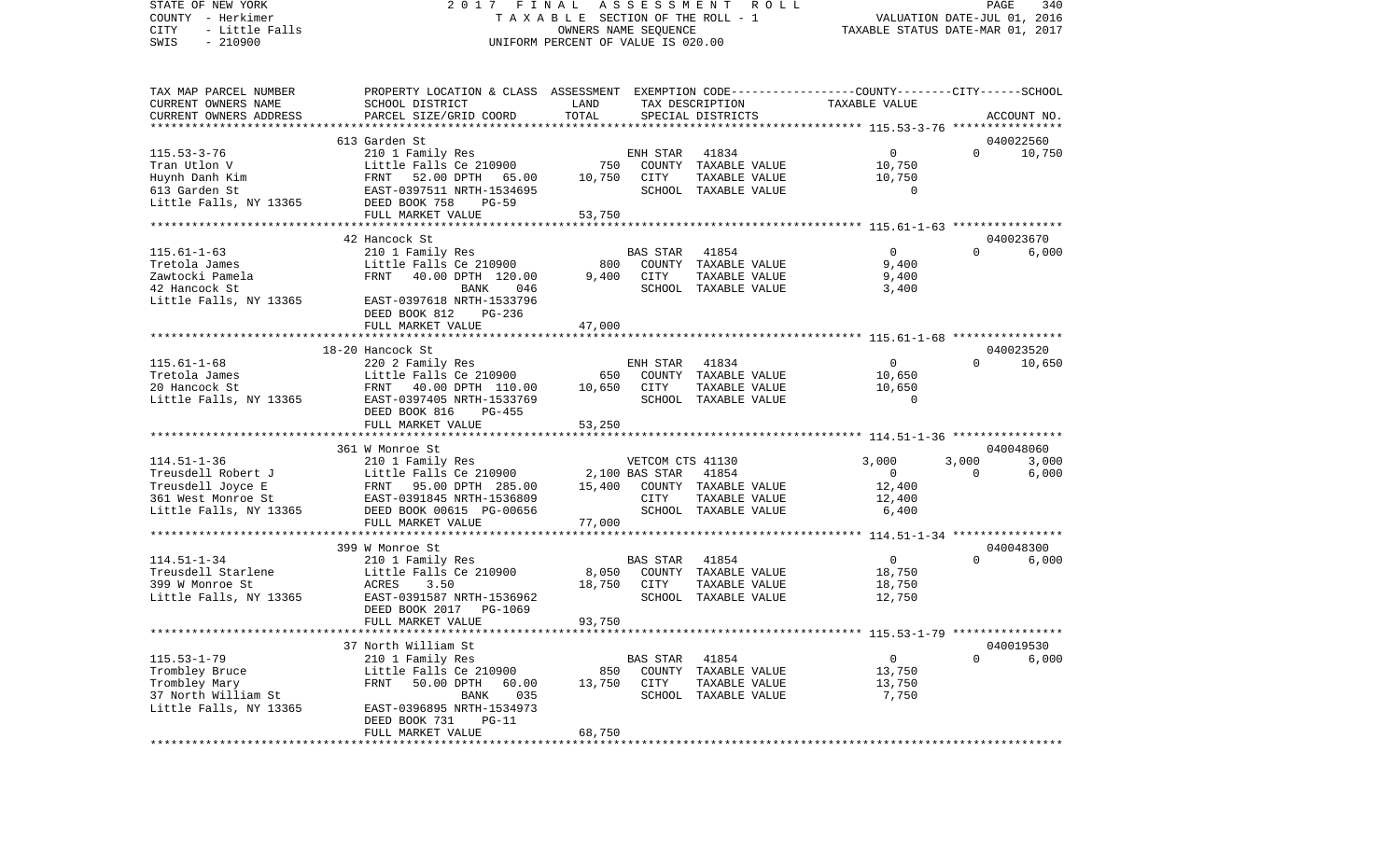| STATE OF NEW YORK<br>COUNTY - Herkimer<br>- Little Falls<br><b>CITY</b><br>SWIS<br>$-210900$ | 2017 FINAL<br>A S S E S S M E N T<br>R O L L<br>TAXABLE SECTION OF THE ROLL - 1<br>OWNERS NAME SEOUENCE<br>UNIFORM PERCENT OF VALUE IS 020.00<br>PROPERTY LOCATION & CLASS ASSESSMENT EXEMPTION CODE---------------COUNTY-------CITY------SCHOOL<br>CURRENT OWNERS NAME<br>SCHOOL DISTRICT<br>LAND<br>TAX DESCRIPTION<br>CURRENT OWNERS ADDRESS<br>PARCEL SIZE/GRID COORD<br>TOTAL<br>SPECIAL DISTRICTS |          |                 |                      |                |                    |             |
|----------------------------------------------------------------------------------------------|---------------------------------------------------------------------------------------------------------------------------------------------------------------------------------------------------------------------------------------------------------------------------------------------------------------------------------------------------------------------------------------------------------|----------|-----------------|----------------------|----------------|--------------------|-------------|
| TAX MAP PARCEL NUMBER                                                                        |                                                                                                                                                                                                                                                                                                                                                                                                         |          |                 |                      | TAXABLE VALUE  |                    |             |
|                                                                                              |                                                                                                                                                                                                                                                                                                                                                                                                         |          |                 |                      |                |                    | ACCOUNT NO. |
|                                                                                              |                                                                                                                                                                                                                                                                                                                                                                                                         |          |                 |                      |                |                    |             |
|                                                                                              | Millennium Ct                                                                                                                                                                                                                                                                                                                                                                                           |          |                 |                      |                |                    |             |
| $115.37 - 1 - 6$                                                                             | 311 Res vac land                                                                                                                                                                                                                                                                                                                                                                                        |          |                 | COUNTY TAXABLE VALUE | 840            |                    |             |
| Trotta Joseph A Jr                                                                           | Little Falls Ce 210900                                                                                                                                                                                                                                                                                                                                                                                  | 840      | CITY            | TAXABLE VALUE        | 840            |                    |             |
| 6800 NW Fifth St                                                                             | FRNT 111.00 DPTH                                                                                                                                                                                                                                                                                                                                                                                        | 840      |                 | SCHOOL TAXABLE VALUE | 840            |                    |             |
| Plantation, FL 33317                                                                         | ACRES<br>0.42                                                                                                                                                                                                                                                                                                                                                                                           |          |                 |                      |                |                    |             |
|                                                                                              | EAST-0397277 NRTH-1539131                                                                                                                                                                                                                                                                                                                                                                               |          |                 |                      |                |                    |             |
|                                                                                              | DEED BOOK 1165<br>PG-465                                                                                                                                                                                                                                                                                                                                                                                |          |                 |                      |                |                    |             |
|                                                                                              | FULL MARKET VALUE<br>*****************************                                                                                                                                                                                                                                                                                                                                                      | 4,200    |                 |                      |                |                    |             |
|                                                                                              | 14 W Gansevoort St                                                                                                                                                                                                                                                                                                                                                                                      |          |                 |                      |                |                    | 040020310   |
| $114.60 - 4 - 90$                                                                            | 220 2 Family Res                                                                                                                                                                                                                                                                                                                                                                                        |          | <b>BAS STAR</b> | 41854                | $\mathbf 0$    | $\Omega$           | 6,000       |
| Trubenstein James G                                                                          | Little Falls Ce 210900                                                                                                                                                                                                                                                                                                                                                                                  | 1,300    |                 | COUNTY TAXABLE VALUE | 16,250         |                    |             |
| 14 W Gansevoort St                                                                           | FRNT<br>60.00 DPTH 120.00                                                                                                                                                                                                                                                                                                                                                                               | 16,250   | CITY            | TAXABLE VALUE        | 16,250         |                    |             |
| Little Falls, NY 13365                                                                       | BANK<br>641                                                                                                                                                                                                                                                                                                                                                                                             |          |                 | SCHOOL TAXABLE VALUE | 10,250         |                    |             |
|                                                                                              | EAST-0395540 NRTH-1534857                                                                                                                                                                                                                                                                                                                                                                               |          |                 |                      |                |                    |             |
|                                                                                              | DEED BOOK 940<br>$PG-523$                                                                                                                                                                                                                                                                                                                                                                               |          |                 |                      |                |                    |             |
|                                                                                              | FULL MARKET VALUE                                                                                                                                                                                                                                                                                                                                                                                       | 81,250   |                 |                      |                |                    |             |
|                                                                                              | ***********************                                                                                                                                                                                                                                                                                                                                                                                 |          |                 |                      |                |                    |             |
| $114.60 - 2 - 65$                                                                            | 574 E Monroe St<br>210 1 Family Res                                                                                                                                                                                                                                                                                                                                                                     |          | <b>BAS STAR</b> | 41854                | $\overline{0}$ | 162773<br>$\Omega$ | 6,000       |
| Trumball Robert Jr                                                                           | Little Falls Ce 210900                                                                                                                                                                                                                                                                                                                                                                                  | 1,200    |                 | COUNTY TAXABLE VALUE | 8,100          |                    |             |
| McLean Kristi                                                                                | FRNT 35.70 DPTH 150.00                                                                                                                                                                                                                                                                                                                                                                                  | 8,100    | CITY            | TAXABLE VALUE        | 8,100          |                    |             |
| 574 E Monroe St                                                                              | EAST-0396652 NRTH-1535454                                                                                                                                                                                                                                                                                                                                                                               |          |                 | SCHOOL TAXABLE VALUE | 2,100          |                    |             |
| Little Falls, NY 13365                                                                       | DEED BOOK 1383 PG-633                                                                                                                                                                                                                                                                                                                                                                                   |          |                 |                      |                |                    |             |
|                                                                                              | FULL MARKET VALUE                                                                                                                                                                                                                                                                                                                                                                                       | 40,500   |                 |                      |                |                    |             |
|                                                                                              |                                                                                                                                                                                                                                                                                                                                                                                                         |          |                 |                      |                |                    |             |
|                                                                                              | 25 Riverside Industrial Park                                                                                                                                                                                                                                                                                                                                                                            |          |                 |                      |                |                    | 040053830   |
| $114.83 - 1 - 23$                                                                            | 710 Manufacture                                                                                                                                                                                                                                                                                                                                                                                         |          |                 | COUNTY TAXABLE VALUE | 131,250        |                    |             |
| Trustees for JP Morgan Wells F Little Falls Ce 210900                                        |                                                                                                                                                                                                                                                                                                                                                                                                         | 40,689   | CITY            | TAXABLE VALUE        | 131,250        |                    |             |
| C-111 Asset Mgt. Anthony James ACRES                                                         | 7.60                                                                                                                                                                                                                                                                                                                                                                                                    | 131,250  |                 | SCHOOL TAXABLE VALUE | 131,250        |                    |             |
| 5221 N O'Connor Blvd Ste 600 EAST-0392368 NRTH-1529389                                       |                                                                                                                                                                                                                                                                                                                                                                                                         |          |                 |                      |                |                    |             |
| Irving, TX 75039                                                                             | DEED BOOK 2016<br>PG-20263                                                                                                                                                                                                                                                                                                                                                                              |          |                 |                      |                |                    |             |
|                                                                                              | FULL MARKET VALUE                                                                                                                                                                                                                                                                                                                                                                                       | 656,250  |                 |                      |                |                    |             |
|                                                                                              | 131 Riverside Industrial Park                                                                                                                                                                                                                                                                                                                                                                           |          |                 |                      |                |                    | 040053730   |
| $114.83 - 1 - 25$                                                                            | 710 Manufacture                                                                                                                                                                                                                                                                                                                                                                                         |          |                 | COUNTY TAXABLE VALUE | 304,500        |                    |             |
| Trustees for JP Morgan Wells F Little Falls Ce 210900                                        |                                                                                                                                                                                                                                                                                                                                                                                                         | 52,900   | CITY            | TAXABLE VALUE        | 304,500        |                    |             |
| C-111 Asset Mgt. Anthony James ACRES                                                         | 7.83                                                                                                                                                                                                                                                                                                                                                                                                    | 304,500  |                 | SCHOOL TAXABLE VALUE | 304,500        |                    |             |
| 5221 N O'Connor Blvd Ste 600 EAST-0393309 NRTH-1530208                                       |                                                                                                                                                                                                                                                                                                                                                                                                         |          |                 |                      |                |                    |             |
| Irving, TX 75039                                                                             | DEED BOOK 2016<br>PG-20263                                                                                                                                                                                                                                                                                                                                                                              |          |                 |                      |                |                    |             |
|                                                                                              | FULL MARKET VALUE                                                                                                                                                                                                                                                                                                                                                                                       | 1522,500 |                 |                      |                |                    |             |
|                                                                                              |                                                                                                                                                                                                                                                                                                                                                                                                         |          |                 |                      |                |                    |             |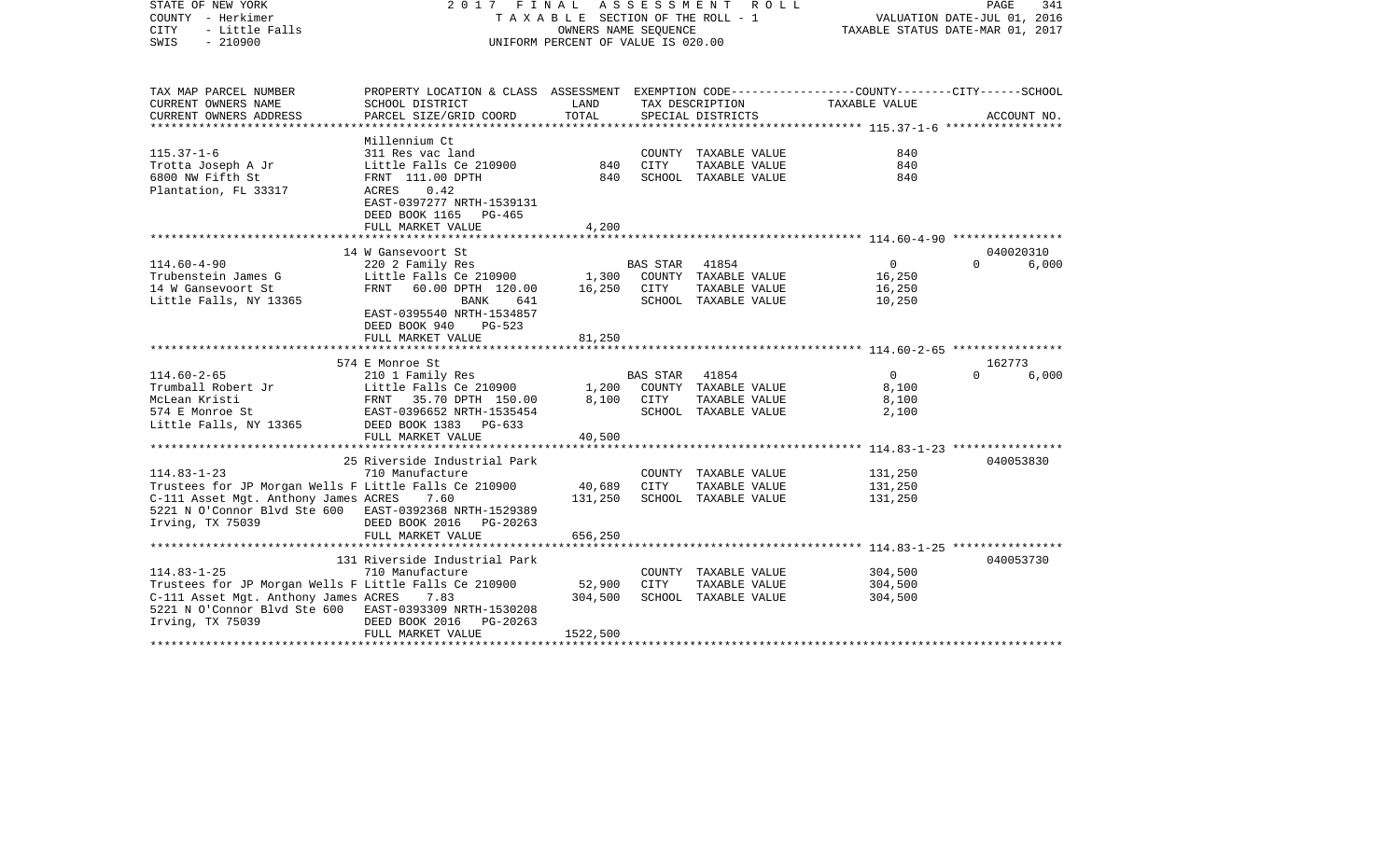STATE OF NEW YORK 2 0 1 7 F I N A L A S S E S S M E N T R O L L PAGE 342COUNTY - Herkimer **T A X A B L E** SECTION OF THE ROLL - 1 VALUATION DATE-JUL 01, 2016 CITY - Little Falls OWNERS NAME SEQUENCE TAXABLE STATUS DATE-MAR 01, 2017 SWIS - 210900 UNIFORM PERCENT OF VALUE IS 020.00TAX MAP PARCEL NUMBER PROPERTY LOCATION & CLASS ASSESSMENT EXEMPTION CODE------------------COUNTY--------CITY------SCHOOL CURRENT OWNERS NAME SCHOOL DISTRICT LAND TAX DESCRIPTION TAXABLE VALUECURRENT OWNERS ADDRESS PARCEL SIZE/GRID COORD TOTAL SPECIAL DISTRICTS ACCOUNT NO. \*\*\*\*\*\*\*\*\*\*\*\*\*\*\*\*\*\*\*\*\*\*\*\*\*\*\*\*\*\*\*\*\*\*\*\*\*\*\*\*\*\*\*\*\*\*\*\*\*\*\*\*\*\*\*\*\*\*\*\*\*\*\*\*\*\*\*\*\*\*\*\*\*\*\*\*\*\*\*\*\*\*\*\*\*\*\*\*\*\*\*\*\*\*\*\*\*\*\*\*\*\*\* 115.53-3-32 \*\*\*\*\*\*\*\*\*\*\*\*\*\*\*\* 4 Loomis St 040029370115.53-3-32 220 2 Family Res BAS STAR 41854 0 0 6,000 Trzepacz Paul L **Little Falls Ce 210900** 1,500 COUNTY TAXABLE VALUE 13,400 Trzepacz Michele FRNT 90.00 DPTH 110.00 13,400 CITY TAXABLE VALUE 13,400 4 Loomis St BANK 035 SCHOOL TAXABLE VALUE 7,400 Little Falls, NY 13365 EAST-0397847 NRTH-1535381 DEED BOOK 807 PG-442FULL MARKET VALUE 67,000 \*\*\*\*\*\*\*\*\*\*\*\*\*\*\*\*\*\*\*\*\*\*\*\*\*\*\*\*\*\*\*\*\*\*\*\*\*\*\*\*\*\*\*\*\*\*\*\*\*\*\*\*\*\*\*\*\*\*\*\*\*\*\*\*\*\*\*\*\*\*\*\*\*\*\*\*\*\*\*\*\*\*\*\*\*\*\*\*\*\*\*\*\*\*\*\*\*\*\*\*\*\*\* 115.54-1-4 \*\*\*\*\*\*\*\*\*\*\*\*\*\*\*\*\* 1 Smith St 186396115.54-1-4 210 1 Family Res BAS STAR 41854 0 0 6,000 Tubbs Gail J Little Falls Ce 210900 1,600 COUNTY TAXABLE VALUE 13,600 1 Smith St ACRES 5.00 13,600 CITY TAXABLE VALUE 13,600 Little Falls, NY 13365 EAST-0400072 NRTH-1534771 SCHOOL TAXABLE VALUE 7,600 DEED BOOK 1534 PG-253 FULL MARKET VALUE 68,000 \*\*\*\*\*\*\*\*\*\*\*\*\*\*\*\*\*\*\*\*\*\*\*\*\*\*\*\*\*\*\*\*\*\*\*\*\*\*\*\*\*\*\*\*\*\*\*\*\*\*\*\*\*\*\*\*\*\*\*\*\*\*\*\*\*\*\*\*\*\*\*\*\*\*\*\*\*\*\*\*\*\*\*\*\*\*\*\*\*\*\*\*\*\*\*\*\*\*\*\*\*\*\* 115.61-2-43 \*\*\*\*\*\*\*\*\*\*\*\*\*\*\*\* 800 E Main St 040035460115.61-2-43 210 1 Family Res BAS STAR 41854 0 0 6,000 Tucci Gary M Little Falls Ce 210900 950 COUNTY TAXABLE VALUE 11,000 Miller Jennifer L FRNT 50.00 DPTH 80.00 11,000 CITY TAXABLE VALUE 11,000 800 E Main St EAST-0398352 NRTH-1533920 SCHOOL TAXABLE VALUE 5,000 Little Falls, NY 13365 DEED BOOK 1173 PG-631 FULL MARKET VALUE 55,000 \*\*\*\*\*\*\*\*\*\*\*\*\*\*\*\*\*\*\*\*\*\*\*\*\*\*\*\*\*\*\*\*\*\*\*\*\*\*\*\*\*\*\*\*\*\*\*\*\*\*\*\*\*\*\*\*\*\*\*\*\*\*\*\*\*\*\*\*\*\*\*\*\*\*\*\*\*\*\*\*\*\*\*\*\*\*\*\*\*\*\*\*\*\*\*\*\*\*\*\*\*\*\* 115.53-4-62 \*\*\*\*\*\*\*\*\*\*\*\*\*\*\*\* 79 Loomis St 040030390115.53-4-62 210 1 Family Res BAS STAR 41854 0 0 6,000 Tucci Mark **Little Falls Ce 210900** 700 COUNTY TAXABLE VALUE 7,950 Georgia Barnes 6 1950 FRNT 36.30 DPTH 120.00 7,950 CITY TAXABLE VALUE 7,950 79 Loomis St BANK 084 SCHOOL TAXABLE VALUE 1,950 Little Falls, NY 13365 EAST-0398607 NRTH-1534657 DEED BOOK 839 PG-224FULL MARKET VALUE 39,750 \*\*\*\*\*\*\*\*\*\*\*\*\*\*\*\*\*\*\*\*\*\*\*\*\*\*\*\*\*\*\*\*\*\*\*\*\*\*\*\*\*\*\*\*\*\*\*\*\*\*\*\*\*\*\*\*\*\*\*\*\*\*\*\*\*\*\*\*\*\*\*\*\*\*\*\*\*\*\*\*\*\*\*\*\*\*\*\*\*\*\*\*\*\*\*\*\*\*\*\*\*\*\* 114.59-4-49 \*\*\*\*\*\*\*\*\*\*\*\*\*\*\*\* 4-6 Arthur St 040002580114.59-4-49 220 2 Family Res COUNTY TAXABLE VALUE 13,000  $Little$  Falls Ce 210900 950 CITY Tumski Christina L FRNT 50.00 DPTH 110.00 13,000 SCHOOL TAXABLE VALUE 13,000 4-6 Arthur St EAST-0393378 NRTH-1535263Little Falls, NY 13365 DEED BOOK 1481 PG-468 FULL MARKET VALUE 65,000 \*\*\*\*\*\*\*\*\*\*\*\*\*\*\*\*\*\*\*\*\*\*\*\*\*\*\*\*\*\*\*\*\*\*\*\*\*\*\*\*\*\*\*\*\*\*\*\*\*\*\*\*\*\*\*\*\*\*\*\*\*\*\*\*\*\*\*\*\*\*\*\*\*\*\*\*\*\*\*\*\*\*\*\*\*\*\*\*\*\*\*\*\*\*\*\*\*\*\*\*\*\*\* 114.75-1-3 \*\*\*\*\*\*\*\*\*\*\*\*\*\*\*\*\*

 N Of Kenyon St 040027030 114.75-1-3 322 Rural vac>10 COUNTY TAXABLE VALUE 950Turner Andrew S Little Falls Ce 210900 950 CITY TAXABLE VALUE 950950 Turner Jill M **ACRES** 17.00 950 SCHOOL TAXABLE VALUE 104 Kenyon St EAST-0392536 NRTH-1531751 Little Falls, NY 13365 DEED BOOK 1474 PG-453 FULL MARKET VALUE 4,750

\*\*\*\*\*\*\*\*\*\*\*\*\*\*\*\*\*\*\*\*\*\*\*\*\*\*\*\*\*\*\*\*\*\*\*\*\*\*\*\*\*\*\*\*\*\*\*\*\*\*\*\*\*\*\*\*\*\*\*\*\*\*\*\*\*\*\*\*\*\*\*\*\*\*\*\*\*\*\*\*\*\*\*\*\*\*\*\*\*\*\*\*\*\*\*\*\*\*\*\*\*\*\*\*\*\*\*\*\*\*\*\*\*\*\*\*\*\*\*\*\*\*\*\*\*\*\*\*\*\*\*\*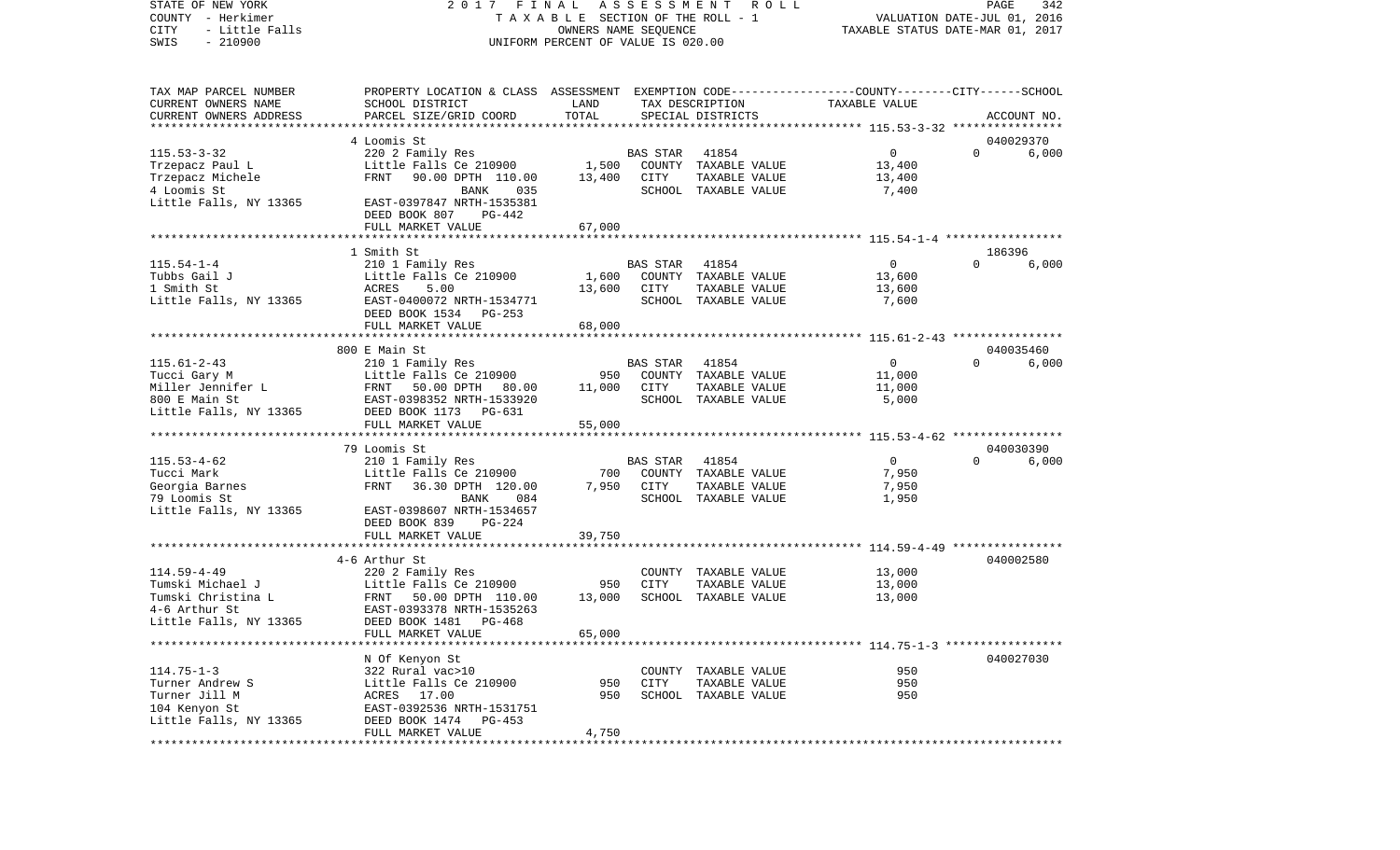| STATE OF NEW YORK<br>COUNTY - Herkimer<br><b>CITY</b><br>- Little Falls<br>$-210900$<br>SWIS | 2017                                                                                                               | FINAL ASSESSMENT<br>TAXABLE SECTION OF THE ROLL - 1<br>OWNERS NAME SEQUENCE<br>UNIFORM PERCENT OF VALUE IS 020.00 | R O L L         |                                       | PAGE<br>343<br>VALUATION DATE-JUL 01, 2016<br>TAXABLE STATUS DATE-MAR 01, 2017 |                   |
|----------------------------------------------------------------------------------------------|--------------------------------------------------------------------------------------------------------------------|-------------------------------------------------------------------------------------------------------------------|-----------------|---------------------------------------|--------------------------------------------------------------------------------|-------------------|
| TAX MAP PARCEL NUMBER<br>CURRENT OWNERS NAME                                                 | PROPERTY LOCATION & CLASS ASSESSMENT EXEMPTION CODE---------------COUNTY-------CITY------SCHOOL<br>SCHOOL DISTRICT | LAND                                                                                                              |                 | TAX DESCRIPTION                       | TAXABLE VALUE                                                                  |                   |
| CURRENT OWNERS ADDRESS                                                                       | PARCEL SIZE/GRID COORD                                                                                             | TOTAL                                                                                                             |                 | SPECIAL DISTRICTS                     |                                                                                | ACCOUNT NO.       |
| *********************                                                                        |                                                                                                                    |                                                                                                                   |                 |                                       |                                                                                |                   |
|                                                                                              | 102-104 Kenyon St                                                                                                  |                                                                                                                   |                 |                                       |                                                                                | 040027060         |
| $114.75 - 1 - 77$                                                                            | 210 1 Family Res                                                                                                   |                                                                                                                   | <b>BAS STAR</b> | 41854                                 | $\Omega$                                                                       | $\Omega$<br>6,000 |
| Turner Andrew S                                                                              | Little Falls Ce 210900                                                                                             | 650                                                                                                               |                 | COUNTY TAXABLE VALUE                  | 8,700                                                                          |                   |
| Turner Jill M                                                                                | FRNT 141.00 DPTH 100.00                                                                                            | 8,700                                                                                                             | CITY            | TAXABLE VALUE                         | 8,700                                                                          |                   |
| 104 Kenyon St                                                                                | EAST-0393200 NRTH-1531421                                                                                          |                                                                                                                   |                 | SCHOOL TAXABLE VALUE                  | 2,700                                                                          |                   |
| Little Falls, NY 13365                                                                       | DEED BOOK 1474 PG-457                                                                                              |                                                                                                                   |                 |                                       |                                                                                |                   |
|                                                                                              | FULL MARKET VALUE                                                                                                  | 43,500                                                                                                            |                 |                                       |                                                                                |                   |
|                                                                                              | 110 Kenyon St                                                                                                      |                                                                                                                   |                 |                                       |                                                                                | 040027090         |
| $114.75 - 1 - 79$                                                                            | 210 1 Family Res                                                                                                   |                                                                                                                   |                 | COUNTY TAXABLE VALUE                  | 5,100                                                                          |                   |
| Turner Andrew S                                                                              | Little Falls Ce 210900                                                                                             | 350                                                                                                               | CITY            | TAXABLE VALUE                         | 5,100                                                                          |                   |
| Turner Jill M                                                                                | 80.2 merged into                                                                                                   | 5,100                                                                                                             |                 | SCHOOL TAXABLE VALUE                  | 5,100                                                                          |                   |
| 104 Kenyon St                                                                                | FRNT 43.00 DPTH 100.00                                                                                             |                                                                                                                   |                 |                                       |                                                                                |                   |
| Little Falls, NY 13365                                                                       | EAST-0393066 NRTH-1531251                                                                                          |                                                                                                                   |                 |                                       |                                                                                |                   |
|                                                                                              | DEED BOOK 1474 PG-462                                                                                              |                                                                                                                   |                 |                                       |                                                                                |                   |
|                                                                                              | FULL MARKET VALUE                                                                                                  | 25,500                                                                                                            |                 |                                       |                                                                                |                   |
|                                                                                              |                                                                                                                    |                                                                                                                   |                 |                                       |                                                                                |                   |
|                                                                                              | Kenyon St                                                                                                          |                                                                                                                   |                 |                                       |                                                                                | 040026980         |
| $114.75 - 1 - 82.2$                                                                          | 311 Res vac land                                                                                                   | 300                                                                                                               | <b>CITY</b>     | COUNTY TAXABLE VALUE                  | 300<br>300                                                                     |                   |
| Turner Andrew S<br>Turner Jill M                                                             | Little Falls Ce 210900<br>FRNT 117.00 DPTH                                                                         | 300                                                                                                               |                 | TAXABLE VALUE<br>SCHOOL TAXABLE VALUE | 300                                                                            |                   |
| 104 Kenyon St                                                                                | 0.30<br>ACRES                                                                                                      |                                                                                                                   |                 |                                       |                                                                                |                   |
| Little Falls, NY 13365                                                                       | EAST-0392977 NRTH-1531145                                                                                          |                                                                                                                   |                 |                                       |                                                                                |                   |
|                                                                                              | DEED BOOK 1474 PG-453                                                                                              |                                                                                                                   |                 |                                       |                                                                                |                   |
|                                                                                              | FULL MARKET VALUE                                                                                                  | 1,500                                                                                                             |                 |                                       |                                                                                |                   |
|                                                                                              |                                                                                                                    |                                                                                                                   |                 |                                       |                                                                                |                   |
|                                                                                              | Kenyon St                                                                                                          |                                                                                                                   |                 |                                       |                                                                                |                   |
| $114.75 - 1 - 91$                                                                            | 311 Res vac land                                                                                                   |                                                                                                                   |                 | COUNTY TAXABLE VALUE                  | 300                                                                            |                   |
| Turner Andrew S                                                                              | Little Falls Ce 210900                                                                                             | 300                                                                                                               | CITY            | TAXABLE VALUE                         | 300                                                                            |                   |
| Turner Jill M                                                                                | FRNT 70.00 DPTH 100.00                                                                                             | 300                                                                                                               |                 | SCHOOL TAXABLE VALUE                  | 300                                                                            |                   |
| 104 Kenyon St                                                                                | EAST-0393280 NRTH-1531487<br>DEED BOOK 1474 PG-457                                                                 |                                                                                                                   |                 |                                       |                                                                                |                   |
| Little Falls, NY 13365                                                                       | FULL MARKET VALUE                                                                                                  | 1,500                                                                                                             |                 |                                       |                                                                                |                   |
|                                                                                              |                                                                                                                    |                                                                                                                   |                 |                                       |                                                                                |                   |
|                                                                                              | Kenyon St                                                                                                          |                                                                                                                   |                 |                                       |                                                                                | 193992            |
| $114.75 - 1 - 92$                                                                            | 314 Rural vac<10                                                                                                   |                                                                                                                   |                 | COUNTY TAXABLE VALUE                  | 400                                                                            |                   |
| Turner Andrew S                                                                              | Little Falls Ce 210900                                                                                             | 400                                                                                                               | CITY            | TAXABLE VALUE                         | 400                                                                            |                   |
| Turner Jill M                                                                                | split from $114.67 - 1 - 1$                                                                                        | 400                                                                                                               |                 | SCHOOL TAXABLE VALUE                  | 400                                                                            |                   |
| 104 Kenyon St                                                                                | ACRES<br>4.00                                                                                                      |                                                                                                                   |                 |                                       |                                                                                |                   |
| Little Falls, NY 13365                                                                       | EAST-0392766 NRTH-1531910                                                                                          |                                                                                                                   |                 |                                       |                                                                                |                   |
|                                                                                              | DEED BOOK 1580<br>PG-131                                                                                           |                                                                                                                   |                 |                                       |                                                                                |                   |
| ************************                                                                     | FULL MARKET VALUE                                                                                                  | 2,000                                                                                                             |                 |                                       |                                                                                |                   |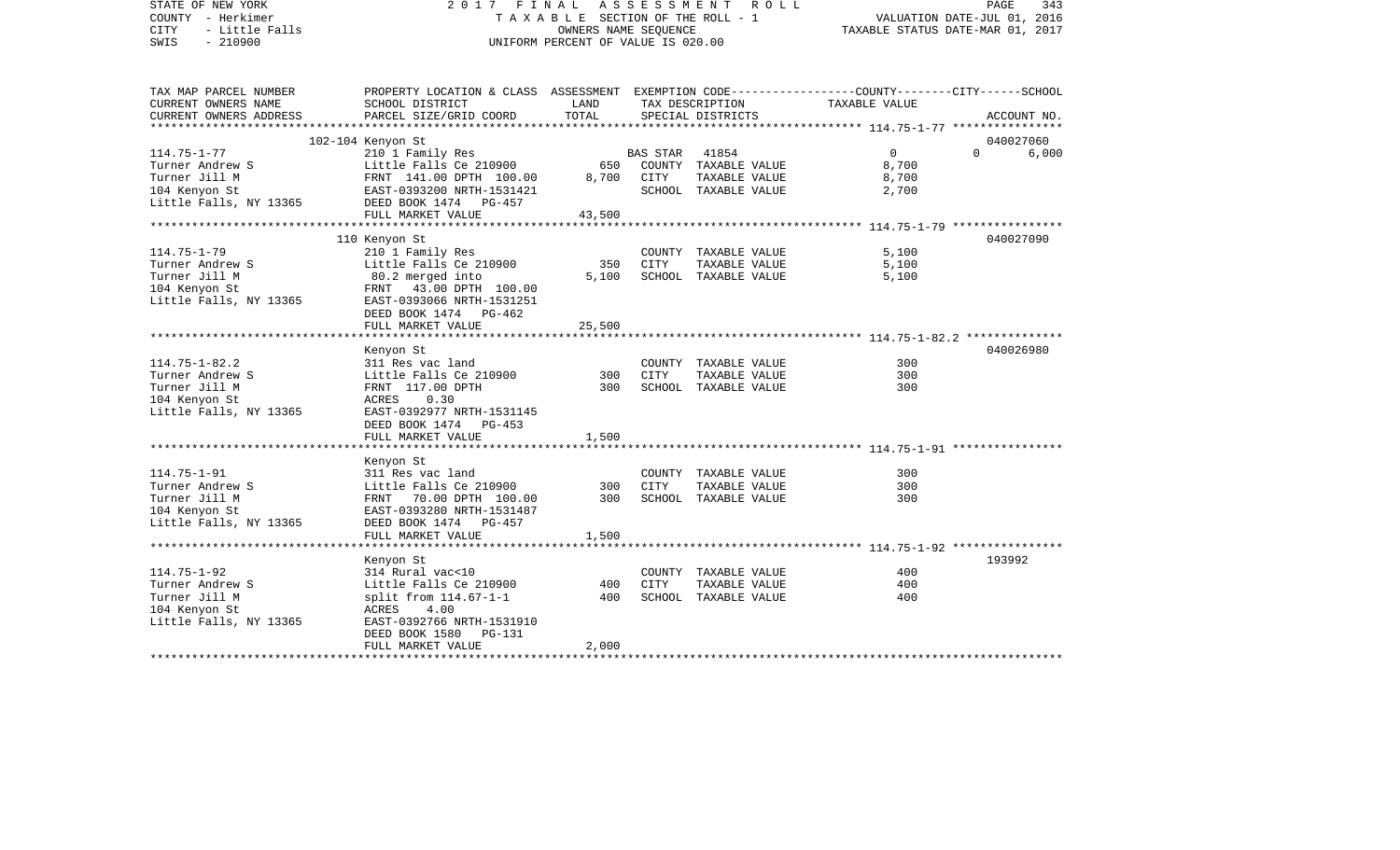| STATE OF NEW YORK<br>COUNTY - Herkimer<br>- Little Falls<br><b>CITY</b><br>$-210900$<br>SWIS  | 2017 FINAL<br>TAXABLE SECTION OF THE ROLL - 1<br>UNIFORM PERCENT OF VALUE IS 020.00                                                          | 344<br>PAGE<br>VALUATION DATE-JUL 01, 2016<br>TAXABLE STATUS DATE-MAR 01, 2017 |      |                                       |                  |             |
|-----------------------------------------------------------------------------------------------|----------------------------------------------------------------------------------------------------------------------------------------------|--------------------------------------------------------------------------------|------|---------------------------------------|------------------|-------------|
| TAX MAP PARCEL NUMBER<br>CURRENT OWNERS NAME<br>CURRENT OWNERS ADDRESS                        | PROPERTY LOCATION & CLASS ASSESSMENT EXEMPTION CODE---------------COUNTY-------CITY------SCHOOL<br>SCHOOL DISTRICT<br>PARCEL SIZE/GRID COORD | LAND<br>TOTAL                                                                  |      | TAX DESCRIPTION<br>SPECIAL DISTRICTS  | TAXABLE VALUE    | ACCOUNT NO. |
|                                                                                               |                                                                                                                                              |                                                                                |      |                                       |                  |             |
|                                                                                               | 556-558 Garden St                                                                                                                            |                                                                                |      |                                       |                  | 040021930   |
| $114.60 - 5 - 35$                                                                             | 230 3 Family Res                                                                                                                             |                                                                                |      | COUNTY TAXABLE VALUE                  | 16,200           |             |
| Tyler Damon<br>0'Connell Steven                                                               | Little Falls Ce 210900                                                                                                                       | 1,700                                                                          | CITY | TAXABLE VALUE                         | 16,200<br>16,200 |             |
| 556–558 Garden St<br>Little Falls, NY 13365                                                   | FRNT 60.00 DPTH 195.00<br>EAST-0396645 NRTH-1534712<br>DEED BOOK 1080 PG-241                                                                 | 16,200                                                                         |      | SCHOOL TAXABLE VALUE                  |                  |             |
|                                                                                               | FULL MARKET VALUE                                                                                                                            | 81,000                                                                         |      |                                       |                  |             |
|                                                                                               |                                                                                                                                              |                                                                                |      |                                       |                  |             |
|                                                                                               | 32 Salisbury St                                                                                                                              |                                                                                |      |                                       |                  | 040054120   |
| $115.53 - 1 - 67$                                                                             | 210 1 Family Res                                                                                                                             |                                                                                |      | COUNTY TAXABLE VALUE                  | 8,300            |             |
| U.S. Bank Trust N.A.                                                                          | Little Falls Ce 210900                                                                                                                       | 600                                                                            | CITY | TAXABLE VALUE                         | 8,300            |             |
| 3121 Michelson Dr<br>Irvine, CA 92612                                                         | FRNT 30.00 DPTH 68.00<br>EAST-0397401 NRTH-1534992                                                                                           | 8,300                                                                          |      | SCHOOL TAXABLE VALUE                  | 8,300            |             |
|                                                                                               | DEED BOOK 2017 PG-1611                                                                                                                       |                                                                                |      |                                       |                  |             |
| PRIOR OWNER ON 3/01/2017<br>U.S. Bank Trust N.A.                                              | FULL MARKET VALUE                                                                                                                            | 41,500                                                                         |      |                                       |                  |             |
|                                                                                               |                                                                                                                                              |                                                                                |      |                                       |                  |             |
|                                                                                               | 62 Salisbury                                                                                                                                 |                                                                                |      |                                       |                  | 040054360   |
| $115.53 - 1 - 28$                                                                             | 210 1 Family Res                                                                                                                             |                                                                                |      | COUNTY TAXABLE VALUE                  | 8,900            |             |
| U.S. Bank Trust N.A. trustee L Little Falls Ce 210900                                         |                                                                                                                                              | 500<br>8,900                                                                   | CITY | TAXABLE VALUE<br>SCHOOL TAXABLE VALUE | 8,900<br>8,900   |             |
| 13801 Wireless Way FRNT 21.00 DPTH 58.00<br>Oklahoma City, OK 73134 EAST-0397700 NRTH-1535422 | DEED BOOK 2017 PG-1700                                                                                                                       |                                                                                |      |                                       |                  |             |
| PRIOR OWNER ON 3/01/2017 FULL MARKET VALUE<br>U.S. Bank Trust N.A. trustee L                  |                                                                                                                                              | 44,500                                                                         |      |                                       |                  |             |
|                                                                                               |                                                                                                                                              |                                                                                |      |                                       |                  |             |
| $114.68 - 5 - 14$                                                                             | 52 W Gansevoort St<br>311 Res vac land                                                                                                       |                                                                                |      | COUNTY TAXABLE VALUE                  | 1,300            | 186252      |
| Udkoff Eric                                                                                   | Little Falls Ce 210900                                                                                                                       | 1,300                                                                          | CITY | TAXABLE VALUE                         | 1,300            |             |
| 544 Garden St                                                                                 | Vl9                                                                                                                                          | 1,300                                                                          |      | SCHOOL TAXABLE VALUE                  | 1,300            |             |
| Little Falls, NY 13365                                                                        | 60x120<br>52 W Gansevoor<br>65.00 DPTH 120.00<br>FRNT<br>EAST-0395048 NRTH-1534581<br>DEED BOOK 1533 PG-478                                  |                                                                                |      |                                       |                  |             |
|                                                                                               | FULL MARKET VALUE                                                                                                                            | 6,500                                                                          |      |                                       |                  |             |
|                                                                                               |                                                                                                                                              |                                                                                |      |                                       |                  | 187513      |
| $115.54 - 1 - 3.1$                                                                            | 328 Ritter Rd<br>210 1 Family Res                                                                                                            |                                                                                |      | COUNTY TAXABLE VALUE                  | 90,000           |             |
| Ulasewicz Peter                                                                               | Little Falls Ce 210900                                                                                                                       | 5,000                                                                          | CITY | TAXABLE VALUE                         | 90,000           |             |
| Ulasewicz Mary                                                                                | ACRES 22.20                                                                                                                                  | 90,000                                                                         |      | SCHOOL TAXABLE VALUE                  | 90,000           |             |
| 328 Ritter Rd                                                                                 | EAST-0402407 NRTH-1535225                                                                                                                    |                                                                                |      |                                       |                  |             |
| Little Falls, NY 13365                                                                        | DEED BOOK 2017<br>PG-1134<br>FULL MARKET VALUE                                                                                               | 450,000                                                                        |      |                                       |                  |             |
|                                                                                               |                                                                                                                                              |                                                                                |      |                                       |                  |             |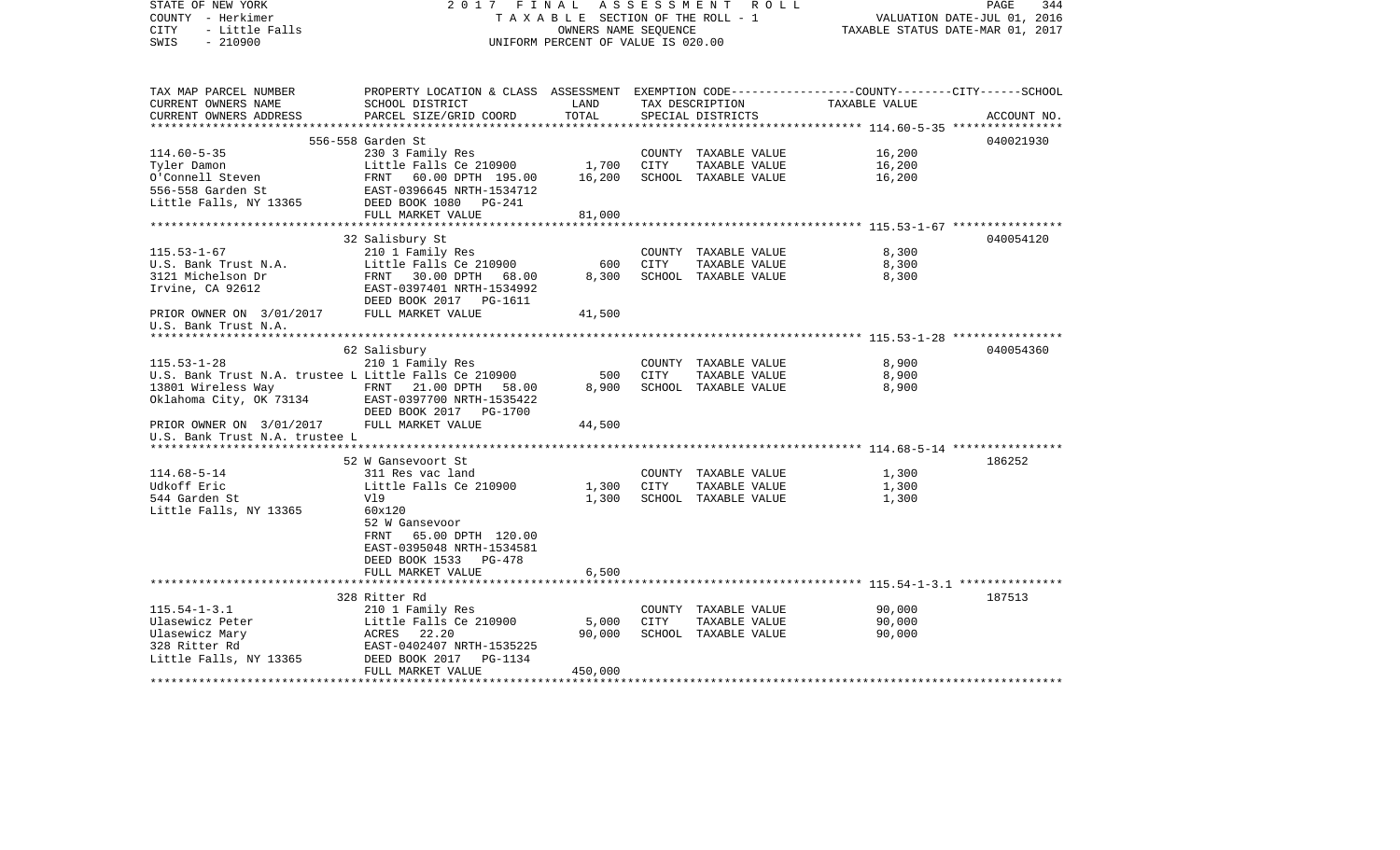|                                                                              |                                                                                                                                 |                                                                                                                                                          |                                                                                                                                                                                                                                                                             |                                                                                                                                                                                                          | PAGE                                                                                                                                                                                                                                                                                                                                                                                                                   |                                                                                                                                                                                                                                                                        |
|------------------------------------------------------------------------------|---------------------------------------------------------------------------------------------------------------------------------|----------------------------------------------------------------------------------------------------------------------------------------------------------|-----------------------------------------------------------------------------------------------------------------------------------------------------------------------------------------------------------------------------------------------------------------------------|----------------------------------------------------------------------------------------------------------------------------------------------------------------------------------------------------------|------------------------------------------------------------------------------------------------------------------------------------------------------------------------------------------------------------------------------------------------------------------------------------------------------------------------------------------------------------------------------------------------------------------------|------------------------------------------------------------------------------------------------------------------------------------------------------------------------------------------------------------------------------------------------------------------------|
|                                                                              |                                                                                                                                 |                                                                                                                                                          |                                                                                                                                                                                                                                                                             |                                                                                                                                                                                                          |                                                                                                                                                                                                                                                                                                                                                                                                                        |                                                                                                                                                                                                                                                                        |
|                                                                              |                                                                                                                                 |                                                                                                                                                          |                                                                                                                                                                                                                                                                             |                                                                                                                                                                                                          |                                                                                                                                                                                                                                                                                                                                                                                                                        |                                                                                                                                                                                                                                                                        |
|                                                                              |                                                                                                                                 |                                                                                                                                                          |                                                                                                                                                                                                                                                                             |                                                                                                                                                                                                          |                                                                                                                                                                                                                                                                                                                                                                                                                        |                                                                                                                                                                                                                                                                        |
|                                                                              | TOTAL                                                                                                                           |                                                                                                                                                          |                                                                                                                                                                                                                                                                             |                                                                                                                                                                                                          |                                                                                                                                                                                                                                                                                                                                                                                                                        | ACCOUNT NO.                                                                                                                                                                                                                                                            |
|                                                                              |                                                                                                                                 |                                                                                                                                                          |                                                                                                                                                                                                                                                                             |                                                                                                                                                                                                          |                                                                                                                                                                                                                                                                                                                                                                                                                        |                                                                                                                                                                                                                                                                        |
|                                                                              |                                                                                                                                 |                                                                                                                                                          |                                                                                                                                                                                                                                                                             |                                                                                                                                                                                                          |                                                                                                                                                                                                                                                                                                                                                                                                                        |                                                                                                                                                                                                                                                                        |
|                                                                              |                                                                                                                                 |                                                                                                                                                          |                                                                                                                                                                                                                                                                             |                                                                                                                                                                                                          |                                                                                                                                                                                                                                                                                                                                                                                                                        |                                                                                                                                                                                                                                                                        |
|                                                                              |                                                                                                                                 |                                                                                                                                                          |                                                                                                                                                                                                                                                                             |                                                                                                                                                                                                          | $\Omega$                                                                                                                                                                                                                                                                                                                                                                                                               | 13,100                                                                                                                                                                                                                                                                 |
|                                                                              |                                                                                                                                 |                                                                                                                                                          |                                                                                                                                                                                                                                                                             |                                                                                                                                                                                                          |                                                                                                                                                                                                                                                                                                                                                                                                                        |                                                                                                                                                                                                                                                                        |
|                                                                              |                                                                                                                                 | CITY                                                                                                                                                     |                                                                                                                                                                                                                                                                             | 11,835                                                                                                                                                                                                   |                                                                                                                                                                                                                                                                                                                                                                                                                        |                                                                                                                                                                                                                                                                        |
| FULL MARKET VALUE                                                            |                                                                                                                                 |                                                                                                                                                          |                                                                                                                                                                                                                                                                             | 50                                                                                                                                                                                                       |                                                                                                                                                                                                                                                                                                                                                                                                                        |                                                                                                                                                                                                                                                                        |
|                                                                              |                                                                                                                                 |                                                                                                                                                          |                                                                                                                                                                                                                                                                             |                                                                                                                                                                                                          |                                                                                                                                                                                                                                                                                                                                                                                                                        |                                                                                                                                                                                                                                                                        |
| 26 Moreland St                                                               |                                                                                                                                 |                                                                                                                                                          |                                                                                                                                                                                                                                                                             |                                                                                                                                                                                                          |                                                                                                                                                                                                                                                                                                                                                                                                                        | 040048870                                                                                                                                                                                                                                                              |
| 311 Res vac land                                                             |                                                                                                                                 |                                                                                                                                                          |                                                                                                                                                                                                                                                                             | 1,950                                                                                                                                                                                                    |                                                                                                                                                                                                                                                                                                                                                                                                                        |                                                                                                                                                                                                                                                                        |
|                                                                              |                                                                                                                                 |                                                                                                                                                          |                                                                                                                                                                                                                                                                             | 1,950                                                                                                                                                                                                    |                                                                                                                                                                                                                                                                                                                                                                                                                        |                                                                                                                                                                                                                                                                        |
|                                                                              |                                                                                                                                 |                                                                                                                                                          |                                                                                                                                                                                                                                                                             |                                                                                                                                                                                                          |                                                                                                                                                                                                                                                                                                                                                                                                                        |                                                                                                                                                                                                                                                                        |
|                                                                              |                                                                                                                                 |                                                                                                                                                          |                                                                                                                                                                                                                                                                             |                                                                                                                                                                                                          |                                                                                                                                                                                                                                                                                                                                                                                                                        |                                                                                                                                                                                                                                                                        |
|                                                                              |                                                                                                                                 |                                                                                                                                                          |                                                                                                                                                                                                                                                                             |                                                                                                                                                                                                          |                                                                                                                                                                                                                                                                                                                                                                                                                        |                                                                                                                                                                                                                                                                        |
|                                                                              |                                                                                                                                 |                                                                                                                                                          |                                                                                                                                                                                                                                                                             |                                                                                                                                                                                                          |                                                                                                                                                                                                                                                                                                                                                                                                                        |                                                                                                                                                                                                                                                                        |
|                                                                              |                                                                                                                                 |                                                                                                                                                          |                                                                                                                                                                                                                                                                             |                                                                                                                                                                                                          |                                                                                                                                                                                                                                                                                                                                                                                                                        | 040048900                                                                                                                                                                                                                                                              |
|                                                                              |                                                                                                                                 |                                                                                                                                                          |                                                                                                                                                                                                                                                                             |                                                                                                                                                                                                          | $\Omega$ and $\Omega$                                                                                                                                                                                                                                                                                                                                                                                                  |                                                                                                                                                                                                                                                                        |
|                                                                              |                                                                                                                                 |                                                                                                                                                          |                                                                                                                                                                                                                                                                             |                                                                                                                                                                                                          |                                                                                                                                                                                                                                                                                                                                                                                                                        |                                                                                                                                                                                                                                                                        |
|                                                                              |                                                                                                                                 |                                                                                                                                                          |                                                                                                                                                                                                                                                                             | 9,000                                                                                                                                                                                                    |                                                                                                                                                                                                                                                                                                                                                                                                                        |                                                                                                                                                                                                                                                                        |
| BANK 055                                                                     |                                                                                                                                 |                                                                                                                                                          |                                                                                                                                                                                                                                                                             | 3,000                                                                                                                                                                                                    |                                                                                                                                                                                                                                                                                                                                                                                                                        |                                                                                                                                                                                                                                                                        |
| EAST-0398641 NRTH-1535406                                                    |                                                                                                                                 |                                                                                                                                                          |                                                                                                                                                                                                                                                                             |                                                                                                                                                                                                          |                                                                                                                                                                                                                                                                                                                                                                                                                        |                                                                                                                                                                                                                                                                        |
| DEED BOOK 892 PG-273                                                         |                                                                                                                                 |                                                                                                                                                          |                                                                                                                                                                                                                                                                             |                                                                                                                                                                                                          |                                                                                                                                                                                                                                                                                                                                                                                                                        |                                                                                                                                                                                                                                                                        |
| FULL MARKET VALUE                                                            | 45,000                                                                                                                          |                                                                                                                                                          |                                                                                                                                                                                                                                                                             |                                                                                                                                                                                                          |                                                                                                                                                                                                                                                                                                                                                                                                                        |                                                                                                                                                                                                                                                                        |
|                                                                              |                                                                                                                                 |                                                                                                                                                          |                                                                                                                                                                                                                                                                             |                                                                                                                                                                                                          |                                                                                                                                                                                                                                                                                                                                                                                                                        |                                                                                                                                                                                                                                                                        |
| 169 Loomis St                                                                |                                                                                                                                 |                                                                                                                                                          |                                                                                                                                                                                                                                                                             |                                                                                                                                                                                                          |                                                                                                                                                                                                                                                                                                                                                                                                                        | 040031740                                                                                                                                                                                                                                                              |
|                                                                              |                                                                                                                                 |                                                                                                                                                          |                                                                                                                                                                                                                                                                             |                                                                                                                                                                                                          |                                                                                                                                                                                                                                                                                                                                                                                                                        |                                                                                                                                                                                                                                                                        |
|                                                                              |                                                                                                                                 |                                                                                                                                                          |                                                                                                                                                                                                                                                                             |                                                                                                                                                                                                          |                                                                                                                                                                                                                                                                                                                                                                                                                        |                                                                                                                                                                                                                                                                        |
|                                                                              |                                                                                                                                 |                                                                                                                                                          |                                                                                                                                                                                                                                                                             |                                                                                                                                                                                                          |                                                                                                                                                                                                                                                                                                                                                                                                                        |                                                                                                                                                                                                                                                                        |
|                                                                              |                                                                                                                                 |                                                                                                                                                          | 5,950 SCHOOL TAXABLE VALUE                                                                                                                                                                                                                                                  | 5,950                                                                                                                                                                                                    |                                                                                                                                                                                                                                                                                                                                                                                                                        |                                                                                                                                                                                                                                                                        |
| FRNT 37.00 DPTH 145.00<br>EAST-0399716 NRTH-1534318                          |                                                                                                                                 |                                                                                                                                                          |                                                                                                                                                                                                                                                                             |                                                                                                                                                                                                          |                                                                                                                                                                                                                                                                                                                                                                                                                        |                                                                                                                                                                                                                                                                        |
| DEED BOOK 1077 PG-111                                                        |                                                                                                                                 |                                                                                                                                                          |                                                                                                                                                                                                                                                                             |                                                                                                                                                                                                          |                                                                                                                                                                                                                                                                                                                                                                                                                        |                                                                                                                                                                                                                                                                        |
| FULL MARKET VALUE                                                            | 29,750                                                                                                                          |                                                                                                                                                          |                                                                                                                                                                                                                                                                             |                                                                                                                                                                                                          |                                                                                                                                                                                                                                                                                                                                                                                                                        |                                                                                                                                                                                                                                                                        |
|                                                                              |                                                                                                                                 |                                                                                                                                                          |                                                                                                                                                                                                                                                                             |                                                                                                                                                                                                          |                                                                                                                                                                                                                                                                                                                                                                                                                        |                                                                                                                                                                                                                                                                        |
| 43 King St                                                                   |                                                                                                                                 |                                                                                                                                                          |                                                                                                                                                                                                                                                                             |                                                                                                                                                                                                          |                                                                                                                                                                                                                                                                                                                                                                                                                        |                                                                                                                                                                                                                                                                        |
| 210 1 Family Res                                                             |                                                                                                                                 |                                                                                                                                                          | COUNTY TAXABLE VALUE                                                                                                                                                                                                                                                        | 8,000                                                                                                                                                                                                    |                                                                                                                                                                                                                                                                                                                                                                                                                        |                                                                                                                                                                                                                                                                        |
|                                                                              | 900                                                                                                                             | <b>CITY</b>                                                                                                                                              | TAXABLE VALUE                                                                                                                                                                                                                                                               | 8,000                                                                                                                                                                                                    |                                                                                                                                                                                                                                                                                                                                                                                                                        |                                                                                                                                                                                                                                                                        |
| Little Falls Ce 210900<br>FRNT 100.00 DPTH 188.00                            | 8,000                                                                                                                           |                                                                                                                                                          | SCHOOL TAXABLE VALUE                                                                                                                                                                                                                                                        | 8,000                                                                                                                                                                                                    |                                                                                                                                                                                                                                                                                                                                                                                                                        |                                                                                                                                                                                                                                                                        |
| Little Falls, NY 13365 EAST-0393844 NRTH-1533341<br>DEED BOOK 00664 PG-00908 |                                                                                                                                 |                                                                                                                                                          |                                                                                                                                                                                                                                                                             |                                                                                                                                                                                                          |                                                                                                                                                                                                                                                                                                                                                                                                                        | 040027630                                                                                                                                                                                                                                                              |
| CURRENT OWNERS NAME                                                          | Y - Herkimer<br>- Little Falls<br>- 210900<br>788-790 E Main St<br>DEED BOOK 1212 PG-144<br>FULL MARKET VALUE<br>34 Moreland St | SCHOOL DISTRICT<br>PARCEL SIZE/GRID COORD<br><b>Example 12</b><br>FRNT 50.00 DPTH 120.00<br>DEED BOOK 00578 PG-00340<br>9,750<br>FRNT 100.00 DPTH 150.00 | 788-790 East Main St<br>Little Falls, NY 13365 EAST-0398283 NRTH-1533997<br>DOOK 00578 PG-00340<br>Unser William Little Falls Ce 210900 1,950 COON1<br>34 Moreland St FRNT 165.00 DPTH 150.00 1,950 SCHOC<br>Little Falls, NY 13350 EAST-0398533 NRTH-1535465<br>9,000 CITY | UNIFORM PERCENT OF VALUE IS 020.00<br>SPECIAL DISTRICTS<br>13,150 ENH STAR 41834<br>TAXABLE VALUE<br>65,750 SCHOOL TAXABLE VALUE<br>COUNTY TAXABLE VALUE<br>SCHOOL TAXABLE VALUE<br>SCHOOL TAXABLE VALUE | 2017 FINAL ASSESSMENT ROLL<br>TAX DESCRIPTION TAXABLE VALUE<br>$\Omega$<br>1,800<br>$\overline{0}$<br>11,350<br>COUNTY TAXABLE VALUE<br>TAXABLE VALUE<br>1,950<br>210 1 Family Res<br>210 1 Family Res<br>Little Falls Ce 210900 1,450 COUNTY TAXABLE VALUE<br>$\Omega$<br>9,000<br>TAXABLE VALUE<br>210 1 Family Res<br>Little Falls Ce 210900<br>5,950<br>COUNTY TAXABLE VALUE<br>700 CITY<br>TAXABLE VALUE<br>5,950 | T A X A B L E SECTION OF THE ROLL - 1 VALUATION DATE-JUL 01, 2016<br>OWNERS NAME SEQUENCE TAXABLE STATUS DATE-MAR 01, 2017<br>PROPERTY LOCATION & CLASS ASSESSMENT EXEMPTION CODE----------------COUNTY-------CITY------SCHOOL<br>040035310<br>1,315<br>$\overline{0}$ |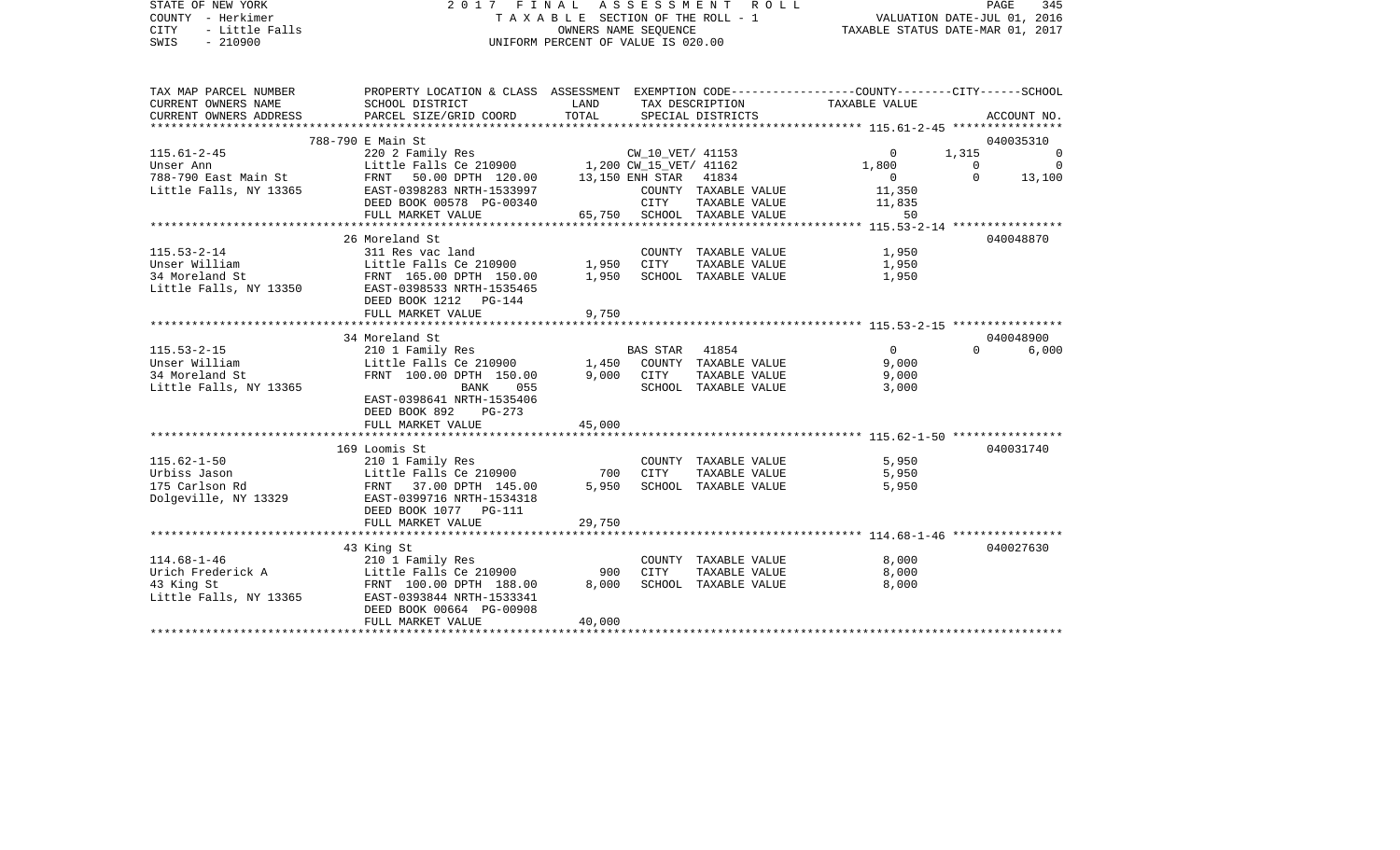| COUNTY<br>- Herkimer<br><b>CITY</b><br>- Little Falls<br>SWIS<br>$-210900$                        | T A X A B L E SECTION OF THE ROLL - 1<br>OWNERS NAME SEQUENCE<br>UNIFORM PERCENT OF VALUE IS 020.00                                          |                     |                  | VALUATION DATE-JUL 01, 2016<br>TAXABLE STATUS DATE-MAR 01, 2017 |                                                               |          |             |
|---------------------------------------------------------------------------------------------------|----------------------------------------------------------------------------------------------------------------------------------------------|---------------------|------------------|-----------------------------------------------------------------|---------------------------------------------------------------|----------|-------------|
| TAX MAP PARCEL NUMBER<br>CURRENT OWNERS NAME<br>CURRENT OWNERS ADDRESS<br>*********************** | PROPERTY LOCATION & CLASS ASSESSMENT EXEMPTION CODE---------------COUNTY-------CITY------SCHOOL<br>SCHOOL DISTRICT<br>PARCEL SIZE/GRID COORD | LAND<br>TOTAL       |                  | TAX DESCRIPTION<br>SPECIAL DISTRICTS                            | <b>TAXABLE VALUE</b>                                          |          | ACCOUNT NO. |
|                                                                                                   | 170 W Monroe St                                                                                                                              |                     |                  |                                                                 |                                                               |          | 040046710   |
| $114.60 - 1 - 66$                                                                                 | 210 1 Family Res                                                                                                                             |                     | VETFUND CT 41101 |                                                                 | 1,800                                                         | 1,800    |             |
| Urich Theodore H                                                                                  | Little Falls Ce 210900                                                                                                                       |                     | 800 BAS STAR     | 41854                                                           | $\Omega$                                                      | $\Omega$ | 6,000       |
| Urich Helen                                                                                       | FRNT<br>44.93 DPTH<br>99.40                                                                                                                  | 9,100               |                  | COUNTY TAXABLE VALUE                                            | 7,300                                                         |          |             |
| 170 West Monroe St                                                                                | EAST-0393757 NRTH-1535562                                                                                                                    |                     | <b>CITY</b>      | TAXABLE VALUE                                                   | 7,300                                                         |          |             |
| Little Falls, NY 13365                                                                            | DEED BOOK 00614 PG-00868                                                                                                                     |                     |                  | SCHOOL TAXABLE VALUE                                            | 3,100                                                         |          |             |
|                                                                                                   | FULL MARKET VALUE<br>*****************                                                                                                       | 45,500<br>********* |                  |                                                                 | ************** 115.69-1-3.1 ****************                  |          |             |
|                                                                                                   | 7 Danube St                                                                                                                                  |                     |                  |                                                                 |                                                               |          | 197738      |
| $115.69 - 1 - 3.1$                                                                                | 311 Res vac land                                                                                                                             |                     |                  | COUNTY TAXABLE VALUE                                            | 100                                                           |          |             |
| US Bank Trust N.A.                                                                                | Little Falls Ce 210900                                                                                                                       | 100                 | <b>CITY</b>      | TAXABLE VALUE                                                   | 100                                                           |          |             |
| 3701 Regent Blvd                                                                                  | FRNT<br>20.00 DPTH<br>50.00                                                                                                                  | 100                 |                  | SCHOOL TAXABLE VALUE                                            | 100                                                           |          |             |
| Irving, TX 75063                                                                                  | 0.02<br>ACRES                                                                                                                                |                     |                  |                                                                 |                                                               |          |             |
|                                                                                                   | EAST-0397017 NRTH-1532359                                                                                                                    |                     |                  |                                                                 |                                                               |          |             |
|                                                                                                   | DEED BOOK 2017 PG-1172                                                                                                                       |                     |                  |                                                                 |                                                               |          |             |
|                                                                                                   | FULL MARKET VALUE                                                                                                                            | 500                 |                  |                                                                 |                                                               |          |             |
|                                                                                                   |                                                                                                                                              |                     |                  |                                                                 | ******************************** 115.53-4-3 ***************** |          | 162987      |
| $115.53 - 4 - 3$                                                                                  | 67 Moreland St<br>210 1 Family Res                                                                                                           |                     |                  | COUNTY TAXABLE VALUE                                            | 7,150                                                         |          |             |
| V, LLC                                                                                            | Little Falls Ce 210900                                                                                                                       | 400                 | CITY             | TAXABLE VALUE                                                   | 7,150                                                         |          |             |
| 2183 Ocean Ave                                                                                    | FRNT<br>25.00 DPTH<br>63.00                                                                                                                  | 7,150               |                  | SCHOOL TAXABLE VALUE                                            | 7,150                                                         |          |             |
| Brooklyn, NY 11229                                                                                | EAST-0398933 NRTH-1535034                                                                                                                    |                     |                  |                                                                 |                                                               |          |             |
|                                                                                                   | DEED BOOK 1385 PG-49                                                                                                                         |                     |                  |                                                                 |                                                               |          |             |
|                                                                                                   | FULL MARKET VALUE                                                                                                                            | 35,750              |                  |                                                                 |                                                               |          |             |
|                                                                                                   | ************************                                                                                                                     |                     |                  |                                                                 |                                                               |          |             |
|                                                                                                   | 1 Dale Pl                                                                                                                                    |                     |                  |                                                                 |                                                               |          | 040012420   |
| $114.60 - 4 - 84$                                                                                 | 210 1 Family Res                                                                                                                             |                     | <b>BAS STAR</b>  | 41854                                                           | $\overline{0}$                                                | $\Omega$ | 6,000       |
| Vadney Stephen                                                                                    | Little Falls Ce 210900                                                                                                                       | 650                 |                  | COUNTY TAXABLE VALUE                                            | 16,000                                                        |          |             |
| Vadney Donna<br>1 Dale Pl                                                                         | FRNT 41.00 DPTH<br>85.00<br>EAST-0395131 NRTH-1534786                                                                                        | 16,000              | CITY             | TAXABLE VALUE<br>SCHOOL TAXABLE VALUE                           | 16,000<br>10,000                                              |          |             |
| Little Falls, NY 13365                                                                            | DEED BOOK 1152 PG-525                                                                                                                        |                     |                  |                                                                 |                                                               |          |             |
|                                                                                                   | FULL MARKET VALUE                                                                                                                            | 80,000              |                  |                                                                 |                                                               |          |             |
|                                                                                                   | ***********************                                                                                                                      |                     |                  |                                                                 | ************************ 114.75-1-1.2 ***************         |          |             |
|                                                                                                   | W Main St                                                                                                                                    |                     |                  |                                                                 |                                                               |          | 040039840   |
| $114.75 - 1 - 1.2$                                                                                | 322 Rural vac>10                                                                                                                             |                     |                  | COUNTY TAXABLE VALUE                                            | 500                                                           |          |             |
| Vail Barbara B                                                                                    | Little Falls Ce 210900                                                                                                                       | 500                 | <b>CITY</b>      | TAXABLE VALUE                                                   | 500                                                           |          |             |
| W Main St                                                                                         | FRNT 100.00 DPTH<br>80.00                                                                                                                    | 500                 |                  | SCHOOL TAXABLE VALUE                                            | 500                                                           |          |             |
| Little Falls, NY 13365                                                                            | 0.18<br>ACRES                                                                                                                                |                     |                  |                                                                 |                                                               |          |             |
|                                                                                                   | EAST-0392599 NRTH-1530610                                                                                                                    |                     |                  |                                                                 |                                                               |          |             |
|                                                                                                   | DEED BOOK 933<br>PG-434<br>FULL MARKET VALUE                                                                                                 | 2,500               |                  |                                                                 |                                                               |          |             |
|                                                                                                   |                                                                                                                                              |                     |                  |                                                                 |                                                               |          |             |

PAGE 346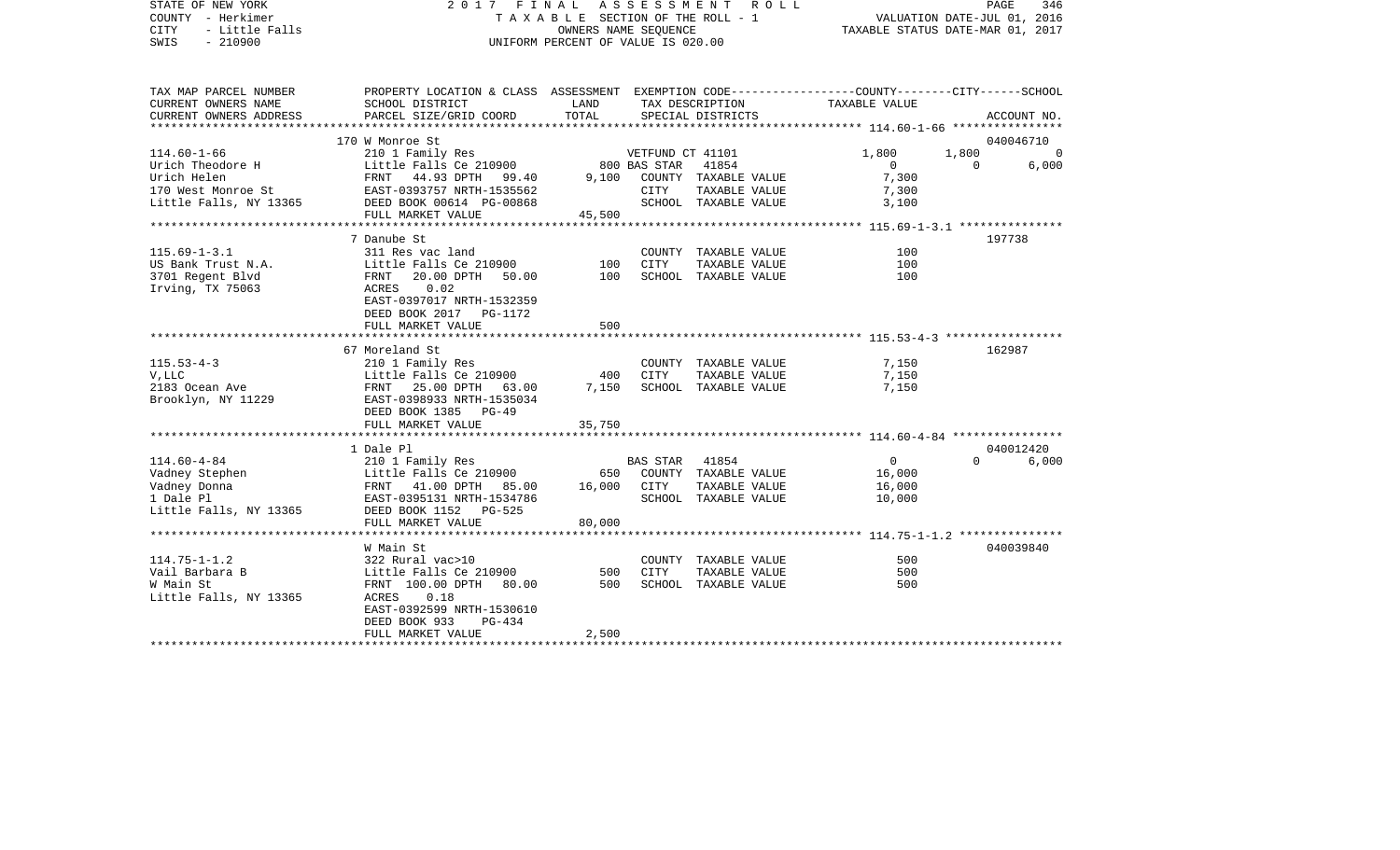STATE OF NEW YORK 2 0 1 7 F I N A L A S S E S S M E N T R O L L PAGE 347COUNTY - Herkimer **T A X A B L E** SECTION OF THE ROLL - 1 VALUATION DATE-JUL 01, 2016 CITY - Little Falls OWNERS NAME SEQUENCE TAXABLE STATUS DATE-MAR 01, 2017 SWIS - 210900 UNIFORM PERCENT OF VALUE IS 020.00TAX MAP PARCEL NUMBER PROPERTY LOCATION & CLASS ASSESSMENT EXEMPTION CODE------------------COUNTY--------CITY------SCHOOL CURRENT OWNERS NAME SCHOOL DISTRICT LAND TAX DESCRIPTION TAXABLE VALUECURRENT OWNERS ADDRESS PARCEL SIZE/GRID COORD TOTAL SPECIAL DISTRICTS ACCOUNT NO. \*\*\*\*\*\*\*\*\*\*\*\*\*\*\*\*\*\*\*\*\*\*\*\*\*\*\*\*\*\*\*\*\*\*\*\*\*\*\*\*\*\*\*\*\*\*\*\*\*\*\*\*\*\*\*\*\*\*\*\*\*\*\*\*\*\*\*\*\*\*\*\*\*\*\*\*\*\*\*\*\*\*\*\*\*\*\*\*\*\*\*\*\*\*\*\*\*\*\*\*\*\*\* 114.75-1-88 \*\*\*\*\*\*\*\*\*\*\*\*\*\*\*\* 464 W Main St 040039060114.75-1-88 210 1 Family Res BAS STAR 41854 0 0 6,000 Vail Barbara B Little Falls Ce 210900 950 COUNTY TAXABLE VALUE 9,450 464 W Main St FRNT 60.00 DPTH 120.00 9,450 CITY TAXABLE VALUE 9,450 Little Falls, NY 13365 EAST-0392670 NRTH-1530541 SCHOOL TAXABLE VALUE 3,450 DEED BOOK 933 PG-431FULL MARKET VALUE 47,250 \*\*\*\*\*\*\*\*\*\*\*\*\*\*\*\*\*\*\*\*\*\*\*\*\*\*\*\*\*\*\*\*\*\*\*\*\*\*\*\*\*\*\*\*\*\*\*\*\*\*\*\*\*\*\*\*\*\*\*\*\*\*\*\*\*\*\*\*\*\*\*\*\*\*\*\*\*\*\*\*\*\*\*\*\*\*\*\*\*\*\*\*\*\*\*\*\*\*\*\*\*\*\* 114.60-4-33 \*\*\*\*\*\*\*\*\*\*\*\*\*\*\*\* 2-4 W Monroe St 040045030114.60-4-33 220 2 Family Res VETCOM CTS 41130 3,000 3,000 3,000 Vail Patricia A **Little Falls Ce 210900** 2,000 ENH STAR 41834 0 0 11,500 Vail Lawrence D FRNT 79.90 DPTH 244.00 14,500 COUNTY TAXABLE VALUE 11,500 4 West Monroe St 6 11,500 EXAME 631 CITY TAXABLE VALUE 11,500 Little Falls, NY 13365 EAST-0395572 NRTH-1535227 SCHOOL TAXABLE VALUE 0 DEED BOOK 837 PG-7 FULL MARKET VALUE 72,500 \*\*\*\*\*\*\*\*\*\*\*\*\*\*\*\*\*\*\*\*\*\*\*\*\*\*\*\*\*\*\*\*\*\*\*\*\*\*\*\*\*\*\*\*\*\*\*\*\*\*\*\*\*\*\*\*\*\*\*\*\*\*\*\*\*\*\*\*\*\*\*\*\*\*\*\*\*\*\*\*\*\*\*\*\*\*\*\*\*\*\*\*\*\*\*\*\*\*\*\*\*\*\* 115.53-2-40 \*\*\*\*\*\*\*\*\*\*\*\*\*\*\*\* 78 Moreland St 040049590115.53-2-40 220 2 Family Res ENH STAR 41834 0 0 13,000 Vail Thomas J Little Falls Ce 210900 600 COUNTY TAXABLE VALUE 13,000 76 Moreland St FRNT 38.00 DPTH 150.00 13,000 CITY TAXABLE VALUE 13,000 Little Falls, NY 13365 EAST-0399143 NRTH-1535066 SCHOOL TAXABLE VALUE 0 DEED BOOK 00665 PG-00688FULL MARKET VALUE 65,000 \*\*\*\*\*\*\*\*\*\*\*\*\*\*\*\*\*\*\*\*\*\*\*\*\*\*\*\*\*\*\*\*\*\*\*\*\*\*\*\*\*\*\*\*\*\*\*\*\*\*\*\*\*\*\*\*\*\*\*\*\*\*\*\*\*\*\*\*\*\*\*\*\*\*\*\*\*\*\*\*\*\*\*\*\*\*\*\*\*\*\*\*\*\*\*\*\*\*\*\*\*\*\* 114.68-6-40 \*\*\*\*\*\*\*\*\*\*\*\*\*\*\*\* 536 E Main St 040033990114.68-6-40 481 Att row bldg COUNTY TAXABLE VALUE 17,300 Van Meter & Van Meter Little Falls Ce 210900 3,200 CITY TAXABLE VALUE 17,300 Gullis Catherine A  $N$  Comm  $17,300$  SCHOOL TAXABLE VALUE  $17,300$ 536 E. Main St. 20x90 Little Falls, NY 13365 536 E Main St FRNT 19.90 DPTH 94.00 EAST-0396201 NRTH-1534104 DEED BOOK 829 PG-86 FULL MARKET VALUE 86,500 \*\*\*\*\*\*\*\*\*\*\*\*\*\*\*\*\*\*\*\*\*\*\*\*\*\*\*\*\*\*\*\*\*\*\*\*\*\*\*\*\*\*\*\*\*\*\*\*\*\*\*\*\*\*\*\*\*\*\*\*\*\*\*\*\*\*\*\*\*\*\*\*\*\*\*\*\*\*\*\*\*\*\*\*\*\*\*\*\*\*\*\*\*\*\*\*\*\*\*\*\*\*\* 114.60-2-75 \*\*\*\*\*\*\*\*\*\*\*\*\*\*\*\* 550 E Monroe St 040042720114.60-2-75 210 1 Family Res CW\_10\_VET/ 41153 0 1,300 0 Van Meter David C **Little Falls Ce 210900** 1,350 CW\_15\_VET/ 41162 1,800 0 0 0 0 Van Meter Christine M FRNT 51.50 DPTH 170.00 13,000 BAS STAR 41854 0 0 6,000 550 E Monroe St BANK 641 COUNTY TAXABLE VALUE 11,200 Little Falls, NY 13365 EAST-0396355 NRTH-1535379 CITY TAXABLE VALUE 11,700 DEED BOOK 939 PG-77 SCHOOL TAXABLE VALUE 7,000 FULL MARKET VALUE 65,000 \*\*\*\*\*\*\*\*\*\*\*\*\*\*\*\*\*\*\*\*\*\*\*\*\*\*\*\*\*\*\*\*\*\*\*\*\*\*\*\*\*\*\*\*\*\*\*\*\*\*\*\*\*\*\*\*\*\*\*\*\*\*\*\*\*\*\*\*\*\*\*\*\*\*\*\*\*\*\*\*\*\*\*\*\*\*\*\*\*\*\*\*\*\*\*\*\*\*\*\*\*\*\*\*\*\*\*\*\*\*\*\*\*\*\*\*\*\*\*\*\*\*\*\*\*\*\*\*\*\*\*\*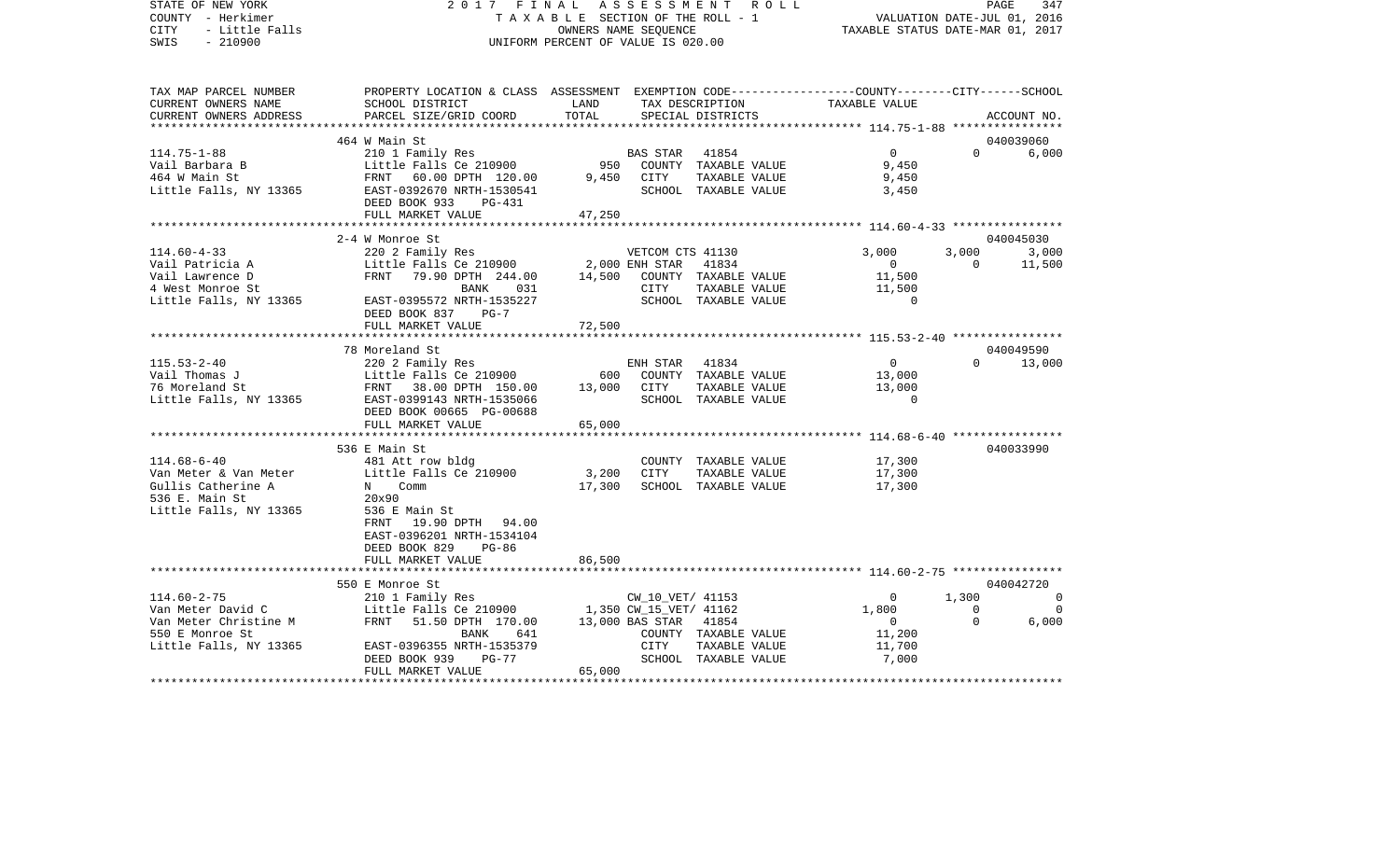STATE OF NEW YORK 2 0 1 7 F I N A L A S S E S S M E N T R O L L PAGE 348VALUATION DATE-JUL 01, 2016 COUNTY - Herkimer T A X A B L E SECTION OF THE ROLL - 1 CITY - Little Falls OWNERS NAME SEQUENCE TAXABLE STATUS DATE-MAR 01, 2017 SWIS - 210900 UNIFORM PERCENT OF VALUE IS 020.00TAX MAP PARCEL NUMBER PROPERTY LOCATION & CLASS ASSESSMENT EXEMPTION CODE------------------COUNTY--------CITY------SCHOOL CURRENT OWNERS NAME SCHOOL DISTRICT LAND TAX DESCRIPTION TAXABLE VALUECURRENT OWNERS ADDRESS PARCEL SIZE/GRID COORD TOTAL SPECIAL DISTRICTS ACCOUNT NO. \*\*\*\*\*\*\*\*\*\*\*\*\*\*\*\*\*\*\*\*\*\*\*\*\*\*\*\*\*\*\*\*\*\*\*\*\*\*\*\*\*\*\*\*\*\*\*\*\*\*\*\*\*\*\*\*\*\*\*\*\*\*\*\*\*\*\*\*\*\*\*\*\*\*\*\*\*\*\*\*\*\*\*\*\*\*\*\*\*\*\*\*\*\*\*\*\*\*\*\*\*\*\* 114.60-4-64 \*\*\*\*\*\*\*\*\*\*\*\*\*\*\*\* 33 W Monroe St 040045390114.60-4-64 210 1 Family Res ENH STAR 41834 0 0 13,100 Van Veghten Gary L ittle Falls Ce 210900 1,200 COUNTY TAXABLE VALUE 14,450 33 W Monroe St FRNT 50.00 DPTH 100.00 14,450 CITY TAXABLE VALUE 14,450 Little Falls, NY 13365 EAST-0395252 NRTH-1534912 SCHOOL TAXABLE VALUE 1,350 DEED BOOK 1111 PG-128FULL MARKET VALUE 72,250 \*\*\*\*\*\*\*\*\*\*\*\*\*\*\*\*\*\*\*\*\*\*\*\*\*\*\*\*\*\*\*\*\*\*\*\*\*\*\*\*\*\*\*\*\*\*\*\*\*\*\*\*\*\*\*\*\*\*\*\*\*\*\*\*\*\*\*\*\*\*\*\*\*\*\*\*\*\*\*\*\*\*\*\*\*\*\*\*\*\*\*\*\*\*\*\*\*\*\*\*\*\*\* 114.59-2-17 \*\*\*\*\*\*\*\*\*\*\*\*\*\*\*\* 25 Summit Ave 040057600114.59-2-17 210 1 Family Res VETWAR CTS 41120 1,800 1,800 1,800 Vangorder Barry **Little Falls Ce 210900** 1,200 ENH STAR 41834 0 0 12,200 Vangorder Gail **FRNT** 80.00 DPTH 129.00 14,000 COUNTY TAXABLE VALUE 12,200 25 Summit Ave EAST-0392902 NRTH-1536667 CITY TAXABLE VALUE 12,200 Little Falls, NY 13365 DEED BOOK 00667 PG-00594 SCHOOL TAXABLE VALUE 0 FULL MARKET VALUE 70,000 \*\*\*\*\*\*\*\*\*\*\*\*\*\*\*\*\*\*\*\*\*\*\*\*\*\*\*\*\*\*\*\*\*\*\*\*\*\*\*\*\*\*\*\*\*\*\*\*\*\*\*\*\*\*\*\*\*\*\*\*\*\*\*\*\*\*\*\*\*\*\*\*\*\*\*\*\*\*\*\*\*\*\*\*\*\*\*\*\*\*\*\*\*\*\*\*\*\*\*\*\*\*\* 115.61-2-46 \*\*\*\*\*\*\*\*\*\*\*\*\*\*\*\* 784 E Main St 185783115.61-2-46 210 1 Family Res COUNTY TAXABLE VALUE 7,600 VanOrden Kenneth M Sr. Little Falls Ce 210900 800 CITY TAXABLE VALUE 7,600 VanOrden Julie FRNT 50.30 DPTH 120.00 7,600 SCHOOL TAXABLE VALUE 7,600 784 E Main St EAST-0398238 NRTH-1534026Little Falls, NY 13365 DEED BOOK 2016 PG-20249 FULL MARKET VALUE 38,000 \*\*\*\*\*\*\*\*\*\*\*\*\*\*\*\*\*\*\*\*\*\*\*\*\*\*\*\*\*\*\*\*\*\*\*\*\*\*\*\*\*\*\*\*\*\*\*\*\*\*\*\*\*\*\*\*\*\*\*\*\*\*\*\*\*\*\*\*\*\*\*\*\*\*\*\*\*\*\*\*\*\*\*\*\*\*\*\*\*\*\*\*\*\*\*\*\*\*\*\*\*\*\* 114.59-3-25 \*\*\*\*\*\*\*\*\*\*\*\*\*\*\*\* 28 Highland Ave 040024780 114.59-3-25 210 1 Family Res BAS STAR 41854 0 0 6,000 Veeder Nicholas S Little Falls Ce 210900 1,500 COUNTY TAXABLE VALUE 17,150 Veeder Donna FRNT 81.00 DPTH 118.00 17,150 CITY TAXABLE VALUE 17,150 28 Highland Ave EAST-0392741 NRTH-1535582 SCHOOL TAXABLE VALUE 11,150 Little Falls, NY 13365 DEED BOOK 1251 PG-389 FULL MARKET VALUE 85,750 \*\*\*\*\*\*\*\*\*\*\*\*\*\*\*\*\*\*\*\*\*\*\*\*\*\*\*\*\*\*\*\*\*\*\*\*\*\*\*\*\*\*\*\*\*\*\*\*\*\*\*\*\*\*\*\*\*\*\*\*\*\*\*\*\*\*\*\*\*\*\*\*\*\*\*\*\*\*\*\*\*\*\*\*\*\*\*\*\*\*\*\*\*\*\*\*\*\*\*\*\*\*\* 114.68-1-48 \*\*\*\*\*\*\*\*\*\*\*\*\*\*\*\* King St 040027690 114.68-1-48 311 Res vac land COUNTY TAXABLE VALUE 250250 Vega Jimmy Little Falls Ce 210900 250 CITY TAXABLE VALUE 250 80 Center St FRNT 36.00 DPTH 102.00 250 SCHOOL TAXABLE VALUE 250Little Falls, NY 13365 EAST-0393736 NRTH-1533271 DEED BOOK 1148 PG-571FULL MARKET VALUE 1,250 \*\*\*\*\*\*\*\*\*\*\*\*\*\*\*\*\*\*\*\*\*\*\*\*\*\*\*\*\*\*\*\*\*\*\*\*\*\*\*\*\*\*\*\*\*\*\*\*\*\*\*\*\*\*\*\*\*\*\*\*\*\*\*\*\*\*\*\*\*\*\*\*\*\*\*\*\*\*\*\*\*\*\*\*\*\*\*\*\*\*\*\*\*\*\*\*\*\*\*\*\*\*\* 114.68-1-50 \*\*\*\*\*\*\*\*\*\*\*\*\*\*\*\* 80 Center St 040008490114.68-1-50 210 1 Family Res BAS STAR 41854 0 0 6,000 Vega Jimmy 1988 Control County County County County Paxable Value 80 Center St FRNT 100.00 DPTH 300.00 10,600 CITY TAXABLE VALUE 10,600 Little Falls, NY 13365 EAST-0393691 NRTH-1533109 SCHOOL TAXABLE VALUE 4,600 DEED BOOK 1148 PG-571 FULL MARKET VALUE 53,000 \*\*\*\*\*\*\*\*\*\*\*\*\*\*\*\*\*\*\*\*\*\*\*\*\*\*\*\*\*\*\*\*\*\*\*\*\*\*\*\*\*\*\*\*\*\*\*\*\*\*\*\*\*\*\*\*\*\*\*\*\*\*\*\*\*\*\*\*\*\*\*\*\*\*\*\*\*\*\*\*\*\*\*\*\*\*\*\*\*\*\*\*\*\*\*\*\*\*\*\*\*\*\*\*\*\*\*\*\*\*\*\*\*\*\*\*\*\*\*\*\*\*\*\*\*\*\*\*\*\*\*\*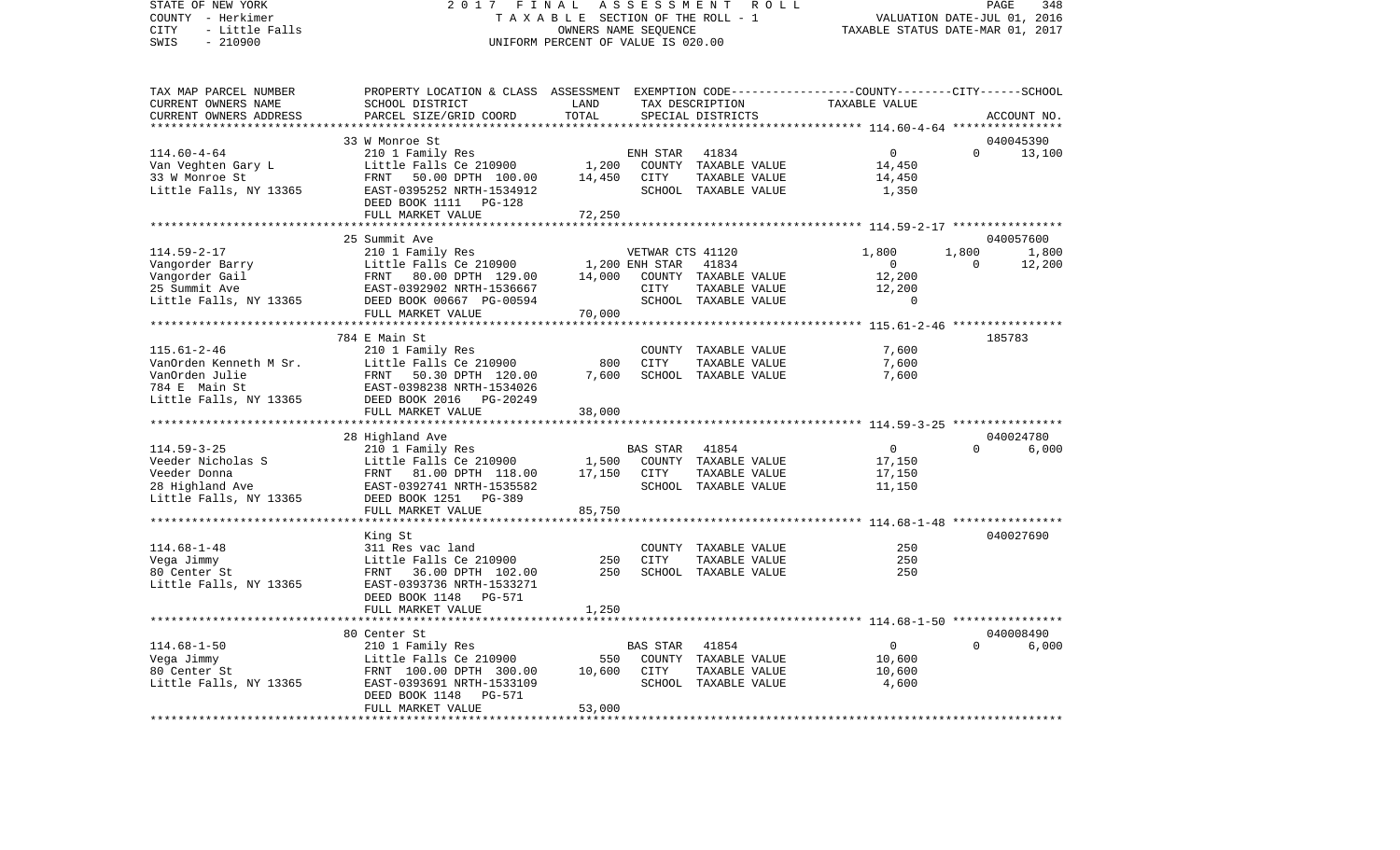| STATE OF NEW YORK<br>COUNTY - Herkimer<br>CITY<br>- Little Falls<br>$-210900$<br>SWIS | 2 0 1 7<br>FINAL<br>TAXABLE SECTION OF THE ROLL - 1<br>UNIFORM PERCENT OF VALUE IS 020.00                           | ASSESSMENT ROLL<br>PAGE<br>349<br>VALUATION DATE-JUL 01, 2016<br>TAXABLE STATUS DATE-MAR 01, 2017 |                 |                                       |                                                        |                    |
|---------------------------------------------------------------------------------------|---------------------------------------------------------------------------------------------------------------------|---------------------------------------------------------------------------------------------------|-----------------|---------------------------------------|--------------------------------------------------------|--------------------|
| TAX MAP PARCEL NUMBER<br>CURRENT OWNERS NAME                                          | PROPERTY LOCATION & CLASS ASSESSMENT EXEMPTION CODE----------------COUNTY-------CITY------SCHOOL<br>SCHOOL DISTRICT | LAND                                                                                              |                 | TAX DESCRIPTION                       | TAXABLE VALUE                                          |                    |
| CURRENT OWNERS ADDRESS                                                                | PARCEL SIZE/GRID COORD                                                                                              | TOTAL                                                                                             |                 | SPECIAL DISTRICTS                     |                                                        | ACCOUNT NO.        |
|                                                                                       |                                                                                                                     | * * * * * * * * * *                                                                               |                 |                                       | ********** 114.68-1-51 *****************               |                    |
|                                                                                       | Center St                                                                                                           |                                                                                                   |                 |                                       |                                                        |                    |
| $114.68 - 1 - 51$                                                                     | 311 Res vac land                                                                                                    |                                                                                                   |                 | COUNTY TAXABLE VALUE                  | 200                                                    |                    |
| Vega Jimmy                                                                            | Little Falls Ce 210900                                                                                              | 200                                                                                               | CITY            | TAXABLE VALUE                         | 200                                                    |                    |
| 80 Center St<br>Little Falls, NY 13365                                                | FRNT 50.00 DPTH 270.00<br>EAST-0393712 NRTH-1533032<br>DEED BOOK 1148 PG-571                                        | 200                                                                                               |                 | SCHOOL TAXABLE VALUE                  | 200                                                    |                    |
|                                                                                       | FULL MARKET VALUE<br>*************************                                                                      | 1,000<br>*********                                                                                |                 |                                       | ************************ 114.68-1-59 ***************** |                    |
|                                                                                       | Center St                                                                                                           |                                                                                                   |                 |                                       |                                                        |                    |
| $114.68 - 1 - 59$                                                                     | 311 Res vac land                                                                                                    |                                                                                                   |                 | COUNTY TAXABLE VALUE                  | 200                                                    |                    |
| Vega Jimmy                                                                            | Little Falls Ce 210900                                                                                              | 200                                                                                               | <b>CITY</b>     | TAXABLE VALUE                         | 200                                                    |                    |
| 80 Center St<br>Little Falls, NY                                                      | FRNT<br>50.00 DPTH 292.00<br>EAST-0393640 NRTH-1533219<br>DEED BOOK 1148 PG-571                                     | 200                                                                                               |                 | SCHOOL TAXABLE VALUE                  | 200                                                    |                    |
|                                                                                       | FULL MARKET VALUE                                                                                                   | 1,000                                                                                             |                 |                                       |                                                        |                    |
|                                                                                       |                                                                                                                     |                                                                                                   |                 |                                       |                                                        |                    |
|                                                                                       | 46 Sherman St                                                                                                       |                                                                                                   |                 |                                       |                                                        | 040055320          |
| $114.60 - 1 - 24$                                                                     | 210 1 Family Res                                                                                                    |                                                                                                   | ENH STAR        | 41834                                 | $\mathbf 0$                                            | $\Omega$<br>11,000 |
| Verri Henry<br>Verri Jane                                                             | Little Falls Ce 210900<br>FRNT 91.00 DPTH 225.00                                                                    | 1,750<br>11,000                                                                                   | CITY            | COUNTY TAXABLE VALUE<br>TAXABLE VALUE | 11,000<br>11,000                                       |                    |
| 46 Sherman St                                                                         | EAST-0393844 NRTH-1536205                                                                                           |                                                                                                   |                 | SCHOOL TAXABLE VALUE                  | $\overline{0}$                                         |                    |
| Little Falls, NY 13365                                                                | DEED BOOK 897<br>PG-295<br>FULL MARKET VALUE                                                                        | 55,000                                                                                            |                 |                                       |                                                        |                    |
|                                                                                       |                                                                                                                     |                                                                                                   |                 |                                       |                                                        |                    |
|                                                                                       | 54 Arthur St                                                                                                        |                                                                                                   |                 |                                       |                                                        | 040003270          |
| $114.59 - 4 - 61$                                                                     | 210 1 Family Res                                                                                                    |                                                                                                   | <b>BAS STAR</b> | 41854                                 | $\Omega$                                               | $\Omega$<br>6,000  |
| Verri Jean M                                                                          | Little Falls Ce 210900                                                                                              | 950<br>7,600                                                                                      |                 | COUNTY TAXABLE VALUE                  | 7,600                                                  |                    |
| 54 Arthur St<br>Little Falls, NY 13365                                                | FRNT<br>50.00 DPTH 110.00<br>EAST-0392935 NRTH-1534861                                                              |                                                                                                   | CITY            | TAXABLE VALUE<br>SCHOOL TAXABLE VALUE | 7,600<br>1,600                                         |                    |
|                                                                                       | DEED BOOK 1136 PG-59                                                                                                |                                                                                                   |                 |                                       |                                                        |                    |
|                                                                                       | FULL MARKET VALUE                                                                                                   | 38,000                                                                                            |                 |                                       |                                                        |                    |
|                                                                                       |                                                                                                                     |                                                                                                   |                 |                                       |                                                        |                    |
|                                                                                       | 5 Douglas St                                                                                                        |                                                                                                   |                 |                                       |                                                        | 040014460          |
| $114.60 - 2 - 21$                                                                     | 210 1 Family Res                                                                                                    |                                                                                                   |                 | COUNTY TAXABLE VALUE                  | 8,000                                                  |                    |
| Verri Marc<br>224 Burwell Street                                                      | Little Falls Ce 210900<br>FRNT<br>41.30 DPTH 80.00                                                                  | 500<br>8,000                                                                                      | CITY            | TAXABLE VALUE<br>SCHOOL TAXABLE VALUE | 8,000<br>8,000                                         |                    |
| Little Falls, NY 13365                                                                | EAST-0394665 NRTH-1535454                                                                                           |                                                                                                   |                 |                                       |                                                        |                    |
|                                                                                       | DEED BOOK 1517 PG-922<br>FULL MARKET VALUE                                                                          | 40,000                                                                                            |                 |                                       |                                                        |                    |
|                                                                                       |                                                                                                                     |                                                                                                   |                 |                                       |                                                        |                    |
|                                                                                       | 55 Flint Ave                                                                                                        |                                                                                                   |                 |                                       |                                                        | 040015270          |
| $114.76 - 2 - 71$                                                                     | 210 1 Family Res                                                                                                    |                                                                                                   |                 | COUNTY TAXABLE VALUE                  | 6,200                                                  |                    |
| Verri Marc                                                                            | Little Falls Ce 210900                                                                                              | 500                                                                                               | CITY            | TAXABLE VALUE                         | 6,200                                                  |                    |
| 224 Burwell St<br>Little Falls, NY 13365                                              | FRNT 55.00 DPTH 120.00<br>EAST-0395824 NRTH-1531558<br>DEED BOOK 1222<br>PG-796                                     | 6,200                                                                                             |                 | SCHOOL TAXABLE VALUE                  | 6,200                                                  |                    |
|                                                                                       | FULL MARKET VALUE                                                                                                   | 31,000                                                                                            |                 |                                       |                                                        |                    |
|                                                                                       |                                                                                                                     |                                                                                                   |                 |                                       |                                                        |                    |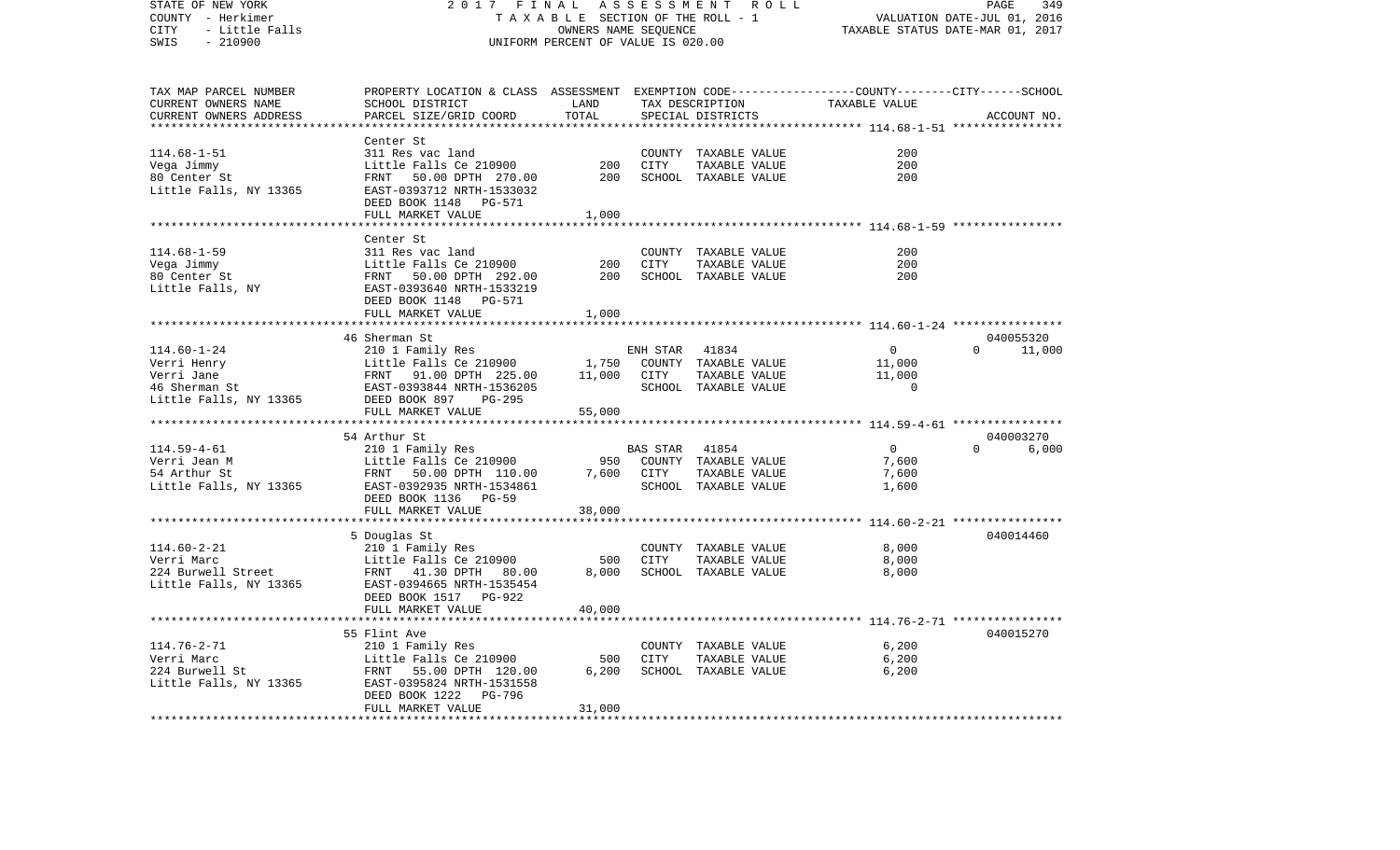| STATE OF NEW YORK<br>COUNTY - Herkimer<br>CITY<br>- Little Falls<br>$-210900$<br>SWIS | FINAL<br>2017<br>TAXABLE SECTION OF THE ROLL - 1<br>UNIFORM PERCENT OF VALUE IS 020.00          | R O L L<br>PAGE<br>350<br>VALUATION DATE-JUL 01, 2016<br>TAXABLE STATUS DATE-MAR 01, 2017 |                  |                                       |                   |          |             |
|---------------------------------------------------------------------------------------|-------------------------------------------------------------------------------------------------|-------------------------------------------------------------------------------------------|------------------|---------------------------------------|-------------------|----------|-------------|
| TAX MAP PARCEL NUMBER                                                                 | PROPERTY LOCATION & CLASS ASSESSMENT EXEMPTION CODE---------------COUNTY-------CITY------SCHOOL |                                                                                           |                  |                                       |                   |          |             |
| CURRENT OWNERS NAME                                                                   | SCHOOL DISTRICT                                                                                 | LAND                                                                                      |                  | TAX DESCRIPTION                       | TAXABLE VALUE     |          |             |
| CURRENT OWNERS ADDRESS<br>***************************                                 | PARCEL SIZE/GRID COORD                                                                          | TOTAL                                                                                     |                  | SPECIAL DISTRICTS                     |                   |          | ACCOUNT NO. |
|                                                                                       | 22 W Shore Pl                                                                                   |                                                                                           |                  |                                       |                   |          | 186645      |
| $114.76 - 2 - 37$                                                                     | 210 1 Family Res                                                                                |                                                                                           |                  | COUNTY TAXABLE VALUE                  | 3,950             |          |             |
| Verri Marc S                                                                          | Little Falls Ce 210900                                                                          | 250                                                                                       | CITY             | TAXABLE VALUE                         | 3,950             |          |             |
| 224 Burwell St                                                                        | 29.27 DPTH 32.70<br>FRNT                                                                        | 3,950                                                                                     |                  | SCHOOL TAXABLE VALUE                  | 3,950             |          |             |
| Little Falls, NY 13365                                                                | EAST-0395957 NRTH-1532049                                                                       |                                                                                           |                  |                                       |                   |          |             |
|                                                                                       | DEED BOOK 1535<br>PG-803                                                                        |                                                                                           |                  |                                       |                   |          |             |
|                                                                                       | FULL MARKET VALUE                                                                               | 19,750                                                                                    |                  |                                       |                   |          |             |
|                                                                                       |                                                                                                 |                                                                                           |                  |                                       |                   |          |             |
| $115.53 - 4 - 22$                                                                     | 39 Porteus St                                                                                   |                                                                                           |                  |                                       | 8,700             |          | 161844      |
| Verri Marc S                                                                          | 210 1 Family Res<br>Little Falls Ce 210900                                                      | 450                                                                                       | CITY             | COUNTY TAXABLE VALUE<br>TAXABLE VALUE | 8,700             |          |             |
| 224 Burwell St                                                                        | FRNT 33.00 DPTH 83.00                                                                           | 8,700                                                                                     |                  | SCHOOL TAXABLE VALUE                  | 8,700             |          |             |
| Little Falls, NY 13365                                                                | EAST-0398892 NRTH-1534834                                                                       |                                                                                           |                  |                                       |                   |          |             |
|                                                                                       | DEED BOOK 1377 PG-72                                                                            |                                                                                           |                  |                                       |                   |          |             |
|                                                                                       | FULL MARKET VALUE                                                                               | 43,500                                                                                    |                  |                                       |                   |          |             |
|                                                                                       |                                                                                                 |                                                                                           |                  |                                       |                   |          |             |
|                                                                                       | 224 Burwell St                                                                                  |                                                                                           |                  |                                       |                   |          | 040006960   |
| $115.62 - 1 - 77$                                                                     | 210 1 Family Res                                                                                |                                                                                           | BAS STAR         | 41854                                 | $0 \qquad \qquad$ | $\Omega$ | 6,000       |
| Verri Marc S<br>224 Burwell St                                                        | Little Falls Ce 210900<br>FRNT 50.00 DPTH 150.00                                                | 900<br>9,700                                                                              | CITY             | COUNTY TAXABLE VALUE<br>TAXABLE VALUE | 9,700<br>9,700    |          |             |
| Little Falls, NY 13365                                                                | EAST-0400195 NRTH-1533916                                                                       |                                                                                           |                  | SCHOOL TAXABLE VALUE                  | 3,700             |          |             |
|                                                                                       | DEED BOOK 938<br>PG-598                                                                         |                                                                                           |                  |                                       |                   |          |             |
|                                                                                       | FULL MARKET VALUE                                                                               | 48,500                                                                                    |                  |                                       |                   |          |             |
|                                                                                       |                                                                                                 |                                                                                           |                  |                                       |                   |          |             |
|                                                                                       | 8-10 Glen Ave                                                                                   |                                                                                           |                  |                                       |                   |          | 040022620   |
| $114.75 - 1 - 40$                                                                     | 220 2 Family Res                                                                                |                                                                                           | ENH STAR         | 41834                                 | $\circ$           | $\Omega$ | 9,100       |
| Vesp Marilyn J                                                                        | Little Falls Ce 210900                                                                          | 700                                                                                       |                  | COUNTY TAXABLE VALUE                  | 9,100             |          |             |
| Vesp Alfred<br>8 Glen Ave                                                             | FRNT<br>48.00 DPTH 52.00<br>BANK<br>184                                                         | 9,100                                                                                     | CITY             | TAXABLE VALUE<br>SCHOOL TAXABLE VALUE | 9,100<br>$\Omega$ |          |             |
| Little Falls, NY 13365                                                                | EAST-0393925 NRTH-1532116                                                                       |                                                                                           |                  |                                       |                   |          |             |
|                                                                                       | DEED BOOK 904<br>PG-176                                                                         |                                                                                           |                  |                                       |                   |          |             |
|                                                                                       | FULL MARKET VALUE                                                                               | 45,500                                                                                    |                  |                                       |                   |          |             |
|                                                                                       |                                                                                                 |                                                                                           |                  |                                       |                   |          |             |
|                                                                                       | 30 Arthur St                                                                                    |                                                                                           |                  |                                       |                   |          | 194631      |
| $114.59 - 4 - 55$                                                                     | 210 1 Family Res<br>Little Falls Ce 210900<br>-----                                             |                                                                                           | VETCOM CTS 41130 |                                       | 3,000             | 3,000    | 3,000       |
| Vespasiano Joseph                                                                     |                                                                                                 |                                                                                           | 950 ENH STAR     | 41834                                 | $\Omega$          | $\Omega$ | 9,400       |
| Vespasiano Beverly<br>30 Arthur St                                                    | FRNT 50.00 DPTH 110.00<br>EAST-0393157 NRTH-1535062                                             | 12,400                                                                                    | CITY             | COUNTY TAXABLE VALUE<br>TAXABLE VALUE | 9,400<br>9,400    |          |             |
| Little Falls, NY 13365                                                                | DEED BOOK 1584<br>PG-429                                                                        |                                                                                           |                  | SCHOOL TAXABLE VALUE                  | 0                 |          |             |
|                                                                                       | FULL MARKET VALUE                                                                               | 62,000                                                                                    |                  |                                       |                   |          |             |
|                                                                                       |                                                                                                 |                                                                                           |                  |                                       |                   |          |             |
|                                                                                       | 34 Arthur St                                                                                    |                                                                                           |                  |                                       |                   |          | 194632      |
| $114.59 - 4 - 56$                                                                     | 210 1 Family Res                                                                                |                                                                                           |                  | COUNTY TAXABLE VALUE                  | 11,200            |          |             |
| Vespasiano Joseph                                                                     | Little Falls Ce 210900                                                                          | 950                                                                                       | CITY             | TAXABLE VALUE                         | 11,200            |          |             |
| Vespasiano Beverly                                                                    | FRNT 50.00 DPTH 110.00                                                                          | 11,200                                                                                    |                  | SCHOOL TAXABLE VALUE                  | 11,200            |          |             |
| 30 Arthur St                                                                          | EAST-0393121 NRTH-1535029                                                                       |                                                                                           |                  |                                       |                   |          |             |
| Little Falls, NY 13365                                                                | DEED BOOK 1584 PG-432                                                                           |                                                                                           |                  |                                       |                   |          |             |
|                                                                                       | FULL MARKET VALUE                                                                               | 56,000                                                                                    |                  |                                       |                   |          |             |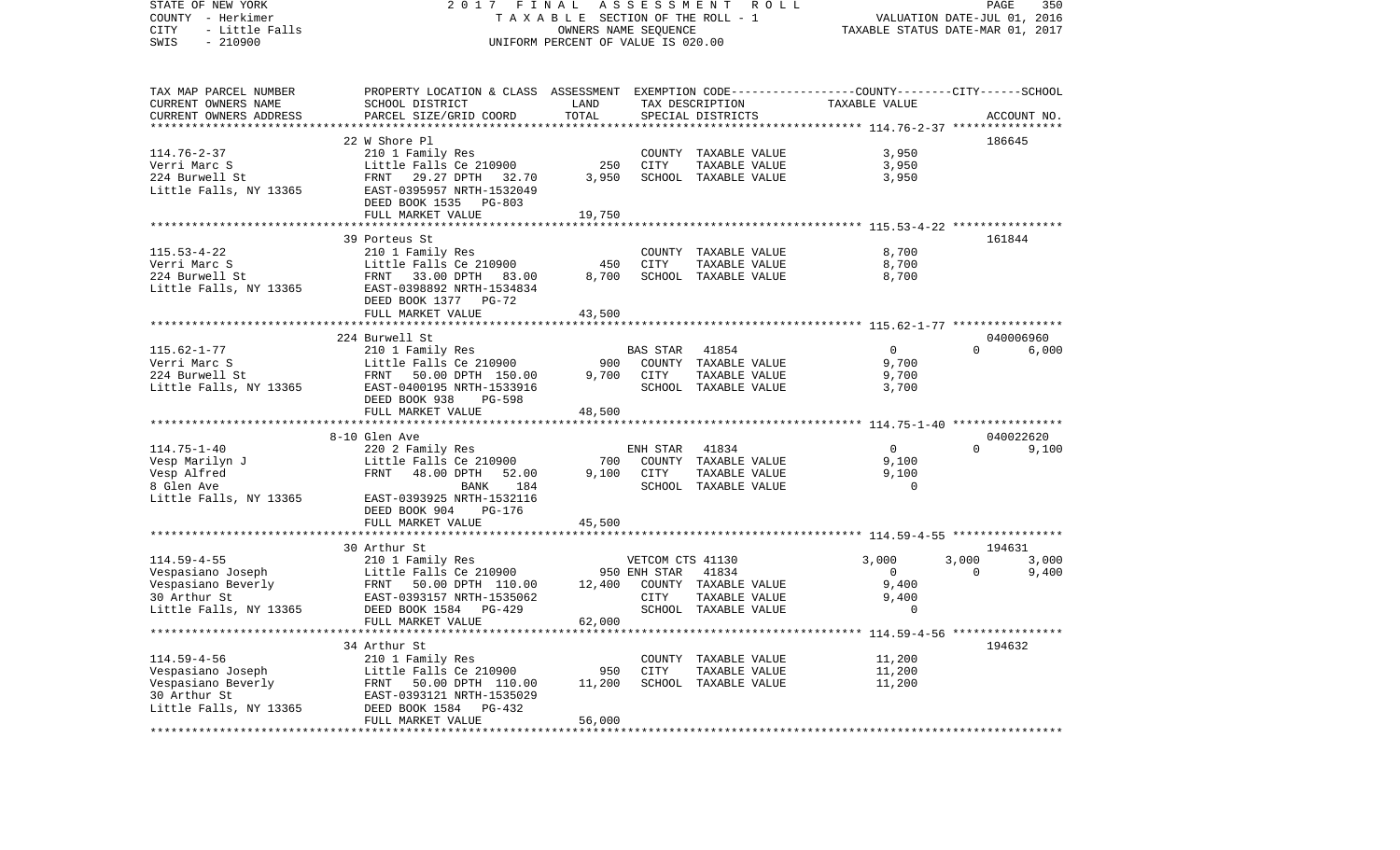STATE OF NEW YORK 2 0 1 7 F I N A L A S S E S S M E N T R O L L PAGE 351COUNTY - Herkimer **T A X A B L E** SECTION OF THE ROLL - 1 VALUATION DATE-JUL 01, 2016 CITY - Little Falls OWNERS NAME SEQUENCE TAXABLE STATUS DATE-MAR 01, 2017 SWIS - 210900 UNIFORM PERCENT OF VALUE IS 020.00TAX MAP PARCEL NUMBER PROPERTY LOCATION & CLASS ASSESSMENT EXEMPTION CODE------------------COUNTY--------CITY------SCHOOL CURRENT OWNERS NAME SCHOOL DISTRICT LAND TAX DESCRIPTION TAXABLE VALUECURRENT OWNERS ADDRESS PARCEL SIZE/GRID COORD TOTAL SPECIAL DISTRICTS ACCOUNT NO. \*\*\*\*\*\*\*\*\*\*\*\*\*\*\*\*\*\*\*\*\*\*\*\*\*\*\*\*\*\*\*\*\*\*\*\*\*\*\*\*\*\*\*\*\*\*\*\*\*\*\*\*\*\*\*\*\*\*\*\*\*\*\*\*\*\*\*\*\*\*\*\*\*\*\*\*\*\*\*\*\*\*\*\*\*\*\*\*\*\*\*\*\*\*\*\*\*\*\*\*\*\*\* 114.60-1-57 \*\*\*\*\*\*\*\*\*\*\*\*\*\*\*\* 29 Burch St 040003840114.60-1-57 210 1 Family Res COUNTY TAXABLE VALUE 6,400 Vespi Gary **Little Falls Ce 210900** 800 CITY TAXABLE VALUE 6,400 Attn: Guy A Vespi 6,400 FRNT 83.00 DPTH 167.00 6,400 SCHOOL TAXABLE VALUE 66,400 29 Burch St EAST-0394153 NRTH-1535566Little Falls, NY 13365 DEED BOOK 899 PG-366 FULL MARKET VALUE 32,000 \*\*\*\*\*\*\*\*\*\*\*\*\*\*\*\*\*\*\*\*\*\*\*\*\*\*\*\*\*\*\*\*\*\*\*\*\*\*\*\*\*\*\*\*\*\*\*\*\*\*\*\*\*\*\*\*\*\*\*\*\*\*\*\*\*\*\*\*\*\*\*\*\*\*\*\*\*\*\*\*\*\*\*\*\*\*\*\*\*\*\*\*\*\*\*\*\*\*\*\*\*\*\* 114.68-4-2 \*\*\*\*\*\*\*\*\*\*\*\*\*\*\*\*\*104 Prospect St 195431 114.68-4-2 210 1 Family Res VETWAR CTS 41120 1,800 1,800 1,800 Vespi Margaret a Controlled Little Falls Ce 210900 650 ENH STAR 41834 0 0 0 11,000 Visconti Diana A FRNT 40.00 DPTH 86.00 12,800 COUNTY TAXABLE VALUE 11,000 104 Prospect St EAST-0394685 NRTH-1534093 CITY TAXABLE VALUE 11,000 Little Falls, NY 13365 DEED BOOK 1589 PG-444 SCHOOL TAXABLE VALUE 0 FULL MARKET VALUE 64,000 \*\*\*\*\*\*\*\*\*\*\*\*\*\*\*\*\*\*\*\*\*\*\*\*\*\*\*\*\*\*\*\*\*\*\*\*\*\*\*\*\*\*\*\*\*\*\*\*\*\*\*\*\*\*\*\*\*\*\*\*\*\*\*\*\*\*\*\*\*\*\*\*\*\*\*\*\*\*\*\*\*\*\*\*\*\*\*\*\*\*\*\*\*\*\*\*\*\*\*\*\*\*\* 115.53-1-35 \*\*\*\*\*\*\*\*\*\*\*\*\*\*\*\* 629 E Monroe St 040043830115.53-1-35 210 1 Family Res COUNTY TAXABLE VALUE 7,400 Vickers David Little Falls Ce 210900 450 CITY TAXABLE VALUE 7,400 Vickers Tanya FRNT 25.00 DPTH 120.00 7,400 SCHOOL TAXABLE VALUE 7,400 PO Box 472 EAST-0397414 NRTH-1535384Salisbury, NY 13454 DEED BOOK 1474 PG-690 FULL MARKET VALUE 37,000 \*\*\*\*\*\*\*\*\*\*\*\*\*\*\*\*\*\*\*\*\*\*\*\*\*\*\*\*\*\*\*\*\*\*\*\*\*\*\*\*\*\*\*\*\*\*\*\*\*\*\*\*\*\*\*\*\*\*\*\*\*\*\*\*\*\*\*\*\*\*\*\*\*\*\*\*\*\*\*\*\*\*\*\*\*\*\*\*\*\*\*\*\*\*\*\*\*\*\*\*\*\*\* 114.68-3-16 \*\*\*\*\*\*\*\*\*\*\*\*\*\*\*\* 24 W Main St 040035850114.68-3-16 422 Diner/lunch COUNTY TAXABLE VALUE 10,000 Vickers David R **Little Falls Ce 210900** 2,350 CITY TAXABLE VALUE 10,000 Vickers Tanya S FRNT 32.00 DPTH 68.00 10,000 SCHOOL TAXABLE VALUE 10,000 321 Irondale Rd EAST-0395643 NRTH-1533790Salisbury Ctr, NY 13454 DEED BOOK 884 PG-271 FULL MARKET VALUE 50,000 \*\*\*\*\*\*\*\*\*\*\*\*\*\*\*\*\*\*\*\*\*\*\*\*\*\*\*\*\*\*\*\*\*\*\*\*\*\*\*\*\*\*\*\*\*\*\*\*\*\*\*\*\*\*\*\*\*\*\*\*\*\*\*\*\*\*\*\*\*\*\*\*\*\*\*\*\*\*\*\*\*\*\*\*\*\*\*\*\*\*\*\*\*\*\*\*\*\*\*\*\*\*\* 114.68-3-24 \*\*\*\*\*\*\*\*\*\*\*\*\*\*\*\* 74-76 W Main St 040036210114.68-3-24 482 Det row bldg COUNTY TAXABLE VALUE 8,700 Victor James P Little Falls Ce 210900 3,200 CITY TAXABLE VALUE 8,700 Victor Debra J FRNT 38.00 DPTH 114.00 8.700 SCHOOL TAXABLE VALUE 8.700 303 Ashe Rd EAST-0395264 NRTH-1533568Little Falls, NY 13365 DEED BOOK 888 PG-425 FULL MARKET VALUE 43,500 \*\*\*\*\*\*\*\*\*\*\*\*\*\*\*\*\*\*\*\*\*\*\*\*\*\*\*\*\*\*\*\*\*\*\*\*\*\*\*\*\*\*\*\*\*\*\*\*\*\*\*\*\*\*\*\*\*\*\*\*\*\*\*\*\*\*\*\*\*\*\*\*\*\*\*\*\*\*\*\*\*\*\*\*\*\*\*\*\*\*\*\*\*\*\*\*\*\*\*\*\*\*\* 114.68-7-44 \*\*\*\*\*\*\*\*\*\*\*\*\*\*\*\* 25 W Mill St 040041130114.68-7-44 710 Manufacture COUNTY TAXABLE VALUE 70,000 Villata Shelly Rae  $L$  Little Falls Ce 210900 10,000 CITY TAXABLE VALUE 70,000 681 Kenwood St FRNT 137.00 DPTH 194.00 70,000 SCHOOL TAXABLE VALUE 70,000 Thousand Oaks, CA 91370 EAST-0395904 NRTH-1532965 DEED BOOK 2016 PG-20264 FULL MARKET VALUE 350,000 \*\*\*\*\*\*\*\*\*\*\*\*\*\*\*\*\*\*\*\*\*\*\*\*\*\*\*\*\*\*\*\*\*\*\*\*\*\*\*\*\*\*\*\*\*\*\*\*\*\*\*\*\*\*\*\*\*\*\*\*\*\*\*\*\*\*\*\*\*\*\*\*\*\*\*\*\*\*\*\*\*\*\*\*\*\*\*\*\*\*\*\*\*\*\*\*\*\*\*\*\*\*\*\*\*\*\*\*\*\*\*\*\*\*\*\*\*\*\*\*\*\*\*\*\*\*\*\*\*\*\*\*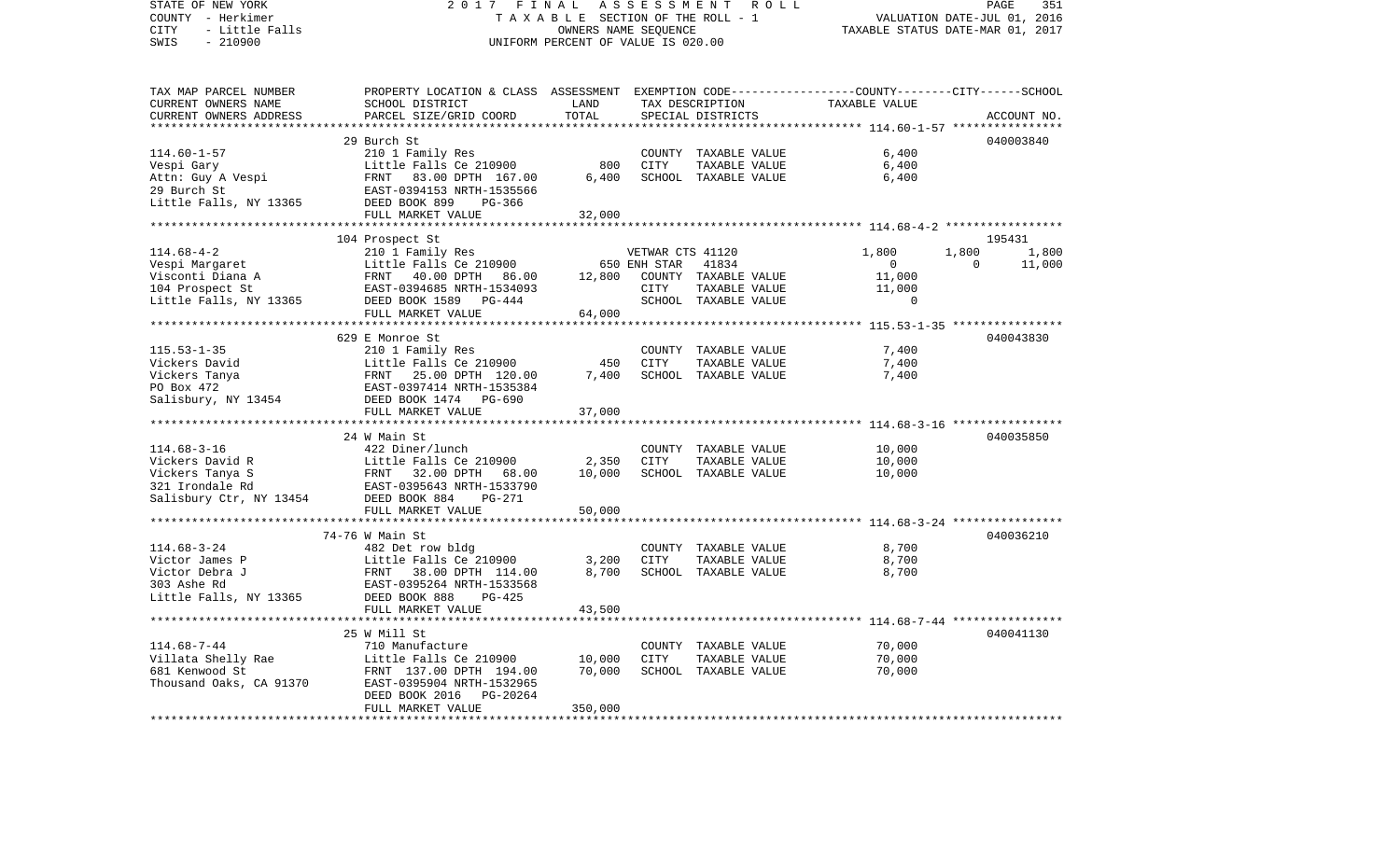| STATE OF NEW YORK<br>COUNTY - Herkimer<br>- Little Falls<br>CITY |                                                                                                 | OWNERS NAME SEQUENCE               |      | 2017 FINAL ASSESSMENT ROLL<br>TAXABLE SECTION OF THE ROLL - 1 | TAXABLE STATUS DATE-MAR 01, 2017 | PAGE<br>352<br>VALUATION DATE-JUL 01, 2016 |
|------------------------------------------------------------------|-------------------------------------------------------------------------------------------------|------------------------------------|------|---------------------------------------------------------------|----------------------------------|--------------------------------------------|
| $-210900$<br>SWIS                                                |                                                                                                 | UNIFORM PERCENT OF VALUE IS 020.00 |      |                                                               |                                  |                                            |
| TAX MAP PARCEL NUMBER                                            | PROPERTY LOCATION & CLASS ASSESSMENT EXEMPTION CODE---------------COUNTY-------CITY------SCHOOL |                                    |      |                                                               |                                  |                                            |
| CURRENT OWNERS NAME                                              | <b>LAND</b><br>SCHOOL DISTRICT                                                                  |                                    |      | TAX DESCRIPTION TAXABLE VALUE                                 |                                  |                                            |
| CURRENT OWNERS ADDRESS                                           | PARCEL SIZE/GRID COORD                                                                          | TOTAL                              |      | SPECIAL DISTRICTS                                             |                                  | ACCOUNT NO.                                |
|                                                                  | Danube St                                                                                       |                                    |      |                                                               |                                  | 040013230                                  |
| $115.69 - 1 - 9$                                                 | 311 Res vac land                                                                                |                                    |      | COUNTY TAXABLE VALUE                                          | 2,500                            |                                            |
|                                                                  | Little Falls Ce 210900                                                                          |                                    |      | 2,500 CITY TAXABLE VALUE                                      | 2,500                            |                                            |
| Villata Shelly Rae<br>702 Walnut St<br>702 Walnut St             | FRNT 300.00 DPTH 142.00                                                                         | 2,500                              |      | SCHOOL TAXABLE VALUE                                          | 2,500                            |                                            |
| Moorpark, CA 93021                                               | EAST-0397509 NRTH-1532091<br>DEED BOOK 2017 PG-1755                                             |                                    |      |                                                               |                                  |                                            |
| PRIOR OWNER ON 3/01/2017<br>Villata Shelly Rae                   | FULL MARKET VALUE                                                                               | 12,500                             |      |                                                               |                                  |                                            |
|                                                                  |                                                                                                 |                                    |      |                                                               |                                  |                                            |
|                                                                  | 49 Danube St                                                                                    |                                    |      |                                                               |                                  | 040013110                                  |
| $115.69 - 1 - 10$                                                | 311 Res vac land                                                                                |                                    |      | COUNTY TAXABLE VALUE                                          | 350                              |                                            |
| Villata Shelly Rae<br>702 Walnut St                              | Little Falls Ce 210900<br>FRNT 50.00 DPTH 142.00<br>EAST-0397368 NRTH-1532094                   | 350<br>350                         | CITY | TAXABLE VALUE<br>SCHOOL TAXABLE VALUE                         | 350<br>350                       |                                            |
| Moorpark, CA 93021                                               |                                                                                                 |                                    |      |                                                               |                                  |                                            |
|                                                                  | DEED BOOK 2017 PG-1755                                                                          |                                    |      |                                                               |                                  |                                            |
| PRIOR OWNER ON 3/01/2017 FULL MARKET VALUE<br>Villata Shelly Rae |                                                                                                 | 1,750                              |      |                                                               |                                  |                                            |
|                                                                  |                                                                                                 |                                    |      |                                                               |                                  |                                            |
|                                                                  | 49 Danube St                                                                                    |                                    |      |                                                               |                                  | 040013140                                  |
| $115.69 - 1 - 11$                                                | 311 Res vac land                                                                                |                                    |      | COUNTY TAXABLE VALUE                                          | 575                              |                                            |
| Villata Shelly Rae                                               | Little Falls Ce 210900                                                                          | 575                                | CITY | TAXABLE VALUE                                                 | 575                              |                                            |
|                                                                  |                                                                                                 | 575                                |      | SCHOOL TAXABLE VALUE                                          | 575                              |                                            |
|                                                                  |                                                                                                 |                                    |      |                                                               |                                  |                                            |
| Villata Shelly Rae                                               |                                                                                                 | 2,875                              |      |                                                               |                                  |                                            |
|                                                                  |                                                                                                 |                                    |      |                                                               |                                  |                                            |
| $115.69 - 1 - 12$                                                | 45 Danube St<br>449 Other Storag                                                                |                                    |      | COUNTY TAXABLE VALUE                                          | 3,550                            | 040013150                                  |
| villata Shelly Rae                                               | Little Falls Ce 210900 1,150 CITY                                                               |                                    |      | TAXABLE VALUE                                                 | 3,550                            |                                            |
| 702 Walnut St                                                    | FRNT 51.30 DPTH 130.00                                                                          |                                    |      | 3,550 SCHOOL TAXABLE VALUE                                    | 3,550                            |                                            |
| Moorpark, CA 93021                                               | EAST-0397267 NRTH-1532116<br>DEED BOOK 2017    PG-1755                                          |                                    |      |                                                               |                                  |                                            |
| PRIOR OWNER ON 3/01/2017 FULL MARKET VALUE<br>Villata Shelly Rae |                                                                                                 | 17,750                             |      |                                                               |                                  |                                            |
| **********************                                           |                                                                                                 |                                    |      |                                                               |                                  |                                            |
|                                                                  | Danube St                                                                                       |                                    |      |                                                               |                                  |                                            |
| $115.69 - 1 - 31$                                                | 311 Res vac land                                                                                |                                    |      | COUNTY TAXABLE VALUE                                          | 200                              |                                            |
| Villata Shelly Rae                                               | Little Falls Ce $210900$                                                                        | 200                                | CITY | TAXABLE VALUE                                                 | 200                              |                                            |
| 702 Walnut St                                                    | FRNT 100.00 DPTH 50.00                                                                          | 200                                |      | SCHOOL TAXABLE VALUE                                          | 200                              |                                            |
| Moorpark, CA 93021                                               | EAST-0397683 NRTH-1532038<br>DEED BOOK 2017 PG-1755                                             |                                    |      |                                                               |                                  |                                            |
| PRIOR OWNER ON 3/01/2017 FULL MARKET VALUE                       |                                                                                                 | 1,000                              |      |                                                               |                                  |                                            |
| Villata Shelly Rae                                               |                                                                                                 |                                    |      |                                                               |                                  |                                            |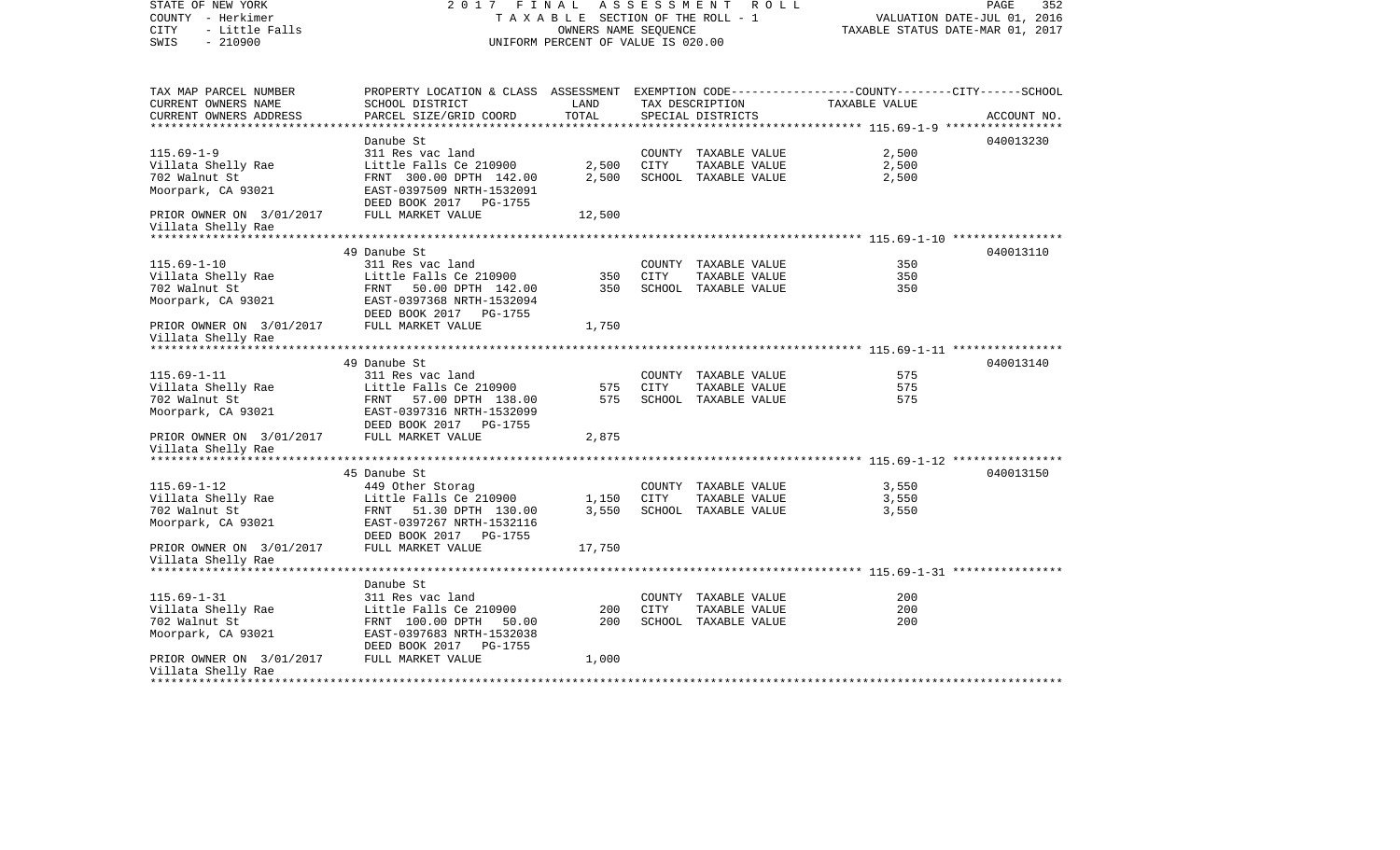COUNTY - Herkimer T A X A B L E SECTION OF THE ROLL - 1 VALUATION DATE-JUL 01, 2016 CITY - Little Falls OWNERS NAME SEQUENCE TAXABLE STATUS DATE-MAR 01, 2017 SWIS - 210900 UNIFORM PERCENT OF VALUE IS 020.00TAX MAP PARCEL NUMBER PROPERTY LOCATION & CLASS ASSESSMENT EXEMPTION CODE------------------COUNTY--------CITY------SCHOOL CURRENT OWNERS NAME SCHOOL DISTRICT LAND TAX DESCRIPTION TAXABLE VALUECURRENT OWNERS ADDRESS PARCEL SIZE/GRID COORD TOTAL SPECIAL DISTRICTS ACCOUNT NO. \*\*\*\*\*\*\*\*\*\*\*\*\*\*\*\*\*\*\*\*\*\*\*\*\*\*\*\*\*\*\*\*\*\*\*\*\*\*\*\*\*\*\*\*\*\*\*\*\*\*\*\*\*\*\*\*\*\*\*\*\*\*\*\*\*\*\*\*\*\*\*\*\*\*\*\*\*\*\*\*\*\*\*\*\*\*\*\*\*\*\*\*\*\*\*\*\*\*\*\*\*\*\* 114.59-4-82 \*\*\*\*\*\*\*\*\*\*\*\*\*\*\*\* 10 Pierce St 040050970114.59-4-82 210 1 Family Res BAS STAR 41854 0 0 6,000 Villeneuve Bruce A Little Falls Ce 210900 350 COUNTY TAXABLE VALUE 6,050 10 Pierce St FRNT 50.00 DPTH 60.00 6,050 CITY TAXABLE VALUE 6,050 Little Falls, NY 13365 EAST-0393643 NRTH-1534973 SCHOOL TAXABLE VALUE 50 DEED BOOK 1290 PG-134FULL MARKET VALUE 30,250 \*\*\*\*\*\*\*\*\*\*\*\*\*\*\*\*\*\*\*\*\*\*\*\*\*\*\*\*\*\*\*\*\*\*\*\*\*\*\*\*\*\*\*\*\*\*\*\*\*\*\*\*\*\*\*\*\*\*\*\*\*\*\*\*\*\*\*\*\*\*\*\*\*\*\*\*\*\*\*\*\*\*\*\*\*\*\*\*\*\*\*\*\*\*\*\*\*\*\*\*\*\*\* 114.59-4-83 \*\*\*\*\*\*\*\*\*\*\*\*\*\*\*\* 12 Pierce St 040051000114.59-4-83 311 Res vac land COUNTY TAXABLE VALUE 200200 Villeneuve Bruce A 11ttle Falls Ce 210900 200 CITY TAXABLE VALUE 200 10 Pierce St FRNT 100.00 DPTH 40.00 200 SCHOOL TAXABLE VALUE 200Little Falls, NY 13365 EAST-0393593 NRTH-1534990 DEED BOOK 1290 PG-134FULL MARKET VALUE 1,000 \*\*\*\*\*\*\*\*\*\*\*\*\*\*\*\*\*\*\*\*\*\*\*\*\*\*\*\*\*\*\*\*\*\*\*\*\*\*\*\*\*\*\*\*\*\*\*\*\*\*\*\*\*\*\*\*\*\*\*\*\*\*\*\*\*\*\*\*\*\*\*\*\*\*\*\*\*\*\*\*\*\*\*\*\*\*\*\*\*\*\*\*\*\*\*\*\*\*\*\*\*\*\* 114.68-4-3 \*\*\*\*\*\*\*\*\*\*\*\*\*\*\*\*\* 106 Prospect St 040053220 114.68-4-3 210 1 Family Res COUNTY TAXABLE VALUE 13,600 Vincelette Gabriel P 13,600 CITY TAXABLE VALUE 13,600 326 North Park Dr FRNT 42.00 DPTH 90.00 13,600 SCHOOL TAXABLE VALUE 13,600 Northville, MI 48167 EAST-0394672 NRTH-1534127 DEED BOOK 1221 PG-956FULL MARKET VALUE 68,000 \*\*\*\*\*\*\*\*\*\*\*\*\*\*\*\*\*\*\*\*\*\*\*\*\*\*\*\*\*\*\*\*\*\*\*\*\*\*\*\*\*\*\*\*\*\*\*\*\*\*\*\*\*\*\*\*\*\*\*\*\*\*\*\*\*\*\*\*\*\*\*\*\*\*\*\*\*\*\*\*\*\*\*\*\*\*\*\*\*\*\*\*\*\*\*\*\*\*\*\*\*\*\* 114.76-1-14 \*\*\*\*\*\*\*\*\*\*\*\*\*\*\*\* 10 Mohawk St 158420114.76-1-14 311 Res vac land COUNTY TAXABLE VALUE 300Vincent Alan N 1986 Control Control Control City Control City Control City Control City Control City Control City Control City Control City Control City Control City Control City Control City Control City Control City Cont Vincent Linda FRNT 44.90 DPTH 77.00 300 SCHOOL TAXABLE VALUE 3008 Mohawk St EAST-0396047 NRTH-1532629Little Falls, NY 13365 DEED BOOK 1355 PG-636 FULL MARKET VALUE 1,500 \*\*\*\*\*\*\*\*\*\*\*\*\*\*\*\*\*\*\*\*\*\*\*\*\*\*\*\*\*\*\*\*\*\*\*\*\*\*\*\*\*\*\*\*\*\*\*\*\*\*\*\*\*\*\*\*\*\*\*\*\*\*\*\*\*\*\*\*\*\*\*\*\*\*\*\*\*\*\*\*\*\*\*\*\*\*\*\*\*\*\*\*\*\*\*\*\*\*\*\*\*\*\* 114.76-1-15 \*\*\*\*\*\*\*\*\*\*\*\*\*\*\*\* 8 Mohawk St 040041910114.76-1-15 210 1 Family Res ENH STAR 41834 0 0 13,100 Vincent Alan N 16,000 Little Falls Ce 210900 300 COUNTY TAXABLE VALUE 16,000 Vincent Linda FRNT 31.00 DPTH 70.00 16,000 CITY TAXABLE VALUE 16,000 8 Mohawk St EAST-0396079 NRTH-1532647 SCHOOL TAXABLE VALUE 2,900 Little Falls, NY 13365 DEED BOOK 1355 PG-636 FULL MARKET VALUE 80,000 \*\*\*\*\*\*\*\*\*\*\*\*\*\*\*\*\*\*\*\*\*\*\*\*\*\*\*\*\*\*\*\*\*\*\*\*\*\*\*\*\*\*\*\*\*\*\*\*\*\*\*\*\*\*\*\*\*\*\*\*\*\*\*\*\*\*\*\*\*\*\*\*\*\*\*\*\*\*\*\*\*\*\*\*\*\*\*\*\*\*\*\*\*\*\*\*\*\*\*\*\*\*\* 115.61-1-74 \*\*\*\*\*\*\*\*\*\*\*\*\*\*\*\* 560 E Mill St 040040440115.61-1-74 710 Manufacture COUNTY TAXABLE VALUE 40,000 Vincent Manufacturing Company Little Falls Ce 210900 4,700 CITY TAXABLE VALUE 40,000 560 E Mill Street FRNT 140.00 DPTH 211.00 40,000 SCHOOL TAXABLE VALUE 40,000 Little Falls, NY 13365 EAST-0396914 NRTH-1533314 DEED BOOK 90584 PG-00193 FULL MARKET VALUE 200,000 \*\*\*\*\*\*\*\*\*\*\*\*\*\*\*\*\*\*\*\*\*\*\*\*\*\*\*\*\*\*\*\*\*\*\*\*\*\*\*\*\*\*\*\*\*\*\*\*\*\*\*\*\*\*\*\*\*\*\*\*\*\*\*\*\*\*\*\*\*\*\*\*\*\*\*\*\*\*\*\*\*\*\*\*\*\*\*\*\*\*\*\*\*\*\*\*\*\*\*\*\*\*\*\*\*\*\*\*\*\*\*\*\*\*\*\*\*\*\*\*\*\*\*\*\*\*\*\*\*\*\*\*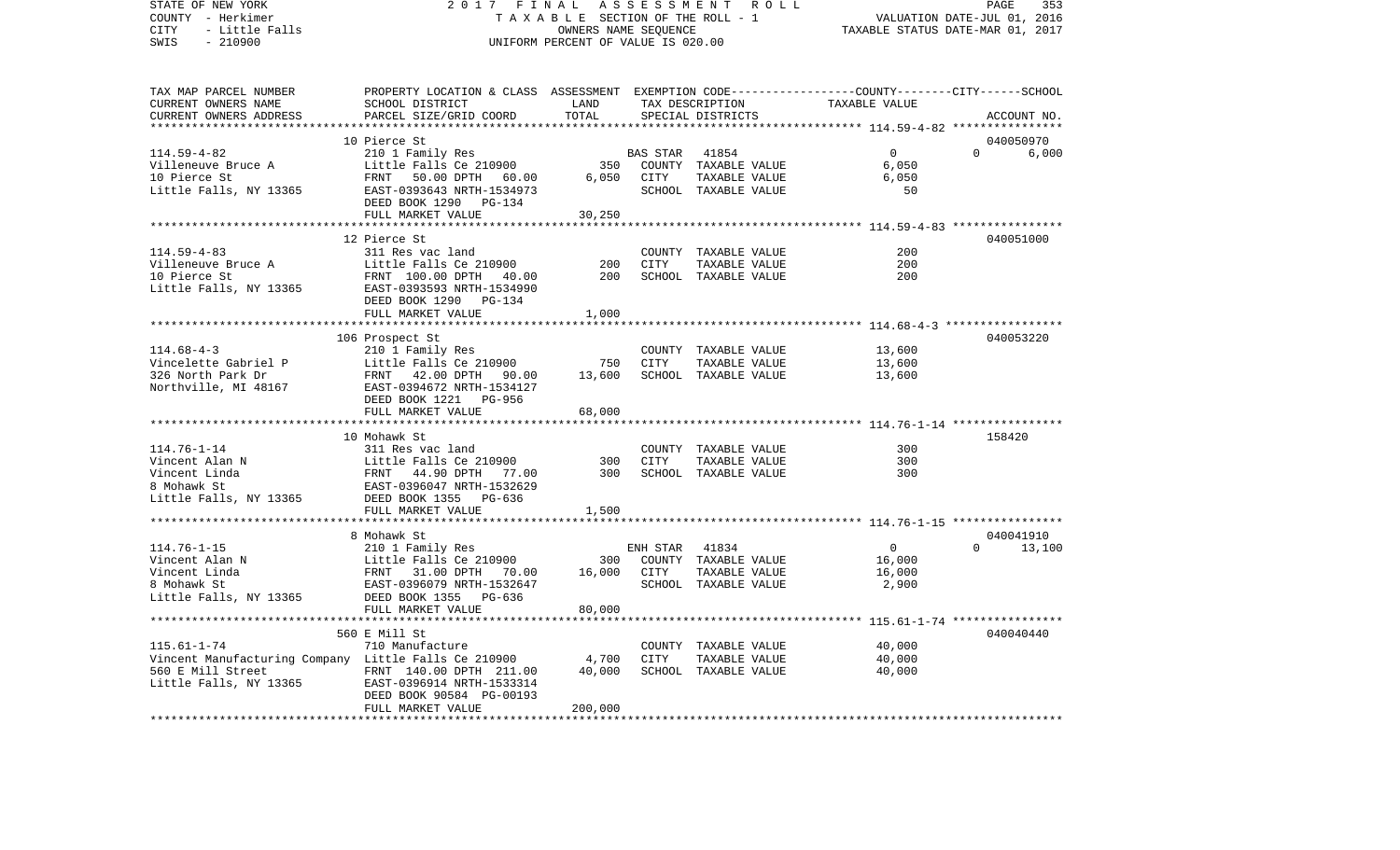## STATE OF NEW YORK 2 0 1 7 F I N A L A S S E S S M E N T R O L L PAGE 354COUNTY - Herkimer  $T A X A B L E$  SECTION OF THE ROLL - 1 CITY - Little Falls OWNERS NAME SEQUENCE TAXABLE STATUS DATE-MAR 01, 2017 UNIFORM PERCENT OF VALUE IS 020.00

PAGE 354

| TAX DESCRIPTION<br>TOTAL<br>PARCEL SIZE/GRID COORD<br>CURRENT OWNERS ADDRESS<br>SPECIAL DISTRICTS<br>ACCOUNT NO.<br>040034980<br>721 E Main St<br>$115.61 - 1 - 21$<br>210 1 Family Res<br>$\Omega$<br>$\Omega$<br>6.000<br>41854<br>BAS STAR<br>Little Falls Ce 210900<br>4,000<br>COUNTY TAXABLE VALUE<br>Vincent Todd R<br>18,500<br>721 E Main St<br>18,500<br>TAXABLE VALUE<br>FRNT 71.00 DPTH 130.00<br>CITY<br>18,500<br>EAST-0397536 NRTH-1534301<br>Little Falls, NY 13365<br>SCHOOL TAXABLE VALUE<br>12,500<br>DEED BOOK 858<br>PG-203<br>FULL MARKET VALUE<br>92,500<br>536 E Monroe St<br>040042570<br>$114.60 - 2 - 79$<br>3,000<br>3,000<br>3,000<br>220 2 Family Res<br>VETCOM CTS 41130<br>Little Falls Ce 210900<br>41834<br>$\overline{0}$<br>$\Omega$<br>9,800<br>COUNTY TAXABLE VALUE<br>9,800<br>TAXADILE<br>TAXABLE VALUE<br>ALL LITTUR<br>9,800<br>SCHOOL TAXABLE VALUE<br>$\Omega$<br>FULL MARKET VALUE<br>64,000<br>57 W Gansevoort St<br>040020730<br>5,000<br>5,000<br>$\bigcap$<br>$\Omega$<br>$\Omega$<br>13,100<br>9,700<br>9,700<br>SCHOOL TAXABLE VALUE<br>DEED BOOK 886<br>Little Falls, NY 13365<br>$PG-34$<br>1,600<br>73,500<br>FULL MARKET VALUE<br>63 W Gansevoort St<br>040020790<br>210 1 Family Res<br>$114.68 - 5 - 26$<br>COUNTY TAXABLE VALUE<br>13,100<br>Viskup Steven A 111tle Falls Ce 210900<br>57 W Gansevoort St 122.00<br>Little Falls Ce 210900<br>850<br>CITY<br>TAXABLE VALUE<br>13,100<br>13,100<br>SCHOOL TAXABLE VALUE<br>13,100<br>Little Falls, NY 13365<br>EAST-0395181 NRTH-1534375<br>DEED BOOK 1416 PG-474<br>FULL MARKET VALUE<br>65,500<br>196065<br>527 E Monroe St<br>$114.60 - 4 - 49$<br>210 1 Family Res<br>COUNTY TAXABLE VALUE<br>13,300<br>Little Falls Ce 210900<br>CITY<br>Vittiglio Michael<br>850<br>TAXABLE VALUE<br>13,300<br>FRNT 47.43 DPTH 120.00<br>EAST-0396046 NRTH-1535085<br>Vittiglio Jennifer<br>13,300<br>SCHOOL TAXABLE VALUE<br>13,300<br>527 E Monroe St<br>Little Falls, NY 13365 DEED BOOK 1593 PG-575<br>FULL MARKET VALUE<br>66,500<br>595 E Gansevoort St<br>040019650<br>$115.53 - 1 - 75$<br>210 1 Family Res<br>COUNTY TAXABLE VALUE<br>12,000<br>Little Falls Ce 210900 1,050<br>Vogel Thomas J<br>Vogel Lory W<br>CITY<br>TAXABLE VALUE<br>12,000<br>12,000<br>SCHOOL TAXABLE VALUE<br>12,000<br>Vogel Lory W<br>FRNT<br>50.00 DPTH 130.00<br>595 E. Gansevoort St<br>EAST-0397093 NRTH-1534982<br>Little Falls, NY 13365<br>DEED BOOK 1220 PG-591<br>60,000<br>FULL MARKET VALUE | TAX MAP PARCEL NUMBER | PROPERTY LOCATION & CLASS ASSESSMENT EXEMPTION CODE---------------COUNTY-------CITY------SCHOOL |      |  |               |  |
|-------------------------------------------------------------------------------------------------------------------------------------------------------------------------------------------------------------------------------------------------------------------------------------------------------------------------------------------------------------------------------------------------------------------------------------------------------------------------------------------------------------------------------------------------------------------------------------------------------------------------------------------------------------------------------------------------------------------------------------------------------------------------------------------------------------------------------------------------------------------------------------------------------------------------------------------------------------------------------------------------------------------------------------------------------------------------------------------------------------------------------------------------------------------------------------------------------------------------------------------------------------------------------------------------------------------------------------------------------------------------------------------------------------------------------------------------------------------------------------------------------------------------------------------------------------------------------------------------------------------------------------------------------------------------------------------------------------------------------------------------------------------------------------------------------------------------------------------------------------------------------------------------------------------------------------------------------------------------------------------------------------------------------------------------------------------------------------------------------------------------------------------------------------------------------------------------------------------------------------------------------------------------------------------------------------------------------------------------------------------------------------------------------------------------------------------------------------------------------------------|-----------------------|-------------------------------------------------------------------------------------------------|------|--|---------------|--|
|                                                                                                                                                                                                                                                                                                                                                                                                                                                                                                                                                                                                                                                                                                                                                                                                                                                                                                                                                                                                                                                                                                                                                                                                                                                                                                                                                                                                                                                                                                                                                                                                                                                                                                                                                                                                                                                                                                                                                                                                                                                                                                                                                                                                                                                                                                                                                                                                                                                                                           | CURRENT OWNERS NAME   | SCHOOL DISTRICT                                                                                 | LAND |  | TAXABLE VALUE |  |
|                                                                                                                                                                                                                                                                                                                                                                                                                                                                                                                                                                                                                                                                                                                                                                                                                                                                                                                                                                                                                                                                                                                                                                                                                                                                                                                                                                                                                                                                                                                                                                                                                                                                                                                                                                                                                                                                                                                                                                                                                                                                                                                                                                                                                                                                                                                                                                                                                                                                                           |                       |                                                                                                 |      |  |               |  |
|                                                                                                                                                                                                                                                                                                                                                                                                                                                                                                                                                                                                                                                                                                                                                                                                                                                                                                                                                                                                                                                                                                                                                                                                                                                                                                                                                                                                                                                                                                                                                                                                                                                                                                                                                                                                                                                                                                                                                                                                                                                                                                                                                                                                                                                                                                                                                                                                                                                                                           |                       |                                                                                                 |      |  |               |  |
|                                                                                                                                                                                                                                                                                                                                                                                                                                                                                                                                                                                                                                                                                                                                                                                                                                                                                                                                                                                                                                                                                                                                                                                                                                                                                                                                                                                                                                                                                                                                                                                                                                                                                                                                                                                                                                                                                                                                                                                                                                                                                                                                                                                                                                                                                                                                                                                                                                                                                           |                       |                                                                                                 |      |  |               |  |
|                                                                                                                                                                                                                                                                                                                                                                                                                                                                                                                                                                                                                                                                                                                                                                                                                                                                                                                                                                                                                                                                                                                                                                                                                                                                                                                                                                                                                                                                                                                                                                                                                                                                                                                                                                                                                                                                                                                                                                                                                                                                                                                                                                                                                                                                                                                                                                                                                                                                                           |                       |                                                                                                 |      |  |               |  |
|                                                                                                                                                                                                                                                                                                                                                                                                                                                                                                                                                                                                                                                                                                                                                                                                                                                                                                                                                                                                                                                                                                                                                                                                                                                                                                                                                                                                                                                                                                                                                                                                                                                                                                                                                                                                                                                                                                                                                                                                                                                                                                                                                                                                                                                                                                                                                                                                                                                                                           |                       |                                                                                                 |      |  |               |  |
|                                                                                                                                                                                                                                                                                                                                                                                                                                                                                                                                                                                                                                                                                                                                                                                                                                                                                                                                                                                                                                                                                                                                                                                                                                                                                                                                                                                                                                                                                                                                                                                                                                                                                                                                                                                                                                                                                                                                                                                                                                                                                                                                                                                                                                                                                                                                                                                                                                                                                           |                       |                                                                                                 |      |  |               |  |
|                                                                                                                                                                                                                                                                                                                                                                                                                                                                                                                                                                                                                                                                                                                                                                                                                                                                                                                                                                                                                                                                                                                                                                                                                                                                                                                                                                                                                                                                                                                                                                                                                                                                                                                                                                                                                                                                                                                                                                                                                                                                                                                                                                                                                                                                                                                                                                                                                                                                                           |                       |                                                                                                 |      |  |               |  |
|                                                                                                                                                                                                                                                                                                                                                                                                                                                                                                                                                                                                                                                                                                                                                                                                                                                                                                                                                                                                                                                                                                                                                                                                                                                                                                                                                                                                                                                                                                                                                                                                                                                                                                                                                                                                                                                                                                                                                                                                                                                                                                                                                                                                                                                                                                                                                                                                                                                                                           |                       |                                                                                                 |      |  |               |  |
|                                                                                                                                                                                                                                                                                                                                                                                                                                                                                                                                                                                                                                                                                                                                                                                                                                                                                                                                                                                                                                                                                                                                                                                                                                                                                                                                                                                                                                                                                                                                                                                                                                                                                                                                                                                                                                                                                                                                                                                                                                                                                                                                                                                                                                                                                                                                                                                                                                                                                           |                       |                                                                                                 |      |  |               |  |
|                                                                                                                                                                                                                                                                                                                                                                                                                                                                                                                                                                                                                                                                                                                                                                                                                                                                                                                                                                                                                                                                                                                                                                                                                                                                                                                                                                                                                                                                                                                                                                                                                                                                                                                                                                                                                                                                                                                                                                                                                                                                                                                                                                                                                                                                                                                                                                                                                                                                                           |                       |                                                                                                 |      |  |               |  |
|                                                                                                                                                                                                                                                                                                                                                                                                                                                                                                                                                                                                                                                                                                                                                                                                                                                                                                                                                                                                                                                                                                                                                                                                                                                                                                                                                                                                                                                                                                                                                                                                                                                                                                                                                                                                                                                                                                                                                                                                                                                                                                                                                                                                                                                                                                                                                                                                                                                                                           |                       |                                                                                                 |      |  |               |  |
|                                                                                                                                                                                                                                                                                                                                                                                                                                                                                                                                                                                                                                                                                                                                                                                                                                                                                                                                                                                                                                                                                                                                                                                                                                                                                                                                                                                                                                                                                                                                                                                                                                                                                                                                                                                                                                                                                                                                                                                                                                                                                                                                                                                                                                                                                                                                                                                                                                                                                           |                       |                                                                                                 |      |  |               |  |
|                                                                                                                                                                                                                                                                                                                                                                                                                                                                                                                                                                                                                                                                                                                                                                                                                                                                                                                                                                                                                                                                                                                                                                                                                                                                                                                                                                                                                                                                                                                                                                                                                                                                                                                                                                                                                                                                                                                                                                                                                                                                                                                                                                                                                                                                                                                                                                                                                                                                                           |                       |                                                                                                 |      |  |               |  |
|                                                                                                                                                                                                                                                                                                                                                                                                                                                                                                                                                                                                                                                                                                                                                                                                                                                                                                                                                                                                                                                                                                                                                                                                                                                                                                                                                                                                                                                                                                                                                                                                                                                                                                                                                                                                                                                                                                                                                                                                                                                                                                                                                                                                                                                                                                                                                                                                                                                                                           |                       |                                                                                                 |      |  |               |  |
|                                                                                                                                                                                                                                                                                                                                                                                                                                                                                                                                                                                                                                                                                                                                                                                                                                                                                                                                                                                                                                                                                                                                                                                                                                                                                                                                                                                                                                                                                                                                                                                                                                                                                                                                                                                                                                                                                                                                                                                                                                                                                                                                                                                                                                                                                                                                                                                                                                                                                           |                       |                                                                                                 |      |  |               |  |
|                                                                                                                                                                                                                                                                                                                                                                                                                                                                                                                                                                                                                                                                                                                                                                                                                                                                                                                                                                                                                                                                                                                                                                                                                                                                                                                                                                                                                                                                                                                                                                                                                                                                                                                                                                                                                                                                                                                                                                                                                                                                                                                                                                                                                                                                                                                                                                                                                                                                                           |                       |                                                                                                 |      |  |               |  |
|                                                                                                                                                                                                                                                                                                                                                                                                                                                                                                                                                                                                                                                                                                                                                                                                                                                                                                                                                                                                                                                                                                                                                                                                                                                                                                                                                                                                                                                                                                                                                                                                                                                                                                                                                                                                                                                                                                                                                                                                                                                                                                                                                                                                                                                                                                                                                                                                                                                                                           |                       |                                                                                                 |      |  |               |  |
|                                                                                                                                                                                                                                                                                                                                                                                                                                                                                                                                                                                                                                                                                                                                                                                                                                                                                                                                                                                                                                                                                                                                                                                                                                                                                                                                                                                                                                                                                                                                                                                                                                                                                                                                                                                                                                                                                                                                                                                                                                                                                                                                                                                                                                                                                                                                                                                                                                                                                           |                       |                                                                                                 |      |  |               |  |
|                                                                                                                                                                                                                                                                                                                                                                                                                                                                                                                                                                                                                                                                                                                                                                                                                                                                                                                                                                                                                                                                                                                                                                                                                                                                                                                                                                                                                                                                                                                                                                                                                                                                                                                                                                                                                                                                                                                                                                                                                                                                                                                                                                                                                                                                                                                                                                                                                                                                                           |                       |                                                                                                 |      |  |               |  |
|                                                                                                                                                                                                                                                                                                                                                                                                                                                                                                                                                                                                                                                                                                                                                                                                                                                                                                                                                                                                                                                                                                                                                                                                                                                                                                                                                                                                                                                                                                                                                                                                                                                                                                                                                                                                                                                                                                                                                                                                                                                                                                                                                                                                                                                                                                                                                                                                                                                                                           |                       |                                                                                                 |      |  |               |  |
|                                                                                                                                                                                                                                                                                                                                                                                                                                                                                                                                                                                                                                                                                                                                                                                                                                                                                                                                                                                                                                                                                                                                                                                                                                                                                                                                                                                                                                                                                                                                                                                                                                                                                                                                                                                                                                                                                                                                                                                                                                                                                                                                                                                                                                                                                                                                                                                                                                                                                           |                       |                                                                                                 |      |  |               |  |
|                                                                                                                                                                                                                                                                                                                                                                                                                                                                                                                                                                                                                                                                                                                                                                                                                                                                                                                                                                                                                                                                                                                                                                                                                                                                                                                                                                                                                                                                                                                                                                                                                                                                                                                                                                                                                                                                                                                                                                                                                                                                                                                                                                                                                                                                                                                                                                                                                                                                                           |                       |                                                                                                 |      |  |               |  |
|                                                                                                                                                                                                                                                                                                                                                                                                                                                                                                                                                                                                                                                                                                                                                                                                                                                                                                                                                                                                                                                                                                                                                                                                                                                                                                                                                                                                                                                                                                                                                                                                                                                                                                                                                                                                                                                                                                                                                                                                                                                                                                                                                                                                                                                                                                                                                                                                                                                                                           |                       |                                                                                                 |      |  |               |  |
|                                                                                                                                                                                                                                                                                                                                                                                                                                                                                                                                                                                                                                                                                                                                                                                                                                                                                                                                                                                                                                                                                                                                                                                                                                                                                                                                                                                                                                                                                                                                                                                                                                                                                                                                                                                                                                                                                                                                                                                                                                                                                                                                                                                                                                                                                                                                                                                                                                                                                           |                       |                                                                                                 |      |  |               |  |
|                                                                                                                                                                                                                                                                                                                                                                                                                                                                                                                                                                                                                                                                                                                                                                                                                                                                                                                                                                                                                                                                                                                                                                                                                                                                                                                                                                                                                                                                                                                                                                                                                                                                                                                                                                                                                                                                                                                                                                                                                                                                                                                                                                                                                                                                                                                                                                                                                                                                                           |                       |                                                                                                 |      |  |               |  |
|                                                                                                                                                                                                                                                                                                                                                                                                                                                                                                                                                                                                                                                                                                                                                                                                                                                                                                                                                                                                                                                                                                                                                                                                                                                                                                                                                                                                                                                                                                                                                                                                                                                                                                                                                                                                                                                                                                                                                                                                                                                                                                                                                                                                                                                                                                                                                                                                                                                                                           |                       |                                                                                                 |      |  |               |  |
|                                                                                                                                                                                                                                                                                                                                                                                                                                                                                                                                                                                                                                                                                                                                                                                                                                                                                                                                                                                                                                                                                                                                                                                                                                                                                                                                                                                                                                                                                                                                                                                                                                                                                                                                                                                                                                                                                                                                                                                                                                                                                                                                                                                                                                                                                                                                                                                                                                                                                           |                       |                                                                                                 |      |  |               |  |
|                                                                                                                                                                                                                                                                                                                                                                                                                                                                                                                                                                                                                                                                                                                                                                                                                                                                                                                                                                                                                                                                                                                                                                                                                                                                                                                                                                                                                                                                                                                                                                                                                                                                                                                                                                                                                                                                                                                                                                                                                                                                                                                                                                                                                                                                                                                                                                                                                                                                                           |                       |                                                                                                 |      |  |               |  |
|                                                                                                                                                                                                                                                                                                                                                                                                                                                                                                                                                                                                                                                                                                                                                                                                                                                                                                                                                                                                                                                                                                                                                                                                                                                                                                                                                                                                                                                                                                                                                                                                                                                                                                                                                                                                                                                                                                                                                                                                                                                                                                                                                                                                                                                                                                                                                                                                                                                                                           |                       |                                                                                                 |      |  |               |  |
|                                                                                                                                                                                                                                                                                                                                                                                                                                                                                                                                                                                                                                                                                                                                                                                                                                                                                                                                                                                                                                                                                                                                                                                                                                                                                                                                                                                                                                                                                                                                                                                                                                                                                                                                                                                                                                                                                                                                                                                                                                                                                                                                                                                                                                                                                                                                                                                                                                                                                           |                       |                                                                                                 |      |  |               |  |
|                                                                                                                                                                                                                                                                                                                                                                                                                                                                                                                                                                                                                                                                                                                                                                                                                                                                                                                                                                                                                                                                                                                                                                                                                                                                                                                                                                                                                                                                                                                                                                                                                                                                                                                                                                                                                                                                                                                                                                                                                                                                                                                                                                                                                                                                                                                                                                                                                                                                                           |                       |                                                                                                 |      |  |               |  |
|                                                                                                                                                                                                                                                                                                                                                                                                                                                                                                                                                                                                                                                                                                                                                                                                                                                                                                                                                                                                                                                                                                                                                                                                                                                                                                                                                                                                                                                                                                                                                                                                                                                                                                                                                                                                                                                                                                                                                                                                                                                                                                                                                                                                                                                                                                                                                                                                                                                                                           |                       |                                                                                                 |      |  |               |  |
|                                                                                                                                                                                                                                                                                                                                                                                                                                                                                                                                                                                                                                                                                                                                                                                                                                                                                                                                                                                                                                                                                                                                                                                                                                                                                                                                                                                                                                                                                                                                                                                                                                                                                                                                                                                                                                                                                                                                                                                                                                                                                                                                                                                                                                                                                                                                                                                                                                                                                           |                       |                                                                                                 |      |  |               |  |
|                                                                                                                                                                                                                                                                                                                                                                                                                                                                                                                                                                                                                                                                                                                                                                                                                                                                                                                                                                                                                                                                                                                                                                                                                                                                                                                                                                                                                                                                                                                                                                                                                                                                                                                                                                                                                                                                                                                                                                                                                                                                                                                                                                                                                                                                                                                                                                                                                                                                                           |                       |                                                                                                 |      |  |               |  |
|                                                                                                                                                                                                                                                                                                                                                                                                                                                                                                                                                                                                                                                                                                                                                                                                                                                                                                                                                                                                                                                                                                                                                                                                                                                                                                                                                                                                                                                                                                                                                                                                                                                                                                                                                                                                                                                                                                                                                                                                                                                                                                                                                                                                                                                                                                                                                                                                                                                                                           |                       |                                                                                                 |      |  |               |  |
|                                                                                                                                                                                                                                                                                                                                                                                                                                                                                                                                                                                                                                                                                                                                                                                                                                                                                                                                                                                                                                                                                                                                                                                                                                                                                                                                                                                                                                                                                                                                                                                                                                                                                                                                                                                                                                                                                                                                                                                                                                                                                                                                                                                                                                                                                                                                                                                                                                                                                           |                       |                                                                                                 |      |  |               |  |
|                                                                                                                                                                                                                                                                                                                                                                                                                                                                                                                                                                                                                                                                                                                                                                                                                                                                                                                                                                                                                                                                                                                                                                                                                                                                                                                                                                                                                                                                                                                                                                                                                                                                                                                                                                                                                                                                                                                                                                                                                                                                                                                                                                                                                                                                                                                                                                                                                                                                                           |                       |                                                                                                 |      |  |               |  |
|                                                                                                                                                                                                                                                                                                                                                                                                                                                                                                                                                                                                                                                                                                                                                                                                                                                                                                                                                                                                                                                                                                                                                                                                                                                                                                                                                                                                                                                                                                                                                                                                                                                                                                                                                                                                                                                                                                                                                                                                                                                                                                                                                                                                                                                                                                                                                                                                                                                                                           |                       |                                                                                                 |      |  |               |  |
|                                                                                                                                                                                                                                                                                                                                                                                                                                                                                                                                                                                                                                                                                                                                                                                                                                                                                                                                                                                                                                                                                                                                                                                                                                                                                                                                                                                                                                                                                                                                                                                                                                                                                                                                                                                                                                                                                                                                                                                                                                                                                                                                                                                                                                                                                                                                                                                                                                                                                           |                       |                                                                                                 |      |  |               |  |
|                                                                                                                                                                                                                                                                                                                                                                                                                                                                                                                                                                                                                                                                                                                                                                                                                                                                                                                                                                                                                                                                                                                                                                                                                                                                                                                                                                                                                                                                                                                                                                                                                                                                                                                                                                                                                                                                                                                                                                                                                                                                                                                                                                                                                                                                                                                                                                                                                                                                                           |                       |                                                                                                 |      |  |               |  |
|                                                                                                                                                                                                                                                                                                                                                                                                                                                                                                                                                                                                                                                                                                                                                                                                                                                                                                                                                                                                                                                                                                                                                                                                                                                                                                                                                                                                                                                                                                                                                                                                                                                                                                                                                                                                                                                                                                                                                                                                                                                                                                                                                                                                                                                                                                                                                                                                                                                                                           |                       |                                                                                                 |      |  |               |  |
|                                                                                                                                                                                                                                                                                                                                                                                                                                                                                                                                                                                                                                                                                                                                                                                                                                                                                                                                                                                                                                                                                                                                                                                                                                                                                                                                                                                                                                                                                                                                                                                                                                                                                                                                                                                                                                                                                                                                                                                                                                                                                                                                                                                                                                                                                                                                                                                                                                                                                           |                       |                                                                                                 |      |  |               |  |
|                                                                                                                                                                                                                                                                                                                                                                                                                                                                                                                                                                                                                                                                                                                                                                                                                                                                                                                                                                                                                                                                                                                                                                                                                                                                                                                                                                                                                                                                                                                                                                                                                                                                                                                                                                                                                                                                                                                                                                                                                                                                                                                                                                                                                                                                                                                                                                                                                                                                                           |                       |                                                                                                 |      |  |               |  |
|                                                                                                                                                                                                                                                                                                                                                                                                                                                                                                                                                                                                                                                                                                                                                                                                                                                                                                                                                                                                                                                                                                                                                                                                                                                                                                                                                                                                                                                                                                                                                                                                                                                                                                                                                                                                                                                                                                                                                                                                                                                                                                                                                                                                                                                                                                                                                                                                                                                                                           |                       |                                                                                                 |      |  |               |  |
|                                                                                                                                                                                                                                                                                                                                                                                                                                                                                                                                                                                                                                                                                                                                                                                                                                                                                                                                                                                                                                                                                                                                                                                                                                                                                                                                                                                                                                                                                                                                                                                                                                                                                                                                                                                                                                                                                                                                                                                                                                                                                                                                                                                                                                                                                                                                                                                                                                                                                           |                       |                                                                                                 |      |  |               |  |
|                                                                                                                                                                                                                                                                                                                                                                                                                                                                                                                                                                                                                                                                                                                                                                                                                                                                                                                                                                                                                                                                                                                                                                                                                                                                                                                                                                                                                                                                                                                                                                                                                                                                                                                                                                                                                                                                                                                                                                                                                                                                                                                                                                                                                                                                                                                                                                                                                                                                                           |                       |                                                                                                 |      |  |               |  |
|                                                                                                                                                                                                                                                                                                                                                                                                                                                                                                                                                                                                                                                                                                                                                                                                                                                                                                                                                                                                                                                                                                                                                                                                                                                                                                                                                                                                                                                                                                                                                                                                                                                                                                                                                                                                                                                                                                                                                                                                                                                                                                                                                                                                                                                                                                                                                                                                                                                                                           |                       |                                                                                                 |      |  |               |  |
|                                                                                                                                                                                                                                                                                                                                                                                                                                                                                                                                                                                                                                                                                                                                                                                                                                                                                                                                                                                                                                                                                                                                                                                                                                                                                                                                                                                                                                                                                                                                                                                                                                                                                                                                                                                                                                                                                                                                                                                                                                                                                                                                                                                                                                                                                                                                                                                                                                                                                           |                       |                                                                                                 |      |  |               |  |
|                                                                                                                                                                                                                                                                                                                                                                                                                                                                                                                                                                                                                                                                                                                                                                                                                                                                                                                                                                                                                                                                                                                                                                                                                                                                                                                                                                                                                                                                                                                                                                                                                                                                                                                                                                                                                                                                                                                                                                                                                                                                                                                                                                                                                                                                                                                                                                                                                                                                                           |                       |                                                                                                 |      |  |               |  |
|                                                                                                                                                                                                                                                                                                                                                                                                                                                                                                                                                                                                                                                                                                                                                                                                                                                                                                                                                                                                                                                                                                                                                                                                                                                                                                                                                                                                                                                                                                                                                                                                                                                                                                                                                                                                                                                                                                                                                                                                                                                                                                                                                                                                                                                                                                                                                                                                                                                                                           |                       |                                                                                                 |      |  |               |  |
|                                                                                                                                                                                                                                                                                                                                                                                                                                                                                                                                                                                                                                                                                                                                                                                                                                                                                                                                                                                                                                                                                                                                                                                                                                                                                                                                                                                                                                                                                                                                                                                                                                                                                                                                                                                                                                                                                                                                                                                                                                                                                                                                                                                                                                                                                                                                                                                                                                                                                           |                       |                                                                                                 |      |  |               |  |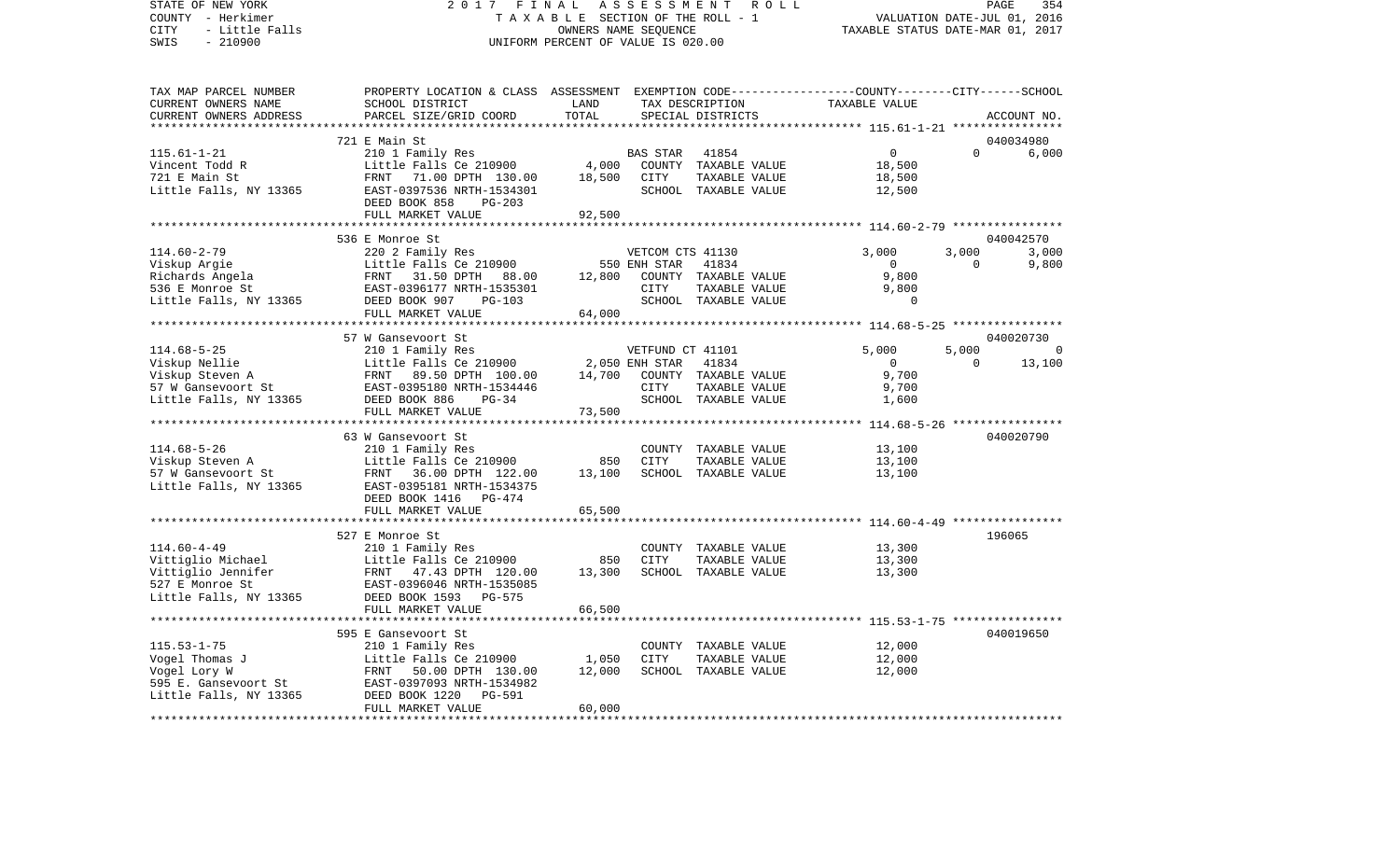| STATE OF NEW YORK<br>COUNTY - Herkimer<br><b>CITY</b><br>- Little Falls<br>SWIS<br>$-210900$ | 2017<br>FINAL<br>TAXABLE SECTION OF THE ROLL - 1<br>UNIFORM PERCENT OF VALUE IS 020.00                             | 355<br>PAGE<br>VALUATION DATE-JUL 01, 2016<br>TAXABLE STATUS DATE-MAR 01, 2017 |                 |                      |                |          |             |
|----------------------------------------------------------------------------------------------|--------------------------------------------------------------------------------------------------------------------|--------------------------------------------------------------------------------|-----------------|----------------------|----------------|----------|-------------|
|                                                                                              |                                                                                                                    |                                                                                |                 |                      |                |          |             |
| TAX MAP PARCEL NUMBER<br>CURRENT OWNERS NAME                                                 | PROPERTY LOCATION & CLASS ASSESSMENT EXEMPTION CODE---------------COUNTY-------CITY------SCHOOL<br>SCHOOL DISTRICT | LAND                                                                           |                 | TAX DESCRIPTION      | TAXABLE VALUE  |          |             |
| CURRENT OWNERS ADDRESS                                                                       | PARCEL SIZE/GRID COORD                                                                                             | TOTAL                                                                          |                 | SPECIAL DISTRICTS    |                |          | ACCOUNT NO. |
|                                                                                              |                                                                                                                    |                                                                                |                 |                      |                |          |             |
|                                                                                              | 69 Burwell St                                                                                                      |                                                                                |                 |                      |                |          | 040004950   |
| $115.61 - 2 - 8$                                                                             | 210 1 Family Res                                                                                                   |                                                                                | <b>BAS STAR</b> | 41854                | $\overline{0}$ | $\Omega$ | 6,000       |
| Vogt John K                                                                                  | Little Falls Ce 210900                                                                                             | 1,000                                                                          |                 | COUNTY TAXABLE VALUE | 17,500         |          |             |
| Vogt Cindy L                                                                                 | FRNT<br>50.00 DPTH 120.00                                                                                          | 17,500                                                                         | CITY            | TAXABLE VALUE        | 17,500         |          |             |
| 69 Burwell St                                                                                | BANK<br>035                                                                                                        |                                                                                |                 | SCHOOL TAXABLE VALUE | 11,500         |          |             |
| Little Falls, NY 13365                                                                       | EAST-0398310 NRTH-1534487                                                                                          |                                                                                |                 |                      |                |          |             |
|                                                                                              | DEED BOOK 871<br>PG-169                                                                                            |                                                                                |                 |                      |                |          |             |
|                                                                                              | FULL MARKET VALUE                                                                                                  | 87,500                                                                         |                 |                      |                |          |             |
|                                                                                              | 316 W Main St                                                                                                      |                                                                                |                 |                      |                |          | 040037260   |
| $114.75 - 1 - 45$                                                                            | 220 2 Family Res                                                                                                   |                                                                                |                 | COUNTY TAXABLE VALUE | 9,600          |          |             |
| Volo Joseph                                                                                  | Little Falls Ce 210900                                                                                             | 1,100                                                                          | <b>CITY</b>     | TAXABLE VALUE        | 9,600          |          |             |
| Volo Carolyn                                                                                 | FRNT 70.00 DPTH 120.00                                                                                             | 9,600                                                                          |                 | SCHOOL TAXABLE VALUE | 9,600          |          |             |
| 3897 State Route 167                                                                         | EAST-0393816 NRTH-1531930                                                                                          |                                                                                |                 |                      |                |          |             |
| Little Falls, NY 13365                                                                       | DEED BOOK 1269<br>$PG-625$                                                                                         |                                                                                |                 |                      |                |          |             |
|                                                                                              | FULL MARKET VALUE                                                                                                  | 48,000                                                                         |                 |                      |                |          |             |
|                                                                                              |                                                                                                                    |                                                                                |                 |                      |                |          |             |
|                                                                                              | 15 N William St                                                                                                    |                                                                                |                 |                      |                | 183708   |             |
| $115.53 - 3 - 87$                                                                            | 210 1 Family Res                                                                                                   |                                                                                | <b>BAS STAR</b> | 41854                | $\overline{0}$ | $\Omega$ | 6,000       |
| Volo Kevin M                                                                                 |                                                                                                                    | 1,250                                                                          |                 | COUNTY TAXABLE VALUE | 19,250         |          |             |
| Wolf Judy B                                                                                  | Little Falls Ce 210900<br>FRNT 90.00 DPTH 46.00<br>EAST-0396977 NRTH-1534674                                       | 19,250                                                                         | CITY            | TAXABLE VALUE        | 19,250         |          |             |
| 15 N William St                                                                              | DEED BOOK 1518                                                                                                     |                                                                                |                 | SCHOOL TAXABLE VALUE | 13,250         |          |             |
| Little Falls, NY 13365                                                                       | PG-507                                                                                                             |                                                                                |                 |                      |                |          |             |
|                                                                                              | FULL MARKET VALUE<br>*********************                                                                         | 96,250                                                                         |                 |                      |                |          |             |
|                                                                                              | 367 W Main St                                                                                                      |                                                                                |                 |                      |                |          | 040037980   |
| $114.75 - 2 - 19$                                                                            | 220 2 Family Res                                                                                                   |                                                                                | ENH STAR        | 41834                | $\overline{0}$ | $\Omega$ | 8,800       |
| Volo Neva                                                                                    | Little Falls Ce 210900                                                                                             | 650                                                                            |                 | COUNTY TAXABLE VALUE | 8,800          |          |             |
| Volo David & Jackie                                                                          | FRNT 34.70 DPTH 90.00                                                                                              | 8,800                                                                          | CITY            | TAXABLE VALUE        | 8,800          |          |             |
| 367 W Main St                                                                                | EAST-0393561 NRTH-1531328                                                                                          |                                                                                |                 | SCHOOL TAXABLE VALUE | $\Omega$       |          |             |
| Little Falls, NY 13365                                                                       | DEED BOOK 1500<br>PG-225                                                                                           |                                                                                |                 |                      |                |          |             |
|                                                                                              | FULL MARKET VALUE                                                                                                  | 44,000                                                                         |                 |                      |                |          |             |
|                                                                                              |                                                                                                                    |                                                                                |                 |                      |                |          |             |
|                                                                                              | 542 E Gansevoort St                                                                                                |                                                                                |                 |                      |                |          | 040019050   |
| $114.60 - 5 - 9$                                                                             | 210 1 Family Res                                                                                                   |                                                                                | BAS STAR        | 41854                | $\overline{0}$ | $\Omega$ | 6,000       |
| Wagner Dale F                                                                                | Little Falls Ce 210900                                                                                             | 1,250                                                                          |                 | COUNTY TAXABLE VALUE | 20,000         |          |             |
| Waqner Linda M                                                                               | FRNT<br>60.00 DPTH 120.00                                                                                          | 20,000                                                                         | CITY            | TAXABLE VALUE        | 20,000         |          |             |
| 542 E Gansevoort St                                                                          | BANK<br>190                                                                                                        |                                                                                |                 | SCHOOL TAXABLE VALUE | 14,000         |          |             |
| Little Falls, NY 13365                                                                       | EAST-0396324 NRTH-1535019<br>DEED BOOK 771<br>$PG-10$                                                              |                                                                                |                 |                      |                |          |             |
|                                                                                              | FULL MARKET VALUE                                                                                                  | 100,000                                                                        |                 |                      |                |          |             |
|                                                                                              |                                                                                                                    |                                                                                |                 |                      |                |          |             |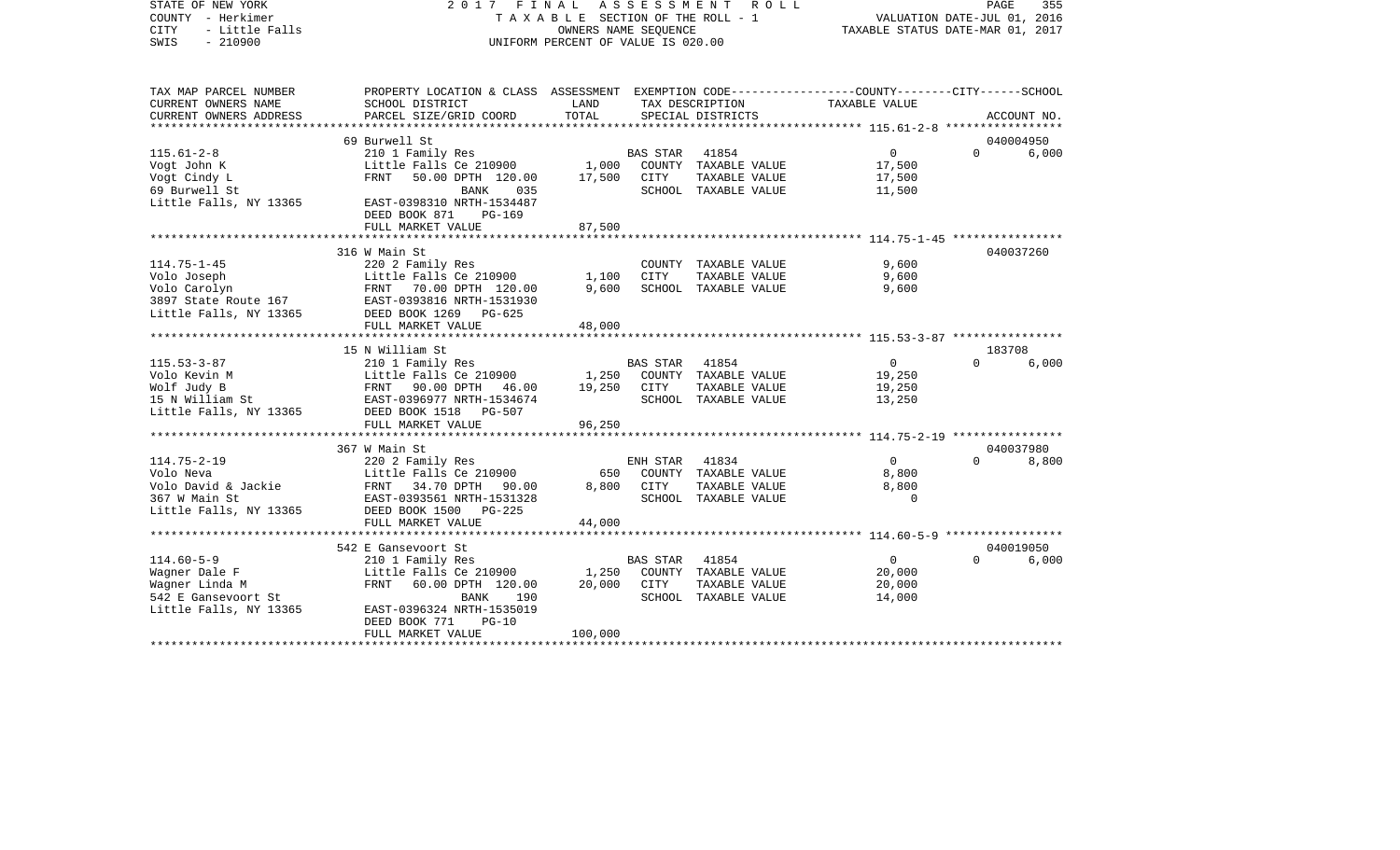## STATE OF NEW YORK 2017 FINAL ASSESSMENT ROLL COUNTY - Herkimer T A X A B L E SECTION OF THE ROLL - 1 VALUATION DATE-JUL 01, 2016 CITY - Little Falls OWNERS NAME SEQUENCE TAXABLE STATUS DATE-MAR 01, 2017 UNIFORM PERCENT OF VALUE IS 020.00

PAGE 356

| CURRENT OWNERS NAME<br>SCHOOL DISTRICT<br>LAND<br>TOTAL<br>PARCEL SIZE/GRID COORD<br>CURRENT OWNERS ADDRESS | PROPERTY LOCATION & CLASS ASSESSMENT   | EXEMPTION CODE-----------------COUNTY-------CITY------SCHOOL |
|-------------------------------------------------------------------------------------------------------------|----------------------------------------|--------------------------------------------------------------|
|                                                                                                             | TAX DESCRIPTION                        | TAXABLE VALUE                                                |
| ***********************                                                                                     | SPECIAL DISTRICTS                      | ACCOUNT NO.                                                  |
|                                                                                                             |                                        |                                                              |
| 8 Loomis St                                                                                                 |                                        | 040029400                                                    |
| $115.53 - 3 - 31$<br>210 1 Family Res                                                                       | <b>BAS STAR</b><br>41854               | $\Omega$<br>$\Omega$<br>6,000                                |
| Little Falls Ce 210900<br>1,400<br>Wagner Stephen                                                           | COUNTY TAXABLE VALUE                   | 16,000                                                       |
| 8 Loomis St<br>FRNT 75.00 DPTH 118.00                                                                       | 16,000<br><b>CITY</b><br>TAXABLE VALUE | 16,000                                                       |
| Little Falls, NY 13365<br>EAST-0397917 NRTH-1535334                                                         | SCHOOL TAXABLE VALUE                   | 10,000                                                       |
| DEED BOOK 1254 PG-592                                                                                       |                                        |                                                              |
| FULL MARKET VALUE                                                                                           | 80,000                                 |                                                              |
|                                                                                                             |                                        |                                                              |
| 12 Summit Ave                                                                                               |                                        | 185900                                                       |
| $114.59 - 2 - 28$<br>210 1 Family Res                                                                       | VETCOM CTS 41130                       | 3,000<br>3,000<br>3,000                                      |
| Little Falls Ce 210900<br>Wainwright William B                                                              | 1,700 BAS STAR<br>41854                | 6,000<br>$\overline{0}$<br>$\Omega$                          |
| Wainwright Monica<br>FRNT 100.00 DPTH 107.25                                                                | 22,000<br>COUNTY TAXABLE VALUE         | 19,000                                                       |
| 12 Summit Ave<br>EAST-0392993 NRTH-1536278                                                                  | CITY<br>TAXABLE VALUE                  | 19,000                                                       |
| Little Falls, NY 13365<br>DEED BOOK 1531 PG-507                                                             | SCHOOL TAXABLE VALUE                   | 13,000                                                       |
| FULL MARKET VALUE<br>110,000                                                                                |                                        |                                                              |
| ***********************                                                                                     |                                        |                                                              |
| 14 Arthur St                                                                                                |                                        | 040002640                                                    |
| $114.59 - 4 - 51$<br>210 1 Family Res                                                                       | ENH STAR<br>41834                      | 13,000<br>$\overline{0}$<br>$\Omega$                         |
| Walker William D<br>Little Falls Ce 210900                                                                  | 950<br>COUNTY TAXABLE VALUE            | 13,000                                                       |
| Walker Walker Caro<br>FRNT<br>50.00 DPTH 110.00                                                             | 13,000<br>CITY<br>TAXABLE VALUE        | 13,000                                                       |
| 14 Arthur St<br>EAST-0393308 NRTH-1535198                                                                   | SCHOOL TAXABLE VALUE                   | $\Omega$                                                     |
| Little Falls, NY 13365<br>DEED BOOK 10593 PG-00569                                                          |                                        |                                                              |
| FULL MARKET VALUE                                                                                           | 65,000                                 |                                                              |
|                                                                                                             |                                        |                                                              |
| 295 Loomis St                                                                                               |                                        | 154099                                                       |
| $115.62 - 2 - 9.1$<br>210 1 Family Res                                                                      | VETCOM CTS 41130                       | 2,700<br>2,700<br>2,700                                      |
| Wallace Nancy L<br>Little Falls Ce 210900                                                                   | 41854<br>1,000 BAS STAR                |                                                              |
|                                                                                                             |                                        |                                                              |
|                                                                                                             |                                        | $\overline{0}$<br>$\Omega$<br>6,000                          |
| Wallace Albert A<br>FRNT<br>50.00 DPTH 143.00                                                               | COUNTY TAXABLE VALUE<br>10,800         | 8,100                                                        |
| 295 Loomis St<br>EAST-0401194 NRTH-1533584                                                                  | CITY<br>TAXABLE VALUE                  | 8,100                                                        |
| Little Falls, NY 13365<br>DEED BOOK 1330 PG-498                                                             | SCHOOL TAXABLE VALUE                   | 2,100                                                        |
| FULL MARKET VALUE                                                                                           | 54,000                                 |                                                              |
|                                                                                                             |                                        |                                                              |
| 21 Loomis St                                                                                                |                                        | 040029610                                                    |
| $115.53 - 3 - 41$<br>210 1 Family Res                                                                       | <b>BAS STAR</b><br>41854               | $\mathbf 0$<br>$\Omega$<br>6,000                             |
| Little Falls Ce 210900<br>Walrath Brian A                                                                   | 650<br>COUNTY TAXABLE VALUE            | 10,000                                                       |
| Walrath Tonya M<br>FRNT 33.30 DPTH 120.00                                                                   | 10,000<br><b>CITY</b><br>TAXABLE VALUE | 10,000                                                       |
| 21 Loomis St<br>EAST-0397939 NRTH-1535102                                                                   | SCHOOL TAXABLE VALUE                   | 4,000                                                        |
| Little Falls, NY 13365<br>DEED BOOK 927<br><b>PG-115</b>                                                    |                                        |                                                              |
| FULL MARKET VALUE                                                                                           | 50,000                                 |                                                              |
|                                                                                                             |                                        |                                                              |
| 66 Hancock St                                                                                               |                                        | 040023910                                                    |
| $115.61 - 1 - 54$<br>210 1 Family Res                                                                       | COUNTY TAXABLE VALUE                   | 11,400                                                       |
| Walrath Constance J<br>Little Falls Ce 210900                                                               | 850<br><b>CITY</b><br>TAXABLE VALUE    | 11,400                                                       |
| 205 Bidleman Rd<br>FRNT<br>40.00 DPTH 120.00                                                                | 11,400<br>SCHOOL TAXABLE VALUE         | 11,400                                                       |
| Little Falls, NY 13365<br>ACRES<br>0.16                                                                     |                                        |                                                              |
| EAST-0397939 NRTH-1533843                                                                                   |                                        |                                                              |
| DEED BOOK 808<br>PG-539<br>FULL MARKET VALUE                                                                | 57,000                                 |                                                              |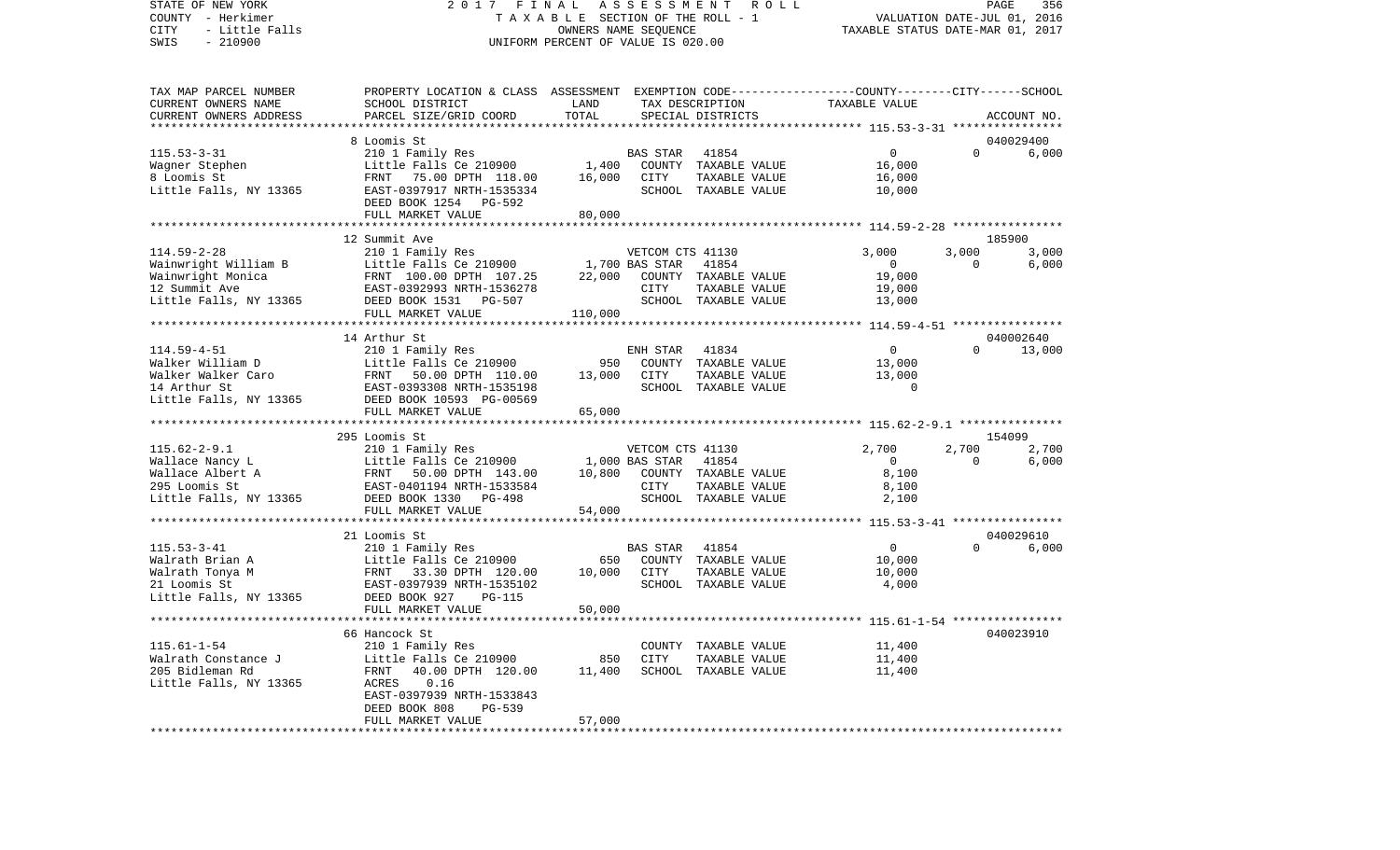COUNTY - Herkimer **T A X A B L E** SECTION OF THE ROLL - 1 VALUATION DATE-JUL 01, 2016 CITY - Little Falls OWNERS NAME SEQUENCE TAXABLE STATUS DATE-MAR 01, 2017 SWIS - 210900 UNIFORM PERCENT OF VALUE IS 020.00TAX MAP PARCEL NUMBER PROPERTY LOCATION & CLASS ASSESSMENT EXEMPTION CODE------------------COUNTY--------CITY------SCHOOL CURRENT OWNERS NAME SCHOOL DISTRICT LAND TAX DESCRIPTION TAXABLE VALUECURRENT OWNERS ADDRESS PARCEL SIZE/GRID COORD TOTAL SPECIAL DISTRICTS ACCOUNT NO. \*\*\*\*\*\*\*\*\*\*\*\*\*\*\*\*\*\*\*\*\*\*\*\*\*\*\*\*\*\*\*\*\*\*\*\*\*\*\*\*\*\*\*\*\*\*\*\*\*\*\*\*\*\*\*\*\*\*\*\*\*\*\*\*\*\*\*\*\*\*\*\*\*\*\*\*\*\*\*\*\*\*\*\*\*\*\*\*\*\*\*\*\*\*\*\*\*\*\*\*\*\*\* 115.53-4-28 \*\*\*\*\*\*\*\*\*\*\*\*\*\*\*\* 23-25 Porteus St 040052050115.53-4-28 220 2 Family Res ENH STAR 41834 0 0 11,800 Walrath Geraldine E Little Falls Ce 210900 800 COUNTY TAXABLE VALUE 11,800 Walrath David F **FRNT 50.00 DPTH 120.00** 11,800 CITY TAXABLE VALUE 11,800 23-25 Porteus St EAST-0398734 NRTH-1534925 SCHOOL TAXABLE VALUE 0Little Falls, NY 13365 DEED BOOK 00631 PG-00631 FULL MARKET VALUE 59,000 \*\*\*\*\*\*\*\*\*\*\*\*\*\*\*\*\*\*\*\*\*\*\*\*\*\*\*\*\*\*\*\*\*\*\*\*\*\*\*\*\*\*\*\*\*\*\*\*\*\*\*\*\*\*\*\*\*\*\*\*\*\*\*\*\*\*\*\*\*\*\*\*\*\*\*\*\*\*\*\*\*\*\*\*\*\*\*\*\*\*\*\*\*\*\*\*\*\*\*\*\*\*\* 114.60-1-63 \*\*\*\*\*\*\*\*\*\*\*\*\*\*\*\* 3 Sherman St 040054870114.60-1-63 210 1 Family Res BAS STAR 41854 0 0 6,000 Walrath Harold M III Little Falls Ce 210900 450 COUNTY TAXABLE VALUE 10,350 1 N. Washington St FRNT 100.00 DPTH 117.00 10,350 CITY TAXABLE VALUE 10,350 Mohawk, NY 13407 EAST-0393777 NRTH-1535664 SCHOOL TAXABLE VALUE 4,350 DEED BOOK 1458 PG-777FULL MARKET VALUE 51,750 \*\*\*\*\*\*\*\*\*\*\*\*\*\*\*\*\*\*\*\*\*\*\*\*\*\*\*\*\*\*\*\*\*\*\*\*\*\*\*\*\*\*\*\*\*\*\*\*\*\*\*\*\*\*\*\*\*\*\*\*\*\*\*\*\*\*\*\*\*\*\*\*\*\*\*\*\*\*\*\*\*\*\*\*\*\*\*\*\*\*\*\*\*\*\*\*\*\*\*\*\*\*\* 114.59-2-74 \*\*\*\*\*\*\*\*\*\*\*\*\*\*\*\* 228 Church St 186198114.59-2-74 210 1 Family Res COUNTY TAXABLE VALUE 13,500 Walsh Brian Little Falls Ce 210900 900 CITY TAXABLE VALUE 13,500 228 Church St FRNT 50.00 DPTH 100.00 13,500 SCHOOL TAXABLE VALUE 13,500 Little Falls, NY 13365 EAST-0393413 NRTH-1535478 DEED BOOK 1533 PG-195FULL MARKET VALUE 67,500 \*\*\*\*\*\*\*\*\*\*\*\*\*\*\*\*\*\*\*\*\*\*\*\*\*\*\*\*\*\*\*\*\*\*\*\*\*\*\*\*\*\*\*\*\*\*\*\*\*\*\*\*\*\*\*\*\*\*\*\*\*\*\*\*\*\*\*\*\*\*\*\*\*\*\*\*\*\*\*\*\*\*\*\*\*\*\*\*\*\*\*\*\*\*\*\*\*\*\*\*\*\*\* 114.60-4-55 \*\*\*\*\*\*\*\*\*\*\*\*\*\*\*\* 71 N Ann St 190564114.60-4-55 210 1 Family Res COUNTY TAXABLE VALUE 23,000 Ward Christopher F Little Falls Ce 210900 1,700 CITY TAXABLE VALUE 23,000 Ward Renee M 68.20 DPTH 85.00 23,000 SCHOOL TAXABLE VALUE 23,000 71 N Ann St EAST-0395777 NRTH-1534961Little Falls, NY 13365 DEED BOOK 1559 PG-184 FULL MARKET VALUE 115,000 \*\*\*\*\*\*\*\*\*\*\*\*\*\*\*\*\*\*\*\*\*\*\*\*\*\*\*\*\*\*\*\*\*\*\*\*\*\*\*\*\*\*\*\*\*\*\*\*\*\*\*\*\*\*\*\*\*\*\*\*\*\*\*\*\*\*\*\*\*\*\*\*\*\*\*\*\*\*\*\*\*\*\*\*\*\*\*\*\*\*\*\*\*\*\*\*\*\*\*\*\*\*\* 115.61-1-32 \*\*\*\*\*\*\*\*\*\*\*\*\*\*\*\* 591 E John St 040026550115.61-1-32 210 1 Family Res COUNTY TAXABLE VALUE 13,500 Ward Christopher F The Little Falls Ce 210900 1,450 CITY TAXABLE VALUE 13,500 71 N Ann St FRNT 64.50 DPTH 83.76 13,500 SCHOOL TAXABLE VALUE 13,500 Little Falls, NY 13365 EAST-0397229 NRTH-1533811 DEED BOOK 1180 PG-799FULL MARKET VALUE 67,500 \*\*\*\*\*\*\*\*\*\*\*\*\*\*\*\*\*\*\*\*\*\*\*\*\*\*\*\*\*\*\*\*\*\*\*\*\*\*\*\*\*\*\*\*\*\*\*\*\*\*\*\*\*\*\*\*\*\*\*\*\*\*\*\*\*\*\*\*\*\*\*\*\*\*\*\*\*\*\*\*\*\*\*\*\*\*\*\*\*\*\*\*\*\*\*\*\*\*\*\*\*\*\* 115.62-1-56 \*\*\*\*\*\*\*\*\*\*\*\*\*\*\*\* 153 Loomis St 040031470115.62-1-56 220 2 Family Res BAS STAR 41854 0 0 6,000 Warn Stephanie M Little Falls Ce 210900 550 COUNTY TAXABLE VALUE 6,000 Snyder Jeremiah A FRNT 25.00 DPTH 150.00 6,000 CITY TAXABLE VALUE 6,000 153 Loomis St EAST-0399523 NRTH-1534353 SCHOOL TAXABLE VALUE 0Little Falls, NY 13365 DEED BOOK 1493 PG-587 FULL MARKET VALUE 30,000 \*\*\*\*\*\*\*\*\*\*\*\*\*\*\*\*\*\*\*\*\*\*\*\*\*\*\*\*\*\*\*\*\*\*\*\*\*\*\*\*\*\*\*\*\*\*\*\*\*\*\*\*\*\*\*\*\*\*\*\*\*\*\*\*\*\*\*\*\*\*\*\*\*\*\*\*\*\*\*\*\*\*\*\*\*\*\*\*\*\*\*\*\*\*\*\*\*\*\*\*\*\*\*\*\*\*\*\*\*\*\*\*\*\*\*\*\*\*\*\*\*\*\*\*\*\*\*\*\*\*\*\*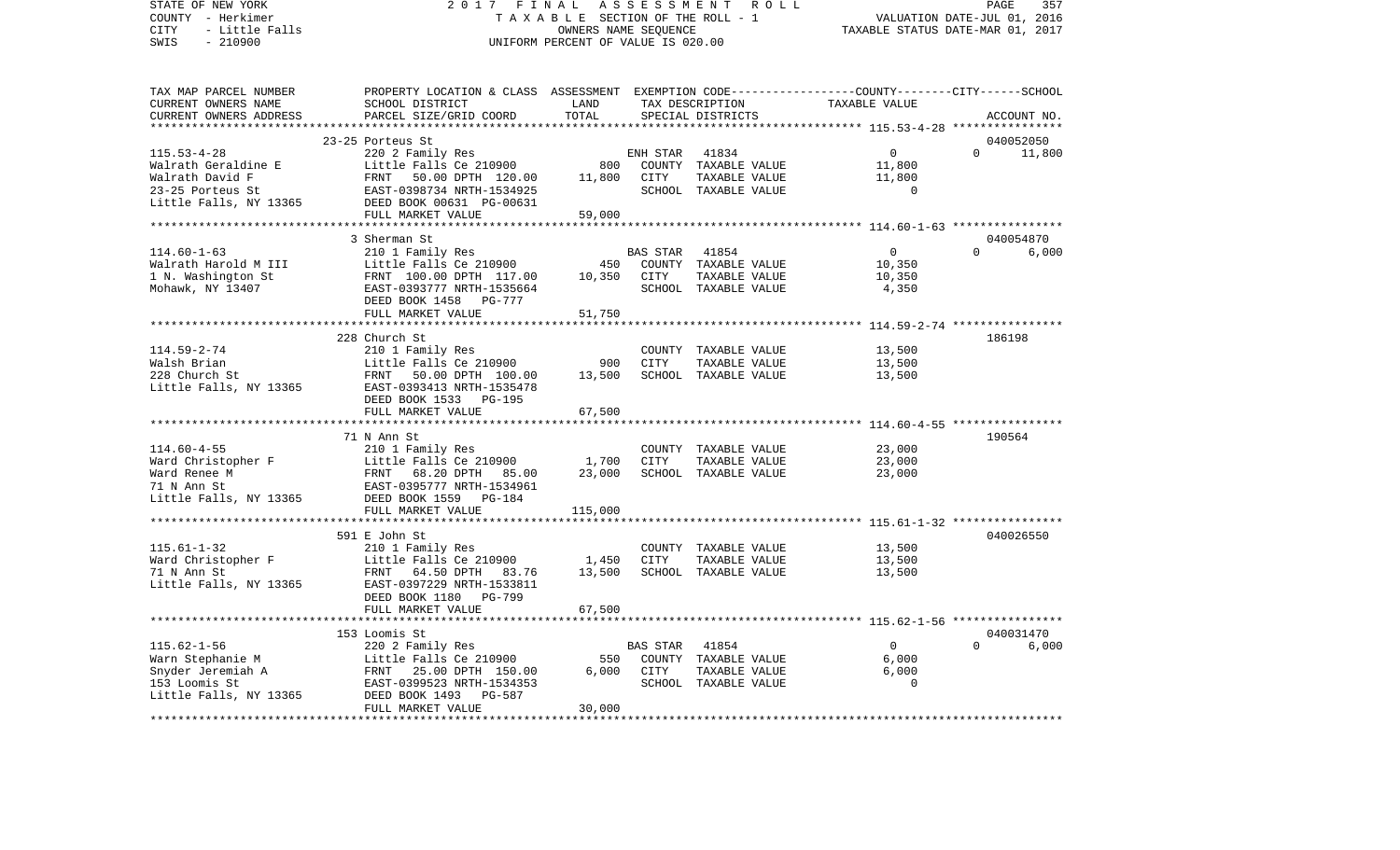STATE OF NEW YORK 2 0 1 7 F I N A L A S S E S S M E N T R O L L PAGE 358COUNTY - Herkimer **T A X A B L E** SECTION OF THE ROLL - 1 VALUATION DATE-JUL 01, 2016 CITY - Little Falls OWNERS NAME SEQUENCE TAXABLE STATUS DATE-MAR 01, 2017 SWIS - 210900 UNIFORM PERCENT OF VALUE IS 020.00TAX MAP PARCEL NUMBER PROPERTY LOCATION & CLASS ASSESSMENT EXEMPTION CODE------------------COUNTY--------CITY------SCHOOL CURRENT OWNERS NAME SCHOOL DISTRICT LAND TAX DESCRIPTION TAXABLE VALUECURRENT OWNERS ADDRESS PARCEL SIZE/GRID COORD TOTAL SPECIAL DISTRICTS ACCOUNT NO. \*\*\*\*\*\*\*\*\*\*\*\*\*\*\*\*\*\*\*\*\*\*\*\*\*\*\*\*\*\*\*\*\*\*\*\*\*\*\*\*\*\*\*\*\*\*\*\*\*\*\*\*\*\*\*\*\*\*\*\*\*\*\*\*\*\*\*\*\*\*\*\*\*\*\*\*\*\*\*\*\*\*\*\*\*\*\*\*\*\*\*\*\*\*\*\*\*\*\*\*\*\*\* 115.62-1-55 \*\*\*\*\*\*\*\*\*\*\*\*\*\*\*\* 155 Loomis St 040031530115.62-1-55 210 1 Family Res BAS STAR 41854 0 0 6,000 Warn Terry M **Example 2010 COUNTY TAXABLE VALUE** 7,000 Warn Cynthia FRNT 25.00 DPTH 150.00 7,000 CITY TAXABLE VALUE 7,000 155 Loomis St EAST-0399549 NRTH-1534345 SCHOOL TAXABLE VALUE 1,000 Little Falls, NY 13365 DEED BOOK 871 PG-378 FULL MARKET VALUE 35,000 \*\*\*\*\*\*\*\*\*\*\*\*\*\*\*\*\*\*\*\*\*\*\*\*\*\*\*\*\*\*\*\*\*\*\*\*\*\*\*\*\*\*\*\*\*\*\*\*\*\*\*\*\*\*\*\*\*\*\*\*\*\*\*\*\*\*\*\*\*\*\*\*\*\*\*\*\*\*\*\*\*\*\*\*\*\*\*\*\*\*\*\*\*\*\*\*\*\*\*\*\*\*\* 115.61-2-17 \*\*\*\*\*\*\*\*\*\*\*\*\*\*\*\*91 Burwell St 040005490 115.61-2-17 210 1 Family Res ENH STAR 41834 0 0 13,100 Warner Jean Little Falls Ce 210900 800 COUNTY TAXABLE VALUE 14,600 91 Burwell St **FRNT** 41.00 DPTH 120.00 14.600 CITY TAXABLE VALUE 14.600 Little Falls, NY 13365 EAST-0398579 NRTH-1534306 SCHOOL TAXABLE VALUE 1,500 DEED BOOK 787 PG-624FULL MARKET VALUE 73,000 \*\*\*\*\*\*\*\*\*\*\*\*\*\*\*\*\*\*\*\*\*\*\*\*\*\*\*\*\*\*\*\*\*\*\*\*\*\*\*\*\*\*\*\*\*\*\*\*\*\*\*\*\*\*\*\*\*\*\*\*\*\*\*\*\*\*\*\*\*\*\*\*\*\*\*\*\*\*\*\*\*\*\*\*\*\*\*\*\*\*\*\*\*\*\*\*\*\*\*\*\*\*\* 115.61-2-16 \*\*\*\*\*\*\*\*\*\*\*\*\*\*\*\* 89 Burwell St 040005430115.61-2-16 220 2 Family Res COUNTY TAXABLE VALUE 10,600 Warner Jean A Little Falls Ce 210900 650 CITY TAXABLE VALUE 10,600 89 Burwell St FRNT 30.60 DPTH 120.00 10,600 SCHOOL TAXABLE VALUE 10,600 Little Falls, NY 13365 EAST-0398547 NRTH-1534326 DEED BOOK 699 PG-966FULL MARKET VALUE 53,000 \*\*\*\*\*\*\*\*\*\*\*\*\*\*\*\*\*\*\*\*\*\*\*\*\*\*\*\*\*\*\*\*\*\*\*\*\*\*\*\*\*\*\*\*\*\*\*\*\*\*\*\*\*\*\*\*\*\*\*\*\*\*\*\*\*\*\*\*\*\*\*\*\*\*\*\*\*\*\*\*\*\*\*\*\*\*\*\*\*\*\*\*\*\*\*\*\*\*\*\*\*\*\* 114.51-1-23 \*\*\*\*\*\*\*\*\*\*\*\*\*\*\*\* 370 W Monroe St 154224114.51-1-23 210 1 Family Res VETCOM CTS 41130 3,000 3,000 3,000 Warren Richard Little Falls Ce 210900 1,600 ENH STAR 41834 0 13,100 Warren Rosemary FRNT 60.00 DPTH 296.00 17,500 COUNTY TAXABLE VALUE 14,500 370 W Monroe St EAST-0392105 NRTH-1537103 CITY TAXABLE VALUE 14,500 Little Falls, NY 13365 DEED BOOK 1331 PG-238 SCHOOL TAXABLE VALUE 1,400 FULL MARKET VALUE 87,500 \*\*\*\*\*\*\*\*\*\*\*\*\*\*\*\*\*\*\*\*\*\*\*\*\*\*\*\*\*\*\*\*\*\*\*\*\*\*\*\*\*\*\*\*\*\*\*\*\*\*\*\*\*\*\*\*\*\*\*\*\*\*\*\*\*\*\*\*\*\*\*\*\*\*\*\*\*\*\*\*\*\*\*\*\*\*\*\*\*\*\*\*\*\*\*\*\*\*\*\*\*\*\* 114.51-1-16 \*\*\*\*\*\*\*\*\*\*\*\*\*\*\*\* 36 Top Notch Dr 040058440 114.51-1-16 210 1 Family Res BAS STAR 41854 0 0 6,000 Washburn Robert J Little Falls Ce 210900 3,300 COUNTY TAXABLE VALUE 23,400 Washburn Susan R ACRES 1.00 23,400 CITY TAXABLE VALUE 23,400 36 Top Notch Dr EAST-0392496 NRTH-1537532 SCHOOL TAXABLE VALUE 17,400 PO Box 136 DEED BOOK 1492 PG-579Little Falls, NY 13365 FULL MARKET VALUE 117,000 \*\*\*\*\*\*\*\*\*\*\*\*\*\*\*\*\*\*\*\*\*\*\*\*\*\*\*\*\*\*\*\*\*\*\*\*\*\*\*\*\*\*\*\*\*\*\*\*\*\*\*\*\*\*\*\*\*\*\*\*\*\*\*\*\*\*\*\*\*\*\*\*\*\*\*\*\*\*\*\*\*\*\*\*\*\*\*\*\*\*\*\*\*\*\*\*\*\*\*\*\*\*\* 114.59-2-16 \*\*\*\*\*\*\*\*\*\*\*\*\*\*\*\* 23 Summit Ave 181878114.59-2-16 210 1 Family Res BAS STAR 41854 0 0 6,000 Washburn William R Little Falls Ce 210900 650 COUNTY TAXABLE VALUE 8,450 Washburn Carol A **FRNT** 40.00 DPTH 129.00 8.450 CITY TAXABLE VALUE 8,450 23 Summit Ave EAST-0392892 NRTH-1536609 SCHOOL TAXABLE VALUE 2,450

\*\*\*\*\*\*\*\*\*\*\*\*\*\*\*\*\*\*\*\*\*\*\*\*\*\*\*\*\*\*\*\*\*\*\*\*\*\*\*\*\*\*\*\*\*\*\*\*\*\*\*\*\*\*\*\*\*\*\*\*\*\*\*\*\*\*\*\*\*\*\*\*\*\*\*\*\*\*\*\*\*\*\*\*\*\*\*\*\*\*\*\*\*\*\*\*\*\*\*\*\*\*\*\*\*\*\*\*\*\*\*\*\*\*\*\*\*\*\*\*\*\*\*\*\*\*\*\*\*\*\*\*

Little Falls, NY 13365 DEED BOOK 1506 PG-918

FULL MARKET VALUE 42,250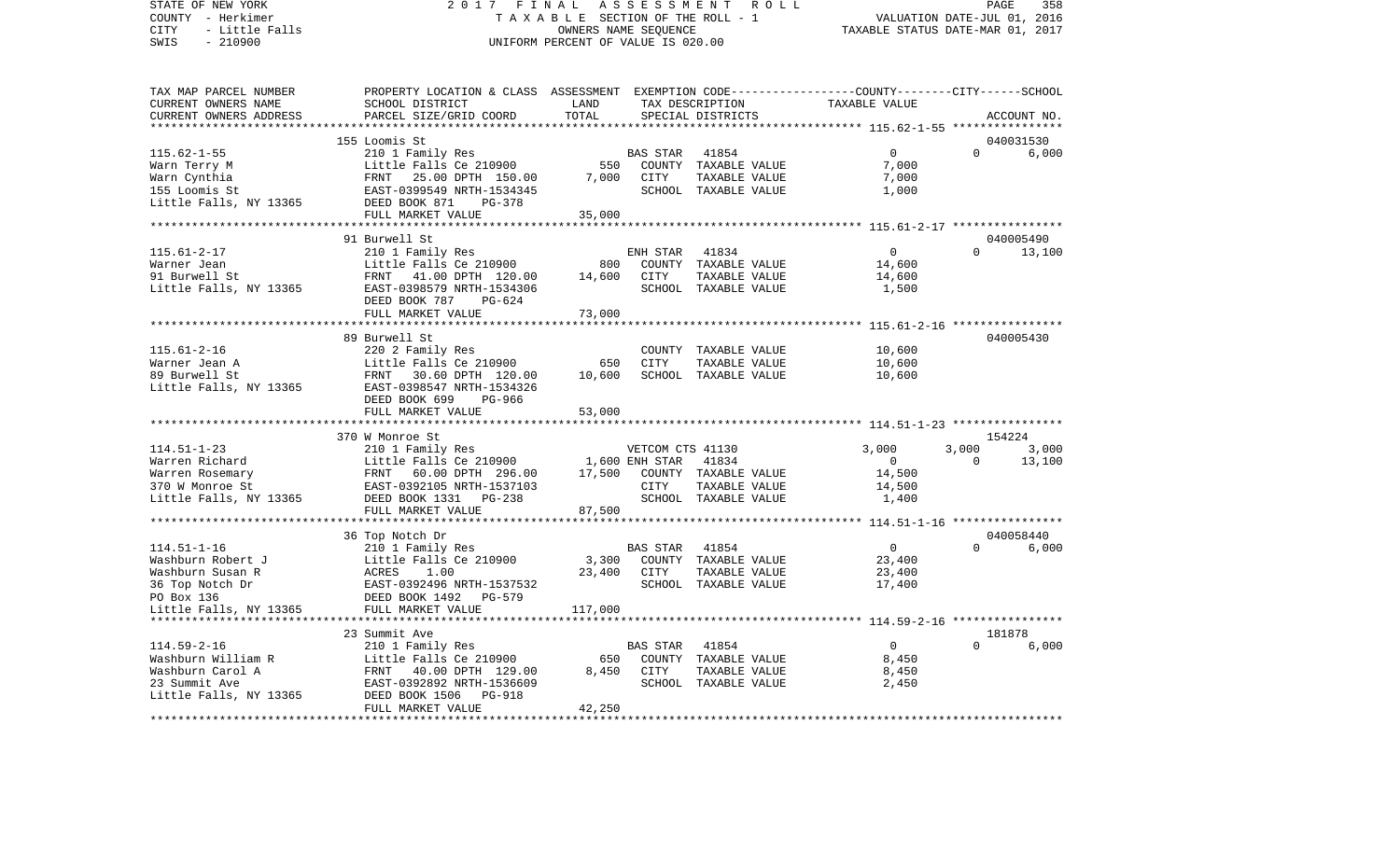| STATE OF NEW YORK<br>COUNTY - Herkimer<br>- Little Falls<br><b>CITY</b><br>$-210900$<br>SWIS | 2017 FINAL<br>TAXABLE SECTION OF THE ROLL - 1<br>UNIFORM PERCENT OF VALUE IS 020.00              | R O L L<br>PAGE<br>VALUATION DATE-JUL 01, 2016<br>TAXABLE STATUS DATE-MAR 01, 2017 |          |                               |                                                   |           |             |
|----------------------------------------------------------------------------------------------|--------------------------------------------------------------------------------------------------|------------------------------------------------------------------------------------|----------|-------------------------------|---------------------------------------------------|-----------|-------------|
| TAX MAP PARCEL NUMBER                                                                        | PROPERTY LOCATION & CLASS ASSESSMENT EXEMPTION CODE----------------COUNTY-------CITY------SCHOOL |                                                                                    |          |                               |                                                   |           |             |
| CURRENT OWNERS NAME                                                                          | SCHOOL DISTRICT                                                                                  | LAND<br>TOTAL                                                                      |          | TAX DESCRIPTION               | TAXABLE VALUE                                     |           |             |
| CURRENT OWNERS ADDRESS<br>******************                                                 | PARCEL SIZE/GRID COORD                                                                           |                                                                                    |          | SPECIAL DISTRICTS             | ******************* 115.53-1-58 ***************** |           | ACCOUNT NO. |
|                                                                                              | 624 E Gansevoort St                                                                              |                                                                                    |          |                               |                                                   | 040020040 |             |
| $115.53 - 1 - 58$                                                                            | 220 2 Family Res                                                                                 |                                                                                    |          | COUNTY TAXABLE VALUE          | 12,350                                            |           |             |
| Wastowicz Edith                                                                              | Little Falls Ce 210900                                                                           | 1,100                                                                              | CITY     | TAXABLE VALUE                 | 12,350                                            |           |             |
| 479 Griffin Rd                                                                               | FRNT 52.00 DPTH 120.00                                                                           | 12,350                                                                             |          | SCHOOL TAXABLE VALUE          | 12,350                                            |           |             |
| Mohawk, NY 13407                                                                             | EAST-0397382 NRTH-1535259                                                                        |                                                                                    |          |                               |                                                   |           |             |
|                                                                                              | DEED BOOK 686<br>PG-864                                                                          |                                                                                    |          |                               |                                                   |           |             |
|                                                                                              | FULL MARKET VALUE                                                                                | 61,750                                                                             |          |                               |                                                   |           |             |
|                                                                                              | 29 Jackson St                                                                                    |                                                                                    |          |                               |                                                   | 188892    |             |
| $114.60 - 5 - 25$                                                                            | 210 1 Family Res                                                                                 |                                                                                    | BAS STAR | 41854                         | $\overline{0}$                                    | $\cap$    | 6,000       |
| Watson Robert L                                                                              | Little Falls Ce 210900                                                                           | 1,200                                                                              |          | COUNTY TAXABLE VALUE          | 23,370                                            |           |             |
| Watson Adrienne M                                                                            | FRNT 57.00 DPTH 120.00                                                                           | 23,370                                                                             | CITY     | TAXABLE VALUE                 | 23,370                                            |           |             |
| 29 Jackson St                                                                                | EAST-0396338 NRTH-1534849                                                                        |                                                                                    |          | SCHOOL TAXABLE VALUE          | 17,370                                            |           |             |
| Little Falls, NY 13365                                                                       | DEED BOOK 1549<br>$PG-235$                                                                       |                                                                                    |          |                               |                                                   |           |             |
|                                                                                              | FULL MARKET VALUE                                                                                | 116,850                                                                            |          |                               |                                                   |           |             |
|                                                                                              |                                                                                                  |                                                                                    |          |                               |                                                   |           |             |
|                                                                                              | 59 Furnace St                                                                                    |                                                                                    |          |                               |                                                   |           | 040017280   |
| $114.68 - 2 - 21$<br>Waufle Edward C                                                         | 220 2 Family Res<br>Little Falls Ce 210900                                                       | 500                                                                                | ENH STAR | 41834<br>COUNTY TAXABLE VALUE | $\overline{0}$<br>9,600                           | $\Omega$  | 9,600       |
| 59 Furnace St                                                                                | FRNT 25.00 DPTH 200.00                                                                           | 9,600                                                                              | CITY     | TAXABLE VALUE                 | 9,600                                             |           |             |
| Little Falls, NY 13365                                                                       | EAST-0394370 NRTH-1533792                                                                        |                                                                                    |          | SCHOOL TAXABLE VALUE          | $\Omega$                                          |           |             |
|                                                                                              | DEED BOOK 1263 PG-548                                                                            |                                                                                    |          |                               |                                                   |           |             |
|                                                                                              | FULL MARKET VALUE                                                                                | 48,000                                                                             |          |                               |                                                   |           |             |
|                                                                                              |                                                                                                  |                                                                                    |          |                               |                                                   |           |             |
|                                                                                              | 74-76 William St                                                                                 |                                                                                    |          |                               |                                                   | 158454    |             |
| $114.60 - 2 - 64$                                                                            | 220 2 Family Res                                                                                 |                                                                                    |          | COUNTY TAXABLE VALUE          | 11,000                                            |           |             |
| Weakley Jeff                                                                                 | Little Falls Ce 210900                                                                           | 1,000                                                                              | CITY     | TAXABLE VALUE                 | 11,000                                            |           |             |
| Weakley Jayne                                                                                | $W$ R2                                                                                           | 11,000                                                                             |          | SCHOOL TAXABLE VALUE          | 11,000                                            |           |             |
| 57 Pheasant Run Dr<br>Chester, NH 03036                                                      | 60x120<br>FRNT<br>50.00 DPTH 175.00                                                              |                                                                                    |          |                               |                                                   |           |             |
|                                                                                              | <b>BANK</b><br>075                                                                               |                                                                                    |          |                               |                                                   |           |             |
|                                                                                              | EAST-0396576 NRTH-1535524                                                                        |                                                                                    |          |                               |                                                   |           |             |
|                                                                                              | DEED BOOK 1355 PG-844                                                                            |                                                                                    |          |                               |                                                   |           |             |
|                                                                                              | FULL MARKET VALUE                                                                                | 55,000                                                                             |          |                               |                                                   |           |             |
|                                                                                              |                                                                                                  |                                                                                    |          |                               |                                                   |           |             |
|                                                                                              | 115 Loomis St                                                                                    |                                                                                    |          |                               |                                                   |           | 040030900   |
| $115.61 - 3 - 7$                                                                             | 210 1 Family Res                                                                                 |                                                                                    | ENH STAR | 41834                         | $\overline{0}$                                    | $\Omega$  | 11,700      |
| Weaver Joanne                                                                                | Little Falls Ce 210900                                                                           | 900                                                                                |          | COUNTY TAXABLE VALUE          | 11,700                                            |           |             |
| 115 Loomis St                                                                                | FRNT 40.00 DPTH 145.00                                                                           | 11,700                                                                             | CITY     | TAXABLE VALUE                 | 11,700<br>$\Omega$                                |           |             |
| Little Falls, NY 13365                                                                       | EAST-0399051 NRTH-1534443<br>DEED BOOK 1115 PG-214                                               |                                                                                    |          | SCHOOL TAXABLE VALUE          |                                                   |           |             |
|                                                                                              | FULL MARKET VALUE                                                                                | 58,500                                                                             |          |                               |                                                   |           |             |
|                                                                                              |                                                                                                  |                                                                                    |          |                               |                                                   |           |             |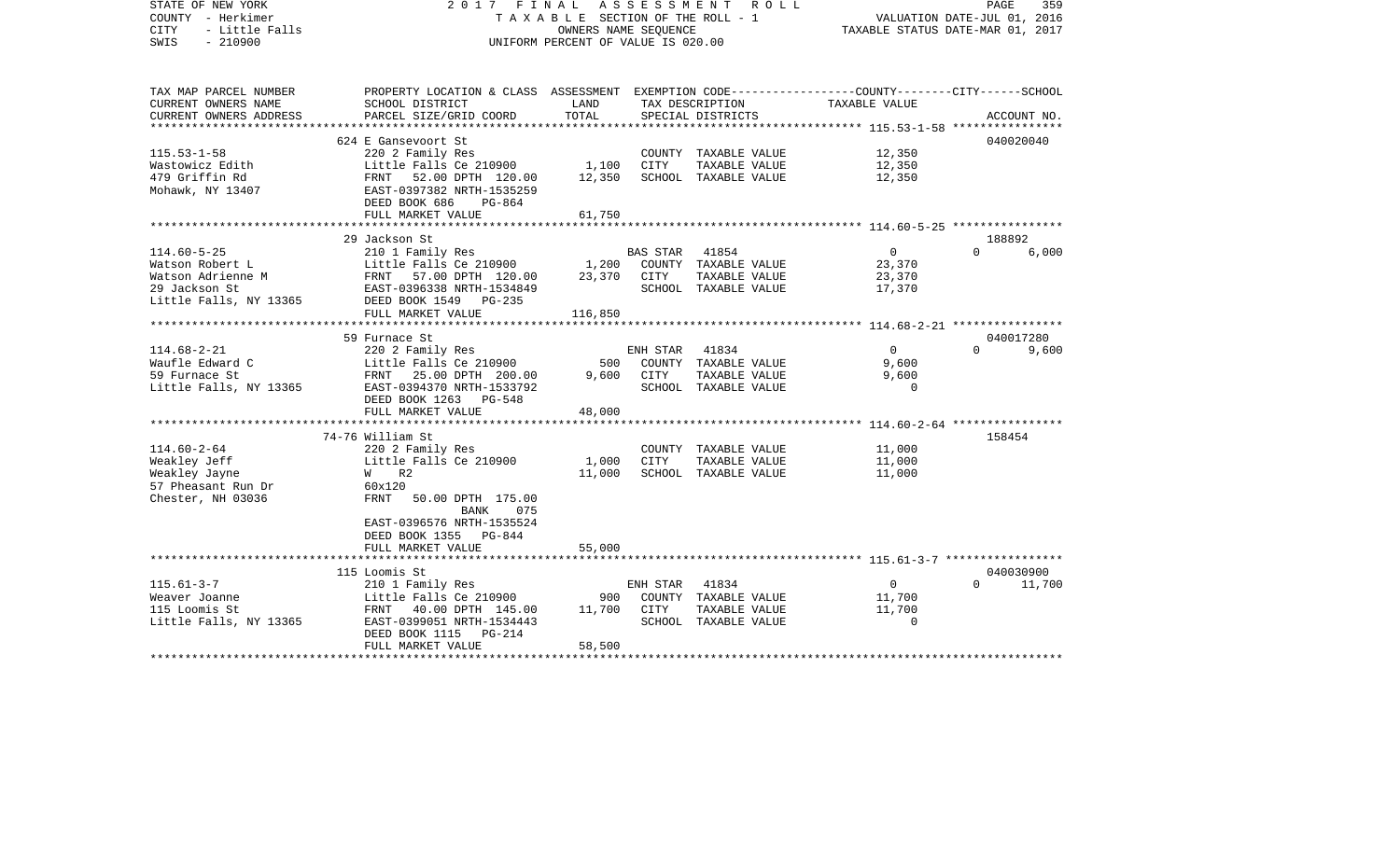STATE OF NEW YORK 2 0 1 7 F I N A L A S S E S S M E N T R O L L PAGE 360COUNTY - Herkimer **T A X A B L E** SECTION OF THE ROLL - 1 VALUATION DATE-JUL 01, 2016 CITY - Little Falls OWNERS NAME SEQUENCE TAXABLE STATUS DATE-MAR 01, 2017 SWIS - 210900 UNIFORM PERCENT OF VALUE IS 020.00TAX MAP PARCEL NUMBER PROPERTY LOCATION & CLASS ASSESSMENT EXEMPTION CODE------------------COUNTY--------CITY------SCHOOL CURRENT OWNERS NAME SCHOOL DISTRICT LAND TAX DESCRIPTION TAXABLE VALUECURRENT OWNERS ADDRESS PARCEL SIZE/GRID COORD TOTAL SPECIAL DISTRICTS ACCOUNT NO. \*\*\*\*\*\*\*\*\*\*\*\*\*\*\*\*\*\*\*\*\*\*\*\*\*\*\*\*\*\*\*\*\*\*\*\*\*\*\*\*\*\*\*\*\*\*\*\*\*\*\*\*\*\*\*\*\*\*\*\*\*\*\*\*\*\*\*\*\*\*\*\*\*\*\*\*\*\*\*\*\*\*\*\*\*\*\*\*\*\*\*\*\*\*\*\*\*\*\*\*\*\*\* 115.61-3-30 \*\*\*\*\*\*\*\*\*\*\*\*\*\*\*\* 33 Ward St 040059700115.61-3-30 210 1 Family Res ENH STAR 41834 0 0 13,100 Weckesser Henry J Little Falls Ce 210900 1,000 COUNTY TAXABLE VALUE 24,000 Watson Marsha E FRNT 81.70 DPTH 110.00 24,000 CITY TAXABLE VALUE 24,000 33 Ward St EAST-0398709 NRTH-1534187 SCHOOL TAXABLE VALUE 10,900 Little Falls, NY 13365 DEED BOOK 941 PG-171 FULL MARKET VALUE 120,000 \*\*\*\*\*\*\*\*\*\*\*\*\*\*\*\*\*\*\*\*\*\*\*\*\*\*\*\*\*\*\*\*\*\*\*\*\*\*\*\*\*\*\*\*\*\*\*\*\*\*\*\*\*\*\*\*\*\*\*\*\*\*\*\*\*\*\*\*\*\*\*\*\*\*\*\*\*\*\*\*\*\*\*\*\*\*\*\*\*\*\*\*\*\*\*\*\*\*\*\*\*\*\* 115.53-3-1 \*\*\*\*\*\*\*\*\*\*\*\*\*\*\*\*\* 79 Salisbury St 040054450 115.53-3-1 210 1 Family Res BAS STAR 41854 0 0 6,000 Wehrum Paul 1988 Collective Falls Ce 210900 2,100 COUNTY TAXABLE VALUE Wehrum Christine M FRNT 144.00 DPTH 130.00 15.400 CITY TAXABLE VALUE 15.400 79 Salisbury St EAST-0397944 NRTH-1535442 SCHOOL TAXABLE VALUE 9,400 Little Falls, NY 13365 DEED BOOK 684 PG-576 FULL MARKET VALUE 77,000 \*\*\*\*\*\*\*\*\*\*\*\*\*\*\*\*\*\*\*\*\*\*\*\*\*\*\*\*\*\*\*\*\*\*\*\*\*\*\*\*\*\*\*\*\*\*\*\*\*\*\*\*\*\*\*\*\*\*\*\*\*\*\*\*\*\*\*\*\*\*\*\*\*\*\*\*\*\*\*\*\*\*\*\*\*\*\*\*\*\*\*\*\*\*\*\*\*\*\*\*\*\*\* 115.62-2-38 \*\*\*\*\*\*\*\*\*\*\*\*\*\*\*\* 165 Burwell St 158632115.62-2-38 210 1 Family Res COUNTY TAXABLE VALUE 11,000 Weiner Michael B Little Falls Ce 210900 850 CITY TAXABLE VALUE 11,000 Weiner Joann 11,000 FRNT 40.00 DPTH 150.00 11,000 SCHOOL TAXABLE VALUE 11,000 210 Lovers Leap Rd EAST-0399539 NRTH-1533984 Little Falls, NY 13365 DEED BOOK 1356 PG-890 FULL MARKET VALUE 55,000 \*\*\*\*\*\*\*\*\*\*\*\*\*\*\*\*\*\*\*\*\*\*\*\*\*\*\*\*\*\*\*\*\*\*\*\*\*\*\*\*\*\*\*\*\*\*\*\*\*\*\*\*\*\*\*\*\*\*\*\*\*\*\*\*\*\*\*\*\*\*\*\*\*\*\*\*\*\*\*\*\*\*\*\*\*\*\*\*\*\*\*\*\*\*\*\*\*\*\*\*\*\*\* 115.61-3-13 \*\*\*\*\*\*\*\*\*\*\*\*\*\*\*\* 131 Loomis St 188009115.61-3-13 210 1 Family Res VETFUND CT 41101 5,000 5,000 0 Welpe Robert F **Little Falls Ce 210900** 950 ENH STAR 41834 0 0 9,100 Welpe Eileen M FRNT 42.70 DPTH 145.00 9,100 COUNTY TAXABLE VALUE 4,100 131 Loomis St EAST-0399257 NRTH-1534407 CITY TAXABLE VALUE 4,100 Little Falls, NY 13365 DEED BOOK 1544 PG-56 SCHOOL TAXABLE VALUE 0 FULL MARKET VALUE 45,500 \*\*\*\*\*\*\*\*\*\*\*\*\*\*\*\*\*\*\*\*\*\*\*\*\*\*\*\*\*\*\*\*\*\*\*\*\*\*\*\*\*\*\*\*\*\*\*\*\*\*\*\*\*\*\*\*\*\*\*\*\*\*\*\*\*\*\*\*\*\*\*\*\*\*\*\*\*\*\*\*\*\*\*\*\*\*\*\*\*\*\*\*\*\*\*\*\*\*\*\*\*\*\* 115.53-2-60 \*\*\*\*\*\*\*\*\*\*\*\*\*\*\*\* 132 Loomis St 040031200115.53-2-60 220 2 Family Res COUNTY TAXABLE VALUE 9,300 Welpe Trust Little Falls Ce 210900 750 CITY TAXABLE VALUE 9,300 131 Loomis St FRNT 77.00 DPTH 50.00 9,300 SCHOOL TAXABLE VALUE 9,300 Little Falls, NY 13365 EAST-0399319 NRTH-1534570 DEED BOOK 1496 PG-478FULL MARKET VALUE 46,500 \*\*\*\*\*\*\*\*\*\*\*\*\*\*\*\*\*\*\*\*\*\*\*\*\*\*\*\*\*\*\*\*\*\*\*\*\*\*\*\*\*\*\*\*\*\*\*\*\*\*\*\*\*\*\*\*\*\*\*\*\*\*\*\*\*\*\*\*\*\*\*\*\*\*\*\*\*\*\*\*\*\*\*\*\*\*\*\*\*\*\*\*\*\*\*\*\*\*\*\*\*\*\* 115.61-3-12 \*\*\*\*\*\*\*\*\*\*\*\*\*\*\*\* 127 Loomis St 040031140115.61-3-12 210 1 Family Res COUNTY TAXABLE VALUE 9,950 Little Falls Ce 210900 950 CITY<br>FRNT 42.70 DPTH 145.00 9,950 SCHOO 131 Loomis St FRNT 42.70 DPTH 145.00 9,950 SCHOOL TAXABLE VALUE 9,950 Little Falls, NY 13365 EAST-0399218 NRTH-1534416 DEED BOOK 1496 PG-478 FULL MARKET VALUE 49,750 \*\*\*\*\*\*\*\*\*\*\*\*\*\*\*\*\*\*\*\*\*\*\*\*\*\*\*\*\*\*\*\*\*\*\*\*\*\*\*\*\*\*\*\*\*\*\*\*\*\*\*\*\*\*\*\*\*\*\*\*\*\*\*\*\*\*\*\*\*\*\*\*\*\*\*\*\*\*\*\*\*\*\*\*\*\*\*\*\*\*\*\*\*\*\*\*\*\*\*\*\*\*\*\*\*\*\*\*\*\*\*\*\*\*\*\*\*\*\*\*\*\*\*\*\*\*\*\*\*\*\*\*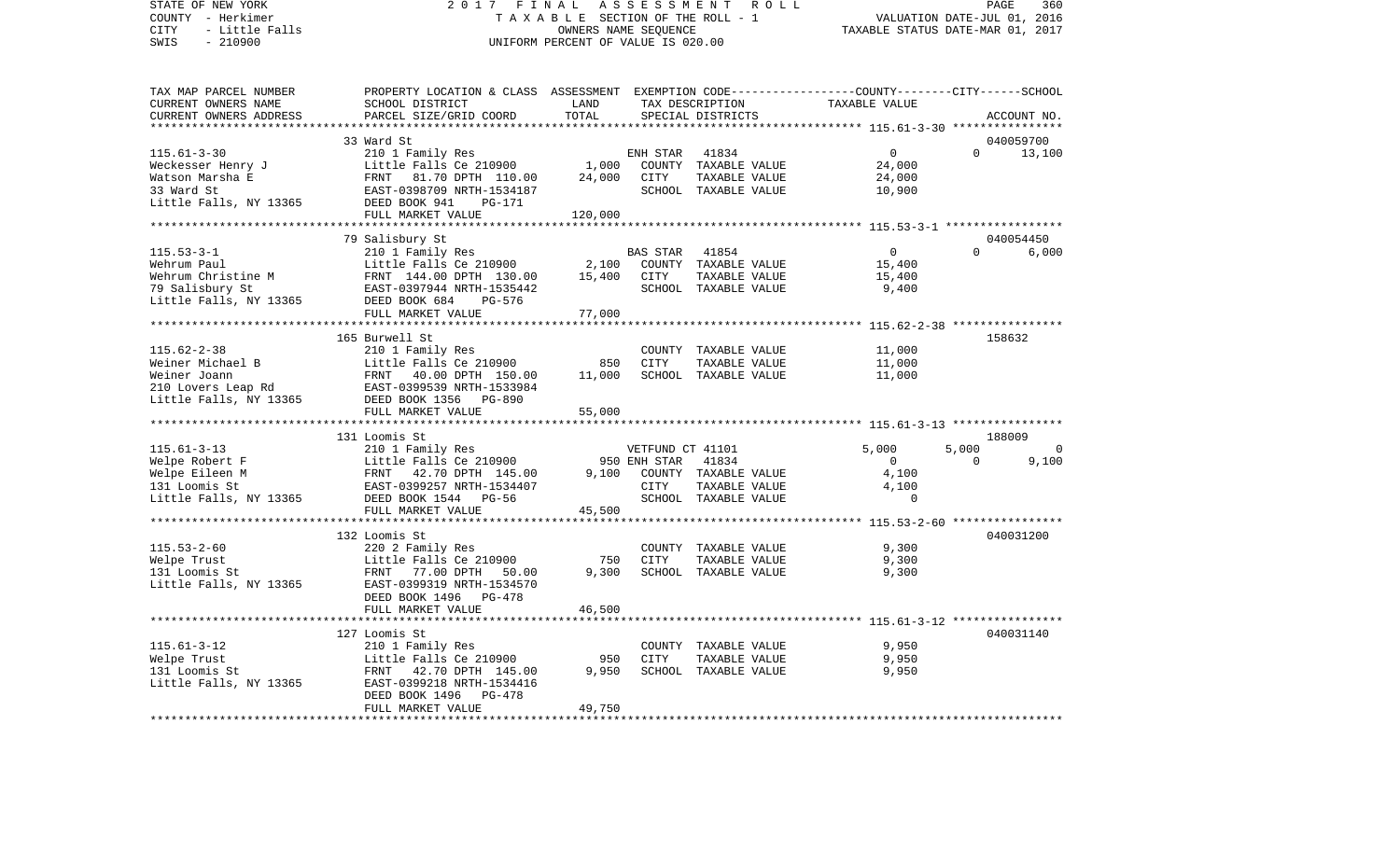COUNTY - Herkimer T A X A B L E SECTION OF THE ROLL - 1 VALUATION DATE-JUL 01, 2016 CITY - Little Falls OWNERS NAME SEQUENCE TAXABLE STATUS DATE-MAR 01, 2017 SWIS - 210900 UNIFORM PERCENT OF VALUE IS 020.00TAX MAP PARCEL NUMBER PROPERTY LOCATION & CLASS ASSESSMENT EXEMPTION CODE------------------COUNTY--------CITY------SCHOOL CURRENT OWNERS NAME SCHOOL DISTRICT LAND TAX DESCRIPTION TAXABLE VALUECURRENT OWNERS ADDRESS PARCEL SIZE/GRID COORD TOTAL SPECIAL DISTRICTS ACCOUNT NO. \*\*\*\*\*\*\*\*\*\*\*\*\*\*\*\*\*\*\*\*\*\*\*\*\*\*\*\*\*\*\*\*\*\*\*\*\*\*\*\*\*\*\*\*\*\*\*\*\*\*\*\*\*\*\*\*\*\*\*\*\*\*\*\*\*\*\*\*\*\*\*\*\*\*\*\*\*\*\*\*\*\*\*\*\*\*\*\*\*\*\*\*\*\*\*\*\*\*\*\*\*\*\* 114.51-1-57 \*\*\*\*\*\*\*\*\*\*\*\*\*\*\*\* Top Notch Dr 040058320 114.51-1-57 311 Res vac land COUNTY TAXABLE VALUE 1,200 Welyczko Loretta A Little Falls Ce 210900 1,200 CITY TAXABLE VALUE 1,200 Attn: Vincent & Gladys Deluis FRNT 64.00 DPTH 206.00 1,200 SCHOOL TAXABLE VALUE 1,200 35 Summit Ave EAST-0392691 NRTH-1537280Little Falls, NY 13365 DEED BOOK 878 PG-270 FULL MARKET VALUE 6,000 \*\*\*\*\*\*\*\*\*\*\*\*\*\*\*\*\*\*\*\*\*\*\*\*\*\*\*\*\*\*\*\*\*\*\*\*\*\*\*\*\*\*\*\*\*\*\*\*\*\*\*\*\*\*\*\*\*\*\*\*\*\*\*\*\*\*\*\*\*\*\*\*\*\*\*\*\*\*\*\*\*\*\*\*\*\*\*\*\*\*\*\*\*\*\*\*\*\*\*\*\*\*\* 115.53-1-87 \*\*\*\*\*\*\*\*\*\*\*\*\*\*\*\* 596 Garden St 040022320115.53-1-87 220 2 Family Res BAS STAR 41854 0 0 6,000 Little Falls Ce 210900 1,400 COUNTY TAXABLE VALUE Westerfeld Marina **FRNT 60.00 DPTH 121.00** 17.700 CITY TAXABLE VALUE 17.700 596 Garden St EAST-0397209 NRTH-1534874 SCHOOL TAXABLE VALUE 11,700 Little Falls, NY 13365 DEED BOOK 930 PG-527 FULL MARKET VALUE 88,500 \*\*\*\*\*\*\*\*\*\*\*\*\*\*\*\*\*\*\*\*\*\*\*\*\*\*\*\*\*\*\*\*\*\*\*\*\*\*\*\*\*\*\*\*\*\*\*\*\*\*\*\*\*\*\*\*\*\*\*\*\*\*\*\*\*\*\*\*\*\*\*\*\*\*\*\*\*\*\*\*\*\*\*\*\*\*\*\*\*\*\*\*\*\*\*\*\*\*\*\*\*\*\* 114.67-1-39 \*\*\*\*\*\*\*\*\*\*\*\*\*\*\*\* 63 Skinner St 040055980114.67-1-39 210 1 Family Res COUNTY TAXABLE VALUE 5,500 Wheet Erica Little Falls Ce 210900 1,000 CITY TAXABLE VALUE 5,500 63 Skinner St FRNT 100.00 DPTH 178.00 5,500 SCHOOL TAXABLE VALUE 5,500 Little Falls, NY 13365 EAST-0393177 NRTH-1533919 DEED BOOK 915 PG-609FULL MARKET VALUE 27,500 \*\*\*\*\*\*\*\*\*\*\*\*\*\*\*\*\*\*\*\*\*\*\*\*\*\*\*\*\*\*\*\*\*\*\*\*\*\*\*\*\*\*\*\*\*\*\*\*\*\*\*\*\*\*\*\*\*\*\*\*\*\*\*\*\*\*\*\*\*\*\*\*\*\*\*\*\*\*\*\*\*\*\*\*\*\*\*\*\*\*\*\*\*\*\*\*\*\*\*\*\*\*\* 114.75-1-80.1 \*\*\*\*\*\*\*\*\*\*\*\*\*\* 111 Kenyon St 190782 114.75-1-80.1 220 2 Family Res COUNTY TAXABLE VALUE 8,000 Whitcomb Katherine N Little Falls Ce 210900 250 CITY TAXABLE VALUE 8,000 111 Kenyon St 6,000 FRNT 37.00 DPTH 8,000 SCHOOL TAXABLE VALUE 8,000 Little Falls, NY 13365 ACRES 0.10 EAST-0393040 NRTH-1531218 DEED BOOK 1560 PG-580FULL MARKET VALUE 40,000 \*\*\*\*\*\*\*\*\*\*\*\*\*\*\*\*\*\*\*\*\*\*\*\*\*\*\*\*\*\*\*\*\*\*\*\*\*\*\*\*\*\*\*\*\*\*\*\*\*\*\*\*\*\*\*\*\*\*\*\*\*\*\*\*\*\*\*\*\*\*\*\*\*\*\*\*\*\*\*\*\*\*\*\*\*\*\*\*\*\*\*\*\*\*\*\*\*\*\*\*\*\*\* 114.75-1-81 \*\*\*\*\*\*\*\*\*\*\*\*\*\*\*\* 6 Kenyon St 190782 114.75-1-81 311 Res vac land COUNTY TAXABLE VALUE 500Whitcomb Katherine N Little Falls Ce 210900 500 CITY TAXABLE VALUE 500 500 111 Kenyon St FRNT 40.00 DPTH 120.00 500 SCHOOL TAXABLE VALUE Little Falls, NY 13365 EAST-0393011 NRTH-1531189 DEED BOOK 1560 PG-580FULL MARKET VALUE 2,500 \*\*\*\*\*\*\*\*\*\*\*\*\*\*\*\*\*\*\*\*\*\*\*\*\*\*\*\*\*\*\*\*\*\*\*\*\*\*\*\*\*\*\*\*\*\*\*\*\*\*\*\*\*\*\*\*\*\*\*\*\*\*\*\*\*\*\*\*\*\*\*\*\*\*\*\*\*\*\*\*\*\*\*\*\*\*\*\*\*\*\*\*\*\*\*\*\*\*\*\*\*\*\* 114.75-1-82.1 \*\*\*\*\*\*\*\*\*\*\*\*\*\* Kenyon St 190782 114.75-1-82.1 311 Res vac land COUNTY TAXABLE VALUE 300Whitcomb Katherine N Little Falls Ce 210900 300 CITY TAXABLE VALUE 300 111 Kenyon St FRNT 80.00 DPTH 300 SCHOOL TAXABLE VALUE 300 Little Falls, NY 13365 ACRES 0.20 EAST-0392977 NRTH-1531145 DEED BOOK 1560 PG-580 FULL MARKET VALUE 1,500 \*\*\*\*\*\*\*\*\*\*\*\*\*\*\*\*\*\*\*\*\*\*\*\*\*\*\*\*\*\*\*\*\*\*\*\*\*\*\*\*\*\*\*\*\*\*\*\*\*\*\*\*\*\*\*\*\*\*\*\*\*\*\*\*\*\*\*\*\*\*\*\*\*\*\*\*\*\*\*\*\*\*\*\*\*\*\*\*\*\*\*\*\*\*\*\*\*\*\*\*\*\*\*\*\*\*\*\*\*\*\*\*\*\*\*\*\*\*\*\*\*\*\*\*\*\*\*\*\*\*\*\*

STATE OF NEW YORK 2 0 1 7 F I N A L A S S E S S M E N T R O L L PAGE 361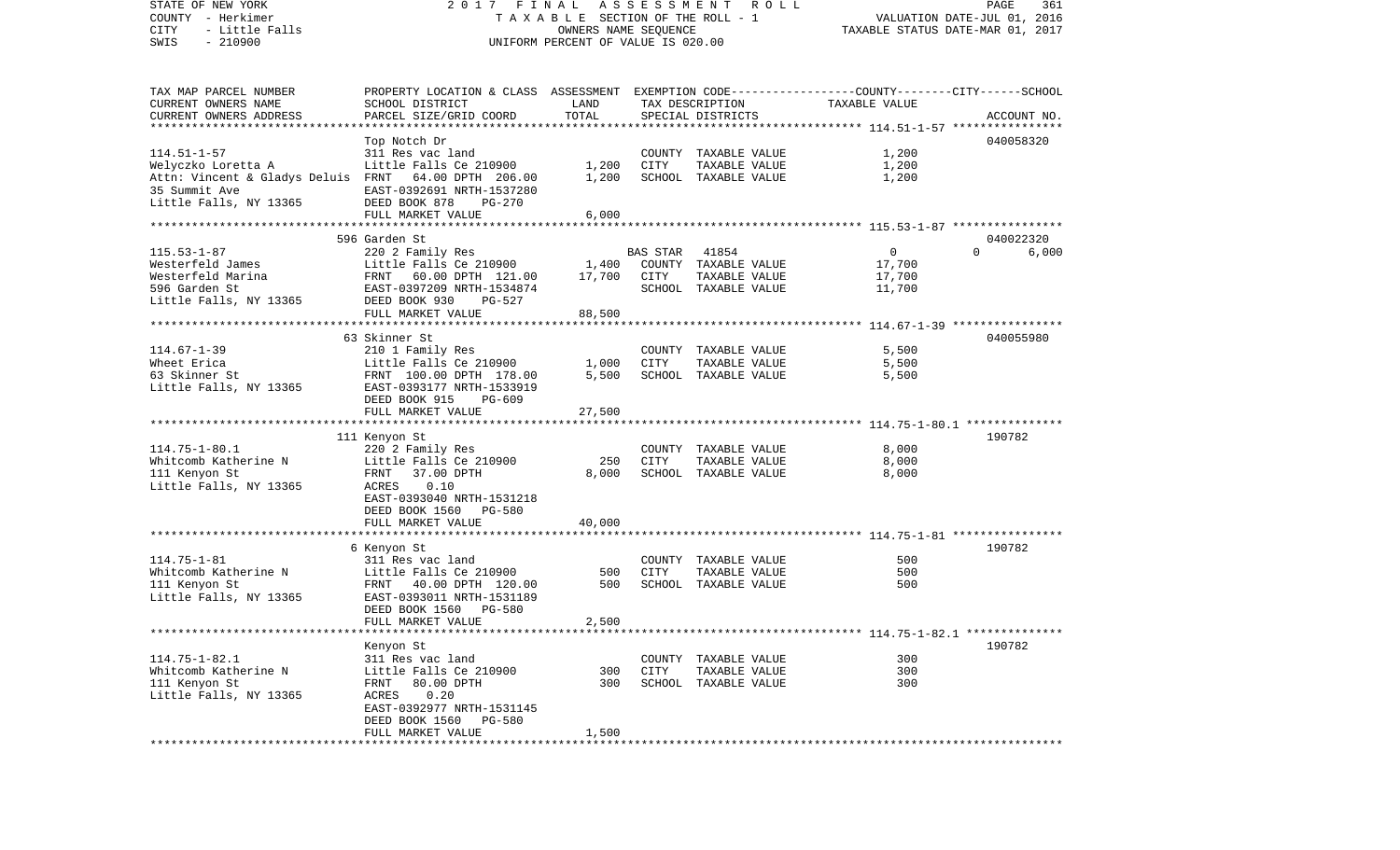| STATE OF NEW YORK<br>COUNTY - Herkimer<br>- Little Falls<br><b>CITY</b><br>SWIS<br>$-210900$ | 2017 FINAL ASSESSMENT                                                                                              | T A X A B L E SECTION OF THE ROLL - 1<br>OWNERS NAME SEQUENCE<br>UNIFORM PERCENT OF VALUE IS 020.00 | R O L L          | TAXABLE STATUS DATE-MAR 01, 2017 |               | PAGE<br>362<br>VALUATION DATE-JUL 01, 2016 |             |
|----------------------------------------------------------------------------------------------|--------------------------------------------------------------------------------------------------------------------|-----------------------------------------------------------------------------------------------------|------------------|----------------------------------|---------------|--------------------------------------------|-------------|
| TAX MAP PARCEL NUMBER<br>CURRENT OWNERS NAME                                                 | PROPERTY LOCATION & CLASS ASSESSMENT EXEMPTION CODE---------------COUNTY-------CITY------SCHOOL<br>SCHOOL DISTRICT | LAND                                                                                                |                  | TAX DESCRIPTION                  | TAXABLE VALUE |                                            |             |
| CURRENT OWNERS ADDRESS                                                                       | PARCEL SIZE/GRID COORD                                                                                             | TOTAL                                                                                               |                  | SPECIAL DISTRICTS                |               |                                            | ACCOUNT NO. |
|                                                                                              | 246 Loomis St                                                                                                      |                                                                                                     |                  |                                  |               |                                            | 040032910   |
| $115.62 - 1 - 22$                                                                            | 210 1 Family Res                                                                                                   |                                                                                                     | VETCOM CTS 41130 |                                  | 3,000         | 3,000                                      | 3,000       |
| Whitcomb Kenneth B                                                                           | Little Falls Ce 210900                                                                                             |                                                                                                     | 1,350 BAS STAR   | 41854                            | $\Omega$      | $\Omega$                                   | 6,000       |
| Whitcomb Robin M                                                                             | 60.00 DPTH 200.00<br>FRNT                                                                                          | 15,000                                                                                              |                  | COUNTY TAXABLE VALUE             | 12,000        |                                            |             |
| 246 Loomis St                                                                                | BANK<br>035                                                                                                        |                                                                                                     | CITY             | TAXABLE VALUE                    | 12,000        |                                            |             |
| Little Falls, NY 13365                                                                       | EAST-0400739 NRTH-1534066<br>DEED BOOK 00652 PG-00642                                                              |                                                                                                     |                  | SCHOOL TAXABLE VALUE             | 6,000         |                                            |             |
|                                                                                              | FULL MARKET VALUE                                                                                                  | 75,000                                                                                              |                  |                                  |               |                                            |             |
|                                                                                              |                                                                                                                    |                                                                                                     |                  |                                  |               |                                            |             |
|                                                                                              | 19 Kingsbury Ave                                                                                                   |                                                                                                     |                  |                                  |               |                                            | 201981      |
| $114.59 - 1 - 26$                                                                            | 210 1 Family Res                                                                                                   |                                                                                                     |                  | COUNTY TAXABLE VALUE             | 10,000        |                                            |             |
| White Jacqueline N                                                                           | Little Falls Ce 210900                                                                                             | 1,500                                                                                               | CITY             | TAXABLE VALUE                    | 10,000        |                                            |             |
| 104 Canady Ave                                                                               | ACRES<br>1.00                                                                                                      | 10,000                                                                                              |                  | SCHOOL TAXABLE VALUE             | 10,000        |                                            |             |
| Herkimer, NY 13350                                                                           | EAST-0392050 NRTH-1536258<br>DEED BOOK 1637 PG-877                                                                 |                                                                                                     |                  |                                  |               |                                            |             |
|                                                                                              | FULL MARKET VALUE                                                                                                  | 50,000                                                                                              |                  |                                  |               |                                            |             |
|                                                                                              | *******************************                                                                                    |                                                                                                     |                  |                                  |               |                                            |             |
|                                                                                              | W Main St                                                                                                          |                                                                                                     |                  |                                  |               |                                            | 152332      |
| $114.75 - 1 - 1.1$                                                                           | 322 Rural vac>10                                                                                                   |                                                                                                     |                  | COUNTY TAXABLE VALUE             | 2,400         |                                            |             |
| White Matthew S                                                                              | Little Falls Ce 210900                                                                                             | 2,400                                                                                               | CITY             | TAXABLE VALUE                    | 2,400         |                                            |             |
| 381 N Main St                                                                                | 28.60<br>ACRES                                                                                                     | 2,400                                                                                               |                  | SCHOOL TAXABLE VALUE             | 2,400         |                                            |             |
| Barnegat, NJ 08005                                                                           | EAST-0392148 NRTH-1531081                                                                                          |                                                                                                     |                  |                                  |               |                                            |             |
|                                                                                              | DEED BOOK 1319 PG-396                                                                                              |                                                                                                     |                  |                                  |               |                                            |             |
|                                                                                              | FULL MARKET VALUE                                                                                                  | 12,000                                                                                              |                  |                                  |               |                                            |             |
|                                                                                              | 95 W Mill St                                                                                                       |                                                                                                     |                  |                                  |               |                                            | 040041370   |
| $114.68 - 7 - 41$                                                                            | 210 1 Family Res                                                                                                   |                                                                                                     |                  | COUNTY TAXABLE VALUE             | 24,900        |                                            |             |
| Whiteside Forbes                                                                             | Little Falls Ce 210900                                                                                             | 6,900                                                                                               | CITY             | TAXABLE VALUE                    | 24,900        |                                            |             |
| 200 Canal St Apt B                                                                           | FRNT 156.00 DPTH 193.00                                                                                            | 24,900                                                                                              |                  | SCHOOL TAXABLE VALUE             | 24,900        |                                            |             |
| Fort Plain, NY 13339                                                                         | EAST-0395503 NRTH-1532898                                                                                          |                                                                                                     |                  |                                  |               |                                            |             |
|                                                                                              | DEED BOOK 865<br>PG-557                                                                                            |                                                                                                     |                  |                                  |               |                                            |             |
|                                                                                              | FULL MARKET VALUE                                                                                                  | 124,500                                                                                             |                  |                                  |               |                                            |             |
|                                                                                              |                                                                                                                    |                                                                                                     |                  |                                  |               |                                            |             |
|                                                                                              | 133 Loomis St                                                                                                      |                                                                                                     |                  |                                  |               |                                            | 200993      |
| $115.61 - 3 - 14$                                                                            | 210 1 Family Res                                                                                                   |                                                                                                     |                  | COUNTY TAXABLE VALUE             | 7,600         |                                            |             |
| Wichard Lynn A                                                                               | Little Falls Ce 210900                                                                                             | 950                                                                                                 | <b>CITY</b>      | TAXABLE VALUE                    | 7,600         |                                            |             |
| 1726 W Pine St                                                                               | FRNT 45.35 DPTH 131.00                                                                                             | 7,600                                                                                               |                  | SCHOOL TAXABLE VALUE             | 7,600         |                                            |             |
| Coal Township, PA 17865                                                                      | EAST-0399302 NRTH-1534404                                                                                          |                                                                                                     |                  |                                  |               |                                            |             |
|                                                                                              | DEED BOOK 1625<br><b>PG-198</b>                                                                                    |                                                                                                     |                  |                                  |               |                                            |             |
|                                                                                              | FULL MARKET VALUE                                                                                                  | 38,000                                                                                              |                  |                                  |               |                                            |             |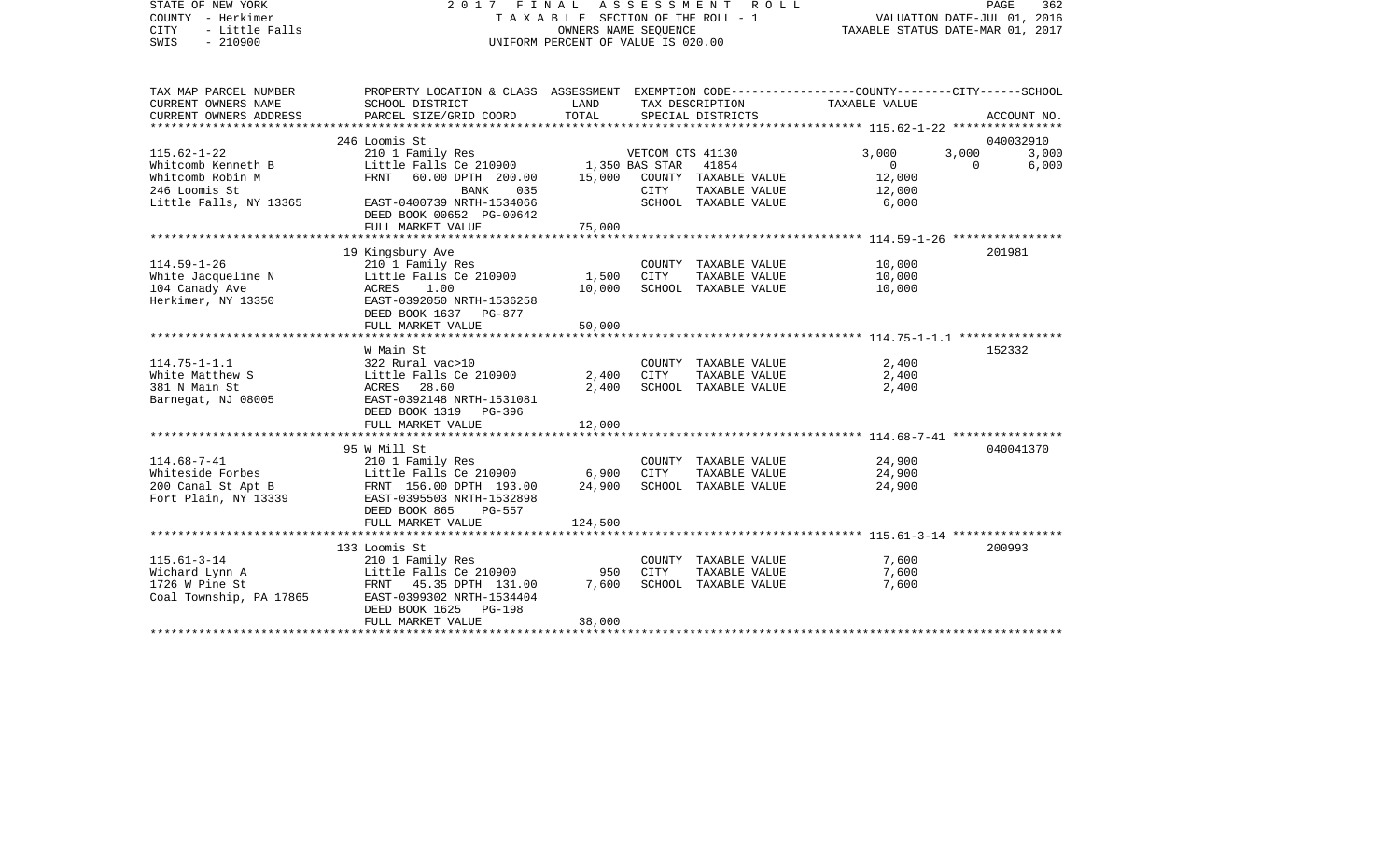## STATE OF NEW YORK 2 0 1 7 F I N A L A S S E S S M E N T R O L L PAGE 363 COUNTY - Herkimer T A X A B L E SECTION OF THE ROLL - 1 VALUATION DATE-JUL 01, 2016 CITY - Little Falls OWNERS NAME SEQUENCE TAXABLE STATUS DATE-MAR 01, 2017 SWIS - Little Falls<br>
SWIS - 210900<br>
SWIS - 210900<br>
UNIFORM PERCENT OF VALUE IS 020.00

| TAX MAP PARCEL NUMBER<br>CURRENT OWNERS NAME<br>CURRENT OWNERS ADDRESS                                  | PROPERTY LOCATION & CLASS ASSESSMENT<br>SCHOOL DISTRICT<br>PARCEL SIZE/GRID COORD                                                                                             | LAND<br>TOTAL             |                                  | TAX DESCRIPTION<br>SPECIAL DISTRICTS                                            | EXEMPTION CODE-----------------COUNTY-------CITY------SCHOOL<br>TAXABLE VALUE |                   | ACCOUNT NO.                 |
|---------------------------------------------------------------------------------------------------------|-------------------------------------------------------------------------------------------------------------------------------------------------------------------------------|---------------------------|----------------------------------|---------------------------------------------------------------------------------|-------------------------------------------------------------------------------|-------------------|-----------------------------|
| *******************                                                                                     |                                                                                                                                                                               |                           |                                  |                                                                                 |                                                                               |                   |                             |
| $114.59 - 4 - 8$<br>Widanka Carol Ann<br>Tipton Elaine<br>42 Woodside Ave<br>Little Falls, NY 13365     | 42 Woodside Ave<br>210 1 Family Res<br>Little Falls Ce 210900<br>FRNT<br>40.00 DPTH 117.00<br>EAST-0392822 NRTH-1535280<br>DEED BOOK 909<br>$PG-423$<br>FULL MARKET VALUE     | 12,050<br>60,250          | AGED-ALL<br>800 ENH STAR<br>CITY | 41800<br>41834<br>COUNTY TAXABLE VALUE<br>TAXABLE VALUE<br>SCHOOL TAXABLE VALUE | 6,025<br>$\Omega$<br>6,025<br>6,025<br>$\overline{0}$                         | 6,025<br>$\Omega$ | 040062400<br>6,025<br>6,025 |
|                                                                                                         | *******************************                                                                                                                                               |                           |                                  |                                                                                 |                                                                               |                   |                             |
| $114.68 - 2 - 60$<br>Wieczenski Carol<br>Wieczenski Craig D<br>127 Church St<br>Little Falls, NY 13365  | 127 Church St<br>210 1 Family Res<br>Little Falls Ce 210900<br>40.00 DPTH 85.00<br>FRNT<br>EAST-0394302 NRTH-1534542<br>DEED BOOK 1628 PG-497<br>FULL MARKET VALUE            | 650<br>10,000<br>50,000   | ENH STAR<br>COUNTY<br>CITY       | 41834<br>TAXABLE VALUE<br>TAXABLE VALUE<br>SCHOOL TAXABLE VALUE                 | $\mathbf 0$<br>10,000<br>10,000<br>$\mathbf 0$                                | $\Omega$          | 201509<br>10,000            |
|                                                                                                         | ****************************                                                                                                                                                  |                           |                                  |                                                                                 |                                                                               |                   |                             |
| $115.53 - 1 - 91$<br>Wijesuriya Sonali<br>121 Woodbine Ave<br>Syracuse, NY 13206                        | 608 Garden St<br>483 Converted Re<br>Little Falls Ce 210900<br>29.80 DPTH<br>FRNT<br>67.76<br>EAST-0397337 NRTH-1534863<br>DEED BOOK 1616 PG-933<br>FULL MARKET VALUE         | 850<br>12,700<br>63,500   | CITY                             | COUNTY TAXABLE VALUE<br>TAXABLE VALUE<br>SCHOOL TAXABLE VALUE                   | 12,700<br>12,700<br>12,700                                                    |                   | 199787                      |
|                                                                                                         |                                                                                                                                                                               |                           |                                  |                                                                                 |                                                                               |                   |                             |
| $115.53 - 2 - 6$<br>Wilcox Frank<br>Wilcox Shirley<br>700 E Monroe St<br>Little Falls, NY 13365         | 700 E Monroe St<br>210 1 Family Res<br>Little Falls Ce 210900<br>FRNT 120.20 DPTH 187.00<br>EAST-0398392 NRTH-1535653<br>DEED BOOK 1371 PG-264<br>FULL MARKET VALUE           | 2,200<br>18,050<br>90,250 | <b>BAS STAR</b><br>CITY          | 41854<br>COUNTY TAXABLE VALUE<br>TAXABLE VALUE<br>SCHOOL TAXABLE VALUE          | $\Omega$<br>18,050<br>18,050<br>12,050                                        | $\Omega$          | 160973<br>6,000             |
|                                                                                                         |                                                                                                                                                                               |                           |                                  |                                                                                 |                                                                               |                   |                             |
| $115.53 - 2 - 20$<br>Wiles Shawn P<br>Wiles Jennifer L<br>32 Manheim St<br>Little Falls, NY 13365       | 32 Manheim St<br>311 Res vac land<br>Little Falls Ce 210900<br>FRNT<br>59.00 DPTH 130.00<br>EAST-0398896 NRTH-1535600<br>DEED BOOK 1128<br>PG-332                             | 300<br>300                | CITY                             | COUNTY TAXABLE VALUE<br>TAXABLE VALUE<br>SCHOOL TAXABLE VALUE                   | 300<br>300<br>300                                                             |                   | 040040080                   |
|                                                                                                         | FULL MARKET VALUE                                                                                                                                                             | 1,500                     |                                  |                                                                                 |                                                                               |                   |                             |
|                                                                                                         | **********************                                                                                                                                                        | ************              |                                  |                                                                                 |                                                                               |                   |                             |
| $115.53 - 2 - 22$<br>Wiles Shawn P<br>32 Manheim St<br>Little Falls, NY 13365<br>********************** | 32 Manheim St<br>210 1 Family Res<br>Little Falls Ce 210900<br>FRNT<br>59.00 DPTH 130.00<br>EAST-0398844 NRTH-1535513<br>DEED BOOK 1555<br><b>PG-415</b><br>FULL MARKET VALUE | 950<br>8,000<br>40,000    | BAS STAR<br>CITY                 | 41854<br>COUNTY TAXABLE VALUE<br>TAXABLE VALUE<br>SCHOOL TAXABLE VALUE          | $\Omega$<br>8,000<br>8,000<br>2,000                                           | $\Omega$          | 189933<br>6.000             |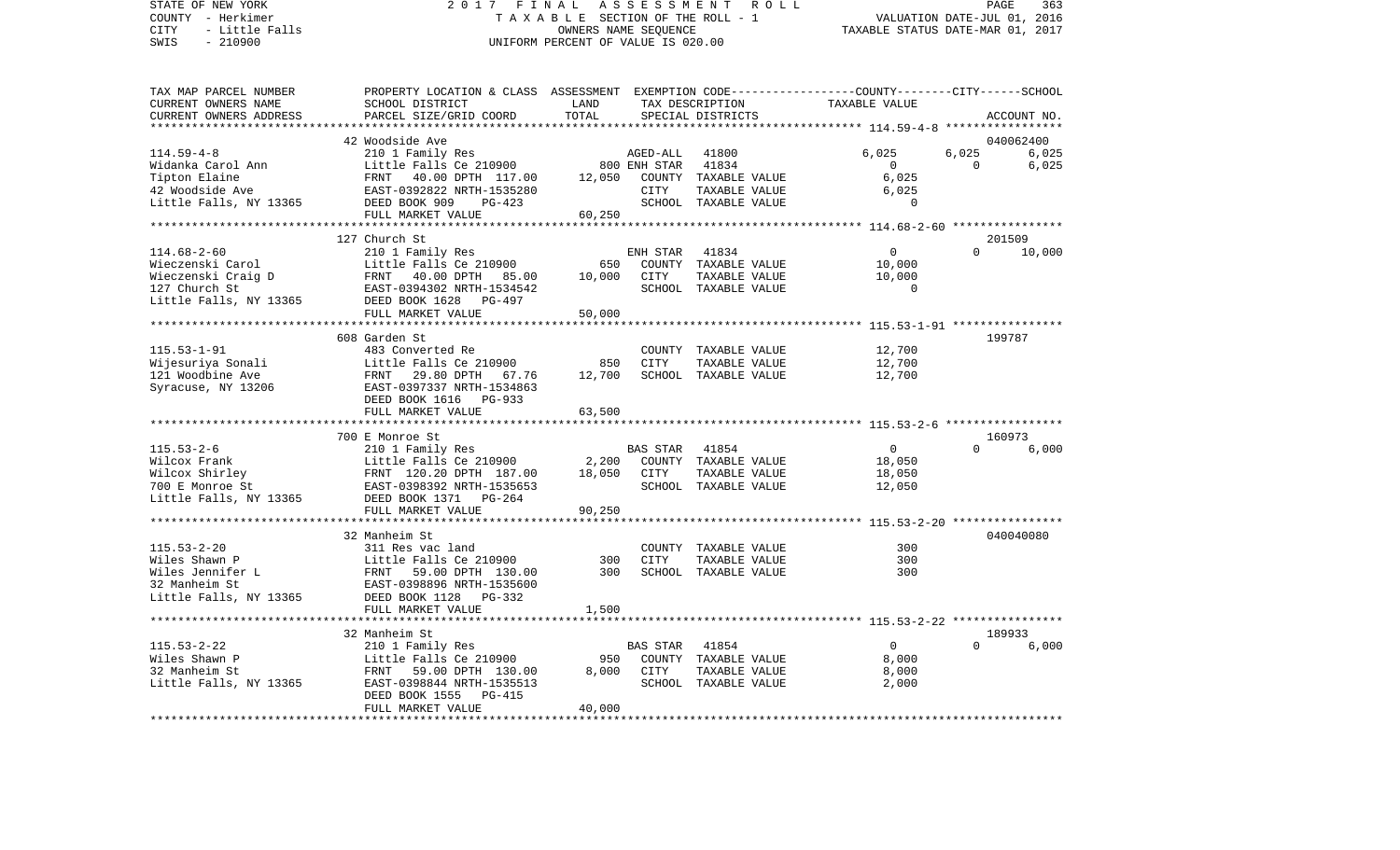| STATE OF NEW YORK<br>COUNTY - Herkimer<br>CITY<br>- Little Falls<br>SWIS<br>$-210900$ | 2017 FINAL<br>TAXABLE SECTION OF THE ROLL - 1<br>UNIFORM PERCENT OF VALUE IS 020.00                                                                                                                                    | VALUATION DATE-JUL 01, 2016<br>TAXABLE STATUS DATE-MAR 01, 2017 | PAGE             | 364                         |                         |                |                |
|---------------------------------------------------------------------------------------|------------------------------------------------------------------------------------------------------------------------------------------------------------------------------------------------------------------------|-----------------------------------------------------------------|------------------|-----------------------------|-------------------------|----------------|----------------|
| TAX MAP PARCEL NUMBER<br>CURRENT OWNERS NAME                                          | PROPERTY LOCATION & CLASS ASSESSMENT EXEMPTION CODE---------------COUNTY-------CITY------SCHOOL<br>SCHOOL DISTRICT                                                                                                     | LAND                                                            |                  | TAX DESCRIPTION             | TAXABLE VALUE           |                |                |
| CURRENT OWNERS ADDRESS                                                                | PARCEL SIZE/GRID COORD                                                                                                                                                                                                 | TOTAL                                                           |                  | SPECIAL DISTRICTS           |                         |                | ACCOUNT NO.    |
| **********************                                                                |                                                                                                                                                                                                                        |                                                                 |                  |                             |                         |                |                |
| $115.69 - 1 - 3.2$                                                                    | 7 Danube St<br>210 1 Family Res<br>210 1 Family Res<br>ERNT 46.00 PRNT                                                                                                                                                 |                                                                 |                  |                             |                         |                |                |
| Williams Gene                                                                         |                                                                                                                                                                                                                        |                                                                 |                  |                             | 2,175<br>2,175          | 2,175<br>2,175 | 2,175<br>2,175 |
| 7 Danube St                                                                           |                                                                                                                                                                                                                        |                                                                 |                  |                             | 4,350                   |                |                |
| Little Falls, NY 13365                                                                | VETCOM CTS 41130<br>FRNT 46.00 DPTH 60.00 200 VETDIS CTS 41140<br>FRNT 46.00 DPTH 60.00 8,700 COUNTY TAXABLE VALUE<br>EAST-0396979 NRTH-1532357 CITY TAYABLE VALUE<br>FULL MARKET WATER                                |                                                                 |                  | TAXABLE VALUE               | 4,350                   |                |                |
|                                                                                       | FULL MARKET VALUE                                                                                                                                                                                                      |                                                                 |                  | 43,500 SCHOOL TAXABLE VALUE | 4,350                   |                |                |
| ***********************                                                               | ****************************                                                                                                                                                                                           |                                                                 |                  |                             |                         |                |                |
|                                                                                       | 195 Loomis St                                                                                                                                                                                                          |                                                                 |                  |                             |                         |                | 040032160      |
| $115.62 - 1 - 42$                                                                     | 210 1 Family Res                                                                                                                                                                                                       |                                                                 | BAS STAR 41854   |                             | $\overline{0}$          | $\Omega$       | 6,000          |
|                                                                                       | Williams Jacqueline M<br>195 Loomis St<br>195 Loomis St<br>195 Loomis St<br>196 EAST -0399900 NRTH-1534181<br>197 POST -0399900 NRTH-1534181<br>197 POST -0399900 NRTH-1534181                                         |                                                                 |                  | 750 COUNTY TAXABLE VALUE    | 6,000                   |                |                |
|                                                                                       |                                                                                                                                                                                                                        |                                                                 | 6,000 CITY       | TAXABLE VALUE               | 6.000<br>$\overline{0}$ |                |                |
|                                                                                       | DEED BOOK 936<br>PG-459                                                                                                                                                                                                |                                                                 |                  | SCHOOL TAXABLE VALUE        |                         |                |                |
|                                                                                       | FULL MARKET VALUE                                                                                                                                                                                                      | 30,000                                                          |                  |                             |                         |                |                |
|                                                                                       |                                                                                                                                                                                                                        |                                                                 |                  |                             |                         |                |                |
|                                                                                       | 1 Sherman St                                                                                                                                                                                                           |                                                                 |                  |                             |                         |                | 199102         |
| $114.60 - 1 - 64$                                                                     | 210 1 Family Res                                                                                                                                                                                                       |                                                                 |                  | COUNTY TAXABLE VALUE        | 7,000                   |                |                |
|                                                                                       |                                                                                                                                                                                                                        | 600                                                             | CITY             | TAXABLE VALUE               | 7,000                   |                |                |
|                                                                                       | Wilmington Savings Fund<br>7515 Irvine Center Dr<br>77515 Irvine Center Dr<br>77815 Irvine Center Dr<br>77815 Irvine, CA 92618<br>7825 ISBN 2008756 NRTH-1535632<br>2008 DEED BOOK 1612 PG-663<br>781111. MARKET VALUE | 7,000                                                           |                  | SCHOOL TAXABLE VALUE        | 7,000                   |                |                |
|                                                                                       |                                                                                                                                                                                                                        |                                                                 |                  |                             |                         |                |                |
|                                                                                       | FULL MARKET VALUE                                                                                                                                                                                                      | 35,000                                                          |                  |                             |                         |                |                |
|                                                                                       |                                                                                                                                                                                                                        |                                                                 |                  |                             |                         |                |                |
|                                                                                       | 7 High St                                                                                                                                                                                                              |                                                                 |                  |                             |                         |                | 198800         |
|                                                                                       |                                                                                                                                                                                                                        |                                                                 |                  | COUNTY TAXABLE VALUE        | 8,500                   |                |                |
|                                                                                       |                                                                                                                                                                                                                        | 300                                                             | CITY             | TAXABLE VALUE               | 8,500                   |                |                |
|                                                                                       |                                                                                                                                                                                                                        | 8,500                                                           |                  | SCHOOL TAXABLE VALUE        | 8,500                   |                |                |
|                                                                                       |                                                                                                                                                                                                                        |                                                                 |                  |                             |                         |                |                |
|                                                                                       | DEED BOOK 1610 PG-922<br>FULL MARKET VALUE                                                                                                                                                                             | 42,500                                                          |                  |                             |                         |                |                |
|                                                                                       |                                                                                                                                                                                                                        |                                                                 |                  |                             |                         |                |                |
|                                                                                       | 546 E Gansevoort St                                                                                                                                                                                                    |                                                                 |                  |                             |                         |                | 040019080      |
|                                                                                       | 114.60-5-10<br>Wilson Aaron 220 2 Family Res<br>546 E Gansevoort St FRNT 60.00 DPTH 120.00<br>Little Falls, NY 13365 EAST-0396383 NRTH-1535053                                                                         |                                                                 | VETCOM CTS 41130 |                             | 3,000                   | 3,000          | 3,000          |
|                                                                                       |                                                                                                                                                                                                                        | 1,250 BAS STAR                                                  |                  | 41854                       | $\overline{0}$          | $\overline{0}$ | 6,000          |
|                                                                                       | FRNT 60.00 DPTH 120.00 12,000 COUNTY TAXABLE VALUE                                                                                                                                                                     |                                                                 |                  |                             | 9,000                   |                |                |
|                                                                                       |                                                                                                                                                                                                                        |                                                                 | CITY             | TAXABLE VALUE               | 9,000                   |                |                |
|                                                                                       | DEED BOOK 1482 PG-273                                                                                                                                                                                                  |                                                                 |                  | SCHOOL TAXABLE VALUE        | 3,000                   |                |                |
|                                                                                       | FULL MARKET VALUE                                                                                                                                                                                                      | 60,000                                                          |                  |                             |                         |                |                |
|                                                                                       | 94 Church St                                                                                                                                                                                                           |                                                                 |                  |                             |                         |                | 040009540      |
| $114.68 - 5 - 4$                                                                      | 210 1 Family Res                                                                                                                                                                                                       |                                                                 | BAS STAR         | 41854                       | $\overline{0}$          | $\Omega$       | 6,000          |
| Wind Mary                                                                             | Little Falls Ce 210900                                                                                                                                                                                                 |                                                                 |                  | 2,100 COUNTY TAXABLE VALUE  | 13,500                  |                |                |
| 94 Church St                                                                          | FRNT<br>60.00 DPTH                                                                                                                                                                                                     | 13,500 CITY                                                     |                  | TAXABLE VALUE               | 13,500                  |                |                |
| Little Falls, NY 13365                                                                | ACRES<br>0.50                                                                                                                                                                                                          |                                                                 |                  | SCHOOL TAXABLE VALUE        | 7,500                   |                |                |
|                                                                                       | EAST-0394753 NRTH-1534517                                                                                                                                                                                              |                                                                 |                  |                             |                         |                |                |
|                                                                                       | DEED BOOK 1095 PG-670<br>FULL MARKET VALUE                                                                                                                                                                             |                                                                 |                  |                             |                         |                |                |
|                                                                                       |                                                                                                                                                                                                                        | 67,500                                                          |                  |                             |                         |                |                |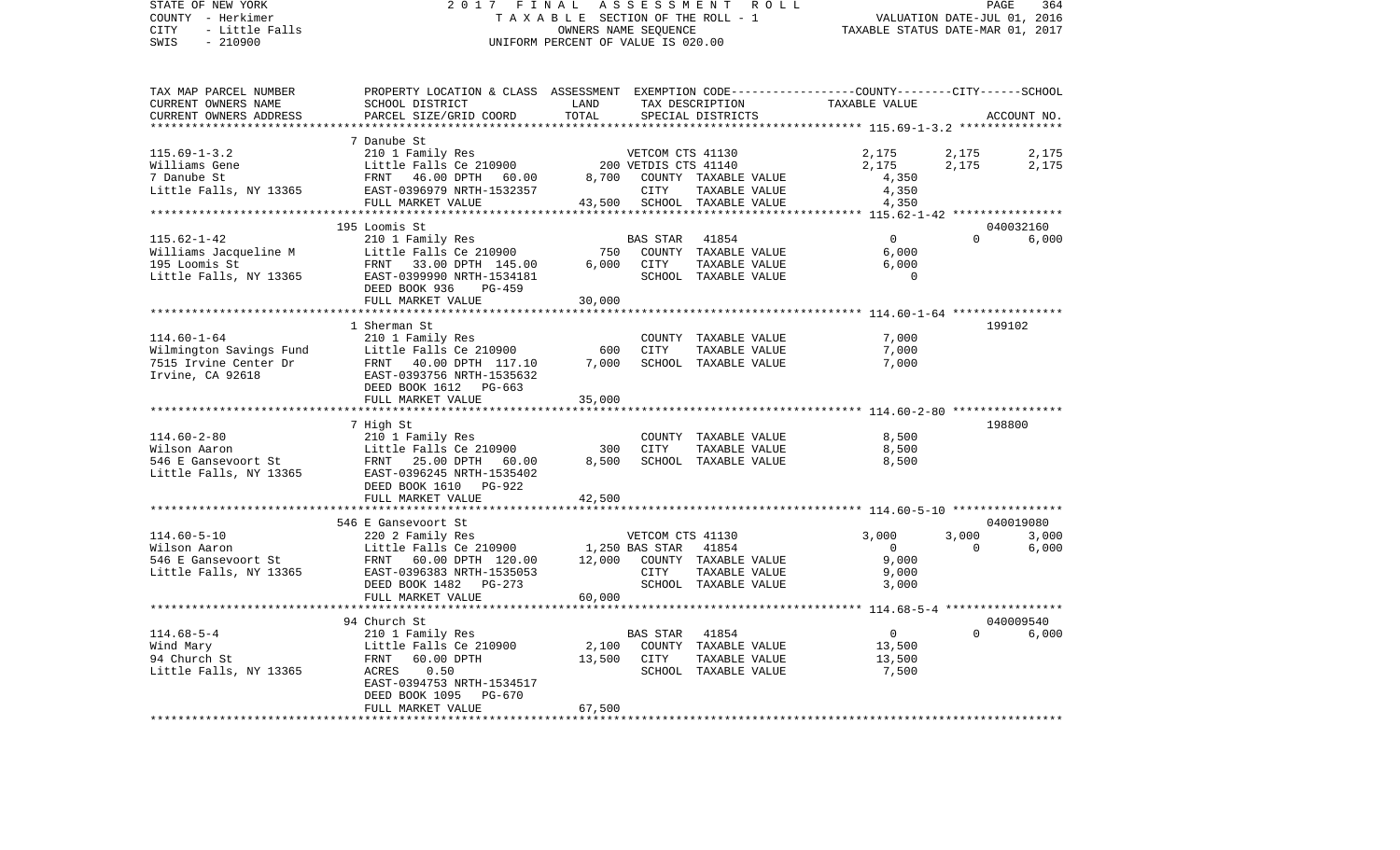STATE OF NEW YORK 2 0 1 7 F I N A L A S S E S S M E N T R O L L PAGE 365COUNTY - Herkimer T A X A B L E SECTION OF THE ROLL - 1 VALUATION DATE-JUL 01, 2016 CITY - Little Falls OWNERS NAME SEQUENCE TAXABLE STATUS DATE-MAR 01, 2017 SWIS - 210900 UNIFORM PERCENT OF VALUE IS 020.00TAX MAP PARCEL NUMBER PROPERTY LOCATION & CLASS ASSESSMENT EXEMPTION CODE------------------COUNTY--------CITY------SCHOOL CURRENT OWNERS NAME SCHOOL DISTRICT LAND TAX DESCRIPTION TAXABLE VALUECURRENT OWNERS ADDRESS PARCEL SIZE/GRID COORD TOTAL SPECIAL DISTRICTS ACCOUNT NO. \*\*\*\*\*\*\*\*\*\*\*\*\*\*\*\*\*\*\*\*\*\*\*\*\*\*\*\*\*\*\*\*\*\*\*\*\*\*\*\*\*\*\*\*\*\*\*\*\*\*\*\*\*\*\*\*\*\*\*\*\*\*\*\*\*\*\*\*\*\*\*\*\*\*\*\*\*\*\*\*\*\*\*\*\*\*\*\*\*\*\*\*\*\*\*\*\*\*\*\*\*\*\* 114.68-5-5 \*\*\*\*\*\*\*\*\*\*\*\*\*\*\*\*\* 88 Church St 040009450114.68-5-5 210 1 Family Res BAS STAR 41854 0 0 6,000 Wind Mary **Example 2008** Little Falls Ce 210900 1,100 COUNTY TAXABLE VALUE 13,300 94 Church St FRNT 50.00 DPTH 140.00 13,300 CITY TAXABLE VALUE 13,300 Little Falls, NY 13365 BANK 800 SCHOOL TAXABLE VALUE 7,300 EAST-0394782 NRTH-1534435 DEED BOOK 897 PG-335FULL MARKET VALUE 66,500 \*\*\*\*\*\*\*\*\*\*\*\*\*\*\*\*\*\*\*\*\*\*\*\*\*\*\*\*\*\*\*\*\*\*\*\*\*\*\*\*\*\*\*\*\*\*\*\*\*\*\*\*\*\*\*\*\*\*\*\*\*\*\*\*\*\*\*\*\*\*\*\*\*\*\*\*\*\*\*\*\*\*\*\*\*\*\*\*\*\*\*\*\*\*\*\*\*\*\*\*\*\*\* 114.59-1-27.1 \*\*\*\*\*\*\*\*\*\*\*\*\*\* Valley Brook Dr 114.59-1-27.1 311 Res vac land COUNTY TAXABLE VALUE 800800 Wind Theodore D Little Falls Ce 210900 800 CITY TAXABLE VALUE 800 Wind Nancy P ACRES 2.20 800 SCHOOL TAXABLE VALUE 800 30 Argonne Pl EAST-0392222 NRTH-1535852 Little Falls, NY 13365 DEED BOOK 909 PG-87 FULL MARKET VALUE 4,000 \*\*\*\*\*\*\*\*\*\*\*\*\*\*\*\*\*\*\*\*\*\*\*\*\*\*\*\*\*\*\*\*\*\*\*\*\*\*\*\*\*\*\*\*\*\*\*\*\*\*\*\*\*\*\*\*\*\*\*\*\*\*\*\*\*\*\*\*\*\*\*\*\*\*\*\*\*\*\*\*\*\*\*\*\*\*\*\*\*\*\*\*\*\*\*\*\*\*\*\*\*\*\* 114.59-3-1 \*\*\*\*\*\*\*\*\*\*\*\*\*\*\*\*\* 30 Argonne Pl 040002490 114.59-3-1 210 1 Family Res BAS STAR 41854 0 0 6,000 Wind Theodore D **Little Falls Ce 210900** 950 COUNTY TAXABLE VALUE 26,500 Argonne Pl FRNT 176.29 DPTH 210.00 26.500 CITY TAXABLE VALUE 26.500 Little Falls, NY 13365 EAST-0392320 NRTH-1535603 SCHOOL TAXABLE VALUE 20,500 DEED BOOK 766 PG-199 FULL MARKET VALUE 132,500 \*\*\*\*\*\*\*\*\*\*\*\*\*\*\*\*\*\*\*\*\*\*\*\*\*\*\*\*\*\*\*\*\*\*\*\*\*\*\*\*\*\*\*\*\*\*\*\*\*\*\*\*\*\*\*\*\*\*\*\*\*\*\*\*\*\*\*\*\*\*\*\*\*\*\*\*\*\*\*\*\*\*\*\*\*\*\*\*\*\*\*\*\*\*\*\*\*\*\*\*\*\*\* 114.51-1-69 \*\*\*\*\*\*\*\*\*\*\*\*\*\*\*\* 49 Top Notch Dr 040058920 114.51-1-69 210 1 Family Res BAS STAR 41854 0 0 6,000 Wind Thomas J Little Falls Ce 210900 2,400 COUNTY TAXABLE VALUE 23,050 Wind Lisa B 62,050 CITY TAXABLE VALUE 23,050 COMPRESSES 23,050 CITY TAXABLE VALUE 49 Top Notch Dr BANK 184 SCHOOL TAXABLE VALUE 17,050 Little Falls, NY 13365 EAST-0393205 NRTH-1537947 DEED BOOK 871 PG-207FULL MARKET VALUE 115,250 \*\*\*\*\*\*\*\*\*\*\*\*\*\*\*\*\*\*\*\*\*\*\*\*\*\*\*\*\*\*\*\*\*\*\*\*\*\*\*\*\*\*\*\*\*\*\*\*\*\*\*\*\*\*\*\*\*\*\*\*\*\*\*\*\*\*\*\*\*\*\*\*\*\*\*\*\*\*\*\*\*\*\*\*\*\*\*\*\*\*\*\*\*\*\*\*\*\*\*\*\*\*\* 114.59-2-65 \*\*\*\*\*\*\*\*\*\*\*\*\*\*\*\* 181 W Monroe St 040046860114.59-2-65 210 1 Family Res COUNTY TAXABLE VALUE 9,400 Little Falls Ce  $210900$  1,300 CITY TAXABLE VALUE Winne Sue L 6 March 155.00 DPTH 113.00 9,400 SCHOOL TAXABLE VALUE 9,400 PO Box 3 EAST-0393471 NRTH-1535572 Schuyler Lake, NY 13457 DEED BOOK 1121 PG-383 FULL MARKET VALUE 47,000 \*\*\*\*\*\*\*\*\*\*\*\*\*\*\*\*\*\*\*\*\*\*\*\*\*\*\*\*\*\*\*\*\*\*\*\*\*\*\*\*\*\*\*\*\*\*\*\*\*\*\*\*\*\*\*\*\*\*\*\*\*\*\*\*\*\*\*\*\*\*\*\*\*\*\*\*\*\*\*\*\*\*\*\*\*\*\*\*\*\*\*\*\*\*\*\*\*\*\*\*\*\*\* 115.53-3-82 \*\*\*\*\*\*\*\*\*\*\*\*\*\*\*\* 4 Salisbury St 040053910 115.53-3-82 210 1 Family Res COUNTY TAXABLE VALUE 12,000 WKF Family Trust The Little Falls Ce 210900 500 CITY TAXABLE VALUE 12,000 c/o Sharon Jablin Trustee FRNT 30.20 DPTH 85.00 12,000 SCHOOL TAXABLE VALUE 12,000 100 Sunrise Ave Apt 205 EAST-0397396 NRTH-1534571 Palm Beach, FL 33480 DEED BOOK 827 PG-635

\*\*\*\*\*\*\*\*\*\*\*\*\*\*\*\*\*\*\*\*\*\*\*\*\*\*\*\*\*\*\*\*\*\*\*\*\*\*\*\*\*\*\*\*\*\*\*\*\*\*\*\*\*\*\*\*\*\*\*\*\*\*\*\*\*\*\*\*\*\*\*\*\*\*\*\*\*\*\*\*\*\*\*\*\*\*\*\*\*\*\*\*\*\*\*\*\*\*\*\*\*\*\*\*\*\*\*\*\*\*\*\*\*\*\*\*\*\*\*\*\*\*\*\*\*\*\*\*\*\*\*\*

FULL MARKET VALUE 60,000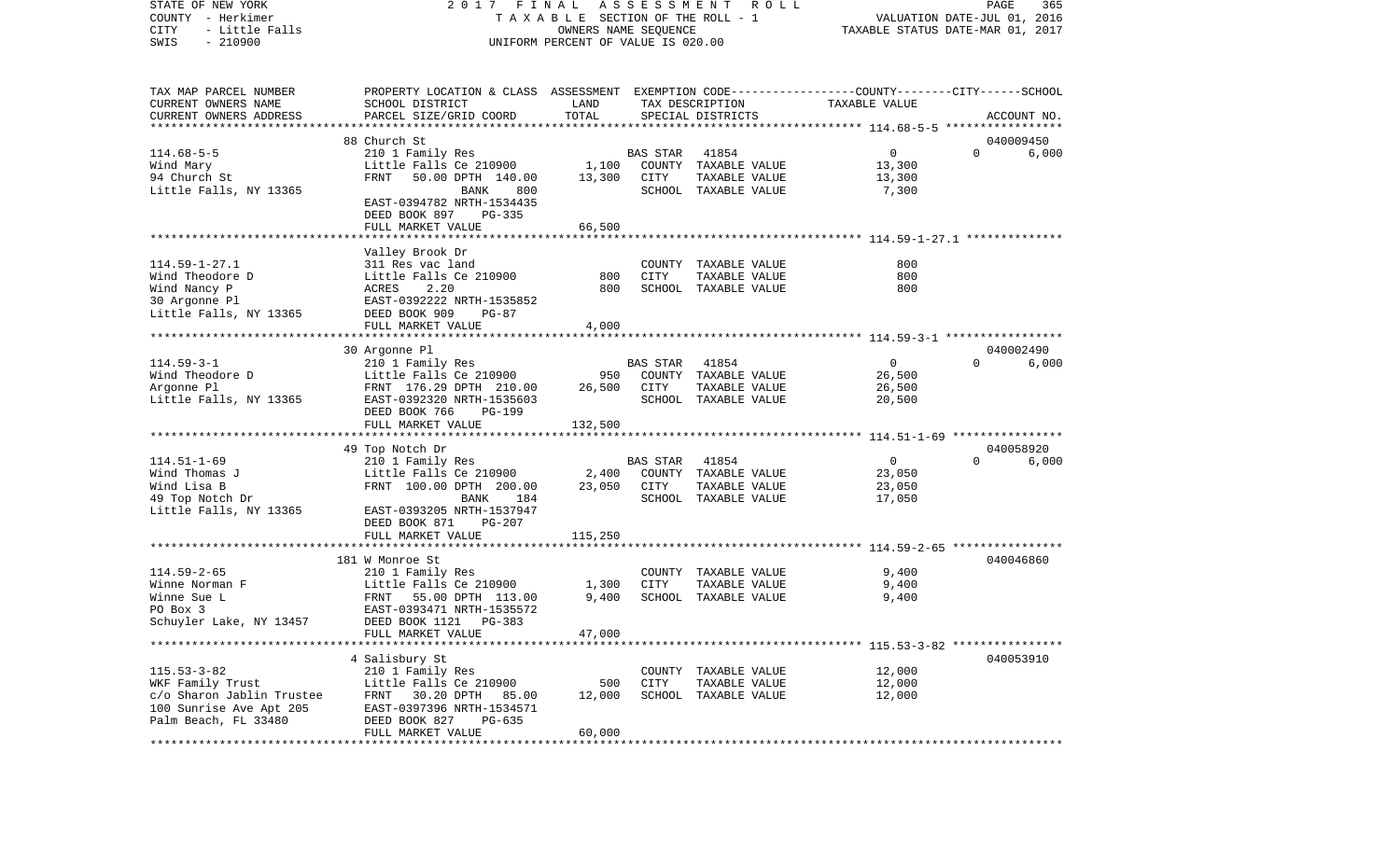STATE OF NEW YORK 2 0 1 7 F I N A L A S S E S S M E N T R O L L PAGE 366COUNTY - Herkimer T A X A B L E SECTION OF THE ROLL - 1 CITY - Little Falls OWNERS NAME SEQUENCE TAXABLE STATUS DATE-MAR 01, 2017 UNIFORM PERCENT OF VALUE IS 020.00

PAGE 366

| TAX MAP PARCEL NUMBER                     | PROPERTY LOCATION & CLASS ASSESSMENT EXEMPTION CODE---------------COUNTY-------CITY------SCHOOL |                   |          |                          |                |          |                |
|-------------------------------------------|-------------------------------------------------------------------------------------------------|-------------------|----------|--------------------------|----------------|----------|----------------|
| CURRENT OWNERS NAME                       | SCHOOL DISTRICT                                                                                 | <b>Example 12</b> |          | TAX DESCRIPTION          | TAXABLE VALUE  |          |                |
| CURRENT OWNERS ADDRESS                    | PARCEL SIZE/GRID COORD                                                                          | TOTAL             |          | SPECIAL DISTRICTS        |                |          | ACCOUNT NO.    |
|                                           |                                                                                                 |                   |          |                          |                |          |                |
|                                           | 619 E Monroe St                                                                                 |                   |          |                          |                |          | 040043650      |
| $115.53 - 1 - 38$                         | 210 1 Family Res<br>Little Falls Ce 210900 900 ENH STAR 41834                                   |                   |          |                          | 800            | 800      | $\overline{0}$ |
| Wojdan Gail E                             |                                                                                                 |                   |          |                          | $\Omega$       | $\Omega$ | 6,550          |
| 619 E Monroe St                           | FRNT 50.00 DPTH 120.00                                                                          | 6,550             |          | COUNTY TAXABLE VALUE     | 5,750          |          |                |
| Little Falls, NY 13365                    | EAST-0397306 NRTH-1535355                                                                       |                   | CITY     | TAXABLE VALUE            | 5,750          |          |                |
|                                           | DEED BOOK 769<br>PG-90                                                                          |                   |          | SCHOOL TAXABLE VALUE     | $\Omega$       |          |                |
|                                           | FULL MARKET VALUE                                                                               | 32,750            |          |                          |                |          |                |
|                                           | 226 Burwell St                                                                                  |                   |          |                          |                |          | 040007050      |
| $115.62 - 1 - 78$                         | 210 1 Family Res                                                                                |                   | ENH STAR | 41834                    | $\overline{0}$ | $\Omega$ | 10,100         |
| Wojdan John A                             | Little Falls Ce 210900                                                                          | 900               |          | COUNTY TAXABLE VALUE     | 10,100         |          |                |
| Wojdan Barbara                            | FRNT 50.00 DPTH 150.00                                                                          | 10,100 CITY       |          | TAXABLE VALUE            | 10,100         |          |                |
| 226 Burwell St                            | Little Falls Ce 210900<br>FRNT 50.00 DPTH 150.00<br>EAST-0400241 NRTH-1533895                   |                   |          | SCHOOL TAXABLE VALUE     | $\Omega$       |          |                |
| Little Falls, NY 13365                    | DEED BOOK 675<br>$PG-85$                                                                        |                   |          |                          |                |          |                |
|                                           |                                                                                                 |                   |          |                          |                |          |                |
|                                           |                                                                                                 |                   |          |                          |                |          |                |
|                                           | 61 Salisbury St                                                                                 |                   |          |                          |                |          | 193470         |
| $115.53 - 3 - 35$                         | 210 1 Family Res                                                                                |                   |          | COUNTY TAXABLE VALUE     | 16,000         |          |                |
|                                           |                                                                                                 | 650               | CITY     | TAXABLE VALUE            | 16,000         |          |                |
| Wolner Caren                              | FRNT 34.20 DPTH 110.00                                                                          | 16,000            |          | SCHOOL TAXABLE VALUE     | 16,000         |          |                |
|                                           | EAST-0397757 NRTH-1535240                                                                       |                   |          |                          |                |          |                |
| 61 Salisbury St<br>Little Falls, NY 13365 | DEED BOOK 1576 PG-902                                                                           |                   |          |                          |                |          |                |
|                                           | FULL MARKET VALUE                                                                               | 80,000            |          |                          |                |          |                |
|                                           |                                                                                                 |                   |          |                          |                |          |                |
|                                           | 103 Prospect St                                                                                 |                   |          |                          |                |          | 040053130      |
| $114.68 - 2 - 71$                         | 210 1 Family Res                                                                                |                   | ENH STAR | 41834                    | $\overline{0}$ | $\Omega$ | 10,550         |
| Wontroba Wanda                            | Little Falls Ce 210900                                                                          |                   |          | 550 COUNTY TAXABLE VALUE | 10,550         |          |                |
| 103 Prospect St                           | FRNT 40.00 DPTH 254.00                                                                          | 10,550            | CITY     | TAXABLE VALUE            | 10,550         |          |                |
| Little Falls, NY 13365                    | EAST-0394532 NRTH-1533942                                                                       |                   |          | SCHOOL TAXABLE VALUE     | $\Omega$       |          |                |
|                                           | DEED BOOK 841<br>PG-355                                                                         |                   |          |                          |                |          |                |
|                                           | FULL MARKET VALUE                                                                               | 52,750            |          |                          |                |          |                |
|                                           | 57 Moreland St                                                                                  |                   |          |                          |                |          | 040049080      |
| $115.53 - 4 - 9$                          | 210 1 Family Res                                                                                |                   |          | COUNTY TAXABLE VALUE     | 6,500          |          |                |
| Wratten Johnny II                         | Little Falls Ce 210900                                                                          | 250               | CITY     | TAXABLE VALUE            | 6,500          |          |                |
| 57 Moreland St                            | FRNT 25.00 DPTH 53.00                                                                           | 6,500             |          | SCHOOL TAXABLE VALUE     | 6,500          |          |                |
| Little Falls, NY 13365                    | EAST-0398844 NRTH-1535107                                                                       |                   |          |                          |                |          |                |
|                                           | DEED BOOK 2017 PG-1245                                                                          |                   |          |                          |                |          |                |
| PRIOR OWNER ON 3/01/2017                  | FULL MARKET VALUE                                                                               | 32,500            |          |                          |                |          |                |
| Wratten Johnny II                         |                                                                                                 |                   |          |                          |                |          |                |
|                                           |                                                                                                 |                   |          |                          |                |          |                |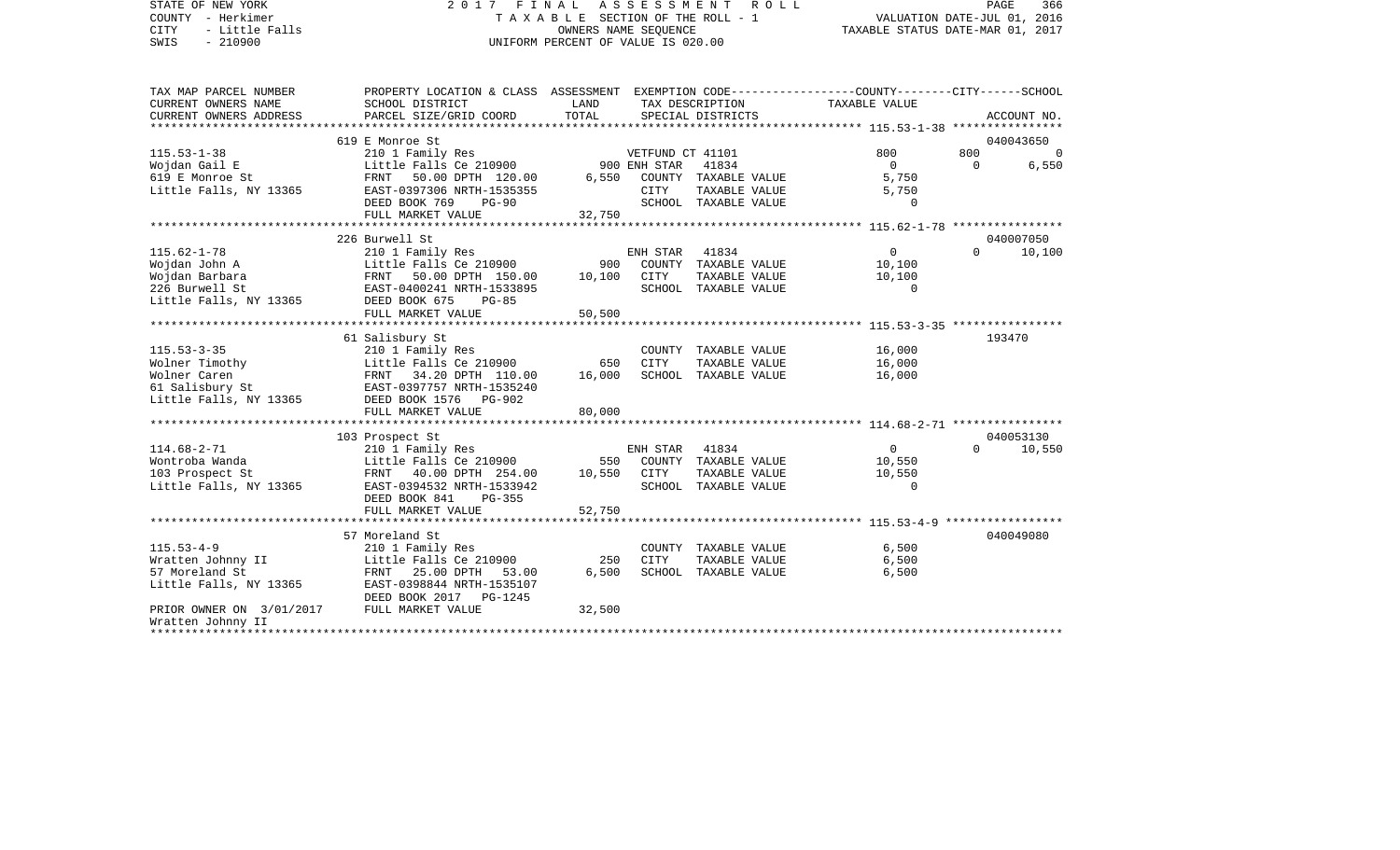STATE OF NEW YORK 2 0 1 7 F I N A L A S S E S S M E N T R O L L PAGE 367VALUATION DATE-JUL 01, 2016 COUNTY - Herkimer T A X A B L E SECTION OF THE ROLL - 1 CITY - Little Falls OWNERS NAME SEQUENCE TAXABLE STATUS DATE-MAR 01, 2017 SWIS - 210900 UNIFORM PERCENT OF VALUE IS 020.00TAX MAP PARCEL NUMBER PROPERTY LOCATION & CLASS ASSESSMENT EXEMPTION CODE------------------COUNTY--------CITY------SCHOOL CURRENT OWNERS NAME SCHOOL DISTRICT LAND TAX DESCRIPTION TAXABLE VALUECURRENT OWNERS ADDRESS PARCEL SIZE/GRID COORD TOTAL SPECIAL DISTRICTS ACCOUNT NO. \*\*\*\*\*\*\*\*\*\*\*\*\*\*\*\*\*\*\*\*\*\*\*\*\*\*\*\*\*\*\*\*\*\*\*\*\*\*\*\*\*\*\*\*\*\*\*\*\*\*\*\*\*\*\*\*\*\*\*\*\*\*\*\*\*\*\*\*\*\*\*\*\*\*\*\*\*\*\*\*\*\*\*\*\*\*\*\*\*\*\*\*\*\*\*\*\*\*\*\*\*\*\* 114.51-1-12 \*\*\*\*\*\*\*\*\*\*\*\*\*\*\*\* 44 Top Notch Dr 040058740 114.51-1-12 210 1 Family Res VETCOM CTS 41130 3,000 3,000 3,000 Wren Steven J Little Falls Ce 210900 3,150 BAS STAR 41854 0 6,000 Wren Donna F ACRES 1.30 24,000 COUNTY TAXABLE VALUE 21,000 44 Top Notch Dr EAST-0392863 NRTH-1538046 CITY TAXABLE VALUE 21,000 Little Falls, NY 13365  $DEED BOOK 1120 PG-182$ FULL MARKET VALUE 120,000 \*\*\*\*\*\*\*\*\*\*\*\*\*\*\*\*\*\*\*\*\*\*\*\*\*\*\*\*\*\*\*\*\*\*\*\*\*\*\*\*\*\*\*\*\*\*\*\*\*\*\*\*\*\*\*\*\*\*\*\*\*\*\*\*\*\*\*\*\*\*\*\*\*\*\*\*\*\*\*\*\*\*\*\*\*\*\*\*\*\*\*\*\*\*\*\*\*\*\*\*\*\*\* 114.68-2-5 \*\*\*\*\*\*\*\*\*\*\*\*\*\*\*\*\* 145 Furnace St 040018390114.68-2-5 210 1 Family Res BAS STAR 41854 0 0 4,000 Wrisley Wendy **Example 2001** Little Falls Ce 210900 500 COUNTY TAXABLE VALUE 4,000 145 Furnace St FRNT 30.00 DPTH 96.00 4,000 CITY TAXABLE VALUE 4,000 Little Falls, NY 13365 BAST-0393642 NRTH-1534521 SCHOOL TAXABLE VALUE 0 DEED BOOK 850 PG-614FULL MARKET VALUE 20,000 \*\*\*\*\*\*\*\*\*\*\*\*\*\*\*\*\*\*\*\*\*\*\*\*\*\*\*\*\*\*\*\*\*\*\*\*\*\*\*\*\*\*\*\*\*\*\*\*\*\*\*\*\*\*\*\*\*\*\*\*\*\*\*\*\*\*\*\*\*\*\*\*\*\*\*\*\*\*\*\*\*\*\*\*\*\*\*\*\*\*\*\*\*\*\*\*\*\*\*\*\*\*\* 114.59-2-29 \*\*\*\*\*\*\*\*\*\*\*\*\*\*\*\* 10 Summit Ave 040057240114.59-2-29 210 1 Family Res VETCOM CTS 41130 3,000 3,000 3,000 Wurzbacher Karl Jr Little Falls Ce 210900 1,100 ENH STAR 41834 0 11,500 Wurzbacher Wife FRNT 60.00 DPTH 103.67 14,500 COUNTY TAXABLE VALUE 11,500 10 Summit Ave EAST-0392980 NRTH-1536206 CITY TAXABLE VALUE 11,500 Little Falls, NY 13365 DEED BOOK 00522 PG-00598 SCHOOL TAXABLE VALUE 0 FULL MARKET VALUE 72,500 \*\*\*\*\*\*\*\*\*\*\*\*\*\*\*\*\*\*\*\*\*\*\*\*\*\*\*\*\*\*\*\*\*\*\*\*\*\*\*\*\*\*\*\*\*\*\*\*\*\*\*\*\*\*\*\*\*\*\*\*\*\*\*\*\*\*\*\*\*\*\*\*\*\*\*\*\*\*\*\*\*\*\*\*\*\*\*\*\*\*\*\*\*\*\*\*\*\*\*\*\*\*\* 114.59-2-56 \*\*\*\*\*\*\*\*\*\*\*\*\*\*\*\* 260 Church St 040011070114.59-2-56 210 1 Family Res BAS STAR 41854 0 0 6,000 Wynne John P Little Falls Ce 210900 600 COUNTY TAXABLE VALUE 10,000 Wynne Susan FRNT 40.30 DPTH 102.00 10,000 CITY TAXABLE VALUE 10,000 260 Church St EAST-0393056 NRTH-1535855 SCHOOL TAXABLE VALUE 4,000 Little Falls, NY 13365 DEED BOOK 909 PG-91 FULL MARKET VALUE 50,000 \*\*\*\*\*\*\*\*\*\*\*\*\*\*\*\*\*\*\*\*\*\*\*\*\*\*\*\*\*\*\*\*\*\*\*\*\*\*\*\*\*\*\*\*\*\*\*\*\*\*\*\*\*\*\*\*\*\*\*\*\*\*\*\*\*\*\*\*\*\*\*\*\*\*\*\*\*\*\*\*\*\*\*\*\*\*\*\*\*\*\*\*\*\*\*\*\*\*\*\*\*\*\* 115.62-1-17 \*\*\*\*\*\*\*\*\*\*\*\*\*\*\*\* 226 Loomis St 040032670115.62-1-17 210 1 Family Res BAS STAR 41854 0 0 6,000 Yaletchko Jessica L <sup>Little</sup> Falls Ce 210900 1,100 COUNTY TAXABLE VALUE 9,550 Yaletchko Nicholas FRNT 50.00 DPTH 200.00 9,550 CITY TAXABLE VALUE 9,550 226 Loomis St EAST-0400505 NRTH-1534184 SCHOOL TAXABLE VALUE 3,550 Little Falls, NY 13365 DEED BOOK 1086 PG-557 FULL MARKET VALUE 47,750 \*\*\*\*\*\*\*\*\*\*\*\*\*\*\*\*\*\*\*\*\*\*\*\*\*\*\*\*\*\*\*\*\*\*\*\*\*\*\*\*\*\*\*\*\*\*\*\*\*\*\*\*\*\*\*\*\*\*\*\*\*\*\*\*\*\*\*\*\*\*\*\*\*\*\*\*\*\*\*\*\*\*\*\*\*\*\*\*\*\*\*\*\*\*\*\*\*\*\*\*\*\*\* 114.59-4-44 \*\*\*\*\*\*\*\*\*\*\*\*\*\*\*\*9 Churchill St 189675 114.59-4-44 210 1 Family Res BAS STAR 41854 0 0 6,000 Yanney David Little Falls Ce 210900 1,100 COUNTY TAXABLE VALUE 12,350 Yanney Sherry **FRNT 78.06 DPTH 111.90** 12.350 CITY TAXABLE VALUE 12.350 9 Churchill St EAST-0393266 NRTH-1535311 SCHOOL TAXABLE VALUE 6,350

\*\*\*\*\*\*\*\*\*\*\*\*\*\*\*\*\*\*\*\*\*\*\*\*\*\*\*\*\*\*\*\*\*\*\*\*\*\*\*\*\*\*\*\*\*\*\*\*\*\*\*\*\*\*\*\*\*\*\*\*\*\*\*\*\*\*\*\*\*\*\*\*\*\*\*\*\*\*\*\*\*\*\*\*\*\*\*\*\*\*\*\*\*\*\*\*\*\*\*\*\*\*\*\*\*\*\*\*\*\*\*\*\*\*\*\*\*\*\*\*\*\*\*\*\*\*\*\*\*\*\*\*

Little Falls, NY 13365 DEED BOOK 1553 PG-937

FULL MARKET VALUE 61,750

3.000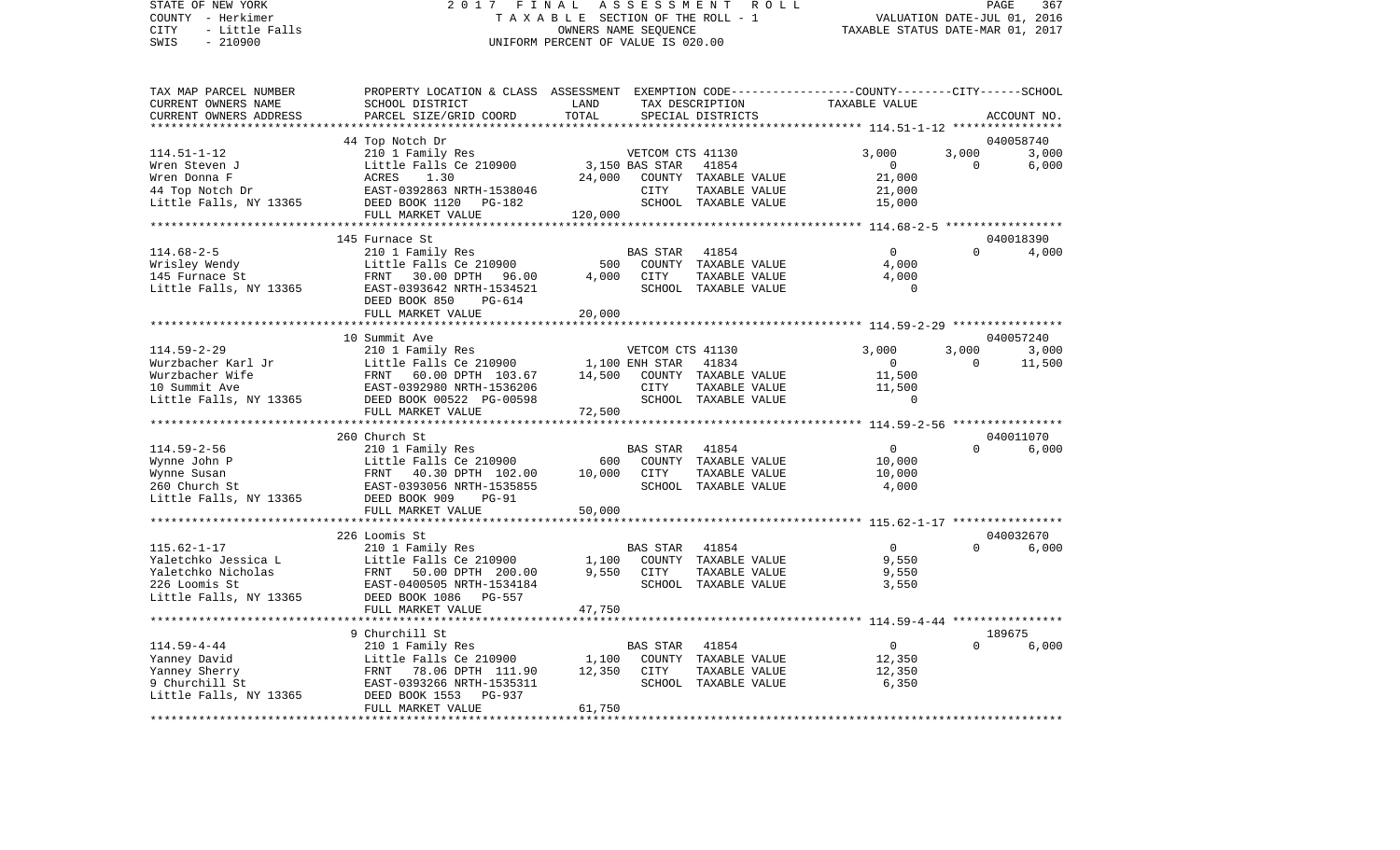# STATE OF NEW YORK 2 0 1 7 F I N A L A S S E S S M E N T R O L L PAGE 368 COUNTY - Herkimer T A X A B L E SECTION OF THE ROLL - 1 VALUATION DATE-JUL 01, 2016 CITY - Little Falls OWNERS NAME SEQUENCE TAXABLE STATUS DATE-MAR 01, 2017 SWIS - 210900 UNIFORM PERCENT OF VALUE IS 020.00

| TAX MAP PARCEL NUMBER<br>CURRENT OWNERS NAME<br>CURRENT OWNERS ADDRESS                                                                                                        | PROPERTY LOCATION & CLASS ASSESSMENT EXEMPTION CODE----------------COUNTY-------CITY------SCHOOL<br>SCHOOL DISTRICT<br>PARCEL SIZE/GRID COORD | LAND<br>TOTAL |                       | TAX DESCRIPTION<br>SPECIAL DISTRICTS  | TAXABLE VALUE              |                         | ACCOUNT NO.                    |
|-------------------------------------------------------------------------------------------------------------------------------------------------------------------------------|-----------------------------------------------------------------------------------------------------------------------------------------------|---------------|-----------------------|---------------------------------------|----------------------------|-------------------------|--------------------------------|
| ************************                                                                                                                                                      |                                                                                                                                               |               |                       |                                       |                            |                         |                                |
|                                                                                                                                                                               | 49 W Monroe St                                                                                                                                |               |                       |                                       |                            |                         | 040045660                      |
| $114.60 - 4 - 69$<br>Yaworski Jane                                                                                                                                            | 220 2 Family Res<br>Little Falls Ce 210900 1,200 VET WAR S 41124                                                                              |               |                       |                                       | 4,400<br>$\overline{0}$    | 4,400<br>$\overline{0}$ | 1,800                          |
|                                                                                                                                                                               |                                                                                                                                               |               | 13,700 ENH STAR 41834 |                                       | $\Omega$                   | $\Omega$                | 11,900                         |
|                                                                                                                                                                               |                                                                                                                                               |               |                       | COUNTY TAXABLE VALUE                  | 9,300                      |                         |                                |
| Yaworski Walter<br>49 W Monroe St<br>Little Falls, NY 13365<br>EAST-0395055 NRTH-1534864<br>DEED BOOK 867<br>PEED BOOK 867<br>PEED BOOK 867<br>PEED BOOK 867<br>PEED BOOK 867 |                                                                                                                                               |               | CITY                  | TAXABLE VALUE                         | 9,300                      |                         |                                |
|                                                                                                                                                                               | FULL MARKET VALUE                                                                                                                             |               |                       | 68,500 SCHOOL TAXABLE VALUE           | $\Omega$                   |                         |                                |
|                                                                                                                                                                               |                                                                                                                                               |               |                       |                                       |                            |                         |                                |
| $114.52 - 1 - 1$                                                                                                                                                              | 85 Lewis St<br>210 1 Family Res                                                                                                               |               | BAS STAR 41854        |                                       | $\overline{0}$             |                         | 040029070<br>$\Omega$<br>6,000 |
|                                                                                                                                                                               |                                                                                                                                               |               |                       | 750 COUNTY TAXABLE VALUE              | 11,500                     |                         |                                |
|                                                                                                                                                                               |                                                                                                                                               | 11,500 CITY   |                       | TAXABLE VALUE                         | 11,500                     |                         |                                |
|                                                                                                                                                                               |                                                                                                                                               |               |                       | SCHOOL TAXABLE VALUE                  | 5,500                      |                         |                                |
|                                                                                                                                                                               |                                                                                                                                               |               |                       |                                       |                            |                         |                                |
|                                                                                                                                                                               | FULL MARKET VALUE                                                                                                                             | 57,500        |                       |                                       |                            |                         |                                |
|                                                                                                                                                                               |                                                                                                                                               |               |                       |                                       |                            |                         |                                |
|                                                                                                                                                                               | 755 E Monroe St. Ext                                                                                                                          |               |                       |                                       |                            |                         | 153723                         |
| $115.45 - 1 - 2.1$                                                                                                                                                            | 642 Health bldg<br>Little Falls Ce 210900                                                                                                     | 9,070         | CITY                  | COUNTY TAXABLE VALUE                  | 569,470                    |                         |                                |
| YEY Group, LLC                                                                                                                                                                | ACRES<br>6.20                                                                                                                                 | 569,470       |                       | TAXABLE VALUE<br>SCHOOL TAXABLE VALUE | 569,470<br>569,470         |                         |                                |
| 755 E Monroe St. Ext<br>Little Falls, NY 13365<br>Little Falls, NY 13365                                                                                                      | EAST-0398055 NRTH-1538021                                                                                                                     |               |                       |                                       |                            |                         |                                |
|                                                                                                                                                                               | DEED BOOK 1328 PG-147                                                                                                                         |               |                       |                                       |                            |                         |                                |
|                                                                                                                                                                               | FULL MARKET VALUE                                                                                                                             | 2847,350      |                       |                                       |                            |                         |                                |
|                                                                                                                                                                               |                                                                                                                                               |               |                       |                                       |                            |                         |                                |
|                                                                                                                                                                               | 119 Burwell St                                                                                                                                |               |                       |                                       |                            |                         | 040005820                      |
| $115.61 - 3 - 34$                                                                                                                                                             | 210 1 Family Res                                                                                                                              |               | BAS STAR 41854        |                                       | $\Omega$                   | $\Omega$                | 6,000                          |
| Youker Rodney J                                                                                                                                                               | Little Falls Ce 210900 500<br>Example Falls Ce 210900 500<br>FRNT 26.50 DPTH 132.90 8,350                                                     |               |                       | COUNTY TAXABLE VALUE                  | 8,350                      |                         |                                |
| 119 Burwell St<br>Little Falls, NY 13365 EAST-0398946 NRTH-1534113                                                                                                            |                                                                                                                                               |               | 8,350 CITY            | TAXABLE VALUE<br>SCHOOL TAXABLE VALUE | 8,350<br>2,350             |                         |                                |
|                                                                                                                                                                               | DEED BOOK 1220 PG-337                                                                                                                         |               |                       |                                       |                            |                         |                                |
|                                                                                                                                                                               | FULL MARKET VALUE                                                                                                                             | 41,750        |                       |                                       |                            |                         |                                |
|                                                                                                                                                                               |                                                                                                                                               |               |                       |                                       |                            |                         |                                |
|                                                                                                                                                                               | W Monroe St                                                                                                                                   |               |                       |                                       |                            |                         | 182857                         |
| $114.51 - 1 - 30$                                                                                                                                                             | 311 Res vac land                                                                                                                              |               |                       |                                       | COUNTY TAXABLE VALUE 1,300 |                         |                                |
| Young Christopher M<br>202 M Marroc St                                                                                                                                        | Little Falls Ce 210900                                                                                                                        | 1,300         | CITY                  | TAXABLE VALUE                         | 1,300                      |                         |                                |
| 403 W Monroe St                                                                                                                                                               | FRNT 50.00 DPTH 203.00                                                                                                                        | 1,300         |                       | SCHOOL TAXABLE VALUE                  | 1,300                      |                         |                                |
| Little Falls, NY 13365                                                                                                                                                        | EAST-0391639 NRTH-1537113                                                                                                                     |               |                       |                                       |                            |                         |                                |
|                                                                                                                                                                               | DEED BOOK 1513 PG-194<br>FULL MARKET VALUE                                                                                                    | 6,500         |                       |                                       |                            |                         |                                |
|                                                                                                                                                                               |                                                                                                                                               |               |                       |                                       |                            |                         |                                |
|                                                                                                                                                                               | 403 W Monroe St                                                                                                                               |               |                       |                                       |                            |                         | 182858                         |
| $114.51 - 1 - 32$                                                                                                                                                             | 210 1 Family Res                                                                                                                              |               | BAS STAR 41854        |                                       | $\overline{0}$             |                         | 6,000                          |
| Young Christopher M                                                                                                                                                           | Little Falls Ce 210900 2,200                                                                                                                  |               |                       | COUNTY TAXABLE VALUE                  | 12,300                     |                         |                                |
| 403 W Monroe St                                                                                                                                                               | FRNT 100.00 DPTH 100.00 12,300                                                                                                                |               | CITY                  | TAXABLE VALUE                         | 12,300                     |                         |                                |
| Little Falls, NY 13365                                                                                                                                                        | EAST-0391728 NRTH-1537093                                                                                                                     |               |                       | SCHOOL TAXABLE VALUE                  | 6,300                      |                         |                                |
|                                                                                                                                                                               | DEED BOOK 1513<br>PG-194                                                                                                                      |               |                       |                                       |                            |                         |                                |
|                                                                                                                                                                               | FULL MARKET VALUE                                                                                                                             | 61,500        |                       |                                       |                            |                         |                                |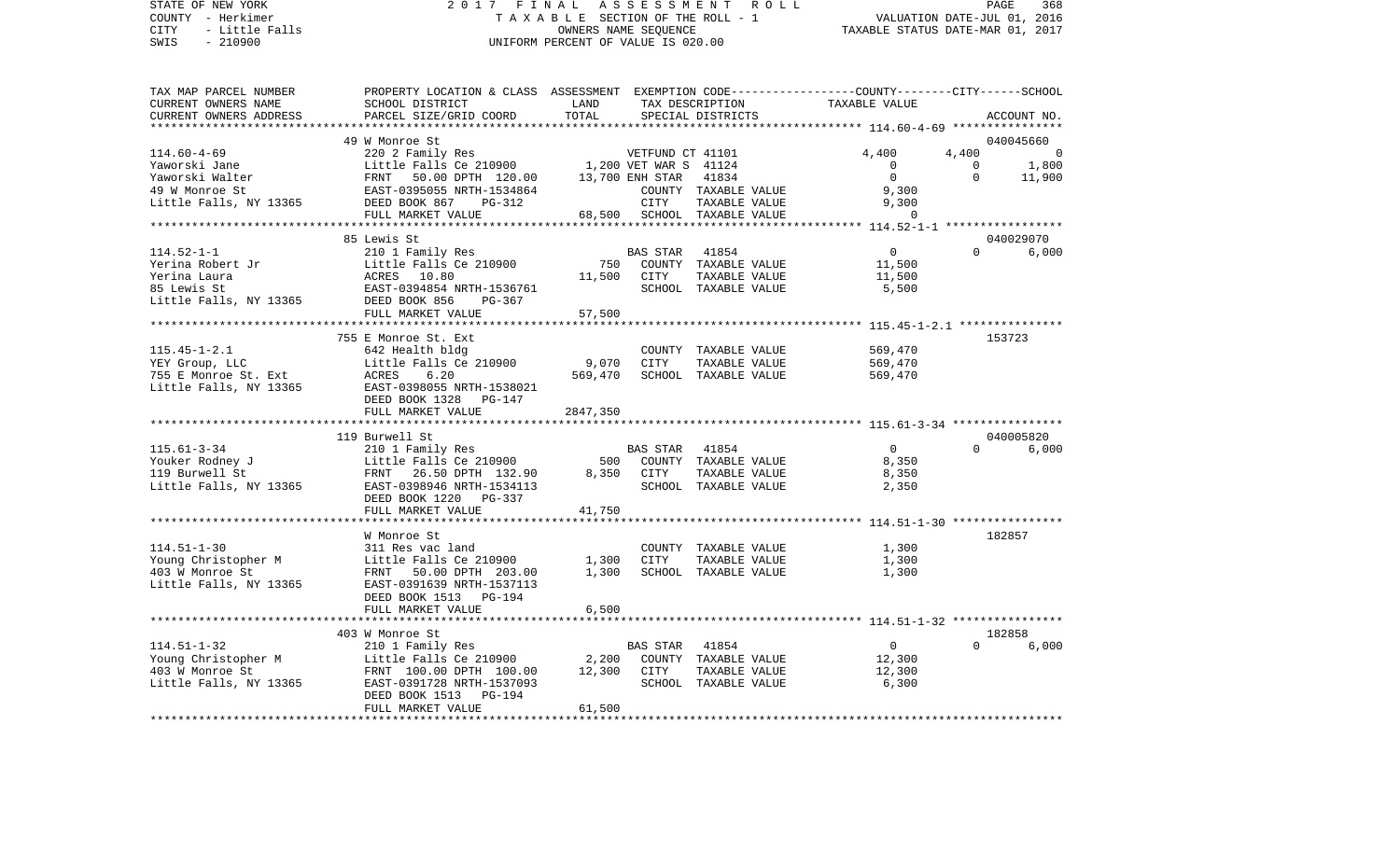| STATE OF NEW YORK<br>COUNTY - Herkimer<br><b>CITY</b><br>- Little Falls<br>$-210900$<br>SWIS | 2017 FINAL ASSESSMENT<br>T A X A B L E SECTION OF THE ROLL - 1<br>UNIFORM PERCENT OF VALUE IS 020.00               | PAGE<br>369<br>VALUATION DATE-JUL 01, 2016<br>TAXABLE STATUS DATE-MAR 01, 2017 |          |                      |               |          |             |
|----------------------------------------------------------------------------------------------|--------------------------------------------------------------------------------------------------------------------|--------------------------------------------------------------------------------|----------|----------------------|---------------|----------|-------------|
| TAX MAP PARCEL NUMBER<br>CURRENT OWNERS NAME                                                 | PROPERTY LOCATION & CLASS ASSESSMENT EXEMPTION CODE---------------COUNTY-------CITY------SCHOOL<br>SCHOOL DISTRICT | LAND                                                                           |          | TAX DESCRIPTION      | TAXABLE VALUE |          |             |
| CURRENT OWNERS ADDRESS                                                                       | PARCEL SIZE/GRID COORD                                                                                             | TOTAL                                                                          |          | SPECIAL DISTRICTS    |               |          | ACCOUNT NO. |
|                                                                                              | 117 Burwell St                                                                                                     |                                                                                |          |                      |               | 159510   |             |
| $115.61 - 3 - 33$                                                                            | 210 1 Family Res                                                                                                   |                                                                                | ENH STAR | 41834                | $\Omega$      | $\Omega$ | 6,900       |
| Young Irrevocable Trust Duane Little Falls Ce 210900                                         |                                                                                                                    | 900                                                                            |          | COUNTY TAXABLE VALUE | 6,900         |          |             |
| 117 Burwell St                                                                               | FRNT 45.00 DPTH 129.26                                                                                             | 6,900                                                                          | CITY     | TAXABLE VALUE        | 6,900         |          |             |
| Little Falls, NY 13365                                                                       | EAST-0398905 NRTH-1534123<br>DEED BOOK 1362<br>$PG-19$                                                             |                                                                                |          | SCHOOL TAXABLE VALUE | $\Omega$      |          |             |
|                                                                                              | FULL MARKET VALUE                                                                                                  | 34,500                                                                         |          |                      |               |          |             |
|                                                                                              |                                                                                                                    |                                                                                |          |                      |               |          |             |
| $114.68 - 2 - 10$                                                                            | 21 Furnace St<br>220 2 Family Res                                                                                  |                                                                                |          | COUNTY TAXABLE VALUE | 9,350         |          | 040016710   |
| Young Jack F                                                                                 | Little Falls Ce 210900                                                                                             | 450                                                                            | CITY     | TAXABLE VALUE        | 9,350         |          |             |
| Young Jeanette L                                                                             | FRNT 25.00 DPTH 200.00                                                                                             | 9,350                                                                          |          | SCHOOL TAXABLE VALUE | 9,350         |          |             |
| 267 Beebe Rd                                                                                 | EAST-0394652 NRTH-1533404                                                                                          |                                                                                |          |                      |               |          |             |
| Ilion, NY 13357                                                                              | DEED BOOK 919<br>$PG-131$                                                                                          |                                                                                |          |                      |               |          |             |
|                                                                                              | FULL MARKET VALUE                                                                                                  | 46,750                                                                         |          |                      |               |          |             |
|                                                                                              |                                                                                                                    |                                                                                |          |                      |               |          |             |
|                                                                                              | 642-44 E Monroe St                                                                                                 |                                                                                |          |                      |               |          | 040044040   |
| $115.53 - 1 - 18$                                                                            | 210 1 Family Res                                                                                                   |                                                                                | ENH STAR | 41834                | $\Omega$      | $\Omega$ | 8,950       |
| Young Readoth                                                                                | Little Falls Ce 210900                                                                                             | 950                                                                            |          | COUNTY TAXABLE VALUE | 8,950         |          |             |
| Young Roger                                                                                  | FRNT 50.00 DPTH 138.00                                                                                             | 8,950                                                                          | CITY     | TAXABLE VALUE        | 8,950         |          |             |
| 642-44 E Monroe St                                                                           | EAST-0397611 NRTH-1535628                                                                                          |                                                                                |          | SCHOOL TAXABLE VALUE | $\Omega$      |          |             |
| Little Falls, NY 13365                                                                       | DEED BOOK 1419 PG-670<br>FULL MARKET VALUE                                                                         | 44,750                                                                         |          |                      |               |          |             |
|                                                                                              |                                                                                                                    |                                                                                |          |                      |               |          |             |
|                                                                                              | 616 E Gansevoort St                                                                                                |                                                                                |          |                      |               | 189893   |             |
| $115.53 - 1 - 56$                                                                            | 210 1 Family Res                                                                                                   |                                                                                |          | COUNTY TAXABLE VALUE | 16,000        |          |             |
| Young Susan Z                                                                                | Little Falls Ce 210900                                                                                             | 650                                                                            | CITY     | TAXABLE VALUE        | 16,000        |          |             |
| 616 E Gansevoort St                                                                          | FRNT 38.00 DPTH 120.00                                                                                             | 16,000                                                                         |          | SCHOOL TAXABLE VALUE | 16,000        |          |             |
| Little Falls, NY 13365                                                                       | EAST-0397289 NRTH-1535237                                                                                          |                                                                                |          |                      |               |          |             |
|                                                                                              | DEED BOOK 1555<br><b>PG-121</b>                                                                                    |                                                                                |          |                      |               |          |             |
|                                                                                              | FULL MARKET VALUE                                                                                                  | 80,000                                                                         |          |                      |               |          |             |
|                                                                                              |                                                                                                                    |                                                                                |          |                      |               |          |             |
|                                                                                              | 59 W Monroe St                                                                                                     |                                                                                |          |                      |               | 187076   |             |
| $114.60 - 4 - 72$                                                                            | 210 1 Family Res                                                                                                   |                                                                                |          | COUNTY TAXABLE VALUE | 7,900         |          |             |
| Zaitseva Kristy                                                                              | Little Falls Ce 210900                                                                                             | 600                                                                            | CITY     | TAXABLE VALUE        | 7,900         |          |             |
| Drobot Shopia W<br>59 West Monroe St                                                         | land contract<br>26.20 DPTH 120.00<br>FRNT                                                                         | 7,900                                                                          |          | SCHOOL TAXABLE VALUE | 7,900         |          |             |
| Little Falls, NY 13365                                                                       | EAST-0394945 NRTH-1534843                                                                                          |                                                                                |          |                      |               |          |             |
|                                                                                              | DEED BOOK 1538<br>$PG-389$                                                                                         |                                                                                |          |                      |               |          |             |
|                                                                                              | FULL MARKET VALUE                                                                                                  | 39,500                                                                         |          |                      |               |          |             |
|                                                                                              |                                                                                                                    |                                                                                |          |                      |               |          |             |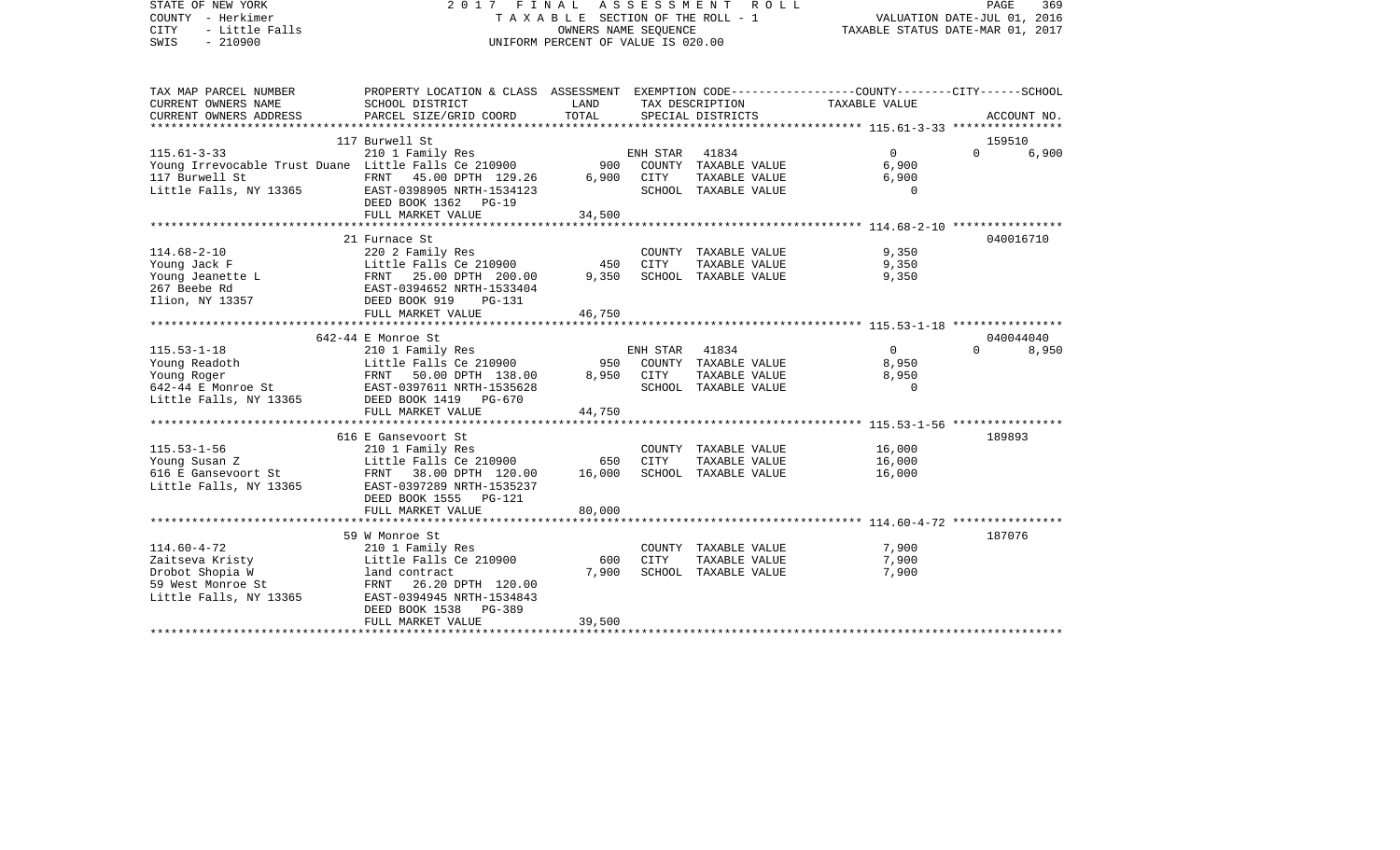COUNTY - Herkimer **T A X A B L E** SECTION OF THE ROLL - 1 VALUATION DATE-JUL 01, 2016 CITY - Little Falls OWNERS NAME SEQUENCE TAXABLE STATUS DATE-MAR 01, 2017 SWIS - 210900 UNIFORM PERCENT OF VALUE IS 020.00TAX MAP PARCEL NUMBER PROPERTY LOCATION & CLASS ASSESSMENT EXEMPTION CODE------------------COUNTY--------CITY------SCHOOL CURRENT OWNERS NAME SCHOOL DISTRICT LAND TAX DESCRIPTION TAXABLE VALUECURRENT OWNERS ADDRESS PARCEL SIZE/GRID COORD TOTAL SPECIAL DISTRICTS ACCOUNT NO. \*\*\*\*\*\*\*\*\*\*\*\*\*\*\*\*\*\*\*\*\*\*\*\*\*\*\*\*\*\*\*\*\*\*\*\*\*\*\*\*\*\*\*\*\*\*\*\*\*\*\*\*\*\*\*\*\*\*\*\*\*\*\*\*\*\*\*\*\*\*\*\*\*\*\*\*\*\*\*\*\*\*\*\*\*\*\*\*\*\*\*\*\*\*\*\*\*\*\*\*\*\*\* 115.53-2-58 \*\*\*\*\*\*\*\*\*\*\*\*\*\*\*\* 148 Loomis St 0400313801.425 115.53-2-58 210 1 Family Res VETWAR CTS 41120 1,425 1,425 1,425 Zaklukiewicz Eileen and Little Falls Ce 210900 950 ENH STAR 41834 0 0 0 8,075 Zaklukiewicz Richard FRNT 57.00 DPTH 120.00 9,500 COUNTY TAXABLE VALUE 8,075 148 Loomis St EAST-0399485 NRTH-1534564 CITY TAXABLE VALUE 8,075 Little Falls, NY 13365 DEED BOOK 00577 PG-00458 SCHOOL TAXABLE VALUE 0 FULL MARKET VALUE 47,500 \*\*\*\*\*\*\*\*\*\*\*\*\*\*\*\*\*\*\*\*\*\*\*\*\*\*\*\*\*\*\*\*\*\*\*\*\*\*\*\*\*\*\*\*\*\*\*\*\*\*\*\*\*\*\*\*\*\*\*\*\*\*\*\*\*\*\*\*\*\*\*\*\*\*\*\*\*\*\*\*\*\*\*\*\*\*\*\*\*\*\*\*\*\*\*\*\*\*\*\*\*\*\* 114.68-2-33 \*\*\*\*\*\*\*\*\*\*\*\*\*\*\*\*93 1/2 Furnace St 040017940 114.68-2-33 210 1 Family Res BAS STAR 41854 0 0 6,000 Zaklukiewicz Richard Little Falls Ce 210900 1,000 COUNTY TAXABLE VALUE 13,350 Zaklukiewicz Carolyn **FRNT 50.00 DPTH 200.00** 13,350 CITY TAXABLE VALUE 13,350 93 1/2 Furnace St EAST-0394157 NRTH-1534184 SCHOOL TAXABLE VALUE 7,350 Little Falls, NY 13365 DEED BOOK 823 PG-489 FULL MARKET VALUE 66,750 \*\*\*\*\*\*\*\*\*\*\*\*\*\*\*\*\*\*\*\*\*\*\*\*\*\*\*\*\*\*\*\*\*\*\*\*\*\*\*\*\*\*\*\*\*\*\*\*\*\*\*\*\*\*\*\*\*\*\*\*\*\*\*\*\*\*\*\*\*\*\*\*\*\*\*\*\*\*\*\*\*\*\*\*\*\*\*\*\*\*\*\*\*\*\*\*\*\*\*\*\*\*\* 115.61-3-42 \*\*\*\*\*\*\*\*\*\*\*\*\*\*\*\* 78 Petrie St 191268115.61-3-42 210 1 Family Res COUNTY TAXABLE VALUE 4,700 Zawtocki Christine M Little Falls Ce 210900 500 CITY TAXABLE VALUE 4,700 78 Petrie St FRNT 59.84 DPTH 110.42 4,700 SCHOOL TAXABLE VALUE 4,700 Little Falls, NY 13365 EAST-0398917 NRTH-1533971 DEED BOOK 1563 PG-636FULL MARKET VALUE 23,500 \*\*\*\*\*\*\*\*\*\*\*\*\*\*\*\*\*\*\*\*\*\*\*\*\*\*\*\*\*\*\*\*\*\*\*\*\*\*\*\*\*\*\*\*\*\*\*\*\*\*\*\*\*\*\*\*\*\*\*\*\*\*\*\*\*\*\*\*\*\*\*\*\*\*\*\*\*\*\*\*\*\*\*\*\*\*\*\*\*\*\*\*\*\*\*\*\*\*\*\*\*\*\* 115.61-3-44.2 \*\*\*\*\*\*\*\*\*\*\*\*\*\* Petrie St115.61-3-44.2 311 Res vac land COUNTY TAXABLE VALUE 200Zawtocki Christine M Little Falls Ce 210900 200 CITY TAXABLE VALUE 20078 Petrie St FRNT 11.00 DPTH 114.04 200 SCHOOL TAXABLE VALUE 200Little Falls, NY 13365 EAST-0398910 NRTH-1534009 DEED BOOK 1563 PG-636FULL MARKET VALUE 1,000 \*\*\*\*\*\*\*\*\*\*\*\*\*\*\*\*\*\*\*\*\*\*\*\*\*\*\*\*\*\*\*\*\*\*\*\*\*\*\*\*\*\*\*\*\*\*\*\*\*\*\*\*\*\*\*\*\*\*\*\*\*\*\*\*\*\*\*\*\*\*\*\*\*\*\*\*\*\*\*\*\*\*\*\*\*\*\*\*\*\*\*\*\*\*\*\*\*\*\*\*\*\*\* 115.61-3-60 \*\*\*\*\*\*\*\*\*\*\*\*\*\*\*\* 69 Petrie St 161038115.61-3-60 220 2 Family Res COUNTY TAXABLE VALUE 7,000 Zawtocki Mary Lynne Little Falls Ce 210900 500 CITY TAXABLE VALUE 7,000 Guiney Michael FRNT 30.00 DPTH 118.00 7,000 SCHOOL TAXABLE VALUE 7,000 EAST-0398760 NRTH-1533860 Little Falls, NY 13365 DEED BOOK 1491 PG-329 FULL MARKET VALUE 35,000 \*\*\*\*\*\*\*\*\*\*\*\*\*\*\*\*\*\*\*\*\*\*\*\*\*\*\*\*\*\*\*\*\*\*\*\*\*\*\*\*\*\*\*\*\*\*\*\*\*\*\*\*\*\*\*\*\*\*\*\*\*\*\*\*\*\*\*\*\*\*\*\*\*\*\*\*\*\*\*\*\*\*\*\*\*\*\*\*\*\*\*\*\*\*\*\*\*\*\*\*\*\*\* 114.68-6-34 \*\*\*\*\*\*\*\*\*\*\*\*\*\*\*\*506-10 E Main St 040033660114.68-6-34 481 Att row bldg COUNTY TAXABLE VALUE 19,000 Zawtocki Ronald Little Falls Ce 210900 7,000 CITY TAXABLE VALUE Zawtocki Mary L FRNT 40.00 DPTH 98.00 19,000 SCHOOL TAXABLE VALUE 19,000 506-510 E Main St EAST-0396077 NRTH-1534041Little Falls, NY 13365 DEED BOOK 851 PG-514 FULL MARKET VALUE 95,000 \*\*\*\*\*\*\*\*\*\*\*\*\*\*\*\*\*\*\*\*\*\*\*\*\*\*\*\*\*\*\*\*\*\*\*\*\*\*\*\*\*\*\*\*\*\*\*\*\*\*\*\*\*\*\*\*\*\*\*\*\*\*\*\*\*\*\*\*\*\*\*\*\*\*\*\*\*\*\*\*\*\*\*\*\*\*\*\*\*\*\*\*\*\*\*\*\*\*\*\*\*\*\*\*\*\*\*\*\*\*\*\*\*\*\*\*\*\*\*\*\*\*\*\*\*\*\*\*\*\*\*\*

STATE OF NEW YORK 2 0 1 7 F I N A L A S S E S S M E N T R O L L PAGE 370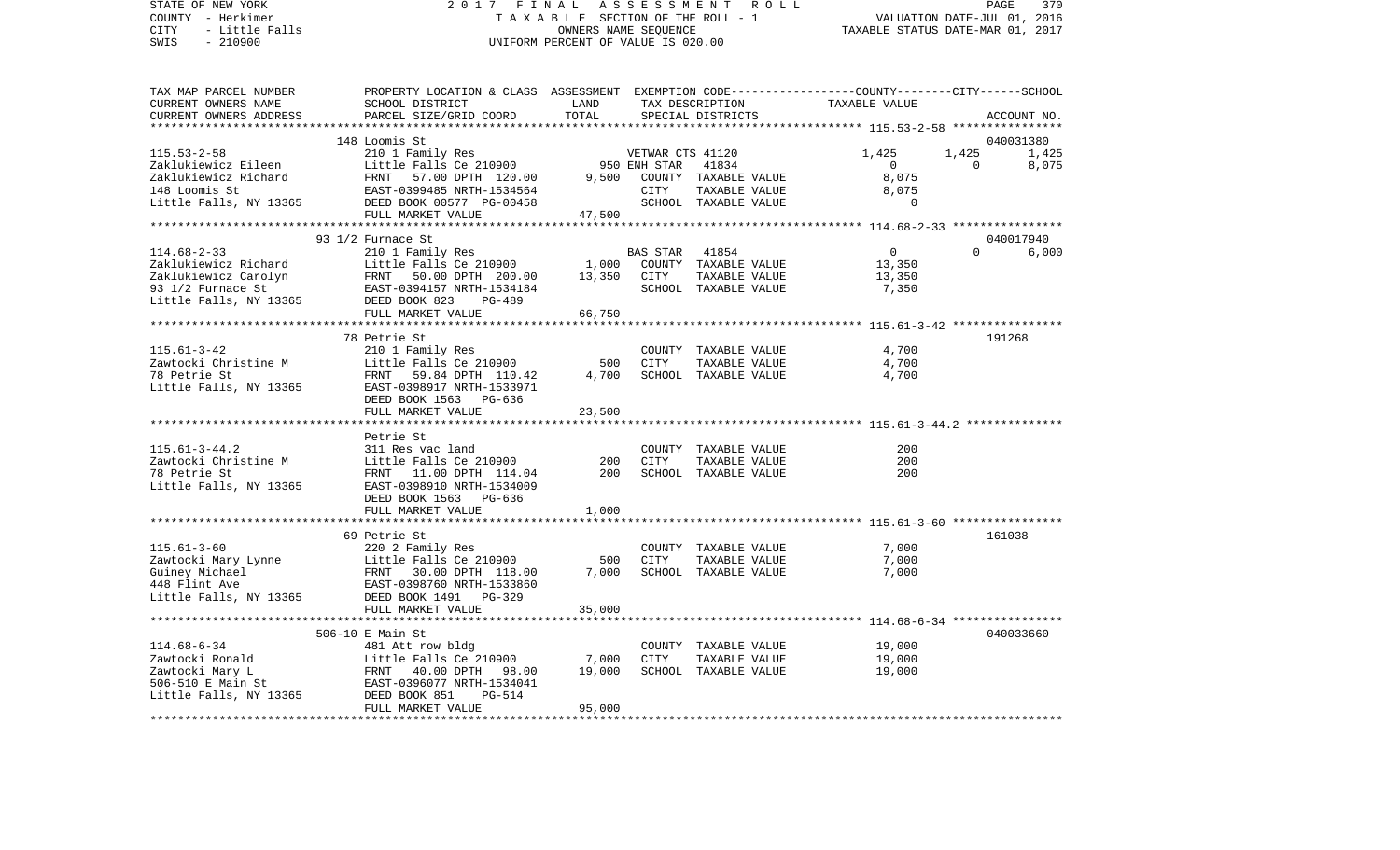| STATE OF NEW YORK<br>COUNTY - Herkimer<br><b>CITY</b><br>- Little Falls<br>$-210900$<br>SWIS                | 2017 FINAL<br>UNIFORM PERCENT OF VALUE IS 020.00                                                                                                          | A S S E S S M E N T A O L L<br>T A X A B L E SECTION OF THE ROLL - 1<br>OWNERS NAME SEQUENCE | PAGE<br>371<br>VALUATION DATE-JUL 01, 2016<br>TAXABLE STATUS DATE-MAR 01, 2017 |                                                                              |                                              |                   |
|-------------------------------------------------------------------------------------------------------------|-----------------------------------------------------------------------------------------------------------------------------------------------------------|----------------------------------------------------------------------------------------------|--------------------------------------------------------------------------------|------------------------------------------------------------------------------|----------------------------------------------|-------------------|
| TAX MAP PARCEL NUMBER<br>CURRENT OWNERS NAME                                                                | PROPERTY LOCATION & CLASS ASSESSMENT EXEMPTION CODE----------------COUNTY-------CITY------SCHOOL<br>SCHOOL DISTRICT                                       | LAND                                                                                         |                                                                                | TAX DESCRIPTION                                                              | TAXABLE VALUE                                |                   |
| CURRENT OWNERS ADDRESS                                                                                      | PARCEL SIZE/GRID COORD                                                                                                                                    | TOTAL                                                                                        |                                                                                | SPECIAL DISTRICTS                                                            |                                              | ACCOUNT NO.       |
|                                                                                                             | 71 Petrie St                                                                                                                                              |                                                                                              |                                                                                |                                                                              |                                              | 154518            |
| $115.61 - 3 - 61$<br>Zawtocki Ronald D<br>Zawtocki Mary Lynne<br>448 Flint Ave<br>Little Falls, NY 13365    | 220 2 Family Res<br>Little Falls Ce 210900<br>FRNT 30.00 DPTH 100.00<br>EAST-0398795 NRTH-1533861<br>EAST-0398795 NRTH-1533861<br>DEED BOOK 1491   PG-331 | 500<br>8,550                                                                                 | CITY                                                                           | COUNTY TAXABLE VALUE<br>TAXABLE VALUE<br>SCHOOL TAXABLE VALUE                | 8,550<br>8,550<br>8,550                      |                   |
|                                                                                                             | FULL MARKET VALUE                                                                                                                                         | 42,750                                                                                       |                                                                                |                                                                              |                                              |                   |
|                                                                                                             |                                                                                                                                                           |                                                                                              |                                                                                |                                                                              |                                              |                   |
| $115.62 - 1 - 2$<br>Zawtocki Ronald D<br>Zawtocki Mary Lynne<br>448 Flint Ave Ext<br>Little Falls, NY 13365 | 164 Loomis St<br>220 2 Family Res<br>Little Falls Ce $210900$ 2,400<br>FRNT 168.00 DPTH 215.00<br>BANK<br>291<br>EAST-0399826 NRTH-1534524                | 12,200                                                                                       | CITY                                                                           | COUNTY TAXABLE VALUE<br>TAXABLE VALUE<br>SCHOOL TAXABLE VALUE                | 12,200<br>12,200<br>12,200                   | 040031650         |
|                                                                                                             | DEED BOOK 909<br>PG-101<br>FULL MARKET VALUE                                                                                                              | 61,000                                                                                       |                                                                                |                                                                              |                                              |                   |
|                                                                                                             |                                                                                                                                                           |                                                                                              |                                                                                |                                                                              |                                              |                   |
|                                                                                                             | Danube St                                                                                                                                                 |                                                                                              |                                                                                |                                                                              |                                              |                   |
| $115.69 - 1 - 8.1$                                                                                          | 321 Abandoned ag                                                                                                                                          |                                                                                              |                                                                                | COUNTY TAXABLE VALUE                                                         | 1,000                                        |                   |
| Zawtocki Ronald W<br>Zawtocki Amanda J<br>43 Danube St<br>Little Falls, NY 13365                            | Little Falls Ce 210900<br>ACRES<br>8.26 BANK<br>743<br>EAST-0399324 NRTH-1531798<br>DEED BOOK 898<br>$PG-128$                                             | 1,000<br>1,000                                                                               | CITY                                                                           | TAXABLE VALUE<br>SCHOOL TAXABLE VALUE                                        | 1,000<br>1,000                               |                   |
|                                                                                                             | FULL MARKET VALUE                                                                                                                                         | 5,000                                                                                        |                                                                                |                                                                              |                                              |                   |
|                                                                                                             |                                                                                                                                                           | *************                                                                                |                                                                                |                                                                              |                                              |                   |
|                                                                                                             | 43 Danube St Ext                                                                                                                                          |                                                                                              |                                                                                |                                                                              |                                              | 040013210         |
| $115.69 - 1 - 8.2$<br>Zawtocki Ronald W<br>Zawtocki Amanda J<br>43 Danube St Ext<br>Little Falls, NY 13365  | 210 1 Family Res<br>Little Falls Ce 210900<br>ACRES 4.74 BANK<br>184<br>EAST-0398243 NRTH-1532237<br>DEED BOOK 898<br><b>PG-128</b><br>FULL MARKET VALUE  | 16,000<br>80,000                                                                             | <b>BAS STAR</b><br>CITY                                                        | 41854<br>2,700 COUNTY TAXABLE VALUE<br>TAXABLE VALUE<br>SCHOOL TAXABLE VALUE | $\overline{0}$<br>16,000<br>16,000<br>10,000 | $\Omega$<br>6,000 |
|                                                                                                             | ****************************                                                                                                                              |                                                                                              |                                                                                |                                                                              |                                              |                   |
|                                                                                                             | S Of Danube St                                                                                                                                            |                                                                                              |                                                                                |                                                                              |                                              |                   |
| $115.69 - 1 - 28.2$<br>Zawtocki Ronald W<br>Zawtocki Amanda J<br>43 Danube St<br>Little Falls, NY 13365     | 323 Vacant rural<br>Little Falls Ce 210900<br>FRNT 846.00 DPTH<br>50.00<br>ACRES<br>$0.94$ BANK<br>184<br>EAST-0398047 NRTH-1532144                       | 1,500<br>1,500                                                                               | CITY                                                                           | COUNTY TAXABLE VALUE<br>TAXABLE VALUE<br>SCHOOL TAXABLE VALUE                | 1,500<br>1,500<br>1,500                      |                   |
|                                                                                                             | DEED BOOK 898<br>PG-128<br>FULL MARKET VALUE                                                                                                              | 7,500                                                                                        |                                                                                |                                                                              |                                              |                   |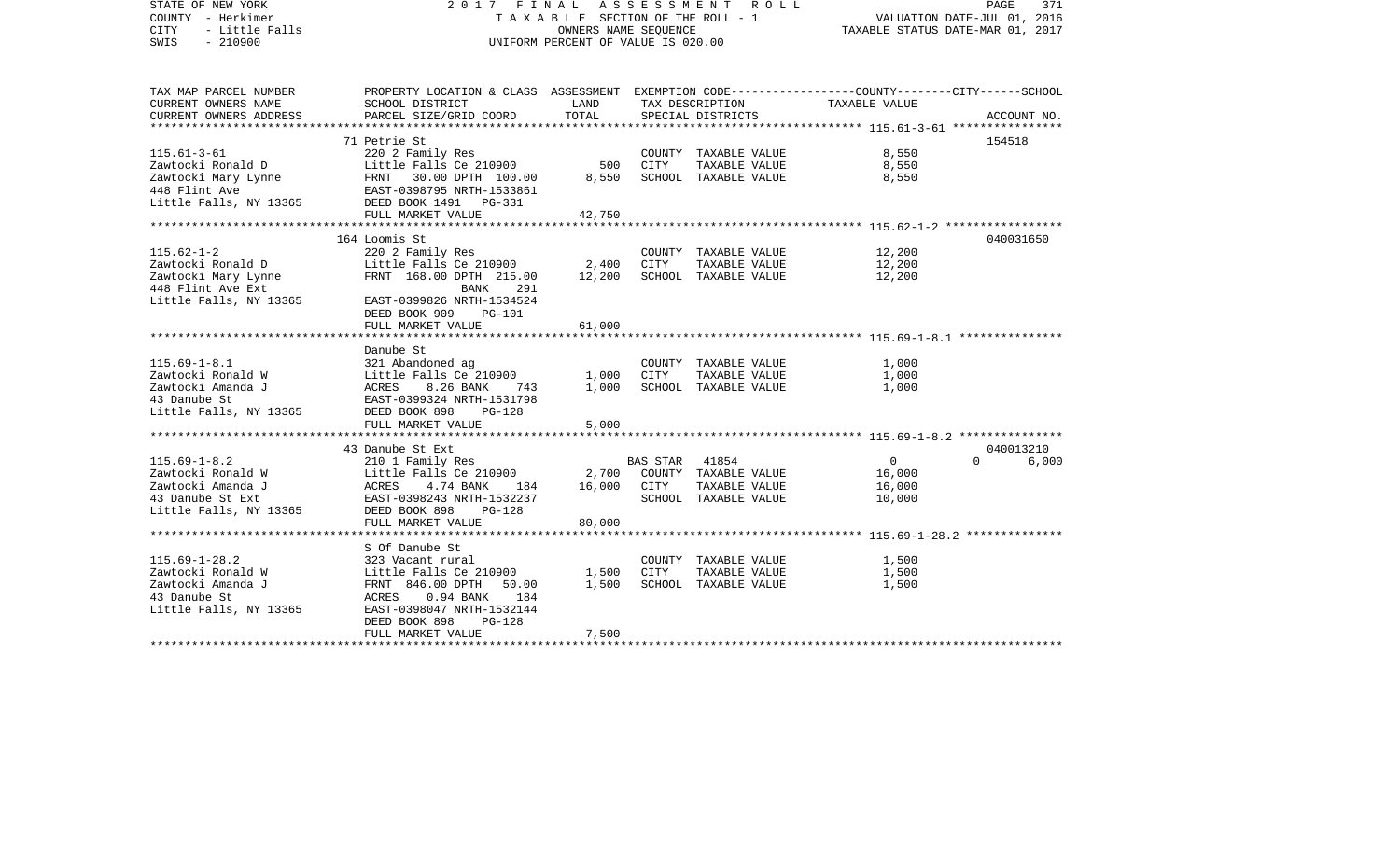STATE OF NEW YORK 2 0 1 7 F I N A L A S S E S S M E N T R O L L PAGE 372COUNTY - Herkimer **T A X A B L E** SECTION OF THE ROLL - 1 VALUATION DATE-JUL 01, 2016 CITY - Little Falls OWNERS NAME SEQUENCE TAXABLE STATUS DATE-MAR 01, 2017 SWIS - 210900 UNIFORM PERCENT OF VALUE IS 020.00TAX MAP PARCEL NUMBER PROPERTY LOCATION & CLASS ASSESSMENT EXEMPTION CODE------------------COUNTY--------CITY------SCHOOL CURRENT OWNERS NAME SCHOOL DISTRICT LAND TAX DESCRIPTION TAXABLE VALUECURRENT OWNERS ADDRESS PARCEL SIZE/GRID COORD TOTAL SPECIAL DISTRICTS ACCOUNT NO. \*\*\*\*\*\*\*\*\*\*\*\*\*\*\*\*\*\*\*\*\*\*\*\*\*\*\*\*\*\*\*\*\*\*\*\*\*\*\*\*\*\*\*\*\*\*\*\*\*\*\*\*\*\*\*\*\*\*\*\*\*\*\*\*\*\*\*\*\*\*\*\*\*\*\*\*\*\*\*\*\*\*\*\*\*\*\*\*\*\*\*\*\*\*\*\*\*\*\*\*\*\*\* 115.53-4-64 \*\*\*\*\*\*\*\*\*\*\*\*\*\*\*\* 75 Loomis St 040030300115.53-4-64 210 1 Family Res BAS STAR 41854 0 0 6,000 Zawtocki-Borquez Karen and Little Falls Ce 210900 500 COUNTY TAXABLE VALUE 8,500 75 Loomis St FRNT 29.30 DPTH 120.00 8,500 CITY TAXABLE VALUE 8,500 Little Falls, NY 13365 688 EAST-0398561 NRTH-1534688 688 SCHOOL TAXABLE VALUE 2,500 DEED BOOK 1230 PG-877FULL MARKET VALUE 42,500 \*\*\*\*\*\*\*\*\*\*\*\*\*\*\*\*\*\*\*\*\*\*\*\*\*\*\*\*\*\*\*\*\*\*\*\*\*\*\*\*\*\*\*\*\*\*\*\*\*\*\*\*\*\*\*\*\*\*\*\*\*\*\*\*\*\*\*\*\*\*\*\*\*\*\*\*\*\*\*\*\*\*\*\*\*\*\*\*\*\*\*\*\*\*\*\*\*\*\*\*\*\*\* 115.61-3-5 \*\*\*\*\*\*\*\*\*\*\*\*\*\*\*\*\* 107 Loomis St 201250115.61-3-5 210 1 Family Res COUNTY TAXABLE VALUE 9,000 Zheng Shi Wu **Little Falls Ce 210900** 1,000 CITY TAXABLE VALUE Zhu Jenny FRNT 40.00 DPTH 145.00 9,000 SCHOOL TAXABLE VALUE 9,000 107 Loomis St EAST-0398974 NRTH-1534456Little Falls, NY 13365 DEED BOOK 1626 PG-817 FULL MARKET VALUE 45,000 \*\*\*\*\*\*\*\*\*\*\*\*\*\*\*\*\*\*\*\*\*\*\*\*\*\*\*\*\*\*\*\*\*\*\*\*\*\*\*\*\*\*\*\*\*\*\*\*\*\*\*\*\*\*\*\*\*\*\*\*\*\*\*\*\*\*\*\*\*\*\*\*\*\*\*\*\*\*\*\*\*\*\*\*\*\*\*\*\*\*\*\*\*\*\*\*\*\*\*\*\*\*\* 114.60-5-20 \*\*\*\*\*\*\*\*\*\*\*\*\*\*\*\* 559 E Gansevoort St 040019320 $6.000$ 114.60-5-20 210 1 Family Res BAS STAR 41854 0 0 0 Zisser Peter Little Falls Ce 210900 1,300 COUNTY TAXABLE VALUE 17,850 Zisser Barbara FRNT 61.00 DPTH 140.00 17,850 CITY TAXABLE VALUE 17,850 559 E Gansevoort St EAST-0396616 NRTH-1534869 SCHOOL TAXABLE VALUE 11,850 Little Falls, NY 13365 DEED BOOK 1502 PG-207 FULL MARKET VALUE 89,250 \*\*\*\*\*\*\*\*\*\*\*\*\*\*\*\*\*\*\*\*\*\*\*\*\*\*\*\*\*\*\*\*\*\*\*\*\*\*\*\*\*\*\*\*\*\*\*\*\*\*\*\*\*\*\*\*\*\*\*\*\*\*\*\*\*\*\*\*\*\*\*\*\*\*\*\*\*\*\*\*\*\*\*\*\*\*\*\*\*\*\*\*\*\*\*\*\*\*\*\*\*\*\* 114.68-4-26 \*\*\*\*\*\*\*\*\*\*\*\*\*\*\*\* 63 Church St 040009120114.68-4-26 220 2 Family Res BAS STAR 41854 0 0 6,000 Zitoli Gerald A Little Falls Ce 210900 700 COUNTY TAXABLE VALUE 12,000 63 Church St FRNT 40.00 DPTH 139.90 12,000 CITY TAXABLE VALUE 12,000 Little Falls, NY 13365 EAST-0395119 NRTH-1534133 SCHOOL TAXABLE VALUE 6,000 DEED BOOK 680 PG-671 FULL MARKET VALUE 60,000 \*\*\*\*\*\*\*\*\*\*\*\*\*\*\*\*\*\*\*\*\*\*\*\*\*\*\*\*\*\*\*\*\*\*\*\*\*\*\*\*\*\*\*\*\*\*\*\*\*\*\*\*\*\*\*\*\*\*\*\*\*\*\*\*\*\*\*\*\*\*\*\*\*\*\*\*\*\*\*\*\*\*\*\*\*\*\*\*\*\*\*\*\*\*\*\*\*\*\*\*\*\*\* 114.60-4-3 \*\*\*\*\*\*\*\*\*\*\*\*\*\*\*\*\* 17 Diamond St 040013590114.60-4-3 312 Vac w/imprv COUNTY TAXABLE VALUE 6,000 Zoller Carolyn Little Falls Ce 210900 650 CITY TAXABLE VALUE 6,000 26 Diamond St FRNT 50.00 DPTH 185.00 6,000 SCHOOL TAXABLE VALUE 6,000 Little Falls, NY 13365 EAST-0394755 NRTH-1535210 DEED BOOK 00644 PG-00467 FULL MARKET VALUE 30,000 \*\*\*\*\*\*\*\*\*\*\*\*\*\*\*\*\*\*\*\*\*\*\*\*\*\*\*\*\*\*\*\*\*\*\*\*\*\*\*\*\*\*\*\*\*\*\*\*\*\*\*\*\*\*\*\*\*\*\*\*\*\*\*\*\*\*\*\*\*\*\*\*\*\*\*\*\*\*\*\*\*\*\*\*\*\*\*\*\*\*\*\*\*\*\*\*\*\*\*\*\*\*\* 114.60-5-13 \*\*\*\*\*\*\*\*\*\*\*\*\*\*\*\* 558 E Gansevoort St 040019290114.60-5-13 220 2 Family Res BAS STAR 41854 0 0 6,000 Zoller Imogene H Little Falls Ce 210900 1,050 COUNTY TAXABLE VALUE 14,000 558 E Gansevoort St FRNT 50.10 DPTH 120.00 14,000 CITY TAXABLE VALUE 14,000 Little Falls, NY 13365 EAST-0396549 NRTH-1535069 SCHOOL TAXABLE VALUE 8,000 DEED BOOK 817 PG-306 FULL MARKET VALUE 70,000 \*\*\*\*\*\*\*\*\*\*\*\*\*\*\*\*\*\*\*\*\*\*\*\*\*\*\*\*\*\*\*\*\*\*\*\*\*\*\*\*\*\*\*\*\*\*\*\*\*\*\*\*\*\*\*\*\*\*\*\*\*\*\*\*\*\*\*\*\*\*\*\*\*\*\*\*\*\*\*\*\*\*\*\*\*\*\*\*\*\*\*\*\*\*\*\*\*\*\*\*\*\*\*\*\*\*\*\*\*\*\*\*\*\*\*\*\*\*\*\*\*\*\*\*\*\*\*\*\*\*\*\*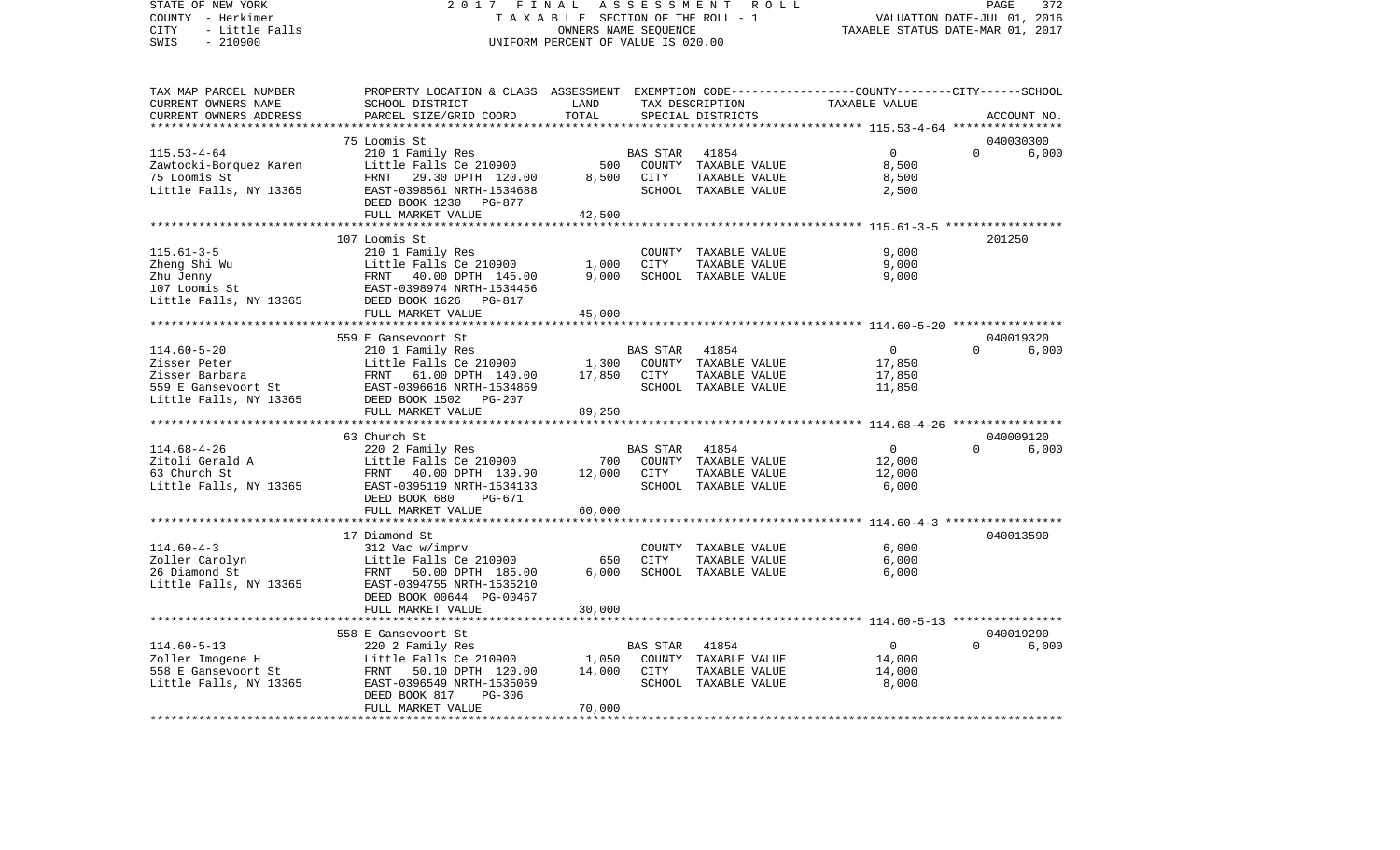| STATE OF NEW YORK<br>COUNTY - Herkimer      | 2017<br>FINAL                                                                                              | ASSESSMENT ROLL<br>TAXABLE SECTION OF THE ROLL - 1         | PAGE<br>373<br>VALUATION DATE-JUL 01, 2016<br>TAXABLE STATUS DATE-MAR 01, 2017 |                                       |                                                           |                |             |
|---------------------------------------------|------------------------------------------------------------------------------------------------------------|------------------------------------------------------------|--------------------------------------------------------------------------------|---------------------------------------|-----------------------------------------------------------|----------------|-------------|
| - Little Falls<br>CITY<br>SWIS<br>$-210900$ |                                                                                                            | OWNERS NAME SEQUENCE<br>UNIFORM PERCENT OF VALUE IS 020.00 |                                                                                |                                       |                                                           |                |             |
| TAX MAP PARCEL NUMBER                       | PROPERTY LOCATION & CLASS ASSESSMENT EXEMPTION CODE---------------COUNTY-------CITY------SCHOOL            |                                                            |                                                                                |                                       |                                                           |                |             |
| CURRENT OWNERS NAME                         | SCHOOL DISTRICT                                                                                            | LAND                                                       |                                                                                | TAX DESCRIPTION                       | TAXABLE VALUE                                             |                |             |
| CURRENT OWNERS ADDRESS                      | PARCEL SIZE/GRID COORD                                                                                     | TOTAL<br>**************                                    |                                                                                | SPECIAL DISTRICTS                     |                                                           |                | ACCOUNT NO. |
|                                             | 26 Diamond St                                                                                              |                                                            |                                                                                |                                       | **************************** 114.60-2-27 **************** |                | 040013650   |
| $114.60 - 2 - 27$                           | 210 1 Family Res                                                                                           |                                                            |                                                                                | COUNTY TAXABLE VALUE                  | 25,000                                                    |                |             |
| Zoller John J                               | Little Falls Ce 210900                                                                                     | 2,200                                                      | CITY                                                                           | TAXABLE VALUE                         | 25,000                                                    |                |             |
| Zoller Caroline H                           | FRNT 189.60 DPTH 159.25                                                                                    | 25,000                                                     |                                                                                | SCHOOL TAXABLE VALUE                  | 25,000                                                    |                |             |
| 26 Diamond St                               | EAST-0394861 NRTH-1535421                                                                                  |                                                            |                                                                                |                                       |                                                           |                |             |
| Little Falls, NY 13365                      | DEED BOOK 00559 PG-00585                                                                                   |                                                            |                                                                                |                                       |                                                           |                |             |
|                                             | FULL MARKET VALUE                                                                                          | 125,000                                                    |                                                                                |                                       |                                                           |                |             |
|                                             |                                                                                                            |                                                            |                                                                                |                                       |                                                           |                |             |
|                                             | 308 W Main St                                                                                              |                                                            |                                                                                |                                       |                                                           |                | 040037110   |
| $114.75 - 1 - 43$                           | 220 2 Family Res                                                                                           |                                                            |                                                                                | COUNTY TAXABLE VALUE                  | 8,000                                                     |                |             |
| Zook Daniel B                               | Little Falls Ce 210900<br>Little Falls Ce 210900<br>FRNT   60.00 DPTH  120.00<br>EAST-0393893 NRTH-1532028 | 800                                                        | <b>CITY</b>                                                                    | TAXABLE VALUE                         | 8,000                                                     |                |             |
| Zook Anna Mary                              |                                                                                                            | 8,000                                                      |                                                                                | SCHOOL TAXABLE VALUE                  | 8,000                                                     |                |             |
| 276 Brockett Rd                             |                                                                                                            |                                                            |                                                                                |                                       |                                                           |                |             |
| Dolgeville, NY 13329                        | DEED BOOK 1455 PG-886<br>FULL MARKET VALUE                                                                 | 40,000                                                     |                                                                                |                                       |                                                           |                |             |
|                                             | ****************************                                                                               |                                                            |                                                                                |                                       | ************************ 114.75-1-52 *****************    |                |             |
|                                             | 1 Webster St                                                                                               |                                                            |                                                                                |                                       |                                                           |                | 040060390   |
| $114.75 - 1 - 52$                           | 210 1 Family Res                                                                                           |                                                            |                                                                                | COUNTY TAXABLE VALUE                  | 6,850                                                     |                |             |
| Zook Daniel B                               |                                                                                                            | 800                                                        | CITY                                                                           | TAXABLE VALUE                         | 6,850                                                     |                |             |
| Zook Anna Mary                              | Little Falls Ce 210900<br>FRNT 76.00 DPTH 90.00                                                            | 6,850                                                      |                                                                                | SCHOOL TAXABLE VALUE                  | 6,850                                                     |                |             |
| 276 Brockett Rd                             | EAST-0393798 NRTH-1532124                                                                                  |                                                            |                                                                                |                                       |                                                           |                |             |
| Dolgeville, NY 13329                        | DEED BOOK 1455 PG-886                                                                                      |                                                            |                                                                                |                                       |                                                           |                |             |
|                                             | FULL MARKET VALUE                                                                                          | 34,250                                                     |                                                                                |                                       |                                                           |                |             |
|                                             | 19 Glen Ave                                                                                                |                                                            |                                                                                |                                       |                                                           | 192250         |             |
| $114.75 - 1 - 10$                           | 210 1 Family Res                                                                                           |                                                            |                                                                                | COUNTY TAXABLE VALUE                  | 4,000                                                     |                |             |
| Zook John                                   | Little Falls Ce 210900                                                                                     | 550                                                        | CITY                                                                           | TAXABLE VALUE                         | 4,000                                                     |                |             |
| 19 Glen Ave                                 | FRNT<br>30.00 DPTH 40.00                                                                                   | 4,000                                                      |                                                                                | SCHOOL TAXABLE VALUE                  | 4,000                                                     |                |             |
| Little Falls, NY 13365                      | EAST-0393906 NRTH-1532259                                                                                  |                                                            |                                                                                |                                       |                                                           |                |             |
|                                             | DEED BOOK 1569 PG-737                                                                                      |                                                            |                                                                                |                                       |                                                           |                |             |
|                                             | FULL MARKET VALUE                                                                                          | 20,000                                                     |                                                                                |                                       |                                                           |                |             |
|                                             | **************                                                                                             |                                                            |                                                                                |                                       |                                                           |                |             |
|                                             | 74 Loomis St                                                                                               |                                                            |                                                                                |                                       |                                                           |                | 040030270   |
| $115.53 - 4 - 45$                           | 220 2 Family Res                                                                                           |                                                            | VETCOM CTS 41130                                                               |                                       | 2,325                                                     | 2,325          | 2,325       |
| Zuccaro Ann M                               | Little Falls Ce 210900                                                                                     |                                                            | 650 BAS STAR                                                                   | 41854                                 | $\overline{0}$<br>6,975                                   | $\overline{0}$ | 6,000       |
| 74 Loomis St                                | FRNT 30.00 DPTH 120.00                                                                                     | 9,300                                                      | CITY                                                                           | COUNTY TAXABLE VALUE                  | 6,975                                                     |                |             |
| Little Falls, NY 13365                      | EAST-0398623 NRTH-1534861<br>DEED BOOK 839<br>PG-89                                                        |                                                            |                                                                                | TAXABLE VALUE<br>SCHOOL TAXABLE VALUE | 975                                                       |                |             |
|                                             | FULL MARKET VALUE                                                                                          | 46,500                                                     |                                                                                |                                       |                                                           |                |             |
|                                             | ************************                                                                                   |                                                            |                                                                                |                                       |                                                           |                |             |
|                                             | 42 Church St                                                                                               |                                                            |                                                                                |                                       |                                                           |                | 040008820   |
| $114.68 - 5 - 46$                           | 220 2 Family Res                                                                                           |                                                            | ENH STAR                                                                       | 41834                                 | $\overline{0}$                                            | $\Omega$       | 12,850      |
| Zuccaro Richard S<br>42 Church St           | Little Falls Ce 210900                                                                                     | 800                                                        |                                                                                | COUNTY TAXABLE VALUE                  | 12,850                                                    |                |             |
| 42 Church St                                | FRNT 40.42 DPTH 121.70                                                                                     | 12,850                                                     | CITY                                                                           | TAXABLE VALUE                         | 12,850                                                    |                |             |
| Little Falls, NY 13365                      | EAST-0395464 NRTH-1534228                                                                                  |                                                            |                                                                                | SCHOOL TAXABLE VALUE                  | $\Omega$                                                  |                |             |
|                                             | DEED BOOK 1120<br>PG-956                                                                                   |                                                            |                                                                                |                                       |                                                           |                |             |
|                                             | FULL MARKET VALUE                                                                                          | 64,250                                                     |                                                                                |                                       |                                                           |                |             |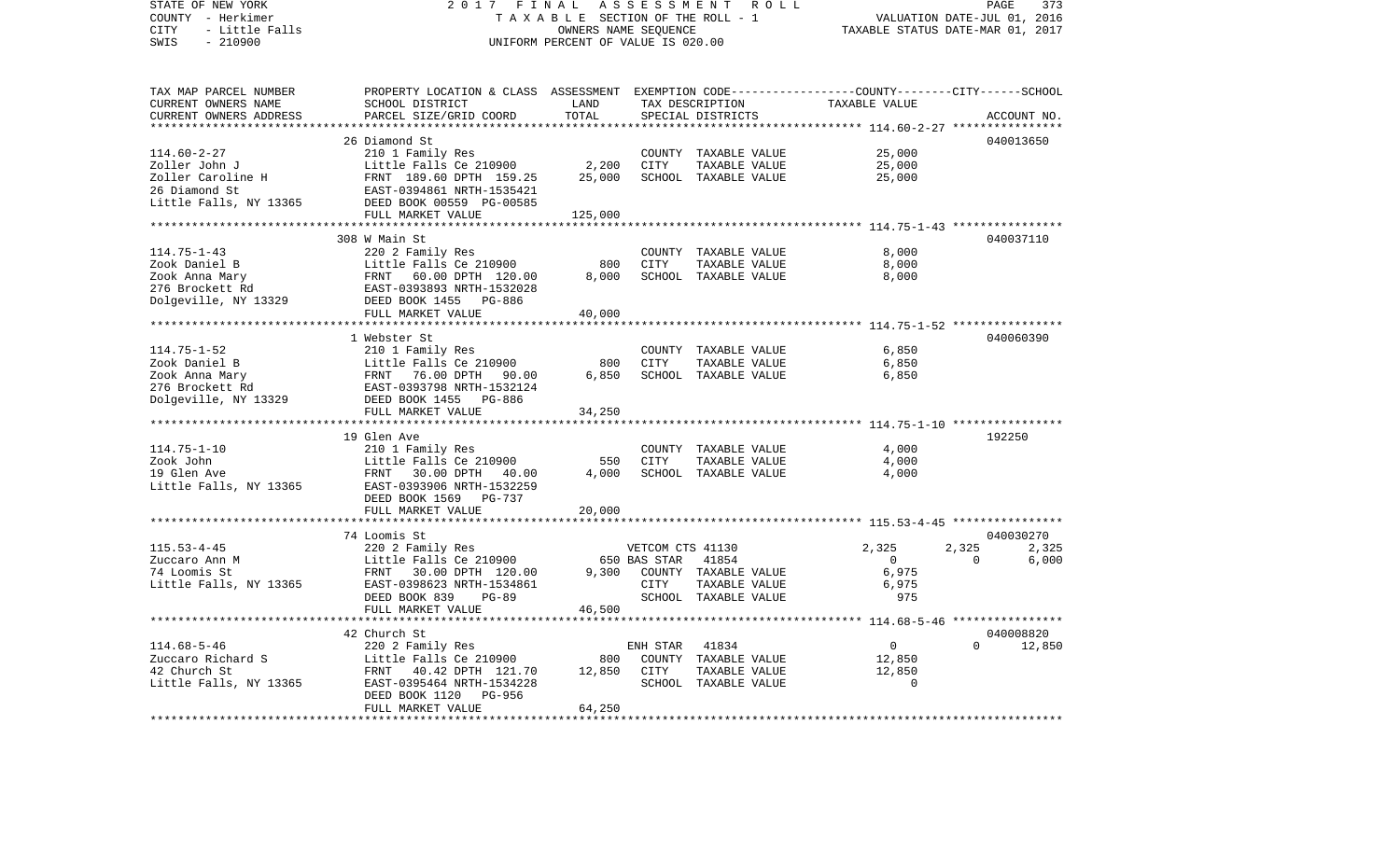STATE OF NEW YORK 2 0 1 7 F I N A L A S S E S S M E N T R O L L PAGE 374VALUATION DATE-JUL 01, 2016 COUNTY - Herkimer T A X A B L E SECTION OF THE ROLL - 1 CITY - Little Falls OWNERS NAME SEQUENCE TAXABLE STATUS DATE-MAR 01, 2017 SWIS - 210900 UNIFORM PERCENT OF VALUE IS 020.00TAX MAP PARCEL NUMBER PROPERTY LOCATION & CLASS ASSESSMENT EXEMPTION CODE------------------COUNTY--------CITY------SCHOOL CURRENT OWNERS NAME SCHOOL DISTRICT LAND TAX DESCRIPTION TAXABLE VALUECURRENT OWNERS ADDRESS PARCEL SIZE/GRID COORD TOTAL SPECIAL DISTRICTS ACCOUNT NO. \*\*\*\*\*\*\*\*\*\*\*\*\*\*\*\*\*\*\*\*\*\*\*\*\*\*\*\*\*\*\*\*\*\*\*\*\*\*\*\*\*\*\*\*\*\*\*\*\*\*\*\*\*\*\*\*\*\*\*\*\*\*\*\*\*\*\*\*\*\*\*\*\*\*\*\*\*\*\*\*\*\*\*\*\*\*\*\*\*\*\*\*\*\*\*\*\*\*\*\*\*\*\* 114.60-1-43 \*\*\*\*\*\*\*\*\*\*\*\*\*\*\*\* 10 Burch St 040003540114.60-1-43 210 1 Family Res BAS STAR 41854 0 0 6,000 Zuis Alan J Little Falls Ce 210900 400 COUNTY TAXABLE VALUE 8,150 Zuis Karen A FRNT 31.00 DPTH 120.00 8,150 CITY TAXABLE VALUE 8,150 10 Burch St EAST-0394483 NRTH-1535610 SCHOOL TAXABLE VALUE 2,150 Little Falls, NY 13365 DEED BOOK 700 PG-780 FULL MARKET VALUE 40,750 \*\*\*\*\*\*\*\*\*\*\*\*\*\*\*\*\*\*\*\*\*\*\*\*\*\*\*\*\*\*\*\*\*\*\*\*\*\*\*\*\*\*\*\*\*\*\*\*\*\*\*\*\*\*\*\*\*\*\*\*\*\*\*\*\*\*\*\*\*\*\*\*\*\*\*\*\*\*\*\*\*\*\*\*\*\*\*\*\*\*\*\*\*\*\*\*\*\*\*\*\*\*\* 115.62-1-57 \*\*\*\*\*\*\*\*\*\*\*\*\*\*\*\* 151 Loomis St 199328115.62-1-57 411 Apartment COUNTY TAXABLE VALUE 14,750 Zuni Holdings, LLC Little Falls Ce 210900 900 CITY TAXABLE VALUE PO Box 122 FRNT 75.00 DPTH 50.00 14,750 SCHOOL TAXABLE VALUE 14,750 Canajoharie, NY 13317 EAST-0399495 NRTH-1534400 DEED BOOK 1614 PG-52FULL MARKET VALUE 73,750 \*\*\*\*\*\*\*\*\*\*\*\*\*\*\*\*\*\*\*\*\*\*\*\*\*\*\*\*\*\*\*\*\*\*\*\*\*\*\*\*\*\*\*\*\*\*\*\*\*\*\*\*\*\*\*\*\*\*\*\*\*\*\*\*\*\*\*\*\*\*\*\*\*\*\*\*\*\*\*\*\*\*\*\*\*\*\*\*\*\*\*\*\*\*\*\*\*\*\*\*\*\*\* 115.37-1-5 \*\*\*\*\*\*\*\*\*\*\*\*\*\*\*\*\* 112 Millennium Ct115.37-1-5 210 1 Family Res VETWAR CTS 41120 1,800 1,800 1,800 Zysk Andrew E Little Falls Ce 210900 1,680 BAS STAR 41854 0 0 6,000 Zysk Sharon M FRNT 119.00 DPTH 180.00 27,800 COUNTY TAXABLE VALUE 26,000 112 Millennium Ct ACRES 0.48 CITY TAXABLE VALUE 26,000 Little Falls, NY 13365 EAST-0397303 NRTH-1539016 SCHOOL TAXABLE VALUE 20,000 DEED BOOK 1098 PG-831FULL MARKET VALUE 139,000 \*\*\*\*\*\*\*\*\*\*\*\*\*\*\*\*\*\*\*\*\*\*\*\*\*\*\*\*\*\*\*\*\*\*\*\*\*\*\*\*\*\*\*\*\*\*\*\*\*\*\*\*\*\*\*\*\*\*\*\*\*\*\*\*\*\*\*\*\*\*\*\*\*\*\*\*\*\*\*\*\*\*\*\*\*\*\*\*\*\*\*\*\*\*\*\*\*\*\*\*\*\*\* 114.68-2-36 \*\*\*\*\*\*\*\*\*\*\*\*\*\*\*\*103 Furnace St 040018060 114.68-2-36 210 1 Family Res ENH STAR 41834 0 0 12,610 Zysk Ann E Little Falls Ce 210900 950 COUNTY TAXABLE VALUE 12,610 103 Furnace St FRNT 50.00 DPTH 200.00 12,610 CITY TAXABLE VALUE 12,610 Little Falls, NY 13365 EAST-0394101 NRTH-1534263 SCHOOL TAXABLE VALUE 0 DEED BOOK 720 PG-280FULL MARKET VALUE 63,050 \*\*\*\*\*\*\*\*\*\*\*\*\*\*\*\*\*\*\*\*\*\*\*\*\*\*\*\*\*\*\*\*\*\*\*\*\*\*\*\*\*\*\*\*\*\*\*\*\*\*\*\*\*\*\*\*\*\*\*\*\*\*\*\*\*\*\*\*\*\*\*\*\*\*\*\*\*\*\*\*\*\*\*\*\*\*\*\*\*\*\*\*\*\*\*\*\*\*\*\*\*\*\* 115.37-1-12 \*\*\*\*\*\*\*\*\*\*\*\*\*\*\*\* 143 Millennium Ct 115.37-1-12 210 1 Family Res VETWAR CTS 41120 1,800 1,800 1,800 Zysk Stanley Little Falls Ce 210900 3,400 ENH STAR 41834 0 0 13,100 25,000 COUNTY TAXABLE VALUE 143 Millennium Ct ACRES 0.96 CITY TAXABLE VALUE 23,200 Little Falls, NY 13365 EAST-0396925 NRTH-1539633 SCHOOL TAXABLE VALUE 10,100 DEED BOOK 885 PG-245FULL MARKET VALUE 125,000 \*\*\*\*\*\*\*\*\*\*\*\*\*\*\*\*\*\*\*\*\*\*\*\*\*\*\*\*\*\*\*\*\*\*\*\*\*\*\*\*\*\*\*\*\*\*\*\*\*\*\*\*\*\*\*\*\*\*\*\*\*\*\*\*\*\*\*\*\*\*\*\*\*\*\*\*\*\*\*\*\*\*\*\*\*\*\*\*\*\*\*\*\*\*\*\*\*\*\*\*\*\*\*\*\*\*\*\*\*\*\*\*\*\*\*\*\*\*\*\*\*\*\*\*\*\*\*\*\*\*\*\*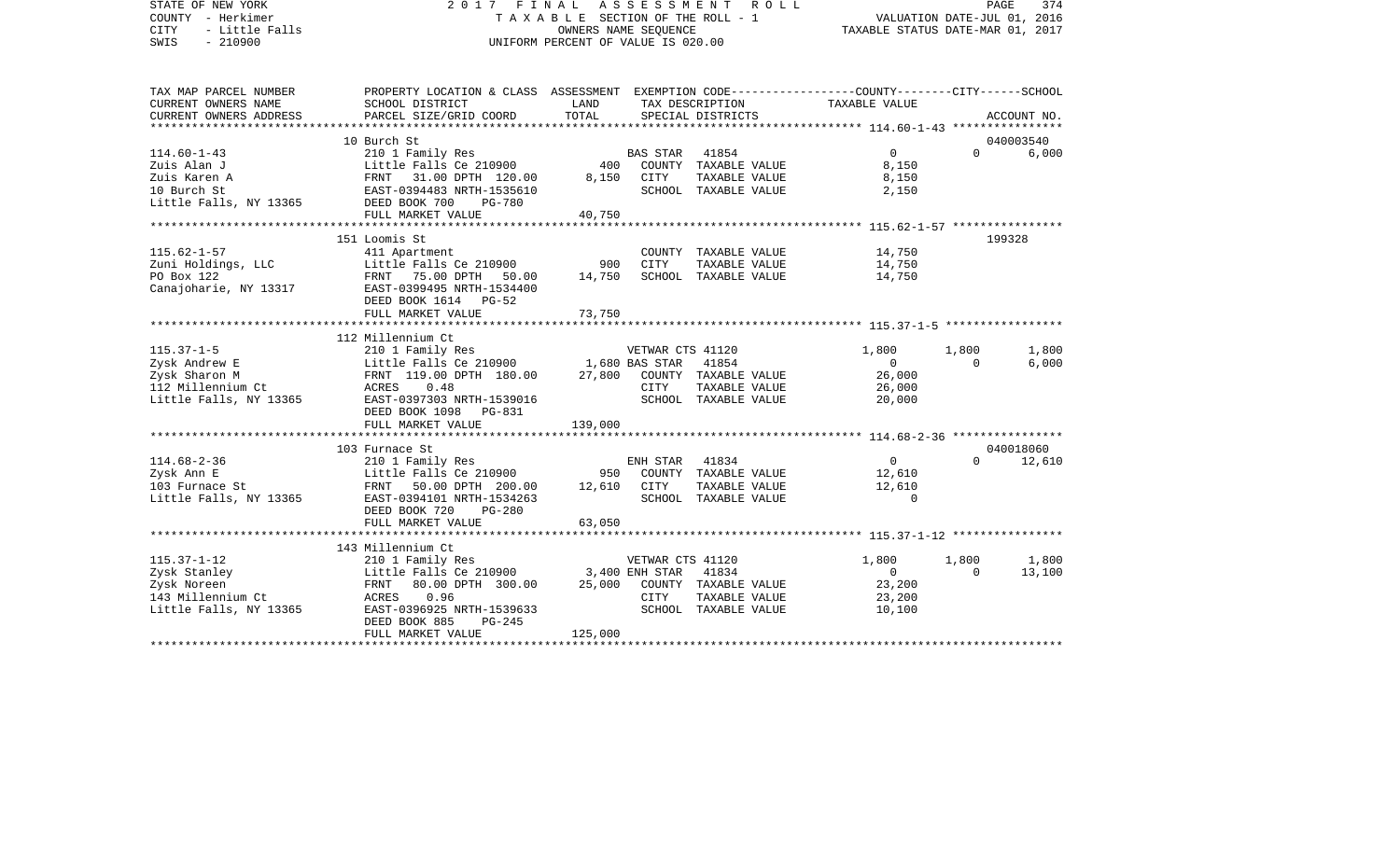| STATE OF NEW YORK        | 2017 FINAL ASSESSMENT ROLL            | 375<br>PAGE                      |
|--------------------------|---------------------------------------|----------------------------------|
| COUNTY - Herkimer        | T A X A B L E SECTION OF THE ROLL - 1 | VALUATION DATE-JUL 01, 2016      |
| CITY      - Little Falls |                                       | TAXABLE STATUS DATE-MAR 01, 2017 |
| SWIS<br>- 210900         | UNIFORM PERCENT OF VALUE IS 020.00    | RPS150/V04/L015                  |
|                          |                                       | CURRENT DATE 6/20/2017           |

#### \*\*\* S P E C I A L D I S T R I C T S U M M A R Y \*\*\*

|       |                                     | ͲϪͳ           | ON<br>. А | <b>TON</b><br>H'NS | EN.<br>MΔ<br>AF   | 5.555<br>.⊦:MP`    |             |
|-------|-------------------------------------|---------------|-----------|--------------------|-------------------|--------------------|-------------|
| CODE: | <b>NAME</b><br>$\sim$<br><b>RTP</b> | <b>PARCET</b> | TVDF      | $- - - -$<br>ı Δ   | - ---<br>V ∆<br>. | <b>INT</b><br>A MC | 7 Z<br>וחדד |

## NO SPECIAL DISTRICTS AT THIS LEVEL

#### \*\*\* S C H O O L D I S T R I C T S U M M A R Y \*\*\*

| CODE   | DISTRICT NAME        | TOTAL<br>PARCELS | ASSESSED<br>LAND | ASSESSED<br>TOTAL | EXEMPT<br>AMOUNT | TOTAL<br>TAXABLE | STAR<br>AMOUNT | <b>STAR</b><br>TAXABLE |
|--------|----------------------|------------------|------------------|-------------------|------------------|------------------|----------------|------------------------|
| 210900 | Little Falls Central | 2,113            | 3393,027         | 29125,589         | 409,410          | 28716,179        | 6686,400       | 22029,779              |
|        | SUB-TOTAL            | 2,113            | 3393,027         | 29125,589         | 409,410          | 28716,179        | 6686,400       | 22029,779              |
|        | TOTAL                | 2,113            | 3393,027         | 29125,589         | 409,410          | 28716,179        | 6686,400       | 22029,779              |

## \*\*\* S Y S T E M C O D E S S U M M A R Y \*\*\*

#### NO SYSTEM EXEMPTIONS AT THIS LEVEL

## \*\*\* E X E M P T I O N S U M M A R Y \*\*\*

|       |                | TOTAL   |         |         |         |
|-------|----------------|---------|---------|---------|---------|
| CODE  | DESCRIPTION    | PARCELS | COUNTY  | CITY    | SCHOOL  |
| 41101 | VETFUND CT     | 39      | 82,985  | 82,985  |         |
| 41120 | VETWAR CTS     | 58      | 90,904  | 90,904  | 90,904  |
| 41124 | VET WAR S      | 4       |         |         | 6,375   |
| 41130 | VETCOM CTS     | 65      | 175,978 | 175,978 | 175,978 |
| 41131 | VET COM CT     | 4       | 8,814   | 8,814   |         |
| 41134 | VET COM S      | 6       |         |         | 16,475  |
| 41140 | VETDIS CTS     | 15      | 56,265  | 56,265  | 56,265  |
| 41152 | $CW$ 10 $VET/$ | -11     | 1,200   |         |         |
| 41153 | $CW$ 10 $VET/$ | 19      |         | 23,405  |         |
| 41162 | $CW$ 15 $VET/$ | 19      | 30,842  |         |         |
| 41163 | $CW$ 15 $VET/$ |         |         | 2,078   |         |
| 41400 | CLERGY         |         | 1,500   | 1,500   | 1,500   |
| 41730 | AG MKTS        |         | 13,363  | 13,363  | 13,363  |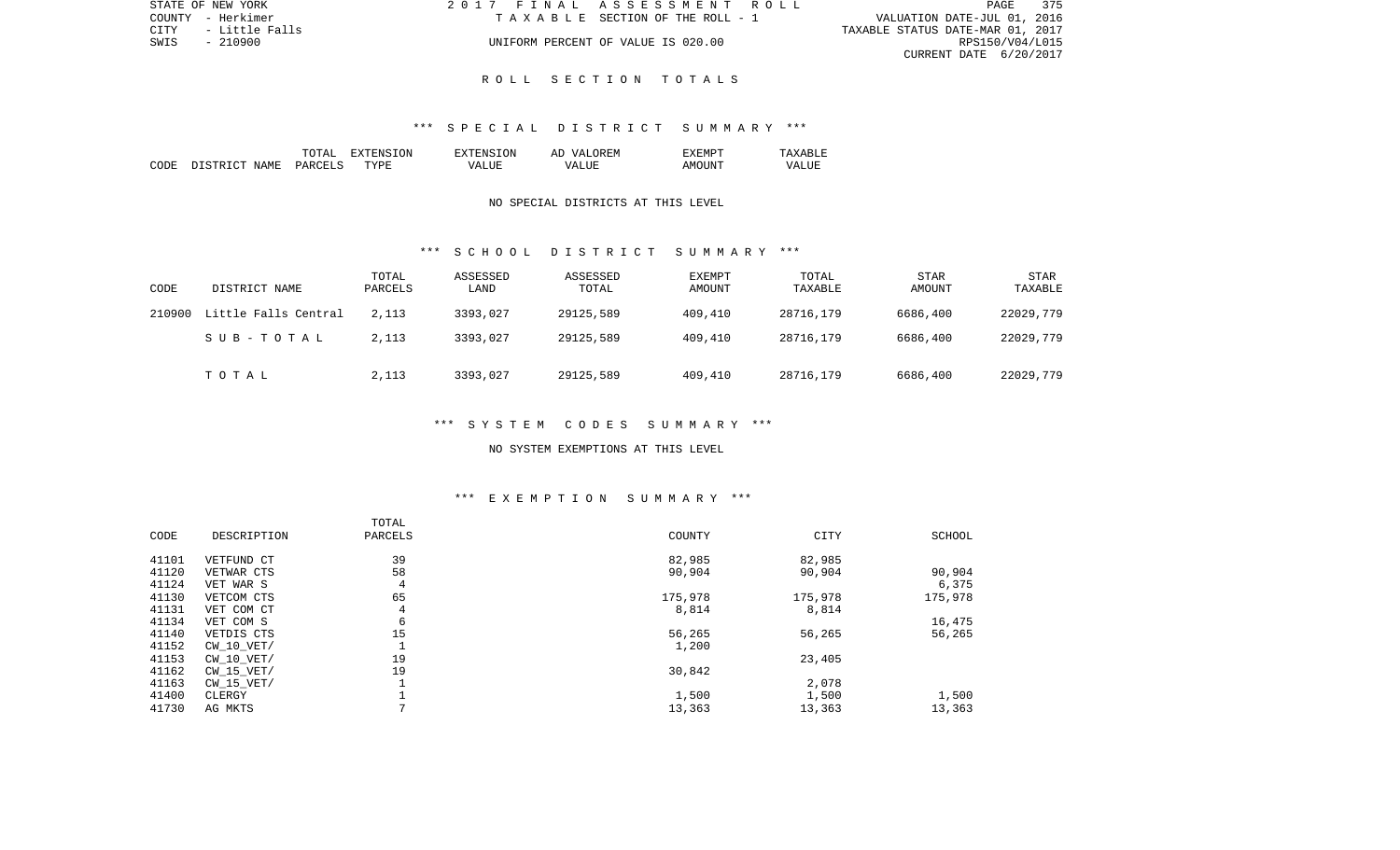| STATE OF NEW YORK   | 2017 FINAL ASSESSMENT ROLL |                                       | PAGE                             | 376             |
|---------------------|----------------------------|---------------------------------------|----------------------------------|-----------------|
| COUNTY - Herkimer   |                            | T A X A B L E SECTION OF THE ROLL - 1 | VALUATION DATE-JUL 01, 2016      |                 |
| CITY - Little Falls |                            |                                       | TAXABLE STATUS DATE-MAR 01, 2017 |                 |
| SWIS - 210900       |                            | UNIFORM PERCENT OF VALUE IS 020.00    |                                  | RPS150/V04/L015 |
|                     |                            |                                       | CURRENT DATE $6/20/2017$         |                 |

#### \*\*\* E X E M P T I O N S U M M A R Y \*\*\*

| CODE           | DESCRIPTION          | TOTAL<br>PARCELS | <b>COUNTY</b> | CITY    | SCHOOL             |
|----------------|----------------------|------------------|---------------|---------|--------------------|
| 41800<br>41834 | AGED-ALL<br>ENH STAR | 10<br>291        | 48,175        | 48,175  | 48,550<br>2969,315 |
| 41854          | BAS STAR             | 627              |               |         | 3717,085           |
| 47611          | BUS EX-C/T           |                  | 8,970         | 8,970   |                    |
|                | TOTAL                | 1,168            | 518,996       | 512,437 | 7095,810           |

| ROLL<br>SEC | DESCRIPTION | TOTAL<br>PARCELS | <b>ASSESSED</b><br>LAND | <b>\SSESSED</b><br>TOTAL | TAXABLE<br>COUNTY | TAXABLE<br>CTTV | TAXABLE<br>SCHOOL | <b>STAR</b><br>TAXABLE |
|-------------|-------------|------------------|-------------------------|--------------------------|-------------------|-----------------|-------------------|------------------------|
|             | TAXABLE     | 2112<br>ب⊥⊥ به   | 3393<br>,027            | 29125,589                | 28606,593         | 28613,152       | 28716,179         | 22029,779              |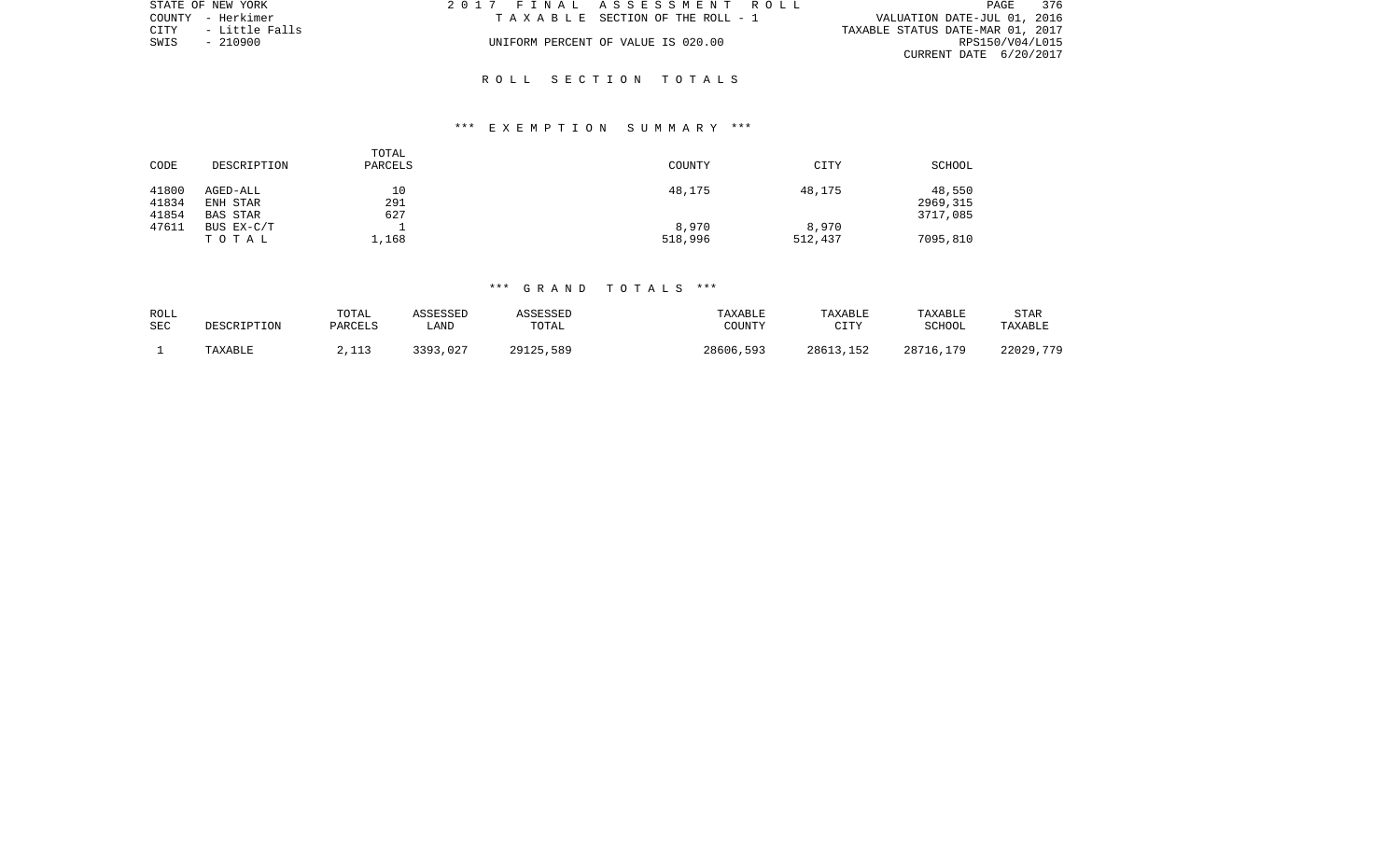| STATE OF NEW YORK<br>COUNTY - Herkimer<br><b>CITY</b><br>- Little Falls<br>SWIS<br>$-210900$ | 2017 FINAL ASSESSMENT<br>R O L L<br>SPECIAL FRANCHISE SECTION OF THE ROLL - 5<br>OWNERS NAME SEOUENCE<br>UNIFORM PERCENT OF VALUE IS 020.00 |                       |             |                                       | PAGE<br>377<br>VALUATION DATE-JUL 01, 2016<br>TAXABLE STATUS DATE-MAR 01, 2017 |             |  |
|----------------------------------------------------------------------------------------------|---------------------------------------------------------------------------------------------------------------------------------------------|-----------------------|-------------|---------------------------------------|--------------------------------------------------------------------------------|-------------|--|
| TAX MAP PARCEL NUMBER                                                                        | PROPERTY LOCATION & CLASS ASSESSMENT EXEMPTION CODE---------------COUNTY-------CITY------SCHOOL                                             |                       |             |                                       |                                                                                |             |  |
| CURRENT OWNERS NAME<br>CURRENT OWNERS ADDRESS                                                | SCHOOL DISTRICT<br>PARCEL SIZE/GRID COORD                                                                                                   | LAND<br>TOTAL         |             | TAX DESCRIPTION<br>SPECIAL DISTRICTS  | TAXABLE VALUE                                                                  | ACCOUNT NO. |  |
|                                                                                              |                                                                                                                                             |                       |             |                                       |                                                                                |             |  |
| $555. - 7 - 3$                                                                               | Rte 5S<br>860 Spec fran.                                                                                                                    |                       |             | COUNTY TAXABLE VALUE                  | 446                                                                            |             |  |
| Intellifiber Networks                                                                        | Little Falls Ce 210900                                                                                                                      | $\mathbf 0$           | CITY        | TAXABLE VALUE                         | 446                                                                            |             |  |
| PO Box 2629                                                                                  |                                                                                                                                             | 446                   |             | SCHOOL TAXABLE VALUE                  | 446                                                                            |             |  |
| Addison, TX 75001<br>**************************                                              | FULL MARKET VALUE                                                                                                                           | 2,230                 |             |                                       |                                                                                |             |  |
|                                                                                              | City Of Little Falls                                                                                                                        |                       |             |                                       |                                                                                | 040500090   |  |
| $555. - 4 - 1$                                                                               | 861 Elec & gas                                                                                                                              |                       |             | COUNTY TAXABLE VALUE                  | 1653,898                                                                       |             |  |
| Niagara Mohawk Power Corp                                                                    | Little Falls Ce 210900                                                                                                                      | $\Omega$              | CITY        | TAXABLE VALUE                         | 1653,898                                                                       |             |  |
| Real Estate Tax Department                                                                   | Special                                                                                                                                     | 1653,898              |             | SCHOOL TAXABLE VALUE                  | 1653,898                                                                       |             |  |
| 300 Erie Blvd West                                                                           | Franchise                                                                                                                                   |                       |             |                                       |                                                                                |             |  |
| Syracuse, NY 13202                                                                           | 984<br>BANK<br>DEED BOOK 00000                                                                                                              |                       |             |                                       |                                                                                |             |  |
|                                                                                              | FULL MARKET VALUE                                                                                                                           | 8269,490              |             |                                       |                                                                                |             |  |
|                                                                                              |                                                                                                                                             |                       |             |                                       |                                                                                |             |  |
|                                                                                              | City Of Little Falls                                                                                                                        |                       |             |                                       |                                                                                | 040500030   |  |
| $555. - 6 - 1$                                                                               | 869 Television                                                                                                                              |                       |             | COUNTY TAXABLE VALUE                  | 14,271                                                                         |             |  |
| Time Warner Cable<br>Attn: Time Warner Cable 1A6                                             | Little Falls Ce 210900<br>BANK<br>984                                                                                                       | $\mathbf 0$<br>14,271 | CITY        | TAXABLE VALUE<br>SCHOOL TAXABLE VALUE | 14,271<br>14,271                                                               |             |  |
| Tax Dept                                                                                     | DEED BOOK 00000                                                                                                                             |                       |             |                                       |                                                                                |             |  |
| PO Box 7467                                                                                  | FULL MARKET VALUE                                                                                                                           | 71,355                |             |                                       |                                                                                |             |  |
| Charlotte, NC 28241                                                                          |                                                                                                                                             |                       |             |                                       |                                                                                |             |  |
|                                                                                              |                                                                                                                                             |                       |             |                                       |                                                                                |             |  |
| $555. - 7 - 1$                                                                               | City of Little Falls<br>860 Spec fran.                                                                                                      |                       |             | COUNTY TAXABLE VALUE                  | 28                                                                             |             |  |
| US Sprint Communications                                                                     | Little Falls Ce 210900                                                                                                                      | $\Omega$              | <b>CITY</b> | TAXABLE VALUE                         | 28                                                                             |             |  |
| Attn: Property Tax Dept                                                                      | ACRES<br>0.01                                                                                                                               | 28                    |             | SCHOOL TAXABLE VALUE                  | 28                                                                             |             |  |
| PO Box 12913                                                                                 | FULL MARKET VALUE                                                                                                                           | 140                   |             |                                       |                                                                                |             |  |
| Shawnee Mission, KS 66212-0490                                                               |                                                                                                                                             |                       |             |                                       |                                                                                |             |  |
|                                                                                              | City Of Little Falls                                                                                                                        |                       |             |                                       |                                                                                | 040500060   |  |
| $555. - 2 - 1$                                                                               | 866 Telephone                                                                                                                               |                       |             | COUNTY TAXABLE VALUE                  | 70,839                                                                         |             |  |
| Verizon New York Inc                                                                         | Little Falls Ce 210900                                                                                                                      | $\circ$               | <b>CITY</b> | TAXABLE VALUE                         | 70,839                                                                         |             |  |
| Duff & Phelps                                                                                | DEED BOOK 00000                                                                                                                             | 70,839                |             | SCHOOL TAXABLE VALUE                  | 70,839                                                                         |             |  |
| PO Box 2749                                                                                  | FULL MARKET VALUE                                                                                                                           | 354,195               |             |                                       |                                                                                |             |  |
| Addison, TX 75001                                                                            |                                                                                                                                             |                       |             |                                       |                                                                                |             |  |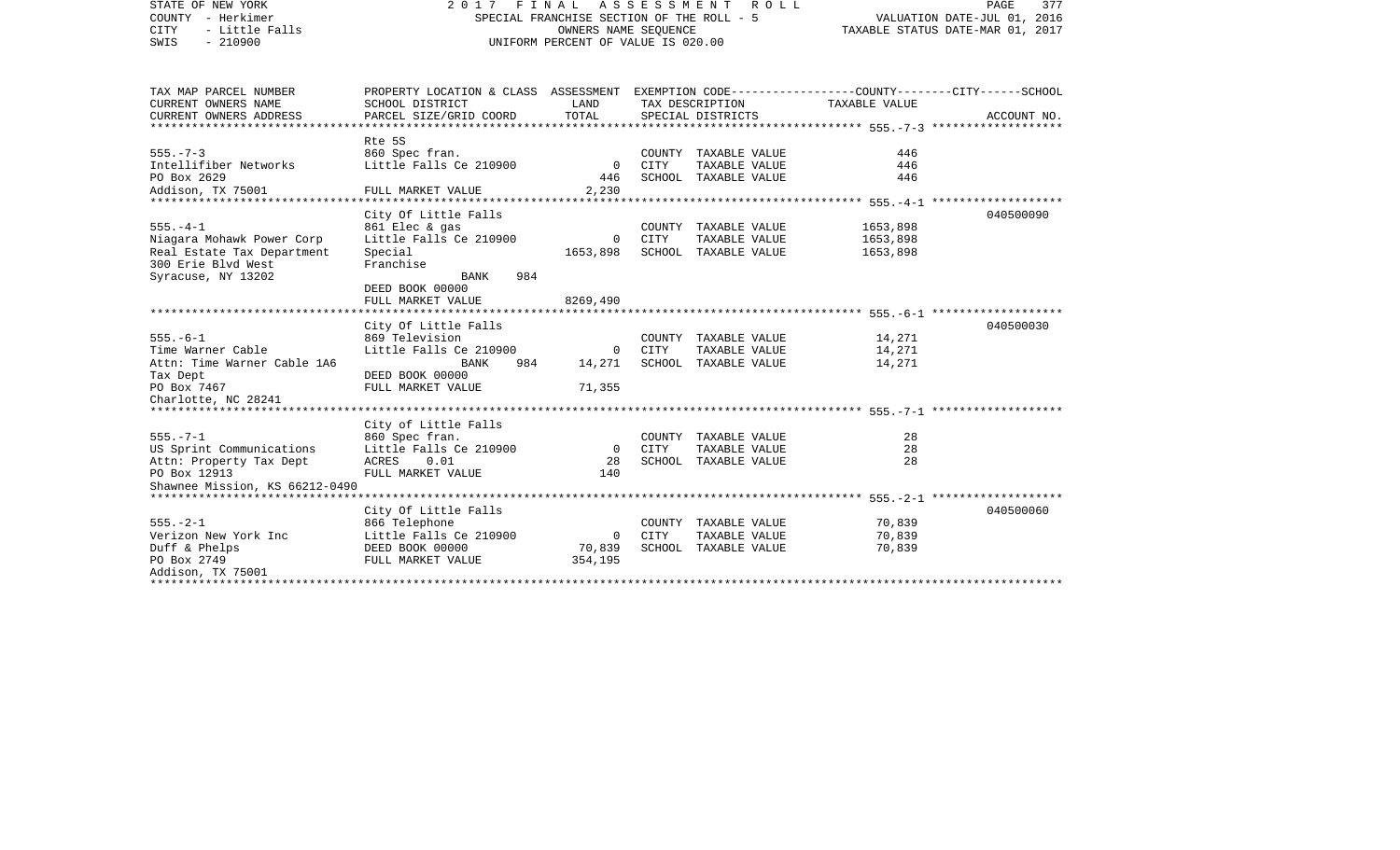| STATE OF NEW YORK        | 2017 FINAL ASSESSMENT ROLL                | 378<br>PAGE                      |
|--------------------------|-------------------------------------------|----------------------------------|
| COUNTY - Herkimer        | SPECIAL FRANCHISE SECTION OF THE ROLL - 5 | VALUATION DATE-JUL 01, 2016      |
| CITY      - Little Falls |                                           | TAXABLE STATUS DATE-MAR 01, 2017 |
| SWIS - 210900            | UNIFORM PERCENT OF VALUE IS 020.00        | RPS150/V04/L015                  |
|                          |                                           | CURRENT DATE 6/20/2017           |

#### \*\*\* S P E C I A L D I S T R I C T S U M M A R Y \*\*\*

|      |                   | TOTAT         | .ON<br>. А  | TON.<br>$T^{\mathrm{v}}$ T $F$ NS. | OR EN<br>77 D<br>AΓ | "XFMPT          |             |
|------|-------------------|---------------|-------------|------------------------------------|---------------------|-----------------|-------------|
| CODE | . STRICT<br>NAME. | <b>PARCFT</b> | <b>TYPE</b> | vд                                 | - ---<br>∖7∆<br>.   | דוחד<br>A M() I | 7∆<br>7 N N |

## NO SPECIAL DISTRICTS AT THIS LEVEL

#### \*\*\* S C H O O L D I S T R I C T S U M M A R Y \*\*\*

| CODE   | DISTRICT NAME        | TOTAL<br>PARCELS | ASSESSED<br>LAND | ASSESSED<br>TOTAL | <b>EXEMPT</b><br>AMOUNT | TOTAL<br>TAXABLE | STAR<br>AMOUNT | STAR<br>TAXABLE |
|--------|----------------------|------------------|------------------|-------------------|-------------------------|------------------|----------------|-----------------|
| 210900 | Little Falls Central |                  |                  | 1739,482          |                         | 1739,482         |                | 1739,482        |
|        | SUB-TOTAL            |                  |                  | 1739,482          |                         | 1739,482         |                | 1739,482        |
|        | TOTAL                |                  |                  | 1739,482          |                         | 1739,482         |                | 1739,482        |

## \*\*\* S Y S T E M C O D E S S U M M A R Y \*\*\*

#### NO SYSTEM EXEMPTIONS AT THIS LEVEL

## \*\*\* E X E M P T I O N S U M M A R Y \*\*\*

## NO EXEMPTIONS AT THIS LEVEL

| ROLL |                      | TOTAL   | ASSESSED | SSESSED  | TAXABLE  | TAXABLE      | TAXABLE  | <b>STAR</b> |
|------|----------------------|---------|----------|----------|----------|--------------|----------|-------------|
| SEC  | DESCRIPTION          | PARCELS | LAND     | TOTAL    | COUNTY   | CTTV<br>____ | SCHOOL   | TAXABLE     |
|      | FRANCHISE<br>SPECTAL |         |          | 1739,482 | .739,482 | 1739,482     | 1739,482 | L739,482    |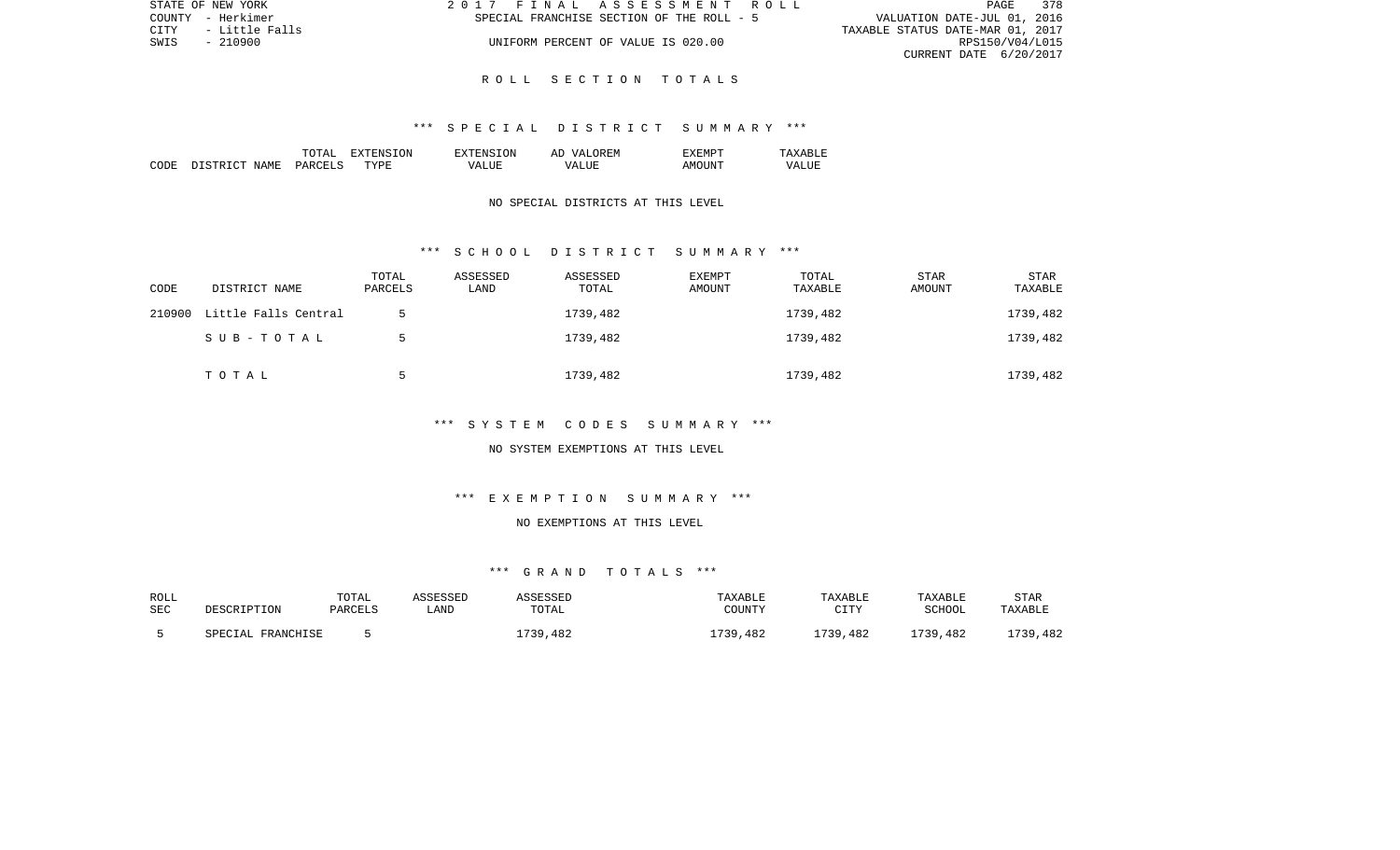| STATE OF NEW YORK<br>COUNTY - Herkimer<br>- Little Falls<br>CITY<br>SWIS<br>$-210900$                                                           | 2 0 1 7                                                                                                                                                                                          | FINAL<br>UTILITY & R.R. SECTION OF THE ROLL - 6<br>OWNERS NAME SEQUENCE<br>UNIFORM PERCENT OF VALUE IS 020.00 | ASSESSMENT            | R O L L                                                       | 379<br>PAGE<br>VALUATION DATE-JUL 01, 2016<br>TAXABLE STATUS DATE-MAR 01, 2017            |             |  |
|-------------------------------------------------------------------------------------------------------------------------------------------------|--------------------------------------------------------------------------------------------------------------------------------------------------------------------------------------------------|---------------------------------------------------------------------------------------------------------------|-----------------------|---------------------------------------------------------------|-------------------------------------------------------------------------------------------|-------------|--|
| TAX MAP PARCEL NUMBER<br>CURRENT OWNERS NAME<br>CURRENT OWNERS ADDRESS                                                                          | PROPERTY LOCATION & CLASS<br>SCHOOL DISTRICT<br>PARCEL SIZE/GRID COORD                                                                                                                           | LAND<br>TOTAL                                                                                                 |                       | TAX DESCRIPTION<br>SPECIAL DISTRICTS                          | ASSESSMENT EXEMPTION CODE------------------COUNTY-------CITY------SCHOOL<br>TAXABLE VALUE | ACCOUNT NO. |  |
| **********************                                                                                                                          | ************************                                                                                                                                                                         | ***************                                                                                               |                       |                                                               |                                                                                           |             |  |
| $114.68 - 7 - 40.1$<br>Niagara Mohawk Power Corp<br>Real Estate Tax Dept-DMezz<br>300 Erie Blvd W<br>Syracuse, NY 13202                         | South Side of West Mill<br>311 Res vac land<br>Little Falls Ce 210900<br>FRNT<br>95.00 DPTH 145.00<br><b>ACRES</b><br>0.75<br>EAST-0358508 NRTH-1108225<br>FULL MARKET VALUE                     | 450<br>450<br>2,250                                                                                           | COUNTY<br><b>CITY</b> | TAXABLE VALUE<br>TAXABLE VALUE<br>SCHOOL TAXABLE VALUE        | 450<br>450<br>450                                                                         |             |  |
| **********************                                                                                                                          |                                                                                                                                                                                                  |                                                                                                               |                       |                                                               |                                                                                           |             |  |
| $114.68 - 7 - 58$<br>Niagara Mohawk Power Corp<br>Real Estate Tax Dept<br>300 Erie Blvd West<br>Syracuse, NY 13202                              | South Second & John St<br>882 Elec Trans Imp<br>Little Falls Ce 210900<br>$V1$ 9 Map#85<br>1,068 F7<br>S Sec. & John<br>34.00 DPTH<br>FRNT<br>60.37<br>984<br>BANK                               | 1,620<br>1,620                                                                                                | <b>CITY</b>           | COUNTY TAXABLE VALUE<br>TAXABLE VALUE<br>SCHOOL TAXABLE VALUE | 1,620<br>1,620<br>1,620                                                                   | 040300600   |  |
|                                                                                                                                                 | EAST-0396483 NRTH-1533593<br>DEED BOOK 00000<br>FULL MARKET VALUE<br>******************                                                                                                          | 8,100                                                                                                         |                       |                                                               | ************************* 114.75-2-2 ******************                                   |             |  |
|                                                                                                                                                 | West Main St                                                                                                                                                                                     |                                                                                                               |                       |                                                               |                                                                                           | 040300360   |  |
| $114.75 - 2 - 2$<br>Niagara Mohawk Power Corp<br>Real Estate Tax Dept<br>300 Erie Blvd West<br>Syracuse, NY 13202                               | 870 Elect & Gas<br>Little Falls Ce 210900<br>$0.14$ Cre<br>W Main St<br>FRNT<br>50.00 DPTH 128.00<br>BANK<br>984                                                                                 | 800<br>800                                                                                                    | COUNTY<br>CITY        | TAXABLE VALUE<br>TAXABLE VALUE<br>SCHOOL TAXABLE VALUE        | 800<br>800<br>800                                                                         |             |  |
|                                                                                                                                                 | EAST-0393063 NRTH-1530684<br>FULL MARKET VALUE                                                                                                                                                   |                                                                                                               |                       |                                                               |                                                                                           |             |  |
|                                                                                                                                                 |                                                                                                                                                                                                  | 4,000                                                                                                         |                       |                                                               | ****************************** 114.76-1-11.1 **************                               |             |  |
| $114.76 - 1 - 11.1$<br>Niagara Mohawk Power Corp<br>Real Estate Tax Dept<br>300 Erie Blvd West<br>Syracuse, NY 13202                            | Loomis Is<br>870 Elect & Gas<br>Little Falls Ce 210900<br>Loomis Island<br>1.52 Acres<br>ACRES<br>3.50 BANK<br>984<br>EAST-0395484 NRTH-1532389<br>DEED BOOK 00616 PG-00462<br>FULL MARKET VALUE | 7,200<br>7,200<br>36,000                                                                                      | CITY                  | COUNTY TAXABLE VALUE<br>TAXABLE VALUE<br>SCHOOL TAXABLE VALUE | 7,200<br>7,200<br>7,200                                                                   | 040300420   |  |
|                                                                                                                                                 | *********************                                                                                                                                                                            |                                                                                                               |                       |                                                               | ***************************** 114.76-1-11.3 **************                                |             |  |
| $114.76 - 1 - 11.3$<br>Niagara Mohawk Power Corp<br>Real Estate Tax Dept-DMezz<br>300 Erie Blvd W<br>Syracuse, NY 13202<br>******************** | Mohawk St<br>800 Public Service<br>Little Falls Ce 210900<br>FRNT 190.00 DPTH 161.00<br>EAST-0395833 NRTH-1532529<br>FULL MARKET VALUE                                                           | 1,400<br>1,400<br>7,000                                                                                       | <b>CITY</b>           | COUNTY TAXABLE VALUE<br>TAXABLE VALUE<br>SCHOOL TAXABLE VALUE | 1,400<br>1,400<br>1,400                                                                   |             |  |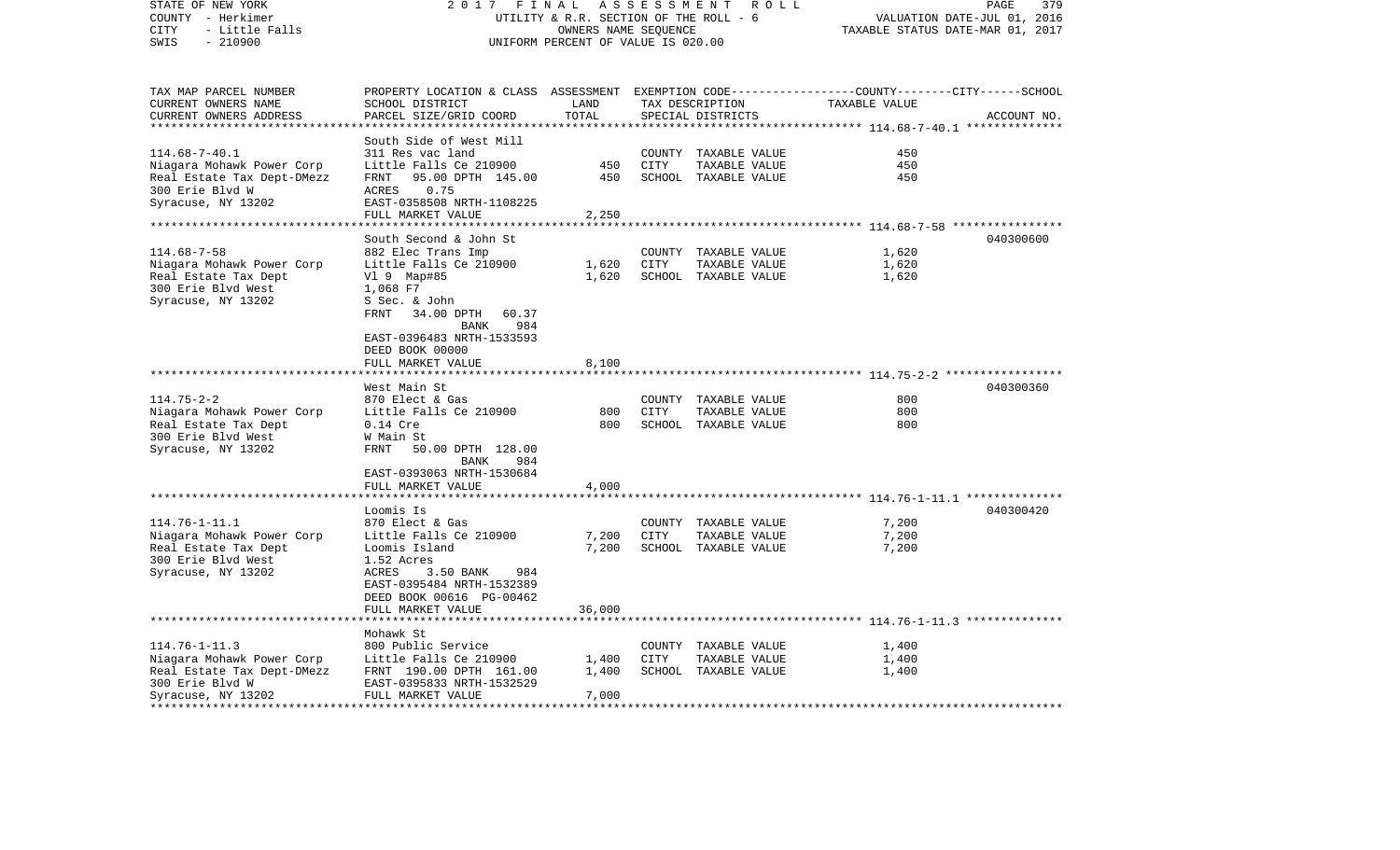| STATE OF NEW YORK<br>COUNTY - Herkimer<br>- Little Falls<br><b>CITY</b><br>$-210900$<br>SWIS                                  | FINAL<br>2017                                                                                                                                                                                                                     |                       | A S S E S S M E N T<br>PAGE<br>380<br>R O L L<br>UTILITY & R.R. SECTION OF THE ROLL - 6<br>VALUATION DATE-JUL 01, 2016<br>OWNERS NAME SEQUENCE<br>TAXABLE STATUS DATE-MAR 01, 2017<br>UNIFORM PERCENT OF VALUE IS 020.00 |                                                               |                            |             |  |
|-------------------------------------------------------------------------------------------------------------------------------|-----------------------------------------------------------------------------------------------------------------------------------------------------------------------------------------------------------------------------------|-----------------------|--------------------------------------------------------------------------------------------------------------------------------------------------------------------------------------------------------------------------|---------------------------------------------------------------|----------------------------|-------------|--|
| TAX MAP PARCEL NUMBER<br>CURRENT OWNERS NAME<br>CURRENT OWNERS ADDRESS                                                        | PROPERTY LOCATION & CLASS ASSESSMENT EXEMPTION CODE----------------COUNTY-------CITY------SCHOOL<br>SCHOOL DISTRICT<br>PARCEL SIZE/GRID COORD                                                                                     | LAND<br>TOTAL         |                                                                                                                                                                                                                          | TAX DESCRIPTION<br>SPECIAL DISTRICTS                          | TAXABLE VALUE              | ACCOUNT NO. |  |
| *************************                                                                                                     |                                                                                                                                                                                                                                   |                       |                                                                                                                                                                                                                          |                                                               |                            |             |  |
| $114.76 - 1 - 12$<br>Niagara Mohawk Power Corp<br>Attn: Property Tax Dept D-G<br>300 Erie Blvd W<br>Syracuse, NY 13202        | 12 Mohawk St<br>312 Vac w/imprv<br>Little Falls Ce 210900<br>62.00 DPTH 110.00<br>FRNT<br>EAST-0395941 NRTH-1532560<br>DEED BOOK 921<br>PG-292<br>FULL MARKET VALUE                                                               | 600<br>1,050<br>5,250 | CITY                                                                                                                                                                                                                     | COUNTY TAXABLE VALUE<br>TAXABLE VALUE<br>SCHOOL TAXABLE VALUE | 1,050<br>1,050<br>1,050    | 040042060   |  |
|                                                                                                                               |                                                                                                                                                                                                                                   |                       |                                                                                                                                                                                                                          |                                                               |                            |             |  |
| $114.76 - 1 - 13$<br>Niagara Mohawk Power Corp<br>Attn: Property Tax Dept D-G<br>300 Erie Blvd W<br>Syracuse, NY 13202        | Mohawk St<br>311 Res vac land<br>Little Falls Ce 210900<br>75.00 DPTH<br>FRNT<br>86.00<br>EAST-0396000 NRTH-1532595<br>DEED BOOK 921<br>$PG-292$<br>FULL MARKET VALUE                                                             | 600<br>600<br>3,000   | CITY                                                                                                                                                                                                                     | COUNTY TAXABLE VALUE<br>TAXABLE VALUE<br>SCHOOL TAXABLE VALUE | 600<br>600<br>600          | 040042030   |  |
|                                                                                                                               |                                                                                                                                                                                                                                   |                       |                                                                                                                                                                                                                          |                                                               |                            |             |  |
| $114.84 - 1 - 2$<br>Niagara Mohawk Power Corp<br>Real Estate Tax Dept<br>300 Erie Blvd West<br>Syracuse, NY 13202             | Southern Ave<br>882 Elec Trans Imp<br>Little Falls Ce 210900<br>Rock City Subst<br>Southern Ave.<br>$0.42$ A. 3 Lots<br>FRNT 248.31 DPTH<br>80.02<br>984<br><b>BANK</b><br>EAST-0394009 NRTH-1529718                              | 2,450<br>45,559       | CITY                                                                                                                                                                                                                     | COUNTY TAXABLE VALUE<br>TAXABLE VALUE<br>SCHOOL TAXABLE VALUE | 45,559<br>45,559<br>45,559 | 040300510   |  |
|                                                                                                                               | FULL MARKET VALUE                                                                                                                                                                                                                 | 227,795               |                                                                                                                                                                                                                          |                                                               |                            |             |  |
| $114.84 - 1 - 27$<br>Niagara Mohawk Power Corp<br>Real Estate Tax Dept<br>300 Erie Blvd West<br>Syracuse, NY 13202            | City Of Little Falls<br>882 Elec Trans Imp<br>Little Falls Ce 210900<br>T 205A \$7500<br>T 205<br>\$18100<br>FRNT 133.34 DPTH<br>90.00<br>984<br><b>BANK</b><br>EAST-0393903 NRTH-1529759<br>DEED BOOK 00000<br>FULL MARKET VALUE | 800<br>800<br>4,000   | CITY                                                                                                                                                                                                                     | COUNTY TAXABLE VALUE<br>TAXABLE VALUE<br>SCHOOL TAXABLE VALUE | 800<br>800<br>800          | 040300450   |  |
|                                                                                                                               | **************************                                                                                                                                                                                                        | ************          |                                                                                                                                                                                                                          |                                                               |                            |             |  |
| 609.000-9999-132.350-1001<br>Niagara Mohawk Power Corp<br>Real Estate Tax Dept-DMezz<br>300 Erie Blvd W<br>Syracuse, NY 13202 | 27 T-Line<br>882 Elec Trans Imp<br>Little Falls Ce 210900<br>FRNT 10.00 DPTH<br>10.00<br>FULL MARKET VALUE                                                                                                                        | 0<br>15,770<br>78,850 | CITY                                                                                                                                                                                                                     | COUNTY TAXABLE VALUE<br>TAXABLE VALUE<br>SCHOOL TAXABLE VALUE | 15,770<br>15,770<br>15,770 |             |  |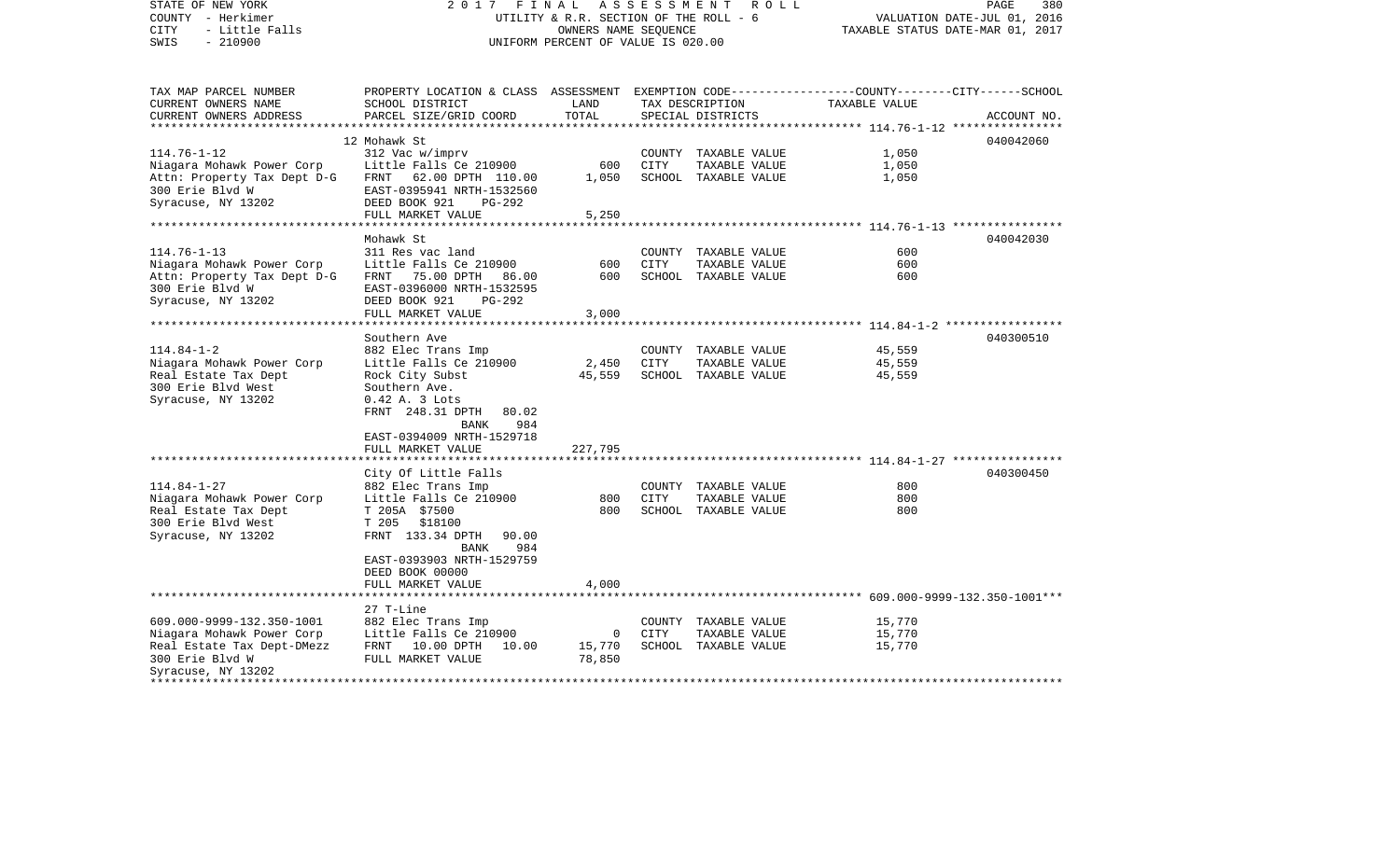| STATE OF NEW YORK<br>COUNTY - Herkimer<br>- Little Falls<br><b>CITY</b><br>$-210900$<br>SWIS | FINAL<br>2017                                                                                                       | UTILITY & R.R. SECTION OF THE ROLL - 6<br>OWNERS NAME SEOUENCE<br>UNIFORM PERCENT OF VALUE IS 020.00 |      | ASSESSMENT ROLL                      | TAXABLE STATUS DATE-MAR 01, 2017 | PAGE<br>381<br>VALUATION DATE-JUL 01, 2016 |
|----------------------------------------------------------------------------------------------|---------------------------------------------------------------------------------------------------------------------|------------------------------------------------------------------------------------------------------|------|--------------------------------------|----------------------------------|--------------------------------------------|
| TAX MAP PARCEL NUMBER<br>CURRENT OWNERS NAME                                                 | PROPERTY LOCATION & CLASS ASSESSMENT EXEMPTION CODE----------------COUNTY-------CITY------SCHOOL<br>SCHOOL DISTRICT | LAND                                                                                                 |      |                                      | TAXABLE VALUE                    |                                            |
| CURRENT OWNERS ADDRESS                                                                       | PARCEL SIZE/GRID COORD                                                                                              | TOTAL                                                                                                |      | TAX DESCRIPTION<br>SPECIAL DISTRICTS |                                  | ACCOUNT NO.                                |
| **********************                                                                       |                                                                                                                     |                                                                                                      |      |                                      |                                  |                                            |
| 609.000-9999-132.350-1011                                                                    | City Of Little Fls<br>882 Elec Trans Imp                                                                            |                                                                                                      |      | COUNTY TAXABLE VALUE                 | 10,350                           | 040300570                                  |
| Niagara Mohawk Power Corp                                                                    | Little Falls Ce 210900                                                                                              | 8,750                                                                                                | CITY | TAXABLE VALUE                        | 10,350                           |                                            |
| Real Estate Tax Dept                                                                         | Little Falls                                                                                                        | 10,350                                                                                               |      | SCHOOL TAXABLE VALUE                 | 10,350                           |                                            |
| 300 Erie Blvd West                                                                           | Substation                                                                                                          |                                                                                                      |      |                                      |                                  |                                            |
| Syracuse, NY 13202                                                                           | 1.5 Acres                                                                                                           |                                                                                                      |      |                                      |                                  |                                            |
|                                                                                              | 984<br>BANK                                                                                                         |                                                                                                      |      |                                      |                                  |                                            |
|                                                                                              | DEED BOOK 00000                                                                                                     |                                                                                                      |      |                                      |                                  |                                            |
|                                                                                              | FULL MARKET VALUE                                                                                                   | 51,750                                                                                               |      |                                      |                                  |                                            |
|                                                                                              |                                                                                                                     |                                                                                                      |      |                                      |                                  |                                            |
| 609.000-9999-132.350-1021                                                                    | 26 T-Line<br>880 Elec-Gas Trans                                                                                     |                                                                                                      |      | COUNTY TAXABLE VALUE                 | 6,060                            |                                            |
| Niagara Mohawk Power Corp                                                                    | Little Falls Ce 210900                                                                                              | $\overline{0}$                                                                                       | CITY | TAXABLE VALUE                        | 6,060                            |                                            |
| Real Estate Tax Dept-DMezz                                                                   | FRNT 10.00 DPTH<br>10.00                                                                                            | 6,060                                                                                                |      | SCHOOL TAXABLE VALUE                 | 6,060                            |                                            |
| 300 Erie Blvd W                                                                              | FULL MARKET VALUE                                                                                                   | 30,300                                                                                               |      |                                      |                                  |                                            |
| Syracuse, NY 13202                                                                           |                                                                                                                     |                                                                                                      |      |                                      |                                  |                                            |
|                                                                                              |                                                                                                                     |                                                                                                      |      |                                      |                                  |                                            |
|                                                                                              | City Of Little Fls                                                                                                  |                                                                                                      |      |                                      |                                  | 040300540                                  |
| 609.000-9999-132.350-1881                                                                    | 882 Elec Trans Imp                                                                                                  |                                                                                                      |      | COUNTY TAXABLE VALUE                 | 83,535                           |                                            |
| Niagara Mohawk Power Corp                                                                    | Little Falls Ce 210900                                                                                              | $\overline{0}$                                                                                       | CITY | TAXABLE VALUE                        | 83,535                           |                                            |
| Real Estate Tax Dept                                                                         | Electric                                                                                                            | 83,535                                                                                               |      | SCHOOL TAXABLE VALUE                 | 83,535                           |                                            |
| 300 Erie Blvd West                                                                           | Distribution                                                                                                        |                                                                                                      |      |                                      |                                  |                                            |
| Syracuse, NY 13202                                                                           | Lines<br>BANK<br>984                                                                                                |                                                                                                      |      |                                      |                                  |                                            |
|                                                                                              | DEED BOOK 00000                                                                                                     |                                                                                                      |      |                                      |                                  |                                            |
|                                                                                              | FULL MARKET VALUE                                                                                                   | 417,675                                                                                              |      |                                      |                                  |                                            |
| ************************                                                                     |                                                                                                                     |                                                                                                      |      |                                      |                                  |                                            |
|                                                                                              | City Of Little Fls                                                                                                  |                                                                                                      |      |                                      |                                  | 040300480                                  |
| 609.000-9999-132.350-2001                                                                    | 883 Gas Trans Impr                                                                                                  |                                                                                                      |      | COUNTY TAXABLE VALUE                 | 35,973                           |                                            |
| Niagara Mohawk Power Corp                                                                    | Little Falls Ce 210900                                                                                              | 7,450                                                                                                | CITY | TAXABLE VALUE                        | 35,973                           |                                            |
| Real Estate Tax Department<br>300 Erie Blvd West                                             | Gas Regulator<br>Station                                                                                            | 35,973                                                                                               |      | SCHOOL TAXABLE VALUE                 | 35,973                           |                                            |
| Syracuse, NY 13202                                                                           | 1.27 Acres                                                                                                          |                                                                                                      |      |                                      |                                  |                                            |
|                                                                                              | BANK<br>984                                                                                                         |                                                                                                      |      |                                      |                                  |                                            |
|                                                                                              | DEED BOOK 00000                                                                                                     |                                                                                                      |      |                                      |                                  |                                            |
|                                                                                              | FULL MARKET VALUE                                                                                                   | 179,865                                                                                              |      |                                      |                                  |                                            |
|                                                                                              |                                                                                                                     |                                                                                                      |      |                                      |                                  |                                            |
|                                                                                              | South 2nd & Johns                                                                                                   |                                                                                                      |      |                                      |                                  |                                            |
| 609.000-9999-132.350-2011                                                                    | 873 Gas Meas Sta                                                                                                    |                                                                                                      |      | COUNTY TAXABLE VALUE                 | 2,852                            |                                            |
| Niagara Mohawk Power Corp                                                                    | Little Falls Ce 210900                                                                                              | $\overline{0}$                                                                                       | CITY | TAXABLE VALUE                        | 2,852                            |                                            |
| Attn Real Estate Tax Dep DMezz FRNT 10.00 DPTH                                               | 10.00                                                                                                               | 2,852                                                                                                |      | SCHOOL TAXABLE VALUE                 | 2,852                            |                                            |
| 300 Erie Blvd W                                                                              | FULL MARKET VALUE                                                                                                   | 14,260                                                                                               |      |                                      |                                  |                                            |
| Syracuse, NY 13202                                                                           |                                                                                                                     |                                                                                                      |      |                                      |                                  |                                            |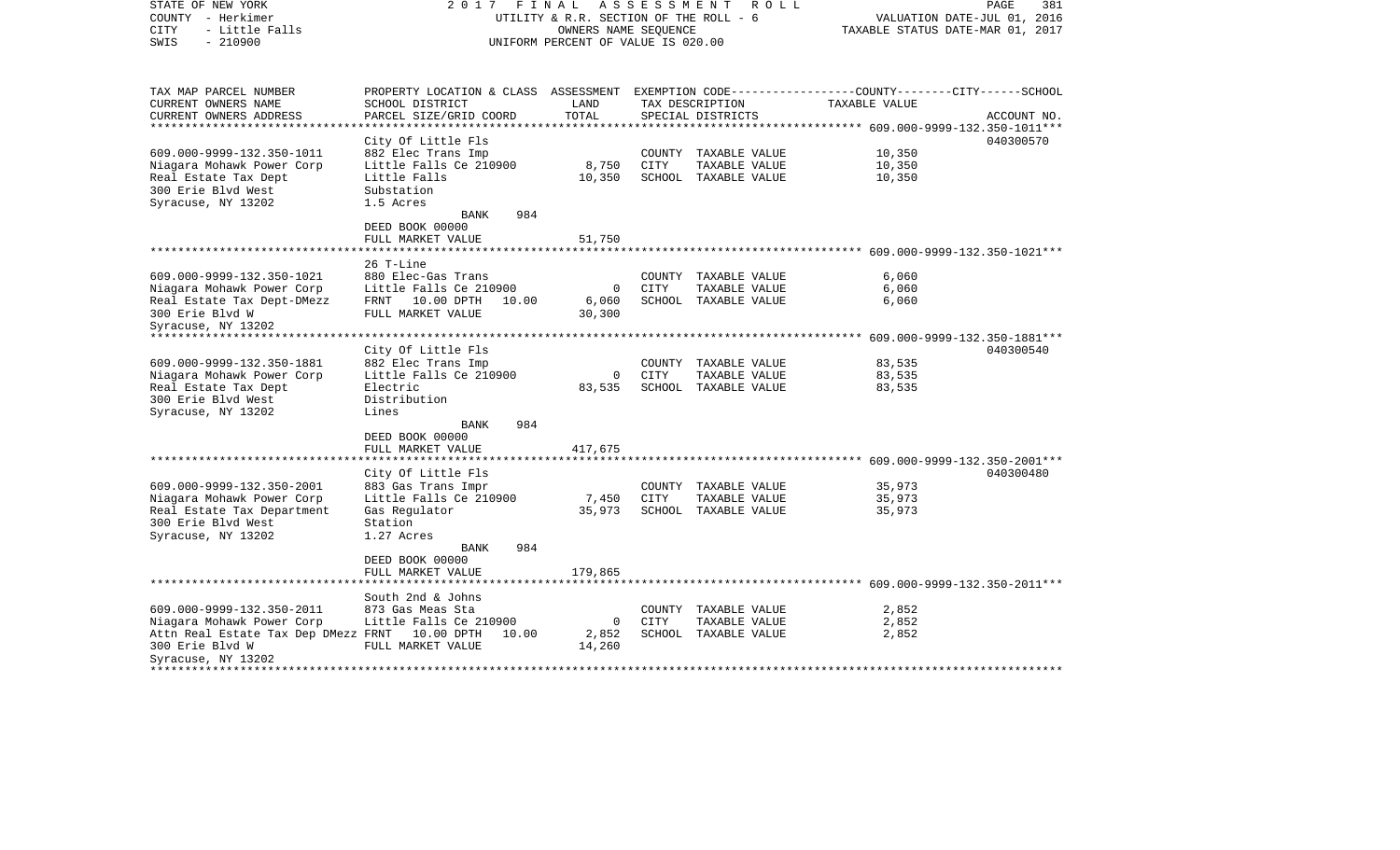| STATE OF NEW YORK<br>COUNTY - Herkimer<br>- Little Falls<br>CITY<br>$-210900$<br>SWIS | 2017 FINAL                                                                                                         | UTILITY & R.R. SECTION OF THE ROLL - 6<br>OWNERS NAME SEOUENCE<br>UNIFORM PERCENT OF VALUE IS 020.00 | A S S E S S M E N T | ROLL                 | PAGE<br>382<br>VALUATION DATE-JUL 01, 2016<br>TAXABLE STATUS DATE-MAR 01, 2017 |                |  |
|---------------------------------------------------------------------------------------|--------------------------------------------------------------------------------------------------------------------|------------------------------------------------------------------------------------------------------|---------------------|----------------------|--------------------------------------------------------------------------------|----------------|--|
| TAX MAP PARCEL NUMBER<br>CURRENT OWNERS NAME                                          | PROPERTY LOCATION & CLASS ASSESSMENT EXEMPTION CODE---------------COUNTY-------CITY------SCHOOL<br>SCHOOL DISTRICT | LAND                                                                                                 |                     | TAX DESCRIPTION      | TAXABLE VALUE                                                                  |                |  |
| CURRENT OWNERS ADDRESS                                                                | PARCEL SIZE/GRID COORD                                                                                             | TOTAL                                                                                                |                     | SPECIAL DISTRICTS    |                                                                                | ACCOUNT NO.    |  |
|                                                                                       | Kingsbury Ave                                                                                                      |                                                                                                      |                     |                      |                                                                                | 040300390      |  |
| 609.000-9999-132.350-2881                                                             | 871 Elec-Gas Facil                                                                                                 |                                                                                                      |                     | COUNTY TAXABLE VALUE | 20,100                                                                         |                |  |
| Niagara Mohawk Power Corp                                                             | Little Falls Ce 210900                                                                                             | $\mathbf 0$                                                                                          | CITY                | TAXABLE VALUE        | 20,100                                                                         |                |  |
| Real Estate Tax Department<br>300 Erie Blvd West<br>Syracuse, NY 13202                | Gas Mains-Kings<br>Kingsbury Ave<br>Pine<br>984<br><b>BANK</b>                                                     | 20,100                                                                                               |                     | SCHOOL TAXABLE VALUE | 20,100                                                                         |                |  |
|                                                                                       | DEED BOOK 00000                                                                                                    |                                                                                                      |                     |                      |                                                                                |                |  |
|                                                                                       | FULL MARKET VALUE                                                                                                  | 100,500                                                                                              |                     |                      |                                                                                |                |  |
|                                                                                       |                                                                                                                    |                                                                                                      |                     |                      |                                                                                |                |  |
|                                                                                       | Along Conrail Railroad                                                                                             |                                                                                                      |                     |                      |                                                                                |                |  |
| 609.000-9999-746.120-1881                                                             | 834 Non-cable tv                                                                                                   |                                                                                                      |                     | COUNTY TAXABLE VALUE | 69,600                                                                         |                |  |
| US Sprint Communications                                                              | Little Falls Ce 210900                                                                                             | 0                                                                                                    | CITY                | TAXABLE VALUE        | 69,600                                                                         |                |  |
| Attn: Property Tax Dept                                                               | ACRES<br>$0.01$ BANK<br>984                                                                                        | 69,600                                                                                               |                     | SCHOOL TAXABLE VALUE | 69,600                                                                         |                |  |
| PO Box 12913                                                                          | FULL MARKET VALUE                                                                                                  | 348,000                                                                                              |                     |                      |                                                                                |                |  |
| Shawnee Mission, KS 66212                                                             |                                                                                                                    |                                                                                                      |                     |                      |                                                                                |                |  |
|                                                                                       |                                                                                                                    |                                                                                                      |                     |                      |                                                                                |                |  |
|                                                                                       | 1 N William St                                                                                                     |                                                                                                      |                     |                      |                                                                                | 040300120      |  |
| $115.53 - 3 - 88$                                                                     | 831 Tele Comm                                                                                                      |                                                                                                      |                     | COUNTY TAXABLE VALUE | 45,000                                                                         |                |  |
| Verizon New York Inc                                                                  | Little Falls Ce 210900                                                                                             | 6,500                                                                                                | CITY                | TAXABLE VALUE        | 45,000                                                                         |                |  |
| Nynex                                                                                 | FRNT 100.00 DPTH 154.20                                                                                            | 45,000                                                                                               |                     | SCHOOL TAXABLE VALUE | 45,000                                                                         |                |  |
| Duff & Phelps                                                                         | BANK<br>984                                                                                                        |                                                                                                      |                     |                      |                                                                                |                |  |
| PO Box 2749                                                                           | EAST-0397041 NRTH-1534561                                                                                          |                                                                                                      |                     |                      |                                                                                |                |  |
| Addison, TX 75001                                                                     | FULL MARKET VALUE                                                                                                  | 225,000                                                                                              |                     |                      |                                                                                |                |  |
|                                                                                       |                                                                                                                    |                                                                                                      |                     |                      |                                                                                |                |  |
|                                                                                       | outside plant                                                                                                      |                                                                                                      |                     |                      |                                                                                | 040300060      |  |
| 609.000-0000-631.900-1881                                                             | 831 Tele Comm                                                                                                      |                                                                                                      | Mass Telec 47100    |                      | 1,741                                                                          | 1,741<br>1,741 |  |
| Verizon New York Inc                                                                  | Little Falls Ce 210900                                                                                             | $\mathbf{0}$                                                                                         |                     | COUNTY TAXABLE VALUE | 26,659                                                                         |                |  |
| Nynex                                                                                 | app for schl 100                                                                                                   | 28,400                                                                                               | CITY                | TAXABLE VALUE        | 26,659                                                                         |                |  |
| Duff & Phelps                                                                         | poles wires cable                                                                                                  |                                                                                                      |                     | SCHOOL TAXABLE VALUE | 26,659                                                                         |                |  |
| PO Box 2749                                                                           | on private property                                                                                                |                                                                                                      |                     |                      |                                                                                |                |  |
| Addison, TX 75001                                                                     | 984<br>BANK                                                                                                        |                                                                                                      |                     |                      |                                                                                |                |  |
|                                                                                       | DEED BOOK 00000                                                                                                    |                                                                                                      |                     |                      |                                                                                |                |  |
|                                                                                       | FULL MARKET VALUE                                                                                                  | 142,000                                                                                              |                     |                      |                                                                                |                |  |
|                                                                                       | ********************************                                                                                   |                                                                                                      |                     |                      |                                                                                |                |  |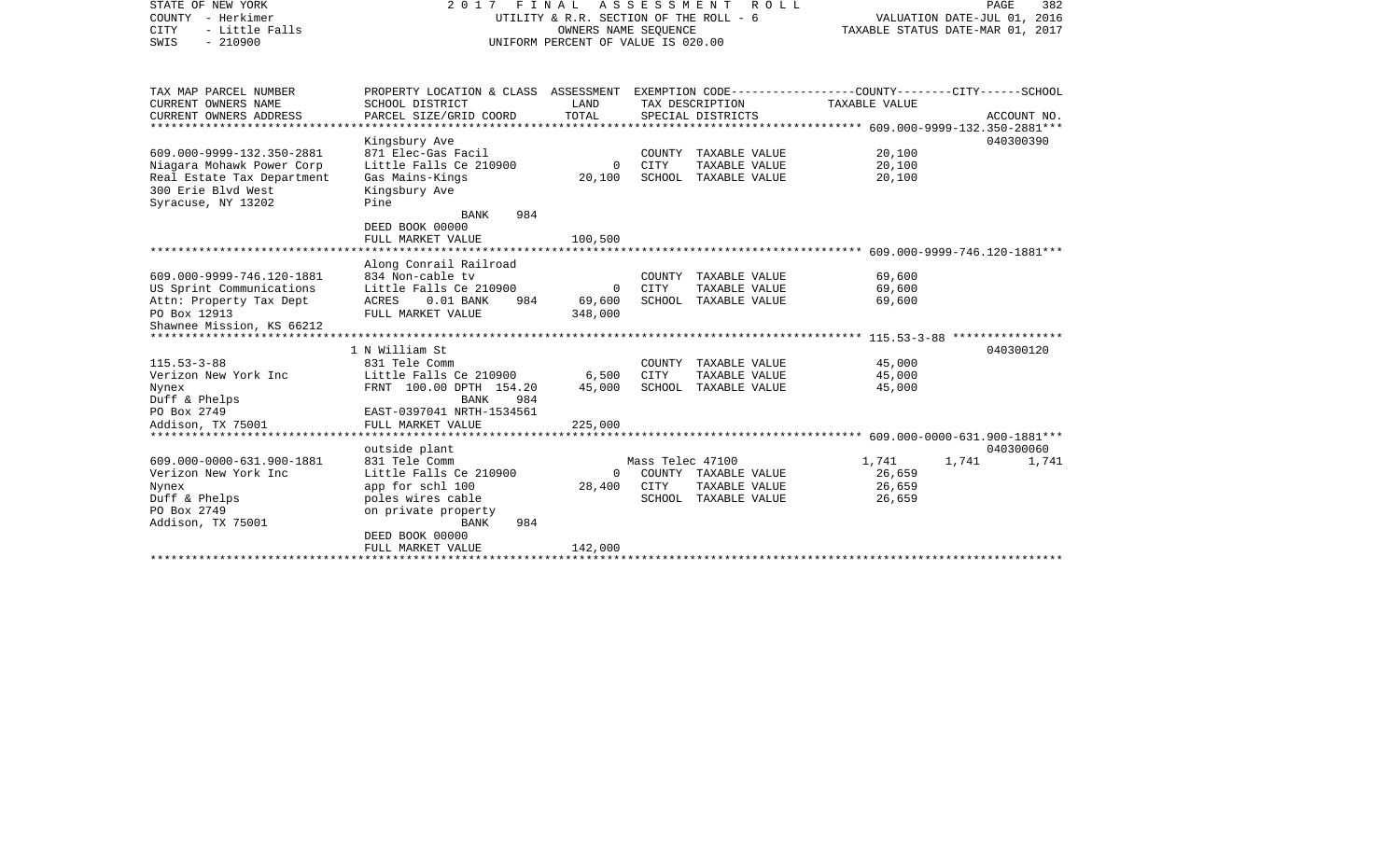| STATE OF NEW YORK      | 2017 FINAL ASSESSMENT ROLL             | 383<br>PAGE                      |
|------------------------|----------------------------------------|----------------------------------|
| COUNTY - Herkimer      | UTILITY & R.R. SECTION OF THE ROLL - 6 | VALUATION DATE-JUL 01, 2016      |
| CITY<br>- Little Falls |                                        | TAXABLE STATUS DATE-MAR 01, 2017 |
| SWIS<br>- 210900       | UNIFORM PERCENT OF VALUE IS 020.00     | RPS150/V04/L015                  |
|                        |                                        | CURRENT DATE 6/20/2017           |

#### \*\*\* S P E C I A L D I S T R I C T S U M M A R Y \*\*\*

|      |                   | TOTAT         | .ON<br>. А  | TON.<br>$T^{\mathrm{v}}$ T $F$ NS. | OR EN<br>77 D<br>AΓ | "XFMPT          |             |
|------|-------------------|---------------|-------------|------------------------------------|---------------------|-----------------|-------------|
| CODE | . STRICT<br>NAME. | <b>PARCFT</b> | <b>TYPE</b> | vд                                 | - ---<br>∖7∆<br>.   | דוחד<br>A M() I | 7∆<br>7 N N |

## NO SPECIAL DISTRICTS AT THIS LEVEL

#### \*\*\* S C H O O L D I S T R I C T S U M M A R Y \*\*\*

| CODE   | DISTRICT NAME        | TOTAL<br>PARCELS | ASSESSED<br>LAND | ASSESSED<br>TOTAL | <b>EXEMPT</b><br>AMOUNT | TOTAL<br>TAXABLE | <b>STAR</b><br>AMOUNT | <b>STAR</b><br>TAXABLE |
|--------|----------------------|------------------|------------------|-------------------|-------------------------|------------------|-----------------------|------------------------|
| 210900 | Little Falls Central | 19               | 38,620           | 377,119           | 1,741                   | 375,378          |                       | 375,378                |
|        | SUB-TOTAL            | 19               | 38,620           | 377,119           | 1,741                   | 375,378          |                       | 375,378                |
|        | TOTAL                | 19               | 38,620           | 377,119           | 1,741                   | 375,378          |                       | 375,378                |

## \*\*\* S Y S T E M C O D E S S U M M A R Y \*\*\*

#### NO SYSTEM EXEMPTIONS AT THIS LEVEL

## \*\*\* E X E M P T I O N S U M M A R Y \*\*\*

| CODE  | DESCRIPTION         | TOTAL<br>PARCELS | COUNTY              | CITY                  | SCHOOL        |
|-------|---------------------|------------------|---------------------|-----------------------|---------------|
| 47100 | Mass Telec<br>TOTAL |                  | 1,741<br>747<br>--- | 741<br>--<br>741<br>— | 1,741<br>,741 |

| ROLL<br>SEC | DESCRIPTION      | TOTAL<br>PARCELS | ASSESSED<br>LAND | SSESSED<br>TOTAL             | TAXABLE<br>COUNTY | TAXABLE<br>CITTV<br>---- | TAXABLE<br><b>SCHOOL</b> | <b>STAR</b><br>TAXABLE |
|-------------|------------------|------------------|------------------|------------------------------|-------------------|--------------------------|--------------------------|------------------------|
|             | UTILITIES & N.C. | 1 Q              | 20<br>620        | $\cap$ $\cap$ $\cap$<br>11 Q | つワロ<br>,378       | マワに<br>5,378             | 375,378                  | 375,378                |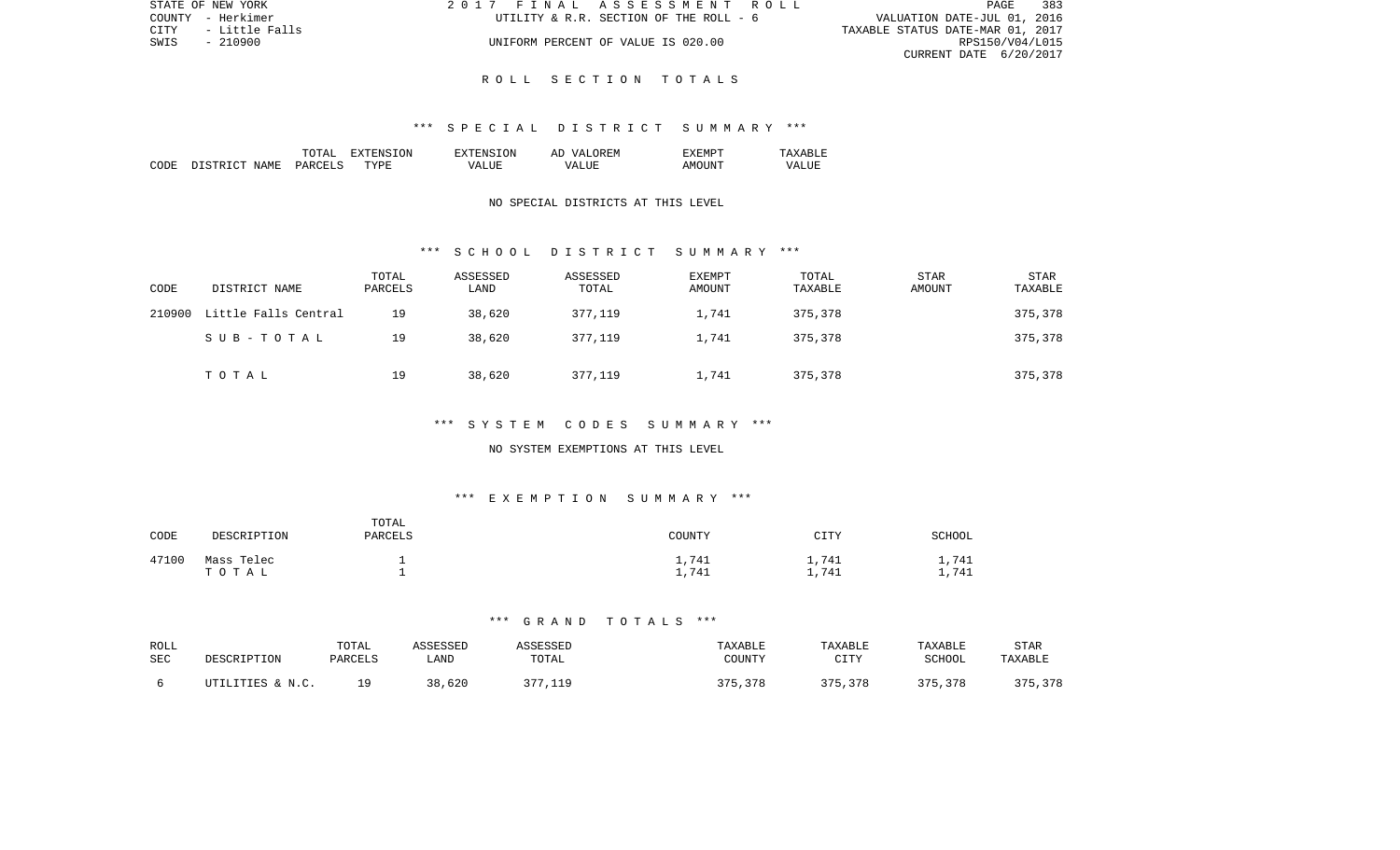| STATE OF NEW YORK      | 2017                      |            | FINAL ASSESSMENT<br>R O L L              | 384<br>PAGE                                                   |
|------------------------|---------------------------|------------|------------------------------------------|---------------------------------------------------------------|
| - Herkimer<br>COUNTY   |                           |            | CEILING RAILROAD SECTION OF THE ROLL - 7 | VALUATION DATE-JUL 01, 2016                                   |
| - Little Falls<br>CITY |                           |            | OWNERS NAME SEOUENCE                     | TAXABLE STATUS DATE-MAR 01, 2017                              |
| $-210900$<br>SWIS      |                           |            | UNIFORM PERCENT OF VALUE IS 020.00       |                                                               |
|                        |                           |            |                                          |                                                               |
|                        |                           |            |                                          |                                                               |
|                        |                           |            |                                          |                                                               |
| TAX MAP PARCEL NUMBER  | PROPERTY LOCATION & CLASS | ASSESSMENT |                                          | EXEMPTION CODE-----------------COUNTY--------CITY------SCHOOL |
| CURRENT OWNERS NAME    | SCHOOL DISTRICT           | LAND       | TAX DESCRIPTION                          | TAXABLE VALUE                                                 |
| CURRENT OWNERS ADDRESS | PARCEL SIZE/GRID COORD    | TOTAL      | SPECIAL DISTRICTS                        | ACCOUNT NO.                                                   |
|                        |                           |            |                                          |                                                               |
|                        | City Of Little Fls        |            |                                          | 040300150                                                     |
| $777. - 1 - 1$         | 842 Ceiling rr            |            | COUNTY<br>TAXABLE VALUE                  | 604,340                                                       |
| CSX Transportation Inc | Little Falls Ce 210900    | $\Omega$   | CITY<br>TAXABLE VALUE                    | 604,340                                                       |
| 500 Water St (J-910)   | 984<br>BANK               | 604,340    | SCHOOL<br>TAXABLE VALUE                  | 604,340                                                       |
| Jacksonville, FL 32202 | DEED BOOK 870<br>PG-260   |            |                                          |                                                               |
|                        | FULL MARKET VALUE         | 3021,700   |                                          |                                                               |
|                        |                           |            |                                          |                                                               |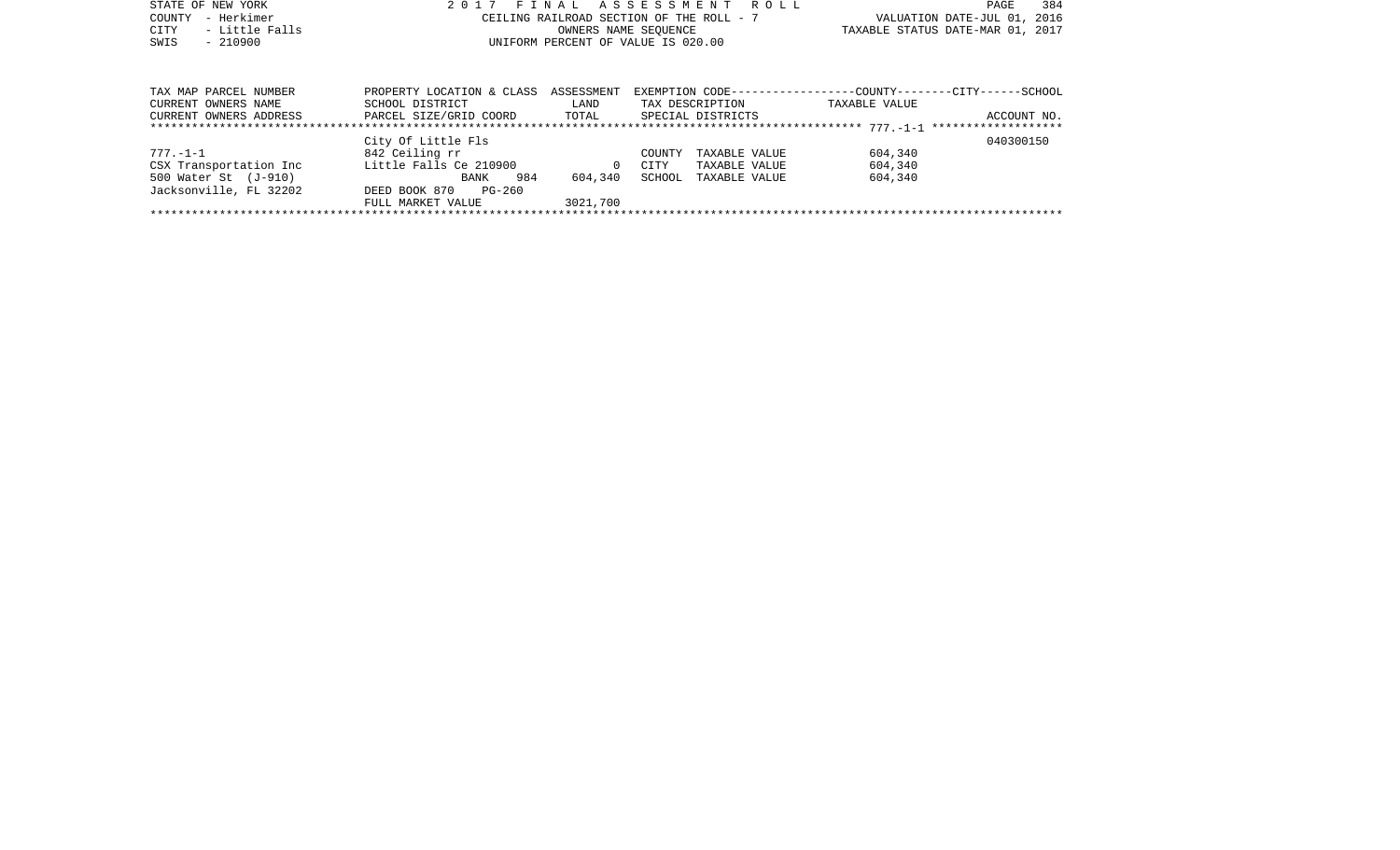|      | STATE OF NEW YORK | 2017 FINAL ASSESSMENT ROLL               |                                  | PAGE            | 385 |
|------|-------------------|------------------------------------------|----------------------------------|-----------------|-----|
|      | COUNTY - Herkimer | CEILING RAILROAD SECTION OF THE ROLL - 7 | VALUATION DATE-JUL 01, 2016      |                 |     |
| CITY | - Little Falls    |                                          | TAXABLE STATUS DATE-MAR 01, 2017 |                 |     |
| SWIS | $-210900$         | UNIFORM PERCENT OF VALUE IS 020.00       |                                  | RPS150/V04/L015 |     |
|      |                   |                                          | CURRENT DATE 6/20/2017           |                 |     |

#### \*\*\* S P E C I A L D I S T R I C T S U M M A R Y \*\*\*

|      |                  | ד בידר.<br>m <sup>o</sup><br>---- | .ON.<br>. . | TON.<br>' IN I | $\sqrt{2}$<br>$\mathbf{v}$<br>A. | EXEMPT                                 |                                 |
|------|------------------|-----------------------------------|-------------|----------------|----------------------------------|----------------------------------------|---------------------------------|
| CODE | NAME.<br>STR TOT | <b>PARCET</b>                     | TYPR:       | , Δ            | <b>TTTD</b><br>$\sqrt{4}$<br>.   | $\cdot$ TNT $^{\rm{m}}$<br>$\Delta$ M. | $- - - -$<br><b>VAT</b><br>ALUI |

### NO SPECIAL DISTRICTS AT THIS LEVEL

#### \*\*\* S C H O O L D I S T R I C T S U M M A R Y \*\*\*

| CODE   | DISTRICT NAME        | TOTAL<br>PARCELS | ASSESSED<br>LAND | ASSESSED<br>TOTAL | <b>EXEMPT</b><br>AMOUNT | TOTAL<br>TAXABLE | STAR<br>AMOUNT | STAR<br>TAXABLE |
|--------|----------------------|------------------|------------------|-------------------|-------------------------|------------------|----------------|-----------------|
| 210900 | Little Falls Central |                  |                  | 604,340           |                         | 604,340          |                | 604,340         |
|        | SUB-TOTAL            |                  |                  | 604,340           |                         | 604,340          |                | 604,340         |
|        | TOTAL                |                  |                  | 604,340           |                         | 604,340          |                | 604,340         |

## \*\*\* S Y S T E M C O D E S S U M M A R Y \*\*\*

#### NO SYSTEM EXEMPTIONS AT THIS LEVEL

#### \*\*\* E X E M P T I O N S U M M A R Y \*\*\*

## NO EXEMPTIONS AT THIS LEVEL

| ROLL       |                   | TOTAL   | ASSESSED | SSESSED | TAXABLE | TAXABLE                | TAXABLE | STAR    |
|------------|-------------------|---------|----------|---------|---------|------------------------|---------|---------|
| <b>SEC</b> | DESCRIPTION       | PARCELS | LAND     | TOTAL   | COUNTY  | $\cap$ T $\Box$<br>--- | SCHOOL  | TAXABLE |
|            | CEILING RAILROADS |         |          | 604,340 | 604,340 | 604,340                | 604,340 | 604,340 |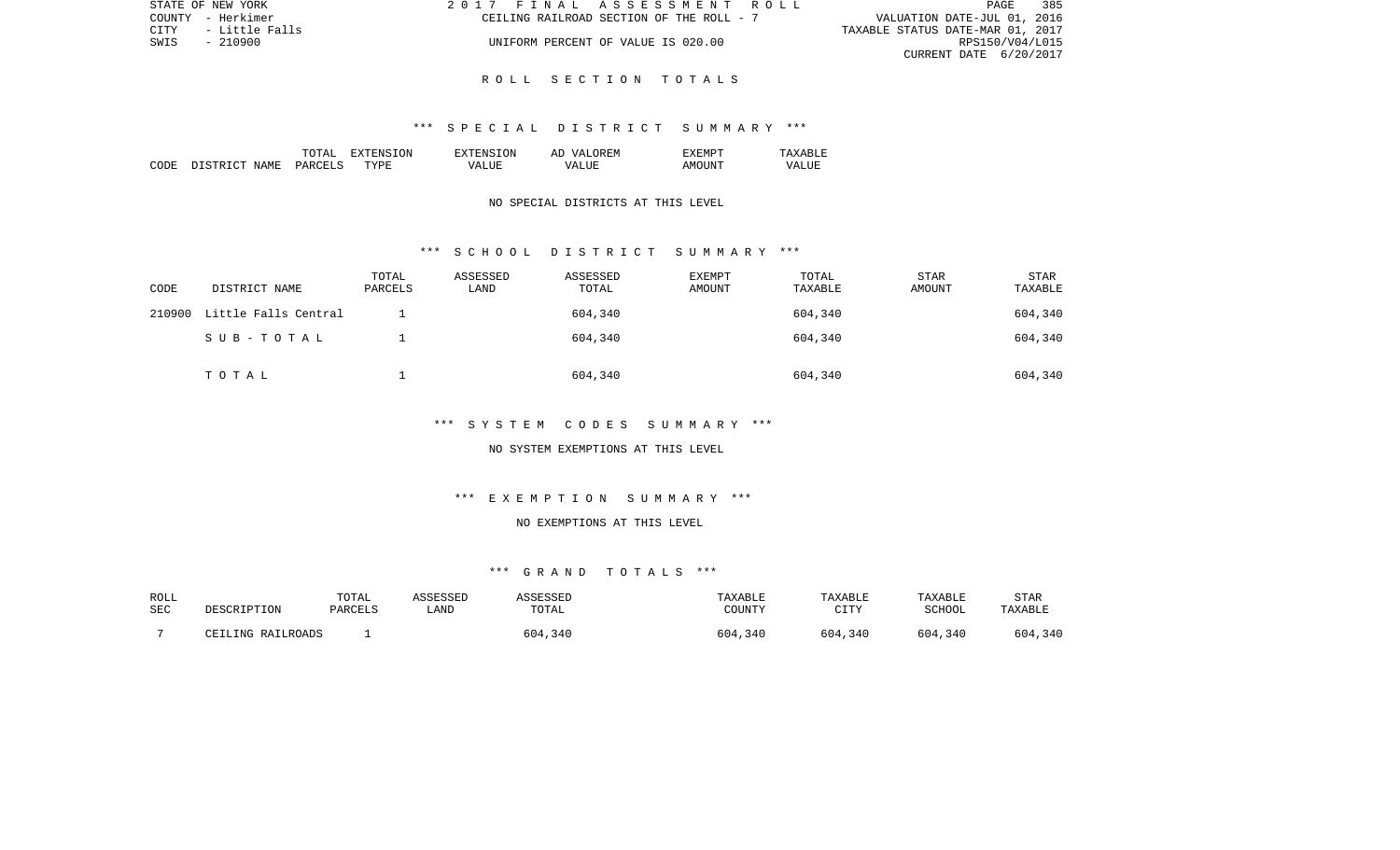STATE OF NEW YORK 2 0 1 7 F I N A L A S S E S S M E N T R O L L PAGE 386VALUATION DATE-JUL 01, 2016 COUNTY - Herkimer WHOLLY EXEMPT SECTION OF THE ROLL - 8 CITY - Little Falls OWNERS NAME SEQUENCE TAXABLE STATUS DATE-MAR 01, 2017 SWIS - 210900 UNIFORM PERCENT OF VALUE IS 020.00TAX MAP PARCEL NUMBER PROPERTY LOCATION & CLASS ASSESSMENT EXEMPTION CODE------------------COUNTY--------CITY------SCHOOL CURRENT OWNERS NAME SCHOOL DISTRICT LAND TAX DESCRIPTION TAXABLE VALUECURRENT OWNERS ADDRESS PARCEL SIZE/GRID COORD TOTAL SPECIAL DISTRICTS ACCOUNT NO. \*\*\*\*\*\*\*\*\*\*\*\*\*\*\*\*\*\*\*\*\*\*\*\*\*\*\*\*\*\*\*\*\*\*\*\*\*\*\*\*\*\*\*\*\*\*\*\*\*\*\*\*\*\*\*\*\*\*\*\*\*\*\*\*\*\*\*\*\*\*\*\*\*\*\*\*\*\*\*\*\*\*\*\*\*\*\*\*\*\*\*\*\*\*\*\*\*\*\*\*\*\*\* 114.68-3-28 \*\*\*\*\*\*\*\*\*\*\*\*\*\*\*\* 98 W Main St 040036330114.68-3-28 438 Parking lot VETORG CTS 26100 3,700 3,700 3,700 American Legion Post # 31 Little Falls Ce 210900 1,900 COUNTY TAXABLE VALUE 0 100-102 W Main St FRNT 44.30 DPTH 125.00 3,700 CITY TAXABLE VALUE 0 Little Falls, NY 13365 EAST-0395091 NRTH-1533455 SCHOOL TAXABLE VALUE 0 DEED BOOK 682 PG-47FULL MARKET VALUE 18,500 \*\*\*\*\*\*\*\*\*\*\*\*\*\*\*\*\*\*\*\*\*\*\*\*\*\*\*\*\*\*\*\*\*\*\*\*\*\*\*\*\*\*\*\*\*\*\*\*\*\*\*\*\*\*\*\*\*\*\*\*\*\*\*\*\*\*\*\*\*\*\*\*\*\*\*\*\*\*\*\*\*\*\*\*\*\*\*\*\*\*\*\*\*\*\*\*\*\*\*\*\*\*\* 114.68-3-29 \*\*\*\*\*\*\*\*\*\*\*\*\*\*\*\* 100-102 W Main St 040036360114.68-3-29 534 Social org. VETORG CTS 26100 36,000 36,000 36,000 American Legion Post # 31 Little Falls Ce 210900 4,600 COUNTY TAXABLE VALUE 0 100-102 W Main St FRNT 82.00 DPTH 125.00 36,000 CITY TAXABLE VALUE 0 Little Falls, NY 13365 BAST-0395042 NRTH-1533435 SCHOOL TAXABLE VALUE 0 DEED BOOK 682 PG-47FULL MARKET VALUE 180,000 \*\*\*\*\*\*\*\*\*\*\*\*\*\*\*\*\*\*\*\*\*\*\*\*\*\*\*\*\*\*\*\*\*\*\*\*\*\*\*\*\*\*\*\*\*\*\*\*\*\*\*\*\*\*\*\*\*\*\*\*\*\*\*\*\*\*\*\*\*\*\*\*\*\*\*\*\*\*\*\*\*\*\*\*\*\*\*\*\*\*\*\*\*\*\*\*\*\*\*\*\*\*\* 114.68-3-30 \*\*\*\*\*\*\*\*\*\*\*\*\*\*\*\* 110 W Main St 040036390114.68-3-30 330 Vacant comm VETORG CTS 26100 600 600 600American Legion Post # 31 Little Falls Ce 210900 600 COUNTY TAXABLE VALUE 600 COUNTY TAXABLE VALUE 100-102 W Main St FRNT 73.00 DPTH 84.00 600 CITY TAXABLE VALUE 0Little Falls, NY 13365 EAST-0394972 NRTH-1533415 SCHOOL TAXABLE VALUE 0 DEED BOOK 682 PG-47FULL MARKET VALUE 3,000 \*\*\*\*\*\*\*\*\*\*\*\*\*\*\*\*\*\*\*\*\*\*\*\*\*\*\*\*\*\*\*\*\*\*\*\*\*\*\*\*\*\*\*\*\*\*\*\*\*\*\*\*\*\*\*\*\*\*\*\*\*\*\*\*\*\*\*\*\*\*\*\*\*\*\*\*\*\*\*\*\*\*\*\*\*\*\*\*\*\*\*\*\*\*\*\*\*\*\*\*\*\*\* 114.68-3-31 \*\*\*\*\*\*\*\*\*\*\*\*\*\*\*\* 112 W Main St 040036420114.68-3-31 330 Vacant comm VETORG CTS 26100 150 150 150American Legion Post 31 Little Falls Ce 210900 150 COUNTY TAXABLE VALUE 0 100 W Main St FRNT 38.00 DPTH 44.00 150 CITY TAXABLE VALUE 0Little Falls, NY 13365 EAST-0394925 NRTH-1533408 SCHOOL TAXABLE VALUE 0 DEED BOOK 686 PG-226FULL MARKET VALUE 750 \*\*\*\*\*\*\*\*\*\*\*\*\*\*\*\*\*\*\*\*\*\*\*\*\*\*\*\*\*\*\*\*\*\*\*\*\*\*\*\*\*\*\*\*\*\*\*\*\*\*\*\*\*\*\*\*\*\*\*\*\*\*\*\*\*\*\*\*\*\*\*\*\*\*\*\*\*\*\*\*\*\*\*\*\*\*\*\*\*\*\*\*\*\*\*\*\*\*\*\*\*\*\* 114.68-3-32 \*\*\*\*\*\*\*\*\*\*\*\*\*\*\*\* 114 W Main St 040036450114.68-3-32 330 Vacant comm VETORG CTS 26100 100 100 100American Legion Post 31 Little Falls Ce 210900 100 COUNTY TAXABLE VALUE 0 100 W Main St FRNT 27.00 DPTH 22.00 100 CITY TAXABLE VALUE 0 $\cap$ Little Falls, NY 13365 EAST-0394900 NRTH-1533405 SCHOOL TAXABLE VALUE DEED BOOK 684 PG-761FULL MARKET VALUE 600 \*\*\*\*\*\*\*\*\*\*\*\*\*\*\*\*\*\*\*\*\*\*\*\*\*\*\*\*\*\*\*\*\*\*\*\*\*\*\*\*\*\*\*\*\*\*\*\*\*\*\*\*\*\*\*\*\*\*\*\*\*\*\*\*\*\*\*\*\*\*\*\*\*\*\*\*\*\*\*\*\*\*\*\*\*\*\*\*\*\*\*\*\*\*\*\*\*\*\*\*\*\*\* 114.68-7-27 \*\*\*\*\*\*\*\*\*\*\*\*\*\*\*\* 585 E John St 153815114.68-7-27 230 3 Family Res WDRL/FORCL 29700 10,000 10,000 10,000 Asiedu Samuel Little Falls Ce 210900 1,200 COUNTY TAXABLE VALUE 0 1038 Trevino Ln FRNT 60.00 DPTH 120.00 10,000 CITY TAXABLE VALUE 0 Herndon, VA 20170 EAST-0397133 NRTH-1533737 SCHOOL TAXABLE VALUE 0 DEED BOOK 1470 PG-84 FULL MARKET VALUE 50,000 \*\*\*\*\*\*\*\*\*\*\*\*\*\*\*\*\*\*\*\*\*\*\*\*\*\*\*\*\*\*\*\*\*\*\*\*\*\*\*\*\*\*\*\*\*\*\*\*\*\*\*\*\*\*\*\*\*\*\*\*\*\*\*\*\*\*\*\*\*\*\*\*\*\*\*\*\*\*\*\*\*\*\*\*\*\*\*\*\*\*\*\*\*\*\*\*\*\*\*\*\*\*\*\*\*\*\*\*\*\*\*\*\*\*\*\*\*\*\*\*\*\*\*\*\*\*\*\*\*\*\*\*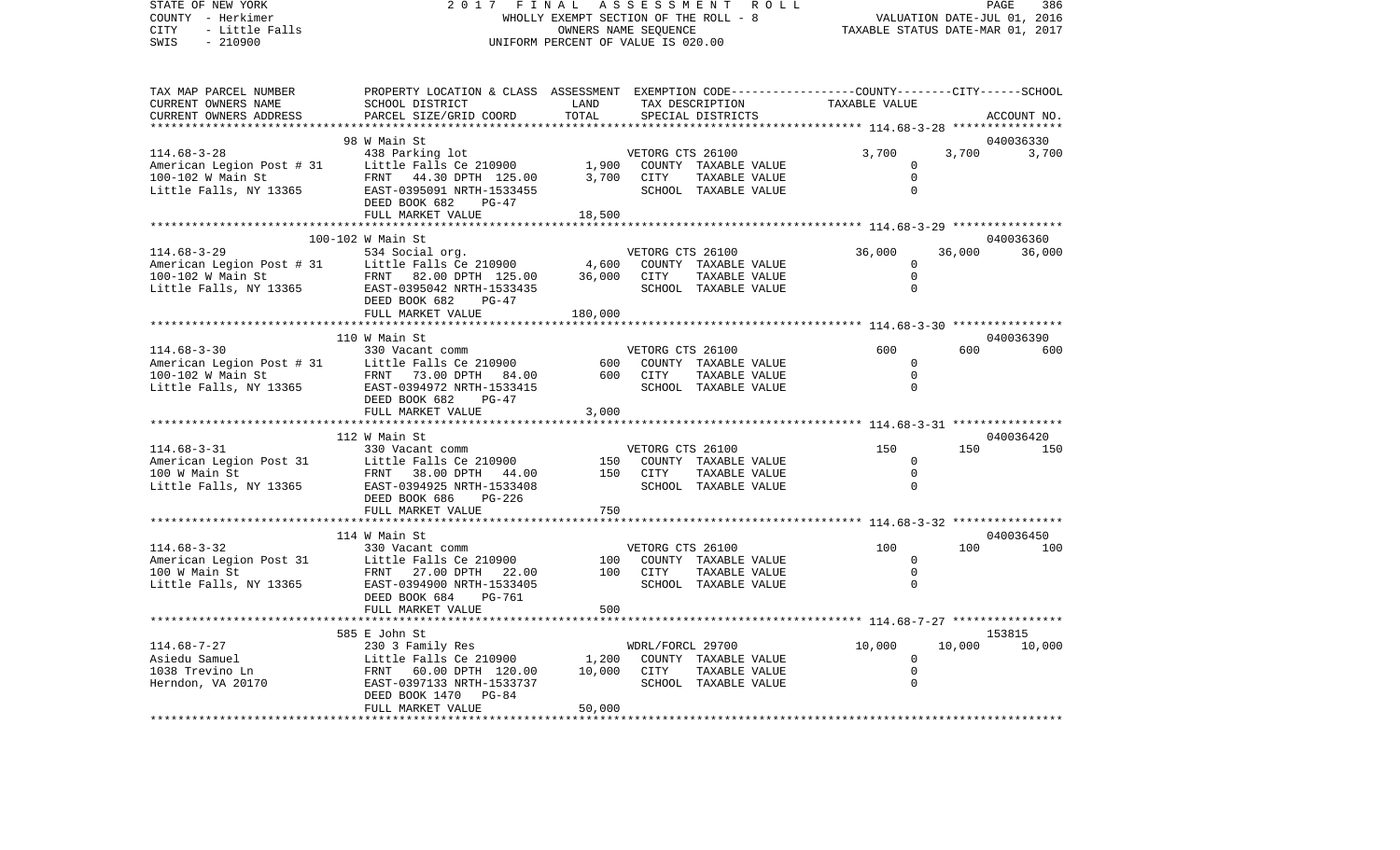| STATE OF NEW YORK<br>COUNTY - Herkimer<br>CITY<br>- Little Falls<br>SWIS<br>$-210900$                                    | 2017 FINAL ASSESSMENT                                                                                                                                  | OWNERS NAME SEQUENCE<br>UNIFORM PERCENT OF VALUE IS 020.00 |                          | R O L L<br>WHOLLY EXEMPT SECTION OF THE ROLL - 8                       | TAXABLE STATUS DATE-MAR 01, 2017                                      |       | PAGE<br>387<br>VALUATION DATE-JUL 01, 2016 |
|--------------------------------------------------------------------------------------------------------------------------|--------------------------------------------------------------------------------------------------------------------------------------------------------|------------------------------------------------------------|--------------------------|------------------------------------------------------------------------|-----------------------------------------------------------------------|-------|--------------------------------------------|
| TAX MAP PARCEL NUMBER<br>CURRENT OWNERS NAME<br>CURRENT OWNERS ADDRESS                                                   | PROPERTY LOCATION & CLASS ASSESSMENT EXEMPTION CODE---------------COUNTY-------CITY------SCHOOL<br>SCHOOL DISTRICT<br>PARCEL SIZE/GRID COORD           | LAND<br>TOTAL                                              |                          | TAX DESCRIPTION<br>SPECIAL DISTRICTS                                   | TAXABLE VALUE                                                         |       | ACCOUNT NO.                                |
|                                                                                                                          |                                                                                                                                                        |                                                            |                          |                                                                        | ***************** 999.40-4-70.75 **************                       |       |                                            |
|                                                                                                                          | 210 W Monroe St                                                                                                                                        |                                                            |                          |                                                                        |                                                                       |       | 040047075                                  |
| $999.40 - 4 - 70.75$<br>Board Of Educ (athletic field) Little Falls Ce 210900<br>770 E Main St<br>Little Falls, NY 13365 | 592 Athletic fld<br>FRNT 250.00 DPTH 150.00<br>FULL MARKET VALUE                                                                                       | 7,500 CITY<br>37,500                                       | N/P-EDUCAT 25120         | 7,500 COUNTY TAXABLE VALUE<br>TAXABLE VALUE<br>SCHOOL TAXABLE VALUE    | 7,500<br><sup>n</sup><br>************** 114.68-6-54 ***************** |       | 7,500 7,500                                |
|                                                                                                                          | 10 N Mary St                                                                                                                                           |                                                            |                          |                                                                        |                                                                       |       | 040040320                                  |
| $114.68 - 6 - 54$<br>Caldeira Vundembar R<br>10730 Emperor St<br>Boca Raton, FL 33428                                    | 220 2 Family Res<br>Little Falls Ce 210900<br>FRNT 38.00 DPTH 28.00<br>EAST-0396588 NRTH-1534356<br>DEED BOOK 1166 PG-99<br>FULL MARKET VALUE          | 500<br>12,000<br>60,000                                    | WDRL/FORCL 29700<br>CITY | COUNTY TAXABLE VALUE<br>TAXABLE VALUE<br>SCHOOL TAXABLE VALUE          | 12,000<br>$\Omega$<br>$\mathbf 0$<br>$\Omega$                         |       | 12,000 12,000                              |
|                                                                                                                          |                                                                                                                                                        |                                                            |                          |                                                                        |                                                                       |       |                                            |
| $114.44 - 1 - 2.2$<br>City Of Little Falls<br>659 E Main St<br>Little Falls, NY 13365                                    | Fairfield Rd<br>105 Vac farmland<br>Little Falls Ce 210900<br>ACRES 54.20<br>EAST-0394162 NRTH-1538682<br>DEED BOOK 881<br>PG-346<br>FULL MARKET VALUE | 5,000<br>5,000<br>25,000                                   | MUN CITY 13350<br>CITY   | COUNTY TAXABLE VALUE<br>TAXABLE VALUE<br>SCHOOL TAXABLE VALUE          | 5,000<br>0<br>$\mathbf 0$<br>$\Omega$                                 | 5,000 | 5,000                                      |
|                                                                                                                          | ******************************                                                                                                                         |                                                            |                          |                                                                        |                                                                       |       |                                            |
| $114.51 - 1 - 73$<br>City Of Little Falls<br>659 E Main St<br>Little Falls, NY 13365                                     | 338 W Monroe St<br>311 Res vac land<br>Little Falls Ce 210900<br>EAST-0392221 NRTH-1536610<br>DEED BOOK 00644 PG-00480<br>FULL MARKET VALUE            | 1,100<br>1,100<br>5,500                                    | MUN CITY<br>CITY         | 13350<br>COUNTY TAXABLE VALUE<br>TAXABLE VALUE<br>SCHOOL TAXABLE VALUE | 1,100<br>$\Omega$<br>$\mathbf 0$<br>$\Omega$                          | 1,100 | 040062765<br>1,100                         |
|                                                                                                                          | ***********************                                                                                                                                |                                                            |                          |                                                                        |                                                                       |       |                                            |
| $114.59 - 1 - 50$<br>City Of Little Falls<br>659 E Main St<br>Little Falls, NY 13365                                     | Furnace St<br>311 Res vac land<br>Little Falls Ce 210900<br>FRNT 170.00 DPTH 114.00<br>EAST-0392865 NRTH-1534647<br>FULL MARKET VALUE                  | 2,650<br>2,650<br>13,250                                   | MUN CITY 13350<br>CITY   | COUNTY TAXABLE VALUE<br>TAXABLE VALUE<br>SCHOOL TAXABLE VALUE          | 2,650<br>$\Omega$<br>$\Omega$                                         | 2,650 | 040018665<br>2,650                         |
|                                                                                                                          | ***************************                                                                                                                            |                                                            |                          |                                                                        |                                                                       |       |                                            |
| $114.59 - 2 - 52$<br>City Of Little Falls<br>659 E Main St<br>Little Falls, NY 13365                                     | Church & Monroe St<br>822 Water supply<br>Little Falls Ce 210900<br>FRNT 70.00 DPTH<br>44.00<br>EAST-0392861 NRTH-1536026<br>FULL MARKET VALUE         | 650<br>650<br>3,250                                        | MUN CITY 13350<br>CITY   | COUNTY TAXABLE VALUE<br>TAXABLE VALUE<br>SCHOOL TAXABLE VALUE          | 650<br>0<br>$\Omega$<br>$\Omega$                                      | 650   | 040011225<br>650                           |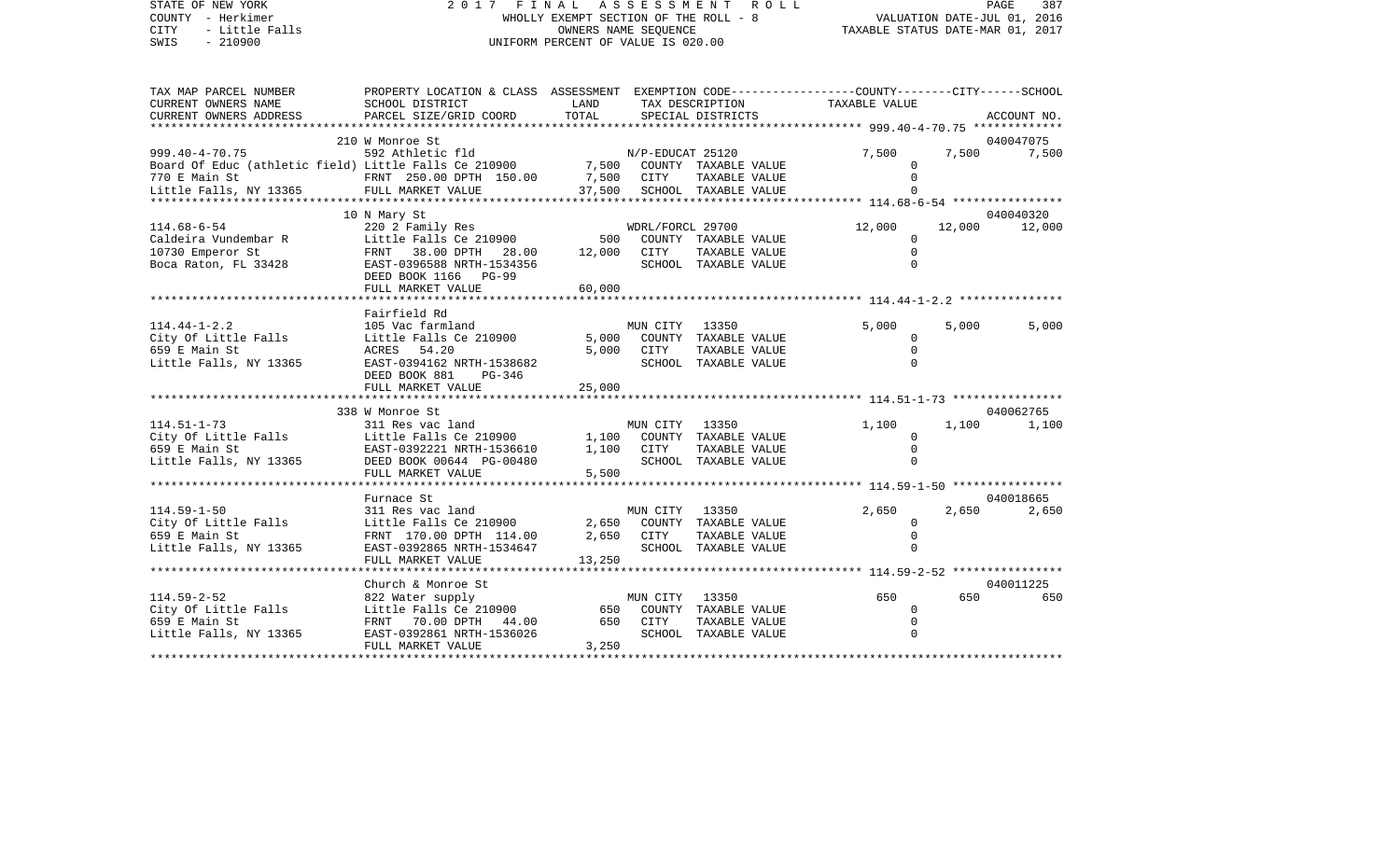| STATE OF NEW YORK<br>COUNTY - Herkimer<br><b>CITY</b><br>- Little Falls<br>$-210900$<br>SWIS                                                                                 | 2017 FINAL ASSESSMENT ROLL<br>WHOLLY EXEMPT SECTION OF THE ROLL - 8<br>VALUATION DATE-JUL 01, 2016<br>TAXABLE STATUS DATE-MAR 01, 2017<br>OWNERS NAME SEOUENCE<br>UNIFORM PERCENT OF VALUE IS 020.00 |               |                |                                      |                   |       | PAGE<br>388      |
|------------------------------------------------------------------------------------------------------------------------------------------------------------------------------|------------------------------------------------------------------------------------------------------------------------------------------------------------------------------------------------------|---------------|----------------|--------------------------------------|-------------------|-------|------------------|
| TAX MAP PARCEL NUMBER<br>CURRENT OWNERS NAME<br>CURRENT OWNERS ADDRESS                                                                                                       | PROPERTY LOCATION & CLASS ASSESSMENT EXEMPTION CODE---------------COUNTY-------CITY------SCHOOL<br>SCHOOL DISTRICT<br>PARCEL SIZE/GRID COORD                                                         | LAND<br>TOTAL |                | TAX DESCRIPTION<br>SPECIAL DISTRICTS | TAXABLE VALUE     |       | ACCOUNT NO.      |
|                                                                                                                                                                              |                                                                                                                                                                                                      |               |                |                                      |                   |       |                  |
|                                                                                                                                                                              | Church St                                                                                                                                                                                            |               |                |                                      |                   |       | 040009665        |
| $114.60 - 1 - 81$<br>City Of Little Falls                                                                                                                                    | 695 Cemetery<br>Little Falls Ce 210900                                                                                                                                                               | 5,400         | MUN CITY 13350 | COUNTY TAXABLE VALUE                 | 5,400<br>$\Omega$ | 5,400 | 5,400            |
| 659 E Main St                                                                                                                                                                | ACRES 9.90                                                                                                                                                                                           | 5,400         | CITY           | TAXABLE VALUE                        | $\Omega$          |       |                  |
| Little Falls, NY 13365                                                                                                                                                       | EAST-0394135 NRTH-1535017                                                                                                                                                                            |               |                | SCHOOL TAXABLE VALUE                 | $\Omega$          |       |                  |
|                                                                                                                                                                              | FULL MARKET VALUE                                                                                                                                                                                    | 27,000        |                |                                      |                   |       |                  |
|                                                                                                                                                                              |                                                                                                                                                                                                      |               |                |                                      |                   |       |                  |
|                                                                                                                                                                              | 91-105 Diamond St                                                                                                                                                                                    |               |                |                                      | 500               | 500   | 040062775<br>500 |
| 114.60-2-87<br>City Of Little Falls                                                                                                                                          | 311 Res vac land<br>Little Falls Ce 210900                                                                                                                                                           |               | MUN CITY 13350 | 500 COUNTY TAXABLE VALUE             | $\Omega$          |       |                  |
| $\label{eq:2.1} \begin{split} \mathcal{L}_{\text{max}}(\mathbf{r}) = \mathcal{L}_{\text{max}}(\mathbf{r}) \mathcal{L}_{\text{max}}(\mathbf{r}) \end{split}$<br>659 E Main St | FRNT 203.00 DPTH 50.00                                                                                                                                                                               | 500           | CITY           | TAXABLE VALUE                        | $\Omega$          |       |                  |
| Little Falls, NY 13365                                                                                                                                                       | EAST-0395729 NRTH-1535389                                                                                                                                                                            |               |                | SCHOOL TAXABLE VALUE                 | $\Omega$          |       |                  |
|                                                                                                                                                                              | DEED BOOK 641<br>PG-252                                                                                                                                                                              |               |                |                                      |                   |       |                  |
|                                                                                                                                                                              | FULL MARKET VALUE                                                                                                                                                                                    | 2,500         |                |                                      |                   |       |                  |
|                                                                                                                                                                              | 10 Catherine St                                                                                                                                                                                      |               |                |                                      |                   |       | 040008165        |
| $114.60 - 3 - 1$                                                                                                                                                             | 311 Res vac land                                                                                                                                                                                     |               | MUN CITY 13350 |                                      | 675               | 675   | 675              |
| City Of Little Falls                                                                                                                                                         | Little Falls Ce 210900                                                                                                                                                                               |               |                | 675 COUNTY TAXABLE VALUE             | 0                 |       |                  |
| 659 E Main St                                                                                                                                                                | FRNT 40.00 DPTH 85.00                                                                                                                                                                                | 675           | CITY           | TAXABLE VALUE                        | $\Omega$          |       |                  |
| Little Falls, NY 13365                                                                                                                                                       | EAST-0396856 NRTH-1535764                                                                                                                                                                            |               |                | SCHOOL TAXABLE VALUE                 | $\Omega$          |       |                  |
|                                                                                                                                                                              | FULL MARKET VALUE                                                                                                                                                                                    | 3,375         |                |                                      |                   |       |                  |
|                                                                                                                                                                              | ***********************<br>4 Catherine St                                                                                                                                                            |               |                |                                      |                   |       | 158893           |
| $114.60 - 3 - 5$                                                                                                                                                             | 311 Res vac land                                                                                                                                                                                     |               | MUN CITY 13350 |                                      | 500               | 500   | 500              |
| City of Little Falls                                                                                                                                                         | Little Falls Ce 210900                                                                                                                                                                               | 500           |                | COUNTY TAXABLE VALUE                 | $\Omega$          |       |                  |
| 659 E Main St                                                                                                                                                                | FRNT 38.60 DPTH 50.00                                                                                                                                                                                | 500           | CITY           | TAXABLE VALUE                        | $\Omega$          |       |                  |
| Little Falls, NY 13365                                                                                                                                                       | EAST-0396913 NRTH-1535595                                                                                                                                                                            |               |                | SCHOOL TAXABLE VALUE                 | $\cap$            |       |                  |
|                                                                                                                                                                              | DEED BOOK 1358 PG-406                                                                                                                                                                                |               |                |                                      |                   |       |                  |
|                                                                                                                                                                              | FULL MARKET VALUE                                                                                                                                                                                    | 2,500         |                |                                      |                   |       |                  |
|                                                                                                                                                                              | Skinner St                                                                                                                                                                                           |               |                |                                      |                   |       |                  |
| $114.67 - 1 - 42$                                                                                                                                                            | 311 Res vac land                                                                                                                                                                                     |               | MUN CITY       | 13350                                | 550               | 550   | 550              |
| City of Little Falls                                                                                                                                                         | Little Falls Ce 210900                                                                                                                                                                               | 550           |                | COUNTY TAXABLE VALUE                 | $\Omega$          |       |                  |
| 659 E Main St                                                                                                                                                                | FRNT 92.00 DPTH 235.00                                                                                                                                                                               | 550           | CITY           | TAXABLE VALUE                        | $\mathbf{0}$      |       |                  |
| Little Falls, NY 13365                                                                                                                                                       | EAST-0393700 NRTH-1533888                                                                                                                                                                            |               |                | SCHOOL TAXABLE VALUE                 |                   |       |                  |
|                                                                                                                                                                              | FULL MARKET VALUE<br>***********************                                                                                                                                                         | 2,750         |                |                                      |                   |       |                  |
|                                                                                                                                                                              | King St                                                                                                                                                                                              |               |                |                                      |                   |       |                  |
| $114.67 - 1 - 51.1$                                                                                                                                                          | 311 Res vac land                                                                                                                                                                                     |               | MUN CITY       | 13350                                | 2,500             | 2,500 | 2,500            |
| City Of Little Falls                                                                                                                                                         | Little Falls Ce 210900                                                                                                                                                                               | 2,500         |                | COUNTY TAXABLE VALUE                 | $\mathbf 0$       |       |                  |
| 659 E Main St                                                                                                                                                                | FRNT 222.00 DPTH 300.00                                                                                                                                                                              | 2,500         | CITY           | TAXABLE VALUE                        | $\mathbf 0$       |       |                  |
| Little Falls, NY 13365                                                                                                                                                       | EAST-0393658 NRTH-1533536                                                                                                                                                                            |               |                | SCHOOL TAXABLE VALUE                 | 0                 |       |                  |
|                                                                                                                                                                              | FULL MARKET VALUE                                                                                                                                                                                    | 12,500        |                |                                      |                   |       |                  |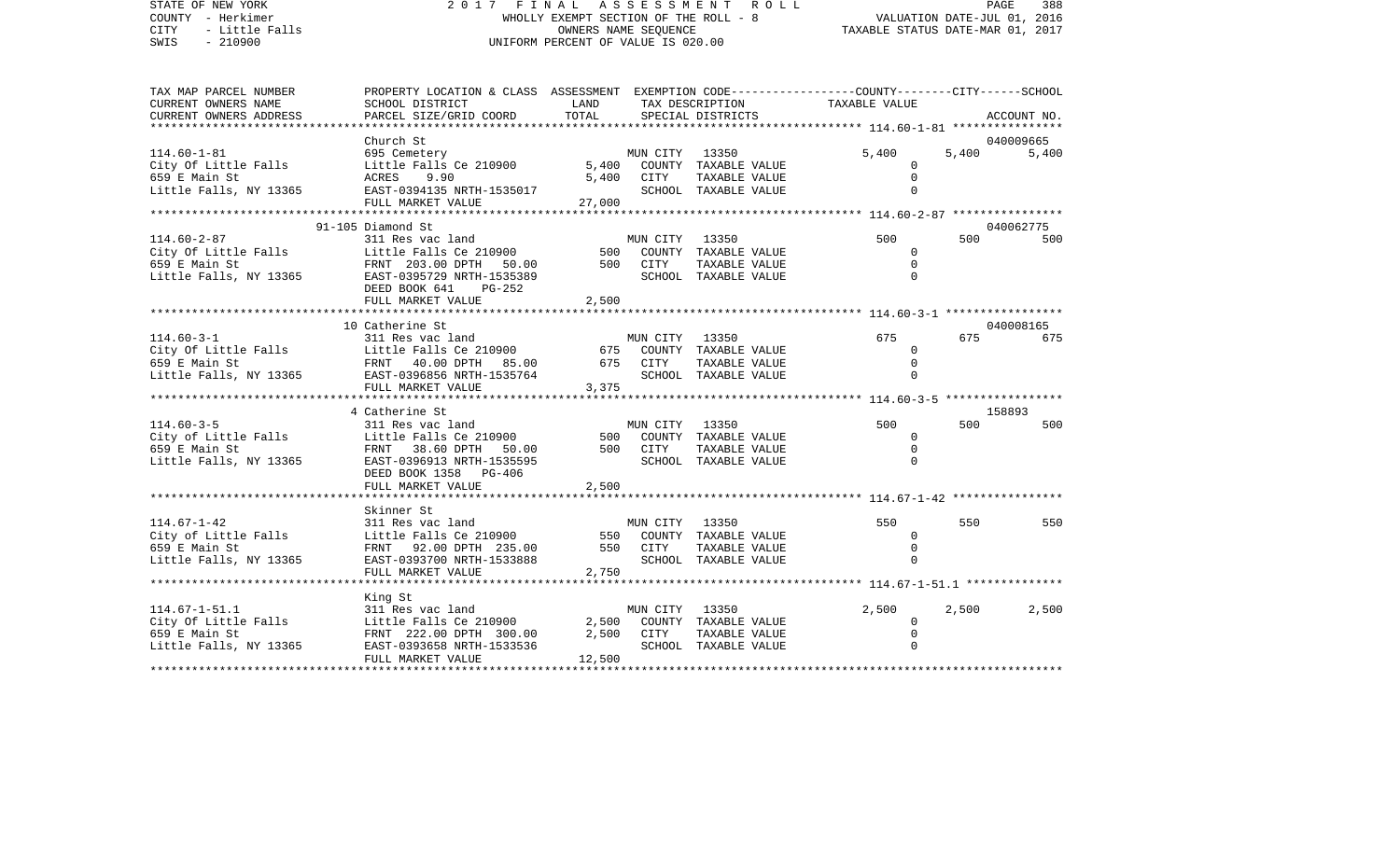| STATE OF NEW YORK<br>COUNTY - Herkimer<br>- Little Falls<br>CITY<br>$-210900$<br>SWIS | 2017<br>FINAL<br>ASSESSMENT<br>ROLL<br>WHOLLY EXEMPT SECTION OF THE ROLL - 8<br>OWNERS NAME SEQUENCE<br>UNIFORM PERCENT OF VALUE IS 020.00                                                                            |                             |                                |                                                                        |                                                     | PAGE<br>389<br>VALUATION DATE-JUL 01, 2016<br>TAXABLE STATUS DATE-MAR 01, 2017 |                    |  |  |
|---------------------------------------------------------------------------------------|-----------------------------------------------------------------------------------------------------------------------------------------------------------------------------------------------------------------------|-----------------------------|--------------------------------|------------------------------------------------------------------------|-----------------------------------------------------|--------------------------------------------------------------------------------|--------------------|--|--|
| TAX MAP PARCEL NUMBER<br>CURRENT OWNERS NAME<br>CURRENT OWNERS ADDRESS                | PROPERTY LOCATION & CLASS ASSESSMENT EXEMPTION CODE--------------COUNTY-------CITY------SCHOOL<br>SCHOOL DISTRICT<br>PARCEL SIZE/GRID COORD                                                                           | LAND<br>TOTAL               |                                | TAX DESCRIPTION<br>SPECIAL DISTRICTS                                   | TAXABLE VALUE                                       |                                                                                | ACCOUNT NO.        |  |  |
|                                                                                       | Furnace st                                                                                                                                                                                                            |                             |                                |                                                                        |                                                     |                                                                                |                    |  |  |
| $114.68 - 2 - 3$<br>City of Little Falls<br>659 E Main St<br>Little Falls, NY 13365   | 312 Vac w/imprv<br>Little Falls Ce 210900<br>FRNT 71.00 DPTH 116.00<br>EAST-3935541<br>FULL MARKET VALUE                                                                                                              | 300<br>800<br>4,000         | WHOLLY EX 50000<br><b>CITY</b> | COUNTY TAXABLE VALUE<br>TAXABLE VALUE<br>SCHOOL TAXABLE VALUE          | 800<br>$\Omega$<br>$\mathbf 0$<br>$\Omega$          | 800                                                                            | 800                |  |  |
|                                                                                       | ******************                                                                                                                                                                                                    |                             | ******************             |                                                                        | ************* 114.68-2-82 *****************         |                                                                                |                    |  |  |
| $114.68 - 2 - 82$<br>City Of Little Falls<br>659 E Main St<br>Little Falls, NY 13365  | Furnace St<br>591 Playground<br>Little Falls Ce 210900<br>FRNT 150.00 DPTH 114.00<br>EAST-0393751 NRTH-1534425<br>FULL MARKET VALUE                                                                                   | 2,300<br>2,300<br>11,500    | MUN CITY<br>CITY               | 13350<br>COUNTY TAXABLE VALUE<br>TAXABLE VALUE<br>SCHOOL TAXABLE VALUE | 2,300<br>$\Omega$<br>$\mathsf{O}$<br>$\Omega$       | 2,300                                                                          | 040017975<br>2,300 |  |  |
|                                                                                       |                                                                                                                                                                                                                       |                             |                                |                                                                        | *********************** 114.68-4-47 *************** |                                                                                |                    |  |  |
| $114.68 - 4 - 47$<br>City Of Little Falls<br>659 E Main St<br>Little Falls, NY 13365  | Church & Prospect St<br>311 Res vac land<br>Little Falls Ce 210900<br>FRNT 155.00 DPTH 125.00<br>EAST-0395598 NRTH-1534028<br>FULL MARKET VALUE                                                                       | 1,000<br>1,000<br>5,000     | MUN CITY<br>COUNTY<br>CITY     | 13350<br>TAXABLE VALUE<br>TAXABLE VALUE<br>SCHOOL TAXABLE VALUE        | 1,000<br>$\mathbf 0$<br>$\mathbf 0$<br>$\mathbf 0$  | 1,000                                                                          | 1,000              |  |  |
|                                                                                       | ********************                                                                                                                                                                                                  |                             | ******************             |                                                                        | ********************* 114.68-6-1 ****************** |                                                                                |                    |  |  |
|                                                                                       | 39 N Ann St                                                                                                                                                                                                           |                             |                                |                                                                        |                                                     |                                                                                | 040001595          |  |  |
| $114.68 - 6 - 1$<br>City Of Little Falls<br>659 E Main St<br>Little Falls, NY 13365   | 591 Playground<br>Little Falls Ce 210900<br>ACRES<br>1.60<br>EAST-0396016 NRTH-1534729<br>FULL MARKET VALUE                                                                                                           | 25,000<br>25,000<br>125,000 | MUN CITY<br>COUNTY<br>CITY     | 13350<br>TAXABLE VALUE<br>TAXABLE VALUE<br>SCHOOL TAXABLE VALUE        | 25,000<br>0<br>$\mathsf 0$<br>$\mathbf 0$           | 25,000                                                                         | 25,000             |  |  |
|                                                                                       | **********************                                                                                                                                                                                                |                             |                                | ******************************                                         | ************** 114.68-6-27 *****************        |                                                                                |                    |  |  |
| $114.68 - 6 - 27$<br>City of Little Falls<br>659 E. Main St<br>Little Falls, NY 13365 | 521-9 Garden St<br>411 Apartment<br>Little Falls Ce 210900<br>FRNT 120.00 DPTH 60.00<br>EAST-0396289 NRTH-1534338<br>DEED BOOK 1434 PG-632<br>FULL MARKET VALUE                                                       | 1,850<br>15,000<br>75,000   | MUN OWNED 13100<br>CITY        | COUNTY TAXABLE VALUE<br>TAXABLE VALUE<br>SCHOOL TAXABLE VALUE          | 15,000<br>0<br>$\mathbf 0$<br>$\mathbf 0$           | 15,000                                                                         | 154264<br>15,000   |  |  |
|                                                                                       | 15-19 N Second St                                                                                                                                                                                                     |                             |                                |                                                                        | ******** 114.68-6-28 *****************              |                                                                                | 163335             |  |  |
| $114.68 - 6 - 28$<br>City of Little Falls<br>659 E Main St<br>Little Falls, NY 13365  | 330 Vacant comm<br>Little Falls Ce 210900<br>prsuant to RPTO 1138 6d<br>resolution # 174 $6/16/201$<br>FRNT<br>61.00 DPTH 125.00<br>EAST-0396306 NRTH-1534277<br>DEED BOOK 1387<br><b>PG-370</b><br>FULL MARKET VALUE | 5,000<br>5,000<br>25,000    | WDRL/FORCL 29700<br>CITY       | COUNTY TAXABLE VALUE<br>TAXABLE VALUE<br>SCHOOL TAXABLE VALUE          | 5,000<br>$\mathbf 0$<br>$\mathbf 0$<br>$\mathbf 0$  | 5,000                                                                          | 5,000              |  |  |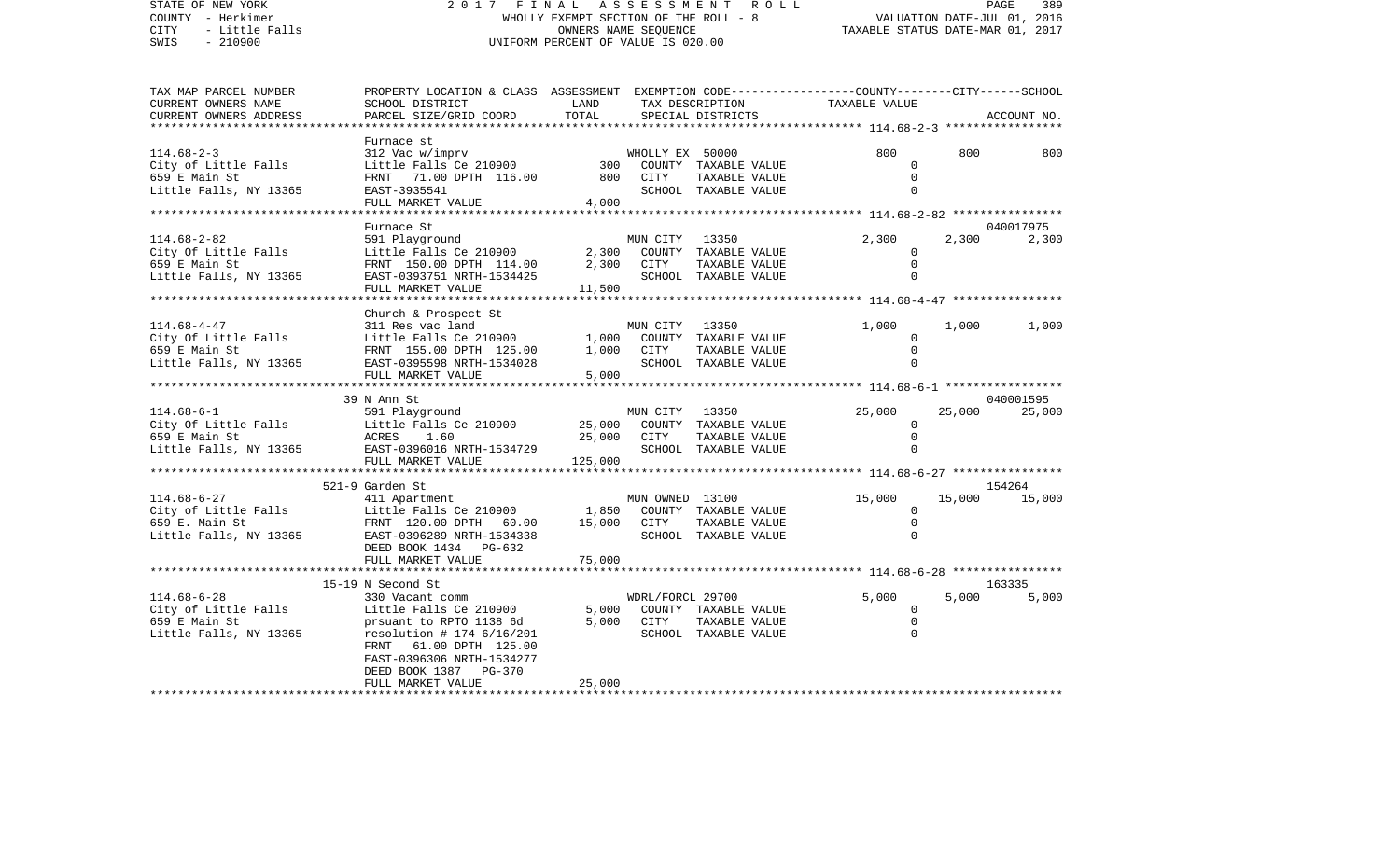STATE OF NEW YORK 2 0 1 7 F I N A L A S S E S S M E N T R O L L PAGE 390VALUATION DATE-JUL 01, 2016 COUNTY - Herkimer WHOLLY EXEMPT SECTION OF THE ROLL - 8 CITY - Little Falls OWNERS NAME SEQUENCE TAXABLE STATUS DATE-MAR 01, 2017 SWIS - 210900 UNIFORM PERCENT OF VALUE IS 020.00TAX MAP PARCEL NUMBER PROPERTY LOCATION & CLASS ASSESSMENT EXEMPTION CODE------------------COUNTY--------CITY------SCHOOL CURRENT OWNERS NAME SCHOOL DISTRICT LAND TAX DESCRIPTION TAXABLE VALUECURRENT OWNERS ADDRESS PARCEL SIZE/GRID COORD TOTAL SPECIAL DISTRICTS ACCOUNT NO. \*\*\*\*\*\*\*\*\*\*\*\*\*\*\*\*\*\*\*\*\*\*\*\*\*\*\*\*\*\*\*\*\*\*\*\*\*\*\*\*\*\*\*\*\*\*\*\*\*\*\*\*\*\*\*\*\*\*\*\*\*\*\*\*\*\*\*\*\*\*\*\*\*\*\*\*\*\*\*\*\*\*\*\*\*\*\*\*\*\*\*\*\*\*\*\*\*\*\*\*\*\*\* 114.68-6-29.2 \*\*\*\*\*\*\*\*\*\*\*\*\*\* 513 Garden St114.68-6-29.2 400 Commercial MUN CITY 13350 5,000 5,000 5,000 City Of Little Falls Little Falls Ce 210900 5,000 COUNTY TAXABLE VALUE 0 659 E Main St FRNT 102.00 DPTH 95.00 5,000 CITY TAXABLE VALUE 0 Little Falls, NY 13365 EAST-0396158 NRTH-1534199 SCHOOL TAXABLE VALUE 0 DEED BOOK 942 PG-615 FULL MARKET VALUE 25,000 \*\*\*\*\*\*\*\*\*\*\*\*\*\*\*\*\*\*\*\*\*\*\*\*\*\*\*\*\*\*\*\*\*\*\*\*\*\*\*\*\*\*\*\*\*\*\*\*\*\*\*\*\*\*\*\*\*\*\*\*\*\*\*\*\*\*\*\*\*\*\*\*\*\*\*\*\*\*\*\*\*\*\*\*\*\*\*\*\*\*\*\*\*\*\*\*\*\*\*\*\*\*\* 114.68-7-15 \*\*\*\*\*\*\*\*\*\*\*\*\*\*\*\* 6 Albany St 040000170 114.68-7-15 438 Parking lot MUN CITY 13350 4,850 4,850 4,850 City Of Little Falls Little Falls Ce 210900 4,850 COUNTY TAXABLE VALUE 0 659 E Main St FRNT 60.00 DPTH 120.00 4,850 CITY TAXABLE VALUE 0 Little Falls, NY 13365 BAST-0396765 NRTH-1533886 SCHOOL TAXABLE VALUE O FULL MARKET VALUE 24,250 \*\*\*\*\*\*\*\*\*\*\*\*\*\*\*\*\*\*\*\*\*\*\*\*\*\*\*\*\*\*\*\*\*\*\*\*\*\*\*\*\*\*\*\*\*\*\*\*\*\*\*\*\*\*\*\*\*\*\*\*\*\*\*\*\*\*\*\*\*\*\*\*\*\*\*\*\*\*\*\*\*\*\*\*\*\*\*\*\*\*\*\*\*\*\*\*\*\*\*\*\*\*\* 114.68-7-17 \*\*\*\*\*\*\*\*\*\*\*\*\*\*\*\* 547 Albany St 040000160 114.68-7-17 438 Parking lot MUN CITY 13350 6,300 6,300 6,300 City Of Little Falls Little Falls Ce 210900 6,300 COUNTY TAXABLE VALUE 0 659 E Main St FRNT 66.00 DPTH 120.00 6,300 CITY TAXABLE VALUE 0 Little Falls, NY 13365 EAST-0396655 NRTH-1533824 SCHOOL TAXABLE VALUE 0 FULL MARKET VALUE 31,500 \*\*\*\*\*\*\*\*\*\*\*\*\*\*\*\*\*\*\*\*\*\*\*\*\*\*\*\*\*\*\*\*\*\*\*\*\*\*\*\*\*\*\*\*\*\*\*\*\*\*\*\*\*\*\*\*\*\*\*\*\*\*\*\*\*\*\*\*\*\*\*\*\*\*\*\*\*\*\*\*\*\*\*\*\*\*\*\*\*\*\*\*\*\*\*\*\*\*\*\*\*\*\* 114.68-7-45 \*\*\*\*\*\*\*\*\*\*\*\*\*\*\*\* 380 Canal Pl 040002070114.68-7-45 653 Govt pk lot MUN CITY 13350 13,450 13,450 13,450 Little Falls Ce 210900 9,650 COUNTY TAXABLE VALUE 0 659 E Main St FRNT 172.63 DPTH 226.00 13,450 CITY TAXABLE VALUE 0 Little Falls, NY 13365 BAST-0396064 NRTH-1533003 SCHOOL TAXABLE VALUE 0 DEED BOOK 748 PG-88FULL MARKET VALUE 67,250 \*\*\*\*\*\*\*\*\*\*\*\*\*\*\*\*\*\*\*\*\*\*\*\*\*\*\*\*\*\*\*\*\*\*\*\*\*\*\*\*\*\*\*\*\*\*\*\*\*\*\*\*\*\*\*\*\*\*\*\*\*\*\*\*\*\*\*\*\*\*\*\*\*\*\*\*\*\*\*\*\*\*\*\*\*\*\*\*\*\*\*\*\*\*\*\*\*\*\*\*\*\*\* 114.68-7-48 \*\*\*\*\*\*\*\*\*\*\*\*\*\*\*\* Canal Pl114.68-7-48 330 Vacant comm MUN CITY 13350 500 500 500City of Little Falls Little Falls Ce 210900 500 COUNTY TAXABLE VALUE 0 659 E Main St FRNT 20.00 DPTH 54.00 500 CITY TAXABLE VALUE 0Little Falls, NY 13365 EAST-0396264 NRTH-1533017 SCHOOL TAXABLE VALUE 0 FULL MARKET VALUE 2,500 \*\*\*\*\*\*\*\*\*\*\*\*\*\*\*\*\*\*\*\*\*\*\*\*\*\*\*\*\*\*\*\*\*\*\*\*\*\*\*\*\*\*\*\*\*\*\*\*\*\*\*\*\*\*\*\*\*\*\*\*\*\*\*\*\*\*\*\*\*\*\*\*\*\*\*\*\*\*\*\*\*\*\*\*\*\*\*\*\*\*\*\*\*\*\*\*\*\*\*\*\*\*\* 114.68-7-54.3 \*\*\*\*\*\*\*\*\*\*\*\*\*\* Canal Pl 0002255114.68-7-54.3 330 Vacant comm MUN CITY 13350 1,500 1,500 1,500 City Of Little Falls  $\begin{array}{ccc} \text{Little} & \text{False} & \text{E} \\ \text{D} & \text{E} & \text{E} \\ \text{E} & \text{E} & \text{E} \end{array}$ 659 E Main St FRNT 95.00 DPTH 1,500 CITY TAXABLE VALUE 0 Little Falls, NY 13365 ACRES 0.72 SCHOOL TAXABLE VALUE 0 EAST-0396334 NRTH-1532954 DEED BOOK 513 PG-51FULL MARKET VALUE 7,500 \*\*\*\*\*\*\*\*\*\*\*\*\*\*\*\*\*\*\*\*\*\*\*\*\*\*\*\*\*\*\*\*\*\*\*\*\*\*\*\*\*\*\*\*\*\*\*\*\*\*\*\*\*\*\*\*\*\*\*\*\*\*\*\*\*\*\*\*\*\*\*\*\*\*\*\*\*\*\*\*\*\*\*\*\*\*\*\*\*\*\*\*\*\*\*\*\*\*\*\*\*\*\*\*\*\*\*\*\*\*\*\*\*\*\*\*\*\*\*\*\*\*\*\*\*\*\*\*\*\*\*\*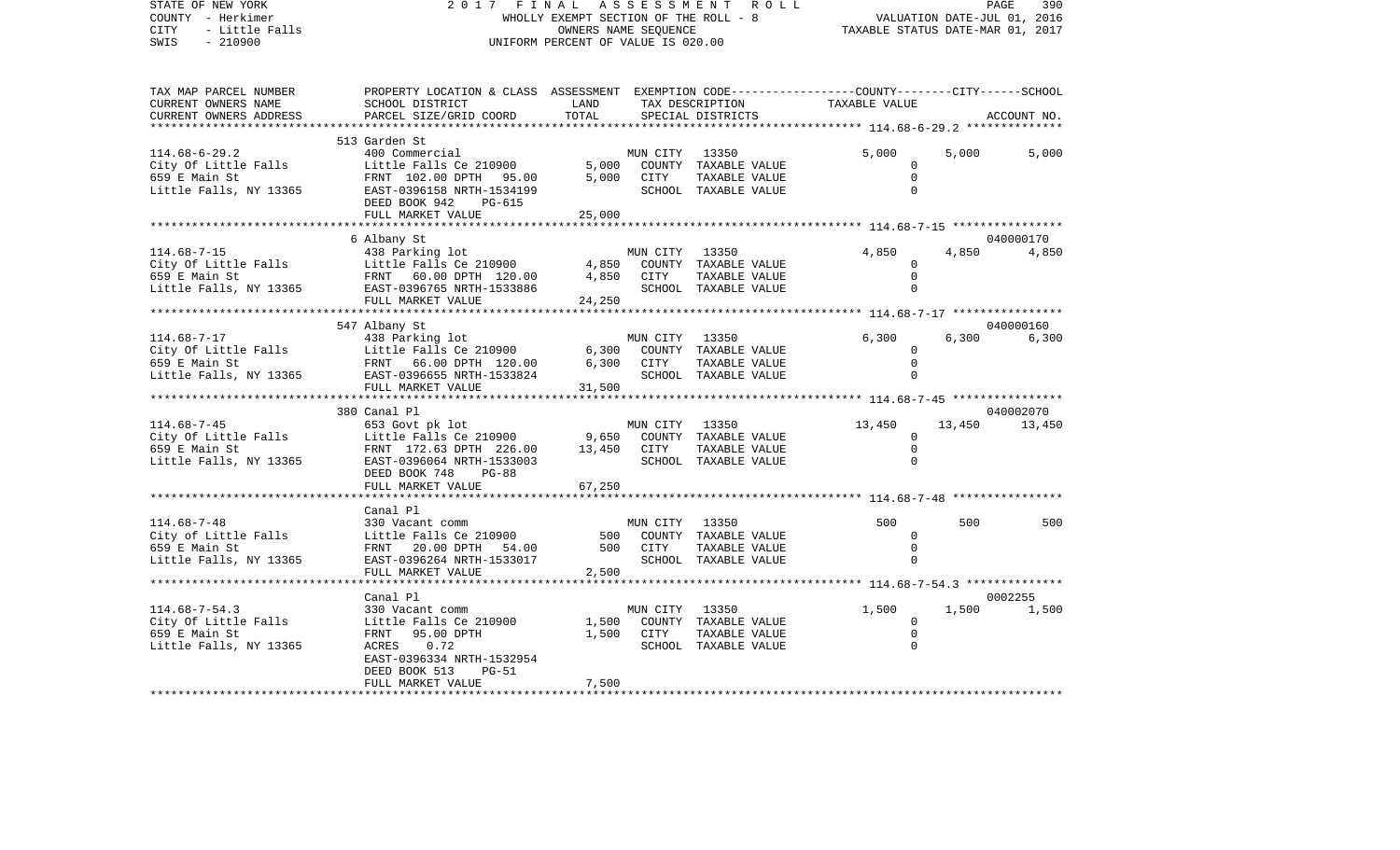STATE OF NEW YORK 2 0 1 7 F I N A L A S S E S S M E N T R O L L PAGE 391COUNTY - Herkimer WHOLLY EXEMPT SECTION OF THE ROLL - 8 VALUATION DATE-JUL 01, 2016 CITY - Little Falls OWNERS NAME SEQUENCE TAXABLE STATUS DATE-MAR 01, 2017 SWIS - 210900 UNIFORM PERCENT OF VALUE IS 020.00TAX MAP PARCEL NUMBER PROPERTY LOCATION & CLASS ASSESSMENT EXEMPTION CODE------------------COUNTY--------CITY------SCHOOL CURRENT OWNERS NAME SCHOOL DISTRICT LAND TAX DESCRIPTION TAXABLE VALUECURRENT OWNERS ADDRESS PARCEL SIZE/GRID COORD TOTAL SPECIAL DISTRICTS ACCOUNT NO. \*\*\*\*\*\*\*\*\*\*\*\*\*\*\*\*\*\*\*\*\*\*\*\*\*\*\*\*\*\*\*\*\*\*\*\*\*\*\*\*\*\*\*\*\*\*\*\*\*\*\*\*\*\*\*\*\*\*\*\*\*\*\*\*\*\*\*\*\*\*\*\*\*\*\*\*\*\*\*\*\*\*\*\*\*\*\*\*\*\*\*\*\*\*\*\*\*\*\*\*\*\*\* 114.75-1-16 \*\*\*\*\*\*\*\*\*\*\*\*\*\*\*\*37 Glen Ave 040062780 114.75-1-16 311 Res vac land MUN CITY 13350 300 300 300City Of Little Falls Little Falls Ce 210900 300 COUNTY TAXABLE VALUE 0 659 E Main St FRNT 40.00 DPTH 200.00 300 CITY TAXABLE VALUE 0Little Falls, NY 13365 BAST-0393681 NRTH-1532460 SCHOOL TAXABLE VALUE 0 FULL MARKET VALUE 1,500 \*\*\*\*\*\*\*\*\*\*\*\*\*\*\*\*\*\*\*\*\*\*\*\*\*\*\*\*\*\*\*\*\*\*\*\*\*\*\*\*\*\*\*\*\*\*\*\*\*\*\*\*\*\*\*\*\*\*\*\*\*\*\*\*\*\*\*\*\*\*\*\*\*\*\*\*\*\*\*\*\*\*\*\*\*\*\*\*\*\*\*\*\*\*\*\*\*\*\*\*\*\*\* 114.75-1-17 \*\*\*\*\*\*\*\*\*\*\*\*\*\*\*\* 57 Glen Ave 040062785114.75-1-17 311 Res vac land MUN CITY 13350 400 400 400City Of Little Falls Little Falls Ce 210900 400 COUNTY TAXABLE VALUE 0 659 E Main St FRNT 40.00 DPTH 217.00 400 CITY TAXABLE VALUE 0 Little Falls, NY 13365 EAST-0393646 NRTH-1532478 SCHOOL TAXABLE VALUE 0 FULL MARKET VALUE 2,000 \*\*\*\*\*\*\*\*\*\*\*\*\*\*\*\*\*\*\*\*\*\*\*\*\*\*\*\*\*\*\*\*\*\*\*\*\*\*\*\*\*\*\*\*\*\*\*\*\*\*\*\*\*\*\*\*\*\*\*\*\*\*\*\*\*\*\*\*\*\*\*\*\*\*\*\*\*\*\*\*\*\*\*\*\*\*\*\*\*\*\*\*\*\*\*\*\*\*\*\*\*\*\* 114.75-1-18 \*\*\*\*\*\*\*\*\*\*\*\*\*\*\*\* 51 Glen Ave 114.75-1-18 311 Res vac land MUN CITY 13350 400 400 400City Of Little Falls Little Falls Ce 210900 400 COUNTY TAXABLE VALUE 0 659 E Main St FRNT 40.00 DPTH 220.00 400 CITY TAXABLE VALUE 0Little Falls, NY 13365 BAST-0393609 NRTH-1532495 SCHOOL TAXABLE VALUE 0 DEED BOOK 641 PG-236FULL MARKET VALUE 2,000 \*\*\*\*\*\*\*\*\*\*\*\*\*\*\*\*\*\*\*\*\*\*\*\*\*\*\*\*\*\*\*\*\*\*\*\*\*\*\*\*\*\*\*\*\*\*\*\*\*\*\*\*\*\*\*\*\*\*\*\*\*\*\*\*\*\*\*\*\*\*\*\*\*\*\*\*\*\*\*\*\*\*\*\*\*\*\*\*\*\*\*\*\*\*\*\*\*\*\*\*\*\*\* 114.75-1-26 \*\*\*\*\*\*\*\*\*\*\*\*\*\*\*\* 60 Glen Ave 040023285114.75-1-26 311 Res vac land MUN CITY 13350 450 450 450City Of Little Falls Little Falls Ce 210900 450 COUNTY TAXABLE VALUE 0 659 E Main St FRNT 120.00 DPTH 120.00 450 CITY TAXABLE VALUE 0Little Falls, NY 13365 BAST-0393324 NRTH-1532358 SCHOOL TAXABLE VALUE 0 FULL MARKET VALUE 2,250 \*\*\*\*\*\*\*\*\*\*\*\*\*\*\*\*\*\*\*\*\*\*\*\*\*\*\*\*\*\*\*\*\*\*\*\*\*\*\*\*\*\*\*\*\*\*\*\*\*\*\*\*\*\*\*\*\*\*\*\*\*\*\*\*\*\*\*\*\*\*\*\*\*\*\*\*\*\*\*\*\*\*\*\*\*\*\*\*\*\*\*\*\*\*\*\*\*\*\*\*\*\*\* 114.75-1-32 \*\*\*\*\*\*\*\*\*\*\*\*\*\*\*\* Glen Ave114.75-1-32 311 Res vac land MUN OWNED 13100 550 550 550City of Little Falls Little Falls Ce 210900 550 COUNTY TAXABLE VALUE 0 659 E. Main St FRNT 40.00 DPTH 120.00 550 CITY TAXABLE VALUE 0Little Falls, NY 13365 ACRES 0.11 CHOOL SCHOOL TAXABLE VALUE 0 EAST-0393582 NRTH-1532275FULL MARKET VALUE 2,750 \*\*\*\*\*\*\*\*\*\*\*\*\*\*\*\*\*\*\*\*\*\*\*\*\*\*\*\*\*\*\*\*\*\*\*\*\*\*\*\*\*\*\*\*\*\*\*\*\*\*\*\*\*\*\*\*\*\*\*\*\*\*\*\*\*\*\*\*\*\*\*\*\*\*\*\*\*\*\*\*\*\*\*\*\*\*\*\*\*\*\*\*\*\*\*\*\*\*\*\*\*\*\* 114.75-1-90 \*\*\*\*\*\*\*\*\*\*\*\*\*\*\*\* Glen Ave 040023375114.75-1-90 311 Res vac land MUN CITY 13350 6,600 6,600 6,600 City Of Little Falls  $L$  Little Falls Ce 210900 6,600 COUNTY TAXABLE VALUE 0 659 E Main St ACRES 8.60 6,600 CITY TAXABLE VALUE 0 Little Falls, NY 13365 EAST-0392922 NRTH-1532664 SCHOOL TAXABLE VALUE 0 FULL MARKET VALUE 33,000

\*\*\*\*\*\*\*\*\*\*\*\*\*\*\*\*\*\*\*\*\*\*\*\*\*\*\*\*\*\*\*\*\*\*\*\*\*\*\*\*\*\*\*\*\*\*\*\*\*\*\*\*\*\*\*\*\*\*\*\*\*\*\*\*\*\*\*\*\*\*\*\*\*\*\*\*\*\*\*\*\*\*\*\*\*\*\*\*\*\*\*\*\*\*\*\*\*\*\*\*\*\*\*\*\*\*\*\*\*\*\*\*\*\*\*\*\*\*\*\*\*\*\*\*\*\*\*\*\*\*\*\*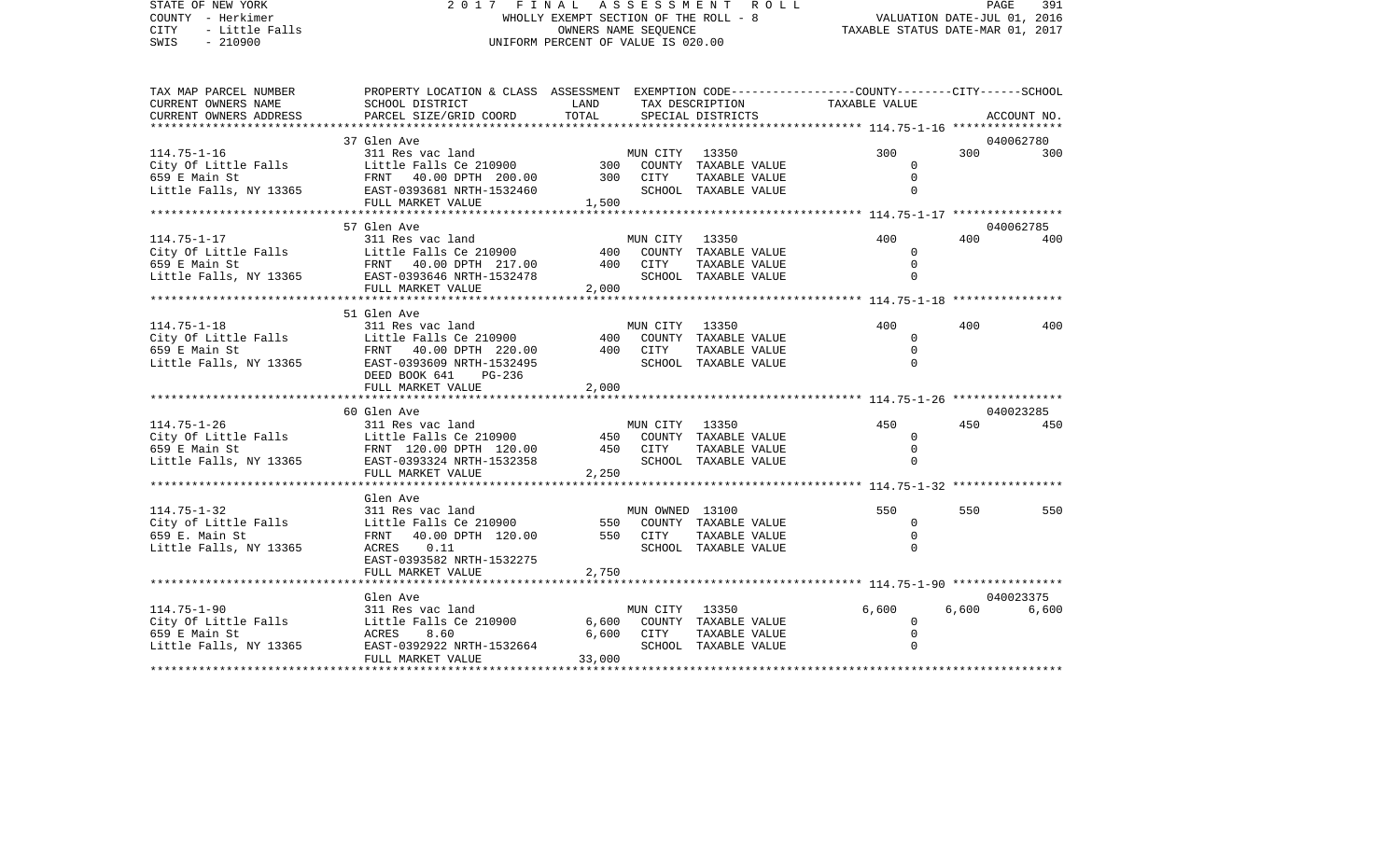## STATE OF NEW YORK 2 0 1 7 F I N A L A S S E S S M E N T R O L L PAGE 392COUNTY - Herkimer **WHOLLY EXEMPT SECTION OF THE ROLL - 8** VALUATION DATE-JUL 01, 2016 CITY - Little Falls OWNERS NAME SEQUENCE TAXABLE STATUS DATE-MAR 01, 2017 SWIS - 210900 UNIFORM PERCENT OF VALUE IS 020.00

392

| TAX MAP PARCEL NUMBER    | PROPERTY LOCATION & CLASS ASSESSMENT EXEMPTION CODE---------------COUNTY-------CITY------SCHOOL |          |                |                                            |               |        |             |
|--------------------------|-------------------------------------------------------------------------------------------------|----------|----------------|--------------------------------------------|---------------|--------|-------------|
| CURRENT OWNERS NAME      | SCHOOL DISTRICT                                                                                 | LAND     |                | TAX DESCRIPTION                            | TAXABLE VALUE |        |             |
| CURRENT OWNERS ADDRESS   | PARCEL SIZE/GRID COORD                                                                          | TOTAL    |                | SPECIAL DISTRICTS                          |               |        | ACCOUNT NO. |
| ************************ |                                                                                                 |          |                |                                            |               |        |             |
|                          | 7 Mohawk St                                                                                     |          |                |                                            |               |        | 040041880   |
| $114.76 - 1 - 18$        | 311 Res vac land                                                                                |          | MUN CITY       | 13350                                      | 5,800         | 5,800  | 5,800       |
| City Of Little Falls     | Little Falls Ce 210900                                                                          |          |                | 3,800 COUNTY TAXABLE VALUE                 | $\Omega$      |        |             |
| 659 E Main St            | FRNT 126.65 DPTH 41.00                                                                          |          | 5,800 CITY     | TAXABLE VALUE                              |               |        |             |
| Little Falls, NY 13365   | EAST-0396129 NRTH-1532561                                                                       |          |                | SCHOOL TAXABLE VALUE                       |               |        |             |
|                          | DEED BOOK 00655 PG-00772                                                                        |          |                |                                            |               |        |             |
|                          | FULL MARKET VALUE                                                                               | 29,000   |                |                                            |               |        |             |
|                          |                                                                                                 |          |                |                                            |               |        |             |
|                          | Bellinger St                                                                                    |          |                |                                            |               |        |             |
| $114.76 - 1 - 19$        | 963 Municpl park                                                                                |          | MUN CITY 13350 |                                            | 5,000         | 5,000  | 5,000       |
| City Of Little Falls     | Little Falls Ce 210900                                                                          |          |                | 5,000 COUNTY TAXABLE VALUE                 | $\Omega$      |        |             |
| 659 E Main St            | ACRES 1.30                                                                                      | 5,000    | CITY           | TAXABLE VALUE                              | $\Omega$      |        |             |
| Little Falls, NY 13365   | EAST-0395491 NRTH-1531772                                                                       |          |                | SCHOOL TAXABLE VALUE                       |               |        |             |
|                          |                                                                                                 |          |                |                                            |               |        |             |
|                          | FULL MARKET VALUE                                                                               | 25,000   |                |                                            |               |        |             |
|                          |                                                                                                 |          |                |                                            |               |        |             |
|                          | Southern Ave                                                                                    |          |                |                                            |               |        |             |
| $114.76 - 1 - 21$        | 311 Res vac land                                                                                |          | MUN CITY 13350 |                                            | 500           | 500    | 500         |
| City Of Little Falls     | Little Falls Ce 210900                                                                          |          |                | 500 COUNTY TAXABLE VALUE                   | $\Omega$      |        |             |
| 659 E Main St            | FRNT 33.00 DPTH 95.00                                                                           |          | 500 CITY       | TAXABLE VALUE                              | $\Omega$      |        |             |
| Little Falls, NY 13365   | EAST-0394780 NRTH-1531201                                                                       |          |                | SCHOOL TAXABLE VALUE                       |               |        |             |
|                          | FULL MARKET VALUE                                                                               | 2,500    |                |                                            |               |        |             |
|                          |                                                                                                 |          |                |                                            |               |        |             |
|                          | Southern Ave                                                                                    |          |                |                                            |               |        |             |
| $114.76 - 1 - 39$        | 311 Res vac land                                                                                |          |                | MUN CITY 13350<br>500 COUNTY TAXABLE VALUE | 500           | 500    | 500         |
| City Of Little Falls     | Little Falls Ce 210900                                                                          |          |                |                                            | $\Omega$      |        |             |
| 659 E Main St            | FRNT 33.00 DPTH 112.00                                                                          | 500 CITY |                | TAXABLE VALUE                              |               |        |             |
| Little Falls, NY 13365   | EAST-0394912 NRTH-1531112                                                                       |          |                | SCHOOL TAXABLE VALUE                       | $\Omega$      |        |             |
|                          | FULL MARKET VALUE                                                                               | 2,500    |                |                                            |               |        |             |
|                          |                                                                                                 |          |                |                                            |               |        |             |
|                          | 3 Mohawk St                                                                                     |          |                |                                            |               |        | 040041890   |
| $114.76 - 1 - 57$        | 662 Police/fire                                                                                 |          | MUN CITY 13350 |                                            | 4,000         | 4,000  | 4,000       |
| City Of Little Falls     | Little Falls Ce 210900                                                                          |          |                | 300 COUNTY TAXABLE VALUE                   | $\mathbf{0}$  |        |             |
| 659 E Main St            | FRNT 26.80 DPTH 42.00                                                                           |          | 4,000 CITY     | TAXABLE VALUE                              | $\Omega$      |        |             |
| Little Falls, NY 13365   | EAST-0396183 NRTH-1532591                                                                       |          |                | SCHOOL TAXABLE VALUE                       |               |        |             |
|                          | FULL MARKET VALUE                                                                               | 20,000   |                |                                            |               |        |             |
|                          |                                                                                                 |          |                |                                            |               |        |             |
|                          | Flint Ave                                                                                       |          |                |                                            |               |        |             |
| $114.76 - 2 - 51.1$      | 311 Res vac land                                                                                |          | MUN CITY 13350 |                                            | 40,000        | 40,000 | 40,000      |
| City Of Little Falls     | Little Falls Ce 210900                                                                          | 40,000   |                | COUNTY TAXABLE VALUE                       | $\mathbf 0$   |        |             |
| 659 E Main St            | ACRES 16.80                                                                                     | 40,000   | CITY           | TAXABLE VALUE                              | $\Omega$      |        |             |
| Little Falls, NY 13365   | EAST-0395989 NRTH-1531910                                                                       |          |                | SCHOOL TAXABLE VALUE                       | $\Omega$      |        |             |
|                          | FULL MARKET VALUE                                                                               | 200,000  |                |                                            |               |        |             |
|                          |                                                                                                 |          |                |                                            |               |        |             |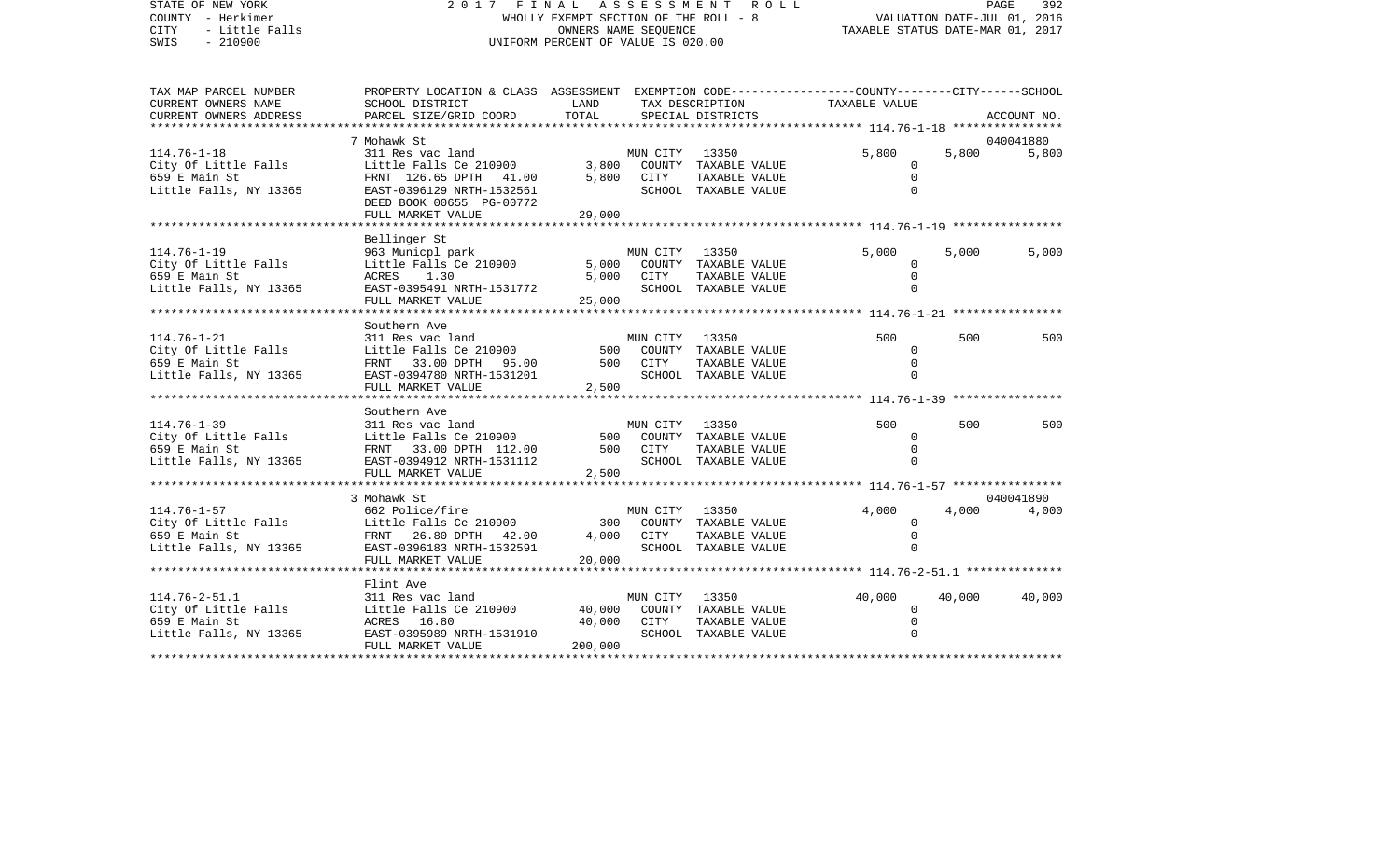| STATE OF NEW YORK<br>COUNTY - Herkimer<br><b>CITY</b><br>- Little Falls<br>SWIS<br>$-210900$ | 2017<br>FINAL ASSESSMENT<br>WHOLLY EXEMPT SECTION OF THE ROLL - 8<br>UNIFORM PERCENT OF VALUE IS 020.00 | PAGE<br>393<br>VALUATION DATE-JUL 01, 2016<br>TAXABLE STATUS DATE-MAR 01, 2017 |                       |                                |                                                              |         |                    |
|----------------------------------------------------------------------------------------------|---------------------------------------------------------------------------------------------------------|--------------------------------------------------------------------------------|-----------------------|--------------------------------|--------------------------------------------------------------|---------|--------------------|
| TAX MAP PARCEL NUMBER                                                                        | PROPERTY LOCATION & CLASS ASSESSMENT                                                                    |                                                                                |                       |                                | EXEMPTION CODE-----------------COUNTY-------CITY------SCHOOL |         |                    |
| CURRENT OWNERS NAME                                                                          | SCHOOL DISTRICT                                                                                         | LAND                                                                           |                       | TAX DESCRIPTION                | TAXABLE VALUE                                                |         |                    |
| CURRENT OWNERS ADDRESS<br>********************                                               | PARCEL SIZE/GRID COORD                                                                                  | TOTAL                                                                          |                       | SPECIAL DISTRICTS              |                                                              |         | ACCOUNT NO.        |
|                                                                                              | Flint Ave                                                                                               |                                                                                |                       |                                |                                                              |         |                    |
| $114.76 - 2 - 92$                                                                            | 311 Res vac land                                                                                        |                                                                                | MUN CITY              | 13350                          | 1,250                                                        | 1,250   | 1,250              |
| City Of Little Falls                                                                         | Little Falls Ce 210900                                                                                  | 1,250                                                                          |                       | COUNTY TAXABLE VALUE           | $\Omega$                                                     |         |                    |
| 659 East Main St                                                                             | ACRES<br>2.60                                                                                           | 1,250                                                                          | CITY                  | TAXABLE VALUE                  | $\Omega$                                                     |         |                    |
| Little Falls, NY 13365                                                                       | EAST-0395153 NRTH-1530690                                                                               |                                                                                |                       | SCHOOL TAXABLE VALUE           | $\cap$                                                       |         |                    |
|                                                                                              | FULL MARKET VALUE                                                                                       | 6,250                                                                          |                       |                                |                                                              |         |                    |
|                                                                                              | **************************                                                                              |                                                                                |                       |                                |                                                              |         |                    |
| $114.84 - 1 - 5.1$                                                                           | Southern Ave<br>311 Res vac land                                                                        |                                                                                | MUN CITY              | 13350                          | 4,000                                                        | 4,000   | 040057150<br>4,000 |
| City of Little Falls                                                                         | Little Falls Ce 210900                                                                                  | 4,000                                                                          |                       | COUNTY TAXABLE VALUE           | $\Omega$                                                     |         |                    |
| 659 E Main St                                                                                | FRNT 215.50 DPTH 58.00                                                                                  | 4,000                                                                          | CITY                  | TAXABLE VALUE                  | $\mathbf 0$                                                  |         |                    |
| Little Falls, NY 13365                                                                       | EAST-0394125 NRTH-1530235                                                                               |                                                                                |                       | SCHOOL TAXABLE VALUE           | $\Omega$                                                     |         |                    |
|                                                                                              | DEED BOOK 1234 PG-949                                                                                   |                                                                                |                       |                                |                                                              |         |                    |
|                                                                                              | FULL MARKET VALUE                                                                                       | 20,000                                                                         |                       |                                |                                                              |         |                    |
|                                                                                              | ************************                                                                                |                                                                                |                       |                                |                                                              |         |                    |
|                                                                                              | Davis St                                                                                                |                                                                                |                       |                                | 400                                                          |         | 040062770          |
| $115.53 - 1 - 92$<br>City Of Little Falls                                                    | 311 Res vac land<br>Little Falls Ce 210900                                                              | 400                                                                            | MUN CITY              | 13350<br>COUNTY TAXABLE VALUE  | 0                                                            | 400     | 400                |
| 659 E Main St                                                                                | FRNT 120.00 DPTH 233.00                                                                                 | 400                                                                            | <b>CITY</b>           | TAXABLE VALUE                  | $\Omega$                                                     |         |                    |
| Little Falls, NY 13365                                                                       | EAST-0397151 NRTH-1535801                                                                               |                                                                                |                       | SCHOOL TAXABLE VALUE           | $\Omega$                                                     |         |                    |
|                                                                                              | FULL MARKET VALUE                                                                                       | 2,000                                                                          |                       |                                |                                                              |         |                    |
|                                                                                              | ***********************                                                                                 |                                                                                |                       |                                |                                                              |         |                    |
|                                                                                              | Top Of Moreland & Monroe                                                                                |                                                                                |                       |                                |                                                              |         | 0048865            |
| $115.53 - 2 - 13$                                                                            | 311 Res vac land                                                                                        |                                                                                | MUN CITY              | 13350                          | 500                                                          | 500     | 500                |
| City Of Little Falls                                                                         | Little Falls Ce 210900                                                                                  | 500                                                                            | COUNTY                | TAXABLE VALUE                  | $\Omega$<br>$\Omega$                                         |         |                    |
| 659 E Main St<br>Little Falls, NY 13365                                                      | EAST-0398389 NRTH-1535469<br>FULL MARKET VALUE                                                          | 500<br>2,500                                                                   | CITY<br>SCHOOL        | TAXABLE VALUE<br>TAXABLE VALUE |                                                              |         |                    |
|                                                                                              |                                                                                                         | *********                                                                      |                       |                                |                                                              |         |                    |
|                                                                                              | 659 E Main St                                                                                           |                                                                                |                       |                                |                                                              |         | 040034715          |
| $115.61 - 1 - 1$                                                                             | 652 Govt bldgs                                                                                          |                                                                                | MUN CITY              | 13350                          | 150,000                                                      | 150,000 | 150,000            |
| City Of Little Falls                                                                         | Little Falls Ce 210900                                                                                  | 0                                                                              |                       | COUNTY TAXABLE VALUE           | 0                                                            |         |                    |
| 659 E Main St                                                                                | FRNT 120.00 DPTH 115.00                                                                                 | 150,000                                                                        | CITY                  | TAXABLE VALUE                  | $\mathbf 0$                                                  |         |                    |
| Little Falls, NY 13365                                                                       | EAST-0397098 NRTH-1534373                                                                               |                                                                                |                       | SCHOOL TAXABLE VALUE           | $\cap$                                                       |         |                    |
|                                                                                              | FULL MARKET VALUE<br>**********************                                                             | 750,000                                                                        | ********************* |                                | ************ 115.61-1-2 ******************                   |         |                    |
|                                                                                              | 675 E Main St                                                                                           |                                                                                |                       |                                |                                                              |         | 040034740          |
| $115.61 - 1 - 2$                                                                             | 311 Res vac land                                                                                        |                                                                                | MUN CITY              | 13350                          | 3,000                                                        | 3,000   | 3,000              |
| City Of Little Falls                                                                         | Little Falls Ce 210900                                                                                  | 3,000                                                                          | COUNTY                | TAXABLE VALUE                  | $\Omega$                                                     |         |                    |
| 659 E Main St                                                                                | FRNT 36.00 DPTH 105.00                                                                                  | 3,000                                                                          | CITY                  | TAXABLE VALUE                  | $\mathbf 0$                                                  |         |                    |
| Little Falls, NY 13365                                                                       | EAST-0397168 NRTH-1534398                                                                               |                                                                                |                       | SCHOOL TAXABLE VALUE           | $\Omega$                                                     |         |                    |
|                                                                                              | DEED BOOK 836<br><b>PG-300</b>                                                                          |                                                                                |                       |                                |                                                              |         |                    |
|                                                                                              | FULL MARKET VALUE                                                                                       | 15,000                                                                         |                       |                                |                                                              |         |                    |
|                                                                                              |                                                                                                         |                                                                                |                       |                                |                                                              |         |                    |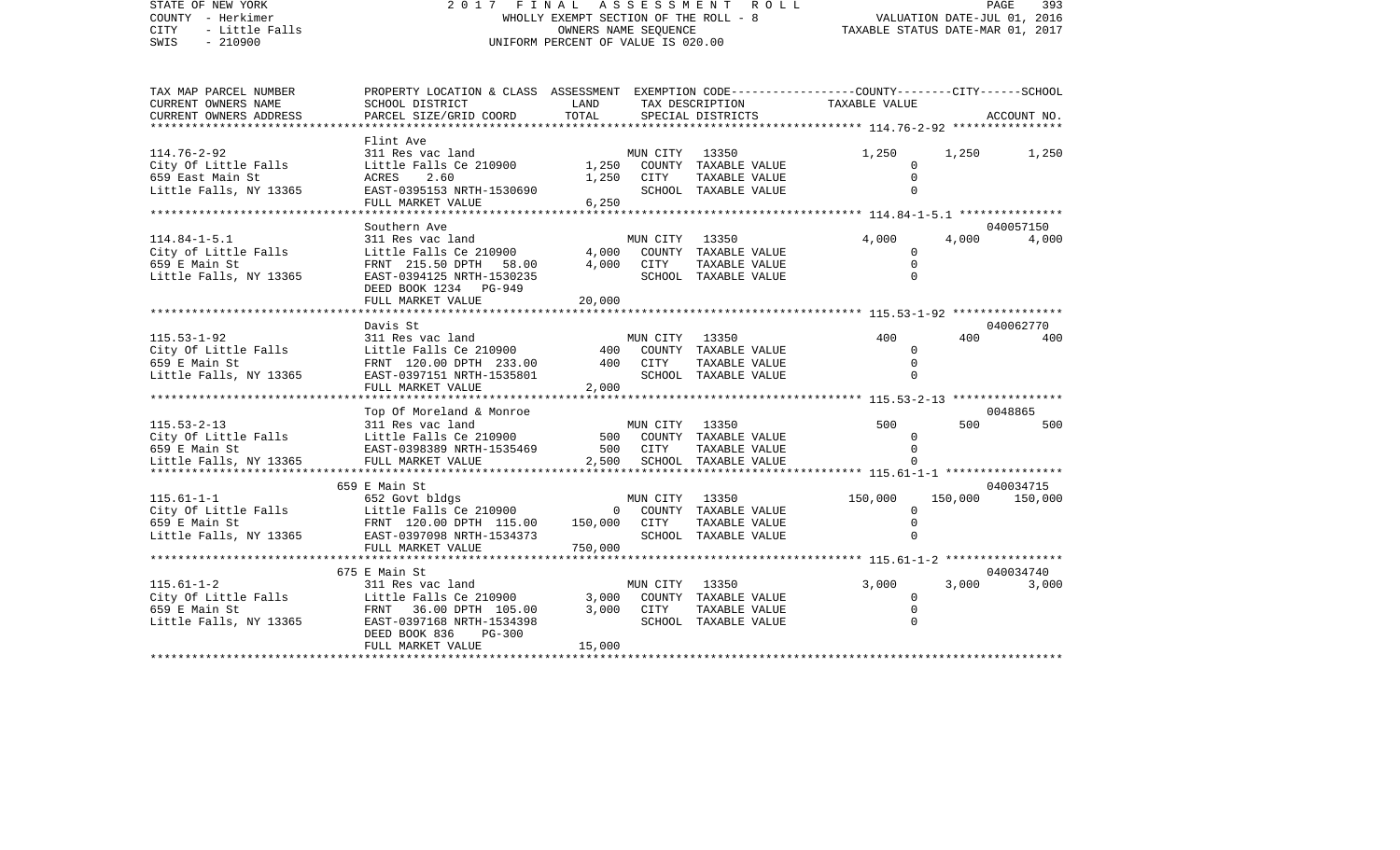| STATE OF NEW YORK<br>COUNTY - Herkimer<br>CITY<br>- Little Falls<br>$-210900$<br>SWIS | 2017<br>FINAL<br>WHOLLY EXEMPT SECTION OF THE ROLL - 8<br>UNIFORM PERCENT OF VALUE IS 020.00                                                                   | PAGE<br>394<br>VALUATION DATE-JUL 01, 2016<br>TAXABLE STATUS DATE-MAR 01, 2017 |                        |                                                                              |                                                    |          |             |
|---------------------------------------------------------------------------------------|----------------------------------------------------------------------------------------------------------------------------------------------------------------|--------------------------------------------------------------------------------|------------------------|------------------------------------------------------------------------------|----------------------------------------------------|----------|-------------|
| TAX MAP PARCEL NUMBER<br>CURRENT OWNERS NAME<br>CURRENT OWNERS ADDRESS                | PROPERTY LOCATION & CLASS ASSESSMENT EXEMPTION CODE---------------COUNTY-------CITY------SCHOOL<br>SCHOOL DISTRICT<br>PARCEL SIZE/GRID COORD                   | LAND<br>TOTAL                                                                  |                        | TAX DESCRIPTION<br>SPECIAL DISTRICTS                                         | TAXABLE VALUE                                      |          | ACCOUNT NO. |
|                                                                                       | 677-89 E Main St                                                                                                                                               |                                                                                |                        |                                                                              |                                                    |          | 040034800   |
| $115.61 - 1 - 3$<br>City Of Little Falls<br>659 E Main St<br>Little Falls, NY 13365   | 432 Gas station<br>Little Falls Ce 210900<br>FRNT 98.07 DPTH 105.00<br>EAST-0397228 NRTH-1534415<br>DEED BOOK 836<br>PG-300<br>FULL MARKET VALUE               | 15,000<br>75,000                                                               | MUN CITY<br>CITY       | 13350<br>7,000 COUNTY TAXABLE VALUE<br>TAXABLE VALUE<br>SCHOOL TAXABLE VALUE | 15,000<br>0<br>$\mathsf{O}$<br>$\Omega$            | 15,000   | 15,000      |
|                                                                                       |                                                                                                                                                                |                                                                                |                        |                                                                              |                                                    |          |             |
| $115.61 - 2 - 1$<br>City of Little Falls<br>659 E Main St<br>Little Falls, NY 13365   | E Main St<br>590 Park<br>Little Falls Ce 210900<br>FRNT 1500.00 DPTH<br>ACRES<br>4.10<br>EAST-0397818 NRTH-1534572<br>FULL MARKET VALUE<br>******************* | $\mathbf{0}$<br>$\Omega$<br>$\Omega$                                           | MUN CITY 13350<br>CITY | COUNTY TAXABLE VALUE<br>TAXABLE VALUE<br>SCHOOL TAXABLE VALUE                | $\Omega$<br>$\mathbf 0$<br>$\mathbf 0$<br>$\Omega$ | $\Omega$ | $\cap$      |
|                                                                                       | E Main St                                                                                                                                                      |                                                                                |                        |                                                                              |                                                    |          | 040035610   |
| $115.61 - 3 - 64$<br>City Of Little Falls<br>City Hall<br>Little Falls, NY 13365      | 311 Res vac land<br>Little Falls Ce 210900<br>FRNT 52.00 DPTH 38.00<br>EAST-0398602 NRTH-1533839<br>DEED BOOK 00646 PG-00676<br>FULL MARKET VALUE              | 350<br>1,750                                                                   | MUN CITY<br>350 CITY   | 13350<br>COUNTY TAXABLE VALUE<br>TAXABLE VALUE<br>SCHOOL TAXABLE VALUE       | 350<br>0<br>$\mathsf{O}$<br>$\Omega$               | 350      | 350         |
|                                                                                       | North Of Loomis St                                                                                                                                             |                                                                                |                        |                                                                              |                                                    |          |             |
| $115.62 - 1 - 1.1$<br>City Of Little Falls<br>659 E Main St<br>Little Falls, NY 13365 | 323 Vacant rural<br>Little Falls Ce 210900<br>ACRES 92.40<br>EAST-0364710 NRTH-1109895<br>DEED BOOK 368<br>PG-566                                              | 3,300<br>3,300                                                                 | MUN CITY<br>CITY       | 13350<br>COUNTY TAXABLE VALUE<br>TAXABLE VALUE<br>SCHOOL TAXABLE VALUE       | 3,300<br>$\mathbf{0}$<br>$\mathbf 0$<br>0          | 3,300    | 3,300       |
|                                                                                       | FULL MARKET VALUE                                                                                                                                              | 16,500                                                                         |                        | ****************************** 115.62-1-12 ****************                  |                                                    |          |             |
| $115.62 - 1 - 12$<br>City Of Little Falls<br>659 E Main St<br>Little Falls, NY 13365  | Loomis St<br>311 Res vac land<br>Little Falls Ce 210900<br>FRNT 20.00 DPTH 200.00<br>EAST-0400335 NRTH-1534269<br>FULL MARKET VALUE<br>*********************   | 300<br>300<br>1,500                                                            | MUN CITY<br>CITY       | 13350<br>COUNTY TAXABLE VALUE<br>TAXABLE VALUE<br>SCHOOL TAXABLE VALUE       | 300<br>$\mathbf{0}$<br>$\mathbf 0$<br>$\Omega$     | 300      | 300         |
|                                                                                       | Burwell St                                                                                                                                                     |                                                                                |                        |                                                                              |                                                    |          |             |
| $115.62 - 1 - 86$<br>City Of Little Falls<br>659 E Main St<br>Little Falls, NY 13365  | 311 Res vac land<br>Little Falls Ce 210900<br>FRNT 22.00 DPTH 20.00<br>EAST-0400469 NRTH-1533709<br>FULL MARKET VALUE                                          | 600<br>600<br>3,000                                                            | MUN CITY<br>CITY       | 13350<br>COUNTY TAXABLE VALUE<br>TAXABLE VALUE<br>SCHOOL TAXABLE VALUE       | 600<br>$\mathbf 0$<br>$\mathbf 0$<br>$\Omega$      | 600      | 600         |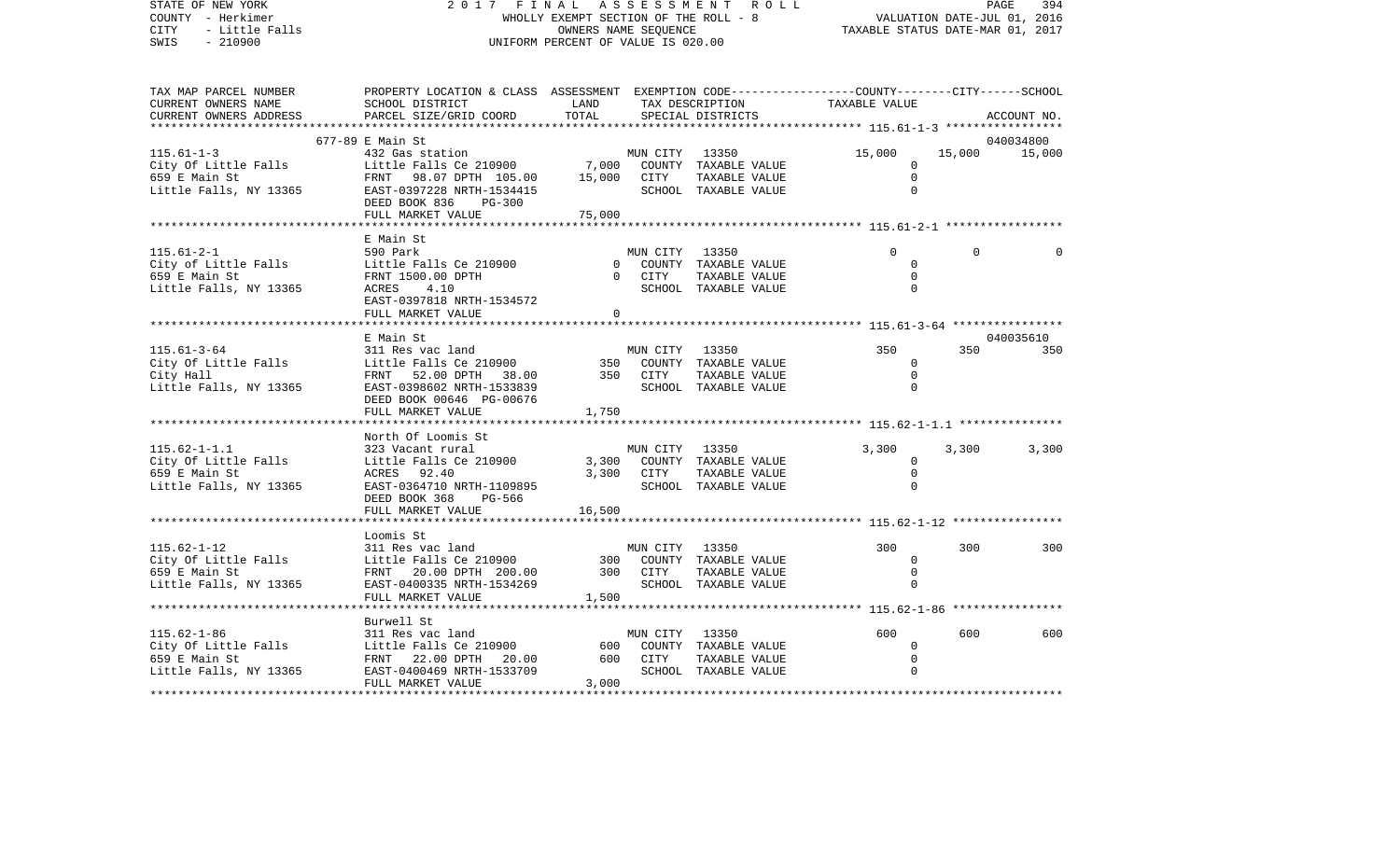STATE OF NEW YORK 2 0 1 7 F I N A L A S S E S S M E N T R O L L PAGE 395COUNTY - Herkimer WHOLLY EXEMPT SECTION OF THE ROLL - 8 VALUATION DATE-JUL 01, 2016 CITY - Little Falls OWNERS NAME SEQUENCE TAXABLE STATUS DATE-MAR 01, 2017 SWIS - 210900 UNIFORM PERCENT OF VALUE IS 020.00TAX MAP PARCEL NUMBER PROPERTY LOCATION & CLASS ASSESSMENT EXEMPTION CODE------------------COUNTY--------CITY------SCHOOL CURRENT OWNERS NAME SCHOOL DISTRICT LAND TAX DESCRIPTION TAXABLE VALUECURRENT OWNERS ADDRESS PARCEL SIZE/GRID COORD TOTAL SPECIAL DISTRICTS ACCOUNT NO. \*\*\*\*\*\*\*\*\*\*\*\*\*\*\*\*\*\*\*\*\*\*\*\*\*\*\*\*\*\*\*\*\*\*\*\*\*\*\*\*\*\*\*\*\*\*\*\*\*\*\*\*\*\*\*\*\*\*\*\*\*\*\*\*\*\*\*\*\*\*\*\*\*\*\*\*\*\*\*\*\*\*\*\*\*\*\*\*\*\*\*\*\*\*\*\*\*\*\*\*\*\*\* 115.62-2-6 \*\*\*\*\*\*\*\*\*\*\*\*\*\*\*\*\* Loomis St 040033570115.62-2-6 311 Res vac land MUN CITY 13350 2,000 2,000 2,000 City Of Little Falls  $\qquad \qquad$  Little Falls Ce 210900 2,000 COUNTY TAXABLE VALUE 0 E Main St FRNT 200.00 DPTH 143.00 2,000 CITY TAXABLE VALUE 0 Little Falls, NY 13365 EAST-0402006 NRTH-1533451 SCHOOL TAXABLE VALUE 0 FULL MARKET VALUE 10,000 \*\*\*\*\*\*\*\*\*\*\*\*\*\*\*\*\*\*\*\*\*\*\*\*\*\*\*\*\*\*\*\*\*\*\*\*\*\*\*\*\*\*\*\*\*\*\*\*\*\*\*\*\*\*\*\*\*\*\*\*\*\*\*\*\*\*\*\*\*\*\*\*\*\*\*\*\*\*\*\*\*\*\*\*\*\*\*\*\*\*\*\*\*\*\*\*\*\*\*\*\*\*\* 115.62-2-41.1 \*\*\*\*\*\*\*\*\*\*\*\*\*\*Rte 5 Gorge View Hyw 40007385 115.62-2-41.1 300 Vacant Land MUN CITY 13350 9,700 9,700 9,700 City of Little Falls  $\qquad \qquad$  Little Falls Ce 210900 9,700 COUNTY TAXABLE VALUE 0 Rte 5 Gorge View Hyw FRNT 3775.00 DPTH 9,700 CITY TAXABLE VALUE 0 Little Falls, NY 13365 ACRES 8.50 SCHOOL TAXABLE VALUE 0 EAST-0399968 NRTH-1533304FULL MARKET VALUE 48,500 \*\*\*\*\*\*\*\*\*\*\*\*\*\*\*\*\*\*\*\*\*\*\*\*\*\*\*\*\*\*\*\*\*\*\*\*\*\*\*\*\*\*\*\*\*\*\*\*\*\*\*\*\*\*\*\*\*\*\*\*\*\*\*\*\*\*\*\*\*\*\*\*\*\*\*\*\*\*\*\*\*\*\*\*\*\*\*\*\*\*\*\*\*\*\*\*\*\*\*\*\*\*\* 115.62-2-42 \*\*\*\*\*\*\*\*\*\*\*\*\*\*\*\* 243 Burwell St 040007385115.62-2-42 592 Athletic fld MUN CITY 13350 300,000 300,000 300,000 City Of Little Falls Little Falls Ce 210900 33,750 COUNTY TAXABLE VALUE 0 659 E Main St ACRES 10.70 300,000 CITY TAXABLE VALUE 0 Little Falls, NY 13365 EAST-0401010 NRTH-1533112 SCHOOL TAXABLE VALUE 0 DEED BOOK 00368 PG-555FULL MARKET VALUE 1500,000 \*\*\*\*\*\*\*\*\*\*\*\*\*\*\*\*\*\*\*\*\*\*\*\*\*\*\*\*\*\*\*\*\*\*\*\*\*\*\*\*\*\*\*\*\*\*\*\*\*\*\*\*\*\*\*\*\*\*\*\*\*\*\*\*\*\*\*\*\*\*\*\*\*\*\*\*\*\*\*\*\*\*\*\*\*\*\*\*\*\*\*\*\*\*\*\*\*\*\*\*\*\*\* 115.62-2-43 \*\*\*\*\*\*\*\*\*\*\*\*\*\*\*\* Loomis St Ext 040033580115.62-2-43 852 Landfill MUN CITY 13350 91,300 91,300 91,300 City Of Little Falls  $L$  Little Falls Ce 210900 22,000 COUNTY TAXABLE VALUE 0 659 E Main St ACRES 31.50 91,300 CITY TAXABLE VALUE 0 Little Falls, NY 13365 EAST-0402137 NRTH-1532765 SCHOOL TAXABLE VALUE 0 DEED BOOK 368 PG-555FULL MARKET VALUE 456.500 \*\*\*\*\*\*\*\*\*\*\*\*\*\*\*\*\*\*\*\*\*\*\*\*\*\*\*\*\*\*\*\*\*\*\*\*\*\*\*\*\*\*\*\*\*\*\*\*\*\*\*\*\*\*\*\*\*\*\*\*\*\*\*\*\*\*\*\*\*\*\*\*\*\*\*\*\*\*\*\*\*\*\*\*\*\*\*\*\*\*\*\*\*\*\*\*\*\*\*\*\*\*\* 115.70-1-2.1 \*\*\*\*\*\*\*\*\*\*\*\*\*\*\* Route 5 East115.70-1-2.1 323 Vacant rural MUN CITY 13350 8,000 8,000 8,000 City Of Little Falls Little Falls Ce 210900 8,000 COUNTY TAXABLE VALUE 0 659 E Main St ACRES 21.10 8,000 CITY TAXABLE VALUE 0 Little Falls, NY 13365 EAST-0402576 NRTH-1531943 SCHOOL TAXABLE VALUE 0 DEED BOOK 368 PG-555FULL MARKET VALUE 40,000 \*\*\*\*\*\*\*\*\*\*\*\*\*\*\*\*\*\*\*\*\*\*\*\*\*\*\*\*\*\*\*\*\*\*\*\*\*\*\*\*\*\*\*\*\*\*\*\*\*\*\*\*\*\*\*\*\*\*\*\*\*\*\*\*\*\*\*\*\*\*\*\*\*\*\*\*\*\*\*\*\*\*\*\*\*\*\*\*\*\*\*\*\*\*\*\*\*\*\*\*\*\*\* 115.70-1-3.1 \*\*\*\*\*\*\*\*\*\*\*\*\*\*\*River Road East 0062780 115.70-1-3.1 853 Sewage MUN CITY 13350 2800,000 2800,000 2800,000 City Of Little Falls Little Falls Ce 210900 0 COUNTY TAXABLE VALUE 0 ACRES 9.80 2800,000 CITY TAXABLE VALUE Little Falls, NY 13365 BAST-0400569 NRTH-1532070 SCHOOL TAXABLE VALUE 0 FULL MARKET VALUE 14000,000 \*\*\*\*\*\*\*\*\*\*\*\*\*\*\*\*\*\*\*\*\*\*\*\*\*\*\*\*\*\*\*\*\*\*\*\*\*\*\*\*\*\*\*\*\*\*\*\*\*\*\*\*\*\*\*\*\*\*\*\*\*\*\*\*\*\*\*\*\*\*\*\*\*\*\*\*\*\*\*\*\*\*\*\*\*\*\*\*\*\*\*\*\*\*\*\*\*\*\*\*\*\*\*\*\*\*\*\*\*\*\*\*\*\*\*\*\*\*\*\*\*\*\*\*\*\*\*\*\*\*\*\*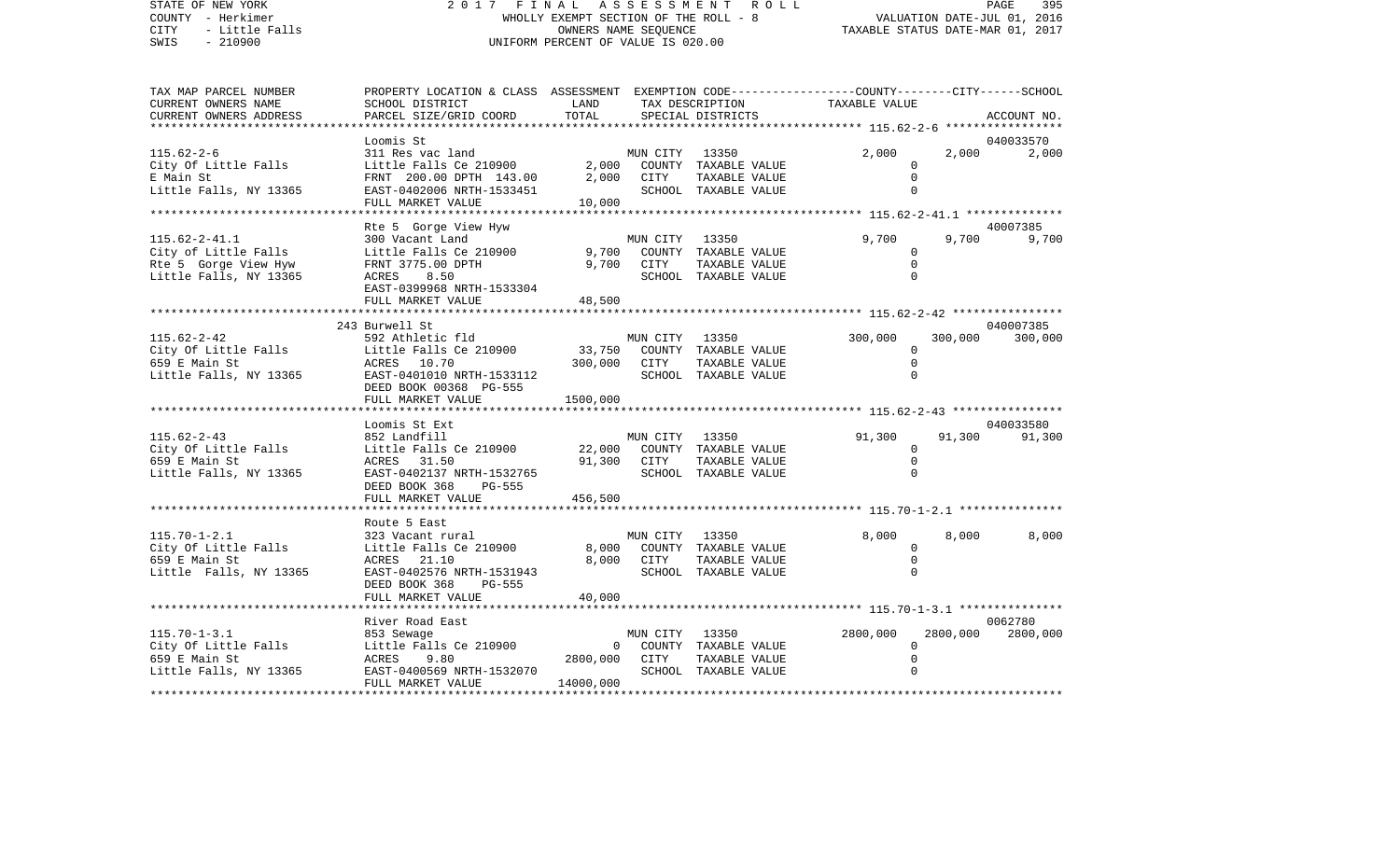COUNTY - Herkimer WHOLLY EXEMPT SECTION OF THE ROLL - 8 VALUATION DATE-JUL 01, 2016 CITY - Little Falls OWNERS NAME SEQUENCE TAXABLE STATUS DATE-MAR 01, 2017 SWIS - 210900 UNIFORM PERCENT OF VALUE IS 020.00TAX MAP PARCEL NUMBER PROPERTY LOCATION & CLASS ASSESSMENT EXEMPTION CODE------------------COUNTY--------CITY------SCHOOL CURRENT OWNERS NAME SCHOOL DISTRICT LAND TAX DESCRIPTION TAXABLE VALUECURRENT OWNERS ADDRESS PARCEL SIZE/GRID COORD TOTAL SPECIAL DISTRICTS ACCOUNT NO. \*\*\*\*\*\*\*\*\*\*\*\*\*\*\*\*\*\*\*\*\*\*\*\*\*\*\*\*\*\*\*\*\*\*\*\*\*\*\*\*\*\*\*\*\*\*\*\*\*\*\*\*\*\*\*\*\*\*\*\*\*\*\*\*\*\*\*\*\*\*\*\*\*\*\*\*\*\*\*\*\*\*\*\*\*\*\*\*\*\*\*\*\*\*\*\*\*\*\*\*\*\*\* 999.40--81.95 \*\*\*\*\*\*\*\*\*\*\*\*\*\*11 Catherine St 040008195 999.40--81.95 311 Res vac land MUN CITY 13350 600 600 600City Of Little Falls Little Falls Ce 210900 600 COUNTY TAXABLE VALUE 0 659 E Main St 600 CITY TAXABLE VALUE 0Little Falls, NY 13365 FULL MARKET VALUE 3,000 SCHOOL TAXABLE VALUE 0 \*\*\*\*\*\*\*\*\*\*\*\*\*\*\*\*\*\*\*\*\*\*\*\*\*\*\*\*\*\*\*\*\*\*\*\*\*\*\*\*\*\*\*\*\*\*\*\*\*\*\*\*\*\*\*\*\*\*\*\*\*\*\*\*\*\*\*\*\*\*\*\*\*\*\*\*\*\*\*\*\*\*\*\*\*\*\*\*\*\*\*\*\*\*\*\*\*\*\*\*\*\*\* 999.40-6-27.9 \*\*\*\*\*\*\*\*\*\*\*\*\*\* Ritter Rd 040062790999.40-6-27.9 311 Res vac land MUN CITY 13350 300 300 300City Of Little Falls Little Falls Ce 210900 300 COUNTY TAXABLE VALUE 0 659 E Main St 300 CITY TAXABLE VALUE 300 COMPUTER AND 300 CITY OF TAXABLE VALUE Little Falls, NY 13365 FULL MARKET VALUE 1,500 SCHOOL TAXABLE VALUE 0 \*\*\*\*\*\*\*\*\*\*\*\*\*\*\*\*\*\*\*\*\*\*\*\*\*\*\*\*\*\*\*\*\*\*\*\*\*\*\*\*\*\*\*\*\*\*\*\*\*\*\*\*\*\*\*\*\*\*\*\*\*\*\*\*\*\*\*\*\*\*\*\*\*\*\*\*\*\*\*\*\*\*\*\*\*\*\*\*\*\*\*\*\*\*\*\*\*\*\*\*\*\*\* 114.44-1-1 \*\*\*\*\*\*\*\*\*\*\*\*\*\*\*\*\* Top Notch Dr 114.44-1-1 552 Golf course MUN CITY 13350 217,500 217,500 217,500 City Of Little Falls (Golf) Little Falls Ce 210900 72,500 COUNTY TAXABLE VALUE 0 659 East Main St ACRES 144.70 217,500 CITY TAXABLE VALUE 0 Little Falls, NY 13365 EAST-0395594 NRTH-1540357 SCHOOL TAXABLE VALUE 0 FULL MARKET VALUE 1087,500 \*\*\*\*\*\*\*\*\*\*\*\*\*\*\*\*\*\*\*\*\*\*\*\*\*\*\*\*\*\*\*\*\*\*\*\*\*\*\*\*\*\*\*\*\*\*\*\*\*\*\*\*\*\*\*\*\*\*\*\*\*\*\*\*\*\*\*\*\*\*\*\*\*\*\*\*\*\*\*\*\*\*\*\*\*\*\*\*\*\*\*\*\*\*\*\*\*\*\*\*\*\*\* 115.45-1-9 \*\*\*\*\*\*\*\*\*\*\*\*\*\*\*\*\* Salisbury Rd 115.45-1-9 330 Vacant comm V CEM-LND 13660 20,100 20,100 20,100 City of Little Falls(cemetary) Little Falls Ce 210900 20,100 COUNTY TAXABLE VALUE 0 659 E. Main St ACRES 13.40 20,100 CITY TAXABLE VALUE 0 Little Falls, NY 13365 EAST-0398103 NRTH-1537053 SCHOOL TAXABLE VALUE 0 FULL MARKET VALUE 100,500 \*\*\*\*\*\*\*\*\*\*\*\*\*\*\*\*\*\*\*\*\*\*\*\*\*\*\*\*\*\*\*\*\*\*\*\*\*\*\*\*\*\*\*\*\*\*\*\*\*\*\*\*\*\*\*\*\*\*\*\*\*\*\*\*\*\*\*\*\*\*\*\*\*\*\*\*\*\*\*\*\*\*\*\*\*\*\*\*\*\*\*\*\*\*\*\*\*\*\*\*\*\*\* 114.59-2-37 \*\*\*\*\*\*\*\*\*\*\*\*\*\*\*\* W Monroe St 040047085114.59-2-37 554 Outdr swim MUN CITY 13350 40,000 40,000 40,000 City Of Little Falls(Pool) bittle Falls Ce 210900 0 0 COUNTY TAXABLE VALUE 0 0 659 E Main St ACRES 19.70 40,000 CITY TAXABLE VALUE 0 Little Falls, NY 13365 EAST-0393405 NRTH-1536718 SCHOOL TAXABLE VALUE 0 FULL MARKET VALUE 200,000 \*\*\*\*\*\*\*\*\*\*\*\*\*\*\*\*\*\*\*\*\*\*\*\*\*\*\*\*\*\*\*\*\*\*\*\*\*\*\*\*\*\*\*\*\*\*\*\*\*\*\*\*\*\*\*\*\*\*\*\*\*\*\*\*\*\*\*\*\*\*\*\*\*\*\*\*\*\*\*\*\*\*\*\*\*\*\*\*\*\*\*\*\*\*\*\*\*\*\*\*\*\*\* 115.62-2-8 \*\*\*\*\*\*\*\*\*\*\*\*\*\*\*\*\* 299 Loomis St Ext 040033425115.62-2-8 534 Social org. N/P- CHARI 25130 69,850 69,850 69,850 Decarlo Staffo Iaw Post #8 Little Falls Ce 210900 5,450 COUNTY TAXABLE VALUE 0 Loomis St. Ext.  $F_{RNT}$  250.00 DPTH 143.00 69.850 CITY TAXABLE VALUE 0 Little Falls, NY 13365 EAST-0401330 NRTH-1533523 SCHOOL TAXABLE VALUE 0 DEED BOOK 580 PG-221 2 FULL MARKET VALUE 349,250 \*\*\*\*\*\*\*\*\*\*\*\*\*\*\*\*\*\*\*\*\*\*\*\*\*\*\*\*\*\*\*\*\*\*\*\*\*\*\*\*\*\*\*\*\*\*\*\*\*\*\*\*\*\*\*\*\*\*\*\*\*\*\*\*\*\*\*\*\*\*\*\*\*\*\*\*\*\*\*\*\*\*\*\*\*\*\*\*\*\*\*\*\*\*\*\*\*\*\*\*\*\*\* 114.75-1-57 \*\*\*\*\*\*\*\*\*\*\*\*\*\*\*\* 7 Webster St 040060540114.75-1-57 311 Res vac land WDRL/FORCL 29700 400 400 400 DeLuca Michael A Little Falls Ce 210900 400 COUNTY TAXABLE VALUE 0Marzocco Michael J FRNT 40.00 DPTH 90.00 400 CITY TAXABLE VALUE 0310 Bentley Rd EAST-0393652 NRTH-1531935 SCHOOL TAXABLE VALUE 0 New Berlin, NY 13411 DEED BOOK 935 PG-558 FULL MARKET VALUE 2,000 \*\*\*\*\*\*\*\*\*\*\*\*\*\*\*\*\*\*\*\*\*\*\*\*\*\*\*\*\*\*\*\*\*\*\*\*\*\*\*\*\*\*\*\*\*\*\*\*\*\*\*\*\*\*\*\*\*\*\*\*\*\*\*\*\*\*\*\*\*\*\*\*\*\*\*\*\*\*\*\*\*\*\*\*\*\*\*\*\*\*\*\*\*\*\*\*\*\*\*\*\*\*\*\*\*\*\*\*\*\*\*\*\*\*\*\*\*\*\*\*\*\*\*\*\*\*\*\*\*\*\*\*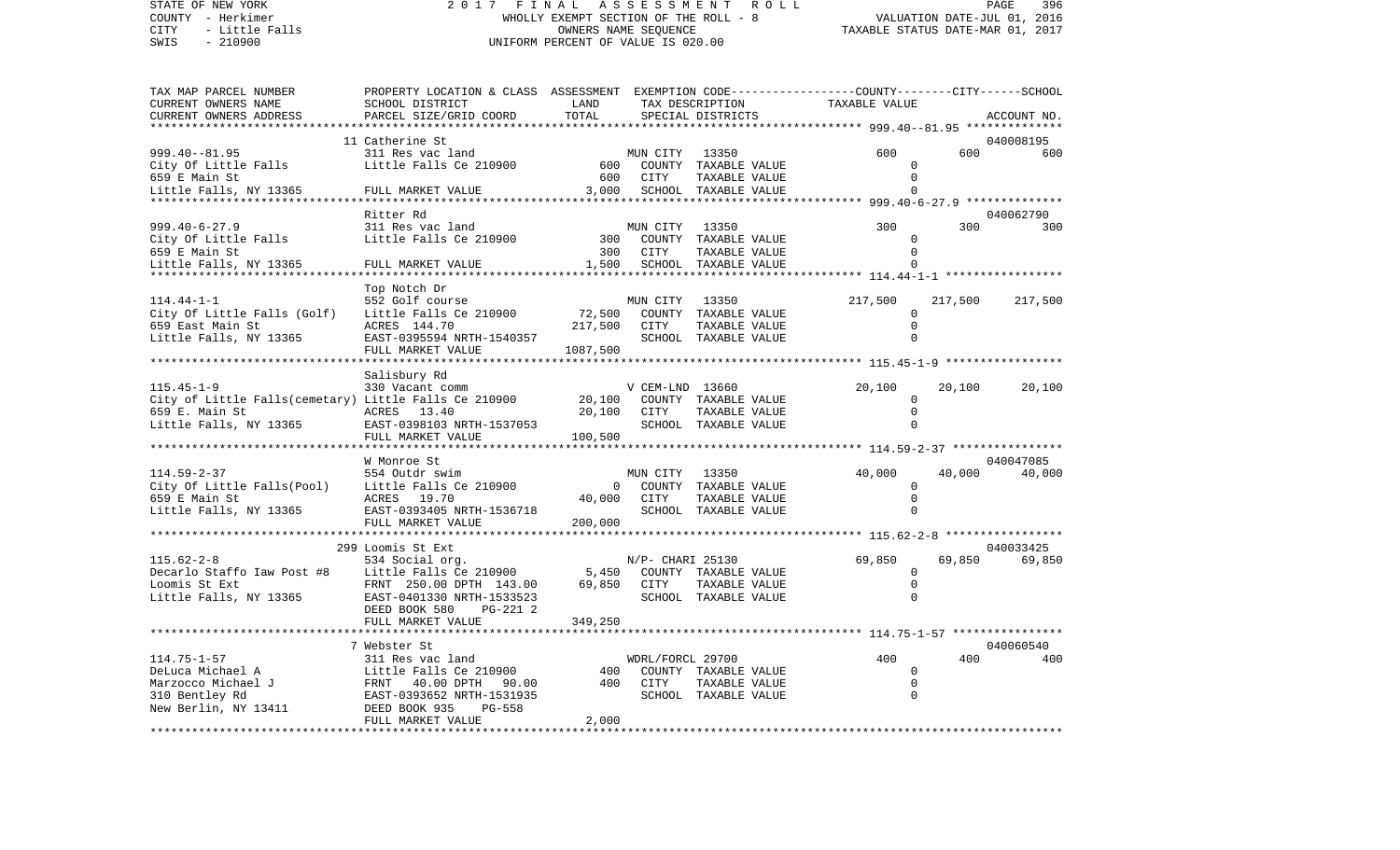## STATE OF NEW YORK 2017 FINAL ASSESSMENT ROLL COUNTY - Herkimer **WHOLLY EXEMPT SECTION OF THE ROLL - 8** VALUATION DATE-JUL 01, 2016 CITY - Little Falls OWNERS NAME SEQUENCE TAXABLE STATUS DATE-MAR 01, 2017 UNIFORM PERCENT OF VALUE IS 020.00

PAGE 397

| TAX MAP PARCEL NUMBER                   | PROPERTY LOCATION & CLASS ASSESSMENT EXEMPTION CODE----------------COUNTY-------CITY------SCHOOL |                 |                  |                                       |                            |         |             |
|-----------------------------------------|--------------------------------------------------------------------------------------------------|-----------------|------------------|---------------------------------------|----------------------------|---------|-------------|
| CURRENT OWNERS NAME                     | SCHOOL DISTRICT                                                                                  | LAND            |                  | TAX DESCRIPTION                       | TAXABLE VALUE              |         |             |
| CURRENT OWNERS ADDRESS                  | PARCEL SIZE/GRID COORD                                                                           | TOTAL           |                  | SPECIAL DISTRICTS                     |                            |         | ACCOUNT NO. |
|                                         | 27 N William St                                                                                  |                 |                  |                                       |                            |         | 040061260   |
| $115.53 - 1 - 81$                       | 230 3 Family Res                                                                                 |                 | WDRL/FORCL 29700 |                                       | 5,000                      | 5,000   | 5,000       |
| Earle Kareem                            | Little Falls Ce 210900                                                                           | 900             |                  | COUNTY TAXABLE VALUE                  | 0                          |         |             |
| 4156 Baychester Ave                     | Res 28 2016 foreclosure                                                                          | 5,000           | CITY             | TAXABLE VALUE                         | $\Omega$                   |         |             |
| Bronx, NY 10466                         | withdrawl RPTL 1138-(6)(d                                                                        |                 |                  | SCHOOL TAXABLE VALUE                  | $\Omega$                   |         |             |
|                                         | dilapitated bldg                                                                                 |                 |                  |                                       |                            |         |             |
|                                         | FRNT<br>28.00 DPTH 51.95                                                                         |                 |                  |                                       |                            |         |             |
|                                         | EAST-0396921 NRTH-1534877                                                                        |                 |                  |                                       |                            |         |             |
|                                         | DEED BOOK 1453 PG-181                                                                            |                 |                  |                                       |                            |         |             |
|                                         | FULL MARKET VALUE                                                                                | 25,000          |                  |                                       |                            |         |             |
|                                         | Glen Ave To Ward St                                                                              |                 |                  |                                       |                            |         | 040062750   |
| $999.40 - 6 - 27.5 - 800$               | 692 Road/str/hwy                                                                                 |                 | MUN CITY         | 13350                                 | 461,710                    | 461,710 | 461,710     |
| East-West Arterial                      | Little Falls Ce 210900                                                                           | 158,800         | COUNTY           | TAXABLE VALUE                         | $\Omega$                   |         |             |
| Glen Avenue To Ward St                  |                                                                                                  | 461,710         | CITY             | TAXABLE VALUE                         | $\Omega$                   |         |             |
| Little Falls, NY 13365                  | FULL MARKET VALUE                                                                                | 2308,550        |                  | SCHOOL TAXABLE VALUE                  | $\cap$                     |         |             |
|                                         |                                                                                                  |                 |                  |                                       |                            |         |             |
|                                         | 588 Albany St                                                                                    |                 |                  |                                       |                            |         | 040000245   |
| $115.61 - 1 - 10.1$                     | 620 Religious                                                                                    |                 | N/P-RELIG 25110  |                                       | 249,200                    | 249,200 | 249,200     |
| Emanuel Episcopal Church                | Little Falls Ce 210900                                                                           | 12,250          |                  | COUNTY TAXABLE VALUE                  | 0                          |         |             |
| 588 Albany St                           | FRNT 169.00 DPTH 116.00                                                                          | 249,200         | CITY             | TAXABLE VALUE                         | $\mathbf 0$                |         |             |
| Little Falls, NY 13365                  | EAST-0360330 NRTH-1109620                                                                        |                 |                  | SCHOOL TAXABLE VALUE                  | $\Omega$                   |         |             |
|                                         | FULL MARKET VALUE                                                                                | 1246,000        |                  |                                       |                            |         |             |
|                                         | Riverside Industrial Park                                                                        |                 |                  |                                       |                            |         | 181217      |
| $121.2 - 5 - 1.11$                      | 712 HighTecManuf                                                                                 |                 | GEN MUNY         | 18020                                 | 647,000                    | 647,000 | 647,000     |
| Feldmeier Equipment Inc                 | Little Falls Ce 210900                                                                           | 47,000          |                  | COUNTY TAXABLE VALUE                  | $\mathbf 0$                |         |             |
| 6800 Townline Road                      | 6.90<br>ACRES                                                                                    | 647,000         | CITY             | TAXABLE VALUE                         | $\mathbf 0$                |         |             |
| Syracuse, NY 13211                      | EAST-0349585 NRTH-1103885                                                                        |                 |                  | SCHOOL TAXABLE VALUE                  | $\Omega$                   |         |             |
|                                         | DEED BOOK 1502 PG-825                                                                            |                 |                  |                                       |                            |         |             |
|                                         | FULL MARKET VALUE                                                                                | 3235,000        |                  |                                       |                            |         |             |
|                                         | E Jefferson St                                                                                   |                 |                  |                                       |                            |         | 040026075   |
| $114.76 - 2 - 23$                       | 438 Parking lot                                                                                  |                 | N/P-RELIG 25110  |                                       | 28,700                     | 28,700  | 28,700      |
| First Assembly of God                   | Little Falls Ce 210900                                                                           | 28,700          |                  | COUNTY TAXABLE VALUE                  | $\mathbf 0$                |         |             |
| 559 E Jefferson St                      | FRNT 128.00 DPTH 106.00                                                                          | 28,700          | CITY             | TAXABLE VALUE                         | $\mathbf 0$                |         |             |
| Little Falls, NY 13365                  | EAST-0396587 NRTH-1532299                                                                        |                 |                  | SCHOOL TAXABLE VALUE                  | $\Omega$                   |         |             |
|                                         | DEED BOOK 1224 PG-840                                                                            |                 |                  |                                       |                            |         |             |
|                                         | FULL MARKET VALUE                                                                                | 143,500         |                  |                                       |                            |         |             |
|                                         |                                                                                                  |                 |                  |                                       |                            |         |             |
|                                         | 415 W Monroe St                                                                                  |                 |                  |                                       |                            |         | 040048515   |
| $114.51 - 1 - 28$                       | 210 1 Family Res                                                                                 |                 | N/P-RELIG 25110  |                                       | 22,300                     | 22,300  | 22,300      |
| First Baptist Church<br>415 W Monroe St | Little Falls Ce 210900<br>FRNT 152.00 DPTH 203.00                                                | 3,400<br>22,300 | CITY             | COUNTY TAXABLE VALUE<br>TAXABLE VALUE | $\mathbf 0$<br>$\mathsf 0$ |         |             |
| Little Falls, NY 13365                  | EAST-0391481 NRTH-1537290                                                                        |                 |                  | SCHOOL TAXABLE VALUE                  | $\Omega$                   |         |             |
|                                         | DEED BOOK 00592 PG-00382                                                                         |                 |                  |                                       |                            |         |             |
|                                         | FULL MARKET VALUE                                                                                | 111,500         |                  |                                       |                            |         |             |
|                                         |                                                                                                  |                 |                  |                                       |                            |         |             |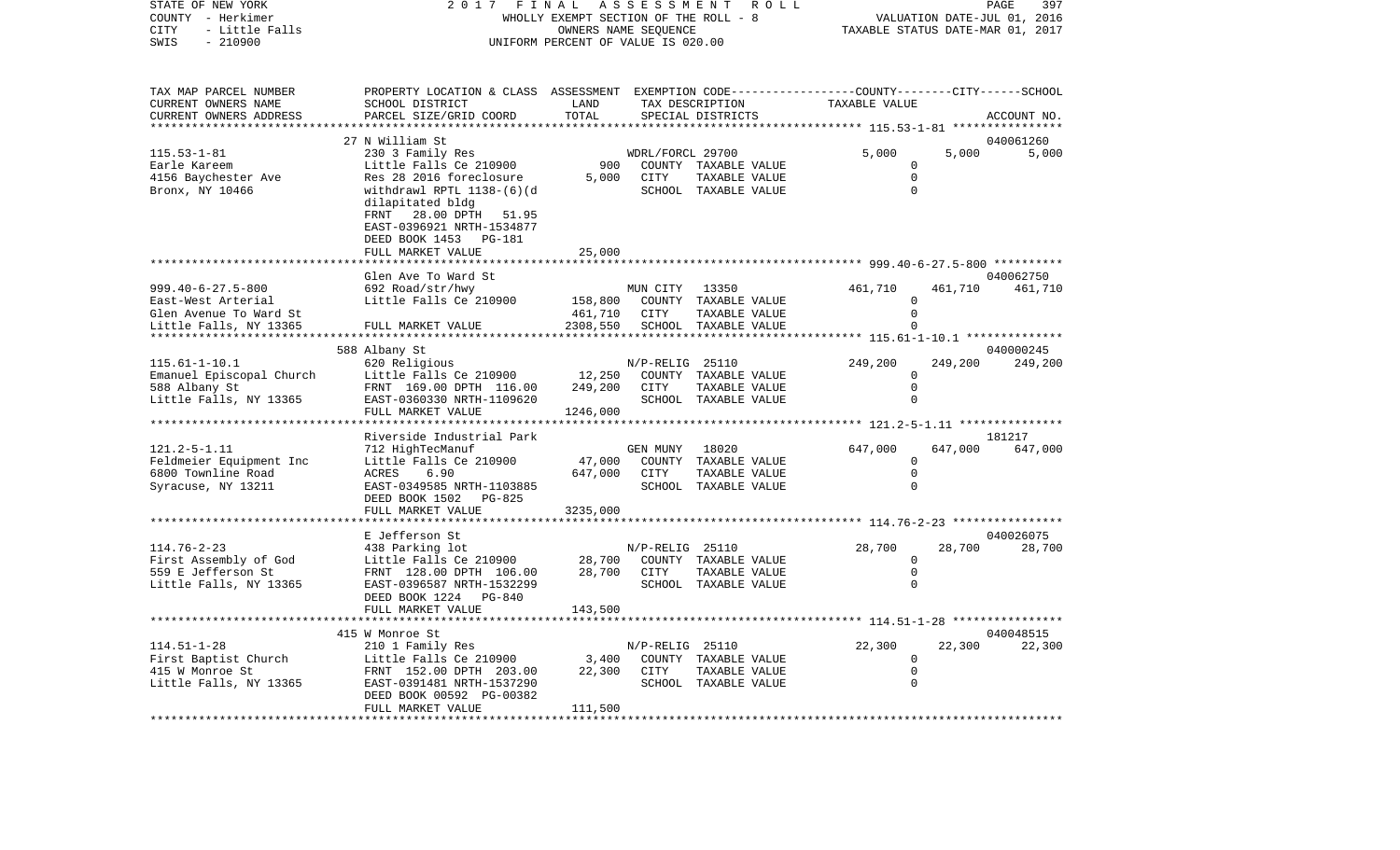| STATE OF NEW YORK<br>COUNTY - Herkimer<br><b>CITY</b><br>- Little Falls<br>SWIS<br>$-210900$ | 2017                                                                                            | FINAL<br>A S S E S S M E N T<br>WHOLLY EXEMPT SECTION OF THE ROLL - 8<br>OWNERS NAME SEQUENCE<br>UNIFORM PERCENT OF VALUE IS 020.00 |                  | 398<br>PAGE<br>VALUATION DATE-JUL 01, 2016<br>TAXABLE STATUS DATE-MAR 01, 2017 |                                              |         |             |
|----------------------------------------------------------------------------------------------|-------------------------------------------------------------------------------------------------|-------------------------------------------------------------------------------------------------------------------------------------|------------------|--------------------------------------------------------------------------------|----------------------------------------------|---------|-------------|
| TAX MAP PARCEL NUMBER                                                                        | PROPERTY LOCATION & CLASS ASSESSMENT EXEMPTION CODE---------------COUNTY-------CITY------SCHOOL |                                                                                                                                     |                  |                                                                                |                                              |         |             |
| CURRENT OWNERS NAME                                                                          | SCHOOL DISTRICT                                                                                 | LAND                                                                                                                                |                  | TAX DESCRIPTION                                                                | TAXABLE VALUE                                |         |             |
| CURRENT OWNERS ADDRESS<br>**********************                                             | PARCEL SIZE/GRID COORD                                                                          | TOTAL                                                                                                                               |                  | SPECIAL DISTRICTS                                                              |                                              |         | ACCOUNT NO. |
|                                                                                              | 549 Albany St                                                                                   |                                                                                                                                     |                  |                                                                                |                                              |         | 040000165   |
| $114.68 - 7 - 16$                                                                            | 620 Religious                                                                                   |                                                                                                                                     | N/P-RELIG 25110  |                                                                                | 293,950                                      | 293,950 | 293,950     |
| First Baptist Church                                                                         | Little Falls Ce 210900                                                                          | 5,350                                                                                                                               |                  | COUNTY TAXABLE VALUE                                                           | 0                                            |         |             |
| 549 Albany St                                                                                | FRNT 66.00 DPTH 120.00                                                                          | 293,950                                                                                                                             | CITY             | TAXABLE VALUE                                                                  | $\mathbf 0$                                  |         |             |
| Little Falls, NY 13365                                                                       | EAST-0396710 NRTH-1533854                                                                       |                                                                                                                                     |                  | SCHOOL TAXABLE VALUE                                                           | $\mathbf 0$                                  |         |             |
|                                                                                              | FULL MARKET VALUE                                                                               | 1469,750                                                                                                                            |                  |                                                                                |                                              |         |             |
| *********************                                                                        |                                                                                                 |                                                                                                                                     |                  |                                                                                |                                              |         |             |
|                                                                                              | 13 Salisbury St                                                                                 |                                                                                                                                     |                  |                                                                                |                                              |         | 040053970   |
| $115.53 - 3 - 84$                                                                            | 210 1 Family Res                                                                                |                                                                                                                                     | N/P-RELIG 25110  |                                                                                | 14,650                                       | 14,650  | 14,650      |
| First Baptist Church                                                                         | Little Falls Ce 210900                                                                          | 1,200                                                                                                                               |                  | COUNTY TAXABLE VALUE                                                           | 0<br>$\mathbf 0$                             |         |             |
| 555 Albany St<br>Little Falls, NY 13365                                                      | FRNT 61.10 DPTH 130.00<br>EAST-0397426 NRTH-1534650                                             | 14,650                                                                                                                              | CITY             | TAXABLE VALUE<br>SCHOOL TAXABLE VALUE                                          | $\Omega$                                     |         |             |
|                                                                                              | DEED BOOK 893<br><b>PG-170</b>                                                                  |                                                                                                                                     |                  |                                                                                |                                              |         |             |
|                                                                                              | FULL MARKET VALUE                                                                               | 73,250                                                                                                                              |                  |                                                                                |                                              |         |             |
|                                                                                              |                                                                                                 |                                                                                                                                     |                  |                                                                                |                                              |         |             |
|                                                                                              | 144 W Monroe St                                                                                 |                                                                                                                                     |                  |                                                                                |                                              |         | 040046685   |
| $114.60 - 1 - 67$                                                                            | 612 School                                                                                      |                                                                                                                                     | N/P-RELIG 25110  |                                                                                | 200,000                                      | 200,000 | 200,000     |
| First Baptist Church School                                                                  | Little Falls Ce 210900                                                                          | 12,000                                                                                                                              |                  | COUNTY TAXABLE VALUE                                                           | 0                                            |         |             |
| 555 Albany St                                                                                | ACRES<br>1.90                                                                                   | 200,000                                                                                                                             | CITY             | TAXABLE VALUE                                                                  | $\mathbf 0$                                  |         |             |
| Little Falls, NY 13365                                                                       | EAST-0393956 NRTH-1535576<br>DEED BOOK 905<br>PG-469                                            |                                                                                                                                     |                  | SCHOOL TAXABLE VALUE                                                           | $\Omega$                                     |         |             |
|                                                                                              | FULL MARKET VALUE                                                                               | 1000,000                                                                                                                            |                  |                                                                                |                                              |         |             |
|                                                                                              | 16 Jackson St                                                                                   |                                                                                                                                     |                  |                                                                                |                                              |         | 040025175   |
| $114.68 - 6 - 2$                                                                             | 620 Religious                                                                                   |                                                                                                                                     | N/P-RELIG 25110  |                                                                                | 100,000                                      | 100,000 | 100,000     |
| First Presbyterian Church                                                                    | Little Falls Ce 210900                                                                          | 4,800                                                                                                                               |                  | COUNTY TAXABLE VALUE                                                           | $\mathbf 0$                                  |         |             |
| Jackson St & E Lansing                                                                       | FRNT 130.00 DPTH 192.00                                                                         | 100,000                                                                                                                             | CITY             | TAXABLE VALUE                                                                  | $\mathbf 0$                                  |         |             |
| Little Falls, NY 13365                                                                       | EAST-1534584 NRTH-0396188                                                                       |                                                                                                                                     |                  | SCHOOL TAXABLE VALUE                                                           | $\mathbf 0$                                  |         |             |
|                                                                                              | FULL MARKET VALUE                                                                               | 500,000                                                                                                                             |                  |                                                                                |                                              |         |             |
|                                                                                              |                                                                                                 |                                                                                                                                     |                  |                                                                                | ************** 115.61-1-16 ***************** |         |             |
|                                                                                              | 615 Albany St                                                                                   |                                                                                                                                     |                  |                                                                                |                                              |         | 040000420   |
| $115.61 - 1 - 16$                                                                            | 210 1 Family Res                                                                                |                                                                                                                                     | N/P- CHARI 25130 |                                                                                | 11,300                                       | 11,300  | 11,300      |
| H A L O Inc                                                                                  | Little Falls Ce 210900                                                                          | 600                                                                                                                                 |                  | COUNTY TAXABLE VALUE                                                           | 0                                            |         |             |
| 72 N Ann St                                                                                  | 29.60 DPTH 120.00<br>FRNT                                                                       | 11,300                                                                                                                              | CITY             | TAXABLE VALUE                                                                  | $\mathbf 0$<br>$\Omega$                      |         |             |
| Little Falls, NY 13365                                                                       | EAST-0397346 NRTH-1534198<br>DEED BOOK 1175 PG-944                                              |                                                                                                                                     |                  | SCHOOL TAXABLE VALUE                                                           |                                              |         |             |
|                                                                                              | FULL MARKET VALUE                                                                               | 56,500                                                                                                                              |                  |                                                                                |                                              |         |             |
|                                                                                              |                                                                                                 |                                                                                                                                     |                  |                                                                                |                                              |         |             |
|                                                                                              | 47 Casler St                                                                                    |                                                                                                                                     |                  |                                                                                |                                              |         | 152336      |
| 114.76-2-54                                                                                  | 210 1 Family Res                                                                                |                                                                                                                                     | WDRL/FORCL 29700 |                                                                                | 5,250                                        | 5,250   | 5,250       |
| Hendricks Duane I                                                                            | Little Falls Ce 210900                                                                          | 200                                                                                                                                 |                  | COUNTY TAXABLE VALUE                                                           | 0                                            |         |             |
| 599 Bennett Rd                                                                               | Res 28 2016 forclosure                                                                          | 5,250                                                                                                                               | CITY             | TAXABLE VALUE                                                                  | 0                                            |         |             |
| Frankfort, NY 13340                                                                          | withdrawl RPTL 1138-(6)(d                                                                       |                                                                                                                                     |                  | SCHOOL TAXABLE VALUE                                                           | $\mathbf 0$                                  |         |             |
|                                                                                              | dilapitated bldg                                                                                |                                                                                                                                     |                  |                                                                                |                                              |         |             |
|                                                                                              | FRNT 30.00 DPTH 200.00                                                                          |                                                                                                                                     |                  |                                                                                |                                              |         |             |
|                                                                                              | EAST-0396365 NRTH-1531989<br>DEED BOOK 1443<br>PG-530                                           |                                                                                                                                     |                  |                                                                                |                                              |         |             |
|                                                                                              | FULL MARKET VALUE                                                                               | 26,250                                                                                                                              |                  |                                                                                |                                              |         |             |
|                                                                                              | ***********************                                                                         | ************                                                                                                                        |                  |                                                                                |                                              |         |             |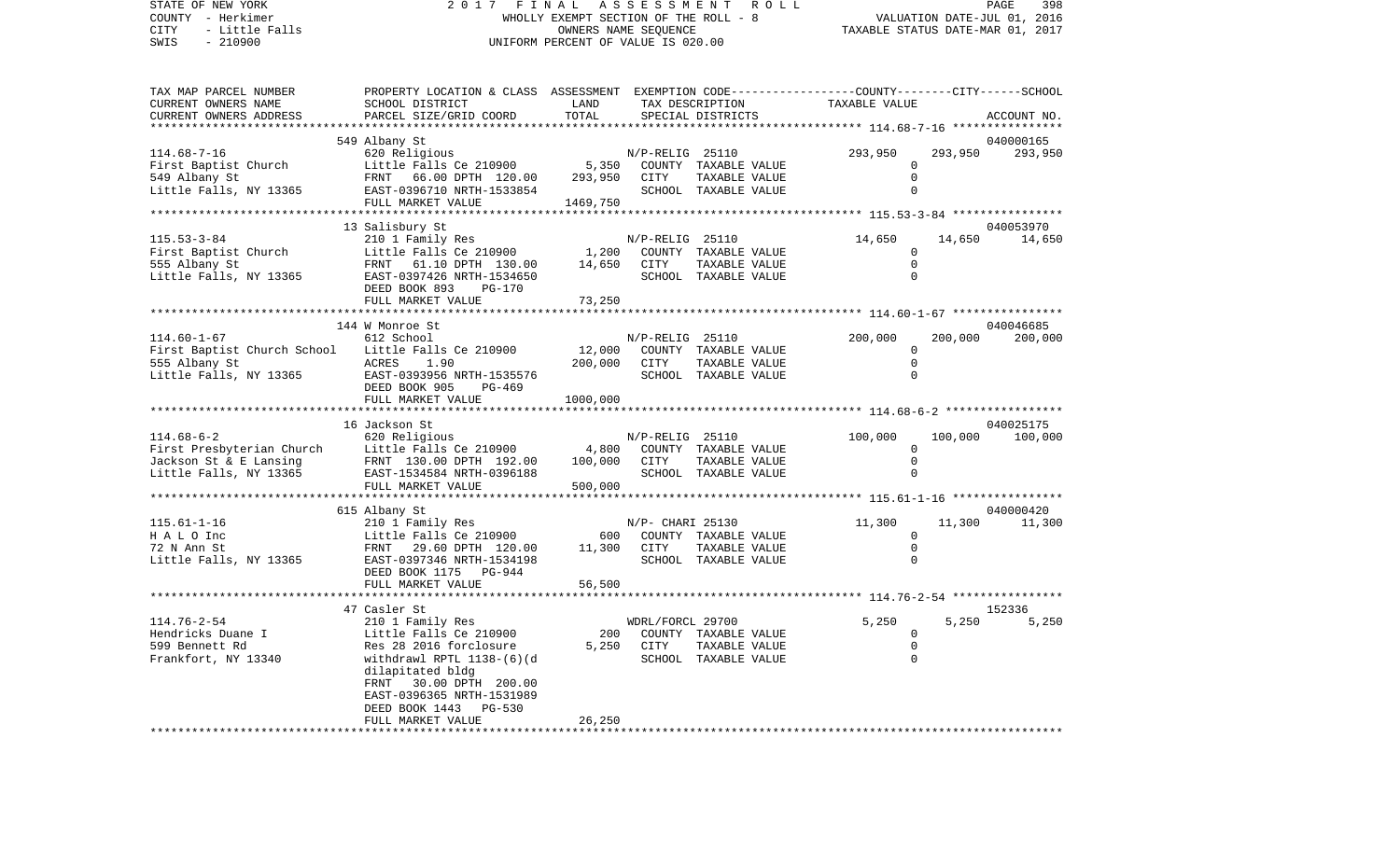STATE OF NEW YORK 2 0 1 7 F I N A L A S S E S S M E N T R O L L PAGE 399COUNTY - Herkimer **WHOLLY EXEMPT SECTION OF THE ROLL - 8** VALUATION DATE-JUL 01, 2016 CITY - Little Falls OWNERS NAME SEQUENCE TAXABLE STATUS DATE-MAR 01, 2017 SWIS - 210900 UNIFORM PERCENT OF VALUE IS 020.00

399

| TAX MAP PARCEL NUMBER                                                                                                                                                                                                                  | PROPERTY LOCATION & CLASS ASSESSMENT EXEMPTION CODE---------------COUNTY-------CITY------SCHOOL |         |                          |                |        |                 |
|----------------------------------------------------------------------------------------------------------------------------------------------------------------------------------------------------------------------------------------|-------------------------------------------------------------------------------------------------|---------|--------------------------|----------------|--------|-----------------|
| CURRENT OWNERS NAME                                                                                                                                                                                                                    | SCHOOL DISTRICT                                                                                 | LAND    | TAX DESCRIPTION          | TAXABLE VALUE  |        |                 |
| CURRENT OWNERS ADDRESS                                                                                                                                                                                                                 | PARCEL SIZE/GRID COORD TOTAL                                                                    |         | SPECIAL DISTRICTS        |                |        | ACCOUNT NO.     |
|                                                                                                                                                                                                                                        |                                                                                                 |         |                          |                |        |                 |
|                                                                                                                                                                                                                                        | 136 Loomis St                                                                                   |         |                          |                |        | 040031260       |
| 115.53-2-52<br>Herkimer County Chapter/Nysarc Little Falls Ce 210900 2,400 COUNTY TAXABLE VALUE<br>333 S Main St FRNT 100.00 DPTH 323.00 23,400 CITY TAXABLE VALUE<br>Herkimer, NY 13350 EAST-0399413 NRTH-1534673 SCHOOL TAXABLE VA   |                                                                                                 |         |                          | 23,400         | 23,400 | 23,400          |
|                                                                                                                                                                                                                                        |                                                                                                 |         |                          | $\mathbf{0}$   |        |                 |
|                                                                                                                                                                                                                                        |                                                                                                 |         |                          | $\Omega$       |        |                 |
|                                                                                                                                                                                                                                        |                                                                                                 |         |                          | $\Omega$       |        |                 |
|                                                                                                                                                                                                                                        |                                                                                                 |         |                          |                |        |                 |
|                                                                                                                                                                                                                                        | FULL MARKET VALUE                                                                               | 117,000 |                          |                |        |                 |
|                                                                                                                                                                                                                                        |                                                                                                 |         |                          |                |        |                 |
|                                                                                                                                                                                                                                        | 241 Burwell St                                                                                  |         |                          |                |        | 040007320       |
| 115.62-2-18<br>Herkimer County Chapter/Nysarc Little Falls Ce 210900 2,350 COUNTY TAXABLE VALUE<br>333 S Main St<br>Herkimer, NY 13350 2007 22,000 DPTH 350.00 27,000 CITY TAXABLE VALUE<br>Herkimer, NY 13350 2007 22,000 27,000 CITY |                                                                                                 |         |                          | 27,000         |        | 27,000 27,000   |
|                                                                                                                                                                                                                                        |                                                                                                 |         |                          | $\Omega$       |        |                 |
|                                                                                                                                                                                                                                        |                                                                                                 |         | TAXABLE VALUE            | $\mathbf 0$    |        |                 |
|                                                                                                                                                                                                                                        |                                                                                                 |         |                          | $\Omega$       |        |                 |
|                                                                                                                                                                                                                                        | DEED BOOK 895<br>PG-585                                                                         |         |                          |                |        |                 |
|                                                                                                                                                                                                                                        |                                                                                                 | 135,000 |                          |                |        |                 |
|                                                                                                                                                                                                                                        | FULL MARKET VALUE                                                                               |         |                          |                |        |                 |
|                                                                                                                                                                                                                                        |                                                                                                 |         |                          |                |        | 040044795       |
|                                                                                                                                                                                                                                        | E Monroe St                                                                                     |         |                          |                |        |                 |
| $115.53 - 2 - 71$                                                                                                                                                                                                                      | 695 Cemetery                                                                                    |         | V CEM-LND 13660          | 4,500          |        | 4,500 4,500     |
|                                                                                                                                                                                                                                        |                                                                                                 |         |                          | $\mathbf{0}$   |        |                 |
|                                                                                                                                                                                                                                        |                                                                                                 |         | TAXABLE VALUE            | $\Omega$       |        |                 |
|                                                                                                                                                                                                                                        |                                                                                                 |         | SCHOOL TAXABLE VALUE     | $\Omega$       |        |                 |
| HOLY ITINCY CONTROL ACTES 5.10<br>E Gansevoort St BAST-0398209 NRTH-1536532<br>Little Falls, NY 13365 FULL MARKET VALUE 22<br>FULL MARKET VALUE 22                                                                                     |                                                                                                 | 22,500  |                          |                |        |                 |
|                                                                                                                                                                                                                                        |                                                                                                 |         |                          |                |        |                 |
|                                                                                                                                                                                                                                        | 504 E Gansevoort St                                                                             |         |                          |                |        | 040018935       |
| 114.60-4-53<br>Holy Trinity Lutheran Slovak Little Falls Ce 210900 M/P-RELIG 25110                                                                                                                                                     |                                                                                                 |         |                          | 175,000        |        | 175,000 175,000 |
|                                                                                                                                                                                                                                        |                                                                                                 |         |                          | $\Omega$       |        |                 |
|                                                                                                                                                                                                                                        |                                                                                                 |         |                          | $\mathbf 0$    |        |                 |
| 504 E Cansevoort St                 FRNT     99.50 DPTH   151.50         175,000     CITY     TAXABLE VALUE<br>Little Falls, NY 13365         EAST-0395884 NRTH-1534939                 SCHOOL  TAXABLE VALUE                          |                                                                                                 |         |                          | $\Omega$       |        |                 |
|                                                                                                                                                                                                                                        | FULL MARKET VALUE                                                                               | 875,000 |                          |                |        |                 |
|                                                                                                                                                                                                                                        |                                                                                                 |         |                          |                |        |                 |
|                                                                                                                                                                                                                                        | 511 E Monroe St                                                                                 |         |                          |                |        | 040042215       |
|                                                                                                                                                                                                                                        |                                                                                                 |         |                          | 28,050         | 28,050 | 28,050          |
|                                                                                                                                                                                                                                        |                                                                                                 |         |                          | $\mathbf 0$    |        |                 |
|                                                                                                                                                                                                                                        |                                                                                                 |         |                          | $\mathbf 0$    |        |                 |
|                                                                                                                                                                                                                                        |                                                                                                 |         |                          | $\Omega$       |        |                 |
|                                                                                                                                                                                                                                        | FULL MARKET VALUE                                                                               | 140,250 |                          |                |        |                 |
|                                                                                                                                                                                                                                        |                                                                                                 |         |                          |                |        |                 |
|                                                                                                                                                                                                                                        | 80-82 Furnace St                                                                                |         |                          |                |        | 159929          |
| $114.68 - 1 - 5$                                                                                                                                                                                                                       | 411 Apartment                                                                                   |         | WDRL/FORCL 29700         | 14,500         |        | 14,500 14,500   |
| Home Opport, LLC                                                                                                                                                                                                                       | Little Falls Ce 210900                                                                          |         | 850 COUNTY TAXABLE VALUE | $\overline{0}$ |        |                 |
| 2915 E. Baseline #109 forclosure withdrawn 14,500 CITY                                                                                                                                                                                 |                                                                                                 |         | TAXABLE VALUE            | $\Omega$       |        |                 |
| Gilbert, AZ 85234                                                                                                                                                                                                                      | County Res#209                                                                                  |         | SCHOOL TAXABLE VALUE     | $\mathbf 0$    |        |                 |
|                                                                                                                                                                                                                                        | $13$ Aug $14$                                                                                   |         |                          |                |        |                 |
|                                                                                                                                                                                                                                        | FRNT 50.00 DPTH 193.00                                                                          |         |                          |                |        |                 |
|                                                                                                                                                                                                                                        |                                                                                                 |         |                          |                |        |                 |
|                                                                                                                                                                                                                                        | EAST-0393982 NRTH-1533863                                                                       |         |                          |                |        |                 |
|                                                                                                                                                                                                                                        | DEED BOOK 1495 PG-597                                                                           |         |                          |                |        |                 |
|                                                                                                                                                                                                                                        | FULL MARKET VALUE                                                                               | 72,500  |                          |                |        |                 |
|                                                                                                                                                                                                                                        |                                                                                                 |         |                          |                |        |                 |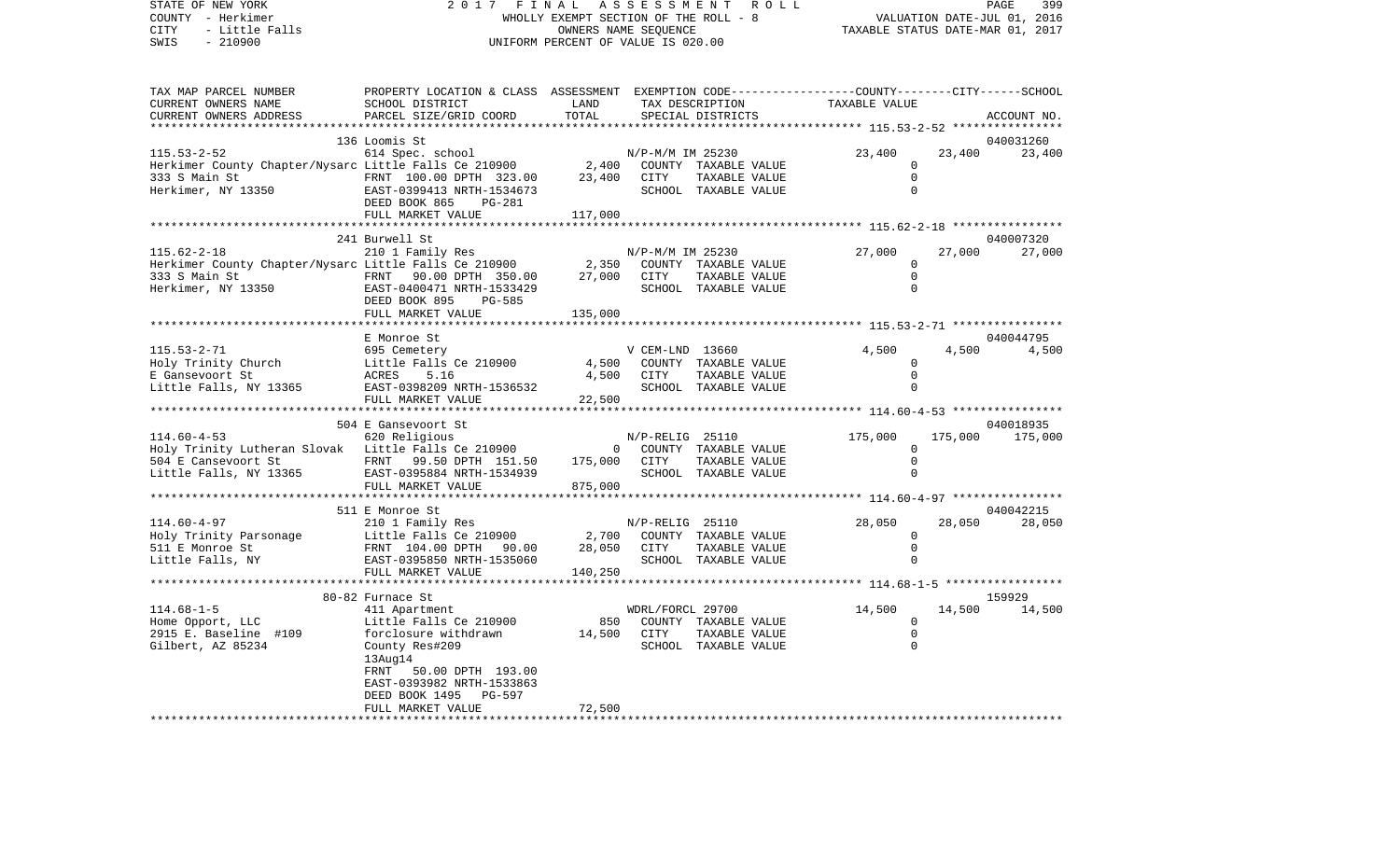| STATE OF NEW YORK<br>COUNTY - Herkimer<br>CITY<br>- Little Falls<br>$-210900$<br>SWIS |                                                                                                | 2017 FINAL ASSESSMENT ROLL<br>WHOLLY EXEMPT SECTION OF THE ROLL - 8<br>OWNERS NAME SEOUENCE<br>UNIFORM PERCENT OF VALUE IS 020.00 | PAGE<br>400<br>VALUATION DATE-JUL 01, 2016<br>TAXABLE STATUS DATE-MAR 01, 2017 |                               |             |       |               |
|---------------------------------------------------------------------------------------|------------------------------------------------------------------------------------------------|-----------------------------------------------------------------------------------------------------------------------------------|--------------------------------------------------------------------------------|-------------------------------|-------------|-------|---------------|
| TAX MAP PARCEL NUMBER                                                                 | PROPERTY LOCATION & CLASS ASSESSMENT EXEMPTION CODE---------------COUNTY-------CITY-----SCHOOL |                                                                                                                                   |                                                                                | TAX DESCRIPTION TAXABLE VALUE |             |       |               |
| CURRENT OWNERS NAME<br>CURRENT OWNERS ADDRESS<br>*************************            | SCHOOL DISTRICT<br>PARCEL SIZE/GRID COORD                                                      | LAND<br>TOTAL                                                                                                                     |                                                                                | SPECIAL DISTRICTS             |             |       | ACCOUNT NO.   |
|                                                                                       | Lower School Rd                                                                                |                                                                                                                                   |                                                                                |                               |             |       |               |
| $114.51 - 1 - 74$                                                                     | 311 Res vac land                                                                               |                                                                                                                                   | N/P-EDUCAT 25120                                                               |                               | 2,000       | 2,000 | 2,000         |
| Little Falls Central School                                                           | Little Falls Ce 210900 2,000 COUNTY TAXABLE VALUE                                              |                                                                                                                                   |                                                                                |                               | 0           |       |               |
| Lower School Rd                                                                       | FRNT 156.00 DPTH 196.00 2,000 CITY                                                             |                                                                                                                                   |                                                                                | TAXABLE VALUE                 | $\mathbf 0$ |       |               |
| Little Falls, NY 13365                                                                | EAST-0393039 NRTH-1538479<br>FULL MARKET VALUE                                                 | 10,000                                                                                                                            |                                                                                | SCHOOL TAXABLE VALUE          | $\Omega$    |       |               |
|                                                                                       |                                                                                                |                                                                                                                                   |                                                                                |                               |             |       |               |
|                                                                                       | Corner Of John & E Main                                                                        |                                                                                                                                   |                                                                                |                               |             |       |               |
| $115.61 - 1 - 22$                                                                     | 311 Res vac land                                                                               |                                                                                                                                   | N/P-EDUCAT 25120                                                               |                               | 5,000       | 5,000 | 5,000         |
| Little Falls Central School                                                           | Little Falls Ce 210900                                                                         |                                                                                                                                   |                                                                                | 5,000 COUNTY TAXABLE VALUE    | $\Omega$    |       |               |
| 770 E Main St                                                                         | FRNT 141.50 DPTH 213.70                                                                        |                                                                                                                                   | 5,000 CITY                                                                     | TAXABLE VALUE                 | $\mathbf 0$ |       |               |
| Little Falls, NY 13365                                                                | EAST-0397625 NRTH-1534207                                                                      |                                                                                                                                   |                                                                                | SCHOOL TAXABLE VALUE          | $\Omega$    |       |               |
|                                                                                       | DEED BOOK 828<br>PG-483<br>FULL MARKET VALUE                                                   | 25,000                                                                                                                            |                                                                                |                               |             |       |               |
|                                                                                       |                                                                                                |                                                                                                                                   |                                                                                |                               |             |       |               |
|                                                                                       | 21-23 Petrie St                                                                                |                                                                                                                                   |                                                                                |                               |             |       | 040050070     |
| $115.61 - 2 - 35$                                                                     | 311 Res vac land                                                                               |                                                                                                                                   | N/P-EDUCAT 25120                                                               |                               | 750         | 750   | 750           |
| Little Falls City School                                                              | Little Falls Ce 210900                                                                         |                                                                                                                                   |                                                                                | 750 COUNTY TAXABLE VALUE      | 0           |       |               |
| 770 E Main St                                                                         | FRNT 50.00 DPTH 120.00                                                                         |                                                                                                                                   | 750 CITY                                                                       | TAXABLE VALUE                 | $\Omega$    |       |               |
| Little Falls, NY 13365                                                                | BANK<br>291                                                                                    |                                                                                                                                   |                                                                                | SCHOOL TAXABLE VALUE          | $\Omega$    |       |               |
|                                                                                       | EAST-0398181 NRTH-1534210                                                                      |                                                                                                                                   |                                                                                |                               |             |       |               |
|                                                                                       | DEED BOOK 823 PG-619<br>FULL MARKET VALUE                                                      | 3,750                                                                                                                             |                                                                                |                               |             |       |               |
|                                                                                       |                                                                                                |                                                                                                                                   |                                                                                |                               |             |       |               |
|                                                                                       | 772 E Main St                                                                                  |                                                                                                                                   |                                                                                |                               |             |       | 040035070     |
| $115.61 - 2 - 49$                                                                     | 311 Res vac land                                                                               |                                                                                                                                   | N/P-EDUCAT 25120                                                               |                               | 1,200       |       | 1,200 1,200   |
| Little Falls City School Little Falls Ce $210900$                                     |                                                                                                |                                                                                                                                   |                                                                                | 1,200 COUNTY TAXABLE VALUE    | $\mathbf 0$ |       |               |
| 770 E Main St                                                                         | FRNT 50.70 DPTH 120.00                                                                         |                                                                                                                                   | 1,200 CITY                                                                     | TAXABLE VALUE                 | $\Omega$    |       |               |
| Little Falls, NY 13365                                                                | EAST-0398113 NRTH-1534112                                                                      |                                                                                                                                   |                                                                                | SCHOOL TAXABLE VALUE          | $\Omega$    |       |               |
|                                                                                       | DEED BOOK 823<br>$PG-621$<br>FULL MARKET VALUE                                                 | 6,000                                                                                                                             |                                                                                |                               |             |       |               |
|                                                                                       | ***************************                                                                    |                                                                                                                                   |                                                                                |                               |             |       |               |
|                                                                                       | 319 S Ann St                                                                                   |                                                                                                                                   |                                                                                |                               |             |       | 040062755     |
| $114.68 - 7 - 9.2$                                                                    | 615 Educatn fac                                                                                |                                                                                                                                   |                                                                                | MUN CITY 13350                | 15,000      |       | 15,000 15,000 |
| Little Falls Historical                                                               | Little Falls Ce 210900                                                                         | 5,000                                                                                                                             |                                                                                | COUNTY TAXABLE VALUE          | 0           |       |               |
| 14 Waverly Pl                                                                         | 40x60                                                                                          | 15,000 CITY                                                                                                                       |                                                                                | TAXABLE VALUE                 | $\mathbf 0$ |       |               |
| Little Falls, NY 13365                                                                | Historical Bldg                                                                                |                                                                                                                                   |                                                                                | SCHOOL TAXABLE VALUE          | $\mathbf 0$ |       |               |
|                                                                                       | 319 S Ann St<br>FRNT 60.00 DPTH 40.00                                                          |                                                                                                                                   |                                                                                |                               |             |       |               |
|                                                                                       | EAST-0396120 NRTH-1533738                                                                      |                                                                                                                                   |                                                                                |                               |             |       |               |
|                                                                                       | DEED BOOK 00651 PG-00257                                                                       |                                                                                                                                   |                                                                                |                               |             |       |               |
|                                                                                       | FULL MARKET VALUE                                                                              | 75,000                                                                                                                            |                                                                                |                               |             |       |               |
|                                                                                       |                                                                                                |                                                                                                                                   |                                                                                |                               |             |       |               |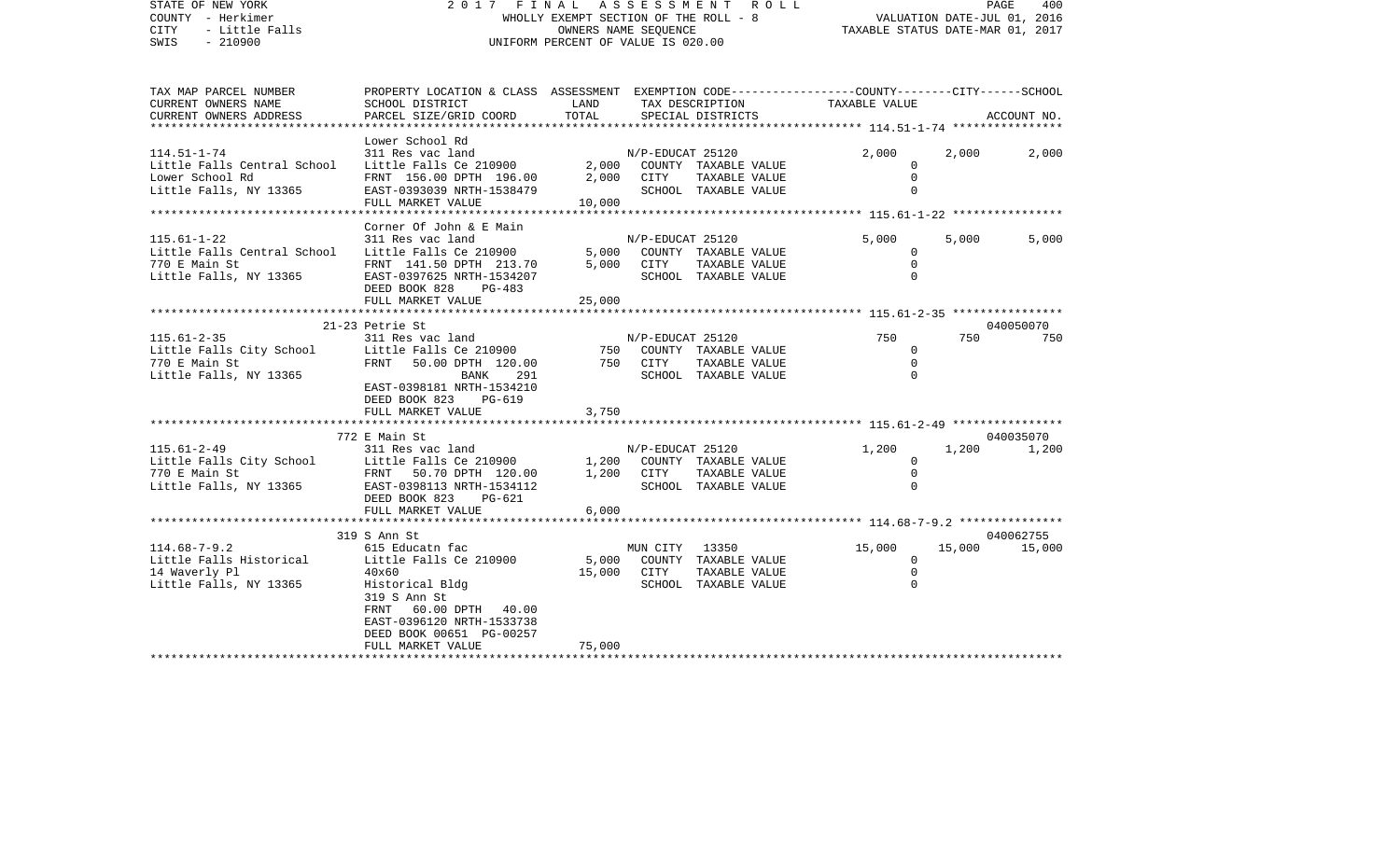COUNTY - Herkimer WHOLLY EXEMPT SECTION OF THE ROLL - 8 VALUATION DATE-JUL 01, 2016 CITY - Little Falls OWNERS NAME SEQUENCE TAXABLE STATUS DATE-MAR 01, 2017 SWIS - 210900 UNIFORM PERCENT OF VALUE IS 020.00TAX MAP PARCEL NUMBER PROPERTY LOCATION & CLASS ASSESSMENT EXEMPTION CODE------------------COUNTY--------CITY------SCHOOL CURRENT OWNERS NAME SCHOOL DISTRICT LAND TAX DESCRIPTION TAXABLE VALUECURRENT OWNERS ADDRESS PARCEL SIZE/GRID COORD TOTAL SPECIAL DISTRICTS ACCOUNT NO. \*\*\*\*\*\*\*\*\*\*\*\*\*\*\*\*\*\*\*\*\*\*\*\*\*\*\*\*\*\*\*\*\*\*\*\*\*\*\*\*\*\*\*\*\*\*\*\*\*\*\*\*\*\*\*\*\*\*\*\*\*\*\*\*\*\*\*\*\*\*\*\*\*\*\*\*\*\*\*\*\*\*\*\*\*\*\*\*\*\*\*\*\*\*\*\*\*\*\*\*\*\*\* 115.61-1-6 \*\*\*\*\*\*\*\*\*\*\*\*\*\*\*\*\* 699 E Main St 040034950115.61-1-6 640 Health care NP HOSP 25210 80,400 80,400 80,400 Little Falls Hospital  $L$  Little Falls Ce 210900 5,400 COUNTY TAXABLE VALUE 0 140 Burwell St FRNT 147.42 DPTH 112.00 80,400 CITY TAXABLE VALUE 0 Little Falls, NY 13365 EAST-0397403 NRTH-1534395 SCHOOL TAXABLE VALUE 0 DEED BOOK 855 PG-170FULL MARKET VALUE 402,000 \*\*\*\*\*\*\*\*\*\*\*\*\*\*\*\*\*\*\*\*\*\*\*\*\*\*\*\*\*\*\*\*\*\*\*\*\*\*\*\*\*\*\*\*\*\*\*\*\*\*\*\*\*\*\*\*\*\*\*\*\*\*\*\*\*\*\*\*\*\*\*\*\*\*\*\*\*\*\*\*\*\*\*\*\*\*\*\*\*\*\*\*\*\*\*\*\*\*\*\*\*\*\* 115.61-3-19 \*\*\*\*\*\*\*\*\*\*\*\*\*\*\*\* 122 Burwell St115.61-3-19 311 Res vac land NP HOSP 25210 500 500 500Little Falls Hospital  $L$  Little Falls Ce 210900 500 COUNTY TAXABLE VALUE 0 140 Burwell St FRNT 40.00 DPTH 148.00 500 CITY TAXABLE VALUE 0Little Falls, NY 13365 BAST-0399027 NRTH-1534299 SCHOOL TAXABLE VALUE 0 DEED BOOK 675 PG-170FULL MARKET VALUE 2,500 \*\*\*\*\*\*\*\*\*\*\*\*\*\*\*\*\*\*\*\*\*\*\*\*\*\*\*\*\*\*\*\*\*\*\*\*\*\*\*\*\*\*\*\*\*\*\*\*\*\*\*\*\*\*\*\*\*\*\*\*\*\*\*\*\*\*\*\*\*\*\*\*\*\*\*\*\*\*\*\*\*\*\*\*\*\*\*\*\*\*\*\*\*\*\*\*\*\*\*\*\*\*\* 115.61-3-20 \*\*\*\*\*\*\*\*\*\*\*\*\*\*\*\* 118 Burwell St 040005945115.61-3-20 438 Parking lot NP HOSP 25210 10,900 10,900 10,900 Little Falls Hospital  $L$  Little Falls Ce 210900  $10,900$  COUNTY TAXABLE VALUE 0 140 Burwell St FRNT 53.70 DPTH 145.00 10,900 CITY TAXABLE VALUE 0 Little Falls, NY 13365 EAST-0398982 NRTH-1534310 SCHOOL TAXABLE VALUE 0 DEED BOOK 00603 PG-00283 FULL MARKET VALUE 54,500 \*\*\*\*\*\*\*\*\*\*\*\*\*\*\*\*\*\*\*\*\*\*\*\*\*\*\*\*\*\*\*\*\*\*\*\*\*\*\*\*\*\*\*\*\*\*\*\*\*\*\*\*\*\*\*\*\*\*\*\*\*\*\*\*\*\*\*\*\*\*\*\*\*\*\*\*\*\*\*\*\*\*\*\*\*\*\*\*\*\*\*\*\*\*\*\*\*\*\*\*\*\*\* 115.61-3-37 \*\*\*\*\*\*\*\*\*\*\*\*\*\*\*\* Burwell St 115.61-3-37 311 Res vac land NP HOSP 25210 6,500 6,500 6,500 Little Falls Hospital  $L$ ittle Falls Ce 210900 6,500 COUNTY TAXABLE VALUE 0 140 Burwell St vacant parking across hos 6,500 CITY TAXABLE VALUE 0 Little Falls, NY 13365 ACRES 1.50 SCHOOL TAXABLE VALUE 0 EAST-0399240 NRTH-1534018 DEED BOOK 704 PG-489FULL MARKET VALUE 32,500 \*\*\*\*\*\*\*\*\*\*\*\*\*\*\*\*\*\*\*\*\*\*\*\*\*\*\*\*\*\*\*\*\*\*\*\*\*\*\*\*\*\*\*\*\*\*\*\*\*\*\*\*\*\*\*\*\*\*\*\*\*\*\*\*\*\*\*\*\*\*\*\*\*\*\*\*\*\*\*\*\*\*\*\*\*\*\*\*\*\*\*\*\*\*\*\*\*\*\*\*\*\*\* 115.61-3-39 \*\*\*\*\*\*\*\*\*\*\*\*\*\*\*\*157 Burwell St 040006030 115.61-3-39 438 Parking lot NP HOSP 25210 9,600 9,600 9,600 Little Falls Hospital Little Falls Ce 210900 1,100 COUNTY TAXABLE VALUE 0 FRNT 44.45 DPTH 148.61 9,600 CITY TAXABLE VALUE Little Falls, NY 13365 EAST-0399457 NRTH-1534004 SCHOOL TAXABLE VALUE 0 DEED BOOK 00659 PG-00079 FULL MARKET VALUE 48,000 \*\*\*\*\*\*\*\*\*\*\*\*\*\*\*\*\*\*\*\*\*\*\*\*\*\*\*\*\*\*\*\*\*\*\*\*\*\*\*\*\*\*\*\*\*\*\*\*\*\*\*\*\*\*\*\*\*\*\*\*\*\*\*\*\*\*\*\*\*\*\*\*\*\*\*\*\*\*\*\*\*\*\*\*\*\*\*\*\*\*\*\*\*\*\*\*\*\*\*\*\*\*\* 115.62-1-60 \*\*\*\*\*\*\*\*\*\*\*\*\*\*\*\* 9 Whited St 040061050115.62-1-60 438 Parking lot NP HOSP 25210 4,070 4,070 4,070 Little Falls Hospital  $L$ ittle Falls Ce 210900 750 COUNTY TAXABLE VALUE  $\qquad \qquad 0$ 140 Burwell St FRNT 40.00 DPTH 100.00 4,070 CITY TAXABLE VALUE 0 Little Falls, NY 13365 EAST-0399496 NRTH-1534264 SCHOOL TAXABLE VALUE 0 DEED BOOK 673 PG-524FULL MARKET VALUE 20,350 \*\*\*\*\*\*\*\*\*\*\*\*\*\*\*\*\*\*\*\*\*\*\*\*\*\*\*\*\*\*\*\*\*\*\*\*\*\*\*\*\*\*\*\*\*\*\*\*\*\*\*\*\*\*\*\*\*\*\*\*\*\*\*\*\*\*\*\*\*\*\*\*\*\*\*\*\*\*\*\*\*\*\*\*\*\*\*\*\*\*\*\*\*\*\*\*\*\*\*\*\*\*\*\*\*\*\*\*\*\*\*\*\*\*\*\*\*\*\*\*\*\*\*\*\*\*\*\*\*\*\*\*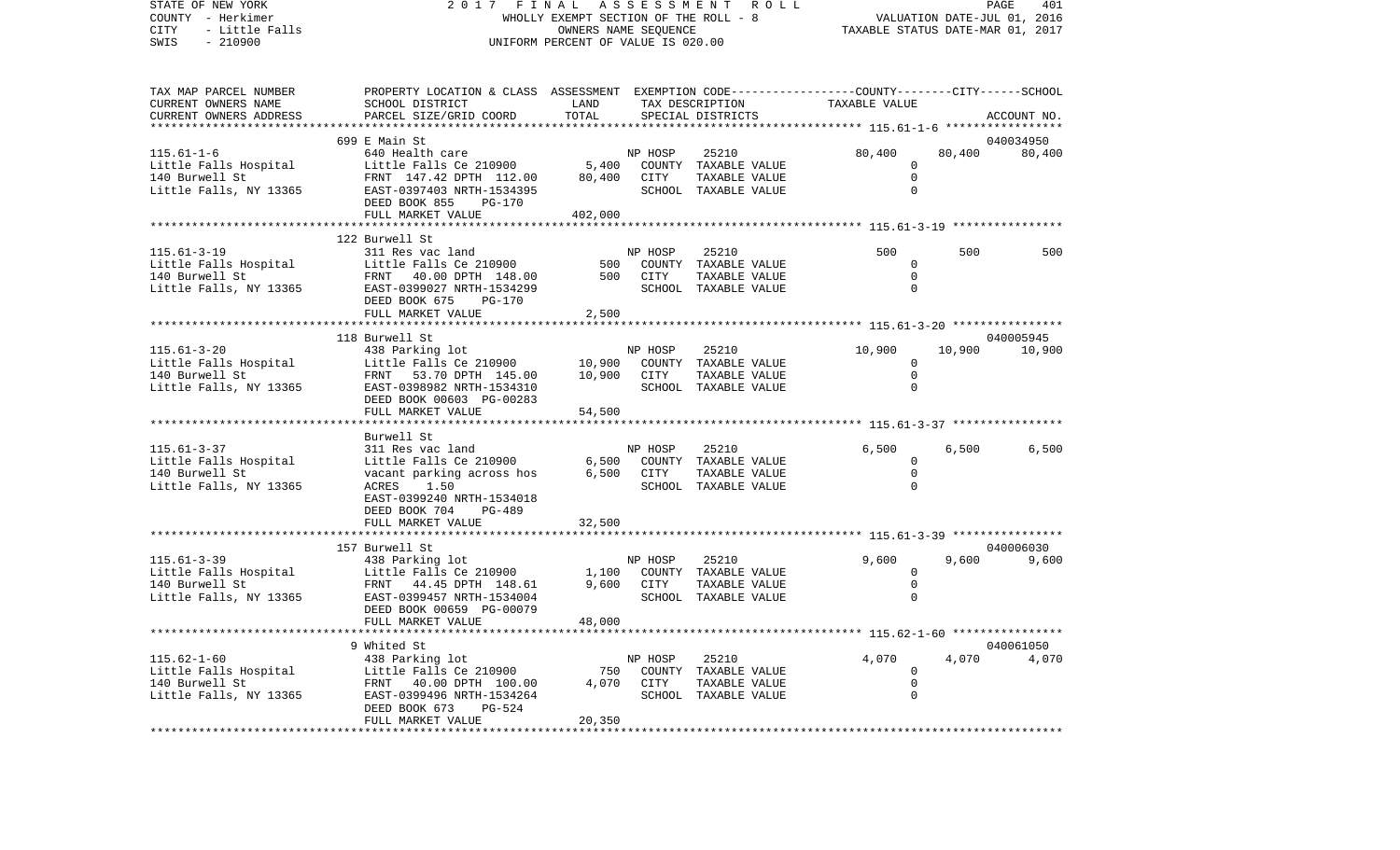## STATE OF NEW YORK 2 0 1 7 F I N A L A S S E S S M E N T R O L L PAGE 402COUNTY - Herkimer **WHOLLY EXEMPT SECTION OF THE ROLL - 8** VALUATION DATE-JUL 01, 2016 CITY - Little Falls OWNERS NAME SEQUENCE TAXABLE STATUS DATE-MAR 01, 2017 UNIFORM PERCENT OF VALUE IS 020.00

PAGE 402

| TAX MAP PARCEL NUMBER                       | PROPERTY LOCATION & CLASS ASSESSMENT EXEMPTION CODE---------------COUNTY-------CITY------SCHOOL |               |                  |                                |                      |          |             |
|---------------------------------------------|-------------------------------------------------------------------------------------------------|---------------|------------------|--------------------------------|----------------------|----------|-------------|
| CURRENT OWNERS NAME                         | SCHOOL DISTRICT                                                                                 | LAND          |                  | TAX DESCRIPTION                | TAXABLE VALUE        |          |             |
| CURRENT OWNERS ADDRESS                      | PARCEL SIZE/GRID COORD                                                                          | TOTAL         |                  | SPECIAL DISTRICTS              |                      |          | ACCOUNT NO. |
|                                             | 11 Whited St                                                                                    |               |                  |                                |                      |          | 040061080   |
| $115.62 - 1 - 61$                           | 438 Parking lot                                                                                 |               | NP HOSP          | 25210                          | 5,750                | 5,750    | 5,750       |
| Little Falls Hospital                       | Little Falls Ce 210900                                                                          | 750           |                  | COUNTY TAXABLE VALUE           | $\Omega$             |          |             |
| 140 Burwell St                              | FRNT 40.00 DPTH 100.00                                                                          | 5,750         | CITY             | TAXABLE VALUE                  | $\Omega$             |          |             |
| Little Falls, NY 13365                      | EAST-0399489 NRTH-1534226                                                                       |               |                  | SCHOOL TAXABLE VALUE           |                      |          |             |
|                                             | DEED BOOK 673<br>PG-524                                                                         |               |                  |                                |                      |          |             |
|                                             | FULL MARKET VALUE                                                                               | 28,750        |                  |                                |                      |          |             |
|                                             |                                                                                                 |               |                  |                                |                      |          |             |
|                                             | 140 Burwell St                                                                                  |               |                  |                                |                      |          | 040005955   |
| $999.40--59.55$                             | 641 Hospital                                                                                    |               | NP HOSP          | 25210                          | 5800,000             | 5800,000 | 5800,000    |
| Little Falls Hospital                       | Little Falls Ce 210900 8,300                                                                    |               |                  | COUNTY TAXABLE VALUE           | $\Omega$             |          |             |
| 140 Burwell St                              |                                                                                                 | 5800,000      | CITY             | TAXABLE VALUE                  |                      |          |             |
| Little Falls, NY 13365                      | FULL MARKET VALUE                                                                               |               |                  | 29000,000 SCHOOL TAXABLE VALUE |                      |          |             |
|                                             |                                                                                                 |               |                  |                                |                      |          |             |
|                                             | John St                                                                                         |               |                  |                                |                      |          |             |
| $114.68 - 7 - 24.8$<br>Little Falls Housing | 411 Apartment<br>Little Falls Ce 210900                                                         |               | LF-HSE-ATH 18060 | 34,773 COUNTY TAXABLE VALUE    | 3624,656<br>$\Omega$ | 3624,656 | 3624,656    |
| 550 E John St                               | ACRES 1.50                                                                                      | 3624,656      | CITY             | TAXABLE VALUE                  |                      |          |             |
| Little Falls, NY 13365                      | EAST-0359964 NRTH-1109087                                                                       |               |                  | SCHOOL TAXABLE VALUE           | $\Omega$             |          |             |
|                                             | FULL MARKET VALUE                                                                               | 18123,280     |                  |                                |                      |          |             |
|                                             |                                                                                                 |               |                  |                                |                      |          |             |
|                                             | E Monroe St                                                                                     |               |                  |                                |                      |          |             |
| $115.45 - 1 - 1.8$                          | 411 Apartment                                                                                   |               | LF-HSE-ATH 18060 |                                | 5872,669             | 5872,669 | 5872,669    |
| Little Falls Housing                        | Little Falls Ce 210900                                                                          | 4,005         |                  | COUNTY TAXABLE VALUE           | 0                    |          |             |
| 550 John St                                 | ACRES 10.00                                                                                     | 5872,669 CITY |                  | TAXABLE VALUE                  | $\Omega$             |          |             |
| Little Falls, NY 13365                      | EAST-0360689 NRTH-1113001                                                                       |               |                  | SCHOOL TAXABLE VALUE           |                      |          |             |
|                                             | FULL MARKET VALUE                                                                               | 29363,345     |                  |                                |                      |          |             |
|                                             | *************************                                                                       |               |                  |                                |                      |          |             |
|                                             | 700 E Main St                                                                                   |               |                  |                                |                      |          | 040034720   |
| $115.53 - 3 - 80$                           | 611 Library                                                                                     |               | N/P-EDUCAT 25120 |                                | 32,700               | 32,700   | 32,700      |
| Little Falls Public Library                 | Little Falls Ce 210900 8,300 COUNTY TAXABLE VALUE                                               |               |                  |                                | $\Omega$             |          |             |
| 700 E Main St                               | FRNT 96.00 DPTH 130.20                                                                          | 32,700        | CITY             | TAXABLE VALUE                  | 0                    |          |             |
| Little Falls, NY 13365                      | EAST-0397465 NRTH-1534535                                                                       |               |                  | SCHOOL TAXABLE VALUE           | $\Omega$             |          |             |
|                                             | FULL MARKET VALUE                                                                               | 163,500       |                  |                                |                      |          |             |
|                                             | 698 E Main St                                                                                   |               |                  |                                |                      |          | 040034920   |
| $115.53 - 3 - 81$                           | 311 Res vac land                                                                                |               | N/P-EDUCAT 25120 |                                | 1,000                | 1,000    | 1,000       |
| Little Falls Public Library                 | Little Falls Ce 210900                                                                          | 1,000         |                  | COUNTY TAXABLE VALUE           | $\Omega$             |          |             |
| 706 E Main St                               | FRNT 36.00 DPTH 64.00                                                                           |               | 1,000 CITY       | TAXABLE VALUE                  | $\Omega$             |          |             |
| Little Falls, NY 13365                      | EAST-0397370 NRTH-1534529                                                                       |               |                  | SCHOOL TAXABLE VALUE           | $\Omega$             |          |             |
|                                             | DEED BOOK 00662 PG-00834                                                                        |               |                  |                                |                      |          |             |
|                                             | FULL MARKET VALUE                                                                               | 5,000         |                  |                                |                      |          |             |
|                                             |                                                                                                 |               |                  |                                |                      |          |             |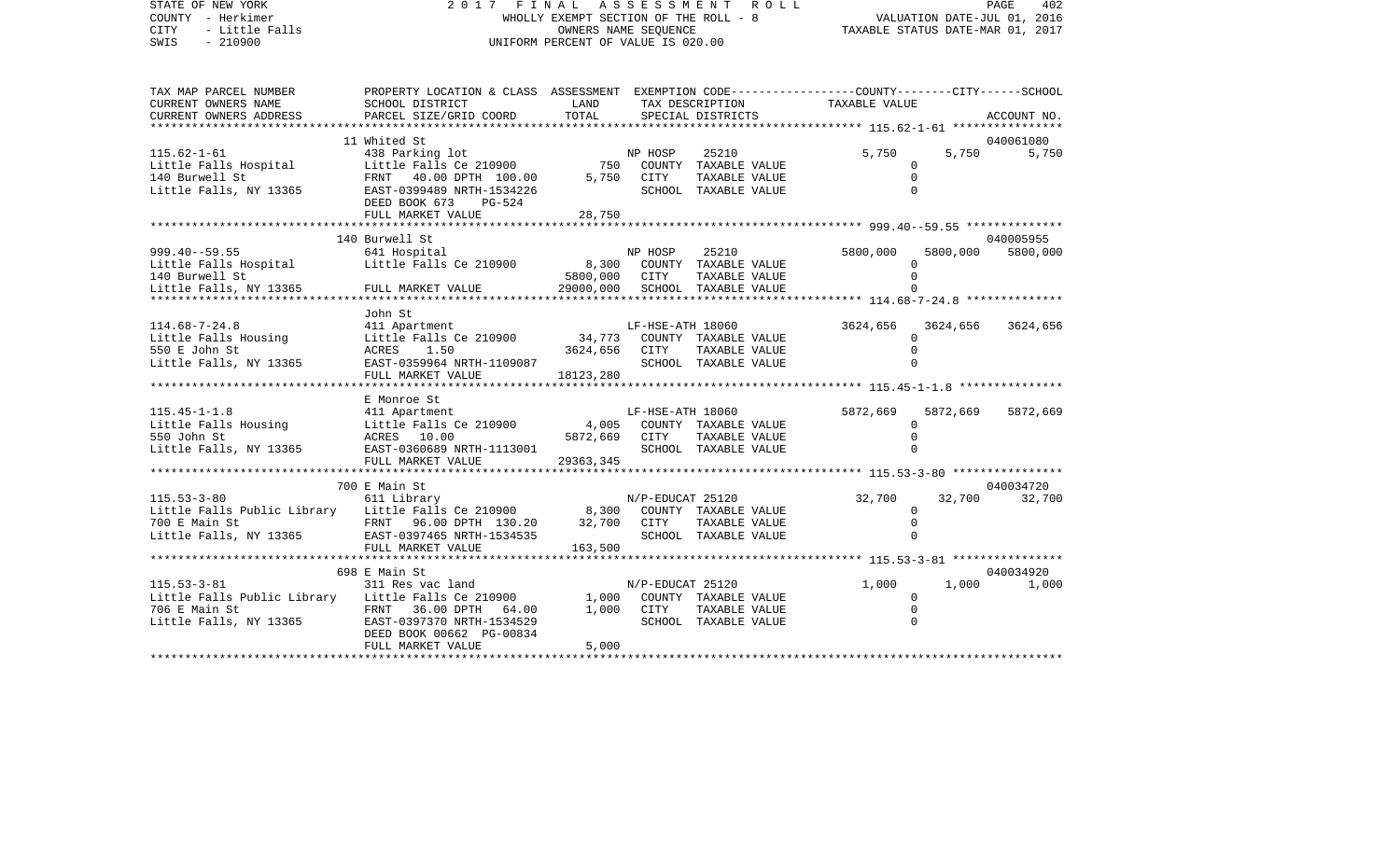| STATE OF NEW YORK<br>COUNTY - Herkimer<br><b>CITY</b><br>- Little Falls<br>$-210900$<br>SWIS                    | 2017<br>FINAL<br>WHOLLY EXEMPT SECTION OF THE ROLL - 8<br>UNIFORM PERCENT OF VALUE IS 020.00                                                                                                                                         | TAXABLE STATUS DATE-MAR 01, 2017      | VALUATION DATE-JUL 01, 2016 | PAGE<br>403                                                   |                                                                   |         |                    |
|-----------------------------------------------------------------------------------------------------------------|--------------------------------------------------------------------------------------------------------------------------------------------------------------------------------------------------------------------------------------|---------------------------------------|-----------------------------|---------------------------------------------------------------|-------------------------------------------------------------------|---------|--------------------|
| TAX MAP PARCEL NUMBER<br>CURRENT OWNERS NAME<br>CURRENT OWNERS ADDRESS                                          | PROPERTY LOCATION & CLASS ASSESSMENT EXEMPTION CODE---------------COUNTY-------CITY------SCHOOL<br>SCHOOL DISTRICT<br>PARCEL SIZE/GRID COORD                                                                                         | LAND<br>TOTAL                         | TAX DESCRIPTION             | SPECIAL DISTRICTS                                             | TAXABLE VALUE                                                     |         | ACCOUNT NO.        |
|                                                                                                                 |                                                                                                                                                                                                                                      |                                       |                             |                                                               | ***************** 115.61-2-34 *****************                   |         |                    |
|                                                                                                                 | 770 E Main St                                                                                                                                                                                                                        |                                       |                             |                                                               |                                                                   |         | 040035065          |
| $115.61 - 2 - 34$<br>Little Falls Public Schools<br>770 E Main St<br>Little Falls, NY 13365                     | 612 School<br>Little Falls Ce 210900<br>ACRES 1.40<br>EAST-0398022 NRTH-1534244<br>FULL MARKET VALUE                                                                                                                                 | $\overline{0}$<br>300,000<br>1500,000 | N/P-EDUCAT 25120<br>CITY    | COUNTY TAXABLE VALUE<br>TAXABLE VALUE<br>SCHOOL TAXABLE VALUE | 300,000<br>$\Omega$<br>$\mathbf 0$<br>$\Omega$                    | 300,000 | 300,000            |
|                                                                                                                 |                                                                                                                                                                                                                                      |                                       |                             |                                                               |                                                                   |         |                    |
| $114.59 - 2 - 78$<br>Little Falls School District Little Falls Ce 210900<br>Monroe St<br>Little Falls, NY 13365 | W Monroe St<br>592 Athletic fld<br>FRNT 252.00 DPTH<br>ACRES<br>3.70<br>EAST-0393436 NRTH-1536054<br>FULL MARKET VALUE<br>**********************                                                                                     | 5,000<br>5,000<br>25,000              | N/P-EDUCAT 25120<br>CITY    | COUNTY TAXABLE VALUE<br>TAXABLE VALUE<br>SCHOOL TAXABLE VALUE | 5,000<br>$\mathbf 0$<br>$\mathbf 0$<br>$\Omega$                   | 5,000   | 5,000              |
|                                                                                                                 | 83 W John St                                                                                                                                                                                                                         |                                       |                             |                                                               |                                                                   |         | 040036245          |
| $114.68 - 7 - 51.1$<br>Little Falls Urban Renewal<br>522 E Main St<br>Little Falls, NY 13365                    | 350 Urban renewl<br>Little Falls Ce 210900<br>ACRES<br>0.75<br>EAST-0358255 NRTH-1108430<br>DEED BOOK 872<br>PG-555<br>FULL MARKET VALUE                                                                                             | 1,000<br>1,000<br>5,000               | LF-HSE-ATH 18060<br>CITY    | COUNTY TAXABLE VALUE<br>TAXABLE VALUE<br>SCHOOL TAXABLE VALUE | 1,000<br>0<br>$\mathbf 0$<br>$\Omega$                             | 1,000   | 1,000              |
|                                                                                                                 | ************************                                                                                                                                                                                                             |                                       |                             |                                                               |                                                                   |         |                    |
| $114.75 - 1 - 47$<br>Londono Zenaida<br>220 Ridgefield Ave<br>Bogota, NJ 07603                                  | 330 W Main St<br>411 Apartment<br>Little Falls Ce 210900<br>Res 28 2016 forclosure<br>withdrawl RPTL 1138-(6)(d<br>dilapitated bldg<br>FRNT 60.00 DPTH 120.00<br>BANK<br>481<br>EAST-0393738 NRTH-1531831<br>DEED BOOK 941<br>PG-577 | 850<br>7,500                          | WDRL/FORCL 29700<br>CITY    | COUNTY TAXABLE VALUE<br>TAXABLE VALUE<br>SCHOOL TAXABLE VALUE | 7,500<br>0<br>$\mathbf 0$<br>$\mathbf 0$                          | 7,500   | 040037440<br>7,500 |
|                                                                                                                 | FULL MARKET VALUE                                                                                                                                                                                                                    | 37,500                                |                             |                                                               | *********************************** 115.61-3-25 ***************** |         |                    |
|                                                                                                                 | 47 1/2 Ward St                                                                                                                                                                                                                       |                                       |                             |                                                               |                                                                   |         | 040059820          |
| $115.61 - 3 - 25$<br>Londono Zenaida<br>220 Ridgefield Ave<br>Bogota, NJ 07603                                  | 220 2 Family Res<br>Little Falls Ce 210900<br>FRNT 25.00 DPTH 50.00<br>EAST-0398823 NRTH-1534412<br>DEED BOOK 1285 PG-725<br>FULL MARKET VALUE                                                                                       | 250<br>8,600<br>43,000                | WDRL/FORCL 29700<br>CITY    | COUNTY TAXABLE VALUE<br>TAXABLE VALUE<br>SCHOOL TAXABLE VALUE | 8,600<br>$\mathbf 0$<br>$\mathbf 0$<br>$\Omega$                   | 8,600   | 8,600              |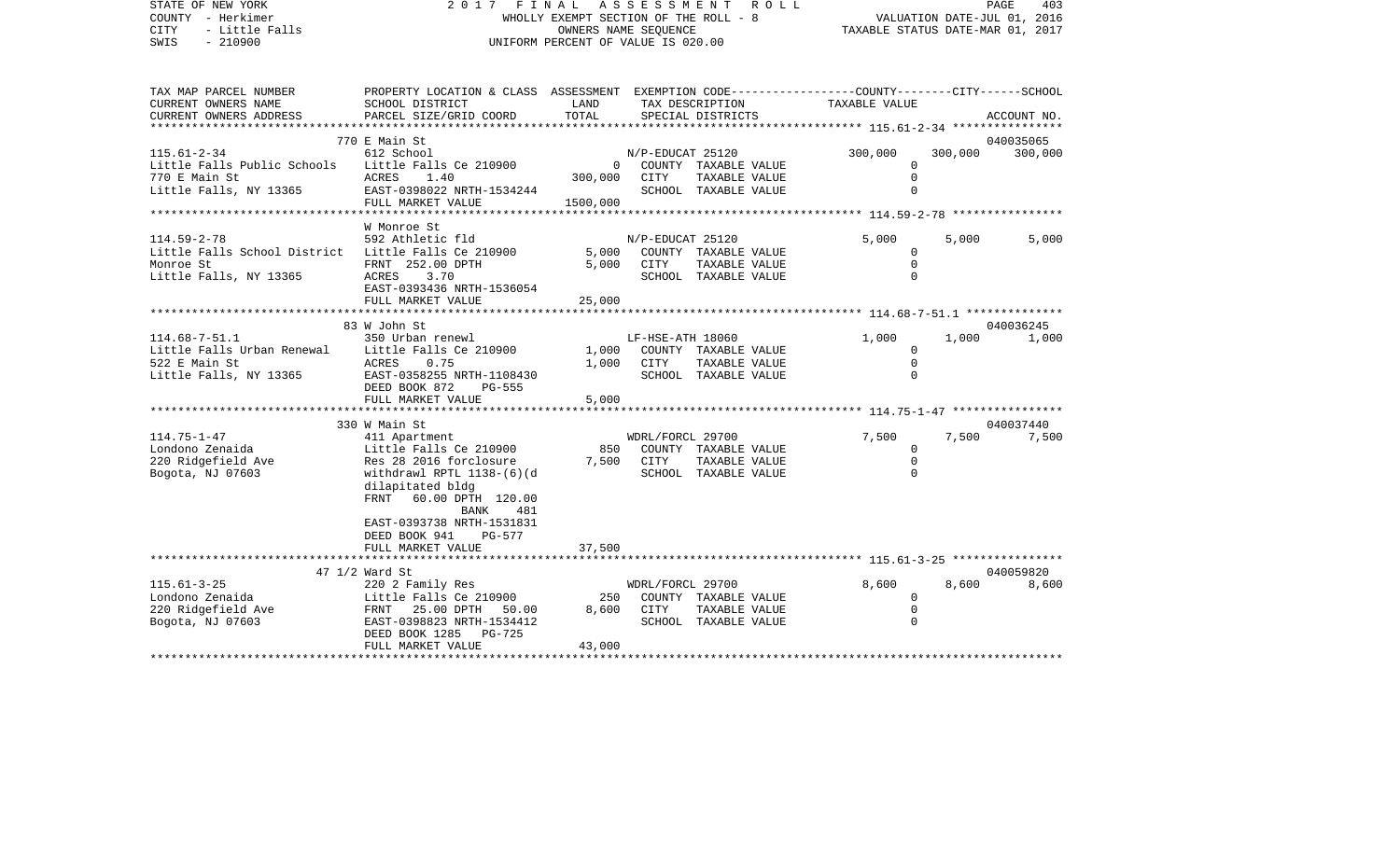| COUNTY<br>– Herkimer<br>CITY<br>- Little Falls<br>SWIS<br>$-210900$ |                                                                                                 | WHOLLY EXEMPT SECTION OF THE ROLL - 8<br>OWNERS NAME SEQUENCE<br>UNIFORM PERCENT OF VALUE IS 020.00 |                  |                                                                    | VALUATION DATE-JUL 01, 2016<br>TAXABLE STATUS DATE-MAR 01, 2017 |         |             |  |
|---------------------------------------------------------------------|-------------------------------------------------------------------------------------------------|-----------------------------------------------------------------------------------------------------|------------------|--------------------------------------------------------------------|-----------------------------------------------------------------|---------|-------------|--|
|                                                                     |                                                                                                 |                                                                                                     |                  |                                                                    |                                                                 |         |             |  |
| TAX MAP PARCEL NUMBER                                               | PROPERTY LOCATION & CLASS ASSESSMENT EXEMPTION CODE---------------COUNTY-------CITY------SCHOOL |                                                                                                     |                  |                                                                    |                                                                 |         |             |  |
| CURRENT OWNERS NAME                                                 | SCHOOL DISTRICT                                                                                 | LAND                                                                                                |                  | TAX DESCRIPTION                                                    | TAXABLE VALUE                                                   |         |             |  |
| CURRENT OWNERS ADDRESS                                              | PARCEL SIZE/GRID COORD                                                                          | TOTAL                                                                                               |                  | SPECIAL DISTRICTS                                                  |                                                                 |         | ACCOUNT NO. |  |
|                                                                     | * * * * * * * * * * * * *                                                                       |                                                                                                     |                  |                                                                    | *************** 115.62-1-71 *****************                   |         |             |  |
|                                                                     | 202 Burwell St                                                                                  |                                                                                                     |                  |                                                                    |                                                                 |         | 040006660   |  |
| $115.62 - 1 - 71$                                                   | 220 2 Family Res                                                                                |                                                                                                     | WDRL/FORCL 29700 |                                                                    | 12,500                                                          | 12,500  | 12,500      |  |
| Londono Zenaida                                                     | Little Falls Ce 210900                                                                          | 2,050                                                                                               |                  | COUNTY TAXABLE VALUE                                               | 0                                                               |         |             |  |
| 220 Ridgefield Ave                                                  | Res 28 2016 forclosure                                                                          | 12,500                                                                                              | CITY             | TAXABLE VALUE                                                      | $\Omega$                                                        |         |             |  |
| Bogota, NJ 07603                                                    | withdrawl RPTL 1138-(6)(d<br>dilapitated bldg                                                   |                                                                                                     |                  | SCHOOL TAXABLE VALUE                                               | $\Omega$                                                        |         |             |  |
|                                                                     | FRNT 93.00 DPTH 145.00<br>EAST-0399957 NRTH-1534031                                             |                                                                                                     |                  |                                                                    |                                                                 |         |             |  |
|                                                                     | DEED BOOK 935<br>PG-305                                                                         |                                                                                                     |                  |                                                                    |                                                                 |         |             |  |
|                                                                     | FULL MARKET VALUE                                                                               | 62,500                                                                                              |                  |                                                                    |                                                                 |         |             |  |
|                                                                     |                                                                                                 |                                                                                                     |                  |                                                                    | *********************** 114.68-2-57 *****************           |         |             |  |
|                                                                     | 137-139 Church St                                                                               |                                                                                                     |                  |                                                                    |                                                                 |         | 040009900   |  |
| $114.68 - 2 - 57$                                                   | 230 3 Family Res                                                                                |                                                                                                     | WDRL/FORCL 29700 |                                                                    | 601                                                             | 601     | 601         |  |
| Mazzola John                                                        | Little Falls Ce 210900                                                                          | 600                                                                                                 |                  | COUNTY TAXABLE VALUE                                               | $\Omega$                                                        |         |             |  |
| Mazzola Lorraine                                                    | forclosure withdrawn                                                                            | 601                                                                                                 | <b>CITY</b>      | TAXABLE VALUE                                                      | $\Omega$                                                        |         |             |  |
| 10024 Salina St                                                     | county res#209                                                                                  |                                                                                                     |                  | SCHOOL TAXABLE VALUE                                               | $\Omega$                                                        |         |             |  |
| Fort Myers, FL 33905                                                | 13Aug14                                                                                         |                                                                                                     |                  |                                                                    |                                                                 |         |             |  |
|                                                                     | FRNT<br>54.00 DPTH 85.00                                                                        |                                                                                                     |                  |                                                                    |                                                                 |         |             |  |
|                                                                     | EAST-0394211 NRTH-1534616                                                                       |                                                                                                     |                  |                                                                    |                                                                 |         |             |  |
|                                                                     | DEED BOOK 1127 PG-338                                                                           |                                                                                                     |                  |                                                                    |                                                                 |         |             |  |
|                                                                     | FULL MARKET VALUE                                                                               | 3,005                                                                                               |                  | ************************************ 115.61-3-43 ***************** |                                                                 |         |             |  |
|                                                                     | Gorge Vw                                                                                        |                                                                                                     |                  |                                                                    |                                                                 |         | 040050700   |  |
| $115.61 - 3 - 43$                                                   | 311 Res vac land                                                                                |                                                                                                     | NYS HOSP         | 12100                                                              | 400                                                             | 400     | 400         |  |
| New York State                                                      | Little Falls Ce 210900                                                                          | 400                                                                                                 |                  | COUNTY TAXABLE VALUE                                               | $\mathbf 0$                                                     |         |             |  |
| 9 West 57Th St                                                      | FRNT 31.00 DPTH 130.00                                                                          | 400                                                                                                 | CITY             | TAXABLE VALUE                                                      | 0                                                               |         |             |  |
| Albany, NY 10019                                                    | EAST-0399768 NRTH-1533365                                                                       |                                                                                                     |                  | SCHOOL TAXABLE VALUE                                               | $\Omega$                                                        |         |             |  |
|                                                                     | DEED BOOK 676<br>PG-523                                                                         |                                                                                                     |                  |                                                                    |                                                                 |         |             |  |
|                                                                     | FULL MARKET VALUE                                                                               | 2,000                                                                                               |                  |                                                                    |                                                                 |         |             |  |
|                                                                     | ********************                                                                            |                                                                                                     |                  |                                                                    |                                                                 |         |             |  |
|                                                                     | 52 Lewis St                                                                                     |                                                                                                     |                  |                                                                    |                                                                 |         | 040029220   |  |
| $114.60 - 1 - 9$                                                    | 210 1 Family Res                                                                                |                                                                                                     | WDRL/FORCL 29700 |                                                                    | 12,550                                                          | 12,550  | 12,550      |  |
| Norpend Corporation                                                 | Little Falls Ce 210900                                                                          | 2,000                                                                                               |                  | COUNTY TAXABLE VALUE                                               | 0                                                               |         |             |  |
| 12257 Pender Creek Cir                                              | FRNT 150.00 DPTH 120.00                                                                         | 12,550                                                                                              | CITY             | TAXABLE VALUE                                                      | $\mathbf 0$                                                     |         |             |  |
| Fairfax, VA 22033                                                   | EAST-0394638 NRTH-1535842                                                                       |                                                                                                     |                  | SCHOOL TAXABLE VALUE                                               | 0                                                               |         |             |  |
|                                                                     | DEED BOOK 887<br>PG-172                                                                         |                                                                                                     |                  |                                                                    |                                                                 |         |             |  |
|                                                                     | FULL MARKET VALUE                                                                               | 62,750                                                                                              |                  |                                                                    |                                                                 |         |             |  |
|                                                                     |                                                                                                 |                                                                                                     |                  |                                                                    | *********** 114.76-2-22 *****************                       |         |             |  |
|                                                                     | 559 E Jefferson St                                                                              |                                                                                                     |                  |                                                                    |                                                                 |         | 040026080   |  |
| $114.76 - 2 - 22$                                                   | 620 Religious                                                                                   |                                                                                                     | N/P-RELIG 25110  |                                                                    | 118,500                                                         | 118,500 | 118,500     |  |
| NY Assembly Church                                                  | Little Falls Ce 210900                                                                          | 2,200                                                                                               |                  | COUNTY TAXABLE VALUE                                               | 0                                                               |         |             |  |
| 677 W Onondaga St                                                   | FRNT<br>59.00 DPTH 102.00                                                                       | 118,500                                                                                             | CITY             | TAXABLE VALUE                                                      | $\mathbf 0$                                                     |         |             |  |
| Syracuse, NY 13211                                                  | EAST-0396680 NRTH-1532314                                                                       |                                                                                                     |                  | SCHOOL TAXABLE VALUE                                               | $\mathbf 0$                                                     |         |             |  |
|                                                                     | DEED BOOK 00642 PG-01076                                                                        |                                                                                                     |                  |                                                                    |                                                                 |         |             |  |
|                                                                     | FULL MARKET VALUE<br>********************                                                       | 592,500                                                                                             |                  |                                                                    |                                                                 |         |             |  |

PAGE 404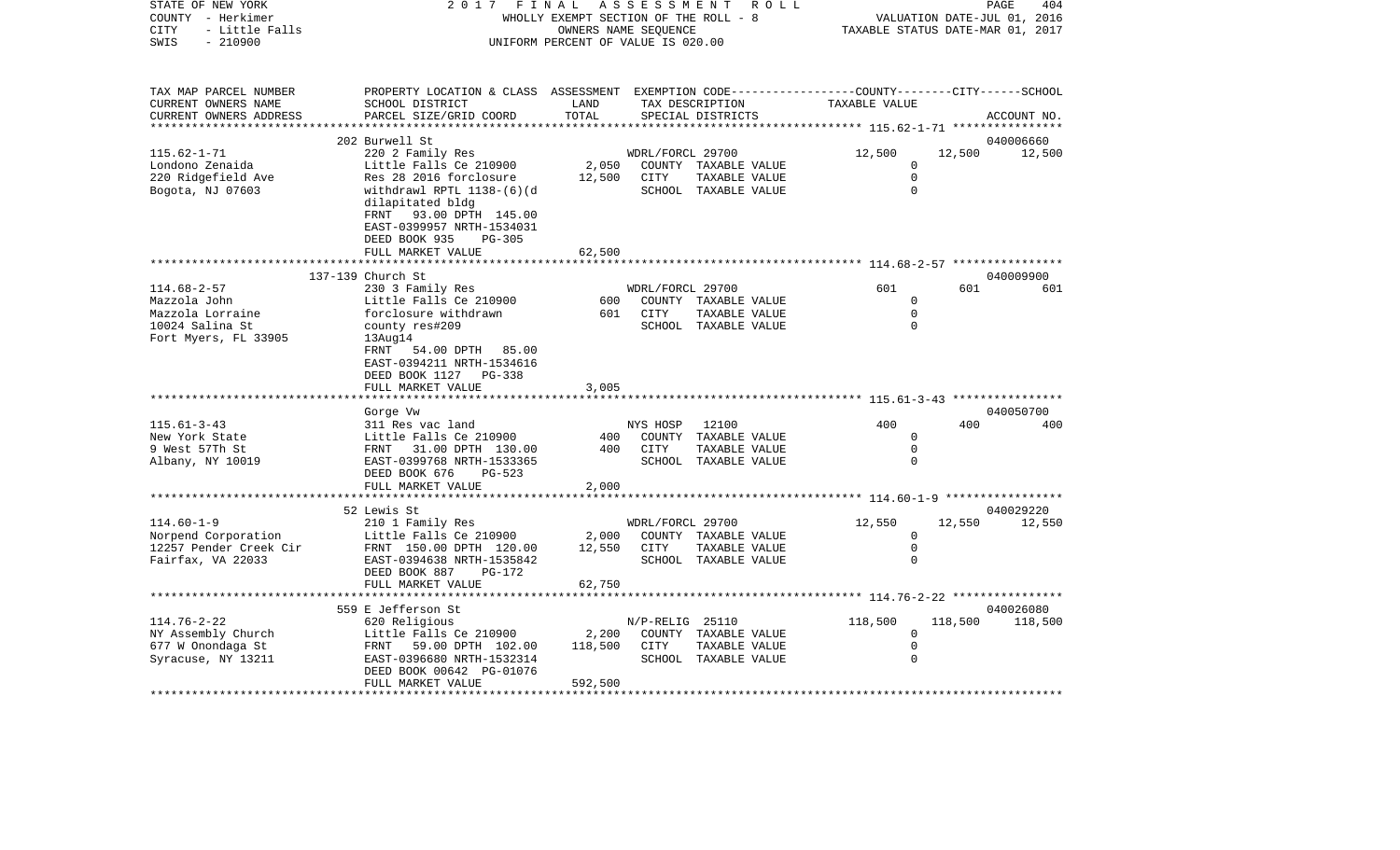| STATE OF NEW YORK<br>COUNTY - Herkimer<br><b>CITY</b><br>- Little Falls<br>SWIS<br>$-210900$ | 2017<br>FINAL<br>WHOLLY EXEMPT SECTION OF THE ROLL - 8<br>UNIFORM PERCENT OF VALUE IS 020.00 | TAXABLE STATUS DATE-MAR 01, 2017     |                  | PAGE<br>405<br>VALUATION DATE-JUL 01, 2016                                      |                                                 |         |             |
|----------------------------------------------------------------------------------------------|----------------------------------------------------------------------------------------------|--------------------------------------|------------------|---------------------------------------------------------------------------------|-------------------------------------------------|---------|-------------|
| TAX MAP PARCEL NUMBER<br>CURRENT OWNERS NAME                                                 | PROPERTY LOCATION & CLASS ASSESSMENT<br>SCHOOL DISTRICT                                      | LAND                                 |                  | EXEMPTION CODE-----------------COUNTY-------CITY------SCHOOL<br>TAX DESCRIPTION | TAXABLE VALUE                                   |         |             |
| CURRENT OWNERS ADDRESS                                                                       | PARCEL SIZE/GRID COORD                                                                       | TOTAL                                |                  | SPECIAL DISTRICTS                                                               |                                                 |         | ACCOUNT NO. |
| *********************                                                                        |                                                                                              | *****************************        |                  |                                                                                 | ***************** 114.60-4-54 ***************** |         |             |
|                                                                                              | 75 North Ann St                                                                              |                                      |                  |                                                                                 |                                                 |         |             |
| $114.60 - 4 - 54$                                                                            | 612 School                                                                                   |                                      | N/P- CHARI 25130 |                                                                                 | 26,000                                          | 26,000  | 26,000      |
| Nys Assoc. Health & Recr. Inc. Little Falls Ce 210900                                        |                                                                                              | 2,000                                |                  | COUNTY TAXABLE VALUE                                                            | 0                                               |         |             |
| 77 N Ann St                                                                                  | FRNT 83.40 DPTH 85.00                                                                        | 26,000                               | <b>CITY</b>      | TAXABLE VALUE                                                                   | $\mathbf 0$                                     |         |             |
| Little Falls, NY 13365                                                                       | EAST-0395761 NRTH-1535032                                                                    |                                      |                  | SCHOOL TAXABLE VALUE                                                            | $\Omega$                                        |         |             |
|                                                                                              | DEED BOOK 891<br>PG-637<br>FULL MARKET VALUE                                                 | 130,000                              |                  |                                                                                 |                                                 |         |             |
|                                                                                              |                                                                                              |                                      |                  |                                                                                 | ************ 115.53-3-38 *****************      |         |             |
|                                                                                              | 13-15 Loomis St                                                                              |                                      |                  |                                                                                 |                                                 |         | 163066      |
| $115.53 - 3 - 38$                                                                            | 220 2 Family Res                                                                             |                                      | WDRL/FORCL 29700 |                                                                                 | 7,950                                           | 7,950   | 7,950       |
| Pearl Todd M                                                                                 | Little Falls Ce 210900                                                                       | 1,000                                |                  | COUNTY TAXABLE VALUE                                                            | $\Omega$                                        |         |             |
| 70 Cliff St                                                                                  | forclosure withdrawn                                                                         | 7,950                                | CITY             | TAXABLE VALUE                                                                   | $\Omega$                                        |         |             |
| Canajorhie, NY 13317                                                                         | county res#209                                                                               |                                      |                  | SCHOOL TAXABLE VALUE                                                            | $\Omega$                                        |         |             |
|                                                                                              | 13Aug14                                                                                      |                                      |                  |                                                                                 |                                                 |         |             |
|                                                                                              | FRNT<br>50.00 DPTH 120.00<br>EAST-0397853 NRTH-1535161                                       |                                      |                  |                                                                                 |                                                 |         |             |
|                                                                                              | DEED BOOK 1400 PG-101                                                                        |                                      |                  |                                                                                 |                                                 |         |             |
|                                                                                              | FULL MARKET VALUE                                                                            | 39,750                               |                  |                                                                                 |                                                 |         |             |
|                                                                                              | ****************************                                                                 |                                      |                  |                                                                                 |                                                 |         |             |
|                                                                                              | 3 W Gansevoort Pl                                                                            |                                      |                  |                                                                                 |                                                 |         | 040021240   |
| $114.68 - 4 - 16$                                                                            | 210 1 Family Res                                                                             |                                      | WDRL/FORCL 29700 |                                                                                 | 6,000                                           | 6,000   | 6,000       |
| Perkov John Jr                                                                               | Little Falls Ce 210900                                                                       | 500                                  |                  | COUNTY TAXABLE VALUE                                                            | $\Omega$                                        |         |             |
| Harrington Ken & Roberta<br>PO Box 86                                                        | FRNT 33.00 DPTH<br>36.00<br>EAST-0394762 NRTH-1534072                                        | 6,000                                | CITY             | TAXABLE VALUE                                                                   | $\Omega$<br>$\Omega$                            |         |             |
| Salibury Center, NY 13454                                                                    | DEED BOOK 1163<br>PG-192                                                                     |                                      |                  | SCHOOL TAXABLE VALUE                                                            |                                                 |         |             |
|                                                                                              | FULL MARKET VALUE                                                                            | 30,000                               |                  |                                                                                 |                                                 |         |             |
|                                                                                              | ************************                                                                     |                                      |                  |                                                                                 |                                                 |         |             |
|                                                                                              | 618 E Gansevoort St                                                                          |                                      |                  |                                                                                 |                                                 |         | 040019985   |
| $115.53 - 1 - 57$                                                                            | 620 Religious                                                                                |                                      | N/P-RELIG 25110  |                                                                                 | 75,900                                          | 75,900  | 75,900      |
| Polish National Church                                                                       | Little Falls Ce 210900                                                                       | 2,000                                |                  | COUNTY TAXABLE VALUE                                                            | 0                                               |         |             |
| 618 E Gansevoort St                                                                          | FRNT 48.60 DPTH 120.00                                                                       | 75,900                               | CITY             | TAXABLE VALUE                                                                   | $\mathbf 0$                                     |         |             |
| Little Falls, NY                                                                             | EAST-0397331 NRTH-1535246                                                                    |                                      |                  | SCHOOL TAXABLE VALUE                                                            | $\mathbf 0$                                     |         |             |
|                                                                                              | FULL MARKET VALUE<br>**********************                                                  | 379,500<br>* * * * * * * * * * * * * |                  |                                                                                 |                                                 |         |             |
|                                                                                              | N Church St                                                                                  |                                      |                  |                                                                                 |                                                 |         | 040008960   |
| $114.68 - 4 - 32$                                                                            | 311 Res vac land                                                                             |                                      | N/P-M/M IM 25230 |                                                                                 | 108,000                                         | 108,000 | 108,000     |
| Rome Developmental Center                                                                    | Little Falls Ce 210900                                                                       | 8,000                                |                  | COUNTY TAXABLE VALUE                                                            | $\mathbf 0$                                     |         |             |
| Hostel 2101                                                                                  | ACRES<br>1.10                                                                                | 108,000                              | CITY             | TAXABLE VALUE                                                                   | $\Omega$                                        |         |             |
| Church & Prospect St                                                                         | EAST-0395451 NRTH-1533994                                                                    |                                      |                  | SCHOOL TAXABLE VALUE                                                            | $\Omega$                                        |         |             |
| Little Falls, NY 13365                                                                       | DEED BOOK 715<br>$PG-70$                                                                     |                                      |                  |                                                                                 |                                                 |         |             |
|                                                                                              | FULL MARKET VALUE                                                                            | 540,000                              |                  |                                                                                 |                                                 |         |             |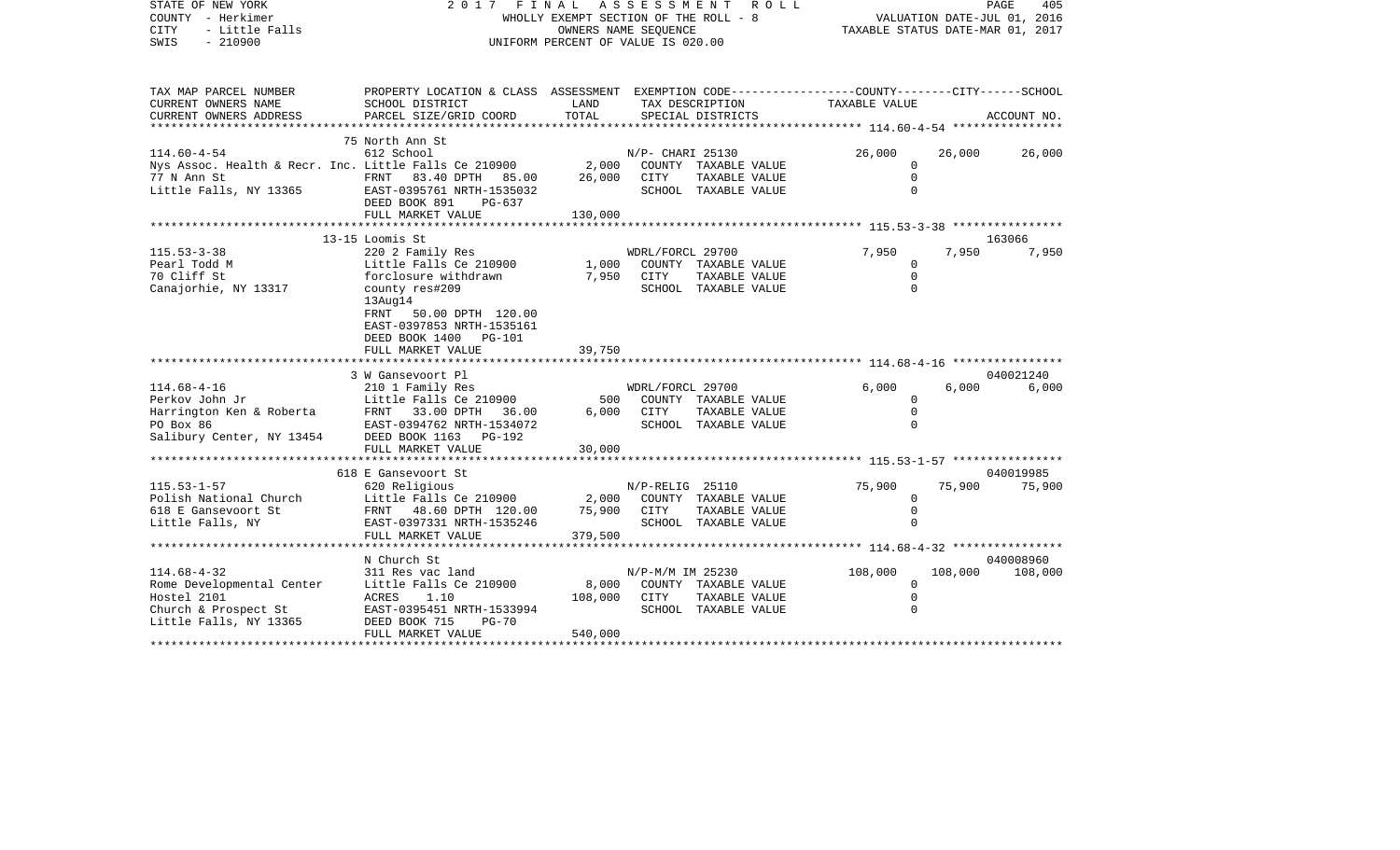COUNTY - Herkimer WHOLLY EXEMPT SECTION OF THE ROLL - 8 VALUATION DATE-JUL 01, 2016 CITY - Little Falls OWNERS NAME SEQUENCE TAXABLE STATUS DATE-MAR 01, 2017 SWIS - 210900 UNIFORM PERCENT OF VALUE IS 020.00TAX MAP PARCEL NUMBER PROPERTY LOCATION & CLASS ASSESSMENT EXEMPTION CODE------------------COUNTY--------CITY------SCHOOL CURRENT OWNERS NAME SCHOOL DISTRICT LAND TAX DESCRIPTION TAXABLE VALUECURRENT OWNERS ADDRESS PARCEL SIZE/GRID COORD TOTAL SPECIAL DISTRICTS ACCOUNT NO. \*\*\*\*\*\*\*\*\*\*\*\*\*\*\*\*\*\*\*\*\*\*\*\*\*\*\*\*\*\*\*\*\*\*\*\*\*\*\*\*\*\*\*\*\*\*\*\*\*\*\*\*\*\*\*\*\*\*\*\*\*\*\*\*\*\*\*\*\*\*\*\*\*\*\*\*\*\*\*\*\*\*\*\*\*\*\*\*\*\*\*\*\*\*\*\*\*\*\*\*\*\*\* 114.68-4-14 \*\*\*\*\*\*\*\*\*\*\*\*\*\*\*\* 5 Gansevoort Pl 040021300114.68-4-14 220 2 Family Res WDRL/FORCL 29700 8,000 8,000 8,000 Saltourides Mary Little Falls Ce 210900 500 COUNTY TAXABLE VALUE 0 Hardscrabble Rd forclosure withdrawn 8,000 CITY TAXABLE VALUE 0 PO Box 70 county Res3209 county Res3209 county Resserve and SCHOOL TAXABLE VALUE 0 Fairfield, NY 13336 13Aug14 FRNT 33.00 DPTH 38.00 EAST-0394734 NRTH-1534129 DEED BOOK 719 PG-61FULL MARKET VALUE 40,000 \*\*\*\*\*\*\*\*\*\*\*\*\*\*\*\*\*\*\*\*\*\*\*\*\*\*\*\*\*\*\*\*\*\*\*\*\*\*\*\*\*\*\*\*\*\*\*\*\*\*\*\*\*\*\*\*\*\*\*\*\*\*\*\*\*\*\*\*\*\*\*\*\*\*\*\*\*\*\*\*\*\*\*\*\*\*\*\*\*\*\*\*\*\*\*\*\*\*\*\*\*\*\* 115.61-1-39.399 \*\*\*\*\*\*\*\*\*\*\*\* 631 E John St 040026890115.61-1-39.399 620 Religious N/P-RELIG 25110 1000,000 1000,000 1000,000 St Mary's Church & Aud Little Falls Ce 210900 0 COUNTY TAXABLE VALUE 0 631 E John St FRNT 340.00 DPTH 285.00 1000,000 CITY TAXABLE VALUE 0 Little Falls, NY 13365 FULL MARKET VALUE 5000,000 SCHOOL TAXABLE VALUE 0 \*\*\*\*\*\*\*\*\*\*\*\*\*\*\*\*\*\*\*\*\*\*\*\*\*\*\*\*\*\*\*\*\*\*\*\*\*\*\*\*\*\*\*\*\*\*\*\*\*\*\*\*\*\*\*\*\*\*\*\*\*\*\*\*\*\*\*\*\*\*\*\*\*\*\*\*\*\*\*\*\*\*\*\*\*\*\*\*\*\*\*\*\*\*\*\*\*\*\*\*\*\*\* 115.61-1-39.3 \*\*\*\*\*\*\*\*\*\*\*\*\*\* 621 E John St 040026885115.61-1-39.3 620 Religious N/P-RELIG 25110 200,000 200,000 200,000 St Mary's School & Convent Little Falls Ce 210900 0 00000 0 COUNTY TAXABLE VALUE 0 621 E John St ACRES 2.00 200,000 CITY TAXABLE VALUE 0 Little Falls, NY 13365 EAST-0397688 NRTH-1534053 SCHOOL TAXABLE VALUE 0 DEED BOOK 00000FULL MARKET VALUE 1000,000 \*\*\*\*\*\*\*\*\*\*\*\*\*\*\*\*\*\*\*\*\*\*\*\*\*\*\*\*\*\*\*\*\*\*\*\*\*\*\*\*\*\*\*\*\*\*\*\*\*\*\*\*\*\*\*\*\*\*\*\*\*\*\*\*\*\*\*\*\*\*\*\*\*\*\*\*\*\*\*\*\*\*\*\*\*\*\*\*\*\*\*\*\*\*\*\*\*\*\*\*\*\*\* 114.52-1-2 \*\*\*\*\*\*\*\*\*\*\*\*\*\*\*\*\* N Sherman St 040055355114.52-1-2 695 Cemetery V CEM-LND 13660 7,200 7,200 7,200 St Marys Cemetery **Example Falls Ce 210900** 7,200 COUNTY TAXABLE VALUE 0 E Main St ACRES 8.00 7,200 CITY TAXABLE VALUE 0 Little Falls, NY 13365 EAST-0394120 NRTH-1536789 SCHOOL TAXABLE VALUE 0 FULL MARKET VALUE 36,000 \*\*\*\*\*\*\*\*\*\*\*\*\*\*\*\*\*\*\*\*\*\*\*\*\*\*\*\*\*\*\*\*\*\*\*\*\*\*\*\*\*\*\*\*\*\*\*\*\*\*\*\*\*\*\*\*\*\*\*\*\*\*\*\*\*\*\*\*\*\*\*\*\*\*\*\*\*\*\*\*\*\*\*\*\*\*\*\*\*\*\*\*\*\*\*\*\*\*\*\*\*\*\* 114.68-7-14 \*\*\*\*\*\*\*\*\*\*\*\*\*\*\*\* 569 Albany St 040000175 114.68-7-14 620 Religious N/P-RELIG 25110 96,650 96,650 96,650 St Pauls Univ Church Little Falls Ce 210900 6,300 COUNTY TAXABLE VALUE 0 569 Albany St FRNT 100.00 DPTH 120.00 96,650 CITY TAXABLE VALUE 0 EAST-0396848 NRTH-1533926 SCHOOL TAXABLE VALUE FULL MARKET VALUE 483,250 \*\*\*\*\*\*\*\*\*\*\*\*\*\*\*\*\*\*\*\*\*\*\*\*\*\*\*\*\*\*\*\*\*\*\*\*\*\*\*\*\*\*\*\*\*\*\*\*\*\*\*\*\*\*\*\*\*\*\*\*\*\*\*\*\*\*\*\*\*\*\*\*\*\*\*\*\*\*\*\*\*\*\*\*\*\*\*\*\*\*\*\*\*\*\*\*\*\*\*\*\*\*\* 114.76-1-52 \*\*\*\*\*\*\*\*\*\*\*\*\*\*\*\* Southern Ave114.76-1-52 311 Res vac land NYS HOSP 12100 2,400 2,400 2,400 State of New York **Little Falls Ce 210900** 2.400 COUNTY TAXABLE VALUE 0 Southern Ave FRNT 653.00 DPTH 2,400 CITY TAXABLE VALUE 0 Little Falls, NY 13365 ACRES 1.60 SCHOOL TAXABLE VALUE 0 EAST-0394400 NRTH-1530665 DEED BOOK 211 PG-156FULL MARKET VALUE 12,000 \*\*\*\*\*\*\*\*\*\*\*\*\*\*\*\*\*\*\*\*\*\*\*\*\*\*\*\*\*\*\*\*\*\*\*\*\*\*\*\*\*\*\*\*\*\*\*\*\*\*\*\*\*\*\*\*\*\*\*\*\*\*\*\*\*\*\*\*\*\*\*\*\*\*\*\*\*\*\*\*\*\*\*\*\*\*\*\*\*\*\*\*\*\*\*\*\*\*\*\*\*\*\*\*\*\*\*\*\*\*\*\*\*\*\*\*\*\*\*\*\*\*\*\*\*\*\*\*\*\*\*\*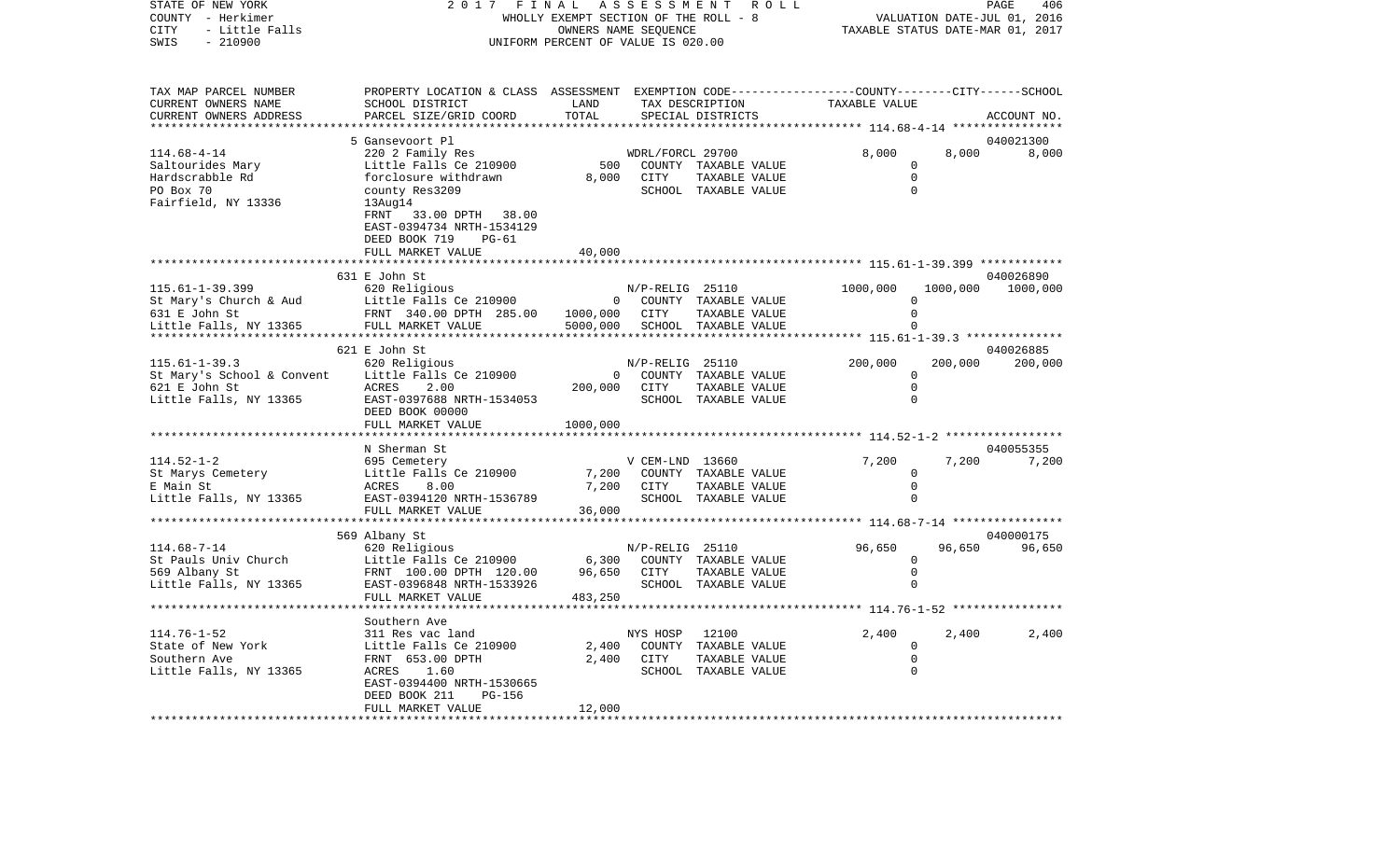STATE OF NEW YORK 2 0 1 7 F I N A L A S S E S S M E N T R O L L PAGE 407COUNTY - Herkimer WHOLLY EXEMPT SECTION OF THE ROLL - 8 VALUATION DATE-JUL 01, 2016 CITY - Little Falls OWNERS NAME SEQUENCE TAXABLE STATUS DATE-MAR 01, 2017 SWIS - 210900 UNIFORM PERCENT OF VALUE IS 020.00

TAX MAP PARCEL NUMBER PROPERTY LOCATION & CLASS ASSESSMENT EXEMPTION CODE------------------COUNTY--------CITY------SCHOOL CURRENT OWNERS NAME SCHOOL DISTRICT LAND TAX DESCRIPTION TAXABLE VALUECURRENT OWNERS ADDRESS PARCEL SIZE/GRID COORD TOTAL SPECIAL DISTRICTS ACCOUNT NO. \*\*\*\*\*\*\*\*\*\*\*\*\*\*\*\*\*\*\*\*\*\*\*\*\*\*\*\*\*\*\*\*\*\*\*\*\*\*\*\*\*\*\*\*\*\*\*\*\*\*\*\*\*\*\*\*\*\*\*\*\*\*\*\*\*\*\*\*\*\*\*\*\*\*\*\*\*\*\*\*\*\*\*\*\*\*\*\*\*\*\*\*\*\*\*\*\*\*\*\*\*\*\* 114.76-1-53 \*\*\*\*\*\*\*\*\*\*\*\*\*\*\*\* Southern Ave 40056440114.76-1-53 311 Res vac land NYS HOSP 12100 1,200 1,200 1,200 State of New York **Little Falls Ce 210900** 1,200 COUNTY TAXABLE VALUE 0 Southern Ave FRNT 435.00 DPTH 80.00 1,200 CITY TAXABLE VALUE 0 Little Falls, NY 13365 ACRES 0.80 SCHOOL TAXABLE VALUE 0 EAST-0394922 NRTH-1531353FULL MARKET VALUE 6,000 \*\*\*\*\*\*\*\*\*\*\*\*\*\*\*\*\*\*\*\*\*\*\*\*\*\*\*\*\*\*\*\*\*\*\*\*\*\*\*\*\*\*\*\*\*\*\*\*\*\*\*\*\*\*\*\*\*\*\*\*\*\*\*\*\*\*\*\*\*\*\*\*\*\*\*\*\*\*\*\*\*\*\*\*\*\*\*\*\*\*\*\*\*\*\*\*\*\*\*\*\*\*\* 114.76-1-56 \*\*\*\*\*\*\*\*\*\*\*\*\*\*\*\*9 Mohawk St 040041885 114.76-1-56 311 Res vac land NYS HOSP 12100 300 300 300State Of New York **Little Falls Ce 210900** 300 COUNTY TAXABLE VALUE 0 9 Mohawk St FRNT 167.25 DPTH 21.00 300 CITY TAXABLE VALUE 0Little Falls, NY 13365 BAST-0396022 NRTH-1532496 SCHOOL TAXABLE VALUE 0 FULL MARKET VALUE 1,500 \*\*\*\*\*\*\*\*\*\*\*\*\*\*\*\*\*\*\*\*\*\*\*\*\*\*\*\*\*\*\*\*\*\*\*\*\*\*\*\*\*\*\*\*\*\*\*\*\*\*\*\*\*\*\*\*\*\*\*\*\*\*\*\*\*\*\*\*\*\*\*\*\*\*\*\*\*\*\*\*\*\*\*\*\*\*\*\*\*\*\*\*\*\*\*\*\*\*\*\*\*\*\* 999.40-2-60.85 \*\*\*\*\*\*\*\*\*\*\*\*\* 548 E Jefferson St 040026085999.40-2-60.85 932 Forest s532b NYS HOSP 12100 1,750 1,750 1,750 State Of New York **Little Falls Ce 210900** 300 COUNTY TAXABLE VALUE 0 548 E Jefferson St 1,750 CITY TAXABLE VALUE 0 Little Falls, NY 13365 FULL MARKET VALUE 8,750 SCHOOL TAXABLE VALUE 0 \*\*\*\*\*\*\*\*\*\*\*\*\*\*\*\*\*\*\*\*\*\*\*\*\*\*\*\*\*\*\*\*\*\*\*\*\*\*\*\*\*\*\*\*\*\*\*\*\*\*\*\*\*\*\*\*\*\*\*\*\*\*\*\*\*\*\*\*\*\*\*\*\*\*\*\*\*\*\*\*\*\*\*\*\*\*\*\*\*\*\*\*\*\*\*\*\*\*\*\*\*\*\* 999.40-2-60.9 \*\*\*\*\*\*\*\*\*\*\*\*\*\* 550 E Jefferson St 040026090999.40-2-60.9 932 Forest s532b NYS HOSP 12100 1,600 1,600 1,600 1,600 State Of New York **Little Falls Ce 210900** 1,600 COUNTY TAXABLE VALUE 0 550 E Jefferson St FRNT 20.00 DPTH 110.00 1,600 CITY TAXABLE VALUE 0 Little Falls, NY 13365 FULL MARKET VALUE 8,000 SCHOOL TAXABLE VALUE 0 \*\*\*\*\*\*\*\*\*\*\*\*\*\*\*\*\*\*\*\*\*\*\*\*\*\*\*\*\*\*\*\*\*\*\*\*\*\*\*\*\*\*\*\*\*\*\*\*\*\*\*\*\*\*\*\*\*\*\*\*\*\*\*\*\*\*\*\*\*\*\*\*\*\*\*\*\*\*\*\*\*\*\*\*\*\*\*\*\*\*\*\*\*\*\*\*\*\*\*\*\*\*\* 999.40-2-61.65 \*\*\*\*\*\*\*\*\*\*\*\*\* 564-574 E Jefferson St 040026165999.40-2-61.65 932 Forest s532b NYS HOSP 12100 12,300 12,300 12,300 12,300 State Of New York **Little Falls Ce 210900** 12,300 COUNTY TAXABLE VALUE 0 564 - 574 E Jefferson St FRNT 187.00 DPTH 110.00 12,300 CITY TAXABLE VALUE 0 Little Falls, NY 13365 FULL MARKET VALUE 61,500 SCHOOL TAXABLE VALUE 0 \*\*\*\*\*\*\*\*\*\*\*\*\*\*\*\*\*\*\*\*\*\*\*\*\*\*\*\*\*\*\*\*\*\*\*\*\*\*\*\*\*\*\*\*\*\*\*\*\*\*\*\*\*\*\*\*\*\*\*\*\*\*\*\*\*\*\*\*\*\*\*\*\*\*\*\*\*\*\*\*\*\*\*\*\*\*\*\*\*\*\*\*\*\*\*\*\*\*\*\*\*\*\* 114.51-1-56 \*\*\*\*\*\*\*\*\*\*\*\*\*\*\*\* 31 Top Notch Dr 040058290 114.51-1-56 210 1 Family Res N/P-M/M IM 25230 26,500 26,500 26,500 State of New York(home) Little Falls Ce 210900 2.300 COUNTY TAXABLE VALUE 0 31 Top Notch Dr FRNT 95.00 DPTH 206.00 26,500 CITY TAXABLE VALUE 0 Little Falls, NY 13365 BANK 035 SCHOOL TAXABLE VALUE 0 EAST-0392657 NRTH-1537211 DEED BOOK 1216 PG-596FULL MARKET VALUE 132,500 \*\*\*\*\*\*\*\*\*\*\*\*\*\*\*\*\*\*\*\*\*\*\*\*\*\*\*\*\*\*\*\*\*\*\*\*\*\*\*\*\*\*\*\*\*\*\*\*\*\*\*\*\*\*\*\*\*\*\*\*\*\*\*\*\*\*\*\*\*\*\*\*\*\*\*\*\*\*\*\*\*\*\*\*\*\*\*\*\*\*\*\*\*\*\*\*\*\*\*\*\*\*\*\*\*\*\*\*\*\*\*\*\*\*\*\*\*\*\*\*\*\*\*\*\*\*\*\*\*\*\*\*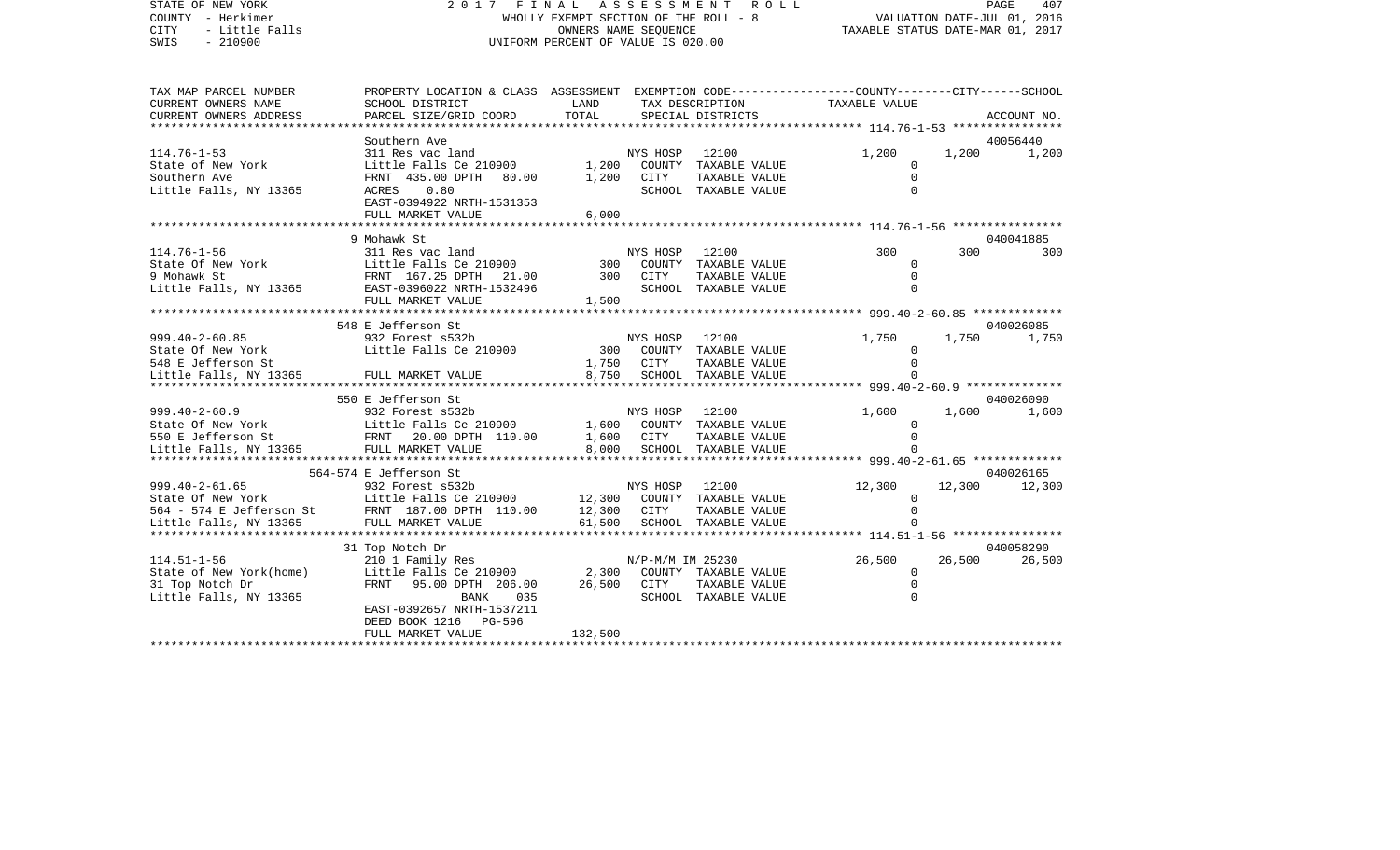COUNTY - Herkimer WHOLLY EXEMPT SECTION OF THE ROLL - 8 VALUATION DATE-JUL 01, 2016 CITY - Little Falls OWNERS NAME SEQUENCE TAXABLE STATUS DATE-MAR 01, 2017 SWIS - 210900 UNIFORM PERCENT OF VALUE IS 020.00TAX MAP PARCEL NUMBER PROPERTY LOCATION & CLASS ASSESSMENT EXEMPTION CODE------------------COUNTY--------CITY------SCHOOL CURRENT OWNERS NAME SCHOOL DISTRICT LAND TAX DESCRIPTION TAXABLE VALUECURRENT OWNERS ADDRESS PARCEL SIZE/GRID COORD TOTAL SPECIAL DISTRICTS ACCOUNT NO. \*\*\*\*\*\*\*\*\*\*\*\*\*\*\*\*\*\*\*\*\*\*\*\*\*\*\*\*\*\*\*\*\*\*\*\*\*\*\*\*\*\*\*\*\*\*\*\*\*\*\*\*\*\*\*\*\*\*\*\*\*\*\*\*\*\*\*\*\*\*\*\*\*\*\*\*\*\*\*\*\*\*\*\*\*\*\*\*\*\*\*\*\*\*\*\*\*\*\*\*\*\*\* 115.62-1-63 \*\*\*\*\*\*\*\*\*\*\*\*\*\*\*\*170 Burwell St 169381 115.62-1-63 438 Parking lot NP HOSP 25210 750 750 750 Templeton Foundation Little Falls Ce 210900 750 COUNTY TAXABLE VALUE 0 att: FRNT 45.00 DPTH 150.00 750 CITY TAXABLE VALUE 0One EAST-0399557 NRTH-1534198 SCHOOL TAXABLE VALUE 0Cooperstown, NY 13326 DEED BOOK 1425 PG-977 FULL MARKET VALUE 3,750 \*\*\*\*\*\*\*\*\*\*\*\*\*\*\*\*\*\*\*\*\*\*\*\*\*\*\*\*\*\*\*\*\*\*\*\*\*\*\*\*\*\*\*\*\*\*\*\*\*\*\*\*\*\*\*\*\*\*\*\*\*\*\*\*\*\*\*\*\*\*\*\*\*\*\*\*\*\*\*\*\*\*\*\*\*\*\*\*\*\*\*\*\*\*\*\*\*\*\*\*\*\*\* 115.62-1-64 \*\*\*\*\*\*\*\*\*\*\*\*\*\*\*\* 170 Burwell St 169382115.62-1-64 642 Health bldg NP HOSP 25210 50,000 50,000 50,000 Templeton Foundation Little Falls Ce 210900 1,000 COUNTY TAXABLE VALUE 0 FRNT 44.10 DPTH 155.00 50.000 CITY TAXABLE VALUE 0 one Atwell Rd ACRES 0.15 SCHOOL TAXABLE VALUE 0Cooperstown, NY 13326 EAST-0399604 NRTH-1534191 DEED BOOK 1425 PG-983 FULL MARKET VALUE 250,000 \*\*\*\*\*\*\*\*\*\*\*\*\*\*\*\*\*\*\*\*\*\*\*\*\*\*\*\*\*\*\*\*\*\*\*\*\*\*\*\*\*\*\*\*\*\*\*\*\*\*\*\*\*\*\*\*\*\*\*\*\*\*\*\*\*\*\*\*\*\*\*\*\*\*\*\*\*\*\*\*\*\*\*\*\*\*\*\*\*\*\*\*\*\*\*\*\*\*\*\*\*\*\* 114.68-5-49 \*\*\*\*\*\*\*\*\*\*\*\*\*\*\*\* 32 Church St 040008730114.68-5-49 220 2 Family Res WDRL/FORCL 29700 6,000 6,000 6,000 Torres George Little Falls Ce 210900 600 COUNTY TAXABLE VALUE 0 314 W. Main St Res # 259 16 Nov 2016 6,000 CITY TAXABLE VALUE 0 Little Falls, NY 13365 RPTL 1138-(6)(d) SCHOOL TAXABLE VALUE 0 Foreclosure Withdrawl FRNT 32.00 DPTH 120.00 EAST-0395580 NRTH-1534198 DEED BOOK 1492 PG-322 FULL MARKET VALUE 30,000 \*\*\*\*\*\*\*\*\*\*\*\*\*\*\*\*\*\*\*\*\*\*\*\*\*\*\*\*\*\*\*\*\*\*\*\*\*\*\*\*\*\*\*\*\*\*\*\*\*\*\*\*\*\*\*\*\*\*\*\*\*\*\*\*\*\*\*\*\*\*\*\*\*\*\*\*\*\*\*\*\*\*\*\*\*\*\*\*\*\*\*\*\*\*\*\*\*\*\*\*\*\*\* 114.68-7-11.1 \*\*\*\*\*\*\*\*\*\*\*\*\*\* 555 E Main St 040034110114.68-7-11.1 452 Nbh shop ctr GEN MUNY 18020 580,000 580,000 580,000 Trb Associates LLC Little Falls Ce 210900 100,000 COUNTY TAXABLE VALUE 0 Attn: Oxford Group Price Chopper 2014 580,000 CITY TAXABLE VALUE 0 388 E Main St IDA SCHOOL TAXABLE VALUE 0Branford, CT 06405 ACRES 2.60 DEED BOOK 00637 PG-00464 FULL MARKET VALUE 2900,000 \*\*\*\*\*\*\*\*\*\*\*\*\*\*\*\*\*\*\*\*\*\*\*\*\*\*\*\*\*\*\*\*\*\*\*\*\*\*\*\*\*\*\*\*\*\*\*\*\*\*\*\*\*\*\*\*\*\*\*\*\*\*\*\*\*\*\*\*\*\*\*\*\*\*\*\*\*\*\*\*\*\*\*\*\*\*\*\*\*\*\*\*\*\*\*\*\*\*\*\*\*\*\* 114.68-7-11.2 \*\*\*\*\*\*\*\*\*\*\*\*\*\* 625 E Main St 040034080114.68-7-11.2 452 Nbh shop ctr GEN MUNY 18020 100,000 100,000 100,000 Trb Associates LLC Little Falls Ce 210900 32,000 COUNTY TAXABLE VALUE 0 Attn: Oxford Group CVS, Subway, etc 100,000 CITY TAXABLE VALUE 0 388 E Main St IDA SCHOOL TAXABLE VALUE 0Branford, CT 06405 ACRES 1.30 EAST-0396687 NRTH-1534096 DEED BOOK 872 PG-57FULL MARKET VALUE 500,000 \*\*\*\*\*\*\*\*\*\*\*\*\*\*\*\*\*\*\*\*\*\*\*\*\*\*\*\*\*\*\*\*\*\*\*\*\*\*\*\*\*\*\*\*\*\*\*\*\*\*\*\*\*\*\*\*\*\*\*\*\*\*\*\*\*\*\*\*\*\*\*\*\*\*\*\*\*\*\*\*\*\*\*\*\*\*\*\*\*\*\*\*\*\*\*\*\*\*\*\*\*\*\*\*\*\*\*\*\*\*\*\*\*\*\*\*\*\*\*\*\*\*\*\*\*\*\*\*\*\*\*\*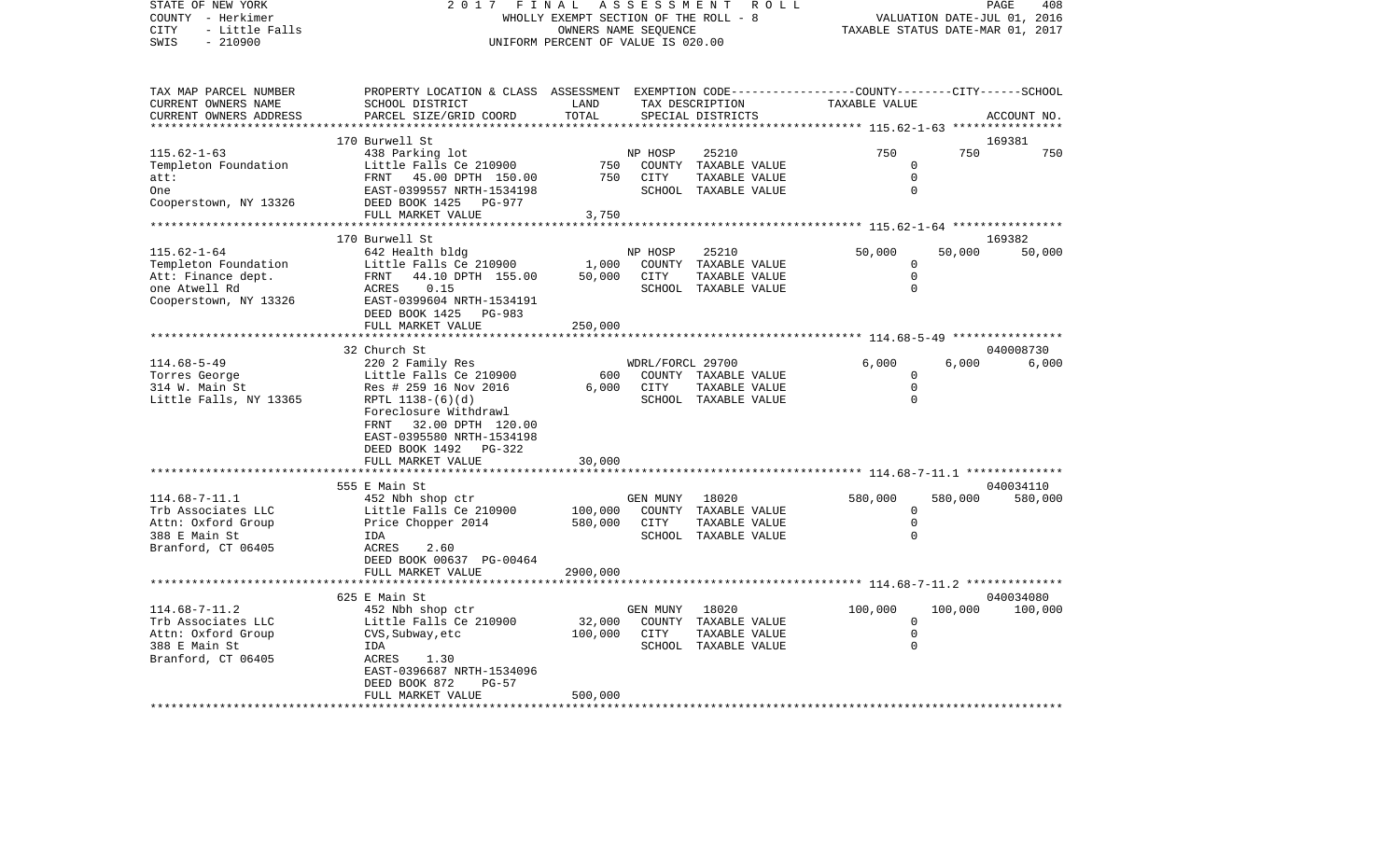STATE OF NEW YORK 2 0 1 7 F I N A L A S S E S S M E N T R O L L PAGE 409VALUATION DATE-JUL 01, 2016 COUNTY - Herkimer WHOLLY EXEMPT SECTION OF THE ROLL - 8 CITY - Little Falls OWNERS NAME SEQUENCE TAXABLE STATUS DATE-MAR 01, 2017 SWIS - 210900 UNIFORM PERCENT OF VALUE IS 020.00TAX MAP PARCEL NUMBER PROPERTY LOCATION & CLASS ASSESSMENT EXEMPTION CODE------------------COUNTY--------CITY------SCHOOL CURRENT OWNERS NAME SCHOOL DISTRICT LAND TAX DESCRIPTION TAXABLE VALUECURRENT OWNERS ADDRESS PARCEL SIZE/GRID COORD TOTAL SPECIAL DISTRICTS ACCOUNT NO. \*\*\*\*\*\*\*\*\*\*\*\*\*\*\*\*\*\*\*\*\*\*\*\*\*\*\*\*\*\*\*\*\*\*\*\*\*\*\*\*\*\*\*\*\*\*\*\*\*\*\*\*\*\*\*\*\*\*\*\*\*\*\*\*\*\*\*\*\*\*\*\*\*\*\*\*\*\*\*\*\*\*\*\*\*\*\*\*\*\*\*\*\*\*\*\*\*\*\*\*\*\*\* 114.67-1-44 \*\*\*\*\*\*\*\*\*\*\*\*\*\*\*\*15 Skinner St 040055500 114.67-1-44 230 3 Family Res WDRL/FORCL 29700 7,350 7,350 7,350 Tuscon Mario Little Falls Ce 210900 400 COUNTY TAXABLE VALUE 0 Landry Linda Res 28 2016 forclosure 7,350 CITY TAXABLE VALUE 0 PO Box 51385 withdrawl RPTL 1138-(6)(d SCHOOL TAXABLE VALUE 0 Indian Orchard, MA 01151 dilapitated bldg FRNT 30.00 DPTH 125.00 EAST-0393804 NRTH-1533913 DEED BOOK 1244 PG-912FULL MARKET VALUE 36,750 \*\*\*\*\*\*\*\*\*\*\*\*\*\*\*\*\*\*\*\*\*\*\*\*\*\*\*\*\*\*\*\*\*\*\*\*\*\*\*\*\*\*\*\*\*\*\*\*\*\*\*\*\*\*\*\*\*\*\*\*\*\*\*\*\*\*\*\*\*\*\*\*\*\*\*\*\*\*\*\*\*\*\*\*\*\*\*\*\*\*\*\*\*\*\*\*\*\*\*\*\*\*\* 114.60-5-15.2 \*\*\*\*\*\*\*\*\*\*\*\*\*\* 52 William St 040061350114.60-5-15.2 210 1 Family Res N/P-M/M IM 25230 37,850 37,850 37,850 United Cerebral Palsy Assoc. Little Falls Ce 210900 3,750 COUNTY TAXABLE VALUE 0 1500 Genesee St FRNT 140.00 DPTH 197.90 37,850 CITY TAXABLE VALUE 0 Utica, NY 13502 EAST-0396664 NRTH-1535208 SCHOOL TAXABLE VALUE 0 DEED BOOK 778 PG-458FULL MARKET VALUE 189,250 \*\*\*\*\*\*\*\*\*\*\*\*\*\*\*\*\*\*\*\*\*\*\*\*\*\*\*\*\*\*\*\*\*\*\*\*\*\*\*\*\*\*\*\*\*\*\*\*\*\*\*\*\*\*\*\*\*\*\*\*\*\*\*\*\*\*\*\*\*\*\*\*\*\*\*\*\*\*\*\*\*\*\*\*\*\*\*\*\*\*\*\*\*\*\*\*\*\*\*\*\*\*\* 114.68-7-5 \*\*\*\*\*\*\*\*\*\*\*\*\*\*\*\*\* 23 W Main St 040035655114.68-7-5 652 Govt bldgs RPTL 400 14100 50,000 50,000 50,000 United States Post Office Little Falls Ce 210900 0 COUNTY TAXABLE VALUE 0 23 W Main St FRNT 115.00 DPTH 156.00 50,000 CITY TAXABLE VALUE 0 Little Falls, NY 13365 EAST-0395845 NRTH-1533716 SCHOOL TAXABLE VALUE 0 FULL MARKET VALUE 250,000 \*\*\*\*\*\*\*\*\*\*\*\*\*\*\*\*\*\*\*\*\*\*\*\*\*\*\*\*\*\*\*\*\*\*\*\*\*\*\*\*\*\*\*\*\*\*\*\*\*\*\*\*\*\*\*\*\*\*\*\*\*\*\*\*\*\*\*\*\*\*\*\*\*\*\*\*\*\*\*\*\*\*\*\*\*\*\*\*\*\*\*\*\*\*\*\*\*\*\*\*\*\*\* 114.68-6-37 \*\*\*\*\*\*\*\*\*\*\*\*\*\*\*\* 524 E Main St 157339114.68-6-37 481 Att row bldg N/P-M/M IM 25230 18,000 18,000 18,000 YMCA (Apartments) Little Falls Ce 210900 3,100 COUNTY TAXABLE VALUE 0 15 Jackson St FRNT 18.20 DPTH 96.00 18,000 CITY TAXABLE VALUE 0 Little Falls, NY 13365 EAST-0396142 NRTH-1534076 SCHOOL TAXABLE VALUE 0 DEED BOOK 1349 PG-354FULL MARKET VALUE 90,000 \*\*\*\*\*\*\*\*\*\*\*\*\*\*\*\*\*\*\*\*\*\*\*\*\*\*\*\*\*\*\*\*\*\*\*\*\*\*\*\*\*\*\*\*\*\*\*\*\*\*\*\*\*\*\*\*\*\*\*\*\*\*\*\*\*\*\*\*\*\*\*\*\*\*\*\*\*\*\*\*\*\*\*\*\*\*\*\*\*\*\*\*\*\*\*\*\*\*\*\*\*\*\* 114.60-5-29 \*\*\*\*\*\*\*\*\*\*\*\*\*\*\*\* 15 Jackson St 040025180114.60-5-29 543 Ymca or ywca N/P-M/M IM 25230 120,650 120,650 120,650 Little Falls Ce  $210900$  2,100 COUNTY TAXABLE VALUE 15 Jackson St FRNT 90.90 DPTH 96.30 120,650 CITY TAXABLE VALUE 0 Little Falls, NY 13365 BAST-0396400 NRTH-1534617 SCHOOL TAXABLE VALUE 0 DEED BOOK 00215 PG-00187FULL MARKET VALUE 603,250 \*\*\*\*\*\*\*\*\*\*\*\*\*\*\*\*\*\*\*\*\*\*\*\*\*\*\*\*\*\*\*\*\*\*\*\*\*\*\*\*\*\*\*\*\*\*\*\*\*\*\*\*\*\*\*\*\*\*\*\*\*\*\*\*\*\*\*\*\*\*\*\*\*\*\*\*\*\*\*\*\*\*\*\*\*\*\*\*\*\*\*\*\*\*\*\*\*\*\*\*\*\*\*\*\*\*\*\*\*\*\*\*\*\*\*\*\*\*\*\*\*\*\*\*\*\*\*\*\*\*\*\*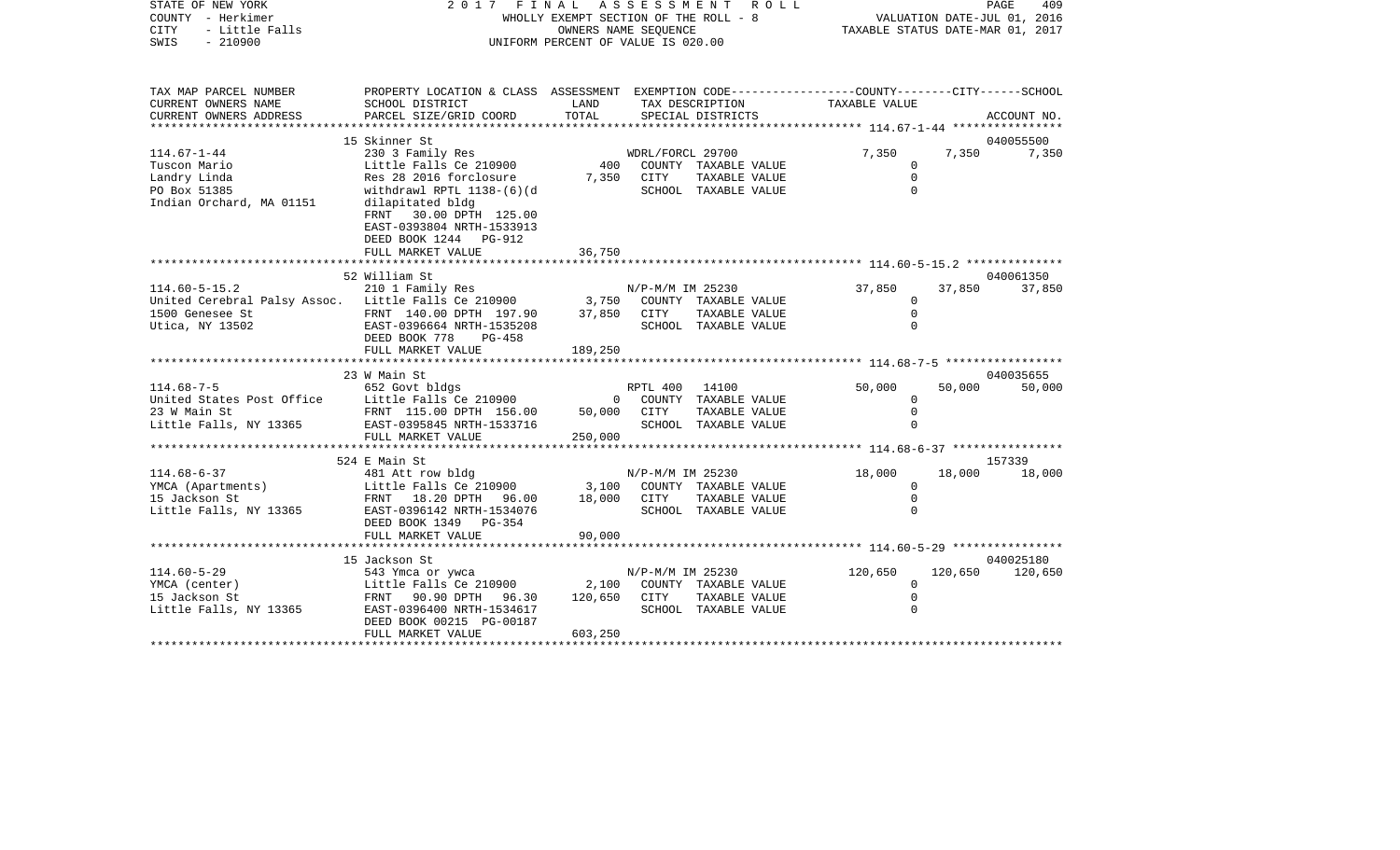VALUATION DATE-JUL 01, 2016 COUNTY - Herkimer WHOLLY EXEMPT SECTION OF THE ROLL - 8 CITY - Little Falls OWNERS NAME SEQUENCE TAXABLE STATUS DATE-MAR 01, 2017 SWIS - 210900 UNIFORM PERCENT OF VALUE IS 020.00TAX MAP PARCEL NUMBER PROPERTY LOCATION & CLASS ASSESSMENT EXEMPTION CODE------------------COUNTY--------CITY------SCHOOL CURRENT OWNERS NAME SCHOOL DISTRICT LAND TAX DESCRIPTION TAXABLE VALUECURRENT OWNERS ADDRESS PARCEL SIZE/GRID COORD TOTAL SPECIAL DISTRICTS ACCOUNT NO. \*\*\*\*\*\*\*\*\*\*\*\*\*\*\*\*\*\*\*\*\*\*\*\*\*\*\*\*\*\*\*\*\*\*\*\*\*\*\*\*\*\*\*\*\*\*\*\*\*\*\*\*\*\*\*\*\*\*\*\*\*\*\*\*\*\*\*\*\*\*\*\*\*\*\*\*\*\*\*\*\*\*\*\*\*\*\*\*\*\*\*\*\*\*\*\*\*\*\*\*\*\*\* 114.68-2-18 \*\*\*\*\*\*\*\*\*\*\*\*\*\*\*\* 45 Furnace St 040017055114.68-2-18 620 Religious N/P-M/M IM 25230 169,750 169,750 169,750 YMCA (church) Little Falls Ce 210900 3,050 COUNTY TAXABLE VALUE 0 15 Jackson St FRNT 102.00 DPTH 200.00 169,750 CITY TAXABLE VALUE 0 Little Falls, NY 13365 EAST-0394463 NRTH-1533681 SCHOOL TAXABLE VALUE 0 DEED BOOK 821 PG-605FULL MARKET VALUE 848,750 \*\*\*\*\*\*\*\*\*\*\*\*\*\*\*\*\*\*\*\*\*\*\*\*\*\*\*\*\*\*\*\*\*\*\*\*\*\*\*\*\*\*\*\*\*\*\*\*\*\*\*\*\*\*\*\*\*\*\*\*\*\*\*\*\*\*\*\*\*\*\*\*\*\*\*\*\*\*\*\*\*\*\*\*\*\*\*\*\*\*\*\*\*\*\*\*\*\*\*\*\*\*\* 114.68-7-12.1 \*\*\*\*\*\*\*\*\*\*\*\*\*\* 589 Albany St 040000185 114.68-7-12.1 632 Benevolent N/P-M/M IM 25230 46,000 46,000 46,000 YMCA (co-op) Little Falls Ce 210900 12,000 COUNTY TAXABLE VALUE 0 15 Jackson St FRNT 122.00 DPTH 153.00 46,000 CITY TAXABLE VALUE 0 Little Falls, NY 13365 EAST-0396998 NRTH-1534010 SCHOOL TAXABLE VALUE 0 DEED BOOK 887 PG-192FULL MARKET VALUE 230,000 \*\*\*\*\*\*\*\*\*\*\*\*\*\*\*\*\*\*\*\*\*\*\*\*\*\*\*\*\*\*\*\*\*\*\*\*\*\*\*\*\*\*\*\*\*\*\*\*\*\*\*\*\*\*\*\*\*\*\*\*\*\*\*\*\*\*\*\*\*\*\*\*\*\*\*\*\*\*\*\*\*\*\*\*\*\*\*\*\*\*\*\*\*\*\*\*\*\*\*\*\*\*\* 114.60-5-32.1 \*\*\*\*\*\*\*\*\*\*\*\*\*\* 544 Garden St114.60-5-32.1 220 2 Family Res 19900 N/P-M/M IM 25230 15,000 15,000 15,000 15,000<br>15,000 15,000 15,000 15,000 15,000 15,000 200NTY TAXABLE VALUE Little Falls Ce 210900 1,000 COUNTY TAXABLE VALUE 0 15 Jackson St FRNT 60.00 DPTH 104.00 15,000 CITY TAXABLE VALUE 0 Little Falls, NY 13365 BAST-0396502 NRTH-1534610 SCHOOL TAXABLE VALUE 0 DEED BOOK 829 PG-420FULL MARKET VALUE 75,000 \*\*\*\*\*\*\*\*\*\*\*\*\*\*\*\*\*\*\*\*\*\*\*\*\*\*\*\*\*\*\*\*\*\*\*\*\*\*\*\*\*\*\*\*\*\*\*\*\*\*\*\*\*\*\*\*\*\*\*\*\*\*\*\*\*\*\*\*\*\*\*\*\*\*\*\*\*\*\*\*\*\*\*\*\*\*\*\*\*\*\*\*\*\*\*\*\*\*\*\*\*\*\* 114.68-2-16 \*\*\*\*\*\*\*\*\*\*\*\*\*\*\*\* 43 Furnace St 040017045114.68-2-16 220 2 Family Res N/P-M/M IM 25230 12,000 12,000 12,000 YMCA (housing) Little Falls Ce 210900 1,000 COUNTY TAXABLE VALUE 0 15 Jackson St FRNT 50.00 DPTH 110.00 12,000 CITY TAXABLE VALUE 0 Little Falls, NY 13365 EAST-0394463 NRTH-1533595 SCHOOL TAXABLE VALUE 0 DEED BOOK 821 PG-605 FULL MARKET VALUE 60,000 \*\*\*\*\*\*\*\*\*\*\*\*\*\*\*\*\*\*\*\*\*\*\*\*\*\*\*\*\*\*\*\*\*\*\*\*\*\*\*\*\*\*\*\*\*\*\*\*\*\*\*\*\*\*\*\*\*\*\*\*\*\*\*\*\*\*\*\*\*\*\*\*\*\*\*\*\*\*\*\*\*\*\*\*\*\*\*\*\*\*\*\*\*\*\*\*\*\*\*\*\*\*\* 114.60-5-32.2 \*\*\*\*\*\*\*\*\*\*\*\*\*\* Jackson St114.60-5-32.2 311 Res vac land N/P-M/M IM 25230 500 500 500 YMCA (land) Little Falls Ce 210900 500 COUNTY TAXABLE VALUE 0 15 Jackson St FRNT 13.50 DPTH 178.80 500 CITY TAXABLE VALUE 0 $\cap$ Little Falls, NY 13365 BAST-0396466 NRTH-1534660 SCHOOL TAXABLE VALUE DEED BOOK 707 PG-222FULL MARKET VALUE 2,500 \*\*\*\*\*\*\*\*\*\*\*\*\*\*\*\*\*\*\*\*\*\*\*\*\*\*\*\*\*\*\*\*\*\*\*\*\*\*\*\*\*\*\*\*\*\*\*\*\*\*\*\*\*\*\*\*\*\*\*\*\*\*\*\*\*\*\*\*\*\*\*\*\*\*\*\*\*\*\*\*\*\*\*\*\*\*\*\*\*\*\*\*\*\*\*\*\*\*\*\*\*\*\* 114.60-5-30 \*\*\*\*\*\*\*\*\*\*\*\*\*\*\*\* 534 Garden St 040021635114.60-5-30 543 Ymca or ywca N/P-M/M IM 25230 41,450 41,450 41,450 41,450<br>VWCA 100 1.1ttle Falls Ce 210900 1.50 COUNTY TAXARLE VALUE 0 Little Falls Ce 210900 1,150 COUNTY TAXABLE VALUE 0 534 Garden St FRNT 60.30 DPTH 73.10 41,450 CITY TAXABLE VALUE 0 Little Falls, NY 13365 BAST-0396391 NRTH-1534521 SCHOOL TAXABLE VALUE 0 DEED BOOK 00250 PG-00397 FULL MARKET VALUE 207,250 \*\*\*\*\*\*\*\*\*\*\*\*\*\*\*\*\*\*\*\*\*\*\*\*\*\*\*\*\*\*\*\*\*\*\*\*\*\*\*\*\*\*\*\*\*\*\*\*\*\*\*\*\*\*\*\*\*\*\*\*\*\*\*\*\*\*\*\*\*\*\*\*\*\*\*\*\*\*\*\*\*\*\*\*\*\*\*\*\*\*\*\*\*\*\*\*\*\*\*\*\*\*\*\*\*\*\*\*\*\*\*\*\*\*\*\*\*\*\*\*\*\*\*\*\*\*\*\*\*\*\*\*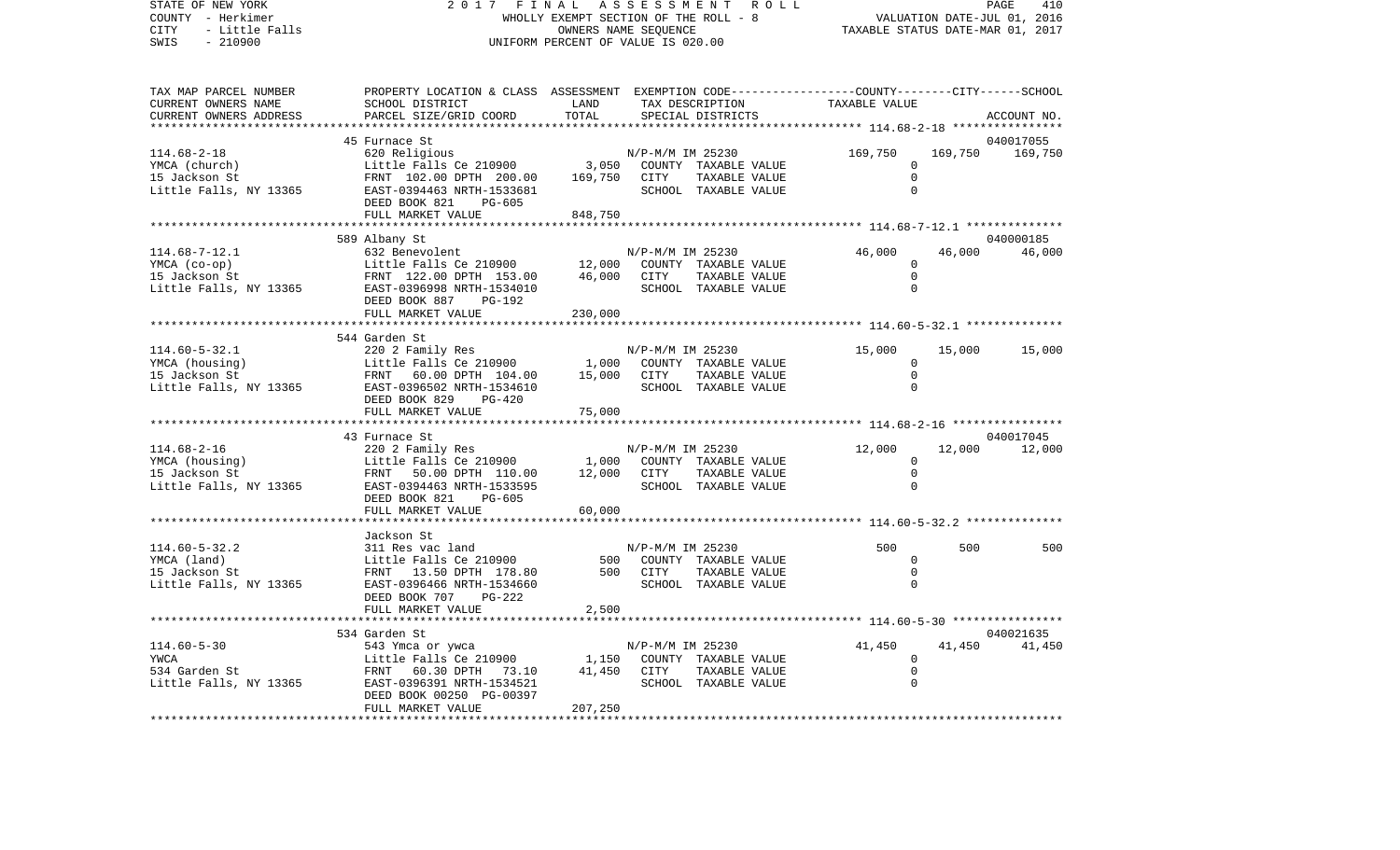| STATE OF NEW YORK |                          |  | 2017 FINAL ASSESSMENT ROLL            |                                  |                        | PAGE | 411 |
|-------------------|--------------------------|--|---------------------------------------|----------------------------------|------------------------|------|-----|
| COUNTY - Herkimer |                          |  | WHOLLY EXEMPT SECTION OF THE ROLL - 8 | VALUATION DATE-JUL 01, 2016      |                        |      |     |
|                   | CITY      - Little Falls |  |                                       | TAXABLE STATUS DATE-MAR 01, 2017 |                        |      |     |
| SWIS              | - 210900                 |  | UNIFORM PERCENT OF VALUE IS 020.00    |                                  | RPS150/V04/L015        |      |     |
|                   |                          |  |                                       |                                  | CURRENT DATE 6/20/2017 |      |     |

#### R O L L S E C T I O N T O T A L S

#### \*\*\* S P E C I A L D I S T R I C T S U M M A R Y \*\*\*

|      |                   | TOTAT         | .ON<br>. А  | TON.<br>$T^{\mathrm{v}}$ T $F$ NS. | OR EN<br>77 D<br>AΓ | "XFMPT          |             |
|------|-------------------|---------------|-------------|------------------------------------|---------------------|-----------------|-------------|
| CODE | . STRICT<br>NAME. | <b>PARCFT</b> | <b>TYPE</b> | vд                                 | - ---<br>∖7∆<br>.   | דוחד<br>A M() I | 7∆<br>7 N N |

## NO SPECIAL DISTRICTS AT THIS LEVEL

#### \*\*\* S C H O O L D I S T R I C T S U M M A R Y \*\*\*

| CODE   | DISTRICT NAME        | TOTAL<br>PARCELS | ASSESSED<br>LAND | ASSESSED<br>TOTAL | EXEMPT<br>AMOUNT | TOTAL<br>TAXABLE | STAR<br>AMOUNT | STAR<br>TAXABLE |
|--------|----------------------|------------------|------------------|-------------------|------------------|------------------|----------------|-----------------|
| 210900 | Little Falls Central | 145              | 962,503          | 25061,131         | 25061,131        |                  |                |                 |
|        | SUB-TOTAL            | 145              | 962,503          | 25061,131         | 25061,131        |                  |                |                 |
|        | TOTAL                | 145              | 962,503          | 25061,131         | 25061,131        |                  |                |                 |

# \*\*\* S Y S T E M C O D E S S U M M A R Y \*\*\*

| CODE  | DESCRIPTION        | TOTAL<br>PARCELS | COUNTY     | <b>CITY</b> | SCHOOL     |
|-------|--------------------|------------------|------------|-------------|------------|
| 50000 | WHOLLY EX<br>TOTAL |                  | 800<br>800 | 800<br>800  | 800<br>800 |

#### \*\*\* E X E M P T I O N S U M M A R Y \*\*\*

| CODE  | DESCRIPTION  | TOTAL<br>PARCELS | COUNTY   | CITY     | SCHOOL   |
|-------|--------------|------------------|----------|----------|----------|
| 12100 | NYS HOSP     |                  | 19,950   | 19,950   | 19,950   |
| 13100 | OWNED<br>MUN | ∠                | 15,550   | 15,550   | 15,550   |
| 13350 | MUN CITY     | 54               | 4268,185 | 4268,185 | 4268,185 |
| 13660 | V CEM-LND    |                  | 31,800   | 31,800   | 31,800   |
| 14100 | RPTL 400     |                  | 50,000   | 50,000   | 50,000   |
| 18020 | GEN MUNY     |                  | 1327,000 | 1327,000 | 1327,000 |
| 18060 | LF-HSE-ATH   |                  | 9498,325 | 9498,325 | 9498,325 |
| 25110 | $N/P-RELLIG$ | 14               | 2602,900 | 2602,900 | 2602,900 |
| 25120 | N/P-EDUCAT   | Q                | 355,150  | 355,150  | 355,150  |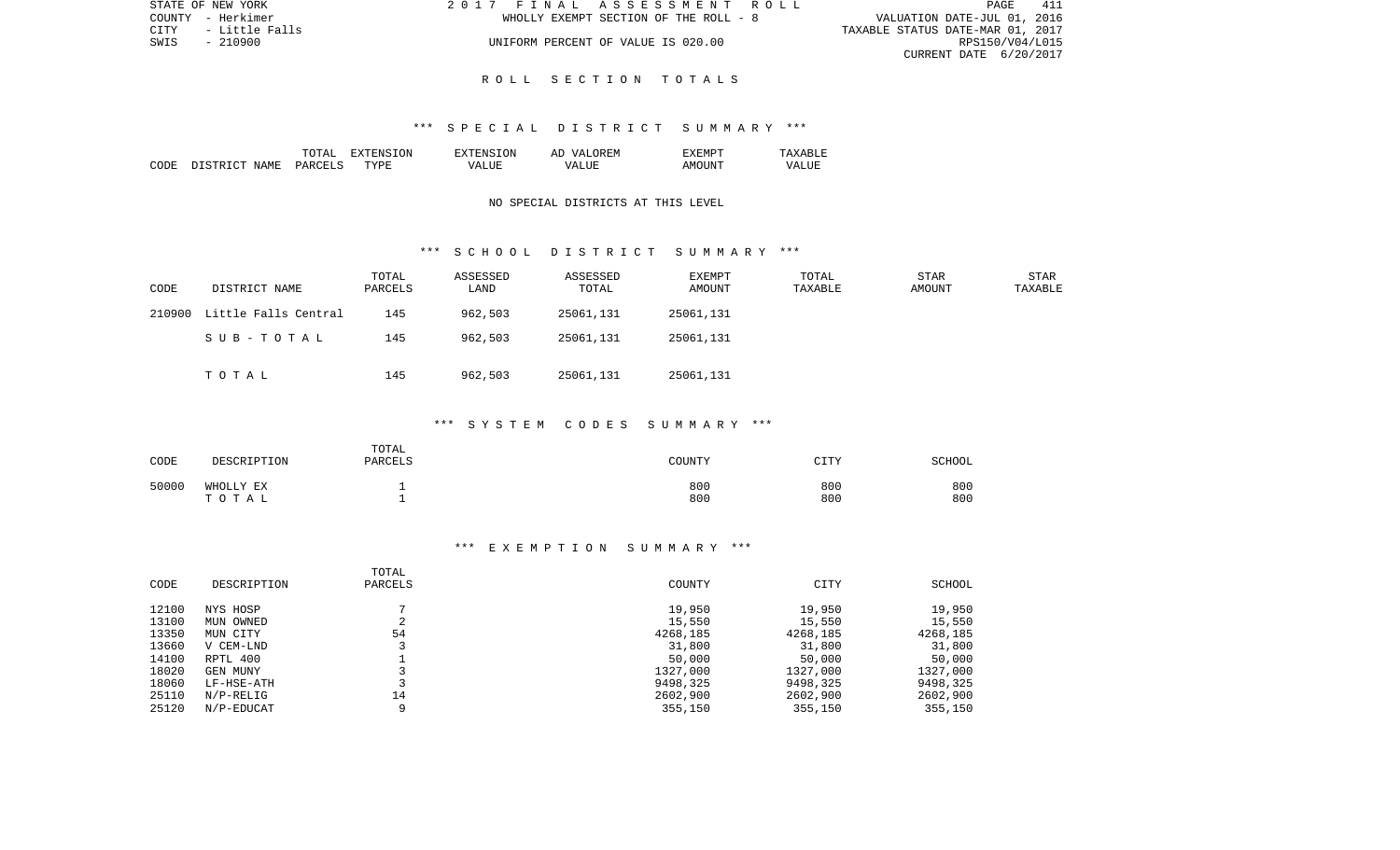| STATE OF NEW YORK      | 2017 FINAL ASSESSMENT ROLL            | 412<br>PAGE                      |
|------------------------|---------------------------------------|----------------------------------|
| COUNTY - Herkimer      | WHOLLY EXEMPT SECTION OF THE ROLL - 8 | VALUATION DATE-JUL 01, 2016      |
| CITY<br>- Little Falls |                                       | TAXABLE STATUS DATE-MAR 01, 2017 |
| SWIS<br>$-210900$      | UNIFORM PERCENT OF VALUE IS 020.00    | RPS150/V04/L015                  |
|                        |                                       | CURRENT DATE 6/20/2017           |

#### R O L L S E C T I O N T O T A L S

### \*\*\* E X E M P T I O N S U M M A R Y \*\*\*

| CODE  | DESCRIPTION | TOTAL<br>PARCELS | COUNTY    | CITY      | SCHOOL    |
|-------|-------------|------------------|-----------|-----------|-----------|
| 25130 | N/P- CHARI  |                  | 107,150   | 107,150   | 107,150   |
| 25210 | NP HOSP     | 10               | 5968,470  | 5968,470  | 5968,470  |
| 25230 | N/P-M/M IM  | 13               | 646,100   | 646,100   | 646,100   |
| 26100 | VETORG CTS  | ь                | 40,550    | 40,550    | 40,550    |
| 29700 | WDRL/FORCL  | 17               | 129,201   | 129,201   | 129,201   |
|       | TOTAL       | 144              | 25060,331 | 25060,331 | 25060,331 |

| ROLL       |               | TOTAL   | ASSESSED | ASSESSED  | TAXABLE | TAXABLE     | TAXABLE | STAR    |
|------------|---------------|---------|----------|-----------|---------|-------------|---------|---------|
| <b>SEC</b> | DESCRIPTION   | PARCELS | ∟AND     | TOTAL     | COUNTY  | CTTV<br>ᅩᅩᅩ | SCHOOL  | TAXABLE |
|            |               |         |          |           |         |             |         |         |
|            | WHOLLY EXEMPT | 45      | 962,503  | 25061,131 |         |             |         |         |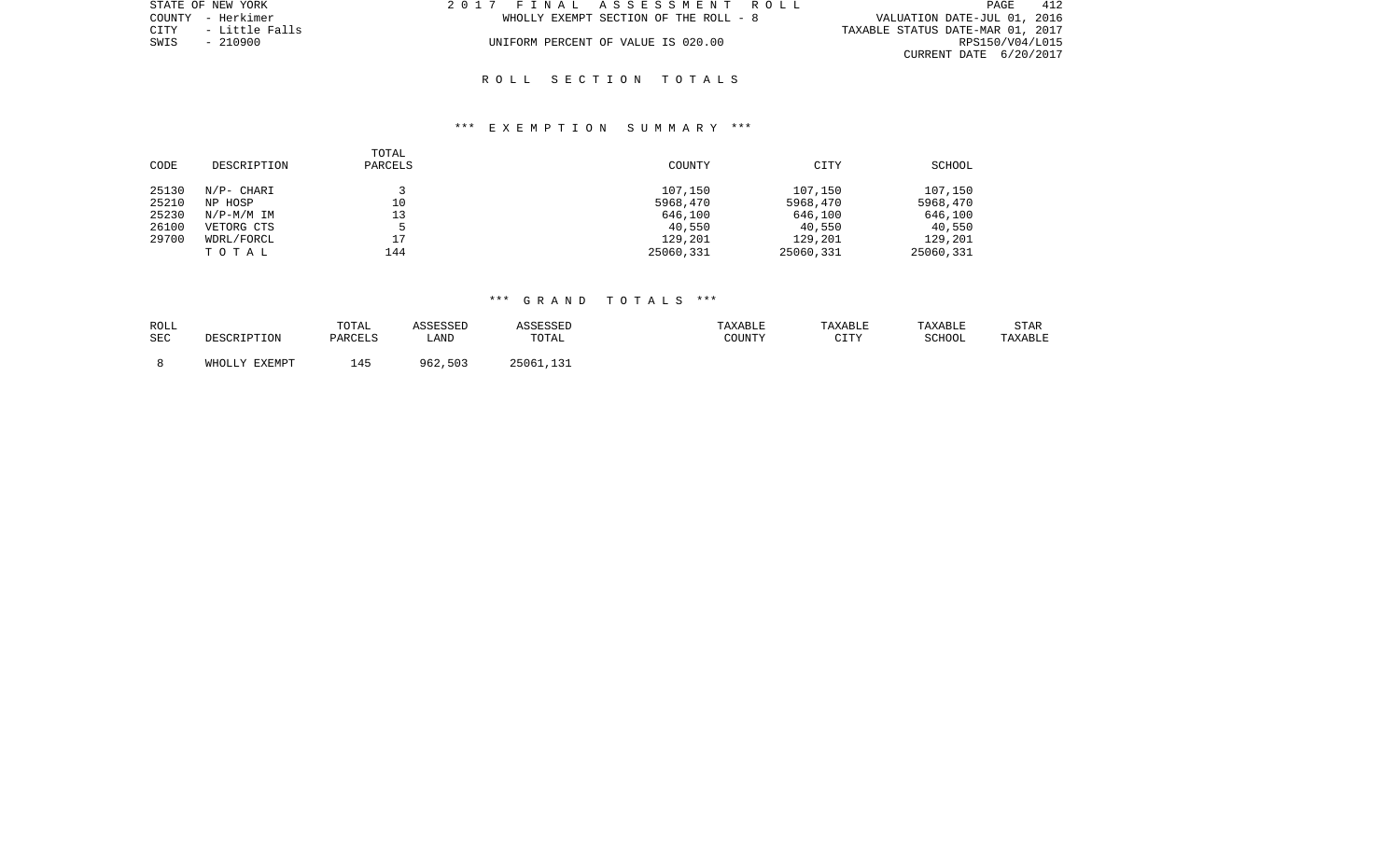|      | STATE OF NEW YORK   | 2017 FINAL ASSESSMENT ROLL         |                                  | PAGE            | 413 |
|------|---------------------|------------------------------------|----------------------------------|-----------------|-----|
|      | COUNTY - Herkimer   |                                    | VALUATION DATE-JUL 01, 2016      |                 |     |
|      | CITY - Little Falls | SWIS TOTALS                        | TAXABLE STATUS DATE-MAR 01, 2017 |                 |     |
| SWIS | $-210900$           | UNIFORM PERCENT OF VALUE IS 020.00 |                                  | RPS150/V04/L015 |     |
|      |                     |                                    | CURRENT DATE 6/20/2017           |                 |     |

# \*\*\* S P E C I A L D I S T R I C T S U M M A R Y \*\*\*

|      |                   | $m \wedge m \wedge r$<br>LOTAL | 3ION<br>EXTENS<br>н: х | 'SION<br>CNS-               | OREM<br><b>T77</b><br>АC | EXEMPT       |       |
|------|-------------------|--------------------------------|------------------------|-----------------------------|--------------------------|--------------|-------|
| CODE | NAME<br>DI STRICT | <b>DARCELS</b>                 | TYPF                   | <b>TJTF</b><br>$\sqrt{A}$ . | VALIJE                   | AMC<br>ntint | VALUL |

## NO SPECIAL DISTRICTS AT THIS LEVEL

### \*\*\* S C H O O L D I S T R I C T S U M M A R Y \*\*\*

| CODE   | DISTRICT NAME        | TOTAL<br>PARCELS | ASSESSED<br>LAND | ASSESSED<br>TOTAL | <b>EXEMPT</b><br>AMOUNT | TOTAL<br>TAXABLE | <b>STAR</b><br>AMOUNT | STAR<br>TAXABLE |
|--------|----------------------|------------------|------------------|-------------------|-------------------------|------------------|-----------------------|-----------------|
| 210900 | Little Falls Central | 2,283            | 4394,150         | 56907,661         | 25472,282               | 31435,379        | 6686,400              | 24748,979       |
|        | SUB-TOTAL            | 2,283            | 4394,150         | 56907,661         | 25472,282               | 31435,379        | 6686,400              | 24748,979       |
|        | тотаь                | 2,283            | 4394,150         | 56907,661         | 25472,282               | 31435,379        | 6686,400              | 24748,979       |

#### \*\*\* S Y S T E M C O D E S S U M M A R Y \*\*\*

| CODE  | DESCRIPTION            | TOTAL<br><b>PARCELS</b> | COUNTY     | CTTV<br>◡∸∸∸ | <b>SCHOOL</b> |
|-------|------------------------|-------------------------|------------|--------------|---------------|
| 50000 | WHOLLY EX<br>T O T A L |                         | 800<br>800 | 800<br>800   | 800<br>800    |

#### \*\*\* E X E M P T I O N S U M M A R Y \*\*\*

| CODE  | DESCRIPTION  | TOTAL<br>PARCELS | COUNTY   | CITY     | SCHOOL   |
|-------|--------------|------------------|----------|----------|----------|
| 12100 | NYS HOSP     |                  | 19,950   | 19,950   | 19,950   |
| 13100 | OWNED<br>MUN | 2                | 15,550   | 15,550   | 15,550   |
| 13350 | MUN CITY     | 54               | 4268,185 | 4268,185 | 4268,185 |
| 13660 | V CEM-LND    |                  | 31,800   | 31,800   | 31,800   |
| 14100 | RPTL 400     |                  | 50,000   | 50,000   | 50,000   |
| 18020 | GEN MUNY     |                  | 1327,000 | 1327,000 | 1327,000 |
| 18060 | LF-HSE-ATH   |                  | 9498,325 | 9498,325 | 9498,325 |
| 25110 | $N/P-RELLIG$ | 14               | 2602,900 | 2602,900 | 2602,900 |
| 25120 | N/P-EDUCAT   | 9                | 355,150  | 355,150  | 355,150  |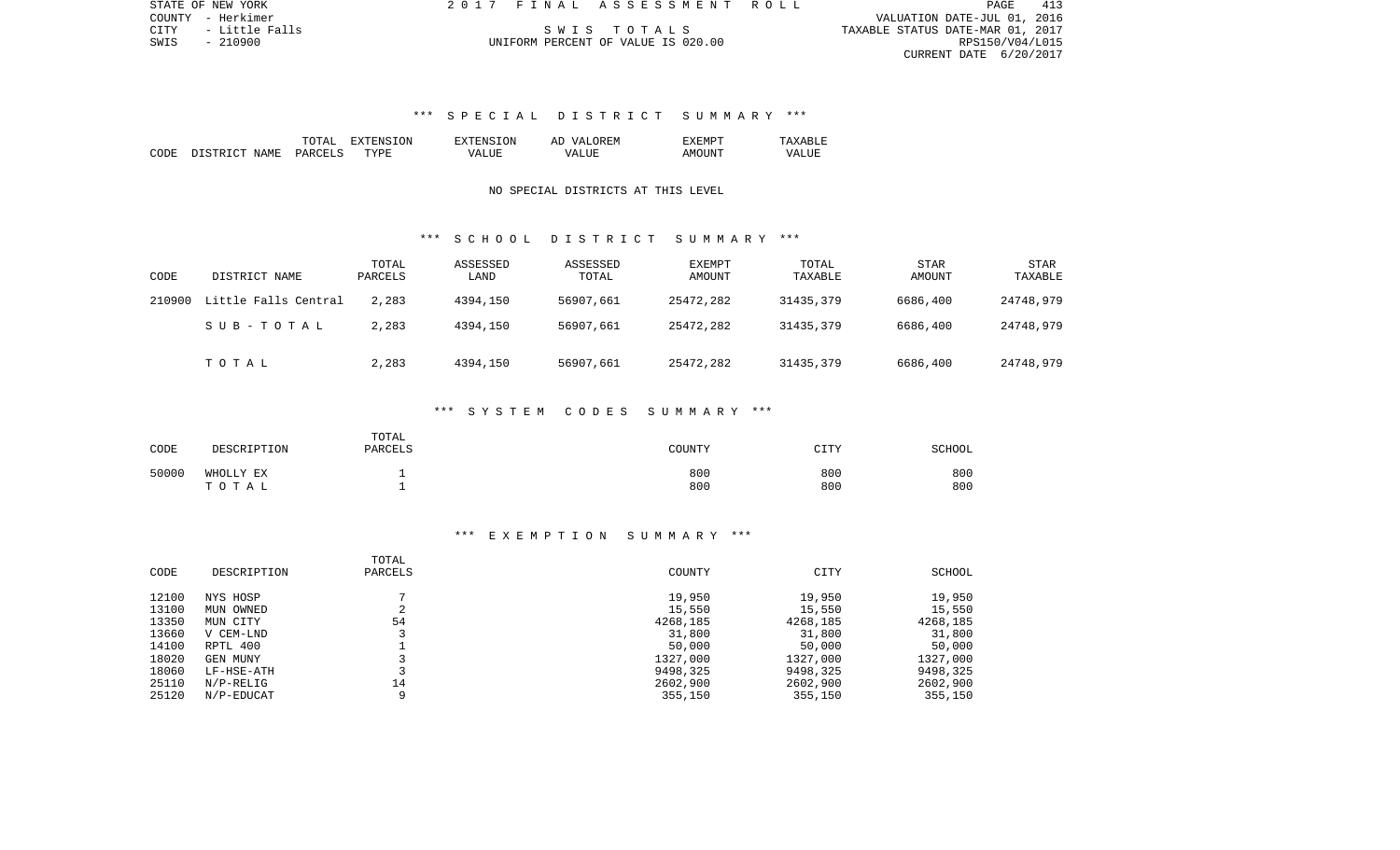COUNTY - Herkimer VALUATION DATE-JUL 01, 2016 CITY - Little Falls S W I S T O T A L S TAXABLE STATUS DATE-MAR 01, 2017 CITY - Little Falls (2017)<br>SWIS - 210900 UNIFORM PERCENT OF VALUE IS 020.00 (2017) TAXABLE STATUS DATE-MAR 01, 2017<br>SWIS - 210900 RPS150/V04/L015 CURRENT DATE 6/20/2017

# \*\*\* E X E M P T I O N S U M M A R Y \*\*\*

|       |                 | TOTAL          |           |           |           |
|-------|-----------------|----------------|-----------|-----------|-----------|
| CODE  | DESCRIPTION     | PARCELS        | COUNTY    | CITY      | SCHOOL    |
|       |                 |                |           |           |           |
| 25130 | $N/P-$ CHARI    | 3              | 107,150   | 107,150   | 107,150   |
| 25210 | NP HOSP         | 10             | 5968,470  | 5968,470  | 5968,470  |
| 25230 | $N/P-M/M$ IM    | 13             | 646,100   | 646,100   | 646,100   |
| 26100 | VETORG CTS      | 5              | 40,550    | 40,550    | 40,550    |
| 29700 | WDRL/FORCL      | 17             | 129,201   | 129,201   | 129,201   |
| 41101 | VETFUND CT      | 39             | 82,985    | 82,985    |           |
| 41120 | VETWAR CTS      | 58             | 90,904    | 90,904    | 90,904    |
| 41124 | VET WAR S       | 4              |           |           | 6,375     |
| 41130 | VETCOM CTS      | 65             | 175,978   | 175,978   | 175,978   |
| 41131 | VET COM CT      | 4              | 8,814     | 8,814     |           |
| 41134 | VET COM S       | 6              |           |           | 16,475    |
| 41140 | VETDIS CTS      | 15             | 56,265    | 56,265    | 56,265    |
| 41152 | $CW_10_VET/$    |                | 1,200     |           |           |
| 41153 | $CW_10_VET/$    | 19             |           | 23,405    |           |
| 41162 | $CW_15_VET/$    | 19             | 30,842    |           |           |
| 41163 | $CW_15_VET/$    |                |           | 2,078     |           |
| 41400 | CLERGY          | 1              | 1,500     | 1,500     | 1,500     |
| 41730 | AG MKTS         | $\overline{7}$ | 13,363    | 13,363    | 13,363    |
| 41800 | AGED-ALL        | 10             | 48,175    | 48,175    | 48,550    |
| 41834 | ENH STAR        | 291            |           |           | 2969,315  |
| 41854 | <b>BAS STAR</b> | 627            |           |           | 3717,085  |
| 47100 | Mass Telec      |                | 1,741     | 1,741     | 1,741     |
| 47611 | BUS EX-C/T      |                | 8,970     | 8,970     |           |
|       | TOTAL           | 1,313          | 25581,068 | 25574,509 | 32157,882 |
|       |                 |                |           |           |           |

| ROLL<br><b>SEC</b> | DESCRIPTION       | TOTAL<br>PARCELS | ASSESSED<br>LAND | ASSESSED<br>TOTAL | TAXABLE<br>COUNTY | TAXABLE<br>CITY | TAXABLE<br>SCHOOL | STAR<br>TAXABLE |
|--------------------|-------------------|------------------|------------------|-------------------|-------------------|-----------------|-------------------|-----------------|
|                    | TAXABLE           | 2,113            | 3393,027         | 29125,589         | 28606,593         | 28613,152       | 28716,179         | 22029,779       |
|                    | SPECIAL FRANCHISE |                  |                  | 1739,482          | 1739,482          | 1739,482        | 1739,482          | 1739,482        |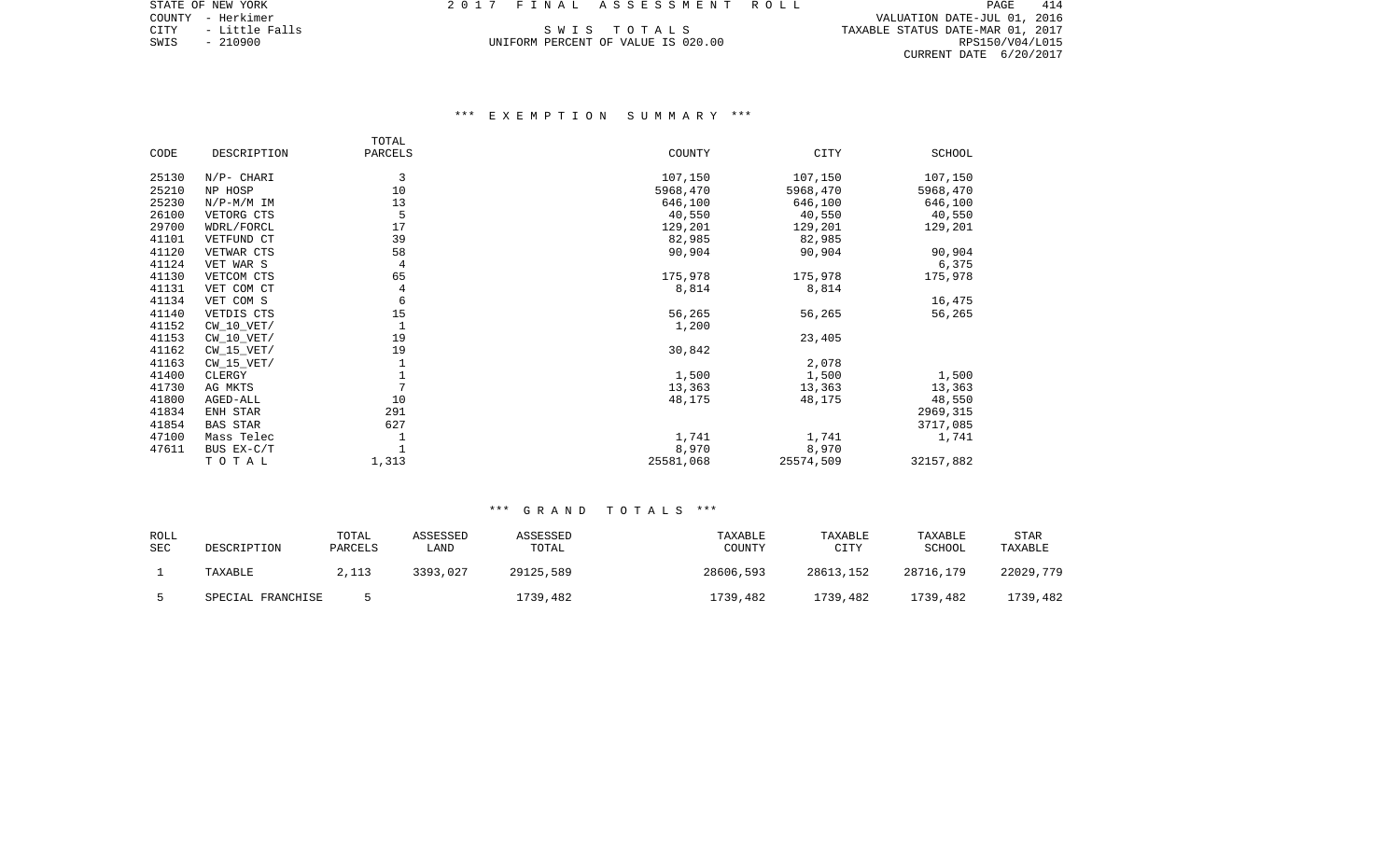| STATE OF NEW YORK        | 2017 FINAL ASSESSMENT ROLL         |                                  | PAGE            | 415 |
|--------------------------|------------------------------------|----------------------------------|-----------------|-----|
| COUNTY - Herkimer        |                                    | VALUATION DATE-JUL 01, 2016      |                 |     |
| CITY      - Little Falls | SWIS TOTALS                        | TAXABLE STATUS DATE-MAR 01, 2017 |                 |     |
| SWIS<br>- 210900         | UNIFORM PERCENT OF VALUE IS 020.00 |                                  | RPS150/V04/L015 |     |
|                          |                                    | CURRENT DATE 6/20/2017           |                 |     |
|                          |                                    |                                  |                 |     |

# \*\*\* G R A N D T O T A L S \*\*\*

STATE OF NEW YORK

| ROLL<br>SEC | DESCRIPTION         | TOTAL<br>PARCELS | ASSESSED<br>LAND | ASSESSED<br>TOTAL | TAXABLE<br>COUNTY | TAXABLE<br><b>CITY</b> | TAXABLE<br>SCHOOL | STAR<br>TAXABLE |
|-------------|---------------------|------------------|------------------|-------------------|-------------------|------------------------|-------------------|-----------------|
| 6           | UTILITIES & N.C.    | 19               | 38,620           | 377,119           | 375,378           | 375,378                | 375,378           | 375,378         |
| 7           | CEILING RAILROADS   |                  |                  | 604,340           | 604,340           | 604,340                | 604,340           | 604,340         |
| 8           | WHOLLY EXEMPT       | 145              | 962,503          | 25061,131         |                   |                        |                   |                 |
| $\star$     | <b>SUB</b><br>TOTAL | 2,283            | 4394,150         | 56907,661         | 31325,793         | 31332,352              | 31435,379         | 24748,979       |
| $* *$       | GRAND TOTAL         | 2,283            | 4394,150         | 56907,661         | 31325,793         | 31332,352              | 31435,379         | 24748,979       |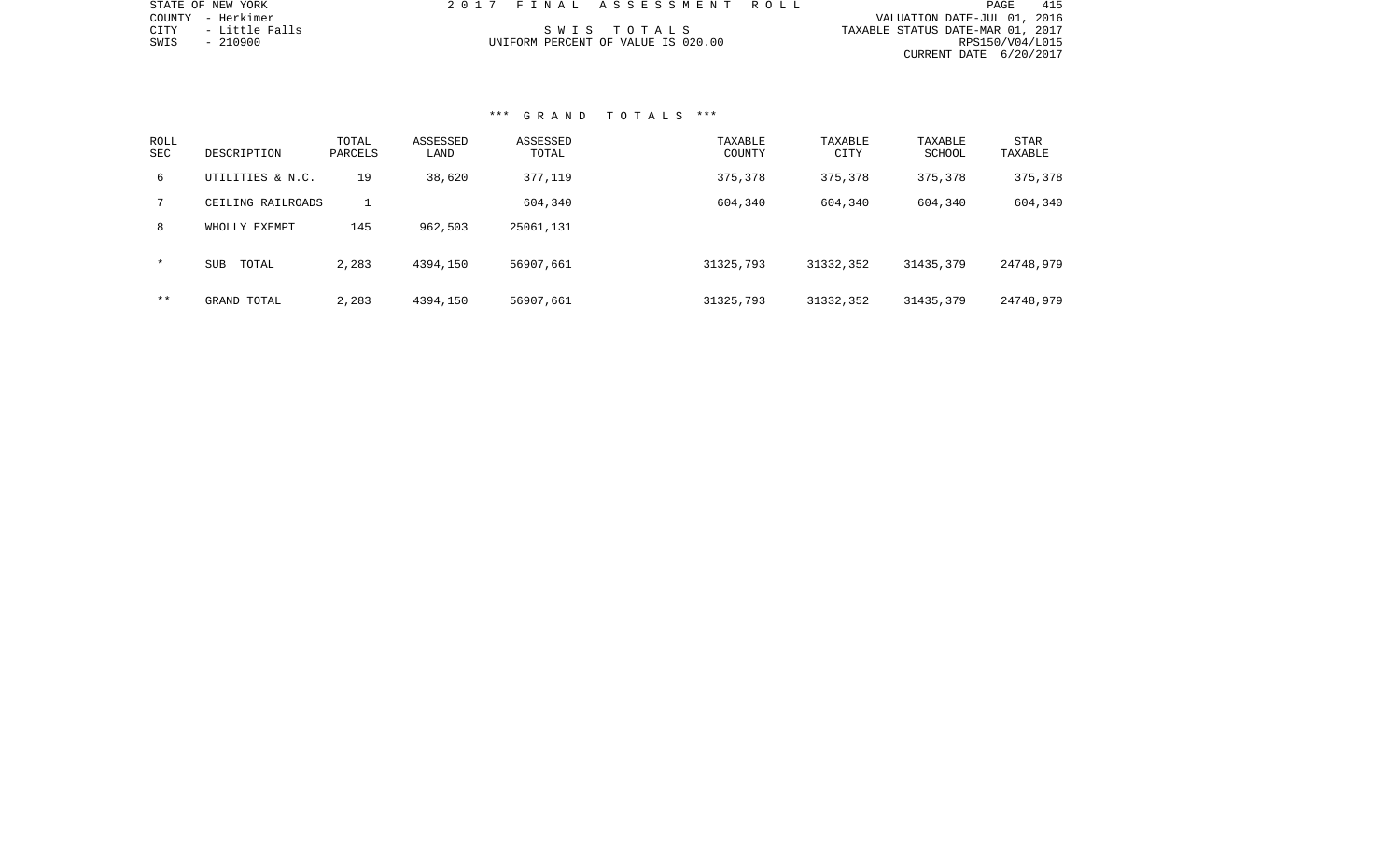CITY - Little Falls TAXABLE STATUS DATE-MAR 01, 2017 UNIFORM PERCENT OF VALUE IS 020.00 **RPS150/V04/L015** CURRENT DATE 6/20/2017

STATE OF NEW YORK 2 0 1 7 F I N A L A S S E S S M E N T R O L L PAGE 416COUNTY - Herkimer C I T Y T O T A L S VALUATION DATE-JUL 01, 2016

# \*\*\* S P E C I A L D I S T R I C T S U M M A R Y \*\*\*

|      |                  | TOTAL                        | SION<br>.וחידאי | <b>EXTENSION</b>   | <b>VAT.</b><br>OREM<br>Al | EXEMPT |       |
|------|------------------|------------------------------|-----------------|--------------------|---------------------------|--------|-------|
| CODE | DISTRICT<br>NAME | PARCELS<br>المحافظ التقاسمات | <b>TYPE</b>     | $   -$<br>VA.<br>. | <b>TTTT</b><br>٦7Δ        | AMOUNT | VALUE |

## NO SPECIAL DISTRICTS AT THIS LEVEL

### \*\*\* S C H O O L D I S T R I C T S U M M A R Y \*\*\*

| CODE   | DISTRICT NAME        | TOTAL<br>PARCELS | ASSESSED<br>LAND | ASSESSED<br>TOTAL | <b>EXEMPT</b><br>AMOUNT | TOTAL<br>TAXABLE | STAR<br>AMOUNT | STAR<br>TAXABLE |
|--------|----------------------|------------------|------------------|-------------------|-------------------------|------------------|----------------|-----------------|
| 210900 | Little Falls Central | 2,283            | 4394,150         | 56907,661         | 25472,282               | 31435,379        | 6686,400       | 24748,979       |
|        | SUB-TOTAL            | 2,283            | 4394,150         | 56907,661         | 25472,282               | 31435,379        | 6686,400       | 24748,979       |
|        | TOTAL                | 2,283            | 4394,150         | 56907,661         | 25472,282               | 31435,379        | 6686,400       | 24748,979       |

#### \*\*\* S Y S T E M C O D E S S U M M A R Y \*\*\*

| CODE  | DESCRIPTION            | TOTAL<br><b>PARCELS</b> | COUNTY     | CTTV<br>◡∸∸∸ | <b>SCHOOL</b> |
|-------|------------------------|-------------------------|------------|--------------|---------------|
| 50000 | WHOLLY EX<br>T O T A L |                         | 800<br>800 | 800<br>800   | 800<br>800    |

## \*\*\* E X E M P T I O N S U M M A R Y \*\*\*

| CODE  | DESCRIPTION  | TOTAL<br>PARCELS | COUNTY   | CITY     | SCHOOL   |
|-------|--------------|------------------|----------|----------|----------|
| 12100 | NYS HOSP     |                  | 19,950   | 19,950   | 19,950   |
| 13100 | OWNED<br>MUN | 2                | 15,550   | 15,550   | 15,550   |
| 13350 | MUN CITY     | 54               | 4268,185 | 4268,185 | 4268,185 |
| 13660 | V CEM-LND    |                  | 31,800   | 31,800   | 31,800   |
| 14100 | RPTL 400     |                  | 50,000   | 50,000   | 50,000   |
| 18020 | GEN MUNY     |                  | 1327,000 | 1327,000 | 1327,000 |
| 18060 | LF-HSE-ATH   |                  | 9498,325 | 9498,325 | 9498,325 |
| 25110 | $N/P-RELIG$  | 14               | 2602,900 | 2602,900 | 2602,900 |
| 25120 | N/P-EDUCAT   | 9                | 355,150  | 355,150  | 355,150  |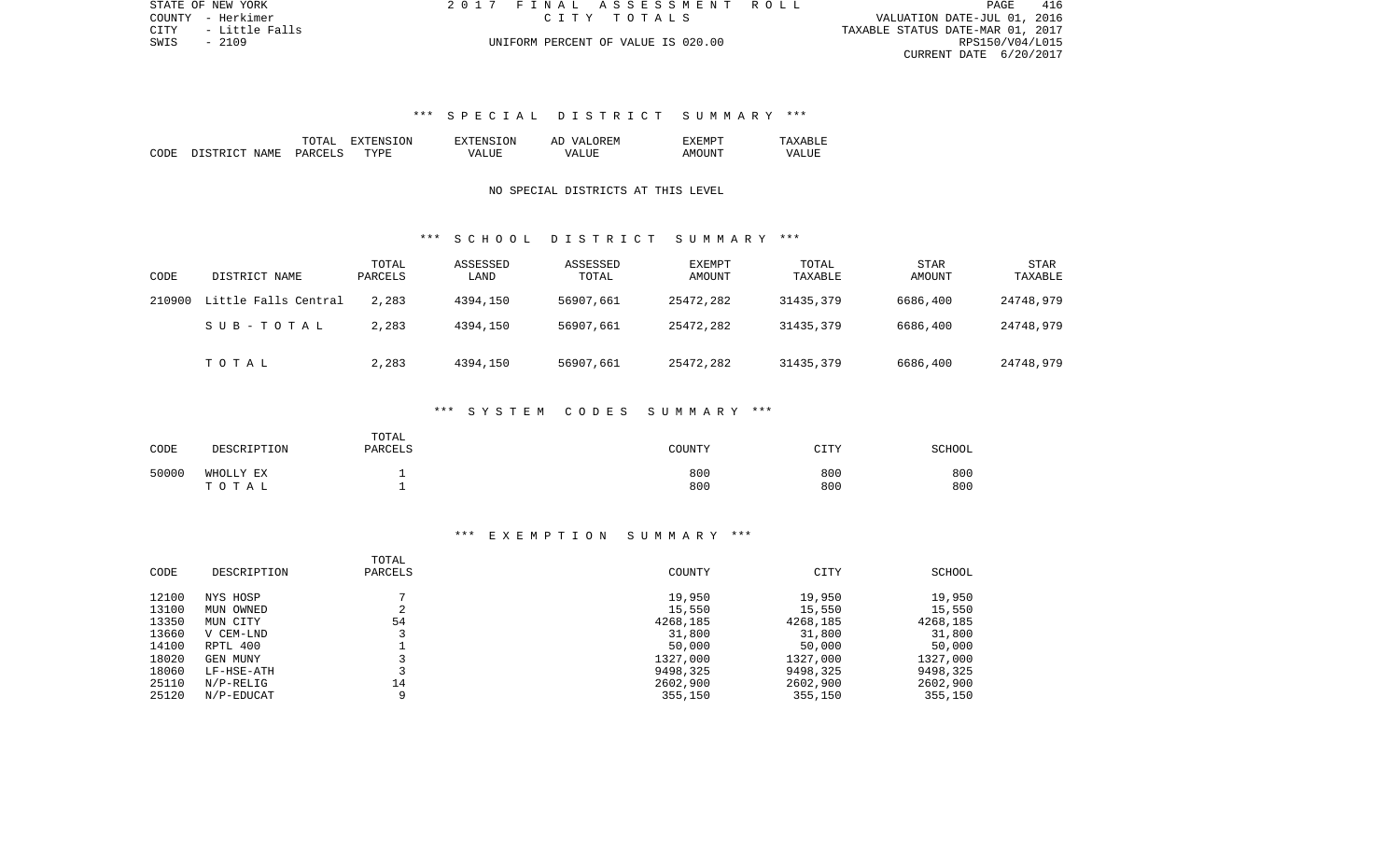CITY - Little Falls TAXABLE STATUS DATE-MAR 01, 2017 SWIS - Little Falls (1991) The Community of the City of the City of the City of Little Falls (1991) CITY - Little Falls (1991) DATE-MAR 01, 2017<br>SWIS - 2109 RPS150/V04/L015 (2001) DATE-MAR 01, 2017 CURRENT DATE 6/20/2017

# \*\*\* E X E M P T I O N S U M M A R Y \*\*\*

|       |                 | TOTAL   |           |           |           |
|-------|-----------------|---------|-----------|-----------|-----------|
| CODE  | DESCRIPTION     | PARCELS | COUNTY    | CITY      | SCHOOL    |
| 25130 | $N/P-$ CHARI    | 3       | 107,150   | 107,150   | 107,150   |
| 25210 | NP HOSP         | 10      | 5968,470  | 5968,470  | 5968,470  |
| 25230 | $N/P-M/M$ IM    | 13      | 646,100   | 646,100   | 646,100   |
| 26100 | VETORG CTS      | 5       | 40,550    | 40,550    | 40,550    |
| 29700 | WDRL/FORCL      | 17      | 129,201   | 129,201   | 129,201   |
| 41101 | VETFUND CT      | 39      | 82,985    | 82,985    |           |
| 41120 | VETWAR CTS      | 58      | 90,904    | 90,904    | 90,904    |
| 41124 | VET WAR S       | 4       |           |           | 6,375     |
| 41130 | VETCOM CTS      | 65      | 175,978   | 175,978   | 175,978   |
| 41131 | VET COM CT      | 4       | 8,814     | 8,814     |           |
| 41134 | VET COM S       | 6       |           |           | 16,475    |
| 41140 | VETDIS CTS      | 15      | 56,265    | 56,265    | 56,265    |
| 41152 | $CW_10_VET/$    |         | 1,200     |           |           |
| 41153 | $CW_10_VET/$    | 19      |           | 23,405    |           |
| 41162 | $CW_15_VET/$    | 19      | 30,842    |           |           |
| 41163 | $CW_15_VET/$    |         |           | 2,078     |           |
| 41400 | CLERGY          |         | 1,500     | 1,500     | 1,500     |
| 41730 | AG MKTS         | 7       | 13,363    | 13,363    | 13,363    |
| 41800 | AGED-ALL        | 10      | 48,175    | 48,175    | 48,550    |
| 41834 | ENH STAR        | 291     |           |           | 2969,315  |
| 41854 | <b>BAS STAR</b> | 627     |           |           | 3717,085  |
| 47100 | Mass Telec      |         | 1,741     | 1,741     | 1,741     |
| 47611 | BUS EX-C/T      |         | 8,970     | 8,970     |           |
|       | TOTAL           | 1,313   | 25581,068 | 25574,509 | 32157,882 |

| ROLL<br><b>SEC</b> | DESCRIPTION       | TOTAL<br>PARCELS | ASSESSED<br>LAND | ASSESSED<br>TOTAL | TAXABLE<br>COUNTY | TAXABLE<br>CITY | TAXABLE<br>SCHOOL | <b>STAR</b><br>TAXABLE |
|--------------------|-------------------|------------------|------------------|-------------------|-------------------|-----------------|-------------------|------------------------|
|                    | TAXABLE           | 2,113            | 3393,027         | 29125,589         | 28606,593         | 28613,152       | 28716,179         | 22029,779              |
|                    | SPECIAL FRANCHISE |                  |                  | 1739,482          | 1739,482          | 1739,482        | 1739,482          | 1739,482               |